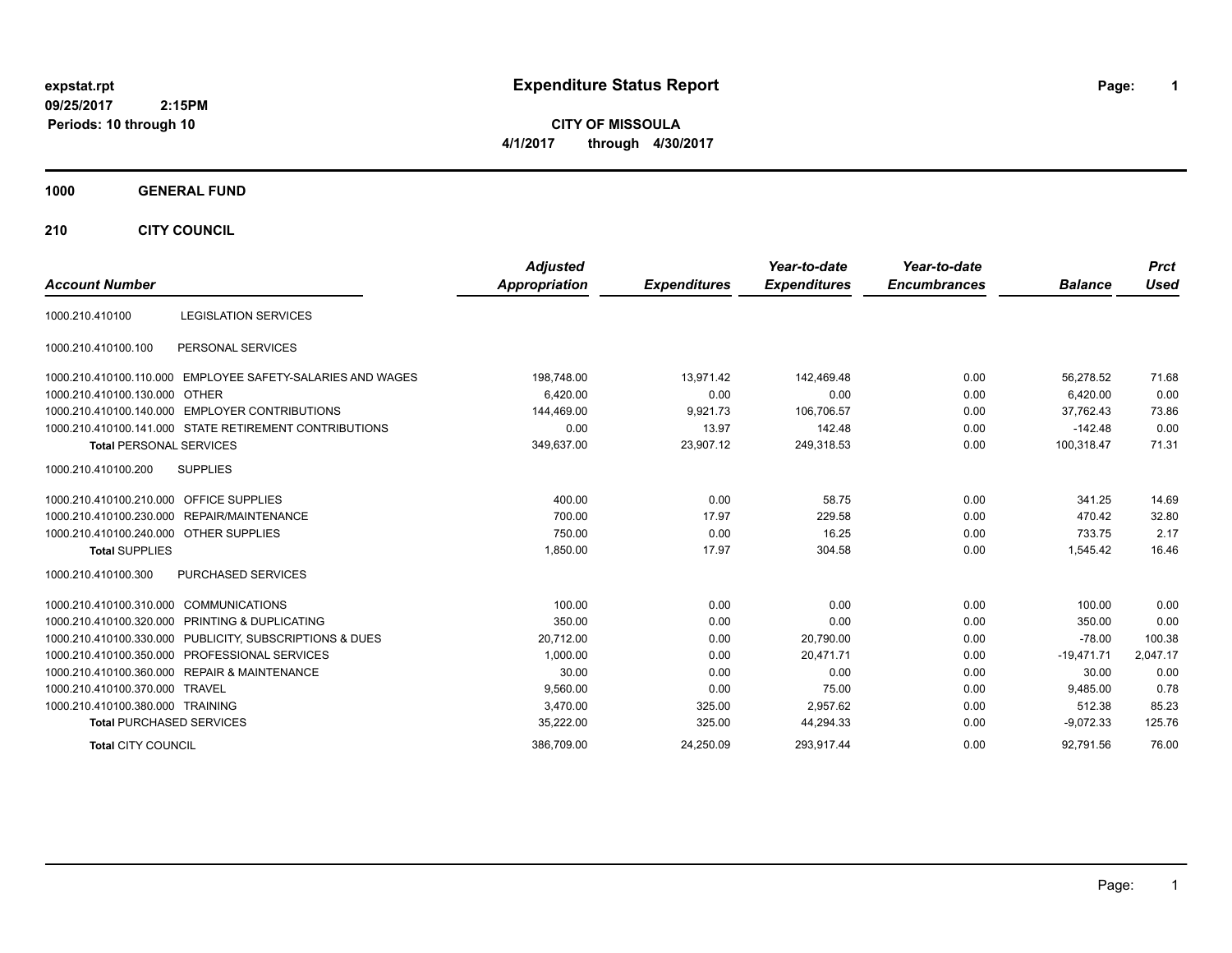**2**

**CITY OF MISSOULA 4/1/2017 through 4/30/2017**

**1000 GENERAL FUND**

**220 MAYOR**

| <b>Account Number</b>                   |                                                         | <b>Adjusted</b><br><b>Appropriation</b> |                     | Year-to-date<br><b>Expenditures</b> | Year-to-date<br><b>Encumbrances</b> | <b>Balance</b> | <b>Prct</b><br><b>Used</b> |
|-----------------------------------------|---------------------------------------------------------|-----------------------------------------|---------------------|-------------------------------------|-------------------------------------|----------------|----------------------------|
|                                         |                                                         |                                         | <b>Expenditures</b> |                                     |                                     |                |                            |
| 1000.220.410210                         | <b>ADMINISTRATION</b>                                   |                                         |                     |                                     |                                     |                |                            |
| 1000.220.410210.100                     | PERSONAL SERVICES                                       |                                         |                     |                                     |                                     |                |                            |
|                                         | 1000.220.410210.110.000 SALARIES AND WAGES              | 309,096.00                              | 24,269.52           | 249.774.24                          | 0.00                                | 59.321.76      | 80.81                      |
| 1000.220.410210.120.000 OVERTIME        |                                                         | 500.00                                  | 0.00                | 0.00                                | 0.00                                | 500.00         | 0.00                       |
| 1000.220.410210.130.000 OTHER           |                                                         | 6,600.00                                | 0.00                | 0.00                                | 0.00                                | 6,600.00       | 0.00                       |
|                                         | 1000.220.410210.140.000 EMPLOYER CONTRIBUTIONS          | 94,567.00                               | 7,477.22            | 78,867.27                           | 0.00                                | 15,699.73      | 83.40                      |
|                                         | 1000.220.410210.141.000 STATE RETIREMENT CONTRIBUTIONS  | 0.00                                    | 30.64               | 315.15                              | 0.00                                | $-315.15$      | 0.00                       |
| <b>Total PERSONAL SERVICES</b>          |                                                         | 410,763.00                              | 31,777.38           | 328,956.66                          | 0.00                                | 81,806.34      | 80.08                      |
| 1000.220.410210.200                     | <b>SUPPLIES</b>                                         |                                         |                     |                                     |                                     |                |                            |
| 1000.220.410210.210.000 OFFICE SUPPLIES |                                                         | 1,004.00                                | 0.00                | 630.03                              | 0.00                                | 373.97         | 62.75                      |
|                                         | 1000.220.410210.220.000 OPERATING SUPPLIES              | 1,120.00                                | 0.00                | 633.29                              | 0.00                                | 486.71         | 56.54                      |
|                                         | 1000.220.410210.230.000 REPAIR/MAINTENANCE              | 100.00                                  | 0.00                | 0.00                                | 0.00                                | 100.00         | 0.00                       |
| 1000.220.410210.231.000 GASOLINE        |                                                         | 107.00                                  | 27.14               | 60.90                               | 0.00                                | 46.10          | 56.92                      |
| <b>Total SUPPLIES</b>                   |                                                         | 2,331.00                                | 27.14               | 1,324.22                            | 0.00                                | 1,006.78       | 56.81                      |
| 1000.220.410210.300                     | PURCHASED SERVICES                                      |                                         |                     |                                     |                                     |                |                            |
| 1000.220.410210.310.000 COMMUNICATIONS  |                                                         | 890.00                                  | 12.09               | 456.02                              | 0.00                                | 433.98         | 51.24                      |
|                                         | 1000.220.410210.320.000 PRINTING & DUPLICATING          | 956.00                                  | 0.00                | 0.00                                | 0.00                                | 956.00         | 0.00                       |
|                                         | 1000.220.410210.330.000 PUBLICITY, SUBSCRIPTIONS & DUES | 8,214.00                                | 0.00                | 9,088.07                            | 0.00                                | $-874.07$      | 110.64                     |
|                                         | 1000.220.410210.344.000 TELEPHONE SERVICE               | 4,124.00                                | 6.93                | 1,634.07                            | 0.00                                | 2,489.93       | 39.62                      |
|                                         | 1000.220.410210.350.000 PROFESSIONAL SERVICES           | 2,072.00                                | 0.00                | 738.74                              | 0.00                                | 1,333.26       | 35.65                      |
|                                         | 1000.220.410210.360.000 REPAIR & MAINTENANCE            | 605.00                                  | 57.45               | 288.70                              | 0.00                                | 316.30         | 47.72                      |
| 1000.220.410210.370.000 TRAVEL          |                                                         | 2,508.00                                | 2,881.99            | 3,508.78                            | 0.00                                | $-1,000.78$    | 139.90                     |
| 1000.220.410210.380.000 TRAINING        |                                                         | 1,900.00                                | 0.00                | 1.175.00                            | 0.00                                | 725.00         | 61.84                      |
|                                         | 1000.220.410210.390.000 OTHER PURCHASED SERVICES        | 1,050.00                                | 0.00                | 362.00                              | 0.00                                | 688.00         | 34.48                      |
| <b>Total PURCHASED SERVICES</b>         |                                                         | 22,319.00                               | 2,958.46            | 17,251.38                           | 0.00                                | 5,067.62       | 77.29                      |
| <b>Total ADMINISTRATION</b>             |                                                         | 435,413.00                              | 34,762.98           | 347,532.26                          | 0.00                                | 87,880.74      | 79.82                      |
| 1000000110005                           | <b>DUDLIO DEL ATIONO</b>                                |                                         |                     |                                     |                                     |                |                            |

1000.220.410225 PUBLIC RELATIONS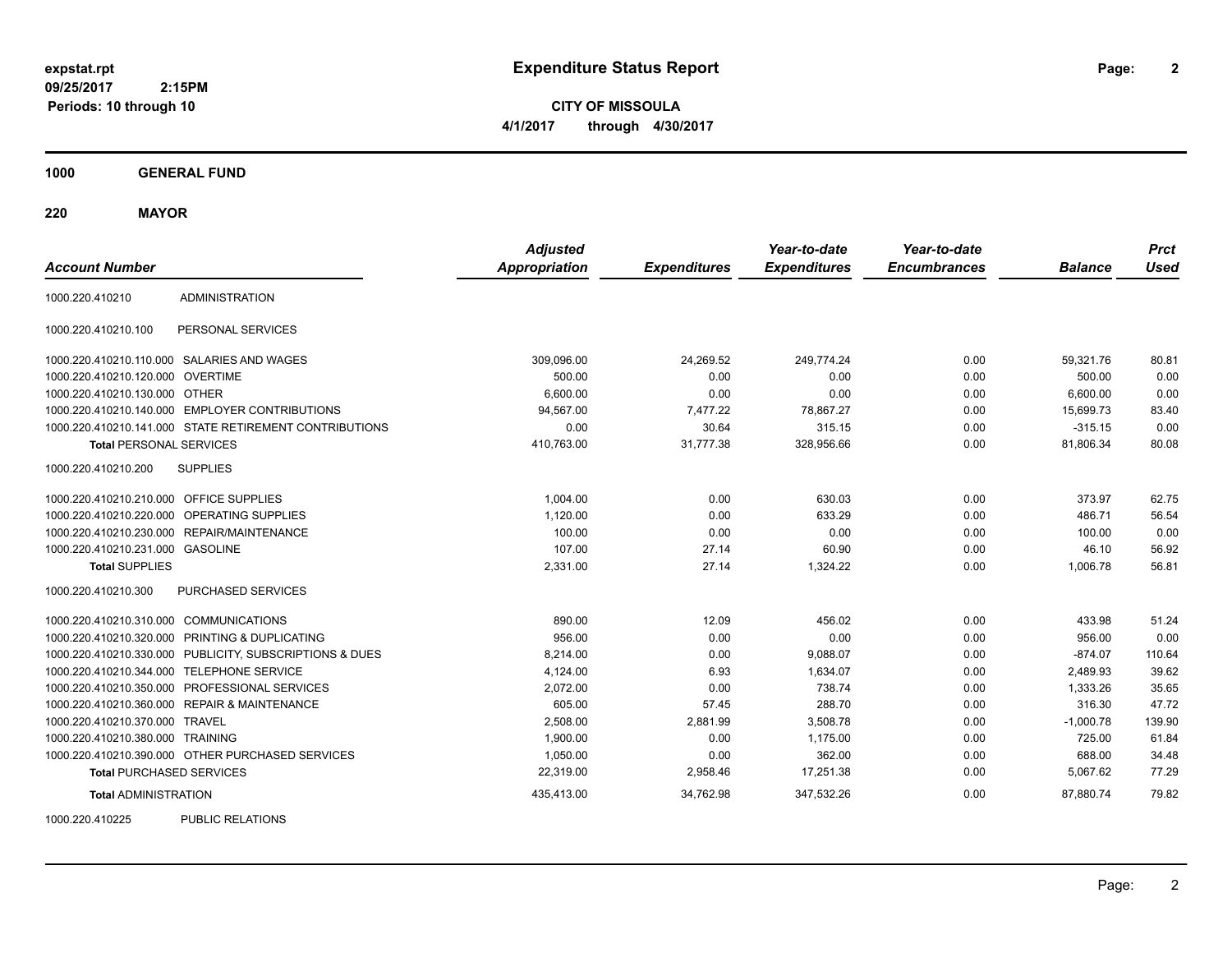**CITY OF MISSOULA 4/1/2017 through 4/30/2017**

**1000 GENERAL FUND**

**220 MAYOR**

| <b>Account Number</b>                                   | <b>Adjusted</b><br><b>Appropriation</b> | <b>Expenditures</b> | Year-to-date<br><b>Expenditures</b> | Year-to-date<br><b>Encumbrances</b> | <b>Balance</b> | <b>Prct</b><br><b>Used</b> |
|---------------------------------------------------------|-----------------------------------------|---------------------|-------------------------------------|-------------------------------------|----------------|----------------------------|
| PERSONAL SERVICES<br>1000.220.410225.100                |                                         |                     |                                     |                                     |                |                            |
| 1000.220.410225.110.000 SALARIES AND WAGES              | 6,308.00                                | 495.31              | 5,097.41                            | 0.00                                | 1.210.59       | 80.81                      |
| 1000.220.410225.140.000 EMPLOYER CONTRIBUTIONS          | 1,928.00                                | 152.61              | 1,149.25                            | 0.00                                | 778.75         | 59.61                      |
| <b>Total PERSONAL SERVICES</b>                          | 8,236.00                                | 647.92              | 6,246.66                            | 0.00                                | 1,989.34       | 75.85                      |
| 1000.220.410225.200<br><b>SUPPLIES</b>                  |                                         |                     |                                     |                                     |                |                            |
| 1000.220.410225.240.000 OTHER SUPPLIES                  | 400.00                                  | 0.00                | 0.00                                | 0.00                                | 400.00         | 0.00                       |
| <b>Total SUPPLIES</b>                                   | 400.00                                  | 0.00                | 0.00                                | 0.00                                | 400.00         | 0.00                       |
| PURCHASED SERVICES<br>1000.220.410225.300               |                                         |                     |                                     |                                     |                |                            |
| 1000.220.410225.330.000 PUBLICITY, SUBSCRIPTIONS & DUES | 1,982.00                                | 0.00                | 1,982.00                            | 0.00                                | 0.00           | 100.00                     |
| 1000.220.410225.390.000 OTHER PURCHASED SERVICES        | 200.00                                  | 0.00                | 0.00                                | 0.00                                | 200.00         | 0.00                       |
| <b>Total PURCHASED SERVICES</b>                         | 2,182.00                                | 0.00                | 1,982.00                            | 0.00                                | 200.00         | 90.83                      |
| <b>Total PUBLIC RELATIONS</b>                           | 10,818.00                               | 647.92              | 8.228.66                            | 0.00                                | 2,589.34       | 76.06                      |
| 1000.220.410250<br><b>ADMINISTRATION</b>                |                                         |                     |                                     |                                     |                |                            |
| 1000.220.410250.100<br>PERSONAL SERVICES                |                                         |                     |                                     |                                     |                |                            |
| 1000.220.410250.110.000 SALARIES AND WAGES              | 76,368.00                               | 5,873.48            | 60,267.91                           | 0.00                                | 16,100.09      | 78.92                      |
| 1000.220.410250.140.000 EMPLOYER CONTRIBUTIONS          | 22,059.00                               | 1,765.83            | 18,636.29                           | 0.00                                | 3,422.71       | 84.48                      |
| <b>Total PERSONAL SERVICES</b>                          | 98,427.00                               | 7,639.31            | 78,904.20                           | 0.00                                | 19,522.80      | 80.17                      |
| PURCHASED SERVICES<br>1000.220.410250.300               |                                         |                     |                                     |                                     |                |                            |
| 1000.220.410250.320.000 PRINTING & DUPLICATING          | 2,100.00                                | 0.00                | 0.00                                | 0.00                                | 2,100.00       | 0.00                       |
| 1000.220.410250.344.000 TELEPHONE SERVICE               | 1,952.00                                | 0.92                | 947.23                              | 0.00                                | 1,004.77       | 48.53                      |
| 1000.220.410250.350.000 PROFESSIONAL SERVICES           | 1,235.00                                | 0.00                | 0.00                                | 0.00                                | 1,235.00       | 0.00                       |
| 1000.220.410250.380.000 TRAINING                        | 420.00                                  | 0.00                | 0.00                                | 0.00                                | 420.00         | 0.00                       |
| <b>Total PURCHASED SERVICES</b>                         | 5,707.00                                | 0.92                | 947.23                              | 0.00                                | 4,759.77       | 16.60                      |
| <b>Total ADMINISTRATION</b>                             | 104,134.00                              | 7,640.23            | 79,851.43                           | 0.00                                | 24,282.57      | 76.68                      |
| <b>Total MAYOR</b>                                      | 550,365.00                              | 43,051.13           | 435,612.35                          | 0.00                                | 114,752.65     | 79.15                      |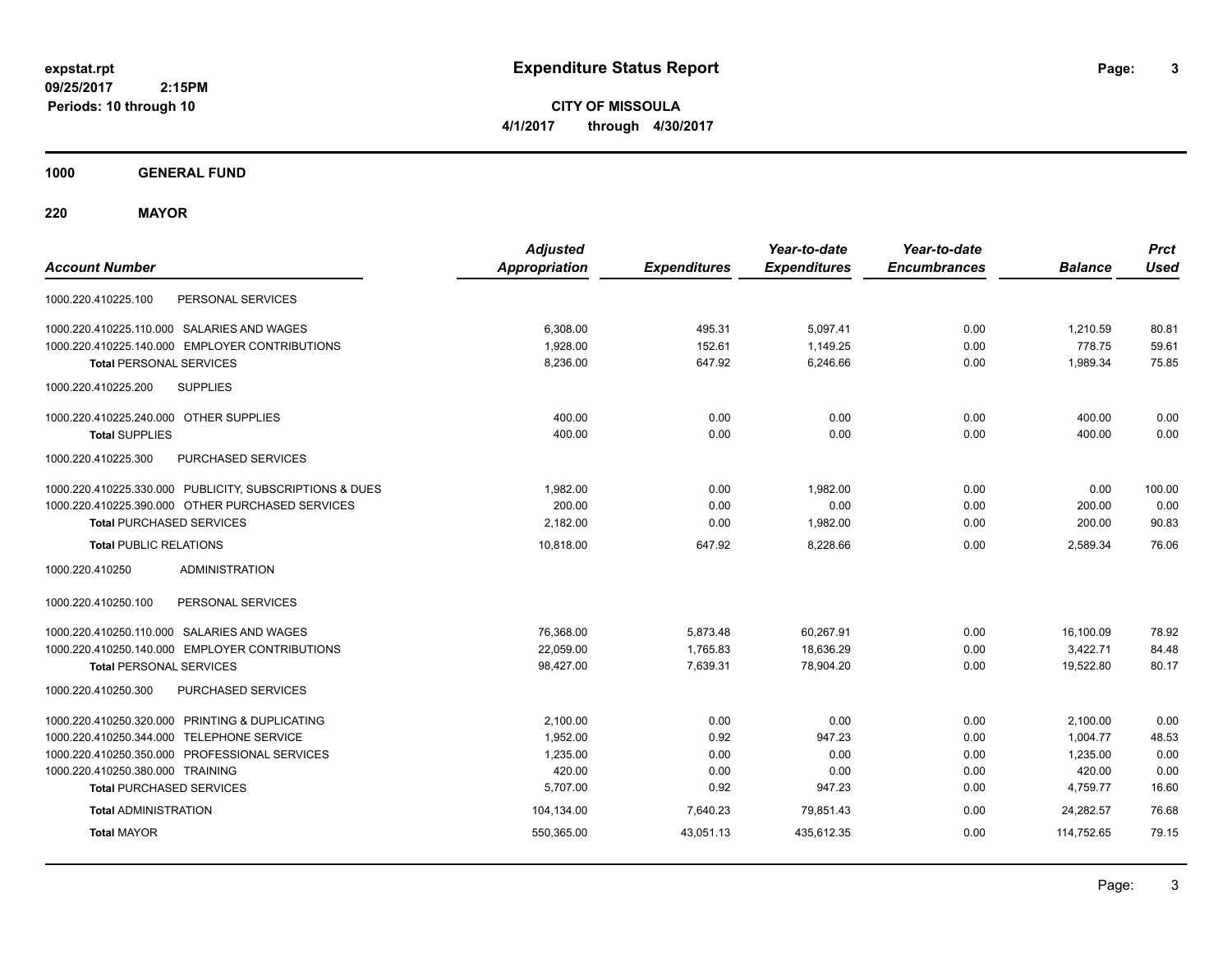**CITY OF MISSOULA 4/1/2017 through 4/30/2017**

**1000 GENERAL FUND**

|                                                         | <b>Adjusted</b>      |                     | Year-to-date        | Year-to-date        |                | <b>Prct</b> |
|---------------------------------------------------------|----------------------|---------------------|---------------------|---------------------|----------------|-------------|
| <b>Account Number</b>                                   | <b>Appropriation</b> | <b>Expenditures</b> | <b>Expenditures</b> | <b>Encumbrances</b> | <b>Balance</b> | <b>Used</b> |
| <b>ADMINISTRATION</b><br>1000.221.410810                |                      |                     |                     |                     |                |             |
| PERSONAL SERVICES<br>1000.221.410810.100                |                      |                     |                     |                     |                |             |
| 1000.221.410810.110.000 SALARIES AND WAGES              | 95,811.00            | 6,962.17            | 71,910.85           | 0.00                | 23,900.15      | 75.05       |
| 1000.221.410810.140.000 EMPLOYER CONTRIBUTIONS          | 33,311.00            | 2,502.24            | 26,591.20           | 0.00                | 6,719.80       | 79.83       |
| 1000.221.410810.141.000 STATE RETIREMENT CONTRIBUTIONS  | 0.00                 | 16.10               | 165.97              | 0.00                | $-165.97$      | 0.00        |
| <b>Total PERSONAL SERVICES</b>                          | 129,122.00           | 9,480.51            | 98,668.02           | 0.00                | 30,453.98      | 76.41       |
| 1000.221.410810.200<br><b>SUPPLIES</b>                  |                      |                     |                     |                     |                |             |
| 1000.221.410810.210.000 OFFICE SUPPLIES                 | 1.000.00             | 47.07               | 1,019.90            | 0.00                | $-19.90$       | 101.99      |
| <b>Total SUPPLIES</b>                                   | 1,000.00             | 47.07               | 1,019.90            | 0.00                | $-19.90$       | 101.99      |
| 1000.221.410810.300<br>PURCHASED SERVICES               |                      |                     |                     |                     |                |             |
| 1000.221.410810.310.000 COMMUNICATIONS                  | 450.00               | 31.36               | 201.88              | 0.00                | 248.12         | 44.86       |
| 1000.221.410810.320.000 PRINTING & DUPLICATING          | 417.00               | 273.74              | 556.02              | 0.00                | $-139.02$      | 133.34      |
| 1000.221.410810.330.000 PUBLICITY, SUBSCRIPTIONS & DUES | 750.00               | 0.00                | 818.00              | 0.00                | $-68.00$       | 109.07      |
| 1000.221.410810.344.000 TELEPHONE SERVICE               | 45.00                | 4.07                | 62.69               | 0.00                | $-17.69$       | 139.31      |
| 1000.221.410810.360.000 REPAIR & MAINTENANCE            | 1,260.00             | 0.00                | 18.99               | 0.00                | 1,241.01       | 1.51        |
| 1000.221.410810.370.000 TRAVEL                          | 995.00               | 0.00                | 0.00                | 0.00                | 995.00         | 0.00        |
| 1000.221.410810.380.000 TRAINING                        | 1,225.00             | 0.00                | 2,507.60            | 0.00                | $-1,282.60$    | 204.70      |
| <b>Total PURCHASED SERVICES</b>                         | 5,142.00             | 309.17              | 4,165.18            | 0.00                | 976.82         | 81.00       |
| <b>Total ADMINISTRATION</b>                             | 135,264.00           | 9,836.75            | 103,853.10          | 0.00                | 31,410.90      | 76.78       |
| 1000.221.410820<br><b>TRAINING</b>                      |                      |                     |                     |                     |                |             |
| 1000.221.410820.100<br>PERSONAL SERVICES                |                      |                     |                     |                     |                |             |
| 1000.221.410820.110.000 SALARIES AND WAGES              | 4,823.00             | 184.99              | 1,903.67            | 0.00                | 2,919.33       | 39.47       |
| 1000.221.410820.140.000 EMPLOYER CONTRIBUTIONS          | 1,732.00             | 69.76               | 742.73              | 0.00                | 989.27         | 42.88       |
| <b>Total PERSONAL SERVICES</b>                          | 6,555.00             | 254.75              | 2,646.40            | 0.00                | 3,908.60       | 40.37       |
| <b>SUPPLIES</b><br>1000.221.410820.200                  |                      |                     |                     |                     |                |             |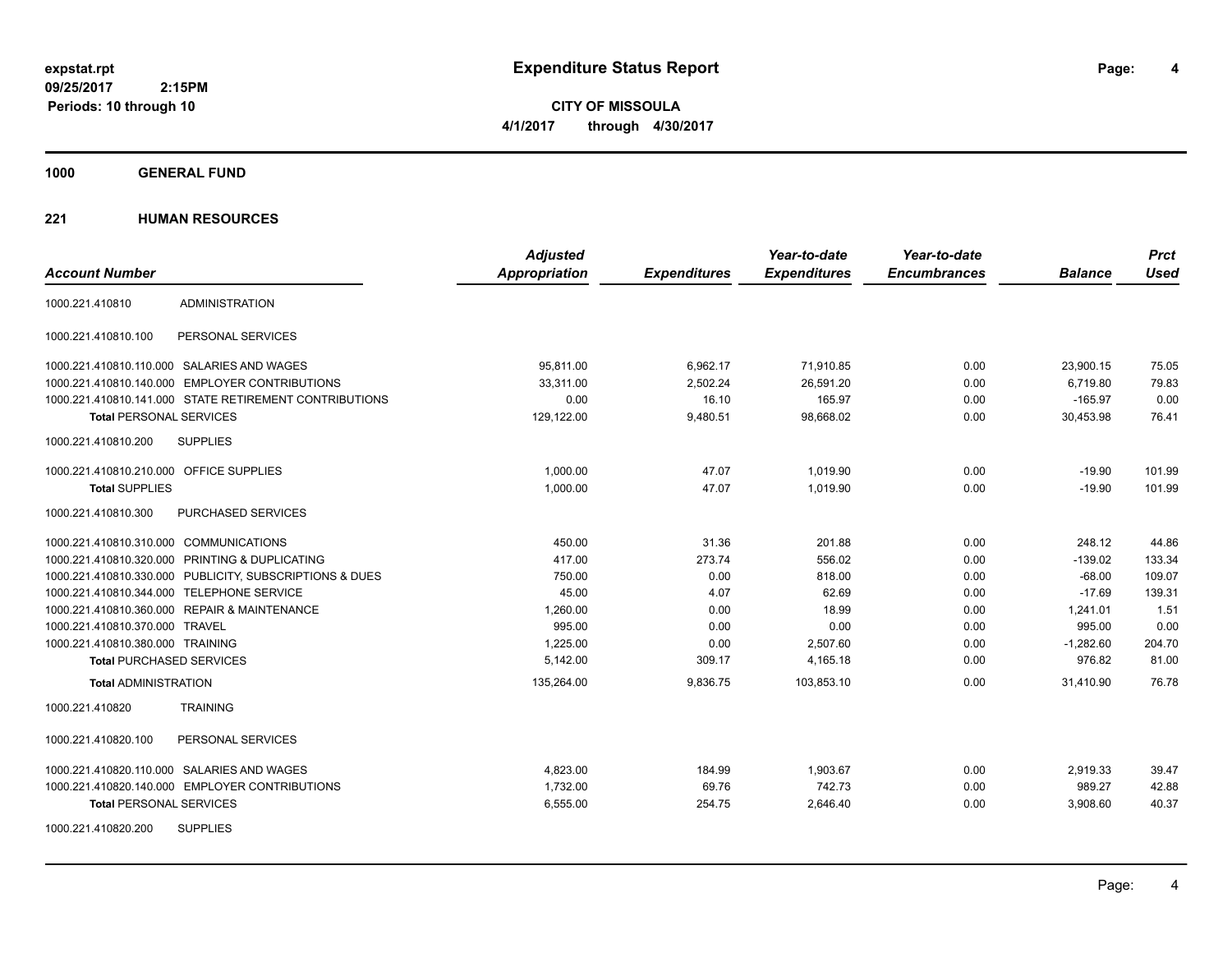**CITY OF MISSOULA 4/1/2017 through 4/30/2017**

## **1000 GENERAL FUND**

|                                                         | <b>Adjusted</b>      |                     | Year-to-date        | Year-to-date        |                | <b>Prct</b> |
|---------------------------------------------------------|----------------------|---------------------|---------------------|---------------------|----------------|-------------|
| <b>Account Number</b>                                   | <b>Appropriation</b> | <b>Expenditures</b> | <b>Expenditures</b> | <b>Encumbrances</b> | <b>Balance</b> | <b>Used</b> |
| 1000.221.410820.210.000 OFFICE SUPPLIES                 | 405.00               | 6.16                | 6.16                | 0.00                | 398.84         | 1.52        |
| <b>Total SUPPLIES</b>                                   | 405.00               | 6.16                | 6.16                | 0.00                | 398.84         | 1.52        |
| 1000.221.410820.300<br>PURCHASED SERVICES               |                      |                     |                     |                     |                |             |
| 1000.221.410820.320.000 PRINTING & DUPLICATING          | 500.00               | 0.00                | 81.31               | 0.00                | 418.69         | 16.26       |
| 1000.221.410820.330.000 PUBLICITY, SUBSCRIPTIONS & DUES | 26.00                | 0.00                | 89.00               | 0.00                | $-63.00$       | 342.31      |
| 1000.221.410820.344.000 TELEPHONE SERVICE               | 34.00                | 0.00                | 0.00                | 0.00                | 34.00          | 0.00        |
| 1000.221.410820.350.000 PROFESSIONAL SERVICES           | 2,000.00             | 40.00               | 219.00              | 0.00                | 1,781.00       | 10.95       |
| 1000.221.410820.360.000 REPAIR & MAINTENANCE            | 1,556.00             | 0.00                | 0.00                | 0.00                | 1,556.00       | 0.00        |
| 1000.221.410820.370.000 TRAVEL                          | 600.00               | 0.00                | 30.00               | 0.00                | 570.00         | 5.00        |
| 1000.221.410820.380.000 TRAINING                        | 1,250.00             | 0.00                | 1,034.90            | 0.00                | 215.10         | 82.79       |
| <b>Total PURCHASED SERVICES</b>                         | 5,966.00             | 40.00               | 1,454.21            | 0.00                | 4,511.79       | 24.37       |
| <b>Total TRAINING</b>                                   | 12,926.00            | 300.91              | 4,106.77            | 0.00                | 8,819.23       | 31.77       |
| <b>LABOR RELATIONS</b><br>1000.221.410840               |                      |                     |                     |                     |                |             |
| 1000.221.410840.100<br>PERSONAL SERVICES                |                      |                     |                     |                     |                |             |
| 1000.221.410840.110.000 SALARIES AND WAGES              | 43,660.00            | 3,173.26            | 32,664.72           | 0.00                | 10,995.28      | 74.82       |
| 1000.221.410840.140.000 EMPLOYER CONTRIBUTIONS          | 17,824.00            | 1,363.87            | 14,563.99           | 0.00                | 3,260.01       | 81.71       |
| <b>Total PERSONAL SERVICES</b>                          | 61,484.00            | 4,537.13            | 47,228.71           | 0.00                | 14,255.29      | 76.81       |
| 1000.221.410840.200<br><b>SUPPLIES</b>                  |                      |                     |                     |                     |                |             |
| 1000.221.410840.210.000 OFFICE SUPPLIES                 | 950.00               | 23.24               | 156.05              | 0.00                | 793.95         | 16.43       |
| <b>Total SUPPLIES</b>                                   | 950.00               | 23.24               | 156.05              | 0.00                | 793.95         | 16.43       |
| <b>PURCHASED SERVICES</b><br>1000.221.410840.300        |                      |                     |                     |                     |                |             |
| 1000.221.410840.320.000 PRINTING & DUPLICATING          | 350.00               | 0.00                | 249.02              | 0.00                | 100.98         | 71.15       |
| 1000.221.410840.330.000 PUBLICITY, SUBSCRIPTIONS & DUES | 450.00               | 0.00                | 190.00              | 0.00                | 260.00         | 42.22       |
| 1000.221.410840.344.000 TELEPHONE SERVICE               | 24.00                | 0.00                | 0.00                | 0.00                | 24.00          | 0.00        |
| 1000.221.410840.360.000 REPAIR & MAINTENANCE            | 526.00               | 0.00                | 0.00                | 0.00                | 526.00         | 0.00        |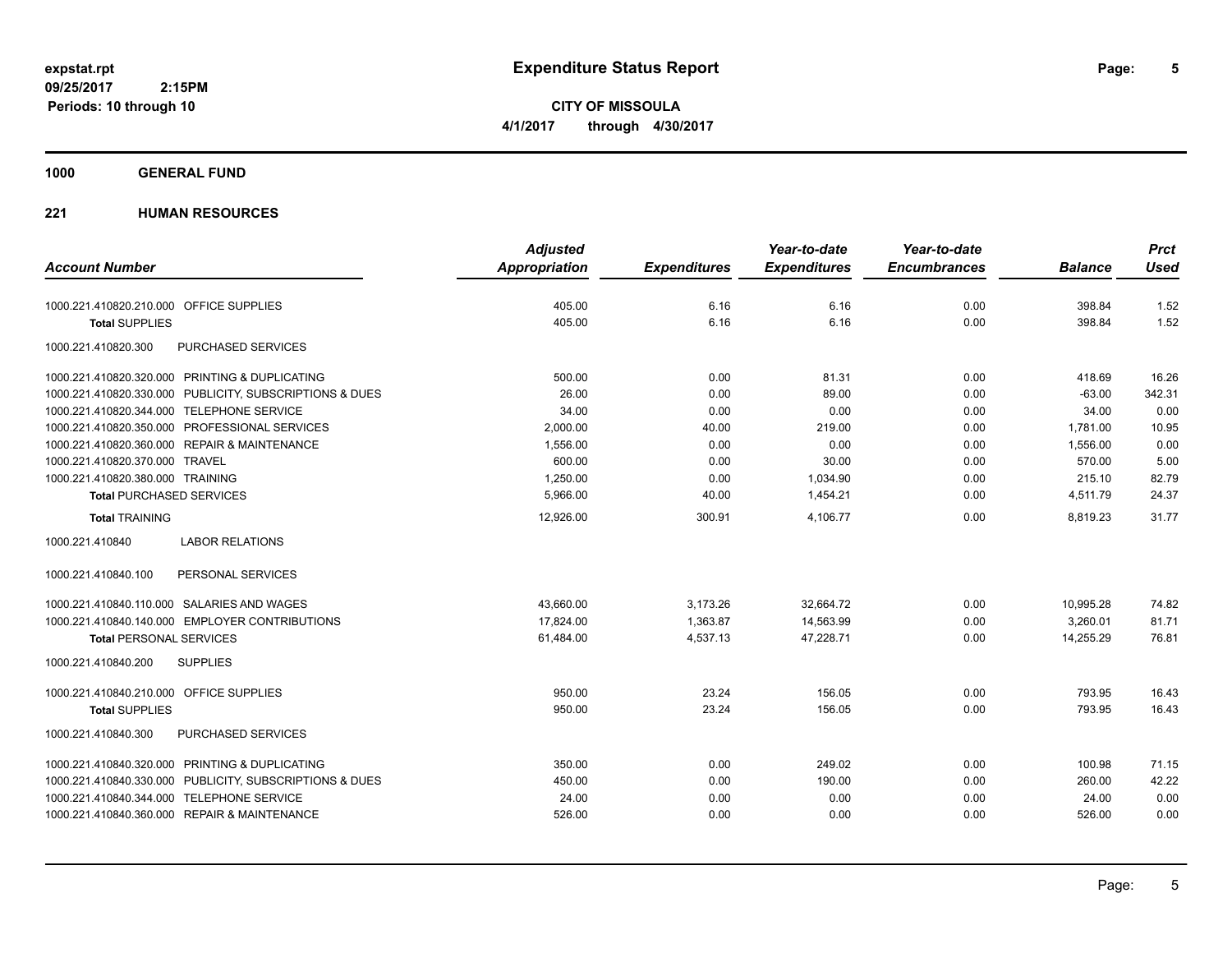**CITY OF MISSOULA 4/1/2017 through 4/30/2017**

**1000 GENERAL FUND**

| <b>Account Number</b>                          | <b>Adjusted</b><br>Appropriation | <b>Expenditures</b> | Year-to-date<br><b>Expenditures</b> | Year-to-date<br><b>Encumbrances</b> | <b>Balance</b> | <b>Prct</b><br><b>Used</b> |
|------------------------------------------------|----------------------------------|---------------------|-------------------------------------|-------------------------------------|----------------|----------------------------|
| 1000.221.410840.370.000 TRAVEL                 | 815.00                           | 0.00                | 1,016.96                            | 0.00                                | $-201.96$      | 124.78                     |
| 1000.221.410840.380.000 TRAINING               | 300.00                           | 0.00                | 264.50                              | 0.00                                | 35.50          | 88.17                      |
| <b>Total PURCHASED SERVICES</b>                | 2,465.00                         | 0.00                | 1,720.48                            | 0.00                                | 744.52         | 69.80                      |
| <b>Total LABOR RELATIONS</b>                   | 64,899.00                        | 4,560.37            | 49,105.24                           | 0.00                                | 15,793.76      | 75.66                      |
| EEO COMPLIANCE<br>1000.221.410850              |                                  |                     |                                     |                                     |                |                            |
| 1000.221.410850.100<br>PERSONAL SERVICES       |                                  |                     |                                     |                                     |                |                            |
| 1000.221.410850.110.000 SALARIES AND WAGES     | 38,742.00                        | 3,129.57            | 32,211.65                           | 0.00                                | 6,530.35       | 83.14                      |
| 1000.221.410850.140.000 EMPLOYER CONTRIBUTIONS | 13,364.00                        | 1,118.57            | 11,866.69                           | 0.00                                | 1,497.31       | 88.80                      |
| <b>Total PERSONAL SERVICES</b>                 | 52,106.00                        | 4,248.14            | 44,078.34                           | 0.00                                | 8,027.66       | 84.59                      |
| <b>SUPPLIES</b><br>1000.221.410850.200         |                                  |                     |                                     |                                     |                |                            |
| <b>Total SUPPLIES</b>                          | 0.00                             | 0.00                | 0.00                                | 0.00                                | 0.00           | 0.00                       |
| 1000.221.410850.300<br>PURCHASED SERVICES      |                                  |                     |                                     |                                     |                |                            |
| 1000.221.410850.350.000 PROFESSIONAL SERVICES  | 9,000.00                         | 0.00                | 0.00                                | 0.00                                | 9,000.00       | 0.00                       |
| <b>Total PURCHASED SERVICES</b>                | 9,000.00                         | 0.00                | 0.00                                | 0.00                                | 9,000.00       | 0.00                       |
| 1000.221.410850.900<br><b>CAPITAL OUTLAY</b>   |                                  |                     |                                     |                                     |                |                            |
| <b>Total CAPITAL OUTLAY</b>                    | 0.00                             | 0.00                | 0.00                                | 0.00                                | 0.00           | 0.00                       |
| <b>Total EEO COMPLIANCE</b>                    | 61,106.00                        | 4,248.14            | 44.078.34                           | 0.00                                | 17.027.66      | 72.13                      |
| 1000.221.410860<br><b>EMPLOYEE BENEFITS</b>    |                                  |                     |                                     |                                     |                |                            |
| PERSONAL SERVICES<br>1000.221.410860.100       |                                  |                     |                                     |                                     |                |                            |
| 1000.221.410860.110.000 SALARIES AND WAGES     | 26,202.00                        | 2,648.61            | 27,261.89                           | 0.00                                | $-1,059.89$    | 104.05                     |
| 1000.221.410860.140.000 EMPLOYER CONTRIBUTIONS | 8,861.00                         | 936.88              | 9,932.87                            | 0.00                                | $-1,071.87$    | 112.10                     |
| <b>Total PERSONAL SERVICES</b>                 | 35,063.00                        | 3,585.49            | 37,194.76                           | 0.00                                | $-2,131.76$    | 106.08                     |
| <b>SUPPLIES</b><br>1000.221.410860.200         |                                  |                     |                                     |                                     |                |                            |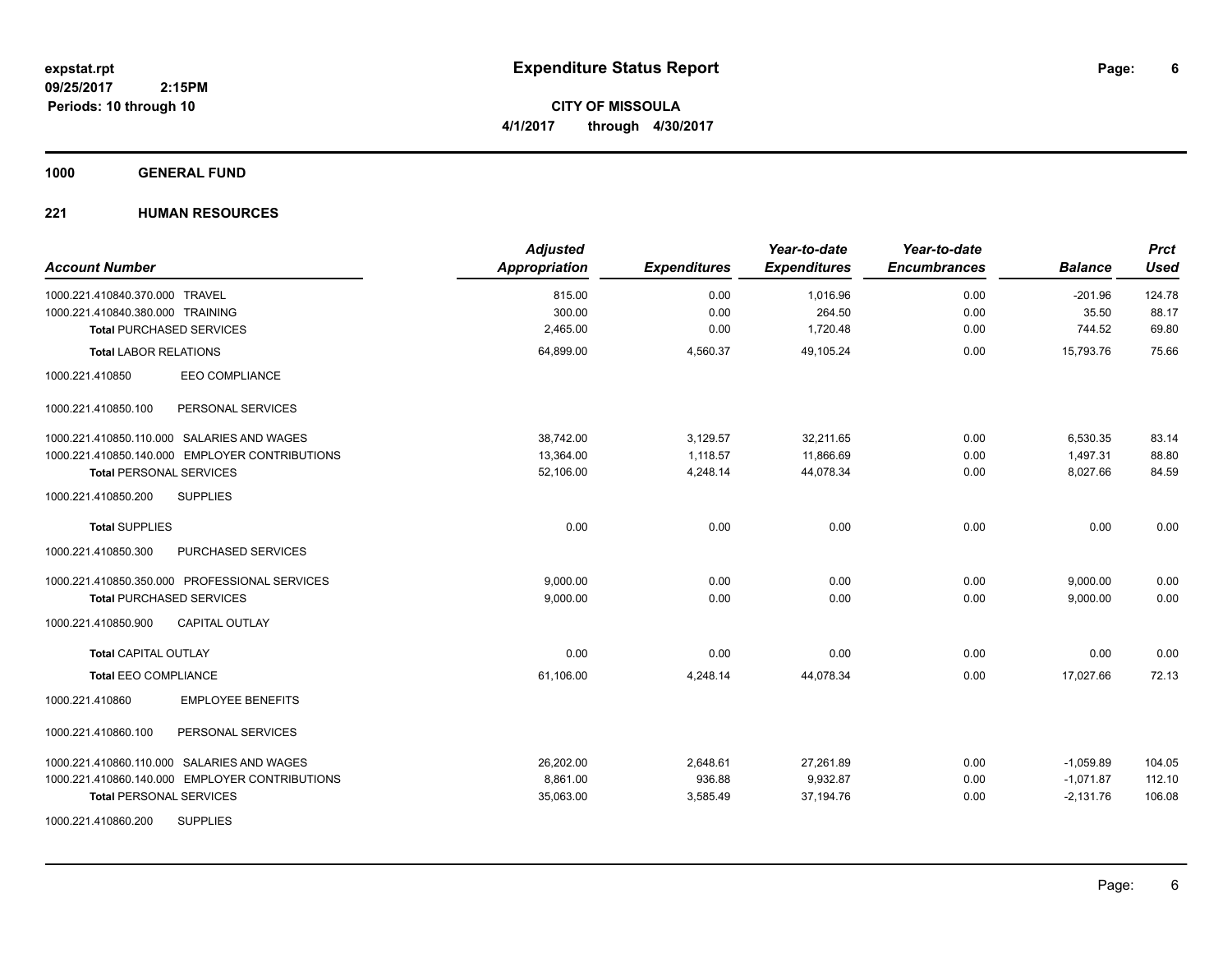**CITY OF MISSOULA 4/1/2017 through 4/30/2017**

## **1000 GENERAL FUND**

|                                                              | <b>Adjusted</b> |                     | Year-to-date        | Year-to-date        |                | <b>Prct</b> |
|--------------------------------------------------------------|-----------------|---------------------|---------------------|---------------------|----------------|-------------|
| <b>Account Number</b>                                        | Appropriation   | <b>Expenditures</b> | <b>Expenditures</b> | <b>Encumbrances</b> | <b>Balance</b> | <b>Used</b> |
| OFFICE SUPPLIES<br>1000.221.410860.210.000                   | 760.00          | 56.31               | 599.24              | 0.00                | 160.76         | 78.85       |
| <b>Total SUPPLIES</b>                                        | 760.00          | 56.31               | 599.24              | 0.00                | 160.76         | 78.85       |
| PURCHASED SERVICES<br>1000.221.410860.300                    |                 |                     |                     |                     |                |             |
| <b>PRINTING &amp; DUPLICATING</b><br>1000.221.410860.320.000 | 365.00          | 32.75               | 168.00              | 0.00                | 197.00         | 46.03       |
| 1000.221.410860.330.000 PUBLICITY, SUBSCRIPTIONS & DUES      | 865.00          | 0.00                | 858.00              | 0.00                | 7.00           | 99.19       |
| 1000.221.410860.344.000<br><b>TELEPHONE SERVICE</b>          | 87.00           | 0.00                | 0.00                | 0.00                | 87.00          | 0.00        |
| 1000.221.410860.360.000<br>REPAIR & MAINTENANCE              | 650.00          | 0.00                | 363.80              | 0.00                | 286.20         | 55.97       |
| 1000.221.410860.370.000<br><b>TRAVEL</b>                     | 678.00          | 0.00                | 0.00                | 0.00                | 678.00         | 0.00        |
| 1000.221.410860.380.000 TRAINING                             | 275.00          | 0.00                | 0.00                | 0.00                | 275.00         | 0.00        |
| 1000.221.410860.390.000 OTHER PURCHASED SERVICES             | 17,490.00       | 4,144.14            | 19,462.54           | 0.00                | $-1,972.54$    | 111.28      |
| <b>Total PURCHASED SERVICES</b>                              | 20,410.00       | 4,176.89            | 20,852.34           | 0.00                | -442.34        | 102.17      |
| <b>Total EMPLOYEE BENEFITS</b>                               | 56,233.00       | 7,818.69            | 58,646.34           | 0.00                | $-2,413.34$    | 104.29      |
| <b>Total HUMAN RESOURCES</b>                                 | 330,428.00      | 26,764.86           | 259,789.79          | 0.00                | 70.638.21      | 78.62       |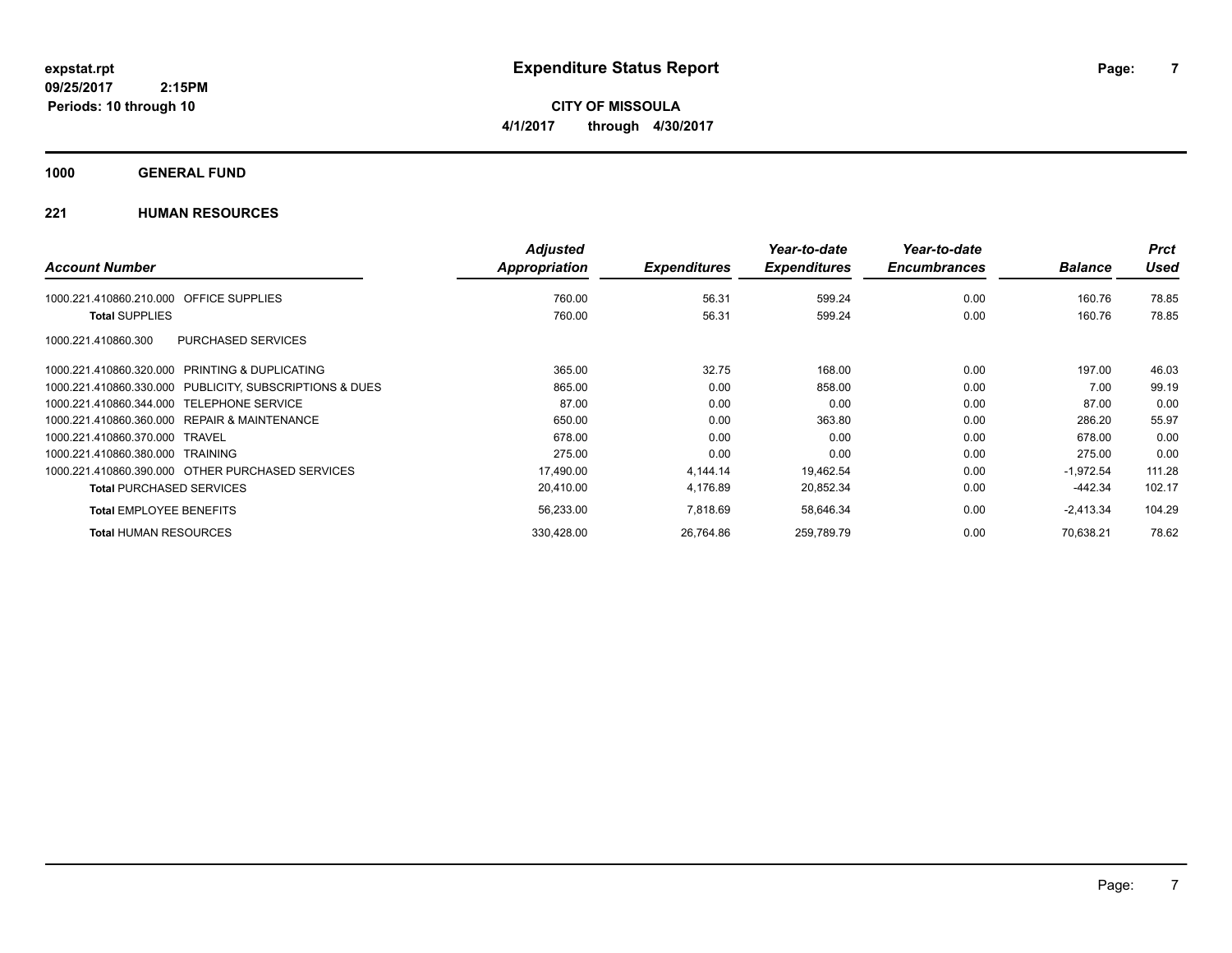**8**

**CITY OF MISSOULA 4/1/2017 through 4/30/2017**

**1000 GENERAL FUND**

| <b>Account Number</b>                  |                                                                                             | <b>Adjusted</b><br><b>Appropriation</b> | <b>Expenditures</b> | Year-to-date<br><b>Expenditures</b> | Year-to-date<br><b>Encumbrances</b> | <b>Balance</b>       | <b>Prct</b><br><b>Used</b> |
|----------------------------------------|---------------------------------------------------------------------------------------------|-----------------------------------------|---------------------|-------------------------------------|-------------------------------------|----------------------|----------------------------|
| 1000.223.410101                        | <b>NC-GRANT CREEK</b>                                                                       |                                         |                     |                                     |                                     |                      |                            |
| 1000.223.410101.300                    | PURCHASED SERVICES                                                                          |                                         |                     |                                     |                                     |                      |                            |
|                                        | 1000.223.410101.310.000 GRANT CREEK NC/COMMUNICATIONS<br><b>Total PURCHASED SERVICES</b>    | 328.00<br>328.00                        | 0.00<br>0.00        | 401.83<br>401.83                    | 0.00<br>0.00                        | $-73.83$<br>$-73.83$ | 122.51<br>122.51           |
| 1000.223.410101.700                    | <b>GRANTS &amp; CONTRIBUTIONS</b>                                                           |                                         |                     |                                     |                                     |                      |                            |
|                                        | 1000.223.410101.700.000 GRANTS & CONTRIBUTIONS<br><b>Total GRANTS &amp; CONTRIBUTIONS</b>   | 800.00<br>800.00                        | 0.00<br>0.00        | 168.80<br>168.80                    | 0.00<br>0.00                        | 631.20<br>631.20     | 21.10<br>21.10             |
| <b>Total NC-GRANT CREEK</b>            |                                                                                             | 1,128.00                                | 0.00                | 570.63                              | 0.00                                | 557.37               | 50.59                      |
| 1000.223.410102                        | NC-UPPER RATTLESNAKE                                                                        |                                         |                     |                                     |                                     |                      |                            |
| 1000.223.410102.300                    | PURCHASED SERVICES                                                                          |                                         |                     |                                     |                                     |                      |                            |
|                                        | 1000.223.410102.310.000 UPPER RATTLESNAKE/COMMUNICATIONS<br><b>Total PURCHASED SERVICES</b> | 753.00<br>753.00                        | 0.00<br>0.00        | 408.42<br>408.42                    | 0.00<br>0.00                        | 344.58<br>344.58     | 54.24<br>54.24             |
| 1000.223.410102.700                    | <b>GRANTS &amp; CONTRIBUTIONS</b>                                                           |                                         |                     |                                     |                                     |                      |                            |
|                                        | 1000.223.410102.700.000 GRANTS & CONTRIBUTIONS<br><b>Total GRANTS &amp; CONTRIBUTIONS</b>   | 800.00<br>800.00                        | 13.45<br>13.45      | 63.15<br>63.15                      | 0.00<br>0.00                        | 736.85<br>736.85     | 7.89<br>7.89               |
|                                        | Total NC-UPPER RATTLESNAKE                                                                  | 1,553.00                                | 13.45               | 471.57                              | 0.00                                | 1,081.43             | 30.37                      |
| 1000.223.410103                        | <b>NC-LOWER RATTLESNAKE</b>                                                                 |                                         |                     |                                     |                                     |                      |                            |
| 1000.223.410103.300                    | PURCHASED SERVICES                                                                          |                                         |                     |                                     |                                     |                      |                            |
| 1000.223.410103.310.000 COMMUNICATIONS | <b>Total PURCHASED SERVICES</b>                                                             | 413.00<br>413.00                        | 0.00<br>0.00        | 385.66<br>385.66                    | 0.00<br>0.00                        | 27.34<br>27.34       | 93.38<br>93.38             |
| 1000.223.410103.700                    | <b>GRANTS &amp; CONTRIBUTIONS</b>                                                           |                                         |                     |                                     |                                     |                      |                            |
|                                        | 1000.223.410103.700.000 GRANTS & CONTRIBUTIONS                                              | 800.00                                  | 161.50              | 329.70                              | 0.00                                | 470.30               | 41.21                      |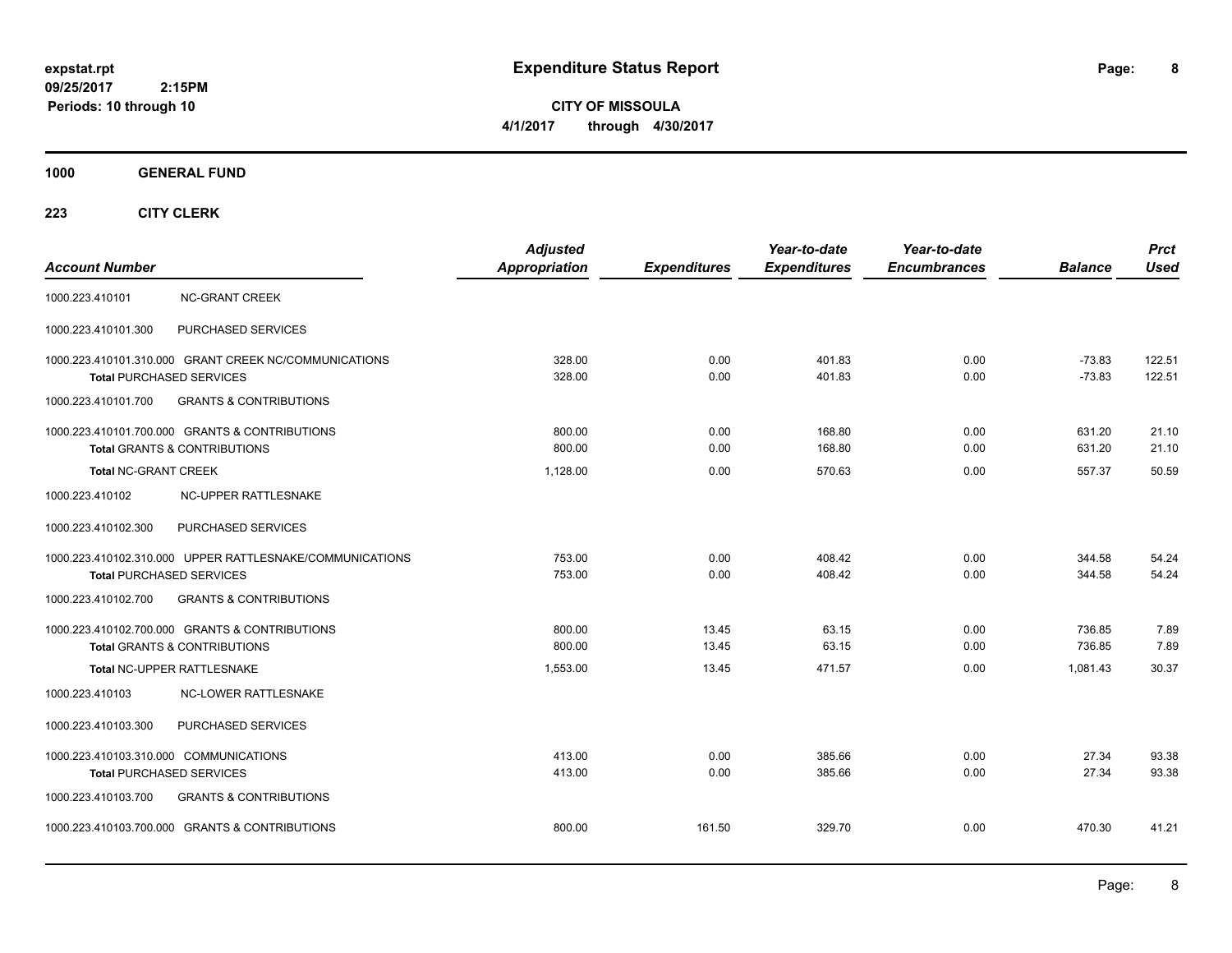**9**

**CITY OF MISSOULA 4/1/2017 through 4/30/2017**

**1000 GENERAL FUND**

| <b>Account Number</b>                  |                                                | <b>Adjusted</b><br>Appropriation | <b>Expenditures</b> | Year-to-date<br><b>Expenditures</b> | Year-to-date<br><b>Encumbrances</b> | <b>Balance</b> | <b>Prct</b><br><b>Used</b> |
|----------------------------------------|------------------------------------------------|----------------------------------|---------------------|-------------------------------------|-------------------------------------|----------------|----------------------------|
|                                        | <b>Total GRANTS &amp; CONTRIBUTIONS</b>        | 800.00                           | 161.50              | 329.70                              | 0.00                                | 470.30         | 41.21                      |
|                                        | Total NC-LOWER RATTLESNAKE                     | 1,213.00                         | 161.50              | 715.36                              | 0.00                                | 497.64         | 58.97                      |
| 1000.223.410104                        | NC-NORTHSIDE                                   |                                  |                     |                                     |                                     |                |                            |
| 1000.223.410104.300                    | PURCHASED SERVICES                             |                                  |                     |                                     |                                     |                |                            |
| 1000.223.410104.310.000 COMMUNICATIONS |                                                | 627.00                           | 0.00                | 575.67                              | 0.00                                | 51.33          | 91.81                      |
| <b>Total PURCHASED SERVICES</b>        |                                                | 627.00                           | 0.00                | 575.67                              | 0.00                                | 51.33          | 91.81                      |
| 1000.223.410104.700                    | <b>GRANTS &amp; CONTRIBUTIONS</b>              |                                  |                     |                                     |                                     |                |                            |
|                                        | 1000.223.410104.700.000 GRANTS & CONTRIBUTIONS | 800.00                           | 601.23              | 723.80                              | 0.00                                | 76.20          | 90.48                      |
|                                        | <b>Total GRANTS &amp; CONTRIBUTIONS</b>        | 800.00                           | 601.23              | 723.80                              | 0.00                                | 76.20          | 90.48                      |
| <b>Total NC-NORTHSIDE</b>              |                                                | 1,427.00                         | 601.23              | 1,299.47                            | 0.00                                | 127.53         | 91.06                      |
| 1000.223.410105                        | NC-WESTSIDE                                    |                                  |                     |                                     |                                     |                |                            |
| 1000.223.410105.300                    | PURCHASED SERVICES                             |                                  |                     |                                     |                                     |                |                            |
| 1000.223.410105.310.000 COMMUNICATIONS |                                                | 1,183.00                         | 0.00                | 575.68                              | 0.00                                | 607.32         | 48.66                      |
| <b>Total PURCHASED SERVICES</b>        |                                                | 1,183.00                         | 0.00                | 575.68                              | 0.00                                | 607.32         | 48.66                      |
| 1000.223.410105.700                    | <b>GRANTS &amp; CONTRIBUTIONS</b>              |                                  |                     |                                     |                                     |                |                            |
|                                        | 1000.223.410105.700.000 GRANTS & CONTRIBUTIONS | 800.00                           | 601.23              | 723.80                              | 0.00                                | 76.20          | 90.48                      |
|                                        | <b>Total GRANTS &amp; CONTRIBUTIONS</b>        | 800.00                           | 601.23              | 723.80                              | 0.00                                | 76.20          | 90.48                      |
| <b>Total NC-WESTSIDE</b>               |                                                | 1,983.00                         | 601.23              | 1,299.48                            | 0.00                                | 683.52         | 65.53                      |
| 1000.223.410106                        | NC-HEART OF MISSOULA                           |                                  |                     |                                     |                                     |                |                            |
| 1000.223.410106.300                    | PURCHASED SERVICES                             |                                  |                     |                                     |                                     |                |                            |
| 1000.223.410106.310.000 COMMUNICATIONS |                                                | 637.00                           | 0.00                | 0.00                                | 0.00                                | 637.00         | 0.00                       |
| <b>Total PURCHASED SERVICES</b>        |                                                | 637.00                           | 0.00                | 0.00                                | 0.00                                | 637.00         | 0.00                       |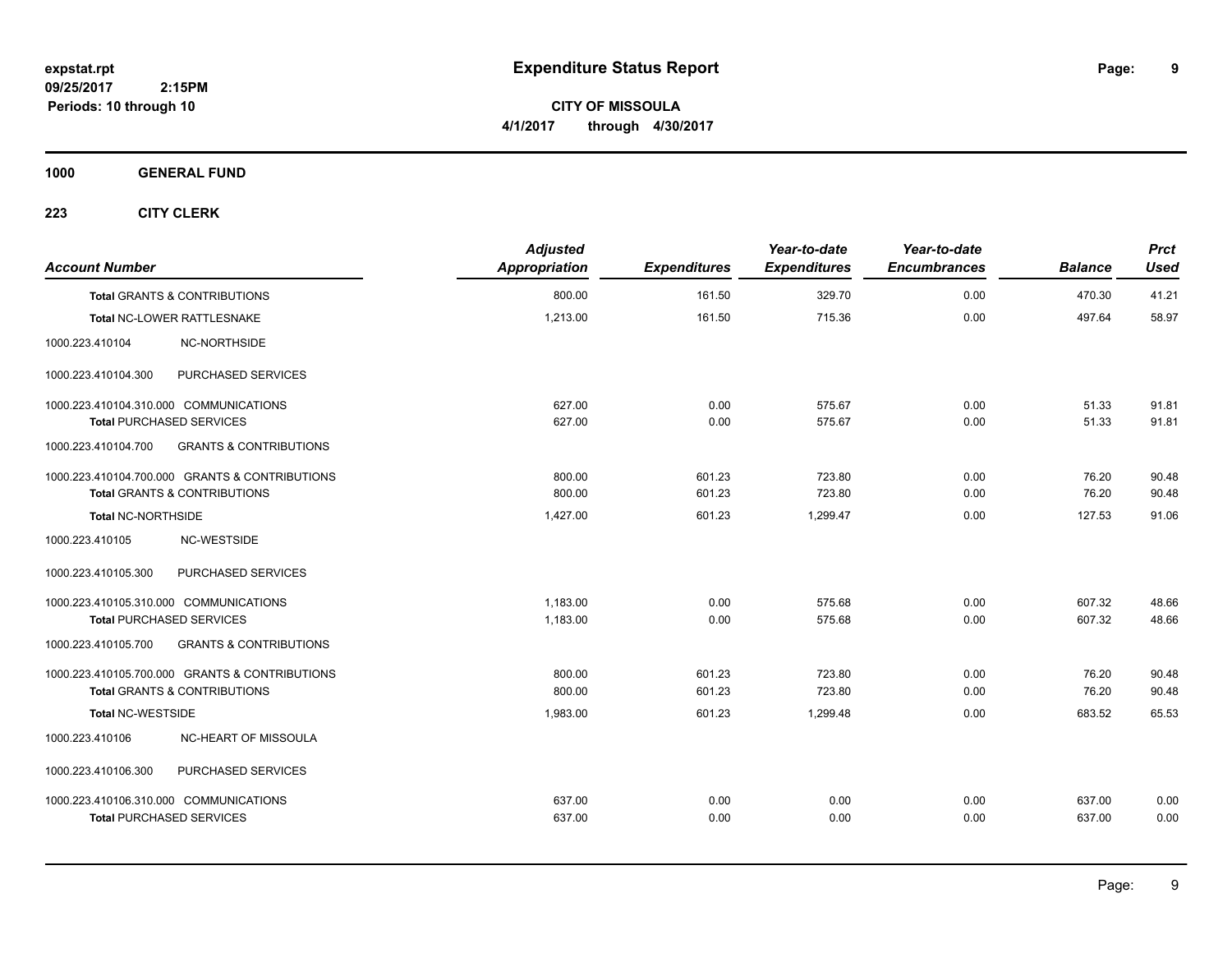**CITY OF MISSOULA 4/1/2017 through 4/30/2017**

**1000 GENERAL FUND**

**223 CITY CLERK**

| <b>Account Number</b>                                                                     | <b>Adjusted</b><br><b>Appropriation</b> | <b>Expenditures</b> | Year-to-date<br><b>Expenditures</b> | Year-to-date<br><b>Encumbrances</b> | <b>Balance</b>         | <b>Prct</b><br><b>Used</b> |
|-------------------------------------------------------------------------------------------|-----------------------------------------|---------------------|-------------------------------------|-------------------------------------|------------------------|----------------------------|
| <b>GRANTS &amp; CONTRIBUTIONS</b><br>1000.223.410106.700                                  |                                         |                     |                                     |                                     |                        |                            |
| 1000.223.410106.700.000 GRANTS & CONTRIBUTIONS<br><b>Total GRANTS &amp; CONTRIBUTIONS</b> | 800.00<br>800.00                        | 0.00<br>0.00        | 0.00<br>0.00                        | 0.00<br>0.00                        | 800.00<br>800.00       | 0.00<br>0.00               |
| <b>Total NC-HEART OF MISSOULA</b>                                                         | 1,437.00                                | 0.00                | 0.00                                | 0.00                                | 1,437.00               | 0.00                       |
| 1000.223.410107<br>NC-UNIVERSITY DISTRICT                                                 |                                         |                     |                                     |                                     |                        |                            |
| PURCHASED SERVICES<br>1000.223.410107.300                                                 |                                         |                     |                                     |                                     |                        |                            |
| 1000.223.410107.310.000 COMMUNICATIONS<br><b>Total PURCHASED SERVICES</b>                 | 1.683.00<br>1,683.00                    | 0.00<br>0.00        | 0.00<br>0.00                        | 0.00<br>0.00                        | 1,683.00<br>1.683.00   | 0.00<br>0.00               |
| 1000.223.410107.700<br><b>GRANTS &amp; CONTRIBUTIONS</b>                                  |                                         |                     |                                     |                                     |                        |                            |
| 1000.223.410107.700.000 GRANTS & CONTRIBUTIONS<br><b>Total GRANTS &amp; CONTRIBUTIONS</b> | 800.00<br>800.00                        | 0.00<br>0.00        | 1.408.17<br>1,408.17                | 0.00<br>0.00                        | $-608.17$<br>$-608.17$ | 176.02<br>176.02           |
| Total NC-UNIVERSITY DISTRICT                                                              | 2,483.00                                | 0.00                | 1,408.17                            | 0.00                                | 1,074.83               | 56.71                      |
| NC-RIVERFRONT<br>1000.223.410108                                                          |                                         |                     |                                     |                                     |                        |                            |
| 1000.223.410108.300<br>PURCHASED SERVICES                                                 |                                         |                     |                                     |                                     |                        |                            |
| 1000.223.410108.310.000 COMMUNICATIONS<br><b>Total PURCHASED SERVICES</b>                 | 587.00<br>587.00                        | 0.00<br>0.00        | 233.15<br>233.15                    | 0.00<br>0.00                        | 353.85<br>353.85       | 39.72<br>39.72             |
| <b>GRANTS &amp; CONTRIBUTIONS</b><br>1000.223.410108.700                                  |                                         |                     |                                     |                                     |                        |                            |
| 1000.223.410108.700.000 GRANTS & CONTRIBUTIONS<br><b>Total GRANTS &amp; CONTRIBUTIONS</b> | 800.00<br>800.00                        | 0.00<br>0.00        | 208.78<br>208.78                    | 0.00<br>0.00                        | 591.22<br>591.22       | 26.10<br>26.10             |
| <b>Total NC-RIVERFRONT</b>                                                                | 1,387.00                                | 0.00                | 441.93                              | 0.00                                | 945.07                 | 31.86                      |
| NC-EMMA DICKENSON & ORCHARD HOMES<br>1000.223.410109                                      |                                         |                     |                                     |                                     |                        |                            |

1000.223.410109.300 PURCHASED SERVICES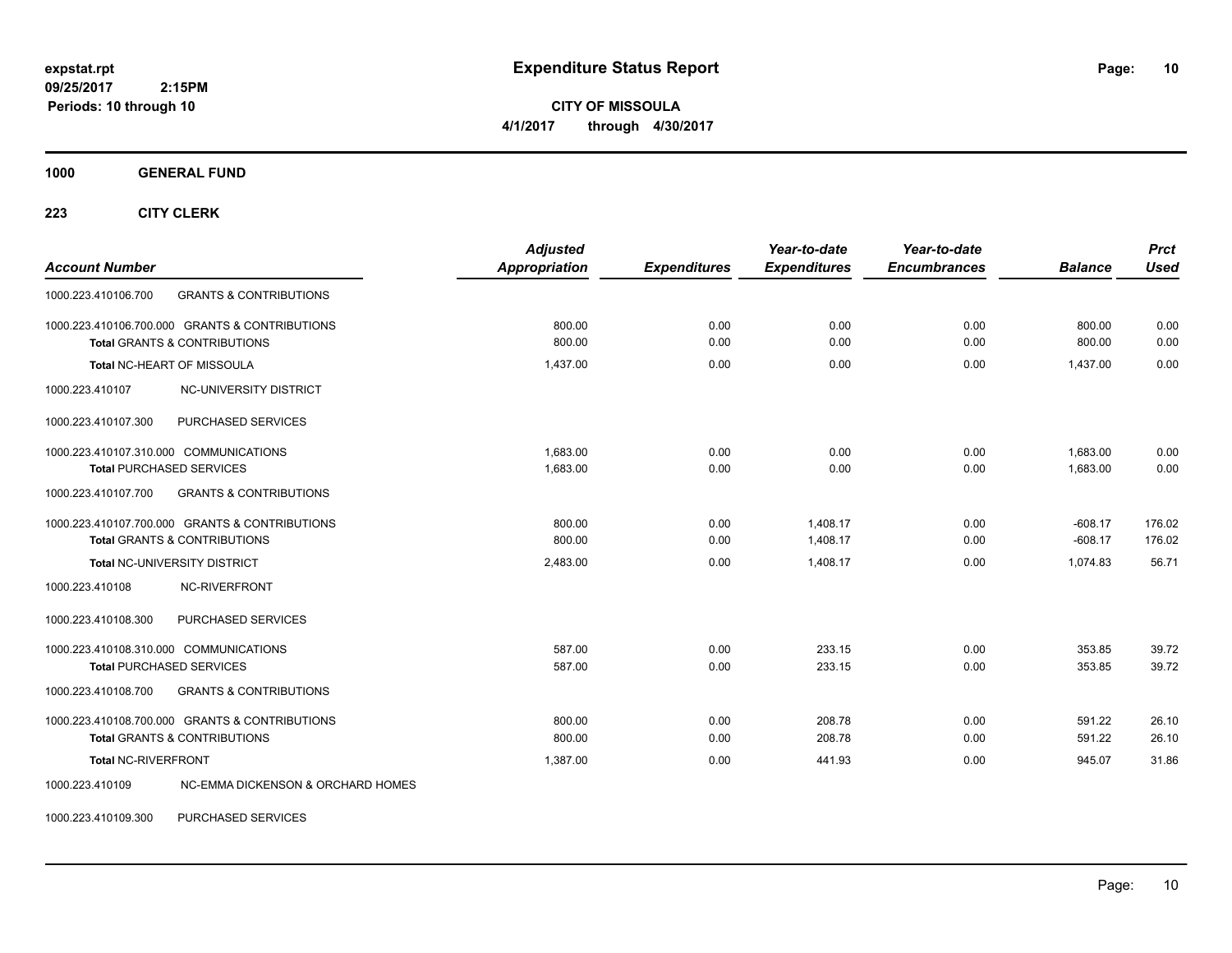**CITY OF MISSOULA 4/1/2017 through 4/30/2017**

## **1000 GENERAL FUND**

| <b>Account Number</b>                  |                                                                                           | <b>Adjusted</b><br>Appropriation | <b>Expenditures</b> | Year-to-date<br><b>Expenditures</b> | Year-to-date<br><b>Encumbrances</b> | <b>Balance</b>         | <b>Prct</b><br><b>Used</b> |
|----------------------------------------|-------------------------------------------------------------------------------------------|----------------------------------|---------------------|-------------------------------------|-------------------------------------|------------------------|----------------------------|
| 1000.223.410109.310.000 COMMUNICATIONS | <b>Total PURCHASED SERVICES</b>                                                           | 723.00<br>723.00                 | 0.00<br>0.00        | 1,015.42<br>1,015.42                | 0.00<br>0.00                        | $-292.42$<br>$-292.42$ | 140.45<br>140.45           |
| 1000.223.410109.700                    | <b>GRANTS &amp; CONTRIBUTIONS</b>                                                         |                                  |                     |                                     |                                     |                        |                            |
|                                        | 1000.223.410109.700.000 GRANTS & CONTRIBUTIONS<br><b>Total GRANTS &amp; CONTRIBUTIONS</b> | 800.00<br>800.00                 | 0.00<br>0.00        | 289.15<br>289.15                    | 0.00<br>0.00                        | 510.85<br>510.85       | 36.14<br>36.14             |
|                                        | Total NC-EMMA DICKENSON & ORCHARD HOMES                                                   | 1,523.00                         | 0.00                | 1,304.57                            | 0.00                                | 218.43                 | 85.66                      |
| 1000.223.410110                        | <b>NC-FRANKLIN TO FORT</b>                                                                |                                  |                     |                                     |                                     |                        |                            |
| 1000.223.410110.300                    | PURCHASED SERVICES                                                                        |                                  |                     |                                     |                                     |                        |                            |
| 1000.223.410110.310.000 COMMUNICATIONS | <b>Total PURCHASED SERVICES</b>                                                           | 1,735.00<br>1,735.00             | 0.00<br>0.00        | 1,710.00<br>1.710.00                | 0.00<br>0.00                        | 25.00<br>25.00         | 98.56<br>98.56             |
| 1000.223.410110.700                    | <b>GRANTS &amp; CONTRIBUTIONS</b>                                                         |                                  |                     |                                     |                                     |                        |                            |
|                                        | 1000.223.410110.700.000 GRANTS & CONTRIBUTIONS<br><b>Total GRANTS &amp; CONTRIBUTIONS</b> | 800.00<br>800.00                 | 0.00<br>0.00        | 800.00<br>800.00                    | 0.00<br>0.00                        | 0.00<br>0.00           | 100.00<br>100.00           |
| Total NC-FRANKLIN TO FORT              |                                                                                           | 2,535.00                         | 0.00                | 2,510.00                            | 0.00                                | 25.00                  | 99.01                      |
| 1000.223.410111                        | <b>NC-ROSE PARK</b>                                                                       |                                  |                     |                                     |                                     |                        |                            |
| 1000.223.410111.300                    | PURCHASED SERVICES                                                                        |                                  |                     |                                     |                                     |                        |                            |
| 1000.223.410111.310.000 COMMUNICATIONS | <b>Total PURCHASED SERVICES</b>                                                           | 1,081.00<br>1,081.00             | 0.00<br>0.00        | 0.00<br>0.00                        | 0.00<br>0.00                        | 1,081.00<br>1.081.00   | 0.00<br>0.00               |
| 1000.223.410111.700                    | <b>GRANTS &amp; CONTRIBUTIONS</b>                                                         |                                  |                     |                                     |                                     |                        |                            |
|                                        | 1000.223.410111.700.000 GRANTS & CONTRIBUTIONS<br><b>Total GRANTS &amp; CONTRIBUTIONS</b> | 800.00<br>800.00                 | 0.00<br>0.00        | 0.00<br>0.00                        | 0.00<br>0.00                        | 800.00<br>800.00       | 0.00<br>0.00               |
| <b>Total NC-ROSE PARK</b>              |                                                                                           | 1,881.00                         | 0.00                | 0.00                                | 0.00                                | 1,881.00               | 0.00                       |
| 1000.223.410112                        | NC-FARVIEWS & PATTEE CANYON                                                               |                                  |                     |                                     |                                     |                        |                            |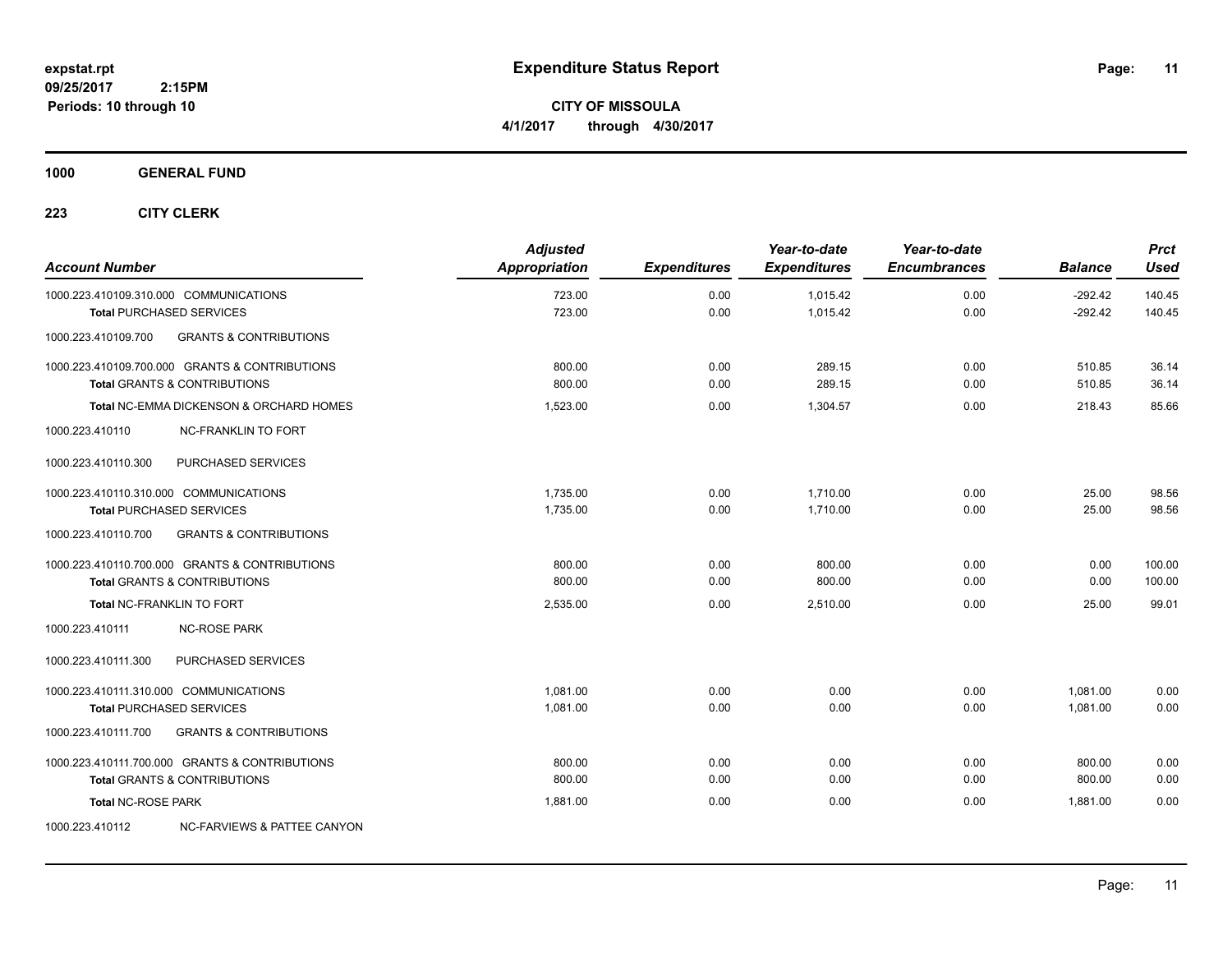**CITY OF MISSOULA 4/1/2017 through 4/30/2017**

## **1000 GENERAL FUND**

|                                                          | <b>Adjusted</b>      |                     | Year-to-date        | Year-to-date        |                | <b>Prct</b> |
|----------------------------------------------------------|----------------------|---------------------|---------------------|---------------------|----------------|-------------|
| <b>Account Number</b>                                    | <b>Appropriation</b> | <b>Expenditures</b> | <b>Expenditures</b> | <b>Encumbrances</b> | <b>Balance</b> | <b>Used</b> |
| PURCHASED SERVICES<br>1000.223.410112.300                |                      |                     |                     |                     |                |             |
| 1000.223.410112.310.000 COMMUNICATIONS                   | 716.00               | 0.00                | 0.00                | 0.00                | 716.00         | 0.00        |
| <b>Total PURCHASED SERVICES</b>                          | 716.00               | 0.00                | 0.00                | 0.00                | 716.00         | 0.00        |
| 1000.223.410112.700<br><b>GRANTS &amp; CONTRIBUTIONS</b> |                      |                     |                     |                     |                |             |
| 1000.223.410112.700.000 GRANTS & CONTRIBUTIONS           | 800.00               | 0.00                | 230.21              | 0.00                | 569.79         | 28.78       |
| <b>Total GRANTS &amp; CONTRIBUTIONS</b>                  | 800.00               | 0.00                | 230.21              | 0.00                | 569.79         | 28.78       |
| Total NC-FARVIEWS & PATTEE CANYON                        | 1,516.00             | 0.00                | 230.21              | 0.00                | 1.285.79       | 15.19       |
| <b>NC-SOUTHGATE &amp; TRIANGLE</b><br>1000.223.410113    |                      |                     |                     |                     |                |             |
| PURCHASED SERVICES<br>1000.223.410113.300                |                      |                     |                     |                     |                |             |
| 1000.223.410113.310.000 COMMUNICATIONS                   | 625.00               | 625.00              | 625.00              | 0.00                | 0.00           | 100.00      |
| <b>Total PURCHASED SERVICES</b>                          | 625.00               | 625.00              | 625.00              | 0.00                | 0.00           | 100.00      |
| 1000.223.410113.700<br><b>GRANTS &amp; CONTRIBUTIONS</b> |                      |                     |                     |                     |                |             |
| 1000.223.410113.700.000 GRANTS & CONTRIBUTIONS           | 800.00               | 471.57              | 791.70              | 0.00                | 8.30           | 98.96       |
| <b>Total GRANTS &amp; CONTRIBUTIONS</b>                  | 800.00               | 471.57              | 791.70              | 0.00                | 8.30           | 98.96       |
| <b>Total NC-SOUTHGATE &amp; TRIANGLE</b>                 | 1,425.00             | 1,096.57            | 1,416.70            | 0.00                | 8.30           | 99.42       |
| 1000.223.410114<br><b>NC-LEWIS &amp; CLARK</b>           |                      |                     |                     |                     |                |             |
| 1000.223.410114.300<br>PURCHASED SERVICES                |                      |                     |                     |                     |                |             |
| 1000.223.410114.310.000 COMMUNICATIONS                   | 669.00               | 0.00                | 0.00                | 0.00                | 669.00         | 0.00        |
| <b>Total PURCHASED SERVICES</b>                          | 669.00               | 0.00                | 0.00                | 0.00                | 669.00         | 0.00        |
| <b>GRANTS &amp; CONTRIBUTIONS</b><br>1000.223.410114.700 |                      |                     |                     |                     |                |             |
| 1000.223.410114.700.000 GRANTS & CONTRIBUTIONS           | 800.00               | 0.00                | 0.00                | 0.00                | 800.00         | 0.00        |
| <b>Total GRANTS &amp; CONTRIBUTIONS</b>                  | 800.00               | 0.00                | 0.00                | 0.00                | 800.00         | 0.00        |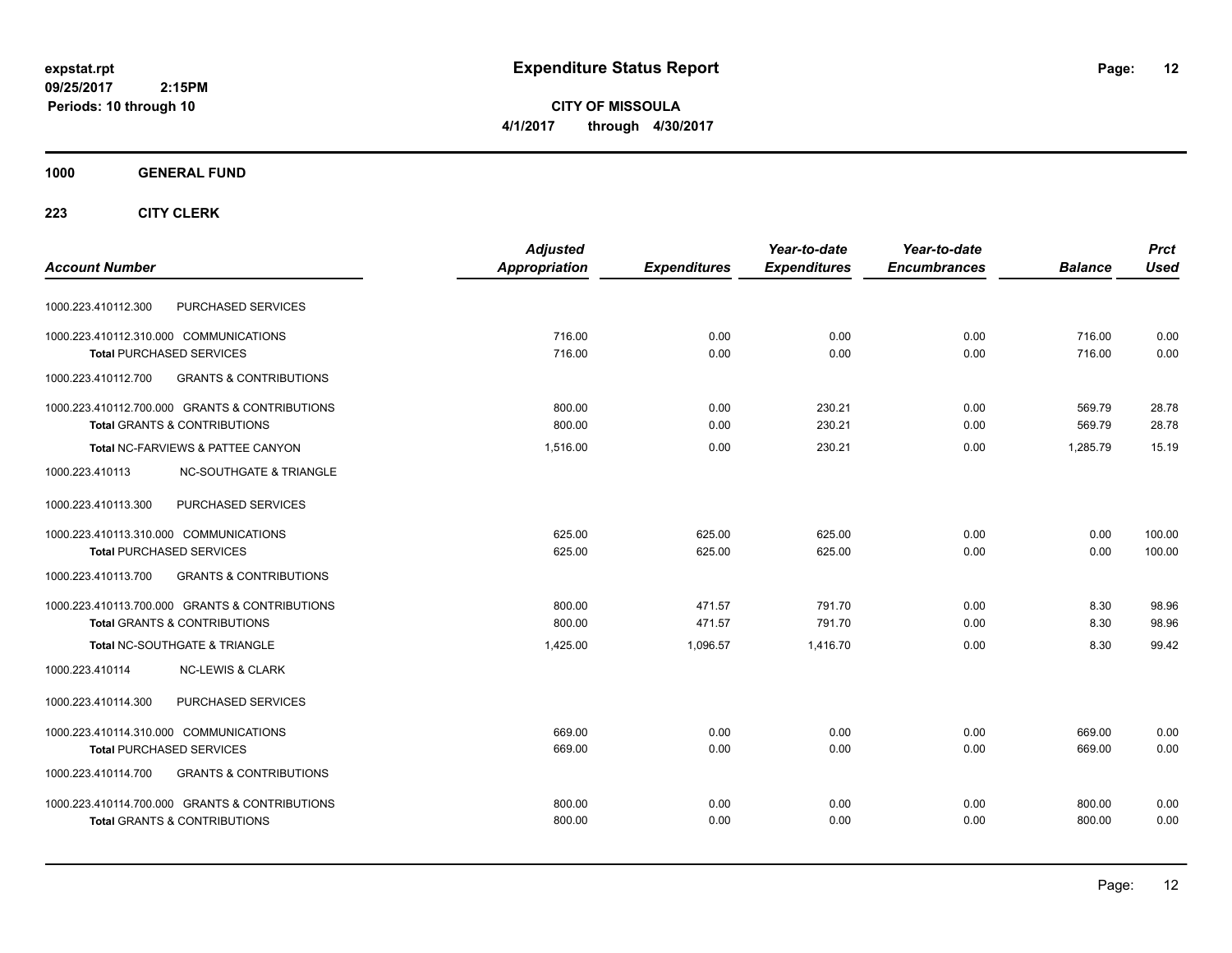**CITY OF MISSOULA 4/1/2017 through 4/30/2017**

**1000 GENERAL FUND**

| <b>Account Number</b>  |                                                | <b>Adjusted</b><br>Appropriation | <b>Expenditures</b> | Year-to-date<br><b>Expenditures</b> | Year-to-date<br><b>Encumbrances</b> | <b>Balance</b> | <b>Prct</b><br><b>Used</b> |
|------------------------|------------------------------------------------|----------------------------------|---------------------|-------------------------------------|-------------------------------------|----------------|----------------------------|
| Total NC-LEWIS & CLARK |                                                | 1,469.00                         | 0.00                | 0.00                                | 0.00                                | 1,469.00       | 0.00                       |
| 1000.223.410115        | NC-S 39TH                                      |                                  |                     |                                     |                                     |                |                            |
| 1000.223.410115.300    | PURCHASED SERVICES                             |                                  |                     |                                     |                                     |                |                            |
|                        | 1000.223.410115.310.000 COMMUNICATIONS         | 548.00                           | 0.00                | 333.02                              | 0.00                                | 214.98         | 60.77                      |
|                        | <b>Total PURCHASED SERVICES</b>                | 548.00                           | 0.00                | 333.02                              | 0.00                                | 214.98         | 60.77                      |
| 1000.223.410115.700    | <b>GRANTS &amp; CONTRIBUTIONS</b>              |                                  |                     |                                     |                                     |                |                            |
|                        | 1000.223.410115.700.000 GRANTS & CONTRIBUTIONS | 800.00                           | 0.00                | 177.48                              | 0.00                                | 622.52         | 22.19                      |
|                        | <b>Total GRANTS &amp; CONTRIBUTIONS</b>        | 800.00                           | 0.00                | 177.48                              | 0.00                                | 622.52         | 22.19                      |
| Total NC-S 39TH        |                                                | 1.348.00                         | 0.00                | 510.50                              | 0.00                                | 837.50         | 37.87                      |
| 1000.223.410116        | NC-MOOSE CAN GULLY                             |                                  |                     |                                     |                                     |                |                            |
| 1000.223.410116.300    | PURCHASED SERVICES                             |                                  |                     |                                     |                                     |                |                            |
|                        | 1000.223.410116.310.000 COMMUNICATIONS         | 983.00                           | 0.00                | 0.00                                | 0.00                                | 983.00         | 0.00                       |
|                        | <b>Total PURCHASED SERVICES</b>                | 983.00                           | 0.00                | 0.00                                | 0.00                                | 983.00         | 0.00                       |
| 1000.223.410116.700    | <b>GRANTS &amp; CONTRIBUTIONS</b>              |                                  |                     |                                     |                                     |                |                            |
|                        | 1000.223.410116.700.000 GRANTS & CONTRIBUTIONS | 800.00                           | 0.00                | 55.99                               | 0.00                                | 744.01         | 7.00                       |
|                        | <b>Total GRANTS &amp; CONTRIBUTIONS</b>        | 800.00                           | 0.00                | 55.99                               | 0.00                                | 744.01         | 7.00                       |
|                        | Total NC-MOOSE CAN GULLY                       | 1,783.00                         | 0.00                | 55.99                               | 0.00                                | 1,727.01       | 3.14                       |
| 1000.223.410117        | <b>NC-MILLER CREEK</b>                         |                                  |                     |                                     |                                     |                |                            |
| 1000.223.410117.300    | PURCHASED SERVICES                             |                                  |                     |                                     |                                     |                |                            |
|                        | 1000.223.410117.310.000 COMMUNICATIONS         | 704.00                           | 0.00                | 394.06                              | 0.00                                | 309.94         | 55.97                      |
|                        | <b>Total PURCHASED SERVICES</b>                | 704.00                           | 0.00                | 394.06                              | 0.00                                | 309.94         | 55.97                      |
| 1000.223.410117.700    | <b>GRANTS &amp; CONTRIBUTIONS</b>              |                                  |                     |                                     |                                     |                |                            |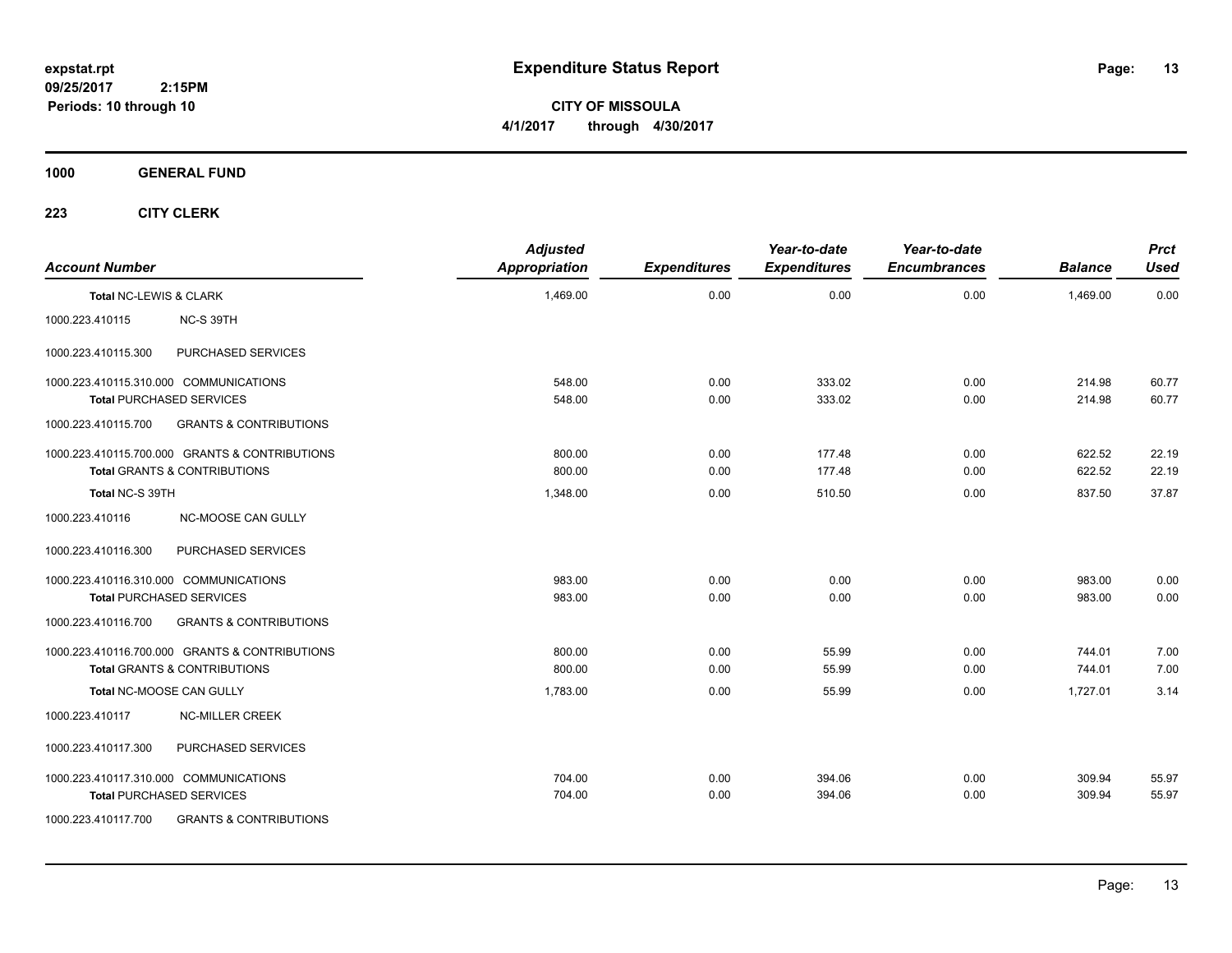**CITY OF MISSOULA 4/1/2017 through 4/30/2017**

## **1000 GENERAL FUND**

| <b>Account Number</b>                                                                                 | <b>Adjusted</b><br><b>Appropriation</b> | <b>Expenditures</b> | Year-to-date<br><b>Expenditures</b> | Year-to-date<br><b>Encumbrances</b> | <b>Balance</b>   | <b>Prct</b><br><b>Used</b> |
|-------------------------------------------------------------------------------------------------------|-----------------------------------------|---------------------|-------------------------------------|-------------------------------------|------------------|----------------------------|
| 1000.223.410117.700.000 GRANTS & CONTRIBUTIONS<br><b>Total GRANTS &amp; CONTRIBUTIONS</b>             | 800.00<br>800.00                        | 0.00<br>0.00        | 368.49<br>368.49                    | 0.00<br>0.00                        | 431.51<br>431.51 | 46.06<br>46.06             |
| <b>Total NC-MILLER CREEK</b>                                                                          | 1,504.00                                | 0.00                | 762.55                              | 0.00                                | 741.45           | 50.70                      |
| 1000.223.410118<br>MULLAN ROAD NC                                                                     |                                         |                     |                                     |                                     |                  |                            |
| PURCHASED SERVICES<br>1000.223.410118.300                                                             |                                         |                     |                                     |                                     |                  |                            |
| 1000.223.410118.310.000 COMMUNICATIONS<br><b>Total PURCHASED SERVICES</b>                             | 724.00<br>724.00                        | 0.00<br>0.00        | 714.00<br>714.00                    | 0.00<br>0.00                        | 10.00<br>10.00   | 98.62<br>98.62             |
| <b>GRANTS &amp; CONTRIBUTIONS</b><br>1000.223.410118.700                                              |                                         |                     |                                     |                                     |                  |                            |
| 1000.223.410118.700.000 GRANTS & CONTRIBUTIONS<br><b>Total GRANTS &amp; CONTRIBUTIONS</b>             | 800.00<br>800.00                        | 0.00<br>0.00        | 391.65<br>391.65                    | 0.00<br>0.00                        | 408.35<br>408.35 | 48.96<br>48.96             |
| Total MULLAN ROAD NC                                                                                  | 1,524.00                                | 0.00                | 1,105.65                            | 0.00                                | 418.35           | 72.55                      |
| EAST MISSOULA NC<br>1000.223.410119                                                                   |                                         |                     |                                     |                                     |                  |                            |
| PURCHASED SERVICES<br>1000.223.410119.300                                                             |                                         |                     |                                     |                                     |                  |                            |
| 1000.223.410119.310.000 COMMUNICATIONS<br><b>Total PURCHASED SERVICES</b>                             | 12.00<br>12.00                          | 0.00<br>0.00        | 0.00<br>0.00                        | 0.00<br>0.00                        | 12.00<br>12.00   | 0.00<br>0.00               |
| <b>GRANTS &amp; CONTRIBUTIONS</b><br>1000.223.410119.700                                              |                                         |                     |                                     |                                     |                  |                            |
| 1000.223.410119.700.000 EAST MISSOULA NEIGHBORHOOD COUNCIL<br><b>Total GRANTS &amp; CONTRIBUTIONS</b> | 800.00<br>800.00                        | 0.00<br>0.00        | 0.00<br>0.00                        | 0.00<br>0.00                        | 800.00<br>800.00 | 0.00<br>0.00               |
| <b>Total EAST MISSOULA NC</b>                                                                         | 812.00                                  | 0.00                | 0.00                                | 0.00                                | 812.00           | 0.00                       |
| <b>COMMUNITY FORUM/NC LIAISON</b><br>1000.223.410120                                                  |                                         |                     |                                     |                                     |                  |                            |
| 1000.223.410120.300<br>PURCHASED SERVICES                                                             |                                         |                     |                                     |                                     |                  |                            |
| 1000.223.410120.320.000 PRINTING & DUPLICATING                                                        | 500.00                                  | 0.00                | 146.14                              | 0.00                                | 353.86           | 29.23                      |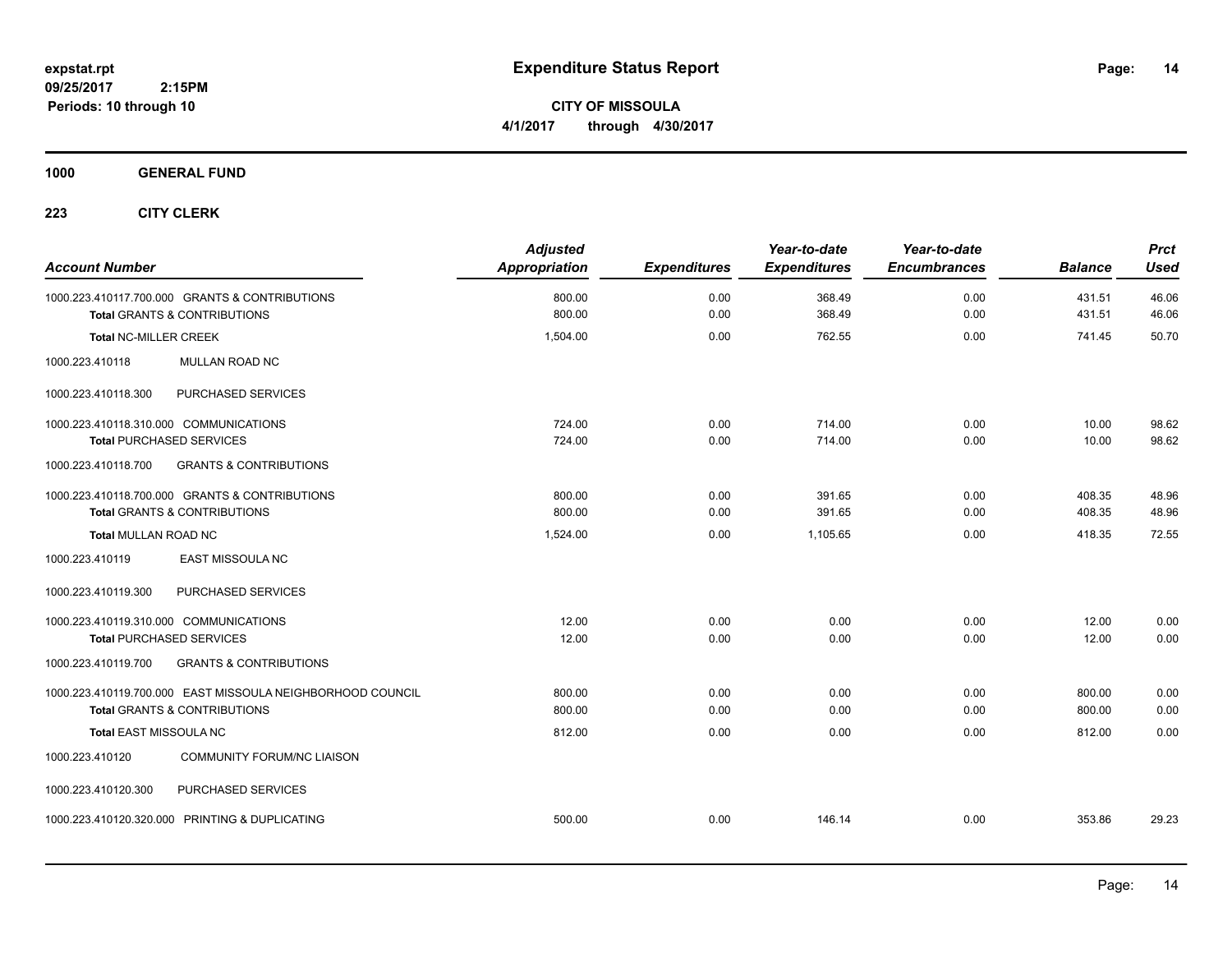**CITY OF MISSOULA 4/1/2017 through 4/30/2017**

**1000 GENERAL FUND**

| <b>Account Number</b>                                                     |                                                                                                                                                   | <b>Adjusted</b><br>Appropriation | <b>Expenditures</b>           | Year-to-date<br><b>Expenditures</b> | Year-to-date<br><b>Encumbrances</b> | <b>Balance</b>                       | <b>Prct</b><br><b>Used</b> |
|---------------------------------------------------------------------------|---------------------------------------------------------------------------------------------------------------------------------------------------|----------------------------------|-------------------------------|-------------------------------------|-------------------------------------|--------------------------------------|----------------------------|
| <b>Total PURCHASED SERVICES</b>                                           |                                                                                                                                                   | 500.00                           | 0.00                          | 146.14                              | 0.00                                | 353.86                               | 29.23                      |
| 1000.223.410120.700                                                       | <b>GRANTS &amp; CONTRIBUTIONS</b>                                                                                                                 |                                  |                               |                                     |                                     |                                      |                            |
|                                                                           | 1000.223.410120.700.000 GRANTS & CONTRIBUTIONS<br>1000.223.410120.700.799 GRANTS & CONTRIBUTIONS<br><b>Total GRANTS &amp; CONTRIBUTIONS</b>       | 1.700.00<br>0.00<br>1,700.00     | 25.00<br>1,094.65<br>1,119.65 | 212.66<br>1,979.53<br>2,192.19      | 0.00<br>0.00<br>0.00                | 1,487.34<br>$-1,979.53$<br>$-492.19$ | 12.51<br>0.00<br>128.95    |
|                                                                           | <b>Total COMMUNITY FORUM/NC LIAISON</b>                                                                                                           | 2,200.00                         | 1,119.65                      | 2,338.33                            | 0.00                                | $-138.33$                            | 106.29                     |
| 1000.223.410121                                                           | NEIGHBORHOOD PROJECT                                                                                                                              |                                  |                               |                                     |                                     |                                      |                            |
| 1000.223.410121.700                                                       | <b>GRANTS &amp; CONTRIBUTIONS</b>                                                                                                                 |                                  |                               |                                     |                                     |                                      |                            |
|                                                                           | 1000.223.410121.700.000 NEIGHBORHOOD PROJECT<br>Total NEIGHBORHOOD PROJECT                                                                        | 21,000.00<br>21,000.00           | 900.00<br>900.00              | 3,325.00<br>3,325.00                | 0.00<br>0.00                        | 17,675.00<br>17,675.00               | 15.83<br>15.83             |
| 1000.223.410122                                                           | ORCHARD HOMES NEIGHBORHOOD COUNCIL                                                                                                                |                                  |                               |                                     |                                     |                                      |                            |
| 1000.223.410122.300                                                       | PURCHASED SERVICES                                                                                                                                |                                  |                               |                                     |                                     |                                      |                            |
| 1000.223.410122.310.000 COMMUNICATIONS<br><b>Total PURCHASED SERVICES</b> |                                                                                                                                                   | 242.00<br>242.00                 | 0.00<br>0.00                  | 238.00<br>238.00                    | 0.00<br>0.00                        | 4.00<br>4.00                         | 98.35<br>98.35             |
| 1000.223.410122.700                                                       | <b>GRANTS &amp; CONTRIBUTIONS</b>                                                                                                                 |                                  |                               |                                     |                                     |                                      |                            |
|                                                                           | 1000.223.410122.700.000 ORCHARD HOMES NEIGHBORHOOD COUNCIL<br><b>Total GRANTS &amp; CONTRIBUTIONS</b><br>Total ORCHARD HOMES NEIGHBORHOOD COUNCIL | 800.00<br>800.00<br>1,042.00     | 0.00<br>0.00<br>0.00          | 295.96<br>295.96<br>533.96          | 0.00<br>0.00<br>0.00                | 504.04<br>504.04<br>508.04           | 37.00<br>37.00<br>51.24    |
|                                                                           |                                                                                                                                                   |                                  |                               |                                     |                                     |                                      |                            |
| 1000.223.410125                                                           | NEIGHBORHOOD OFFICE                                                                                                                               |                                  |                               |                                     |                                     |                                      |                            |
| 1000.223.410125.100                                                       | PERSONAL SERVICES                                                                                                                                 |                                  |                               |                                     |                                     |                                      |                            |
| 1000.223.410125.120.000 OVERTIME                                          | 1000.223.410125.110.000 SALARIES AND WAGES<br>1000.223.410125.140.000 EMPLOYER CONTRIBUTIONS                                                      | 80,194.00<br>0.00<br>32,160.00   | 6,514.48<br>62.78<br>2,684.91 | 60,898.88<br>7.39<br>25,035.78      | 0.00<br>0.00<br>0.00                | 19,295.12<br>$-7.39$<br>7,124.22     | 75.94<br>0.00<br>77.85     |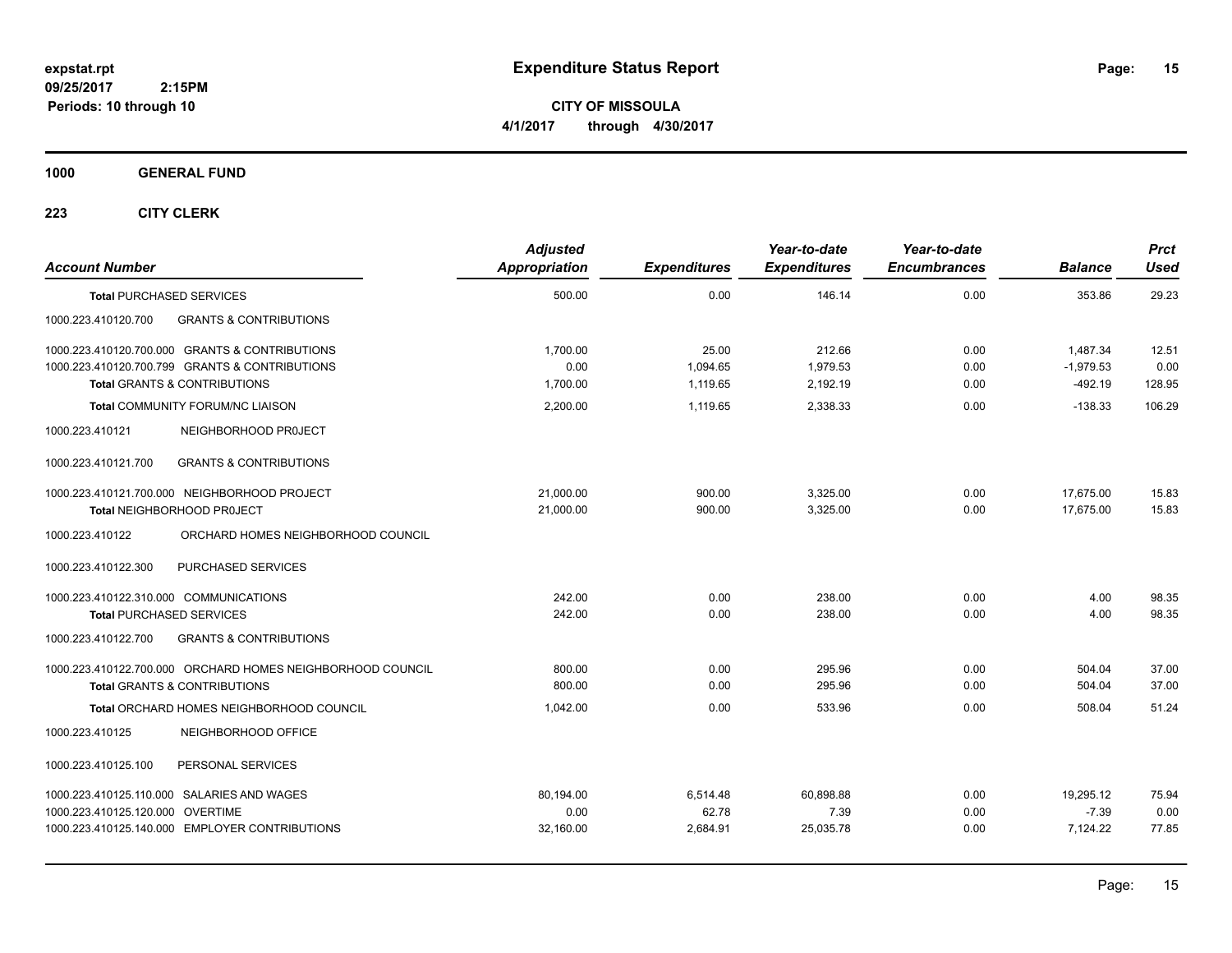**CITY OF MISSOULA 4/1/2017 through 4/30/2017**

## **1000 GENERAL FUND**

| <b>Account Number</b>                   |                                                         | <b>Adjusted</b><br><b>Appropriation</b> | <b>Expenditures</b> | Year-to-date<br><b>Expenditures</b> | Year-to-date<br><b>Encumbrances</b> | <b>Balance</b> | <b>Prct</b><br><b>Used</b> |
|-----------------------------------------|---------------------------------------------------------|-----------------------------------------|---------------------|-------------------------------------|-------------------------------------|----------------|----------------------------|
| <b>Total PERSONAL SERVICES</b>          |                                                         | 112,354.00                              | 9,262.17            | 85,942.05                           | 0.00                                | 26,411.95      | 76.49                      |
| 1000.223.410125.200                     | <b>SUPPLIES</b>                                         |                                         |                     |                                     |                                     |                |                            |
| 1000.223.410125.210.000 OFFICE SUPPLIES |                                                         | 210.00                                  | 0.00                | 308.49                              | 0.00                                | $-98.49$       | 146.90                     |
|                                         | 1000.223.410125.220.000 OPERATING SUPPLIES              | 150.00                                  | 0.00                | 0.00                                | 0.00                                | 150.00         | 0.00                       |
| 1000.223.410125.231.000 GASOLINE        |                                                         | 100.00                                  | 0.00                | 84.56                               | 0.00                                | 15.44          | 84.56                      |
| 1000.223.410125.240.000 OTHER SUPPLIES  |                                                         | 65.00                                   | 0.00                | 46.95                               | 0.00                                | 18.05          | 72.23                      |
| <b>Total SUPPLIES</b>                   |                                                         | 525.00                                  | 0.00                | 440.00                              | 0.00                                | 85.00          | 83.81                      |
| 1000.223.410125.300                     | PURCHASED SERVICES                                      |                                         |                     |                                     |                                     |                |                            |
| 1000.223.410125.310.000 COMMUNICATIONS  |                                                         | 135.00                                  | 4.32                | 112.17                              | 0.00                                | 22.83          | 83.09                      |
|                                         | 1000.223.410125.320.000 PRINTING & DUPLICATING          | 100.00                                  | 0.00                | 7.00                                | 0.00                                | 93.00          | 7.00                       |
|                                         | 1000.223.410125.330.000 PUBLICITY, SUBSCRIPTIONS & DUES | 200.00                                  | 0.00                | 288.80                              | 0.00                                | $-88.80$       | 144.40                     |
|                                         | 1000.223.410125.344.000 TELEPHONE SERVICE               | 100.00                                  | 0.00                | 0.00                                | 0.00                                | 100.00         | 0.00                       |
|                                         | 1000.223.410125.350.000 PROFESSIONAL SERVICES           | 3,000.00                                | 0.00                | 0.00                                | 0.00                                | 3,000.00       | 0.00                       |
|                                         | 1000.223.410125.360.000 REPAIR & MAINTENANCE            | 350.00                                  | 0.00                | 309.39                              | 0.00                                | 40.61          | 88.40                      |
| 1000.223.410125.370.000 TRAVEL          |                                                         | 1,460.00                                | 532.40              | 532.40                              | 0.00                                | 927.60         | 36.47                      |
| 1000.223.410125.380.000 TRAINING        |                                                         | 1,550.00                                | 1,350.00            | 1,365.32                            | 0.00                                | 184.68         | 88.09                      |
|                                         | <b>Total PURCHASED SERVICES</b>                         | 6,895.00                                | 1,886.72            | 2,615.08                            | 0.00                                | 4,279.92       | 37.93                      |
| 1000.223.410125.900                     | <b>CAPITAL OUTLAY</b>                                   |                                         |                     |                                     |                                     |                |                            |
| <b>Total CAPITAL OUTLAY</b>             |                                                         | 0.00                                    | 0.00                | 0.00                                | 0.00                                | 0.00           | 0.00                       |
|                                         | Total NEIGHBORHOOD OFFICE                               | 119,774.00                              | 11,148.89           | 88,997.13                           | 0.00                                | 30,776.87      | 74.30                      |
| 1000.223.410600                         | <b>ELECTIONS</b>                                        |                                         |                     |                                     |                                     |                |                            |
| 1000.223.410600.300                     | PURCHASED SERVICES                                      |                                         |                     |                                     |                                     |                |                            |
| <b>Total ELECTIONS</b>                  |                                                         | 0.00                                    | 0.00                | 0.00                                | 0.00                                | 0.00           | 0.00                       |
| 1000.223.410900                         | <b>RECORDS ADMINISTRATION</b>                           |                                         |                     |                                     |                                     |                |                            |
| 1000.223.410900.100                     | PERSONAL SERVICES                                       |                                         |                     |                                     |                                     |                |                            |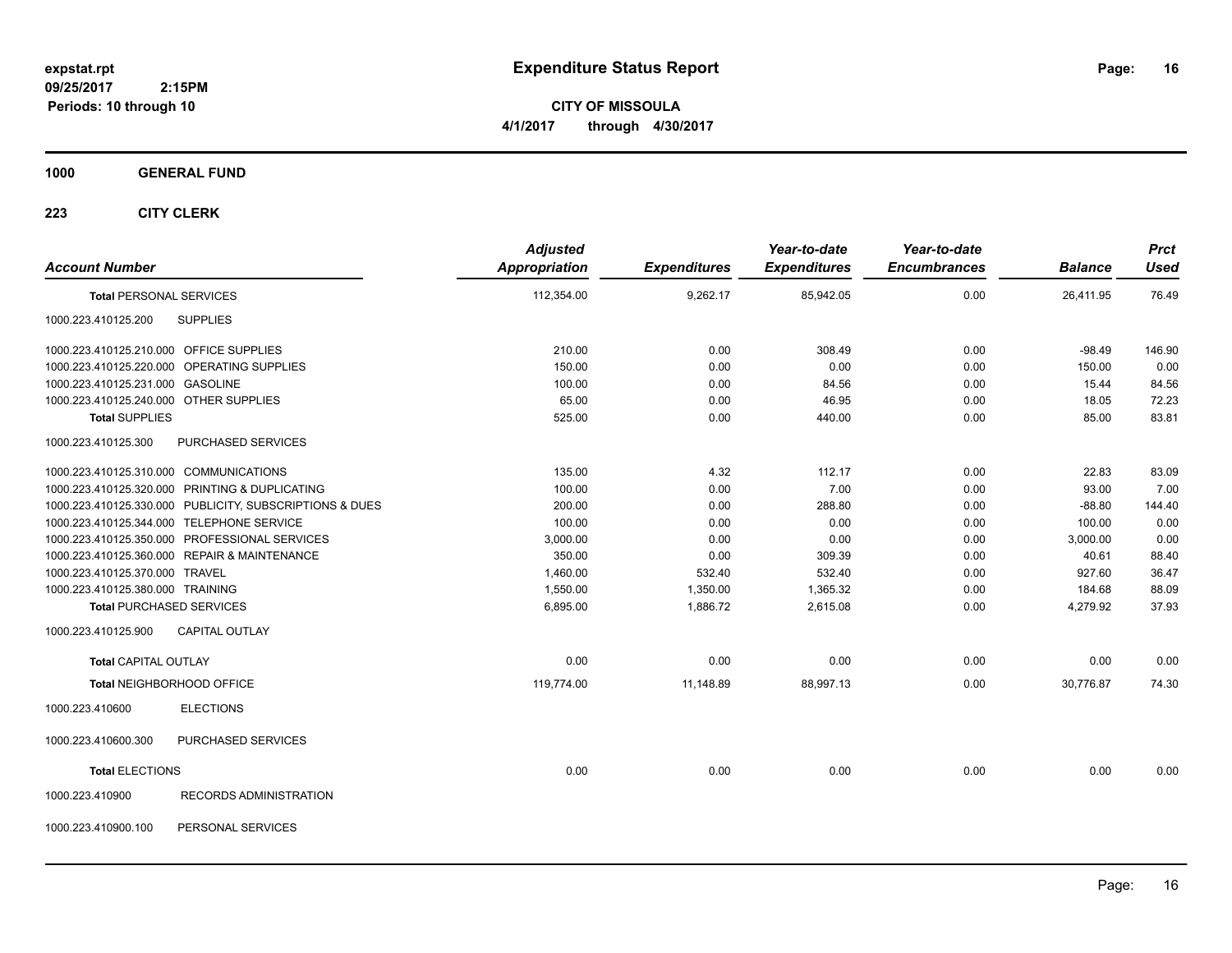**CITY OF MISSOULA 4/1/2017 through 4/30/2017**

**1000 GENERAL FUND**

| <b>Account Number</b>                                   | <b>Adjusted</b><br><b>Appropriation</b> | <b>Expenditures</b> | Year-to-date<br><b>Expenditures</b> | Year-to-date<br><b>Encumbrances</b> | <b>Balance</b> | <b>Prct</b><br><b>Used</b> |
|---------------------------------------------------------|-----------------------------------------|---------------------|-------------------------------------|-------------------------------------|----------------|----------------------------|
| 1000.223.410900.141.000 STATE RETIREMENT CONTRIBUTIONS  | 0.00                                    | 18.09               | 180.25                              | 0.00                                | $-180.25$      | 0.00                       |
| <b>Total RECORDS ADMINISTRATION</b>                     | 0.00                                    | 18.09               | 180.25                              | 0.00                                | $-180.25$      | 0.00                       |
| 1000.223.410910<br><b>ADMINISTRATION</b>                |                                         |                     |                                     |                                     |                |                            |
| PERSONAL SERVICES<br>1000.223.410910.100                |                                         |                     |                                     |                                     |                |                            |
| 1000.223.410910.110.000 SALARIES AND WAGES              | 150,101.00                              | 11,576.98           | 119,360.38                          | 0.00                                | 30,740.62      | 79.52                      |
| 1000.223.410910.140.000 EMPLOYER CONTRIBUTIONS          | 56,286.00                               | 4,556.93            | 48,414.89                           | 0.00                                | 7,871.11       | 86.02                      |
| <b>Total PERSONAL SERVICES</b>                          | 206,387.00                              | 16,133.91           | 167,775.27                          | 0.00                                | 38,611.73      | 81.29                      |
| 1000.223.410910.200<br><b>SUPPLIES</b>                  |                                         |                     |                                     |                                     |                |                            |
| 1000.223.410910.210.000 OFFICE SUPPLIES                 | 5,091.00                                | 1,478.00            | 1,897.98                            | 0.00                                | 3,193.02       | 37.28                      |
| 1000.223.410910.220.000 OPERATING SUPPLIES              | 100.00                                  | 0.00                | 0.00                                | 0.00                                | 100.00         | 0.00                       |
| 1000.223.410910.231.000 GASOLINE                        | 150.00                                  | 0.00                | 0.00                                | 0.00                                | 150.00         | 0.00                       |
| 1000.223.410910.240.000 OTHER SUPPLIES                  | 160.00                                  | 0.00                | 0.00                                | 0.00                                | 160.00         | 0.00                       |
| <b>Total SUPPLIES</b>                                   | 5,501.00                                | 1,478.00            | 1,897.98                            | 0.00                                | 3,603.02       | 34.50                      |
| 1000.223.410910.300<br>PURCHASED SERVICES               |                                         |                     |                                     |                                     |                |                            |
| 1000.223.410910.310.000 COMMUNICATIONS                  | 4,446.00                                | 8,534.48            | 15,660.23                           | 0.00                                | $-11,214.23$   | 352.23                     |
| 1000.223.410910.320.000 PRINTING & DUPLICATING          | 100.00                                  | 0.00                | 0.00                                | 0.00                                | 100.00         | 0.00                       |
| 1000.223.410910.330.000 PUBLICITY, SUBSCRIPTIONS & DUES | 1,725.00                                | 184.50              | 1,563.50                            | 0.00                                | 161.50         | 90.64                      |
| 1000.223.410910.344.000 TELEPHONE SERVICE               | 100.00                                  | 2.75                | 26.65                               | 0.00                                | 73.35          | 26.65                      |
| 1000.223.410910.350.000 PROFESSIONAL SERVICES           | 17,300.00                               | 2,676.25            | 8,073.50                            | 0.00                                | 9,226.50       | 46.67                      |
| 1000.223.410910.360.000 REPAIR & MAINTENANCE            | 1,100.00                                | 62.99               | 412.55                              | 0.00                                | 687.45         | 37.50                      |
| 1000.223.410910.370.000 TRAVEL                          | 3,690.00                                | 102.50              | 366.88                              | 0.00                                | 3,323.12       | 9.94                       |
| 1000.223.410910.380.000 TRAINING                        | 3.070.00                                | 325.00              | 2,043.00                            | 0.00                                | 1,027.00       | 66.55                      |
| 1000.223.410910.390.000 OTHER PURCHASED SERVICES        | 3,500.00                                | 105.00              | 3,441.75                            | 0.00                                | 58.25          | 98.34                      |
| <b>Total PURCHASED SERVICES</b>                         | 35,031.00                               | 11,993.47           | 31,588.06                           | 0.00                                | 3,442.94       | 90.17                      |
| 1000.223.410910.500<br><b>FIXED CHARGES</b>             |                                         |                     |                                     |                                     |                |                            |
| <b>Total FIXED CHARGES</b>                              | 0.00                                    | 0.00                | 0.00                                | 0.00                                | 0.00           | 0.00                       |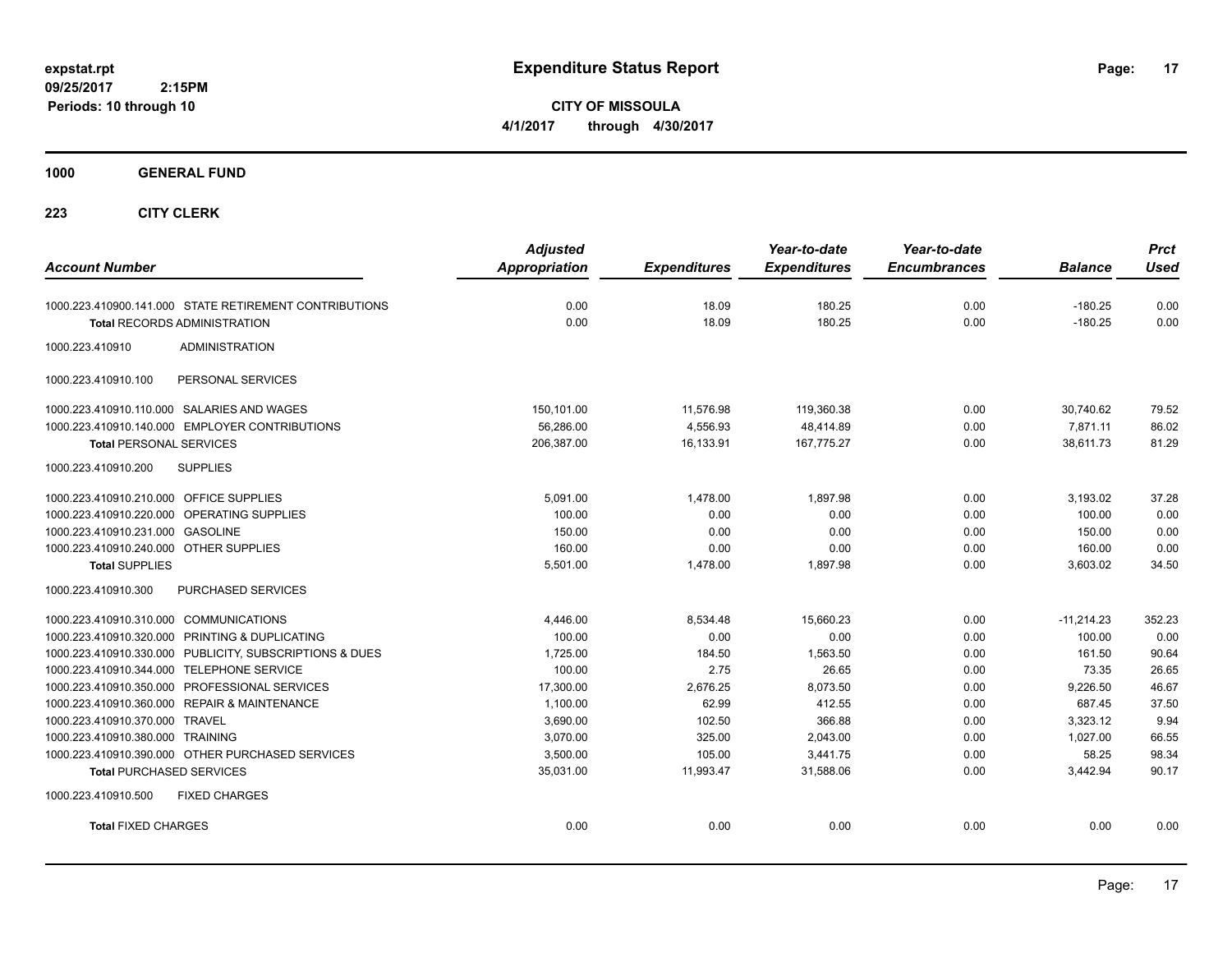**CITY OF MISSOULA 4/1/2017 through 4/30/2017**

**1000 GENERAL FUND**

| <b>Account Number</b>         |                                                | <b>Adjusted</b><br><b>Appropriation</b> | <b>Expenditures</b> | Year-to-date<br><b>Expenditures</b> | Year-to-date<br><b>Encumbrances</b> | <b>Balance</b> | <b>Prct</b><br><b>Used</b> |
|-------------------------------|------------------------------------------------|-----------------------------------------|---------------------|-------------------------------------|-------------------------------------|----------------|----------------------------|
| 1000.223.410910.800           | OTHER OBJECTS                                  |                                         |                     |                                     |                                     |                |                            |
| <b>Total OTHER OBJECTS</b>    |                                                | 0.00                                    | 0.00                | 0.00                                | 0.00                                | 0.00           | 0.00                       |
| 1000.223.410910.900           | CAPITAL OUTLAY                                 |                                         |                     |                                     |                                     |                |                            |
| <b>Total CAPITAL OUTLAY</b>   |                                                | 0.00                                    | 0.00                | 0.00                                | 0.00                                | 0.00           | 0.00                       |
| <b>Total ADMINISTRATION</b>   |                                                | 246,919.00                              | 29,605.38           | 201,261.31                          | 0.00                                | 45,657.69      | 81.51                      |
| 1000.223.411802               | <b>VOLUNTEER MISSOULA</b>                      |                                         |                     |                                     |                                     |                |                            |
| 1000.223.411802.700           | <b>GRANTS &amp; CONTRIBUTIONS</b>              |                                         |                     |                                     |                                     |                |                            |
|                               | 1000.223.411802.700.000 GRANTS & CONTRIBUTIONS | 10,000.00                               | 0.00                | 10,000.00                           | 0.00                                | 0.00           | 100.00                     |
|                               | Total VOLUNTEER MISSOULA                       | 10,000.00                               | 0.00                | 10,000.00                           | 0.00                                | 0.00           | 100.00                     |
| 1000.223.411854               | NEIGHBORHOOD AMBASSADOR                        |                                         |                     |                                     |                                     |                |                            |
| 1000.223.411854.700           | <b>GRANTS &amp; CONTRIBUTIONS</b>              |                                         |                     |                                     |                                     |                |                            |
|                               | 1000.223.411854.700.000 GRANTS & CONTRIBUTIONS | 10.000.00                               | 0.00                | 10.000.00                           | 0.00                                | 0.00           | 100.00                     |
|                               | Total NEIGHBORHOOD AMBASSADOR                  | 10,000.00                               | 0.00                | 10,000.00                           | 0.00                                | 0.00           | 100.00                     |
| 1000.223.460451               | *** Title Not Found ***                        |                                         |                     |                                     |                                     |                |                            |
| 1000.223.460451.700           | <b>GRANTS &amp; CONTRIBUTIONS</b>              |                                         |                     |                                     |                                     |                |                            |
|                               | 1000.223.460451.700.000 GRANTS & CONTRIBUTIONS | 5,880.00                                | 0.00                | 5.875.36                            | 0.00                                | 4.64           | 99.92                      |
| Total *** Title Not Found *** |                                                | 5,880.00                                | 0.00                | 5,875.36                            | 0.00                                | 4.64           | 99.92                      |
| <b>Total CITY CLERK</b>       |                                                | 446,746.00                              | 45,265.99           | 336,614.12                          | 0.00                                | 110,131.88     | 75.35                      |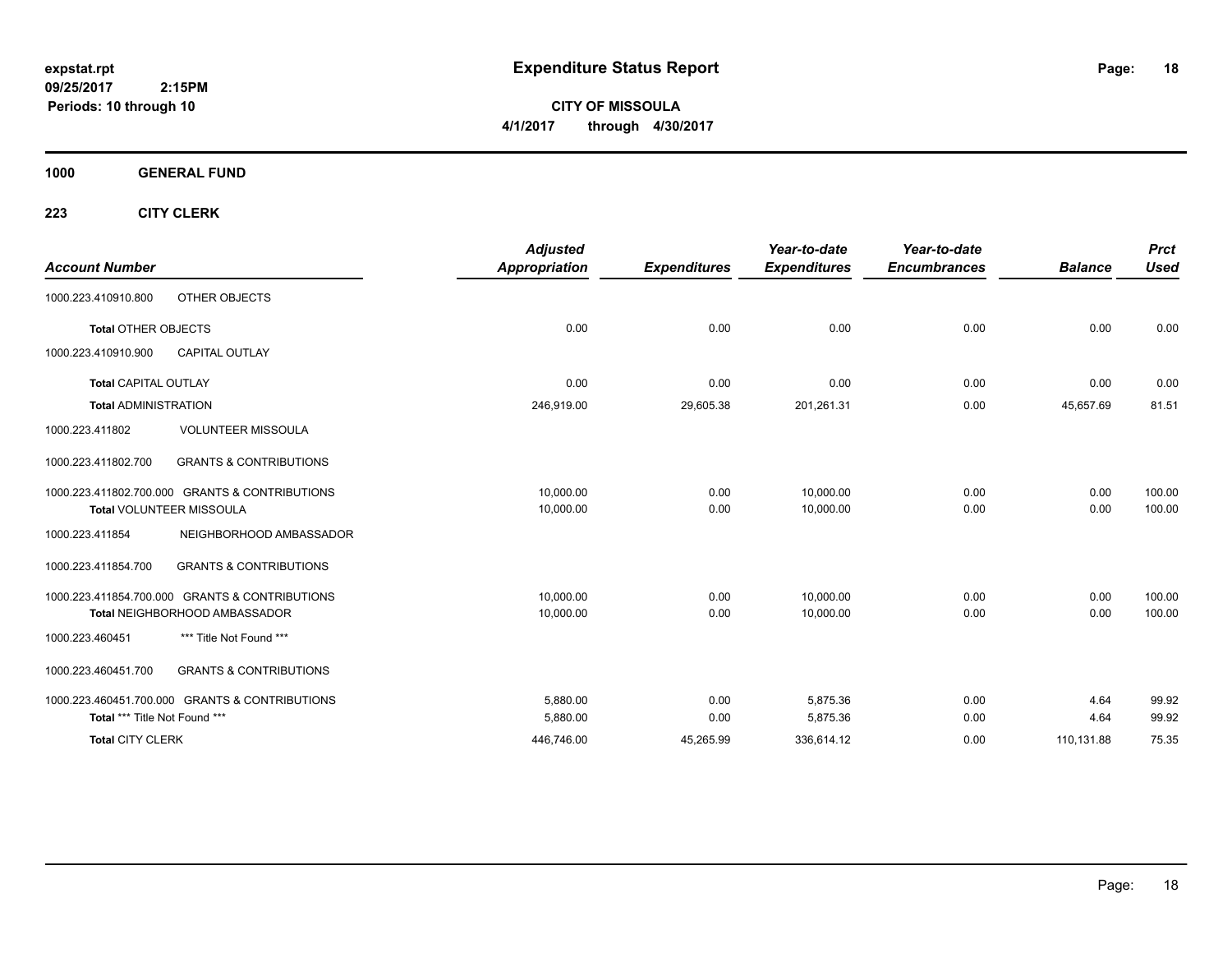**CITY OF MISSOULA 4/1/2017 through 4/30/2017**

**1000 GENERAL FUND**

## **224 INFORMATION SERVICES**

| <b>Account Number</b>                   |                                                        | <b>Adjusted</b><br><b>Appropriation</b> | <b>Expenditures</b> | Year-to-date<br><b>Expenditures</b> | Year-to-date<br><b>Encumbrances</b> | <b>Balance</b> | <b>Prct</b><br><b>Used</b> |
|-----------------------------------------|--------------------------------------------------------|-----------------------------------------|---------------------|-------------------------------------|-------------------------------------|----------------|----------------------------|
| 1000.224.410580                         | <b>INFORMATION TECHNOLOGIES</b>                        |                                         |                     |                                     |                                     |                |                            |
| 1000.224.410580.100                     | PERSONAL SERVICES                                      |                                         |                     |                                     |                                     |                |                            |
|                                         | 1000.224.410580.110.000 SALARIES AND WAGES             | 344,500.00                              | 26,661.07           | 275,281.06                          | 0.00                                | 69,218.94      | 79.91                      |
| 1000.224.410580.130.000 OTHER           |                                                        | 5.400.00                                | 0.00                | 0.00                                | 0.00                                | 5.400.00       | 0.00                       |
|                                         | 1000.224.410580.140.000 EMPLOYER CONTRIBUTIONS         | 117,907.00                              | 9,387.21            | 99,778.57                           | 0.00                                | 18,128.43      | 84.62                      |
|                                         | 1000.224.410580.141.000 STATE RETIREMENT CONTRIBUTIONS | 0.00                                    | 34.65               | 356.87                              | 0.00                                | $-356.87$      | 0.00                       |
| <b>Total PERSONAL SERVICES</b>          |                                                        | 467,807.00                              | 36,082.93           | 375,416.50                          | 0.00                                | 92,390.50      | 80.25                      |
| 1000.224.410580.200                     | <b>SUPPLIES</b>                                        |                                         |                     |                                     |                                     |                |                            |
| 1000.224.410580.210.000 OFFICE SUPPLIES |                                                        | 1,735.00                                | 0.00                | 897.56                              | 0.00                                | 837.44         | 51.73                      |
| 1000.224.410580.220.000                 | OPERATING SUPPLIES                                     | 12,525.00                               | 67.93               | 3,513.58                            | 0.00                                | 9,011.42       | 28.05                      |
|                                         | 1000.224.410580.230.000 REPAIR/MAINTENANCE             | 3,000.00                                | 0.00                | 1.091.51                            | 0.00                                | 1,908.49       | 36.38                      |
| 1000.224.410580.231.000                 | <b>GASOLINE</b>                                        | 250.00                                  | 0.00                | 27.67                               | 0.00                                | 222.33         | 11.07                      |
| 1000.224.410580.240.000 OTHER SUPPLIES  |                                                        | 1,900.00                                | 0.00                | 0.00                                | 0.00                                | 1,900.00       | 0.00                       |
| <b>Total SUPPLIES</b>                   |                                                        | 19,410.00                               | 67.93               | 5,530.32                            | 0.00                                | 13.879.68      | 28.49                      |
| 1000.224.410580.300                     | PURCHASED SERVICES                                     |                                         |                     |                                     |                                     |                |                            |
| 1000.224.410580.310.000 COMMUNICATIONS  |                                                        | 100.00                                  | 94.56               | 125.56                              | 0.00                                | $-25.56$       | 125.56                     |
| 1000.224.410580.320.000                 | PRINTING & DUPLICATING                                 | 350.00                                  | 0.00                | 0.00                                | 0.00                                | 350.00         | 0.00                       |
| 1000.224.410580.344.000                 | <b>TELEPHONE SERVICE</b>                               | 129,675.00                              | 3,288.38            | 102,393.71                          | 0.00                                | 27,281.29      | 78.96                      |
| 1000.224.410580.350.000                 | PROFESSIONAL SERVICES                                  | 4,000.00                                | 437.00              | 920.26                              | 0.00                                | 3,079.74       | 23.01                      |
|                                         | 1000.224.410580.360.000 REPAIR & MAINTENANCE           | 247,649.00                              | 4,719.75            | 229,349.85                          | 0.00                                | 18,299.15      | 92.61                      |
| 1000.224.410580.370.000 TRAVEL          |                                                        | 6,809.00                                | 0.00                | 1,827.82                            | 0.00                                | 4,981.18       | 26.84                      |
| 1000.224.410580.380.000 TRAINING        |                                                        | 11,981.00                               | 200.00              | 2,085.00                            | 0.00                                | 9,896.00       | 17.40                      |
|                                         | 1000.224.410580.390.000 OTHER PURCHASED SERVICES       | 2,150.00                                | 0.00                | 0.00                                | 0.00                                | 2,150.00       | 0.00                       |
| <b>Total PURCHASED SERVICES</b>         |                                                        | 402,714.00                              | 8,739.69            | 336,702.20                          | 0.00                                | 66,011.80      | 83.61                      |
| 1000.224.410580.500                     | <b>FIXED CHARGES</b>                                   |                                         |                     |                                     |                                     |                |                            |
| <b>Total FIXED CHARGES</b>              |                                                        | 0.00                                    | 0.00                | 0.00                                | 0.00                                | 0.00           | 0.00                       |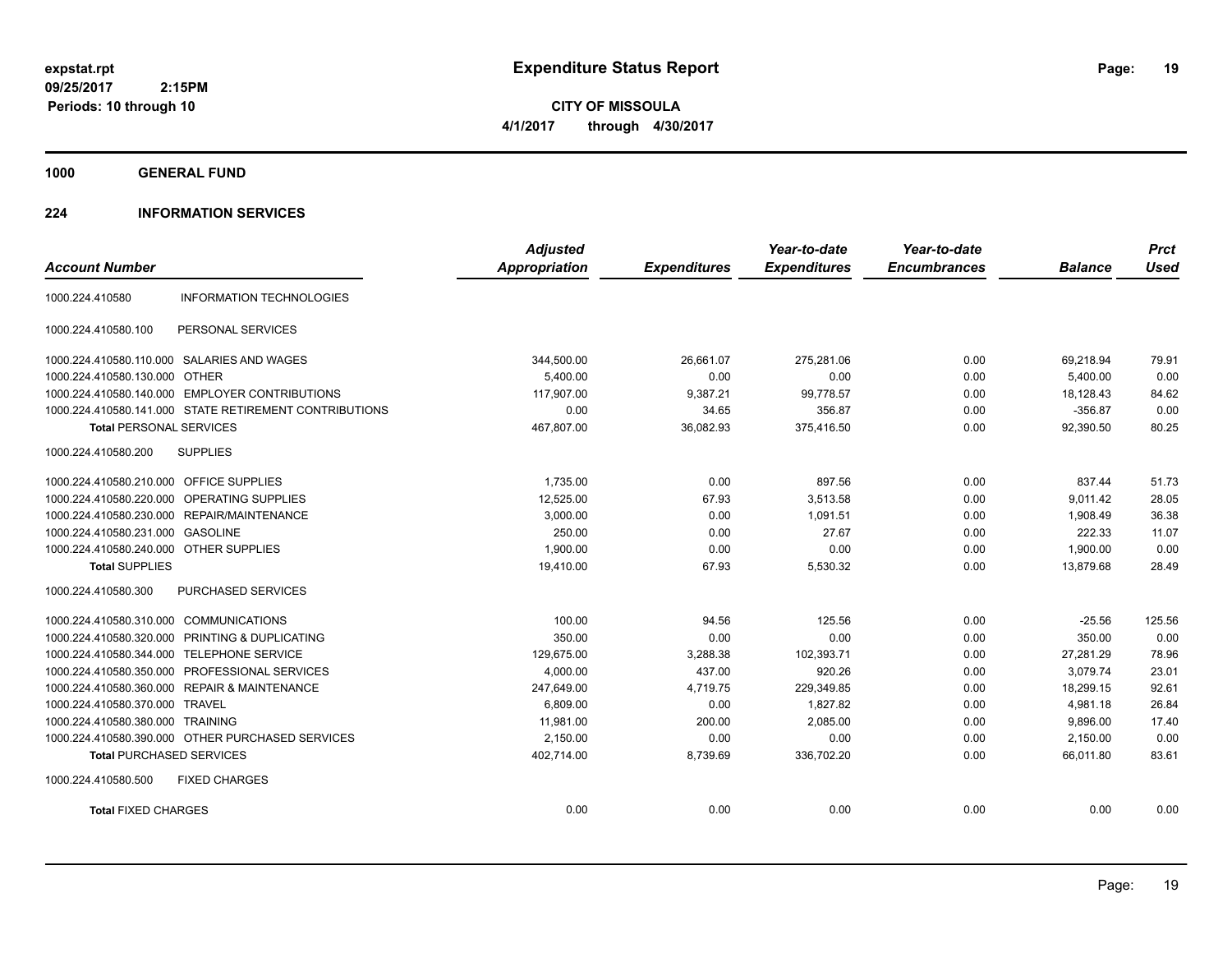**CITY OF MISSOULA 4/1/2017 through 4/30/2017**

**1000 GENERAL FUND**

## **224 INFORMATION SERVICES**

| <b>Account Number</b>                   |                                                         | <b>Adjusted</b><br><b>Appropriation</b> | <b>Expenditures</b> | Year-to-date<br><b>Expenditures</b> | Year-to-date<br><b>Encumbrances</b> | <b>Balance</b> | <b>Prct</b><br><b>Used</b> |
|-----------------------------------------|---------------------------------------------------------|-----------------------------------------|---------------------|-------------------------------------|-------------------------------------|----------------|----------------------------|
| 1000.224.410580.900                     | <b>CAPITAL OUTLAY</b>                                   |                                         |                     |                                     |                                     |                |                            |
| <b>Total CAPITAL OUTLAY</b>             |                                                         | 0.00                                    | 0.00                | 0.00                                | 0.00                                | 0.00           | 0.00                       |
|                                         | <b>Total INFORMATION TECHNOLOGIES</b>                   | 889,931.00                              | 44,890.55           | 717,649.02                          | 0.00                                | 172,281.98     | 80.64                      |
| 1000.224.411060                         | GIS                                                     |                                         |                     |                                     |                                     |                |                            |
| 1000.224.411060.100                     | PERSONAL SERVICES                                       |                                         |                     |                                     |                                     |                |                            |
|                                         | 1000.224.411060.110.000 SALARIES AND WAGES              | 102,950.00                              | 7,986.00            | 81,575.36                           | 0.00                                | 21,374.64      | 79.24                      |
|                                         | 1000.224.411060.140.000 GIS-EMPLOYER CONTRIBUTIONS      | 38,501.00                               | 3,112.92            | 32,931.16                           | 0.00                                | 5,569.84       | 85.53                      |
| <b>Total PERSONAL SERVICES</b>          |                                                         | 141,451.00                              | 11,098.92           | 114,506.52                          | 0.00                                | 26,944.48      | 80.95                      |
| 1000.224.411060.200                     | <b>SUPPLIES</b>                                         |                                         |                     |                                     |                                     |                |                            |
| 1000.224.411060.210.000 OFFICE SUPPLIES |                                                         | 3,500.00                                | 76.58               | 3,134.40                            | 0.00                                | 365.60         | 89.55                      |
|                                         | 1000.224.411060.220.000 OPERATING SUPPLIES              | 684.00                                  | 0.00                | 496.31                              | 0.00                                | 187.69         | 72.56                      |
| 1000.224.411060.230.000                 | REPAIR/MAINTENANCE                                      | 2,140.00                                | 0.00                | 0.00                                | 0.00                                | 2,140.00       | 0.00                       |
| 1000.224.411060.231.000 GASOLINE        |                                                         | 500.00                                  | 0.00                | 27.67                               | 0.00                                | 472.33         | 5.53                       |
| 1000.224.411060.240.000 OTHER SUPPLIES  |                                                         | 1,000.00                                | 0.00                | 1,000.00                            | 0.00                                | 0.00           | 100.00                     |
| <b>Total SUPPLIES</b>                   |                                                         | 7,824.00                                | 76.58               | 4,658.38                            | 0.00                                | 3,165.62       | 59.54                      |
| 1000.224.411060.300                     | PURCHASED SERVICES                                      |                                         |                     |                                     |                                     |                |                            |
|                                         | 1000.224.411060.330.000 PUBLICITY, SUBSCRIPTIONS & DUES | 500.00                                  | 0.00                | 0.00                                | 0.00                                | 500.00         | 0.00                       |
| 1000.224.411060.344.000                 | <b>TELEPHONE SERVICE</b>                                | 1,370.00                                | 0.07                | 442.02                              | 0.00                                | 927.98         | 32.26                      |
|                                         | 1000.224.411060.350.000 PROFESSIONAL SERVICES           | 380.00                                  | 0.00                | 310.85                              | 0.00                                | 69.15          | 81.80                      |
|                                         | 1000.224.411060.360.000 REPAIR & MAINTENANCE            | 172,800.00                              | 0.00                | 138,962.93                          | 0.00                                | 33,837.07      | 80.42                      |
| 1000.224.411060.370.000 TRAVEL          |                                                         | 2,450.00                                | 0.00                | 0.00                                | 0.00                                | 2,450.00       | 0.00                       |
| 1000.224.411060.380.000 TRAINING        |                                                         | 2,425.00                                | 0.00                | 0.00                                | 0.00                                | 2,425.00       | 0.00                       |
|                                         | 1000.224.411060.390.000 OTHER PURCHASED SERVICES        | 1,550.00                                | 0.00                | 1,550.00                            | 0.00                                | 0.00           | 100.00                     |
|                                         | <b>Total PURCHASED SERVICES</b>                         | 181,475.00                              | 0.07                | 141,265.80                          | 0.00                                | 40,209.20      | 77.84                      |
| <b>Total GIS</b>                        |                                                         | 330,750.00                              | 11,175.57           | 260,430.70                          | 0.00                                | 70.319.30      | 78.74                      |
|                                         | <b>Total INFORMATION SERVICES</b>                       | 1,220,681.00                            | 56,066.12           | 978,079.72                          | 0.00                                | 242,601.28     | 80.13                      |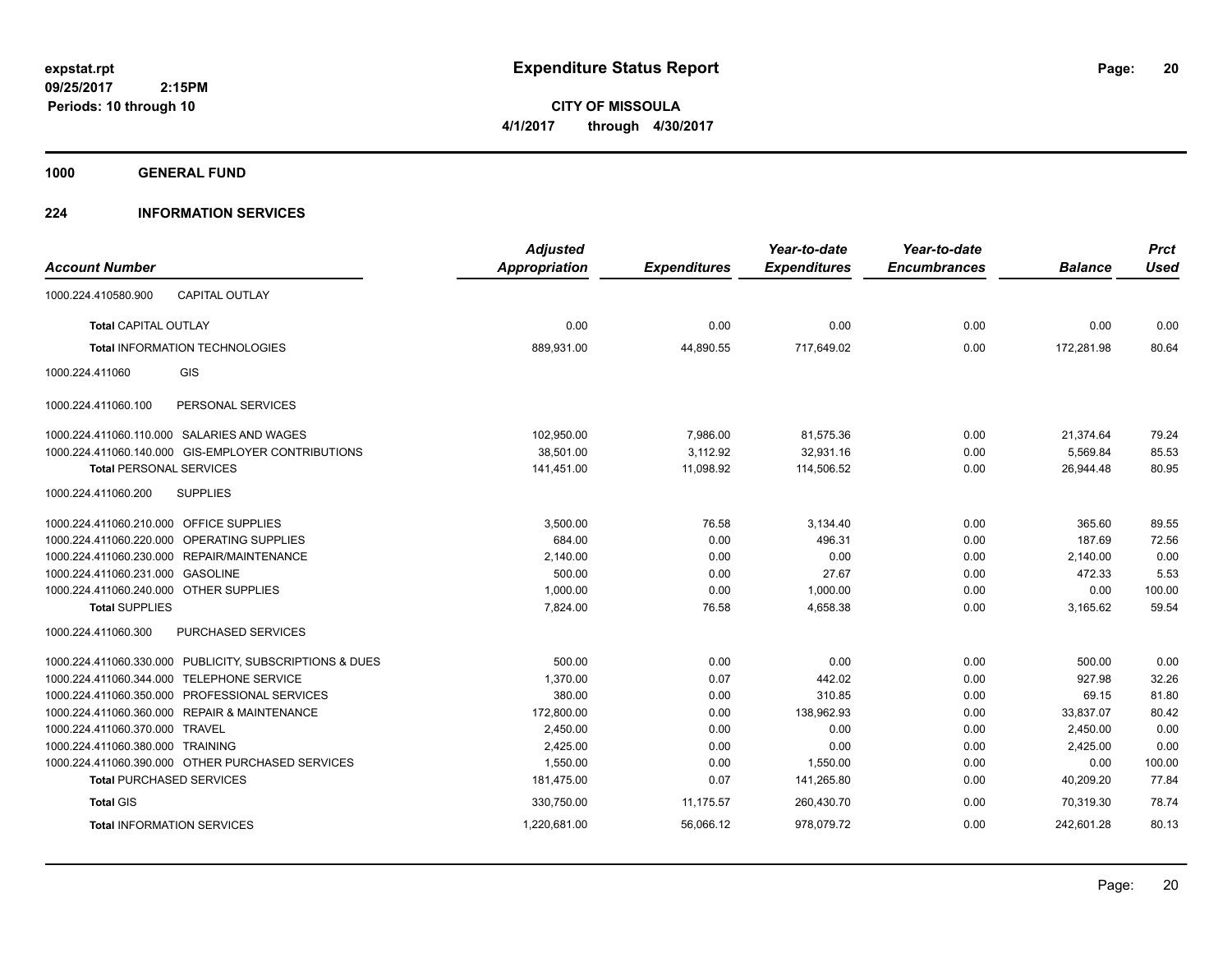**CITY OF MISSOULA 4/1/2017 through 4/30/2017**

**1000 GENERAL FUND**

**230 MUNICIPAL COURT**

| <b>Account Number</b>                                   | <b>Adjusted</b><br><b>Appropriation</b> | <b>Expenditures</b> | Year-to-date<br><b>Expenditures</b> | Year-to-date<br><b>Encumbrances</b> | <b>Balance</b> | <b>Prct</b><br><b>Used</b> |
|---------------------------------------------------------|-----------------------------------------|---------------------|-------------------------------------|-------------------------------------|----------------|----------------------------|
| CITY/MUNICIPAL COURT<br>1000.230.410360                 |                                         |                     |                                     |                                     |                |                            |
|                                                         |                                         |                     |                                     |                                     |                |                            |
| PERSONAL SERVICES<br>1000.230.410360.100                |                                         |                     |                                     |                                     |                |                            |
| 1000.230.410360.110.000 SALARIES AND WAGES              | 853,094.00                              | 61,677.36           | 617,598.85                          | 0.00                                | 235,495.15     | 72.40                      |
| 1000.230.410360.120.000 OVERTIME                        | 10,000.00                               | 850.75              | 7,141.58                            | 0.00                                | 2,858.42       | 71.42                      |
| 1000.230.410360.140.000 EMPLOYER CONTRIBUTIONS          | 334,107.00                              | 25,003.18           | 255,962.18                          | 0.00                                | 78,144.82      | 76.61                      |
| 1000.230.410360.141.000 STATE RETIREMENT CONTRIBUTIONS  | 0.00                                    | 61.68               | 617.62                              | 0.00                                | $-617.62$      | 0.00                       |
| <b>Total PERSONAL SERVICES</b>                          | 1,197,201.00                            | 87,592.97           | 881,320.23                          | 0.00                                | 315,880.77     | 73.62                      |
| 1000.230.410360.200<br><b>SUPPLIES</b>                  |                                         |                     |                                     |                                     |                |                            |
| 1000.230.410360.210.000 OFFICE SUPPLIES                 | 6,181.00                                | 33.38               | 3,877.27                            | 0.00                                | 2,303.73       | 62.73                      |
| 1000.230.410360.220.000<br><b>OPERATING SUPPLIES</b>    | 4,972.00                                | 885.00              | 1,932.26                            | 0.00                                | 3,039.74       | 38.86                      |
| 1000.230.410360.240.000 OTHER SUPPLIES                  | 6,496.00                                | 5,583.91            | 19,090.35                           | 0.00                                | $-12,594.35$   | 293.88                     |
| <b>Total SUPPLIES</b>                                   | 17,649.00                               | 6,502.29            | 24.899.88                           | 0.00                                | $-7,250.88$    | 141.08                     |
| 1000.230.410360.300<br>PURCHASED SERVICES               |                                         |                     |                                     |                                     |                |                            |
| 1000.230.410360.310.000 COMMUNICATIONS                  | 11,911.00                               | 613.10              | 10,168.37                           | 0.00                                | 1,742.63       | 85.37                      |
| 1000.230.410360.320.000 PRINTING & DUPLICATING          | 1.187.00                                | 0.00                | 51.28                               | 0.00                                | 1,135.72       | 4.32                       |
| 1000.230.410360.330.000 PUBLICITY, SUBSCRIPTIONS & DUES | 10,196.00                               | 543.99              | 7,756.55                            | 0.00                                | 2,439.45       | 76.07                      |
| 1000.230.410360.344.000 TELEPHONE SERVICE               | 1,584.00                                | 40.80               | 2,434.61                            | 0.00                                | $-850.61$      | 153.70                     |
| 1000.230.410360.350.000 PROFESSIONAL SERVICES           | 188,969.00                              | 74,723.50           | 104,786.50                          | 0.00                                | 84,182.50      | 55.45                      |
| 1000.230.410360.350.005 PROFESSIONAL SERVICES           | 0.00                                    | 256.57              | 11.480.16                           | 0.00                                | $-11.480.16$   | 0.00                       |
| 1000.230.410360.350.006 PROFESSIONAL SERVICES           | 0.00                                    | 564.00              | 7,110.00                            | 0.00                                | $-7,110.00$    | 0.00                       |
| 1000.230.410360.360.000 REPAIR & MAINTENANCE            | 3.790.00                                | 2.028.21            | 2,244.01                            | 0.00                                | 1.545.99       | 59.21                      |
| 1000.230.410360.370.000 TRAVEL                          | 5,174.00                                | 0.00                | 8,227.10                            | 0.00                                | $-3,053.10$    | 159.01                     |
| 1000.230.410360.380.000 TRAINING                        | 9,000.00                                | 300.00              | 4,468.58                            | 0.00                                | 4,531.42       | 49.65                      |
| 1000.230.410360.390.000 OTHER PURCHASED SERVICES        | 6,263.00                                | 6,232.75            | 9,034.09                            | 0.00                                | $-2,771.09$    | 144.25                     |
| <b>Total PURCHASED SERVICES</b>                         | 238,074.00                              | 85,302.92           | 167,761.25                          | 0.00                                | 70.312.75      | 70.47                      |
| 1000.230.410360.500<br><b>FIXED CHARGES</b>             |                                         |                     |                                     |                                     |                |                            |
| 1000.230.410360.500.000 FIXED CHARGES                   | 0.00                                    | 0.00                | 29,889.40                           | 0.00                                | $-29,889.40$   | 0.00                       |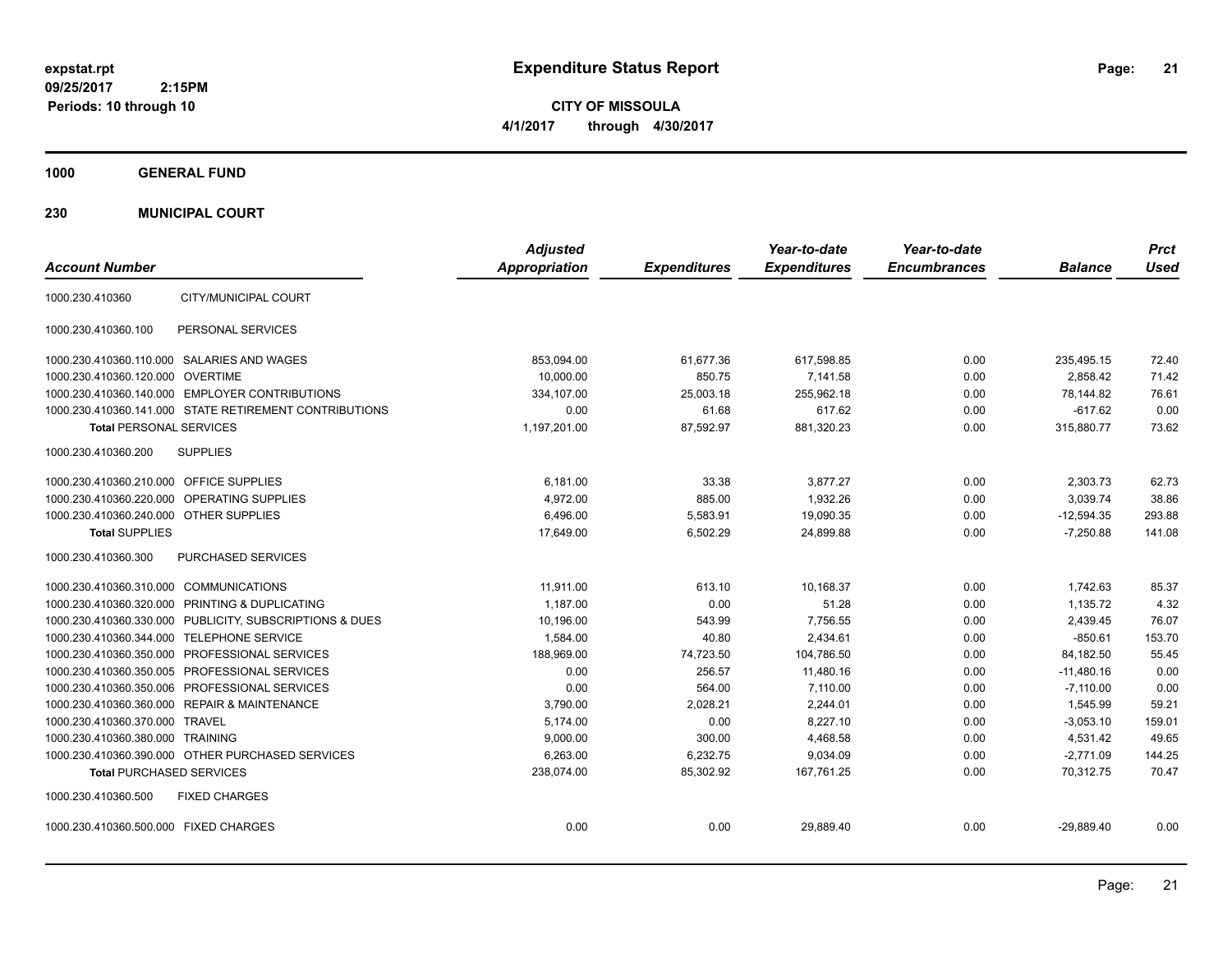**CITY OF MISSOULA 4/1/2017 through 4/30/2017**

**1000 GENERAL FUND**

**230 MUNICIPAL COURT**

| <b>Account Number</b>                                                                     | <b>Adjusted</b><br>Appropriation | <b>Expenditures</b>    | Year-to-date<br><b>Expenditures</b> | Year-to-date<br><b>Encumbrances</b> | <b>Balance</b>             | <b>Prct</b><br><b>Used</b> |
|-------------------------------------------------------------------------------------------|----------------------------------|------------------------|-------------------------------------|-------------------------------------|----------------------------|----------------------------|
| <b>Total FIXED CHARGES</b>                                                                | 0.00                             | 0.00                   | 29,889.40                           | 0.00                                | $-29,889.40$               | 0.00                       |
| <b>GRANTS &amp; CONTRIBUTIONS</b><br>1000.230.410360.700                                  |                                  |                        |                                     |                                     |                            |                            |
| 1000.230.410360.700.000 GRANTS & CONTRIBUTIONS<br><b>Total GRANTS &amp; CONTRIBUTIONS</b> | 2,500.00<br>2,500.00             | 0.00<br>0.00           | 0.00<br>0.00                        | 0.00<br>0.00                        | 2,500.00<br>2,500.00       | 0.00<br>0.00               |
| 1000.230.410360.800<br>OTHER OBJECTS                                                      |                                  |                        |                                     |                                     |                            |                            |
| 1000.230.410360.820.000 TRANSFERS TO OTHER FUNDS<br><b>Total OTHER OBJECTS</b>            | 0.00<br>0.00                     | 0.00<br>0.00           | 1,250.00<br>1,250.00                | 0.00<br>0.00                        | $-1,250.00$<br>$-1,250.00$ | 0.00<br>0.00               |
| <b>CAPITAL OUTLAY</b><br>1000.230.410360.900                                              |                                  |                        |                                     |                                     |                            |                            |
| <b>Total CAPITAL OUTLAY</b>                                                               | 0.00                             | 0.00                   | 0.00                                | 0.00                                | 0.00                       | 0.00                       |
| <b>Total CITY/MUNICIPAL COURT</b>                                                         | 1,455,424.00                     | 179,398.18             | 1,105,120.76                        | 0.00                                | 350,303.24                 | 75.93                      |
| <b>MCS</b><br>1000.230.411853                                                             |                                  |                        |                                     |                                     |                            |                            |
| <b>PURCHASED SERVICES</b><br>1000.230.411853.300                                          |                                  |                        |                                     |                                     |                            |                            |
| 1000.230.411853.390.000 MCS-OTHER PURCHASED SERVICES<br><b>Total MCS</b>                  | 68,400.00<br>68,400.00           | 28,499.80<br>28,499.80 | 51,299.64<br>51,299.64              | 0.00<br>0.00                        | 17,100.36<br>17.100.36     | 75.00<br>75.00             |
| <b>Total MUNICIPAL COURT</b>                                                              | 1,523,824.00                     | 207,897.98             | 1,156,420.40                        | 0.00                                | 367,403.60                 | 75.89                      |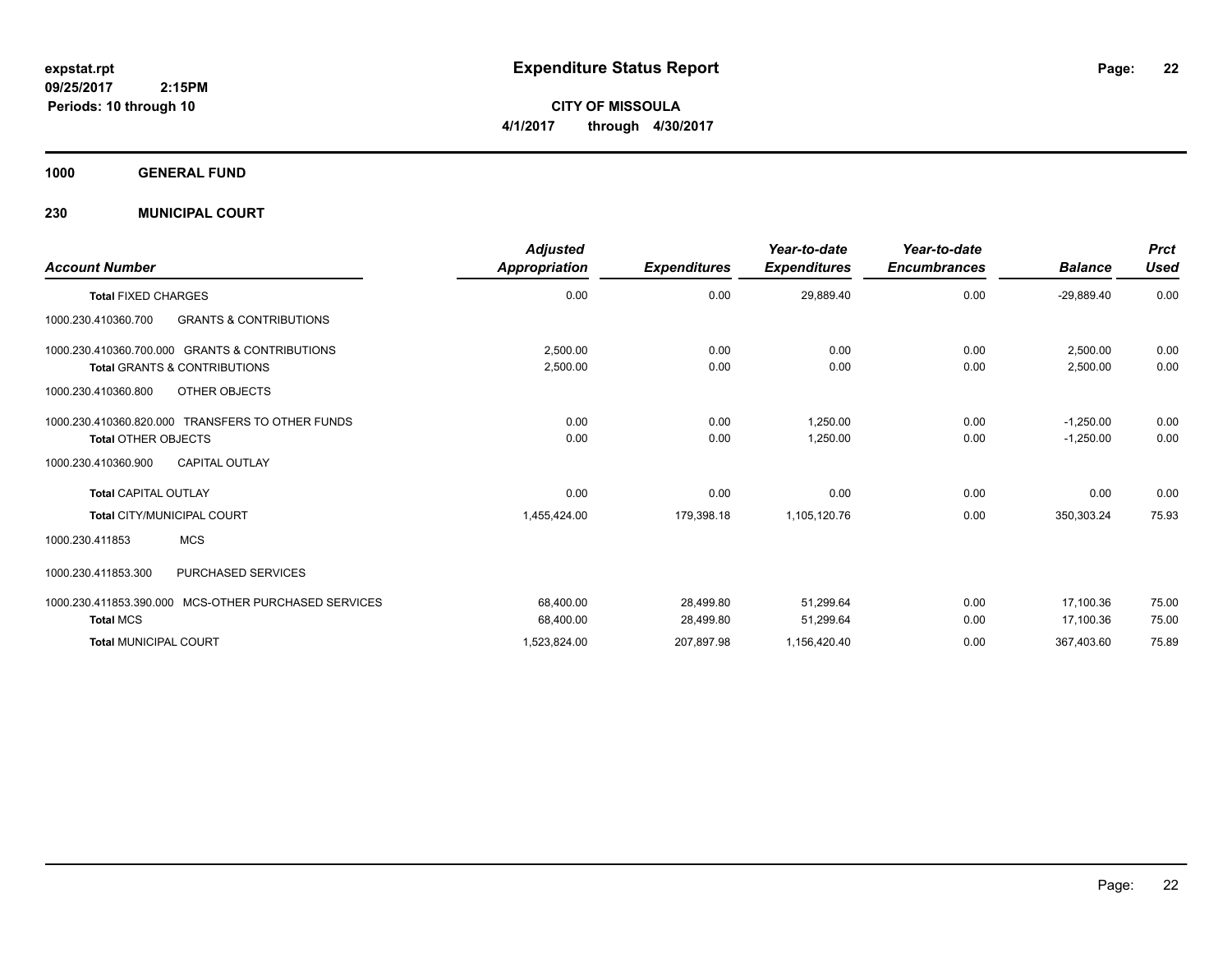**CITY OF MISSOULA 4/1/2017 through 4/30/2017**

**1000 GENERAL FUND**

| <b>Account Number</b>                                | <b>Adjusted</b><br><b>Appropriation</b> | <b>Expenditures</b> | Year-to-date<br><b>Expenditures</b> | Year-to-date<br><b>Encumbrances</b> | <b>Balance</b> | <b>Prct</b><br><b>Used</b> |
|------------------------------------------------------|-----------------------------------------|---------------------|-------------------------------------|-------------------------------------|----------------|----------------------------|
| <b>BUDGETING</b><br>1000.240.410520                  |                                         |                     |                                     |                                     |                |                            |
| 1000.240.410520.100<br>PERSONAL SERVICES             |                                         |                     |                                     |                                     |                |                            |
| 1000.240.410520.110.000 SALARIES AND WAGES           | 85,237.00                               | 5,675.92            | 61,525.93                           | 0.00                                | 23,711.07      | 72.18                      |
| 1000.240.410520.140.000 EMPLOYER CONTRIBUTIONS       | 29,176.00                               | 1,952.77            | 20,874.43                           | 0.00                                | 8,301.57       | 71.55                      |
| <b>Total PERSONAL SERVICES</b>                       | 114,413.00                              | 7,628.69            | 82,400.36                           | 0.00                                | 32,012.64      | 72.02                      |
| 1000.240.410520.200<br><b>SUPPLIES</b>               |                                         |                     |                                     |                                     |                |                            |
| 1000.240.410520.210.000 OFFICE SUPPLIES              | 160.00                                  | 279.21              | 294.69                              | 0.00                                | $-134.69$      | 184.18                     |
| 1000.240.410520.220.000<br><b>OPERATING SUPPLIES</b> | 285.00                                  | 18.99               | 18.99                               | 0.00                                | 266.01         | 6.66                       |
| <b>Total SUPPLIES</b>                                | 445.00                                  | 298.20              | 313.68                              | 0.00                                | 131.32         | 70.49                      |
| 1000.240.410520.300<br>PURCHASED SERVICES            |                                         |                     |                                     |                                     |                |                            |
| 1000.240.410520.320.000 PRINTING & DUPLICATING       | 823.00                                  | 25.59               | 550.40                              | 0.00                                | 272.60         | 66.88                      |
| 1000.240.410520.350.000 PROFESSIONAL SERVICES        | 148,289.00                              | 0.00                | 0.00                                | 0.00                                | 148,289.00     | 0.00                       |
| <b>Total PURCHASED SERVICES</b>                      | 149.112.00                              | 25.59               | 550.40                              | 0.00                                | 148,561.60     | 0.37                       |
| <b>Total BUDGETING</b>                               | 263,970.00                              | 7,952.48            | 83,264.44                           | 0.00                                | 180,705.56     | 31.54                      |
| <b>TREASURY</b><br>1000.240.410540                   |                                         |                     |                                     |                                     |                |                            |
| PERSONAL SERVICES<br>1000.240.410540.100             |                                         |                     |                                     |                                     |                |                            |
| 1000.240.410540.110.000 SALARIES AND WAGES           | 266,276.00                              | 15,366.50           | 130,711.89                          | 0.00                                | 135,564.11     | 49.09                      |
| 1000.240.410540.140.000 EMPLOYER CONTRIBUTIONS       | 98,231.00                               | 7,820.10            | 56,068.21                           | 0.00                                | 42,162.79      | 57.08                      |
| <b>Total PERSONAL SERVICES</b>                       | 364,507.00                              | 23,186.60           | 186,780.10                          | 0.00                                | 177,726.90     | 51.24                      |
| <b>SUPPLIES</b><br>1000.240.410540.200               |                                         |                     |                                     |                                     |                |                            |
| OFFICE SUPPLIES<br>1000.240.410540.210.000           | 1,402.00                                | 15.80               | 1,466.41                            | 0.00                                | $-64.41$       | 104.59                     |
| OPERATING SUPPLIES<br>1000.240.410540.220.000        | 303.00                                  | 0.00                | 1,140.54                            | 0.00                                | $-837.54$      | 376.42                     |
| <b>Total SUPPLIES</b>                                | 1,705.00                                | 15.80               | 2,606.95                            | 0.00                                | $-901.95$      | 152.90                     |
| 1000.240.410540.300<br>PURCHASED SERVICES            |                                         |                     |                                     |                                     |                |                            |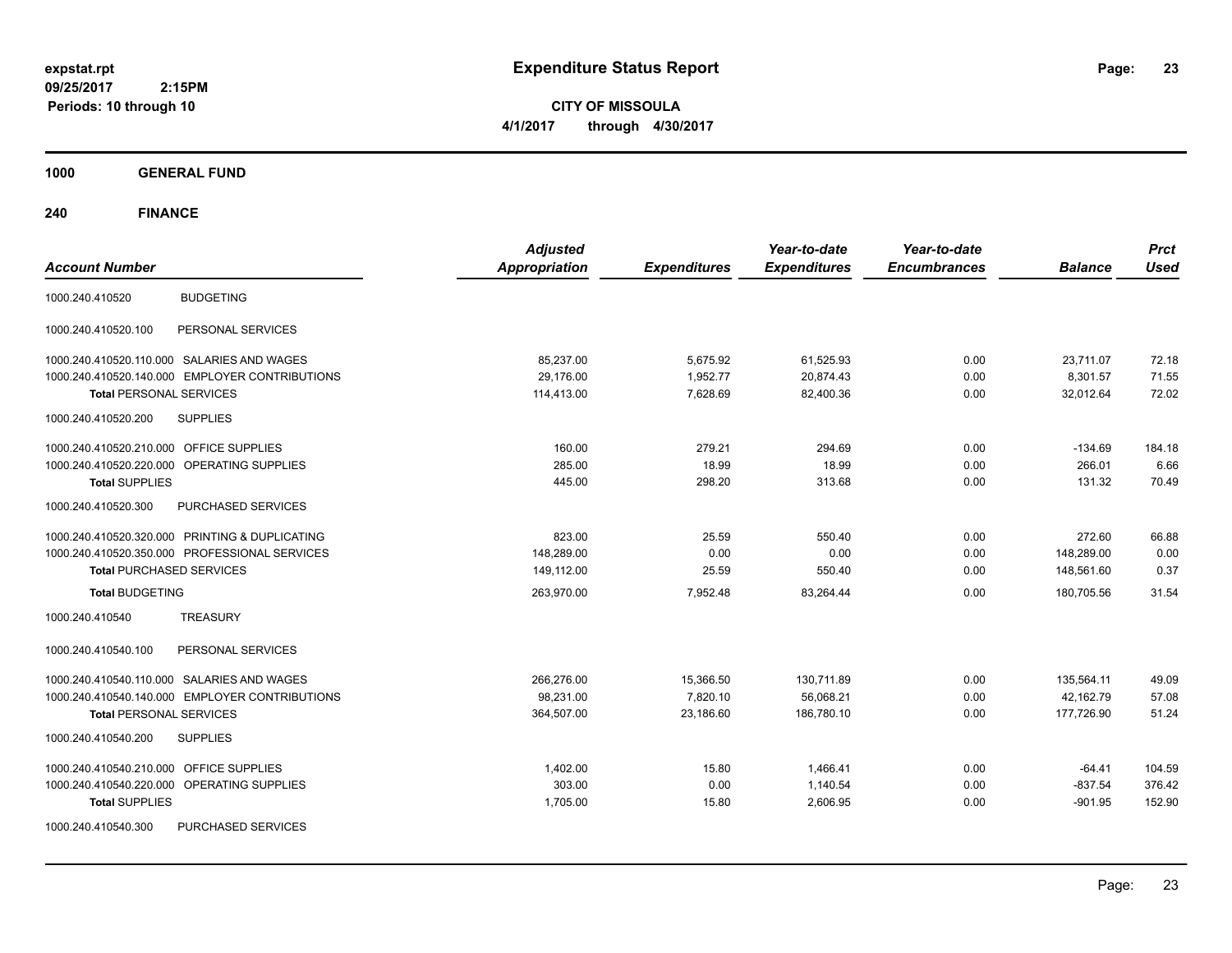**CITY OF MISSOULA 4/1/2017 through 4/30/2017**

**1000 GENERAL FUND**

| <b>Account Number</b>                                   | <b>Adjusted</b><br><b>Appropriation</b> | <b>Expenditures</b> | Year-to-date<br><b>Expenditures</b> | Year-to-date<br><b>Encumbrances</b> | <b>Balance</b> | <b>Prct</b><br><b>Used</b> |
|---------------------------------------------------------|-----------------------------------------|---------------------|-------------------------------------|-------------------------------------|----------------|----------------------------|
| 1000.240.410540.310.000 COMMUNICATIONS                  | 5,518.00                                | 417.24              | 4,195.15                            | 0.00                                | 1,322.85       | 76.03                      |
| 1000.240.410540.320.000 PRINTING & DUPLICATING          | 448.00                                  | 0.00                | 198.50                              | 0.00                                | 249.50         | 44.31                      |
| 1000.240.410540.330.000 PUBLICITY, SUBSCRIPTIONS & DUES | 10.00                                   | 0.00                | 38.40                               | 0.00                                | $-28.40$       | 384.00                     |
| 1000.240.410540.344.000 TELEPHONE SERVICE               | 25.00                                   | 0.00                | 0.00                                | 0.00                                | 25.00          | 0.00                       |
| 1000.240.410540.350.000 PROFESSIONAL SERVICES           | 12,511.00                               | 0.00                | 3,415.37                            | 0.00                                | 9,095.63       | 27.30                      |
| 1000.240.410540.360.000 REPAIR & MAINTENANCE            | 26.00                                   | 0.00                | 0.00                                | 0.00                                | 26.00          | 0.00                       |
| 1000.240.410540.370.000 TRAVEL                          | 4,125.00                                | 0.00                | 0.00                                | 0.00                                | 4,125.00       | 0.00                       |
| 1000.240.410540.380.000 TRAINING                        | 2,000.00                                | 0.00                | 670.56                              | 0.00                                | 1,329.44       | 33.53                      |
| 1000.240.410540.390.000 OTHER PURCHASED SERVICES        | 0.00                                    | 0.00                | 480.98                              | 0.00                                | $-480.98$      | 0.00                       |
| <b>Total PURCHASED SERVICES</b>                         | 24,663.00                               | 417.24              | 8,998.96                            | 0.00                                | 15,664.04      | 36.49                      |
| 1000.240.410540.500<br><b>FIXED CHARGES</b>             |                                         |                     |                                     |                                     |                |                            |
| 1000.240.410540.500.000 FIXED CHARGES                   | 500.00                                  | 0.00                | 0.00                                | 0.00                                | 500.00         | 0.00                       |
| <b>Total FIXED CHARGES</b>                              | 500.00                                  | 0.00                | 0.00                                | 0.00                                | 500.00         | 0.00                       |
| 1000.240.410540.900<br><b>CAPITAL OUTLAY</b>            |                                         |                     |                                     |                                     |                |                            |
| <b>Total CAPITAL OUTLAY</b>                             | 0.00                                    | 0.00                | 0.00                                | 0.00                                | 0.00           | 0.00                       |
| <b>Total TREASURY</b>                                   | 391,375.00                              | 23,619.64           | 198,386.01                          | 0.00                                | 192,988.99     | 50.69                      |
| 1000.240.410550<br><b>ACCOUNTING</b>                    |                                         |                     |                                     |                                     |                |                            |
| 1000.240.410550.100<br>PERSONAL SERVICES                |                                         |                     |                                     |                                     |                |                            |
| 1000.240.410550.110.000 SALARIES AND WAGES              | 341,365.00                              | 29,330.83           | 313,921.49                          | 0.00                                | 27,443.51      | 91.96                      |
| 1000.240.410550.120.000 OVERTIME                        | 1.000.00                                | 0.00                | 0.00                                | 0.00                                | 1,000.00       | 0.00                       |
| 1000.240.410550.140.000 EMPLOYER CONTRIBUTIONS          | 134,888.00                              | 11,886.05           | 123,617.53                          | 0.00                                | 11,270.47      | 91.64                      |
| 1000.240.410550.141.000 STATE RETIREMENT CONTRIBUTIONS  | 0.00                                    | 55.61               | 551.97                              | 0.00                                | $-551.97$      | 0.00                       |
| <b>Total PERSONAL SERVICES</b>                          | 477,253.00                              | 41,272.49           | 438,090.99                          | 0.00                                | 39.162.01      | 91.79                      |
| 1000.240.410550.200<br><b>SUPPLIES</b>                  |                                         |                     |                                     |                                     |                |                            |
| 1000.240.410550.210.000 OFFICE SUPPLIES                 | 2,374.00                                | 433.42              | 3,432.96                            | 0.00                                | $-1,058.96$    | 144.61                     |
| 1000.240.410550.220.000 OPERATING SUPPLIES              | 2,064.00                                | 11.58               | 2,238.41                            | 0.00                                | $-174.41$      | 108.45                     |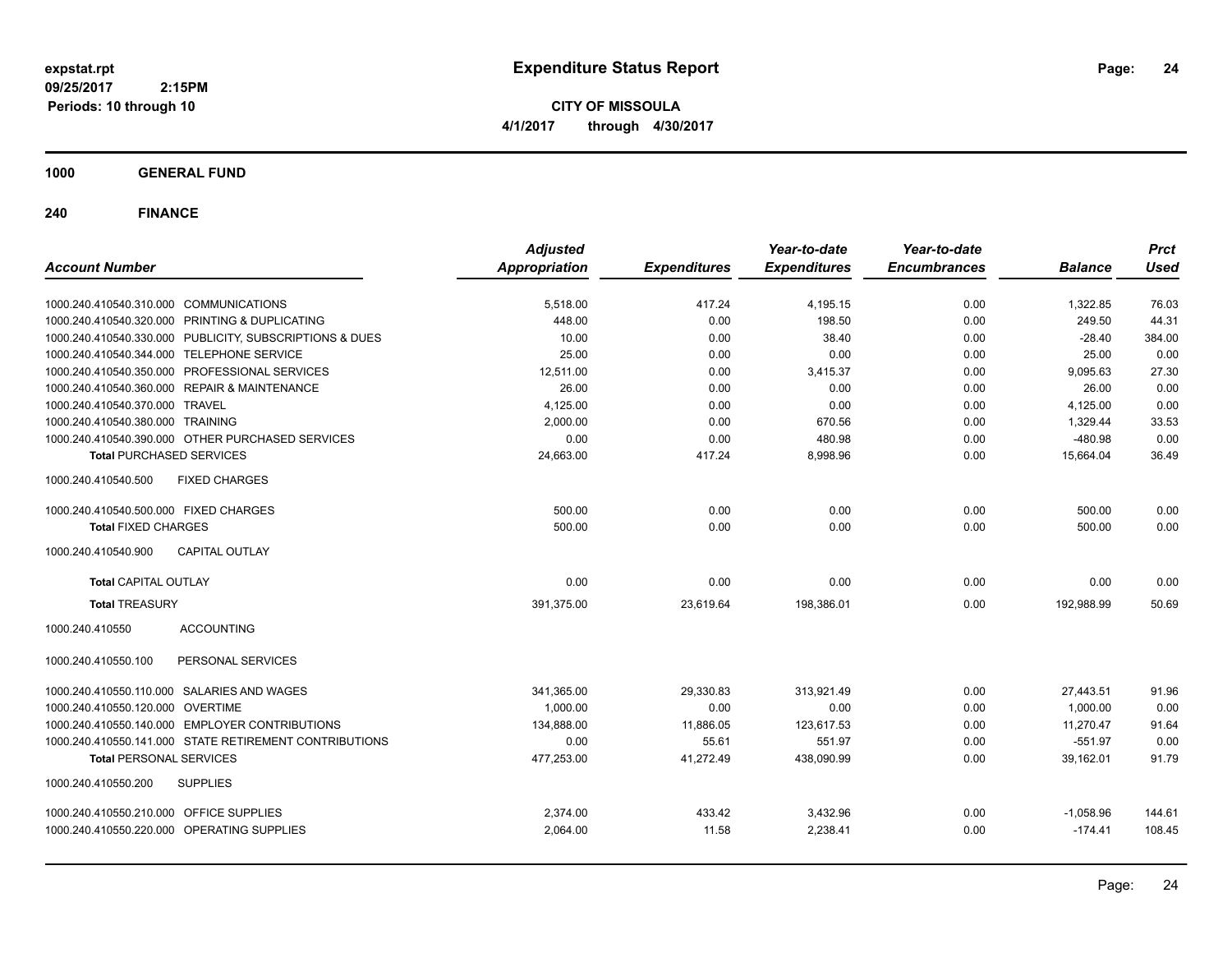**CITY OF MISSOULA 4/1/2017 through 4/30/2017**

## **1000 GENERAL FUND**

|                                                         | <b>Adjusted</b>      |                     | Year-to-date        | Year-to-date        |                | <b>Prct</b> |
|---------------------------------------------------------|----------------------|---------------------|---------------------|---------------------|----------------|-------------|
| <b>Account Number</b>                                   | <b>Appropriation</b> | <b>Expenditures</b> | <b>Expenditures</b> | <b>Encumbrances</b> | <b>Balance</b> | <b>Used</b> |
| 1000.240.410550.230.000 REPAIR/MAINTENANCE              | 300.00               | 0.00                | 0.00                | 0.00                | 300.00         | 0.00        |
| 1000.240.410550.231.000 GASOLINE                        | 92.00                | 0.00                | 94.06               | 0.00                | $-2.06$        | 102.24      |
| 1000.240.410550.240.000 OTHER SUPPLIES                  | 500.00               | 0.00                | 0.00                | 0.00                | 500.00         | 0.00        |
| <b>Total SUPPLIES</b>                                   | 5,330.00             | 445.00              | 5,765.43            | 0.00                | $-435.43$      | 108.17      |
| 1000.240.410550.300<br><b>PURCHASED SERVICES</b>        |                      |                     |                     |                     |                |             |
| 1000.240.410550.310.000 COMMUNICATIONS                  | 36,270.00            | 0.00                | 33,620.49           | 0.00                | 2,649.51       | 92.70       |
| 1000.240.410550.320.000 PRINTING & DUPLICATING          | 2,014.00             | 0.00                | 415.36              | 0.00                | 1,598.64       | 20.62       |
| 1000.240.410550.330.000 PUBLICITY, SUBSCRIPTIONS & DUES | 3,400.00             | 1,055.00            | 4,804.44            | 0.00                | $-1,404.44$    | 141.31      |
| 1000.240.410550.344.000 TELEPHONE SERVICE               | 1,200.00             | 4.84                | 71.79               | 0.00                | 1,128.21       | 5.98        |
| 1000.240.410550.350.000 PROFESSIONAL SERVICES           | 144,665.00           | 0.00                | 147,430.60          | 0.00                | $-2,765.60$    | 101.91      |
| 1000.240.410550.360.000 REPAIR & MAINTENANCE            | 674.00               | 0.00                | 0.00                | 0.00                | 674.00         | 0.00        |
| 1000.240.410550.370.000 TRAVEL                          | 3,520.00             | 0.00                | 0.00                | 0.00                | 3,520.00       | 0.00        |
| 1000.240.410550.380.000 TRAINING                        | 3,805.00             | 380.00              | 1.608.04            | 0.00                | 2,196.96       | 42.26       |
| 1000.240.410550.390.000 OTHER PURCHASED SERVICES        | 0.00                 | 0.00                | 721.46              | 0.00                | $-721.46$      | 0.00        |
| <b>Total PURCHASED SERVICES</b>                         | 195,548.00           | 1,439.84            | 188,672.18          | 0.00                | 6,875.82       | 96.48       |
| <b>FIXED CHARGES</b><br>1000.240.410550.500             |                      |                     |                     |                     |                |             |
| <b>Total FIXED CHARGES</b>                              | 0.00                 | 0.00                | 0.00                | 0.00                | 0.00           | 0.00        |
| 1000.240.410550.900<br><b>CAPITAL OUTLAY</b>            |                      |                     |                     |                     |                |             |
| <b>Total CAPITAL OUTLAY</b>                             | 0.00                 | 0.00                | 0.00                | 0.00                | 0.00           | 0.00        |
| <b>Total ACCOUNTING</b>                                 | 678.131.00           | 43,157.33           | 632,528.60          | 0.00                | 45.602.40      | 93.28       |
| <b>FINANCIAL REPORTING</b><br>1000.240.410552           |                      |                     |                     |                     |                |             |
| PERSONAL SERVICES<br>1000.240.410552.100                |                      |                     |                     |                     |                |             |
| 1000.240.410552.110.000 SALARIES AND WAGES              | 49,218.00            | 5,240.19            | 45,820.87           | 0.00                | 3,397.13       | 93.10       |
| 1000.240.410552.140.000 EMPLOYER CONTRIBUTIONS          | 17,599.00            | 1,746.88            | 16,498.58           | 0.00                | 1,100.42       | 93.75       |
| <b>Total PERSONAL SERVICES</b>                          | 66,817.00            | 6,987.07            | 62,319.45           | 0.00                | 4,497.55       | 93.27       |
| 1000.240.410552.200<br><b>SUPPLIES</b>                  |                      |                     |                     |                     |                |             |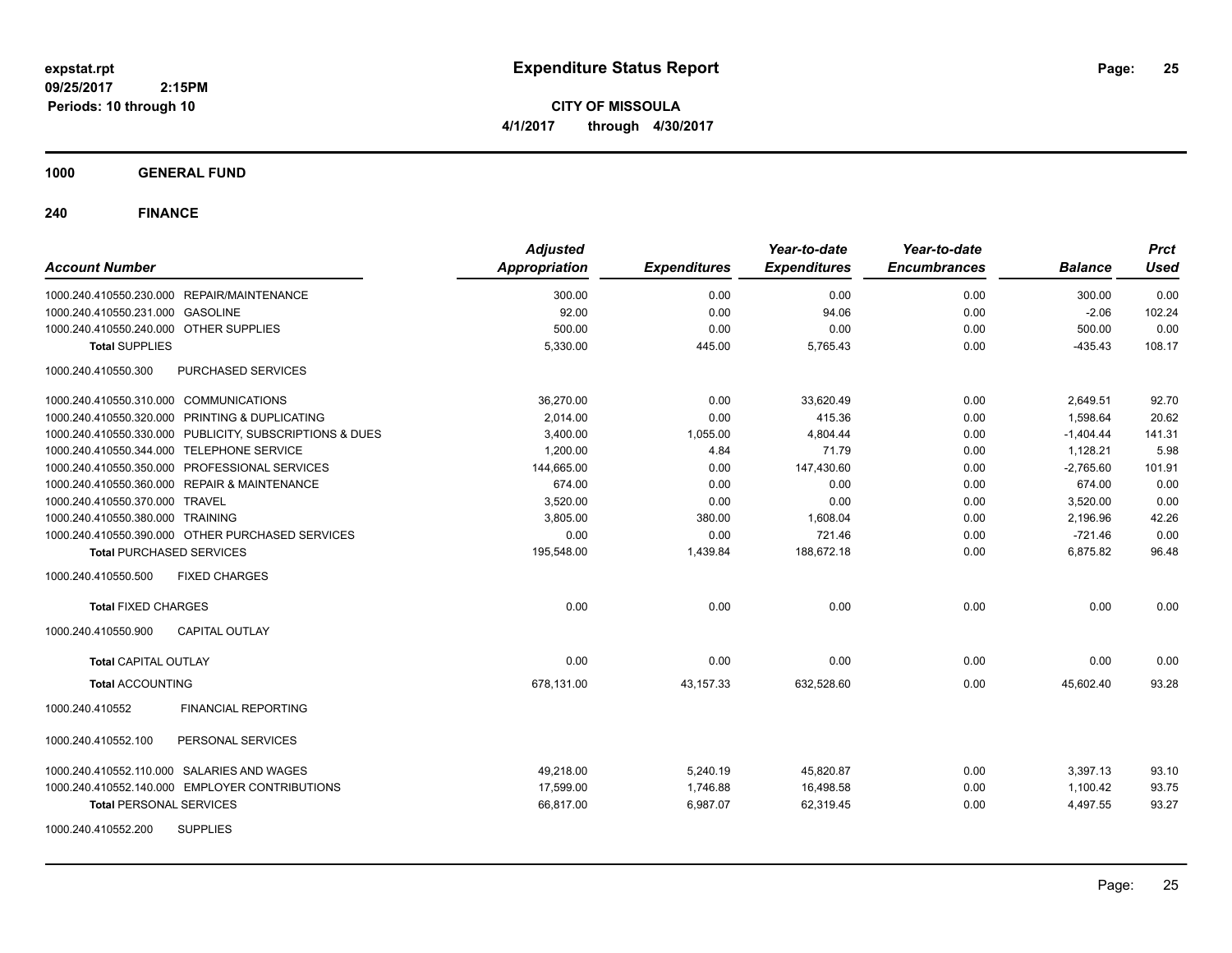**CITY OF MISSOULA 4/1/2017 through 4/30/2017**

**1000 GENERAL FUND**

|                                                         | <b>Adjusted</b>      |                     | Year-to-date        | Year-to-date        |                | <b>Prct</b> |
|---------------------------------------------------------|----------------------|---------------------|---------------------|---------------------|----------------|-------------|
| <b>Account Number</b>                                   | <b>Appropriation</b> | <b>Expenditures</b> | <b>Expenditures</b> | <b>Encumbrances</b> | <b>Balance</b> | <b>Used</b> |
| 1000.240.410552.210.000 OFFICE SUPPLIES                 | 129.00               | 279.21              | 294.61              | 0.00                | $-165.61$      | 228.38      |
| 1000.240.410552.220.000 OPERATING SUPPLIES              | 390.00               | 19.00               | 23.47               | 0.00                | 366.53         | 6.02        |
| <b>Total SUPPLIES</b>                                   | 519.00               | 298.21              | 318.08              | 0.00                | 200.92         | 61.29       |
| PURCHASED SERVICES<br>1000.240.410552.300               |                      |                     |                     |                     |                |             |
| 1000.240.410552.310.000 COMMUNICATIONS                  | 321.00               | 0.00                | 0.00                | 0.00                | 321.00         | 0.00        |
| 1000.240.410552.320.000 PRINTING & DUPLICATING          | 2,195.00             | 0.00                | 756.37              | 0.00                | 1,438.63       | 34.46       |
| 1000.240.410552.330.000 PUBLICITY, SUBSCRIPTIONS & DUES | 0.00                 | 0.00                | 3,000.00            | 0.00                | $-3,000.00$    | 0.00        |
| <b>PROFESSIONAL SERVICES</b><br>1000.240.410552.350.000 | 10,530.00            | 0.00                | 0.00                | 0.00                | 10,530.00      | 0.00        |
| 1000.240.410552.370.000 TRAVEL                          | 600.00               | 0.00                | 0.00                | 0.00                | 600.00         | 0.00        |
| 1000.240.410552.380.000 TRAINING                        | 1,525.00             | 0.00                | 155.00              | 0.00                | 1,370.00       | 10.16       |
| <b>Total PURCHASED SERVICES</b>                         | 15,171.00            | 0.00                | 3,911.37            | 0.00                | 11,259.63      | 25.78       |
| <b>CAPITAL OUTLAY</b><br>1000.240.410552.900            |                      |                     |                     |                     |                |             |
| <b>Total CAPITAL OUTLAY</b>                             | 0.00                 | 0.00                | 0.00                | 0.00                | 0.00           | 0.00        |
| <b>Total FINANCIAL REPORTING</b>                        | 82,507.00            | 7,285.28            | 66,548.90           | 0.00                | 15,958.10      | 80.66       |
| <b>Total FINANCE</b>                                    | 1,415,983.00         | 82,014.73           | 980,727.95          | 0.00                | 435,255.05     | 69.26       |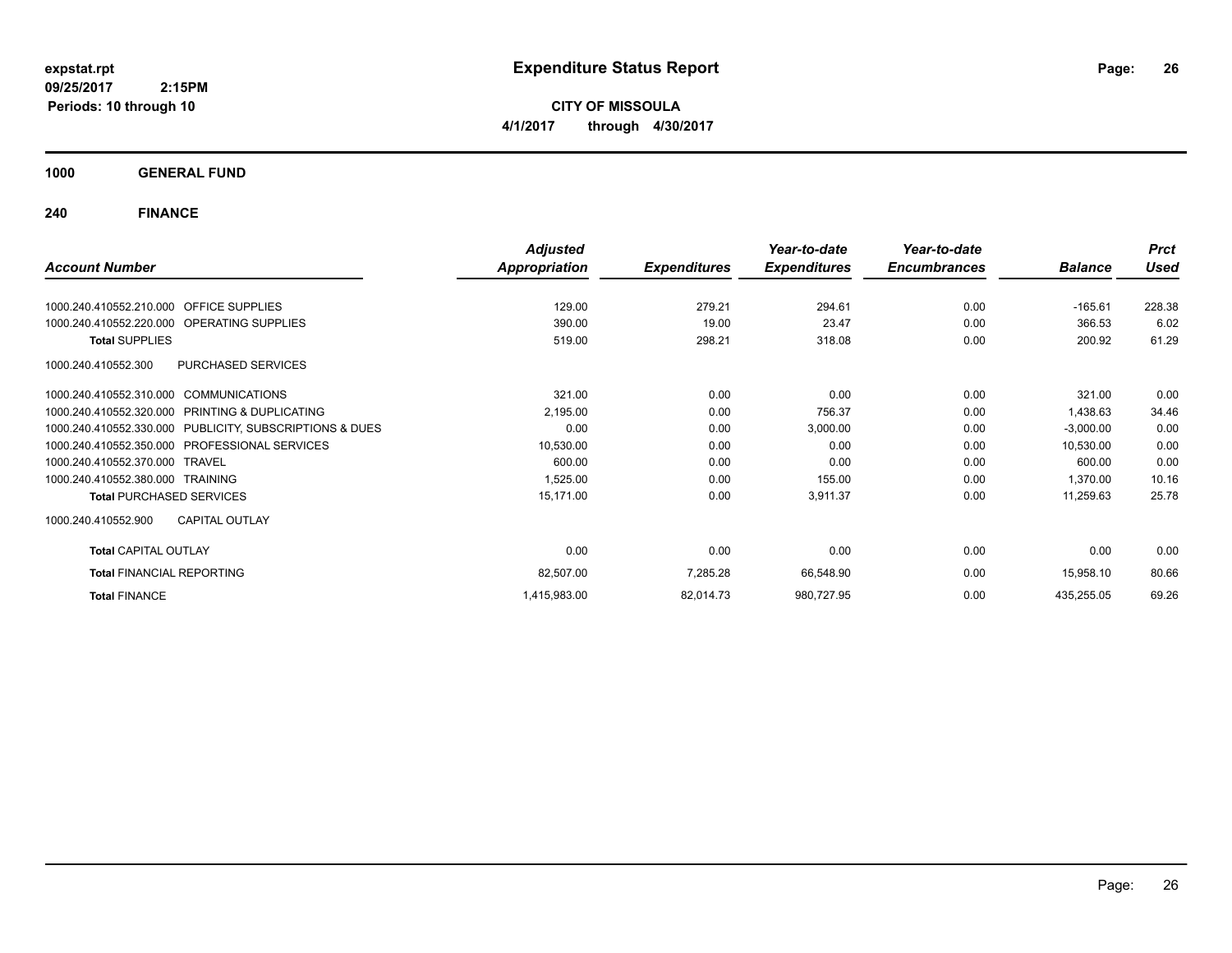**CITY OF MISSOULA 4/1/2017 through 4/30/2017**

**1000 GENERAL FUND**

## **245 CENTRALIZED SERVICES**

| <b>Account Number</b>                   |                                                        | <b>Adjusted</b><br><b>Appropriation</b> | <b>Expenditures</b> | Year-to-date<br><b>Expenditures</b> | Year-to-date<br><b>Encumbrances</b> | <b>Balance</b> | <b>Prct</b><br><b>Used</b> |
|-----------------------------------------|--------------------------------------------------------|-----------------------------------------|---------------------|-------------------------------------|-------------------------------------|----------------|----------------------------|
| 1000.245.410810                         | <b>ADMINISTRATION</b>                                  |                                         |                     |                                     |                                     |                |                            |
|                                         |                                                        |                                         |                     |                                     |                                     |                |                            |
| 1000.245.410810.100                     | PERSONAL SERVICES                                      |                                         |                     |                                     |                                     |                |                            |
| 1000.245.410810.110.000                 | CENTRALIZED SERVICES/SALARIES AND WAGES                | 123,332.00                              | 9,487.03            | 97.696.78                           | 0.00                                | 25,635.22      | 79.21                      |
| 1000.245.410810.140.000                 | <b>EMPLOYER CONTRIBUTIONS</b>                          | 34,477.00                               | 2,686.05            | 28,168.55                           | 0.00                                | 6,308.45       | 81.70                      |
|                                         | 1000.245.410810.141.000 STATE RETIREMENT CONTRIBUTIONS | 0.00                                    | 13.51               | 224.01                              | 0.00                                | $-224.01$      | 0.00                       |
| <b>Total PERSONAL SERVICES</b>          |                                                        | 157,809.00                              | 12,186.59           | 126,089.34                          | 0.00                                | 31,719.66      | 79.90                      |
| 1000.245.410810.200                     | <b>SUPPLIES</b>                                        |                                         |                     |                                     |                                     |                |                            |
| 1000.245.410810.210.000 OFFICE SUPPLIES |                                                        | 500.00                                  | 0.00                | 0.00                                | 0.00                                | 500.00         | 0.00                       |
| 1000.245.410810.220.000                 | OPERATING SUPPLIES                                     | 350.00                                  | 0.00                | 0.00                                | 0.00                                | 350.00         | 0.00                       |
| 1000.245.410810.231.000 GASOLINE        |                                                        | 175.00                                  | 0.00                | 0.00                                | 0.00                                | 175.00         | 0.00                       |
| <b>Total SUPPLIES</b>                   |                                                        | 1,025.00                                | 0.00                | 0.00                                | 0.00                                | 1,025.00       | 0.00                       |
| 1000.245.410810.300                     | PURCHASED SERVICES                                     |                                         |                     |                                     |                                     |                |                            |
| 1000.245.410810.310.000 COMMUNICATIONS  |                                                        | 100.00                                  | 0.00                | 0.00                                | 0.00                                | 100.00         | 0.00                       |
|                                         | 1000.245.410810.320.000 PRINTING & DUPLICATING         | 200.00                                  | 0.00                | 20.16                               | 0.00                                | 179.84         | 10.08                      |
| 1000.245.410810.330.000                 | PUBLICITY, SUBSCRIPTIONS & DUES                        | 200.00                                  | 0.00                | 0.00                                | 0.00                                | 200.00         | 0.00                       |
| 1000.245.410810.344.000                 | <b>TELEPHONE SERVICE</b>                               | 500.00                                  | 3.10                | 57.38                               | 0.00                                | 442.62         | 11.48                      |
|                                         | 1000.245.410810.350.000 PROFESSIONAL SERVICES          | 40,000.00                               | 29,126.28           | 29,126.28                           | 0.00                                | 10,873.72      | 72.82                      |
| 1000.245.410810.370.000                 | <b>TRAVEL</b>                                          | 1,000.00                                | 0.00                | 0.00                                | 0.00                                | 1.000.00       | 0.00                       |
| 1000.245.410810.380.000 TRAINING        |                                                        | 1,500.00                                | 0.00                | 0.00                                | 0.00                                | 1,500.00       | 0.00                       |
| <b>Total PURCHASED SERVICES</b>         |                                                        | 43,500.00                               | 29,129.38           | 29,203.82                           | 0.00                                | 14,296.18      | 67.14                      |
| 1000.245.410810.700                     | <b>GRANTS &amp; CONTRIBUTIONS</b>                      |                                         |                     |                                     |                                     |                |                            |
|                                         | 1000.245.410810.700.000 GRANTS & CONTRIBUTIONS         | 5.000.00                                | 0.00                | 0.00                                | 0.00                                | 5,000.00       | 0.00                       |
|                                         | <b>Total GRANTS &amp; CONTRIBUTIONS</b>                | 5,000.00                                | 0.00                | 0.00                                | 0.00                                | 5,000.00       | 0.00                       |
| <b>Total ADMINISTRATION</b>             |                                                        | 207,334.00                              | 41,315.97           | 155,293.16                          | 0.00                                | 52,040.84      | 74.90                      |
| 1000.245.410835                         | *** Title Not Found ***                                |                                         |                     |                                     |                                     |                |                            |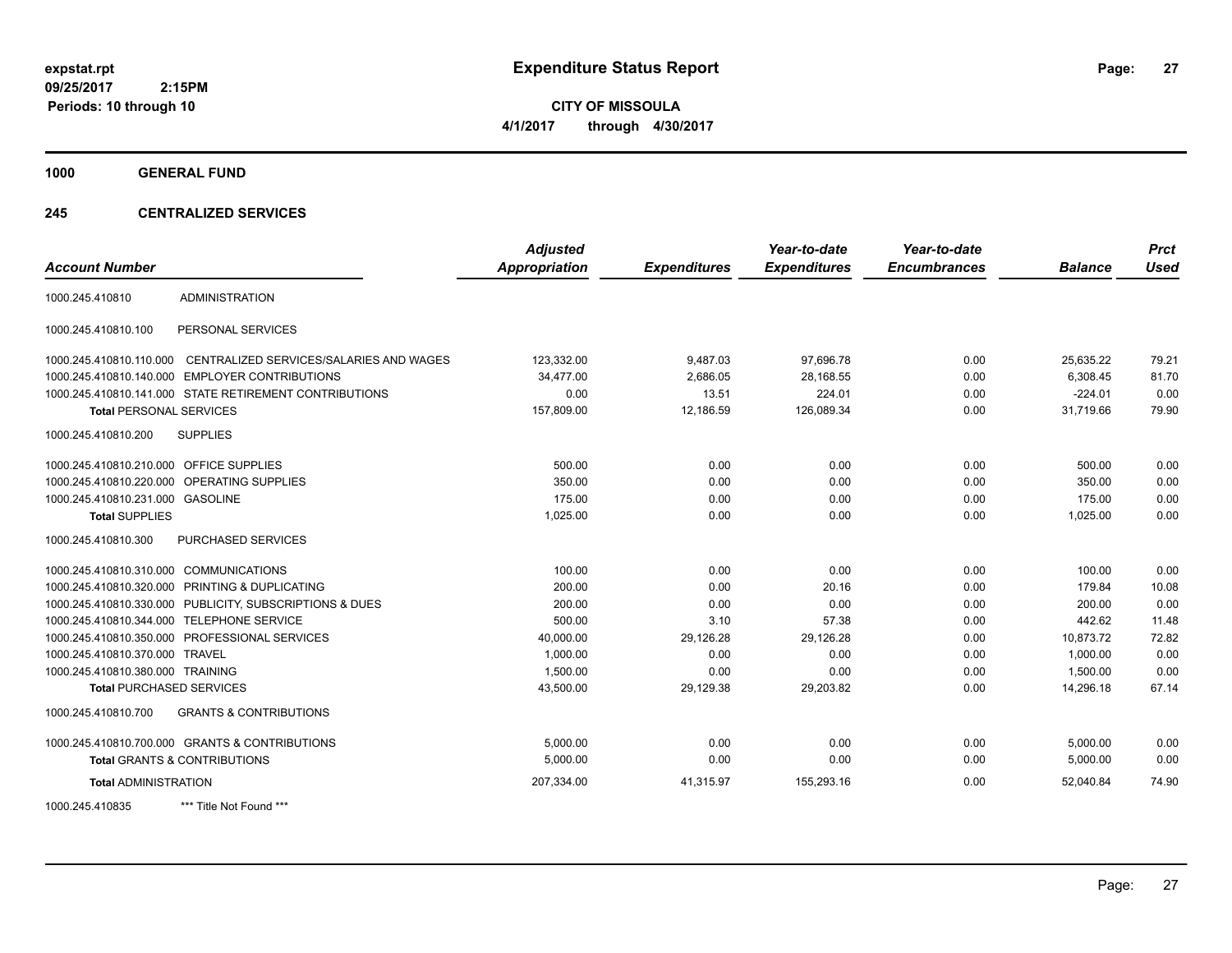**CITY OF MISSOULA 4/1/2017 through 4/30/2017**

**1000 GENERAL FUND**

## **245 CENTRALIZED SERVICES**

| <b>Account Number</b>                                                   | <b>Adjusted</b><br><b>Appropriation</b> | <b>Expenditures</b> | Year-to-date<br><b>Expenditures</b> | Year-to-date<br><b>Encumbrances</b> | <b>Balance</b> | <b>Prct</b><br><b>Used</b> |
|-------------------------------------------------------------------------|-----------------------------------------|---------------------|-------------------------------------|-------------------------------------|----------------|----------------------------|
| PERSONAL SERVICES<br>1000.245.410835.100                                |                                         |                     |                                     |                                     |                |                            |
| 1000.245.410835.110.000 SALARIES AND WAGES                              | 66,812.00                               | 0.00                | 84,916.69                           | 0.00                                | $-18,104.69$   | 127.10                     |
| 1000.245.410835.140.000 EMPLOYER CONTRIBUTIONS                          | 22,895.00                               | 0.00                | 22,024.59                           | 0.00                                | 870.41         | 96.20                      |
| <b>Total PERSONAL SERVICES</b>                                          | 89,707.00                               | 0.00                | 106,941.28                          | 0.00                                | $-17,234.28$   | 119.21                     |
| <b>SUPPLIES</b><br>1000.245.410835.200                                  |                                         |                     |                                     |                                     |                |                            |
| 1000.245.410835.210.000 OFFICE SUPPLIES                                 | 200.00                                  | 0.00                | 0.00                                | 0.00                                | 200.00         | 0.00                       |
| 1000.245.410835.220.000 OPERATING SUPPLIES                              | 300.00                                  | 0.00                | 0.00                                | 0.00                                | 300.00         | 0.00                       |
| 1000.245.410835.231.000 GASOLINE                                        | 172.00                                  | 0.00                | 0.00                                | 0.00                                | 172.00         | 0.00                       |
| <b>Total SUPPLIES</b>                                                   | 672.00                                  | 0.00                | 0.00                                | 0.00                                | 672.00         | 0.00                       |
| 1000.245.410835.300<br>PURCHASED SERVICES                               |                                         |                     |                                     |                                     |                |                            |
| 1000.245.410835.310.000 COMMUNICATIONS                                  | 100.00                                  | 0.00                | 0.00                                | 0.00                                | 100.00         | 0.00                       |
| 1000.245.410835.320.000 PRINTING & DUPLICATING                          | 100.00                                  | 0.00                | 0.00                                | 0.00                                | 100.00         | 0.00                       |
| 1000.245.410835.330.000 PUBLICITY, SUBSCRIPTIONS & DUES                 | 150.00                                  | 0.00                | 0.00                                | 0.00                                | 150.00         | 0.00                       |
| 1000.245.410835.344.000 TELEPHONE SERVICE                               | 145.00                                  | 0.00                | 360.07                              | 0.00                                | $-215.07$      | 248.32                     |
| <b>Total PURCHASED SERVICES</b>                                         | 495.00                                  | 0.00                | 360.07                              | 0.00                                | 134.93         | 72.74                      |
| Total *** Title Not Found ***                                           | 90,874.00                               | 0.00                | 107.301.35                          | 0.00                                | $-16,427.35$   | 118.08                     |
| *** Title Not Found ***<br>1000.245.411010                              |                                         |                     |                                     |                                     |                |                            |
| 1000.245.411010.100<br>PERSONAL SERVICES                                |                                         |                     |                                     |                                     |                |                            |
| Total *** Title Not Found ***                                           | 0.00                                    | 0.00                | 0.00                                | 0.00                                | 0.00           | 0.00                       |
| <b>ENERGY CONSERVATION</b><br>1000.245.411231                           |                                         |                     |                                     |                                     |                |                            |
| PERSONAL SERVICES<br>1000.245.411231.100                                |                                         |                     |                                     |                                     |                |                            |
| <b>ENERGY COORDINATOR/SALARIES AND WAGES</b><br>1000.245.411231.110.000 | 52,397.00                               | 4,019.63            | 41,388.03                           | 0.00                                | 11,008.97      | 78.99                      |
| 1000.245.411231.140.000 EMPLOYER CONTRIBUTIONS                          | 21,027.00                               | 1,662.08            | 17,620.10                           | 0.00                                | 3,406.90       | 83.80                      |
| <b>Total PERSONAL SERVICES</b>                                          | 73,424.00                               | 5,681.71            | 59,008.13                           | 0.00                                | 14,415.87      | 80.37                      |
|                                                                         |                                         |                     |                                     |                                     |                |                            |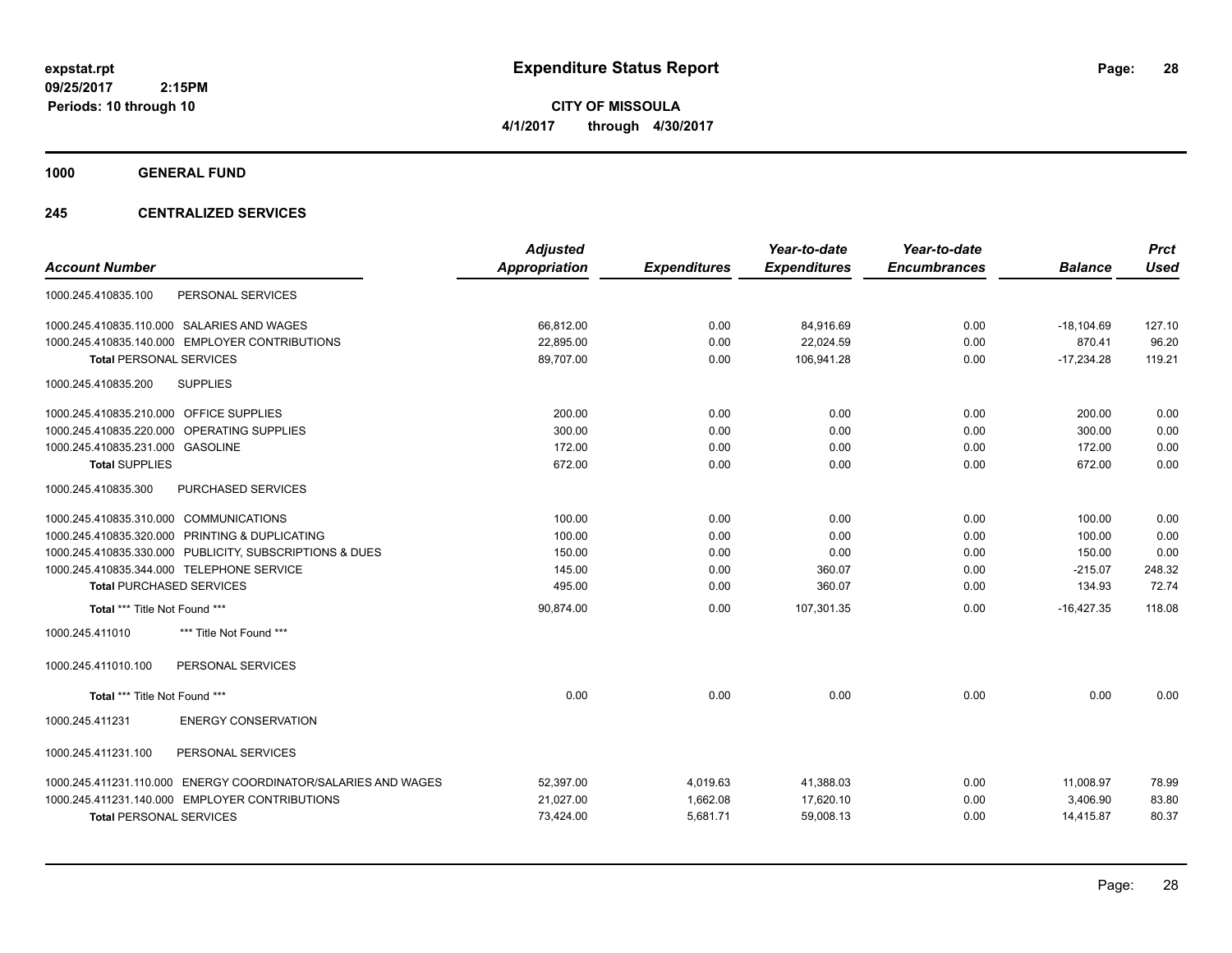**CITY OF MISSOULA 4/1/2017 through 4/30/2017**

**1000 GENERAL FUND**

## **245 CENTRALIZED SERVICES**

|                                                         | <b>Adjusted</b> |                     | Year-to-date        | Year-to-date        |                | <b>Prct</b> |
|---------------------------------------------------------|-----------------|---------------------|---------------------|---------------------|----------------|-------------|
| <b>Account Number</b>                                   | Appropriation   | <b>Expenditures</b> | <b>Expenditures</b> | <b>Encumbrances</b> | <b>Balance</b> | <b>Used</b> |
| <b>SUPPLIES</b><br>1000.245.411231.200                  |                 |                     |                     |                     |                |             |
| 1000.245.411231.210.000 OFFICE SUPPLIES                 | 500.00          | 68.63               | 316.92              | 0.00                | 183.08         | 63.38       |
| 1000.245.411231.220.000 OPERATING SUPPLIES              | 350.00          | 0.00                | 0.00                | 0.00                | 350.00         | 0.00        |
| 1000.245.411231.231.000 GASOLINE                        | 175.00          | 0.00                | 14.59               | 0.00                | 160.41         | 8.34        |
| <b>Total SUPPLIES</b>                                   | 1,025.00        | 68.63               | 331.51              | 0.00                | 693.49         | 32.34       |
| <b>PURCHASED SERVICES</b><br>1000.245.411231.300        |                 |                     |                     |                     |                |             |
| 1000.245.411231.310.000 COMMUNICATIONS                  | 200.00          | 0.00                | 0.00                | 0.00                | 200.00         | 0.00        |
| 1000.245.411231.320.000 PRINTING & DUPLICATING          | 250.00          | 3.43                | 57.44               | 0.00                | 192.56         | 22.98       |
| 1000.245.411231.330.000 PUBLICITY, SUBSCRIPTIONS & DUES | 200.00          | 0.00                | 1,188.34            | 0.00                | $-988.34$      | 594.17      |
| 1000.245.411231.344.000 TELEPHONE SERVICE               | 200.00          | 0.00                | 0.00                | 0.00                | 200.00         | 0.00        |
| 1000.245.411231.350.000 PROFESSIONAL SERVICES           | 11,500.00       | 0.00                | 11,500.00           | 0.00                | 0.00           | 100.00      |
| 1000.245.411231.370.000 TRAVEL                          | 1,000.00        | 0.00                | 375.64              | 0.00                | 624.36         | 37.56       |
| 1000.245.411231.380.000 TRAINING                        | 1,500.00        | 0.00                | 0.00                | 0.00                | 1.500.00       | 0.00        |
| <b>Total PURCHASED SERVICES</b>                         | 14,850.00       | 3.43                | 13,121.42           | 0.00                | 1.728.58       | 88.36       |
| 1000.245.411231.500<br><b>FIXED CHARGES</b>             |                 |                     |                     |                     |                |             |
| <b>Total FIXED CHARGES</b>                              | 0.00            | 0.00                | 0.00                | 0.00                | 0.00           | 0.00        |
| <b>Total ENERGY CONSERVATION</b>                        | 89,299.00       | 5,753.77            | 72,461.06           | 0.00                | 16.837.94      | 81.14       |
| <b>Total CENTRALIZED SERVICES</b>                       | 387,507.00      | 47,069.74           | 335,055.57          | 0.00                | 52,451.43      | 86.46       |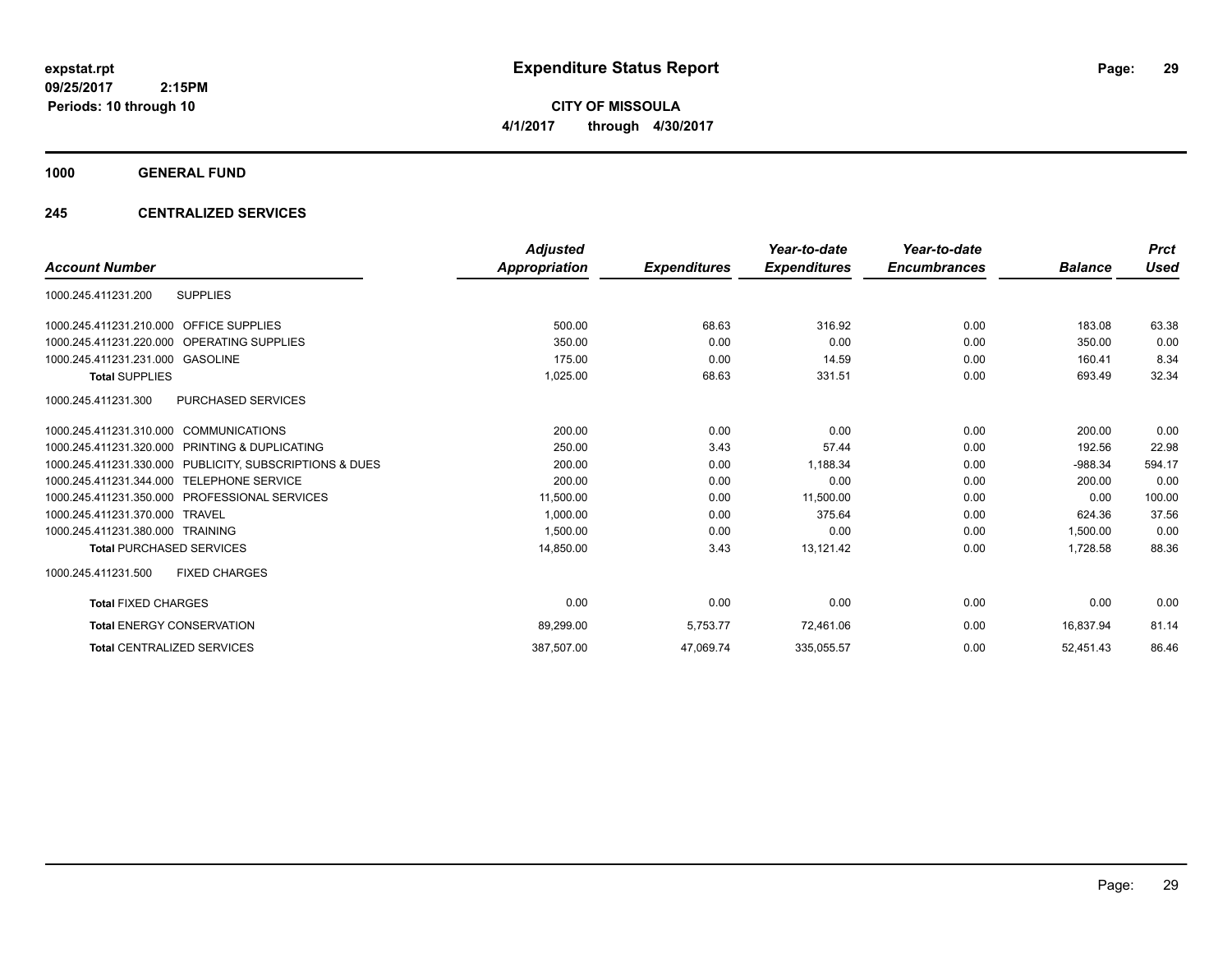**CITY OF MISSOULA 4/1/2017 through 4/30/2017**

**1000 GENERAL FUND**

**246 \*\*\* Title Not Found \*\*\***

| <b>Account Number</b>         |                         | <b>Adjusted</b><br><b>Appropriation</b> | <b>Expenditures</b> | Year-to-date<br><b>Expenditures</b> | Year-to-date<br><b>Encumbrances</b> | <b>Balance</b> | <b>Prct</b><br><b>Used</b> |
|-------------------------------|-------------------------|-----------------------------------------|---------------------|-------------------------------------|-------------------------------------|----------------|----------------------------|
| 1000.246.430220               | <b>FACILITY</b>         |                                         |                     |                                     |                                     |                |                            |
| 1000.246.430220.200           | <b>SUPPLIES</b>         |                                         |                     |                                     |                                     |                |                            |
| <b>Total FACILITY</b>         |                         | 0.00                                    | 0.00                | 0.00                                | 0.00                                | 0.00           | 0.00                       |
| 1000.246.431350               | <b>VEHICLE FACILITY</b> |                                         |                     |                                     |                                     |                |                            |
| 1000.246.431350.300           | PURCHASED SERVICES      |                                         |                     |                                     |                                     |                |                            |
| Total *** Title Not Found *** |                         | 0.00                                    | 0.00                | 0.00                                | 0.00                                | 0.00           | 0.00                       |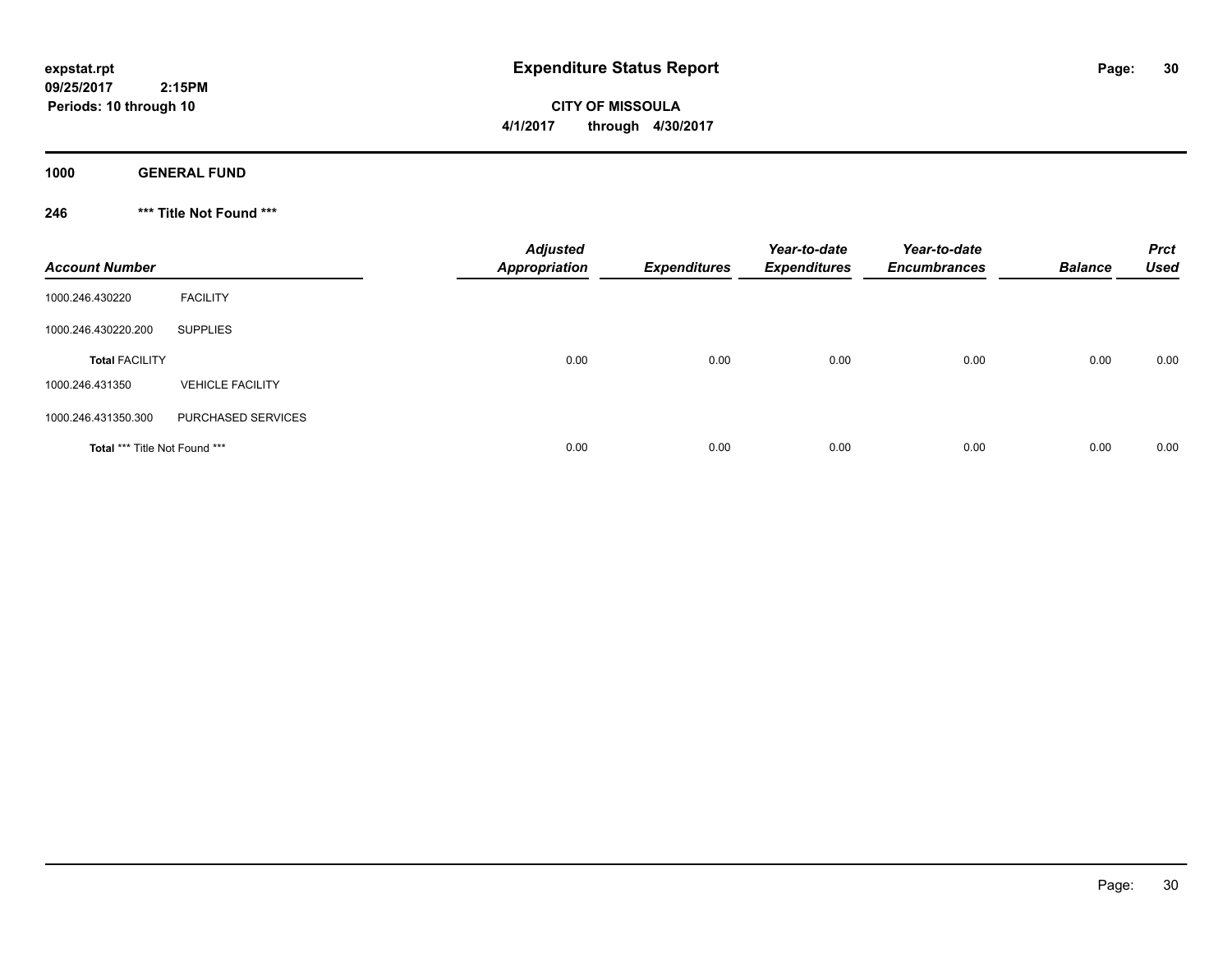**CITY OF MISSOULA 4/1/2017 through 4/30/2017**

**1000 GENERAL FUND**

|                                         |                                                              | <b>Adjusted</b>      |                     | Year-to-date        | Year-to-date        |                | <b>Prct</b> |
|-----------------------------------------|--------------------------------------------------------------|----------------------|---------------------|---------------------|---------------------|----------------|-------------|
| <b>Account Number</b>                   |                                                              | <b>Appropriation</b> | <b>Expenditures</b> | <b>Expenditures</b> | <b>Encumbrances</b> | <b>Balance</b> | <b>Used</b> |
| 1000.250.411000                         | *** Title Not Found ***                                      |                      |                     |                     |                     |                |             |
| 1000.250.411000.700                     | <b>GRANTS &amp; CONTRIBUTIONS</b>                            |                      |                     |                     |                     |                |             |
|                                         | 1000.250.411000.700.000 MISSOULA RAVALI TMA                  | 10,780.00            | 0.00                | 10,780.00           | 0.00                | 0.00           | 100.00      |
| Total *** Title Not Found ***           |                                                              | 10,780.00            | 0.00                | 10,780.00           | 0.00                | 0.00           | 100.00      |
| 1000.250.411010                         | <b>ADMINISTRATION</b>                                        |                      |                     |                     |                     |                |             |
| 1000.250.411010.100                     | PERSONAL SERVICES                                            |                      |                     |                     |                     |                |             |
|                                         | 1000.250.411010.110.000 ADMIN/SALARIES AND WAGES             | 111,905.00           | 15,762.55           | 102,496.32          | 0.00                | 9,408.68       | 91.59       |
|                                         | 1000.250.411010.120.000 ADMIN-OVERTIME/TERMINATION           | 1,155.00             | 0.00                | 0.00                | 0.00                | 1,155.00       | 0.00        |
|                                         | 1000.250.411010.140.000 ADMIN/EMPLOYER CONTRIBUTIONS         | 40,111.00            | 6,596.72            | 48,059.02           | 0.00                | $-7,948.02$    | 119.82      |
|                                         | 1000.250.411010.141.000 ADMIN-STATE RETIREMENT CONTRIBUTIONS | 0.00                 | 110.42              | 1,110.42            | 0.00                | $-1,110.42$    | 0.00        |
| <b>Total PERSONAL SERVICES</b>          |                                                              | 153,171.00           | 22,469.69           | 151,665.76          | 0.00                | 1,505.24       | 99.02       |
| 1000.250.411010.200                     | <b>SUPPLIES</b>                                              |                      |                     |                     |                     |                |             |
| 1000.250.411010.210.000 OFFICE SUPPLIES |                                                              | 7,100.00             | 413.14              | 7,543.38            | 0.00                | $-443.38$      | 106.24      |
| 1000.250.411010.210.301 OFFICE SUPPLIES |                                                              | 0.00                 | 10.56               | 36.19               | 0.00                | $-36.19$       | 0.00        |
|                                         | 1000.250.411010.220.000 ADMIN-OPERATING SUPPLIES             | 181.00               | 0.00                | 65.27               | 0.00                | 115.73         | 36.06       |
|                                         | 1000.250.411010.230.000 REPAIR/MAINTENANCE                   | 50.00                | 0.00                | 225.14              | 0.00                | $-175.14$      | 450.28      |
| 1000.250.411010.231.000 GASOLINE        |                                                              | 916.00               | 0.00                | 0.00                | 0.00                | 916.00         | 0.00        |
| 1000.250.411010.240.000 OTHER SUPPLIES  |                                                              | 100.00               | 0.00                | 0.00                | 0.00                | 100.00         | 0.00        |
| <b>Total SUPPLIES</b>                   |                                                              | 8,347.00             | 423.70              | 7,869.98            | 0.00                | 477.02         | 94.29       |
| 1000.250.411010.300                     | <b>PURCHASED SERVICES</b>                                    |                      |                     |                     |                     |                |             |
| 1000.250.411010.310.000 COMMUNICATIONS  |                                                              | 3.343.00             | 0.00                | 0.00                | 0.00                | 3,343.00       | 0.00        |
| 1000.250.411010.310.351 COMMUNICATIONS  |                                                              | 0.00                 | 1.25                | 19.88               | 0.00                | $-19.88$       | 0.00        |
|                                         | 1000.250.411010.320.000 PRINTING & DUPLICATING               | 1,365.00             | 84.72               | 853.81              | 0.00                | 511.19         | 62.55       |
|                                         | 1000.250.411010.330.000 PUBLICITY, SUBSCRIPTIONS & DUES      | 1,370.00             | 0.00                | 758.28              | 0.00                | 611.72         | 55.35       |
|                                         | 1000.250.411010.344.000 TELEPHONE SERVICE                    | 700.00               | 5.32                | 424.66              | 0.00                | 275.34         | 60.67       |
|                                         | 1000.250.411010.350.000 PROFESSIONAL SERVICES                | 110,500.00           | 0.00                | 5,982.04            | 0.00                | 104,517.96     | 5.41        |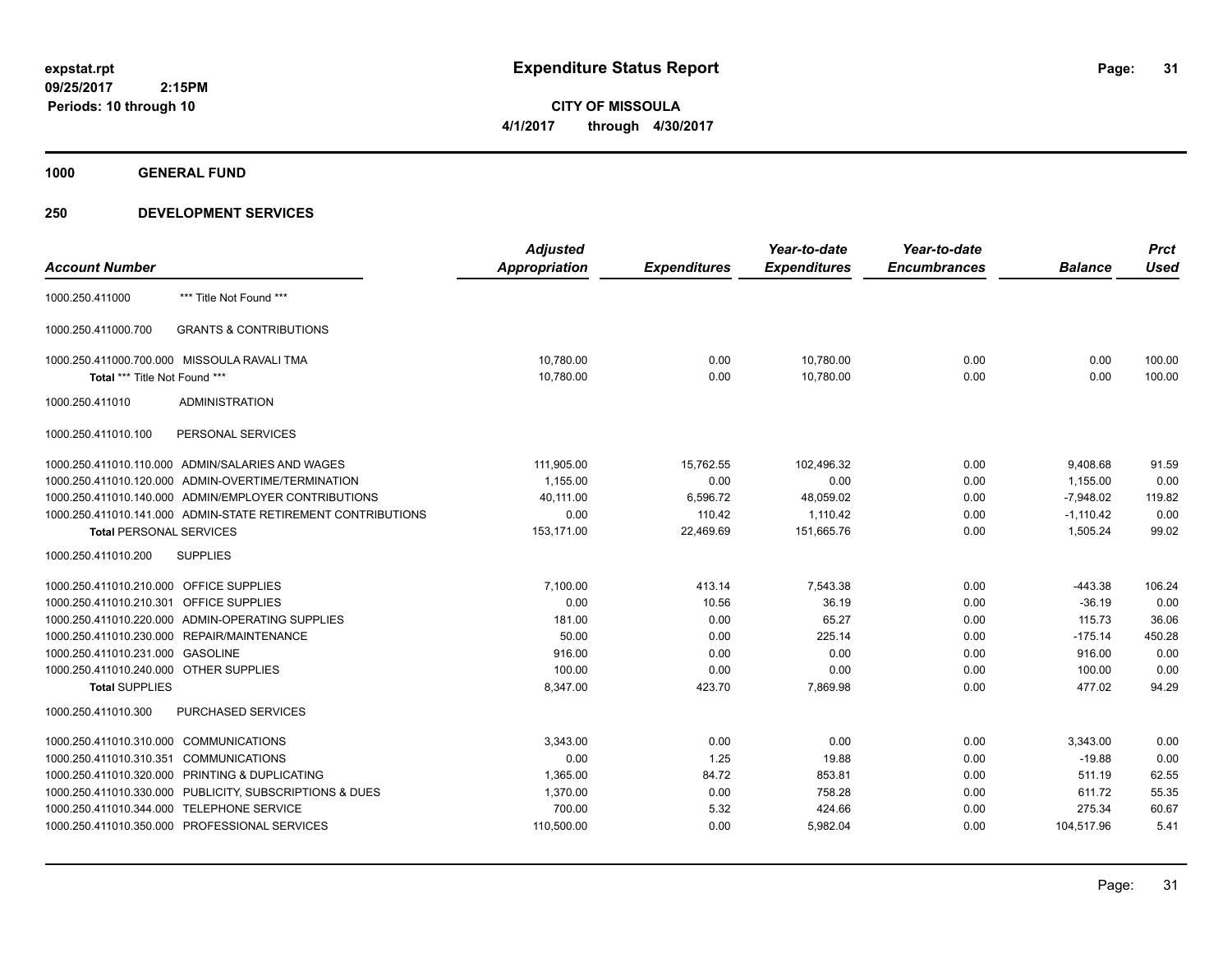**CITY OF MISSOULA 4/1/2017 through 4/30/2017**

**1000 GENERAL FUND**

| <b>Account Number</b>                                                  | <b>Adjusted</b><br><b>Appropriation</b> | <b>Expenditures</b> | Year-to-date<br><b>Expenditures</b> | Year-to-date<br><b>Encumbrances</b> | <b>Balance</b> | <b>Prct</b><br><b>Used</b> |
|------------------------------------------------------------------------|-----------------------------------------|---------------------|-------------------------------------|-------------------------------------|----------------|----------------------------|
| 1000.250.411010.360.000 REPAIR & MAINTENANCE                           | 650.00                                  | 0.00                | 18.99                               | 0.00                                | 631.01         | 2.92                       |
| 1000.250.411010.370.000 TRAVEL                                         | 1,500.00                                | 0.00                | 215.36                              | 0.00                                | 1,284.64       | 14.36                      |
| 1000.250.411010.380.000 TRAINING                                       | 1,300.00                                | 0.00                | 848.80                              | 0.00                                | 451.20         | 65.29                      |
| <b>Total PURCHASED SERVICES</b>                                        | 120,728.00                              | 91.29               | 9,121.82                            | 0.00                                | 111,606.18     | 7.56                       |
| <b>Total ADMINISTRATION</b>                                            | 282,246.00                              | 22,984.68           | 168,657.56                          | 0.00                                | 113,588.44     | 59.76                      |
| <b>GRANTS &amp; COMMUNITY PROGRAM CONTRIBUTIONS</b><br>1000.250.411030 |                                         |                     |                                     |                                     |                |                            |
| <b>PURCHASED SERVICES</b><br>1000.250.411030.300                       |                                         |                     |                                     |                                     |                |                            |
| 1000.250.411030.390.000 GCP CONTRIBUTION                               | 169,309.00                              | 4,103.79            | 93,657.43                           | 0.00                                | 75,651.57      | 55.32                      |
| Total GRANTS & COMMUNITY PROGRAM CONTRIBUTIONS                         | 169,309.00                              | 4,103.79            | 93,657.43                           | 0.00                                | 75,651.57      | 55.32                      |
| PLANNING SUBSIDY<br>1000.250.411031                                    |                                         |                     |                                     |                                     |                |                            |
| OTHER OBJECTS<br>1000.250.411031.800                                   |                                         |                     |                                     |                                     |                |                            |
| 1000.250.411031.820.000 PLANNING SUBSIDY                               | 18,900.00                               | 0.00                | 9,450.00                            | 0.00                                | 9,450.00       | 50.00                      |
| <b>Total PLANNING SUBSIDY</b>                                          | 18,900.00                               | 0.00                | 9,450.00                            | 0.00                                | 9,450.00       | 50.00                      |
| 1000.250.411050<br>DEVELOPMENT & PERMIT REVIEWS                        |                                         |                     |                                     |                                     |                |                            |
| 1000.250.411050.100<br>PERSONAL SERVICES                               |                                         |                     |                                     |                                     |                |                            |
| 1000.250.411050.110.000 DEV & PERMIT REVIEW/SALARIES AND WAGES         | 700,118.00                              | 58,697.57           | 563,103.75                          | 0.00                                | 137,014.25     | 80.43                      |
| 1000.250.411050.120.000 OVERTIME                                       | 684.00                                  | 0.00                | 0.00                                | 0.00                                | 684.00         | 0.00                       |
| 1000.250.411050.140.000 EMPLOYER CONTRIBUTIONS                         | 236,773.00                              | 21,813.16           | 218,054.47                          | 0.00                                | 18,718.53      | 92.09                      |
| <b>Total PERSONAL SERVICES</b>                                         | 937,575.00                              | 80,510.73           | 781,158.22                          | 0.00                                | 156,416.78     | 83.32                      |
| <b>SUPPLIES</b><br>1000.250.411050.200                                 |                                         |                     |                                     |                                     |                |                            |
| 1000.250.411050.210.000 DEV & PERMIT REVIEW-OFFICE SUPPLIES            | 4.998.00                                | 314.66              | 4,750.56                            | 0.00                                | 247.44         | 95.05                      |
| 1000.250.411050.210.301 OFFICE SUPPLIES                                | 0.00                                    | 3.67                | 37.55                               | 0.00                                | $-37.55$       | 0.00                       |
| 1000.250.411050.220.000 OPERATING SUPPLIES                             | 700.00                                  | 21.99               | 621.83                              | 0.00                                | 78.17          | 88.83                      |
| 1000.250.411050.230.000 REPAIR/MAINTENANCE                             | 1,300.00                                | 0.00                | 1,089.17                            | 0.00                                | 210.83         | 83.78                      |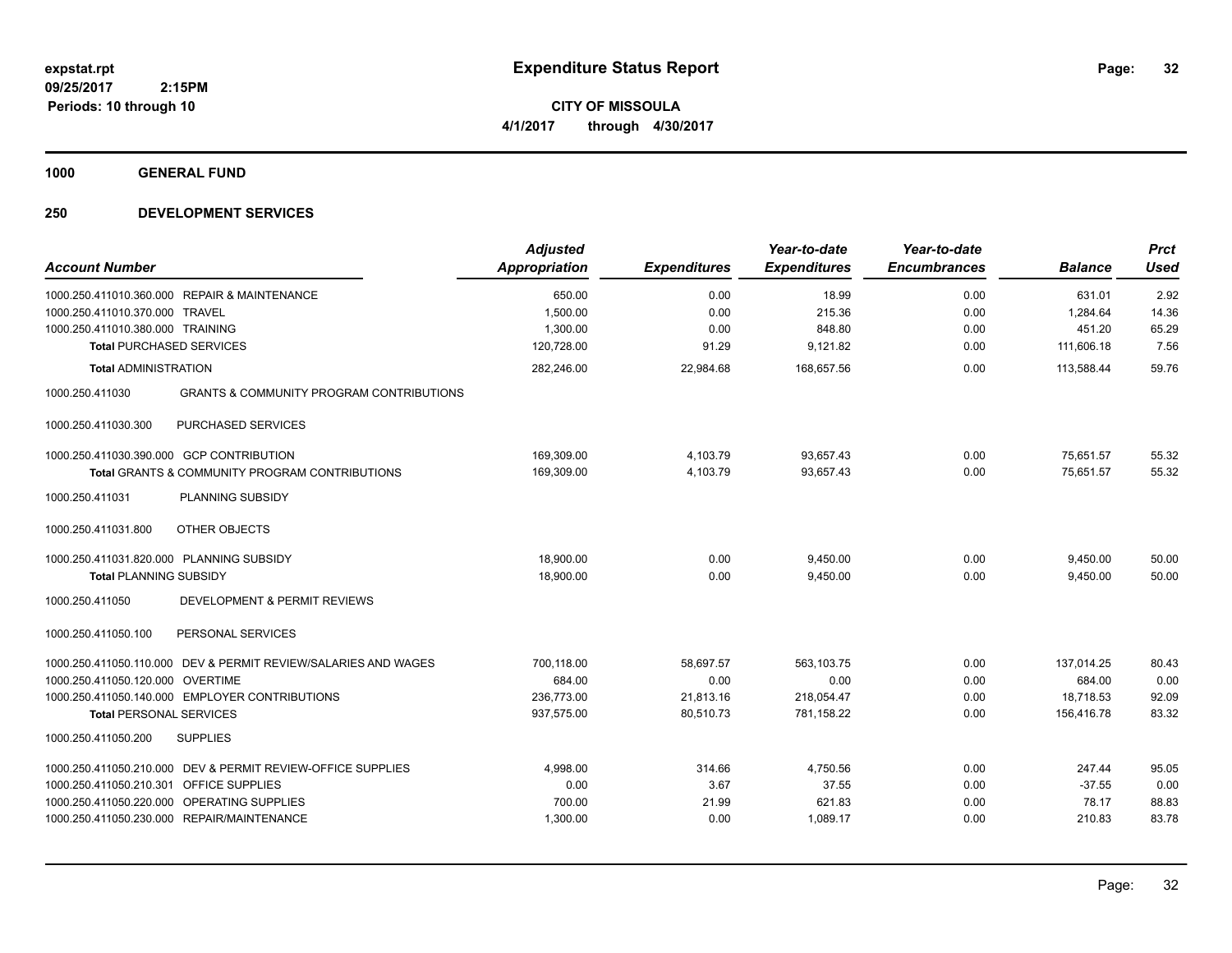**CITY OF MISSOULA 4/1/2017 through 4/30/2017**

**1000 GENERAL FUND**

| <b>Account Number</b>                                    | <b>Adjusted</b><br><b>Appropriation</b> | <b>Expenditures</b> | Year-to-date<br><b>Expenditures</b> | Year-to-date<br><b>Encumbrances</b> | <b>Balance</b> | <b>Prct</b><br><b>Used</b> |
|----------------------------------------------------------|-----------------------------------------|---------------------|-------------------------------------|-------------------------------------|----------------|----------------------------|
| 1000.250.411050.231.000 DEV & PERMIT REVIEW-GASOLINE     | 4,841.00                                | 0.00                | 1,171.99                            | 0.00                                | 3,669.01       | 24.21                      |
| 1000.250.411050.240.000 OTHER SUPPLIES                   | 505.00                                  | 0.00                | 69.66                               | 0.00                                | 435.34         | 13.79                      |
| <b>Total SUPPLIES</b>                                    | 12,344.00                               | 340.32              | 7,740.76                            | 0.00                                | 4,603.24       | 62.71                      |
| 1000.250.411050.300<br>PURCHASED SERVICES                |                                         |                     |                                     |                                     |                |                            |
| 1000.250.411050.310.000 COMMUNICATIONS                   | 7,750.00                                | 0.00                | 63.63                               | 0.00                                | 7,686.37       | 0.82                       |
| 1000.250.411050.310.351 COMMUNICATIONS                   | 0.00                                    | 493.83              | 5,560.99                            | 0.00                                | $-5,560.99$    | 0.00                       |
| 1000.250.411050.320.000 PRINTING & DUPLICATING           | 5,189.00                                | 57.25               | 1,746.72                            | 0.00                                | 3,442.28       | 33.66                      |
| 1000.250.411050.330.000 PUBLICITY, SUBSCRIPTIONS & DUES  | 3,980.00                                | 922.05              | 16,926.07                           | 0.00                                | $-12,946.07$   | 425.28                     |
| 1000.250.411050.344.000 TELEPHONE SERVICE                | 5,345.00                                | 22.82               | 3,930.07                            | 0.00                                | 1.414.93       | 73.53                      |
| 1000.250.411050.350.000 PROFESSIONAL SERVICES            | 24,856.00                               | 0.00                | 16.258.13                           | 0.00                                | 8.597.87       | 65.41                      |
| 1000.250.411050.360.000 REPAIR & MAINTENANCE             | 12.275.00                               | 0.00                | 0.00                                | 0.00                                | 12.275.00      | 0.00                       |
| 1000.250.411050.370.000 DEV & PERMIT REVIEW-TRAVEL       | 9,373.00                                | 0.00                | 977.33                              | 0.00                                | 8,395.67       | 10.43                      |
| 1000.250.411050.380.000 TRAINING                         | 7,839.00                                | $-325.00$           | 1,020.50                            | 0.00                                | 6,818.50       | 13.02                      |
| 1000.250.411050.390.000 OTHER PURCHASED SERVICES         | 400.00                                  | 0.00                | 0.00                                | 0.00                                | 400.00         | 0.00                       |
| <b>Total PURCHASED SERVICES</b>                          | 77,007.00                               | 1,170.95            | 46,483.44                           | 0.00                                | 30,523.56      | 60.36                      |
| Total DEVELOPMENT & PERMIT REVIEWS                       | 1,026,926.00                            | 82,022.00           | 835,382.42                          | 0.00                                | 191,543.58     | 81.35                      |
| <b>CODE COMPLIANCE</b><br>1000.250.411055                |                                         |                     |                                     |                                     |                |                            |
| 1000.250.411055.100<br>PERSONAL SERVICES                 |                                         |                     |                                     |                                     |                |                            |
| 1000.250.411055.140.000 EMPLOYER CONTRIBUTIONS           | 0.00                                    | 0.00                | 0.01                                | 0.00                                | $-0.01$        | 0.00                       |
| <b>Total PERSONAL SERVICES</b>                           | 0.00                                    | 0.00                | 0.01                                | 0.00                                | $-0.01$        | 0.00                       |
| 1000.250.411055.300<br><b>PURCHASED SERVICES</b>         |                                         |                     |                                     |                                     |                |                            |
| <b>Total PURCHASED SERVICES</b>                          | 0.00                                    | 0.00                | 0.00                                | 0.00                                | 0.00           | 0.00                       |
| <b>Total CODE COMPLIANCE</b>                             | 0.00                                    | 0.00                | 0.01                                | 0.00                                | $-0.01$        | 0.00                       |
| <b>MOUNTAIN LINE SUBSIDY</b><br>1000.250.411071          |                                         |                     |                                     |                                     |                |                            |
| <b>GRANTS &amp; CONTRIBUTIONS</b><br>1000.250.411071.700 |                                         |                     |                                     |                                     |                |                            |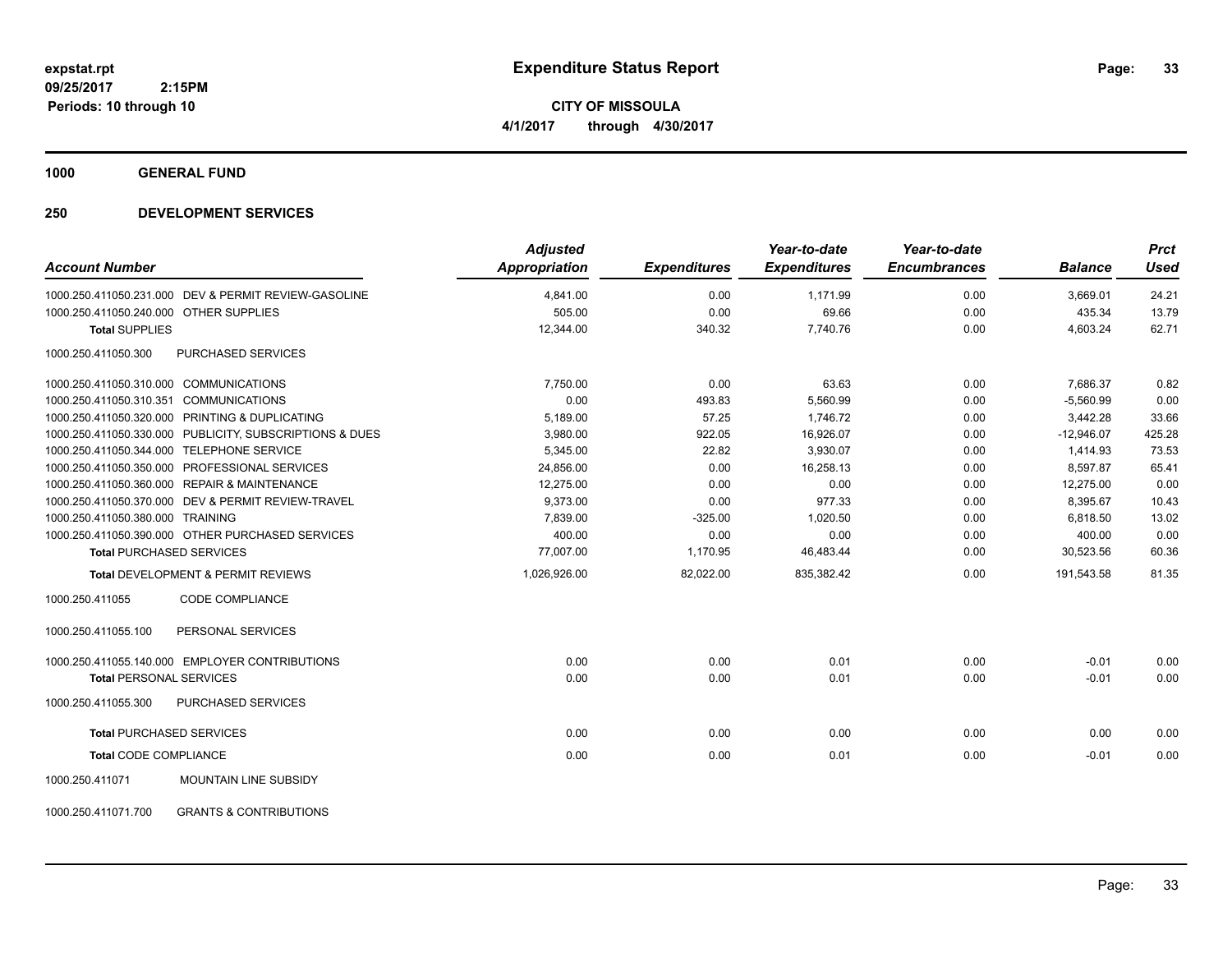**CITY OF MISSOULA 4/1/2017 through 4/30/2017**

**1000 GENERAL FUND**

| <b>Account Number</b>      |                                                                               | <b>Adjusted</b><br>Appropriation | <b>Expenditures</b> | Year-to-date<br><b>Expenditures</b> | Year-to-date<br><b>Encumbrances</b> | <b>Balance</b> | <b>Prct</b><br><b>Used</b> |
|----------------------------|-------------------------------------------------------------------------------|----------------------------------|---------------------|-------------------------------------|-------------------------------------|----------------|----------------------------|
|                            | 1000.250.411071.700.000 GRANTS & CONTRIBUTIONS<br>Total MOUNTAIN LINE SUBSIDY | 100,000.00<br>100,000.00         | 0.00<br>0.00        | 100,000.00<br>100,000.00            | 0.00<br>0.00                        | 0.00<br>0.00   | 100.00<br>100.00           |
| 1000.250.411080            | <b>MIM MDT</b>                                                                |                                  |                     |                                     |                                     |                |                            |
| 1000.250.411080.800        | OTHER OBJECTS                                                                 |                                  |                     |                                     |                                     |                |                            |
| <b>Total MIM MDT</b>       | 1000.250.411080.820.000 MIM & BIKE PED SUBSIDY                                | 9,900.00<br>9,900.00             | 0.00<br>0.00        | 9,900.00<br>9,900.00                | 0.00<br>0.00                        | 0.00<br>0.00   | 100.00<br>100.00           |
| 1000.250.411081            | <b>MIM-TRANSIT</b>                                                            |                                  |                     |                                     |                                     |                |                            |
| 1000.250.411081.100        | PERSONAL SERVICES                                                             |                                  |                     |                                     |                                     |                |                            |
|                            | <b>Total PERSONAL SERVICES</b>                                                | 0.00                             | 0.00                | 0.00                                | 0.00                                | 0.00           | 0.00                       |
| 1000.250.411081.200        | <b>SUPPLIES</b>                                                               |                                  |                     |                                     |                                     |                |                            |
| <b>Total SUPPLIES</b>      |                                                                               | 0.00                             | 0.00                | 0.00                                | 0.00                                | 0.00           | 0.00                       |
| 1000.250.411081.300        | PURCHASED SERVICES                                                            |                                  |                     |                                     |                                     |                |                            |
|                            | <b>Total PURCHASED SERVICES</b>                                               | 0.00                             | 0.00                | 0.00                                | 0.00                                | 0.00           | 0.00                       |
| 1000.250.411081.500        | <b>FIXED CHARGES</b>                                                          |                                  |                     |                                     |                                     |                |                            |
| <b>Total FIXED CHARGES</b> |                                                                               | 0.00                             | 0.00                | 0.00                                | 0.00                                | 0.00           | 0.00                       |
| 1000.250.411081.700        | <b>GRANTS &amp; CONTRIBUTIONS</b>                                             |                                  |                     |                                     |                                     |                |                            |
|                            | <b>Total GRANTS &amp; CONTRIBUTIONS</b>                                       | 0.00                             | 0.00                | 0.00                                | 0.00                                | 0.00           | 0.00                       |
| 1000.250.411081.900        | CAPITAL OUTLAY                                                                |                                  |                     |                                     |                                     |                |                            |
| <b>Total MIM-TRANSIT</b>   |                                                                               | 0.00                             | 0.00                | 0.00                                | 0.00                                | 0.00           | 0.00                       |
| 1000.250.411084            | *** Title Not Found ***                                                       |                                  |                     |                                     |                                     |                |                            |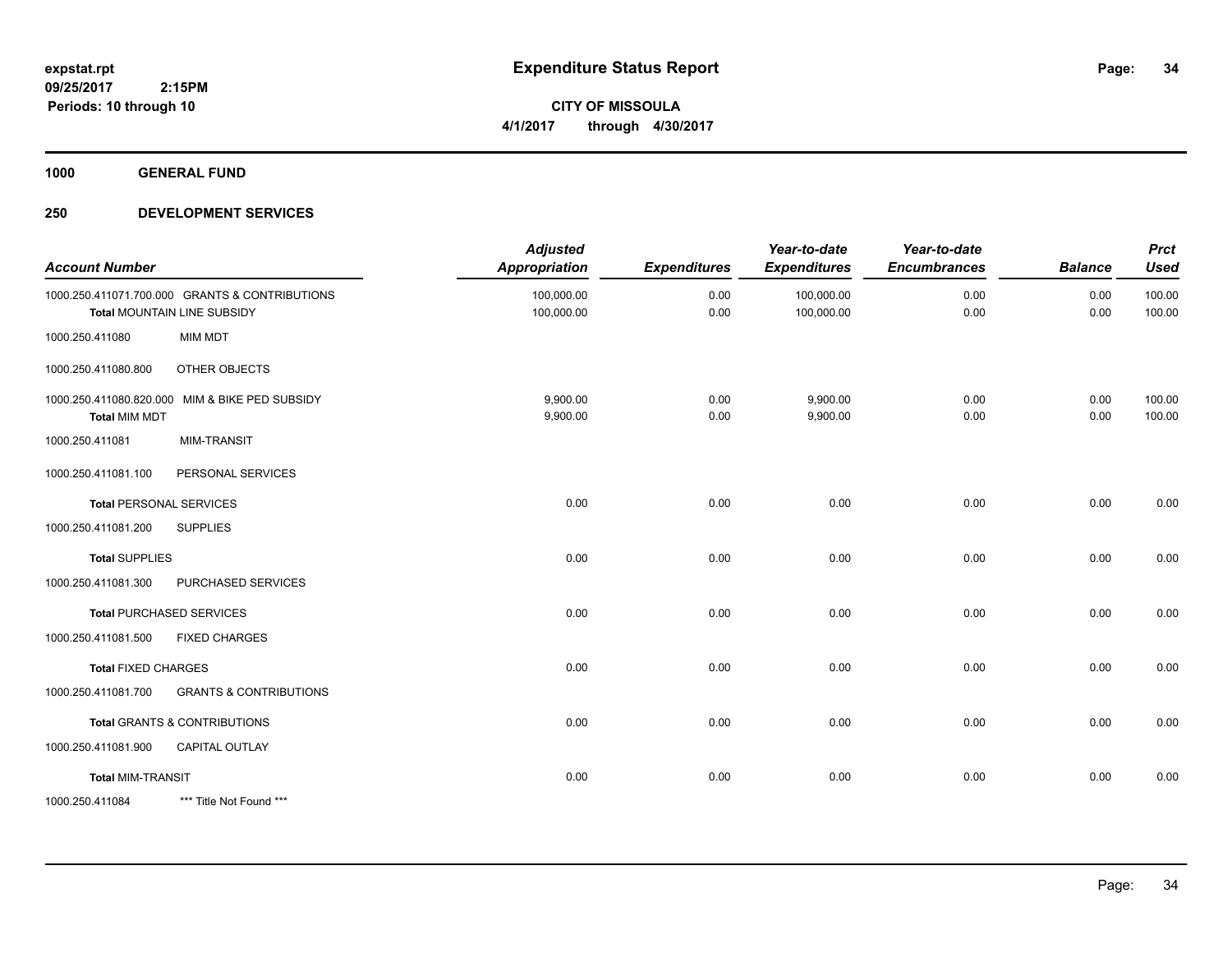**CITY OF MISSOULA 4/1/2017 through 4/30/2017**

**1000 GENERAL FUND**

|                                |                                                  | <b>Adjusted</b>      |                     | Year-to-date        | Year-to-date        |                | <b>Prct</b> |
|--------------------------------|--------------------------------------------------|----------------------|---------------------|---------------------|---------------------|----------------|-------------|
| <b>Account Number</b>          |                                                  | <b>Appropriation</b> | <b>Expenditures</b> | <b>Expenditures</b> | <b>Encumbrances</b> | <b>Balance</b> | <b>Used</b> |
| 1000.250.411084.800            | OTHER OBJECTS                                    |                      |                     |                     |                     |                |             |
|                                | 1000.250.411084.820.000 TRANSFERS TO OTHER FUNDS | 82,086.00            | 0.00                | 41,043.00           | 0.00                | 41,043.00      | 50.00       |
| Total *** Title Not Found ***  |                                                  | 82,086.00            | 0.00                | 41,043.00           | 0.00                | 41,043.00      | 50.00       |
| 1000.250.430255                | <b>BIKE-PED PROGRAM</b>                          |                      |                     |                     |                     |                |             |
| 1000.250.430255.100            | PERSONAL SERVICES                                |                      |                     |                     |                     |                |             |
| <b>Total PERSONAL SERVICES</b> |                                                  | 0.00                 | 0.00                | 0.00                | 0.00                | 0.00           | 0.00        |
| 1000.250.430255.200            | <b>SUPPLIES</b>                                  |                      |                     |                     |                     |                |             |
| Total BIKE-PED PROGRAM         |                                                  | 0.00                 | 0.00                | 0.00                | 0.00                | 0.00           | 0.00        |
| 1000.250.430256                | SAFE ROUTES TO SCHOOLS                           |                      |                     |                     |                     |                |             |
| 1000.250.430256.100            | PERSONAL SERVICES                                |                      |                     |                     |                     |                |             |
| <b>Total PERSONAL SERVICES</b> |                                                  | 0.00                 | 0.00                | 0.00                | 0.00                | 0.00           | 0.00        |
| 1000.250.430256.300            | PURCHASED SERVICES                               |                      |                     |                     |                     |                |             |
|                                | Total SAFE ROUTES TO SCHOOLS                     | 0.00                 | 0.00                | 0.00                | 0.00                | 0.00           | 0.00        |
| 1000.250.430262                | <b>SIDEWALKS</b>                                 |                      |                     |                     |                     |                |             |
| 1000.250.430262.300            | PURCHASED SERVICES                               |                      |                     |                     |                     |                |             |
| <b>Total SIDEWALKS</b>         |                                                  | 0.00                 | 0.00                | 0.00                | 0.00                | 0.00           | 0.00        |
| 1000.250.430267                | <b>CMAQ GRANT</b>                                |                      |                     |                     |                     |                |             |
| 1000.250.430267.100            | PERSONAL SERVICES                                |                      |                     |                     |                     |                |             |
| <b>Total PERSONAL SERVICES</b> |                                                  | 0.00                 | 0.00                | 0.00                | 0.00                | 0.00           | 0.00        |
| 1000.250.430267.200            | <b>SUPPLIES</b>                                  |                      |                     |                     |                     |                |             |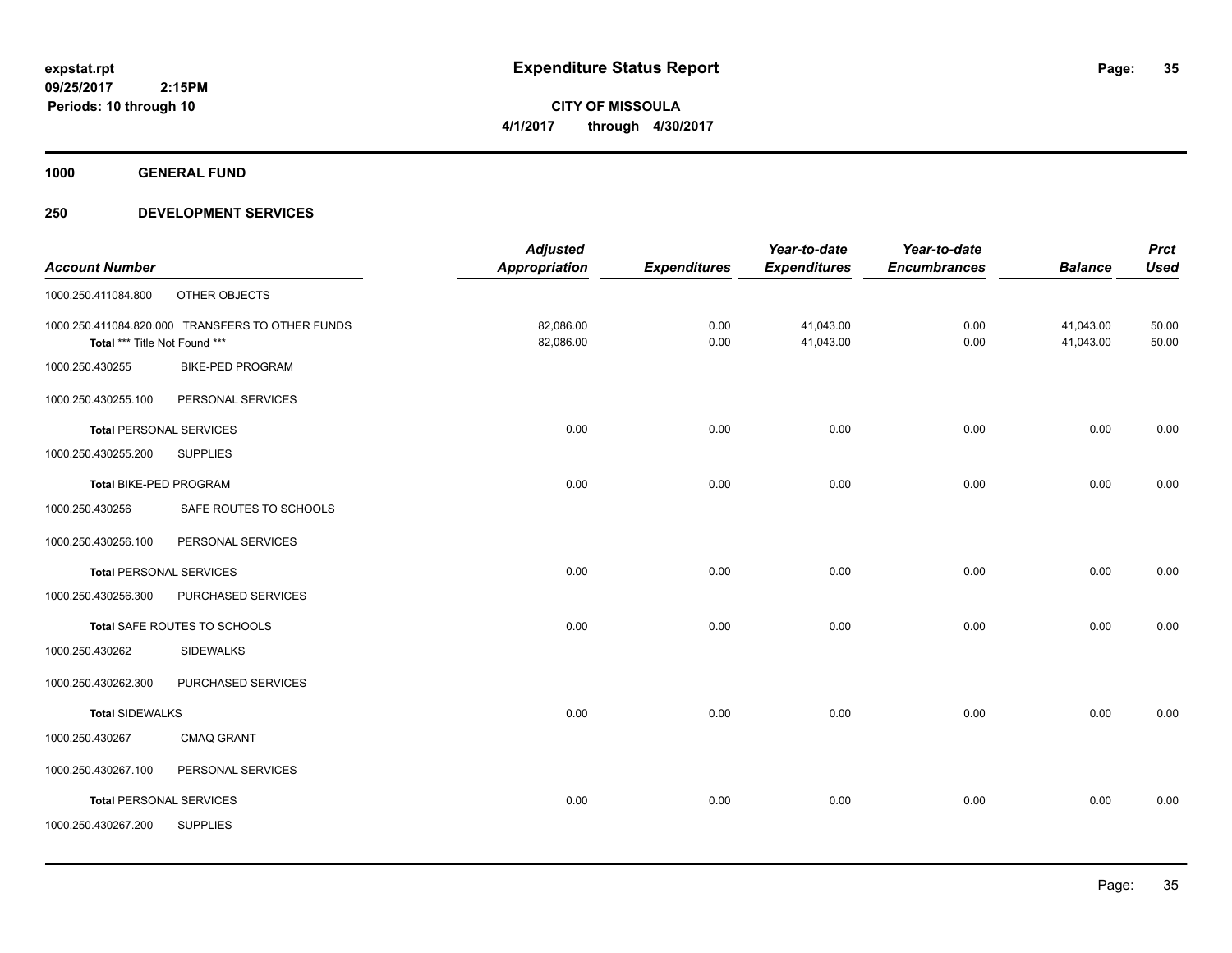**CITY OF MISSOULA 4/1/2017 through 4/30/2017**

**1000 GENERAL FUND**

|                                                         |                           | <b>Adjusted</b>      |                     | Year-to-date        | Year-to-date        |                | <b>Prct</b> |
|---------------------------------------------------------|---------------------------|----------------------|---------------------|---------------------|---------------------|----------------|-------------|
| <b>Account Number</b>                                   |                           | <b>Appropriation</b> | <b>Expenditures</b> | <b>Expenditures</b> | <b>Encumbrances</b> | <b>Balance</b> | <b>Used</b> |
| <b>Total SUPPLIES</b>                                   |                           | 0.00                 | 0.00                | 0.00                | 0.00                | 0.00           | 0.00        |
| 1000.250.430267.300                                     | <b>PURCHASED SERVICES</b> |                      |                     |                     |                     |                |             |
| <b>Total PURCHASED SERVICES</b>                         |                           | 0.00                 | 0.00                | 0.00                | 0.00                | 0.00           | 0.00        |
| 1000.250.430267.500                                     | <b>FIXED CHARGES</b>      |                      |                     |                     |                     |                |             |
| <b>Total CMAQ GRANT</b>                                 |                           | 0.00                 | 0.00                | 0.00                | 0.00                | 0.00           | 0.00        |
| 1000.250.431400                                         | <b>ENGINEERING</b>        |                      |                     |                     |                     |                |             |
| 1000.250.431400.100                                     | PERSONAL SERVICES         |                      |                     |                     |                     |                |             |
| 1000.250.431400.110.000 ENGINEERING/SALARIES AND WAGES  |                           | 459,224.00           | 35,958.12           | 358,455.31          | 0.00                | 100,768.69     | 78.06       |
| 1000.250.431400.120.00 OVERTIME                         |                           | 2,437.00             | 0.00                | 0.00                | 0.00                | 2,437.00       | 0.00        |
| 1000.250.431400.120.000 OVERTIME                        |                           | 0.00                 | 0.00                | 89.58               | 0.00                | $-89.58$       | 0.00        |
| 1000.250.431400.140.000 EMPLOYER CONTRIBUTIONS          |                           | 154,334.00           | 12,609.69           | 126,317.09          | 0.00                | 28,016.91      | 81.85       |
| <b>Total PERSONAL SERVICES</b>                          |                           | 615,995.00           | 48,567.81           | 484,861.98          | 0.00                | 131,133.02     | 78.71       |
| 1000.250.431400.200<br><b>SUPPLIES</b>                  |                           |                      |                     |                     |                     |                |             |
| 1000.250.431400.210.000 ENGINEERING-OFFICE SUPPLIES     |                           | 1,423.00             | $-29.99$            | 1,113.73            | 0.00                | 309.27         | 78.27       |
| 1000.250.431400.210.301 OFFICE SUPPLIES                 |                           | 0.00                 | 85.44               | 595.46              | 0.00                | $-595.46$      | 0.00        |
| 1000.250.431400.220.000 OPERATING SUPPLIES              |                           | 525.00               | 0.00                | 283.96              | 0.00                | 241.04         | 54.09       |
| 1000.250.431400.230.000 REPAIR/MAINTENANCE              |                           | 1,650.00             | 0.00                | 657.07              | 0.00                | 992.93         | 39.82       |
| 1000.250.431400.231.000 ENGINEERING-GASOLINE            |                           | 8,568.00             | 0.00                | 2,884.27            | 0.00                | 5,683.73       | 33.66       |
| 1000.250.431400.240.000 OTHER SUPPLIES                  |                           | 650.00               | 0.00                | 260.71              | 0.00                | 389.29         | 40.11       |
| <b>Total SUPPLIES</b>                                   |                           | 12,816.00            | 55.45               | 5,795.20            | 0.00                | 7,020.80       | 45.22       |
| 1000.250.431400.300                                     | <b>PURCHASED SERVICES</b> |                      |                     |                     |                     |                |             |
| 1000.250.431400.310.000 COMMUNICATIONS                  |                           | 4,395.00             | 0.00                | 0.00                | 0.00                | 4,395.00       | 0.00        |
| 1000.250.431400.310.351 COMMUNICATIONS                  |                           | 0.00                 | 0.63                | 536.59              | 0.00                | $-536.59$      | 0.00        |
| 1000.250.431400.320.000 PRINTING & DUPLICATING          |                           | 770.00               | 2.26                | 282.55              | 0.00                | 487.45         | 36.69       |
| 1000.250.431400.330.000 PUBLICITY, SUBSCRIPTIONS & DUES |                           | 6,025.00             | 0.00                | 10,120.00           | 0.00                | $-4,095.00$    | 167.97      |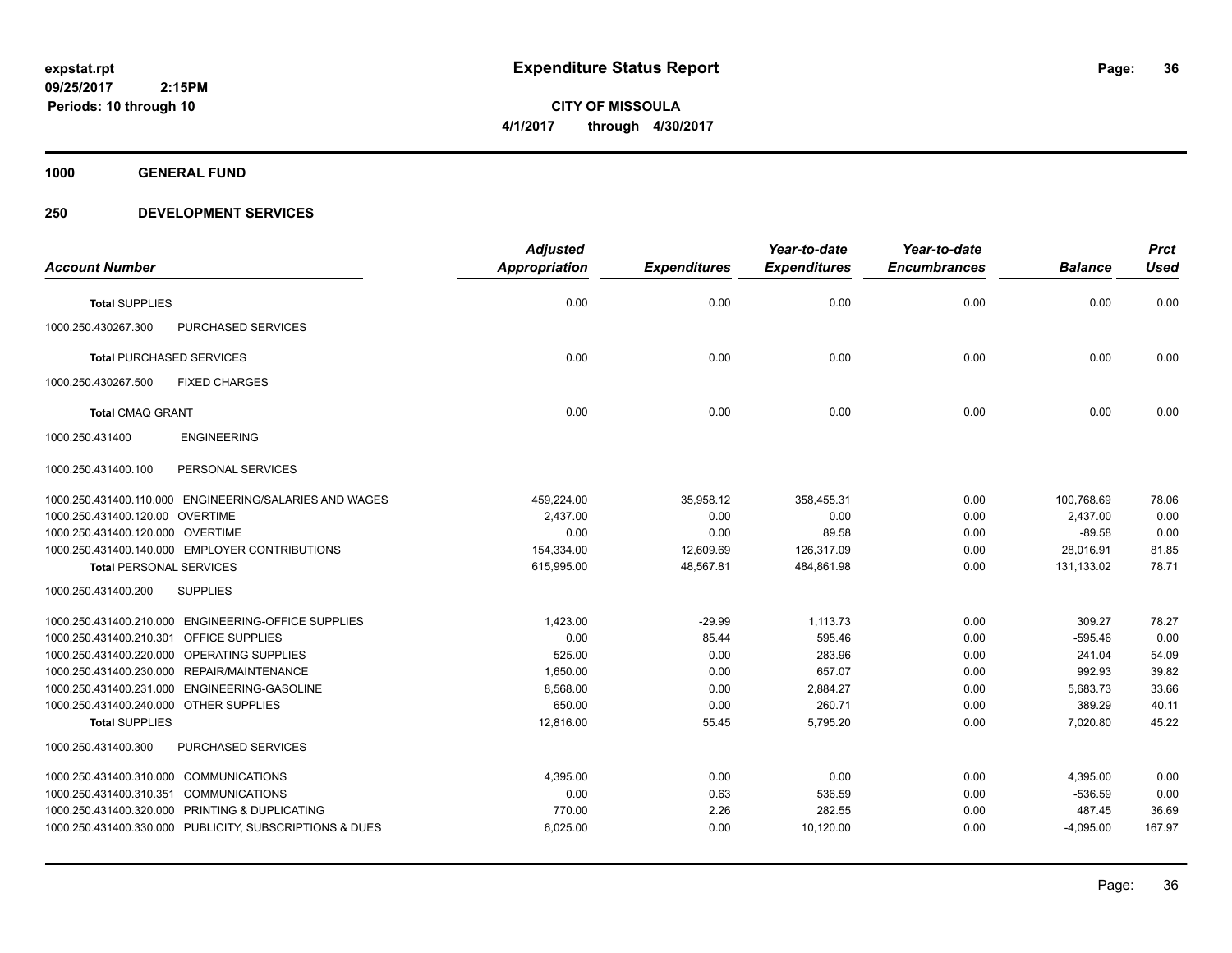**CITY OF MISSOULA 4/1/2017 through 4/30/2017**

**1000 GENERAL FUND**

### **250 DEVELOPMENT SERVICES**

|                                |                                                       | <b>Adjusted</b>      |                     | Year-to-date        | Year-to-date        |                | <b>Prct</b> |
|--------------------------------|-------------------------------------------------------|----------------------|---------------------|---------------------|---------------------|----------------|-------------|
| <b>Account Number</b>          |                                                       | <b>Appropriation</b> | <b>Expenditures</b> | <b>Expenditures</b> | <b>Encumbrances</b> | <b>Balance</b> | <b>Used</b> |
| 1000.250.431400.344.000        | <b>TELEPHONE SERVICE</b>                              | 5,425.00             | 6.51                | 5,488.34            | 0.00                | $-63.34$       | 101.17      |
| 1000.250.431400.350.000        | PROFESSIONAL SERVICES                                 | 63,580.00            | 225.00              | 85,181.16           | 0.00                | $-21,601.16$   | 133.97      |
| 1000.250.431400.360.000        | ENGINEERING-REPAIR & MAINTENANCE                      | 10.680.00            | 0.00                | 0.00                | 0.00                | 10.680.00      | 0.00        |
| 1000.250.431400.370.000        | ENGINEERING-TRAVEL                                    | 2,850.00             | 0.00                | 24.50               | 0.00                | 2,825.50       | 0.86        |
| 1000.250.431400.380.000        | <b>TRAINING</b>                                       | 3,100.00             | 0.00                | 735.00              | 0.00                | 2,365.00       | 23.71       |
|                                | 1000.250.431400.390.000 OTHER PURCHASED SERVICES      | 550.00               | 0.00                | 0.00                | 0.00                | 550.00         | 0.00        |
|                                | <b>Total PURCHASED SERVICES</b>                       | 97,375.00            | 234.40              | 102,368.14          | 0.00                | $-4,993.14$    | 105.13      |
| 1000.250.431400.900            | <b>CAPITAL OUTLAY</b>                                 |                      |                     |                     |                     |                |             |
| <b>Total CAPITAL OUTLAY</b>    |                                                       | 0.00                 | 0.00                | 0.00                | 0.00                | 0.00           | 0.00        |
| <b>Total ENGINEERING</b>       |                                                       | 726,186.00           | 48,857.66           | 593,025.32          | 0.00                | 133,160.68     | 81.66       |
| 1000.250.460460                | <b>HISTORIC PRESERVATION</b>                          |                      |                     |                     |                     |                |             |
| 1000.250.460460.800            | OTHER OBJECTS                                         |                      |                     |                     |                     |                |             |
|                                | 1000.250.460460.820.000 HISTORIC PRESERVATION SUBSIDY | 64,834.00            | 0.00                | 32,417.00           | 0.00                | 32,417.00      | 50.00       |
|                                | <b>Total HISTORIC PRESERVATION</b>                    | 64,834.00            | 0.00                | 32,417.00           | 0.00                | 32.417.00      | 50.00       |
| 1000.250.510110                | <b>MERCHANT SERVICES</b>                              |                      |                     |                     |                     |                |             |
| 1000.250.510110.500            | <b>FIXED CHARGES</b>                                  |                      |                     |                     |                     |                |             |
| <b>Total MERCHANT SERVICES</b> |                                                       | 0.00                 | 0.00                | 0.00                | 0.00                | 0.00           | 0.00        |
|                                | <b>Total DEVELOPMENT SERVICES</b>                     | 2,491,167.00         | 157,968.13          | 1,894,312.74        | 0.00                | 596,854.26     | 76.04       |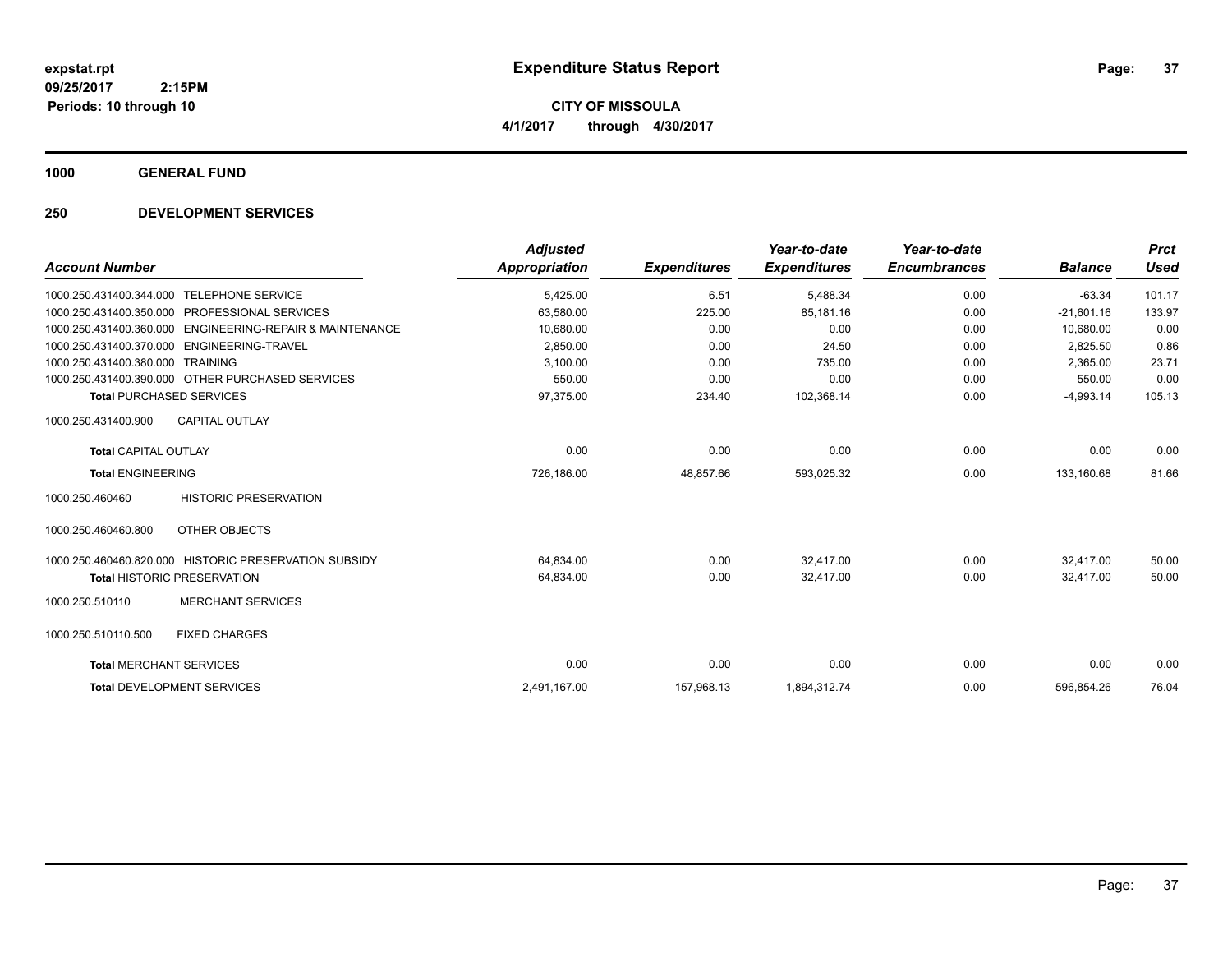**38**

**CITY OF MISSOULA 4/1/2017 through 4/30/2017**

**1000 GENERAL FUND**

**Periods: 10 through 10**

 **2:15PM**

# **255 HOUSING & COMMUNITY DEVELOPMENT**

| <b>Account Number</b>                         |                                                                                                        | <b>Adjusted</b><br><b>Appropriation</b> | <b>Expenditures</b> | Year-to-date<br><b>Expenditures</b> | Year-to-date<br><b>Encumbrances</b> | <b>Balance</b>                 | <b>Prct</b><br><b>Used</b> |
|-----------------------------------------------|--------------------------------------------------------------------------------------------------------|-----------------------------------------|---------------------|-------------------------------------|-------------------------------------|--------------------------------|----------------------------|
| 1000.255.411850                               | ECONOMIC DEVELOPMENT                                                                                   |                                         |                     |                                     |                                     |                                |                            |
| 1000.255.411850.700                           | <b>GRANTS &amp; CONTRIBUTIONS</b>                                                                      |                                         |                     |                                     |                                     |                                |                            |
|                                               | 1000.255.411850.700.000 ECONOMIC PARTNERSHIP CONTRIBUTION<br>Total ECONOMIC DEVELOPMENT                | 0.00<br>0.00                            | 0.00<br>0.00        | 100.000.00<br>100,000.00            | 0.00<br>0.00                        | $-100,000.00$<br>$-100,000.00$ | 0.00<br>0.00               |
| 1000.255.440191                               | PARTNERSHIP HEALTH                                                                                     |                                         |                     |                                     |                                     |                                |                            |
| 1000.255.440191.700                           | <b>GRANTS &amp; CONTRIBUTIONS</b>                                                                      |                                         |                     |                                     |                                     |                                |                            |
| <b>Total PARTNERSHIP HEALTH</b>               |                                                                                                        | 0.00                                    | 0.00                | 0.00                                | 0.00                                | 0.00                           | 0.00                       |
| 1000.255.450131                               | <b>GENERAL ASSISTANCE</b>                                                                              |                                         |                     |                                     |                                     |                                |                            |
| 1000.255.450131.700                           | <b>GRANTS &amp; CONTRIBUTIONS</b>                                                                      |                                         |                     |                                     |                                     |                                |                            |
|                                               | 1000.255.450131.700.000 REACHING HOME - 10 YR PLAN END HOMLESS<br><b>Total GENERAL ASSISTANCE</b>      | 0.00<br>0.00                            | 0.00<br>0.00        | 35,000.00<br>35,000.00              | 0.00<br>0.00                        | $-35,000.00$<br>$-35,000.00$   | 0.00<br>0.00               |
| 1000.255.460300                               | OTHER COMMUNITY EVENTS                                                                                 |                                         |                     |                                     |                                     |                                |                            |
| 1000.255.460300.700                           | <b>GRANTS &amp; CONTRIBUTIONS</b>                                                                      |                                         |                     |                                     |                                     |                                |                            |
|                                               | 1000.255.460300.700.000 CULTURAL COUNCIL/GRANTS & CONTRIBUTIONS<br><b>Total OTHER COMMUNITY EVENTS</b> | 0.00<br>0.00                            | 0.00<br>0.00        | 116,000.00<br>116,000.00            | 0.00<br>0.00                        | $-116,000.00$<br>$-116,000.00$ | 0.00<br>0.00               |
| 1000.255.460453                               | <b>BANDS</b>                                                                                           |                                         |                     |                                     |                                     |                                |                            |
| 1000.255.460453.700                           | <b>GRANTS &amp; CONTRIBUTIONS</b>                                                                      |                                         |                     |                                     |                                     |                                |                            |
| 1000.255.460453.700.000<br><b>Total BANDS</b> | <b>INTL CHORAL FESTIVAL</b>                                                                            | 0.00<br>0.00                            | 0.00<br>0.00        | 12,000.00<br>12,000.00              | 0.00<br>0.00                        | $-12,000.00$<br>$-12,000.00$   | 0.00<br>0.00               |
| 1000.255.470210                               | <b>ADMINISTRATION</b>                                                                                  |                                         |                     |                                     |                                     |                                |                            |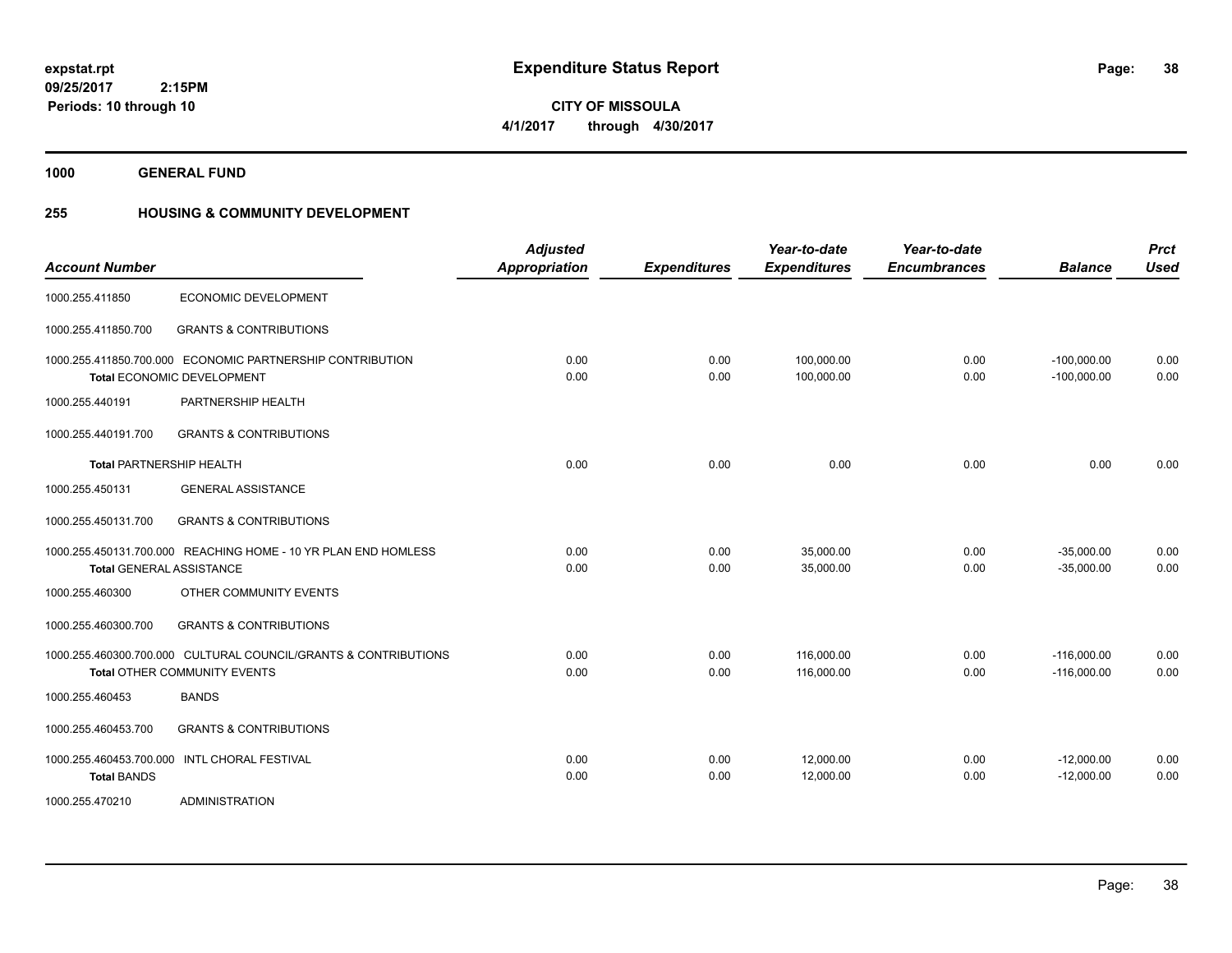**1000 GENERAL FUND**

# **255 HOUSING & COMMUNITY DEVELOPMENT**

|                                                          | <b>Adjusted</b> |                     | Year-to-date        | Year-to-date        |                | <b>Prct</b> |
|----------------------------------------------------------|-----------------|---------------------|---------------------|---------------------|----------------|-------------|
| <b>Account Number</b>                                    | Appropriation   | <b>Expenditures</b> | <b>Expenditures</b> | <b>Encumbrances</b> | <b>Balance</b> | <b>Used</b> |
| 1000.255.470210.100<br>PERSONAL SERVICES                 |                 |                     |                     |                     |                |             |
| 1000.255.470210.110.000 SALARIES AND WAGES               | 151,749.00      | 10,074.44           | 77,984.00           | 0.00                | 73,765.00      | 51.39       |
| 1000.255.470210.140.000 EMPLOYER CONTRIBUTIONS           | 56.154.00       | 3,207.70            | 21,279.07           | 0.00                | 34.874.93      | 37.89       |
| 1000.255.470210.141.000 STATE RETIREMENT CONTRIBUTIONS   | 152.00          | 10.07               | 77.97               | 0.00                | 74.03          | 51.30       |
| <b>Total PERSONAL SERVICES</b>                           | 208,055.00      | 13,292.21           | 99,341.04           | 0.00                | 108.713.96     | 47.75       |
| <b>SUPPLIES</b><br>1000.255.470210.200                   |                 |                     |                     |                     |                |             |
| 1000.255.470210.210.000 OFFICE SUPPLIES                  | 3,466.00        | 0.00                | 7.513.23            | 0.00                | $-4,047.23$    | 216.77      |
| 1000.255.470210.220.000 OPERATING SUPPLIES               | 200.00          | 0.00                | 0.00                | 0.00                | 200.00         | 0.00        |
| 1000.255.470210.230.000 REPAIR/MAINTENANCE               | 0.00            | 0.00                | 225.00              | 0.00                | $-225.00$      | 0.00        |
| <b>Total SUPPLIES</b>                                    | 3,666.00        | 0.00                | 7,738.23            | 0.00                | $-4.072.23$    | 211.08      |
| 1000.255.470210.300<br>PURCHASED SERVICES                |                 |                     |                     |                     |                |             |
| 1000.255.470210.310.000 COMMUNICATIONS                   | 320.00          | 0.00                | 582.51              | 0.00                | $-262.51$      | 182.03      |
| 1000.255.470210.320.000 PRINTING & DUPLICATING           | 4,535.00        | 0.00                | 257.49              | 0.00                | 4,277.51       | 5.68        |
| 1000.255.470210.330.000 PUBLICITY, SUBSCRIPTIONS & DUES  | 1.700.00        | 0.00                | 303.74              | 0.00                | 1.396.26       | 17.87       |
| 1000.255.470210.344.000 TELEPHONE SERVICE                | 2.150.00        | 2.33                | 349.96              | 0.00                | 1.800.04       | 16.28       |
| 1000.255.470210.350.000 PROFESSIONAL SERVICES            | 110,652.00      | 0.00                | 1,520.76            | 0.00                | 109,131.24     | 1.37        |
| 1000.255.470210.360.000 REPAIR & MAINTENANCE             | 2.350.00        | 0.00                | 0.00                | 0.00                | 2,350.00       | 0.00        |
| 1000.255.470210.370.000 TRAVEL                           | 8.077.00        | 1,014.60            | 5,110.79            | 0.00                | 2,966.21       | 63.28       |
| 1000.255.470210.380.000 TRAINING                         | 1,250.00        | 0.00                | 1,862.50            | 0.00                | $-612.50$      | 149.00      |
| 1000.255.470210.390.000 OTHER PURCHASED SERVICES         | 2,822.00        | 0.00                | 2,035.20            | 0.00                | 786.80         | 72.12       |
| <b>Total PURCHASED SERVICES</b>                          | 133,856.00      | 1,016.93            | 12,022.95           | 0.00                | 121,833.05     | 8.98        |
| 1000.255.470210.500<br><b>FIXED CHARGES</b>              |                 |                     |                     |                     |                |             |
| 1000.255.470210.500.000 FIXED CHARGES                    | 13,500.00       | 0.00                | 10,385.54           | 0.00                | 3,114.46       | 76.93       |
| <b>Total FIXED CHARGES</b>                               | 13,500.00       | 0.00                | 10,385.54           | 0.00                | 3,114.46       | 76.93       |
| <b>GRANTS &amp; CONTRIBUTIONS</b><br>1000.255.470210.700 |                 |                     |                     |                     |                |             |
| 1000.255.470210.700.000 GRANTS & CONTRIBUTIONS           | 305.532.00      | 0.00                | 1.200.00            | 0.00                | 304.332.00     | 0.39        |
| <b>Total GRANTS &amp; CONTRIBUTIONS</b>                  | 305,532.00      | 0.00                | 1.200.00            | 0.00                | 304.332.00     | 0.39        |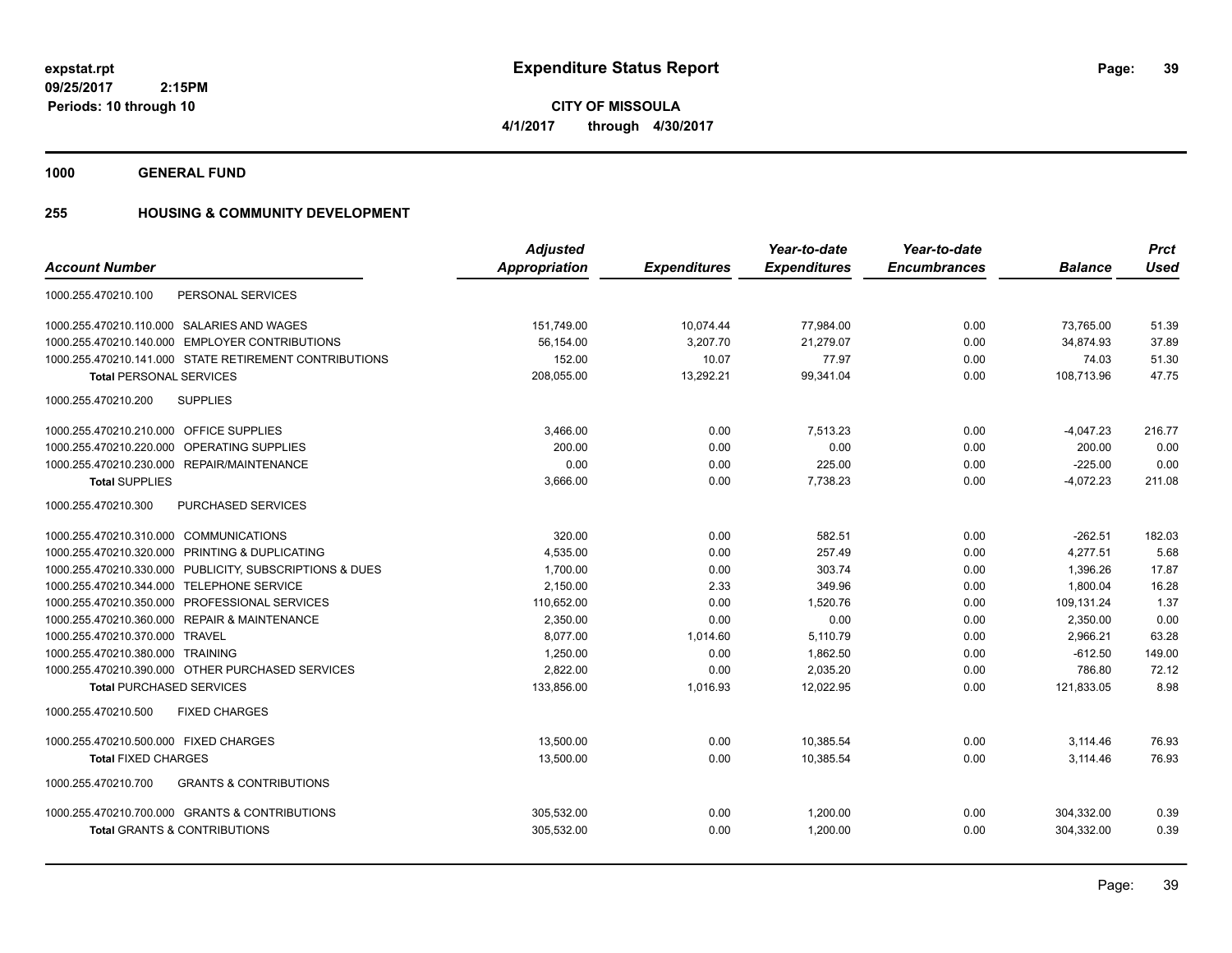**40**

**09/25/2017 2:15PM Periods: 10 through 10**

**CITY OF MISSOULA 4/1/2017 through 4/30/2017**

**1000 GENERAL FUND**

# **255 HOUSING & COMMUNITY DEVELOPMENT**

| <b>Account Number</b>                                                        | <b>Adjusted</b><br>Appropriation | <b>Expenditures</b> | Year-to-date<br><b>Expenditures</b> | Year-to-date<br><b>Encumbrances</b> | <b>Balance</b>       | <b>Prct</b><br>Used |
|------------------------------------------------------------------------------|----------------------------------|---------------------|-------------------------------------|-------------------------------------|----------------------|---------------------|
| 1000.255.470210.900<br>CAPITAL OUTLAY                                        |                                  |                     |                                     |                                     |                      |                     |
| 1000.255.470210.940.000 MACHINERY & EQUIPMENT<br><b>Total CAPITAL OUTLAY</b> | 8.500.00<br>8,500.00             | 0.00<br>0.00        | 0.00<br>0.00                        | 0.00<br>0.00                        | 8.500.00<br>8.500.00 | 0.00<br>0.00        |
| <b>Total ADMINISTRATION</b>                                                  | 673.109.00                       | 14.309.14           | 130.687.76                          | 0.00                                | 542.421.24           | 19.42               |
| <b>Total HOUSING &amp; COMMUNITY DEVELOPMENT</b>                             | 673,109.00                       | 14,309.14           | 393.687.76                          | 0.00                                | 279.421.24           | 58.49               |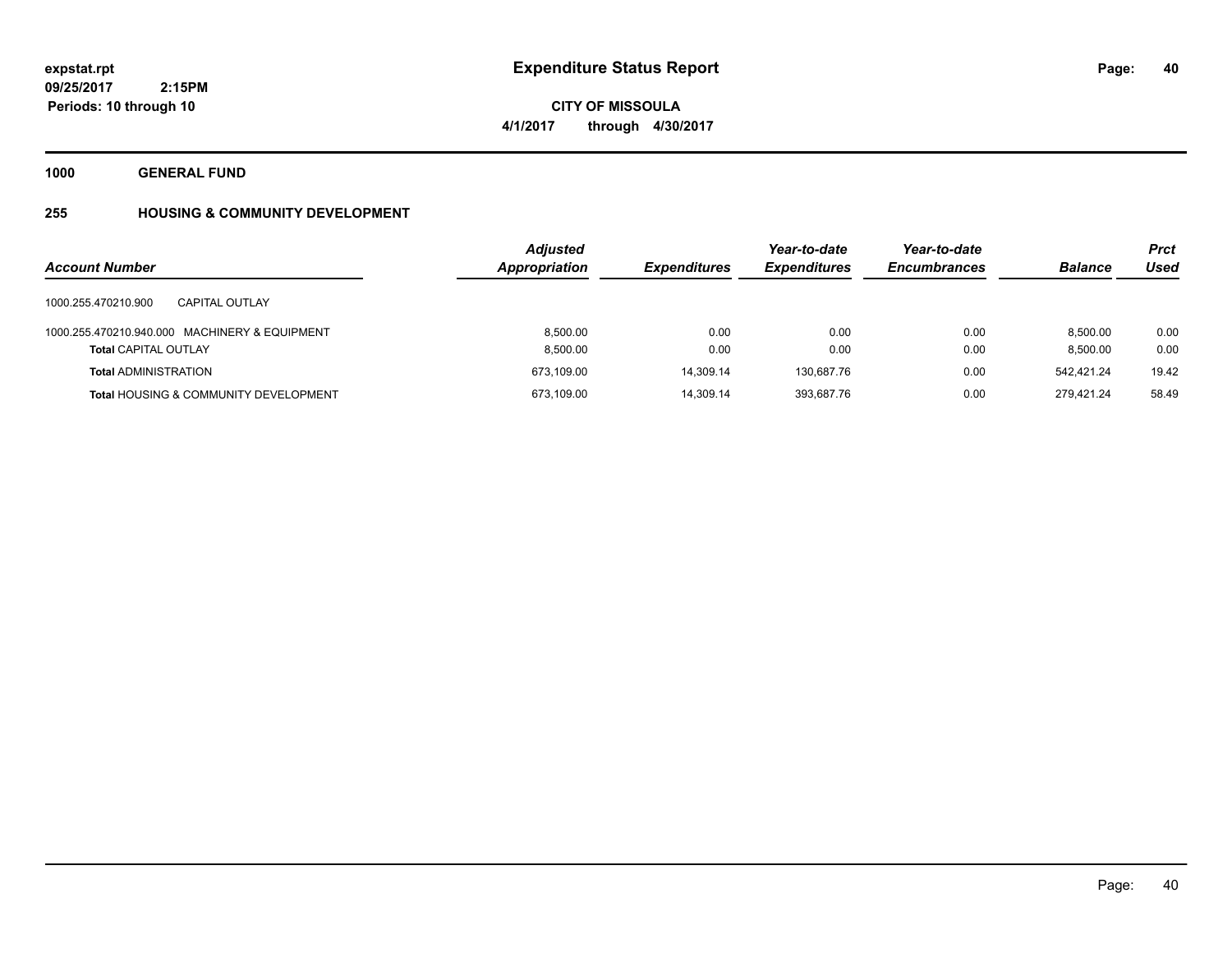**CITY OF MISSOULA 4/1/2017 through 4/30/2017**

**1000 GENERAL FUND**

**270 CITY ATTORNEY**

| <b>Account Number</b>          |                                                                                                                                                        | <b>Adjusted</b><br><b>Appropriation</b>    | <b>Expenditures</b>            | Year-to-date<br><b>Expenditures</b>  | Year-to-date<br><b>Encumbrances</b> | <b>Balance</b>                                    | <b>Prct</b><br><b>Used</b>   |
|--------------------------------|--------------------------------------------------------------------------------------------------------------------------------------------------------|--------------------------------------------|--------------------------------|--------------------------------------|-------------------------------------|---------------------------------------------------|------------------------------|
|                                |                                                                                                                                                        |                                            |                                |                                      |                                     |                                                   |                              |
| 1000.270.410360                | ALTERNATIVE DISPUTE RESOLUTION                                                                                                                         |                                            |                                |                                      |                                     |                                                   |                              |
| 1000.270.410360.700            | <b>GRANTS &amp; CONTRIBUTIONS</b>                                                                                                                      |                                            |                                |                                      |                                     |                                                   |                              |
|                                | 1000.270.410360.700.000 ALTERNATIVE DISPUTE RESOLUTION<br>Total ALTERNATIVE DISPUTE RESOLUTION                                                         | 7,200.00<br>7.200.00                       | 0.00<br>0.00                   | 0.00<br>0.00                         | 0.00<br>0.00                        | 7,200.00<br>7.200.00                              | 0.00<br>0.00                 |
| 1000.270.410371                | SEXUAL ASSUALT PREVENTION CAMPAIGN                                                                                                                     |                                            |                                |                                      |                                     |                                                   |                              |
| 1000.270.410371.700            | <b>GRANTS &amp; CONTRIBUTIONS</b>                                                                                                                      |                                            |                                |                                      |                                     |                                                   |                              |
|                                | 1000.270.410371.700.000 SEXUAL ASSUAL PREVENTION CAMPAIGN<br><b>Total SEXUAL ASSUALT PREVENTION CAMPAIGN</b>                                           | 160,618.00<br>160,618.00                   | 0.00<br>0.00                   | 80,309.00<br>80,309.00               | 0.00<br>0.00                        | 80,309.00<br>80,309.00                            | 50.00<br>50.00               |
| 1000.270.411115                | <b>VICTIM SERVICES</b>                                                                                                                                 |                                            |                                |                                      |                                     |                                                   |                              |
| 1000.270.411115.100            | PERSONAL SERVICES                                                                                                                                      |                                            |                                |                                      |                                     |                                                   |                              |
| <b>Total PERSONAL SERVICES</b> | 1000.270.411115.110.000 SALARIES AND WAGES<br>1000.270.411115.140.000 EMPLOYER CONTRIBUTIONS<br>1000.270.411115.141.000 STATE RETIREMENT CONTRIBUTIONS | 17,911.00<br>5.837.00<br>0.00<br>23,748.00 | 0.00<br>0.00<br>74.60<br>74.60 | 0.00<br>0.00<br>1,649.27<br>1,649.27 | 0.00<br>0.00<br>0.00<br>0.00        | 17,911.00<br>5.837.00<br>$-1,649.27$<br>22,098.73 | 0.00<br>0.00<br>0.00<br>6.94 |
| 1000.270.411115.300            | <b>PURCHASED SERVICES</b>                                                                                                                              |                                            |                                |                                      |                                     |                                                   |                              |
|                                | <b>Total PURCHASED SERVICES</b>                                                                                                                        | 0.00                                       | 0.00                           | 0.00                                 | 0.00                                | 0.00                                              | 0.00                         |
| 1000.270.411115.900            | <b>CAPITAL OUTLAY</b>                                                                                                                                  |                                            |                                |                                      |                                     |                                                   |                              |
| <b>Total CAPITAL OUTLAY</b>    |                                                                                                                                                        | 0.00                                       | 0.00                           | 0.00                                 | 0.00                                | 0.00                                              | 0.00                         |
| <b>Total VICTIM SERVICES</b>   |                                                                                                                                                        | 23,748.00                                  | 74.60                          | 1,649.27                             | 0.00                                | 22,098.73                                         | 6.94                         |
| 1000.270.411120                | ADMINISTRATION & CIVIL LAW                                                                                                                             |                                            |                                |                                      |                                     |                                                   |                              |

1000.270.411120.100 PERSONAL SERVICES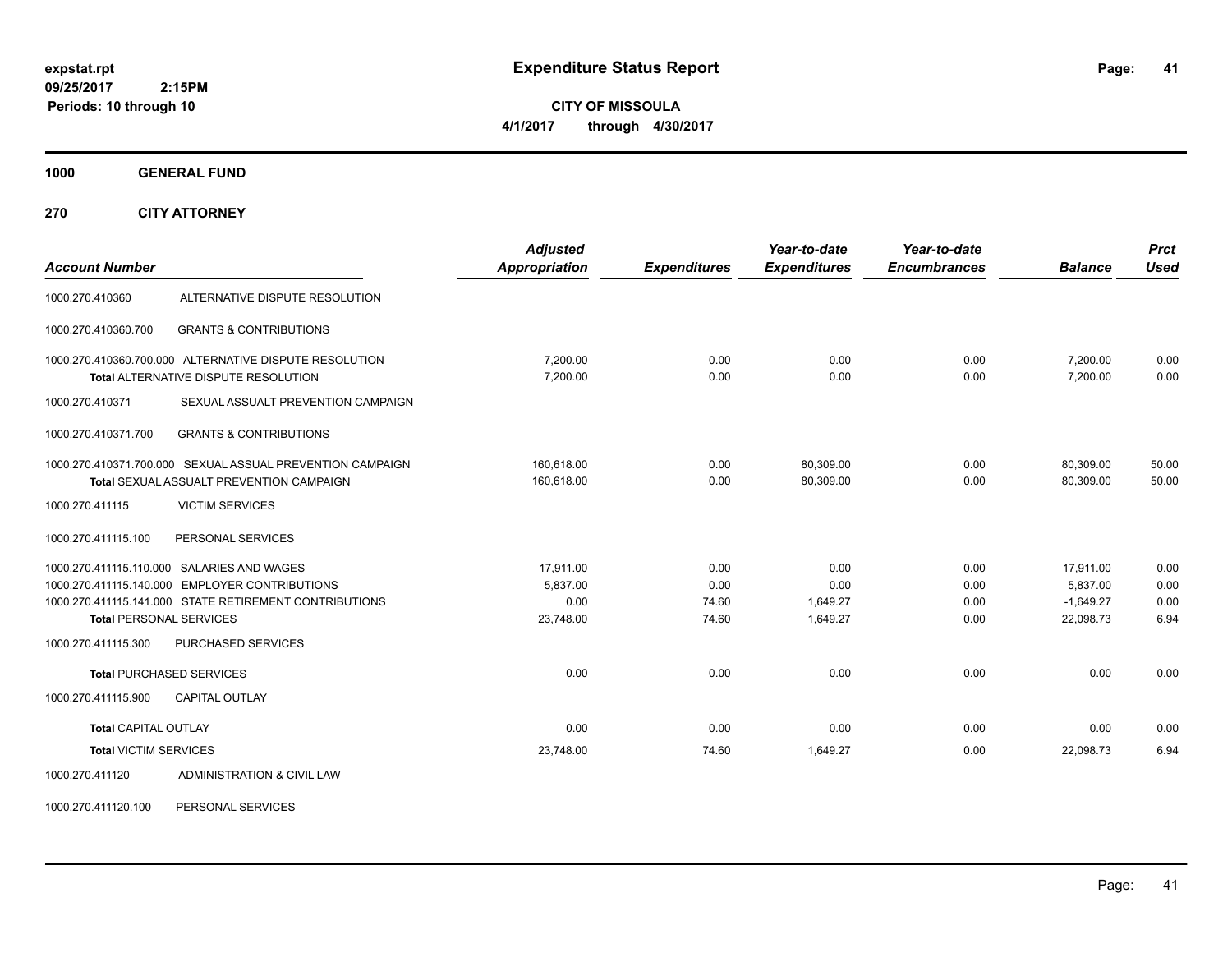**CITY OF MISSOULA 4/1/2017 through 4/30/2017**

**1000 GENERAL FUND**

**270 CITY ATTORNEY**

| <b>Account Number</b>                                   | <b>Adjusted</b><br>Appropriation | <b>Expenditures</b> | Year-to-date<br><b>Expenditures</b> | Year-to-date<br><b>Encumbrances</b> | <b>Balance</b> | <b>Prct</b><br><b>Used</b> |
|---------------------------------------------------------|----------------------------------|---------------------|-------------------------------------|-------------------------------------|----------------|----------------------------|
| 1000.270.411120.110.000 SALARIES AND WAGES              | 341,611.00                       | 39,205.51           | 404,256.96                          | 0.00                                | $-62,645.96$   | 118.34                     |
| 1000.270.411120.120.000 OVERTIME                        | 5.000.00                         | 0.00                | 4,133.06                            | 0.00                                | 866.94         | 82.66                      |
| 1000.270.411120.140.000 EMPLOYER CONTRIBUTIONS          | 101,401.00                       | 12,172.01           | 128,605.37                          | 0.00                                | $-27,204.37$   | 126.83                     |
| <b>Total PERSONAL SERVICES</b>                          | 448,012.00                       | 51,377.52           | 536,995.39                          | 0.00                                | $-88,983.39$   | 119.86                     |
| 1000.270.411120.200<br><b>SUPPLIES</b>                  |                                  |                     |                                     |                                     |                |                            |
| 1000.270.411120.210.000 OFFICE SUPPLIES                 | 2,959.00                         | 65.80               | 1.801.47                            | 0.00                                | 1,157.53       | 60.88                      |
| 1000.270.411120.220.000 OPERATING SUPPLIES              | 550.00                           | 0.00                | 400.00                              | 0.00                                | 150.00         | 72.73                      |
| 1000.270.411120.231.000 GASOLINE                        | 163.00                           | 0.00                | 382.36                              | 0.00                                | $-219.36$      | 234.58                     |
| <b>Total SUPPLIES</b>                                   | 3,672.00                         | 65.80               | 2,583.83                            | 0.00                                | 1,088.17       | 70.37                      |
| 1000.270.411120.300<br>PURCHASED SERVICES               |                                  |                     |                                     |                                     |                |                            |
| 1000.270.411120.310.000 COMMUNICATIONS                  | 500.00                           | 0.00                | 6.93                                | 0.00                                | 493.07         | 1.39                       |
| 1000.270.411120.320.000 PRINTING & DUPLICATING          | 275.00                           | 0.00                | 538.30                              | 0.00                                | $-263.30$      | 195.75                     |
| 1000.270.411120.330.000 PUBLICITY, SUBSCRIPTIONS & DUES | 7,605.00                         | 12.00               | 4,939.00                            | 0.00                                | 2,666.00       | 64.94                      |
| 1000.270.411120.344.000 TELEPHONE SERVICE               | 132.00                           | 22.03               | 144.06                              | 0.00                                | $-12.06$       | 109.14                     |
| PROFESSIONAL SERVICES<br>1000.270.411120.350.000        | 900.00                           | 0.00                | 64.85                               | 0.00                                | 835.15         | 7.21                       |
| 1000.270.411120.360.000 REPAIR & MAINTENANCE            | 1,258.00                         | 0.00                | 472.92                              | 0.00                                | 785.08         | 37.59                      |
| 1000.270.411120.370.000 TRAVEL                          | 2,200.00                         | 665.56              | 1,141.56                            | 0.00                                | 1,058.44       | 51.89                      |
| 1000.270.411120.380.000 TRAINING                        | 3.511.00                         | 0.00                | 3,143.00                            | 0.00                                | 368.00         | 89.52                      |
| Total PURCHASED SERVICES                                | 16,381.00                        | 699.59              | 10.450.62                           | 0.00                                | 5,930.38       | 63.80                      |
| 1000.270.411120.800<br>OTHER OBJECTS                    |                                  |                     |                                     |                                     |                |                            |
| <b>Total OTHER OBJECTS</b>                              | 0.00                             | 0.00                | 0.00                                | 0.00                                | 0.00           | 0.00                       |
| 1000.270.411120.900<br><b>CAPITAL OUTLAY</b>            |                                  |                     |                                     |                                     |                |                            |
| <b>Total CAPITAL OUTLAY</b>                             | 0.00                             | 0.00                | 0.00                                | 0.00                                | 0.00           | 0.00                       |
| <b>Total ADMINISTRATION &amp; CIVIL LAW</b>             | 468,065.00                       | 52,142.91           | 550,029.84                          | 0.00                                | $-81,964.84$   | 117.51                     |
| 1000.270.411125<br><b>CRIMINAL LAW</b>                  |                                  |                     |                                     |                                     |                |                            |

1000.270.411125.100 PERSONAL SERVICES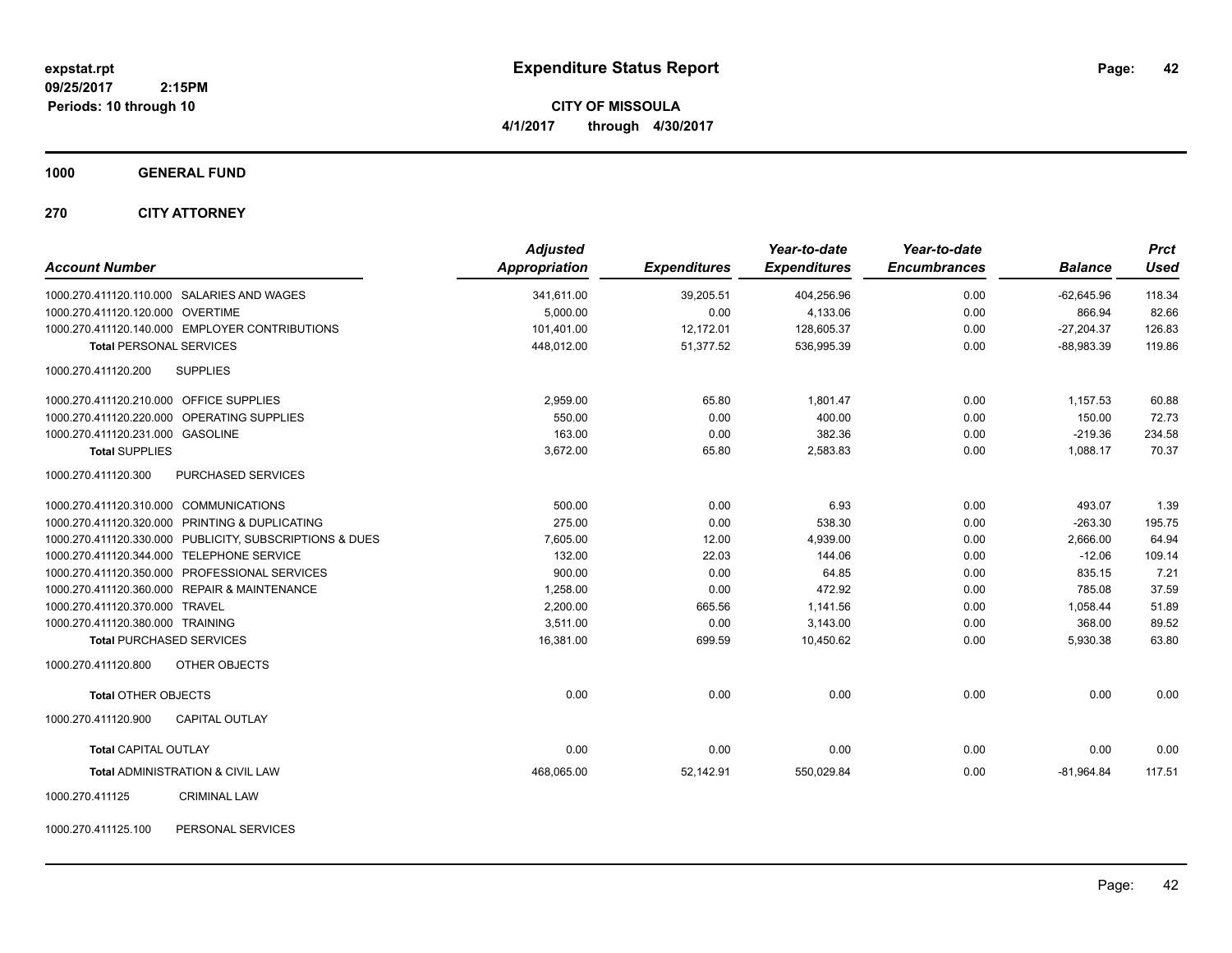**CITY OF MISSOULA 4/1/2017 through 4/30/2017**

**1000 GENERAL FUND**

**270 CITY ATTORNEY**

| <b>Account Number</b>                                      | <b>Adjusted</b><br><b>Appropriation</b> | <b>Expenditures</b> | Year-to-date<br><b>Expenditures</b> | Year-to-date<br><b>Encumbrances</b> | <b>Balance</b> | <b>Prct</b><br><b>Used</b> |
|------------------------------------------------------------|-----------------------------------------|---------------------|-------------------------------------|-------------------------------------|----------------|----------------------------|
|                                                            |                                         |                     |                                     |                                     |                |                            |
| 1000.270.411125.110.000 SALARIES AND WAGES                 | 607,744.00                              | 35,396.33           | 350,648.93                          | 0.00                                | 257,095.07     | 57.70                      |
| 1000.270.411125.120.000 OVERTIME                           | 0.00                                    | 0.00                | 851.39                              | 0.00                                | $-851.39$      | 0.00                       |
| 1000.270.411125.140.000 EMPLOYER CONTRIBUTIONS             | 211,044.00                              | 13,248.60           | 133,115.10                          | 0.00                                | 77,928.90      | 63.07                      |
| <b>Total PERSONAL SERVICES</b>                             | 818,788.00                              | 48,644.93           | 484,615.42                          | 0.00                                | 334,172.58     | 59.19                      |
| <b>SUPPLIES</b><br>1000.270.411125.200                     |                                         |                     |                                     |                                     |                |                            |
| 1000.270.411125.210.000 OFFICE SUPPLIES                    | 3,159.00                                | 0.00                | 2,082.35                            | 0.00                                | 1,076.65       | 65.92                      |
| 1000.270.411125.220.000 OPERATING SUPPLIES                 | 700.00                                  | 0.00                | 673.68                              | 0.00                                | 26.32          | 96.24                      |
| 1000.270.411125.231.000 GASOLINE                           | 100.00                                  | 0.00                | 0.00                                | 0.00                                | 100.00         | 0.00                       |
| <b>Total SUPPLIES</b>                                      | 3,959.00                                | 0.00                | 2,756.03                            | 0.00                                | 1,202.97       | 69.61                      |
| 1000.270.411125.300<br>PURCHASED SERVICES                  |                                         |                     |                                     |                                     |                |                            |
| 1000.270.411125.310.000 COMMUNICATIONS                     | 850.00                                  | 127.59              | 1,133.52                            | 0.00                                | $-283.52$      | 133.36                     |
| 1000.270.411125.320.000 PRINTING & DUPLICATING             | 275.00                                  | 0.00                | 0.00                                | 0.00                                | 275.00         | 0.00                       |
| 1000.270.411125.330.000 PUBLICITY, SUBSCRIPTIONS & DUES    | 5,395.00                                | 0.00                | 2.218.92                            | 0.00                                | 3.176.08       | 41.13                      |
| 1000.270.411125.344.000<br><b>TELEPHONE SERVICE</b>        | 132.00                                  | 0.00                | 0.00                                | 0.00                                | 132.00         | 0.00                       |
| 1000.270.411125.350.000<br><b>PROFESSIONAL SERVICES</b>    | 2,350.00                                | 25.00               | 504.17                              | 0.00                                | 1,845.83       | 21.45                      |
| <b>REPAIR &amp; MAINTENANCE</b><br>1000.270.411125.360.000 | 18,189.00                               | 0.00                | 17,977.00                           | 0.00                                | 212.00         | 98.83                      |
| 1000.270.411125.370.000 TRAVEL                             | 3,800.00                                | 0.00                | 440.50                              | 0.00                                | 3,359.50       | 11.59                      |
| 1000.270.411125.380.000 TRAINING                           | 5,489.00                                | 0.00                | 2,746.00                            | 0.00                                | 2,743.00       | 50.03                      |
| <b>Total PURCHASED SERVICES</b>                            | 36,480.00                               | 152.59              | 25,020.11                           | 0.00                                | 11,459.89      | 68.59                      |
| 1000.270.411125.500<br><b>FIXED CHARGES</b>                |                                         |                     |                                     |                                     |                |                            |
| <b>Total FIXED CHARGES</b>                                 | 0.00                                    | 0.00                | 0.00                                | 0.00                                | 0.00           | 0.00                       |
| 1000.270.411125.900<br><b>CAPITAL OUTLAY</b>               |                                         |                     |                                     |                                     |                |                            |
| <b>Total CAPITAL OUTLAY</b>                                | 0.00                                    | 0.00                | 0.00                                | 0.00                                | 0.00           | 0.00                       |
| <b>Total CRIMINAL LAW</b>                                  | 859,227.00                              | 48,797.52           | 512,391.56                          | 0.00                                | 346,835.44     | 59.63                      |
| <b>Total CITY ATTORNEY</b>                                 | 1,518,858.00                            | 101,015.03          | 1,144,379.67                        | 0.00                                | 374,478.33     | 75.34                      |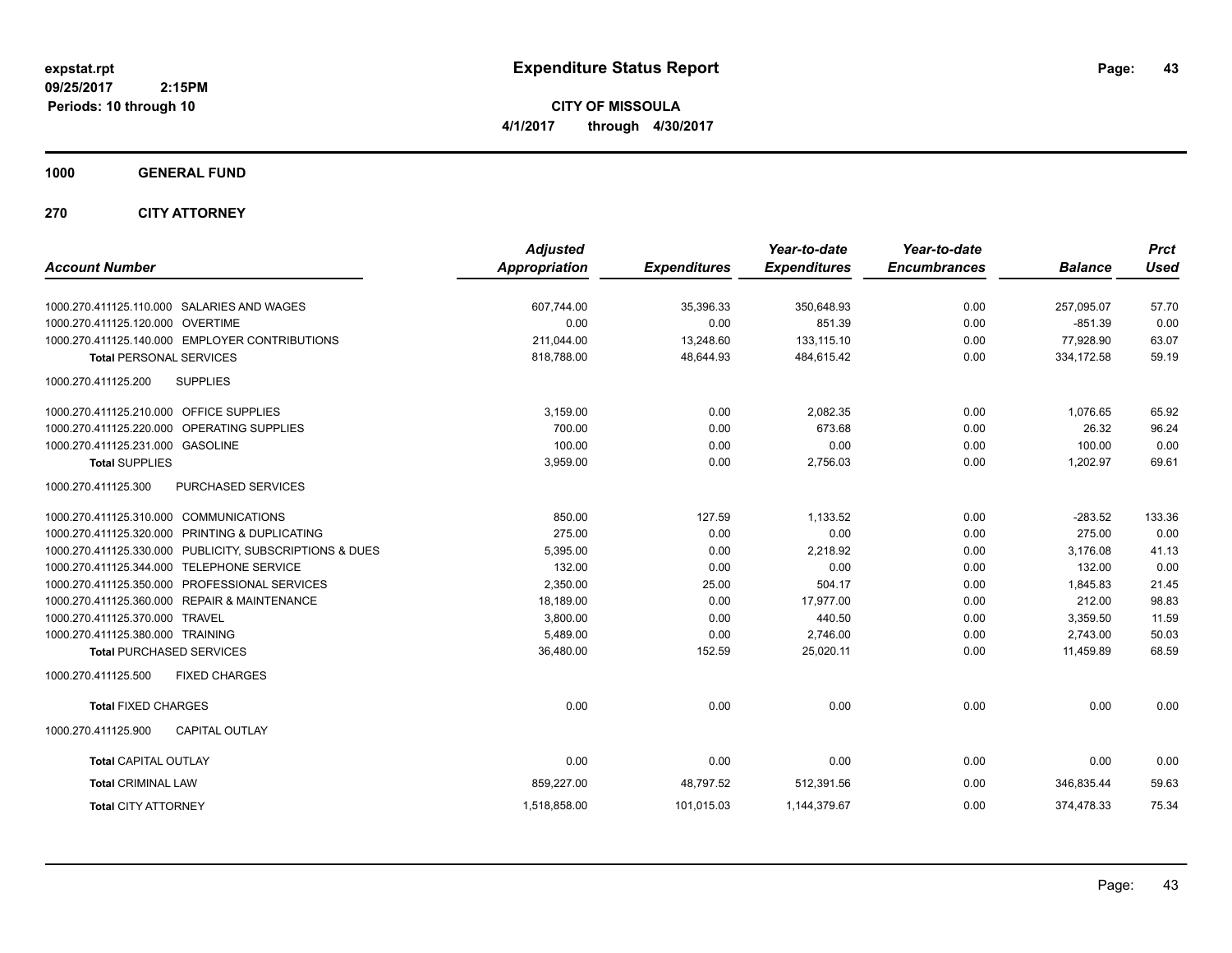**1000 GENERAL FUND**

| <b>Account Number</b>                   |                                                         | <b>Adjusted</b><br>Appropriation | <b>Expenditures</b> | Year-to-date<br><b>Expenditures</b> | Year-to-date<br><b>Encumbrances</b> | <b>Balance</b> | <b>Prct</b><br><b>Used</b> |
|-----------------------------------------|---------------------------------------------------------|----------------------------------|---------------------|-------------------------------------|-------------------------------------|----------------|----------------------------|
|                                         |                                                         |                                  |                     |                                     |                                     |                |                            |
| 1000.280.430100                         | PUBLIC WORKS ADMINISTRATION                             |                                  |                     |                                     |                                     |                |                            |
| 1000.280.430100.100                     | PERSONAL SERVICES                                       |                                  |                     |                                     |                                     |                |                            |
|                                         | 1000.280.430100.110.000 SALARIES AND WAGES              | 116,829.00                       | 12,296.99           | 120,878.69                          | 0.00                                | $-4,049.69$    | 103.47                     |
| 1000.280.430100.120.000 OVERTIME        |                                                         | 477.00                           | 0.00                | 0.00                                | 0.00                                | 477.00         | 0.00                       |
|                                         | 1000.280.430100.140.000 EMPLOYER CONTRIBUTIONS          | 33,262.00                        | 3,157.59            | 32,043.15                           | 0.00                                | 1.218.85       | 96.34                      |
|                                         | 1000.280.430100.141.000 STATE RETIREMENT CONTRIBUTIONS  | 0.00                             | 36.68               | 430.28                              | 0.00                                | $-430.28$      | 0.00                       |
| <b>Total PERSONAL SERVICES</b>          |                                                         | 150,568.00                       | 15,491.26           | 153,352.12                          | 0.00                                | $-2,784.12$    | 101.85                     |
| 1000.280.430100.200                     | <b>SUPPLIES</b>                                         |                                  |                     |                                     |                                     |                |                            |
| 1000.280.430100.210.000 OFFICE SUPPLIES |                                                         | 450.00                           | 44.21               | 538.57                              | 0.00                                | $-88.57$       | 119.68                     |
|                                         | 1000.280.430100.230.000 REPAIR/MAINTENANCE              | 50.00                            | 0.00                | 0.00                                | 0.00                                | 50.00          | 0.00                       |
| 1000.280.430100.231.000 GASOLINE        |                                                         | 249.00                           | 0.00                | 0.00                                | 0.00                                | 249.00         | 0.00                       |
| <b>Total SUPPLIES</b>                   |                                                         | 749.00                           | 44.21               | 538.57                              | 0.00                                | 210.43         | 71.91                      |
| 1000.280.430100.300                     | PURCHASED SERVICES                                      |                                  |                     |                                     |                                     |                |                            |
| 1000.280.430100.310.000                 | <b>COMMUNICATIONS</b>                                   | 300.00                           | 9.87                | 40.81                               | 0.00                                | 259.19         | 13.60                      |
| 1000.280.430100.310.351                 | COMMUNICATIONS~POSTAGE                                  | 0.00                             | 1.08                | 46.45                               | 0.00                                | $-46.45$       | 0.00                       |
|                                         | 1000.280.430100.320.000 PRINTING & DUPLICATING          | 200.00                           | 0.00                | 0.00                                | 0.00                                | 200.00         | 0.00                       |
|                                         | 1000.280.430100.330.000 PUBLICITY, SUBSCRIPTIONS & DUES | 920.00                           | 0.00                | 725.00                              | 0.00                                | 195.00         | 78.80                      |
| 1000.280.430100.344.000                 | <b>TELEPHONE SERVICE</b>                                | 733.00                           | 60.26               | 959.06                              | 0.00                                | $-226.06$      | 130.84                     |
| 1000.280.430100.344.391                 | <b>TELEPHONE SERVICE</b>                                | 0.00                             | 5.31                | 68.80                               | 0.00                                | $-68.80$       | 0.00                       |
|                                         | 1000.280.430100.360.000 REPAIR & MAINTENANCE            | 100.00                           | 0.00                | 0.00                                | 0.00                                | 100.00         | 0.00                       |
| 1000.280.430100.370.000 TRAVEL          |                                                         | 700.00                           | 0.00                | 140.40                              | 0.00                                | 559.60         | 20.06                      |
| 1000.280.430100.380.000 TRAINING        |                                                         | 800.00                           | 0.00                | 150.00                              | 0.00                                | 650.00         | 18.75                      |
| <b>Total PURCHASED SERVICES</b>         |                                                         | 3,753.00                         | 76.52               | 2,130.52                            | 0.00                                | 1,622.48       | 56.77                      |
| 1000.280.430100.500                     | <b>FIXED CHARGES</b>                                    |                                  |                     |                                     |                                     |                |                            |
| <b>Total FIXED CHARGES</b>              |                                                         | 0.00                             | 0.00                | 0.00                                | 0.00                                | 0.00           | 0.00                       |
| 1000.280.430100.800                     | OTHER OBJECTS                                           |                                  |                     |                                     |                                     |                |                            |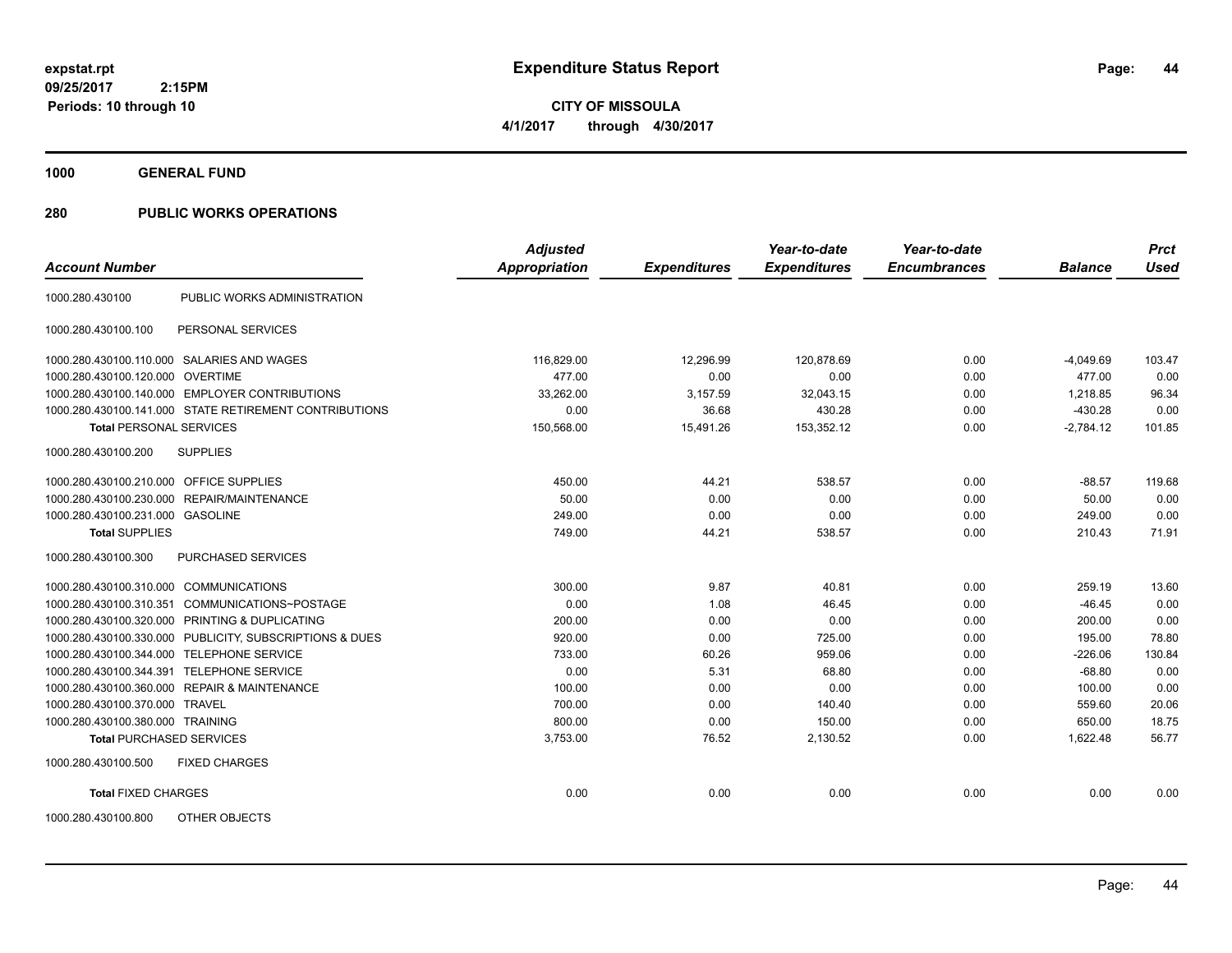**1000 GENERAL FUND**

| <b>Account Number</b>                             | <b>Adjusted</b><br>Appropriation | <b>Expenditures</b> | Year-to-date<br><b>Expenditures</b> | Year-to-date<br><b>Encumbrances</b> | <b>Balance</b> | <b>Prct</b><br><b>Used</b> |
|---------------------------------------------------|----------------------------------|---------------------|-------------------------------------|-------------------------------------|----------------|----------------------------|
| <b>Total OTHER OBJECTS</b>                        | 0.00                             | 0.00                | 0.00                                | 0.00                                | 0.00           | 0.00                       |
| <b>Total PUBLIC WORKS ADMINISTRATION</b>          | 155,070.00                       | 15,611.99           | 156,021.21                          | 0.00                                | $-951.21$      | 100.61                     |
| <b>REIMBURSABLE SERVICES</b><br>1000.280.430250   |                                  |                     |                                     |                                     |                |                            |
| <b>SUPPLIES</b><br>1000.280.430250.200            |                                  |                     |                                     |                                     |                |                            |
| 1000.280.430250.230.000 REPAIR/MAINTENANCE        | 10.000.00                        | 0.00                | 0.00                                | 0.00                                | 10,000.00      | 0.00                       |
| <b>Total SUPPLIES</b>                             | 10,000.00                        | 0.00                | 0.00                                | 0.00                                | 10,000.00      | 0.00                       |
| 1000.280.430250.300<br>PURCHASED SERVICES         |                                  |                     |                                     |                                     |                |                            |
| 1000.280.430250.360.000 REPAIR & MAINTENANCE      | 10,000.00                        | 1,170.25            | 1.170.25                            | 0.00                                | 8,829.75       | 11.70                      |
| 1000.280.430250.360.300 REPAIR & MAINTENANCE      | 0.00                             | 271.75              | 17,920.01                           | 0.00                                | $-17,920.01$   | 0.00                       |
| <b>Total PURCHASED SERVICES</b>                   | 10,000.00                        | 1,442.00            | 19,090.26                           | 0.00                                | $-9,090.26$    | 190.90                     |
| <b>Total REIMBURSABLE SERVICES</b>                | 20,000.00                        | 1,442.00            | 19,090.26                           | 0.00                                | 909.74         | 95.45                      |
| 1000.280.430263<br><b>STREET LIGHTING</b>         |                                  |                     |                                     |                                     |                |                            |
| PERSONAL SERVICES<br>1000.280.430263.100          |                                  |                     |                                     |                                     |                |                            |
| 1000.280.430263.110.000 SALARIES AND WAGES        | 3,833.00                         | 258.05              | 2,613.71                            | 0.00                                | 1,219.29       | 68.19                      |
| 1000.280.430263.120.000 OVERTIME                  | 624.00                           | 0.00                | 2.47                                | 0.00                                | 621.53         | 0.40                       |
| 1000.280.430263.130.000 OTHER                     | 256.00                           | 0.00                | 0.00                                | 0.00                                | 256.00         | 0.00                       |
| 1000.280.430263.140.000 EMPLOYER CONTRIBUTIONS    | 2,090.00                         | 101.66              | 1,065.96                            | 0.00                                | 1,024.04       | 51.00                      |
| <b>Total PERSONAL SERVICES</b>                    | 6,803.00                         | 359.71              | 3,682.14                            | 0.00                                | 3,120.86       | 54.13                      |
| 1000.280.430263.300<br>PURCHASED SERVICES         |                                  |                     |                                     |                                     |                |                            |
| 1000.280.430263.341.000 ELECTRICITY & NATURAL GAS | 123,400.00                       | 20,643.14           | 108,516.62                          | 0.00                                | 14,883.38      | 87.94                      |
| <b>Total PURCHASED SERVICES</b>                   | 123,400.00                       | 20,643.14           | 108,516.62                          | 0.00                                | 14,883.38      | 87.94                      |
| <b>Total STREET LIGHTING</b>                      | 130,203.00                       | 21,002.85           | 112,198.76                          | 0.00                                | 18,004.24      | 86.17                      |
| 1000.280.430264<br>TRAFFIC SIGNAL MAINTENANCE     |                                  |                     |                                     |                                     |                |                            |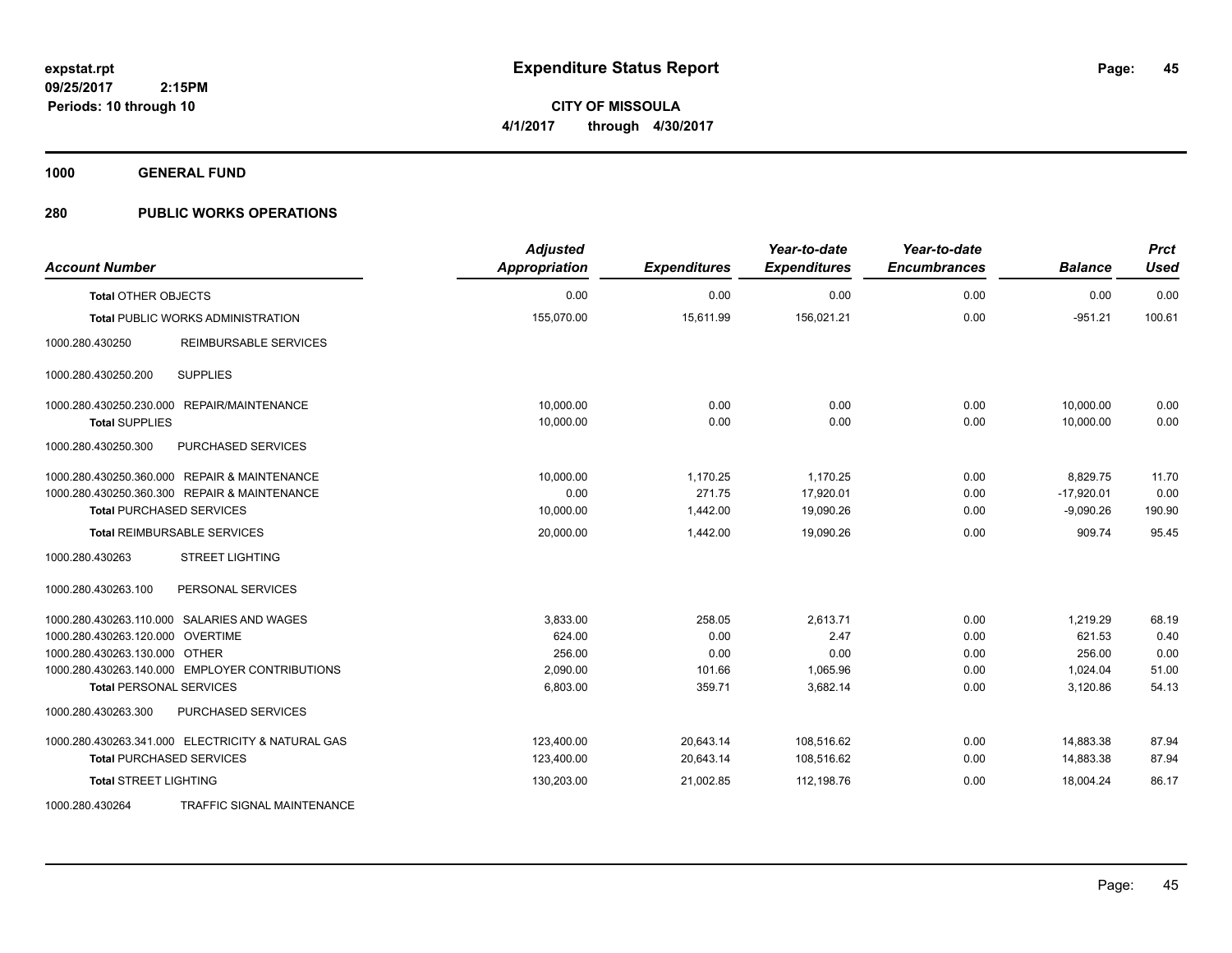**1000 GENERAL FUND**

|                                                          | <b>Adjusted</b> |                     | Year-to-date        | Year-to-date        |                | <b>Prct</b> |
|----------------------------------------------------------|-----------------|---------------------|---------------------|---------------------|----------------|-------------|
|                                                          | Appropriation   | <b>Expenditures</b> | <b>Expenditures</b> | <b>Encumbrances</b> | <b>Balance</b> | <b>Used</b> |
| PERSONAL SERVICES                                        |                 |                     |                     |                     |                |             |
| 1000.280.430264.110.000 SALARIES AND WAGES               | 86,250.00       | 5,805.93            | 58,806.27           | 0.00                | 27,443.73      | 68.18       |
| 1000.280.430264.120.000 OVERTIME                         | 2,017.00        | 0.00                | 55.62               | 0.00                | 1,961.38       | 2.76        |
| 1000.280.430264.130.000 OTHER                            | 5,758.00        | 0.00                | 0.00                | 0.00                | 5,758.00       | 0.00        |
| 1000.280.430264.140.000 EMPLOYER CONTRIBUTIONS           | 44,095.00       | 2,288.15            | 23,984.03           | 0.00                | 20,110.97      | 54.39       |
| <b>Total PERSONAL SERVICES</b>                           | 138,120.00      | 8,094.08            | 82,845.92           | 0.00                | 55,274.08      | 59.98       |
| <b>SUPPLIES</b>                                          |                 |                     |                     |                     |                |             |
| 1000.280.430264.210.000 OFFICE SUPPLIES                  | 350.00          | 0.00                | 0.00                | 0.00                | 350.00         | 0.00        |
| 1000.280.430264.220.000 OPERATING SUPPLIES               | 235.00          | 0.00                | 193.81              | 0.00                | 41.19          | 82.47       |
| 1000.280.430264.220.311 OPERATING SUPPLIES               | 0.00            | 0.00                | 149.98              | 0.00                | $-149.98$      | 0.00        |
| 1000.280.430264.230.000 REPAIR/MAINTENANCE               | 1,060.00        | 0.00                | 711.85              | 0.00                | 348.15         | 67.16       |
| 1000.280.430264.230.321 REPAIR/MAINTENANCE~VEHICLE PARTS | 0.00            | 0.00                | 621.56              | 0.00                | $-621.56$      | 0.00        |
| 1000.280.430264.231.000<br><b>GASOLINE</b>               | 2,799.00        | 0.00                | 639.84              | 0.00                | 2,159.16       | 22.86       |
| 1000.280.430264.240.000 OTHER SUPPLIES                   | 9.880.00        | 3,615.86            | 15,538.75           | 0.00                | $-5,658.75$    | 157.27      |
|                                                          | 14,324.00       | 3,615.86            | 17,855.79           | 0.00                | $-3,531.79$    | 124.66      |
| PURCHASED SERVICES                                       |                 |                     |                     |                     |                |             |
| 1000.280.430264.341.000 ELECTRICITY & NATURAL GAS        | 15,236.00       | 1,052.59            | 7,841.79            | 0.00                | 7,394.21       | 51.47       |
| 1000.280.430264.350.000 PROFESSIONAL SERVICES            | 200.00          | 0.00                | 110.00              | 0.00                | 90.00          | 55.00       |
| 1000.280.430264.360.000 REPAIR & MAINTENANCE             | 1,100.00        | 0.00                | 657.80              | 0.00                | 442.20         | 59.80       |
| 1000.280.430264.370.000 TRAVEL                           | 150.00          | 0.00                | 0.00                | 0.00                | 150.00         | 0.00        |
| 1000.280.430264.380.000 TRAINING                         | 450.00          | 0.00                | 0.00                | 0.00                | 450.00         | 0.00        |
| <b>Total PURCHASED SERVICES</b>                          | 17,136.00       | 1,052.59            | 8,609.59            | 0.00                | 8,526.41       | 50.24       |
| Total TRAFFIC SIGNAL MAINTENANCE                         | 169,580.00      | 12,762.53           | 109,311.30          | 0.00                | 60.268.70      | 64.46       |
| <b>SIGNING &amp; STRIPING</b>                            |                 |                     |                     |                     |                |             |
| PERSONAL SERVICES                                        |                 |                     |                     |                     |                |             |
| 1000.280.430265.110.000 SALARIES AND WAGES               | 200,051.00      | 11,483.46           | 178,730.88          | 0.00                | 21,320.12      | 89.34       |
| 1000.280.430265.120.000 OVERTIME                         | 110.00          | 0.00                | 1,603.53            | 0.00                | $-1,493.53$    | 1,457.75    |
|                                                          |                 |                     |                     |                     |                |             |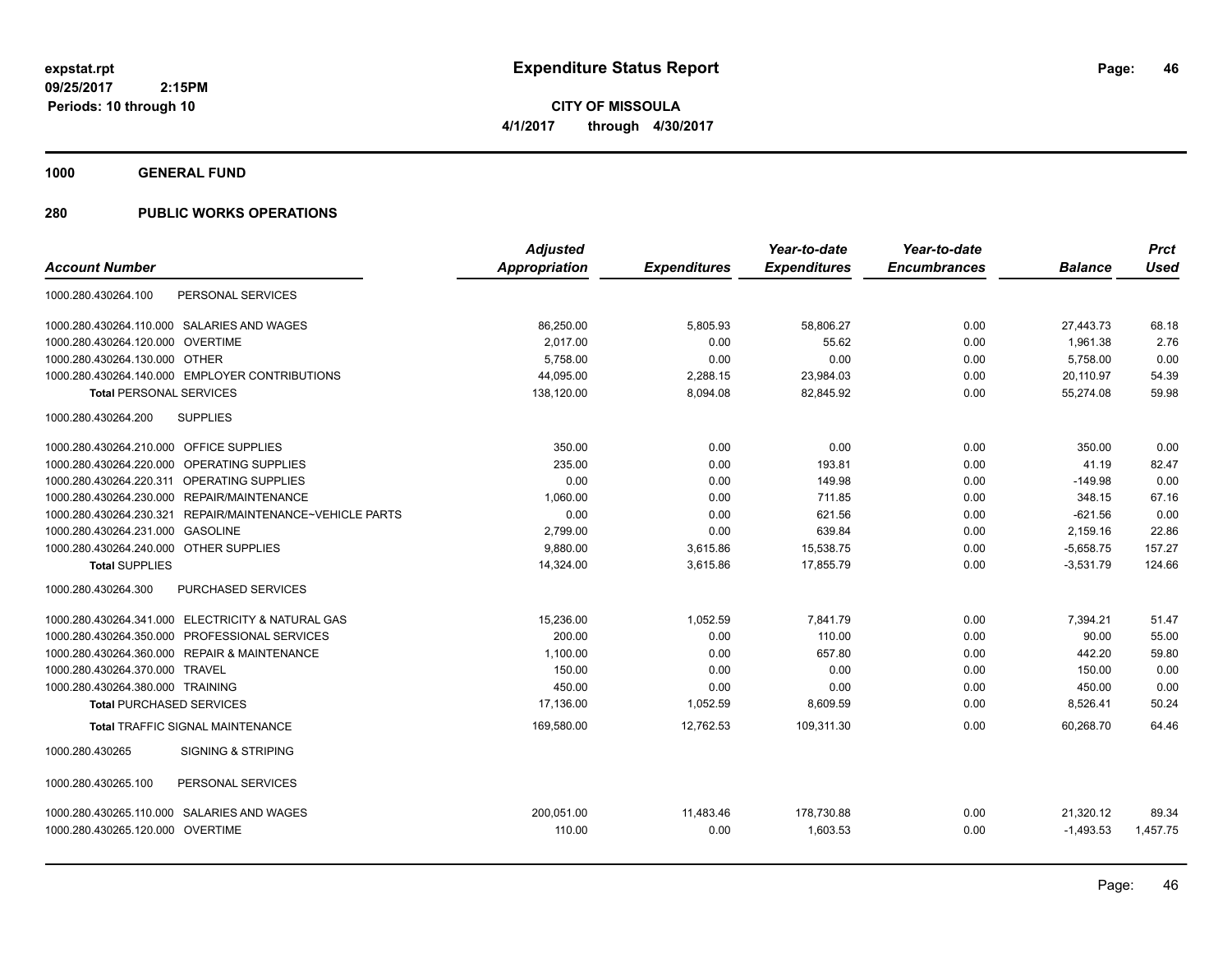**CITY OF MISSOULA 4/1/2017 through 4/30/2017**

**1000 GENERAL FUND**

### **280 PUBLIC WORKS OPERATIONS**

| <b>Account Number</b>                   |                                                | <b>Adjusted</b><br><b>Appropriation</b> | <b>Expenditures</b> | Year-to-date<br><b>Expenditures</b> | Year-to-date<br><b>Encumbrances</b> | <b>Balance</b> | <b>Prct</b><br>Used |
|-----------------------------------------|------------------------------------------------|-----------------------------------------|---------------------|-------------------------------------|-------------------------------------|----------------|---------------------|
| 1000.280.430265.130.000 OTHER           |                                                | 2,440.00                                | 17.50               | 406.00                              | 0.00                                | 2,034.00       | 16.64               |
|                                         | 1000.280.430265.140.000 EMPLOYER CONTRIBUTIONS | 101.110.00                              | 6,639.94            | 95.012.27                           | 0.00                                | 6.097.73       | 93.97               |
| <b>Total PERSONAL SERVICES</b>          |                                                | 303,711.00                              | 18,140.90           | 275,752.68                          | 0.00                                | 27,958.32      | 90.79               |
| 1000.280.430265.200                     | <b>SUPPLIES</b>                                |                                         |                     |                                     |                                     |                |                     |
| 1000.280.430265.210.000 OFFICE SUPPLIES |                                                | 350.00                                  | 0.00                | 193.29                              | 0.00                                | 156.71         | 55.23               |
| 1000.280.430265.220.000                 | OPERATING SUPPLIES                             | 1,700.00                                | 0.00                | 5,502.49                            | 0.00                                | $-3,802.49$    | 323.68              |
| 1000.280.430265.220.311                 | OPERATING SUPPLIES~CLOTHING ALLOW              | 0.00                                    | 358.16              | 1,309.06                            | 0.00                                | $-1,309.06$    | 0.00                |
| 1000.280.430265.230.000                 | <b>REPAIR/MAINTENANCE</b>                      | 40,700.00                               | 3.871.35            | 6.024.24                            | 0.00                                | 34.675.76      | 14.80               |
| 1000.280.430265.230.321                 | REPAIR/MAINTENANCE~VEHICLE PARTS               | 0.00                                    | 0.00                | 400.08                              | 0.00                                | $-400.08$      | 0.00                |
| 1000.280.430265.231.000 GASOLINE        |                                                | 3,739.00                                | 268.24              | 3,132.28                            | 0.00                                | 606.72         | 83.77               |
| 1000.280.430265.240.000                 | <b>OTHER SUPPLIES</b>                          | 21,210.00                               | 149.20              | 11,055.23                           | 0.00                                | 10,154.77      | 52.12               |
| <b>Total SUPPLIES</b>                   |                                                | 67,699.00                               | 4,646.95            | 27,616.67                           | 0.00                                | 40,082.33      | 40.79               |
| 1000.280.430265.300                     | PURCHASED SERVICES                             |                                         |                     |                                     |                                     |                |                     |
|                                         | 1000.280.430265.344.000 TELEPHONE SERVICE      | 558.00                                  | 0.06                | 3.02                                | 0.00                                | 554.98         | 0.54                |
| 1000.280.430265.344.399                 | <b>TELEPHONE SERVICE</b>                       | 0.00                                    | 0.00                | 1,242.66                            | 0.00                                | $-1,242.66$    | 0.00                |
| 1000.280.430265.345.000 GARBAGE         |                                                | 475.00                                  | 15.60               | 156.00                              | 0.00                                | 319.00         | 32.84               |
| 1000.280.430265.350.000                 | PROFESSIONAL SERVICES                          | 457.00                                  | 338.00              | 338.00                              | 0.00                                | 119.00         | 73.96               |
| 1000.280.430265.360.000                 | <b>REPAIR &amp; MAINTENANCE</b>                | 1,700.00                                | 74.06               | 74.06                               | 0.00                                | 1,625.94       | 4.36                |
| 1000.280.430265.370.000                 | <b>TRAVEL</b>                                  | 700.00                                  | 0.00                | 0.00                                | 0.00                                | 700.00         | 0.00                |
| 1000.280.430265.380.000 TRAINING        |                                                | 950.00                                  | 0.00                | 330.90                              | 0.00                                | 619.10         | 34.83               |
| <b>Total PURCHASED SERVICES</b>         |                                                | 4,840.00                                | 427.72              | 2,144.64                            | 0.00                                | 2,695.36       | 44.31               |
| 1000.280.430265.900                     | <b>CAPITAL OUTLAY</b>                          |                                         |                     |                                     |                                     |                |                     |
| <b>Total CAPITAL OUTLAY</b>             |                                                | 0.00                                    | 0.00                | 0.00                                | 0.00                                | 0.00           | 0.00                |
| <b>Total SIGNING &amp; STRIPING</b>     |                                                | 376,250.00                              | 23,215.57           | 305,513.99                          | 0.00                                | 70,736.01      | 81.20               |
| 1000.280.430270                         | <b>COMMUNICATIONS</b>                          |                                         |                     |                                     |                                     |                |                     |

1000.280.430270.100 PERSONAL SERVICES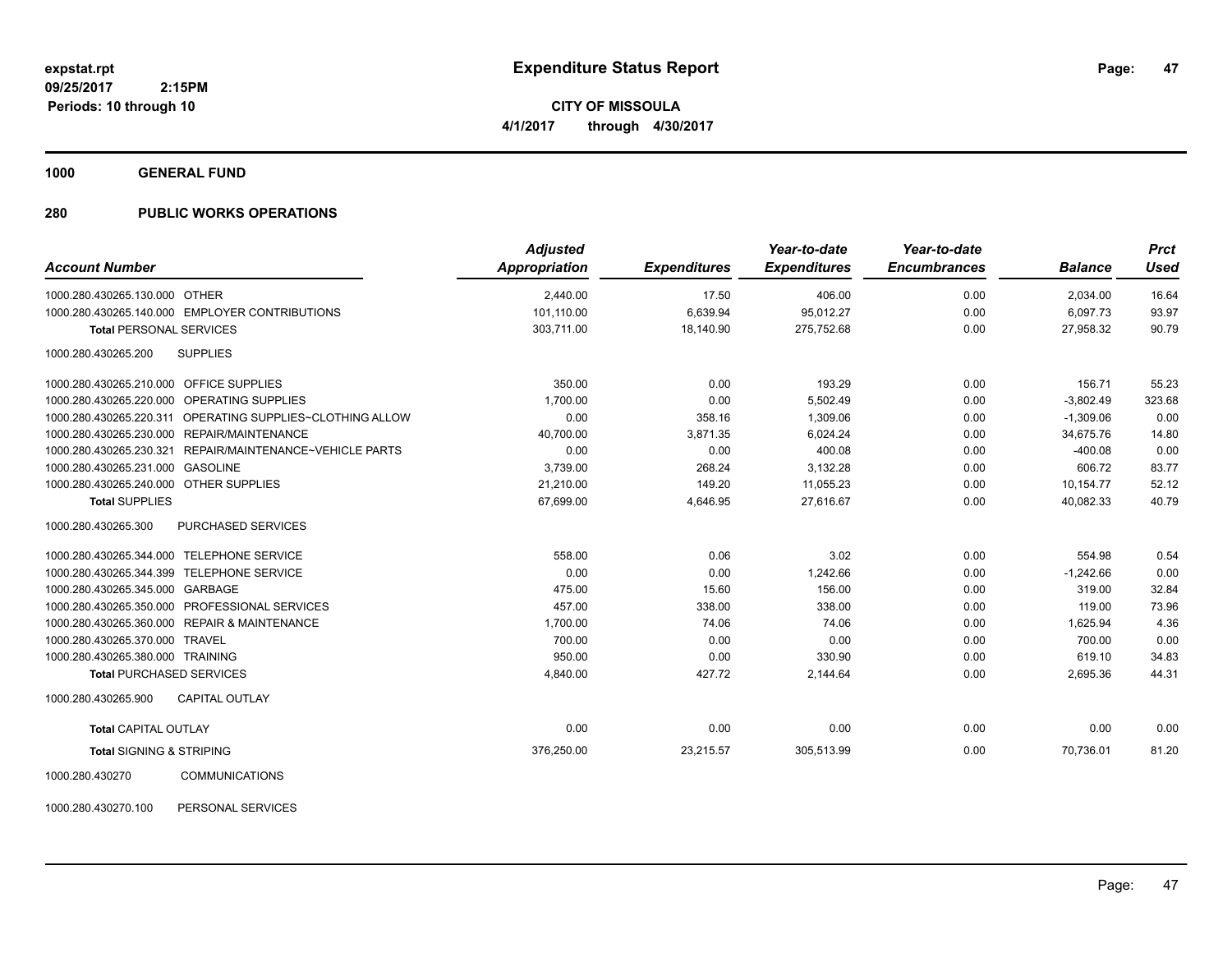**CITY OF MISSOULA 4/1/2017 through 4/30/2017**

**1000 GENERAL FUND**

| <b>Account Number</b>                                           | <b>Adjusted</b><br><b>Appropriation</b> | <b>Expenditures</b> | Year-to-date<br><b>Expenditures</b> | Year-to-date<br><b>Encumbrances</b> | <b>Balance</b> | <b>Prct</b><br><b>Used</b> |
|-----------------------------------------------------------------|-----------------------------------------|---------------------|-------------------------------------|-------------------------------------|----------------|----------------------------|
| 1000.280.430270.110.000 SALARIES AND WAGES                      | 101,583.00                              | 6,838.07            | 69,259.94                           | 0.00                                | 32,323.06      | 68.18                      |
| 1000.280.430270.120.000 OVERTIME                                | 440.00                                  | 0.00                | 65.51                               | 0.00                                | 374.49         | 14.89                      |
| 1000.280.430270.130.000 OTHER                                   | 6,782.00                                | 0.00                | 0.00                                | 0.00                                | 6,782.00       | 0.00                       |
| 1000.280.430270.140.000 EMPLOYER CONTRIBUTIONS                  | 51.456.00                               | 2,694.92            | 28,064.70                           | 0.00                                | 23,391.30      | 54.54                      |
| <b>Total PERSONAL SERVICES</b>                                  | 160,261.00                              | 9,532.99            | 97,390.15                           | 0.00                                | 62,870.85      | 60.77                      |
| 1000.280.430270.200<br><b>SUPPLIES</b>                          |                                         |                     |                                     |                                     |                |                            |
| 1000.280.430270.230.000 REPAIR/MAINTENANCE                      | 8.050.00                                | 157.95              | 6.744.80                            | 0.00                                | 1,305.20       | 83.79                      |
| 1000.280.430270.231.000<br><b>GASOLINE</b>                      | 2,493.00                                | 203.42              | 555.85                              | 0.00                                | 1,937.15       | 22.30                      |
| <b>Total SUPPLIES</b>                                           | 10,543.00                               | 361.37              | 7,300.65                            | 0.00                                | 3,242.35       | 69.25                      |
| PURCHASED SERVICES<br>1000.280.430270.300                       |                                         |                     |                                     |                                     |                |                            |
| 1000.280.430270.330.000 PUBLICITY, SUBSCRIPTIONS & DUES         | 180.00                                  | 0.00                | 220.00                              | 0.00                                | $-40.00$       | 122.22                     |
| <b>ELECTRICITY &amp; NATURAL GAS</b><br>1000.280.430270.341.000 | 2.573.00                                | 235.16              | 2.075.10                            | 0.00                                | 497.90         | 80.65                      |
| 1000.280.430270.344.000 TELEPHONE SERVICE                       | 513.00                                  | 4.61                | 261.73                              | 0.00                                | 251.27         | 51.02                      |
| <b>TELEPHONE SERVICE</b><br>1000.280.430270.344.400             | 0.00                                    | 0.00                | 473.10                              | 0.00                                | $-473.10$      | 0.00                       |
| 1000.280.430270.350.000 PROFESSIONAL SERVICES                   | 100.00                                  | 0.00                | 120.00                              | 0.00                                | $-20.00$       | 120.00                     |
| 1000.280.430270.360.000 REPAIR & MAINTENANCE                    | 3,000.00                                | 0.00                | 0.00                                | 0.00                                | 3,000.00       | 0.00                       |
| <b>Total PURCHASED SERVICES</b>                                 | 6,366.00                                | 239.77              | 3,149.93                            | 0.00                                | 3,216.07       | 49.48                      |
| <b>Total COMMUNICATIONS</b>                                     | 177,170.00                              | 10,134.13           | 107,840.73                          | 0.00                                | 69,329.27      | 60.87                      |
| <b>Total PUBLIC WORKS OPERATIONS</b>                            | 1,028,273.00                            | 84,169.07           | 809,976.25                          | 0.00                                | 218,296.75     | 78.77                      |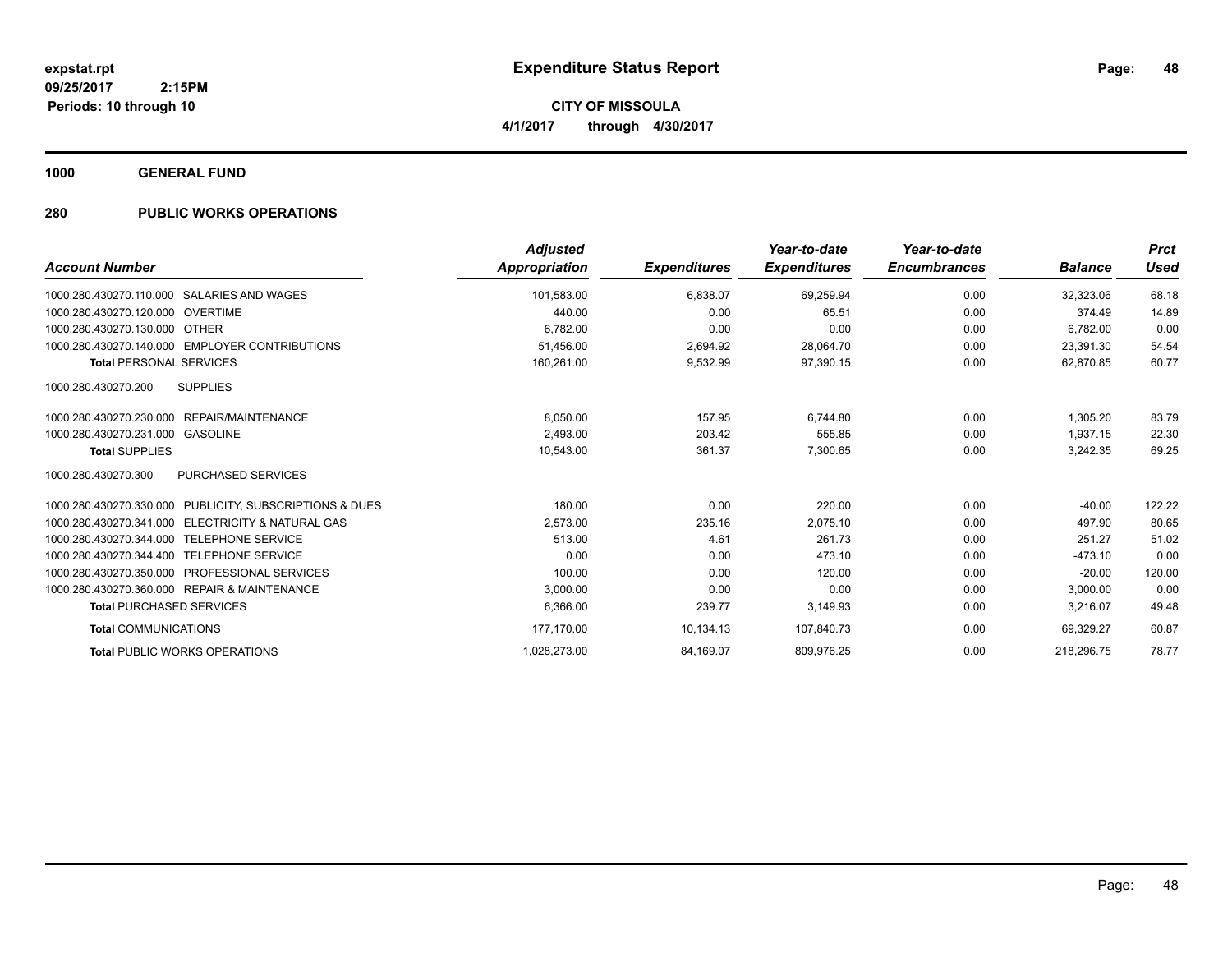**CITY OF MISSOULA 4/1/2017 through 4/30/2017**

**1000 GENERAL FUND**

| <b>Account Number</b>                   |                                                           | <b>Adjusted</b><br>Appropriation | <b>Expenditures</b> | Year-to-date<br><b>Expenditures</b> | Year-to-date<br><b>Encumbrances</b> | <b>Balance</b> | <b>Prct</b><br><b>Used</b> |
|-----------------------------------------|-----------------------------------------------------------|----------------------------------|---------------------|-------------------------------------|-------------------------------------|----------------|----------------------------|
| 1000.290.420110                         | <b>ADMINISTRATION</b>                                     |                                  |                     |                                     |                                     |                |                            |
| 1000.290.420110.100                     | PERSONAL SERVICES                                         |                                  |                     |                                     |                                     |                |                            |
|                                         | 1000.290.420110.110.000 SALARIES AND WAGES                | 747,373.00                       | 55,385.07           | 568,861.57                          | 0.00                                | 178,511.43     | 76.11                      |
|                                         | 1000.290.420110.115.000 SALARIES/HEALTH INSURANCE BENEFIT | 0.00                             | 3,510.00            | 32,643.00                           | 0.00                                | $-32,643.00$   | 0.00                       |
| 1000.290.420110.120.000 OVERTIME        |                                                           | 9,246.00                         | 413.52              | 2,863.36                            | 0.00                                | 6,382.64       | 30.97                      |
|                                         | 1000.290.420110.121.000 OUTSIDE HIRE OVERTIME             | 75,000.00                        | 3,275.14            | 78.904.10                           | 0.00                                | $-3,904.10$    | 105.21                     |
|                                         | 1000.290.420110.123.000 CELL PHONE OVERTIME               | 60,690.00                        | 1,567.58            | 10,407.41                           | 0.00                                | 50,282.59      | 17.15                      |
| 1000.290.420110.130.000 OTHER           |                                                           | 4,994.00                         | 0.00                | 3,500.00                            | 0.00                                | 1,494.00       | 70.08                      |
|                                         | 1000.290.420110.133.000 EDUCATION COMPENSATION            | 0.00                             | 50.00               | 515.00                              | 0.00                                | $-515.00$      | 0.00                       |
|                                         | 1000.290.420110.140.000 EMPLOYER CONTRIBUTIONS            | 432,448.00                       | 16,922.42           | 176,770.17                          | 0.00                                | 255,677.83     | 40.88                      |
|                                         | 1000.290.420110.141.000 STATE RETIREMENT CONTRIBUTIONS    | 0.00                             | 12.942.60           | 124,800.01                          | 0.00                                | $-124,800.01$  | 0.00                       |
| <b>Total PERSONAL SERVICES</b>          |                                                           | 1,329,751.00                     | 94,066.33           | 999,264.62                          | 0.00                                | 330,486.38     | 75.15                      |
| 1000.290.420110.200                     | <b>SUPPLIES</b>                                           |                                  |                     |                                     |                                     |                |                            |
| 1000.290.420110.210.000 OFFICE SUPPLIES |                                                           | 11.650.00                        | 78.69               | 3.825.10                            | 0.00                                | 7,824.90       | 32.83                      |
| 1000.290.420110.220.000                 | OPERATING SUPPLIES                                        | 22,750.00                        | 1,379.90            | 29,664.36                           | 0.00                                | $-6,914.36$    | 130.39                     |
| 1000.290.420110.230.000                 | REPAIR/MAINTENANCE                                        | 900.00                           | 0.00                | 926.03                              | 0.00                                | $-26.03$       | 102.89                     |
| 1000.290.420110.231.000 GASOLINE        |                                                           | 3,515.00                         | 0.00                | 3,194.85                            | 0.00                                | 320.15         | 90.89                      |
| <b>Total SUPPLIES</b>                   |                                                           | 38,815.00                        | 1,458.59            | 37,610.34                           | 0.00                                | 1,204.66       | 96.90                      |
| 1000.290.420110.300                     | PURCHASED SERVICES                                        |                                  |                     |                                     |                                     |                |                            |
| 1000.290.420110.310.000                 | <b>COMMUNICATIONS</b>                                     | 4,712.00                         | 610.97              | 3,837.08                            | 0.00                                | 874.92         | 81.43                      |
| 1000.290.420110.320.000                 | PRINTING & DUPLICATING                                    | 500.00                           | 0.00                | 371.69                              | 0.00                                | 128.31         | 74.34                      |
|                                         | 1000.290.420110.330.000 PUBLICITY, SUBSCRIPTIONS & DUES   | 12,538.00                        | 549.33              | 13,002.85                           | 0.00                                | $-464.85$      | 103.71                     |
| 1000.290.420110.344.000                 | <b>TELEPHONE SERVICE</b>                                  | 47,692.00                        | 3,905.58            | 38,418.41                           | 0.00                                | 9,273.59       | 80.56                      |
| 1000.290.420110.350.000                 | PROFESSIONAL SERVICES                                     | 7,920.00                         | 61.50               | 9,158.10                            | 0.00                                | $-1,238.10$    | 115.63                     |
|                                         | 1000.290.420110.360.000 REPAIR & MAINTENANCE              | 66,700.00                        | 0.00                | 80,486.05                           | 0.00                                | $-13,786.05$   | 120.67                     |
|                                         | 1000.290.420110.392.000 DONATIONS AND SALES               | 0.00                             | 0.00                | 3,037.47                            | 0.00                                | $-3,037.47$    | 0.00                       |
| <b>Total PURCHASED SERVICES</b>         |                                                           | 140,062.00                       | 5,127.38            | 148,311.65                          | 0.00                                | $-8,249.65$    | 105.89                     |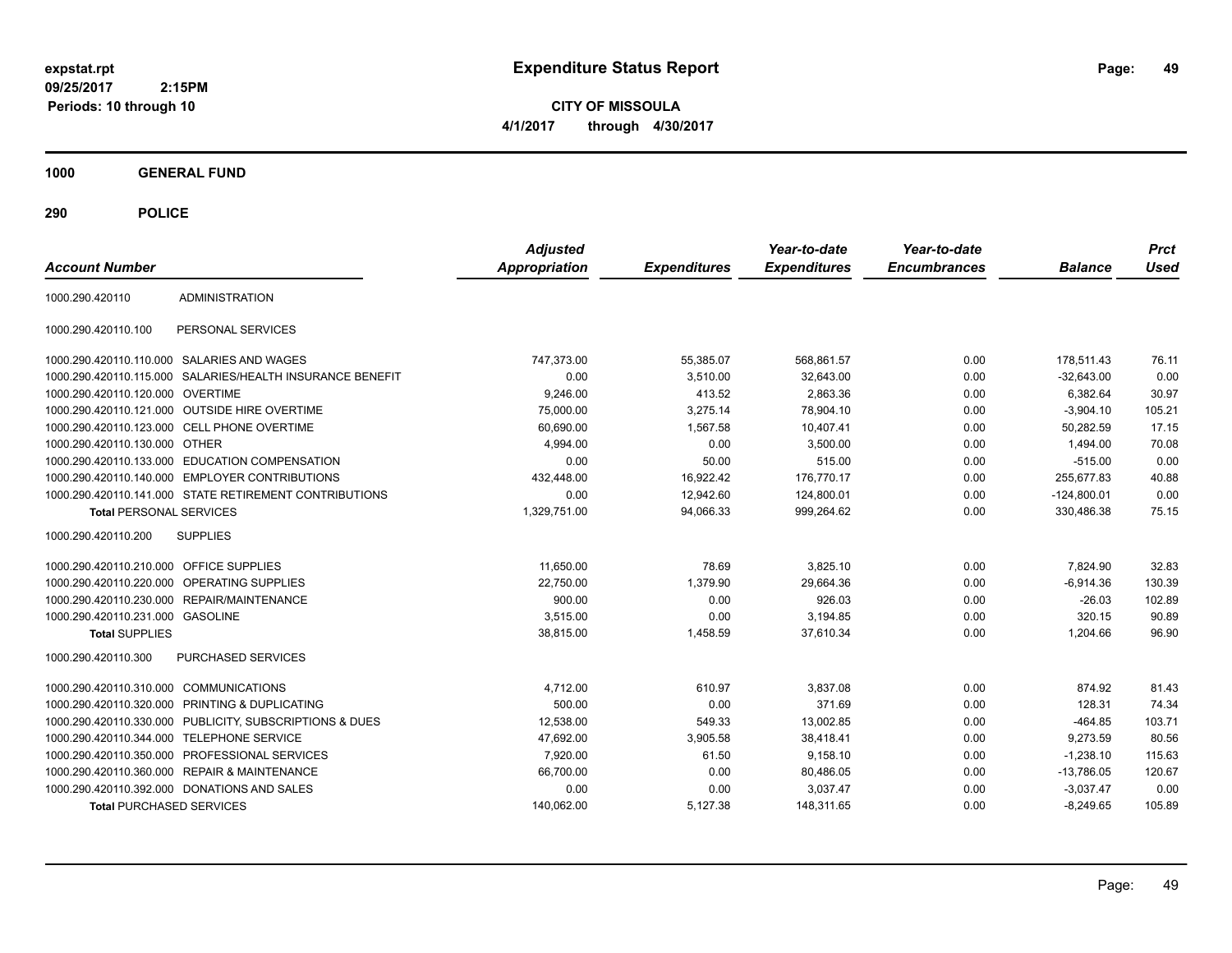**CITY OF MISSOULA 4/1/2017 through 4/30/2017**

**1000 GENERAL FUND**

| <b>Account Number</b>                                                                            | <b>Adjusted</b><br><b>Appropriation</b> | <b>Expenditures</b> | Year-to-date<br><b>Expenditures</b> | Year-to-date<br><b>Encumbrances</b> | <b>Balance</b>         | <b>Prct</b><br><b>Used</b> |
|--------------------------------------------------------------------------------------------------|-----------------------------------------|---------------------|-------------------------------------|-------------------------------------|------------------------|----------------------------|
| 1000.290.420110.500<br><b>FIXED CHARGES</b>                                                      |                                         |                     |                                     |                                     |                        |                            |
| 1000.290.420110.500.000 FIXED CHARGES                                                            | 71,214.00                               | 5,904.97            | 65,366.67                           | 0.00                                | 5,847.33               | 91.79                      |
| <b>Total FIXED CHARGES</b>                                                                       | 71,214.00                               | 5,904.97            | 65,366.67                           | 0.00                                | 5,847.33               | 91.79                      |
| <b>GRANTS &amp; CONTRIBUTIONS</b><br>1000.290.420110.700                                         |                                         |                     |                                     |                                     |                        |                            |
| 1000.290.420110.700.000 GRANTS & CONTRIBUTIONS                                                   | 4,000.00                                | 0.00                | 0.00                                | 0.00                                | 4,000.00               | 0.00                       |
| <b>Total GRANTS &amp; CONTRIBUTIONS</b>                                                          | 4,000.00                                | 0.00                | 0.00                                | 0.00                                | 4,000.00               | 0.00                       |
| 1000.290.420110.800<br>OTHER OBJECTS                                                             |                                         |                     |                                     |                                     |                        |                            |
| 1000.290.420110.820.000 TRANSFERS TO LAW ENFORCEMENT BLOCK GRANT                                 | 6.000.00                                | 0.00                | 6,000.00                            | 0.00                                | 0.00                   | 100.00                     |
| <b>Total OTHER OBJECTS</b>                                                                       | 6.000.00                                | 0.00                | 6.000.00                            | 0.00                                | 0.00                   | 100.00                     |
| <b>CAPITAL OUTLAY</b><br>1000.290.420110.900                                                     |                                         |                     |                                     |                                     |                        |                            |
| <b>Total CAPITAL OUTLAY</b>                                                                      | 0.00                                    | 0.00                | 0.00                                | 0.00                                | 0.00                   | 0.00                       |
| <b>Total ADMINISTRATION</b>                                                                      | 1.589.842.00                            | 106,557.27          | 1.256.553.28                        | 0.00                                | 333,288.72             | 79.04                      |
| 1000.290.420130<br>PERSONNEL TRAINING                                                            |                                         |                     |                                     |                                     |                        |                            |
| 1000.290.420130.100<br>PERSONAL SERVICES                                                         |                                         |                     |                                     |                                     |                        |                            |
| 1000.290.420130.110.000 SALARIES AND WAGES                                                       | 70,063.00                               | 5,350.36            | 54,757.15                           | 0.00                                | 15,305.85              | 78.15                      |
| 1000.290.420130.115.000 SALARIES/HEALTH INSURANCE BENEFIT                                        | 0.00                                    | 702.00              | 6,528.60                            | 0.00                                | $-6,528.60$            | 0.00                       |
| 1000.290.420130.120.000 OVERTIME                                                                 | 1.168.00                                | 0.00                | 345.94                              | 0.00                                | 822.06                 | 29.62                      |
| 1000.290.420130.130.000 OTHER                                                                    | 713.00                                  | 0.00                | 700.00                              | 0.00                                | 13.00                  | 98.18                      |
| 1000.290.420130.133.000 EDUCATION COMPENSATION<br>1000.290.420130.140.000 EMPLOYER CONTRIBUTIONS | 0.00<br>48,796.00                       | 20.00<br>1,373.56   | 206.00<br>13,852.92                 | 0.00<br>0.00                        | $-206.00$<br>34,943.08 | 0.00<br>28.39              |
| 1000.290.420130.141.000 STATE RETIREMENT CONTRIBUTIONS                                           | 0.00                                    | 1.777.58            | 17,338.20                           | 0.00                                | $-17,338.20$           | 0.00                       |
| <b>Total PERSONAL SERVICES</b>                                                                   | 120.740.00                              | 9,223.50            | 93.728.81                           | 0.00                                | 27.011.19              | 77.63                      |
| 1000.290.420130.200<br><b>SUPPLIES</b>                                                           |                                         |                     |                                     |                                     |                        |                            |
| 1000.290.420130.210.000 OFFICE SUPPLIES                                                          | 200.00                                  | 0.00                | 81.41                               | 0.00                                | 118.59                 | 40.71                      |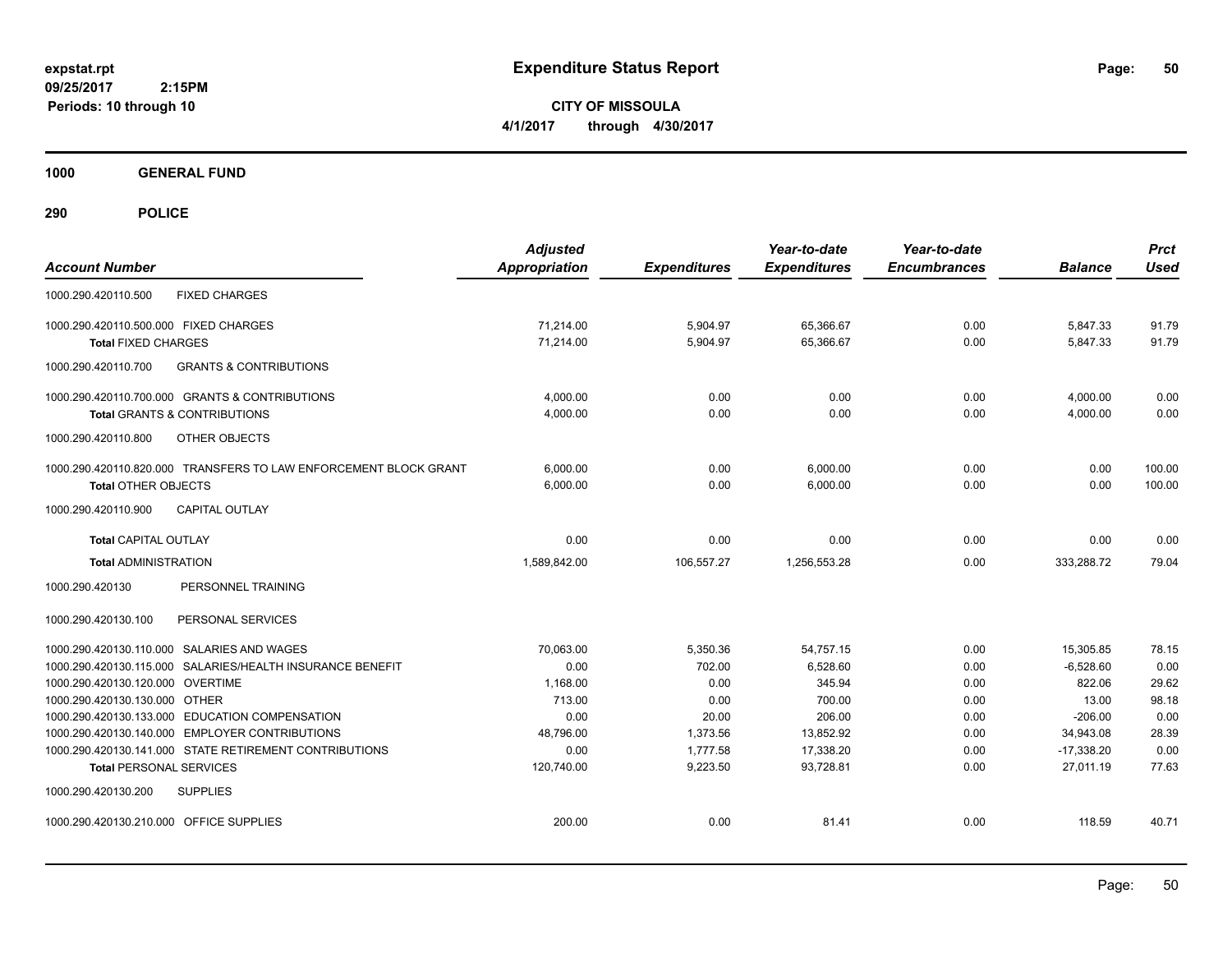**CITY OF MISSOULA 4/1/2017 through 4/30/2017**

**1000 GENERAL FUND**

| <b>Account Number</b>                                     | <b>Adjusted</b><br><b>Appropriation</b> | <b>Expenditures</b> | Year-to-date<br><b>Expenditures</b> | Year-to-date<br><b>Encumbrances</b> | <b>Balance</b> | <b>Prct</b><br><b>Used</b> |
|-----------------------------------------------------------|-----------------------------------------|---------------------|-------------------------------------|-------------------------------------|----------------|----------------------------|
| 1000.290.420130.220.000 OPERATING SUPPLIES                | 28,485.00                               | 2,537.56            | 26,398.16                           | 0.00                                | 2,086.84       | 92.67                      |
| <b>Total SUPPLIES</b>                                     | 28,685.00                               | 2,537.56            | 26,479.57                           | 0.00                                | 2,205.43       | 92.31                      |
| 1000.290.420130.300<br>PURCHASED SERVICES                 |                                         |                     |                                     |                                     |                |                            |
| 1000.290.420130.320.000 PRINTING & DUPLICATING            | 350.00                                  | 0.00                | 0.00                                | 0.00                                | 350.00         | 0.00                       |
| 1000.290.420130.360.000 REPAIR & MAINTENANCE              | 100.00                                  | 0.00                | 205.00                              | 0.00                                | $-105.00$      | 205.00                     |
| 1000.290.420130.370.000 TRAVEL                            | 29,500.00                               | 4,226.75            | 21.466.51                           | 0.00                                | 8.033.49       | 72.77                      |
| 1000.290.420130.380.000 TRAINING                          | 35,200.00                               | 1.355.00            | 32,166.60                           | 0.00                                | 3.033.40       | 91.38                      |
| 1000.290.420130.390.000 OTHER PURCHASED SERVICES          | 25,000.00                               | 0.00                | 3,082.32                            | 0.00                                | 21,917.68      | 12.33                      |
| 1000.290.420130.390.031 MISC TRAINING/TRAVEL EXPENSES     | 0.00                                    | 692.64              | 3,432.42                            | 0.00                                | $-3,432.42$    | 0.00                       |
| <b>Total PURCHASED SERVICES</b>                           | 90,150.00                               | 6,274.39            | 60,352.85                           | 0.00                                | 29,797.15      | 66.95                      |
| <b>Total PERSONNEL TRAINING</b>                           | 239,575.00                              | 18,035.45           | 180,561.23                          | 0.00                                | 59,013.77      | 75.37                      |
| <b>CRIMINAL INVESTIGATION</b><br>1000.290.420141          |                                         |                     |                                     |                                     |                |                            |
| 1000.290.420141.100<br>PERSONAL SERVICES                  |                                         |                     |                                     |                                     |                |                            |
| 1000.290.420141.110.000 SALARIES AND WAGES                | 1,291,963.00                            | 90.812.09           | 960.840.80                          | 0.00                                | 331.122.20     | 74.37                      |
| 1000.290.420141.115.000 SALARIES/HEALTH INSURANCE BENEFIT | 0.00                                    | 10,530.00           | 98.982.00                           | 0.00                                | $-98.982.00$   | 0.00                       |
| 1000.290.420141.120.000 OVERTIME                          | 50,611.00                               | 4,579.52            | 59,524.62                           | 0.00                                | $-8,913.62$    | 117.61                     |
| 1000.290.420141.122.000 COURT OVERTIME                    | 4,129.00                                | 0.00                | 0.00                                | 0.00                                | 4,129.00       | 0.00                       |
| 1000.290.420141.130.000 OTHER                             | 10,702.00                               | 0.00                | 10,500.00                           | 0.00                                | 202.00         | 98.11                      |
| 1000.290.420141.133.000 EDUCATION COMPENSATION            | 0.00                                    | 240.00              | 2.270.00                            | 0.00                                | $-2.270.00$    | 0.00                       |
| 1000.290.420141.140.000 EMPLOYER CONTRIBUTIONS            | 858.863.00                              | 24,077.31           | 249,629.53                          | 0.00                                | 609.233.47     | 29.07                      |
| 1000.290.420141.141.000 STATE RETIREMENT CONTRIBUTIONS    | 0.00                                    | 27,924.79           | 279,815.40                          | 0.00                                | $-279,815.40$  | 0.00                       |
| <b>Total PERSONAL SERVICES</b>                            | 2,216,268.00                            | 158,163.71          | 1,661,562.35                        | 0.00                                | 554,705.65     | 74.97                      |
| <b>SUPPLIES</b><br>1000.290.420141.200                    |                                         |                     |                                     |                                     |                |                            |
| 1000.290.420141.210.000 OFFICE SUPPLIES                   | 2,500.00                                | 0.00                | 1,104.88                            | 0.00                                | 1,395.12       | 44.20                      |
| 1000.290.420141.220.000 OPERATING SUPPLIES                | 3,500.00                                | 15.99               | 1,931.62                            | 0.00                                | 1,568.38       | 55.19                      |
| 1000.290.420141.230.000 REPAIR/MAINTENANCE                | 3,900.00                                | 0.00                | 1,950.96                            | 0.00                                | 1,949.04       | 50.02                      |
| 1000.290.420141.231.000 GASOLINE                          | 7,744.00                                | 0.00                | 6,454.63                            | 0.00                                | 1,289.37       | 83.35                      |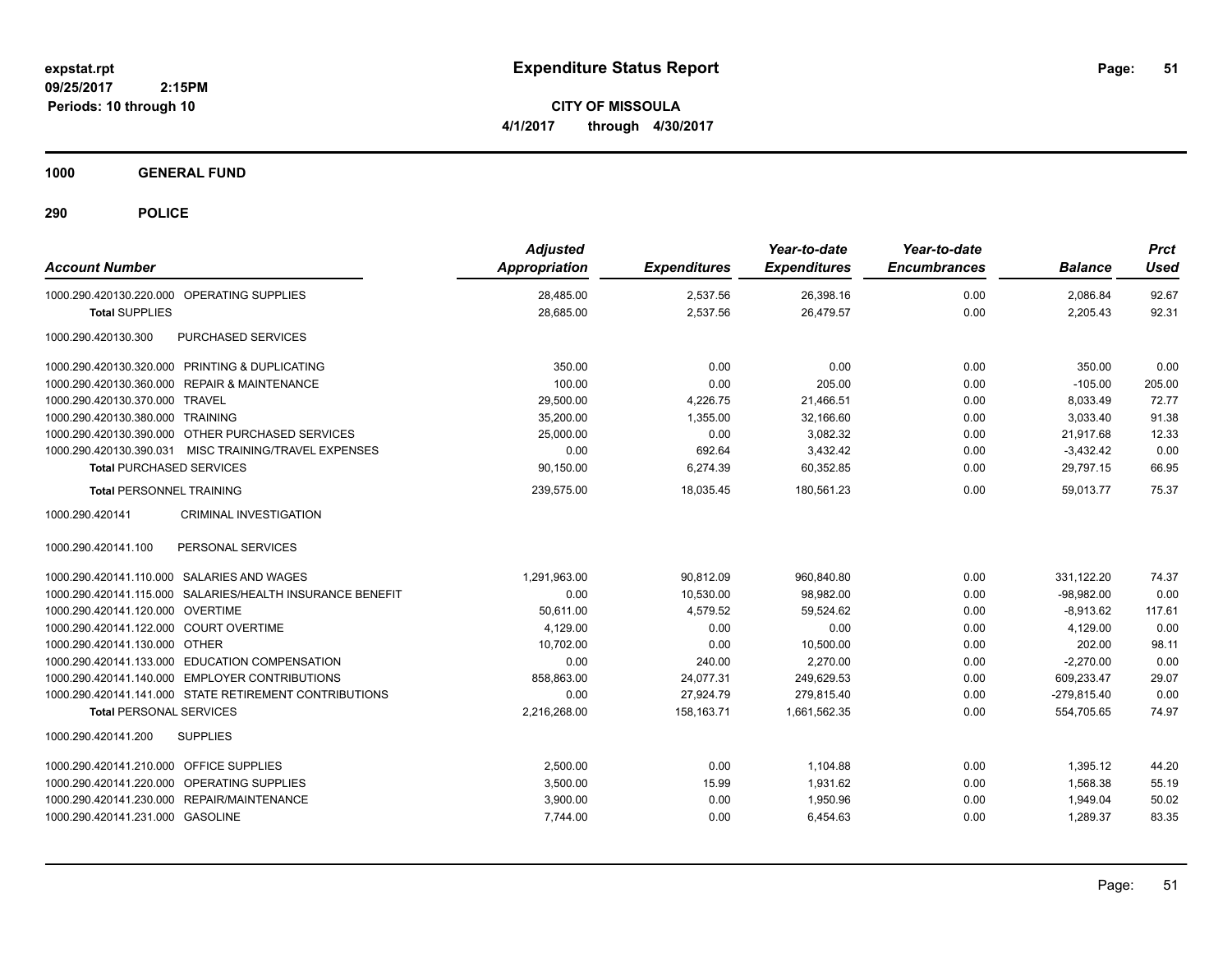**CITY OF MISSOULA 4/1/2017 through 4/30/2017**

**1000 GENERAL FUND**

| <b>Account Number</b>                                     | <b>Adjusted</b><br><b>Appropriation</b> | <b>Expenditures</b> | Year-to-date<br><b>Expenditures</b> | Year-to-date<br><b>Encumbrances</b> | <b>Balance</b> | <b>Prct</b><br><b>Used</b> |
|-----------------------------------------------------------|-----------------------------------------|---------------------|-------------------------------------|-------------------------------------|----------------|----------------------------|
| <b>Total SUPPLIES</b>                                     | 17,644.00                               | 15.99               | 11,442.09                           | 0.00                                | 6,201.91       | 64.85                      |
| 1000.290.420141.300<br>PURCHASED SERVICES                 |                                         |                     |                                     |                                     |                |                            |
| 1000.290.420141.310.000 COMMUNICATIONS                    | 200.00                                  | 0.00                | 0.00                                | 0.00                                | 200.00         | 0.00                       |
| 1000.290.420141.320.000 PRINTING & DUPLICATING            | 1,300.00                                | 0.00                | 0.00                                | 0.00                                | 1,300.00       | 0.00                       |
| 1000.290.420141.350.000 PROFESSIONAL SERVICES             | 2,500.00                                | 95.28               | 452.02                              | 0.00                                | 2,047.98       | 18.08                      |
| 1000.290.420141.360.000 REPAIR & MAINTENANCE              | 1,500.00                                | 0.00                | 332.99                              | 0.00                                | 1,167.01       | 22.20                      |
| <b>Total PURCHASED SERVICES</b>                           | 5,500.00                                | 95.28               | 785.01                              | 0.00                                | 4,714.99       | 14.27                      |
| 1000.290.420141.900<br><b>CAPITAL OUTLAY</b>              |                                         |                     |                                     |                                     |                |                            |
| <b>Total CAPITAL OUTLAY</b>                               | 0.00                                    | 0.00                | 0.00                                | 0.00                                | 0.00           | 0.00                       |
| <b>Total CRIMINAL INVESTIGATION</b>                       | 2,239,412.00                            | 158,274.98          | 1,673,789.45                        | 0.00                                | 565,622.55     | 74.74                      |
| 1000.290.420142<br><b>NARCOTICS</b>                       |                                         |                     |                                     |                                     |                |                            |
| 1000.290.420142.100<br>PERSONAL SERVICES                  |                                         |                     |                                     |                                     |                |                            |
| 1000.290.420142.110.000 SALARIES AND WAGES                | 287,614.00                              | 17,106.30           | 170,112.02                          | 0.00                                | 117,501.98     | 59.15                      |
| 1000.290.420142.115.000 SALARIES/HEALTH INSURANCE BENEFIT | 0.00                                    | 2,106.00            | 19,234.80                           | 0.00                                | $-19,234.80$   | 0.00                       |
| 1000.290.420142.120.000 OVERTIME                          | 5,061.00                                | 350.79              | 6,227.68                            | 0.00                                | $-1,166.68$    | 123.05                     |
| 1000.290.420142.122.000 COURT OVERTIME                    | 924.00                                  | 0.00                | 0.00                                | 0.00                                | 924.00         | 0.00                       |
| 1000.290.420142.130.000 OTHER                             | 2.854.00                                | 0.00                | 2,100.00                            | 0.00                                | 754.00         | 73.58                      |
| 1000.290.420142.133.000 EDUCATION COMPENSATION            | 0.00                                    | 0.00                | 106.00                              | 0.00                                | $-106.00$      | 0.00                       |
| 1000.290.420142.140.000 EMPLOYER CONTRIBUTIONS            | 199,016.00                              | 4,287.51            | 42,401.54                           | 0.00                                | 156,614.46     | 21.31                      |
| 1000.290.420142.141.000 STATE RETIREMENT CONTRIBUTIONS    | 0.00                                    | 5,642.65            | 53,470.47                           | 0.00                                | $-53,470.47$   | 0.00                       |
| <b>Total PERSONAL SERVICES</b>                            | 495,469.00                              | 29,493.25           | 293,652.51                          | 0.00                                | 201,816.49     | 59.27                      |
| <b>SUPPLIES</b><br>1000.290.420142.200                    |                                         |                     |                                     |                                     |                |                            |
| 1000.290.420142.210.000 OFFICE SUPPLIES                   | 100.00                                  | 0.00                | 7.78                                | 0.00                                | 92.22          | 7.78                       |
| 1000.290.420142.220.000 OPERATING SUPPLIES                | 200.00                                  | 10.00               | 10.00                               | 0.00                                | 190.00         | 5.00                       |
| 1000.290.420142.230.000 REPAIR/MAINTENANCE                | 700.00                                  | 0.00                | 0.00                                | 0.00                                | 700.00         | 0.00                       |
| 1000.290.420142.231.000 GASOLINE                          | 2,674.00                                | 0.00                | 642.11                              | 0.00                                | 2,031.89       | 24.01                      |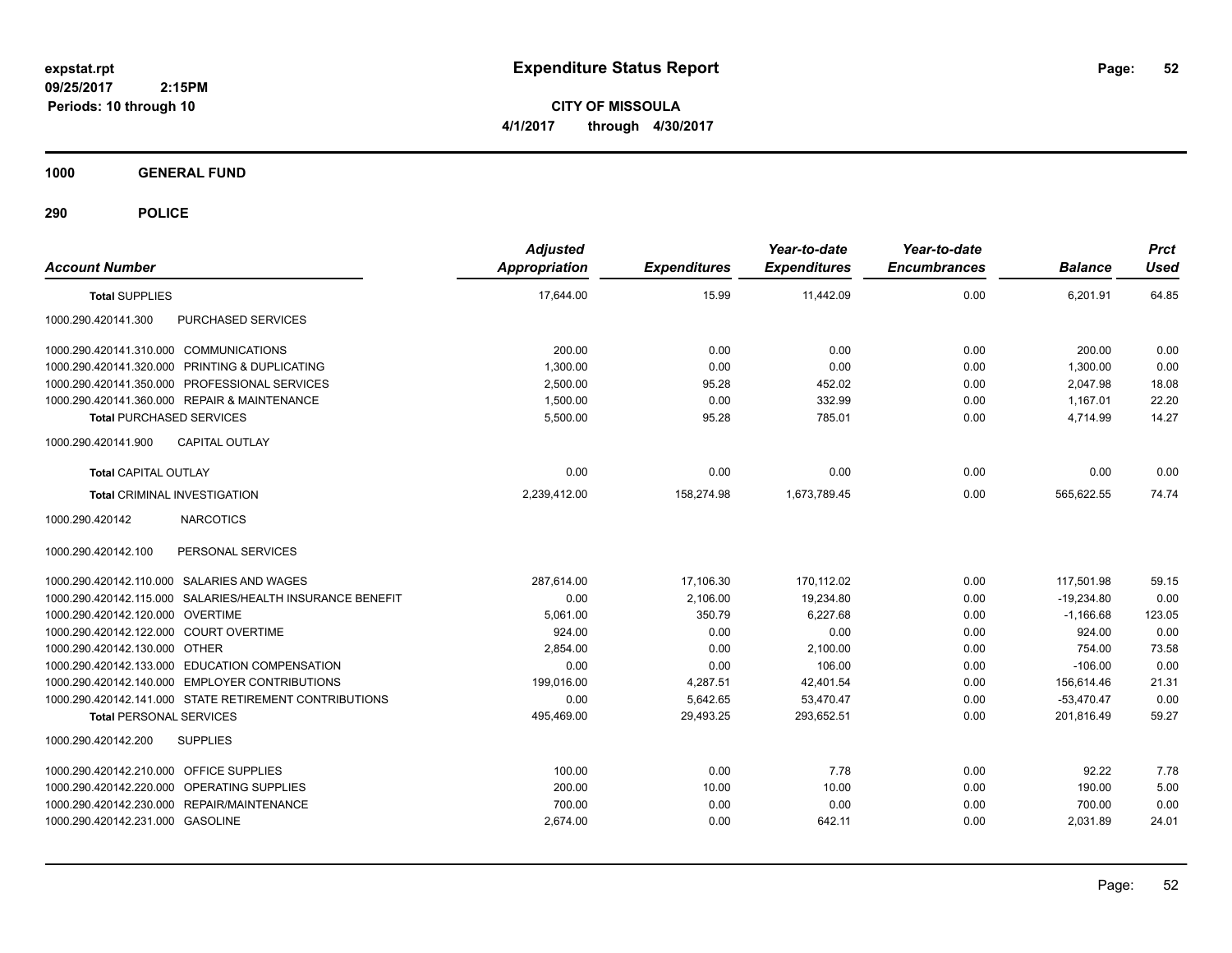**CITY OF MISSOULA 4/1/2017 through 4/30/2017**

**1000 GENERAL FUND**

| <b>Account Number</b>                                           | <b>Adjusted</b><br><b>Appropriation</b> | <b>Expenditures</b> | Year-to-date<br><b>Expenditures</b> | Year-to-date<br><b>Encumbrances</b> | <b>Balance</b>  | <b>Prct</b><br><b>Used</b> |
|-----------------------------------------------------------------|-----------------------------------------|---------------------|-------------------------------------|-------------------------------------|-----------------|----------------------------|
| <b>Total SUPPLIES</b>                                           | 3,674.00                                | 10.00               | 659.89                              | 0.00                                | 3,014.11        | 17.96                      |
| 1000.290.420142.300<br>PURCHASED SERVICES                       |                                         |                     |                                     |                                     |                 |                            |
| 1000.290.420142.320.000 PRINTING & DUPLICATING                  | 100.00                                  | 0.00                | 0.00                                | 0.00                                | 100.00          | 0.00                       |
| 1000.290.420142.350.000 PROFESSIONAL SERVICES                   | 300.00                                  | 0.00                | 100.00                              | 0.00                                | 200.00          | 33.33                      |
| 1000.290.420142.360.000 REPAIR & MAINTENANCE                    | 300.00                                  | 0.00                | 0.00                                | 0.00                                | 300.00          | 0.00                       |
| <b>Total PURCHASED SERVICES</b>                                 | 700.00                                  | 0.00                | 100.00                              | 0.00                                | 600.00          | 14.29                      |
| <b>Total NARCOTICS</b>                                          | 499,843.00                              | 29,503.25           | 294,412.40                          | 0.00                                | 205,430.60      | 58.90                      |
| REIMBURSABLE SERVICES/COMPLIANCE CHECKS<br>1000.290.420143      |                                         |                     |                                     |                                     |                 |                            |
| 1000.290.420143.100<br>PERSONAL SERVICES                        |                                         |                     |                                     |                                     |                 |                            |
| 1000.290.420143.120.000 REIMBURSABLE SVS/COMPLIANCE CHECKS      | 0.00                                    | 0.00                | 497.35                              | 0.00                                | $-497.35$       | 0.00                       |
| 1000.290.420143.140.000 REIMBURSABLE SVS/EMPLOYER CONTRIBUTIONS | 0.00                                    | 0.00                | 34.31                               | 0.00                                | $-34.31$        | 0.00                       |
| <b>Total PERSONAL SERVICES</b>                                  | 0.00                                    | 0.00                | 531.66                              | 0.00                                | $-531.66$       | 0.00                       |
| PURCHASED SERVICES<br>1000.290.420143.300                       |                                         |                     |                                     |                                     |                 |                            |
| <b>Total PURCHASED SERVICES</b>                                 | 0.00                                    | 0.00                | 0.00                                | 0.00                                | 0.00            | 0.00                       |
| <b>Total REIMBURSABLE SERVICES/COMPLIANCE CHECKS</b>            | 0.00                                    | 0.00                | 531.66                              | 0.00                                | $-531.66$       | 0.00                       |
| 1000.290.420150<br><b>TRAFFIC POLICING-UNIFORM</b>              |                                         |                     |                                     |                                     |                 |                            |
| 1000.290.420150.100<br>PERSONAL SERVICES                        |                                         |                     |                                     |                                     |                 |                            |
| 1000.290.420150.110.000 SALARIES AND WAGES                      | 4,255,923.00                            | 314,188.84          | 3,257,094.95                        | 0.00                                | 998,828.05      | 76.53                      |
| 1000.290.420150.115.000 SALARIES/HEALTH INSURANCE BENEFIT       | 0.00                                    | 42,822.00           | 394,453.80                          | 0.00                                | $-394,453.80$   | 0.00                       |
| 1000.290.420150.120.000 OVERTIME                                | 168,267.00                              | 13,663.44           | 166,633.92                          | 0.00                                | 1,633.08        | 99.03                      |
| 1000.290.420150.122.000 COURT OVERTIME                          | 13,986.00                               | 1.676.81            | 27,367.42                           | 0.00                                | $-13,381.42$    | 195.68                     |
| 1000.290.420150.130.000 OTHER                                   | 44,948.00                               | 0.00                | 39,626.75                           | 0.00                                | 5,321.25        | 88.16                      |
| 1000.290.420150.133.000 EDUCATION COMPENSATION                  | 0.00                                    | 910.00              | 9,331.00                            | 0.00                                | $-9,331.00$     | 0.00                       |
| 1000.290.420150.140.000 EMPLOYER CONTRIBUTIONS                  | 3,021,519.00                            | 78,951.74           | 815,289.49                          | 0.00                                | 2,206,229.51    | 26.98                      |
| 1000.290.420150.141.000 STATE RETIREMENT CONTRIBUTIONS          | 0.00                                    | 104,854.10          | 1,028,859.91                        | 0.00                                | $-1,028,859.91$ | 0.00                       |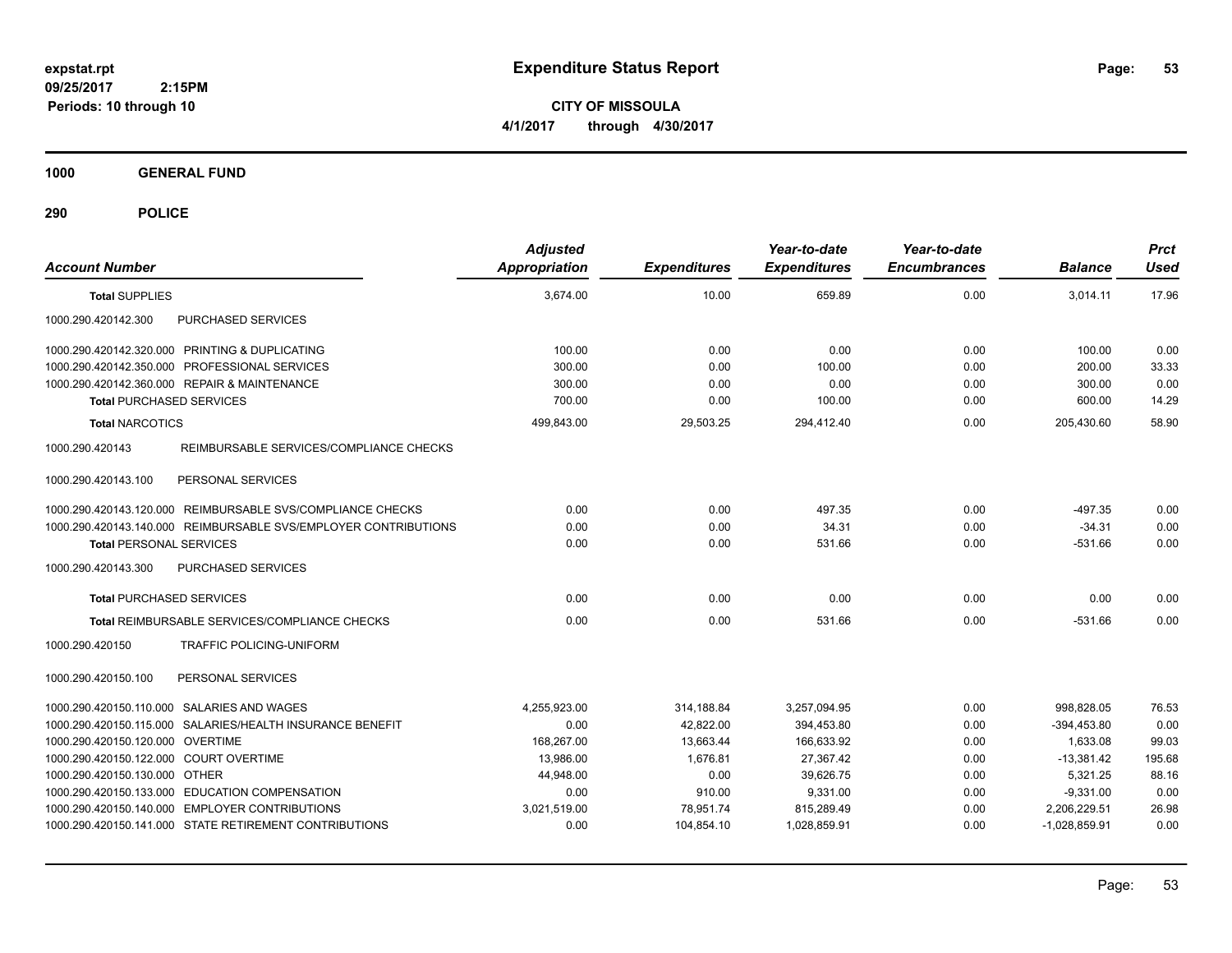**CITY OF MISSOULA 4/1/2017 through 4/30/2017**

**1000 GENERAL FUND**

| <b>Account Number</b>                                     | <b>Adjusted</b><br><b>Appropriation</b> | <b>Expenditures</b> | Year-to-date<br><b>Expenditures</b> | Year-to-date<br><b>Encumbrances</b> | <b>Balance</b> | <b>Prct</b><br><b>Used</b> |
|-----------------------------------------------------------|-----------------------------------------|---------------------|-------------------------------------|-------------------------------------|----------------|----------------------------|
| <b>Total PERSONAL SERVICES</b>                            | 7,504,643.00                            | 557.066.93          | 5,738,657.24                        | 0.00                                | 1,765,985.76   | 76.47                      |
| 1000.290.420150.200<br><b>SUPPLIES</b>                    |                                         |                     |                                     |                                     |                |                            |
| 1000.290.420150.210.000 OFFICE SUPPLIES                   | 2,494.00                                | 45.95               | 302.79                              | 0.00                                | 2,191.21       | 12.14                      |
| 1000.290.420150.220.000 OPERATING SUPPLIES                | 23,524.00                               | 3,334.89            | 22,101.87                           | 0.00                                | 1,422.13       | 93.95                      |
| 1000.290.420150.230.000 REPAIR/MAINTENANCE                | 35,784.00                               | 1,828.56            | 24,161.60                           | 0.00                                | 11,622.40      | 67.52                      |
| 1000.290.420150.231.000 GASOLINE                          | 145,486.00                              | 0.00                | 77,636.49                           | 0.00                                | 67,849.51      | 53.36                      |
| <b>Total SUPPLIES</b>                                     | 207,288.00                              | 5,209.40            | 124.202.75                          | 0.00                                | 83.085.25      | 59.92                      |
| 1000.290.420150.300<br>PURCHASED SERVICES                 |                                         |                     |                                     |                                     |                |                            |
| 1000.290.420150.320.000 PRINTING & DUPLICATING            | 6,209.00                                | 1,928.47            | 3,604.58                            | 0.00                                | 2,604.42       | 58.05                      |
| 1000.290.420150.344.000 TELEPHONE SERVICE                 | 680.00                                  | 0.00                | 0.00                                | 0.00                                | 680.00         | 0.00                       |
| 1000.290.420150.350.000 PROFESSIONAL SERVICES             | 4.425.00                                | 0.00                | 970.61                              | 0.00                                | 3,454.39       | 21.93                      |
| 1000.290.420150.360.000 REPAIR & MAINTENANCE              | 15,130.00                               | 367.95              | 27,211.91                           | 0.00                                | $-12,081.91$   | 179.85                     |
| <b>Total PURCHASED SERVICES</b>                           | 26.444.00                               | 2,296.42            | 31.787.10                           | 0.00                                | $-5,343.10$    | 120.21                     |
| CAPITAL OUTLAY<br>1000.290.420150.900                     |                                         |                     |                                     |                                     |                |                            |
| <b>Total CAPITAL OUTLAY</b>                               | 0.00                                    | 0.00                | 0.00                                | 0.00                                | 0.00           | 0.00                       |
| <b>Total TRAFFIC POLICING-UNIFORM</b>                     | 7,738,375.00                            | 564,572.75          | 5,894,647.09                        | 0.00                                | 1,843,727.91   | 76.17                      |
| <b>ACCIDENT INVESTIGATION</b><br>1000.290.420151          |                                         |                     |                                     |                                     |                |                            |
| 1000.290.420151.100<br>PERSONAL SERVICES                  |                                         |                     |                                     |                                     |                |                            |
| 1000.290.420151.110.000 SALARIES AND WAGES                | 557.541.00                              | 52,169.39           | 524.718.94                          | 0.00                                | 32.822.06      | 94.11                      |
| 1000.290.420151.115.000 SALARIES/HEALTH INSURANCE BENEFIT | 0.00                                    | 5.616.00            | 51.667.20                           | 0.00                                | $-51.667.20$   | 0.00                       |
| 1000.290.420151.120.000 OVERTIME                          | 14,599.00                               | 1,823.85            | 25,078.51                           | 0.00                                | $-10,479.51$   | 171.78                     |
| 1000.290.420151.122.000 COURT OVERTIME                    | 1,740.00                                | 0.00                | 0.00                                | 0.00                                | 1,740.00       | 0.00                       |
| 1000.290.420151.130.000 OTHER                             | 3,567.00                                | 0.00                | 5,600.00                            | 0.00                                | $-2,033.00$    | 156.99                     |
| 1000.290.420151.133.000 EDUCATION COMPENSATION            | 0.00                                    | 100.00              | 1.004.00                            | 0.00                                | $-1,004.00$    | 0.00                       |
| 1000.290.420151.140.000 EMPLOYER CONTRIBUTIONS            | 356,036.00                              | 15,351.03           | 155,074.38                          | 0.00                                | 200,961.62     | 43.56                      |
| 1000.290.420151.141.000 STATE RETIREMENT CONTRIBUTIONS    | 0.00                                    | 14,205.32           | 146,309.77                          | 0.00                                | $-146,309.77$  | 0.00                       |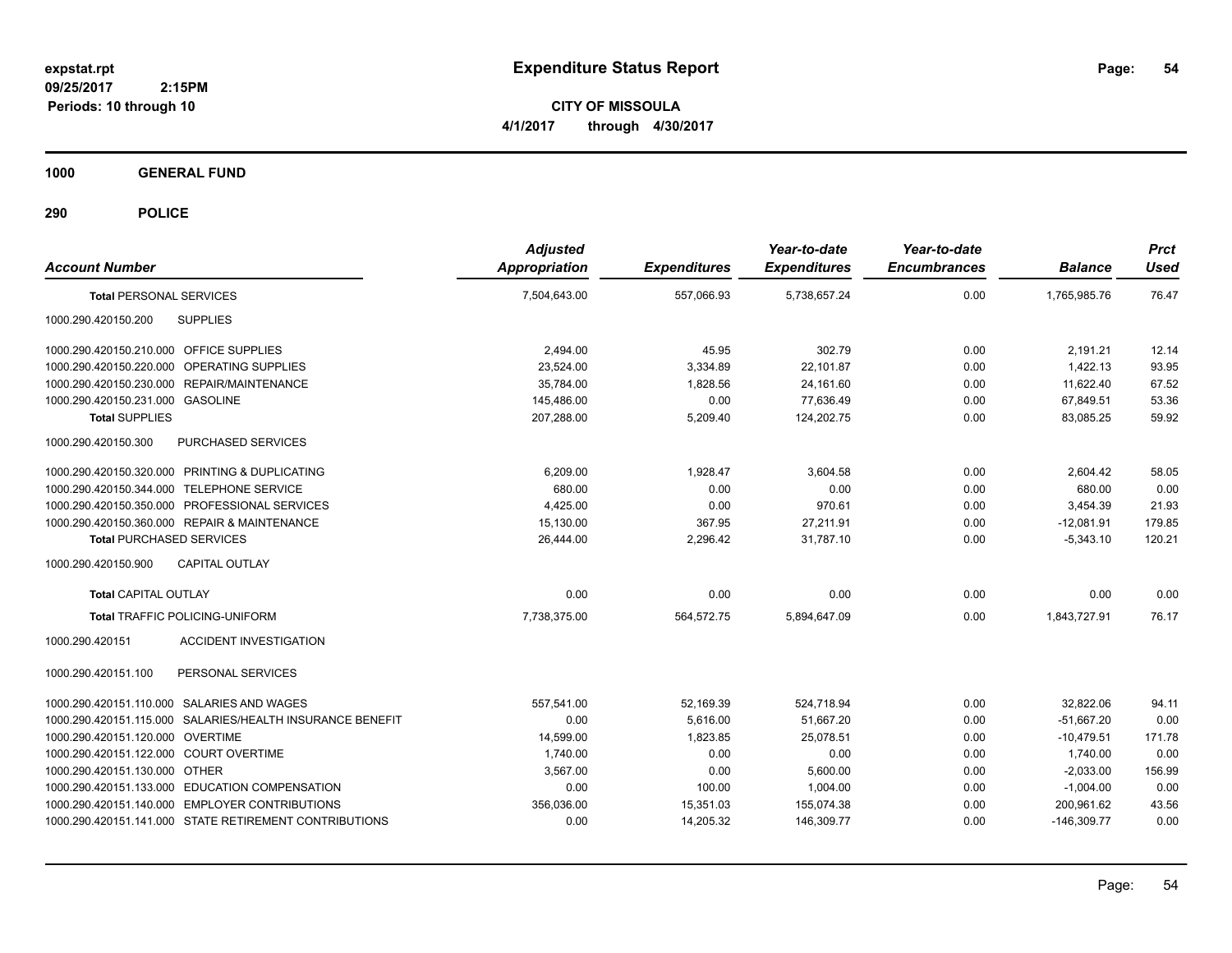**CITY OF MISSOULA 4/1/2017 through 4/30/2017**

**1000 GENERAL FUND**

| <b>Account Number</b>                                     | <b>Adjusted</b><br><b>Appropriation</b> | <b>Expenditures</b> | Year-to-date<br><b>Expenditures</b> | Year-to-date<br><b>Encumbrances</b> | <b>Balance</b> | <b>Prct</b><br><b>Used</b> |
|-----------------------------------------------------------|-----------------------------------------|---------------------|-------------------------------------|-------------------------------------|----------------|----------------------------|
| <b>Total PERSONAL SERVICES</b>                            | 933,483.00                              | 89,265.59           | 909,452.80                          | 0.00                                | 24,030.20      | 97.43                      |
| 1000.290.420151.200<br><b>SUPPLIES</b>                    |                                         |                     |                                     |                                     |                |                            |
| 1000.290.420151.210.000 OFFICE SUPPLIES                   | 200.00                                  | 10.21               | 49.80                               | 0.00                                | 150.20         | 24.90                      |
| 1000.290.420151.220.000 OPERATING SUPPLIES                | 2,966.00                                | 140.40              | 3,852.84                            | 0.00                                | $-886.84$      | 129.90                     |
| 1000.290.420151.230.000 REPAIR/MAINTENANCE                | 4,151.00                                | 190.50              | 1.827.75                            | 0.00                                | 2,323.25       | 44.03                      |
| 1000.290.420151.231.000 GASOLINE                          | 13,423.00                               | 0.00                | 12,943.04                           | 0.00                                | 479.96         | 96.42                      |
| <b>Total SUPPLIES</b>                                     | 20,740.00                               | 341.11              | 18.673.43                           | 0.00                                | 2,066.57       | 90.04                      |
| 1000.290.420151.300<br>PURCHASED SERVICES                 |                                         |                     |                                     |                                     |                |                            |
| 1000.290.420151.320.000 PRINTING & DUPLICATING            | 207.00                                  | 0.00                | 278.78                              | 0.00                                | $-71.78$       | 134.68                     |
| 1000.290.420151.350.000 PROFESSIONAL SERVICES             | 300.00                                  | 0.00                | 65.00                               | 0.00                                | 235.00         | 21.67                      |
| 1000.290.420151.360.000 REPAIR & MAINTENANCE              | 5.615.00                                | 1.290.63            | 8,306.57                            | 0.00                                | $-2.691.57$    | 147.94                     |
| <b>Total PURCHASED SERVICES</b>                           | 6,122.00                                | 1.290.63            | 8,650.35                            | 0.00                                | $-2.528.35$    | 141.30                     |
| 1000.290.420151.900<br><b>CAPITAL OUTLAY</b>              |                                         |                     |                                     |                                     |                |                            |
| <b>Total CAPITAL OUTLAY</b>                               | 0.00                                    | 0.00                | 0.00                                | 0.00                                | 0.00           | 0.00                       |
| <b>Total ACCIDENT INVESTIGATION</b>                       | 960,345.00                              | 90,897.33           | 936,776.58                          | 0.00                                | 23,568.42      | 97.55                      |
| <b>PLANS UNIT</b><br>1000.290.420152                      |                                         |                     |                                     |                                     |                |                            |
| 1000.290.420152.100<br>PERSONAL SERVICES                  |                                         |                     |                                     |                                     |                |                            |
| 1000.290.420152.110.000 SALARIES AND WAGES                | 237,505.00                              | 12,579.04           | 128,866.49                          | 0.00                                | 108,638.51     | 54.26                      |
| 1000.290.420152.115.000 SALARIES/HEALTH INSURANCE BENEFIT | 0.00                                    | 1,404.00            | 13,057.20                           | 0.00                                | $-13,057.20$   | 0.00                       |
| 1000.290.420152.120.000 OVERTIME                          | 2,920.00                                | 514.91              | 6,047.50                            | 0.00                                | $-3,127.50$    | 207.11                     |
| 1000.290.420152.122.000 COURT OVERTIME                    | 752.00                                  | 0.00                | 0.00                                | 0.00                                | 752.00         | 0.00                       |
| 1000.290.420152.130.000 OTHER                             | 2,140.00                                | 0.00                | 1,400.00                            | 0.00                                | 740.00         | 65.42                      |
| 1000.290.420152.140.000 EMPLOYER CONTRIBUTIONS            | 160,217.00                              | 3,028.33            | 31,147.82                           | 0.00                                | 129,069.18     | 19.44                      |
| 1000.290.420152.141.000 STATE RETIREMENT CONTRIBUTIONS    | 0.00                                    | 4,106.82            | 41,895.72                           | 0.00                                | $-41,895.72$   | 0.00                       |
| <b>Total PERSONAL SERVICES</b>                            | 403,534.00                              | 21,633.10           | 222,414.73                          | 0.00                                | 181,119.27     | 55.12                      |
| <b>SUPPLIES</b><br>1000.290.420152.200                    |                                         |                     |                                     |                                     |                |                            |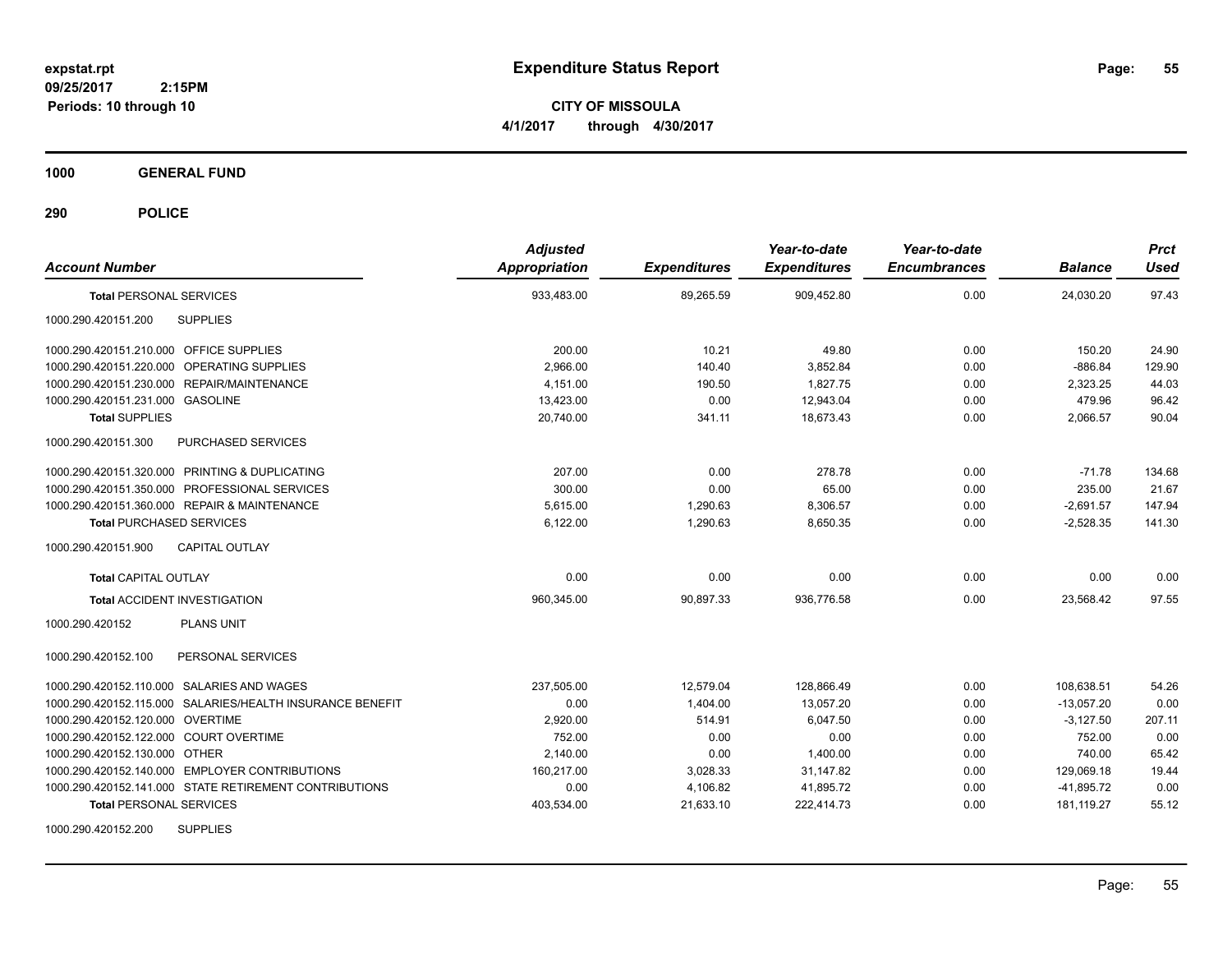**CITY OF MISSOULA 4/1/2017 through 4/30/2017**

**1000 GENERAL FUND**

| <b>Account Number</b>                                                  | <b>Adjusted</b><br><b>Appropriation</b> | <b>Expenditures</b> | Year-to-date<br><b>Expenditures</b> | Year-to-date<br><b>Encumbrances</b> | <b>Balance</b>       | <b>Prct</b><br><b>Used</b> |
|------------------------------------------------------------------------|-----------------------------------------|---------------------|-------------------------------------|-------------------------------------|----------------------|----------------------------|
| 1000.290.420152.210.000 OFFICE SUPPLIES                                | 200.00                                  | 0.00                | 0.00                                | 0.00                                | 200.00               | 0.00                       |
|                                                                        |                                         |                     |                                     |                                     |                      |                            |
| OPERATING SUPPLIES<br>1000.290.420152.220.000<br><b>Total SUPPLIES</b> | 2,000.00<br>2,200.00                    | 0.00<br>0.00        | 620.75<br>620.75                    | 0.00<br>0.00                        | 1,379.25<br>1,579.25 | 31.04<br>28.22             |
|                                                                        |                                         |                     |                                     |                                     |                      |                            |
| 1000.290.420152.300<br><b>PURCHASED SERVICES</b>                       |                                         |                     |                                     |                                     |                      |                            |
| 1000.290.420152.320.000 PRINTING & DUPLICATING                         | 200.00                                  | 0.00                | 0.00                                | 0.00                                | 200.00               | 0.00                       |
| 1000.290.420152.350.000 PROFESSIONAL SERVICES                          | 150.00                                  | 0.00                | 0.00                                | 0.00                                | 150.00               | 0.00                       |
| 1000.290.420152.360.000 REPAIR & MAINTENANCE                           | 500.00                                  | 0.00                | 0.00                                | 0.00                                | 500.00               | 0.00                       |
| <b>Total PURCHASED SERVICES</b>                                        | 850.00                                  | 0.00                | 0.00                                | 0.00                                | 850.00               | 0.00                       |
| <b>Total PLANS UNIT</b>                                                | 406,584.00                              | 21,633.10           | 223,035.48                          | 0.00                                | 183,548.52           | 54.86                      |
| 1000.290.420153<br><b>COMMUNITY RESOURCE</b>                           |                                         |                     |                                     |                                     |                      |                            |
| 1000.290.420153.100<br>PERSONAL SERVICES                               |                                         |                     |                                     |                                     |                      |                            |
| 1000.290.420153.110.000 CRO/SALARIES AND WAGES                         | 579,787.00                              | 44,526.37           | 455,465.55                          | 0.00                                | 124,321.45           | 78.56                      |
| 1000.290.420153.115.000 SALARIES/HEALTH INSURANCE BENEFIT              | 0.00                                    | 4,914.00            | 45,700.20                           | 0.00                                | $-45,700.20$         | 0.00                       |
| 1000.290.420153.120.000 OVERTIME                                       | 3.893.00                                | 1.599.80            | 11,962.89                           | 0.00                                | $-8,069.89$          | 307.29                     |
| 1000.290.420153.122.000 COURT OVERTIME                                 | 1,811.00                                | 0.00                | 0.00                                | 0.00                                | 1,811.00             | 0.00                       |
| 1000.290.420153.130.000 OTHER                                          | 4,281.00                                | 0.00                | 4,900.00                            | 0.00                                | $-619.00$            | 114.46                     |
| 1000.290.420153.133.000 EDUCATION COMPENSATION                         | 0.00                                    | 50.00               | 515.00                              | 0.00                                | $-515.00$            | 0.00                       |
| 1000.290.420153.140.000 EMPLOYER CONTRIBUTIONS                         | 386.633.00                              | 12,669.55           | 128,404.73                          | 0.00                                | 258,228.27           | 33.21                      |
| 1000.290.420153.141.000 STATE RETIREMENT CONTRIBUTIONS                 | 0.00                                    | 13,036.86           | 133,762.27                          | 0.00                                | $-133,762.27$        | 0.00                       |
| <b>Total PERSONAL SERVICES</b>                                         | 976,405.00                              | 76,796.58           | 780,710.64                          | 0.00                                | 195,694.36           | 79.96                      |
| 1000.290.420153.200<br><b>SUPPLIES</b>                                 |                                         |                     |                                     |                                     |                      |                            |
| 1000.290.420153.210.000 OFFICE SUPPLIES                                | 1,340.00                                | 0.00                | 0.00                                | 0.00                                | 1,340.00             | 0.00                       |
| OPERATING SUPPLIES<br>1000.290.420153.220.000                          | 3,500.00                                | 591.74              | 3,631.17                            | 0.00                                | $-131.17$            | 103.75                     |
| 1000.290.420153.230.000 REPAIR/MAINTENANCE                             | 1,100.00                                | 0.00                | 5.50                                | 0.00                                | 1,094.50             | 0.50                       |
| 1000.290.420153.231.000 GASOLINE                                       | 3,561.00                                | 0.00                | 308.04                              | 0.00                                | 3,252.96             | 8.65                       |
| <b>Total SUPPLIES</b>                                                  | 9,501.00                                | 591.74              | 3,944.71                            | 0.00                                | 5,556.29             | 41.52                      |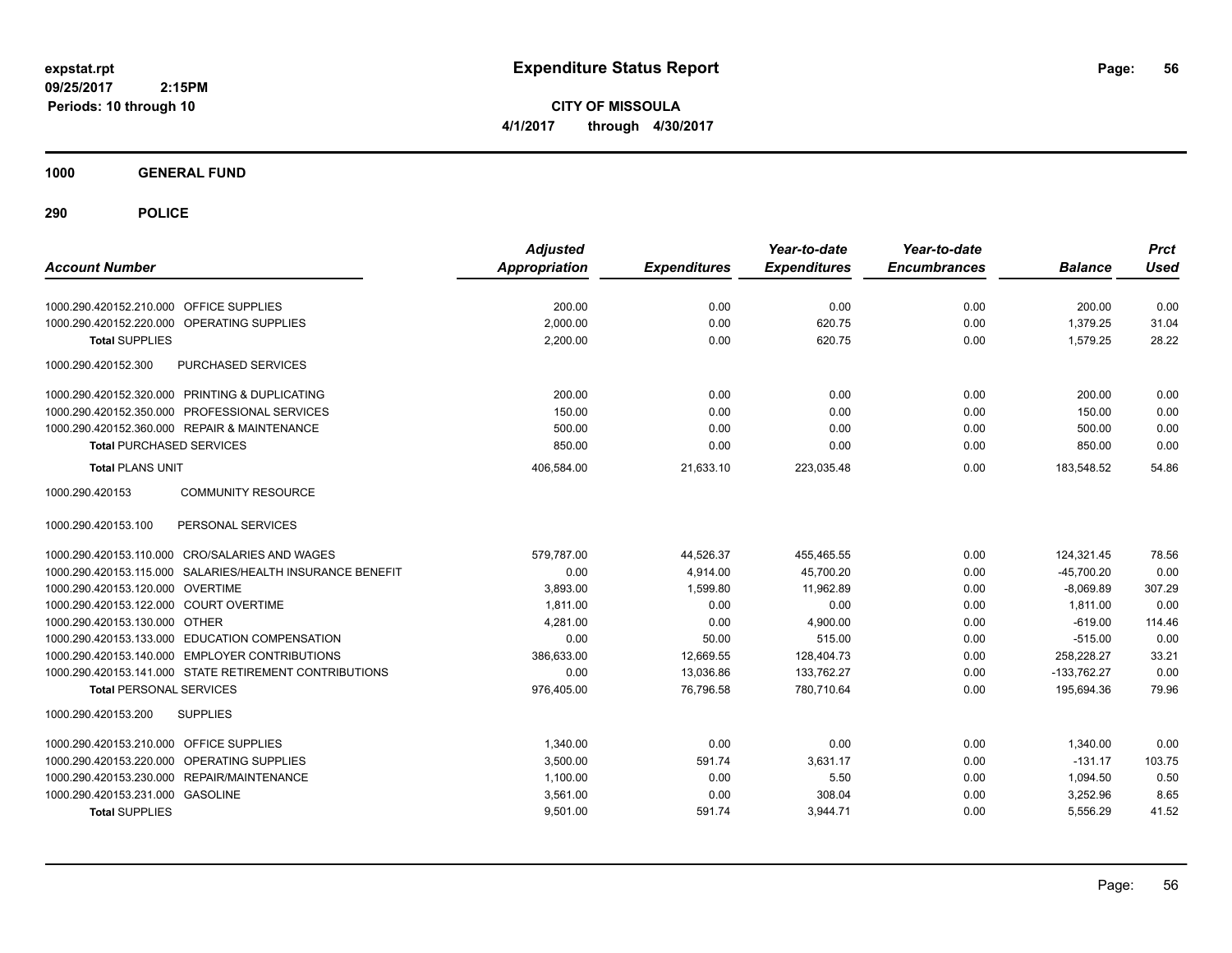**CITY OF MISSOULA 4/1/2017 through 4/30/2017**

**1000 GENERAL FUND**

| <b>Account Number</b>                                   | <b>Adjusted</b><br><b>Appropriation</b> | <b>Expenditures</b> | Year-to-date<br><b>Expenditures</b> | Year-to-date<br><b>Encumbrances</b> | <b>Balance</b> | <b>Prct</b><br><b>Used</b> |
|---------------------------------------------------------|-----------------------------------------|---------------------|-------------------------------------|-------------------------------------|----------------|----------------------------|
| <b>PURCHASED SERVICES</b><br>1000.290.420153.300        |                                         |                     |                                     |                                     |                |                            |
| 1000.290.420153.320.000 PRINTING & DUPLICATING          | 580.00                                  | 0.00                | 0.00                                | 0.00                                | 580.00         | 0.00                       |
| 1000.290.420153.360.000 REPAIR & MAINTENANCE            | 500.00                                  | 0.00                | 180.00                              | 0.00                                | 320.00         | 36.00                      |
| <b>Total PURCHASED SERVICES</b>                         | 1,080.00                                | 0.00                | 180.00                              | 0.00                                | 900.00         | 16.67                      |
| <b>CAPITAL OUTLAY</b><br>1000.290.420153.900            |                                         |                     |                                     |                                     |                |                            |
| <b>Total CAPITAL OUTLAY</b>                             | 0.00                                    | 0.00                | 0.00                                | 0.00                                | 0.00           | 0.00                       |
| <b>Total COMMUNITY RESOURCE</b>                         | 986,986.00                              | 77,388.32           | 784,835.35                          | 0.00                                | 202,150.65     | 79.52                      |
| 1000.290.420154<br>ABANDONED VEHICLE PROGRAM            |                                         |                     |                                     |                                     |                |                            |
| 1000.290.420154.100<br>PERSONAL SERVICES                |                                         |                     |                                     |                                     |                |                            |
| 1000.290.420154.110.000 SALARIES AND WAGES              | 38,119.00                               | 2,944.08            | 30.284.25                           | 0.00                                | 7.834.75       | 79.45                      |
| 1000.290.420154.120.000 OVERTIME                        | 973.00                                  | 5.30                | 62.80                               | 0.00                                | 910.20         | 6.45                       |
| 1000.290.420154.140.000 EMPLOYER CONTRIBUTIONS          | 16,199.00                               | 1,308.37            | 13,929.20                           | 0.00                                | 2,269.80       | 85.99                      |
| <b>Total PERSONAL SERVICES</b>                          | 55,291.00                               | 4,257.75            | 44,276.25                           | 0.00                                | 11,014.75      | 80.08                      |
| <b>SUPPLIES</b><br>1000.290.420154.200                  |                                         |                     |                                     |                                     |                |                            |
| 1000.290.420154.210.000 OFFICE SUPPLIES                 | 240.00                                  | 0.00                | 65.45                               | 0.00                                | 174.55         | 27.27                      |
| 1000.290.420154.220.000 OPERATING SUPPLIES              | 400.00                                  | 71.40               | 112.67                              | 0.00                                | 287.33         | 28.17                      |
| <b>Total SUPPLIES</b>                                   | 640.00                                  | 71.40               | 178.12                              | 0.00                                | 461.88         | 27.83                      |
| PURCHASED SERVICES<br>1000.290.420154.300               |                                         |                     |                                     |                                     |                |                            |
| 1000.290.420154.310.000 COMMUNICATIONS                  | 2,484.00                                | 0.00                | 440.80                              | 0.00                                | 2.043.20       | 17.75                      |
| 1000.290.420154.320.000 PRINTING & DUPLICATING          | 768.00                                  | 0.00                | 676.21                              | 0.00                                | 91.79          | 88.05                      |
| 1000.290.420154.330.000 PUBLICITY, SUBSCRIPTIONS & DUES | 2,400.00                                | 0.00                | 254.00                              | 0.00                                | 2,146.00       | 10.58                      |
| 1000.290.420154.350.000 PROFESSIONAL SERVICES           | 12,429.00                               | 0.00                | 188.59                              | 0.00                                | 12,240.41      | 1.52                       |
| 1000.290.420154.350.011 PROFESSIONAL SERVICES           | 0.00                                    | 600.00              | 3,317.00                            | 0.00                                | $-3,317.00$    | 0.00                       |
| 1000.290.420154.350.012 PROFESSIONAL SERVICES           | 0.00                                    | 500.00              | 4,500.00                            | 0.00                                | $-4,500.00$    | 0.00                       |
| <b>Total PURCHASED SERVICES</b>                         | 18,081.00                               | 1,100.00            | 9,376.60                            | 0.00                                | 8,704.40       | 51.86                      |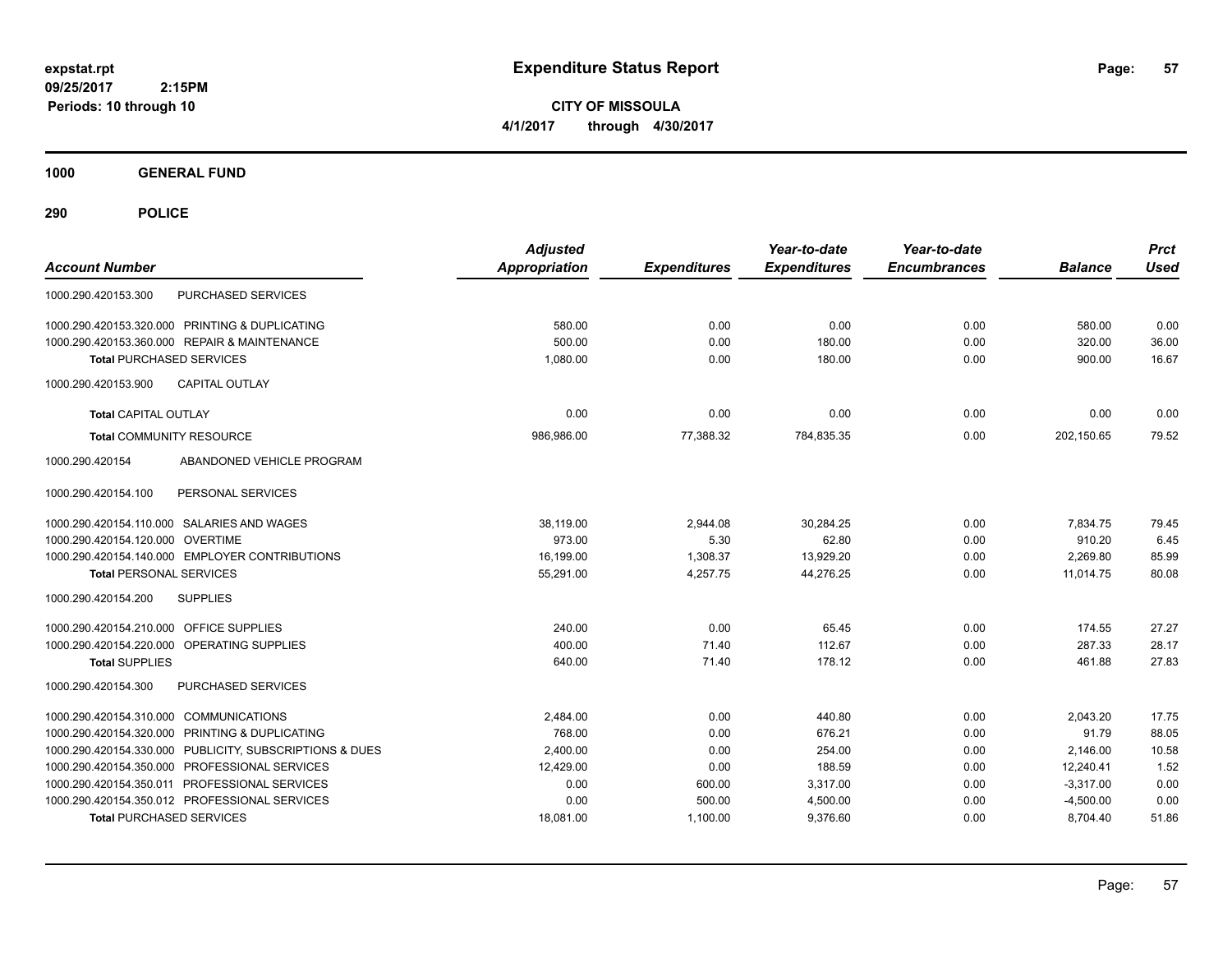**CITY OF MISSOULA 4/1/2017 through 4/30/2017**

**1000 GENERAL FUND**

| <b>Account Number</b>                      |                                                | <b>Adjusted</b><br><b>Appropriation</b> | <b>Expenditures</b> | Year-to-date<br><b>Expenditures</b> | Year-to-date<br><b>Encumbrances</b> | <b>Balance</b> | <b>Prct</b><br><b>Used</b> |
|--------------------------------------------|------------------------------------------------|-----------------------------------------|---------------------|-------------------------------------|-------------------------------------|----------------|----------------------------|
|                                            | <b>Total ABANDONED VEHICLE PROGRAM</b>         | 74,012.00                               | 5,429.15            | 53,830.97                           | 0.00                                | 20,181.03      | 72.73                      |
| 1000.290.420160                            | <b>COMMUNICATIONS</b>                          |                                         |                     |                                     |                                     |                |                            |
| 1000.290.420160.100                        | PERSONAL SERVICES                              |                                         |                     |                                     |                                     |                |                            |
| 1000.290.420160.110.000 SALARIES AND WAGES |                                                | 257,927.00                              | 18,362.37           | 190,661.57                          | 0.00                                | 67,265.43      | 73.92                      |
| 1000.290.420160.120.000 OVERTIME           |                                                | 9,733.00                                | 113.13              | 4,472.08                            | 0.00                                | 5,260.92       | 45.95                      |
|                                            | 1000.290.420160.140.000 EMPLOYER CONTRIBUTIONS | 102,210.00                              | 7,007.01            | 81,509.37                           | 0.00                                | 20,700.63      | 79.75                      |
| <b>Total PERSONAL SERVICES</b>             |                                                | 369,870.00                              | 25,482.51           | 276,643.02                          | 0.00                                | 93,226.98      | 74.79                      |
| 1000.290.420160.200                        | <b>SUPPLIES</b>                                |                                         |                     |                                     |                                     |                |                            |
| 1000.290.420160.210.000 OFFICE SUPPLIES    |                                                | 400.00                                  | 0.00                | 748.47                              | 0.00                                | $-348.47$      | 187.12                     |
| 1000.290.420160.220.000 OPERATING SUPPLIES |                                                | 800.00                                  | 0.00                | 105.99                              | 0.00                                | 694.01         | 13.25                      |
| <b>Total SUPPLIES</b>                      |                                                | 1,200.00                                | 0.00                | 854.46                              | 0.00                                | 345.54         | 71.21                      |
| 1000.290.420160.300                        | PURCHASED SERVICES                             |                                         |                     |                                     |                                     |                |                            |
| 1000.290.420160.310.000 COMMUNICATIONS     |                                                | 14,200.00                               | 0.00                | 16,772.48                           | 0.00                                | $-2,572.48$    | 118.12                     |
|                                            | 1000.290.420160.320.000 PRINTING & DUPLICATING | 150.00                                  | 0.00                | 78.72                               | 0.00                                | 71.28          | 52.48                      |
| <b>Total PURCHASED SERVICES</b>            |                                                | 14,350.00                               | 0.00                | 16,851.20                           | 0.00                                | $-2,501.20$    | 117.43                     |
| <b>Total COMMUNICATIONS</b>                |                                                | 385,420.00                              | 25,482.51           | 294,348.68                          | 0.00                                | 91,071.32      | 76.37                      |
| 1000.290.420170                            | <b>RECORDS</b>                                 |                                         |                     |                                     |                                     |                |                            |
| 1000.290.420170.100                        | PERSONAL SERVICES                              |                                         |                     |                                     |                                     |                |                            |
| 1000.290.420170.110.000 SALARIES AND WAGES |                                                | 147,886.00                              | 11,436.99           | 117,381.68                          | 0.00                                | 30,504.32      | 79.37                      |
| 1000.290.420170.120.000 OVERTIME           |                                                | 779.00                                  | 179.70              | 654.10                              | 0.00                                | 124.90         | 83.97                      |
|                                            | 1000.290.420170.140.000 EMPLOYER CONTRIBUTIONS | 63,593.00                               | 5,183.94            | 55,017.97                           | 0.00                                | 8,575.03       | 86.52                      |
| <b>Total PERSONAL SERVICES</b>             |                                                | 212,258.00                              | 16,800.63           | 173,053.75                          | 0.00                                | 39,204.25      | 81.53                      |
| 1000.290.420170.200                        | <b>SUPPLIES</b>                                |                                         |                     |                                     |                                     |                |                            |
| 1000.290.420170.210.000 OFFICE SUPPLIES    |                                                | 800.00                                  | 5.98                | 30.85                               | 0.00                                | 769.15         | 3.86                       |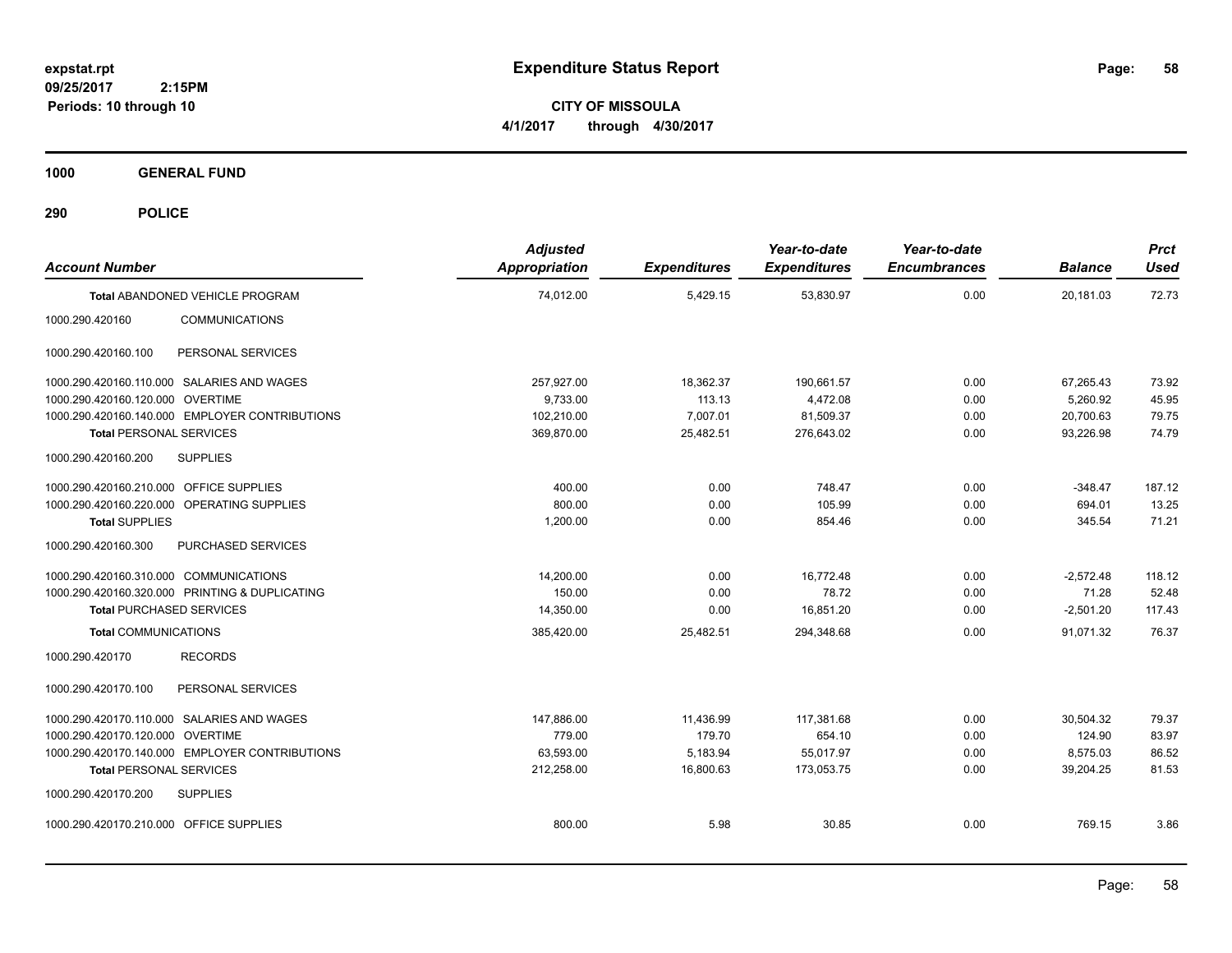**CITY OF MISSOULA 4/1/2017 through 4/30/2017**

**1000 GENERAL FUND**

| <b>Account Number</b>                          | <b>Adjusted</b><br><b>Appropriation</b> | <b>Expenditures</b> | Year-to-date<br><b>Expenditures</b> | Year-to-date<br><b>Encumbrances</b> | <b>Balance</b> | <b>Prct</b><br><b>Used</b> |
|------------------------------------------------|-----------------------------------------|---------------------|-------------------------------------|-------------------------------------|----------------|----------------------------|
| 1000.290.420170.220.000 OPERATING SUPPLIES     | 850.00                                  | 0.00                | 155.62                              | 0.00                                | 694.38         | 18.31                      |
| <b>Total SUPPLIES</b>                          | 1,650.00                                | 5.98                | 186.47                              | 0.00                                | 1,463.53       | 11.30                      |
| PURCHASED SERVICES<br>1000.290.420170.300      |                                         |                     |                                     |                                     |                |                            |
| <b>Total PURCHASED SERVICES</b>                | 0.00                                    | 0.00                | 0.00                                | 0.00                                | 0.00           | 0.00                       |
| 1000.290.420170.500<br><b>FIXED CHARGES</b>    |                                         |                     |                                     |                                     |                |                            |
| <b>Total FIXED CHARGES</b>                     | 0.00                                    | 0.00                | 0.00                                | 0.00                                | 0.00           | 0.00                       |
| <b>CAPITAL OUTLAY</b><br>1000.290.420170.900   |                                         |                     |                                     |                                     |                |                            |
| <b>Total CAPITAL OUTLAY</b>                    | 0.00                                    | 0.00                | 0.00                                | 0.00                                | 0.00           | 0.00                       |
| <b>Total RECORDS</b>                           | 213,908.00                              | 16,806.61           | 173,240.22                          | 0.00                                | 40,667.78      | 80.99                      |
| 1000.290.420182<br><b>EVIDENCE</b>             |                                         |                     |                                     |                                     |                |                            |
| 1000.290.420182.100<br>PERSONAL SERVICES       |                                         |                     |                                     |                                     |                |                            |
| 1000.290.420182.110.000 SALARIES AND WAGES     | 115,324.00                              | 8,904.22            | 91,647.29                           | 0.00                                | 23,676.71      | 79.47                      |
| 1000.290.420182.120.000 OVERTIME               | 2,433.00                                | 112.36              | 1.409.63                            | 0.00                                | 1,023.37       | 57.94                      |
| 1000.290.420182.140.000 EMPLOYER CONTRIBUTIONS | 47,691.00                               | 3,858.52            | 41,245.53                           | 0.00                                | 6,445.47       | 86.48                      |
| <b>Total PERSONAL SERVICES</b>                 | 165,448.00                              | 12,875.10           | 134,302.45                          | 0.00                                | 31,145.55      | 81.18                      |
| 1000.290.420182.200<br><b>SUPPLIES</b>         |                                         |                     |                                     |                                     |                |                            |
| 1000.290.420182.210.000 OFFICE SUPPLIES        | 800.00                                  | 341.28              | 358.33                              | 0.00                                | 441.67         | 44.79                      |
| 1000.290.420182.220.000 OPERATING SUPPLIES     | 5,800.00                                | 14.27               | 5.591.57                            | 0.00                                | 208.43         | 96.41                      |
| 1000.290.420182.230.000 REPAIR/MAINTENANCE     | 500.00                                  | 0.00                | 0.00                                | 0.00                                | 500.00         | 0.00                       |
| 1000.290.420182.231.000 GASOLINE               | 479.00                                  | 0.00                | 543.03                              | 0.00                                | $-64.03$       | 113.37                     |
| <b>Total SUPPLIES</b>                          | 7,579.00                                | 355.55              | 6,492.93                            | 0.00                                | 1,086.07       | 85.67                      |
| 1000.290.420182.300<br>PURCHASED SERVICES      |                                         |                     |                                     |                                     |                |                            |
| 1000.290.420182.310.000 COMMUNICATIONS         | 300.00                                  | 0.00                | 0.00                                | 0.00                                | 300.00         | 0.00                       |
| 1000.290.420182.320.000 PRINTING & DUPLICATING | 1,000.00                                | 0.00                | 22.61                               | 0.00                                | 977.39         | 2.26                       |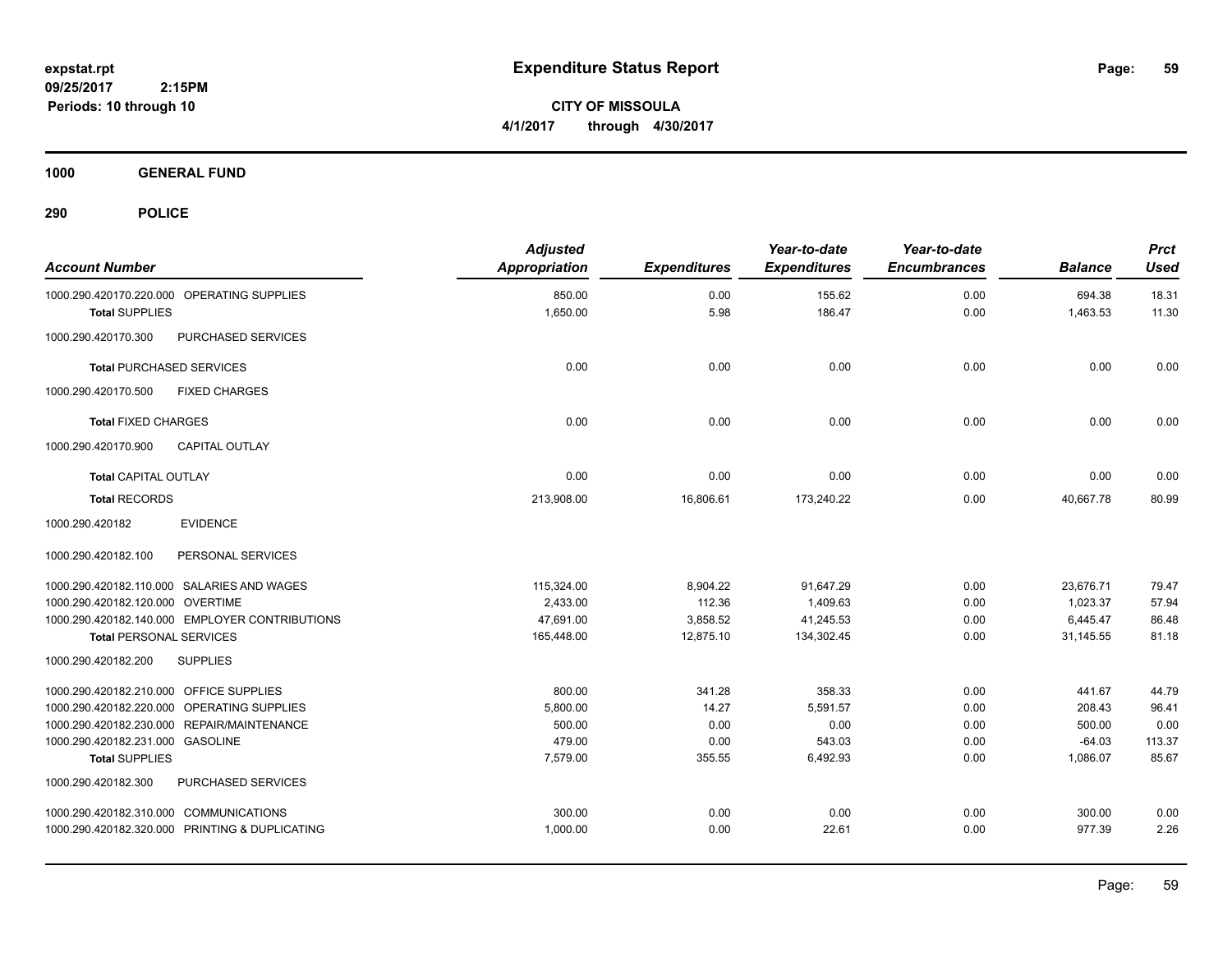**CITY OF MISSOULA 4/1/2017 through 4/30/2017**

**1000 GENERAL FUND**

| <b>Account Number</b>                            | <b>Adjusted</b><br>Appropriation | <b>Expenditures</b> | Year-to-date<br><b>Expenditures</b> | Year-to-date<br><b>Encumbrances</b> | <b>Balance</b> | <b>Prct</b><br><b>Used</b> |
|--------------------------------------------------|----------------------------------|---------------------|-------------------------------------|-------------------------------------|----------------|----------------------------|
| 1000.290.420182.350.000 PROFESSIONAL SERVICES    | 42,956.00                        | 2,380.00            | 20,129.50                           | 0.00                                | 22,826.50      | 46.86                      |
| 1000.290.420182.360.000 REPAIR & MAINTENANCE     | 150.00                           | 0.00                | 63.99                               | 0.00                                | 86.01          | 42.66                      |
| <b>Total PURCHASED SERVICES</b>                  | 44,406.00                        | 2,380.00            | 20,216.10                           | 0.00                                | 24,189.90      | 45.53                      |
| <b>FIXED CHARGES</b><br>1000.290.420182.500      |                                  |                     |                                     |                                     |                |                            |
| 1000.290.420182.500.000 FIXED CHARGES            | 650.00                           | 0.00                | 412.00                              | 0.00                                | 238.00         | 63.38                      |
| <b>Total FIXED CHARGES</b>                       | 650.00                           | 0.00                | 412.00                              | 0.00                                | 238.00         | 63.38                      |
| <b>Total EVIDENCE</b>                            | 218,083.00                       | 15,610.65           | 161,423.48                          | 0.00                                | 56,659.52      | 74.02                      |
| <b>SPECIAL TEAMS</b><br>1000.290.420185          |                                  |                     |                                     |                                     |                |                            |
| 1000.290.420185.100<br>PERSONAL SERVICES         |                                  |                     |                                     |                                     |                |                            |
| <b>Total PERSONAL SERVICES</b>                   | 0.00                             | 0.00                | 0.00                                | 0.00                                | 0.00           | 0.00                       |
| 1000.290.420185.200<br><b>SUPPLIES</b>           |                                  |                     |                                     |                                     |                |                            |
| 1000.290.420185.220.000 OPERATING SUPPLIES       | 19,112.00                        | 1,343.30            | 14,588.17                           | 0.00                                | 4,523.83       | 76.33                      |
| 1000.290.420185.230.000 REPAIR/MAINTENANCE       | 200.00                           | 0.00                | 1,034.87                            | 0.00                                | $-834.87$      | 517.44                     |
| 1000.290.420185.231.000 GASOLINE                 | 239.00                           | 0.00                | 232.79                              | 0.00                                | 6.21           | 97.40                      |
| <b>Total SUPPLIES</b>                            | 19,551.00                        | 1,343.30            | 15,855.83                           | 0.00                                | 3,695.17       | 81.10                      |
| PURCHASED SERVICES<br>1000.290.420185.300        |                                  |                     |                                     |                                     |                |                            |
| 1000.290.420185.350.000 PROFESSIONAL SERVICES    | 175.00                           | 346.00              | 346.00                              | 0.00                                | $-171.00$      | 197.71                     |
| 1000.290.420185.360.000 REPAIR & MAINTENANCE     | 350.00                           | 0.00                | 0.00                                | 0.00                                | 350.00         | 0.00                       |
| <b>Total PURCHASED SERVICES</b>                  | 525.00                           | 346.00              | 346.00                              | 0.00                                | 179.00         | 65.90                      |
| <b>Total SPECIAL TEAMS</b>                       | 20,076.00                        | 1,689.30            | 16,201.83                           | 0.00                                | 3,874.17       | 80.70                      |
| 1000.290.420199<br>CONTINGENCY-NEW AWARD FUNDING |                                  |                     |                                     |                                     |                |                            |
| 1000.290.420199.100<br>PERSONAL SERVICES         |                                  |                     |                                     |                                     |                |                            |
| <b>Total PERSONAL SERVICES</b>                   | 0.00                             | 0.00                | 0.00                                | 0.00                                | 0.00           | 0.00                       |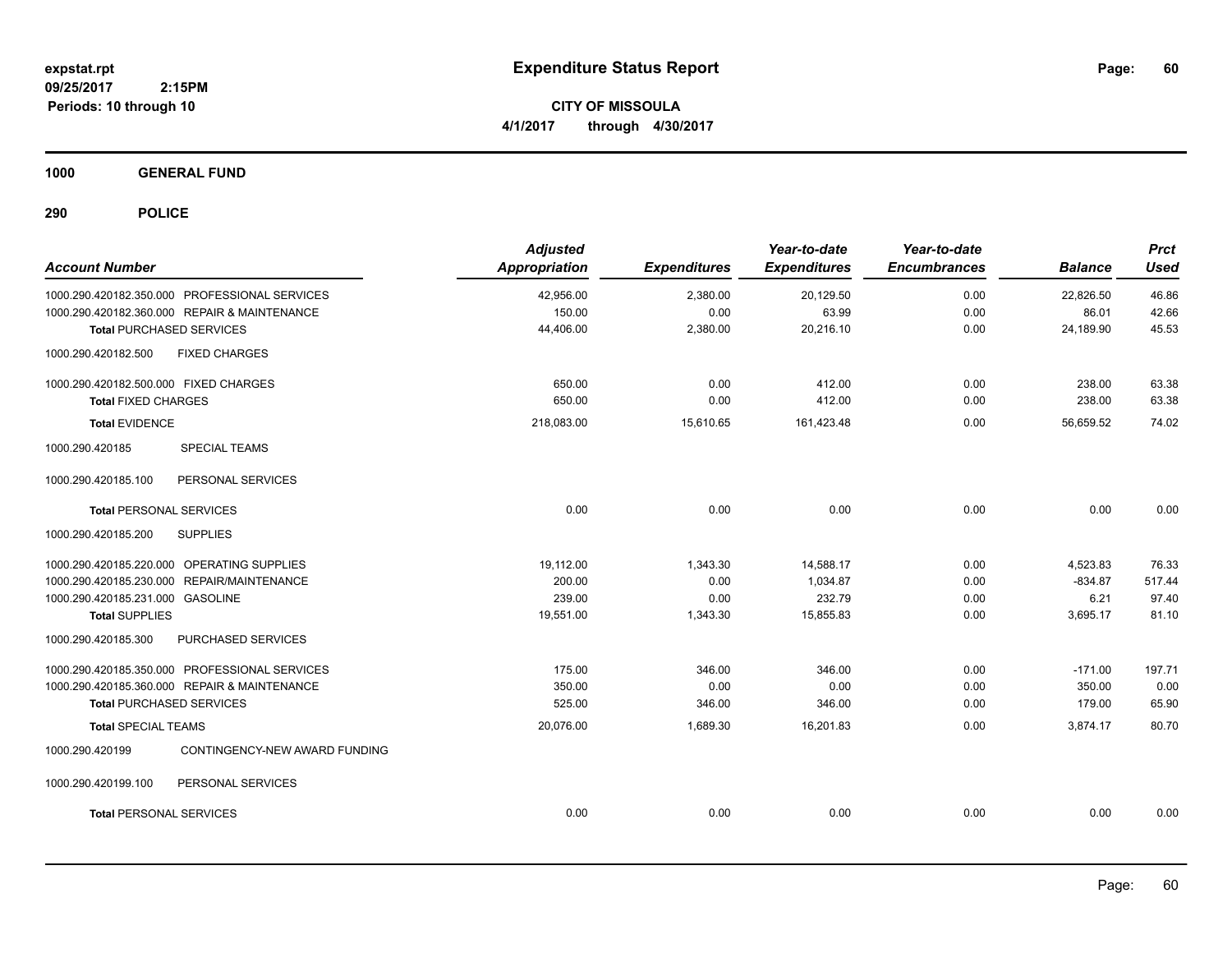**CITY OF MISSOULA 4/1/2017 through 4/30/2017**

**1000 GENERAL FUND**

|                               |                                            | <b>Adjusted</b>      |                     | Year-to-date        | Year-to-date        |                | <b>Prct</b> |
|-------------------------------|--------------------------------------------|----------------------|---------------------|---------------------|---------------------|----------------|-------------|
| <b>Account Number</b>         |                                            | <b>Appropriation</b> | <b>Expenditures</b> | <b>Expenditures</b> | <b>Encumbrances</b> | <b>Balance</b> | <b>Used</b> |
| 1000.290.420199.200           | <b>SUPPLIES</b>                            |                      |                     |                     |                     |                |             |
| <b>Total SUPPLIES</b>         |                                            | 0.00                 | 0.00                | 0.00                | 0.00                | 0.00           | 0.00        |
| 1000.290.420199.300           | <b>PURCHASED SERVICES</b>                  |                      |                     |                     |                     |                |             |
|                               | <b>Total PURCHASED SERVICES</b>            | 0.00                 | 0.00                | 0.00                | 0.00                | 0.00           | 0.00        |
| 1000.290.420199.900           | <b>CAPITAL OUTLAY</b>                      |                      |                     |                     |                     |                |             |
|                               | <b>Total CONTINGENCY-NEW AWARD FUNDING</b> | 0.00                 | 0.00                | 0.00                | 0.00                | 0.00           | 0.00        |
| 1000.290.420256               | *** Title Not Found ***                    |                      |                     |                     |                     |                |             |
| 1000.290.420256.100           | PERSONAL SERVICES                          |                      |                     |                     |                     |                |             |
| Total *** Title Not Found *** |                                            | 0.00                 | 0.00                | 0.00                | 0.00                | 0.00           | 0.00        |
| <b>Total POLICE</b>           |                                            | 15,572,461.00        | 1,131,880.67        | 11,944,187.70       | 0.00                | 3,628,273.30   | 76.70       |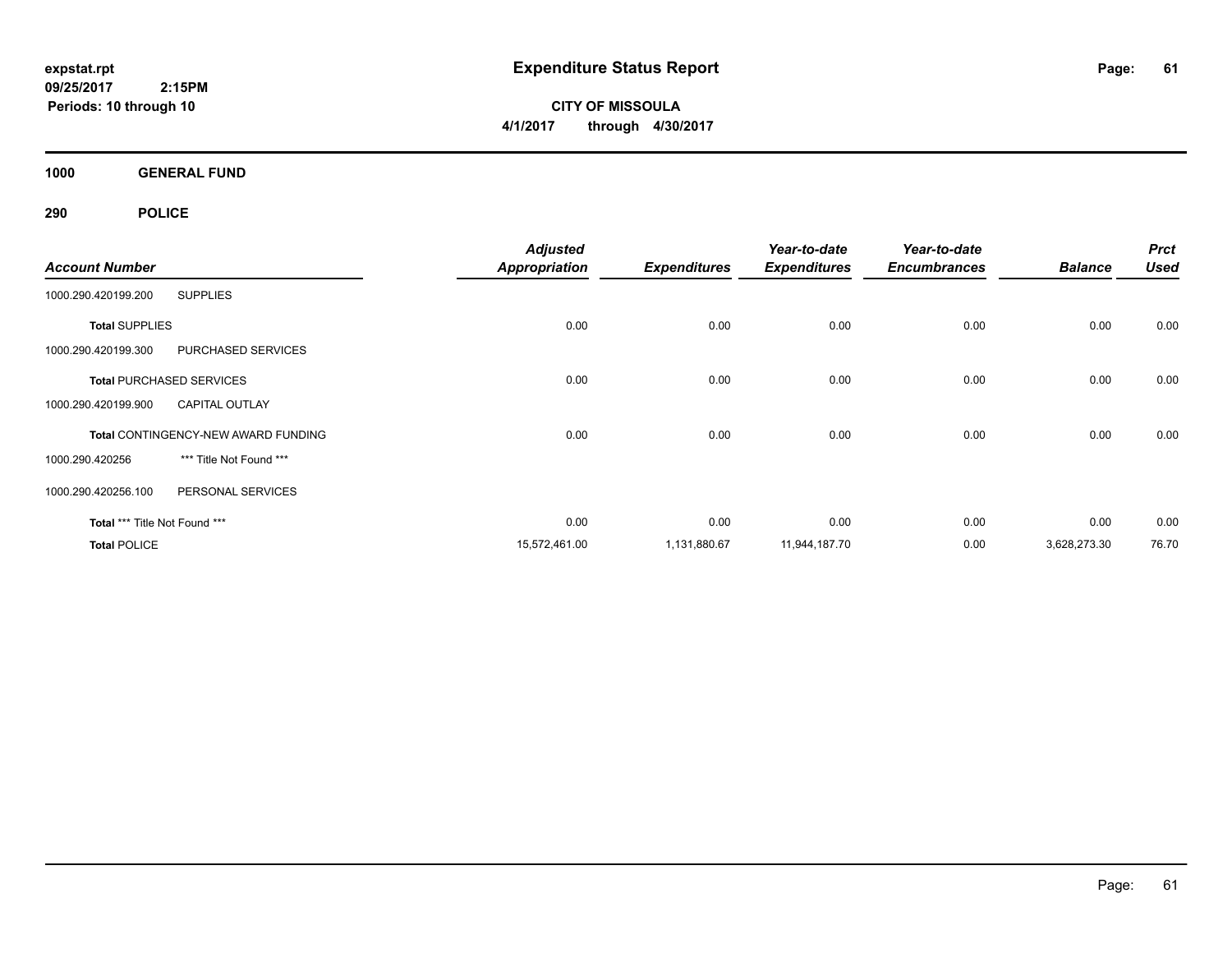**CITY OF MISSOULA 4/1/2017 through 4/30/2017**

**1000 GENERAL FUND**

| <b>Account Number</b>                   |                                                         | <b>Adjusted</b><br><b>Appropriation</b> | <b>Expenditures</b> | Year-to-date<br><b>Expenditures</b> | Year-to-date<br><b>Encumbrances</b> | <b>Balance</b> | <b>Prct</b><br><b>Used</b> |
|-----------------------------------------|---------------------------------------------------------|-----------------------------------------|---------------------|-------------------------------------|-------------------------------------|----------------|----------------------------|
| 1000.300.420410                         | <b>ADMINISTRATION</b>                                   |                                         |                     |                                     |                                     |                |                            |
| 1000.300.420410.100                     | PERSONAL SERVICES                                       |                                         |                     |                                     |                                     |                |                            |
|                                         | 1000.300.420410.110.000 SALARIES AND WAGES              | 462,190.00                              | 27,391.70           | 391,603.83                          | 0.00                                | 70,586.17      | 84.73                      |
| 1000.300.420410.115.000                 | SALARIES/HEALTH INSURANCE BENEFIT                       | 25,695.00                               | 1,404.00            | 17,479.80                           | 0.00                                | 8,215.20       | 68.03                      |
| 1000.300.420410.130.000 OTHER           |                                                         | 0.00                                    | 0.00                | 1,875.00                            | 0.00                                | $-1,875.00$    | 0.00                       |
|                                         | 1000.300.420410.140.000 EMPLOYER CONTRIBUTIONS          | 125,417.00                              | 8,048.03            | 105,722.95                          | 0.00                                | 19,694.05      | 84.30                      |
|                                         | 1000.300.420410.141.000 STATE RETIREMENT CONTRIBUTIONS  | 119,128.00                              | 6,255.53            | 97,656.73                           | 0.00                                | 21,471.27      | 81.98                      |
| <b>Total PERSONAL SERVICES</b>          |                                                         | 732,430.00                              | 43,099.26           | 614,338.31                          | 0.00                                | 118,091.69     | 83.88                      |
| 1000.300.420410.200                     | <b>SUPPLIES</b>                                         |                                         |                     |                                     |                                     |                |                            |
| 1000.300.420410.210.000 OFFICE SUPPLIES |                                                         | 8.471.00                                | 69.46               | 3.519.96                            | 0.00                                | 4.951.04       | 41.55                      |
|                                         | 1000.300.420410.220.000 OPERATING SUPPLIES              | 2.822.00                                | 38.47               | 1.710.91                            | 0.00                                | 1.111.09       | 60.63                      |
| 1000.300.420410.230.000                 | <b>REPAIR/MAINTENANCE</b>                               | 300.00                                  | 0.00                | 1.128.44                            | 0.00                                | $-828.44$      | 376.15                     |
| 1000.300.420410.240.000 OTHER SUPPLIES  |                                                         | 593.00                                  | 0.00                | 74.95                               | 0.00                                | 518.05         | 12.64                      |
| <b>Total SUPPLIES</b>                   |                                                         | 12,186.00                               | 107.93              | 6,434.26                            | 0.00                                | 5,751.74       | 52.80                      |
| 1000.300.420410.300                     | <b>PURCHASED SERVICES</b>                               |                                         |                     |                                     |                                     |                |                            |
| 1000.300.420410.310.000 COMMUNICATIONS  |                                                         | 577.00                                  | 119.38              | 527.60                              | 0.00                                | 49.40          | 91.44                      |
| 1000.300.420410.320.000                 | <b>PRINTING &amp; DUPLICATING</b>                       | 240.00                                  | 0.00                | 53.36                               | 0.00                                | 186.64         | 22.23                      |
|                                         | 1000.300.420410.330.000 PUBLICITY, SUBSCRIPTIONS & DUES | 1,238.00                                | 675.00              | 1,079.00                            | 0.00                                | 159.00         | 87.16                      |
|                                         | 1000.300.420410.350.000 PROFESSIONAL SERVICES           | 192.00                                  | 0.00                | 192.00                              | 0.00                                | 0.00           | 100.00                     |
| 1000.300.420410.360.000                 | <b>REPAIR &amp; MAINTENANCE</b>                         | 12,177.00                               | 0.00                | 12,177.00                           | 0.00                                | 0.00           | 100.00                     |
| 1000.300.420410.370.000                 | <b>TRAVEL</b>                                           | 4.240.00                                | 1,022.60            | 1.700.03                            | 0.00                                | 2.539.97       | 40.10                      |
| 1000.300.420410.380.000 TRAINING        |                                                         | 1,054.00                                | 0.00                | 1,700.00                            | 0.00                                | $-646.00$      | 161.29                     |
| <b>Total PURCHASED SERVICES</b>         |                                                         | 19,718.00                               | 1,816.98            | 17,428.99                           | 0.00                                | 2,289.01       | 88.39                      |
| 1000.300.420410.700                     | <b>GRANTS &amp; CONTRIBUTIONS</b>                       |                                         |                     |                                     |                                     |                |                            |
|                                         | 1000.300.420410.700.000 GRANTS & CONTRIBUTIONS          | 2,700.00                                | 0.00                | 0.00                                | 0.00                                | 2,700.00       | 0.00                       |
|                                         | <b>Total GRANTS &amp; CONTRIBUTIONS</b>                 | 2,700.00                                | 0.00                | 0.00                                | 0.00                                | 2,700.00       | 0.00                       |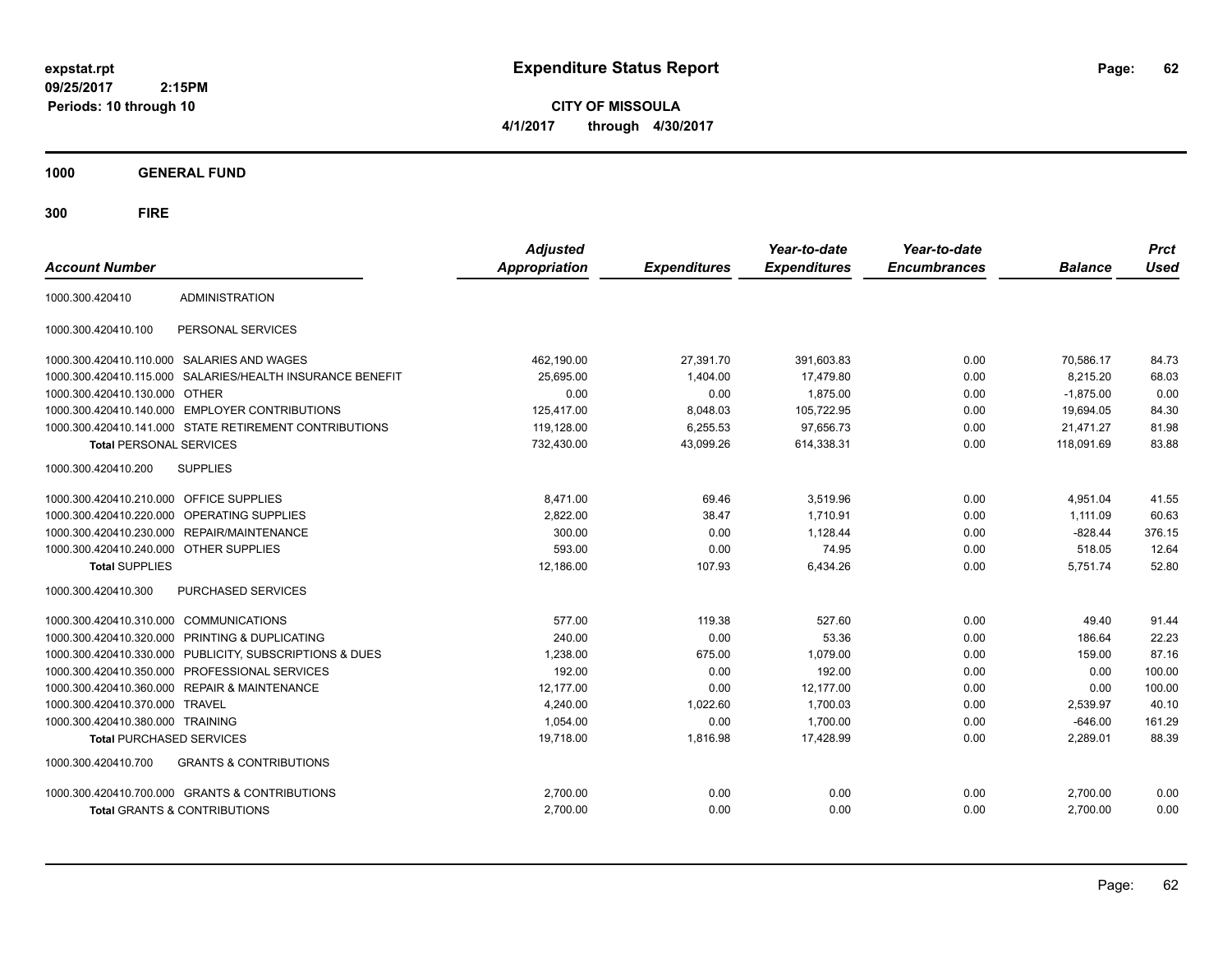**CITY OF MISSOULA 4/1/2017 through 4/30/2017**

**1000 GENERAL FUND**

| <b>Account Number</b>                   |                                                   | <b>Adjusted</b><br><b>Appropriation</b> | <b>Expenditures</b> | Year-to-date<br><b>Expenditures</b> | Year-to-date<br><b>Encumbrances</b> | <b>Balance</b> | <b>Prct</b><br><b>Used</b> |
|-----------------------------------------|---------------------------------------------------|-----------------------------------------|---------------------|-------------------------------------|-------------------------------------|----------------|----------------------------|
| 1000.300.420410.800                     | OTHER OBJECTS                                     |                                         |                     |                                     |                                     |                |                            |
| <b>Total OTHER OBJECTS</b>              |                                                   | 0.00                                    | 0.00                | 0.00                                | 0.00                                | 0.00           | 0.00                       |
| <b>Total ADMINISTRATION</b>             |                                                   | 767,034.00                              | 45,024.17           | 638,201.56                          | 0.00                                | 128,832.44     | 83.20                      |
| 1000.300.420420                         | <b>FACILITY</b>                                   |                                         |                     |                                     |                                     |                |                            |
| 1000.300.420420.100                     | PERSONAL SERVICES                                 |                                         |                     |                                     |                                     |                |                            |
| <b>Total PERSONAL SERVICES</b>          |                                                   | 0.00                                    | 0.00                | 0.00                                | 0.00                                | 0.00           | 0.00                       |
| 1000.300.420420.200                     | <b>SUPPLIES</b>                                   |                                         |                     |                                     |                                     |                |                            |
| 1000.300.420420.210.000 OFFICE SUPPLIES |                                                   | 7,245.00                                | 2,968.99            | 5,821.99                            | 0.00                                | 1,423.01       | 80.36                      |
| 1000.300.420420.220.000                 | <b>OPERATING SUPPLIES</b>                         | 6,448.00                                | 1,336.52            | 5,015.25                            | 0.00                                | 1,432.75       | 77.78                      |
|                                         | 1000.300.420420.230.000 REPAIR/MAINTENANCE        | 14,000.00                               | 898.25              | 5,858.93                            | 0.00                                | 8,141.07       | 41.85                      |
| <b>Total SUPPLIES</b>                   |                                                   | 27,693.00                               | 5,203.76            | 16,696.17                           | 0.00                                | 10,996.83      | 60.29                      |
| 1000.300.420420.300                     | PURCHASED SERVICES                                |                                         |                     |                                     |                                     |                |                            |
| 1000.300.420420.340.000 SEWER           |                                                   | 1,429.00                                | 0.00                | 1,186.72                            | 0.00                                | 242.28         | 83.05                      |
|                                         | 1000.300.420420.341.000 ELECTRICITY & NATURAL GAS | 69,567.00                               | 7,455.50            | 61,013.18                           | 0.00                                | 8,553.82       | 87.70                      |
| 1000.300.420420.343.000 WATER CHARGES   |                                                   | 14,677.00                               | 685.33              | 8,753.79                            | 0.00                                | 5,923.21       | 59.64                      |
|                                         | 1000.300.420420.344.000 TELEPHONE SERVICE         | 19,484.00                               | 1,001.32            | 12,974.40                           | 0.00                                | 6,509.60       | 66.59                      |
| 1000.300.420420.345.000 GARBAGE         |                                                   | 5,680.00                                | 454.55              | 4,545.50                            | 0.00                                | 1,134.50       | 80.03                      |
|                                         | 1000.300.420420.360.000 REPAIR & MAINTENANCE      | 26,258.00                               | 2,664.38            | 30,243.31                           | 0.00                                | $-3,985.31$    | 115.18                     |
|                                         | <b>Total PURCHASED SERVICES</b>                   | 137,095.00                              | 12,261.08           | 118,716.90                          | 0.00                                | 18,378.10      | 86.59                      |
| 1000.300.420420.500                     | <b>FIXED CHARGES</b>                              |                                         |                     |                                     |                                     |                |                            |
| 1000.300.420420.500.000 FIXED CHARGES   |                                                   | 226.00                                  | 0.00                | 0.00                                | 0.00                                | 226.00         | 0.00                       |
|                                         | 1000.300.420420.530.000 PROPANE TANK RENTAL       | 0.00                                    | 231.00              | 308.00                              | 0.00                                | $-308.00$      | 0.00                       |
| <b>Total FIXED CHARGES</b>              |                                                   | 226.00                                  | 231.00              | 308.00                              | 0.00                                | $-82.00$       | 136.28                     |
| <b>Total FACILITY</b>                   |                                                   | 165,014.00                              | 17,695.84           | 135,721.07                          | 0.00                                | 29,292.93      | 82.25                      |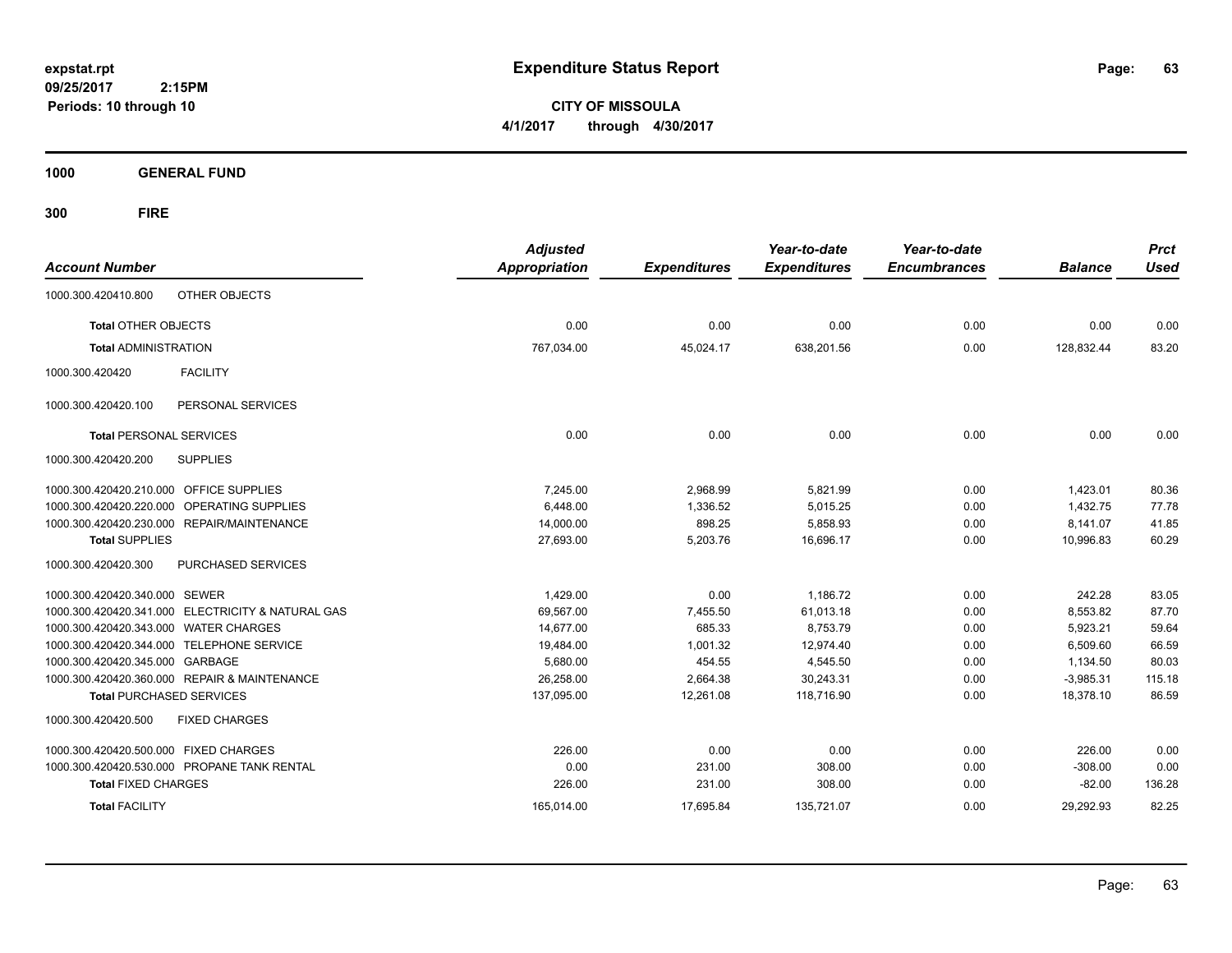**CITY OF MISSOULA 4/1/2017 through 4/30/2017**

**1000 GENERAL FUND**

| <b>Account Number</b>                   |                                                         | <b>Adjusted</b><br><b>Appropriation</b> | <b>Expenditures</b> | Year-to-date<br><b>Expenditures</b> | Year-to-date<br><b>Encumbrances</b> | <b>Balance</b> | <b>Prct</b><br><b>Used</b> |
|-----------------------------------------|---------------------------------------------------------|-----------------------------------------|---------------------|-------------------------------------|-------------------------------------|----------------|----------------------------|
| 1000.300.420430                         | PERSONNEL TRAINING                                      |                                         |                     |                                     |                                     |                |                            |
| 1000.300.420430.100                     | PERSONAL SERVICES                                       |                                         |                     |                                     |                                     |                |                            |
|                                         | 1000.300.420430.110.000 SALARIES AND WAGES              | 90.817.00                               | 6,988.47            | 72,097.45                           | 0.00                                | 18,719.55      | 79.39                      |
| 1000.300.420430.115.000                 | SALARIES/HEALTH INSURANCE BENEFIT                       | 8,424.00                                | 702.00              | 6,669.00                            | 0.00                                | 1,755.00       | 79.17                      |
| 1000.300.420430.120.000 OVERTIME        |                                                         | 5,288.00                                | 524.14              | 1,081.04                            | 0.00                                | 4,206.96       | 20.44                      |
| 1000.300.420430.130.000 OTHER           |                                                         | 0.00                                    | 0.00                | 625.00                              | 0.00                                | $-625.00$      | 0.00                       |
|                                         | 1000.300.420430.140.000 EMPLOYER CONTRIBUTIONS          | 20,845.00                               | 1,612.44            | 15,806.43                           | 0.00                                | 5,038.57       | 75.83                      |
|                                         | 1000.300.420430.141.000 STATE RETIREMENT CONTRIBUTIONS  | 32,362.00                               | 2,507.86            | 24,728.53                           | 0.00                                | 7,633.47       | 76.41                      |
| <b>Total PERSONAL SERVICES</b>          |                                                         | 157,736.00                              | 12,334.91           | 121,007.45                          | 0.00                                | 36,728.55      | 76.72                      |
| 1000.300.420430.200                     | <b>SUPPLIES</b>                                         |                                         |                     |                                     |                                     |                |                            |
| 1000.300.420430.210.000 OFFICE SUPPLIES |                                                         | 96.00                                   | 0.00                | 0.00                                | 0.00                                | 96.00          | 0.00                       |
| 1000.300.420430.220.000                 | OPERATING SUPPLIES                                      | 3,701.00                                | 381.95              | 2,209.87                            | 0.00                                | 1.491.13       | 59.71                      |
|                                         | 1000.300.420430.230.000 REPAIR/MAINTENANCE              | 320.00                                  | 0.00                | 0.00                                | 0.00                                | 320.00         | 0.00                       |
| <b>Total SUPPLIES</b>                   |                                                         | 4,117.00                                | 381.95              | 2,209.87                            | 0.00                                | 1,907.13       | 53.68                      |
| 1000.300.420430.300                     | PURCHASED SERVICES                                      |                                         |                     |                                     |                                     |                |                            |
|                                         | 1000.300.420430.320.000 PRINTING & DUPLICATING          | 192.00                                  | 0.00                | 0.00                                | 0.00                                | 192.00         | 0.00                       |
|                                         | 1000.300.420430.330.000 PUBLICITY, SUBSCRIPTIONS & DUES | 322.00                                  | 0.00                | 0.00                                | 0.00                                | 322.00         | 0.00                       |
| 1000.300.420430.370.000 TRAVEL          |                                                         | 1,148.00                                | 0.00                | 0.00                                | 0.00                                | 1.148.00       | 0.00                       |
| 1000.300.420430.380.000 TRAINING        |                                                         | 480.00                                  | 0.00                | 0.00                                | 0.00                                | 480.00         | 0.00                       |
| <b>Total PURCHASED SERVICES</b>         |                                                         | 2,142.00                                | 0.00                | 0.00                                | 0.00                                | 2,142.00       | 0.00                       |
| <b>Total PERSONNEL TRAINING</b>         |                                                         | 163,995.00                              | 12.716.86           | 123,217.32                          | 0.00                                | 40.777.68      | 75.13                      |
| 1000.300.420440                         | <b>FIRE PREVENTION</b>                                  |                                         |                     |                                     |                                     |                |                            |
| 1000.300.420440.100                     | PERSONAL SERVICES                                       |                                         |                     |                                     |                                     |                |                            |
|                                         | 1000.300.420440.110.000 SALARIES AND WAGES              | 422.496.00                              | 31,976.07           | 329.426.01                          | 0.00                                | 93.069.99      | 77.97                      |
| 1000.300.420440.115.000                 | SALARIES/HEALTH INSURANCE BENEFIT                       | 42,120.00                               | 3,510.00            | 33,345.00                           | 0.00                                | 8,775.00       | 79.17                      |
| 1000.300.420440.120.000 OVERTIME        |                                                         | 22,749.00                               | 233.81              | 7,077.06                            | 0.00                                | 15,671.94      | 31.11                      |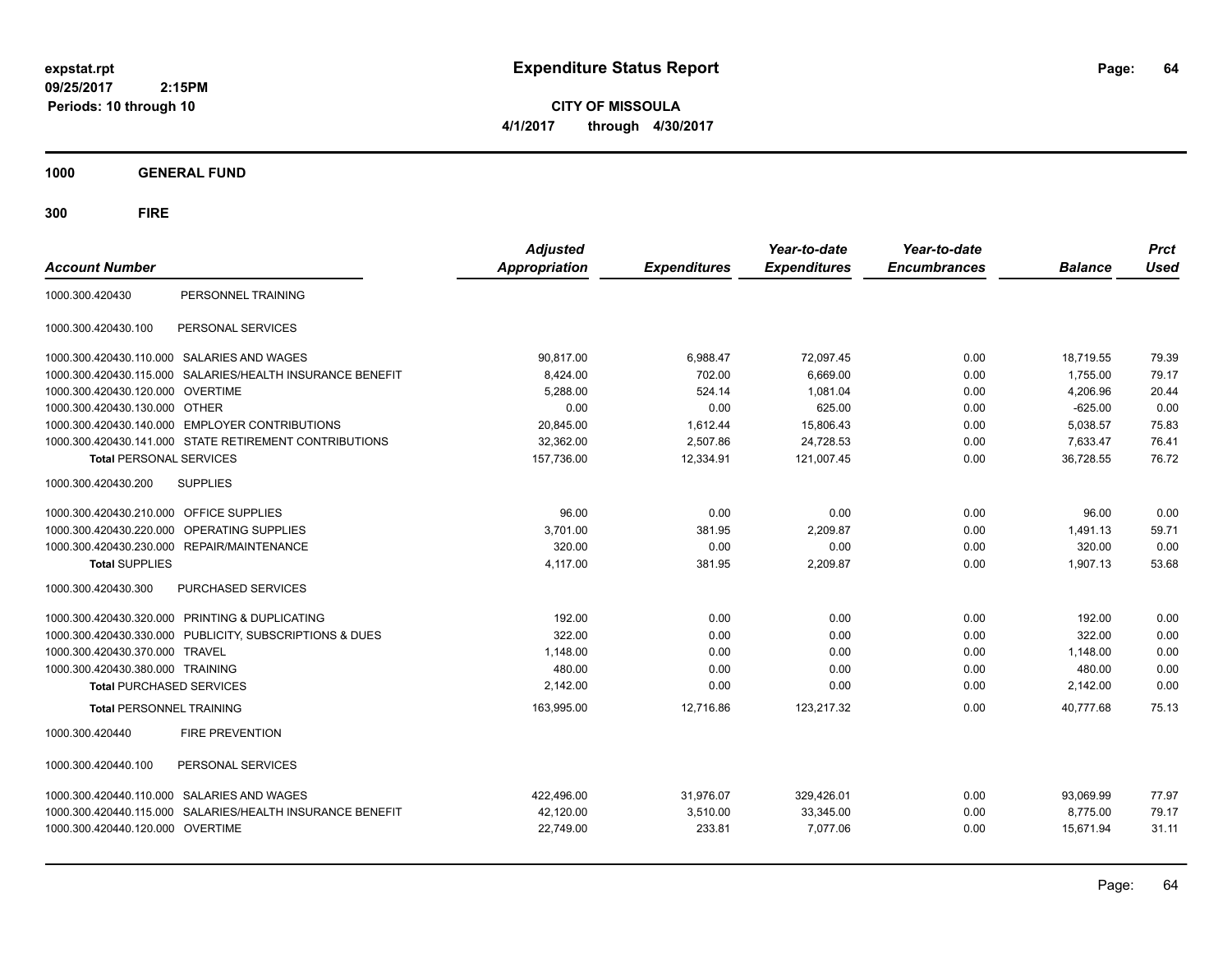**CITY OF MISSOULA 4/1/2017 through 4/30/2017**

**1000 GENERAL FUND**

| <b>Account Number</b>                   |                                                           | <b>Adjusted</b><br><b>Appropriation</b> | <b>Expenditures</b> | Year-to-date<br><b>Expenditures</b> | Year-to-date<br><b>Encumbrances</b> | <b>Balance</b> | <b>Prct</b><br><b>Used</b> |
|-----------------------------------------|-----------------------------------------------------------|-----------------------------------------|---------------------|-------------------------------------|-------------------------------------|----------------|----------------------------|
| 1000.300.420440.130.000 OTHER           |                                                           | 0.00                                    | 0.00                | 3,125.00                            | 0.00                                | $-3,125.00$    | 0.00                       |
|                                         | 1000.300.420440.140.000 EMPLOYER CONTRIBUTIONS            | 97,835.00                               | 7,019.17            | 74,235.83                           | 0.00                                | 23,599.17      | 75.88                      |
|                                         | 1000.300.420440.141.000 STATE RETIREMENT CONTRIBUTIONS    | 151,511.00                              | 11,572.01           | 113,969.94                          | 0.00                                | 37,541.06      | 75.22                      |
| <b>Total PERSONAL SERVICES</b>          |                                                           | 736.711.00                              | 54.311.06           | 561,178.84                          | 0.00                                | 175.532.16     | 76.17                      |
| 1000.300.420440.200                     | <b>SUPPLIES</b>                                           |                                         |                     |                                     |                                     |                |                            |
| 1000.300.420440.210.000 OFFICE SUPPLIES |                                                           | 144.00                                  | 0.00                | 2.19                                | 0.00                                | 141.81         | 1.52                       |
|                                         | 1000.300.420440.220.000 OPERATING SUPPLIES                | 4,956.00                                | 0.00                | 744.92                              | 0.00                                | 4,211.08       | 15.03                      |
|                                         | 1000.300.420440.230.000 REPAIR/MAINTENANCE                | 1,540.00                                | 20.85               | 129.74                              | 0.00                                | 1,410.26       | 8.42                       |
| <b>Total SUPPLIES</b>                   |                                                           | 6,640.00                                | 20.85               | 876.85                              | 0.00                                | 5,763.15       | 13.21                      |
| 1000.300.420440.300                     | PURCHASED SERVICES                                        |                                         |                     |                                     |                                     |                |                            |
|                                         | 1000.300.420440.320.000 PRINTING & DUPLICATING            | 192.00                                  | 0.00                | 73.76                               | 0.00                                | 118.24         | 38.42                      |
|                                         | 1000.300.420440.330.000 PUBLICITY, SUBSCRIPTIONS & DUES   | 4,916.00                                | 260.00              | 2,729.00                            | 0.00                                | 2,187.00       | 55.51                      |
| 1000.300.420440.370.000 TRAVEL          |                                                           | 5,448.00                                | 234.00              | 1.271.01                            | 0.00                                | 4,176.99       | 23.33                      |
| 1000.300.420440.380.000 TRAINING        |                                                           | 2,506.00                                | 150.00              | 345.00                              | 0.00                                | 2,161.00       | 13.77                      |
| <b>Total PURCHASED SERVICES</b>         |                                                           | 13,062.00                               | 644.00              | 4,418.77                            | 0.00                                | 8,643.23       | 33.83                      |
| <b>Total FIRE PREVENTION</b>            |                                                           | 756,413.00                              | 54,975.91           | 566,474.46                          | 0.00                                | 189,938.54     | 74.89                      |
| 1000.300.420450                         | <b>FIRE GRANTS</b>                                        |                                         |                     |                                     |                                     |                |                            |
| 1000.300.420450.300                     | <b>PURCHASED SERVICES</b>                                 |                                         |                     |                                     |                                     |                |                            |
| <b>Total FIRE GRANTS</b>                |                                                           | 0.00                                    | 0.00                | 0.00                                | 0.00                                | 0.00           | 0.00                       |
| 1000.300.420455                         | <b>EMS</b>                                                |                                         |                     |                                     |                                     |                |                            |
| 1000.300.420455.100                     | PERSONAL SERVICES                                         |                                         |                     |                                     |                                     |                |                            |
| 1000.300.420455.110.000                 | SALARIES AND WAGES                                        | 86,575.00                               | 6,747.22            | 69,560.61                           | 0.00                                | 17,014.39      | 80.35                      |
|                                         | 1000.300.420455.115.000 SALARIES/HEALTH INSURANCE BENEFIT | 8,424.00                                | 702.00              | 6,669.00                            | 0.00                                | 1,755.00       | 79.17                      |
| 1000.300.420455.120.000 OVERTIME        |                                                           | 5,132.00                                | 0.00                | 0.00                                | 0.00                                | 5,132.00       | 0.00                       |
| 1000.300.420455.130.000 OTHER           |                                                           | 0.00                                    | 0.00                | 625.00                              | 0.00                                | $-625.00$      | 0.00                       |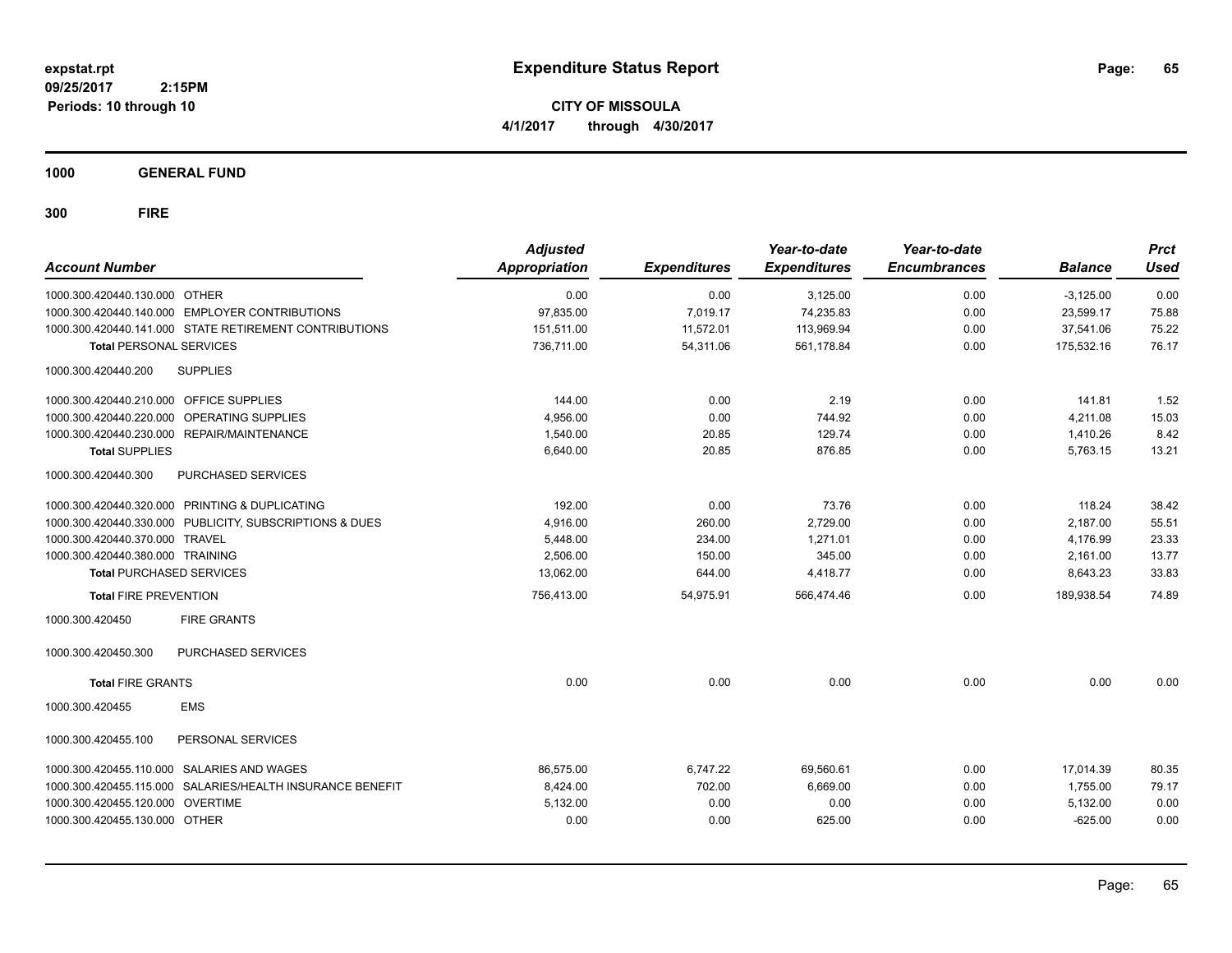**CITY OF MISSOULA 4/1/2017 through 4/30/2017**

**1000 GENERAL FUND**

**300 FIRE**

| <b>Account Number</b>                                      | <b>Adjusted</b><br><b>Appropriation</b> | <b>Expenditures</b> | Year-to-date<br><b>Expenditures</b> | Year-to-date<br><b>Encumbrances</b> | <b>Balance</b> | <b>Prct</b><br>Used |
|------------------------------------------------------------|-----------------------------------------|---------------------|-------------------------------------|-------------------------------------|----------------|---------------------|
| 1000.300.420455.140.000 EMPLOYER CONTRIBUTIONS             | 19,987.00                               | 1,576.85            | 15,406.37                           | 0.00                                | 4,580.63       | 77.08               |
| 1000.300.420455.141.000 STATE RETIREMENT CONTRIBUTIONS     | 30,979.00                               | 2,429.19            | 23,931.00                           | 0.00                                | 7.048.00       | 77.25               |
| <b>Total PERSONAL SERVICES</b>                             | 151,097.00                              | 11,455.26           | 116,191.98                          | 0.00                                | 34,905.02      | 76.90               |
| 1000.300.420455.200<br><b>SUPPLIES</b>                     |                                         |                     |                                     |                                     |                |                     |
| 1000.300.420455.220.000 OPERATING SUPPLIES                 | 18,581.00                               | 3.260.64            | 16.747.39                           | 0.00                                | 1.833.61       | 90.13               |
| REPAIR/MAINTENANCE<br>1000.300.420455.230.000              | 320.00                                  | 0.00                | 182.68                              | 0.00                                | 137.32         | 57.09               |
| <b>Total SUPPLIES</b>                                      | 18,901.00                               | 3,260.64            | 16,930.07                           | 0.00                                | 1,970.93       | 89.57               |
| 1000.300.420455.300<br>PURCHASED SERVICES                  |                                         |                     |                                     |                                     |                |                     |
| 1000.300.420455.330.000 PUBLICITY, SUBSCRIPTIONS & DUES    | 3,984.00                                | 1,950.00            | 5.505.00                            | 0.00                                | $-1,521.00$    | 138.18              |
| PROFESSIONAL SERVICES<br>1000.300.420455.350.000           | 5,000.00                                | 0.00                | 0.00                                | 0.00                                | 5,000.00       | 0.00                |
| <b>REPAIR &amp; MAINTENANCE</b><br>1000.300.420455.360.000 | 4,500.00                                | 0.00                | 3,024.46                            | 0.00                                | 1,475.54       | 67.21               |
| 1000.300.420455.370.000<br><b>TRAVEL</b>                   | 1,023.00                                | 0.00                | 352.88                              | 0.00                                | 670.12         | 34.49               |
| 1000.300.420455.380.000 TRAINING                           | 1,920.00                                | 0.00                | 978.03                              | 0.00                                | 941.97         | 50.94               |
| 1000.300.420455.390.000 OTHER PURCHASED SERVICES           | 10,080.00                               | 0.00                | 924.20                              | 0.00                                | 9,155.80       | 9.17                |
| <b>Total PURCHASED SERVICES</b>                            | 26.507.00                               | 1,950.00            | 10,784.57                           | 0.00                                | 15,722.43      | 40.69               |
| <b>Total EMS</b>                                           | 196,505.00                              | 16,665.90           | 143,906.62                          | 0.00                                | 52.598.38      | 73.23               |
| <b>OPERATIONS</b><br>1000.300.420460                       |                                         |                     |                                     |                                     |                |                     |
| 1000.300.420460.100<br>PERSONAL SERVICES                   |                                         |                     |                                     |                                     |                |                     |
| 1000.300.420460.110.000 SALARIES AND WAGES                 | 5,629,678.00                            | 429,538.54          | 4,400,072.17                        | 0.00                                | 1,229,605.83   | 78.16               |
| 1000.300.420460.115.000 SALARIES/HEALTH INSURANCE BENEFIT  | 673,920.00                              | 54,756.00           | 523,341.00                          | 0.00                                | 150.579.00     | 77.66               |
| 1000.300.420460.120.000 OVERTIME                           | 787.235.00                              | 32.364.36           | 632,136.20                          | 0.00                                | 155.098.80     | 80.30               |
| 1000.300.420460.130.000 OTHER                              | 57,500.00                               | 0.00                | 49.375.00                           | 0.00                                | 8,125.00       | 85.87               |
| 1000.300.420460.140.000 EMPLOYER CONTRIBUTIONS             | 1,384,955.00                            | 104,280.01          | 1,068,484.76                        | 0.00                                | 316.470.24     | 77.15               |
| 1000.300.420460.141.000 STATE RETIREMENT CONTRIBUTIONS     | 2,046,640.00                            | 157,928.45          | 1,545,166.19                        | 0.00                                | 501,473.81     | 75.50               |
| <b>Total PERSONAL SERVICES</b>                             | 10,579,928.00                           | 778,867.36          | 8,218,575.32                        | 0.00                                | 2,361,352.68   | 77.68               |

1000.300.420460.200 SUPPLIES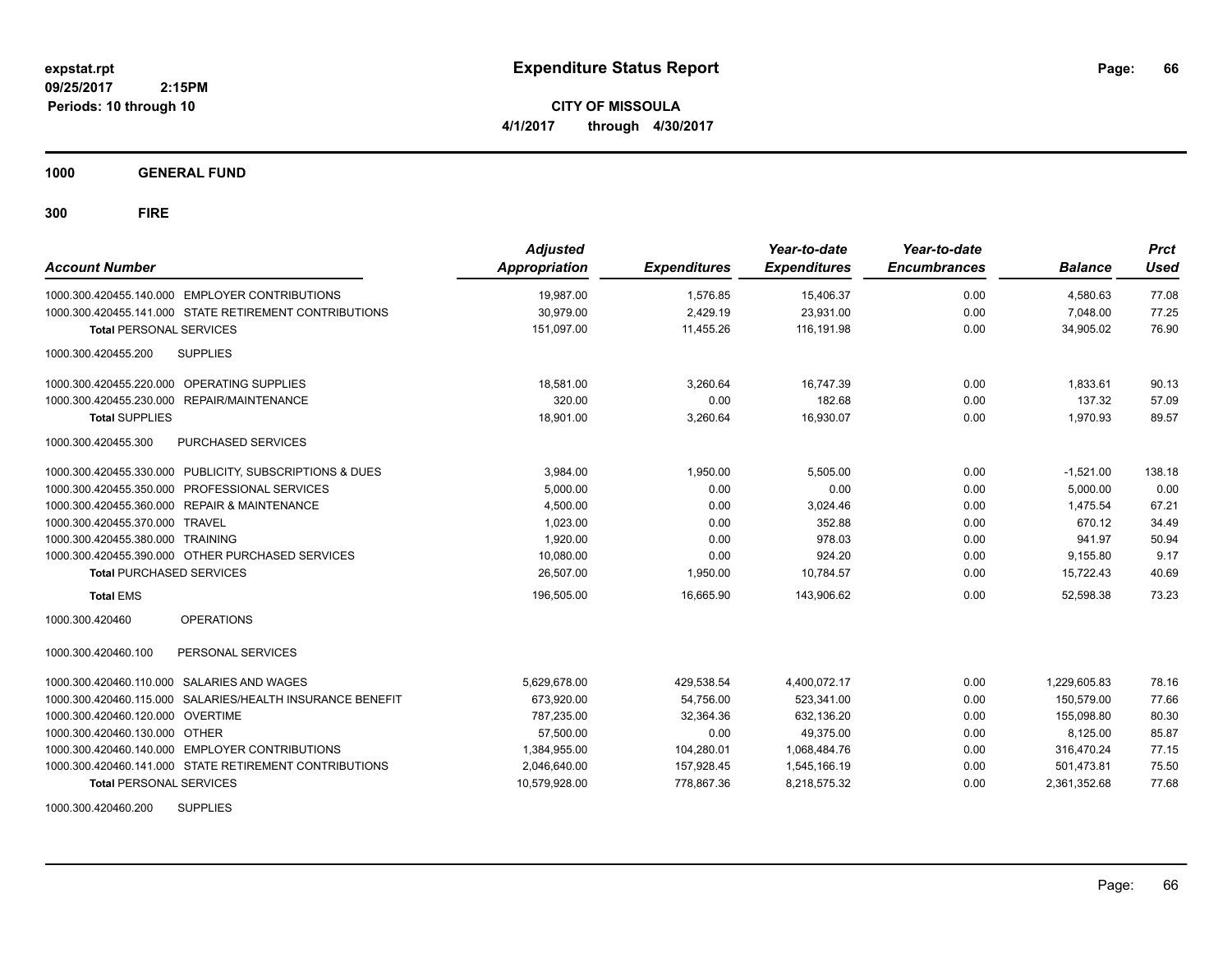**CITY OF MISSOULA 4/1/2017 through 4/30/2017**

**1000 GENERAL FUND**

| <b>Account Number</b>                                        | <b>Adjusted</b><br><b>Appropriation</b> | <b>Expenditures</b> | Year-to-date<br><b>Expenditures</b> | Year-to-date<br><b>Encumbrances</b> | <b>Balance</b> | <b>Prct</b><br>Used |
|--------------------------------------------------------------|-----------------------------------------|---------------------|-------------------------------------|-------------------------------------|----------------|---------------------|
| 1000.300.420460.220.000 OPERATING SUPPLIES                   | 180,436.00                              | 2,454.91            | 75,450.59                           | 0.00                                | 104,985.41     | 41.82               |
| REPAIR/MAINTENANCE<br>1000.300.420460.230.000                | 41,420.00                               | 2,511.23            | 29,157.94                           | 0.00                                | 12,262.06      | 70.40               |
| 1000.300.420460.231.000 GASOLINE                             | 61,827.00                               | 2,951.79            | 30,669.35                           | 0.00                                | 31,157.65      | 49.61               |
| <b>Total SUPPLIES</b>                                        | 283,683.00                              | 7,917.93            | 135,277.88                          | 0.00                                | 148,405.12     | 47.69               |
| 1000.300.420460.300<br>PURCHASED SERVICES                    |                                         |                     |                                     |                                     |                |                     |
| 1000.300.420460.320.000 PRINTING & DUPLICATING               | 864.00                                  | 0.00                | 718.80                              | 0.00                                | 145.20         | 83.19               |
| 1000.300.420460.330.000 PUBLICITY, SUBSCRIPTIONS & DUES      | 312.00                                  | 0.00                | 144.00                              | 0.00                                | 168.00         | 46.15               |
| 1000.300.420460.350.000 PROFESSIONAL SERVICES                | 19,080.00                               | 1,511.00            | 23,216.00                           | 0.00                                | $-4,136.00$    | 121.68              |
| 1000.300.420460.360.000 REPAIR & MAINTENANCE                 | 22,400.00                               | 4,274.35            | 14,047.94                           | 0.00                                | 8,352.06       | 62.71               |
| 1000.300.420460.370.000 TRAVEL                               | 6,158.00                                | 207.30              | 3,530.48                            | 0.00                                | 2,627.52       | 57.33               |
| 1000.300.420460.380.000 TRAINING                             | 6,556.00                                | 100.00              | 543.86                              | 0.00                                | 6,012.14       | 8.30                |
| 1000.300.420460.390.000 OTHER PURCHASED SERVICES             | 1,500.00                                | 0.00                | 7.18                                | 0.00                                | 1,492.82       | 0.48                |
| <b>Total PURCHASED SERVICES</b>                              | 56,870.00                               | 6,092.65            | 42,208.26                           | 0.00                                | 14,661.74      | 74.22               |
| <b>CAPITAL OUTLAY</b><br>1000.300.420460.900                 |                                         |                     |                                     |                                     |                |                     |
| <b>Total CAPITAL OUTLAY</b>                                  | 0.00                                    | 0.00                | 0.00                                | 0.00                                | 0.00           | 0.00                |
| <b>Total OPERATIONS</b>                                      | 10,920,481.00                           | 792,877.94          | 8,396,061.46                        | 0.00                                | 2,524,419.54   | 76.88               |
| 1000.300.420490<br><b>MAINTENANCE</b>                        |                                         |                     |                                     |                                     |                |                     |
| PERSONAL SERVICES<br>1000.300.420490.100                     |                                         |                     |                                     |                                     |                |                     |
| 1000.300.420490.110.000 SALARIES AND WAGES                   | 163,504.00                              | 12.462.67           | 128.531.41                          | 0.00                                | 34,972.59      | 78.61               |
| SALARIES/HEALTH INSURANCE BENEFIT<br>1000.300.420490.115.000 | 16,848.00                               | 1,404.00            | 13,338.00                           | 0.00                                | 3,510.00       | 79.17               |
| 1000.300.420490.120.000 OVERTIME                             | 10,568.00                               | 0.00                | 3,981.93                            | 0.00                                | 6,586.07       | 37.68               |
| 1000.300.420490.130.000 OTHER                                | 0.00                                    | 0.00                | 1,250.00                            | 0.00                                | $-1,250.00$    | 0.00                |
| 1000.300.420490.140.000 EMPLOYER CONTRIBUTIONS               | 38,024.00                               | 2,939.81            | 29,788.84                           | 0.00                                | 8,235.16       | 78.34               |
| 1000.300.420490.141.000 STATE RETIREMENT CONTRIBUTIONS       | 58,813.00                               | 4,521.92            | 44,658.94                           | 0.00                                | 14,154.06      | 75.93               |
| <b>Total PERSONAL SERVICES</b>                               | 287,757.00                              | 21,328.40           | 221,549.12                          | 0.00                                | 66.207.88      | 76.99               |
|                                                              |                                         |                     |                                     |                                     |                |                     |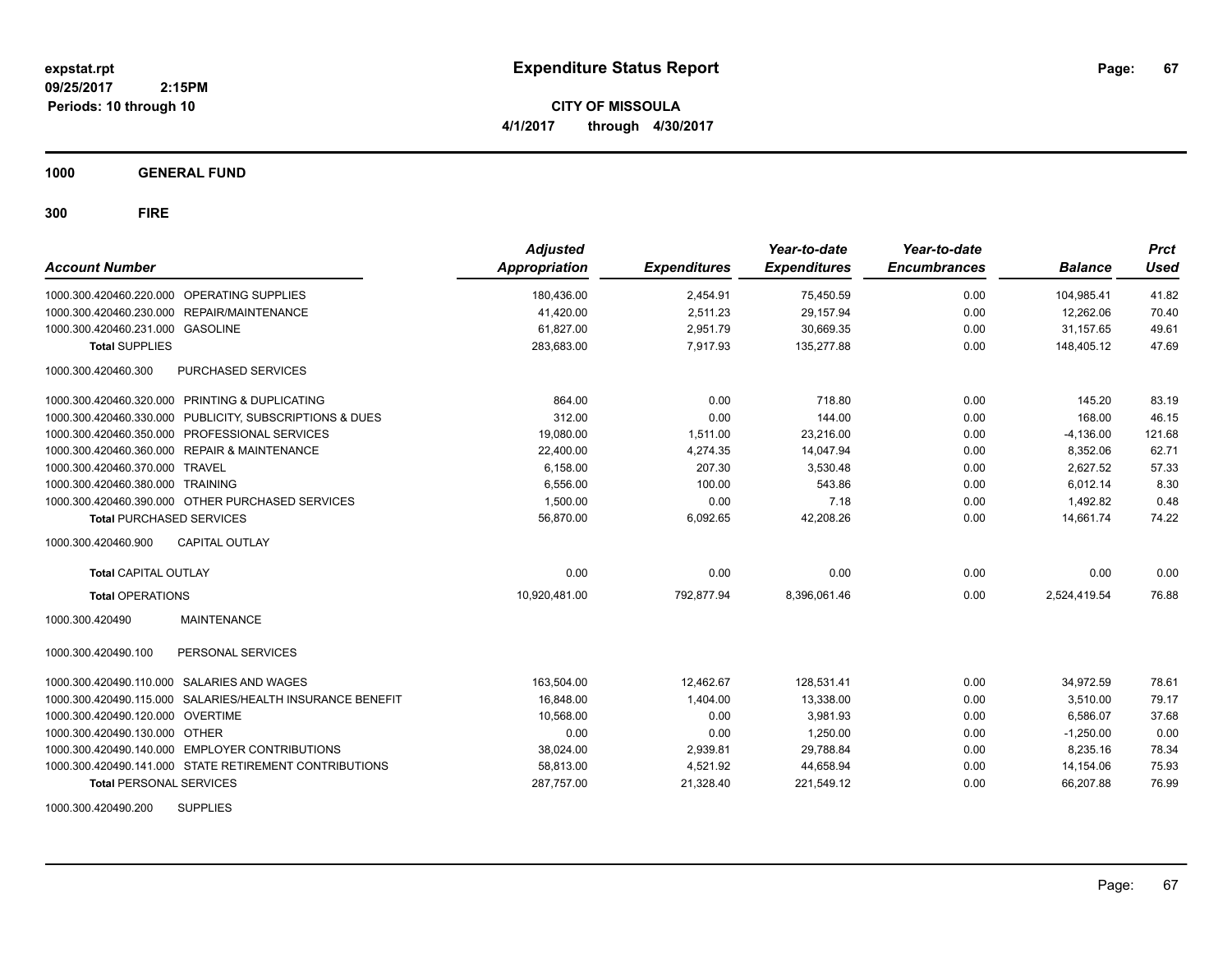**CITY OF MISSOULA 4/1/2017 through 4/30/2017**

**1000 GENERAL FUND**

|                                                            | <b>Adjusted</b>      |                     | Year-to-date        | Year-to-date        |                | <b>Prct</b> |
|------------------------------------------------------------|----------------------|---------------------|---------------------|---------------------|----------------|-------------|
| <b>Account Number</b>                                      | <b>Appropriation</b> | <b>Expenditures</b> | <b>Expenditures</b> | <b>Encumbrances</b> | <b>Balance</b> | Used        |
| 1000.300.420490.210.000 OFFICE SUPPLIES                    | 48.00                | 0.00                | 0.00                | 0.00                | 48.00          | 0.00        |
| REPAIR/MAINTENANCE<br>1000.300.420490.230.000              | 3.600.00             | 0.00                | 6.057.80            | 0.00                | $-2.457.80$    | 168.27      |
| <b>Total SUPPLIES</b>                                      | 3,648.00             | 0.00                | 6,057.80            | 0.00                | $-2,409.80$    | 166.06      |
| PURCHASED SERVICES<br>1000.300.420490.300                  |                      |                     |                     |                     |                |             |
| PUBLICITY, SUBSCRIPTIONS & DUES<br>1000.300.420490.330.000 | 91.00                | 0.00                | 0.00                | 0.00                | 91.00          | 0.00        |
| <b>REPAIR &amp; MAINTENANCE</b><br>1000.300.420490.360.000 | 1,700.00             | 0.00                | 1,695.00            | 0.00                | 5.00           | 99.71       |
| 1000.300.420490.370.000 TRAVEL                             | 2,000.00             | 0.00                | 0.00                | 0.00                | 2,000.00       | 0.00        |
| 1000.300.420490.380.000 TRAINING                           | 1.500.00             | 0.00                | 0.00                | 0.00                | 1.500.00       | 0.00        |
| <b>Total PURCHASED SERVICES</b>                            | 5,291.00             | 0.00                | 1,695.00            | 0.00                | 3,596.00       | 32.04       |
| <b>Total MAINTENANCE</b>                                   | 296,696.00           | 21,328.40           | 229.301.92          | 0.00                | 67,394.08      | 77.29       |
| <b>Total FIRE</b>                                          | 13.266.138.00        | 961.285.02          | 10.232.884.41       | 0.00                | 3.033.253.59   | 77.14       |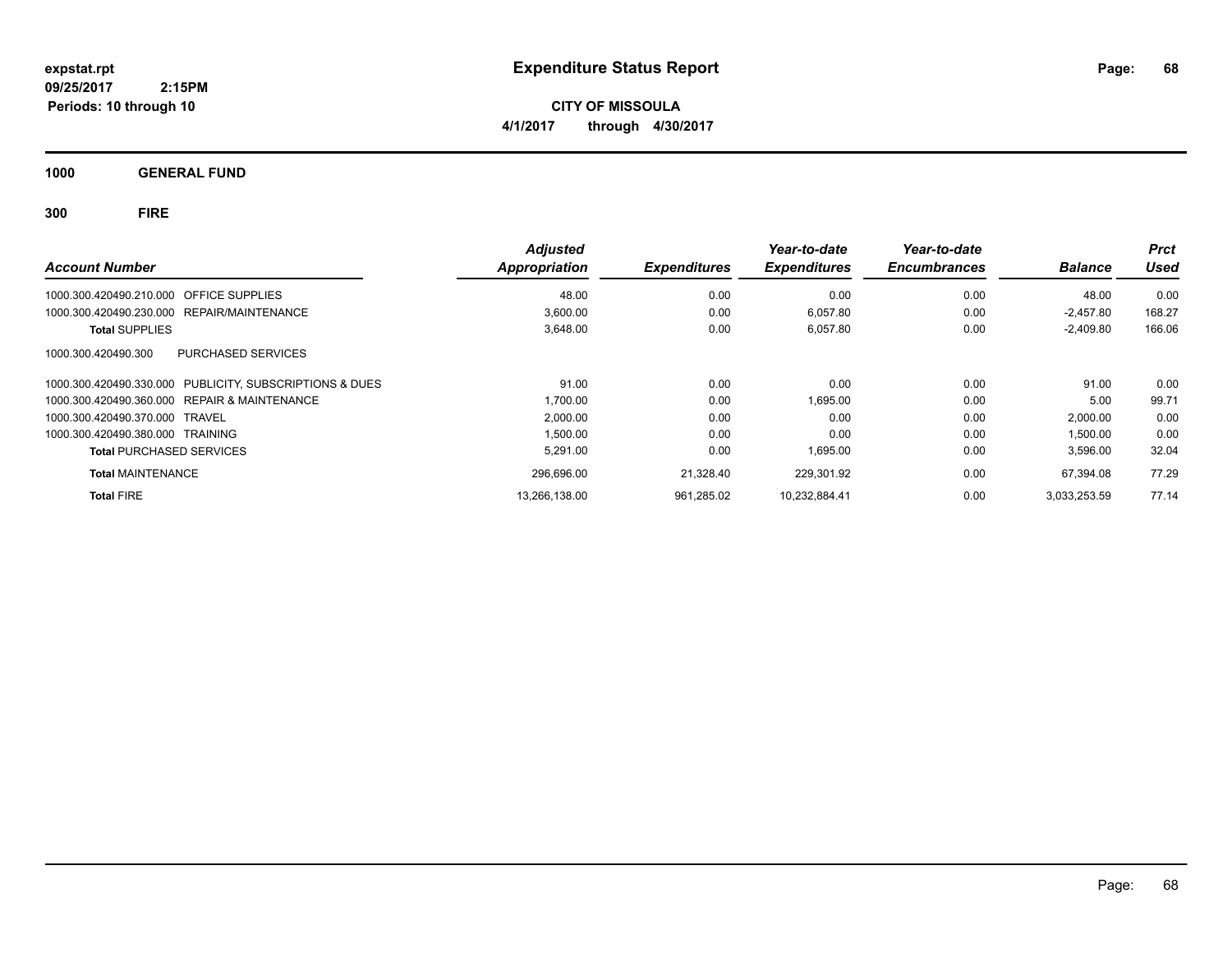**CITY OF MISSOULA 4/1/2017 through 4/30/2017**

**1000 GENERAL FUND**

### **320 STREET MAINTENANCE**

| <b>Account Number</b>                   |                                                         | <b>Adjusted</b><br>Appropriation | <b>Expenditures</b> | Year-to-date<br><b>Expenditures</b> | Year-to-date<br><b>Encumbrances</b> | <b>Balance</b> | <b>Prct</b><br><b>Used</b> |
|-----------------------------------------|---------------------------------------------------------|----------------------------------|---------------------|-------------------------------------|-------------------------------------|----------------|----------------------------|
| 1000.320.420460                         | <b>OPERATIONS</b>                                       |                                  |                     |                                     |                                     |                |                            |
| 1000.320.420460.100                     | PERSONAL SERVICES                                       |                                  |                     |                                     |                                     |                |                            |
| <b>Total OPERATIONS</b>                 |                                                         | 0.00                             | 0.00                | 0.00                                | 0.00                                | 0.00           | 0.00                       |
| 1000.320.430210                         | <b>ADMINISTRATION</b>                                   |                                  |                     |                                     |                                     |                |                            |
| 1000.320.430210.100                     | PERSONAL SERVICES                                       |                                  |                     |                                     |                                     |                |                            |
|                                         | 1000.320.430210.110.000 SALARIES AND WAGES              | 107,914.00                       | 7,446.50            | 81,110.17                           | 0.00                                | 26,803.83      | 75.16                      |
| 1000.320.430210.120.000 OVERTIME        |                                                         | 0.00                             | 9.59                | 2,120.18                            | 0.00                                | $-2,120.18$    | 0.00                       |
| 1000.320.430210.130.000 OTHER           |                                                         | 0.00                             | 29.90               | 316.68                              | 0.00                                | $-316.68$      | 0.00                       |
|                                         | 1000.320.430210.140.000 EMPLOYER CONTRIBUTIONS          | 59,685.00                        | 4,251.85            | 48,027.90                           | 0.00                                | 11,657.10      | 80.47                      |
|                                         | 1000.320.430210.141.000 STATE RETIREMENT CONTRIBUTIONS  | 0.00                             | 100.49              | 1,094.61                            | 0.00                                | $-1,094.61$    | 0.00                       |
| <b>Total PERSONAL SERVICES</b>          |                                                         | 167,599.00                       | 11,838.33           | 132,669.54                          | 0.00                                | 34,929.46      | 79.16                      |
| 1000.320.430210.200                     | <b>SUPPLIES</b>                                         |                                  |                     |                                     |                                     |                |                            |
| 1000.320.430210.210.000 OFFICE SUPPLIES |                                                         | 1,600.00                         | 51.38               | 51.38                               | 0.00                                | 1,548.62       | 3.21                       |
|                                         | 1000.320.430210.220.000 OPERATING SUPPLIES              | 8,440.00                         | 250.93              | 6,088.07                            | 0.00                                | 2,351.93       | 72.13                      |
| <b>Total SUPPLIES</b>                   |                                                         | 10,040.00                        | 302.31              | 6,139.45                            | 0.00                                | 3,900.55       | 61.15                      |
| 1000.320.430210.300                     | <b>PURCHASED SERVICES</b>                               |                                  |                     |                                     |                                     |                |                            |
| 1000.320.430210.310.000 COMMUNICATIONS  |                                                         | 0.00                             | 0.00                | 5.87                                | 0.00                                | $-5.87$        | 0.00                       |
|                                         | 1000.320.430210.320.000 PRINTING & DUPLICATING          | 7,000.00                         | 306.12              | 4,454.83                            | 0.00                                | 2,545.17       | 63.64                      |
|                                         | 1000.320.430210.330.000 PUBLICITY, SUBSCRIPTIONS & DUES | 3,000.00                         | 1,142.88            | 2,448.56                            | 0.00                                | 551.44         | 81.62                      |
| 1000.320.430210.370.000 TRAVEL          |                                                         | 2,300.00                         | 0.00                | 1,043.84                            | 0.00                                | 1,256.16       | 45.38                      |
| 1000.320.430210.380.000 TRAINING        |                                                         | 1.500.00                         | 0.00                | 1,960.00                            | 0.00                                | $-460.00$      | 130.67                     |
| <b>Total PURCHASED SERVICES</b>         |                                                         | 13,800.00                        | 1,449.00            | 9,913.10                            | 0.00                                | 3,886.90       | 71.83                      |
| 1000.320.430210.900                     | <b>CAPITAL OUTLAY</b>                                   |                                  |                     |                                     |                                     |                |                            |
| <b>Total CAPITAL OUTLAY</b>             |                                                         | 0.00                             | 0.00                | 0.00                                | 0.00                                | 0.00           | 0.00                       |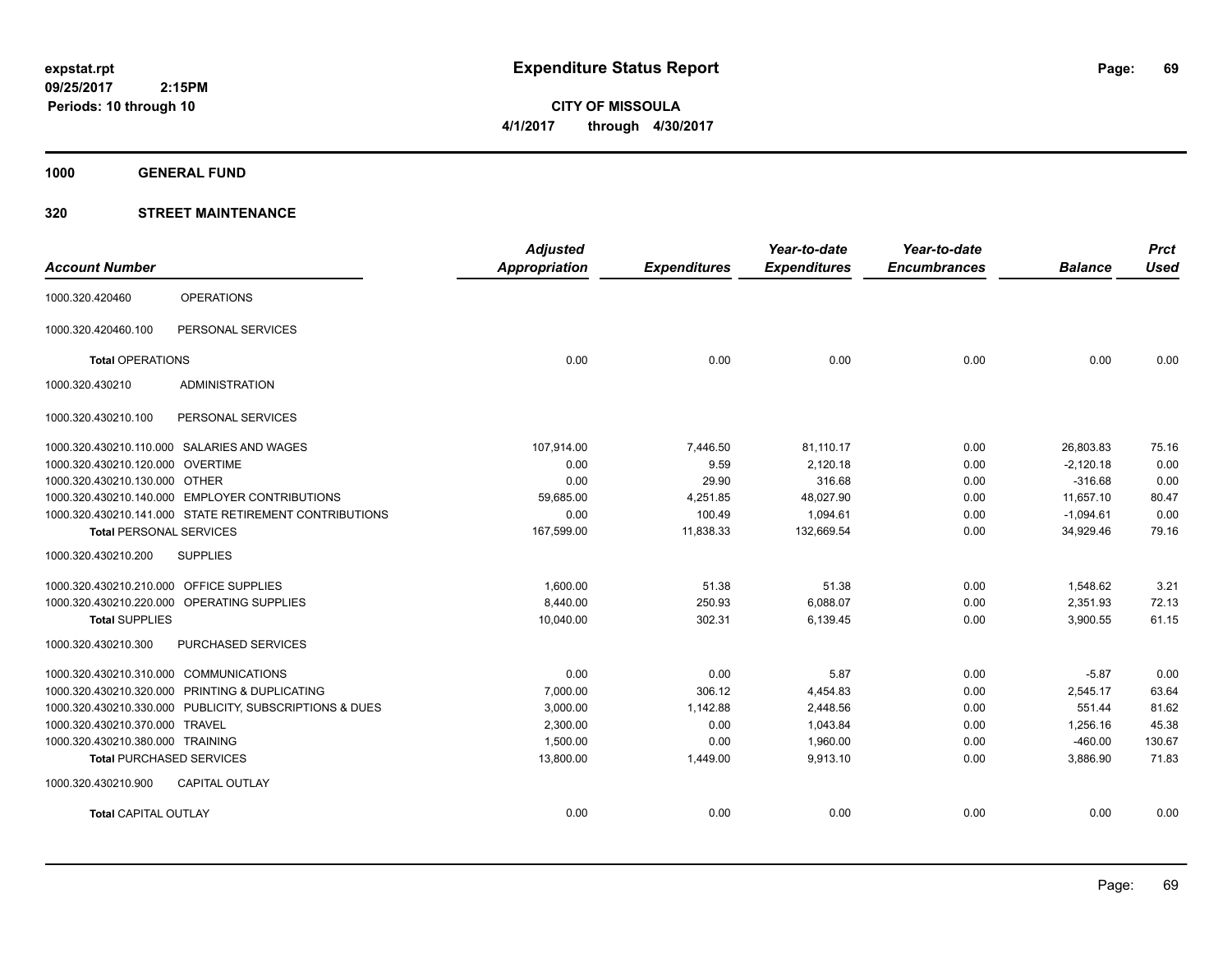**CITY OF MISSOULA 4/1/2017 through 4/30/2017**

**1000 GENERAL FUND**

### **320 STREET MAINTENANCE**

| <b>Account Number</b>                            | <b>Adjusted</b><br>Appropriation | <b>Expenditures</b> | Year-to-date<br><b>Expenditures</b> | Year-to-date<br><b>Encumbrances</b> | <b>Balance</b> | <b>Prct</b><br><b>Used</b> |
|--------------------------------------------------|----------------------------------|---------------------|-------------------------------------|-------------------------------------|----------------|----------------------------|
| <b>Total ADMINISTRATION</b>                      | 191,439.00                       | 13,589.64           | 148,722.09                          | 0.00                                | 42,716.91      | 77.69                      |
| 1000.320.430220<br><b>FACILITY</b>               |                                  |                     |                                     |                                     |                |                            |
| 1000.320.430220.100<br>PERSONAL SERVICES         |                                  |                     |                                     |                                     |                |                            |
| 1000.320.430220.110.000 SALARIES AND WAGES       | 49,692.00                        | 3,426.84            | 37,326.71                           | 0.00                                | 12,365.29      | 75.12                      |
| 1000.320.430220.120.000 OVERTIME                 | 0.00                             | 4.41                | 975.75                              | 0.00                                | $-975.75$      | 0.00                       |
| 1000.320.430220.130.000 OTHER                    | 0.00                             | 13.80               | 146.16                              | 0.00                                | $-146.16$      | 0.00                       |
| 1000.320.430220.140.000 EMPLOYER CONTRIBUTIONS   | 27,484.00                        | 1,956.78            | 22,106.10                           | 0.00                                | 5,377.90       | 80.43                      |
| <b>Total PERSONAL SERVICES</b>                   | 77,176.00                        | 5,401.83            | 60,554.72                           | 0.00                                | 16.621.28      | 78.46                      |
| 1000.320.430220.200<br><b>SUPPLIES</b>           |                                  |                     |                                     |                                     |                |                            |
| 1000.320.430220.220.000 OPERATING SUPPLIES       | 8,000.00                         | 710.00              | 8,403.81                            | 0.00                                | $-403.81$      | 105.05                     |
| <b>Total SUPPLIES</b>                            | 8,000.00                         | 710.00              | 8,403.81                            | 0.00                                | $-403.81$      | 105.05                     |
| 1000.320.430220.300<br><b>PURCHASED SERVICES</b> |                                  |                     |                                     |                                     |                |                            |
| 1000.320.430220.343.000 WATER CHARGES            | 0.00                             | 425.26              | 7.072.42                            | 0.00                                | $-7,072.42$    | 0.00                       |
| 1000.320.430220.344.000 TELEPHONE SERVICE        | 7,000.00                         | 198.34              | 1,425.36                            | 0.00                                | 5,574.64       | 20.36                      |
| 1000.320.430220.345.000 GARBAGE                  | 1,821.00                         | 217.45              | 406.70                              | 0.00                                | 1,414.30       | 22.33                      |
| 1000.320.430220.350.000 PROFESSIONAL SERVICES    | 0.00                             | 315.00              | 3,957.46                            | 0.00                                | $-3,957.46$    | 0.00                       |
| 1000.320.430220.360.000 REPAIR & MAINTENANCE     | 1.650.00                         | 0.00                | 0.00                                | 0.00                                | 1,650.00       | 0.00                       |
| <b>Total PURCHASED SERVICES</b>                  | 10,471.00                        | 1,156.05            | 12,861.94                           | 0.00                                | $-2,390.94$    | 122.83                     |
| <b>FIXED CHARGES</b><br>1000.320.430220.500      |                                  |                     |                                     |                                     |                |                            |
| 1000.320.430220.500.000 FIXED CHARGES            | 9,000.00                         | 0.00                | 684.40                              | 0.00                                | 8,315.60       | 7.60                       |
| <b>Total FIXED CHARGES</b>                       | 9,000.00                         | 0.00                | 684.40                              | 0.00                                | 8,315.60       | 7.60                       |
| <b>Total FACILITY</b>                            | 104,647.00                       | 7,267.88            | 82,504.87                           | 0.00                                | 22,142.13      | 78.84                      |
| 1000.320.430230<br><b>STREET RESTORATION</b>     |                                  |                     |                                     |                                     |                |                            |

1000.320.430230.100 PERSONAL SERVICES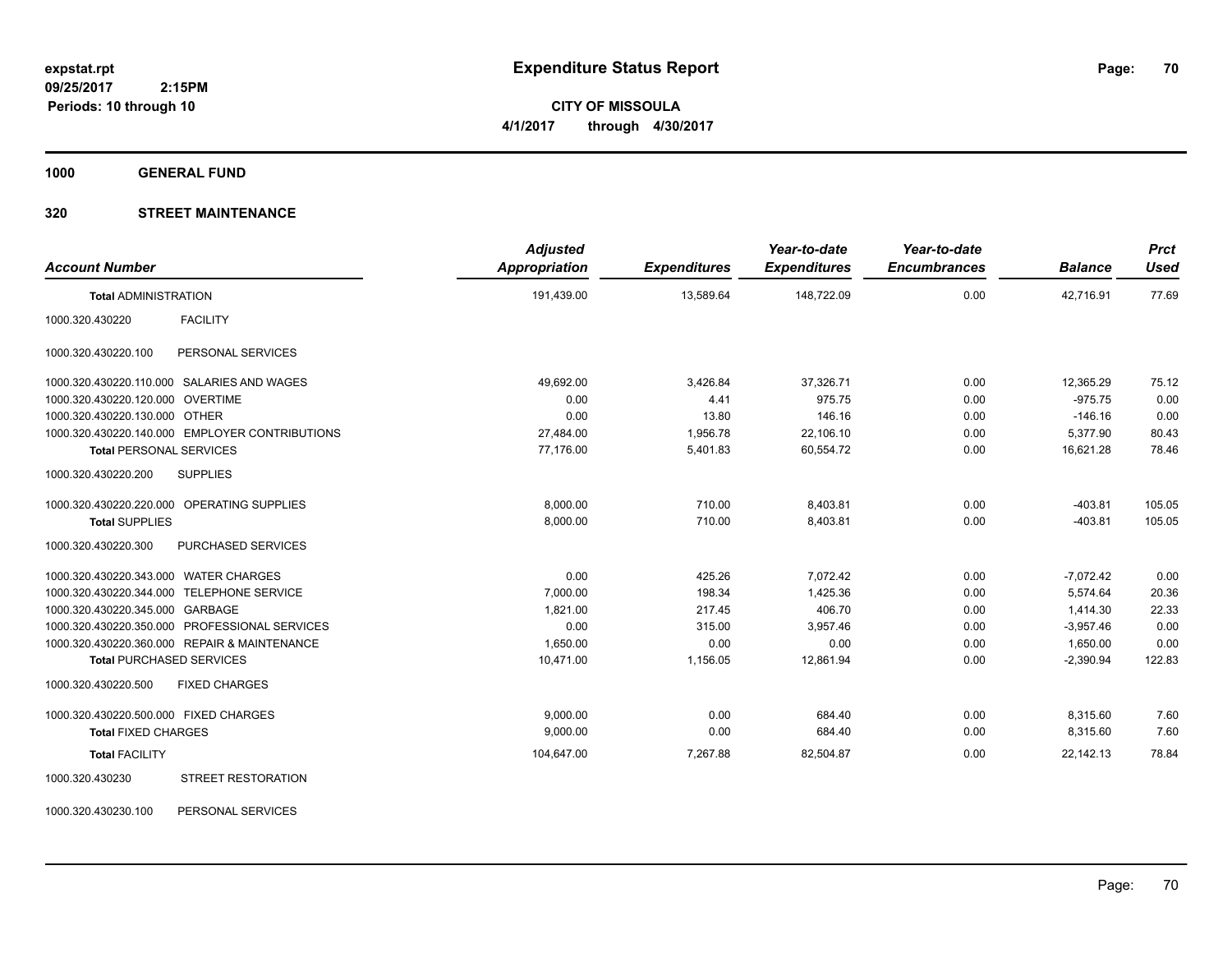**CITY OF MISSOULA 4/1/2017 through 4/30/2017**

**1000 GENERAL FUND**

### **320 STREET MAINTENANCE**

| <b>Account Number</b>                            | <b>Adjusted</b><br><b>Appropriation</b> | <b>Expenditures</b> | Year-to-date<br><b>Expenditures</b> | Year-to-date<br><b>Encumbrances</b> | <b>Balance</b> | <b>Prct</b><br><b>Used</b> |
|--------------------------------------------------|-----------------------------------------|---------------------|-------------------------------------|-------------------------------------|----------------|----------------------------|
| 1000.320.430230.110.000 SALARIES AND WAGES       | 323,245.00                              | 22,520.79           | 245,306.43                          | 0.00                                | 77,938.57      | 75.89                      |
| 1000.320.430230.120.000 OVERTIME                 | 3,000.00                                | 28.99               | 6,412.34                            | 0.00                                | $-3,412.34$    | 213.74                     |
| 1000.320.430230.130.000 OTHER                    | 0.00                                    | 90.16               | 954.86                              | 0.00                                | $-954.86$      | 0.00                       |
| 1000.320.430230.140.000 EMPLOYER CONTRIBUTIONS   | 180,441.00                              | 12,857.91           | 145,241.45                          | 0.00                                | 35,199.55      | 80.49                      |
| <b>Total PERSONAL SERVICES</b>                   | 506,686.00                              | 35,497.85           | 397,915.08                          | 0.00                                | 108.770.92     | 78.53                      |
| 1000.320.430230.200<br><b>SUPPLIES</b>           |                                         |                     |                                     |                                     |                |                            |
| 1000.320.430230.220.000 OPERATING SUPPLIES       | 1,599.00                                | 0.00                | 10.04                               | 0.00                                | 1,588.96       | 0.63                       |
| 1000.320.430230.230.000 REPAIR/MAINTENANCE       | 25,009.00                               | 8,143.06            | 18,740.29                           | 0.00                                | 6,268.71       | 74.93                      |
| 1000.320.430230.231.000 GASOLINE                 | 74,487.00                               | 0.00                | 108,623.06                          | 0.00                                | $-34,136.06$   | 145.83                     |
| <b>Total SUPPLIES</b>                            | 101,095.00                              | 8,143.06            | 127,373.39                          | 0.00                                | $-26,278.39$   | 125.99                     |
| 1000.320.430230.300<br>PURCHASED SERVICES        |                                         |                     |                                     |                                     |                |                            |
| 1000.320.430230.345.000 GARBAGE                  | 5,408.00                                | 0.00                | 0.00                                | 0.00                                | 5,408.00       | 0.00                       |
| 1000.320.430230.350.000 PROFESSIONAL SERVICES    | 1,000.00                                | 0.00                | 0.00                                | 0.00                                | 1,000.00       | 0.00                       |
| 1000.320.430230.360.000 REPAIR & MAINTENANCE     | 2,000.00                                | 0.00                | 422.99                              | 0.00                                | 1,577.01       | 21.15                      |
| <b>Total PURCHASED SERVICES</b>                  | 8,408.00                                | 0.00                | 422.99                              | 0.00                                | 7,985.01       | 5.03                       |
| 1000.320.430230.400<br><b>BUILDING MATERIALS</b> |                                         |                     |                                     |                                     |                |                            |
| 1000.320.430230.400.000 BUILDING MATERIALS       | 17,598.00                               | 75.00               | 29,872.36                           | 0.00                                | $-12,274.36$   | 169.75                     |
| <b>Total BUILDING MATERIALS</b>                  | 17,598.00                               | 75.00               | 29,872.36                           | 0.00                                | $-12,274.36$   | 169.75                     |
| 1000.320.430230.500<br><b>FIXED CHARGES</b>      |                                         |                     |                                     |                                     |                |                            |
| 1000.320.430230.500.000 FIXED CHARGES            | 5,500.00                                | 0.00                | 6,068.00                            | 0.00                                | $-568.00$      | 110.33                     |
| <b>Total FIXED CHARGES</b>                       | 5,500.00                                | 0.00                | 6,068.00                            | 0.00                                | $-568.00$      | 110.33                     |
| 1000.320.430230.900<br><b>CAPITAL OUTLAY</b>     |                                         |                     |                                     |                                     |                |                            |
| <b>Total CAPITAL OUTLAY</b>                      | 0.00                                    | 0.00                | 0.00                                | 0.00                                | 0.00           | 0.00                       |
| <b>Total STREET RESTORATION</b>                  | 639,287.00                              | 43,715.91           | 561,651.82                          | 0.00                                | 77,635.18      | 87.86                      |
| <b>STREET MAINTENANCE</b><br>1000.320.430240     |                                         |                     |                                     |                                     |                |                            |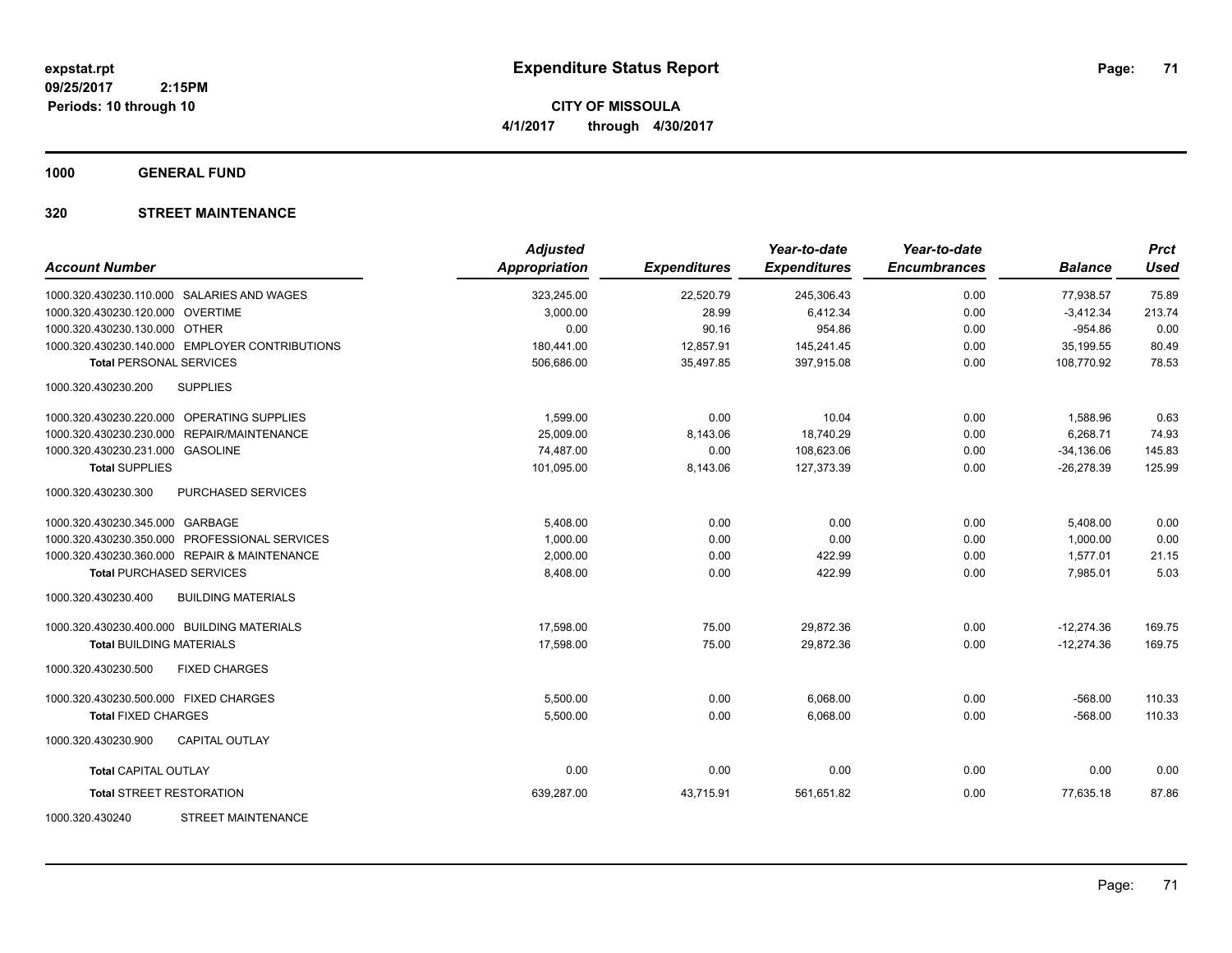**CITY OF MISSOULA 4/1/2017 through 4/30/2017**

**1000 GENERAL FUND**

### **320 STREET MAINTENANCE**

|                                                  | <b>Adjusted</b>      |                     | Year-to-date        | Year-to-date        |                | <b>Prct</b> |
|--------------------------------------------------|----------------------|---------------------|---------------------|---------------------|----------------|-------------|
| <b>Account Number</b>                            | <b>Appropriation</b> | <b>Expenditures</b> | <b>Expenditures</b> | <b>Encumbrances</b> | <b>Balance</b> | <b>Used</b> |
| PERSONAL SERVICES<br>1000.320.430240.100         |                      |                     |                     |                     |                |             |
| 1000.320.430240.110.000 SALARIES AND WAGES       | 437,588.00           | 30,570.25           | 332,986.12          | 0.00                | 104,601.88     | 76.10       |
| <b>OVERTIME</b><br>1000.320.430240.120.000       | 2,100.00             | 39.35               | 8,704.32            | 0.00                | $-6,604.32$    | 414.49      |
| 1000.320.430240.130.000 OTHER                    | 3,000.00             | 122.36              | 1,295.90            | 0.00                | 1,704.10       | 43.20       |
| 1000.320.430240.140.000 EMPLOYER CONTRIBUTIONS   | 244,844.00           | 19,033.69           | 198,485.78          | 0.00                | 46,358.22      | 81.07       |
| <b>Total PERSONAL SERVICES</b>                   | 687,532.00           | 49,765.65           | 541,472.12          | 0.00                | 146,059.88     | 78.76       |
| <b>SUPPLIES</b><br>1000.320.430240.200           |                      |                     |                     |                     |                |             |
| 1000.320.430240.220.000 OPERATING SUPPLIES       | 1.599.00             | 0.00                | 0.00                | 0.00                | 1.599.00       | 0.00        |
| REPAIR/MAINTENANCE<br>1000.320.430240.230.000    | 19,455.00            | 2,092.82            | 14,653.25           | 0.00                | 4,801.75       | 75.32       |
| 1000.320.430240.231.000<br><b>GASOLINE</b>       | 14,132.00            | 211.88              | 1,870.09            | 0.00                | 12,261.91      | 13.23       |
| <b>Total SUPPLIES</b>                            | 35,186.00            | 2,304.70            | 16,523.34           | 0.00                | 18,662.66      | 46.96       |
| 1000.320.430240.300<br><b>PURCHASED SERVICES</b> |                      |                     |                     |                     |                |             |
| 1000.320.430240.345.000 GARBAGE                  | 2,163.00             | 0.00                | 0.00                | 0.00                | 2,163.00       | 0.00        |
| 1000.320.430240.350.000 PROFESSIONAL SERVICES    | 2,000.00             | 0.00                | 0.00                | 0.00                | 2,000.00       | 0.00        |
| 1000.320.430240.360.000 REPAIR & MAINTENANCE     | 0.00                 | 70.00               | 3,642.90            | 0.00                | $-3,642.90$    | 0.00        |
| <b>Total PURCHASED SERVICES</b>                  | 4,163.00             | 70.00               | 3,642.90            | 0.00                | 520.10         | 87.51       |
| 1000.320.430240.400<br><b>BUILDING MATERIALS</b> |                      |                     |                     |                     |                |             |
| 1000.320.430240.400.000 BUILDING MATERIALS       | 44,665.00            | 0.00                | 3,573.50            | 0.00                | 41,091.50      | 8.00        |
| <b>Total BUILDING MATERIALS</b>                  | 44,665.00            | 0.00                | 3,573.50            | 0.00                | 41,091.50      | 8.00        |
| <b>FIXED CHARGES</b><br>1000.320.430240.500      |                      |                     |                     |                     |                |             |
| 1000.320.430240.500.000 FIXED CHARGES            | 5,000.00             | 150.00              | 3,026.25            | 0.00                | 1,973.75       | 60.53       |
| <b>Total FIXED CHARGES</b>                       | 5,000.00             | 150.00              | 3,026.25            | 0.00                | 1,973.75       | 60.53       |
| <b>CAPITAL OUTLAY</b><br>1000.320.430240.900     |                      |                     |                     |                     |                |             |
| <b>Total CAPITAL OUTLAY</b>                      | 0.00                 | 0.00                | 0.00                | 0.00                | 0.00           | 0.00        |
| <b>Total STREET MAINTENANCE</b>                  | 776,546.00           | 52,290.35           | 568,238.11          | 0.00                | 208,307.89     | 73.18       |
|                                                  |                      |                     |                     |                     |                |             |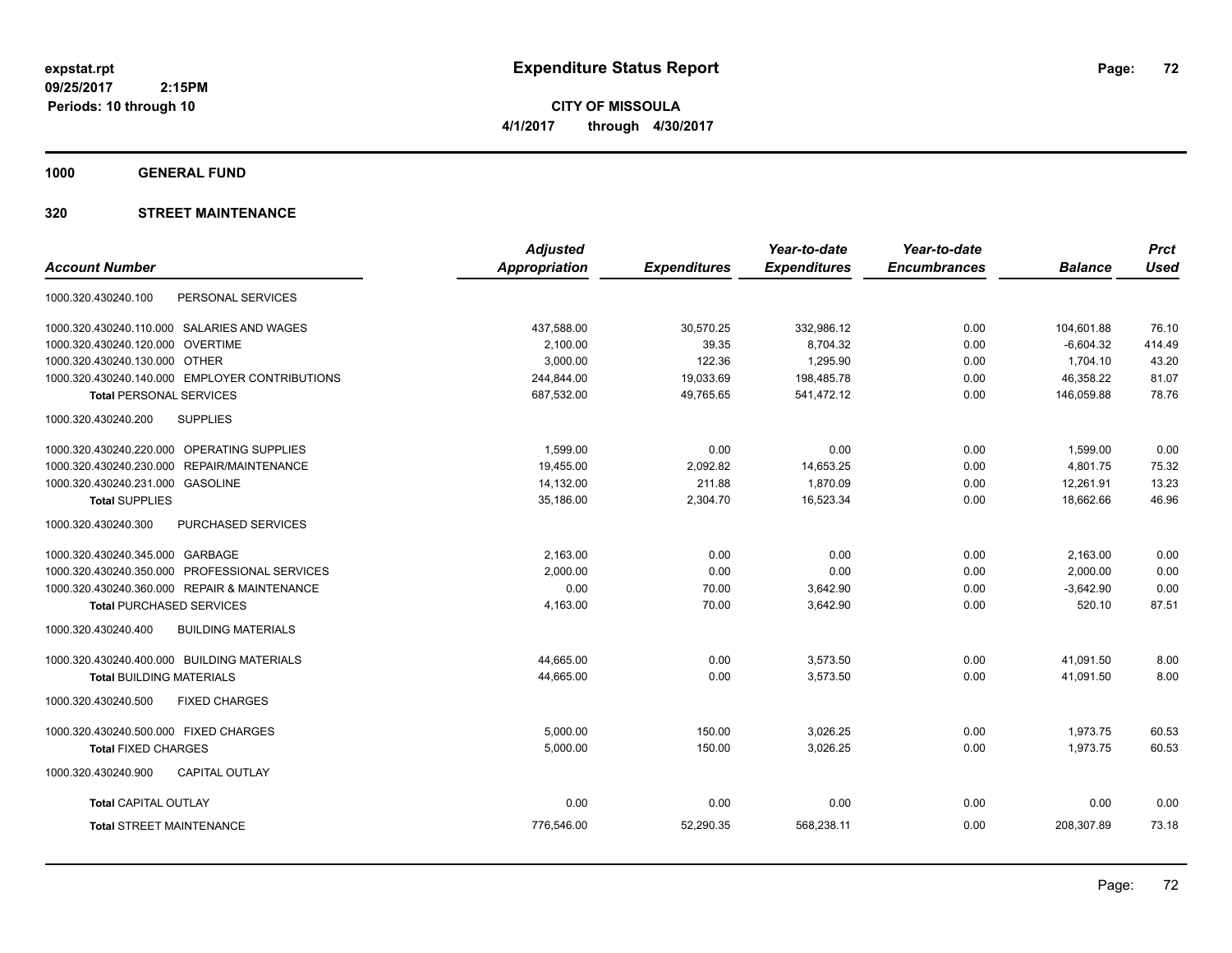**CITY OF MISSOULA 4/1/2017 through 4/30/2017**

**1000 GENERAL FUND**

# **320 STREET MAINTENANCE**

|                                                | <b>Adjusted</b>      |                     | Year-to-date        | Year-to-date        |                | <b>Prct</b> |
|------------------------------------------------|----------------------|---------------------|---------------------|---------------------|----------------|-------------|
| <b>Account Number</b>                          | <b>Appropriation</b> | <b>Expenditures</b> | <b>Expenditures</b> | <b>Encumbrances</b> | <b>Balance</b> | <b>Used</b> |
| ICE & SNOW REMOVAL<br>1000.320.430251          |                      |                     |                     |                     |                |             |
| PERSONAL SERVICES<br>1000.320.430251.100       |                      |                     |                     |                     |                |             |
| 1000.320.430251.110.000 SALARIES AND WAGES     | 146,630.00           | 10,471.45           | 114,060.47          | 0.00                | 32,569.53      | 77.79       |
| 1000.320.430251.120.000 OVERTIME               | 4,950.00             | 13.48               | 2,981.60            | 0.00                | 1,968.40       | 60.23       |
| 1000.320.430251.130.000 OTHER                  | 0.00                 | 41.86               | 443.30              | 0.00                | $-443.30$      | 0.00        |
| 1000.320.430251.140.000 EMPLOYER CONTRIBUTIONS | 83,836.00            | 5,977.05            | 67,516.82           | 0.00                | 16.319.18      | 80.53       |
| <b>Total PERSONAL SERVICES</b>                 | 235,416.00           | 16,503.84           | 185,002.19          | 0.00                | 50,413.81      | 78.59       |
| <b>SUPPLIES</b><br>1000.320.430251.200         |                      |                     |                     |                     |                |             |
| 1000.320.430251.220.000 OPERATING SUPPLIES     | 148,548.00           | 14,453.82           | 308,582.68          | 0.00                | $-160,034.68$  | 207.73      |
| 1000.320.430251.230.000 REPAIR/MAINTENANCE     | 14,316.00            | 6,734.38            | 33,549.44           | 0.00                | $-19,233.44$   | 234.35      |
| 1000.320.430251.231.000 GASOLINE               | 86,170.00            | 0.00                | 0.00                | 0.00                | 86,170.00      | 0.00        |
| <b>Total SUPPLIES</b>                          | 249,034.00           | 21,188.20           | 342,132.12          | 0.00                | $-93,098.12$   | 137.38      |
| PURCHASED SERVICES<br>1000.320.430251.300      |                      |                     |                     |                     |                |             |
| 1000.320.430251.360.000 REPAIR & MAINTENANCE   | 5,000.00             | 0.00                | 2,833.66            | 0.00                | 2,166.34       | 56.67       |
| <b>Total PURCHASED SERVICES</b>                | 5,000.00             | 0.00                | 2,833.66            | 0.00                | 2,166.34       | 56.67       |
| 1000.320.430251.500<br><b>FIXED CHARGES</b>    |                      |                     |                     |                     |                |             |
| 1000.320.430251.500.000 FIXED CHARGES          | 2,000.00             | 0.00                | 250.00              | 0.00                | 1,750.00       | 12.50       |
| <b>Total FIXED CHARGES</b>                     | 2,000.00             | 0.00                | 250.00              | 0.00                | 1,750.00       | 12.50       |
| 1000.320.430251.900<br><b>CAPITAL OUTLAY</b>   |                      |                     |                     |                     |                |             |
| <b>Total CAPITAL OUTLAY</b>                    | 0.00                 | 0.00                | 0.00                | 0.00                | 0.00           | 0.00        |
| Total ICE & SNOW REMOVAL                       | 491,450.00           | 37,692.04           | 530,217.97          | 0.00                | $-38,767.97$   | 107.89      |
| <b>STREET CLEANING</b><br>1000.320.430252      |                      |                     |                     |                     |                |             |

1000.320.430252.100 PERSONAL SERVICES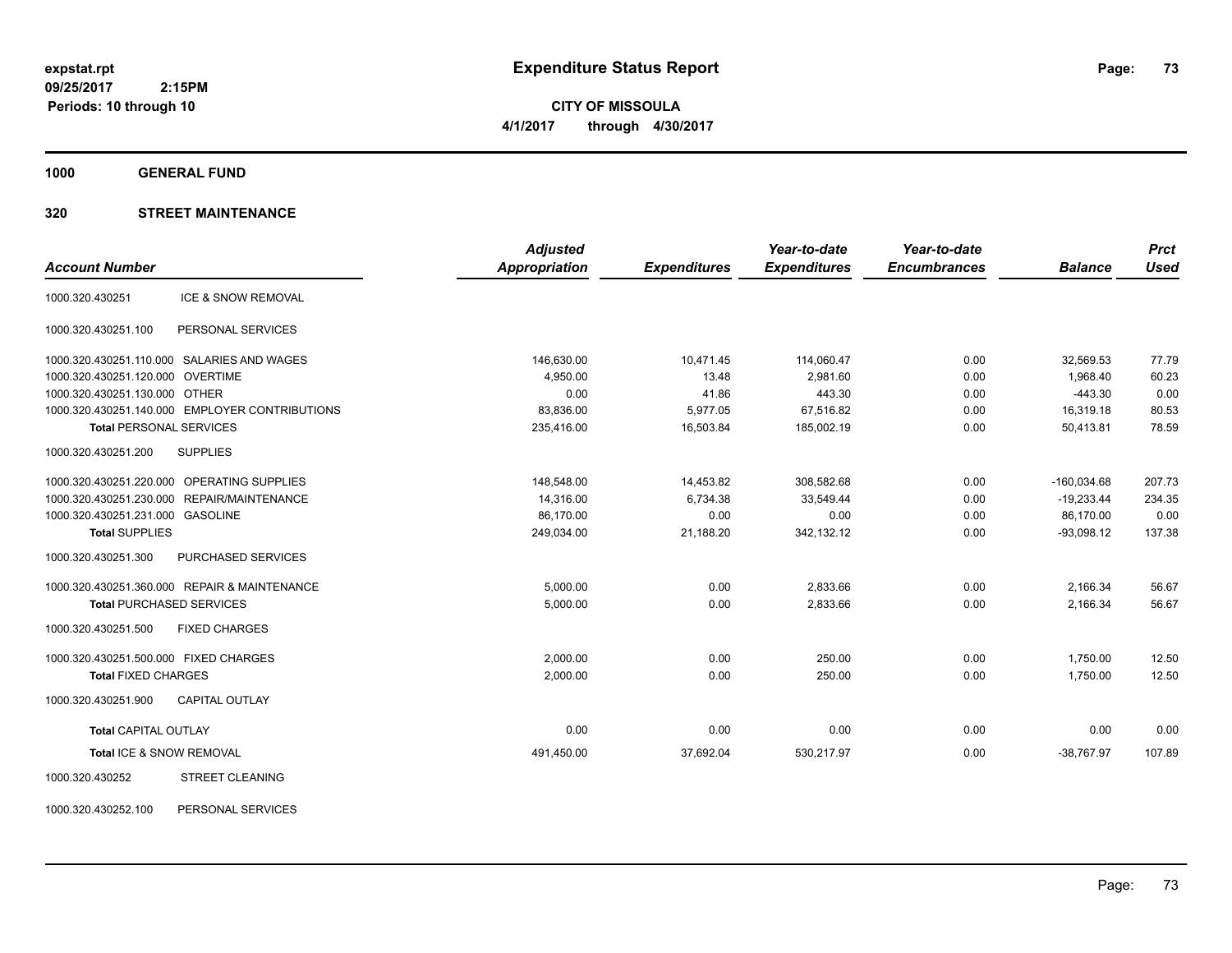**CITY OF MISSOULA 4/1/2017 through 4/30/2017**

**1000 GENERAL FUND**

# **320 STREET MAINTENANCE**

| <b>Account Number</b>                 |                                                | <b>Adjusted</b><br>Appropriation | <b>Expenditures</b> | Year-to-date<br><b>Expenditures</b> | Year-to-date<br><b>Encumbrances</b> | <b>Balance</b> | <b>Prct</b><br><b>Used</b> |
|---------------------------------------|------------------------------------------------|----------------------------------|---------------------|-------------------------------------|-------------------------------------|----------------|----------------------------|
|                                       |                                                |                                  |                     |                                     |                                     |                |                            |
|                                       | 1000.320.430252.110.000 SALARIES AND WAGES     | 369,472.00                       | 26,057.69           | 283,833.33                          | 0.00                                | 85,638.67      | 76.82                      |
| 1000.320.430252.120.000 OVERTIME      |                                                | 4,950.00                         | 33.54               | 7,419.31                            | 0.00                                | $-2,469.31$    | 149.89                     |
| 1000.320.430252.130.000 OTHER         |                                                | 3,000.00                         | 104.42              | 1,105.84                            | 0.00                                | 1,894.16       | 36.86                      |
|                                       | 1000.320.430252.140.000 EMPLOYER CONTRIBUTIONS | 208,746.00                       | 14,875.87           | 167,434.72                          | 0.00                                | 41,311.28      | 80.21                      |
| <b>Total PERSONAL SERVICES</b>        |                                                | 586.168.00                       | 41.071.52           | 459.793.20                          | 0.00                                | 126.374.80     | 78.44                      |
| 1000.320.430252.200                   | <b>SUPPLIES</b>                                |                                  |                     |                                     |                                     |                |                            |
|                                       | 1000.320.430252.220.000 OPERATING SUPPLIES     | 2.132.00                         | 0.00                | 0.00                                | 0.00                                | 2,132.00       | 0.00                       |
| 1000.320.430252.230.000               | REPAIR/MAINTENANCE                             | 25,435.00                        | 5,532.35            | 8,623.78                            | 0.00                                | 16,811.22      | 33.91                      |
| 1000.320.430252.231.000 GASOLINE      |                                                | 43,814.00                        | 0.00                | 0.00                                | 0.00                                | 43,814.00      | 0.00                       |
| <b>Total SUPPLIES</b>                 |                                                | 71,381.00                        | 5,532.35            | 8,623.78                            | 0.00                                | 62,757.22      | 12.08                      |
| 1000.320.430252.300                   | PURCHASED SERVICES                             |                                  |                     |                                     |                                     |                |                            |
|                                       | 1000.320.430252.350.000 PROFESSIONAL SERVICES  | 500.00                           | 0.00                | 0.00                                | 0.00                                | 500.00         | 0.00                       |
|                                       | 1000.320.430252.360.000 REPAIR & MAINTENANCE   | 14,000.00                        | 0.00                | 0.00                                | 0.00                                | 14,000.00      | 0.00                       |
| <b>Total PURCHASED SERVICES</b>       |                                                | 14,500.00                        | 0.00                | 0.00                                | 0.00                                | 14,500.00      | 0.00                       |
| 1000.320.430252.400                   | <b>BUILDING MATERIALS</b>                      |                                  |                     |                                     |                                     |                |                            |
| <b>Total BUILDING MATERIALS</b>       |                                                | 0.00                             | 0.00                | 0.00                                | 0.00                                | 0.00           | 0.00                       |
| 1000.320.430252.500                   | <b>FIXED CHARGES</b>                           |                                  |                     |                                     |                                     |                |                            |
| 1000.320.430252.500.000 FIXED CHARGES |                                                | 9,000.00                         | 0.00                | 1,755.00                            | 0.00                                | 7,245.00       | 19.50                      |
| <b>Total FIXED CHARGES</b>            |                                                | 9,000.00                         | 0.00                | 1,755.00                            | 0.00                                | 7,245.00       | 19.50                      |
| <b>Total STREET CLEANING</b>          |                                                | 681,049.00                       | 46,603.87           | 470,171.98                          | 0.00                                | 210,877.02     | 69.04                      |
| 1000.320.430270                       | <b>COMMUNICATIONS MAINTENANCE</b>              |                                  |                     |                                     |                                     |                |                            |
| 1000.320.430270.100                   | PERSONAL SERVICES                              |                                  |                     |                                     |                                     |                |                            |
| <b>Total PERSONAL SERVICES</b>        |                                                | 0.00                             | 0.00                | 0.00                                | 0.00                                | 0.00           | 0.00                       |
| 1000.320.430270.200                   | <b>SUPPLIES</b>                                |                                  |                     |                                     |                                     |                |                            |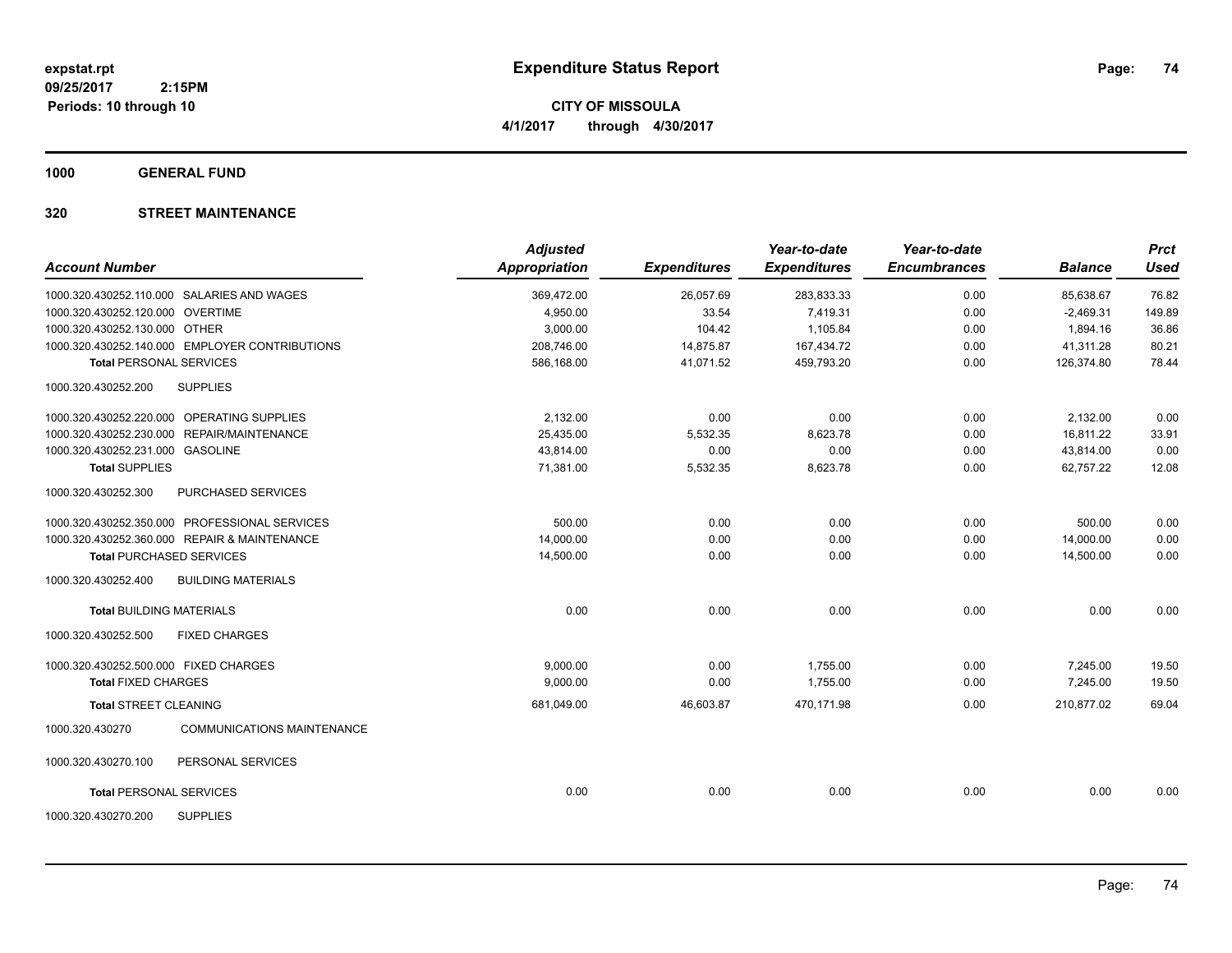**CITY OF MISSOULA 4/1/2017 through 4/30/2017**

**1000 GENERAL FUND**

# **320 STREET MAINTENANCE**

| <b>Account Number</b>                |                                         | <b>Adjusted</b><br><b>Appropriation</b> | <b>Expenditures</b> | Year-to-date<br><b>Expenditures</b> | Year-to-date<br><b>Encumbrances</b> | <b>Balance</b> | <b>Prct</b><br><b>Used</b> |
|--------------------------------------|-----------------------------------------|-----------------------------------------|---------------------|-------------------------------------|-------------------------------------|----------------|----------------------------|
| <b>Total SUPPLIES</b>                |                                         | 0.00                                    | 0.00                | 0.00                                | 0.00                                | 0.00           | 0.00                       |
| 1000.320.430270.900                  | <b>CAPITAL OUTLAY</b>                   |                                         |                     |                                     |                                     |                |                            |
| 1000.320.430270.930.000 IMPROVEMENTS |                                         | 104.814.00                              | 0.00                | 42,755.71                           | 0.00                                | 62.058.29      | 40.79                      |
|                                      | <b>Total COMMUNICATIONS MAINTENANCE</b> | 104,814.00                              | 0.00                | 42,755.71                           | 0.00                                | 62,058.29      | 40.79                      |
| 1000.320.490504                      | <b>DEBT SERVICE</b>                     |                                         |                     |                                     |                                     |                |                            |
| 1000.320.490504.600                  | <b>DEBT SERVICE</b>                     |                                         |                     |                                     |                                     |                |                            |
| <b>Total DEBT SERVICE</b>            |                                         | 0.00                                    | 0.00                | 0.00                                | 0.00                                | 0.00           | 0.00                       |
| <b>Total STREET MAINTENANCE</b>      |                                         | 2,989,232.00                            | 201.159.69          | 2.404.262.55                        | 0.00                                | 584.969.45     | 80.43                      |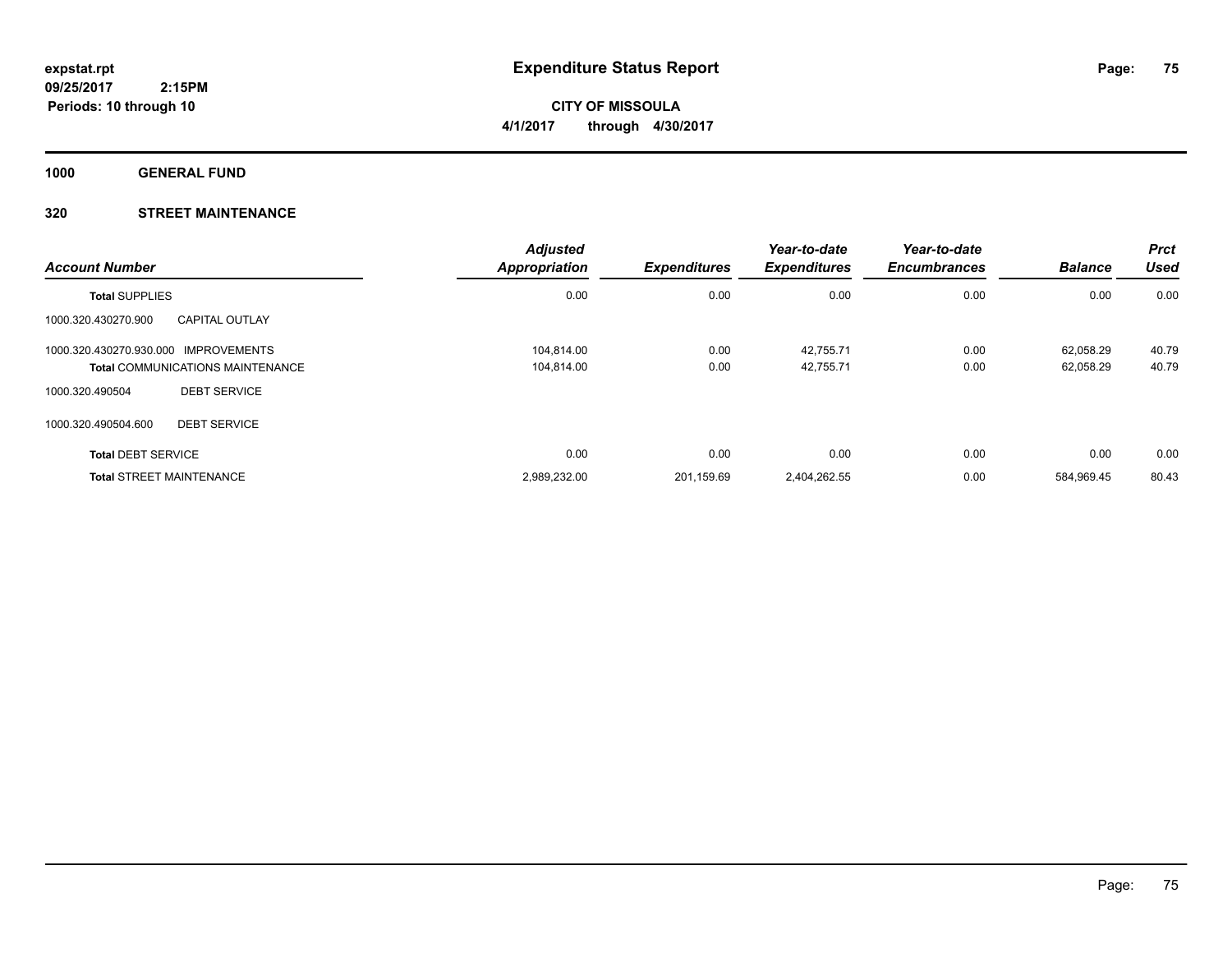**CITY OF MISSOULA 4/1/2017 through 4/30/2017**

**1000 GENERAL FUND**

# **321 FACIITIES MAINTENANCE**

| <b>Account Number</b>                  |                                                   | <b>Adjusted</b><br><b>Appropriation</b> | <b>Expenditures</b> | Year-to-date<br><b>Expenditures</b> | Year-to-date<br><b>Encumbrances</b> | <b>Balance</b> | <b>Prct</b><br><b>Used</b> |
|----------------------------------------|---------------------------------------------------|-----------------------------------------|---------------------|-------------------------------------|-------------------------------------|----------------|----------------------------|
|                                        |                                                   |                                         |                     |                                     |                                     |                |                            |
| 1000.321.411810                        | <b>FACILITY MAINTENANCE</b>                       |                                         |                     |                                     |                                     |                |                            |
| 1000.321.411810.100                    | PERSONAL SERVICES                                 |                                         |                     |                                     |                                     |                |                            |
|                                        | 1000.321.411810.110.000 SALARIES AND WAGES        | 52,283.00                               | 2,971.67            | 35,003.02                           | 0.00                                | 17,279.98      | 66.95                      |
| 1000.321.411810.120.000 OVERTIME       |                                                   | 0.00                                    | 0.27                | 77.48                               | 0.00                                | $-77.48$       | 0.00                       |
| 1000.321.411810.130.000 OTHER          |                                                   | 1,040.00                                | 8.61                | 80.95                               | 0.00                                | 959.05         | 7.78                       |
|                                        | 1000.321.411810.140.000 EMPLOYER CONTRIBUTIONS    | 22,275.00                               | 1,282.08            | 15,179.71                           | 0.00                                | 7,095.29       | 68.15                      |
| <b>Total PERSONAL SERVICES</b>         |                                                   | 75,598.00                               | 4,262.63            | 50,341.16                           | 0.00                                | 25,256.84      | 66.59                      |
| 1000.321.411810.200                    | <b>SUPPLIES</b>                                   |                                         |                     |                                     |                                     |                |                            |
|                                        | 1000.321.411810.220.000 OPERATING SUPPLIES        | 450.00                                  | 0.00                | 52.39                               | 0.00                                | 397.61         | 11.64                      |
| 1000.321.411810.231.000 GASOLINE       |                                                   | 170.00                                  | 0.00                | 0.00                                | 0.00                                | 170.00         | 0.00                       |
| 1000.321.411810.240.000 OTHER SUPPLIES |                                                   | 6,070.00                                | 82.59               | 309.96                              | 0.00                                | 5,760.04       | 5.11                       |
| <b>Total SUPPLIES</b>                  |                                                   | 6,690.00                                | 82.59               | 362.35                              | 0.00                                | 6,327.65       | 5.42                       |
| 1000.321.411810.300                    | PURCHASED SERVICES                                |                                         |                     |                                     |                                     |                |                            |
| 1000.321.411810.340.000 SEWER          |                                                   | 767.00                                  | 0.00                | 0.00                                | 0.00                                | 767.00         | 0.00                       |
|                                        | 1000.321.411810.341.000 ELECTRICITY & NATURAL GAS | 26,886.00                               | 1,183.63            | 4.721.11                            | 0.00                                | 22.164.89      | 17.56                      |
| 1000.321.411810.343.000 WATER CHARGES  |                                                   | 957.00                                  | 0.00                | 0.00                                | 0.00                                | 957.00         | 0.00                       |
|                                        | 1000.321.411810.360.000 REPAIR & MAINTENANCE      | 10,020.00                               | 0.00                | 0.00                                | 0.00                                | 10,020.00      | 0.00                       |
| 1000.321.411810.370.000 TRAVEL         |                                                   | 150.00                                  | 0.00                | 0.00                                | 0.00                                | 150.00         | 0.00                       |
| <b>Total PURCHASED SERVICES</b>        |                                                   | 38,780.00                               | 1,183.63            | 4,721.11                            | 0.00                                | 34,058.89      | 12.17                      |
| 1000.321.411810.900                    | <b>CAPITAL OUTLAY</b>                             |                                         |                     |                                     |                                     |                |                            |
| <b>Total CAPITAL OUTLAY</b>            |                                                   | 0.00                                    | 0.00                | 0.00                                | 0.00                                | 0.00           | 0.00                       |
|                                        | <b>Total FACILITY MAINTENANCE</b>                 | 121,068.00                              | 5,528.85            | 55,424.62                           | 0.00                                | 65,643.38      | 45.78                      |
| 1000.321.430220                        | <b>CITY HALL UTILITIES</b>                        |                                         |                     |                                     |                                     |                |                            |

1000.321.430220.200 SUPPLIES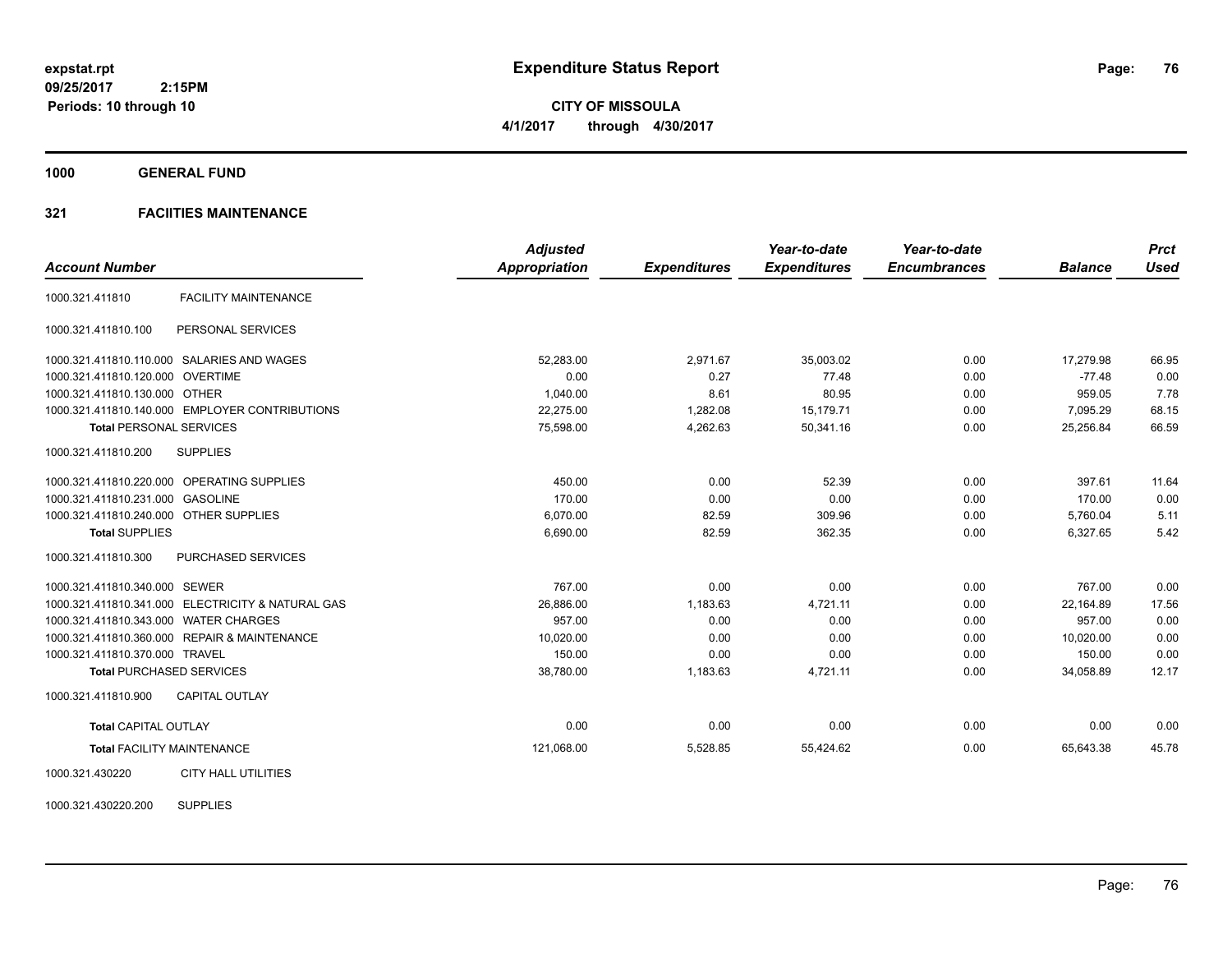**CITY OF MISSOULA 4/1/2017 through 4/30/2017**

**1000 GENERAL FUND**

| <b>Account Number</b>                                      | <b>Adjusted</b><br><b>Appropriation</b> | <b>Expenditures</b> | Year-to-date<br><b>Expenditures</b> | Year-to-date<br><b>Encumbrances</b> | <b>Balance</b> | <b>Prct</b><br><b>Used</b> |
|------------------------------------------------------------|-----------------------------------------|---------------------|-------------------------------------|-------------------------------------|----------------|----------------------------|
| 1000.321.430220.220.000 OPERATING SUPPLIES                 | 0.00                                    | 0.00                | 175.16                              | 0.00                                | $-175.16$      | 0.00                       |
| 1000.321.430220.240.000 CITY HALL UTILITIES/OTHER SUPPLIES | 2,340.00                                | 367.49              | 894.14                              | 0.00                                | 1,445.86       | 38.21                      |
| <b>Total SUPPLIES</b>                                      | 2,340.00                                | 367.49              | 1,069.30                            | 0.00                                | 1,270.70       | 45.70                      |
| 1000.321.430220.300<br><b>PURCHASED SERVICES</b>           |                                         |                     |                                     |                                     |                |                            |
| 1000.321.430220.340.000 CITY HALL/SEWER                    | 1,269.00                                | 0.00                | 1,123.79                            | 0.00                                | 145.21         | 88.56                      |
| 1000.321.430220.341.000 CITYHALL/ELECTRICITY & NATURAL GAS | 82,108.00                               | 9,970.59            | 96,162.04                           | 0.00                                | $-14,054.04$   | 117.12                     |
| 1000.321.430220.343.000 CITYHALL/WATER CHARGES             | 7,677.00                                | 331.70              | 3,300.33                            | 0.00                                | 4,376.67       | 42.99                      |
| 1000.321.430220.344.000 CITYHALL/TELEPHONE SERVICE         | 637.00                                  | 0.00                | 0.00                                | 0.00                                | 637.00         | 0.00                       |
| 1000.321.430220.345.000 CITY HALL/GARBAGE                  | 9,022.00                                | 464.35              | 4,640.79                            | 0.00                                | 4,381.21       | 51.44                      |
| 1000.321.430220.350.000 PROFESSIONAL SERVICES              | 1,720.00                                | 155.00              | 753.00                              | 0.00                                | 967.00         | 43.78                      |
| 1000.321.430220.360.000 CITY HALL/REPAIR & MAINTENANCE     | 170,086.00                              | 21,126.60           | 138,678.87                          | 0.00                                | 31,407.13      | 81.53                      |
| <b>Total PURCHASED SERVICES</b>                            | 272,519.00                              | 32,048.24           | 244,658.82                          | 0.00                                | 27,860.18      | 89.78                      |
| <b>CAPITAL OUTLAY</b><br>1000.321.430220.900               |                                         |                     |                                     |                                     |                |                            |
| <b>Total CAPITAL OUTLAY</b>                                | 0.00                                    | 0.00                | 0.00                                | 0.00                                | 0.00           | 0.00                       |
| <b>Total CITY HALL UTILITIES</b>                           | 274,859.00                              | 32,415.73           | 245,728.12                          | 0.00                                | 29.130.88      | 89.40                      |
| <b>ADMINISTRATION</b><br>1000.321.431310                   |                                         |                     |                                     |                                     |                |                            |
| PERSONAL SERVICES<br>1000.321.431310.100                   |                                         |                     |                                     |                                     |                |                            |
| 1000.321.431310.110.000 SALARIES AND WAGES                 | 114.514.00                              | 6,792.29            | 80.006.50                           | 0.00                                | 34.507.50      | 69.87                      |
| 1000.321.431310.120.000 OVERTIME                           | 0.00                                    | 0.61                | 177.06                              | 0.00                                | $-177.06$      | 0.00                       |
| 1000.321.431310.130.000 OTHER                              | 0.00                                    | 19.59               | 184.14                              | 0.00                                | $-184.14$      | 0.00                       |
| 1000.321.431310.140.000 EMPLOYER CONTRIBUTIONS             | 46,902.00                               | 2,931.10            | 34,807.36                           | 0.00                                | 12,094.64      | 74.21                      |
| <b>Total PERSONAL SERVICES</b>                             | 161,416.00                              | 9,743.59            | 115,175.06                          | 0.00                                | 46,240.94      | 71.35                      |
| <b>SUPPLIES</b><br>1000.321.431310.200                     |                                         |                     |                                     |                                     |                |                            |
| 1000.321.431310.210.000 OFFICE SUPPLIES                    | 1,000.00                                | 174.36              | 1,068.14                            | 0.00                                | $-68.14$       | 106.81                     |
| 1000.321.431310.220.000 OPERATING SUPPLIES                 | 150.00                                  | 0.00                | 0.00                                | 0.00                                | 150.00         | 0.00                       |
| <b>Total SUPPLIES</b>                                      | 1,150.00                                | 174.36              | 1,068.14                            | 0.00                                | 81.86          | 92.88                      |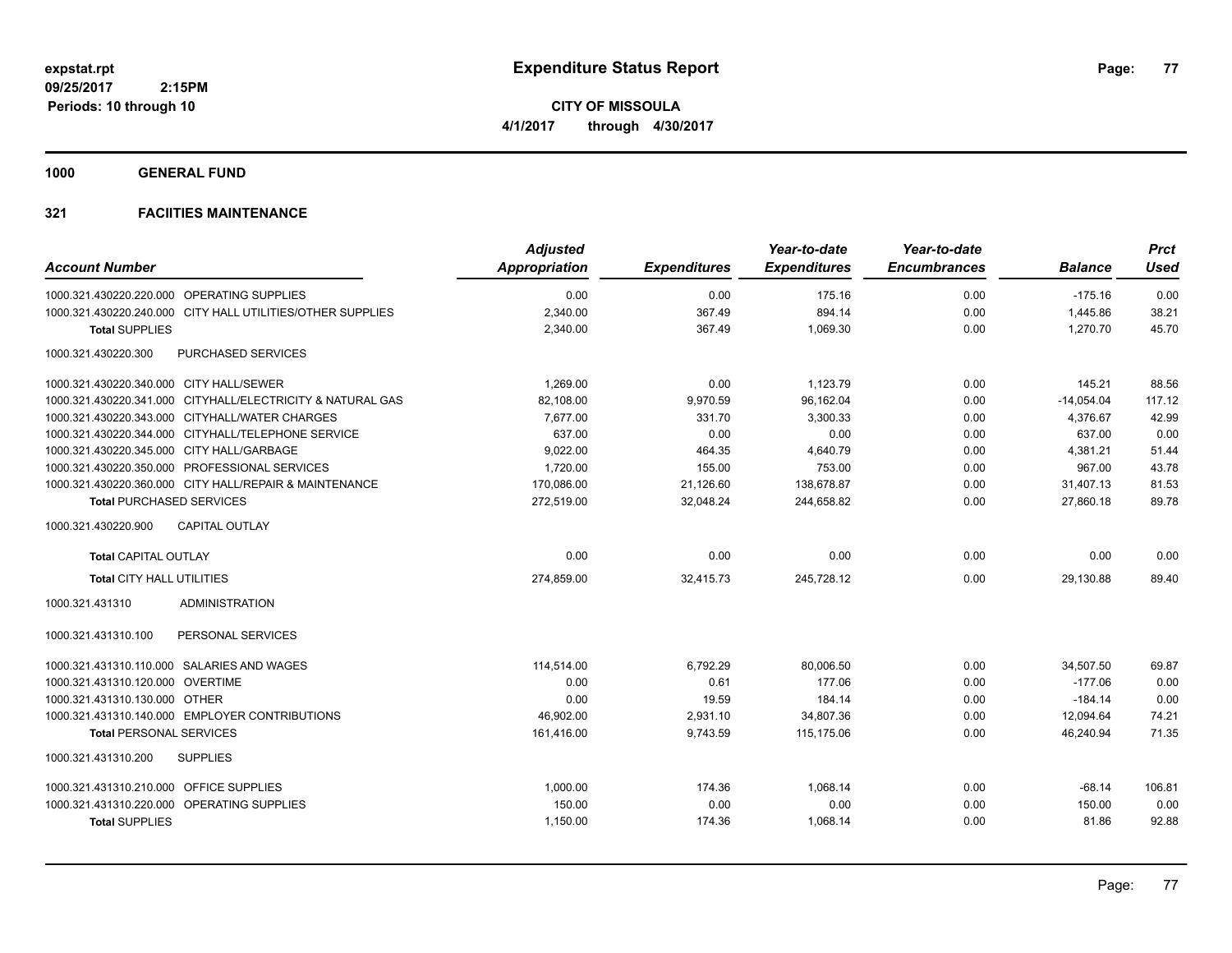**CITY OF MISSOULA 4/1/2017 through 4/30/2017**

**1000 GENERAL FUND**

|                                                         | <b>Adjusted</b>      |                     | Year-to-date        | Year-to-date        |                | <b>Prct</b> |
|---------------------------------------------------------|----------------------|---------------------|---------------------|---------------------|----------------|-------------|
| <b>Account Number</b>                                   | <b>Appropriation</b> | <b>Expenditures</b> | <b>Expenditures</b> | <b>Encumbrances</b> | <b>Balance</b> | <b>Used</b> |
| <b>PURCHASED SERVICES</b><br>1000.321.431310.300        |                      |                     |                     |                     |                |             |
| 1000.321.431310.310.000 COMMUNICATIONS                  | 150.00               | 0.00                | 0.00                | 0.00                | 150.00         | 0.00        |
| 1000.321.431310.320.000 PRINTING & DUPLICATING          | 100.00               | 0.00                | 79.90               | 0.00                | 20.10          | 79.90       |
| 1000.321.431310.330.000 PUBLICITY, SUBSCRIPTIONS & DUES | 230.00               | 0.00                | 451.74              | 0.00                | $-221.74$      | 196.41      |
| <b>Total PURCHASED SERVICES</b>                         | 480.00               | 0.00                | 531.64              | 0.00                | $-51.64$       | 110.76      |
| OTHER OBJECTS<br>1000.321.431310.800                    |                      |                     |                     |                     |                |             |
| <b>Total OTHER OBJECTS</b>                              | 0.00                 | 0.00                | 0.00                | 0.00                | 0.00           | 0.00        |
| <b>Total ADMINISTRATION</b>                             | 163,046.00           | 9,917.95            | 116,774.84          | 0.00                | 46,271.16      | 71.62       |
| 1000.321.431330<br><b>EQUIPMENT MAINTENANCE</b>         |                      |                     |                     |                     |                |             |
| PERSONAL SERVICES<br>1000.321.431330.100                |                      |                     |                     |                     |                |             |
| 1000.321.431330.110.000 SALARIES AND WAGES              | 483,904.00           | 32,687.74           | 385,030.43          | 0.00                | 98,873.57      | 79.57       |
| 1000.321.431330.120.000 OVERTIME                        | 2,000.00             | 2.91                | 852.10              | 0.00                | 1,147.90       | 42.61       |
| 1000.321.431330.130.000 OTHER                           | 1,440.00             | 94.30               | 886.41              | 0.00                | 553.59         | 61.56       |
| 1000.321.431330.140.000 EMPLOYER CONTRIBUTIONS          | 221,602.00           | 14,105.97           | 169,646.04          | 0.00                | 51,955.96      | 76.55       |
| 1000.321.431330.141.000 STATE RETIREMENT CONTRIBUTIONS  | 0.00                 | 42.45               | 500.06              | 0.00                | $-500.06$      | 0.00        |
| <b>Total PERSONAL SERVICES</b>                          | 708,946.00           | 46,933.37           | 556,915.04          | 0.00                | 152,030.96     | 78.56       |
| 1000.321.431330.200<br><b>SUPPLIES</b>                  |                      |                     |                     |                     |                |             |
| 1000.321.431330.220.000 OPERATING SUPPLIES              | 17.600.00            | 1.011.41            | 20,163.93           | 0.00                | $-2,563.93$    | 114.57      |
| 1000.321.431330.230.000 REPAIR/MAINTENANCE              | 39,399.00            | 6,676.91            | 31,532.20           | 0.00                | 7,866.80       | 80.03       |
| 1000.321.431330.231.000 GASOLINE                        | 3,032.00             | 330.88              | 2,574.92            | 0.00                | 457.08         | 84.92       |
| 1000.321.431330.240.000 OTHER SUPPLIES                  | 2,600.00             | 117.15              | 575.07              | 0.00                | 2,024.93       | 22.12       |
| <b>Total SUPPLIES</b>                                   | 62,631.00            | 8,136.35            | 54,846.12           | 0.00                | 7,784.88       | 87.57       |
| PURCHASED SERVICES<br>1000.321.431330.300               |                      |                     |                     |                     |                |             |
| 1000.321.431330.320.000 PRINTING & DUPLICATING          | 250.00               | 0.00                | 0.00                | 0.00                | 250.00         | 0.00        |
| 1000.321.431330.350.000 PROFESSIONAL SERVICES           | 7,624.00             | 0.00                | 6,399.46            | 0.00                | 1,224.54       | 83.94       |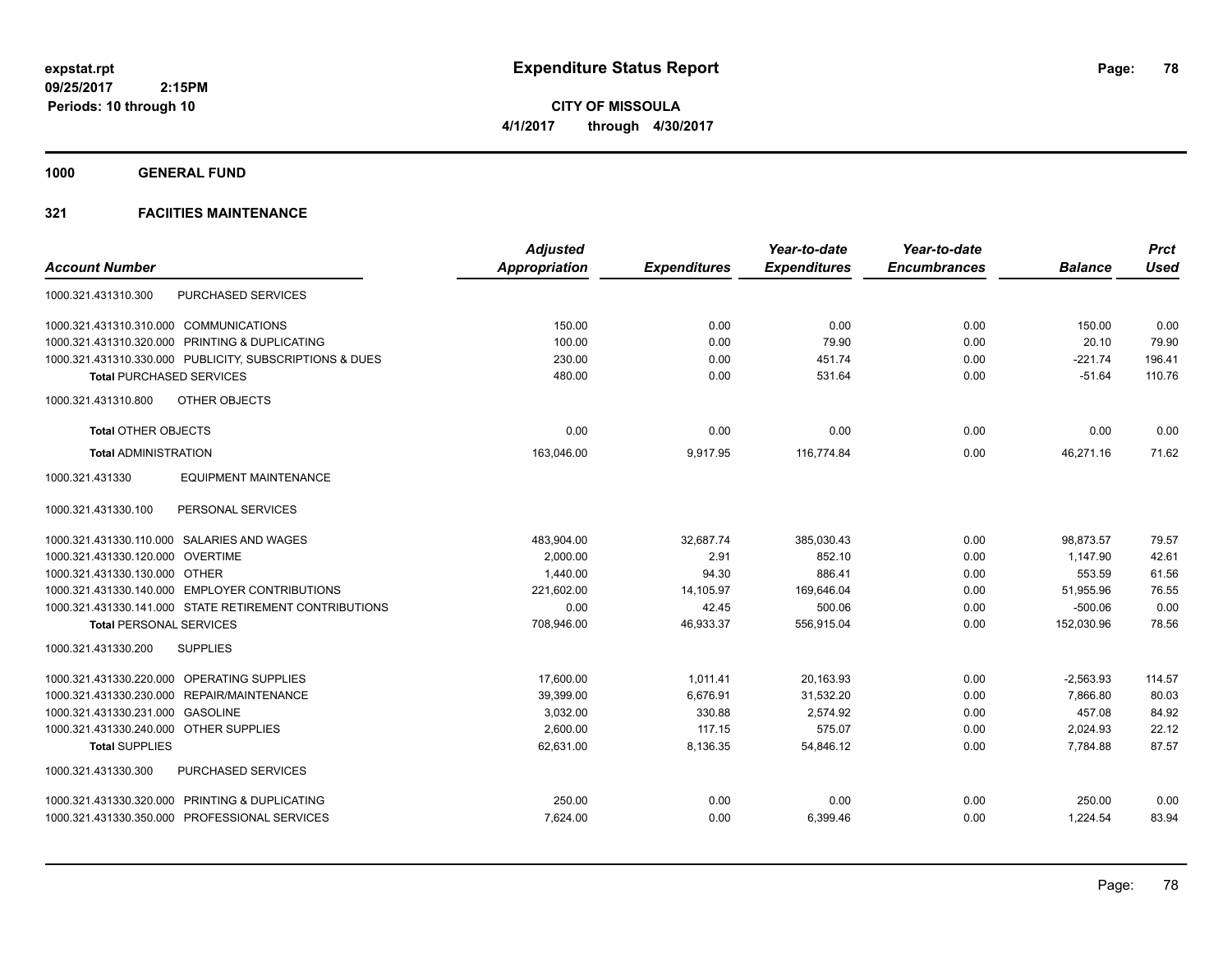**CITY OF MISSOULA 4/1/2017 through 4/30/2017**

**1000 GENERAL FUND**

| <b>Account Number</b>                   |                                                   | <b>Adjusted</b><br><b>Appropriation</b> | <b>Expenditures</b> | Year-to-date<br><b>Expenditures</b> | Year-to-date<br><b>Encumbrances</b> | <b>Balance</b> | <b>Prct</b><br><b>Used</b> |
|-----------------------------------------|---------------------------------------------------|-----------------------------------------|---------------------|-------------------------------------|-------------------------------------|----------------|----------------------------|
|                                         | 1000.321.431330.360.000 REPAIR & MAINTENANCE      | 15,920.00                               | 0.00                | 1,853.09                            | 0.00                                | 14,066.91      | 11.64                      |
| 1000.321.431330.370.000 TRAVEL          |                                                   | 900.00                                  | 0.00                | 0.00                                | 0.00                                | 900.00         | 0.00                       |
| 1000.321.431330.380.000 TRAINING        |                                                   | 850.00                                  | 0.00                | 0.00                                | 0.00                                | 850.00         | 0.00                       |
| <b>Total PURCHASED SERVICES</b>         |                                                   | 25,544.00                               | 0.00                | 8,252.55                            | 0.00                                | 17,291.45      | 32.31                      |
| 1000.321.431330.900                     | <b>CAPITAL OUTLAY</b>                             |                                         |                     |                                     |                                     |                |                            |
| <b>Total CAPITAL OUTLAY</b>             |                                                   | 0.00                                    | 0.00                | 0.00                                | 0.00                                | 0.00           | 0.00                       |
|                                         | <b>Total EQUIPMENT MAINTENANCE</b>                | 797,121.00                              | 55,069.72           | 620,013.71                          | 0.00                                | 177, 107.29    | 77.78                      |
| 1000.321.431350                         | <b>VEHICLE FACILITY</b>                           |                                         |                     |                                     |                                     |                |                            |
| 1000.321.431350.100                     | PERSONAL SERVICES                                 |                                         |                     |                                     |                                     |                |                            |
| <b>Total PERSONAL SERVICES</b>          |                                                   | 0.00                                    | 0.00                | 0.00                                | 0.00                                | 0.00           | 0.00                       |
| 1000.321.431350.200                     | <b>SUPPLIES</b>                                   |                                         |                     |                                     |                                     |                |                            |
| 1000.321.431350.210.000 OFFICE SUPPLIES |                                                   | 0.00                                    | 12.93               | 101.21                              | 0.00                                | $-101.21$      | 0.00                       |
|                                         | 1000.321.431350.220.000 OPERATING SUPPLIES        | 16,692.00                               | 118.14              | 258.14                              | 0.00                                | 16,433.86      | 1.55                       |
| <b>Total SUPPLIES</b>                   |                                                   | 16,692.00                               | 131.07              | 359.35                              | 0.00                                | 16,332.65      | 2.15                       |
| 1000.321.431350.300                     | PURCHASED SERVICES                                |                                         |                     |                                     |                                     |                |                            |
| 1000.321.431350.340.000 SEWER           |                                                   | 767.00                                  | 0.00                | 376.18                              | 0.00                                | 390.82         | 49.05                      |
|                                         | 1000.321.431350.341.000 ELECTRICITY & NATURAL GAS | 100,439.00                              | 5,507.21            | 34,711.18                           | 0.00                                | 65,727.82      | 34.56                      |
| 1000.321.431350.343.000 WATER CHARGES   |                                                   | 3,722.00                                | 105.56              | 1,291.83                            | 0.00                                | 2,430.17       | 34.71                      |
|                                         | 1000.321.431350.344.000 TELEPHONE SERVICE         | 1,953.00                                | 118.90              | 1,624.33                            | 0.00                                | 328.67         | 83.17                      |
| 1000.321.431350.345.000 GARBAGE         |                                                   | 4,231.00                                | 353.35              | 2.615.45                            | 0.00                                | 1,615.55       | 61.82                      |
|                                         | 1000.321.431350.350.000 PROFESSIONAL SERVICES     | 5,300.00                                | 0.00                | 670.01                              | 0.00                                | 4,629.99       | 12.64                      |
|                                         | 1000.321.431350.360.000 REPAIR & MAINTENANCE      | 28,795.00                               | 4,123.95            | 22,310.00                           | 0.00                                | 6,485.00       | 77.48                      |
| <b>Total PURCHASED SERVICES</b>         |                                                   | 145,207.00                              | 10,208.97           | 63,598.98                           | 0.00                                | 81,608.02      | 43.80                      |
| 1000.321.431350.900                     | CAPITAL OUTLAY                                    |                                         |                     |                                     |                                     |                |                            |
| <b>Total CAPITAL OUTLAY</b>             |                                                   | 0.00                                    | 0.00                | 0.00                                | 0.00                                | 0.00           | 0.00                       |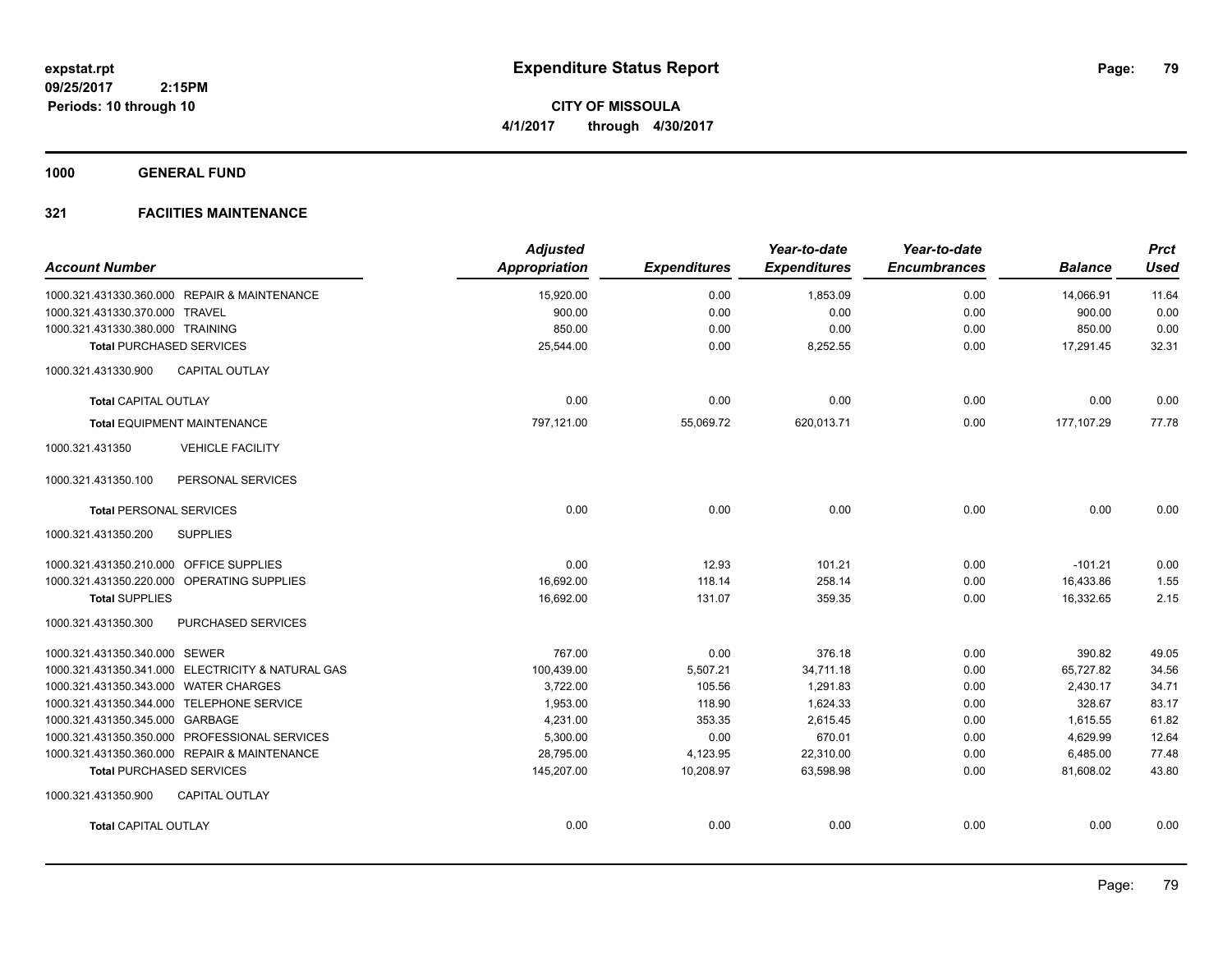**CITY OF MISSOULA 4/1/2017 through 4/30/2017**

**1000 GENERAL FUND**

| <b>Account Number</b>                                    | <b>Adjusted</b><br>Appropriation | <b>Expenditures</b> | Year-to-date<br><b>Expenditures</b> | Year-to-date<br><b>Encumbrances</b> | <b>Balance</b> | <b>Prct</b><br>Used |
|----------------------------------------------------------|----------------------------------|---------------------|-------------------------------------|-------------------------------------|----------------|---------------------|
| <b>Total VEHICLE FACILITY</b>                            | 161,899.00                       | 10,340.04           | 63,958.33                           | 0.00                                | 97,940.67      | 39.51               |
| <b>ART MUSEUM</b><br>1000.321.460452                     |                                  |                     |                                     |                                     |                |                     |
| <b>SUPPLIES</b><br>1000.321.460452.200                   |                                  |                     |                                     |                                     |                |                     |
| <b>Total SUPPLIES</b>                                    | 0.00                             | 0.00                | 0.00                                | 0.00                                | 0.00           | 0.00                |
| <b>PURCHASED SERVICES</b><br>1000.321.460452.300         |                                  |                     |                                     |                                     |                |                     |
| 1000.321.460452.360.000 ART MUSEUM-REPAIR & MAINTENANCE  | 44,525.00                        | 0.00                | 0.00                                | 0.00                                | 44,525.00      | 0.00                |
| <b>Total PURCHASED SERVICES</b>                          | 44,525.00                        | 0.00                | 0.00                                | 0.00                                | 44,525.00      | 0.00                |
| <b>GRANTS &amp; CONTRIBUTIONS</b><br>1000.321.460452.700 |                                  |                     |                                     |                                     |                |                     |
| 1000.321.460452.700.000 ART MUSEUM CONTRIBUTIONS         | 0.00                             | 3,950.00            | 34,959.57                           | 0.00                                | $-34,959.57$   | 0.00                |
| <b>Total GRANTS &amp; CONTRIBUTIONS</b>                  | 0.00                             | 3,950.00            | 34,959.57                           | 0.00                                | $-34,959.57$   | 0.00                |
| <b>Total ART MUSEUM</b>                                  | 44,525.00                        | 3,950.00            | 34,959.57                           | 0.00                                | 9,565.43       | 78.52               |
| <b>Total FACIITIES MAINTENANCE</b>                       | 1,562,518.00                     | 117,222.29          | 1,136,859.19                        | 0.00                                | 425,658.81     | 72.76               |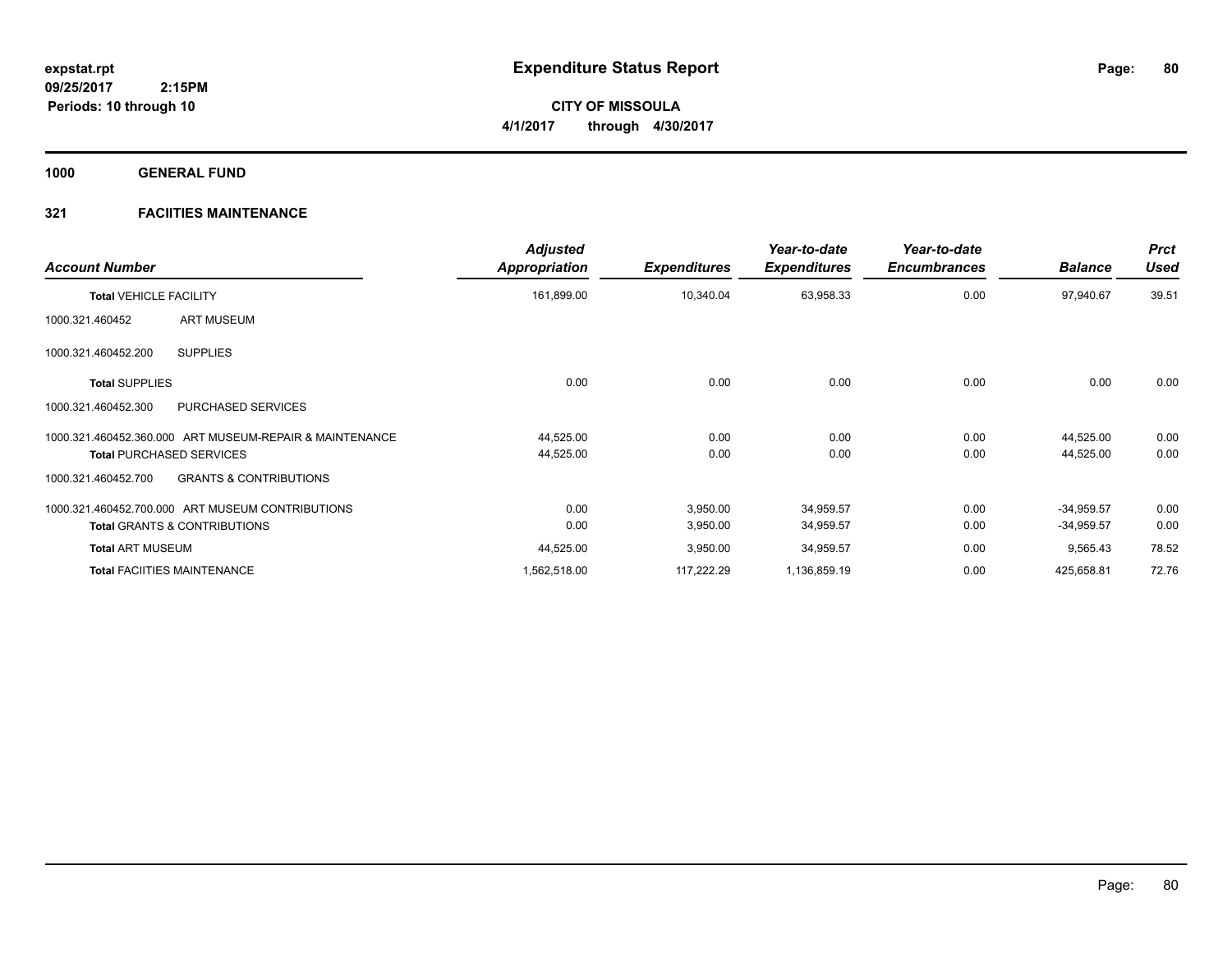**CITY OF MISSOULA 4/1/2017 through 4/30/2017**

**1000 GENERAL FUND**

**340 CEMETERY**

| <b>Account Number</b>                   |                                                         | <b>Adjusted</b><br><b>Appropriation</b> | <b>Expenditures</b> | Year-to-date<br><b>Expenditures</b> | Year-to-date<br><b>Encumbrances</b> | <b>Balance</b> | <b>Prct</b><br><b>Used</b> |
|-----------------------------------------|---------------------------------------------------------|-----------------------------------------|---------------------|-------------------------------------|-------------------------------------|----------------|----------------------------|
|                                         |                                                         |                                         |                     |                                     |                                     |                |                            |
| 1000.340.430910                         | <b>ADMINISTRATION</b>                                   |                                         |                     |                                     |                                     |                |                            |
| 1000.340.430910.100                     | PERSONAL SERVICES                                       |                                         |                     |                                     |                                     |                |                            |
|                                         | 1000.340.430910.110.000 SALARIES AND WAGES              | 89,190.00                               | 7,272.07            | 66,680.26                           | 0.00                                | 22,509.74      | 74.76                      |
| 1000.340.430910.120.000 OVERTIME        |                                                         | 5,000.00                                | 26.51               | 766.84                              | 0.00                                | 4,233.16       | 15.34                      |
|                                         | 1000.340.430910.140.000 EMPLOYER CONTRIBUTIONS          | 33.066.00                               | 2,775.99            | 25,729.91                           | 0.00                                | 7,336.09       | 77.81                      |
|                                         | 1000.340.430910.141.000 STATE RETIREMENT CONTRIBUTIONS  | 0.00                                    | 28.32               | 282.15                              | 0.00                                | $-282.15$      | 0.00                       |
| <b>Total PERSONAL SERVICES</b>          |                                                         | 127,256.00                              | 10,102.89           | 93,459.16                           | 0.00                                | 33,796.84      | 73.44                      |
| 1000.340.430910.200                     | <b>SUPPLIES</b>                                         |                                         |                     |                                     |                                     |                |                            |
| 1000.340.430910.210.000 OFFICE SUPPLIES |                                                         | 2,770.00                                | 0.00                | 1,814.58                            | 0.00                                | 955.42         | 65.51                      |
| <b>Total SUPPLIES</b>                   |                                                         | 2,770.00                                | 0.00                | 1,814.58                            | 0.00                                | 955.42         | 65.51                      |
| 1000.340.430910.300                     | PURCHASED SERVICES                                      |                                         |                     |                                     |                                     |                |                            |
| 1000.340.430910.310.000 COMMUNICATIONS  |                                                         | 1,933.00                                | 161.58              | 1,801.41                            | 0.00                                | 131.59         | 93.19                      |
|                                         | 1000.340.430910.320.000 PRINTING & DUPLICATING          | 775.00                                  | 0.00                | 202.26                              | 0.00                                | 572.74         | 26.10                      |
|                                         | 1000.340.430910.330.000 PUBLICITY, SUBSCRIPTIONS & DUES | 813.00                                  | 0.00                | 248.74                              | 0.00                                | 564.26         | 30.60                      |
|                                         | 1000.340.430910.344.000 TELEPHONE SERVICE               | 2,100.00                                | 61.94               | 1,223.81                            | 0.00                                | 876.19         | 58.28                      |
|                                         | 1000.340.430910.350.000 PROFESSIONAL SERVICES           | 600.00                                  | 0.00                | 0.00                                | 0.00                                | 600.00         | 0.00                       |
|                                         | 1000.340.430910.360.000 REPAIR & MAINTENANCE            | 600.00                                  | 90.28               | 1,218.73                            | 0.00                                | $-618.73$      | 203.12                     |
| 1000.340.430910.370.000 TRAVEL          |                                                         | 500.00                                  | 0.00                | 0.00                                | 0.00                                | 500.00         | 0.00                       |
| 1000.340.430910.380.000 TRAINING        |                                                         | 1,006.00                                | 0.00                | 310.00                              | 0.00                                | 696.00         | 30.82                      |
| <b>Total PURCHASED SERVICES</b>         |                                                         | 8,327.00                                | 313.80              | 5,004.95                            | 0.00                                | 3,322.05       | 60.11                      |
| 1000.340.430910.800                     | OTHER OBJECTS                                           |                                         |                     |                                     |                                     |                |                            |
| <b>Total OTHER OBJECTS</b>              |                                                         | 0.00                                    | 0.00                | 0.00                                | 0.00                                | 0.00           | 0.00                       |
| 1000.340.430910.900                     | <b>CAPITAL OUTLAY</b>                                   |                                         |                     |                                     |                                     |                |                            |
| <b>Total CAPITAL OUTLAY</b>             |                                                         | 0.00                                    | 0.00                | 0.00                                | 0.00                                | 0.00           | 0.00                       |
| <b>Total ADMINISTRATION</b>             |                                                         | 138,353.00                              | 10,416.69           | 100,278.69                          | 0.00                                | 38,074.31      | 72.48                      |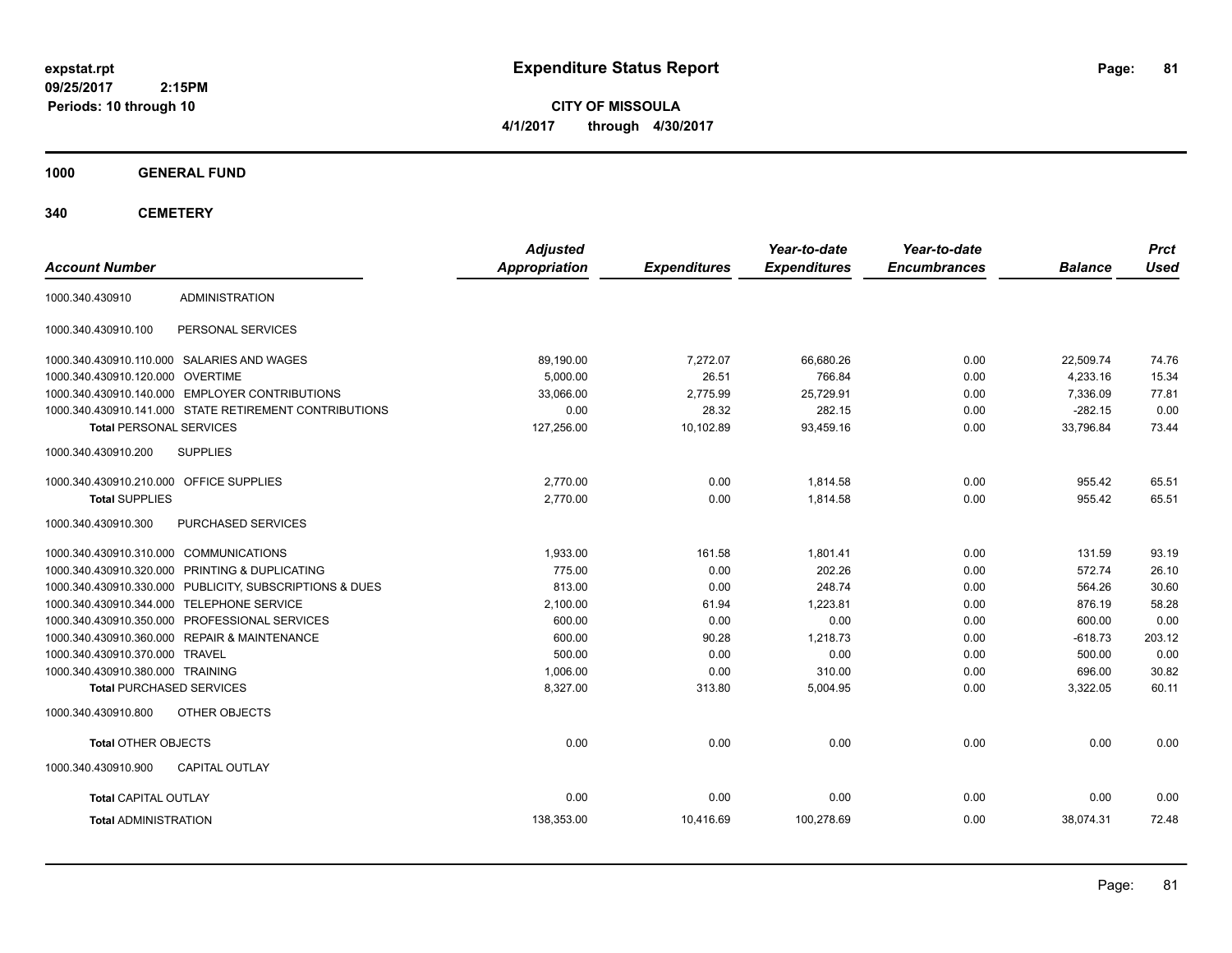**CITY OF MISSOULA 4/1/2017 through 4/30/2017**

**1000 GENERAL FUND**

**340 CEMETERY**

|                                                   | <b>Adjusted</b> |                     | Year-to-date        | Year-to-date        |                | <b>Prct</b> |
|---------------------------------------------------|-----------------|---------------------|---------------------|---------------------|----------------|-------------|
| <b>Account Number</b>                             | Appropriation   | <b>Expenditures</b> | <b>Expenditures</b> | <b>Encumbrances</b> | <b>Balance</b> | <b>Used</b> |
| <b>FACILITIES</b><br>1000.340.430920              |                 |                     |                     |                     |                |             |
| PERSONAL SERVICES<br>1000.340.430920.100          |                 |                     |                     |                     |                |             |
| 1000.340.430920.110.000 SALARIES AND WAGES        | 6,738.00        | 829.77              | 8,004.94            | 0.00                | $-1,266.94$    | 118.80      |
| 1000.340.430920.120.000 OVERTIME                  | 0.00            | 31.02               | 296.86              | 0.00                | $-296.86$      | 0.00        |
| 1000.340.430920.140.000 EMPLOYER CONTRIBUTIONS    | 2,957.00        | 379.53              | 3,681.97            | 0.00                | $-724.97$      | 124.52      |
| <b>Total PERSONAL SERVICES</b>                    | 9,695.00        | 1,240.32            | 11,983.77           | 0.00                | $-2,288.77$    | 123.61      |
| <b>SUPPLIES</b><br>1000.340.430920.200            |                 |                     |                     |                     |                |             |
| 1000.340.430920.220.000 OPERATING SUPPLIES        | 2,050.00        | 0.00                | 1,378.24            | 0.00                | 671.76         | 67.23       |
| 1000.340.430920.230.000 REPAIR/MAINTENANCE        | 500.00          | 8.08                | 124.32              | 0.00                | 375.68         | 24.86       |
| <b>Total SUPPLIES</b>                             | 2.550.00        | 8.08                | 1.502.56            | 0.00                | 1.047.44       | 58.92       |
| 1000.340.430920.300<br><b>PURCHASED SERVICES</b>  |                 |                     |                     |                     |                |             |
| 1000.340.430920.341.000 ELECTRICITY & NATURAL GAS | 10.617.00       | 711.18              | 5,055.22            | 0.00                | 5,561.78       | 47.61       |
| 1000.340.430920.343.000 WATER CHARGES             | 1,082.00        | 57.57               | 549.17              | 0.00                | 532.83         | 50.76       |
| 1000.340.430920.345.000 GARBAGE                   | 984.00          | 81.15               | 811.50              | 0.00                | 172.50         | 82.47       |
| 1000.340.430920.350.000 PROFESSIONAL SERVICES     | 400.00          | 0.00                | 0.00                | 0.00                | 400.00         | 0.00        |
| 1000.340.430920.360.000 REPAIR & MAINTENANCE      | 2,145.00        | 0.00                | 368.50              | 0.00                | 1,776.50       | 17.18       |
| <b>Total PURCHASED SERVICES</b>                   | 15,228.00       | 849.90              | 6,784.39            | 0.00                | 8,443.61       | 44.55       |
| 1000.340.430920.400<br><b>BUILDING MATERIALS</b>  |                 |                     |                     |                     |                |             |
| <b>Total BUILDING MATERIALS</b>                   | 0.00            | 0.00                | 0.00                | 0.00                | 0.00           | 0.00        |
| 1000.340.430920.900<br><b>CAPITAL OUTLAY</b>      |                 |                     |                     |                     |                |             |
| <b>Total CAPITAL OUTLAY</b>                       | 0.00            | 0.00                | 0.00                | 0.00                | 0.00           | 0.00        |
| <b>Total FACILITIES</b>                           | 27,473.00       | 2,098.30            | 20,270.72           | 0.00                | 7,202.28       | 73.78       |
| <b>GROUNDS MAINTENANCE</b><br>1000.340.430930     |                 |                     |                     |                     |                |             |

1000.340.430930.100 PERSONAL SERVICES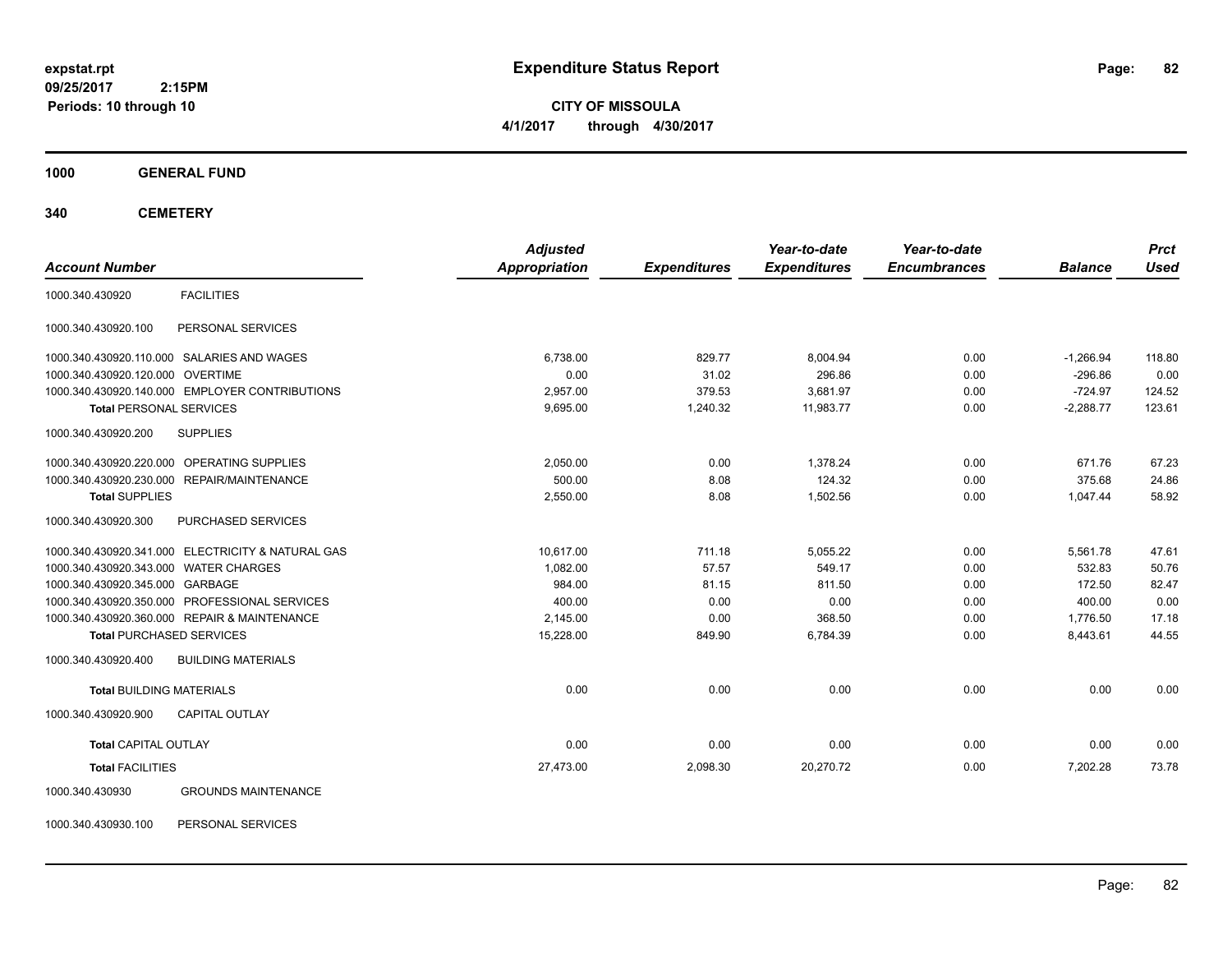**CITY OF MISSOULA 4/1/2017 through 4/30/2017**

**1000 GENERAL FUND**

**340 CEMETERY**

| <b>Account Number</b>                             | <b>Adjusted</b><br><b>Appropriation</b> | <b>Expenditures</b> | Year-to-date<br><b>Expenditures</b> | Year-to-date<br><b>Encumbrances</b> | <b>Balance</b> | <b>Prct</b><br><b>Used</b> |
|---------------------------------------------------|-----------------------------------------|---------------------|-------------------------------------|-------------------------------------|----------------|----------------------------|
| 1000.340.430930.110.000 SALARIES AND WAGES        | 198,640.00                              | 13,879.75           | 145,305.95                          | 0.00                                | 53,334.05      | 73.15                      |
| 1000.340.430930.120.000 OVERTIME                  | 0.00                                    | 275.00              | 2,754.54                            | 0.00                                | $-2,754.54$    | 0.00                       |
| 1000.340.430930.140.000 EMPLOYER CONTRIBUTIONS    | 90,397.00                               | 6,828.32            | 70,692.01                           | 0.00                                | 19,704.99      | 78.20                      |
| <b>Total PERSONAL SERVICES</b>                    | 289,037.00                              | 20,983.07           | 218,752.50                          | 0.00                                | 70,284.50      | 75.68                      |
| 1000.340.430930.200<br><b>SUPPLIES</b>            |                                         |                     |                                     |                                     |                |                            |
| 1000.340.430930.220.000 OPERATING SUPPLIES        | 32.252.00                               | 2.367.40            | 20.062.90                           | 0.00                                | 12.189.10      | 62.21                      |
| 1000.340.430930.230.000 REPAIR/MAINTENANCE        | 19,620.00                               | 1,377.34            | 11,991.53                           | 0.00                                | 7,628.47       | 61.12                      |
| 1000.340.430930.231.000 GASOLINE                  | 14,398.00                               | 0.00                | 6,246.94                            | 0.00                                | 8,151.06       | 43.39                      |
| <b>Total SUPPLIES</b>                             | 66,270.00                               | 3,744.74            | 38,301.37                           | 0.00                                | 27,968.63      | 57.80                      |
| PURCHASED SERVICES<br>1000.340.430930.300         |                                         |                     |                                     |                                     |                |                            |
| 1000.340.430930.341.000 ELECTRICITY & NATURAL GAS | 7.963.00                                | 0.00                | 5.909.45                            | 0.00                                | 2,053.55       | 74.21                      |
| 1000.340.430930.344.000 TELEPHONE SERVICE         | 300.00                                  | 45.45               | 501.00                              | 0.00                                | $-201.00$      | 167.00                     |
| 1000.340.430930.345.000 GARBAGE                   | 302.00                                  | 26.78               | 96.78                               | 0.00                                | 205.22         | 32.05                      |
| 1000.340.430930.360.000 REPAIR & MAINTENANCE      | 955.00                                  | 0.00                | 130.00                              | 0.00                                | 825.00         | 13.61                      |
| 1000.340.430930.390.000 OTHER PURCHASED SERVICES  | 3.342.00                                | 240.00              | 2,430.83                            | 0.00                                | 911.17         | 72.74                      |
| <b>Total PURCHASED SERVICES</b>                   | 12,862.00                               | 312.23              | 9,068.06                            | 0.00                                | 3,793.94       | 70.50                      |
| <b>BUILDING MATERIALS</b><br>1000.340.430930.400  |                                         |                     |                                     |                                     |                |                            |
| <b>Total BUILDING MATERIALS</b>                   | 0.00                                    | 0.00                | 0.00                                | 0.00                                | 0.00           | 0.00                       |
| 1000.340.430930.500<br><b>FIXED CHARGES</b>       |                                         |                     |                                     |                                     |                |                            |
| 1000.340.430930.530.000 EQUIPMENT RENTAL          | 500.00                                  | 10.50               | 329.50                              | 0.00                                | 170.50         | 65.90                      |
| <b>Total FIXED CHARGES</b>                        | 500.00                                  | 10.50               | 329.50                              | 0.00                                | 170.50         | 65.90                      |
| <b>CAPITAL OUTLAY</b><br>1000.340.430930.900      |                                         |                     |                                     |                                     |                |                            |
| <b>Total CAPITAL OUTLAY</b>                       | 0.00                                    | 0.00                | 0.00                                | 0.00                                | 0.00           | 0.00                       |
| <b>Total GROUNDS MAINTENANCE</b>                  | 368,669.00                              | 25,050.54           | 266,451.43                          | 0.00                                | 102,217.57     | 72.27                      |
| <b>BURIALS</b><br>1000.340.430940                 |                                         |                     |                                     |                                     |                |                            |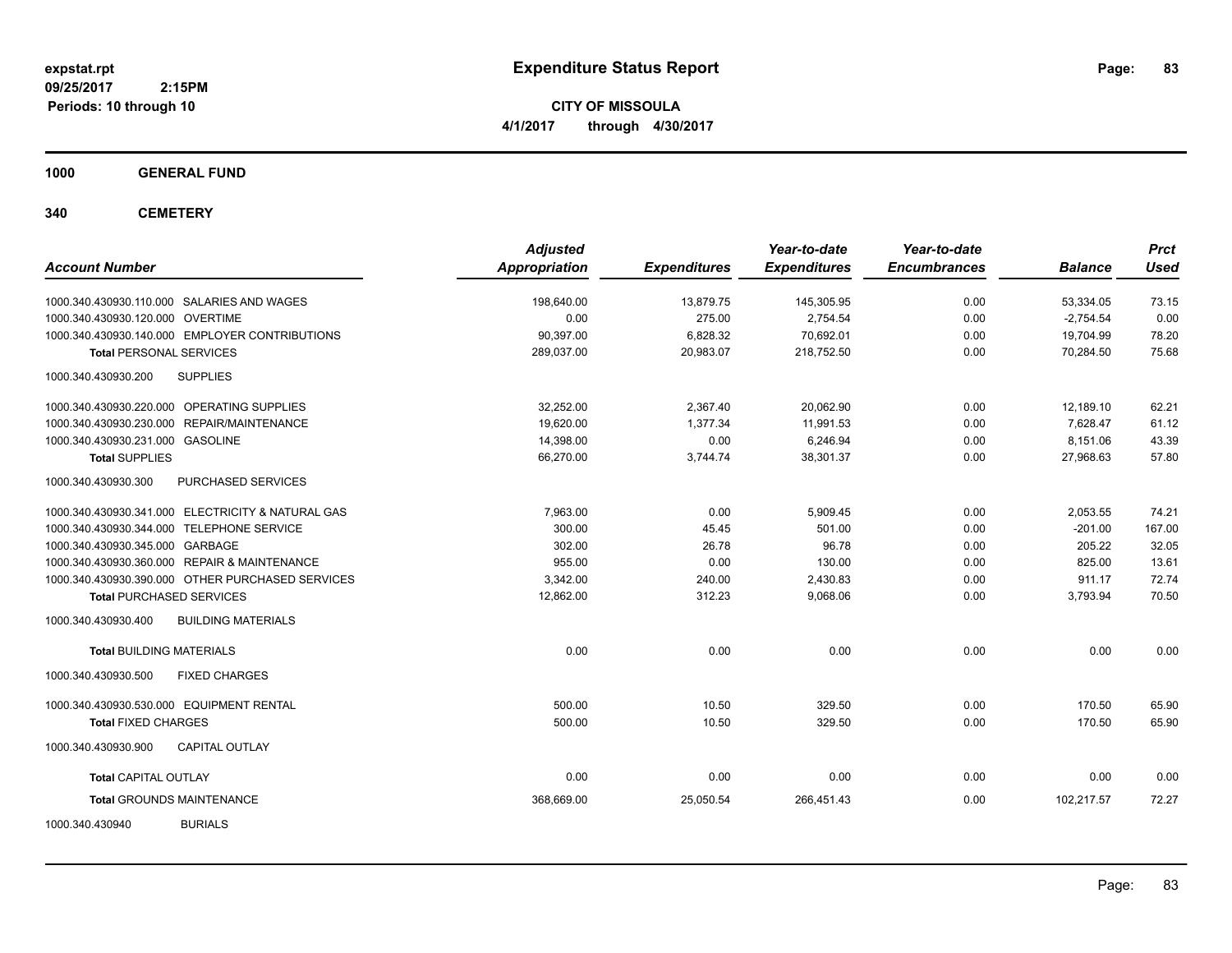**CITY OF MISSOULA 4/1/2017 through 4/30/2017**

**1000 GENERAL FUND**

**340 CEMETERY**

| <b>Account Number</b>                            | <b>Adjusted</b><br><b>Appropriation</b> | <b>Expenditures</b> | Year-to-date<br><b>Expenditures</b> | Year-to-date<br><b>Encumbrances</b> | <b>Balance</b> | <b>Prct</b><br><b>Used</b> |
|--------------------------------------------------|-----------------------------------------|---------------------|-------------------------------------|-------------------------------------|----------------|----------------------------|
|                                                  |                                         |                     |                                     |                                     |                |                            |
| 1000.340.430940.100<br>PERSONAL SERVICES         |                                         |                     |                                     |                                     |                |                            |
| 1000.340.430940.110.000 SALARIES AND WAGES       | 73,736.00                               | 6,333.59            | 62,158.08                           | 0.00                                | 11,577.92      | 84.30                      |
| 1000.340.430940.120.000 OVERTIME                 | 0.00                                    | 157.87              | 1,538.34                            | 0.00                                | $-1,538.34$    | 0.00                       |
| 1000.340.430940.140.000 EMPLOYER CONTRIBUTIONS   | 32,199.00                               | 2,930.09            | 34,818.46                           | 0.00                                | $-2,619.46$    | 108.14                     |
| <b>Total PERSONAL SERVICES</b>                   | 105,935.00                              | 9,421.55            | 98,514.88                           | 0.00                                | 7,420.12       | 93.00                      |
| <b>SUPPLIES</b><br>1000.340.430940.200           |                                         |                     |                                     |                                     |                |                            |
| 1000.340.430940.220.000 OPERATING SUPPLIES       | 1.500.00                                | 0.00                | 0.00                                | 0.00                                | 1.500.00       | 0.00                       |
| <b>Total SUPPLIES</b>                            | 1,500.00                                | 0.00                | 0.00                                | 0.00                                | 1,500.00       | 0.00                       |
| 1000.340.430940.300<br>PURCHASED SERVICES        |                                         |                     |                                     |                                     |                |                            |
| 1000.340.430940.370.000 TRAVEL                   | 0.00                                    | 0.00                | 2.301.60                            | 0.00                                | $-2,301.60$    | 0.00                       |
| 1000.340.430940.380.000 TRAINING                 | 5,000.00                                | 0.00                | 4,500.00                            | 0.00                                | 500.00         | 90.00                      |
| <b>Total PURCHASED SERVICES</b>                  | 5,000.00                                | 0.00                | 6,801.60                            | 0.00                                | $-1,801.60$    | 136.03                     |
| 1000.340.430940.400<br><b>BUILDING MATERIALS</b> |                                         |                     |                                     |                                     |                |                            |
| <b>Total BUILDING MATERIALS</b>                  | 0.00                                    | 0.00                | 0.00                                | 0.00                                | 0.00           | 0.00                       |
| 1000.340.430940.800<br>OTHER OBJECTS             |                                         |                     |                                     |                                     |                |                            |
| 1000.340.430940.845.000 CONTINGENCY              | 8.185.00                                | 1.200.00            | 7.400.00                            | 0.00                                | 785.00         | 90.41                      |
| <b>Total OTHER OBJECTS</b>                       | 8,185.00                                | 1,200.00            | 7,400.00                            | 0.00                                | 785.00         | 90.41                      |
| CAPITAL OUTLAY<br>1000.340.430940.900            |                                         |                     |                                     |                                     |                |                            |
| <b>Total CAPITAL OUTLAY</b>                      | 0.00                                    | 0.00                | 0.00                                | 0.00                                | 0.00           | 0.00                       |
| <b>Total BURIALS</b>                             | 120,620.00                              | 10,621.55           | 112,716.48                          | 0.00                                | 7.903.52       | 93.45                      |
| <b>Total CEMETERY</b>                            | 655,115.00                              | 48,187.08           | 499,717.32                          | 0.00                                | 155,397.68     | 76.28                      |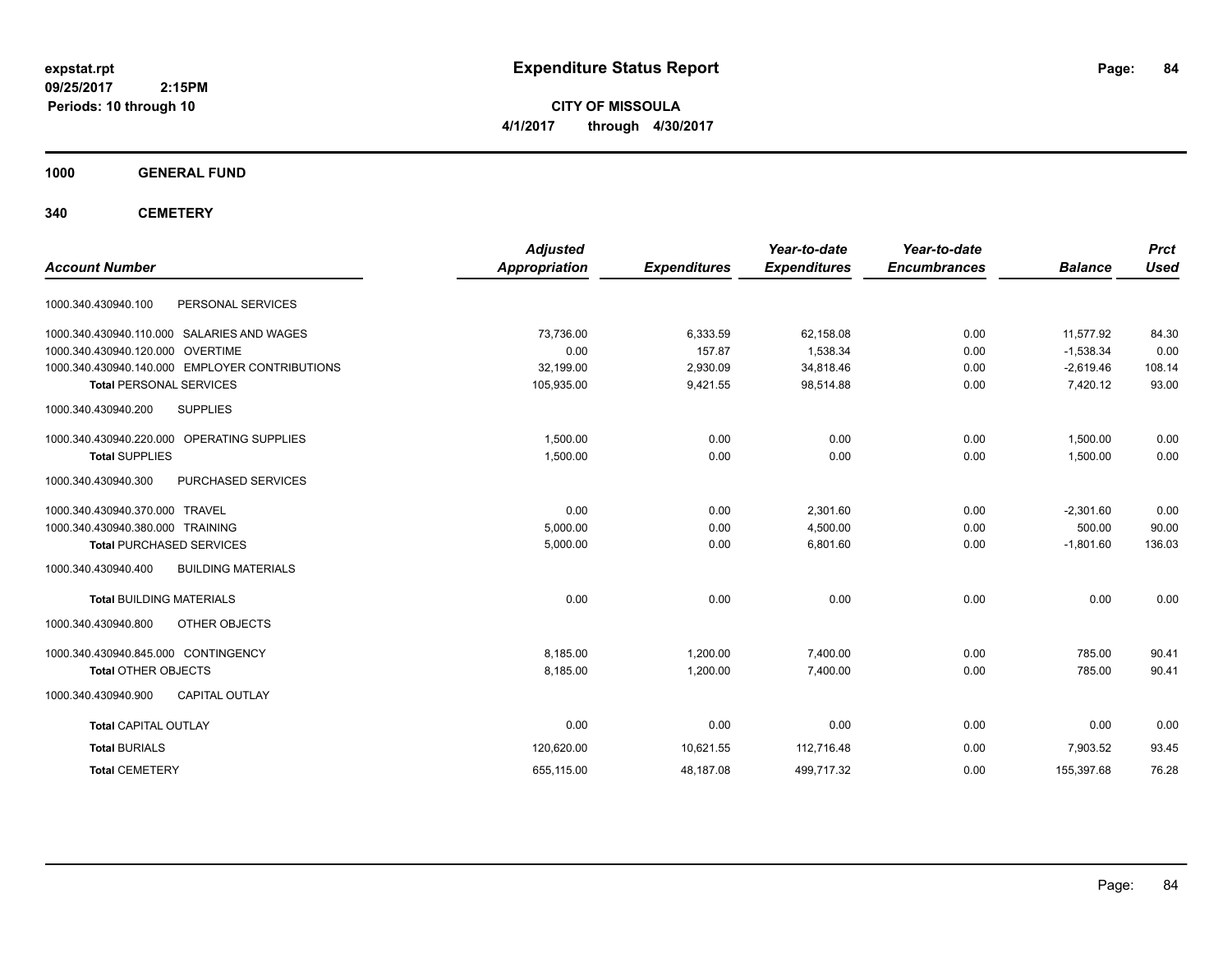**CITY OF MISSOULA 4/1/2017 through 4/30/2017**

**1000 GENERAL FUND**

|                                         |                                                         | <b>Adjusted</b>      |                     | Year-to-date        | Year-to-date        |                | <b>Prct</b> |
|-----------------------------------------|---------------------------------------------------------|----------------------|---------------------|---------------------|---------------------|----------------|-------------|
| <b>Account Number</b>                   |                                                         | <b>Appropriation</b> | <b>Expenditures</b> | <b>Expenditures</b> | <b>Encumbrances</b> | <b>Balance</b> | <b>Used</b> |
| 1000.370.460410                         | PARKS & RECREATION ADMINISTRATION                       |                      |                     |                     |                     |                |             |
| 1000.370.460410.100                     | PERSONAL SERVICES                                       |                      |                     |                     |                     |                |             |
|                                         | 1000.370.460410.110.000 SALARIES AND WAGES              | 261,011.00           | 21,174.95           | 218,624.45          | 0.00                | 42,386.55      | 83.76       |
| 1000.370.460410.120.000                 | <b>OVERTIME</b>                                         | 700.00               | 0.00                | 0.00                | 0.00                | 700.00         | 0.00        |
|                                         | 1000.370.460410.140.000 EMPLOYER CONTRIBUTIONS          | 86,105.00            | 7,006.62            | 73,134.63           | 0.00                | 12,970.37      | 84.94       |
|                                         | 1000.370.460410.141.000 STATE RETIREMENT CONTRIBUTIONS  | 0.00                 | 157.98              | 1,668.05            | 0.00                | $-1,668.05$    | 0.00        |
| <b>Total PERSONAL SERVICES</b>          |                                                         | 347,816.00           | 28,339.55           | 293,427.13          | 0.00                | 54,388.87      | 84.36       |
| 1000.370.460410.200                     | <b>SUPPLIES</b>                                         |                      |                     |                     |                     |                |             |
| 1000.370.460410.210.000 OFFICE SUPPLIES |                                                         | 2,095.00             | 358.78              | 1,448.75            | 0.00                | 646.25         | 69.15       |
|                                         | 1000.370.460410.220.000 OPERATING SUPPLIES              | 1,500.00             | $-1,220.55$         | 2,454.74            | 0.00                | $-954.74$      | 163.65      |
| <b>Total SUPPLIES</b>                   |                                                         | 3,595.00             | $-861.77$           | 3,903.49            | 0.00                | $-308.49$      | 108.58      |
| 1000.370.460410.300                     | PURCHASED SERVICES                                      |                      |                     |                     |                     |                |             |
| 1000.370.460410.310.000 COMMUNICATIONS  |                                                         | 3,463.00             | 207.75              | 2,689.93            | 0.00                | 773.07         | 77.68       |
| 1000.370.460410.320.000                 | PRINTING & DUPLICATING                                  | 900.00               | 0.00                | 94.90               | 0.00                | 805.10         | 10.54       |
|                                         | 1000.370.460410.330.000 PUBLICITY, SUBSCRIPTIONS & DUES | 550.00               | 0.00                | 344.64              | 0.00                | 205.36         | 62.66       |
|                                         | 1000.370.460410.341.000 ELECTRICITY & NATURAL GAS       | 15,834.00            | 0.00                | 15,834.00           | 0.00                | 0.00           | 100.00      |
| 1000.370.460410.343.000                 | <b>WATER CHARGES</b>                                    | 3,396.00             | 777.10              | 777.10              | 0.00                | 2,618.90       | 22.88       |
| 1000.370.460410.344.000                 | <b>TELEPHONE SERVICE</b>                                | 1,319.00             | 57.35               | 631.96              | 0.00                | 687.04         | 47.91       |
| 1000.370.460410.350.000                 | PROFESSIONAL SERVICES                                   | 18,725.00            | 0.00                | 2,025.75            | 0.00                | 16,699.25      | 10.82       |
|                                         | 1000.370.460410.360.000 REPAIR & MAINTENANCE            | 4,867.00             | 173.18              | 2,547.59            | 0.00                | 2,319.41       | 52.34       |
| 1000.370.460410.370.000                 | <b>TRAVEL</b>                                           | 350.00               | 0.00                | 212.38              | 0.00                | 137.62         | 60.68       |
| 1000.370.460410.380.000 TRAINING        |                                                         | 800.00               | 0.00                | 397.00              | 0.00                | 403.00         | 49.63       |
| <b>Total PURCHASED SERVICES</b>         |                                                         | 50,204.00            | 1,215.38            | 25,555.25           | 0.00                | 24,648.75      | 50.90       |
| 1000.370.460410.800                     | OTHER OBJECTS                                           |                      |                     |                     |                     |                |             |
|                                         | 1000.370.460410.820.000 TRANSFERS TO OTHER FUNDS        | 7,810.00             | 0.00                | 7,810.00            | 0.00                | 0.00           | 100.00      |
| <b>Total OTHER OBJECTS</b>              |                                                         | 7,810.00             | 0.00                | 7,810.00            | 0.00                | 0.00           | 100.00      |
|                                         | <b>Total PARKS &amp; RECREATION ADMINISTRATION</b>      | 409,425.00           | 28,693.16           | 330,695.87          | 0.00                | 78,729.13      | 80.77       |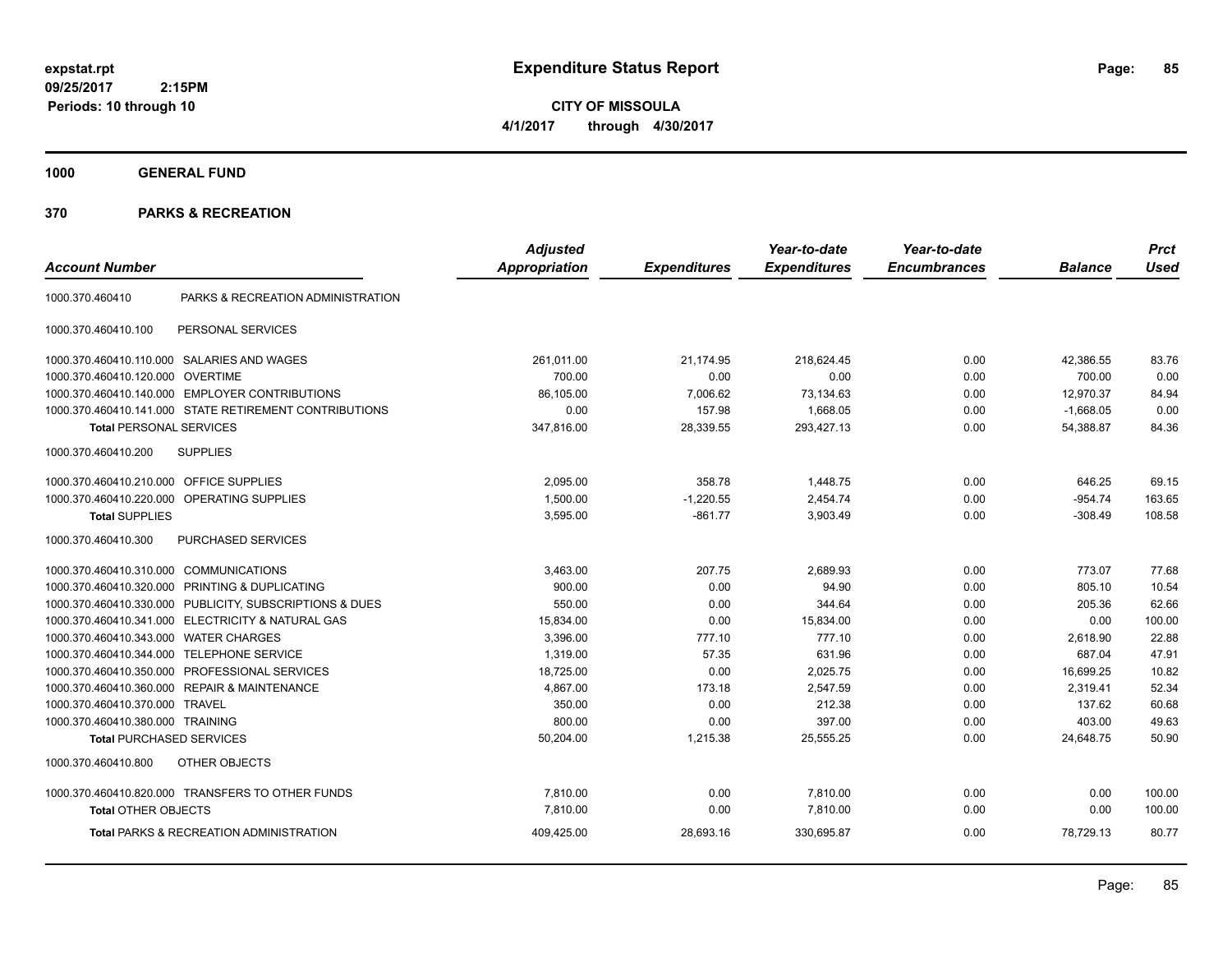**CITY OF MISSOULA 4/1/2017 through 4/30/2017**

# **1000 GENERAL FUND**

| <b>Account Number</b>                   |                                                         | <b>Adjusted</b><br>Appropriation | <b>Expenditures</b> | Year-to-date<br><b>Expenditures</b> | Year-to-date<br><b>Encumbrances</b> | <b>Balance</b> | <b>Prct</b><br><b>Used</b> |
|-----------------------------------------|---------------------------------------------------------|----------------------------------|---------------------|-------------------------------------|-------------------------------------|----------------|----------------------------|
|                                         |                                                         |                                  |                     |                                     |                                     |                |                            |
| 1000.370.460411                         | <b>NMT ADMIN</b>                                        |                                  |                     |                                     |                                     |                |                            |
| 1000.370.460411.100                     | PERSONAL SERVICES                                       |                                  |                     |                                     |                                     |                |                            |
|                                         | 1000.370.460411.110.000 SALARIES AND WAGES              | 51,116.00                        | 4,177.58            | 42,949.50                           | 0.00                                | 8,166.50       | 84.02                      |
|                                         | 1000.370.460411.140.000 EMPLOYER CONTRIBUTIONS          | 17,807.00                        | 1,430.25            | 15,412.63                           | 0.00                                | 2,394.37       | 86.55                      |
| <b>Total PERSONAL SERVICES</b>          |                                                         | 68,923.00                        | 5,607.83            | 58,362.13                           | 0.00                                | 10,560.87      | 84.68                      |
| 1000.370.460411.200                     | <b>SUPPLIES</b>                                         |                                  |                     |                                     |                                     |                |                            |
| 1000.370.460411.210.000 OFFICE SUPPLIES |                                                         | 300.00                           | 0.00                | 0.00                                | 0.00                                | 300.00         | 0.00                       |
|                                         | 1000.370.460411.220.000 OPERATING SUPPLIES              | 400.00                           | 0.00                | 386.63                              | 0.00                                | 13.37          | 96.66                      |
| <b>Total SUPPLIES</b>                   |                                                         | 700.00                           | 0.00                | 386.63                              | 0.00                                | 313.37         | 55.23                      |
| 1000.370.460411.300                     | PURCHASED SERVICES                                      |                                  |                     |                                     |                                     |                |                            |
| 1000.370.460411.310.000 COMMUNICATIONS  |                                                         | 150.00                           | 0.00                | 0.00                                | 0.00                                | 150.00         | 0.00                       |
|                                         | 1000.370.460411.320.000 PRINTING & DUPLICATING          | 350.00                           | 0.00                | 374.96                              | 0.00                                | $-24.96$       | 107.13                     |
|                                         | 1000.370.460411.330.000 PUBLICITY, SUBSCRIPTIONS & DUES | 1,150.00                         | 1,040.00            | 1.040.00                            | 0.00                                | 110.00         | 90.43                      |
|                                         | 1000.370.460411.344.000 TELEPHONE SERVICE               | 795.00                           | 45.63               | 435.59                              | 0.00                                | 359.41         | 54.79                      |
|                                         | 1000.370.460411.350.000 PROFESSIONAL SERVICES           | 1,436.00                         | 0.00                | 79.99                               | 0.00                                | 1,356.01       | 5.57                       |
|                                         | 1000.370.460411.360.000 REPAIR & MAINTENANCE            | 1,346.00                         | 0.00                | 180.00                              | 0.00                                | 1,166.00       | 13.37                      |
| 1000.370.460411.370.000 TRAVEL          |                                                         | 300.00                           | 0.00                | 0.00                                | 0.00                                | 300.00         | 0.00                       |
| 1000.370.460411.380.000 TRAINING        |                                                         | 200.00                           | 0.00                | 0.00                                | 0.00                                | 200.00         | 0.00                       |
|                                         | 1000.370.460411.390.000 OTHER PURCHASED SERVICES        | 8,497.00                         | 0.00                | 0.00                                | 0.00                                | 8,497.00       | 0.00                       |
| <b>Total PURCHASED SERVICES</b>         |                                                         | 14,224.00                        | 1,085.63            | 2,110.54                            | 0.00                                | 12,113.46      | 14.84                      |
| 1000.370.460411.700                     | <b>GRANTS &amp; CONTRIBUTIONS</b>                       |                                  |                     |                                     |                                     |                |                            |
|                                         | <b>Total GRANTS &amp; CONTRIBUTIONS</b>                 | 0.00                             | 0.00                | 0.00                                | 0.00                                | 0.00           | 0.00                       |
| 1000.370.460411.800                     | OTHER OBJECTS                                           |                                  |                     |                                     |                                     |                |                            |
| <b>Total OTHER OBJECTS</b>              |                                                         | 0.00                             | 0.00                | 0.00                                | 0.00                                | 0.00           | 0.00                       |
| <b>Total NMT ADMIN</b>                  |                                                         | 83,847.00                        | 6,693.46            | 60,859.30                           | 0.00                                | 22,987.70      | 72.58                      |
|                                         |                                                         |                                  |                     |                                     |                                     |                |                            |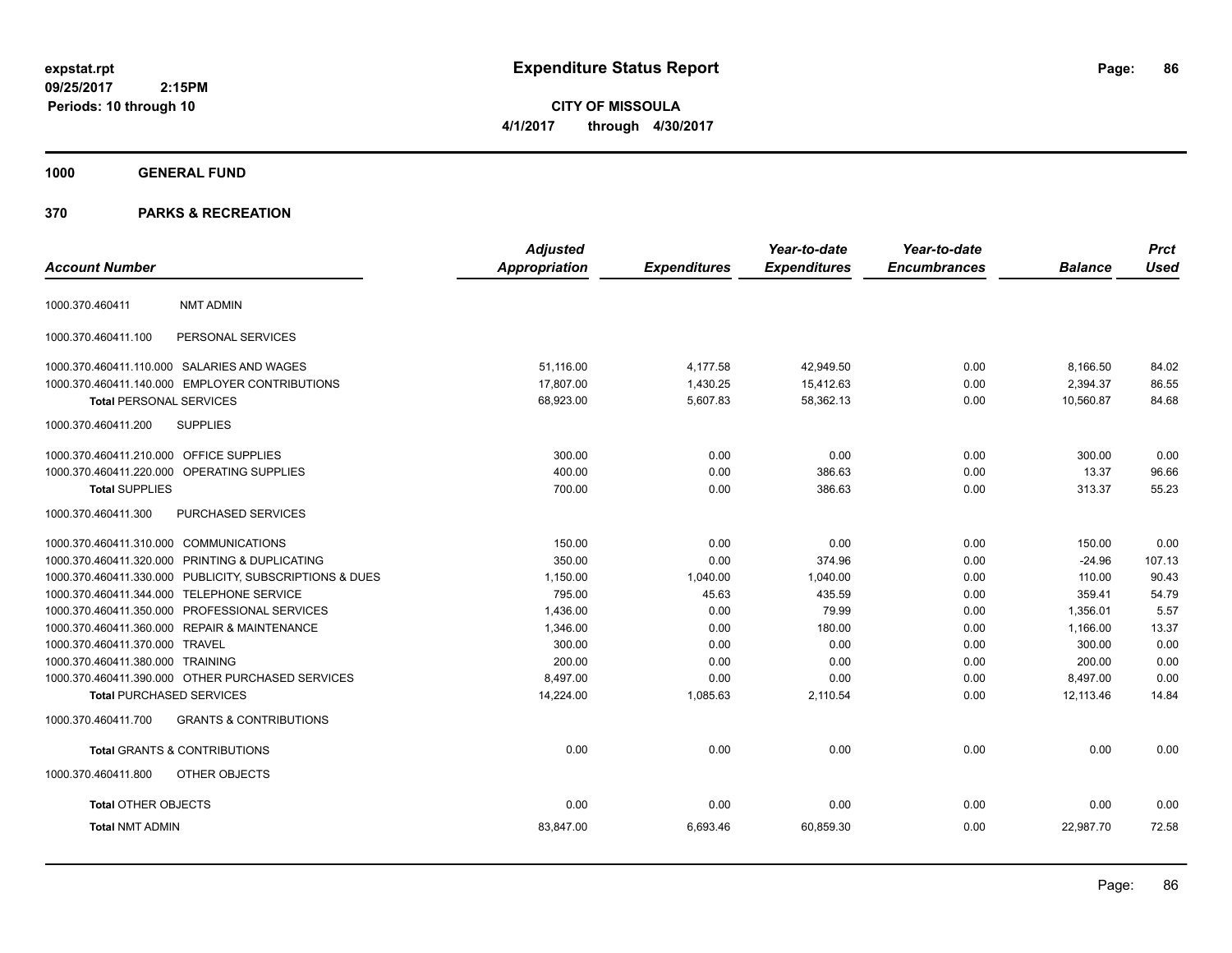**CITY OF MISSOULA 4/1/2017 through 4/30/2017**

**1000 GENERAL FUND**

| <b>Account Number</b>                            | <b>Adjusted</b><br><b>Appropriation</b> | <b>Expenditures</b> | Year-to-date<br><b>Expenditures</b> | Year-to-date<br><b>Encumbrances</b> | <b>Balance</b> | <b>Prct</b><br><b>Used</b> |
|--------------------------------------------------|-----------------------------------------|---------------------|-------------------------------------|-------------------------------------|----------------|----------------------------|
| <b>PARKS PROJECTS</b><br>1000.370.460413         |                                         |                     |                                     |                                     |                |                            |
| PERSONAL SERVICES<br>1000.370.460413.100         |                                         |                     |                                     |                                     |                |                            |
| 1000.370.460413.110.000 SALARIES AND WAGES       | 57,397.00                               | 0.00                | 11,697.02                           | 0.00                                | 45,699.98      | 20.38                      |
| 1000.370.460413.140.000 EMPLOYER CONTRIBUTIONS   | 18,864.00                               | 0.00                | 4,214.01                            | 0.00                                | 14,649.99      | 22.34                      |
| <b>Total PERSONAL SERVICES</b>                   | 76.261.00                               | 0.00                | 15.911.03                           | 0.00                                | 60.349.97      | 20.86                      |
| 1000.370.460413.200<br><b>SUPPLIES</b>           |                                         |                     |                                     |                                     |                |                            |
| 1000.370.460413.210.000 OFFICE SUPPLIES          | 100.00                                  | 0.00                | 0.00                                | 0.00                                | 100.00         | 0.00                       |
| 1000.370.460413.220.000 OPERATING SUPPLIES       | 550.00                                  | 0.00                | 251.90                              | 0.00                                | 298.10         | 45.80                      |
| <b>Total SUPPLIES</b>                            | 650.00                                  | 0.00                | 251.90                              | 0.00                                | 398.10         | 38.75                      |
| 1000.370.460413.300<br>PURCHASED SERVICES        |                                         |                     |                                     |                                     |                |                            |
| 1000.370.460413.320.000 PRINTING & DUPLICATING   | 150.00                                  | 0.00                | 0.00                                | 0.00                                | 150.00         | 0.00                       |
| 1000.370.460413.344.000 TELEPHONE SERVICE        | 700.00                                  | 0.00                | 225.99                              | 0.00                                | 474.01         | 32.28                      |
| 1000.370.460413.350.000 PROFESSIONAL SERVICES    | 150.00                                  | 0.00                | 0.00                                | 0.00                                | 150.00         | 0.00                       |
| 1000.370.460413.360.000 REPAIR & MAINTENANCE     | 1,500.00                                | 0.00                | 0.00                                | 0.00                                | 1,500.00       | 0.00                       |
| 1000.370.460413.370.000 TRAVEL                   | 300.00                                  | 0.00                | 0.00                                | 0.00                                | 300.00         | 0.00                       |
| 1000.370.460413.380.000 TRAINING                 | 200.00                                  | 0.00                | 0.00                                | 0.00                                | 200.00         | 0.00                       |
| 1000.370.460413.390.000 OTHER PURCHASED SERVICES | 137.00                                  | 0.00                | 0.00                                | 0.00                                | 137.00         | 0.00                       |
| <b>Total PURCHASED SERVICES</b>                  | 3,137.00                                | 0.00                | 225.99                              | 0.00                                | 2,911.01       | 7.20                       |
| <b>Total PARKS PROJECTS</b>                      | 80,048.00                               | 0.00                | 16,388.92                           | 0.00                                | 63.659.08      | 20.47                      |
| 1000.370.460431<br><b>OPEN SPACE</b>             |                                         |                     |                                     |                                     |                |                            |
| 1000.370.460431.100<br>PERSONAL SERVICES         |                                         |                     |                                     |                                     |                |                            |
| 1000.370.460431.110.000 SALARIES AND WAGES       | 58.088.00                               | 4,468.26            | 45,999.90                           | 0.00                                | 12,088.10      | 79.19                      |
| 1000.370.460431.140.000 EMPLOYER CONTRIBUTIONS   | 18,981.00                               | 1,510.05            | 16,035.31                           | 0.00                                | 2,945.69       | 84.48                      |
| <b>Total PERSONAL SERVICES</b>                   | 77,069.00                               | 5,978.31            | 62,035.21                           | 0.00                                | 15,033.79      | 80.49                      |
| <b>SUPPLIES</b><br>1000.370.460431.200           |                                         |                     |                                     |                                     |                |                            |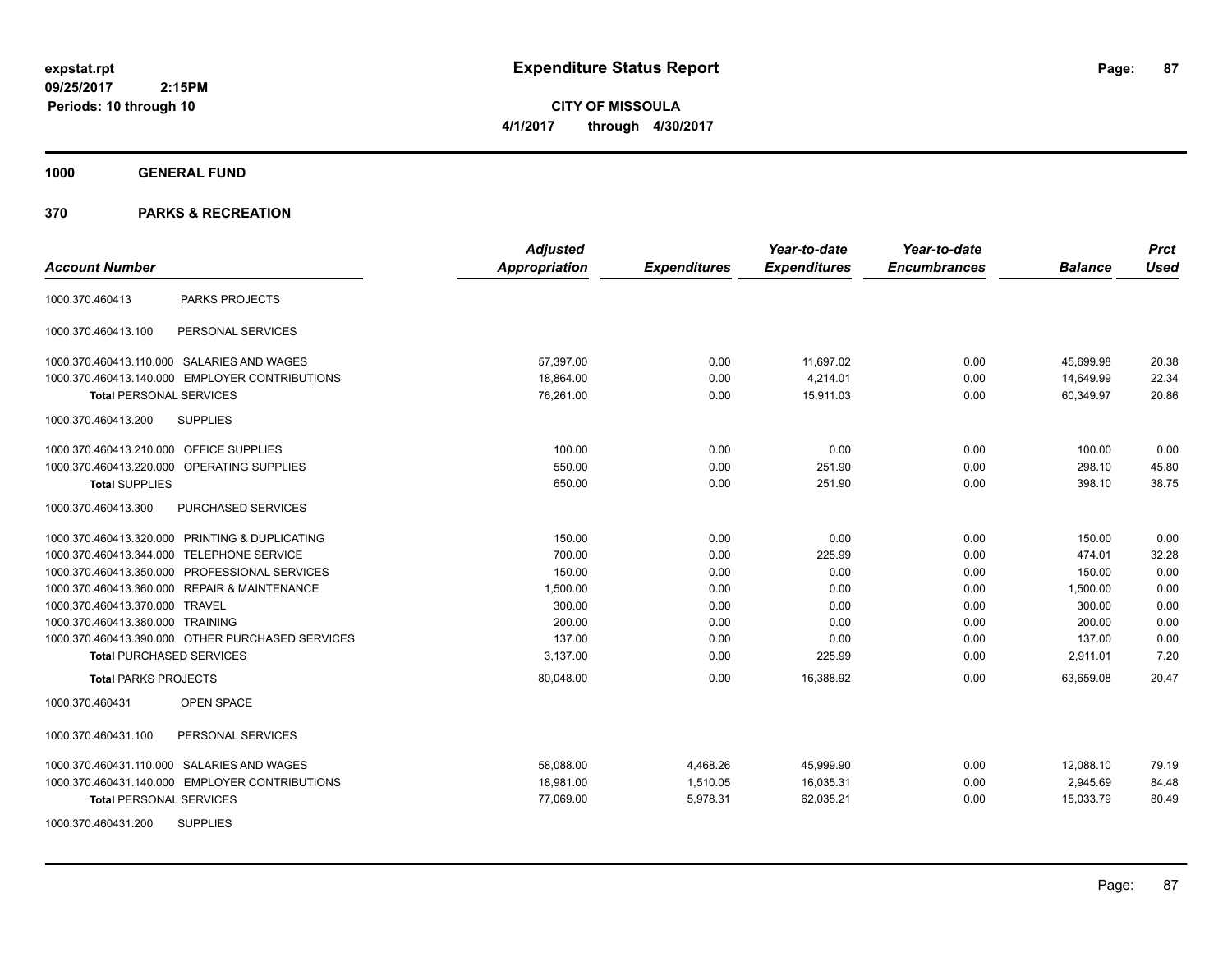**CITY OF MISSOULA 4/1/2017 through 4/30/2017**

**1000 GENERAL FUND**

| <b>Account Number</b>                                   | <b>Adjusted</b><br>Appropriation | <b>Expenditures</b> | Year-to-date<br><b>Expenditures</b> | Year-to-date<br><b>Encumbrances</b> | <b>Balance</b> | <b>Prct</b><br><b>Used</b> |
|---------------------------------------------------------|----------------------------------|---------------------|-------------------------------------|-------------------------------------|----------------|----------------------------|
|                                                         |                                  |                     |                                     |                                     |                |                            |
| 1000.370.460431.210.000 OFFICE SUPPLIES                 | 200.00                           | 0.00                | 0.00                                | 0.00                                | 200.00         | 0.00                       |
| 1000.370.460431.220.000 OPERATING SUPPLIES              | 300.00                           | 0.00                | 75.52                               | 0.00                                | 224.48         | 25.17                      |
| <b>Total SUPPLIES</b>                                   | 500.00                           | 0.00                | 75.52                               | 0.00                                | 424.48         | 15.10                      |
| PURCHASED SERVICES<br>1000.370.460431.300               |                                  |                     |                                     |                                     |                |                            |
| 1000.370.460431.320.000 PRINTING & DUPLICATING          | 300.00                           | 0.00                | 0.00                                | 0.00                                | 300.00         | 0.00                       |
| 1000.370.460431.330.000 PUBLICITY, SUBSCRIPTIONS & DUES | 400.00                           | 0.00                | 0.00                                | 0.00                                | 400.00         | 0.00                       |
| 1000.370.460431.344.000 TELEPHONE SERVICE               | 425.00                           | 37.45               | 323.63                              | 0.00                                | 101.37         | 76.15                      |
| 1000.370.460431.350.000 PROFESSIONAL SERVICES           | 2,200.00                         | 0.00                | 1,120.66                            | 0.00                                | 1,079.34       | 50.94                      |
| 1000.370.460431.370.000 TRAVEL                          | 300.00                           | 0.00                | 0.00                                | 0.00                                | 300.00         | 0.00                       |
| 1000.370.460431.380.000 TRAINING                        | 200.00                           | 350.00              | 700.00                              | 0.00                                | $-500.00$      | 350.00                     |
| <b>Total PURCHASED SERVICES</b>                         | 3,825.00                         | 387.45              | 2,144.29                            | 0.00                                | 1,680.71       | 56.06                      |
| <b>Total OPEN SPACE</b>                                 | 81,394.00                        | 6,365.76            | 64,255.02                           | 0.00                                | 17,138.98      | 78.94                      |
| PARK ADMIN<br>1000.370.460432                           |                                  |                     |                                     |                                     |                |                            |
| PERSONAL SERVICES<br>1000.370.460432.100                |                                  |                     |                                     |                                     |                |                            |
| 1000.370.460432.110.000 SALARIES AND WAGES              | 97,990.00                        | 8,152.57            | 73.511.76                           | 0.00                                | 24,478.24      | 75.02                      |
| 1000.370.460432.130.000 OTHER                           | 7,880.00                         | 0.00                | 0.00                                | 0.00                                | 7,880.00       | 0.00                       |
| 1000.370.460432.140.000 EMPLOYER CONTRIBUTIONS          | 46,769.00                        | 3,760.25            | 34,526.95                           | 0.00                                | 12,242.05      | 73.82                      |
| <b>Total PERSONAL SERVICES</b>                          | 152,639.00                       | 11,912.82           | 108,038.71                          | 0.00                                | 44,600.29      | 70.78                      |
| <b>SUPPLIES</b><br>1000.370.460432.200                  |                                  |                     |                                     |                                     |                |                            |
| 1000.370.460432.210.000 OFFICE SUPPLIES                 | 1,520.00                         | 148.30              | 1,178.96                            | 0.00                                | 341.04         | 77.56                      |
| 1000.370.460432.220.000<br>OPERATING SUPPLIES           | 6,650.00                         | 692.19              | 5,954.39                            | 0.00                                | 695.61         | 89.54                      |
| <b>Total SUPPLIES</b>                                   | 8,170.00                         | 840.49              | 7,133.35                            | 0.00                                | 1,036.65       | 87.31                      |
| <b>PURCHASED SERVICES</b><br>1000.370.460432.300        |                                  |                     |                                     |                                     |                |                            |
| 1000.370.460432.310.000 COMMUNICATIONS                  | 100.00                           | 0.00                | 0.00                                | 0.00                                | 100.00         | 0.00                       |
| 1000.370.460432.320.000 PRINTING & DUPLICATING          | 150.00                           | 0.00                | 0.00                                | 0.00                                | 150.00         | 0.00                       |
| 1000.370.460432.330.000 PUBLICITY, SUBSCRIPTIONS & DUES | 500.00                           | 0.00                | 0.00                                | 0.00                                | 500.00         | 0.00                       |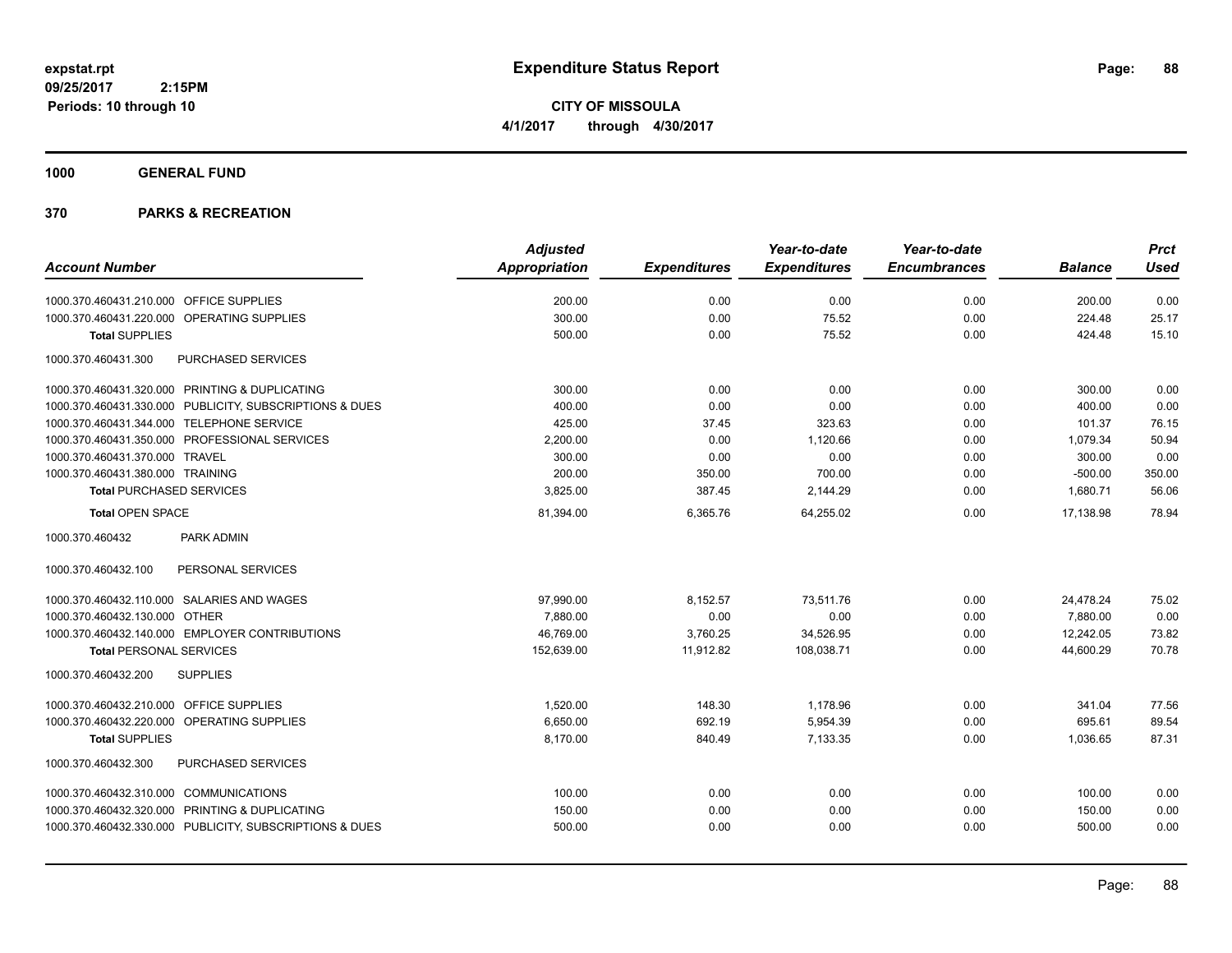**CITY OF MISSOULA 4/1/2017 through 4/30/2017**

**1000 GENERAL FUND**

| <b>Account Number</b>                                  | <b>Adjusted</b><br>Appropriation | <b>Expenditures</b> | Year-to-date<br><b>Expenditures</b> | Year-to-date<br><b>Encumbrances</b> | <b>Balance</b> | <b>Prct</b><br><b>Used</b> |
|--------------------------------------------------------|----------------------------------|---------------------|-------------------------------------|-------------------------------------|----------------|----------------------------|
| 1000.370.460432.340.000 SEWER                          | 2,208.00                         | 0.00                | 2,157.04                            | 0.00                                | 50.96          | 97.69                      |
| 1000.370.460432.344.000 TELEPHONE SERVICE              | 14,429.00                        | 1,048.65            | 8,806.65                            | 0.00                                | 5,622.35       | 61.03                      |
| 1000.370.460432.350.000 PROFESSIONAL SERVICES          | 20,112.00                        | 1,255.23            | 1,936.14                            | 0.00                                | 18,175.86      | 9.63                       |
| 1000.370.460432.390.000 OTHER PURCHASED SERVICES       | 2,345.00                         | 0.00                | 0.00                                | 0.00                                | 2,345.00       | 0.00                       |
| <b>Total PURCHASED SERVICES</b>                        | 39,844.00                        | 2,303.88            | 12,899.83                           | 0.00                                | 26.944.17      | 32.38                      |
| <b>CAPITAL OUTLAY</b><br>1000.370.460432.900           |                                  |                     |                                     |                                     |                |                            |
| <b>Total CAPITAL OUTLAY</b>                            | 0.00                             | 0.00                | 0.00                                | 0.00                                | 0.00           | 0.00                       |
| <b>Total PARK ADMIN</b>                                | 200.653.00                       | 15,057.19           | 128.071.89                          | 0.00                                | 72.581.11      | 63.83                      |
| 1000.370.460434<br><b>GREENWAYS &amp; HORTICULTURE</b> |                                  |                     |                                     |                                     |                |                            |
| 1000.370.460434.100<br>PERSONAL SERVICES               |                                  |                     |                                     |                                     |                |                            |
| 1000.370.460434.110.000 SALARIES AND WAGES             | 149,345.00                       | 7,711.84            | 76,456.56                           | 0.00                                | 72,888.44      | 51.19                      |
| 1000.370.460434.140.000 EMPLOYER CONTRIBUTIONS         | 50,541.00                        | 3,304.85            | 29,366.12                           | 0.00                                | 21,174.88      | 58.10                      |
| <b>Total PERSONAL SERVICES</b>                         | 199,886.00                       | 11,016.69           | 105,822.68                          | 0.00                                | 94,063.32      | 52.94                      |
| 1000.370.460434.300<br>PURCHASED SERVICES              |                                  |                     |                                     |                                     |                |                            |
| 1000.370.460434.380.000 TRAINING                       | 0.00                             | 0.00                | 51.24                               | 0.00                                | $-51.24$       | 0.00                       |
| <b>Total PURCHASED SERVICES</b>                        | 0.00                             | 0.00                | 51.24                               | 0.00                                | $-51.24$       | 0.00                       |
| Total GREENWAYS & HORTICULTURE                         | 199,886.00                       | 11,016.69           | 105,873.92                          | 0.00                                | 94,012.08      | 52.97                      |
| <b>URBAN FORESTRY</b><br>1000.370.460439               |                                  |                     |                                     |                                     |                |                            |
| 1000.370.460439.100<br>PERSONAL SERVICES               |                                  |                     |                                     |                                     |                |                            |
| 1000.370.460439.110.000 SALARIES AND WAGES             | 191.744.00                       | 13,135.64           | 130,426.15                          | 0.00                                | 61,317.85      | 68.02                      |
| 1000.370.460439.120.000 OVERTIME                       | 1,750.00                         | 0.00                | 0.00                                | 0.00                                | 1,750.00       | 0.00                       |
| 1000.370.460439.140.000 EMPLOYER CONTRIBUTIONS         | 77,344.00                        | 5,822.58            | 58,277.92                           | 0.00                                | 19,066.08      | 75.35                      |
| <b>Total PERSONAL SERVICES</b>                         | 270,838.00                       | 18,958.22           | 188,704.07                          | 0.00                                | 82,133.93      | 69.67                      |
| <b>SUPPLIES</b><br>1000.370.460439.200                 |                                  |                     |                                     |                                     |                |                            |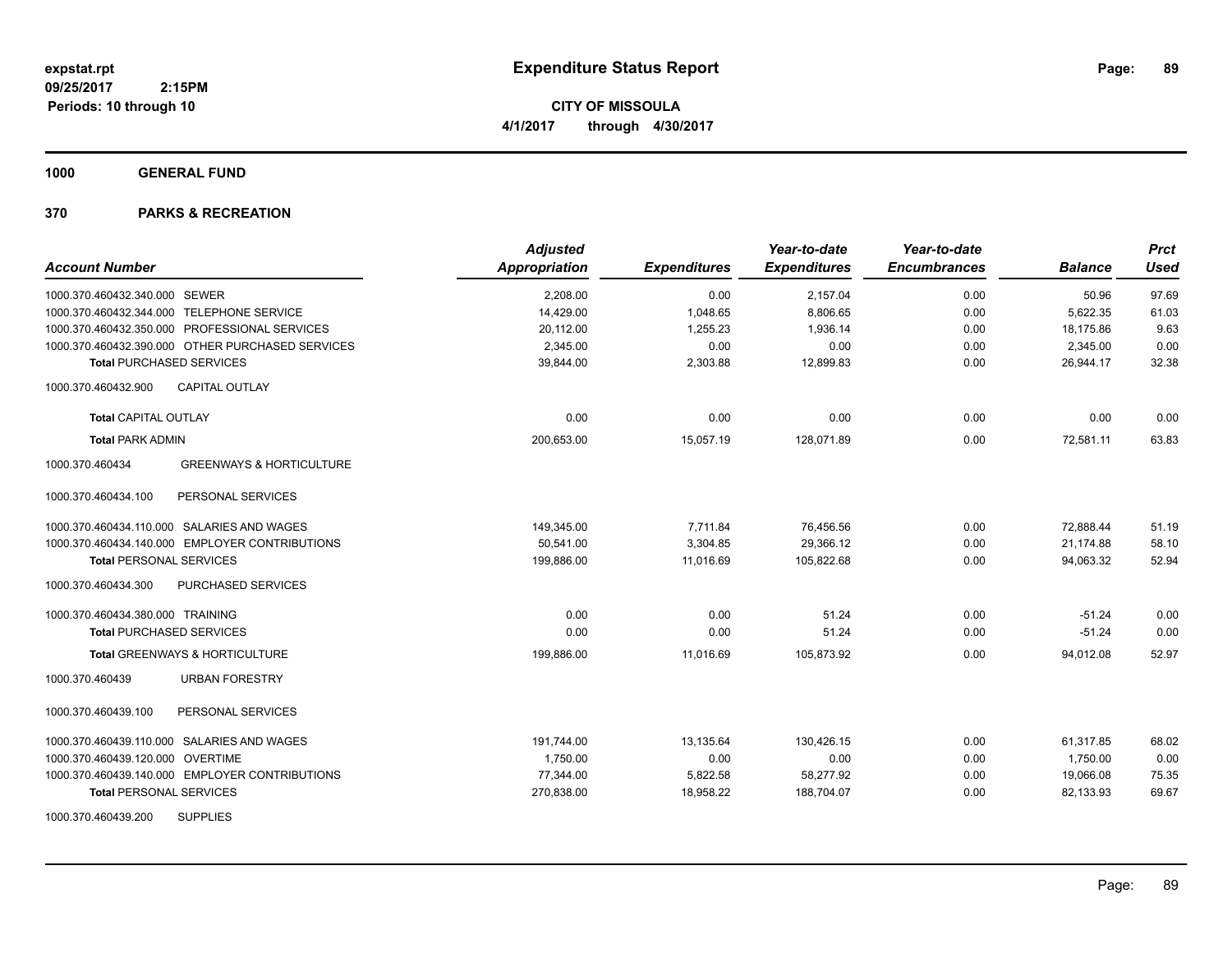**CITY OF MISSOULA 4/1/2017 through 4/30/2017**

**1000 GENERAL FUND**

| <b>Account Number</b>                   |                                                         | <b>Adjusted</b><br><b>Appropriation</b> | <b>Expenditures</b> | Year-to-date<br><b>Expenditures</b> | Year-to-date<br><b>Encumbrances</b> | <b>Balance</b> | <b>Prct</b><br><b>Used</b> |
|-----------------------------------------|---------------------------------------------------------|-----------------------------------------|---------------------|-------------------------------------|-------------------------------------|----------------|----------------------------|
|                                         |                                                         |                                         |                     |                                     |                                     |                |                            |
|                                         | 1000.370.460439.220.000 OPERATING SUPPLIES              | 2,132.00                                | $-370.62$           | $-370.62$                           | 0.00                                | 2,502.62       | 17.38                      |
|                                         | 1000.370.460439.230.000 REPAIR/MAINTENANCE              | 581.00                                  | 0.00                | 0.00                                | 0.00                                | 581.00         | 0.00                       |
| <b>Total SUPPLIES</b>                   |                                                         | 2,713.00                                | $-370.62$           | $-370.62$                           | 0.00                                | 3,083.62       | 0.00                       |
| 1000.370.460439.300                     | PURCHASED SERVICES                                      |                                         |                     |                                     |                                     |                |                            |
| 1000.370.460439.310.000 COMMUNICATIONS  |                                                         | 145.00                                  | 0.00                | 0.00                                | 0.00                                | 145.00         | 0.00                       |
|                                         | 1000.370.460439.320.000 PRINTING & DUPLICATING          | 100.00                                  | 0.00                | 0.00                                | 0.00                                | 100.00         | 0.00                       |
|                                         | 1000.370.460439.330.000 PUBLICITY, SUBSCRIPTIONS & DUES | 700.00                                  | 0.00                | 78.50                               | 0.00                                | 621.50         | 11.21                      |
|                                         | 1000.370.460439.350.000 PROFESSIONAL SERVICES           | 525.00                                  | 0.00                | 275.07                              | 0.00                                | 249.93         | 52.39                      |
|                                         | 1000.370.460439.360.000 REPAIR & MAINTENANCE            | 22,382.00                               | 0.00                | 0.00                                | 0.00                                | 22,382.00      | 0.00                       |
| 1000.370.460439.380.000 TRAINING        |                                                         | 0.00                                    | 0.00                | 1,224.00                            | 0.00                                | $-1,224.00$    | 0.00                       |
| <b>Total PURCHASED SERVICES</b>         |                                                         | 23,852.00                               | 0.00                | 1,577.57                            | 0.00                                | 22,274.43      | 6.61                       |
| <b>Total URBAN FORESTRY</b>             |                                                         | 297,403.00                              | 18,587.60           | 189,911.02                          | 0.00                                | 107,491.98     | 63.86                      |
| 1000.370.460441                         | <b>RECREATION</b>                                       |                                         |                     |                                     |                                     |                |                            |
| 1000.370.460441.100                     | PERSONAL SERVICES                                       |                                         |                     |                                     |                                     |                |                            |
|                                         | 1000.370.460441.110.000 SALARIES AND WAGES              | 135,685.00                              | 10,981.04           | 111,352.64                          | 0.00                                | 24,332.36      | 82.07                      |
| 1000.370.460441.120.000 OVERTIME        |                                                         | 700.00                                  | 0.00                | 118.38                              | 0.00                                | 581.62         | 16.91                      |
| 1000.370.460441.130.000 OTHER           |                                                         | 4,880.00                                | 0.00                | 0.00                                | 0.00                                | 4,880.00       | 0.00                       |
|                                         | 1000.370.460441.140.000 EMPLOYER CONTRIBUTIONS          | 52,322.00                               | 4,229.51            | 44,760.89                           | 0.00                                | 7,561.11       | 85.55                      |
| <b>Total PERSONAL SERVICES</b>          |                                                         | 193,587.00                              | 15,210.55           | 156,231.91                          | 0.00                                | 37,355.09      | 80.70                      |
| 1000.370.460441.200                     | <b>SUPPLIES</b>                                         |                                         |                     |                                     |                                     |                |                            |
| 1000.370.460441.210.000 OFFICE SUPPLIES |                                                         | 300.00                                  | 0.00                | 111.44                              | 0.00                                | 188.56         | 37.15                      |
| <b>Total SUPPLIES</b>                   |                                                         | 300.00                                  | 0.00                | 111.44                              | 0.00                                | 188.56         | 37.15                      |
| 1000.370.460441.300                     | PURCHASED SERVICES                                      |                                         |                     |                                     |                                     |                |                            |
|                                         | 1000.370.460441.320.000 PRINTING & DUPLICATING          | 2,150.00                                | 0.00                | 391.65                              | 0.00                                | 1,758.35       | 18.22                      |
|                                         | 1000.370.460441.330.000 PUBLICITY, SUBSCRIPTIONS & DUES | 1,490.00                                | 2,150.00            | 3,405.00                            | 0.00                                | $-1,915.00$    | 228.52                     |
|                                         | 1000.370.460441.344.000 TELEPHONE SERVICE               | 696.00                                  | 53.48               | 391.19                              | 0.00                                | 304.81         | 56.21                      |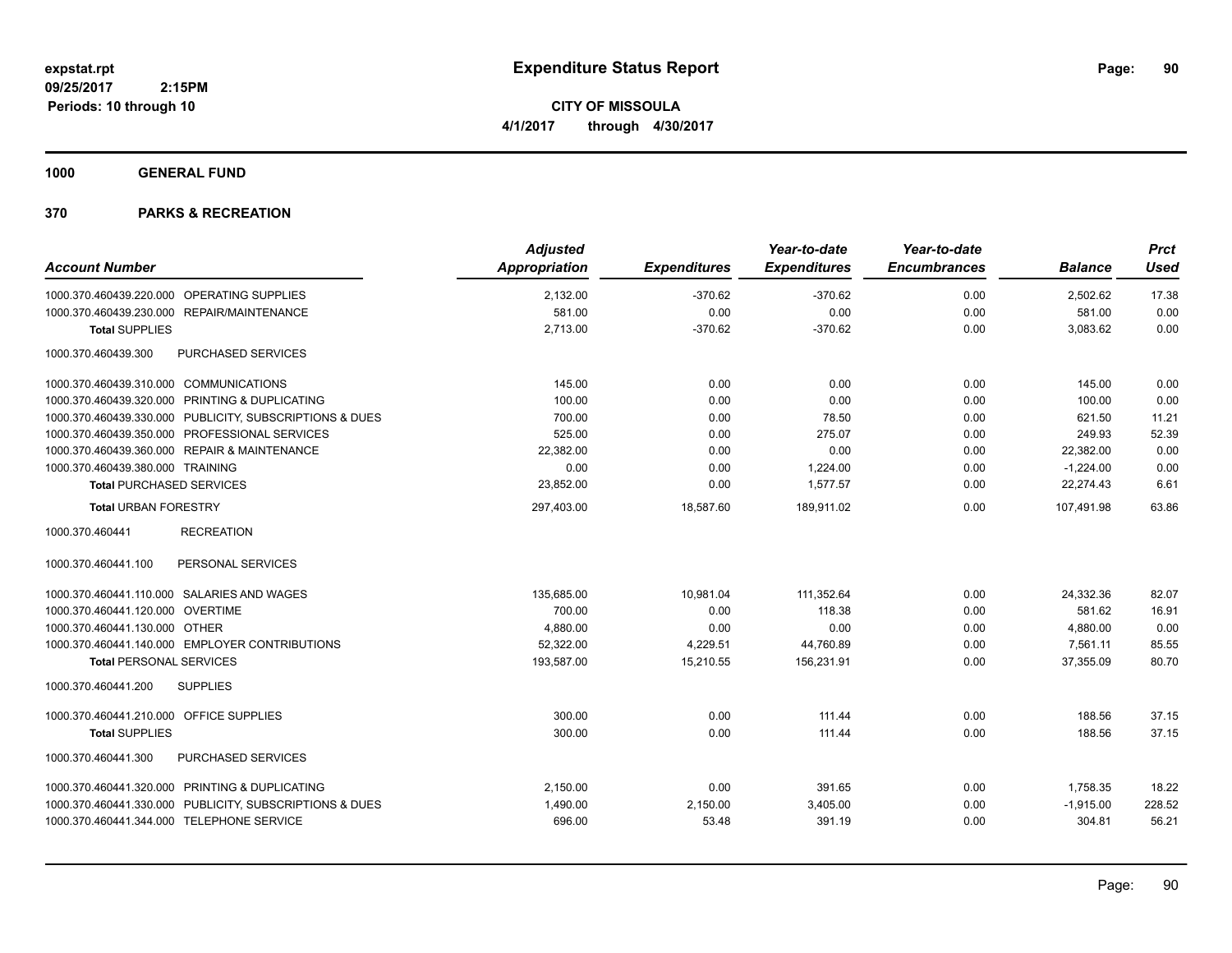**CITY OF MISSOULA 4/1/2017 through 4/30/2017**

**1000 GENERAL FUND**

|                                                         | <b>Adjusted</b>      |                     | Year-to-date        | Year-to-date        |                | <b>Prct</b> |
|---------------------------------------------------------|----------------------|---------------------|---------------------|---------------------|----------------|-------------|
| <b>Account Number</b>                                   | <b>Appropriation</b> | <b>Expenditures</b> | <b>Expenditures</b> | <b>Encumbrances</b> | <b>Balance</b> | <b>Used</b> |
| 1000.370.460441.350.000 PROFESSIONAL SERVICES           | 1,360.00             | 0.00                | 0.00                | 0.00                | 1,360.00       | 0.00        |
| 1000.370.460441.360.000 REPAIR & MAINTENANCE            | 1,200.00             | 0.00                | 1,400.05            | 0.00                | $-200.05$      | 116.67      |
| 1000.370.460441.370.000 TRAVEL                          | 1,200.00             | 0.00                | 178.00              | 0.00                | 1,022.00       | 14.83       |
| 1000.370.460441.380.000 TRAINING                        | 900.00               | 0.00                | 1,905.70            | 0.00                | $-1,005.70$    | 211.74      |
| <b>Total PURCHASED SERVICES</b>                         | 8,996.00             | 2,203.48            | 7,671.59            | 0.00                | 1,324.41       | 85.28       |
| 1000.370.460441.800<br>OTHER OBJECTS                    |                      |                     |                     |                     |                |             |
| 1000.370.460441.820.000 TRANSFERS TO OTHER FUNDS        | 10,000.00            | 0.00                | 10,000.00           | 0.00                | 0.00           | 100.00      |
| <b>Total OTHER OBJECTS</b>                              | 10,000.00            | 0.00                | 10,000.00           | 0.00                | 0.00           | 100.00      |
| <b>Total RECREATION</b>                                 | 212,883.00           | 17,414.03           | 174,014.94          | 0.00                | 38,868.06      | 81.74       |
| 1000.370.460470<br><b>RECREATION MORE</b>               |                      |                     |                     |                     |                |             |
| PERSONAL SERVICES<br>1000.370.460470.100                |                      |                     |                     |                     |                |             |
| 1000.370.460470.110.000 SALARIES AND WAGES              | 154,948.00           | 13,532.18           | 151,505.97          | 0.00                | 3,442.03       | 97.78       |
| 1000.370.460470.120.000 OVERTIME                        | 0.00                 | 0.00                | 1,424.74            | 0.00                | $-1,424.74$    | 0.00        |
| 1000.370.460470.140.000 EMPLOYER CONTRIBUTIONS          | 47,721.00            | 4,135.31            | 45,345.62           | 0.00                | 2,375.38       | 95.02       |
| <b>Total PERSONAL SERVICES</b>                          | 202,669.00           | 17,667.49           | 198,276.33          | 0.00                | 4,392.67       | 97.83       |
| 1000.370.460470.200<br><b>SUPPLIES</b>                  |                      |                     |                     |                     |                |             |
| 1000.370.460470.210.000 OFFICE SUPPLIES                 | 100.00               | 51.98               | 200.94              | 0.00                | $-100.94$      | 200.94      |
| 1000.370.460470.220.000 OPERATING SUPPLIES              | 8,567.00             | 1,011.77            | 16,343.47           | 0.00                | $-7,776.47$    | 190.77      |
| 1000.370.460470.220.159 OPERATING SUPPLIES              | 0.00                 | 0.00                | 44.57               | 0.00                | $-44.57$       | 0.00        |
| 1000.370.460470.220.476 OPERATING SUPPLIES              | 0.00                 | 0.00                | 65.95               | 0.00                | $-65.95$       | 0.00        |
| <b>Total SUPPLIES</b>                                   | 8,667.00             | 1,063.75            | 16,654.93           | 0.00                | $-7,987.93$    | 192.16      |
| PURCHASED SERVICES<br>1000.370.460470.300               |                      |                     |                     |                     |                |             |
| 1000.370.460470.320.000 PRINTING & DUPLICATING          | 1,200.00             | 0.00                | 363.25              | 0.00                | 836.75         | 30.27       |
| 1000.370.460470.330.000 PUBLICITY, SUBSCRIPTIONS & DUES | 780.00               | 110.00              | 580.86              | 0.00                | 199.14         | 74.47       |
| 1000.370.460470.330.190 PUBLICITY, SUBSCRIPTIONS & DUES | 0.00                 | 0.00                | 37.50               | 0.00                | $-37.50$       | 0.00        |
| 1000.370.460470.344.000 TELEPHONE SERVICE               | 428.00               | 37.45               | 256.30              | 0.00                | 171.70         | 59.88       |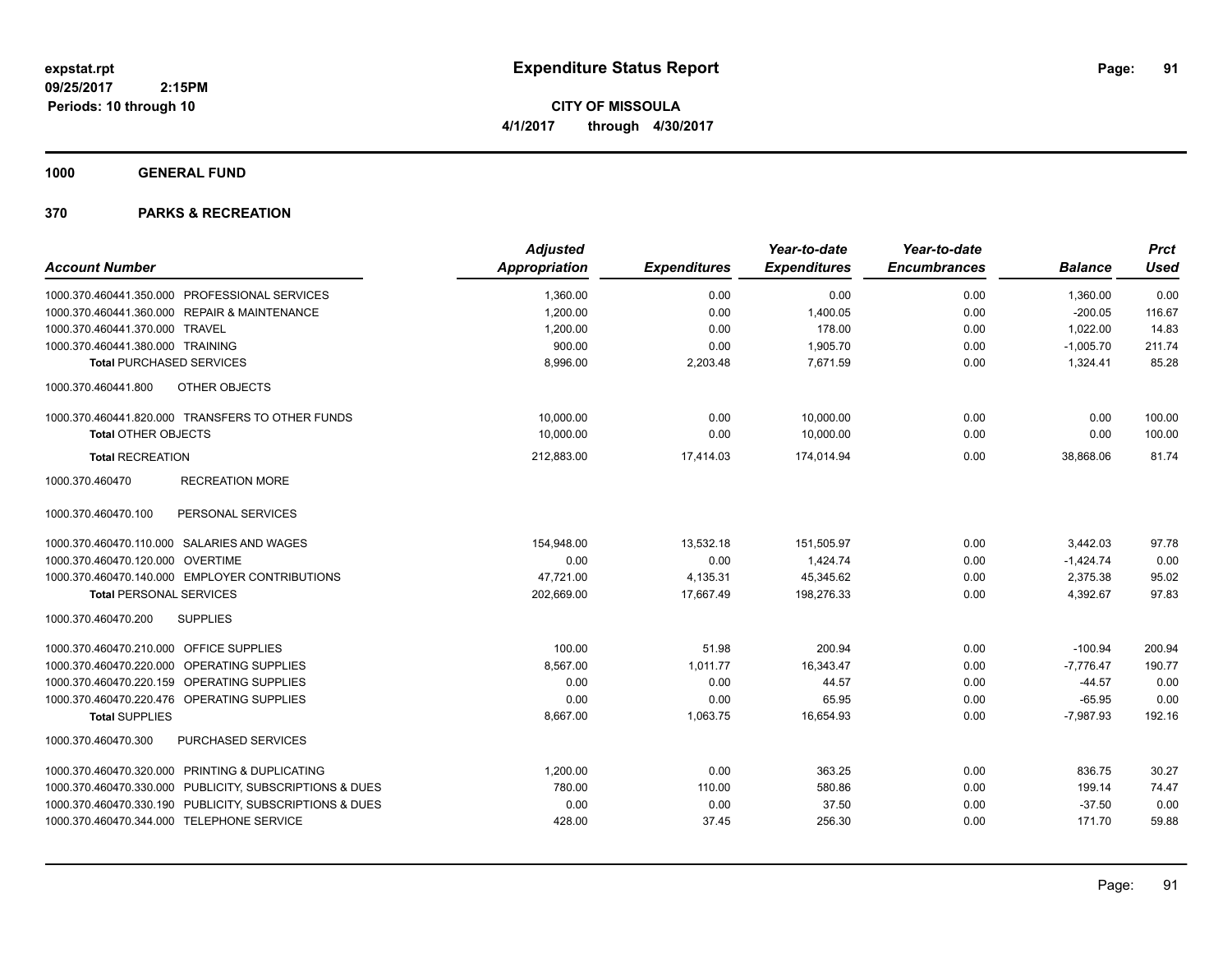**CITY OF MISSOULA 4/1/2017 through 4/30/2017**

**1000 GENERAL FUND**

| <b>Account Number</b>                   |                                                         | <b>Adjusted</b><br><b>Appropriation</b> | <b>Expenditures</b> | Year-to-date<br><b>Expenditures</b> | Year-to-date<br><b>Encumbrances</b> | <b>Balance</b> | <b>Prct</b><br>Used |
|-----------------------------------------|---------------------------------------------------------|-----------------------------------------|---------------------|-------------------------------------|-------------------------------------|----------------|---------------------|
|                                         | 1000.370.460470.390.000 OTHER PURCHASED SERVICES        | 21,372.00                               | 779.82              | 16,828.51                           | 0.00                                | 4,543.49       | 78.74               |
| <b>Total PURCHASED SERVICES</b>         |                                                         | 23,780.00                               | 927.27              | 18,066.42                           | 0.00                                | 5,713.58       | 75.97               |
| <b>Total RECREATION MORE</b>            |                                                         | 235,116.00                              | 19,658.51           | 232,997.68                          | 0.00                                | 2,118.32       | 99.10               |
| 1000.370.460471                         | <b>RECREATION ADULTS</b>                                |                                         |                     |                                     |                                     |                |                     |
| 1000.370.460471.100                     | PERSONAL SERVICES                                       |                                         |                     |                                     |                                     |                |                     |
|                                         | 1000.370.460471.110.000 SALARIES AND WAGES              | 110,718.00                              | 5,777.99            | 76,905.53                           | 0.00                                | 33,812.47      | 69.46               |
|                                         | 1000.370.460471.140.000 EMPLOYER CONTRIBUTIONS          | 32,586.00                               | 2,167.97            | 24,333.93                           | 0.00                                | 8,252.07       | 74.68               |
| <b>Total PERSONAL SERVICES</b>          |                                                         | 143,304.00                              | 7,945.96            | 101,239.46                          | 0.00                                | 42,064.54      | 70.65               |
| 1000.370.460471.200                     | <b>SUPPLIES</b>                                         |                                         |                     |                                     |                                     |                |                     |
| 1000.370.460471.210.000 OFFICE SUPPLIES |                                                         | 600.00                                  | 0.00                | 114.25                              | 0.00                                | 485.75         | 19.04               |
| 1000.370.460471.210.147 OFFICE SUPPLIES |                                                         | 0.00                                    | 0.00                | 253.65                              | 0.00                                | $-253.65$      | 0.00                |
|                                         | 1000.370.460471.220.000 OPERATING SUPPLIES              | 8,892.00                                | 0.00                | 527.58                              | 0.00                                | 8,364.42       | 5.93                |
|                                         | 1000.370.460471.220.143 OPERATING SUPPLIES              | 0.00                                    | 0.00                | 47.58                               | 0.00                                | $-47.58$       | 0.00                |
|                                         | 1000.370.460471.220.144 OPERATING SUPPLIES              | 0.00                                    | 0.00                | 297.64                              | 0.00                                | $-297.64$      | 0.00                |
|                                         | 1000.370.460471.220.147 OPERATING SUPPLIES              | 0.00                                    | 375.39              | 9,483.40                            | 0.00                                | $-9,483.40$    | 0.00                |
|                                         | 1000.370.460471.220.148 OPERATING SUPPLIES              | 0.00                                    | 0.00                | 14.97                               | 0.00                                | $-14.97$       | 0.00                |
| 1000.370.460471.220.191                 | OPERATING SUPPLIES                                      | 0.00                                    | 0.00                | 15.96                               | 0.00                                | $-15.96$       | 0.00                |
|                                         | 1000.370.460471.220.193 OPERATING SUPPLIES              | 0.00                                    | 0.00                | 187.50                              | 0.00                                | $-187.50$      | 0.00                |
| <b>Total SUPPLIES</b>                   |                                                         | 9,492.00                                | 375.39              | 10,942.53                           | 0.00                                | $-1,450.53$    | 115.28              |
| 1000.370.460471.300                     | <b>PURCHASED SERVICES</b>                               |                                         |                     |                                     |                                     |                |                     |
| 1000.370.460471.310.000 COMMUNICATIONS  |                                                         | 460.00                                  | 0.00                | 131.10                              | 0.00                                | 328.90         | 28.50               |
|                                         | 1000.370.460471.320.000 PRINTING & DUPLICATING          | 1.800.00                                | 0.00                | 360.00                              | 0.00                                | 1,440.00       | 20.00               |
|                                         | 1000.370.460471.330.000 PUBLICITY, SUBSCRIPTIONS & DUES | 1,220.00                                | 250.00              | 915.79                              | 0.00                                | 304.21         | 75.06               |
|                                         | 1000.370.460471.330.147 PUBLICITY, SUBSCRIPTIONS & DUES | 0.00                                    | 150.00              | 150.00                              | 0.00                                | $-150.00$      | 0.00                |
| 1000.370.460471.344.000                 | <b>TELEPHONE SERVICE</b>                                | 567.00                                  | 37.45               | 480.03                              | 0.00                                | 86.97          | 84.66               |
|                                         | 1000.370.460471.350.147 PROFESSIONAL SERVICES           | 0.00                                    | 0.00                | 100.00                              | 0.00                                | $-100.00$      | 0.00                |
|                                         | 1000.370.460471.390.000 OTHER PURCHASED SERVICES        | 10,000.00                               | 0.00                | 2,370.00                            | 0.00                                | 7,630.00       | 23.70               |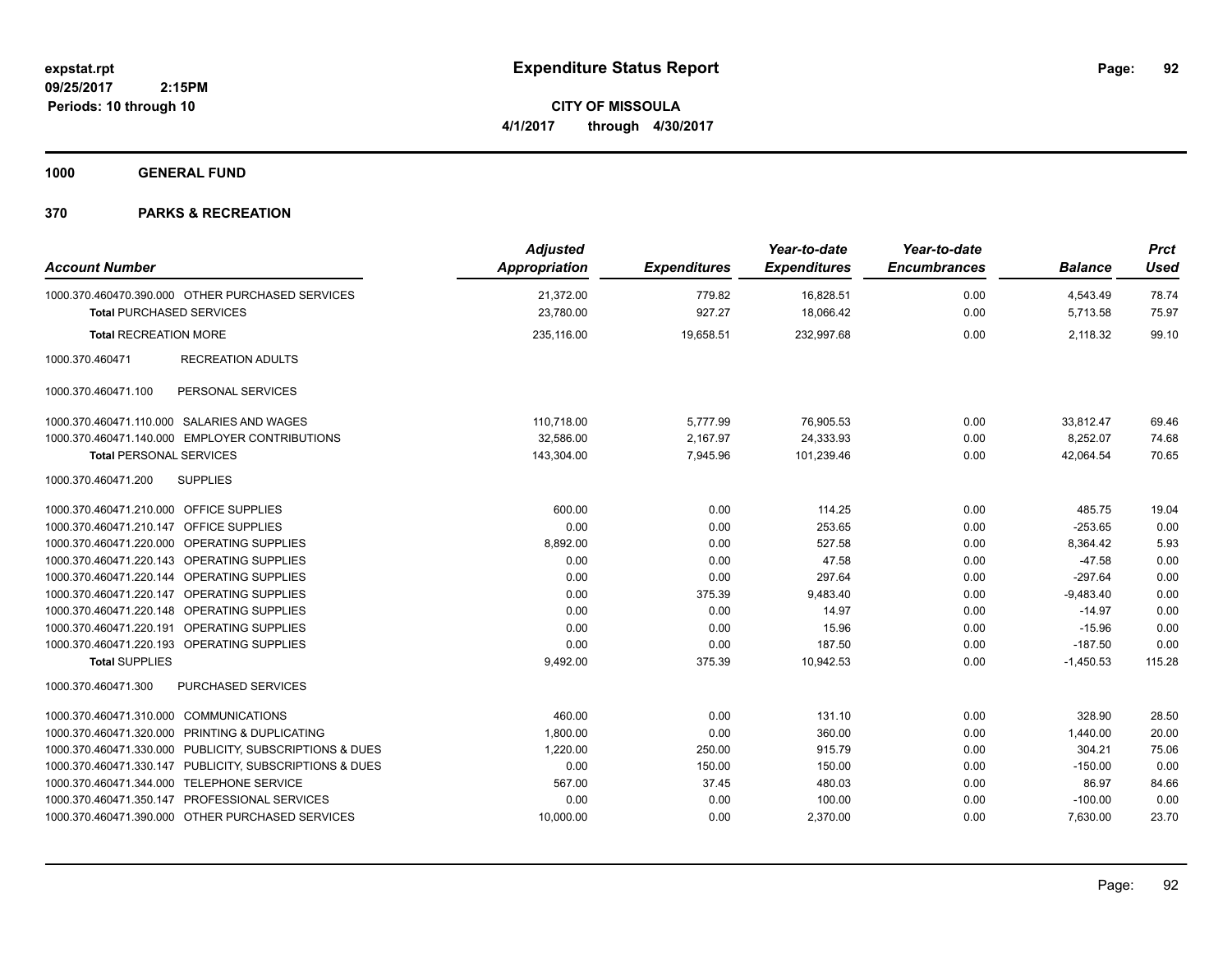**CITY OF MISSOULA 4/1/2017 through 4/30/2017**

**1000 GENERAL FUND**

| <b>Account Number</b>                                   | <b>Adjusted</b><br><b>Appropriation</b> | <b>Expenditures</b> | Year-to-date<br><b>Expenditures</b> | Year-to-date<br><b>Encumbrances</b> | <b>Balance</b> | <b>Prct</b><br><b>Used</b> |
|---------------------------------------------------------|-----------------------------------------|---------------------|-------------------------------------|-------------------------------------|----------------|----------------------------|
| 1000.370.460471.390.143 OTHER PURCHASED SERVICES        | 0.00                                    | 0.00                | 1,575.00                            | 0.00                                | $-1,575.00$    | 0.00                       |
| 1000.370.460471.390.147 OTHER PURCHASED SERVICES        | 0.00                                    | 100.00              | 1,285.00                            | 0.00                                | $-1,285.00$    | 0.00                       |
| <b>Total PURCHASED SERVICES</b>                         | 14,047.00                               | 537.45              | 7,366.92                            | 0.00                                | 6,680.08       | 52.44                      |
| <b>Total RECREATION ADULTS</b>                          | 166,843.00                              | 8,858.80            | 119,548.91                          | 0.00                                | 47,294.09      | 71.65                      |
| 1000.370.460472<br><b>RECREATION YOUTH</b>              |                                         |                     |                                     |                                     |                |                            |
| 1000.370.460472.100<br>PERSONAL SERVICES                |                                         |                     |                                     |                                     |                |                            |
| 1000.370.460472.110.000 SALARIES AND WAGES              | 105,185.00                              | 5,676.60            | 73,547.08                           | 0.00                                | 31,637.92      | 69.92                      |
| 1000.370.460472.120.000 OVERTIME                        | 0.00                                    | 0.00                | 16.83                               | 0.00                                | $-16.83$       | 0.00                       |
| 1000.370.460472.140.000 EMPLOYER CONTRIBUTIONS          | 26.260.00                               | 1,769.38            | 20.658.20                           | 0.00                                | 5.601.80       | 78.67                      |
| <b>Total PERSONAL SERVICES</b>                          | 131,445.00                              | 7,445.98            | 94,222.11                           | 0.00                                | 37,222.89      | 71.68                      |
| 1000.370.460472.200<br><b>SUPPLIES</b>                  |                                         |                     |                                     |                                     |                |                            |
| 1000.370.460472.210.000 OFFICE SUPPLIES                 | 100.00                                  | 0.00                | 0.00                                | 0.00                                | 100.00         | 0.00                       |
| 1000.370.460472.210.190 OFFICE SUPPLIES                 | 0.00                                    | 0.00                | 100.00                              | 0.00                                | $-100.00$      | 0.00                       |
| 1000.370.460472.220.000 OPERATING SUPPLIES              | 16,006.00                               | 0.00                | 257.69                              | 0.00                                | 15,748.31      | 1.61                       |
| 1000.370.460472.220.145 OPERATING SUPPLIES              | 0.00                                    | 0.00                | 219.87                              | 0.00                                | $-219.87$      | 0.00                       |
| 1000.370.460472.220.147 OPERATING SUPPLIES              | 0.00                                    | 8.49                | 195.99                              | 0.00                                | $-195.99$      | 0.00                       |
| 1000.370.460472.220.190 OPERATING SUPPLIES              | 0.00                                    | 40.42               | 2,207.56                            | 0.00                                | $-2,207.56$    | 0.00                       |
| 1000.370.460472.220.191 OPERATING SUPPLIES              | 0.00                                    | 107.43              | 9,422.05                            | 0.00                                | $-9,422.05$    | 0.00                       |
| 1000.370.460472.220.192 OPERATING SUPPLIES              | 0.00                                    | 0.00                | 409.65                              | 0.00                                | $-409.65$      | 0.00                       |
| 1000.370.460472.220.193 OPERATING SUPPLIES              | 0.00                                    | 0.00                | 1.532.25                            | 0.00                                | $-1,532.25$    | 0.00                       |
| <b>Total SUPPLIES</b>                                   | 16,106.00                               | 156.34              | 14,345.06                           | 0.00                                | 1,760.94       | 89.07                      |
| 1000.370.460472.300<br>PURCHASED SERVICES               |                                         |                     |                                     |                                     |                |                            |
| 1000.370.460472.310.000 COMMUNICATIONS                  | 0.00                                    | 0.00                | 90.76                               | 0.00                                | $-90.76$       | 0.00                       |
| 1000.370.460472.320.000 PRINTING & DUPLICATING          | 1,300.00                                | 0.00                | 0.00                                | 0.00                                | 1,300.00       | 0.00                       |
| 1000.370.460472.320.190 PRINTING & DUPLICATING          | 0.00                                    | 0.00                | 31.00                               | 0.00                                | $-31.00$       | 0.00                       |
| 1000.370.460472.330.000 PUBLICITY, SUBSCRIPTIONS & DUES | 1,500.00                                | 100.00              | 706.28                              | 0.00                                | 793.72         | 47.09                      |
| 1000.370.460472.330.190 PUBLICITY, SUBSCRIPTIONS & DUES | 0.00                                    | 0.00                | 67.50                               | 0.00                                | $-67.50$       | 0.00                       |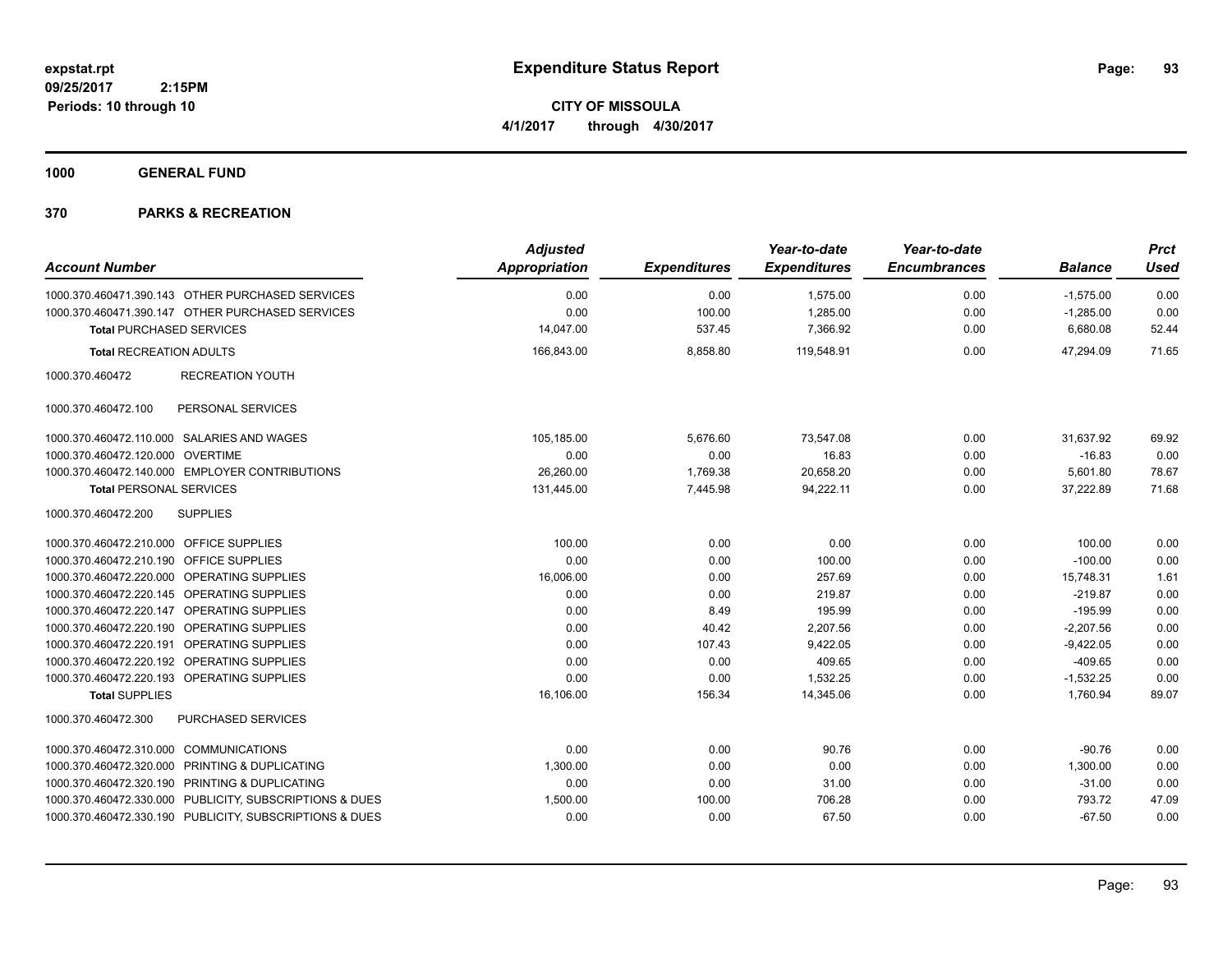**CITY OF MISSOULA 4/1/2017 through 4/30/2017**

**1000 GENERAL FUND**

|                                                      | <b>Adjusted</b>      |                     | Year-to-date        | Year-to-date        |                | <b>Prct</b> |
|------------------------------------------------------|----------------------|---------------------|---------------------|---------------------|----------------|-------------|
| <b>Account Number</b>                                | <b>Appropriation</b> | <b>Expenditures</b> | <b>Expenditures</b> | <b>Encumbrances</b> | <b>Balance</b> | <b>Used</b> |
| 1000.370.460472.341.000 ELECTRICITY & NATURAL GAS    | 1,225.00             | 1,225.00            | 1,225.00            | 0.00                | 0.00           | 100.00      |
| 1000.370.460472.343.000 WATER CHARGES                | 601.00               | 0.00                | 0.00                | 0.00                | 601.00         | 0.00        |
| 1000.370.460472.344.000 TELEPHONE SERVICE            | 662.00               | 74.90               | 627.64              | 0.00                | 34.36          | 94.81       |
| 1000.370.460472.345.000 GARBAGE                      | 468.00               | 0.00                | 450.00              | 0.00                | 18.00          | 96.15       |
| 1000.370.460472.350.000 PROFESSIONAL SERVICES        | 2,487.00             | 0.00                | 167.00              | 0.00                | 2,320.00       | 6.71        |
| 1000.370.460472.350.190 PROFESSIONAL SERVICES        | 0.00                 | 0.00                | 2,349.40            | 0.00                | $-2,349.40$    | 0.00        |
| 1000.370.460472.350.191 PROFESSIONAL SERVICES-TENNIS | 0.00                 | 0.00                | 40.00               | 0.00                | $-40.00$       | 0.00        |
| 1000.370.460472.390.000 OTHER PURCHASED SERVICES     | 500.00               | 0.00                | 0.00                | 0.00                | 500.00         | 0.00        |
| 1000.370.460472.390.190 OTHER PURCHASED SERVICES     | 0.00                 | 0.00                | 465.00              | 0.00                | $-465.00$      | 0.00        |
| 1000.370.460472.390.191 OTHER PURCHASED SERVICES     | 0.00                 | 0.00                | 3,787.50            | 0.00                | $-3,787.50$    | 0.00        |
| <b>Total PURCHASED SERVICES</b>                      | 8,743.00             | 1,399.90            | 10,007.08           | 0.00                | $-1,264.08$    | 114.46      |
| <b>Total RECREATION YOUTH</b>                        | 156,294.00           | 9,002.22            | 118.574.25          | 0.00                | 37.719.75      | 75.87       |
| <b>RECREATION SPECIAL EVENTS</b><br>1000.370.460473  |                      |                     |                     |                     |                |             |
| <b>SUPPLIES</b><br>1000.370.460473.200               |                      |                     |                     |                     |                |             |
| 1000.370.460473.220.000 OPERATING SUPPLIES           | 2,328.00             | 24.00               | 1,866.72            | 0.00                | 461.28         | 80.19       |
| 1000.370.460473.220.147 OPERATING SUPPLIES           | 0.00                 | 0.00                | 25.00               | 0.00                | $-25.00$       | 0.00        |
| 1000.370.460473.220.193 OPERATING SUPPLIES           | 0.00                 | 0.00                | 48.37               | 0.00                | $-48.37$       | 0.00        |
| <b>Total SUPPLIES</b>                                | 2,328.00             | 24.00               | 1,940.09            | 0.00                | 387.91         | 83.34       |
| 1000.370.460473.300<br>PURCHASED SERVICES            |                      |                     |                     |                     |                |             |
| 1000.370.460473.390.000 OTHER PURCHASED SERVICES     | 0.00                 | 0.00                | 31.93               | 0.00                | $-31.93$       | 0.00        |
| <b>Total PURCHASED SERVICES</b>                      | 0.00                 | 0.00                | 31.93               | 0.00                | $-31.93$       | 0.00        |
| <b>Total RECREATION SPECIAL EVENTS</b>               | 2,328.00             | 24.00               | 1,972.02            | 0.00                | 355.98         | 84.71       |
| 1000.370.460474<br><b>SPRAY DECKS</b>                |                      |                     |                     |                     |                |             |
| PERSONAL SERVICES<br>1000.370.460474.100             |                      |                     |                     |                     |                |             |
| 1000.370.460474.110.000 SALARIES AND WAGES           | 8,106.00             | 0.00                | 0.00                | 0.00                | 8,106.00       | 0.00        |
| 1000.370.460474.140.000 EMPLOYER CONTRIBUTIONS       | 1,145.00             | 0.00                | 0.00                | 0.00                | 1,145.00       | 0.00        |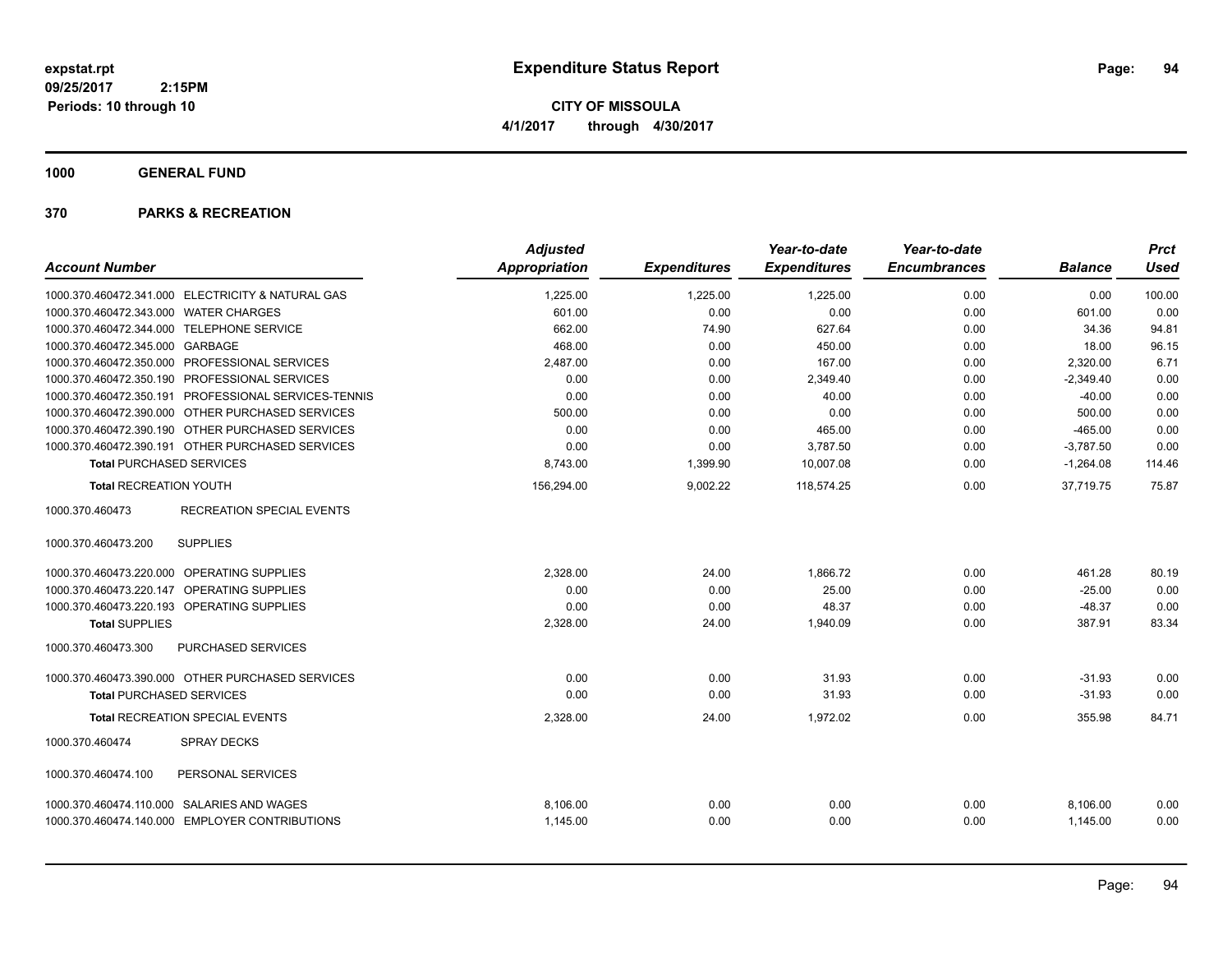**CITY OF MISSOULA 4/1/2017 through 4/30/2017**

**1000 GENERAL FUND**

| <b>Account Number</b>                                   | <b>Adjusted</b><br>Appropriation | <b>Expenditures</b> | Year-to-date<br><b>Expenditures</b> | Year-to-date<br><b>Encumbrances</b> | <b>Balance</b> | <b>Prct</b><br><b>Used</b> |
|---------------------------------------------------------|----------------------------------|---------------------|-------------------------------------|-------------------------------------|----------------|----------------------------|
| <b>Total PERSONAL SERVICES</b>                          | 9,251.00                         | 0.00                | 0.00                                | 0.00                                | 9,251.00       | 0.00                       |
| <b>SUPPLIES</b><br>1000.370.460474.200                  |                                  |                     |                                     |                                     |                |                            |
| 1000.370.460474.220.000 OPERATING SUPPLIES              | 1,535.00                         | 0.00                | 0.00                                | 0.00                                | 1,535.00       | 0.00                       |
| 1000.370.460474.230.000 REPAIR/MAINTENANCE              | 5,424.00                         | 0.00                | 3,384.55                            | 0.00                                | 2,039.45       | 62.40                      |
| <b>Total SUPPLIES</b>                                   | 6,959.00                         | 0.00                | 3,384.55                            | 0.00                                | 3,574.45       | 48.64                      |
| 1000.370.460474.300<br>PURCHASED SERVICES               |                                  |                     |                                     |                                     |                |                            |
| 1000.370.460474.330.000 PUBLICITY, SUBSCRIPTIONS & DUES | 750.00                           | 0.00                | 525.00                              | 0.00                                | 225.00         | 70.00                      |
| 1000.370.460474.360.000 REPAIR & MAINTENANCE            | 2.050.00                         | 0.00                | 669.51                              | 0.00                                | 1.380.49       | 32.66                      |
| <b>Total PURCHASED SERVICES</b>                         | 2,800.00                         | 0.00                | 1,194.51                            | 0.00                                | 1,605.49       | 42.66                      |
| 1000.370.460474.900<br><b>CAPITAL OUTLAY</b>            |                                  |                     |                                     |                                     |                |                            |
| <b>Total CAPITAL OUTLAY</b>                             | 0.00                             | 0.00                | 0.00                                | 0.00                                | 0.00           | 0.00                       |
| <b>Total SPRAY DECKS</b>                                | 19,010.00                        | 0.00                | 4,579.06                            | 0.00                                | 14,430.94      | 24.09                      |
| YOUTH DRUG<br>1000.370.460476                           |                                  |                     |                                     |                                     |                |                            |
| PERSONAL SERVICES<br>1000.370.460476.100                |                                  |                     |                                     |                                     |                |                            |
| 1000.370.460476.110.000 SALARIES AND WAGES              | 20,446.00                        | 11.34               | 1.118.92                            | 0.00                                | 19,327.08      | 5.47                       |
| 1000.370.460476.140.000 EMPLOYER CONTRIBUTIONS          | 4,139.00                         | 1.59                | 157.69                              | 0.00                                | 3,981.31       | 3.81                       |
| <b>Total PERSONAL SERVICES</b>                          | 24,585.00                        | 12.93               | 1,276.61                            | 0.00                                | 23,308.39      | 5.19                       |
| 1000.370.460476.200<br><b>SUPPLIES</b>                  |                                  |                     |                                     |                                     |                |                            |
| 1000.370.460476.210.000 OFFICE SUPPLIES                 | 150.00                           | 0.00                | 16.27                               | 0.00                                | 133.73         | 10.85                      |
| 1000.370.460476.220.000 OPERATING SUPPLIES              | 3,400.00                         | 19.99               | 2,785.77                            | 0.00                                | 614.23         | 81.93                      |
| 1000.370.460476.220.137 OPERATING SUPPLIES              | 0.00                             | 35.28               | 35.28                               | 0.00                                | $-35.28$       | 0.00                       |
| 1000.370.460476.220.193 OPERATING SUPPLIES              | 0.00                             | 0.00                | 108.00                              | 0.00                                | $-108.00$      | 0.00                       |
| <b>Total SUPPLIES</b>                                   | 3,550.00                         | 55.27               | 2,945.32                            | 0.00                                | 604.68         | 82.97                      |
| 1000.370.460476.300<br>PURCHASED SERVICES               |                                  |                     |                                     |                                     |                |                            |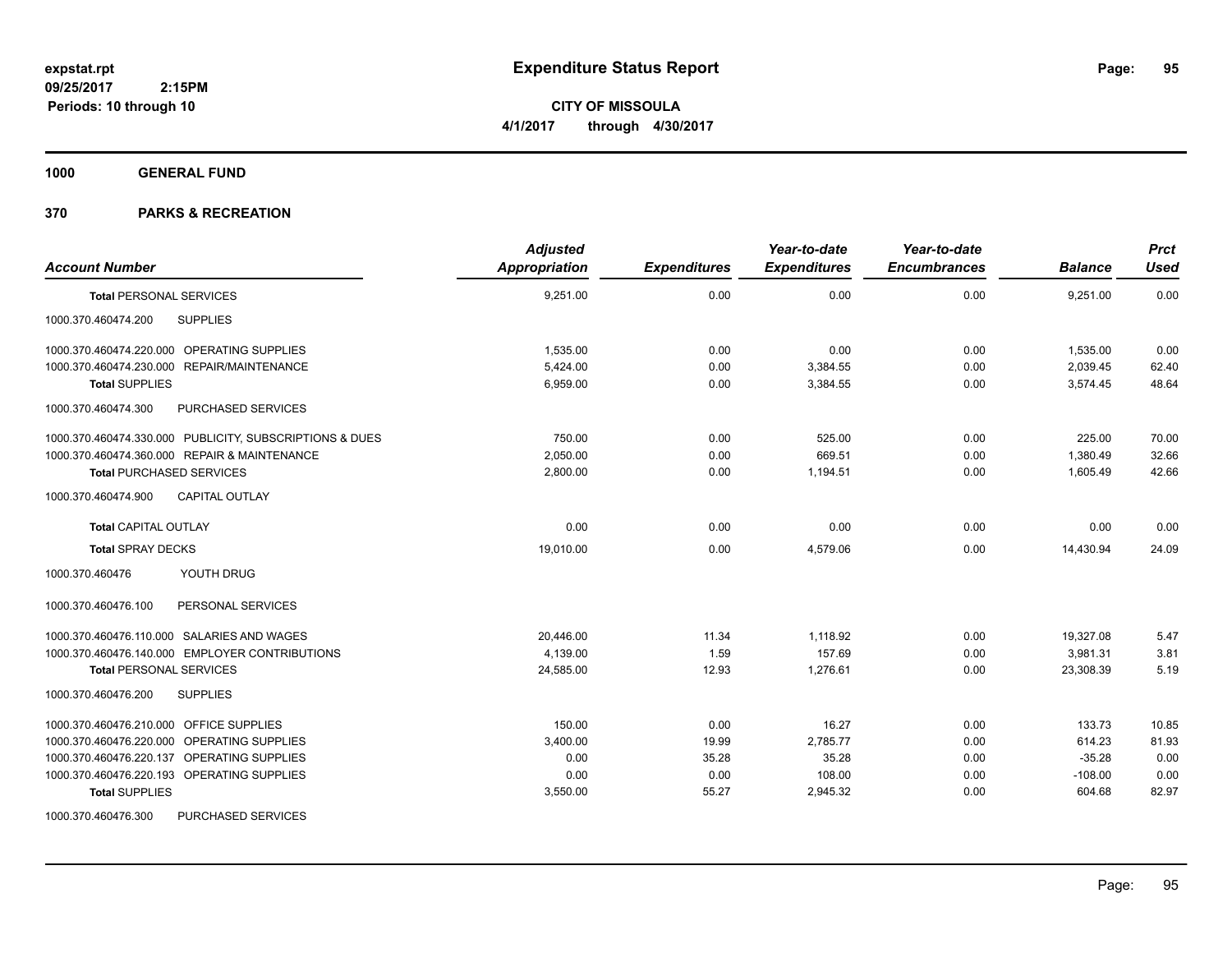**CITY OF MISSOULA 4/1/2017 through 4/30/2017**

**1000 GENERAL FUND**

|                                            |                                                         | <b>Adjusted</b>      |                     | Year-to-date        | Year-to-date        |                | <b>Prct</b> |
|--------------------------------------------|---------------------------------------------------------|----------------------|---------------------|---------------------|---------------------|----------------|-------------|
| <b>Account Number</b>                      |                                                         | <b>Appropriation</b> | <b>Expenditures</b> | <b>Expenditures</b> | <b>Encumbrances</b> | <b>Balance</b> | <b>Used</b> |
|                                            | 1000.370.460476.320.000 PRINTING & DUPLICATING          | 250.00               | 0.00                | 0.00                | 0.00                | 250.00         | 0.00        |
|                                            | 1000.370.460476.330.000 PUBLICITY, SUBSCRIPTIONS & DUES | 100.00               | 0.00                | 0.00                | 0.00                | 100.00         | 0.00        |
|                                            | 1000.370.460476.350.000 PROFESSIONAL SERVICES           | 1,200.00             | 0.00                | 0.00                | 0.00                | 1,200.00       | 0.00        |
|                                            | 1000.370.460476.390.000 OTHER PURCHASED SERVICES        | 0.00                 | 0.00                | 6.00                | 0.00                | $-6.00$        | 0.00        |
| <b>Total PURCHASED SERVICES</b>            |                                                         | 1,550.00             | 0.00                | 6.00                | 0.00                | 1,544.00       | 0.39        |
| <b>Total YOUTH DRUG</b>                    |                                                         | 29,685.00            | 68.20               | 4,227.93            | 0.00                | 25.457.07      | 14.24       |
| 1000.370.460477                            | <b>GRILL VAN</b>                                        |                      |                     |                     |                     |                |             |
| 1000.370.460477.200                        | <b>SUPPLIES</b>                                         |                      |                     |                     |                     |                |             |
| 1000.370.460477.220.000                    | OPERATING SUPPLIES                                      | 12.754.00            | 0.00                | 5,364.01            | 0.00                | 7,389.99       | 42.06       |
| 1000.370.460477.230.000                    | REPAIR/MAINTENANCE                                      | 29,102.00            | 863.81              | 29,578.60           | 0.00                | $-476.60$      | 101.64      |
| <b>Total SUPPLIES</b>                      |                                                         | 41,856.00            | 863.81              | 34,942.61           | 0.00                | 6,913.39       | 83.48       |
| 1000.370.460477.300                        | PURCHASED SERVICES                                      |                      |                     |                     |                     |                |             |
|                                            | 1000.370.460477.350.000 PROFESSIONAL SERVICES           | 900.00               | 0.00                | 679.80              | 0.00                | 220.20         | 75.53       |
|                                            | 1000.370.460477.360.000 REPAIR & MAINTENANCE            | 5.228.00             | 0.00                | 2,624.45            | 0.00                | 2,603.55       | 50.20       |
| <b>Total PURCHASED SERVICES</b>            |                                                         | 6,128.00             | 0.00                | 3,304.25            | 0.00                | 2,823.75       | 53.92       |
| <b>Total GRILL VAN</b>                     |                                                         | 47,984.00            | 863.81              | 38,246.86           | 0.00                | 9,737.14       | 79.71       |
| 1000.370.460484                            | <b>CONSERVATION LANDS MGMT</b>                          |                      |                     |                     |                     |                |             |
| 1000.370.460484.100                        | PERSONAL SERVICES                                       |                      |                     |                     |                     |                |             |
| 1000.370.460484.110.000 SALARIES AND WAGES |                                                         | 190,912.00           | 15,156.10           | 124,970.39          | 0.00                | 65,941.61      | 65.46       |
| 1000.370.460484.120.000                    | OVERTIME                                                | 1.750.00             | 89.20               | 356.63              | 0.00                | 1,393.37       | 20.38       |
|                                            | 1000.370.460484.140.000 EMPLOYER CONTRIBUTIONS          | 69.519.00            | 5.716.71            | 53,535.50           | 0.00                | 15,983.50      | 77.01       |
| <b>Total PERSONAL SERVICES</b>             |                                                         | 262,181.00           | 20,962.01           | 178,862.52          | 0.00                | 83,318.48      | 68.22       |
| 1000.370.460484.200                        | <b>SUPPLIES</b>                                         |                      |                     |                     |                     |                |             |
| 1000.370.460484.220.000 OPERATING SUPPLIES |                                                         | 6,337.00             | 693.68              | 2,074.30            | 0.00                | 4,262.70       | 32.73       |
| 1000.370.460484.230.000 REPAIR/MAINTENANCE |                                                         | 10,364.00            | 277.80              | 1,195.93            | 0.00                | 9,168.07       | 11.54       |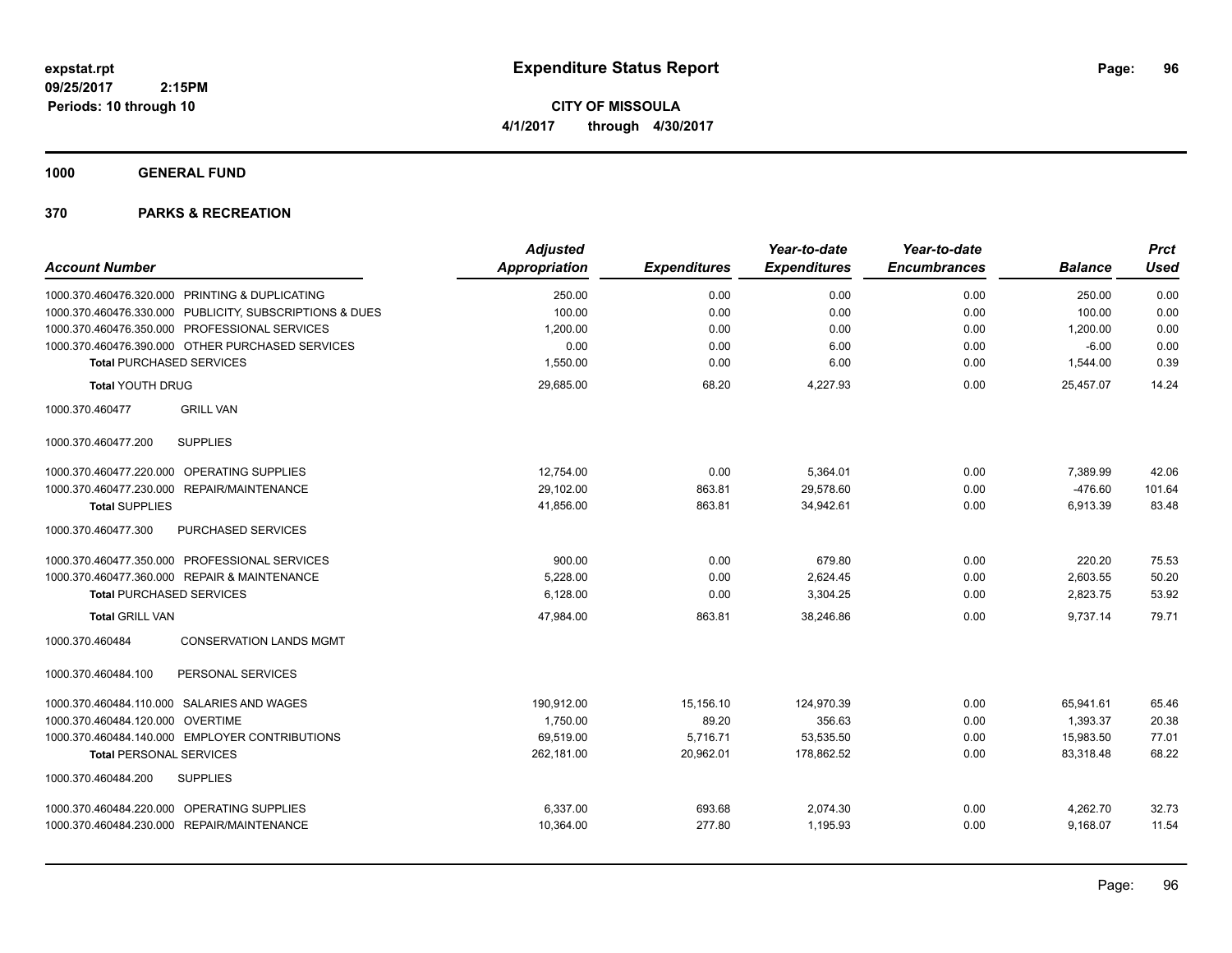**CITY OF MISSOULA 4/1/2017 through 4/30/2017**

**1000 GENERAL FUND**

# **370 PARKS & RECREATION**

| <b>Account Number</b>                            | <b>Adjusted</b><br><b>Appropriation</b> | <b>Expenditures</b> | Year-to-date<br><b>Expenditures</b> | Year-to-date<br><b>Encumbrances</b> | <b>Balance</b> | <b>Prct</b><br><b>Used</b> |
|--------------------------------------------------|-----------------------------------------|---------------------|-------------------------------------|-------------------------------------|----------------|----------------------------|
| <b>Total SUPPLIES</b>                            | 16,701.00                               | 971.48              | 3,270.23                            | 0.00                                | 13,430.77      | 19.58                      |
| 1000.370.460484.300<br>PURCHASED SERVICES        |                                         |                     |                                     |                                     |                |                            |
| 1000.370.460484.350.000 PROFESSIONAL SERVICES    | 6,228.00                                | 0.00                | 200.00                              | 0.00                                | 6,028.00       | 3.21                       |
| 1000.370.460484.380.000 TRAINING                 | 0.00                                    | 0.00                | 51.25                               | 0.00                                | $-51.25$       | 0.00                       |
| 1000.370.460484.390.000 OTHER PURCHASED SERVICES | 520.00                                  | 0.00                | 225.08                              | 0.00                                | 294.92         | 43.28                      |
| <b>Total PURCHASED SERVICES</b>                  | 6,748.00                                | 0.00                | 476.33                              | 0.00                                | 6,271.67       | 7.06                       |
| <b>Total CONSERVATION LANDS MGMT</b>             | 285,630.00                              | 21,933.49           | 182,609.08                          | 0.00                                | 103,020.92     | 63.93                      |
| <b>SAFETY &amp; TRAINING</b><br>1000.370.460485  |                                         |                     |                                     |                                     |                |                            |
| <b>SUPPLIES</b><br>1000.370.460485.200           |                                         |                     |                                     |                                     |                |                            |
| 1000.370.460485.220.000 OPERATING SUPPLIES       | 5.980.00                                | 184.54              | 4,222.60                            | 0.00                                | 1,757.40       | 70.61                      |
| <b>Total SUPPLIES</b>                            | 5,980.00                                | 184.54              | 4,222.60                            | 0.00                                | 1,757.40       | 70.61                      |
| PURCHASED SERVICES<br>1000.370.460485.300        |                                         |                     |                                     |                                     |                |                            |
| 1000.370.460485.310.000 COMMUNICATIONS           | 50.00                                   | 0.00                | 0.00                                | 0.00                                | 50.00          | 0.00                       |
| 1000.370.460485.320.000 PRINTING & DUPLICATING   | 50.00                                   | 0.00                | 48.50                               | 0.00                                | 1.50           | 97.00                      |
| 1000.370.460485.370.000 TRAVEL                   | 3,744.00                                | 0.00                | 1,316.63                            | 0.00                                | 2,427.37       | 35.17                      |
| 1000.370.460485.380.000 TRAINING                 | 2,936.00                                | 0.00                | 2,138.95                            | 0.00                                | 797.05         | 72.85                      |
| <b>Total PURCHASED SERVICES</b>                  | 6,780.00                                | 0.00                | 3,504.08                            | 0.00                                | 3,275.92       | 51.68                      |
| <b>Total SAFETY &amp; TRAINING</b>               | 12,760.00                               | 184.54              | 7,726.68                            | 0.00                                | 5,033.32       | 60.55                      |
| 1000.370.460490<br><b>CURRENTS POOL EXPENSES</b> |                                         |                     |                                     |                                     |                |                            |
| <b>SUPPLIES</b><br>1000.370.460490.200           |                                         |                     |                                     |                                     |                |                            |
| Total CURRENTS POOL EXPENSES                     | 0.00                                    | 0.00                | 0.00                                | 0.00                                | 0.00           | 0.00                       |
| 1000.370.460500<br>PARK MAINTENANCE CONTRACTS    |                                         |                     |                                     |                                     |                |                            |
| <b>SUPPLIES</b><br>1000.370.460500.200           |                                         |                     |                                     |                                     |                |                            |

Page: 97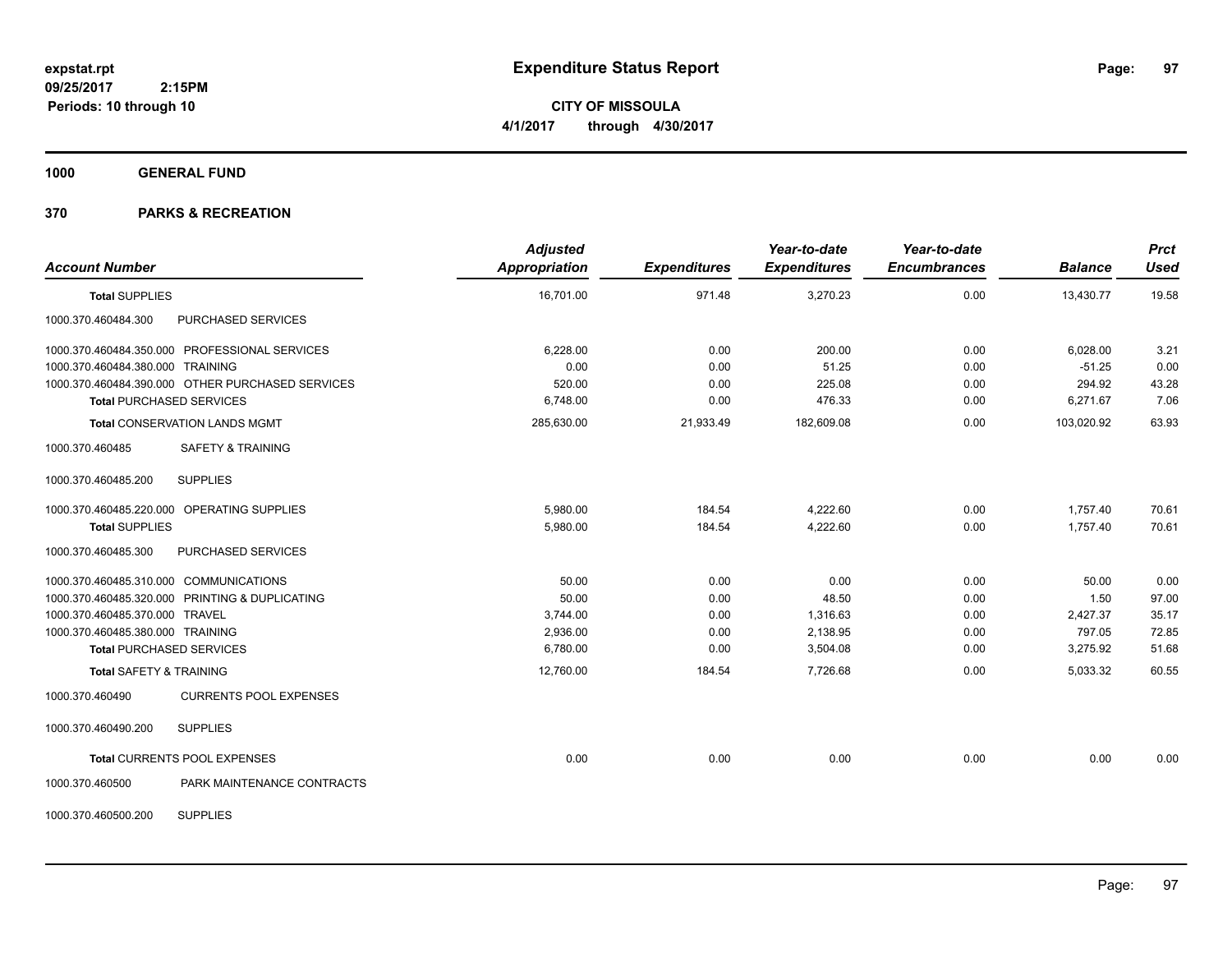**2:15PM Periods: 10 through 10**

**CITY OF MISSOULA 4/1/2017 through 4/30/2017**

**1000 GENERAL FUND**

| <b>Account Number</b>                             | <b>Adjusted</b><br><b>Appropriation</b> | <b>Expenditures</b> | Year-to-date<br><b>Expenditures</b> | Year-to-date<br><b>Encumbrances</b> | <b>Balance</b> | <b>Prct</b><br><b>Used</b> |
|---------------------------------------------------|-----------------------------------------|---------------------|-------------------------------------|-------------------------------------|----------------|----------------------------|
|                                                   |                                         |                     |                                     |                                     |                |                            |
| 1000.370.460500.220.000 OPERATING SUPPLIES        | 6,540.00                                | 0.00                | 0.00                                | 0.00                                | 6,540.00       | 0.00                       |
| 1000.370.460500.230.000 REPAIR/MAINTENANCE        | 3,939.00                                | 0.00                | 188.68                              | 0.00                                | 3,750.32       | 4.79                       |
| <b>Total SUPPLIES</b>                             | 10,479.00                               | 0.00                | 188.68                              | 0.00                                | 10,290.32      | 1.80                       |
| PURCHASED SERVICES<br>1000.370.460500.300         |                                         |                     |                                     |                                     |                |                            |
| <b>Total PURCHASED SERVICES</b>                   | 0.00                                    | 0.00                | 0.00                                | 0.00                                | 0.00           | 0.00                       |
| <b>Total PARK MAINTENANCE CONTRACTS</b>           | 10,479.00                               | 0.00                | 188.68                              | 0.00                                | 10,290.32      | 1.80                       |
| PARK MAINTENANCE ROUTINE<br>1000.370.460501       |                                         |                     |                                     |                                     |                |                            |
| 1000.370.460501.100<br>PERSONAL SERVICES          |                                         |                     |                                     |                                     |                |                            |
| 1000.370.460501.110.000 SALARIES AND WAGES        | 619,633.00                              | 48,018.98           | 496.643.45                          | 0.00                                | 122,989.55     | 80.15                      |
| 1000.370.460501.120.000 OVERTIME                  | 2,100.00                                | 0.00                | 621.15                              | 0.00                                | 1,478.85       | 29.58                      |
| 1000.370.460501.140.000 EMPLOYER CONTRIBUTIONS    | 227,628.00                              | 20,851.85           | 218,315.04                          | 0.00                                | 9,312.96       | 95.91                      |
| <b>Total PERSONAL SERVICES</b>                    | 849,361.00                              | 68,870.83           | 715,579.64                          | 0.00                                | 133,781.36     | 84.25                      |
| <b>SUPPLIES</b><br>1000.370.460501.200            |                                         |                     |                                     |                                     |                |                            |
| 1000.370.460501.220.000 OPERATING SUPPLIES        | 5,319.00                                | 0.00                | 1,687.92                            | 0.00                                | 3,631.08       | 31.73                      |
| 1000.370.460501.230.000 REPAIR/MAINTENANCE        | 5,275.00                                | 0.00                | 330.33                              | 0.00                                | 4,944.67       | 6.26                       |
| 1000.370.460501.231.000 GASOLINE                  | 79.836.00                               | 0.00                | 35,621.32                           | 0.00                                | 44,214.68      | 44.62                      |
| <b>Total SUPPLIES</b>                             | 90,430.00                               | 0.00                | 37,639.57                           | 0.00                                | 52.790.43      | 41.62                      |
| 1000.370.460501.300<br>PURCHASED SERVICES         |                                         |                     |                                     |                                     |                |                            |
| 1000.370.460501.341.000 ELECTRICITY & NATURAL GAS | 92.573.00                               | 2.341.17            | 31,302.53                           | 0.00                                | 61.270.47      | 33.81                      |
| 1000.370.460501.343.000 WATER CHARGES             | 152.803.00                              | 53.74               | 131,165.35                          | 0.00                                | 21,637.65      | 85.84                      |
| 1000.370.460501.345.000 GARBAGE                   | 28.946.00                               | 1,615.20            | 20.339.91                           | 0.00                                | 8,606.09       | 70.27                      |
| 1000.370.460501.350.000 PROFESSIONAL SERVICES     | 2,347.00                                | 0.00                | 4,009.60                            | 0.00                                | $-1,662.60$    | 170.84                     |
| 1000.370.460501.360.000 REPAIR & MAINTENANCE      | 3,183.00                                | 0.00                | 593.70                              | 0.00                                | 2,589.30       | 18.65                      |
| 1000.370.460501.380.000 TRAINING                  | 0.00                                    | 0.00                | 53.00                               | 0.00                                | $-53.00$       | 0.00                       |
| <b>Total PURCHASED SERVICES</b>                   | 279,852.00                              | 4,010.11            | 187,464.09                          | 0.00                                | 92,387.91      | 66.99                      |
| 1000.370.460501.800<br>OTHER OBJECTS              |                                         |                     |                                     |                                     |                |                            |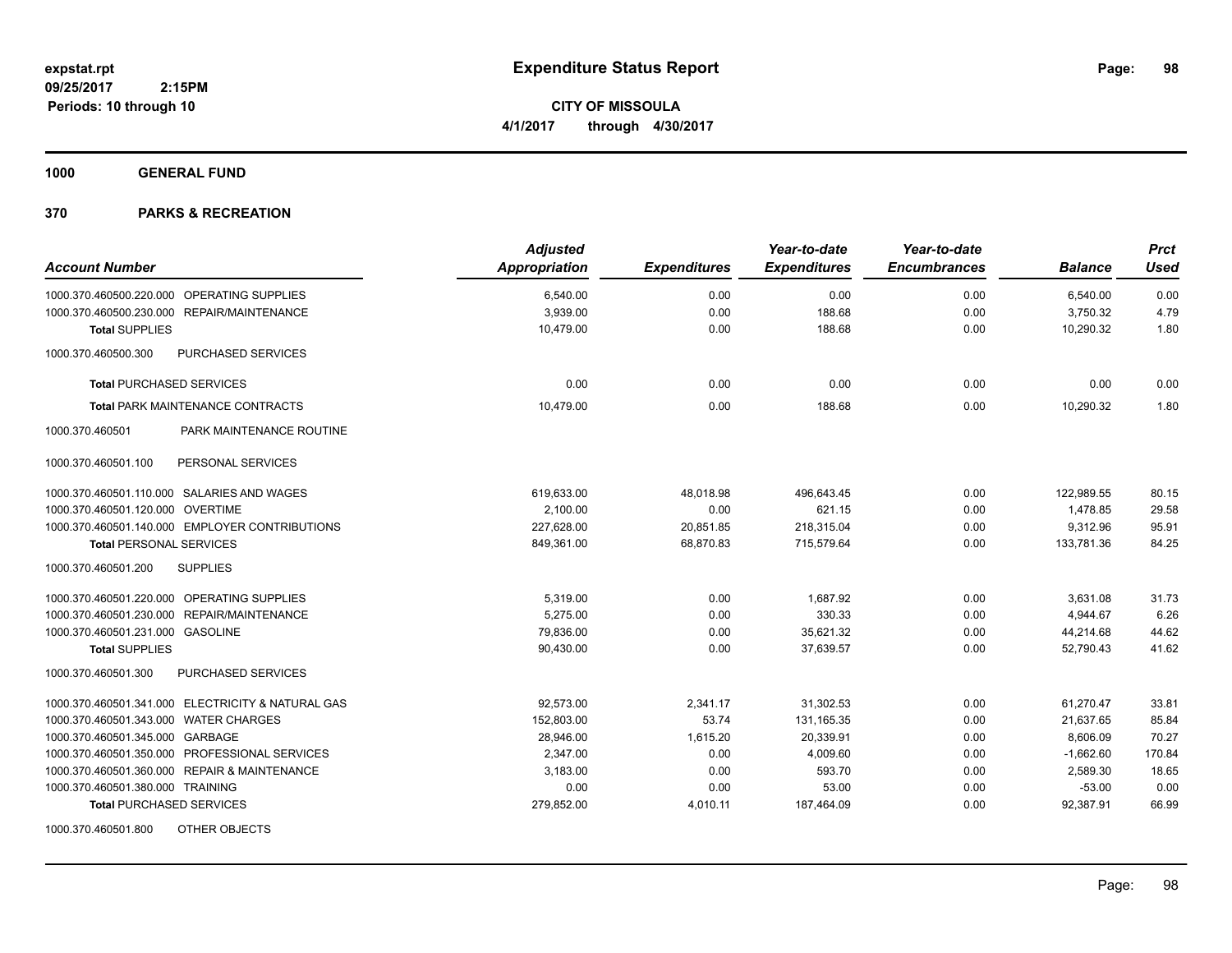**CITY OF MISSOULA 4/1/2017 through 4/30/2017**

**1000 GENERAL FUND**

|                                  |                                                | <b>Adjusted</b>      |                     | Year-to-date        | Year-to-date        |                | <b>Prct</b> |
|----------------------------------|------------------------------------------------|----------------------|---------------------|---------------------|---------------------|----------------|-------------|
| <b>Account Number</b>            |                                                | <b>Appropriation</b> | <b>Expenditures</b> | <b>Expenditures</b> | <b>Encumbrances</b> | <b>Balance</b> | <b>Used</b> |
|                                  |                                                |                      |                     |                     |                     |                |             |
| <b>Total OTHER OBJECTS</b>       |                                                | 0.00                 | 0.00                | 0.00                | 0.00                | 0.00           | 0.00        |
|                                  | <b>Total PARK MAINTENANCE ROUTINE</b>          | 1,219,643.00         | 72,880.94           | 940,683.30          | 0.00                | 278,959.70     | 77.13       |
| 1000.370.460502                  | HICKORY FACILITY MAINTENANCE                   |                      |                     |                     |                     |                |             |
| 1000.370.460502.100              | PERSONAL SERVICES                              |                      |                     |                     |                     |                |             |
| <b>Total PERSONAL SERVICES</b>   |                                                | 0.00                 | 0.00                | 0.00                | 0.00                | 0.00           | 0.00        |
| 1000.370.460502.200              | <b>SUPPLIES</b>                                |                      |                     |                     |                     |                |             |
|                                  | 1000.370.460502.220.000 OPERATING SUPPLIES     | 3,200.00             | 20.00               | 3,030.60            | 0.00                | 169.40         | 94.71       |
|                                  | 1000.370.460502.230.000 REPAIR/MAINTENANCE     | 1.500.00             | 0.00                | 9.90                | 0.00                | 1,490.10       | 0.66        |
| <b>Total SUPPLIES</b>            |                                                | 4,700.00             | 20.00               | 3,040.50            | 0.00                | 1,659.50       | 64.69       |
| 1000.370.460502.300              | PURCHASED SERVICES                             |                      |                     |                     |                     |                |             |
|                                  | 1000.370.460502.350.000 PROFESSIONAL SERVICES  | 3,080.00             | 0.00                | 15.00               | 0.00                | 3,065.00       | 0.49        |
|                                  | 1000.370.460502.360.000 REPAIR & MAINTENANCE   | 6,000.00             | 817.00              | 4,268.00            | 0.00                | 1,732.00       | 71.13       |
| <b>Total PURCHASED SERVICES</b>  |                                                | 9,080.00             | 817.00              | 4,283.00            | 0.00                | 4,797.00       | 47.17       |
|                                  | <b>Total HICKORY FACILITY MAINTENANCE</b>      | 13,780.00            | 837.00              | 7,323.50            | 0.00                | 6,456.50       | 53.15       |
| 1000.370.460503                  | SPORTS FACILITIES MAINTENANCE                  |                      |                     |                     |                     |                |             |
| 1000.370.460503.100              | PERSONAL SERVICES                              |                      |                     |                     |                     |                |             |
|                                  | 1000.370.460503.110.000 SALARIES AND WAGES     | 35.191.00            | 0.00                | 22.591.88           | 0.00                | 12.599.12      | 64.20       |
| 1000.370.460503.120.000 OVERTIME |                                                | 0.00                 | 0.00                | 4.39                | 0.00                | $-4.39$        | 0.00        |
|                                  | 1000.370.460503.140.000 EMPLOYER CONTRIBUTIONS | 7,940.00             | 0.00                | 5,075.73            | 0.00                | 2,864.27       | 63.93       |
| <b>Total PERSONAL SERVICES</b>   |                                                | 43,131.00            | 0.00                | 27,672.00           | 0.00                | 15,459.00      | 64.16       |
| 1000.370.460503.200              | <b>SUPPLIES</b>                                |                      |                     |                     |                     |                |             |
|                                  | 1000.370.460503.220.000 OPERATING SUPPLIES     | 10,211.00            | 0.00                | 20,494.90           | 0.00                | $-10,283.90$   | 200.71      |
|                                  | 1000.370.460503.230.000 REPAIR/MAINTENANCE     | 12,464.00            | 0.00                | 831.90              | 0.00                | 11,632.10      | 6.67        |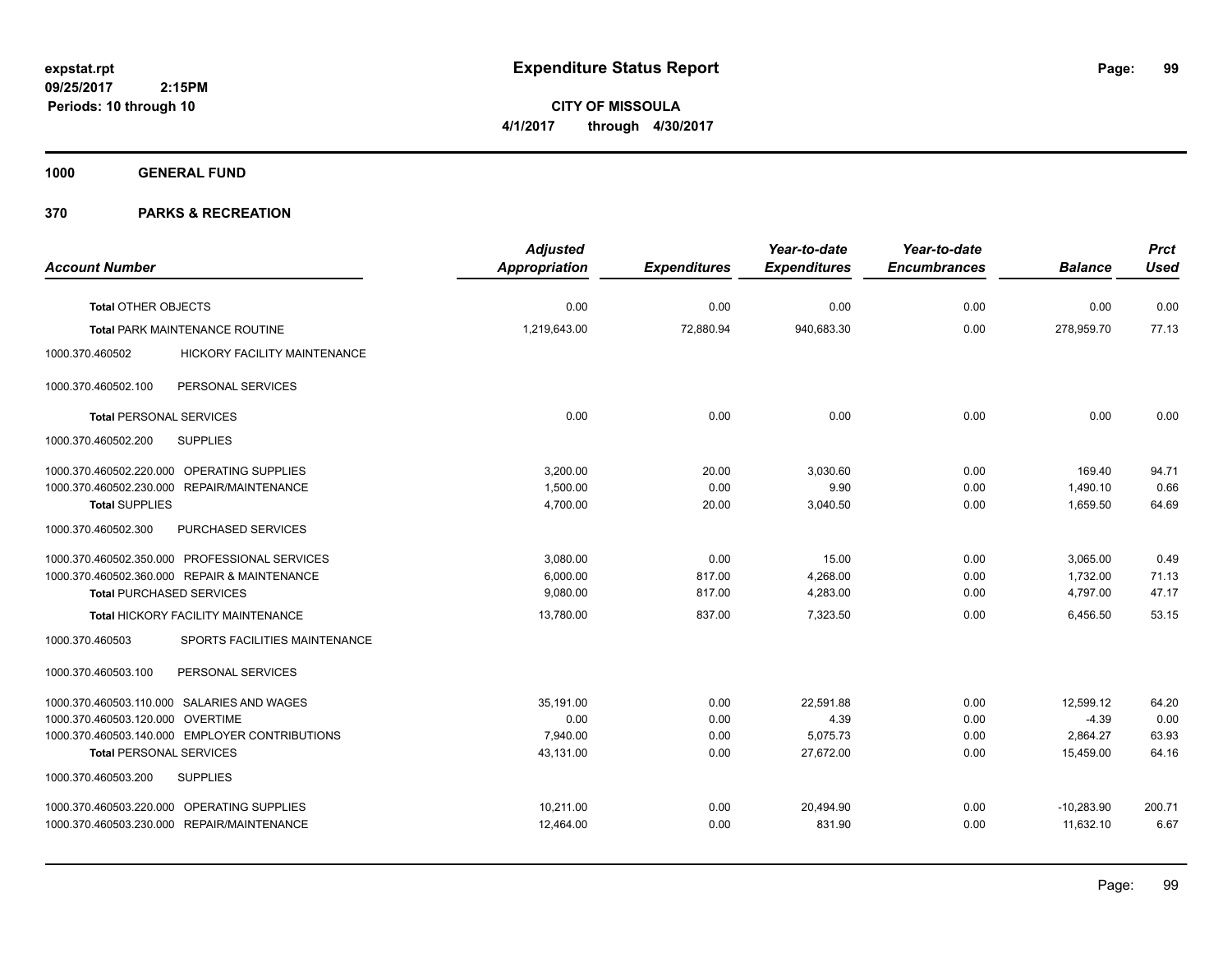**CITY OF MISSOULA 4/1/2017 through 4/30/2017**

**1000 GENERAL FUND**

| <b>Account Number</b>          |                                            | <b>Adjusted</b><br><b>Appropriation</b> | <b>Expenditures</b> | Year-to-date<br><b>Expenditures</b> | Year-to-date<br><b>Encumbrances</b> | <b>Balance</b> | <b>Prct</b><br><b>Used</b> |
|--------------------------------|--------------------------------------------|-----------------------------------------|---------------------|-------------------------------------|-------------------------------------|----------------|----------------------------|
| <b>Total SUPPLIES</b>          |                                            | 22,675.00                               | 0.00                | 21,326.80                           | 0.00                                | 1,348.20       | 94.05                      |
| 1000.370.460503.300            | <b>PURCHASED SERVICES</b>                  |                                         |                     |                                     |                                     |                |                            |
|                                | <b>Total PURCHASED SERVICES</b>            | 0.00                                    | 0.00                | 0.00                                | 0.00                                | 0.00           | 0.00                       |
|                                | <b>Total SPORTS FACILITIES MAINTENANCE</b> | 65,806.00                               | 0.00                | 48,998.80                           | 0.00                                | 16,807.20      | 74.46                      |
| 1000.370.460504                | PARK SPECIAL DISTRICTS                     |                                         |                     |                                     |                                     |                |                            |
| 1000.370.460504.100            | PERSONAL SERVICES                          |                                         |                     |                                     |                                     |                |                            |
| <b>Total PERSONAL SERVICES</b> |                                            | 0.00                                    | 0.00                | 0.00                                | 0.00                                | 0.00           | 0.00                       |
| 1000.370.460504.200            | <b>SUPPLIES</b>                            |                                         |                     |                                     |                                     |                |                            |
|                                | <b>Total PARK SPECIAL DISTRICTS</b>        | 0.00                                    | 0.00                | 0.00                                | 0.00                                | 0.00           | 0.00                       |
|                                | <b>Total PARKS &amp; RECREATION</b>        | 3,830,897.00                            | 238,139.40          | 2,777,747.63                        | 0.00                                | 1,053,149.37   | 72.51                      |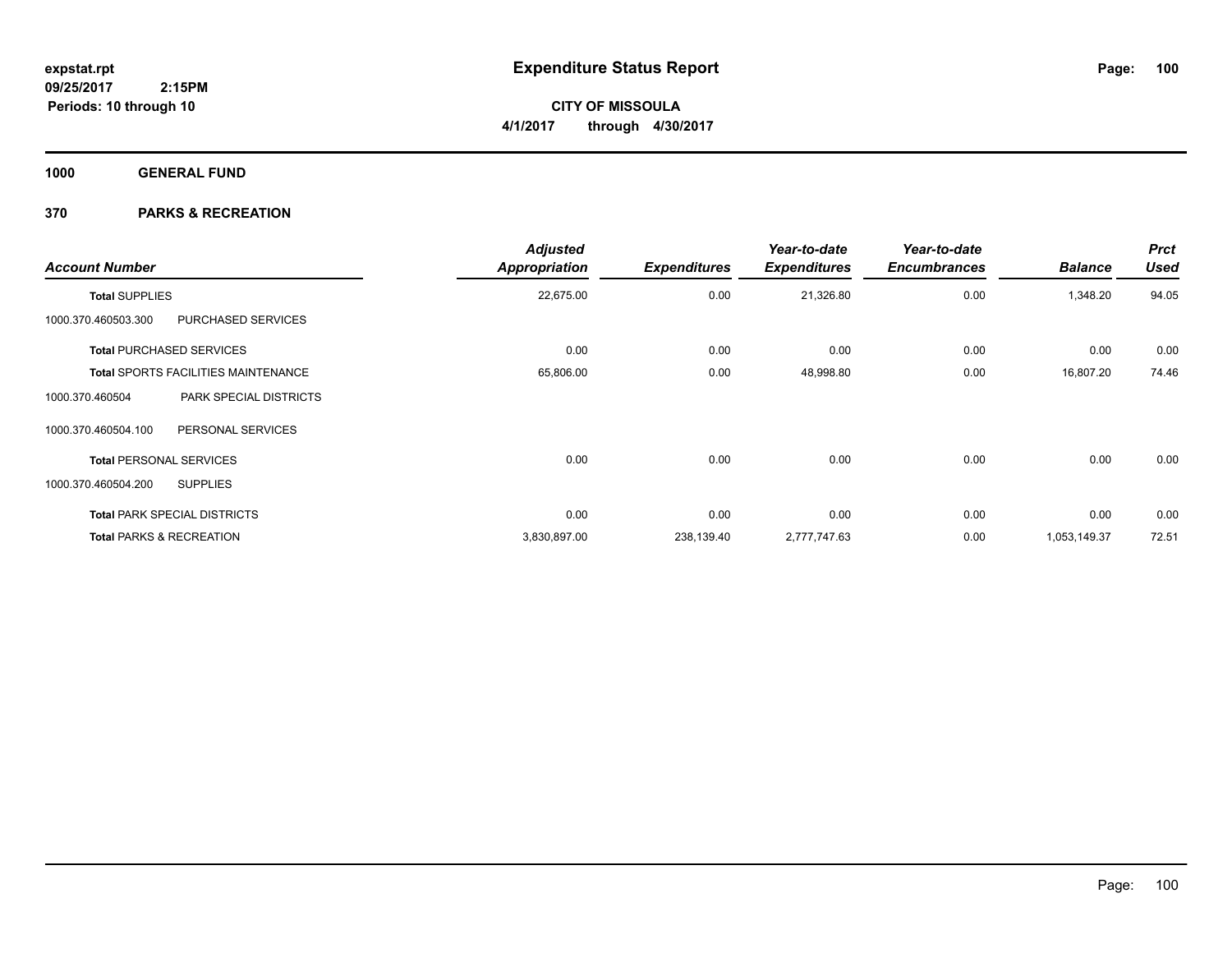**CITY OF MISSOULA 4/1/2017 through 4/30/2017**

**1000 GENERAL FUND**

| <b>Account Number</b>                  |                                                                                          | <b>Adjusted</b><br><b>Appropriation</b> | <b>Expenditures</b>  | Year-to-date<br><b>Expenditures</b> | Year-to-date<br><b>Encumbrances</b> | <b>Balance</b>       | <b>Prct</b><br><b>Used</b> |
|----------------------------------------|------------------------------------------------------------------------------------------|-----------------------------------------|----------------------|-------------------------------------|-------------------------------------|----------------------|----------------------------|
| 1000.390.410123                        | <b>LEGISLATIVE PROGRAM</b>                                                               |                                         |                      |                                     |                                     |                      |                            |
| 1000.390.410123.300                    | PURCHASED SERVICES                                                                       |                                         |                      |                                     |                                     |                      |                            |
|                                        | 1000.390.410123.350.000 LEGISLATIVE PROGRAM/PROF SVS<br><b>Total LEGISLATIVE PROGRAM</b> | 33,000.00<br>33,000.00                  | 7,809.00<br>7,809.00 | 25,631.00<br>25,631.00              | 0.00<br>0.00                        | 7,369.00<br>7,369.00 | 77.67<br>77.67             |
| 1000.390.410550                        | <b>ACCOUNTING</b>                                                                        |                                         |                      |                                     |                                     |                      |                            |
| 1000.390.410550.500                    | <b>FIXED CHARGES</b>                                                                     |                                         |                      |                                     |                                     |                      |                            |
| <b>Total ACCOUNTING</b>                |                                                                                          | 0.00                                    | 0.00                 | 0.00                                | 0.00                                | 0.00                 | 0.00                       |
| 1000.390.410551                        | RESERVE FOR SALARY INCREASES                                                             |                                         |                      |                                     |                                     |                      |                            |
| 1000.390.410551.100                    | PERSONAL SERVICES                                                                        |                                         |                      |                                     |                                     |                      |                            |
| 1000.390.410551.110.000 SALARY RESERVE |                                                                                          | 223,805.00                              | 0.00                 | 0.00                                | 0.00                                | 223,805.00           | 0.00                       |
| 1000.390.410551.120.000 OVERTIME       |                                                                                          | $-2,730.00$                             | 0.00                 | 0.00                                | 0.00                                | $-2.730.00$          | 0.00                       |
|                                        | 1000.390.410551.140.000 EMPLOYER CONTRIBUTIONS                                           | $-46,092.00$                            | $-2.10$              | $-1,891.13$                         | 0.00                                | $-44,200.87$         | 4.10                       |
|                                        | Total RESERVE FOR SALARY INCREASES                                                       | 174,983.00                              | $-2.10$              | $-1,891.13$                         | 0.00                                | 176,874.13           | 0.00                       |
| 1000.390.411810                        | <b>TERMINATION PAY</b>                                                                   |                                         |                      |                                     |                                     |                      |                            |
| 1000.390.411810.100                    | PERSONAL SERVICES                                                                        |                                         |                      |                                     |                                     |                      |                            |
| 1000.390.411810.120.000 OVERTIME       |                                                                                          | 25.000.00                               | 0.00                 | 0.00                                | 0.00                                | 25,000.00            | 0.00                       |
| <b>Total TERMINATION PAY</b>           |                                                                                          | 25,000.00                               | 0.00                 | 0.00                                | 0.00                                | 25,000.00            | 0.00                       |
| 1000.390.411860                        | SPECIAL IMPROVEMENT ASSESSMENTS                                                          |                                         |                      |                                     |                                     |                      |                            |
| 1000.390.411860.500                    | <b>FIXED CHARGES</b>                                                                     |                                         |                      |                                     |                                     |                      |                            |
|                                        | 1000.390.411860.500.000 SID ASSESSMENTS-FIXED CHARGES                                    | 116,000.00                              | 0.00                 | 52,946.25                           | 0.00                                | 63,053.75            | 45.64                      |
|                                        | <b>Total SPECIAL IMPROVEMENT ASSESSMENTS</b>                                             | 116,000.00                              | 0.00                 | 52,946.25                           | 0.00                                | 63,053.75            | 45.64                      |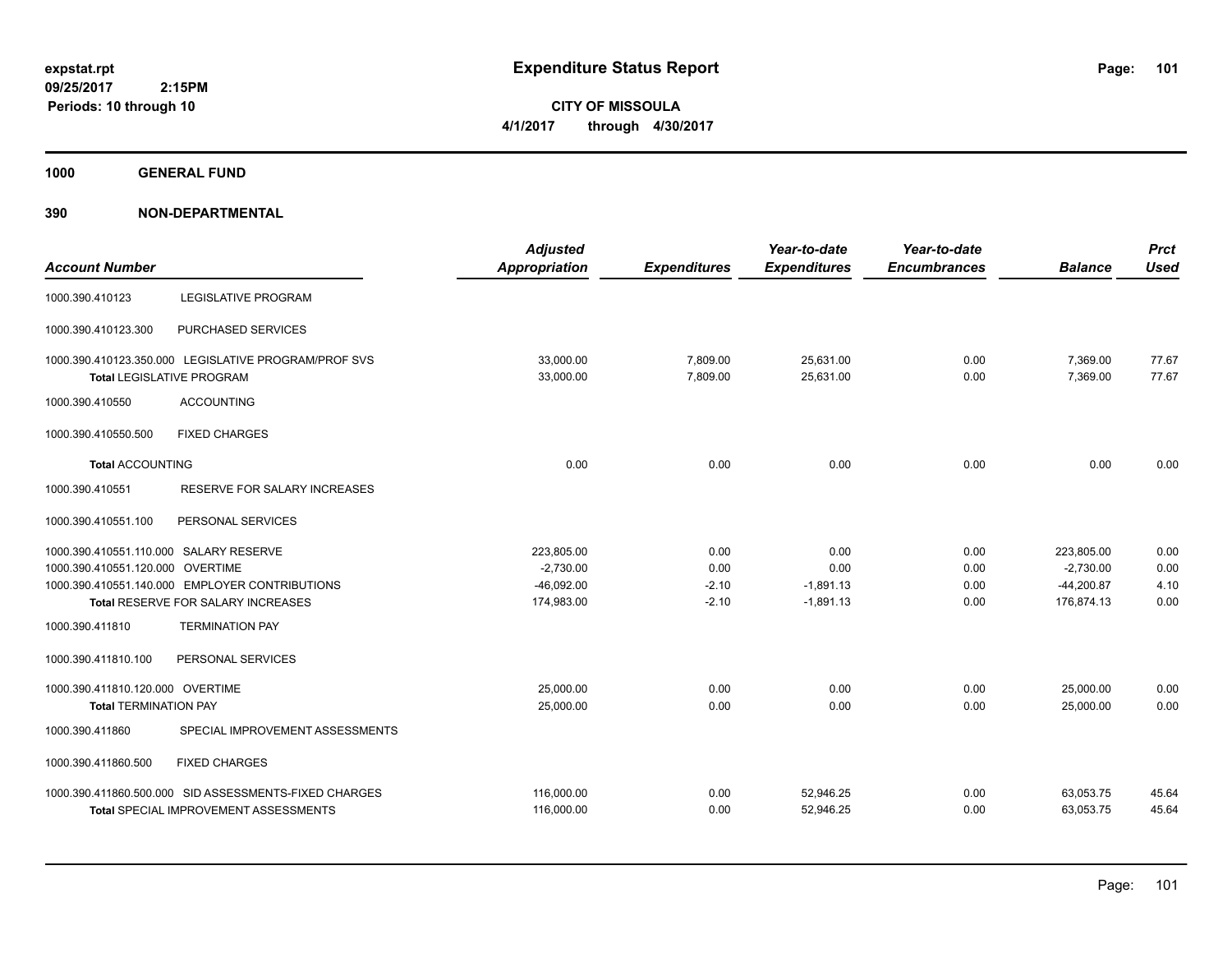**CITY OF MISSOULA 4/1/2017 through 4/30/2017**

**1000 GENERAL FUND**

| <b>Account Number</b>                  |                                                                                               | <b>Adjusted</b><br><b>Appropriation</b> | <b>Expenditures</b> | Year-to-date<br><b>Expenditures</b> | Year-to-date<br><b>Encumbrances</b> | <b>Balance</b>           | <b>Prct</b><br><b>Used</b> |
|----------------------------------------|-----------------------------------------------------------------------------------------------|-----------------------------------------|---------------------|-------------------------------------|-------------------------------------|--------------------------|----------------------------|
| 1000.390.420183                        | CELL PHONE EDUCATION CAMPAIGN                                                                 |                                         |                     |                                     |                                     |                          |                            |
| 1000.390.420183.200                    | <b>SUPPLIES</b>                                                                               |                                         |                     |                                     |                                     |                          |                            |
| 1000.390.420183.240.000 OTHER SUPPLIES | Total CELL PHONE EDUCATION CAMPAIGN                                                           | 65,000.00<br>65,000.00                  | 0.00<br>0.00        | 0.00<br>0.00                        | 0.00<br>0.00                        | 65,000.00<br>65,000.00   | 0.00<br>0.00               |
| 1000.390.420500                        | PROTECTIVE INSPECTIONS                                                                        |                                         |                     |                                     |                                     |                          |                            |
| 1000.390.420500.500                    | <b>FIXED CHARGES</b>                                                                          |                                         |                     |                                     |                                     |                          |                            |
|                                        | 1000.390.420500.500.000 BLDG DEPT REIMB FOR GENERAL FUND TIME<br>Total PROTECTIVE INSPECTIONS | 5,000.00<br>5,000.00                    | 0.00<br>0.00        | 0.00<br>0.00                        | 0.00<br>0.00                        | 5,000.00<br>5,000.00     | 0.00<br>0.00               |
| 1000.390.440190                        | HEALTH DEPT CONTRIBUTIONS                                                                     |                                         |                     |                                     |                                     |                          |                            |
| 1000.390.440190.700                    | <b>GRANTS &amp; CONTRIBUTIONS</b>                                                             |                                         |                     |                                     |                                     |                          |                            |
|                                        | 1000.390.440190.700.000 HEALTH DEPT CONTRIBUTIONS<br>Total HEALTH DEPT CONTRIBUTIONS          | 1,420,333.00<br>1,420,333.00            | 0.00<br>0.00        | 704,780.00<br>704,780.00            | 0.00<br>0.00                        | 715,553.00<br>715,553.00 | 49.62<br>49.62             |
| 1000.390.440600                        | ANIMAL CONTROL SERVICES                                                                       |                                         |                     |                                     |                                     |                          |                            |
| 1000.390.440600.700                    | <b>GRANTS &amp; CONTRIBUTIONS</b>                                                             |                                         |                     |                                     |                                     |                          |                            |
|                                        | 1000.390.440600.700.000 ANIMAL CONTROL TRANSFER<br><b>Total ANIMAL CONTROL SERVICES</b>       | 334,186.00<br>334,186.00                | 0.00<br>0.00        | 168,221.50<br>168,221.50            | 0.00<br>0.00                        | 165,964.50<br>165,964.50 | 50.34<br>50.34             |
| 1000.390.450000                        | <b>AGING SERVICES</b>                                                                         |                                         |                     |                                     |                                     |                          |                            |
| 1000.390.450000.700                    | <b>GRANTS &amp; CONTRIBUTIONS</b>                                                             |                                         |                     |                                     |                                     |                          |                            |
| <b>Total AGING SERVICES</b>            | 1000.390.450000.700.000 AGING SERVICES - GRANTS & CONTRIBUTIONS                               | 175,000.00<br>175,000.00                | 0.00<br>0.00        | 0.00<br>0.00                        | 0.00<br>0.00                        | 175,000.00<br>175.000.00 | 0.00<br>0.00               |
| 1000.390.460433                        | <b>AQUATICS SUBSIDY</b>                                                                       |                                         |                     |                                     |                                     |                          |                            |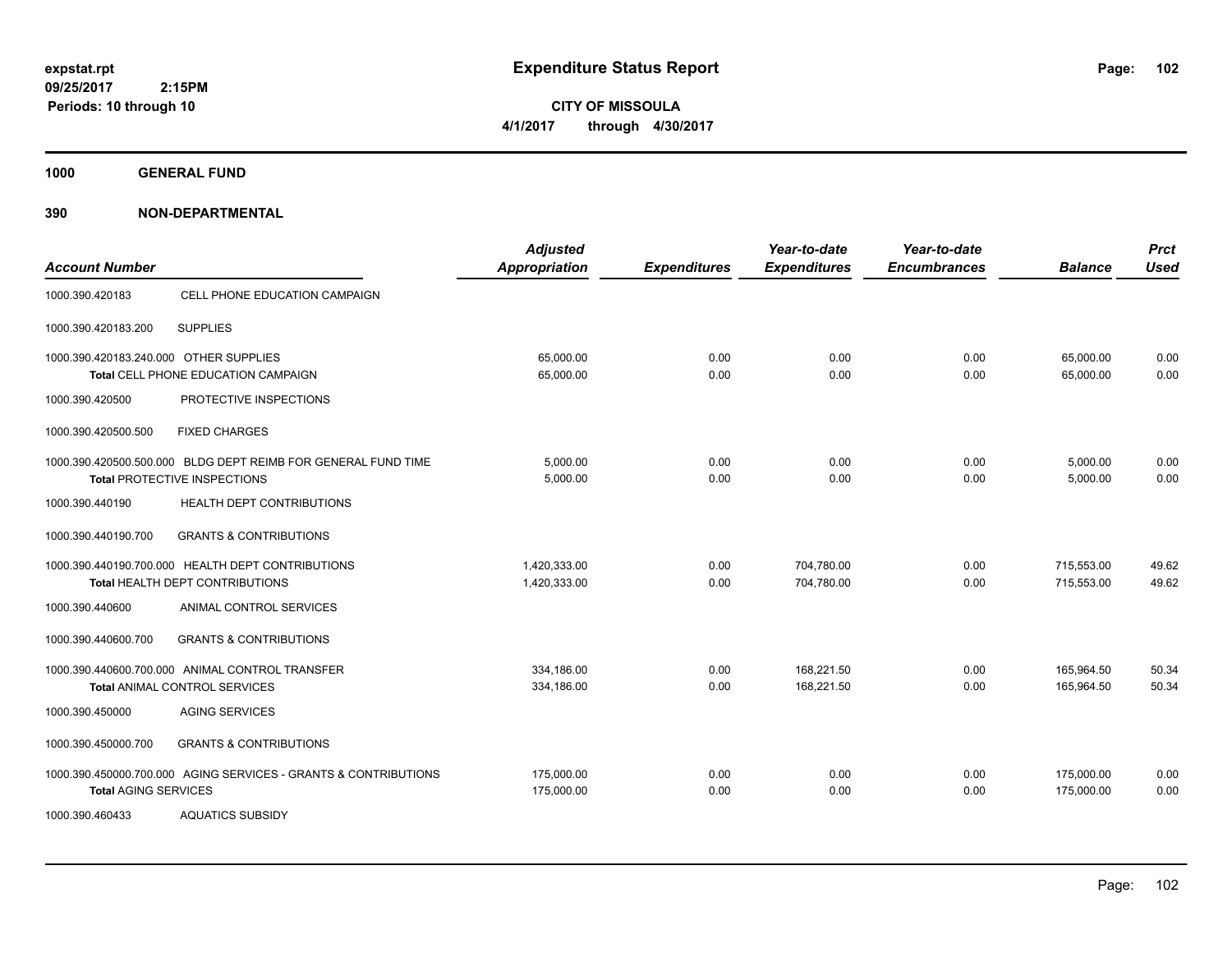**CITY OF MISSOULA 4/1/2017 through 4/30/2017**

**1000 GENERAL FUND**

|                               |                                                               | <b>Adjusted</b>      |                     | Year-to-date        | Year-to-date        |                | <b>Prct</b> |
|-------------------------------|---------------------------------------------------------------|----------------------|---------------------|---------------------|---------------------|----------------|-------------|
| <b>Account Number</b>         |                                                               | <b>Appropriation</b> | <b>Expenditures</b> | <b>Expenditures</b> | <b>Encumbrances</b> | <b>Balance</b> | <b>Used</b> |
| 1000.390.460433.800           | OTHER OBJECTS                                                 |                      |                     |                     |                     |                |             |
|                               | 1000.390.460433.820.000 AQUATICS SUBSIDY/TRANS TO OTHER FUNDS | 203,000.00           | 0.00                | 203,000.00          | 0.00                | 0.00           | 100.00      |
| <b>Total AQUATICS SUBSIDY</b> |                                                               | 203,000.00           | 0.00                | 203,000.00          | 0.00                | 0.00           | 100.00      |
| 1000.390.460451               | *** Title Not Found ***                                       |                      |                     |                     |                     |                |             |
| 1000.390.460451.700           | <b>GRANTS &amp; CONTRIBUTIONS</b>                             |                      |                     |                     |                     |                |             |
| Total *** Title Not Found *** |                                                               | 0.00                 | 0.00                | 0.00                | 0.00                | 0.00           | 0.00        |
| 1000.390.460455               | <b>MUSIC RIGHTS</b>                                           |                      |                     |                     |                     |                |             |
| 1000.390.460455.500           | <b>FIXED CHARGES</b>                                          |                      |                     |                     |                     |                |             |
|                               | 1000.390.460455.500.000 MUSIC RIGHTS/MUSICAL VENUES           | 1,300.00             | 0.00                | 1,281.50            | 0.00                | 18.50          | 98.58       |
| <b>Total MUSIC RIGHTS</b>     |                                                               | 1,300.00             | 0.00                | 1,281.50            | 0.00                | 18.50          | 98.58       |
| 1000.390.460460               | <b>HISTORIC PRESERVATION</b>                                  |                      |                     |                     |                     |                |             |
| 1000.390.460460.800           | OTHER OBJECTS                                                 |                      |                     |                     |                     |                |             |
|                               | <b>Total HISTORIC PRESERVATION</b>                            | 0.00                 | 0.00                | 0.00                | 0.00                | 0.00           | 0.00        |
| 1000.390.470324               | BIG SKY TRUST FUND SUPPORT                                    |                      |                     |                     |                     |                |             |
| 1000.390.470324.700           | <b>GRANTS &amp; CONTRIBUTIONS</b>                             |                      |                     |                     |                     |                |             |
|                               | 1000.390.470324.700.000 BIG SKY TRUST FUND SUPPORT            | 0.00                 | 5,000.00            | 5,000.00            | 0.00                | $-5,000.00$    | 0.00        |
|                               | Total BIG SKY TRUST FUND SUPPORT                              | 0.00                 | 5,000.00            | 5,000.00            | 0.00                | $-5,000.00$    | 0.00        |
| 1000.390.480400               | <b>REC/GREEN TAG PROGRAM</b>                                  |                      |                     |                     |                     |                |             |
| 1000.390.480400.300           | PURCHASED SERVICES                                            |                      |                     |                     |                     |                |             |
|                               | <b>Total REC/GREEN TAG PROGRAM</b>                            | 0.00                 | 0.00                | 0.00                | 0.00                | 0.00           | 0.00        |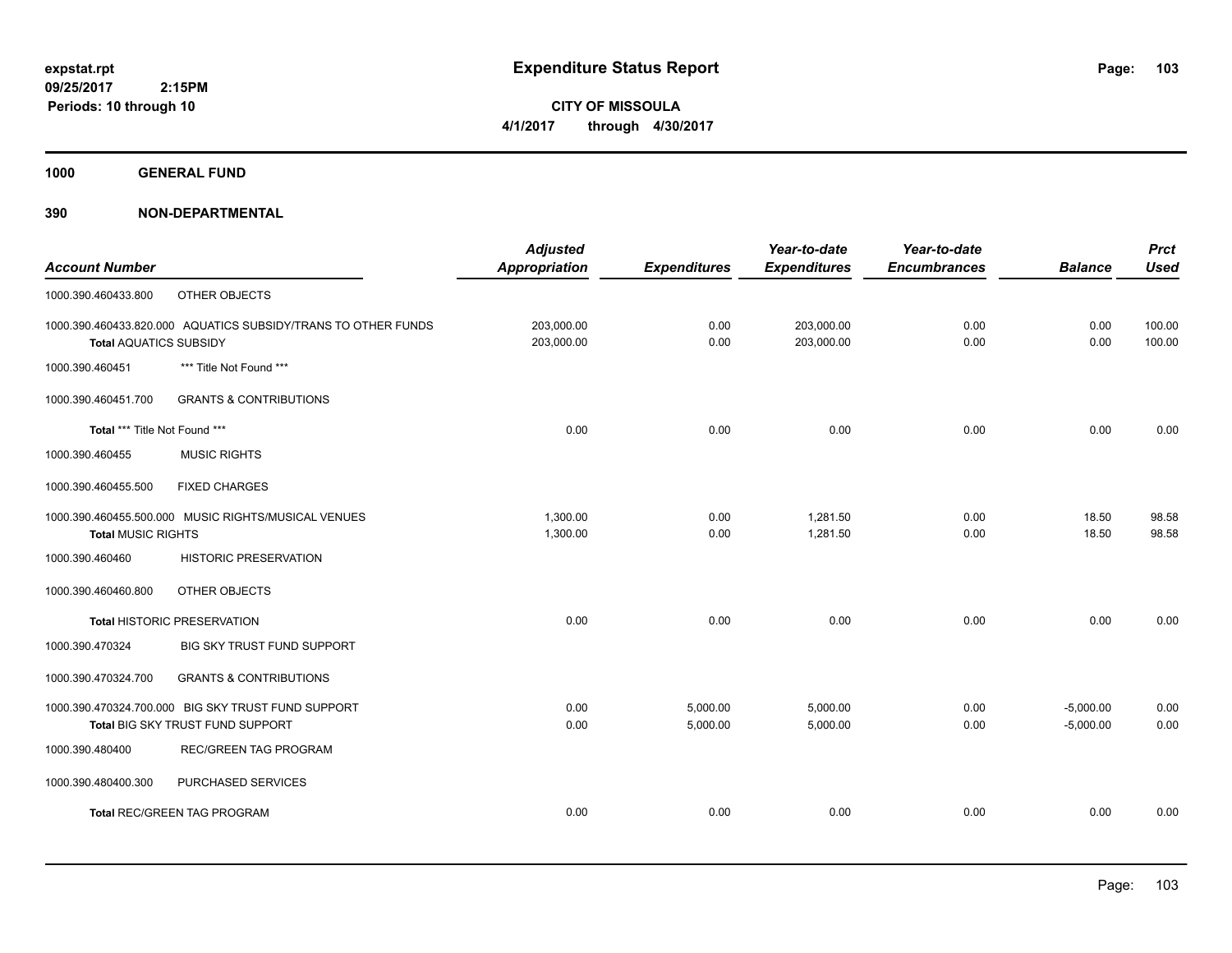**CITY OF MISSOULA 4/1/2017 through 4/30/2017**

**1000 GENERAL FUND**

| <b>Account Number</b>                                                                                                |                                                                                                                                                                                        | <b>Adjusted</b><br><b>Appropriation</b>                       | <b>Expenditures</b>                  | Year-to-date<br><b>Expenditures</b>                 | Year-to-date<br><b>Encumbrances</b>  | <b>Balance</b>                                       | <b>Prct</b><br><b>Used</b>                 |
|----------------------------------------------------------------------------------------------------------------------|----------------------------------------------------------------------------------------------------------------------------------------------------------------------------------------|---------------------------------------------------------------|--------------------------------------|-----------------------------------------------------|--------------------------------------|------------------------------------------------------|--------------------------------------------|
| 1000.390.490504                                                                                                      | OPERATING EQUIPMENT DEBT SERVICE                                                                                                                                                       |                                                               |                                      |                                                     |                                      |                                                      |                                            |
| 1000.390.490504.600                                                                                                  | <b>DEBT SERVICE</b>                                                                                                                                                                    |                                                               |                                      |                                                     |                                      |                                                      |                                            |
|                                                                                                                      | 1000.390.490504.610.000 OPERATING EQUIP DEBT SVS-PRINCIPAL<br>1000.390.490504.620.000 OPERATING EQUIP DEBT SVS-INTEREST<br><b>Total OPERATING EQUIPMENT DEBT SERVICE</b>               | 482,433.00<br>7.466.00<br>489.899.00                          | 0.00<br>0.00<br>0.00                 | 438,691.52<br>6,120.62<br>444.812.14                | 0.00<br>0.00<br>0.00                 | 43,741.48<br>1,345.38<br>45.086.86                   | 90.93<br>81.98<br>90.80                    |
| 1000.390.490505                                                                                                      | ACCELA LOAN DEBT SERVICE                                                                                                                                                               |                                                               |                                      |                                                     |                                      |                                                      |                                            |
| 1000.390.490505.600                                                                                                  | <b>DEBT SERVICE</b>                                                                                                                                                                    |                                                               |                                      |                                                     |                                      |                                                      |                                            |
| 1000.390.490505.610.000 ACCELA/PRINCIPAL<br>1000.390.510110<br>1000.390.510110.500<br><b>Total MERCHANT SERVICES</b> | 1000.390.490505.620.000 INTEREST / SERVICE FEES<br>Total ACCELA LOAN DEBT SERVICE<br><b>MERCHANT SERVICES</b><br><b>FIXED CHARGES</b><br>1000.390.510110.550.000 MERCHANT SERVICE FEES | 93,368.00<br>7,058.00<br>100,426.00<br>29,700.00<br>29,700.00 | 0.00<br>0.00<br>0.00<br>0.00<br>0.00 | 93,367.77<br>7,058.25<br>100,426.02<br>0.00<br>0.00 | 0.00<br>0.00<br>0.00<br>0.00<br>0.00 | 0.23<br>$-0.25$<br>$-0.02$<br>29.700.00<br>29,700.00 | 100.00<br>100.00<br>100.00<br>0.00<br>0.00 |
| 1000.390.510210<br>1000.390.510210.200                                                                               | *** Title Not Found ***<br><b>SUPPLIES</b>                                                                                                                                             |                                                               |                                      |                                                     |                                      |                                                      |                                            |
| Total *** Title Not Found ***                                                                                        |                                                                                                                                                                                        | 0.00                                                          | 0.00                                 | 0.00                                                | 0.00                                 | 0.00                                                 | 0.00                                       |
| 1000.390.510250                                                                                                      | <b>REIMBURSABLE LOSSES</b>                                                                                                                                                             |                                                               |                                      |                                                     |                                      |                                                      |                                            |
| 1000.390.510250.200                                                                                                  | <b>SUPPLIES</b>                                                                                                                                                                        |                                                               |                                      |                                                     |                                      |                                                      |                                            |
| 1000.390.510250.230.000<br><b>Total SUPPLIES</b>                                                                     | REIMBURSEABLE LOSSES-REPAIR/MAINTENANCE                                                                                                                                                | 50,000.00<br>50,000.00                                        | 0.00<br>0.00                         | 0.00<br>0.00                                        | 0.00<br>0.00                         | 50,000.00<br>50,000.00                               | 0.00<br>0.00                               |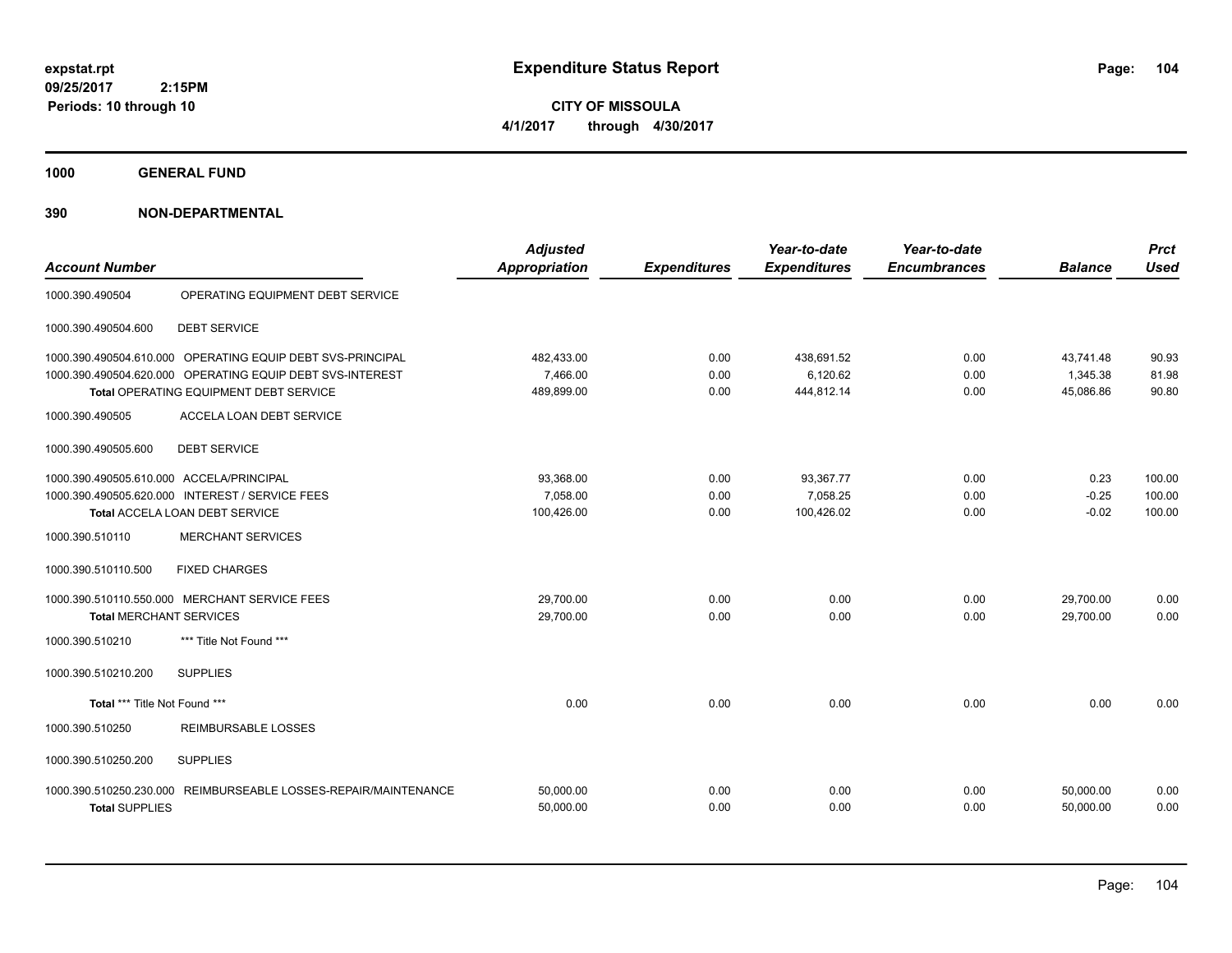**CITY OF MISSOULA 4/1/2017 through 4/30/2017**

**1000 GENERAL FUND**

|                                     |                                              | <b>Adjusted</b> |                     | Year-to-date        | Year-to-date        |                | <b>Prct</b> |
|-------------------------------------|----------------------------------------------|-----------------|---------------------|---------------------|---------------------|----------------|-------------|
| <b>Account Number</b>               |                                              | Appropriation   | <b>Expenditures</b> | <b>Expenditures</b> | <b>Encumbrances</b> | <b>Balance</b> | <b>Used</b> |
| 1000.390.510250.300                 | PURCHASED SERVICES                           |                 |                     |                     |                     |                |             |
|                                     | <b>Total PURCHASED SERVICES</b>              | 0.00            | 0.00                | 0.00                | 0.00                | 0.00           | 0.00        |
|                                     | <b>Total REIMBURSABLE LOSSES</b>             | 50,000.00       | 0.00                | 0.00                | 0.00                | 50,000.00      | 0.00        |
| 1000.390.510300                     | CONTINGENCY                                  |                 |                     |                     |                     |                |             |
| 1000.390.510300.300                 | PURCHASED SERVICES                           |                 |                     |                     |                     |                |             |
| 1000.390.510300.342.000 STORM WATER |                                              | 22,023.00       | 0.00                | 0.00                | 0.00                | 22,023.00      | 0.00        |
|                                     | 1000.390.510300.360.000 REPAIR & MAINTENANCE | 0.00            | 0.00                | 1,762.00            | 0.00                | $-1,762.00$    | 0.00        |
|                                     | <b>Total PURCHASED SERVICES</b>              | 22,023.00       | 0.00                | 1,762.00            | 0.00                | 20,261.00      | 8.00        |
| 1000.390.510300.800                 | <b>OTHER OBJECTS</b>                         |                 |                     |                     |                     |                |             |
| 1000.390.510300.845.000 CONTINGENCY |                                              | 78,496.00       | 0.00                | 17,358.04           | 0.00                | 61,137.96      | 22.11       |
| <b>Total OTHER OBJECTS</b>          |                                              | 78,496.00       | 0.00                | 17,358.04           | 0.00                | 61,137.96      | 22.11       |
| <b>Total CONTINGENCY</b>            |                                              | 100,519.00      | 0.00                | 19,120.04           | 0.00                | 81,398.96      | 19.02       |
| 1000.390.510301                     | <b>EMERGENCY RESPONSE OVERTIME</b>           |                 |                     |                     |                     |                |             |
| 1000.390.510301.800                 | OTHER OBJECTS                                |                 |                     |                     |                     |                |             |
|                                     | 1000.390.510301.845.000 EMERGENCY RESPONSE   | 50,000.00       | 0.00                | 0.00                | 0.00                | 50,000.00      | 0.00        |
|                                     | <b>Total EMERGENCY RESPONSE OVERTIME</b>     | 50,000.00       | 0.00                | 0.00                | 0.00                | 50,000.00      | 0.00        |
| 1000.390.510303                     | <b>VEHICLE TRANSFERS</b>                     |                 |                     |                     |                     |                |             |
| 1000.390.510303.900                 | <b>CAPITAL OUTLAY</b>                        |                 |                     |                     |                     |                |             |
| <b>Total VEHICLE TRANSFERS</b>      |                                              | 0.00            | 0.00                | 0.00                | 0.00                | 0.00           | 0.00        |
| 1000.390.510304                     | RESERVE-INSURANCE PREMIUM SAVINGS            |                 |                     |                     |                     |                |             |
| 1000.390.510304.500                 | <b>FIXED CHARGES</b>                         |                 |                     |                     |                     |                |             |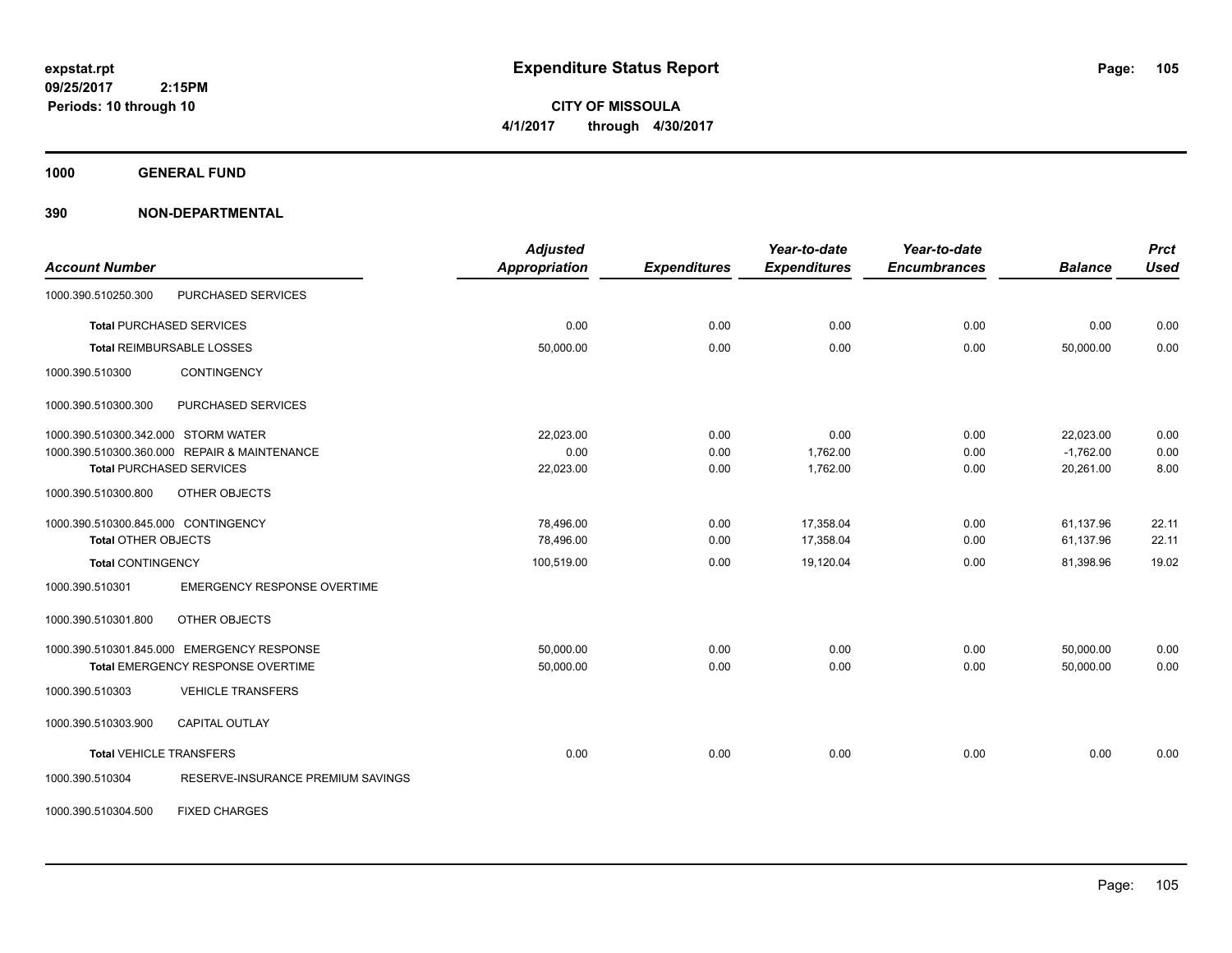**CITY OF MISSOULA 4/1/2017 through 4/30/2017**

**1000 GENERAL FUND**

| <b>Account Number</b>      |                                                                                           | <b>Adjusted</b><br>Appropriation | <b>Expenditures</b> | Year-to-date<br><b>Expenditures</b> | Year-to-date<br><b>Encumbrances</b> | <b>Balance</b>         | <b>Prct</b><br><b>Used</b> |
|----------------------------|-------------------------------------------------------------------------------------------|----------------------------------|---------------------|-------------------------------------|-------------------------------------|------------------------|----------------------------|
|                            | Total RESERVE-INSURANCE PREMIUM SAVINGS                                                   | 0.00                             | 0.00                | 0.00                                | 0.00                                | 0.00                   | 0.00                       |
| 1000.390.510305            | <b>BASELINE CUTS/CONTINGENCY</b>                                                          |                                  |                     |                                     |                                     |                        |                            |
| 1000.390.510305.300        | PURCHASED SERVICES                                                                        |                                  |                     |                                     |                                     |                        |                            |
|                            | 1000.390.510305.341.000 UTILIITES & GAS/DIESEL RESERVE<br><b>Total PURCHASED SERVICES</b> | 0.00<br>0.00                     | 0.00<br>0.00        | 885.50<br>885.50                    | 0.00<br>0.00                        | $-885.50$<br>$-885.50$ | 0.00<br>0.00               |
| 1000.390.510305.800        | OTHER OBJECTS                                                                             |                                  |                     |                                     |                                     |                        |                            |
| <b>Total OTHER OBJECTS</b> |                                                                                           | 0.00                             | 0.00                | 0.00                                | 0.00                                | 0.00                   | 0.00                       |
|                            | Total BASELINE CUTS/CONTINGENCY                                                           | 0.00                             | 0.00                | 885.50                              | 0.00                                | $-885.50$              | 0.00                       |
| 1000.390.510311            | <b>BASELINE CUTS</b>                                                                      |                                  |                     |                                     |                                     |                        |                            |
| 1000.390.510311.800        | OTHER OBJECTS                                                                             |                                  |                     |                                     |                                     |                        |                            |
|                            | 1000.390.510311.850.000 BASELINE CUTS-SALARY SAVINGS                                      | $-135,000.00$                    | 0.00                | 0.00                                | 0.00                                | $-135,000.00$          | 0.00                       |
| <b>Total BASELINE CUTS</b> |                                                                                           | $-135,000.00$                    | 0.00                | 0.00                                | 0.00                                | $-135,000.00$          | 0.00                       |
| 1000.390.510330            | COMPREHENSIVE LIABILITY INSURANCE                                                         |                                  |                     |                                     |                                     |                        |                            |
| 1000.390.510330.500        | <b>FIXED CHARGES</b>                                                                      |                                  |                     |                                     |                                     |                        |                            |
|                            | 1000.390.510330.500.000 COMPREHENSIVE INSURANCE-FIXED                                     | 907,563.00                       | 3,375.13            | 452,841.09                          | 0.00                                | 454,721.91             | 49.90                      |
|                            | Total COMPREHENSIVE LIABILITY INSURANCE                                                   | 907,563.00                       | 3,375.13            | 452,841.09                          | 0.00                                | 454,721.91             | 49.90                      |
| 1000.390.521000            | INTERFUND OPERATING TRANSFERS                                                             |                                  |                     |                                     |                                     |                        |                            |
| 1000.390.521000.800        | OTHER OBJECTS                                                                             |                                  |                     |                                     |                                     |                        |                            |
|                            | Total INTERFUND OPERATING TRANSFERS                                                       | 0.00                             | 0.00                | 0.00                                | 0.00                                | 0.00                   | 0.00                       |
| 1000.390.521001            | <b>TRANSFER TO CIP</b>                                                                    |                                  |                     |                                     |                                     |                        |                            |
| 1000.390.521001.800        | OTHER OBJECTS                                                                             |                                  |                     |                                     |                                     |                        |                            |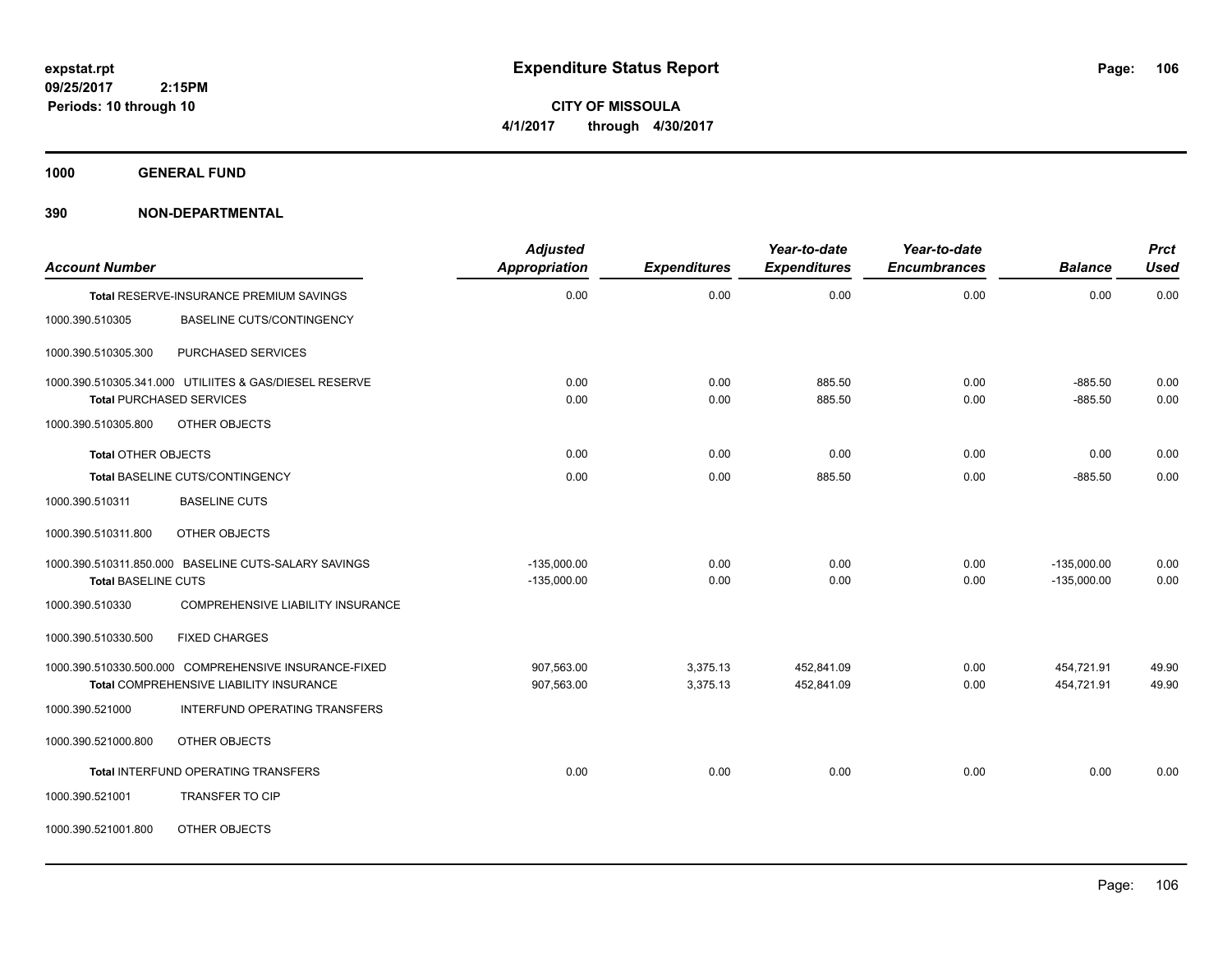**CITY OF MISSOULA 4/1/2017 through 4/30/2017**

**1000 GENERAL FUND**

|                                                     | <b>Adjusted</b>      |                     | Year-to-date        | Year-to-date        |                | <b>Prct</b> |
|-----------------------------------------------------|----------------------|---------------------|---------------------|---------------------|----------------|-------------|
| <b>Account Number</b>                               | <b>Appropriation</b> | <b>Expenditures</b> | <b>Expenditures</b> | <b>Encumbrances</b> | <b>Balance</b> | <b>Used</b> |
|                                                     |                      |                     |                     |                     |                |             |
| 1000.390.521001.820.000 TRANSFERS TO CIP            | 1.328.341.00         | 0.00                | 664.171.00          | 0.00                | 664.170.00     | 50.00       |
| <b>Total TRANSFER TO CIP</b>                        | 1,328,341.00         | 0.00                | 664,171.00          | 0.00                | 664,170.00     | 50.00       |
| <b>HEALTH INSURANCE TRANSFER</b><br>1000.390.521006 |                      |                     |                     |                     |                |             |
| 1000.390.521006.800<br>OTHER OBJECTS                |                      |                     |                     |                     |                |             |
| 1000.390.521006.820.000 HEALTH INSURANCE TRANSFER   | 442.000.00           | 6.128.54            | 434.290.10          | 0.00                | 7.709.90       | 98.26       |
| <b>Total HEALTH INSURANCE TRANSFER</b>              | 442,000.00           | 6.128.54            | 434.290.10          | 0.00                | 7.709.90       | 98.26       |
| <b>Total NON-DEPARTMENTAL</b>                       | 5.916.250.00         | 22.310.57           | 3.275.515.01        | 0.00                | 2.640.734.99   | 55.36       |
| <b>Total GENERAL FUND</b>                           | 55,766,261.00        | 3.610.026.73        | 41,289,747.57       | 0.00                | 14.476.513.43  | 74.04       |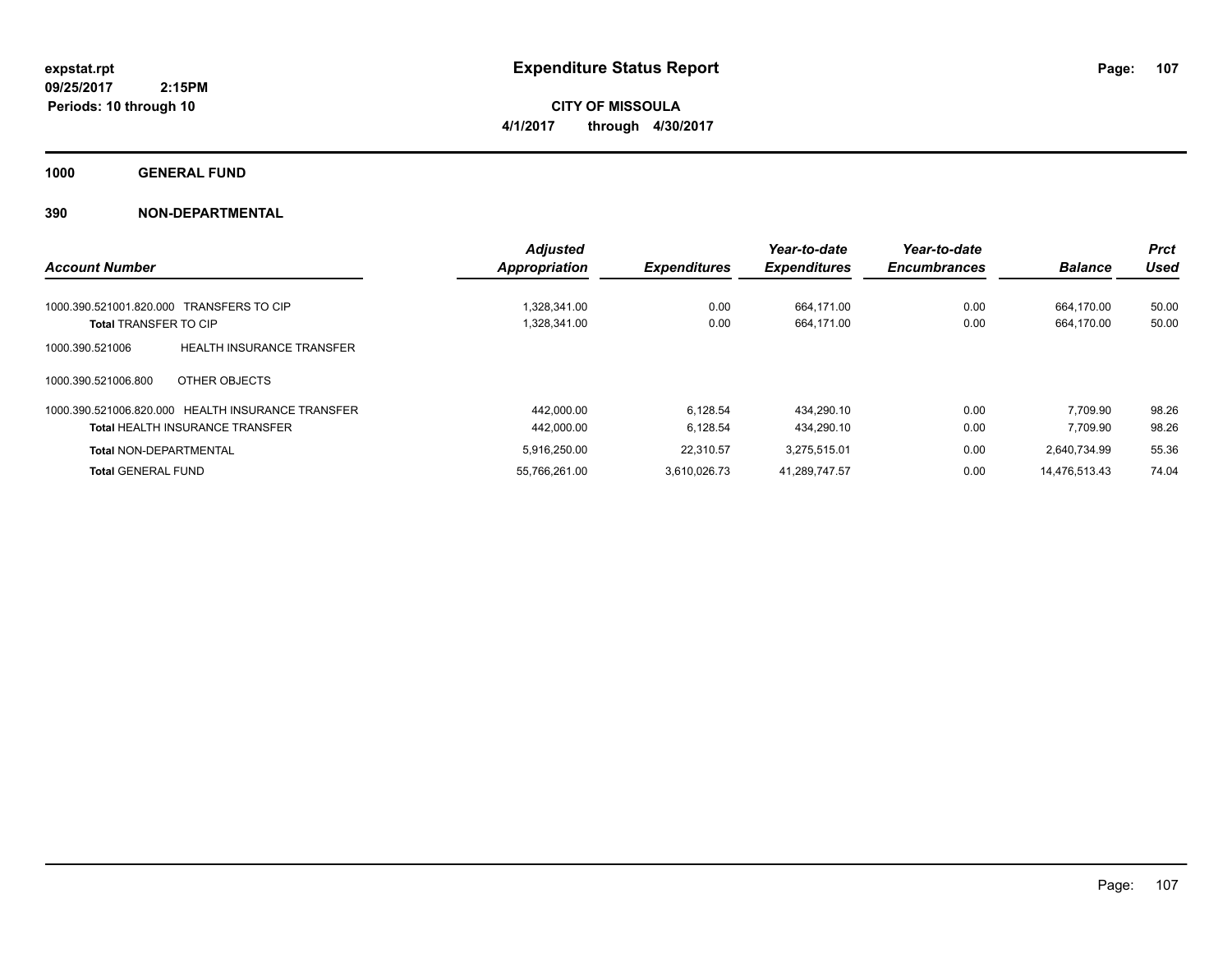**Periods: 10 through 10**

**CITY OF MISSOULA 4/1/2017 through 4/30/2017**

#### **1211 PARK ACQUISITION & DEVELOPMENT**

# **370 PARKS & RECREATION**

 **2:15PM**

|                                                  | <b>Adjusted</b>      |                     | Year-to-date        | Year-to-date        |                | <b>Prct</b> |
|--------------------------------------------------|----------------------|---------------------|---------------------|---------------------|----------------|-------------|
| <b>Account Number</b>                            | <b>Appropriation</b> | <b>Expenditures</b> | <b>Expenditures</b> | <b>Encumbrances</b> | <b>Balance</b> | <b>Used</b> |
| *** Title Not Found ***<br>1211.370.460433       |                      |                     |                     |                     |                |             |
| <b>SUPPLIES</b><br>1211.370.460433.200           |                      |                     |                     |                     |                |             |
| <b>Total SUPPLIES</b>                            | 0.00                 | 0.00                | 0.00                | 0.00                | 0.00           | 0.00        |
| 1211.370.460433.300<br><b>PURCHASED SERVICES</b> |                      |                     |                     |                     |                |             |
| Total *** Title Not Found ***                    | 0.00                 | 0.00                | 0.00                | 0.00                | 0.00           | 0.00        |
| PARK ACQUISITION & DEV<br>1211.370.460510        |                      |                     |                     |                     |                |             |
| 1211.370.460510.200<br><b>SUPPLIES</b>           |                      |                     |                     |                     |                |             |
| 1211.370.460510.220.000 OPERATING SUPPLIES       | 10,000.00            | 0.00                | 0.00                | 0.00                | 10,000.00      | 0.00        |
| <b>Total SUPPLIES</b>                            | 10,000.00            | 0.00                | 0.00                | 0.00                | 10,000.00      | 0.00        |
| 1211.370.460510.300<br>PURCHASED SERVICES        |                      |                     |                     |                     |                |             |
| 1211.370.460510.350.000 PROFESSIONAL SERVICES    | 25,000.00            | 0.00                | 0.00                | 0.00                | 25,000.00      | 0.00        |
| 1211.370.460510.390.000 OTHER PURCHASED SERVICES | 10,000.00            | 0.00                | 0.00                | 0.00                | 10,000.00      | 0.00        |
| <b>Total PURCHASED SERVICES</b>                  | 35,000.00            | 0.00                | 0.00                | 0.00                | 35,000.00      | 0.00        |
| 1211.370.460510.800<br>OTHER OBJECTS             |                      |                     |                     |                     |                |             |
| <b>Total OTHER OBJECTS</b>                       | 0.00                 | 0.00                | 0.00                | 0.00                | 0.00           | 0.00        |
| 1211.370.460510.900<br><b>CAPITAL OUTLAY</b>     |                      |                     |                     |                     |                |             |
| 1211.370.460510.930.000 IMPROVEMENTS             | 168,578.00           | 0.00                | 0.00                | 0.00                | 168,578.00     | 0.00        |
| 1211.370.460510.940.000 MACHINERY & EQUIPMENT    | 29,650.00            | 0.00                | 0.00                | 0.00                | 29,650.00      | 0.00        |
| <b>Total CAPITAL OUTLAY</b>                      | 198,228.00           | 0.00                | 0.00                | 0.00                | 198,228.00     | 0.00        |
| Total PARK ACQUISITION & DEV                     | 243,228.00           | 0.00                | 0.00                | 0.00                | 243,228.00     | 0.00        |
| 1211.370.460511<br>PARK ENTERPRISE               |                      |                     |                     |                     |                |             |
| <b>CAPITAL OUTLAY</b><br>1211.370.460511.900     |                      |                     |                     |                     |                |             |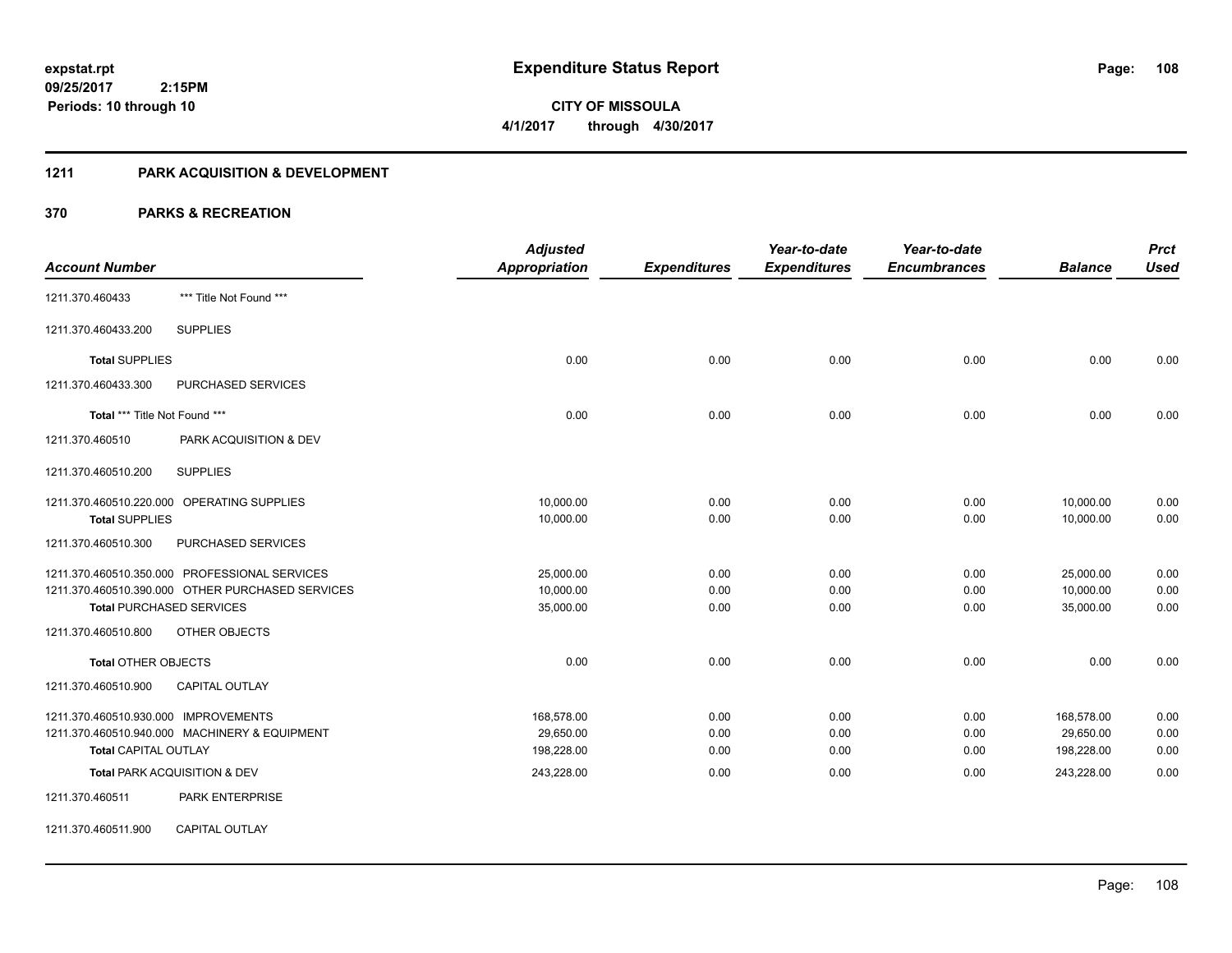**CITY OF MISSOULA 4/1/2017 through 4/30/2017**

## **1211 PARK ACQUISITION & DEVELOPMENT**

| <b>Account Number</b>        |                                                 | <b>Adjusted</b><br><b>Appropriation</b> | <b>Expenditures</b> | Year-to-date<br><b>Expenditures</b> | Year-to-date<br><b>Encumbrances</b> | <b>Balance</b> | <b>Prct</b><br><b>Used</b> |
|------------------------------|-------------------------------------------------|-----------------------------------------|---------------------|-------------------------------------|-------------------------------------|----------------|----------------------------|
| <b>Total PARK ENTERPRISE</b> |                                                 | 0.00                                    | 0.00                | 0.00                                | 0.00                                | 0.00           | 0.00                       |
| 1211.370.510110              | <b>MERCHANT SERVICES</b>                        |                                         |                     |                                     |                                     |                |                            |
| 1211.370.510110.500          | <b>FIXED CHARGES</b>                            |                                         |                     |                                     |                                     |                |                            |
|                              | <b>Total MERCHANT SERVICES</b>                  | 0.00                                    | 0.00                | 0.00                                | 0.00                                | 0.00           | 0.00                       |
|                              | <b>Total PARK ACQUISITION &amp; DEVELOPMENT</b> | 243,228.00                              | 0.00                | 0.00                                | 0.00                                | 243.228.00     | 0.00                       |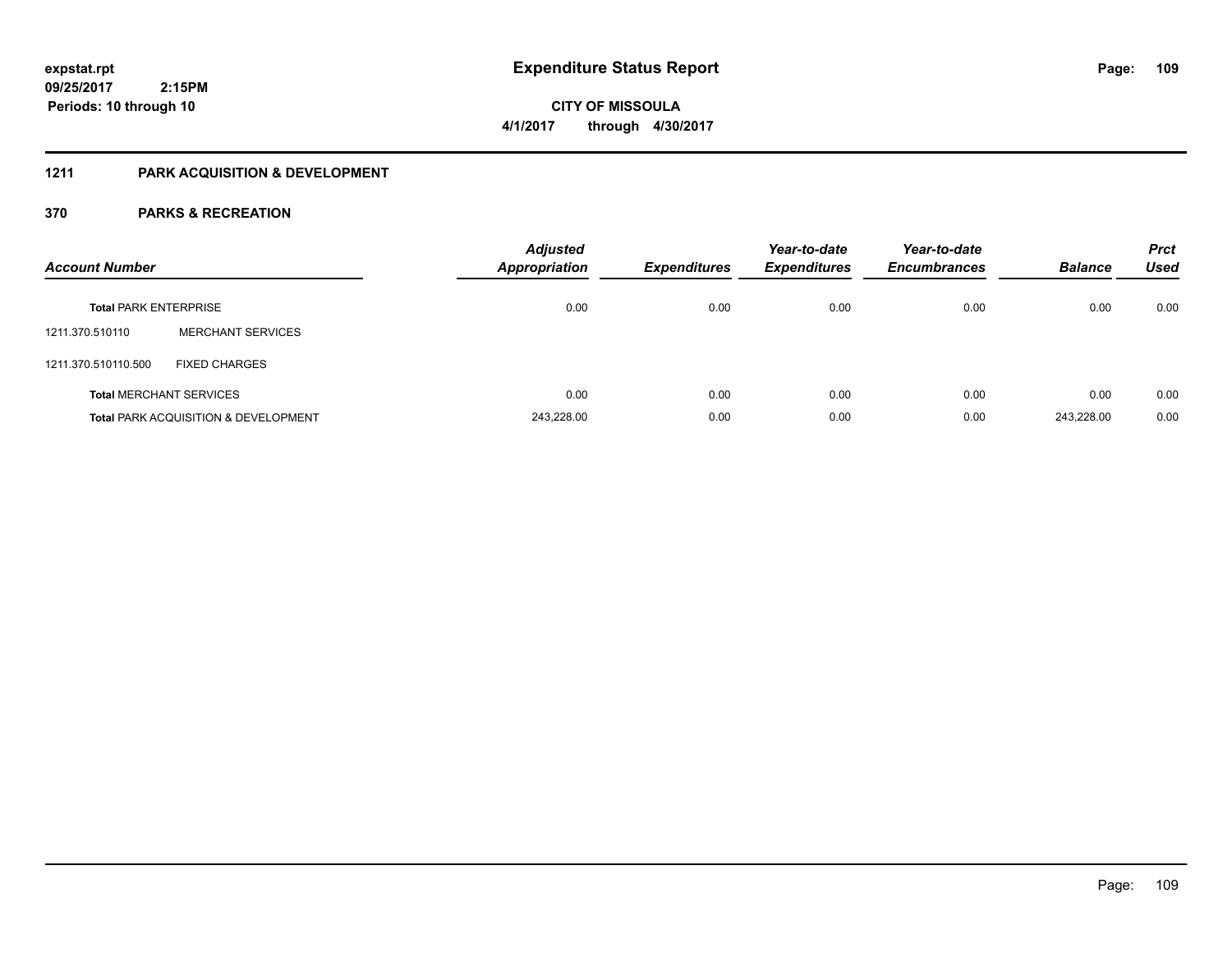**110**

**09/25/2017 2:15PM Periods: 10 through 10**

# **CITY OF MISSOULA 4/1/2017 through 4/30/2017**

#### **1212 PARK ENTERPRISE FUND**

| <b>Account Number</b> |                                            | <b>Adjusted</b><br><b>Appropriation</b> | <b>Expenditures</b> | Year-to-date<br><b>Expenditures</b> | Year-to-date<br><b>Encumbrances</b> | <b>Balance</b> | <b>Prct</b><br><b>Used</b> |
|-----------------------|--------------------------------------------|-----------------------------------------|---------------------|-------------------------------------|-------------------------------------|----------------|----------------------------|
| 1212.370.460433       | SILVER SUMMIT PICNIC AREA                  |                                         |                     |                                     |                                     |                |                            |
| 1212.370.460433.200   | <b>SUPPLIES</b>                            |                                         |                     |                                     |                                     |                |                            |
| <b>Total SUPPLIES</b> |                                            | 0.00                                    | 0.00                | 0.00                                | 0.00                                | 0.00           | 0.00                       |
| 1212.370.460433.300   | PURCHASED SERVICES                         |                                         |                     |                                     |                                     |                |                            |
|                       | Total SILVER SUMMIT PICNIC AREA            | 0.00                                    | 0.00                | 0.00                                | 0.00                                | 0.00           | 0.00                       |
| 1212.370.460443       | <b>TRAINING</b>                            |                                         |                     |                                     |                                     |                |                            |
| 1212.370.460443.200   | <b>SUPPLIES</b>                            |                                         |                     |                                     |                                     |                |                            |
| <b>Total TRAINING</b> |                                            | 0.00                                    | 0.00                | 0.00                                | 0.00                                | 0.00           | 0.00                       |
| 1212.370.460510       | PARK ACQUISITION & DEV                     |                                         |                     |                                     |                                     |                |                            |
| 1212.370.460510.200   | <b>SUPPLIES</b>                            |                                         |                     |                                     |                                     |                |                            |
| <b>Total SUPPLIES</b> |                                            | 0.00                                    | 0.00                | 0.00                                | 0.00                                | 0.00           | 0.00                       |
| 1212.370.460510.300   | PURCHASED SERVICES                         |                                         |                     |                                     |                                     |                |                            |
|                       | Total PARK ACQUISITION & DEV               | 0.00                                    | 0.00                | 0.00                                | 0.00                                | 0.00           | 0.00                       |
| 1212.370.460511       | PARK ENTERPRISE                            |                                         |                     |                                     |                                     |                |                            |
| 1212.370.460511.200   | <b>SUPPLIES</b>                            |                                         |                     |                                     |                                     |                |                            |
|                       | 1212.370.460511.220.000 OPERATING SUPPLIES | 20,000.00                               | 0.00                | 6,856.45                            | 0.00                                | 13,143.55      | 34.28                      |
|                       | 1212.370.460511.220.300 OPERATING SUPPLIES | 0.00                                    | 0.00                | 813.53                              | 0.00                                | $-813.53$      | 0.00                       |
|                       | 1212.370.460511.230.000 REPAIR/MAINTENANCE | 15,000.00                               | 0.00                | 0.00                                | 0.00                                | 15,000.00      | 0.00                       |
| <b>Total SUPPLIES</b> |                                            | 35,000.00                               | 0.00                | 7,669.98                            | 0.00                                | 27,330.02      | 21.91                      |
| 1212.370.460511.300   | PURCHASED SERVICES                         |                                         |                     |                                     |                                     |                |                            |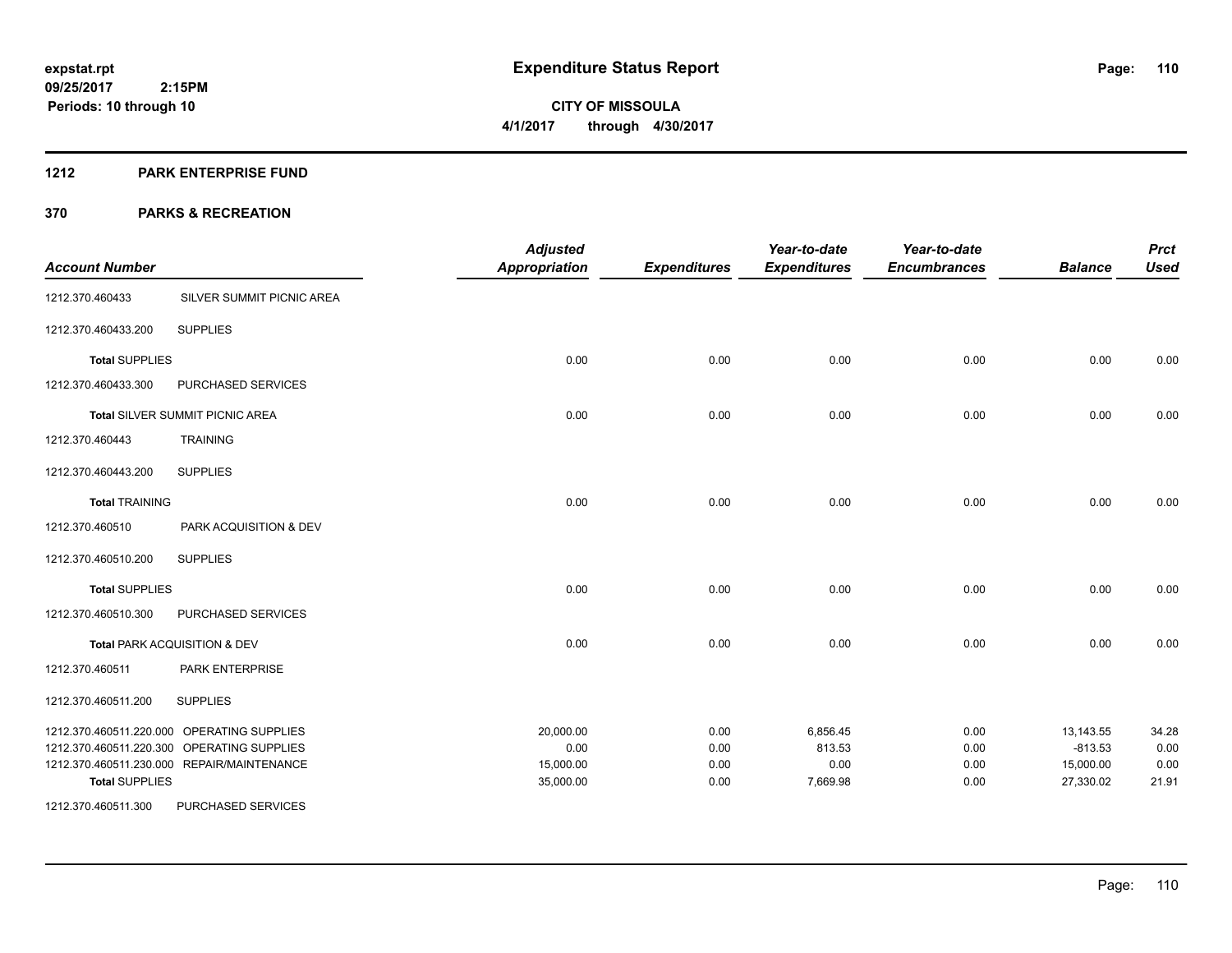#### **1212 PARK ENTERPRISE FUND**

| <b>Account Number</b>                            | <b>Adjusted</b><br>Appropriation | <b>Expenditures</b> | Year-to-date<br><b>Expenditures</b> | Year-to-date<br><b>Encumbrances</b> | <b>Balance</b> | <b>Prct</b><br>Used |
|--------------------------------------------------|----------------------------------|---------------------|-------------------------------------|-------------------------------------|----------------|---------------------|
| 1212.370.460511.350.000 PROFESSIONAL SERVICES    | 10,000.00                        | 0.00                | 140.40                              | 0.00                                | 9,859.60       | 1.40                |
| 1212.370.460511.390.000 OTHER PURCHASED SERVICES | 20,000.00                        | 0.00                | 4,162.00                            | 0.00                                | 15,838.00      | 20.81               |
| <b>Total PURCHASED SERVICES</b>                  | 30,000.00                        | 0.00                | 4,302.40                            | 0.00                                | 25,697.60      | 14.34               |
| <b>OTHER OBJECTS</b><br>1212.370.460511.800      |                                  |                     |                                     |                                     |                |                     |
| <b>Total OTHER OBJECTS</b>                       | 0.00                             | 0.00                | 0.00                                | 0.00                                | 0.00           | 0.00                |
| <b>CAPITAL OUTLAY</b><br>1212.370.460511.900     |                                  |                     |                                     |                                     |                |                     |
| 1212.370.460511.930.000 IMPROVEMENTS             | 180,150.00                       | 0.00                | 0.00                                | 0.00                                | 180,150.00     | 0.00                |
| 1212.370.460511.940.000 MACHINERY & EQUIPMENT    | 85,415.00                        | 0.00                | 0.00                                | 0.00                                | 85,415.00      | 0.00                |
| <b>Total CAPITAL OUTLAY</b>                      | 265,565.00                       | 0.00                | 0.00                                | 0.00                                | 265,565.00     | 0.00                |
| <b>Total PARK ENTERPRISE</b>                     | 330,565.00                       | 0.00                | 11,972.38                           | 0.00                                | 318,592.62     | 3.62                |
| <b>MERCHANT SERVICES</b><br>1212.370.510110      |                                  |                     |                                     |                                     |                |                     |
| <b>FIXED CHARGES</b><br>1212.370.510110.500      |                                  |                     |                                     |                                     |                |                     |
| <b>Total MERCHANT SERVICES</b>                   | 0.00                             | 0.00                | 0.00                                | 0.00                                | 0.00           | 0.00                |
| <b>Total PARK ENTERPRISE FUND</b>                | 330,565.00                       | 0.00                | 11,972.38                           | 0.00                                | 318,592.62     | 3.62                |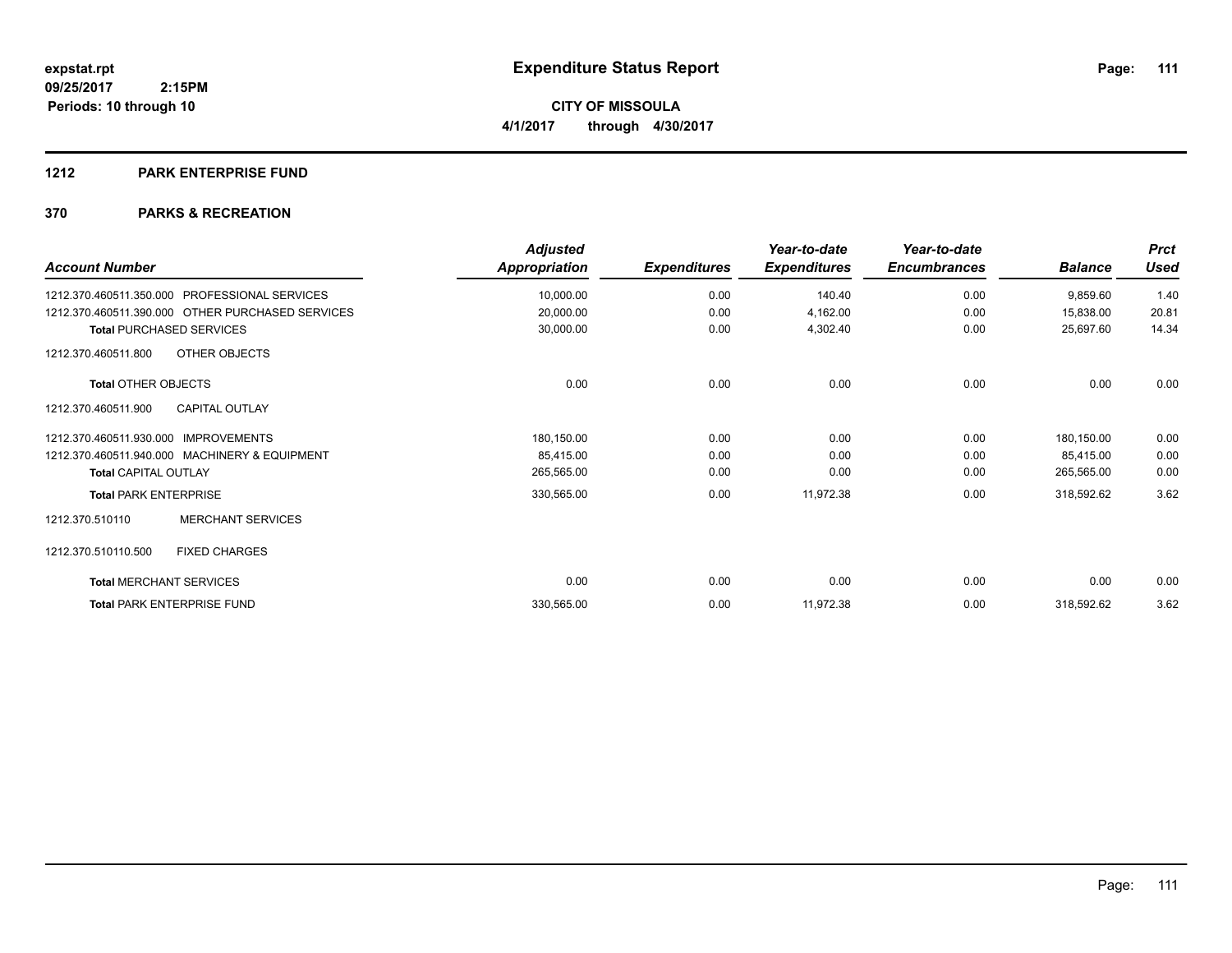Page: 112

**09/25/2017 2:15PM Periods: 10 through 10**

**CITY OF MISSOULA 4/1/2017 through 4/30/2017**

## **1216 PARKS & REC TRAILS, DEV**

| <b>Account Number</b>           |                                                                                           | <b>Adjusted</b><br><b>Appropriation</b> | <b>Expenditures</b> | Year-to-date<br><b>Expenditures</b> | Year-to-date<br><b>Encumbrances</b> | <b>Balance</b>               | <b>Prct</b><br><b>Used</b> |
|---------------------------------|-------------------------------------------------------------------------------------------|-----------------------------------------|---------------------|-------------------------------------|-------------------------------------|------------------------------|----------------------------|
| 1216.370.460403                 | PARK DEVELOPMENT & EXPANSION                                                              |                                         |                     |                                     |                                     |                              |                            |
| 1216.370.460403.900             | <b>CAPITAL OUTLAY</b>                                                                     |                                         |                     |                                     |                                     |                              |                            |
|                                 | Total PARK DEVELOPMENT & EXPANSION                                                        | 0.00                                    | 0.00                | 0.00                                | 0.00                                | 0.00                         | 0.00                       |
| 1216.370.460433                 | TRAILHEAD MAPS FOR WAYFINDING                                                             |                                         |                     |                                     |                                     |                              |                            |
| 1216.370.460433.100             | PERSONAL SERVICES                                                                         |                                         |                     |                                     |                                     |                              |                            |
| <b>Total PERSONAL SERVICES</b>  |                                                                                           | 0.00                                    | 0.00                | 0.00                                | 0.00                                | 0.00                         | 0.00                       |
| 1216.370.460433.200             | <b>SUPPLIES</b>                                                                           |                                         |                     |                                     |                                     |                              |                            |
| <b>Total SUPPLIES</b>           | 1216.370.460433.220.000 OPERATING SUPPLIES                                                | 0.00<br>0.00                            | 5.49<br>5.49        | 17,071.92<br>17,071.92              | 0.00<br>0.00                        | $-17,071.92$<br>$-17,071.92$ | 0.00<br>0.00               |
| 1216.370.460433.300             | PURCHASED SERVICES                                                                        |                                         |                     |                                     |                                     |                              |                            |
| <b>Total PURCHASED SERVICES</b> |                                                                                           | 0.00                                    | 0.00                | 0.00                                | 0.00                                | 0.00                         | 0.00                       |
|                                 | Total TRAILHEAD MAPS FOR WAYFINDING                                                       | 0.00                                    | 5.49                | 17,071.92                           | 0.00                                | $-17,071.92$                 | 0.00                       |
| 1216.370.460434                 | <b>GREENWAYS &amp; HORTICULTURE</b>                                                       |                                         |                     |                                     |                                     |                              |                            |
| 1216.370.460434.200             | <b>SUPPLIES</b>                                                                           |                                         |                     |                                     |                                     |                              |                            |
| <b>Total SUPPLIES</b>           | 1216.370.460434.220.000 OPERATING SUPPLIES                                                | 12,000.00<br>12,000.00                  | 0.00<br>0.00        | 0.00<br>0.00                        | 0.00<br>0.00                        | 12,000.00<br>12,000.00       | 0.00<br>0.00               |
| 1216.370.460434.300             | PURCHASED SERVICES                                                                        |                                         |                     |                                     |                                     |                              |                            |
|                                 | 1216.370.460434.350.000 RECREATION TRAIL PROGRAM GRANT<br><b>Total PURCHASED SERVICES</b> | 15,000.00<br>15,000.00                  | 0.00<br>0.00        | 0.00<br>0.00                        | 0.00<br>0.00                        | 15,000.00<br>15,000.00       | 0.00<br>0.00               |
| 1216.370.460434.800             | OTHER OBJECTS                                                                             |                                         |                     |                                     |                                     |                              |                            |
| <b>Total OTHER OBJECTS</b>      |                                                                                           | 0.00                                    | 0.00                | 0.00                                | 0.00                                | 0.00                         | 0.00                       |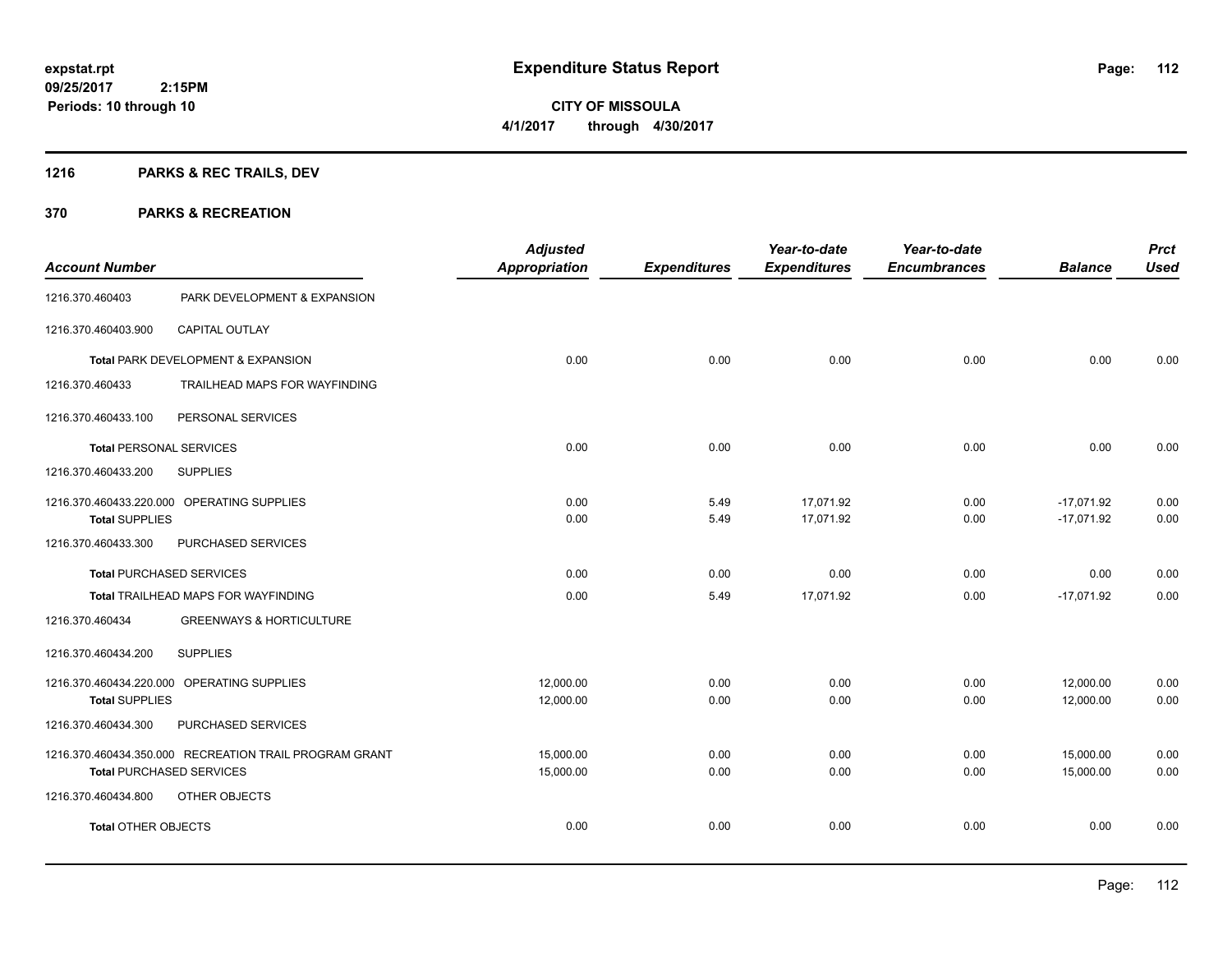## **1216 PARKS & REC TRAILS, DEV**

| <b>Account Number</b>          |                                                                                                | <b>Adjusted</b><br><b>Appropriation</b> | <b>Expenditures</b> | Year-to-date<br><b>Expenditures</b> | Year-to-date<br><b>Encumbrances</b> | <b>Balance</b>         | <b>Prct</b><br><b>Used</b> |
|--------------------------------|------------------------------------------------------------------------------------------------|-----------------------------------------|---------------------|-------------------------------------|-------------------------------------|------------------------|----------------------------|
| 1216.370.460434.900            | CAPITAL OUTLAY                                                                                 |                                         |                     |                                     |                                     |                        |                            |
| Total CAPITAL OUTLAY           |                                                                                                | 0.00                                    | 0.00                | 0.00                                | 0.00                                | 0.00                   | 0.00                       |
|                                | Total GREENWAYS & HORTICULTURE                                                                 | 27,000.00                               | 0.00                | 0.00                                | 0.00                                | 27,000.00              | 0.00                       |
| 1216.370.460437                | <b>DNRC/MT FOREST HEALTH</b>                                                                   |                                         |                     |                                     |                                     |                        |                            |
| 1216.370.460437.100            | PERSONAL SERVICES                                                                              |                                         |                     |                                     |                                     |                        |                            |
| <b>Total PERSONAL SERVICES</b> |                                                                                                | 0.00                                    | 0.00                | 0.00                                | 0.00                                | 0.00                   | 0.00                       |
| 1216.370.460437.200            | <b>SUPPLIES</b>                                                                                |                                         |                     |                                     |                                     |                        |                            |
|                                | Total DNRC/MT FOREST HEALTH                                                                    | 0.00                                    | 0.00                | 0.00                                | 0.00                                | 0.00                   | 0.00                       |
| 1216.370.460438                | MCCORMICK PARK SITE PLAN                                                                       |                                         |                     |                                     |                                     |                        |                            |
| 1216.370.460438.200            | <b>SUPPLIES</b>                                                                                |                                         |                     |                                     |                                     |                        |                            |
| <b>Total SUPPLIES</b>          |                                                                                                | 0.00                                    | 0.00                | 0.00                                | 0.00                                | 0.00                   | 0.00                       |
| 1216.370.460438.300            | PURCHASED SERVICES                                                                             |                                         |                     |                                     |                                     |                        |                            |
|                                | Total MCCORMICK PARK SITE PLAN                                                                 | 0.00                                    | 0.00                | 0.00                                | 0.00                                | 0.00                   | 0.00                       |
| 1216.370.460439                | CLARK FORK RIVER ACCESS GRANT                                                                  |                                         |                     |                                     |                                     |                        |                            |
| 1216.370.460439.300            | PURCHASED SERVICES                                                                             |                                         |                     |                                     |                                     |                        |                            |
|                                | 1216.370.460439.350.000 CLARK FORK RIVER ACCESS PROJECT<br>Total CLARK FORK RIVER ACCESS GRANT | 50,000.00<br>50,000.00                  | 0.00<br>0.00        | 0.00<br>0.00                        | 0.00<br>0.00                        | 50,000.00<br>50,000.00 | 0.00<br>0.00               |
| 1216.370.460443                | <b>TRAINING</b>                                                                                |                                         |                     |                                     |                                     |                        |                            |
| 1216.370.460443.200            | <b>SUPPLIES</b>                                                                                |                                         |                     |                                     |                                     |                        |                            |
| <b>Total SUPPLIES</b>          |                                                                                                | 0.00                                    | 0.00                | 0.00                                | 0.00                                | 0.00                   | 0.00                       |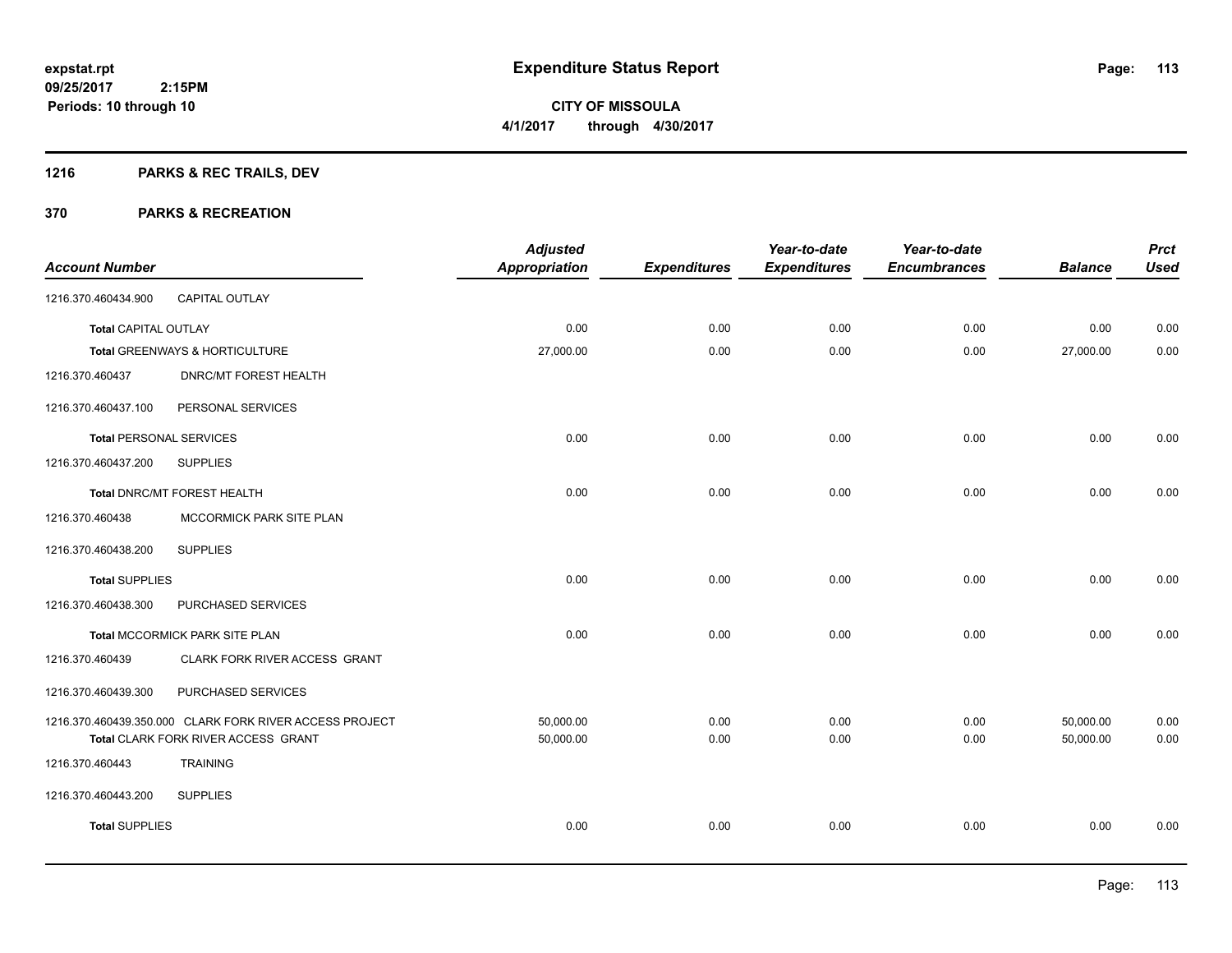**Periods: 10 through 10**

**CITY OF MISSOULA 4/1/2017 through 4/30/2017**

## **1216 PARKS & REC TRAILS, DEV**

 **2:15PM**

| <b>Account Number</b>        |                                                    | <b>Adjusted</b><br><b>Appropriation</b> | <b>Expenditures</b> | Year-to-date<br><b>Expenditures</b> | Year-to-date<br><b>Encumbrances</b> | <b>Balance</b> | <b>Prct</b><br><b>Used</b> |
|------------------------------|----------------------------------------------------|-----------------------------------------|---------------------|-------------------------------------|-------------------------------------|----------------|----------------------------|
| 1216.370.460443.300          | PURCHASED SERVICES                                 |                                         |                     |                                     |                                     |                |                            |
| <b>Total TRAINING</b>        |                                                    | 0.00                                    | 0.00                | 0.00                                | 0.00                                | 0.00           | 0.00                       |
| 1216.370.460444              | <b>PLAYGROUNDS</b>                                 |                                         |                     |                                     |                                     |                |                            |
| 1216.370.460444.300          | PURCHASED SERVICES                                 |                                         |                     |                                     |                                     |                |                            |
|                              | <b>Total PURCHASED SERVICES</b>                    | 0.00                                    | 0.00                | 0.00                                | 0.00                                | 0.00           | 0.00                       |
| 1216.370.460444.900          | <b>CAPITAL OUTLAY</b>                              |                                         |                     |                                     |                                     |                |                            |
| <b>Total PLAYGROUNDS</b>     |                                                    | 0.00                                    | 0.00                | 0.00                                | 0.00                                | 0.00           | 0.00                       |
| 1216.370.460470              | <b>RECREATION MORE</b>                             |                                         |                     |                                     |                                     |                |                            |
| 1216.370.460470.200          | <b>SUPPLIES</b>                                    |                                         |                     |                                     |                                     |                |                            |
|                              | 1216.370.460470.220.000 MORE/OPERATING SUPPLIES    | 5,000.00                                | 1,980.17            | 9,446.48                            | 0.00                                | $-4,446.48$    | 188.93                     |
| 1216.370.460470.220.091      | <b>OPERATING SUPPLIES</b>                          | 0.00                                    | 3,000.00            | 3,000.00                            | 0.00                                | $-3,000.00$    | 0.00                       |
|                              | 1216.370.460470.230.000 MORE/REPAI & MAINTENANCE   | 5,000.00                                | 0.00                | 0.00                                | 0.00                                | 5,000.00       | 0.00                       |
| <b>Total SUPPLIES</b>        |                                                    | 10,000.00                               | 4,980.17            | 12,446.48                           | 0.00                                | $-2,446.48$    | 124.46                     |
| 1216.370.460470.300          | PURCHASED SERVICES                                 |                                         |                     |                                     |                                     |                |                            |
|                              | 1216.370.460470.350.000 MORE/PROFESSIONAL SERVICES | 10,000.00                               | 0.00                | 0.00                                | 0.00                                | 10,000.00      | 0.00                       |
|                              | 1216.370.460470.390.000 OTHER PURCHASED SERVICES   | 10,000.00                               | 0.00                | 19.00                               | 0.00                                | 9,981.00       | 0.19                       |
|                              | <b>Total PURCHASED SERVICES</b>                    | 20,000.00                               | 0.00                | 19.00                               | 0.00                                | 19,981.00      | 0.10                       |
| 1216.370.460470.900          | <b>CAPITAL OUTLAY</b>                              |                                         |                     |                                     |                                     |                |                            |
| <b>Total CAPITAL OUTLAY</b>  |                                                    | 0.00                                    | 0.00                | 0.00                                | 0.00                                | 0.00           | 0.00                       |
| <b>Total RECREATION MORE</b> |                                                    | 30,000.00                               | 4,980.17            | 12,465.48                           | 0.00                                | 17,534.52      | 41.55                      |
| 1216.370.460471              | <b>RECREATION ADULTS</b>                           |                                         |                     |                                     |                                     |                |                            |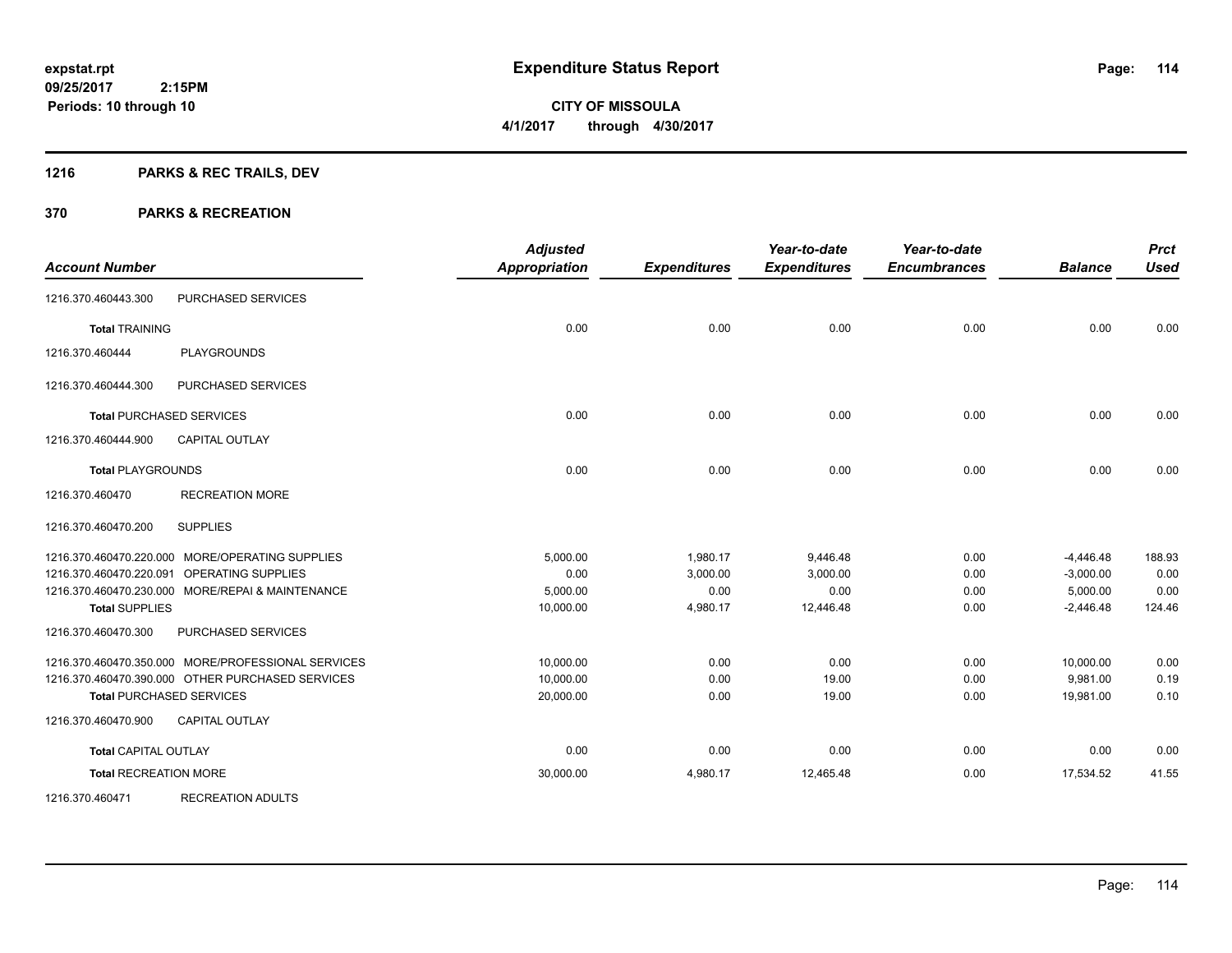**Periods: 10 through 10**

**CITY OF MISSOULA 4/1/2017 through 4/30/2017**

## **1216 PARKS & REC TRAILS, DEV**

|                                 |                                                      | <b>Adjusted</b>      |                     | Year-to-date        | Year-to-date        |                | <b>Prct</b> |
|---------------------------------|------------------------------------------------------|----------------------|---------------------|---------------------|---------------------|----------------|-------------|
| <b>Account Number</b>           |                                                      | <b>Appropriation</b> | <b>Expenditures</b> | <b>Expenditures</b> | <b>Encumbrances</b> | <b>Balance</b> | <b>Used</b> |
| 1216.370.460471.200             | <b>SUPPLIES</b>                                      |                      |                     |                     |                     |                |             |
|                                 | 1216.370.460471.220.000 REC ADULT/OPERATING SUPPLIES | 5,000.00             | 0.00                | 0.00                | 0.00                | 5,000.00       | 0.00        |
| <b>Total SUPPLIES</b>           |                                                      | 5,000.00             | 0.00                | 0.00                | 0.00                | 5,000.00       | 0.00        |
| 1216.370.460471.300             | PURCHASED SERVICES                                   |                      |                     |                     |                     |                |             |
| <b>Total PURCHASED SERVICES</b> |                                                      | 0.00                 | 0.00                | 0.00                | 0.00                | 0.00           | 0.00        |
| 1216.370.460471.800             | OTHER OBJECTS                                        |                      |                     |                     |                     |                |             |
| <b>Total OTHER OBJECTS</b>      |                                                      | 0.00                 | 0.00                | 0.00                | 0.00                | 0.00           | 0.00        |
| 1216.370.460471.900             | <b>CAPITAL OUTLAY</b>                                |                      |                     |                     |                     |                |             |
| <b>Total CAPITAL OUTLAY</b>     |                                                      | 0.00                 | 0.00                | 0.00                | 0.00                | 0.00           | 0.00        |
| <b>Total RECREATION ADULTS</b>  |                                                      | 5,000.00             | 0.00                | 0.00                | 0.00                | 5,000.00       | 0.00        |
| 1216.370.460472                 | <b>RECREATION YOUTH</b>                              |                      |                     |                     |                     |                |             |
| 1216.370.460472.200             | <b>SUPPLIES</b>                                      |                      |                     |                     |                     |                |             |
|                                 | 1216.370.460472.220.000 REC YOUTH/OPERATING SUPPLIES | 5,000.00             | 0.00                | 0.00                | 0.00                | 5,000.00       | 0.00        |
| <b>Total SUPPLIES</b>           |                                                      | 5,000.00             | 0.00                | 0.00                | 0.00                | 5,000.00       | 0.00        |
| 1216.370.460472.300             | PURCHASED SERVICES                                   |                      |                     |                     |                     |                |             |
| <b>Total PURCHASED SERVICES</b> |                                                      | 0.00                 | 0.00                | 0.00                | 0.00                | 0.00           | 0.00        |
| 1216.370.460472.700             | <b>GRANTS &amp; CONTRIBUTIONS</b>                    |                      |                     |                     |                     |                |             |
|                                 | <b>Total GRANTS &amp; CONTRIBUTIONS</b>              | 0.00                 | 0.00                | 0.00                | 0.00                | 0.00           | 0.00        |
| 1216.370.460472.800             | OTHER OBJECTS                                        |                      |                     |                     |                     |                |             |
| <b>Total OTHER OBJECTS</b>      |                                                      | 0.00                 | 0.00                | 0.00                | 0.00                | 0.00           | 0.00        |
| 1216.370.460472.900             | CAPITAL OUTLAY                                       |                      |                     |                     |                     |                |             |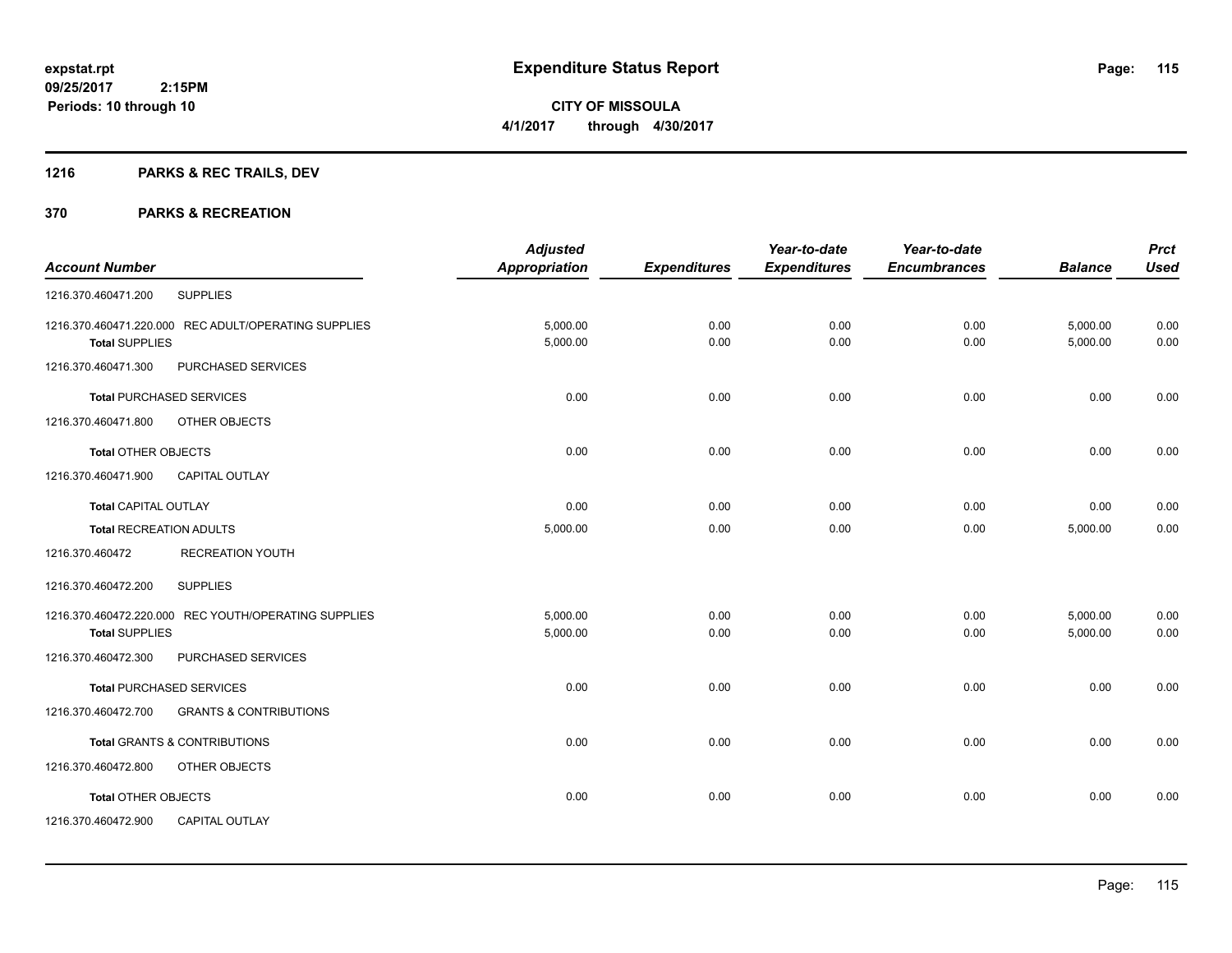## **1216 PARKS & REC TRAILS, DEV**

| <b>Account Number</b>                  |                                                              | <b>Adjusted</b><br><b>Appropriation</b> | <b>Expenditures</b> | Year-to-date<br><b>Expenditures</b> | Year-to-date<br><b>Encumbrances</b> | <b>Balance</b> | <b>Prct</b><br><b>Used</b> |
|----------------------------------------|--------------------------------------------------------------|-----------------------------------------|---------------------|-------------------------------------|-------------------------------------|----------------|----------------------------|
| <b>Total CAPITAL OUTLAY</b>            |                                                              | 0.00                                    | 0.00                | 0.00                                | 0.00                                | 0.00           | 0.00                       |
| <b>Total RECREATION YOUTH</b>          |                                                              | 5,000.00                                | 0.00                | 0.00                                | 0.00                                | 5,000.00       | 0.00                       |
| 1216.370.460506                        | <b>CARAS PARK</b>                                            |                                         |                     |                                     |                                     |                |                            |
| 1216.370.460506.200                    | <b>SUPPLIES</b>                                              |                                         |                     |                                     |                                     |                |                            |
| <b>Total SUPPLIES</b>                  |                                                              | 0.00                                    | 0.00                | 0.00                                | 0.00                                | 0.00           | 0.00                       |
| 1216.370.460506.300                    | PURCHASED SERVICES                                           |                                         |                     |                                     |                                     |                |                            |
|                                        | <b>Total PURCHASED SERVICES</b>                              | 0.00                                    | 0.00                | 0.00                                | 0.00                                | 0.00           | 0.00                       |
| 1216.370.460506.900                    | CAPITAL OUTLAY                                               |                                         |                     |                                     |                                     |                |                            |
| <b>Total CARAS PARK</b>                |                                                              | 0.00                                    | 0.00                | 0.00                                | 0.00                                | 0.00           | 0.00                       |
| 1216.370.460507                        | <b>COMMUNITY TRAILS</b>                                      |                                         |                     |                                     |                                     |                |                            |
| 1216.370.460507.200                    | <b>SUPPLIES</b>                                              |                                         |                     |                                     |                                     |                |                            |
|                                        | 1216.370.460507.220.000 COMM TRAILS/OPERATING SUPPLIES       | 5,000.00                                | 0.00                | 0.00                                | 0.00                                | 5,000.00       | 0.00                       |
|                                        | 1216.370.460507.230.000 COMM TRAILS/REPAIR/MAINTENANCE       | 5,000.00                                | 0.00                | 0.00                                | 0.00                                | 5,000.00       | 0.00                       |
| 1216.370.460507.240.000 OTHER SUPPLIES |                                                              | 1,100.00                                | 0.00                | 0.00                                | 0.00                                | 1,100.00       | 0.00                       |
| <b>Total SUPPLIES</b>                  |                                                              | 11,100.00                               | 0.00                | 0.00                                | 0.00                                | 11,100.00      | 0.00                       |
| 1216.370.460507.300                    | PURCHASED SERVICES                                           |                                         |                     |                                     |                                     |                |                            |
|                                        | 1216.370.460507.350.000 COMM TRAILS/PROFESSIONAL SERVICES    | 10.000.00                               | 0.00                | 0.00                                | 0.00                                | 10,000.00      | 0.00                       |
|                                        | 1216.370.460507.360.000 COMM TRAILS/REPAIR & MAINTENANCE     | 10,000.00                               | 0.00                | 0.00                                | 0.00                                | 10,000.00      | 0.00                       |
|                                        | 1216.370.460507.390.000 COMM TRAILS/OTHER PURCHASED SERVICES | 40,000.00                               | 0.00                | 0.00                                | 0.00                                | 40,000.00      | 0.00                       |
|                                        | <b>Total PURCHASED SERVICES</b>                              | 60,000.00                               | 0.00                | 0.00                                | 0.00                                | 60.000.00      | 0.00                       |
| 1216.370.460507.900                    | <b>CAPITAL OUTLAY</b>                                        |                                         |                     |                                     |                                     |                |                            |
|                                        | 1216.370.460507.930.000 COMM TRAILS/IMPROVEMENTS             | 50,000.00                               | 0.00                | 0.00                                | 0.00                                | 50,000.00      | 0.00                       |
| <b>Total CAPITAL OUTLAY</b>            |                                                              | 50,000.00                               | 0.00                | 0.00                                | 0.00                                | 50,000.00      | 0.00                       |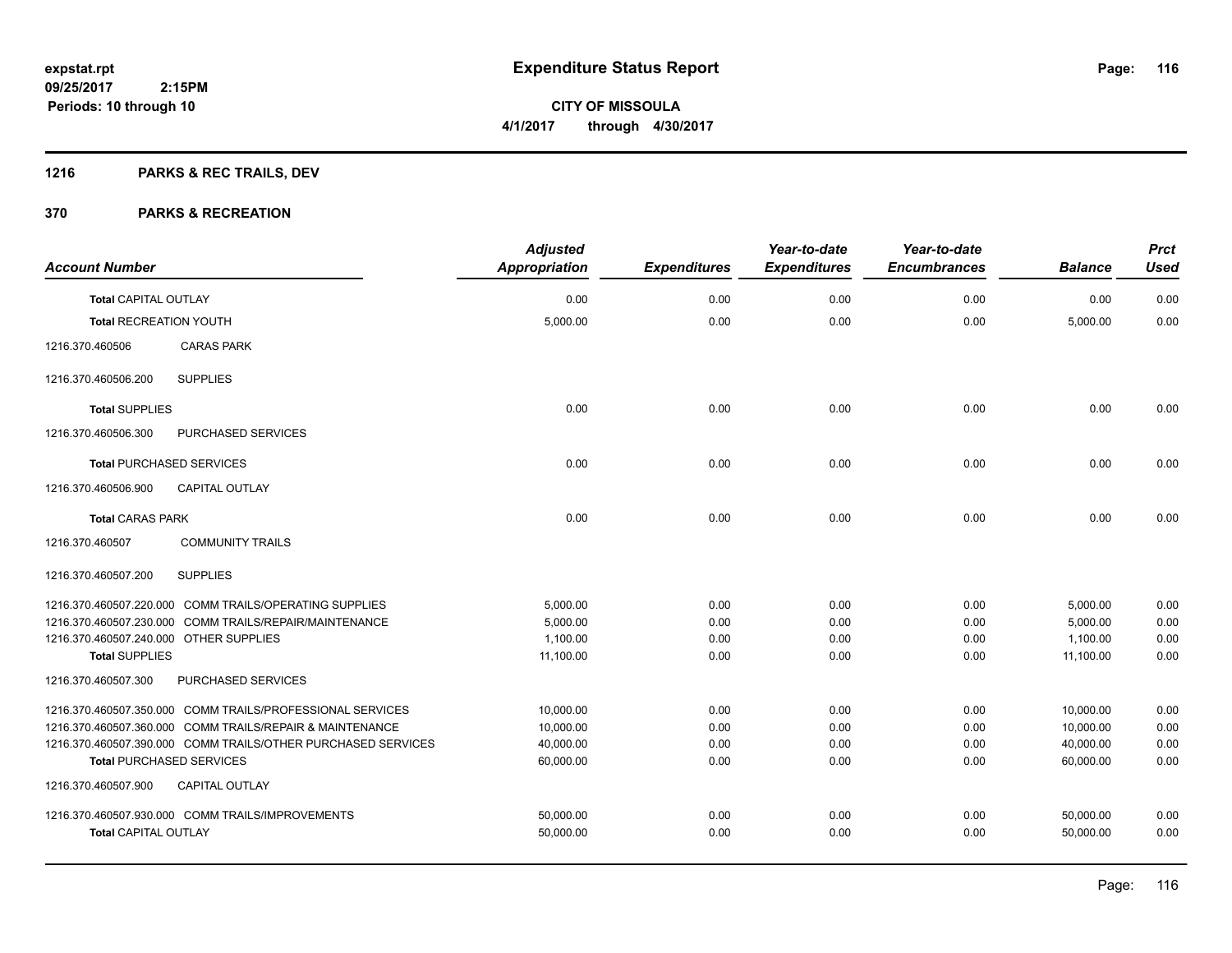**Periods: 10 through 10**

**CITY OF MISSOULA 4/1/2017 through 4/30/2017**

## **1216 PARKS & REC TRAILS, DEV**

|                                 |                                                           | <b>Adjusted</b>          |                     | Year-to-date             | Year-to-date        |                        | <b>Prct</b>    |
|---------------------------------|-----------------------------------------------------------|--------------------------|---------------------|--------------------------|---------------------|------------------------|----------------|
| <b>Account Number</b>           |                                                           | <b>Appropriation</b>     | <b>Expenditures</b> | <b>Expenditures</b>      | <b>Encumbrances</b> | <b>Balance</b>         | <b>Used</b>    |
| <b>Total COMMUNITY TRAILS</b>   |                                                           | 121,100.00               | 0.00                | 0.00                     | 0.00                | 121,100.00             | 0.00           |
| 1216.370.460508                 | <b>KIWANIS PARK</b>                                       |                          |                     |                          |                     |                        |                |
| 1216.370.460508.900             | CAPITAL OUTLAY                                            |                          |                     |                          |                     |                        |                |
| <b>Total KIWANIS PARK</b>       | 1216.370.460508.930.000 KIWANIS PARK IMPROVEMENTS         | 187,900.00<br>187,900.00 | 0.00<br>0.00        | 169,833.70<br>169,833.70 | 0.00<br>0.00        | 18,066.30<br>18,066.30 | 90.39<br>90.39 |
| 1216.370.460509                 | <b>KIM WILLIAMS TRAIL</b>                                 |                          |                     |                          |                     |                        |                |
| 1216.370.460509.900             | CAPITAL OUTLAY                                            |                          |                     |                          |                     |                        |                |
| <b>Total KIM WILLIAMS TRAIL</b> |                                                           | 0.00                     | 0.00                | 0.00                     | 0.00                | 0.00                   | 0.00           |
| 1216.370.460511                 | PARK ENTERPRISE                                           |                          |                     |                          |                     |                        |                |
| 1216.370.460511.200             | <b>SUPPLIES</b>                                           |                          |                     |                          |                     |                        |                |
| <b>Total SUPPLIES</b>           |                                                           | 0.00                     | 0.00                | 0.00                     | 0.00                | 0.00                   | 0.00           |
| 1216.370.460511.300             | PURCHASED SERVICES                                        |                          |                     |                          |                     |                        |                |
| <b>Total PARK ENTERPRISE</b>    |                                                           | 0.00                     | 0.00                | 0.00                     | 0.00                | 0.00                   | 0.00           |
| 1216.370.460512                 | PARK MEMORIALS                                            |                          |                     |                          |                     |                        |                |
| 1216.370.460512.200             | <b>SUPPLIES</b>                                           |                          |                     |                          |                     |                        |                |
| <b>Total SUPPLIES</b>           | 1216.370.460512.220.000 PARK MEMORIALS/OPERATING SUPPLIES | 0.00<br>0.00             | 0.00<br>0.00        | 60.00<br>60.00           | 0.00<br>0.00        | $-60.00$<br>$-60.00$   | 0.00<br>0.00   |
| 1216.370.460512.300             | PURCHASED SERVICES                                        |                          |                     |                          |                     |                        |                |
|                                 | <b>Total PURCHASED SERVICES</b>                           | 0.00                     | 0.00                | 0.00                     | 0.00                | 0.00                   | 0.00           |
| 1216.370.460512.800             | OTHER OBJECTS                                             |                          |                     |                          |                     |                        |                |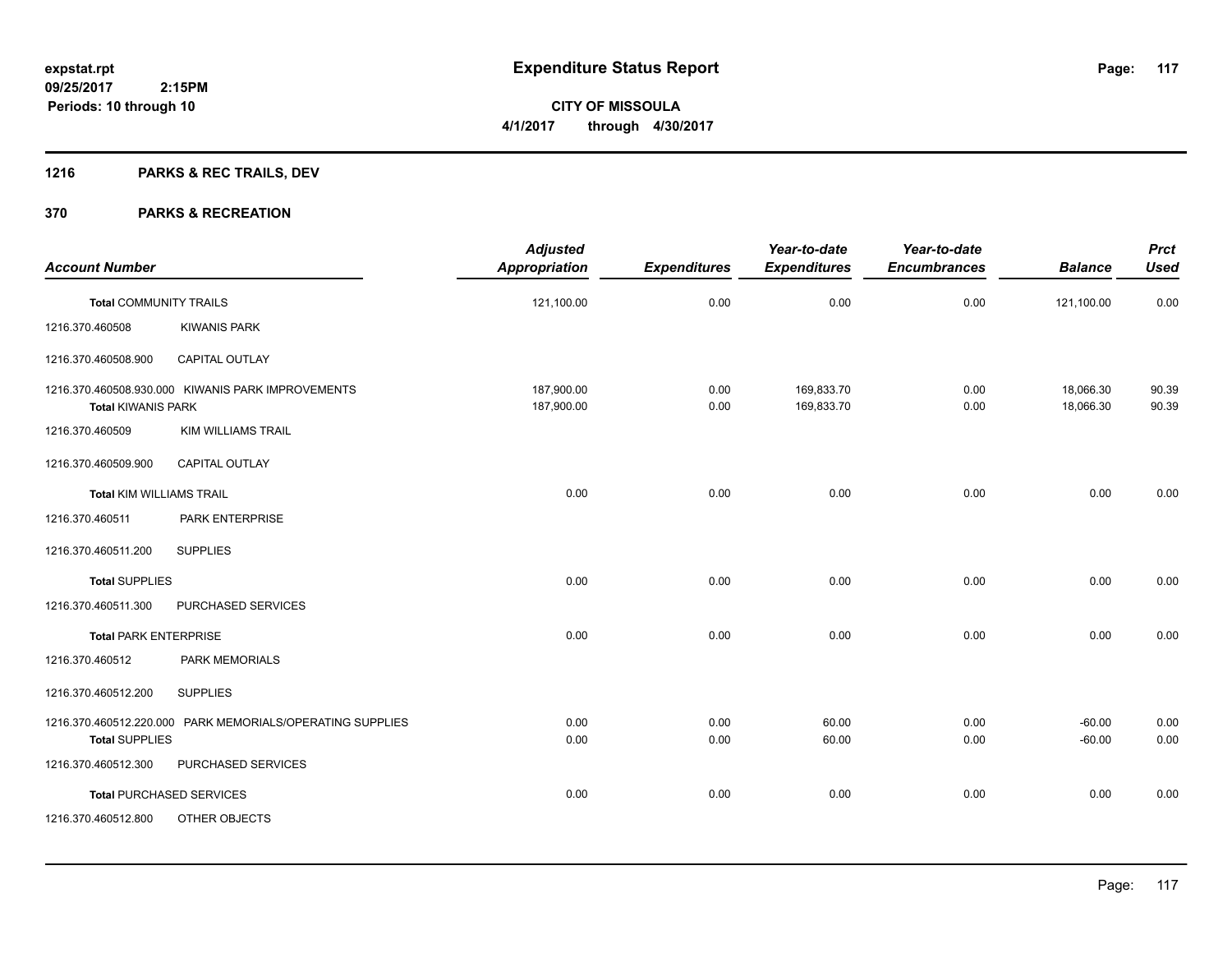## **1216 PARKS & REC TRAILS, DEV**

#### **370 PARKS & RECREATION**

| <b>Account Number</b>                                          | <b>Adjusted</b><br>Appropriation | <b>Expenditures</b> | Year-to-date<br><b>Expenditures</b> | Year-to-date<br><b>Encumbrances</b> | <b>Balance</b> | <b>Prct</b><br><b>Used</b> |
|----------------------------------------------------------------|----------------------------------|---------------------|-------------------------------------|-------------------------------------|----------------|----------------------------|
| <b>Total OTHER OBJECTS</b>                                     | 0.00                             | 0.00                | 0.00                                | 0.00                                | 0.00           | 0.00                       |
| 1216.370.460512.900<br><b>CAPITAL OUTLAY</b>                   |                                  |                     |                                     |                                     |                |                            |
| 1216.370.460512.920.000 PARK MEMORIALS/BUILDINGS               | 100,000.00                       | 0.00                | 0.00                                | 0.00                                | 100.000.00     | 0.00                       |
| 1216.370.460512.930.000 PARK MEMORIALS/IMPROVEMENTS            | 50,000.00                        | 0.00                | 762.35                              | 0.00                                | 49,237.65      | 1.52                       |
| <b>Total CAPITAL OUTLAY</b>                                    | 150,000.00                       | 0.00                | 762.35                              | 0.00                                | 149,237.65     | 0.51                       |
| <b>Total PARK MEMORIALS</b>                                    | 150,000.00                       | 0.00                | 822.35                              | 0.00                                | 149.177.65     | 0.55                       |
| RECREATIONAL DONATIONS SPEC EVENTS<br>1216.370.460513          |                                  |                     |                                     |                                     |                |                            |
| <b>SUPPLIES</b><br>1216.370.460513.200                         |                                  |                     |                                     |                                     |                |                            |
| 1216.370.460513.220.000 REC DONATIONS/OPERATING SUPPLIES       | 20,000.00                        | 2,578.53            | 10.735.33                           | 0.00                                | 9,264.67       | 53.68                      |
| 1216.370.460513.230.000 REC DONATIONS-REPAIR/MAINTENANCE       | 5,000.00                         | 0.00                | 0.00                                | 0.00                                | 5,000.00       | 0.00                       |
| <b>Total SUPPLIES</b>                                          | 25.000.00                        | 2,578.53            | 10,735.33                           | 0.00                                | 14.264.67      | 42.94                      |
| 1216.370.460513.300<br><b>PURCHASED SERVICES</b>               |                                  |                     |                                     |                                     |                |                            |
| 1216.370.460513.350.000 REC DONATIONS/PROFESSIONAL SERVICES    | 5,000.00                         | 0.00                | 0.00                                | 0.00                                | 5,000.00       | 0.00                       |
| 1216.370.460513.390.000 REC DONATIONS/OTHER PURCHASED SERVICES | 40,000.00                        | 0.00                | 0.00                                | 0.00                                | 40,000.00      | 0.00                       |
| <b>Total PURCHASED SERVICES</b>                                | 45,000.00                        | 0.00                | 0.00                                | 0.00                                | 45.000.00      | 0.00                       |
| 1216.370.460513.800<br>OTHER OBJECTS                           |                                  |                     |                                     |                                     |                |                            |
| <b>Total OTHER OBJECTS</b>                                     | 0.00                             | 0.00                | 0.00                                | 0.00                                | 0.00           | 0.00                       |
| 1216.370.460513.900<br><b>CAPITAL OUTLAY</b>                   |                                  |                     |                                     |                                     |                |                            |
| <b>Total CAPITAL OUTLAY</b>                                    | 0.00                             | 0.00                | 0.00                                | 0.00                                | 0.00           | 0.00                       |
| Total RECREATIONAL DONATIONS SPEC EVENTS                       | 70,000.00                        | 2,578.53            | 10,735.33                           | 0.00                                | 59,264.67      | 15.34                      |
| 1216.370.460514<br><b>URBAN FORESTRY</b>                       |                                  |                     |                                     |                                     |                |                            |

1216.370.460514.100 PERSONAL SERVICES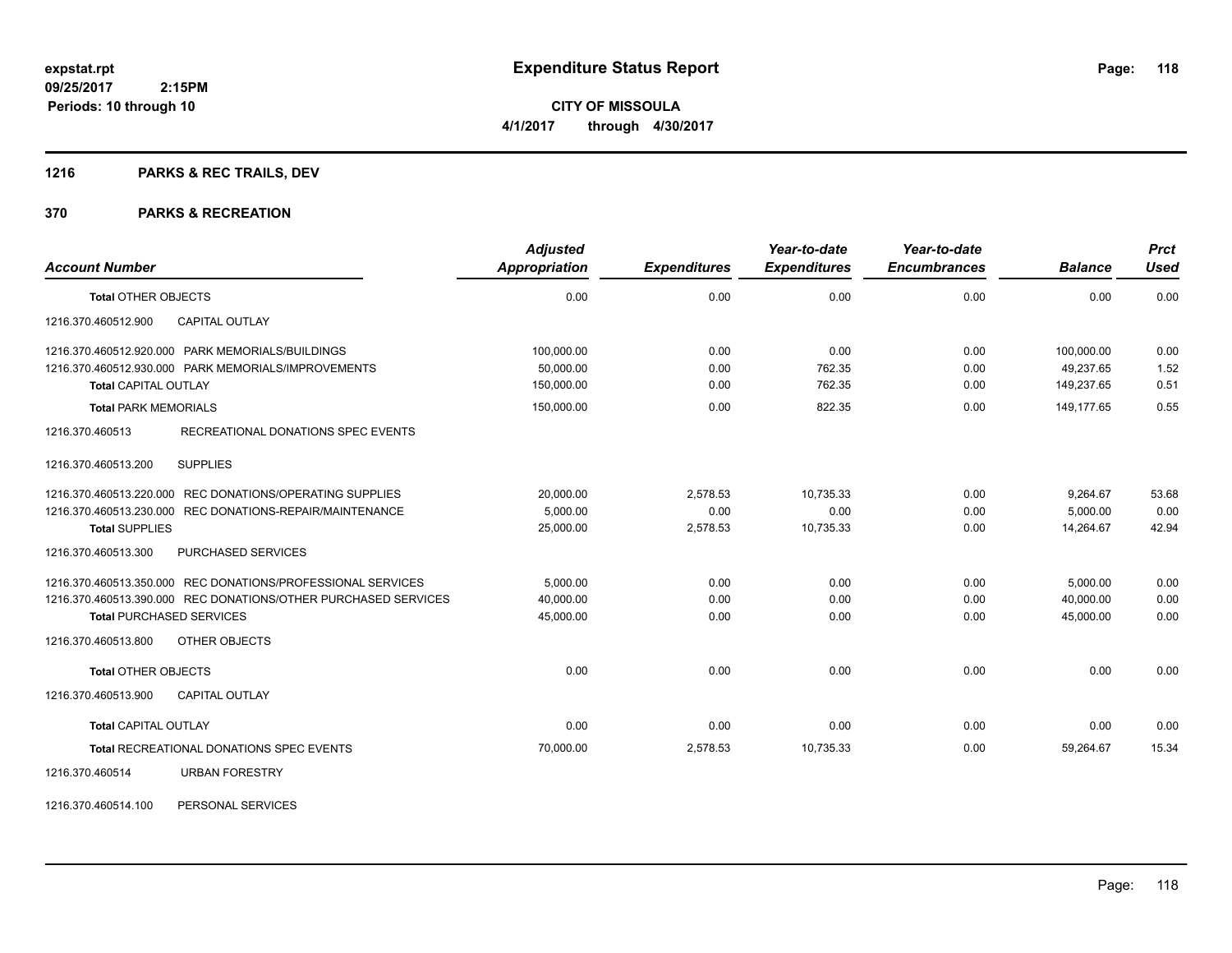**CITY OF MISSOULA 4/1/2017 through 4/30/2017**

## **1216 PARKS & REC TRAILS, DEV**

| <b>Account Number</b>                                        | <b>Adjusted</b><br><b>Appropriation</b> | <b>Expenditures</b> | Year-to-date<br><b>Expenditures</b> | Year-to-date<br><b>Encumbrances</b> | <b>Balance</b> | <b>Prct</b><br><b>Used</b> |
|--------------------------------------------------------------|-----------------------------------------|---------------------|-------------------------------------|-------------------------------------|----------------|----------------------------|
|                                                              |                                         |                     |                                     |                                     |                |                            |
| <b>Total PERSONAL SERVICES</b>                               | 0.00                                    | 0.00                | 0.00                                | 0.00                                | 0.00           | 0.00                       |
| <b>SUPPLIES</b><br>1216.370.460514.200                       |                                         |                     |                                     |                                     |                |                            |
| 1216.370.460514.220.000 URBAN FORESTRY/OPERATING SUPPLIES    | 10,000.00                               | 0.00                | 324.66                              | 0.00                                | 9,675.34       | 3.25                       |
| 1216.370.460514.220.081 OPERATING SUPPLIES                   | 0.00                                    | 0.00                | 2,804.50                            | 0.00                                | $-2,804.50$    | 0.00                       |
| 1216.370.460514.220.191 OPERATING SUPPLIES                   | 0.00                                    | 0.00                | 331.50                              | 0.00                                | $-331.50$      | 0.00                       |
| 1216.370.460514.230.000 URBAN FORESTRY-REPAIR/MAINTENANCE    | 5,000.00                                | 0.00                | 0.00                                | 0.00                                | 5,000.00       | 0.00                       |
| <b>Total SUPPLIES</b>                                        | 15,000.00                               | 0.00                | 3,460.66                            | 0.00                                | 11,539.34      | 23.07                      |
| 1216.370.460514.300<br>PURCHASED SERVICES                    |                                         |                     |                                     |                                     |                |                            |
| 1216.370.460514.350.000 URBAN FORESTRY/PROFESSIONAL SERVICES | 20.000.00                               | 0.00                | 0.00                                | 0.00                                | 20,000.00      | 0.00                       |
| 1216.370.460514.350.085 FOREST HEALTH GRANT                  | 20,000.00                               | 0.00                | 0.00                                | 0.00                                | 20,000.00      | 0.00                       |
| <b>Total PURCHASED SERVICES</b>                              | 40,000.00                               | 0.00                | 0.00                                | 0.00                                | 40,000.00      | 0.00                       |
| 1216.370.460514.900<br><b>CAPITAL OUTLAY</b>                 |                                         |                     |                                     |                                     |                |                            |
| 1216.370.460514.930.000 IMPROVEMENTS                         | 20.000.00                               | 0.00                | 0.00                                | 0.00                                | 20,000.00      | 0.00                       |
| 1216.370.460514.940.000 MACHINERY & EQUIPMENT                | 0.00                                    | 0.00                | 9,150.00                            | 0.00                                | $-9,150.00$    | 0.00                       |
| <b>Total CAPITAL OUTLAY</b>                                  | 20,000.00                               | 0.00                | 9,150.00                            | 0.00                                | 10,850.00      | 45.75                      |
| <b>Total URBAN FORESTRY</b>                                  | 75,000.00                               | 0.00                | 12.610.66                           | 0.00                                | 62.389.34      | 16.81                      |
| PARK REVOLVING<br>1216.370.460516                            |                                         |                     |                                     |                                     |                |                            |
| 1216.370.460516.800<br>OTHER OBJECTS                         |                                         |                     |                                     |                                     |                |                            |
| 1216.370.460516.845.000 CONTINGENCY                          | 25,000.00                               | 0.00                | 0.00                                | 0.00                                | 25,000.00      | 0.00                       |
| <b>Total PARK REVOLVING</b>                                  | 25,000.00                               | 0.00                | 0.00                                | 0.00                                | 25,000.00      | 0.00                       |
| 1216.370.460517<br>OPEN SPACE PURCHASE & DONATIONS           |                                         |                     |                                     |                                     |                |                            |
| <b>SUPPLIES</b><br>1216.370.460517.200                       |                                         |                     |                                     |                                     |                |                            |
| <b>Total SUPPLIES</b>                                        | 0.00                                    | 0.00                | 0.00                                | 0.00                                | 0.00           | 0.00                       |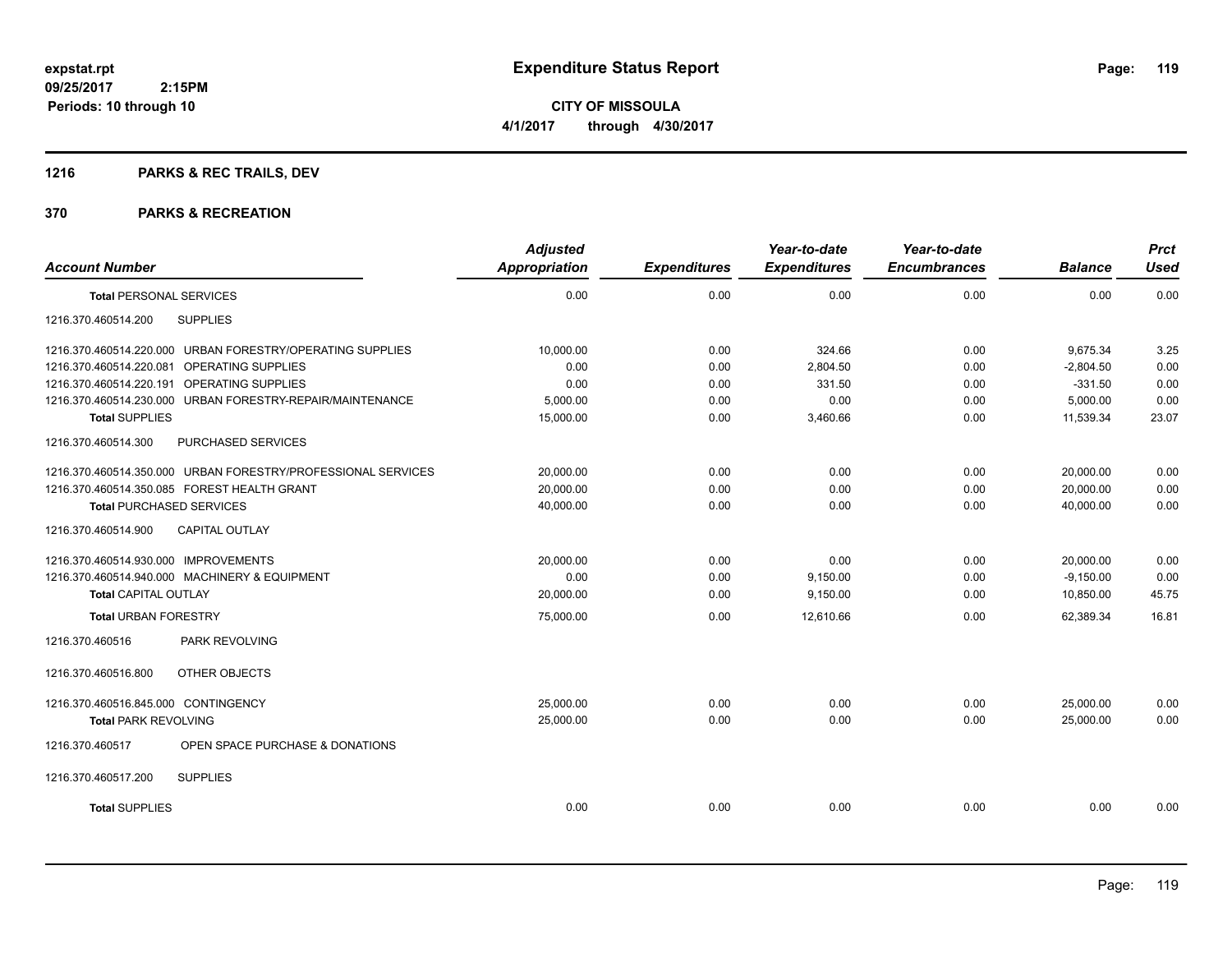## **1216 PARKS & REC TRAILS, DEV**

|                               |                                                  | <b>Adjusted</b>      |                     | Year-to-date        | Year-to-date        |                | <b>Prct</b> |
|-------------------------------|--------------------------------------------------|----------------------|---------------------|---------------------|---------------------|----------------|-------------|
| <b>Account Number</b>         |                                                  | <b>Appropriation</b> | <b>Expenditures</b> | <b>Expenditures</b> | <b>Encumbrances</b> | <b>Balance</b> | <b>Used</b> |
| 1216.370.460517.300           | PURCHASED SERVICES                               |                      |                     |                     |                     |                |             |
|                               | 1216.370.460517.390.000 OTHER PURCHASED SERVICES | 10,000.00            | 0.00                | 0.00                | 0.00                | 10,000.00      | 0.00        |
|                               | <b>Total PURCHASED SERVICES</b>                  | 10,000.00            | 0.00                | 0.00                | 0.00                | 10,000.00      | 0.00        |
| 1216.370.460517.900           | CAPITAL OUTLAY                                   |                      |                     |                     |                     |                |             |
| <b>Total CAPITAL OUTLAY</b>   |                                                  | 0.00                 | 0.00                | 0.00                | 0.00                | 0.00           | 0.00        |
|                               | Total OPEN SPACE PURCHASE & DONATIONS            | 10,000.00            | 0.00                | 0.00                | 0.00                | 10,000.00      | 0.00        |
| 1216.370.460518               | SILVERS LAGOON                                   |                      |                     |                     |                     |                |             |
| 1216.370.460518.900           | CAPITAL OUTLAY                                   |                      |                     |                     |                     |                |             |
| <b>Total SILVERS LAGOON</b>   |                                                  | 0.00                 | 0.00                | 0.00                | 0.00                | 0.00           | 0.00        |
| 1216.370.460519               | <b>AQUATICS CAPITAL</b>                          |                      |                     |                     |                     |                |             |
| 1216.370.460519.200           | <b>SUPPLIES</b>                                  |                      |                     |                     |                     |                |             |
| <b>Total SUPPLIES</b>         |                                                  | 0.00                 | 0.00                | 0.00                | 0.00                | 0.00           | 0.00        |
| 1216.370.460519.300           | PURCHASED SERVICES                               |                      |                     |                     |                     |                |             |
|                               | <b>Total PURCHASED SERVICES</b>                  | 0.00                 | 0.00                | 0.00                | 0.00                | 0.00           | 0.00        |
| 1216.370.460519.900           | CAPITAL OUTLAY                                   |                      |                     |                     |                     |                |             |
| <b>Total AQUATICS CAPITAL</b> |                                                  | 0.00                 | 0.00                | 0.00                | 0.00                | 0.00           | 0.00        |
| 1216.370.460520               | *** Title Not Found ***                          |                      |                     |                     |                     |                |             |
| 1216.370.460520.200           | <b>SUPPLIES</b>                                  |                      |                     |                     |                     |                |             |
| <b>Total SUPPLIES</b>         |                                                  | 0.00                 | 0.00                | 0.00                | 0.00                | 0.00           | 0.00        |
| 1216.370.460520.300           | PURCHASED SERVICES                               |                      |                     |                     |                     |                |             |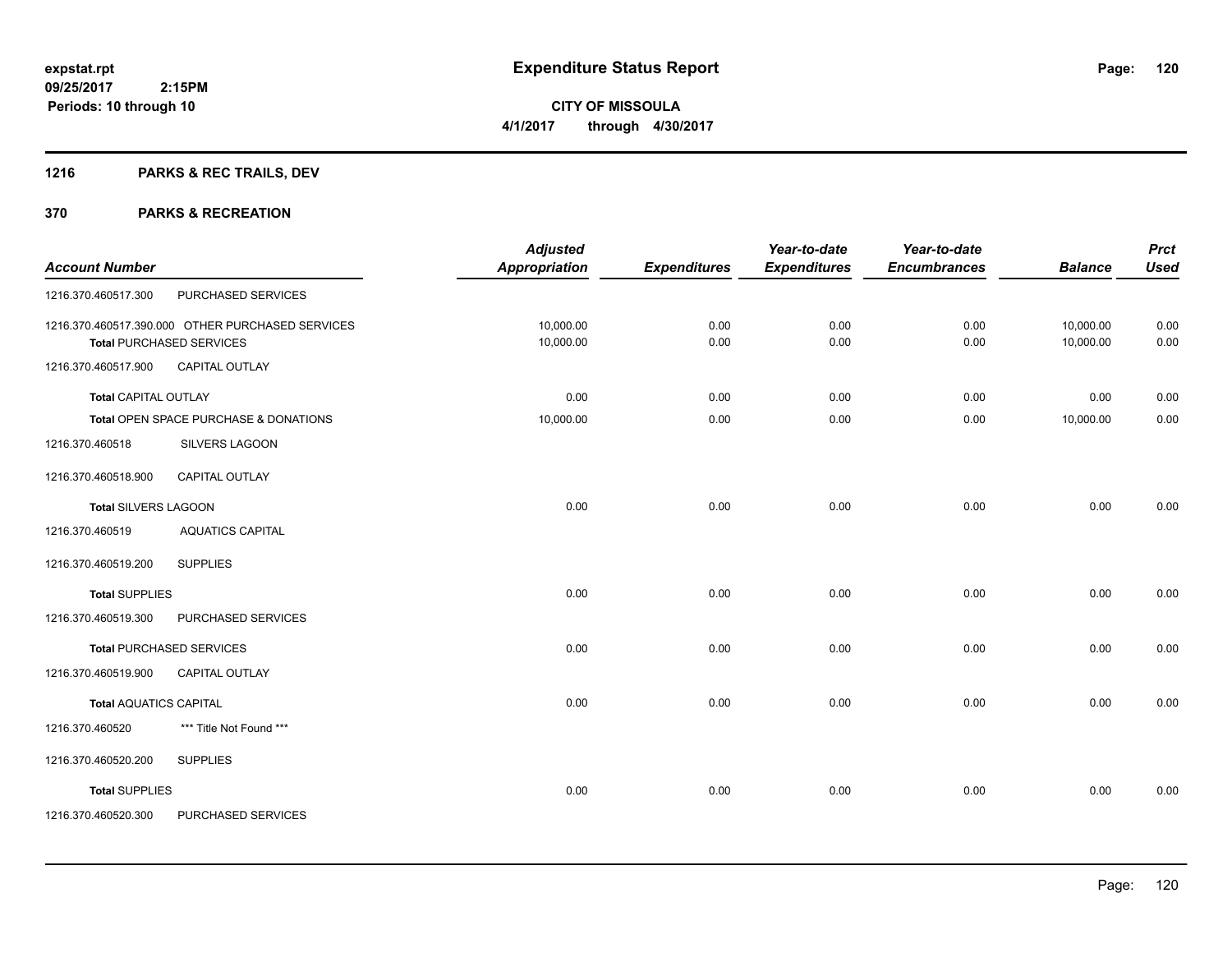## **1216 PARKS & REC TRAILS, DEV**

| <b>Account Number</b>                |                                                                 | <b>Adjusted</b><br><b>Appropriation</b> | <b>Expenditures</b> | Year-to-date<br><b>Expenditures</b> | Year-to-date<br><b>Encumbrances</b> | <b>Balance</b> | <b>Prct</b><br><b>Used</b> |
|--------------------------------------|-----------------------------------------------------------------|-----------------------------------------|---------------------|-------------------------------------|-------------------------------------|----------------|----------------------------|
| <b>Total PURCHASED SERVICES</b>      |                                                                 | 0.00                                    | 0.00                | 0.00                                | 0.00                                | 0.00           | 0.00                       |
| 1216.370.460520.900                  | <b>CAPITAL OUTLAY</b>                                           |                                         |                     |                                     |                                     |                |                            |
| Total *** Title Not Found ***        |                                                                 | 0.00                                    | 0.00                | 0.00                                | 0.00                                | 0.00           | 0.00                       |
| 1216.370.460521                      | <b>CONSERVATION LANDS DONATIONS</b>                             |                                         |                     |                                     |                                     |                |                            |
| 1216.370.460521.100                  | PERSONAL SERVICES                                               |                                         |                     |                                     |                                     |                |                            |
|                                      | 1216.370.460521.110.000 CONSV LANDS MGMT GRANTS                 | 11,291.00                               | 0.00                | 5,568.48                            | 0.00                                | 5,722.52       | 49.32                      |
|                                      | 1216.370.460521.140.000 CONSERVATION LAND MGMT GRANT/EMP CONTRI | 1.909.00                                | 0.00                | 784.76                              | 0.00                                | 1.124.24       | 41.11                      |
|                                      | 1216.370.460521.141.000 STATE RETIREMENT CONTRIBUTIONS          | 0.00                                    | 0.00                | 5.57                                | 0.00                                | $-5.57$        | 0.00                       |
| <b>Total PERSONAL SERVICES</b>       |                                                                 | 13,200.00                               | 0.00                | 6,358.81                            | 0.00                                | 6,841.19       | 48.17                      |
| 1216.370.460521.200                  | <b>SUPPLIES</b>                                                 |                                         |                     |                                     |                                     |                |                            |
|                                      | 1216.370.460521.220.000 CONSVERVATION LANDS GRANT/OPER SUPPLIES | 10.000.00                               | 0.00                | 0.00                                | 0.00                                | 10,000.00      | 0.00                       |
|                                      | 1216.370.460521.220.086 OPERATING SUPPLIES~WEED PROGRAM         | 0.00                                    | 0.00                | 8.630.00                            | 0.00                                | $-8.630.00$    | 0.00                       |
|                                      | 1216.370.460521.230.000 CONSERVATION LANDS MGMT GRANT           | 5,000.00                                | 0.00                | 0.00                                | 0.00                                | 5,000.00       | 0.00                       |
|                                      | 1216.370.460521.230.086 REPAIR/MAINTENANCE                      | 0.00                                    | 0.00                | 10,000.00                           | 0.00                                | $-10,000.00$   | 0.00                       |
| <b>Total SUPPLIES</b>                |                                                                 | 15,000.00                               | 0.00                | 18,630.00                           | 0.00                                | $-3,630.00$    | 124.20                     |
| 1216.370.460521.300                  | <b>PURCHASED SERVICES</b>                                       |                                         |                     |                                     |                                     |                |                            |
|                                      | 1216.370.460521.350.000 CONSERVATION LANDS                      | 9,700.00                                | 0.00                | 0.00                                | 0.00                                | 9,700.00       | 0.00                       |
|                                      | 1216.370.460521.350.086 PROFESSIONAL SERVICES~WEED PROGRAM      | 15,000.00                               | 0.00                | 2,160.32                            | 0.00                                | 12,839.68      | 14.40                      |
| 1216.370.460521.370.000 TRAVEL       |                                                                 | 150.00                                  | 0.00                | 0.00                                | 0.00                                | 150.00         | 0.00                       |
| 1216.370.460521.380.000 TRAINING     |                                                                 | 150.00                                  | 0.00                | 0.00                                | 0.00                                | 150.00         | 0.00                       |
| <b>Total PURCHASED SERVICES</b>      |                                                                 | 25,000.00                               | 0.00                | 2,160.32                            | 0.00                                | 22,839.68      | 8.64                       |
| 1216.370.460521.900                  | <b>CAPITAL OUTLAY</b>                                           |                                         |                     |                                     |                                     |                |                            |
| 1216.370.460521.930.000 IMPROVEMENTS |                                                                 | 6,800.00                                | 0.00                | 0.00                                | 0.00                                | 6,800.00       | 0.00                       |
| <b>Total CAPITAL OUTLAY</b>          |                                                                 | 6,800.00                                | 0.00                | 0.00                                | 0.00                                | 6.800.00       | 0.00                       |
|                                      | <b>Total CONSERVATION LANDS DONATIONS</b>                       | 60,000.00                               | 0.00                | 27,149.13                           | 0.00                                | 32.850.87      | 45.25                      |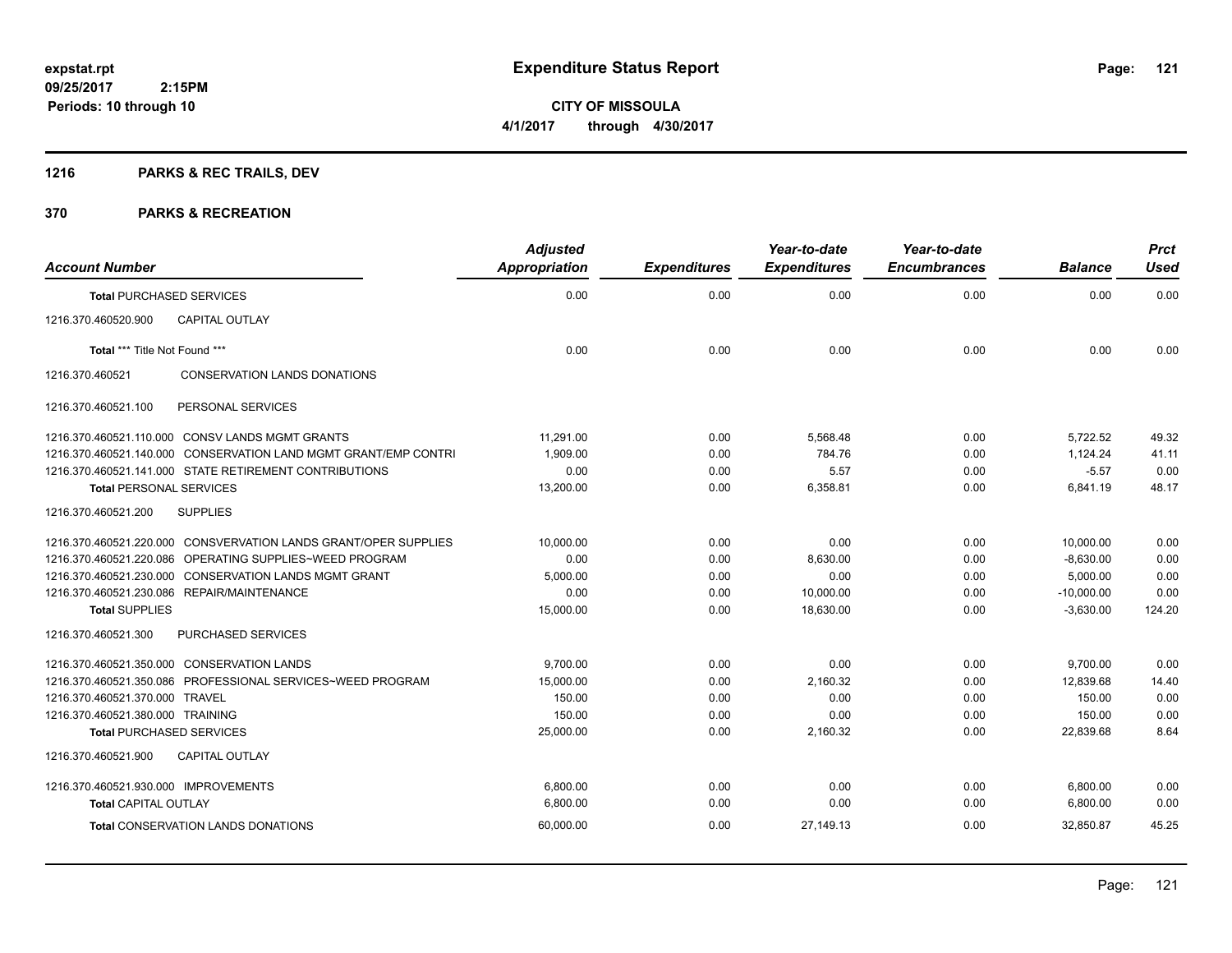## **1216 PARKS & REC TRAILS, DEV**

|                                      |                                            | <b>Adjusted</b>      |                     | Year-to-date        | Year-to-date        |                | <b>Prct</b> |
|--------------------------------------|--------------------------------------------|----------------------|---------------------|---------------------|---------------------|----------------|-------------|
| <b>Account Number</b>                |                                            | <b>Appropriation</b> | <b>Expenditures</b> | <b>Expenditures</b> | <b>Encumbrances</b> | <b>Balance</b> | <b>Used</b> |
| 1216.370.460522                      | <b>CONVERSATION LAND DONATIONS</b>         |                      |                     |                     |                     |                |             |
| 1216.370.460522.200                  | <b>SUPPLIES</b>                            |                      |                     |                     |                     |                |             |
|                                      | 1216.370.460522.230.000 REPAIR/MAINTENANCE | 10,000.00            | 0.00                | 0.00                | 0.00                | 10,000.00      | 0.00        |
| <b>Total SUPPLIES</b>                |                                            | 10,000.00            | 0.00                | 0.00                | 0.00                | 10,000.00      | 0.00        |
| 1216.370.460522.900                  | <b>CAPITAL OUTLAY</b>                      |                      |                     |                     |                     |                |             |
| 1216.370.460522.930.000 IMPROVEMENTS |                                            | 10,000.00            | 0.00                | 0.00                | 0.00                | 10,000.00      | 0.00        |
| <b>Total CAPITAL OUTLAY</b>          |                                            | 10,000.00            | 0.00                | 0.00                | 0.00                | 10,000.00      | 0.00        |
|                                      | Total CONVERSATION LAND DONATIONS          | 20,000.00            | 0.00                | 0.00                | 0.00                | 20,000.00      | 0.00        |
| 1216.370.460523                      | <b>CONSERVATION LANDS MGMT GRANTS</b>      |                      |                     |                     |                     |                |             |
| 1216.370.460523.100                  | PERSONAL SERVICES                          |                      |                     |                     |                     |                |             |
| <b>Total PERSONAL SERVICES</b>       |                                            | 0.00                 | 0.00                | 0.00                | 0.00                | 0.00           | 0.00        |
| 1216.370.460523.300                  | PURCHASED SERVICES                         |                      |                     |                     |                     |                |             |
|                                      | <b>Total PURCHASED SERVICES</b>            | 0.00                 | 0.00                | 0.00                | 0.00                | 0.00           | 0.00        |
| 1216.370.460523.900                  | CAPITAL OUTLAY                             |                      |                     |                     |                     |                |             |
|                                      | Total CONSERVATION LANDS MGMT GRANTS       | 0.00                 | 0.00                | 0.00                | 0.00                | 0.00           | 0.00        |
| 1216.370.460524                      | *** Title Not Found ***                    |                      |                     |                     |                     |                |             |
| 1216.370.460524.100                  | PERSONAL SERVICES                          |                      |                     |                     |                     |                |             |
| <b>Total PERSONAL SERVICES</b>       |                                            | 0.00                 | 0.00                | 0.00                | 0.00                | 0.00           | 0.00        |
| 1216.370.460524.200                  | <b>SUPPLIES</b>                            |                      |                     |                     |                     |                |             |
| <b>Total SUPPLIES</b>                |                                            | 0.00                 | 0.00                | 0.00                | 0.00                | 0.00           | 0.00        |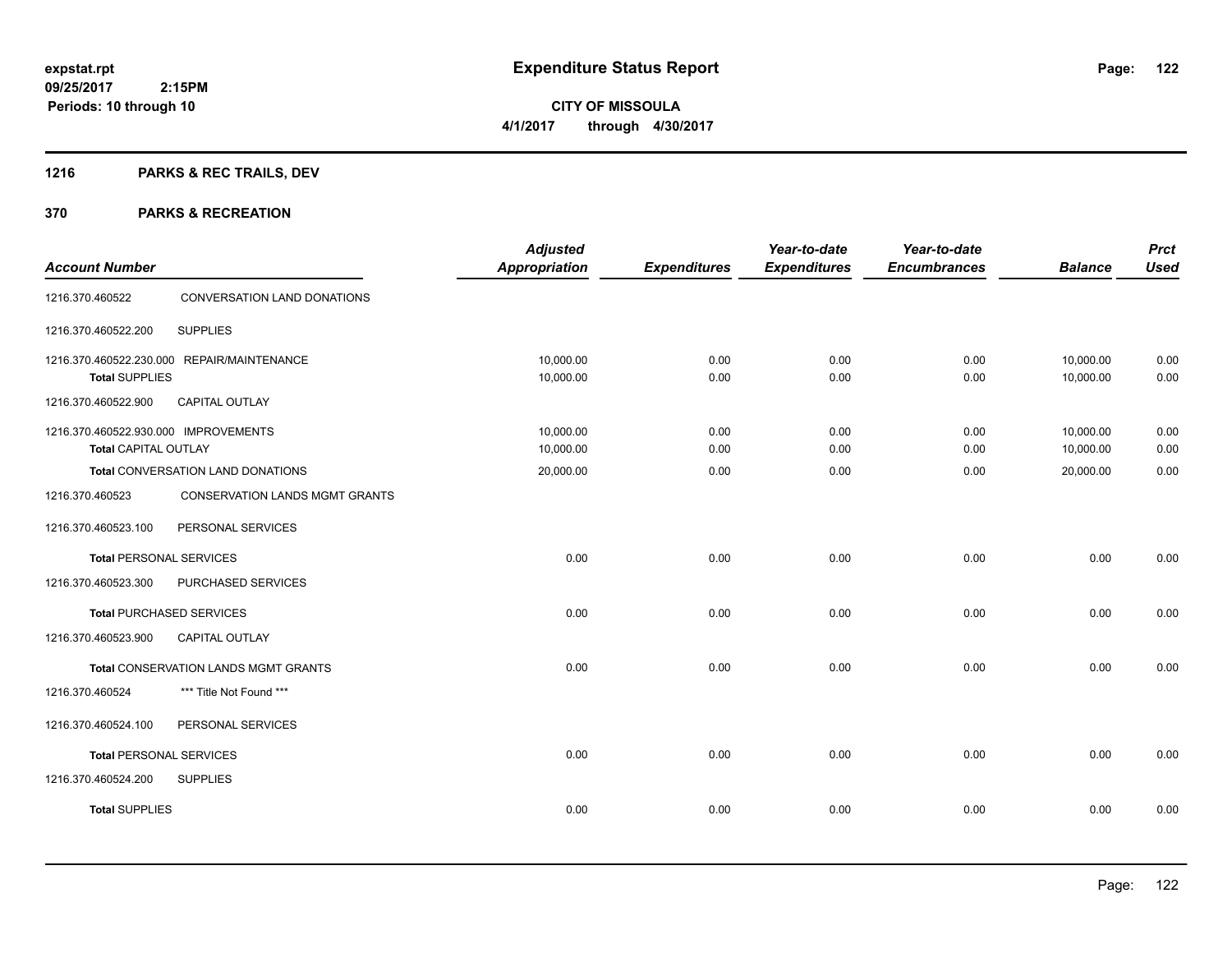## **1216 PARKS & REC TRAILS, DEV**

| <b>Account Number</b>                |                                          | <b>Adjusted</b><br><b>Appropriation</b> | <b>Expenditures</b> | Year-to-date<br><b>Expenditures</b> | Year-to-date<br><b>Encumbrances</b> | <b>Balance</b> | <b>Prct</b><br><b>Used</b> |
|--------------------------------------|------------------------------------------|-----------------------------------------|---------------------|-------------------------------------|-------------------------------------|----------------|----------------------------|
| 1216.370.460524.300                  | <b>PURCHASED SERVICES</b>                |                                         |                     |                                     |                                     |                |                            |
| <b>Total *** Title Not Found ***</b> |                                          | 0.00                                    | 0.00                | 0.00                                | 0.00                                | 0.00           | 0.00                       |
| 1216.370.510110                      | <b>MERCHANT SERVICES</b>                 |                                         |                     |                                     |                                     |                |                            |
| 1216.370.510110.500                  | <b>FIXED CHARGES</b>                     |                                         |                     |                                     |                                     |                |                            |
|                                      | <b>Total MERCHANT SERVICES</b>           | 0.00                                    | 0.00                | 0.00                                | 0.00                                | 0.00           | 0.00                       |
|                                      | <b>Total PARKS &amp; REC TRAILS, DEV</b> | 836,000.00                              | 7.564.19            | 250,688.57                          | 0.00                                | 585.311.43     | 29.99                      |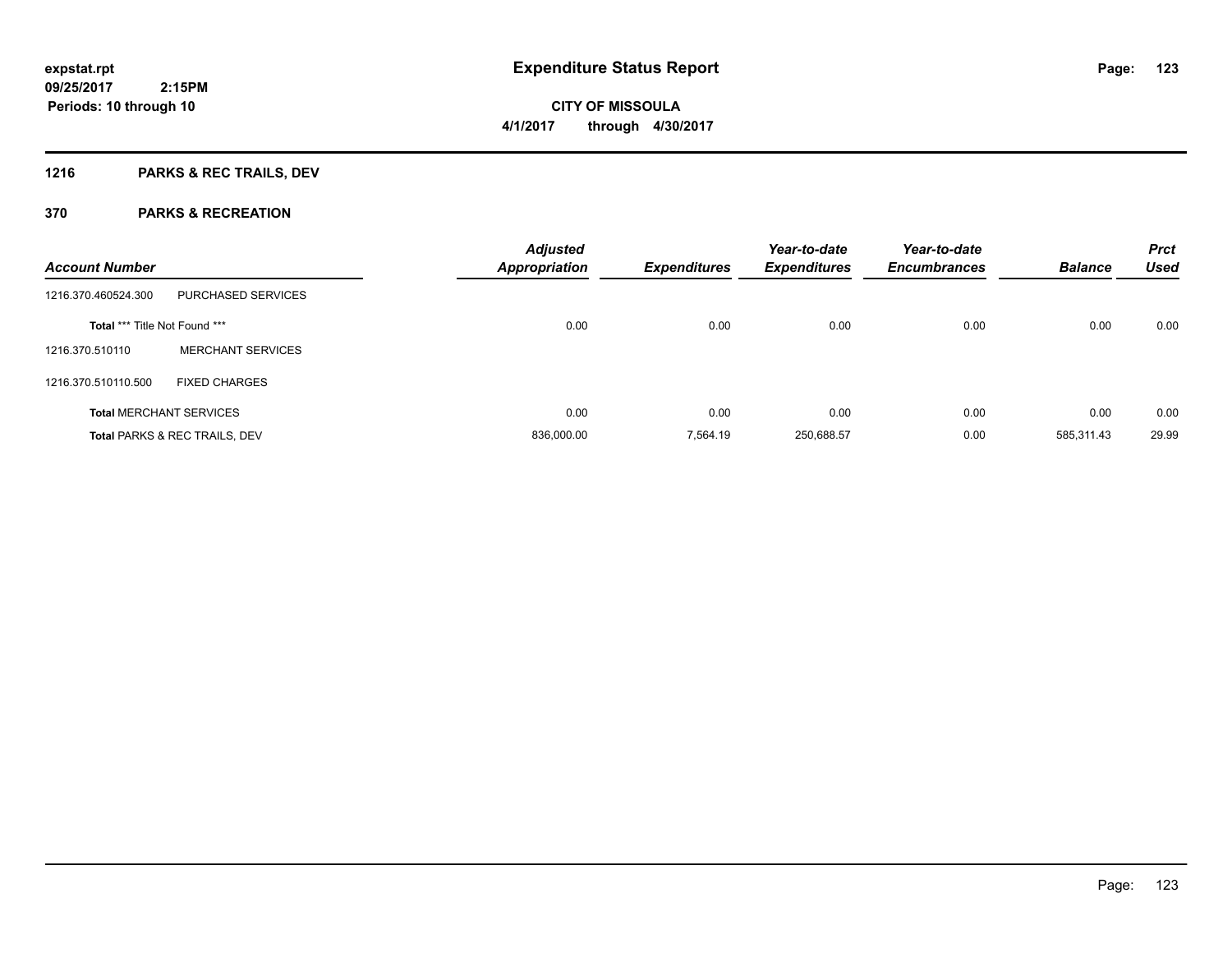**124**

**09/25/2017 2:15PM Periods: 10 through 10**

**CITY OF MISSOULA 4/1/2017 through 4/30/2017**

#### **1217 PARKS CITY LIFE GYM LEASE**

## **370 PARKS & RECREATION**

|                                      |                                                         | <b>Adjusted</b>      |                     | Year-to-date        | Year-to-date        |                | <b>Prct</b> |
|--------------------------------------|---------------------------------------------------------|----------------------|---------------------|---------------------|---------------------|----------------|-------------|
| <b>Account Number</b>                |                                                         | <b>Appropriation</b> | <b>Expenditures</b> | <b>Expenditures</b> | <b>Encumbrances</b> | <b>Balance</b> | <b>Used</b> |
| 1217.370.460440                      | CITY LIFE GYM LEASE                                     |                      |                     |                     |                     |                |             |
| 1217.370.460440.100                  | PERSONAL SERVICES                                       |                      |                     |                     |                     |                |             |
|                                      | 1217.370.460440.110.000 SALARIES AND WAGES              | 12,000.00            | 0.00                | 0.00                | 0.00                | 12,000.00      | 0.00        |
| <b>Total PERSONAL SERVICES</b>       |                                                         | 12,000.00            | 0.00                | 0.00                | 0.00                | 12,000.00      | 0.00        |
| 1217.370.460440.200                  | <b>SUPPLIES</b>                                         |                      |                     |                     |                     |                |             |
|                                      | 1217.370.460440.220.000 OPERATING SUPPLIES              | 2,500.00             | 63.42               | 739.61              | 0.00                | 1,760.39       | 29.58       |
| 1217.370.460440.220.147              | OPERATING SUPPLIES                                      | 0.00                 | 0.00                | 123.35              | 0.00                | $-123.35$      | 0.00        |
|                                      | 1217.370.460440.230.000 REPAIR/MAINTENANCE              | 3,500.00             | 0.00                | 0.00                | 0.00                | 3,500.00       | 0.00        |
| <b>Total SUPPLIES</b>                |                                                         | 6,000.00             | 63.42               | 862.96              | 0.00                | 5,137.04       | 14.38       |
| 1217.370.460440.300                  | PURCHASED SERVICES                                      |                      |                     |                     |                     |                |             |
|                                      | 1217.370.460440.320.000 PRINTING & DUPLICATING          | 1,000.00             | 0.00                | 0.00                | 0.00                | 1,000.00       | 0.00        |
|                                      | 1217.370.460440.330.000 PUBLICITY, SUBSCRIPTIONS & DUES | 1,000.00             | 0.00                | 0.00                | 0.00                | 1,000.00       | 0.00        |
|                                      | 1217.370.460440.390.000 OTHER PURCHASED SERVICES        | 4,992.00             | 0.00                | 0.00                | 0.00                | 4,992.00       | 0.00        |
| <b>Total PURCHASED SERVICES</b>      |                                                         | 6,992.00             | 0.00                | 0.00                | 0.00                | 6,992.00       | 0.00        |
| 1217.370.460440.500                  | <b>FIXED CHARGES</b>                                    |                      |                     |                     |                     |                |             |
|                                      | 1217.370.460440.500.000 LEASE/FIXED CHARGES             | 24,000.00            | 2,000.00            | 20,000.00           | 0.00                | 4,000.00       | 83.33       |
| <b>Total FIXED CHARGES</b>           |                                                         | 24,000.00            | 2,000.00            | 20.000.00           | 0.00                | 4,000.00       | 83.33       |
| 1217.370.460440.900                  | <b>CAPITAL OUTLAY</b>                                   |                      |                     |                     |                     |                |             |
| 1217.370.460440.930.000 IMPROVEMENTS |                                                         | 0.00                 | 0.00                | 4,992.00            | 0.00                | $-4,992.00$    | 0.00        |
| <b>Total CAPITAL OUTLAY</b>          |                                                         | 0.00                 | 0.00                | 4,992.00            | 0.00                | $-4,992.00$    | 0.00        |
| Total CITY LIFE GYM LEASE            |                                                         | 48,992.00            | 2,063.42            | 25,854.96           | 0.00                | 23,137.04      | 52.77       |
| 1217.370.460471                      | <b>RECREATION ADULTS</b>                                |                      |                     |                     |                     |                |             |

1217.370.460471.200 SUPPLIES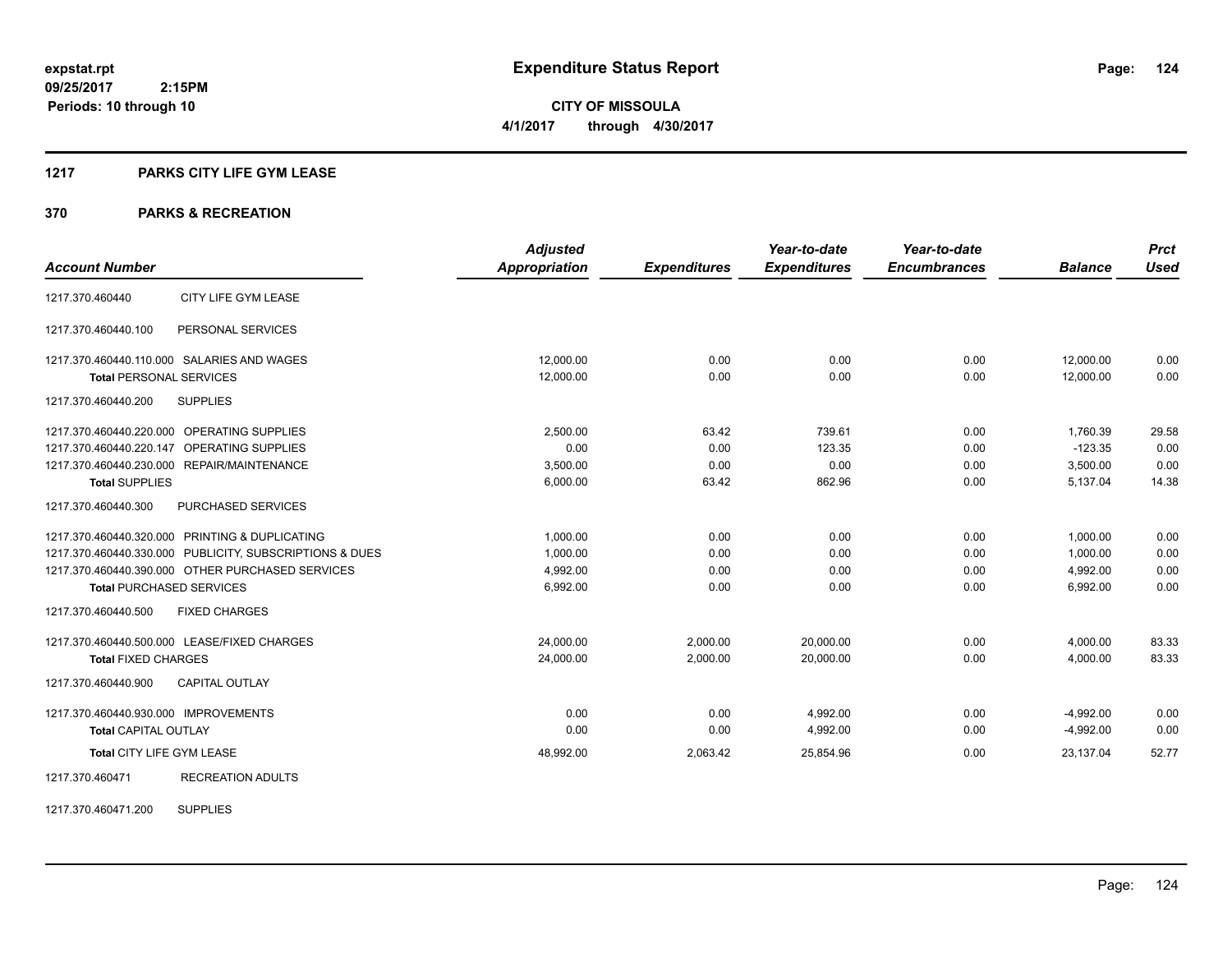## **1217 PARKS CITY LIFE GYM LEASE**

| <b>Account Number</b>          |                                        | <b>Adjusted</b><br>Appropriation | <b>Expenditures</b> | Year-to-date<br><b>Expenditures</b> | Year-to-date<br><b>Encumbrances</b> | <b>Balance</b> | <b>Prct</b><br>Used |
|--------------------------------|----------------------------------------|----------------------------------|---------------------|-------------------------------------|-------------------------------------|----------------|---------------------|
| <b>Total RECREATION ADULTS</b> |                                        | 0.00                             | 0.00                | 0.00                                | 0.00                                | 0.00           | 0.00                |
| 1217.370.510110                | <b>MERCHANT SERVICES</b>               |                                  |                     |                                     |                                     |                |                     |
| 1217.370.510110.500            | <b>FIXED CHARGES</b>                   |                                  |                     |                                     |                                     |                |                     |
|                                | <b>Total MERCHANT SERVICES</b>         | 0.00                             | 0.00                | 0.00                                | 0.00                                | 0.00           | 0.00                |
|                                | <b>Total PARKS CITY LIFE GYM LEASE</b> | 48,992.00                        | 2.063.42            | 25.854.96                           | 0.00                                | 23.137.04      | 52.77               |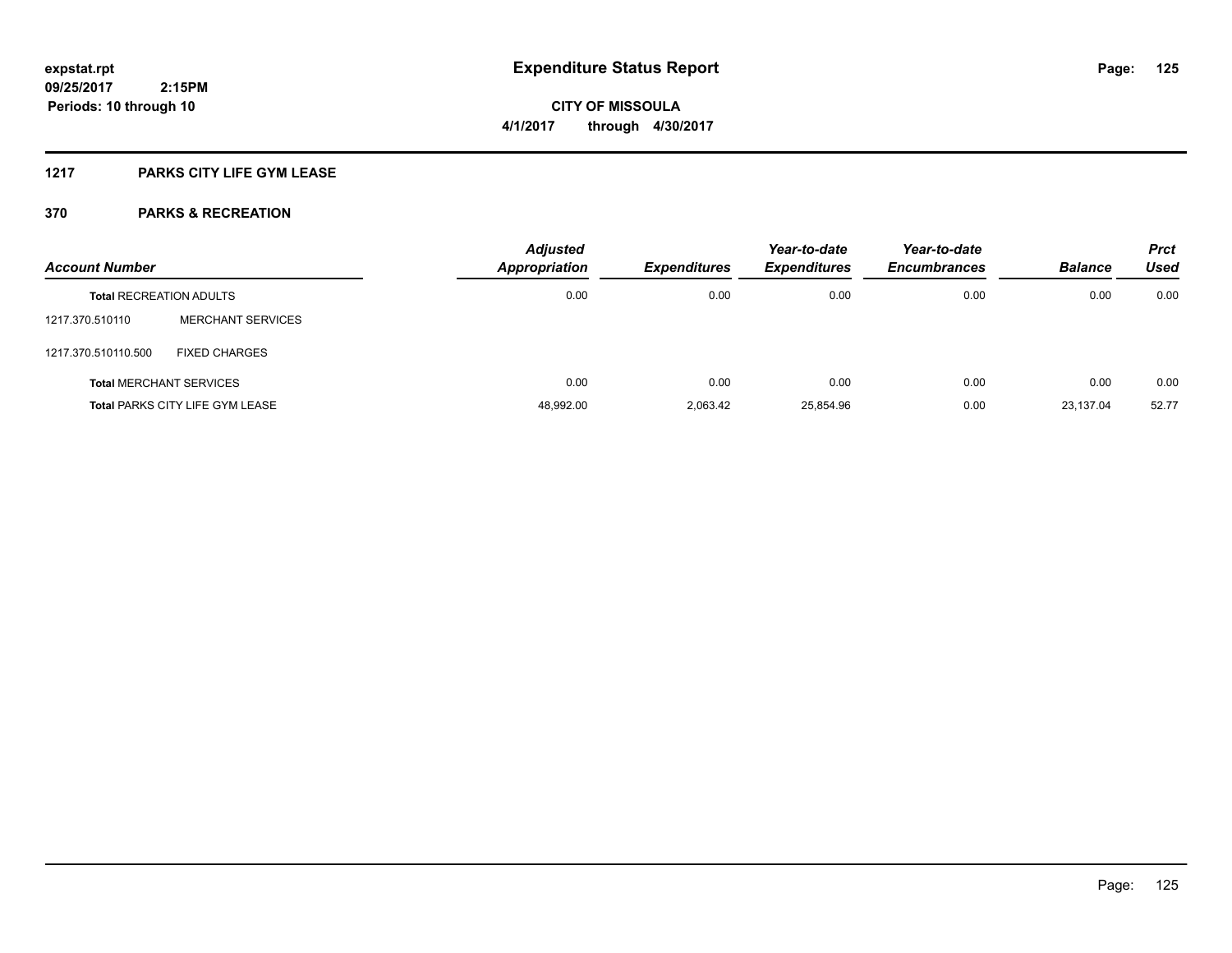## **1218 ALL ABILITIES PLAYGROUND**

| <b>Account Number</b>    |                                       | <b>Adjusted</b><br><b>Appropriation</b> | <b>Expenditures</b> | Year-to-date<br><b>Expenditures</b> | Year-to-date<br><b>Encumbrances</b> | <b>Balance</b> | <b>Prct</b><br><b>Used</b> |
|--------------------------|---------------------------------------|-----------------------------------------|---------------------|-------------------------------------|-------------------------------------|----------------|----------------------------|
| 1218.370.460444          | <b>PLAYGROUNDS</b>                    |                                         |                     |                                     |                                     |                |                            |
| 1218.370.460444.300      | PURCHASED SERVICES                    |                                         |                     |                                     |                                     |                |                            |
|                          | <b>Total PURCHASED SERVICES</b>       | 0.00                                    | 0.00                | 0.00                                | 0.00                                | 0.00           | 0.00                       |
| 1218.370.460444.900      | <b>CAPITAL OUTLAY</b>                 |                                         |                     |                                     |                                     |                |                            |
| <b>Total PLAYGROUNDS</b> |                                       | 0.00                                    | 0.00                | 0.00                                | 0.00                                | 0.00           | 0.00                       |
| 1218.370.510110          | <b>MERCHANT SERVICES</b>              |                                         |                     |                                     |                                     |                |                            |
| 1218.370.510110.500      | <b>FIXED CHARGES</b>                  |                                         |                     |                                     |                                     |                |                            |
|                          | <b>Total MERCHANT SERVICES</b>        | 0.00                                    | 0.00                | 0.00                                | 0.00                                | 0.00           | 0.00                       |
|                          | <b>Total ALL ABILITIES PLAYGROUND</b> | 0.00                                    | 0.00                | 0.00                                | 0.00                                | 0.00           | 0.00                       |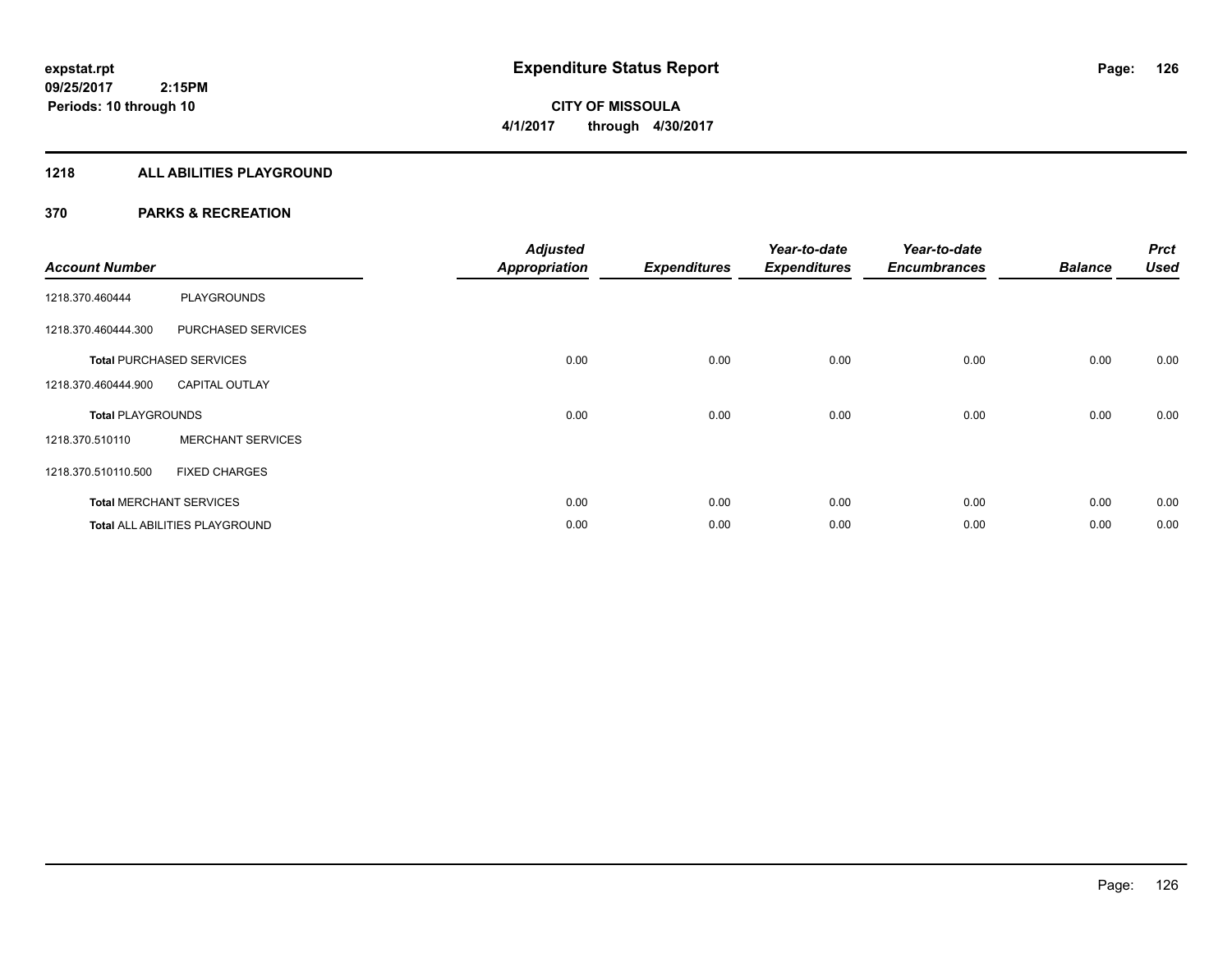#### **1219 FT MISSOULA REGIONAL PARK**

| <b>Account Number</b>                                  | <b>Adjusted</b><br>Appropriation | <b>Expenditures</b> | Year-to-date<br><b>Expenditures</b> | Year-to-date<br><b>Encumbrances</b> | <b>Balance</b> | <b>Prct</b><br><b>Used</b> |
|--------------------------------------------------------|----------------------------------|---------------------|-------------------------------------|-------------------------------------|----------------|----------------------------|
| <b>CONSTRUCTION</b><br>1219.370.460401                 |                                  |                     |                                     |                                     |                |                            |
|                                                        |                                  |                     |                                     |                                     |                |                            |
| PERSONAL SERVICES<br>1219.370.460401.100               |                                  |                     |                                     |                                     |                |                            |
| 1219.370.460401.110.000 SALARIES AND WAGES             | 18,630.00                        | 2,769.25            | 25,139.46                           | 0.00                                | $-6,509.46$    | 134.94                     |
| 1219.370.460401.140.000 EMPLOYER CONTRIBUTIONS         | 4,620.00                         | 231.56              | 3,175.93                            | 0.00                                | 1,444.07       | 68.74                      |
| 1219.370.460401.141.000 STATE RETIREMENT CONTRIBUTIONS | 0.00                             | 13.29               | 74.76                               | 0.00                                | $-74.76$       | 0.00                       |
| <b>Total PERSONAL SERVICES</b>                         | 23,250.00                        | 3,014.10            | 28,390.15                           | 0.00                                | $-5,140.15$    | 122.11                     |
| 1219.370.460401.200<br><b>SUPPLIES</b>                 |                                  |                     |                                     |                                     |                |                            |
| OPERATING SUPPLIES<br>1219.370.460401.220.000          | 1.100.00                         | 0.00                | 504.43                              | 0.00                                | 595.57         | 45.86                      |
| 1219.370.460401.231.000<br><b>GASOLINE</b>             | 1.012.00                         | 0.00                | 0.00                                | 0.00                                | 1.012.00       | 0.00                       |
| <b>Total SUPPLIES</b>                                  | 2,112.00                         | 0.00                | 504.43                              | 0.00                                | 1,607.57       | 23.88                      |
| PURCHASED SERVICES<br>1219.370.460401.300              |                                  |                     |                                     |                                     |                |                            |
| 1219.370.460401.344.000 TELEPHONE SERVICE              | 400.00                           | 53.48               | 467.97                              | 0.00                                | $-67.97$       | 116.99                     |
| 1219.370.460401.350.000 PROFESSIONAL SERVICES          | 1.500.00                         | 0.00                | 0.00                                | 0.00                                | 1,500.00       | 0.00                       |
| <b>Total PURCHASED SERVICES</b>                        | 1,900.00                         | 53.48               | 467.97                              | 0.00                                | 1,432.03       | 24.63                      |
| <b>CAPITAL OUTLAY</b><br>1219.370.460401.900           |                                  |                     |                                     |                                     |                |                            |
| 1219.370.460401.930.000 IMPROVEMENTS                   | 0.00                             | 10,189.99           | 319,131.09                          | 0.00                                | $-319,131.09$  | 0.00                       |
| 1219.370.460401.940.000 MACHINERY & EQUIPMENT          | 0.00                             | 0.00                | 204,164.20                          | 0.00                                | $-204, 164.20$ | 0.00                       |
| <b>Total CAPITAL OUTLAY</b>                            | 0.00                             | 10.189.99           | 523,295.29                          | 0.00                                | $-523.295.29$  | 0.00                       |
| <b>Total CONSTRUCTION</b>                              | 27,262.00                        | 13,257.57           | 552,657.84                          | 0.00                                | $-525,395.84$  | 2,027.21                   |
| <b>RECREATION</b><br>1219.370.460441                   |                                  |                     |                                     |                                     |                |                            |
| PERSONAL SERVICES<br>1219.370.460441.100               |                                  |                     |                                     |                                     |                |                            |
| 1219.370.460441.110.000 SALARIES AND WAGES             | 80,844.00                        | 3,392.93            | 39,716.44                           | 0.00                                | 41,127.56      | 49.13                      |
| 1219.370.460441.140.000 EMPLOYER CONTRIBUTIONS         | 29,621.00                        | 2,197.62            | 18,779.51                           | 0.00                                | 10,841.49      | 63.40                      |
| <b>Total PERSONAL SERVICES</b>                         | 110,465.00                       | 5,590.55            | 58,495.95                           | 0.00                                | 51,969.05      | 52.95                      |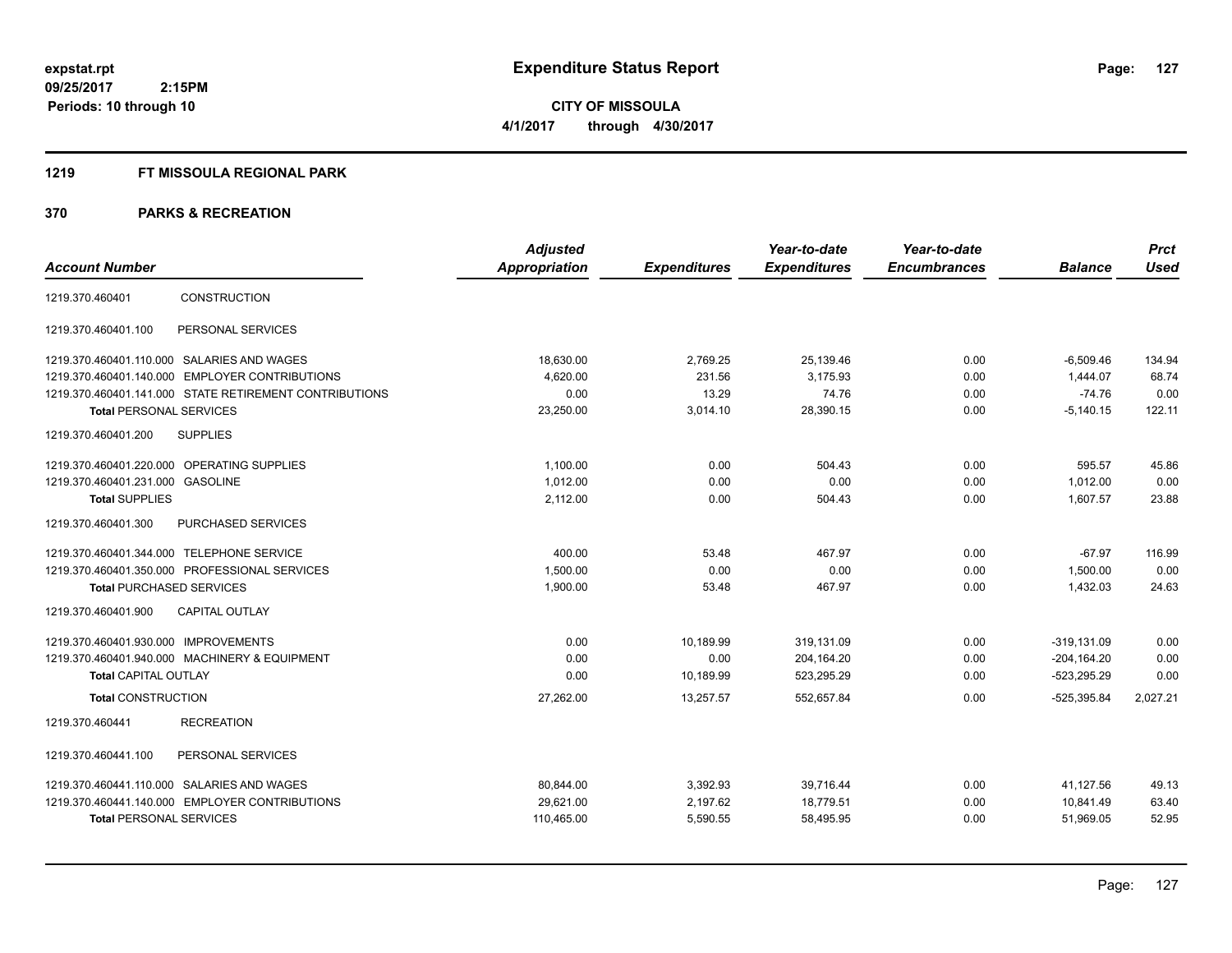**CITY OF MISSOULA 4/1/2017 through 4/30/2017**

## **1219 FT MISSOULA REGIONAL PARK**

|                                        |                                                         | <b>Adjusted</b>      |                     | Year-to-date        | Year-to-date        |                | <b>Prct</b> |
|----------------------------------------|---------------------------------------------------------|----------------------|---------------------|---------------------|---------------------|----------------|-------------|
| <b>Account Number</b>                  |                                                         | <b>Appropriation</b> | <b>Expenditures</b> | <b>Expenditures</b> | <b>Encumbrances</b> | <b>Balance</b> | <b>Used</b> |
| 1219.370.460441.200                    | <b>SUPPLIES</b>                                         |                      |                     |                     |                     |                |             |
|                                        | 1219.370.460441.220.000 OPERATING SUPPLIES              | 2,000.00             | 429.43              | 1,960.84            | 0.00                | 39.16          | 98.04       |
| <b>Total SUPPLIES</b>                  |                                                         | 2,000.00             | 429.43              | 1,960.84            | 0.00                | 39.16          | 98.04       |
| 1219.370.460441.300                    | PURCHASED SERVICES                                      |                      |                     |                     |                     |                |             |
| 1219.370.460441.310.000 COMMUNICATIONS |                                                         | 2.000.00             | 0.00                | 0.00                | 0.00                | 2,000.00       | 0.00        |
|                                        | 1219.370.460441.320.000 PRINTING & DUPLICATING          | 2,000.00             | 0.00                | 0.00                | 0.00                | 2,000.00       | 0.00        |
|                                        | 1219.370.460441.330.000 PUBLICITY, SUBSCRIPTIONS & DUES | 5,000.00             | 288.80              | 648.80              | 0.00                | 4,351.20       | 12.98       |
| 1219.370.460441.340.000 SEWER          |                                                         | 500.00               | 0.00                | 0.00                | 0.00                | 500.00         | 0.00        |
|                                        | 1219.370.460441.341.000 ELECTRICITY & NATURAL GAS       | 5,000.00             | 0.00                | 0.00                | 0.00                | 5,000.00       | 0.00        |
| 1219.370.460441.343.000 WATER CHARGES  |                                                         | 1,350.00             | 0.00                | 0.00                | 0.00                | 1,350.00       | 0.00        |
|                                        | 1219.370.460441.344.000 TELEPHONE SERVICE               | 1,000.00             | 0.00                | 0.00                | 0.00                | 1,000.00       | 0.00        |
| 1219.370.460441.345.000 GARBAGE        |                                                         | 0.00                 | 97.54               | 97.54               | 0.00                | $-97.54$       | 0.00        |
|                                        | 1219.370.460441.350.000 PROFESSIONAL SERVICES           | 0.00                 | 2,182.00            | 2,182.00            | 0.00                | $-2,182.00$    | 0.00        |
| 1219.370.460441.370.000 TRAVEL         |                                                         | 1,000.00             | 0.00                | 0.00                | 0.00                | 1,000.00       | 0.00        |
| 1219.370.460441.380.000 TRAINING       |                                                         | 1,500.00             | 0.00                | 0.00                | 0.00                | 1,500.00       | 0.00        |
|                                        | <b>Total PURCHASED SERVICES</b>                         | 19,350.00            | 2,568.34            | 2,928.34            | 0.00                | 16,421.66      | 15.13       |
| <b>Total RECREATION</b>                |                                                         | 131,815.00           | 8,588.32            | 63,385.13           | 0.00                | 68,429.87      | 48.09       |
| 1219.370.460444                        | <b>PLAYGROUNDS</b>                                      |                      |                     |                     |                     |                |             |
| 1219.370.460444.200                    | <b>SUPPLIES</b>                                         |                      |                     |                     |                     |                |             |
| <b>Total SUPPLIES</b>                  |                                                         | 0.00                 | 0.00                | 0.00                | 0.00                | 0.00           | 0.00        |
| 1219.370.460444.300                    | PURCHASED SERVICES                                      |                      |                     |                     |                     |                |             |
|                                        | <b>Total PURCHASED SERVICES</b>                         | 0.00                 | 0.00                | 0.00                | 0.00                | 0.00           | 0.00        |
| 1219.370.460444.900                    | CAPITAL OUTLAY                                          |                      |                     |                     |                     |                |             |
| <b>Total PLAYGROUNDS</b>               |                                                         | 0.00                 | 0.00                | 0.00                | 0.00                | 0.00           | 0.00        |
| 1219.370.460501                        | PARK MAINTENANCE ROUTINE                                |                      |                     |                     |                     |                |             |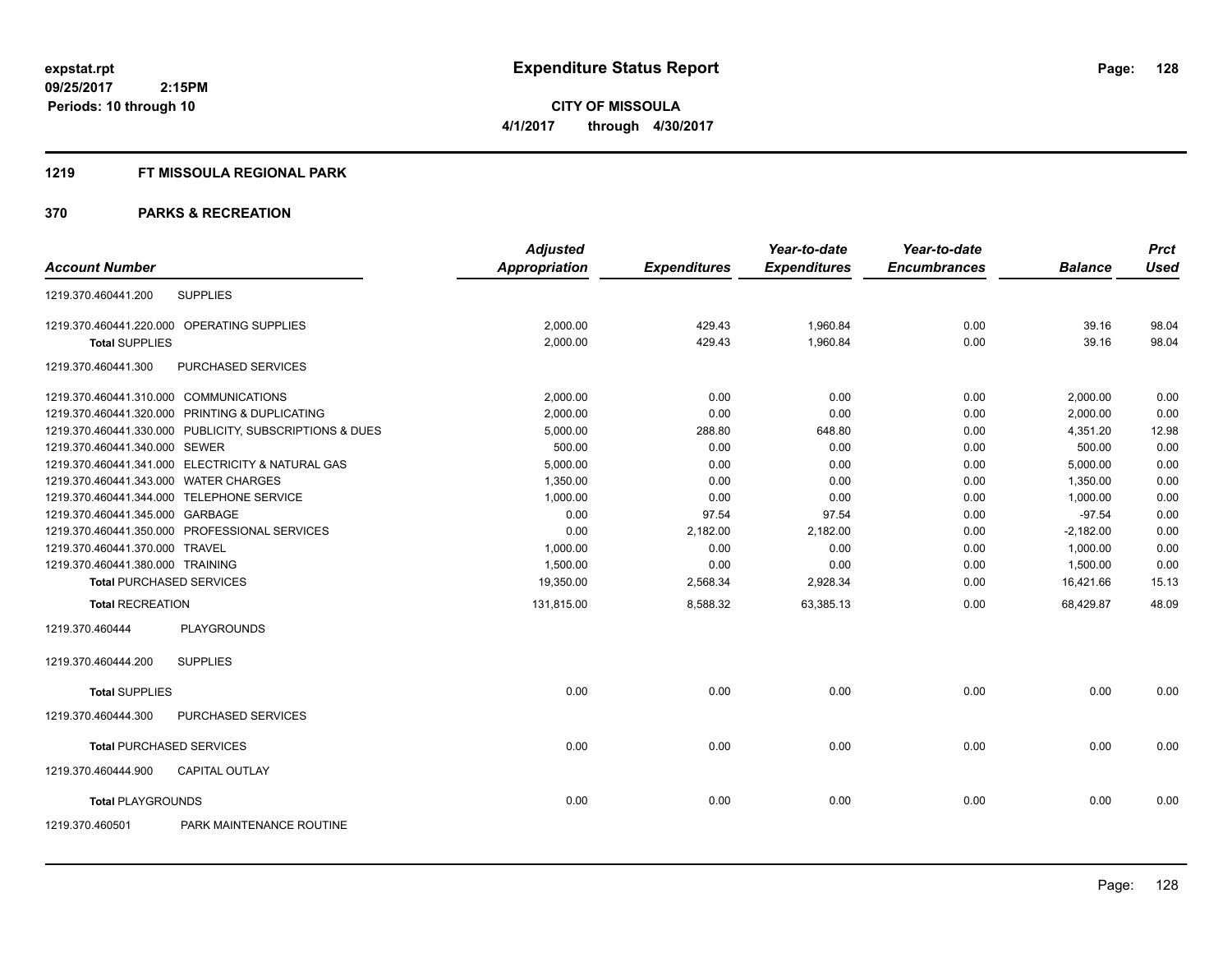**CITY OF MISSOULA 4/1/2017 through 4/30/2017**

#### **1219 FT MISSOULA REGIONAL PARK**

| <b>Account Number</b>                      |                                                   | <b>Adjusted</b><br><b>Appropriation</b> | <b>Expenditures</b> | Year-to-date<br><b>Expenditures</b> | Year-to-date<br><b>Encumbrances</b> | <b>Balance</b> | <b>Prct</b><br><b>Used</b> |
|--------------------------------------------|---------------------------------------------------|-----------------------------------------|---------------------|-------------------------------------|-------------------------------------|----------------|----------------------------|
|                                            |                                                   |                                         |                     |                                     |                                     |                |                            |
| 1219.370.460501.100                        | PERSONAL SERVICES                                 |                                         |                     |                                     |                                     |                |                            |
| 1219.370.460501.110.000 SALARIES AND WAGES |                                                   | 57,430.00                               | 7,131.86            | 16,836.98                           | 0.00                                | 40,593.02      | 29.32                      |
| 1219.370.460501.120.000 OVERTIME           |                                                   | 0.00                                    | 0.00                | 50.51                               | 0.00                                | $-50.51$       | 0.00                       |
|                                            | 1219.370.460501.140.000 EMPLOYER CONTRIBUTIONS    | 26,685.00                               | 3,107.50            | 8,407.05                            | 0.00                                | 18,277.95      | 31.50                      |
| <b>Total PERSONAL SERVICES</b>             |                                                   | 84,115.00                               | 10,239.36           | 25,294.54                           | 0.00                                | 58,820.46      | 30.07                      |
| 1219.370.460501.200                        | <b>SUPPLIES</b>                                   |                                         |                     |                                     |                                     |                |                            |
| 1219.370.460501.220.000 OPERATING SUPPLIES |                                                   | 64,150.00                               | 2,881.62            | 3,046.57                            | 0.00                                | 61,103.43      | 4.75                       |
| 1219.370.460501.230.000 REPAIR/MAINTENANCE |                                                   | 11,373.00                               | 0.00                | 0.00                                | 0.00                                | 11,373.00      | 0.00                       |
| <b>Total SUPPLIES</b>                      |                                                   | 75,523.00                               | 2,881.62            | 3,046.57                            | 0.00                                | 72.476.43      | 4.03                       |
| 1219.370.460501.300                        | PURCHASED SERVICES                                |                                         |                     |                                     |                                     |                |                            |
|                                            | 1219.370.460501.341.000 ELECTRICITY & NATURAL GAS | 21,431.00                               | 0.00                | 0.00                                | 0.00                                | 21,431.00      | 0.00                       |
|                                            | 1219.370.460501.350.000 PROFESSIONAL SERVICES     | 19.058.00                               | 0.00                | 0.00                                | 0.00                                | 19.058.00      | 0.00                       |
| <b>Total PURCHASED SERVICES</b>            |                                                   | 40,489.00                               | 0.00                | 0.00                                | 0.00                                | 40,489.00      | 0.00                       |
|                                            | <b>Total PARK MAINTENANCE ROUTINE</b>             | 200,127.00                              | 13,120.98           | 28,341.11                           | 0.00                                | 171,785.89     | 14.16                      |
| 1219.370.510110                            | <b>MERCHANT SERVICES</b>                          |                                         |                     |                                     |                                     |                |                            |
| 1219.370.510110.500                        | <b>FIXED CHARGES</b>                              |                                         |                     |                                     |                                     |                |                            |
| <b>Total MERCHANT SERVICES</b>             |                                                   | 0.00                                    | 0.00                | 0.00                                | 0.00                                | 0.00           | 0.00                       |
| 1219.370.640444                            | *** Title Not Found ***                           |                                         |                     |                                     |                                     |                |                            |
| 1219.370.640444.200                        | <b>SUPPLIES</b>                                   |                                         |                     |                                     |                                     |                |                            |
| Total *** Title Not Found ***              |                                                   | 0.00                                    | 0.00                | 0.00                                | 0.00                                | 0.00           | 0.00                       |
|                                            | <b>Total FT MISSOULA REGIONAL PARK</b>            | 359.204.00                              | 34,966.87           | 644.384.08                          | 0.00                                | $-285.180.08$  | 179.39                     |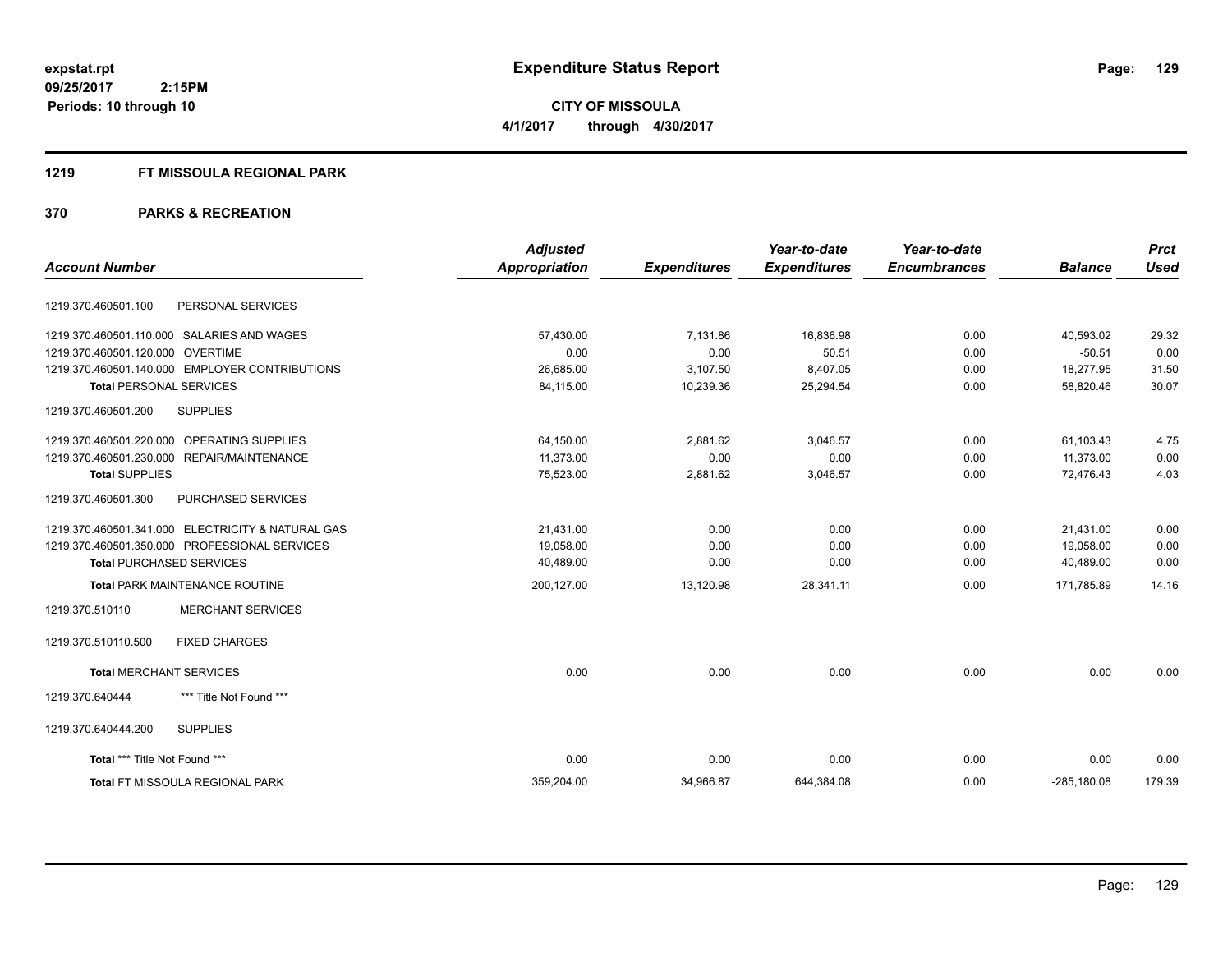**CITY OF MISSOULA 4/1/2017 through 4/30/2017**

## **1241 CREMAIN WALL & CEMETERY DONATIONS FUND**

**340 CEMETERY**

| <b>Account Number</b>                                           |                                              | <b>Adjusted</b><br><b>Appropriation</b> | <b>Expenditures</b> | Year-to-date<br><b>Expenditures</b> | Year-to-date<br><b>Encumbrances</b> | <b>Balance</b>       | <b>Prct</b><br><b>Used</b> |
|-----------------------------------------------------------------|----------------------------------------------|-----------------------------------------|---------------------|-------------------------------------|-------------------------------------|----------------------|----------------------------|
| 1241.340.430920                                                 | <b>FACILITIES</b>                            |                                         |                     |                                     |                                     |                      |                            |
| 1241.340.430920.900                                             | <b>CAPITAL OUTLAY</b>                        |                                         |                     |                                     |                                     |                      |                            |
| 1241.340.430920.930.000 IMPROVEMENTS<br><b>Total FACILITIES</b> |                                              | 2,500.00<br>2,500.00                    | 0.00<br>0.00        | 0.00<br>0.00                        | 0.00<br>0.00                        | 2,500.00<br>2,500.00 | 0.00<br>0.00               |
| 1241.340.430921                                                 | <b>CEMETERY MEMORIAL</b>                     |                                         |                     |                                     |                                     |                      |                            |
| 1241.340.430921.900                                             | <b>CAPITAL OUTLAY</b>                        |                                         |                     |                                     |                                     |                      |                            |
| <b>Total CEMETERY MEMORIAL</b>                                  |                                              | 0.00                                    | 0.00                | 0.00                                | 0.00                                | 0.00                 | 0.00                       |
| 1241.340.430930                                                 | <b>GROUNDS MAINTENANCE</b>                   |                                         |                     |                                     |                                     |                      |                            |
| 1241.340.430930.900                                             | <b>CAPITAL OUTLAY</b>                        |                                         |                     |                                     |                                     |                      |                            |
| 1241.340.430930.930.000 IMPROVEMENTS                            |                                              | 0.00                                    | 0.00                | 1,161.00                            | 0.00                                | $-1,161.00$          | 0.00                       |
|                                                                 | <b>Total GROUNDS MAINTENANCE</b>             | 0.00                                    | 0.00                | 1.161.00                            | 0.00                                | $-1,161.00$          | 0.00                       |
| 1241.340.510110                                                 | <b>MERCHANT SERVICES</b>                     |                                         |                     |                                     |                                     |                      |                            |
| 1241.340.510110.500                                             | <b>FIXED CHARGES</b>                         |                                         |                     |                                     |                                     |                      |                            |
| <b>Total MERCHANT SERVICES</b>                                  |                                              | 0.00                                    | 0.00                | 0.00                                | 0.00                                | 0.00                 | 0.00                       |
|                                                                 | Total CREMAIN WALL & CEMETERY DONATIONS FUND | 2,500.00                                | 0.00                | 1,161.00                            | 0.00                                | 1,339.00             | 46.44                      |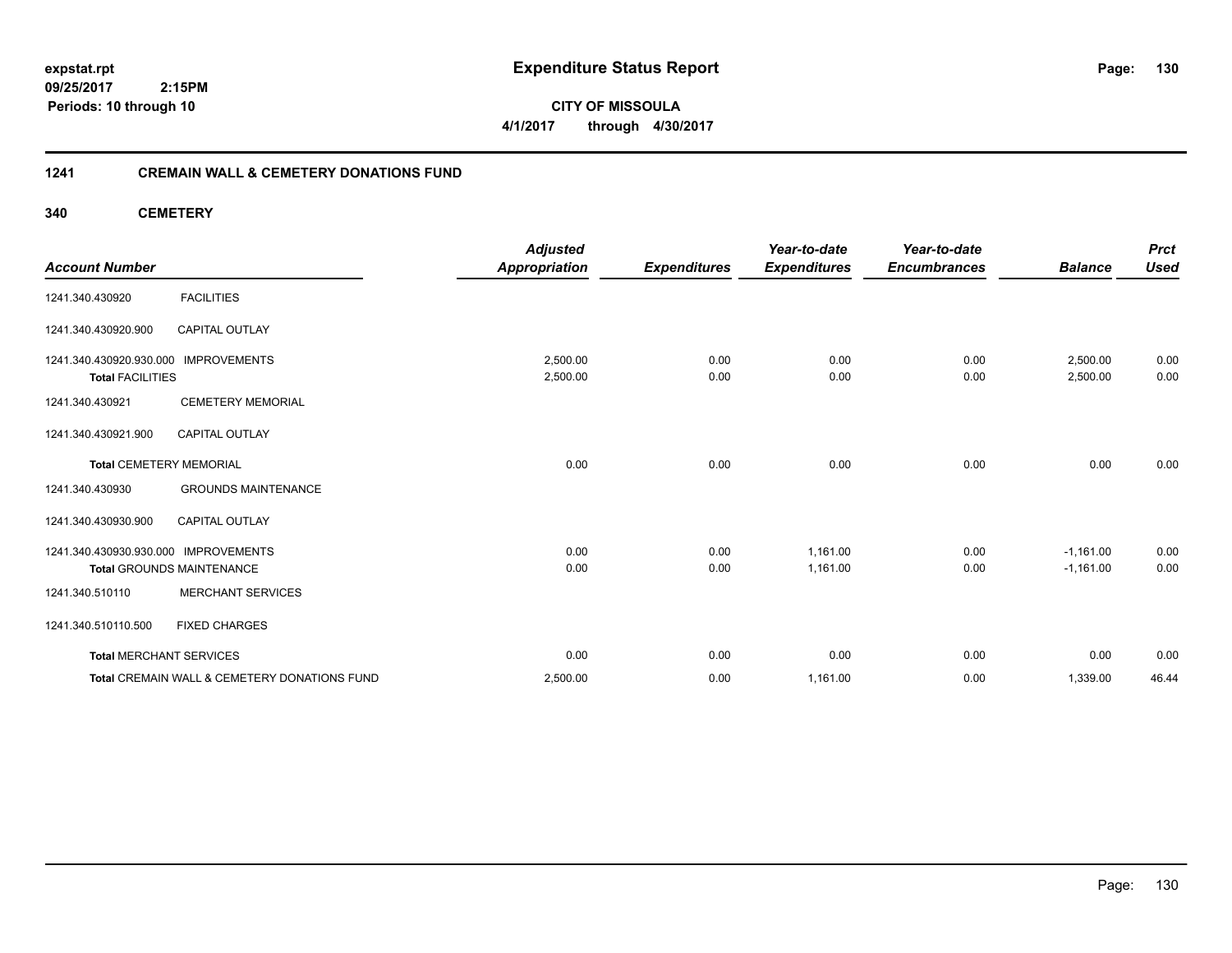**CITY OF MISSOULA 4/1/2017 through 4/30/2017**

## **1242 CEMETERY CARE FUND**

## **340 CEMETERY**

| <b>Account Number</b>                                                                                 | <b>Adjusted</b><br><b>Appropriation</b> | <b>Expenditures</b>  | Year-to-date<br><b>Expenditures</b> | Year-to-date<br><b>Encumbrances</b> | <b>Balance</b>                          | <b>Prct</b><br><b>Used</b> |
|-------------------------------------------------------------------------------------------------------|-----------------------------------------|----------------------|-------------------------------------|-------------------------------------|-----------------------------------------|----------------------------|
| <b>FACILITIES</b><br>1242.340.430920                                                                  |                                         |                      |                                     |                                     |                                         |                            |
| OTHER OBJECTS<br>1242.340.430920.800                                                                  |                                         |                      |                                     |                                     |                                         |                            |
| 1242.340.430920.845.000 CONTINGENCY                                                                   | 10.000.00                               | 0.00                 | 0.00                                | 0.00                                | 10,000.00                               | 0.00                       |
| <b>Total OTHER OBJECTS</b><br>1242.340.430920.900<br><b>CAPITAL OUTLAY</b>                            | 10,000.00                               | 0.00                 | 0.00                                | 0.00                                | 10,000.00                               | 0.00                       |
| 1242.340.430920.940.000 MACHINERY & EQUIPMENT<br><b>Total CAPITAL OUTLAY</b>                          | 60,000.00<br>60,000.00                  | 0.00<br>0.00         | 0.00<br>0.00                        | 0.00<br>0.00                        | 60,000.00<br>60,000.00                  | 0.00<br>0.00               |
| <b>Total FACILITIES</b>                                                                               | 70,000.00                               | 0.00                 | 0.00                                | 0.00                                | 70,000.00                               | 0.00                       |
| <b>GROUNDS MAINTENANCE</b><br>1242.340.430930                                                         |                                         |                      |                                     |                                     |                                         |                            |
| PURCHASED SERVICES<br>1242.340.430930.300                                                             |                                         |                      |                                     |                                     |                                         |                            |
| 1242.340.430930.370.000 TRAVEL<br>1242.340.430930.380.000 TRAINING<br><b>Total PURCHASED SERVICES</b> | 0.00<br>0.00<br>0.00                    | 0.00<br>0.00<br>0.00 | 1,756.47<br>940.00<br>2,696.47      | 0.00<br>0.00<br>0.00                | $-1,756.47$<br>$-940.00$<br>$-2,696.47$ | 0.00<br>0.00<br>0.00       |
| 1242.340.430930.900<br><b>CAPITAL OUTLAY</b>                                                          |                                         |                      |                                     |                                     |                                         |                            |
| 1242.340.430930.930.000 IMPROVEMENTS<br><b>Total CAPITAL OUTLAY</b>                                   | 0.00<br>0.00                            | 0.00<br>0.00         | 16,091.40<br>16,091.40              | 0.00<br>0.00                        | $-16,091.40$<br>$-16,091.40$            | 0.00<br>0.00               |
| <b>Total GROUNDS MAINTENANCE</b>                                                                      | 0.00                                    | 0.00                 | 18,787.87                           | 0.00                                | $-18,787.87$                            | 0.00                       |
| <b>MERCHANT SERVICES</b><br>1242.340.510110                                                           |                                         |                      |                                     |                                     |                                         |                            |
| 1242.340.510110.500<br><b>FIXED CHARGES</b>                                                           |                                         |                      |                                     |                                     |                                         |                            |
| <b>Total MERCHANT SERVICES</b>                                                                        | 0.00                                    | 0.00                 | 0.00                                | 0.00                                | 0.00                                    | 0.00                       |
| <b>Total CEMETERY CARE FUND</b>                                                                       | 70,000.00                               | 0.00                 | 18,787.87                           | 0.00                                | 51,212.13                               | 26.84                      |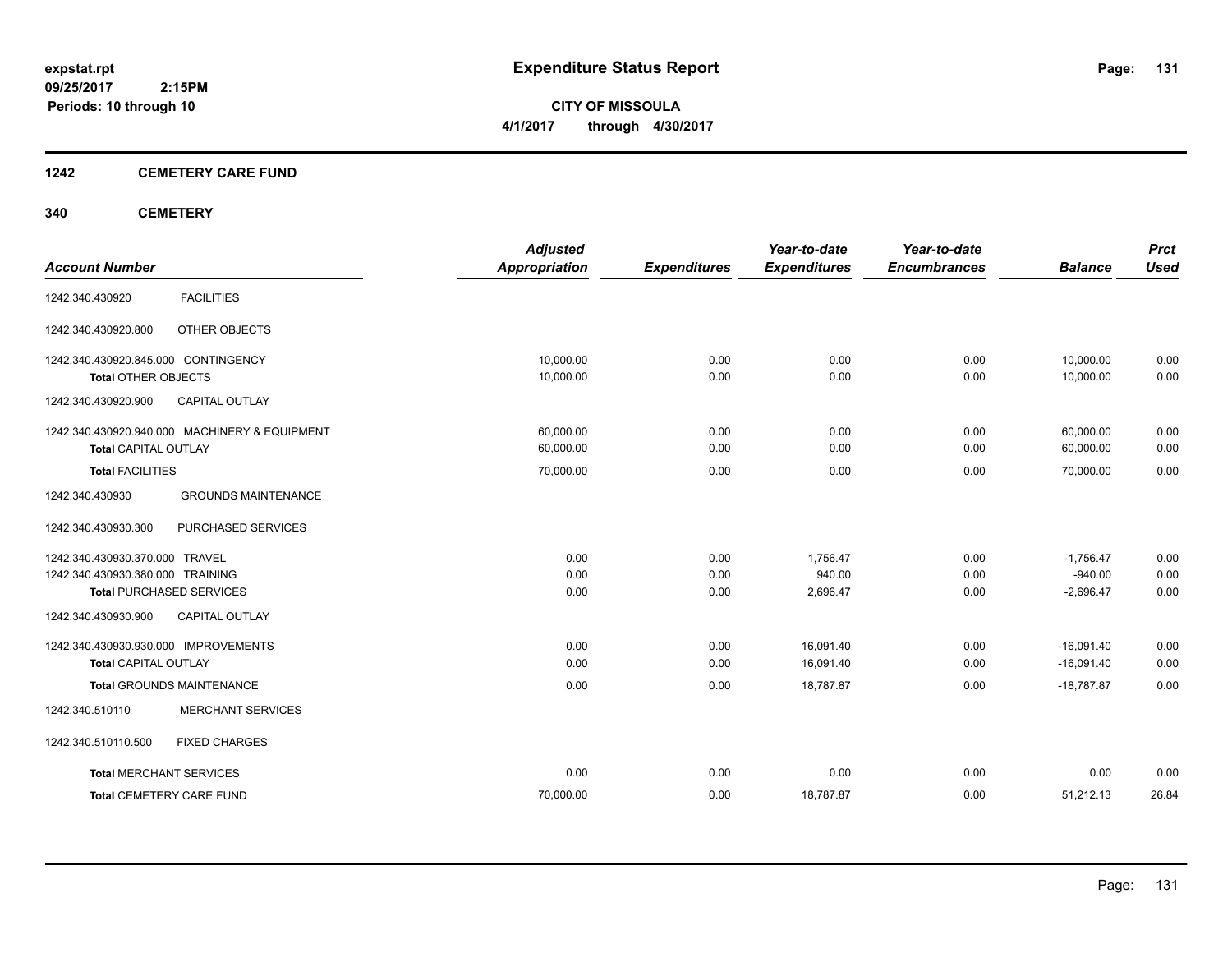## **1243 CEMETERY MEMORIAL FUND**

## **340 CEMETERY**

|                                      |                                     | <b>Adjusted</b>      |                     | Year-to-date        | Year-to-date        |                | <b>Prct</b> |
|--------------------------------------|-------------------------------------|----------------------|---------------------|---------------------|---------------------|----------------|-------------|
| <b>Account Number</b>                |                                     | <b>Appropriation</b> | <b>Expenditures</b> | <b>Expenditures</b> | <b>Encumbrances</b> | <b>Balance</b> | <b>Used</b> |
| 1243.340.430921                      | <b>CEMETERY MEMORIAL</b>            |                      |                     |                     |                     |                |             |
| 1243.340.430921.900                  | <b>CAPITAL OUTLAY</b>               |                      |                     |                     |                     |                |             |
| 1243.340.430921.930.000 IMPROVEMENTS |                                     | 500.00               | 0.00                | 0.00                | 0.00                | 500.00         | 0.00        |
| <b>Total CEMETERY MEMORIAL</b>       |                                     | 500.00               | 0.00                | 0.00                | 0.00                | 500.00         | 0.00        |
| 1243.340.430930                      | <b>GROUNDS MAINTENANCE</b>          |                      |                     |                     |                     |                |             |
| 1243.340.430930.900                  | <b>CAPITAL OUTLAY</b>               |                      |                     |                     |                     |                |             |
| 1243.340.430930.930.000              | <b>IMPROVEMENTS</b>                 | 0.00                 | 0.00                | 163.63              | 0.00                | $-163.63$      | 0.00        |
|                                      | <b>Total GROUNDS MAINTENANCE</b>    | 0.00                 | 0.00                | 163.63              | 0.00                | $-163.63$      | 0.00        |
| 1243.340.510110                      | <b>MERCHANT SERVICES</b>            |                      |                     |                     |                     |                |             |
| 1243.340.510110.500                  | <b>FIXED CHARGES</b>                |                      |                     |                     |                     |                |             |
| <b>Total MERCHANT SERVICES</b>       |                                     | 0.00                 | 0.00                | 0.00                | 0.00                | 0.00           | 0.00        |
|                                      | <b>Total CEMETERY MEMORIAL FUND</b> | 500.00               | 0.00                | 163.63              | 0.00                | 336.37         | 32.73       |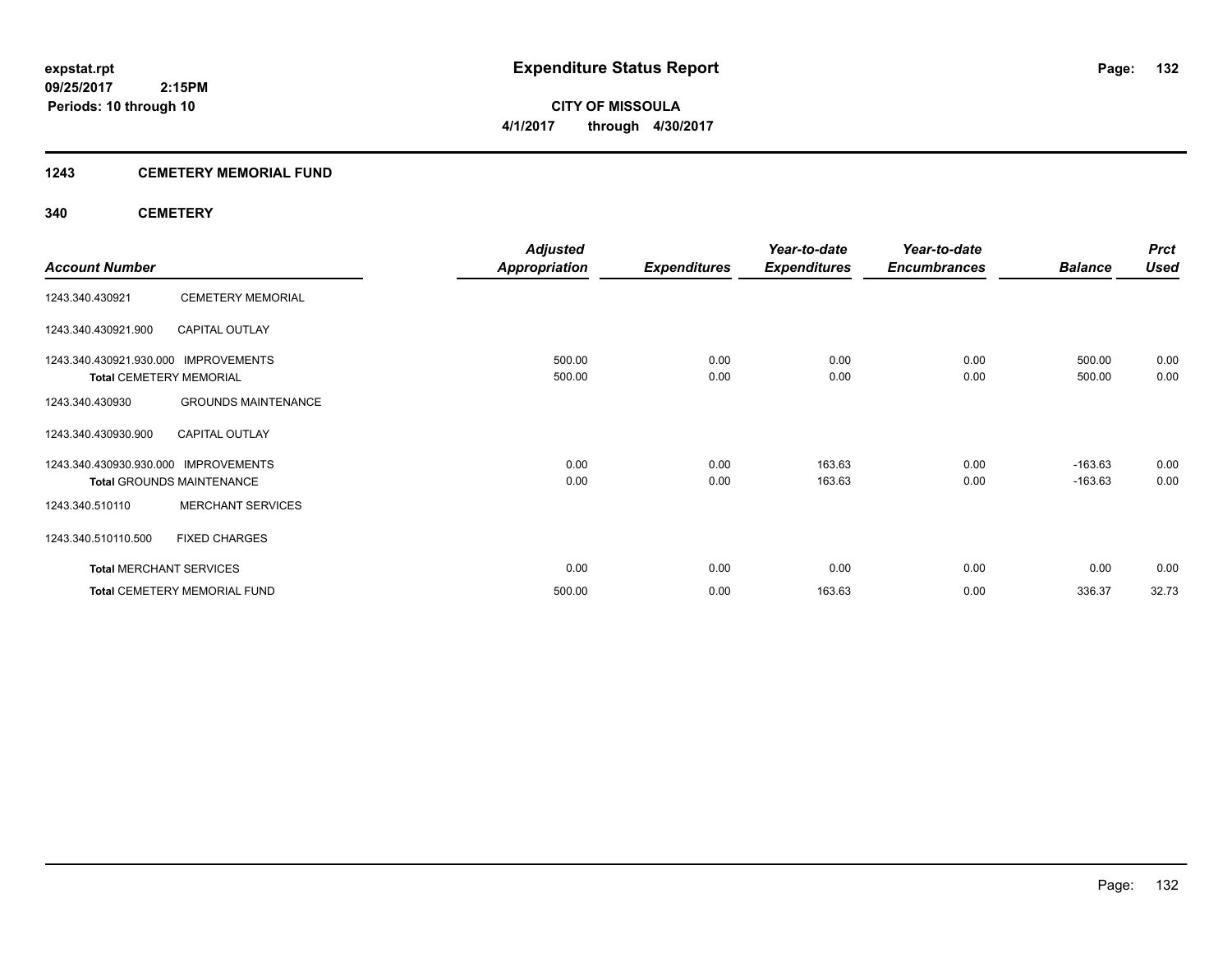**CITY OF MISSOULA 4/1/2017 through 4/30/2017**

## **1265 TITLE 1 PROJECTS FUND**

## **240 FINANCE**

| <b>Account Number</b>          |                                                                                           | <b>Adjusted</b><br>Appropriation | <b>Expenditures</b> | Year-to-date<br><b>Expenditures</b> | Year-to-date<br><b>Encumbrances</b> | <b>Balance</b>           | <b>Prct</b><br><b>Used</b> |
|--------------------------------|-------------------------------------------------------------------------------------------|----------------------------------|---------------------|-------------------------------------|-------------------------------------|--------------------------|----------------------------|
| 1265.240.411850                | ECONOMIC DEVELOPMENT                                                                      |                                  |                     |                                     |                                     |                          |                            |
| 1265.240.411850.500            | <b>FIXED CHARGES</b>                                                                      |                                  |                     |                                     |                                     |                          |                            |
| <b>Total FIXED CHARGES</b>     |                                                                                           | 0.00                             | 0.00                | 0.00                                | 0.00                                | 0.00                     | 0.00                       |
| 1265.240.411850.700            | <b>GRANTS &amp; CONTRIBUTIONS</b>                                                         |                                  |                     |                                     |                                     |                          |                            |
|                                | 1265.240.411850.700.000 GRANTS & CONTRIBUTIONS<br><b>Total GRANTS &amp; CONTRIBUTIONS</b> | 146,924.00<br>146,924.00         | 0.00<br>0.00        | 0.00<br>0.00                        | 0.00<br>0.00                        | 146,924.00<br>146,924.00 | 0.00<br>0.00               |
| 1265.240.411850.800            | <b>OTHER OBJECTS</b>                                                                      |                                  |                     |                                     |                                     |                          |                            |
| <b>Total OTHER OBJECTS</b>     |                                                                                           | 0.00                             | 0.00                | 0.00                                | 0.00                                | 0.00                     | 0.00                       |
| Total ECONOMIC DEVELOPMENT     |                                                                                           | 146,924.00                       | 0.00                | 0.00                                | 0.00                                | 146,924.00               | 0.00                       |
| 1265.240.440150                | *** Title Not Found ***                                                                   |                                  |                     |                                     |                                     |                          |                            |
| 1265.240.440150.800            | OTHER OBJECTS                                                                             |                                  |                     |                                     |                                     |                          |                            |
| Total *** Title Not Found ***  |                                                                                           | 0.00                             | 0.00                | 0.00                                | 0.00                                | 0.00                     | 0.00                       |
| 1265.240.470343                | MISSOULA HOUSING CORPORATION                                                              |                                  |                     |                                     |                                     |                          |                            |
| 1265.240.470343.700            | <b>GRANTS &amp; CONTRIBUTIONS</b>                                                         |                                  |                     |                                     |                                     |                          |                            |
|                                | Total MISSOULA HOUSING CORPORATION                                                        | 0.00                             | 0.00                | 0.00                                | 0.00                                | 0.00                     | 0.00                       |
| 1265.240.510110                | <b>MERCHANT SERVICES</b>                                                                  |                                  |                     |                                     |                                     |                          |                            |
| 1265.240.510110.500            | <b>FIXED CHARGES</b>                                                                      |                                  |                     |                                     |                                     |                          |                            |
| <b>Total MERCHANT SERVICES</b> |                                                                                           | 0.00                             | 0.00                | 0.00                                | 0.00                                | 0.00                     | 0.00                       |
|                                | Total TITLE 1 PROJECTS FUND                                                               | 146,924.00                       | 0.00                | 0.00                                | 0.00                                | 146,924.00               | 0.00                       |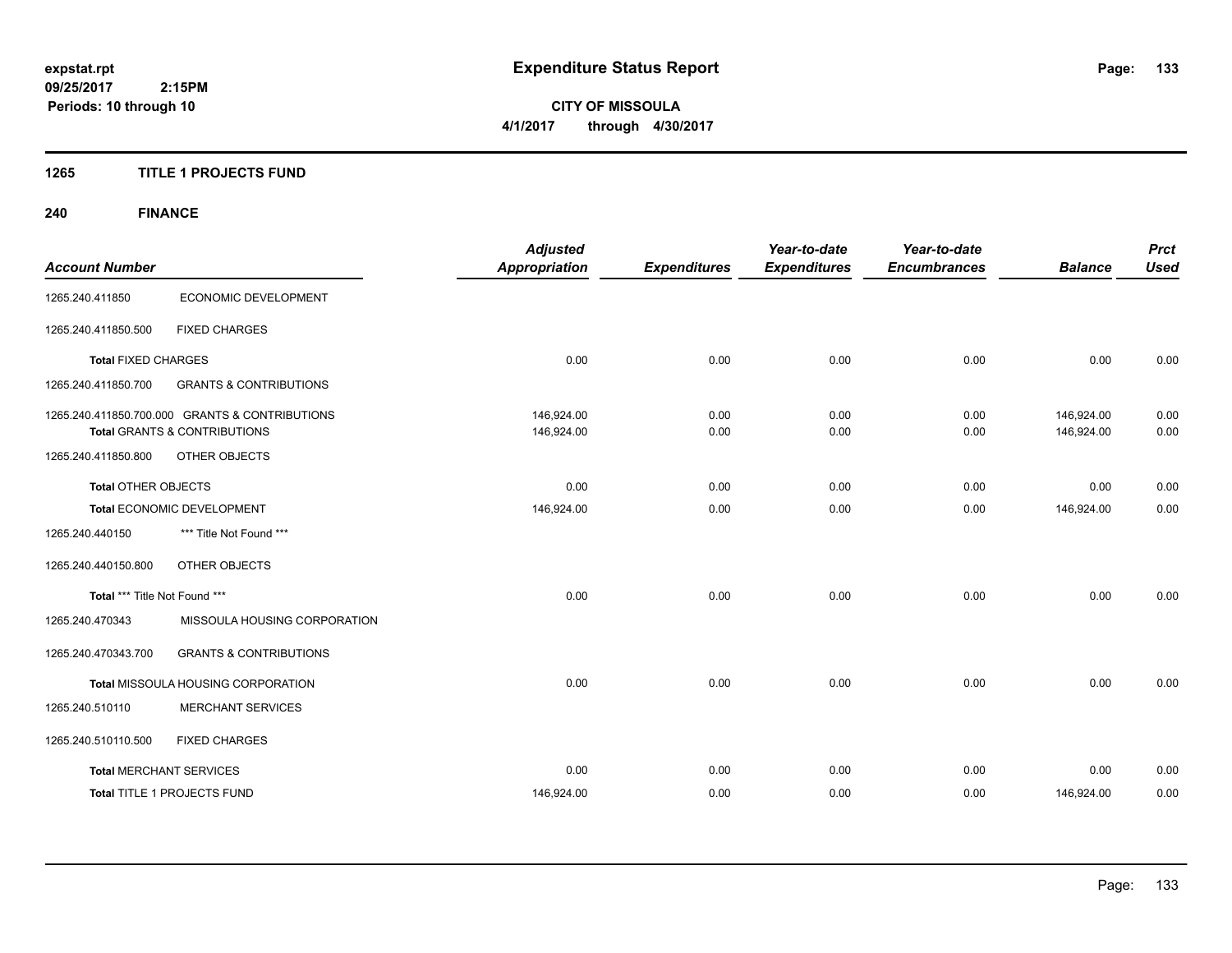**134**

**09/25/2017 2:15PM Periods: 10 through 10**

**CITY OF MISSOULA 4/1/2017 through 4/30/2017**

## **1396 PROGRAM INCOME REVOLVING LOAN PROGRAM**

|                                                       |                                             | <b>Adjusted</b>        |                     | Year-to-date        | Year-to-date        |                        | <b>Prct</b>  |
|-------------------------------------------------------|---------------------------------------------|------------------------|---------------------|---------------------|---------------------|------------------------|--------------|
| <b>Account Number</b>                                 |                                             | <b>Appropriation</b>   | <b>Expenditures</b> | <b>Expenditures</b> | <b>Encumbrances</b> | <b>Balance</b>         | <b>Used</b>  |
| 1396.390.470200                                       | <b>HOUSING REHAB</b>                        |                        |                     |                     |                     |                        |              |
| 1396.390.470200.700                                   | <b>GRANTS &amp; CONTRIBUTIONS</b>           |                        |                     |                     |                     |                        |              |
| 1396.390.470200.700.000<br><b>Total HOUSING REHAB</b> | <b>RENTAL REHAB GRANTS</b>                  | 62,439.00<br>62,439.00 | 0.00<br>0.00        | 0.00<br>0.00        | 0.00<br>0.00        | 62,439.00<br>62,439.00 | 0.00<br>0.00 |
| 1396.390.470401                                       | <b>WORD GRANT</b>                           |                        |                     |                     |                     |                        |              |
| 1396.390.470401.300                                   | PURCHASED SERVICES                          |                        |                     |                     |                     |                        |              |
| <b>Total WORD GRANT</b>                               |                                             | 0.00                   | 0.00                | 0.00                | 0.00                | 0.00                   | 0.00         |
| 1396.390.510110                                       | <b>MERCHANT SERVICES</b>                    |                        |                     |                     |                     |                        |              |
| 1396.390.510110.500                                   | <b>FIXED CHARGES</b>                        |                        |                     |                     |                     |                        |              |
| <b>Total MERCHANT SERVICES</b>                        |                                             | 0.00                   | 0.00                | 0.00                | 0.00                | 0.00                   | 0.00         |
|                                                       | Total PROGRAM INCOME REVOLVING LOAN PROGRAM | 62,439.00              | 0.00                | 0.00                | 0.00                | 62,439.00              | 0.00         |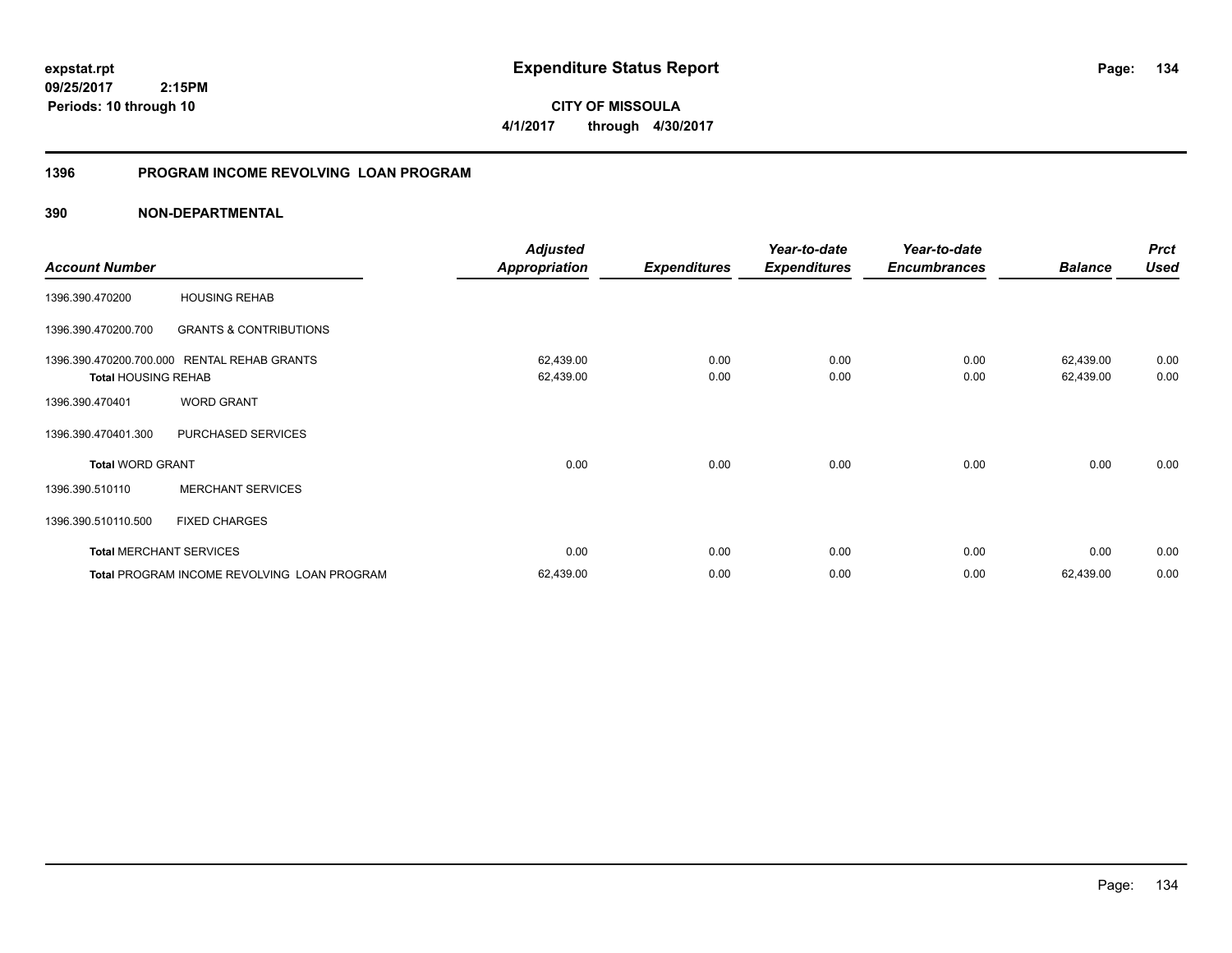#### **1397 STATE HOME PROGRAM INCOME**

|                                |                                                                | <b>Adjusted</b>      |                     | Year-to-date        | Year-to-date        |                | <b>Prct</b> |
|--------------------------------|----------------------------------------------------------------|----------------------|---------------------|---------------------|---------------------|----------------|-------------|
| <b>Account Number</b>          |                                                                | <b>Appropriation</b> | <b>Expenditures</b> | <b>Expenditures</b> | <b>Encumbrances</b> | <b>Balance</b> | <b>Used</b> |
| 1397.390.470200                | <b>HOUSING REHAB</b>                                           |                      |                     |                     |                     |                |             |
| 1397.390.470200.300            | PURCHASED SERVICES                                             |                      |                     |                     |                     |                |             |
|                                | 1397.390.470200.350.000 STATE HOME PROGRAM INCOME/CONTRACT SVS | 600,000.00           | 0.00                | 0.00                | 0.00                | 600,000.00     | 0.00        |
|                                | <b>Total PURCHASED SERVICES</b>                                | 600,000.00           | 0.00                | 0.00                | 0.00                | 600,000.00     | 0.00        |
| 1397.390.470200.700            | <b>GRANTS &amp; CONTRIBUTIONS</b>                              |                      |                     |                     |                     |                |             |
|                                | 1397.390.470200.700.000 GRANTS & CONTRIBUTIONS                 | 0.00                 | 67,300.00           | 219,032.37          | 0.00                | $-219,032.37$  | 0.00        |
|                                | <b>Total GRANTS &amp; CONTRIBUTIONS</b>                        | 0.00                 | 67,300.00           | 219,032.37          | 0.00                | $-219,032.37$  | 0.00        |
| <b>Total HOUSING REHAB</b>     |                                                                | 600,000.00           | 67,300.00           | 219,032.37          | 0.00                | 380,967.63     | 36.51       |
| 1397.390.510110                | <b>MERCHANT SERVICES</b>                                       |                      |                     |                     |                     |                |             |
| 1397.390.510110.500            | <b>FIXED CHARGES</b>                                           |                      |                     |                     |                     |                |             |
| <b>Total MERCHANT SERVICES</b> |                                                                | 0.00                 | 0.00                | 0.00                | 0.00                | 0.00           | 0.00        |
|                                | Total STATE HOME PROGRAM INCOME                                | 600,000.00           | 67,300.00           | 219,032.37          | 0.00                | 380,967.63     | 36.51       |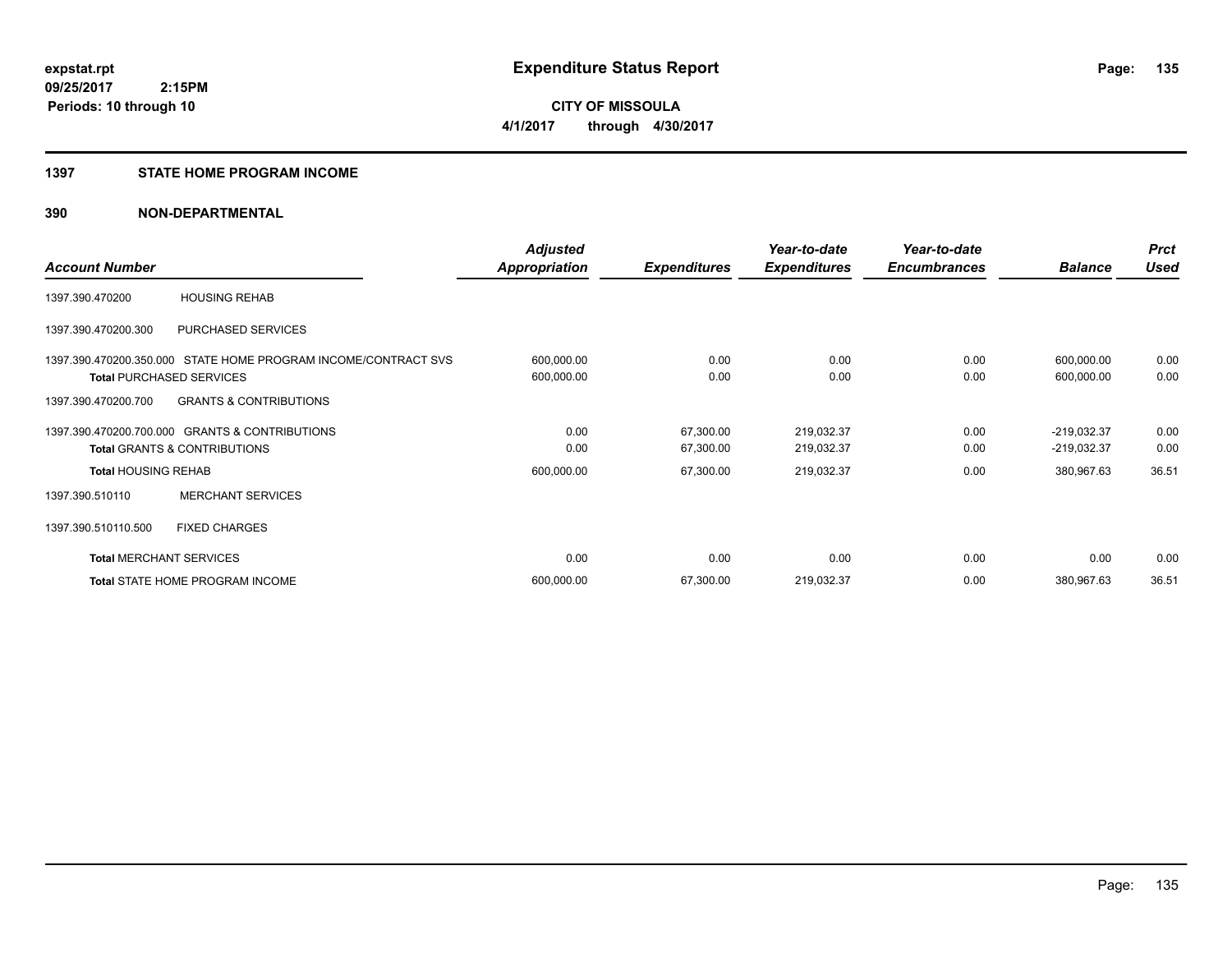**CITY OF MISSOULA 4/1/2017 through 4/30/2017**

#### **2250 PLANNING FUND**

## **250 DEVELOPMENT SERVICES**

|                                                         | <b>Adjusted</b>      |                     | Year-to-date        | Year-to-date        |                | <b>Prct</b> |
|---------------------------------------------------------|----------------------|---------------------|---------------------|---------------------|----------------|-------------|
| <b>Account Number</b>                                   | <b>Appropriation</b> | <b>Expenditures</b> | <b>Expenditures</b> | <b>Encumbrances</b> | <b>Balance</b> | <b>Used</b> |
| <b>PLANNING</b><br>2250.250.411030                      |                      |                     |                     |                     |                |             |
| PERSONAL SERVICES<br>2250.250.411030.100                |                      |                     |                     |                     |                |             |
| 2250.250.411030.110.000 SALARIES AND WAGES              | 258,526.00           | 20,294.40           | 206,910.33          | 0.00                | 51,615.67      | 80.03       |
| 2250.250.411030.140.000 EMPLOYER CONTRIBUTIONS          | 85,082.00            | 6,703.13            | 78,479.97           | 0.00                | 6,602.03       | 92.24       |
| 2250.250.411030.141.000 STATE RETIREMENT CONTRIBUTIONS  | 0.00                 | 20.29               | 206.83              | 0.00                | $-206.83$      | 0.00        |
| <b>Total PERSONAL SERVICES</b>                          | 343,608.00           | 27.017.82           | 285,597.13          | 0.00                | 58,010.87      | 83.12       |
| <b>SUPPLIES</b><br>2250.250.411030.200                  |                      |                     |                     |                     |                |             |
| 2250.250.411030.210.000 OFFICE SUPPLIES                 | 2,050.00             | 0.00                | 1,690.14            | 0.00                | 359.86         | 82.45       |
| 2250.250.411030.210.301 OFFICE SUPPLIES                 | 0.00                 | 25.24               | 175.26              | 0.00                | $-175.26$      | 0.00        |
| 2250.250.411030.220.000 OPERATING SUPPLIES              | 900.00               | 0.00                | 260.80              | 0.00                | 639.20         | 28.98       |
| 2250.250.411030.231.000 GASOLINE                        | 100.00               | 0.00                | 79.63               | 0.00                | 20.37          | 79.63       |
| 2250.250.411030.240.000 OTHER SUPPLIES                  | 800.00               | 0.00                | 0.00                | 0.00                | 800.00         | 0.00        |
| <b>Total SUPPLIES</b>                                   | 3,850.00             | 25.24               | 2,205.83            | 0.00                | 1,644.17       | 57.29       |
| 2250.250.411030.300<br><b>PURCHASED SERVICES</b>        |                      |                     |                     |                     |                |             |
| 2250.250.411030.310.000 COMMUNICATIONS                  | 1,000.00             | 0.00                | 277.18              | 0.00                | 722.82         | 27.72       |
| 2250.250.411030.310.351 COMMUNICATIONS                  | 0.00                 | 5.67                | 166.62              | 0.00                | $-166.62$      | 0.00        |
| 2250.250.411030.320.000 PRINTING & DUPLICATING          | 5,500.00             | 39.45               | 895.88              | 0.00                | 4,604.12       | 16.29       |
| 2250.250.411030.330.000 PUBLICITY, SUBSCRIPTIONS & DUES | 4,100.00             | 754.80              | 2,408.55            | 0.00                | 1,691.45       | 58.75       |
| 2250.250.411030.344.000 TELEPHONE SERVICE               | 125.00               | 3.09                | 21.62               | 0.00                | 103.38         | 17.30       |
| 2250.250.411030.350.000 PROFESSIONAL SERVICES           | 50,000.00            | 0.00                | 397.71              | 0.00                | 49,602.29      | 0.80        |
| 2250.250.411030.360.000 REPAIR & MAINTENANCE            | 1,200.00             | 0.00                | 0.00                | 0.00                | 1,200.00       | 0.00        |
| 2250.250.411030.370.000 TRAVEL                          | 5,185.00             | 0.00                | 888.19              | 0.00                | 4,296.81       | 17.13       |
| 2250.250.411030.380.000 TRAINING                        | 5,200.00             | 0.00                | 605.00              | 0.00                | 4,595.00       | 11.63       |
| 2250.250.411030.390.000 OTHER PURCHASED SERVICES        | 8,000.00             | 400.00              | 400.00              | 0.00                | 7,600.00       | 5.00        |
| <b>Total PURCHASED SERVICES</b>                         | 80,310.00            | 1,203.01            | 6,060.75            | 0.00                | 74,249.25      | 7.55        |
| 2250.250.411030.500<br><b>FIXED CHARGES</b>             |                      |                     |                     |                     |                |             |
| 2250.250.411030.500.000 FIXED CHARGES                   | 24,000.00            | 0.00                | 12,731.00           | 0.00                | 11,269.00      | 53.05       |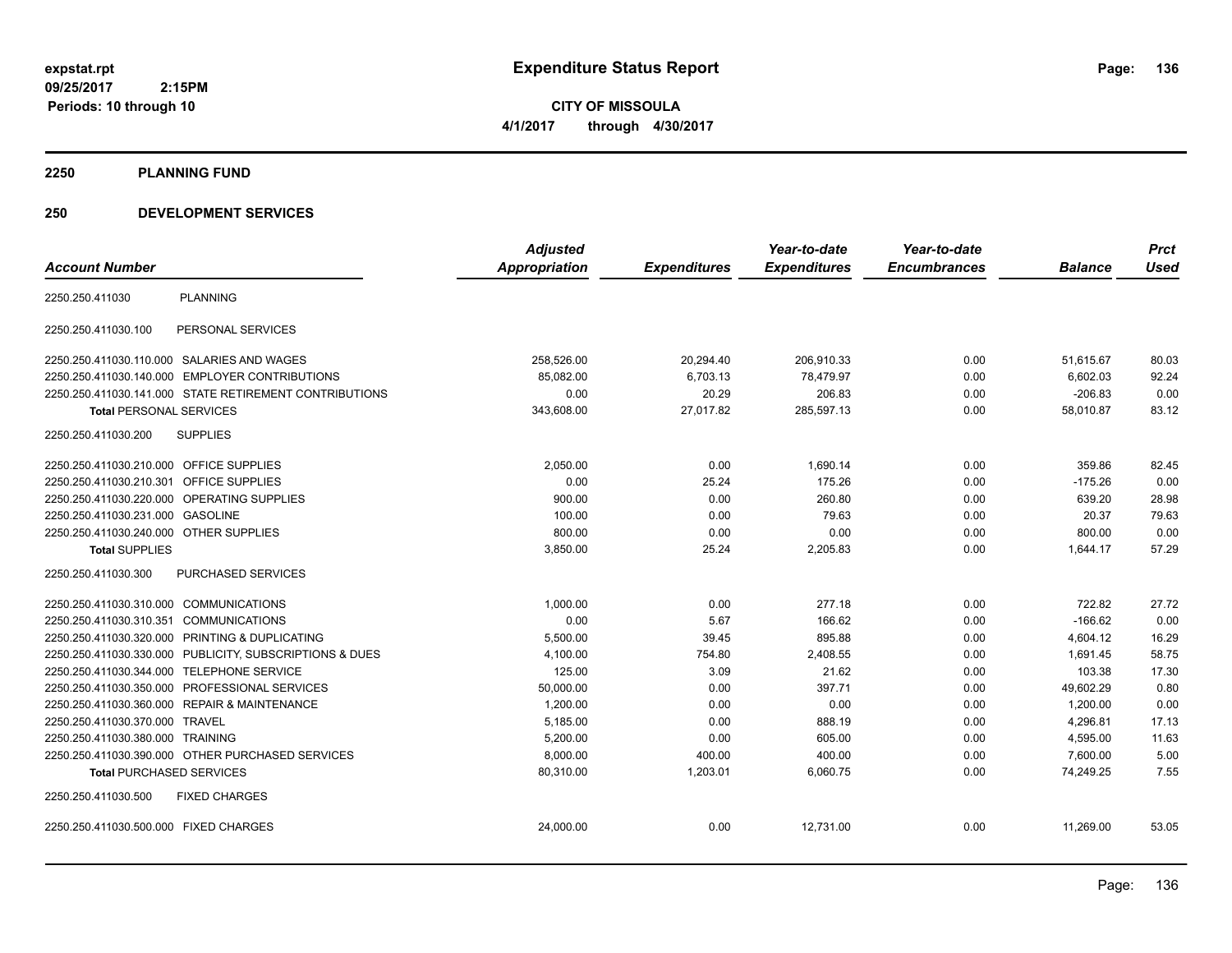**CITY OF MISSOULA 4/1/2017 through 4/30/2017**

**2250 PLANNING FUND**

## **250 DEVELOPMENT SERVICES**

| <b>Account Number</b>          |                                                | <b>Adjusted</b><br><b>Appropriation</b> | <b>Expenditures</b> | Year-to-date<br><b>Expenditures</b> | Year-to-date<br><b>Encumbrances</b> | <b>Balance</b> | <b>Prct</b><br><b>Used</b> |
|--------------------------------|------------------------------------------------|-----------------------------------------|---------------------|-------------------------------------|-------------------------------------|----------------|----------------------------|
| <b>Total FIXED CHARGES</b>     |                                                | 24,000.00                               | 0.00                | 12,731.00                           | 0.00                                | 11,269.00      | 53.05                      |
| 2250.250.411030.700            | <b>GRANTS &amp; CONTRIBUTIONS</b>              |                                         |                     |                                     |                                     |                |                            |
|                                | <b>Total GRANTS &amp; CONTRIBUTIONS</b>        | 0.00                                    | 0.00                | 0.00                                | 0.00                                | 0.00           | 0.00                       |
| 2250.250.411030.800            | OTHER OBJECTS                                  |                                         |                     |                                     |                                     |                |                            |
| <b>Total OTHER OBJECTS</b>     |                                                | 0.00                                    | 0.00                | 0.00                                | 0.00                                | 0.00           | 0.00                       |
| <b>Total PLANNING</b>          |                                                | 451,768.00                              | 28,246.07           | 306,594.71                          | 0.00                                | 145, 173. 29   | 67.87                      |
| 2250.250.430255                | <b>BIKE-PED PROGRAM</b>                        |                                         |                     |                                     |                                     |                |                            |
| 2250.250.430255.300            | PURCHASED SERVICES                             |                                         |                     |                                     |                                     |                |                            |
| Total BIKE-PED PROGRAM         |                                                | 0.00                                    | 0.00                | 0.00                                | 0.00                                | 0.00           | 0.00                       |
| 2250.250.510110                | <b>MERCHANT SERVICES</b>                       |                                         |                     |                                     |                                     |                |                            |
| 2250.250.510110.500            | <b>FIXED CHARGES</b>                           |                                         |                     |                                     |                                     |                |                            |
| <b>Total MERCHANT SERVICES</b> |                                                | 0.00                                    | 0.00                | 0.00                                | 0.00                                | 0.00           | 0.00                       |
| 2250.250.510306                | SALARY RESERVE                                 |                                         |                     |                                     |                                     |                |                            |
| 2250.250.510306.100            | PERSONAL SERVICES                              |                                         |                     |                                     |                                     |                |                            |
|                                | 2250.250.510306.110.000 SALARIES AND WAGES     | 891.00                                  | 0.00                | 0.00                                | 0.00                                | 891.00         | 0.00                       |
|                                | 2250.250.510306.140.000 EMPLOYER CONTRIBUTIONS | 1,026.00                                | 0.00                | 0.00                                | 0.00                                | 1,026.00       | 0.00                       |
| <b>Total SALARY RESERVE</b>    |                                                | 1,917.00                                | 0.00                | 0.00                                | 0.00                                | 1,917.00       | 0.00                       |
| 2250.250.521000                | INTERFUND OPERATING TRANSFERS                  |                                         |                     |                                     |                                     |                |                            |
| 2250.250.521000.800            | OTHER OBJECTS                                  |                                         |                     |                                     |                                     |                |                            |
|                                | Total INTERFUND OPERATING TRANSFERS            | 0.00                                    | 0.00                | 0.00                                | 0.00                                | 0.00           | 0.00                       |
| <b>Total PLANNING FUND</b>     |                                                | 453,685.00                              | 28,246.07           | 306,594.71                          | 0.00                                | 147,090.29     | 67.58                      |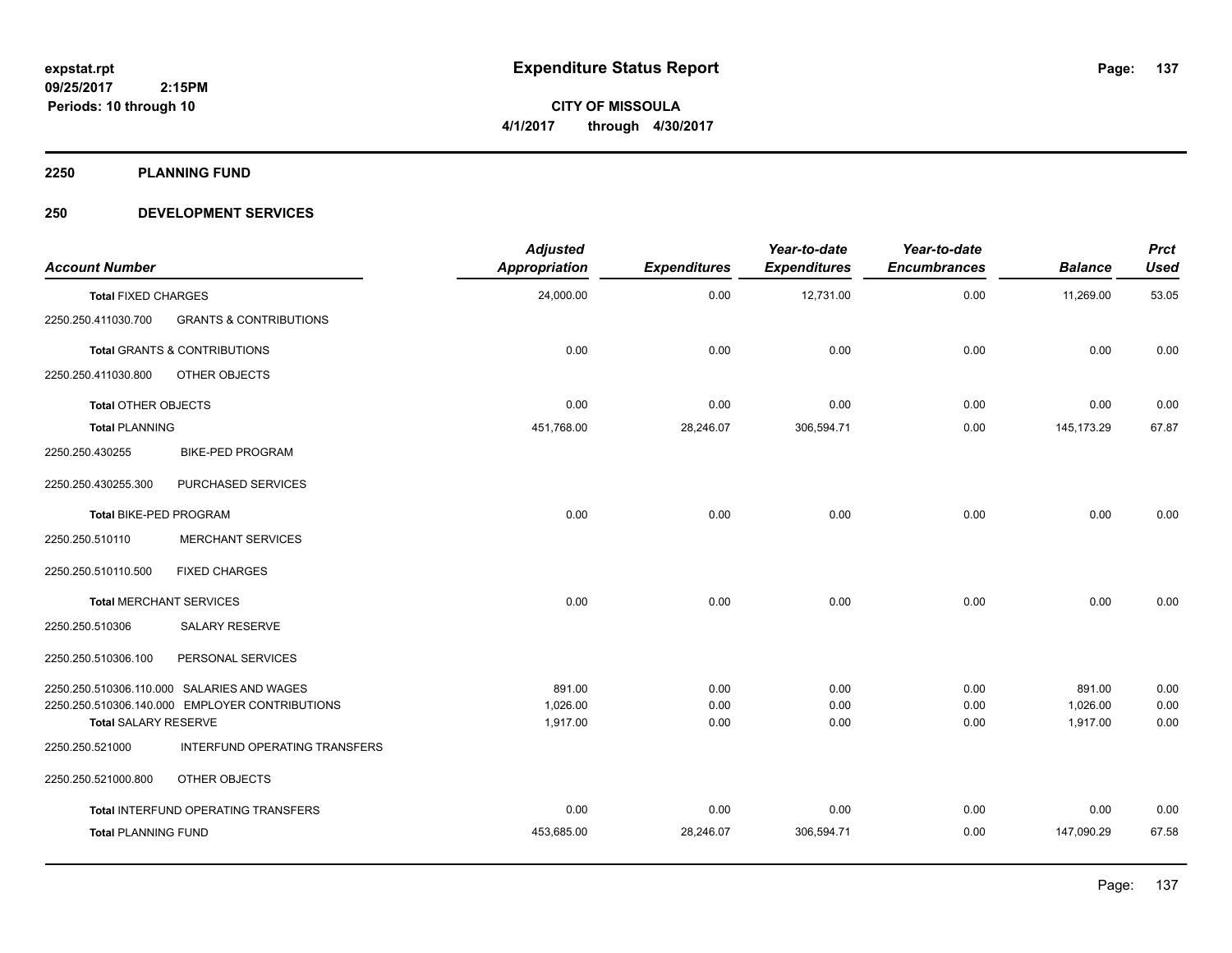## **2310 PUBLIC SAFETY INFORMATION SYSTEMS**

## **310 BUILDING INSPECTION**

| <b>Account Number</b>       |                                                | <b>Adjusted</b><br><b>Appropriation</b> | <b>Expenditures</b> | Year-to-date<br><b>Expenditures</b> | Year-to-date<br><b>Encumbrances</b> | <b>Balance</b> | <b>Prct</b><br><b>Used</b> |
|-----------------------------|------------------------------------------------|-----------------------------------------|---------------------|-------------------------------------|-------------------------------------|----------------|----------------------------|
| 2310.310.420510             | <b>ADMINISTRATION</b>                          |                                         |                     |                                     |                                     |                |                            |
| 2310.310.420510.200         | <b>SUPPLIES</b>                                |                                         |                     |                                     |                                     |                |                            |
| <b>Total SUPPLIES</b>       |                                                | 0.00                                    | 0.00                | 0.00                                | 0.00                                | 0.00           | 0.00                       |
| 2310.310.420510.800         | OTHER OBJECTS                                  |                                         |                     |                                     |                                     |                |                            |
| <b>Total OTHER OBJECTS</b>  |                                                | 0.00                                    | 0.00                | 0.00                                | 0.00                                | 0.00           | 0.00                       |
| 2310.310.420510.900         | <b>CAPITAL OUTLAY</b>                          |                                         |                     |                                     |                                     |                |                            |
| <b>Total ADMINISTRATION</b> |                                                | 0.00                                    | 0.00                | 0.00                                | 0.00                                | 0.00           | 0.00                       |
| 2310.310.510110             | <b>MERCHANT SERVICES</b>                       |                                         |                     |                                     |                                     |                |                            |
| 2310.310.510110.500         | <b>FIXED CHARGES</b>                           |                                         |                     |                                     |                                     |                |                            |
|                             | <b>Total PUBLIC SAFETY INFORMATION SYSTEMS</b> | 0.00                                    | 0.00                | 0.00                                | 0.00                                | 0.00           | 0.00                       |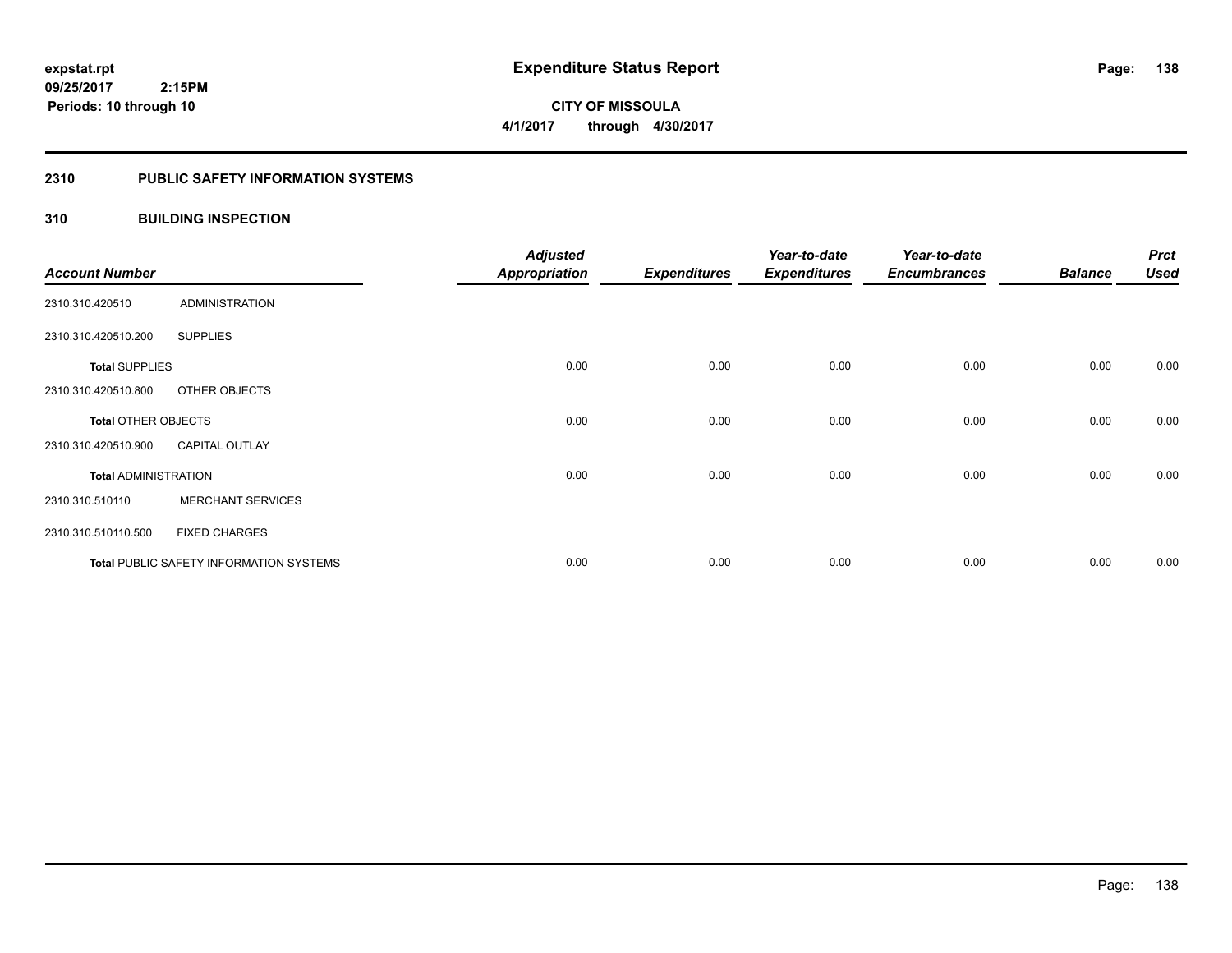**CITY OF MISSOULA 4/1/2017 through 4/30/2017**

#### **2321 IMPACT FEE FUND**

|                                      |                                                             | <b>Adjusted</b>      |                     | Year-to-date        | Year-to-date        |                | <b>Prct</b> |
|--------------------------------------|-------------------------------------------------------------|----------------------|---------------------|---------------------|---------------------|----------------|-------------|
| <b>Account Number</b>                |                                                             | <b>Appropriation</b> | <b>Expenditures</b> | <b>Expenditures</b> | <b>Encumbrances</b> | <b>Balance</b> | <b>Used</b> |
| 2321.390.410361                      | <b>IMPACT FEE STUDY</b>                                     |                      |                     |                     |                     |                |             |
| 2321.390.410361.300                  | PURCHASED SERVICES                                          |                      |                     |                     |                     |                |             |
|                                      | <b>Total PURCHASED SERVICES</b>                             | 0.00                 | 0.00                | 0.00                | 0.00                | 0.00           | 0.00        |
| 2321.390.410361.800                  | OTHER OBJECTS                                               |                      |                     |                     |                     |                |             |
|                                      | 2321.390.410361.820.000 TRANSFERS TO OTHER FUNDS            | 76,265.00            | 0.00                | 39,265.00           | 0.00                | 37,000.00      | 51.48       |
| Total IMPACT FEE STUDY               |                                                             | 76,265.00            | 0.00                | 39,265.00           | 0.00                | 37,000.00      | 51.48       |
| 2321.390.411240                      | CITY HALL POLICE RESTROOMS                                  |                      |                     |                     |                     |                |             |
| 2321.390.411240.900                  | <b>CAPITAL OUTLAY</b>                                       |                      |                     |                     |                     |                |             |
|                                      | Total CITY HALL POLICE RESTROOMS                            | 0.00                 | 0.00                | 0.00                | 0.00                | 0.00           | 0.00        |
| 2321.390.420400                      | FIRE PROTECTION & CONTROL                                   |                      |                     |                     |                     |                |             |
| 2321.390.420400.900                  | <b>CAPITAL OUTLAY</b>                                       |                      |                     |                     |                     |                |             |
|                                      | 2321.390.420400.940.000 CONFINED SPACE RESCUE TRAINING PROP | 0.00                 | 1,120.82            | 1,120.82            | 0.00                | $-1,120.82$    | 0.00        |
|                                      | Total FIRE PROTECTION & CONTROL                             | 0.00                 | 1.120.82            | 1.120.82            | 0.00                | $-1.120.82$    | 0.00        |
| 2321.390.430230                      | <b>GRANT CREEK I-90 IMPROVEMENTS</b>                        |                      |                     |                     |                     |                |             |
| 2321.390.430230.900                  | <b>CAPITAL OUTLAY</b>                                       |                      |                     |                     |                     |                |             |
|                                      | 2321.390.430230.930.000 GRANT CREEK I-90 MPROVEMENTS        | 0.00                 | 0.00                | 2,779.77            | 0.00                | $-2,779.77$    | 0.00        |
|                                      | 2321.390.430230.930.460 GRANT CREEK TRAIL                   | 0.00                 | 0.00                | 97,090.92           | 0.00                | $-97,090.92$   | 0.00        |
|                                      | Total GRANT CREEK I-90 IMPROVEMENTS                         | 0.00                 | 0.00                | 99,870.69           | 0.00                | $-99,870.69$   | 0.00        |
| 2321.390.430232                      | <b>RIGHT OF WAY</b>                                         |                      |                     |                     |                     |                |             |
| 2321.390.430232.900                  | <b>CAPITAL OUTLAY</b>                                       |                      |                     |                     |                     |                |             |
| 2321.390.430232.930.000 IMPROVEMENTS |                                                             | 3,000.00             | 0.00                | 4,423.24            | 0.00                | $-1,423.24$    | 147.44      |
|                                      |                                                             |                      |                     |                     |                     |                |             |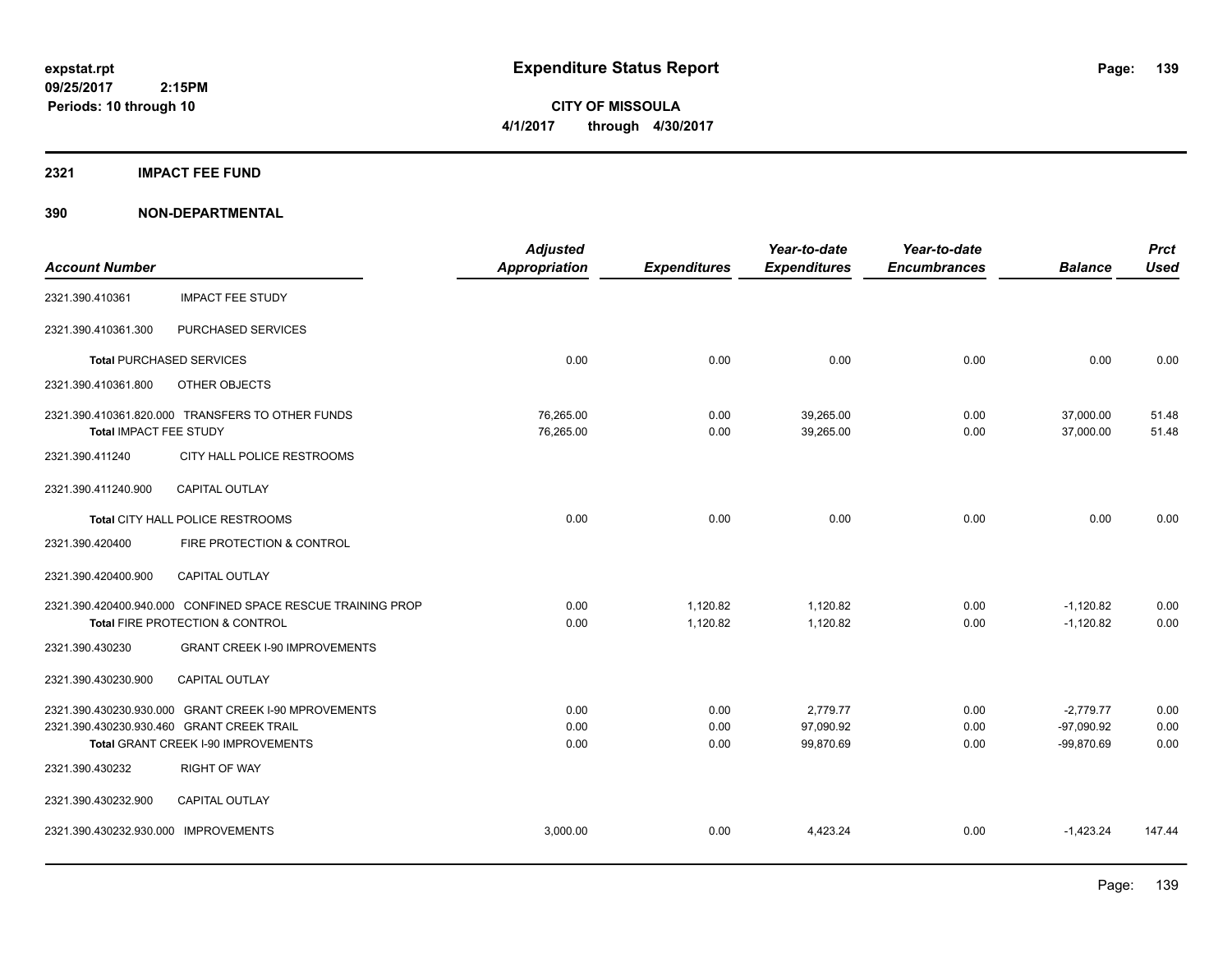## **2321 IMPACT FEE FUND**

| <b>Account Number</b>     |                                                                                                   | <b>Adjusted</b><br>Appropriation | <b>Expenditures</b>  | Year-to-date<br><b>Expenditures</b> | Year-to-date<br><b>Encumbrances</b> | <b>Balance</b>               | <b>Prct</b><br><b>Used</b> |
|---------------------------|---------------------------------------------------------------------------------------------------|----------------------------------|----------------------|-------------------------------------|-------------------------------------|------------------------------|----------------------------|
| <b>Total RIGHT OF WAY</b> |                                                                                                   | 3,000.00                         | 0.00                 | 4,423.24                            | 0.00                                | $-1,423.24$                  | 147.44                     |
| 2321.390.430233           | <b>CLARK FORK LN IIMPROVEMENTS</b>                                                                |                                  |                      |                                     |                                     |                              |                            |
| 2321.390.430233.900       | <b>CAPITAL OUTLAY</b>                                                                             |                                  |                      |                                     |                                     |                              |                            |
|                           | 2321.390.430233.930.000 Clark Fork Ln & South of Pacific Ave<br>Total CLARK FORK LN IIMPROVEMENTS | 0.00<br>0.00                     | 7,964.11<br>7,964.11 | 27,462.44<br>27,462.44              | 0.00<br>0.00                        | $-27,462.44$<br>$-27,462.44$ | 0.00<br>0.00               |
| 2321.390.430236           | <b>BRIDGE CONSTUCTION</b>                                                                         |                                  |                      |                                     |                                     |                              |                            |
| 2321.390.430236.700       | <b>GRANTS &amp; CONTRIBUTIONS</b>                                                                 |                                  |                      |                                     |                                     |                              |                            |
|                           | <b>Total BRIDGE CONSTUCTION</b>                                                                   | 0.00                             | 0.00                 | 0.00                                | 0.00                                | 0.00                         | 0.00                       |
| 2321.390.430247           | HILLVIEW WAY STREET IMPROVEMENTS                                                                  |                                  |                      |                                     |                                     |                              |                            |
| 2321.390.430247.900       | <b>CAPITAL OUTLAY</b>                                                                             |                                  |                      |                                     |                                     |                              |                            |
|                           | 2321.390.430247.930.000 HILLVIEW WAY STREET IMPROVEMENTS                                          | 1,503,138.00                     | 0.00                 | 0.00                                | 0.00                                | 1,503,138.00                 | 0.00                       |
|                           | <b>Total HILLVIEW WAY STREET IMPROVEMENTS</b>                                                     | 1,503,138.00                     | 0.00                 | 0.00                                | 0.00                                | 1,503,138.00                 | 0.00                       |
| 2321.390.430248           | <b>CREGG LN IMPROVEMENTS</b>                                                                      |                                  |                      |                                     |                                     |                              |                            |
| 2321.390.430248.900       | <b>CAPITAL OUTLAY</b>                                                                             |                                  |                      |                                     |                                     |                              |                            |
|                           | 2321.390.430248.930.000 CREGG LN IMPROVEMENTS                                                     | 215,380.00                       | 5,705.71             | 12,685.60                           | 0.00                                | 202,694.40                   | 5.89                       |
|                           | 2321.390.430248.930.394 CREGG LANE IMPROVEMENTS-PARKS                                             | 0.00                             | 5,481.94             | 12,188.10                           | 0.00                                | $-12,188.10$                 | 0.00                       |
|                           | <b>Total CREGG LN IMPROVEMENTS</b>                                                                | 215,380.00                       | 11,187.65            | 24,873.70                           | 0.00                                | 190,506.30                   | 11.55                      |
| 2321.390.430249           | OLD US HWY 93 IMPROVEMENTS                                                                        |                                  |                      |                                     |                                     |                              |                            |
| 2321.390.430249.900       | <b>CAPITAL OUTLAY</b>                                                                             |                                  |                      |                                     |                                     |                              |                            |
|                           | Total OLD US HWY 93 IMPROVEMENTS                                                                  | 0.00                             | 0.00                 | 0.00                                | 0.00                                | 0.00                         | 0.00                       |
| 2321.390.430255           | <b>GRANT CREEK CABLE RAIL</b>                                                                     |                                  |                      |                                     |                                     |                              |                            |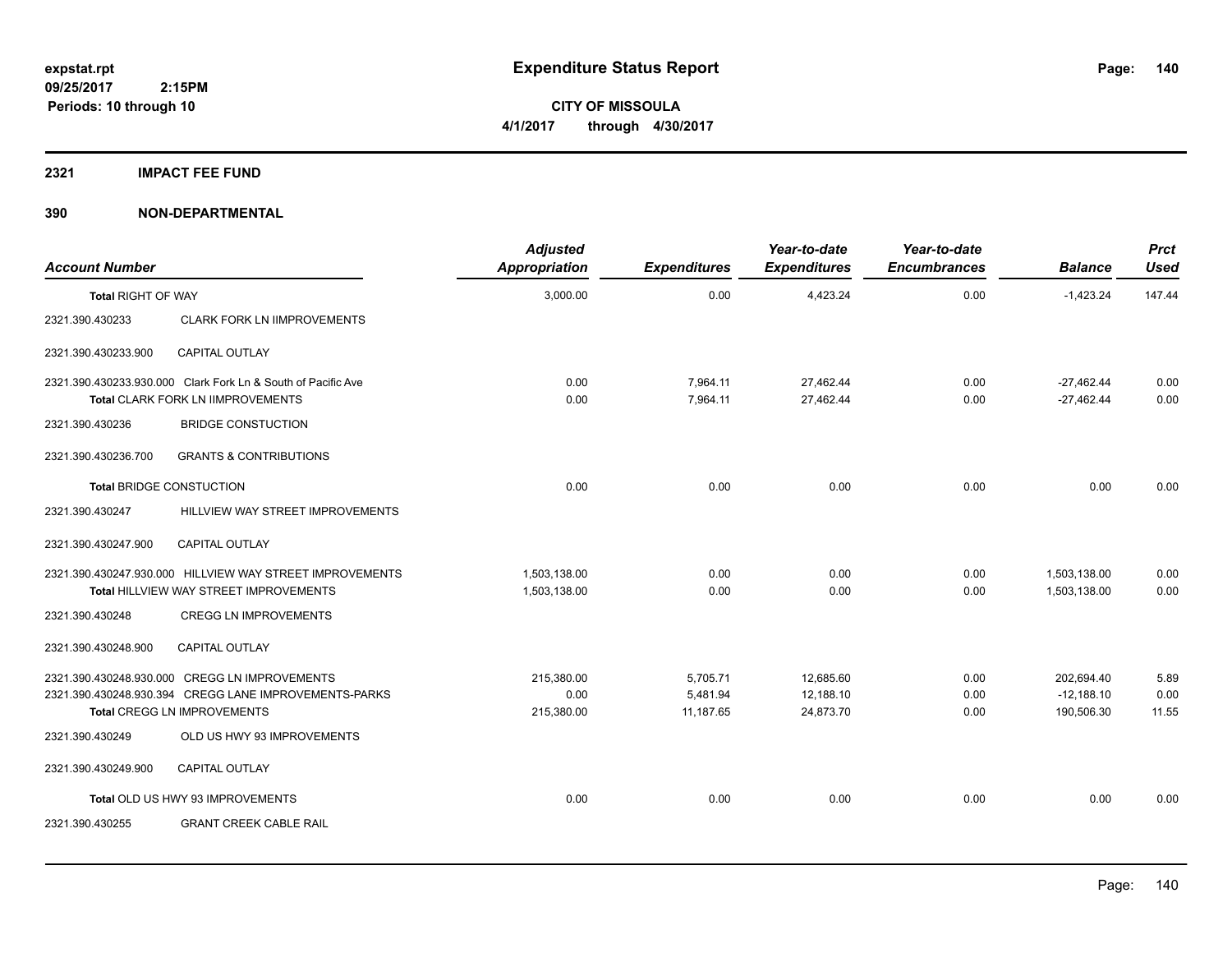**CITY OF MISSOULA 4/1/2017 through 4/30/2017**

## **2321 IMPACT FEE FUND**

|                                      |                                                     | <b>Adjusted</b>      |                     | Year-to-date        | Year-to-date        |                | <b>Prct</b> |
|--------------------------------------|-----------------------------------------------------|----------------------|---------------------|---------------------|---------------------|----------------|-------------|
| <b>Account Number</b>                |                                                     | <b>Appropriation</b> | <b>Expenditures</b> | <b>Expenditures</b> | <b>Encumbrances</b> | <b>Balance</b> | <b>Used</b> |
| 2321.390.430255.900                  | <b>CAPITAL OUTLAY</b>                               |                      |                     |                     |                     |                |             |
|                                      | <b>Total GRANT CREEK CABLE RAIL</b>                 | 0.00                 | 0.00                | 0.00                | 0.00                | 0.00           | 0.00        |
| 2321.390.430260                      | <b>TRAFFIC &amp; PEDESTRIAN SERVICES</b>            |                      |                     |                     |                     |                |             |
| 2321.390.430260.300                  | PURCHASED SERVICES                                  |                      |                     |                     |                     |                |             |
|                                      | 2321.390.430260.350.000 VAN BUREN ST RECONSTRUCTION | 0.00                 | 0.00                | 5,526.25            | 0.00                | $-5,526.25$    | 0.00        |
|                                      | <b>Total PURCHASED SERVICES</b>                     | 0.00                 | 0.00                | 5,526.25            | 0.00                | $-5,526.25$    | 0.00        |
| 2321.390.430260.900                  | <b>CAPITAL OUTLAY</b>                               |                      |                     |                     |                     |                |             |
|                                      | 2321.390.430260.930.000 VAN BUREN ST RECONSTRUCTION | 0.00                 | 0.00                | 6.931.50            | 0.00                | $-6.931.50$    | 0.00        |
| <b>Total CAPITAL OUTLAY</b>          |                                                     | 0.00                 | 0.00                | 6,931.50            | 0.00                | $-6,931.50$    | 0.00        |
|                                      | Total TRAFFIC & PEDESTRIAN SERVICES                 | 0.00                 | 0.00                | 12,457.75           | 0.00                | $-12.457.75$   | 0.00        |
| 2321.390.430264                      | MULLAN/GEO ELMER SIGNAL                             |                      |                     |                     |                     |                |             |
| 2321.390.430264.300                  | PURCHASED SERVICES                                  |                      |                     |                     |                     |                |             |
|                                      | Total MULLAN/GEO ELMER SIGNAL                       | 0.00                 | 0.00                | 0.00                | 0.00                | 0.00           | 0.00        |
| 2321.390.430279                      | E BROADWAY IMPROV/MISSOULA COLLEGE                  |                      |                     |                     |                     |                |             |
| 2321.390.430279.900                  | <b>CAPITAL OUTLAY</b>                               |                      |                     |                     |                     |                |             |
| 2321.390.430279.930.000 IMPROVEMENTS |                                                     | 0.00                 | 0.00                | 78,700.25           | 0.00                | $-78,700.25$   | 0.00        |
|                                      | Total E BROADWAY IMPROV/MISSOULA COLLEGE            | 0.00                 | 0.00                | 78,700.25           | 0.00                | $-78.700.25$   | 0.00        |
| 2321.390.430280                      | MILLER CR: BRIGGS TO MOCKINGBIRD                    |                      |                     |                     |                     |                |             |
| 2321.390.430280.900                  | <b>CAPITAL OUTLAY</b>                               |                      |                     |                     |                     |                |             |
|                                      | Total MILLER CR: BRIGGS TO MOCKINGBIRD              | 0.00                 | 0.00                | 0.00                | 0.00                | 0.00           | 0.00        |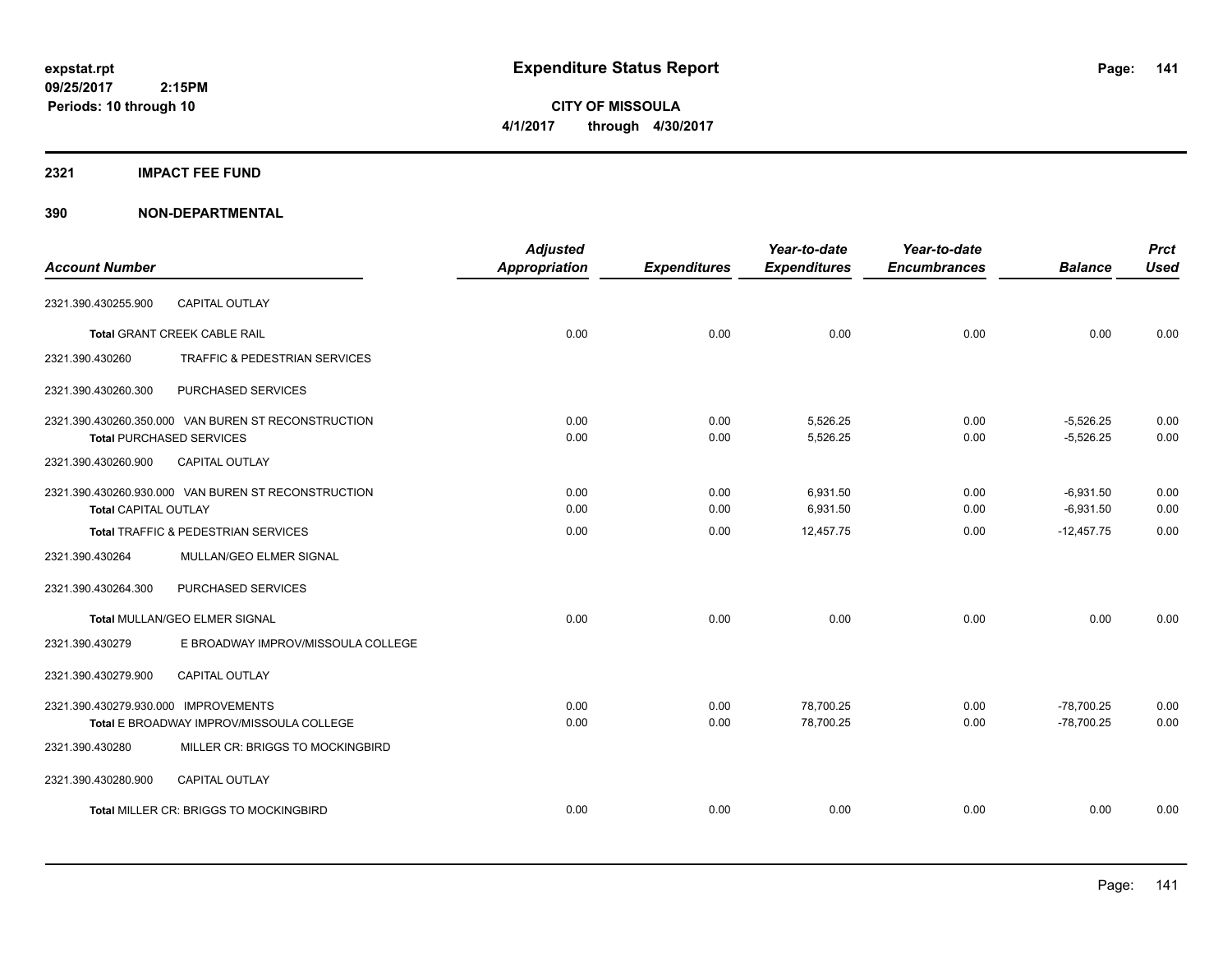**CITY OF MISSOULA 4/1/2017 through 4/30/2017**

**2321 IMPACT FEE FUND**

| <b>Account Number</b>                                              |                                                                                  | <b>Adjusted</b><br><b>Appropriation</b> | <b>Expenditures</b> | Year-to-date<br><b>Expenditures</b> | Year-to-date<br><b>Encumbrances</b> | <b>Balance</b>               | <b>Prct</b><br><b>Used</b> |
|--------------------------------------------------------------------|----------------------------------------------------------------------------------|-----------------------------------------|---------------------|-------------------------------------|-------------------------------------|------------------------------|----------------------------|
| 2321.390.430281                                                    | SOUTH 3RD STREET PROJECT                                                         |                                         |                     |                                     |                                     |                              |                            |
| 2321.390.430281.300                                                | PURCHASED SERVICES                                                               |                                         |                     |                                     |                                     |                              |                            |
|                                                                    | <b>Total PURCHASED SERVICES</b>                                                  | 0.00                                    | 0.00                | 0.00                                | 0.00                                | 0.00                         | 0.00                       |
| 2321.390.430281.900                                                | <b>CAPITAL OUTLAY</b>                                                            |                                         |                     |                                     |                                     |                              |                            |
|                                                                    | 2321.390.430281.930.000 SO 3RD ST/IMPROVEMENTS<br>Total SOUTH 3RD STREET PROJECT | 0.00<br>0.00                            | 0.00<br>0.00        | 19,594.44<br>19,594.44              | 0.00<br>0.00                        | $-19,594.44$<br>$-19,594.44$ | 0.00<br>0.00               |
| 2321.390.460305                                                    | <b>COMMUNITY CENTER</b>                                                          |                                         |                     |                                     |                                     |                              |                            |
| 2321.390.460305.900                                                | <b>CAPITAL OUTLAY</b>                                                            |                                         |                     |                                     |                                     |                              |                            |
| 2321.390.460305.930.000 IMPROVEMENTS                               | <b>Total COMMUNITY CENTER</b>                                                    | 70,000.00<br>70,000.00                  | 0.00<br>0.00        | 9,119.95<br>9,119.95                | 0.00<br>0.00                        | 60,880.05<br>60,880.05       | 13.03<br>13.03             |
| 2321.390.460401                                                    | <b>CONSTRUCTION</b>                                                              |                                         |                     |                                     |                                     |                              |                            |
| 2321.390.460401.900                                                | <b>CAPITAL OUTLAY</b>                                                            |                                         |                     |                                     |                                     |                              |                            |
| 2321.390.460401.930.000 FORT MISSOULA<br><b>Total CONSTRUCTION</b> |                                                                                  | 0.00<br>0.00                            | 363.00<br>363.00    | 3,340.76<br>3,340.76                | 0.00<br>0.00                        | $-3,340.76$<br>$-3,340.76$   | 0.00<br>0.00               |
| 2321.390.460404                                                    | <b>EATON TRAIL</b>                                                               |                                         |                     |                                     |                                     |                              |                            |
| 2321.390.460404.100                                                | PERSONAL SERVICES                                                                |                                         |                     |                                     |                                     |                              |                            |
|                                                                    | <b>Total PERSONAL SERVICES</b>                                                   | 0.00                                    | 0.00                | 0.00                                | 0.00                                | 0.00                         | 0.00                       |
| 2321.390.460404.300                                                | PURCHASED SERVICES                                                               |                                         |                     |                                     |                                     |                              |                            |
|                                                                    | <b>Total PURCHASED SERVICES</b>                                                  | 0.00                                    | 0.00                | 0.00                                | 0.00                                | 0.00                         | 0.00                       |
| 2321.390.460404.900                                                | CAPITAL OUTLAY                                                                   |                                         |                     |                                     |                                     |                              |                            |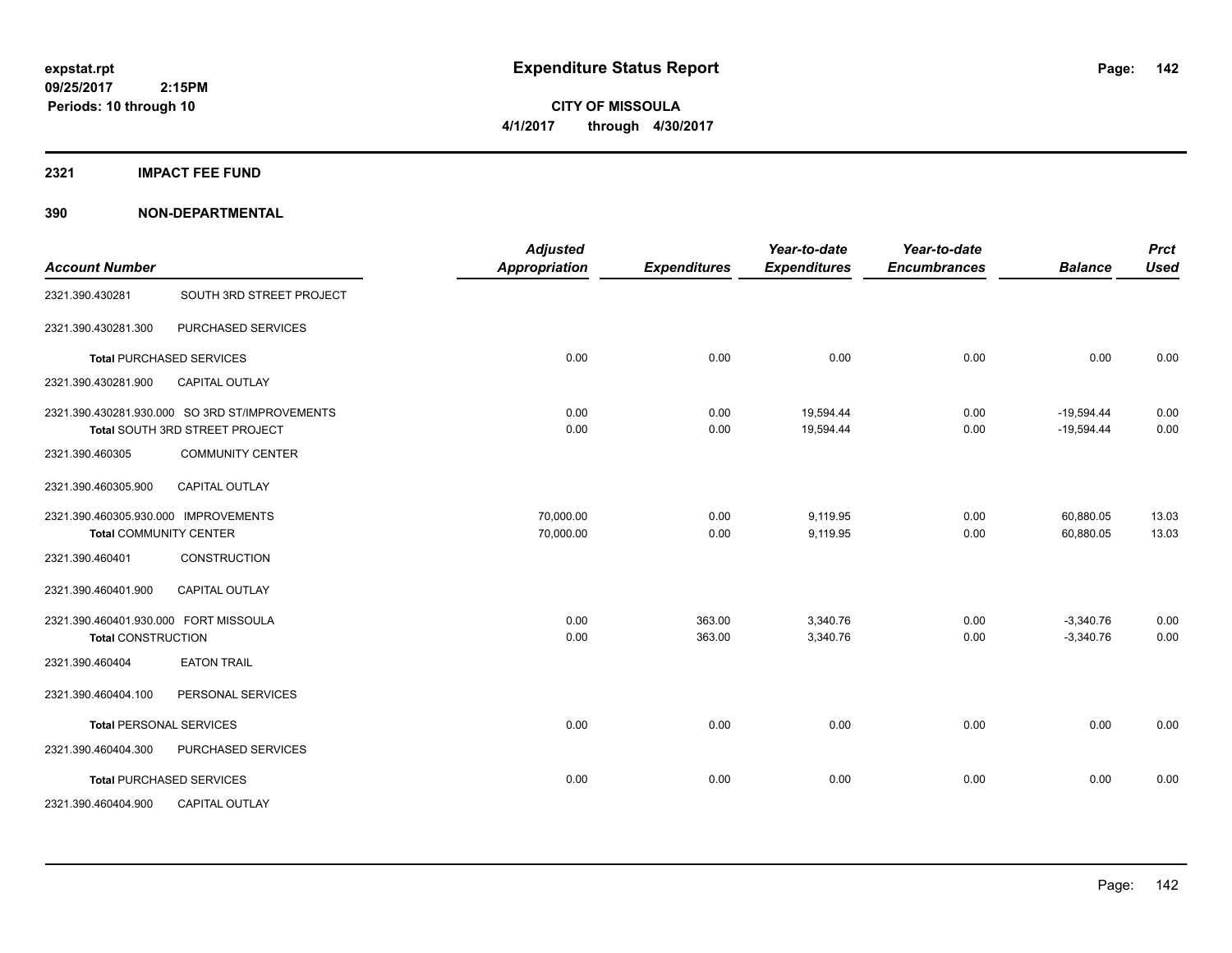**Periods: 10 through 10**

**CITY OF MISSOULA 4/1/2017 through 4/30/2017**

**2321 IMPACT FEE FUND**

| <b>Account Number</b>                                              |                                                                                | <b>Adjusted</b><br><b>Appropriation</b> | <b>Expenditures</b>  | Year-to-date<br><b>Expenditures</b>   | Year-to-date<br><b>Encumbrances</b> | <b>Balance</b>                                 | <b>Prct</b><br><b>Used</b> |
|--------------------------------------------------------------------|--------------------------------------------------------------------------------|-----------------------------------------|----------------------|---------------------------------------|-------------------------------------|------------------------------------------------|----------------------------|
| <b>Total EATON TRAIL</b>                                           |                                                                                | 0.00                                    | 0.00                 | 0.00                                  | 0.00                                | 0.00                                           | 0.00                       |
| 2321.390.460406                                                    | <b>HELLGATE PARK</b>                                                           |                                         |                      |                                       |                                     |                                                |                            |
| 2321.390.460406.100                                                | PERSONAL SERVICES                                                              |                                         |                      |                                       |                                     |                                                |                            |
|                                                                    | <b>Total PERSONAL SERVICES</b>                                                 | 0.00                                    | 0.00                 | 0.00                                  | 0.00                                | 0.00                                           | 0.00                       |
| 2321.390.460406.300                                                | PURCHASED SERVICES                                                             |                                         |                      |                                       |                                     |                                                |                            |
|                                                                    | <b>Total PURCHASED SERVICES</b>                                                | 0.00                                    | 0.00                 | 0.00                                  | 0.00                                | 0.00                                           | 0.00                       |
| 2321.390.460406.900                                                | <b>CAPITAL OUTLAY</b>                                                          |                                         |                      |                                       |                                     |                                                |                            |
| 2321.390.460406.930.000 IMPROVEMENTS<br><b>Total HELLGATE PARK</b> |                                                                                | 0.00<br>0.00                            | 0.00<br>0.00         | 582.96<br>582.96                      | 0.00<br>0.00                        | $-582.96$<br>$-582.96$                         | 0.00<br>0.00               |
| 2321.390.460408                                                    | <b>CONSERVATION LAND MANAGEMENT PLAN</b>                                       |                                         |                      |                                       |                                     |                                                |                            |
| 2321.390.460408.900                                                | CAPITAL OUTLAY                                                                 |                                         |                      |                                       |                                     |                                                |                            |
|                                                                    | Total CONSERVATION LAND MANAGEMENT PLAN                                        | 0.00                                    | 0.00                 | 0.00                                  | 0.00                                | 0.00                                           | 0.00                       |
| 2321.390.460409                                                    | MISSOULA TO LOLO TRAIL                                                         |                                         |                      |                                       |                                     |                                                |                            |
| 2321.390.460409.800                                                | OTHER OBJECTS                                                                  |                                         |                      |                                       |                                     |                                                |                            |
| <b>Total OTHER OBJECTS</b>                                         |                                                                                | 0.00                                    | 0.00                 | 0.00                                  | 0.00                                | 0.00                                           | 0.00                       |
| 2321.390.460409.900                                                | <b>CAPITAL OUTLAY</b>                                                          |                                         |                      |                                       |                                     |                                                |                            |
| 2321.390.460409.930.302 IMPROVEMENTS                               | 2321.390.460409.930.000 MISSOULA TO LOLO TRAIL<br>Total MISSOULA TO LOLO TRAIL | 0.00<br>0.00<br>0.00                    | 0.00<br>0.00<br>0.00 | 25,895.26<br>184.621.87<br>210,517.13 | 0.00<br>0.00<br>0.00                | $-25,895.26$<br>$-184,621.87$<br>$-210,517.13$ | 0.00<br>0.00<br>0.00       |
| 2321.390.460411                                                    | <b>44 RANCH IMPROVEMENTS</b>                                                   |                                         |                      |                                       |                                     |                                                |                            |
| 2321.390.460411.900                                                | <b>CAPITAL OUTLAY</b>                                                          |                                         |                      |                                       |                                     |                                                |                            |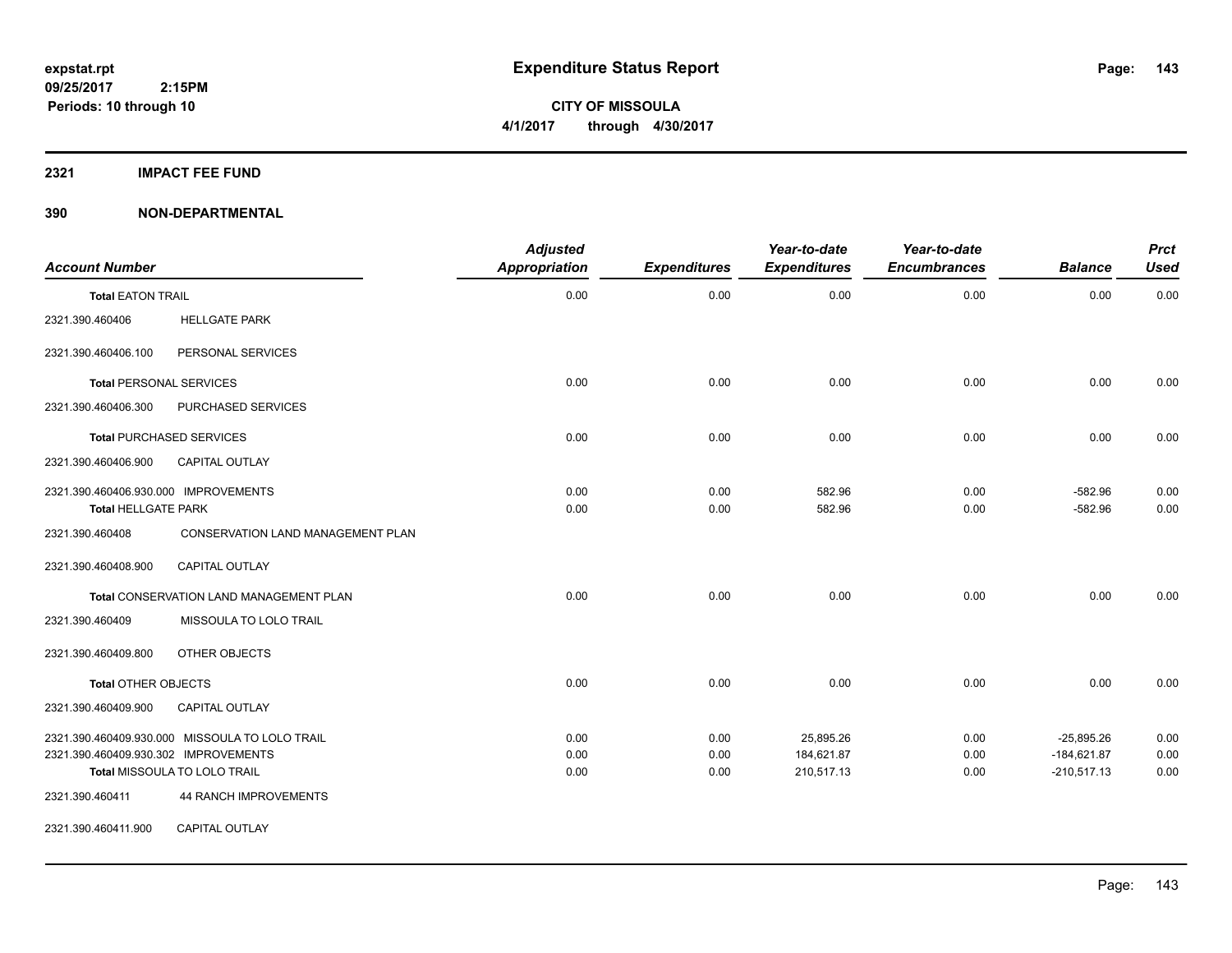**CITY OF MISSOULA 4/1/2017 through 4/30/2017**

#### **2321 IMPACT FEE FUND**

| <b>Account Number</b>                |                                                     | <b>Adjusted</b><br><b>Appropriation</b> | <b>Expenditures</b> | Year-to-date<br><b>Expenditures</b> | Year-to-date<br><b>Encumbrances</b> | <b>Balance</b>               | <b>Prct</b><br><b>Used</b> |
|--------------------------------------|-----------------------------------------------------|-----------------------------------------|---------------------|-------------------------------------|-------------------------------------|------------------------------|----------------------------|
|                                      | Total 44 RANCH IMPROVEMENTS                         | 0.00                                    | 0.00                | 0.00                                | 0.00                                | 0.00                         | 0.00                       |
| 2321.390.460412                      | PLEASANT VIEW PARK                                  |                                         |                     |                                     |                                     |                              |                            |
| 2321.390.460412.900                  | CAPITAL OUTLAY                                      |                                         |                     |                                     |                                     |                              |                            |
|                                      | <b>Total PLEASANT VIEW PARK</b>                     | 0.00                                    | 0.00                | 0.00                                | 0.00                                | 0.00                         | 0.00                       |
| 2321.390.460444                      | <b>PLAYGROUNDS</b>                                  |                                         |                     |                                     |                                     |                              |                            |
| 2321.390.460444.900                  | <b>CAPITAL OUTLAY</b>                               |                                         |                     |                                     |                                     |                              |                            |
| <b>Total PLAYGROUNDS</b>             | 2321.390.460444.930.000 PARK TRAIL BOND PLAYGROUNDS | 0.00<br>0.00                            | 0.00<br>0.00        | 75,345.13<br>75,345.13              | 0.00<br>0.00                        | $-75,345.13$<br>$-75,345.13$ | 0.00<br>0.00               |
| 2321.390.510000                      | Un-Allocated IFAC Approved Appropriation            |                                         |                     |                                     |                                     |                              |                            |
| 2321.390.510000.800                  | OTHER OBJECTS                                       |                                         |                     |                                     |                                     |                              |                            |
| <b>Total OTHER OBJECTS</b>           |                                                     | 0.00                                    | 0.00                | 0.00                                | 0.00                                | 0.00                         | 0.00                       |
| 2321.390.510000.900                  | <b>CAPITAL OUTLAY</b>                               |                                         |                     |                                     |                                     |                              |                            |
| 2321.390.510000.930.000 IMPROVEMENTS | Total Un-Allocated IFAC Approved Appropriation      | 534,482.00<br>534,482.00                | 0.00<br>0.00        | 0.00<br>0.00                        | 0.00<br>0.00                        | 534,482.00<br>534,482.00     | 0.00<br>0.00               |
| 2321.390.510110                      | <b>MERCHANT SERVICES</b>                            |                                         |                     |                                     |                                     |                              |                            |
| 2321.390.510110.500                  | <b>FIXED CHARGES</b>                                |                                         |                     |                                     |                                     |                              |                            |
|                                      | <b>Total MERCHANT SERVICES</b>                      | 0.00                                    | 0.00                | 0.00                                | 0.00                                | 0.00                         | 0.00                       |
| Total IMPACT FEE FUND                |                                                     | 2,402,265.00                            | 20,635.58           | 606,674.26                          | 0.00                                | 1,795,590.74                 | 25.25                      |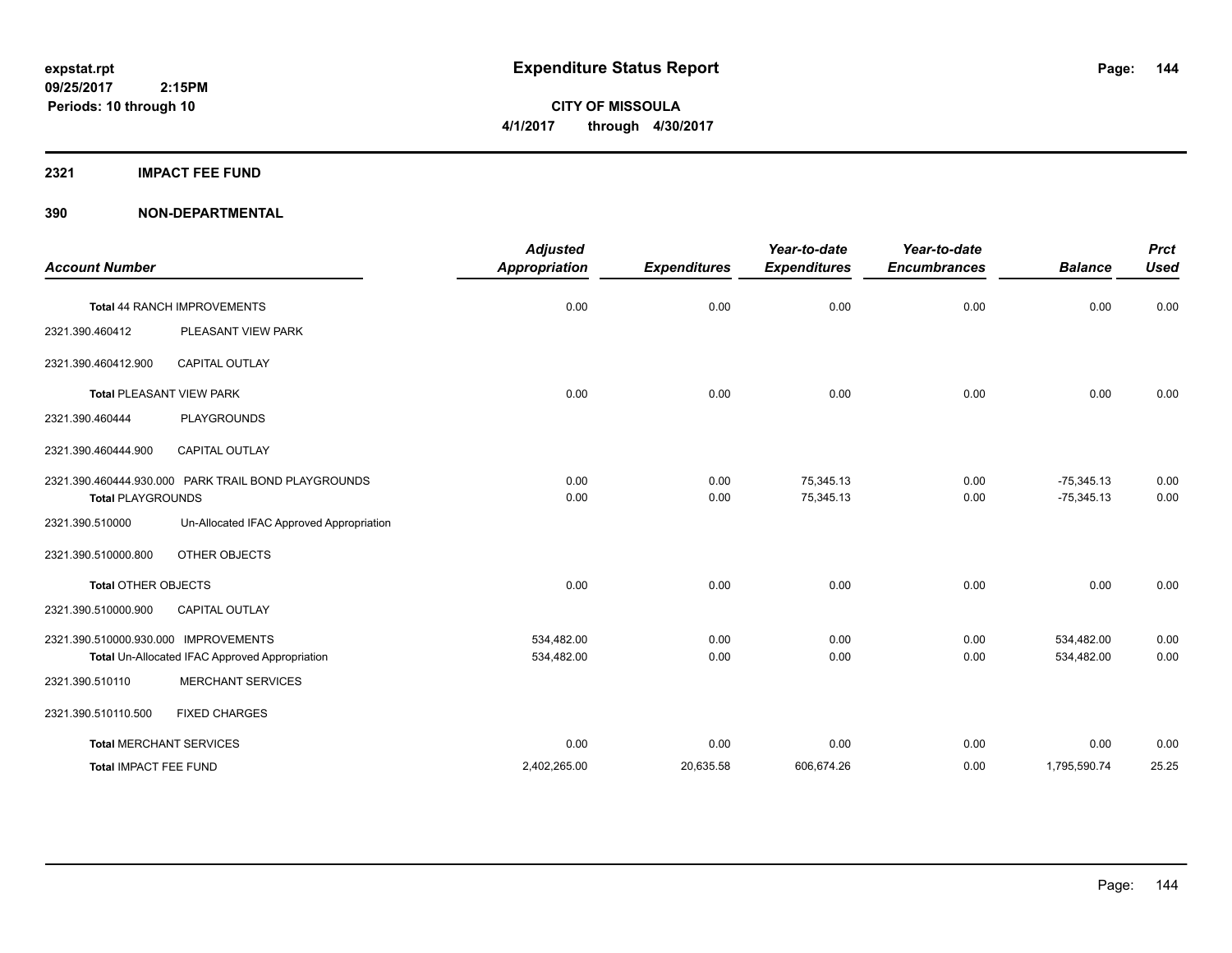**CITY OF MISSOULA 4/1/2017 through 4/30/2017**

### **2322 GEORGE ELMER/CATTLE DR INTERSECTION**

|                             |                                               | <b>Adjusted</b>      |                     | Year-to-date        | Year-to-date        |                | <b>Prct</b> |
|-----------------------------|-----------------------------------------------|----------------------|---------------------|---------------------|---------------------|----------------|-------------|
| <b>Account Number</b>       |                                               | <b>Appropriation</b> | <b>Expenditures</b> | <b>Expenditures</b> | <b>Encumbrances</b> | <b>Balance</b> | <b>Used</b> |
| 2322.390.510100             | SPECIAL ASSESSMENTS                           |                      |                     |                     |                     |                |             |
| 2322.390.510100.300         | PURCHASED SERVICES                            |                      |                     |                     |                     |                |             |
|                             | 2322.390.510100.350.000 PROFESSIONAL SERVICES | 15,000.00            | 0.00                | 0.00                | 0.00                | 15,000.00      | 0.00        |
|                             | <b>Total PURCHASED SERVICES</b>               | 15,000.00            | 0.00                | 0.00                | 0.00                | 15,000.00      | 0.00        |
| 2322.390.510100.800         | OTHER OBJECTS                                 |                      |                     |                     |                     |                |             |
| <b>Total OTHER OBJECTS</b>  |                                               | 0.00                 | 0.00                | 0.00                | 0.00                | 0.00           | 0.00        |
| 2322.390.510100.900         | <b>CAPITAL OUTLAY</b>                         |                      |                     |                     |                     |                |             |
| <b>Total CAPITAL OUTLAY</b> |                                               | 0.00                 | 0.00                | 0.00                | 0.00                | 0.00           | 0.00        |
|                             | <b>Total SPECIAL ASSESSMENTS</b>              | 15,000.00            | 0.00                | 0.00                | 0.00                | 15,000.00      | 0.00        |
| 2322.390.510110             | <b>MERCHANT SERVICES</b>                      |                      |                     |                     |                     |                |             |
| 2322.390.510110.500         | <b>FIXED CHARGES</b>                          |                      |                     |                     |                     |                |             |
|                             | <b>Total MERCHANT SERVICES</b>                | 0.00                 | 0.00                | 0.00                | 0.00                | 0.00           | 0.00        |
|                             | Total GEORGE ELMER/CATTLE DR INTERSECTION     | 15,000.00            | 0.00                | 0.00                | 0.00                | 15,000.00      | 0.00        |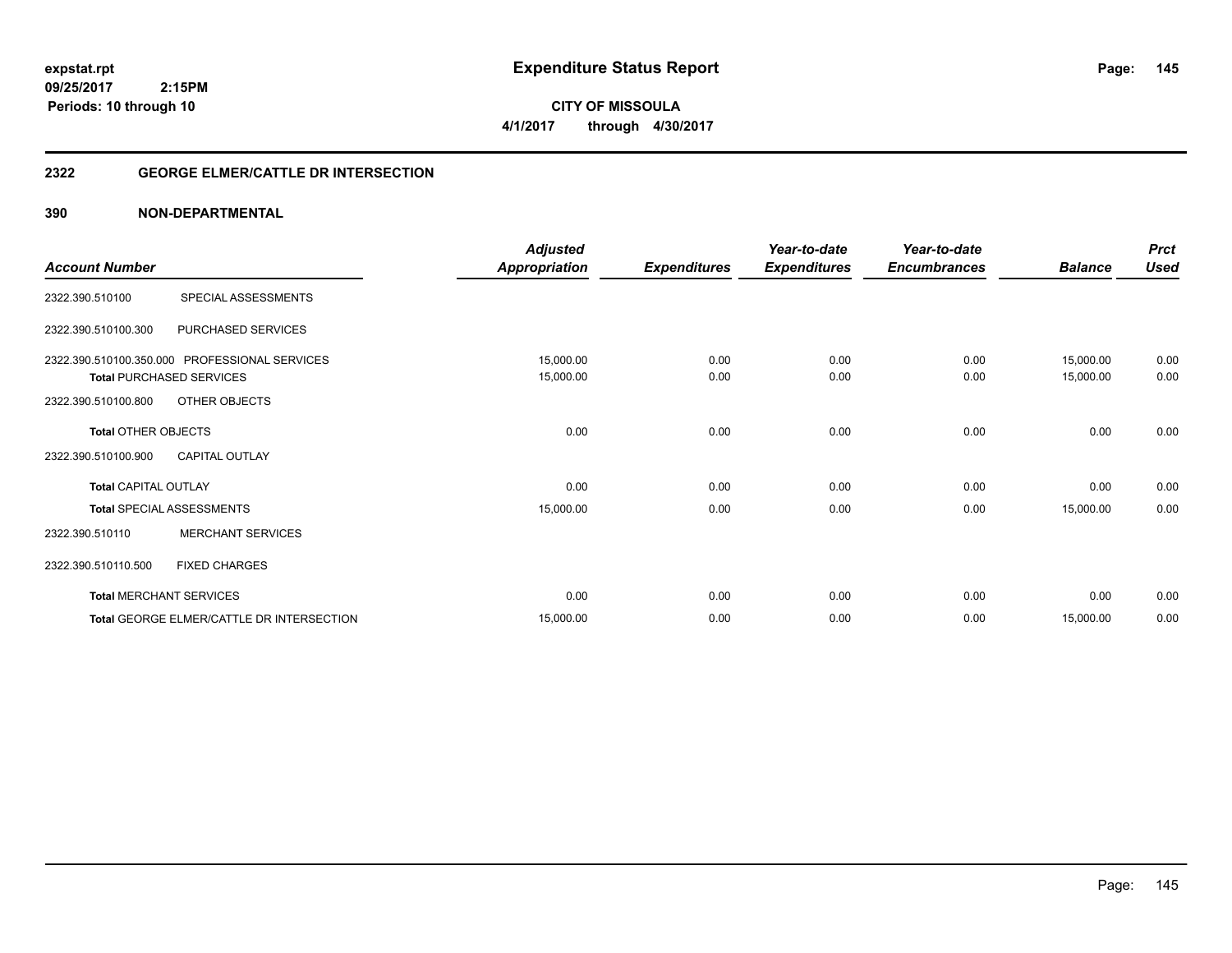**CITY OF MISSOULA 4/1/2017 through 4/30/2017**

### **2365 PUBLIC ART FUND**

### **220 MAYOR**

|                                      |                                                  | <b>Adjusted</b>      |                     | Year-to-date        | Year-to-date        |                | <b>Prct</b> |
|--------------------------------------|--------------------------------------------------|----------------------|---------------------|---------------------|---------------------|----------------|-------------|
| <b>Account Number</b>                |                                                  | <b>Appropriation</b> | <b>Expenditures</b> | <b>Expenditures</b> | <b>Encumbrances</b> | <b>Balance</b> | <b>Used</b> |
| 2365.220.460518                      | PUBLIC ART PROJECTS                              |                      |                     |                     |                     |                |             |
| 2365.220.460518.300                  | PURCHASED SERVICES                               |                      |                     |                     |                     |                |             |
|                                      | 2365.220.460518.320.000 PRINTING & DUPLICATING   | 3,000.00             | 0.00                | 0.00                | 0.00                | 3,000.00       | 0.00        |
|                                      | 2365.220.460518.350.000 PROFESSIONAL SERVICES    | 0.00                 | 95.00               | 362.17              | 0.00                | $-362.17$      | 0.00        |
|                                      | 2365.220.460518.390.000 OTHER PURCHASED SERVICES | 23,320.00            | 0.00                | 0.00                | 0.00                | 23,320.00      | 0.00        |
|                                      | <b>Total PURCHASED SERVICES</b>                  | 26,320.00            | 95.00               | 362.17              | 0.00                | 25,957.83      | 1.38        |
| 2365.220.460518.800                  | OTHER OBJECTS                                    |                      |                     |                     |                     |                |             |
| <b>Total OTHER OBJECTS</b>           |                                                  | 0.00                 | 0.00                | 0.00                | 0.00                | 0.00           | 0.00        |
| 2365.220.460518.900                  | <b>CAPITAL OUTLAY</b>                            |                      |                     |                     |                     |                |             |
| 2365.220.460518.930.000 IMPROVEMENTS |                                                  | 0.00                 | 0.00                | 5,000.00            | 0.00                | $-5,000.00$    | 0.00        |
| <b>Total CAPITAL OUTLAY</b>          |                                                  | 0.00                 | 0.00                | 5,000.00            | 0.00                | $-5,000.00$    | 0.00        |
|                                      | <b>Total PUBLIC ART PROJECTS</b>                 | 26,320.00            | 95.00               | 5,362.17            | 0.00                | 20,957.83      | 20.37       |
| 2365.220.510110                      | <b>MERCHANT SERVICES</b>                         |                      |                     |                     |                     |                |             |
| 2365.220.510110.500                  | <b>FIXED CHARGES</b>                             |                      |                     |                     |                     |                |             |
| <b>Total FIXED CHARGES</b>           |                                                  | 0.00                 | 0.00                | 0.00                | 0.00                | 0.00           | 0.00        |
| <b>Total MERCHANT SERVICES</b>       |                                                  | 0.00                 | 0.00                | 0.00                | 0.00                | 0.00           | 0.00        |
| <b>Total PUBLIC ART FUND</b>         |                                                  | 26,320.00            | 95.00               | 5,362.17            | 0.00                | 20,957.83      | 20.37       |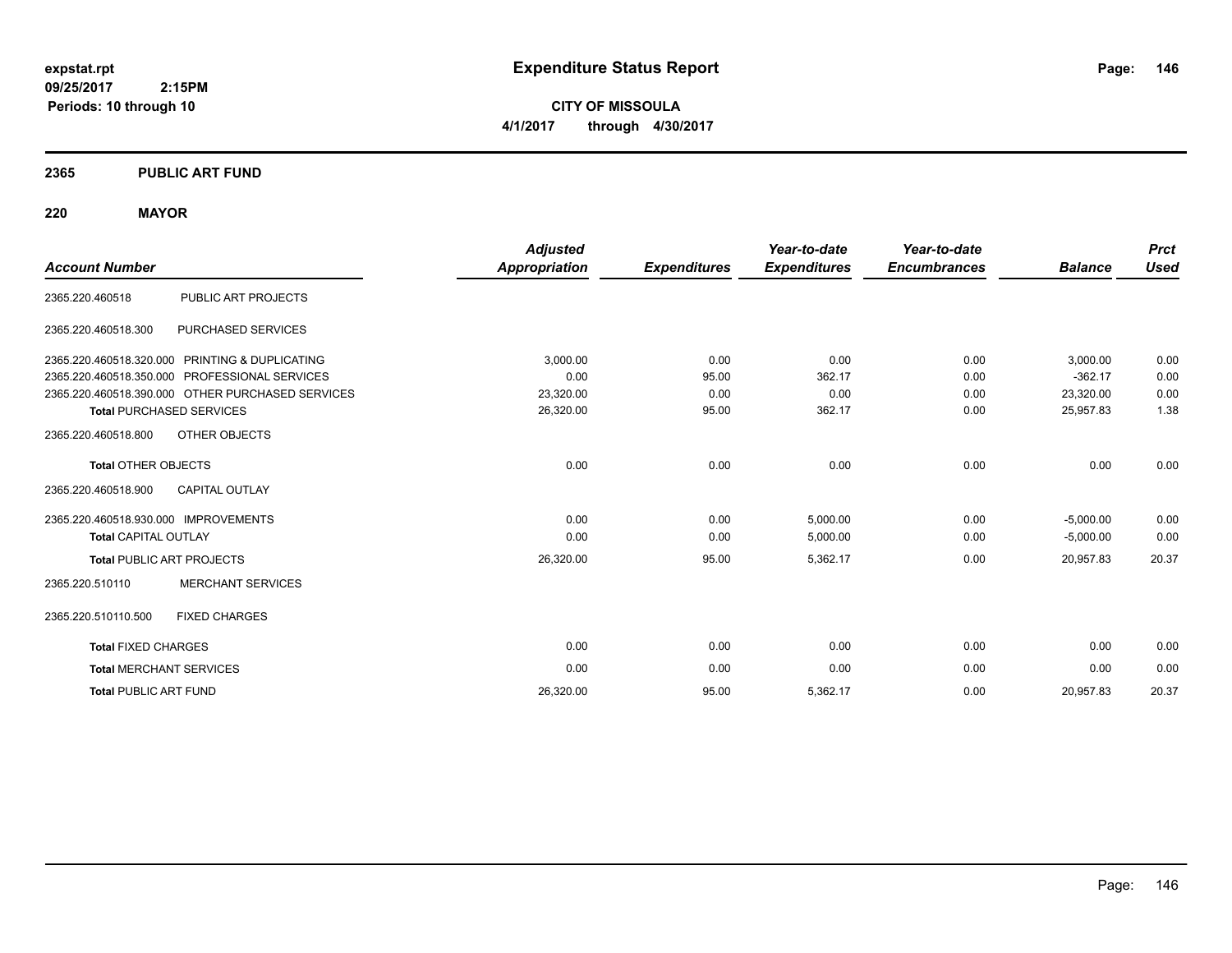**09/25/2017 2:15PM Periods: 10 through 10**

**CITY OF MISSOULA 4/1/2017 through 4/30/2017**

#### **2371 EMPLOYEE HEALTH INSURANCE LEVY FUND**

| <b>Account Number</b>          |                                                  | <b>Adjusted</b><br><b>Appropriation</b> | <b>Expenditures</b> | Year-to-date<br><b>Expenditures</b> | Year-to-date<br><b>Encumbrances</b> | <b>Balance</b> | <b>Prct</b><br><b>Used</b> |
|--------------------------------|--------------------------------------------------|-----------------------------------------|---------------------|-------------------------------------|-------------------------------------|----------------|----------------------------|
| 2371.390.510110                | <b>MERCHANT SERVICES</b>                         |                                         |                     |                                     |                                     |                |                            |
| 2371.390.510110.500            | <b>FIXED CHARGES</b>                             |                                         |                     |                                     |                                     |                |                            |
| <b>Total MERCHANT SERVICES</b> |                                                  | 0.00                                    | 0.00                | 0.00                                | 0.00                                | 0.00           | 0.00                       |
| 2371.390.521000                | INTERFUND OPERATING TRANSFERS                    |                                         |                     |                                     |                                     |                |                            |
| 2371.390.521000.800            | OTHER OBJECTS                                    |                                         |                     |                                     |                                     |                |                            |
|                                | 2371.390.521000.820.000 TRANSFERS TO OTHER FUNDS | 4,525.00                                | 0.00                | 2,263.00                            | 0.00                                | 2,262.00       | 50.01                      |
|                                | <b>Total INTERFUND OPERATING TRANSFERS</b>       | 4,525.00                                | 0.00                | 2,263.00                            | 0.00                                | 2,262.00       | 50.01                      |
|                                | Total EMPLOYEE HEALTH INSURANCE LEVY FUND        | 4,525.00                                | 0.00                | 2,263.00                            | 0.00                                | 2.262.00       | 50.01                      |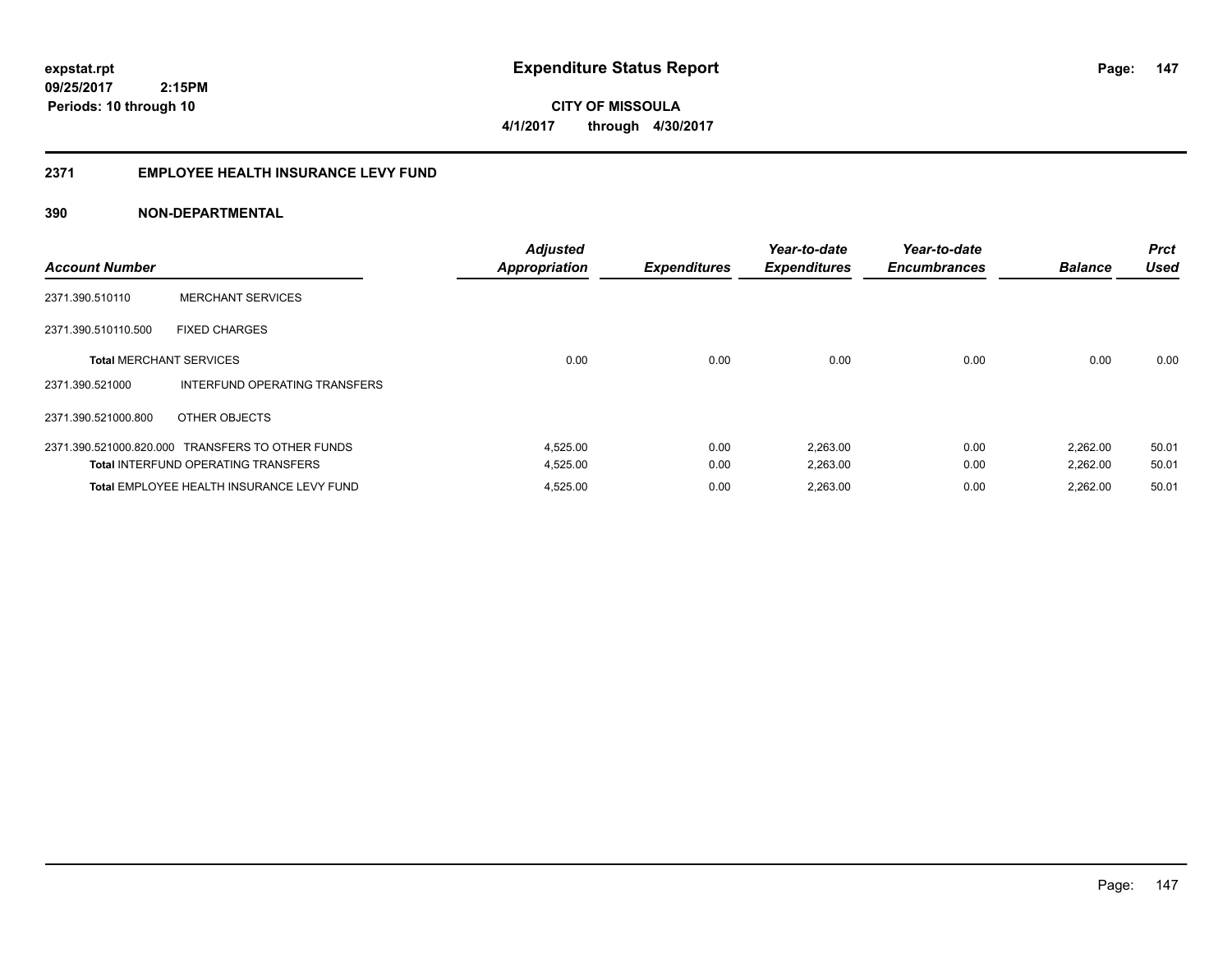**CITY OF MISSOULA 4/1/2017 through 4/30/2017**

#### **2372 PERMISSIVE MEDICAL LEVY**

| <b>Account Number</b>          |                                                  | <b>Adjusted</b><br><b>Appropriation</b> | <b>Expenditures</b> | Year-to-date<br><b>Expenditures</b> | Year-to-date<br><b>Encumbrances</b> | <b>Balance</b> | <b>Prct</b><br><b>Used</b> |
|--------------------------------|--------------------------------------------------|-----------------------------------------|---------------------|-------------------------------------|-------------------------------------|----------------|----------------------------|
| 2372.390.510110                | <b>MERCHANT SERVICES</b>                         |                                         |                     |                                     |                                     |                |                            |
| 2372.390.510110.500            | <b>FIXED CHARGES</b>                             |                                         |                     |                                     |                                     |                |                            |
| <b>Total MERCHANT SERVICES</b> |                                                  | 0.00                                    | 0.00                | 0.00                                | 0.00                                | 0.00           | 0.00                       |
| 2372.390.521000                | INTERFUND OPERATING TRANSFERS                    |                                         |                     |                                     |                                     |                |                            |
| 2372.390.521000.800            | OTHER OBJECTS                                    |                                         |                     |                                     |                                     |                |                            |
|                                | 2372.390.521000.820.000 TRANSFERS TO OTHER FUNDS | 4,774,150.00                            | 0.00                | 2,387,075.00                        | 0.00                                | 2,387,075.00   | 50.00                      |
|                                | <b>Total INTERFUND OPERATING TRANSFERS</b>       | 4,774,150.00                            | 0.00                | 2,387,075.00                        | 0.00                                | 2,387,075.00   | 50.00                      |
|                                | <b>Total PERMISSIVE MEDICAL LEVY</b>             | 4,774,150.00                            | 0.00                | 2.387.075.00                        | 0.00                                | 2.387.075.00   | 50.00                      |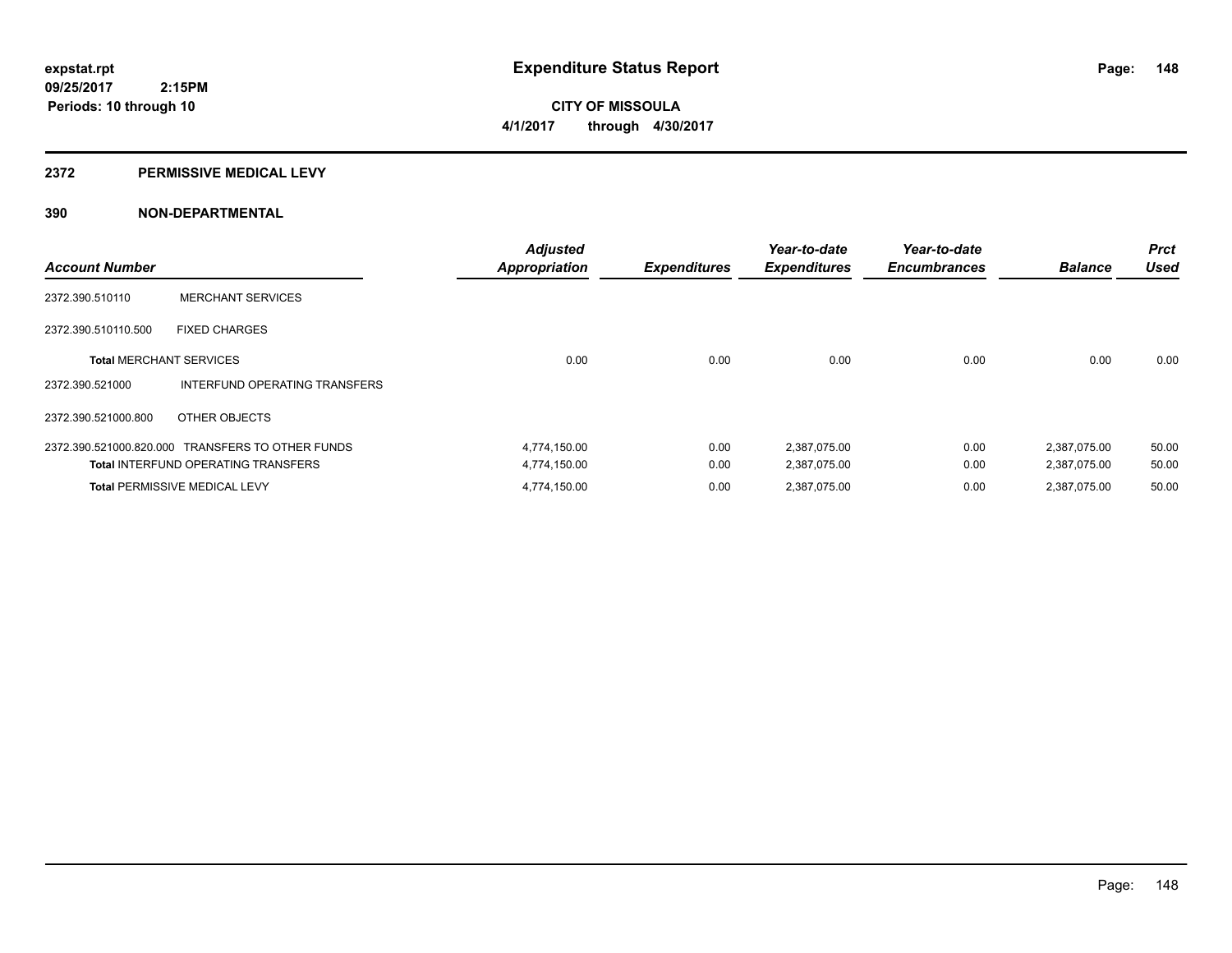**expstat.rpt Expenditure Status Report** 

**09/25/2017 2:15PM Periods: 10 through 10**

**CITY OF MISSOULA 4/1/2017 through 4/30/2017**

#### **2389 CABLE TELEVISION FRANCHISE FUND**

|                                  |                                                  | <b>Adjusted</b>      |                     | Year-to-date        | Year-to-date        |                | <b>Prct</b> |
|----------------------------------|--------------------------------------------------|----------------------|---------------------|---------------------|---------------------|----------------|-------------|
| <b>Account Number</b>            |                                                  | <b>Appropriation</b> | <b>Expenditures</b> | <b>Expenditures</b> | <b>Encumbrances</b> | <b>Balance</b> | <b>Used</b> |
| 2389.390.411810                  | <b>CABLE TV FRANCHISE</b>                        |                      |                     |                     |                     |                |             |
| 2389.390.411810.300              | PURCHASED SERVICES                               |                      |                     |                     |                     |                |             |
|                                  | 2389.390.411810.350.000 PROFESSIONAL SERVICES    | 20,288.00            | 0.00                | 12,900.00           | 0.00                | 7,388.00       | 63.58       |
| 2389.390.411810.370.000 TRAVEL   |                                                  | 1,000.00             | 0.00                | 0.00                | 0.00                | 1.000.00       | 0.00        |
| 2389.390.411810.380.000 TRAINING |                                                  | 1,000.00             | 0.00                | 0.00                | 0.00                | 1,000.00       | 0.00        |
|                                  | <b>Total PURCHASED SERVICES</b>                  | 22,288.00            | 0.00                | 12,900.00           | 0.00                | 9,388.00       | 57.88       |
| 2389.390.411810.700              | <b>GRANTS &amp; CONTRIBUTIONS</b>                |                      |                     |                     |                     |                |             |
|                                  | 2389.390.411810.700.000 GRANTS & CONTRIBUTIONS   | 390,000.00           | 120,000.00          | 360,000.00          | 0.00                | 30,000.00      | 92.31       |
|                                  | <b>Total GRANTS &amp; CONTRIBUTIONS</b>          | 390,000.00           | 120,000.00          | 360,000.00          | 0.00                | 30,000.00      | 92.31       |
| 2389.390.411810.800              | <b>OTHER OBJECTS</b>                             |                      |                     |                     |                     |                |             |
|                                  | 2389.390.411810.820.000 TRANSFERS TO OTHER FUNDS | 301,433.00           | 0.00                | 150,717.00          | 0.00                | 150,716.00     | 50.00       |
| <b>Total OTHER OBJECTS</b>       |                                                  | 301,433.00           | 0.00                | 150.717.00          | 0.00                | 150.716.00     | 50.00       |
| 2389.390.411810.900              | CAPITAL OUTLAY                                   |                      |                     |                     |                     |                |             |
|                                  | 2389.390.411810.940.000 MACHINERY & EQUIPMENT    | 37,567.00            | 0.00                | 14,120.76           | 0.00                | 23,446.24      | 37.59       |
| <b>Total CAPITAL OUTLAY</b>      |                                                  | 37,567.00            | 0.00                | 14,120.76           | 0.00                | 23,446.24      | 37.59       |
| <b>Total CABLE TV FRANCHISE</b>  |                                                  | 751,288.00           | 120,000.00          | 537,737.76          | 0.00                | 213,550.24     | 71.58       |
| 2389.390.510110                  | <b>MERCHANT SERVICES</b>                         |                      |                     |                     |                     |                |             |
| 2389.390.510110.500              | <b>FIXED CHARGES</b>                             |                      |                     |                     |                     |                |             |
| <b>Total MERCHANT SERVICES</b>   |                                                  | 0.00                 | 0.00                | 0.00                | 0.00                | 0.00           | 0.00        |
|                                  | Total CABLE TELEVISION FRANCHISE FUND            | 751,288.00           | 120,000.00          | 537,737.76          | 0.00                | 213,550.24     | 71.58       |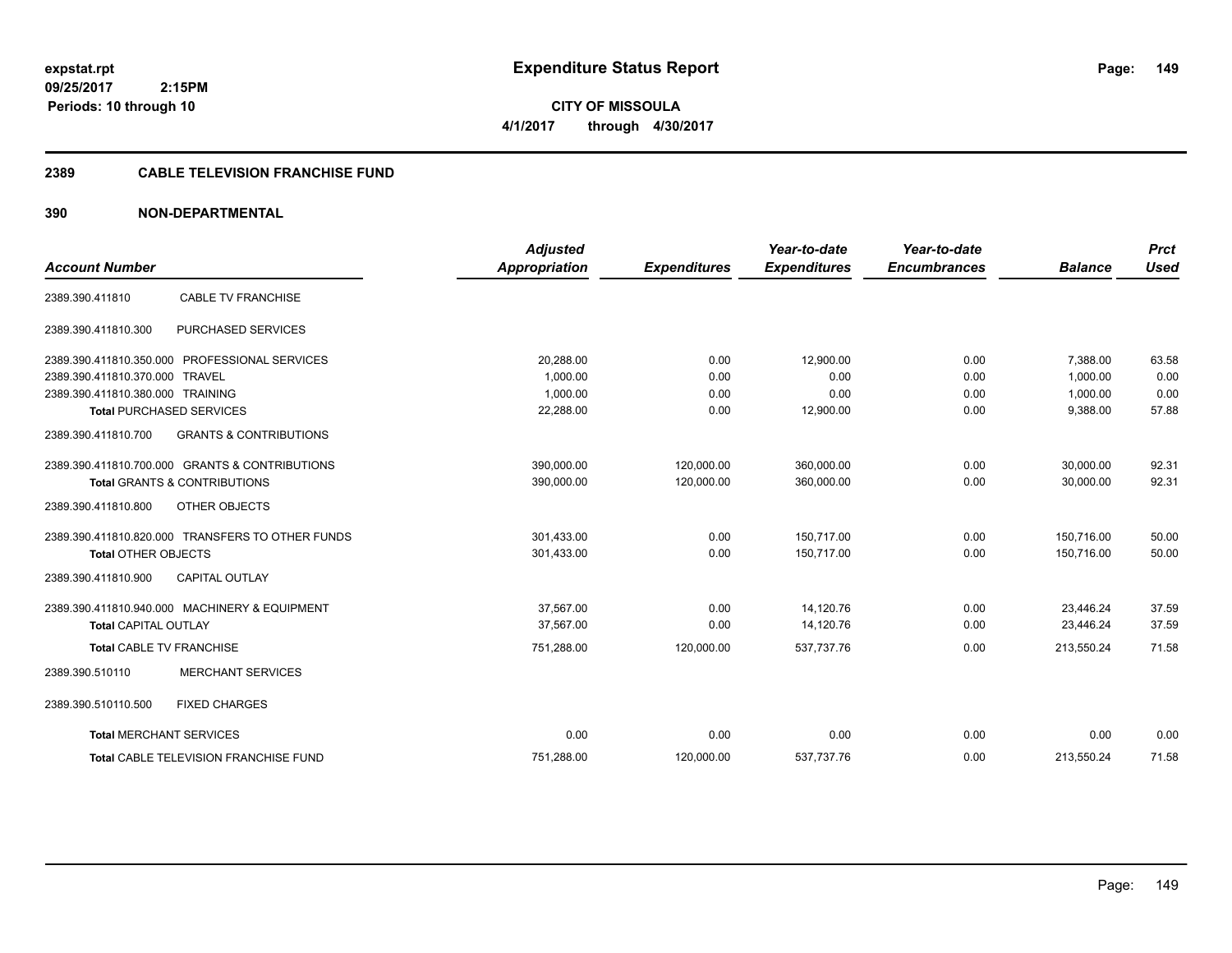**CITY OF MISSOULA 4/1/2017 through 4/30/2017**

# **2390 DRUG FORFEITURE FUND**

|                                        |                                                  | <b>Adjusted</b>      |                     | Year-to-date        | Year-to-date        |                | <b>Prct</b> |
|----------------------------------------|--------------------------------------------------|----------------------|---------------------|---------------------|---------------------|----------------|-------------|
| <b>Account Number</b>                  |                                                  | <b>Appropriation</b> | <b>Expenditures</b> | <b>Expenditures</b> | <b>Encumbrances</b> | <b>Balance</b> | <b>Used</b> |
| 2390.290.420142                        | <b>NARCOTICS</b>                                 |                      |                     |                     |                     |                |             |
| 2390.290.420142.100                    | PERSONAL SERVICES                                |                      |                     |                     |                     |                |             |
| <b>Total PERSONAL SERVICES</b>         |                                                  | 0.00                 | 0.00                | 0.00                | 0.00                | 0.00           | 0.00        |
| 2390.290.420142.200                    | <b>SUPPLIES</b>                                  |                      |                     |                     |                     |                |             |
|                                        | 2390.290.420142.220.000 OPERATING SUPPLIES       | 3.000.00             | 666.94              | 3,624.47            | 0.00                | $-624.47$      | 120.82      |
|                                        | 2390.290.420142.230.000 REPAIR/MAINTENANCE       | 3,000.00             | 0.00                | 0.00                | 0.00                | 3,000.00       | 0.00        |
| 2390.290.420142.231.000 GASOLINE       |                                                  | 500.00               | 0.00                | 0.00                | 0.00                | 500.00         | 0.00        |
| <b>Total SUPPLIES</b>                  |                                                  | 6,500.00             | 666.94              | 3,624.47            | 0.00                | 2,875.53       | 55.76       |
| 2390.290.420142.300                    | PURCHASED SERVICES                               |                      |                     |                     |                     |                |             |
| 2390.290.420142.310.000 COMMUNICATIONS |                                                  | 500.00               | 0.00                | 0.00                | 0.00                | 500.00         | 0.00        |
|                                        | 2390.290.420142.320.000 PRINTING & DUPLICATING   | 300.00               | 0.00                | 0.00                | 0.00                | 300.00         | 0.00        |
|                                        | 2390.290.420142.350.000 PROFESSIONAL SERVICES    | 0.00                 | 249.00              | 2,997.70            | 0.00                | $-2,997.70$    | 0.00        |
|                                        | 2390.290.420142.360.000 REPAIR & MAINTENANCE     | 500.00               | 0.00                | 0.00                | 0.00                | 500.00         | 0.00        |
| 2390.290.420142.370.000 TRAVEL         |                                                  | 2,000.00             | 2,224.37            | 3,724.37            | 0.00                | $-1,724.37$    | 186.22      |
| 2390.290.420142.380.000 TRAINING       |                                                  | 1,500.00             | 0.00                | 0.00                | 0.00                | 1,500.00       | 0.00        |
|                                        | 2390.290.420142.390.000 OTHER PURCHASED SERVICES | 500.00               | 0.00                | 0.00                | 0.00                | 500.00         | 0.00        |
| <b>Total PURCHASED SERVICES</b>        |                                                  | 5,300.00             | 2,473.37            | 6,722.07            | 0.00                | $-1,422.07$    | 126.83      |
| 2390.290.420142.500                    | <b>FIXED CHARGES</b>                             |                      |                     |                     |                     |                |             |
| 2390.290.420142.500.000 FIXED CHARGES  |                                                  | 1,000.00             | 0.00                | 0.00                | 0.00                | 1,000.00       | 0.00        |
| <b>Total FIXED CHARGES</b>             |                                                  | 1,000.00             | 0.00                | 0.00                | 0.00                | 1,000.00       | 0.00        |
| 2390.290.420142.700                    | <b>GRANTS &amp; CONTRIBUTIONS</b>                |                      |                     |                     |                     |                |             |
|                                        | <b>Total GRANTS &amp; CONTRIBUTIONS</b>          | 0.00                 | 0.00                | 0.00                | 0.00                | 0.00           | 0.00        |
| 2390.290.420142.800                    | OTHER OBJECTS                                    |                      |                     |                     |                     |                |             |
| <b>Total OTHER OBJECTS</b>             |                                                  | 0.00                 | 0.00                | 0.00                | 0.00                | 0.00           | 0.00        |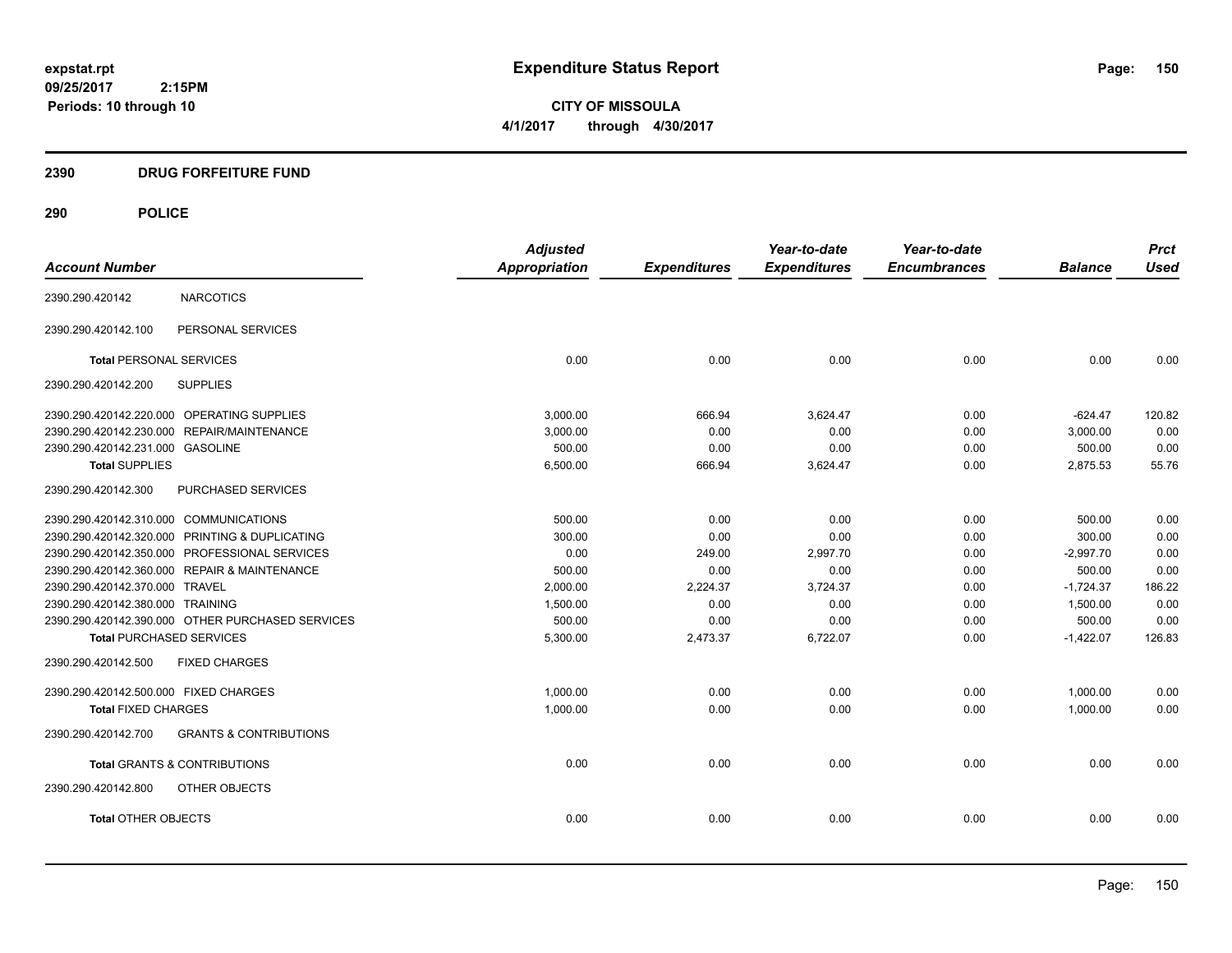**CITY OF MISSOULA 4/1/2017 through 4/30/2017**

# **2390 DRUG FORFEITURE FUND**

| <b>Account Number</b>                                                        | <b>Adjusted</b><br><b>Appropriation</b> | <b>Expenditures</b> | Year-to-date<br><b>Expenditures</b> | Year-to-date<br><b>Encumbrances</b> | <b>Balance</b>       | <b>Prct</b><br><b>Used</b> |
|------------------------------------------------------------------------------|-----------------------------------------|---------------------|-------------------------------------|-------------------------------------|----------------------|----------------------------|
| 2390.290.420142.900<br><b>CAPITAL OUTLAY</b>                                 |                                         |                     |                                     |                                     |                      |                            |
| 2390.290.420142.940.000 MACHINERY & EQUIPMENT<br><b>Total CAPITAL OUTLAY</b> | 5,000.00<br>5,000.00                    | 0.00<br>0.00        | 0.00<br>0.00                        | 0.00<br>0.00                        | 5,000.00<br>5,000.00 | 0.00<br>0.00               |
| <b>Total NARCOTICS</b>                                                       | 17.800.00                               | 3.140.31            | 10.346.54                           | 0.00                                | 7,453.46             | 58.13                      |
| <b>MERCHANT SERVICES</b><br>2390.290.510110                                  |                                         |                     |                                     |                                     |                      |                            |
| 2390.290.510110.500<br><b>FIXED CHARGES</b>                                  |                                         |                     |                                     |                                     |                      |                            |
| <b>Total MERCHANT SERVICES</b>                                               | 0.00                                    | 0.00                | 0.00                                | 0.00                                | 0.00                 | 0.00                       |
| <b>Total DRUG FORFEITURE FUND</b>                                            | 17,800.00                               | 3,140.31            | 10,346.54                           | 0.00                                | 7,453.46             | 58.13                      |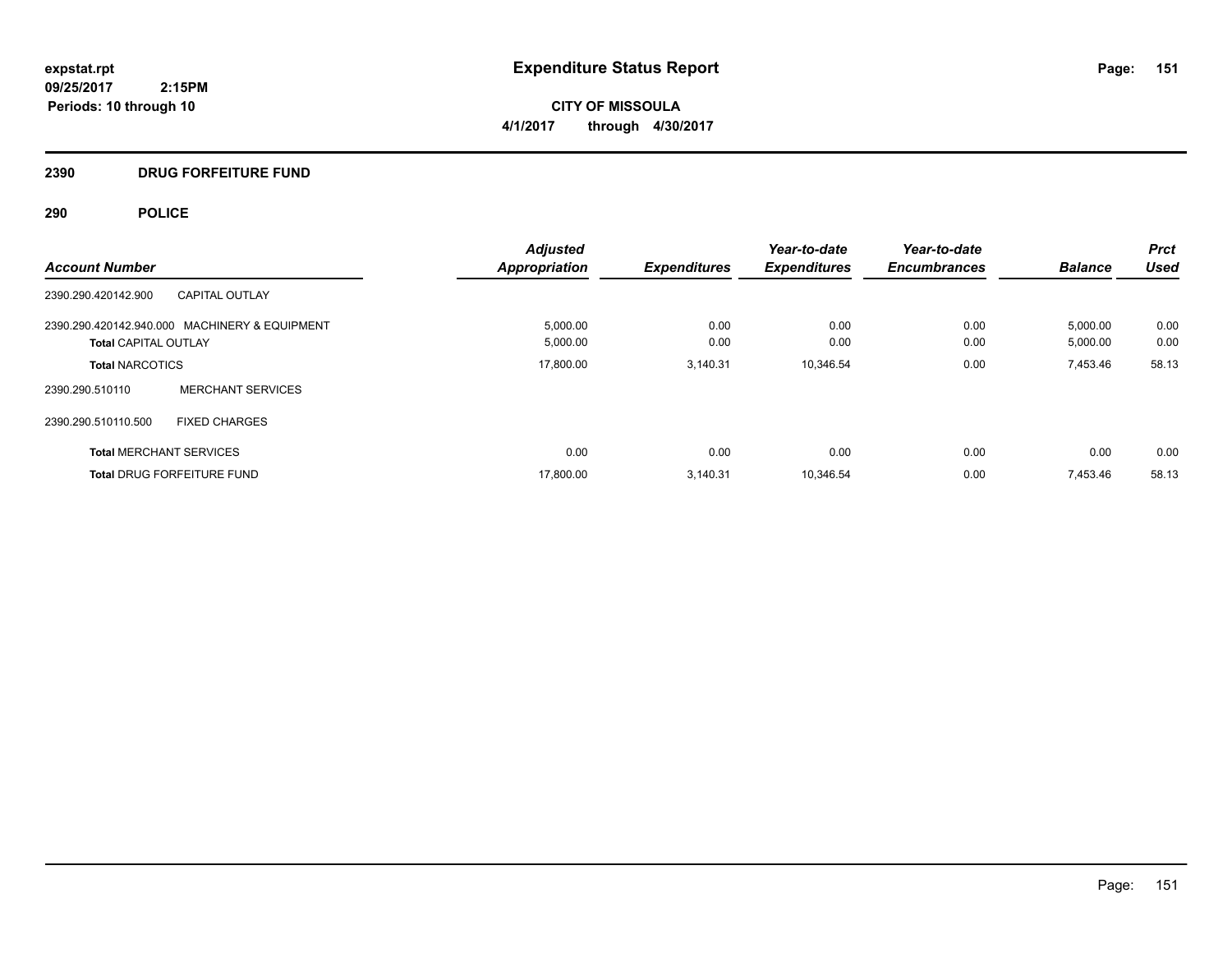**CITY OF MISSOULA 4/1/2017 through 4/30/2017**

#### **2394 BUILDING INSPECTION FUND**

### **310 BUILDING INSPECTION**

|                                           |                                                         | <b>Adjusted</b>      |                     | Year-to-date        | Year-to-date        |                | <b>Prct</b> |
|-------------------------------------------|---------------------------------------------------------|----------------------|---------------------|---------------------|---------------------|----------------|-------------|
| <b>Account Number</b>                     |                                                         | <b>Appropriation</b> | <b>Expenditures</b> | <b>Expenditures</b> | <b>Encumbrances</b> | <b>Balance</b> | <b>Used</b> |
| 2394.310.420500                           | PROTECTIVE INSPECTIONS                                  |                      |                     |                     |                     |                |             |
| 2394.310.420500.100                       | PERSONAL SERVICES                                       |                      |                     |                     |                     |                |             |
|                                           | 2394.310.420500.110.000 SALARIES AND WAGES              | 714,677.00           | 41,747.62           | 514,458.46          | 0.00                | 200,218.54     | 71.98       |
| 2394.310.420500.120.000 OVERTIME          |                                                         | 500.00               | 0.00                | 0.00                | 0.00                | 500.00         | 0.00        |
| 2394.310.420500.130.000 OTHER             |                                                         | 19.912.00            | 0.00                | 0.00                | 0.00                | 19.912.00      | 0.00        |
|                                           | 2394.310.420500.140.000 EMPLOYER CONTRIBUTIONS          | 246,407.00           | 15,669.35           | 193,495.07          | 0.00                | 52,911.93      | 78.53       |
|                                           | 2394.310.420500.141.000 STATE RETIREMENT CONTRIBUTIONS  | 0.00                 | 41.75               | 428.11              | 0.00                | $-428.11$      | 0.00        |
| <b>Total PERSONAL SERVICES</b>            |                                                         | 981,496.00           | 57,458.72           | 708,381.64          | 0.00                | 273,114.36     | 72.17       |
| 2394.310.420500.200                       | <b>SUPPLIES</b>                                         |                      |                     |                     |                     |                |             |
| 2394.310.420500.210.000 OFFICE SUPPLIES   |                                                         | 2,200.00             | 56.74               | 9,026.12            | 0.00                | $-6,826.12$    | 410.28      |
| 2394.310.420500.210.300 OFFICE SUPPLIES   |                                                         | 5.500.00             | 0.00                | 0.00                | 0.00                | 5.500.00       | 0.00        |
|                                           | 2394.310.420500.220.000 OPERATING SUPPLIES              | 0.00                 | 0.00                | 3,638.36            | 0.00                | $-3,638.36$    | 0.00        |
|                                           | 2394.310.420500.230.000 REPAIR/MAINTENANCE              | 3,000.00             | 0.00                | 2,309.67            | 0.00                | 690.33         | 76.99       |
| 2394.310.420500.231.000 GASOLINE          |                                                         | 11,475.00            | 0.00                | 3,829.86            | 0.00                | 7,645.14       | 33.38       |
|                                           | 2394.310.420500.250.000 SUPPLIES FOR RESALE             | 500.00               | 0.00                | 0.00                | 0.00                | 500.00         | 0.00        |
| <b>Total SUPPLIES</b>                     |                                                         | 22,675.00            | 56.74               | 18,804.01           | 0.00                | 3,870.99       | 82.93       |
| 2394.310.420500.300                       | PURCHASED SERVICES                                      |                      |                     |                     |                     |                |             |
| 2394.310.420500.310.000 COMMUNICATIONS    |                                                         | 1,000.00             | 2.52                | 421.86              | 0.00                | 578.14         | 42.19       |
|                                           | 2394.310.420500.320.000 PRINTING & DUPLICATING          | 7,600.00             | 1,238.62            | 1,307.42            | 0.00                | 6,292.58       | 17.20       |
|                                           | 2394.310.420500.330.000 PUBLICITY, SUBSCRIPTIONS & DUES | 2,100.00             | 135.00              | 13,604.36           | 0.00                | $-11,504.36$   | 647.83      |
| 2394.310.420500.344.000 TELEPHONE SERVICE |                                                         | 13.548.00            | 332.74              | 10.965.87           | 0.00                | 2.582.13       | 80.94       |
|                                           | 2394.310.420500.350.000 PROFESSIONAL SERVICES           | 14,600.00            | 7,200.00            | 36,459.83           | 0.00                | $-21,859.83$   | 249.72      |
|                                           | 2394.310.420500.360.000 REPAIR & MAINTENANCE            | 44,378.00            | 0.00                | 756.59              | 0.00                | 43,621.41      | 1.70        |
| 2394.310.420500.370.000 TRAVEL            |                                                         | 5,025.00             | 993.86              | 2,879.72            | 0.00                | 2,145.28       | 57.31       |
| 2394.310.420500.380.000 TRAINING          |                                                         | 6,500.00             | 75.00               | 914.00              | 0.00                | 5.586.00       | 14.06       |
| <b>Total PURCHASED SERVICES</b>           |                                                         | 94,751.00            | 9,977.74            | 67,309.65           | 0.00                | 27,441.35      | 71.04       |

2394.310.420500.500 FIXED CHARGES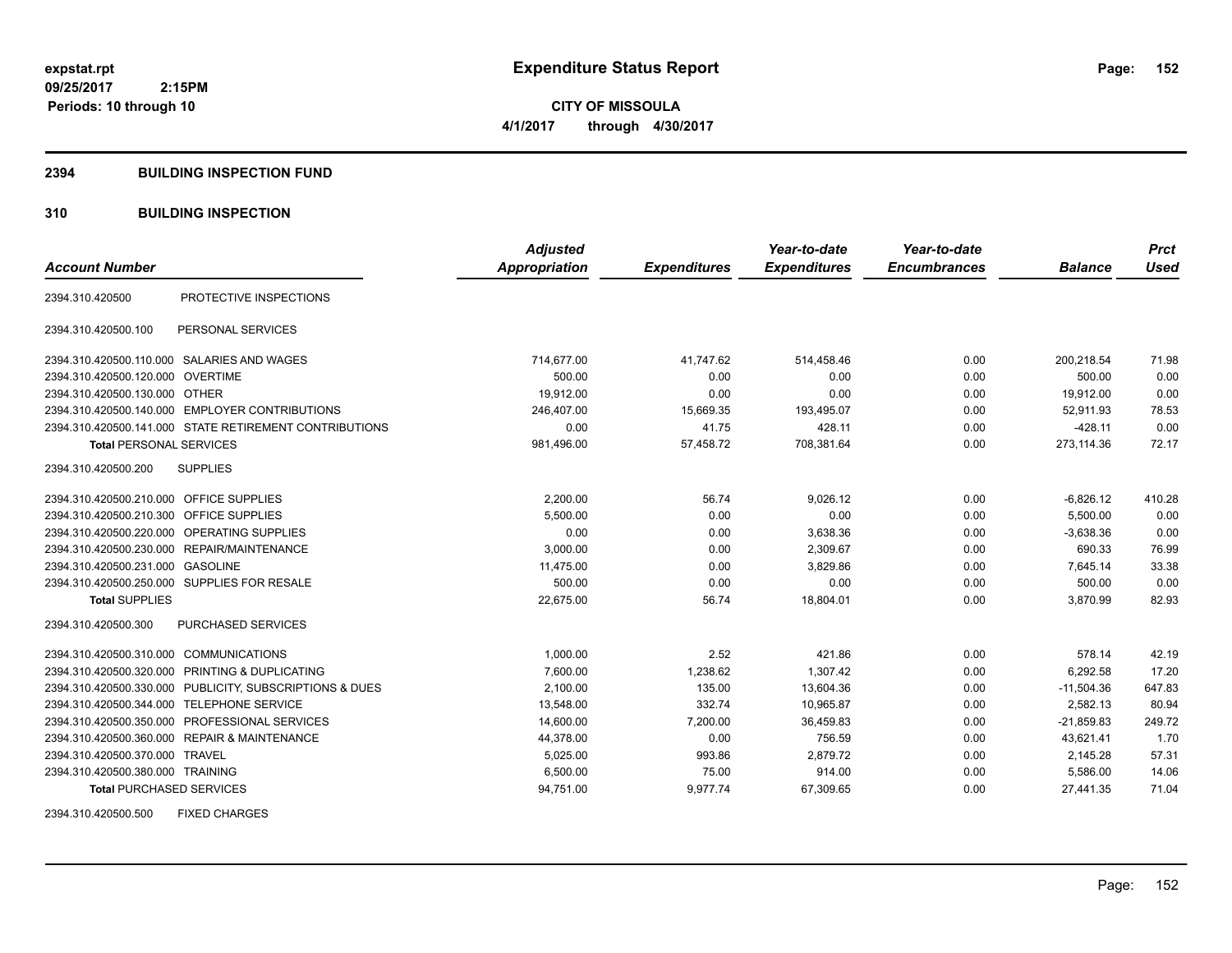**CITY OF MISSOULA 4/1/2017 through 4/30/2017**

### **2394 BUILDING INSPECTION FUND**

### **310 BUILDING INSPECTION**

| <b>Account Number</b>                          | <b>Adjusted</b><br><b>Appropriation</b> | <b>Expenditures</b> | Year-to-date<br><b>Expenditures</b> | Year-to-date<br><b>Encumbrances</b> | <b>Balance</b> | <b>Prct</b><br><b>Used</b> |
|------------------------------------------------|-----------------------------------------|---------------------|-------------------------------------|-------------------------------------|----------------|----------------------------|
| 2394.310.420500.500.000 FIXED CHARGES          | 363,860.00                              | 0.00                | 185,588.52                          | 0.00                                | 178.271.48     | 51.01                      |
| <b>Total FIXED CHARGES</b>                     | 363,860.00                              | 0.00                | 185,588.52                          | 0.00                                | 178.271.48     | 51.01                      |
| <b>DEBT SERVICE</b><br>2394.310.420500.600     |                                         |                     |                                     |                                     |                |                            |
| <b>Total DEBT SERVICE</b>                      | 0.00                                    | 0.00                | 0.00                                | 0.00                                | 0.00           | 0.00                       |
| 2394.310.420500.900<br><b>CAPITAL OUTLAY</b>   |                                         |                     |                                     |                                     |                |                            |
| <b>Total CAPITAL OUTLAY</b>                    | 0.00                                    | 0.00                | 0.00                                | 0.00                                | 0.00           | 0.00                       |
| <b>Total PROTECTIVE INSPECTIONS</b>            | 1,462,782.00                            | 67,493.20           | 980,083.82                          | 0.00                                | 482,698.18     | 67.00                      |
| <b>MERCHANT SERVICES</b><br>2394.310.510110    |                                         |                     |                                     |                                     |                |                            |
| <b>FIXED CHARGES</b><br>2394.310.510110.500    |                                         |                     |                                     |                                     |                |                            |
| 2394.310.510110.550.000 MERCHANT SERVICE FEES  | 15,400.00                               | 0.00                | 0.00                                | 0.00                                | 15,400.00      | 0.00                       |
| <b>Total MERCHANT SERVICES</b>                 | 15,400.00                               | 0.00                | 0.00                                | 0.00                                | 15,400.00      | 0.00                       |
| <b>SALARY RESERVE</b><br>2394.310.510306       |                                         |                     |                                     |                                     |                |                            |
| 2394.310.510306.100<br>PERSONAL SERVICES       |                                         |                     |                                     |                                     |                |                            |
| 2394.310.510306.110.000 SALARIES AND WAGES     | 7,721.00                                | 0.00                | 0.00                                | 0.00                                | 7,721.00       | 0.00                       |
| 2394.310.510306.140.000 EMPLOYER CONTRIBUTIONS | 1,998.00                                | 0.00                | 0.00                                | 0.00                                | 1,998.00       | 0.00                       |
| <b>Total SALARY RESERVE</b>                    | 9,719.00                                | 0.00                | 0.00                                | 0.00                                | 9,719.00       | 0.00                       |
| <b>Total BUILDING INSPECTION FUND</b>          | 1,487,901.00                            | 67,493.20           | 980,083.82                          | 0.00                                | 507,817.18     | 65.87                      |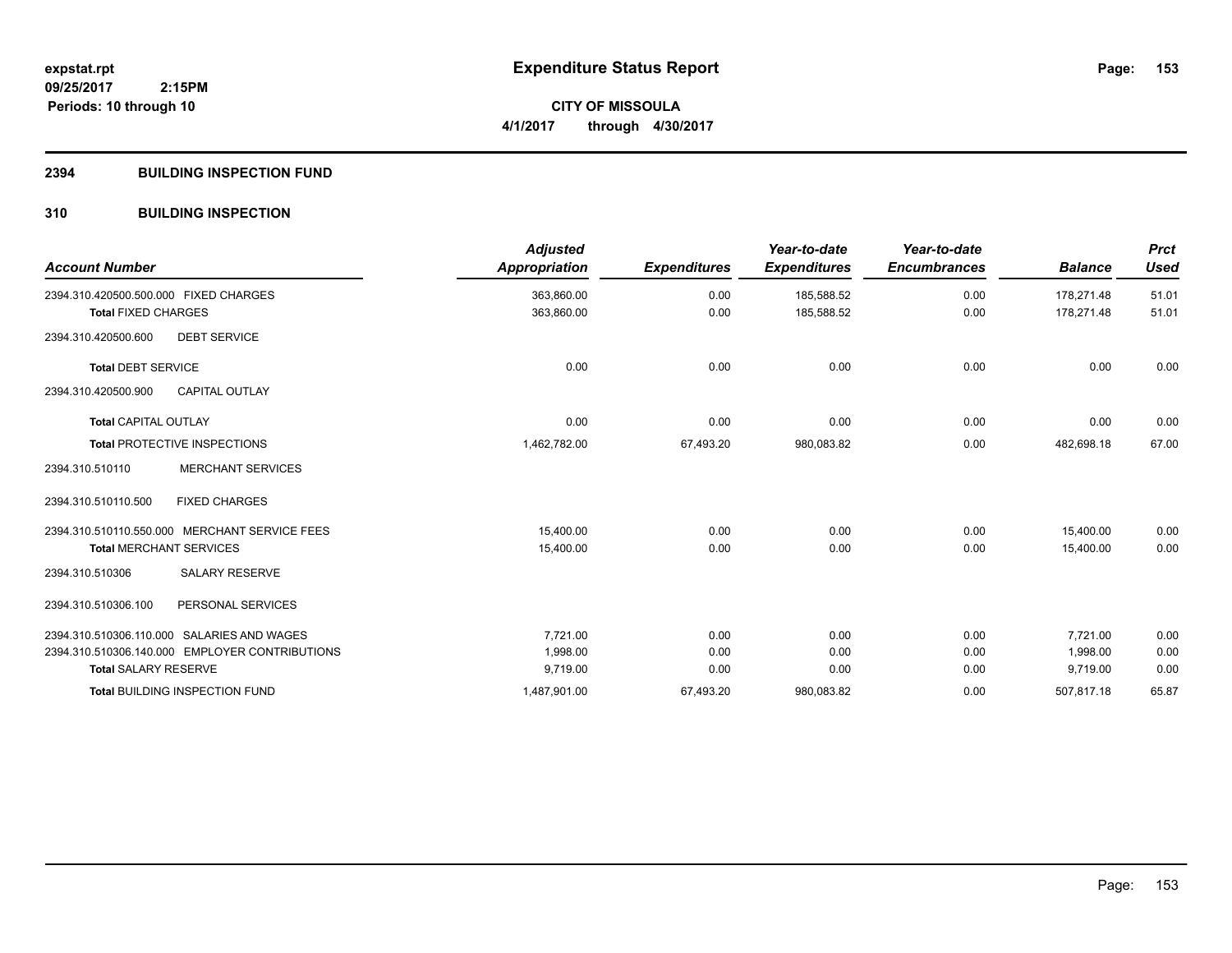**CITY OF MISSOULA 4/1/2017 through 4/30/2017**

### **2395 CITY GRANTS & PROGRAM INCOME FUND**

|                             |                                               | <b>Adjusted</b>      |                     | Year-to-date        | Year-to-date        |                | <b>Prct</b> |
|-----------------------------|-----------------------------------------------|----------------------|---------------------|---------------------|---------------------|----------------|-------------|
| <b>Account Number</b>       |                                               | <b>Appropriation</b> | <b>Expenditures</b> | <b>Expenditures</b> | <b>Encumbrances</b> | <b>Balance</b> | <b>Used</b> |
| 2395.390.470200             | <b>HOUSING REHAB</b>                          |                      |                     |                     |                     |                |             |
| 2395.390.470200.700         | <b>GRANTS &amp; CONTRIBUTIONS</b>             |                      |                     |                     |                     |                |             |
|                             | <b>Total GRANTS &amp; CONTRIBUTIONS</b>       | 0.00                 | 0.00                | 0.00                | 0.00                | 0.00           | 0.00        |
| 2395.390.470200.800         | OTHER OBJECTS                                 |                      |                     |                     |                     |                |             |
| <b>Total HOUSING REHAB</b>  |                                               | 0.00                 | 0.00                | 0.00                | 0.00                | 0.00           | 0.00        |
| 2395.390.470210             | <b>ADMINISTRATION</b>                         |                      |                     |                     |                     |                |             |
| 2395.390.470210.300         | PURCHASED SERVICES                            |                      |                     |                     |                     |                |             |
|                             | 2395.390.470210.350.000 PROFESSIONAL SERVICES | 2,105.00             | 0.00                | 0.00                | 0.00                | 2,105.00       | 0.00        |
|                             | <b>Total PURCHASED SERVICES</b>               | 2,105.00             | 0.00                | 0.00                | 0.00                | 2,105.00       | 0.00        |
| 2395.390.470210.800         | OTHER OBJECTS                                 |                      |                     |                     |                     |                |             |
| <b>Total OTHER OBJECTS</b>  |                                               | 0.00                 | 0.00                | 0.00                | 0.00                | 0.00           | 0.00        |
| <b>Total ADMINISTRATION</b> |                                               | 2,105.00             | 0.00                | 0.00                | 0.00                | 2,105.00       | 0.00        |
| 2395.390.470220             | PROPERTY ACQUISITION                          |                      |                     |                     |                     |                |             |
| 2395.390.470220.300         | PURCHASED SERVICES                            |                      |                     |                     |                     |                |             |
|                             | <b>Total PROPERTY ACQUISITION</b>             | 0.00                 | 0.00                | 0.00                | 0.00                | 0.00           | 0.00        |
| 2395.390.470300             | ECONOMIC DEVELOPMENT                          |                      |                     |                     |                     |                |             |
| 2395.390.470300.700         | <b>GRANTS &amp; CONTRIBUTIONS</b>             |                      |                     |                     |                     |                |             |
|                             | Total ECONOMIC DEVELOPMENT                    | 0.00                 | 0.00                | 0.00                | 0.00                | 0.00           | 0.00        |
| 2395.390.510110             | <b>MERCHANT SERVICES</b>                      |                      |                     |                     |                     |                |             |
| 2395.390.510110.500         | <b>FIXED CHARGES</b>                          |                      |                     |                     |                     |                |             |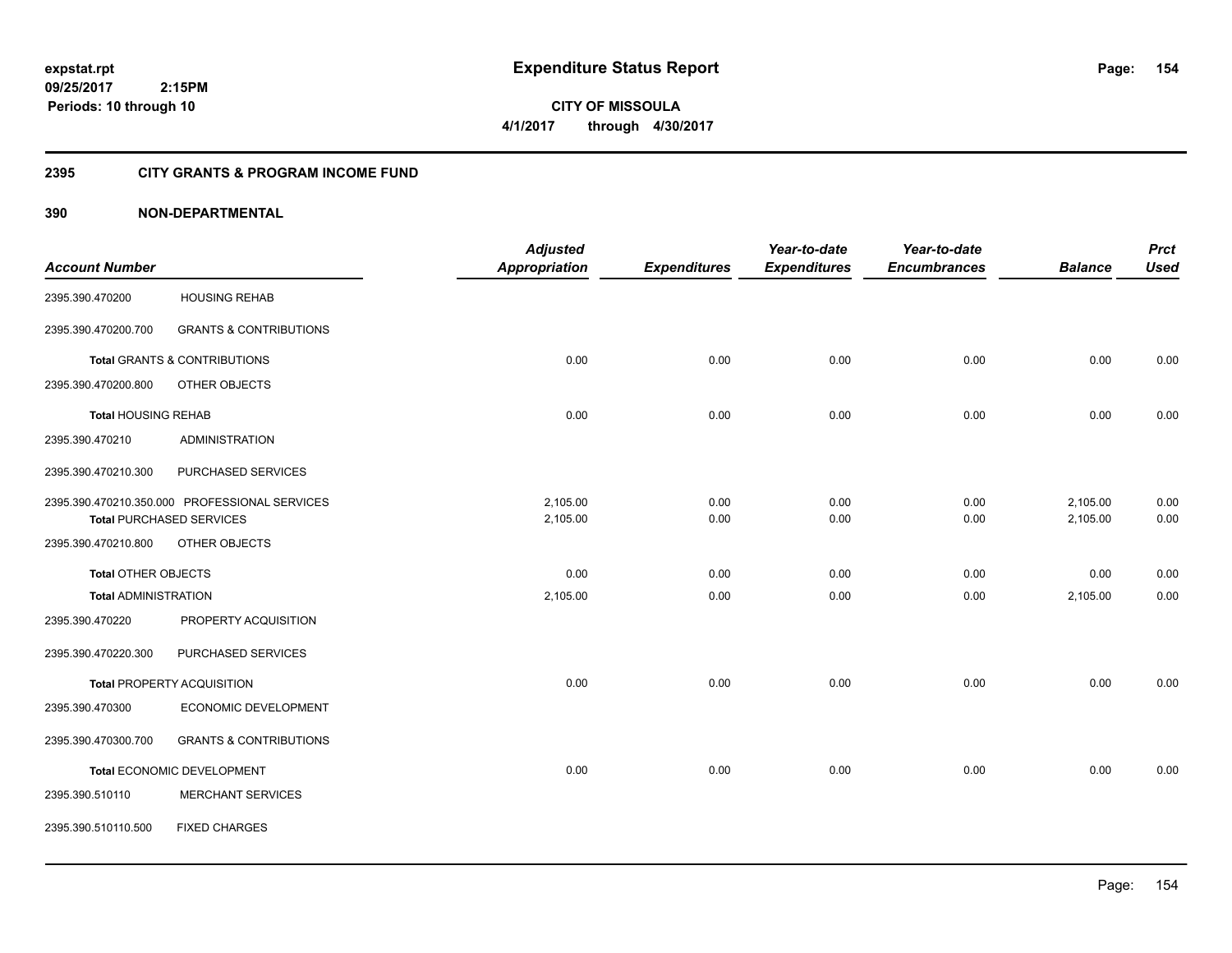**CITY OF MISSOULA 4/1/2017 through 4/30/2017**

### **2395 CITY GRANTS & PROGRAM INCOME FUND**

| <b>Account Number</b>                   | <b>Adjusted</b><br><b>Appropriation</b> | <b>Expenditures</b> | Year-to-date<br><b>Expenditures</b> | Year-to-date<br><b>Encumbrances</b> | <b>Balance</b> | <b>Prct</b><br>Used |
|-----------------------------------------|-----------------------------------------|---------------------|-------------------------------------|-------------------------------------|----------------|---------------------|
| <b>Total MERCHANT SERVICES</b>          | 0.00                                    | 0.00                | 0.00                                | 0.00                                | 0.00           | 0.00                |
| Total CITY GRANTS & PROGRAM INCOME FUND | 2,105.00                                | 0.00                | 0.00                                | 0.00                                | 2.105.00       | 0.00                |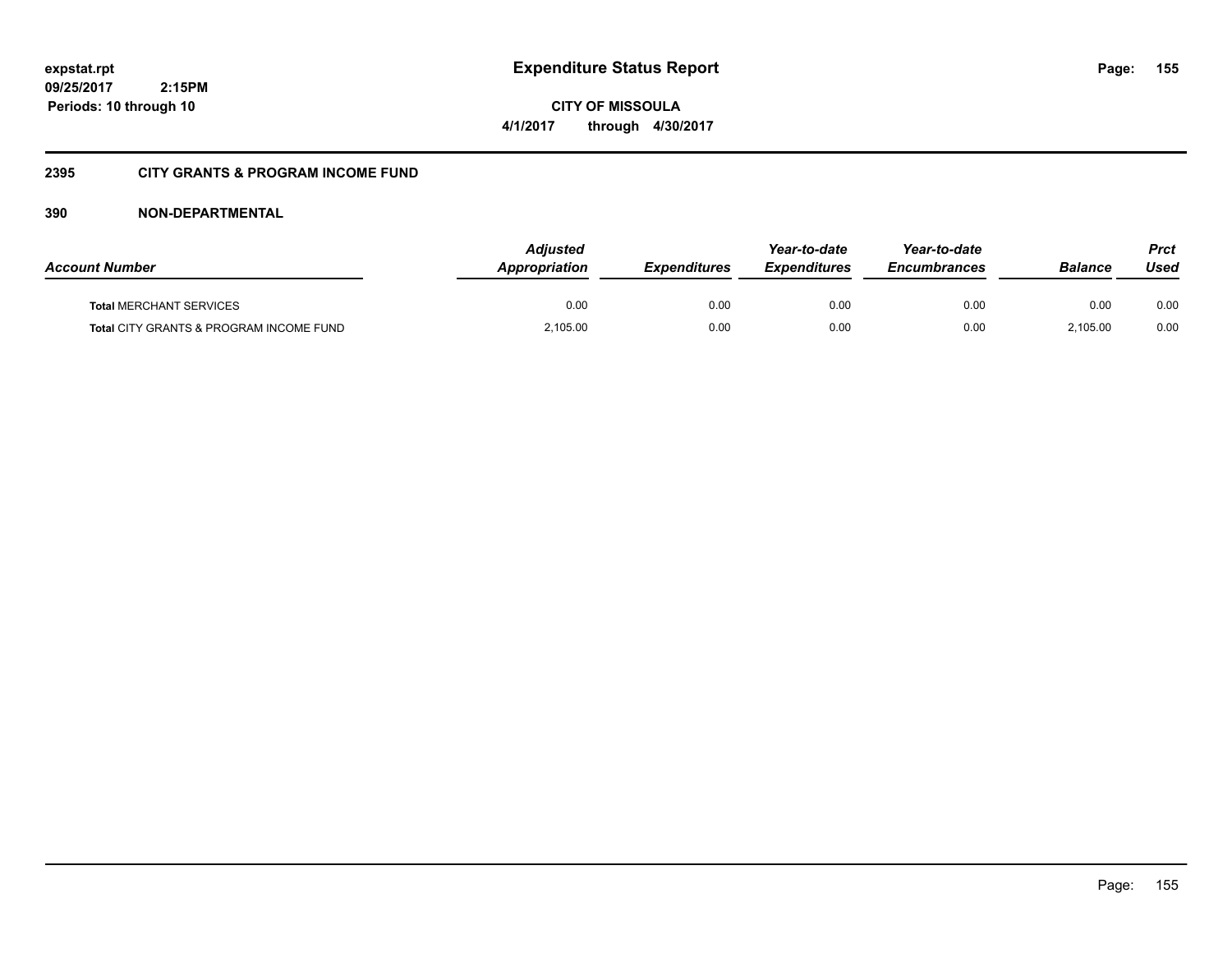**09/25/2017 2:15PM Periods: 10 through 10**

**CITY OF MISSOULA 4/1/2017 through 4/30/2017**

### **2396 ENERGY EFFICIENCY REVOLVING LOAN FUND**

| <b>Account Number</b> |                                             | <b>Adjusted</b><br>Appropriation | <b>Expenditures</b> | Year-to-date<br><b>Expenditures</b> | Year-to-date<br><b>Encumbrances</b> | <b>Balance</b> | <b>Prct</b><br>Used |
|-----------------------|---------------------------------------------|----------------------------------|---------------------|-------------------------------------|-------------------------------------|----------------|---------------------|
| 2396.390.510001       | EECBG REVOLVING LOAN FUND                   |                                  |                     |                                     |                                     |                |                     |
| 2396.390.510001.700   | <b>GRANTS &amp; CONTRIBUTIONS</b>           |                                  |                     |                                     |                                     |                |                     |
|                       | Total ENERGY EFFICIENCY REVOLVING LOAN FUND | 0.00                             | 0.00                | 0.00                                | 0.00                                | 0.00           | 0.00                |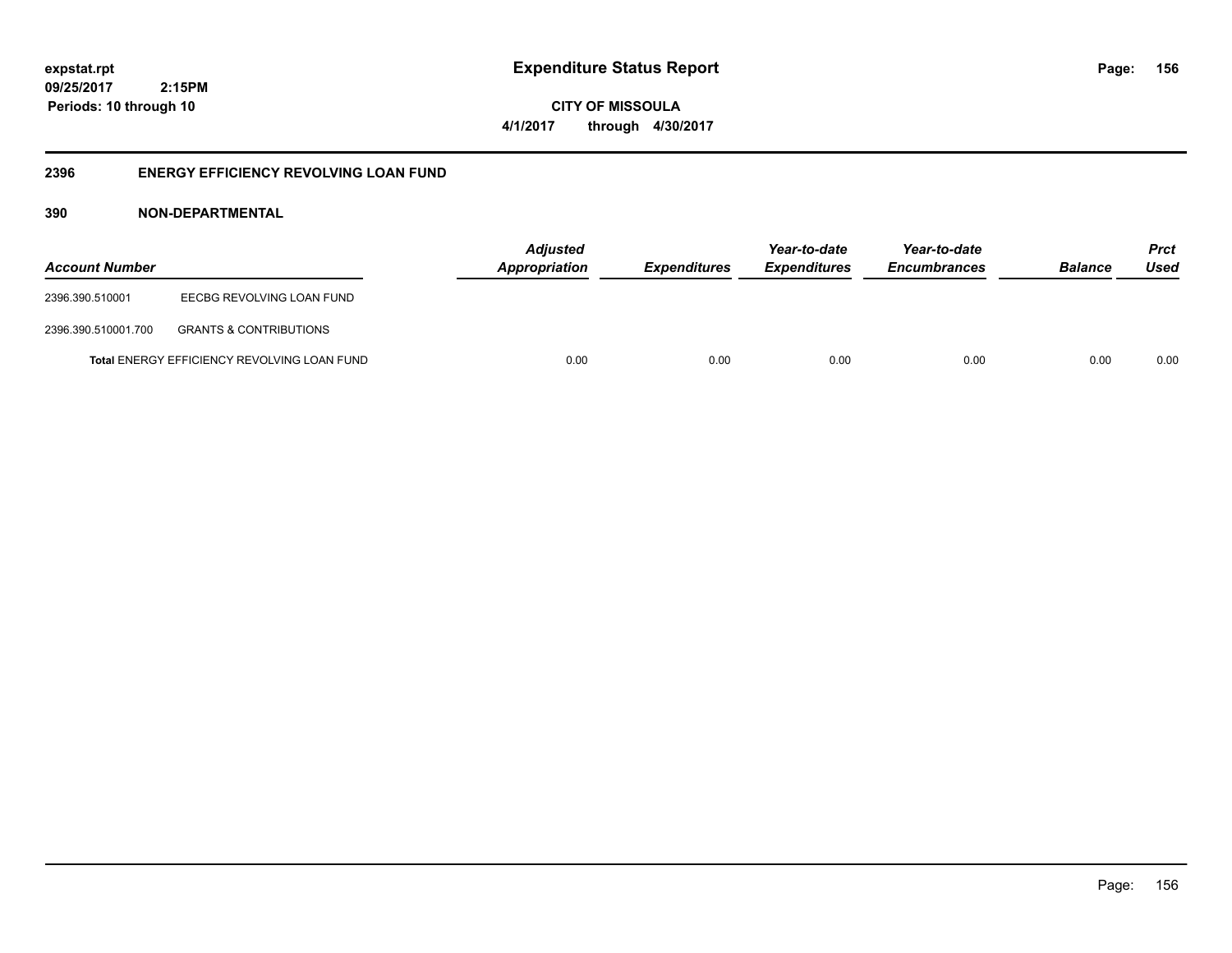**09/25/2017 2:15PM Periods: 10 through 10**

**CITY OF MISSOULA 4/1/2017 through 4/30/2017**

### **2399 DANGEROUS BUILDING DEMOLITION & REPAIR F**

### **310 BUILDING INSPECTION**

| <b>Account Number</b>                                              |                                                           | <b>Adjusted</b><br><b>Appropriation</b> | <b>Expenditures</b> | Year-to-date<br><b>Expenditures</b> | Year-to-date<br><b>Encumbrances</b> | <b>Balance</b>         | <b>Prct</b><br><b>Used</b> |
|--------------------------------------------------------------------|-----------------------------------------------------------|-----------------------------------------|---------------------|-------------------------------------|-------------------------------------|------------------------|----------------------------|
| 2399.310.420510                                                    | ADMINISTRATION                                            |                                         |                     |                                     |                                     |                        |                            |
| 2399.310.420510.800                                                | OTHER OBJECTS                                             |                                         |                     |                                     |                                     |                        |                            |
| 2399.310.420510.845.000 CONTINGENCY<br><b>Total ADMINISTRATION</b> |                                                           | 15,000.00<br>15,000.00                  | 0.00<br>0.00        | 0.00<br>0.00                        | 0.00<br>0.00                        | 15,000.00<br>15,000.00 | 0.00<br>0.00               |
| 2399.310.510110                                                    | <b>MERCHANT SERVICES</b>                                  |                                         |                     |                                     |                                     |                        |                            |
| 2399.310.510110.500                                                | <b>FIXED CHARGES</b>                                      |                                         |                     |                                     |                                     |                        |                            |
| <b>Total MERCHANT SERVICES</b>                                     |                                                           | 0.00                                    | 0.00                | 0.00                                | 0.00                                | 0.00                   | 0.00                       |
|                                                                    | <b>Total DANGEROUS BUILDING DEMOLITION &amp; REPAIR F</b> | 15,000.00                               | 0.00                | 0.00                                | 0.00                                | 15,000.00              | 0.00                       |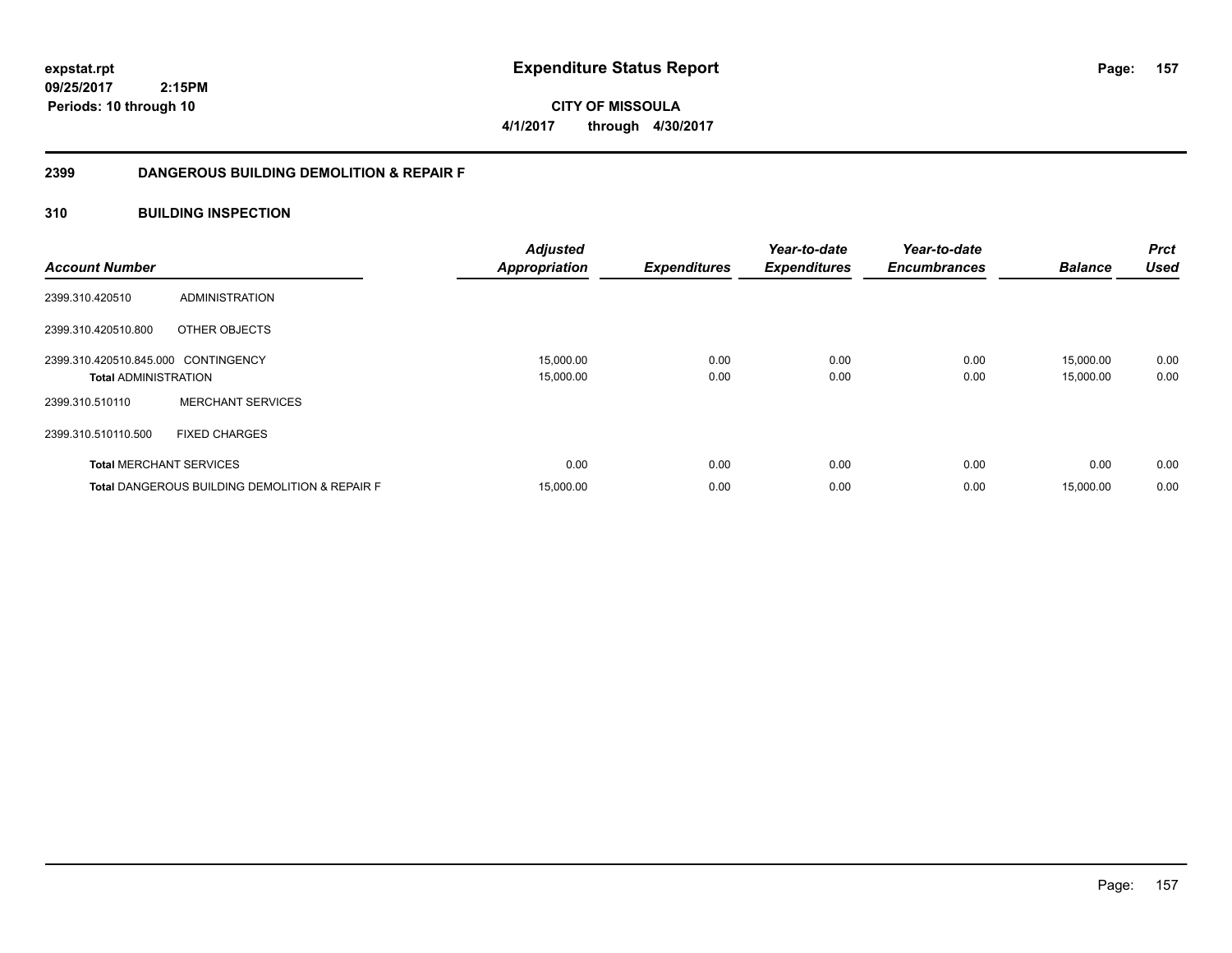**09/25/2017 2:15PM Periods: 10 through 10**

**CITY OF MISSOULA 4/1/2017 through 4/30/2017**

#### **2400 STREET LIGHTING ASSESSMENTS FUND**

### **280 PUBLIC WORKS OPERATIONS**

| <b>Account Number</b>          |                                               | <b>Adjusted</b><br><b>Appropriation</b> | <b>Expenditures</b> | Year-to-date<br><b>Expenditures</b> | Year-to-date<br><b>Encumbrances</b> | <b>Balance</b> | <b>Prct</b><br><b>Used</b> |
|--------------------------------|-----------------------------------------------|-----------------------------------------|---------------------|-------------------------------------|-------------------------------------|----------------|----------------------------|
| 2400.280.430263                | <b>STREET LIGHTING</b>                        |                                         |                     |                                     |                                     |                |                            |
| 2400.280.430263.300            | PURCHASED SERVICES                            |                                         |                     |                                     |                                     |                |                            |
| 2400.280.430263.341.000        | <b>ELECTRICITY &amp; NATURAL GAS</b>          | 307,084.00                              | 56,426.20           | 278,839.28                          | 0.00                                | 28,244.72      | 90.80                      |
|                                | 2400.280.430263.350.000 PROFESSIONAL SERVICES | 10,193.00                               | 0.00                | 7,958.00                            | 0.00                                | 2,235.00       | 78.07                      |
| <b>Total STREET LIGHTING</b>   |                                               | 317,277.00                              | 56,426.20           | 286,797.28                          | 0.00                                | 30,479.72      | 90.39                      |
| 2400.280.510110                | <b>MERCHANT SERVICES</b>                      |                                         |                     |                                     |                                     |                |                            |
| 2400.280.510110.500            | <b>FIXED CHARGES</b>                          |                                         |                     |                                     |                                     |                |                            |
| <b>Total FIXED CHARGES</b>     |                                               | 0.00                                    | 0.00                | 0.00                                | 0.00                                | 0.00           | 0.00                       |
| <b>Total MERCHANT SERVICES</b> |                                               | 0.00                                    | 0.00                | 0.00                                | 0.00                                | 0.00           | 0.00                       |
|                                | <b>Total STREET LIGHTING ASSESSMENTS FUND</b> | 317.277.00                              | 56,426.20           | 286,797.28                          | 0.00                                | 30,479.72      | 90.39                      |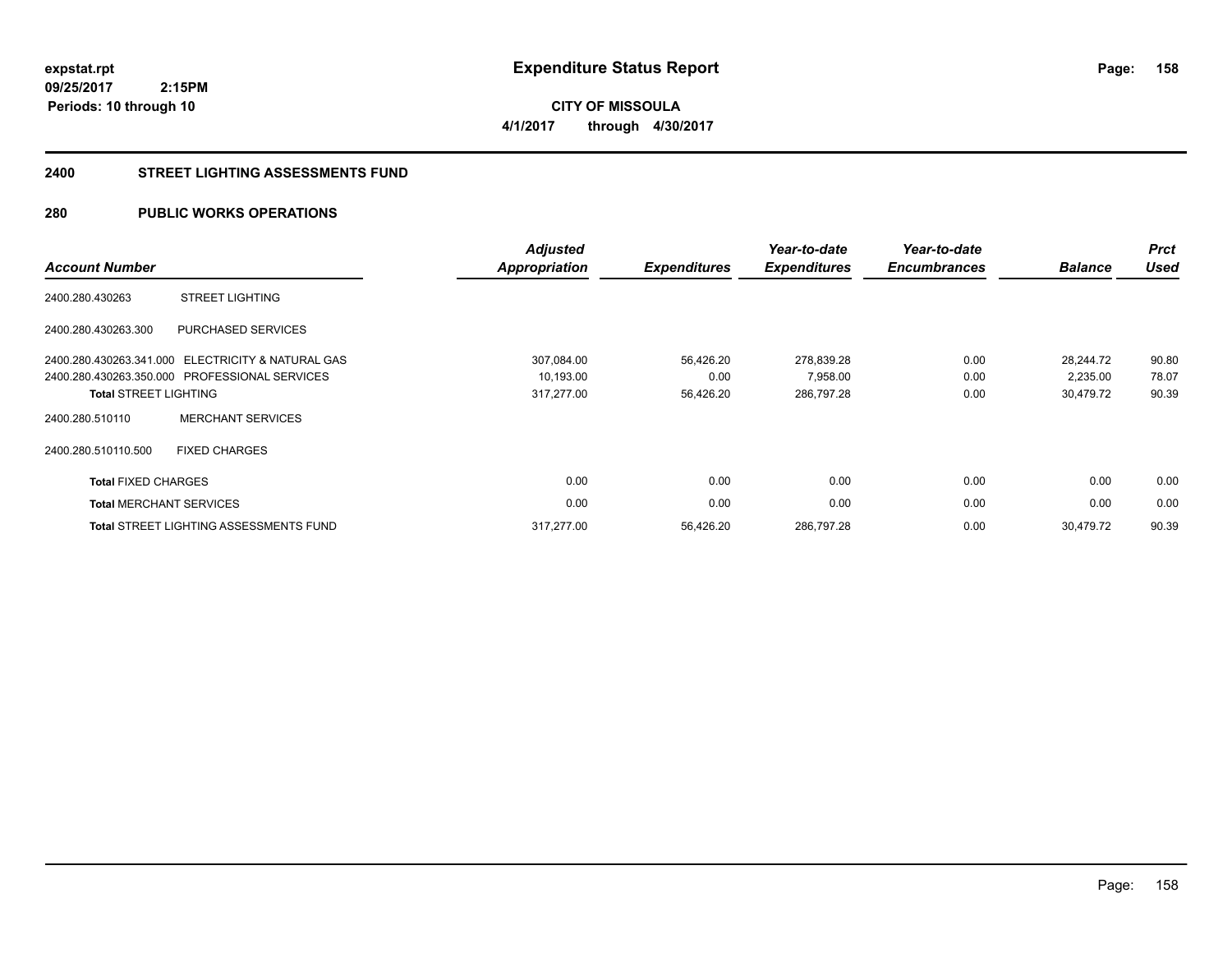**CITY OF MISSOULA 4/1/2017 through 4/30/2017**

#### **2500 STREET MAINTENANCE ASSESSMENT FUND**

| <b>Account Number</b>           |                                                  | <b>Adjusted</b><br><b>Appropriation</b> | <b>Expenditures</b> | Year-to-date<br><b>Expenditures</b> | Year-to-date<br><b>Encumbrances</b> | <b>Balance</b> | <b>Prct</b><br>Used |
|---------------------------------|--------------------------------------------------|-----------------------------------------|---------------------|-------------------------------------|-------------------------------------|----------------|---------------------|
| 2500.390.510110                 | <b>MERCHANT SERVICES</b>                         |                                         |                     |                                     |                                     |                |                     |
| 2500.390.510110.500             | <b>FIXED CHARGES</b>                             |                                         |                     |                                     |                                     |                |                     |
| <b>Total MERCHANT SERVICES</b>  |                                                  | 0.00                                    | 0.00                | 0.00                                | 0.00                                | 0.00           | 0.00                |
| 2500.390.521000                 | INTERFUND OPERATING TRANSFERS                    |                                         |                     |                                     |                                     |                |                     |
| 2500.390.521000.300             | PURCHASED SERVICES                               |                                         |                     |                                     |                                     |                |                     |
| 2500.390.521000.345.000 GARBAGE |                                                  | 21,580.00                               | 2,011.77            | 16,721.80                           | 0.00                                | 4,858.20       | 77.49               |
|                                 | <b>Total PURCHASED SERVICES</b>                  | 21,580.00                               | 2,011.77            | 16,721.80                           | 0.00                                | 4,858.20       | 77.49               |
| 2500.390.521000.800             | OTHER OBJECTS                                    |                                         |                     |                                     |                                     |                |                     |
|                                 | 2500.390.521000.820.000 TRANSFERS TO OTHER FUNDS | 41,200.00                               | 0.00                | 20,600.00                           | 0.00                                | 20,600.00      | 50.00               |
| <b>Total OTHER OBJECTS</b>      |                                                  | 41,200.00                               | 0.00                | 20,600.00                           | 0.00                                | 20,600.00      | 50.00               |
|                                 | <b>Total STREET MAINTENANCE ASSESSMENT FUND</b>  | 62,780.00                               | 2,011.77            | 37,321.80                           | 0.00                                | 25,458.20      | 59.45               |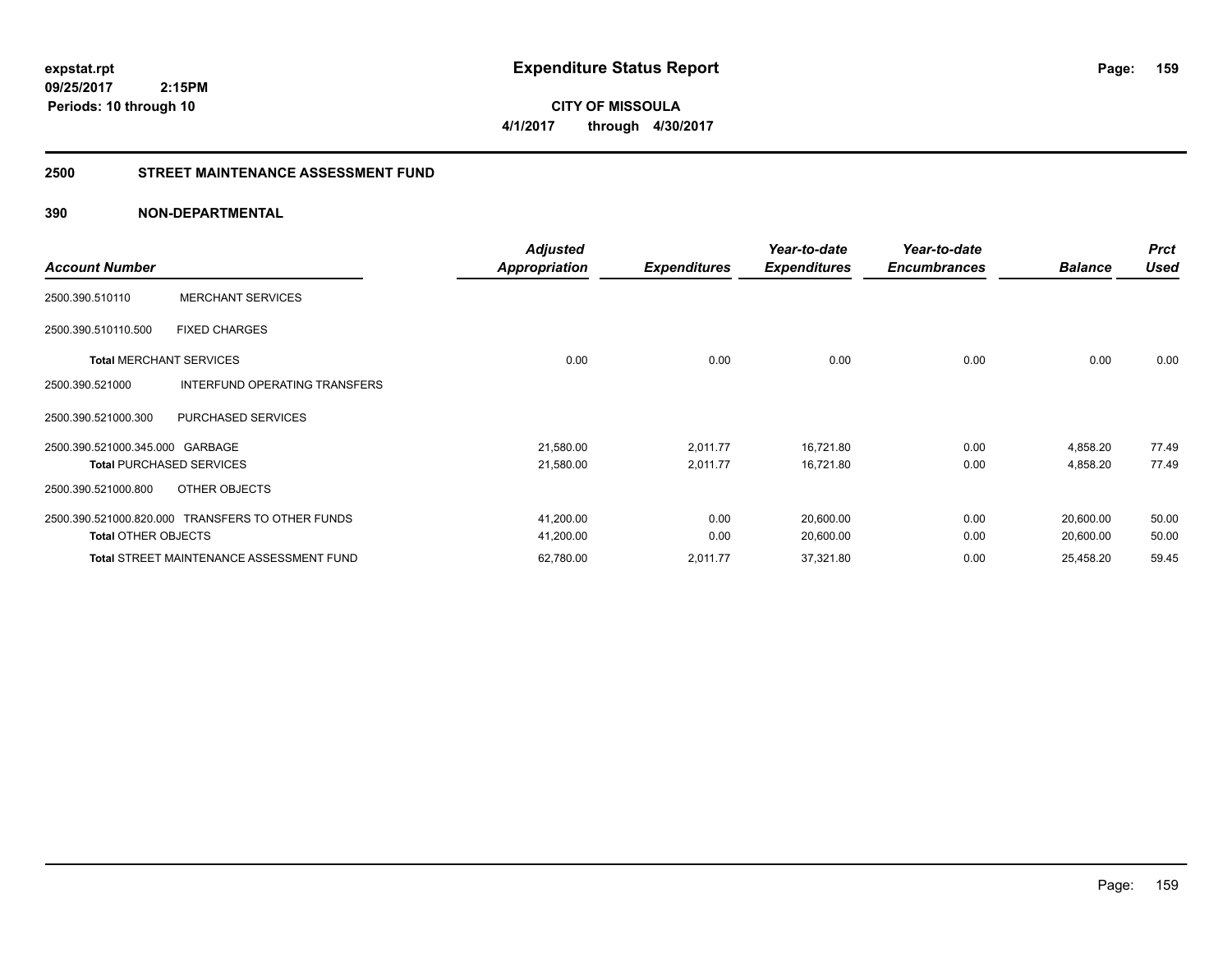**CITY OF MISSOULA 4/1/2017 through 4/30/2017**

#### **2512 ROAD DISTRICT #1**

### **320 STREET MAINTENANCE**

|                                         |                                                        | <b>Adjusted</b>      |                     | Year-to-date        | Year-to-date        |                | <b>Prct</b> |
|-----------------------------------------|--------------------------------------------------------|----------------------|---------------------|---------------------|---------------------|----------------|-------------|
| <b>Account Number</b>                   |                                                        | <b>Appropriation</b> | <b>Expenditures</b> | <b>Expenditures</b> | <b>Encumbrances</b> | <b>Balance</b> | <b>Used</b> |
| 2512.320.430100                         | PUBLIC WORKS ADMINISTRATION                            |                      |                     |                     |                     |                |             |
| 2512.320.430100.100                     | PERSONAL SERVICES                                      |                      |                     |                     |                     |                |             |
|                                         | 2512.320.430100.110.000 SALARIES AND WAGES             | 23,585.00            | 1,283.95            | 13,102.34           | 0.00                | 10,482.66      | 55.55       |
| 2512.320.430100.130.000 OTHER           |                                                        | 17,790.00            | 0.00                | 0.00                | 0.00                | 17,790.00      | 0.00        |
|                                         | 2512.320.430100.140.000 EMPLOYER CONTRIBUTIONS         | 9,824.00             | 226.40              | 2,310.34            | 0.00                | 7,513.66       | 23.52       |
|                                         | 2512.320.430100.141.000 STATE RETIREMENT CONTRIBUTIONS | 0.00                 | 1.28                | 13.09               | 0.00                | $-13.09$       | 0.00        |
| <b>Total PERSONAL SERVICES</b>          |                                                        | 51,199.00            | 1,511.63            | 15,425.77           | 0.00                | 35,773.23      | 30.13       |
| 2512.320.430100.200                     | <b>SUPPLIES</b>                                        |                      |                     |                     |                     |                |             |
| 2512.320.430100.210.000 OFFICE SUPPLIES |                                                        | 6,185.00             | 0.00                | 2,253.16            | 0.00                | 3,931.84       | 36.43       |
| <b>Total SUPPLIES</b>                   |                                                        | 6.185.00             | 0.00                | 2,253.16            | 0.00                | 3,931.84       | 36.43       |
| 2512.320.430100.300                     | PURCHASED SERVICES                                     |                      |                     |                     |                     |                |             |
|                                         | 2512.320.430100.350.000 PROFESSIONAL SERVICES          | 19,500.00            | 0.00                | 11,422.00           | 0.00                | 8,078.00       | 58.57       |
| 2512.320.430100.370.000 TRAVEL          |                                                        | 1,450.00             | 0.00                | 1,403.48            | 0.00                | 46.52          | 96.79       |
| 2512.320.430100.380.000 TRAINING        |                                                        | 350.00               | 0.00                | 0.00                | 0.00                | 350.00         | 0.00        |
|                                         | <b>Total PURCHASED SERVICES</b>                        | 21,300.00            | 0.00                | 12,825.48           | 0.00                | 8,474.52       | 60.21       |
| 2512.320.430100.500                     | <b>FIXED CHARGES</b>                                   |                      |                     |                     |                     |                |             |
| 2512.320.430100.500.000 FIXED CHARGES   |                                                        | 105,199.00           | 0.00                | 0.00                | 0.00                | 105,199.00     | 0.00        |
| <b>Total FIXED CHARGES</b>              |                                                        | 105,199.00           | 0.00                | 0.00                | 0.00                | 105,199.00     | 0.00        |
| 2512.320.430100.800                     | <b>OTHER OBJECTS</b>                                   |                      |                     |                     |                     |                |             |
| 2512.320.430100.845.000 CONTINGENCY     |                                                        | 0.00                 | 0.00                | 9,507.97            | 0.00                | $-9,507.97$    | 0.00        |
| <b>Total OTHER OBJECTS</b>              |                                                        | 0.00                 | 0.00                | 9,507.97            | 0.00                | $-9,507.97$    | 0.00        |
|                                         | <b>Total PUBLIC WORKS ADMINISTRATION</b>               | 183,883.00           | 1,511.63            | 40,012.38           | 0.00                | 143,870.62     | 21.76       |
| 2512.320.430230                         | <b>STREET RESTORATION</b>                              |                      |                     |                     |                     |                |             |
|                                         |                                                        |                      |                     |                     |                     |                |             |

2512.320.430230.200 SUPPLIES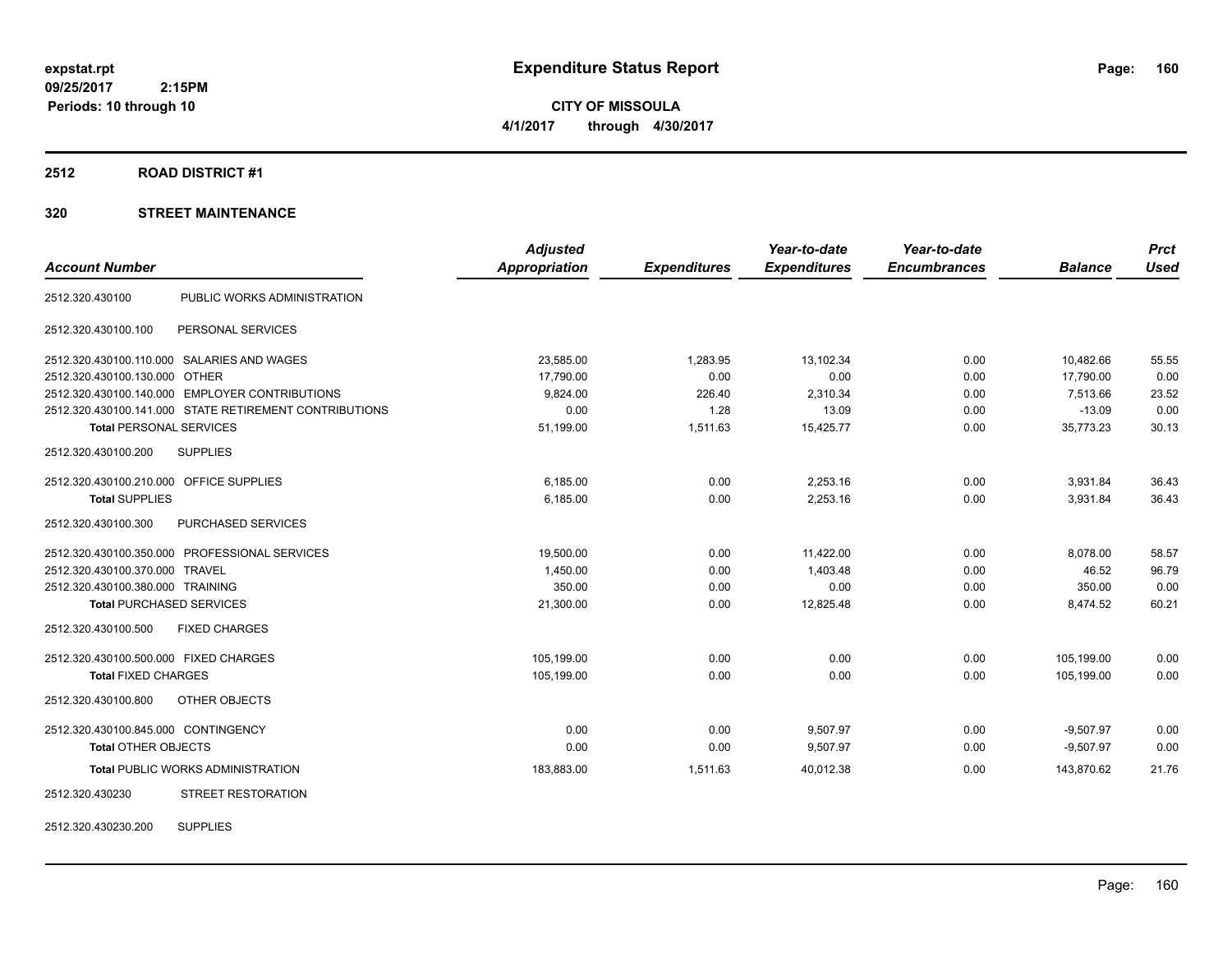**CITY OF MISSOULA 4/1/2017 through 4/30/2017**

#### **2512 ROAD DISTRICT #1**

|                                                           | <b>Adjusted</b>      |                     | Year-to-date        | Year-to-date        |                | <b>Prct</b> |
|-----------------------------------------------------------|----------------------|---------------------|---------------------|---------------------|----------------|-------------|
| <b>Account Number</b>                                     | <b>Appropriation</b> | <b>Expenditures</b> | <b>Expenditures</b> | <b>Encumbrances</b> | <b>Balance</b> | <b>Used</b> |
| 2512.320.430230.220.000 STREET RESTORATION/OPERATING SUPP | 1.401.00             | 0.00                | 16,995.02           | 0.00                | $-15,594.02$   | 1,213.06    |
| 2512.320.430230.230.000 STREET RESTORATION/MAINT & REPAIR | 31,739.00            | 0.00                | 37,539.90           | 0.00                | $-5,800.90$    | 118.28      |
| <b>Total SUPPLIES</b>                                     | 33,140.00            | 0.00                | 54,534.92           | 0.00                | $-21,394.92$   | 164.56      |
| 2512.320.430230.400<br><b>BUILDING MATERIALS</b>          |                      |                     |                     |                     |                |             |
| 2512.320.430230.400.000 BUILDING MATERIALS                | 215,418.00           | 0.00                | 201,234.54          | 0.00                | 14,183.46      | 93.42       |
| <b>Total BUILDING MATERIALS</b>                           | 215,418.00           | 0.00                | 201,234.54          | 0.00                | 14,183.46      | 93.42       |
| 2512.320.430230.800<br>OTHER OBJECTS                      |                      |                     |                     |                     |                |             |
| <b>Total OTHER OBJECTS</b>                                | 0.00                 | 0.00                | 0.00                | 0.00                | 0.00           | 0.00        |
| 2512.320.430230.900<br><b>CAPITAL OUTLAY</b>              |                      |                     |                     |                     |                |             |
| <b>Total CAPITAL OUTLAY</b>                               | 0.00                 | 0.00                | 0.00                | 0.00                | 0.00           | 0.00        |
| <b>Total STREET RESTORATION</b>                           | 248,558.00           | 0.00                | 255,769.46          | 0.00                | $-7,211.46$    | 102.90      |
| 2512.320.430233<br><b>CLARK FORK LN IMPROVEMENTS</b>      |                      |                     |                     |                     |                |             |
| CAPITAL OUTLAY<br>2512.320.430233.900                     |                      |                     |                     |                     |                |             |
| Total CLARK FORK LN IMPROVEMENTS                          | 0.00                 | 0.00                | 0.00                | 0.00                | 0.00           | 0.00        |
| <b>CURB &amp; GUTTERS</b><br>2512.320.430234              |                      |                     |                     |                     |                |             |
| <b>CAPITAL OUTLAY</b><br>2512.320.430234.900              |                      |                     |                     |                     |                |             |
| 2512.320.430234.930.000 ADA SIDEWALK ASSISTANCE           | 60,000.00            | 0.00                | 72,715.04           | 0.00                | $-12,715.04$   | 121.19      |
| Total CURB & GUTTERS                                      | 60,000.00            | 0.00                | 72,715.04           | 0.00                | $-12,715.04$   | 121.19      |
| <b>STREET MAINTENANCE</b><br>2512.320.430240              |                      |                     |                     |                     |                |             |
| 2512.320.430240.100<br>PERSONAL SERVICES                  |                      |                     |                     |                     |                |             |
| SALARIES AND WAGES<br>2512.320.430240.110.000             | 62,738.00            | 0.00                | 0.00                | 0.00                | 62,738.00      | 0.00        |
|                                                           |                      |                     |                     |                     |                |             |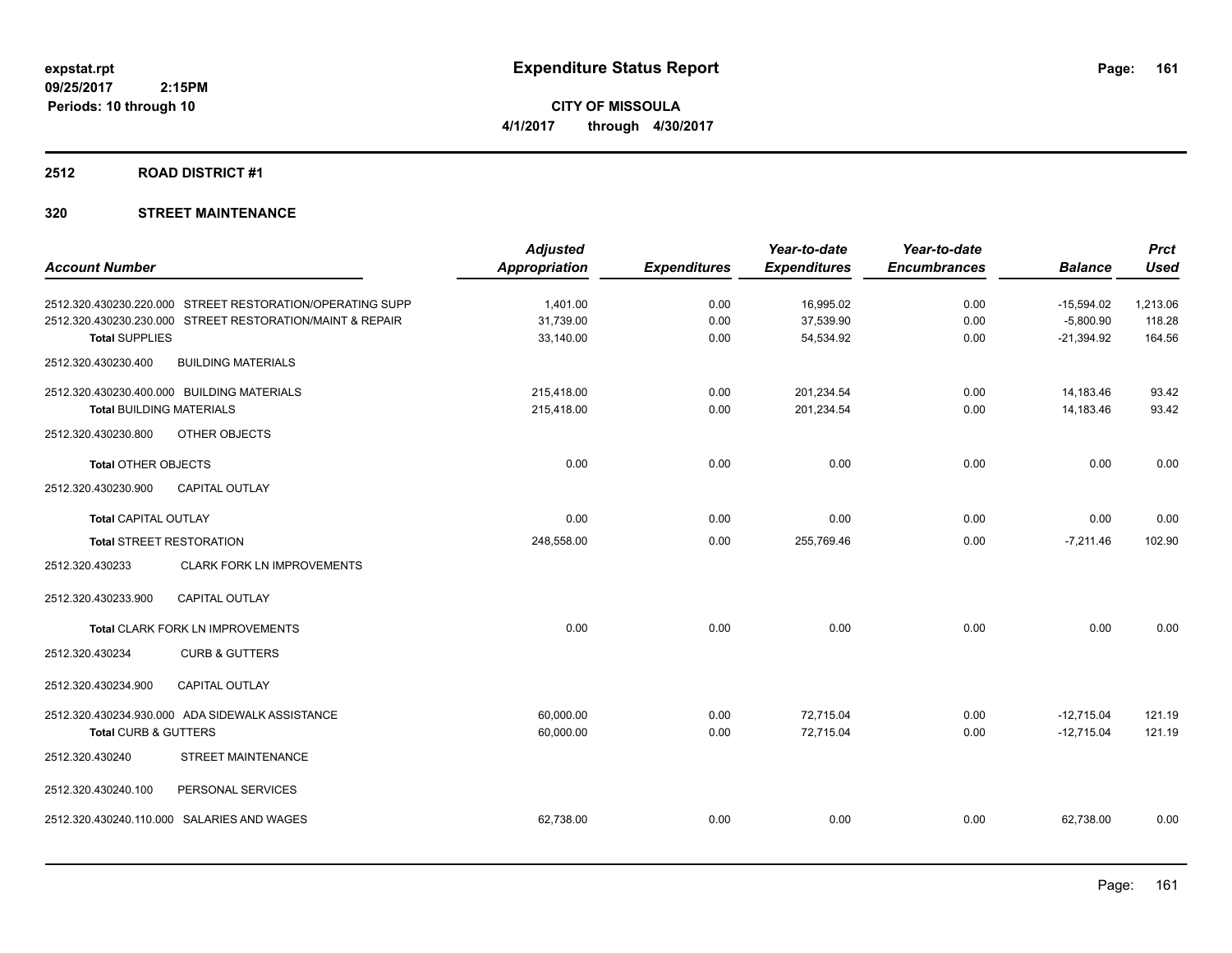**CITY OF MISSOULA 4/1/2017 through 4/30/2017**

#### **2512 ROAD DISTRICT #1**

| <b>Account Number</b>                                      | <b>Adjusted</b><br>Appropriation | <b>Expenditures</b> | Year-to-date<br><b>Expenditures</b> | Year-to-date<br><b>Encumbrances</b> | <b>Balance</b> | <b>Prct</b><br><b>Used</b> |
|------------------------------------------------------------|----------------------------------|---------------------|-------------------------------------|-------------------------------------|----------------|----------------------------|
| 2512.320.430240.140.000 EMPLOYER CONTRIBUTIONS             | 23,920.00                        | 0.00                | 0.00                                | 0.00                                | 23,920.00      | 0.00                       |
| <b>Total PERSONAL SERVICES</b>                             | 86,658.00                        | 0.00                | 0.00                                | 0.00                                | 86,658.00      | 0.00                       |
| <b>SUPPLIES</b><br>2512.320.430240.200                     |                                  |                     |                                     |                                     |                |                            |
| 2512.320.430240.220.000 STREET MAINT/OPER SUPPLIES         | 1,401.00                         | 0.00                | 0.00                                | 0.00                                | 1,401.00       | 0.00                       |
| 2512.320.430240.230.000 STREET MAINT/REPAIR & MAINT        | 17,045.00                        | 0.00                | 19,966.12                           | 0.00                                | $-2,921.12$    | 117.14                     |
| 2512.320.430240.240.000 OTHER SUPPLIES                     | 549.00                           | 0.00                | 549.00                              | 0.00                                | 0.00           | 100.00                     |
| <b>Total SUPPLIES</b>                                      | 18,995.00                        | 0.00                | 20,515.12                           | 0.00                                | $-1,520.12$    | 108.00                     |
| 2512.320.430240.400<br><b>BUILDING MATERIALS</b>           |                                  |                     |                                     |                                     |                |                            |
| 2512.320.430240.400.000 BUILDING MATERIALS                 | 59,783.00                        | 729.00              | 38,960.20                           | 0.00                                | 20,822.80      | 65.17                      |
| <b>Total BUILDING MATERIALS</b>                            | 59,783.00                        | 729.00              | 38,960.20                           | 0.00                                | 20,822.80      | 65.17                      |
| <b>Total STREET MAINTENANCE</b>                            | 165,436.00                       | 729.00              | 59,475.32                           | 0.00                                | 105,960.68     | 35.95                      |
| ICE & SNOW REMOVAL<br>2512.320.430251                      |                                  |                     |                                     |                                     |                |                            |
| 2512.320.430251.100<br>PERSONAL SERVICES                   |                                  |                     |                                     |                                     |                |                            |
| 2512.320.430251.110.000 SALARIES AND WAGES                 | 11,367.00                        | 0.00                | 0.00                                | 0.00                                | 11,367.00      | 0.00                       |
| 2512.320.430251.140.000 EMPLOYER CONTRIBUTIONS             | 4,333.00                         | 0.00                | 0.00                                | 0.00                                | 4,333.00       | 0.00                       |
| <b>Total PERSONAL SERVICES</b>                             | 15,700.00                        | 0.00                | 0.00                                | 0.00                                | 15,700.00      | 0.00                       |
| 2512.320.430251.200<br><b>SUPPLIES</b>                     |                                  |                     |                                     |                                     |                |                            |
| 2512.320.430251.220.000 OPERATING SUPPLIES                 | 86,343.00                        | 0.00                | 72,671.61                           | 0.00                                | 13,671.39      | 84.17                      |
| 2512.320.430251.230.000 SNOW/ICE CTRL REPAIR & MAINT       | 12,544.00                        | 0.00                | 16,304.42                           | 0.00                                | $-3,760.42$    | 129.98                     |
| <b>Total SUPPLIES</b>                                      | 98.887.00                        | 0.00                | 88,976.03                           | 0.00                                | 9,910.97       | 89.98                      |
| Total ICE & SNOW REMOVAL                                   | 114,587.00                       | 0.00                | 88,976.03                           | 0.00                                | 25,610.97      | 77.65                      |
| 2512.320.430252<br><b>STREET CLEANING</b>                  |                                  |                     |                                     |                                     |                |                            |
| 2512.320.430252.200<br><b>SUPPLIES</b>                     |                                  |                     |                                     |                                     |                |                            |
| 2512.320.430252.220.000 STREET CLEANING/OPERATING SUPPLIES | 1,869.00                         | 0.00                | 292.00                              | 0.00                                | 1,577.00       | 15.62                      |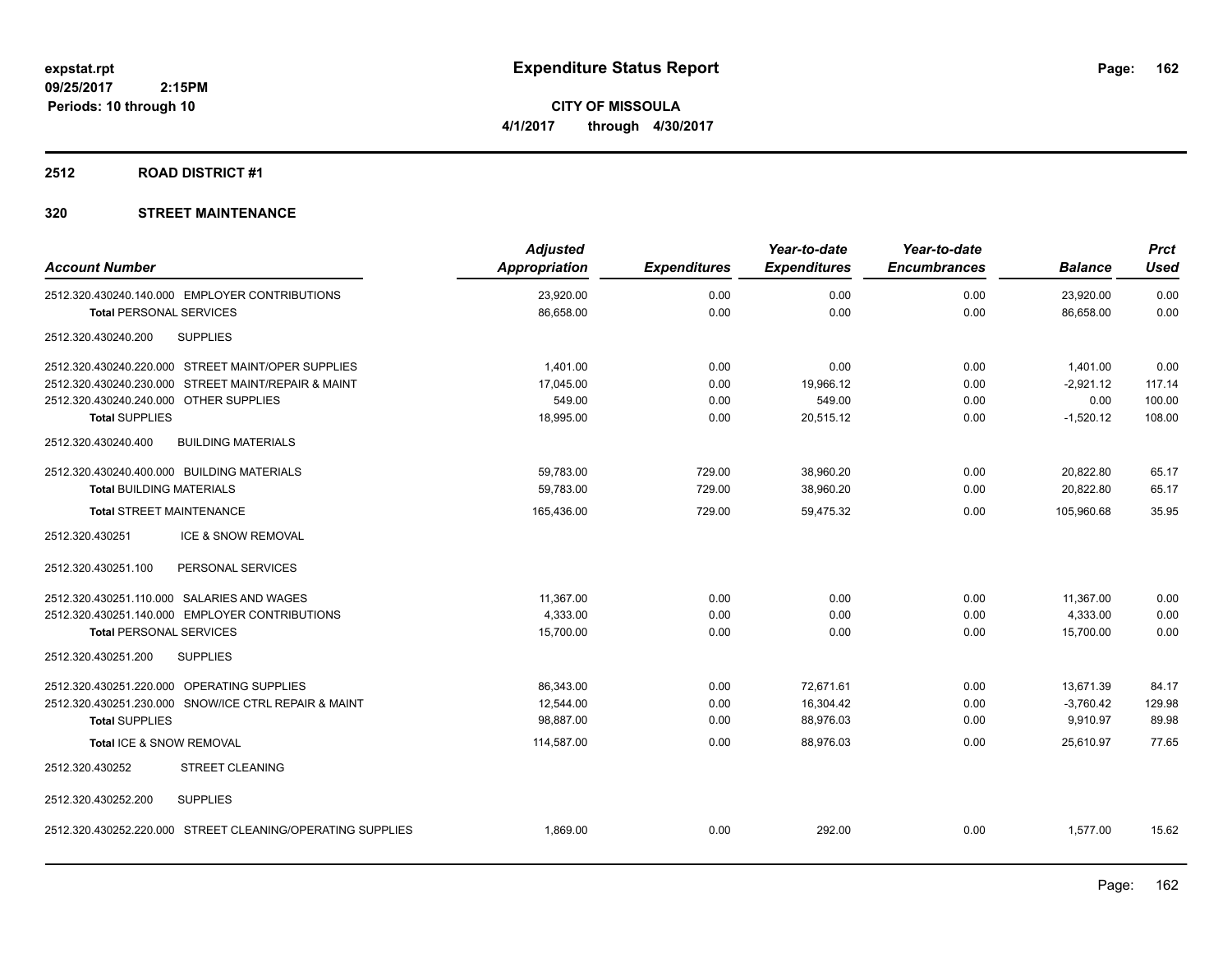**CITY OF MISSOULA 4/1/2017 through 4/30/2017**

### **2512 ROAD DISTRICT #1**

| <b>Account Number</b>                                         | <b>Adjusted</b><br><b>Appropriation</b> | <b>Expenditures</b> | Year-to-date<br><b>Expenditures</b> | Year-to-date<br><b>Encumbrances</b> | <b>Balance</b> | <b>Prct</b><br><b>Used</b> |
|---------------------------------------------------------------|-----------------------------------------|---------------------|-------------------------------------|-------------------------------------|----------------|----------------------------|
| 2512.320.430252.230.000 STREET CLEANING/REPAIR & MAINT        | 22,285.00                               | 0.00                | 12,393.86                           | 0.00                                | 9,891.14       | 55.62                      |
| <b>Total SUPPLIES</b>                                         | 24,154.00                               | 0.00                | 12,685.86                           | 0.00                                | 11,468.14      | 52.52                      |
| <b>FIXED CHARGES</b><br>2512.320.430252.500                   |                                         |                     |                                     |                                     |                |                            |
| 2512.320.430252.500.000 FIXED CHARGES                         | 10,000.00                               | 130.00              | 130.00                              | 0.00                                | 9,870.00       | 1.30                       |
| <b>Total FIXED CHARGES</b>                                    | 10,000.00                               | 130.00              | 130.00                              | 0.00                                | 9,870.00       | 1.30                       |
| <b>Total STREET CLEANING</b>                                  | 34,154.00                               | 130.00              | 12.815.86                           | 0.00                                | 21,338.14      | 37.52                      |
| 2512.320.430262<br><b>SIDEWALKS</b>                           |                                         |                     |                                     |                                     |                |                            |
| PURCHASED SERVICES<br>2512.320.430262.300                     |                                         |                     |                                     |                                     |                |                            |
| 2512.320.430262.350.000 SIDEWALK & CURB-PROFESSIONAL SERVICES | 20,000.00                               | 0.00                | 0.00                                | 0.00                                | 20,000.00      | 0.00                       |
| <b>Total PURCHASED SERVICES</b>                               | 20,000.00                               | 0.00                | 0.00                                | 0.00                                | 20,000.00      | 0.00                       |
| <b>DEBT SERVICE</b><br>2512.320.430262.600                    |                                         |                     |                                     |                                     |                |                            |
| 2512.320.430262.610.000 PRINCIPAL                             | 51,755.00                               | 0.00                | 0.00                                | 0.00                                | 51,755.00      | 0.00                       |
| <b>Total DEBT SERVICE</b>                                     | 51,755.00                               | 0.00                | 0.00                                | 0.00                                | 51,755.00      | 0.00                       |
| <b>CAPITAL OUTLAY</b><br>2512.320.430262.900                  |                                         |                     |                                     |                                     |                |                            |
| 2512.320.430262.930.000 SIDEWALK & CURB-MPROVEMENTS           | 465,480.00                              | 0.00                | 0.00                                | 0.00                                | 465,480.00     | 0.00                       |
| <b>Total CAPITAL OUTLAY</b>                                   | 465,480.00                              | 0.00                | 0.00                                | 0.00                                | 465,480.00     | 0.00                       |
| <b>Total SIDEWALKS</b>                                        | 537,235.00                              | 0.00                | 0.00                                | 0.00                                | 537,235.00     | 0.00                       |
| 2512.320.430264<br><b>TRAFFIC SIGNAL MAINTENANCE</b>          |                                         |                     |                                     |                                     |                |                            |
| <b>GRANTS &amp; CONTRIBUTIONS</b><br>2512.320.430264.700      |                                         |                     |                                     |                                     |                |                            |
| 2512.320.430264.700.000 GRANTS & CONTRIBUTIONS                | 20,907.00                               | 0.00                | 0.00                                | 0.00                                | 20,907.00      | 0.00                       |
| <b>Total GRANTS &amp; CONTRIBUTIONS</b>                       | 20,907.00                               | 0.00                | 0.00                                | 0.00                                | 20,907.00      | 0.00                       |
| 2512.320.430264.900<br><b>CAPITAL OUTLAY</b>                  |                                         |                     |                                     |                                     |                |                            |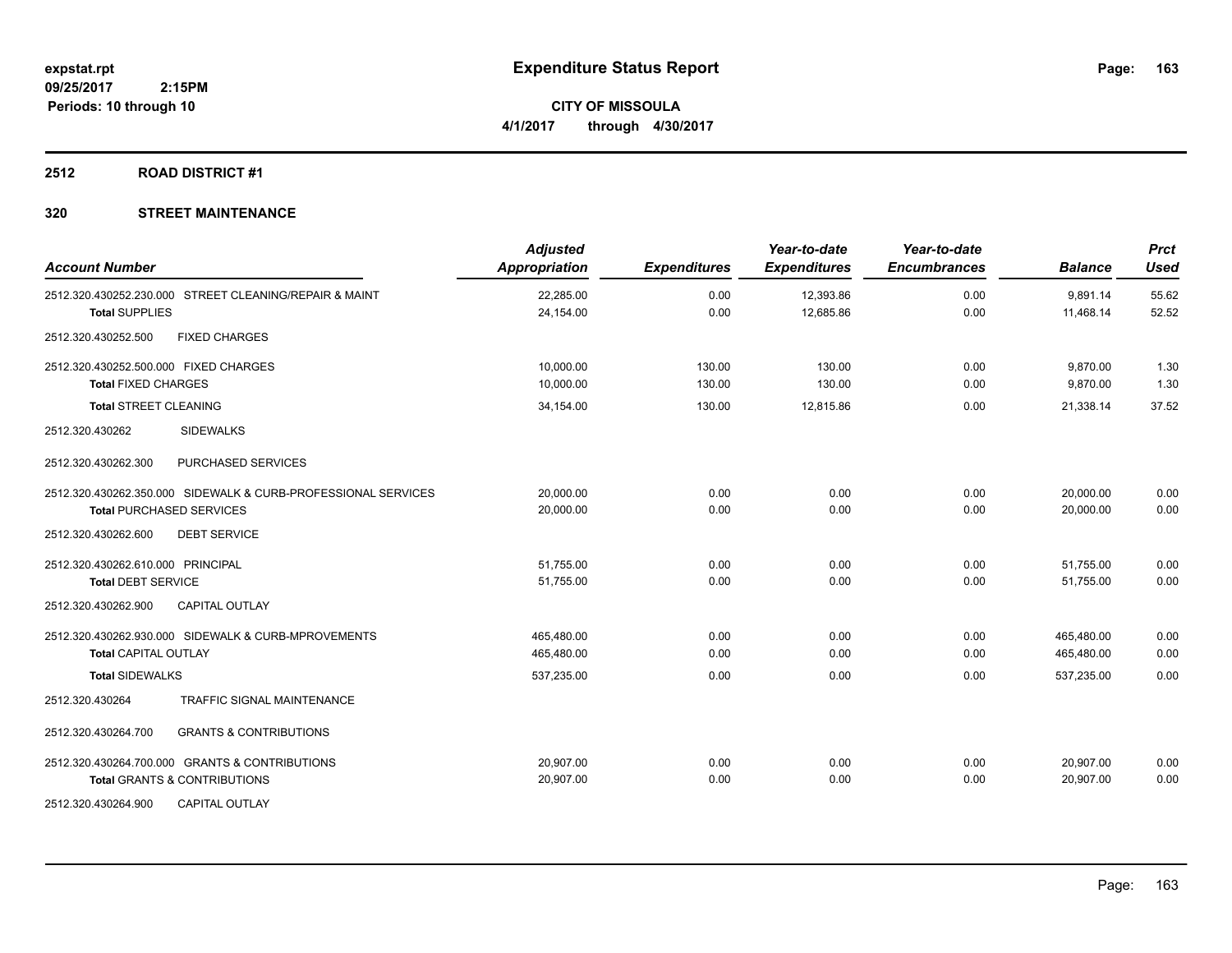**CITY OF MISSOULA 4/1/2017 through 4/30/2017**

### **2512 ROAD DISTRICT #1**

| <b>Account Number</b>                                         | <b>Adjusted</b><br>Appropriation | <b>Expenditures</b> | Year-to-date<br><b>Expenditures</b> | Year-to-date<br><b>Encumbrances</b> | <b>Balance</b> | <b>Prct</b><br><b>Used</b> |
|---------------------------------------------------------------|----------------------------------|---------------------|-------------------------------------|-------------------------------------|----------------|----------------------------|
| 2512.320.430264.930.000 IMPROVEMENTS                          | 0.00                             | 0.00                | 22,313.75                           | 0.00                                | $-22,313.75$   | 0.00                       |
| <b>Total CAPITAL OUTLAY</b>                                   | 0.00                             | 0.00                | 22,313.75                           | 0.00                                | $-22,313.75$   | 0.00                       |
| <b>Total TRAFFIC SIGNAL MAINTENANCE</b>                       | 20,907.00                        | 0.00                | 22,313.75                           | 0.00                                | $-1,406.75$    | 106.73                     |
| <b>SIGNING &amp; STRIPING</b><br>2512.320.430265              |                                  |                     |                                     |                                     |                |                            |
| PERSONAL SERVICES<br>2512.320.430265.100                      |                                  |                     |                                     |                                     |                |                            |
| 2512.320.430265.110.000 SALARIES AND WAGES                    | 19,043.00                        | 0.00                | 0.00                                | 0.00                                | 19,043.00      | 0.00                       |
| 2512.320.430265.140.000 EMPLOYER CONTRIBUTIONS                | 7.287.00                         | 0.00                | 0.00                                | 0.00                                | 7.287.00       | 0.00                       |
| <b>Total PERSONAL SERVICES</b>                                | 26,330.00                        | 0.00                | 0.00                                | 0.00                                | 26,330.00      | 0.00                       |
| <b>SUPPLIES</b><br>2512.320.430265.200                        |                                  |                     |                                     |                                     |                |                            |
| 2512.320.430265.230.000 SIGNING & STRIPING-REPAIR/MAINTENANCE | 8,865.00                         | 8,865.00            | 8.865.00                            | 0.00                                | 0.00           | 100.00                     |
| 2512.320.430265.231.000 SIGNING & STRIPING/GASOLINE           | 1.135.00                         | 0.00                | 0.00                                | 0.00                                | 1.135.00       | 0.00                       |
| <b>Total SUPPLIES</b>                                         | 10,000.00                        | 8,865.00            | 8,865.00                            | 0.00                                | 1,135.00       | 88.65                      |
| <b>Total SIGNING &amp; STRIPING</b>                           | 36,330.00                        | 8,865.00            | 8,865.00                            | 0.00                                | 27,465.00      | 24.40                      |
| FLOOD CONTROL<br>2512.320.431200                              |                                  |                     |                                     |                                     |                |                            |
| 2512.320.431200.100<br>PERSONAL SERVICES                      |                                  |                     |                                     |                                     |                |                            |
| <b>Total PERSONAL SERVICES</b>                                | 0.00                             | 0.00                | 0.00                                | 0.00                                | 0.00           | 0.00                       |
| 2512.320.431200.200<br><b>SUPPLIES</b>                        |                                  |                     |                                     |                                     |                |                            |
| <b>Total SUPPLIES</b>                                         | 0.00                             | 0.00                | 0.00                                | 0.00                                | 0.00           | 0.00                       |
| PURCHASED SERVICES<br>2512.320.431200.300                     |                                  |                     |                                     |                                     |                |                            |
| 2512.320.431200.380.000 TRAINING                              | 0.00                             | 0.00                | 100.00                              | 0.00                                | $-100.00$      | 0.00                       |
| <b>Total PURCHASED SERVICES</b>                               | 0.00                             | 0.00                | 100.00                              | 0.00                                | $-100.00$      | 0.00                       |
| 2512.320.431200.700<br><b>GRANTS &amp; CONTRIBUTIONS</b>      |                                  |                     |                                     |                                     |                |                            |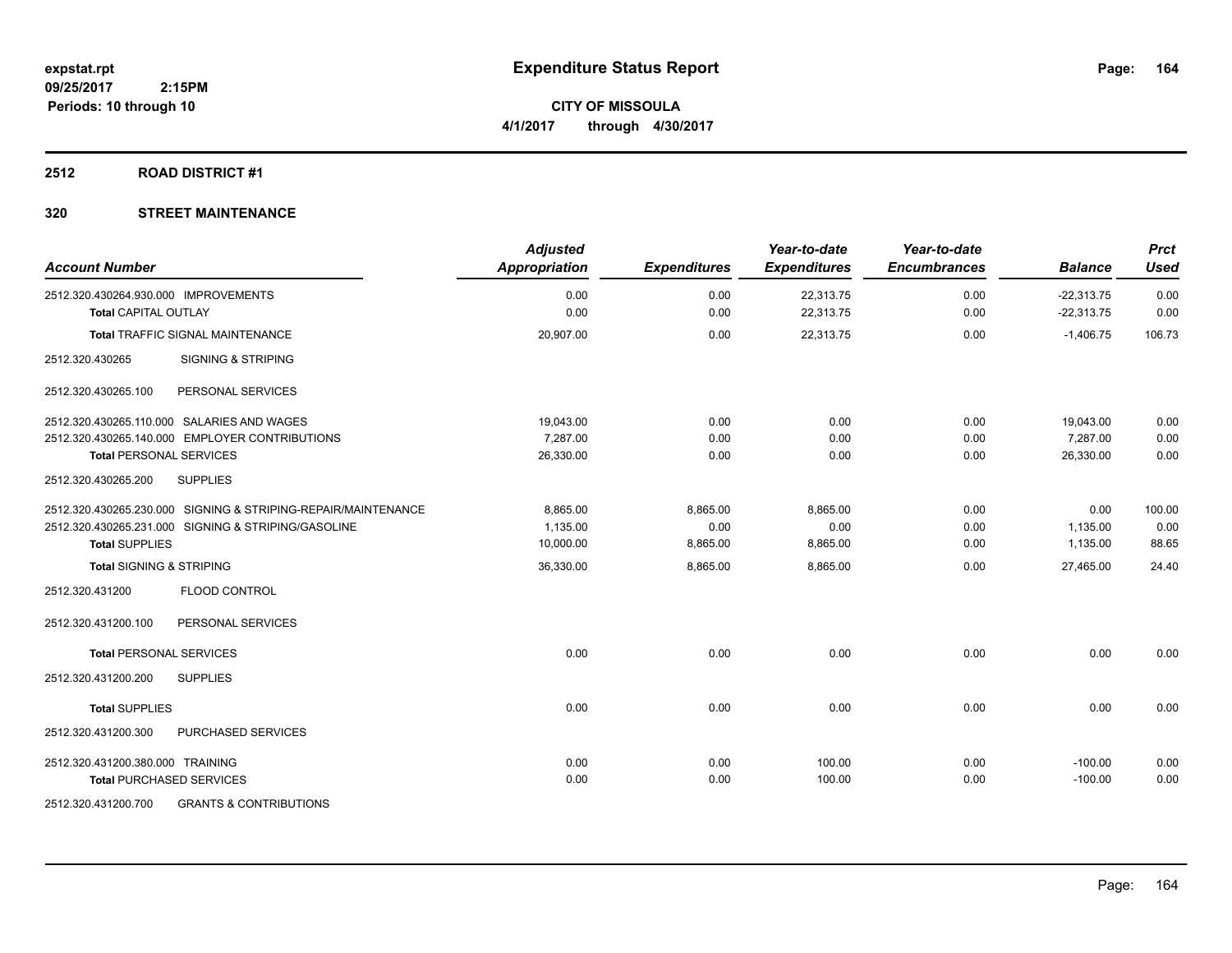**CITY OF MISSOULA 4/1/2017 through 4/30/2017**

#### **2512 ROAD DISTRICT #1**

| <b>Account Number</b>                                               |                                                                                  | <b>Adjusted</b><br>Appropriation      | <b>Expenditures</b>                | Year-to-date<br><b>Expenditures</b>   | Year-to-date<br><b>Encumbrances</b> | <b>Balance</b>                       | <b>Prct</b><br><b>Used</b> |
|---------------------------------------------------------------------|----------------------------------------------------------------------------------|---------------------------------------|------------------------------------|---------------------------------------|-------------------------------------|--------------------------------------|----------------------------|
|                                                                     | <b>Total GRANTS &amp; CONTRIBUTIONS</b>                                          | 0.00                                  | 0.00                               | 0.00                                  | 0.00                                | 0.00                                 | 0.00                       |
| 2512.320.431200.900                                                 | <b>CAPITAL OUTLAY</b>                                                            |                                       |                                    |                                       |                                     |                                      |                            |
| <b>Total CAPITAL OUTLAY</b>                                         | 2512.320.431200.930.000 FLOOD CONTROL MAINT/MPROVEMENTS                          | 30,000.00<br>30,000.00                | 3,295.86<br>3,295.86               | 6,128.85<br>6,128.85                  | 0.00<br>0.00                        | 23,871.15<br>23,871.15               | 20.43<br>20.43             |
| <b>Total FLOOD CONTROL</b>                                          |                                                                                  | 30,000.00                             | 3,295.86                           | 6,228.85                              | 0.00                                | 23,771.15                            | 20.76                      |
| 2512.320.460434                                                     | <b>GREENWAYS &amp; HORTICULTURE</b>                                              |                                       |                                    |                                       |                                     |                                      |                            |
| 2512.320.460434.200                                                 | <b>SUPPLIES</b>                                                                  |                                       |                                    |                                       |                                     |                                      |                            |
|                                                                     | 2512.320.460434.230.000 ADOPT A TRAFFIC CIRCLE<br>Total GREENWAYS & HORTICULTURE | 2,500.00<br>2,500.00                  | 215.66<br>215.66                   | 886.75<br>886.75                      | 0.00<br>0.00                        | 1,613.25<br>1,613.25                 | 35.47<br>35.47             |
| 2512.320.490504                                                     | <b>DEBT SERVICE</b>                                                              |                                       |                                    |                                       |                                     |                                      |                            |
| 2512.320.490504.600                                                 | <b>DEBT SERVICE</b>                                                              |                                       |                                    |                                       |                                     |                                      |                            |
| 2512.320.490504.610.000 PRINCIPAL<br><b>Total DEBT SERVICE</b>      | 2512.320.490504.620.000 INTEREST / SERVICE FEES                                  | 516,398.00<br>51,053.00<br>567,451.00 | 53,864.85<br>5,888.16<br>59,753.01 | 358,137.49<br>48,487.31<br>406,624.80 | 0.00<br>0.00<br>0.00                | 158,260.51<br>2,565.69<br>160,826.20 | 69.35<br>94.97<br>71.66    |
| 2512.320.510110                                                     | <b>MERCHANT SERVICES</b>                                                         |                                       |                                    |                                       |                                     |                                      |                            |
| 2512.320.510110.500                                                 | <b>FIXED CHARGES</b>                                                             |                                       |                                    |                                       |                                     |                                      |                            |
| <b>Total MERCHANT SERVICES</b>                                      |                                                                                  | 0.00                                  | 0.00                               | 0.00                                  | 0.00                                | 0.00                                 | 0.00                       |
| 2512.320.510200                                                     | <b>JUDGMENT &amp; LOSSES</b>                                                     |                                       |                                    |                                       |                                     |                                      |                            |
| 2512.320.510200.500                                                 | <b>FIXED CHARGES</b>                                                             |                                       |                                    |                                       |                                     |                                      |                            |
| 2512.320.510200.500.000 FIXED CHARGES<br><b>Total FIXED CHARGES</b> |                                                                                  | 91,949.00<br>91,949.00                | 0.00<br>0.00                       | 0.00<br>0.00                          | 0.00<br>0.00                        | 91,949.00<br>91,949.00               | 0.00<br>0.00               |
| Total JUDGMENT & LOSSES                                             |                                                                                  | 91,949.00                             | 0.00                               | 0.00                                  | 0.00                                | 91,949.00                            | 0.00                       |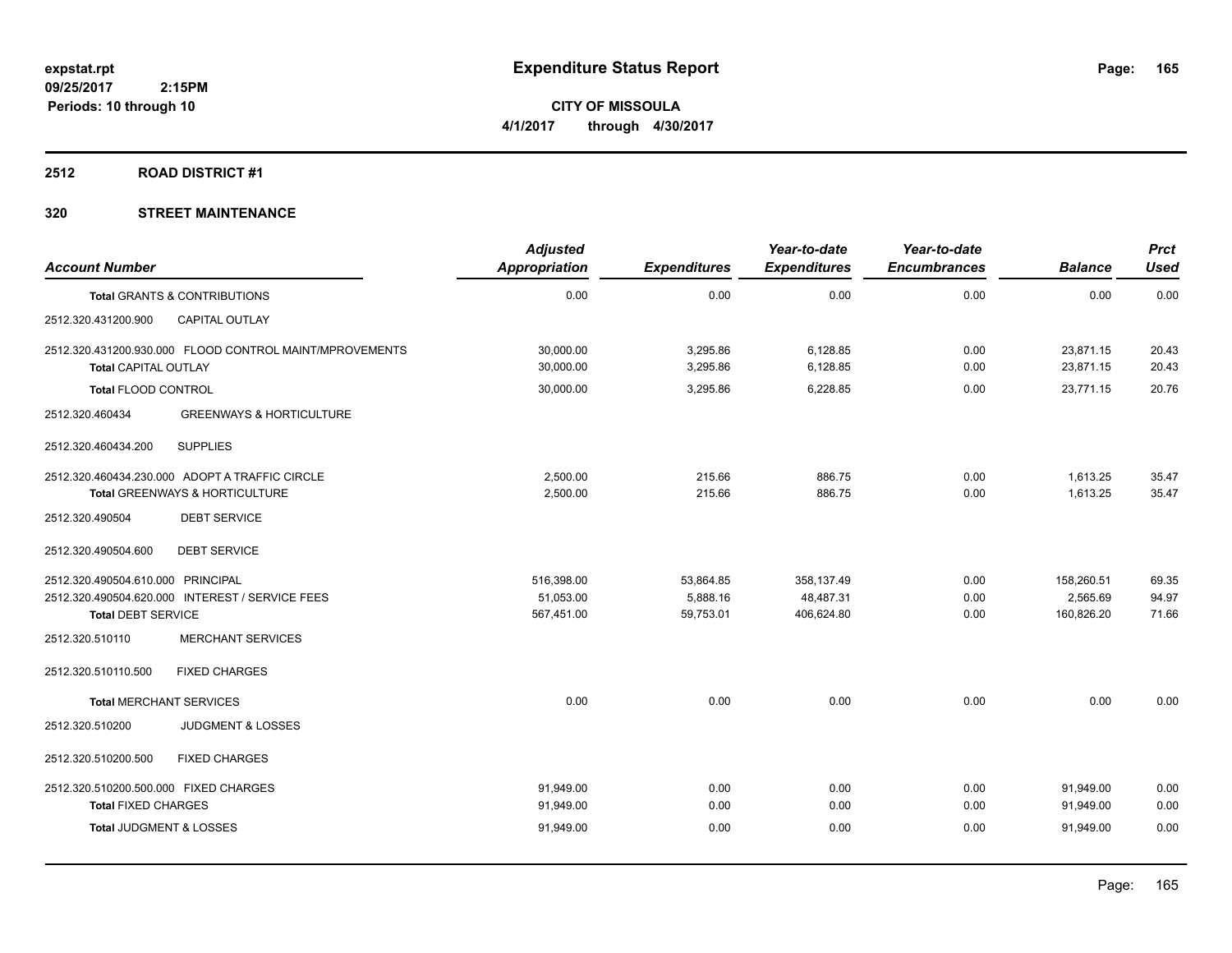**CITY OF MISSOULA 4/1/2017 through 4/30/2017**

#### **2512 ROAD DISTRICT #1**

| <b>Account Number</b>           | <b>Adjusted</b><br>Appropriation | <b>Expenditures</b> | Year-to-date<br><b>Expenditures</b> | Year-to-date<br><i><b>Encumbrances</b></i> | Balance     | <b>Prct</b><br>Used |
|---------------------------------|----------------------------------|---------------------|-------------------------------------|--------------------------------------------|-------------|---------------------|
| <b>Total STREET MAINTENANCE</b> | 2,092,990.00                     | 74,500.16           | 974,683.24                          | 0.00                                       | ,118,306.76 | 46.57               |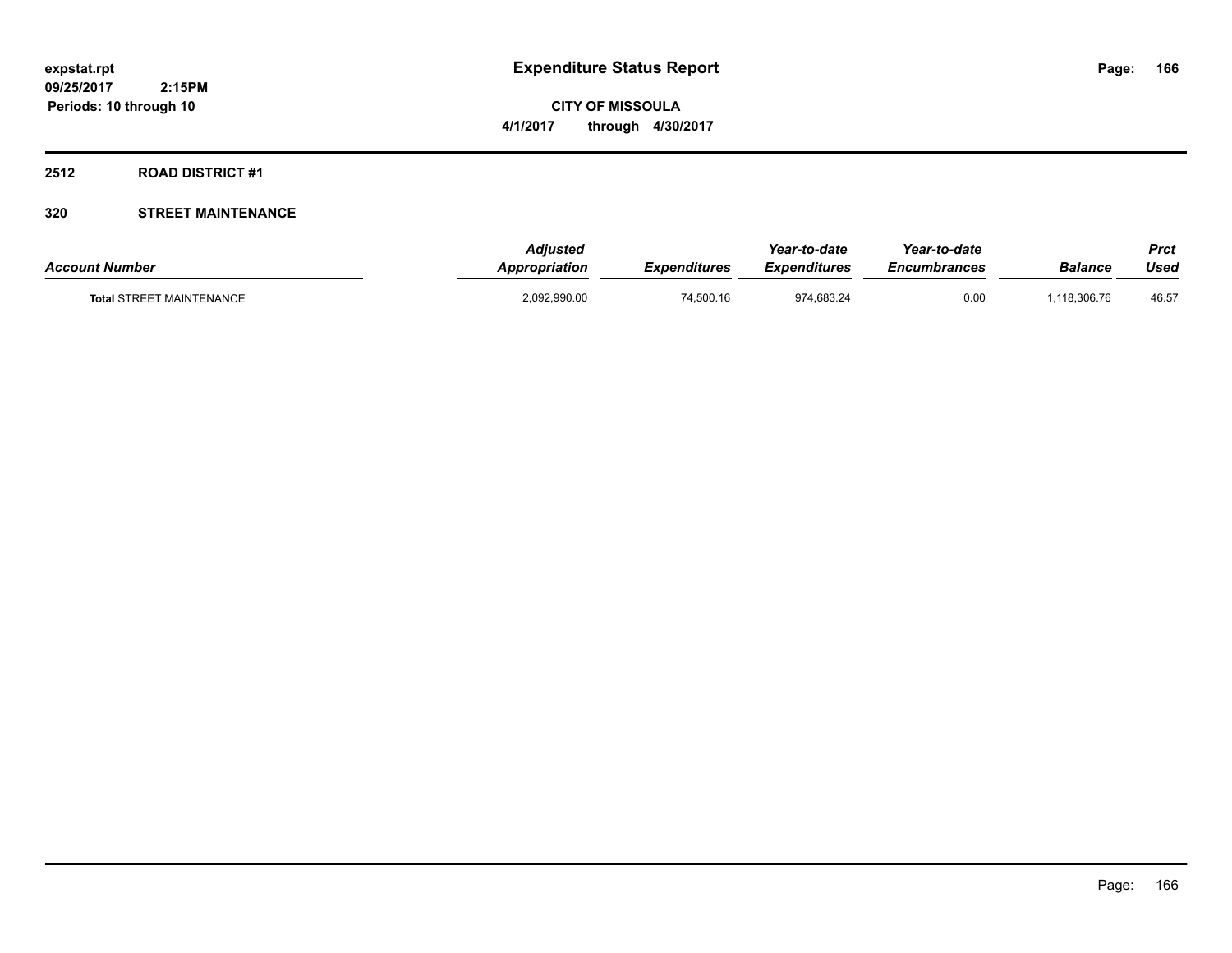**CITY OF MISSOULA 4/1/2017 through 4/30/2017**

**2512 ROAD DISTRICT #1**

| <b>Account Number</b>         |                              | <b>Adjusted</b><br>Appropriation | <b>Expenditures</b> | Year-to-date<br><b>Expenditures</b> | Year-to-date<br><b>Encumbrances</b> | <b>Balance</b> | <b>Prct</b><br><b>Used</b> |
|-------------------------------|------------------------------|----------------------------------|---------------------|-------------------------------------|-------------------------------------|----------------|----------------------------|
| 2512.390.510200               | <b>JUDGMENT &amp; LOSSES</b> |                                  |                     |                                     |                                     |                |                            |
| 2512.390.510200.500           | <b>FIXED CHARGES</b>         |                                  |                     |                                     |                                     |                |                            |
| Total NON-DEPARTMENTAL        |                              | 0.00                             | 0.00                | 0.00                                | 0.00                                | 0.00           | 0.00                       |
| <b>Total ROAD DISTRICT #1</b> |                              | 2,092,990.00                     | 74,500.16           | 974,683.24                          | 0.00                                | 1,118,306.76   | 46.57                      |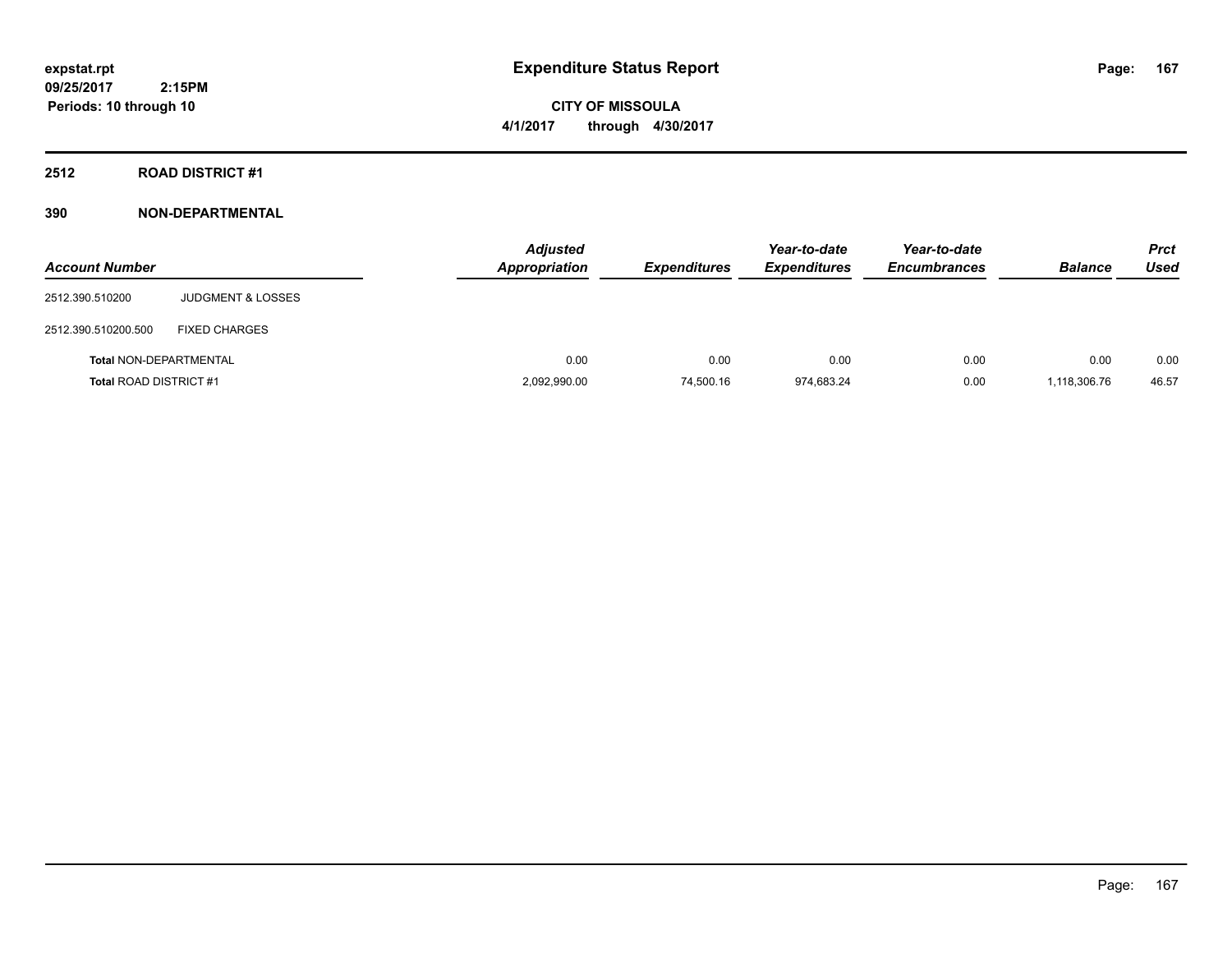**CITY OF MISSOULA 4/1/2017 through 4/30/2017**

#### **2513 PARK DISTRICT #1**

|                                  |                                                         | <b>Adjusted</b> |                     | Year-to-date        | Year-to-date        |                | <b>Prct</b> |
|----------------------------------|---------------------------------------------------------|-----------------|---------------------|---------------------|---------------------|----------------|-------------|
| <b>Account Number</b>            |                                                         | Appropriation   | <b>Expenditures</b> | <b>Expenditures</b> | <b>Encumbrances</b> | <b>Balance</b> | <b>Used</b> |
| 2513.370.460400                  | PARKS ASSET MANAGEMENT                                  |                 |                     |                     |                     |                |             |
| 2513.370.460400.300              | <b>PURCHASED SERVICES</b>                               |                 |                     |                     |                     |                |             |
| <b>Total PURCHASED SERVICES</b>  |                                                         | 0.00            | 0.00                | 0.00                | 0.00                | 0.00           | 0.00        |
| 2513.370.460400.900              | <b>CAPITAL OUTLAY</b>                                   |                 |                     |                     |                     |                |             |
|                                  | 2513.370.460400.930.000 RENOVATE REPLACE IMPROVE        | 30,000.00       | 0.00                | 44,330.69           | 0.00                | $-14,330.69$   | 147.77      |
|                                  | 2513.370.460400.940.000 MACHINERY & EQUIPMENT           | 40.000.00       | 0.00                | 0.00                | 0.00                | 40,000.00      | 0.00        |
|                                  | <b>Total PARKS ASSET MANAGEMENT</b>                     | 70,000.00       | 0.00                | 44,330.69           | 0.00                | 25,669.31      | 63.33       |
| 2513.370.460432                  | PARK ADMIN                                              |                 |                     |                     |                     |                |             |
| 2513.370.460432.100              | PERSONAL SERVICES                                       |                 |                     |                     |                     |                |             |
|                                  | 2513.370.460432.110.000 SALARIES AND WAGES              | 48,827.00       | 4,263.41            | 18,305.62           | 0.00                | 30,521.38      | 37.49       |
|                                  | 2513.370.460432.140.000 EMPLOYER CONTRIBUTIONS          | 16,865.00       | 1,695.15            | 6,208.64            | 0.00                | 10,656.36      | 36.81       |
|                                  | 2513.370.460432.141.000 STATE RETIREMENT CONTRIBUTIONS  | 0.00            | 18.48               | 146.74              | 0.00                | $-146.74$      | 0.00        |
| <b>Total PERSONAL SERVICES</b>   |                                                         | 65,692.00       | 5,977.04            | 24,661.00           | 0.00                | 41,031.00      | 37.54       |
| 2513.370.460432.200              | <b>SUPPLIES</b>                                         |                 |                     |                     |                     |                |             |
|                                  | 2513.370.460432.220.000 OPERATING SUPPLIES              | 3,665.00        | 1,563.62            | 2,774.45            | 0.00                | 890.55         | 75.70       |
| <b>Total SUPPLIES</b>            |                                                         | 3,665.00        | 1,563.62            | 2,774.45            | 0.00                | 890.55         | 75.70       |
| 2513.370.460432.300              | PURCHASED SERVICES                                      |                 |                     |                     |                     |                |             |
|                                  | 2513.370.460432.330.000 PUBLICITY, SUBSCRIPTIONS & DUES | 3,000.00        | 12.00               | 127.25              | 0.00                | 2,872.75       | 4.24        |
|                                  | 2513.370.460432.344.000 TELEPHONE SERVICE               | 360.00          | 0.00                | 0.00                | 0.00                | 360.00         | 0.00        |
|                                  | 2513.370.460432.350.000 PROFESSIONAL SERVICES           | 14,000.00       | 0.00                | 9,895.28            | 0.00                | 4,104.72       | 70.68       |
|                                  | 2513.370.460432.360.000 REPAIR & MAINTENANCE            | 3,000.00        | 2,074.85            | 2,074.85            | 0.00                | 925.15         | 69.16       |
| 2513.370.460432.370.000 TRAVEL   |                                                         | 500.00          | 0.00                | 0.00                | 0.00                | 500.00         | 0.00        |
| 2513.370.460432.380.000 TRAINING |                                                         | 700.00          | 0.00                | 0.00                | 0.00                | 700.00         | 0.00        |
|                                  | <b>Total PURCHASED SERVICES</b>                         | 21,560.00       | 2,086.85            | 12,097.38           | 0.00                | 9,462.62       | 56.11       |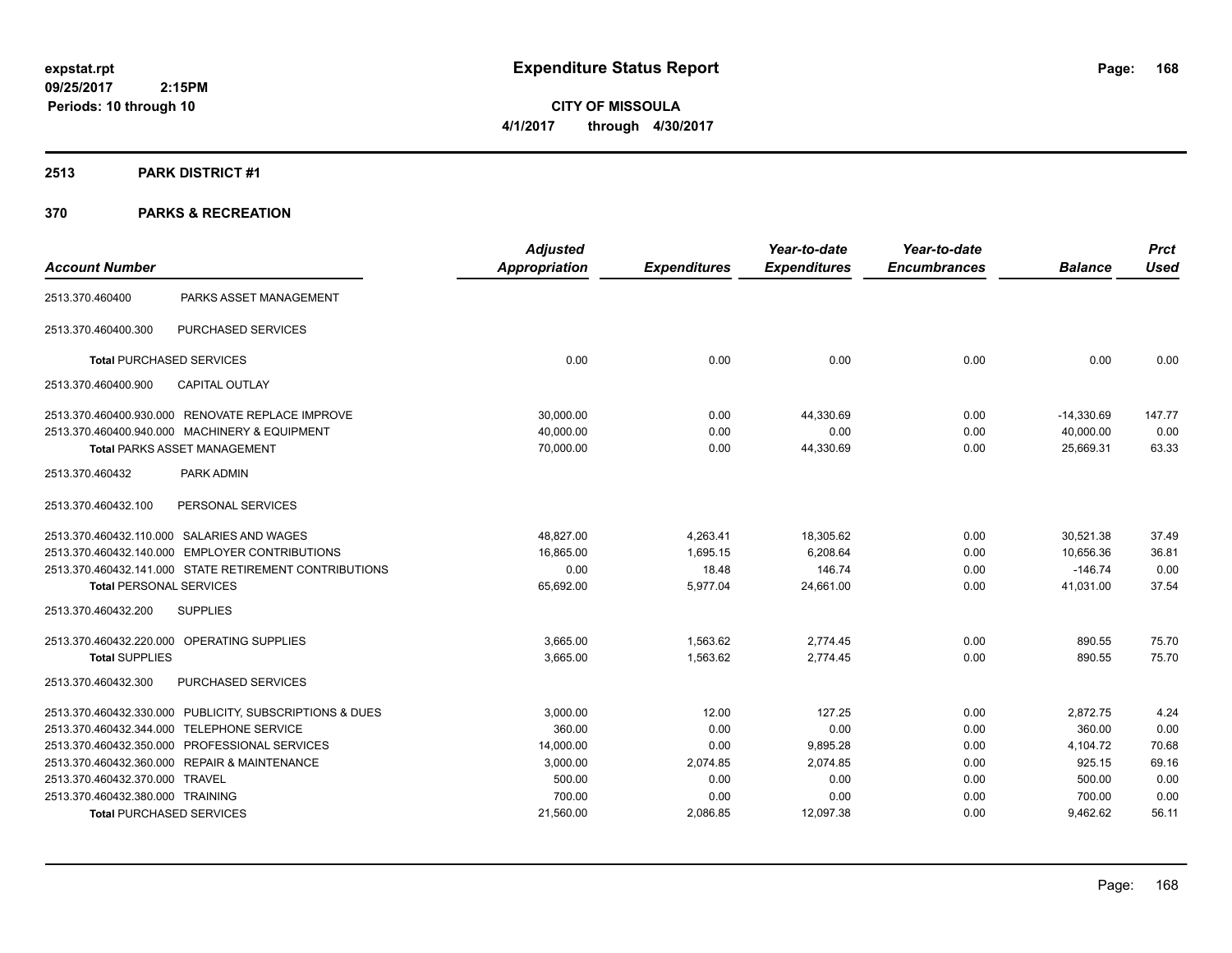**CITY OF MISSOULA 4/1/2017 through 4/30/2017**

#### **2513 PARK DISTRICT #1**

|                                                             | <b>Adjusted</b> |                     | Year-to-date        | Year-to-date        |                | <b>Prct</b> |
|-------------------------------------------------------------|-----------------|---------------------|---------------------|---------------------|----------------|-------------|
| <b>Account Number</b>                                       | Appropriation   | <b>Expenditures</b> | <b>Expenditures</b> | <b>Encumbrances</b> | <b>Balance</b> | <b>Used</b> |
| <b>DEBT SERVICE</b><br>2513.370.460432.600                  |                 |                     |                     |                     |                |             |
| <b>Total DEBT SERVICE</b>                                   | 0.00            | 0.00                | 0.00                | 0.00                | 0.00           | 0.00        |
| 2513.370.460432.700<br><b>GRANTS &amp; CONTRIBUTIONS</b>    |                 |                     |                     |                     |                |             |
| 2513.370.460432.700.000 GRANTS & CONTRIBUTIONS              | 5,000.00        | 0.00                | 0.00                | 0.00                | 5,000.00       | 0.00        |
| <b>Total GRANTS &amp; CONTRIBUTIONS</b>                     | 5,000.00        | 0.00                | 0.00                | 0.00                | 5,000.00       | 0.00        |
| <b>CAPITAL OUTLAY</b><br>2513.370.460432.900                |                 |                     |                     |                     |                |             |
| <b>Total CAPITAL OUTLAY</b>                                 | 0.00            | 0.00                | 0.00                | 0.00                | 0.00           | 0.00        |
| <b>Total PARK ADMIN</b>                                     | 95,917.00       | 9,627.51            | 39,532.83           | 0.00                | 56,384.17      | 41.22       |
| 2513.370.460434<br><b>GREENWAYS &amp; HORTICULTURE</b>      |                 |                     |                     |                     |                |             |
| PERSONAL SERVICES<br>2513.370.460434.100                    |                 |                     |                     |                     |                |             |
| 2513.370.460434.110.000 GREENWAYS & HORTCULTURE             | 38,216.00       | 2,758.88            | 27,182.15           | 0.00                | 11,033.85      | 71.13       |
| 2513.370.460434.140.000 GREENWAYS & HORTICLTURE-EMPL CONTRI | 8,624.00        | 1,373.31            | 15,407.06           | 0.00                | $-6,783.06$    | 178.65      |
| <b>Total PERSONAL SERVICES</b>                              | 46,840.00       | 4,132.19            | 42,589.21           | 0.00                | 4,250.79       | 90.92       |
| <b>SUPPLIES</b><br>2513.370.460434.200                      |                 |                     |                     |                     |                |             |
| 2513.370.460434.220.000 OPERATING SUPPLIES                  | 3,373.00        | 509.18              | 3,423.06            | 0.00                | $-50.06$       | 101.48      |
| 2513.370.460434.230.000 REPAIR/MAINTENANCE                  | 7,134.00        | 0.00                | 0.00                | 0.00                | 7,134.00       | 0.00        |
| 2513.370.460434.231.000 GASOLINE                            | 2,000.00        | 0.00                | 447.69              | 0.00                | 1,552.31       | 22.38       |
| <b>Total SUPPLIES</b>                                       | 12,507.00       | 509.18              | 3,870.75            | 0.00                | 8,636.25       | 30.95       |
| 2513.370.460434.300<br>PURCHASED SERVICES                   |                 |                     |                     |                     |                |             |
| 2513.370.460434.341.000 ELECTRICITY & NATURAL GAS           | 322.00          | 0.00                | 320.67              | 0.00                | 1.33           | 99.59       |
| 2513.370.460434.343.000 WATER CHARGES                       | 310.00          | 0.00                | 300.05              | 0.00                | 9.95           | 96.79       |
| 2513.370.460434.345.000 GARBAGE                             | 141.00          | 77.90               | 99.00               | 0.00                | 42.00          | 70.21       |
| 2513.370.460434.350.000 PROFESSIONAL SERVICES               | 5,000.00        | 0.00                | 5,084.50            | 0.00                | $-84.50$       | 101.69      |
| 2513.370.460434.360.000 REPAIR & MAINTENANCE                | 2,589.00        | 0.00                | 302.60              | 0.00                | 2,286.40       | 11.69       |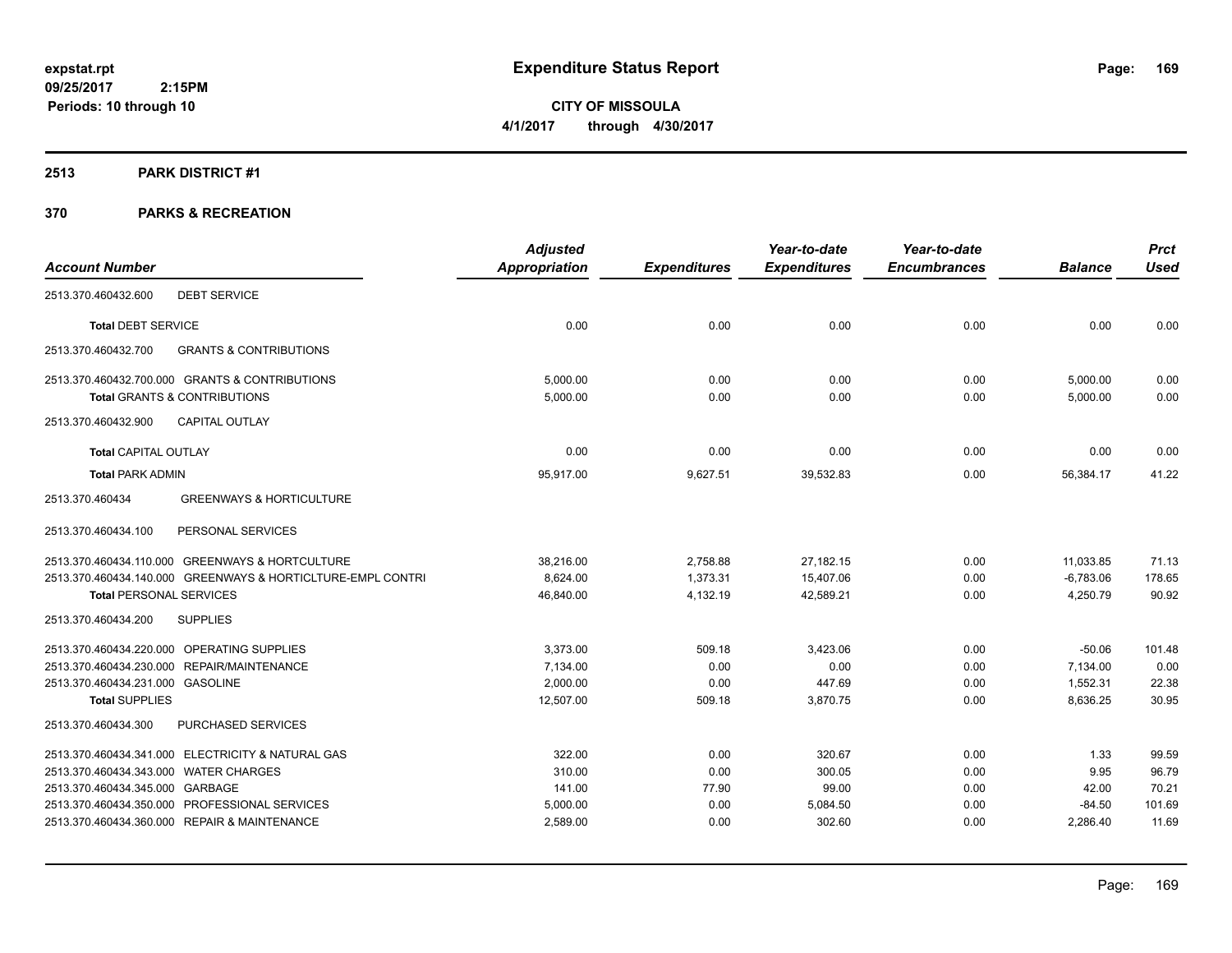**CITY OF MISSOULA 4/1/2017 through 4/30/2017**

#### **2513 PARK DISTRICT #1**

| <b>Account Number</b>                                   | <b>Adjusted</b><br>Appropriation | <b>Expenditures</b> | Year-to-date<br><b>Expenditures</b> | Year-to-date<br><b>Encumbrances</b> | <b>Balance</b> | <b>Prct</b><br><b>Used</b> |
|---------------------------------------------------------|----------------------------------|---------------------|-------------------------------------|-------------------------------------|----------------|----------------------------|
| 2513.370.460434.380.000 TRAINING                        | 95.00                            | 0.00                | 0.00                                | 0.00                                | 95.00          | 0.00                       |
| <b>Total PURCHASED SERVICES</b>                         | 8,457.00                         | 77.90               | 6,106.82                            | 0.00                                | 2,350.18       | 72.21                      |
| <b>Total GREENWAYS &amp; HORTICULTURE</b>               | 67,804.00                        | 4,719.27            | 52,566.78                           | 0.00                                | 15,237.22      | 77.53                      |
| 2513.370.460439<br><b>URBAN FORESTRY</b>                |                                  |                     |                                     |                                     |                |                            |
| 2513.370.460439.100<br>PERSONAL SERVICES                |                                  |                     |                                     |                                     |                |                            |
| 2513.370.460439.110.000 SALARIES AND WAGES              | 66,189.00                        | 5,635.43            | 57,072.64                           | 0.00                                | 9,116.36       | 86.23                      |
| 2513.370.460439.140.000 EMPLOYER CONTRIBUTIONS          | 34,906.00                        | 3,099.67            | 30,713.34                           | 0.00                                | 4,192.66       | 87.99                      |
| <b>Total PERSONAL SERVICES</b>                          | 101,095.00                       | 8,735.10            | 87,785.98                           | 0.00                                | 13,309.02      | 86.84                      |
| <b>SUPPLIES</b><br>2513.370.460439.200                  |                                  |                     |                                     |                                     |                |                            |
| 2513.370.460439.220.000 OPERATING SUPPLIES              | 24.352.00                        | 404.43              | 6.556.28                            | 0.00                                | 17.795.72      | 26.92                      |
| 2513.370.460439.230.000<br>REPAIR/MAINTENANCE           | 4,252.00                         | 0.00                | 19.98                               | 0.00                                | 4,232.02       | 0.47                       |
| <b>Total SUPPLIES</b>                                   | 28,604.00                        | 404.43              | 6,576.26                            | 0.00                                | 22,027.74      | 22.99                      |
| PURCHASED SERVICES<br>2513.370.460439.300               |                                  |                     |                                     |                                     |                |                            |
| 2513.370.460439.330.000 PUBLICITY, SUBSCRIPTIONS & DUES | 0.00                             | 0.00                | 100.00                              | 0.00                                | $-100.00$      | 0.00                       |
| 2513.370.460439.344.000 TELEPHONE SERVICE               | 240.00                           | 0.00                | 0.00                                | 0.00                                | 240.00         | 0.00                       |
| 2513.370.460439.350.000 PROFESSIONAL SERVICES           | 2,660.00                         | 0.00                | 3,320.86                            | 0.00                                | $-660.86$      | 124.84                     |
| 2513.370.460439.360.000 REPAIR & MAINTENANCE            | 60,000.00                        | 0.00                | 11,980.00                           | 0.00                                | 48,020.00      | 19.97                      |
| 2513.370.460439.380.000 TRAINING                        | 150.00                           | 240.00              | 675.01                              | 0.00                                | $-525.01$      | 450.01                     |
| <b>Total PURCHASED SERVICES</b>                         | 63,050.00                        | 240.00              | 16,075.87                           | 0.00                                | 46,974.13      | 25.50                      |
| <b>Total URBAN FORESTRY</b>                             | 192,749.00                       | 9,379.53            | 110.438.11                          | 0.00                                | 82.310.89      | 57.30                      |
| <b>RECREATION MORE</b><br>2513.370.460470               |                                  |                     |                                     |                                     |                |                            |
| 2513.370.460470.100<br>PERSONAL SERVICES                |                                  |                     |                                     |                                     |                |                            |
| 2513.370.460470.110.000 SALARIES AND WAGES              | 5,108.00                         | 0.00                | 0.00                                | 0.00                                | 5,108.00       | 0.00                       |
| 2513.370.460470.140.000 EMPLOYER CONTRIBUTIONS          | 2,018.00                         | 0.00                | 0.00                                | 0.00                                | 2,018.00       | 0.00                       |
| <b>Total PERSONAL SERVICES</b>                          | 7,126.00                         | 0.00                | 0.00                                | 0.00                                | 7,126.00       | 0.00                       |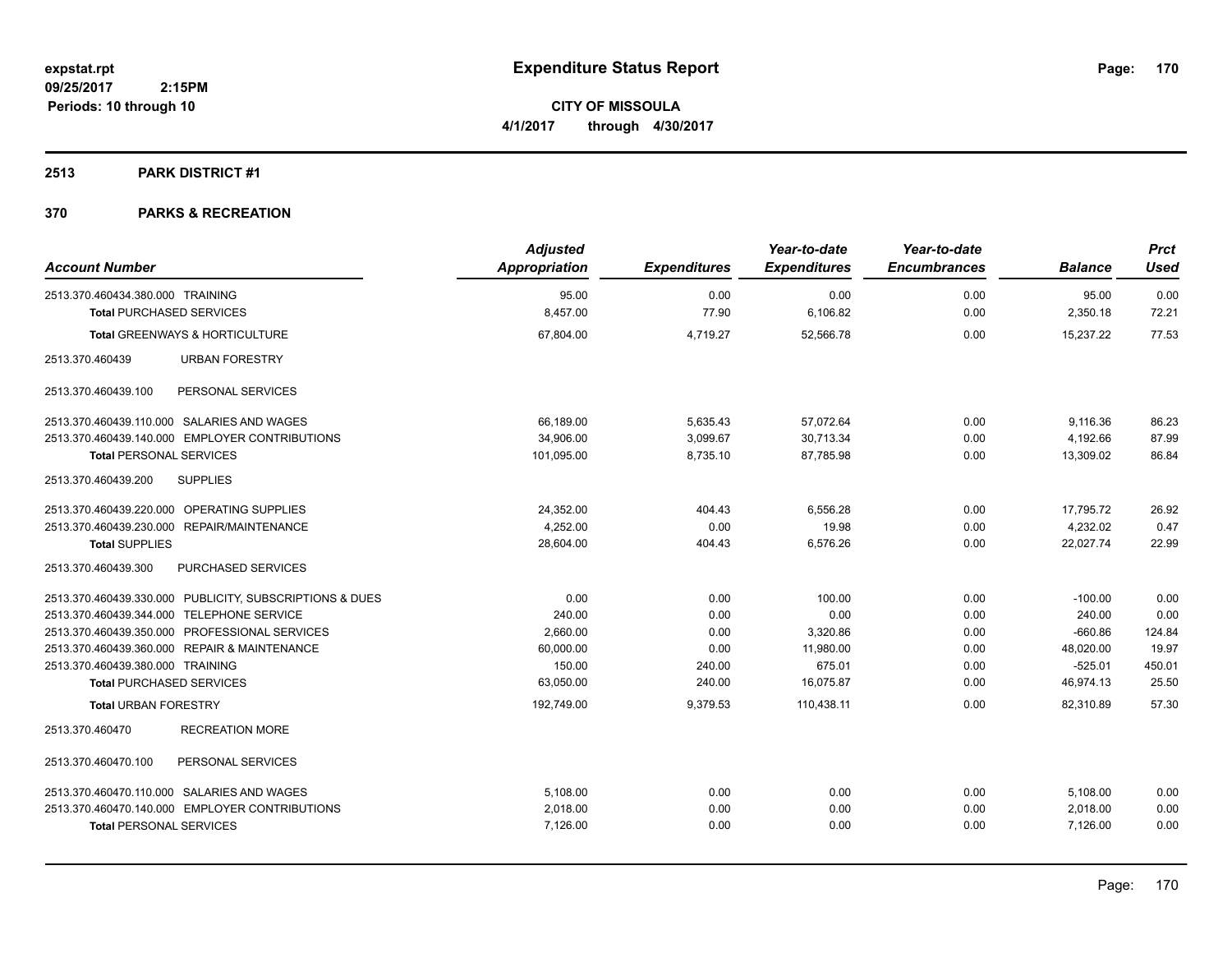**CITY OF MISSOULA 4/1/2017 through 4/30/2017**

#### **2513 PARK DISTRICT #1**

| <b>Account Number</b>        |                                                        | <b>Adjusted</b><br><b>Appropriation</b> | <b>Expenditures</b> | Year-to-date<br><b>Expenditures</b> | Year-to-date<br><b>Encumbrances</b> | <b>Balance</b> | <b>Prct</b><br><b>Used</b> |
|------------------------------|--------------------------------------------------------|-----------------------------------------|---------------------|-------------------------------------|-------------------------------------|----------------|----------------------------|
| 2513.370.460470.200          | <b>SUPPLIES</b>                                        |                                         |                     |                                     |                                     |                |                            |
| <b>Total SUPPLIES</b>        |                                                        | 0.00                                    | 0.00                | 0.00                                | 0.00                                | 0.00           | 0.00                       |
| 2513.370.460470.300          | PURCHASED SERVICES                                     |                                         |                     |                                     |                                     |                |                            |
|                              | 2513.370.460470.360.000 REPAIR & MAINTENANCE           | 3.000.00                                | 0.00                | 2,348.51                            | 0.00                                | 651.49         | 78.28                      |
|                              | <b>Total PURCHASED SERVICES</b>                        | 3,000.00                                | 0.00                | 2,348.51                            | 0.00                                | 651.49         | 78.28                      |
| <b>Total RECREATION MORE</b> |                                                        | 10,126.00                               | 0.00                | 2,348.51                            | 0.00                                | 7,777.49       | 23.19                      |
| 2513.370.460474              | <b>SPRAY DECKS</b>                                     |                                         |                     |                                     |                                     |                |                            |
| 2513.370.460474.200          | <b>SUPPLIES</b>                                        |                                         |                     |                                     |                                     |                |                            |
|                              | 2513.370.460474.230.000 SPRAY DECKS/REPAIR/MAINTENANCE | 1,600.00                                | 0.00                | 0.00                                | 0.00                                | 1,600.00       | 0.00                       |
| <b>Total SUPPLIES</b>        |                                                        | 1,600.00                                | 0.00                | 0.00                                | 0.00                                | 1,600.00       | 0.00                       |
| 2513.370.460474.300          | PURCHASED SERVICES                                     |                                         |                     |                                     |                                     |                |                            |
|                              | 2513.370.460474.341.000 ELECTRICITY & NATURAL GAS      | 2,184.00                                | 0.00                | 0.00                                | 0.00                                | 2,184.00       | 0.00                       |
|                              | 2513.370.460474.360.000 REPAIR & MAINTENANCE           | 6,300.00                                | 0.00                | 0.00                                | 0.00                                | 6,300.00       | 0.00                       |
|                              | <b>Total PURCHASED SERVICES</b>                        | 8,484.00                                | 0.00                | 0.00                                | 0.00                                | 8,484.00       | 0.00                       |
| <b>Total SPRAY DECKS</b>     |                                                        | 10,084.00                               | 0.00                | 0.00                                | 0.00                                | 10.084.00      | 0.00                       |
| 2513.370.460477              | <b>GRILL VAN</b>                                       |                                         |                     |                                     |                                     |                |                            |
| 2513.370.460477.200          | <b>SUPPLIES</b>                                        |                                         |                     |                                     |                                     |                |                            |
| <b>Total SUPPLIES</b>        |                                                        | 0.00                                    | 0.00                | 0.00                                | 0.00                                | 0.00           | 0.00                       |
| 2513.370.460477.300          | PURCHASED SERVICES                                     |                                         |                     |                                     |                                     |                |                            |
| <b>Total GRILL VAN</b>       |                                                        | 0.00                                    | 0.00                | 0.00                                | 0.00                                | 0.00           | 0.00                       |
| 2513.370.460484              | <b>CONSERVATION LANDS MGMT</b>                         |                                         |                     |                                     |                                     |                |                            |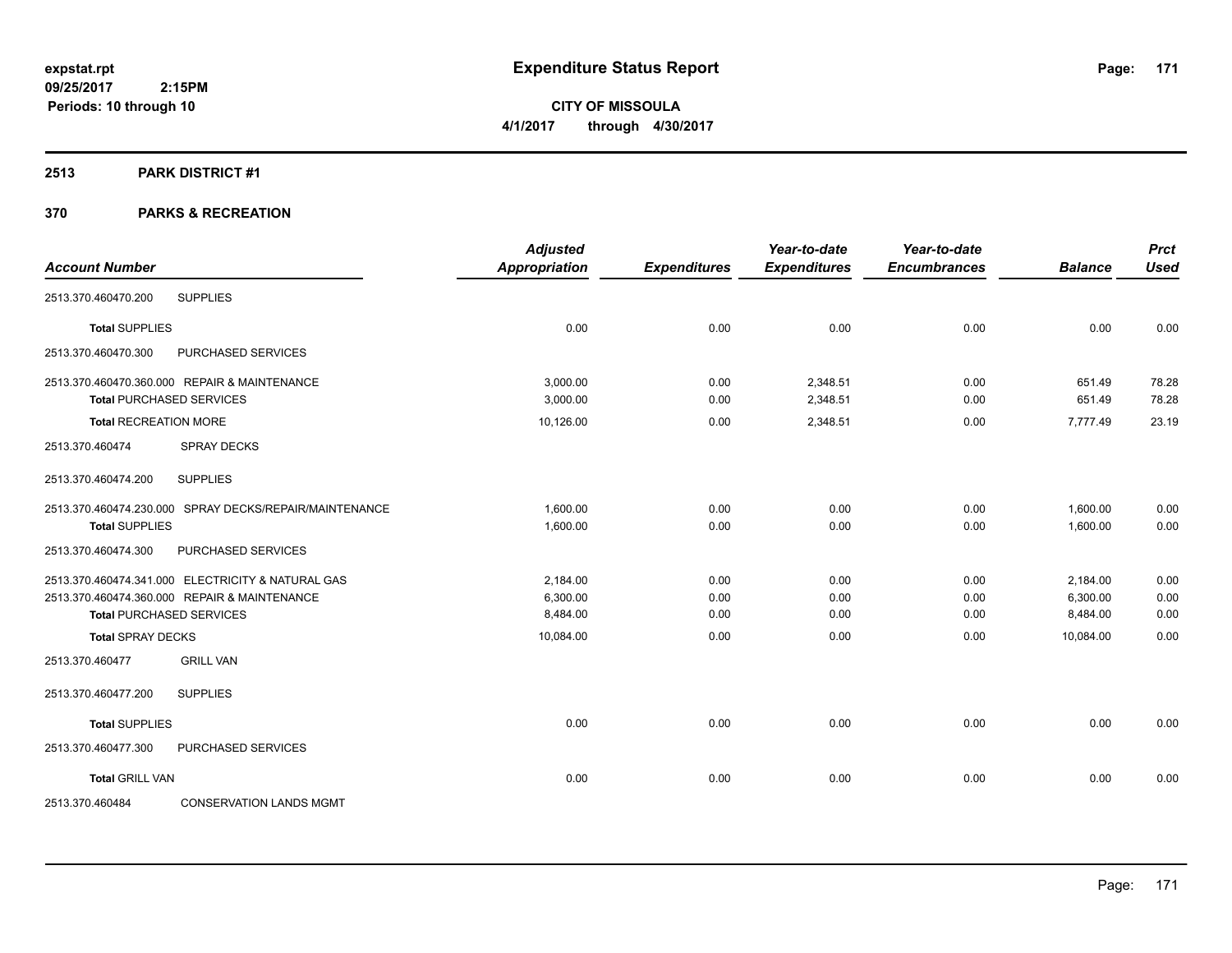**CITY OF MISSOULA 4/1/2017 through 4/30/2017**

#### **2513 PARK DISTRICT #1**

|                                                               | <b>Adjusted</b>      |                     | Year-to-date        | Year-to-date        |                | <b>Prct</b> |
|---------------------------------------------------------------|----------------------|---------------------|---------------------|---------------------|----------------|-------------|
| <b>Account Number</b>                                         | <b>Appropriation</b> | <b>Expenditures</b> | <b>Expenditures</b> | <b>Encumbrances</b> | <b>Balance</b> | <b>Used</b> |
| PERSONAL SERVICES<br>2513.370.460484.100                      |                      |                     |                     |                     |                |             |
| 2513.370.460484.110.000 CONSRVTN LAND MGMT/WAGES              | 30,450.00            | 5,823.11            | 45,265.98           | 0.00                | $-14,815.98$   | 148.66      |
| 2513.370.460484.120.000 OVERTIME                              | 0.00                 | 6.59                | 26.69               | 0.00                | $-26.69$       | 0.00        |
| 2513.370.460484.140.000 CONSRVTN LAND MGMT/EMP CONTRIBUTIONS  | 15,062.00            | 2,051.25            | 17,132.25           | 0.00                | $-2,070.25$    | 113.74      |
| <b>Total PERSONAL SERVICES</b>                                | 45,512.00            | 7,880.95            | 62,424.92           | 0.00                | $-16,912.92$   | 137.16      |
| <b>SUPPLIES</b><br>2513.370.460484.200                        |                      |                     |                     |                     |                |             |
| 2513.370.460484.220.000 OPERATING SUPPLIES                    | 6,000.00             | 125.44              | 13,660.38           | 0.00                | $-7,660.38$    | 227.67      |
| 2513.370.460484.230.000 REPAIR/MAINTENANCE                    | 8,000.00             | 2,894.00            | 11,393.27           | 0.00                | $-3,393.27$    | 142.42      |
| <b>Total SUPPLIES</b>                                         | 14,000.00            | 3,019.44            | 25,053.65           | 0.00                | $-11,053.65$   | 178.95      |
| <b>PURCHASED SERVICES</b><br>2513.370.460484.300              |                      |                     |                     |                     |                |             |
| 2513.370.460484.350.000 PROFESSIONAL SERVICES                 | 44,127.00            | 5.00                | 14,793.88           | 0.00                | 29,333.12      | 33.53       |
| <b>Total PURCHASED SERVICES</b>                               | 44,127.00            | 5.00                | 14,793.88           | 0.00                | 29,333.12      | 33.53       |
| <b>Total CONSERVATION LANDS MGMT</b>                          | 103,639.00           | 10,905.39           | 102,272.45          | 0.00                | 1,366.55       | 98.68       |
| <b>SAFETY &amp; TRAINING</b><br>2513.370.460485               |                      |                     |                     |                     |                |             |
| PERSONAL SERVICES<br>2513.370.460485.100                      |                      |                     |                     |                     |                |             |
| <b>Total PERSONAL SERVICES</b>                                | 0.00                 | 0.00                | 0.00                | 0.00                | 0.00           | 0.00        |
| 2513.370.460485.300<br><b>PURCHASED SERVICES</b>              |                      |                     |                     |                     |                |             |
| <b>Total SAFETY &amp; TRAINING</b>                            | 0.00                 | 0.00                | 0.00                | 0.00                | 0.00           | 0.00        |
| PARK MAINTENANCE ROUTINE<br>2513.370.460501                   |                      |                     |                     |                     |                |             |
| 2513.370.460501.100<br>PERSONAL SERVICES                      |                      |                     |                     |                     |                |             |
| 2513.370.460501.110.000 PARK MAINT ROUTINE/SALARIES AND WAGES | 39,986.00            | 0.00                | 1,733.54            | 0.00                | 38.252.46      | 4.34        |
| 2513.370.460501.140.000 PARK MAINT ROUTINE/WAGES              | 10.588.00            | 0.00                | 244.32              | 0.00                | 10.343.68      | 2.31        |
| <b>Total PERSONAL SERVICES</b>                                | 50,574.00            | 0.00                | 1,977.86            | 0.00                | 48,596.14      | 3.91        |
|                                                               |                      |                     |                     |                     |                |             |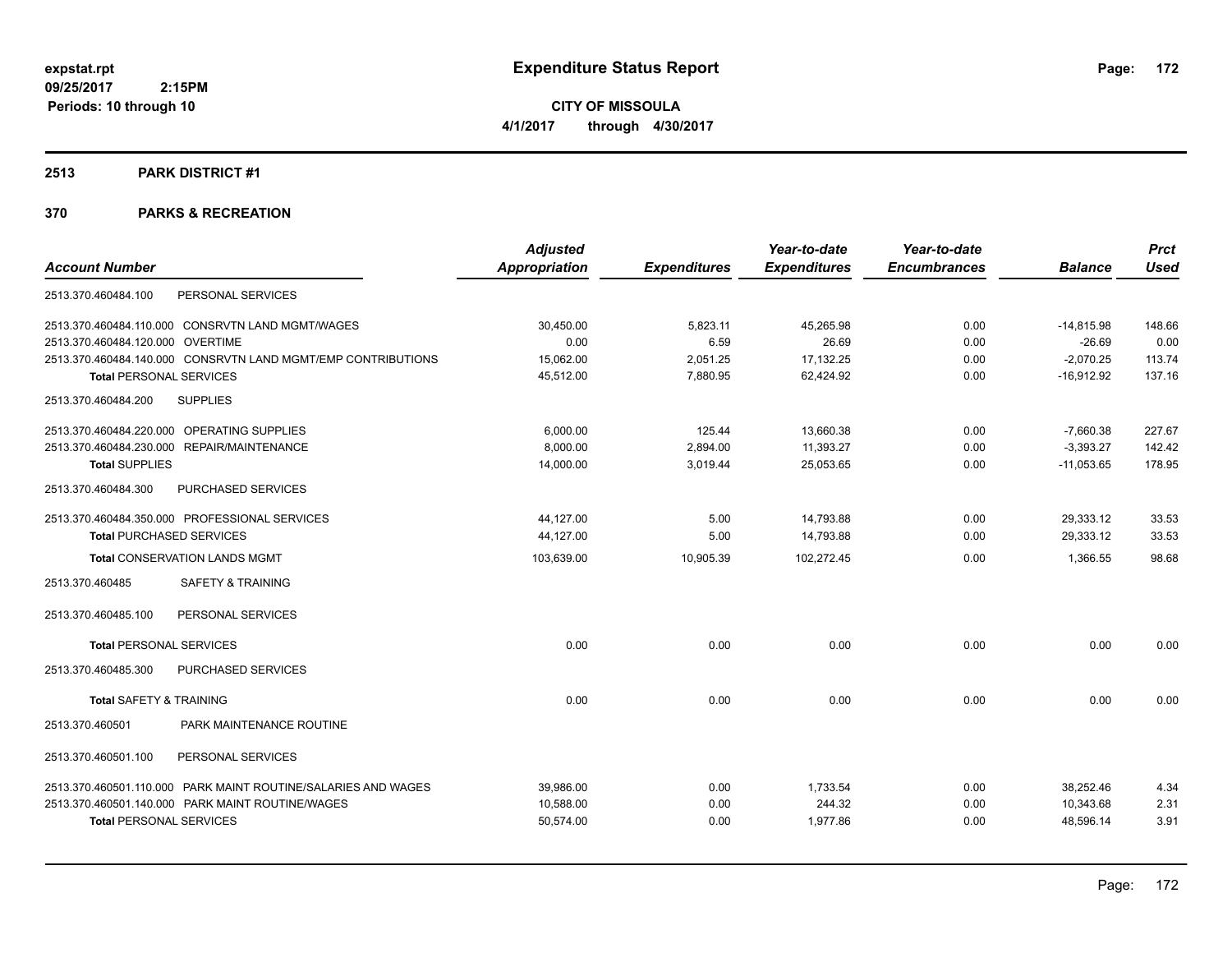**CITY OF MISSOULA 4/1/2017 through 4/30/2017**

#### **2513 PARK DISTRICT #1**

|                                                   | <b>Adjusted</b>      |                     | Year-to-date        | Year-to-date        |                | <b>Prct</b> |
|---------------------------------------------------|----------------------|---------------------|---------------------|---------------------|----------------|-------------|
| <b>Account Number</b>                             | <b>Appropriation</b> | <b>Expenditures</b> | <b>Expenditures</b> | <b>Encumbrances</b> | <b>Balance</b> | <b>Used</b> |
| <b>SUPPLIES</b><br>2513.370.460501.200            |                      |                     |                     |                     |                |             |
| 2513.370.460501.220.000 OPERATING SUPPLIES        | 41,566.00            | 5,061.04            | 66,877.21           | 0.00                | $-25,311.21$   | 160.89      |
| 2513.370.460501.230.000 REPAIR/MAINTENANCE        | 77,899.00            | 235.40              | 27,771.81           | 0.00                | 50,127.19      | 35.65       |
| 2513.370.460501.231.000 GASOLINE                  | 8,144.00             | 0.00                | 8,164.00            | 0.00                | $-20.00$       | 100.25      |
| <b>Total SUPPLIES</b>                             | 127,609.00           | 5,296.44            | 102,813.02          | 0.00                | 24,795.98      | 80.57       |
| 2513.370.460501.300<br>PURCHASED SERVICES         |                      |                     |                     |                     |                |             |
| 2513.370.460501.341.000 ELECTRICITY & NATURAL GAS | 41,260.00            | 2,360.01            | 38,885.80           | 0.00                | 2,374.20       | 94.25       |
| 2513.370.460501.343.000 WATER CHARGES             | 7.375.00             | 0.00                | 7.344.46            | 0.00                | 30.54          | 99.59       |
| 2513.370.460501.344.000 TELEPHONE SERVICE         | 60.00                | 0.00                | 0.00                | 0.00                | 60.00          | 0.00        |
| 2513.370.460501.345.000 GARBAGE                   | 3,072.00             | 0.00                | 2,610.04            | 0.00                | 461.96         | 84.96       |
| 2513.370.460501.350.000 PROFESSIONAL SERVICES     | 11,557.00            | 103.00              | 5,767.97            | 0.00                | 5,789.03       | 49.91       |
| 2513.370.460501.360.000 REPAIR & MAINTENANCE      | 56.076.00            | 1,371.75            | 66,304.90           | 0.00                | $-10.228.90$   | 118.24      |
| 2513.370.460501.380.000 TRAINING                  | 38.00                | 0.00                | 0.00                | 0.00                | 38.00          | 0.00        |
| <b>Total PURCHASED SERVICES</b>                   | 119,438.00           | 3,834.76            | 120,913.17          | 0.00                | $-1,475.17$    | 101.24      |
| Total PARK MAINTENANCE ROUTINE                    | 297,621.00           | 9,131.20            | 225,704.05          | 0.00                | 71,916.95      | 75.84       |
| SPORTS FACILITIES MAINTENANCE<br>2513.370.460503  |                      |                     |                     |                     |                |             |
| 2513.370.460503.200<br><b>SUPPLIES</b>            |                      |                     |                     |                     |                |             |
| Total SPORTS FACILITIES MAINTENANCE               | 0.00                 | 0.00                | 0.00                | 0.00                | 0.00           | 0.00        |
| <b>CARAS PARK IMPROVEMENTS</b><br>2513.370.460506 |                      |                     |                     |                     |                |             |
| 2513.370.460506.900<br><b>CAPITAL OUTLAY</b>      |                      |                     |                     |                     |                |             |
| <b>Total CARAS PARK IMPROVEMENTS</b>              | 0.00                 | 0.00                | 0.00                | 0.00                | 0.00           | 0.00        |
| <b>DEBT SERVICE</b><br>2513.370.490504            |                      |                     |                     |                     |                |             |
| <b>DEBT SERVICE</b><br>2513.370.490504.600        |                      |                     |                     |                     |                |             |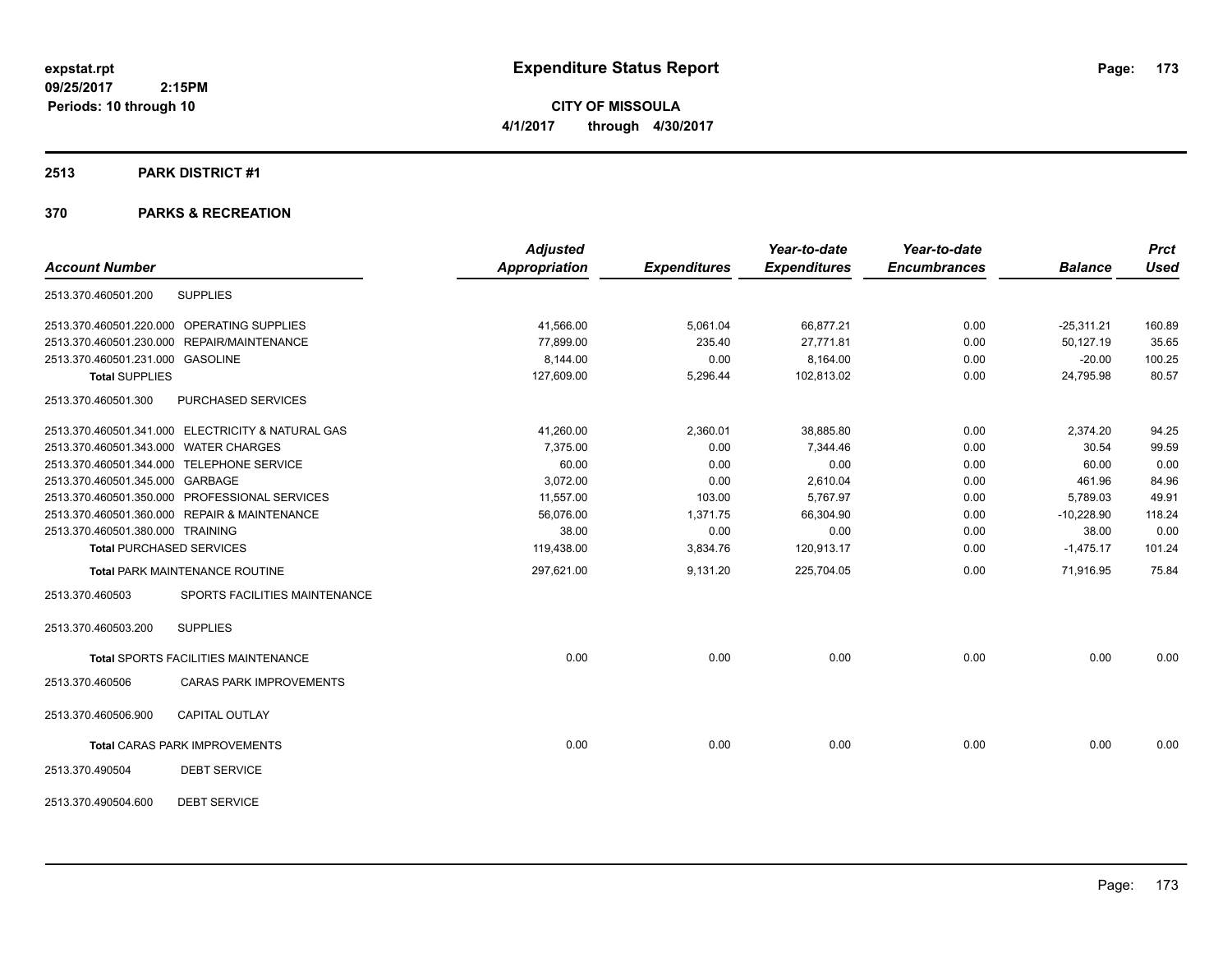**CITY OF MISSOULA 4/1/2017 through 4/30/2017**

### **2513 PARK DISTRICT #1**

### **370 PARKS & RECREATION**

 **2:15PM**

| <b>Account Number</b>             |                                                  | <b>Adjusted</b><br>Appropriation | <b>Expenditures</b> | Year-to-date<br><b>Expenditures</b> | Year-to-date<br><b>Encumbrances</b> | <b>Balance</b> | <b>Prct</b><br><b>Used</b> |
|-----------------------------------|--------------------------------------------------|----------------------------------|---------------------|-------------------------------------|-------------------------------------|----------------|----------------------------|
| 2513.370.490504.610.000 PRINCIPAL |                                                  | 294,977.00                       | 39,246.25           | 302,527.97                          | 0.00                                | $-7,550.97$    | 102.56                     |
|                                   | 2513.370.490504.620.000 INTEREST / SERVICE FEES  | 6,569.00                         | 1,909.65            | 9,302.29                            | 0.00                                | $-2,733.29$    | 141.61                     |
| <b>Total DEBT SERVICE</b>         |                                                  | 301,546.00                       | 41,155.90           | 311,830.26                          | 0.00                                | $-10,284.26$   | 103.41                     |
| 2513.370.510110                   | <b>MERCHANT SERVICES</b>                         |                                  |                     |                                     |                                     |                |                            |
| 2513.370.510110.500               | <b>FIXED CHARGES</b>                             |                                  |                     |                                     |                                     |                |                            |
|                                   | <b>Total MERCHANT SERVICES</b>                   | 0.00                             | 0.00                | 0.00                                | 0.00                                | 0.00           | 0.00                       |
| 2513.370.521003                   | FORT MISSOULA REGIONAL PARK SUBSIDY              |                                  |                     |                                     |                                     |                |                            |
| 2513.370.521003.800               | OTHER OBJECTS                                    |                                  |                     |                                     |                                     |                |                            |
|                                   | 2513.370.521003.820.000 TRANSFERS TO OTHER FUNDS | 163,214.00                       | 0.00                | 0.00                                | 0.00                                | 163.214.00     | 0.00                       |
|                                   | <b>Total FORT MISSOULA REGIONAL PARK SUBSIDY</b> | 163,214.00                       | 0.00                | 0.00                                | 0.00                                | 163,214.00     | 0.00                       |
| <b>Total PARK DISTRICT #1</b>     |                                                  | 1,312,700.00                     | 84,918.80           | 889,023.68                          | 0.00                                | 423,676.32     | 67.72                      |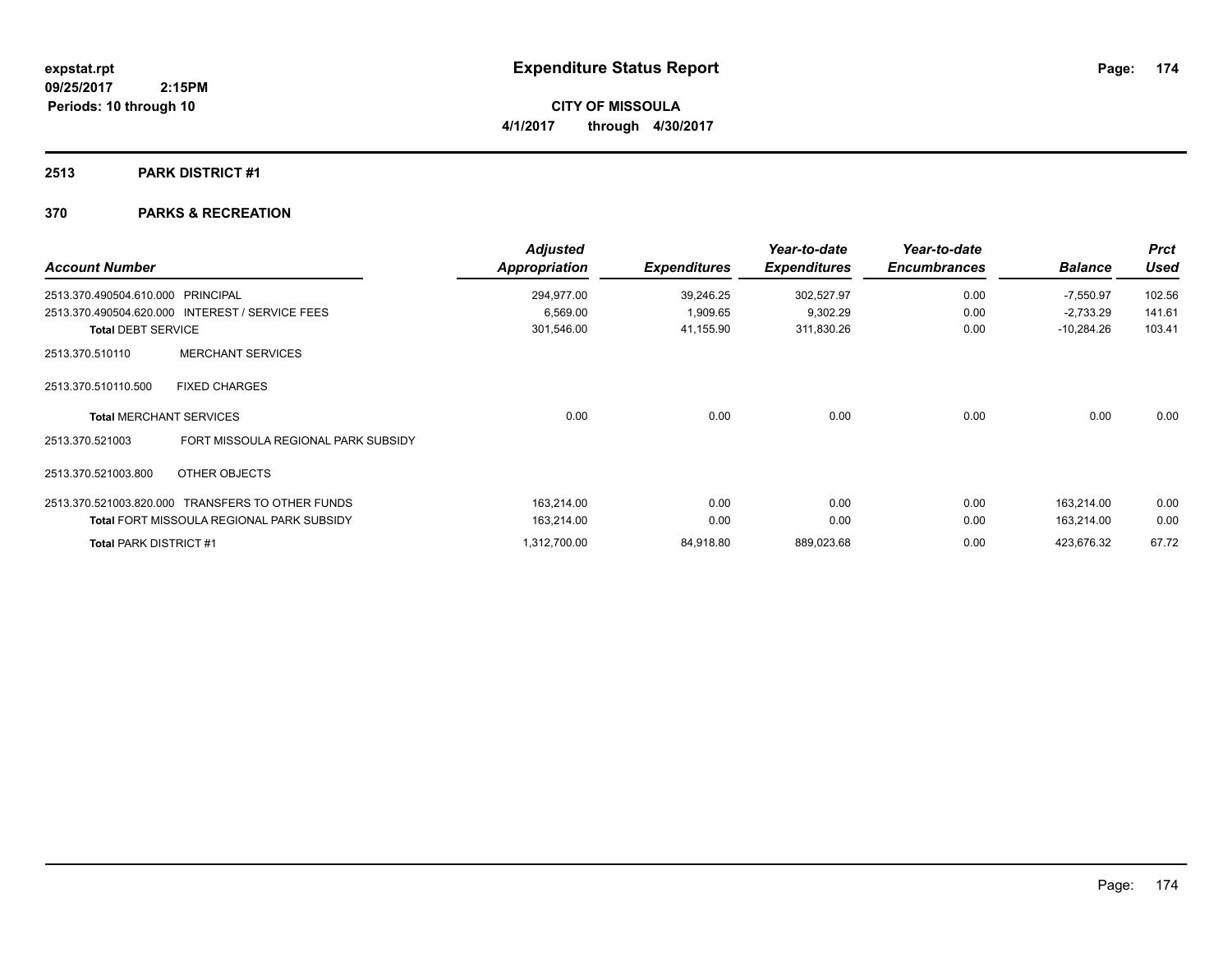**09/25/2017 2:15PM Periods: 10 through 10**

# **CITY OF MISSOULA 4/1/2017 through 4/30/2017**

#### **2820 STATE GAS TAX FUND**

### **280 PUBLIC WORKS OPERATIONS**

| <b>Account Number</b>                                               |                                                  | <b>Adjusted</b><br><b>Appropriation</b> | <b>Expenditures</b> | Year-to-date<br><b>Expenditures</b> | Year-to-date<br><b>Encumbrances</b> | <b>Balance</b>           | <b>Prct</b><br><b>Used</b> |
|---------------------------------------------------------------------|--------------------------------------------------|-----------------------------------------|---------------------|-------------------------------------|-------------------------------------|--------------------------|----------------------------|
| 2820.280.430230                                                     | STREET RESTORATION                               |                                         |                     |                                     |                                     |                          |                            |
| 2820.280.430230.300                                                 | PURCHASED SERVICES                               |                                         |                     |                                     |                                     |                          |                            |
|                                                                     | <b>Total PURCHASED SERVICES</b>                  | 0.00                                    | 0.00                | 0.00                                | 0.00                                | 0.00                     | 0.00                       |
| 2820.280.430230.500                                                 | <b>FIXED CHARGES</b>                             |                                         |                     |                                     |                                     |                          |                            |
| <b>Total FIXED CHARGES</b>                                          |                                                  | 0.00                                    | 0.00                | 0.00                                | 0.00                                | 0.00                     | 0.00                       |
| 2820.280.430230.800                                                 | OTHER OBJECTS                                    |                                         |                     |                                     |                                     |                          |                            |
| <b>Total OTHER OBJECTS</b>                                          | 2820.280.430230.820.000 TRANSFERS TO OTHER FUNDS | 564,000.00<br>564,000.00                | 0.00<br>0.00        | 282,000.00<br>282,000.00            | 0.00<br>0.00                        | 282,000.00<br>282.000.00 | 50.00<br>50.00             |
| 2820.280.430230.900                                                 | <b>CAPITAL OUTLAY</b>                            |                                         |                     |                                     |                                     |                          |                            |
| 2820.280.430230.930.000 IMPROVEMENTS<br><b>Total CAPITAL OUTLAY</b> |                                                  | 391,200.00<br>391,200.00                | 0.00<br>0.00        | 133,258.67<br>133,258.67            | 0.00<br>0.00                        | 257,941.33<br>257,941.33 | 34.06<br>34.06             |
|                                                                     | <b>Total STREET RESTORATION</b>                  | 955,200.00                              | 0.00                | 415,258.67                          | 0.00                                | 539,941.33               | 43.47                      |
| 2820.280.510110                                                     | <b>MERCHANT SERVICES</b>                         |                                         |                     |                                     |                                     |                          |                            |
| 2820.280.510110.500                                                 | <b>FIXED CHARGES</b>                             |                                         |                     |                                     |                                     |                          |                            |
| <b>Total FIXED CHARGES</b>                                          |                                                  | 0.00                                    | 0.00                | 0.00                                | 0.00                                | 0.00                     | 0.00                       |
| <b>Total MERCHANT SERVICES</b>                                      |                                                  | 0.00                                    | 0.00                | 0.00                                | 0.00                                | 0.00                     | 0.00                       |
| <b>Total STATE GAS TAX FUND</b>                                     |                                                  | 955,200.00                              | 0.00                | 415,258.67                          | 0.00                                | 539,941.33               | 43.47                      |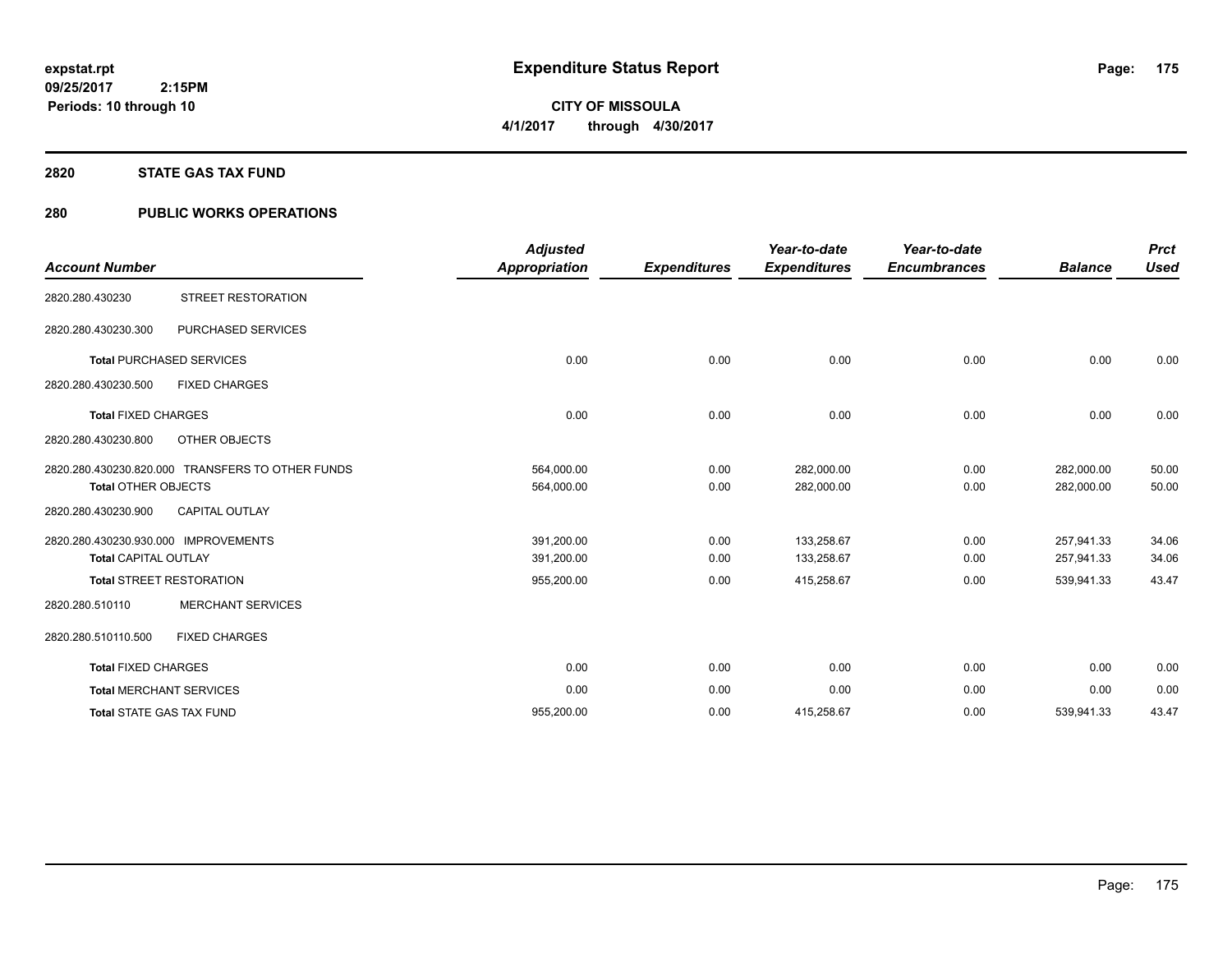**CITY OF MISSOULA 4/1/2017 through 4/30/2017**

#### **2917 CRIME VICTIM SURCHARGE**

| <b>Account Number</b> |                                     | <b>Adjusted</b><br><b>Appropriation</b> | <b>Expenditures</b> | Year-to-date<br><b>Expenditures</b> | Year-to-date<br><b>Encumbrances</b> | <b>Balance</b> | Prct<br><b>Used</b> |
|-----------------------|-------------------------------------|-----------------------------------------|---------------------|-------------------------------------|-------------------------------------|----------------|---------------------|
| 2917.390.510110       | <b>MERCHANT SERVICES</b>            |                                         |                     |                                     |                                     |                |                     |
| 2917.390.510110.500   | <b>FIXED CHARGES</b>                |                                         |                     |                                     |                                     |                |                     |
|                       | <b>Total CRIME VICTIM SURCHARGE</b> | 0.00                                    | 0.00                | 0.00                                | 0.00                                | 0.00           | 0.00                |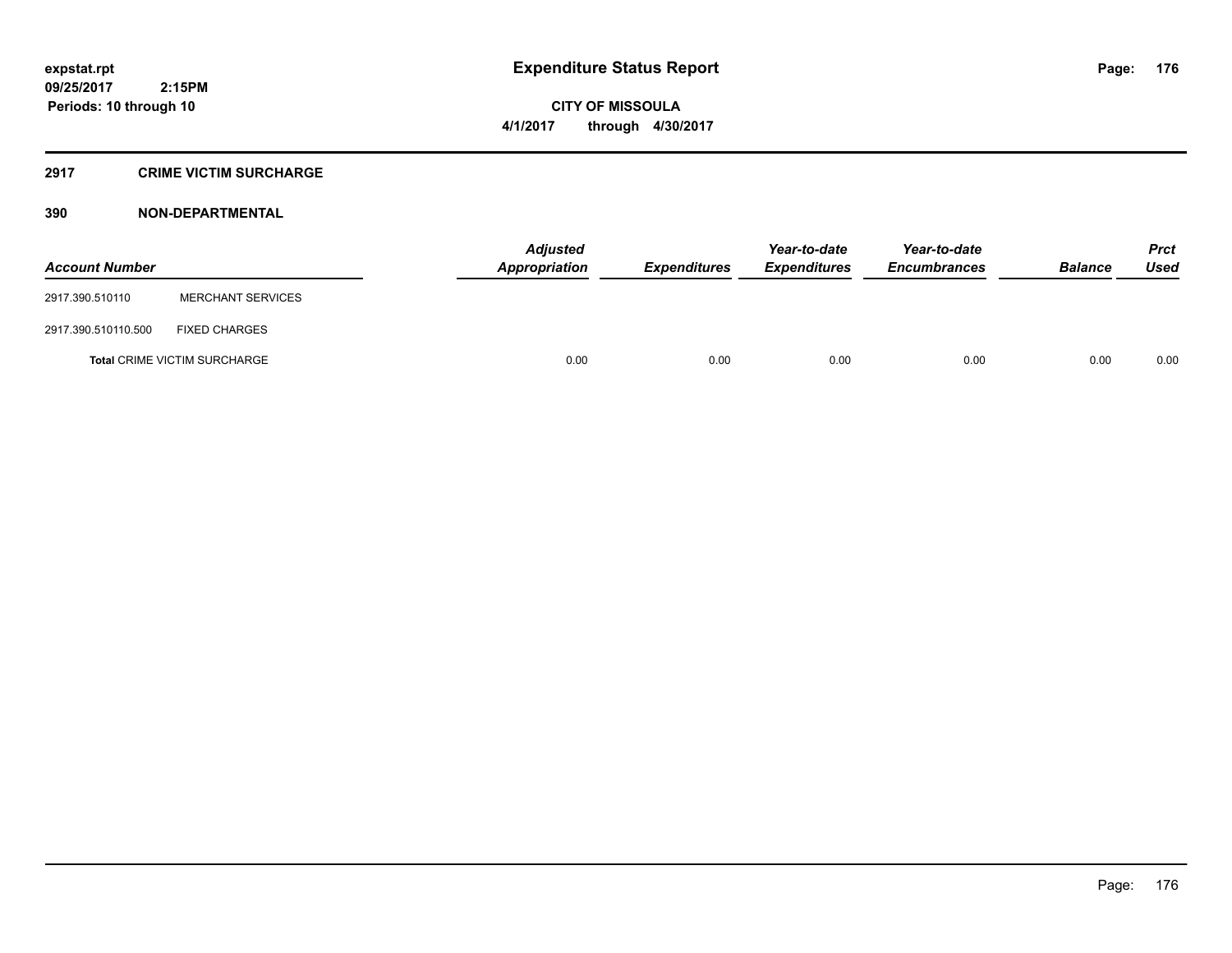**09/25/2017 2:15PM Periods: 10 through 10**

**CITY OF MISSOULA 4/1/2017 through 4/30/2017**

### **2918 LAW ENFORCEMENT BLOCK GRANT FUND**

| <b>Account Number</b> |                                   | <b>Adjusted</b><br>Appropriation | <b>Expenditures</b> | Year-to-date<br><b>Expenditures</b> | Year-to-date<br><b>Encumbrances</b> | <b>Balance</b> | <b>Prct</b><br><b>Used</b> |
|-----------------------|-----------------------------------|----------------------------------|---------------------|-------------------------------------|-------------------------------------|----------------|----------------------------|
| 2918.290.420170       | <b>JAG VIII GRANT</b>             |                                  |                     |                                     |                                     |                |                            |
| 2918.290.420170.200   | <b>SUPPLIES</b>                   |                                  |                     |                                     |                                     |                |                            |
| <b>Total SUPPLIES</b> |                                   | 0.00                             | 0.00                | 0.00                                | 0.00                                | 0.00           | 0.00                       |
| 2918.290.420170.300   | PURCHASED SERVICES                |                                  |                     |                                     |                                     |                |                            |
|                       | <b>Total PURCHASED SERVICES</b>   | 0.00                             | 0.00                | 0.00                                | 0.00                                | 0.00           | 0.00                       |
| 2918.290.420170.900   | CAPITAL OUTLAY                    |                                  |                     |                                     |                                     |                |                            |
| Total JAG VIII GRANT  |                                   | 0.00                             | 0.00                | 0.00                                | 0.00                                | 0.00           | 0.00                       |
| 2918.290.420171       | <b>JAG IX GRANT</b>               |                                  |                     |                                     |                                     |                |                            |
| 2918.290.420171.200   | <b>SUPPLIES</b>                   |                                  |                     |                                     |                                     |                |                            |
| <b>Total SUPPLIES</b> |                                   | 0.00                             | 0.00                | 0.00                                | 0.00                                | 0.00           | 0.00                       |
| 2918.290.420171.300   | PURCHASED SERVICES                |                                  |                     |                                     |                                     |                |                            |
|                       | <b>Total PURCHASED SERVICES</b>   | 0.00                             | 0.00                | 0.00                                | 0.00                                | 0.00           | 0.00                       |
| 2918.290.420171.700   | <b>GRANTS &amp; CONTRIBUTIONS</b> |                                  |                     |                                     |                                     |                |                            |
| Total JAG IX GRANT    |                                   | 0.00                             | 0.00                | 0.00                                | 0.00                                | 0.00           | 0.00                       |
| 2918.290.420172       | <b>JAG XII</b>                    |                                  |                     |                                     |                                     |                |                            |
| 2918.290.420172.300   | PURCHASED SERVICES                |                                  |                     |                                     |                                     |                |                            |
|                       | <b>Total PURCHASED SERVICES</b>   | 0.00                             | 0.00                | 0.00                                | 0.00                                | 0.00           | 0.00                       |
| 2918.290.420172.900   | CAPITAL OUTLAY                    |                                  |                     |                                     |                                     |                |                            |
| <b>Total JAG XII</b>  |                                   | 0.00                             | 0.00                | 0.00                                | 0.00                                | 0.00           | 0.00                       |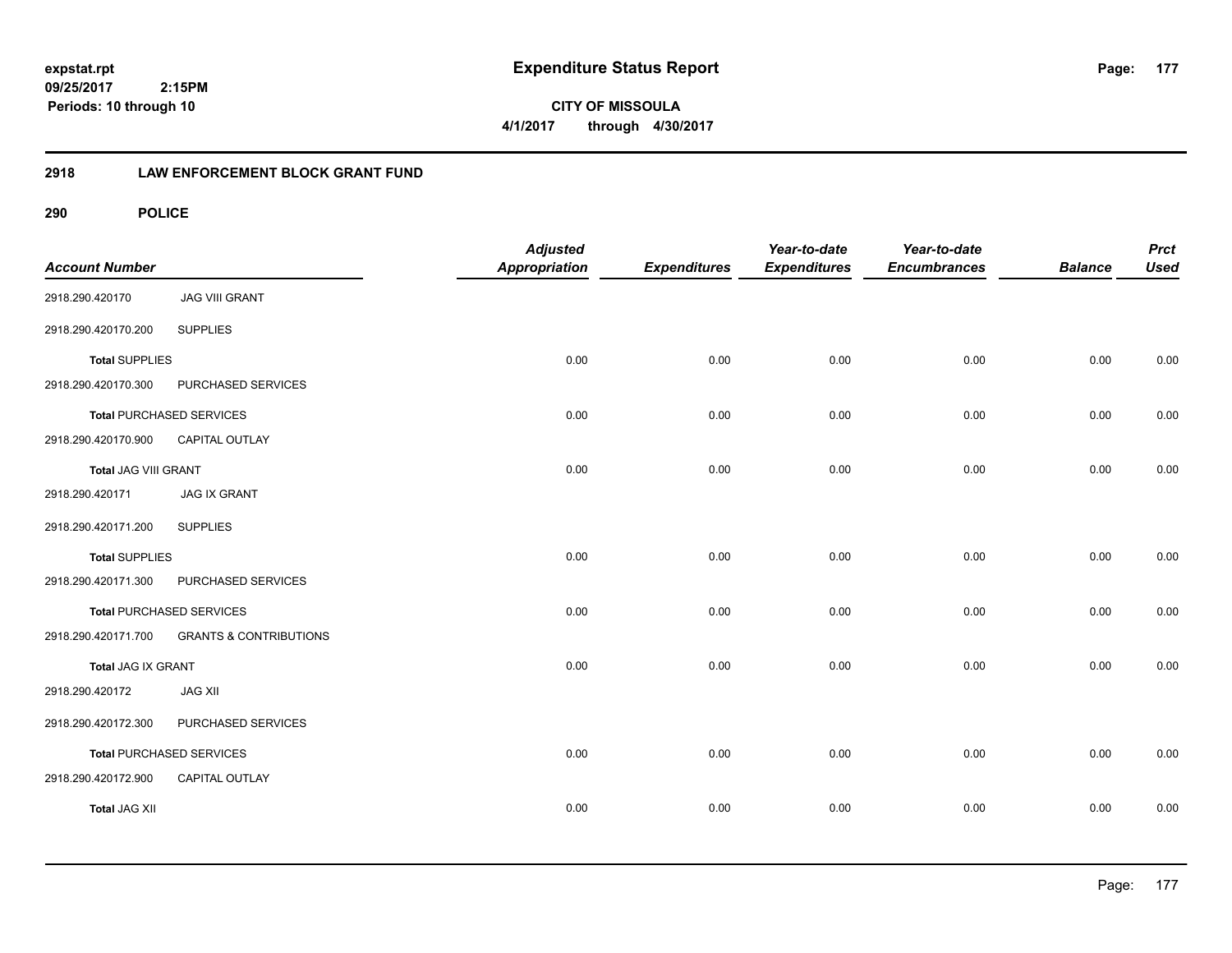**CITY OF MISSOULA 4/1/2017 through 4/30/2017**

### **2918 LAW ENFORCEMENT BLOCK GRANT FUND**

| <b>Account Number</b>       |                                                        | <b>Adjusted</b><br><b>Appropriation</b> | <b>Expenditures</b> | Year-to-date<br><b>Expenditures</b> | Year-to-date<br><b>Encumbrances</b> | <b>Balance</b> | <b>Prct</b><br><b>Used</b> |
|-----------------------------|--------------------------------------------------------|-----------------------------------------|---------------------|-------------------------------------|-------------------------------------|----------------|----------------------------|
| 2918.290.420173             | <b>JAG XI</b>                                          |                                         |                     |                                     |                                     |                |                            |
| 2918.290.420173.200         | <b>SUPPLIES</b>                                        |                                         |                     |                                     |                                     |                |                            |
| <b>Total SUPPLIES</b>       |                                                        | 0.00                                    | 0.00                | 0.00                                | 0.00                                | 0.00           | 0.00                       |
| 2918.290.420173.300         | PURCHASED SERVICES                                     |                                         |                     |                                     |                                     |                |                            |
|                             | <b>Total PURCHASED SERVICES</b>                        | 0.00                                    | 0.00                | 0.00                                | 0.00                                | 0.00           | 0.00                       |
| 2918.290.420173.700         | <b>GRANTS &amp; CONTRIBUTIONS</b>                      |                                         |                     |                                     |                                     |                |                            |
|                             | Total GRANTS & CONTRIBUTIONS                           | 0.00                                    | 0.00                | 0.00                                | 0.00                                | 0.00           | 0.00                       |
| 2918.290.420173.900         | <b>CAPITAL OUTLAY</b>                                  |                                         |                     |                                     |                                     |                |                            |
| <b>Total JAG XI</b>         |                                                        | 0.00                                    | 0.00                | 0.00                                | 0.00                                | 0.00           | 0.00                       |
| 2918.290.420174             | <b>JAG V GRANT</b>                                     |                                         |                     |                                     |                                     |                |                            |
| 2918.290.420174.200         | <b>SUPPLIES</b>                                        |                                         |                     |                                     |                                     |                |                            |
|                             | 2918.290.420174.220.000 OPERATING SUPPLIES-JAG V       | 43,124.00                               | 0.00                | 43,124.00                           | 0.00                                | 0.00           | 100.00                     |
| <b>Total SUPPLIES</b>       |                                                        | 43,124.00                               | 0.00                | 43,124.00                           | 0.00                                | 0.00           | 100.00                     |
| 2918.290.420174.300         | PURCHASED SERVICES                                     |                                         |                     |                                     |                                     |                |                            |
|                             | <b>Total PURCHASED SERVICES</b>                        | 0.00                                    | 0.00                | 0.00                                | 0.00                                | 0.00           | 0.00                       |
| 2918.290.420174.700         | <b>GRANTS &amp; CONTRIBUTIONS</b>                      |                                         |                     |                                     |                                     |                |                            |
|                             | 2918.290.420174.700.000 JAG V / GRANTS & CONTRIBUTIONS | 17,249.00                               | 0.00                | 17,249.00                           | 0.00                                | 0.00           | 100.00                     |
|                             | <b>Total GRANTS &amp; CONTRIBUTIONS</b>                | 17,249.00                               | 0.00                | 17,249.00                           | 0.00                                | 0.00           | 100.00                     |
| 2918.290.420174.900         | <b>CAPITAL OUTLAY</b>                                  |                                         |                     |                                     |                                     |                |                            |
| <b>Total CAPITAL OUTLAY</b> |                                                        | 0.00                                    | 0.00                | 0.00                                | 0.00                                | 0.00           | 0.00                       |
| Total JAG V GRANT           |                                                        | 60,373.00                               | 0.00                | 60,373.00                           | 0.00                                | 0.00           | 100.00                     |
|                             |                                                        |                                         |                     |                                     |                                     |                |                            |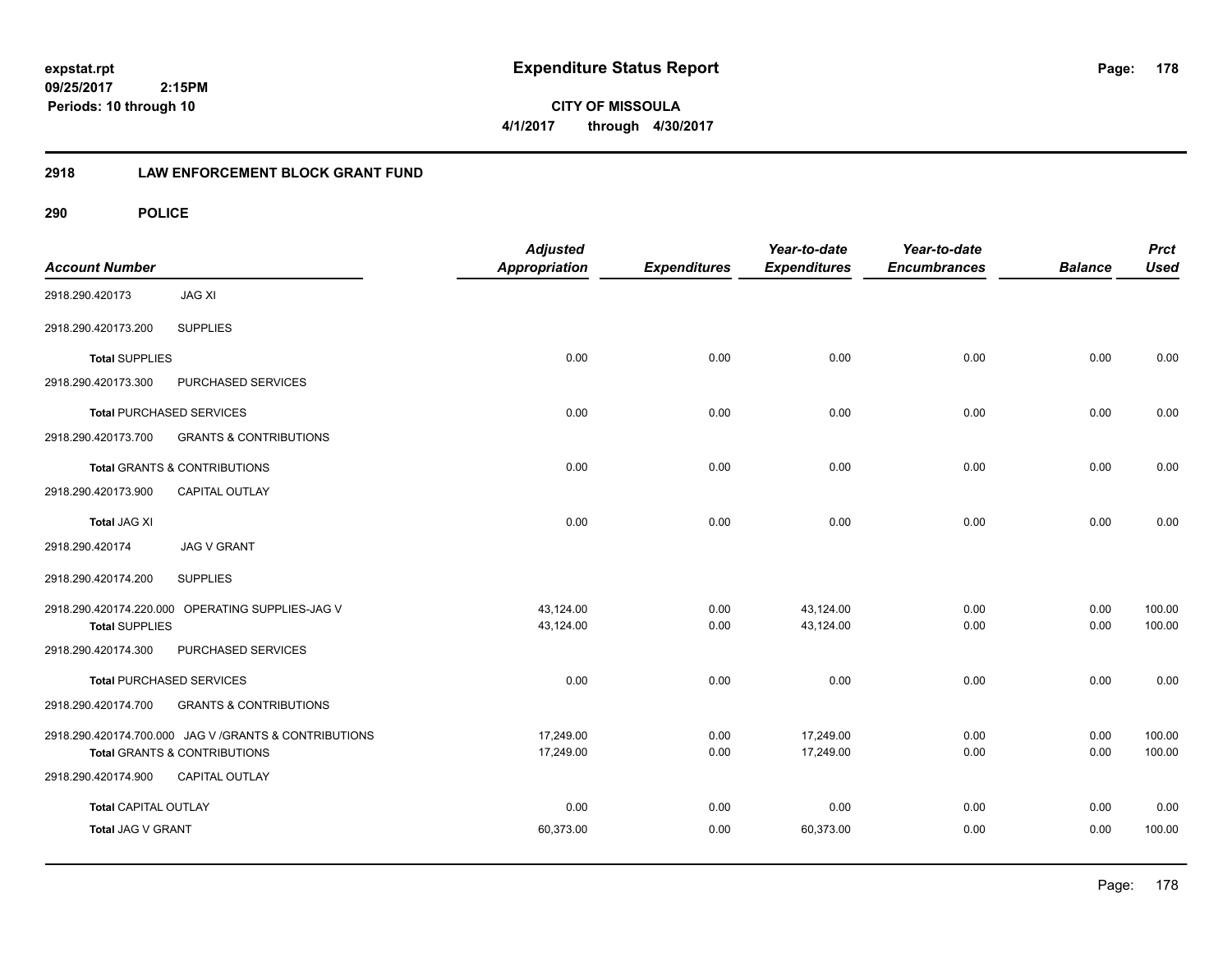**CITY OF MISSOULA 4/1/2017 through 4/30/2017**

### **2918 LAW ENFORCEMENT BLOCK GRANT FUND**

| <b>Account Number</b>          |                                         | <b>Adjusted</b><br><b>Appropriation</b> | <b>Expenditures</b> | Year-to-date<br><b>Expenditures</b> | Year-to-date<br><b>Encumbrances</b> | <b>Balance</b> | <b>Prct</b><br><b>Used</b> |
|--------------------------------|-----------------------------------------|-----------------------------------------|---------------------|-------------------------------------|-------------------------------------|----------------|----------------------------|
| 2918.290.420175                | <b>JAG X GRANT</b>                      |                                         |                     |                                     |                                     |                |                            |
| 2918.290.420175.200            | <b>SUPPLIES</b>                         |                                         |                     |                                     |                                     |                |                            |
| <b>Total SUPPLIES</b>          |                                         | 0.00                                    | 0.00                | 0.00                                | 0.00                                | 0.00           | 0.00                       |
| 2918.290.420175.300            | PURCHASED SERVICES                      |                                         |                     |                                     |                                     |                |                            |
| <b>Total JAG X GRANT</b>       |                                         | 0.00                                    | 0.00                | 0.00                                | 0.00                                | 0.00           | 0.00                       |
| 2918.290.420176                | <b>JAG VII GRANT</b>                    |                                         |                     |                                     |                                     |                |                            |
| 2918.290.420176.100            | PERSONAL SERVICES                       |                                         |                     |                                     |                                     |                |                            |
| <b>Total PERSONAL SERVICES</b> |                                         | 0.00                                    | 0.00                | 0.00                                | 0.00                                | 0.00           | 0.00                       |
| 2918.290.420176.200            | <b>SUPPLIES</b>                         |                                         |                     |                                     |                                     |                |                            |
| <b>Total SUPPLIES</b>          |                                         | 0.00                                    | 0.00                | 0.00                                | 0.00                                | 0.00           | 0.00                       |
| 2918.290.420176.300            | PURCHASED SERVICES                      |                                         |                     |                                     |                                     |                |                            |
|                                | Total PURCHASED SERVICES                | 0.00                                    | 0.00                | 0.00                                | 0.00                                | 0.00           | 0.00                       |
| 2918.290.420176.700            | <b>GRANTS &amp; CONTRIBUTIONS</b>       |                                         |                     |                                     |                                     |                |                            |
|                                | <b>Total GRANTS &amp; CONTRIBUTIONS</b> | 0.00                                    | 0.00                | 0.00                                | 0.00                                | 0.00           | 0.00                       |
| 2918.290.420176.900            | CAPITAL OUTLAY                          |                                         |                     |                                     |                                     |                |                            |
| <b>Total JAG VII GRANT</b>     |                                         | 0.00                                    | 0.00                | 0.00                                | 0.00                                | 0.00           | 0.00                       |
| 2918.290.420177                | <b>SMART POLICING</b>                   |                                         |                     |                                     |                                     |                |                            |
| 2918.290.420177.700            | <b>GRANTS &amp; CONTRIBUTIONS</b>       |                                         |                     |                                     |                                     |                |                            |
| <b>Total SMART POLICING</b>    |                                         | 0.00                                    | 0.00                | 0.00                                | 0.00                                | 0.00           | 0.00                       |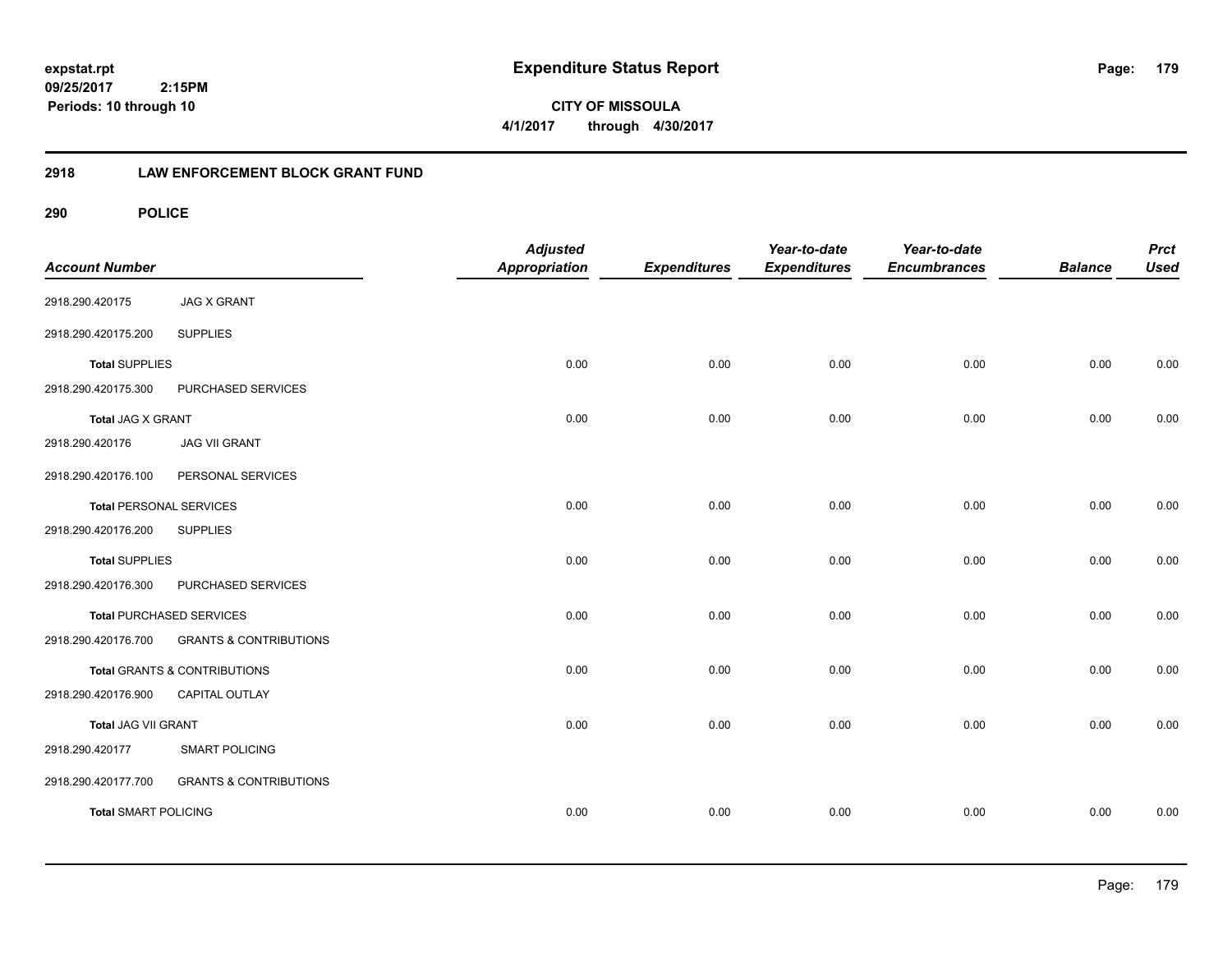**CITY OF MISSOULA 4/1/2017 through 4/30/2017**

### **2918 LAW ENFORCEMENT BLOCK GRANT FUND**

| <b>Account Number</b>          |                                                                  | <b>Adjusted</b><br><b>Appropriation</b> | <b>Expenditures</b> | Year-to-date<br><b>Expenditures</b> | Year-to-date<br><b>Encumbrances</b> | <b>Balance</b> | <b>Prct</b><br><b>Used</b> |
|--------------------------------|------------------------------------------------------------------|-----------------------------------------|---------------------|-------------------------------------|-------------------------------------|----------------|----------------------------|
| 2918.290.420178                | COPS HIRING FY2011                                               |                                         |                     |                                     |                                     |                |                            |
| 2918.290.420178.100            | PERSONAL SERVICES                                                |                                         |                     |                                     |                                     |                |                            |
| <b>Total PERSONAL SERVICES</b> |                                                                  | 0.00                                    | 0.00                | 0.00                                | 0.00                                | 0.00           | 0.00                       |
| 2918.290.420178.200            | <b>SUPPLIES</b>                                                  |                                         |                     |                                     |                                     |                |                            |
| <b>Total SUPPLIES</b>          |                                                                  | 0.00                                    | 0.00                | 0.00                                | 0.00                                | 0.00           | 0.00                       |
| 2918.290.420178.300            | PURCHASED SERVICES                                               |                                         |                     |                                     |                                     |                |                            |
|                                | <b>Total PURCHASED SERVICES</b>                                  | 0.00                                    | 0.00                | 0.00                                | 0.00                                | 0.00           | 0.00                       |
| 2918.290.420178.900            | <b>CAPITAL OUTLAY</b>                                            |                                         |                     |                                     |                                     |                |                            |
| Total COPS HIRING FY2011       |                                                                  | 0.00                                    | 0.00                | 0.00                                | 0.00                                | 0.00           | 0.00                       |
| 2918.290.420179                | FY14 COPS HIRING GRANT                                           |                                         |                     |                                     |                                     |                |                            |
| 2918.290.420179.100            | PERSONAL SERVICES                                                |                                         |                     |                                     |                                     |                |                            |
|                                | 2918.290.420179.110.000 FY14COPS HIRING GRANT SALARIES AND WAGES | 29,390.00                               | 0.00                | 0.00                                | 0.00                                | 29,390.00      | 0.00                       |
|                                | 2918.290.420179.140.000 EMPLOYER CONTRIBUTIONS                   | 10,610.00                               | 0.00                | 0.00                                | 0.00                                | 10,610.00      | 0.00                       |
|                                | Total FY14 COPS HIRING GRANT                                     | 40,000.00                               | 0.00                | 0.00                                | 0.00                                | 40,000.00      | 0.00                       |
| 2918.290.420190                | LAW ENFORCEMENT BLOCK GRANT                                      |                                         |                     |                                     |                                     |                |                            |
| 2918.290.420190.900            | CAPITAL OUTLAY                                                   |                                         |                     |                                     |                                     |                |                            |
|                                | Total LAW ENFORCEMENT BLOCK GRANT                                | 0.00                                    | 0.00                | 0.00                                | 0.00                                | 0.00           | 0.00                       |
| 2918.290.510110                | <b>MERCHANT SERVICES</b>                                         |                                         |                     |                                     |                                     |                |                            |
| 2918.290.510110.500            | <b>FIXED CHARGES</b>                                             |                                         |                     |                                     |                                     |                |                            |
| <b>Total MERCHANT SERVICES</b> |                                                                  | 0.00                                    | 0.00                | 0.00                                | 0.00                                | 0.00           | 0.00                       |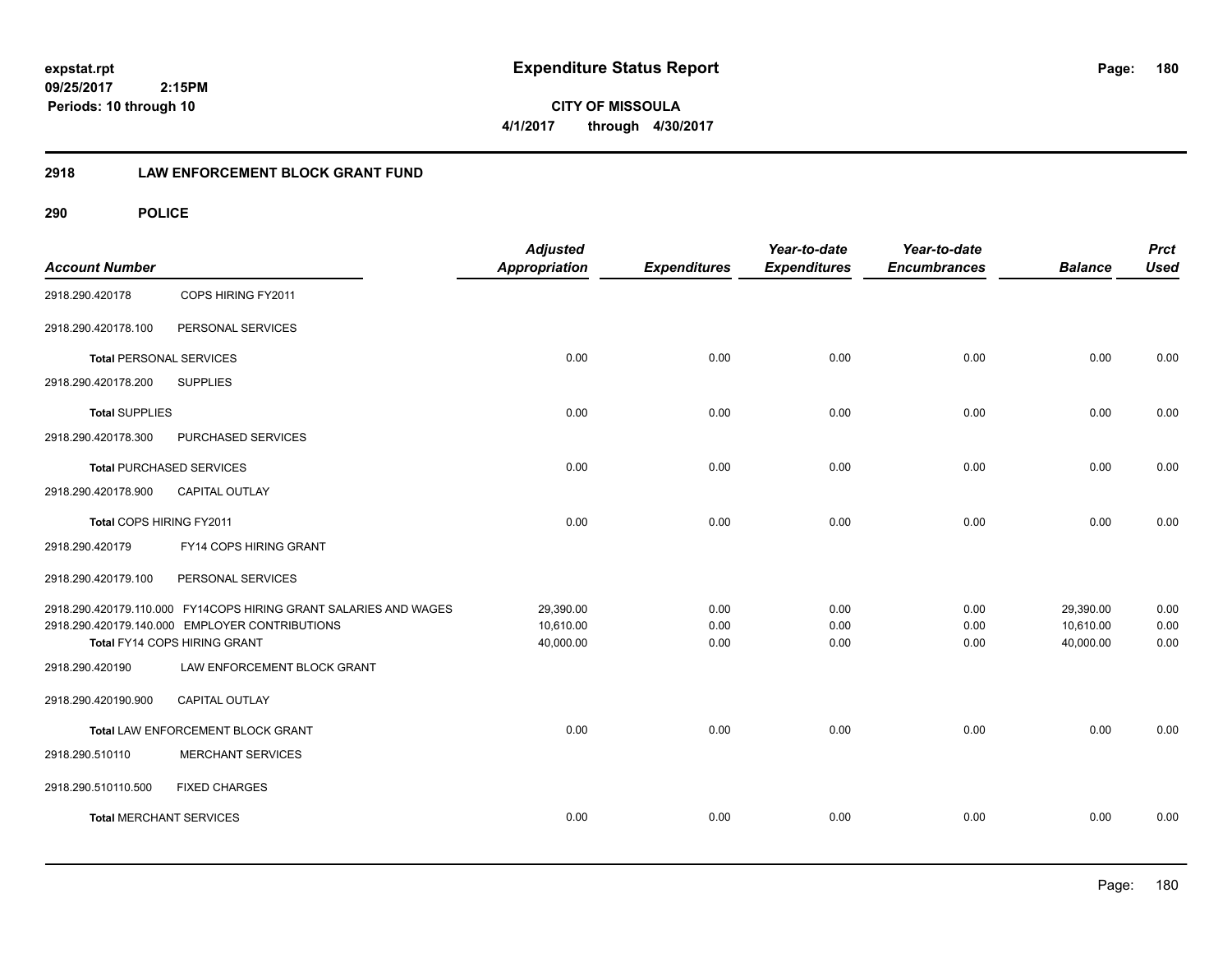**09/25/2017 CITY OF MISSOULA 2:15PM 4/1/2017 through 4/30/2017 Periods: 10 through 10 2918 LAW ENFORCEMENT BLOCK GRANT FUND Total** POLICE 100,373.00 0.00 60,373.00 0.00 40,000.00 60.15 **390 NON-DEPARTMENTAL** *Prct Balance Used Year-to-date Encumbrances Year-to-date Expenditures Expenditures Adjusted Account Number Appropriation* 2918.390.420172 JAG XII 2918.390.420172.300 PURCHASED SERVICES **Total** JAG XII 0.00 0.00 0.00 0.00 0.00 0.00 2918.390.420191 COPS TECHNOLOGY 2918.390.420191.500 FIXED CHARGES **Total** COPS TECHNOLOGY 0.00 0.00 0.00 0.00 0.00 0.00 2918.390.510110 MERCHANT SERVICES

**expstat.rpt Expenditure Status Report Page:**

2918.390.510110.500 FIXED CHARGES **Total** NON-DEPARTMENTAL 0.00 0.00 0.00 0.00 0.00 0.00 **Total** LAW ENFORCEMENT BLOCK GRANT FUND 100,373.00 0.00 60,373.00 0.00 40,000.00 60.15

**181**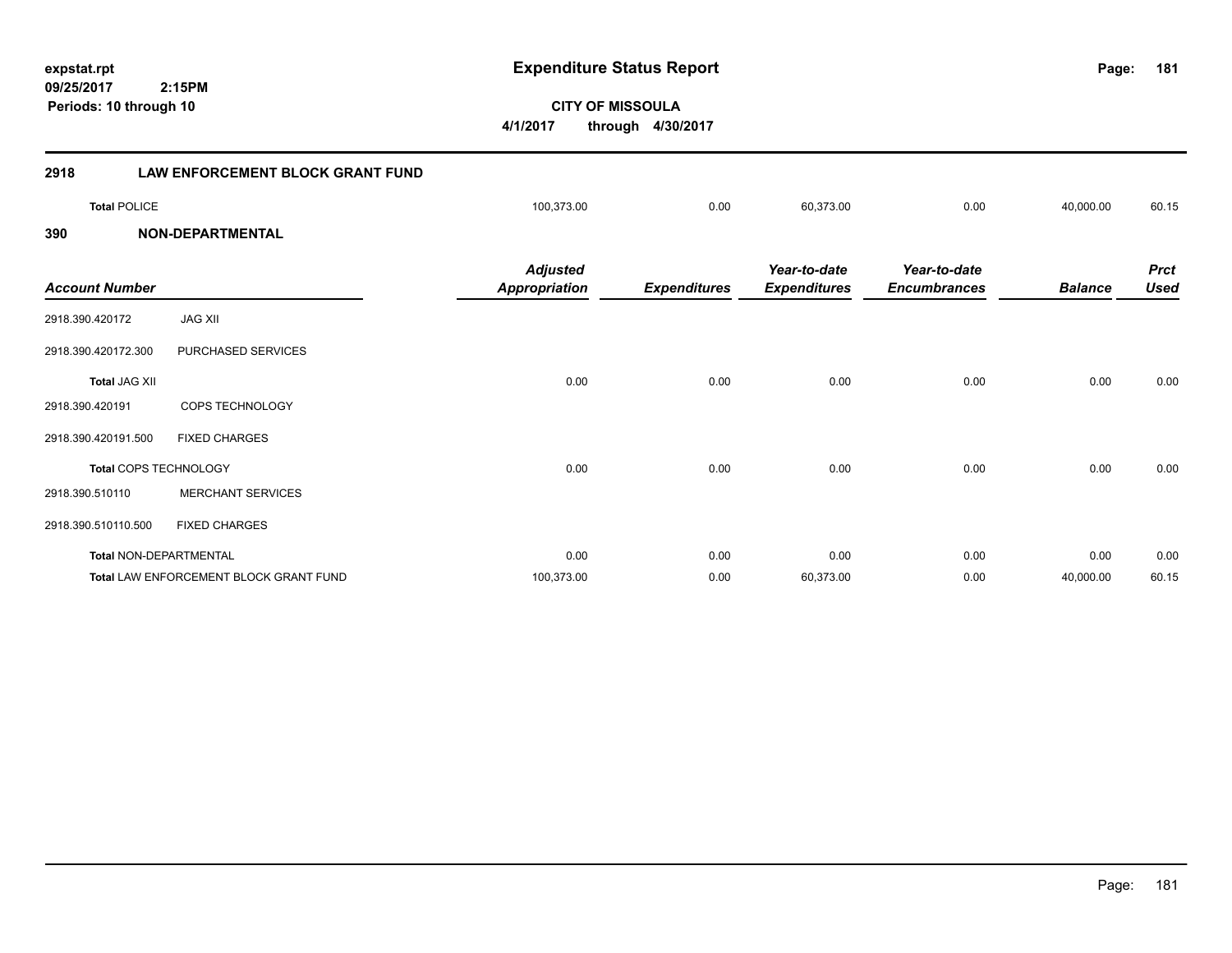**CITY OF MISSOULA 4/1/2017 through 4/30/2017**

**2919 HIDTA FUND**

**290 POLICE**

| <b>Account Number</b>                                         | <b>Adjusted</b><br><b>Appropriation</b> | <b>Expenditures</b> | Year-to-date<br><b>Expenditures</b> | Year-to-date<br><b>Encumbrances</b> | <b>Balance</b> | <b>Prct</b><br><b>Used</b> |
|---------------------------------------------------------------|-----------------------------------------|---------------------|-------------------------------------|-------------------------------------|----------------|----------------------------|
| <b>HIDTA STATE FORFEITURES</b><br>2919.290.420142             |                                         |                     |                                     |                                     |                |                            |
| 2919.290.420142.100<br>PERSONAL SERVICES                      |                                         |                     |                                     |                                     |                |                            |
| 2919.290.420142.120.000 OVERTIME                              | 15.000.00                               | 0.00                | 0.00                                | 0.00                                | 15,000.00      | 0.00                       |
| 2919.290.420142.140.000 EMPLOYER CONTRIBUTIONS                | 1.350.00                                | 0.00                | 0.00                                | 0.00                                | 1.350.00       | 0.00                       |
| <b>Total PERSONAL SERVICES</b>                                | 16,350.00                               | 0.00                | 0.00                                | 0.00                                | 16,350.00      | 0.00                       |
| 2919.290.420142.200<br><b>SUPPLIES</b>                        |                                         |                     |                                     |                                     |                |                            |
| 2919.290.420142.210.000 OFFICE SUPPLIES                       | 500.00                                  | 0.00                | 0.00                                | 0.00                                | 500.00         | 0.00                       |
| 2919.290.420142.220.000<br>OPERATING SUPPLIES                 | 500.00                                  | 0.00                | 4,518.75                            | 0.00                                | $-4,018.75$    | 903.75                     |
| <b>Total SUPPLIES</b>                                         | 1.000.00                                | 0.00                | 4.518.75                            | 0.00                                | $-3,518.75$    | 451.88                     |
| PURCHASED SERVICES<br>2919.290.420142.300                     |                                         |                     |                                     |                                     |                |                            |
| 2919.290.420142.341.000 ELECTRICITY & NATURAL GAS             | 4,600.00                                | 0.00                | 0.00                                | 0.00                                | 4,600.00       | 0.00                       |
| 2919.290.420142.344.000 TELEPHONE SERVICE                     | 250.00                                  | 0.00                | 0.00                                | 0.00                                | 250.00         | 0.00                       |
| 2919.290.420142.350.000 PROFESSIONAL SERVICES                 | 4,000.00                                | 0.00                | 8,579.48                            | 0.00                                | $-4,579.48$    | 214.49                     |
| 2919.290.420142.350.011 TOWING/PROFESSIONAL SERVICES          | 0.00                                    | 265.00              | 3,040.00                            | 0.00                                | $-3,040.00$    | 0.00                       |
| 2919.290.420142.350.012 STORAGE PROJECT/PROFESSIONAL SERVICES | 0.00                                    | 240.69              | 994.20                              | 0.00                                | $-994.20$      | 0.00                       |
| 2919.290.420142.360.000 REPAIR & MAINTENANCE                  | 1,200.00                                | 0.00                | 0.00                                | 0.00                                | 1,200.00       | 0.00                       |
| 2919.290.420142.370.000 TRAVEL                                | 1.500.00                                | 0.00                | 1.612.18                            | 0.00                                | $-112.18$      | 107.48                     |
| 2919.290.420142.380.000 TRAINING                              | 1,500.00                                | 0.00                | 410.00                              | 0.00                                | 1.090.00       | 27.33                      |
| 2919.290.420142.390.000 OTHER PURCHASED SERVICES              | 200.00                                  | 0.00                | 0.00                                | 0.00                                | 200.00         | 0.00                       |
| <b>Total PURCHASED SERVICES</b>                               | 13,250.00                               | 505.69              | 14,635.86                           | 0.00                                | $-1,385.86$    | 110.46                     |
| 2919.290.420142.500<br><b>FIXED CHARGES</b>                   |                                         |                     |                                     |                                     |                |                            |
| 2919.290.420142.500.000 FIXED CHARGES                         | 45,000.00                               | 1,719.87            | 18,918.57                           | 0.00                                | 26.081.43      | 42.04                      |
| <b>Total FIXED CHARGES</b>                                    | 45,000.00                               | 1,719.87            | 18,918.57                           | 0.00                                | 26,081.43      | 42.04                      |
| 2919.290.420142.700<br><b>GRANTS &amp; CONTRIBUTIONS</b>      |                                         |                     |                                     |                                     |                |                            |
| 2919.290.420142.700.000 HIDTA STATE FORFEITURE                | 65,000.00                               | 0.00                | 727.74                              | 0.00                                | 64,272.26      | 1.12                       |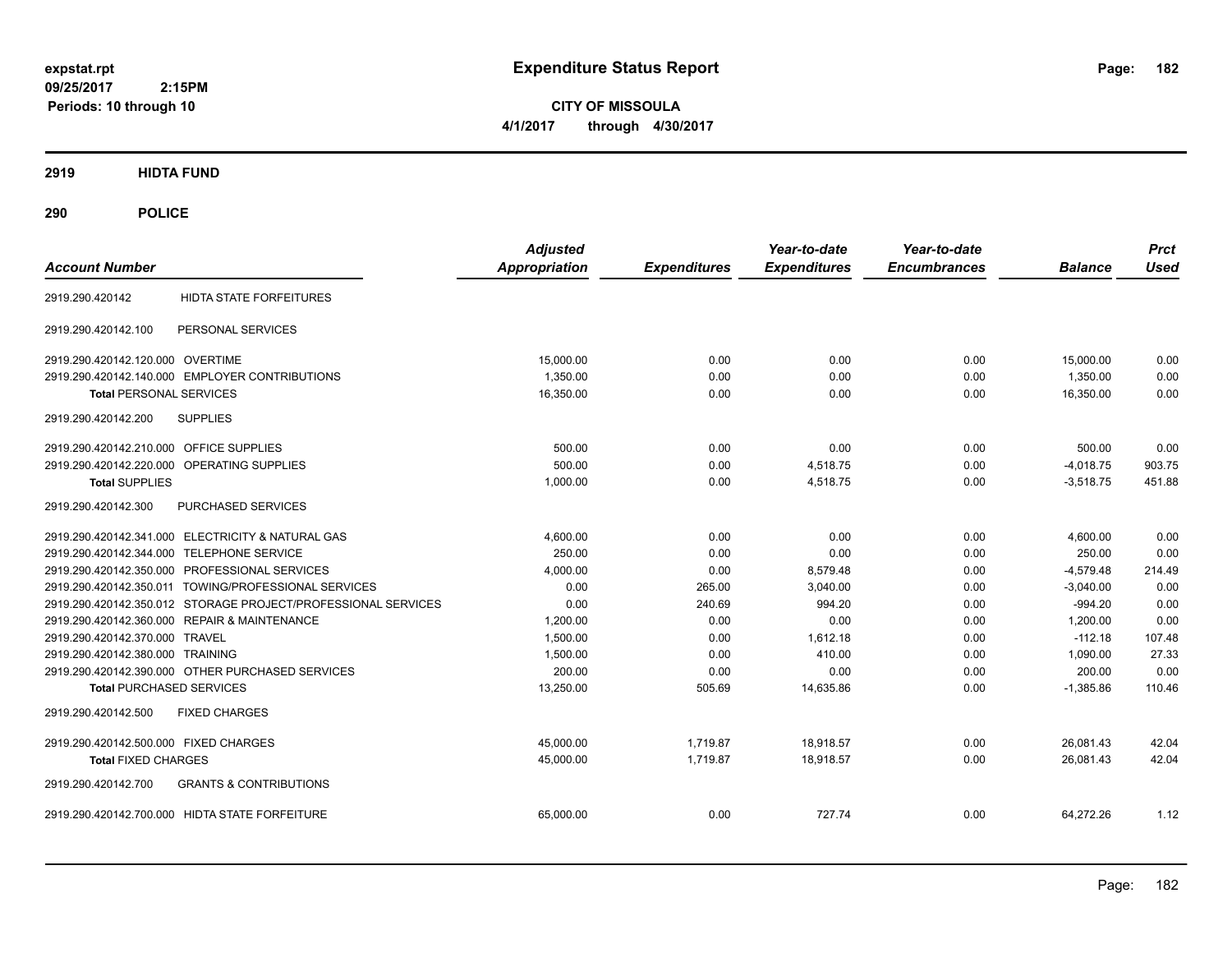**CITY OF MISSOULA 4/1/2017 through 4/30/2017**

**2919 HIDTA FUND**

**290 POLICE**

| <b>Account Number</b>                                | <b>Adjusted</b><br>Appropriation | <b>Expenditures</b> | Year-to-date<br><b>Expenditures</b> | Year-to-date<br><b>Encumbrances</b> | <b>Balance</b> | <b>Prct</b><br><b>Used</b> |
|------------------------------------------------------|----------------------------------|---------------------|-------------------------------------|-------------------------------------|----------------|----------------------------|
| 2919.290.420142.700.002 STATE/GRANTS & CONTRIBUTIONS | 0.00                             | 0.00                | 15,099.00                           | 0.00                                | $-15,099.00$   | 0.00                       |
| <b>Total GRANTS &amp; CONTRIBUTIONS</b>              | 65,000.00                        | 0.00                | 15,826.74                           | 0.00                                | 49,173.26      | 24.35                      |
| <b>CAPITAL OUTLAY</b><br>2919.290.420142.900         |                                  |                     |                                     |                                     |                |                            |
| 2919.290.420142.940.000 MACHINERY & EQUIPMENT        | 0.00                             | 0.00                | 14,240.00                           | 0.00                                | $-14.240.00$   | 0.00                       |
| <b>Total CAPITAL OUTLAY</b>                          | 0.00                             | 0.00                | 14,240.00                           | 0.00                                | $-14,240.00$   | 0.00                       |
| <b>Total HIDTA STATE FORFEITURES</b>                 | 140,600.00                       | 2,225.56            | 68,139.92                           | 0.00                                | 72,460.08      | 48.46                      |
| <b>MERCHANT SERVICES</b><br>2919.290.510110          |                                  |                     |                                     |                                     |                |                            |
| 2919.290.510110.500<br><b>FIXED CHARGES</b>          |                                  |                     |                                     |                                     |                |                            |
| <b>Total MERCHANT SERVICES</b>                       | 0.00                             | 0.00                | 0.00                                | 0.00                                | 0.00           | 0.00                       |
| <b>Total HIDTA FUND</b>                              | 140,600.00                       | 2,225.56            | 68,139.92                           | 0.00                                | 72,460.08      | 48.46                      |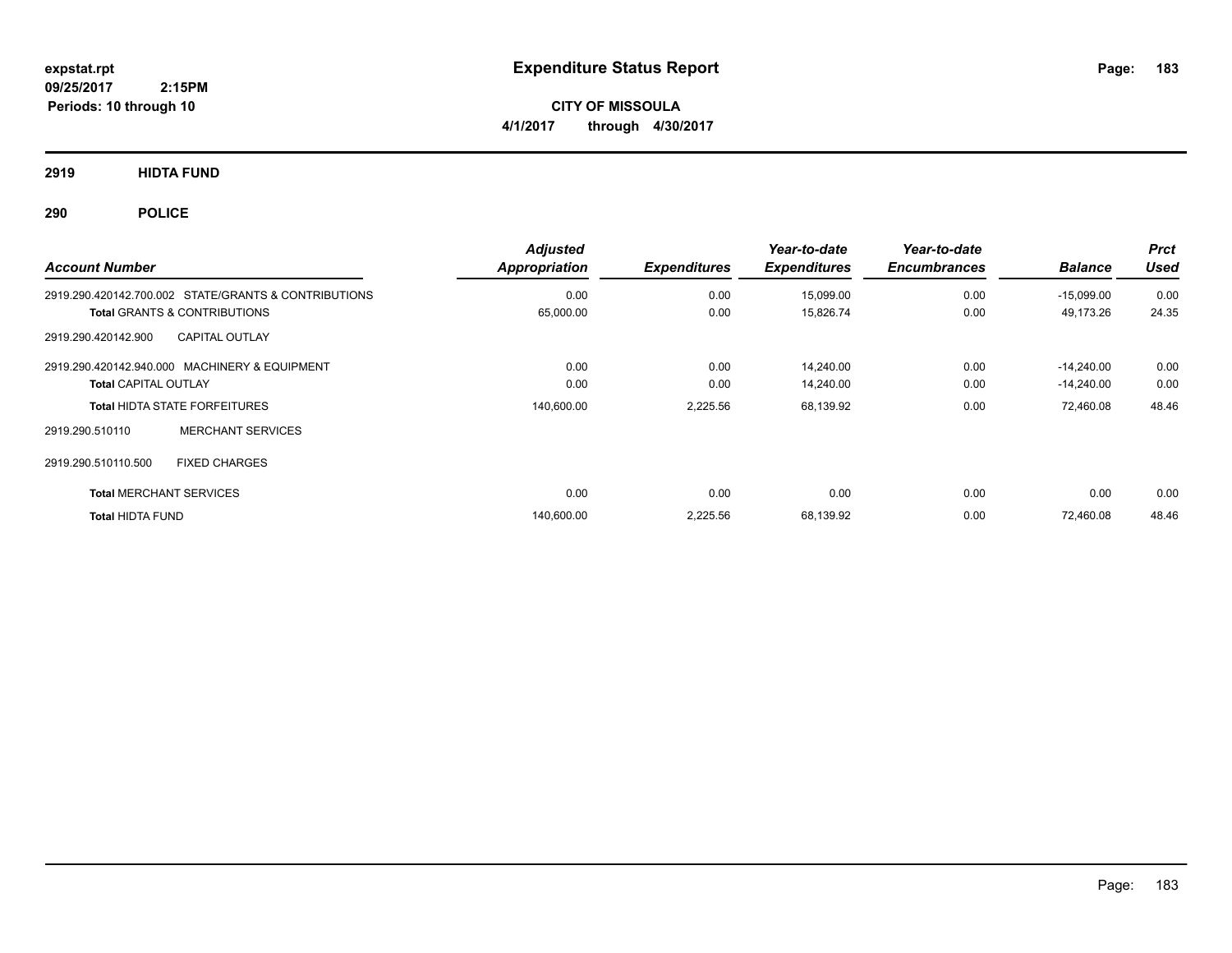**CITY OF MISSOULA 4/1/2017 through 4/30/2017**

## **2939 CDBG PROGRAM INCOME ACCOUNT**

|                            |                                                  | <b>Adjusted</b>      |                     | Year-to-date        | Year-to-date        |                | <b>Prct</b> |
|----------------------------|--------------------------------------------------|----------------------|---------------------|---------------------|---------------------|----------------|-------------|
| <b>Account Number</b>      |                                                  | <b>Appropriation</b> | <b>Expenditures</b> | <b>Expenditures</b> | <b>Encumbrances</b> | <b>Balance</b> | <b>Used</b> |
| 2939.400.470000            | HOUSING & COMMUNITY DEVELOPMENT                  |                      |                     |                     |                     |                |             |
| 2939.400.470000.300        | PURCHASED SERVICES                               |                      |                     |                     |                     |                |             |
| 2939.400.470000.350.000    | <b>PROFESSIONAL SERVICES</b>                     | 14,383.00            | 0.00                | 0.00                | 0.00                | 14,383.00      | 0.00        |
|                            | <b>Total PURCHASED SERVICES</b>                  | 14,383.00            | 0.00                | 0.00                | 0.00                | 14,383.00      | 0.00        |
| 2939.400.470000.800        | OTHER OBJECTS                                    |                      |                     |                     |                     |                |             |
| <b>Total OTHER OBJECTS</b> |                                                  | 0.00                 | 0.00                | 0.00                | 0.00                | 0.00           | 0.00        |
|                            | <b>Total HOUSING &amp; COMMUNITY DEVELOPMENT</b> | 14,383.00            | 0.00                | 0.00                | 0.00                | 14,383.00      | 0.00        |
| 2939.400.510110            | <b>MERCHANT SERVICES</b>                         |                      |                     |                     |                     |                |             |
| 2939.400.510110.500        | <b>FIXED CHARGES</b>                             |                      |                     |                     |                     |                |             |
|                            | <b>Total MERCHANT SERVICES</b>                   | 0.00                 | 0.00                | 0.00                | 0.00                | 0.00           | 0.00        |
|                            | <b>Total CDBG PROGRAM INCOME ACCOUNT</b>         | 14,383.00            | 0.00                | 0.00                | 0.00                | 14,383.00      | 0.00        |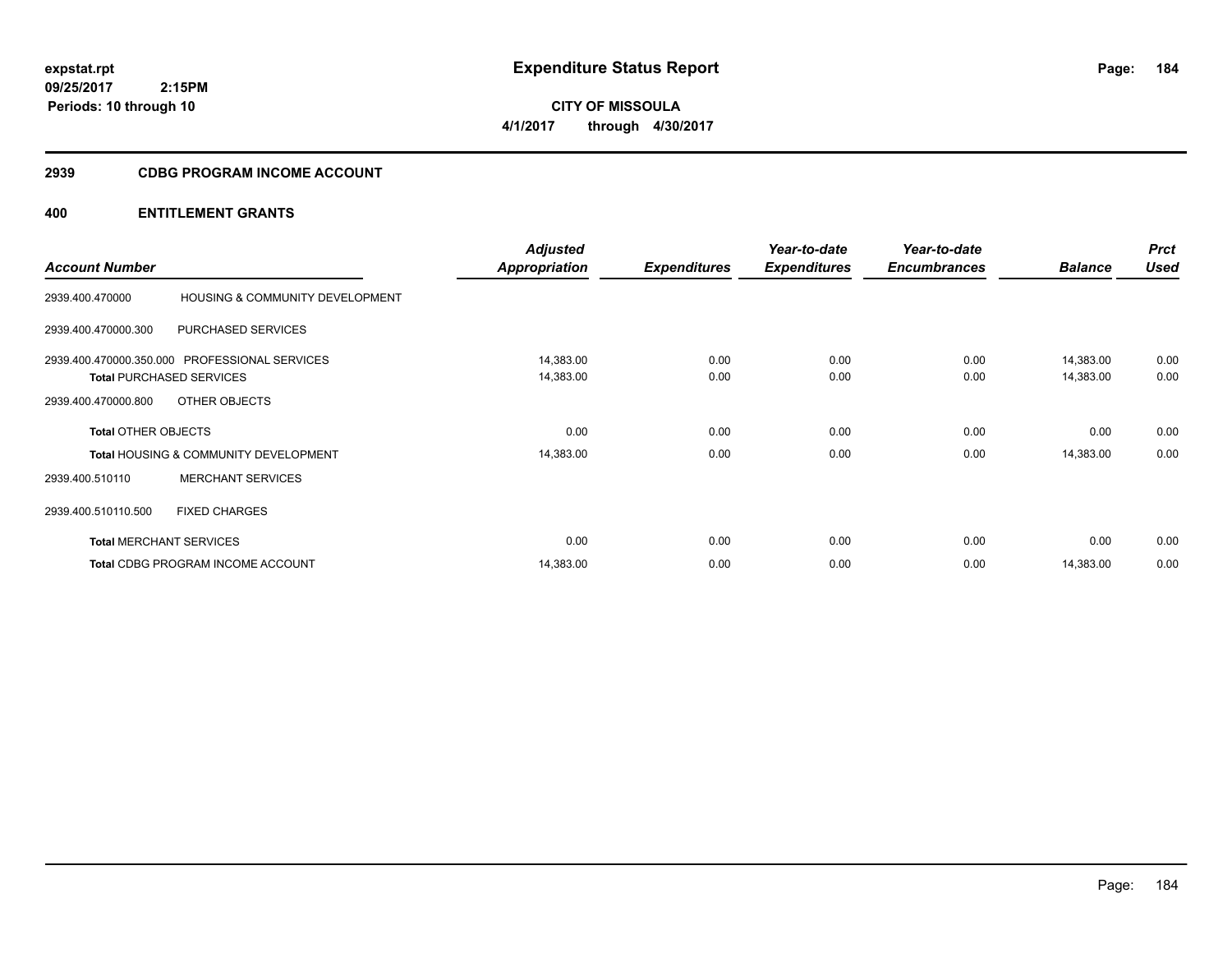**CITY OF MISSOULA 4/1/2017 through 4/30/2017**

**2940 CDBG FUND**

| <b>Account Number</b>         |                         | <b>Adjusted</b><br>Appropriation | <b>Expenditures</b> | Year-to-date<br><b>Expenditures</b> | Year-to-date<br><b>Encumbrances</b> | <b>Balance</b> | <b>Prct</b><br>Used |
|-------------------------------|-------------------------|----------------------------------|---------------------|-------------------------------------|-------------------------------------|----------------|---------------------|
| 2940.390.331010               | *** Title Not Found *** |                                  |                     |                                     |                                     |                |                     |
| 2940.390.331010.300           | PURCHASED SERVICES      |                                  |                     |                                     |                                     |                |                     |
| <b>Total NON-DEPARTMENTAL</b> |                         | 0.00                             | 0.00                | 0.00                                | 0.00                                | 0.00           | 0.00                |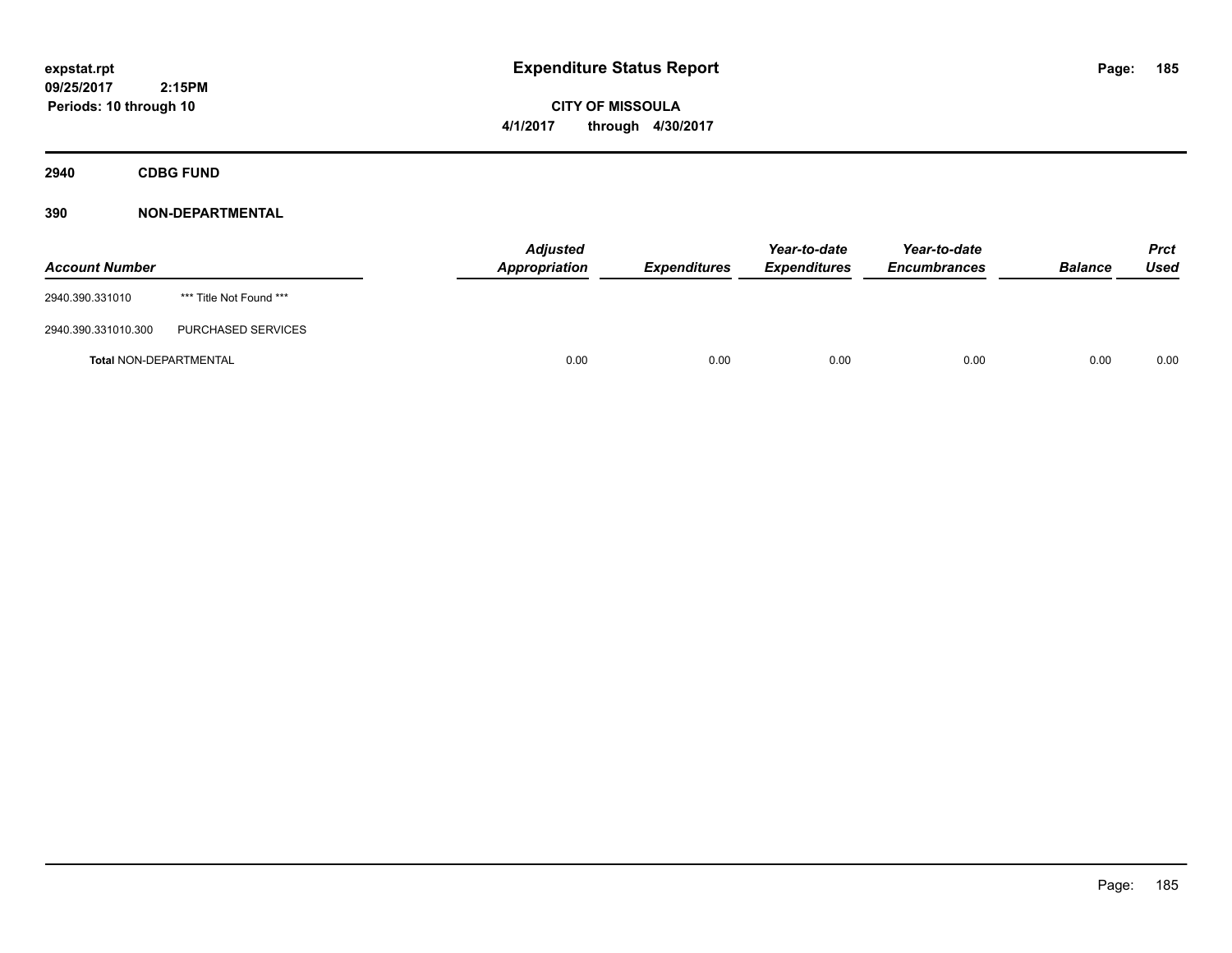**CITY OF MISSOULA 4/1/2017 through 4/30/2017**

**2940 CDBG FUND**

| <b>Account Number</b>                        |                                                                                             | <b>Adjusted</b><br><b>Appropriation</b> | <b>Expenditures</b>  | Year-to-date<br><b>Expenditures</b> | Year-to-date<br><b>Encumbrances</b> | <b>Balance</b>               | <b>Prct</b><br><b>Used</b> |
|----------------------------------------------|---------------------------------------------------------------------------------------------|-----------------------------------------|----------------------|-------------------------------------|-------------------------------------|------------------------------|----------------------------|
| 2940.400.470000                              | HOUSING & COMMUNITY DEVELOPMENT                                                             |                                         |                      |                                     |                                     |                              |                            |
| 2940.400.470000.700                          | <b>GRANTS &amp; CONTRIBUTIONS</b>                                                           |                                         |                      |                                     |                                     |                              |                            |
|                                              | 2940.400.470000.700.000 TBD/GRANTS & CONTRIBUTIONS<br>Total HOUSING & COMMUNITY DEVELOPMENT | 690,143.00<br>690,143.00                | 0.00<br>0.00         | 0.00<br>0.00                        | 0.00<br>0.00                        | 690,143.00<br>690,143.00     | 0.00<br>0.00               |
| 2940.400.470001                              | <b>FAIR HOUSING STUDY</b>                                                                   |                                         |                      |                                     |                                     |                              |                            |
| 2940.400.470001.700                          | <b>GRANTS &amp; CONTRIBUTIONS</b>                                                           |                                         |                      |                                     |                                     |                              |                            |
| <b>Total FAIR HOUSING STUDY</b>              |                                                                                             | 0.00                                    | 0.00                 | 0.00                                | 0.00                                | 0.00                         | 0.00                       |
| 2940.400.470290                              | PUBLIC SERVICE PROJECTS                                                                     |                                         |                      |                                     |                                     |                              |                            |
| 2940.400.470290.700                          | <b>GRANTS &amp; CONTRIBUTIONS</b>                                                           |                                         |                      |                                     |                                     |                              |                            |
|                                              | Total PUBLIC SERVICE PROJECTS                                                               | 0.00                                    | 0.00                 | 0.00                                | 0.00                                | 0.00                         | 0.00                       |
| 2940.400.470291                              | <b>YWCA</b>                                                                                 |                                         |                      |                                     |                                     |                              |                            |
| 2940.400.470291.700                          | <b>GRANTS &amp; CONTRIBUTIONS</b>                                                           |                                         |                      |                                     |                                     |                              |                            |
| 2940.400.470291.700.000<br><b>Total YWCA</b> | FY13 YWCA                                                                                   | 0.00<br>0.00                            | 0.00<br>0.00         | 18,000.00<br>18,000.00              | 0.00<br>0.00                        | $-18,000.00$<br>$-18,000.00$ | 0.00<br>0.00               |
| 2940.400.470292                              | FY12 homeWORD                                                                               |                                         |                      |                                     |                                     |                              |                            |
| 2940.400.470292.700                          | <b>GRANTS &amp; CONTRIBUTIONS</b>                                                           |                                         |                      |                                     |                                     |                              |                            |
| Total FY12 homeWORD                          | 2940.400.470292.700.000 FY13 homeWORD/GRANTS & CONTRIBUTIONS                                | 0.00<br>0.00                            | 3,500.00<br>3,500.00 | 10,500.00<br>10,500.00              | 0.00<br>0.00                        | $-10,500.00$<br>$-10,500.00$ | 0.00<br>0.00               |
| 2940.400.470293                              | MISSOULA FOOD BANK                                                                          |                                         |                      |                                     |                                     |                              |                            |
| 2940.400.470293.700                          | <b>GRANTS &amp; CONTRIBUTIONS</b>                                                           |                                         |                      |                                     |                                     |                              |                            |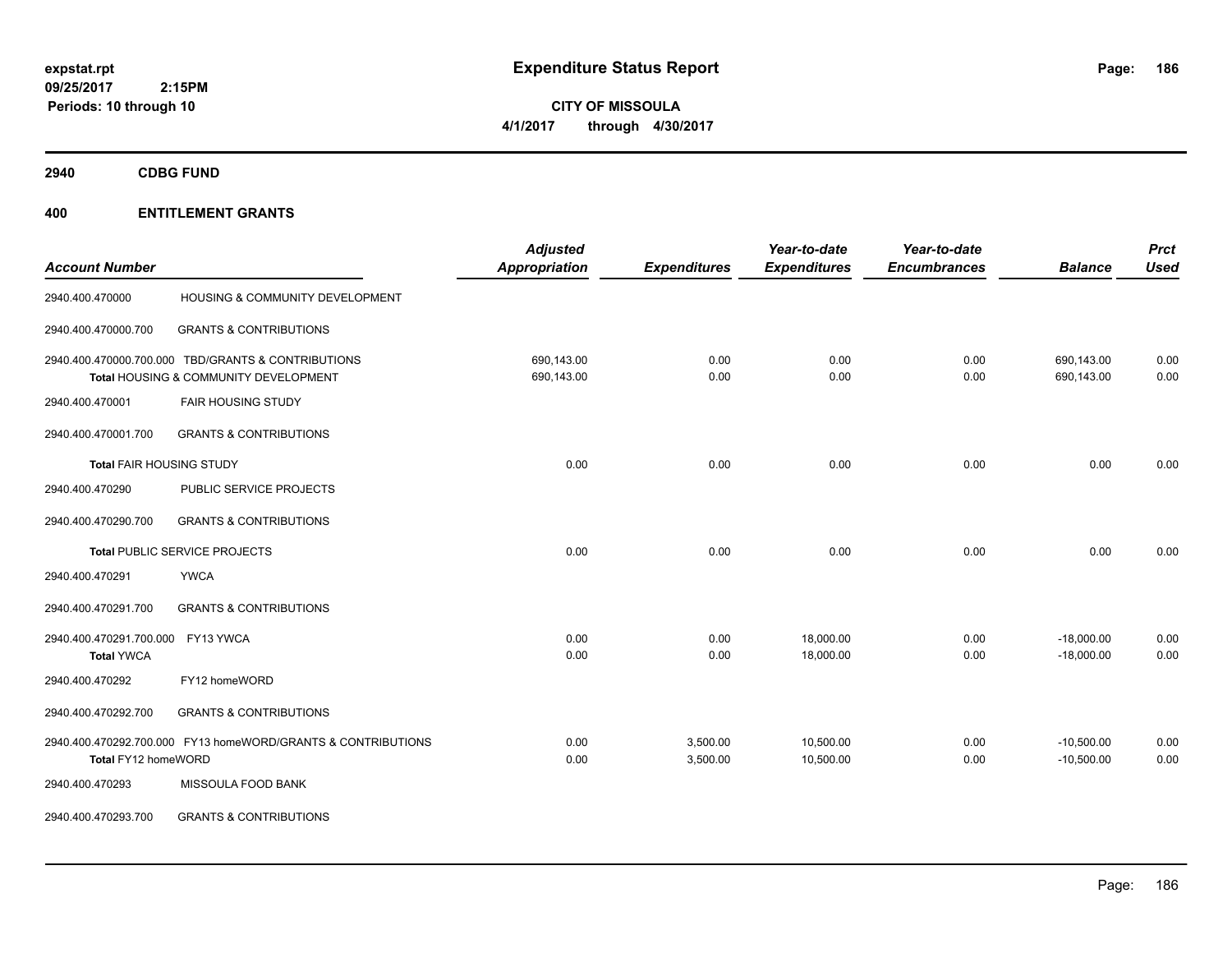**CITY OF MISSOULA 4/1/2017 through 4/30/2017**

**2940 CDBG FUND**

| <b>Account Number</b>                                |                                                                                 | <b>Adjusted</b><br>Appropriation | <b>Expenditures</b>  | Year-to-date<br><b>Expenditures</b> | Year-to-date<br><b>Encumbrances</b> | <b>Balance</b>               | <b>Prct</b><br><b>Used</b> |
|------------------------------------------------------|---------------------------------------------------------------------------------|----------------------------------|----------------------|-------------------------------------|-------------------------------------|------------------------------|----------------------------|
|                                                      | 2940.400.470293.700.000 FY13 MSLA FOOD BANK<br>Total MISSOULA FOOD BANK         | 0.00<br>0.00                     | 0.00<br>0.00         | 8,359.49<br>8,359.49                | 0.00<br>0.00                        | $-8,359.49$<br>$-8,359.49$   | 0.00<br>0.00               |
| 2940.400.470294                                      | FY12 WORD                                                                       |                                  |                      |                                     |                                     |                              |                            |
| 2940.400.470294.700                                  | <b>GRANTS &amp; CONTRIBUTIONS</b>                                               |                                  |                      |                                     |                                     |                              |                            |
| 2940.400.470294.700.000 FY13 WORD<br>Total FY12 WORD |                                                                                 | 0.00<br>0.00                     | 0.00<br>0.00         | 8,032.60<br>8,032.60                | 0.00<br>0.00                        | $-8,032.60$<br>$-8,032.60$   | 0.00<br>0.00               |
| 2940.400.470296                                      | MISSOULA AGING SERVICES                                                         |                                  |                      |                                     |                                     |                              |                            |
| 2940.400.470296.700                                  | <b>GRANTS &amp; CONTRIBUTIONS</b>                                               |                                  |                      |                                     |                                     |                              |                            |
|                                                      | 2940.400.470296.700.000 GRANTS & CONTRIBUTIONS<br>Total MISSOULA AGING SERVICES | 0.00<br>0.00                     | 0.00<br>0.00         | 6,000.00<br>6,000.00                | 0.00<br>0.00                        | $-6,000.00$<br>$-6,000.00$   | 0.00<br>0.00               |
| 2940.400.470298                                      | FY12 RAMP                                                                       |                                  |                      |                                     |                                     |                              |                            |
| 2940.400.470298.700                                  | <b>GRANTS &amp; CONTRIBUTIONS</b>                                               |                                  |                      |                                     |                                     |                              |                            |
| 2940.400.470298.700.000 FY13 RAMP<br>Total FY12 RAMP |                                                                                 | 0.00<br>0.00                     | 3,100.25<br>3,100.25 | 24,717.48<br>24,717.48              | 0.00<br>0.00                        | $-24,717.48$<br>$-24,717.48$ | 0.00<br>0.00               |
| 2940.400.470313                                      | MISSOULA SENIOR CENTER                                                          |                                  |                      |                                     |                                     |                              |                            |
| 2940.400.470313.700                                  | <b>GRANTS &amp; CONTRIBUTIONS</b>                                               |                                  |                      |                                     |                                     |                              |                            |
|                                                      | Total MISSOULA SENIOR CENTER                                                    | 0.00                             | 0.00                 | 0.00                                | 0.00                                | 0.00                         | 0.00                       |
| 2940.400.470315                                      | MISSOULA PARKS & REC                                                            |                                  |                      |                                     |                                     |                              |                            |
| 2940.400.470315.700                                  | <b>GRANTS &amp; CONTRIBUTIONS</b>                                               |                                  |                      |                                     |                                     |                              |                            |
|                                                      | <b>Total GRANTS &amp; CONTRIBUTIONS</b>                                         | 0.00                             | 0.00                 | 0.00                                | 0.00                                | 0.00                         | 0.00                       |
| 2940.400.470315.800                                  | OTHER OBJECTS                                                                   |                                  |                      |                                     |                                     |                              |                            |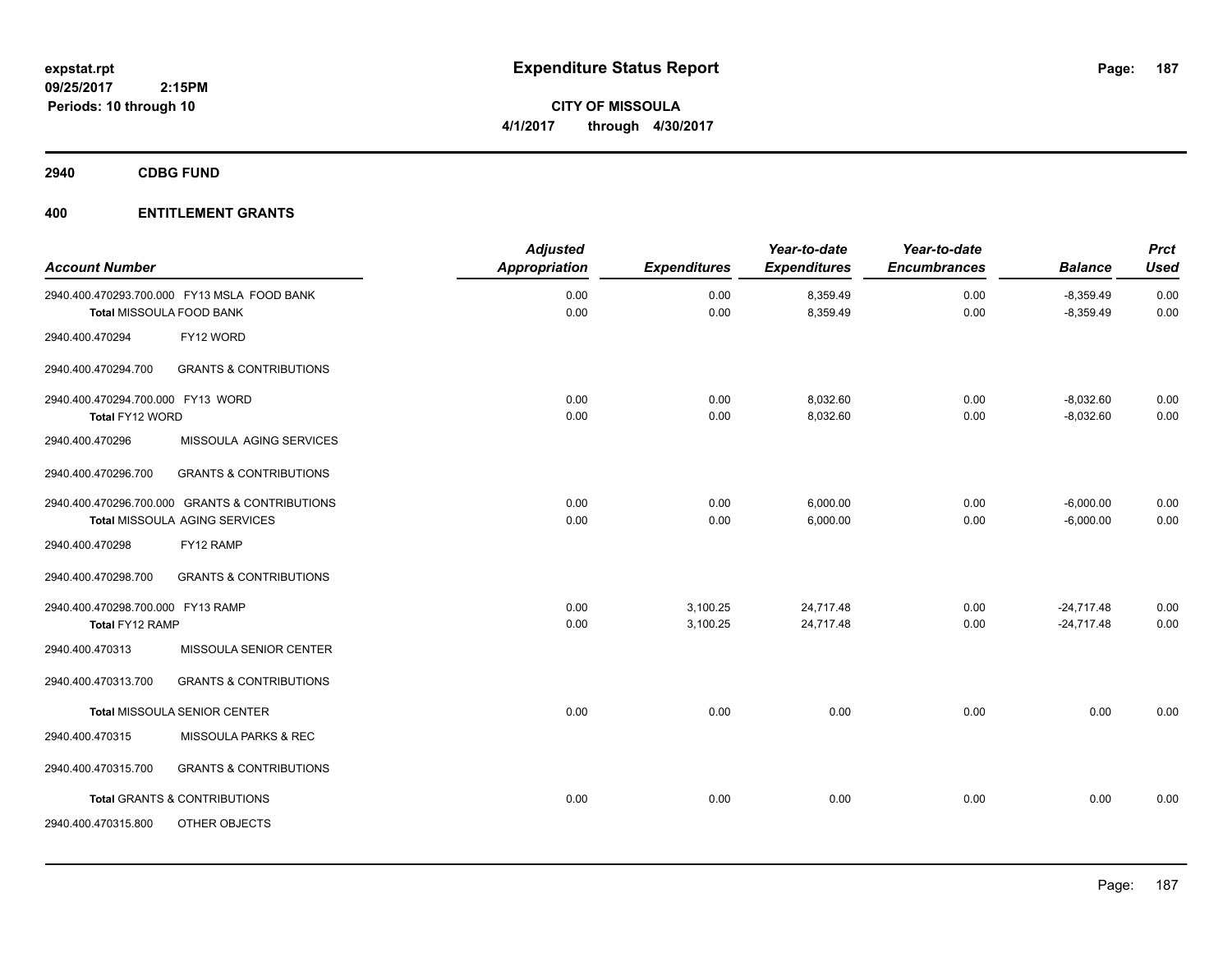**CITY OF MISSOULA 4/1/2017 through 4/30/2017**

**2940 CDBG FUND**

|                       |                                                  | <b>Adjusted</b>      |                     | Year-to-date        | Year-to-date        |                | <b>Prct</b> |
|-----------------------|--------------------------------------------------|----------------------|---------------------|---------------------|---------------------|----------------|-------------|
| <b>Account Number</b> |                                                  | <b>Appropriation</b> | <b>Expenditures</b> | <b>Expenditures</b> | <b>Encumbrances</b> | <b>Balance</b> | <b>Used</b> |
|                       | 2940.400.470315.820.000 TRANSFERS TO OTHER FUNDS | 0.00                 | 0.00                | 90,303.40           | 0.00                | $-90,303.40$   | 0.00        |
|                       | <b>Total MISSOULA PARKS &amp; REC</b>            | 0.00                 | 0.00                | 90,303.40           | 0.00                | $-90,303.40$   | 0.00        |
| 2940.400.470318       | FY12 POVERELLO FACILITY REPAIRS                  |                      |                     |                     |                     |                |             |
| 2940.400.470318.700   | <b>GRANTS &amp; CONTRIBUTIONS</b>                |                      |                     |                     |                     |                |             |
|                       | <b>Total FY12 POVERELLO FACILITY REPAIRS</b>     | 0.00                 | 0.00                | 0.00                | 0.00                | 0.00           | 0.00        |
| 2940.400.470335       | <b>GRANT &amp; COMMUNITY PROGRAMS</b>            |                      |                     |                     |                     |                |             |
| 2940.400.470335.300   | PURCHASED SERVICES                               |                      |                     |                     |                     |                |             |
|                       | 2940.400.470335.350.000 PROFESSIONAL SERVICES    | 0.00                 | 57.00               | 757.72              | 0.00                | $-757.72$      | 0.00        |
|                       | <b>Total PURCHASED SERVICES</b>                  | 0.00                 | 57.00               | 757.72              | 0.00                | $-757.72$      | 0.00        |
| 2940.400.470335.700   | <b>GRANTS &amp; CONTRIBUTIONS</b>                |                      |                     |                     |                     |                |             |
|                       | 2940.400.470335.700.000 GRANTS & CONTRIBUTIONS   | 0.00                 | 0.00                | 168.00              | 0.00                | $-168.00$      | 0.00        |
|                       | <b>Total GRANTS &amp; CONTRIBUTIONS</b>          | 0.00                 | 0.00                | 168.00              | 0.00                | $-168.00$      | 0.00        |
|                       | Total GRANT & COMMUNITY PROGRAMS                 | 0.00                 | 57.00               | 925.72              | 0.00                | $-925.72$      | 0.00        |
| 2940.400.470372       | WESTERN MT MENTAL HEALTH CENTER                  |                      |                     |                     |                     |                |             |
| 2940.400.470372.700   | <b>GRANTS &amp; CONTRIBUTIONS</b>                |                      |                     |                     |                     |                |             |
|                       | <b>Total WESTERN MT MENTAL HEALTH CENTER</b>     | 0.00                 | 0.00                | 0.00                | 0.00                | 0.00           | 0.00        |
| 2940.400.470397       | FY12 GARDEN CITY HARVEST                         |                      |                     |                     |                     |                |             |
| 2940.400.470397.700   | <b>GRANTS &amp; CONTRIBUTIONS</b>                |                      |                     |                     |                     |                |             |
|                       | 2940.400.470397.700.000 FY13 GARDEN CITY HARVEST | 0.00                 | 0.00                | 12,000.00           | 0.00                | $-12,000.00$   | 0.00        |
|                       | Total FY12 GARDEN CITY HARVEST                   | 0.00                 | 0.00                | 12,000.00           | 0.00                | $-12,000.00$   | 0.00        |
| 2940.400.470403       | FY12 PARKS & RECREATION GRANTS                   |                      |                     |                     |                     |                |             |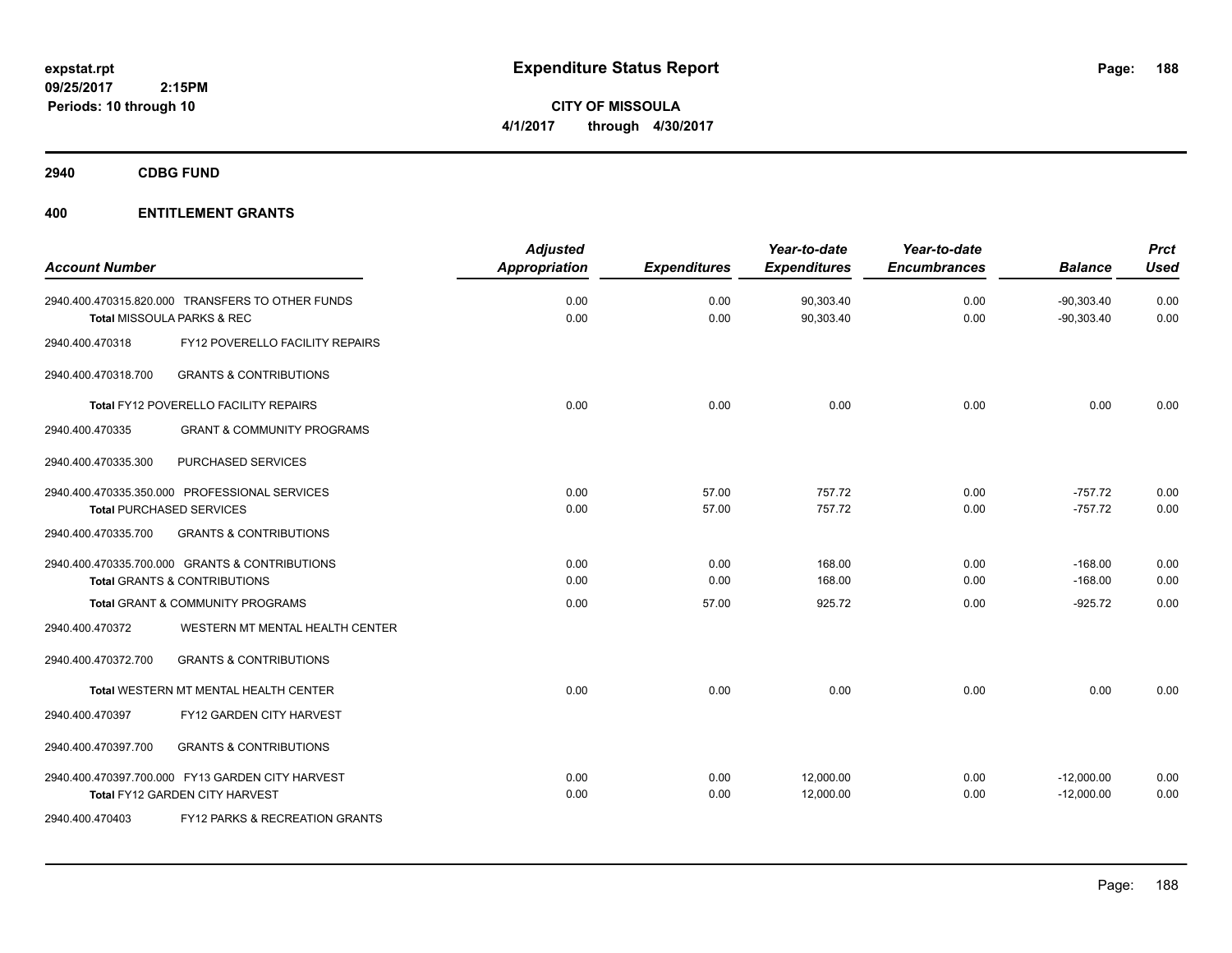**CITY OF MISSOULA 4/1/2017 through 4/30/2017**

**2940 CDBG FUND**

| <b>Account Number</b>          |                                                  | <b>Adjusted</b><br>Appropriation | <b>Expenditures</b> | Year-to-date<br><b>Expenditures</b> | Year-to-date<br><b>Encumbrances</b> | <b>Balance</b> | <b>Prct</b><br><b>Used</b> |
|--------------------------------|--------------------------------------------------|----------------------------------|---------------------|-------------------------------------|-------------------------------------|----------------|----------------------------|
| 2940.400.470403.700            | <b>GRANTS &amp; CONTRIBUTIONS</b>                |                                  |                     |                                     |                                     |                |                            |
|                                | Total FY12 PARKS & RECREATION GRANTS             | 0.00                             | 0.00                | 0.00                                | 0.00                                | 0.00           | 0.00                       |
| 2940.400.470409                | NMCDC FRONT STREET                               |                                  |                     |                                     |                                     |                |                            |
| 2940.400.470409.700            | <b>GRANTS &amp; CONTRIBUTIONS</b>                |                                  |                     |                                     |                                     |                |                            |
|                                | <b>Total NMCDC FRONT STREET</b>                  | 0.00                             | 0.00                | 0.00                                | 0.00                                | 0.00           | 0.00                       |
| 2940.400.470439                | FY16 HOMEWORD SWEETGRASS                         |                                  |                     |                                     |                                     |                |                            |
| 2940.400.470439.700            | <b>GRANTS &amp; CONTRIBUTIONS</b>                |                                  |                     |                                     |                                     |                |                            |
|                                | 2940.400.470439.700.000 FY16 HOMEWORD SWEETGRASS | 0.00                             | 0.00                | 69,696.60                           | 0.00                                | $-69,696.60$   | 0.00                       |
|                                | Total FY16 HOMEWORD SWEETGRASS                   | 0.00                             | 0.00                | 69,696.60                           | 0.00                                | $-69,696.60$   | 0.00                       |
| 2940.400.470440                | FY10 DIST XI HRS/RESIDENCES REHAB                |                                  |                     |                                     |                                     |                |                            |
| 2940.400.470440.700            | <b>GRANTS &amp; CONTRIBUTIONS</b>                |                                  |                     |                                     |                                     |                |                            |
|                                | Total FY10 DIST XI HRS/RESIDENCES REHAB          | 0.00                             | 0.00                | 0.00                                | 0.00                                | 0.00           | 0.00                       |
| 2940.400.470450                | <b>CONSTRUCTION PROJECTS</b>                     |                                  |                     |                                     |                                     |                |                            |
| 2940.400.470450.700            | <b>GRANTS &amp; CONTRIBUTIONS</b>                |                                  |                     |                                     |                                     |                |                            |
|                                | 2940.400.470450.700.000 GRANTS & CONTRIBUTIONS   | 0.00                             | 13,000.00           | 13,000.00                           | 0.00                                | $-13,000.00$   | 0.00                       |
|                                | Total CONSTRUCTION PROJECTS                      | 0.00                             | 13,000.00           | 13,000.00                           | 0.00                                | $-13,000.00$   | 0.00                       |
| 2940.400.510110                | <b>MERCHANT SERVICES</b>                         |                                  |                     |                                     |                                     |                |                            |
| 2940.400.510110.500            | <b>FIXED CHARGES</b>                             |                                  |                     |                                     |                                     |                |                            |
| <b>Total MERCHANT SERVICES</b> |                                                  | 0.00                             | 0.00                | 0.00                                | 0.00                                | 0.00           | 0.00                       |
| 2940.400.521000                | INTERFUND OPERATING TRANSFERS                    |                                  |                     |                                     |                                     |                |                            |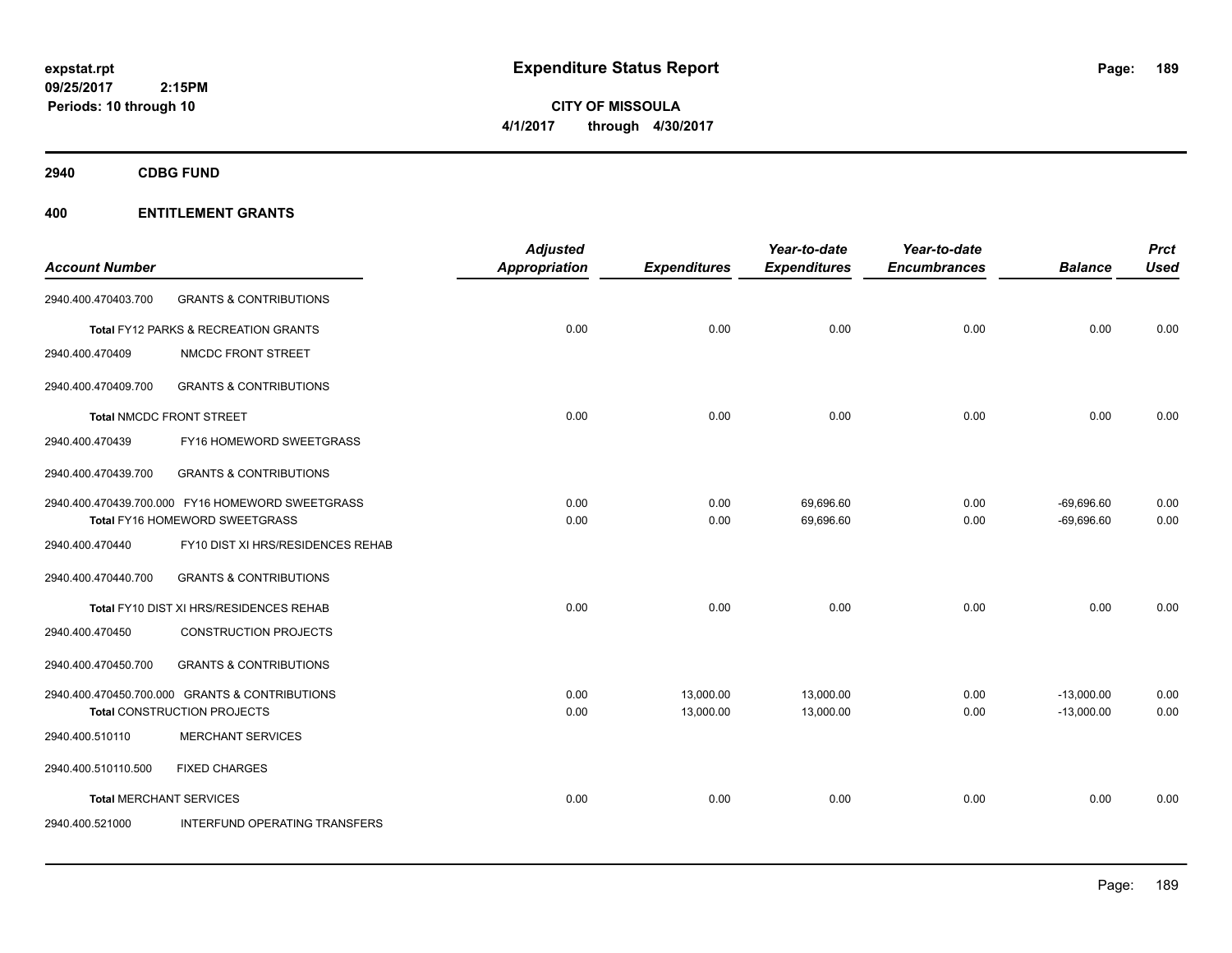**CITY OF MISSOULA 4/1/2017 through 4/30/2017**

**2940 CDBG FUND**

| <b>Account Number</b>  |                                            | <b>Adjusted</b><br>Appropriation | <b>Expenditures</b> | Year-to-date<br><b>Expenditures</b> | Year-to-date<br><b>Encumbrances</b> | <b>Balance</b> | <b>Prct</b><br>Used |
|------------------------|--------------------------------------------|----------------------------------|---------------------|-------------------------------------|-------------------------------------|----------------|---------------------|
| 2940.400.521000.800    | OTHER OBJECTS                              |                                  |                     |                                     |                                     |                |                     |
|                        | <b>Total INTERFUND OPERATING TRANSFERS</b> | 0.00                             | 0.00                | 0.00                                | 0.00                                | 0.00           | 0.00                |
| <b>Total CDBG FUND</b> |                                            | 690,143.00                       | 19.657.25           | 261,535.29                          | 0.00                                | 428.607.71     | 37.90               |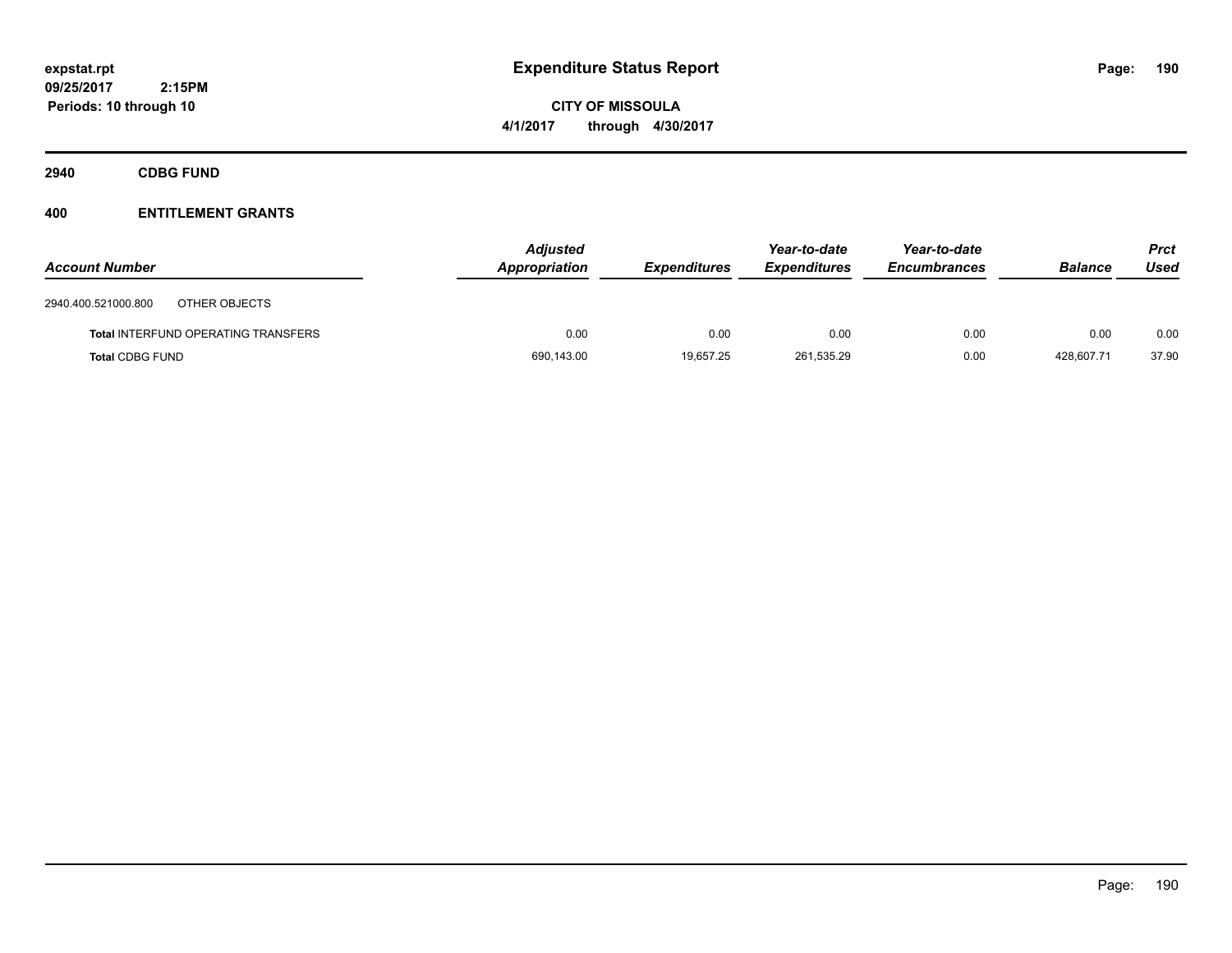**CITY OF MISSOULA 4/1/2017 through 4/30/2017**

**2941 HOME FUND**

| <b>Account Number</b>         |                         | <b>Adjusted</b><br>Appropriation | <b>Expenditures</b> | Year-to-date<br><b>Expenditures</b> | Year-to-date<br><b>Encumbrances</b> | <b>Balance</b> | <b>Prct</b><br>Used |
|-------------------------------|-------------------------|----------------------------------|---------------------|-------------------------------------|-------------------------------------|----------------|---------------------|
| 2941.390.330000               | *** Title Not Found *** |                                  |                     |                                     |                                     |                |                     |
| 2941.390.330000.300           | PURCHASED SERVICES      |                                  |                     |                                     |                                     |                |                     |
| <b>Total NON-DEPARTMENTAL</b> |                         | 0.00                             | 0.00                | 0.00                                | 0.00                                | 0.00           | 0.00                |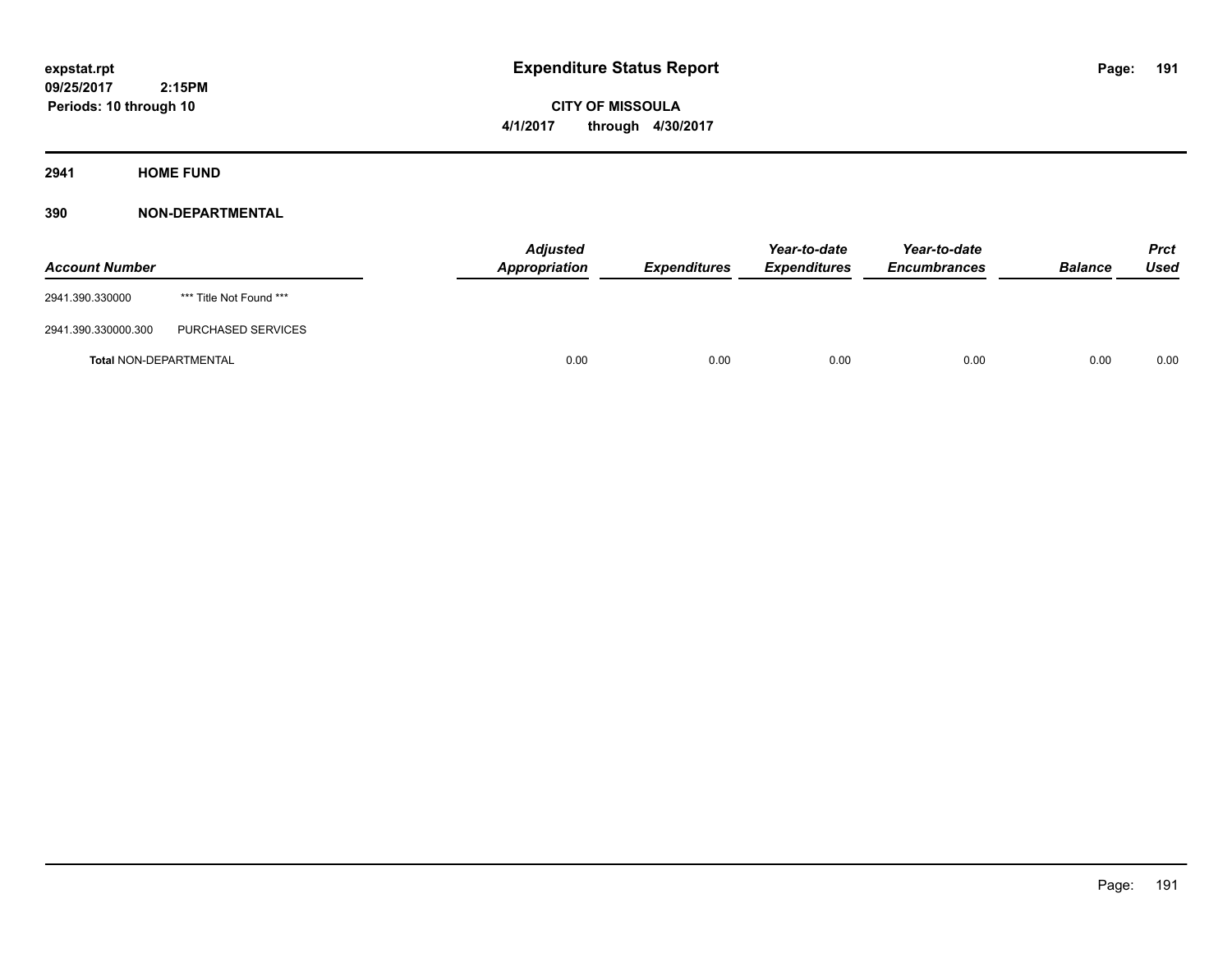**CITY OF MISSOULA 4/1/2017 through 4/30/2017**

**2941 HOME FUND**

| <b>Account Number</b>              |                                                   | <b>Adjusted</b><br><b>Appropriation</b> | <b>Expenditures</b> | Year-to-date<br><b>Expenditures</b> | Year-to-date<br><b>Encumbrances</b> | <b>Balance</b> | <b>Prct</b><br><b>Used</b> |
|------------------------------------|---------------------------------------------------|-----------------------------------------|---------------------|-------------------------------------|-------------------------------------|----------------|----------------------------|
| 2941.400.470290                    | PUBLIC SERVICE PROJECTS                           |                                         |                     |                                     |                                     |                |                            |
| 2941.400.470290.700                | <b>GRANTS &amp; CONTRIBUTIONS</b>                 |                                         |                     |                                     |                                     |                |                            |
|                                    | Total PUBLIC SERVICE PROJECTS                     | 0.00                                    | 0.00                | 0.00                                | 0.00                                | 0.00           | 0.00                       |
| 2941.400.470335                    | <b>GRANT &amp; COMMUNITY PROGRAMS</b>             |                                         |                     |                                     |                                     |                |                            |
| 2941.400.470335.300                | PURCHASED SERVICES                                |                                         |                     |                                     |                                     |                |                            |
| 2941.400.470335.350.000 ADMIN FEES |                                                   | 0.00                                    | 0.00                | 70.22                               | 0.00                                | $-70.22$       | 0.00                       |
|                                    | <b>Total PURCHASED SERVICES</b>                   | 0.00                                    | 0.00                | 70.22                               | 0.00                                | $-70.22$       | 0.00                       |
| 2941.400.470335.800                | OTHER OBJECTS                                     |                                         |                     |                                     |                                     |                |                            |
| <b>Total OTHER OBJECTS</b>         |                                                   | 0.00                                    | 0.00                | 0.00                                | 0.00                                | 0.00           | 0.00                       |
|                                    | Total GRANT & COMMUNITY PROGRAMS                  | 0.00                                    | 0.00                | 70.22                               | 0.00                                | $-70.22$       | 0.00                       |
| 2941.400.470385                    | FY16 DISTRICT XI HRC TBRA                         |                                         |                     |                                     |                                     |                |                            |
| 2941.400.470385.700                | <b>GRANTS &amp; CONTRIBUTIONS</b>                 |                                         |                     |                                     |                                     |                |                            |
|                                    | 2941.400.470385.700.000 FY16 DISTRICT XI HRC TBRA | 0.00                                    | 16,324.88           | 19,612.19                           | 0.00                                | $-19,612.19$   | 0.00                       |
|                                    | Total FY16 DISTRICT XI HRC TBRA                   | 0.00                                    | 16,324.88           | 19,612.19                           | 0.00                                | $-19,612.19$   | 0.00                       |
| 2941.400.470405                    | HOME PROGRAM INCOME                               |                                         |                     |                                     |                                     |                |                            |
| 2941.400.470405.700                | <b>GRANTS &amp; CONTRIBUTIONS</b>                 |                                         |                     |                                     |                                     |                |                            |
|                                    | 2941.400.470405.700.000 HOME PROGRAM INCOME       | 495,248.00                              | 0.00                | 11,672.25                           | 0.00                                | 483,575.75     | 2.36                       |
|                                    | Total HOME PROGRAM INCOME                         | 495,248.00                              | 0.00                | 11,672.25                           | 0.00                                | 483,575.75     | 2.36                       |
| 2941.400.470407                    | FY12 DIST XI HRC                                  |                                         |                     |                                     |                                     |                |                            |
| 2941.400.470407.700                | <b>GRANTS &amp; CONTRIBUTIONS</b>                 |                                         |                     |                                     |                                     |                |                            |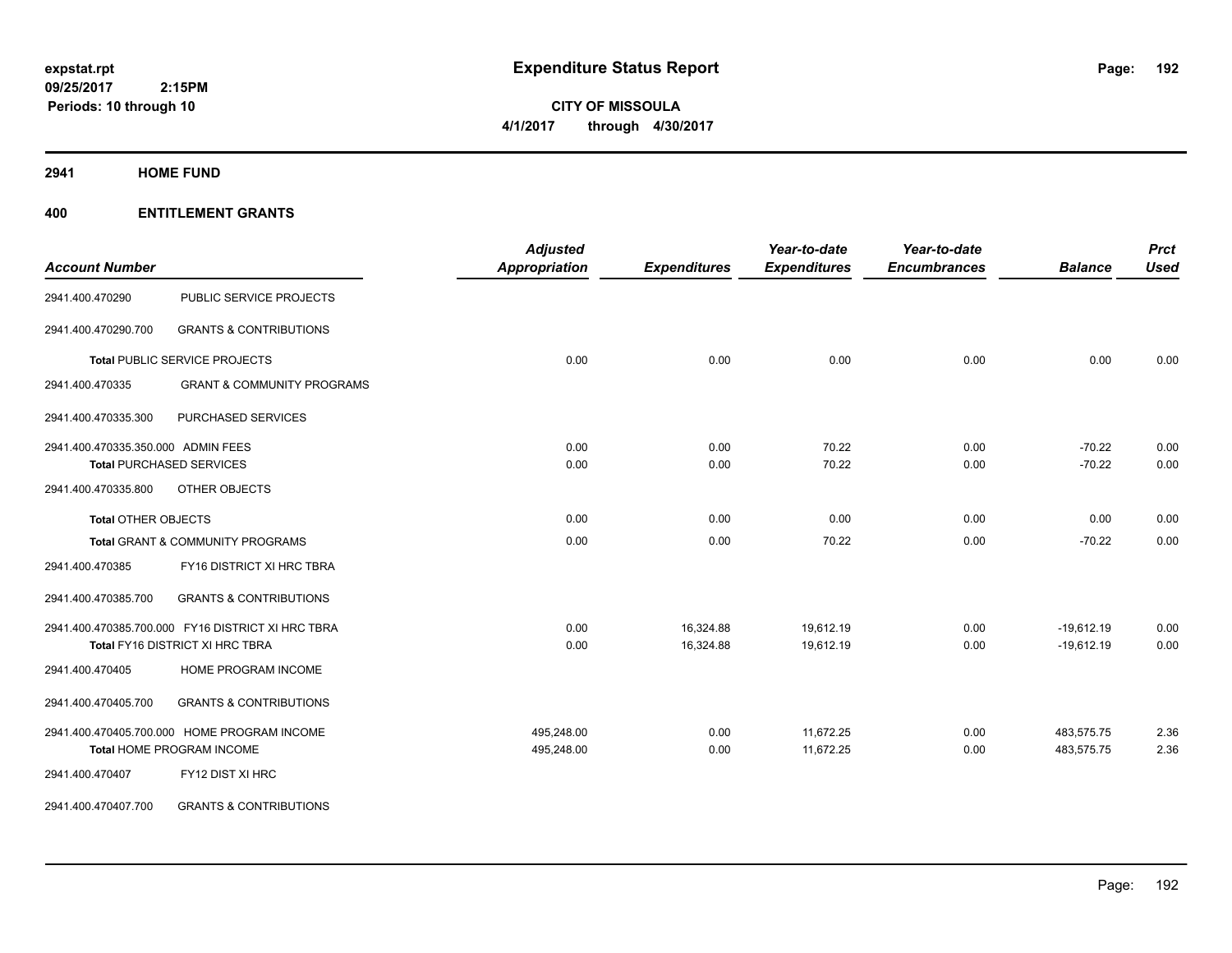**Periods: 10 through 10**

**CITY OF MISSOULA 4/1/2017 through 4/30/2017**

**2941 HOME FUND**

| <b>Account Number</b>                                     |                                                           | <b>Adjusted</b><br>Appropriation | <b>Expenditures</b> | Year-to-date<br><b>Expenditures</b> | Year-to-date<br><b>Encumbrances</b> | <b>Balance</b>             | <b>Prct</b><br><b>Used</b> |
|-----------------------------------------------------------|-----------------------------------------------------------|----------------------------------|---------------------|-------------------------------------|-------------------------------------|----------------------------|----------------------------|
| Total FY12 DIST XI HRC                                    |                                                           | 0.00                             | 0.00                | 0.00                                | 0.00                                | 0.00                       | 0.00                       |
| 2941.400.470439                                           | <b>HOMEWORD SWEETGRASS</b>                                |                                  |                     |                                     |                                     |                            |                            |
| 2941.400.470439.700                                       | <b>GRANTS &amp; CONTRIBUTIONS</b>                         |                                  |                     |                                     |                                     |                            |                            |
|                                                           | 2941.400.470439.700.000 GRANTS & CONTRIBUTIONS            | 0.00                             | 0.00                | 102,627.00                          | 0.00                                | $-102,627.00$              | 0.00                       |
| 2941.400.470450                                           | Total HOMEWORD SWEETGRASS<br><b>CONSTRUCTION PROJECTS</b> | 0.00                             | 0.00                | 102,627.00                          | 0.00                                | $-102,627.00$              | 0.00                       |
| 2941.400.470450.700                                       | <b>GRANTS &amp; CONTRIBUTIONS</b>                         |                                  |                     |                                     |                                     |                            |                            |
|                                                           | <b>Total CONSTRUCTION PROJECTS</b>                        | 0.00                             | 0.00                | 0.00                                | 0.00                                | 0.00                       | 0.00                       |
| 2941.400.470500                                           | <b>HOME GRANTS</b>                                        |                                  |                     |                                     |                                     |                            |                            |
| 2941.400.470500.700                                       | <b>GRANTS &amp; CONTRIBUTIONS</b>                         |                                  |                     |                                     |                                     |                            |                            |
| <b>Total HOME GRANTS</b>                                  | 2941.400.470500.700.000 TBD-GRANTS & CONTRIBUTIONS        | 0.00<br>0.00                     | 0.00<br>0.00        | 78.60<br>78.60                      | 0.00<br>0.00                        | $-78.60$<br>$-78.60$       | 0.00<br>0.00               |
| 2941.400.470520                                           | FY16 WORD TBRA                                            |                                  |                     |                                     |                                     |                            |                            |
| 2941.400.470520.700                                       | <b>GRANTS &amp; CONTRIBUTIONS</b>                         |                                  |                     |                                     |                                     |                            |                            |
| 2941.400.470520.700.000 WORD TBRA<br>Total FY16 WORD TBRA |                                                           | 0.00<br>0.00                     | 0.00<br>0.00        | 8,648.04<br>8,648.04                | 0.00<br>0.00                        | $-8,648.04$<br>$-8,648.04$ | 0.00<br>0.00               |
| 2941.400.510110                                           | <b>MERCHANT SERVICES</b>                                  |                                  |                     |                                     |                                     |                            |                            |
| 2941.400.510110.500                                       | <b>FIXED CHARGES</b>                                      |                                  |                     |                                     |                                     |                            |                            |
| <b>Total MERCHANT SERVICES</b>                            |                                                           | 0.00                             | 0.00                | 0.00                                | 0.00                                | 0.00                       | 0.00                       |
| 2941.400.521000                                           | INTERFUND OPERATING TRANSFERS                             |                                  |                     |                                     |                                     |                            |                            |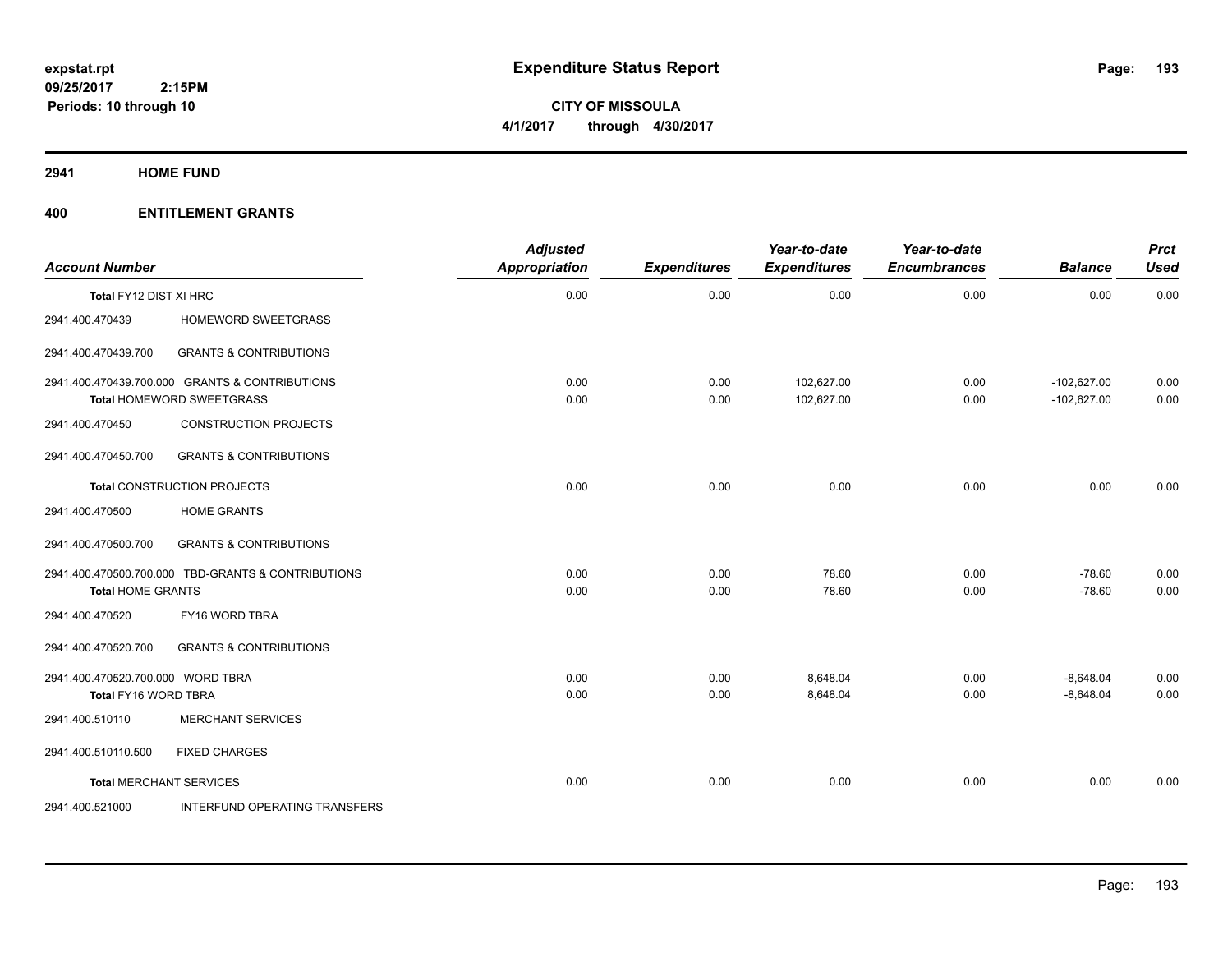**CITY OF MISSOULA 4/1/2017 through 4/30/2017**

**2941 HOME FUND**

| <b>Account Number</b>                      | <b>Adjusted</b><br>Appropriation | <b>Expenditures</b> | Year-to-date<br><b>Expenditures</b> | Year-to-date<br><b>Encumbrances</b> | <b>Balance</b> | <b>Prct</b><br>Used |
|--------------------------------------------|----------------------------------|---------------------|-------------------------------------|-------------------------------------|----------------|---------------------|
| OTHER OBJECTS<br>2941.400.521000.800       |                                  |                     |                                     |                                     |                |                     |
| <b>Total INTERFUND OPERATING TRANSFERS</b> | 0.00                             | 0.00                | 0.00                                | 0.00                                | 0.00           | 0.00                |
| <b>Total HOME FUND</b>                     | 495,248.00                       | 16,324.88           | 142.708.30                          | 0.00                                | 352.539.70     | 28.82               |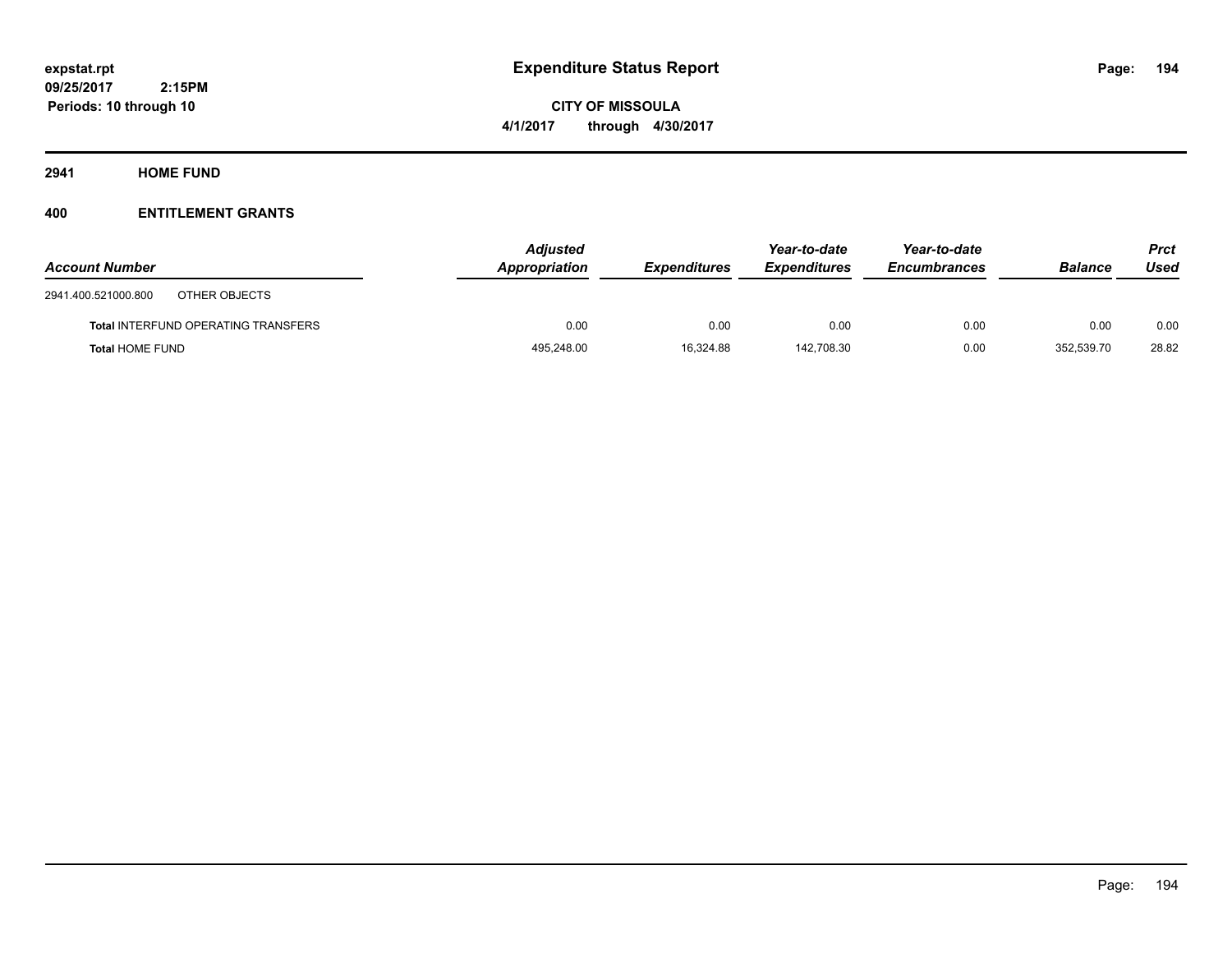## **2943 CITY HOME PROGRAM INCOME**

|                                                          | <b>Adjusted</b>      |                     | Year-to-date        | Year-to-date        |                | <b>Prct</b> |
|----------------------------------------------------------|----------------------|---------------------|---------------------|---------------------|----------------|-------------|
| <b>Account Number</b>                                    | <b>Appropriation</b> | <b>Expenditures</b> | <b>Expenditures</b> | <b>Encumbrances</b> | <b>Balance</b> | <b>Used</b> |
| *** Title Not Found ***<br>2943.400.470405               |                      |                     |                     |                     |                |             |
| PURCHASED SERVICES<br>2943.400.470405.300                |                      |                     |                     |                     |                |             |
| 2943.400.470405.350.000 PROFESSIONAL SERVICES            | 25,000.00            | 0.00                | 0.00                | 0.00                | 25,000.00      | 0.00        |
| <b>Total PURCHASED SERVICES</b>                          | 25,000.00            | 0.00                | 0.00                | 0.00                | 25,000.00      | 0.00        |
| <b>GRANTS &amp; CONTRIBUTIONS</b><br>2943.400.470405.700 |                      |                     |                     |                     |                |             |
| 2943.400.470405.700.000 GRANTS & CONTRIBUTIONS           | 0.00                 | 0.00                | 181.50              | 0.00                | $-181.50$      | 0.00        |
| <b>Total GRANTS &amp; CONTRIBUTIONS</b>                  | 0.00                 | 0.00                | 181.50              | 0.00                | $-181.50$      | 0.00        |
| <b>Total CITY HOME PROGRAM INCOME</b>                    | 25.000.00            | 0.00                | 181.50              | 0.00                | 24.818.50      | 0.73        |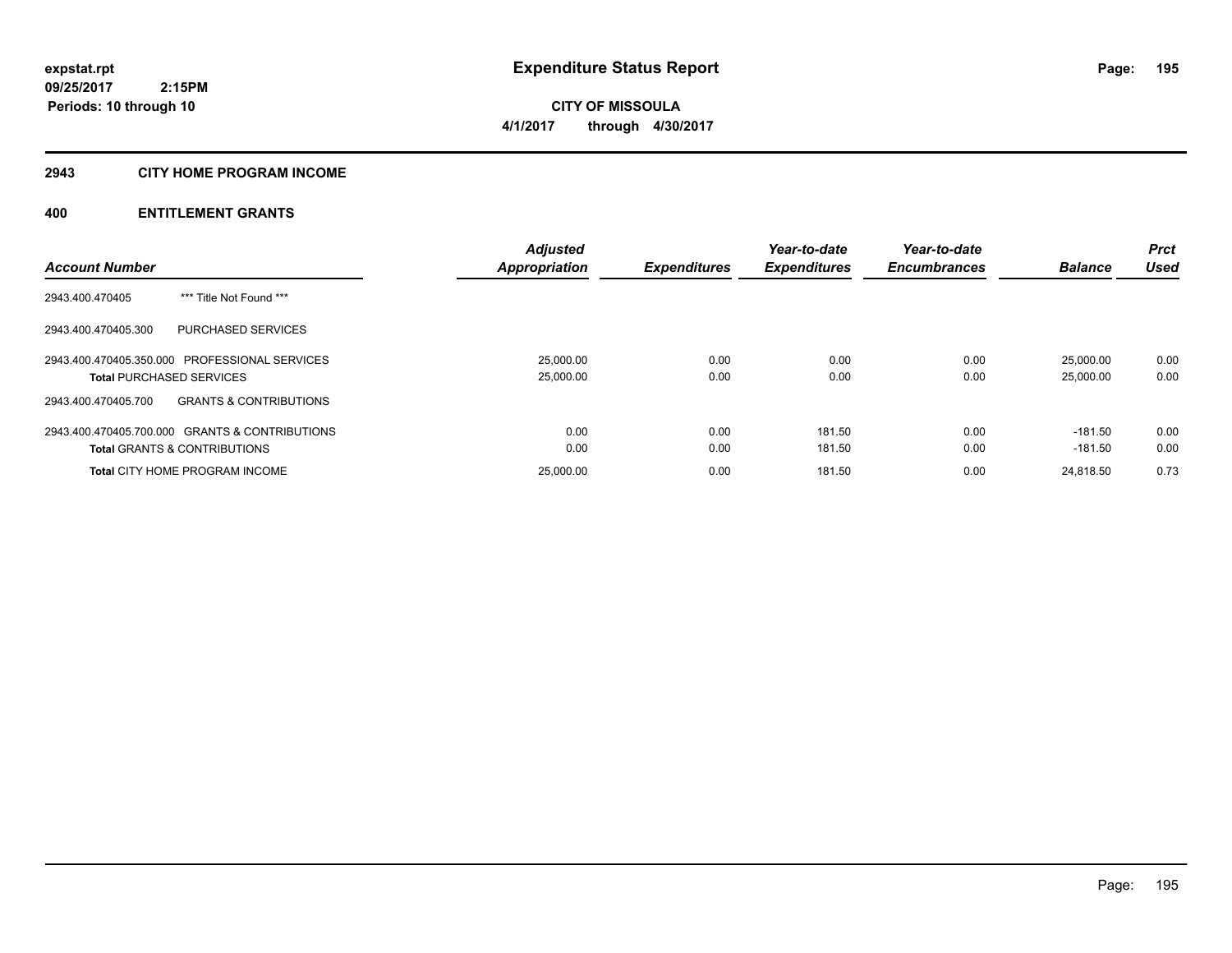**CITY OF MISSOULA 4/1/2017 through 4/30/2017**

#### **2955 TRANSPORTATION**

|                                                          | <b>Adjusted</b> |                     | Year-to-date        | Year-to-date        |                | <b>Prct</b> |
|----------------------------------------------------------|-----------------|---------------------|---------------------|---------------------|----------------|-------------|
| <b>Account Number</b>                                    | Appropriation   | <b>Expenditures</b> | <b>Expenditures</b> | <b>Encumbrances</b> | <b>Balance</b> | <b>Used</b> |
| <b>TRANSPORTATION</b><br>2955.250.411070                 |                 |                     |                     |                     |                |             |
| PERSONAL SERVICES<br>2955.250.411070.100                 |                 |                     |                     |                     |                |             |
| 2955.250.411070.110.000 SALARIES AND WAGES               | 249,730.00      | 19,370.88           | 196,297.36          | 0.00                | 53,432.64      | 78.60       |
| 2955.250.411070.140.000 EMPLOYER CONTRIBUTIONS           | 81,632.00       | 6,381.56            | 69,768.98           | 0.00                | 11,863.02      | 85.47       |
| 2955.250.411070.141.000 STATE RETIREMENT CONTRIBUTIONS   | 0.00            | 32.06               | 320.87              | 0.00                | $-320.87$      | 0.00        |
| <b>Total PERSONAL SERVICES</b>                           | 331,362.00      | 25.784.50           | 266,387.21          | 0.00                | 64.974.79      | 80.39       |
| 2955.250.411070.200<br><b>SUPPLIES</b>                   |                 |                     |                     |                     |                |             |
| 2955.250.411070.210.000 OFFICE SUPPLIES                  | 6.000.00        | 25.00               | 790.03              | 0.00                | 5,209.97       | 13.17       |
| 2955.250.411070.220.000 OPERATING SUPPLIES               | 1,300.00        | 0.00                | 1,194.30            | 0.00                | 105.70         | 91.87       |
| 2955.250.411070.240.000 OTHER SUPPLIES                   | 360.00          | 0.00                | 0.00                | 0.00                | 360.00         | 0.00        |
| <b>Total SUPPLIES</b>                                    | 7,660.00        | 25.00               | 1,984.33            | 0.00                | 5,675.67       | 25.91       |
| 2955.250.411070.300<br><b>PURCHASED SERVICES</b>         |                 |                     |                     |                     |                |             |
| 2955.250.411070.310.000 COMMUNICATIONS                   | 500.00          | 40.00               | 206.26              | 0.00                | 293.74         | 41.25       |
| 2955.250.411070.320.000 PRINTING & DUPLICATING           | 5,000.00        | 19.18               | 126.94              | 0.00                | 4,873.06       | 2.54        |
| 2955.250.411070.330.000 PUBLICITY, SUBSCRIPTIONS & DUES  | 3,000.00        | 0.00                | 2,987.94            | 0.00                | 12.06          | 99.60       |
| 2955.250.411070.344.000 TELEPHONE SERVICE                | 500.00          | 1.51                | 115.53              | 0.00                | 384.47         | 23.11       |
| 2955.250.411070.350.000 PROFESSIONAL SERVICES            | 50,000.00       | 0.00                | 17,535.66           | 0.00                | 32,464.34      | 35.07       |
| 2955.250.411070.360.000 REPAIR & MAINTENANCE             | 8,900.00        | 111.48              | 2,094.93            | 0.00                | 6,805.07       | 23.54       |
| 2955.250.411070.370.000 TRAVEL                           | 9,000.00        | 1,649.52            | 1,959.71            | 0.00                | 7,040.29       | 21.77       |
| 2955.250.411070.380.000 TRAINING                         | 5,500.00        | 0.00                | 1,065.00            | 0.00                | 4,435.00       | 19.36       |
| 2955.250.411070.390.000 OTHER PURCHASED SERVICES         | 0.00            | 22,215.02           | 43,321.21           | 0.00                | $-43,321.21$   | 0.00        |
| <b>Total PURCHASED SERVICES</b>                          | 82,400.00       | 24,036.71           | 69,413.18           | 0.00                | 12.986.82      | 84.24       |
| <b>FIXED CHARGES</b><br>2955.250.411070.500              |                 |                     |                     |                     |                |             |
| 2955.250.411070.500.000 FIXED CHARGES                    | 24,000.00       | 0.00                | 12,360.00           | 0.00                | 11,640.00      | 51.50       |
| <b>Total FIXED CHARGES</b>                               | 24,000.00       | 0.00                | 12,360.00           | 0.00                | 11,640.00      | 51.50       |
| 2955.250.411070.700<br><b>GRANTS &amp; CONTRIBUTIONS</b> |                 |                     |                     |                     |                |             |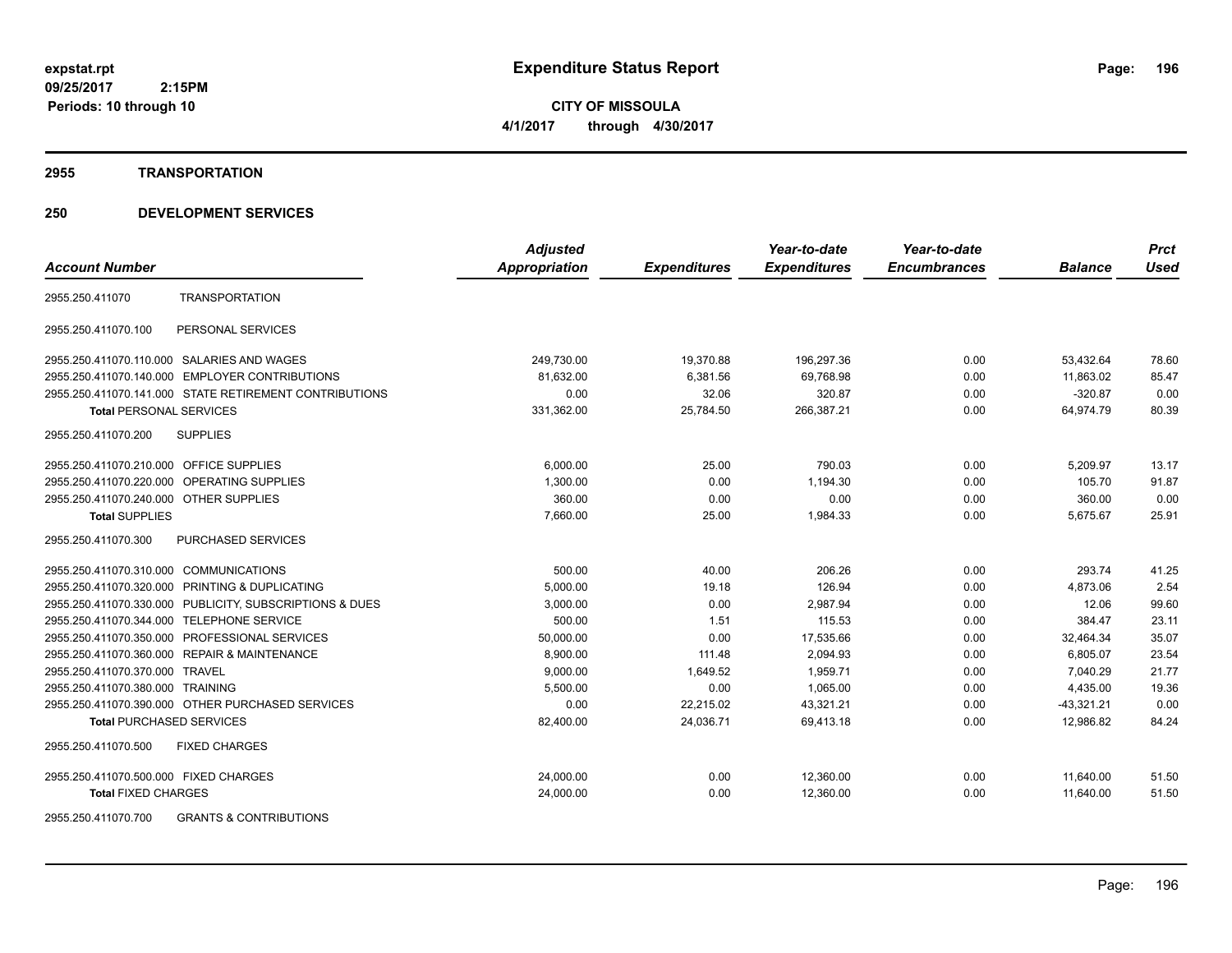#### **2955 TRANSPORTATION**

| <b>Account Number</b>                                   | <b>Adjusted</b><br><b>Appropriation</b> | <b>Expenditures</b> | Year-to-date<br><b>Expenditures</b> | Year-to-date<br><b>Encumbrances</b> | <b>Balance</b> | <b>Prct</b><br><b>Used</b> |
|---------------------------------------------------------|-----------------------------------------|---------------------|-------------------------------------|-------------------------------------|----------------|----------------------------|
|                                                         |                                         |                     |                                     |                                     |                |                            |
| 2955.250.411070.700.000 GRANTS & CONTRIBUTIONS          | 144,228.00                              | 0.00                | 31,995.00                           | 0.00                                | 112,233.00     | 22.18                      |
| <b>Total GRANTS &amp; CONTRIBUTIONS</b>                 | 144,228.00                              | 0.00                | 31,995.00                           | 0.00                                | 112,233.00     | 22.18                      |
| 2955.250.411070.800<br>OTHER OBJECTS                    |                                         |                     |                                     |                                     |                |                            |
| 2955.250.411070.845.000 CONTINGENCY                     | 207,937.00                              | 0.00                | 0.00                                | 0.00                                | 207,937.00     | 0.00                       |
| <b>Total OTHER OBJECTS</b>                              | 207,937.00                              | 0.00                | 0.00                                | 0.00                                | 207,937.00     | 0.00                       |
| <b>Total TRANSPORTATION</b>                             | 797,587.00                              | 49,846.21           | 382,139.72                          | 0.00                                | 415,447.28     | 47.91                      |
| <b>BIKE/PED MDT</b><br>2955.250.411079                  |                                         |                     |                                     |                                     |                |                            |
| <b>SUPPLIES</b><br>2955.250.411079.200                  |                                         |                     |                                     |                                     |                |                            |
| 2955.250.411079.220.000 OPERATING SUPPLIES              | 0.00                                    | 0.00                | 5,700.00                            | 0.00                                | $-5,700.00$    | 0.00                       |
| <b>Total SUPPLIES</b>                                   | 0.00                                    | 0.00                | 5,700.00                            | 0.00                                | $-5,700.00$    | 0.00                       |
| 2955.250.411079.300<br>PURCHASED SERVICES               |                                         |                     |                                     |                                     |                |                            |
| 2955.250.411079.330.000 PUBLICITY, SUBSCRIPTIONS & DUES | 0.00                                    | 0.00                | 1,285.00                            | 0.00                                | $-1,285.00$    | 0.00                       |
| 2955.250.411079.350.000 PROFESSIONAL SERVICES           | 0.00                                    | 1,000.00            | 6,090.00                            | 0.00                                | $-6,090.00$    | 0.00                       |
| <b>Total PURCHASED SERVICES</b>                         | 0.00                                    | 1,000.00            | 7,375.00                            | 0.00                                | $-7,375.00$    | 0.00                       |
| <b>Total BIKE/PED MDT</b>                               | 0.00                                    | 1,000.00            | 13,075.00                           | 0.00                                | $-13,075.00$   | 0.00                       |
| <b>MIM MDT</b><br>2955.250.411080                       |                                         |                     |                                     |                                     |                |                            |
| PERSONAL SERVICES<br>2955.250.411080.100                |                                         |                     |                                     |                                     |                |                            |
| 2955.250.411080.110.000 CMAQ/MIM-SALARIES AND WAGES     | 161.379.00                              | 8.847.05            | 85.057.76                           | 0.00                                | 76.321.24      | 52.71                      |
| 2955.250.411080.120.000 OVERTIME                        | 0.00                                    | 0.00                | 969.58                              | 0.00                                | $-969.58$      | 0.00                       |
| 2955.250.411080.140.000 EMPLOYER CONTRIBUTIONS          | 66,158.00                               | 3,314.02            | 35,686.53                           | 0.00                                | 30,471.47      | 53.94                      |
| <b>Total PERSONAL SERVICES</b>                          | 227,537.00                              | 12,161.07           | 121,713.87                          | 0.00                                | 105,823.13     | 53.49                      |
| 2955.250.411080.200<br><b>SUPPLIES</b>                  |                                         |                     |                                     |                                     |                |                            |
| 2955.250.411080.210.000 OFFICE SUPPLIES                 | 1,000.00                                | 529.85              | 1,437.29                            | 0.00                                | $-437.29$      | 143.73                     |
| 2955.250.411080.220.000 OPERATING SUPPLIES              | 35,000.00                               | 0.00                | 13,829.83                           | 0.00                                | 21,170.17      | 39.51                      |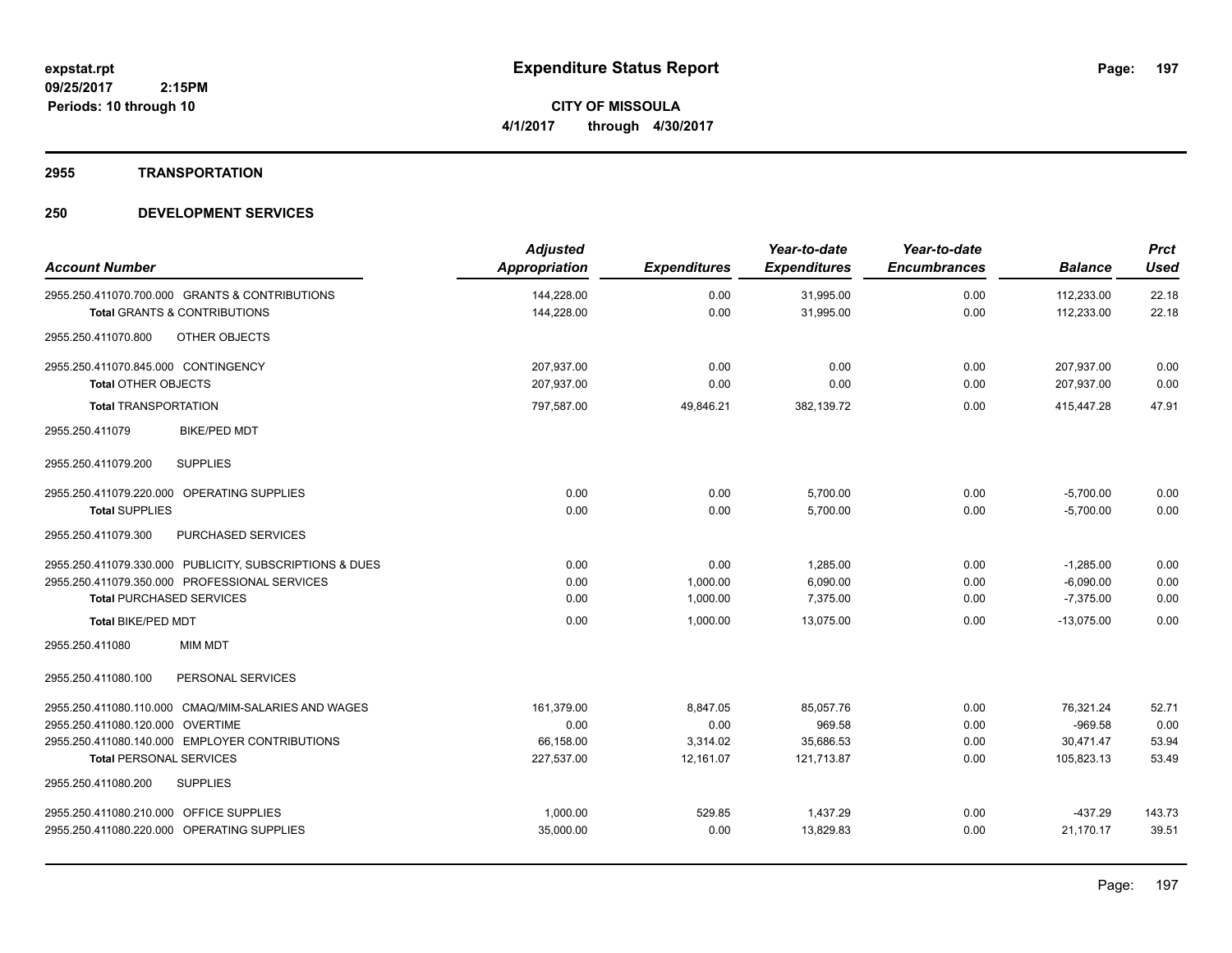**CITY OF MISSOULA 4/1/2017 through 4/30/2017**

#### **2955 TRANSPORTATION**

|                                                          | <b>Adjusted</b> |                     | Year-to-date        | Year-to-date        |                | <b>Prct</b> |
|----------------------------------------------------------|-----------------|---------------------|---------------------|---------------------|----------------|-------------|
| <b>Account Number</b>                                    | Appropriation   | <b>Expenditures</b> | <b>Expenditures</b> | <b>Encumbrances</b> | <b>Balance</b> | <b>Used</b> |
| <b>Total SUPPLIES</b>                                    | 36,000.00       | 529.85              | 15,267.12           | 0.00                | 20,732.88      | 42.41       |
| <b>PURCHASED SERVICES</b><br>2955.250.411080.300         |                 |                     |                     |                     |                |             |
| 2955.250.411080.310.000 COMMUNICATIONS                   | 1,200.00        | 85.63               | 1,441.04            | 0.00                | $-241.04$      | 120.09      |
| 2955.250.411080.320.000<br>PRINTING & DUPLICATING        | 5,000.00        | 119.97              | 3,807.12            | 0.00                | 1,192.88       | 76.14       |
| 2955.250.411080.330.000 PUBLICITY, SUBSCRIPTIONS & DUES  | 25,000.00       | 783.25              | 18,919.02           | 0.00                | 6,080.98       | 75.68       |
| 2955.250.411080.344.000 TELEPHONE SERVICE                | 50.00           | 2.17                | 23.61               | 0.00                | 26.39          | 47.22       |
| PROFESSIONAL SERVICES<br>2955.250.411080.350.000         | 14,207.00       | 100.00              | 4,003.74            | 0.00                | 10,203.26      | 28.18       |
| 2955.250.411080.360.000 REPAIR & MAINTENANCE             | 0.00            | 0.00                | 12.00               | 0.00                | $-12.00$       | 0.00        |
| 2955.250.411080.370.000 TRAVEL                           | 3,000.00        | 0.00                | 1,374.31            | 0.00                | 1,625.69       | 45.81       |
| 2955.250.411080.380.000 TRAINING                         | 5,000.00        | 0.00                | 1,899.82            | 0.00                | 3,100.18       | 38.00       |
| 2955.250.411080.390.000 OTHER PURCHASED SERVICES         | 20,000.00       | 0.00                | 3,912.50            | 0.00                | 16,087.50      | 19.56       |
| <b>Total PURCHASED SERVICES</b>                          | 73,457.00       | 1,091.02            | 35,393.16           | 0.00                | 38,063.84      | 48.18       |
| 2955.250.411080.500<br><b>FIXED CHARGES</b>              |                 |                     |                     |                     |                |             |
| 2955.250.411080.500.000 FIXED CHARGES                    | 10,000.00       | 0.00                | 0.00                | 0.00                | 10,000.00      | 0.00        |
| <b>Total FIXED CHARGES</b>                               | 10.000.00       | 0.00                | 0.00                | 0.00                | 10.000.00      | 0.00        |
| 2955.250.411080.700<br><b>GRANTS &amp; CONTRIBUTIONS</b> |                 |                     |                     |                     |                |             |
| 2955.250.411080.700.000 GRANTS & CONTRIBUTIONS           | 2,500.00        | 0.00                | 500.00              | 0.00                | 2,000.00       | 20.00       |
| <b>Total GRANTS &amp; CONTRIBUTIONS</b>                  | 2,500.00        | 0.00                | 500.00              | 0.00                | 2,000.00       | 20.00       |
| 2955.250.411080.800<br>OTHER OBJECTS                     |                 |                     |                     |                     |                |             |
| <b>Total OTHER OBJECTS</b>                               | 0.00            | 0.00                | 0.00                | 0.00                | 0.00           | 0.00        |
| <b>Total MIM MDT</b>                                     | 349,494.00      | 13.781.94           | 172,874.15          | 0.00                | 176.619.85     | 49.46       |
| <b>BIKE-PED PROGRAM</b><br>2955.250.430255               |                 |                     |                     |                     |                |             |
| 2955.250.430255.100<br>PERSONAL SERVICES                 |                 |                     |                     |                     |                |             |
| 2955.250.430255.110.000 SALARIES AND WAGES               | 49,884.00       | 3,837.16            | 39,516.13           | 0.00                | 10,367.87      | 79.22       |
| 2955.250.430255.140.000 EMPLOYER CONTRIBUTIONS           | 17,600.00       | 1,421.43            | 15,134.59           | 0.00                | 2,465.41       | 85.99       |
|                                                          |                 |                     |                     |                     |                |             |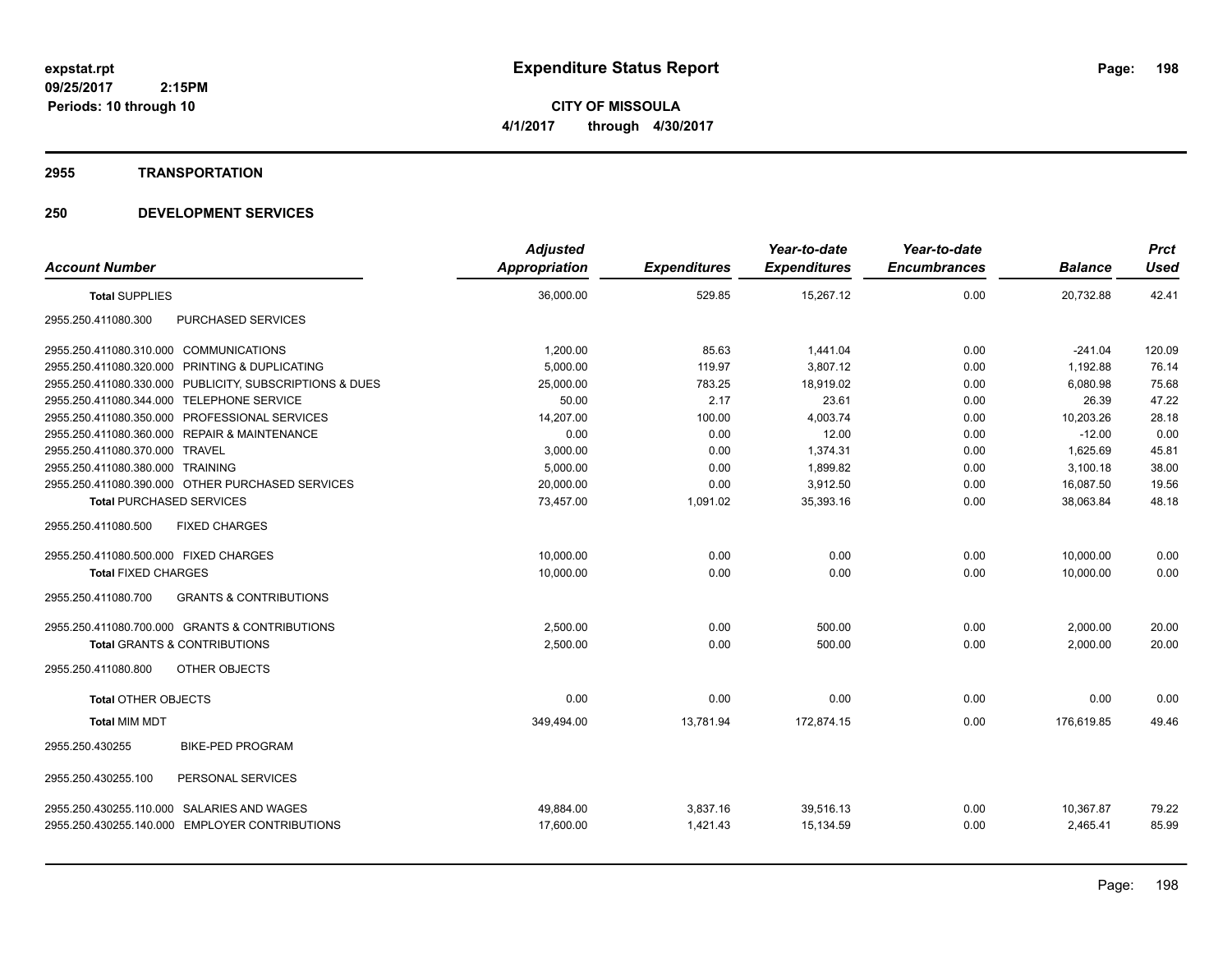**CITY OF MISSOULA 4/1/2017 through 4/30/2017**

#### **2955 TRANSPORTATION**

| <b>Adjusted</b> |                      | Year-to-date        | Year-to-date        |                     | <b>Prct</b><br><b>Used</b> |
|-----------------|----------------------|---------------------|---------------------|---------------------|----------------------------|
|                 |                      |                     |                     |                     |                            |
| 67,484.00       | 5,258.59             | 54,650.72           | 0.00                | 12.833.28           | 80.98                      |
|                 |                      |                     |                     |                     |                            |
| 1,000.00        | 0.00                 | 100.24              | 0.00                | 899.76              | 10.02                      |
| 0.00            | 0.00                 | 92.97               | 0.00                | $-92.97$            | 0.00                       |
| 1,000.00        | 0.00                 | 193.21              | 0.00                | 806.79              | 19.32                      |
|                 |                      |                     |                     |                     |                            |
| 0.00            | 5.67                 | 84.32               | 0.00                | $-84.32$            | 0.00                       |
| 125.00          | 0.51                 | 383.47              | 0.00                | $-258.47$           | 306.78                     |
| 395.00          | 110.00               | 110.00              | 0.00                | 285.00              | 27.85                      |
| 29.00           | 8.09                 | 26.97               | 0.00                | 2.03                | 93.00                      |
| 4,004.00        | 0.00                 | 481.00              | 0.00                | 3,523.00            | 12.01                      |
| 1,200.00        | 0.00                 | 1.677.43            | 0.00                | $-477.43$           | 139.79                     |
| 800.00          | 0.00                 | 685.00              | 0.00                | 115.00              | 85.63                      |
| 4,500.00        | 0.00                 | 0.00                | 0.00                | 4,500.00            | 0.00                       |
| 11,053.00       | 124.27               | 3,448.19            | 0.00                | 7,604.81            | 31.20                      |
|                 |                      |                     |                     |                     |                            |
| 4,592.00        | 0.00                 | 2,084.95            | 0.00                | 2,507.05            | 45.40                      |
| 4.592.00        | 0.00                 | 2.084.95            | 0.00                | 2.507.05            | 45.40                      |
|                 |                      |                     |                     |                     |                            |
| 0.00            | 0.00                 | 0.00                | 0.00                | 0.00                | 0.00                       |
|                 |                      |                     |                     |                     |                            |
| 0.00            | 0.00                 | 0.00                | 0.00                | 0.00                | 0.00                       |
|                 |                      |                     |                     |                     |                            |
| 0.00            | 0.00                 | 0.00                | 0.00                | 0.00                | 0.00                       |
| 84,129.00       | 5,382.86             | 60,377.07           | 0.00                | 23.751.93           | 71.77                      |
|                 | <b>Appropriation</b> | <b>Expenditures</b> | <b>Expenditures</b> | <b>Encumbrances</b> | <b>Balance</b>             |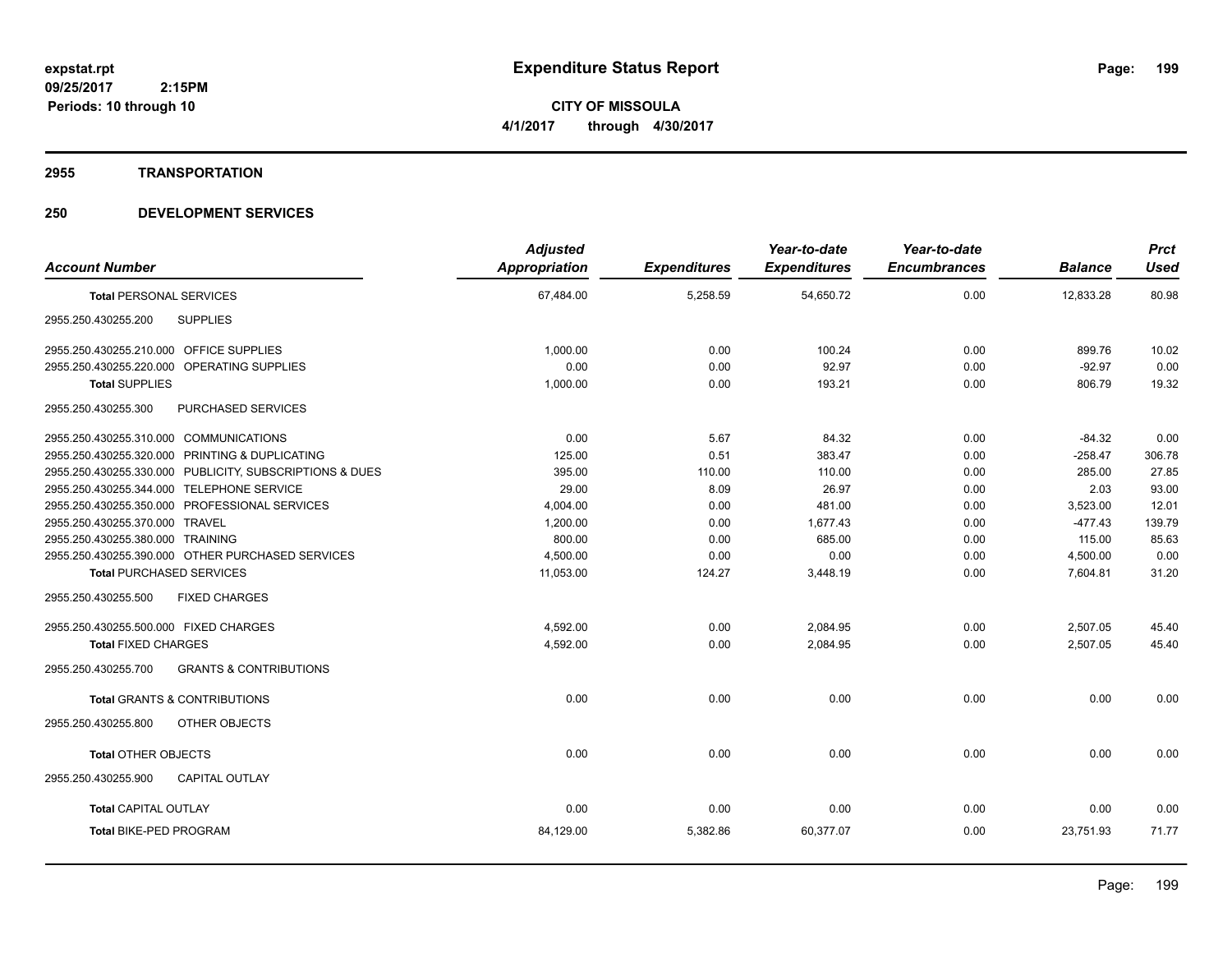#### **2955 TRANSPORTATION**

| <b>Account Number</b>       |                                                                                 | <b>Adjusted</b><br><b>Appropriation</b> | <b>Expenditures</b>  | Year-to-date<br><b>Expenditures</b> | Year-to-date<br><b>Encumbrances</b> | <b>Balance</b>             | <b>Prct</b><br><b>Used</b> |
|-----------------------------|---------------------------------------------------------------------------------|-----------------------------------------|----------------------|-------------------------------------|-------------------------------------|----------------------------|----------------------------|
| 2955.250.430257             | Missoula Active Transportation Plan                                             |                                         |                      |                                     |                                     |                            |                            |
| 2955.250.430257.200         | <b>SUPPLIES</b>                                                                 |                                         |                      |                                     |                                     |                            |                            |
| <b>Total SUPPLIES</b>       |                                                                                 | 0.00                                    | 0.00                 | 0.00                                | 0.00                                | 0.00                       | 0.00                       |
| 2955.250.430257.300         | PURCHASED SERVICES                                                              |                                         |                      |                                     |                                     |                            |                            |
|                             | 2955.250.430257.360.000 REPAIR & MAINTENANCE<br><b>Total PURCHASED SERVICES</b> | 0.00<br>0.00                            | 3,035.00<br>3,035.00 | 3,035.00<br>3,035.00                | 0.00<br>0.00                        | $-3,035.00$<br>$-3,035.00$ | 0.00<br>0.00               |
| 2955.250.430257.900         | CAPITAL OUTLAY                                                                  |                                         |                      |                                     |                                     |                            |                            |
| <b>Total CAPITAL OUTLAY</b> |                                                                                 | 0.00                                    | 0.00                 | 0.00                                | 0.00                                | 0.00                       | 0.00                       |
|                             | <b>Total Missoula Active Transportation Plan</b>                                | 0.00                                    | 3,035.00             | 3,035.00                            | 0.00                                | $-3,035.00$                | 0.00                       |
| 2955.250.430267             | <b>CMAQ GRANT</b>                                                               |                                         |                      |                                     |                                     |                            |                            |
| 2955.250.430267.200         | <b>SUPPLIES</b>                                                                 |                                         |                      |                                     |                                     |                            |                            |
| <b>Total CMAQ GRANT</b>     |                                                                                 | 0.00                                    | 0.00                 | 0.00                                | 0.00                                | 0.00                       | 0.00                       |
| 2955.250.510110             | <b>MERCHANT SERVICES</b>                                                        |                                         |                      |                                     |                                     |                            |                            |
| 2955.250.510110.500         | <b>FIXED CHARGES</b>                                                            |                                         |                      |                                     |                                     |                            |                            |
|                             | <b>Total MERCHANT SERVICES</b>                                                  | 0.00                                    | 0.00                 | 0.00                                | 0.00                                | 0.00                       | 0.00                       |
| 2955.250.510306             | SALARY RESERVE                                                                  |                                         |                      |                                     |                                     |                            |                            |
| 2955.250.510306.100         | PERSONAL SERVICES                                                               |                                         |                      |                                     |                                     |                            |                            |
| <b>Total SALARY RESERVE</b> |                                                                                 | 0.00                                    | 0.00                 | 0.00                                | 0.00                                | 0.00                       | 0.00                       |
| 2955.250.521000             | <b>INTERFUND OPERATING TRANSFERS</b>                                            |                                         |                      |                                     |                                     |                            |                            |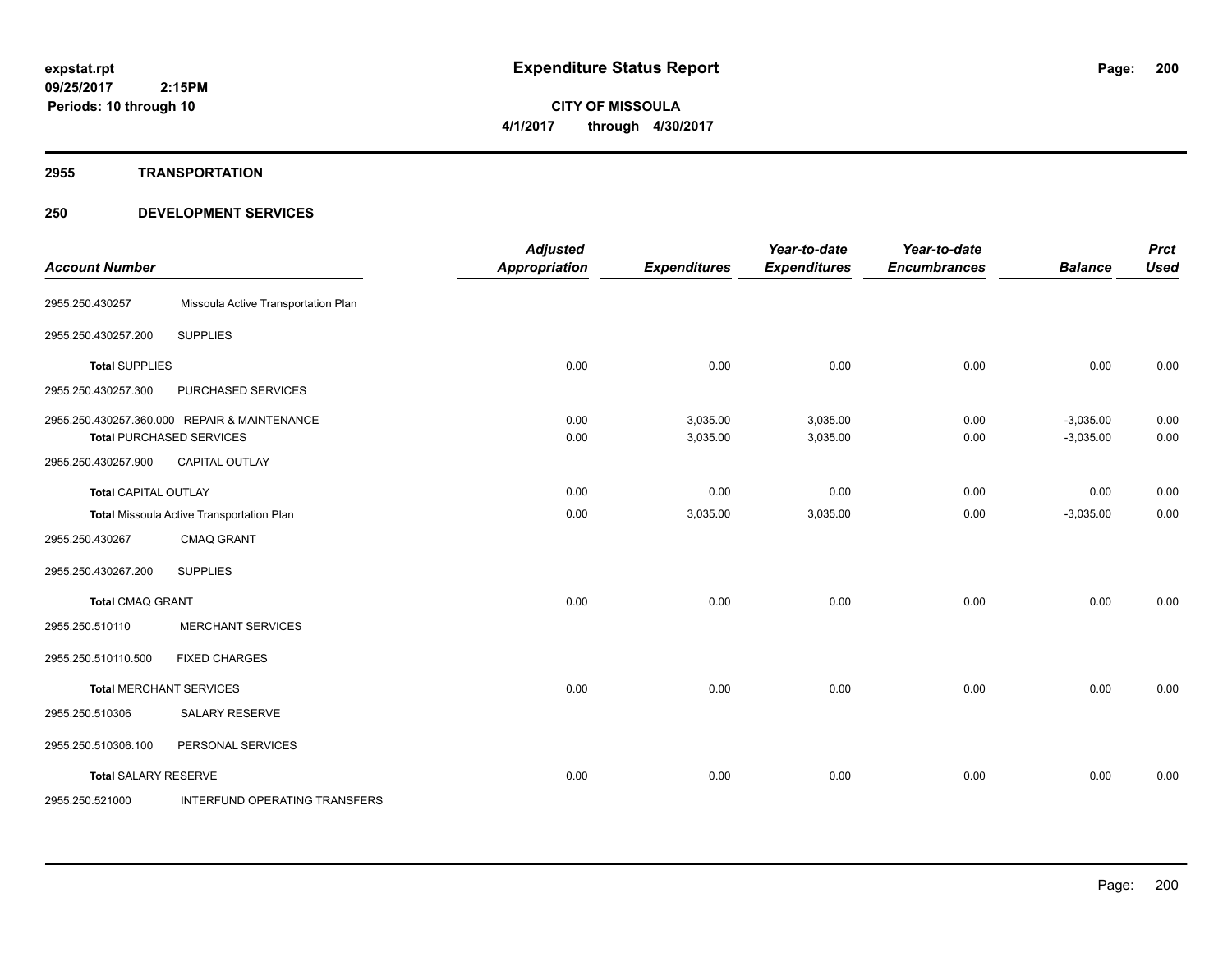**CITY OF MISSOULA 4/1/2017 through 4/30/2017**

#### **2955 TRANSPORTATION**

| <b>Account Number</b>                      | <b>Adjusted</b><br>Appropriation | <b>Expenditures</b> | Year-to-date<br><b>Expenditures</b> | Year-to-date<br><b>Encumbrances</b> | <b>Balance</b> | <b>Prct</b><br>Used |
|--------------------------------------------|----------------------------------|---------------------|-------------------------------------|-------------------------------------|----------------|---------------------|
| 2955.250.521000.800<br>OTHER OBJECTS       |                                  |                     |                                     |                                     |                |                     |
| <b>Total INTERFUND OPERATING TRANSFERS</b> | 0.00                             | 0.00                | 0.00                                | 0.00                                | 0.00           | 0.00                |
| <b>Total TRANSPORTATION</b>                | 1,231,210.00                     | 73.046.01           | 631,500.94                          | 0.00                                | 599.709.06     | 51.29               |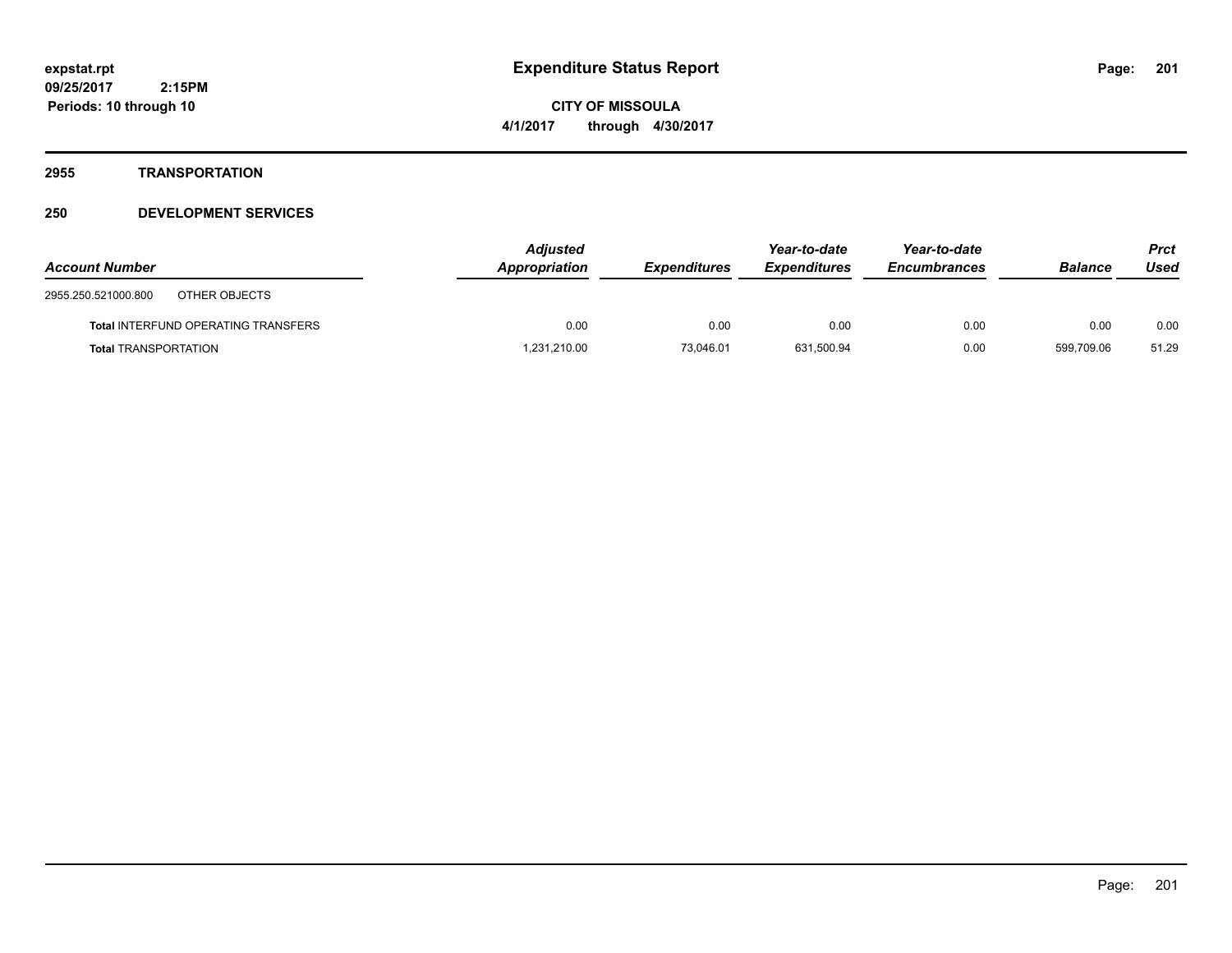## **2987 FEDERAL TRANSPORTATION FUND**

| <b>Account Number</b>           |                                                   | <b>Adjusted</b><br><b>Appropriation</b> | <b>Expenditures</b> | Year-to-date<br><b>Expenditures</b> | Year-to-date<br><b>Encumbrances</b> | <b>Balance</b> | <b>Prct</b><br><b>Used</b> |
|---------------------------------|---------------------------------------------------|-----------------------------------------|---------------------|-------------------------------------|-------------------------------------|----------------|----------------------------|
| 2987.390.430255                 | <b>Bitterroot Bike Trail Safe Crossings</b>       |                                         |                     |                                     |                                     |                |                            |
| 2987.390.430255.900             | <b>CAPITAL OUTLAY</b>                             |                                         |                     |                                     |                                     |                |                            |
|                                 | <b>Total Bitterroot Bike Trail Safe Crossings</b> | 0.00                                    | 0.00                | 0.00                                | 0.00                                | 0.00           | 0.00                       |
| 2987.390.430257                 | <b>BICYCLE COMMUTER NETWORK</b>                   |                                         |                     |                                     |                                     |                |                            |
| 2987.390.430257.900             | CAPITAL OUTLAY                                    |                                         |                     |                                     |                                     |                |                            |
|                                 | <b>Total BICYCLE COMMUTER NETWORK</b>             | 0.00                                    | 0.00                | 0.00                                | 0.00                                | 0.00           | 0.00                       |
| 2987.390.460509                 | <b>KIM WILLIAMS TRAIL</b>                         |                                         |                     |                                     |                                     |                |                            |
| 2987.390.460509.900             | CAPITAL OUTLAY                                    |                                         |                     |                                     |                                     |                |                            |
|                                 | 2987.390.460509.930.000 KIM WILLIAMS EAST         | 371,738.00                              | 1,076.77            | 98,437.31                           | 0.00                                | 273,300.69     | 26.48                      |
| <b>Total KIM WILLIAMS TRAIL</b> |                                                   | 371,738.00                              | 1,076.77            | 98,437.31                           | 0.00                                | 273,300.69     | 26.48                      |
| 2987.390.510000                 | <b>MISCELLANEOUS</b>                              |                                         |                     |                                     |                                     |                |                            |
| 2987.390.510000.800             | OTHER OBJECTS                                     |                                         |                     |                                     |                                     |                |                            |
| <b>Total MISCELLANEOUS</b>      |                                                   | 0.00                                    | 0.00                | 0.00                                | 0.00                                | 0.00           | 0.00                       |
|                                 | <b>Total FEDERAL TRANSPORTATION FUND</b>          | 371,738.00                              | 1,076.77            | 98,437.31                           | 0.00                                | 273,300.69     | 26.48                      |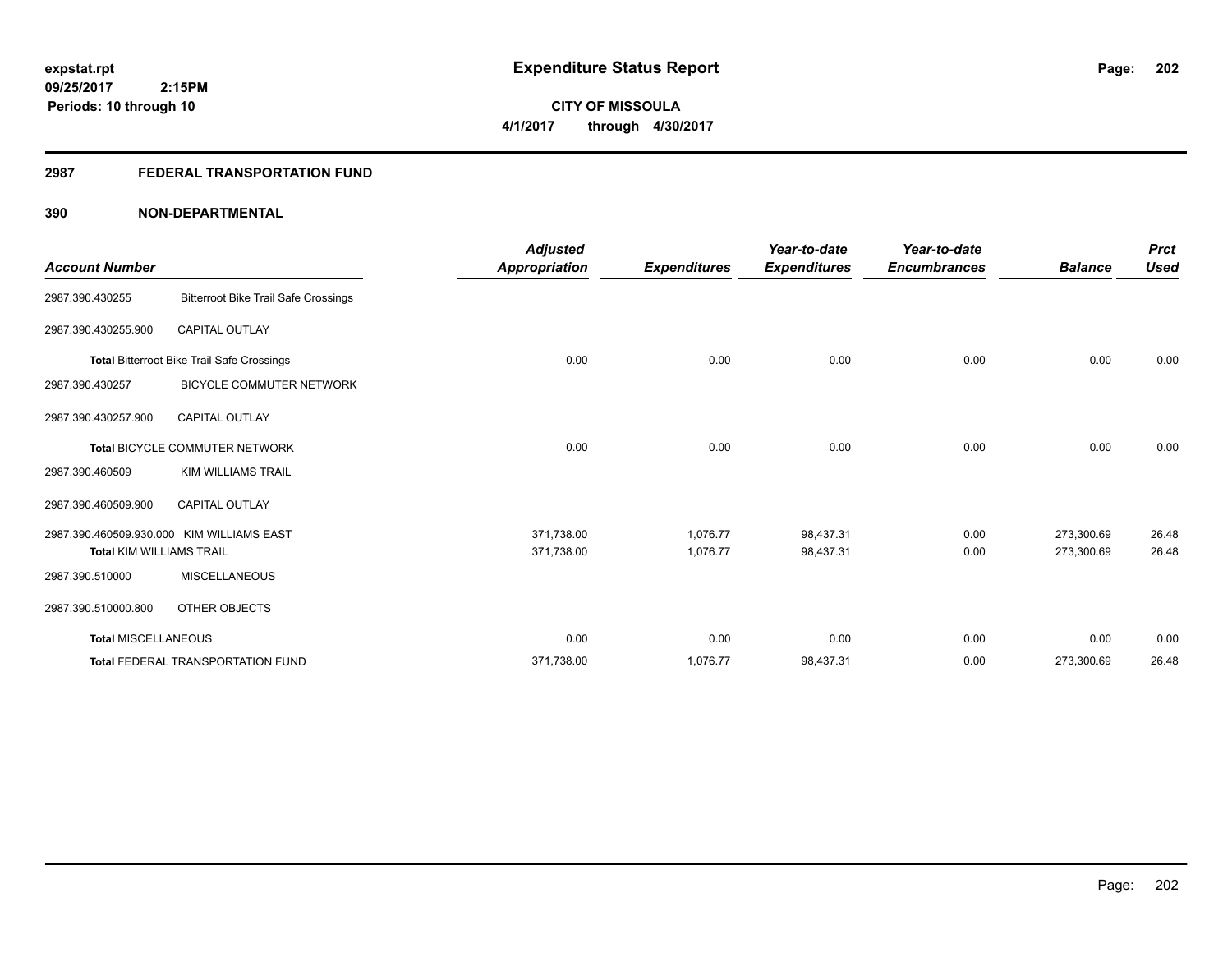## **2988 GRANTS & DONATIONS FUND**

## **223 CITY CLERK**

| <b>Account Number</b>      |                          | <b>Adjusted</b><br><b>Appropriation</b> | <b>Expenditures</b> | Year-to-date<br><b>Expenditures</b> | Year-to-date<br><b>Encumbrances</b> | <b>Balance</b> | <b>Prct</b><br><b>Used</b> |
|----------------------------|--------------------------|-----------------------------------------|---------------------|-------------------------------------|-------------------------------------|----------------|----------------------------|
| 2988.223.420000            | <b>PUBLIC SAFETY</b>     |                                         |                     |                                     |                                     |                |                            |
| 2988.223.420000.200        | <b>SUPPLIES</b>          |                                         |                     |                                     |                                     |                |                            |
| <b>Total PUBLIC SAFETY</b> |                          | 0.00                                    | 0.00                | 0.00                                | 0.00                                | 0.00           | 0.00                       |
| 2988.223.510110            | <b>MERCHANT SERVICES</b> |                                         |                     |                                     |                                     |                |                            |
| 2988.223.510110.500        | <b>FIXED CHARGES</b>     |                                         |                     |                                     |                                     |                |                            |
| <b>Total CITY CLERK</b>    |                          | 0.00                                    | 0.00                | 0.00                                | 0.00                                | 0.00           | 0.00                       |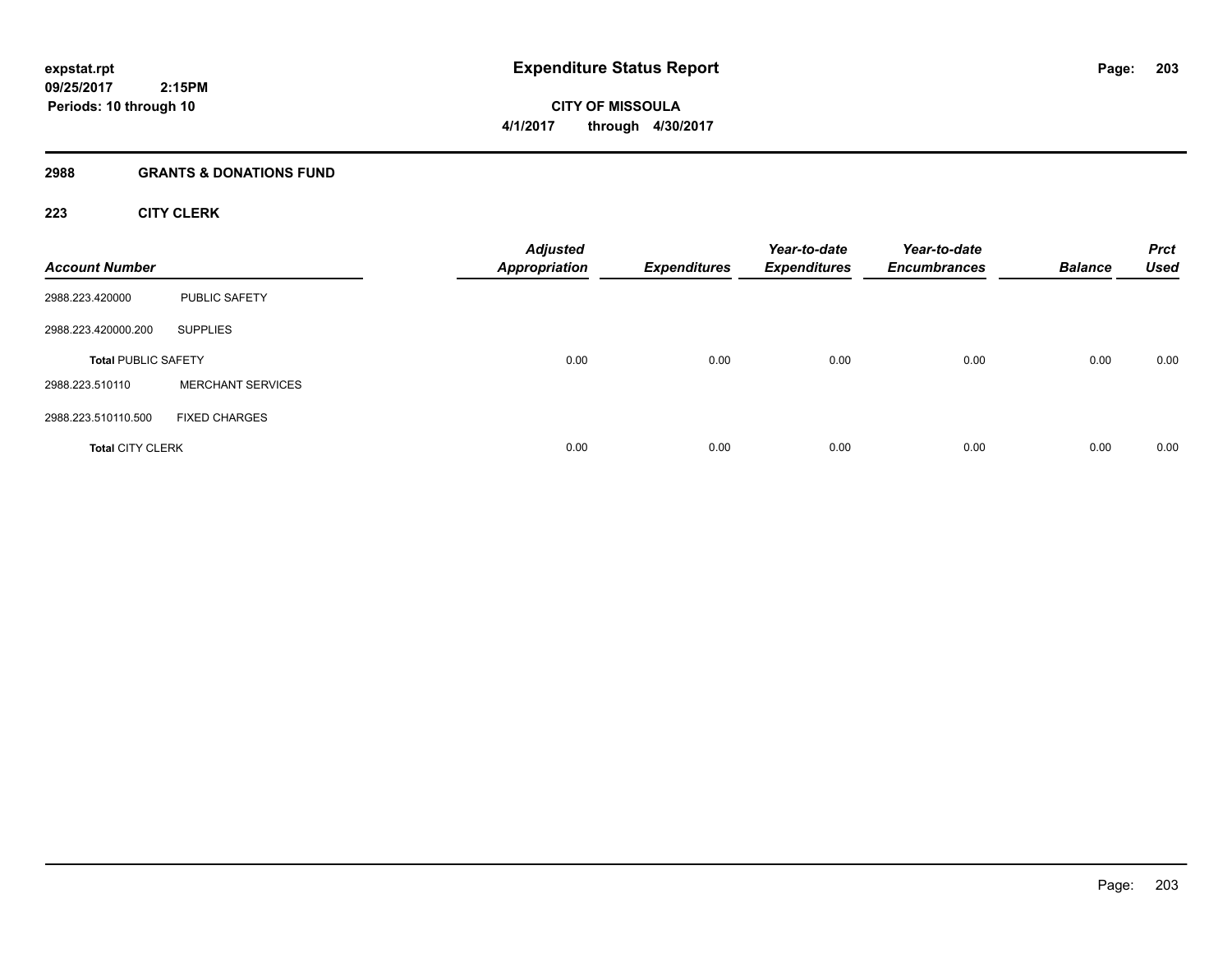**Periods: 10 through 10**

**CITY OF MISSOULA 4/1/2017 through 4/30/2017**

#### **2988 GRANTS & DONATIONS FUND**

 **2:15PM**

## **270 CITY ATTORNEY**

| <b>Account Number</b>          |                         | <b>Adjusted</b><br><b>Appropriation</b> | <b>Expenditures</b> | Year-to-date<br><b>Expenditures</b> | Year-to-date<br><b>Encumbrances</b> | <b>Balance</b> | <b>Prct</b><br>Used |
|--------------------------------|-------------------------|-----------------------------------------|---------------------|-------------------------------------|-------------------------------------|----------------|---------------------|
| 2988.270.411121                | DV ACCOUNTABILITY GRANT |                                         |                     |                                     |                                     |                |                     |
| 2988.270.411121.100            | PERSONAL SERVICES       |                                         |                     |                                     |                                     |                |                     |
| <b>Total PERSONAL SERVICES</b> |                         | 0.00                                    | 0.00                | 0.00                                | 0.00                                | 0.00           | 0.00                |
| 2988.270.411121.300            | PURCHASED SERVICES      |                                         |                     |                                     |                                     |                |                     |
| <b>Total CITY ATTORNEY</b>     |                         | 0.00                                    | 0.00                | 0.00                                | 0.00                                | 0.00           | 0.00                |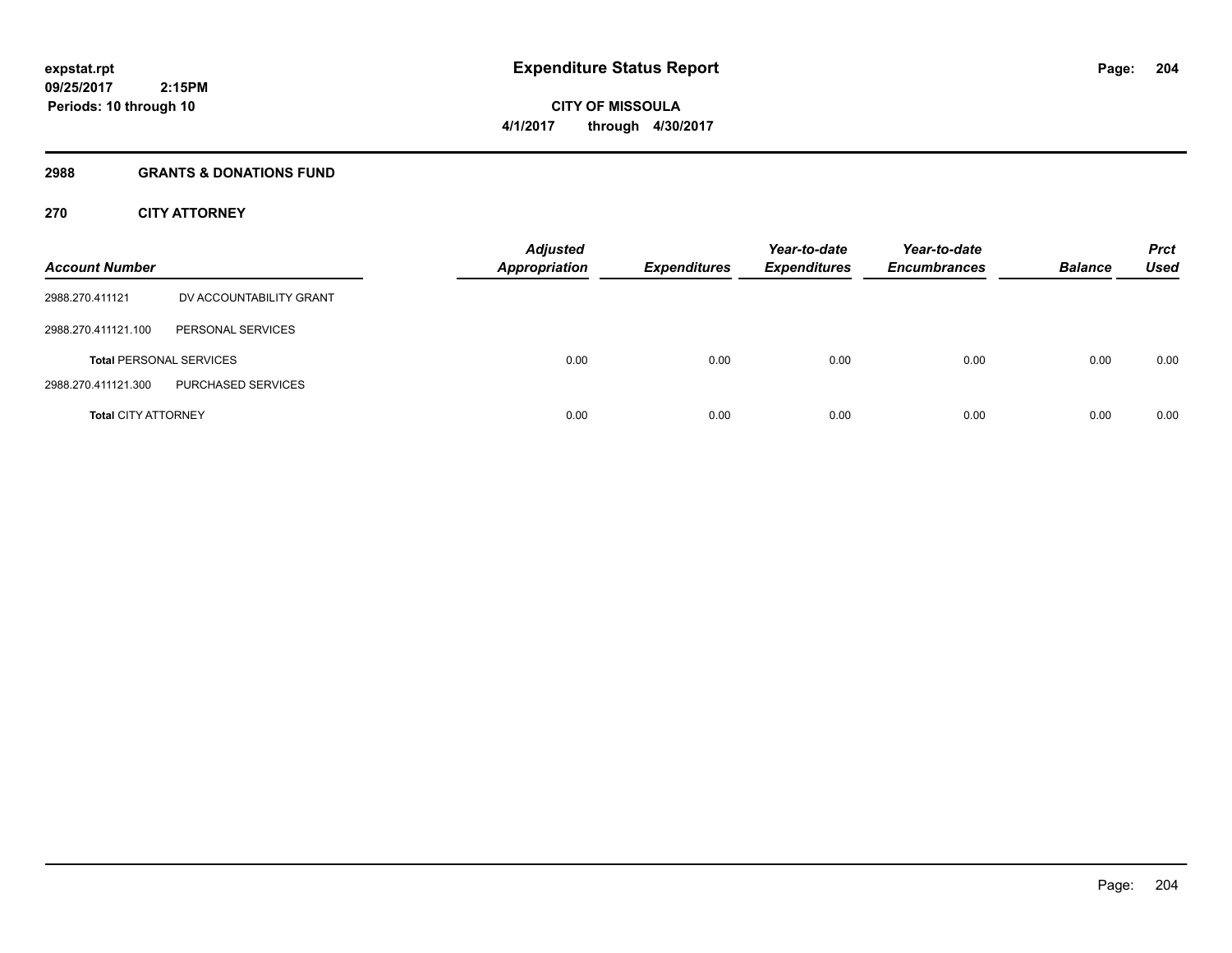## **2988 GRANTS & DONATIONS FUND**

## **290 POLICE**

| <b>Account Number</b> |                                | <b>Adjusted</b><br><b>Appropriation</b> | <b>Expenditures</b> | Year-to-date<br><b>Expenditures</b> | Year-to-date<br><b>Encumbrances</b> | <b>Balance</b> | <b>Prct</b><br><b>Used</b> |
|-----------------------|--------------------------------|-----------------------------------------|---------------------|-------------------------------------|-------------------------------------|----------------|----------------------------|
| 2988.290.420161       | <b>ICAC GOOGLE</b>             |                                         |                     |                                     |                                     |                |                            |
| 2988.290.420161.100   | PERSONAL SERVICES              |                                         |                     |                                     |                                     |                |                            |
|                       | <b>Total PERSONAL SERVICES</b> | 0.00                                    | 0.00                | 0.00                                | 0.00                                | 0.00           | 0.00                       |
| 2988.290.420161.900   | CAPITAL OUTLAY                 |                                         |                     |                                     |                                     |                |                            |
| Total ICAC GOOGLE     |                                | 0.00                                    | 0.00                | 0.00                                | 0.00                                | 0.00           | 0.00                       |
| 2988.290.420186       | FY15 HITDA                     |                                         |                     |                                     |                                     |                |                            |
| 2988.290.420186.200   | <b>SUPPLIES</b>                |                                         |                     |                                     |                                     |                |                            |
| <b>Total SUPPLIES</b> |                                | 0.00                                    | 0.00                | 0.00                                | 0.00                                | 0.00           | 0.00                       |
| 2988.290.420186.300   | PURCHASED SERVICES             |                                         |                     |                                     |                                     |                |                            |
| Total FY15 HITDA      |                                | 0.00                                    | 0.00                | 0.00                                | 0.00                                | 0.00           | 0.00                       |
| 2988.290.420190       | LAW ENFORCEMENT BLOCK GRANT    |                                         |                     |                                     |                                     |                |                            |
| 2988.290.420190.100   | PERSONAL SERVICES              |                                         |                     |                                     |                                     |                |                            |
| <b>Total POLICE</b>   |                                | 0.00                                    | 0.00                | 0.00                                | 0.00                                | 0.00           | 0.00                       |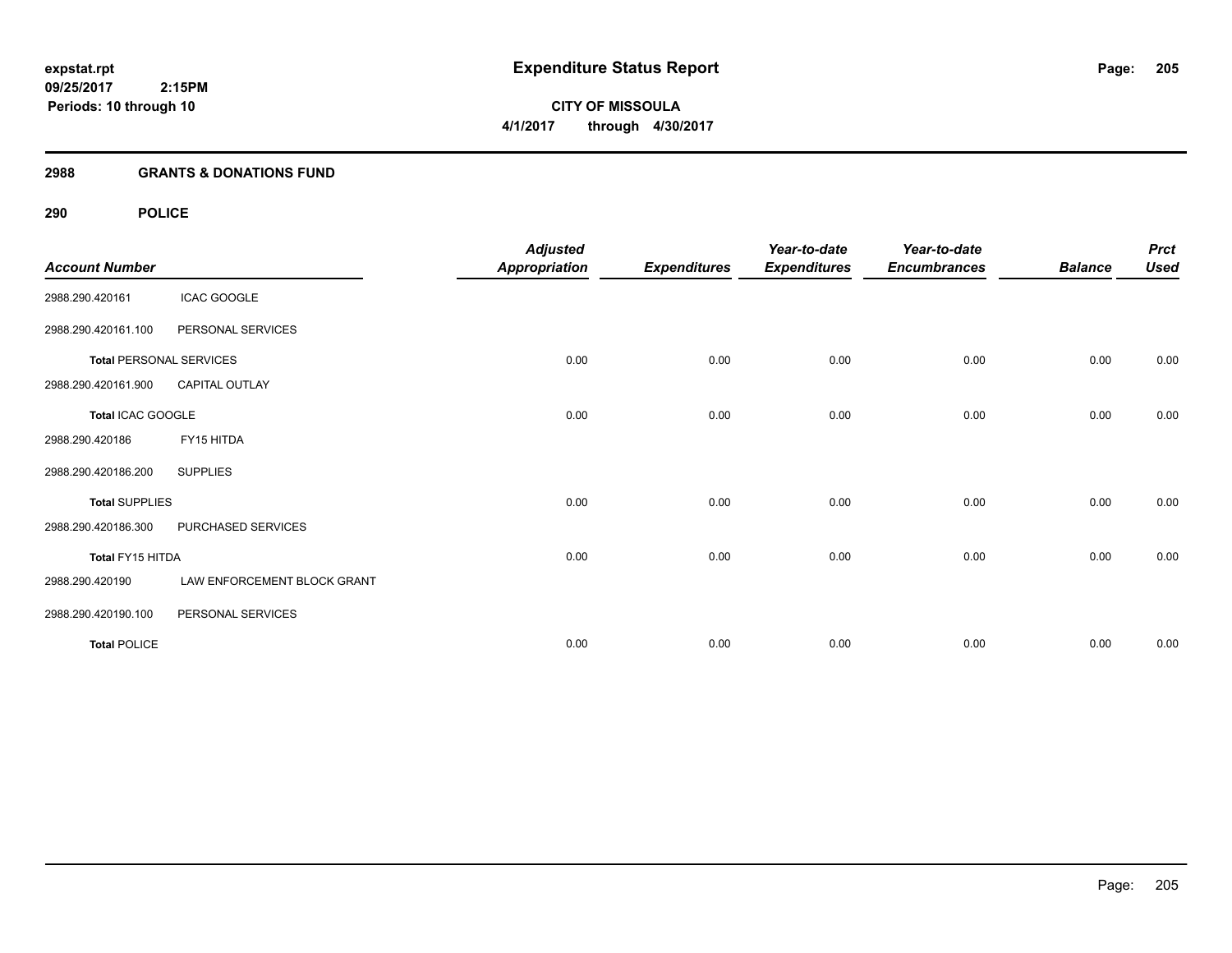## **2988 GRANTS & DONATIONS FUND**

# **300 FIRE**

| <b>Account Number</b>         |                                                 | <b>Adjusted</b><br><b>Appropriation</b> | <b>Expenditures</b> | Year-to-date<br><b>Expenditures</b> | Year-to-date<br><b>Encumbrances</b> | <b>Balance</b>             | <b>Prct</b><br><b>Used</b> |
|-------------------------------|-------------------------------------------------|-----------------------------------------|---------------------|-------------------------------------|-------------------------------------|----------------------------|----------------------------|
| 2988.300.420731               | AFG GRANT                                       |                                         |                     |                                     |                                     |                            |                            |
| 2988.300.420731.900           | <b>CAPITAL OUTLAY</b>                           |                                         |                     |                                     |                                     |                            |                            |
| <b>Total AFG GRANT</b>        | 2988.300.420731.940.000 AFG GRANT-LARYNGOSCOPES | 60,000.00<br>60,000.00                  | 0.00<br>0.00        | 62,306.64<br>62,306.64              | 0.00<br>0.00                        | $-2,306.64$<br>$-2,306.64$ | 103.84<br>103.84           |
| 2988.300.720731               | *** Title Not Found ***                         |                                         |                     |                                     |                                     |                            |                            |
| 2988.300.720731.900           | <b>CAPITAL OUTLAY</b>                           |                                         |                     |                                     |                                     |                            |                            |
| Total *** Title Not Found *** |                                                 | 0.00                                    | 0.00                | 0.00                                | 0.00                                | 0.00                       | 0.00                       |
| <b>Total FIRE</b>             |                                                 | 60,000.00                               | 0.00                | 62,306.64                           | 0.00                                | $-2,306.64$                | 103.84                     |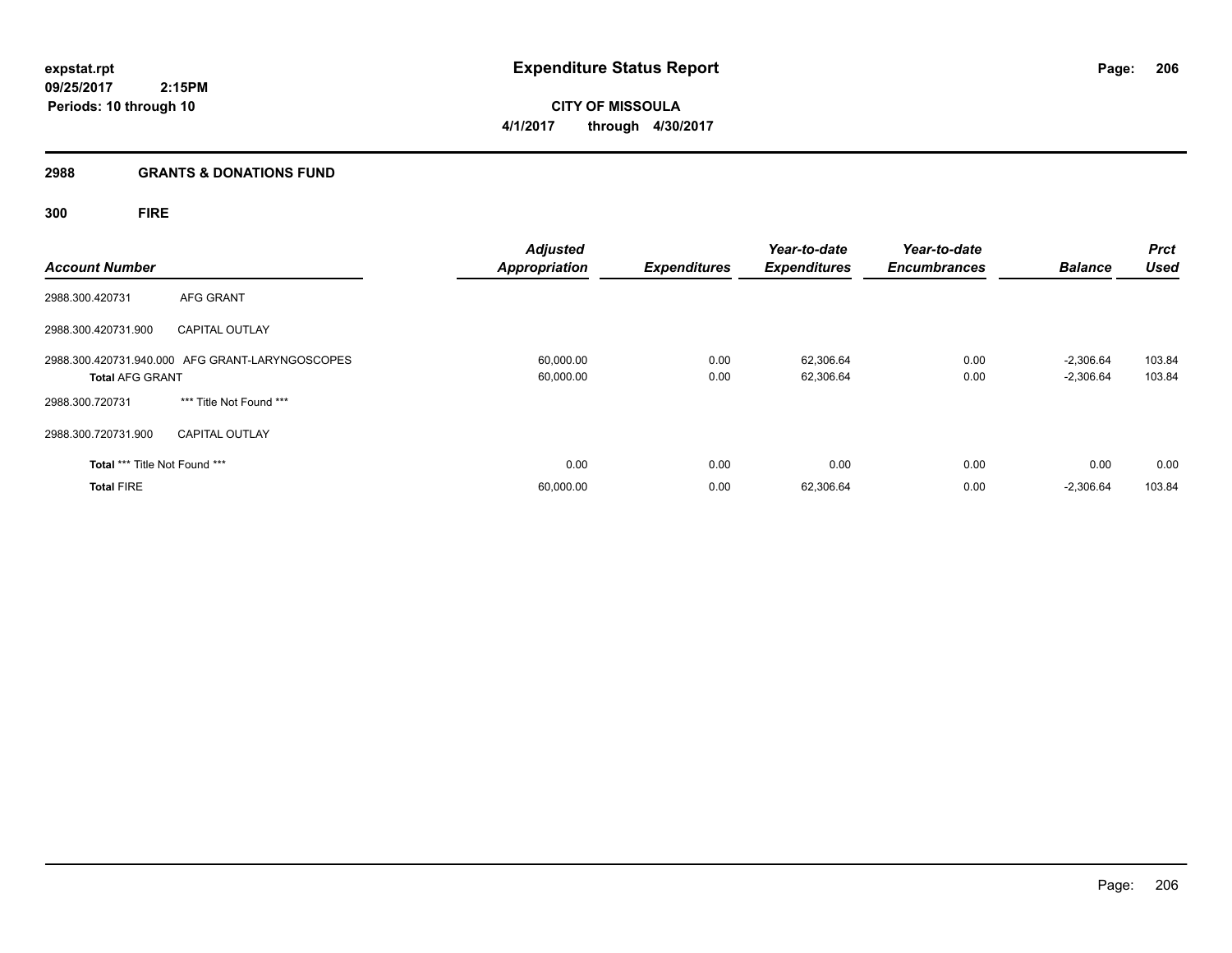#### **2988 GRANTS & DONATIONS FUND**

| <b>Account Number</b>      |                                                                                           | <b>Adjusted</b><br><b>Appropriation</b> | <b>Expenditures</b> | Year-to-date<br><b>Expenditures</b> | Year-to-date<br><b>Encumbrances</b> | <b>Balance</b>         | <b>Prct</b><br><b>Used</b> |
|----------------------------|-------------------------------------------------------------------------------------------|-----------------------------------------|---------------------|-------------------------------------|-------------------------------------|------------------------|----------------------------|
| 2988.390.410105            | WAPIKIYA HOMEOWNERS ASSN GRANT                                                            |                                         |                     |                                     |                                     |                        |                            |
| 2988.390.410105.200        | <b>SUPPLIES</b>                                                                           |                                         |                     |                                     |                                     |                        |                            |
|                            | Total WAPIKIYA HOMEOWNERS ASSN GRANT                                                      | 0.00                                    | 0.00                | 0.00                                | 0.00                                | 0.00                   | 0.00                       |
| 2988.390.420000            | <b>MISC GRANTS</b>                                                                        |                                         |                     |                                     |                                     |                        |                            |
| 2988.390.420000.700        | <b>GRANTS &amp; CONTRIBUTIONS</b>                                                         |                                         |                     |                                     |                                     |                        |                            |
|                            | 2988.390.420000.700.000 GRANTS & CONTRIBUTIONS<br><b>Total GRANTS &amp; CONTRIBUTIONS</b> | 20,260.00<br>20,260.00                  | 0.00<br>0.00        | 0.00<br>0.00                        | 0.00<br>0.00                        | 20,260.00<br>20,260.00 | 0.00<br>0.00               |
| 2988.390.420000.800        | OTHER OBJECTS                                                                             |                                         |                     |                                     |                                     |                        |                            |
| <b>Total OTHER OBJECTS</b> |                                                                                           | 0.00                                    | 0.00                | 0.00                                | 0.00                                | 0.00                   | 0.00                       |
| <b>Total MISC GRANTS</b>   |                                                                                           | 20,260.00                               | 0.00                | 0.00                                | 0.00                                | 20,260.00              | 0.00                       |
| 2988.390.420110            | COPS TECHNOLOGY GRANT(D0J)                                                                |                                         |                     |                                     |                                     |                        |                            |
| 2988.390.420110.900        | CAPITAL OUTLAY                                                                            |                                         |                     |                                     |                                     |                        |                            |
|                            | Total COPS TECHNOLOGY GRANT(D0J)                                                          | 0.00                                    | 0.00                | 0.00                                | 0.00                                | 0.00                   | 0.00                       |
| 2988.390.420112            | COPS TECH GRANT X2 \$750,000                                                              |                                         |                     |                                     |                                     |                        |                            |
| 2988.390.420112.300        | PURCHASED SERVICES                                                                        |                                         |                     |                                     |                                     |                        |                            |
|                            | <b>Total PURCHASED SERVICES</b>                                                           | 0.00                                    | 0.00                | 0.00                                | 0.00                                | 0.00                   | 0.00                       |
| 2988.390.420112.900        | CAPITAL OUTLAY                                                                            |                                         |                     |                                     |                                     |                        |                            |
|                            | Total COPS TECH GRANT X2 \$750,000                                                        | 0.00                                    | 0.00                | 0.00                                | 0.00                                | 0.00                   | 0.00                       |
| 2988.390.420143            | ANTI-GRAFFITI PROJECT                                                                     |                                         |                     |                                     |                                     |                        |                            |
| 2988.390.420143.200        | <b>SUPPLIES</b>                                                                           |                                         |                     |                                     |                                     |                        |                            |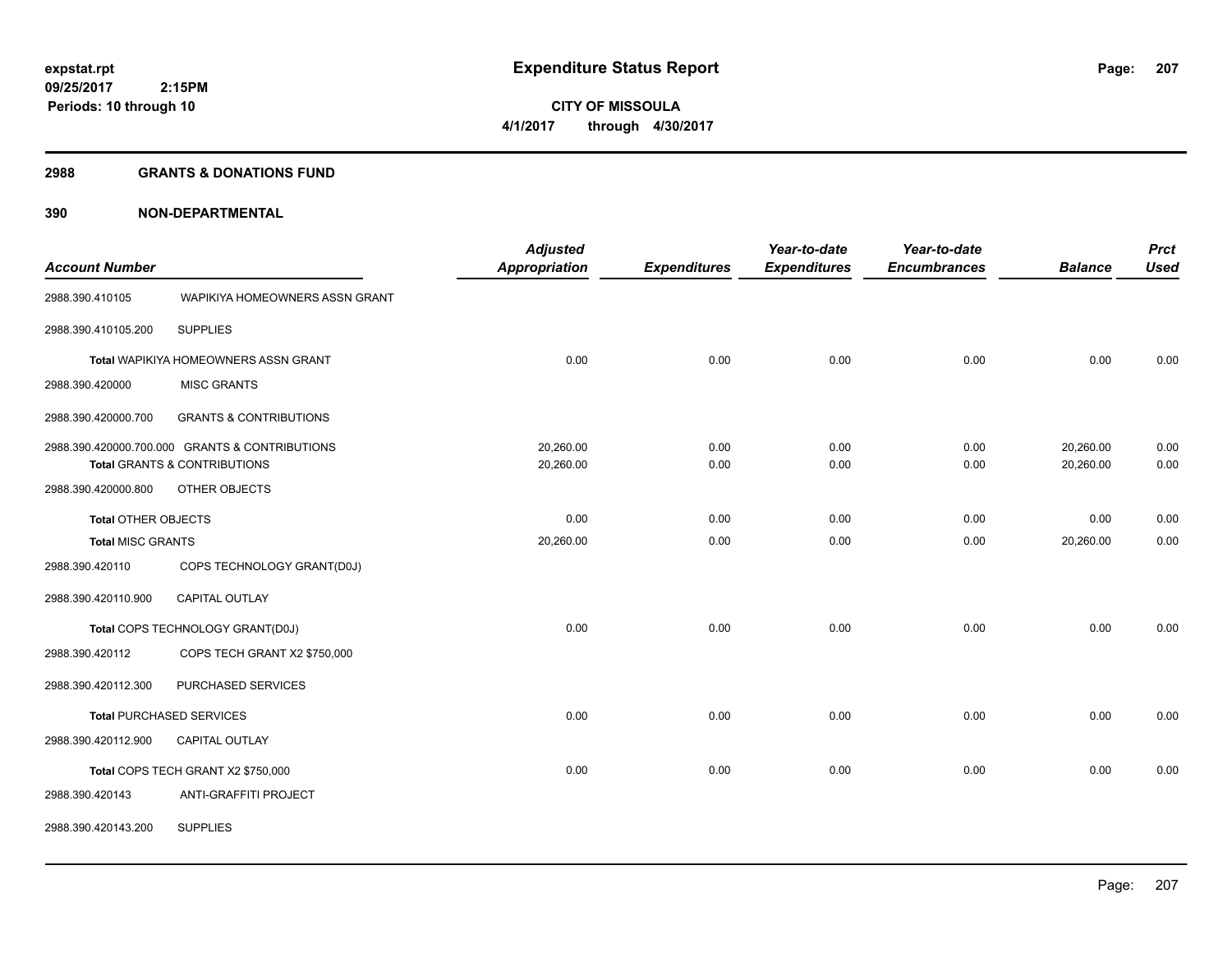#### **2988 GRANTS & DONATIONS FUND**

|                                |                                   | <b>Adjusted</b>      |                     | Year-to-date        | Year-to-date        |                | <b>Prct</b> |
|--------------------------------|-----------------------------------|----------------------|---------------------|---------------------|---------------------|----------------|-------------|
| <b>Account Number</b>          |                                   | <b>Appropriation</b> | <b>Expenditures</b> | <b>Expenditures</b> | <b>Encumbrances</b> | <b>Balance</b> | <b>Used</b> |
|                                | Total ANTI-GRAFFITI PROJECT       | 0.00                 | 0.00                | 0.00                | 0.00                | 0.00           | 0.00        |
| 2988.390.420144                | BIAS CRIME CONTROL CAMPAIGN       |                      |                     |                     |                     |                |             |
| 2988.390.420144.300            | PURCHASED SERVICES                |                      |                     |                     |                     |                |             |
|                                | Total BIAS CRIME CONTROL CAMPAIGN | 0.00                 | 0.00                | 0.00                | 0.00                | 0.00           | 0.00        |
| 2988.390.420145                | FY10 UNDERAGE DRINKING            |                      |                     |                     |                     |                |             |
| 2988.390.420145.100            | PERSONAL SERVICES                 |                      |                     |                     |                     |                |             |
| <b>Total PERSONAL SERVICES</b> |                                   | 0.00                 | 0.00                | 0.00                | 0.00                | 0.00           | 0.00        |
| 2988.390.420145.300            | PURCHASED SERVICES                |                      |                     |                     |                     |                |             |
|                                | Total FY10 UNDERAGE DRINKING      | 0.00                 | 0.00                | 0.00                | 0.00                | 0.00           | 0.00        |
| 2988.390.420150                | TRAFFIC POLICING-UNIFORM          |                      |                     |                     |                     |                |             |
| 2988.390.420150.900            | <b>CAPITAL OUTLAY</b>             |                      |                     |                     |                     |                |             |
|                                | Total TRAFFIC POLICING-UNIFORM    | 0.00                 | 0.00                | 0.00                | 0.00                | 0.00           | 0.00        |
| 2988.390.420160                | FY09 POLICE ICAC FEDERAL GRANT    |                      |                     |                     |                     |                |             |
| 2988.390.420160.100            | PERSONAL SERVICES                 |                      |                     |                     |                     |                |             |
| <b>Total PERSONAL SERVICES</b> |                                   | 0.00                 | 0.00                | 0.00                | 0.00                | 0.00           | 0.00        |
| 2988.390.420160.200            | <b>SUPPLIES</b>                   |                      |                     |                     |                     |                |             |
| <b>Total SUPPLIES</b>          |                                   | 0.00                 | 0.00                | 0.00                | 0.00                | 0.00           | 0.00        |
| 2988.390.420160.300            | PURCHASED SERVICES                |                      |                     |                     |                     |                |             |
|                                | <b>Total PURCHASED SERVICES</b>   | 0.00                 | 0.00                | 0.00                | 0.00                | 0.00           | 0.00        |
|                                |                                   |                      |                     |                     |                     |                |             |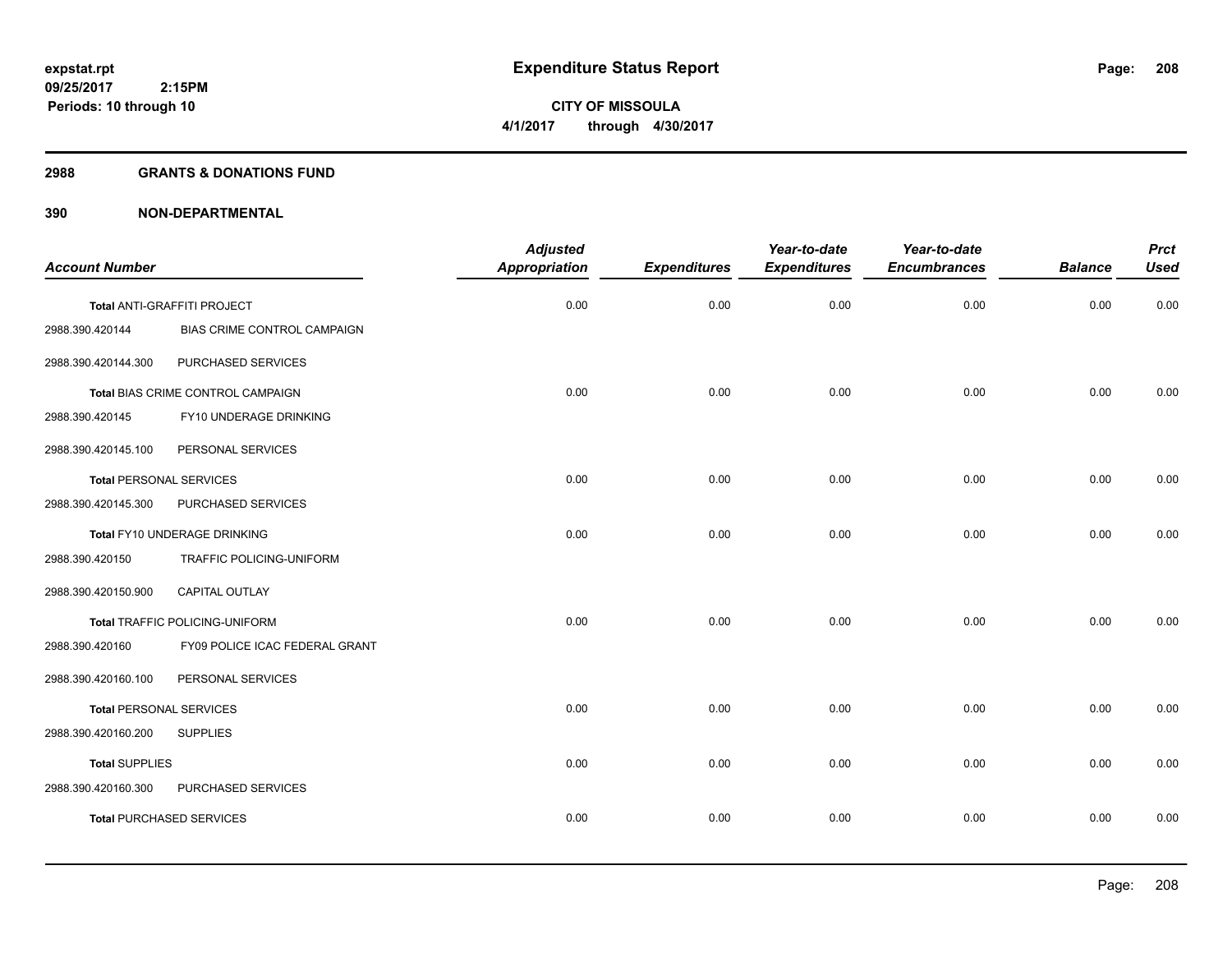**Periods: 10 through 10**

**CITY OF MISSOULA 4/1/2017 through 4/30/2017**

#### **2988 GRANTS & DONATIONS FUND**

 **2:15PM**

| <b>Account Number</b>           |                                                           | <b>Adjusted</b><br><b>Appropriation</b> | <b>Expenditures</b> | Year-to-date<br><b>Expenditures</b> | Year-to-date<br><b>Encumbrances</b> | <b>Balance</b> | <b>Prct</b><br><b>Used</b> |
|---------------------------------|-----------------------------------------------------------|-----------------------------------------|---------------------|-------------------------------------|-------------------------------------|----------------|----------------------------|
|                                 |                                                           |                                         |                     |                                     |                                     |                |                            |
| 2988.390.420160.400             | <b>BUILDING MATERIALS</b>                                 |                                         |                     |                                     |                                     |                |                            |
| <b>Total BUILDING MATERIALS</b> |                                                           | 0.00                                    | 0.00                | 0.00                                | 0.00                                | 0.00           | 0.00                       |
| 2988.390.420160.500             | <b>FIXED CHARGES</b>                                      |                                         |                     |                                     |                                     |                |                            |
| <b>Total FIXED CHARGES</b>      |                                                           | 0.00                                    | 0.00                | 0.00                                | 0.00                                | 0.00           | 0.00                       |
| 2988.390.420160.800             | OTHER OBJECTS                                             |                                         |                     |                                     |                                     |                |                            |
| <b>Total OTHER OBJECTS</b>      |                                                           | 0.00                                    | 0.00                | 0.00                                | 0.00                                | 0.00           | 0.00                       |
| 2988.390.420160.900             | CAPITAL OUTLAY                                            |                                         |                     |                                     |                                     |                |                            |
|                                 | Total FY09 POLICE ICAC FEDERAL GRANT                      | 0.00                                    | 0.00                | 0.00                                | 0.00                                | 0.00           | 0.00                       |
| 2988.390.420161                 | FY09 POLICE TRAINING SIMULATOR GRANT                      |                                         |                     |                                     |                                     |                |                            |
| 2988.390.420161.100             | PERSONAL SERVICES                                         |                                         |                     |                                     |                                     |                |                            |
|                                 | 2988.390.420161.110.000 ICAC GOOGLE-SALARIES AND WAGES    | 0.00                                    | 0.00                | 4,260.60                            | 0.00                                | $-4,260.60$    | 0.00                       |
|                                 | 2988.390.420161.115.000 SALARIES/HEALTH INSURANCE BENEFIT | 0.00                                    | 0.00                | 210.60                              | 0.00                                | $-210.60$      | 0.00                       |
|                                 | 2988.390.420161.140.000 EMPLOYER CONTRIBUTIONS            | 0.00                                    | 0.00                | 1,155.83                            | 0.00                                | $-1,155.83$    | 0.00                       |
|                                 | 2988.390.420161.141.000 STATE RETIREMENT CONTRIBUTIONS    | 0.00                                    | 0.00                | 4.26                                | 0.00                                | $-4.26$        | 0.00                       |
| <b>Total PERSONAL SERVICES</b>  |                                                           | 0.00                                    | 0.00                | 5,631.29                            | 0.00                                | $-5,631.29$    | 0.00                       |
| 2988.390.420161.200             | <b>SUPPLIES</b>                                           |                                         |                     |                                     |                                     |                |                            |
| <b>Total SUPPLIES</b>           |                                                           | 0.00                                    | 0.00                | 0.00                                | 0.00                                | 0.00           | 0.00                       |
|                                 | Total FY09 POLICE TRAINING SIMULATOR GRANT                | 0.00                                    | 0.00                | 5,631.29                            | 0.00                                | $-5,631.29$    | 0.00                       |
| 2988.390.420180                 | <b>BULLETPROOF VEST PROGRAM</b>                           |                                         |                     |                                     |                                     |                |                            |
| 2988.390.420180.200             | <b>SUPPLIES</b>                                           |                                         |                     |                                     |                                     |                |                            |
|                                 | Total BULLETPROOF VEST PROGRAM                            | 0.00                                    | 0.00                | 0.00                                | 0.00                                | 0.00           | 0.00                       |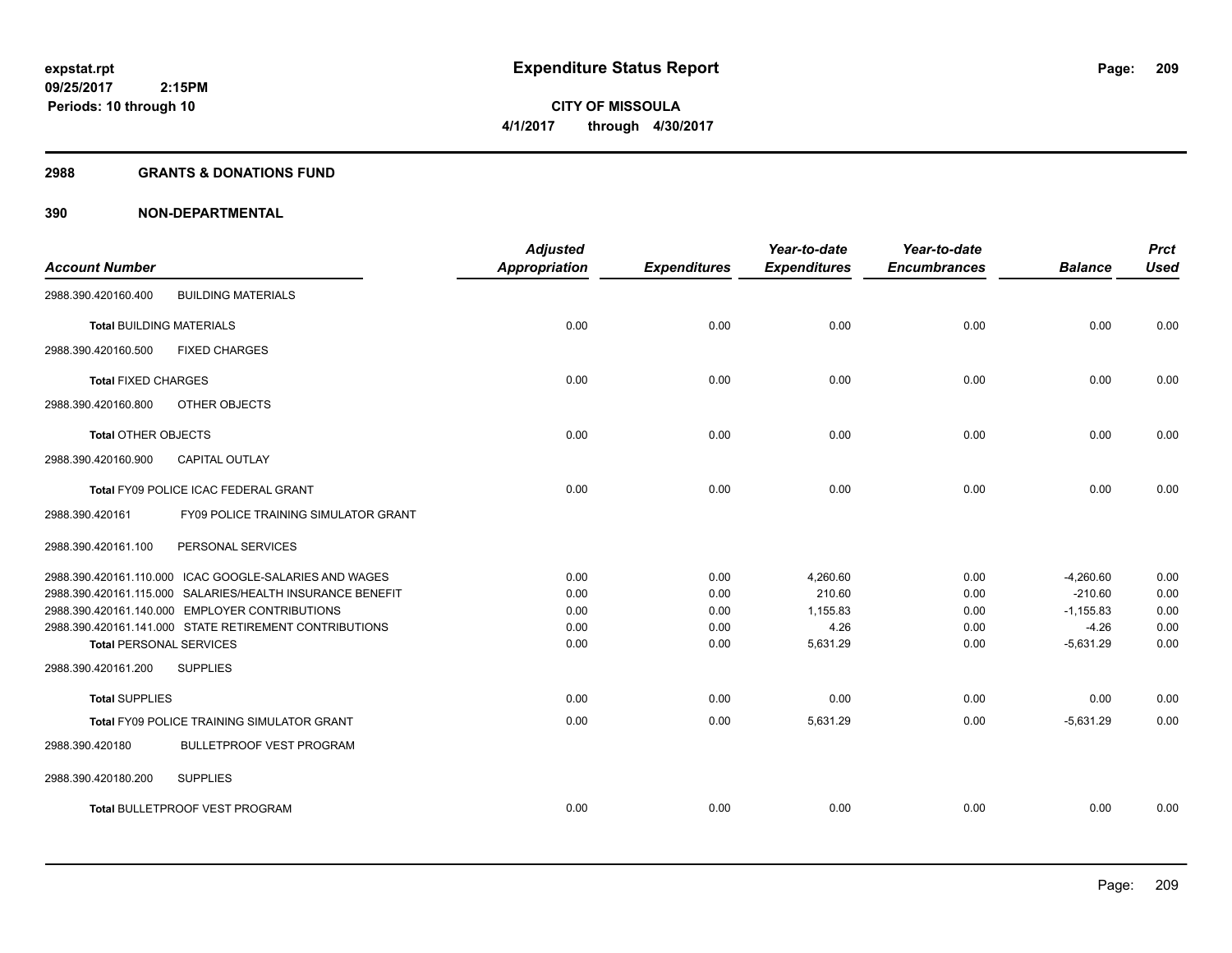**210**

**09/25/2017 2:15PM Periods: 10 through 10**

**CITY OF MISSOULA 4/1/2017 through 4/30/2017**

#### **2988 GRANTS & DONATIONS FUND**

| <b>Account Number</b>                                     | <b>Adjusted</b><br><b>Appropriation</b> |                     | Year-to-date        | Year-to-date        | <b>Balance</b> | <b>Prct</b><br><b>Used</b> |
|-----------------------------------------------------------|-----------------------------------------|---------------------|---------------------|---------------------|----------------|----------------------------|
|                                                           |                                         | <b>Expenditures</b> | <b>Expenditures</b> | <b>Encumbrances</b> |                |                            |
| FY16 HIDTA<br>2988.390.420181                             |                                         |                     |                     |                     |                |                            |
| PERSONAL SERVICES<br>2988.390.420181.100                  |                                         |                     |                     |                     |                |                            |
| 2988.390.420181.120.000 FY12 HIDTA-OVERTIME/TERMINATION   | 0.00                                    | 0.00                | 282.33              | 0.00                | $-282.33$      | 0.00                       |
| 2988.390.420181.140.000 FY12 HIDTA-EMPLOYER CONTRIBUTIONS | 0.00                                    | 0.00                | 19.14               | 0.00                | $-19.14$       | 0.00                       |
| <b>Total PERSONAL SERVICES</b>                            | 0.00                                    | 0.00                | 301.47              | 0.00                | $-301.47$      | 0.00                       |
| <b>SUPPLIES</b><br>2988.390.420181.200                    |                                         |                     |                     |                     |                |                            |
| <b>Total SUPPLIES</b>                                     | 0.00                                    | 0.00                | 0.00                | 0.00                | 0.00           | 0.00                       |
| 2988.390.420181.300<br>PURCHASED SERVICES                 |                                         |                     |                     |                     |                |                            |
| <b>Total PURCHASED SERVICES</b>                           | 0.00                                    | 0.00                | 0.00                | 0.00                | 0.00           | 0.00                       |
| <b>FIXED CHARGES</b><br>2988.390.420181.500               |                                         |                     |                     |                     |                |                            |
| <b>Total FIXED CHARGES</b>                                | 0.00                                    | 0.00                | 0.00                | 0.00                | 0.00           | 0.00                       |
| 2988.390.420181.900<br><b>CAPITAL OUTLAY</b>              |                                         |                     |                     |                     |                |                            |
| <b>Total CAPITAL OUTLAY</b>                               | 0.00                                    | 0.00                | 0.00                | 0.00                | 0.00           | 0.00                       |
| <b>Total FY16 HIDTA</b>                                   | 0.00                                    | 0.00                | 301.47              | 0.00                | $-301.47$      | 0.00                       |
| <b>DUI TASK FORCE GRANT</b><br>2988.390.420184            |                                         |                     |                     |                     |                |                            |
| PERSONAL SERVICES<br>2988.390.420184.100                  |                                         |                     |                     |                     |                |                            |
| <b>Total PERSONAL SERVICES</b>                            | 0.00                                    | 0.00                | 0.00                | 0.00                | 0.00           | 0.00                       |
| 2988.390.420184.200<br><b>SUPPLIES</b>                    |                                         |                     |                     |                     |                |                            |
| <b>Total DUI TASK FORCE GRANT</b>                         | 0.00                                    | 0.00                | 0.00                | 0.00                | 0.00           | 0.00                       |
| DUI - COPS IN SHOPS<br>2988.390.420185                    |                                         |                     |                     |                     |                |                            |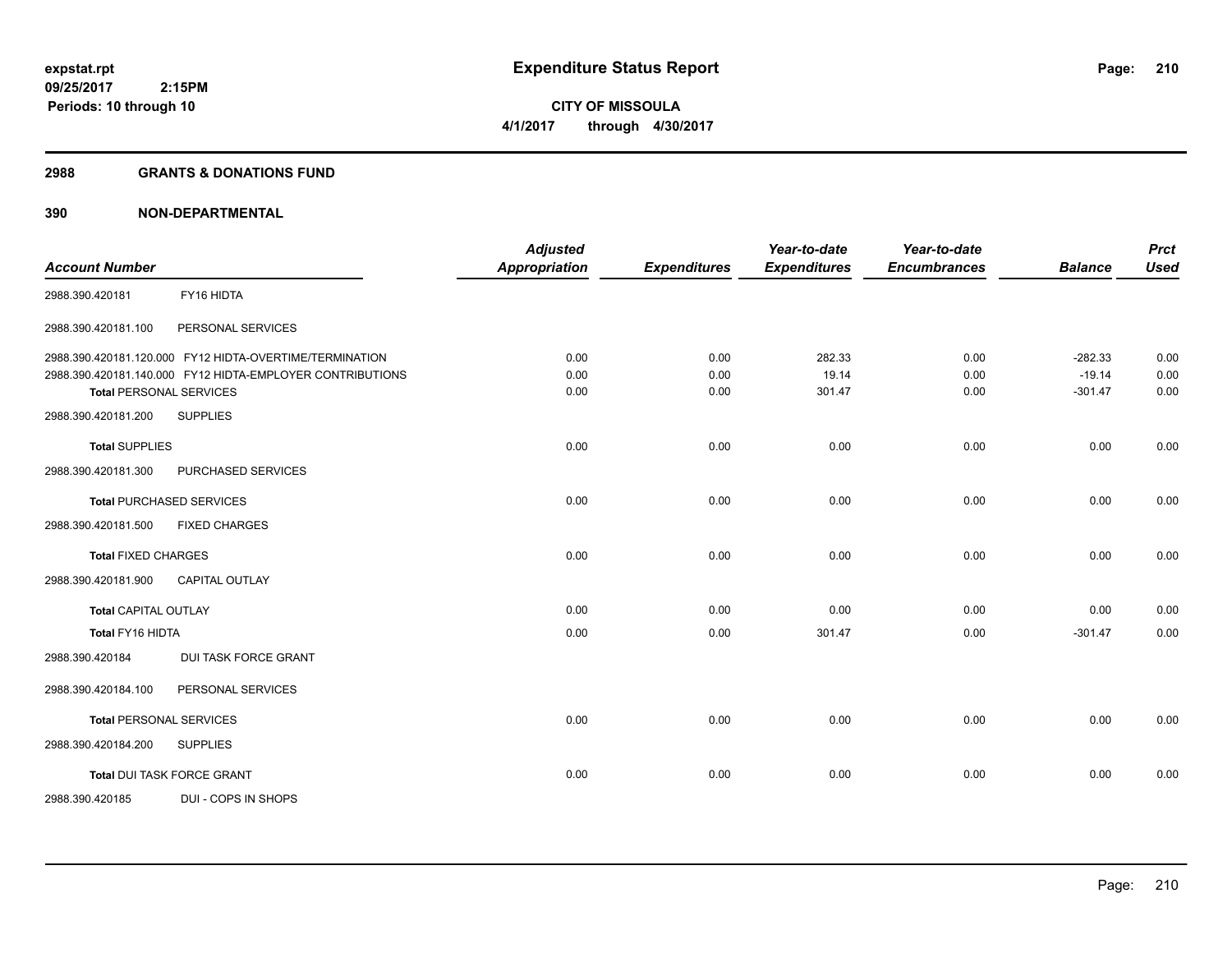#### **2988 GRANTS & DONATIONS FUND**

|                                |                                                              | <b>Adjusted</b>      |                     | Year-to-date        | Year-to-date        |                       | <b>Prct</b>  |
|--------------------------------|--------------------------------------------------------------|----------------------|---------------------|---------------------|---------------------|-----------------------|--------------|
| <b>Account Number</b>          |                                                              | <b>Appropriation</b> | <b>Expenditures</b> | <b>Expenditures</b> | <b>Encumbrances</b> | <b>Balance</b>        | <b>Used</b>  |
| 2988.390.420185.100            | PERSONAL SERVICES                                            |                      |                     |                     |                     |                       |              |
| <b>Total PERSONAL SERVICES</b> |                                                              | 0.00                 | 0.00                | 0.00                | 0.00                | 0.00                  | 0.00         |
| 2988.390.420185.200            | <b>SUPPLIES</b>                                              |                      |                     |                     |                     |                       |              |
| Total DUI - COPS IN SHOPS      |                                                              | 0.00                 | 0.00                | 0.00                | 0.00                | 0.00                  | 0.00         |
| 2988.390.420186                | FY15 HITDA                                                   |                      |                     |                     |                     |                       |              |
| 2988.390.420186.100            | PERSONAL SERVICES                                            |                      |                     |                     |                     |                       |              |
| <b>Total PERSONAL SERVICES</b> |                                                              | 0.00                 | 0.00                | 0.00                | 0.00                | 0.00                  | 0.00         |
| 2988.390.420186.200            | <b>SUPPLIES</b>                                              |                      |                     |                     |                     |                       |              |
| <b>Total SUPPLIES</b>          |                                                              | 0.00                 | 0.00                | 0.00                | 0.00                | 0.00                  | 0.00         |
| 2988.390.420186.300            | PURCHASED SERVICES                                           |                      |                     |                     |                     |                       |              |
|                                | <b>Total PURCHASED SERVICES</b>                              | 0.00                 | 0.00                | 0.00                | 0.00                | 0.00                  | 0.00         |
| 2988.390.420186.500            | <b>FIXED CHARGES</b>                                         |                      |                     |                     |                     |                       |              |
| Total FY15 HITDA               |                                                              | 0.00                 | 0.00                | 0.00                | 0.00                | 0.00                  | 0.00         |
| 2988.390.420190                | STATE OT SEAT BELT GRANT                                     |                      |                     |                     |                     |                       |              |
| 2988.390.420190.100            | PERSONAL SERVICES                                            |                      |                     |                     |                     |                       |              |
|                                | 2988.390.420190.120.000 OVERTIME/TERMINATION - MDOT/SEATBELT | 0.00                 | 0.00                | 393.49              | 0.00                | $-393.49$             | 0.00         |
| <b>Total PERSONAL SERVICES</b> | 2988.390.420190.140.000 EMPLOYER CONTRIBUTIONS-MDOT/SEATBELT | 0.00<br>0.00         | 0.00<br>0.00        | 25.64<br>419.13     | 0.00<br>0.00        | $-25.64$<br>$-419.13$ | 0.00<br>0.00 |
| 2988.390.420190.200            | <b>SUPPLIES</b>                                              |                      |                     |                     |                     |                       |              |
| <b>Total SUPPLIES</b>          |                                                              | 0.00                 | 0.00                | 0.00                | 0.00                | 0.00                  | 0.00         |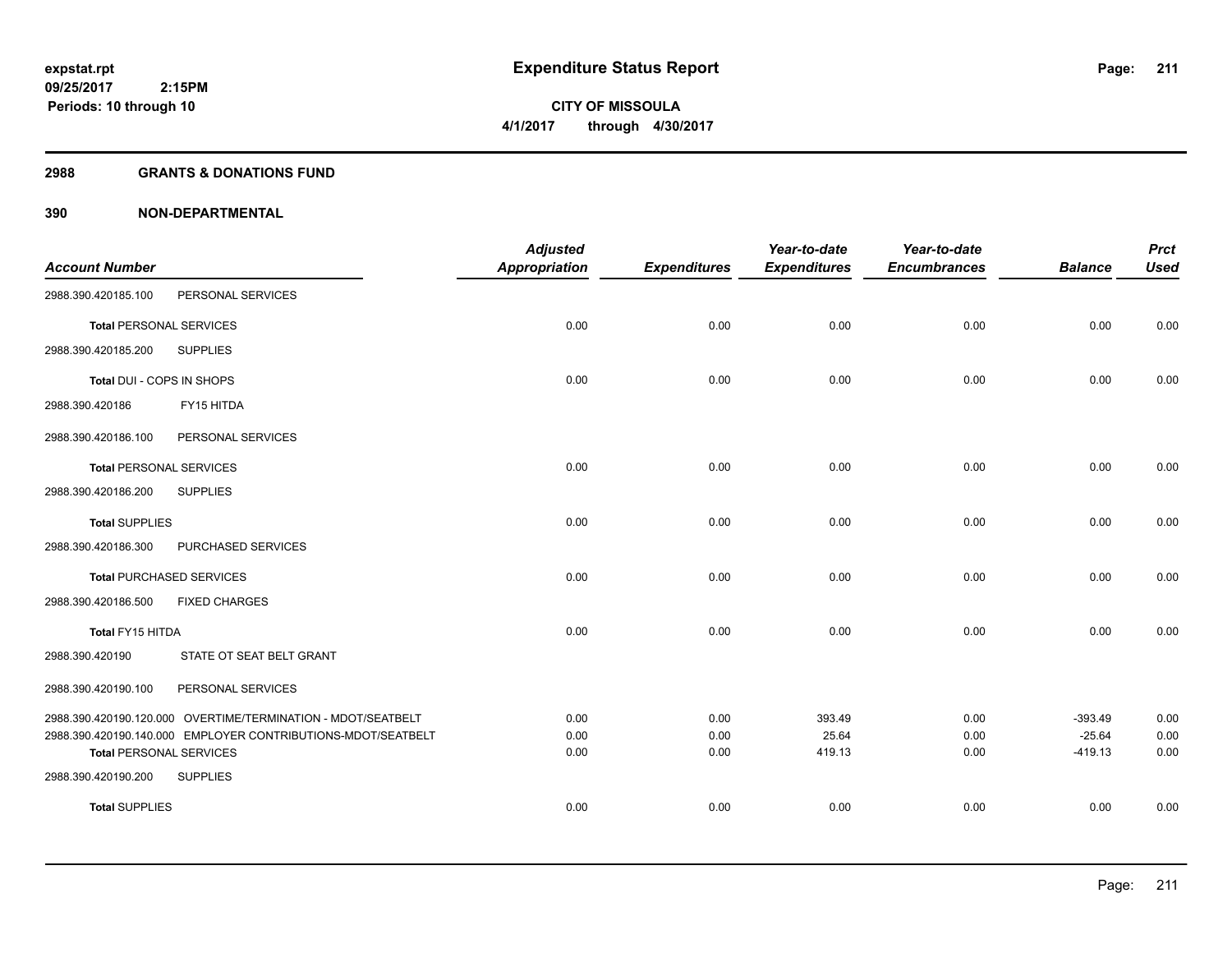#### **2988 GRANTS & DONATIONS FUND**

| <b>Account Number</b>         |                                 | <b>Adjusted</b><br><b>Appropriation</b> | <b>Expenditures</b> | Year-to-date<br><b>Expenditures</b> | Year-to-date<br><b>Encumbrances</b> | <b>Balance</b> | <b>Prct</b><br><b>Used</b> |
|-------------------------------|---------------------------------|-----------------------------------------|---------------------|-------------------------------------|-------------------------------------|----------------|----------------------------|
| 2988.390.420190.300           | PURCHASED SERVICES              |                                         |                     |                                     |                                     |                |                            |
|                               | <b>Total PURCHASED SERVICES</b> | 0.00                                    | 0.00                | 0.00                                | 0.00                                | 0.00           | 0.00                       |
|                               | Total STATE OT SEAT BELT GRANT  | 0.00                                    | 0.00                | 419.13                              | 0.00                                | $-419.13$      | 0.00                       |
| 2988.390.420191               | <b>HIDTA INITIATIVE</b>         |                                         |                     |                                     |                                     |                |                            |
| 2988.390.420191.100           | PERSONAL SERVICES               |                                         |                     |                                     |                                     |                |                            |
| <b>Total HIDTA INITIATIVE</b> |                                 | 0.00                                    | 0.00                | 0.00                                | 0.00                                | 0.00           | 0.00                       |
| 2988.390.420192               | UNDERAGE DRINKING GRANT         |                                         |                     |                                     |                                     |                |                            |
| 2988.390.420192.100           | PERSONAL SERVICES               |                                         |                     |                                     |                                     |                |                            |
|                               | Total UNDERAGE DRINKING GRANT   | 0.00                                    | 0.00                | 0.00                                | 0.00                                | 0.00           | 0.00                       |
| 2988.390.420193               | FY13 HIDTA                      |                                         |                     |                                     |                                     |                |                            |
| 2988.390.420193.100           | PERSONAL SERVICES               |                                         |                     |                                     |                                     |                |                            |
|                               | <b>Total PERSONAL SERVICES</b>  | 0.00                                    | 0.00                | 0.00                                | 0.00                                | 0.00           | 0.00                       |
| 2988.390.420193.200           | <b>SUPPLIES</b>                 |                                         |                     |                                     |                                     |                |                            |
| <b>Total SUPPLIES</b>         |                                 | 0.00                                    | 0.00                | 0.00                                | 0.00                                | 0.00           | 0.00                       |
| 2988.390.420193.300           | PURCHASED SERVICES              |                                         |                     |                                     |                                     |                |                            |
|                               | <b>Total PURCHASED SERVICES</b> | 0.00                                    | 0.00                | 0.00                                | 0.00                                | 0.00           | 0.00                       |
| 2988.390.420193.500           | <b>FIXED CHARGES</b>            |                                         |                     |                                     |                                     |                |                            |
| Total FY13 HIDTA              |                                 | 0.00                                    | 0.00                | 0.00                                | 0.00                                | 0.00           | 0.00                       |
| 2988.390.420194               | UNDERAGE DRINKING GRANT         |                                         |                     |                                     |                                     |                |                            |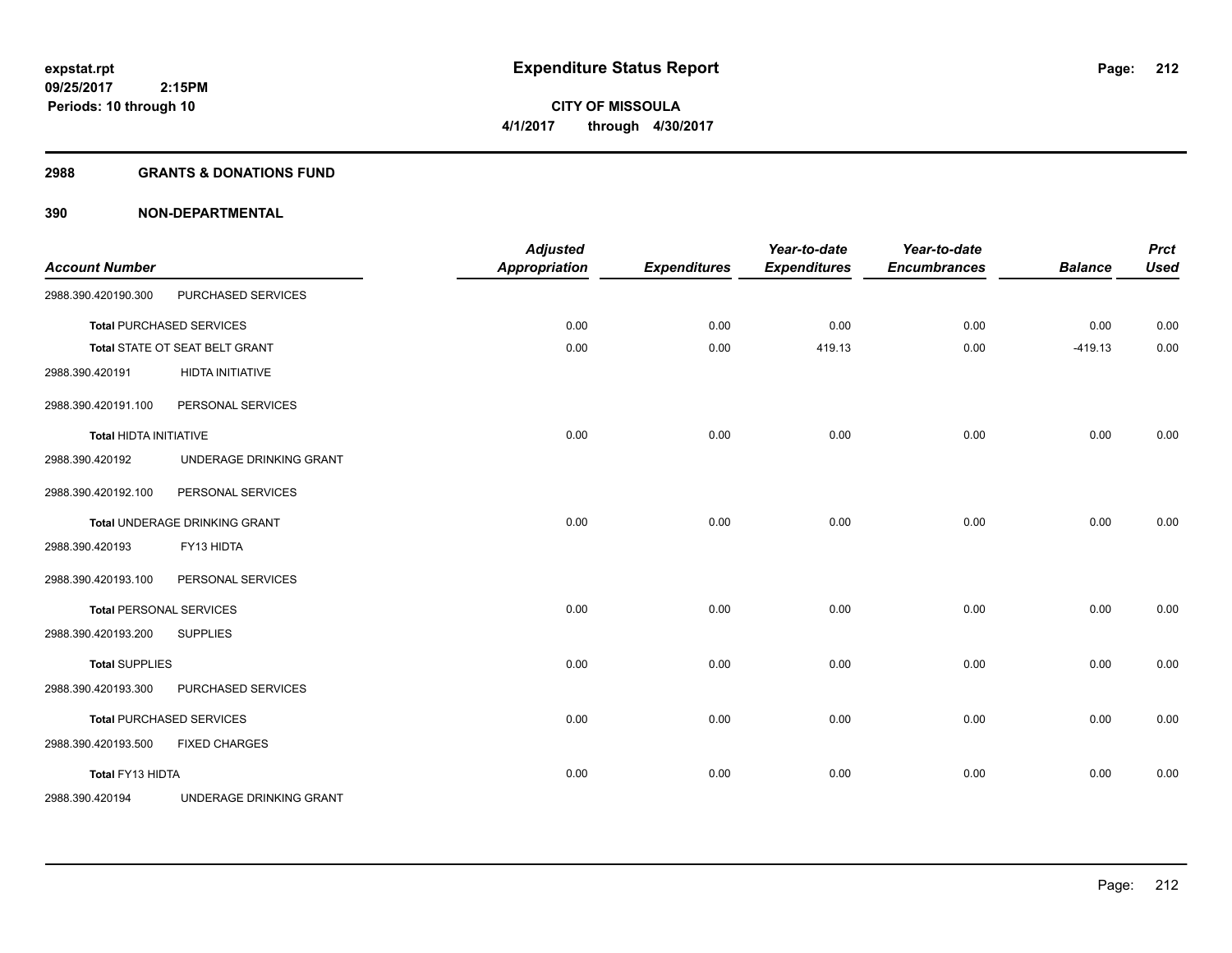**Periods: 10 through 10**

**CITY OF MISSOULA 4/1/2017 through 4/30/2017**

#### **2988 GRANTS & DONATIONS FUND**

|                                |                                 | <b>Adjusted</b> |                     | Year-to-date        | Year-to-date        |                | <b>Prct</b> |
|--------------------------------|---------------------------------|-----------------|---------------------|---------------------|---------------------|----------------|-------------|
| <b>Account Number</b>          |                                 | Appropriation   | <b>Expenditures</b> | <b>Expenditures</b> | <b>Encumbrances</b> | <b>Balance</b> | <b>Used</b> |
| 2988.390.420194.100            | PERSONAL SERVICES               |                 |                     |                     |                     |                |             |
|                                | Total UNDERAGE DRINKING GRANT   | 0.00            | 0.00                | 0.00                | 0.00                | 0.00           | 0.00        |
| 2988.390.420195                | FY09 HIDTA                      |                 |                     |                     |                     |                |             |
| 2988.390.420195.100            | PERSONAL SERVICES               |                 |                     |                     |                     |                |             |
| <b>Total PERSONAL SERVICES</b> |                                 | 0.00            | 0.00                | 0.00                | 0.00                | 0.00           | 0.00        |
| 2988.390.420195.200            | <b>SUPPLIES</b>                 |                 |                     |                     |                     |                |             |
| <b>Total SUPPLIES</b>          |                                 | 0.00            | 0.00                | 0.00                | 0.00                | 0.00           | 0.00        |
| 2988.390.420195.300            | PURCHASED SERVICES              |                 |                     |                     |                     |                |             |
|                                | <b>Total PURCHASED SERVICES</b> | 0.00            | 0.00                | 0.00                | 0.00                | 0.00           | 0.00        |
| 2988.390.420195.500            | <b>FIXED CHARGES</b>            |                 |                     |                     |                     |                |             |
| Total FY09 HIDTA               |                                 | 0.00            | 0.00                | 0.00                | 0.00                | 0.00           | 0.00        |
| 2988.390.420196                | <b>HIDTA 2010</b>               |                 |                     |                     |                     |                |             |
| 2988.390.420196.100            | PERSONAL SERVICES               |                 |                     |                     |                     |                |             |
| <b>Total PERSONAL SERVICES</b> |                                 | 0.00            | 0.00                | 0.00                | 0.00                | 0.00           | 0.00        |
| 2988.390.420196.200            | <b>SUPPLIES</b>                 |                 |                     |                     |                     |                |             |
| <b>Total SUPPLIES</b>          |                                 | 0.00            | 0.00                | 0.00                | 0.00                | 0.00           | 0.00        |
| 2988.390.420196.300            | PURCHASED SERVICES              |                 |                     |                     |                     |                |             |
|                                | <b>Total PURCHASED SERVICES</b> | 0.00            | 0.00                | 0.00                | 0.00                | 0.00           | 0.00        |
| 2988.390.420196.500            | <b>FIXED CHARGES</b>            |                 |                     |                     |                     |                |             |
| <b>Total FIXED CHARGES</b>     |                                 | 0.00            | 0.00                | 0.00                | 0.00                | 0.00           | 0.00        |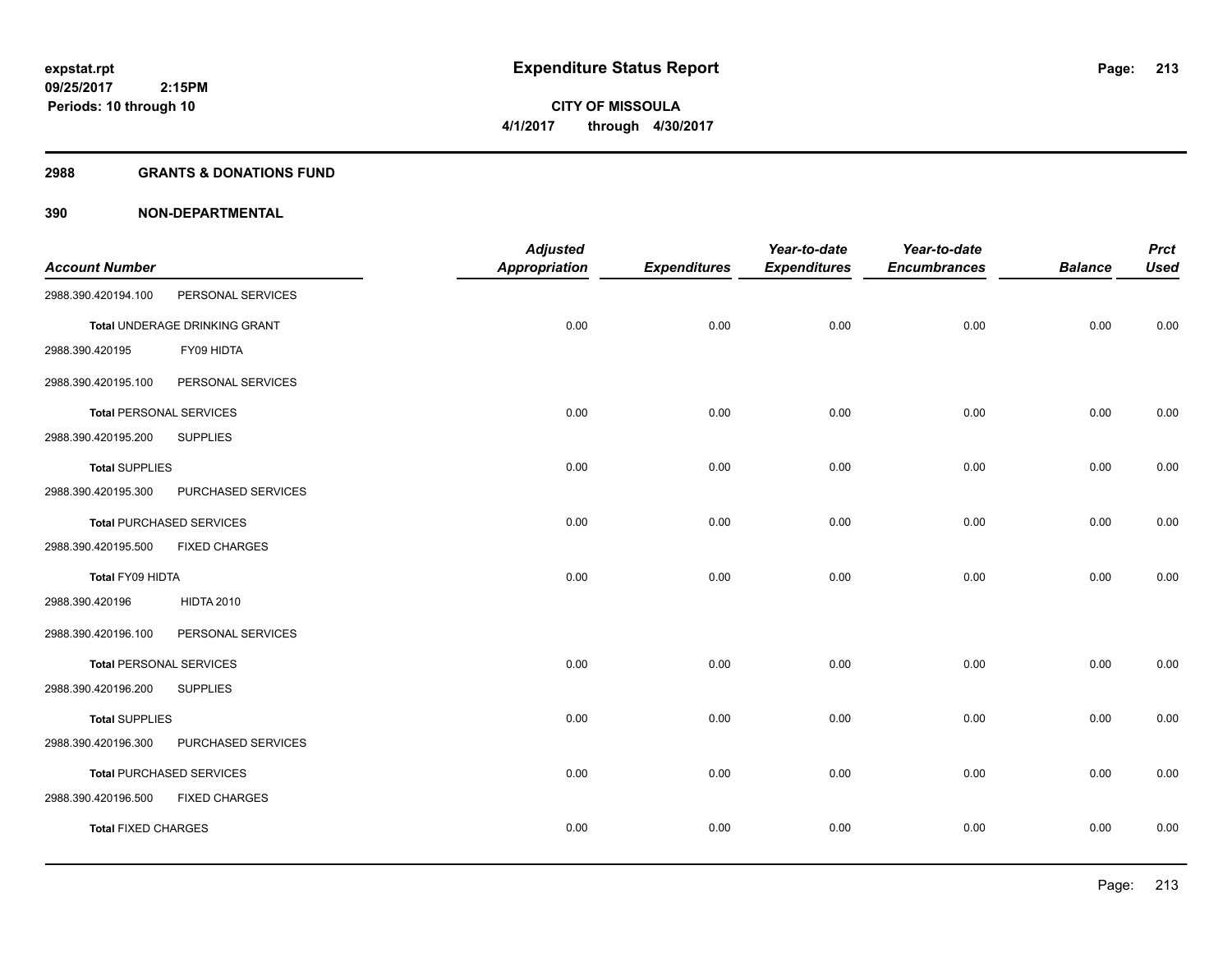**Periods: 10 through 10**

**CITY OF MISSOULA 4/1/2017 through 4/30/2017**

#### **2988 GRANTS & DONATIONS FUND**

| <b>Account Number</b>         |                                                               | <b>Adjusted</b><br><b>Appropriation</b> | <b>Expenditures</b> | Year-to-date<br><b>Expenditures</b> | Year-to-date<br><b>Encumbrances</b> | <b>Balance</b>       | <b>Prct</b><br><b>Used</b> |
|-------------------------------|---------------------------------------------------------------|-----------------------------------------|---------------------|-------------------------------------|-------------------------------------|----------------------|----------------------------|
| 2988.390.420196.900           | <b>CAPITAL OUTLAY</b>                                         |                                         |                     |                                     |                                     |                      |                            |
| Total HIDTA 2010              |                                                               | 0.00                                    | 0.00                | 0.00                                | 0.00                                | 0.00                 | 0.00                       |
| 2988.390.420432               | FIRE EXPLORERS                                                |                                         |                     |                                     |                                     |                      |                            |
| 2988.390.420432.700           | <b>GRANTS &amp; CONTRIBUTIONS</b>                             |                                         |                     |                                     |                                     |                      |                            |
| <b>Total FIRE EXPLORERS</b>   | 2988.390.420432.700.000 FIRE EXPLORERS/GRANTS & CONTRIBUTIONS | 1,650.00<br>1,650.00                    | 0.00<br>0.00        | 0.00<br>0.00                        | 0.00<br>0.00                        | 1,650.00<br>1,650.00 | 0.00<br>0.00               |
| 2988.390.420433               | <b>COMBAT CHALLENGE</b>                                       |                                         |                     |                                     |                                     |                      |                            |
| 2988.390.420433.200           | <b>SUPPLIES</b>                                               |                                         |                     |                                     |                                     |                      |                            |
| <b>Total SUPPLIES</b>         |                                                               | 0.00                                    | 0.00                | 0.00                                | 0.00                                | 0.00                 | 0.00                       |
| 2988.390.420433.300           | PURCHASED SERVICES                                            |                                         |                     |                                     |                                     |                      |                            |
|                               | <b>Total PURCHASED SERVICES</b>                               | 0.00                                    | 0.00                | 0.00                                | 0.00                                | 0.00                 | 0.00                       |
| 2988.390.420433.700           | <b>GRANTS &amp; CONTRIBUTIONS</b>                             |                                         |                     |                                     |                                     |                      |                            |
| <b>Total COMBAT CHALLENGE</b> |                                                               | 0.00                                    | 0.00                | 0.00                                | 0.00                                | 0.00                 | 0.00                       |
| 2988.390.430100               | <b>GREEN BLOCKS PILOT PROJECT</b>                             |                                         |                     |                                     |                                     |                      |                            |
| 2988.390.430100.300           | PURCHASED SERVICES                                            |                                         |                     |                                     |                                     |                      |                            |
|                               | <b>Total PURCHASED SERVICES</b>                               | 0.00                                    | 0.00                | 0.00                                | 0.00                                | 0.00                 | 0.00                       |
| 2988.390.430100.700           | <b>GRANTS &amp; CONTRIBUTIONS</b>                             |                                         |                     |                                     |                                     |                      |                            |
|                               | Total GREEN BLOCKS PILOT PROJECT                              | 0.00                                    | 0.00                | 0.00                                | 0.00                                | 0.00                 | 0.00                       |
| 2988.390.430230               | <b>STREET RESTORATION</b>                                     |                                         |                     |                                     |                                     |                      |                            |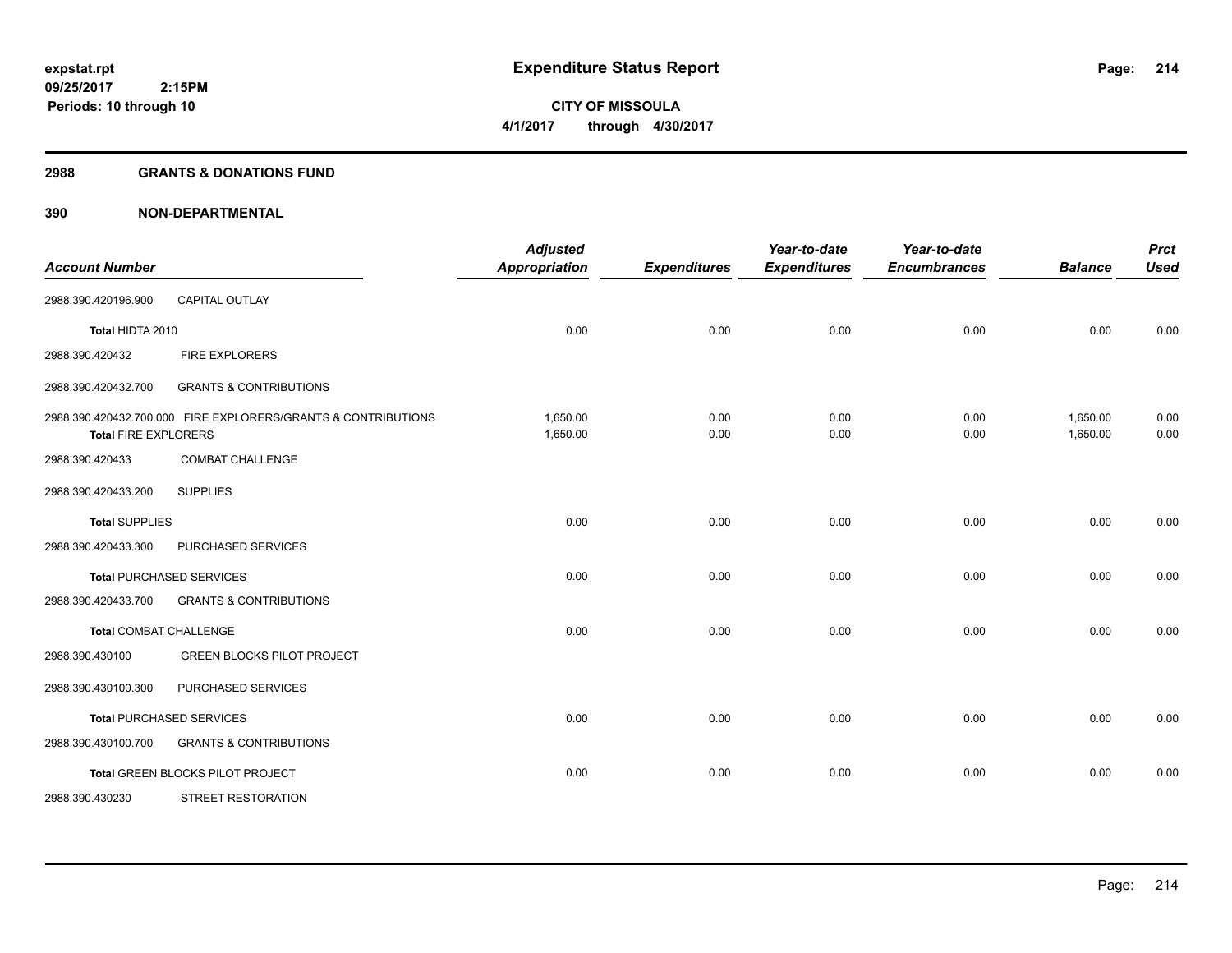#### **2988 GRANTS & DONATIONS FUND**

|                                      |                                                 | <b>Adjusted</b>      |                     | Year-to-date        | Year-to-date        |                | <b>Prct</b> |
|--------------------------------------|-------------------------------------------------|----------------------|---------------------|---------------------|---------------------|----------------|-------------|
| <b>Account Number</b>                |                                                 | <b>Appropriation</b> | <b>Expenditures</b> | <b>Expenditures</b> | <b>Encumbrances</b> | <b>Balance</b> | <b>Used</b> |
| 2988.390.430230.900                  | <b>CAPITAL OUTLAY</b>                           |                      |                     |                     |                     |                |             |
| 2988.390.430230.930.000 IMPROVEMENTS |                                                 | 24,822.00            | 0.00                | 0.00                | 0.00                | 24,822.00      | 0.00        |
|                                      | <b>Total STREET RESTORATION</b>                 | 24,822.00            | 0.00                | 0.00                | 0.00                | 24,822.00      | 0.00        |
| 2988.390.430243                      | SCHILLING ST FOOT BRIDGE                        |                      |                     |                     |                     |                |             |
| 2988.390.430243.200                  | <b>SUPPLIES</b>                                 |                      |                     |                     |                     |                |             |
|                                      | Total SCHILLING ST FOOT BRIDGE                  | 0.00                 | 0.00                | 0.00                | 0.00                | 0.00           | 0.00        |
| 2988.390.430300                      | <b>EECBG</b>                                    |                      |                     |                     |                     |                |             |
| 2988.390.430300.300                  | PURCHASED SERVICES                              |                      |                     |                     |                     |                |             |
| <b>Total EECBG</b>                   |                                                 | 0.00                 | 0.00                | 0.00                | 0.00                | 0.00           | 0.00        |
| 2988.390.470404                      | <b>BROWNFIELDS CLEANUP RLF</b>                  |                      |                     |                     |                     |                |             |
| 2988.390.470404.300                  | PURCHASED SERVICES                              |                      |                     |                     |                     |                |             |
|                                      | 2988.390.470404.350.000 PROFESSIONAL SERVICES   | 0.00                 | 0.00                | 22,771.15           | 0.00                | $-22,771.15$   | 0.00        |
|                                      | <b>Total PURCHASED SERVICES</b>                 | 0.00                 | 0.00                | 22,771.15           | 0.00                | $-22,771.15$   | 0.00        |
| 2988.390.470404.700                  | <b>GRANTS &amp; CONTRIBUTIONS</b>               |                      |                     |                     |                     |                |             |
|                                      | 2988.390.470404.700.000 BROWNSFIELD RLF CLEANUP | 509,603.00           | 5,317.42            | 19,696.97           | 0.00                | 489,906.03     | 3.87        |
|                                      | <b>Total GRANTS &amp; CONTRIBUTIONS</b>         | 509,603.00           | 5,317.42            | 19,696.97           | 0.00                | 489,906.03     | 3.87        |
| 2988.390.470404.800                  | OTHER OBJECTS                                   |                      |                     |                     |                     |                |             |
| <b>Total OTHER OBJECTS</b>           |                                                 | 0.00                 | 0.00                | 0.00                | 0.00                | 0.00           | 0.00        |
|                                      | Total BROWNFIELDS CLEANUP RLF                   | 509,603.00           | 5,317.42            | 42,468.12           | 0.00                | 467,134.88     | 8.33        |
| 2988.390.470405                      | <b>BROWNFIELDS ASSESSMENT</b>                   |                      |                     |                     |                     |                |             |
| 2988.390.470405.300                  | PURCHASED SERVICES                              |                      |                     |                     |                     |                |             |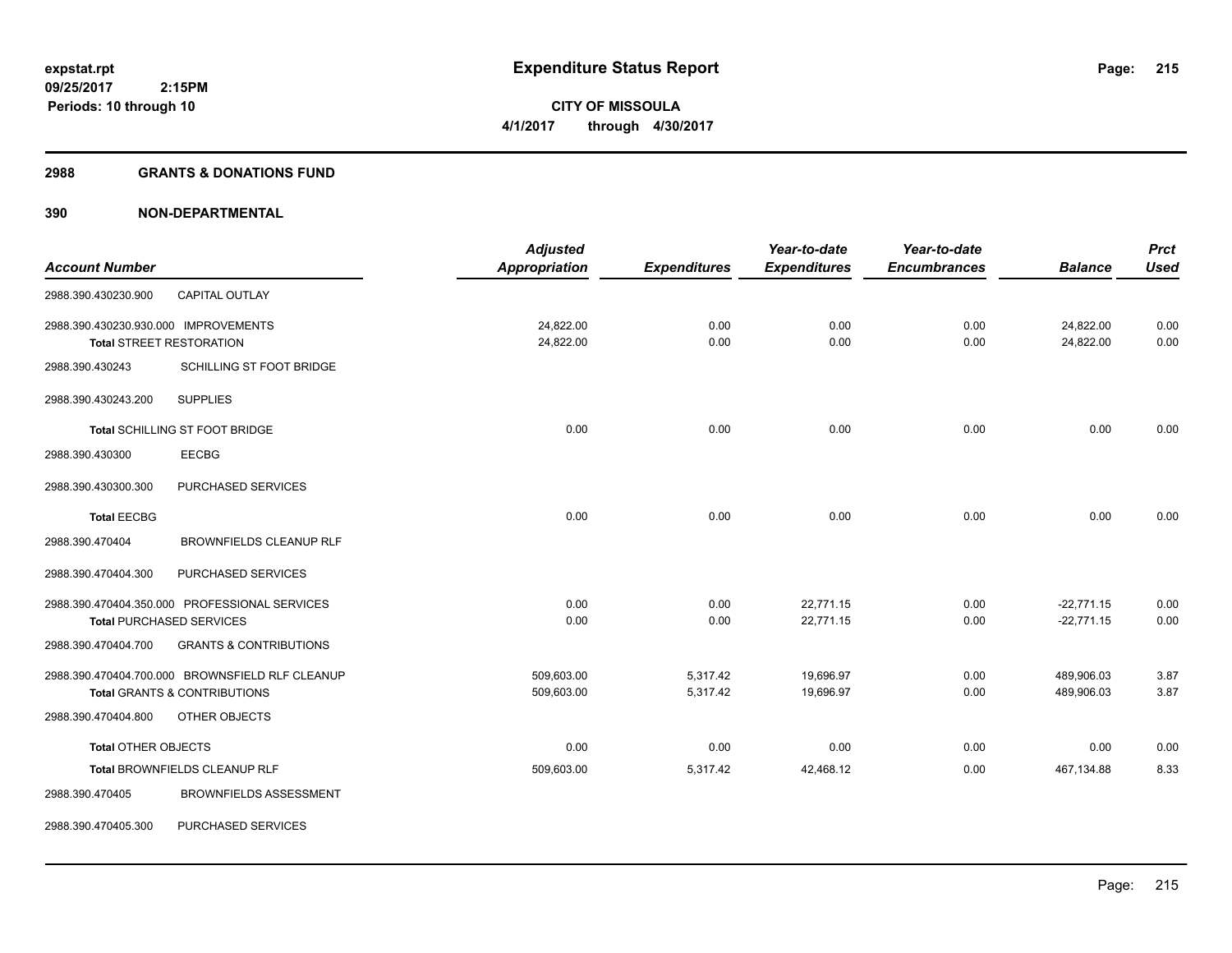**Periods: 10 through 10**

**CITY OF MISSOULA 4/1/2017 through 4/30/2017**

#### **2988 GRANTS & DONATIONS FUND**

|                                                              | <b>Adjusted</b>      |                     | Year-to-date        | Year-to-date        |                | <b>Prct</b> |
|--------------------------------------------------------------|----------------------|---------------------|---------------------|---------------------|----------------|-------------|
| <b>Account Number</b>                                        | <b>Appropriation</b> | <b>Expenditures</b> | <b>Expenditures</b> | <b>Encumbrances</b> | <b>Balance</b> | <b>Used</b> |
| 2988.390.470405.350.000 PROFESSIONAL SERVICES                | 0.00                 | 0.00                | 4,363.00            | 0.00                | $-4.363.00$    | 0.00        |
| <b>Total PURCHASED SERVICES</b>                              | 0.00                 | 0.00                | 4,363.00            | 0.00                | $-4.363.00$    | 0.00        |
| <b>GRANTS &amp; CONTRIBUTIONS</b><br>2988.390.470405.700     |                      |                     |                     |                     |                |             |
| 2988.390.470405.700.000 BROWNFIELDS AREA WIDE PLANNING GRANT | 378.075.00           | 0.00                | 68,803.89           | 0.00                | 309.271.11     | 18.20       |
| <b>Total GRANTS &amp; CONTRIBUTIONS</b>                      | 378,075.00           | 0.00                | 68,803.89           | 0.00                | 309,271.11     | 18.20       |
| OTHER OBJECTS<br>2988.390.470405.800                         |                      |                     |                     |                     |                |             |
| <b>Total OTHER OBJECTS</b>                                   | 0.00                 | 0.00                | 0.00                | 0.00                | 0.00           | 0.00        |
| <b>Total BROWNFIELDS ASSESSMENT</b>                          | 378,075.00           | 0.00                | 73.166.89           | 0.00                | 304.908.11     | 19.35       |
| <b>Total NON-DEPARTMENTAL</b>                                | 934.410.00           | 5.317.42            | 121.986.90          | 0.00                | 812.423.10     | 13.05       |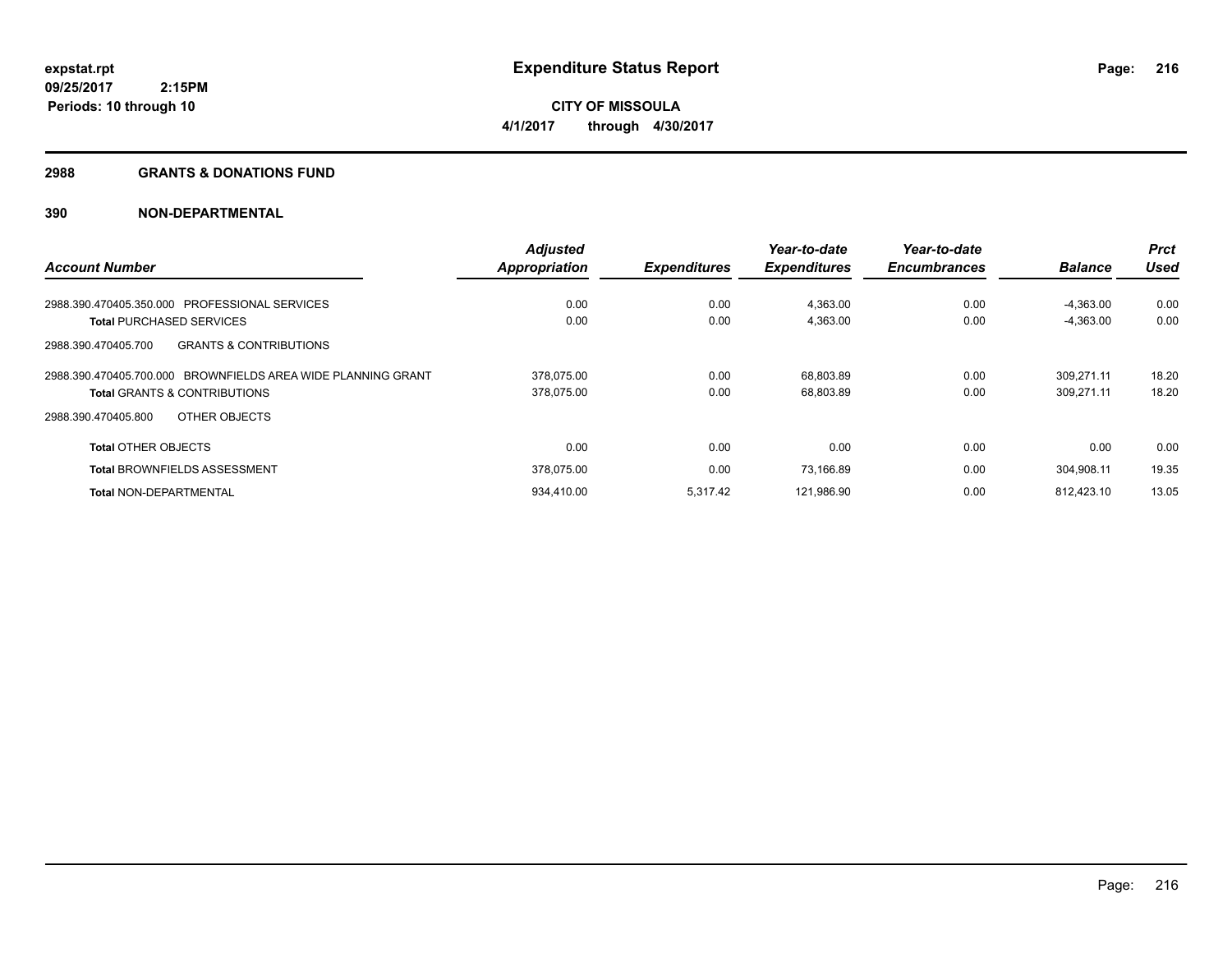**Periods: 10 through 10**

**CITY OF MISSOULA 4/1/2017 through 4/30/2017**

### **2988 GRANTS & DONATIONS FUND**

# **400 ENTITLEMENT GRANTS**

| <b>Account Number</b> |                                          | <b>Adjusted</b><br><b>Appropriation</b> | <b>Expenditures</b> | Year-to-date<br><b>Expenditures</b> | Year-to-date<br><b>Encumbrances</b> | <b>Balance</b> | <b>Prct</b><br>Used |
|-----------------------|------------------------------------------|-----------------------------------------|---------------------|-------------------------------------|-------------------------------------|----------------|---------------------|
| 2988.400.470322       | RIVERTOP RENEWABLES/BSTFG                |                                         |                     |                                     |                                     |                |                     |
| 2988.400.470322.700   | <b>GRANTS &amp; CONTRIBUTIONS</b>        |                                         |                     |                                     |                                     |                |                     |
|                       | <b>Total ENTITLEMENT GRANTS</b>          | 0.00                                    | 0.00                | 0.00                                | 0.00                                | 0.00           | 0.00                |
|                       | <b>Total GRANTS &amp; DONATIONS FUND</b> | 994,410.00                              | 5.317.42            | 184.293.54                          | 0.00                                | 810.116.46     | 18.53               |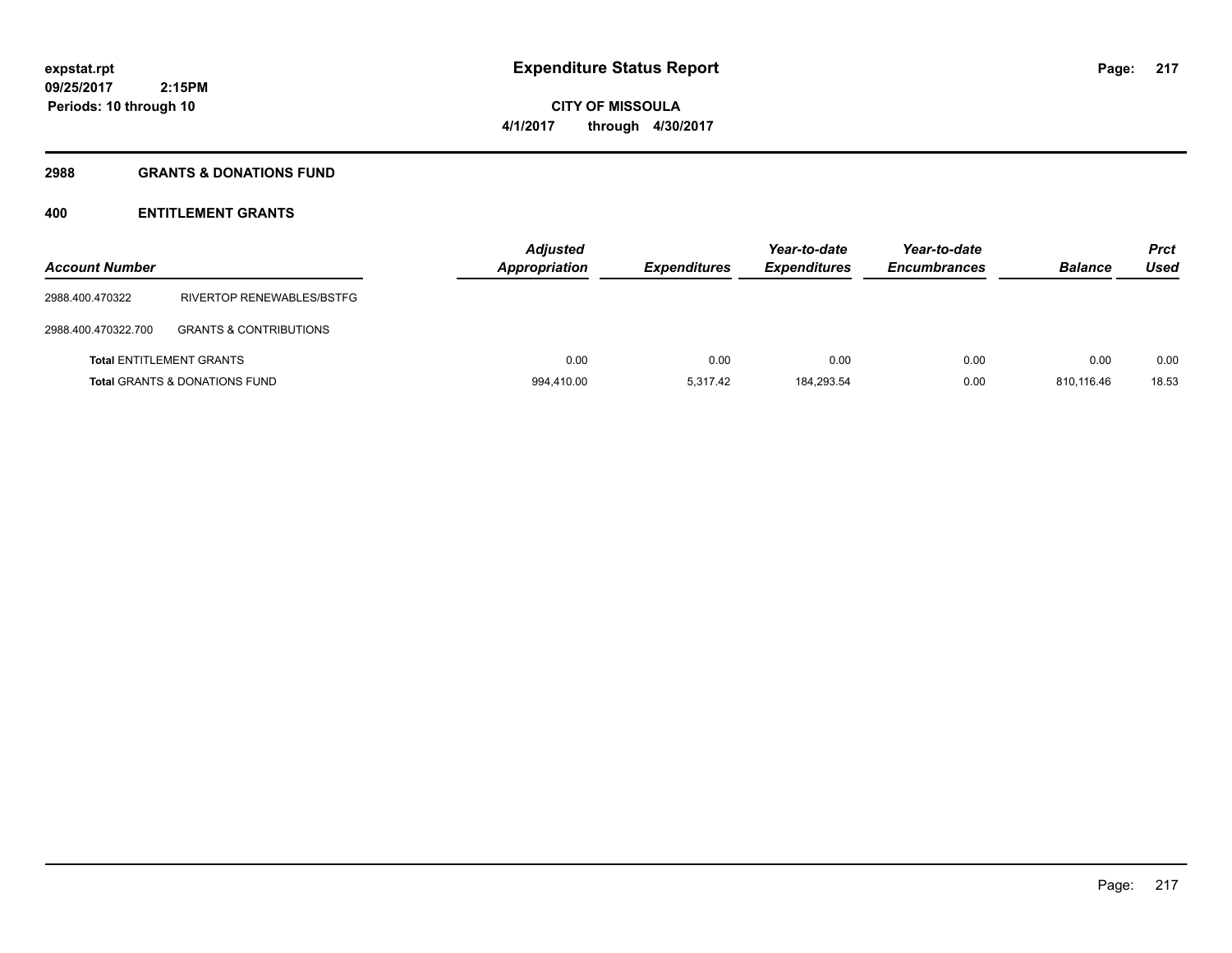**CITY OF MISSOULA 4/1/2017 through 4/30/2017**

# **2989 POLICE GRANTS & DONATIONS**

|                                         |                                                | <b>Adjusted</b>      |                     | Year-to-date        | Year-to-date        |                | <b>Prct</b> |
|-----------------------------------------|------------------------------------------------|----------------------|---------------------|---------------------|---------------------|----------------|-------------|
| <b>Account Number</b>                   |                                                | <b>Appropriation</b> | <b>Expenditures</b> | <b>Expenditures</b> | <b>Encumbrances</b> | <b>Balance</b> | <b>Used</b> |
| 2989.290.420000                         | <b>PUBLIC SAFETY</b>                           |                      |                     |                     |                     |                |             |
| 2989.290.420000.700                     | <b>GRANTS &amp; CONTRIBUTIONS</b>              |                      |                     |                     |                     |                |             |
|                                         | 2989.290.420000.700.000 GRANTS & CONTRIBUTIONS | 20,000.00            | 0.00                | 0.00                | 0.00                | 20,000.00      | 0.00        |
| <b>Total PUBLIC SAFETY</b>              |                                                | 20,000.00            | 0.00                | 0.00                | 0.00                | 20,000.00      | 0.00        |
| 2989.290.420143                         | <b>ANTI-GRAFFITI</b>                           |                      |                     |                     |                     |                |             |
| 2989.290.420143.200                     | <b>SUPPLIES</b>                                |                      |                     |                     |                     |                |             |
| 2989.290.420143.210.000 OFFICE SUPPLIES |                                                | 5,000.00             | 0.00                | 439.97              | 0.00                | 4,560.03       | 8.80        |
| <b>Total ANTI-GRAFFITI</b>              |                                                | 5,000.00             | 0.00                | 439.97              | 0.00                | 4,560.03       | 8.80        |
| 2989.290.420144                         | <b>BIAS CRIME CAMPAIGN</b>                     |                      |                     |                     |                     |                |             |
| 2989.290.420144.300                     | PURCHASED SERVICES                             |                      |                     |                     |                     |                |             |
|                                         | 2989.290.420144.350.000 PROFESSIONAL SERVICES  | 10,903.00            | 0.00                | 0.00                | 0.00                | 10,903.00      | 0.00        |
| <b>Total BIAS CRIME CAMPAIGN</b>        |                                                | 10,903.00            | 0.00                | 0.00                | 0.00                | 10,903.00      | 0.00        |
| 2989.290.420150                         | STATE EQUIPMENT GRANT                          |                      |                     |                     |                     |                |             |
| 2989.290.420150.200                     | <b>SUPPLIES</b>                                |                      |                     |                     |                     |                |             |
|                                         | 2989.290.420150.220.000 OPERATING SUPPLIES     | 44,100.00            | 0.00                | 0.00                | 0.00                | 44,100.00      | 0.00        |
|                                         | <b>Total STATE EQUIPMENT GRANT</b>             | 44,100.00            | 0.00                | 0.00                | 0.00                | 44,100.00      | 0.00        |
| 2989.290.420160                         | <b>ICAC</b>                                    |                      |                     |                     |                     |                |             |
| 2989.290.420160.100                     | PERSONAL SERVICES                              |                      |                     |                     |                     |                |             |
|                                         | 2989.290.420160.110.000 SALARIES AND WAGES     | 82,418.00            | 0.00                | 0.00                | 0.00                | 82,418.00      | 0.00        |
| 2989.290.420160.120.000 OVERTIME        |                                                | 8,000.00             | 1,564.86            | 2,643.84            | 0.00                | 5,356.16       | 33.05       |
|                                         | 2989.290.420160.140.000 EMPLOYER CONTRIBUTIONS | 9,453.00             | 104.25              | 194.01              | 0.00                | 9,258.99       | 2.05        |
| <b>Total PERSONAL SERVICES</b>          |                                                | 99,871.00            | 1,669.11            | 2,837.85            | 0.00                | 97,033.15      | 2.84        |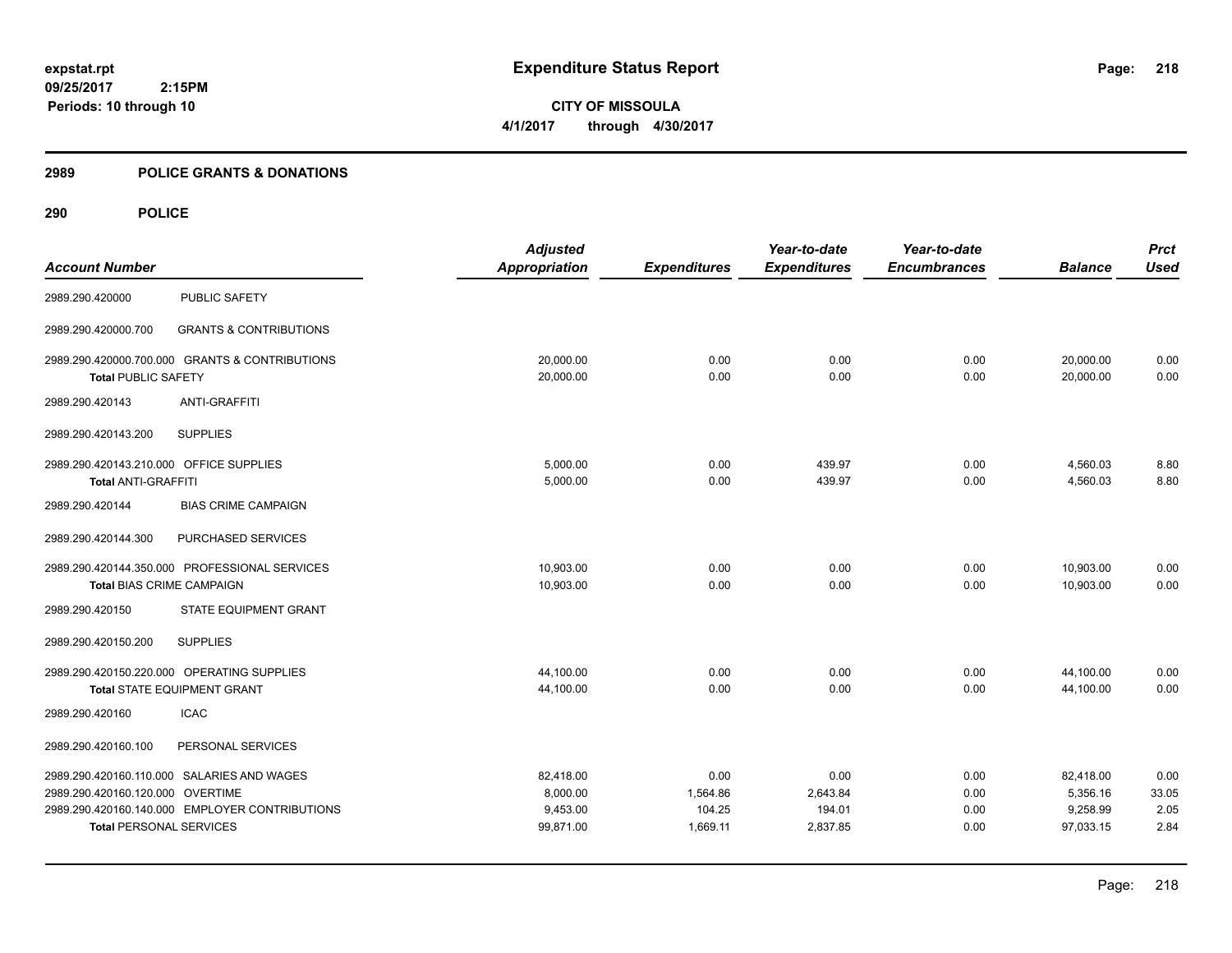**CITY OF MISSOULA 4/1/2017 through 4/30/2017**

# **2989 POLICE GRANTS & DONATIONS**

# **290 POLICE**

|                                                           | <b>Adjusted</b>      |                     | Year-to-date        | Year-to-date        |                | <b>Prct</b> |
|-----------------------------------------------------------|----------------------|---------------------|---------------------|---------------------|----------------|-------------|
| <b>Account Number</b>                                     | <b>Appropriation</b> | <b>Expenditures</b> | <b>Expenditures</b> | <b>Encumbrances</b> | <b>Balance</b> | Used        |
| <b>SUPPLIES</b><br>2989.290.420160.200                    |                      |                     |                     |                     |                |             |
| 2989.290.420160.220.000 OPERATING SUPPLIES                | 0.00                 | 93.26               | 93.26               | 0.00                | $-93.26$       | 0.00        |
| <b>Total SUPPLIES</b>                                     | 0.00                 | 93.26               | 93.26               | 0.00                | $-93.26$       | 0.00        |
| PURCHASED SERVICES<br>2989.290.420160.300                 |                      |                     |                     |                     |                |             |
| 2989.290.420160.350.000 PROFESSIONAL SERVICES             | 540.00               | 0.00                | 981.78              | 0.00                | $-441.78$      | 181.81      |
| 2989.290.420160.370.000 TRAVEL                            | 5,000.00             | 54.00               | 6,109.75            | 0.00                | $-1,109.75$    | 122.20      |
| <b>Total PURCHASED SERVICES</b>                           | 5,540.00             | 54.00               | 7,091.53            | 0.00                | $-1,551.53$    | 128.01      |
| <b>Total ICAC</b>                                         | 105,411.00           | 1,816.37            | 10,022.64           | 0.00                | 95,388.36      | 9.51        |
| 2989.290.420161<br><b>ICAC GOOGLE</b>                     |                      |                     |                     |                     |                |             |
| PERSONAL SERVICES<br>2989.290.420161.100                  |                      |                     |                     |                     |                |             |
| 2989.290.420161.110.000 SALARIES AND WAGES                | 0.00                 | 5,277.08            | 50,948.27           | 0.00                | $-50.948.27$   | 0.00        |
| 2989.290.420161.115.000 SALARIES/HEALTH INSURANCE BENEFIT | 0.00                 | 702.00              | 6,318.00            | 0.00                | $-6,318.00$    | 0.00        |
| 2989.290.420161.120.000 OVERTIME                          | 0.00                 | 0.00                | 929.97              | 0.00                | $-929.97$      | 0.00        |
| 2989.290.420161.130.000 OTHER                             | 0.00                 | 0.00                | 700.00              | 0.00                | $-700.00$      | 0.00        |
| 2989.290.420161.133.000 EDUCATION COMPENSATION            | 0.00                 | 20.00               | 190.00              | 0.00                | $-190.00$      | 0.00        |
| 2989.290.420161.140.000 EMPLOYER CONTRIBUTIONS            | 0.00                 | 1,351.34            | 12,745.14           | 0.00                | $-12,745.14$   | 0.00        |
| <b>Total ICAC GOOGLE</b>                                  | 0.00                 | 7,350.42            | 71,831.38           | 0.00                | $-71,831.38$   | 0.00        |
| <b>BULLETPROOF VEST PROGRAM</b><br>2989.290.420180        |                      |                     |                     |                     |                |             |
| 2989.290.420180.200<br><b>SUPPLIES</b>                    |                      |                     |                     |                     |                |             |
| 2989.290.420180.220.000 OPERATING SUPPLIES                | 10,500.00            | 0.00                | 3,728.50            | 0.00                | 6,771.50       | 35.51       |
| Total BULLETPROOF VEST PROGRAM                            | 10,500.00            | 0.00                | 3,728.50            | 0.00                | 6,771.50       | 35.51       |
| 2989.290.420181<br>2016 HIDTA                             |                      |                     |                     |                     |                |             |

2989.290.420181.100 PERSONAL SERVICES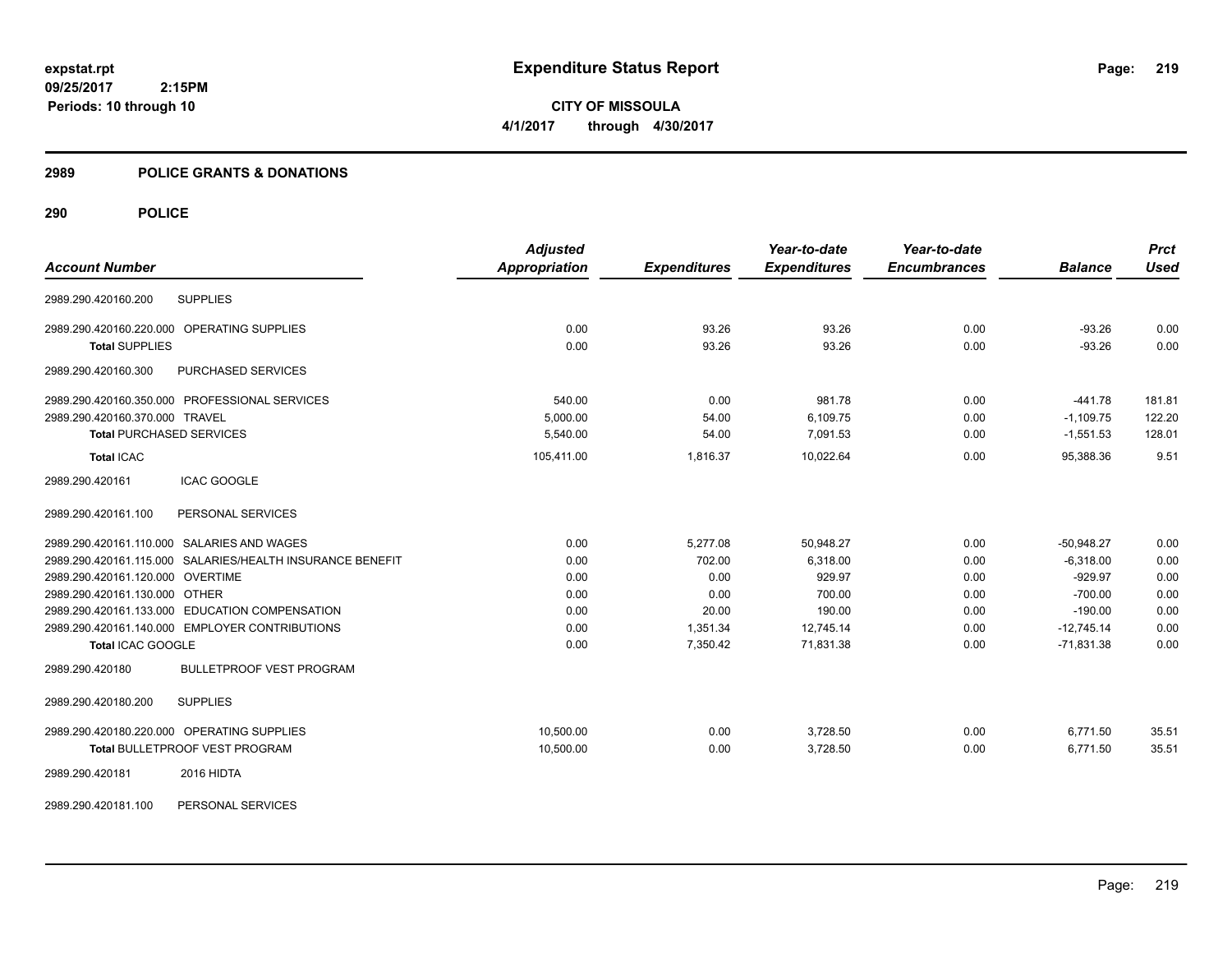**CITY OF MISSOULA 4/1/2017 through 4/30/2017**

### **2989 POLICE GRANTS & DONATIONS**

| <b>Account Number</b>                   |                                                | <b>Adjusted</b><br><b>Appropriation</b> | <b>Expenditures</b> | Year-to-date<br><b>Expenditures</b> | Year-to-date<br><b>Encumbrances</b> | <b>Balance</b> | <b>Prct</b><br><b>Used</b> |
|-----------------------------------------|------------------------------------------------|-----------------------------------------|---------------------|-------------------------------------|-------------------------------------|----------------|----------------------------|
| 2989.290.420181.120.000 OVERTIME        |                                                | 25,000.00                               | 0.00                | 14,935.30                           | 0.00                                | 10,064.70      | 59.74                      |
|                                         | 2989.290.420181.140.000 EMPLOYER CONTRIBUTIONS | 2,250.00                                | 0.00                | 975.84                              | 0.00                                | 1,274.16       | 43.37                      |
| <b>Total PERSONAL SERVICES</b>          |                                                | 27,250.00                               | 0.00                | 15,911.14                           | 0.00                                | 11,338.86      | 58.39                      |
| 2989.290.420181.200                     | <b>SUPPLIES</b>                                |                                         |                     |                                     |                                     |                |                            |
| 2989.290.420181.210.000 OFFICE SUPPLIES |                                                | 688.00                                  | 0.00                | 470.27                              | 0.00                                | 217.73         | 68.35                      |
|                                         | 2989.290.420181.220.000 OPERATING SUPPLIES     | 23,525.00                               | 0.00                | 1,209.08                            | 0.00                                | 22,315.92      | 5.14                       |
|                                         | 2989.290.420181.220.032 OPERATING SUPPLIES     | 0.00                                    | 0.00                | 10,000.00                           | 0.00                                | $-10,000.00$   | 0.00                       |
| <b>Total SUPPLIES</b>                   |                                                | 24,213.00                               | 0.00                | 11,679.35                           | 0.00                                | 12,533.65      | 48.24                      |
| 2989.290.420181.300                     | <b>PURCHASED SERVICES</b>                      |                                         |                     |                                     |                                     |                |                            |
|                                         | 2989.290.420181.344.000 TELEPHONE SERVICE      | 5,006.00                                | 0.00                | 1,702.98                            | 0.00                                | 3,303.02       | 34.02                      |
|                                         | 2989.290.420181.350.000 PROFESSIONAL SERVICES  | 39,100.00                               | 0.00                | 3,465.00                            | 0.00                                | 35,635.00      | 8.86                       |
|                                         | 2989.290.420181.350.039 PROFESSIONAL SERVICES  | 0.00                                    | 0.00                | 27,011.20                           | 0.00                                | $-27,011.20$   | 0.00                       |
|                                         | 2989.290.420181.350.040 PROFESSIONAL SERVICES  | 0.00                                    | 0.00                | 9,917.17                            | 0.00                                | $-9,917.17$    | 0.00                       |
|                                         | 2989.290.420181.360.000 REPAIR & MAINTENANCE   | 1,500.00                                | 0.00                | 0.00                                | 0.00                                | 1,500.00       | 0.00                       |
| 2989.290.420181.370.000 TRAVEL          |                                                | 1,143.00                                | 0.00                | 0.00                                | 0.00                                | 1,143.00       | 0.00                       |
| <b>Total PURCHASED SERVICES</b>         |                                                | 46,749.00                               | 0.00                | 42.096.35                           | 0.00                                | 4.652.65       | 90.05                      |
| 2989.290.420181.500                     | <b>FIXED CHARGES</b>                           |                                         |                     |                                     |                                     |                |                            |
| 2989.290.420181.500.000 FIXED CHARGES   |                                                | 40,399.00                               | 0.00                | 34,018.20                           | 0.00                                | 6,380.80       | 84.21                      |
| <b>Total FIXED CHARGES</b>              |                                                | 40,399.00                               | 0.00                | 34,018.20                           | 0.00                                | 6,380.80       | 84.21                      |
| Total 2016 HIDTA                        |                                                | 138,611.00                              | 0.00                | 103,705.04                          | 0.00                                | 34,905.96      | 74.82                      |
| 2989.290.420184                         | <b>DUI TASK FORCES</b>                         |                                         |                     |                                     |                                     |                |                            |
| 2989.290.420184.100                     | PERSONAL SERVICES                              |                                         |                     |                                     |                                     |                |                            |
| 2989.290.420184.120.000 OVERTIME        |                                                | 4,300.00                                | 0.00                | 0.00                                | 0.00                                | 4,300.00       | 0.00                       |
|                                         | 2989.290.420184.140.000 EMPLOYER CONTRIBUTIONS | 700.00                                  | 0.00                | 0.00                                | 0.00                                | 700.00         | 0.00                       |
| <b>Total DUI TASK FORCES</b>            |                                                | 5,000.00                                | 0.00                | 0.00                                | 0.00                                | 5,000.00       | 0.00                       |
| 2989.290.420190                         | STATE OT SEAT BELT GRANT                       |                                         |                     |                                     |                                     |                |                            |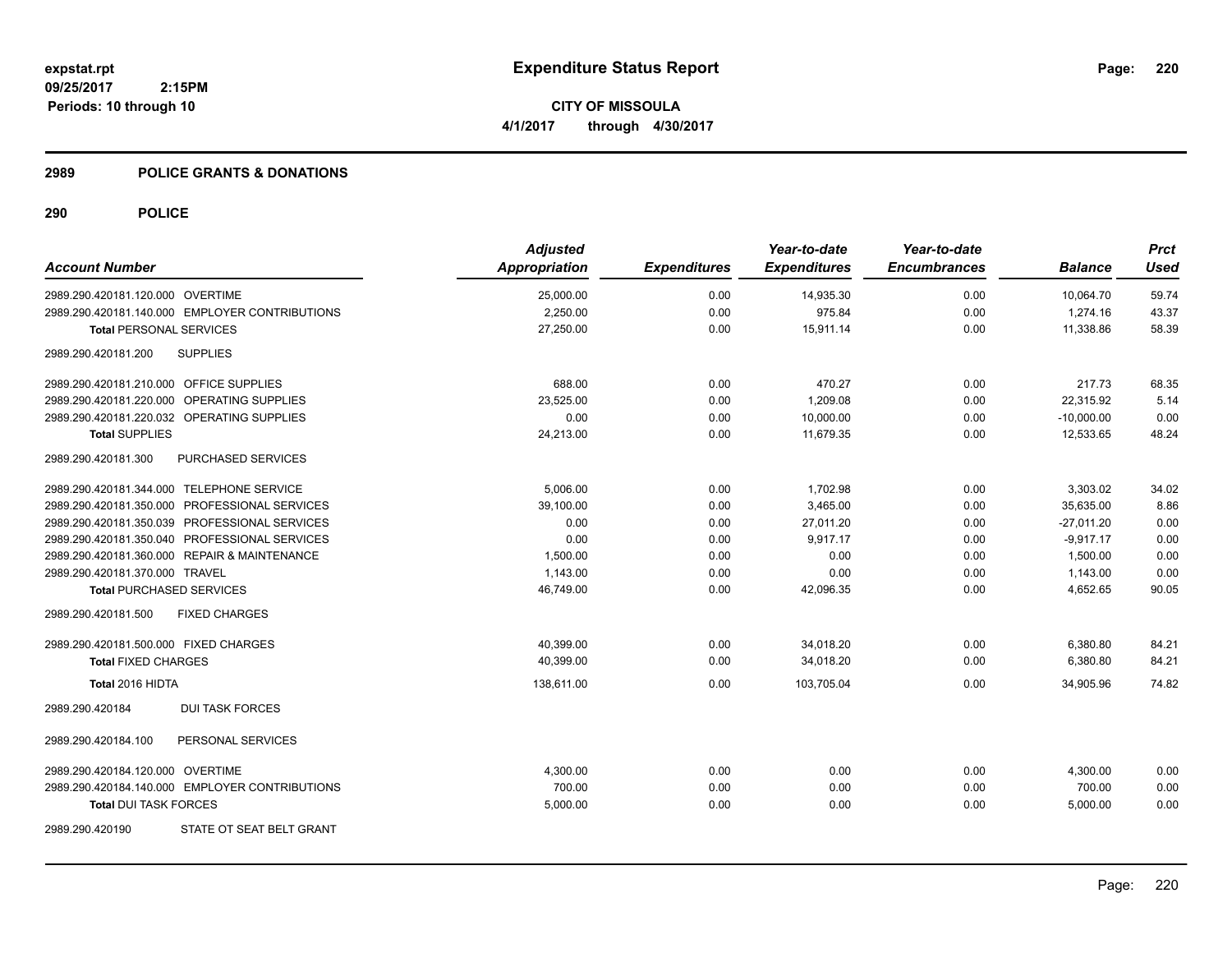**CITY OF MISSOULA 4/1/2017 through 4/30/2017**

### **2989 POLICE GRANTS & DONATIONS**

|                                                | <b>Adjusted</b> |                     | Year-to-date        | Year-to-date        |                | <b>Prct</b> |
|------------------------------------------------|-----------------|---------------------|---------------------|---------------------|----------------|-------------|
| <b>Account Number</b>                          | Appropriation   | <b>Expenditures</b> | <b>Expenditures</b> | <b>Encumbrances</b> | <b>Balance</b> | <b>Used</b> |
|                                                |                 |                     |                     |                     |                |             |
| 2989.290.420190.100<br>PERSONAL SERVICES       |                 |                     |                     |                     |                |             |
| 2989.290.420190.110.000 SALARIES AND WAGES     | 5,000.00        | 0.00                | 0.00                | 0.00                | 5,000.00       | 0.00        |
| 2989.290.420190.110.113 SALARIES AND WAGES     | 0.00            | 0.00                | 3,727.98            | 0.00                | $-3,727.98$    | 0.00        |
| 2989.290.420190.120.000 OVERTIME               | 45,400.00       | 1,910.17            | 20,106.68           | 0.00                | 25,293.32      | 44.29       |
| 2989.290.420190.120.113 OVERTIME               | 0.00            | 0.00                | 621.33              | 0.00                | $-621.33$      | 0.00        |
| 2989.290.420190.140.000 EMPLOYER CONTRIBUTIONS | 3,200.00        | 127.12              | 1,614.71            | 0.00                | 1,585.29       | 50.46       |
| <b>Total PERSONAL SERVICES</b>                 | 53,600.00       | 2,037.29            | 26,070.70           | 0.00                | 27,529.30      | 48.64       |
| 2989.290.420190.300<br>PURCHASED SERVICES      |                 |                     |                     |                     |                |             |
| 2989.290.420190.370.000 TRAVEL                 | 0.00            | 0.00                | 1,531.80            | 0.00                | $-1,531.80$    | 0.00        |
| <b>Total PURCHASED SERVICES</b>                | 0.00            | 0.00                | 1,531.80            | 0.00                | $-1,531.80$    | 0.00        |
| Total STATE OT SEAT BELT GRANT                 | 53,600.00       | 2,037.29            | 27,602.50           | 0.00                | 25,997.50      | 51.50       |
| COPS TECHNOLOGY<br>2989.290.420191             |                 |                     |                     |                     |                |             |
| PERSONAL SERVICES<br>2989.290.420191.100       |                 |                     |                     |                     |                |             |
| 2989.290.420191.110.000 SALARIES AND WAGES     | 0.00            | 82.84               | 134.62              | 0.00                | $-134.62$      | 0.00        |
| 2989.290.420191.140.000 EMPLOYER CONTRIBUTIONS | 0.00            | 5.63                | 9.08                | 0.00                | $-9.08$        | 0.00        |
| <b>Total COPS TECHNOLOGY</b>                   | 0.00            | 88.47               | 143.70              | 0.00                | $-143.70$      | 0.00        |
| 2989.290.420195<br>2017 HIDTA                  |                 |                     |                     |                     |                |             |
| 2989.290.420195.100<br>PERSONAL SERVICES       |                 |                     |                     |                     |                |             |
| 2989.290.420195.120.000 OVERTIME               | 25,000.00       | 2,808.95            | 8,002.73            | 0.00                | 16.997.27      | 32.01       |
| 2989.290.420195.140.000 EMPLOYER CONTRIBUTIONS | 2,250.00        | 182.42              | 524.38              | 0.00                | 1,725.62       | 23.31       |
| <b>Total PERSONAL SERVICES</b>                 | 27,250.00       | 2,991.37            | 8,527.11            | 0.00                | 18,722.89      | 31.29       |
| 2989.290.420195.200<br><b>SUPPLIES</b>         |                 |                     |                     |                     |                |             |
| 2989.290.420195.210.000 OFFICE SUPPLIES        | 688.00          | 68.35               | 252.09              | 0.00                | 435.91         | 36.64       |
| 2989.290.420195.220.000 OPERATING SUPPLIES     | 23,525.00       | 0.00                | 450.22              | 0.00                | 23,074.78      | 1.91        |
|                                                |                 |                     |                     |                     |                |             |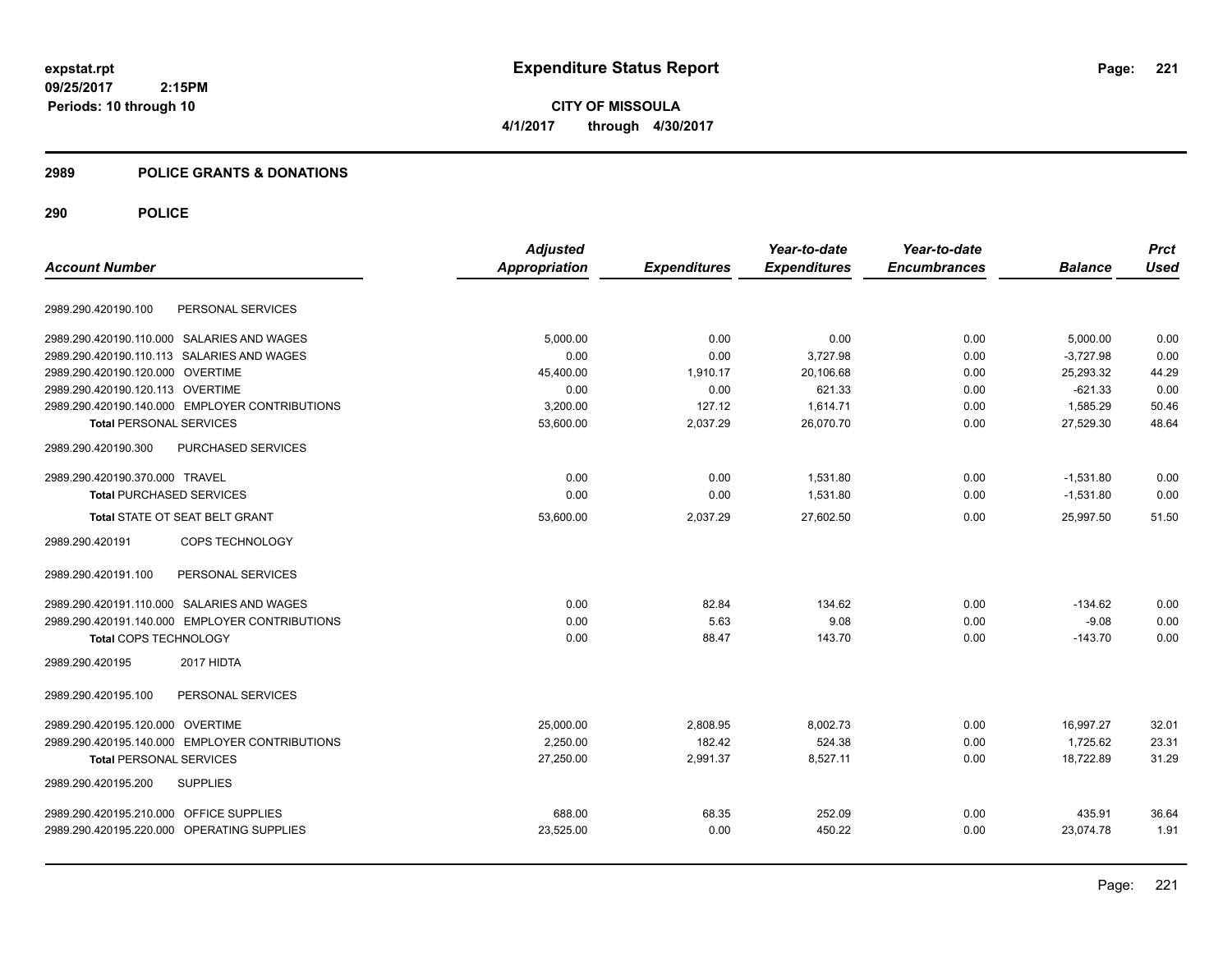**CITY OF MISSOULA 4/1/2017 through 4/30/2017**

### **2989 POLICE GRANTS & DONATIONS**

| <b>Account Number</b>                                   | <b>Adjusted</b><br>Appropriation | <b>Expenditures</b> | Year-to-date<br><b>Expenditures</b> | Year-to-date<br><b>Encumbrances</b> | <b>Balance</b> | <b>Prct</b><br>Used |
|---------------------------------------------------------|----------------------------------|---------------------|-------------------------------------|-------------------------------------|----------------|---------------------|
|                                                         |                                  |                     |                                     |                                     |                |                     |
| OPERATING SUPPLIES<br>2989.290.420195.220.032           | 0.00                             | 10,000.00           | 10,000.00                           | 0.00                                | $-10,000.00$   | 0.00                |
| <b>Total SUPPLIES</b>                                   | 24,213.00                        | 10,068.35           | 10,702.31                           | 0.00                                | 13,510.69      | 44.20               |
| PURCHASED SERVICES<br>2989.290.420195.300               |                                  |                     |                                     |                                     |                |                     |
| 2989.290.420195.344.000 TELEPHONE SERVICE               | 5,006.00                         | 271.04              | 2,029.25                            | 0.00                                | 2,976.75       | 40.54               |
| 2989.290.420195.350.000<br><b>PROFESSIONAL SERVICES</b> | 39,100.00                        | 0.00                | 0.00                                | 0.00                                | 39,100.00      | 0.00                |
| 2989.290.420195.350.040 SO OVERTIME                     | 0.00                             | 1.257.97            | 6,075.23                            | 0.00                                | $-6,075.23$    | 0.00                |
| 2989.290.420195.360.000 REPAIR & MAINTENANCE            | 1,500.00                         | 0.00                | 0.00                                | 0.00                                | 1,500.00       | 0.00                |
| 2989.290.420195.360.013 REPAIR & MAINTENANCE            | 0.00                             | 0.00                | 4,567.09                            | 0.00                                | $-4,567.09$    | 0.00                |
| 2989.290.420195.370.000 TRAVEL                          | 1,143.00                         | 0.00                | 0.00                                | 0.00                                | 1,143.00       | 0.00                |
| <b>Total PURCHASED SERVICES</b>                         | 46,749.00                        | 1,529.01            | 12,671.57                           | 0.00                                | 34,077.43      | 27.11               |
| <b>FIXED CHARGES</b><br>2989.290.420195.500             |                                  |                     |                                     |                                     |                |                     |
| 2989.290.420195.500.000<br><b>FIXED CHARGES</b>         | 42.419.00                        | 6,171.70            | 30.383.50                           | 0.00                                | 12,035.50      | 71.63               |
| <b>Total FIXED CHARGES</b>                              | 42,419.00                        | 6,171.70            | 30,383.50                           | 0.00                                | 12,035.50      | 71.63               |
| Total 2017 HIDTA                                        | 140,631.00                       | 20,760.43           | 62,284.49                           | 0.00                                | 78,346.51      | 44.29               |
| <b>Total POLICE GRANTS &amp; DONATIONS</b>              | 533,756.00                       | 32,052.98           | 279,758.22                          | 0.00                                | 253,997.78     | 52.41               |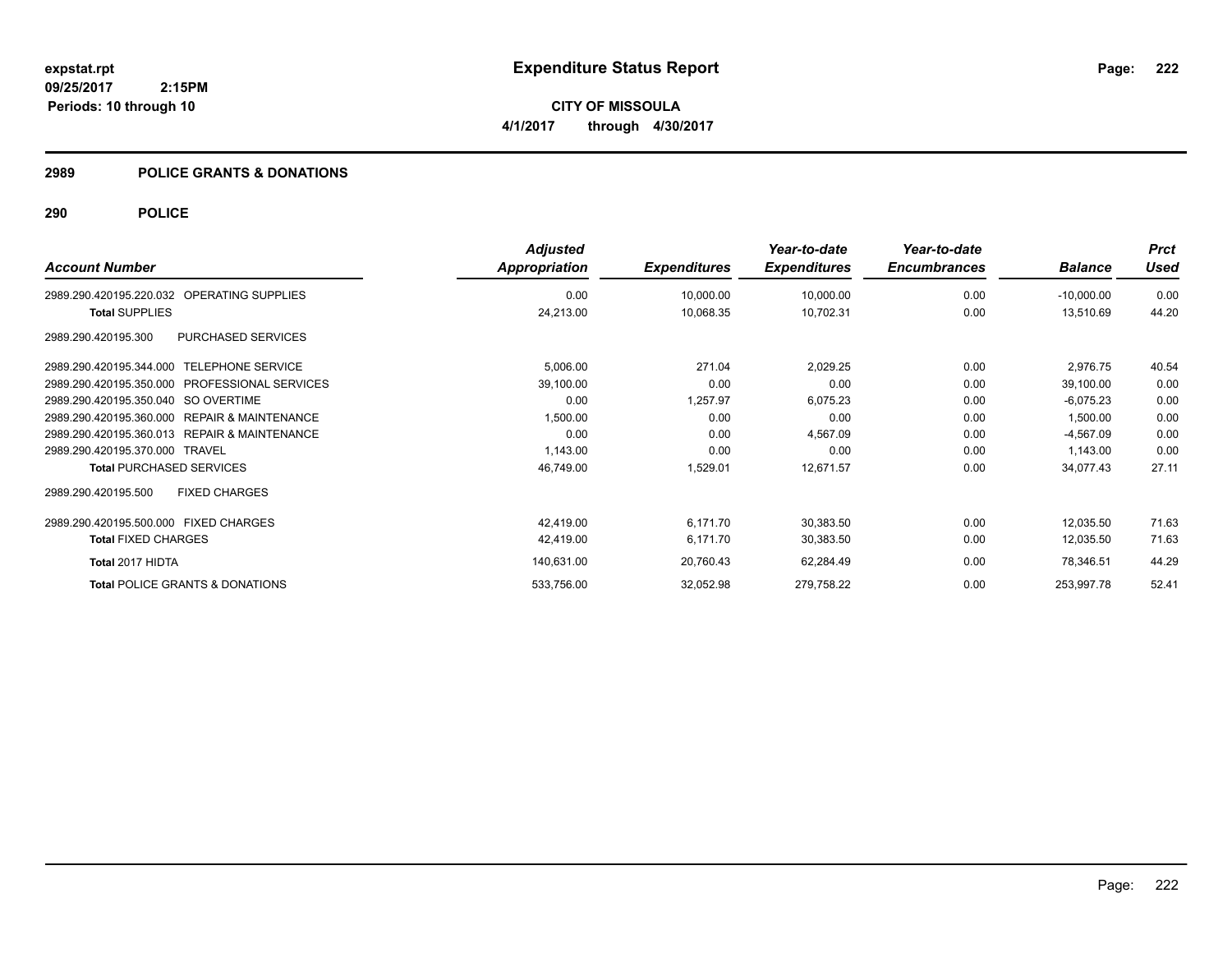**CITY OF MISSOULA 4/1/2017 through 4/30/2017**

**3000 SID REVOLVING FUND**

| <b>Account Number</b>           |                                                  | <b>Adjusted</b><br><b>Appropriation</b> | <b>Expenditures</b> | Year-to-date<br><b>Expenditures</b> | Year-to-date<br><b>Encumbrances</b> | <b>Balance</b> | <b>Prct</b><br><b>Used</b> |
|---------------------------------|--------------------------------------------------|-----------------------------------------|---------------------|-------------------------------------|-------------------------------------|----------------|----------------------------|
| 3000.390.510110                 | <b>MERCHANT SERVICES</b>                         |                                         |                     |                                     |                                     |                |                            |
| 3000.390.510110.500             | <b>FIXED CHARGES</b>                             |                                         |                     |                                     |                                     |                |                            |
| <b>Total MERCHANT SERVICES</b>  |                                                  | 0.00                                    | 0.00                | 0.00                                | 0.00                                | 0.00           | 0.00                       |
| 3000.390.521000                 | INTERFUND OPERATING TRANSFERS                    |                                         |                     |                                     |                                     |                |                            |
| 3000.390.521000.800             | OTHER OBJECTS                                    |                                         |                     |                                     |                                     |                |                            |
|                                 | 3000.390.521000.820.000 TRANSFERS TO OTHER FUNDS | 100,000.00                              | 0.00                | 0.00                                | 0.00                                | 100,000.00     | 0.00                       |
|                                 | <b>Total INTERFUND OPERATING TRANSFERS</b>       | 100,000.00                              | 0.00                | 0.00                                | 0.00                                | 100,000.00     | 0.00                       |
| <b>Total SID REVOLVING FUND</b> |                                                  | 100,000.00                              | 0.00                | 0.00                                | 0.00                                | 100.000.00     | 0.00                       |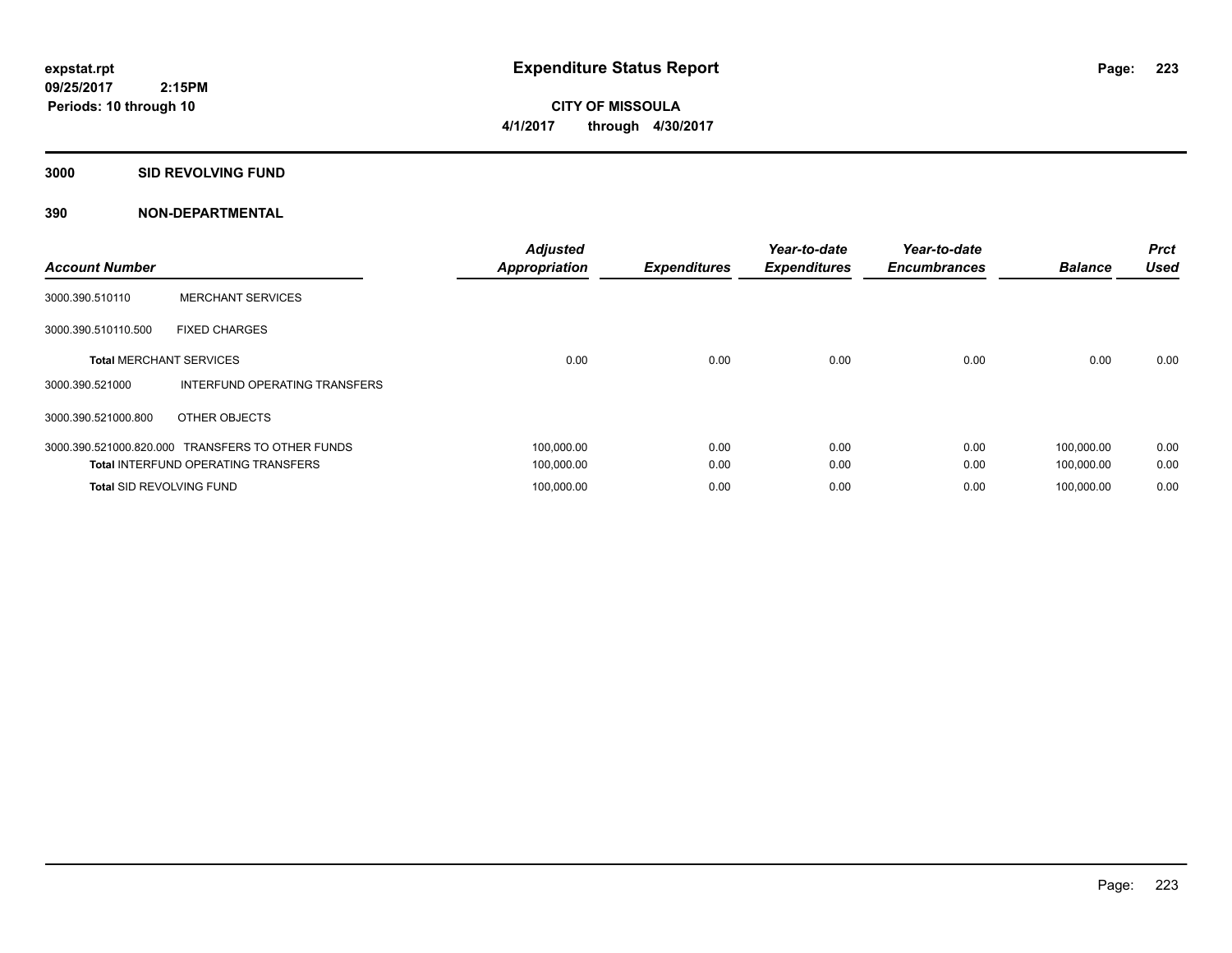**CITY OF MISSOULA 4/1/2017 through 4/30/2017**

**3005 SID REBATES**

| <b>Account Number</b>    |                          | <b>Adjusted</b><br>Appropriation | Expenditures | Year-to-date<br><b>Expenditures</b> | Year-to-date<br><b>Encumbrances</b> | <b>Balance</b> | <b>Prct</b><br>Used |
|--------------------------|--------------------------|----------------------------------|--------------|-------------------------------------|-------------------------------------|----------------|---------------------|
| 3005.390.510110          | <b>MERCHANT SERVICES</b> |                                  |              |                                     |                                     |                |                     |
| 3005.390.510110.500      | <b>FIXED CHARGES</b>     |                                  |              |                                     |                                     |                |                     |
| <b>Total SID REBATES</b> |                          | 0.00                             | 0.00         | 0.00                                | 0.00                                | 0.00           | 0.00                |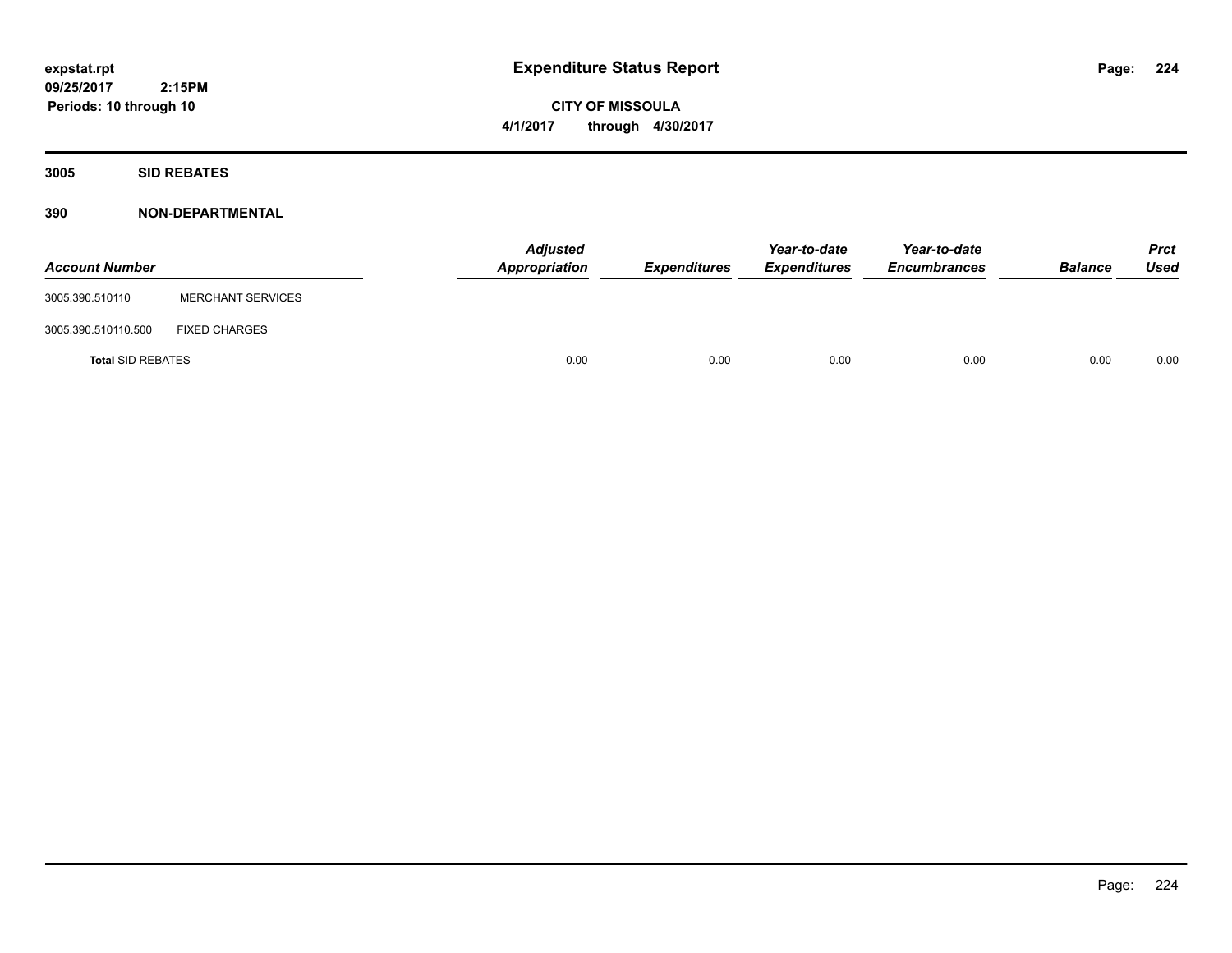**CITY OF MISSOULA 4/1/2017 through 4/30/2017**

# **3065 1998 PUBLIC SAFETY G O BONDS FUND**

**000 \*\*\* Title Not Found \*\*\***

| <b>Account Number</b>         |                         | <b>Adjusted</b><br>Appropriation | <b>Expenditures</b> | Year-to-date<br><b>Expenditures</b> | Year-to-date<br><b>Encumbrances</b> | <b>Balance</b> | <b>Prct</b><br>Used |
|-------------------------------|-------------------------|----------------------------------|---------------------|-------------------------------------|-------------------------------------|----------------|---------------------|
| 3065.000.520100               | *** Title Not Found *** |                                  |                     |                                     |                                     |                |                     |
| 3065.000.520100.800           | OTHER OBJECTS           |                                  |                     |                                     |                                     |                |                     |
| Total *** Title Not Found *** |                         | 0.00                             | 0.00                | 0.00                                | 0.00                                | 0.00           | 0.00                |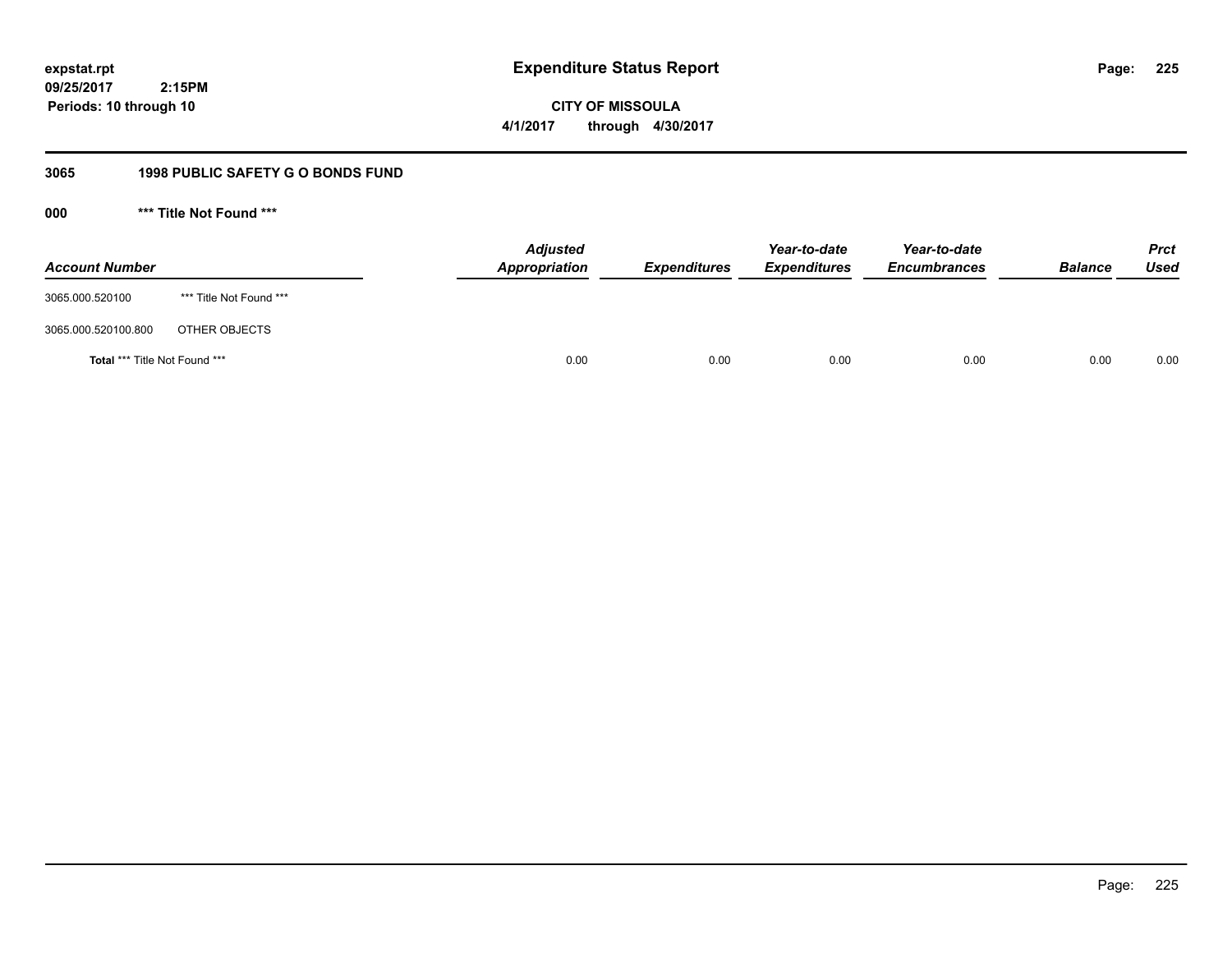**CITY OF MISSOULA 4/1/2017 through 4/30/2017**

# **3065 1998 PUBLIC SAFETY G O BONDS FUND**

| <b>Account Number</b>          |                                         | <b>Adjusted</b><br><b>Appropriation</b> | <b>Expenditures</b> | Year-to-date<br><b>Expenditures</b> | Year-to-date<br><b>Encumbrances</b> | <b>Balance</b> | <b>Prct</b><br><b>Used</b> |
|--------------------------------|-----------------------------------------|-----------------------------------------|---------------------|-------------------------------------|-------------------------------------|----------------|----------------------------|
| 3065.390.510110                | <b>MERCHANT SERVICES</b>                |                                         |                     |                                     |                                     |                |                            |
| 3065.390.510110.500            | <b>FIXED CHARGES</b>                    |                                         |                     |                                     |                                     |                |                            |
| <b>Total MERCHANT SERVICES</b> |                                         | 0.00                                    | 0.00                | 0.00                                | 0.00                                | 0.00           | 0.00                       |
|                                | Total 1998 PUBLIC SAFETY G O BONDS FUND | 0.00                                    | 0.00                | 0.00                                | 0.00                                | 0.00           | 0.00                       |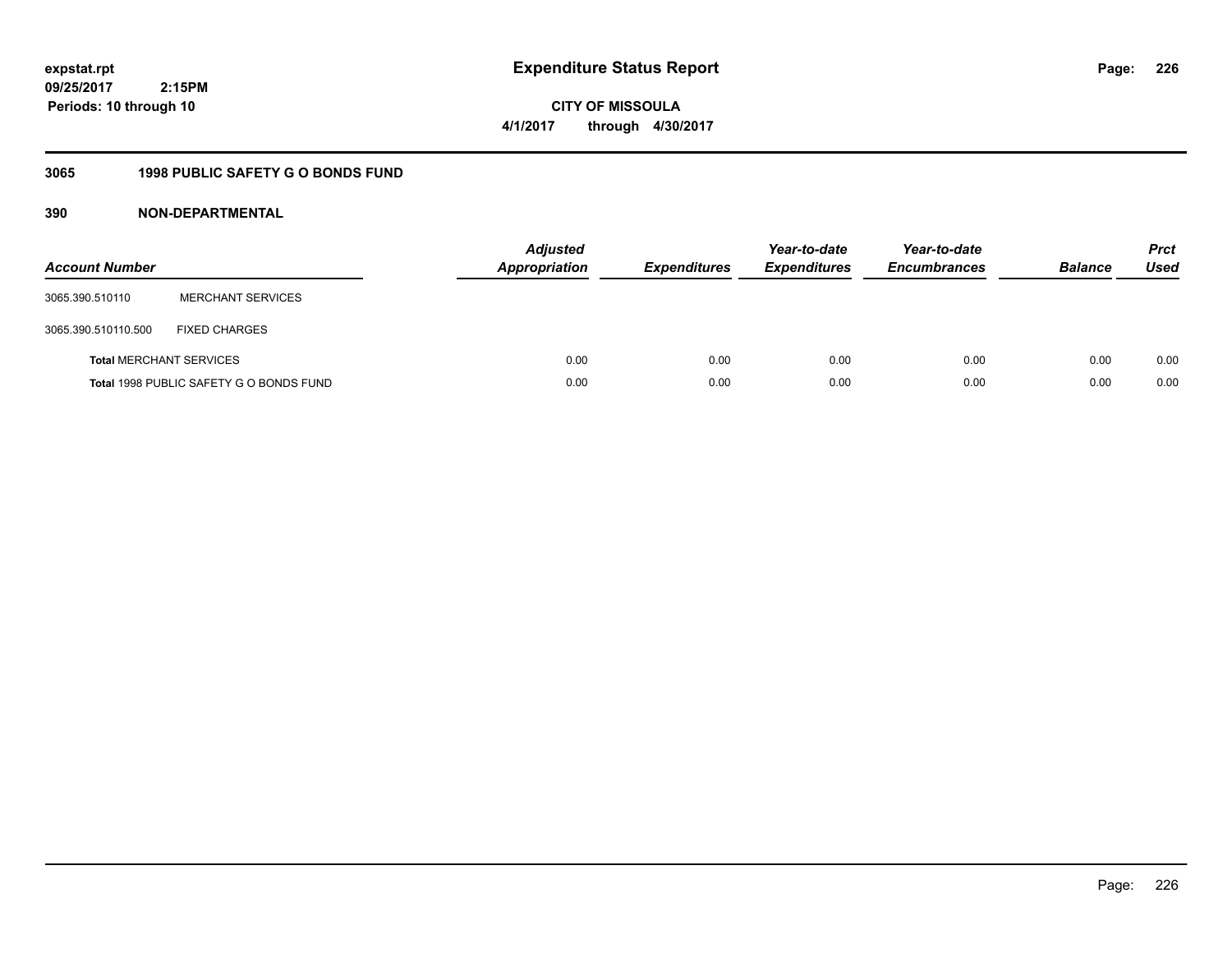**Periods: 10 through 10**

**CITY OF MISSOULA 4/1/2017 through 4/30/2017**

# **3070 1996 OPEN SPACE GO BONDS**

| <b>Account Number</b>          |                                | <b>Adjusted</b><br><b>Appropriation</b> | <b>Expenditures</b> | Year-to-date<br><b>Expenditures</b> | Year-to-date<br><b>Encumbrances</b> | <b>Balance</b> | <b>Prct</b><br><b>Used</b> |
|--------------------------------|--------------------------------|-----------------------------------------|---------------------|-------------------------------------|-------------------------------------|----------------|----------------------------|
| 3070.390.490100                | <b>GO BONDS</b>                |                                         |                     |                                     |                                     |                |                            |
| 3070.390.490100.800            | OTHER OBJECTS                  |                                         |                     |                                     |                                     |                |                            |
| <b>Total GO BONDS</b>          |                                | 0.00                                    | 0.00                | 0.00                                | 0.00                                | 0.00           | 0.00                       |
| 3070.390.510110                | <b>MERCHANT SERVICES</b>       |                                         |                     |                                     |                                     |                |                            |
| 3070.390.510110.500            | <b>FIXED CHARGES</b>           |                                         |                     |                                     |                                     |                |                            |
| <b>Total MERCHANT SERVICES</b> |                                | 0.00                                    | 0.00                | 0.00                                | 0.00                                | 0.00           | 0.00                       |
|                                | Total 1996 OPEN SPACE GO BONDS | 0.00                                    | 0.00                | 0.00                                | 0.00                                | 0.00           | 0.00                       |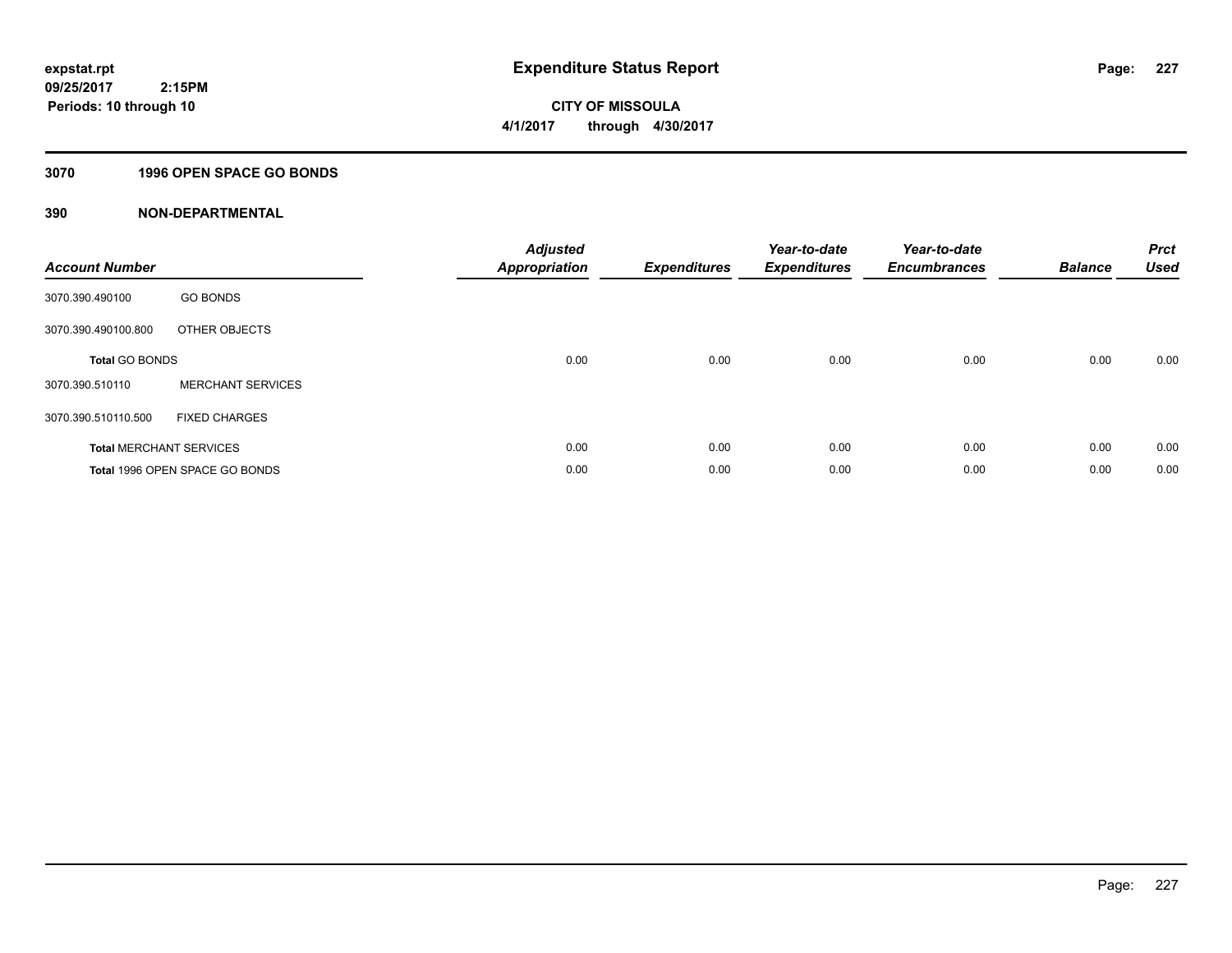**CITY OF MISSOULA 4/1/2017 through 4/30/2017**

# **3075 1997 OPEN SPACE G O BOND FUND**

| <b>Account Number</b> |                                     | <b>Adjusted</b><br>Appropriation | <b>Expenditures</b> | Year-to-date<br><b>Expenditures</b> | Year-to-date<br><b>Encumbrances</b> | <b>Balance</b> | <b>Prct</b><br><b>Used</b> |
|-----------------------|-------------------------------------|----------------------------------|---------------------|-------------------------------------|-------------------------------------|----------------|----------------------------|
| 3075.390.490100       | <b>GO BONDS</b>                     |                                  |                     |                                     |                                     |                |                            |
| 3075.390.490100.800   | OTHER OBJECTS                       |                                  |                     |                                     |                                     |                |                            |
| <b>Total GO BONDS</b> |                                     | 0.00                             | 0.00                | 0.00                                | 0.00                                | 0.00           | 0.00                       |
| 3075.390.510110       | <b>MERCHANT SERVICES</b>            |                                  |                     |                                     |                                     |                |                            |
| 3075.390.510110.500   | <b>FIXED CHARGES</b>                |                                  |                     |                                     |                                     |                |                            |
|                       | <b>Total MERCHANT SERVICES</b>      | 0.00                             | 0.00                | 0.00                                | 0.00                                | 0.00           | 0.00                       |
|                       | Total 1997 OPEN SPACE G O BOND FUND | 0.00                             | 0.00                | 0.00                                | 0.00                                | 0.00           | 0.00                       |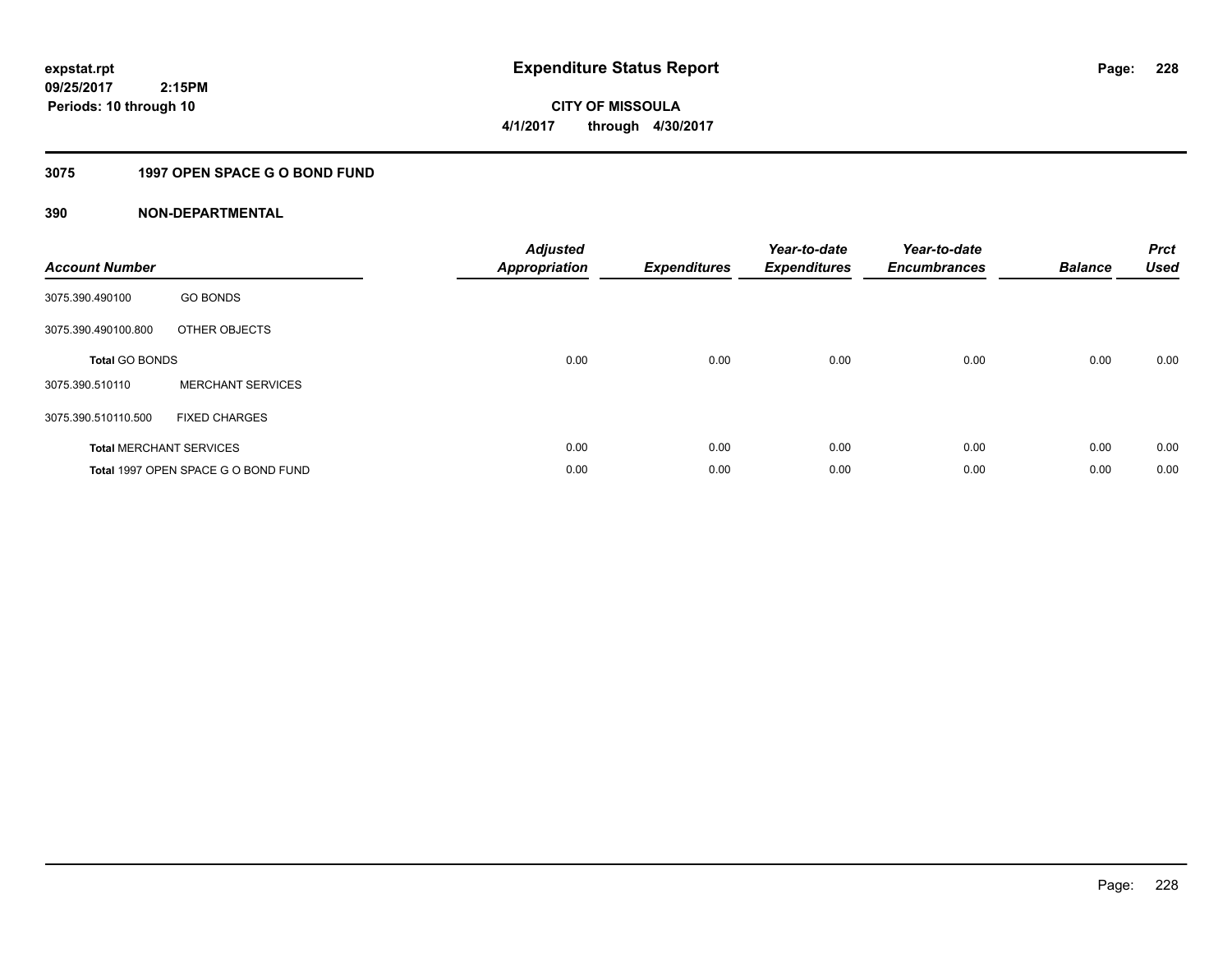**CITY OF MISSOULA 4/1/2017 through 4/30/2017**

# **3080 1994 FIRE EQUIP/CITY HALLS REFUND BOND F**

| <b>Account Number</b>     |                                                | <b>Adjusted</b><br><b>Appropriation</b> | <b>Expenditures</b> | Year-to-date<br><b>Expenditures</b> | Year-to-date<br><b>Encumbrances</b> | <b>Balance</b> | <b>Prct</b><br><b>Used</b> |
|---------------------------|------------------------------------------------|-----------------------------------------|---------------------|-------------------------------------|-------------------------------------|----------------|----------------------------|
| 3080.390.490100           | <b>GO BONDS</b>                                |                                         |                     |                                     |                                     |                |                            |
| 3080.390.490100.600       | <b>DEBT SERVICE</b>                            |                                         |                     |                                     |                                     |                |                            |
| <b>Total DEBT SERVICE</b> |                                                | 0.00                                    | 0.00                | 0.00                                | 0.00                                | 0.00           | 0.00                       |
| 3080.390.490100.800       | OTHER OBJECTS                                  |                                         |                     |                                     |                                     |                |                            |
| <b>Total GO BONDS</b>     |                                                | 0.00                                    | 0.00                | 0.00                                | 0.00                                | 0.00           | 0.00                       |
| 3080.390.510110           | <b>MERCHANT SERVICES</b>                       |                                         |                     |                                     |                                     |                |                            |
| 3080.390.510110.500       | <b>FIXED CHARGES</b>                           |                                         |                     |                                     |                                     |                |                            |
|                           | <b>Total MERCHANT SERVICES</b>                 | 0.00                                    | 0.00                | 0.00                                | 0.00                                | 0.00           | 0.00                       |
|                           | Total 1994 FIRE EQUIP/CITY HALLS REFUND BOND F | 0.00                                    | 0.00                | 0.00                                | 0.00                                | 0.00           | 0.00                       |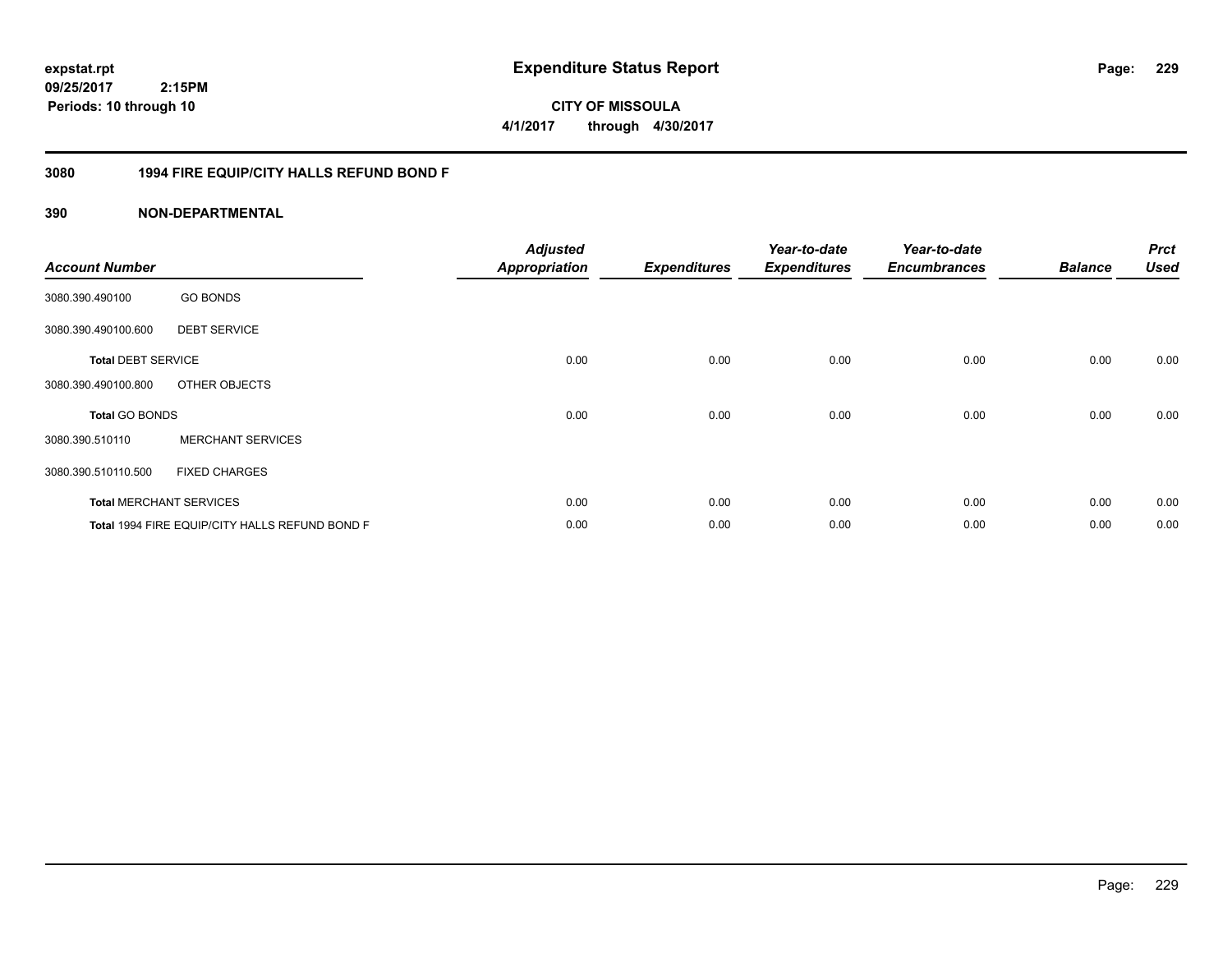**230**

**09/25/2017 2:15PM Periods: 10 through 10**

# **CITY OF MISSOULA 4/1/2017 through 4/30/2017**

# **3085 1993 FIRE STATION G O BOND FUND**

| <b>Account Number</b> |                                       | <b>Adjusted</b><br>Appropriation | <b>Expenditures</b> | Year-to-date<br><b>Expenditures</b> | Year-to-date<br><b>Encumbrances</b> | <b>Balance</b> | <b>Prct</b><br><b>Used</b> |
|-----------------------|---------------------------------------|----------------------------------|---------------------|-------------------------------------|-------------------------------------|----------------|----------------------------|
| 3085.390.490100       | <b>GO BONDS</b>                       |                                  |                     |                                     |                                     |                |                            |
| 3085.390.490100.800   | OTHER OBJECTS                         |                                  |                     |                                     |                                     |                |                            |
| <b>Total GO BONDS</b> |                                       | 0.00                             | 0.00                | 0.00                                | 0.00                                | 0.00           | 0.00                       |
| 3085.390.510110       | <b>MERCHANT SERVICES</b>              |                                  |                     |                                     |                                     |                |                            |
| 3085.390.510110.500   | <b>FIXED CHARGES</b>                  |                                  |                     |                                     |                                     |                |                            |
|                       | <b>Total MERCHANT SERVICES</b>        | 0.00                             | 0.00                | 0.00                                | 0.00                                | 0.00           | 0.00                       |
|                       | Total 1993 FIRE STATION G O BOND FUND | 0.00                             | 0.00                | 0.00                                | 0.00                                | 0.00           | 0.00                       |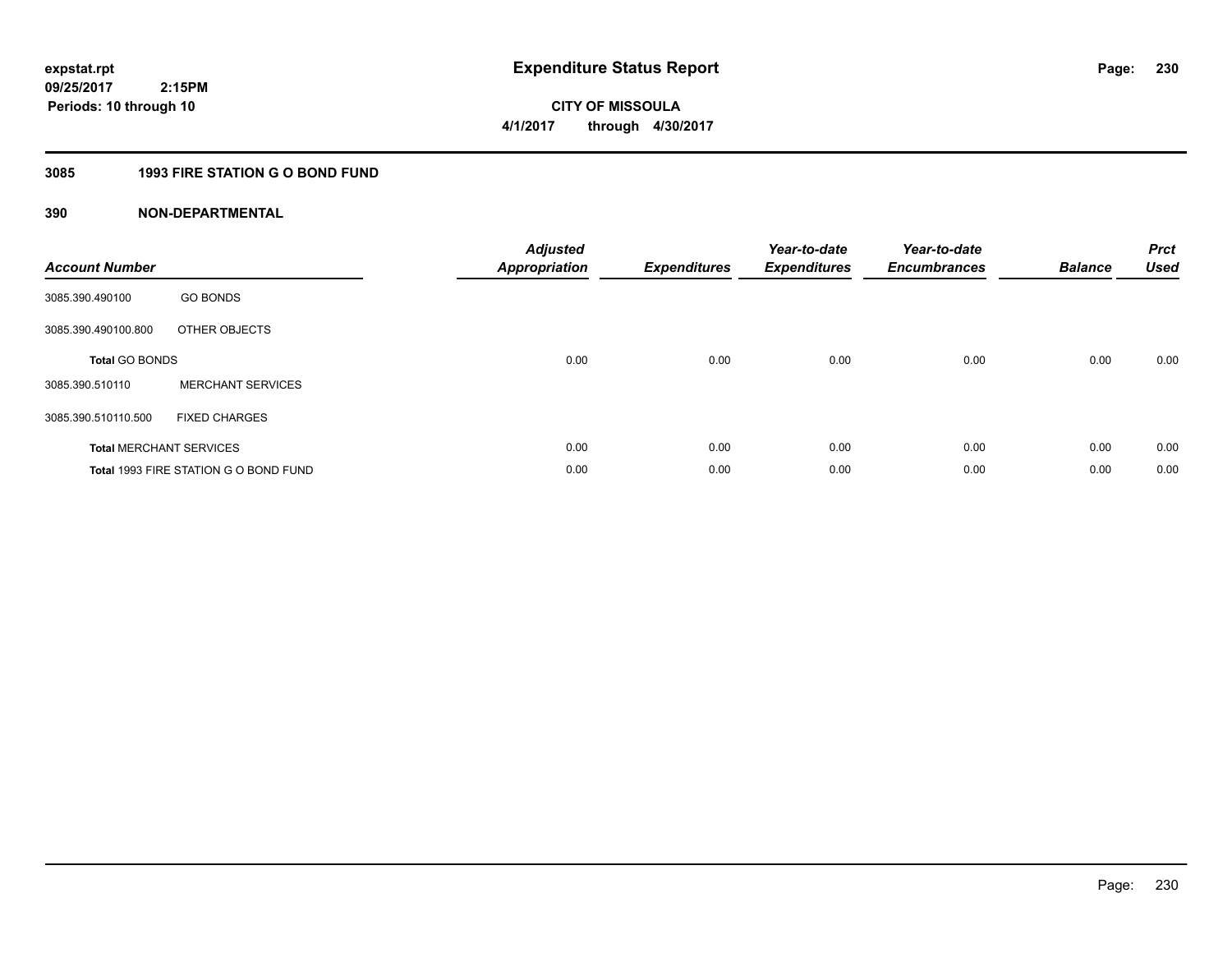**CITY OF MISSOULA 4/1/2017 through 4/30/2017**

# **3090 2004 AQUATICS BOND**

| <b>Account Number</b>          |                          | <b>Adjusted</b><br><b>Appropriation</b> | <b>Expenditures</b> | Year-to-date<br><b>Expenditures</b> | Year-to-date<br><b>Encumbrances</b> | <b>Balance</b> | <b>Prct</b><br><b>Used</b> |
|--------------------------------|--------------------------|-----------------------------------------|---------------------|-------------------------------------|-------------------------------------|----------------|----------------------------|
| 3090.390.490100                | <b>GO BONDS</b>          |                                         |                     |                                     |                                     |                |                            |
| 3090.390.490100.600            | <b>DEBT SERVICE</b>      |                                         |                     |                                     |                                     |                |                            |
| <b>Total DEBT SERVICE</b>      |                          | 0.00                                    | 0.00                | 0.00                                | 0.00                                | 0.00           | 0.00                       |
| 3090.390.490100.800            | OTHER OBJECTS            |                                         |                     |                                     |                                     |                |                            |
| Total GO BONDS                 |                          | 0.00                                    | 0.00                | 0.00                                | 0.00                                | 0.00           | 0.00                       |
| 3090.390.510110                | <b>MERCHANT SERVICES</b> |                                         |                     |                                     |                                     |                |                            |
| 3090.390.510110.500            | <b>FIXED CHARGES</b>     |                                         |                     |                                     |                                     |                |                            |
| <b>Total MERCHANT SERVICES</b> |                          | 0.00                                    | 0.00                | 0.00                                | 0.00                                | 0.00           | 0.00                       |
| Total 2004 AQUATICS BOND       |                          | 0.00                                    | 0.00                | 0.00                                | 0.00                                | 0.00           | 0.00                       |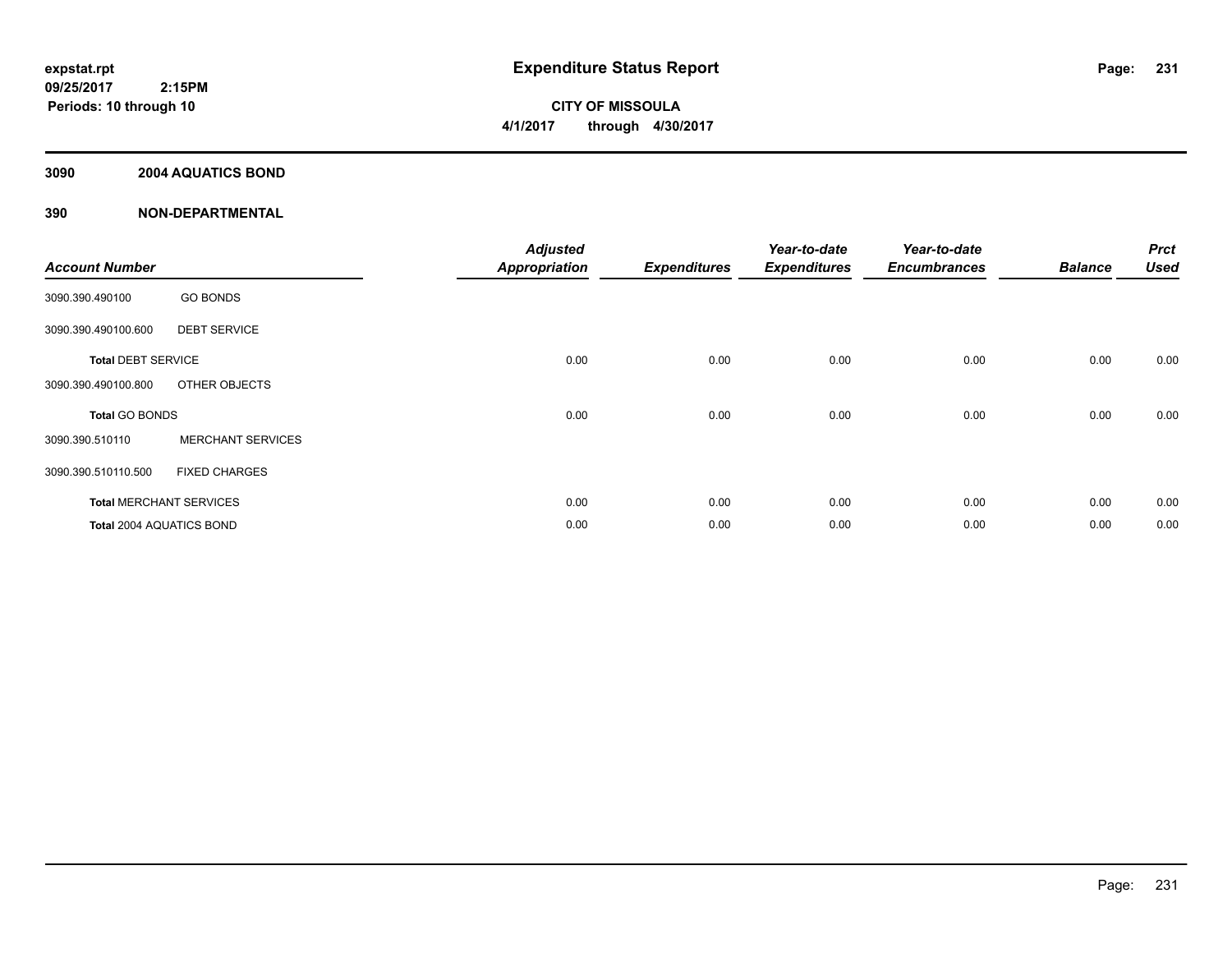**CITY OF MISSOULA 4/1/2017 through 4/30/2017**

# **3091 SERIES 2012A AQUATICS REFUNDING BOND**

|                                                           | <b>Adjusted</b>      |                     | Year-to-date        | Year-to-date        |                | <b>Prct</b> |
|-----------------------------------------------------------|----------------------|---------------------|---------------------|---------------------|----------------|-------------|
| <b>Account Number</b>                                     | <b>Appropriation</b> | <b>Expenditures</b> | <b>Expenditures</b> | <b>Encumbrances</b> | <b>Balance</b> | <b>Used</b> |
| <b>GO BONDS</b><br>3091.390.490100                        |                      |                     |                     |                     |                |             |
| <b>DEBT SERVICE</b><br>3091.390.490100.600                |                      |                     |                     |                     |                |             |
| 3091.390.490100.610.000<br>PRINCIPAL                      | 515,000.00           | 0.00                | 0.00                | 0.00                | 515,000.00     | 0.00        |
| 3091.390.490100.620.000<br><b>INTEREST / SERVICE FEES</b> | 78,435.00            | 0.00                | 39,567.50           | 0.00                | 38,867.50      | 50.45       |
| <b>Total DEBT SERVICE</b>                                 | 593,435.00           | 0.00                | 39,567.50           | 0.00                | 553,867.50     | 6.67        |
| OTHER OBJECTS<br>3091.390.490100.800                      |                      |                     |                     |                     |                |             |
| <b>Total OTHER OBJECTS</b>                                | 0.00                 | 0.00                | 0.00                | 0.00                | 0.00           | 0.00        |
| <b>Total GO BONDS</b>                                     | 593,435.00           | 0.00                | 39,567.50           | 0.00                | 553,867.50     | 6.67        |
| <b>MERCHANT SERVICES</b><br>3091.390.510110               |                      |                     |                     |                     |                |             |
| <b>FIXED CHARGES</b><br>3091.390.510110.500               |                      |                     |                     |                     |                |             |
| MERCHANT SERVICE FEES<br>3091.390.510110.550.000          | 350.00               | 0.00                | 0.00                | 0.00                | 350.00         | 0.00        |
| <b>Total MERCHANT SERVICES</b>                            | 350.00               | 0.00                | 0.00                | 0.00                | 350.00         | 0.00        |
| Total SERIES 2012A AQUATICS REFUNDING BOND                | 593,785.00           | 0.00                | 39,567.50           | 0.00                | 554,217.50     | 6.66        |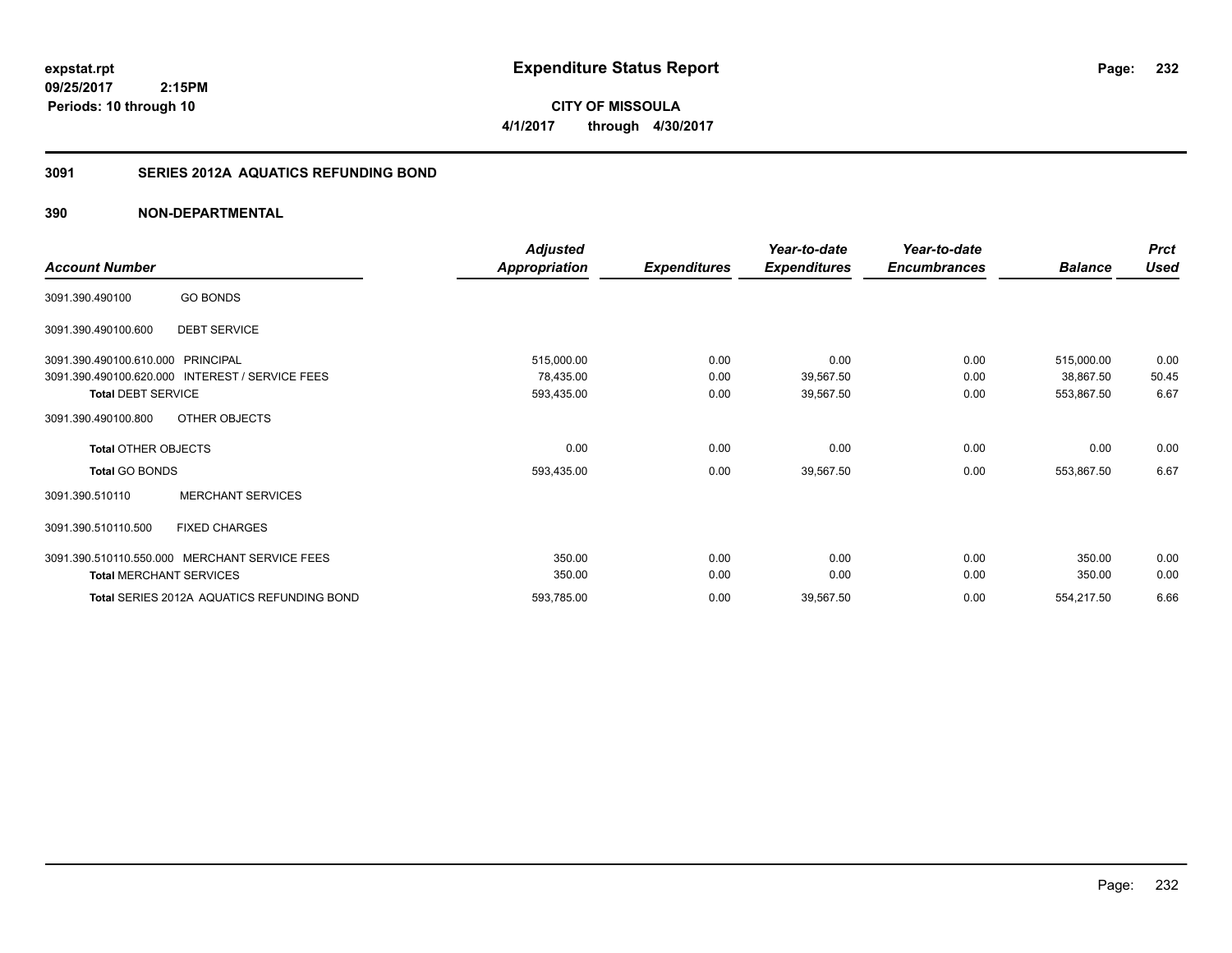**CITY OF MISSOULA 4/1/2017 through 4/30/2017**

# **3092 Series 2013A GO REFUNDING BONDS**

|                                   |                                                 | <b>Adjusted</b>      |                     | Year-to-date        | Year-to-date        |                | <b>Prct</b> |
|-----------------------------------|-------------------------------------------------|----------------------|---------------------|---------------------|---------------------|----------------|-------------|
| <b>Account Number</b>             |                                                 | <b>Appropriation</b> | <b>Expenditures</b> | <b>Expenditures</b> | <b>Encumbrances</b> | <b>Balance</b> | Used        |
| 3092.390.490100                   | <b>GO BONDS</b>                                 |                      |                     |                     |                     |                |             |
| 3092.390.490100.600               | <b>DEBT SERVICE</b>                             |                      |                     |                     |                     |                |             |
| 3092.390.490100.610.000 PRINCIPAL |                                                 | 575,000.00           | 0.00                | 0.00                | 0.00                | 575,000.00     | 0.00        |
|                                   | 3092.390.490100.620.000 INTEREST / SERVICE FEES | 95,120.00            | 0.00                | 47,910.00           | 0.00                | 47,210.00      | 50.37       |
| <b>Total GO BONDS</b>             |                                                 | 670,120.00           | 0.00                | 47,910.00           | 0.00                | 622,210.00     | 7.15        |
| 3092.390.510110                   | <b>MERCHANT SERVICES</b>                        |                      |                     |                     |                     |                |             |
| 3092.390.510110.500               | <b>FIXED CHARGES</b>                            |                      |                     |                     |                     |                |             |
| 3092.390.510110.550.000           | MERCHANT SERVICE FEES                           | 350.00               | 0.00                | 0.00                | 0.00                | 350.00         | 0.00        |
| <b>Total MERCHANT SERVICES</b>    |                                                 | 350.00               | 0.00                | 0.00                | 0.00                | 350.00         | 0.00        |
| 3092.390.521000                   | INTERFUND OPERATING TRANSFERS                   |                      |                     |                     |                     |                |             |
| 3092.390.521000.800               | OTHER OBJECTS                                   |                      |                     |                     |                     |                |             |
|                                   | <b>Total INTERFUND OPERATING TRANSFERS</b>      | 0.00                 | 0.00                | 0.00                | 0.00                | 0.00           | 0.00        |
|                                   | Total Series 2013A GO REFUNDING BONDS           | 670,470.00           | 0.00                | 47,910.00           | 0.00                | 622,560.00     | 7.15        |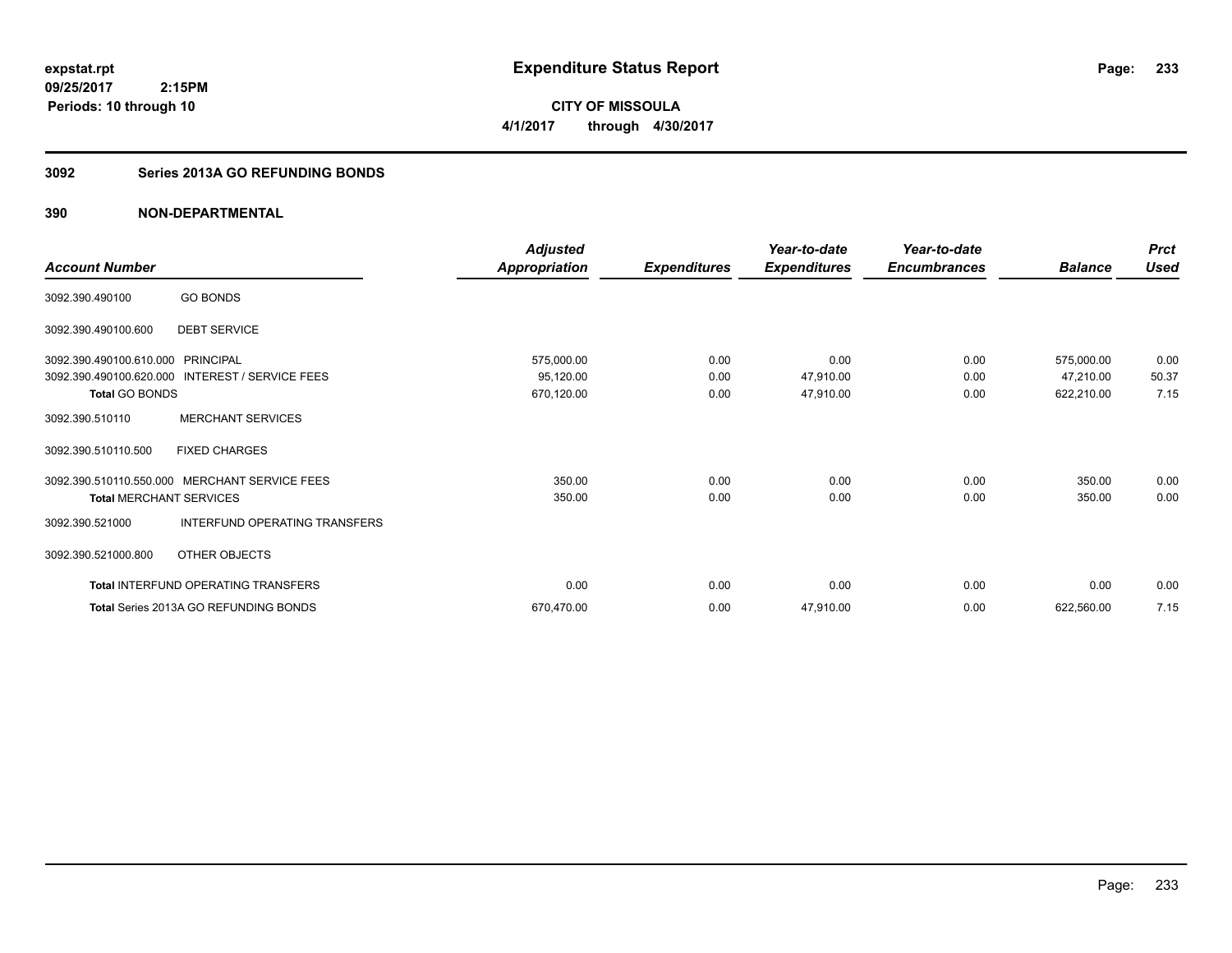**234**

**09/25/2017 2:15PM Periods: 10 through 10**

**CITY OF MISSOULA 4/1/2017 through 4/30/2017**

### **3095 2004 REFUNDING BONDS DEBT SERVICE**

| <b>Account Number</b> |                                                | <b>Adjusted</b><br>Appropriation | <b>Expenditures</b> | Year-to-date<br><b>Expenditures</b> | Year-to-date<br><b>Encumbrances</b> | <b>Balance</b> | <b>Prct</b><br><b>Used</b> |
|-----------------------|------------------------------------------------|----------------------------------|---------------------|-------------------------------------|-------------------------------------|----------------|----------------------------|
| 3095.390.490100       | <b>GO BONDS</b>                                |                                  |                     |                                     |                                     |                |                            |
| 3095.390.490100.600   | <b>DEBT SERVICE</b>                            |                                  |                     |                                     |                                     |                |                            |
| <b>Total GO BONDS</b> |                                                | 0.00                             | 0.00                | 0.00                                | 0.00                                | 0.00           | 0.00                       |
| 3095.390.510110       | <b>MERCHANT SERVICES</b>                       |                                  |                     |                                     |                                     |                |                            |
| 3095.390.510110.500   | <b>FIXED CHARGES</b>                           |                                  |                     |                                     |                                     |                |                            |
|                       | <b>Total MERCHANT SERVICES</b>                 | 0.00                             | 0.00                | 0.00                                | 0.00                                | 0.00           | 0.00                       |
|                       | <b>Total 2004 REFUNDING BONDS DEBT SERVICE</b> | 0.00                             | 0.00                | 0.00                                | 0.00                                | 0.00           | 0.00                       |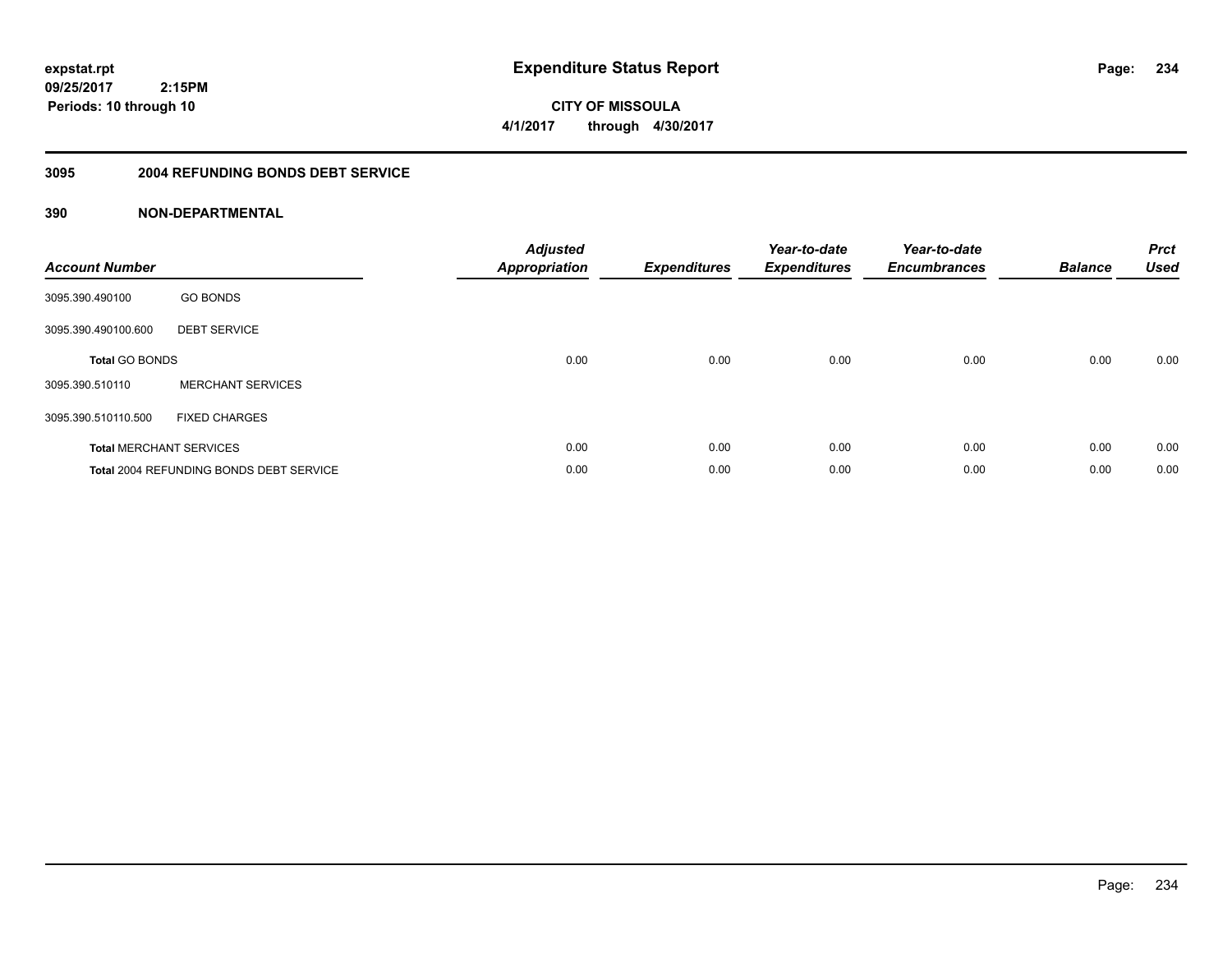**CITY OF MISSOULA 4/1/2017 through 4/30/2017**

# **3096 NEW FIRE STATION GO BOND**

|                                |                                                 | <b>Adjusted</b>      |                     | Year-to-date        | Year-to-date        |                | <b>Prct</b> |
|--------------------------------|-------------------------------------------------|----------------------|---------------------|---------------------|---------------------|----------------|-------------|
| <b>Account Number</b>          |                                                 | <b>Appropriation</b> | <b>Expenditures</b> | <b>Expenditures</b> | <b>Encumbrances</b> | <b>Balance</b> | <b>Used</b> |
| 3096.390.490100                | <b>GO BONDS</b>                                 |                      |                     |                     |                     |                |             |
| 3096.390.490100.600            | <b>DEBT SERVICE</b>                             |                      |                     |                     |                     |                |             |
|                                | 3096.390.490100.620.000 INTEREST / SERVICE FEES | 0.00                 | 0.00                | 350.00              | 0.00                | $-350.00$      | 0.00        |
| <b>Total DEBT SERVICE</b>      |                                                 | 0.00                 | 0.00                | 350.00              | 0.00                | $-350.00$      | 0.00        |
| 3096.390.490100.800            | OTHER OBJECTS                                   |                      |                     |                     |                     |                |             |
| <b>Total OTHER OBJECTS</b>     |                                                 | 0.00                 | 0.00                | 0.00                | 0.00                | 0.00           | 0.00        |
| Total GO BONDS                 |                                                 | 0.00                 | 0.00                | 350.00              | 0.00                | $-350.00$      | 0.00        |
| 3096.390.510110                | <b>MERCHANT SERVICES</b>                        |                      |                     |                     |                     |                |             |
| 3096.390.510110.500            | <b>FIXED CHARGES</b>                            |                      |                     |                     |                     |                |             |
| <b>Total MERCHANT SERVICES</b> |                                                 | 0.00                 | 0.00                | 0.00                | 0.00                | 0.00           | 0.00        |
|                                | <b>Total NEW FIRE STATION GO BOND</b>           | 0.00                 | 0.00                | 350.00              | 0.00                | $-350.00$      | 0.00        |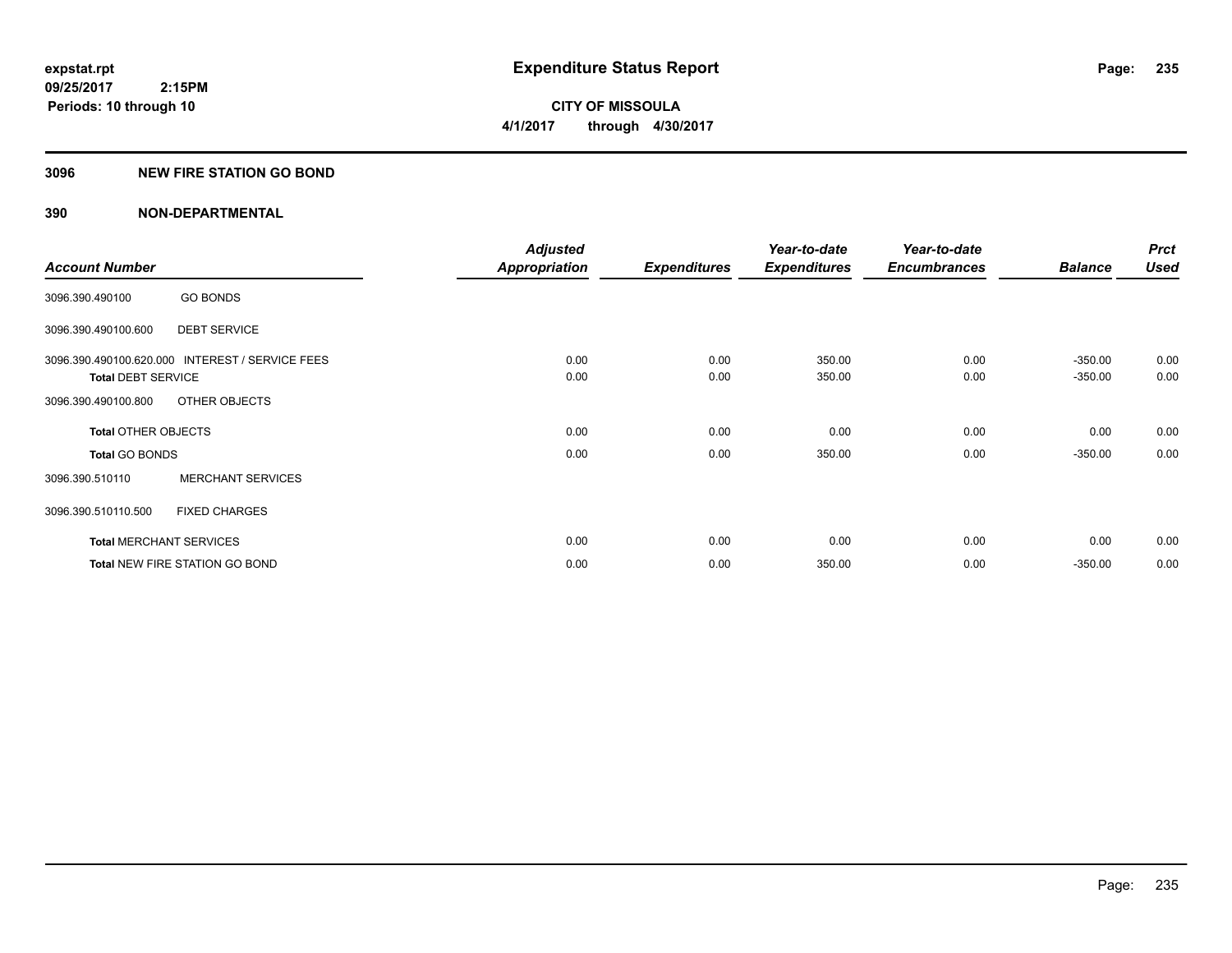**CITY OF MISSOULA 4/1/2017 through 4/30/2017**

# **3097 2007 REFUNDING BONDS**

| <b>Account Number</b>      |                                | <b>Adjusted</b><br><b>Appropriation</b> | <b>Expenditures</b> | Year-to-date<br><b>Expenditures</b> | Year-to-date<br><b>Encumbrances</b> | <b>Balance</b> | <b>Prct</b><br><b>Used</b> |
|----------------------------|--------------------------------|-----------------------------------------|---------------------|-------------------------------------|-------------------------------------|----------------|----------------------------|
| 3097.390.490100            | <b>GO BONDS</b>                |                                         |                     |                                     |                                     |                |                            |
| 3097.390.490100.600        | <b>DEBT SERVICE</b>            |                                         |                     |                                     |                                     |                |                            |
| <b>Total GO BONDS</b>      |                                | 0.00                                    | 0.00                | 0.00                                | 0.00                                | 0.00           | 0.00                       |
| 3097.390.490500            | <b>DEBT PAYMENTS</b>           |                                         |                     |                                     |                                     |                |                            |
| 3097.390.490500.500        | <b>FIXED CHARGES</b>           |                                         |                     |                                     |                                     |                |                            |
| <b>Total DEBT PAYMENTS</b> |                                | 0.00                                    | 0.00                | 0.00                                | 0.00                                | 0.00           | 0.00                       |
| 3097.390.510110            | <b>MERCHANT SERVICES</b>       |                                         |                     |                                     |                                     |                |                            |
| 3097.390.510110.500        | <b>FIXED CHARGES</b>           |                                         |                     |                                     |                                     |                |                            |
|                            | <b>Total MERCHANT SERVICES</b> | 0.00                                    | 0.00                | 0.00                                | 0.00                                | 0.00           | 0.00                       |
|                            | Total 2007 REFUNDING BONDS     | 0.00                                    | 0.00                | 0.00                                | 0.00                                | 0.00           | 0.00                       |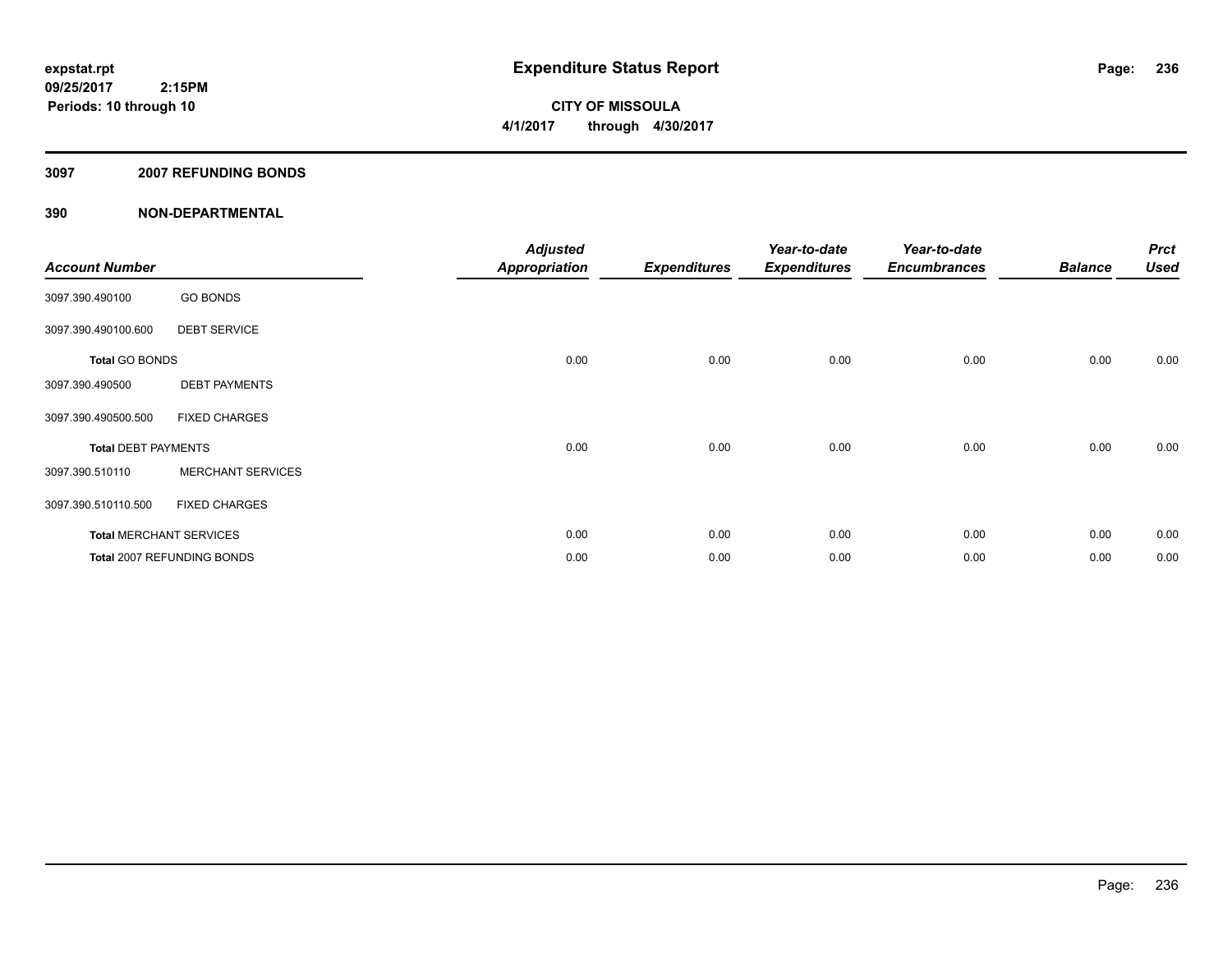**CITY OF MISSOULA 4/1/2017 through 4/30/2017**

# **3100 SIDEWALK & CURB WARRANTS FUND**

| <b>Account Number</b>          |                                                | <b>Adjusted</b><br><b>Appropriation</b> | <b>Expenditures</b> | Year-to-date<br><b>Expenditures</b> | Year-to-date<br><b>Encumbrances</b> | <b>Balance</b> | <b>Prct</b><br><b>Used</b> |
|--------------------------------|------------------------------------------------|-----------------------------------------|---------------------|-------------------------------------|-------------------------------------|----------------|----------------------------|
| 3100.390.490300                | SPECIAL IMPROVEMENTS BONDS                     |                                         |                     |                                     |                                     |                |                            |
| 3100.390.490300.600            | <b>DEBT SERVICE</b>                            |                                         |                     |                                     |                                     |                |                            |
|                                | <b>Total SPECIAL IMPROVEMENTS BONDS</b>        | 0.00                                    | 0.00                | 0.00                                | 0.00                                | 0.00           | 0.00                       |
| 3100.390.510110                | <b>MERCHANT SERVICES</b>                       |                                         |                     |                                     |                                     |                |                            |
| 3100.390.510110.500            | <b>FIXED CHARGES</b>                           |                                         |                     |                                     |                                     |                |                            |
| <b>Total MERCHANT SERVICES</b> |                                                | 0.00                                    | 0.00                | 0.00                                | 0.00                                | 0.00           | 0.00                       |
| 3100.390.521000                | INTERFUND OPERATING TRANSFERS                  |                                         |                     |                                     |                                     |                |                            |
| 3100.390.521000.800            | OTHER OBJECTS                                  |                                         |                     |                                     |                                     |                |                            |
|                                | <b>Total INTERFUND OPERATING TRANSFERS</b>     | 0.00                                    | 0.00                | 0.00                                | 0.00                                | 0.00           | 0.00                       |
|                                | <b>Total SIDEWALK &amp; CURB WARRANTS FUND</b> | 0.00                                    | 0.00                | 0.00                                | 0.00                                | 0.00           | 0.00                       |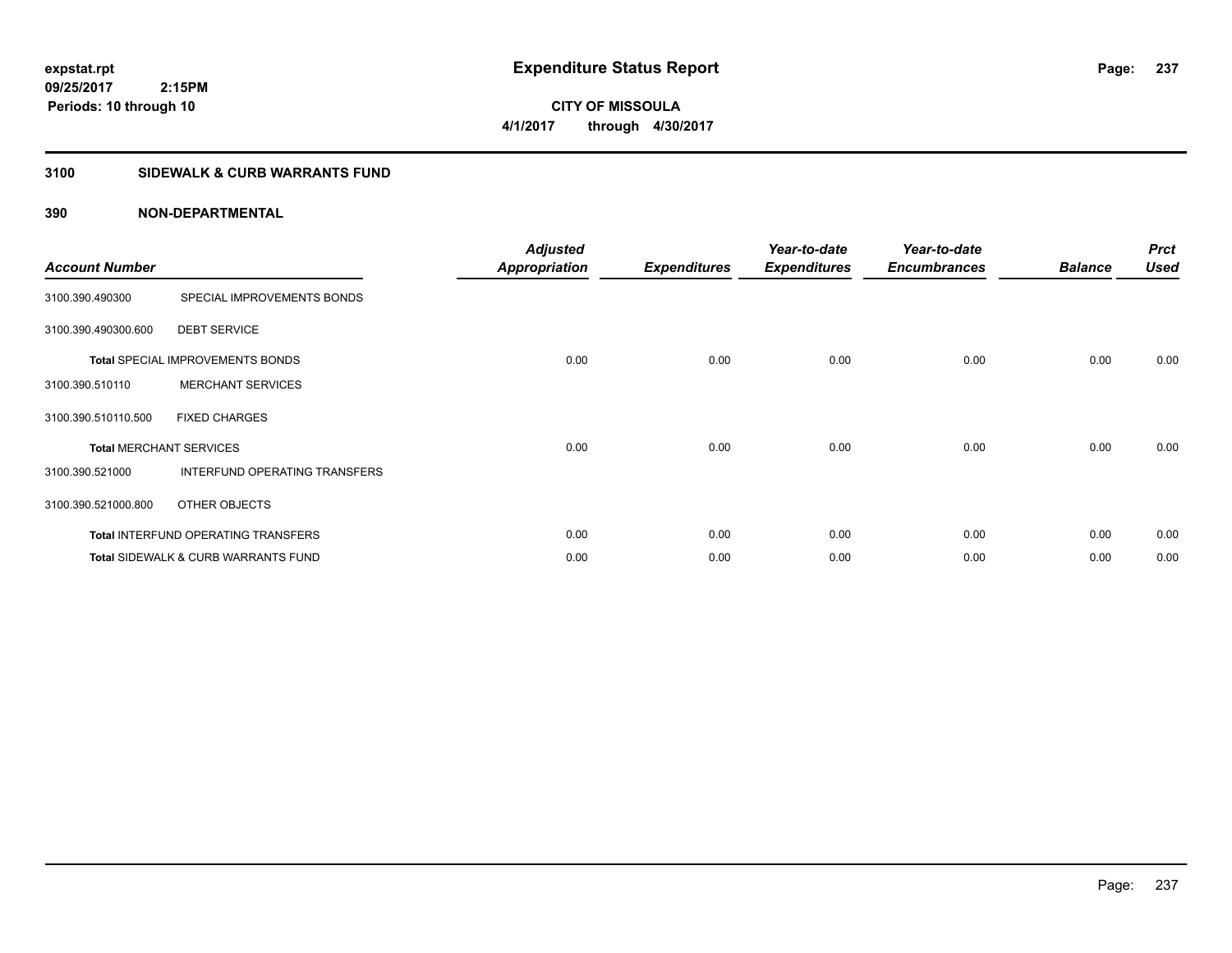**CITY OF MISSOULA 4/1/2017 through 4/30/2017**

# **3200 FY99 SIDEWALK & CURB DEBT SERVICE FUND**

| <b>Account Number</b>     |                                              | <b>Adjusted</b><br><b>Appropriation</b> | <b>Expenditures</b> | Year-to-date<br><b>Expenditures</b> | Year-to-date<br><b>Encumbrances</b> | <b>Balance</b> | <b>Prct</b><br><b>Used</b> |
|---------------------------|----------------------------------------------|-----------------------------------------|---------------------|-------------------------------------|-------------------------------------|----------------|----------------------------|
| 3200.390.490300           | SPECIAL IMPROVEMENTS BONDS                   |                                         |                     |                                     |                                     |                |                            |
| 3200.390.490300.600       | <b>DEBT SERVICE</b>                          |                                         |                     |                                     |                                     |                |                            |
|                           | Total SPECIAL IMPROVEMENTS BONDS             | 0.00                                    | 0.00                | 0.00                                | 0.00                                | 0.00           | 0.00                       |
| 3200.390.510100           | SPECIAL ASSESSMENTS                          |                                         |                     |                                     |                                     |                |                            |
| 3200.390.510100.600       | <b>DEBT SERVICE</b>                          |                                         |                     |                                     |                                     |                |                            |
| <b>Total DEBT SERVICE</b> |                                              | 0.00                                    | 0.00                | 0.00                                | 0.00                                | 0.00           | 0.00                       |
| 3200.390.510100.800       | OTHER OBJECTS                                |                                         |                     |                                     |                                     |                |                            |
|                           | <b>Total SPECIAL ASSESSMENTS</b>             | 0.00                                    | 0.00                | 0.00                                | 0.00                                | 0.00           | 0.00                       |
| 3200.390.510110           | <b>MERCHANT SERVICES</b>                     |                                         |                     |                                     |                                     |                |                            |
| 3200.390.510110.500       | <b>FIXED CHARGES</b>                         |                                         |                     |                                     |                                     |                |                            |
|                           | <b>Total MERCHANT SERVICES</b>               | 0.00                                    | 0.00                | 0.00                                | 0.00                                | 0.00           | 0.00                       |
|                           | Total FY99 SIDEWALK & CURB DEBT SERVICE FUND | 0.00                                    | 0.00                | 0.00                                | 0.00                                | 0.00           | 0.00                       |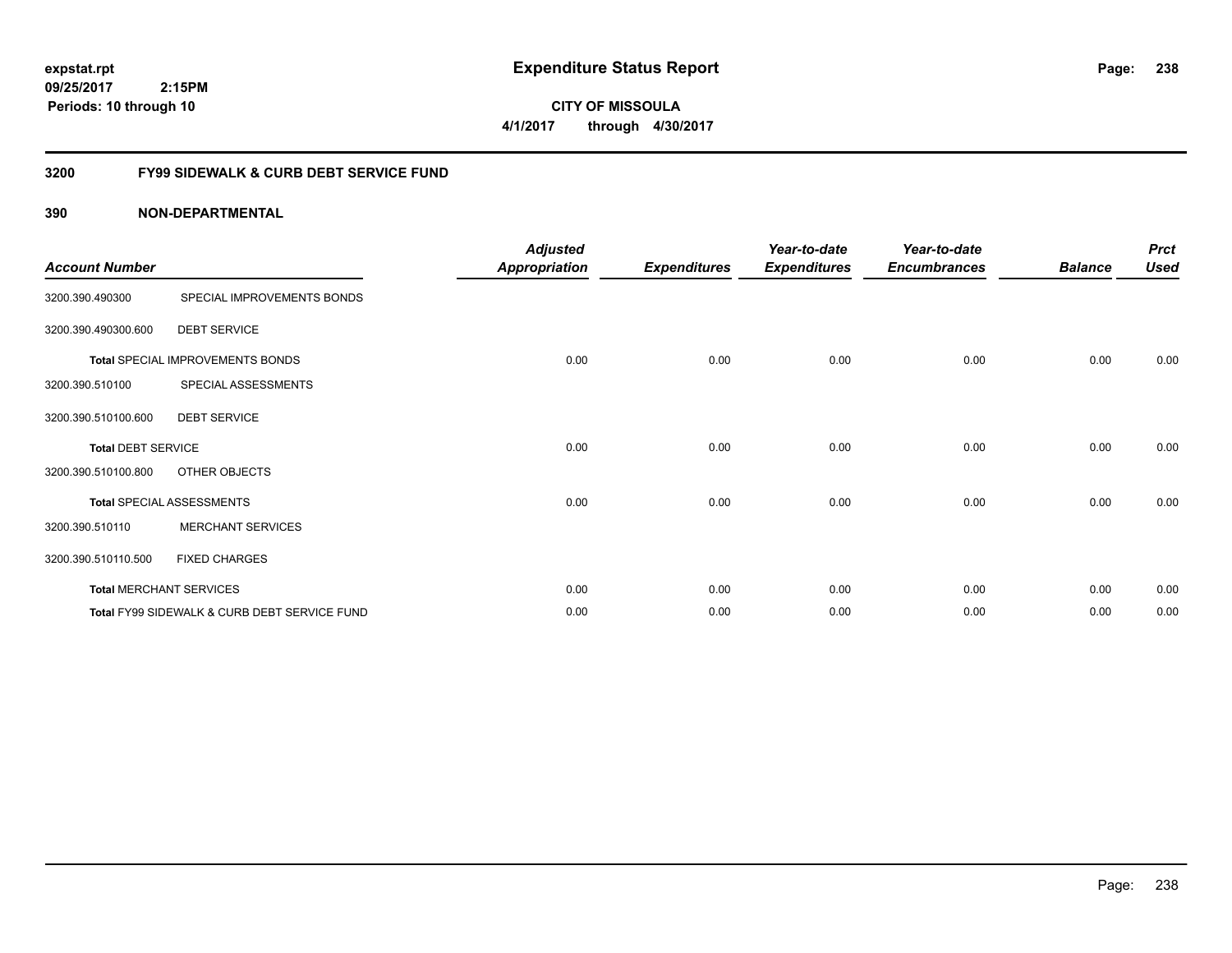**CITY OF MISSOULA 4/1/2017 through 4/30/2017**

# **3300 FY00 SIDEWALK & CURB DEBT SERVICE FUND**

| <b>Account Number</b> |                                              | <b>Adjusted</b><br>Appropriation | <b>Expenditures</b> | Year-to-date<br><b>Expenditures</b> | Year-to-date<br><b>Encumbrances</b> | <b>Balance</b> | <b>Prct</b><br><b>Used</b> |
|-----------------------|----------------------------------------------|----------------------------------|---------------------|-------------------------------------|-------------------------------------|----------------|----------------------------|
| 3300.390.510100       | SPECIAL ASSESSMENTS                          |                                  |                     |                                     |                                     |                |                            |
| 3300.390.510100.600   | <b>DEBT SERVICE</b>                          |                                  |                     |                                     |                                     |                |                            |
|                       | <b>Total SPECIAL ASSESSMENTS</b>             | 0.00                             | 0.00                | 0.00                                | 0.00                                | 0.00           | 0.00                       |
| 3300.390.510110       | <b>MERCHANT SERVICES</b>                     |                                  |                     |                                     |                                     |                |                            |
| 3300.390.510110.500   | <b>FIXED CHARGES</b>                         |                                  |                     |                                     |                                     |                |                            |
|                       | <b>Total MERCHANT SERVICES</b>               | 0.00                             | 0.00                | 0.00                                | 0.00                                | 0.00           | 0.00                       |
|                       | Total FY00 SIDEWALK & CURB DEBT SERVICE FUND | 0.00                             | 0.00                | 0.00                                | 0.00                                | 0.00           | 0.00                       |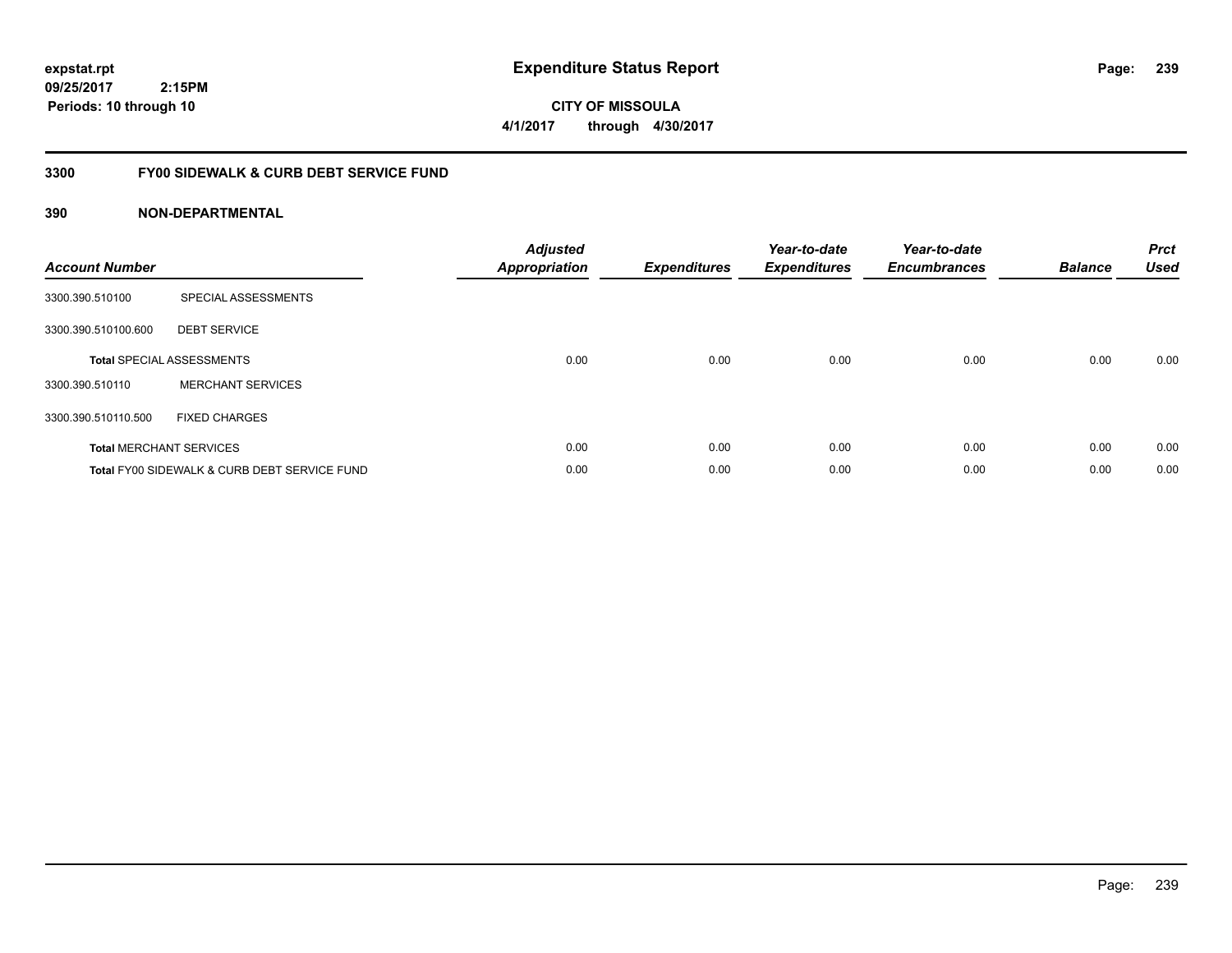**CITY OF MISSOULA 4/1/2017 through 4/30/2017**

**3305 JUDGMENT LEVIES**

| <b>Account Number</b>        |                     | <b>Adjusted</b><br><b>Appropriation</b> | <b>Expenditures</b> | Year-to-date<br><b>Expenditures</b> | Year-to-date<br><b>Encumbrances</b> | <b>Balance</b> | <b>Prct</b><br><b>Used</b> |
|------------------------------|---------------------|-----------------------------------------|---------------------|-------------------------------------|-------------------------------------|----------------|----------------------------|
| 3305.390.490550              | JUDGMENT LEVY DEBT  |                                         |                     |                                     |                                     |                |                            |
| 3305.390.490550.600          | <b>DEBT SERVICE</b> |                                         |                     |                                     |                                     |                |                            |
| <b>Total DEBT SERVICE</b>    |                     | 0.00                                    | 0.00                | 0.00                                | 0.00                                | 0.00           | 0.00                       |
| 3305.390.490550.800          | OTHER OBJECTS       |                                         |                     |                                     |                                     |                |                            |
| <b>Total JUDGMENT LEVIES</b> |                     | 0.00                                    | 0.00                | 0.00                                | 0.00                                | 0.00           | 0.00                       |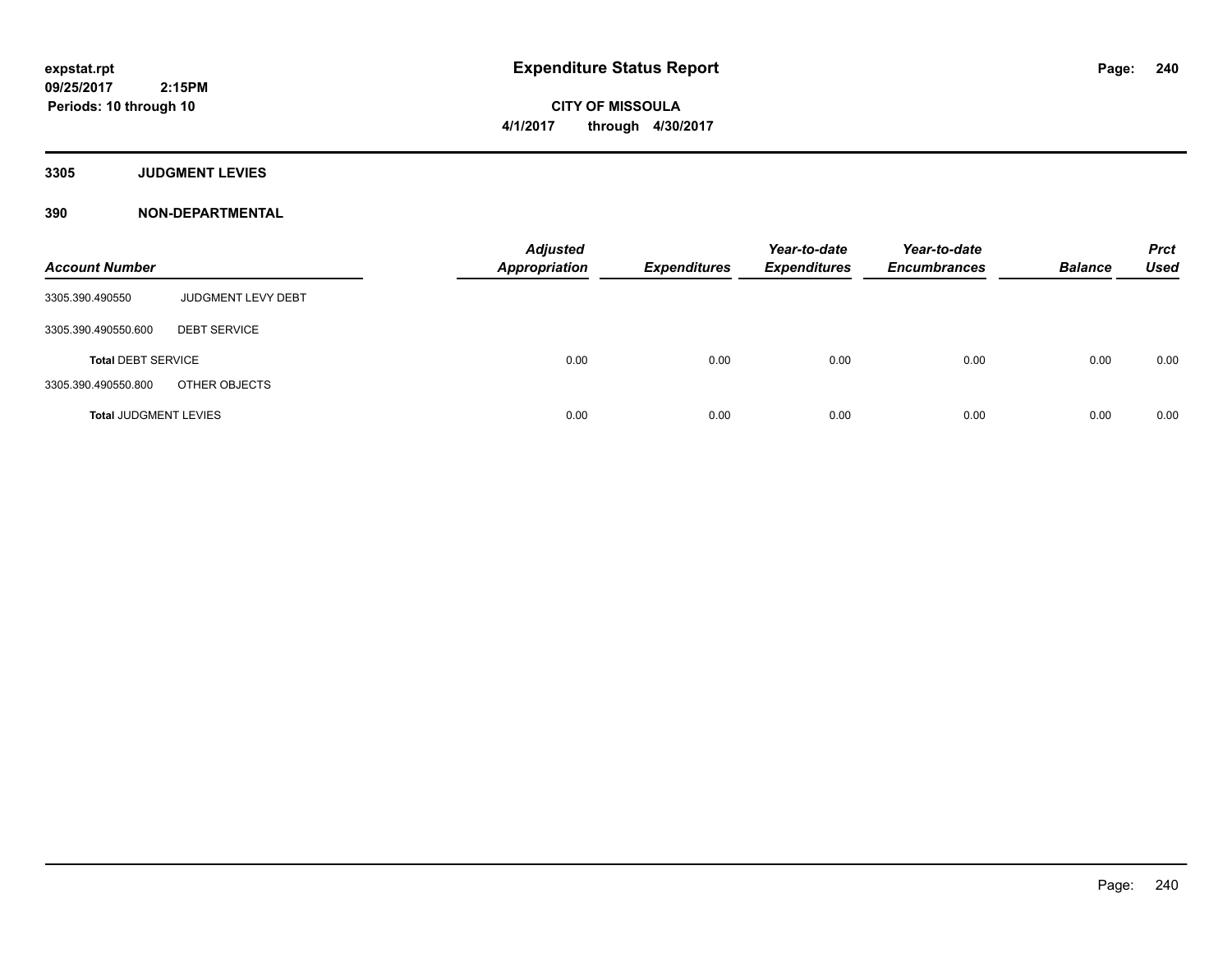**CITY OF MISSOULA 4/1/2017 through 4/30/2017**

# **3400 FY01 SIDEWALK & CURB DEBT SERVICE FUND**

**000 \*\*\* Title Not Found \*\*\***

| <b>Account Number</b>         |                         | <b>Adjusted</b><br>Appropriation | <b>Expenditures</b> | Year-to-date<br><b>Expenditures</b> | Year-to-date<br><b>Encumbrances</b> | <b>Balance</b> | Prct<br><b>Used</b> |
|-------------------------------|-------------------------|----------------------------------|---------------------|-------------------------------------|-------------------------------------|----------------|---------------------|
| 3400.000.520100               | *** Title Not Found *** |                                  |                     |                                     |                                     |                |                     |
| 3400.000.520100.800           | OTHER OBJECTS           |                                  |                     |                                     |                                     |                |                     |
| Total *** Title Not Found *** |                         | 0.00                             | 0.00                | 0.00                                | 0.00                                | 0.00           | 0.00                |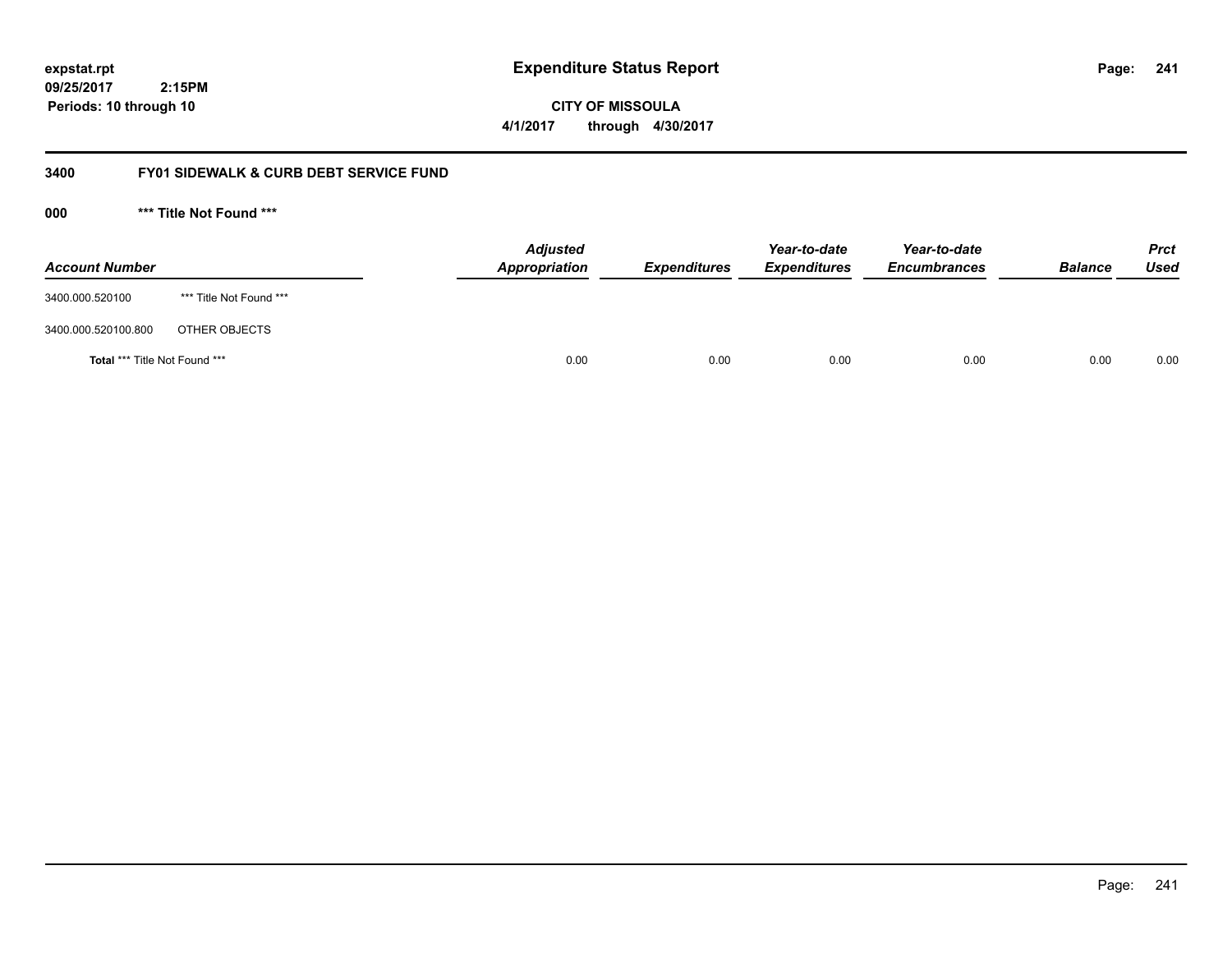**CITY OF MISSOULA 4/1/2017 through 4/30/2017**

# **3400 FY01 SIDEWALK & CURB DEBT SERVICE FUND**

| <b>Account Number</b>     |                                              | <b>Adjusted</b><br><b>Appropriation</b> | <b>Expenditures</b> | Year-to-date<br><b>Expenditures</b> | Year-to-date<br><b>Encumbrances</b> | <b>Balance</b> | <b>Prct</b><br><b>Used</b> |
|---------------------------|----------------------------------------------|-----------------------------------------|---------------------|-------------------------------------|-------------------------------------|----------------|----------------------------|
| 3400.390.510100           | SPECIAL ASSESSMENTS                          |                                         |                     |                                     |                                     |                |                            |
| 3400.390.510100.600       | <b>DEBT SERVICE</b>                          |                                         |                     |                                     |                                     |                |                            |
| <b>Total DEBT SERVICE</b> |                                              | 0.00                                    | 0.00                | 0.00                                | 0.00                                | 0.00           | 0.00                       |
| 3400.390.510100.800       | OTHER OBJECTS                                |                                         |                     |                                     |                                     |                |                            |
|                           | <b>Total SPECIAL ASSESSMENTS</b>             | 0.00                                    | 0.00                | 0.00                                | 0.00                                | 0.00           | 0.00                       |
| 3400.390.510110           | <b>MERCHANT SERVICES</b>                     |                                         |                     |                                     |                                     |                |                            |
| 3400.390.510110.500       | <b>FIXED CHARGES</b>                         |                                         |                     |                                     |                                     |                |                            |
|                           | Total FY01 SIDEWALK & CURB DEBT SERVICE FUND | 0.00                                    | 0.00                | 0.00                                | 0.00                                | 0.00           | 0.00                       |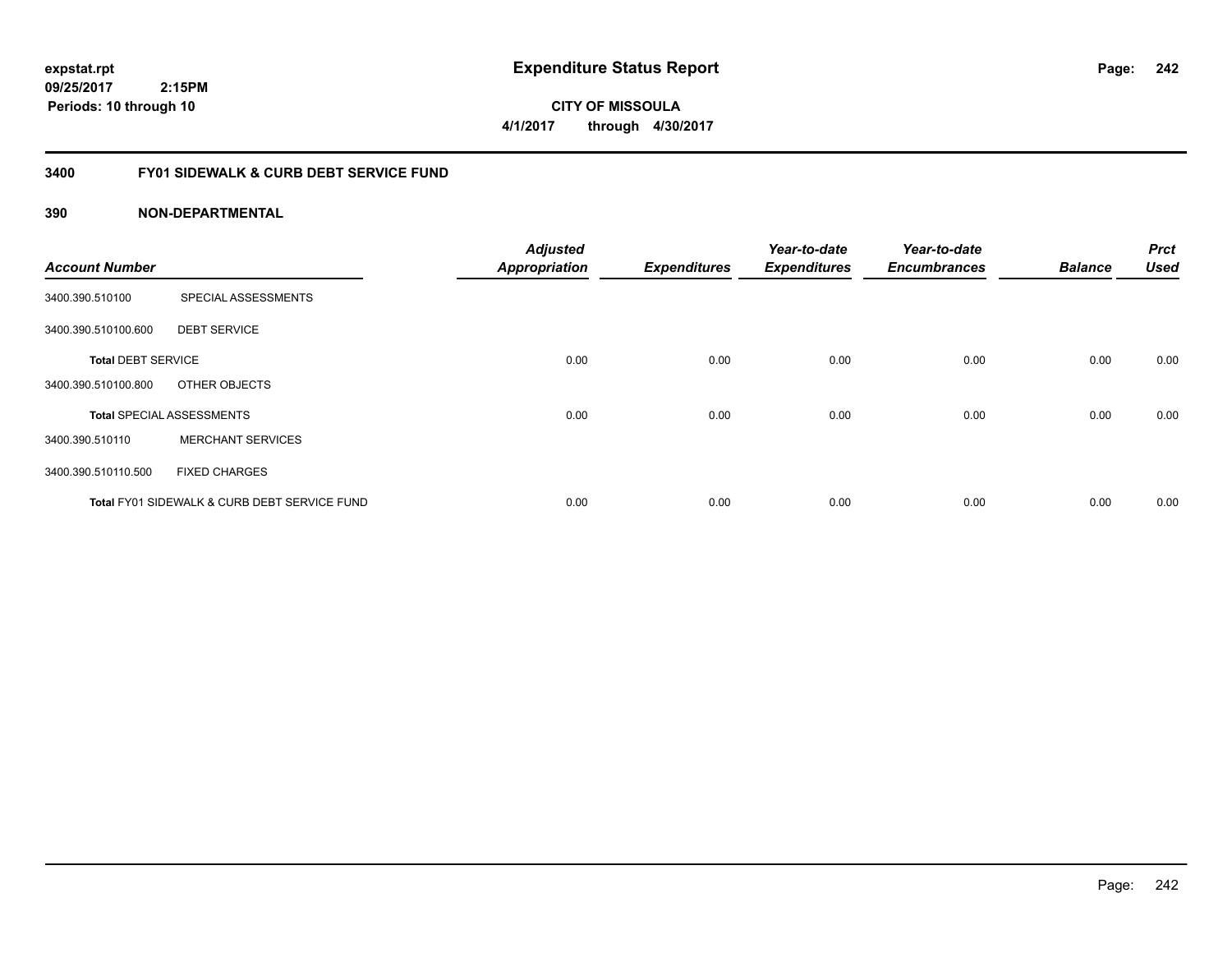**CITY OF MISSOULA 4/1/2017 through 4/30/2017**

# **3410 FY02 SIDEWALK & CURB DEBT SERVICE FUND**

**000 \*\*\* Title Not Found \*\*\***

| <b>Account Number</b>         |                         | <b>Adjusted</b><br><b>Appropriation</b> | <b>Expenditures</b> | Year-to-date<br><b>Expenditures</b> | Year-to-date<br><b>Encumbrances</b> | <b>Balance</b> | <b>Prct</b><br>Used |
|-------------------------------|-------------------------|-----------------------------------------|---------------------|-------------------------------------|-------------------------------------|----------------|---------------------|
| 3410.000.520100               | *** Title Not Found *** |                                         |                     |                                     |                                     |                |                     |
| 3410.000.520100.800           | OTHER OBJECTS           |                                         |                     |                                     |                                     |                |                     |
| Total *** Title Not Found *** |                         | 0.00                                    | 0.00                | 0.00                                | 0.00                                | 0.00           | 0.00                |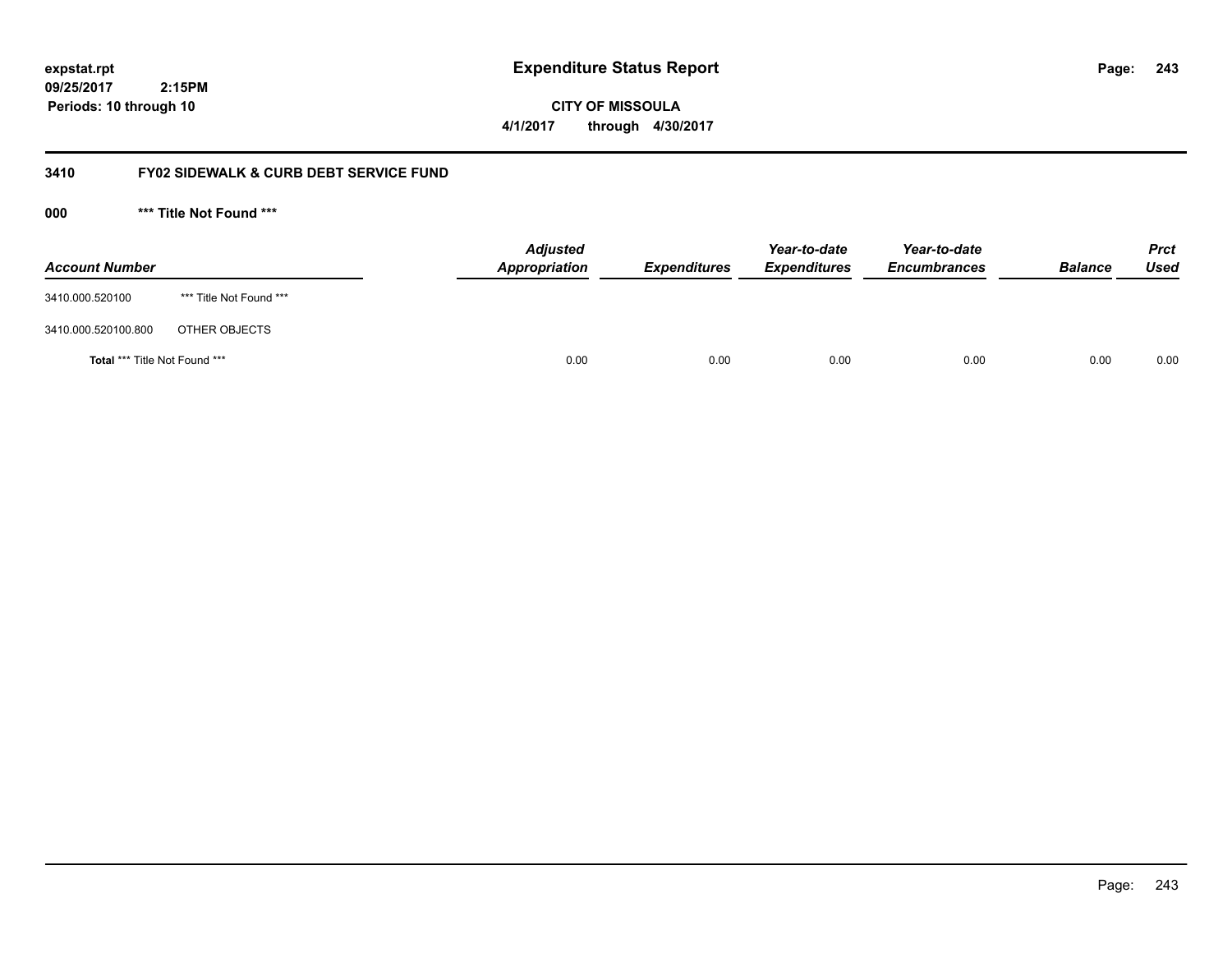**244**

**09/25/2017 2:15PM Periods: 10 through 10**

**CITY OF MISSOULA 4/1/2017 through 4/30/2017**

# **3410 FY02 SIDEWALK & CURB DEBT SERVICE FUND**

| <b>Account Number</b> |                                              | <b>Adjusted</b><br>Appropriation | <b>Expenditures</b> | Year-to-date<br><b>Expenditures</b> | Year-to-date<br><b>Encumbrances</b> | <b>Balance</b> | <b>Prct</b><br><b>Used</b> |
|-----------------------|----------------------------------------------|----------------------------------|---------------------|-------------------------------------|-------------------------------------|----------------|----------------------------|
| 3410.390.510100       | SPECIAL ASSESSMENTS                          |                                  |                     |                                     |                                     |                |                            |
| 3410.390.510100.600   | <b>DEBT SERVICE</b>                          |                                  |                     |                                     |                                     |                |                            |
|                       | <b>Total SPECIAL ASSESSMENTS</b>             | 0.00                             | 0.00                | 0.00                                | 0.00                                | 0.00           | 0.00                       |
| 3410.390.510110       | <b>MERCHANT SERVICES</b>                     |                                  |                     |                                     |                                     |                |                            |
| 3410.390.510110.500   | <b>FIXED CHARGES</b>                         |                                  |                     |                                     |                                     |                |                            |
|                       | <b>Total MERCHANT SERVICES</b>               | 0.00                             | 0.00                | 0.00                                | 0.00                                | 0.00           | 0.00                       |
|                       | Total FY02 SIDEWALK & CURB DEBT SERVICE FUND | 0.00                             | 0.00                | 0.00                                | 0.00                                | 0.00           | 0.00                       |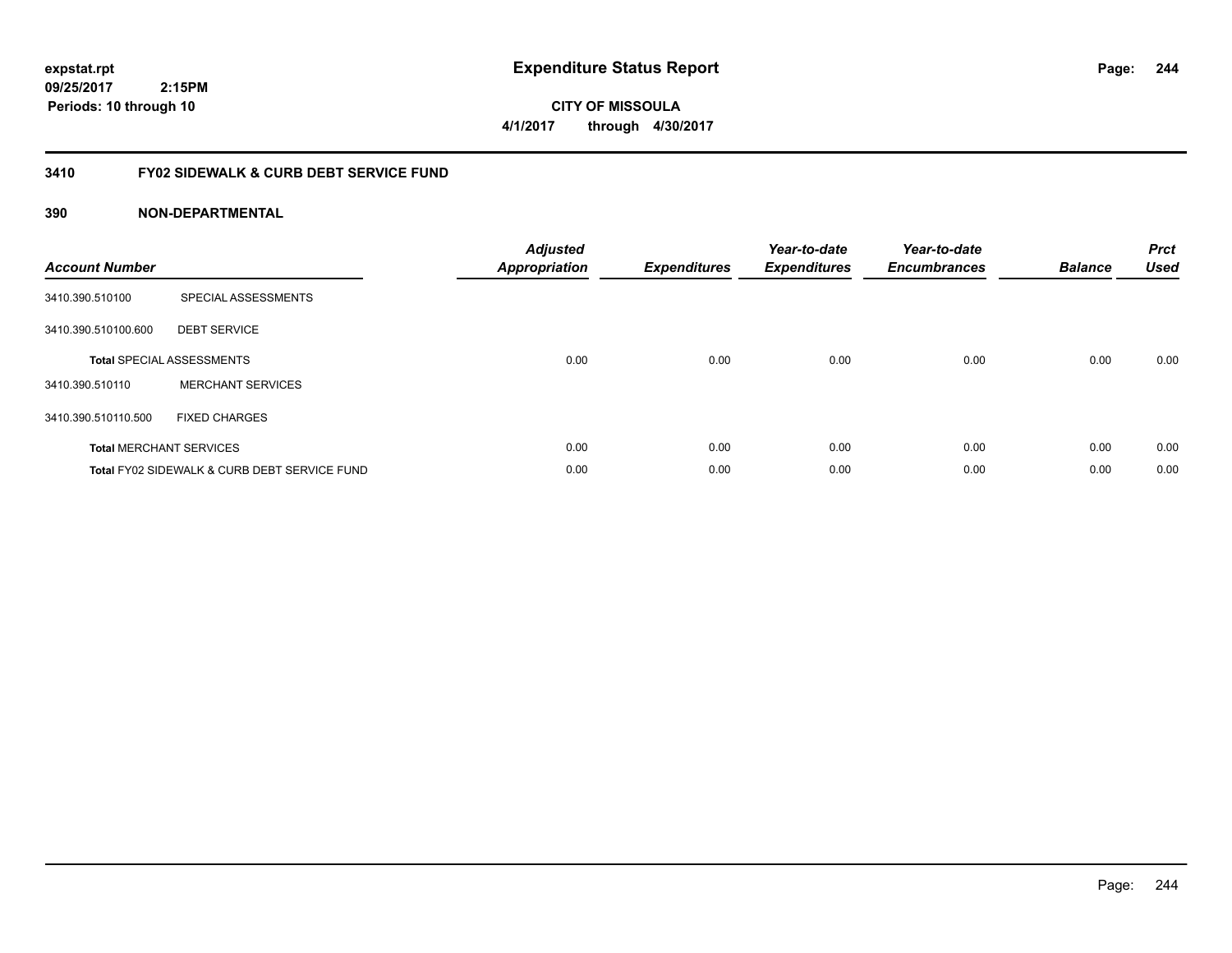**CITY OF MISSOULA 4/1/2017 through 4/30/2017**

# **3420 FY03 SIDEWALK & CURB DEBT SERVICE**

| <b>Account Number</b> |                                                                                     | <b>Adjusted</b><br><b>Appropriation</b> | <b>Expenditures</b> | Year-to-date<br><b>Expenditures</b> | Year-to-date<br><b>Encumbrances</b> | <b>Balance</b>         | <b>Prct</b><br><b>Used</b> |
|-----------------------|-------------------------------------------------------------------------------------|-----------------------------------------|---------------------|-------------------------------------|-------------------------------------|------------------------|----------------------------|
| 3420.390.510100       | SPECIAL ASSESSMENTS                                                                 |                                         |                     |                                     |                                     |                        |                            |
| 3420.390.510100.600   | <b>DEBT SERVICE</b>                                                                 |                                         |                     |                                     |                                     |                        |                            |
|                       | 3420.390.510100.620.000 INTEREST / SERVICE FEES<br><b>Total SPECIAL ASSESSMENTS</b> | 0.00<br>0.00                            | 0.00<br>0.00        | 350.00<br>350.00                    | 0.00<br>0.00                        | $-350.00$<br>$-350.00$ | 0.00<br>0.00               |
| 3420.390.510110       | <b>MERCHANT SERVICES</b>                                                            |                                         |                     |                                     |                                     |                        |                            |
| 3420.390.510110.500   | <b>FIXED CHARGES</b>                                                                |                                         |                     |                                     |                                     |                        |                            |
|                       | <b>Total MERCHANT SERVICES</b>                                                      | 0.00                                    | 0.00                | 0.00                                | 0.00                                | 0.00                   | 0.00                       |
|                       | <b>Total FY03 SIDEWALK &amp; CURB DEBT SERVICE</b>                                  | 0.00                                    | 0.00                | 350.00                              | 0.00                                | $-350.00$              | 0.00                       |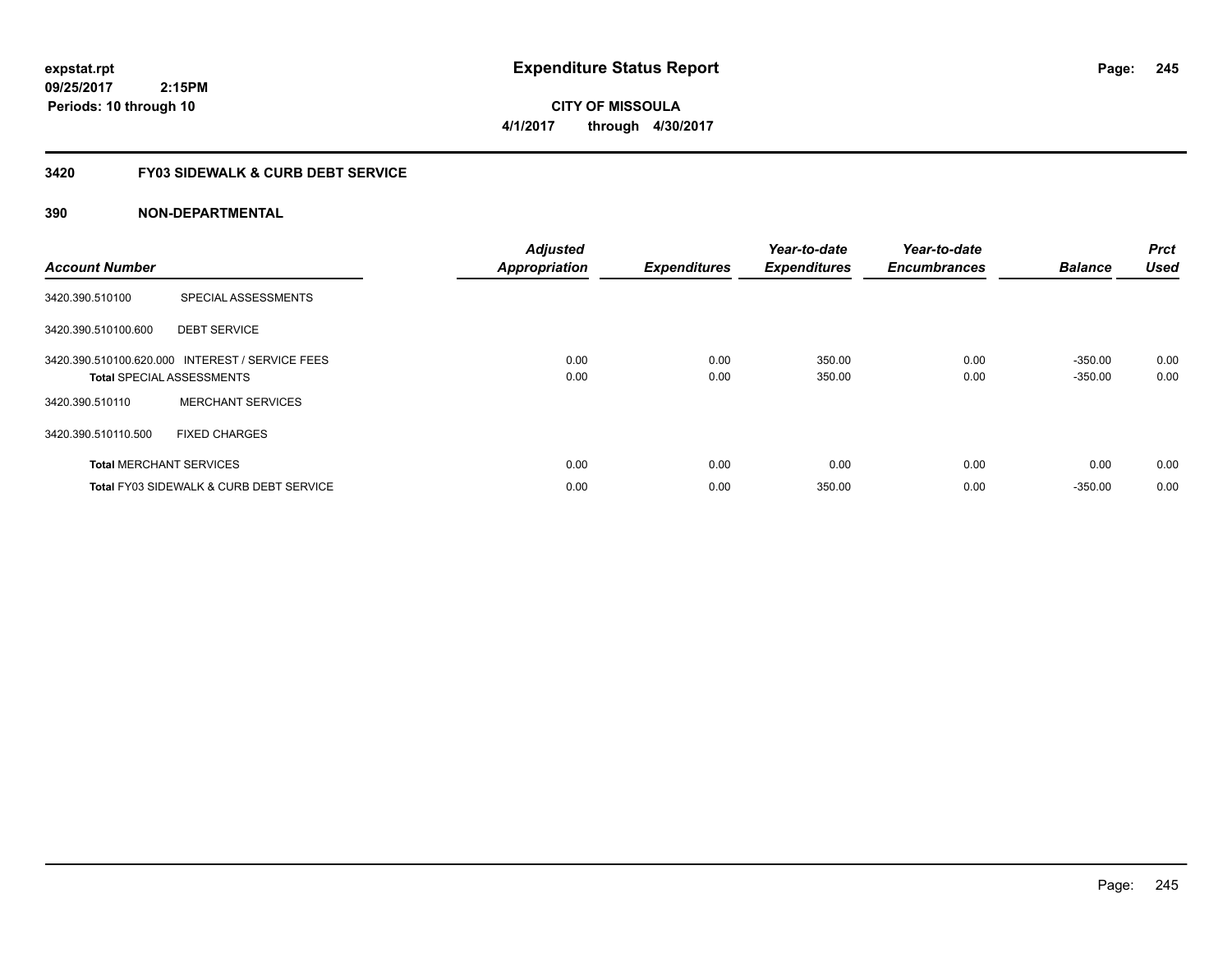**CITY OF MISSOULA 4/1/2017 through 4/30/2017**

# **3430 FY04 SIDEWALK CURB DEBT SERVICE**

| <b>Account Number</b> |                                                                                     | <b>Adjusted</b><br><b>Appropriation</b> | <b>Expenditures</b> | Year-to-date<br><b>Expenditures</b> | Year-to-date<br><b>Encumbrances</b> | <b>Balance</b>         | <b>Prct</b><br><b>Used</b> |
|-----------------------|-------------------------------------------------------------------------------------|-----------------------------------------|---------------------|-------------------------------------|-------------------------------------|------------------------|----------------------------|
| 3430.390.510100       | SPECIAL ASSESSMENTS                                                                 |                                         |                     |                                     |                                     |                        |                            |
| 3430.390.510100.600   | <b>DEBT SERVICE</b>                                                                 |                                         |                     |                                     |                                     |                        |                            |
|                       | 3430.390.510100.620.000 INTEREST / SERVICE FEES<br><b>Total SPECIAL ASSESSMENTS</b> | 0.00<br>0.00                            | 0.00<br>0.00        | 350.00<br>350.00                    | 0.00<br>0.00                        | $-350.00$<br>$-350.00$ | 0.00<br>0.00               |
| 3430.390.510110       | <b>MERCHANT SERVICES</b>                                                            |                                         |                     |                                     |                                     |                        |                            |
| 3430.390.510110.500   | <b>FIXED CHARGES</b>                                                                |                                         |                     |                                     |                                     |                        |                            |
|                       | <b>Total MERCHANT SERVICES</b>                                                      | 0.00                                    | 0.00                | 0.00                                | 0.00                                | 0.00                   | 0.00                       |
|                       | <b>Total FY04 SIDEWALK CURB DEBT SERVICE</b>                                        | 0.00                                    | 0.00                | 350.00                              | 0.00                                | $-350.00$              | 0.00                       |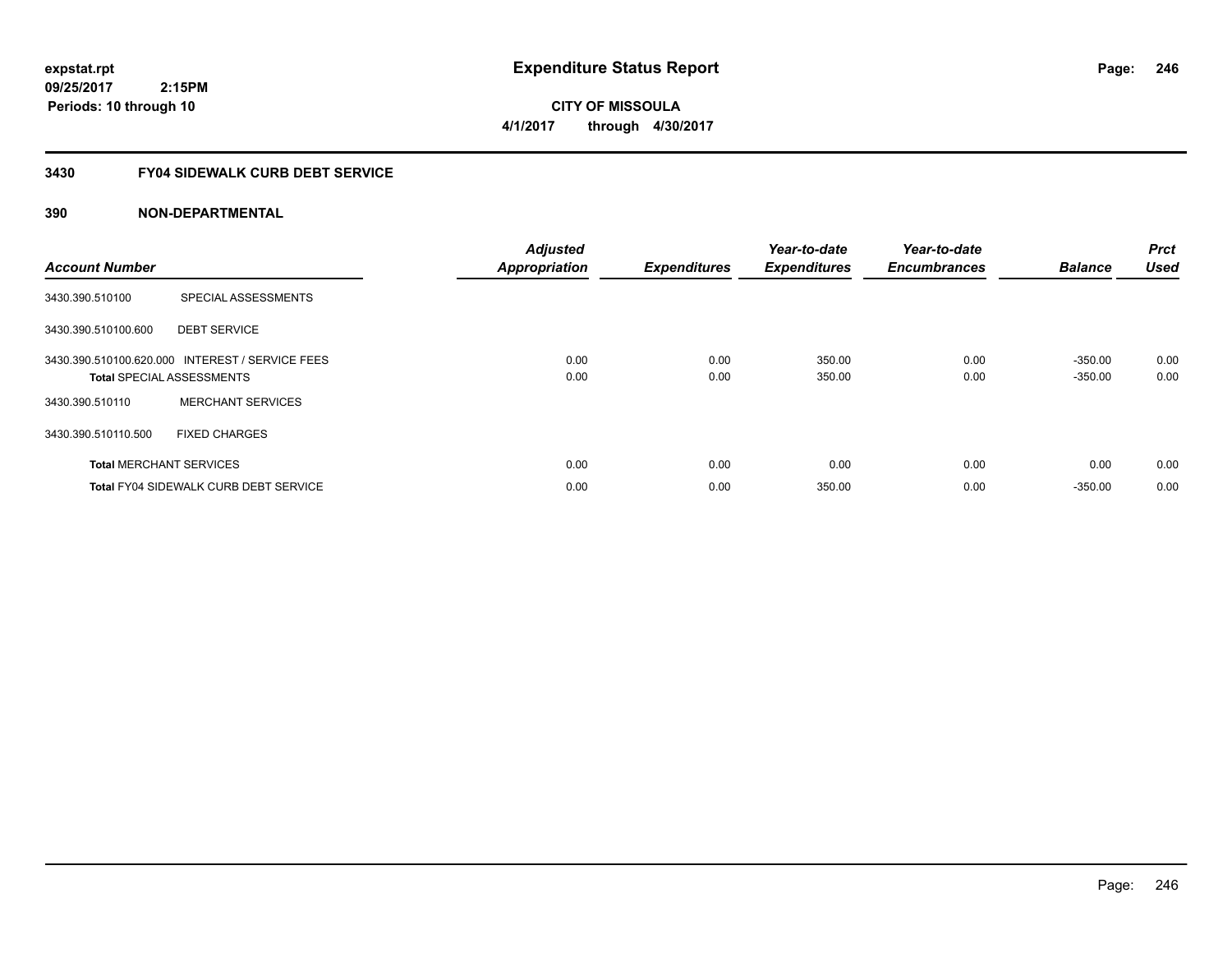**CITY OF MISSOULA 4/1/2017 through 4/30/2017**

### **3440 FY05 SIDEWALK AND CURB**

|                                   |                                                 | <b>Adjusted</b>      |                     | Year-to-date        | Year-to-date        |                | <b>Prct</b> |
|-----------------------------------|-------------------------------------------------|----------------------|---------------------|---------------------|---------------------|----------------|-------------|
| <b>Account Number</b>             |                                                 | <b>Appropriation</b> | <b>Expenditures</b> | <b>Expenditures</b> | <b>Encumbrances</b> | <b>Balance</b> | <b>Used</b> |
| 3440.390.510100                   | SPECIAL ASSESSMENTS                             |                      |                     |                     |                     |                |             |
| 3440.390.510100.600               | <b>DEBT SERVICE</b>                             |                      |                     |                     |                     |                |             |
| 3440.390.510100.610.000 PRINCIPAL |                                                 | 35,000.00            | 0.00                | 0.00                | 0.00                | 35,000.00      | 0.00        |
|                                   | 3440.390.510100.620.000 INTEREST / SERVICE FEES | 1,628.00             | 0.00                | 1,163.75            | 0.00                | 464.25         | 71.48       |
| <b>Total SPECIAL ASSESSMENTS</b>  |                                                 | 36,628.00            | 0.00                | 1,163.75            | 0.00                | 35,464.25      | 3.18        |
| 3440.390.510110                   | <b>MERCHANT SERVICES</b>                        |                      |                     |                     |                     |                |             |
| 3440.390.510110.500               | <b>FIXED CHARGES</b>                            |                      |                     |                     |                     |                |             |
| <b>Total MERCHANT SERVICES</b>    |                                                 | 0.00                 | 0.00                | 0.00                | 0.00                | 0.00           | 0.00        |
|                                   | <b>Total FY05 SIDEWALK AND CURB</b>             | 36,628.00            | 0.00                | 1,163.75            | 0.00                | 35,464.25      | 3.18        |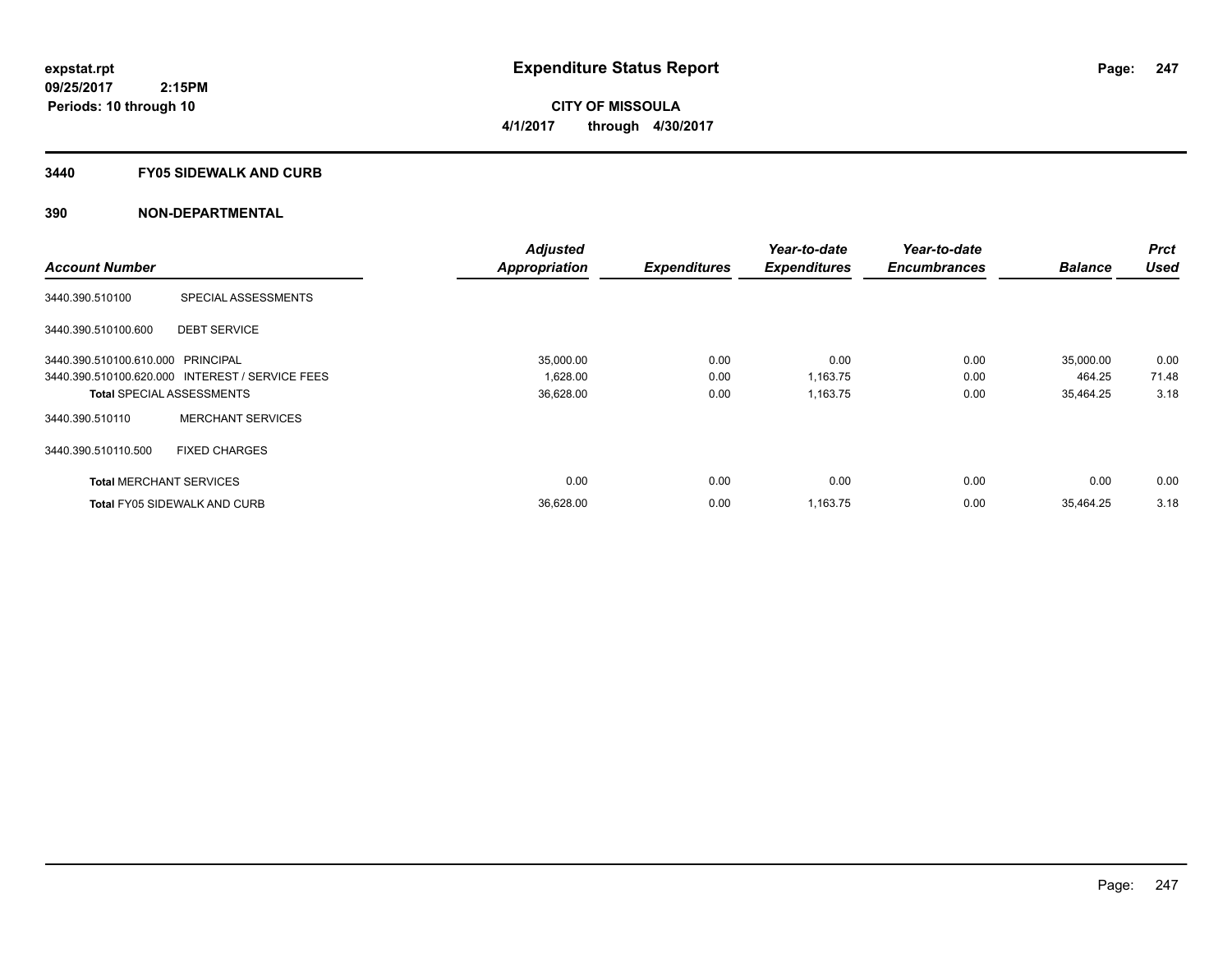**CITY OF MISSOULA 4/1/2017 through 4/30/2017**

### **3450 FY06 SIDEWALK AND CURB**

|                                                 |                            | <b>Adjusted</b>      |                     | Year-to-date        | Year-to-date        |                | <b>Prct</b> |
|-------------------------------------------------|----------------------------|----------------------|---------------------|---------------------|---------------------|----------------|-------------|
| <b>Account Number</b>                           |                            | <b>Appropriation</b> | <b>Expenditures</b> | <b>Expenditures</b> | <b>Encumbrances</b> | <b>Balance</b> | <b>Used</b> |
| 3450.390.510100                                 | <b>SPECIAL ASSESSMENTS</b> |                      |                     |                     |                     |                |             |
| 3450.390.510100.600                             | <b>DEBT SERVICE</b>        |                      |                     |                     |                     |                |             |
| 3450.390.510100.610.000 PRINCIPAL               |                            | 25,000.00            | 0.00                | 0.00                | 0.00                | 25,000.00      | 0.00        |
| 3450.390.510100.620.000 INTEREST / SERVICE FEES |                            | 2,125.00             | 0.00                | 1,062.50            | 0.00                | 1,062.50       | 50.00       |
| <b>Total SPECIAL ASSESSMENTS</b>                |                            | 27,125.00            | 0.00                | 1,062.50            | 0.00                | 26,062.50      | 3.92        |
| 3450.390.510110                                 | <b>MERCHANT SERVICES</b>   |                      |                     |                     |                     |                |             |
| 3450.390.510110.500                             | <b>FIXED CHARGES</b>       |                      |                     |                     |                     |                |             |
| 3450.390.510110.550.000 MERCHANT SERVICE FEES   |                            | 350.00               | 0.00                | 0.00                | 0.00                | 350.00         | 0.00        |
| <b>Total MERCHANT SERVICES</b>                  |                            | 350.00               | 0.00                | 0.00                | 0.00                | 350.00         | 0.00        |
| <b>Total FY06 SIDEWALK AND CURB</b>             |                            | 27,475.00            | 0.00                | 1,062.50            | 0.00                | 26,412.50      | 3.87        |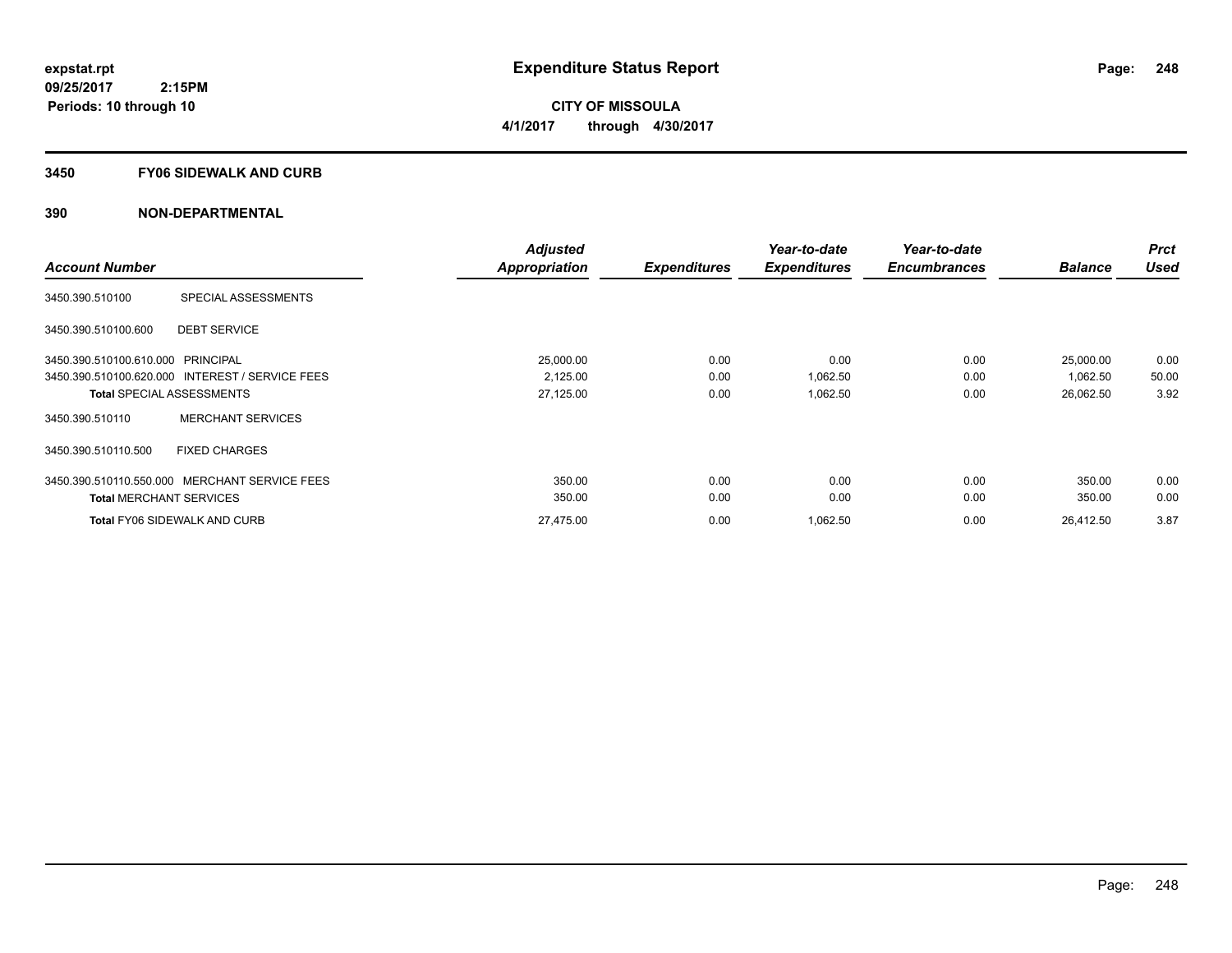**249**

**09/25/2017 2:15PM Periods: 10 through 10**

**CITY OF MISSOULA 4/1/2017 through 4/30/2017**

# **3460 FY07 SIDEWALK AND CURB DEBT**

|                                   |                                                 | <b>Adjusted</b>      |                     | Year-to-date        | Year-to-date        |                | <b>Prct</b> |
|-----------------------------------|-------------------------------------------------|----------------------|---------------------|---------------------|---------------------|----------------|-------------|
| <b>Account Number</b>             |                                                 | <b>Appropriation</b> | <b>Expenditures</b> | <b>Expenditures</b> | <b>Encumbrances</b> | <b>Balance</b> | <b>Used</b> |
| 3460.390.510100                   | SPECIAL ASSESSMENTS                             |                      |                     |                     |                     |                |             |
| 3460.390.510100.600               | <b>DEBT SERVICE</b>                             |                      |                     |                     |                     |                |             |
| 3460.390.510100.610.000 PRINCIPAL |                                                 | 45,000.00            | 0.00                | 0.00                | 0.00                | 45,000.00      | 0.00        |
|                                   | 3460.390.510100.620.000 INTEREST / SERVICE FEES | 11,480.00            | 0.00                | 6,090.00            | 0.00                | 5,390.00       | 53.05       |
| <b>Total SPECIAL ASSESSMENTS</b>  |                                                 | 56,480.00            | 0.00                | 6,090.00            | 0.00                | 50,390.00      | 10.78       |
| 3460.390.510110                   | <b>MERCHANT SERVICES</b>                        |                      |                     |                     |                     |                |             |
| 3460.390.510110.500               | <b>FIXED CHARGES</b>                            |                      |                     |                     |                     |                |             |
|                                   | 3460.390.510110.550.000 MERCHANT SERVICE FEES   | 350.00               | 0.00                | 0.00                | 0.00                | 350.00         | 0.00        |
| <b>Total FIXED CHARGES</b>        |                                                 | 350.00               | 0.00                | 0.00                | 0.00                | 350.00         | 0.00        |
| <b>Total MERCHANT SERVICES</b>    |                                                 | 350.00               | 0.00                | 0.00                | 0.00                | 350.00         | 0.00        |
|                                   | <b>Total FY07 SIDEWALK AND CURB DEBT</b>        | 56,830.00            | 0.00                | 6,090.00            | 0.00                | 50,740.00      | 10.72       |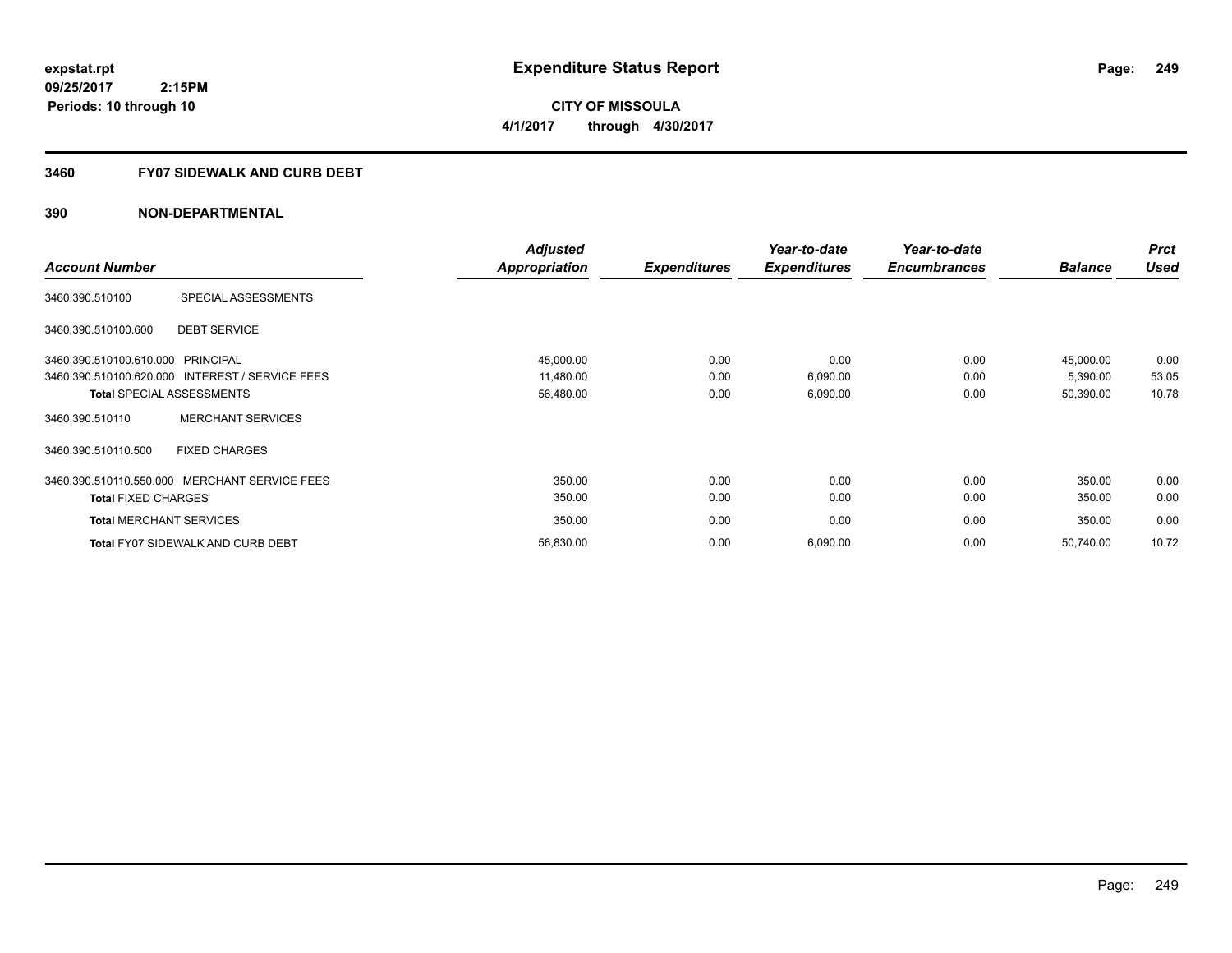**250**

**09/25/2017 2:15PM Periods: 10 through 10**

**CITY OF MISSOULA 4/1/2017 through 4/30/2017**

# **3461 SERIES 2008A SIDEWALK AND CURB**

# **280 PUBLIC WORKS OPERATIONS**

| <b>Account Number</b>          |                                      | <b>Adjusted</b><br><b>Appropriation</b> | <b>Expenditures</b> | Year-to-date<br><b>Expenditures</b> | Year-to-date<br><b>Encumbrances</b> | <b>Balance</b> | <b>Prct</b><br><b>Used</b> |
|--------------------------------|--------------------------------------|-----------------------------------------|---------------------|-------------------------------------|-------------------------------------|----------------|----------------------------|
| 3461.280.510110                | <b>MERCHANT SERVICES</b>             |                                         |                     |                                     |                                     |                |                            |
| 3461.280.510110.500            | <b>FIXED CHARGES</b>                 |                                         |                     |                                     |                                     |                |                            |
| <b>Total MERCHANT SERVICES</b> |                                      | 0.00                                    | 0.00                | 0.00                                | 0.00                                | 0.00           | 0.00                       |
| 3461.280.521000                | INTERFUND OPERATING TRANSFERS        |                                         |                     |                                     |                                     |                |                            |
| 3461.280.521000.800            | OTHER OBJECTS                        |                                         |                     |                                     |                                     |                |                            |
|                                | <b>Total PUBLIC WORKS OPERATIONS</b> | 0.00                                    | 0.00                | 0.00                                | 0.00                                | 0.00           | 0.00                       |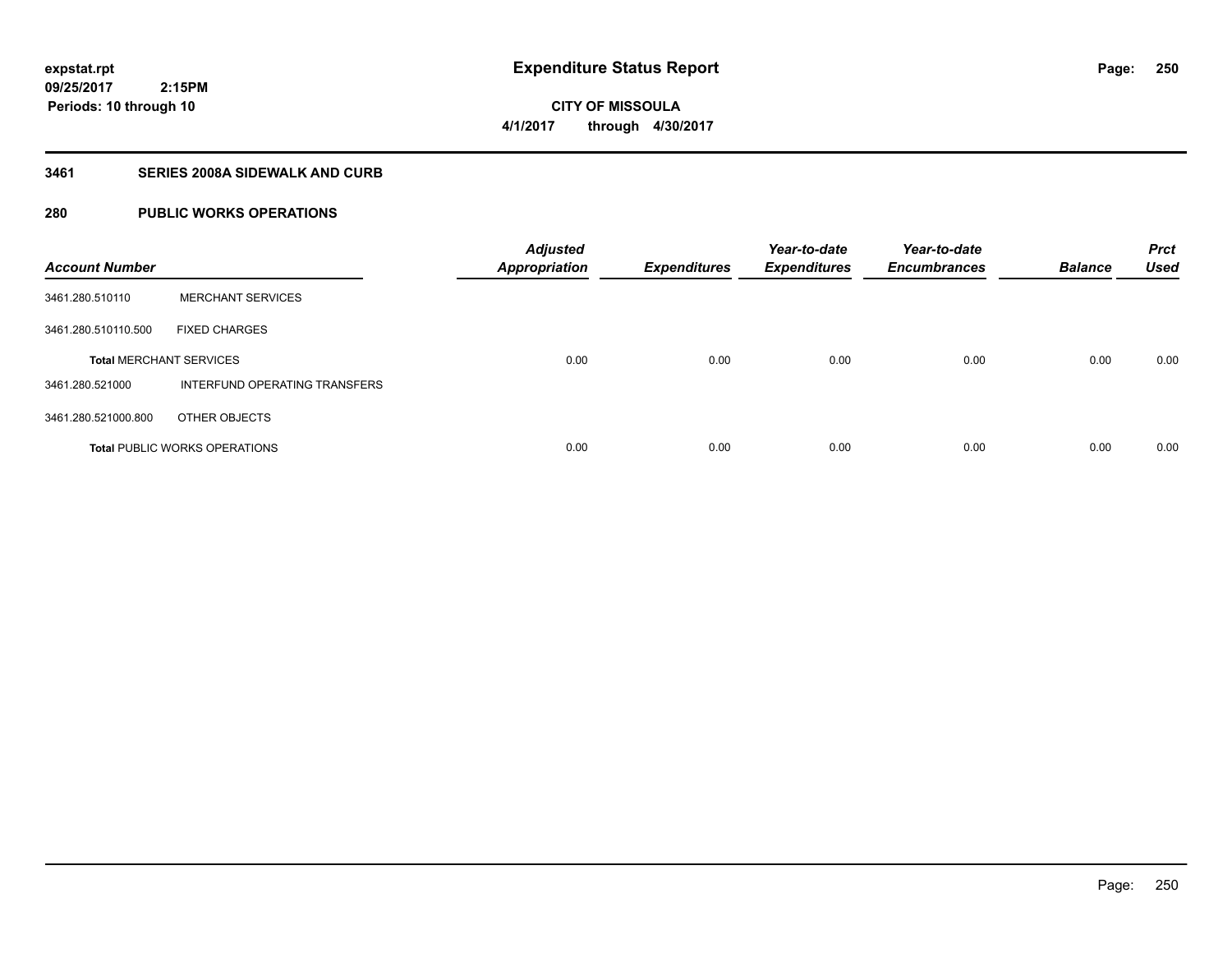**CITY OF MISSOULA 4/1/2017 through 4/30/2017**

# **3461 SERIES 2008A SIDEWALK AND CURB**

|                                   |                                                 | <b>Adjusted</b> |                     | Year-to-date        | Year-to-date        |                | <b>Prct</b> |
|-----------------------------------|-------------------------------------------------|-----------------|---------------------|---------------------|---------------------|----------------|-------------|
| <b>Account Number</b>             |                                                 | Appropriation   | <b>Expenditures</b> | <b>Expenditures</b> | <b>Encumbrances</b> | <b>Balance</b> | <b>Used</b> |
| 3461.390.510100                   | SPECIAL ASSESSMENTS                             |                 |                     |                     |                     |                |             |
| 3461.390.510100.600               | <b>DEBT SERVICE</b>                             |                 |                     |                     |                     |                |             |
| 3461.390.510100.610.000 PRINCIPAL |                                                 | 20,000.00       | 0.00                | 0.00                | 0.00                | 20,000.00      | 0.00        |
|                                   | 3461.390.510100.620.000 INTEREST / SERVICE FEES | 7,488.00        | 0.00                | 3,743.75            | 0.00                | 3,744.25       | 50.00       |
| <b>Total SPECIAL ASSESSMENTS</b>  |                                                 | 27,488.00       | 0.00                | 3,743.75            | 0.00                | 23,744.25      | 13.62       |
| 3461.390.510110                   | <b>MERCHANT SERVICES</b>                        |                 |                     |                     |                     |                |             |
| 3461.390.510110.500               | <b>FIXED CHARGES</b>                            |                 |                     |                     |                     |                |             |
|                                   | 3461.390.510110.550.000 MERCHANT SERVICE FEES   | 350.00          | 0.00                | 0.00                | 0.00                | 350.00         | 0.00        |
| <b>Total MERCHANT SERVICES</b>    |                                                 | 350.00          | 0.00                | 0.00                | 0.00                | 350.00         | 0.00        |
| 3461.390.521000                   | <b>INTERFUND OPERATING TRANSFERS</b>            |                 |                     |                     |                     |                |             |
| 3461.390.521000.800               | OTHER OBJECTS                                   |                 |                     |                     |                     |                |             |
|                                   | Total INTERFUND OPERATING TRANSFERS             | 0.00            | 0.00                | 0.00                | 0.00                | 0.00           | 0.00        |
|                                   | Total SERIES 2008A SIDEWALK AND CURB            | 27,838.00       | 0.00                | 3,743.75            | 0.00                | 24,094.25      | 13.45       |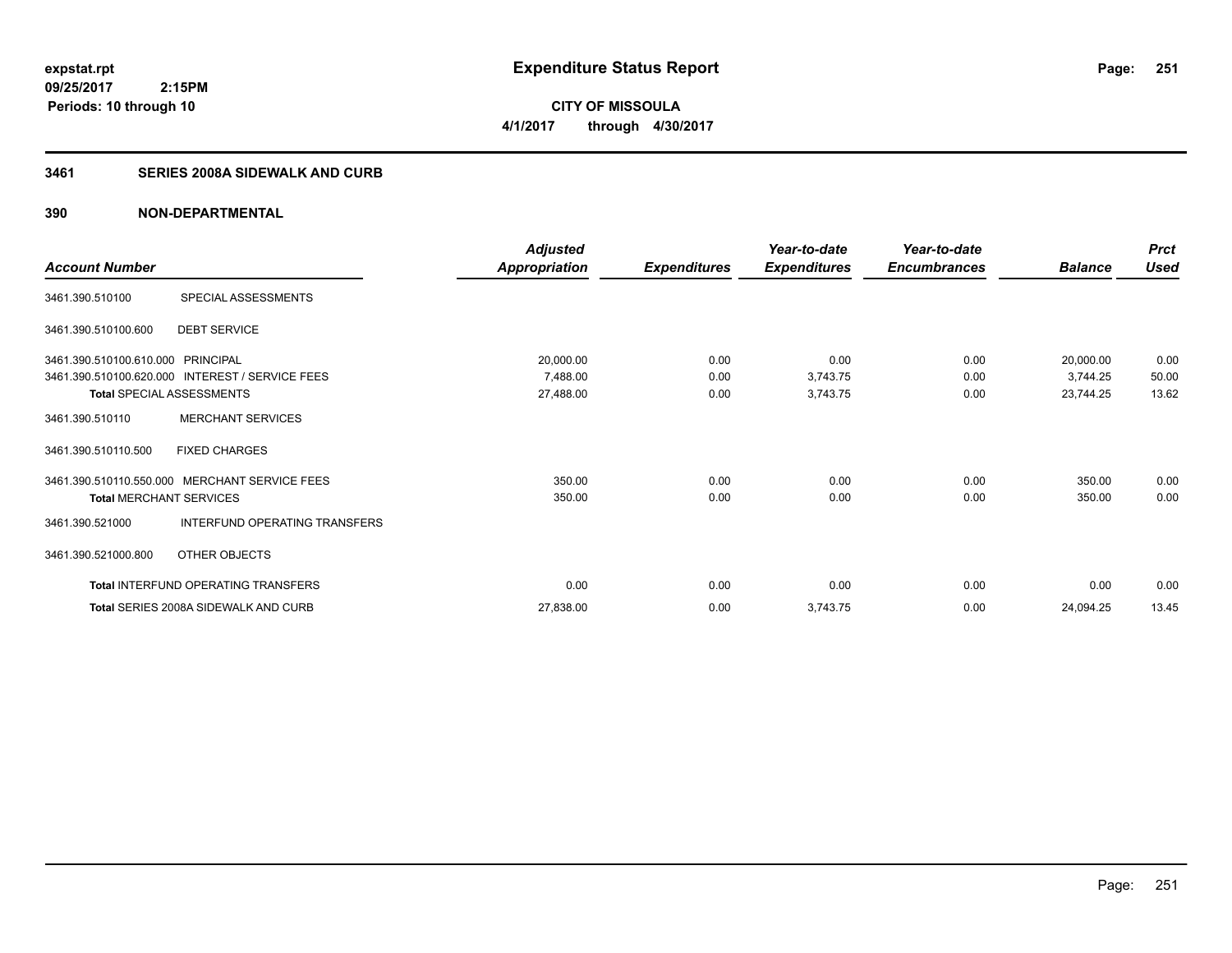**CITY OF MISSOULA 4/1/2017 through 4/30/2017**

### **3462 SERIES 2009 SIDEWALK AND CURB**

|                                   |                                                 | <b>Adjusted</b>      |                     | Year-to-date        | Year-to-date        |                | <b>Prct</b> |
|-----------------------------------|-------------------------------------------------|----------------------|---------------------|---------------------|---------------------|----------------|-------------|
| <b>Account Number</b>             |                                                 | <b>Appropriation</b> | <b>Expenditures</b> | <b>Expenditures</b> | <b>Encumbrances</b> | <b>Balance</b> | <b>Used</b> |
| 3462.390.510100                   | SPECIAL ASSESSMENTS                             |                      |                     |                     |                     |                |             |
| 3462.390.510100.600               | <b>DEBT SERVICE</b>                             |                      |                     |                     |                     |                |             |
| 3462.390.510100.610.000 PRINCIPAL |                                                 | 50,000.00            | 0.00                | 0.00                | 0.00                | 50,000.00      | 0.00        |
|                                   | 3462.390.510100.620.000 INTEREST / SERVICE FEES | 13,068.00            | 0.00                | 6,833.75            | 0.00                | 6,234.25       | 52.29       |
| Total SPECIAL ASSESSMENTS         |                                                 | 63,068.00            | 0.00                | 6,833.75            | 0.00                | 56,234.25      | 10.84       |
| 3462.390.510110                   | <b>MERCHANT SERVICES</b>                        |                      |                     |                     |                     |                |             |
| 3462.390.510110.500               | <b>FIXED CHARGES</b>                            |                      |                     |                     |                     |                |             |
|                                   | 3462.390.510110.550.000 MERCHANT SERVICE FEES   | 300.00               | 0.00                | 0.00                | 0.00                | 300.00         | 0.00        |
| <b>Total MERCHANT SERVICES</b>    |                                                 | 300.00               | 0.00                | 0.00                | 0.00                | 300.00         | 0.00        |
| 3462.390.521000                   | INTERFUND OPERATING TRANSFERS                   |                      |                     |                     |                     |                |             |
| 3462.390.521000.800               | OTHER OBJECTS                                   |                      |                     |                     |                     |                |             |
|                                   | <b>Total INTERFUND OPERATING TRANSFERS</b>      | 0.00                 | 0.00                | 0.00                | 0.00                | 0.00           | 0.00        |
|                                   | Total SERIES 2009 SIDEWALK AND CURB             | 63,368.00            | 0.00                | 6,833.75            | 0.00                | 56,534.25      | 10.78       |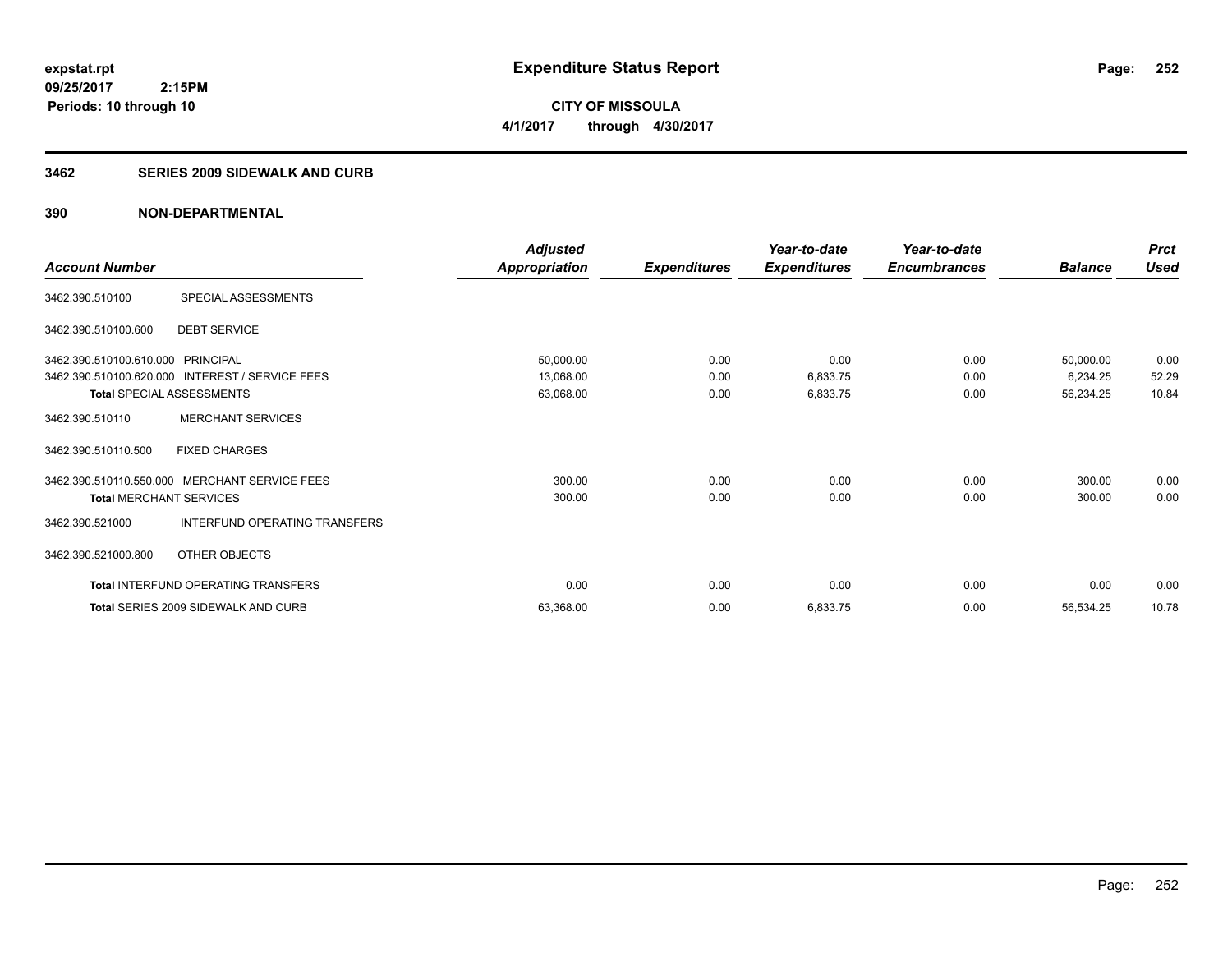**CITY OF MISSOULA 4/1/2017 through 4/30/2017**

## **3463 SERIES 2010 SIDEWALK AND CURB**

|                                   |                                                 | <b>Adjusted</b>      |                     | Year-to-date        | Year-to-date        |                | <b>Prct</b> |
|-----------------------------------|-------------------------------------------------|----------------------|---------------------|---------------------|---------------------|----------------|-------------|
| <b>Account Number</b>             |                                                 | <b>Appropriation</b> | <b>Expenditures</b> | <b>Expenditures</b> | <b>Encumbrances</b> | <b>Balance</b> | <b>Used</b> |
| 3463.390.510100                   | SPECIAL ASSESSMENTS                             |                      |                     |                     |                     |                |             |
| 3463.390.510100.600               | <b>DEBT SERVICE</b>                             |                      |                     |                     |                     |                |             |
| 3463.390.510100.610.000 PRINCIPAL |                                                 | 75,000.00            | 0.00                | 0.00                | 0.00                | 75,000.00      | 0.00        |
|                                   | 3463.390.510100.620.000 INTEREST / SERVICE FEES | 21,500.00            | 0.00                | 11,100.00           | 0.00                | 10,400.00      | 51.63       |
| <b>Total SPECIAL ASSESSMENTS</b>  |                                                 | 96,500.00            | 0.00                | 11,100.00           | 0.00                | 85,400.00      | 11.50       |
| 3463.390.510110                   | <b>MERCHANT SERVICES</b>                        |                      |                     |                     |                     |                |             |
| 3463.390.510110.500               | <b>FIXED CHARGES</b>                            |                      |                     |                     |                     |                |             |
|                                   | 3463.390.510110.550.000 MERCHANT SERVICE FEES   | 350.00               | 0.00                | 0.00                | 0.00                | 350.00         | 0.00        |
| <b>Total MERCHANT SERVICES</b>    |                                                 | 350.00               | 0.00                | 0.00                | 0.00                | 350.00         | 0.00        |
|                                   | Total SERIES 2010 SIDEWALK AND CURB             | 96,850.00            | 0.00                | 11,100.00           | 0.00                | 85,750.00      | 11.46       |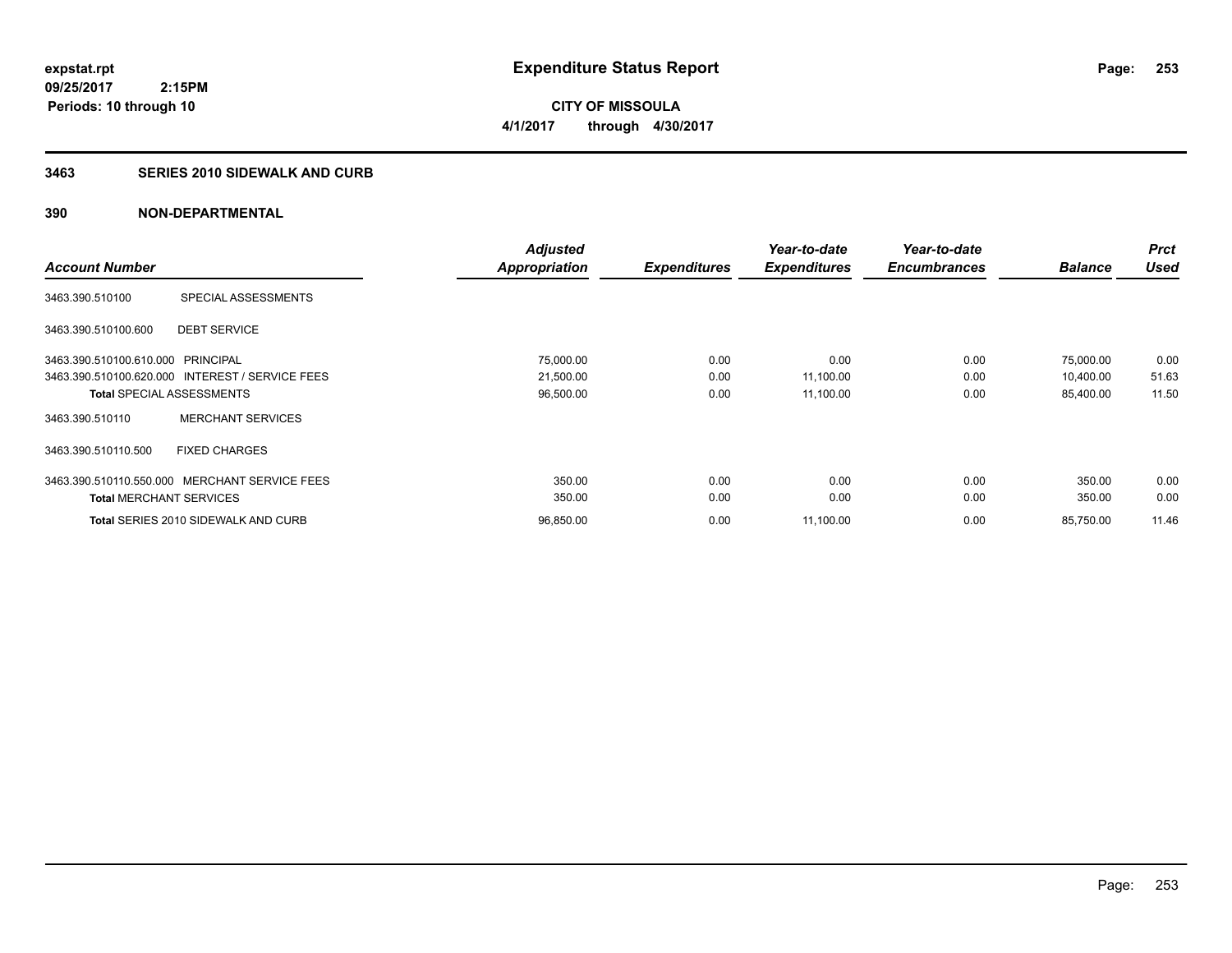## **3464 FY12 S/C DEBT SERVICE**

|                                                 | <b>Adjusted</b> |                     | Year-to-date        | Year-to-date        |                | <b>Prct</b> |
|-------------------------------------------------|-----------------|---------------------|---------------------|---------------------|----------------|-------------|
| <b>Account Number</b>                           | Appropriation   | <b>Expenditures</b> | <b>Expenditures</b> | <b>Encumbrances</b> | <b>Balance</b> | <b>Used</b> |
| SPECIAL ASSESSMENTS<br>3464.390.510100          |                 |                     |                     |                     |                |             |
| 3464.390.510100.600<br><b>DEBT SERVICE</b>      |                 |                     |                     |                     |                |             |
| 3464.390.510100.610.000 PRINCIPAL               | 50,000.00       | 0.00                | 0.00                | 0.00                | 50,000.00      | 0.00        |
| 3464.390.510100.620.000 INTEREST / SERVICE FEES | 20,560.00       | 0.00                | 10,630.00           | 0.00                | 9,930.00       | 51.70       |
| <b>Total SPECIAL ASSESSMENTS</b>                | 70,560.00       | 0.00                | 10,630.00           | 0.00                | 59,930.00      | 15.07       |
| <b>MERCHANT SERVICES</b><br>3464.390.510110     |                 |                     |                     |                     |                |             |
| <b>FIXED CHARGES</b><br>3464.390.510110.500     |                 |                     |                     |                     |                |             |
| 3464.390.510110.550.000 MERCHANT SERVICE FEES   | 350.00          | 0.00                | 0.00                | 0.00                | 350.00         | 0.00        |
| <b>Total MERCHANT SERVICES</b>                  | 350.00          | 0.00                | 0.00                | 0.00                | 350.00         | 0.00        |
| Total FY12 S/C DEBT SERVICE                     | 70,910.00       | 0.00                | 10,630.00           | 0.00                | 60,280.00      | 14.99       |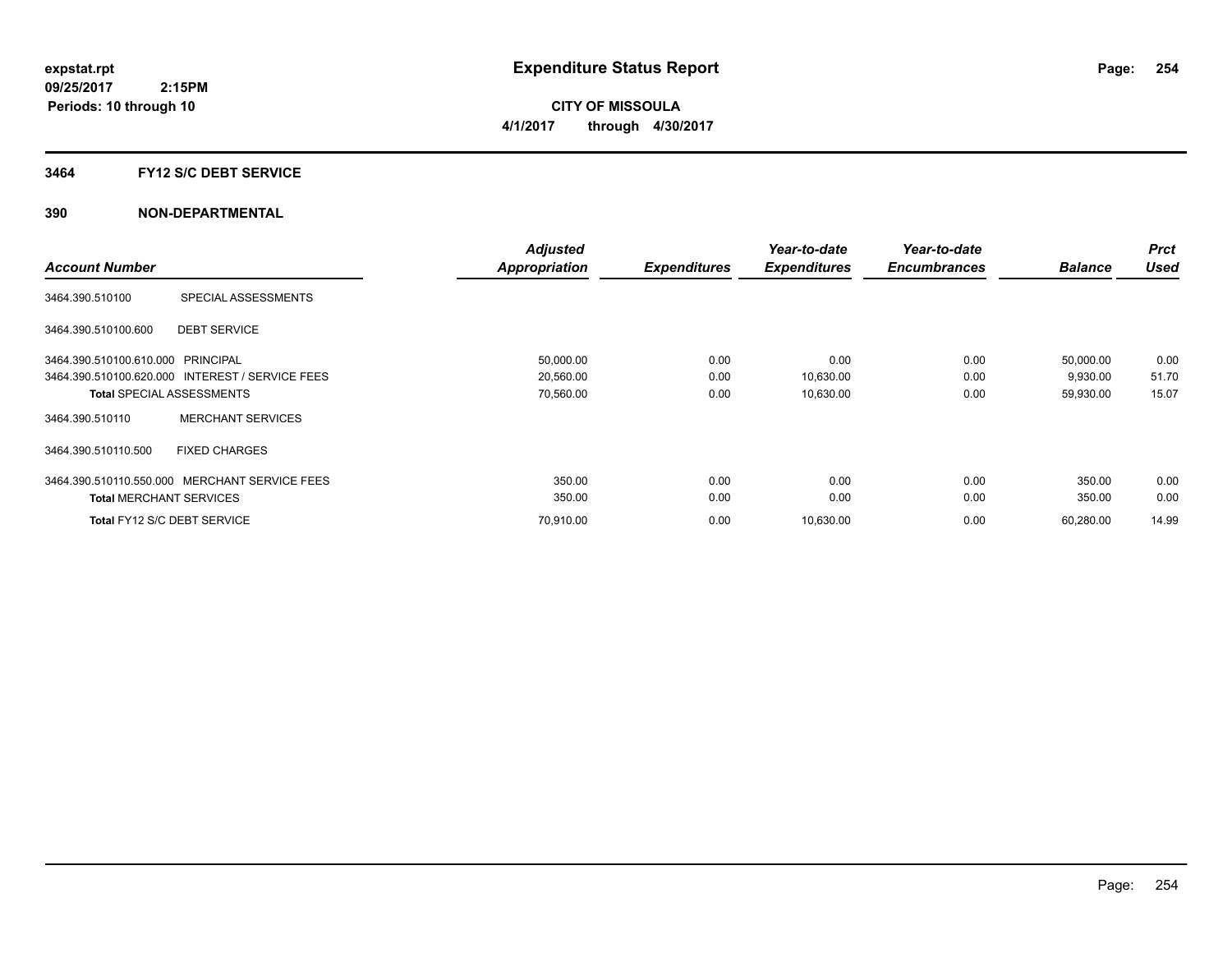**expstat.rpt Expenditure Status Report** 

**09/25/2017 2:15PM Periods: 10 through 10**

**CITY OF MISSOULA 4/1/2017 through 4/30/2017**

## **3465 FY13 SIDEWALK/CURB DEBT SERVICE**

|                                   |                                                 | <b>Adjusted</b>      |                     | Year-to-date        | Year-to-date        |                | <b>Prct</b> |
|-----------------------------------|-------------------------------------------------|----------------------|---------------------|---------------------|---------------------|----------------|-------------|
| <b>Account Number</b>             |                                                 | <b>Appropriation</b> | <b>Expenditures</b> | <b>Expenditures</b> | <b>Encumbrances</b> | <b>Balance</b> | <b>Used</b> |
| 3465.390.510100                   | SPECIAL ASSESSMENTS                             |                      |                     |                     |                     |                |             |
| 3465.390.510100.600               | <b>DEBT SERVICE</b>                             |                      |                     |                     |                     |                |             |
| 3465.390.510100.610.000 PRINCIPAL |                                                 | 29,000.00            | 0.00                | 0.00                | 0.00                | 29,000.00      | 0.00        |
|                                   | 3465.390.510100.620.000 INTEREST / SERVICE FEES | 10,067.00            | 0.00                | 5,059.83            | 0.00                | 5,007.17       | 50.26       |
| <b>Total SPECIAL ASSESSMENTS</b>  |                                                 | 39,067.00            | 0.00                | 5,059.83            | 0.00                | 34,007.17      | 12.95       |
| 3465.390.510110                   | <b>MERCHANT SERVICES</b>                        |                      |                     |                     |                     |                |             |
| 3465.390.510110.500               | <b>FIXED CHARGES</b>                            |                      |                     |                     |                     |                |             |
| <b>Total MERCHANT SERVICES</b>    |                                                 | 0.00                 | 0.00                | 0.00                | 0.00                | 0.00           | 0.00        |
|                                   | <b>Total FY13 SIDEWALK/CURB DEBT SERVICE</b>    | 39,067.00            | 0.00                | 5,059.83            | 0.00                | 34,007.17      | 12.95       |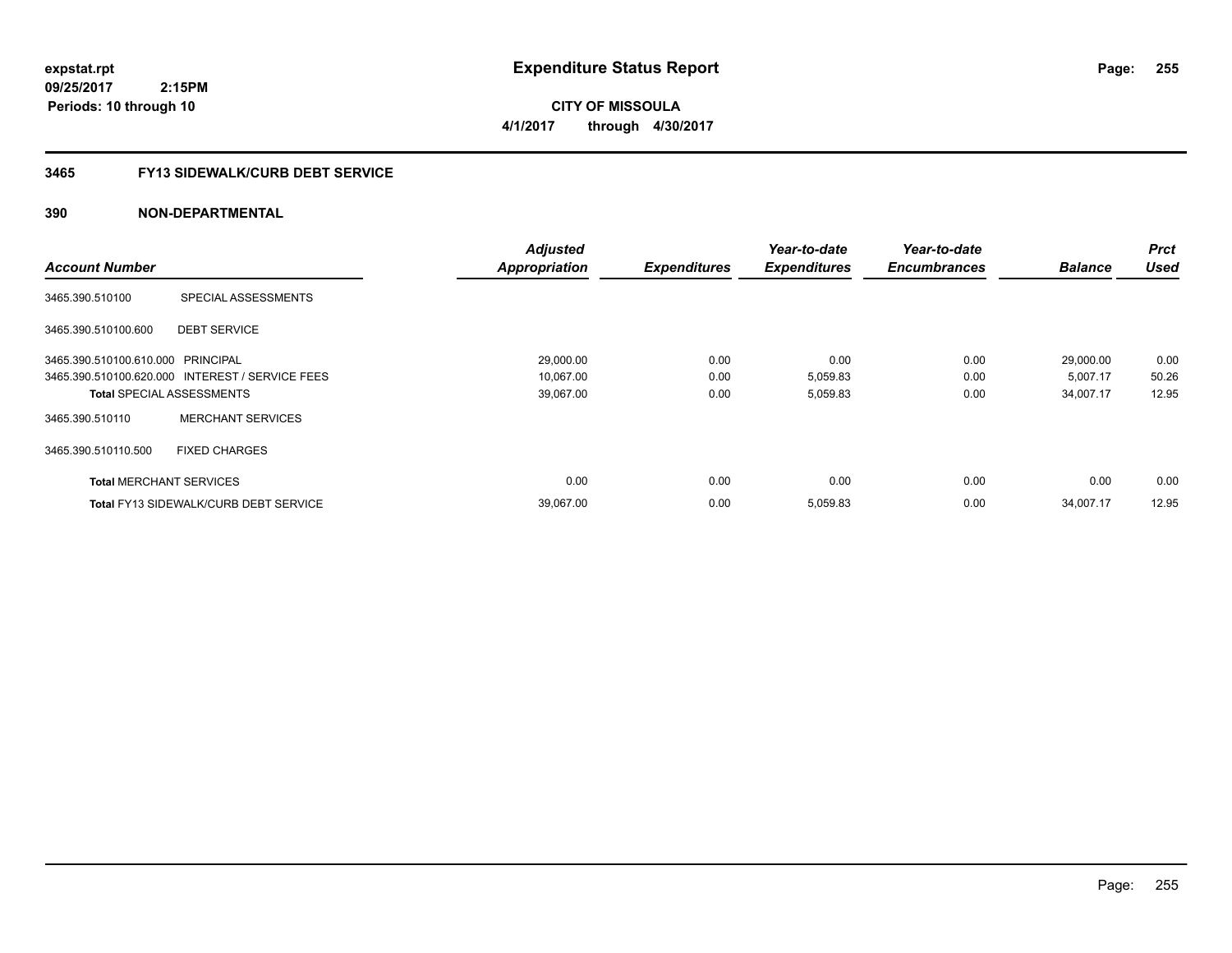**expstat.rpt Expenditure Status Report** 

**09/25/2017 2:15PM Periods: 10 through 10**

**CITY OF MISSOULA 4/1/2017 through 4/30/2017**

## **3466 FY15 SIDEWALK/CURB DEBT SERVICE**

|                                   |                                                 | <b>Adjusted</b>      |                     | Year-to-date        | Year-to-date        |                | <b>Prct</b> |
|-----------------------------------|-------------------------------------------------|----------------------|---------------------|---------------------|---------------------|----------------|-------------|
| <b>Account Number</b>             |                                                 | <b>Appropriation</b> | <b>Expenditures</b> | <b>Expenditures</b> | <b>Encumbrances</b> | <b>Balance</b> | <b>Used</b> |
| 3466.390.510100                   | SPECIAL ASSESSMENTS                             |                      |                     |                     |                     |                |             |
| 3466.390.510100.300               | PURCHASED SERVICES                              |                      |                     |                     |                     |                |             |
|                                   | <b>Total PURCHASED SERVICES</b>                 | 0.00                 | 0.00                | 0.00                | 0.00                | 0.00           | 0.00        |
| 3466.390.510100.600               | <b>DEBT SERVICE</b>                             |                      |                     |                     |                     |                |             |
| 3466.390.510100.610.000 PRINCIPAL |                                                 | 33,000.00            | 0.00                | 0.00                | 0.00                | 33,000.00      | 0.00        |
|                                   | 3466.390.510100.620.000 INTEREST / SERVICE FEES | 24,525.00            | 0.00                | 16,859.22           | 0.00                | 7,665.78       | 68.74       |
|                                   | <b>Total SPECIAL ASSESSMENTS</b>                | 57,525.00            | 0.00                | 16,859.22           | 0.00                | 40,665.78      | 29.31       |
| 3466.390.510110                   | <b>MERCHANT SERVICES</b>                        |                      |                     |                     |                     |                |             |
| 3466.390.510110.500               | <b>FIXED CHARGES</b>                            |                      |                     |                     |                     |                |             |
|                                   | <b>Total MERCHANT SERVICES</b>                  | 0.00                 | 0.00                | 0.00                | 0.00                | 0.00           | 0.00        |
|                                   | <b>Total FY15 SIDEWALK/CURB DEBT SERVICE</b>    | 57,525.00            | 0.00                | 16,859.22           | 0.00                | 40,665.78      | 29.31       |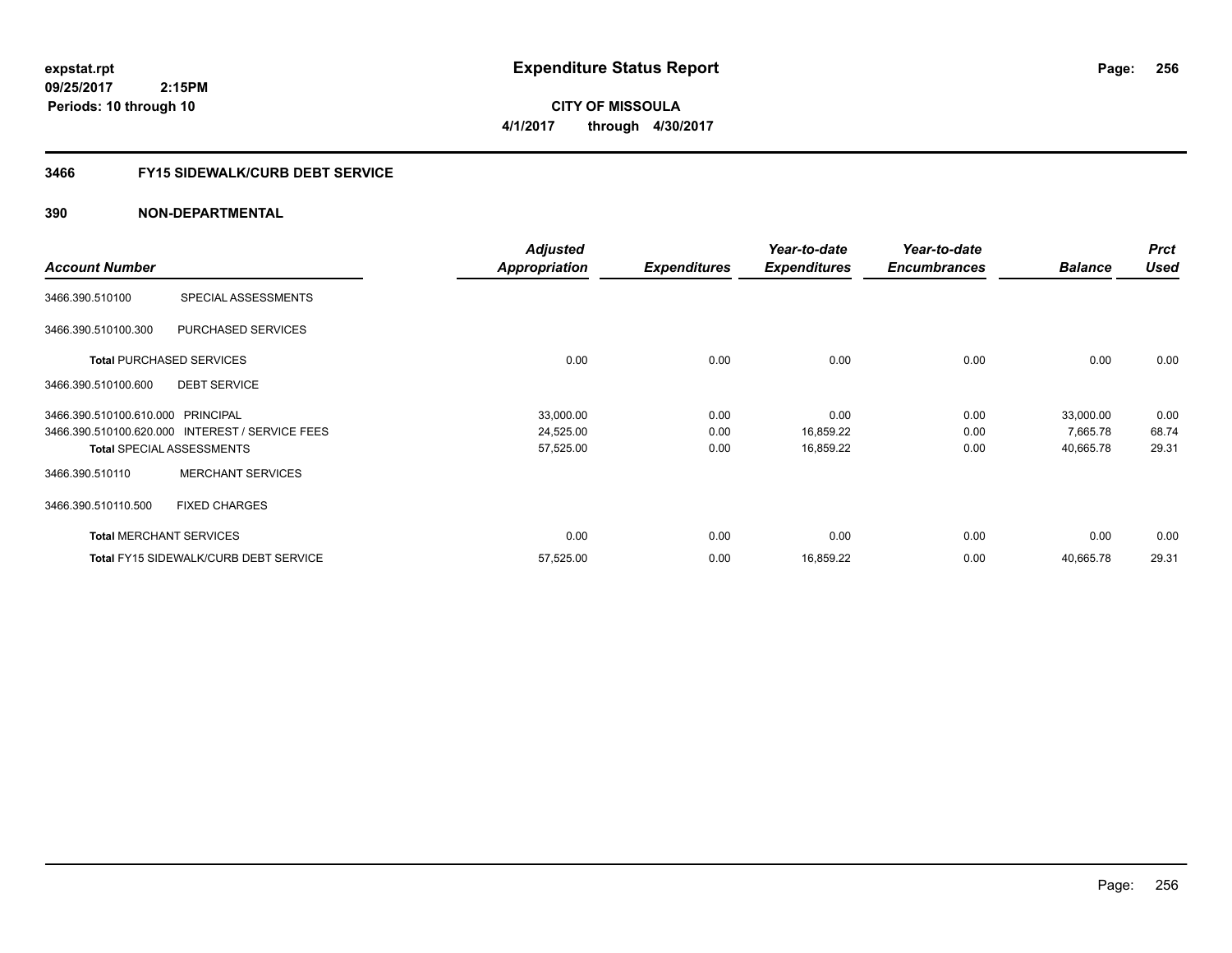**expstat.rpt Expenditure Status Report** 

**09/25/2017 2:15PM Periods: 10 through 10**

**CITY OF MISSOULA 4/1/2017 through 4/30/2017**

# **3467 FY16 SIDEWALK/CURB DEBT SERVICE**

|                                   |                                                 | <b>Adjusted</b>      |                     | Year-to-date        | Year-to-date        |                | <b>Prct</b> |
|-----------------------------------|-------------------------------------------------|----------------------|---------------------|---------------------|---------------------|----------------|-------------|
| <b>Account Number</b>             |                                                 | <b>Appropriation</b> | <b>Expenditures</b> | <b>Expenditures</b> | <b>Encumbrances</b> | <b>Balance</b> | <b>Used</b> |
| 3467.390.510000                   | <b>MISCELLANEOUS</b>                            |                      |                     |                     |                     |                |             |
| 3467.390.510000.600               | <b>DEBT SERVICE</b>                             |                      |                     |                     |                     |                |             |
|                                   | 3467.390.510000.620.000 INTEREST / SERVICE FEES | 0.00                 | 0.00                | 7,950.00            | 0.00                | $-7,950.00$    | 0.00        |
| <b>Total MISCELLANEOUS</b>        |                                                 | 0.00                 | 0.00                | 7,950.00            | 0.00                | $-7,950.00$    | 0.00        |
| 3467.390.510100                   | SPECIAL ASSESSMENTS                             |                      |                     |                     |                     |                |             |
| 3467.390.510100.300               | <b>PURCHASED SERVICES</b>                       |                      |                     |                     |                     |                |             |
|                                   | <b>Total PURCHASED SERVICES</b>                 | 0.00                 | 0.00                | 0.00                | 0.00                | 0.00           | 0.00        |
| 3467.390.510100.600               | <b>DEBT SERVICE</b>                             |                      |                     |                     |                     |                |             |
| 3467.390.510100.610.000 PRINCIPAL |                                                 | 21,858.00            | 0.00                | 0.00                | 0.00                | 21,858.00      | 0.00        |
|                                   | 3467.390.510100.620.000 INTEREST / SERVICE FEES | 10,236.28            | 0.00                | 3,500.00            | 0.00                | 6,736.28       | 34.19       |
|                                   | <b>Total SPECIAL ASSESSMENTS</b>                | 32,094.28            | 0.00                | 3,500.00            | 0.00                | 28,594.28      | 10.91       |
| 3467.390.510110                   | <b>MERCHANT SERVICES</b>                        |                      |                     |                     |                     |                |             |
| 3467.390.510110.500               | <b>FIXED CHARGES</b>                            |                      |                     |                     |                     |                |             |
| <b>Total MERCHANT SERVICES</b>    |                                                 | 0.00                 | 0.00                | 0.00                | 0.00                | 0.00           | 0.00        |
|                                   | Total FY16 SIDEWALK/CURB DEBT SERVICE           | 32,094.28            | 0.00                | 11,450.00           | 0.00                | 20,644.28      | 35.68       |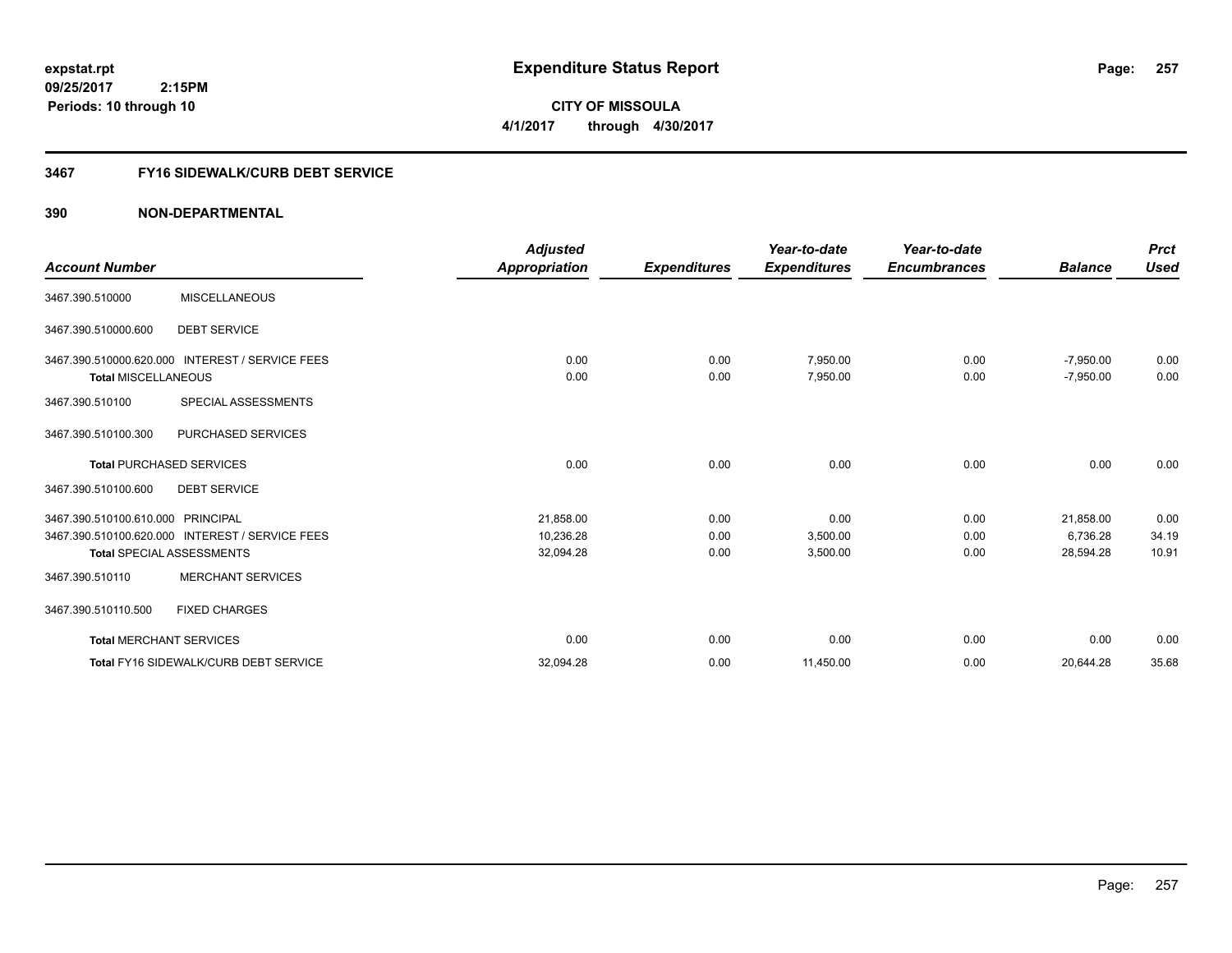## **3491 SID 491 DEBT SERVICE FUND**

| <b>Account Number</b> |                                 | <b>Adjusted</b><br><b>Appropriation</b> | <b>Expenditures</b> | Year-to-date<br><b>Expenditures</b> | Year-to-date<br><b>Encumbrances</b> | <b>Balance</b> | Prct<br><b>Used</b> |
|-----------------------|---------------------------------|-----------------------------------------|---------------------|-------------------------------------|-------------------------------------|----------------|---------------------|
| 3491.390.510100       | SPECIAL ASSESSMENTS             |                                         |                     |                                     |                                     |                |                     |
| 3491.390.510100.600   | <b>DEBT SERVICE</b>             |                                         |                     |                                     |                                     |                |                     |
|                       | Total SID 491 DEBT SERVICE FUND | 0.00                                    | 0.00                | 0.00                                | 0.00                                | 0.00           | 0.00                |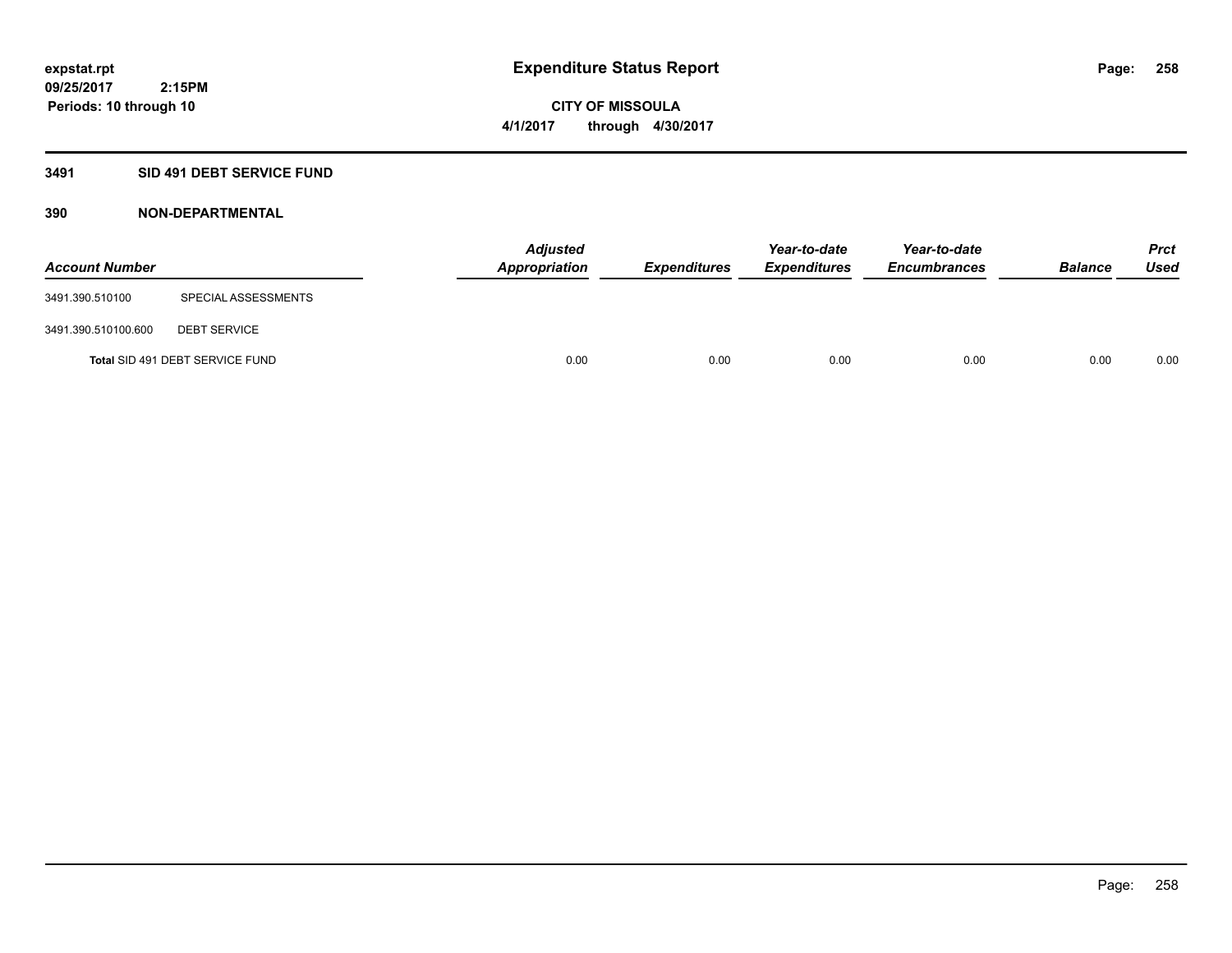**CITY OF MISSOULA 4/1/2017 through 4/30/2017**

## **3495 SID 495 DEBT SERVICE FUND**

| <b>Account Number</b>                |                         | <b>Adjusted</b><br>Appropriation | <b>Expenditures</b> | Year-to-date<br><b>Expenditures</b> | Year-to-date<br><b>Encumbrances</b> | <b>Balance</b> | <b>Prct</b><br><b>Used</b> |
|--------------------------------------|-------------------------|----------------------------------|---------------------|-------------------------------------|-------------------------------------|----------------|----------------------------|
| 3495.000.520100                      | *** Title Not Found *** |                                  |                     |                                     |                                     |                |                            |
| 3495.000.520100.800                  | OTHER OBJECTS           |                                  |                     |                                     |                                     |                |                            |
| <b>Total *** Title Not Found ***</b> |                         |                                  | 0.00<br>0.00        | 0.00                                | 0.00                                | 0.00           | 0.00                       |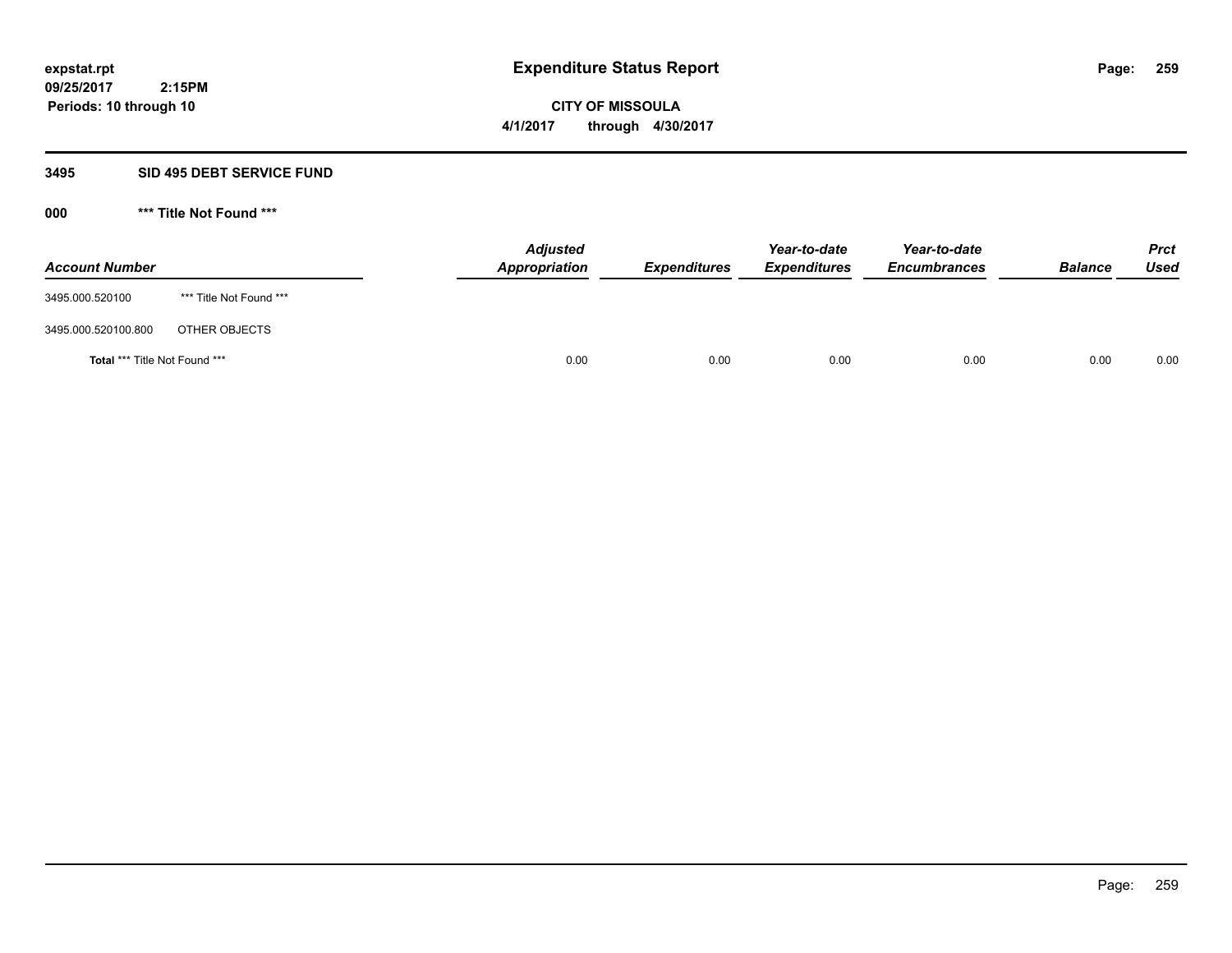## **3495 SID 495 DEBT SERVICE FUND**

| <b>Account Number</b> |                                  | <b>Adjusted</b><br><b>Appropriation</b> | <b>Expenditures</b> | Year-to-date<br><b>Expenditures</b> | Year-to-date<br><b>Encumbrances</b> | <b>Balance</b> | <b>Prct</b><br><b>Used</b> |
|-----------------------|----------------------------------|-----------------------------------------|---------------------|-------------------------------------|-------------------------------------|----------------|----------------------------|
| 3495.390.510100       | SPECIAL ASSESSMENTS              |                                         |                     |                                     |                                     |                |                            |
| 3495.390.510100.800   | OTHER OBJECTS                    |                                         |                     |                                     |                                     |                |                            |
|                       | <b>Total SPECIAL ASSESSMENTS</b> | 0.00                                    | 0.00                | 0.00                                | 0.00                                | 0.00           | 0.00                       |
| 3495.390.510110       | <b>MERCHANT SERVICES</b>         |                                         |                     |                                     |                                     |                |                            |
| 3495.390.510110.500   | <b>FIXED CHARGES</b>             |                                         |                     |                                     |                                     |                |                            |
|                       | Total SID 495 DEBT SERVICE FUND  | 0.00                                    | 0.00                | 0.00                                | 0.00                                | 0.00           | 0.00                       |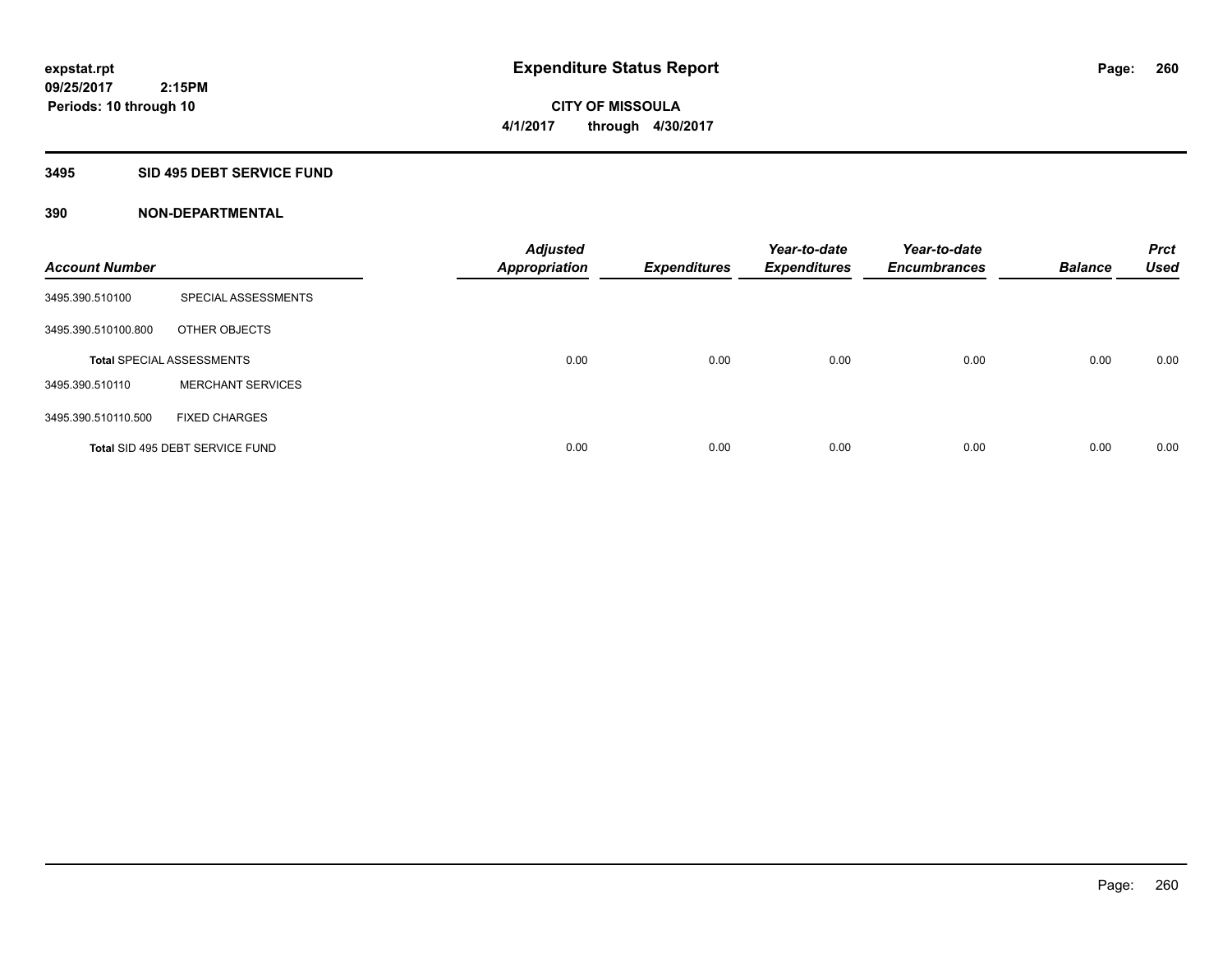# **CITY OF MISSOULA 4/1/2017 through 4/30/2017**

# **3497 SID 497 DEBT SERVICE FUND**

| <b>Account Number</b>         |                         | <b>Adjusted</b><br>Appropriation | <b>Expenditures</b> | Year-to-date<br><b>Expenditures</b> | Year-to-date<br><b>Encumbrances</b> | <b>Balance</b> | <b>Prct</b><br>Used |
|-------------------------------|-------------------------|----------------------------------|---------------------|-------------------------------------|-------------------------------------|----------------|---------------------|
| 3497.000.520100               | *** Title Not Found *** |                                  |                     |                                     |                                     |                |                     |
| 3497.000.520100.800           | OTHER OBJECTS           |                                  |                     |                                     |                                     |                |                     |
| Total *** Title Not Found *** |                         | 0.00                             | 0.00                | 0.00                                | 0.00                                | 0.00           | 0.00                |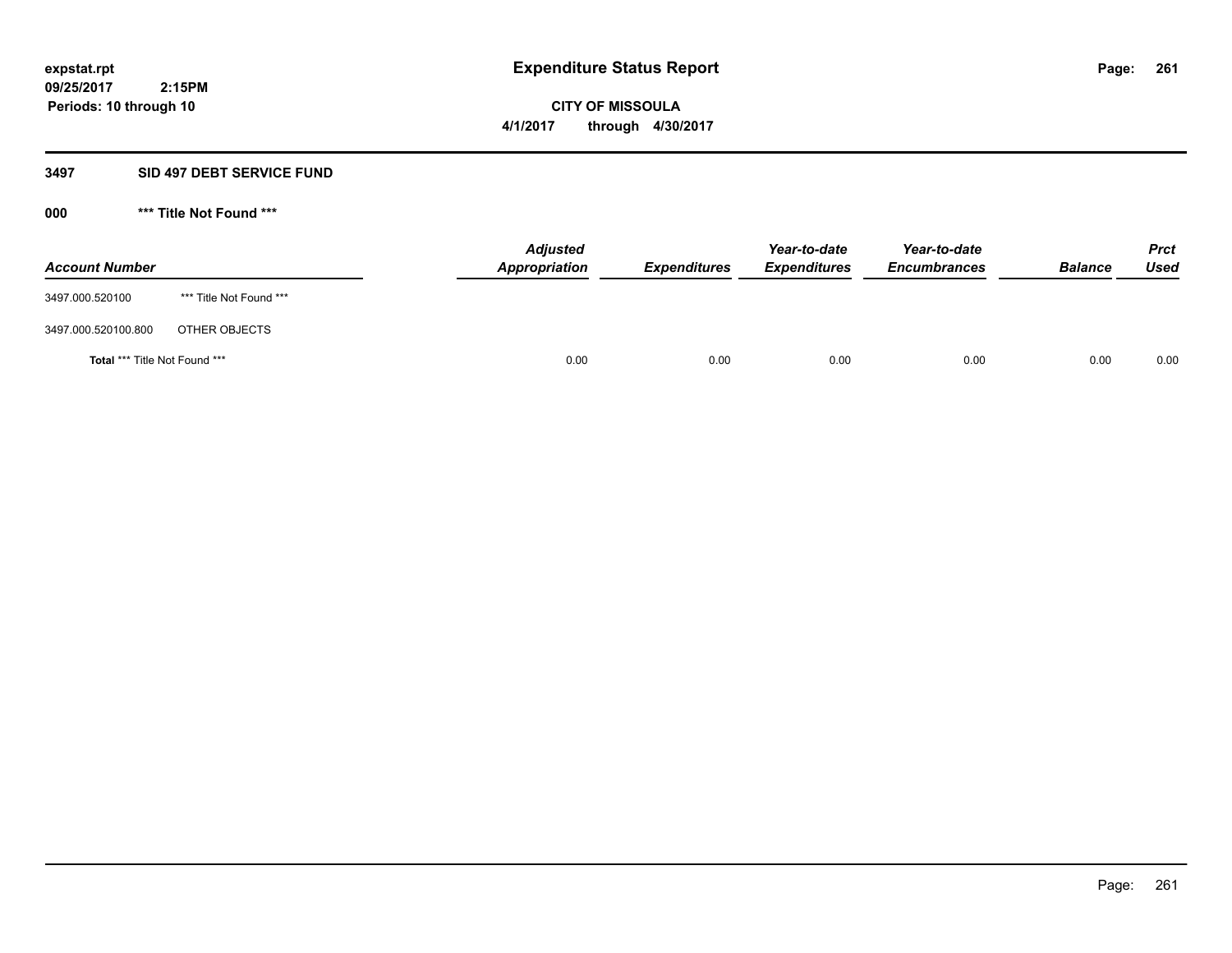**CITY OF MISSOULA 4/1/2017 through 4/30/2017**

## **3497 SID 497 DEBT SERVICE FUND**

|                            |                                  | <b>Adjusted</b>      |                     | Year-to-date        | Year-to-date        |                | <b>Prct</b> |
|----------------------------|----------------------------------|----------------------|---------------------|---------------------|---------------------|----------------|-------------|
| <b>Account Number</b>      |                                  | <b>Appropriation</b> | <b>Expenditures</b> | <b>Expenditures</b> | <b>Encumbrances</b> | <b>Balance</b> | <b>Used</b> |
| 3497.390.510000            | <b>MISCELLANEOUS</b>             |                      |                     |                     |                     |                |             |
| 3497.390.510000.800        | OTHER OBJECTS                    |                      |                     |                     |                     |                |             |
| <b>Total MISCELLANEOUS</b> |                                  | 0.00                 | 0.00                | 0.00                | 0.00                | 0.00           | 0.00        |
| 3497.390.510100            | SPECIAL ASSESSMENTS              |                      |                     |                     |                     |                |             |
| 3497.390.510100.600        | <b>DEBT SERVICE</b>              |                      |                     |                     |                     |                |             |
| <b>Total DEBT SERVICE</b>  |                                  | 0.00                 | 0.00                | 0.00                | 0.00                | 0.00           | 0.00        |
| 3497.390.510100.800        | OTHER OBJECTS                    |                      |                     |                     |                     |                |             |
|                            | <b>Total SPECIAL ASSESSMENTS</b> | 0.00                 | 0.00                | 0.00                | 0.00                | 0.00           | 0.00        |
| 3497.390.510110            | <b>MERCHANT SERVICES</b>         |                      |                     |                     |                     |                |             |
| 3497.390.510110.500        | <b>FIXED CHARGES</b>             |                      |                     |                     |                     |                |             |
|                            | Total SID 497 DEBT SERVICE FUND  | 0.00                 | 0.00                | 0.00                | 0.00                | 0.00           | 0.00        |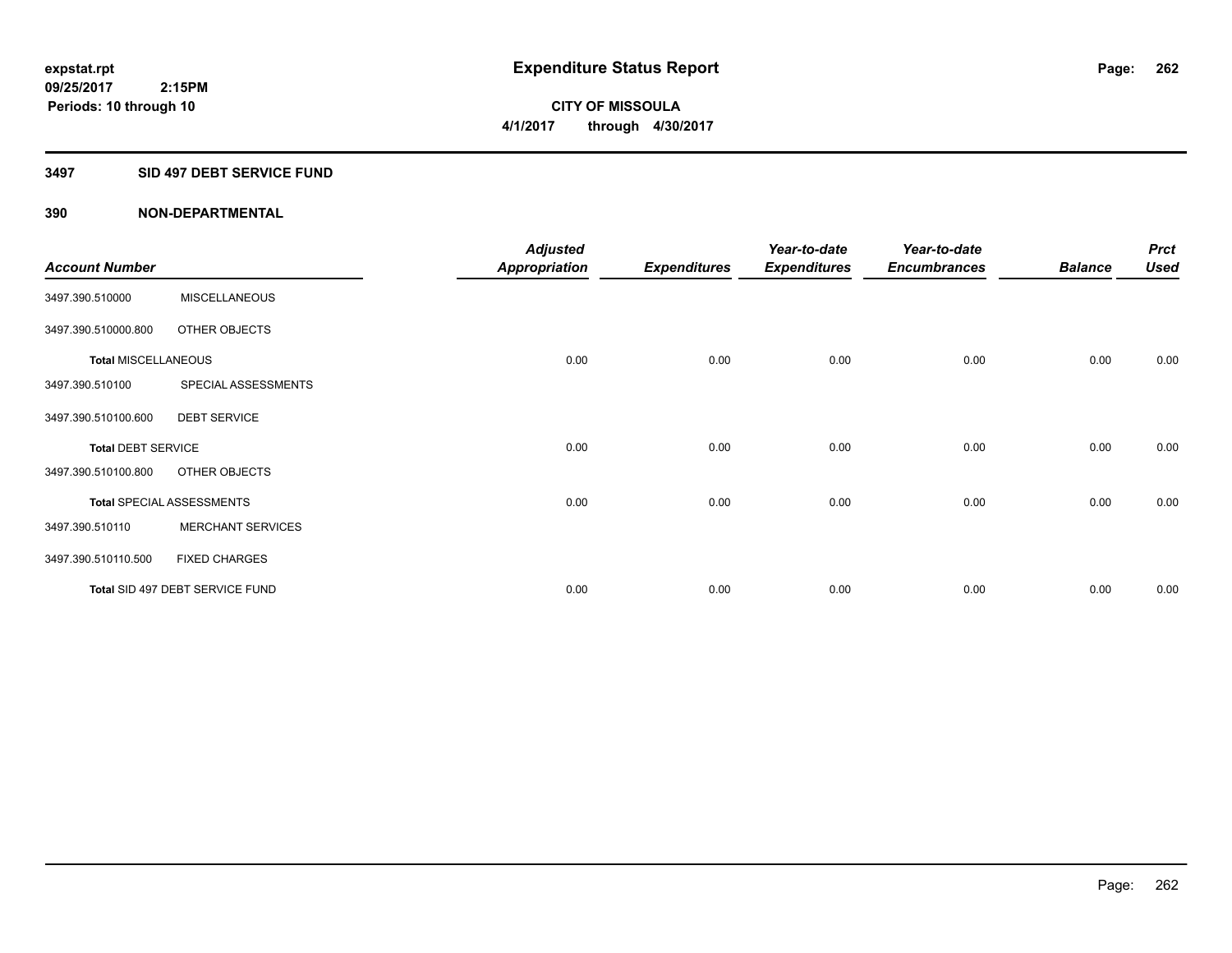**CITY OF MISSOULA 4/1/2017 through 4/30/2017**

## **3498 SID 498 DEBT SERVICE FUND**

| <b>Account Number</b>         |                         | <b>Adjusted</b><br>Appropriation | <b>Expenditures</b> | Year-to-date<br><b>Expenditures</b> | Year-to-date<br><b>Encumbrances</b> | <b>Balance</b> | <b>Prct</b><br><b>Used</b> |
|-------------------------------|-------------------------|----------------------------------|---------------------|-------------------------------------|-------------------------------------|----------------|----------------------------|
| 3498.000.520100               | *** Title Not Found *** |                                  |                     |                                     |                                     |                |                            |
| 3498.000.520100.800           | OTHER OBJECTS           |                                  |                     |                                     |                                     |                |                            |
| Total *** Title Not Found *** |                         | 0.00                             | 0.00                | 0.00                                | 0.00                                | 0.00           | 0.00                       |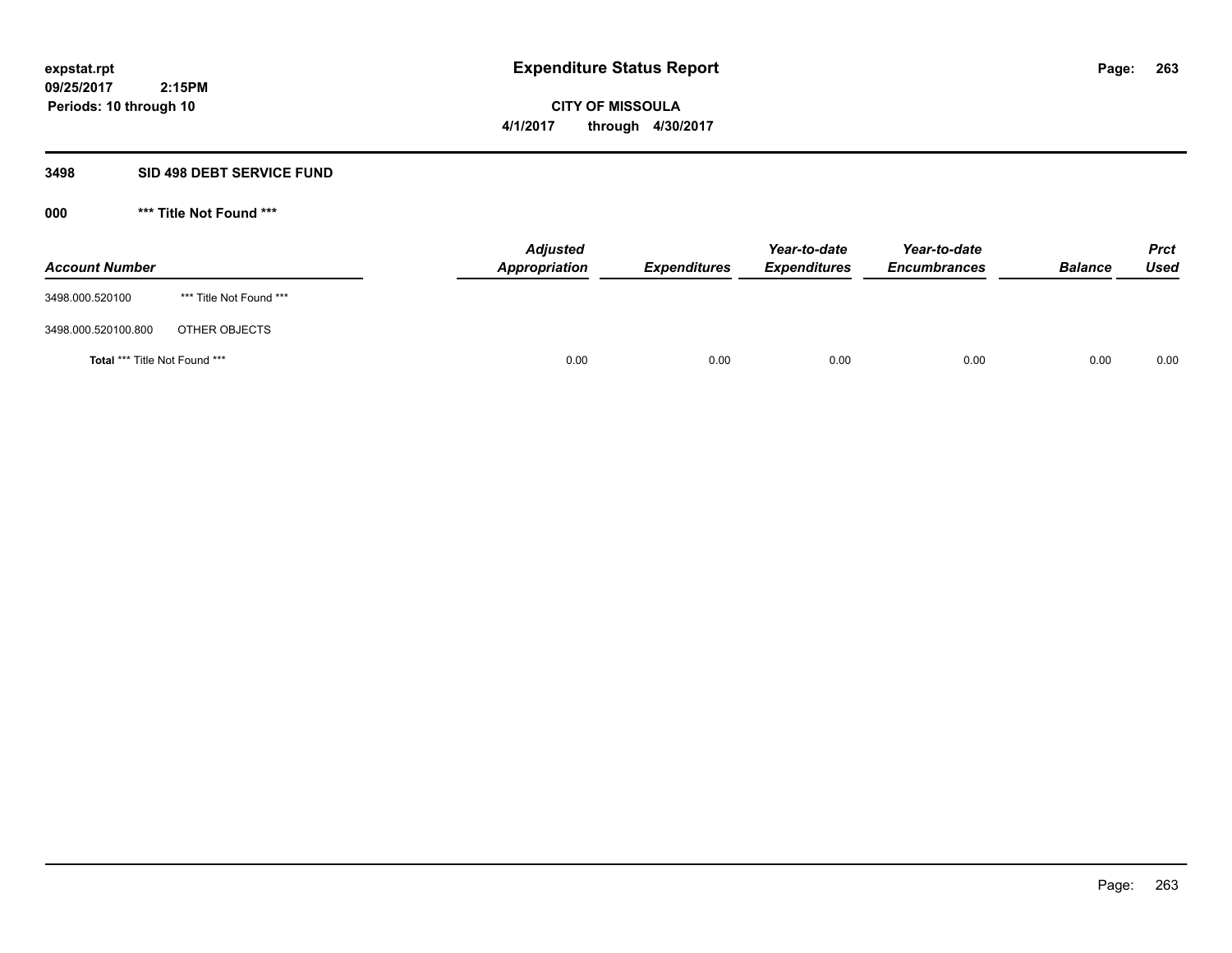**CITY OF MISSOULA 4/1/2017 through 4/30/2017**

## **3498 SID 498 DEBT SERVICE FUND**

 **2:15PM**

| <b>Account Number</b> |                                  | <b>Adjusted</b><br>Appropriation | <b>Expenditures</b> | Year-to-date<br><b>Expenditures</b> | Year-to-date<br><b>Encumbrances</b> | <b>Balance</b> | <b>Prct</b><br><b>Used</b> |
|-----------------------|----------------------------------|----------------------------------|---------------------|-------------------------------------|-------------------------------------|----------------|----------------------------|
| 3498.390.510100       | <b>SPECIAL ASSESSMENTS</b>       |                                  |                     |                                     |                                     |                |                            |
| 3498.390.510100.600   | <b>DEBT SERVICE</b>              |                                  |                     |                                     |                                     |                |                            |
|                       | <b>Total SPECIAL ASSESSMENTS</b> | 0.00                             | 0.00                | 0.00                                | 0.00                                | 0.00           | 0.00                       |
| 3498.390.510110       | <b>MERCHANT SERVICES</b>         |                                  |                     |                                     |                                     |                |                            |
| 3498.390.510110.500   | <b>FIXED CHARGES</b>             |                                  |                     |                                     |                                     |                |                            |
|                       | <b>Total MERCHANT SERVICES</b>   | 0.00                             | 0.00                | 0.00                                | 0.00                                | 0.00           | 0.00                       |
|                       | Total SID 498 DEBT SERVICE FUND  | 0.00                             | 0.00                | 0.00                                | 0.00                                | 0.00           | 0.00                       |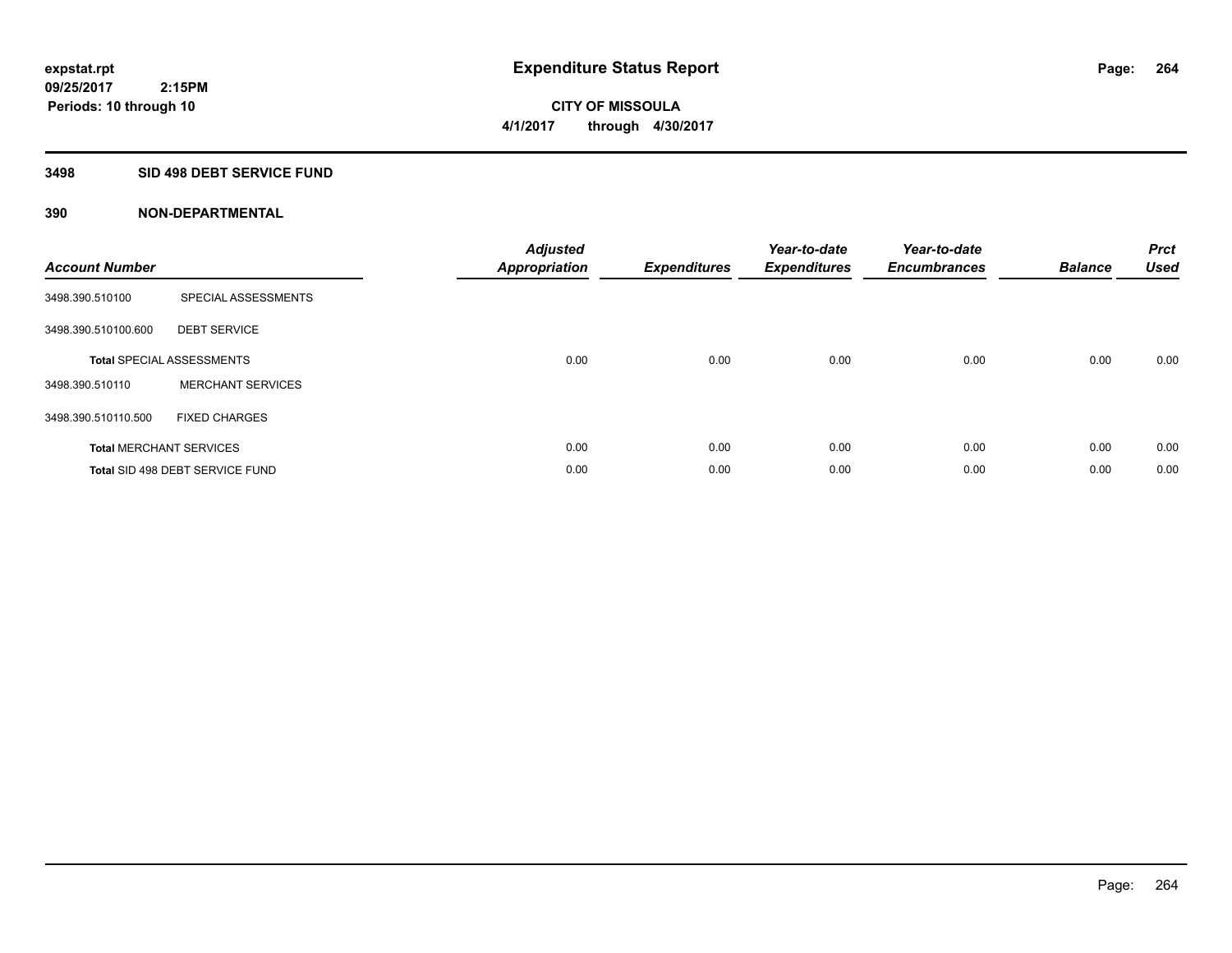**CITY OF MISSOULA 4/1/2017 through 4/30/2017**

## **3500 SID 500 DEBT SERVICE FUND**

| <b>Account Number</b>     |                                 | <b>Adjusted</b><br><b>Appropriation</b> | <b>Expenditures</b> | Year-to-date<br><b>Expenditures</b> | Year-to-date<br><b>Encumbrances</b> | <b>Balance</b> | <b>Prct</b><br>Used |
|---------------------------|---------------------------------|-----------------------------------------|---------------------|-------------------------------------|-------------------------------------|----------------|---------------------|
| 3500.390.510100           | SPECIAL ASSESSMENTS             |                                         |                     |                                     |                                     |                |                     |
| 3500.390.510100.600       | <b>DEBT SERVICE</b>             |                                         |                     |                                     |                                     |                |                     |
| <b>Total DEBT SERVICE</b> |                                 | 0.00                                    | 0.00                | 0.00                                | 0.00                                | 0.00           | 0.00                |
| 3500.390.510100.800       | OTHER OBJECTS                   |                                         |                     |                                     |                                     |                |                     |
|                           | Total SID 500 DEBT SERVICE FUND | 0.00                                    | 0.00                | 0.00                                | 0.00                                | 0.00           | 0.00                |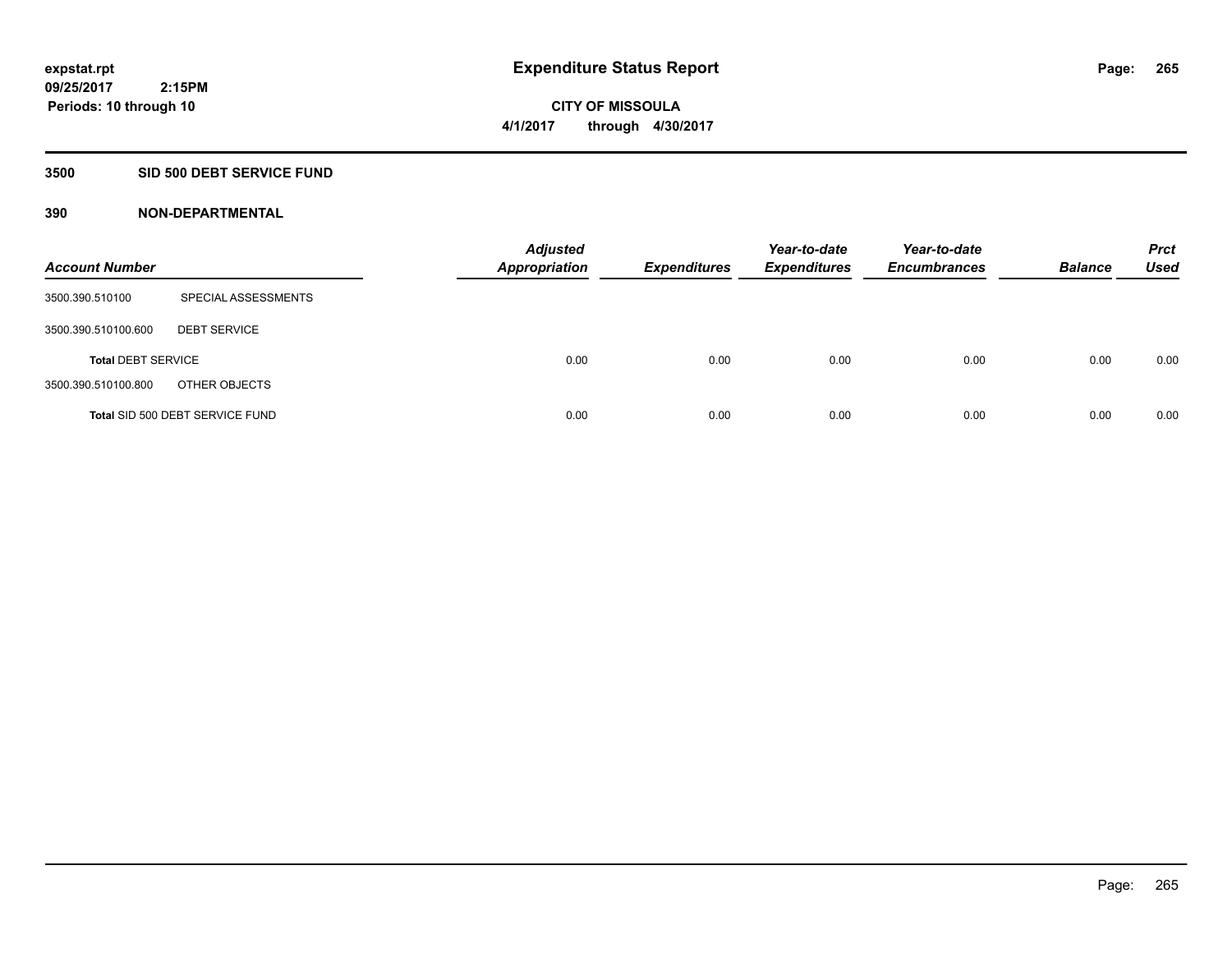**CITY OF MISSOULA 4/1/2017 through 4/30/2017**

## **3501 SID 501 DEBT SERVICE FUND**

| <b>Account Number</b>         |                         | <b>Adjusted</b><br>Appropriation | <b>Expenditures</b> | Year-to-date<br><b>Expenditures</b> | Year-to-date<br><b>Encumbrances</b> | <b>Balance</b> | <b>Prct</b><br><b>Used</b> |
|-------------------------------|-------------------------|----------------------------------|---------------------|-------------------------------------|-------------------------------------|----------------|----------------------------|
| 3501.000.520100               | *** Title Not Found *** |                                  |                     |                                     |                                     |                |                            |
| 3501.000.520100.800           | OTHER OBJECTS           |                                  |                     |                                     |                                     |                |                            |
| Total *** Title Not Found *** |                         | 0.00                             | 0.00                | 0.00                                | 0.00                                | 0.00           | 0.00                       |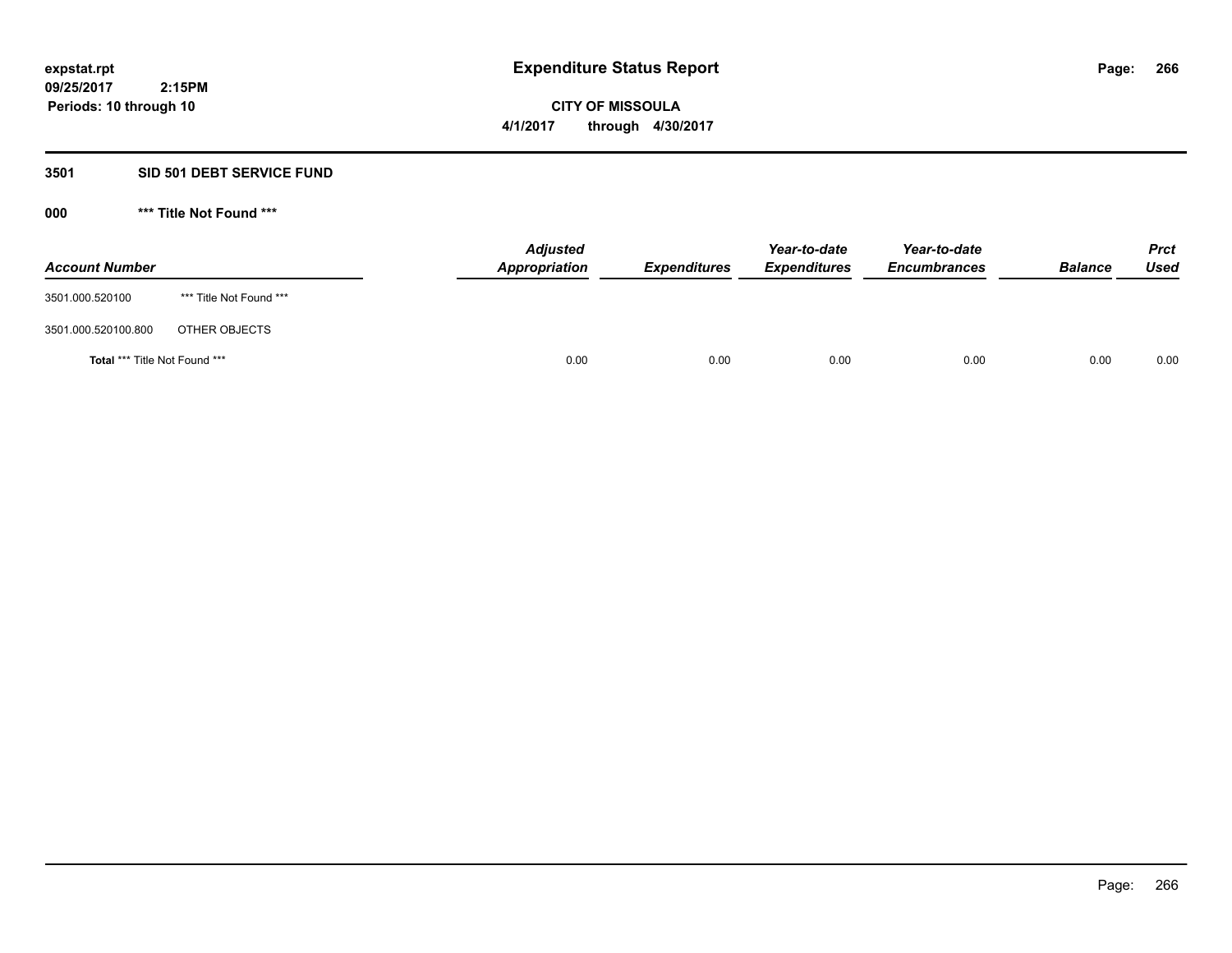## **3501 SID 501 DEBT SERVICE FUND**

| <b>Account Number</b> |                                  | <b>Adjusted</b><br><b>Appropriation</b> | <b>Expenditures</b> | Year-to-date<br><b>Expenditures</b> | Year-to-date<br><b>Encumbrances</b> | <b>Balance</b> | <b>Prct</b><br><b>Used</b> |
|-----------------------|----------------------------------|-----------------------------------------|---------------------|-------------------------------------|-------------------------------------|----------------|----------------------------|
| 3501.390.510100       | <b>SPECIAL ASSESSMENTS</b>       |                                         |                     |                                     |                                     |                |                            |
| 3501.390.510100.600   | <b>DEBT SERVICE</b>              |                                         |                     |                                     |                                     |                |                            |
|                       | <b>Total SPECIAL ASSESSMENTS</b> | 0.00                                    | 0.00                | 0.00                                | 0.00                                | 0.00           | 0.00                       |
| 3501.390.510110       | <b>MERCHANT SERVICES</b>         |                                         |                     |                                     |                                     |                |                            |
| 3501.390.510110.500   | <b>FIXED CHARGES</b>             |                                         |                     |                                     |                                     |                |                            |
|                       | Total SID 501 DEBT SERVICE FUND  | 0.00                                    | 0.00                | 0.00                                | 0.00                                | 0.00           | 0.00                       |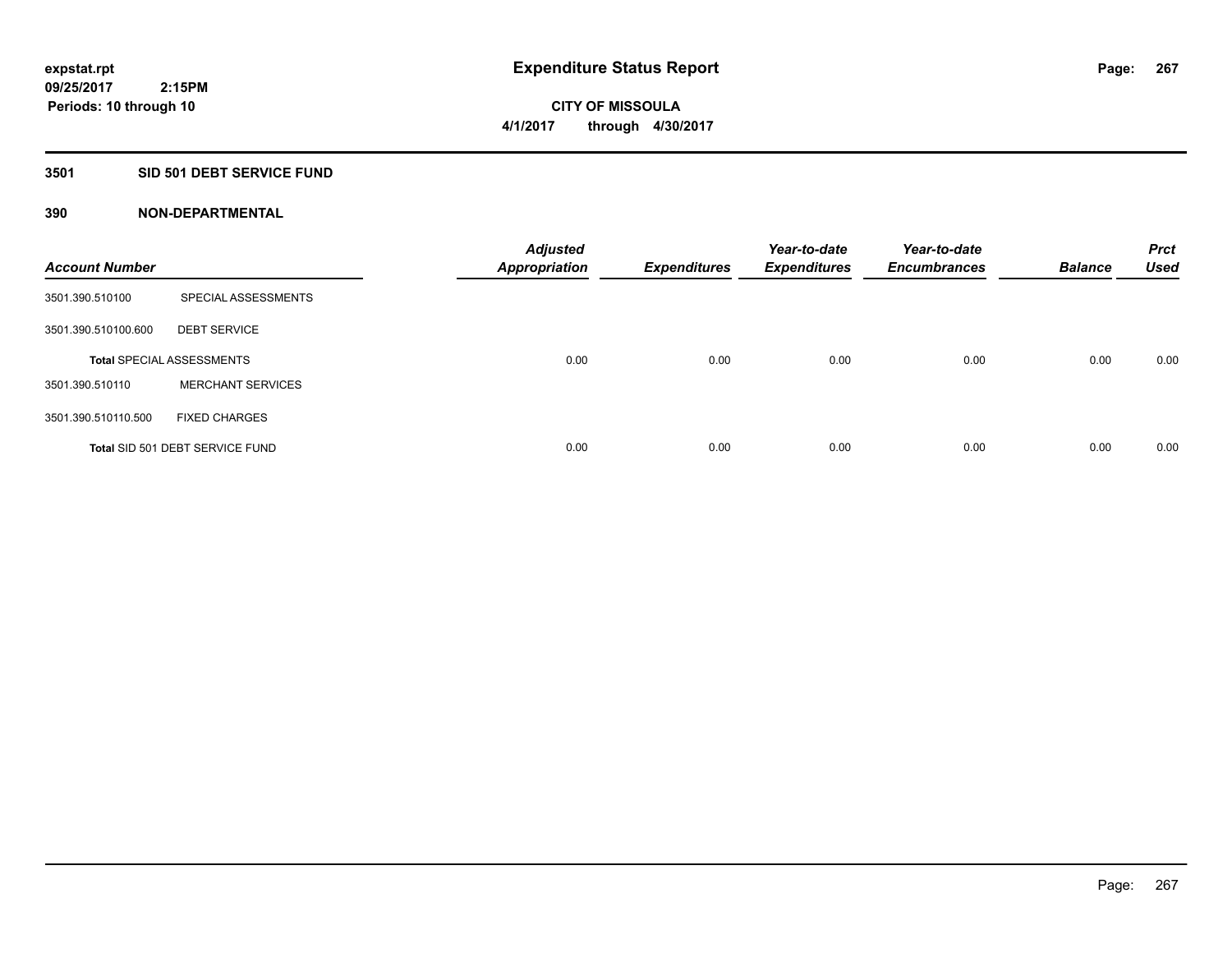**CITY OF MISSOULA 4/1/2017 through 4/30/2017**

## **3503 SID 503 DEBT SERVICE FUND**

| <b>Account Number</b>                |                         | <b>Adjusted</b><br>Appropriation | <b>Expenditures</b> | Year-to-date<br><b>Expenditures</b> | Year-to-date<br><b>Encumbrances</b> | <b>Balance</b> | <b>Prct</b><br><b>Used</b> |
|--------------------------------------|-------------------------|----------------------------------|---------------------|-------------------------------------|-------------------------------------|----------------|----------------------------|
| 3503.000.520100                      | *** Title Not Found *** |                                  |                     |                                     |                                     |                |                            |
| 3503.000.520100.800                  | OTHER OBJECTS           |                                  |                     |                                     |                                     |                |                            |
| <b>Total *** Title Not Found ***</b> |                         | 0.00                             | 0.00                | 0.00                                | 0.00                                | 0.00           | 0.00                       |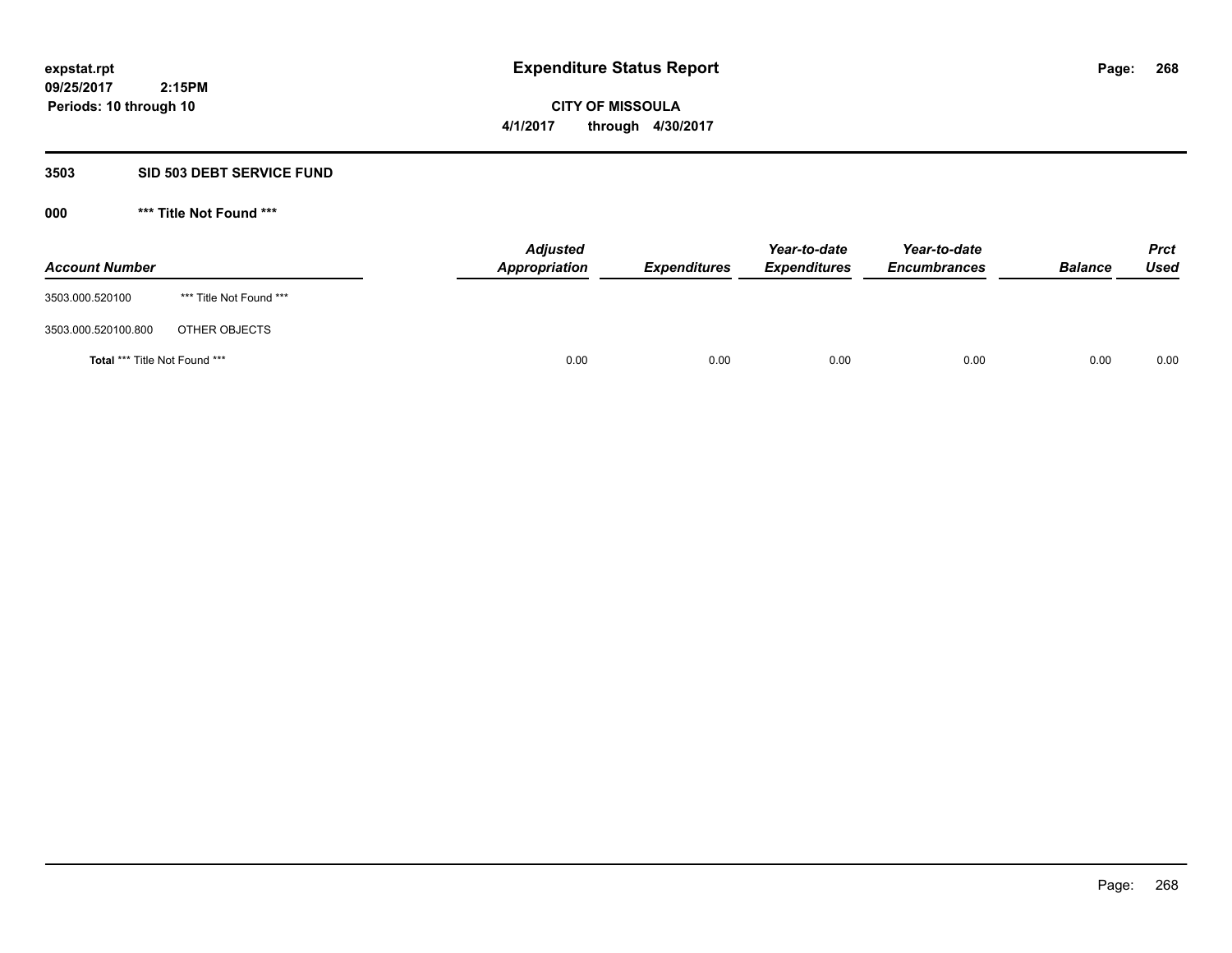## **3503 SID 503 DEBT SERVICE FUND**

| <b>Account Number</b> |                                  | <b>Adjusted</b><br><b>Appropriation</b> | <b>Expenditures</b> | Year-to-date<br><b>Expenditures</b> | Year-to-date<br><b>Encumbrances</b> | <b>Balance</b> | <b>Prct</b><br><b>Used</b> |
|-----------------------|----------------------------------|-----------------------------------------|---------------------|-------------------------------------|-------------------------------------|----------------|----------------------------|
| 3503.390.510100       | SPECIAL ASSESSMENTS              |                                         |                     |                                     |                                     |                |                            |
| 3503.390.510100.600   | <b>DEBT SERVICE</b>              |                                         |                     |                                     |                                     |                |                            |
|                       | <b>Total SPECIAL ASSESSMENTS</b> | 0.00                                    | 0.00                | 0.00                                | 0.00                                | 0.00           | 0.00                       |
| 3503.390.510110       | <b>MERCHANT SERVICES</b>         |                                         |                     |                                     |                                     |                |                            |
| 3503.390.510110.500   | <b>FIXED CHARGES</b>             |                                         |                     |                                     |                                     |                |                            |
|                       | Total SID 503 DEBT SERVICE FUND  | 0.00                                    | 0.00                | 0.00                                | 0.00                                | 0.00           | 0.00                       |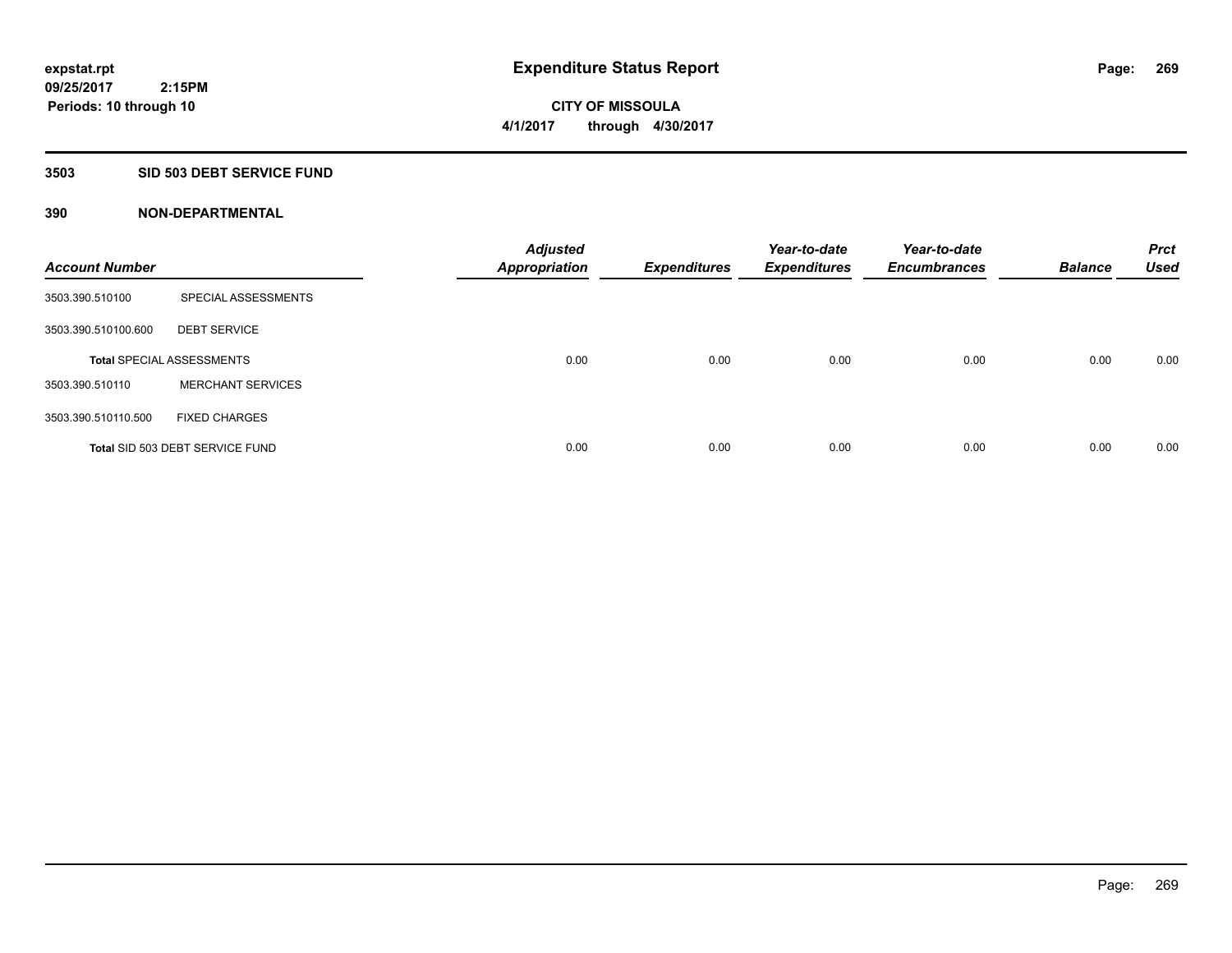# **CITY OF MISSOULA 4/1/2017 through 4/30/2017**

## **3505 SID 505 DEBT SERVICE FUND**

| <b>Account Number</b>         |                         | <b>Adjusted</b><br>Appropriation | <b>Expenditures</b> | Year-to-date<br><b>Expenditures</b> | Year-to-date<br><b>Encumbrances</b> | <b>Balance</b> | <b>Prct</b><br>Used |
|-------------------------------|-------------------------|----------------------------------|---------------------|-------------------------------------|-------------------------------------|----------------|---------------------|
| 3505.000.520100               | *** Title Not Found *** |                                  |                     |                                     |                                     |                |                     |
| 3505.000.520100.800           | OTHER OBJECTS           |                                  |                     |                                     |                                     |                |                     |
| Total *** Title Not Found *** |                         | 0.00                             | 0.00                | 0.00                                | 0.00                                | 0.00           | 0.00                |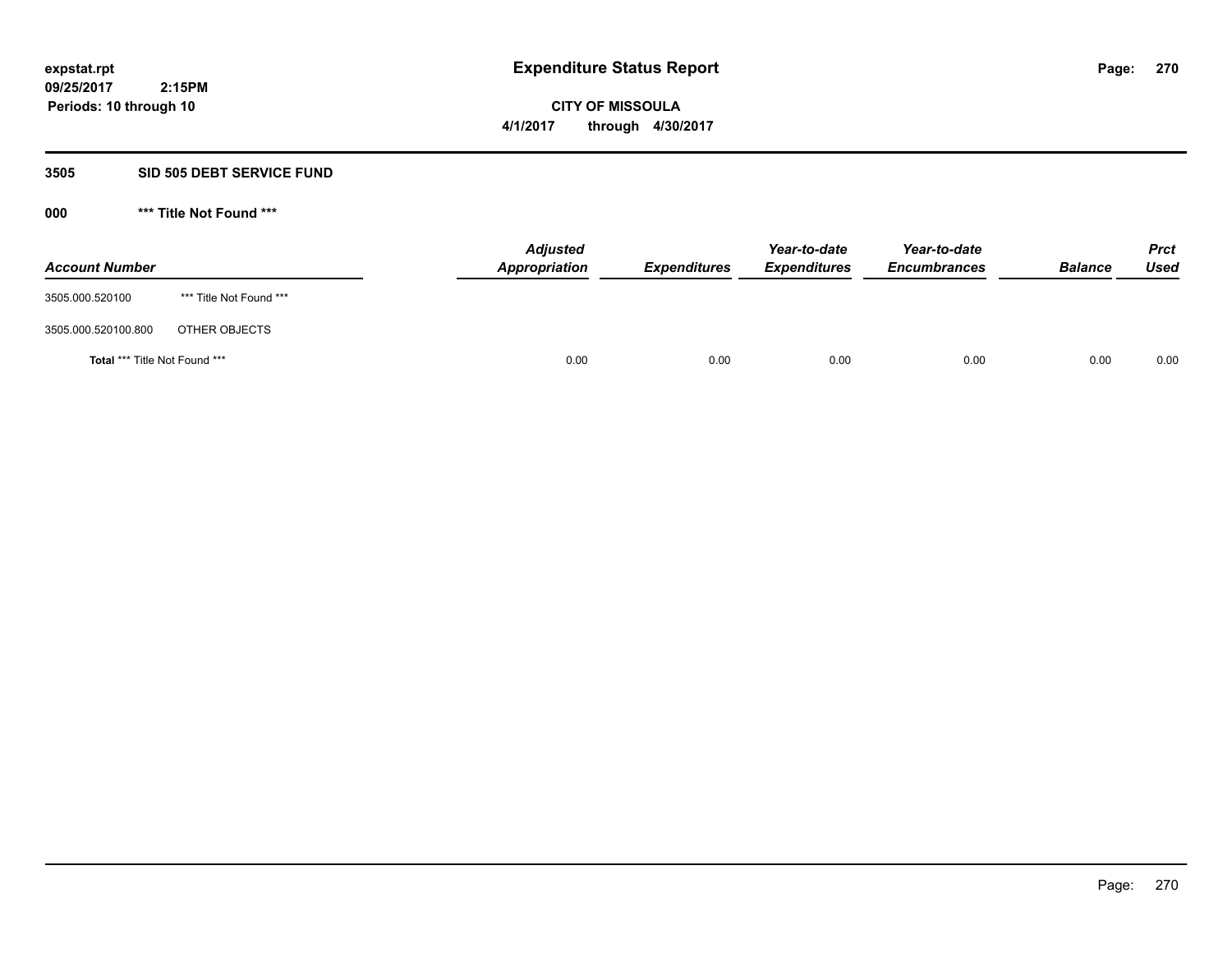## **3505 SID 505 DEBT SERVICE FUND**

| <b>Account Number</b> |                                  | <b>Adjusted</b><br><b>Appropriation</b> | <b>Expenditures</b> | Year-to-date<br><b>Expenditures</b> | Year-to-date<br><b>Encumbrances</b> | <b>Balance</b> | <b>Prct</b><br><b>Used</b> |
|-----------------------|----------------------------------|-----------------------------------------|---------------------|-------------------------------------|-------------------------------------|----------------|----------------------------|
| 3505.390.510100       | <b>SPECIAL ASSESSMENTS</b>       |                                         |                     |                                     |                                     |                |                            |
| 3505.390.510100.600   | <b>DEBT SERVICE</b>              |                                         |                     |                                     |                                     |                |                            |
|                       | <b>Total SPECIAL ASSESSMENTS</b> | 0.00                                    | 0.00                | 0.00                                | 0.00                                | 0.00           | 0.00                       |
| 3505.390.510110       | <b>MERCHANT SERVICES</b>         |                                         |                     |                                     |                                     |                |                            |
| 3505.390.510110.500   | <b>FIXED CHARGES</b>             |                                         |                     |                                     |                                     |                |                            |
|                       | Total SID 505 DEBT SERVICE FUND  | 0.00                                    | 0.00                | 0.00                                | 0.00                                | 0.00           | 0.00                       |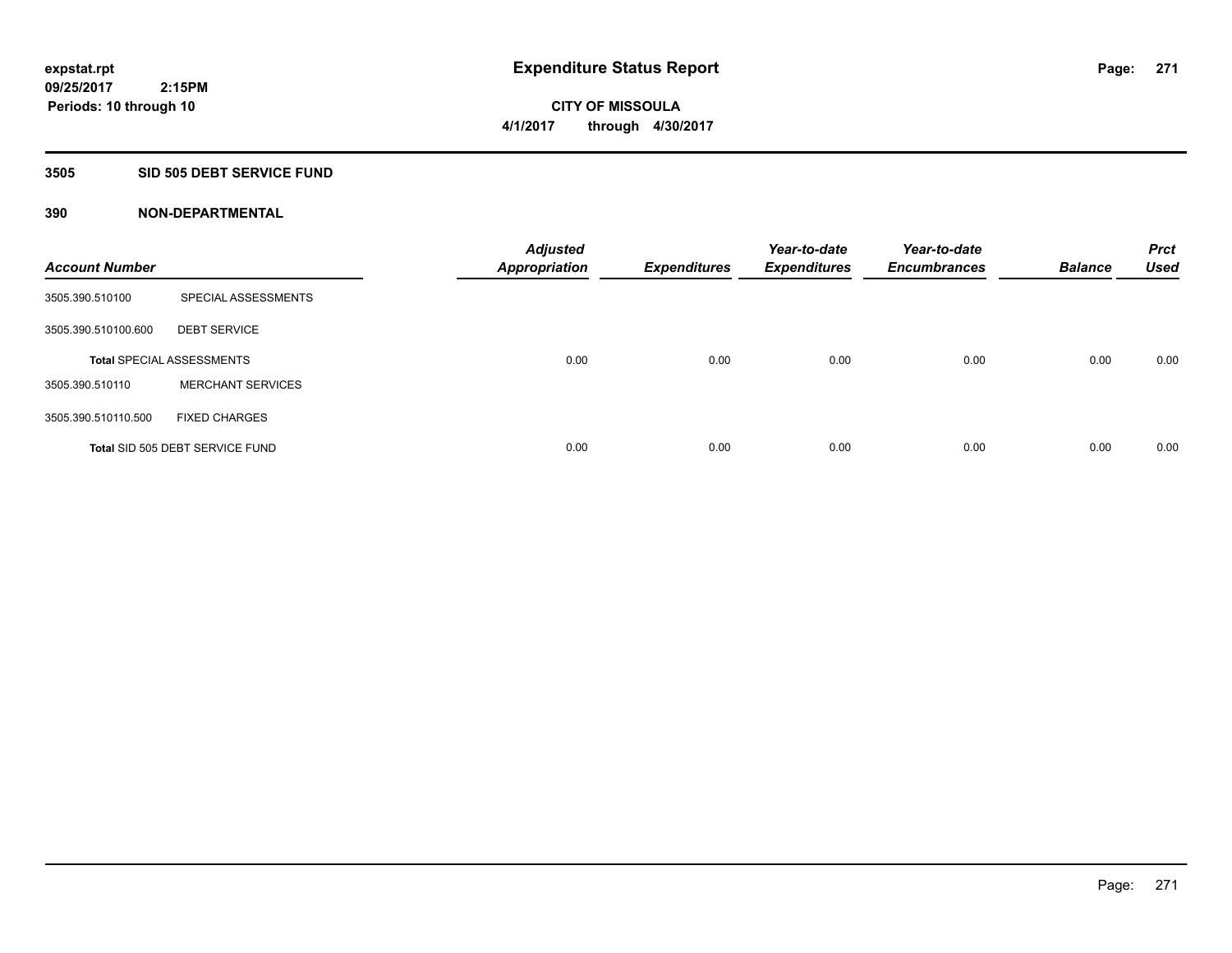# **CITY OF MISSOULA 4/1/2017 through 4/30/2017**

## **3506 SID 506 DEBT SERVICE FUND**

| <b>Account Number</b>         |                         | <b>Adjusted</b><br>Appropriation | <b>Expenditures</b> | Year-to-date<br><b>Expenditures</b> | Year-to-date<br><b>Encumbrances</b> | <b>Balance</b> | <b>Prct</b><br>Used |
|-------------------------------|-------------------------|----------------------------------|---------------------|-------------------------------------|-------------------------------------|----------------|---------------------|
| 3506.000.520100               | *** Title Not Found *** |                                  |                     |                                     |                                     |                |                     |
| 3506.000.520100.800           | OTHER OBJECTS           |                                  |                     |                                     |                                     |                |                     |
| Total *** Title Not Found *** |                         | 0.00                             | 0.00                | 0.00                                | 0.00                                | 0.00           | 0.00                |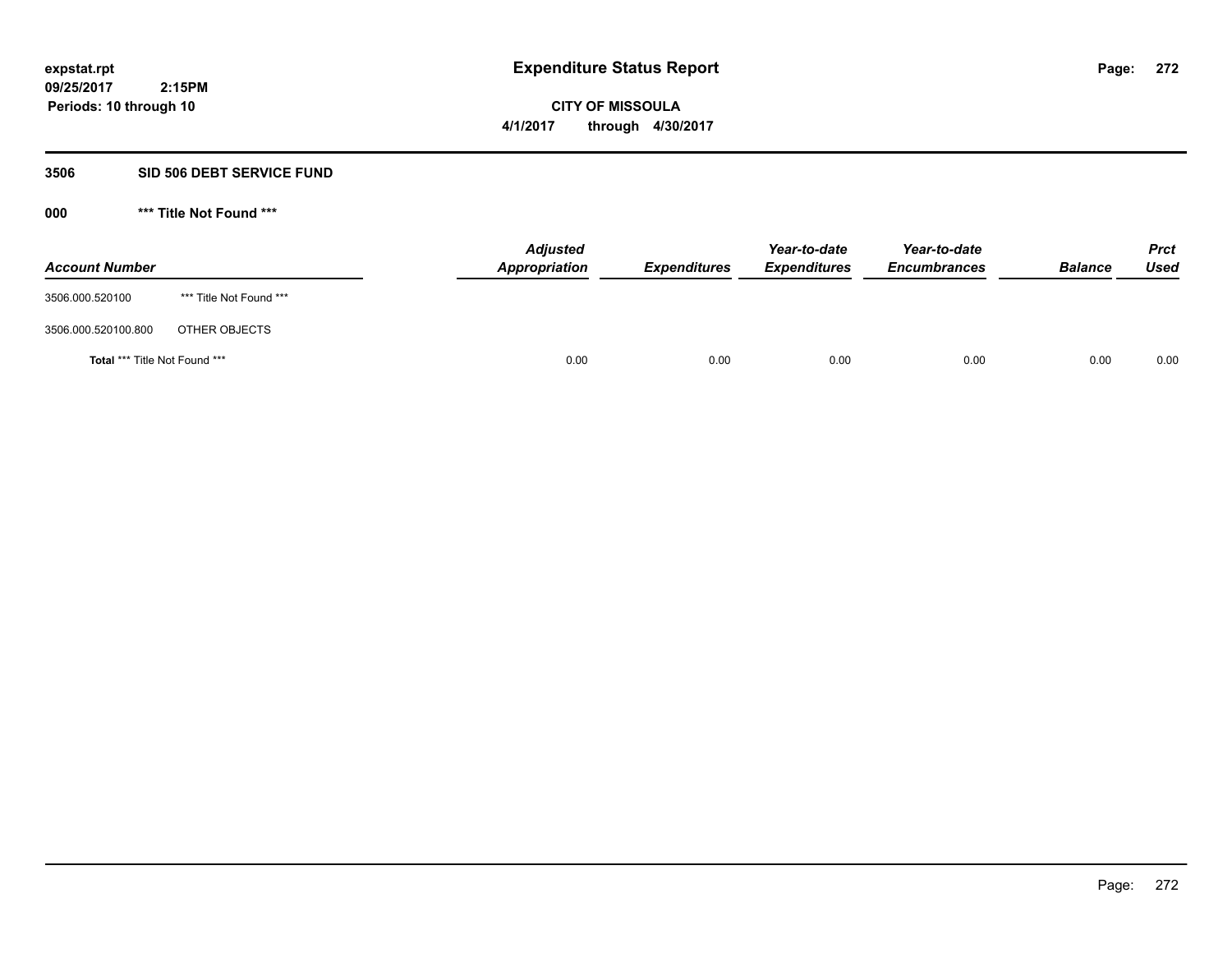## **3506 SID 506 DEBT SERVICE FUND**

| <b>Account Number</b> |                                  | <b>Adjusted</b><br><b>Appropriation</b> | <b>Expenditures</b> | Year-to-date<br><b>Expenditures</b> | Year-to-date<br><b>Encumbrances</b> | <b>Balance</b> | <b>Prct</b><br><b>Used</b> |
|-----------------------|----------------------------------|-----------------------------------------|---------------------|-------------------------------------|-------------------------------------|----------------|----------------------------|
| 3506.390.510100       | SPECIAL ASSESSMENTS              |                                         |                     |                                     |                                     |                |                            |
| 3506.390.510100.600   | <b>DEBT SERVICE</b>              |                                         |                     |                                     |                                     |                |                            |
|                       | <b>Total SPECIAL ASSESSMENTS</b> | 0.00                                    | 0.00                | 0.00                                | 0.00                                | 0.00           | 0.00                       |
| 3506.390.510110       | <b>MERCHANT SERVICES</b>         |                                         |                     |                                     |                                     |                |                            |
| 3506.390.510110.500   | <b>FIXED CHARGES</b>             |                                         |                     |                                     |                                     |                |                            |
|                       | Total SID 506 DEBT SERVICE FUND  | 0.00                                    | 0.00                | 0.00                                | 0.00                                | 0.00           | 0.00                       |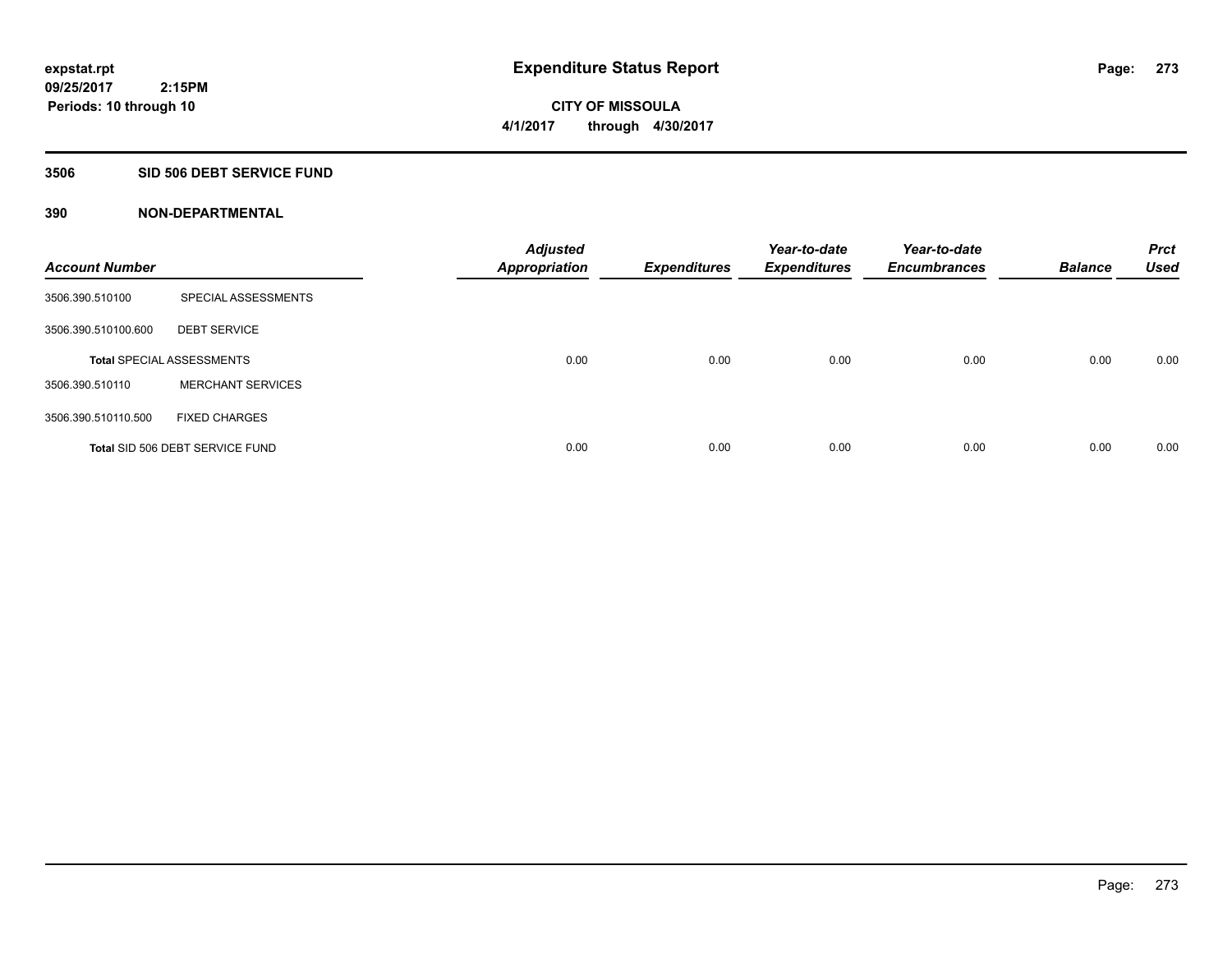# **CITY OF MISSOULA 4/1/2017 through 4/30/2017**

## **3507 SID 507 DEBT SERVICE FUND**

| <b>Account Number</b>         |                         | <b>Adjusted</b><br>Appropriation | <b>Expenditures</b> | Year-to-date<br><b>Expenditures</b> | Year-to-date<br><b>Encumbrances</b> | <b>Balance</b> | <b>Prct</b><br>Used |
|-------------------------------|-------------------------|----------------------------------|---------------------|-------------------------------------|-------------------------------------|----------------|---------------------|
| 3507.000.520100               | *** Title Not Found *** |                                  |                     |                                     |                                     |                |                     |
| 3507.000.520100.800           | OTHER OBJECTS           |                                  |                     |                                     |                                     |                |                     |
| Total *** Title Not Found *** |                         | 0.00                             | 0.00                | 0.00                                | 0.00                                | 0.00           | 0.00                |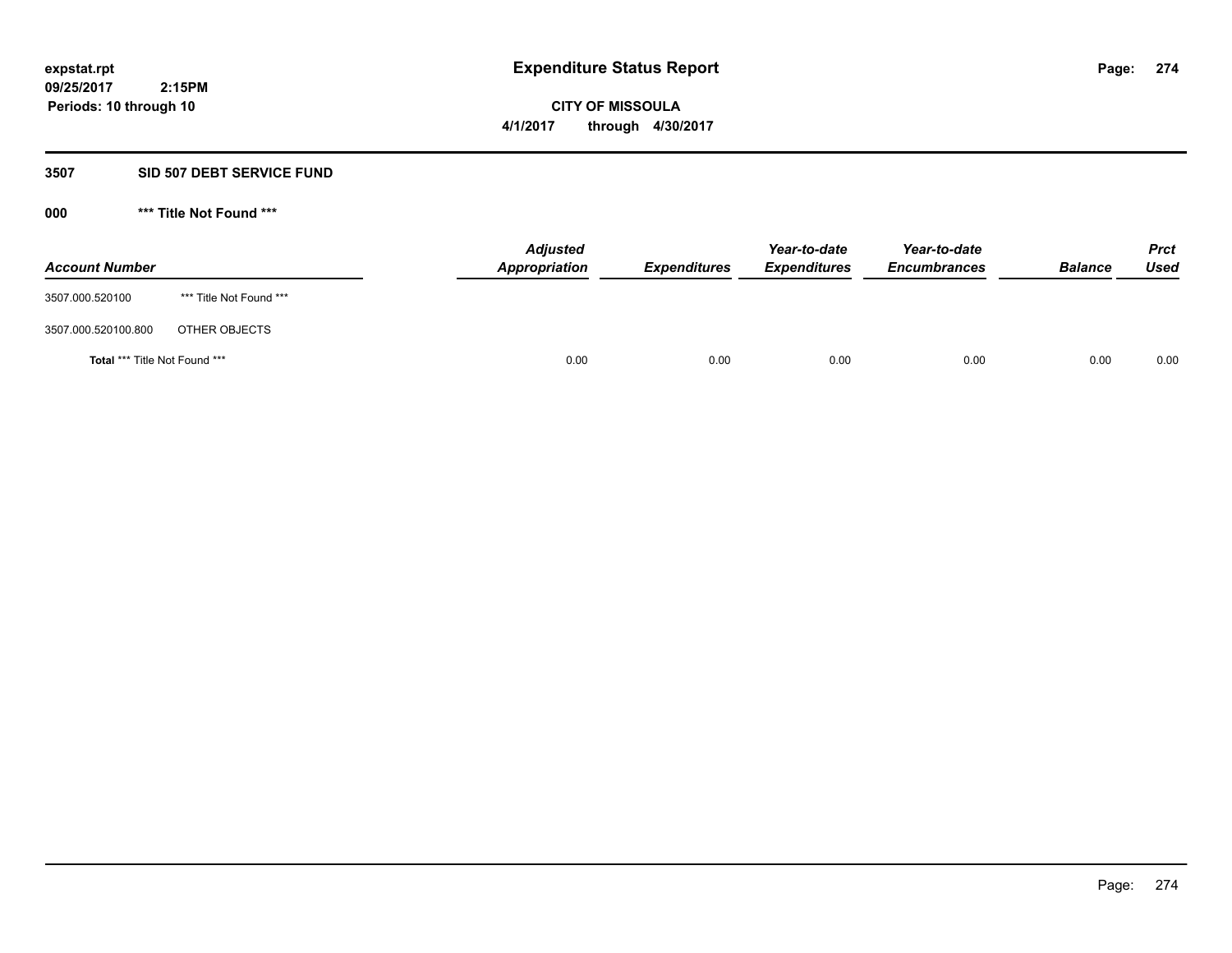**CITY OF MISSOULA 4/1/2017 through 4/30/2017**

## **3507 SID 507 DEBT SERVICE FUND**

| <b>Account Number</b> |                                 | <b>Adjusted</b><br><b>Appropriation</b> | <b>Expenditures</b> | Year-to-date<br><b>Expenditures</b> | Year-to-date<br><b>Encumbrances</b> | <b>Balance</b> | <b>Prct</b><br><b>Used</b> |
|-----------------------|---------------------------------|-----------------------------------------|---------------------|-------------------------------------|-------------------------------------|----------------|----------------------------|
| 3507.390.510110       | <b>MERCHANT SERVICES</b>        |                                         |                     |                                     |                                     |                |                            |
| 3507.390.510110.500   | <b>FIXED CHARGES</b>            |                                         |                     |                                     |                                     |                |                            |
|                       | Total SID 507 DEBT SERVICE FUND | 0.00                                    | 0.00                | 0.00                                | 0.00                                | 0.00           | 0.00                       |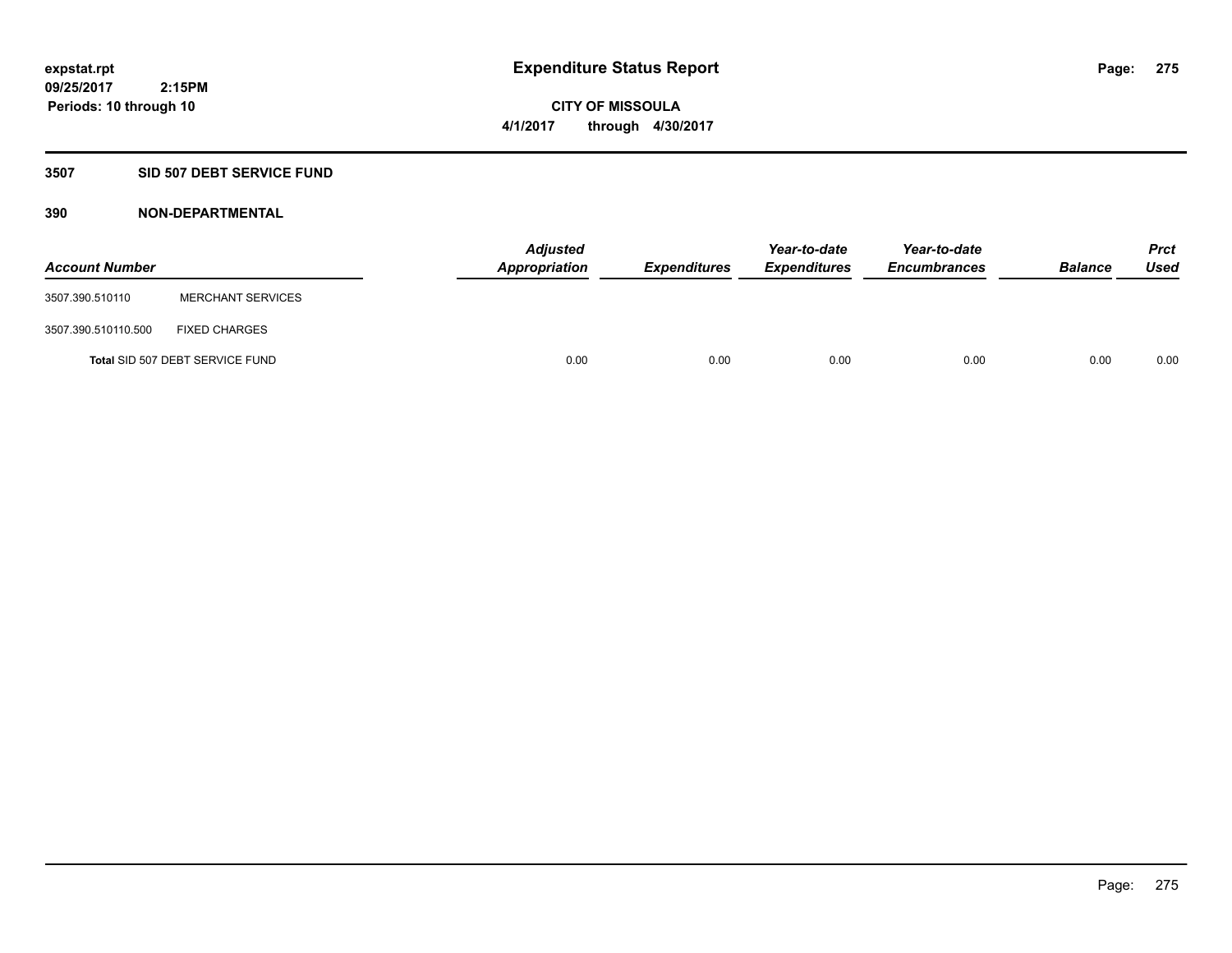# **CITY OF MISSOULA 4/1/2017 through 4/30/2017**

## **3508 SID 508 DEBT SERVICE FUND**

| <b>Account Number</b>         |                         | <b>Adjusted</b><br>Appropriation | <b>Expenditures</b> | Year-to-date<br><b>Expenditures</b> | Year-to-date<br><b>Encumbrances</b> | <b>Balance</b> | <b>Prct</b><br>Used |
|-------------------------------|-------------------------|----------------------------------|---------------------|-------------------------------------|-------------------------------------|----------------|---------------------|
| 3508.000.520100               | *** Title Not Found *** |                                  |                     |                                     |                                     |                |                     |
| 3508.000.520100.800           | OTHER OBJECTS           |                                  |                     |                                     |                                     |                |                     |
| Total *** Title Not Found *** |                         | 0.00                             | 0.00                | 0.00                                | 0.00                                | 0.00           | 0.00                |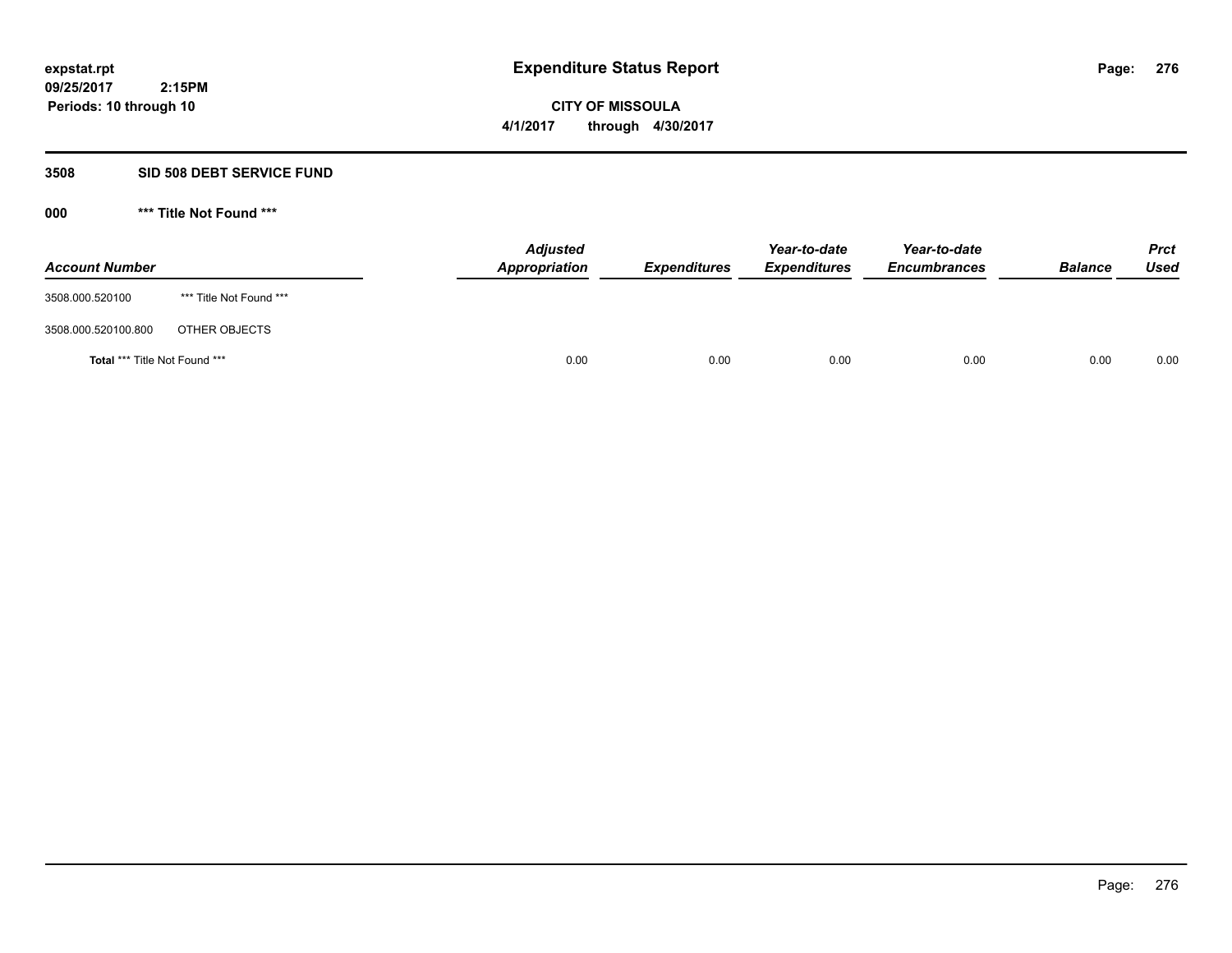**CITY OF MISSOULA 4/1/2017 through 4/30/2017**

## **3508 SID 508 DEBT SERVICE FUND**

| <b>Account Number</b> |                                 | <b>Adjusted</b><br><b>Appropriation</b> | <b>Expenditures</b> | Year-to-date<br><b>Expenditures</b> | Year-to-date<br><b>Encumbrances</b> | <b>Balance</b> | Prct<br><b>Used</b> |
|-----------------------|---------------------------------|-----------------------------------------|---------------------|-------------------------------------|-------------------------------------|----------------|---------------------|
| 3508.390.510110       | <b>MERCHANT SERVICES</b>        |                                         |                     |                                     |                                     |                |                     |
| 3508.390.510110.500   | <b>FIXED CHARGES</b>            |                                         |                     |                                     |                                     |                |                     |
|                       | Total SID 508 DEBT SERVICE FUND | 0.00                                    | 0.00                | 0.00                                | 0.00                                | 0.00           | 0.00                |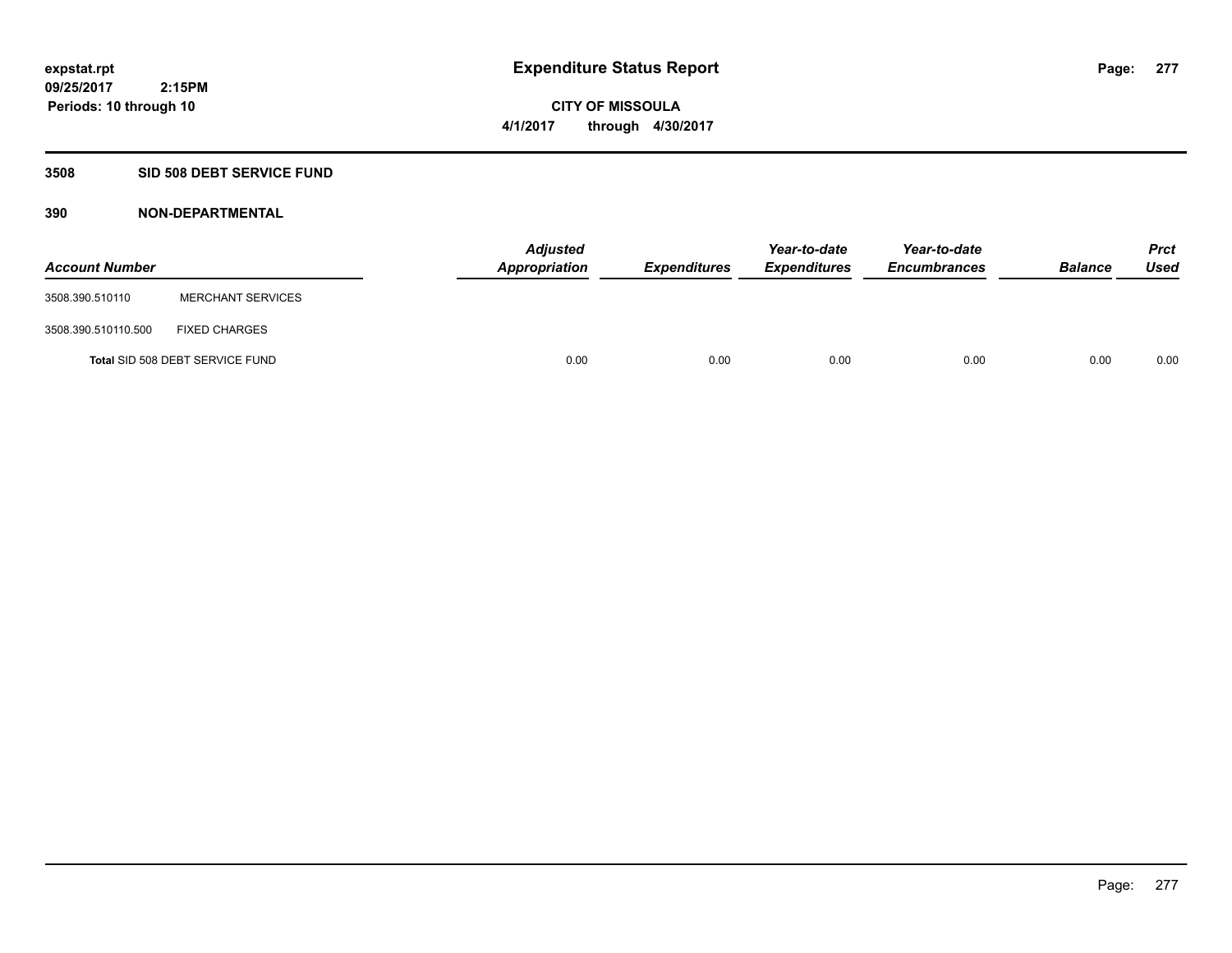**CITY OF MISSOULA 4/1/2017 through 4/30/2017**

## **3510 SID 510 DEBT SERVICE FUND**

 **2:15PM**

| <b>Account Number</b>         |                         | <b>Adjusted</b><br>Appropriation | <b>Expenditures</b> | Year-to-date<br><b>Expenditures</b> | Year-to-date<br><b>Encumbrances</b> | <b>Balance</b> | <b>Prct</b><br>Used |
|-------------------------------|-------------------------|----------------------------------|---------------------|-------------------------------------|-------------------------------------|----------------|---------------------|
| 3510.000.520100               | *** Title Not Found *** |                                  |                     |                                     |                                     |                |                     |
| 3510.000.520100.800           | OTHER OBJECTS           |                                  |                     |                                     |                                     |                |                     |
| Total *** Title Not Found *** |                         | 0.00                             | 0.00                | 0.00                                | 0.00                                | 0.00           | 0.00                |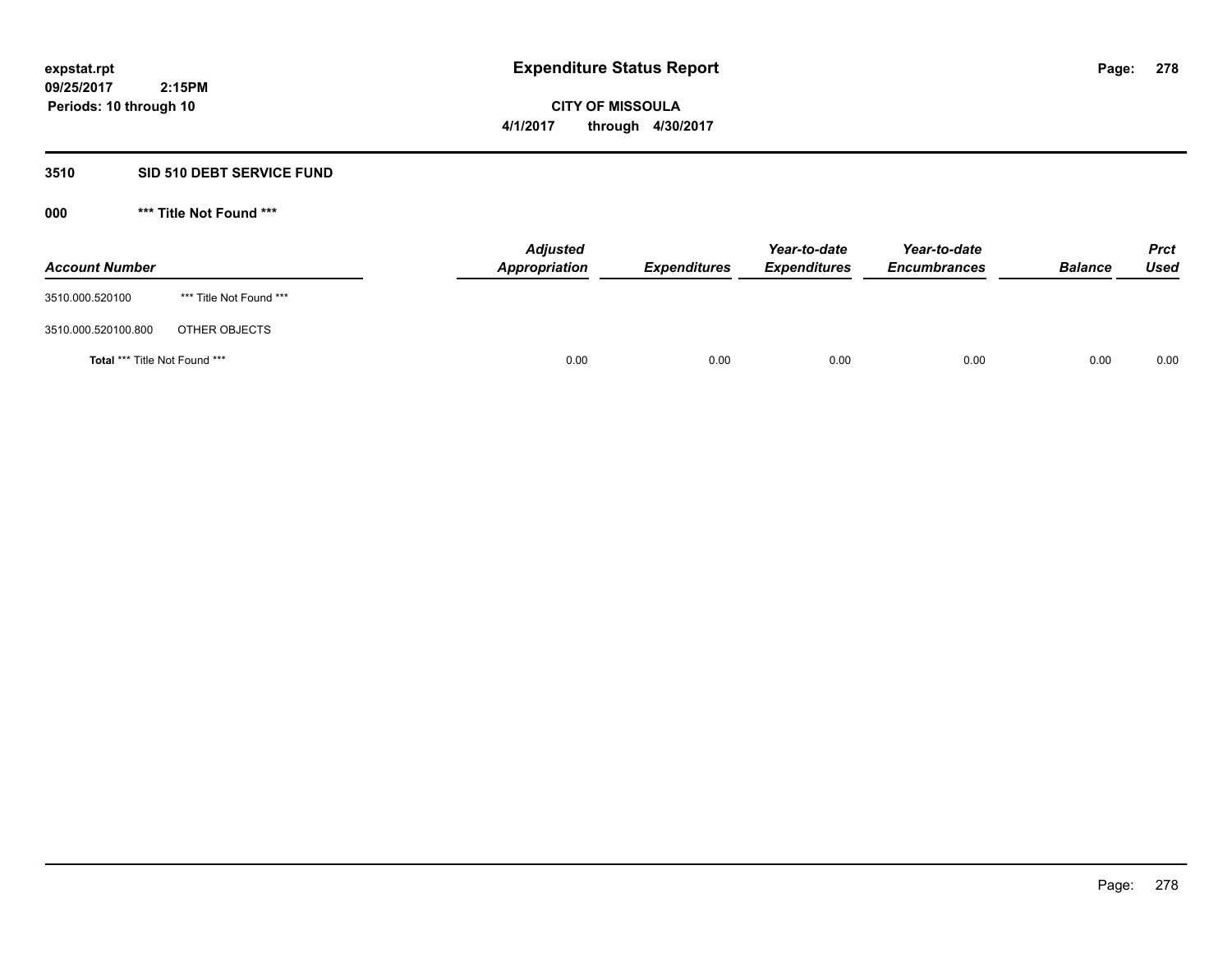## **3510 SID 510 DEBT SERVICE FUND**

| <b>Account Number</b> |                                  | <b>Adjusted</b><br><b>Appropriation</b> | <b>Expenditures</b> | Year-to-date<br><b>Expenditures</b> | Year-to-date<br><b>Encumbrances</b> | <b>Balance</b> | <b>Prct</b><br><b>Used</b> |
|-----------------------|----------------------------------|-----------------------------------------|---------------------|-------------------------------------|-------------------------------------|----------------|----------------------------|
| 3510.390.510100       | SPECIAL ASSESSMENTS              |                                         |                     |                                     |                                     |                |                            |
| 3510.390.510100.600   | <b>DEBT SERVICE</b>              |                                         |                     |                                     |                                     |                |                            |
|                       | <b>Total SPECIAL ASSESSMENTS</b> | 0.00                                    | 0.00                | 0.00                                | 0.00                                | 0.00           | 0.00                       |
| 3510.390.510110       | <b>MERCHANT SERVICES</b>         |                                         |                     |                                     |                                     |                |                            |
| 3510.390.510110.500   | <b>FIXED CHARGES</b>             |                                         |                     |                                     |                                     |                |                            |
|                       | Total SID 510 DEBT SERVICE FUND  | 0.00                                    | 0.00                | 0.00                                | 0.00                                | 0.00           | 0.00                       |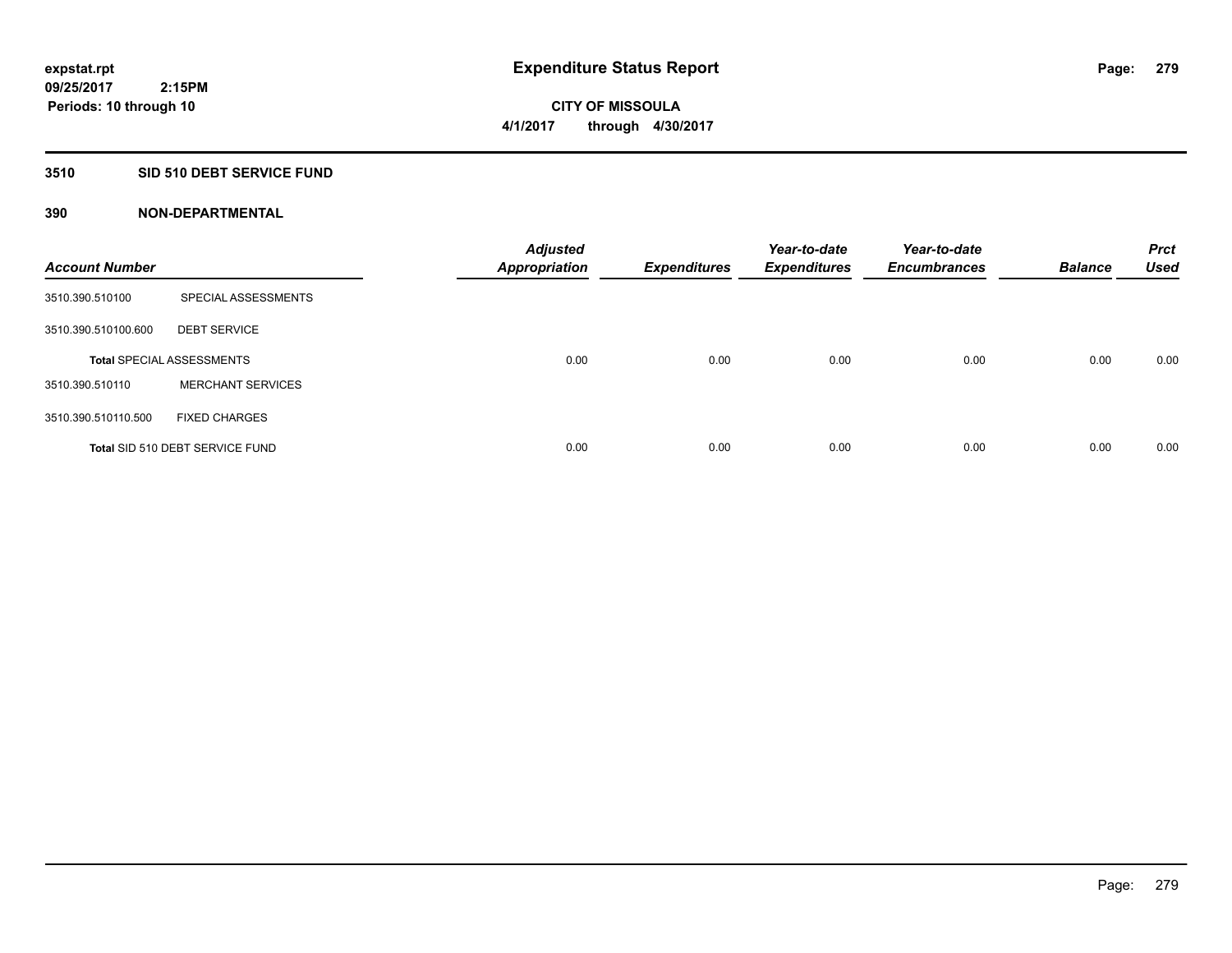**CITY OF MISSOULA 4/1/2017 through 4/30/2017**

# **3511 SID 511 DEBT SERVICE FUND**

| <b>Account Number</b>         |                         | <b>Adjusted</b><br>Appropriation | <b>Expenditures</b> | Year-to-date<br><b>Expenditures</b> | Year-to-date<br><b>Encumbrances</b> | <b>Balance</b> | <b>Prct</b><br>Used |
|-------------------------------|-------------------------|----------------------------------|---------------------|-------------------------------------|-------------------------------------|----------------|---------------------|
| 3511.000.520100               | *** Title Not Found *** |                                  |                     |                                     |                                     |                |                     |
| 3511.000.520100.800           | OTHER OBJECTS           |                                  |                     |                                     |                                     |                |                     |
| Total *** Title Not Found *** |                         | 0.00                             | 0.00                | 0.00                                | 0.00                                | 0.00           | 0.00                |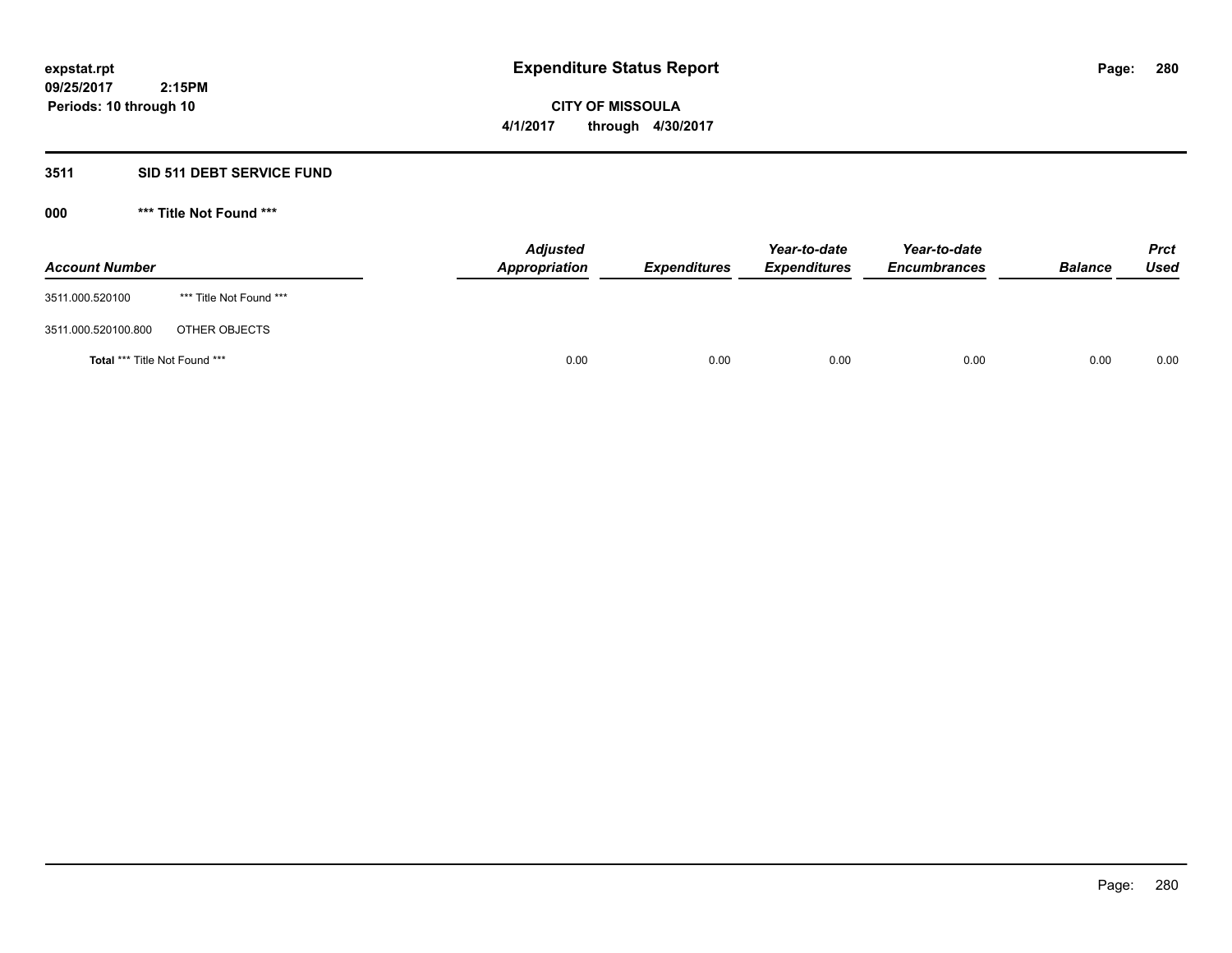# **3511 SID 511 DEBT SERVICE FUND**

| <b>Account Number</b> |                                  | <b>Adjusted</b><br>Appropriation | <b>Expenditures</b> | Year-to-date<br><b>Expenditures</b> | Year-to-date<br><b>Encumbrances</b> | <b>Balance</b> | <b>Prct</b><br><b>Used</b> |
|-----------------------|----------------------------------|----------------------------------|---------------------|-------------------------------------|-------------------------------------|----------------|----------------------------|
| 3511.390.510100       | SPECIAL ASSESSMENTS              |                                  |                     |                                     |                                     |                |                            |
| 3511.390.510100.600   | <b>DEBT SERVICE</b>              |                                  |                     |                                     |                                     |                |                            |
|                       | <b>Total SPECIAL ASSESSMENTS</b> | 0.00                             | 0.00                | 0.00                                | 0.00                                | 0.00           | 0.00                       |
| 3511.390.510110       | <b>MERCHANT SERVICES</b>         |                                  |                     |                                     |                                     |                |                            |
| 3511.390.510110.500   | <b>FIXED CHARGES</b>             |                                  |                     |                                     |                                     |                |                            |
|                       | <b>Total MERCHANT SERVICES</b>   | 0.00                             | 0.00                | 0.00                                | 0.00                                | 0.00           | 0.00                       |
|                       | Total SID 511 DEBT SERVICE FUND  | 0.00                             | 0.00                | 0.00                                | 0.00                                | 0.00           | 0.00                       |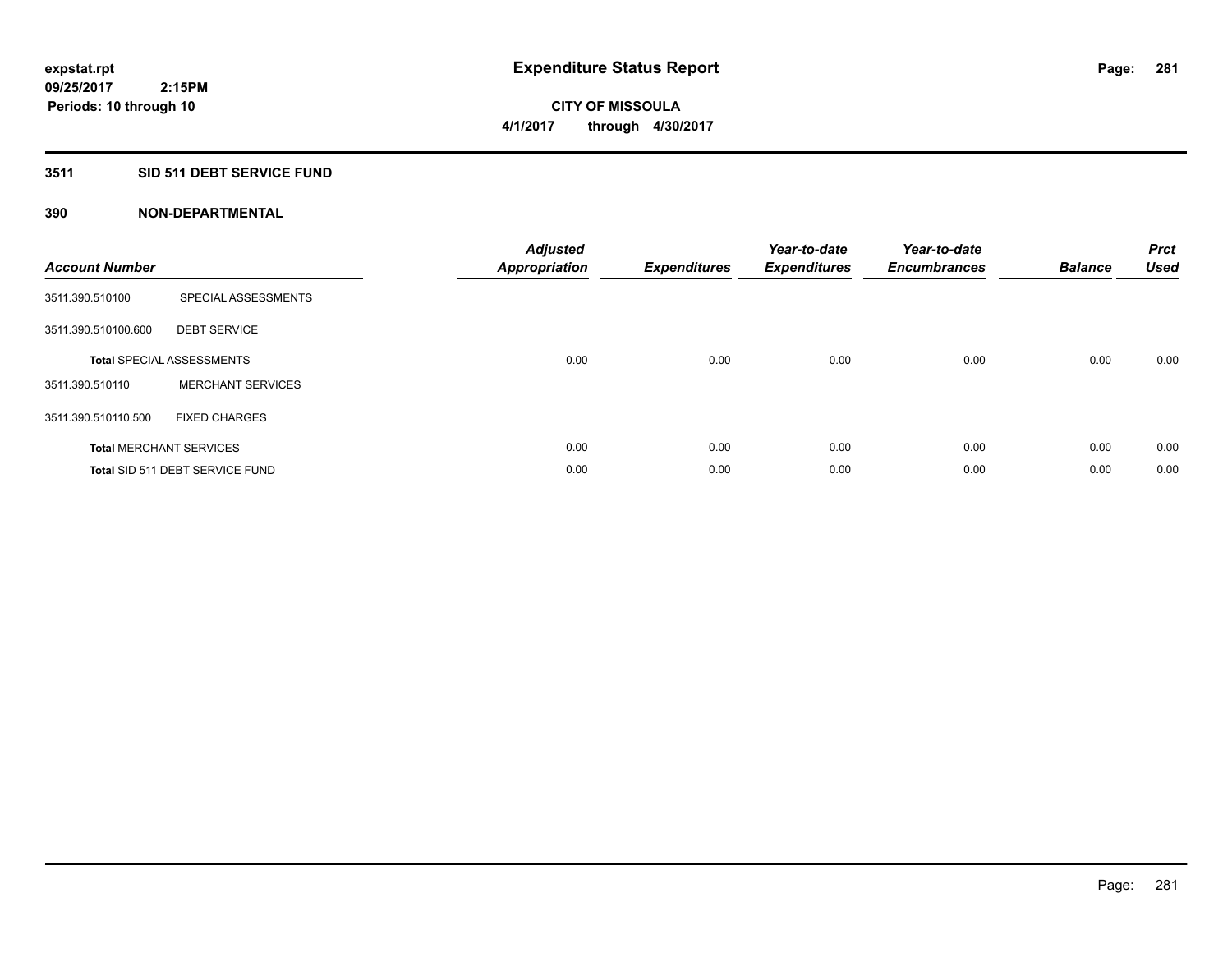**282**

**09/25/2017 2:15PM Periods: 10 through 10**

**CITY OF MISSOULA 4/1/2017 through 4/30/2017**

## **3512 SID 512 DEBT SERVICE FUND**

|                                   |                                                 | <b>Adjusted</b>      |                     | Year-to-date        | Year-to-date        |                | <b>Prct</b> |
|-----------------------------------|-------------------------------------------------|----------------------|---------------------|---------------------|---------------------|----------------|-------------|
| <b>Account Number</b>             |                                                 | <b>Appropriation</b> | <b>Expenditures</b> | <b>Expenditures</b> | <b>Encumbrances</b> | <b>Balance</b> | <b>Used</b> |
| 3512.390.510100                   | SPECIAL ASSESSMENTS                             |                      |                     |                     |                     |                |             |
| 3512.390.510100.600               | <b>DEBT SERVICE</b>                             |                      |                     |                     |                     |                |             |
| 3512.390.510100.610.000 PRINCIPAL |                                                 | 19,780.00            | 0.00                | 0.00                | 0.00                | 19,780.00      | 0.00        |
|                                   | 3512.390.510100.620.000 INTEREST / SERVICE FEES | 1,807.00             | 0.00                | 1,253.70            | 0.00                | 553.30         | 69.38       |
|                                   | <b>Total SPECIAL ASSESSMENTS</b>                | 21,587.00            | 0.00                | 1,253.70            | 0.00                | 20,333.30      | 5.81        |
| 3512.390.510110                   | <b>MERCHANT SERVICES</b>                        |                      |                     |                     |                     |                |             |
| 3512.390.510110.500               | <b>FIXED CHARGES</b>                            |                      |                     |                     |                     |                |             |
|                                   | 3512.390.510110.550.000 MERCHANT SERVICE FEES   | 350.00               | 0.00                | 0.00                | 0.00                | 350.00         | 0.00        |
| <b>Total FIXED CHARGES</b>        |                                                 | 350.00               | 0.00                | 0.00                | 0.00                | 350.00         | 0.00        |
| <b>Total MERCHANT SERVICES</b>    |                                                 | 350.00               | 0.00                | 0.00                | 0.00                | 350.00         | 0.00        |
|                                   | Total SID 512 DEBT SERVICE FUND                 | 21,937.00            | 0.00                | 1,253.70            | 0.00                | 20,683.30      | 5.72        |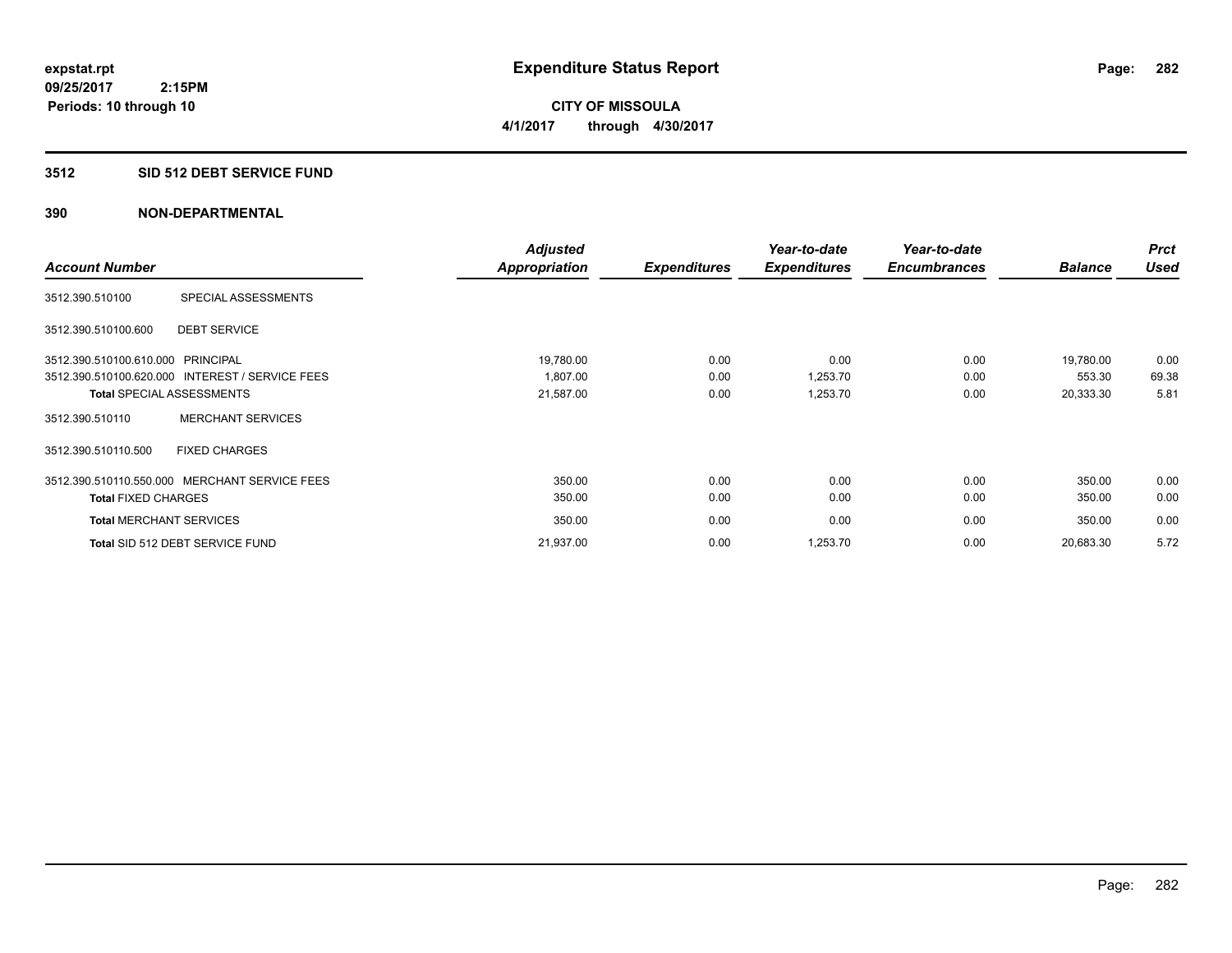# **CITY OF MISSOULA 4/1/2017 through 4/30/2017**

## **3513 SID 513 DEBT SERVICE FUND**

# **280 PUBLIC WORKS OPERATIONS**

| <b>Account Number</b>          |                                      | <b>Adjusted</b><br><b>Appropriation</b> | <b>Expenditures</b> | Year-to-date<br><b>Expenditures</b> | Year-to-date<br><b>Encumbrances</b> | <b>Balance</b> | <b>Prct</b><br><b>Used</b> |
|--------------------------------|--------------------------------------|-----------------------------------------|---------------------|-------------------------------------|-------------------------------------|----------------|----------------------------|
| 3513.280.510110                | <b>MERCHANT SERVICES</b>             |                                         |                     |                                     |                                     |                |                            |
| 3513.280.510110.500            | <b>FIXED CHARGES</b>                 |                                         |                     |                                     |                                     |                |                            |
| <b>Total MERCHANT SERVICES</b> |                                      | 0.00                                    | 0.00                | 0.00                                | 0.00                                | 0.00           | 0.00                       |
| 3513.280.521000                | INTERFUND OPERATING TRANSFERS        |                                         |                     |                                     |                                     |                |                            |
| 3513.280.521000.800            | OTHER OBJECTS                        |                                         |                     |                                     |                                     |                |                            |
|                                | <b>Total PUBLIC WORKS OPERATIONS</b> | 0.00                                    | 0.00                | 0.00                                | 0.00                                | 0.00           | 0.00                       |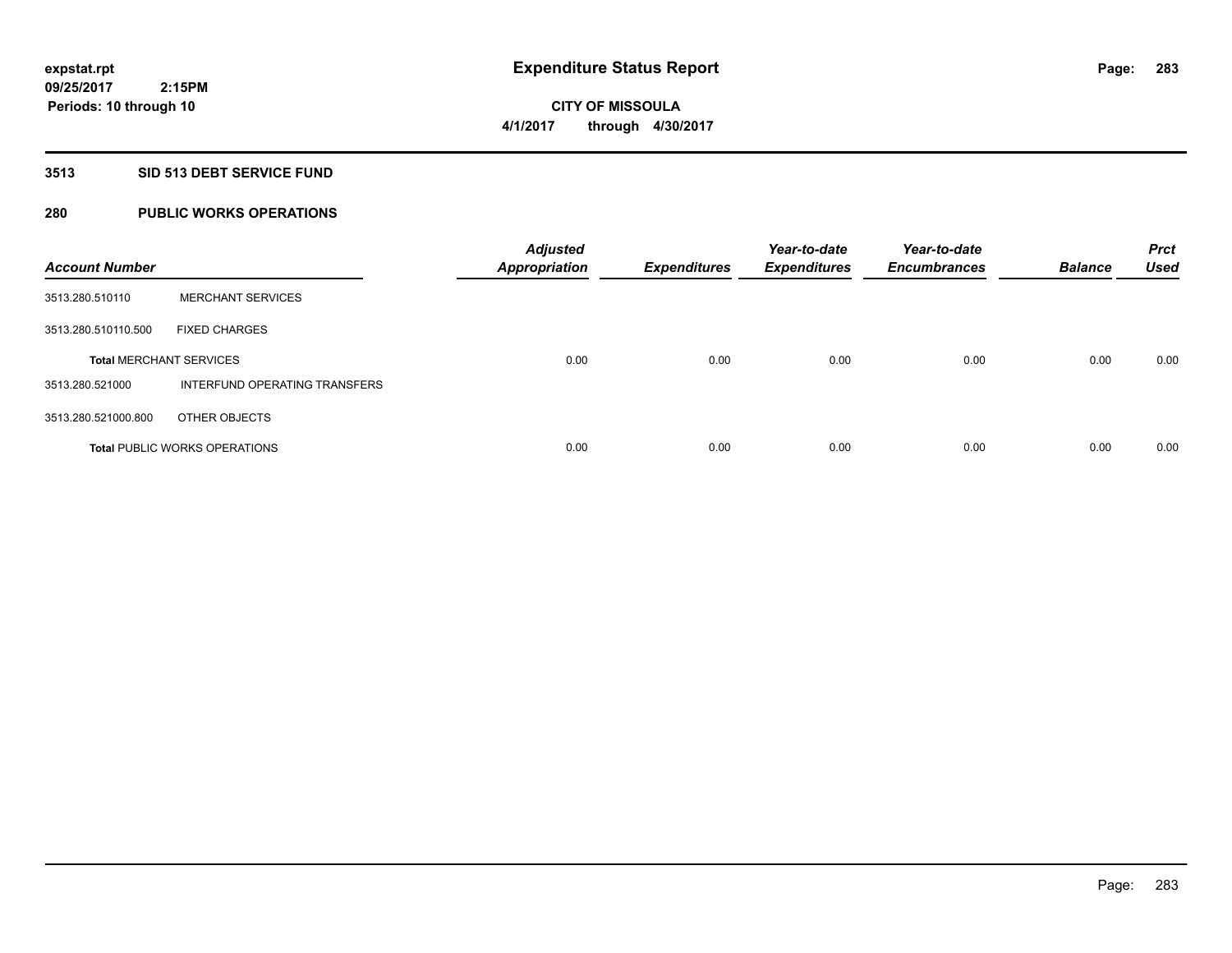## **3513 SID 513 DEBT SERVICE FUND**

| <b>Account Number</b>     |                                  | <b>Adjusted</b><br><b>Appropriation</b> | <b>Expenditures</b> | Year-to-date<br><b>Expenditures</b> | Year-to-date<br><b>Encumbrances</b> | <b>Balance</b> | <b>Prct</b><br><b>Used</b> |
|---------------------------|----------------------------------|-----------------------------------------|---------------------|-------------------------------------|-------------------------------------|----------------|----------------------------|
| 3513.390.510100           | SPECIAL ASSESSMENTS              |                                         |                     |                                     |                                     |                |                            |
| 3513.390.510100.600       | <b>DEBT SERVICE</b>              |                                         |                     |                                     |                                     |                |                            |
| <b>Total DEBT SERVICE</b> |                                  | 0.00                                    | 0.00                | 0.00                                | 0.00                                | 0.00           | 0.00                       |
| 3513.390.510100.800       | OTHER OBJECTS                    |                                         |                     |                                     |                                     |                |                            |
|                           | <b>Total SPECIAL ASSESSMENTS</b> | 0.00                                    | 0.00                | 0.00                                | 0.00                                | 0.00           | 0.00                       |
| 3513.390.510110           | <b>MERCHANT SERVICES</b>         |                                         |                     |                                     |                                     |                |                            |
| 3513.390.510110.500       | <b>FIXED CHARGES</b>             |                                         |                     |                                     |                                     |                |                            |
|                           | <b>Total MERCHANT SERVICES</b>   | 0.00                                    | 0.00                | 0.00                                | 0.00                                | 0.00           | 0.00                       |
| 3513.390.521000           | INTERFUND OPERATING TRANSFERS    |                                         |                     |                                     |                                     |                |                            |
| 3513.390.521000.800       | OTHER OBJECTS                    |                                         |                     |                                     |                                     |                |                            |
|                           | Total SID 513 DEBT SERVICE FUND  | 0.00                                    | 0.00                | 0.00                                | 0.00                                | 0.00           | 0.00                       |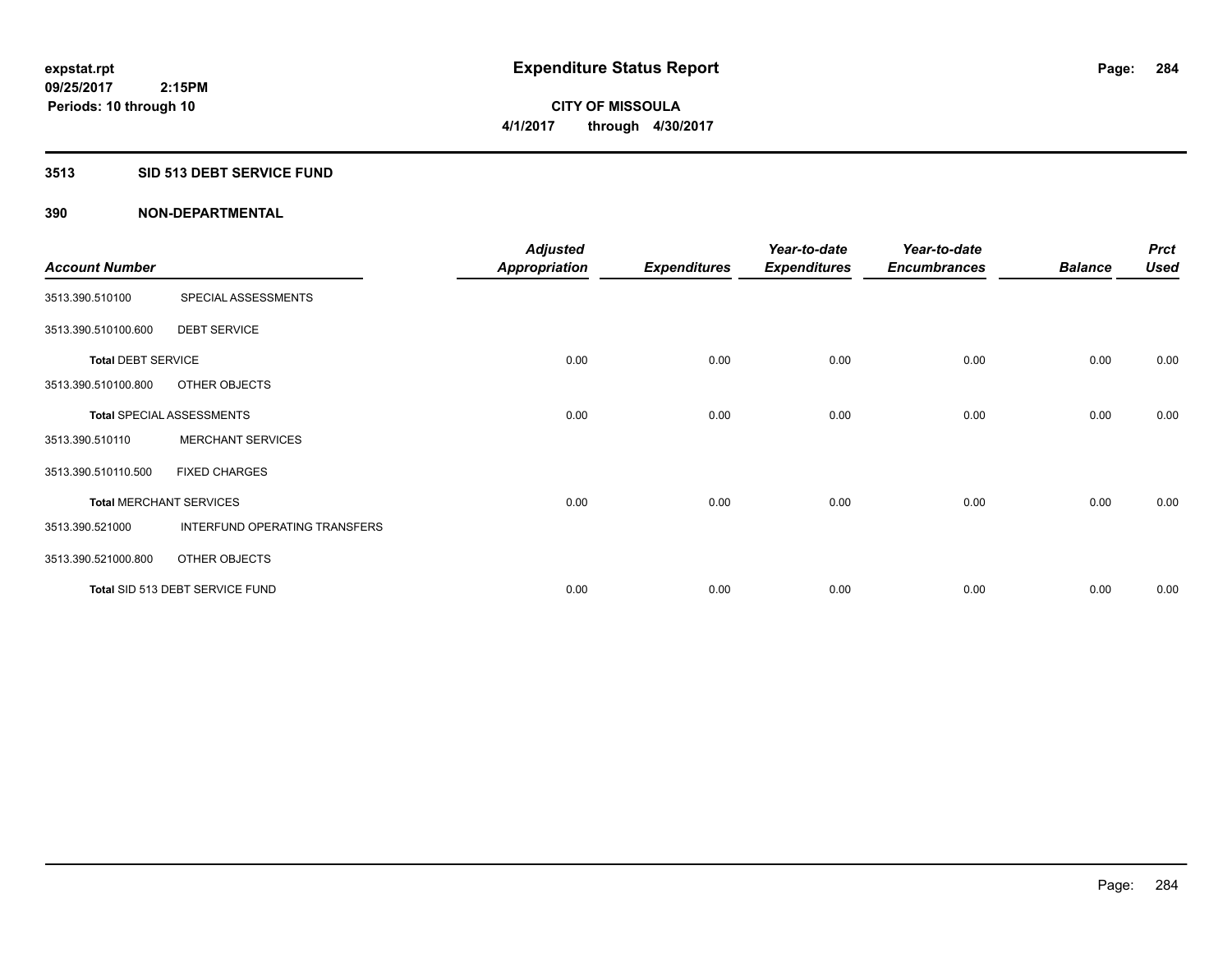**CITY OF MISSOULA 4/1/2017 through 4/30/2017**

#### **3514 SID 514 DEBT SERVICE FUND**

 **2:15PM**

| <b>Account Number</b>         |                         | <b>Adjusted</b><br>Appropriation | <b>Expenditures</b> | Year-to-date<br><b>Expenditures</b> | Year-to-date<br><b>Encumbrances</b> | <b>Balance</b> | <b>Prct</b><br>Used |
|-------------------------------|-------------------------|----------------------------------|---------------------|-------------------------------------|-------------------------------------|----------------|---------------------|
| 3514.000.520100               | *** Title Not Found *** |                                  |                     |                                     |                                     |                |                     |
| 3514.000.520100.800           | OTHER OBJECTS           |                                  |                     |                                     |                                     |                |                     |
| Total *** Title Not Found *** |                         | 0.00                             | 0.00                | 0.00                                | 0.00                                | 0.00           | 0.00                |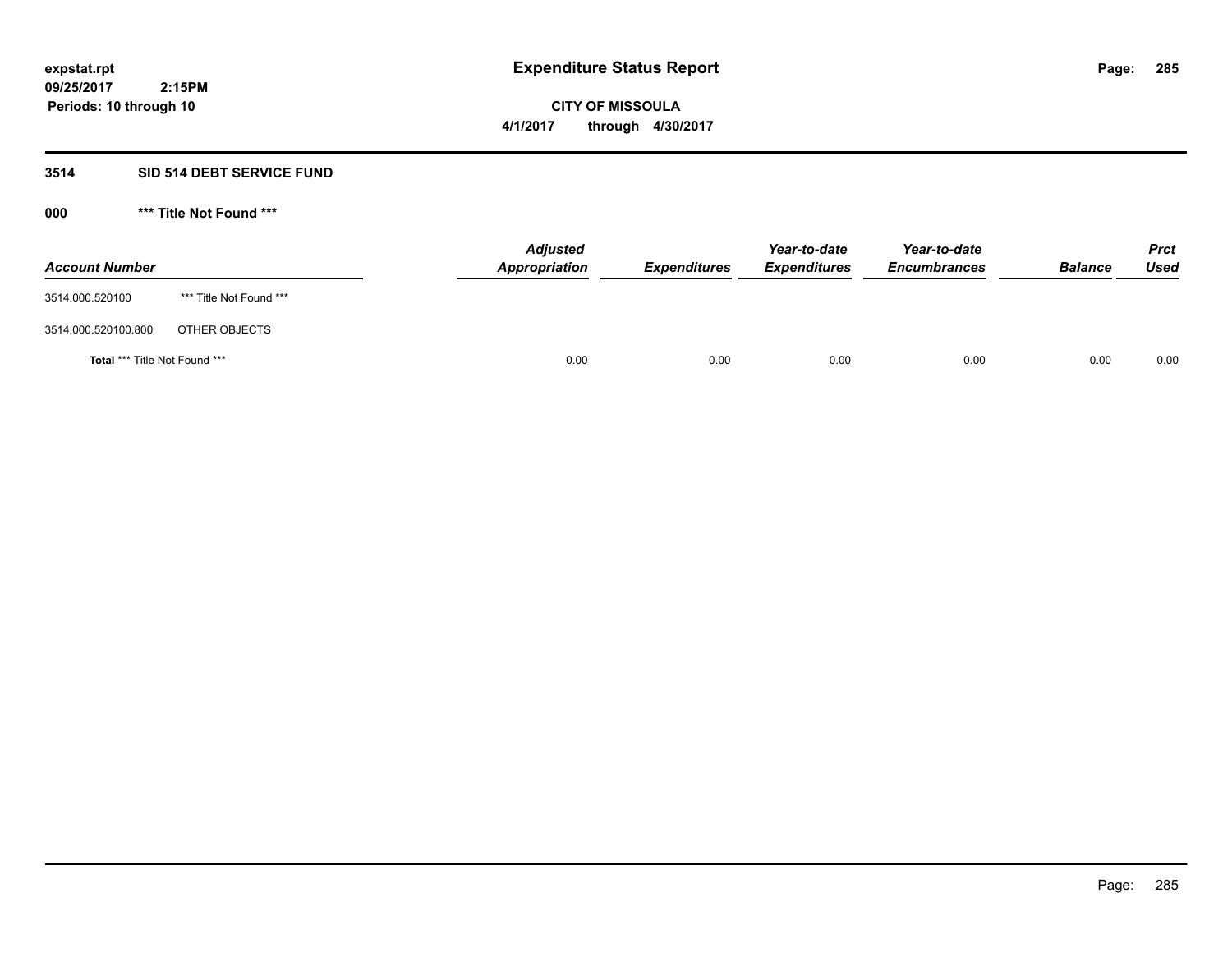# **3514 SID 514 DEBT SERVICE FUND**

| <b>Account Number</b> |                                  | <b>Adjusted</b><br>Appropriation | <b>Expenditures</b> | Year-to-date<br><b>Expenditures</b> | Year-to-date<br><b>Encumbrances</b> | <b>Balance</b> | <b>Prct</b><br><b>Used</b> |
|-----------------------|----------------------------------|----------------------------------|---------------------|-------------------------------------|-------------------------------------|----------------|----------------------------|
| 3514.390.510100       | SPECIAL ASSESSMENTS              |                                  |                     |                                     |                                     |                |                            |
| 3514.390.510100.600   | <b>DEBT SERVICE</b>              |                                  |                     |                                     |                                     |                |                            |
|                       | <b>Total SPECIAL ASSESSMENTS</b> | 0.00                             | 0.00                | 0.00                                | 0.00                                | 0.00           | 0.00                       |
| 3514.390.510110       | <b>MERCHANT SERVICES</b>         |                                  |                     |                                     |                                     |                |                            |
| 3514.390.510110.500   | <b>FIXED CHARGES</b>             |                                  |                     |                                     |                                     |                |                            |
|                       | <b>Total MERCHANT SERVICES</b>   | 0.00                             | 0.00                | 0.00                                | 0.00                                | 0.00           | 0.00                       |
|                       | Total SID 514 DEBT SERVICE FUND  | 0.00                             | 0.00                | 0.00                                | 0.00                                | 0.00           | 0.00                       |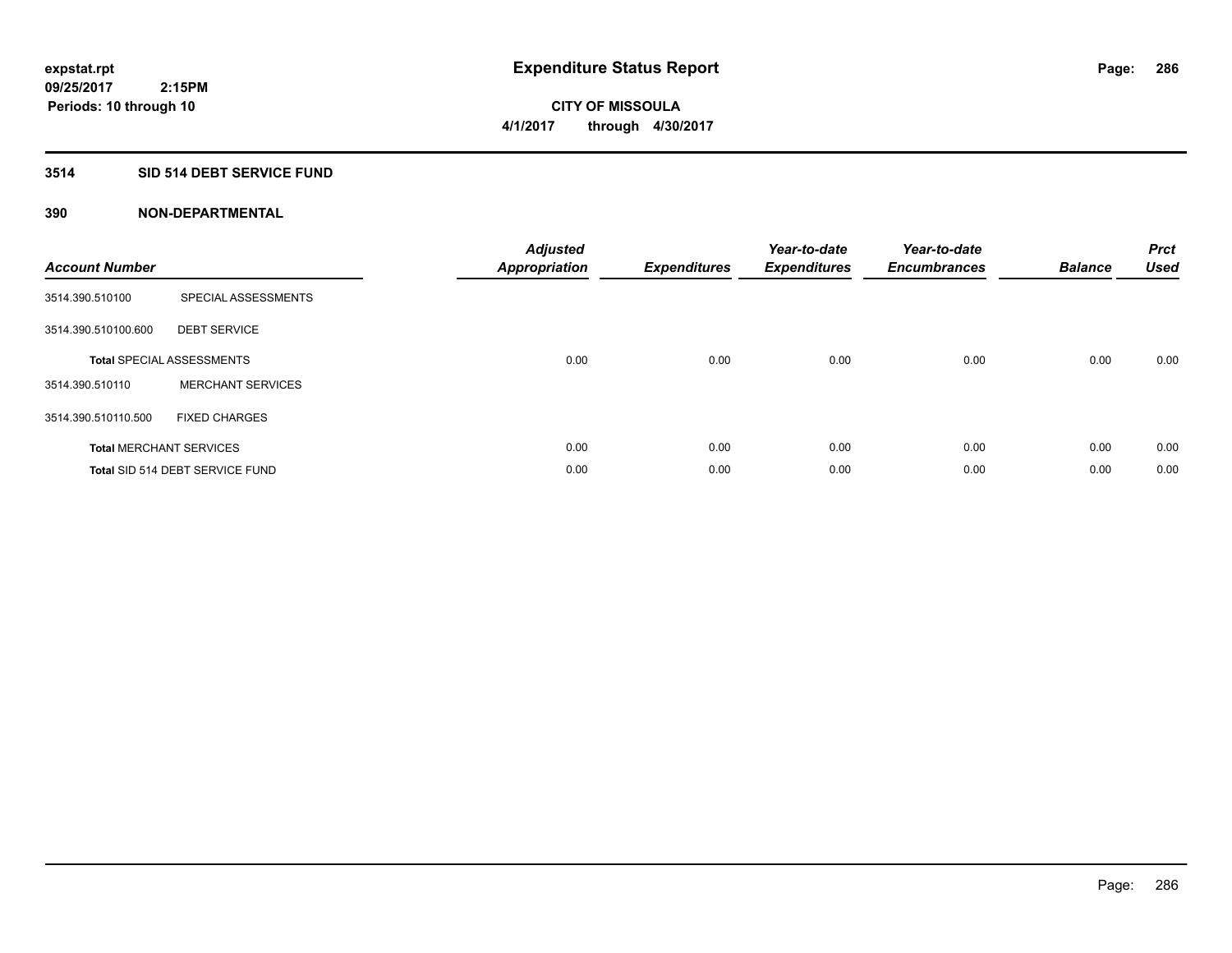## **3515 SID 515 DEBT SERVICE FUND**

| <b>Account Number</b>     |                                  | <b>Adjusted</b><br><b>Appropriation</b> | <b>Expenditures</b> | Year-to-date<br><b>Expenditures</b> | Year-to-date<br><b>Encumbrances</b> | <b>Balance</b> | <b>Prct</b><br><b>Used</b> |
|---------------------------|----------------------------------|-----------------------------------------|---------------------|-------------------------------------|-------------------------------------|----------------|----------------------------|
|                           |                                  |                                         |                     |                                     |                                     |                |                            |
| 3515.390.510100           | SPECIAL ASSESSMENTS              |                                         |                     |                                     |                                     |                |                            |
| 3515.390.510100.600       | <b>DEBT SERVICE</b>              |                                         |                     |                                     |                                     |                |                            |
| <b>Total DEBT SERVICE</b> |                                  | 0.00                                    | 0.00                | 0.00                                | 0.00                                | 0.00           | 0.00                       |
| 3515.390.510100.800       | OTHER OBJECTS                    |                                         |                     |                                     |                                     |                |                            |
|                           | <b>Total SPECIAL ASSESSMENTS</b> | 0.00                                    | 0.00                | 0.00                                | 0.00                                | 0.00           | 0.00                       |
| 3515.390.510110           | <b>MERCHANT SERVICES</b>         |                                         |                     |                                     |                                     |                |                            |
| 3515.390.510110.500       | <b>FIXED CHARGES</b>             |                                         |                     |                                     |                                     |                |                            |
|                           | Total SID 515 DEBT SERVICE FUND  | 0.00                                    | 0.00                | 0.00                                | 0.00                                | 0.00           | 0.00                       |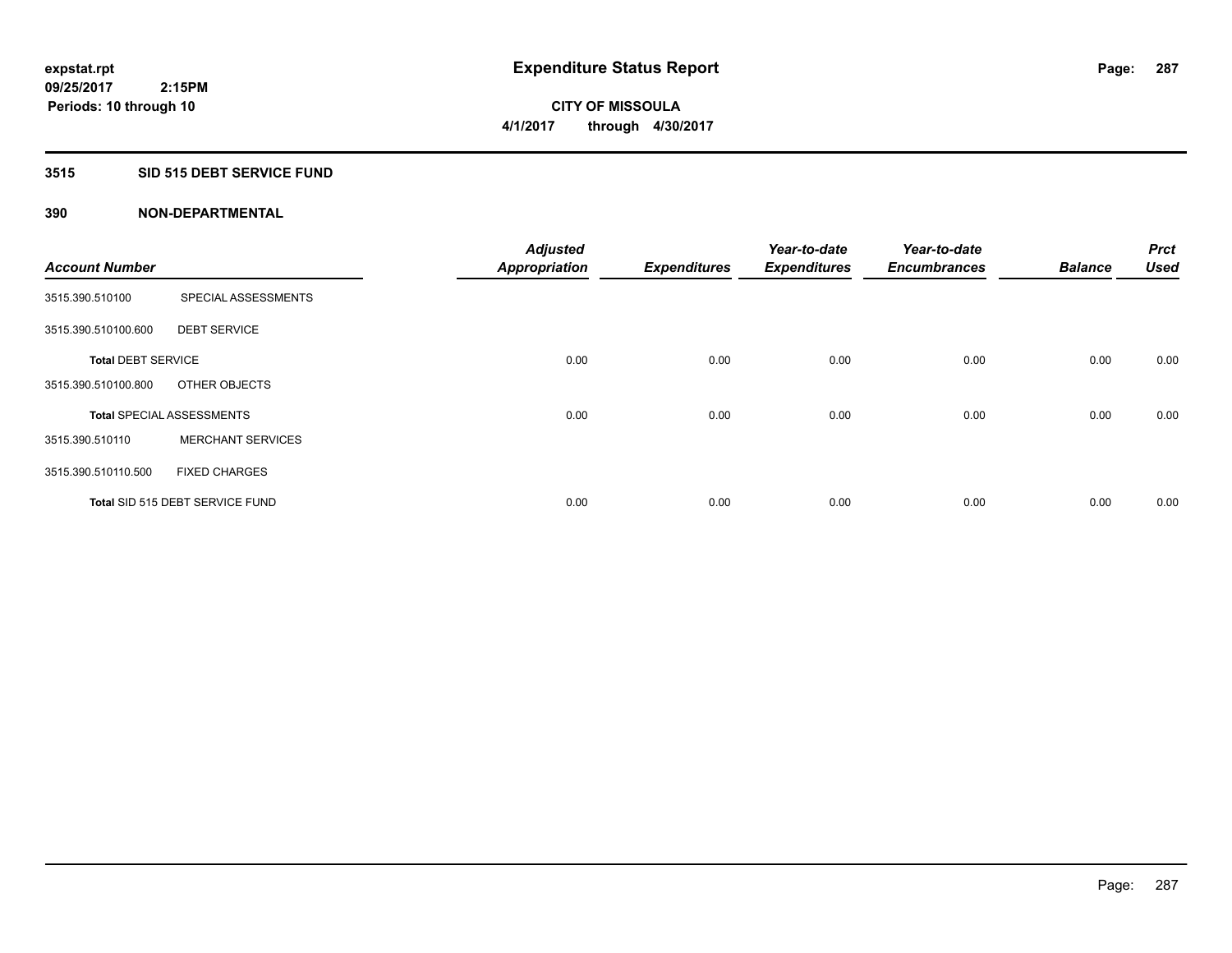**CITY OF MISSOULA 4/1/2017 through 4/30/2017**

## **3517 SID 517 DEBT SERVICE FUND**

 **2:15PM**

| <b>Account Number</b>         |                         | <b>Adjusted</b><br>Appropriation | <b>Expenditures</b> | Year-to-date<br><b>Expenditures</b> | Year-to-date<br><b>Encumbrances</b> | <b>Balance</b> | <b>Prct</b><br>Used |
|-------------------------------|-------------------------|----------------------------------|---------------------|-------------------------------------|-------------------------------------|----------------|---------------------|
| 3517.000.520100               | *** Title Not Found *** |                                  |                     |                                     |                                     |                |                     |
| 3517.000.520100.800           | OTHER OBJECTS           |                                  |                     |                                     |                                     |                |                     |
| Total *** Title Not Found *** |                         | 0.00                             | 0.00                | 0.00                                | 0.00                                | 0.00           | 0.00                |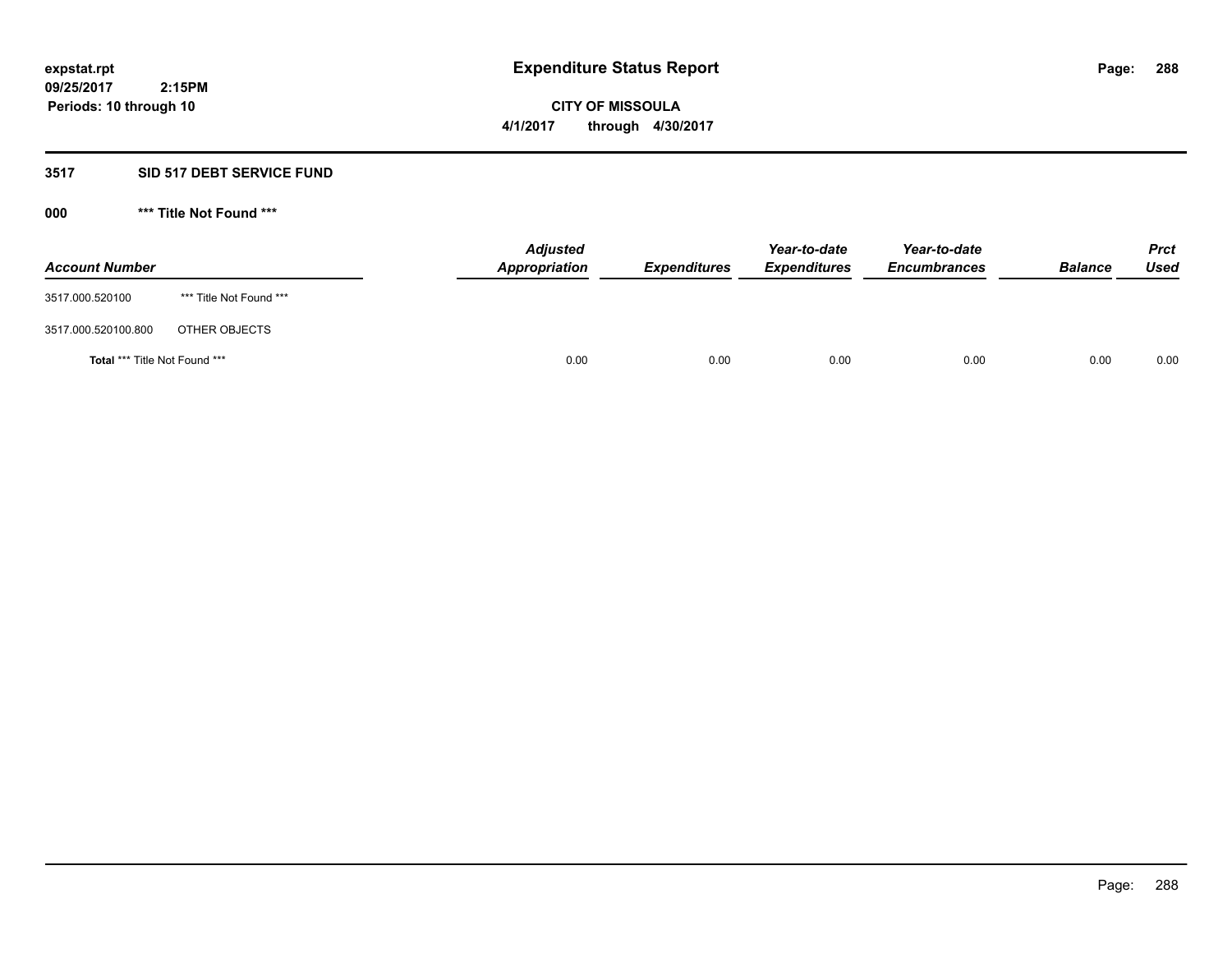**CITY OF MISSOULA 4/1/2017 through 4/30/2017**

#### **3517 SID 517 DEBT SERVICE FUND**

| <b>Account Number</b> |                                  | <b>Adjusted</b><br><b>Appropriation</b> | <b>Expenditures</b> | Year-to-date<br><b>Expenditures</b> | Year-to-date<br><b>Encumbrances</b> | <b>Balance</b> | <b>Prct</b><br><b>Used</b> |
|-----------------------|----------------------------------|-----------------------------------------|---------------------|-------------------------------------|-------------------------------------|----------------|----------------------------|
| 3517.390.510100       | SPECIAL ASSESSMENTS              |                                         |                     |                                     |                                     |                |                            |
| 3517.390.510100.600   | <b>DEBT SERVICE</b>              |                                         |                     |                                     |                                     |                |                            |
|                       | <b>Total SPECIAL ASSESSMENTS</b> | 0.00                                    | 0.00                | 0.00                                | 0.00                                | 0.00           | 0.00                       |
| 3517.390.510110       | <b>MERCHANT SERVICES</b>         |                                         |                     |                                     |                                     |                |                            |
| 3517.390.510110.500   | <b>FIXED CHARGES</b>             |                                         |                     |                                     |                                     |                |                            |
|                       | Total SID 517 DEBT SERVICE FUND  | 0.00                                    | 0.00                | 0.00                                | 0.00                                | 0.00           | 0.00                       |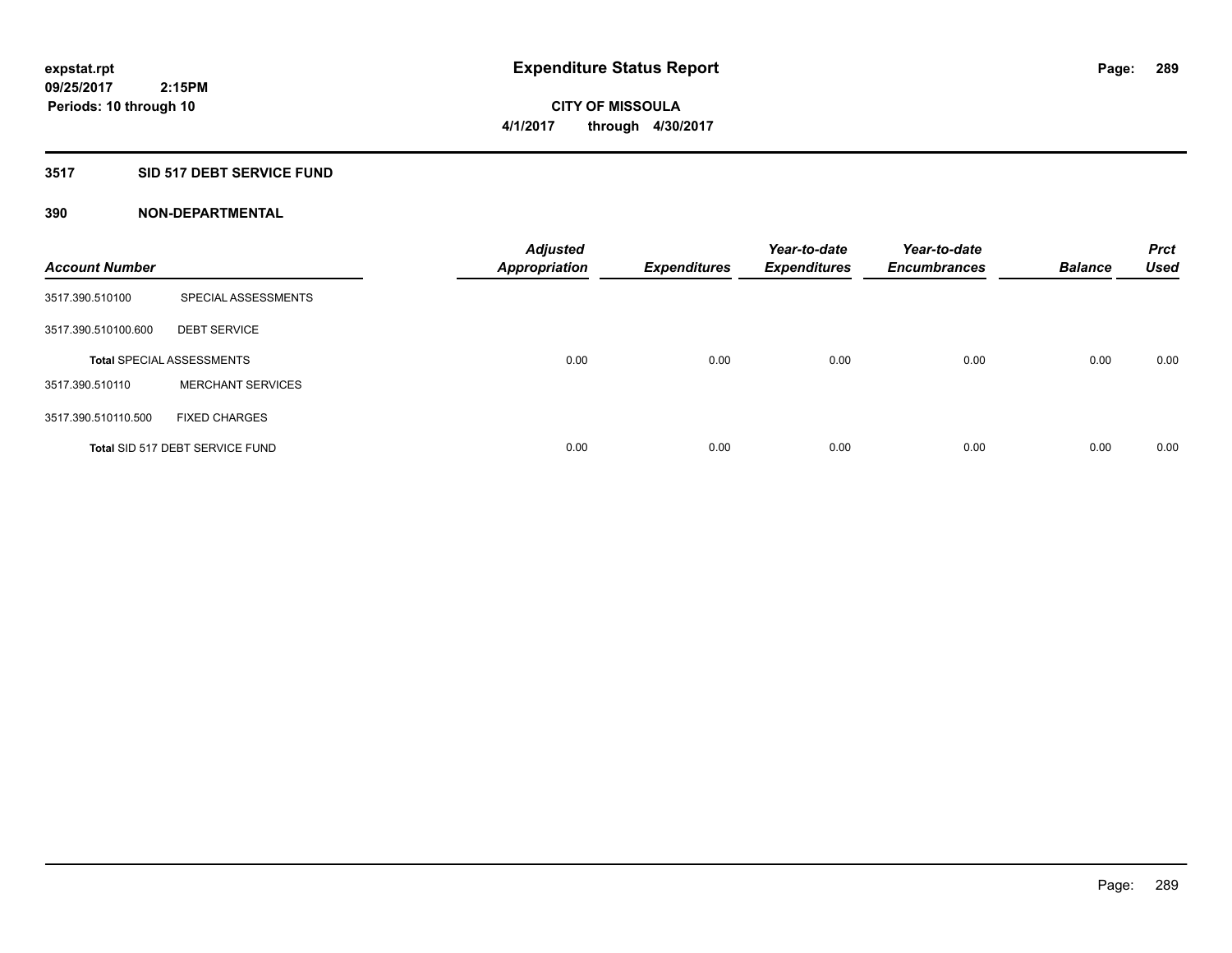**CITY OF MISSOULA 4/1/2017 through 4/30/2017**

# **3518 SID 518 DEBT SERVICE FUND**

**000 \*\*\* Title Not Found \*\*\***

| <b>Account Number</b>         |                         | <b>Adjusted</b><br>Appropriation | <b>Expenditures</b> | Year-to-date<br><b>Expenditures</b> | Year-to-date<br><b>Encumbrances</b> | <b>Balance</b> | <b>Prct</b><br>Used |
|-------------------------------|-------------------------|----------------------------------|---------------------|-------------------------------------|-------------------------------------|----------------|---------------------|
| 3518.000.520100               | *** Title Not Found *** |                                  |                     |                                     |                                     |                |                     |
| 3518.000.520100.800           | OTHER OBJECTS           |                                  |                     |                                     |                                     |                |                     |
| Total *** Title Not Found *** |                         | 0.00                             | 0.00                | 0.00                                | 0.00                                | 0.00           | 0.00                |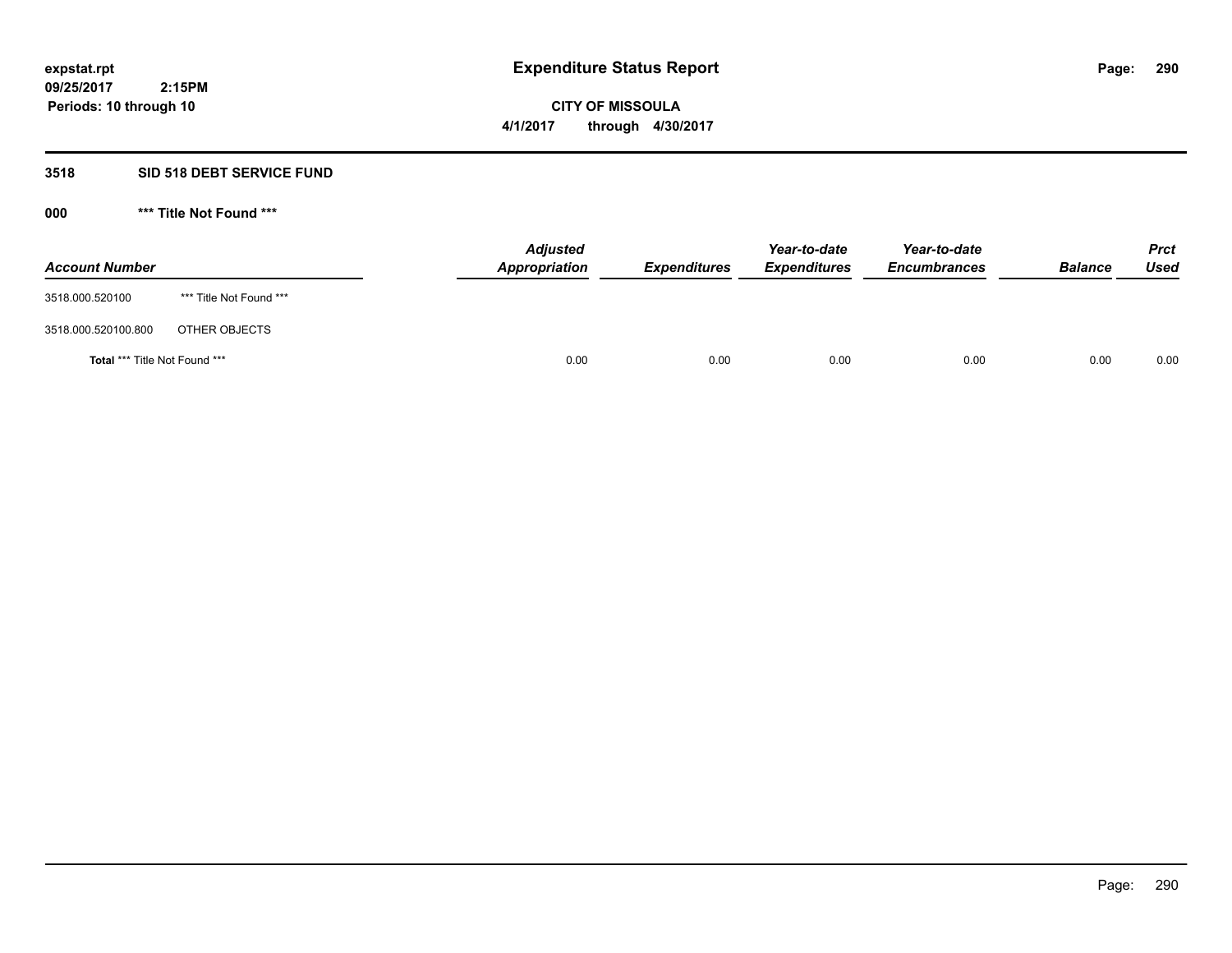**CITY OF MISSOULA 4/1/2017 through 4/30/2017**

#### **3518 SID 518 DEBT SERVICE FUND**

| <b>Account Number</b>          |                                     | <b>Adjusted</b><br><b>Appropriation</b> | <b>Expenditures</b> | Year-to-date<br><b>Expenditures</b> | Year-to-date<br><b>Encumbrances</b> | <b>Balance</b> | <b>Prct</b><br><b>Used</b> |
|--------------------------------|-------------------------------------|-----------------------------------------|---------------------|-------------------------------------|-------------------------------------|----------------|----------------------------|
| 3518.390.510100                | SPECIAL ASSESSMENTS                 |                                         |                     |                                     |                                     |                |                            |
| 3518.390.510100.600            | <b>DEBT SERVICE</b>                 |                                         |                     |                                     |                                     |                |                            |
|                                | <b>Total SPECIAL ASSESSMENTS</b>    | 0.00                                    | 0.00                | 0.00                                | 0.00                                | 0.00           | 0.00                       |
| 3518.390.510110                | <b>MERCHANT SERVICES</b>            |                                         |                     |                                     |                                     |                |                            |
| 3518.390.510110.500            | <b>FIXED CHARGES</b>                |                                         |                     |                                     |                                     |                |                            |
| <b>Total MERCHANT SERVICES</b> |                                     | 0.00                                    | 0.00                | 0.00                                | 0.00                                | 0.00           | 0.00                       |
| 3518.390.521000                | INTERFUND OPERATING TRANSFERS       |                                         |                     |                                     |                                     |                |                            |
| 3518.390.521000.800            | OTHER OBJECTS                       |                                         |                     |                                     |                                     |                |                            |
|                                | Total INTERFUND OPERATING TRANSFERS | 0.00                                    | 0.00                | 0.00                                | 0.00                                | 0.00           | 0.00                       |
|                                | Total SID 518 DEBT SERVICE FUND     | 0.00                                    | 0.00                | 0.00                                | 0.00                                | 0.00           | 0.00                       |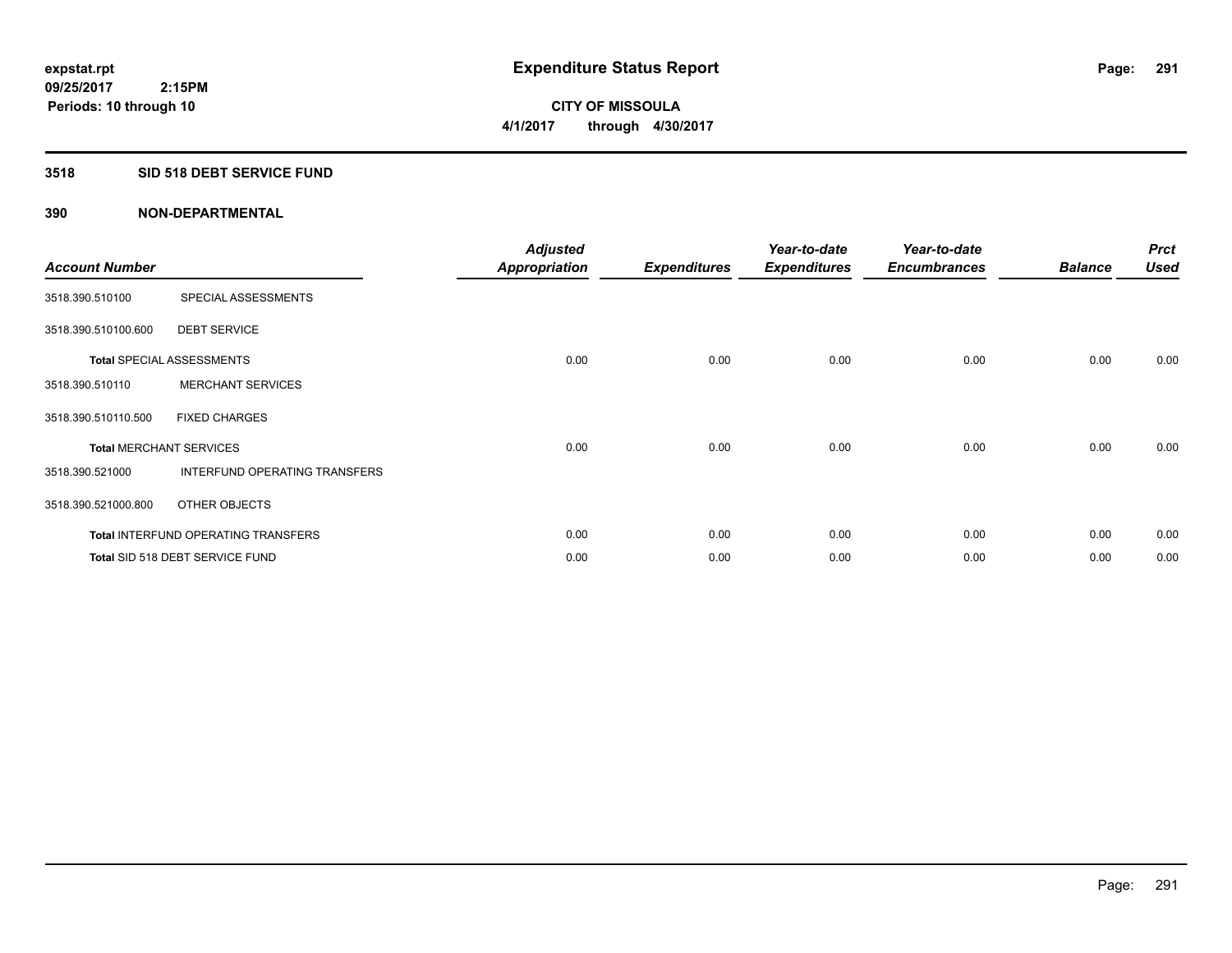**CITY OF MISSOULA 4/1/2017 through 4/30/2017**

# **3519 SID 519 DEBT SERVICE FUND**

| <b>Account Number</b> |                                            | <b>Adjusted</b><br>Appropriation | <b>Expenditures</b> | Year-to-date<br><b>Expenditures</b> | Year-to-date<br><b>Encumbrances</b> | <b>Balance</b> | <b>Prct</b><br><b>Used</b> |
|-----------------------|--------------------------------------------|----------------------------------|---------------------|-------------------------------------|-------------------------------------|----------------|----------------------------|
| 3519.390.510100       | SPECIAL ASSESSMENTS                        |                                  |                     |                                     |                                     |                |                            |
| 3519.390.510100.600   | <b>DEBT SERVICE</b>                        |                                  |                     |                                     |                                     |                |                            |
|                       | <b>Total SPECIAL ASSESSMENTS</b>           | 0.00                             | 0.00                | 0.00                                | 0.00                                | 0.00           | 0.00                       |
| 3519.390.510110       | <b>MERCHANT SERVICES</b>                   |                                  |                     |                                     |                                     |                |                            |
| 3519.390.510110.500   | <b>FIXED CHARGES</b>                       |                                  |                     |                                     |                                     |                |                            |
|                       | <b>Total MERCHANT SERVICES</b>             | 0.00                             | 0.00                | 0.00                                | 0.00                                | 0.00           | 0.00                       |
| 3519.390.521000       | INTERFUND OPERATING TRANSFERS              |                                  |                     |                                     |                                     |                |                            |
| 3519.390.521000.800   | OTHER OBJECTS                              |                                  |                     |                                     |                                     |                |                            |
|                       | <b>Total INTERFUND OPERATING TRANSFERS</b> | 0.00                             | 0.00                | 0.00                                | 0.00                                | 0.00           | 0.00                       |
|                       | Total SID 519 DEBT SERVICE FUND            | 0.00                             | 0.00                | 0.00                                | 0.00                                | 0.00           | 0.00                       |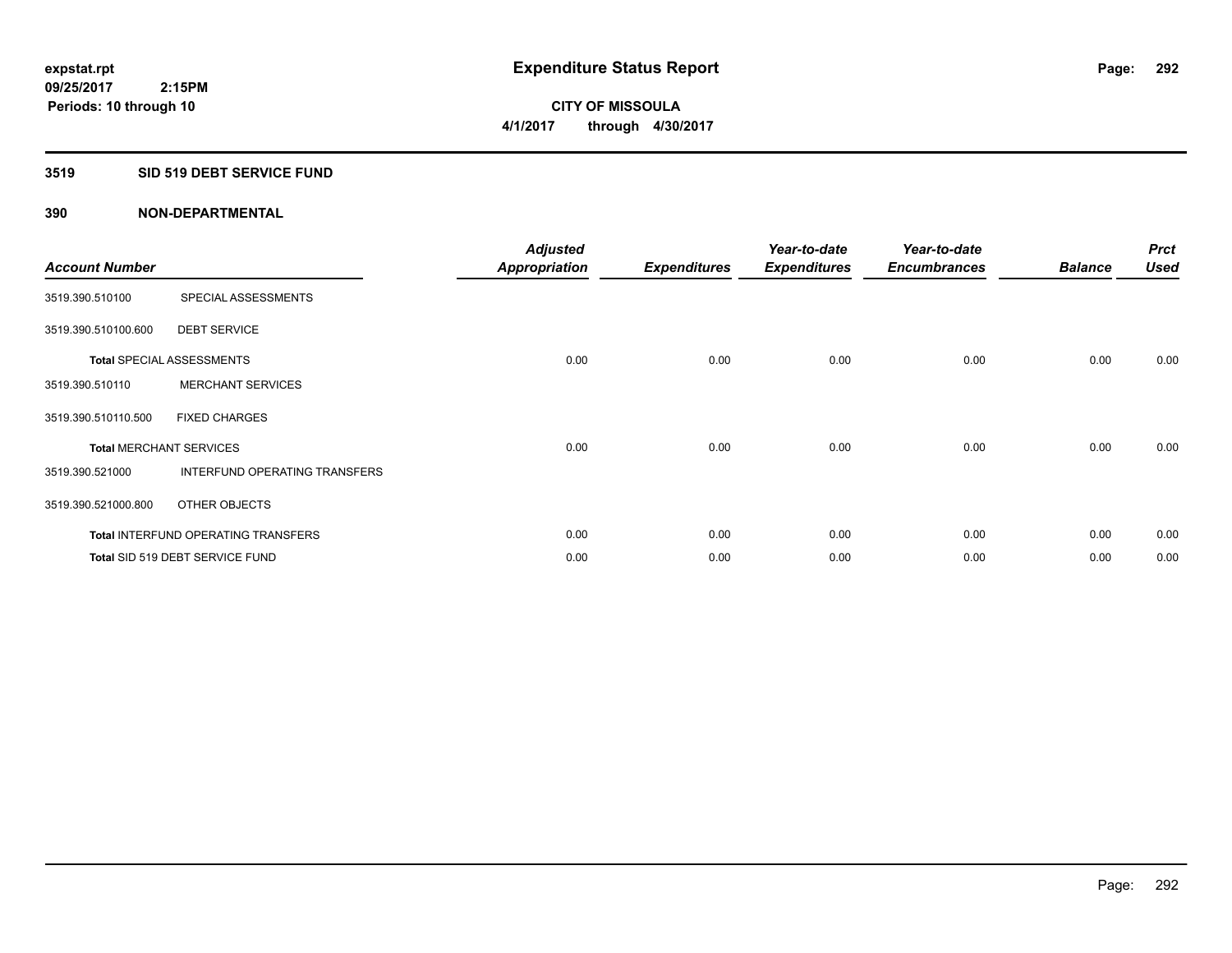**CITY OF MISSOULA 4/1/2017 through 4/30/2017**

#### **3520 SID 520 DEBT SERVICE FUND**

|                                   |                                                 | <b>Adjusted</b>      |                     | Year-to-date        | Year-to-date        |                | <b>Prct</b> |
|-----------------------------------|-------------------------------------------------|----------------------|---------------------|---------------------|---------------------|----------------|-------------|
| <b>Account Number</b>             |                                                 | <b>Appropriation</b> | <b>Expenditures</b> | <b>Expenditures</b> | <b>Encumbrances</b> | <b>Balance</b> | <b>Used</b> |
| 3520.390.510100                   | SPECIAL ASSESSMENTS                             |                      |                     |                     |                     |                |             |
| 3520.390.510100.600               | <b>DEBT SERVICE</b>                             |                      |                     |                     |                     |                |             |
| 3520.390.510100.610.000 PRINCIPAL |                                                 | 143,000.00           | 0.00                | 71.000.00           | 0.00                | 72,000.00      | 49.65       |
|                                   | 3520.390.510100.620.000 INTEREST / SERVICE FEES | 16,340.00            | 0.00                | 8,880.00            | 0.00                | 7,460.00       | 54.35       |
| <b>Total SPECIAL ASSESSMENTS</b>  |                                                 | 159,340.00           | 0.00                | 79,880.00           | 0.00                | 79,460.00      | 50.13       |
| 3520.390.510110                   | <b>MERCHANT SERVICES</b>                        |                      |                     |                     |                     |                |             |
| 3520.390.510110.500               | <b>FIXED CHARGES</b>                            |                      |                     |                     |                     |                |             |
| <b>Total MERCHANT SERVICES</b>    |                                                 | 0.00                 | 0.00                | 0.00                | 0.00                | 0.00           | 0.00        |
|                                   | Total SID 520 DEBT SERVICE FUND                 | 159,340.00           | 0.00                | 79,880.00           | 0.00                | 79.460.00      | 50.13       |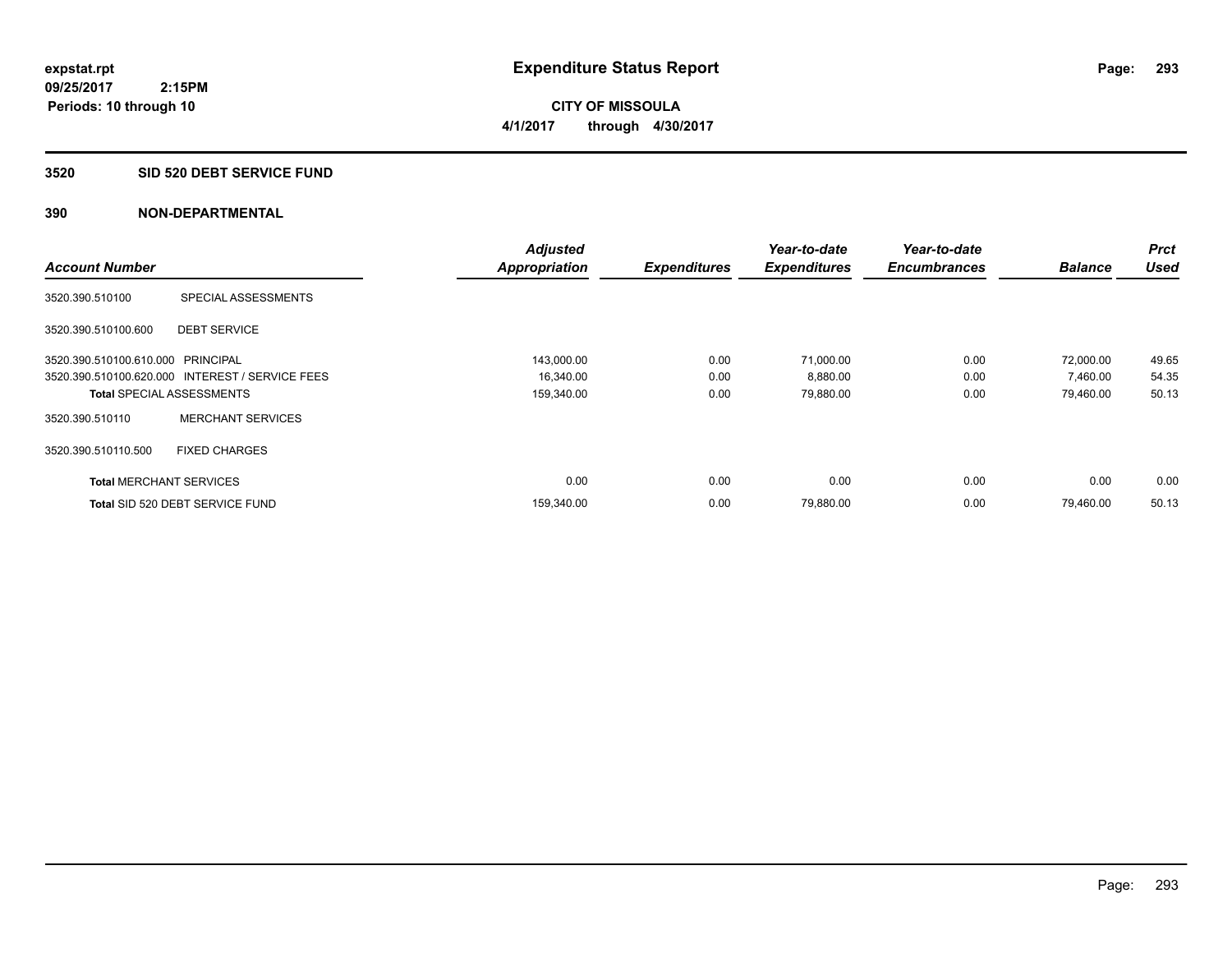**CITY OF MISSOULA 4/1/2017 through 4/30/2017**

#### **3521 SID 521 DEBT SERVICE FUND**

|                                   |                                                 | <b>Adjusted</b>      |                     | Year-to-date        | Year-to-date        |                | <b>Prct</b> |
|-----------------------------------|-------------------------------------------------|----------------------|---------------------|---------------------|---------------------|----------------|-------------|
| <b>Account Number</b>             |                                                 | <b>Appropriation</b> | <b>Expenditures</b> | <b>Expenditures</b> | <b>Encumbrances</b> | <b>Balance</b> | <b>Used</b> |
| 3521.390.510100                   | SPECIAL ASSESSMENTS                             |                      |                     |                     |                     |                |             |
| 3521.390.510100.600               | <b>DEBT SERVICE</b>                             |                      |                     |                     |                     |                |             |
| 3521.390.510100.610.000 PRINCIPAL |                                                 | 90.00                | 0.00                | 0.00                | 0.00                | 90.00          | 0.00        |
|                                   | 3521.390.510100.620.000 INTEREST / SERVICE FEES | 8.00                 | 0.00                | 4.11                | 0.00                | 3.89           | 51.38       |
| <b>Total SPECIAL ASSESSMENTS</b>  |                                                 | 98.00                | 0.00                | 4.11                | 0.00                | 93.89          | 4.19        |
| 3521.390.510110                   | <b>MERCHANT SERVICES</b>                        |                      |                     |                     |                     |                |             |
| 3521.390.510110.500               | <b>FIXED CHARGES</b>                            |                      |                     |                     |                     |                |             |
| <b>Total MERCHANT SERVICES</b>    |                                                 | 0.00                 | 0.00                | 0.00                | 0.00                | 0.00           | 0.00        |
|                                   | Total SID 521 DEBT SERVICE FUND                 | 98.00                | 0.00                | 4.11                | 0.00                | 93.89          | 4.19        |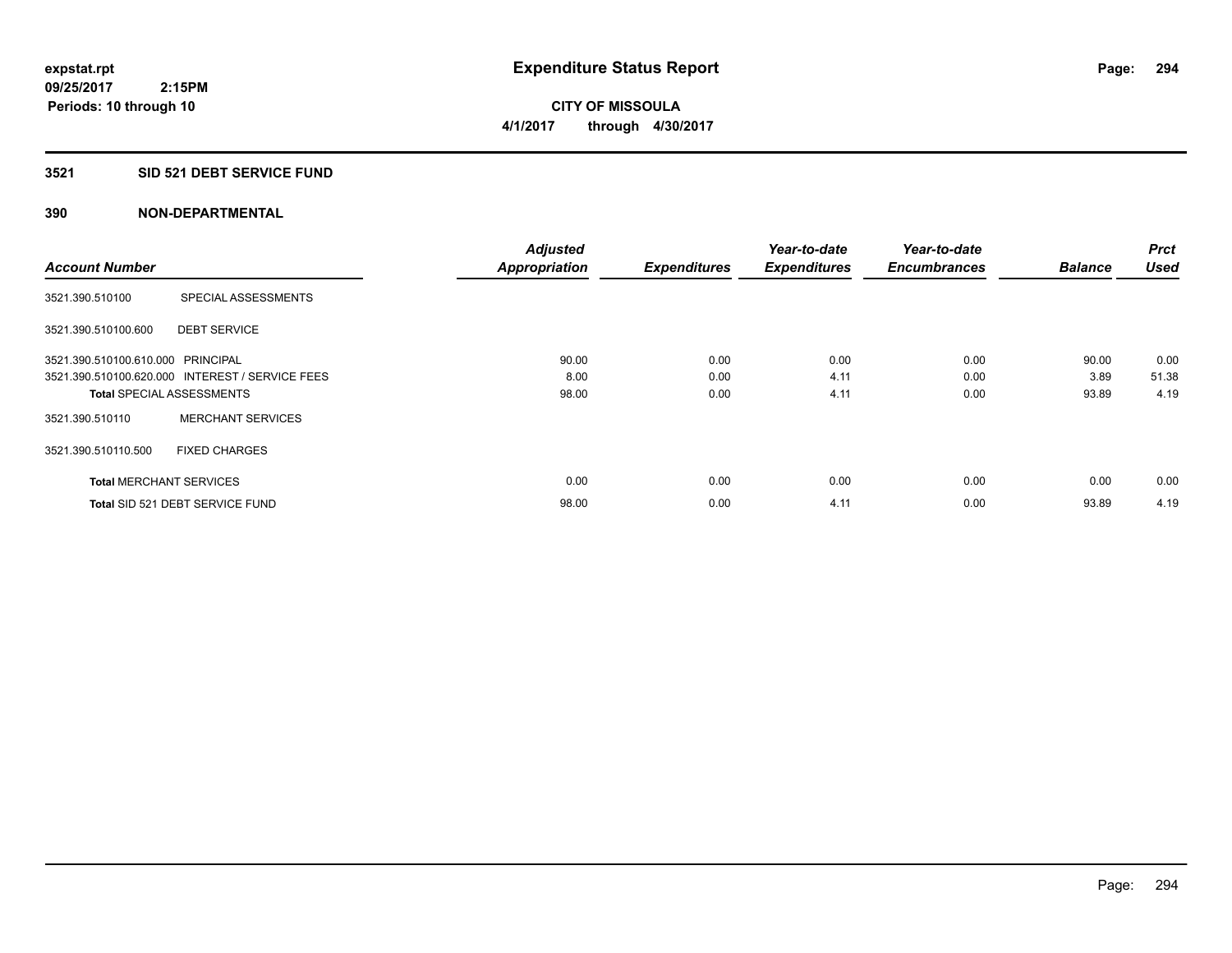**295**

**09/25/2017 2:15PM Periods: 10 through 10**

**CITY OF MISSOULA 4/1/2017 through 4/30/2017**

#### **3522 SID 522 DEBT SERVICE FUND**

|                                   |                                                 | <b>Adjusted</b>      |                     | Year-to-date        | Year-to-date        |                | <b>Prct</b> |
|-----------------------------------|-------------------------------------------------|----------------------|---------------------|---------------------|---------------------|----------------|-------------|
| <b>Account Number</b>             |                                                 | <b>Appropriation</b> | <b>Expenditures</b> | <b>Expenditures</b> | <b>Encumbrances</b> | <b>Balance</b> | <b>Used</b> |
| 3522.390.510100                   | SPECIAL ASSESSMENTS                             |                      |                     |                     |                     |                |             |
| 3522.390.510100.600               | <b>DEBT SERVICE</b>                             |                      |                     |                     |                     |                |             |
| 3522.390.510100.610.000 PRINCIPAL |                                                 | 130.00               | 0.00                | 0.00                | 0.00                | 130.00         | 0.00        |
|                                   | 3522.390.510100.620.000 INTEREST / SERVICE FEES | 12.00                | 0.00                | 5.94                | 0.00                | 6.06           | 49.50       |
| <b>Total SPECIAL ASSESSMENTS</b>  |                                                 | 142.00               | 0.00                | 5.94                | 0.00                | 136.06         | 4.18        |
| 3522.390.510110                   | <b>MERCHANT SERVICES</b>                        |                      |                     |                     |                     |                |             |
| 3522.390.510110.500               | <b>FIXED CHARGES</b>                            |                      |                     |                     |                     |                |             |
| <b>Total MERCHANT SERVICES</b>    |                                                 | 0.00                 | 0.00                | 0.00                | 0.00                | 0.00           | 0.00        |
|                                   | Total SID 522 DEBT SERVICE FUND                 | 142.00               | 0.00                | 5.94                | 0.00                | 136.06         | 4.18        |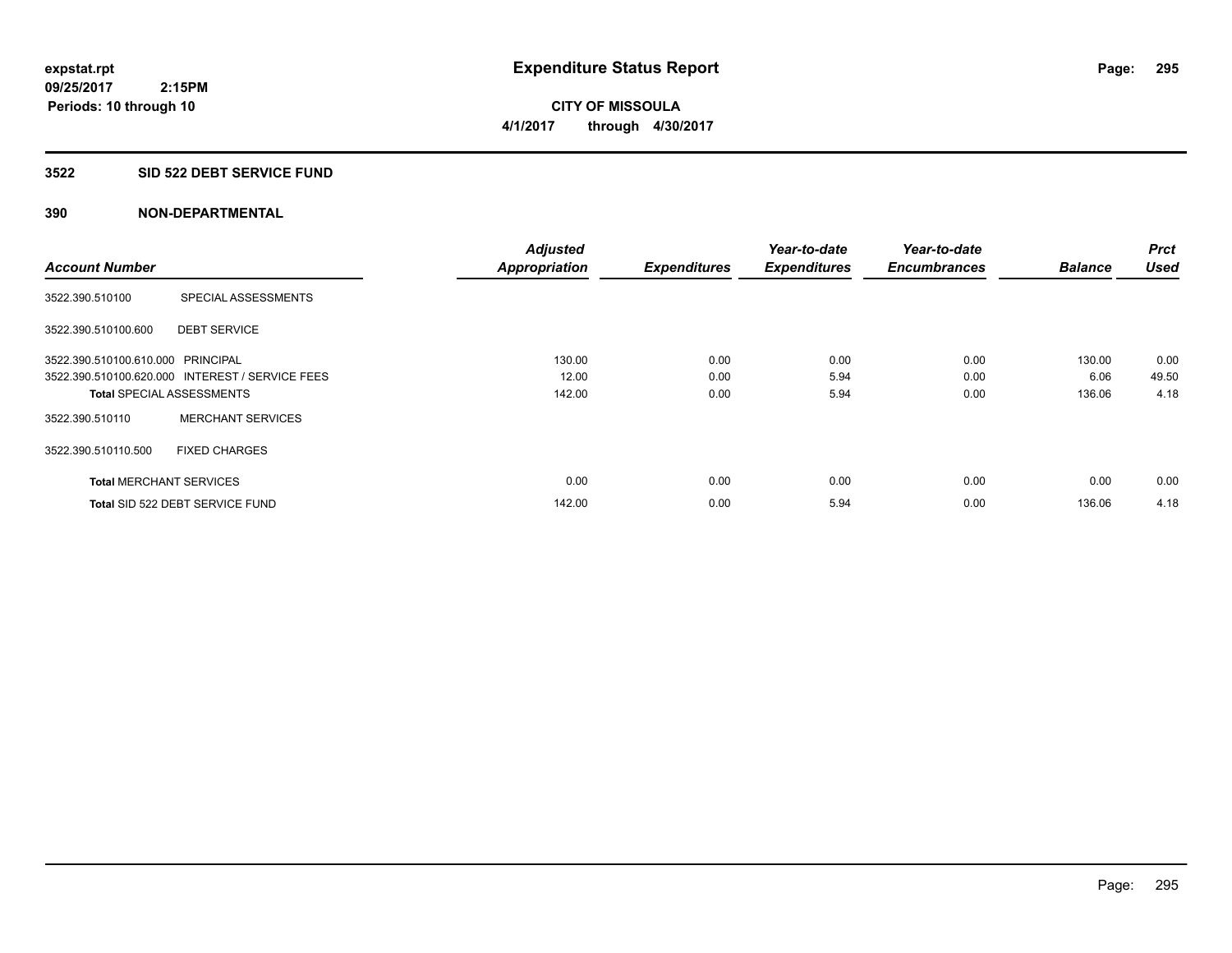**CITY OF MISSOULA 4/1/2017 through 4/30/2017**

#### **3524 SID 524 DEBT SERVICE FUND**

| <b>Account Number</b>             |                                                 | <b>Adjusted</b><br><b>Appropriation</b> | <b>Expenditures</b> | Year-to-date<br><b>Expenditures</b> | Year-to-date<br><b>Encumbrances</b> | <b>Balance</b> | <b>Prct</b><br><b>Used</b> |
|-----------------------------------|-------------------------------------------------|-----------------------------------------|---------------------|-------------------------------------|-------------------------------------|----------------|----------------------------|
| 3524.390.510100                   | SPECIAL ASSESSMENTS                             |                                         |                     |                                     |                                     |                |                            |
| 3524.390.510100.600               | <b>DEBT SERVICE</b>                             |                                         |                     |                                     |                                     |                |                            |
| 3524.390.510100.610.000 PRINCIPAL |                                                 | 234,000.00                              | 0.00                | 116,000.00                          | 0.00                                | 118.000.00     | 49.57                      |
|                                   | 3524.390.510100.620.000 INTEREST / SERVICE FEES | 71,600.00                               | 0.00                | 36,960.00                           | 0.00                                | 34,640.00      | 51.62                      |
| <b>Total SPECIAL ASSESSMENTS</b>  |                                                 | 305,600.00                              | 0.00                | 152,960.00                          | 0.00                                | 152,640.00     | 50.05                      |
| 3524.390.510110                   | <b>MERCHANT SERVICES</b>                        |                                         |                     |                                     |                                     |                |                            |
| 3524.390.510110.500               | <b>FIXED CHARGES</b>                            |                                         |                     |                                     |                                     |                |                            |
| <b>Total MERCHANT SERVICES</b>    |                                                 | 0.00                                    | 0.00                | 0.00                                | 0.00                                | 0.00           | 0.00                       |
|                                   | Total SID 524 DEBT SERVICE FUND                 | 305,600.00                              | 0.00                | 152,960.00                          | 0.00                                | 152.640.00     | 50.05                      |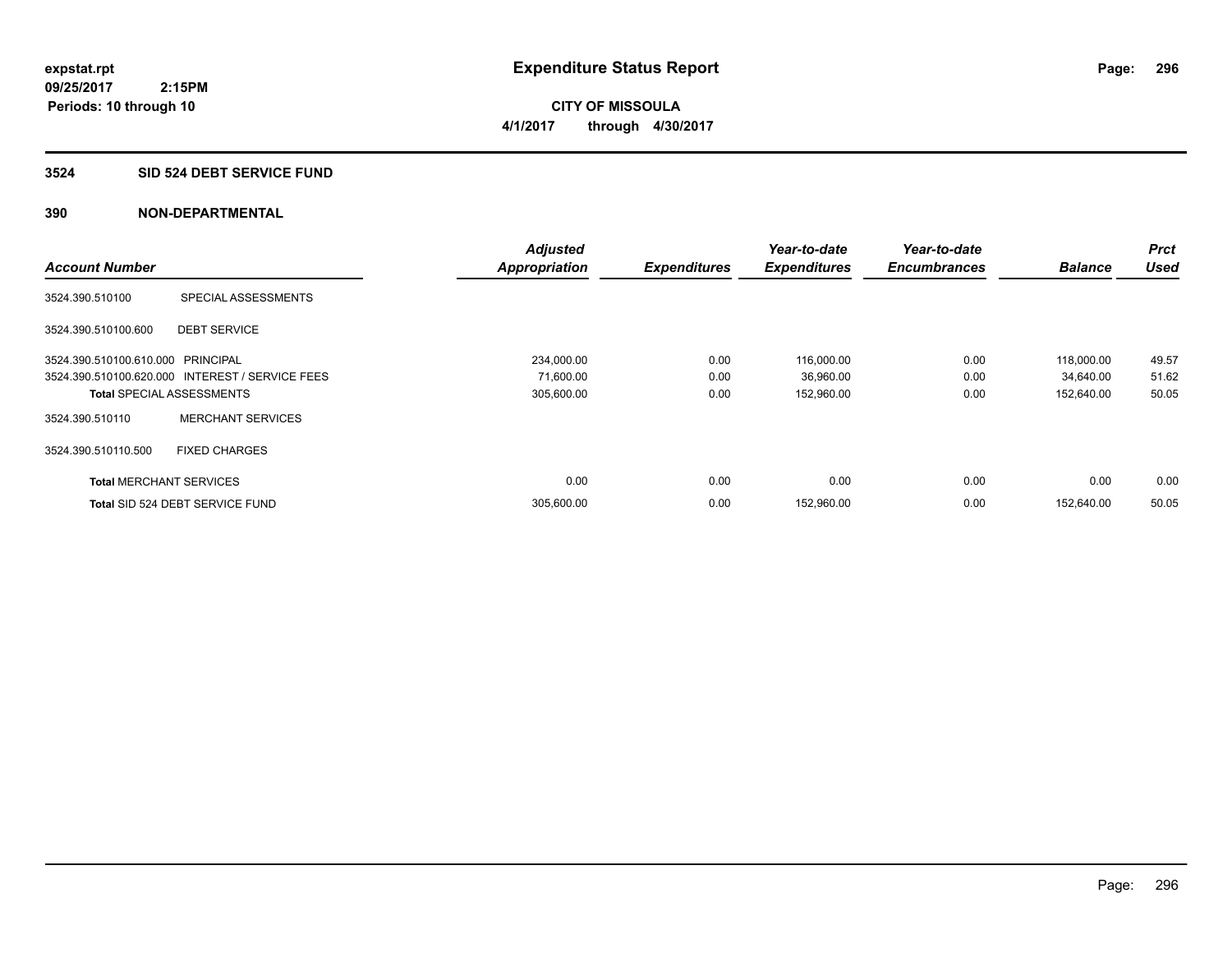**297**

**09/25/2017 2:15PM Periods: 10 through 10**

**CITY OF MISSOULA 4/1/2017 through 4/30/2017**

#### **3525 SID 525 DEBT SERVICE FUND**

|                                   |                                                 | <b>Adjusted</b>      |                     | Year-to-date        | Year-to-date        |                | <b>Prct</b> |
|-----------------------------------|-------------------------------------------------|----------------------|---------------------|---------------------|---------------------|----------------|-------------|
| <b>Account Number</b>             |                                                 | <b>Appropriation</b> | <b>Expenditures</b> | <b>Expenditures</b> | <b>Encumbrances</b> | <b>Balance</b> | <b>Used</b> |
| 3525.390.510100                   | SPECIAL ASSESSMENTS                             |                      |                     |                     |                     |                |             |
| 3525.390.510100.600               | <b>DEBT SERVICE</b>                             |                      |                     |                     |                     |                |             |
| 3525.390.510100.610.000 PRINCIPAL |                                                 | 28,000.00            | 0.00                | 14,000.00           | 0.00                | 14,000.00      | 50.00       |
|                                   | 3525.390.510100.620.000 INTEREST / SERVICE FEES | 4,440.00             | 0.00                | 19,700.00           | 0.00                | $-15,260.00$   | 443.69      |
| <b>Total SPECIAL ASSESSMENTS</b>  |                                                 | 32,440.00            | 0.00                | 33,700.00           | 0.00                | $-1,260.00$    | 103.88      |
| 3525.390.510110                   | <b>MERCHANT SERVICES</b>                        |                      |                     |                     |                     |                |             |
| 3525.390.510110.500               | <b>FIXED CHARGES</b>                            |                      |                     |                     |                     |                |             |
| <b>Total MERCHANT SERVICES</b>    |                                                 | 0.00                 | 0.00                | 0.00                | 0.00                | 0.00           | 0.00        |
|                                   | Total SID 525 DEBT SERVICE FUND                 | 32,440.00            | 0.00                | 33,700.00           | 0.00                | $-1,260.00$    | 103.88      |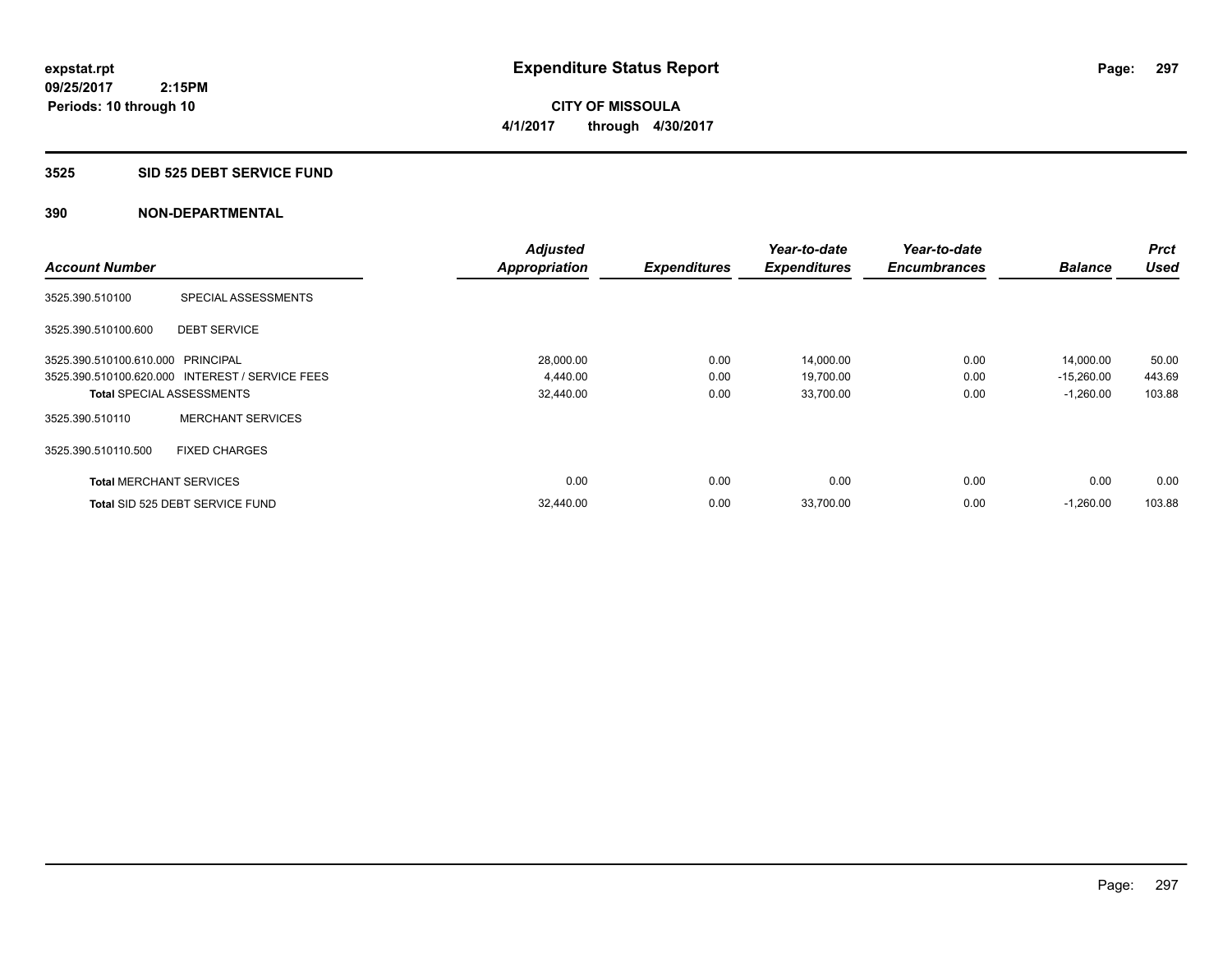**CITY OF MISSOULA 4/1/2017 through 4/30/2017**

#### **3526 SID 526 DEBT SERVICE FUND**

|                                   |                                                 | <b>Adjusted</b>      |                     | Year-to-date        | Year-to-date        |                | <b>Prct</b> |
|-----------------------------------|-------------------------------------------------|----------------------|---------------------|---------------------|---------------------|----------------|-------------|
| <b>Account Number</b>             |                                                 | <b>Appropriation</b> | <b>Expenditures</b> | <b>Expenditures</b> | <b>Encumbrances</b> | <b>Balance</b> | Used        |
| 3526.390.510100                   | SPECIAL ASSESSMENTS                             |                      |                     |                     |                     |                |             |
| 3526.390.510100.600               | <b>DEBT SERVICE</b>                             |                      |                     |                     |                     |                |             |
| 3526.390.510100.610.000 PRINCIPAL |                                                 | 160,000.00           | 0.00                | 79,000.00           | 0.00                | 81,000.00      | 49.38       |
|                                   | 3526.390.510100.620.000 INTEREST / SERVICE FEES | 33,100.00            | 0.00                | 0.00                | 0.00                | 33,100.00      | 0.00        |
| <b>Total SPECIAL ASSESSMENTS</b>  |                                                 | 193,100.00           | 0.00                | 79,000.00           | 0.00                | 114,100.00     | 40.91       |
| 3526.390.510110                   | <b>MERCHANT SERVICES</b>                        |                      |                     |                     |                     |                |             |
| 3526.390.510110.500               | <b>FIXED CHARGES</b>                            |                      |                     |                     |                     |                |             |
| <b>Total MERCHANT SERVICES</b>    |                                                 | 0.00                 | 0.00                | 0.00                | 0.00                | 0.00           | 0.00        |
|                                   | Total SID 526 DEBT SERVICE FUND                 | 193,100.00           | 0.00                | 79,000.00           | 0.00                | 114.100.00     | 40.91       |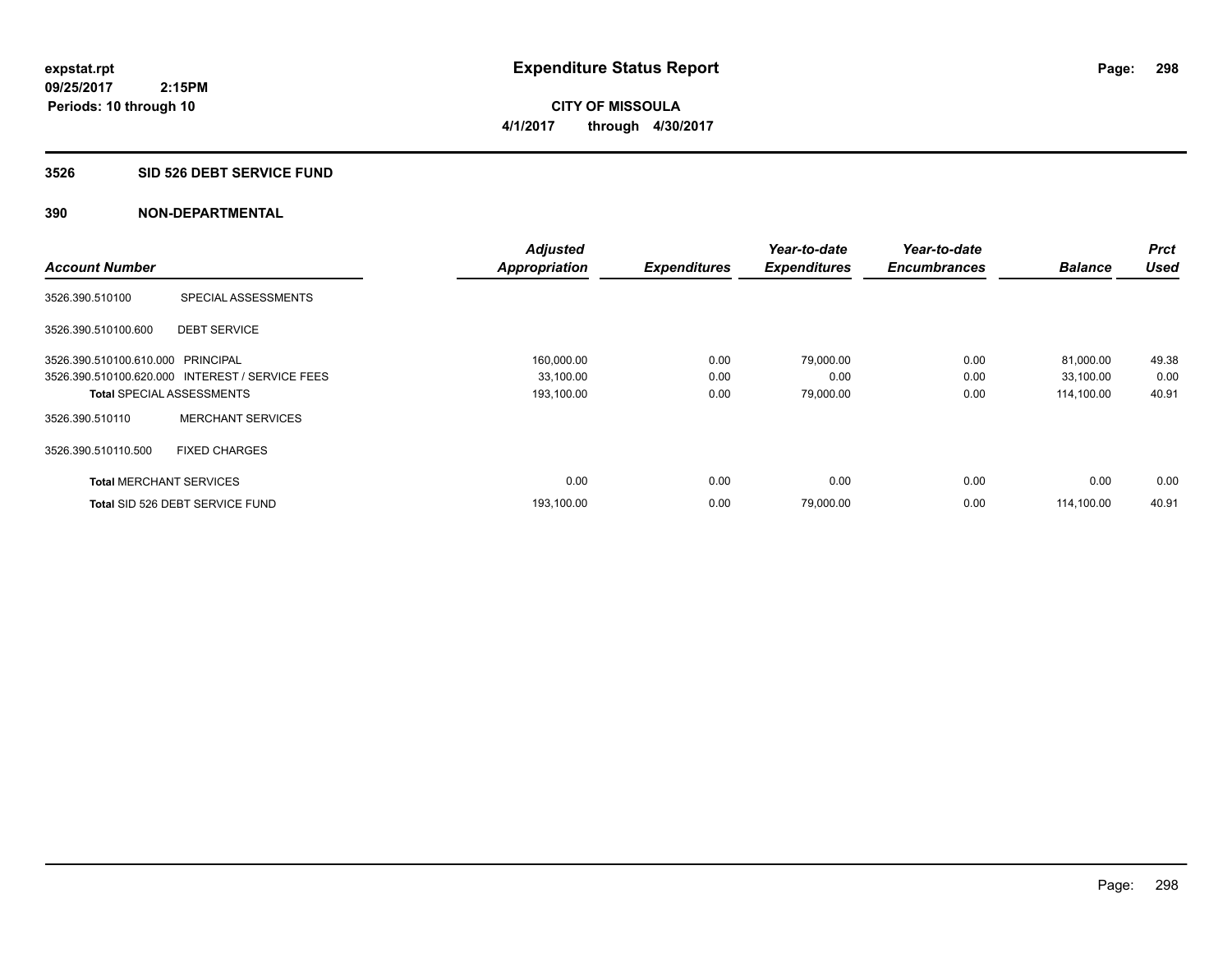# **CITY OF MISSOULA 4/1/2017 through 4/30/2017**

# **3527 SID 527 DEBT SERVICE FUND**

**000 \*\*\* Title Not Found \*\*\***

| <b>Account Number</b>         |                         | <b>Adjusted</b><br>Appropriation | <b>Expenditures</b> | Year-to-date<br><b>Expenditures</b> | Year-to-date<br><b>Encumbrances</b> | <b>Balance</b> | <b>Prct</b><br>Used |
|-------------------------------|-------------------------|----------------------------------|---------------------|-------------------------------------|-------------------------------------|----------------|---------------------|
| 3527.000.520100               | *** Title Not Found *** |                                  |                     |                                     |                                     |                |                     |
| 3527.000.520100.800           | OTHER OBJECTS           |                                  |                     |                                     |                                     |                |                     |
| Total *** Title Not Found *** |                         | 0.00                             | 0.00                | 0.00                                | 0.00                                | 0.00           | 0.00                |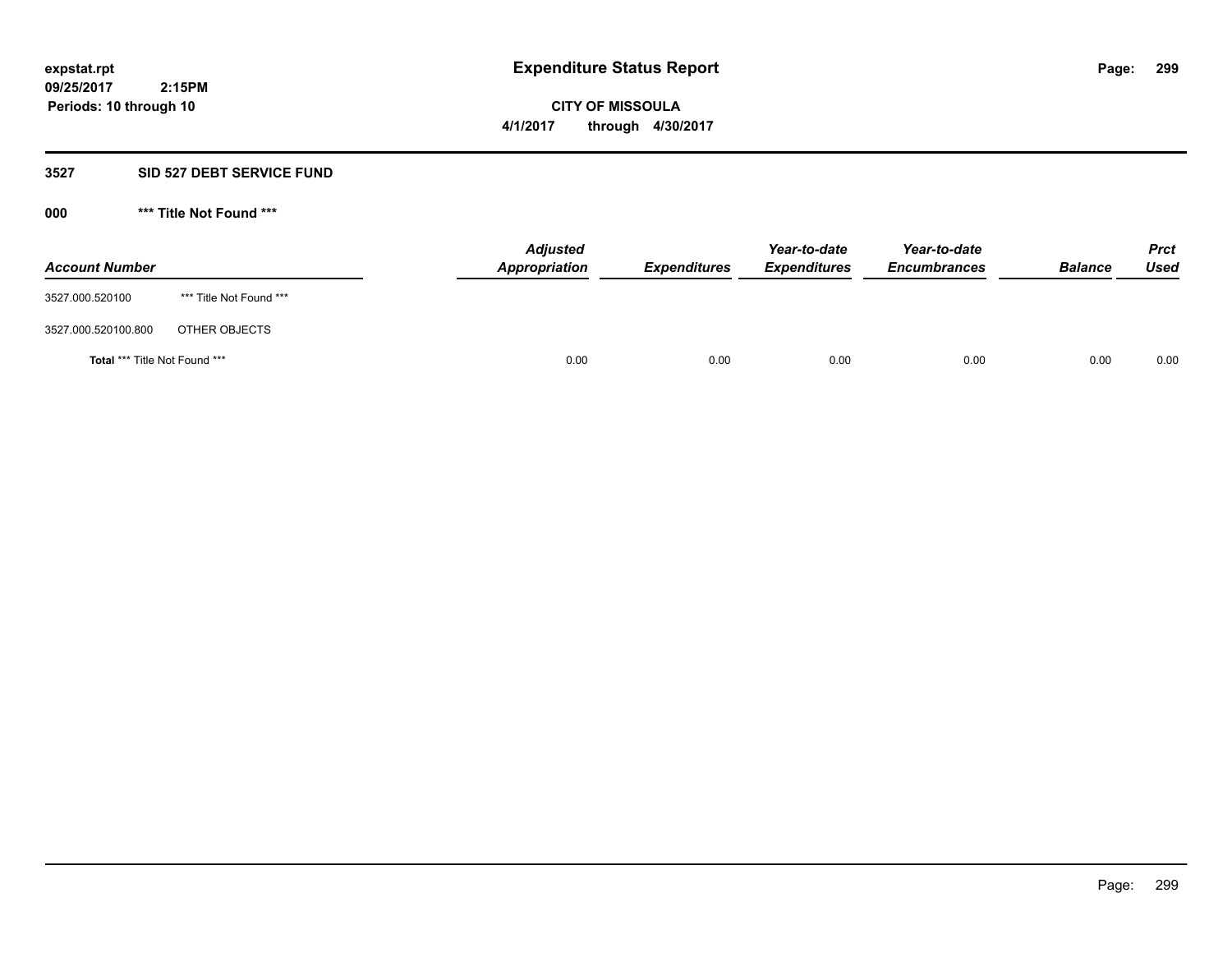**Periods: 10 through 10**

**CITY OF MISSOULA 4/1/2017 through 4/30/2017**

#### **3527 SID 527 DEBT SERVICE FUND**

| <b>Account Number</b> |                                  | <b>Adjusted</b><br><b>Appropriation</b> | <b>Expenditures</b> | Year-to-date<br><b>Expenditures</b> | Year-to-date<br><b>Encumbrances</b> | <b>Balance</b> | <b>Prct</b><br><b>Used</b> |
|-----------------------|----------------------------------|-----------------------------------------|---------------------|-------------------------------------|-------------------------------------|----------------|----------------------------|
| 3527.390.510100       | SPECIAL ASSESSMENTS              |                                         |                     |                                     |                                     |                |                            |
| 3527.390.510100.600   | <b>DEBT SERVICE</b>              |                                         |                     |                                     |                                     |                |                            |
|                       | <b>Total SPECIAL ASSESSMENTS</b> | 0.00                                    | 0.00                | 0.00                                | 0.00                                | 0.00           | 0.00                       |
| 3527.390.510110       | <b>MERCHANT SERVICES</b>         |                                         |                     |                                     |                                     |                |                            |
| 3527.390.510110.500   | <b>FIXED CHARGES</b>             |                                         |                     |                                     |                                     |                |                            |
|                       | <b>Total MERCHANT SERVICES</b>   | 0.00                                    | 0.00                | 0.00                                | 0.00                                | 0.00           | 0.00                       |
|                       | Total SID 527 DEBT SERVICE FUND  | 0.00                                    | 0.00                | 0.00                                | 0.00                                | 0.00           | 0.00                       |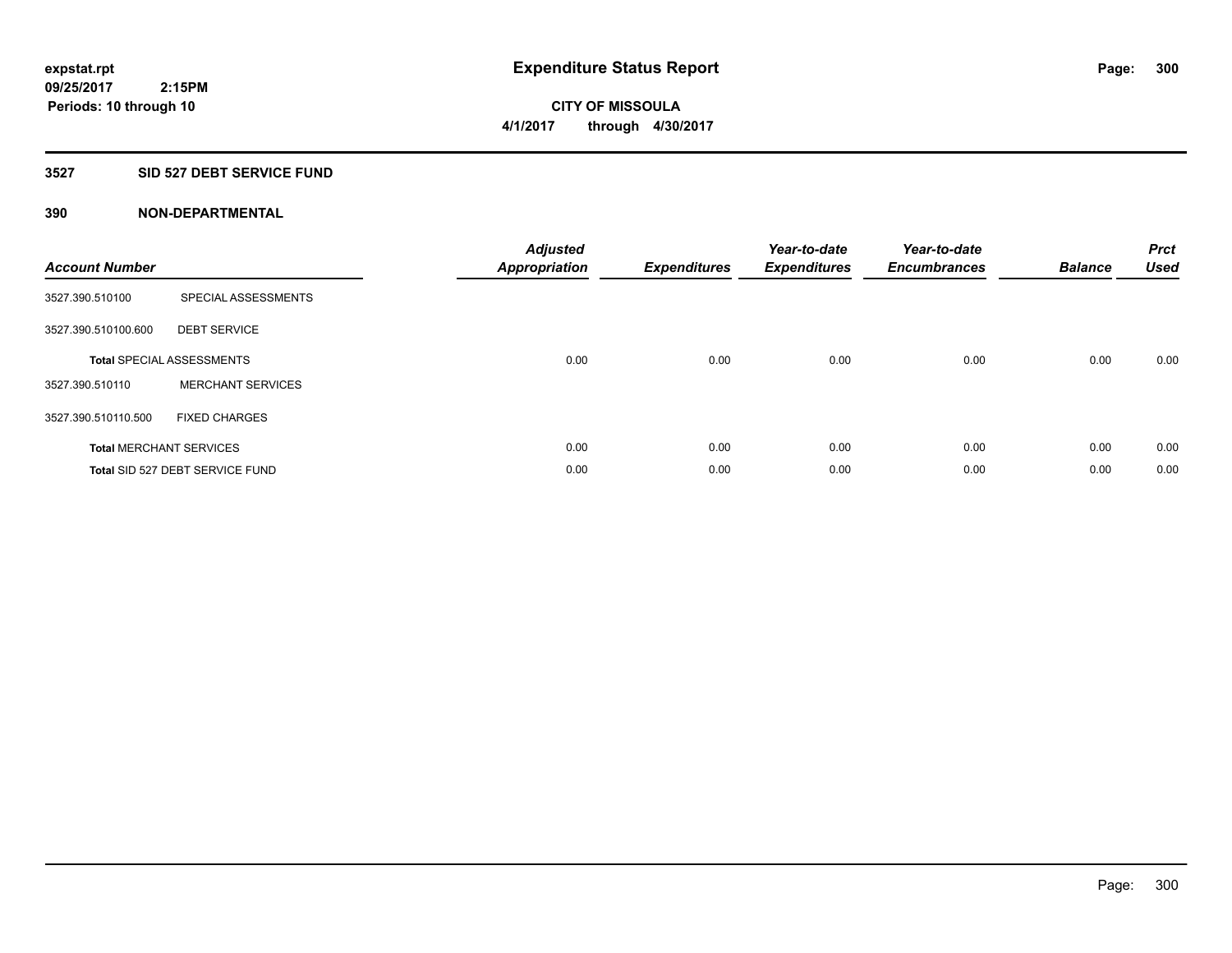**CITY OF MISSOULA 4/1/2017 through 4/30/2017**

# **3530 SID 530 DEBT SERVICE FUND**

| <b>Account Number</b>          |                                            | <b>Adjusted</b><br><b>Appropriation</b> | <b>Expenditures</b> | Year-to-date<br><b>Expenditures</b> | Year-to-date<br><b>Encumbrances</b> | <b>Balance</b> | <b>Prct</b><br><b>Used</b> |
|--------------------------------|--------------------------------------------|-----------------------------------------|---------------------|-------------------------------------|-------------------------------------|----------------|----------------------------|
| 3530.390.510100                | SPECIAL ASSESSMENTS                        |                                         |                     |                                     |                                     |                |                            |
| 3530.390.510100.600            | <b>DEBT SERVICE</b>                        |                                         |                     |                                     |                                     |                |                            |
|                                | <b>Total SPECIAL ASSESSMENTS</b>           | 0.00                                    | 0.00                | 0.00                                | 0.00                                | 0.00           | 0.00                       |
| 3530.390.510110                | <b>MERCHANT SERVICES</b>                   |                                         |                     |                                     |                                     |                |                            |
| 3530.390.510110.500            | <b>FIXED CHARGES</b>                       |                                         |                     |                                     |                                     |                |                            |
| <b>Total MERCHANT SERVICES</b> |                                            | 0.00                                    | 0.00                | 0.00                                | 0.00                                | 0.00           | 0.00                       |
| 3530.390.521000                | INTERFUND OPERATING TRANSFERS              |                                         |                     |                                     |                                     |                |                            |
| 3530.390.521000.800            | OTHER OBJECTS                              |                                         |                     |                                     |                                     |                |                            |
|                                | <b>Total INTERFUND OPERATING TRANSFERS</b> | 0.00                                    | 0.00                | 0.00                                | 0.00                                | 0.00           | 0.00                       |
|                                | Total SID 530 DEBT SERVICE FUND            | 0.00                                    | 0.00                | 0.00                                | 0.00                                | 0.00           | 0.00                       |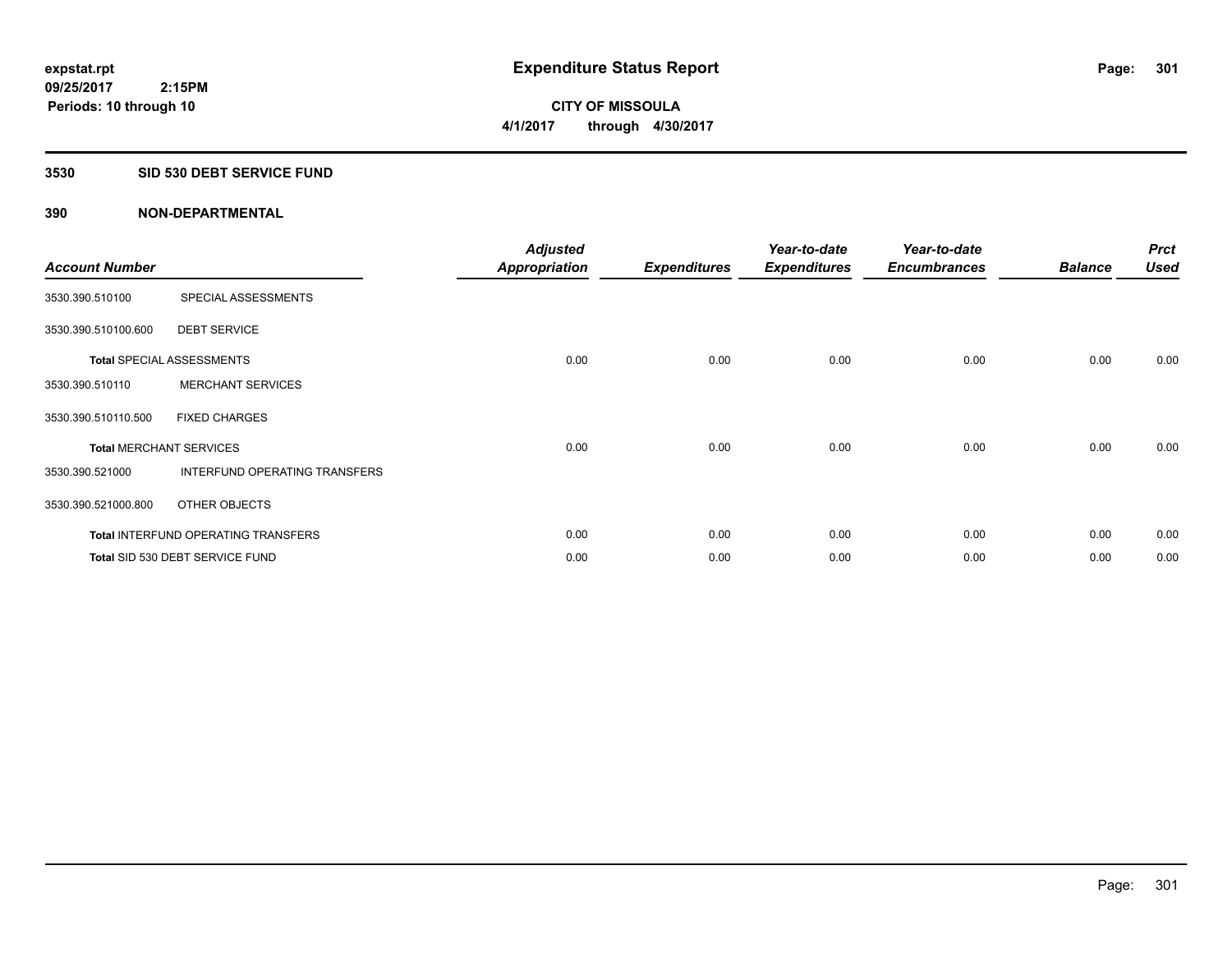**CITY OF MISSOULA 4/1/2017 through 4/30/2017**

# **3531 SID 531 HICKORY ST CALMING**

| <b>Account Number</b> |                                            | <b>Adjusted</b><br>Appropriation | <b>Expenditures</b> | Year-to-date<br><b>Expenditures</b> | Year-to-date<br><b>Encumbrances</b> | <b>Balance</b> | <b>Prct</b><br><b>Used</b> |
|-----------------------|--------------------------------------------|----------------------------------|---------------------|-------------------------------------|-------------------------------------|----------------|----------------------------|
| 3531.390.510110       | <b>MERCHANT SERVICES</b>                   |                                  |                     |                                     |                                     |                |                            |
| 3531.390.510110.500   | <b>FIXED CHARGES</b>                       |                                  |                     |                                     |                                     |                |                            |
|                       | <b>Total MERCHANT SERVICES</b>             | 0.00                             | 0.00                | 0.00                                | 0.00                                | 0.00           | 0.00                       |
| 3531.390.521000       | INTERFUND OPERATING TRANSFERS              |                                  |                     |                                     |                                     |                |                            |
| 3531.390.521000.800   | OTHER OBJECTS                              |                                  |                     |                                     |                                     |                |                            |
|                       | <b>Total INTERFUND OPERATING TRANSFERS</b> | 0.00                             | 0.00                | 0.00                                | 0.00                                | 0.00           | 0.00                       |
|                       | <b>Total SID 531 HICKORY ST CALMING</b>    | 0.00                             | 0.00                | 0.00                                | 0.00                                | 0.00           | 0.00                       |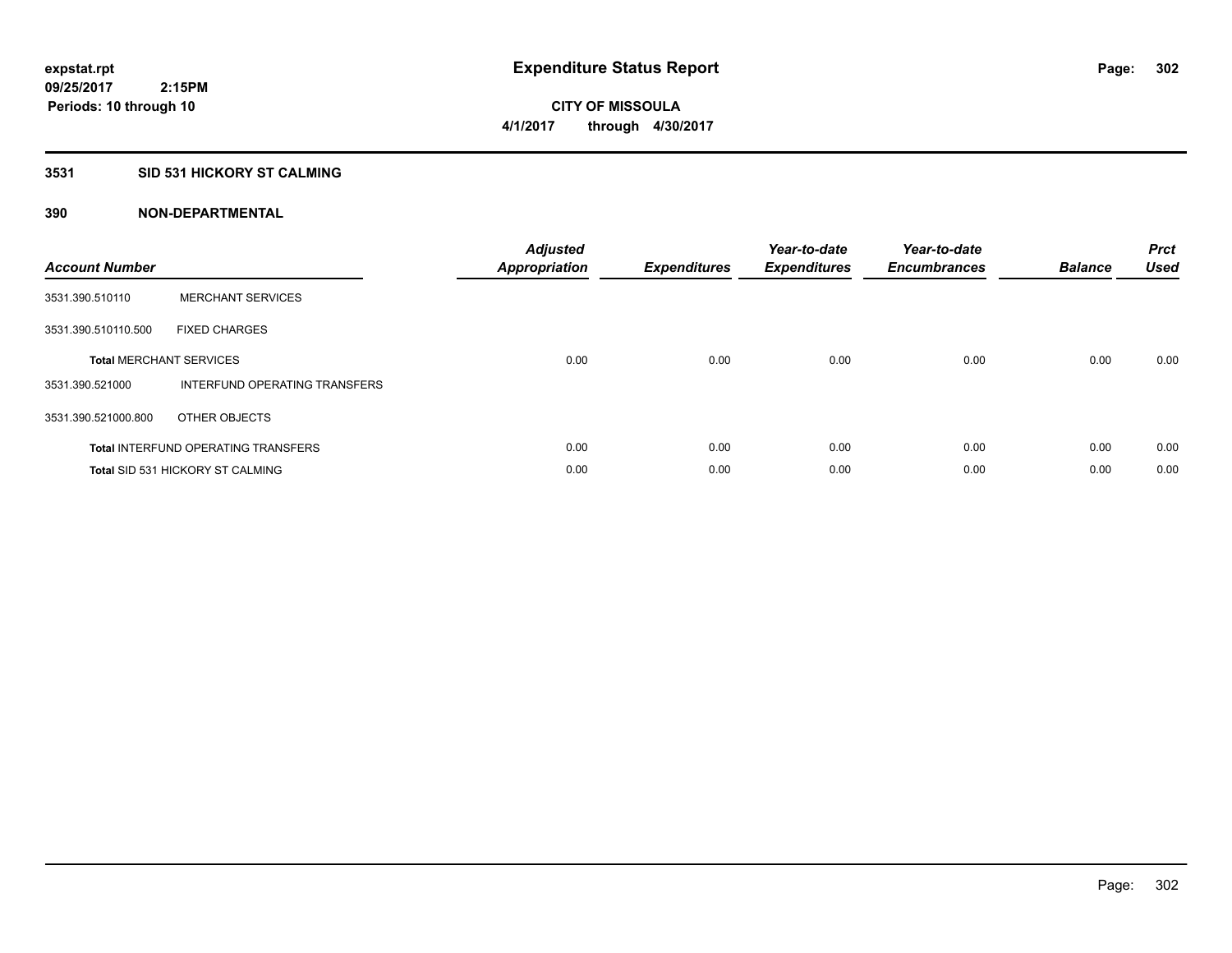**CITY OF MISSOULA 4/1/2017 through 4/30/2017**

#### **3532 SID 532 DEBT SERVICE FUND**

| <b>Account Number</b>             |                                                 | <b>Adjusted</b><br><b>Appropriation</b> | <b>Expenditures</b> | Year-to-date<br><b>Expenditures</b> | Year-to-date<br><b>Encumbrances</b> | <b>Balance</b> | <b>Prct</b><br><b>Used</b> |
|-----------------------------------|-------------------------------------------------|-----------------------------------------|---------------------|-------------------------------------|-------------------------------------|----------------|----------------------------|
| 3532.390.510100                   | SPECIAL ASSESSMENTS                             |                                         |                     |                                     |                                     |                |                            |
| 3532.390.510100.600               | <b>DEBT SERVICE</b>                             |                                         |                     |                                     |                                     |                |                            |
| 3532.390.510100.610.000 PRINCIPAL |                                                 | 30,000.00                               | 0.00                | 0.00                                | 0.00                                | 30,000.00      | 0.00                       |
|                                   | 3532.390.510100.620.000 INTEREST / SERVICE FEES | 10,633.00                               | 0.00                | 5,666.25                            | 0.00                                | 4,966.75       | 53.29                      |
| <b>Total SPECIAL ASSESSMENTS</b>  |                                                 | 40,633.00                               | 0.00                | 5,666.25                            | 0.00                                | 34,966.75      | 13.94                      |
| 3532.390.510110                   | <b>MERCHANT SERVICES</b>                        |                                         |                     |                                     |                                     |                |                            |
| 3532.390.510110.500               | <b>FIXED CHARGES</b>                            |                                         |                     |                                     |                                     |                |                            |
| <b>Total FIXED CHARGES</b>        |                                                 | 0.00                                    | 0.00                | 0.00                                | 0.00                                | 0.00           | 0.00                       |
| <b>Total MERCHANT SERVICES</b>    |                                                 | 0.00                                    | 0.00                | 0.00                                | 0.00                                | 0.00           | 0.00                       |
|                                   | Total SID 532 DEBT SERVICE FUND                 | 40,633.00                               | 0.00                | 5,666.25                            | 0.00                                | 34,966.75      | 13.94                      |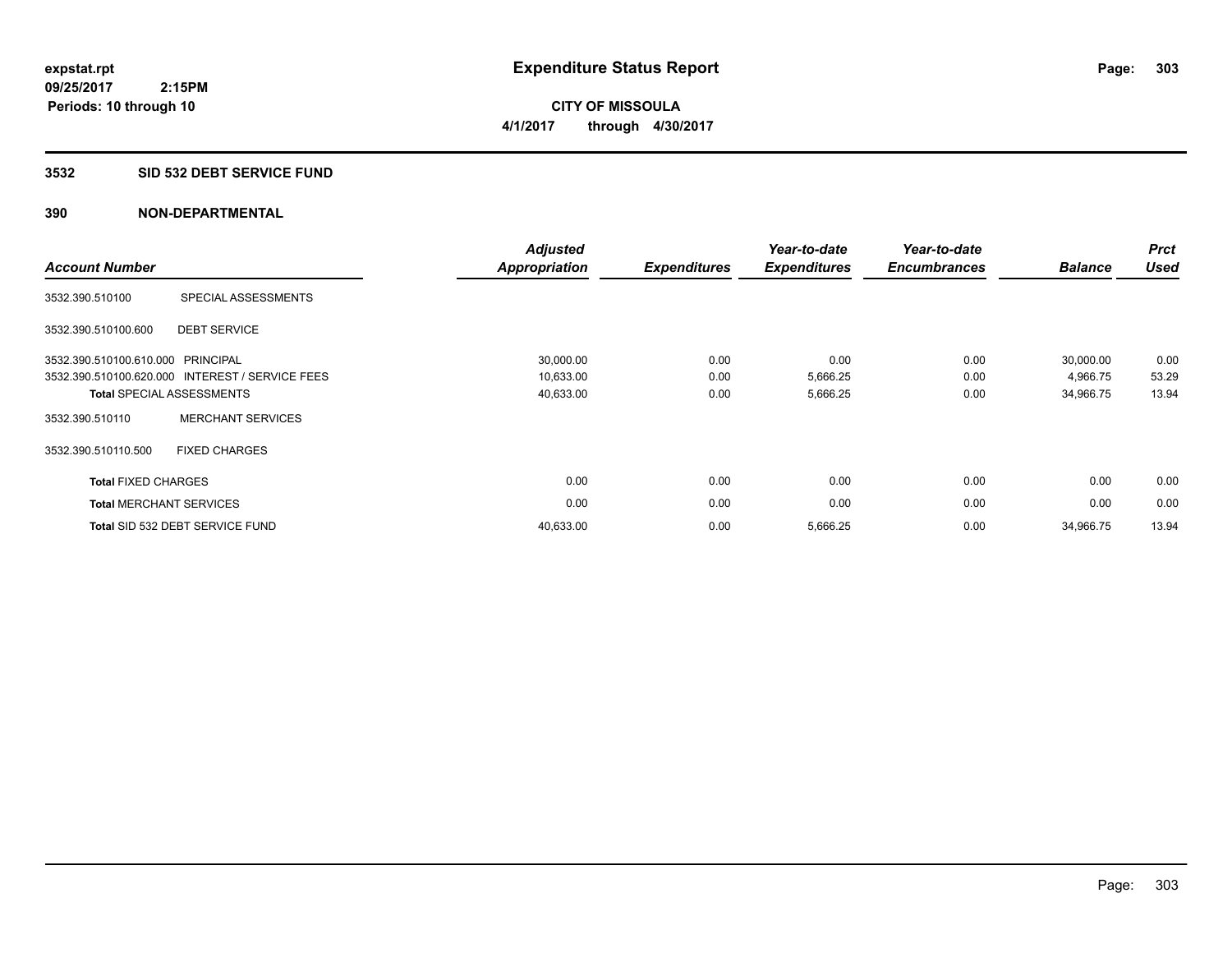**CITY OF MISSOULA 4/1/2017 through 4/30/2017**

# **3533 GILBERT ST SEWER SID DEBT FUND**

# **330 WASTEWATER**

| <b>Account Number</b>   |                          | <b>Adjusted</b><br>Appropriation | <b>Expenditures</b> | Year-to-date<br><b>Expenditures</b> | Year-to-date<br><b>Encumbrances</b> | <b>Balance</b> | <b>Prct</b><br>Used |
|-------------------------|--------------------------|----------------------------------|---------------------|-------------------------------------|-------------------------------------|----------------|---------------------|
| 3533.330.510110         | <b>MERCHANT SERVICES</b> |                                  |                     |                                     |                                     |                |                     |
| 3533.330.510110.500     | <b>FIXED CHARGES</b>     |                                  |                     |                                     |                                     |                |                     |
| <b>Total WASTEWATER</b> |                          | 0.00                             | 0.00                | 0.00                                | 0.00                                | 0.00           | 0.00                |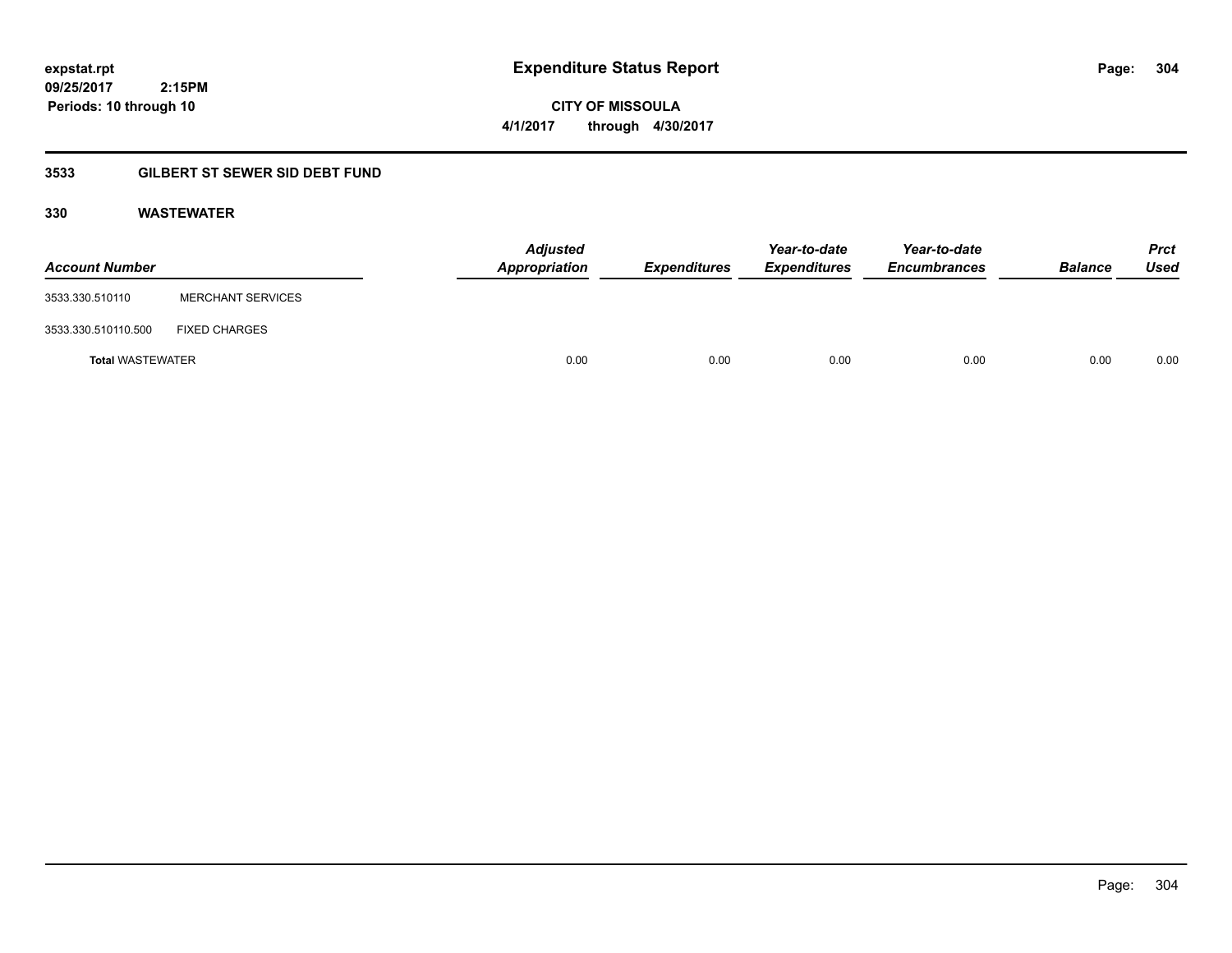**305**

**09/25/2017 2:15PM Periods: 10 through 10**

**CITY OF MISSOULA 4/1/2017 through 4/30/2017**

# **3533 GILBERT ST SEWER SID DEBT FUND**

| <b>Account Number</b>             |                                                 | <b>Adjusted</b><br>Appropriation | <b>Expenditures</b> | Year-to-date<br><b>Expenditures</b> | Year-to-date<br><b>Encumbrances</b> | <b>Balance</b> | <b>Prct</b><br>Used |
|-----------------------------------|-------------------------------------------------|----------------------------------|---------------------|-------------------------------------|-------------------------------------|----------------|---------------------|
| 3533.390.510100                   | SPECIAL ASSESSMENTS                             |                                  |                     |                                     |                                     |                |                     |
| 3533.390.510100.500               | <b>FIXED CHARGES</b>                            |                                  |                     |                                     |                                     |                |                     |
| <b>Total FIXED CHARGES</b>        |                                                 | 0.00                             | 0.00                | 0.00                                | 0.00                                | 0.00           | 0.00                |
| 3533.390.510100.600               | <b>DEBT SERVICE</b>                             |                                  |                     |                                     |                                     |                |                     |
| 3533.390.510100.610.000 PRINCIPAL |                                                 | 12,000.00                        | 0.00                | 6,000.00                            | 0.00                                | 6,000.00       | 50.00               |
|                                   | 3533.390.510100.620.000 INTEREST / SERVICE FEES | 4,875.00                         | 0.00                | 2,493.75                            | 0.00                                | 2,381.25       | 51.15               |
|                                   | <b>Total SPECIAL ASSESSMENTS</b>                | 16,875.00                        | 0.00                | 8,493.75                            | 0.00                                | 8,381.25       | 50.33               |
| 3533.390.510110                   | <b>MERCHANT SERVICES</b>                        |                                  |                     |                                     |                                     |                |                     |
| 3533.390.510110.500               | <b>FIXED CHARGES</b>                            |                                  |                     |                                     |                                     |                |                     |
| <b>Total MERCHANT SERVICES</b>    |                                                 | 0.00                             | 0.00                | 0.00                                | 0.00                                | 0.00           | 0.00                |
| 3533.390.521000                   | <b>INTERFUND OPERATING TRANSFERS</b>            |                                  |                     |                                     |                                     |                |                     |
| 3533.390.521000.800               | OTHER OBJECTS                                   |                                  |                     |                                     |                                     |                |                     |
|                                   | <b>Total INTERFUND OPERATING TRANSFERS</b>      | 0.00                             | 0.00                | 0.00                                | 0.00                                | 0.00           | 0.00                |
|                                   | <b>Total GILBERT ST SEWER SID DEBT FUND</b>     | 16,875.00                        | 0.00                | 8,493.75                            | 0.00                                | 8,381.25       | 50.33               |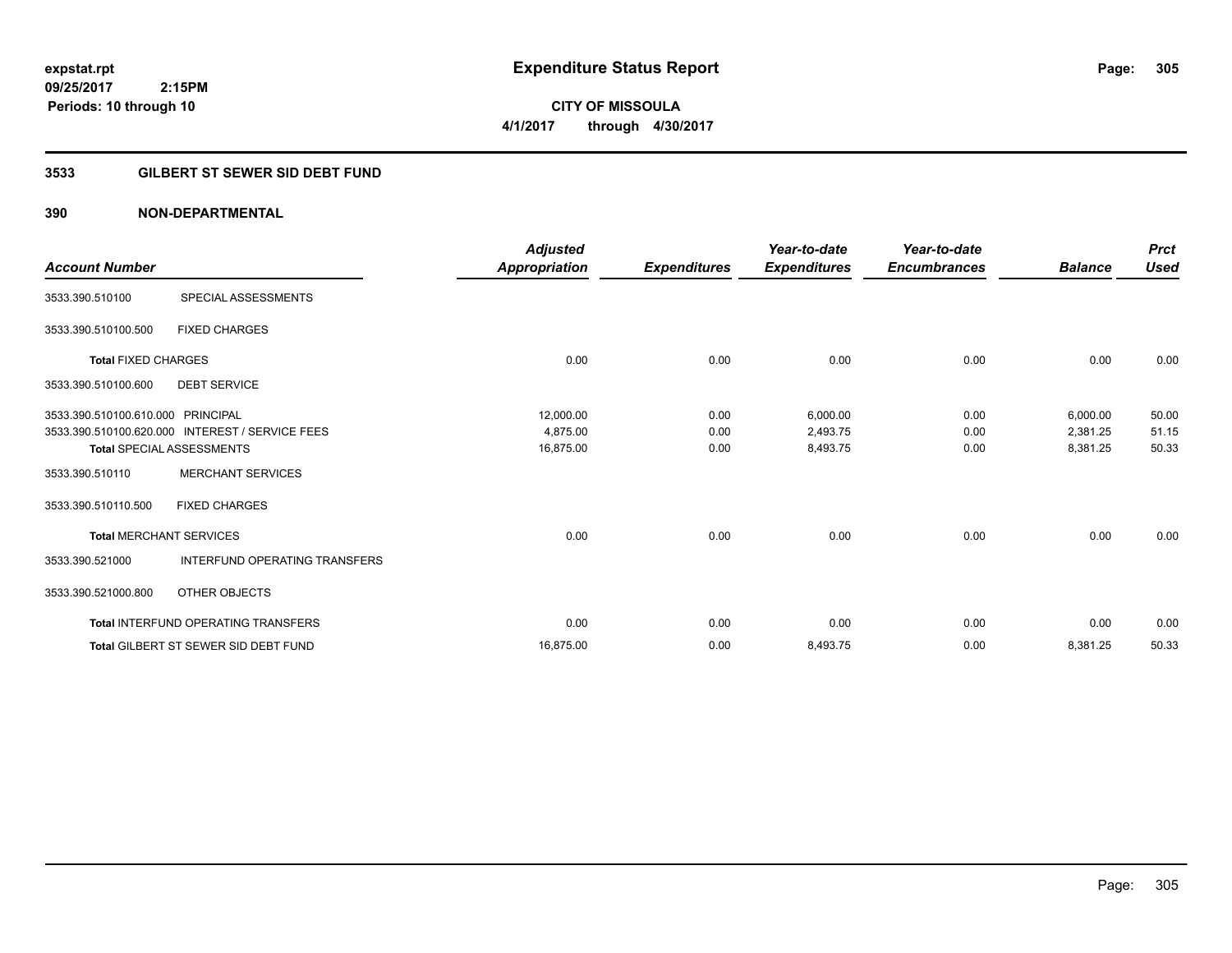**306**

**09/25/2017 2:15PM Periods: 10 through 10**

**CITY OF MISSOULA 4/1/2017 through 4/30/2017**

# **3534 LINCOLNWOOD SEWER PHASE I**

| <b>Account Number</b>          |                                                 | <b>Adjusted</b><br>Appropriation | <b>Expenditures</b> | Year-to-date<br><b>Expenditures</b> | Year-to-date<br><b>Encumbrances</b> | <b>Balance</b> | <b>Prct</b><br><b>Used</b> |
|--------------------------------|-------------------------------------------------|----------------------------------|---------------------|-------------------------------------|-------------------------------------|----------------|----------------------------|
| 3534.390.510100                | SPECIAL ASSESSMENTS                             |                                  |                     |                                     |                                     |                |                            |
| 3534.390.510100.600            | <b>DEBT SERVICE</b>                             |                                  |                     |                                     |                                     |                |                            |
| 3534.390.510100.610.000        | <b>PRINCIPAL</b>                                | 12,000.00                        | 0.00                | 6,000.00                            | 0.00                                | 6,000.00       | 50.00                      |
|                                | 3534.390.510100.620.000 INTEREST / SERVICE FEES | 5,513.00                         | 0.00                | 2,812.50                            | 0.00                                | 2,700.50       | 51.02                      |
|                                | <b>Total SPECIAL ASSESSMENTS</b>                | 17,513.00                        | 0.00                | 8,812.50                            | 0.00                                | 8,700.50       | 50.32                      |
| 3534.390.510110                | <b>MERCHANT SERVICES</b>                        |                                  |                     |                                     |                                     |                |                            |
| 3534.390.510110.500            | <b>FIXED CHARGES</b>                            |                                  |                     |                                     |                                     |                |                            |
| <b>Total FIXED CHARGES</b>     |                                                 | 0.00                             | 0.00                | 0.00                                | 0.00                                | 0.00           | 0.00                       |
| <b>Total MERCHANT SERVICES</b> |                                                 | 0.00                             | 0.00                | 0.00                                | 0.00                                | 0.00           | 0.00                       |
|                                | Total LINCOLNWOOD SEWER PHASE I                 | 17,513.00                        | 0.00                | 8,812.50                            | 0.00                                | 8,700.50       | 50.32                      |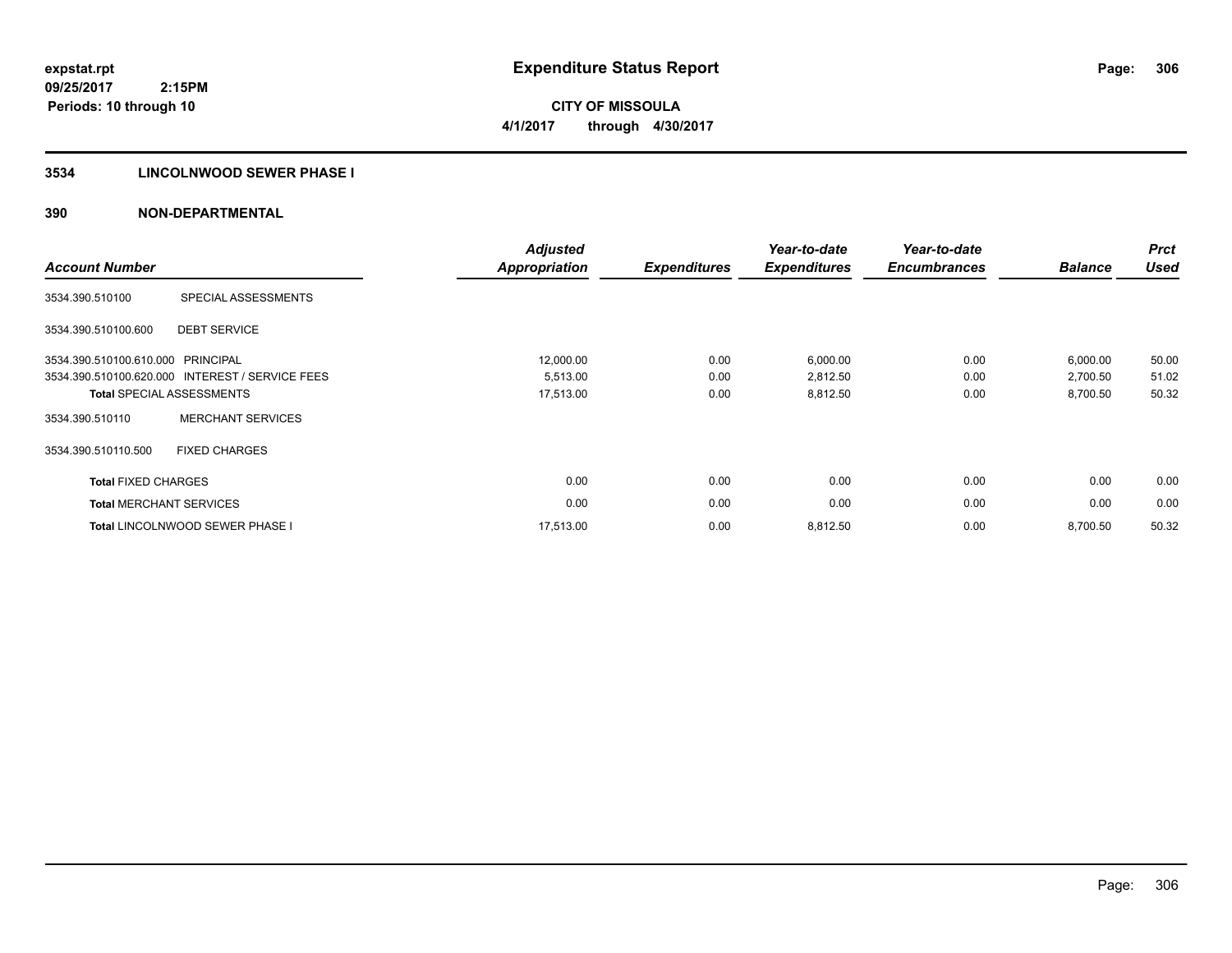**CITY OF MISSOULA 4/1/2017 through 4/30/2017**

# **3535 SLANT STREET TRAFFIC CALMING**

| <b>Account Number</b> |                                            | <b>Adjusted</b><br>Appropriation | <b>Expenditures</b> | Year-to-date<br><b>Expenditures</b> | Year-to-date<br><b>Encumbrances</b> | <b>Balance</b> | <b>Prct</b><br><b>Used</b> |
|-----------------------|--------------------------------------------|----------------------------------|---------------------|-------------------------------------|-------------------------------------|----------------|----------------------------|
| 3535.390.510110       | <b>MERCHANT SERVICES</b>                   |                                  |                     |                                     |                                     |                |                            |
| 3535.390.510110.500   | <b>FIXED CHARGES</b>                       |                                  |                     |                                     |                                     |                |                            |
|                       | <b>Total MERCHANT SERVICES</b>             | 0.00                             | 0.00                | 0.00                                | 0.00                                | 0.00           | 0.00                       |
| 3535.390.521000       | INTERFUND OPERATING TRANSFERS              |                                  |                     |                                     |                                     |                |                            |
| 3535.390.521000.800   | OTHER OBJECTS                              |                                  |                     |                                     |                                     |                |                            |
|                       | <b>Total INTERFUND OPERATING TRANSFERS</b> | 0.00                             | 0.00                | 0.00                                | 0.00                                | 0.00           | 0.00                       |
|                       | <b>Total SLANT STREET TRAFFIC CALMING</b>  | 0.00                             | 0.00                | 0.00                                | 0.00                                | 0.00           | 0.00                       |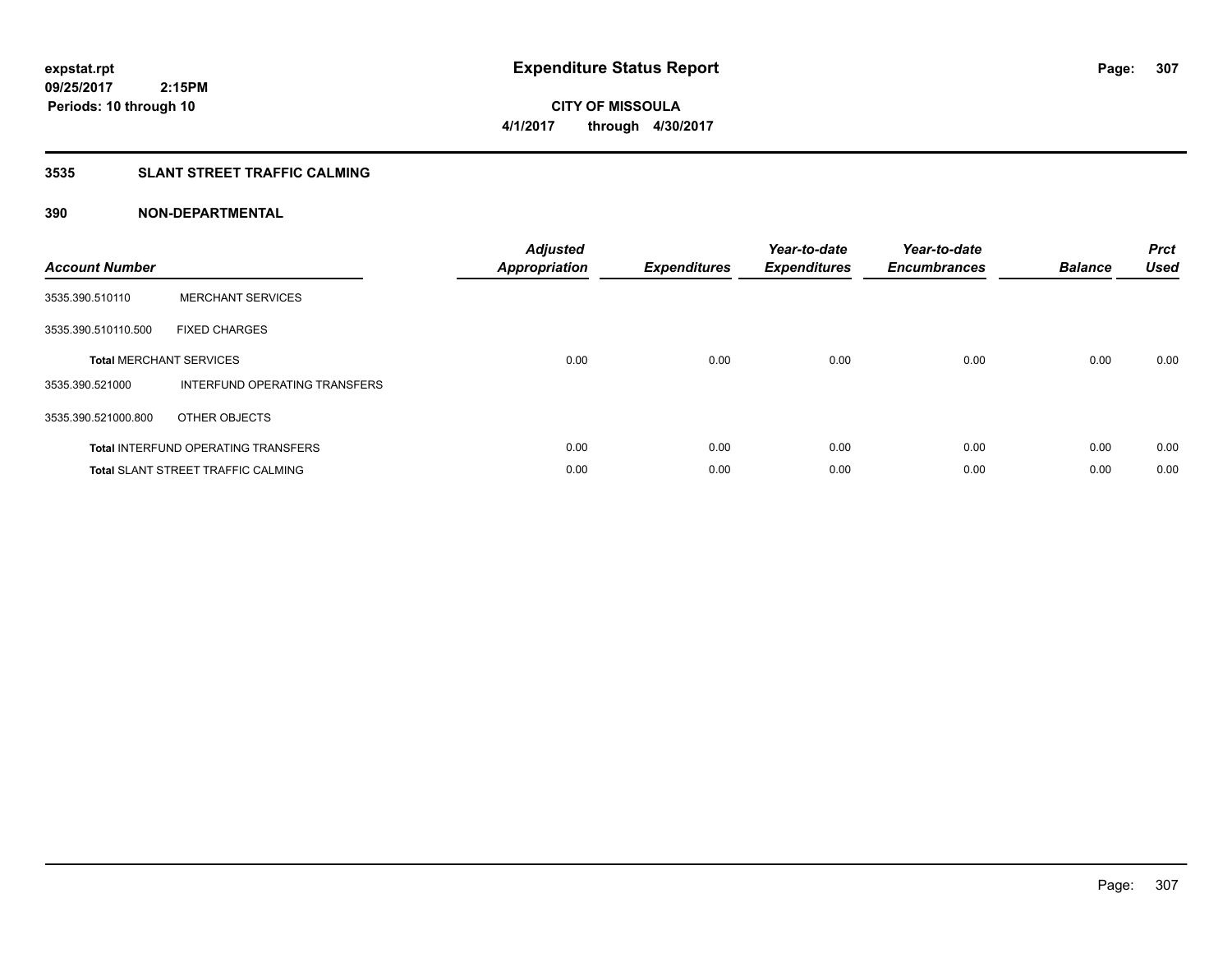**CITY OF MISSOULA 4/1/2017 through 4/30/2017**

#### **3536 LINCOLNWOOD SEWER PHASE II**

| <b>Account Number</b>             |                                                 | <b>Adjusted</b><br><b>Appropriation</b> | <b>Expenditures</b> | Year-to-date<br><b>Expenditures</b> | Year-to-date<br><b>Encumbrances</b> | <b>Balance</b> | <b>Prct</b><br><b>Used</b> |
|-----------------------------------|-------------------------------------------------|-----------------------------------------|---------------------|-------------------------------------|-------------------------------------|----------------|----------------------------|
| 3536.390.510100                   | SPECIAL ASSESSMENTS                             |                                         |                     |                                     |                                     |                |                            |
| 3536.390.510100.600               | <b>DEBT SERVICE</b>                             |                                         |                     |                                     |                                     |                |                            |
| 3536.390.510100.610.000 PRINCIPAL |                                                 | 22,000.00                               | 0.00                | 11,000.00                           | 0.00                                | 11,000.00      | 50.00                      |
|                                   | 3536.390.510100.620.000 INTEREST / SERVICE FEES | 9,544.00                                | 0.00                | 4,875.00                            | 0.00                                | 4,669.00       | 51.08                      |
|                                   | <b>Total SPECIAL ASSESSMENTS</b>                | 31,544.00                               | 0.00                | 15,875.00                           | 0.00                                | 15,669.00      | 50.33                      |
| 3536.390.510110                   | <b>MERCHANT SERVICES</b>                        |                                         |                     |                                     |                                     |                |                            |
| 3536.390.510110.500               | <b>FIXED CHARGES</b>                            |                                         |                     |                                     |                                     |                |                            |
| <b>Total FIXED CHARGES</b>        |                                                 | 0.00                                    | 0.00                | 0.00                                | 0.00                                | 0.00           | 0.00                       |
| <b>Total MERCHANT SERVICES</b>    |                                                 | 0.00                                    | 0.00                | 0.00                                | 0.00                                | 0.00           | 0.00                       |
|                                   | Total LINCOLNWOOD SEWER PHASE II                | 31,544.00                               | 0.00                | 15,875.00                           | 0.00                                | 15,669.00      | 50.33                      |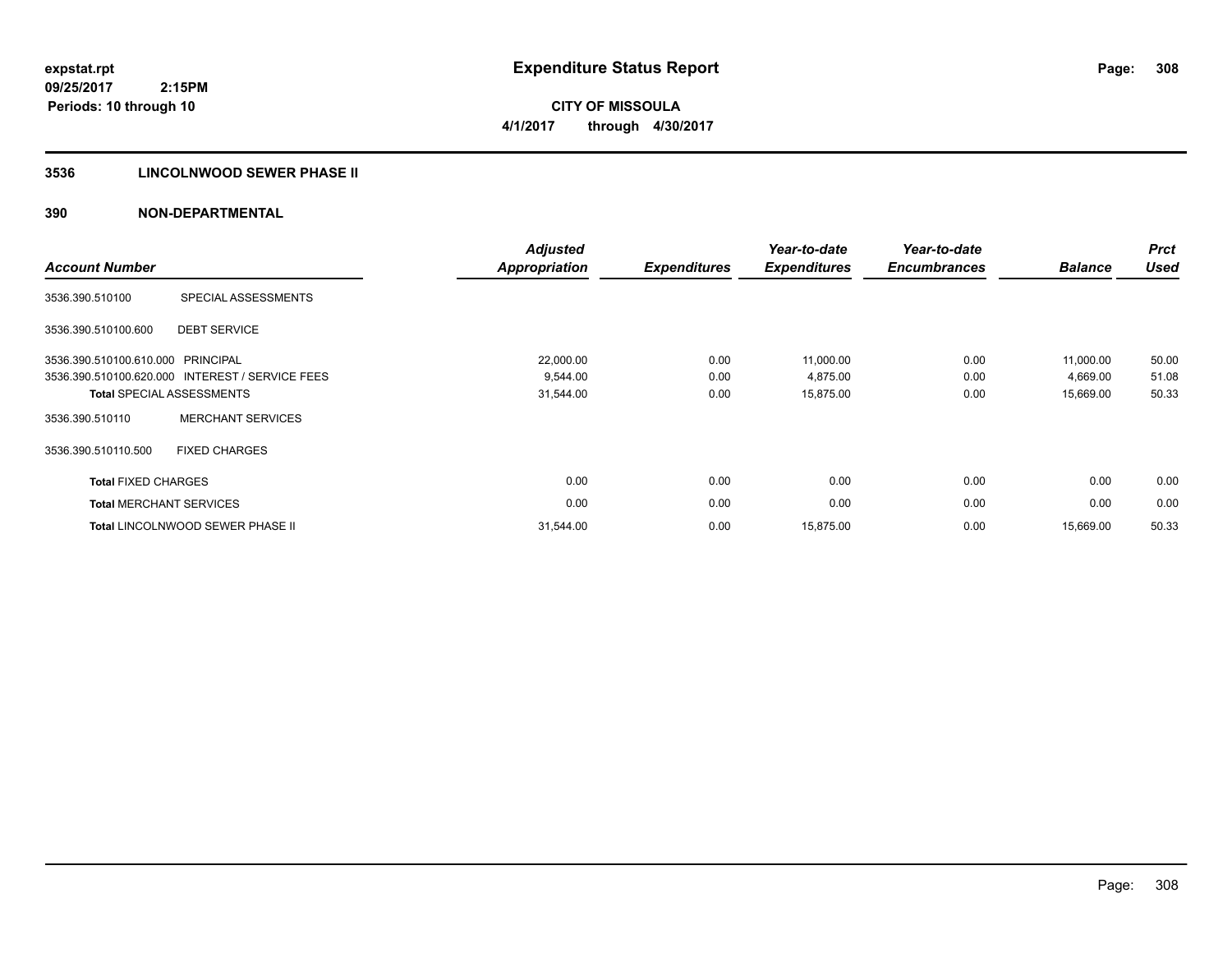# **CITY OF MISSOULA 4/1/2017 through 4/30/2017**

# **3539 SOUTH 4TH STREET W TRAFFIC**

| <b>Account Number</b> |                                            | <b>Adjusted</b><br>Appropriation | <b>Expenditures</b> | Year-to-date<br><b>Expenditures</b> | Year-to-date<br><b>Encumbrances</b> | <b>Balance</b> | <b>Prct</b><br><b>Used</b> |
|-----------------------|--------------------------------------------|----------------------------------|---------------------|-------------------------------------|-------------------------------------|----------------|----------------------------|
| 3539.390.510110       | <b>MERCHANT SERVICES</b>                   |                                  |                     |                                     |                                     |                |                            |
| 3539.390.510110.500   | <b>FIXED CHARGES</b>                       |                                  |                     |                                     |                                     |                |                            |
|                       | <b>Total MERCHANT SERVICES</b>             | 0.00                             | 0.00                | 0.00                                | 0.00                                | 0.00           | 0.00                       |
| 3539.390.521000       | INTERFUND OPERATING TRANSFERS              |                                  |                     |                                     |                                     |                |                            |
| 3539.390.521000.800   | OTHER OBJECTS                              |                                  |                     |                                     |                                     |                |                            |
|                       | <b>Total INTERFUND OPERATING TRANSFERS</b> | 0.00                             | 0.00                | 0.00                                | 0.00                                | 0.00           | 0.00                       |
|                       | <b>Total SOUTH 4TH STREET W TRAFFIC</b>    | 0.00                             | 0.00                | 0.00                                | 0.00                                | 0.00           | 0.00                       |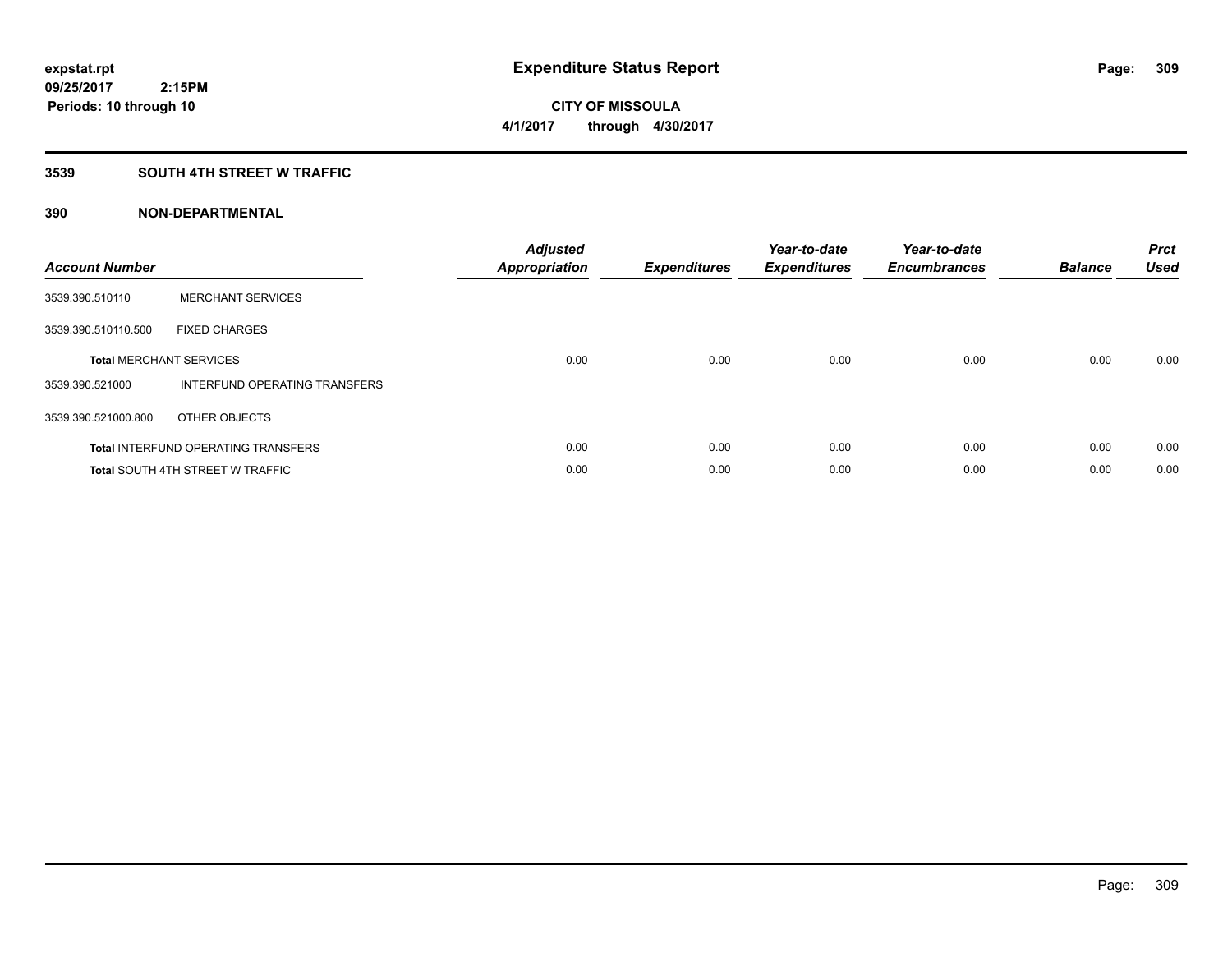**310**

**09/25/2017 2:15PM Periods: 10 through 10**

**CITY OF MISSOULA 4/1/2017 through 4/30/2017**

#### **3540 SID 540 DEBT SERVICE FUND**

|                                                 | Adjusted      |                     | Year-to-date        | Year-to-date        |                | <b>Prct</b> |
|-------------------------------------------------|---------------|---------------------|---------------------|---------------------|----------------|-------------|
| <b>Account Number</b>                           | Appropriation | <b>Expenditures</b> | <b>Expenditures</b> | <b>Encumbrances</b> | <b>Balance</b> | <b>Used</b> |
| SPECIAL ASSESSMENTS<br>3540.390.510100          |               |                     |                     |                     |                |             |
| PURCHASED SERVICES<br>3540.390.510100.300       |               |                     |                     |                     |                |             |
| 3540.390.510100.350.000 PROFESSIONAL SERVICES   | 0.00          | 0.00                | 350.00              | 0.00                | $-350.00$      | 0.00        |
| <b>Total PURCHASED SERVICES</b>                 | 0.00          | 0.00                | 350.00              | 0.00                | $-350.00$      | 0.00        |
| 3540.390.510100.600<br><b>DEBT SERVICE</b>      |               |                     |                     |                     |                |             |
| 3540.390.510100.610.000 PRINCIPAL               | 75,000.00     | 0.00                | 0.00                | 0.00                | 75,000.00      | 0.00        |
| 3540.390.510100.620.000 INTEREST / SERVICE FEES | 45,903.00     | 0.00                | 22,951.25           | 0.00                | 22,951.75      | 50.00       |
| <b>Total DEBT SERVICE</b>                       | 120,903.00    | 0.00                | 22,951.25           | 0.00                | 97,951.75      | 18.98       |
| <b>Total SPECIAL ASSESSMENTS</b>                | 120,903.00    | 0.00                | 23,301.25           | 0.00                | 97,601.75      | 19.27       |
| <b>MERCHANT SERVICES</b><br>3540.390.510110     |               |                     |                     |                     |                |             |
| 3540.390.510110.500<br><b>FIXED CHARGES</b>     |               |                     |                     |                     |                |             |
| 3540.390.510110.550.000 MERCHANT SERVICE FEES   | 350.00        | 0.00                | 0.00                | 0.00                | 350.00         | 0.00        |
| <b>Total MERCHANT SERVICES</b>                  | 350.00        | 0.00                | 0.00                | 0.00                | 350.00         | 0.00        |
| Total SID 540 DEBT SERVICE FUND                 | 121,253.00    | 0.00                | 23,301.25           | 0.00                | 97,951.75      | 19.22       |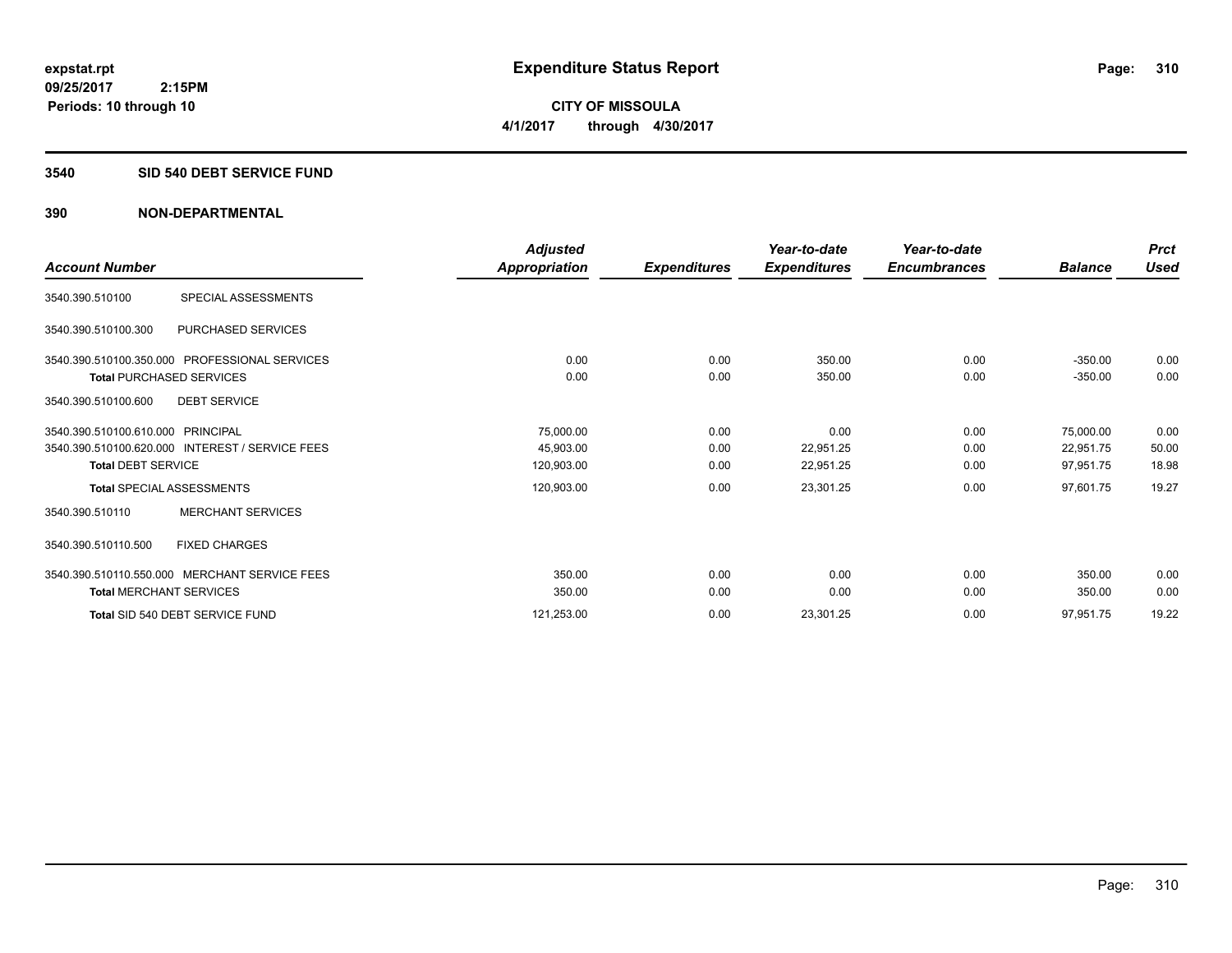**CITY OF MISSOULA 4/1/2017 through 4/30/2017**

#### **3541 SID 541 DEBT SERVICE**

| <b>Account Number</b>             |                                               | <b>Adjusted</b><br><b>Appropriation</b> | <b>Expenditures</b> | Year-to-date<br><b>Expenditures</b> | Year-to-date<br><b>Encumbrances</b> | <b>Balance</b> | <b>Prct</b><br><b>Used</b> |
|-----------------------------------|-----------------------------------------------|-----------------------------------------|---------------------|-------------------------------------|-------------------------------------|----------------|----------------------------|
| 3541.390.510100                   | SPECIAL ASSESSMENTS                           |                                         |                     |                                     |                                     |                |                            |
| 3541.390.510100.600               | <b>DEBT SERVICE</b>                           |                                         |                     |                                     |                                     |                |                            |
| 3541.390.510100.610.000 PRINCIPAL |                                               | 30,000.00                               | 0.00                | 0.00                                | 0.00                                | 30,000.00      | 0.00                       |
|                                   | 3541.390.510100.620.000 PINEVIEW PARK/INT     | 27,798.00                               | 0.00                | 14,198.75                           | 0.00                                | 13,599.25      | 51.08                      |
|                                   | <b>Total SPECIAL ASSESSMENTS</b>              | 57,798.00                               | 0.00                | 14,198.75                           | 0.00                                | 43,599.25      | 24.57                      |
| 3541.390.510110                   | <b>MERCHANT SERVICES</b>                      |                                         |                     |                                     |                                     |                |                            |
| 3541.390.510110.500               | <b>FIXED CHARGES</b>                          |                                         |                     |                                     |                                     |                |                            |
|                                   | 3541.390.510110.550.000 MERCHANT SERVICE FEES | 300.00                                  | 0.00                | 0.00                                | 0.00                                | 300.00         | 0.00                       |
| <b>Total MERCHANT SERVICES</b>    |                                               | 300.00                                  | 0.00                | 0.00                                | 0.00                                | 300.00         | 0.00                       |
| Total SID 541 DEBT SERVICE        |                                               | 58,098.00                               | 0.00                | 14,198.75                           | 0.00                                | 43,899.25      | 24.44                      |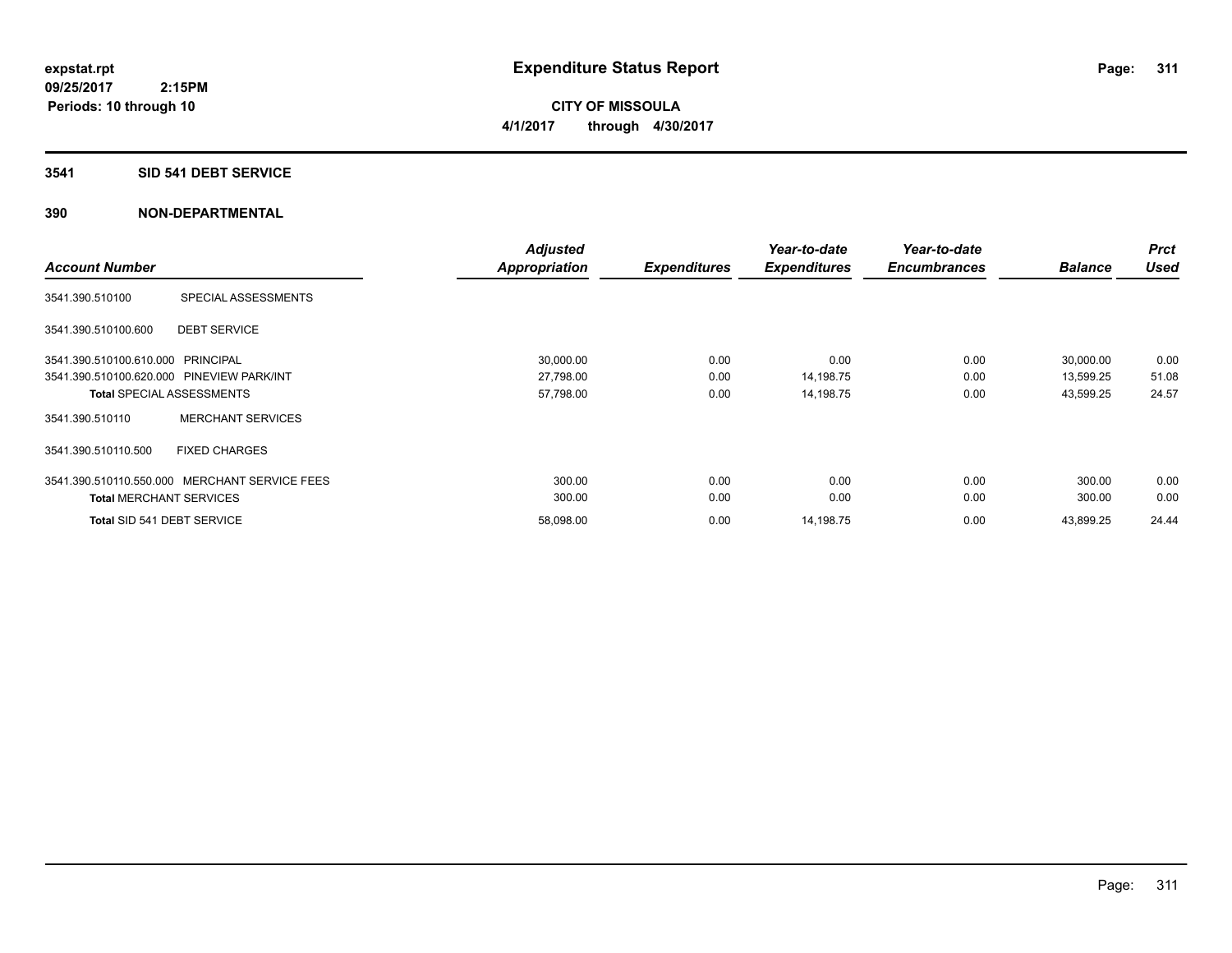**CITY OF MISSOULA 4/1/2017 through 4/30/2017**

#### **3543 SID 543 DEBT SERVICE**

| <b>Account Number</b>      |                                     | <b>Adjusted</b><br><b>Appropriation</b> | <b>Expenditures</b> | Year-to-date<br><b>Expenditures</b> | Year-to-date<br><b>Encumbrances</b> | <b>Balance</b> | <b>Prct</b><br><b>Used</b> |
|----------------------------|-------------------------------------|-----------------------------------------|---------------------|-------------------------------------|-------------------------------------|----------------|----------------------------|
| 3543.390.510000            | <b>MISCELLANEOUS</b>                |                                         |                     |                                     |                                     |                |                            |
| 3543.390.510000.800        | OTHER OBJECTS                       |                                         |                     |                                     |                                     |                |                            |
| <b>Total MISCELLANEOUS</b> |                                     | 0.00                                    | 0.00                | 0.00                                | 0.00                                | 0.00           | 0.00                       |
| 3543.390.510100            | SPECIAL ASSESSMENTS                 |                                         |                     |                                     |                                     |                |                            |
| 3543.390.510100.600        | <b>DEBT SERVICE</b>                 |                                         |                     |                                     |                                     |                |                            |
|                            | <b>Total SPECIAL ASSESSMENTS</b>    | 0.00                                    | 0.00                | 0.00                                | 0.00                                | 0.00           | 0.00                       |
| 3543.390.510110            | <b>MERCHANT SERVICES</b>            |                                         |                     |                                     |                                     |                |                            |
| 3543.390.510110.500        | <b>FIXED CHARGES</b>                |                                         |                     |                                     |                                     |                |                            |
|                            | <b>Total MERCHANT SERVICES</b>      | 0.00                                    | 0.00                | 0.00                                | 0.00                                | 0.00           | 0.00                       |
| 3543.390.521000            | INTERFUND OPERATING TRANSFERS       |                                         |                     |                                     |                                     |                |                            |
| 3543.390.521000.800        | OTHER OBJECTS                       |                                         |                     |                                     |                                     |                |                            |
|                            | Total INTERFUND OPERATING TRANSFERS | 0.00                                    | 0.00                | 0.00                                | 0.00                                | 0.00           | 0.00                       |
|                            | Total SID 543 DEBT SERVICE          | 0.00                                    | 0.00                | 0.00                                | 0.00                                | 0.00           | 0.00                       |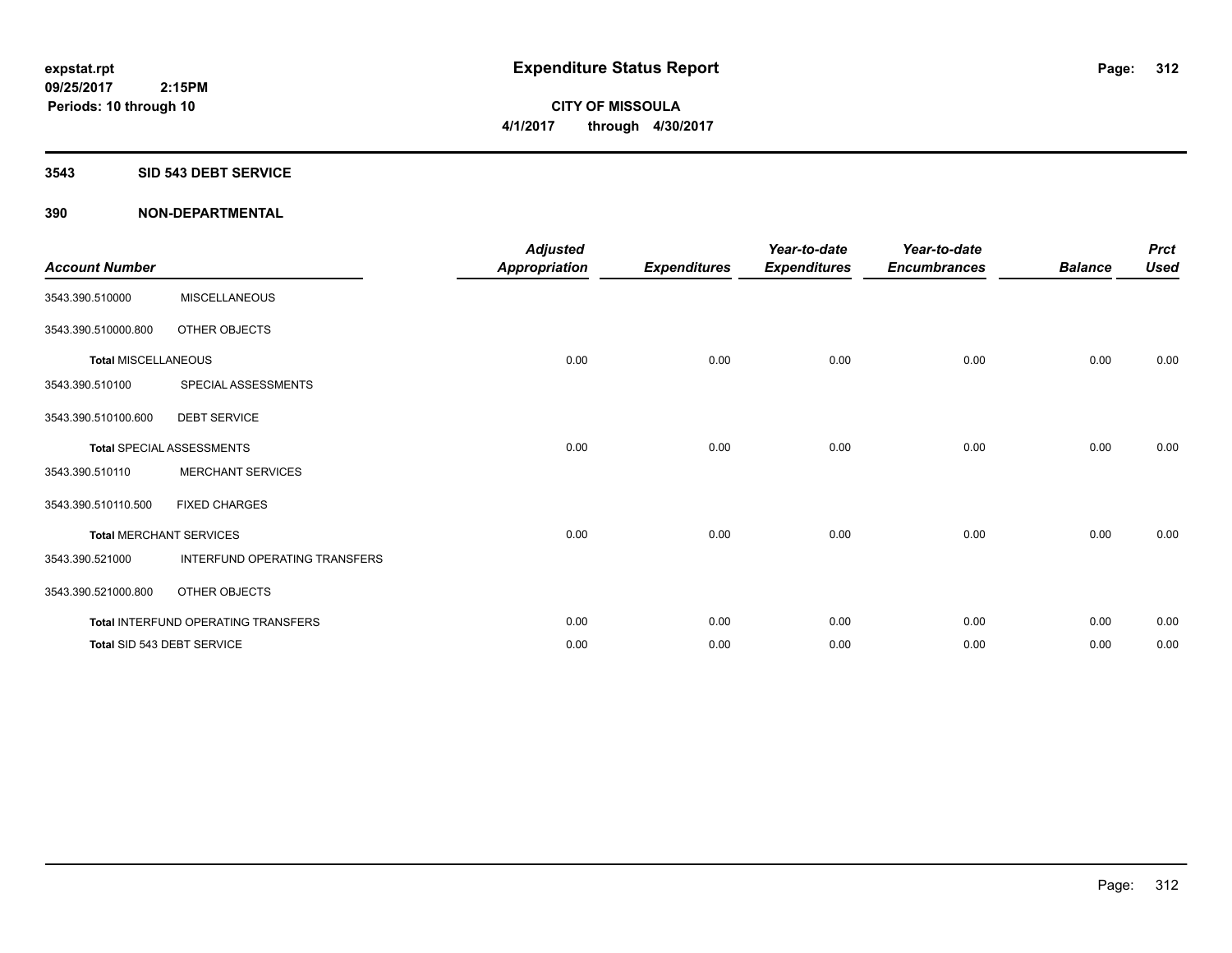**CITY OF MISSOULA 4/1/2017 through 4/30/2017**

# **3544 SID 544 RATTLESNAKE DEBT SERVICE**

| <b>Account Number</b>                      |                                                 | <b>Adjusted</b><br>Appropriation | <b>Expenditures</b> | Year-to-date<br><b>Expenditures</b> | Year-to-date<br><b>Encumbrances</b> | <b>Balance</b> | <b>Prct</b><br>Used |
|--------------------------------------------|-------------------------------------------------|----------------------------------|---------------------|-------------------------------------|-------------------------------------|----------------|---------------------|
| 3544.390.510100                            | SPECIAL ASSESSMENTS                             |                                  |                     |                                     |                                     |                |                     |
| 3544.390.510100.600                        | <b>DEBT SERVICE</b>                             |                                  |                     |                                     |                                     |                |                     |
| 3544.390.510100.610.000 SID 544C/PRINCIPAL |                                                 | 87,500.00                        | 0.00                | 35,000.00                           | 0.00                                | 52.500.00      | 40.00               |
|                                            | 3544.390.510100.620.000 INTEREST / SERVICE FEES | 51,996.00                        | 0.00                | 26.743.75                           | 0.00                                | 25.252.25      | 51.43               |
| <b>Total DEBT SERVICE</b>                  |                                                 | 139,496.00                       | 0.00                | 61.743.75                           | 0.00                                | 77,752.25      | 44.26               |
| <b>Total NON-DEPARTMENTAL</b>              |                                                 | 139.496.00                       | 0.00                | 61.743.75                           | 0.00                                | 77.752.25      | 44.26               |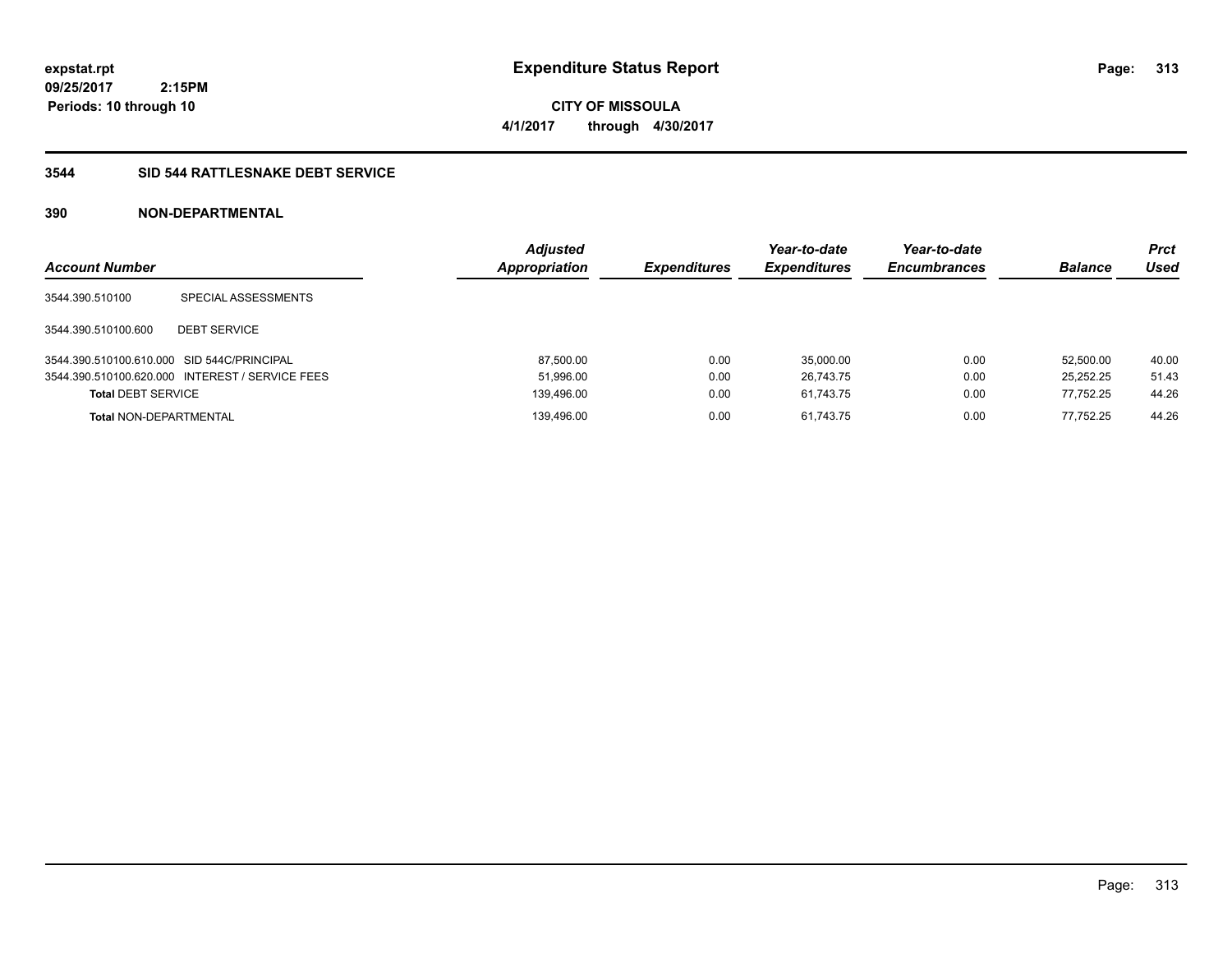**CITY OF MISSOULA 4/1/2017 through 4/30/2017**

# **3544 SID 544 RATTLESNAKE DEBT SERVICE**

# **550 SID 544 PROJECT**

| <b>Account Number</b>     |                                                 | <b>Adjusted</b><br><b>Appropriation</b> | <b>Expenditures</b> | Year-to-date<br><b>Expenditures</b> | Year-to-date<br><b>Encumbrances</b> | <b>Balance</b> | <b>Prct</b><br>Used |
|---------------------------|-------------------------------------------------|-----------------------------------------|---------------------|-------------------------------------|-------------------------------------|----------------|---------------------|
| 3544.550.510100           | SPECIAL ASSESSMENTS                             |                                         |                     |                                     |                                     |                |                     |
| 3544.550.510100.600       | <b>DEBT SERVICE</b>                             |                                         |                     |                                     |                                     |                |                     |
|                           | 3544.550.510100.610.000 SID 544B ARRA/PRINCIPAL | 0.00                                    | 0.00                | 8,000.00                            | 0.00                                | $-8,000.00$    | 0.00                |
|                           | 3544.550.510100.620.000 INTEREST / SERVICE FEES | 0.00                                    | 0.00                | 2.310.00                            | 0.00                                | $-2.310.00$    | 0.00                |
| <b>Total DEBT SERVICE</b> |                                                 | 0.00                                    | 0.00                | 10,310.00                           | 0.00                                | $-10.310.00$   | 0.00                |
| Total SID 544 PROJECT     |                                                 | 0.00                                    | 0.00                | 10,310.00                           | 0.00                                | $-10.310.00$   | 0.00                |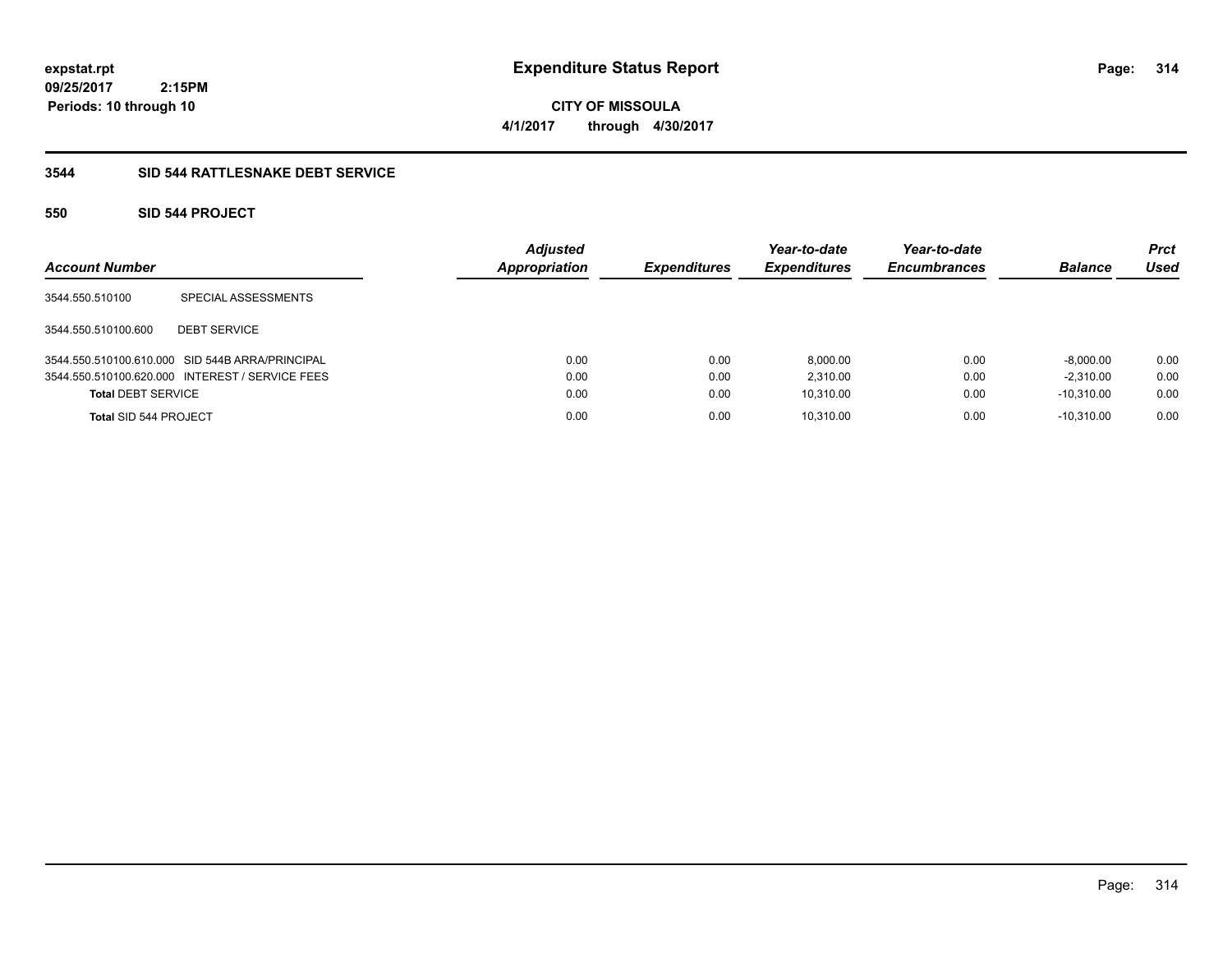**CITY OF MISSOULA 4/1/2017 through 4/30/2017**

#### **3544 SID 544 RATTLESNAKE DEBT SERVICE**

# **555 LOLO STREET PROJECT**

| <b>Account Number</b>          |                                                           | <b>Adjusted</b><br><b>Appropriation</b> | <b>Expenditures</b> | Year-to-date<br><b>Expenditures</b> | Year-to-date<br><b>Encumbrances</b> | <b>Balance</b> | <b>Prct</b><br><b>Used</b> |
|--------------------------------|-----------------------------------------------------------|-----------------------------------------|---------------------|-------------------------------------|-------------------------------------|----------------|----------------------------|
| 3544.555.510100                | SPECIAL ASSESSMENTS                                       |                                         |                     |                                     |                                     |                |                            |
| 3544.555.510100.600            | <b>DEBT SERVICE</b>                                       |                                         |                     |                                     |                                     |                |                            |
|                                | 3544.555.510100.610.000 SID 544D LOLOD/PRINCIPAL          | 0.00                                    | 0.00                | 750.00                              | 0.00                                | $-750.00$      | 0.00                       |
|                                | 3544.555.510100.620.000 SID 544 D INTEREST / SERVICE FEES | 0.00                                    | 0.00                | 162.50                              | 0.00                                | $-162.50$      | 0.00                       |
|                                | <b>Total SPECIAL ASSESSMENTS</b>                          | 0.00                                    | 0.00                | 912.50                              | 0.00                                | $-912.50$      | 0.00                       |
| 3544.555.510110                | <b>MERCHANT SERVICES</b>                                  |                                         |                     |                                     |                                     |                |                            |
| 3544.555.510110.500            | <b>FIXED CHARGES</b>                                      |                                         |                     |                                     |                                     |                |                            |
| <b>Total MERCHANT SERVICES</b> |                                                           | 0.00                                    | 0.00                | 0.00                                | 0.00                                | 0.00           | 0.00                       |
|                                | <b>Total LOLO STREET PROJECT</b>                          | 0.00                                    | 0.00                | 912.50                              | 0.00                                | $-912.50$      | 0.00                       |
|                                | Total SID 544 RATTLESNAKE DEBT SERVICE                    | 139,496.00                              | 0.00                | 72,966.25                           | 0.00                                | 66.529.75      | 52.31                      |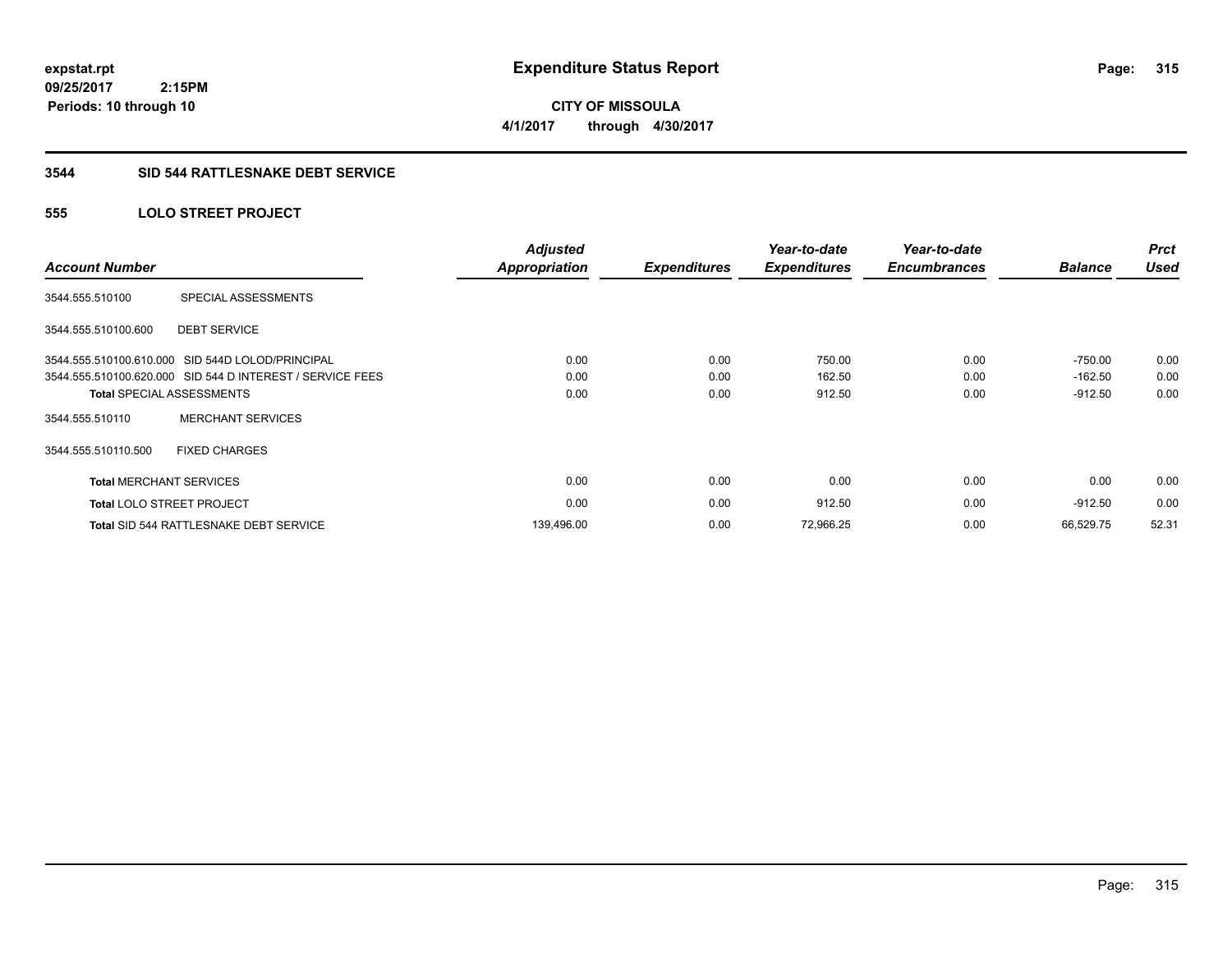**CITY OF MISSOULA 4/1/2017 through 4/30/2017**

#### **3545 SID 545 DEBT SERVICE**

| <b>Account Number</b> |                                            | <b>Adjusted</b><br><b>Appropriation</b> | <b>Expenditures</b> | Year-to-date<br><b>Expenditures</b> | Year-to-date<br><b>Encumbrances</b> | <b>Balance</b> | <b>Prct</b><br><b>Used</b> |
|-----------------------|--------------------------------------------|-----------------------------------------|---------------------|-------------------------------------|-------------------------------------|----------------|----------------------------|
| 3545.390.510100       | SPECIAL ASSESSMENTS                        |                                         |                     |                                     |                                     |                |                            |
| 3545.390.510100.600   | <b>DEBT SERVICE</b>                        |                                         |                     |                                     |                                     |                |                            |
|                       | <b>Total SPECIAL ASSESSMENTS</b>           | 0.00                                    | 0.00                | 0.00                                | 0.00                                | 0.00           | 0.00                       |
| 3545.390.510110       | <b>MERCHANT SERVICES</b>                   |                                         |                     |                                     |                                     |                |                            |
| 3545.390.510110.500   | <b>FIXED CHARGES</b>                       |                                         |                     |                                     |                                     |                |                            |
|                       | <b>Total MERCHANT SERVICES</b>             | 0.00                                    | 0.00                | 0.00                                | 0.00                                | 0.00           | 0.00                       |
| 3545.390.521000       | INTERFUND OPERATING TRANSFERS              |                                         |                     |                                     |                                     |                |                            |
| 3545.390.521000.800   | OTHER OBJECTS                              |                                         |                     |                                     |                                     |                |                            |
|                       | <b>Total INTERFUND OPERATING TRANSFERS</b> | 0.00                                    | 0.00                | 0.00                                | 0.00                                | 0.00           | 0.00                       |
|                       | Total SID 545 DEBT SERVICE                 | 0.00                                    | 0.00                | 0.00                                | 0.00                                | 0.00           | 0.00                       |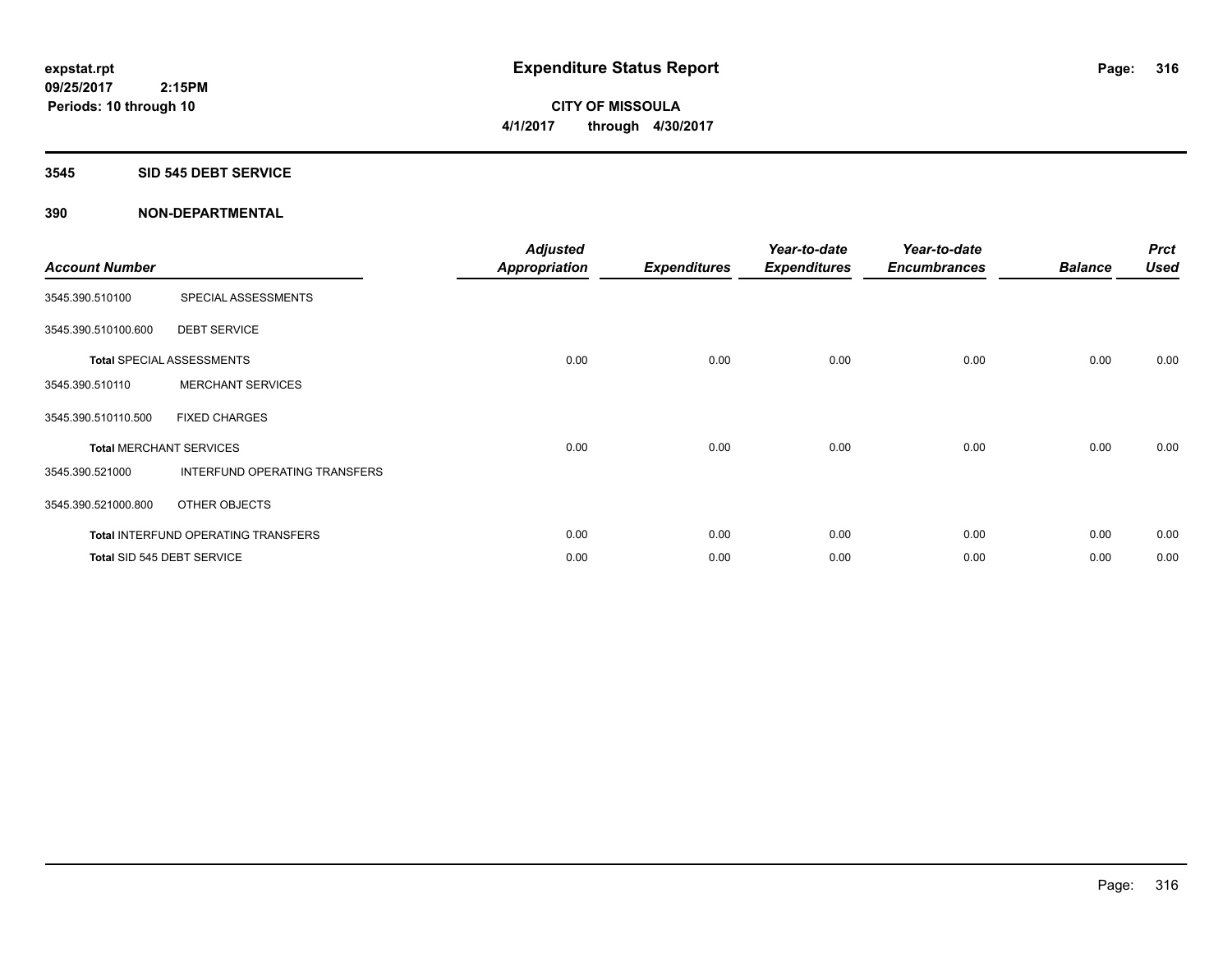**CITY OF MISSOULA 4/1/2017 through 4/30/2017**

#### **3546 SID 546 DEBT SERVICE**

| <b>Account Number</b> |                                            | <b>Adjusted</b><br><b>Appropriation</b> | <b>Expenditures</b> | Year-to-date<br><b>Expenditures</b> | Year-to-date<br><b>Encumbrances</b> | <b>Balance</b> | <b>Prct</b><br><b>Used</b> |
|-----------------------|--------------------------------------------|-----------------------------------------|---------------------|-------------------------------------|-------------------------------------|----------------|----------------------------|
| 3546.390.510100       | SPECIAL ASSESSMENTS                        |                                         |                     |                                     |                                     |                |                            |
| 3546.390.510100.600   | <b>DEBT SERVICE</b>                        |                                         |                     |                                     |                                     |                |                            |
|                       | <b>Total SPECIAL ASSESSMENTS</b>           | 0.00                                    | 0.00                | 0.00                                | 0.00                                | 0.00           | 0.00                       |
| 3546.390.510110       | <b>MERCHANT SERVICES</b>                   |                                         |                     |                                     |                                     |                |                            |
| 3546.390.510110.500   | <b>FIXED CHARGES</b>                       |                                         |                     |                                     |                                     |                |                            |
|                       | <b>Total MERCHANT SERVICES</b>             | 0.00                                    | 0.00                | 0.00                                | 0.00                                | 0.00           | 0.00                       |
| 3546.390.521000       | <b>INTERFUND OPERATING TRANSFERS</b>       |                                         |                     |                                     |                                     |                |                            |
| 3546.390.521000.800   | OTHER OBJECTS                              |                                         |                     |                                     |                                     |                |                            |
|                       | <b>Total INTERFUND OPERATING TRANSFERS</b> | 0.00                                    | 0.00                | 0.00                                | 0.00                                | 0.00           | 0.00                       |
|                       | Total SID 546 DEBT SERVICE                 | 0.00                                    | 0.00                | 0.00                                | 0.00                                | 0.00           | 0.00                       |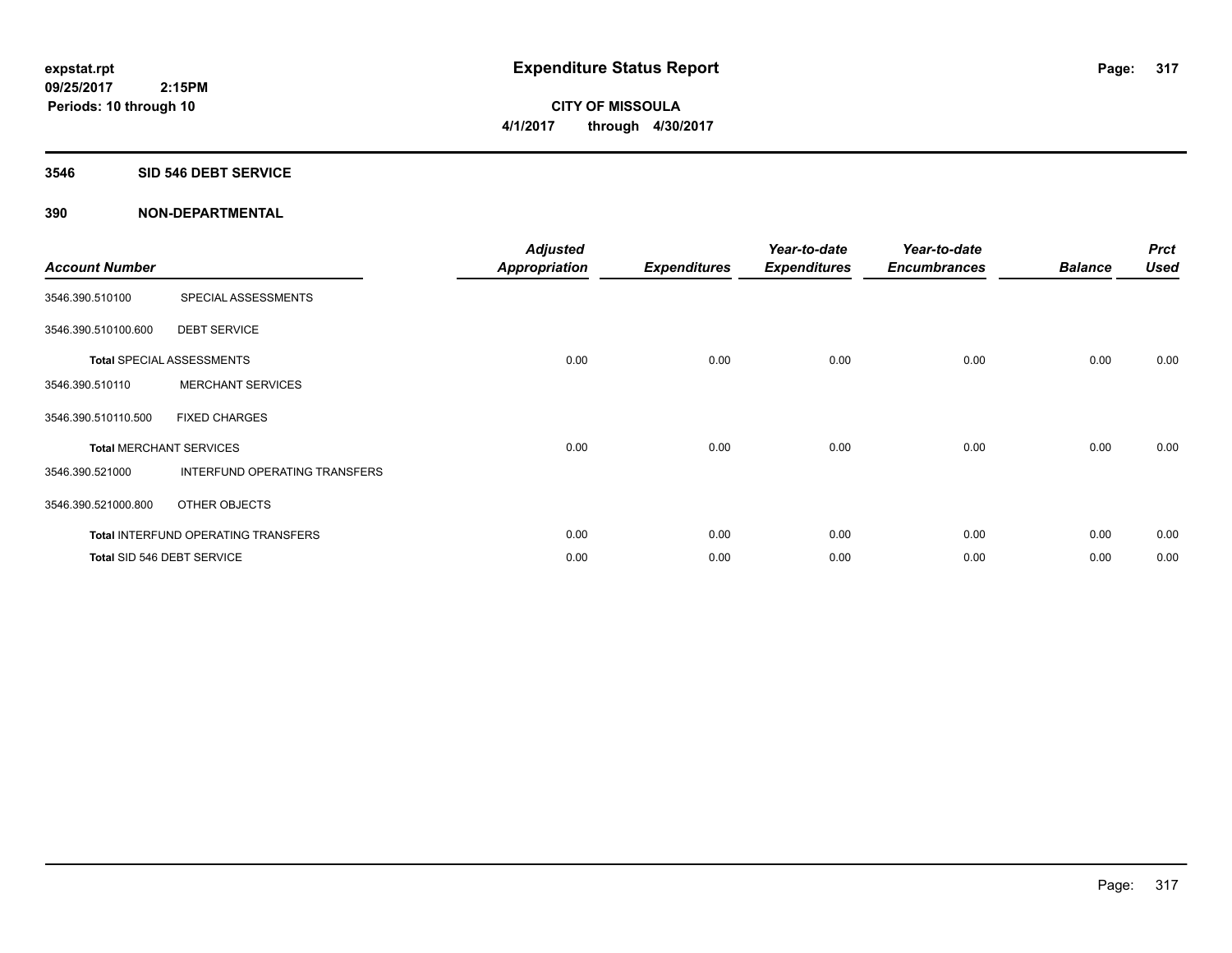**318**

**09/25/2017 2:15PM Periods: 10 through 10**

# **CITY OF MISSOULA 4/1/2017 through 4/30/2017**

# **3548 SID 548-5TH, 6TH & ARTHUR**

|                                            |                                                 | <b>Adjusted</b>      |                     | Year-to-date        | Year-to-date        |                | <b>Prct</b> |
|--------------------------------------------|-------------------------------------------------|----------------------|---------------------|---------------------|---------------------|----------------|-------------|
| <b>Account Number</b>                      |                                                 | <b>Appropriation</b> | <b>Expenditures</b> | <b>Expenditures</b> | <b>Encumbrances</b> | <b>Balance</b> | <b>Used</b> |
| 3548.390.510100                            | SPECIAL ASSESSMENTS                             |                      |                     |                     |                     |                |             |
| 3548.390.510100.600                        | <b>DEBT SERVICE</b>                             |                      |                     |                     |                     |                |             |
| 3548.390.510100.610.000 SID 544C/PRINCIPAL |                                                 | 65,000.00            | 0.00                | 0.00                | 0.00                | 65,000.00      | 0.00        |
|                                            | 3548.390.510100.620.000 INTEREST / SERVICE FEES | 44,225.00            | 0.00                | 22,462.50           | 0.00                | 21,762.50      | 50.79       |
| <b>Total SPECIAL ASSESSMENTS</b>           |                                                 | 109,225.00           | 0.00                | 22,462.50           | 0.00                | 86,762.50      | 20.57       |
| 3548.390.510110                            | <b>MERCHANT SERVICES</b>                        |                      |                     |                     |                     |                |             |
| 3548.390.510110.500                        | <b>FIXED CHARGES</b>                            |                      |                     |                     |                     |                |             |
|                                            | 3548.390.510110.550.000 MERCHANT SERVICE FEES   | 350.00               | 0.00                | 0.00                | 0.00                | 350.00         | 0.00        |
| <b>Total MERCHANT SERVICES</b>             |                                                 | 350.00               | 0.00                | 0.00                | 0.00                | 350.00         | 0.00        |
|                                            | Total SID 548-5TH, 6TH & ARTHUR                 | 109,575.00           | 0.00                | 22,462.50           | 0.00                | 87,112.50      | 20.50       |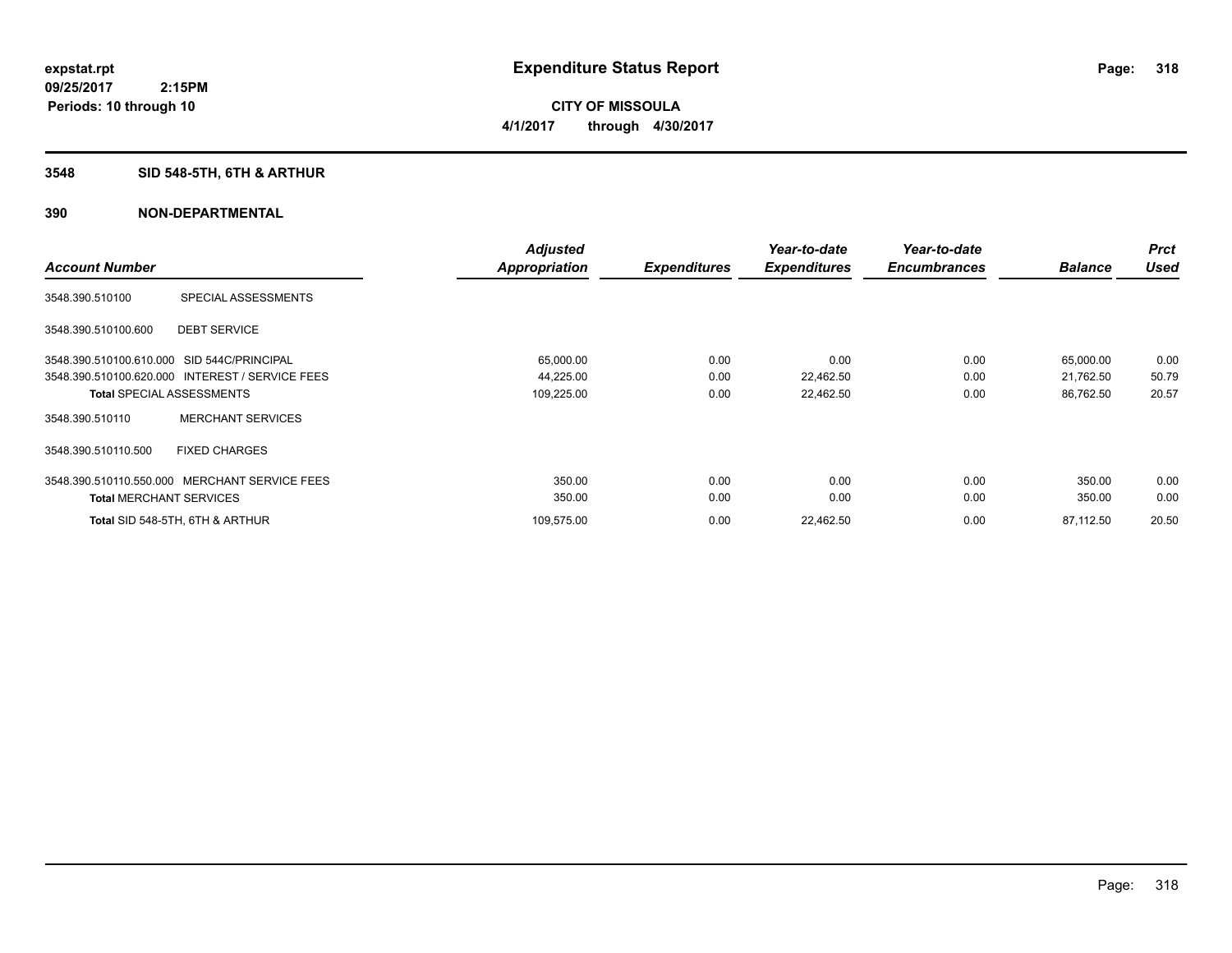**CITY OF MISSOULA 4/1/2017 through 4/30/2017**

#### **3549 SID 549 HILLVIEW WAY**

| <b>Account Number</b>            |                                                 | <b>Adjusted</b><br>Appropriation | <b>Expenditures</b> | Year-to-date<br><b>Expenditures</b> | Year-to-date<br><b>Encumbrances</b> | <b>Balance</b>               | <b>Prct</b><br>Used |
|----------------------------------|-------------------------------------------------|----------------------------------|---------------------|-------------------------------------|-------------------------------------|------------------------------|---------------------|
| 3549.390.510100                  | SPECIAL ASSESSMENTS                             |                                  |                     |                                     |                                     |                              |                     |
| 3549.390.510100.600              | <b>DEBT SERVICE</b>                             |                                  |                     |                                     |                                     |                              |                     |
| <b>Total SPECIAL ASSESSMENTS</b> | 3549.390.510100.620.000 INTEREST / SERVICE FEES | 0.00<br>0.00                     | 0.00<br>0.00        | 26.014.34<br>26,014.34              | 0.00<br>0.00                        | $-26.014.34$<br>$-26,014.34$ | 0.00<br>0.00        |
| Total SID 549 HILLVIEW WAY       |                                                 | 0.00                             | 0.00                | 26,014.34                           | 0.00                                | $-26.014.34$                 | 0.00                |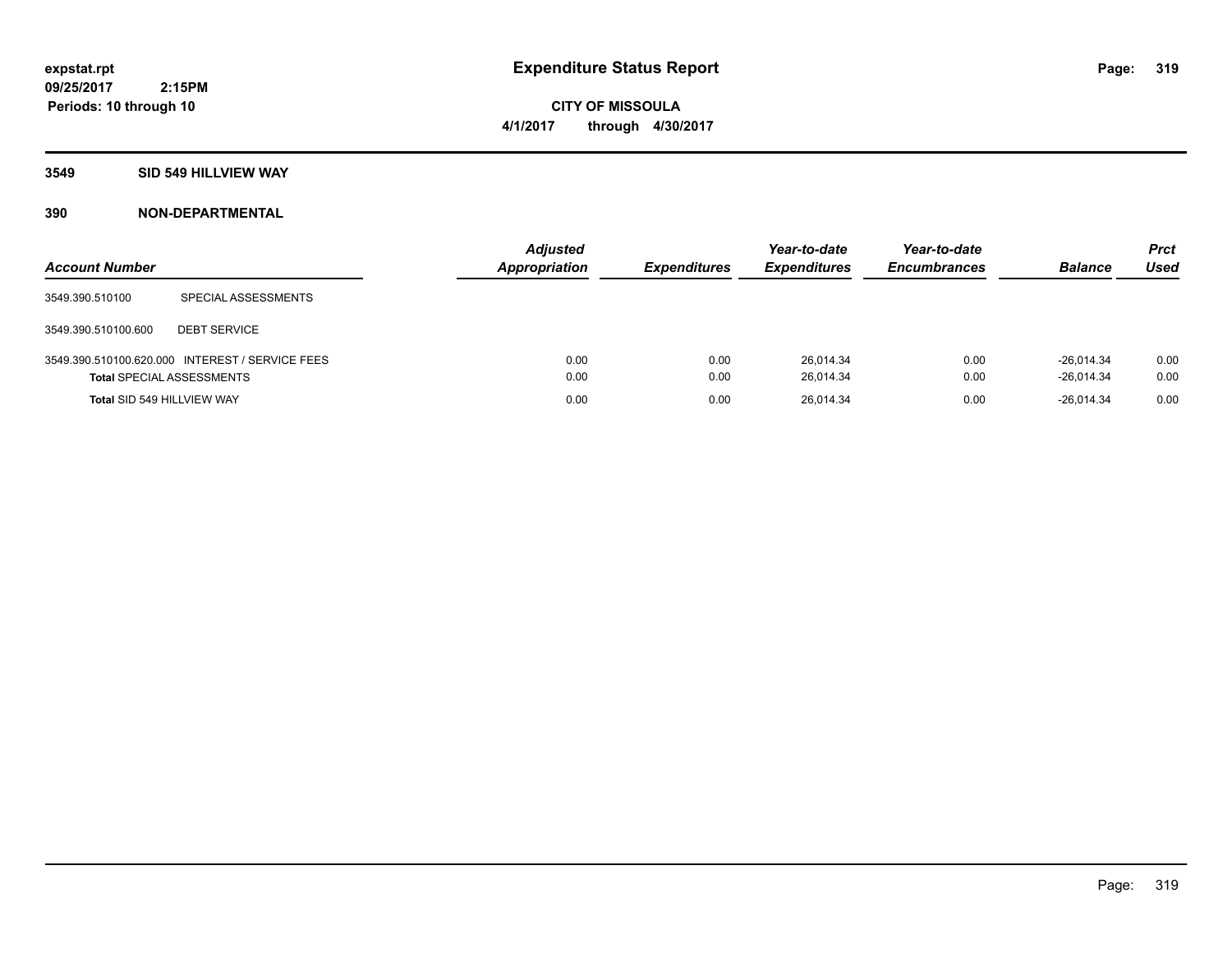**CITY OF MISSOULA 4/1/2017 through 4/30/2017**

#### **4060 CAPITAL IMPROVEMENT PROGRAM FUND**

| <b>Account Number</b>                   |                                                                                                        | <b>Adjusted</b><br>Appropriation | <b>Expenditures</b>  | Year-to-date<br><b>Expenditures</b> | Year-to-date<br><b>Encumbrances</b> | <b>Balance</b>               | <b>Prct</b><br><b>Used</b> |
|-----------------------------------------|--------------------------------------------------------------------------------------------------------|----------------------------------|----------------------|-------------------------------------|-------------------------------------|------------------------------|----------------------------|
| 4060.390.410000                         | <b>GENERAL GOVERNMENT</b>                                                                              |                                  |                      |                                     |                                     |                              |                            |
| 4060.390.410000.600                     | <b>DEBT SERVICE</b>                                                                                    |                                  |                      |                                     |                                     |                              |                            |
|                                         | <b>Total GENERAL GOVERNMENT</b>                                                                        | 0.00                             | 0.00                 | 0.00                                | 0.00                                | 0.00                         | 0.00                       |
| 4060.390.410001                         | SELF HOSTING ACCELA AUTOMATION                                                                         |                                  |                      |                                     |                                     |                              |                            |
| 4060.390.410001.900                     | CAPITAL OUTLAY                                                                                         |                                  |                      |                                     |                                     |                              |                            |
|                                         | 4060.390.410001.940.000 SELF HOSTING ACCELA AUTOMATION<br>Total SELF HOSTING ACCELA AUTOMATION         | 0.00<br>0.00                     | 0.00<br>0.00         | 6,500.00<br>6,500.00                | 0.00<br>0.00                        | $-6,500.00$<br>$-6,500.00$   | 0.00<br>0.00               |
| 4060.390.410211                         | MAYORS NEIGHBORHOOD OFFICE REMODEL                                                                     |                                  |                      |                                     |                                     |                              |                            |
| 4060.390.410211.900                     | <b>CAPITAL OUTLAY</b>                                                                                  |                                  |                      |                                     |                                     |                              |                            |
|                                         | 4060.390.410211.930.000 MAYORS NEIGHBORHOOD OFFICE REMODEL<br>Total MAYORS NEIGHBORHOOD OFFICE REMODEL | 0.00<br>0.00                     | 1,003.85<br>1,003.85 | 10,128.45<br>10,128.45              | 0.00<br>0.00                        | $-10,128.45$<br>$-10,128.45$ | 0.00<br>0.00               |
| 4060.390.410360                         | <b>CITY HALL EXPANSION</b>                                                                             |                                  |                      |                                     |                                     |                              |                            |
| 4060.390.410360.800                     | OTHER OBJECTS                                                                                          |                                  |                      |                                     |                                     |                              |                            |
| <b>Total CITY HALL EXPANSION</b>        |                                                                                                        | 0.00                             | 0.00                 | 0.00                                | 0.00                                | 0.00                         | 0.00                       |
| 4060.390.410368                         | MUNI COURT EXPANSION DEBT SERVICE                                                                      |                                  |                      |                                     |                                     |                              |                            |
| 4060.390.410368.600                     | <b>DEBT SERVICE</b>                                                                                    |                                  |                      |                                     |                                     |                              |                            |
| 4060.390.410368.620.000 INTEREST & FEES | Total MUNI COURT EXPANSION DEBT SERVICE                                                                | 0.00<br>0.00                     | 0.00<br>0.00         | 350.00<br>350.00                    | 0.00<br>0.00                        | $-350.00$<br>$-350.00$       | 0.00<br>0.00               |
| 4060.390.410560                         | COPIERS/COMPUTER EQUIP                                                                                 |                                  |                      |                                     |                                     |                              |                            |
| 4060.390.410560.900                     | CAPITAL OUTLAY                                                                                         |                                  |                      |                                     |                                     |                              |                            |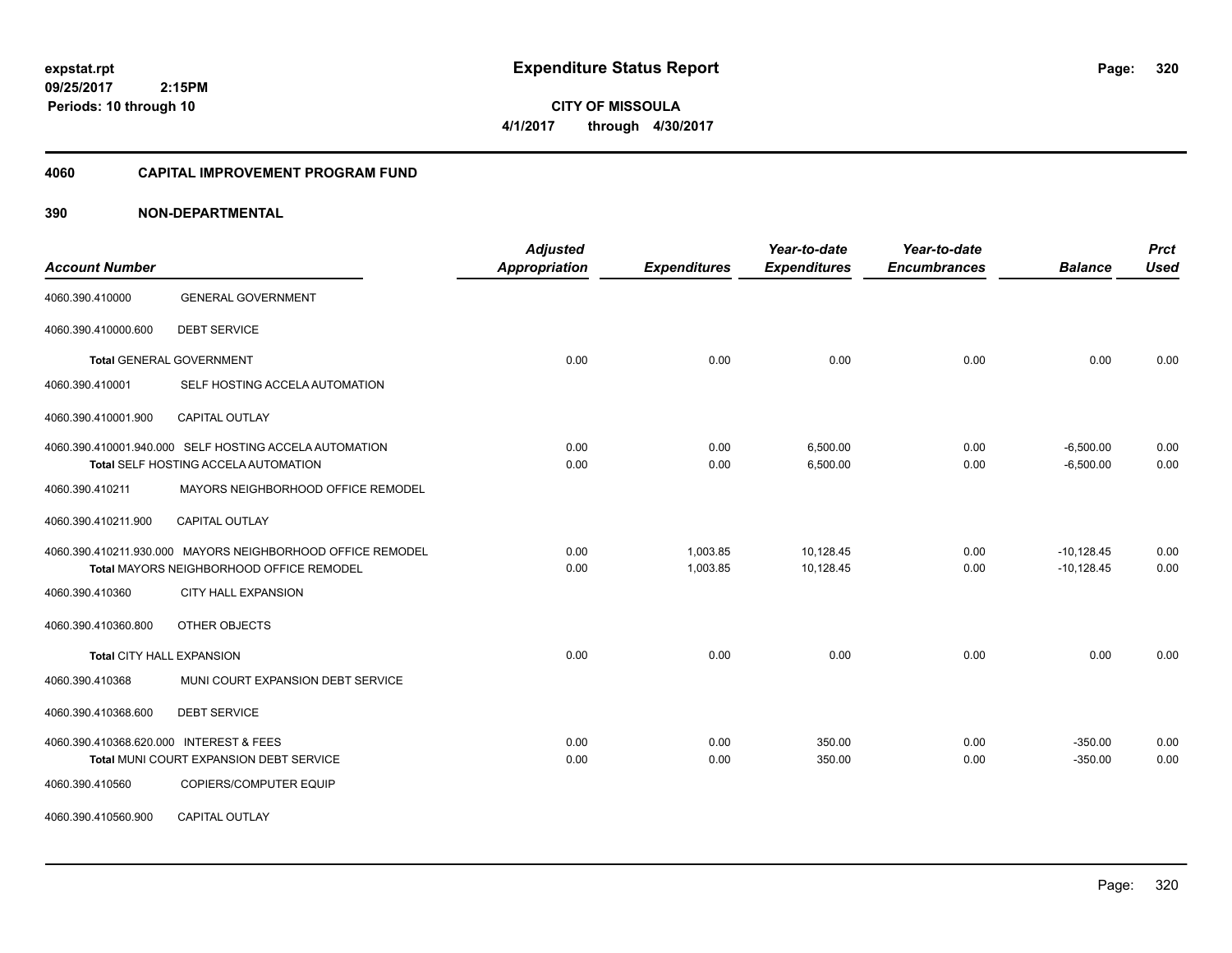**321**

**09/25/2017 2:15PM Periods: 10 through 10**

**CITY OF MISSOULA 4/1/2017 through 4/30/2017**

#### **4060 CAPITAL IMPROVEMENT PROGRAM FUND**

| <b>Account Number</b>     |                                                                                                                | <b>Adjusted</b><br><b>Appropriation</b> | <b>Expenditures</b> | Year-to-date<br><b>Expenditures</b> | Year-to-date<br><b>Encumbrances</b> | <b>Balance</b>               | <b>Prct</b><br><b>Used</b> |
|---------------------------|----------------------------------------------------------------------------------------------------------------|-----------------------------------------|---------------------|-------------------------------------|-------------------------------------|------------------------------|----------------------------|
|                           | 4060.390.410560.940.000 COPIERS/COMPUTER EQUIP<br>Total COPIERS/COMPUTER EQUIP                                 | 0.00<br>0.00                            | 0.00<br>0.00        | 18,031.07<br>18,031.07              | 0.00<br>0.00                        | $-18,031.07$<br>$-18,031.07$ | 0.00<br>0.00               |
| 4060.390.410587           | <b>CUSTOMER SERVICE REQUEST MODULE</b>                                                                         |                                         |                     |                                     |                                     |                              |                            |
| 4060.390.410587.900       | CAPITAL OUTLAY                                                                                                 |                                         |                     |                                     |                                     |                              |                            |
|                           | Total CUSTOMER SERVICE REQUEST MODULE                                                                          | 0.00                                    | 0.00                | 0.00                                | 0.00                                | 0.00                         | 0.00                       |
| 4060.390.411011           | <b>CAFR BUILDER</b>                                                                                            |                                         |                     |                                     |                                     |                              |                            |
| 4060.390.411011.900       | <b>CAPITAL OUTLAY</b>                                                                                          |                                         |                     |                                     |                                     |                              |                            |
| <b>Total CAFR BUILDER</b> |                                                                                                                | 0.00                                    | 0.00                | 0.00                                | 0.00                                | 0.00                         | 0.00                       |
| 4060.390.411241           | ENERGY CONSERVATION CLIMATE ACTION                                                                             |                                         |                     |                                     |                                     |                              |                            |
| 4060.390.411241.900       | CAPITAL OUTLAY                                                                                                 |                                         |                     |                                     |                                     |                              |                            |
|                           | Total ENERGY CONSERVATION CLIMATE ACTION                                                                       | 0.00                                    | 0.00                | 0.00                                | 0.00                                | 0.00                         | 0.00                       |
| 4060.390.411242           | COUNCIL CHAMBERS HVAC                                                                                          |                                         |                     |                                     |                                     |                              |                            |
| 4060.390.411242.900       | CAPITAL OUTLAY                                                                                                 |                                         |                     |                                     |                                     |                              |                            |
|                           | <b>Total COUNCIL CHAMBERS HVAC</b>                                                                             | 0.00                                    | 0.00                | 0.00                                | 0.00                                | 0.00                         | 0.00                       |
| 4060.390.411300           | INTERNAL FINANCED EQUIPMENT                                                                                    |                                         |                     |                                     |                                     |                              |                            |
| 4060.390.411300.300       | PURCHASED SERVICES                                                                                             |                                         |                     |                                     |                                     |                              |                            |
|                           | <b>Total PURCHASED SERVICES</b>                                                                                | 0.00                                    | 0.00                | 0.00                                | 0.00                                | 0.00                         | 0.00                       |
| 4060.390.411300.600       | <b>DEBT SERVICE</b>                                                                                            |                                         |                     |                                     |                                     |                              |                            |
|                           | 4060.390.411300.610.000 INTERNALLY FINANCED EQUIP/PRINCIPAL<br>4060.390.411300.620.000 INTEREST / SERVICE FEES | 150,993.00<br>11,183.00                 | 0.00<br>0.00        | 0.00<br>0.00                        | 0.00<br>0.00                        | 150,993.00<br>11,183.00      | 0.00<br>0.00               |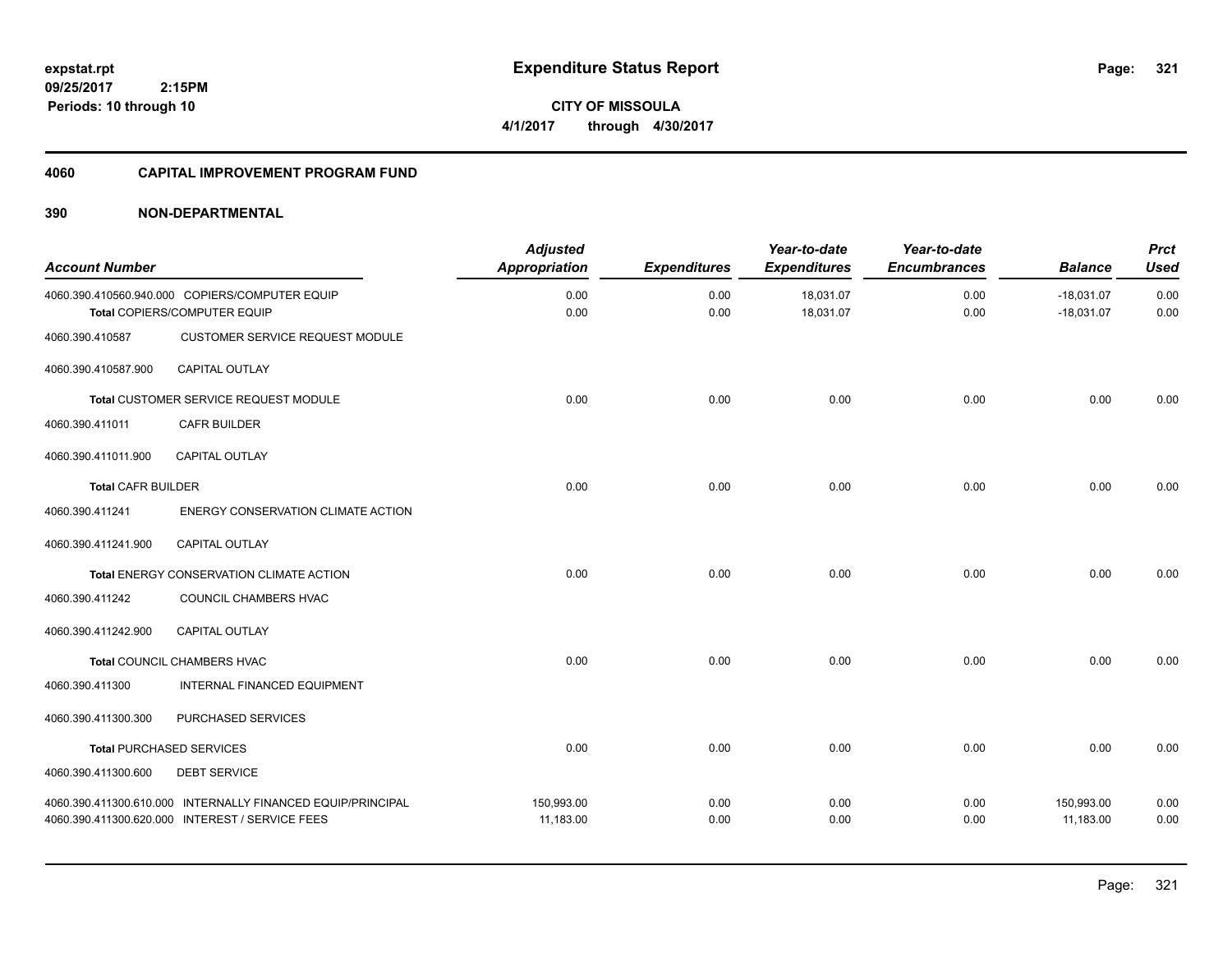**CITY OF MISSOULA 4/1/2017 through 4/30/2017**

#### **4060 CAPITAL IMPROVEMENT PROGRAM FUND**

| <b>Account Number</b>       |                                                          | <b>Adjusted</b><br><b>Appropriation</b> | <b>Expenditures</b>  | Year-to-date<br><b>Expenditures</b> | Year-to-date<br><b>Encumbrances</b> | <b>Balance</b>               | <b>Prct</b><br><b>Used</b> |
|-----------------------------|----------------------------------------------------------|-----------------------------------------|----------------------|-------------------------------------|-------------------------------------|------------------------------|----------------------------|
| <b>Total DEBT SERVICE</b>   |                                                          | 162,176.00                              | 0.00                 | 0.00                                | 0.00                                | 162.176.00                   | 0.00                       |
| 4060.390.411300.900         | CAPITAL OUTLAY                                           |                                         |                      |                                     |                                     |                              |                            |
| <b>Total CAPITAL OUTLAY</b> | 4060.390.411300.940.000 MACHINERY & EQUIPMENT            | 0.00<br>0.00                            | 2,680.00<br>2,680.00 | 93,824.90<br>93,824.90              | 0.00<br>0.00                        | $-93,824.90$<br>$-93,824.90$ | 0.00<br>0.00               |
|                             | Total INTERNAL FINANCED EQUIPMENT                        | 162,176.00                              | 2,680.00             | 93,824.90                           | 0.00                                | 68,351.10                    | 57.85                      |
| 4060.390.411302             | <b>VOIP/DATA/GIS/STORAGE UPGRADE</b>                     |                                         |                      |                                     |                                     |                              |                            |
| 4060.390.411302.900         | <b>CAPITAL OUTLAY</b>                                    |                                         |                      |                                     |                                     |                              |                            |
|                             | Total VOIP/DATA/GIS/STORAGE UPGRADE                      | 0.00                                    | 0.00                 | 0.00                                | 0.00                                | 0.00                         | 0.00                       |
| 4060.390.411400             | <b>CIP SOFTWARE</b>                                      |                                         |                      |                                     |                                     |                              |                            |
| 4060.390.411400.900         | <b>CAPITAL OUTLAY</b>                                    |                                         |                      |                                     |                                     |                              |                            |
|                             | 4060.390.411400.940.000 ENGINEERING SOFTWARE             | 0.00                                    | 0.00                 | 94.000.00                           | 0.00                                | $-94.000.00$                 | 0.00                       |
| <b>Total CIP SOFTWARE</b>   |                                                          | 0.00                                    | 0.00                 | 94,000.00                           | 0.00                                | $-94,000.00$                 | 0.00                       |
| 4060.390.420001             | PUBLIC SAFETY OPERATING/LIGHT VEHICLES                   |                                         |                      |                                     |                                     |                              |                            |
| 4060.390.420001.900         | <b>CAPITAL OUTLAY</b>                                    |                                         |                      |                                     |                                     |                              |                            |
|                             | 4060.390.420001.940.000 PS CORE OPERATING LIGHT VEHICLES | 0.00                                    | 71,949.49            | 406.586.32                          | 0.00                                | -406.586.32                  | 0.00                       |
|                             | <b>Total PUBLIC SAFETY OPERATING/LIGHT VEHICLES</b>      | 0.00                                    | 71,949.49            | 406,586.32                          | 0.00                                | -406,586.32                  | 0.00                       |
| 4060.390.420002             | PUBLIC SAFETY CORE HEAVY EQUIP                           |                                         |                      |                                     |                                     |                              |                            |
| 4060.390.420002.900         | <b>CAPITAL OUTLAY</b>                                    |                                         |                      |                                     |                                     |                              |                            |
|                             | 4060.390.420002.940.000 PS CORE HEAVY EQUIPMENT          | 0.00                                    | 1,382.47             | 969,573.19                          | 0.00                                | $-969,573.19$                | 0.00                       |
|                             | Total PUBLIC SAFETY CORE HEAVY EQUIP                     | 0.00                                    | 1,382.47             | 969,573.19                          | 0.00                                | $-969,573.19$                | 0.00                       |
| 4060.390.420120             | <b>FACILITIES</b>                                        |                                         |                      |                                     |                                     |                              |                            |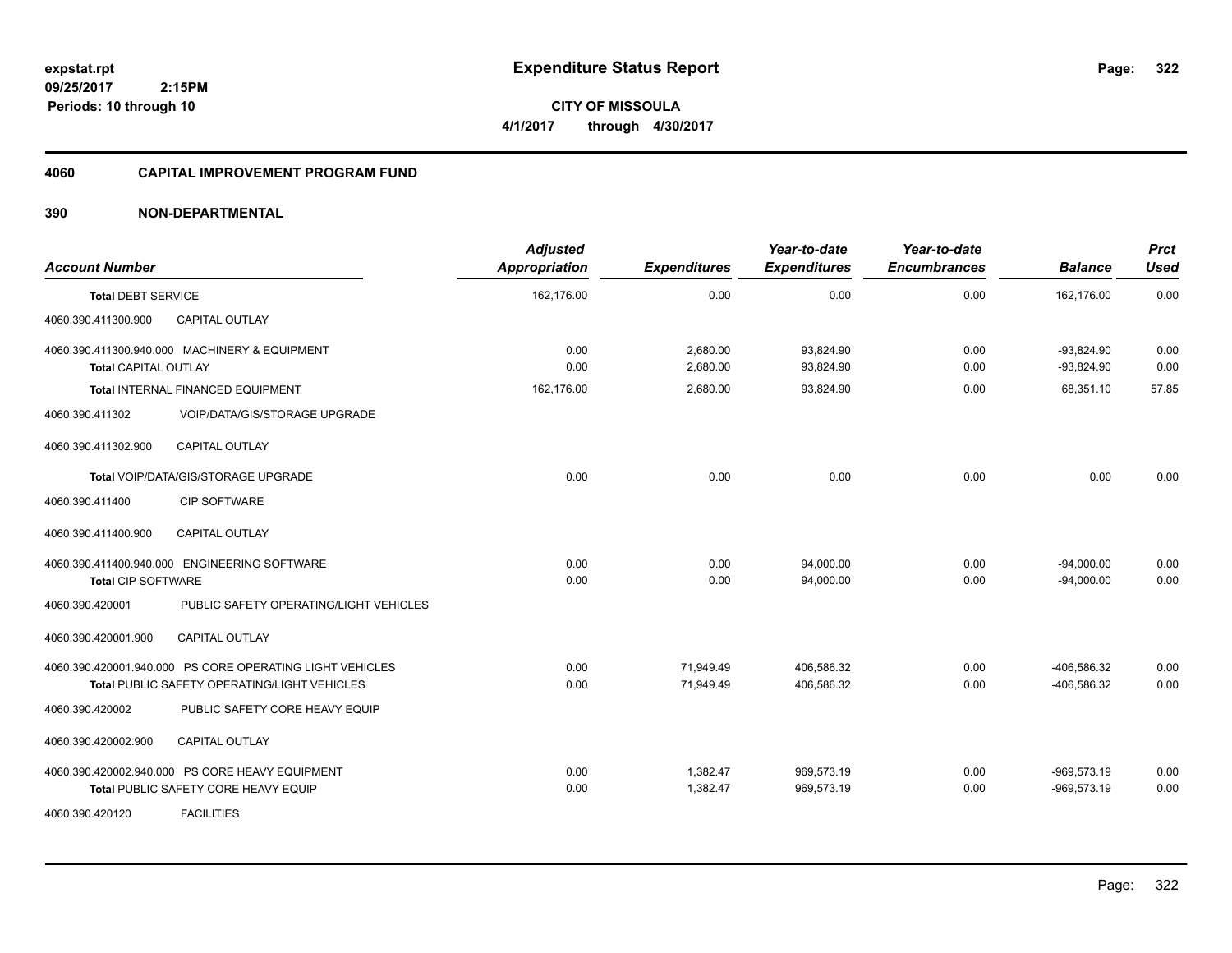**CITY OF MISSOULA 4/1/2017 through 4/30/2017**

#### **4060 CAPITAL IMPROVEMENT PROGRAM FUND**

|                                                               | <b>Adjusted</b>                                                     |                     | Year-to-date        | Year-to-date              |                 | <b>Prct</b>                     |
|---------------------------------------------------------------|---------------------------------------------------------------------|---------------------|---------------------|---------------------------|-----------------|---------------------------------|
|                                                               | <b>Appropriation</b>                                                | <b>Expenditures</b> | <b>Expenditures</b> | <b>Encumbrances</b>       | <b>Balance</b>  | <b>Used</b>                     |
| PURCHASED SERVICES                                            |                                                                     |                     |                     |                           |                 |                                 |
| 4060.390.420120.350.000 POLICE EVIDENCE STORAGE BLDG/PROF SVS | 0.00                                                                | 0.00                | 40,823.83           | 0.00                      | $-40,823.83$    | 0.00                            |
| <b>Total PURCHASED SERVICES</b>                               | 0.00                                                                | 0.00                | 40,823.83           | 0.00                      | $-40,823.83$    | 0.00                            |
| <b>CAPITAL OUTLAY</b>                                         |                                                                     |                     |                     |                           |                 |                                 |
| 4060.390.420120.910.000 LAND                                  | 0.00                                                                | 0.00                | 10,000.00           | 0.00                      | $-10,000.00$    | 0.00                            |
| 4060.390.420120.920.000 POLICE EVIDENCE STORAGE BUILDING      | 0.00                                                                | 0.00                | 1,350,390.83        | 0.00                      | $-1,350,390.83$ | 0.00                            |
|                                                               |                                                                     |                     |                     |                           |                 | 0.00                            |
|                                                               |                                                                     |                     |                     |                           |                 | 0.00                            |
| <b>Total FACILITIES</b>                                       | 0.00                                                                | 0.00                | 1,461,661.42        | 0.00                      | $-1,461,661.42$ | 0.00                            |
| FIRE STATION IMPROVEMENTS                                     |                                                                     |                     |                     |                           |                 |                                 |
| <b>CAPITAL OUTLAY</b>                                         |                                                                     |                     |                     |                           |                 |                                 |
| <b>Total FIRE STATION IMPROVEMENTS</b>                        | 0.00                                                                | 0.00                | 0.00                | 0.00                      | 0.00            | 0.00                            |
| <b>SEARCH &amp; RESCUE</b>                                    |                                                                     |                     |                     |                           |                 |                                 |
| CAPITAL OUTLAY                                                |                                                                     |                     |                     |                           |                 |                                 |
| 4060.390.420470.930.000 BOAT RAMP IMPROVEMENTS                | 0.00                                                                | 0.00                | 48,074.31           | 0.00                      | $-48,074.31$    | 0.00                            |
| Total SEARCH & RESCUE                                         | 0.00                                                                | 0.00                | 48,074.31           | 0.00                      | $-48,074.31$    | 0.00                            |
| <b>BOAT RAMP IMPROVEMENTS</b>                                 |                                                                     |                     |                     |                           |                 |                                 |
| PURCHASED SERVICES                                            |                                                                     |                     |                     |                           |                 |                                 |
| <b>Total PURCHASED SERVICES</b>                               | 0.00                                                                | 0.00                | 0.00                | 0.00                      | 0.00            | 0.00                            |
| <b>CAPITAL OUTLAY</b>                                         |                                                                     |                     |                     |                           |                 |                                 |
| <b>Total BOAT RAMP IMPROVEMENTS</b>                           | 0.00                                                                | 0.00                | 0.00                | 0.00                      | 0.00            | 0.00                            |
| <b>SCBA EQUPMENT</b>                                          |                                                                     |                     |                     |                           |                 |                                 |
|                                                               | 4060.390.420120.930.000 IMPROVEMENTS<br><b>Total CAPITAL OUTLAY</b> | 0.00<br>0.00        | 0.00<br>0.00        | 60,446.76<br>1,420,837.59 | 0.00<br>0.00    | $-60,446.76$<br>$-1,420,837.59$ |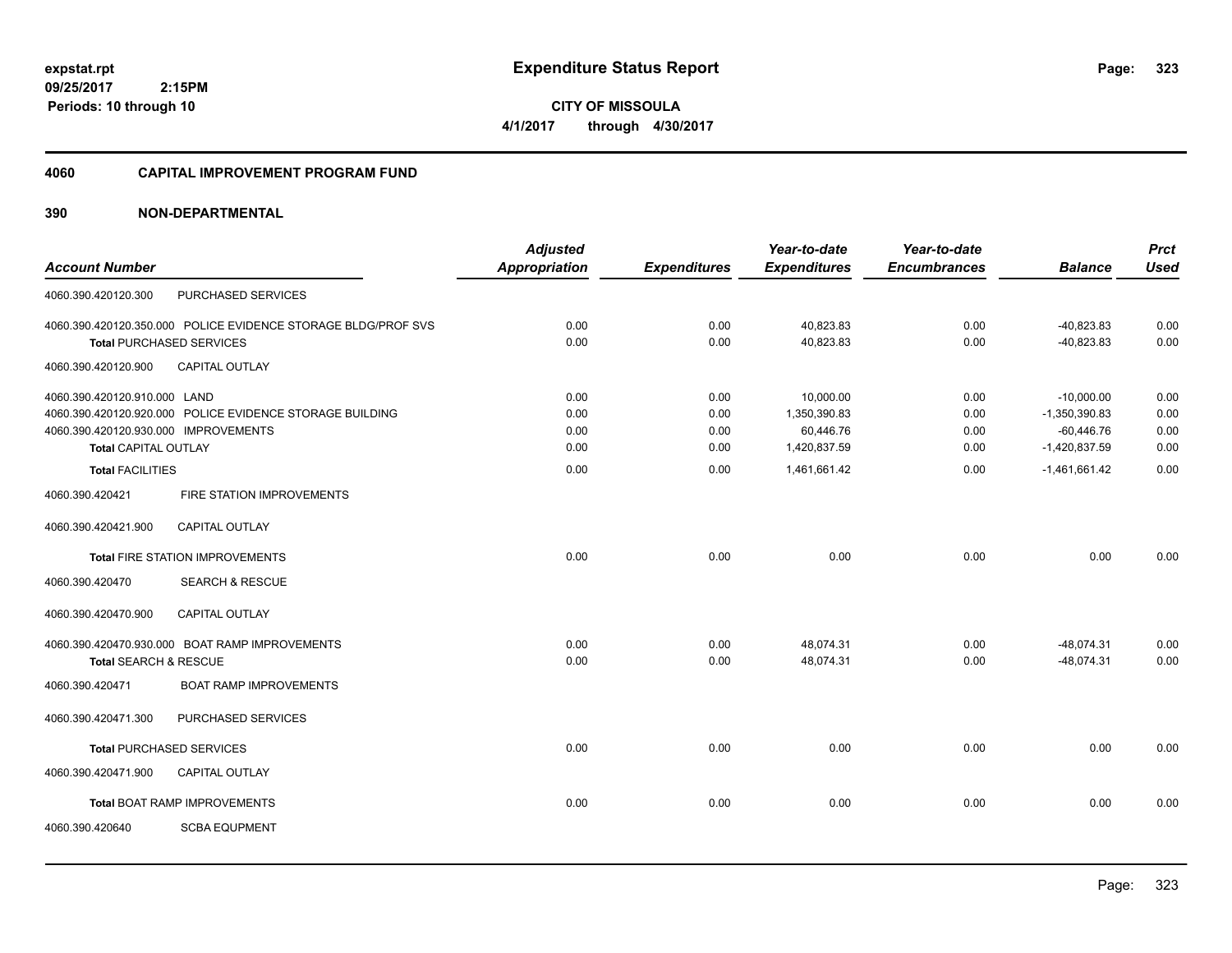**CITY OF MISSOULA 4/1/2017 through 4/30/2017**

#### **4060 CAPITAL IMPROVEMENT PROGRAM FUND**

|                            |                                                                                                    | <b>Adjusted</b> |                        | Year-to-date             | Year-to-date        |                                | <b>Prct</b>  |
|----------------------------|----------------------------------------------------------------------------------------------------|-----------------|------------------------|--------------------------|---------------------|--------------------------------|--------------|
| <b>Account Number</b>      |                                                                                                    | Appropriation   | <b>Expenditures</b>    | <b>Expenditures</b>      | <b>Encumbrances</b> | <b>Balance</b>                 | <b>Used</b>  |
| 4060.390.420640.900        | CAPITAL OUTLAY                                                                                     |                 |                        |                          |                     |                                |              |
| <b>Total SCBA EQUPMENT</b> |                                                                                                    | 0.00            | 0.00                   | 0.00                     | 0.00                | 0.00                           | 0.00         |
| 4060.390.430000            | <b>CITY HALL REMODELS</b>                                                                          |                 |                        |                          |                     |                                |              |
| 4060.390.430000.900        | <b>CAPITAL OUTLAY</b>                                                                              |                 |                        |                          |                     |                                |              |
| Total CITY HALL REMODELS   | 4060.390.430000.930.000 ADA STUDY/IMPLEMENTATION/IMPROVEMENTS                                      | 0.00<br>0.00    | 2,012.65<br>2,012.65   | 255,957.75<br>255,957.75 | 0.00<br>0.00        | $-255,957.75$<br>$-255,957.75$ | 0.00<br>0.00 |
| 4060.390.430001            | PW CORE OPERATING LIGHT VEHICLES                                                                   |                 |                        |                          |                     |                                |              |
| 4060.390.430001.900        | <b>CAPITAL OUTLAY</b>                                                                              |                 |                        |                          |                     |                                |              |
|                            | 4060.390.430001.940.000 PW CORE OPERATING LIGHT VEHICLES<br>Total PW CORE OPERATING LIGHT VEHICLES | 0.00<br>0.00    | 52,635.00<br>52,635.00 | 83,283.02<br>83,283.02   | 0.00<br>0.00        | $-83,283.02$<br>$-83,283.02$   | 0.00<br>0.00 |
| 4060.390.430002            | PW CORE HEAVY EQUIPMENT                                                                            |                 |                        |                          |                     |                                |              |
| 4060.390.430002.900        | CAPITAL OUTLAY                                                                                     |                 |                        |                          |                     |                                |              |
|                            | 4060.390.430002.940.000 PW CORE HEAVY EQUIPMENT<br>Total PW CORE HEAVY EQUIPMENT                   | 0.00<br>0.00    | 0.00<br>0.00           | 172,480.14<br>172.480.14 | 0.00<br>0.00        | $-172,480.14$<br>$-172.480.14$ | 0.00<br>0.00 |
| 4060.390.430004            | TRAFFIC SIGNAL LED CONVERSION                                                                      |                 |                        |                          |                     |                                |              |
| 4060.390.430004.900        | CAPITAL OUTLAY                                                                                     |                 |                        |                          |                     |                                |              |
|                            | Total TRAFFIC SIGNAL LED CONVERSION                                                                | 0.00            | 0.00                   | 0.00                     | 0.00                | 0.00                           | 0.00         |
| 4060.390.430013            | MAINTENANCE MANAGEMENT SYSTEM                                                                      |                 |                        |                          |                     |                                |              |
| 4060.390.430013.900        | <b>CAPITAL OUTLAY</b>                                                                              |                 |                        |                          |                     |                                |              |
|                            | <b>Total MAINTENANCE MANAGEMENT SYSTEM</b>                                                         | 0.00            | 0.00                   | 0.00                     | 0.00                | 0.00                           | 0.00         |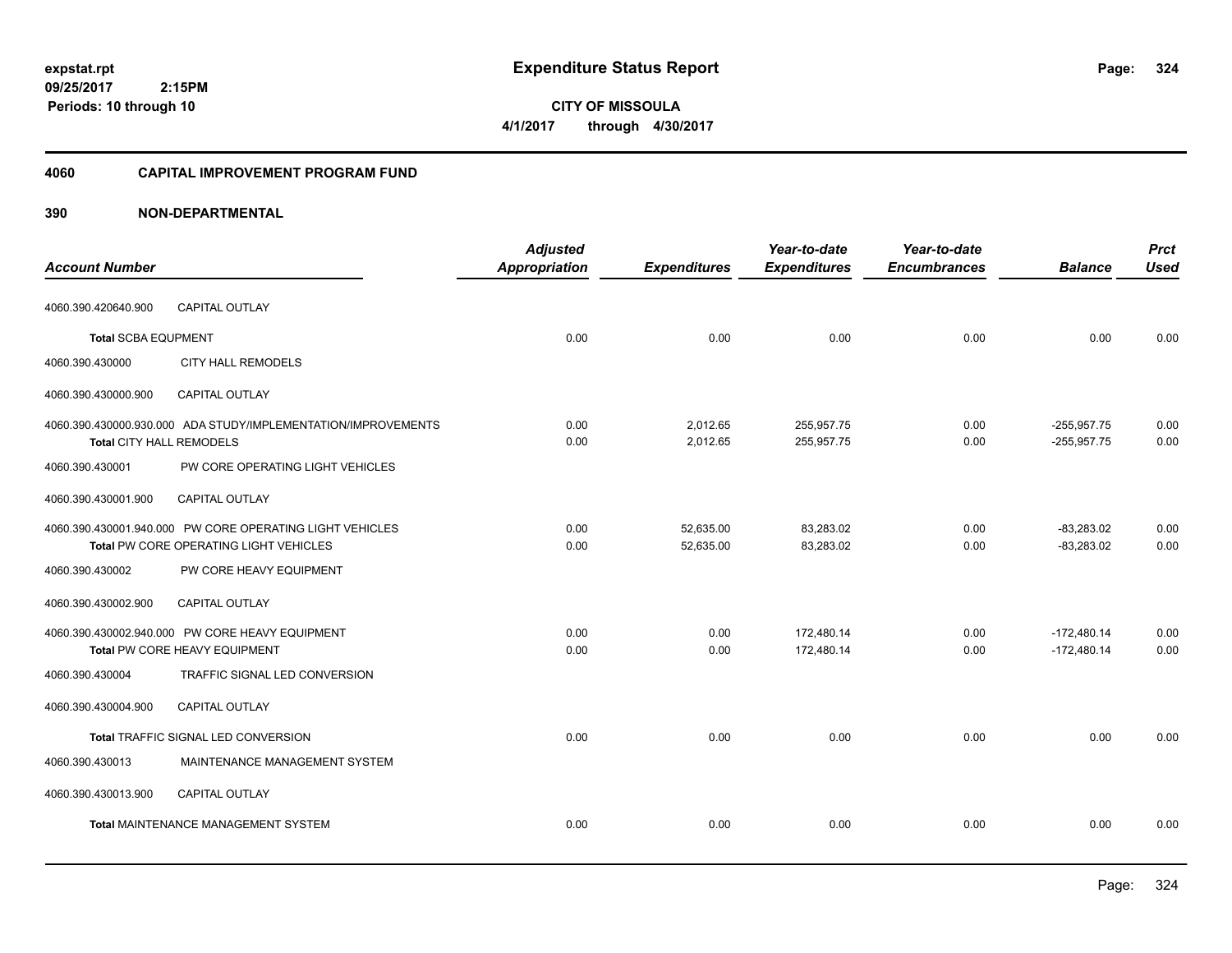**CITY OF MISSOULA 4/1/2017 through 4/30/2017**

### **4060 CAPITAL IMPROVEMENT PROGRAM FUND**

| <b>Account Number</b>        |                                                                                   | <b>Adjusted</b><br>Appropriation | <b>Expenditures</b>  | Year-to-date<br><b>Expenditures</b> | Year-to-date<br><b>Encumbrances</b> | <b>Balance</b>                 | <b>Prct</b><br><b>Used</b> |
|------------------------------|-----------------------------------------------------------------------------------|----------------------------------|----------------------|-------------------------------------|-------------------------------------|--------------------------------|----------------------------|
| 4060.390.430221              | CENTRALIZED MAINT, TOOLS & FENCE                                                  |                                  |                      |                                     |                                     |                                |                            |
| 4060.390.430221.900          | CAPITAL OUTLAY                                                                    |                                  |                      |                                     |                                     |                                |                            |
|                              | Total CENTRALIZED MAINT, TOOLS & FENCE                                            | 0.00                             | 0.00                 | 0.00                                | 0.00                                | 0.00                           | 0.00                       |
| 4060.390.430266              | <b>TRAFFIC CALMING</b>                                                            |                                  |                      |                                     |                                     |                                |                            |
| 4060.390.430266.900          | <b>CAPITAL OUTLAY</b>                                                             |                                  |                      |                                     |                                     |                                |                            |
| <b>Total TRAFFIC CALMING</b> |                                                                                   | 0.00                             | 0.00                 | 0.00                                | 0.00                                | 0.00                           | 0.00                       |
| 4060.390.431401              | GIS-AERIAL PHOTOGRAPHY                                                            |                                  |                      |                                     |                                     |                                |                            |
| 4060.390.431401.300          | PURCHASED SERVICES                                                                |                                  |                      |                                     |                                     |                                |                            |
|                              | Total GIS-AERIAL PHOTOGRAPHY                                                      | 0.00                             | 0.00                 | 0.00                                | 0.00                                | 0.00                           | 0.00                       |
| 4060.390.440620              | ANIMAL CONTROL FACILITIES                                                         |                                  |                      |                                     |                                     |                                |                            |
| 4060.390.440620.900          | <b>CAPITAL OUTLAY</b>                                                             |                                  |                      |                                     |                                     |                                |                            |
|                              | <b>Total ANIMAL CONTROL FACILITIES</b>                                            | 0.00                             | 0.00                 | 0.00                                | 0.00                                | 0.00                           | 0.00                       |
| 4060.390.460001              | PARKS CORE EQUIPMENT                                                              |                                  |                      |                                     |                                     |                                |                            |
| 4060.390.460001.900          | CAPITAL OUTLAY                                                                    |                                  |                      |                                     |                                     |                                |                            |
|                              | 4060.390.460001.940.000 PARKS CORE EQUIPMENT<br>Total PARKS CORE EQUIPMENT        | 0.00<br>0.00                     | 9,150.00<br>9,150.00 | 242,091.90<br>242,091.90            | 0.00<br>0.00                        | $-242,091.90$<br>$-242,091.90$ | 0.00<br>0.00               |
| 4060.390.460002              | PARKS CORE HEAVY EQUIPMENT                                                        |                                  |                      |                                     |                                     |                                |                            |
| 4060.390.460002.900          | CAPITAL OUTLAY                                                                    |                                  |                      |                                     |                                     |                                |                            |
|                              | 4060.390.460002.940.000 MACHINERY & EQUIPMENT<br>Total PARKS CORE HEAVY EQUIPMENT | 0.00<br>0.00                     | 0.00<br>0.00         | 88,611.00<br>88,611.00              | 0.00<br>0.00                        | $-88,611.00$<br>$-88,611.00$   | 0.00<br>0.00               |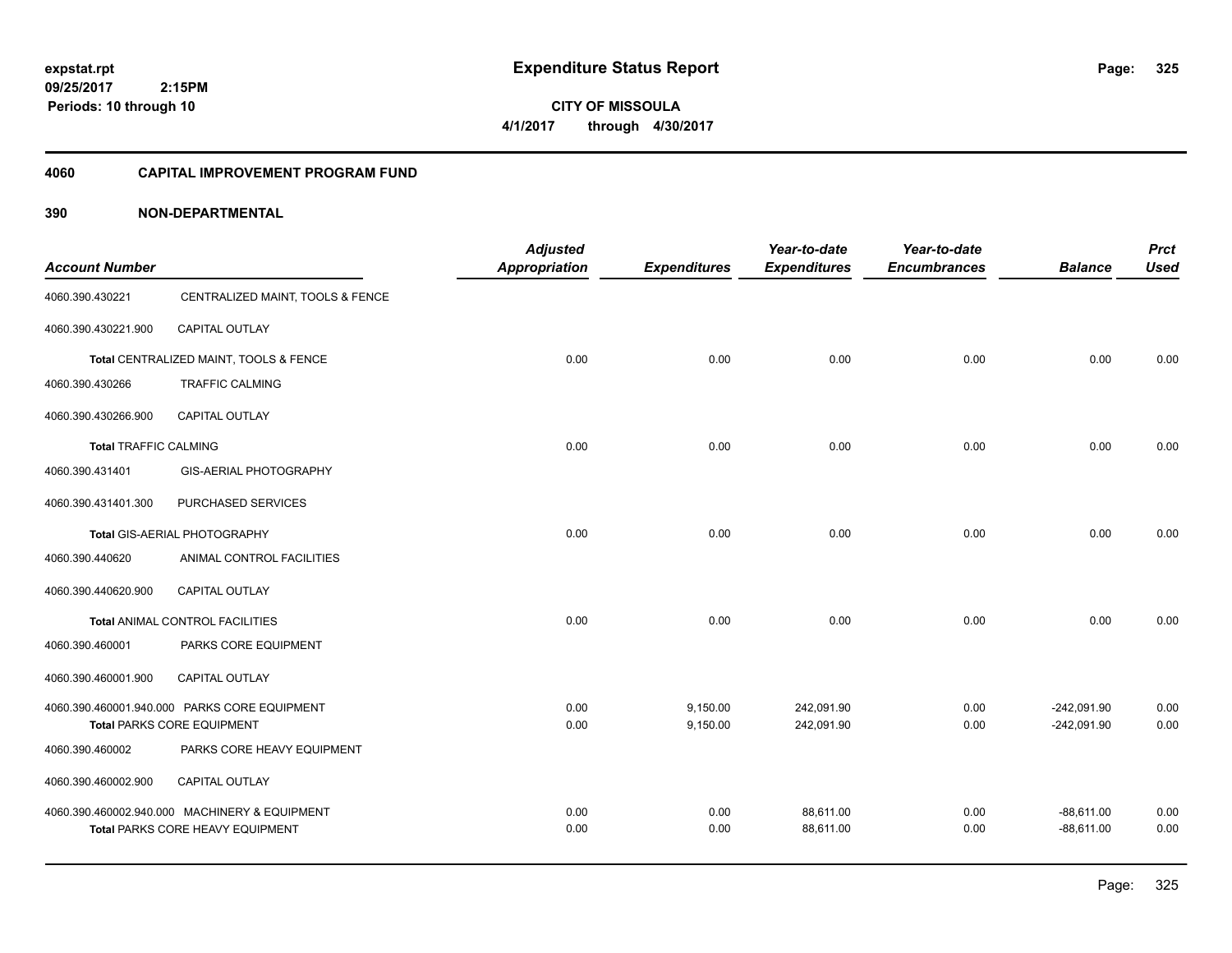**CITY OF MISSOULA 4/1/2017 through 4/30/2017**

### **4060 CAPITAL IMPROVEMENT PROGRAM FUND**

| <b>Account Number</b>                |                                                                                                    | <b>Adjusted</b><br><b>Appropriation</b> | <b>Expenditures</b>    | Year-to-date<br><b>Expenditures</b> | Year-to-date<br><b>Encumbrances</b> | <b>Balance</b>               | <b>Prct</b><br><b>Used</b> |
|--------------------------------------|----------------------------------------------------------------------------------------------------|-----------------------------------------|------------------------|-------------------------------------|-------------------------------------|------------------------------|----------------------------|
| 4060.390.460400                      | PARK MAINTENANCE & IMPROVEMENTS                                                                    |                                         |                        |                                     |                                     |                              |                            |
| 4060.390.460400.100                  | PERSONAL SERVICES                                                                                  |                                         |                        |                                     |                                     |                              |                            |
| <b>Total PERSONAL SERVICES</b>       |                                                                                                    | 0.00                                    | 0.00                   | 0.00                                | 0.00                                | 0.00                         | 0.00                       |
| 4060.390.460400.900                  | CAPITAL OUTLAY                                                                                     |                                         |                        |                                     |                                     |                              |                            |
|                                      | 4060.390.460400.930.000 PARK MAINTENANCE AND IMPROVEMENTS<br>Total PARK MAINTENANCE & IMPROVEMENTS | 0.00<br>0.00                            | 0.00<br>0.00           | 731.44<br>731.44                    | 0.00<br>0.00                        | $-731.44$<br>$-731.44$       | 0.00<br>0.00               |
| 4060.390.460439                      | <b>EXISTING PARK EXPANSION</b>                                                                     |                                         |                        |                                     |                                     |                              |                            |
| 4060.390.460439.900                  | <b>CAPITAL OUTLAY</b>                                                                              |                                         |                        |                                     |                                     |                              |                            |
|                                      | 4060.390.460439.940.000 MACHINERY & EQUIPMENT<br><b>Total EXISTING PARK EXPANSION</b>              | 0.00<br>0.00                            | 33,825.67<br>33,825.67 | 84,933.75<br>84,933.75              | 0.00<br>0.00                        | $-84,933.75$<br>$-84,933.75$ | 0.00<br>0.00               |
| 4060.390.460452                      | <b>ART MUSEUM</b>                                                                                  |                                         |                        |                                     |                                     |                              |                            |
| 4060.390.460452.900                  | CAPITAL OUTLAY                                                                                     |                                         |                        |                                     |                                     |                              |                            |
| 4060.390.460452.930.000 MAM ART PARK |                                                                                                    | 0.00                                    | 0.00                   | 837,087.22                          | 0.00                                | $-837,087.22$                | 0.00                       |
| Total ART MUSEUM                     |                                                                                                    | 0.00                                    | 0.00                   | 837,087.22                          | 0.00                                | $-837,087.22$                | 0.00                       |
| 4060.390.490100                      | AQUATICS GEN FUND DEBT SERVICE                                                                     |                                         |                        |                                     |                                     |                              |                            |
| 4060.390.490100.600                  | <b>DEBT SERVICE</b>                                                                                |                                         |                        |                                     |                                     |                              |                            |
|                                      | Total AQUATICS GEN FUND DEBT SERVICE                                                               | 0.00                                    | 0.00                   | 0.00                                | 0.00                                | 0.00                         | 0.00                       |
| 4060.390.490101                      | 50 METER POOL DEBT SERVICE                                                                         |                                         |                        |                                     |                                     |                              |                            |
| 4060.390.490101.300                  | PURCHASED SERVICES                                                                                 |                                         |                        |                                     |                                     |                              |                            |
|                                      | 4060.390.490101.350.000 PROFESSIONAL SERVICES                                                      | 0.00                                    | 0.00                   | 350.00                              | 0.00                                | $-350.00$                    | 0.00                       |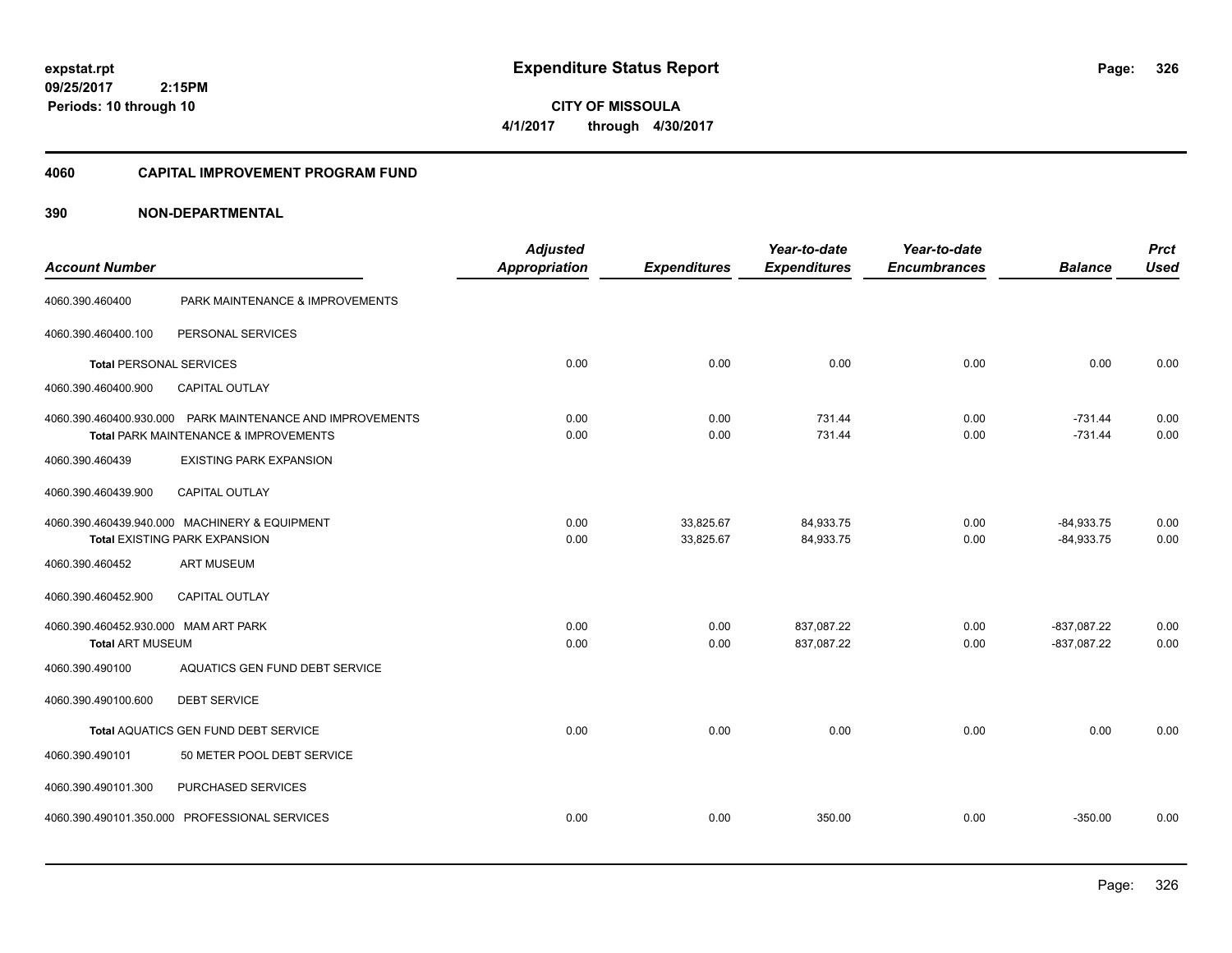**09/25/2017 2:15PM Periods: 10 through 10**

**CITY OF MISSOULA 4/1/2017 through 4/30/2017**

### **4060 CAPITAL IMPROVEMENT PROGRAM FUND**

| <b>Account Number</b>                                                                                                                          | <b>Adjusted</b><br><b>Appropriation</b> | <b>Expenditures</b>  | Year-to-date<br><b>Expenditures</b> | Year-to-date<br><b>Encumbrances</b> | <b>Balance</b>                        | <b>Prct</b><br><b>Used</b> |
|------------------------------------------------------------------------------------------------------------------------------------------------|-----------------------------------------|----------------------|-------------------------------------|-------------------------------------|---------------------------------------|----------------------------|
| <b>Total PURCHASED SERVICES</b>                                                                                                                | 0.00                                    | 0.00                 | 350.00                              | 0.00                                | $-350.00$                             | 0.00                       |
| <b>DEBT SERVICE</b><br>4060.390.490101.600                                                                                                     |                                         |                      |                                     |                                     |                                       |                            |
| 4060.390.490101.610.000 50 METER POOL DEBT SERVICE<br>4060.390.490101.620.000 50 METER POOL DEBT SERVICE/INTEREST<br><b>Total DEBT SERVICE</b> | 540,000.00<br>22.495.00<br>562,495.00   | 0.00<br>0.00<br>0.00 | 0.00<br>11,247.50<br>11,247.50      | 0.00<br>0.00<br>0.00                | 540,000.00<br>11,247.50<br>551,247.50 | 0.00<br>50.00<br>2.00      |
| Total 50 METER POOL DEBT SERVICE                                                                                                               | 562,495.00                              | 0.00                 | 11,597.50                           | 0.00                                | 550,897.50                            | 2.06                       |
| 4060.390.490102<br>2010C ENERGY BONDS DEBT SERVICE<br>PURCHASED SERVICES<br>4060.390.490102.300                                                |                                         |                      |                                     |                                     |                                       |                            |
| 4060.390.490102.350.000 PROFESSIONAL SERVICES                                                                                                  | 0.00                                    | 0.00                 | 350.00                              | 0.00                                | $-350.00$                             | 0.00                       |
| <b>Total PURCHASED SERVICES</b>                                                                                                                | 0.00                                    | 0.00                 | 350.00                              | 0.00                                | $-350.00$                             | 0.00                       |
| <b>DEBT SERVICE</b><br>4060.390.490102.600                                                                                                     |                                         |                      |                                     |                                     |                                       |                            |
| 4060.390.490102.610.000 PRINCIPAL-2010C BONDS                                                                                                  | 65,000.00                               | 0.00                 | 0.00                                | 0.00                                | 65,000.00                             | 0.00                       |
| 4060.390.490102.620.000 INTEREST / SERVICE FEES-2010C BONDS                                                                                    | 21,575.00                               | 0.00                 | 10,787.50                           | 0.00                                | 10,787.50                             | 50.00                      |
| <b>Total DEBT SERVICE</b>                                                                                                                      | 86,575.00                               | 0.00                 | 10,787.50                           | 0.00                                | 75,787.50                             | 12.46                      |
| Total 2010C ENERGY BONDS DEBT SERVICE                                                                                                          | 86,575.00                               | 0.00                 | 11.137.50                           | 0.00                                | 75.437.50                             | 12.86                      |
| 2010A REFUNDING DEBT SERVICE<br>4060.390.490103                                                                                                |                                         |                      |                                     |                                     |                                       |                            |
| 4060.390.490103.300<br>PURCHASED SERVICES                                                                                                      |                                         |                      |                                     |                                     |                                       |                            |
| 4060.390.490103.350.000 PROFESSIONAL SERVICES                                                                                                  | 0.00                                    | 0.00                 | 700.00                              | 0.00                                | $-700.00$                             | 0.00                       |
| <b>Total PURCHASED SERVICES</b>                                                                                                                | 0.00                                    | 0.00                 | 700.00                              | 0.00                                | $-700.00$                             | 0.00                       |
| 4060.390.490103.600<br><b>DEBT SERVICE</b>                                                                                                     |                                         |                      |                                     |                                     |                                       |                            |
| 4060.390.490103.610.000 PRINCIPAL                                                                                                              | 115,000.00                              | 0.00                 | 0.00                                | 0.00                                | 115,000.00                            | 0.00                       |
| 4060.390.490103.620.000 INTEREST / SERVICE FEES                                                                                                | 16,513.00                               | 0.00                 | 57,281.25                           | 0.00                                | $-40,768.25$                          | 346.89                     |
| <b>Total DEBT SERVICE</b>                                                                                                                      | 131,513.00                              | 0.00                 | 57,281.25                           | 0.00                                | 74,231.75                             | 43.56                      |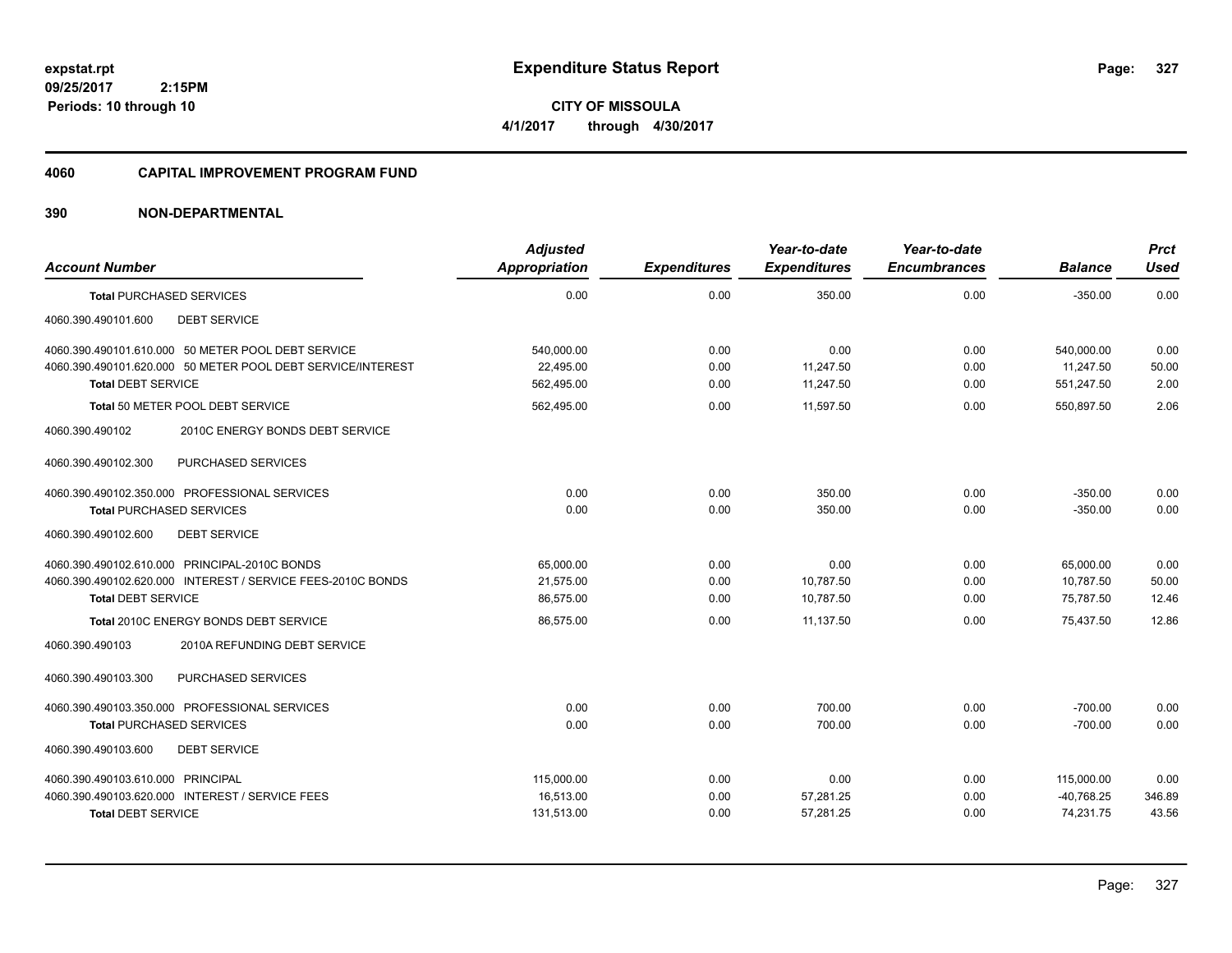**CITY OF MISSOULA 4/1/2017 through 4/30/2017**

### **4060 CAPITAL IMPROVEMENT PROGRAM FUND**

### **390 NON-DEPARTMENTAL**

| <b>Account Number</b>             |                                                               | <b>Adjusted</b><br><b>Appropriation</b> | <b>Expenditures</b> | Year-to-date<br><b>Expenditures</b> | Year-to-date<br><b>Encumbrances</b> | <b>Balance</b> | <b>Prct</b><br><b>Used</b> |
|-----------------------------------|---------------------------------------------------------------|-----------------------------------------|---------------------|-------------------------------------|-------------------------------------|----------------|----------------------------|
|                                   | Total 2010A REFUNDING DEBT SERVICE                            | 131,513.00                              | 0.00                | 57,981.25                           | 0.00                                | 73,531.75      | 44.09                      |
| 4060.390.490104                   | FY16A REFUNDING BOND DEBT SERVICE                             |                                         |                     |                                     |                                     |                |                            |
| 4060.390.490104.300               | PURCHASED SERVICES                                            |                                         |                     |                                     |                                     |                |                            |
| <b>Total PURCHASED SERVICES</b>   |                                                               | 0.00                                    | 0.00                | 0.00                                | 0.00                                | 0.00           | 0.00                       |
| 4060.390.490104.600               | <b>DEBT SERVICE</b>                                           |                                         |                     |                                     |                                     |                |                            |
|                                   | 4060.390.490104.610.000 FY16A LIMITED OBLG REFUNDING DEBT SVS | 195,000.00                              | 0.00                | 0.00                                | 0.00                                | 195,000.00     | 0.00                       |
|                                   | 4060.390.490104.620.000 INTEREST / SERVICE FEES               | 123,450.00                              | 0.00                | 0.00                                | 0.00                                | 123,450.00     | 0.00                       |
|                                   | Total FY16A REFUNDING BOND DEBT SERVICE                       | 318,450.00                              | 0.00                | 0.00                                | 0.00                                | 318,450.00     | 0.00                       |
| 4060.390.490429                   | 07 FIRE BOND DEBT SVS \$680,000                               |                                         |                     |                                     |                                     |                |                            |
| 4060.390.490429.300               | PURCHASED SERVICES                                            |                                         |                     |                                     |                                     |                |                            |
| <b>Total PURCHASED SERVICES</b>   |                                                               | 0.00                                    | 0.00                | 0.00                                | 0.00                                | 0.00           | 0.00                       |
| 4060.390.490429.600               | <b>DEBT SERVICE</b>                                           |                                         |                     |                                     |                                     |                |                            |
| 4060.390.490429.610.000 PRINCIPAL |                                                               | 420,000.00                              | 0.00                | 0.00                                | 0.00                                | 420,000.00     | 0.00                       |
|                                   | 4060.390.490429.620.000 INTEREST / SERVICE FEES               | 17,340.00                               | 0.00                | 9,020.00                            | 0.00                                | 8,320.00       | 52.02                      |
|                                   | Total 07 FIRE BOND DEBT SVS \$680,000                         | 437,340.00                              | 0.00                | 9,020.00                            | 0.00                                | 428,320.00     | 2.06                       |
| 4060.390.490504                   | <b>FY09 FINANCED CORE EQUIPMENT</b>                           |                                         |                     |                                     |                                     |                |                            |
| 4060.390.490504.600               | <b>DEBT SERVICE</b>                                           |                                         |                     |                                     |                                     |                |                            |
|                                   | 4060.390.490504.610.000 FY09 CORE FINANCED EQUIP-PRINCIPAL    | 457,277.00                              | 97,951.32           | 356,381.87                          | 0.00                                | 100,895.13     | 77.94                      |
|                                   | 4060.390.490504.620.000 FY09 FINANCED CORE EQUIP-INTEREST     | 60,015.00                               | 5,958.88            | 63,874.98                           | 0.00                                | $-3,859.98$    | 106.43                     |
|                                   | Total FY09 FINANCED CORE EQUIPMENT                            | 517,292.00                              | 103,910.20          | 420,256.85                          | 0.00                                | 97,035.15      | 81.24                      |
| 4060.390.490506                   | <b>CORE FINANCED EQUIPMENT</b>                                |                                         |                     |                                     |                                     |                |                            |

4060.390.490506.600 DEBT SERVICE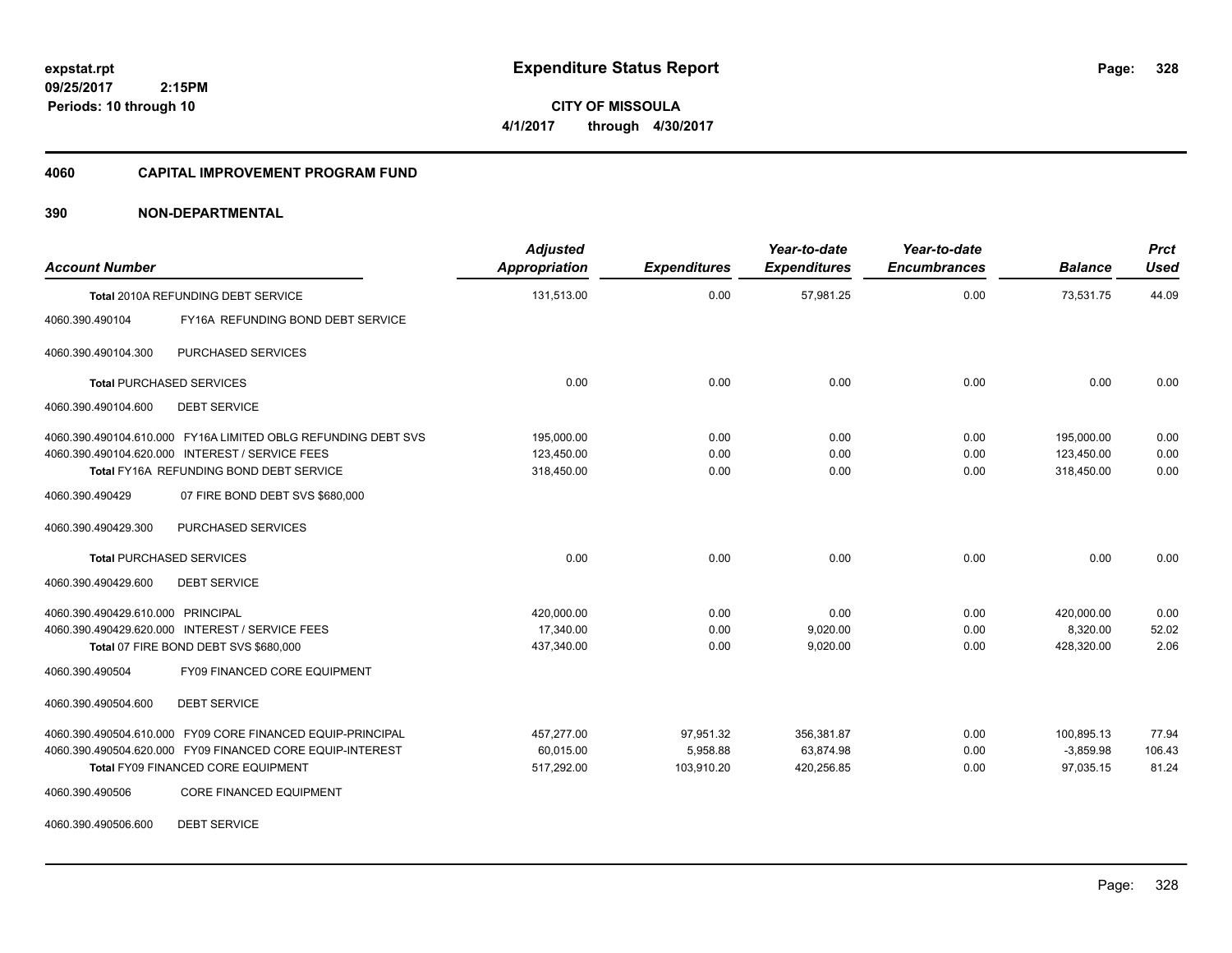**CITY OF MISSOULA 4/1/2017 through 4/30/2017**

### **4060 CAPITAL IMPROVEMENT PROGRAM FUND**

| <b>Account Number</b>        |                                                  | <b>Adjusted</b><br><b>Appropriation</b> | <b>Expenditures</b> | Year-to-date<br><b>Expenditures</b> | Year-to-date<br><b>Encumbrances</b> | <b>Balance</b>  | <b>Prct</b><br><b>Used</b> |
|------------------------------|--------------------------------------------------|-----------------------------------------|---------------------|-------------------------------------|-------------------------------------|-----------------|----------------------------|
|                              | <b>Total CORE FINANCED EQUIPMENT</b>             | 0.00                                    | 0.00                | 0.00                                | 0.00                                | 0.00            | 0.00                       |
| 4060.390.510110              | <b>MERCHANT SERVICES</b>                         |                                         |                     |                                     |                                     |                 |                            |
| 4060.390.510110.500          | <b>FIXED CHARGES</b>                             |                                         |                     |                                     |                                     |                 |                            |
|                              | <b>Total MERCHANT SERVICES</b>                   | 0.00                                    | 0.00                | 0.00                                | 0.00                                | 0.00            | 0.00                       |
| 4060.390.521001              | <b>TRANSFER TO CIP</b>                           |                                         |                     |                                     |                                     |                 |                            |
| 4060.390.521001.800          | OTHER OBJECTS                                    |                                         |                     |                                     |                                     |                 |                            |
|                              | 4060.390.521001.820.000 TRANSFERS TO OTHER FUNDS | 316,129.00                              | 0.00                | 0.00                                | 0.00                                | 316,129.00      | 0.00                       |
| <b>Total TRANSFER TO CIP</b> |                                                  | 316,129.00                              | 0.00                | 0.00                                | 0.00                                | 316,129.00      | 0.00                       |
|                              | <b>Total CAPITAL IMPROVEMENT PROGRAM FUND</b>    | 2,531,970.00                            | 278,549.33          | 5,383,898.98                        | 0.00                                | $-2,851,928.98$ | 212.64                     |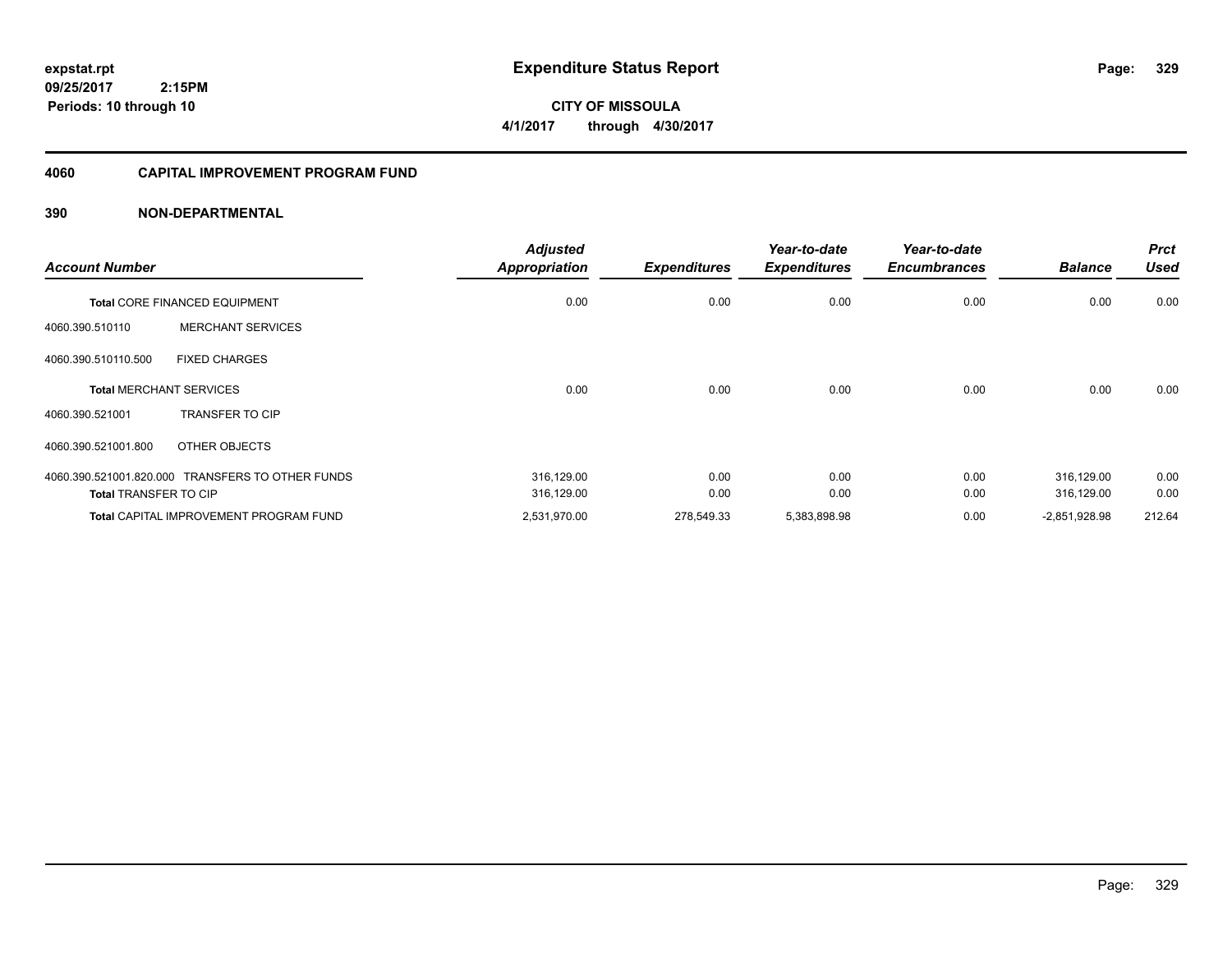**CITY OF MISSOULA 4/1/2017 through 4/30/2017**

### **4130 1997 G O BOND OPEN SPACE PURCHASE FUND**

| <b>Account Number</b>                             |                                              | <b>Adjusted</b><br><b>Appropriation</b> | <b>Expenditures</b> | Year-to-date<br><b>Expenditures</b> | Year-to-date<br><b>Encumbrances</b> | <b>Balance</b>           | <b>Prct</b><br><b>Used</b> |
|---------------------------------------------------|----------------------------------------------|-----------------------------------------|---------------------|-------------------------------------|-------------------------------------|--------------------------|----------------------------|
| 4130.390.460480                                   | <b>VANDALISM</b>                             |                                         |                     |                                     |                                     |                          |                            |
| 4130.390.460480.800                               | OTHER OBJECTS                                |                                         |                     |                                     |                                     |                          |                            |
| <b>Total OTHER OBJECTS</b>                        |                                              | 0.00                                    | 0.00                | 0.00                                | 0.00                                | 0.00                     | 0.00                       |
| 4130.390.460480.900                               | <b>CAPITAL OUTLAY</b>                        |                                         |                     |                                     |                                     |                          |                            |
| 4130.390.460480.930.000<br><b>Total VANDALISM</b> | <b>IMPROVEMENTS</b>                          | 389,534.00<br>389,534.00                | 0.00<br>0.00        | 0.00<br>0.00                        | 0.00<br>0.00                        | 389,534.00<br>389,534.00 | 0.00<br>0.00               |
| 4130.390.510110                                   | <b>MERCHANT SERVICES</b>                     |                                         |                     |                                     |                                     |                          |                            |
| 4130.390.510110.500                               | <b>FIXED CHARGES</b>                         |                                         |                     |                                     |                                     |                          |                            |
|                                                   | <b>Total MERCHANT SERVICES</b>               | 0.00                                    | 0.00                | 0.00                                | 0.00                                | 0.00                     | 0.00                       |
|                                                   | Total 1997 G O BOND OPEN SPACE PURCHASE FUND | 389,534.00                              | 0.00                | 0.00                                | 0.00                                | 389,534.00               | 0.00                       |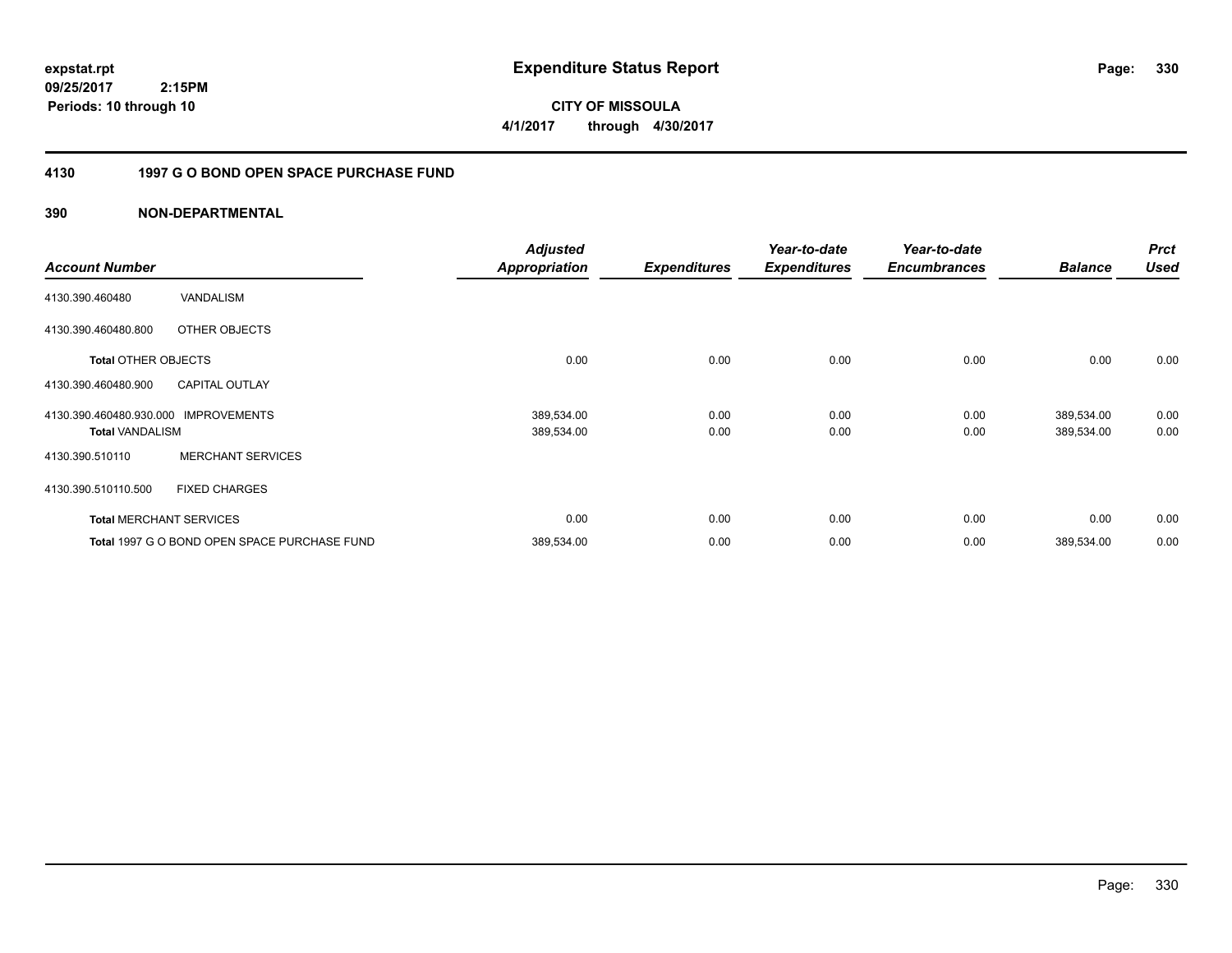### **4196 NEW FIRE STATION GO BOND**

## **300 FIRE**

| <b>Account Number</b>      |                                       | <b>Adjusted</b><br><b>Appropriation</b> | <b>Expenditures</b> | Year-to-date<br><b>Expenditures</b> | Year-to-date<br><b>Encumbrances</b> | <b>Balance</b> | <b>Prct</b><br><b>Used</b> |
|----------------------------|---------------------------------------|-----------------------------------------|---------------------|-------------------------------------|-------------------------------------|----------------|----------------------------|
| 4196.300.420420            | <b>FACILITY</b>                       |                                         |                     |                                     |                                     |                |                            |
| 4196.300.420420.800        | OTHER OBJECTS                         |                                         |                     |                                     |                                     |                |                            |
| <b>Total OTHER OBJECTS</b> |                                       | 0.00                                    | 0.00                | 0.00                                | 0.00                                | 0.00           | 0.00                       |
| 4196.300.420420.900        | <b>CAPITAL OUTLAY</b>                 |                                         |                     |                                     |                                     |                |                            |
| <b>Total FACILITY</b>      |                                       | 0.00                                    | 0.00                | 0.00                                | 0.00                                | 0.00           | 0.00                       |
| 4196.300.510110            | <b>MERCHANT SERVICES</b>              |                                         |                     |                                     |                                     |                |                            |
| 4196.300.510110.500        | <b>FIXED CHARGES</b>                  |                                         |                     |                                     |                                     |                |                            |
| <b>Total FIXED CHARGES</b> |                                       | 0.00                                    | 0.00                | 0.00                                | 0.00                                | 0.00           | 0.00                       |
|                            | <b>Total NEW FIRE STATION GO BOND</b> | 0.00                                    | 0.00                | 0.00                                | 0.00                                | 0.00           | 0.00                       |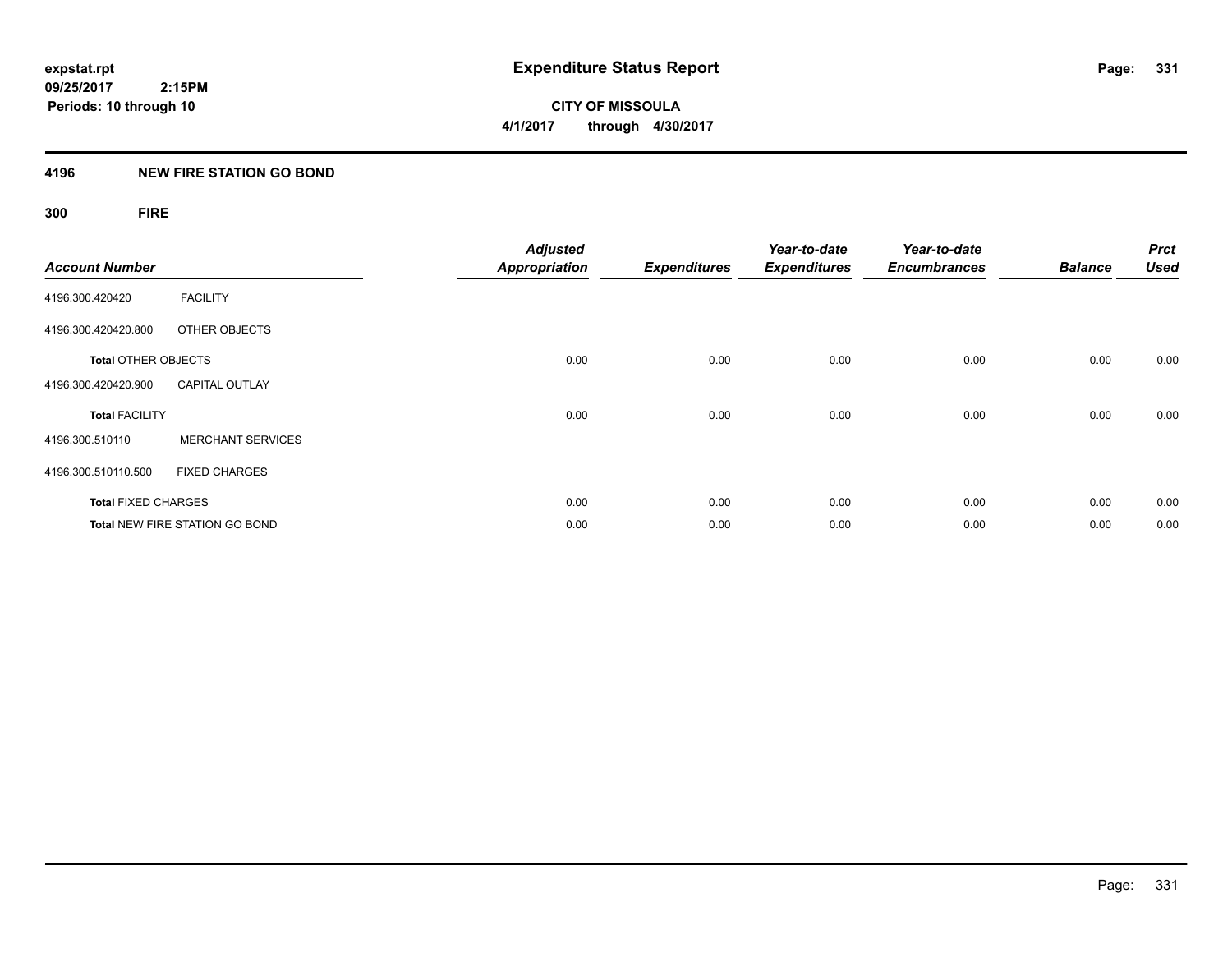**09/25/2017 2:15PM Periods: 10 through 10**

**CITY OF MISSOULA 4/1/2017 through 4/30/2017**

### **4450 S/C CONSTRUCTION FUND FOR FY06**

| <b>Account Number</b> |                                             | <b>Adjusted</b><br><b>Appropriation</b> | <b>Expenditures</b> | Year-to-date<br><b>Expenditures</b> | Year-to-date<br><b>Encumbrances</b> | <b>Balance</b> | <b>Prct</b><br><b>Used</b> |
|-----------------------|---------------------------------------------|-----------------------------------------|---------------------|-------------------------------------|-------------------------------------|----------------|----------------------------|
| 4450.280.510110       | <b>MERCHANT SERVICES</b>                    |                                         |                     |                                     |                                     |                |                            |
| 4450.280.510110.500   | <b>FIXED CHARGES</b>                        |                                         |                     |                                     |                                     |                |                            |
|                       | <b>Total MERCHANT SERVICES</b>              | 0.00                                    | 0.00                | 0.00                                | 0.00                                | 0.00           | 0.00                       |
| 4450.280.521000       | INTERFUND OPERATING TRANSFERS               |                                         |                     |                                     |                                     |                |                            |
| 4450.280.521000.800   | OTHER OBJECTS                               |                                         |                     |                                     |                                     |                |                            |
|                       | <b>Total INTERFUND OPERATING TRANSFERS</b>  | 0.00                                    | 0.00                | 0.00                                | 0.00                                | 0.00           | 0.00                       |
|                       | <b>Total S/C CONSTRUCTION FUND FOR FY06</b> | 0.00                                    | 0.00                | 0.00                                | 0.00                                | 0.00           | 0.00                       |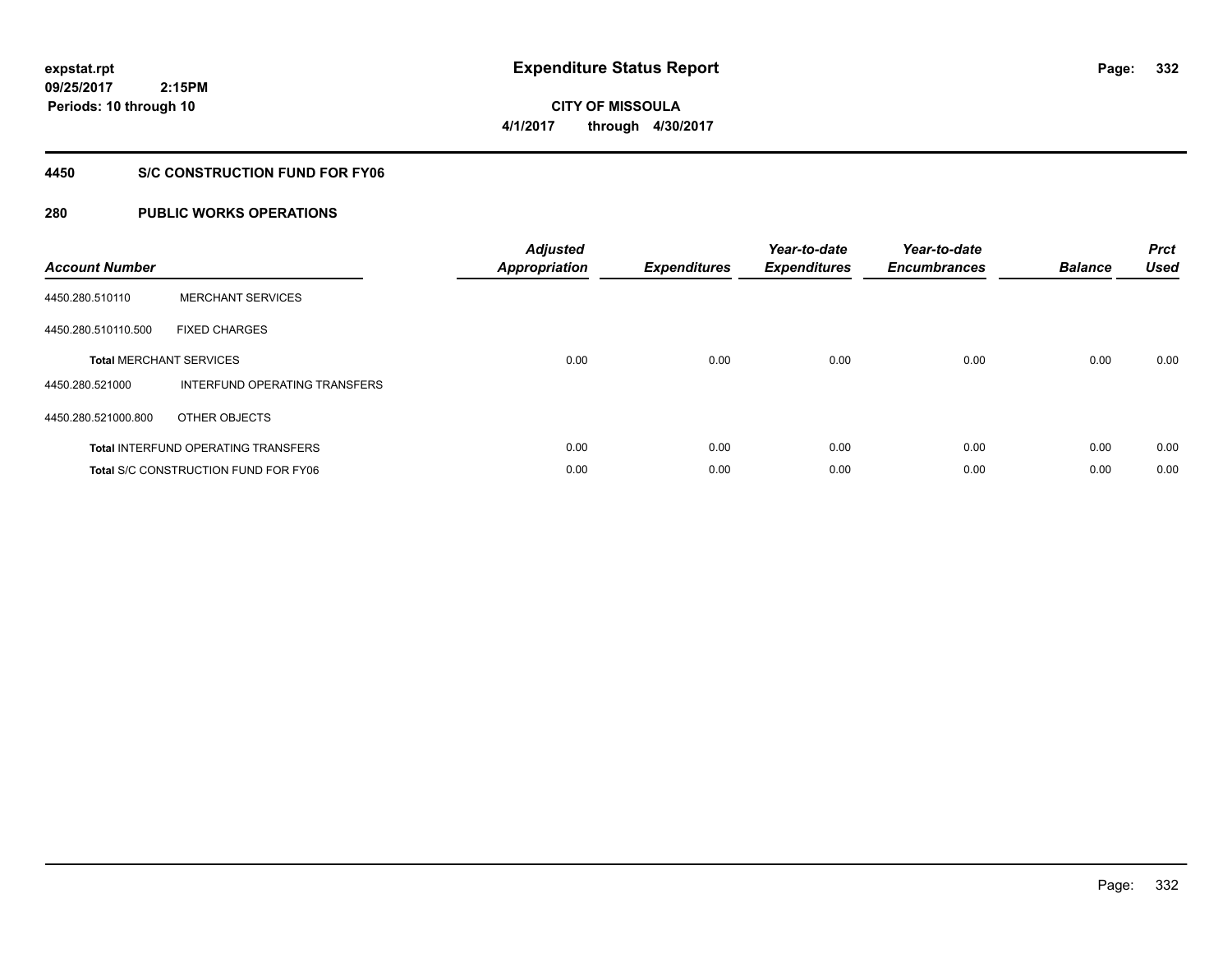**4451 FY07 S/C BOND FUND**

| <b>Account Number</b>    |                                            | <b>Adjusted</b><br>Appropriation | <b>Expenditures</b> | Year-to-date<br><b>Expenditures</b> | Year-to-date<br><b>Encumbrances</b> | <b>Balance</b> | <b>Prct</b><br><b>Used</b> |
|--------------------------|--------------------------------------------|----------------------------------|---------------------|-------------------------------------|-------------------------------------|----------------|----------------------------|
| 4451.280.510110          | <b>MERCHANT SERVICES</b>                   |                                  |                     |                                     |                                     |                |                            |
| 4451.280.510110.500      | <b>FIXED CHARGES</b>                       |                                  |                     |                                     |                                     |                |                            |
|                          | <b>Total MERCHANT SERVICES</b>             | 0.00                             | 0.00                | 0.00                                | 0.00                                | 0.00           | 0.00                       |
| 4451.280.521000          | INTERFUND OPERATING TRANSFERS              |                                  |                     |                                     |                                     |                |                            |
| 4451.280.521000.800      | OTHER OBJECTS                              |                                  |                     |                                     |                                     |                |                            |
|                          | <b>Total INTERFUND OPERATING TRANSFERS</b> | 0.00                             | 0.00                | 0.00                                | 0.00                                | 0.00           | 0.00                       |
| Total FY07 S/C BOND FUND |                                            | 0.00                             | 0.00                | 0.00                                | 0.00                                | 0.00           | 0.00                       |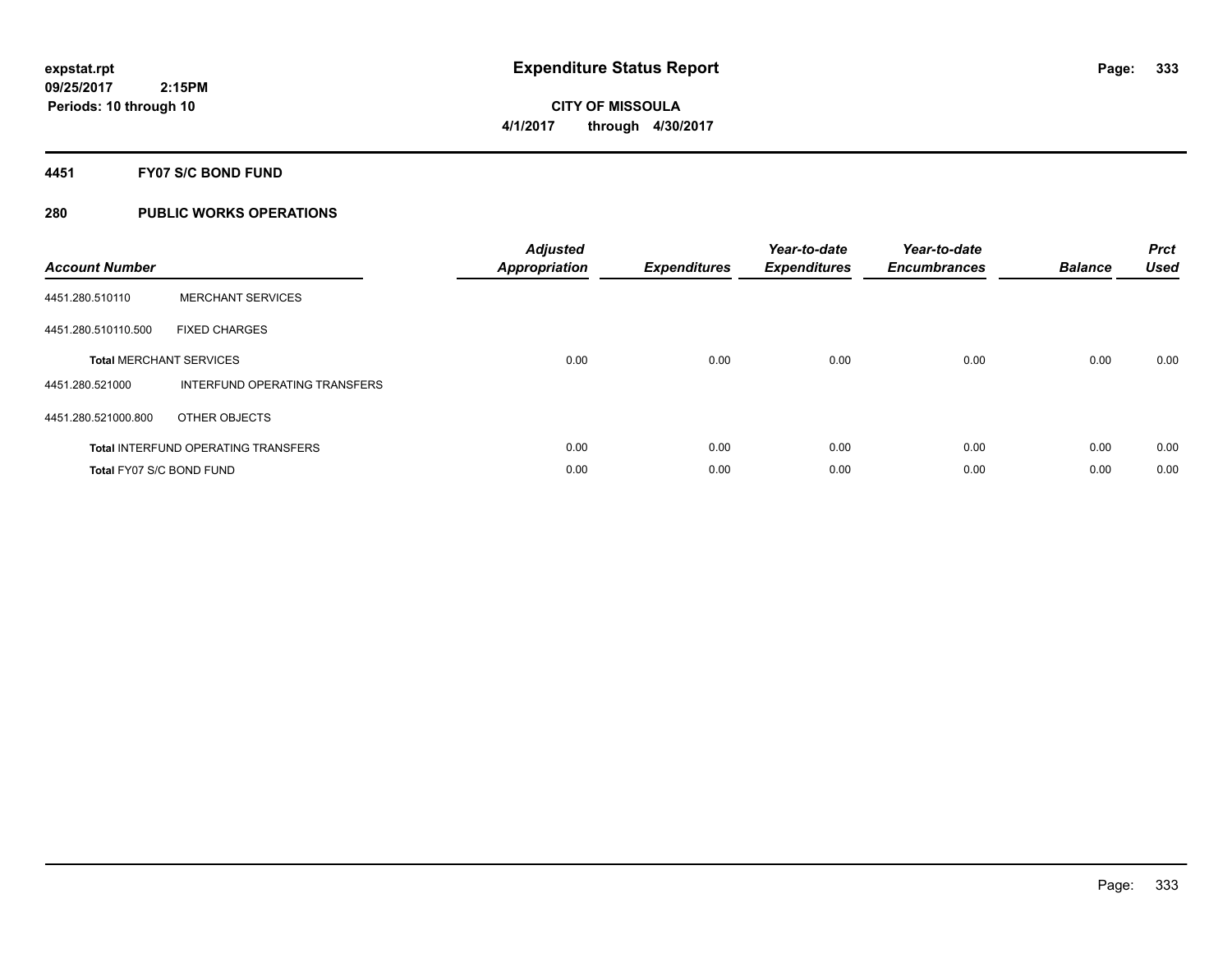**09/25/2017 2:15PM Periods: 10 through 10**

**CITY OF MISSOULA 4/1/2017 through 4/30/2017**

### **4452 S/C CONSTRUCTION FUND FOR FY 08 BOND SAL**

| <b>Account Number</b>  |                                                       | <b>Adjusted</b><br><b>Appropriation</b> | <b>Expenditures</b> | Year-to-date<br><b>Expenditures</b> | Year-to-date<br><b>Encumbrances</b> | <b>Balance</b> | <b>Prct</b><br><b>Used</b> |
|------------------------|-------------------------------------------------------|-----------------------------------------|---------------------|-------------------------------------|-------------------------------------|----------------|----------------------------|
| 4452.280.430262        | <b>SIDEWALKS</b>                                      |                                         |                     |                                     |                                     |                |                            |
| 4452.280.430262.900    | <b>CAPITAL OUTLAY</b>                                 |                                         |                     |                                     |                                     |                |                            |
| <b>Total SIDEWALKS</b> |                                                       | 0.00                                    | 0.00                | 0.00                                | 0.00                                | 0.00           | 0.00                       |
| 4452.280.510110        | <b>MERCHANT SERVICES</b>                              |                                         |                     |                                     |                                     |                |                            |
| 4452.280.510110.500    | <b>FIXED CHARGES</b>                                  |                                         |                     |                                     |                                     |                |                            |
|                        | <b>Total MERCHANT SERVICES</b>                        | 0.00                                    | 0.00                | 0.00                                | 0.00                                | 0.00           | 0.00                       |
|                        | <b>Total S/C CONSTRUCTION FUND FOR FY 08 BOND SAL</b> | 0.00                                    | 0.00                | 0.00                                | 0.00                                | 0.00           | 0.00                       |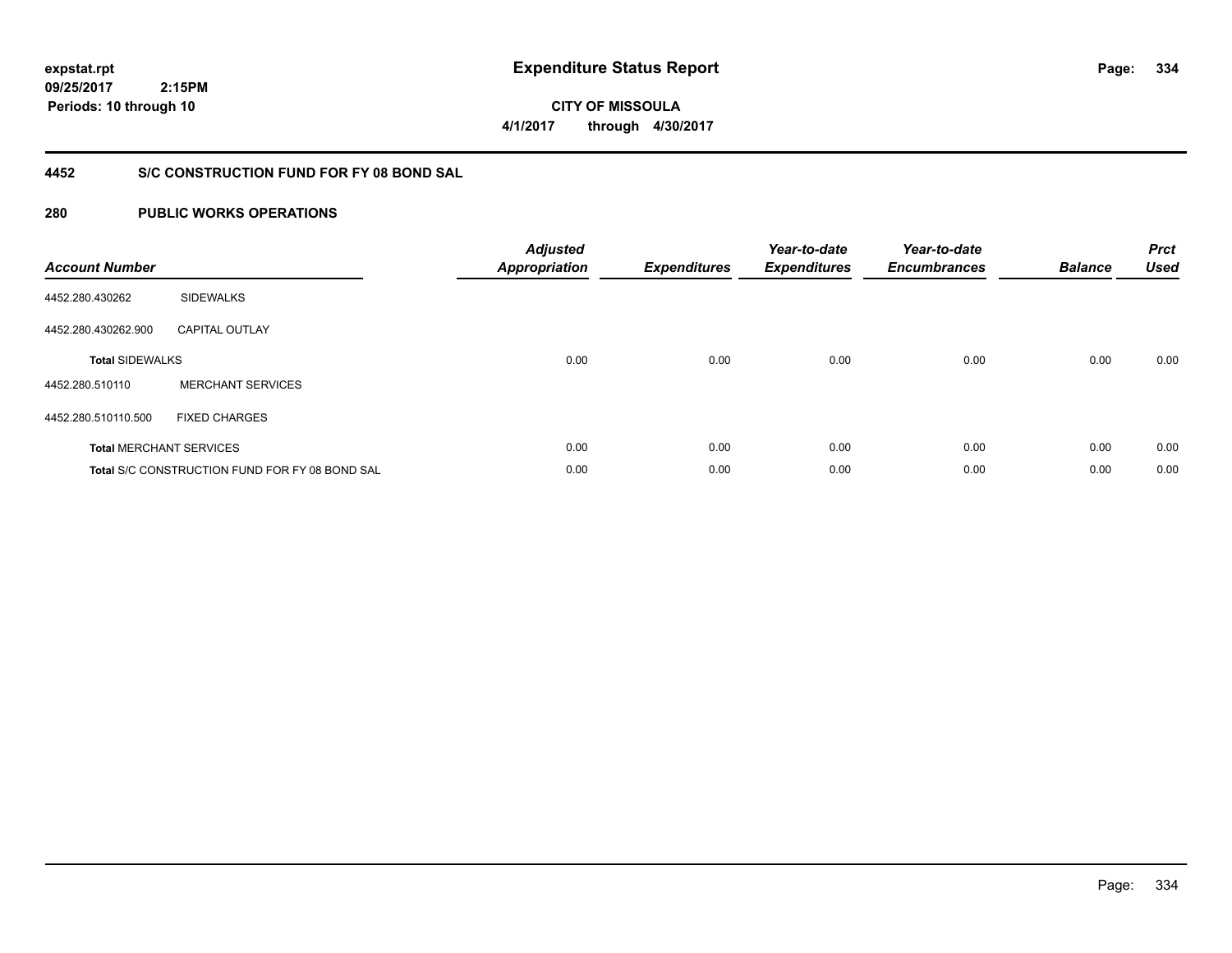**09/25/2017 2:15PM Periods: 10 through 10**

# **CITY OF MISSOULA 4/1/2017 through 4/30/2017**

### **4453 S/C CONSTRUCTION FUND FY09 BOND**

| <b>Account Number</b>  |                                      | <b>Adjusted</b><br><b>Appropriation</b> | <b>Expenditures</b> | Year-to-date<br><b>Expenditures</b> | Year-to-date<br><b>Encumbrances</b> | <b>Balance</b> | <b>Prct</b><br><b>Used</b> |
|------------------------|--------------------------------------|-----------------------------------------|---------------------|-------------------------------------|-------------------------------------|----------------|----------------------------|
| 4453.280.430262        | <b>SIDEWALKS</b>                     |                                         |                     |                                     |                                     |                |                            |
| 4453.280.430262.900    | <b>CAPITAL OUTLAY</b>                |                                         |                     |                                     |                                     |                |                            |
| <b>Total SIDEWALKS</b> |                                      | 0.00                                    | 0.00                | 0.00                                | 0.00                                | 0.00           | 0.00                       |
| 4453.280.510110        | <b>MERCHANT SERVICES</b>             |                                         |                     |                                     |                                     |                |                            |
| 4453.280.510110.500    | <b>FIXED CHARGES</b>                 |                                         |                     |                                     |                                     |                |                            |
|                        | <b>Total MERCHANT SERVICES</b>       | 0.00                                    | 0.00                | 0.00                                | 0.00                                | 0.00           | 0.00                       |
| 4453.280.521000        | INTERFUND OPERATING TRANSFERS        |                                         |                     |                                     |                                     |                |                            |
| 4453.280.521000.800    | OTHER OBJECTS                        |                                         |                     |                                     |                                     |                |                            |
|                        | <b>Total PUBLIC WORKS OPERATIONS</b> | 0.00                                    | 0.00                | 0.00                                | 0.00                                | 0.00           | 0.00                       |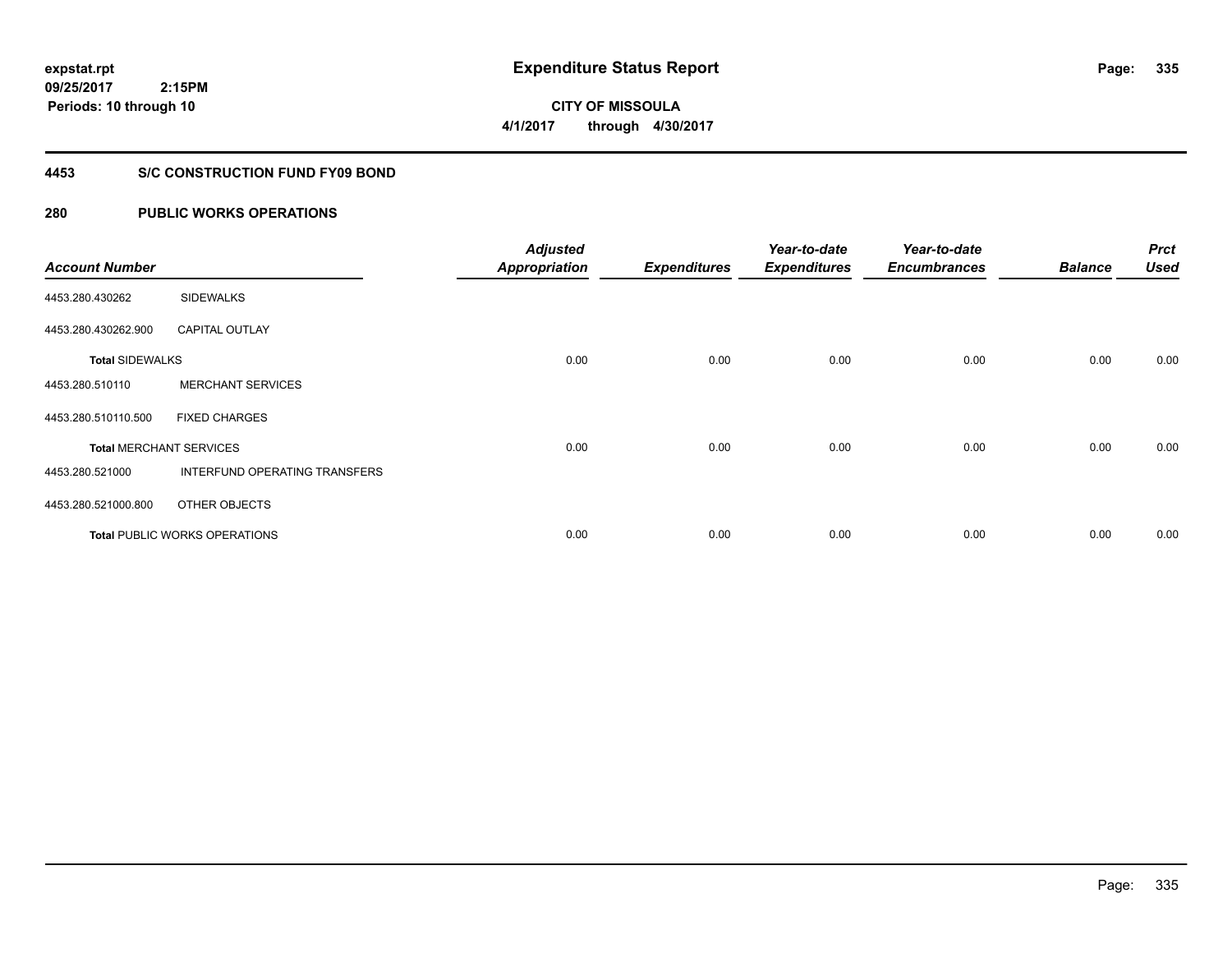**CITY OF MISSOULA 4/1/2017 through 4/30/2017**

### **4453 S/C CONSTRUCTION FUND FY09 BOND**

| <b>Account Number</b>         |                                              | <b>Adjusted</b><br><b>Appropriation</b> | <b>Expenditures</b> | Year-to-date<br><b>Expenditures</b> | Year-to-date<br><b>Encumbrances</b> | <b>Balance</b> | <b>Prct</b><br><b>Used</b> |
|-------------------------------|----------------------------------------------|-----------------------------------------|---------------------|-------------------------------------|-------------------------------------|----------------|----------------------------|
| 4453.390.410710               | *** Title Not Found ***                      |                                         |                     |                                     |                                     |                |                            |
| 4453.390.410710.500           | <b>FIXED CHARGES</b>                         |                                         |                     |                                     |                                     |                |                            |
| Total *** Title Not Found *** |                                              | 0.00                                    | 0.00                | 0.00                                | 0.00                                | 0.00           | 0.00                       |
| 4453.390.510110               | <b>MERCHANT SERVICES</b>                     |                                         |                     |                                     |                                     |                |                            |
| 4453.390.510110.500           | <b>FIXED CHARGES</b>                         |                                         |                     |                                     |                                     |                |                            |
|                               | <b>Total S/C CONSTRUCTION FUND FY09 BOND</b> | 0.00                                    | 0.00                | 0.00                                | 0.00                                | 0.00           | 0.00                       |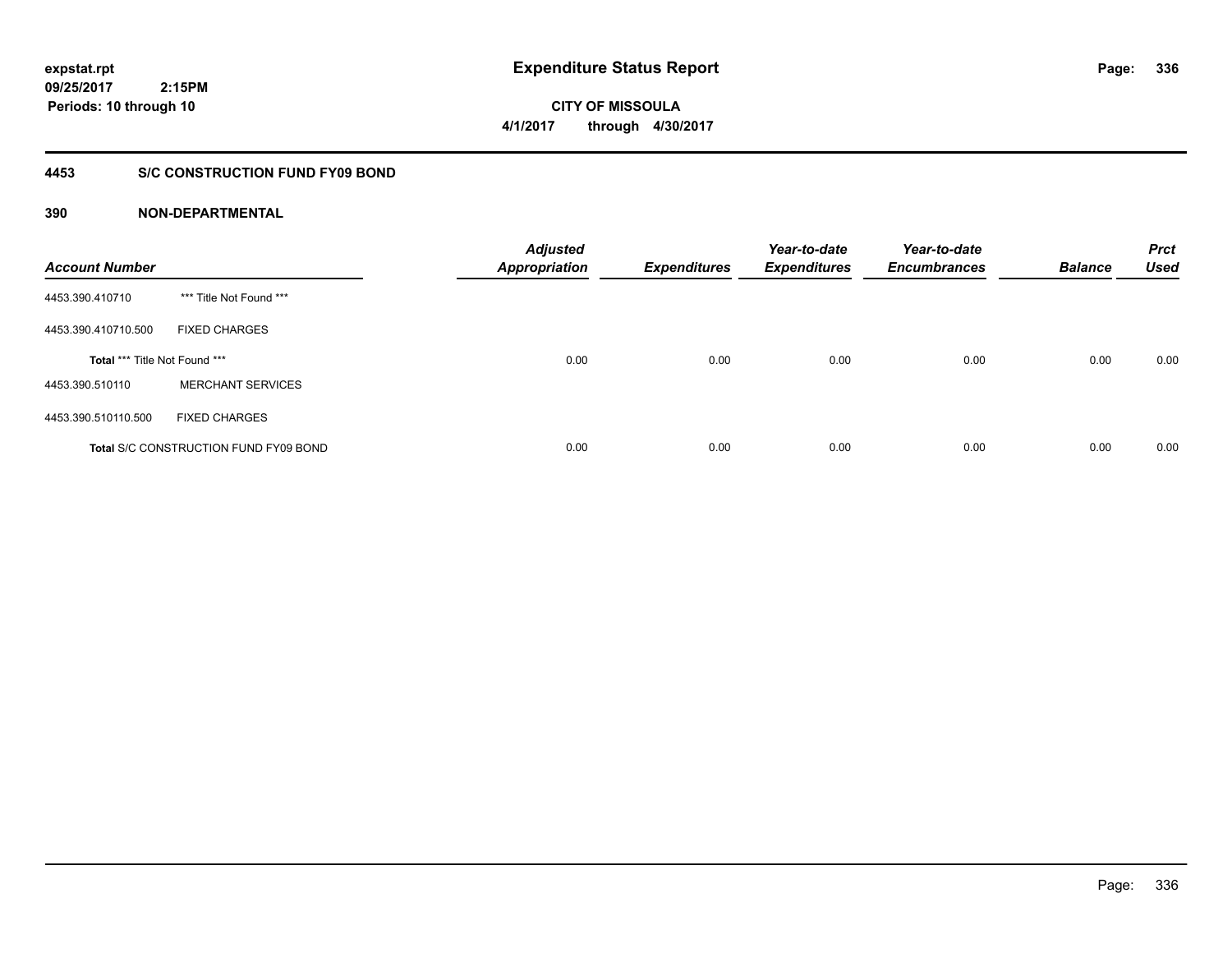**09/25/2017 2:15PM Periods: 10 through 10**

**CITY OF MISSOULA 4/1/2017 through 4/30/2017**

### **4454 S/C CONSTRUCTION FUND FOR FY10**

| <b>Account Number</b>  |                                             | <b>Adjusted</b><br><b>Appropriation</b> | <b>Expenditures</b> | Year-to-date<br><b>Expenditures</b> | Year-to-date<br><b>Encumbrances</b> | <b>Balance</b> | <b>Prct</b><br><b>Used</b> |
|------------------------|---------------------------------------------|-----------------------------------------|---------------------|-------------------------------------|-------------------------------------|----------------|----------------------------|
| 4454.280.430262        | <b>SIDEWALKS</b>                            |                                         |                     |                                     |                                     |                |                            |
| 4454.280.430262.900    | <b>CAPITAL OUTLAY</b>                       |                                         |                     |                                     |                                     |                |                            |
| <b>Total SIDEWALKS</b> |                                             | 0.00                                    | 0.00                | 0.00                                | 0.00                                | 0.00           | 0.00                       |
| 4454.280.510110        | <b>MERCHANT SERVICES</b>                    |                                         |                     |                                     |                                     |                |                            |
| 4454.280.510110.500    | <b>FIXED CHARGES</b>                        |                                         |                     |                                     |                                     |                |                            |
|                        | <b>Total MERCHANT SERVICES</b>              | 0.00                                    | 0.00                | 0.00                                | 0.00                                | 0.00           | 0.00                       |
|                        | <b>Total S/C CONSTRUCTION FUND FOR FY10</b> | 0.00                                    | 0.00                | 0.00                                | 0.00                                | 0.00           | 0.00                       |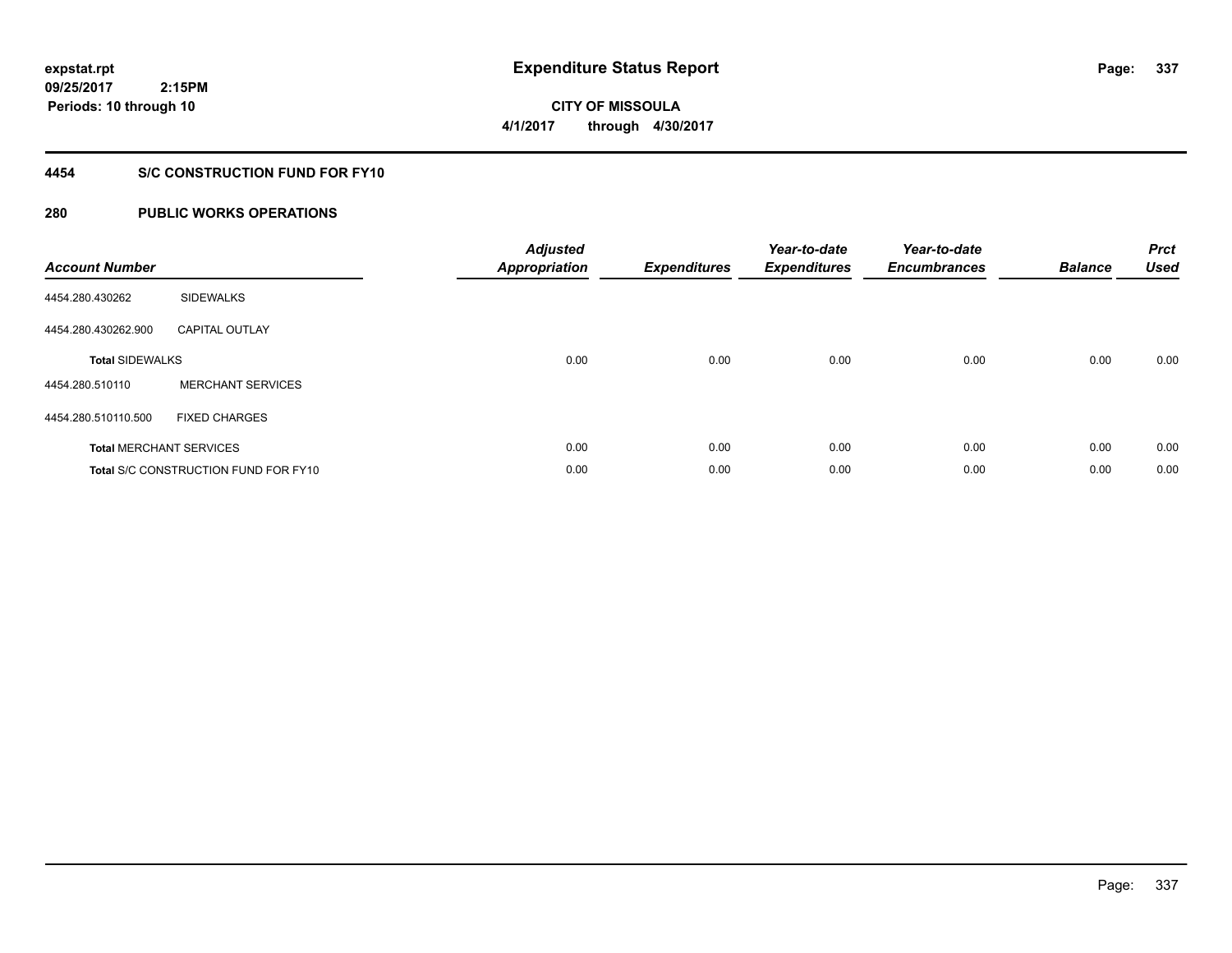**Periods: 10 through 10**

**CITY OF MISSOULA 4/1/2017 through 4/30/2017**

### **4455 FY11 S/C CONSTRUCTION FUND**

### **280 PUBLIC WORKS OPERATIONS**

 **2:15PM**

| <b>Account Number</b>  |                                         | <b>Adjusted</b><br><b>Appropriation</b> | <b>Expenditures</b> | Year-to-date<br><b>Expenditures</b> | Year-to-date<br><b>Encumbrances</b> | <b>Balance</b> | <b>Prct</b><br><b>Used</b> |
|------------------------|-----------------------------------------|-----------------------------------------|---------------------|-------------------------------------|-------------------------------------|----------------|----------------------------|
| 4455.280.430262        | <b>SIDEWALKS</b>                        |                                         |                     |                                     |                                     |                |                            |
| 4455.280.430262.900    | <b>CAPITAL OUTLAY</b>                   |                                         |                     |                                     |                                     |                |                            |
| <b>Total SIDEWALKS</b> |                                         | 0.00                                    | 0.00                | 0.00                                | 0.00                                | 0.00           | 0.00                       |
| 4455.280.510110        | <b>MERCHANT SERVICES</b>                |                                         |                     |                                     |                                     |                |                            |
| 4455.280.510110.500    | <b>FIXED CHARGES</b>                    |                                         |                     |                                     |                                     |                |                            |
|                        | <b>Total MERCHANT SERVICES</b>          | 0.00                                    | 0.00                | 0.00                                | 0.00                                | 0.00           | 0.00                       |
|                        | <b>Total FY11 S/C CONSTRUCTION FUND</b> | 0.00                                    | 0.00                | 0.00                                | 0.00                                | 0.00           | 0.00                       |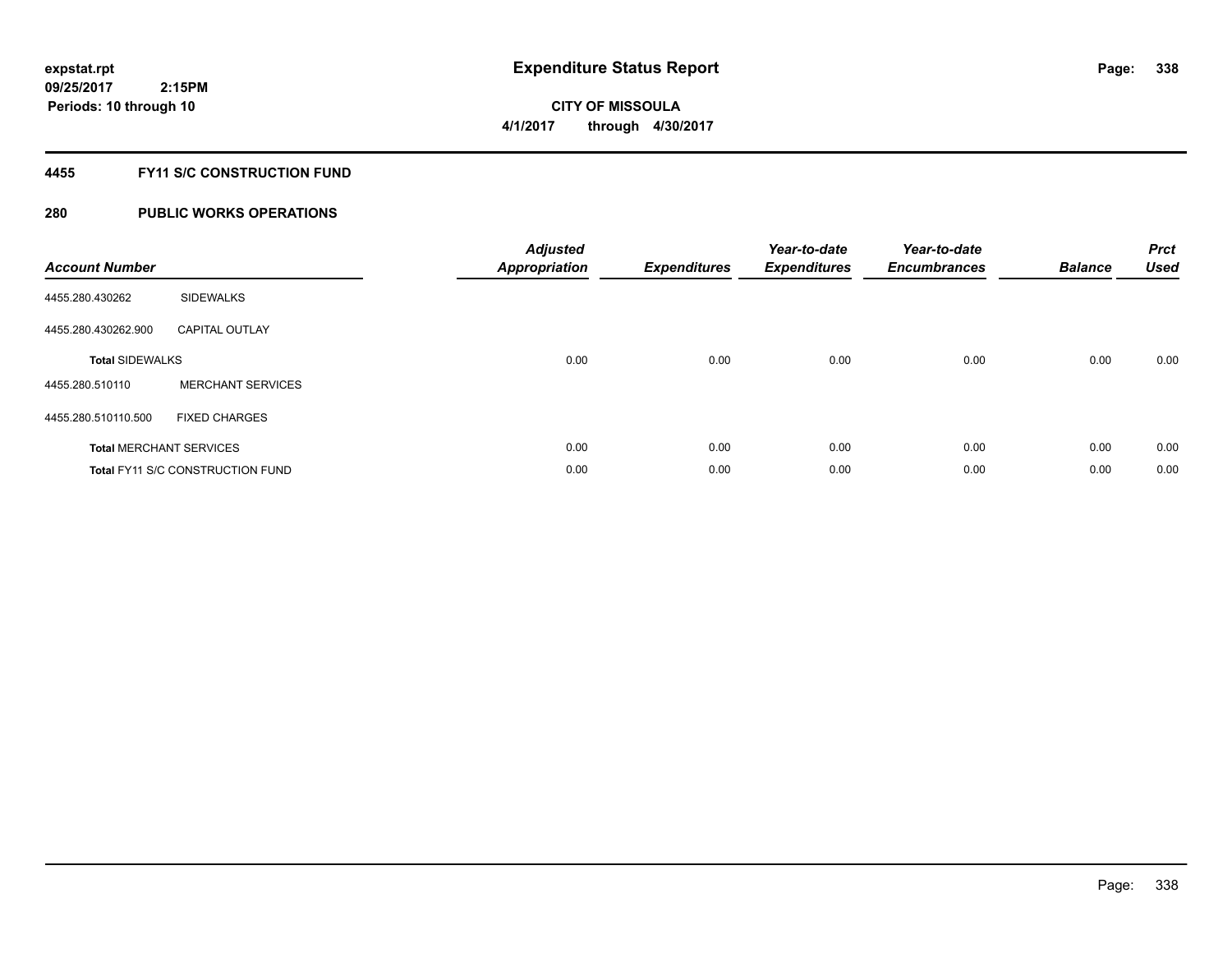**CITY OF MISSOULA 4/1/2017 through 4/30/2017**

### **4456 FY12 S/C CONSTRUCTION FUND**

| <b>Account Number</b>          |                                     | <b>Adjusted</b><br><b>Appropriation</b> | <b>Expenditures</b> | Year-to-date<br><b>Expenditures</b> | Year-to-date<br><b>Encumbrances</b> | <b>Balance</b> | <b>Prct</b><br><b>Used</b> |
|--------------------------------|-------------------------------------|-----------------------------------------|---------------------|-------------------------------------|-------------------------------------|----------------|----------------------------|
| 4456.280.430262                | <b>SIDEWALKS</b>                    |                                         |                     |                                     |                                     |                |                            |
| 4456.280.430262.900            | <b>CAPITAL OUTLAY</b>               |                                         |                     |                                     |                                     |                |                            |
| <b>Total SIDEWALKS</b>         |                                     | 0.00                                    | 0.00                | 0.00                                | 0.00                                | 0.00           | 0.00                       |
| 4456.280.510110                | <b>MERCHANT SERVICES</b>            |                                         |                     |                                     |                                     |                |                            |
| 4456.280.510110.500            | <b>FIXED CHARGES</b>                |                                         |                     |                                     |                                     |                |                            |
| <b>Total MERCHANT SERVICES</b> |                                     | 0.00                                    | 0.00                | 0.00                                | 0.00                                | 0.00           | 0.00                       |
| 4456.280.521000                | INTERFUND OPERATING TRANSFERS       |                                         |                     |                                     |                                     |                |                            |
| 4456.280.521000.800            | OTHER OBJECTS                       |                                         |                     |                                     |                                     |                |                            |
|                                | Total INTERFUND OPERATING TRANSFERS | 0.00                                    | 0.00                | 0.00                                | 0.00                                | 0.00           | 0.00                       |
|                                | Total FY12 S/C CONSTRUCTION FUND    | 0.00                                    | 0.00                | 0.00                                | 0.00                                | 0.00           | 0.00                       |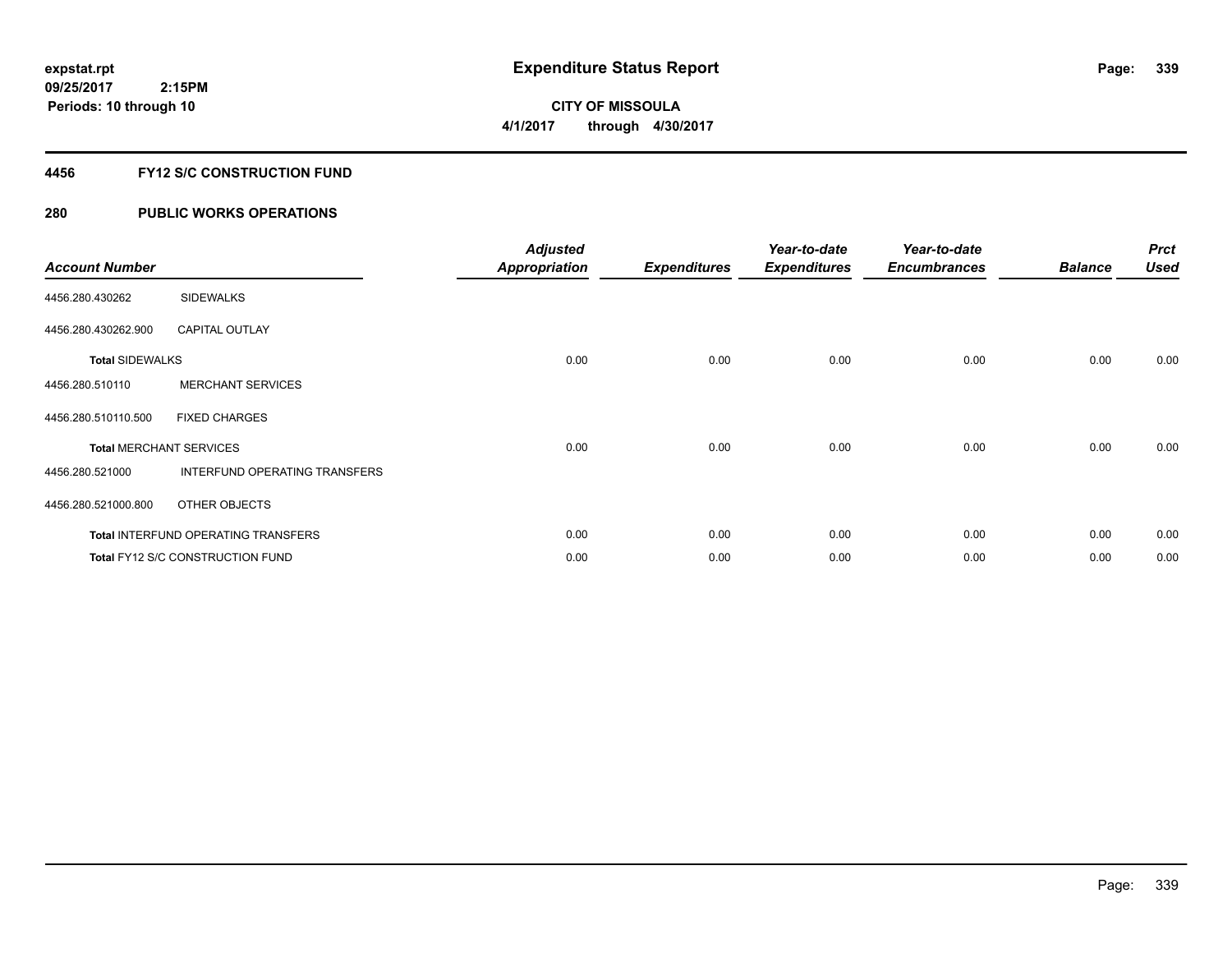**09/25/2017 2:15PM Periods: 10 through 10**

**CITY OF MISSOULA 4/1/2017 through 4/30/2017**

### **4457 FY13 SIDEWALK/CURB CONSTRUCTION**

| <b>Account Number</b>  |                                       | <b>Adjusted</b><br><b>Appropriation</b> | <b>Expenditures</b> | Year-to-date<br><b>Expenditures</b> | Year-to-date<br><b>Encumbrances</b> | <b>Balance</b> | <b>Prct</b><br><b>Used</b> |
|------------------------|---------------------------------------|-----------------------------------------|---------------------|-------------------------------------|-------------------------------------|----------------|----------------------------|
| 4457.280.430262        | <b>SIDEWALKS</b>                      |                                         |                     |                                     |                                     |                |                            |
| 4457.280.430262.300    | PURCHASED SERVICES                    |                                         |                     |                                     |                                     |                |                            |
|                        | <b>Total PURCHASED SERVICES</b>       | 0.00                                    | 0.00                | 0.00                                | 0.00                                | 0.00           | 0.00                       |
| 4457.280.430262.900    | <b>CAPITAL OUTLAY</b>                 |                                         |                     |                                     |                                     |                |                            |
| <b>Total SIDEWALKS</b> |                                       | 0.00                                    | 0.00                | 0.00                                | 0.00                                | 0.00           | 0.00                       |
| 4457.280.510110        | <b>MERCHANT SERVICES</b>              |                                         |                     |                                     |                                     |                |                            |
| 4457.280.510110.500    | <b>FIXED CHARGES</b>                  |                                         |                     |                                     |                                     |                |                            |
|                        | <b>Total MERCHANT SERVICES</b>        | 0.00                                    | 0.00                | 0.00                                | 0.00                                | 0.00           | 0.00                       |
| 4457.280.521000        | INTERFUND OPERATING TRANSFERS         |                                         |                     |                                     |                                     |                |                            |
| 4457.280.521000.800    | OTHER OBJECTS                         |                                         |                     |                                     |                                     |                |                            |
|                        | Total INTERFUND OPERATING TRANSFERS   | 0.00                                    | 0.00                | 0.00                                | 0.00                                | 0.00           | 0.00                       |
|                        | Total FY13 SIDEWALK/CURB CONSTRUCTION | 0.00                                    | 0.00                | 0.00                                | 0.00                                | 0.00           | 0.00                       |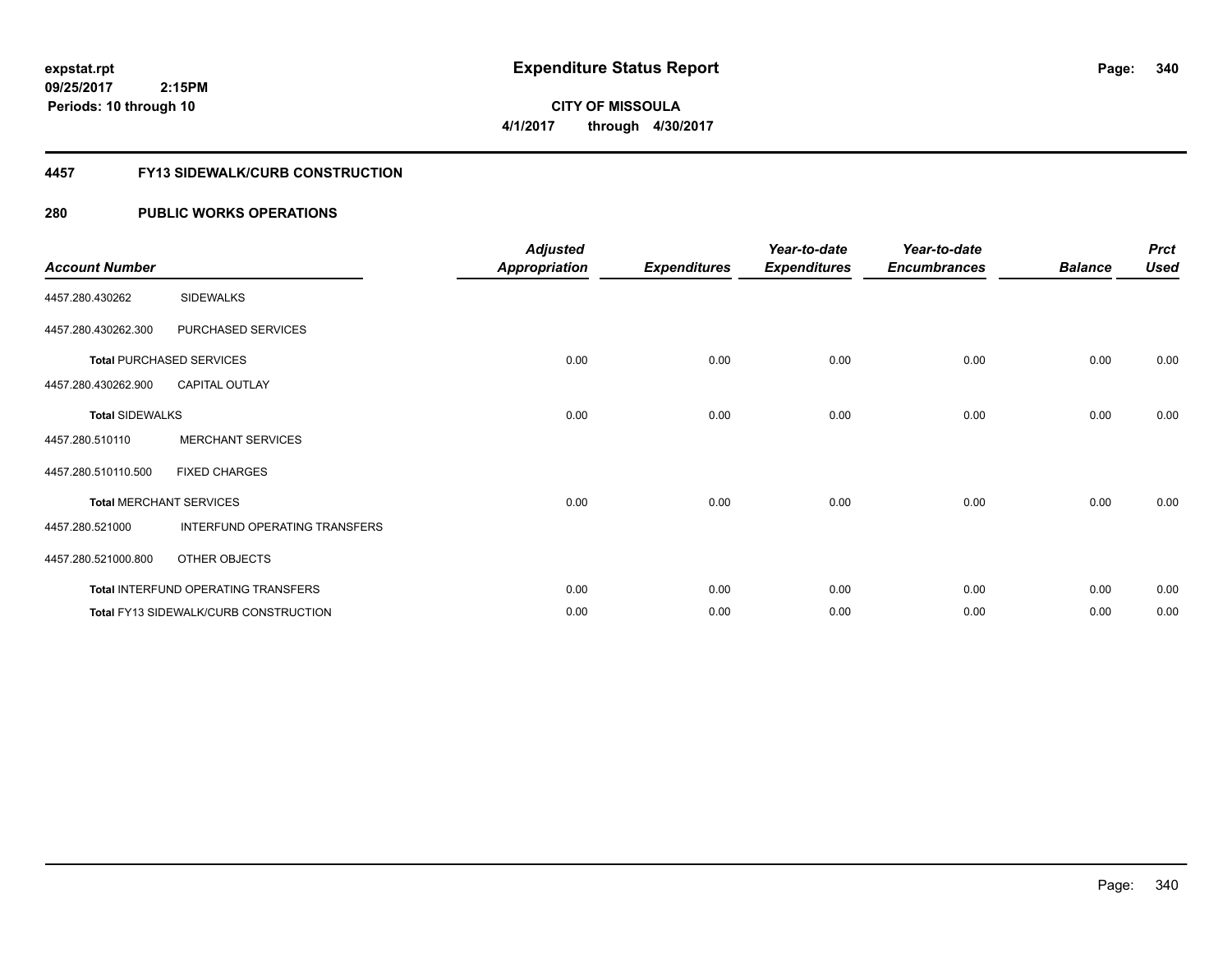**CITY OF MISSOULA 4/1/2017 through 4/30/2017**

### **4458 FY14 SIDEWALK & CURB CONSTRUCTION**

| <b>Account Number</b>  |                                                    | <b>Adjusted</b><br><b>Appropriation</b> | <b>Expenditures</b> | Year-to-date<br><b>Expenditures</b> | Year-to-date<br><b>Encumbrances</b> | <b>Balance</b> | <b>Prct</b><br><b>Used</b> |
|------------------------|----------------------------------------------------|-----------------------------------------|---------------------|-------------------------------------|-------------------------------------|----------------|----------------------------|
| 4458.280.430262        | <b>SIDEWALKS</b>                                   |                                         |                     |                                     |                                     |                |                            |
| 4458.280.430262.900    | <b>CAPITAL OUTLAY</b>                              |                                         |                     |                                     |                                     |                |                            |
| <b>Total SIDEWALKS</b> |                                                    | 0.00                                    | 0.00                | 0.00                                | 0.00                                | 0.00           | 0.00                       |
| 4458.280.510110        | <b>MERCHANT SERVICES</b>                           |                                         |                     |                                     |                                     |                |                            |
| 4458.280.510110.500    | <b>FIXED CHARGES</b>                               |                                         |                     |                                     |                                     |                |                            |
|                        | <b>Total MERCHANT SERVICES</b>                     | 0.00                                    | 0.00                | 0.00                                | 0.00                                | 0.00           | 0.00                       |
| 4458.280.521000        | INTERFUND OPERATING TRANSFERS                      |                                         |                     |                                     |                                     |                |                            |
| 4458.280.521000.800    | OTHER OBJECTS                                      |                                         |                     |                                     |                                     |                |                            |
|                        | <b>Total INTERFUND OPERATING TRANSFERS</b>         | 0.00                                    | 0.00                | 0.00                                | 0.00                                | 0.00           | 0.00                       |
|                        | <b>Total FY14 SIDEWALK &amp; CURB CONSTRUCTION</b> | 0.00                                    | 0.00                | 0.00                                | 0.00                                | 0.00           | 0.00                       |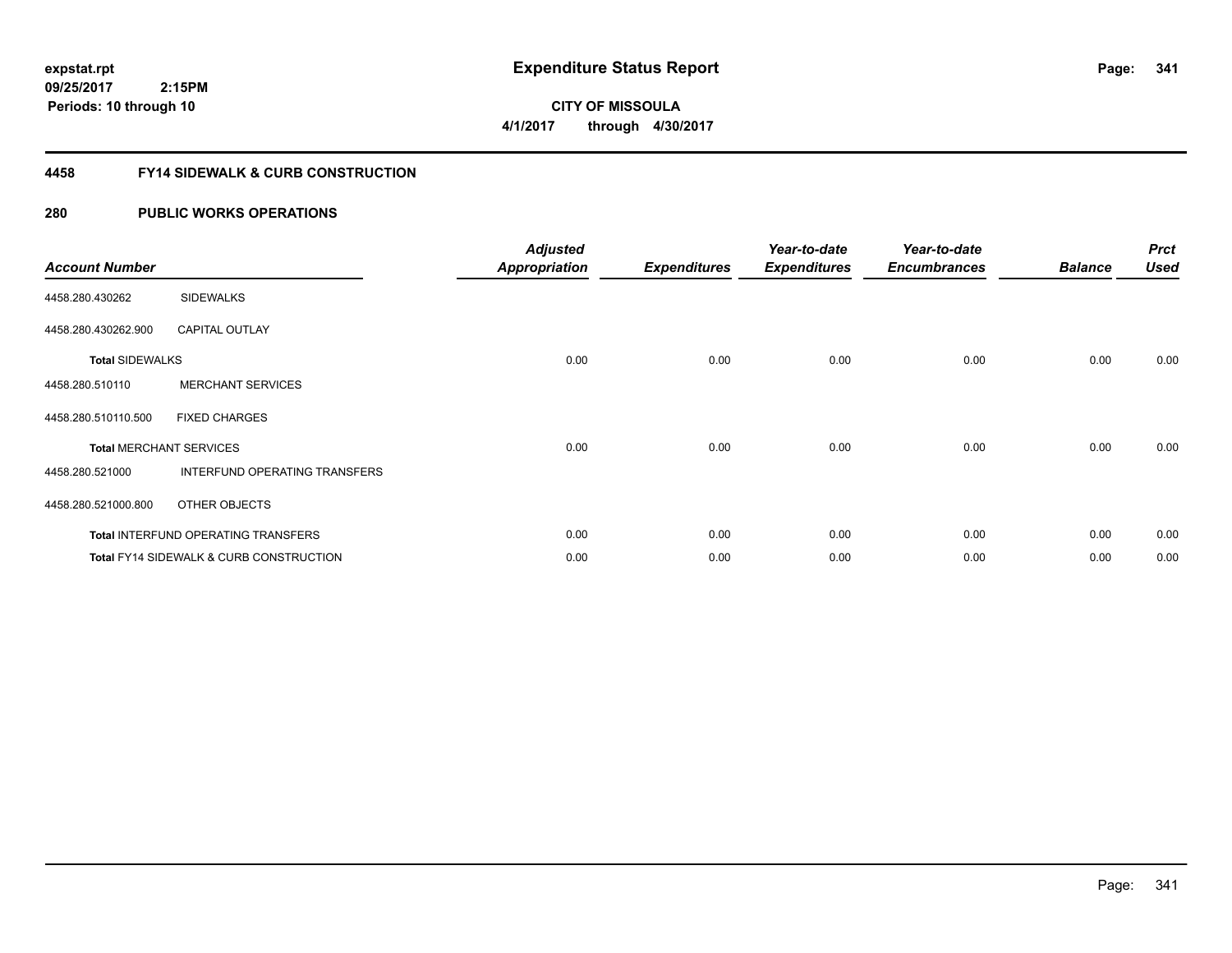**09/25/2017 2:15PM Periods: 10 through 10**

# **CITY OF MISSOULA 4/1/2017 through 4/30/2017**

### **4459 FY15 SIDEWALK/CURB CONSTRUCTION**

| <b>Account Number</b>      |                                              | <b>Adjusted</b><br><b>Appropriation</b> | <b>Expenditures</b> | Year-to-date<br><b>Expenditures</b> | Year-to-date<br><b>Encumbrances</b> | <b>Balance</b> | <b>Prct</b><br><b>Used</b> |
|----------------------------|----------------------------------------------|-----------------------------------------|---------------------|-------------------------------------|-------------------------------------|----------------|----------------------------|
| 4459.280.430262            | <b>SIDEWALKS</b>                             |                                         |                     |                                     |                                     |                |                            |
| 4459.280.430262.800        | OTHER OBJECTS                                |                                         |                     |                                     |                                     |                |                            |
| <b>Total OTHER OBJECTS</b> |                                              | 0.00                                    | 0.00                | 0.00                                | 0.00                                | 0.00           | 0.00                       |
| 4459.280.430262.900        | <b>CAPITAL OUTLAY</b>                        |                                         |                     |                                     |                                     |                |                            |
| <b>Total SIDEWALKS</b>     |                                              | 0.00                                    | 0.00                | 0.00                                | 0.00                                | 0.00           | 0.00                       |
| 4459.280.510110            | <b>MERCHANT SERVICES</b>                     |                                         |                     |                                     |                                     |                |                            |
| 4459.280.510110.500        | <b>FIXED CHARGES</b>                         |                                         |                     |                                     |                                     |                |                            |
|                            | <b>Total MERCHANT SERVICES</b>               | 0.00                                    | 0.00                | 0.00                                | 0.00                                | 0.00           | 0.00                       |
|                            | <b>Total FY15 SIDEWALK/CURB CONSTRUCTION</b> | 0.00                                    | 0.00                | 0.00                                | 0.00                                | 0.00           | 0.00                       |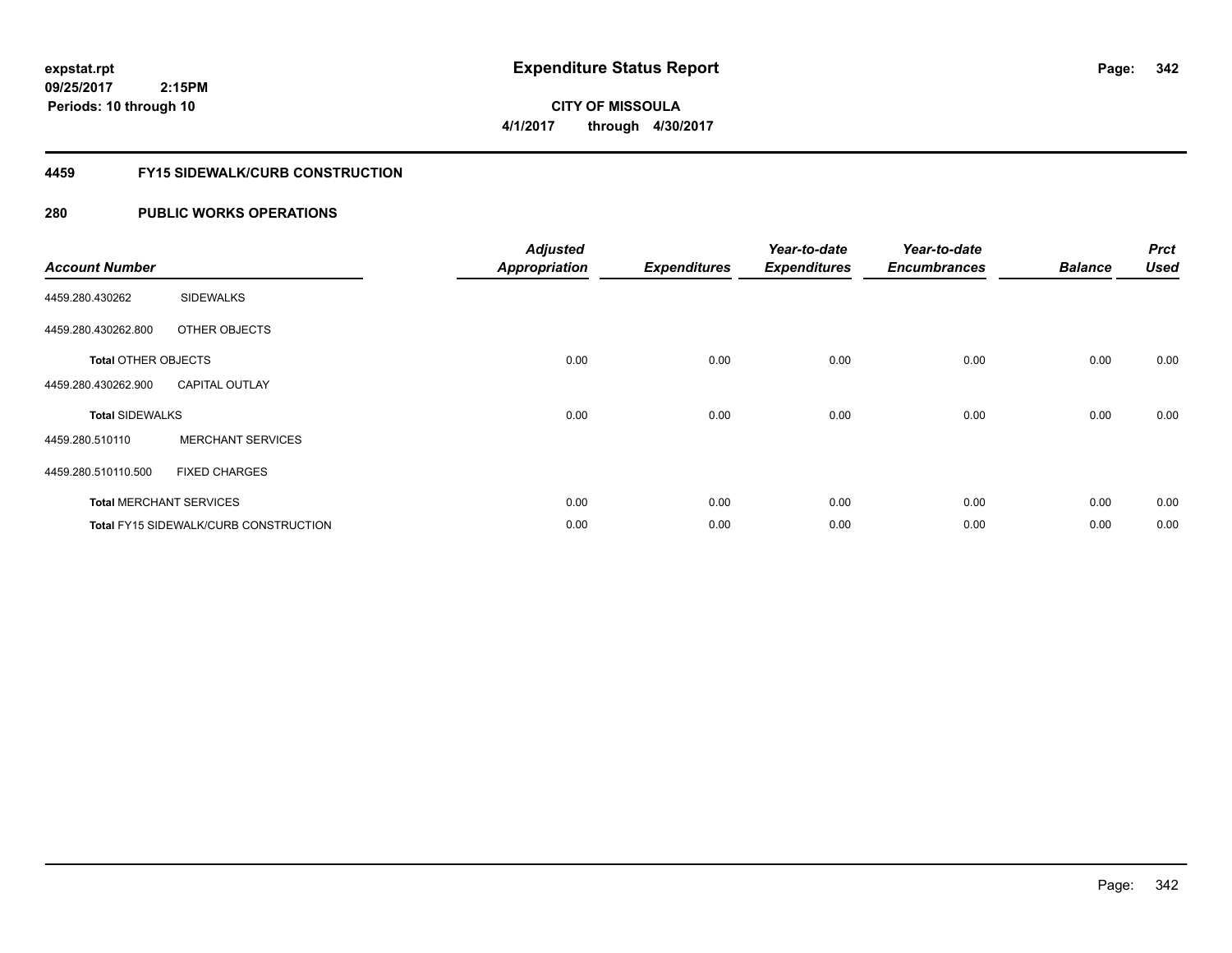**CITY OF MISSOULA 4/1/2017 through 4/30/2017**

### **4460 FY16 SIDEWALK/CURB CONSTRUCTION**

|                                                  | <b>Adjusted</b>      |                     | Year-to-date        | Year-to-date        |                | <b>Prct</b> |
|--------------------------------------------------|----------------------|---------------------|---------------------|---------------------|----------------|-------------|
| <b>Account Number</b>                            | <b>Appropriation</b> | <b>Expenditures</b> | <b>Expenditures</b> | <b>Encumbrances</b> | <b>Balance</b> | <b>Used</b> |
| <b>SIDEWALKS</b><br>4460.280.430262              |                      |                     |                     |                     |                |             |
| 4460.280.430262.800<br>OTHER OBJECTS             |                      |                     |                     |                     |                |             |
| 4460.280.430262.820.000 TRANSFERS TO OTHER FUNDS | 0.00                 | 0.00                | 17,134.25           | 0.00                | $-17,134.25$   | 0.00        |
| <b>Total OTHER OBJECTS</b>                       | 0.00                 | 0.00                | 17,134.25           | 0.00                | $-17,134.25$   | 0.00        |
| 4460.280.430262.900<br><b>CAPITAL OUTLAY</b>     |                      |                     |                     |                     |                |             |
| 4460.280.430262.930.000 IMPROVEMENTS             | 342,685.00           | 0.00                | 17,200.00           | 0.00                | 325,485.00     | 5.02        |
| <b>Total CAPITAL OUTLAY</b>                      | 342,685.00           | 0.00                | 17,200.00           | 0.00                | 325,485.00     | 5.02        |
| <b>Total SIDEWALKS</b>                           | 342,685.00           | 0.00                | 34,334.25           | 0.00                | 308,350.75     | 10.02       |
| <b>MERCHANT SERVICES</b><br>4460.280.510110      |                      |                     |                     |                     |                |             |
| 4460.280.510110.500<br><b>FIXED CHARGES</b>      |                      |                     |                     |                     |                |             |
| <b>Total MERCHANT SERVICES</b>                   | 0.00                 | 0.00                | 0.00                | 0.00                | 0.00           | 0.00        |
| Total FY16 SIDEWALK/CURB CONSTRUCTION            | 342,685.00           | 0.00                | 34,334.25           | 0.00                | 308,350.75     | 10.02       |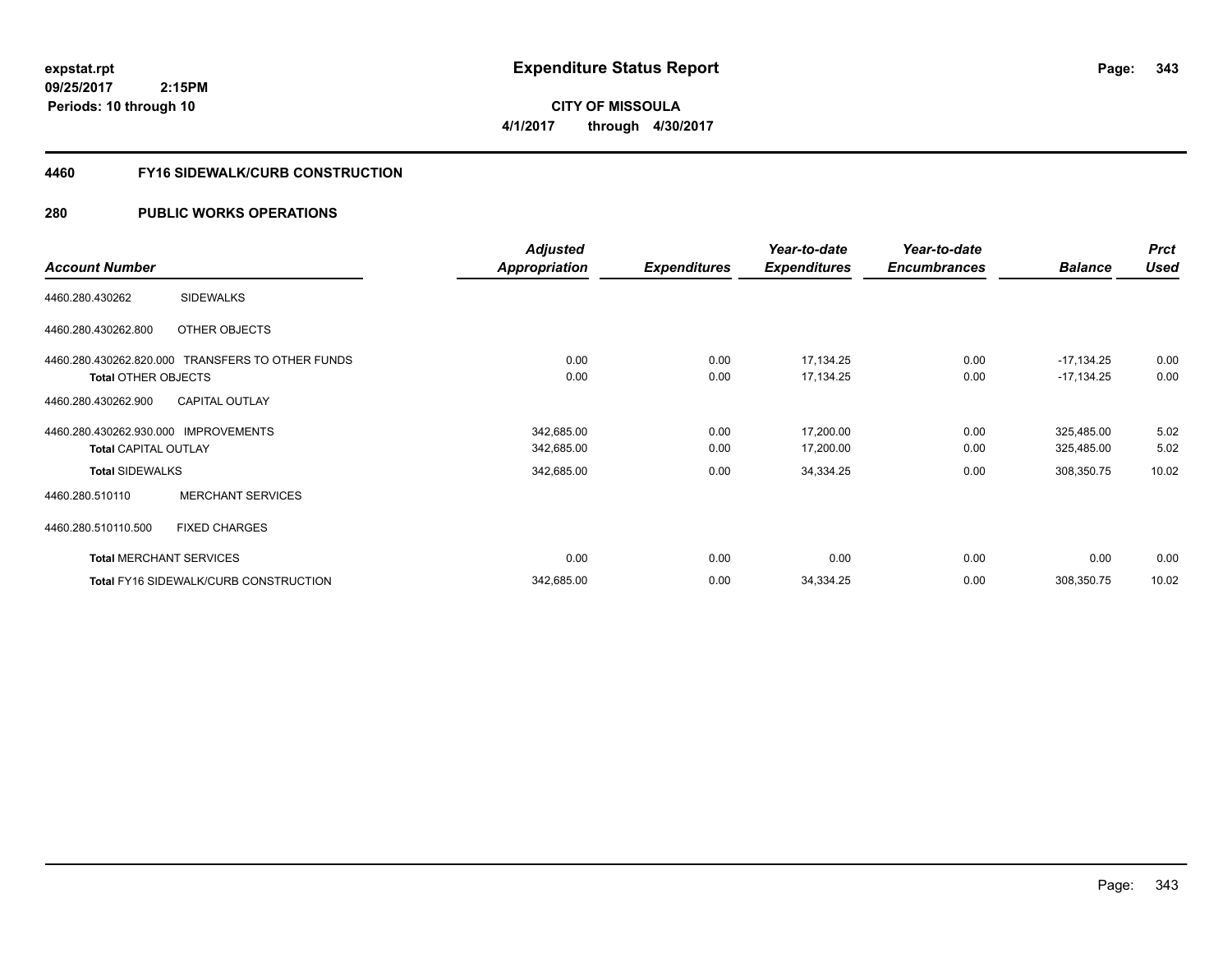**09/25/2017 2:15PM Periods: 10 through 10**

**CITY OF MISSOULA 4/1/2017 through 4/30/2017**

### **4461 FY17 SIDEWALK/CURB CONSTRUCTION**

| <b>Account Number</b>                                          |                                              | <b>Adjusted</b><br><b>Appropriation</b> | <b>Expenditures</b> | Year-to-date<br><b>Expenditures</b> | Year-to-date<br><b>Encumbrances</b> | <b>Balance</b>             | <b>Prct</b><br><b>Used</b> |
|----------------------------------------------------------------|----------------------------------------------|-----------------------------------------|---------------------|-------------------------------------|-------------------------------------|----------------------------|----------------------------|
| 4461.280.430262                                                | <b>SIDEWALKS</b>                             |                                         |                     |                                     |                                     |                            |                            |
| 4461.280.430262.900                                            | <b>CAPITAL OUTLAY</b>                        |                                         |                     |                                     |                                     |                            |                            |
| 4461.280.430262.930.000 IMPROVEMENTS<br><b>Total SIDEWALKS</b> |                                              | 0.00<br>0.00                            | 0.00<br>0.00        | 863,743.80<br>863,743.80            | 0.00<br>0.00                        | -863,743.80<br>-863,743.80 | 0.00<br>0.00               |
| 4461.280.510110                                                | <b>MERCHANT SERVICES</b>                     |                                         |                     |                                     |                                     |                            |                            |
| 4461.280.510110.500                                            | <b>FIXED CHARGES</b>                         |                                         |                     |                                     |                                     |                            |                            |
|                                                                | <b>Total MERCHANT SERVICES</b>               | 0.00                                    | 0.00                | 0.00                                | 0.00                                | 0.00                       | 0.00                       |
|                                                                | <b>Total FY17 SIDEWALK/CURB CONSTRUCTION</b> | 0.00                                    | 0.00                | 863,743.80                          | 0.00                                | -863,743.80                | 0.00                       |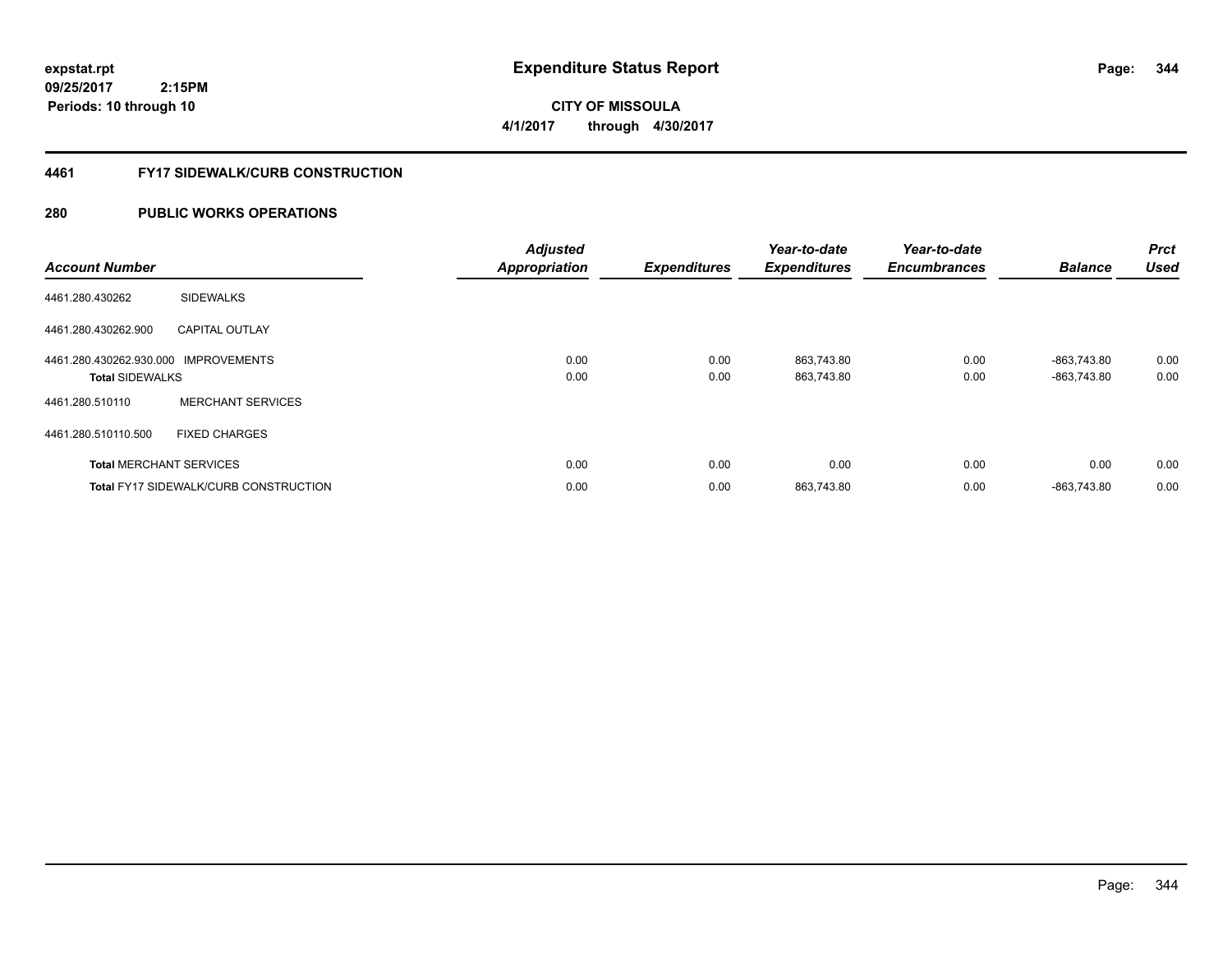**09/25/2017 2:15PM Periods: 10 through 10**

**CITY OF MISSOULA 4/1/2017 through 4/30/2017**

### **4462 FY18 SIDEWALK/CURB CONSTRUCTION**

| <b>Account Number</b>  |                                              | <b>Adjusted</b><br><b>Appropriation</b> | <b>Expenditures</b> | Year-to-date<br><b>Expenditures</b> | Year-to-date<br><b>Encumbrances</b> | <b>Balance</b> | <b>Prct</b><br><b>Used</b> |
|------------------------|----------------------------------------------|-----------------------------------------|---------------------|-------------------------------------|-------------------------------------|----------------|----------------------------|
| 4462.280.430262        | <b>SIDEWALKS</b>                             |                                         |                     |                                     |                                     |                |                            |
| 4462.280.430262.900    | <b>CAPITAL OUTLAY</b>                        |                                         |                     |                                     |                                     |                |                            |
| <b>Total SIDEWALKS</b> |                                              | 0.00                                    | 0.00                | 0.00                                | 0.00                                | 0.00           | 0.00                       |
| 4462.280.510110        | <b>MERCHANT SERVICES</b>                     |                                         |                     |                                     |                                     |                |                            |
| 4462.280.510110.500    | <b>FIXED CHARGES</b>                         |                                         |                     |                                     |                                     |                |                            |
|                        | <b>Total FY18 SIDEWALK/CURB CONSTRUCTION</b> | 0.00                                    | 0.00                | 0.00                                | 0.00                                | 0.00           | 0.00                       |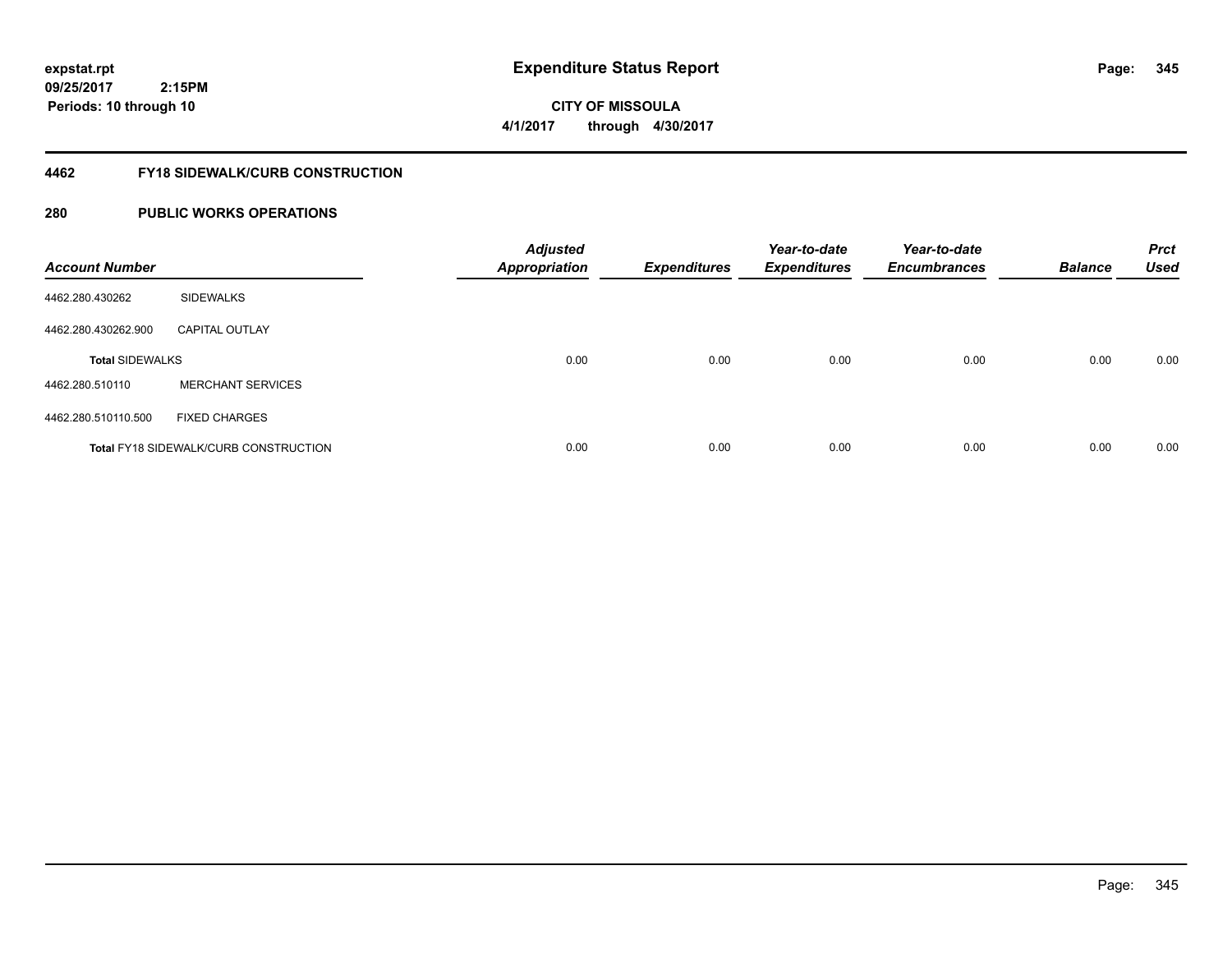**09/25/2017 2:15PM Periods: 10 through 10**

**CITY OF MISSOULA 4/1/2017 through 4/30/2017**

### **4531 SID 531 TRAFFIC CALMING**

**000 \*\*\* Title Not Found \*\*\***

| <b>Account Number</b>                |                                 | <b>Adjusted</b><br><b>Appropriation</b> | <b>Expenditures</b> | Year-to-date<br><b>Expenditures</b> | Year-to-date<br><b>Encumbrances</b> | <b>Balance</b> | <b>Prct</b><br><b>Used</b> |
|--------------------------------------|---------------------------------|-----------------------------------------|---------------------|-------------------------------------|-------------------------------------|----------------|----------------------------|
| 4531.000.410000                      | <b>GENERAL GOVERNMENT</b>       |                                         |                     |                                     |                                     |                |                            |
| 4531.000.410000.600                  | <b>DEBT SERVICE</b>             |                                         |                     |                                     |                                     |                |                            |
|                                      | <b>Total GENERAL GOVERNMENT</b> | 0.00                                    | 0.00                | 0.00                                | 0.00                                | 0.00           | 0.00                       |
| 4531.000.510110                      | <b>MERCHANT SERVICES</b>        |                                         |                     |                                     |                                     |                |                            |
| 4531.000.510110.500                  | <b>FIXED CHARGES</b>            |                                         |                     |                                     |                                     |                |                            |
| <b>Total *** Title Not Found ***</b> |                                 | 0.00                                    | 0.00                | 0.00                                | 0.00                                | 0.00           | 0.00                       |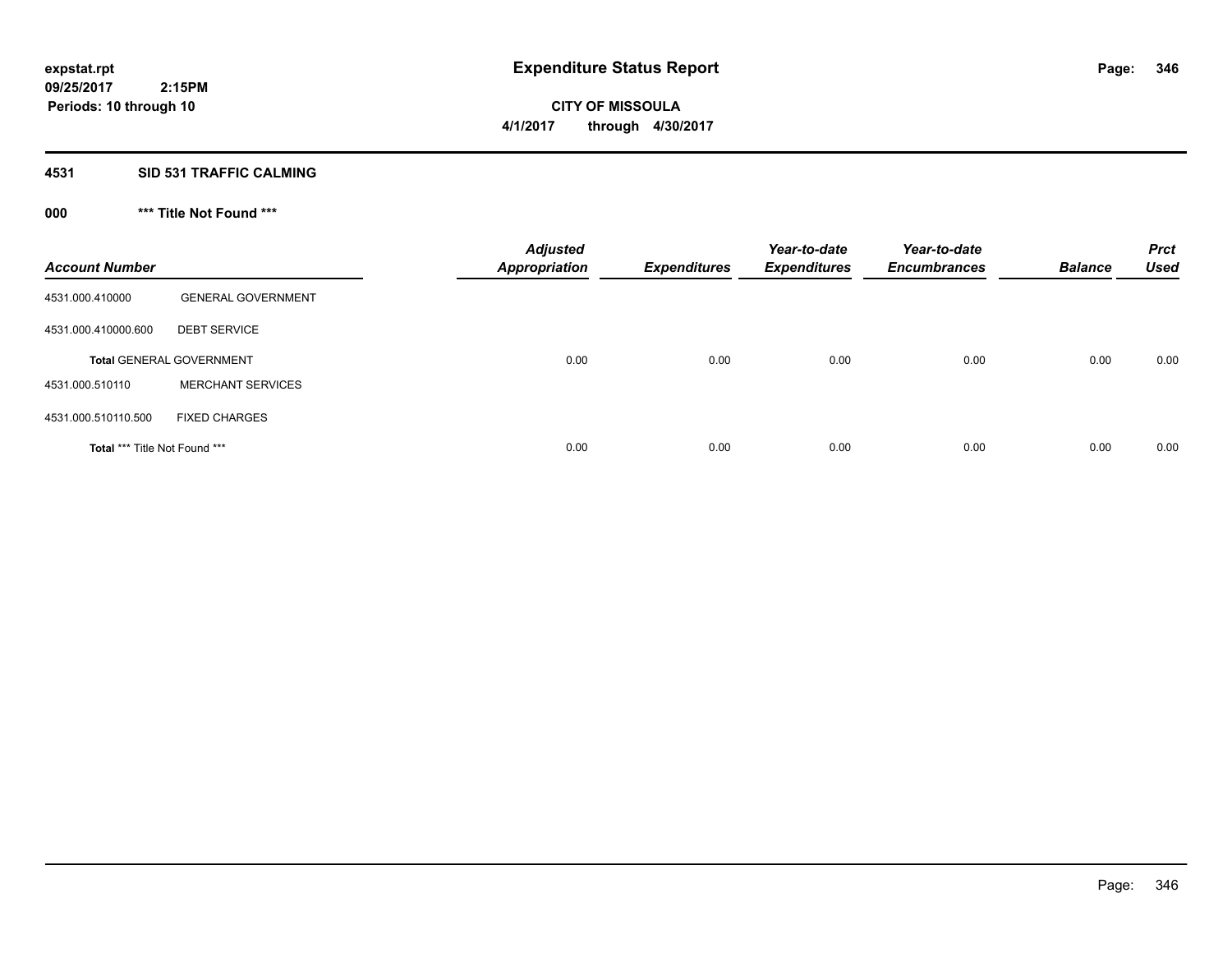### **4531 SID 531 TRAFFIC CALMING**

| <b>Account Number</b> |                                      | <b>Adjusted</b><br>Appropriation | <b>Expenditures</b> | Year-to-date<br><b>Expenditures</b> | Year-to-date<br><b>Encumbrances</b> | <b>Balance</b> | <b>Prct</b><br><b>Used</b> |
|-----------------------|--------------------------------------|----------------------------------|---------------------|-------------------------------------|-------------------------------------|----------------|----------------------------|
| 4531.390.510100       | SPECIAL ASSESSMENTS                  |                                  |                     |                                     |                                     |                |                            |
| 4531.390.510100.900   | <b>CAPITAL OUTLAY</b>                |                                  |                     |                                     |                                     |                |                            |
|                       | <b>Total SPECIAL ASSESSMENTS</b>     | 0.00                             | 0.00                | 0.00                                | 0.00                                | 0.00           | 0.00                       |
| 4531.390.510110       | <b>MERCHANT SERVICES</b>             |                                  |                     |                                     |                                     |                |                            |
| 4531.390.510110.500   | <b>FIXED CHARGES</b>                 |                                  |                     |                                     |                                     |                |                            |
|                       | <b>Total MERCHANT SERVICES</b>       | 0.00                             | 0.00                | 0.00                                | 0.00                                | 0.00           | 0.00                       |
|                       | <b>Total SID 531 TRAFFIC CALMING</b> | 0.00                             | 0.00                | 0.00                                | 0.00                                | 0.00           | 0.00                       |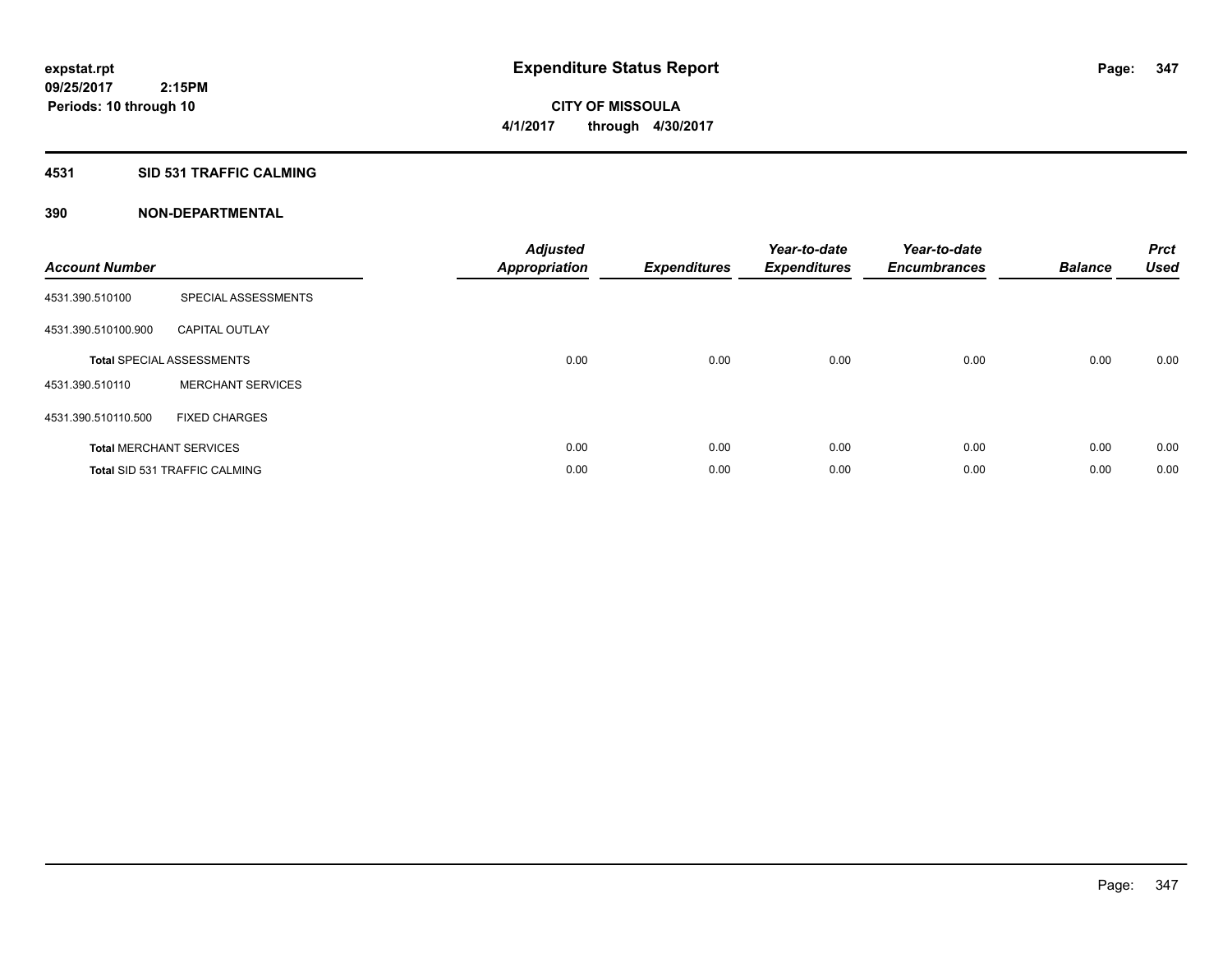**CITY OF MISSOULA 4/1/2017 through 4/30/2017**

### **4532 MALONEY RANCH SID**

| <b>Account Number</b>          |                                  | <b>Adjusted</b><br><b>Appropriation</b> | <b>Expenditures</b> | Year-to-date<br><b>Expenditures</b> | Year-to-date<br><b>Encumbrances</b> | <b>Balance</b> | <b>Prct</b><br><b>Used</b> |
|--------------------------------|----------------------------------|-----------------------------------------|---------------------|-------------------------------------|-------------------------------------|----------------|----------------------------|
| 4532.390.510100                | SPECIAL ASSESSMENTS              |                                         |                     |                                     |                                     |                |                            |
| 4532.390.510100.900            | <b>CAPITAL OUTLAY</b>            |                                         |                     |                                     |                                     |                |                            |
|                                | <b>Total SPECIAL ASSESSMENTS</b> | 0.00                                    | 0.00                | 0.00                                | 0.00                                | 0.00           | 0.00                       |
| 4532.390.510110                | <b>MERCHANT SERVICES</b>         |                                         |                     |                                     |                                     |                |                            |
| 4532.390.510110.500            | <b>FIXED CHARGES</b>             |                                         |                     |                                     |                                     |                |                            |
| <b>Total FIXED CHARGES</b>     |                                  | 0.00                                    | 0.00                | 0.00                                | 0.00                                | 0.00           | 0.00                       |
|                                | <b>Total MERCHANT SERVICES</b>   | 0.00                                    | 0.00                | 0.00                                | 0.00                                | 0.00           | 0.00                       |
| <b>Total MALONEY RANCH SID</b> |                                  | 0.00                                    | 0.00                | 0.00                                | 0.00                                | 0.00           | 0.00                       |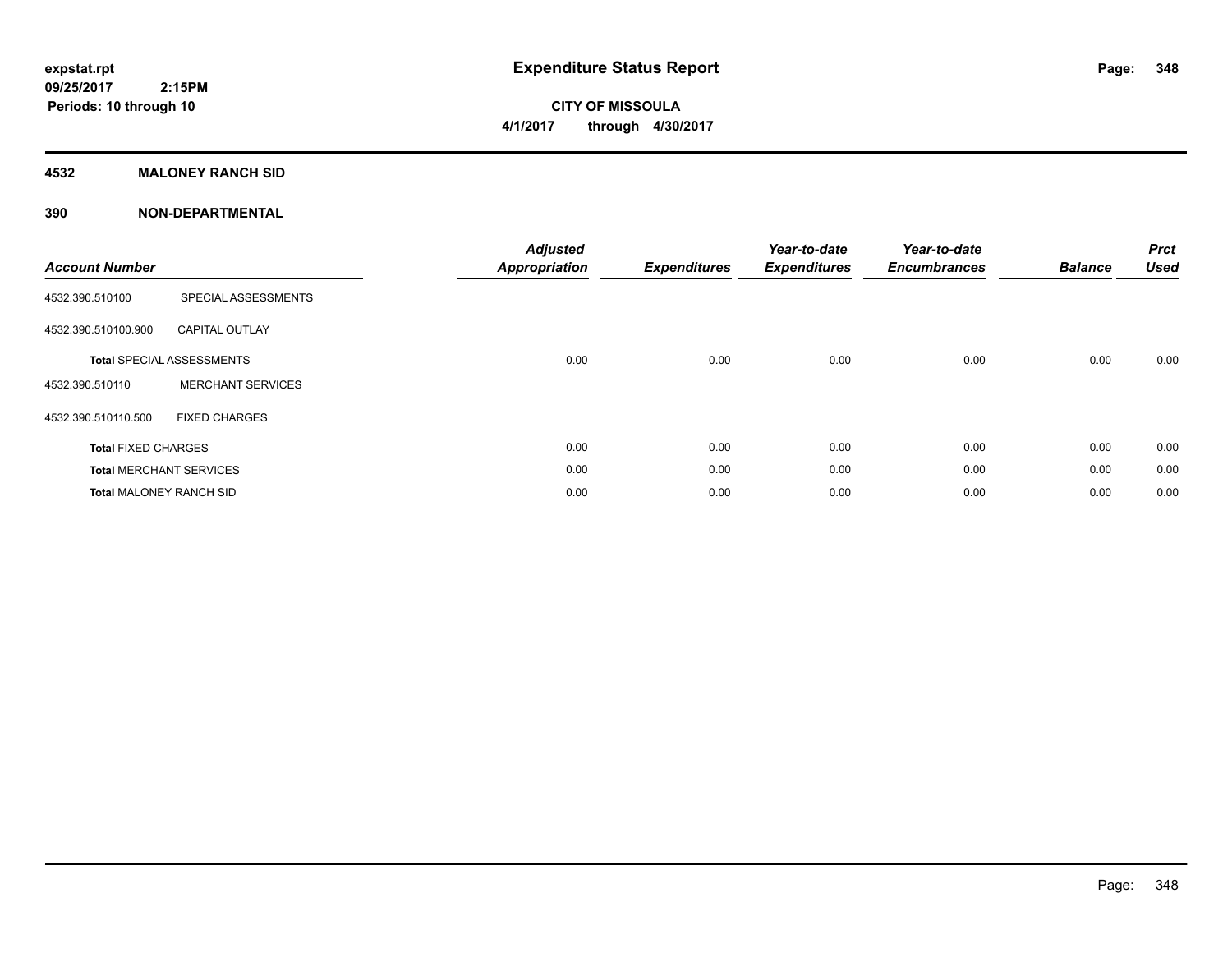# **CITY OF MISSOULA 4/1/2017 through 4/30/2017**

### **4533 RATTLESNAKE SEWER SID**

| <b>Account Number</b>          |                                    | <b>Adjusted</b><br>Appropriation | <b>Expenditures</b> | Year-to-date<br><b>Expenditures</b> | Year-to-date<br><b>Encumbrances</b> | <b>Balance</b> | <b>Prct</b><br>Used |
|--------------------------------|------------------------------------|----------------------------------|---------------------|-------------------------------------|-------------------------------------|----------------|---------------------|
| 4533.390.510110                | <b>MERCHANT SERVICES</b>           |                                  |                     |                                     |                                     |                |                     |
| 4533.390.510110.500            | <b>FIXED CHARGES</b>               |                                  |                     |                                     |                                     |                |                     |
| <b>Total FIXED CHARGES</b>     |                                    | 0.00                             | 0.00                | 0.00                                | 0.00                                | 0.00           | 0.00                |
| <b>Total MERCHANT SERVICES</b> |                                    | 0.00                             | 0.00                | 0.00                                | 0.00                                | 0.00           | 0.00                |
|                                | <b>Total RATTLESNAKE SEWER SID</b> | 0.00                             | 0.00                | 0.00                                | 0.00                                | 0.00           | 0.00                |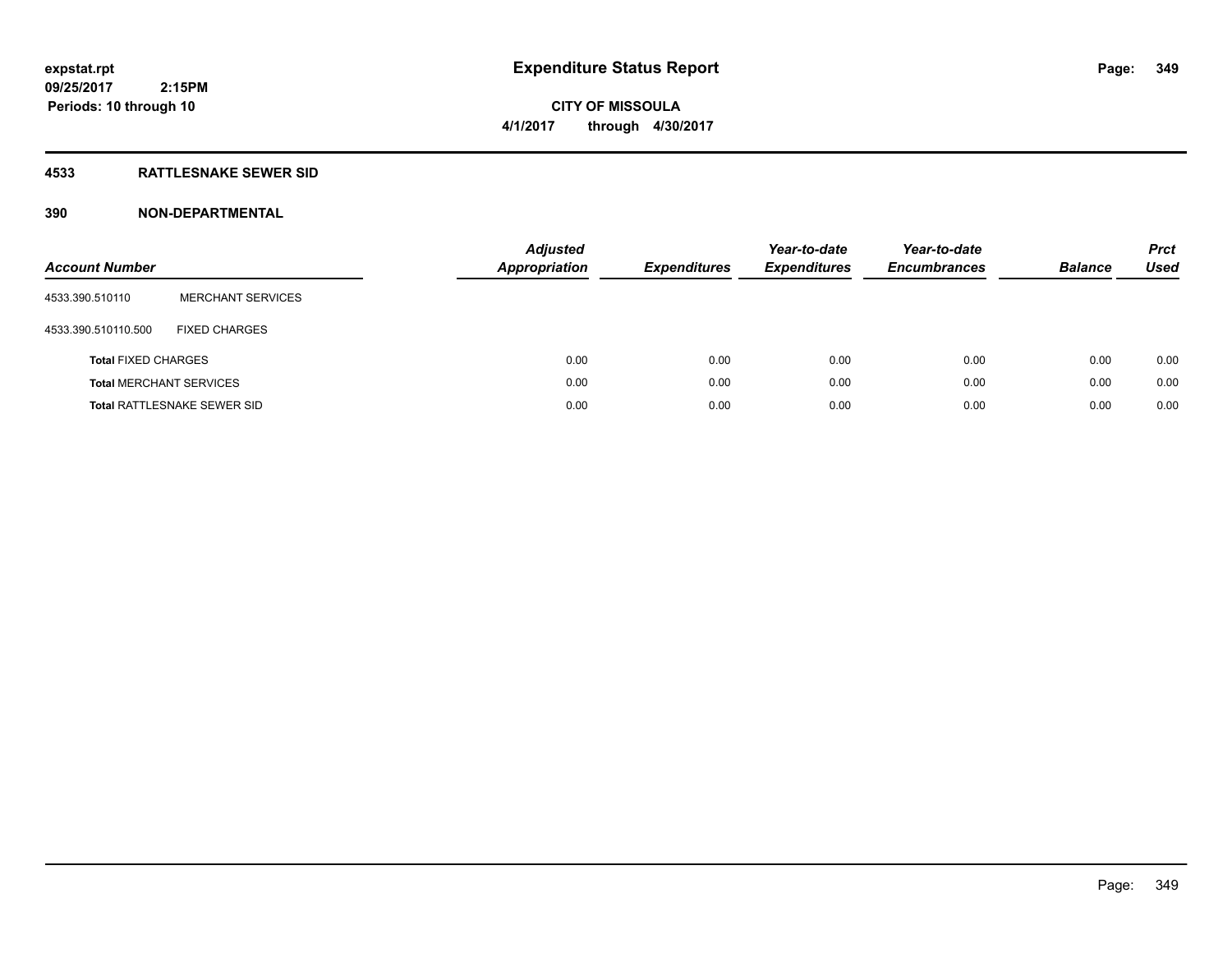**Periods: 10 through 10**

**CITY OF MISSOULA 4/1/2017 through 4/30/2017**

### **4534 SID 534 LINCOLNWOOD**

| <b>Account Number</b>            |                               | <b>Adjusted</b><br><b>Appropriation</b> | <b>Expenditures</b> | Year-to-date<br><b>Expenditures</b> | Year-to-date<br><b>Encumbrances</b> | <b>Balance</b> | <b>Prct</b><br><b>Used</b> |
|----------------------------------|-------------------------------|-----------------------------------------|---------------------|-------------------------------------|-------------------------------------|----------------|----------------------------|
| 4534.390.510110                  | <b>MERCHANT SERVICES</b>      |                                         |                     |                                     |                                     |                |                            |
| 4534.390.510110.500              | <b>FIXED CHARGES</b>          |                                         |                     |                                     |                                     |                |                            |
| <b>Total MERCHANT SERVICES</b>   |                               | 0.00                                    | 0.00                | 0.00                                | 0.00                                | 0.00           | 0.00                       |
| 4534.390.521000                  | INTERFUND OPERATING TRANSFERS |                                         |                     |                                     |                                     |                |                            |
| 4534.390.521000.800              | OTHER OBJECTS                 |                                         |                     |                                     |                                     |                |                            |
| <b>Total SID 534 LINCOLNWOOD</b> |                               | 0.00                                    | 0.00                | 0.00                                | 0.00                                | 0.00           | 0.00                       |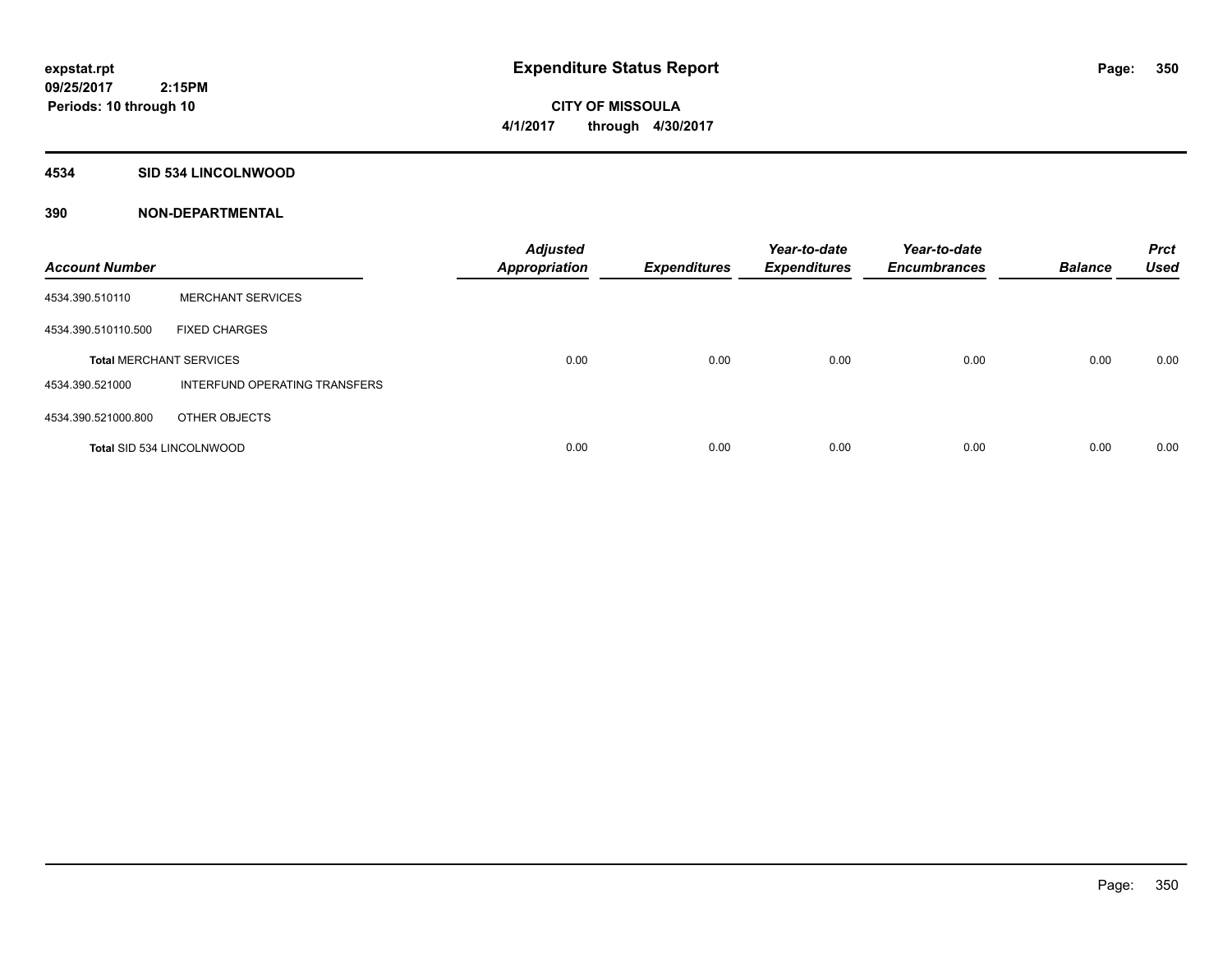**CITY OF MISSOULA 4/1/2017 through 4/30/2017**

### **4535 SLANT STREET TRAFFIC CALMING**

## **000 \*\*\* Title Not Found \*\*\***

| <b>Account Number</b>      |                                           | <b>Adjusted</b><br>Appropriation | <b>Expenditures</b> | Year-to-date<br><b>Expenditures</b> | Year-to-date<br><b>Encumbrances</b> | <b>Balance</b> | <b>Prct</b><br><b>Used</b> |
|----------------------------|-------------------------------------------|----------------------------------|---------------------|-------------------------------------|-------------------------------------|----------------|----------------------------|
| 4535.000.410000            | <b>GENERAL GOVERNMENT</b>                 |                                  |                     |                                     |                                     |                |                            |
| 4535.000.410000.600        | <b>DEBT SERVICE</b>                       |                                  |                     |                                     |                                     |                |                            |
|                            | <b>Total GENERAL GOVERNMENT</b>           | 0.00                             | 0.00                | 0.00                                | 0.00                                | 0.00           | 0.00                       |
| 4535.000.510110            | <b>MERCHANT SERVICES</b>                  |                                  |                     |                                     |                                     |                |                            |
| 4535.000.510110.500        | <b>FIXED CHARGES</b>                      |                                  |                     |                                     |                                     |                |                            |
| <b>Total FIXED CHARGES</b> |                                           | 0.00                             | 0.00                | 0.00                                | 0.00                                | 0.00           | 0.00                       |
|                            | <b>Total SLANT STREET TRAFFIC CALMING</b> | 0.00                             | 0.00                | 0.00                                | 0.00                                | 0.00           | 0.00                       |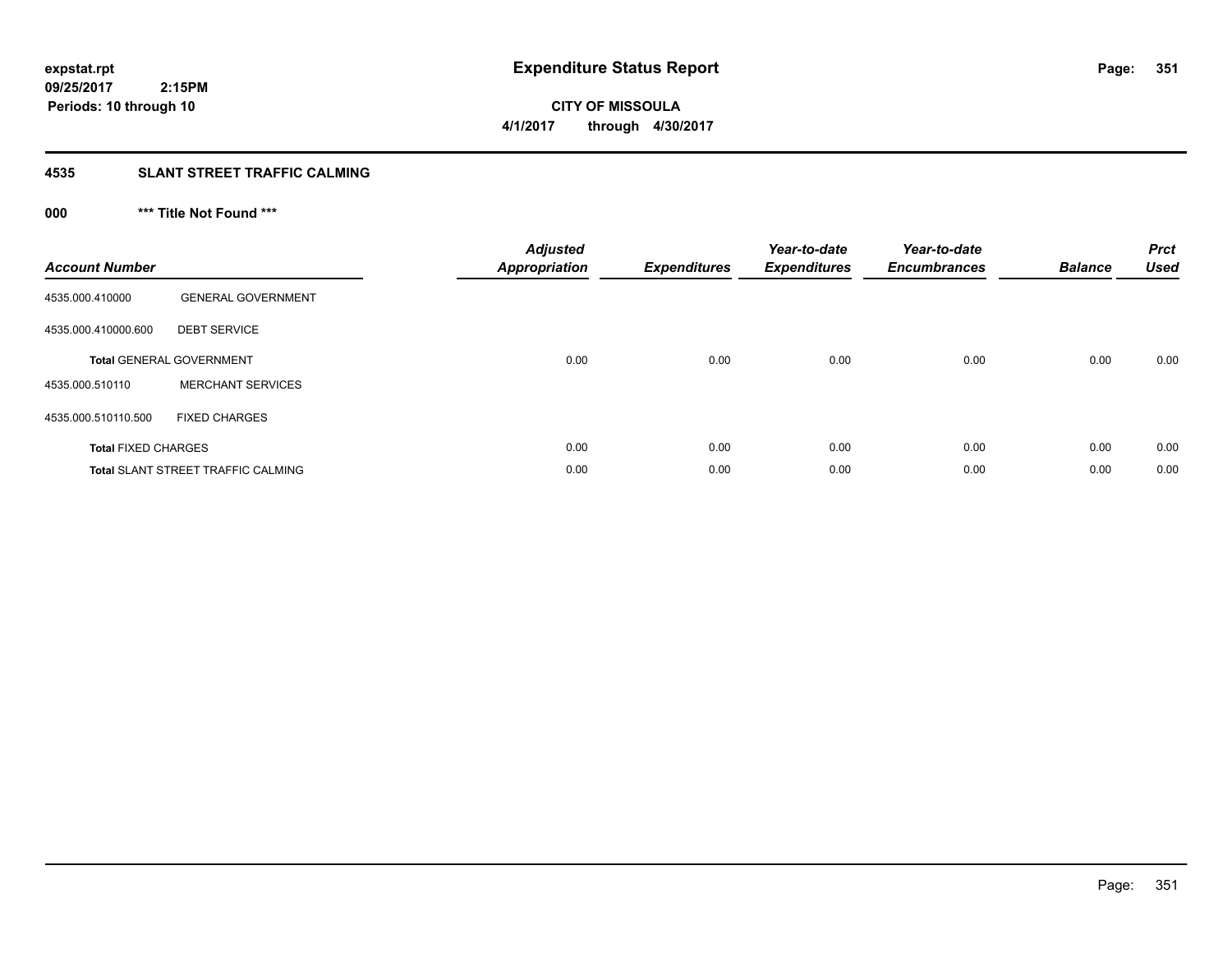### **4536 SID536 LINCOLNWOOD SWR PH2**

| <b>Account Number</b> |                                         | <b>Adjusted</b><br><b>Appropriation</b> | <b>Expenditures</b> | Year-to-date<br><i><b>Expenditures</b></i> | Year-to-date<br><b>Encumbrances</b> | <b>Balance</b> | <b>Prct</b><br>Used |
|-----------------------|-----------------------------------------|-----------------------------------------|---------------------|--------------------------------------------|-------------------------------------|----------------|---------------------|
| 4536.390.510110       | <b>MERCHANT SERVICES</b>                |                                         |                     |                                            |                                     |                |                     |
| 4536.390.510110.500   | <b>FIXED CHARGES</b>                    |                                         |                     |                                            |                                     |                |                     |
|                       | <b>Total SID536 LINCOLNWOOD SWR PH2</b> | 0.00                                    | 0.00                | 0.00                                       | 0.00                                | 0.00           | 0.00                |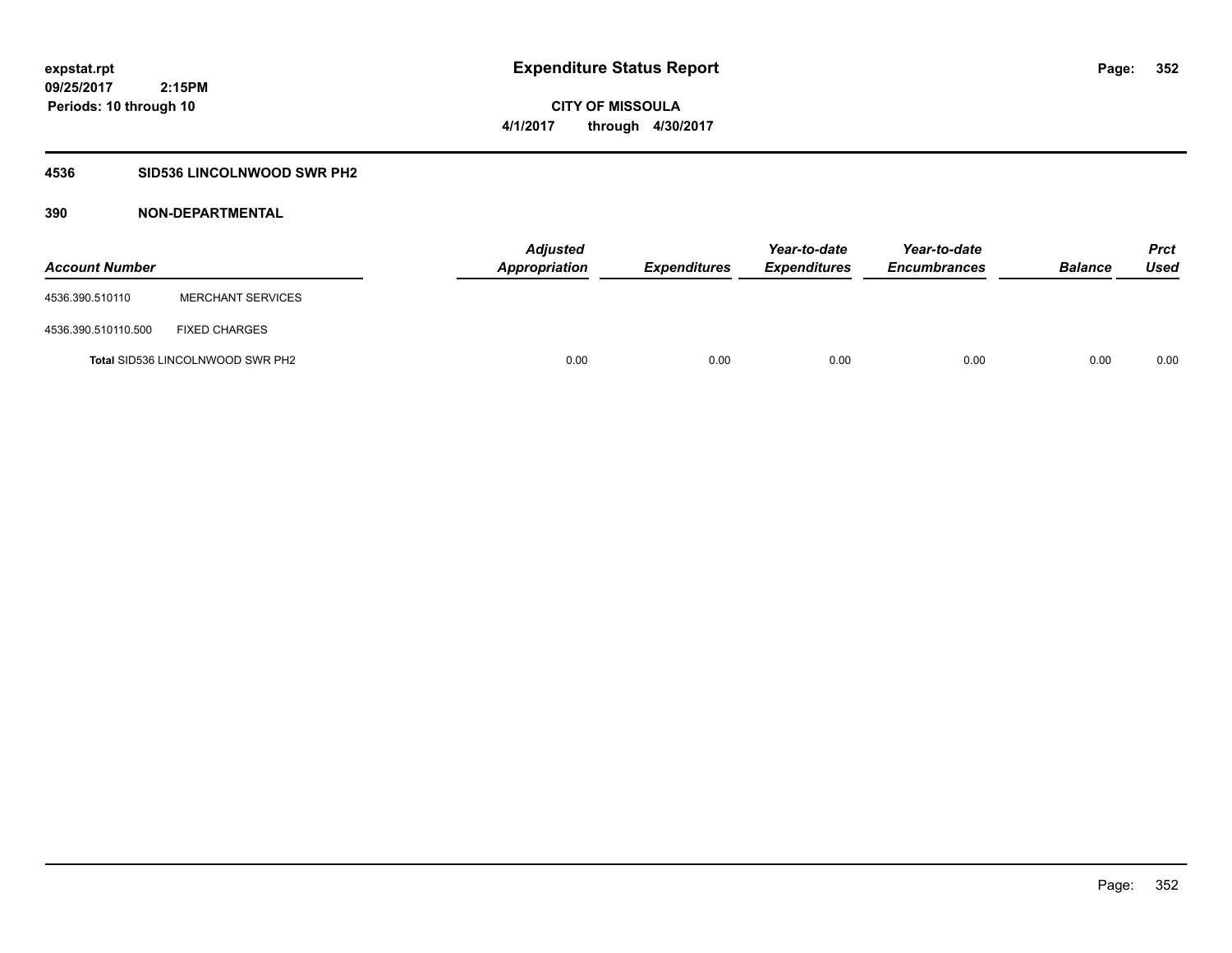**CITY OF MISSOULA 4/1/2017 through 4/30/2017**

**4539 SID 539 4th STREET**

**000 \*\*\* Title Not Found \*\*\***

| <b>Account Number</b>    |                                 | <b>Adjusted</b><br><b>Appropriation</b> | <b>Expenditures</b> | Year-to-date<br><b>Expenditures</b> | Year-to-date<br><b>Encumbrances</b> | <b>Balance</b> | <b>Prct</b><br><b>Used</b> |
|--------------------------|---------------------------------|-----------------------------------------|---------------------|-------------------------------------|-------------------------------------|----------------|----------------------------|
| 4539.000.410000          | <b>GENERAL GOVERNMENT</b>       |                                         |                     |                                     |                                     |                |                            |
| 4539.000.410000.600      | <b>DEBT SERVICE</b>             |                                         |                     |                                     |                                     |                |                            |
|                          | <b>Total GENERAL GOVERNMENT</b> | 0.00                                    | 0.00                | 0.00                                | 0.00                                | 0.00           | 0.00                       |
| 4539.000.510110          | <b>MERCHANT SERVICES</b>        |                                         |                     |                                     |                                     |                |                            |
| 4539.000.510110.500      | <b>FIXED CHARGES</b>            |                                         |                     |                                     |                                     |                |                            |
| Total SID 539 4th STREET |                                 | 0.00                                    | 0.00                | 0.00                                | 0.00                                | 0.00           | 0.00                       |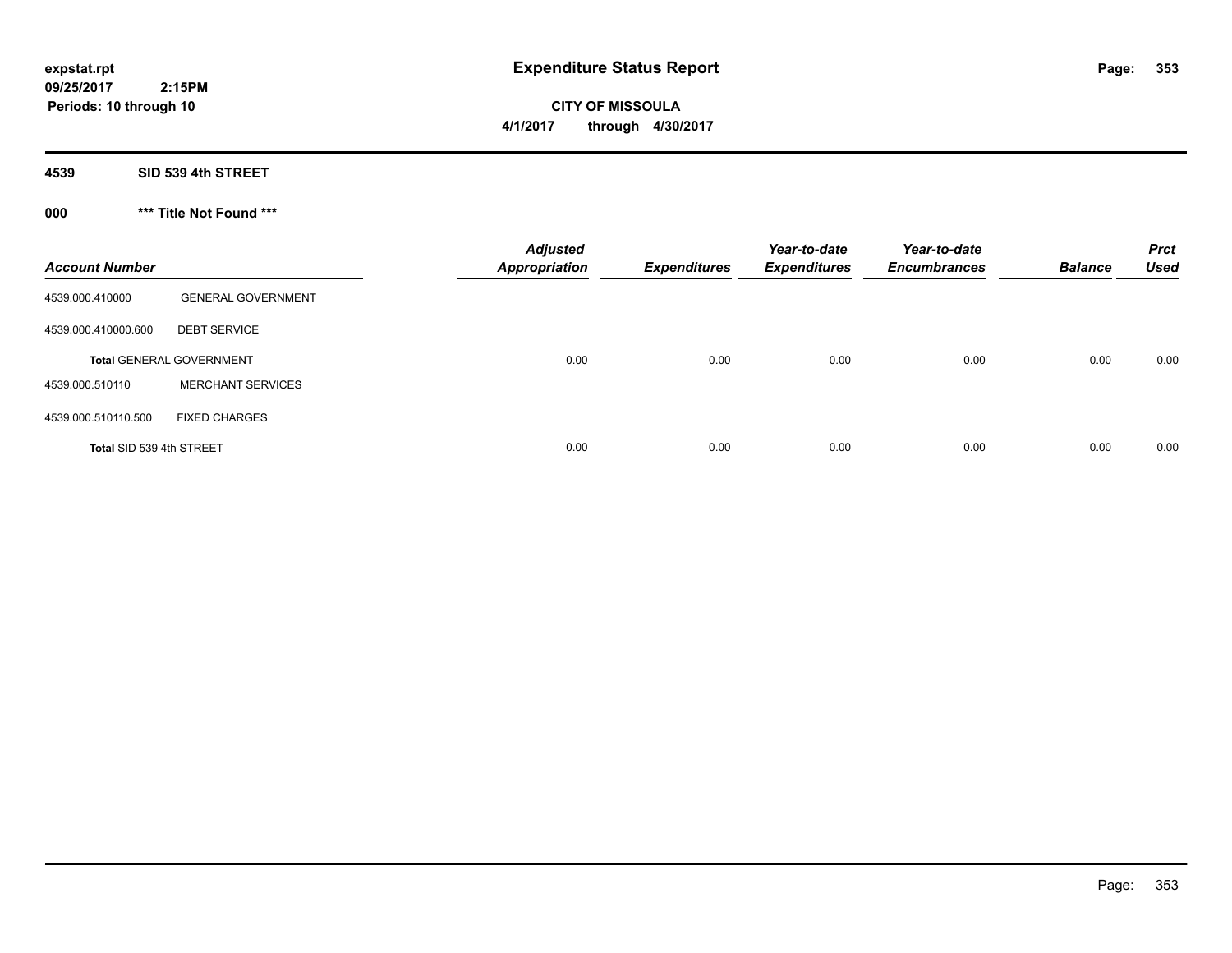### **4540 SID 540 ENGLAND BLVD**

| <b>Account Number</b>       |                                                                                  | <b>Adjusted</b><br><b>Appropriation</b> | <b>Expenditures</b> | Year-to-date<br><b>Expenditures</b> | Year-to-date<br><b>Encumbrances</b> | <b>Balance</b>             | <b>Prct</b><br><b>Used</b> |
|-----------------------------|----------------------------------------------------------------------------------|-----------------------------------------|---------------------|-------------------------------------|-------------------------------------|----------------------------|----------------------------|
| 4540.390.510100             | SPECIAL ASSESSMENTS                                                              |                                         |                     |                                     |                                     |                            |                            |
| 4540.390.510100.300         | PURCHASED SERVICES                                                               |                                         |                     |                                     |                                     |                            |                            |
|                             | 4540.390.510100.350.000 PROFESSIONAL SERVICES<br><b>Total PURCHASED SERVICES</b> | 0.00<br>0.00                            | 0.00<br>0.00        | 7,020.00<br>7,020.00                | 0.00<br>0.00                        | $-7,020.00$<br>$-7,020.00$ | 0.00<br>0.00               |
| 4540.390.510100.900         | <b>CAPITAL OUTLAY</b>                                                            |                                         |                     |                                     |                                     |                            |                            |
| <b>Total CAPITAL OUTLAY</b> |                                                                                  | 0.00                                    | 0.00                | 0.00                                | 0.00                                | 0.00                       | 0.00                       |
|                             | <b>Total SPECIAL ASSESSMENTS</b>                                                 | 0.00                                    | 0.00                | 7,020.00                            | 0.00                                | $-7,020.00$                | 0.00                       |
| 4540.390.510110             | <b>MERCHANT SERVICES</b>                                                         |                                         |                     |                                     |                                     |                            |                            |
| 4540.390.510110.500         | <b>FIXED CHARGES</b>                                                             |                                         |                     |                                     |                                     |                            |                            |
|                             | <b>Total MERCHANT SERVICES</b>                                                   | 0.00                                    | 0.00                | 0.00                                | 0.00                                | 0.00                       | 0.00                       |
| 4540.390.521000             | <b>INTERFUND OPERATING TRANSFERS</b>                                             |                                         |                     |                                     |                                     |                            |                            |
| 4540.390.521000.800         | OTHER OBJECTS                                                                    |                                         |                     |                                     |                                     |                            |                            |
|                             | <b>Total INTERFUND OPERATING TRANSFERS</b>                                       | 0.00                                    | 0.00                | 0.00                                | 0.00                                | 0.00                       | 0.00                       |
|                             | Total SID 540 ENGLAND BLVD                                                       | 0.00                                    | 0.00                | 7,020.00                            | 0.00                                | $-7,020.00$                | 0.00                       |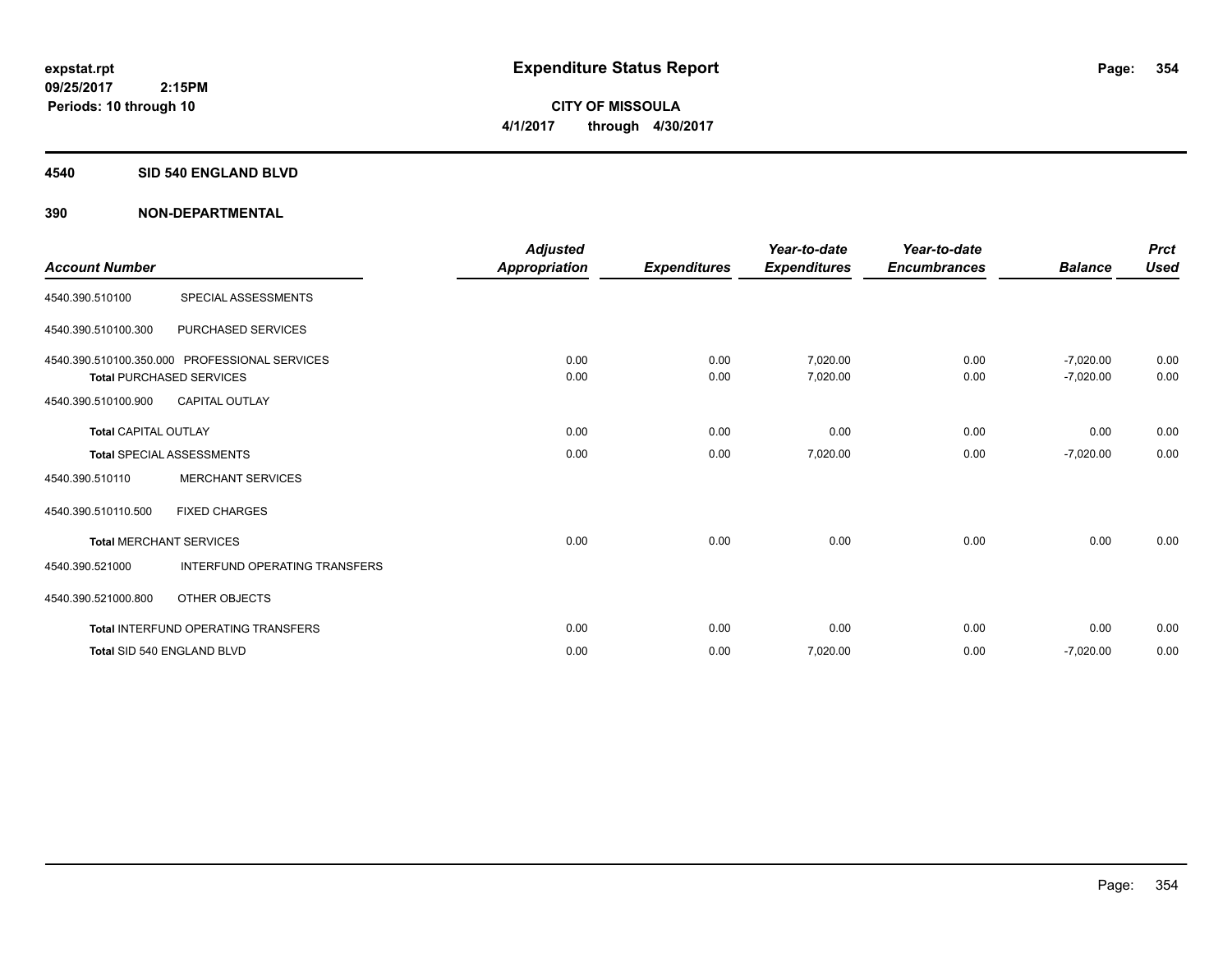### **4541 SID 541 PINEVIEW PARK**

| <b>Account Number</b>         |                                  | <b>Adjusted</b><br><b>Appropriation</b> | <b>Expenditures</b> | Year-to-date<br><b>Expenditures</b> | Year-to-date<br><b>Encumbrances</b> | <b>Balance</b> | <b>Prct</b><br><b>Used</b> |
|-------------------------------|----------------------------------|-----------------------------------------|---------------------|-------------------------------------|-------------------------------------|----------------|----------------------------|
| 4541.390.410710               | *** Title Not Found ***          |                                         |                     |                                     |                                     |                |                            |
| 4541.390.410710.500           | <b>FIXED CHARGES</b>             |                                         |                     |                                     |                                     |                |                            |
| Total *** Title Not Found *** |                                  | 0.00                                    | 0.00                | 0.00                                | 0.00                                | 0.00           | 0.00                       |
| 4541.390.510100               | SPECIAL ASSESSMENTS              |                                         |                     |                                     |                                     |                |                            |
| 4541.390.510100.900           | <b>CAPITAL OUTLAY</b>            |                                         |                     |                                     |                                     |                |                            |
|                               | <b>Total SPECIAL ASSESSMENTS</b> | 0.00                                    | 0.00                | 0.00                                | 0.00                                | 0.00           | 0.00                       |
| 4541.390.510110               | <b>MERCHANT SERVICES</b>         |                                         |                     |                                     |                                     |                |                            |
| 4541.390.510110.500           | <b>FIXED CHARGES</b>             |                                         |                     |                                     |                                     |                |                            |
|                               | <b>Total MERCHANT SERVICES</b>   | 0.00                                    | 0.00                | 0.00                                | 0.00                                | 0.00           | 0.00                       |
|                               | Total SID 541 PINEVIEW PARK      | 0.00                                    | 0.00                | 0.00                                | 0.00                                | 0.00           | 0.00                       |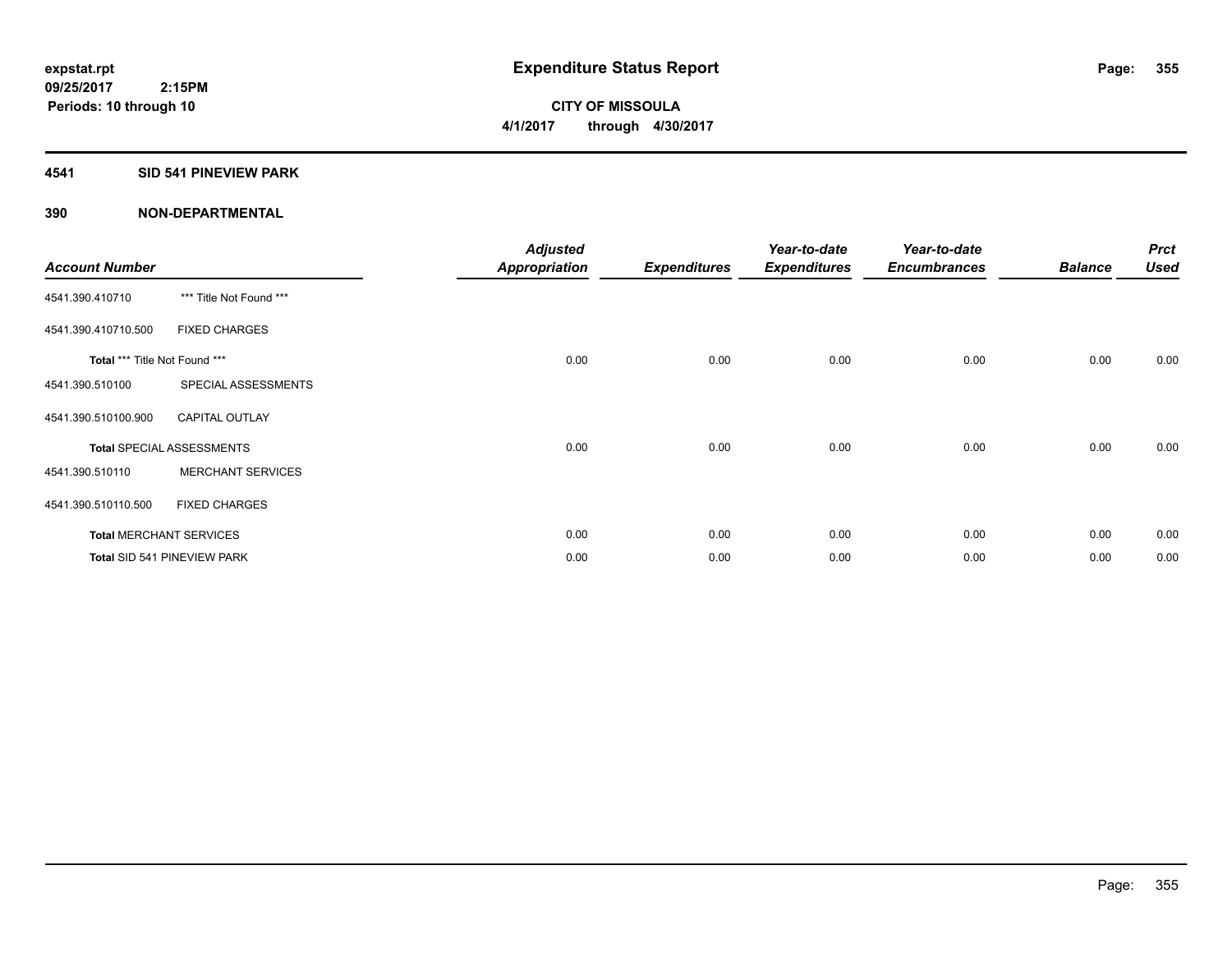### **4542 SID 542 HILLVIEW WAY**

| <b>Account Number</b>      |                                  | <b>Adjusted</b><br><b>Appropriation</b> | <b>Expenditures</b> | Year-to-date<br><b>Expenditures</b> | Year-to-date<br><b>Encumbrances</b> | <b>Balance</b> | <b>Prct</b><br><b>Used</b> |
|----------------------------|----------------------------------|-----------------------------------------|---------------------|-------------------------------------|-------------------------------------|----------------|----------------------------|
| 4542.390.510100            | SPECIAL ASSESSMENTS              |                                         |                     |                                     |                                     |                |                            |
| 4542.390.510100.300        | PURCHASED SERVICES               |                                         |                     |                                     |                                     |                |                            |
|                            | <b>Total SPECIAL ASSESSMENTS</b> | 0.00                                    | 0.00                | 0.00                                | 0.00                                | 0.00           | 0.00                       |
| 4542.390.510110            | <b>MERCHANT SERVICES</b>         |                                         |                     |                                     |                                     |                |                            |
| 4542.390.510110.500        | <b>FIXED CHARGES</b>             |                                         |                     |                                     |                                     |                |                            |
| Total SID 542 HILLVIEW WAY |                                  | 0.00                                    | 0.00                | 0.00                                | 0.00                                | 0.00           | 0.00                       |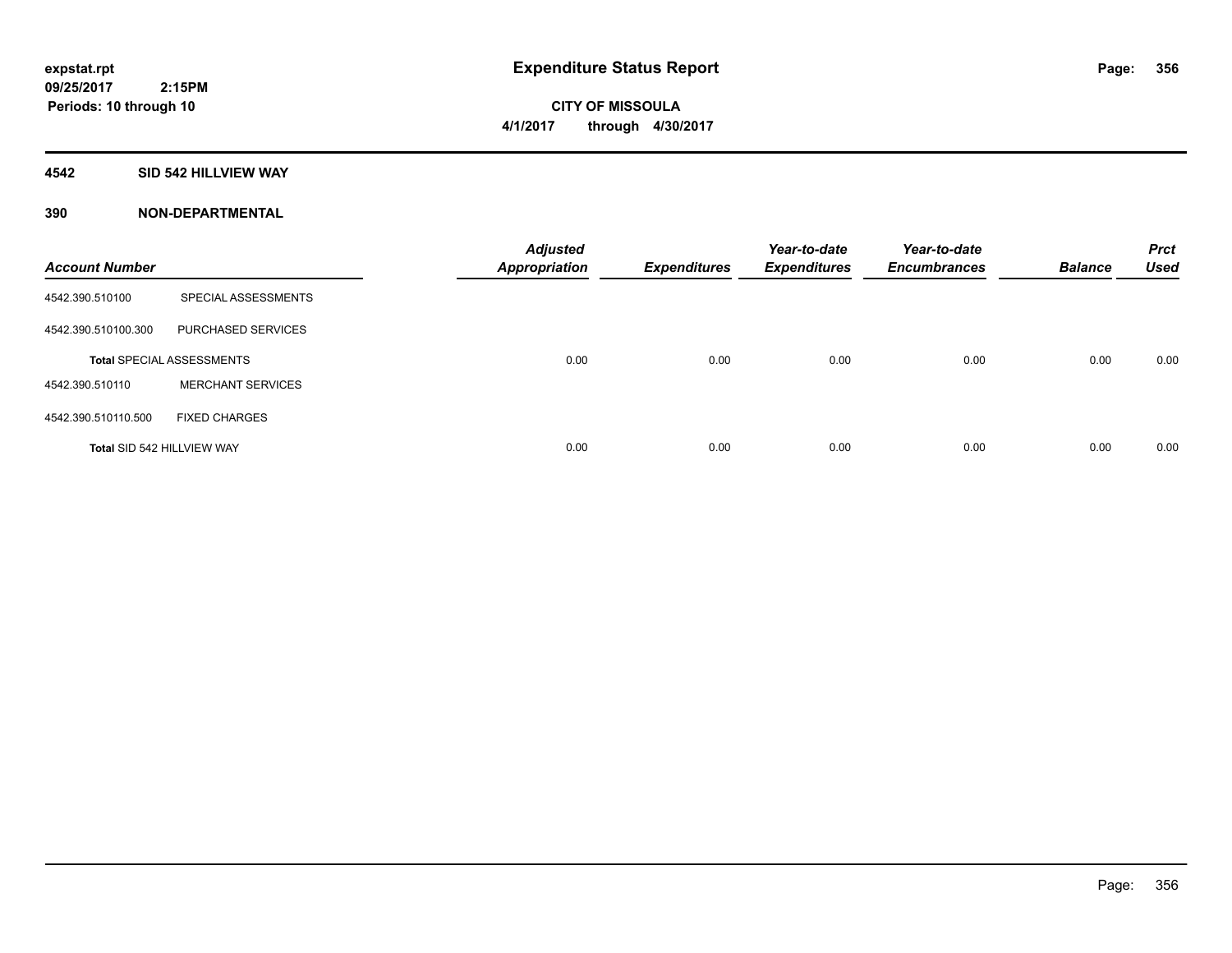### **4543 SID 543 TRAFFIC CALMING**

## **000 \*\*\* Title Not Found \*\*\***

| <b>Account Number</b>         |                                 | <b>Adjusted</b><br><b>Appropriation</b> | <b>Expenditures</b> | Year-to-date<br><b>Expenditures</b> | Year-to-date<br><b>Encumbrances</b> | <b>Balance</b> | <b>Prct</b><br><b>Used</b> |
|-------------------------------|---------------------------------|-----------------------------------------|---------------------|-------------------------------------|-------------------------------------|----------------|----------------------------|
| 4543.000.410000               | <b>GENERAL GOVERNMENT</b>       |                                         |                     |                                     |                                     |                |                            |
| 4543.000.410000.600           | <b>DEBT SERVICE</b>             |                                         |                     |                                     |                                     |                |                            |
|                               | <b>Total GENERAL GOVERNMENT</b> | 0.00                                    | 0.00                | 0.00                                | 0.00                                | 0.00           | 0.00                       |
| 4543.000.510110               | <b>MERCHANT SERVICES</b>        |                                         |                     |                                     |                                     |                |                            |
| 4543.000.510110.500           | <b>FIXED CHARGES</b>            |                                         |                     |                                     |                                     |                |                            |
| Total *** Title Not Found *** |                                 | 0.00                                    | 0.00                | 0.00                                | 0.00                                | 0.00           | 0.00                       |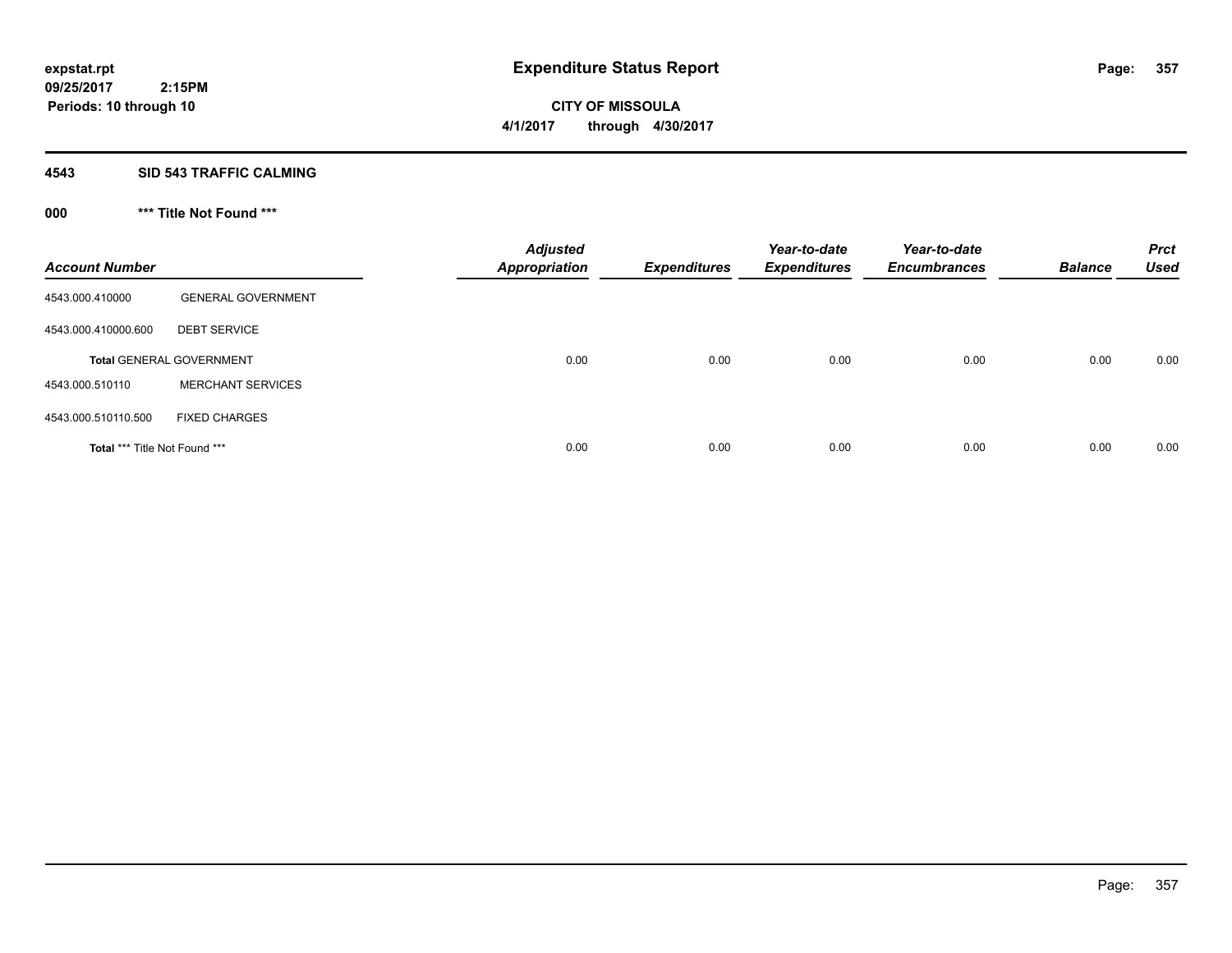### **4543 SID 543 TRAFFIC CALMING**

| <b>Account Number</b> |                                      | <b>Adjusted</b><br><b>Appropriation</b> | <b>Expenditures</b> | Year-to-date<br><b>Expenditures</b> | Year-to-date<br><b>Encumbrances</b> | <b>Balance</b> | <b>Prct</b><br><b>Used</b> |
|-----------------------|--------------------------------------|-----------------------------------------|---------------------|-------------------------------------|-------------------------------------|----------------|----------------------------|
| 4543.390.510100       | SPECIAL ASSESSMENTS                  |                                         |                     |                                     |                                     |                |                            |
| 4543.390.510100.300   | PURCHASED SERVICES                   |                                         |                     |                                     |                                     |                |                            |
|                       | <b>Total PURCHASED SERVICES</b>      | 0.00                                    | 0.00                | 0.00                                | 0.00                                | 0.00           | 0.00                       |
| 4543.390.510100.900   | <b>CAPITAL OUTLAY</b>                |                                         |                     |                                     |                                     |                |                            |
|                       | <b>Total SPECIAL ASSESSMENTS</b>     | 0.00                                    | 0.00                | 0.00                                | 0.00                                | 0.00           | 0.00                       |
| 4543.390.510110       | <b>MERCHANT SERVICES</b>             |                                         |                     |                                     |                                     |                |                            |
| 4543.390.510110.500   | <b>FIXED CHARGES</b>                 |                                         |                     |                                     |                                     |                |                            |
|                       | <b>Total MERCHANT SERVICES</b>       | 0.00                                    | 0.00                | 0.00                                | 0.00                                | 0.00           | 0.00                       |
|                       | <b>Total SID 543 TRAFFIC CALMING</b> | 0.00                                    | 0.00                | 0.00                                | 0.00                                | 0.00           | 0.00                       |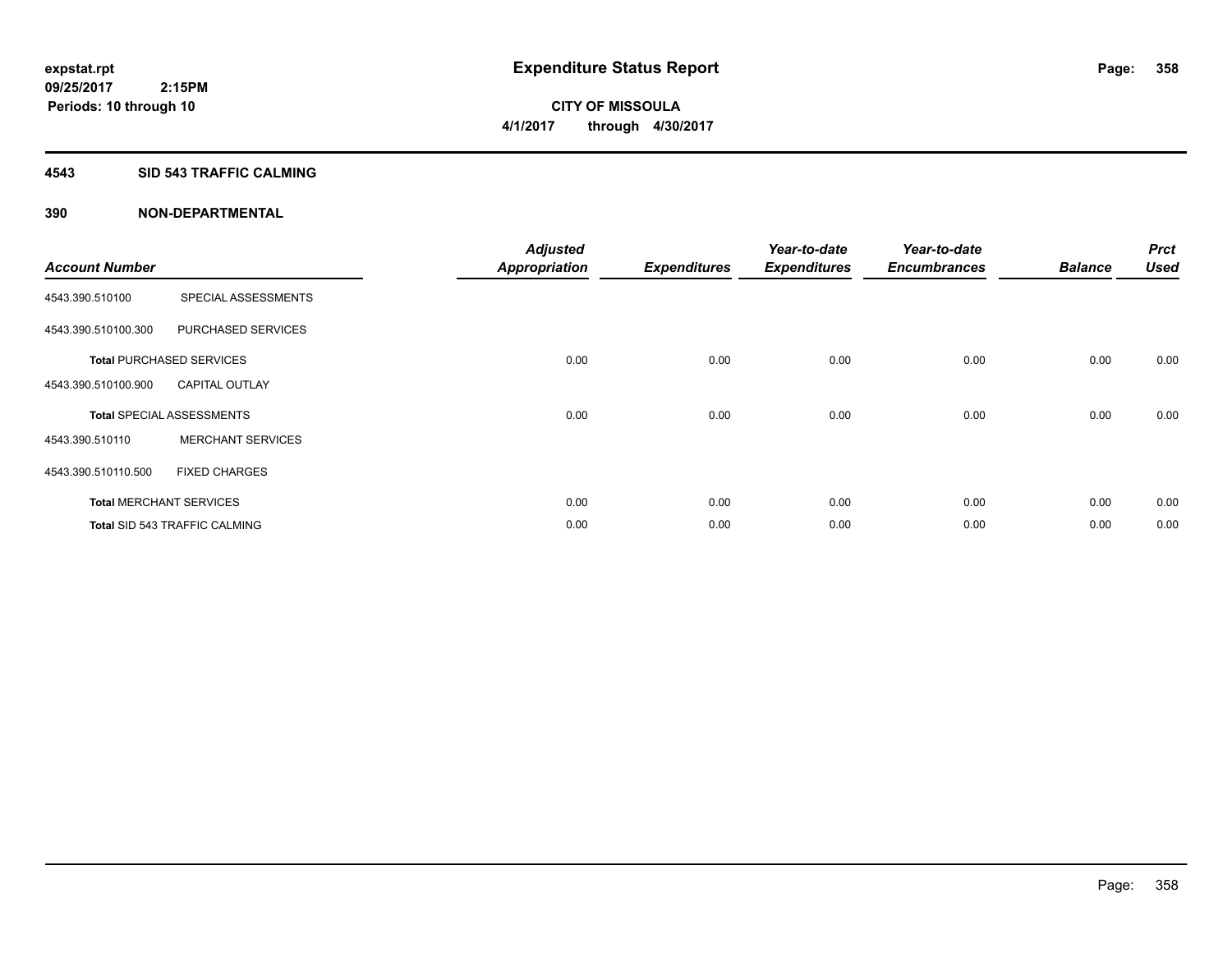### **4544 MILLER CREEK MITIGATION FUND**

| <b>Account Number</b> |                                           | <b>Adjusted</b><br>Appropriation | <b>Expenditures</b> | Year-to-date<br><b>Expenditures</b> | Year-to-date<br><b>Encumbrances</b> | <b>Balance</b> | <b>Prct</b><br><b>Used</b> |
|-----------------------|-------------------------------------------|----------------------------------|---------------------|-------------------------------------|-------------------------------------|----------------|----------------------------|
| 4544.390.510100       | SPECIAL ASSESSMENTS                       |                                  |                     |                                     |                                     |                |                            |
| 4544.390.510100.900   | <b>CAPITAL OUTLAY</b>                     |                                  |                     |                                     |                                     |                |                            |
|                       | <b>Total SPECIAL ASSESSMENTS</b>          | 0.00                             | 0.00                | 0.00                                | 0.00                                | 0.00           | 0.00                       |
| 4544.390.510110       | <b>MERCHANT SERVICES</b>                  |                                  |                     |                                     |                                     |                |                            |
| 4544.390.510110.500   | <b>FIXED CHARGES</b>                      |                                  |                     |                                     |                                     |                |                            |
|                       | <b>Total MERCHANT SERVICES</b>            | 0.00                             | 0.00                | 0.00                                | 0.00                                | 0.00           | 0.00                       |
|                       | <b>Total MILLER CREEK MITIGATION FUND</b> | 0.00                             | 0.00                | 0.00                                | 0.00                                | 0.00           | 0.00                       |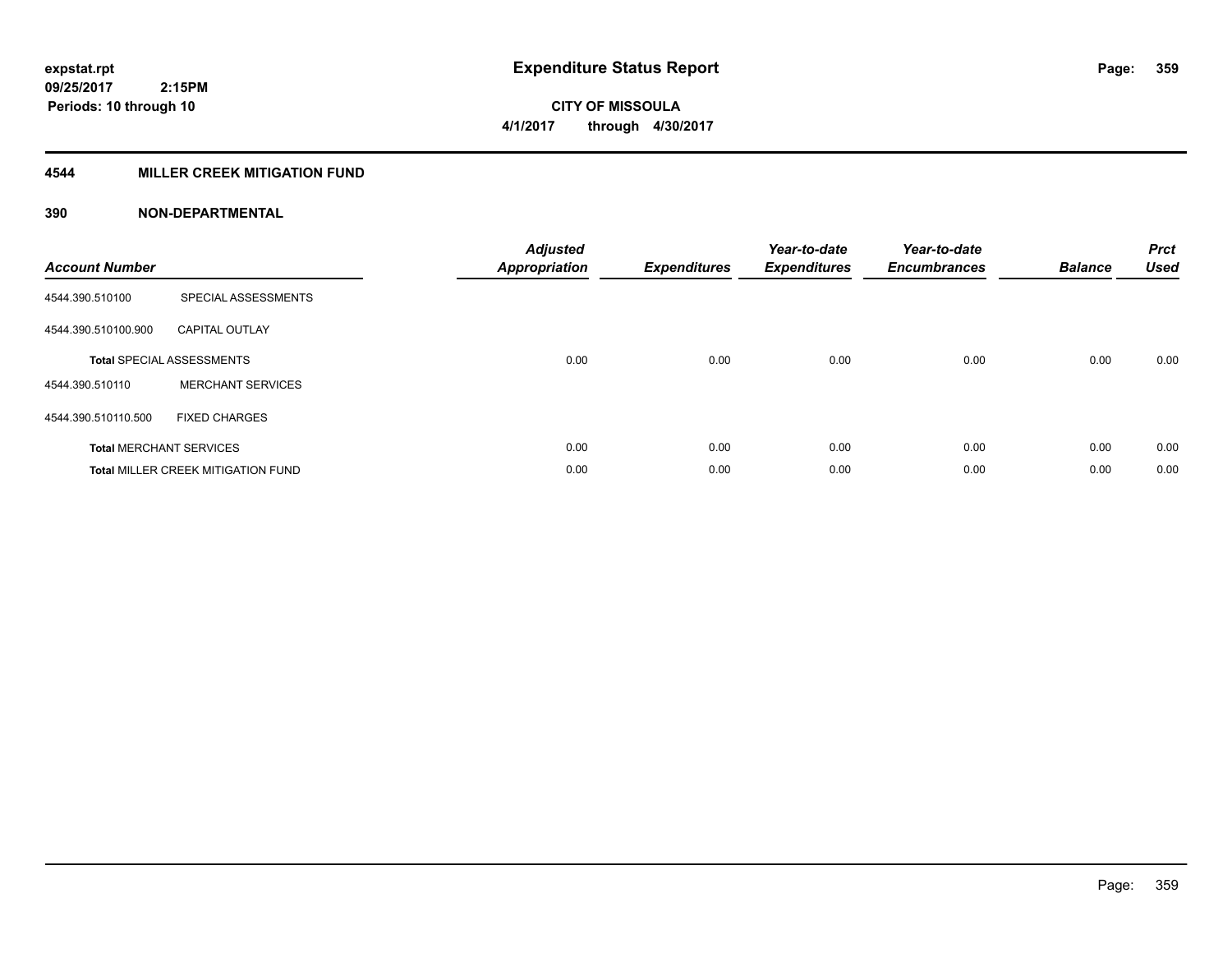**CITY OF MISSOULA 4/1/2017 through 4/30/2017**

### **4545 MILLER CREEK TWITE CONSTRUCTION**

| <b>Account Number</b> |                                       | <b>Adjusted</b><br><b>Appropriation</b> | <b>Expenditures</b> | Year-to-date<br><b>Expenditures</b> | Year-to-date<br><b>Encumbrances</b> | <b>Balance</b> | <b>Prct</b><br><b>Used</b> |
|-----------------------|---------------------------------------|-----------------------------------------|---------------------|-------------------------------------|-------------------------------------|----------------|----------------------------|
| 4545.390.510100       | SPECIAL ASSESSMENTS                   |                                         |                     |                                     |                                     |                |                            |
| 4545.390.510100.300   | PURCHASED SERVICES                    |                                         |                     |                                     |                                     |                |                            |
|                       | <b>Total PURCHASED SERVICES</b>       | 0.00                                    | 0.00                | 0.00                                | 0.00                                | 0.00           | 0.00                       |
| 4545.390.510100.900   | <b>CAPITAL OUTLAY</b>                 |                                         |                     |                                     |                                     |                |                            |
|                       | <b>Total SPECIAL ASSESSMENTS</b>      | 0.00                                    | 0.00                | 0.00                                | 0.00                                | 0.00           | 0.00                       |
| 4545.390.510110       | <b>MERCHANT SERVICES</b>              |                                         |                     |                                     |                                     |                |                            |
| 4545.390.510110.500   | <b>FIXED CHARGES</b>                  |                                         |                     |                                     |                                     |                |                            |
|                       | <b>Total MERCHANT SERVICES</b>        | 0.00                                    | 0.00                | 0.00                                | 0.00                                | 0.00           | 0.00                       |
|                       | Total MILLER CREEK TWITE CONSTRUCTION | 0.00                                    | 0.00                | 0.00                                | 0.00                                | 0.00           | 0.00                       |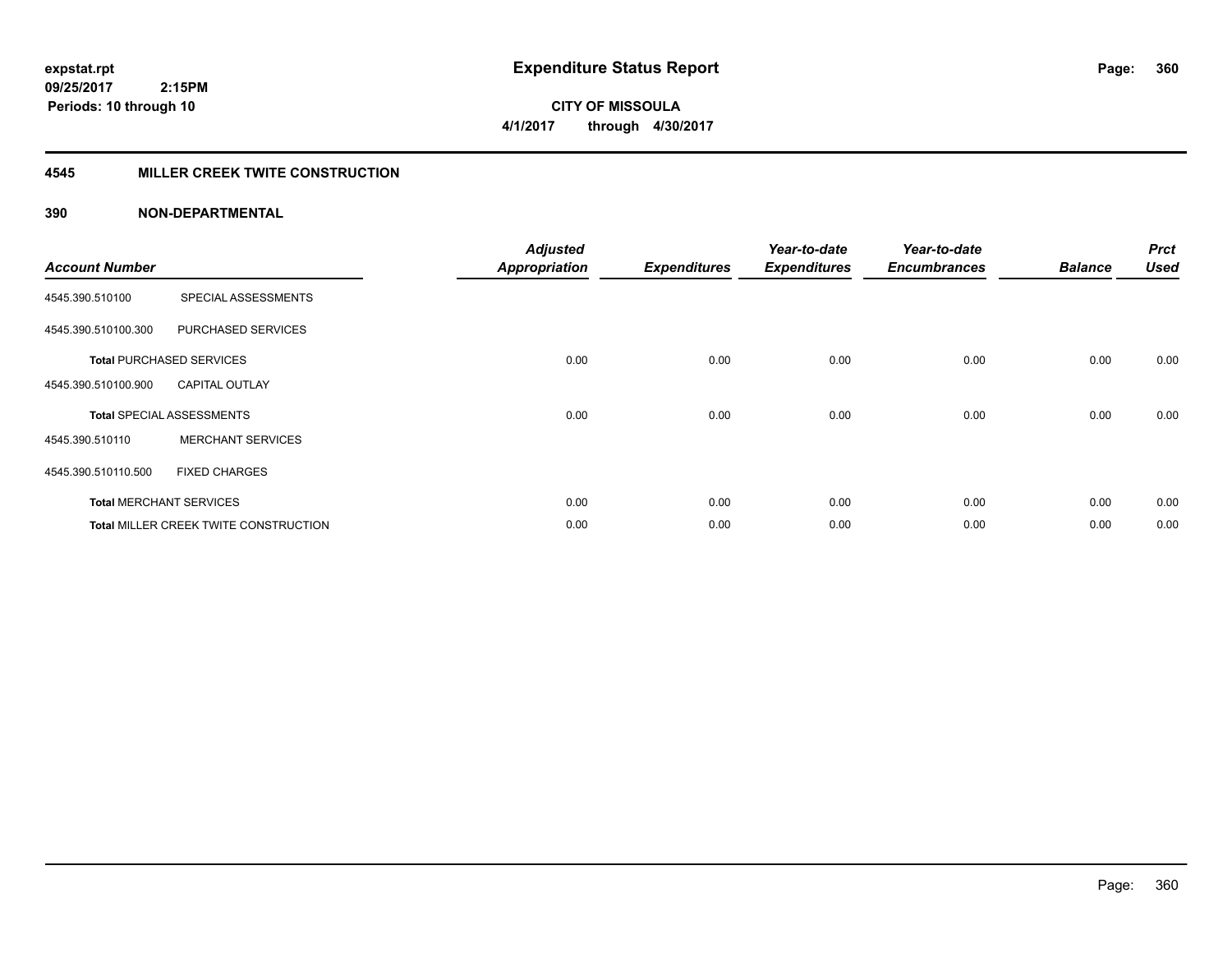**09/25/2017 2:15PM Periods: 10 through 10**

**CITY OF MISSOULA 4/1/2017 through 4/30/2017**

#### **4546 MILLER CREEK MALOHNEY CONSTRUCTION**

| <b>Account Number</b> |                                                 | <b>Adjusted</b><br><b>Appropriation</b> | <b>Expenditures</b> | Year-to-date<br><b>Expenditures</b> | Year-to-date<br><b>Encumbrances</b> | <b>Balance</b> | <b>Prct</b><br><b>Used</b> |
|-----------------------|-------------------------------------------------|-----------------------------------------|---------------------|-------------------------------------|-------------------------------------|----------------|----------------------------|
| 4546.390.510100       | SPECIAL ASSESSMENTS                             |                                         |                     |                                     |                                     |                |                            |
| 4546.390.510100.300   | PURCHASED SERVICES                              |                                         |                     |                                     |                                     |                |                            |
|                       | <b>Total PURCHASED SERVICES</b>                 | 0.00                                    | 0.00                | 0.00                                | 0.00                                | 0.00           | 0.00                       |
| 4546.390.510100.900   | <b>CAPITAL OUTLAY</b>                           |                                         |                     |                                     |                                     |                |                            |
|                       | <b>Total SPECIAL ASSESSMENTS</b>                | 0.00                                    | 0.00                | 0.00                                | 0.00                                | 0.00           | 0.00                       |
| 4546.390.510110       | <b>MERCHANT SERVICES</b>                        |                                         |                     |                                     |                                     |                |                            |
| 4546.390.510110.500   | <b>FIXED CHARGES</b>                            |                                         |                     |                                     |                                     |                |                            |
|                       | <b>Total MERCHANT SERVICES</b>                  | 0.00                                    | 0.00                | 0.00                                | 0.00                                | 0.00           | 0.00                       |
|                       | <b>Total MILLER CREEK MALOHNEY CONSTRUCTION</b> | 0.00                                    | 0.00                | 0.00                                | 0.00                                | 0.00           | 0.00                       |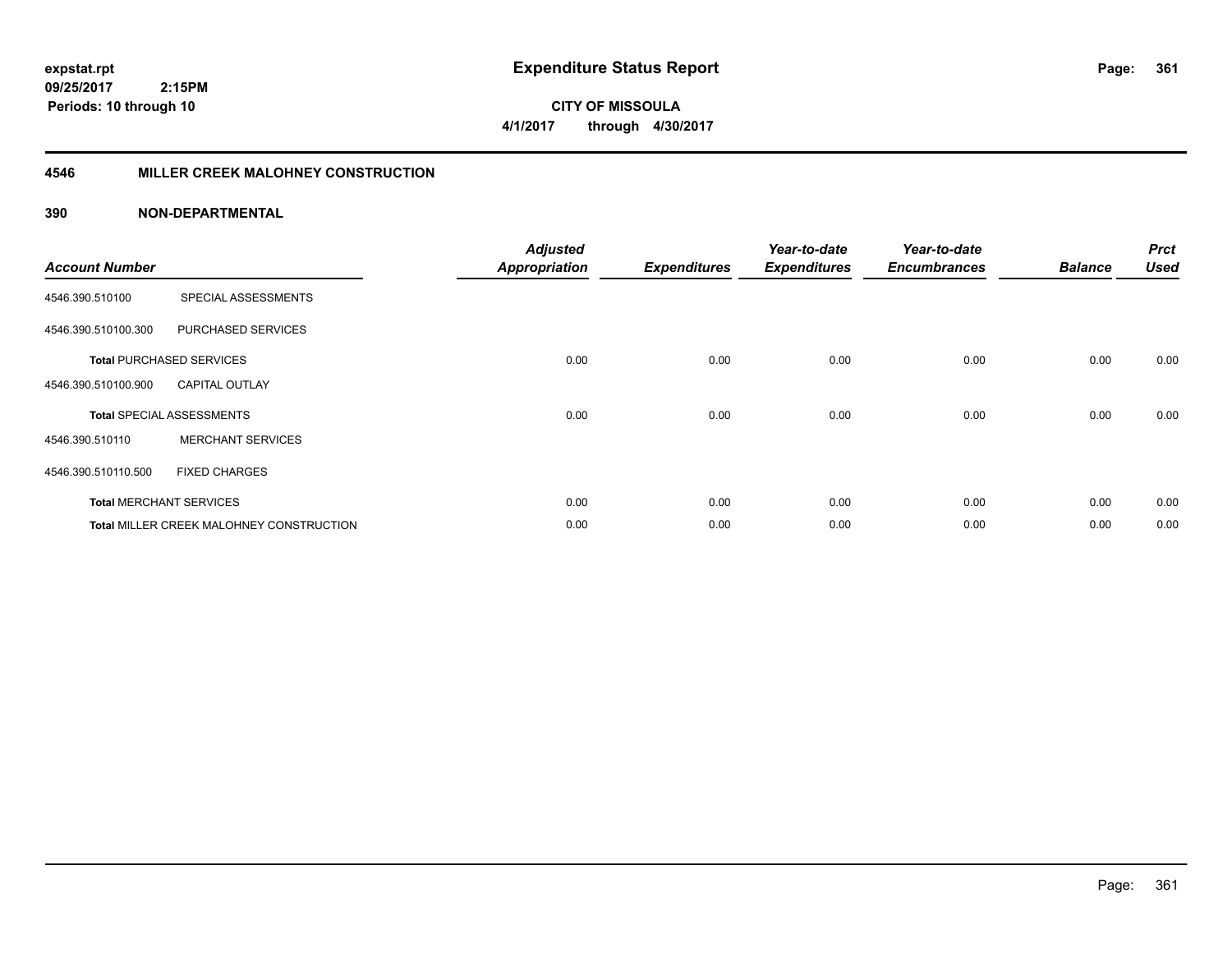**09/25/2017 2:15PM Periods: 10 through 10**

**CITY OF MISSOULA 4/1/2017 through 4/30/2017**

### **4547 MILLER CREEK MCCARTHY CONSTRUCTION**

| <b>Account Number</b> |                                                 | <b>Adjusted</b><br><b>Appropriation</b> | <b>Expenditures</b> | Year-to-date<br><b>Expenditures</b> | Year-to-date<br><b>Encumbrances</b> | <b>Balance</b> | <b>Prct</b><br><b>Used</b> |
|-----------------------|-------------------------------------------------|-----------------------------------------|---------------------|-------------------------------------|-------------------------------------|----------------|----------------------------|
| 4547.390.510100       | SPECIAL ASSESSMENTS                             |                                         |                     |                                     |                                     |                |                            |
| 4547.390.510100.300   | PURCHASED SERVICES                              |                                         |                     |                                     |                                     |                |                            |
|                       | <b>Total PURCHASED SERVICES</b>                 | 0.00                                    | 0.00                | 0.00                                | 0.00                                | 0.00           | 0.00                       |
| 4547.390.510100.900   | <b>CAPITAL OUTLAY</b>                           |                                         |                     |                                     |                                     |                |                            |
|                       | <b>Total SPECIAL ASSESSMENTS</b>                | 0.00                                    | 0.00                | 0.00                                | 0.00                                | 0.00           | 0.00                       |
| 4547.390.510110       | <b>MERCHANT SERVICES</b>                        |                                         |                     |                                     |                                     |                |                            |
| 4547.390.510110.500   | <b>FIXED CHARGES</b>                            |                                         |                     |                                     |                                     |                |                            |
|                       | <b>Total MERCHANT SERVICES</b>                  | 0.00                                    | 0.00                | 0.00                                | 0.00                                | 0.00           | 0.00                       |
|                       | <b>Total MILLER CREEK MCCARTHY CONSTRUCTION</b> | 0.00                                    | 0.00                | 0.00                                | 0.00                                | 0.00           | 0.00                       |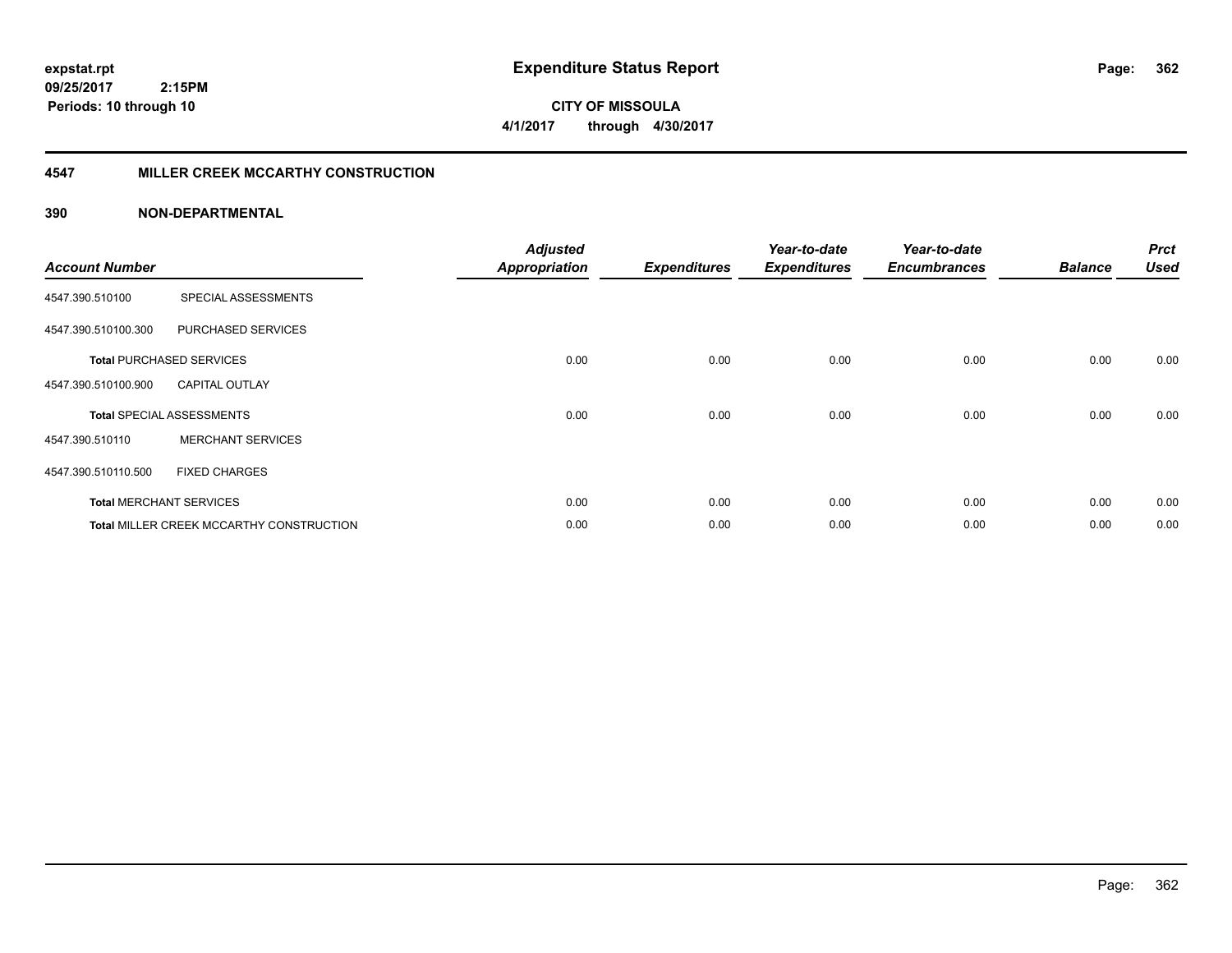**09/25/2017 2:15PM Periods: 10 through 10**

**CITY OF MISSOULA 4/1/2017 through 4/30/2017**

# **4548 5TH,6TH & ARTHUR ROAD IMPROVEMENTS**

| <b>Account Number</b>                |                                                     | <b>Adjusted</b><br><b>Appropriation</b> | <b>Expenditures</b> | Year-to-date<br><b>Expenditures</b> | Year-to-date<br><b>Encumbrances</b> | <b>Balance</b> | <b>Prct</b><br><b>Used</b> |
|--------------------------------------|-----------------------------------------------------|-----------------------------------------|---------------------|-------------------------------------|-------------------------------------|----------------|----------------------------|
| 4548.390.510100                      | SPECIAL ASSESSMENTS                                 |                                         |                     |                                     |                                     |                |                            |
| 4548.390.510100.300                  | PURCHASED SERVICES                                  |                                         |                     |                                     |                                     |                |                            |
|                                      | <b>Total PURCHASED SERVICES</b>                     | 0.00                                    | 0.00                | 0.00                                | 0.00                                | 0.00           | 0.00                       |
| 4548.390.510100.900                  | <b>CAPITAL OUTLAY</b>                               |                                         |                     |                                     |                                     |                |                            |
| 4548.390.510100.930.000 IMPROVEMENTS |                                                     | 0.00                                    | 0.00                | 4,400.00                            | 0.00                                | $-4,400.00$    | 0.00                       |
|                                      | <b>Total SPECIAL ASSESSMENTS</b>                    | 0.00                                    | 0.00                | 4,400.00                            | 0.00                                | $-4,400.00$    | 0.00                       |
| 4548.390.510110                      | <b>MERCHANT SERVICES</b>                            |                                         |                     |                                     |                                     |                |                            |
| 4548.390.510110.500                  | <b>FIXED CHARGES</b>                                |                                         |                     |                                     |                                     |                |                            |
|                                      | <b>Total MERCHANT SERVICES</b>                      | 0.00                                    | 0.00                | 0.00                                | 0.00                                | 0.00           | 0.00                       |
| 4548.390.521000                      | INTERFUND OPERATING TRANSFERS                       |                                         |                     |                                     |                                     |                |                            |
| 4548.390.521000.800                  | OTHER OBJECTS                                       |                                         |                     |                                     |                                     |                |                            |
|                                      | Total INTERFUND OPERATING TRANSFERS                 | 0.00                                    | 0.00                | 0.00                                | 0.00                                | 0.00           | 0.00                       |
|                                      | <b>Total 5TH.6TH &amp; ARTHUR ROAD IMPROVEMENTS</b> | 0.00                                    | 0.00                | 4,400.00                            | 0.00                                | $-4,400.00$    | 0.00                       |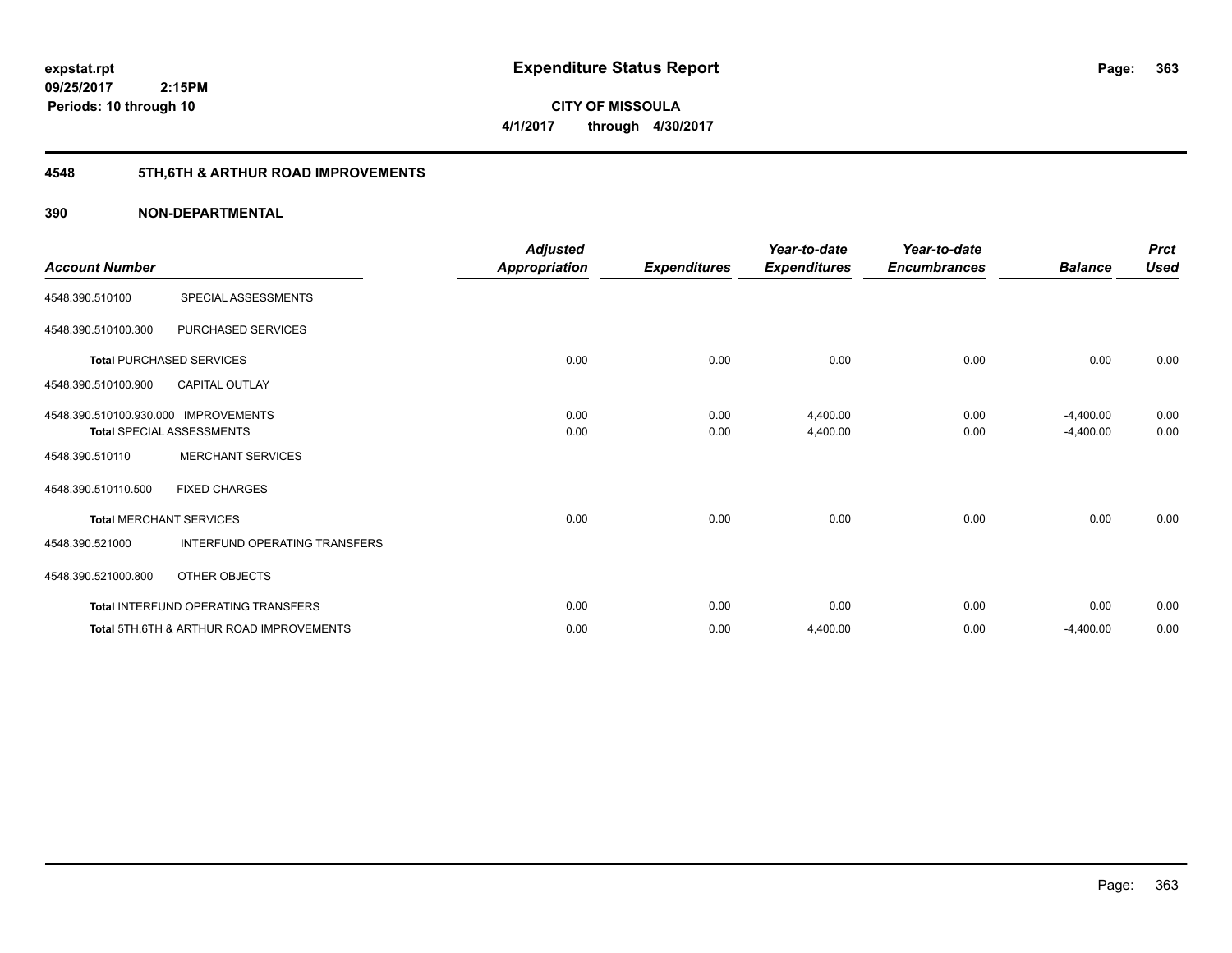**CITY OF MISSOULA 4/1/2017 through 4/30/2017**

#### **4549 SID 549 HILLVIEW WAY**

| <b>Account Number</b>                                          |                                                 | <b>Adjusted</b><br><b>Appropriation</b> | <b>Expenditures</b>  | Year-to-date<br><b>Expenditures</b> | Year-to-date<br><b>Encumbrances</b> | <b>Balance</b>                        | <b>Prct</b><br><b>Used</b> |
|----------------------------------------------------------------|-------------------------------------------------|-----------------------------------------|----------------------|-------------------------------------|-------------------------------------|---------------------------------------|----------------------------|
| 4549.390.510100                                                | SPECIAL ASSESSMENTS                             |                                         |                      |                                     |                                     |                                       |                            |
| 4549.390.510100.300                                            | PURCHASED SERVICES                              |                                         |                      |                                     |                                     |                                       |                            |
|                                                                | <b>Total PURCHASED SERVICES</b>                 | 0.00                                    | 0.00                 | 0.00                                | 0.00                                | 0.00                                  | 0.00                       |
| 4549.390.510100.600                                            | <b>DEBT SERVICE</b>                             |                                         |                      |                                     |                                     |                                       |                            |
| 4549.390.510100.610.000 PRINCIPAL<br><b>Total DEBT SERVICE</b> | 4549.390.510100.620.000 INTEREST / SERVICE FEES | 110,000.00<br>59,574.33<br>169,574.33   | 0.00<br>0.00<br>0.00 | 0.00<br>0.00<br>0.00                | 0.00<br>0.00<br>0.00                | 110,000.00<br>59.574.33<br>169,574.33 | 0.00<br>0.00<br>0.00       |
| 4549.390.510100.900                                            | <b>CAPITAL OUTLAY</b>                           |                                         |                      |                                     |                                     |                                       |                            |
| <b>Total CAPITAL OUTLAY</b>                                    |                                                 | 0.00                                    | 0.00                 | 0.00                                | 0.00                                | 0.00                                  | 0.00                       |
|                                                                | <b>Total SPECIAL ASSESSMENTS</b>                | 169,574.33                              | 0.00                 | 0.00                                | 0.00                                | 169,574.33                            | 0.00                       |
| 4549.390.510110                                                | MERCHANT SERVICES                               |                                         |                      |                                     |                                     |                                       |                            |
| 4549.390.510110.500                                            | <b>FIXED CHARGES</b>                            |                                         |                      |                                     |                                     |                                       |                            |
|                                                                | <b>Total MERCHANT SERVICES</b>                  | 0.00                                    | 0.00                 | 0.00                                | 0.00                                | 0.00                                  | 0.00                       |
| 4549.390.521000                                                | INTERFUND OPERATING TRANSFERS                   |                                         |                      |                                     |                                     |                                       |                            |
| 4549.390.521000.800                                            | OTHER OBJECTS                                   |                                         |                      |                                     |                                     |                                       |                            |
|                                                                | Total INTERFUND OPERATING TRANSFERS             | 0.00                                    | 0.00                 | 0.00                                | 0.00                                | 0.00                                  | 0.00                       |
|                                                                | Total SID 549 HILLVIEW WAY                      | 169,574.33                              | 0.00                 | 0.00                                | 0.00                                | 169,574.33                            | 0.00                       |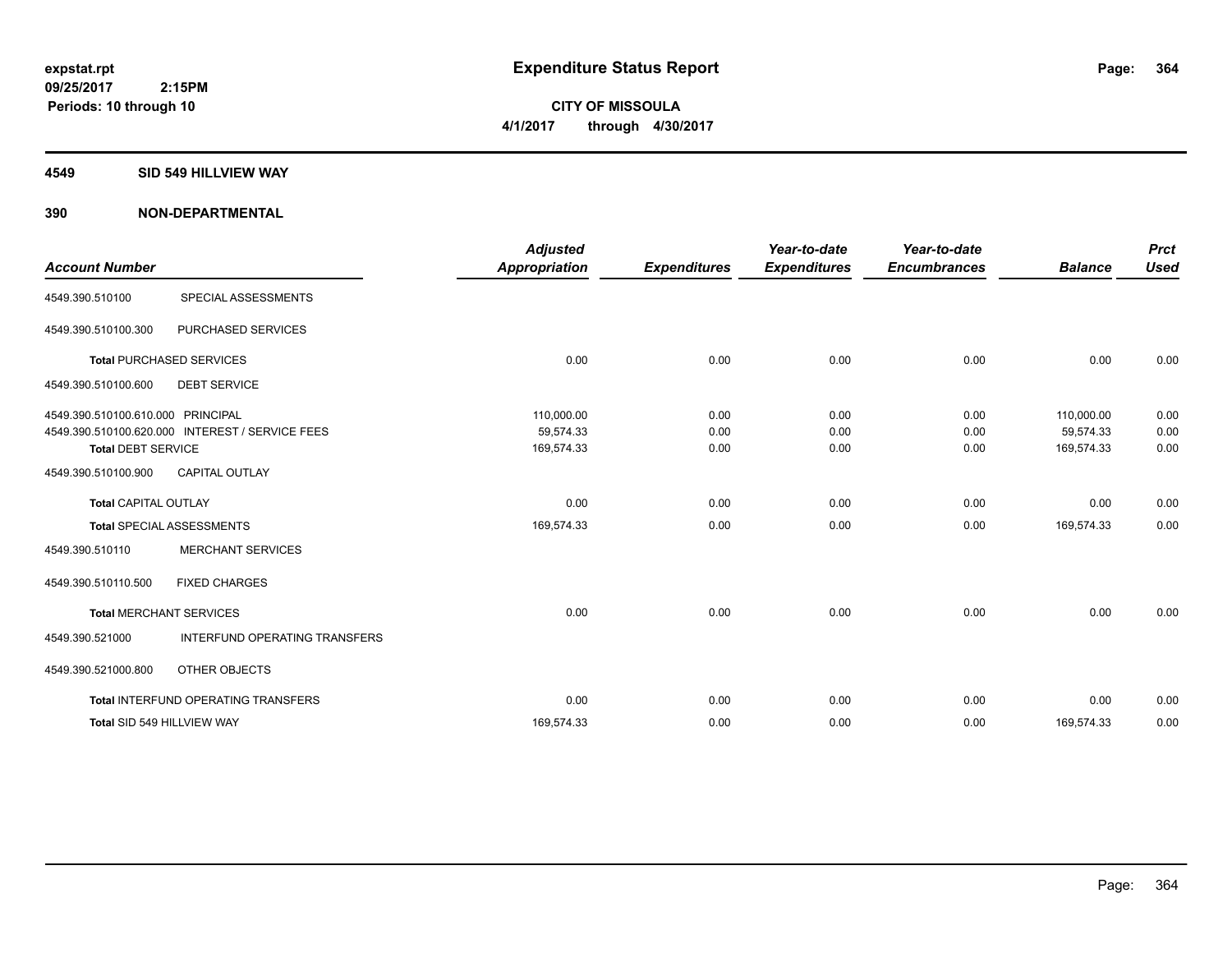**CITY OF MISSOULA 4/1/2017 through 4/30/2017**

## **4745 MALONEY/TWITE MILLER CR \$1.2M CONTRIB**

|                       |                                              | <b>Adjusted</b>      |                     | Year-to-date        | Year-to-date        |                | <b>Prct</b> |
|-----------------------|----------------------------------------------|----------------------|---------------------|---------------------|---------------------|----------------|-------------|
| <b>Account Number</b> |                                              | <b>Appropriation</b> | <b>Expenditures</b> | <b>Expenditures</b> | <b>Encumbrances</b> | <b>Balance</b> | <b>Used</b> |
| 4745.390.510100       | SPECIAL ASSESSMENTS                          |                      |                     |                     |                     |                |             |
| 4745.390.510100.300   | PURCHASED SERVICES                           |                      |                     |                     |                     |                |             |
|                       | <b>Total PURCHASED SERVICES</b>              | 0.00                 | 0.00                | 0.00                | 0.00                | 0.00           | 0.00        |
| 4745.390.510100.800   | OTHER OBJECTS                                |                      |                     |                     |                     |                |             |
| Total OTHER OBJECTS   |                                              | 0.00                 | 0.00                | 0.00                | 0.00                | 0.00           | 0.00        |
| 4745.390.510100.900   | <b>CAPITAL OUTLAY</b>                        |                      |                     |                     |                     |                |             |
|                       | <b>Total SPECIAL ASSESSMENTS</b>             | 0.00                 | 0.00                | 0.00                | 0.00                | 0.00           | 0.00        |
| 4745.390.510110       | <b>MERCHANT SERVICES</b>                     |                      |                     |                     |                     |                |             |
| 4745.390.510110.500   | <b>FIXED CHARGES</b>                         |                      |                     |                     |                     |                |             |
|                       | Total MALONEY/TWITE MILLER CR \$1.2M CONTRIB | 0.00                 | 0.00                | 0.00                | 0.00                | 0.00           | 0.00        |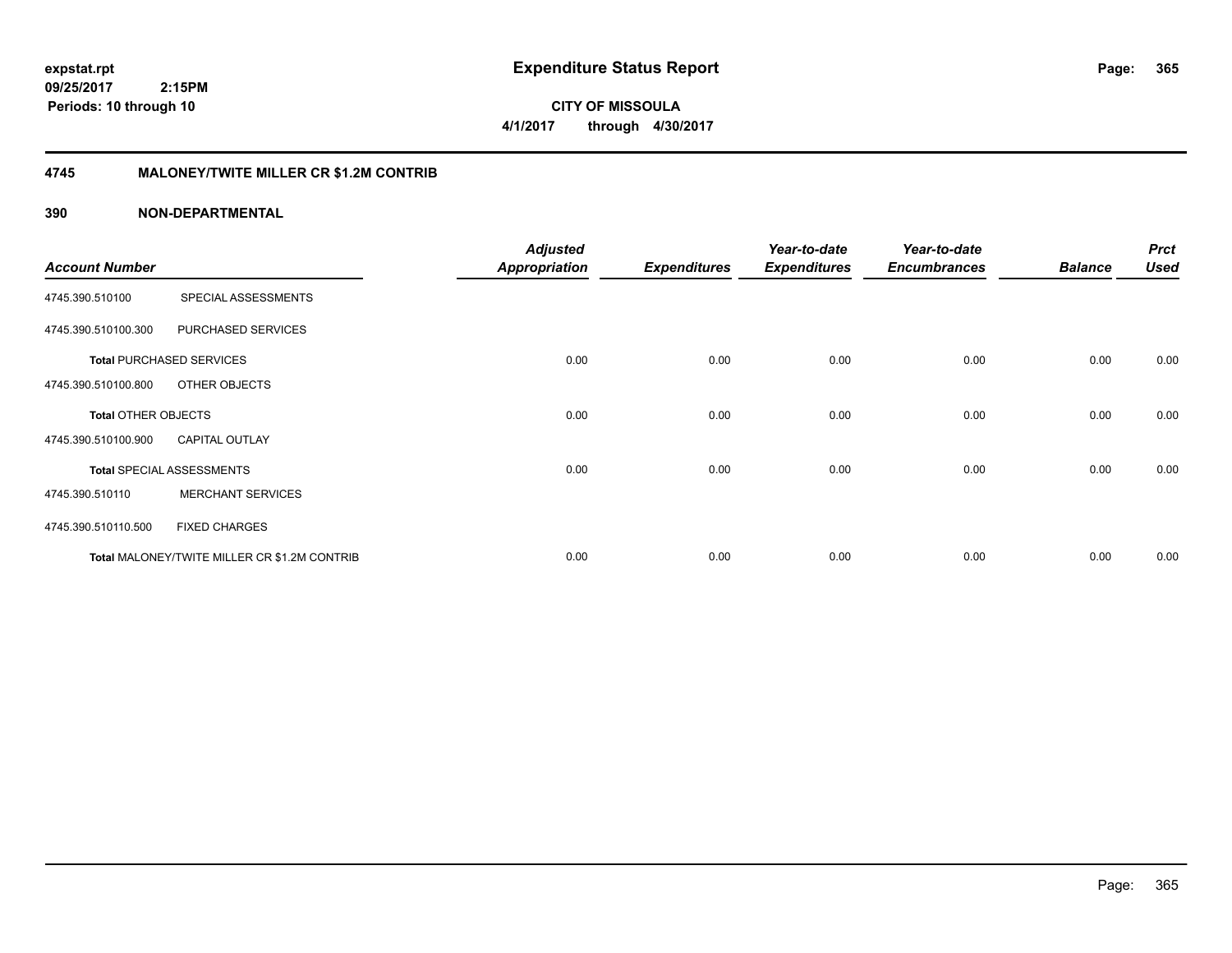# **CITY OF MISSOULA 4/1/2017 through 4/30/2017**

### **4941 HILLVIEW WAY CONSTRUCTION**

## **280 PUBLIC WORKS OPERATIONS**

| <b>Account Number</b>                                               |                                                                                  | <b>Adjusted</b><br><b>Appropriation</b> | <b>Expenditures</b> | Year-to-date<br><b>Expenditures</b> | Year-to-date<br><b>Encumbrances</b> | <b>Balance</b>                 | <b>Prct</b><br><b>Used</b> |
|---------------------------------------------------------------------|----------------------------------------------------------------------------------|-----------------------------------------|---------------------|-------------------------------------|-------------------------------------|--------------------------------|----------------------------|
| 4941.280.430034                                                     | <b>CONSTRUCTION</b>                                                              |                                         |                     |                                     |                                     |                                |                            |
| 4941.280.430034.200                                                 | <b>SUPPLIES</b>                                                                  |                                         |                     |                                     |                                     |                                |                            |
| <b>Total SUPPLIES</b>                                               |                                                                                  | 0.00                                    | 0.00                | 0.00                                | 0.00                                | 0.00                           | 0.00                       |
| 4941.280.430034.300                                                 | <b>PURCHASED SERVICES</b>                                                        |                                         |                     |                                     |                                     |                                |                            |
|                                                                     | 4941.280.430034.350.000 PROFESSIONAL SERVICES<br><b>Total PURCHASED SERVICES</b> | 0.00<br>0.00                            | 0.00<br>0.00        | 163,318.34<br>163,318.34            | 0.00<br>0.00                        | $-163,318.34$<br>$-163,318.34$ | 0.00<br>0.00               |
| 4941.280.430034.900                                                 | CAPITAL OUTLAY                                                                   |                                         |                     |                                     |                                     |                                |                            |
| 4941.280.430034.930.000 IMPROVEMENTS<br><b>Total CAPITAL OUTLAY</b> |                                                                                  | 2,550,000.00<br>2,550,000.00            | 0.00<br>0.00        | 2,331,873.13<br>2,331,873.13        | 0.00<br>0.00                        | 218,126.87<br>218,126.87       | 91.45<br>91.45             |
| <b>Total CONSTRUCTION</b>                                           |                                                                                  | 2,550,000.00                            | 0.00                | 2,495,191.47                        | 0.00                                | 54,808.53                      | 97.85                      |
| 4941.280.430262                                                     | <b>SIDEWALKS</b>                                                                 |                                         |                     |                                     |                                     |                                |                            |
| 4941.280.430262.800                                                 | OTHER OBJECTS                                                                    |                                         |                     |                                     |                                     |                                |                            |
| <b>Total SIDEWALKS</b>                                              | 4941.280.430262.820.000 TRANSFERS TO OTHER FUNDS                                 | 0.00<br>0.00                            | 0.00<br>0.00        | 127.500.00<br>127,500.00            | 0.00<br>0.00                        | $-127,500.00$<br>$-127,500.00$ | 0.00<br>0.00               |
| 4941.280.510110                                                     | <b>MERCHANT SERVICES</b>                                                         |                                         |                     |                                     |                                     |                                |                            |
| 4941.280.510110.500                                                 | <b>FIXED CHARGES</b>                                                             |                                         |                     |                                     |                                     |                                |                            |
| <b>Total FIXED CHARGES</b>                                          |                                                                                  | 0.00                                    | 0.00                | 0.00                                | 0.00                                | 0.00                           | 0.00                       |
|                                                                     | <b>Total MERCHANT SERVICES</b>                                                   | 0.00                                    | 0.00                | 0.00                                | 0.00                                | 0.00                           | 0.00                       |
|                                                                     | Total HILLVIEW WAY CONSTRUCTION                                                  | 2,550,000.00                            | 0.00                | 2,622,691.47                        | 0.00                                | $-72,691.47$                   | 102.85                     |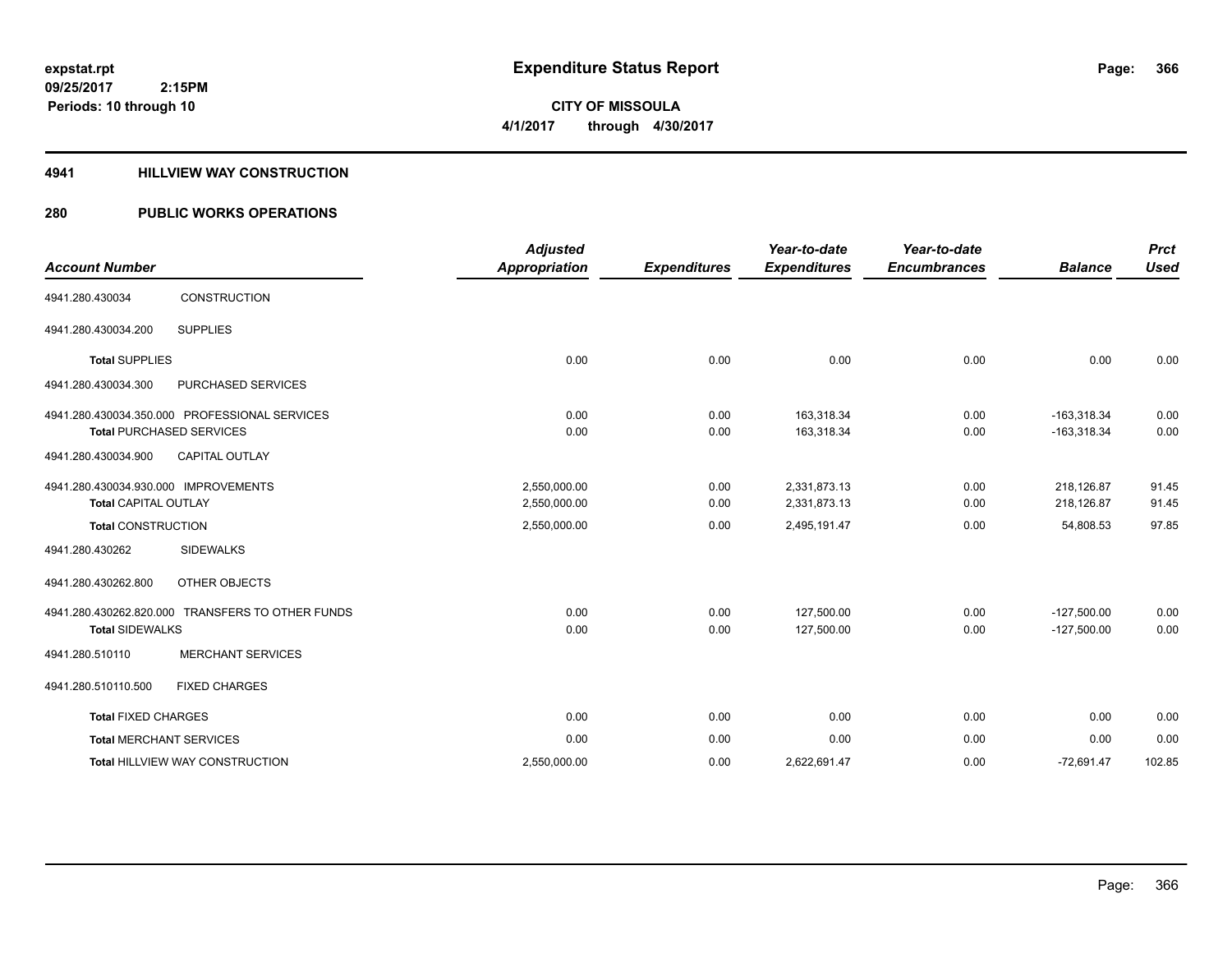**CITY OF MISSOULA 4/1/2017 through 4/30/2017**

# **4944 RATTLESNAKE SEWER COLLECTION (544)**

**000 \*\*\* Title Not Found \*\*\***

| <b>Account Number</b>         |                          | <b>Adjusted</b><br>Appropriation | <b>Expenditures</b> | Year-to-date<br><b>Expenditures</b> | Year-to-date<br><b>Encumbrances</b> | <b>Balance</b> | <b>Prct</b><br><b>Used</b> |
|-------------------------------|--------------------------|----------------------------------|---------------------|-------------------------------------|-------------------------------------|----------------|----------------------------|
| 4944.000.510110               | <b>MERCHANT SERVICES</b> |                                  |                     |                                     |                                     |                |                            |
| 4944.000.510110.500           | <b>FIXED CHARGES</b>     |                                  |                     |                                     |                                     |                |                            |
| Total *** Title Not Found *** |                          |                                  | 0.00<br>0.00        | 0.00                                | 0.00                                | 0.00           | 0.00                       |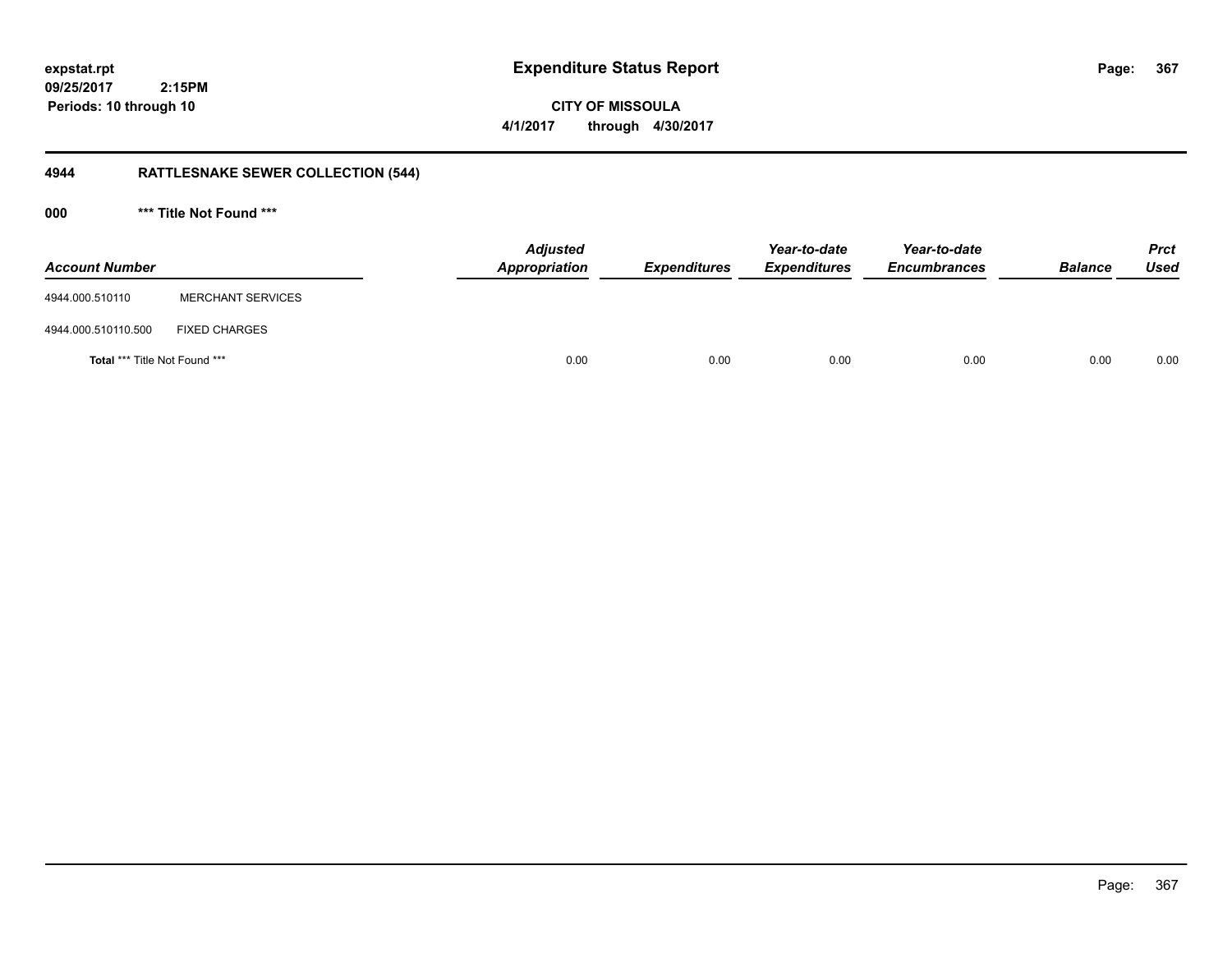# **CITY OF MISSOULA 4/1/2017 through 4/30/2017**

# **4944 RATTLESNAKE SEWER COLLECTION (544)**

|                           |                                  | <b>Adjusted</b>      |                     | Year-to-date        | Year-to-date        |                | <b>Prct</b> |
|---------------------------|----------------------------------|----------------------|---------------------|---------------------|---------------------|----------------|-------------|
| <b>Account Number</b>     |                                  | <b>Appropriation</b> | <b>Expenditures</b> | <b>Expenditures</b> | <b>Encumbrances</b> | <b>Balance</b> | <b>Used</b> |
| 4944.390.510100           | SPECIAL ASSESSMENTS              |                      |                     |                     |                     |                |             |
| 4944.390.510100.300       | PURCHASED SERVICES               |                      |                     |                     |                     |                |             |
|                           | <b>Total PURCHASED SERVICES</b>  | 0.00                 | 0.00                | 0.00                | 0.00                | 0.00           | 0.00        |
| 4944.390.510100.600       | <b>DEBT SERVICE</b>              |                      |                     |                     |                     |                |             |
| <b>Total DEBT SERVICE</b> |                                  | 0.00                 | 0.00                | 0.00                | 0.00                | 0.00           | 0.00        |
| 4944.390.510100.900       | <b>CAPITAL OUTLAY</b>            |                      |                     |                     |                     |                |             |
|                           | <b>Total SPECIAL ASSESSMENTS</b> | 0.00                 | 0.00                | 0.00                | 0.00                | 0.00           | 0.00        |
| 4944.390.510110           | <b>MERCHANT SERVICES</b>         |                      |                     |                     |                     |                |             |
| 4944.390.510110.500       | <b>FIXED CHARGES</b>             |                      |                     |                     |                     |                |             |
| Total NON-DEPARTMENTAL    |                                  | 0.00                 | 0.00                | 0.00                | 0.00                | 0.00           | 0.00        |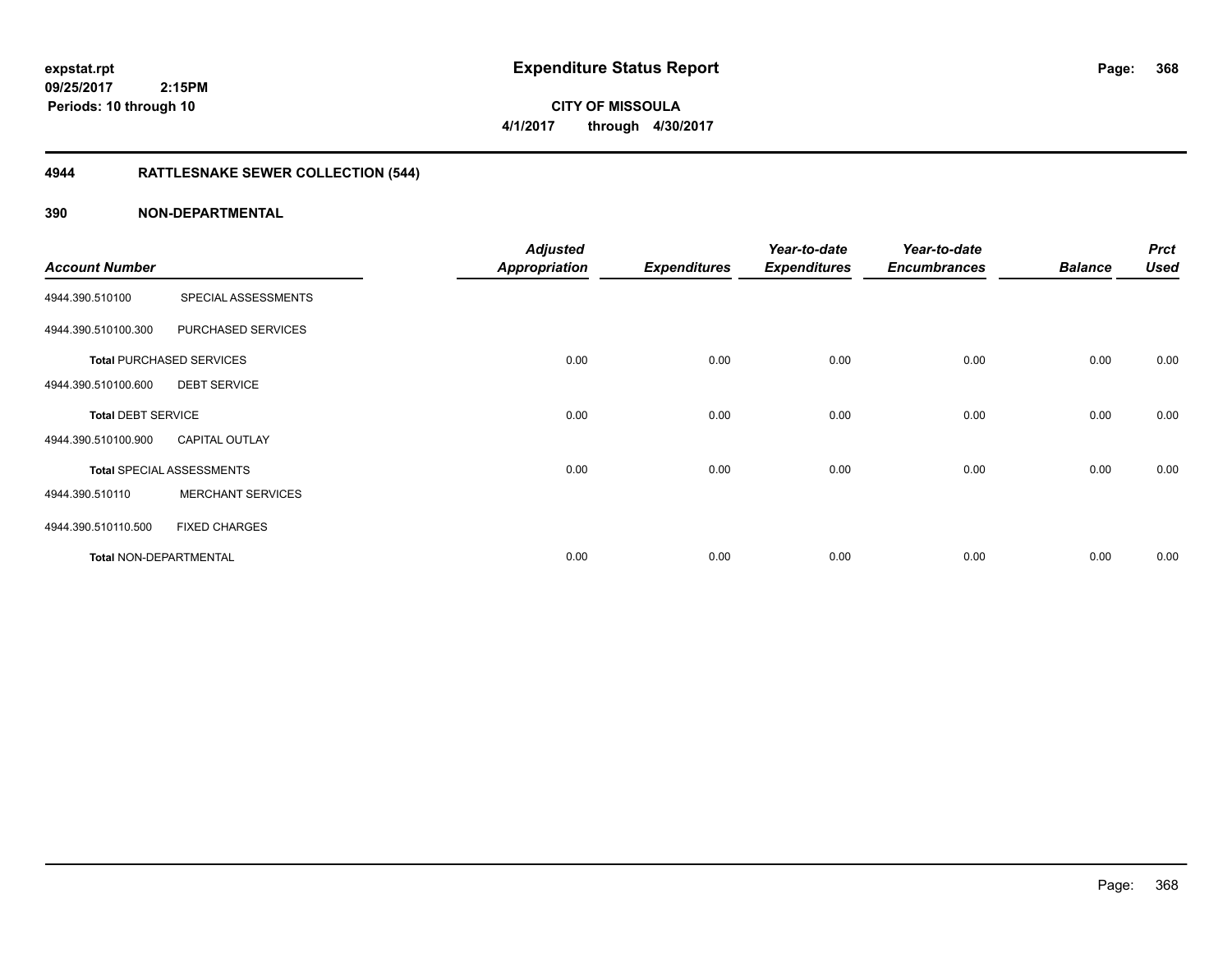**CITY OF MISSOULA 4/1/2017 through 4/30/2017**

# **4944 RATTLESNAKE SEWER COLLECTION (544)**

**550 SID 544 PROJECT**

| <b>Account Number</b>     |                                 | <b>Adjusted</b><br><b>Appropriation</b> | <b>Expenditures</b> | Year-to-date<br><b>Expenditures</b> | Year-to-date<br><b>Encumbrances</b> | <b>Balance</b> | <b>Prct</b><br><b>Used</b> |
|---------------------------|---------------------------------|-----------------------------------------|---------------------|-------------------------------------|-------------------------------------|----------------|----------------------------|
| 4944.550.430680           | <b>ARRA GRANT</b>               |                                         |                     |                                     |                                     |                |                            |
| 4944.550.430680.900       | CAPITAL OUTLAY                  |                                         |                     |                                     |                                     |                |                            |
|                           |                                 |                                         |                     |                                     |                                     |                |                            |
| <b>Total ARRA GRANT</b>   |                                 | 0.00                                    | 0.00                | 0.00                                | 0.00                                | 0.00           | 0.00                       |
| 4944.550.430681           | ARRA LOAN                       |                                         |                     |                                     |                                     |                |                            |
| 4944.550.430681.900       | CAPITAL OUTLAY                  |                                         |                     |                                     |                                     |                |                            |
| <b>Total ARRA LOAN</b>    |                                 | 0.00                                    | 0.00                | 0.00                                | 0.00                                | 0.00           | 0.00                       |
| 4944.550.430682           | <b>TSEP GRANT</b>               |                                         |                     |                                     |                                     |                |                            |
| 4944.550.430682.900       | CAPITAL OUTLAY                  |                                         |                     |                                     |                                     |                |                            |
| <b>Total TSEP GRANT</b>   |                                 | 0.00                                    | 0.00                | 0.00                                | 0.00                                | 0.00           | 0.00                       |
| 4944.550.430685           | SRF SID                         |                                         |                     |                                     |                                     |                |                            |
| 4944.550.430685.900       | CAPITAL OUTLAY                  |                                         |                     |                                     |                                     |                |                            |
| <b>Total SRF SID</b>      |                                 | 0.00                                    | 0.00                | 0.00                                | 0.00                                | 0.00           | 0.00                       |
| 4944.550.430686           | SRF REV BOND                    |                                         |                     |                                     |                                     |                |                            |
| 4944.550.430686.300       | PURCHASED SERVICES              |                                         |                     |                                     |                                     |                |                            |
|                           | <b>Total PURCHASED SERVICES</b> | 0.00                                    | 0.00                | 0.00                                | 0.00                                | 0.00           | $0.00\,$                   |
| 4944.550.430686.900       | CAPITAL OUTLAY                  |                                         |                     |                                     |                                     |                |                            |
| <b>Total SRF REV BOND</b> |                                 | 0.00                                    | 0.00                | 0.00                                | 0.00                                | 0.00           | 0.00                       |
| 4944.550.430687           | ARRA LOAN SID                   |                                         |                     |                                     |                                     |                |                            |
| 4944.550.430687.900       | CAPITAL OUTLAY                  |                                         |                     |                                     |                                     |                |                            |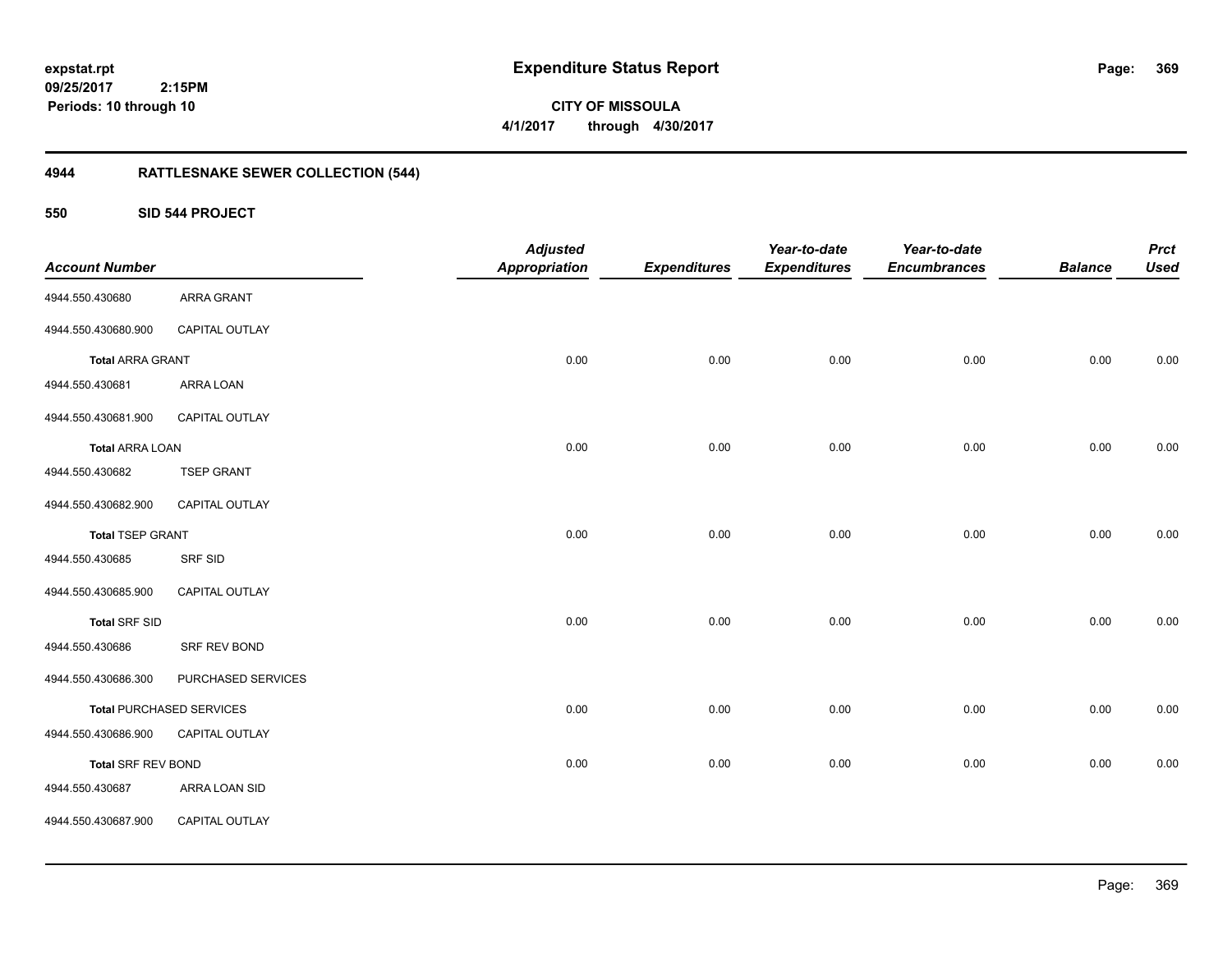**CITY OF MISSOULA 4/1/2017 through 4/30/2017**

# **4944 RATTLESNAKE SEWER COLLECTION (544)**

## **550 SID 544 PROJECT**

| <b>Account Number</b>        |                          | <b>Adjusted</b><br><b>Appropriation</b> | <b>Expenditures</b> | Year-to-date<br><b>Expenditures</b> | Year-to-date<br><b>Encumbrances</b> | <b>Balance</b> | <b>Prct</b><br><b>Used</b> |
|------------------------------|--------------------------|-----------------------------------------|---------------------|-------------------------------------|-------------------------------------|----------------|----------------------------|
| <b>Total ARRA LOAN SID</b>   |                          | 0.00                                    | 0.00                | 0.00                                | 0.00                                | 0.00           | 0.00                       |
| 4944.550.510110              | <b>MERCHANT SERVICES</b> |                                         |                     |                                     |                                     |                |                            |
| 4944.550.510110.500          | <b>FIXED CHARGES</b>     |                                         |                     |                                     |                                     |                |                            |
| <b>Total SID 544 PROJECT</b> |                          | 0.00                                    | 0.00                | 0.00                                | 0.00                                | 0.00           | 0.00                       |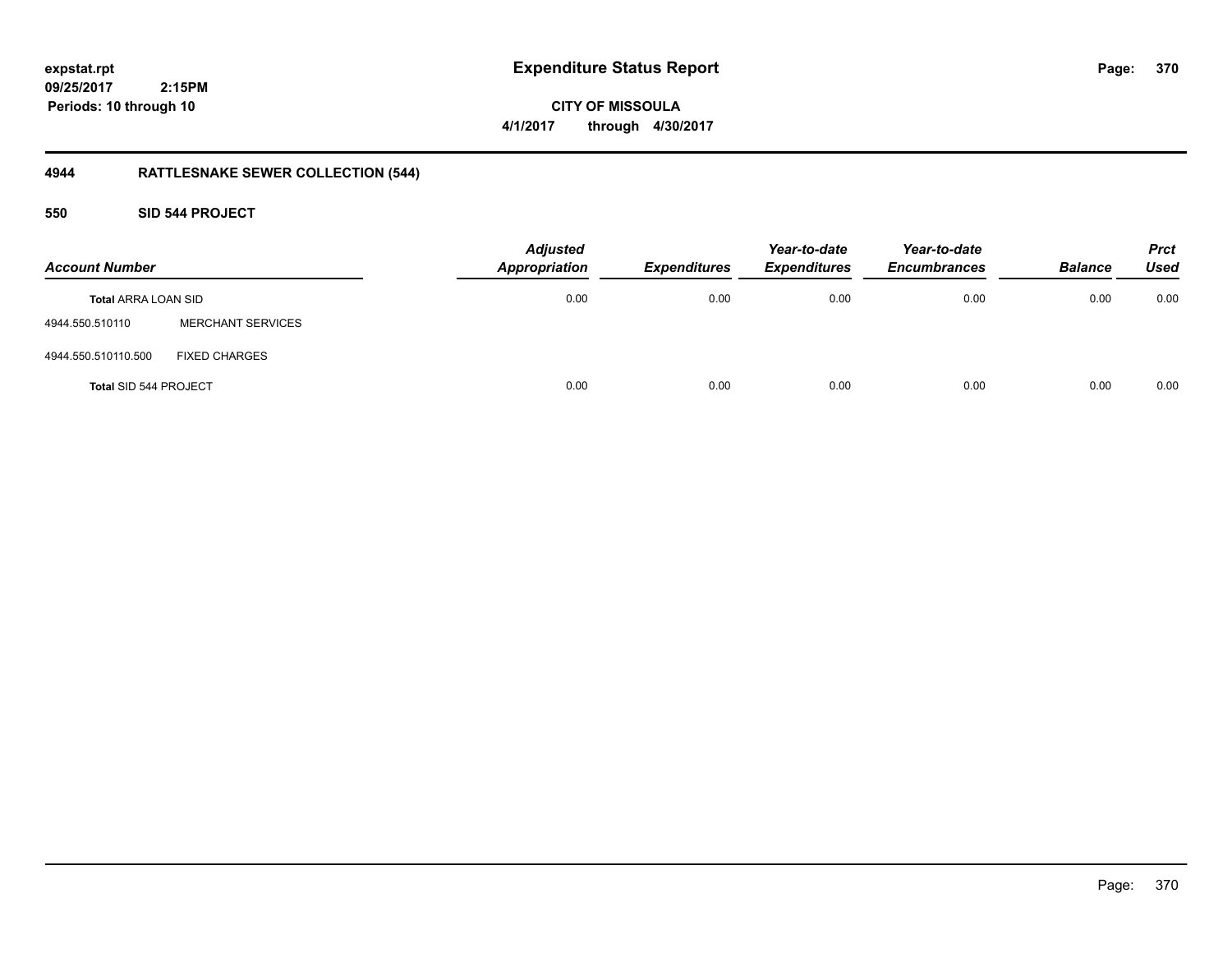**CITY OF MISSOULA 4/1/2017 through 4/30/2017**

# **4944 RATTLESNAKE SEWER COLLECTION (544)**

## **555 LOLO STREET PROJECT**

| <b>Account Number</b>     |                                          | <b>Adjusted</b><br><b>Appropriation</b> | <b>Expenditures</b> | Year-to-date<br><b>Expenditures</b> | Year-to-date<br><b>Encumbrances</b> | <b>Balance</b> | <b>Prct</b><br><b>Used</b> |
|---------------------------|------------------------------------------|-----------------------------------------|---------------------|-------------------------------------|-------------------------------------|----------------|----------------------------|
| 4944.555.430680           | <b>ARRA GRANT</b>                        |                                         |                     |                                     |                                     |                |                            |
| 4944.555.430680.900       | <b>CAPITAL OUTLAY</b>                    |                                         |                     |                                     |                                     |                |                            |
| <b>Total ARRA GRANT</b>   |                                          | 0.00                                    | 0.00                | 0.00                                | 0.00                                | 0.00           | 0.00                       |
| 4944.555.430685           | SRF SID                                  |                                         |                     |                                     |                                     |                |                            |
| 4944.555.430685.900       | <b>CAPITAL OUTLAY</b>                    |                                         |                     |                                     |                                     |                |                            |
| <b>Total SRF SID</b>      |                                          | 0.00                                    | 0.00                | 0.00                                | 0.00                                | 0.00           | 0.00                       |
| 4944.555.430686           | SRF REV BOND                             |                                         |                     |                                     |                                     |                |                            |
| 4944.555.430686.900       | <b>CAPITAL OUTLAY</b>                    |                                         |                     |                                     |                                     |                |                            |
| <b>Total SRF REV BOND</b> |                                          | 0.00                                    | 0.00                | 0.00                                | 0.00                                | 0.00           | 0.00                       |
| 4944.555.510110           | <b>MERCHANT SERVICES</b>                 |                                         |                     |                                     |                                     |                |                            |
| 4944.555.510110.500       | <b>FIXED CHARGES</b>                     |                                         |                     |                                     |                                     |                |                            |
|                           | Total RATTLESNAKE SEWER COLLECTION (544) | 0.00                                    | 0.00                | 0.00                                | 0.00                                | 0.00           | 0.00                       |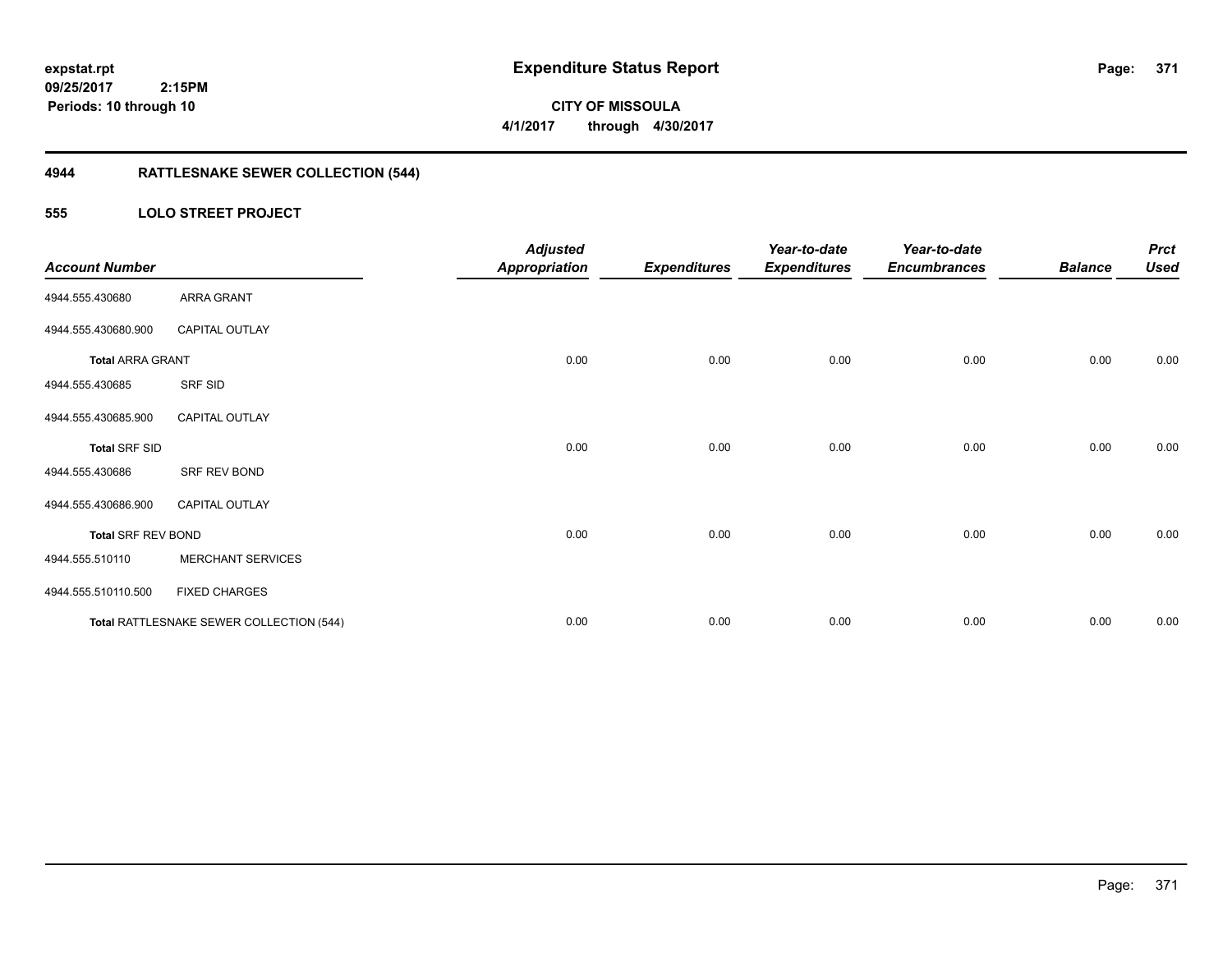**Periods: 10 through 10**

**CITY OF MISSOULA 4/1/2017 through 4/30/2017**

#### **4945 PHILLIPS ST TRAFFIC CALMING**

 **2:15PM**

# **000 \*\*\* Title Not Found \*\*\***

| <b>Account Number</b> |                                          | <b>Adjusted</b><br><b>Appropriation</b> | <b>Expenditures</b> | Year-to-date<br><b>Expenditures</b> | Year-to-date<br><b>Encumbrances</b> | <b>Balance</b> | <b>Prct</b><br><b>Used</b> |
|-----------------------|------------------------------------------|-----------------------------------------|---------------------|-------------------------------------|-------------------------------------|----------------|----------------------------|
| 4945.000.410000       | <b>GENERAL GOVERNMENT</b>                |                                         |                     |                                     |                                     |                |                            |
| 4945.000.410000.600   | <b>DEBT SERVICE</b>                      |                                         |                     |                                     |                                     |                |                            |
|                       | <b>Total GENERAL GOVERNMENT</b>          | 0.00                                    | 0.00                | 0.00                                | 0.00                                | 0.00           | 0.00                       |
| 4945.000.510110       | <b>MERCHANT SERVICES</b>                 |                                         |                     |                                     |                                     |                |                            |
| 4945.000.510110.500   | <b>FIXED CHARGES</b>                     |                                         |                     |                                     |                                     |                |                            |
|                       | <b>Total MERCHANT SERVICES</b>           | 0.00                                    | 0.00                | 0.00                                | 0.00                                | 0.00           | 0.00                       |
|                       | <b>Total PHILLIPS ST TRAFFIC CALMING</b> | 0.00                                    | 0.00                | 0.00                                | 0.00                                | 0.00           | 0.00                       |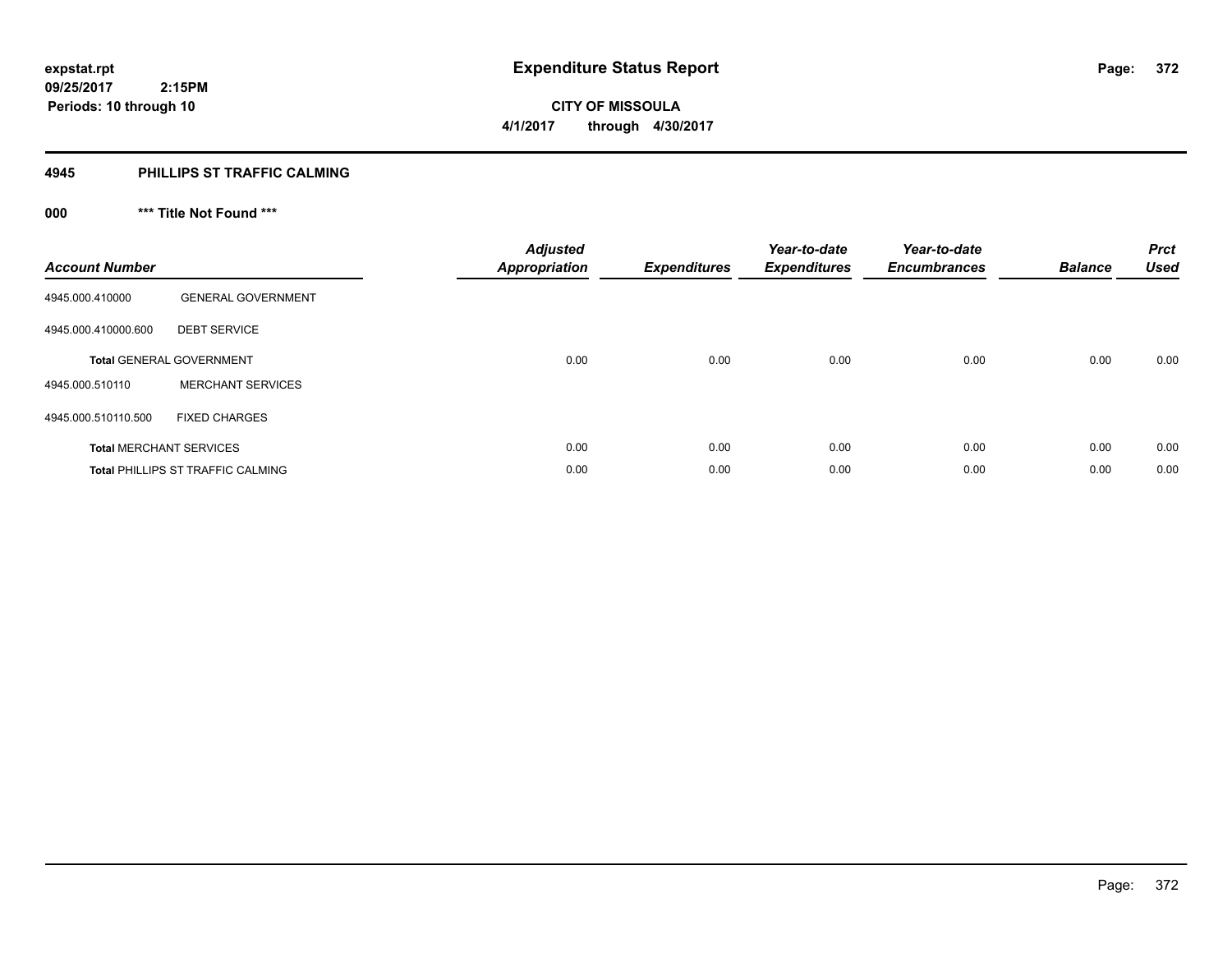**09/25/2017 2:15PM Periods: 10 through 10**

**CITY OF MISSOULA 4/1/2017 through 4/30/2017**

## **4946 PATTEE CREEK DR. TRAFFIC CALMING**

**000 \*\*\* Title Not Found \*\*\***

| <b>Account Number</b>                |                                 | <b>Adjusted</b><br><b>Appropriation</b> | <b>Expenditures</b> | Year-to-date<br><b>Expenditures</b> | Year-to-date<br><b>Encumbrances</b> | <b>Balance</b> | <b>Prct</b><br><b>Used</b> |
|--------------------------------------|---------------------------------|-----------------------------------------|---------------------|-------------------------------------|-------------------------------------|----------------|----------------------------|
| 4946.000.410000                      | <b>GENERAL GOVERNMENT</b>       |                                         |                     |                                     |                                     |                |                            |
| 4946.000.410000.600                  | <b>DEBT SERVICE</b>             |                                         |                     |                                     |                                     |                |                            |
|                                      | <b>Total GENERAL GOVERNMENT</b> | 0.00                                    | 0.00                | 0.00                                | 0.00                                | 0.00           | 0.00                       |
| 4946.000.510110                      | <b>MERCHANT SERVICES</b>        |                                         |                     |                                     |                                     |                |                            |
| 4946.000.510110.500                  | <b>FIXED CHARGES</b>            |                                         |                     |                                     |                                     |                |                            |
| <b>Total *** Title Not Found ***</b> |                                 | 0.00                                    | 0.00                | 0.00                                | 0.00                                | 0.00           | 0.00                       |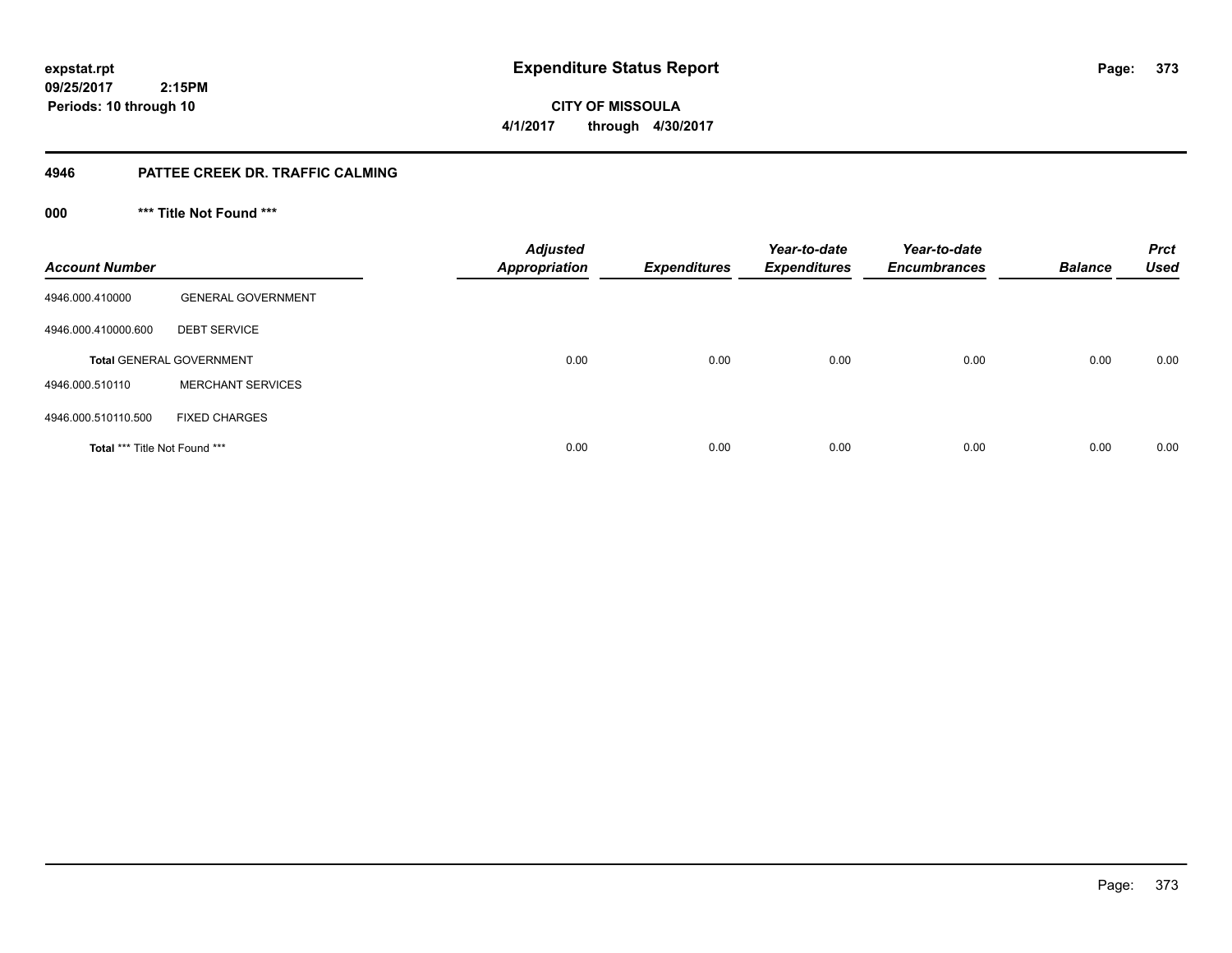**CITY OF MISSOULA 4/1/2017 through 4/30/2017**

## **4946 PATTEE CREEK DR. TRAFFIC CALMING**

| <b>Account Number</b> |                                               | <b>Adjusted</b><br><b>Appropriation</b> | <b>Expenditures</b> | Year-to-date<br><b>Expenditures</b> | Year-to-date<br><b>Encumbrances</b> | <b>Balance</b> | <b>Prct</b><br><b>Used</b> |
|-----------------------|-----------------------------------------------|-----------------------------------------|---------------------|-------------------------------------|-------------------------------------|----------------|----------------------------|
| 4946.390.510100       | SPECIAL ASSESSMENTS                           |                                         |                     |                                     |                                     |                |                            |
| 4946.390.510100.300   | PURCHASED SERVICES                            |                                         |                     |                                     |                                     |                |                            |
|                       | <b>Total PURCHASED SERVICES</b>               | 0.00                                    | 0.00                | 0.00                                | 0.00                                | 0.00           | 0.00                       |
| 4946.390.510100.900   | <b>CAPITAL OUTLAY</b>                         |                                         |                     |                                     |                                     |                |                            |
|                       | <b>Total SPECIAL ASSESSMENTS</b>              | 0.00                                    | 0.00                | 0.00                                | 0.00                                | 0.00           | 0.00                       |
| 4946.390.510110       | <b>MERCHANT SERVICES</b>                      |                                         |                     |                                     |                                     |                |                            |
| 4946.390.510110.500   | <b>FIXED CHARGES</b>                          |                                         |                     |                                     |                                     |                |                            |
|                       | <b>Total MERCHANT SERVICES</b>                | 0.00                                    | 0.00                | 0.00                                | 0.00                                | 0.00           | 0.00                       |
|                       | <b>Total PATTEE CREEK DR. TRAFFIC CALMING</b> | 0.00                                    | 0.00                | 0.00                                | 0.00                                | 0.00           | 0.00                       |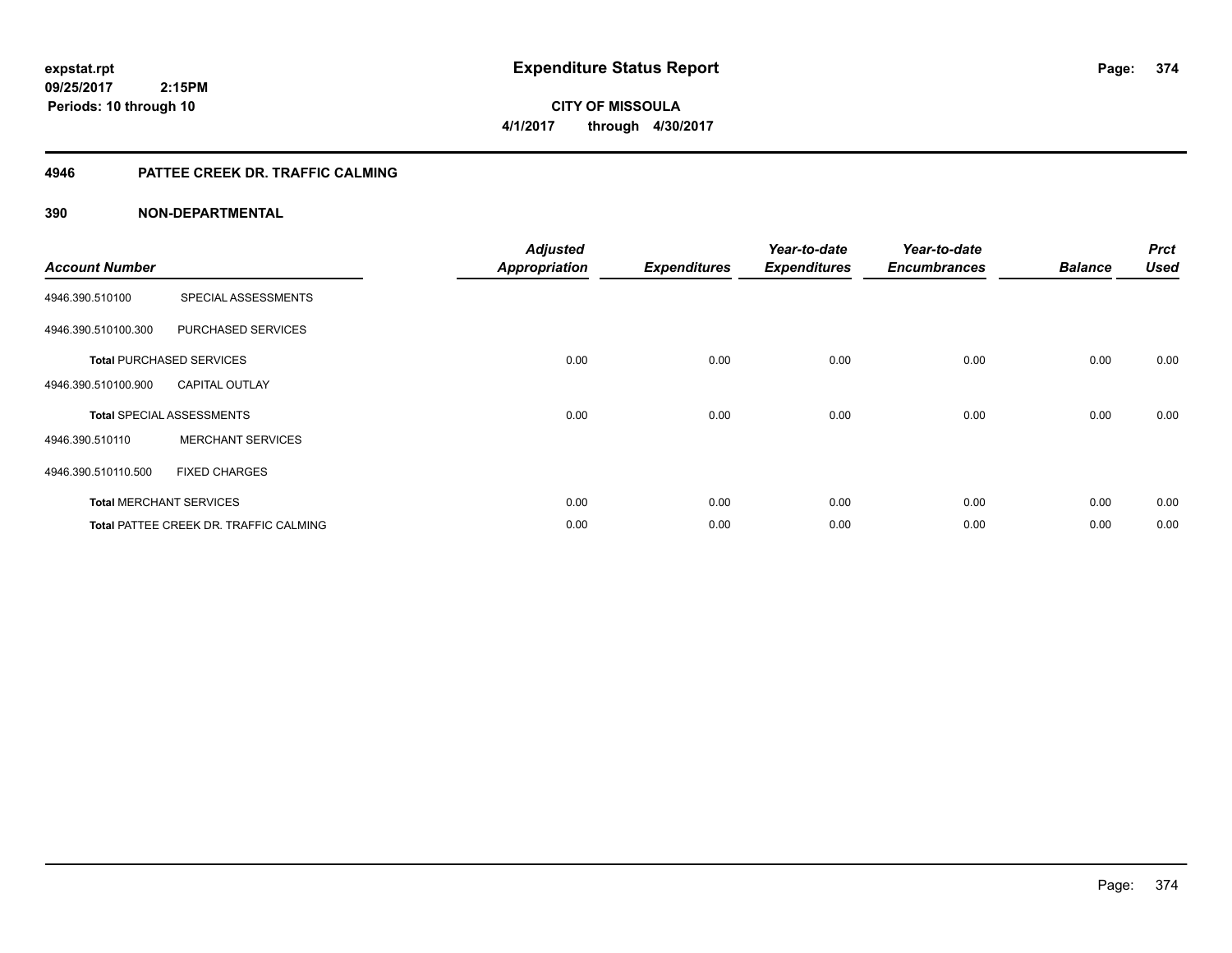**CITY OF MISSOULA 4/1/2017 through 4/30/2017**

## **4948 STORMWATER OUTFALL RETROFITS**

| <b>Account Number</b>                |                                                      | <b>Adjusted</b><br><b>Appropriation</b> | <b>Expenditures</b> | Year-to-date<br><b>Expenditures</b> | Year-to-date<br><b>Encumbrances</b> | <b>Balance</b> | <b>Prct</b><br><b>Used</b> |
|--------------------------------------|------------------------------------------------------|-----------------------------------------|---------------------|-------------------------------------|-------------------------------------|----------------|----------------------------|
|                                      |                                                      |                                         |                     |                                     |                                     |                |                            |
| 4948.390.431210                      | CARAS PARK STORM WATER RETROFITS                     |                                         |                     |                                     |                                     |                |                            |
| 4948.390.431210.300                  | <b>PURCHASED SERVICES</b>                            |                                         |                     |                                     |                                     |                |                            |
|                                      | 4948.390.431210.350.000 CARAS PARK OUTFALL RETROFITS | 0.00                                    | 0.00                | 25,665.94                           | 0.00                                | $-25,665.94$   | 0.00                       |
|                                      | <b>Total PURCHASED SERVICES</b>                      | 0.00                                    | 0.00                | 25,665.94                           | 0.00                                | $-25,665.94$   | 0.00                       |
| 4948.390.431210.900                  | <b>CAPITAL OUTLAY</b>                                |                                         |                     |                                     |                                     |                |                            |
| 4948.390.431210.930.000 IMPROVEMENTS |                                                      | 0.00                                    | 0.00                | 2,532.04                            | 0.00                                | $-2,532.04$    | 0.00                       |
| <b>Total CAPITAL OUTLAY</b>          |                                                      | 0.00                                    | 0.00                | 2,532.04                            | 0.00                                | $-2,532.04$    | 0.00                       |
|                                      | <b>Total CARAS PARK STORM WATER RETROFITS</b>        | 0.00                                    | 0.00                | 28,197.98                           | 0.00                                | $-28,197.98$   | 0.00                       |
| 4948.390.431212                      | <b>BUCKHOUSE BRIDGE STORM WATER RETROFIT</b>         |                                         |                     |                                     |                                     |                |                            |
| 4948.390.431212.300                  | <b>PURCHASED SERVICES</b>                            |                                         |                     |                                     |                                     |                |                            |
|                                      | <b>Total BUCKHOUSE BRIDGE STORM WATER RETROFIT</b>   | 0.00                                    | 0.00                | 0.00                                | 0.00                                | 0.00           | 0.00                       |
| 4948.390.510110                      | <b>MERCHANT SERVICES</b>                             |                                         |                     |                                     |                                     |                |                            |
| 4948.390.510110.500                  | <b>FIXED CHARGES</b>                                 |                                         |                     |                                     |                                     |                |                            |
|                                      | <b>Total MERCHANT SERVICES</b>                       | 0.00                                    | 0.00                | 0.00                                | 0.00                                | 0.00           | 0.00                       |
|                                      | <b>Total STORMWATER OUTFALL RETROFITS</b>            | 0.00                                    | 0.00                | 28,197.98                           | 0.00                                | $-28,197.98$   | 0.00                       |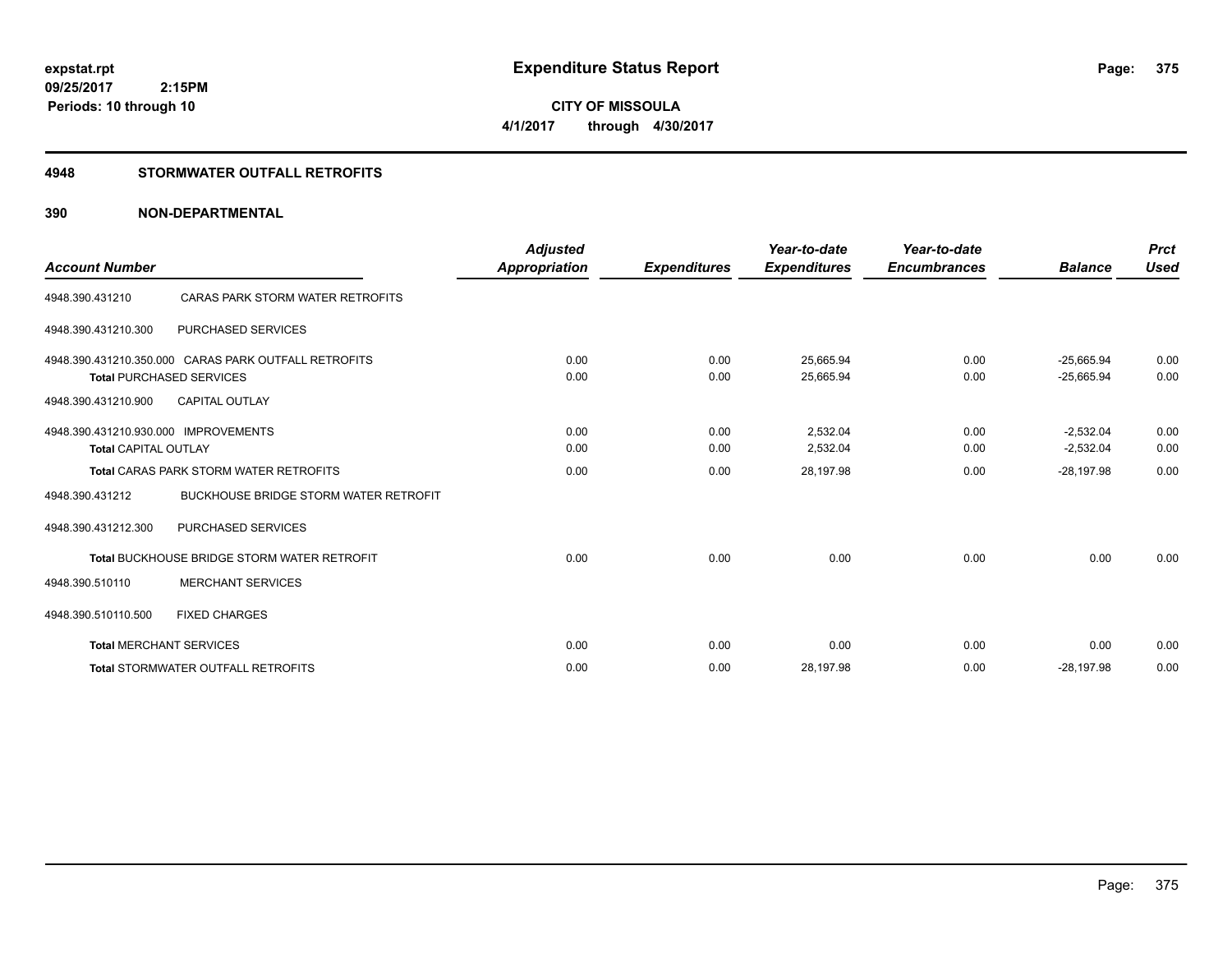**CITY OF MISSOULA 4/1/2017 through 4/30/2017**

#### **4949 WAYFINDING PROJECT**

|                                |                                               | <b>Adjusted</b>      |                     | Year-to-date        | Year-to-date        |                | <b>Prct</b> |
|--------------------------------|-----------------------------------------------|----------------------|---------------------|---------------------|---------------------|----------------|-------------|
| <b>Account Number</b>          |                                               | <b>Appropriation</b> | <b>Expenditures</b> | <b>Expenditures</b> | <b>Encumbrances</b> | <b>Balance</b> | <b>Used</b> |
| 4949.390.430268                | *** Title Not Found ***                       |                      |                     |                     |                     |                |             |
| 4949.390.430268.100            | PERSONAL SERVICES                             |                      |                     |                     |                     |                |             |
| <b>Total PERSONAL SERVICES</b> |                                               | 0.00                 | 0.00                | 0.00                | 0.00                | 0.00           | 0.00        |
| 4949.390.430268.200            | <b>SUPPLIES</b>                               |                      |                     |                     |                     |                |             |
| <b>Total SUPPLIES</b>          |                                               | 0.00                 | 0.00                | 0.00                | 0.00                | 0.00           | 0.00        |
| 4949.390.430268.300            | <b>PURCHASED SERVICES</b>                     |                      |                     |                     |                     |                |             |
|                                | 4949.390.430268.350.000 PROFESSIONAL SERVICES | 0.00                 | 0.00                | 90,395.50           | 0.00                | $-90,395.50$   | 0.00        |
|                                | <b>Total PURCHASED SERVICES</b>               | 0.00                 | 0.00                | 90,395.50           | 0.00                | $-90,395.50$   | 0.00        |
| 4949.390.430268.900            | <b>CAPITAL OUTLAY</b>                         |                      |                     |                     |                     |                |             |
| <b>Total CAPITAL OUTLAY</b>    |                                               | 0.00                 | 0.00                | 0.00                | 0.00                | 0.00           | 0.00        |
| Total *** Title Not Found ***  |                                               | 0.00                 | 0.00                | 90,395.50           | 0.00                | $-90,395.50$   | 0.00        |
| 4949.390.510110                | <b>MERCHANT SERVICES</b>                      |                      |                     |                     |                     |                |             |
| 4949.390.510110.500            | <b>FIXED CHARGES</b>                          |                      |                     |                     |                     |                |             |
|                                | <b>Total MERCHANT SERVICES</b>                | 0.00                 | 0.00                | 0.00                | 0.00                | 0.00           | 0.00        |
|                                | <b>Total WAYFINDING PROJECT</b>               | 0.00                 | 0.00                | 90,395.50           | 0.00                | $-90,395.50$   | 0.00        |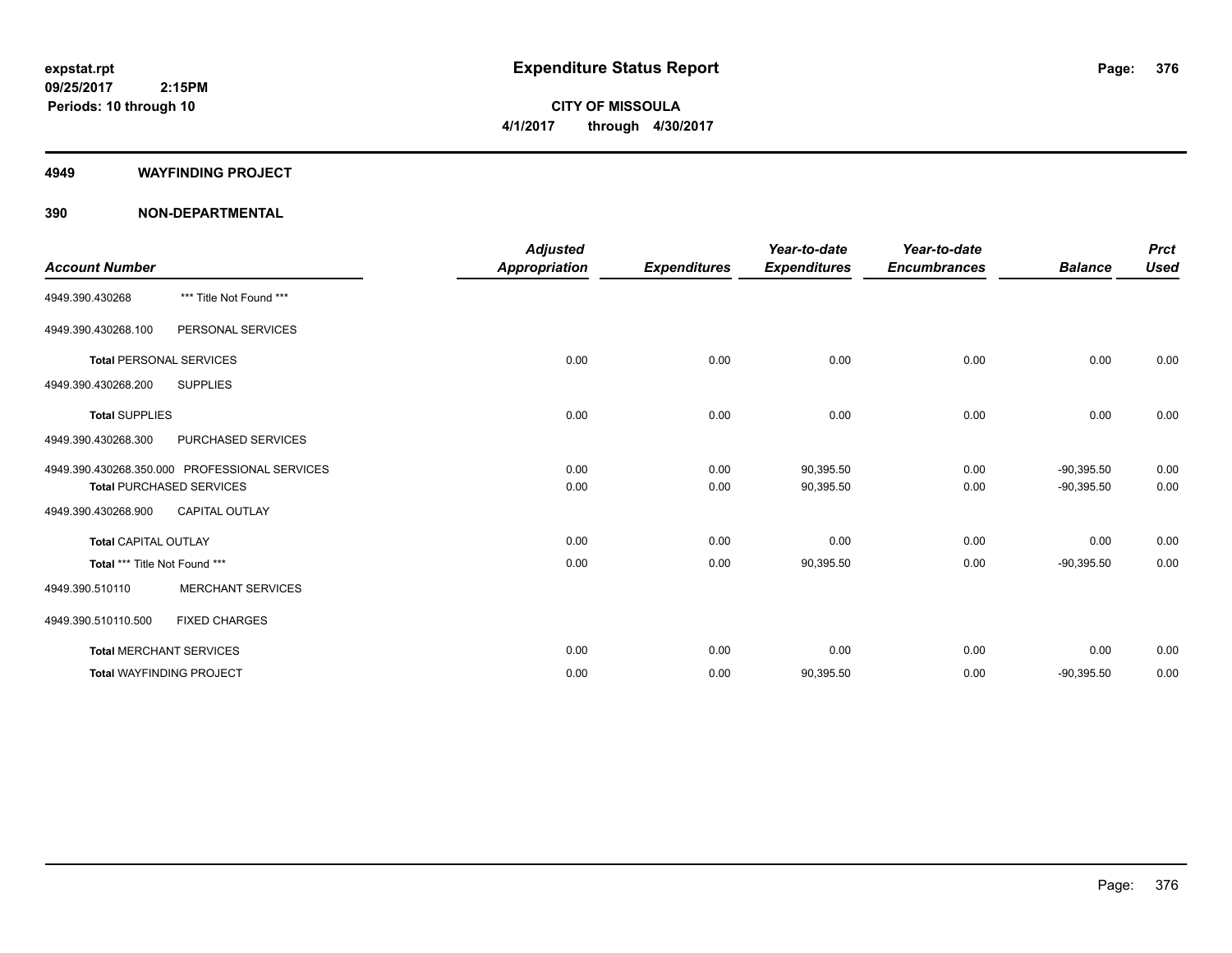**Periods: 10 through 10**

**CITY OF MISSOULA 4/1/2017 through 4/30/2017**

#### **4990 ARRA ENHANCEMENTS**

## **500 N HIGGINS STREETSCAPE**

| <b>Account Number</b> |                                         | <b>Adjusted</b><br><b>Appropriation</b> | <b>Expenditures</b> | Year-to-date<br><b>Expenditures</b> | Year-to-date<br><b>Encumbrances</b> | <b>Balance</b> | <b>Prct</b><br><b>Used</b> |
|-----------------------|-----------------------------------------|-----------------------------------------|---------------------|-------------------------------------|-------------------------------------|----------------|----------------------------|
| 4990.500.430030       | PRELIMINARY ENGINEERING                 |                                         |                     |                                     |                                     |                |                            |
| 4990.500.430030.900   | <b>CAPITAL OUTLAY</b>                   |                                         |                     |                                     |                                     |                |                            |
|                       | <b>Total PRELIMINARY ENGINEERING</b>    | 0.00                                    | 0.00                | 0.00                                | 0.00                                | 0.00           | 0.00                       |
| 4990.500.430031       | <b>CONTRUCTION ENGINEERING</b>          |                                         |                     |                                     |                                     |                |                            |
| 4990.500.430031.900   | <b>CAPITAL OUTLAY</b>                   |                                         |                     |                                     |                                     |                |                            |
|                       | <b>Total CONTRUCTION ENGINEERING</b>    | 0.00                                    | 0.00                | 0.00                                | 0.00                                | 0.00           | 0.00                       |
| 4990.500.430032       | CONTRACTOR PAYMENTS-CONTSTRUCTION       |                                         |                     |                                     |                                     |                |                            |
| 4990.500.430032.900   | <b>CAPITAL OUTLAY</b>                   |                                         |                     |                                     |                                     |                |                            |
|                       | Total CONTRACTOR PAYMENTS-CONTSTRUCTION | 0.00                                    | 0.00                | 0.00                                | 0.00                                | 0.00           | 0.00                       |
| 4990.500.510110       | <b>MERCHANT SERVICES</b>                |                                         |                     |                                     |                                     |                |                            |
| 4990.500.510110.500   | <b>FIXED CHARGES</b>                    |                                         |                     |                                     |                                     |                |                            |
|                       | Total N HIGGINS STREETSCAPE             | 0.00                                    | 0.00                | 0.00                                | 0.00                                | 0.00           | 0.00                       |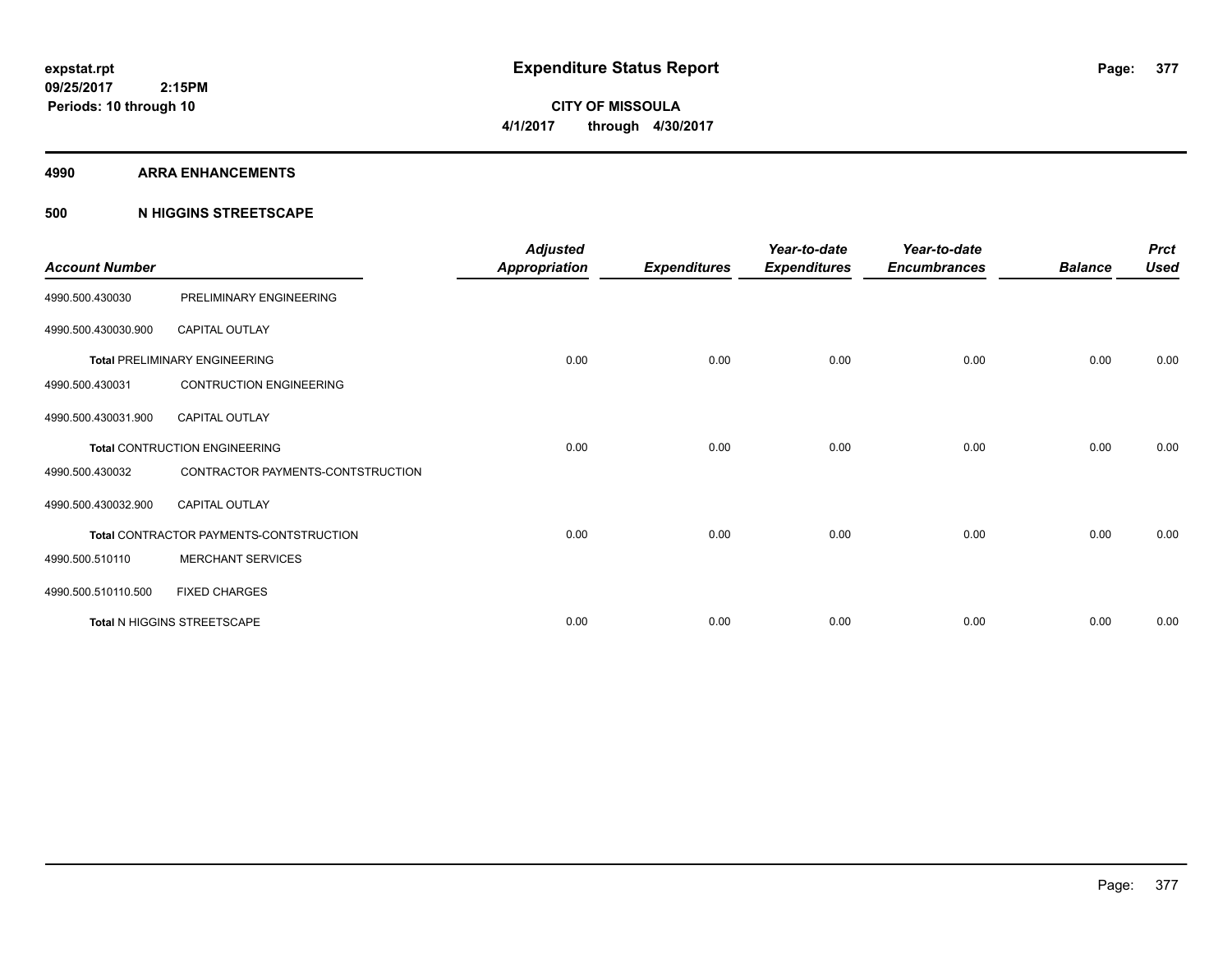**CITY OF MISSOULA 4/1/2017 through 4/30/2017**

**4990 ARRA ENHANCEMENTS**

**510 CURB RAMPS**

| <b>Account Number</b>   |                                                | <b>Adjusted</b><br><b>Appropriation</b> | <b>Expenditures</b> | Year-to-date<br><b>Expenditures</b> | Year-to-date<br><b>Encumbrances</b> | <b>Balance</b> | <b>Prct</b><br><b>Used</b> |
|-------------------------|------------------------------------------------|-----------------------------------------|---------------------|-------------------------------------|-------------------------------------|----------------|----------------------------|
| 4990.510.430032         | CONTRACTOR PAYMENTS-CONTSTRUCTION              |                                         |                     |                                     |                                     |                |                            |
| 4990.510.430032.900     | <b>CAPITAL OUTLAY</b>                          |                                         |                     |                                     |                                     |                |                            |
|                         | <b>Total CONTRACTOR PAYMENTS-CONTSTRUCTION</b> | 0.00                                    | 0.00                | 0.00                                | 0.00                                | 0.00           | 0.00                       |
| 4990.510.510110         | <b>MERCHANT SERVICES</b>                       |                                         |                     |                                     |                                     |                |                            |
| 4990.510.510110.500     | <b>FIXED CHARGES</b>                           |                                         |                     |                                     |                                     |                |                            |
| <b>Total CURB RAMPS</b> |                                                | 0.00                                    | 0.00                | 0.00                                | 0.00                                | 0.00           | 0.00                       |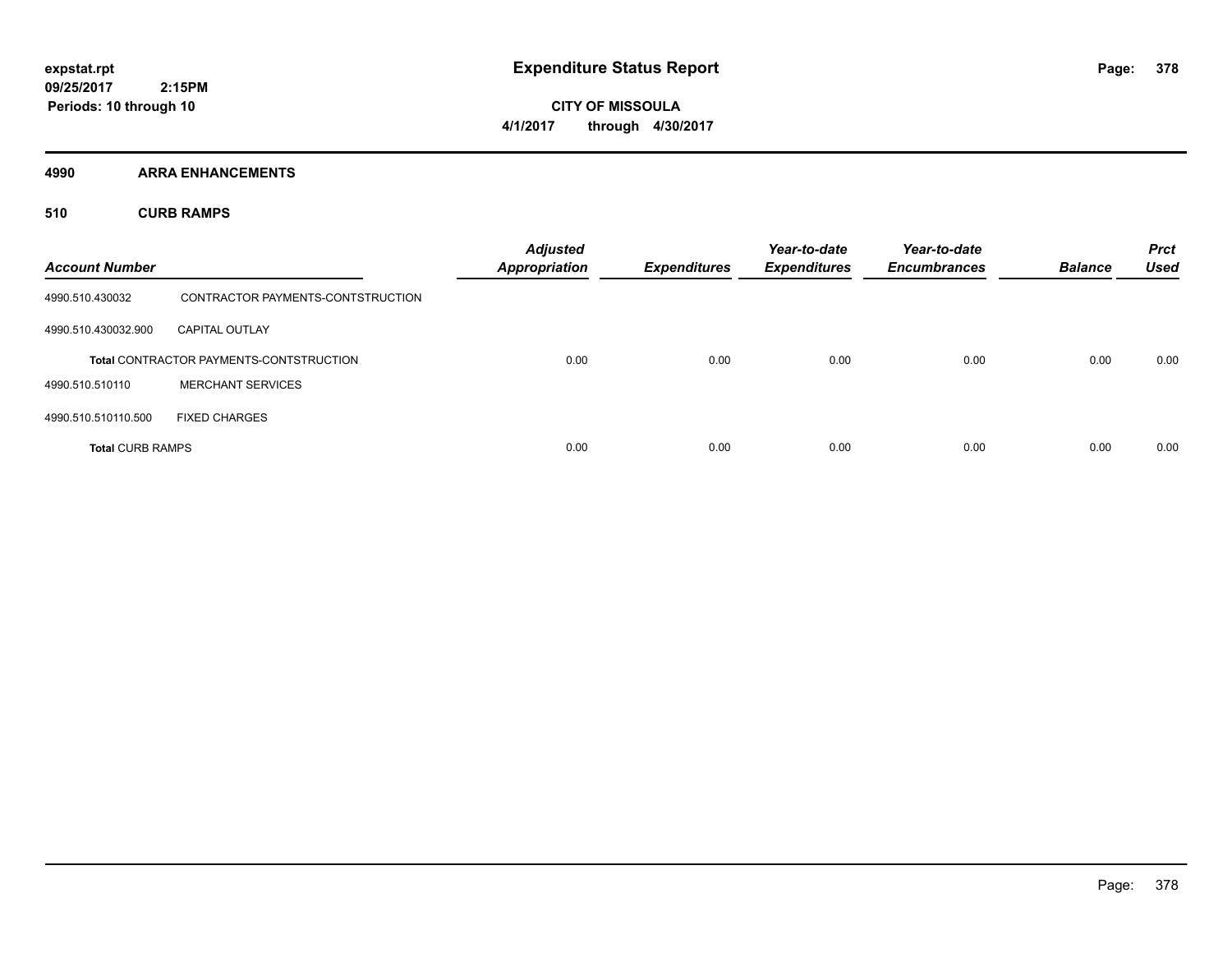**CITY OF MISSOULA 4/1/2017 through 4/30/2017**

#### **4990 ARRA ENHANCEMENTS**

## **515 RSNAKE GATEWAY GREENOUGH DRIVE**

| <b>Account Number</b> |                                         | <b>Adjusted</b><br><b>Appropriation</b> | <b>Expenditures</b> | Year-to-date<br><b>Expenditures</b> | Year-to-date<br><b>Encumbrances</b> | <b>Balance</b> | <b>Prct</b><br><b>Used</b> |
|-----------------------|-----------------------------------------|-----------------------------------------|---------------------|-------------------------------------|-------------------------------------|----------------|----------------------------|
| 4990.515.430030       | PRELIMINARY ENGINEERING                 |                                         |                     |                                     |                                     |                |                            |
| 4990.515.430030.900   | CAPITAL OUTLAY                          |                                         |                     |                                     |                                     |                |                            |
|                       | <b>Total PRELIMINARY ENGINEERING</b>    | 0.00                                    | 0.00                | 0.00                                | 0.00                                | 0.00           | 0.00                       |
| 4990.515.430031       | <b>CONTRUCTION ENGINEERING</b>          |                                         |                     |                                     |                                     |                |                            |
| 4990.515.430031.900   | <b>CAPITAL OUTLAY</b>                   |                                         |                     |                                     |                                     |                |                            |
|                       | <b>Total CONTRUCTION ENGINEERING</b>    | 0.00                                    | 0.00                | 0.00                                | 0.00                                | 0.00           | 0.00                       |
| 4990.515.430032       | CONTRACTOR PAYMENTS-CONTSTRUCTION       |                                         |                     |                                     |                                     |                |                            |
| 4990.515.430032.900   | <b>CAPITAL OUTLAY</b>                   |                                         |                     |                                     |                                     |                |                            |
|                       | Total CONTRACTOR PAYMENTS-CONTSTRUCTION | 0.00                                    | 0.00                | 0.00                                | 0.00                                | 0.00           | 0.00                       |
| 4990.515.510110       | <b>MERCHANT SERVICES</b>                |                                         |                     |                                     |                                     |                |                            |
| 4990.515.510110.500   | <b>FIXED CHARGES</b>                    |                                         |                     |                                     |                                     |                |                            |
|                       | <b>Total ARRA ENHANCEMENTS</b>          | 0.00                                    | 0.00                | 0.00                                | 0.00                                | 0.00           | 0.00                       |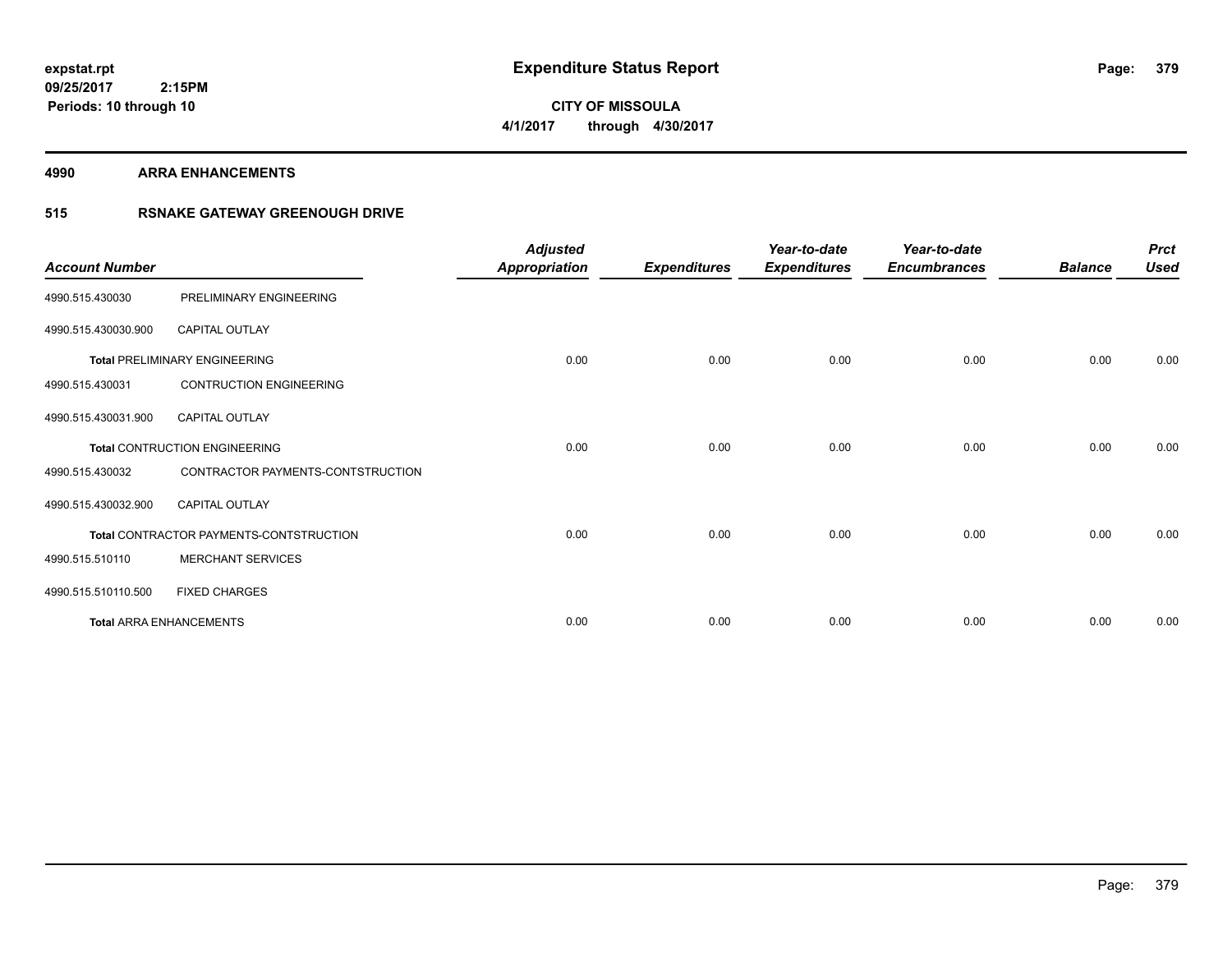**CITY OF MISSOULA 4/1/2017 through 4/30/2017**

**4991 ARRA HB645**

## **500 N HIGGINS STREETSCAPE**

| <b>Account Number</b> |                                    | <b>Adjusted</b><br><b>Appropriation</b> | <b>Expenditures</b> | Year-to-date<br><b>Expenditures</b> | Year-to-date<br><b>Encumbrances</b> | <b>Balance</b> | <b>Prct</b><br><b>Used</b> |
|-----------------------|------------------------------------|-----------------------------------------|---------------------|-------------------------------------|-------------------------------------|----------------|----------------------------|
| 4991.500.430033       | N.HIGGINS/MTN WATER                |                                         |                     |                                     |                                     |                |                            |
| 4991.500.430033.900   | <b>CAPITAL OUTLAY</b>              |                                         |                     |                                     |                                     |                |                            |
|                       | <b>Total N.HIGGINS/MTN WATER</b>   | 0.00                                    | 0.00                | 0.00                                | 0.00                                | 0.00           | 0.00                       |
| 4991.500.510110       | <b>MERCHANT SERVICES</b>           |                                         |                     |                                     |                                     |                |                            |
| 4991.500.510110.500   | <b>FIXED CHARGES</b>               |                                         |                     |                                     |                                     |                |                            |
|                       | <b>Total N HIGGINS STREETSCAPE</b> | 0.00                                    | 0.00                | 0.00                                | 0.00                                | 0.00           | 0.00                       |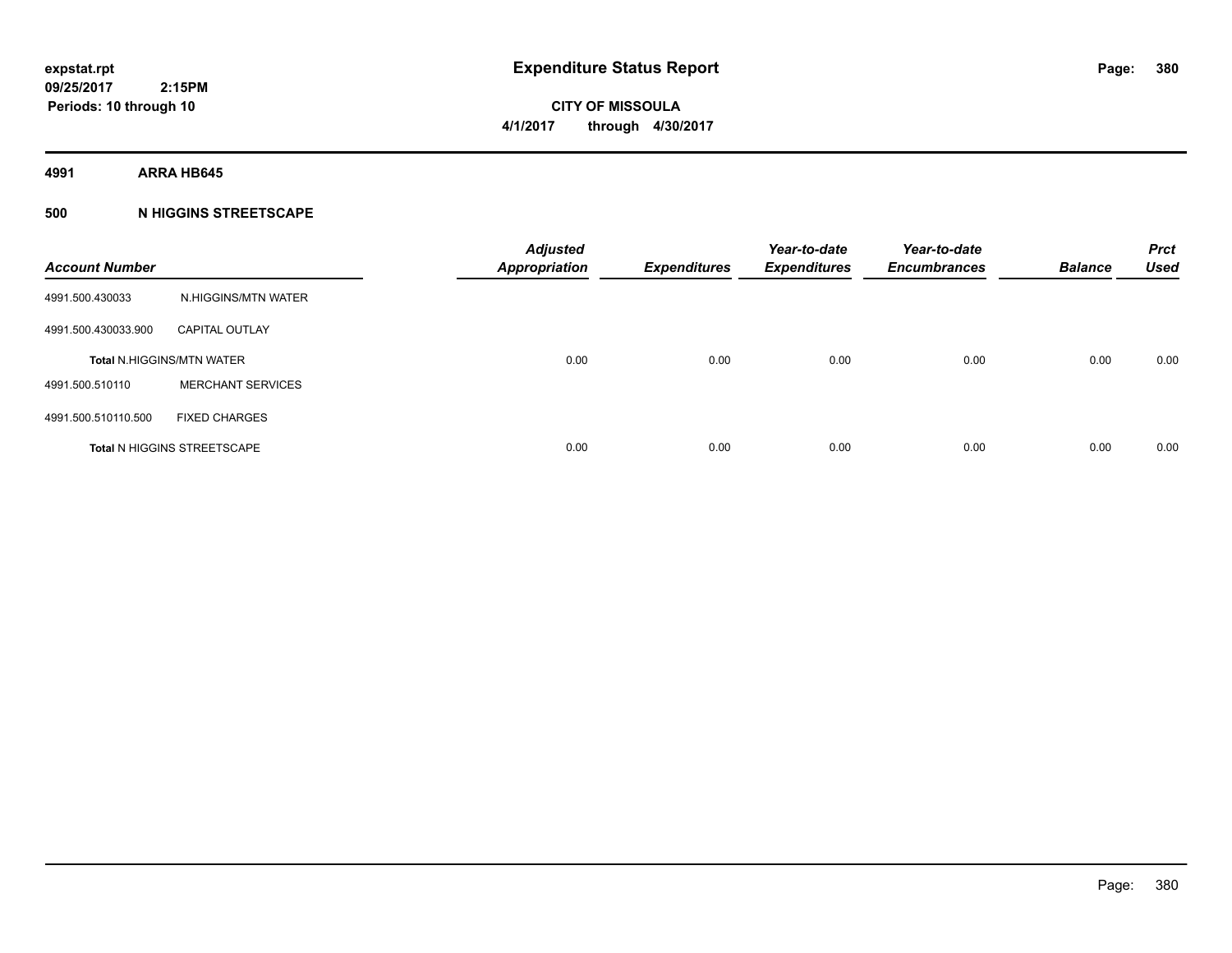**CITY OF MISSOULA 4/1/2017 through 4/30/2017**

**4991 ARRA HB645**

**520 N HIGGINS PAVING**

| <b>Account Number</b>  |                                         | <b>Adjusted</b><br><b>Appropriation</b> | <b>Expenditures</b> | Year-to-date<br><b>Expenditures</b> | Year-to-date<br><b>Encumbrances</b> | <b>Balance</b> | <b>Prct</b><br><b>Used</b> |
|------------------------|-----------------------------------------|-----------------------------------------|---------------------|-------------------------------------|-------------------------------------|----------------|----------------------------|
| 4991.520.430030        | PRELIMINARY ENGINEERING                 |                                         |                     |                                     |                                     |                |                            |
| 4991.520.430030.900    | <b>CAPITAL OUTLAY</b>                   |                                         |                     |                                     |                                     |                |                            |
|                        | <b>Total PRELIMINARY ENGINEERING</b>    | 0.00                                    | 0.00                | 0.00                                | 0.00                                | 0.00           | 0.00                       |
| 4991.520.430031        | <b>CONTRUCTION ENGINEERING</b>          |                                         |                     |                                     |                                     |                |                            |
| 4991.520.430031.900    | <b>CAPITAL OUTLAY</b>                   |                                         |                     |                                     |                                     |                |                            |
|                        | Total CONTRUCTION ENGINEERING           | 0.00                                    | 0.00                | 0.00                                | 0.00                                | 0.00           | 0.00                       |
| 4991.520.430032        | CONTRACTOR PAYMENTS-CONTSTRUCTION       |                                         |                     |                                     |                                     |                |                            |
| 4991.520.430032.900    | <b>CAPITAL OUTLAY</b>                   |                                         |                     |                                     |                                     |                |                            |
|                        | Total CONTRACTOR PAYMENTS-CONTSTRUCTION | 0.00                                    | 0.00                | 0.00                                | 0.00                                | 0.00           | 0.00                       |
| 4991.520.510110        | <b>MERCHANT SERVICES</b>                |                                         |                     |                                     |                                     |                |                            |
| 4991.520.510110.500    | <b>FIXED CHARGES</b>                    |                                         |                     |                                     |                                     |                |                            |
| Total N HIGGINS PAVING |                                         | 0.00                                    | 0.00                | 0.00                                | 0.00                                | 0.00           | 0.00                       |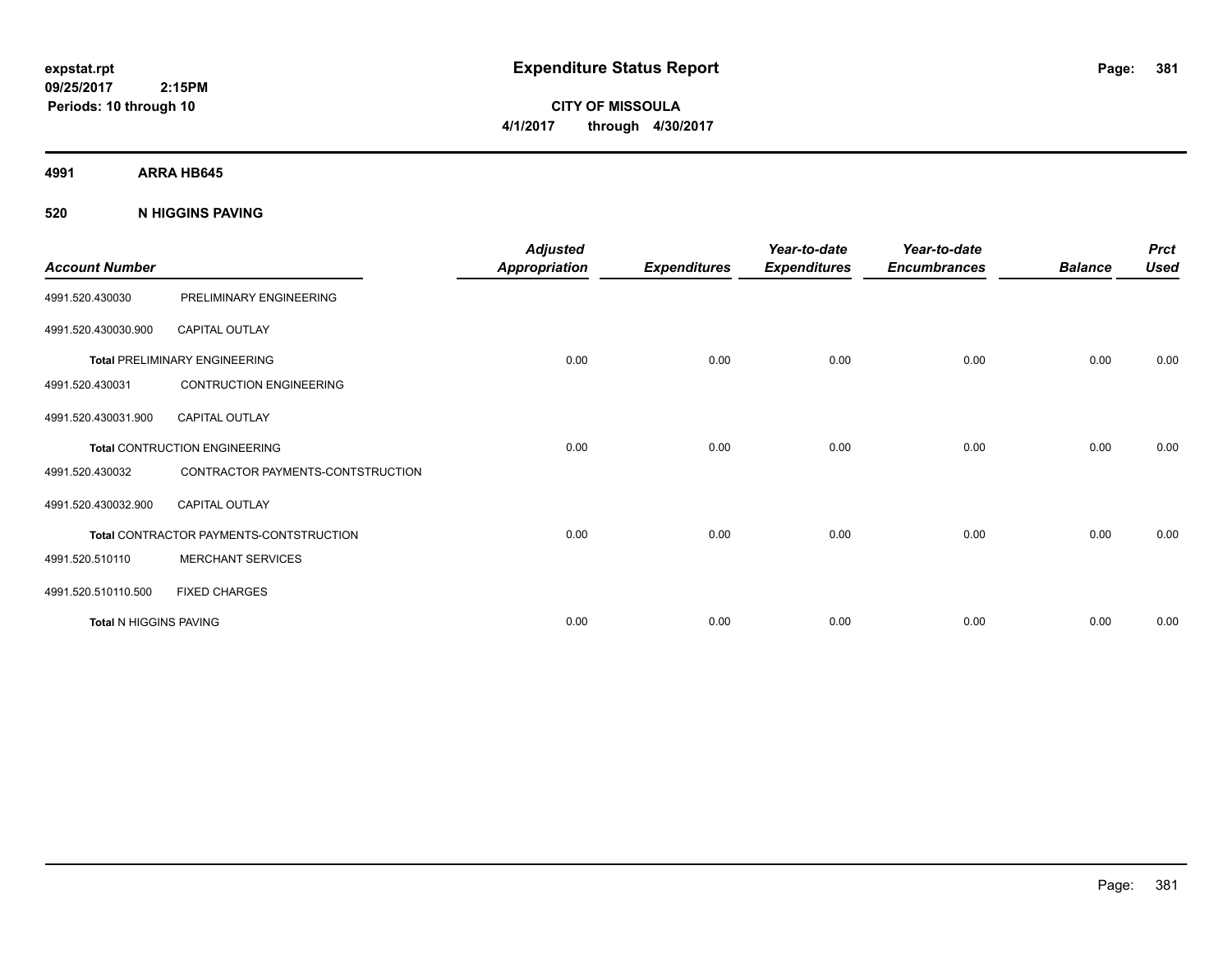**09/25/2017 2:15PM Periods: 10 through 10**

# **CITY OF MISSOULA 4/1/2017 through 4/30/2017**

**4991 ARRA HB645**

## **525 BROOKS ST CURB & SW IMPROVEMENTS**

| <b>Account Number</b> |                                         | <b>Adjusted</b><br><b>Appropriation</b> | <b>Expenditures</b> | Year-to-date<br><b>Expenditures</b> | Year-to-date<br><b>Encumbrances</b> | <b>Balance</b> | <b>Prct</b><br><b>Used</b> |
|-----------------------|-----------------------------------------|-----------------------------------------|---------------------|-------------------------------------|-------------------------------------|----------------|----------------------------|
| 4991.525.430030       | PRELIMINARY ENGINEERING                 |                                         |                     |                                     |                                     |                |                            |
| 4991.525.430030.900   | <b>CAPITAL OUTLAY</b>                   |                                         |                     |                                     |                                     |                |                            |
|                       | <b>Total PRELIMINARY ENGINEERING</b>    | 0.00                                    | 0.00                | 0.00                                | 0.00                                | 0.00           | 0.00                       |
| 4991.525.430031       | <b>CONTRUCTION ENGINEERING</b>          |                                         |                     |                                     |                                     |                |                            |
| 4991.525.430031.900   | <b>CAPITAL OUTLAY</b>                   |                                         |                     |                                     |                                     |                |                            |
|                       | <b>Total CONTRUCTION ENGINEERING</b>    | 0.00                                    | 0.00                | 0.00                                | 0.00                                | 0.00           | 0.00                       |
| 4991.525.430032       | CONTRACTOR PAYMENTS-CONTSTRUCTION       |                                         |                     |                                     |                                     |                |                            |
| 4991.525.430032.900   | <b>CAPITAL OUTLAY</b>                   |                                         |                     |                                     |                                     |                |                            |
|                       | Total CONTRACTOR PAYMENTS-CONTSTRUCTION | 0.00                                    | 0.00                | 0.00                                | 0.00                                | 0.00           | 0.00                       |
| 4991.525.510110       | <b>MERCHANT SERVICES</b>                |                                         |                     |                                     |                                     |                |                            |
| 4991.525.510110.500   | <b>FIXED CHARGES</b>                    |                                         |                     |                                     |                                     |                |                            |
|                       | Total BROOKS ST CURB & SW IMPROVEMENTS  | 0.00                                    | 0.00                | 0.00                                | 0.00                                | 0.00           | 0.00                       |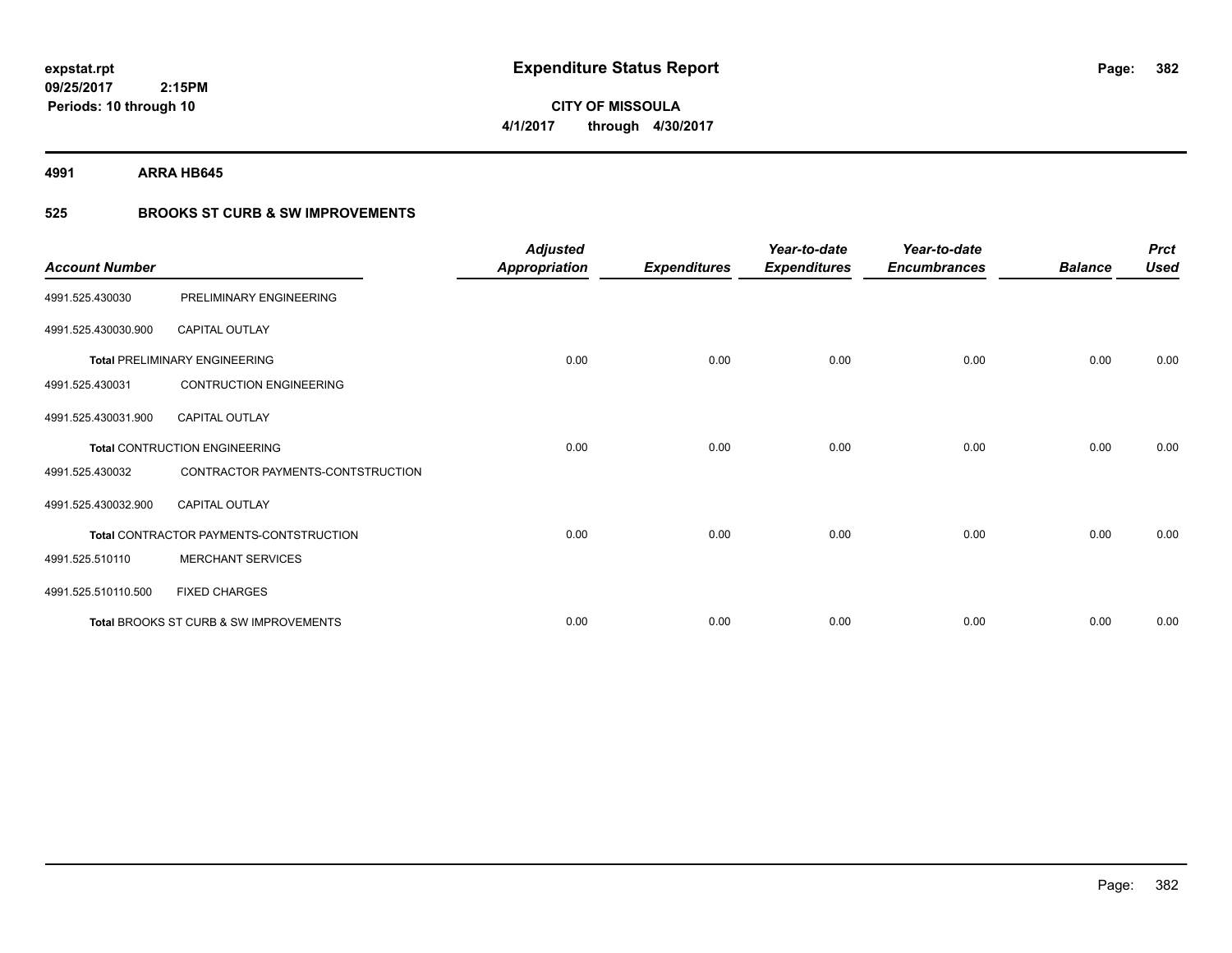**CITY OF MISSOULA 4/1/2017 through 4/30/2017**

**4991 ARRA HB645**

**530 CURB RAMPS**

| <b>Account Number</b>          |                                         | <b>Adjusted</b><br><b>Appropriation</b> | <b>Expenditures</b> | Year-to-date<br><b>Expenditures</b> | Year-to-date<br><b>Encumbrances</b> | <b>Balance</b> | <b>Prct</b><br><b>Used</b> |
|--------------------------------|-----------------------------------------|-----------------------------------------|---------------------|-------------------------------------|-------------------------------------|----------------|----------------------------|
| 4991.530.430030                | PRELIMINARY ENGINEERING                 |                                         |                     |                                     |                                     |                |                            |
| 4991.530.430030.100            | PERSONAL SERVICES                       |                                         |                     |                                     |                                     |                |                            |
| <b>Total PERSONAL SERVICES</b> |                                         | 0.00                                    | 0.00                | 0.00                                | 0.00                                | 0.00           | 0.00                       |
| 4991.530.430030.900            | <b>CAPITAL OUTLAY</b>                   |                                         |                     |                                     |                                     |                |                            |
|                                | <b>Total PRELIMINARY ENGINEERING</b>    | 0.00                                    | 0.00                | 0.00                                | 0.00                                | 0.00           | 0.00                       |
| 4991.530.430031                | <b>CONTRUCTION ENGINEERING</b>          |                                         |                     |                                     |                                     |                |                            |
| 4991.530.430031.900            | <b>CAPITAL OUTLAY</b>                   |                                         |                     |                                     |                                     |                |                            |
|                                | <b>Total CONTRUCTION ENGINEERING</b>    | 0.00                                    | 0.00                | 0.00                                | 0.00                                | 0.00           | 0.00                       |
| 4991.530.430032                | CONTRACTOR PAYMENTS-CONTSTRUCTION       |                                         |                     |                                     |                                     |                |                            |
| 4991.530.430032.900            | <b>CAPITAL OUTLAY</b>                   |                                         |                     |                                     |                                     |                |                            |
|                                | Total CONTRACTOR PAYMENTS-CONTSTRUCTION | 0.00                                    | 0.00                | 0.00                                | 0.00                                | 0.00           | 0.00                       |
| 4991.530.510110                | <b>MERCHANT SERVICES</b>                |                                         |                     |                                     |                                     |                |                            |
| 4991.530.510110.500            | <b>FIXED CHARGES</b>                    |                                         |                     |                                     |                                     |                |                            |
| <b>Total CURB RAMPS</b>        |                                         | 0.00                                    | 0.00                | 0.00                                | 0.00                                | 0.00           | 0.00                       |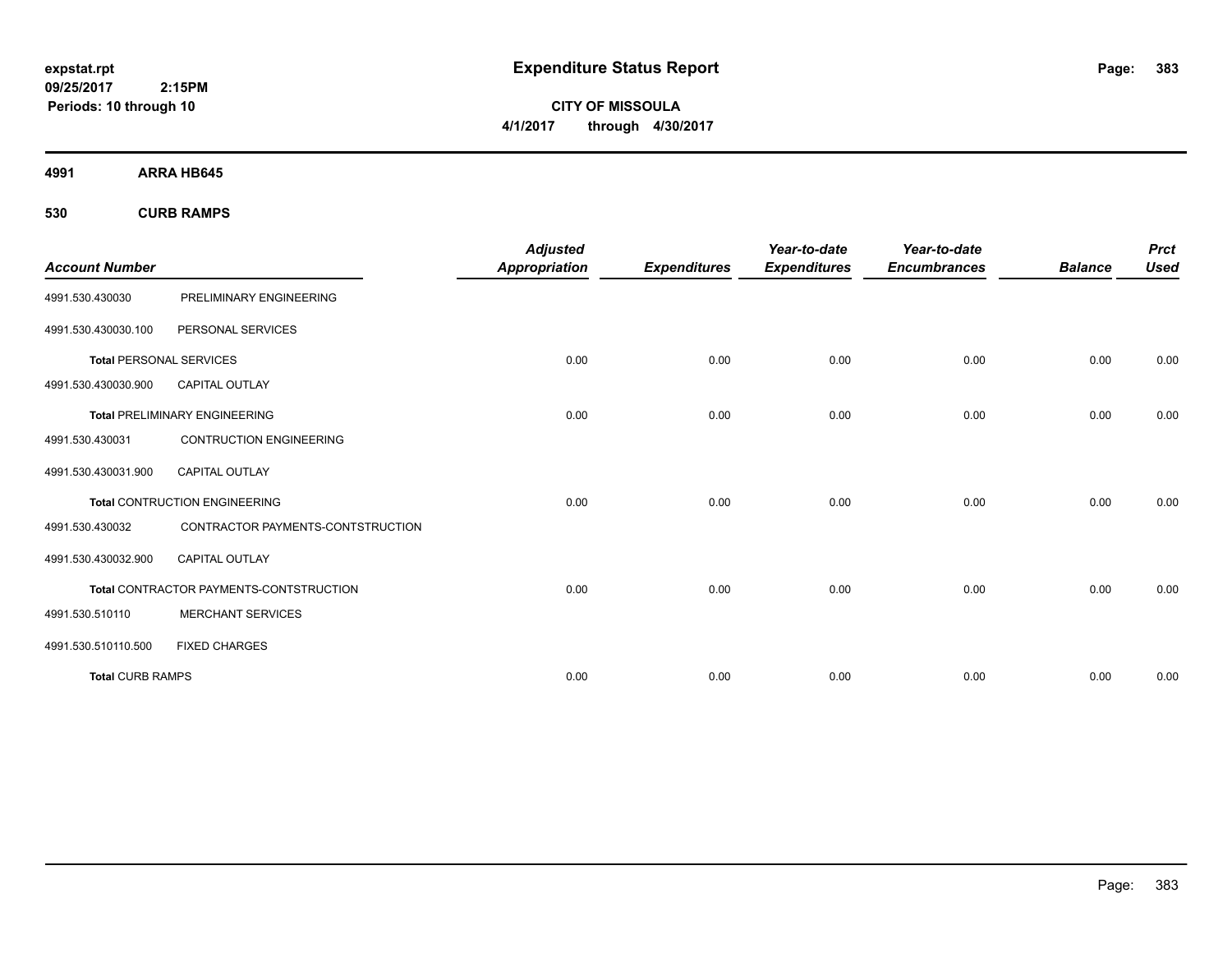**4991 ARRA HB645**

**Periods: 10 through 10**

## **535 PARKS PLAYGROUND INSTALLS**

 **2:15PM**

| <b>Account Number</b>          |                                         | <b>Adjusted</b> |                     | Year-to-date        | Year-to-date        |                | <b>Prct</b> |
|--------------------------------|-----------------------------------------|-----------------|---------------------|---------------------|---------------------|----------------|-------------|
|                                |                                         | Appropriation   | <b>Expenditures</b> | <b>Expenditures</b> | <b>Encumbrances</b> | <b>Balance</b> | <b>Used</b> |
| 4991.535.430030                | PRELIMINARY ENGINEERING                 |                 |                     |                     |                     |                |             |
| 4991.535.430030.100            | PERSONAL SERVICES                       |                 |                     |                     |                     |                |             |
| <b>Total PERSONAL SERVICES</b> |                                         | 0.00            | 0.00                | 0.00                | 0.00                | 0.00           | 0.00        |
| 4991.535.430030.900            | <b>CAPITAL OUTLAY</b>                   |                 |                     |                     |                     |                |             |
|                                | <b>Total PRELIMINARY ENGINEERING</b>    | 0.00            | 0.00                | 0.00                | 0.00                | 0.00           | 0.00        |
| 4991.535.430031                | <b>CONTRUCTION ENGINEERING</b>          |                 |                     |                     |                     |                |             |
| 4991.535.430031.900            | <b>CAPITAL OUTLAY</b>                   |                 |                     |                     |                     |                |             |
|                                | <b>Total CONTRUCTION ENGINEERING</b>    | 0.00            | 0.00                | 0.00                | 0.00                | 0.00           | 0.00        |
| 4991.535.430032                | CONTRACTOR PAYMENTS-CONTSTRUCTION       |                 |                     |                     |                     |                |             |
| 4991.535.430032.900            | <b>CAPITAL OUTLAY</b>                   |                 |                     |                     |                     |                |             |
|                                | Total CONTRACTOR PAYMENTS-CONTSTRUCTION | 0.00            | 0.00                | 0.00                | 0.00                | 0.00           | 0.00        |
| 4991.535.510110                | <b>MERCHANT SERVICES</b>                |                 |                     |                     |                     |                |             |
| 4991.535.510110.500            | <b>FIXED CHARGES</b>                    |                 |                     |                     |                     |                |             |
|                                | <b>Total PARKS PLAYGROUND INSTALLS</b>  | 0.00            | 0.00                | 0.00                | 0.00                | 0.00           | 0.00        |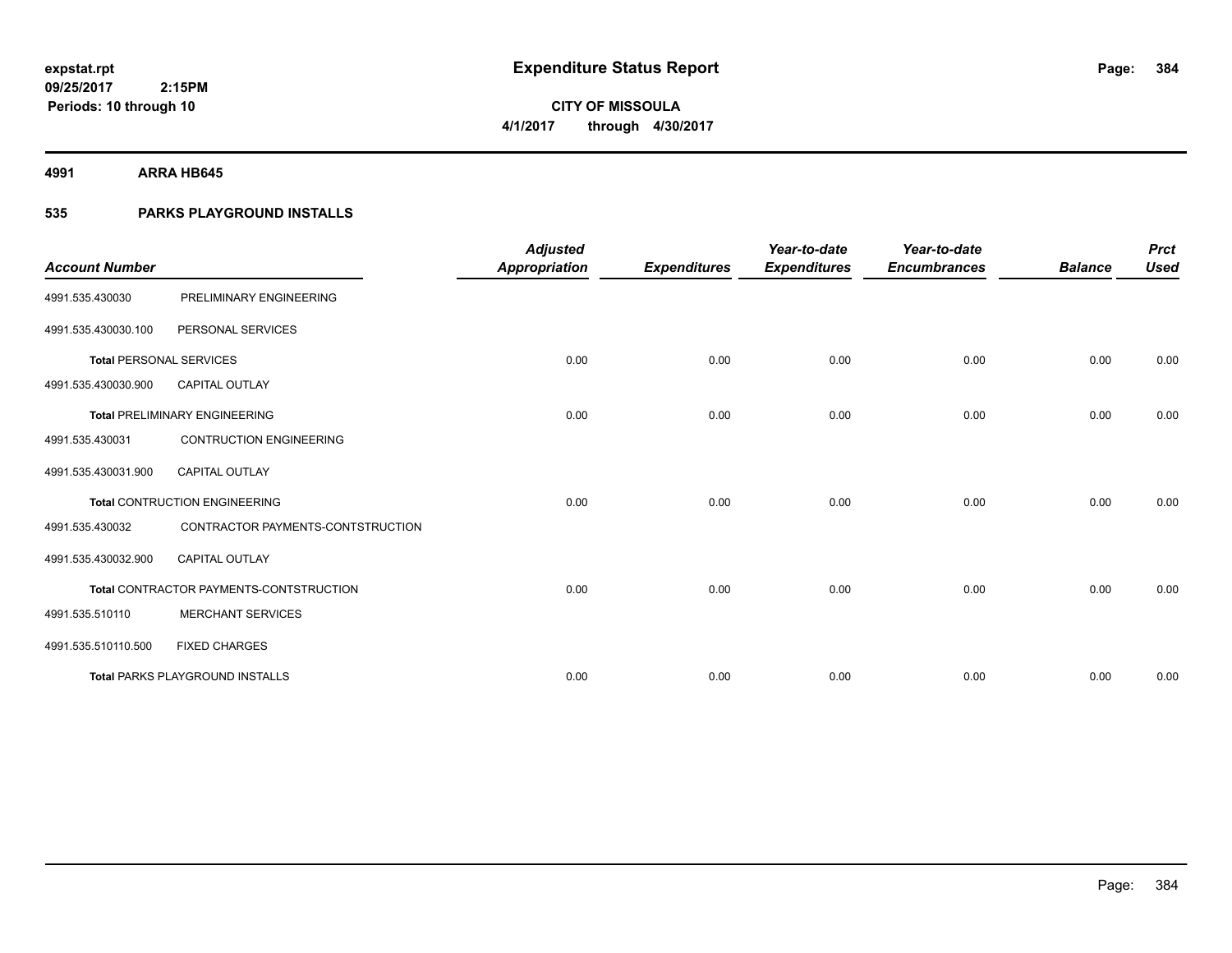**4991 ARRA HB645**

## **540 GREENOUGH PARK BRIDGE**

|                                |                                         | <b>Adjusted</b>      |                     | Year-to-date        | Year-to-date        |                | <b>Prct</b> |
|--------------------------------|-----------------------------------------|----------------------|---------------------|---------------------|---------------------|----------------|-------------|
| <b>Account Number</b>          |                                         | <b>Appropriation</b> | <b>Expenditures</b> | <b>Expenditures</b> | <b>Encumbrances</b> | <b>Balance</b> | <b>Used</b> |
| 4991.540.430030                | PRELIMINARY ENGINEERING                 |                      |                     |                     |                     |                |             |
| 4991.540.430030.900            | <b>CAPITAL OUTLAY</b>                   |                      |                     |                     |                     |                |             |
|                                | <b>Total PRELIMINARY ENGINEERING</b>    | 0.00                 | 0.00                | 0.00                | 0.00                | 0.00           | 0.00        |
| 4991.540.430031                | <b>CONTRUCTION ENGINEERING</b>          |                      |                     |                     |                     |                |             |
| 4991.540.430031.900            | <b>CAPITAL OUTLAY</b>                   |                      |                     |                     |                     |                |             |
|                                | <b>Total CONTRUCTION ENGINEERING</b>    | 0.00                 | 0.00                | 0.00                | 0.00                | 0.00           | 0.00        |
| 4991.540.430032                | CONTRACTOR PAYMENTS-CONTSTRUCTION       |                      |                     |                     |                     |                |             |
| 4991.540.430032.100            | PERSONAL SERVICES                       |                      |                     |                     |                     |                |             |
| <b>Total PERSONAL SERVICES</b> |                                         | 0.00                 | 0.00                | 0.00                | 0.00                | 0.00           | 0.00        |
| 4991.540.430032.900            | <b>CAPITAL OUTLAY</b>                   |                      |                     |                     |                     |                |             |
|                                | Total CONTRACTOR PAYMENTS-CONTSTRUCTION | 0.00                 | 0.00                | 0.00                | 0.00                | 0.00           | 0.00        |
| 4991.540.510110                | <b>MERCHANT SERVICES</b>                |                      |                     |                     |                     |                |             |
| 4991.540.510110.500            | <b>FIXED CHARGES</b>                    |                      |                     |                     |                     |                |             |
| <b>Total ARRA HB645</b>        |                                         | 0.00                 | 0.00                | 0.00                | 0.00                | 0.00           | 0.00        |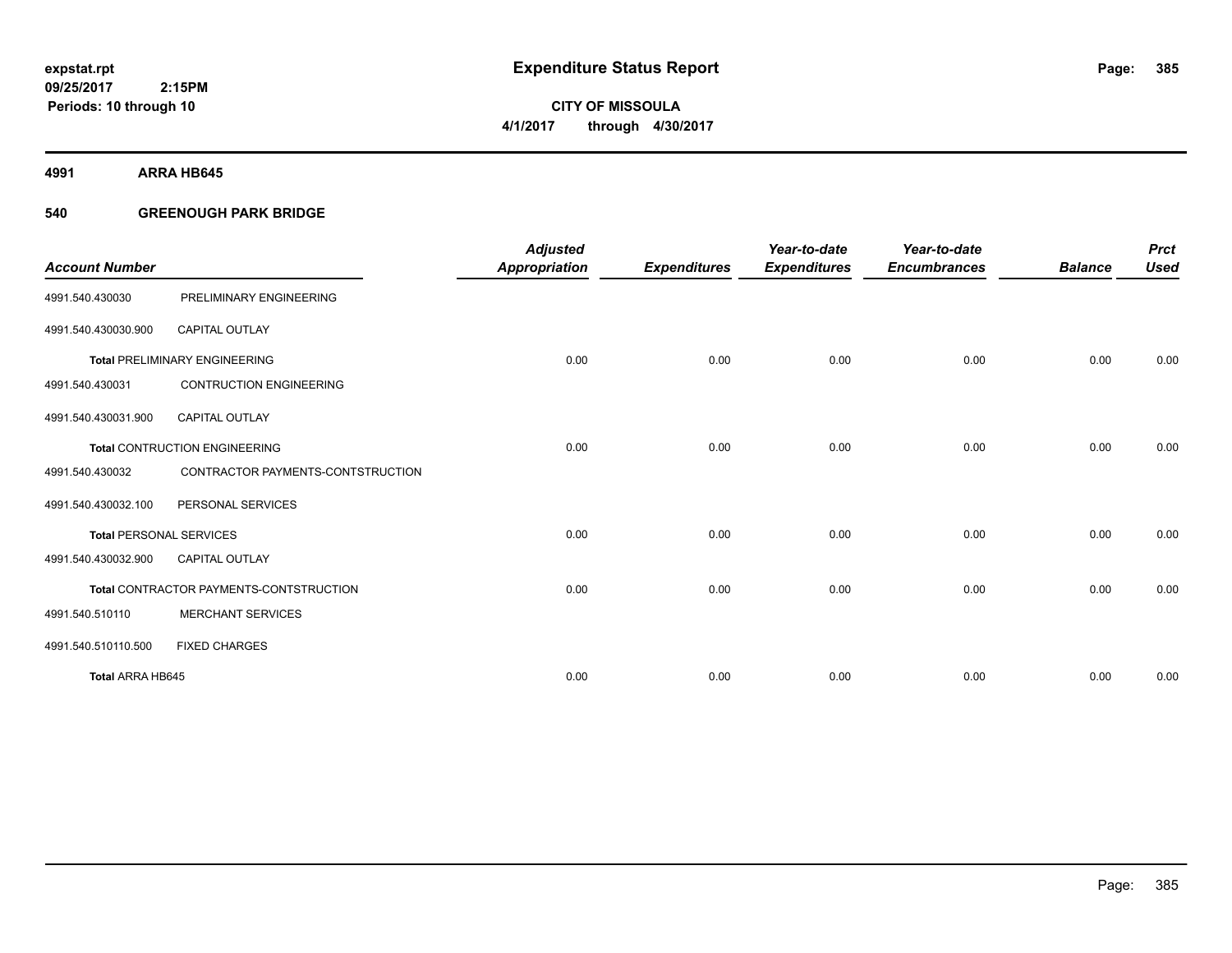#### **4992 WFL MILLER CREEK ROAD**

| <b>Account Number</b> |                                    | <b>Adjusted</b><br><b>Appropriation</b> | <b>Expenditures</b> | Year-to-date<br><b>Expenditures</b> | Year-to-date<br><b>Encumbrances</b> | <b>Balance</b> | <b>Prct</b><br><b>Used</b> |
|-----------------------|------------------------------------|-----------------------------------------|---------------------|-------------------------------------|-------------------------------------|----------------|----------------------------|
| 4992.390.430230       | STREET RESTORATION                 |                                         |                     |                                     |                                     |                |                            |
| 4992.390.430230.900   | <b>CAPITAL OUTLAY</b>              |                                         |                     |                                     |                                     |                |                            |
|                       | <b>Total STREET RESTORATION</b>    | 0.00                                    | 0.00                | 0.00                                | 0.00                                | 0.00           | 0.00                       |
| 4992.390.510110       | <b>MERCHANT SERVICES</b>           |                                         |                     |                                     |                                     |                |                            |
| 4992.390.510110.500   | <b>FIXED CHARGES</b>               |                                         |                     |                                     |                                     |                |                            |
|                       | <b>Total WFL MILLER CREEK ROAD</b> | 0.00                                    | 0.00                | 0.00                                | 0.00                                | 0.00           | 0.00                       |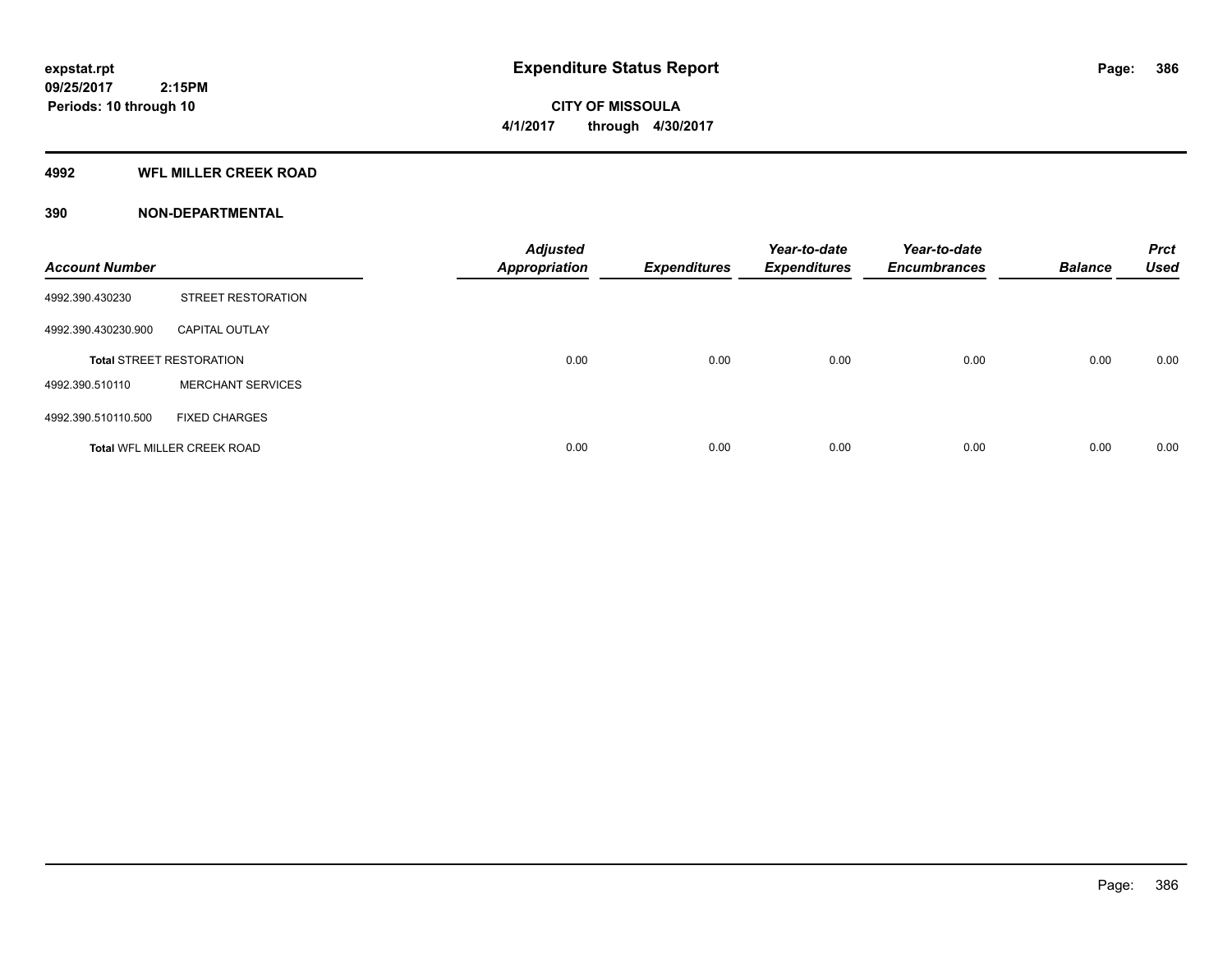**Periods: 10 through 10**

**CITY OF MISSOULA 4/1/2017 through 4/30/2017**

#### **4993 WESTERN FEDERAL LANDS**

 **2:15PM**

## **280 PUBLIC WORKS OPERATIONS**

| <b>Account Number</b>          |                                           | <b>Adjusted</b><br><b>Appropriation</b> | <b>Expenditures</b> | Year-to-date<br><b>Expenditures</b> | Year-to-date<br><b>Encumbrances</b> | <b>Balance</b> | <b>Prct</b><br><b>Used</b> |
|--------------------------------|-------------------------------------------|-----------------------------------------|---------------------|-------------------------------------|-------------------------------------|----------------|----------------------------|
| 4993.280.430022                | RATTLESNAKE UNIVERSITY CROSSING           |                                         |                     |                                     |                                     |                |                            |
| 4993.280.430022.300            | PURCHASED SERVICES                        |                                         |                     |                                     |                                     |                |                            |
|                                | <b>Total PURCHASED SERVICES</b>           | 0.00                                    | 0.00                | 0.00                                | 0.00                                | 0.00           | 0.00                       |
| 4993.280.430022.900            | <b>CAPITAL OUTLAY</b>                     |                                         |                     |                                     |                                     |                |                            |
|                                | Total RATTLESNAKE UNIVERSITY CROSSING     | 0.00                                    | 0.00                | 0.00                                | 0.00                                | 0.00           | 0.00                       |
| 4993.280.430024                | RUX PH 11/PROJ 2010-022(B)                |                                         |                     |                                     |                                     |                |                            |
| 4993.280.430024.100            | PERSONAL SERVICES                         |                                         |                     |                                     |                                     |                |                            |
| <b>Total PERSONAL SERVICES</b> |                                           | 0.00                                    | 0.00                | 0.00                                | 0.00                                | 0.00           | 0.00                       |
| 4993.280.430024.900            | <b>CAPITAL OUTLAY</b>                     |                                         |                     |                                     |                                     |                |                            |
|                                | Total RUX PH 11/PROJ 2010-022(B)          | 0.00                                    | 0.00                | 0.00                                | 0.00                                | 0.00           | 0.00                       |
| 4993.280.430223                | <b>FACILITY MAINT ENERGY CONSERVATION</b> |                                         |                     |                                     |                                     |                |                            |
| 4993.280.430223.900            | <b>CAPITAL OUTLAY</b>                     |                                         |                     |                                     |                                     |                |                            |
|                                | Total FACILITY MAINT ENERGY CONSERVATION  | 0.00                                    | 0.00                | 0.00                                | 0.00                                | 0.00           | 0.00                       |
| 4993.280.510110                | <b>MERCHANT SERVICES</b>                  |                                         |                     |                                     |                                     |                |                            |
| 4993.280.510110.500            | <b>FIXED CHARGES</b>                      |                                         |                     |                                     |                                     |                |                            |
|                                | <b>Total WESTERN FEDERAL LANDS</b>        | 0.00                                    | 0.00                | 0.00                                | 0.00                                | 0.00           | 0.00                       |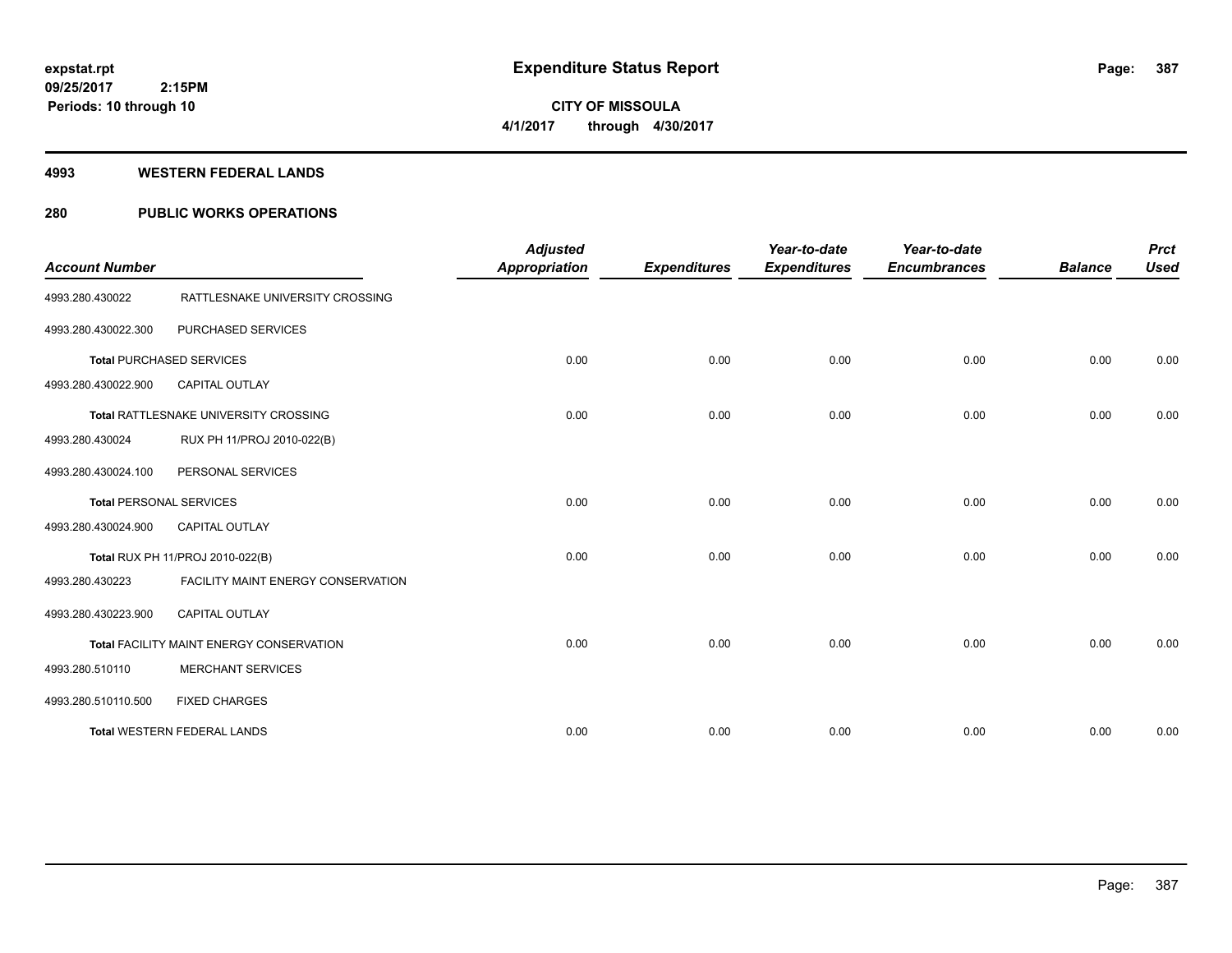**CITY OF MISSOULA 4/1/2017 through 4/30/2017**

**5020 CIVIC STADIUM**

## **395 PARKING COMMISSION**

| <b>Account Number</b>                                                  |                                                                                    | <b>Adjusted</b><br><b>Appropriation</b> | <b>Expenditures</b>  | Year-to-date<br><b>Expenditures</b> | Year-to-date<br><b>Encumbrances</b> | <b>Balance</b>                       | <b>Prct</b><br><b>Used</b> |
|------------------------------------------------------------------------|------------------------------------------------------------------------------------|-----------------------------------------|----------------------|-------------------------------------|-------------------------------------|--------------------------------------|----------------------------|
| 5020.395.460000                                                        | <b>CULTURE &amp; RECREATION</b>                                                    |                                         |                      |                                     |                                     |                                      |                            |
| 5020.395.460000.500                                                    | <b>FIXED CHARGES</b>                                                               |                                         |                      |                                     |                                     |                                      |                            |
|                                                                        | Total CULTURE & RECREATION                                                         | 0.00                                    | 0.00                 | 0.00                                | 0.00                                | 0.00                                 | 0.00                       |
| 5020.395.460451                                                        | *** Title Not Found ***                                                            |                                         |                      |                                     |                                     |                                      |                            |
| 5020.395.460451.500                                                    | <b>FIXED CHARGES</b>                                                               |                                         |                      |                                     |                                     |                                      |                            |
| 5020.395.460451.500.000 FIXED CHARGES<br>Total *** Title Not Found *** |                                                                                    | 3,000.00<br>3,000.00                    | 0.00<br>0.00         | 0.00<br>0.00                        | 0.00<br>0.00                        | 3,000.00<br>3,000.00                 | 0.00<br>0.00               |
| 5020.395.490200                                                        | REVENUE BOND DEBT SERVICE                                                          |                                         |                      |                                     |                                     |                                      |                            |
| 5020.395.490200.600                                                    | <b>DEBT SERVICE</b>                                                                |                                         |                      |                                     |                                     |                                      |                            |
| 5020.395.490200.610.000 PRINCIPAL                                      | 5020.395.490200.620.000 INTEREST / SERVICE FEES<br>Total REVENUE BOND DEBT SERVICE | 39,116.00<br>76,607.00<br>115,723.00    | 0.00<br>0.00<br>0.00 | 0.00<br>550.00<br>550.00            | 0.00<br>0.00<br>0.00                | 39,116.00<br>76,057.00<br>115,173.00 | 0.00<br>0.72<br>0.48       |
| 5020.395.510000                                                        | <b>MISCELLANEOUS</b>                                                               |                                         |                      |                                     |                                     |                                      |                            |
| 5020.395.510000.800                                                    | OTHER OBJECTS                                                                      |                                         |                      |                                     |                                     |                                      |                            |
| <b>Total MISCELLANEOUS</b>                                             |                                                                                    | 0.00                                    | 0.00                 | 0.00                                | 0.00                                | 0.00                                 | 0.00                       |
| 5020.395.510110                                                        | <b>MERCHANT SERVICES</b>                                                           |                                         |                      |                                     |                                     |                                      |                            |
| 5020.395.510110.500                                                    | <b>FIXED CHARGES</b>                                                               |                                         |                      |                                     |                                     |                                      |                            |
| <b>Total MERCHANT SERVICES</b>                                         |                                                                                    | 0.00                                    | 0.00                 | 0.00                                | 0.00                                | 0.00                                 | 0.00                       |
| <b>Total CIVIC STADIUM</b>                                             |                                                                                    | 118,723.00                              | 0.00                 | 550.00                              | 0.00                                | 118,173.00                           | 0.46                       |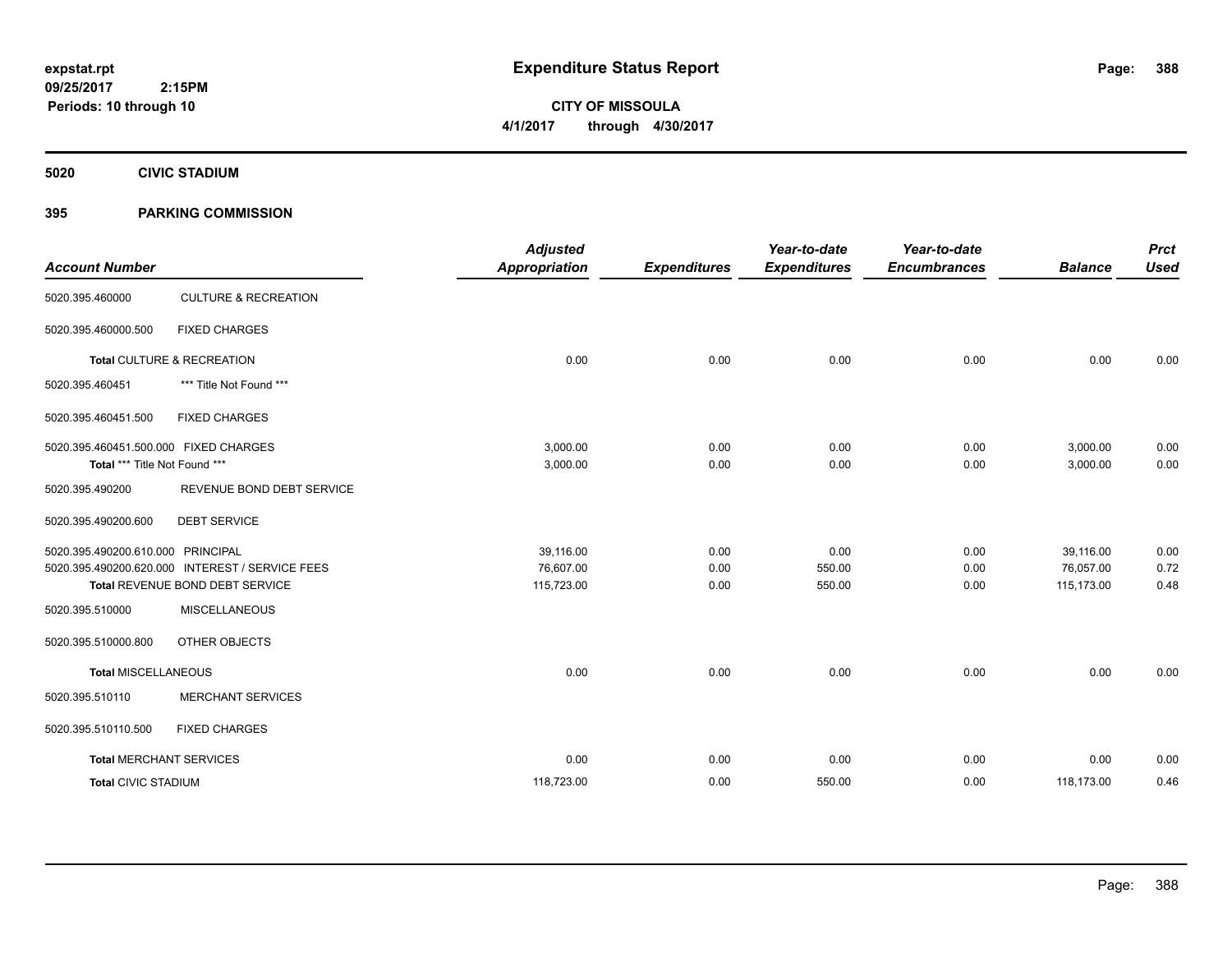**CITY OF MISSOULA 4/1/2017 through 4/30/2017**

**5210 WATER**

| <b>Account Number</b>          |                                                        | <b>Adjusted</b><br><b>Appropriation</b> | <b>Expenditures</b> | Year-to-date<br><b>Expenditures</b> | Year-to-date<br><b>Encumbrances</b> | <b>Balance</b> | <b>Prct</b><br><b>Used</b> |
|--------------------------------|--------------------------------------------------------|-----------------------------------------|---------------------|-------------------------------------|-------------------------------------|----------------|----------------------------|
| 5210.335.430210                | <b>ADMINISTRATION</b>                                  |                                         |                     |                                     |                                     |                |                            |
| 5210.335.430210.100            | PERSONAL SERVICES                                      |                                         |                     |                                     |                                     |                |                            |
|                                | 5210.335.430210.110.000 SALARIES AND WAGES             | 0.00                                    | 12,116.36           | 30,014.54                           | 0.00                                | $-30,014.54$   | 0.00                       |
|                                | 5210.335.430210.140.000 EMPLOYER CONTRIBUTIONS         | 0.00                                    | 6,995.90            | 12,484.06                           | 0.00                                | $-12,484.06$   | 0.00                       |
|                                | 5210.335.430210.141.000 STATE RETIREMENT CONTRIBUTIONS | 0.00                                    | 12.12               | 30.63                               | 0.00                                | $-30.63$       | 0.00                       |
| <b>Total PERSONAL SERVICES</b> |                                                        | 0.00                                    | 19,124.38           | 42,529.23                           | 0.00                                | $-42,529.23$   | 0.00                       |
| 5210.335.430210.300            | PURCHASED SERVICES                                     |                                         |                     |                                     |                                     |                |                            |
|                                | <b>Total PURCHASED SERVICES</b>                        | 0.00                                    | 0.00                | 0.00                                | 0.00                                | 0.00           | 0.00                       |
| 5210.335.430210.500            | <b>FIXED CHARGES</b>                                   |                                         |                     |                                     |                                     |                |                            |
| <b>Total FIXED CHARGES</b>     |                                                        | 0.00                                    | 0.00                | 0.00                                | 0.00                                | 0.00           | 0.00                       |
| 5210.335.430210.900            | <b>CAPITAL OUTLAY</b>                                  |                                         |                     |                                     |                                     |                |                            |
|                                | 5210.335.430210.940.000 MACHINERY & EQUIPMENT          | 0.00                                    | 227,691.61          | 264,174.14                          | 0.00                                | $-264, 174.14$ | 0.00                       |
| <b>Total CAPITAL OUTLAY</b>    |                                                        | 0.00                                    | 227,691.61          | 264,174.14                          | 0.00                                | $-264, 174.14$ | 0.00                       |
| <b>Total ADMINISTRATION</b>    |                                                        | 0.00                                    | 246,815.99          | 306,703.37                          | 0.00                                | $-306,703.37$  | 0.00                       |
| 5210.335.430510                | <b>WATER ADMINISTRATION</b>                            |                                         |                     |                                     |                                     |                |                            |
| 5210.335.430510.100            | PERSONAL SERVICES                                      |                                         |                     |                                     |                                     |                |                            |
| <b>Total PERSONAL SERVICES</b> |                                                        | 0.00                                    | 0.00                | 0.00                                | 0.00                                | 0.00           | 0.00                       |
| 5210.335.430510.200            | <b>SUPPLIES</b>                                        |                                         |                     |                                     |                                     |                |                            |
| <b>Total SUPPLIES</b>          |                                                        | 0.00                                    | 0.00                | 0.00                                | 0.00                                | 0.00           | 0.00                       |
| 5210.335.430510.300            | PURCHASED SERVICES                                     |                                         |                     |                                     |                                     |                |                            |
|                                | <b>Total WATER ADMINISTRATION</b>                      | 0.00                                    | 0.00                | 0.00                                | 0.00                                | 0.00           | 0.00                       |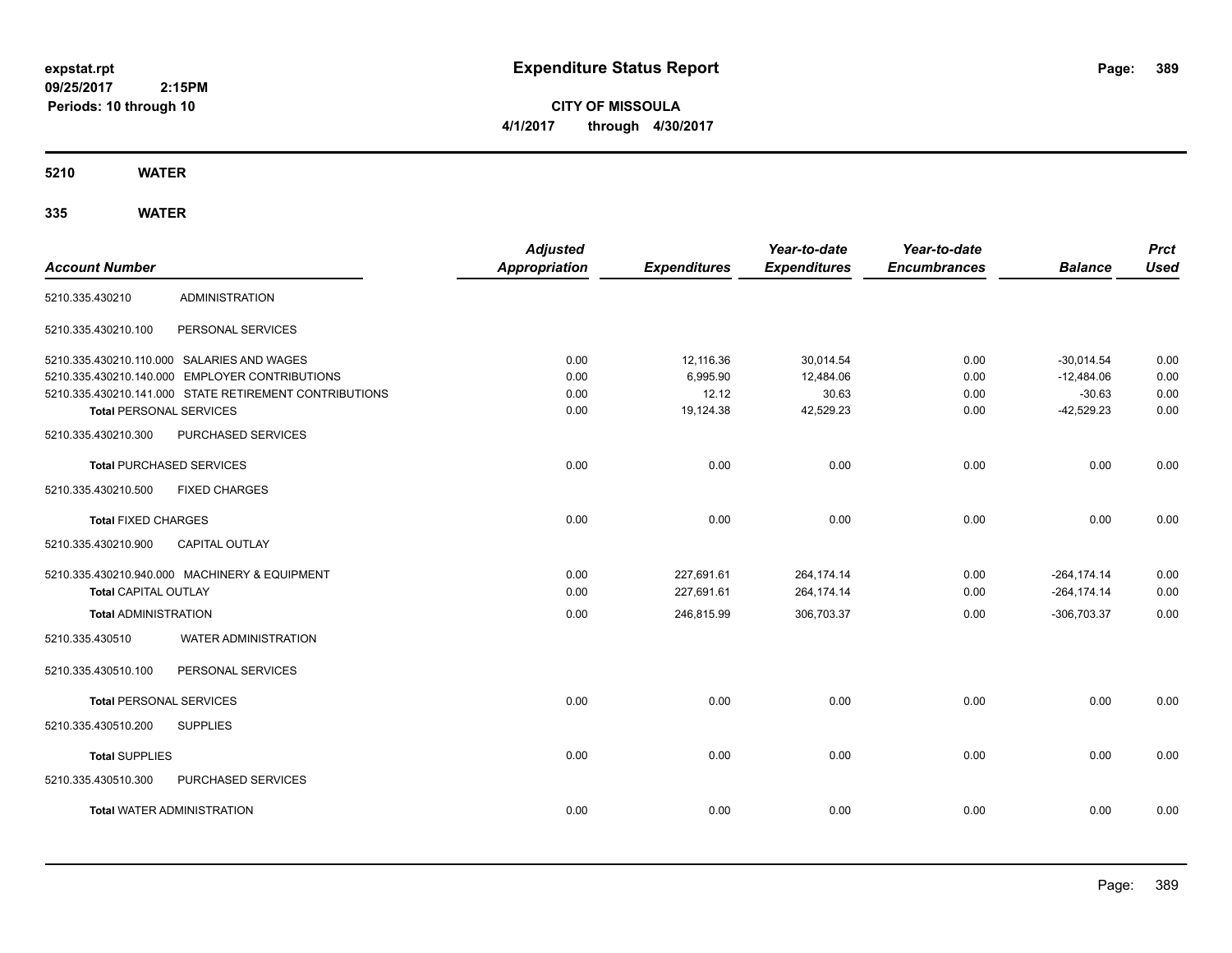**CITY OF MISSOULA 4/1/2017 through 4/30/2017**

**5210 WATER**

| <b>Account Number</b>         |                                  | <b>Adjusted</b><br><b>Appropriation</b> | <b>Expenditures</b> | Year-to-date<br><b>Expenditures</b> | Year-to-date<br><b>Encumbrances</b> | <b>Balance</b> | <b>Prct</b><br><b>Used</b> |
|-------------------------------|----------------------------------|-----------------------------------------|---------------------|-------------------------------------|-------------------------------------|----------------|----------------------------|
| 5210.335.430520               | <b>WATER FACILITIES</b>          |                                         |                     |                                     |                                     |                |                            |
| 5210.335.430520.100           | PERSONAL SERVICES                |                                         |                     |                                     |                                     |                |                            |
|                               | <b>Total PERSONAL SERVICES</b>   | 0.00                                    | 0.00                | 0.00                                | 0.00                                | 0.00           | 0.00                       |
| 5210.335.430520.200           | <b>SUPPLIES</b>                  |                                         |                     |                                     |                                     |                |                            |
| <b>Total SUPPLIES</b>         |                                  | 0.00                                    | 0.00                | 0.00                                | 0.00                                | 0.00           | 0.00                       |
| 5210.335.430520.300           | PURCHASED SERVICES               |                                         |                     |                                     |                                     |                |                            |
|                               | <b>Total PURCHASED SERVICES</b>  | 0.00                                    | 0.00                | 0.00                                | 0.00                                | 0.00           | 0.00                       |
| 5210.335.430520.800           | OTHER OBJECTS                    |                                         |                     |                                     |                                     |                |                            |
| <b>Total OTHER OBJECTS</b>    |                                  | 0.00                                    | 0.00                | 0.00                                | 0.00                                | 0.00           | 0.00                       |
| 5210.335.430520.900           | <b>CAPITAL OUTLAY</b>            |                                         |                     |                                     |                                     |                |                            |
| <b>Total WATER FACILITIES</b> |                                  | 0.00                                    | 0.00                | 0.00                                | 0.00                                | 0.00           | 0.00                       |
| 5210.335.430530               | SOURCE OF SUPPLY & PUMPING       |                                         |                     |                                     |                                     |                |                            |
| 5210.335.430530.100           | PERSONAL SERVICES                |                                         |                     |                                     |                                     |                |                            |
|                               | <b>Total PERSONAL SERVICES</b>   | 0.00                                    | 0.00                | 0.00                                | 0.00                                | 0.00           | 0.00                       |
| 5210.335.430530.200           | <b>SUPPLIES</b>                  |                                         |                     |                                     |                                     |                |                            |
| <b>Total SUPPLIES</b>         |                                  | 0.00                                    | 0.00                | 0.00                                | 0.00                                | 0.00           | 0.00                       |
| 5210.335.430530.300           | PURCHASED SERVICES               |                                         |                     |                                     |                                     |                |                            |
|                               | Total SOURCE OF SUPPLY & PUMPING | 0.00                                    | 0.00                | 0.00                                | 0.00                                | 0.00           | 0.00                       |
| 5210.335.430550               | TRANSMISSION & DISTRIBUTION      |                                         |                     |                                     |                                     |                |                            |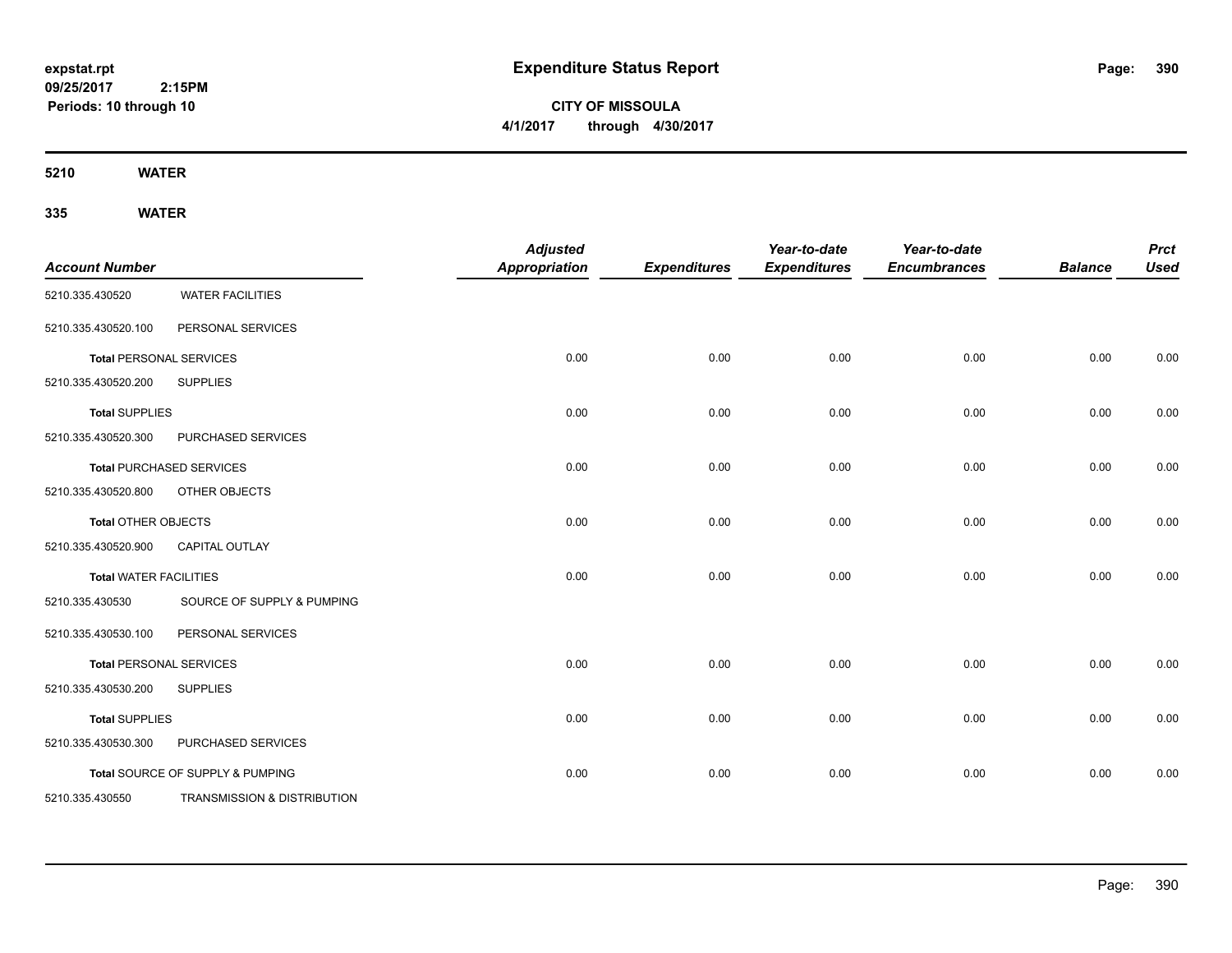**CITY OF MISSOULA 4/1/2017 through 4/30/2017**

**5210 WATER**

|                                         |                                            | <b>Adjusted</b>      |                     | Year-to-date        | Year-to-date        |                | <b>Prct</b> |
|-----------------------------------------|--------------------------------------------|----------------------|---------------------|---------------------|---------------------|----------------|-------------|
| <b>Account Number</b>                   |                                            | <b>Appropriation</b> | <b>Expenditures</b> | <b>Expenditures</b> | <b>Encumbrances</b> | <b>Balance</b> | <b>Used</b> |
| 5210.335.430550.100                     | PERSONAL SERVICES                          |                      |                     |                     |                     |                |             |
| <b>Total PERSONAL SERVICES</b>          |                                            | 0.00                 | 0.00                | 0.00                | 0.00                | 0.00           | 0.00        |
| 5210.335.430550.200                     | <b>SUPPLIES</b>                            |                      |                     |                     |                     |                |             |
| <b>Total SUPPLIES</b>                   |                                            | 0.00                 | 0.00                | 0.00                | 0.00                | 0.00           | 0.00        |
| 5210.335.430550.300                     | PURCHASED SERVICES                         |                      |                     |                     |                     |                |             |
| <b>Total PURCHASED SERVICES</b>         |                                            | 0.00                 | 0.00                | 0.00                | 0.00                | 0.00           | 0.00        |
| 5210.335.430550.500                     | <b>FIXED CHARGES</b>                       |                      |                     |                     |                     |                |             |
| <b>Total FIXED CHARGES</b>              |                                            | 0.00                 | 0.00                | 0.00                | 0.00                | 0.00           | 0.00        |
| 5210.335.430550.900                     | <b>CAPITAL OUTLAY</b>                      |                      |                     |                     |                     |                |             |
|                                         | Total TRANSMISSION & DISTRIBUTION          | 0.00                 | 0.00                | 0.00                | 0.00                | 0.00           | 0.00        |
| 5210.335.430555                         | WATER LINE EXTENSIONS                      |                      |                     |                     |                     |                |             |
| 5210.335.430555.900                     | <b>CAPITAL OUTLAY</b>                      |                      |                     |                     |                     |                |             |
|                                         | Total WATER LINE EXTENSIONS                | 0.00                 | 0.00                | 0.00                | 0.00                | 0.00           | 0.00        |
| 5210.335.430557                         | MISC. WATER LINE IMPROVEMENTS              |                      |                     |                     |                     |                |             |
| 5210.335.430557.900                     | <b>CAPITAL OUTLAY</b>                      |                      |                     |                     |                     |                |             |
|                                         | Total MISC. WATER LINE IMPROVEMENTS        | 0.00                 | 0.00                | 0.00                | 0.00                | 0.00           | 0.00        |
| 5210.335.430590                         | OTHER ACTIVITIES                           |                      |                     |                     |                     |                |             |
| 5210.335.430590.200                     | <b>SUPPLIES</b>                            |                      |                     |                     |                     |                |             |
| 5210.335.430590.210.000 OFFICE SUPPLIES |                                            | 0.00                 | 64.65               | 64.65               | 0.00                | $-64.65$       | 0.00        |
|                                         | 5210.335.430590.220.000 OPERATING SUPPLIES | 0.00                 | 0.00                | 224.99              | 0.00                | $-224.99$      | 0.00        |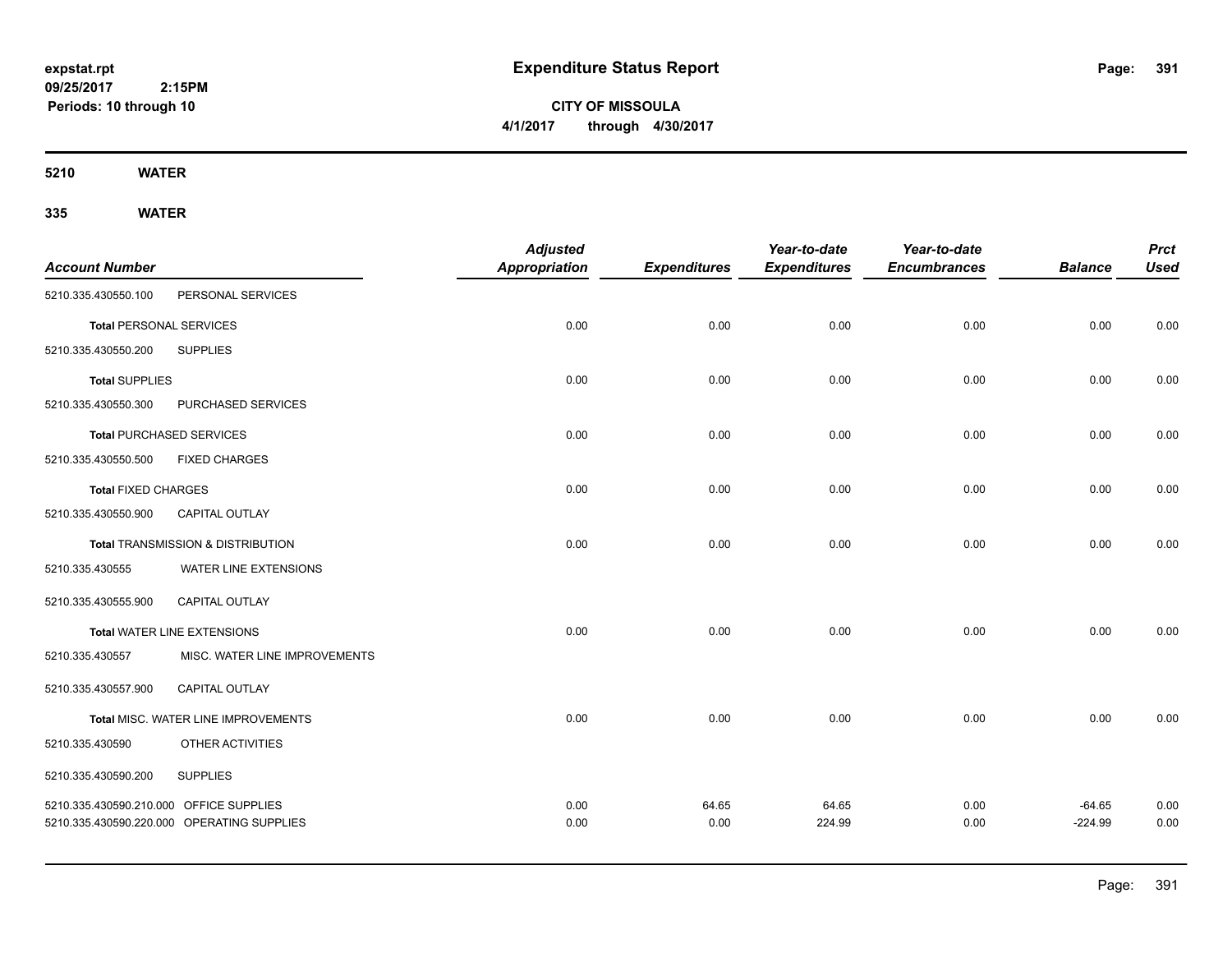**CITY OF MISSOULA 4/1/2017 through 4/30/2017**

**5210 WATER**

| <b>Account Number</b>          |                                                              | <b>Adjusted</b><br><b>Appropriation</b> | <b>Expenditures</b> | Year-to-date<br><b>Expenditures</b> | Year-to-date<br><b>Encumbrances</b> | <b>Balance</b> | <b>Prct</b><br><b>Used</b> |
|--------------------------------|--------------------------------------------------------------|-----------------------------------------|---------------------|-------------------------------------|-------------------------------------|----------------|----------------------------|
| <b>Total SUPPLIES</b>          |                                                              | 0.00                                    | 64.65               | 289.64                              | 0.00                                | $-289.64$      | 0.00                       |
| 5210.335.430590.300            | <b>PURCHASED SERVICES</b>                                    |                                         |                     |                                     |                                     |                |                            |
|                                | 5210.335.430590.344.000 TELEPHONE SERVICE                    | 0.00                                    | 870.68              | 870.68                              | 0.00                                | $-870.68$      | 0.00                       |
|                                | 5210.335.430590.350.000 ACQUISITION/PROFESSIONAL SERVICES    | 0.00                                    | 68,994.42           | 650,236.80                          | 0.00                                | $-650,236.80$  | 0.00                       |
|                                | 5210.335.430590.390.000 ACQUISITION/OTHER PURCHASED SERVICES | 0.00                                    | 0.00                | 23.76                               | 0.00                                | $-23.76$       | 0.00                       |
|                                | <b>Total PURCHASED SERVICES</b>                              | 0.00                                    | 69,865.10           | 651,131.24                          | 0.00                                | $-651, 131.24$ | 0.00                       |
| 5210.335.430590.900            | <b>CAPITAL OUTLAY</b>                                        |                                         |                     |                                     |                                     |                |                            |
| <b>Total CAPITAL OUTLAY</b>    |                                                              | 0.00                                    | 0.00                | 0.00                                | 0.00                                | 0.00           | 0.00                       |
| <b>Total OTHER ACTIVITIES</b>  |                                                              | 0.00                                    | 69,929.75           | 651,420.88                          | 0.00                                | $-651,420.88$  | 0.00                       |
| 5210.335.490200                | REVENUE BOND DEBT SERVICE                                    |                                         |                     |                                     |                                     |                |                            |
| 5210.335.490200.600            | <b>DEBT SERVICE</b>                                          |                                         |                     |                                     |                                     |                |                            |
| <b>Total DEBT SERVICE</b>      |                                                              | 0.00                                    | 0.00                | 0.00                                | 0.00                                | 0.00           | 0.00                       |
| 5210.335.490200.900            | <b>CAPITAL OUTLAY</b>                                        |                                         |                     |                                     |                                     |                |                            |
|                                | Total REVENUE BOND DEBT SERVICE                              | 0.00                                    | 0.00                | 0.00                                | 0.00                                | 0.00           | 0.00                       |
| 5210.335.510110                | <b>MERCHANT SERVICES</b>                                     |                                         |                     |                                     |                                     |                |                            |
| 5210.335.510110.500            | <b>FIXED CHARGES</b>                                         |                                         |                     |                                     |                                     |                |                            |
| <b>Total FIXED CHARGES</b>     |                                                              | 0.00                                    | 0.00                | 0.00                                | 0.00                                | 0.00           | 0.00                       |
| <b>Total MERCHANT SERVICES</b> |                                                              | 0.00                                    | 0.00                | 0.00                                | 0.00                                | 0.00           | 0.00                       |
| <b>Total WATER</b>             |                                                              | 0.00                                    | 316,745.74          | 958,124.25                          | 0.00                                | $-958, 124.25$ | 0.00                       |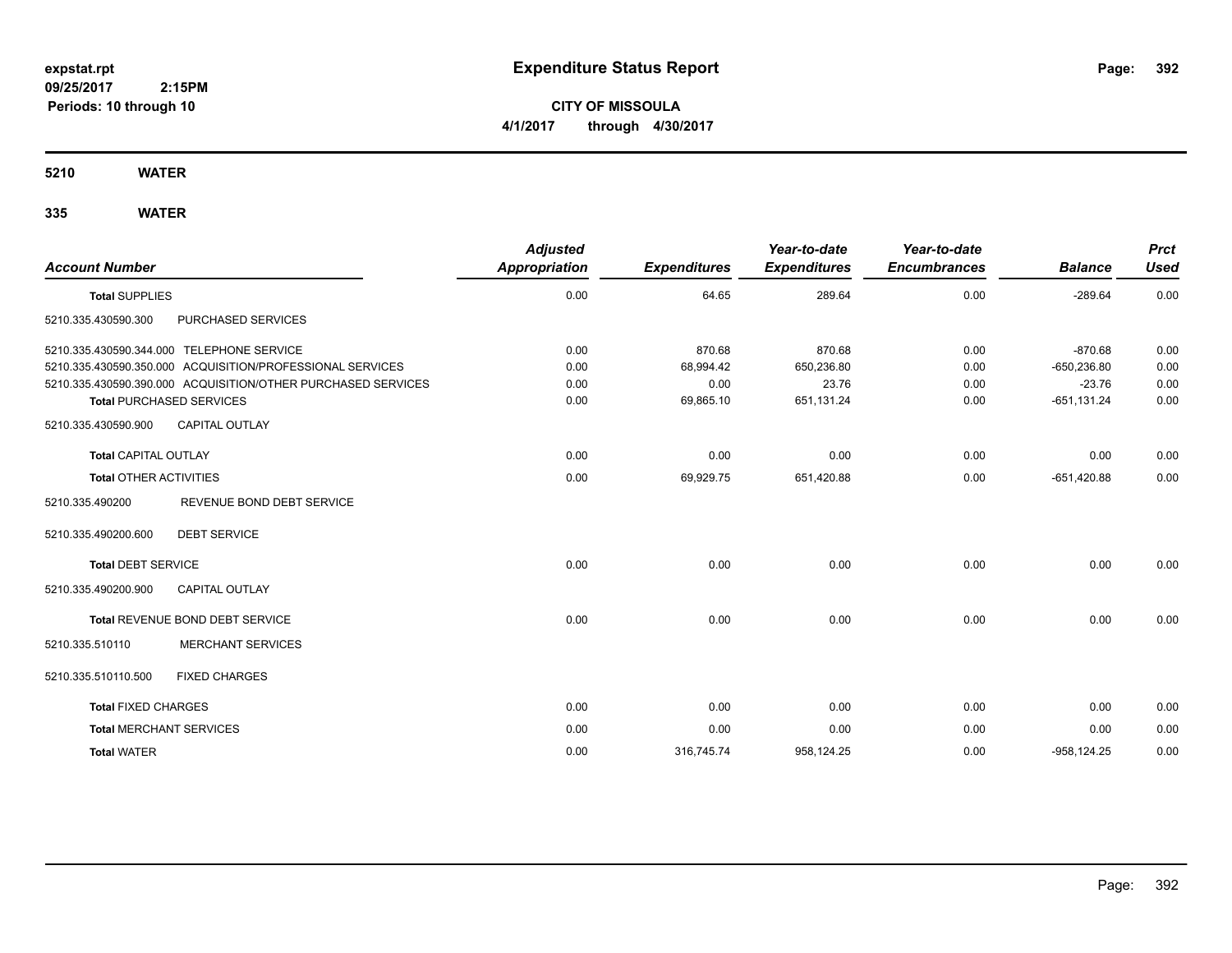**CITY OF MISSOULA 4/1/2017 through 4/30/2017**

**5215 WATER LOAN FUND**

| <b>Account Number</b>          |                               | <b>Adjusted</b><br><b>Appropriation</b> | <b>Expenditures</b> | Year-to-date<br><b>Expenditures</b> | Year-to-date<br><b>Encumbrances</b> | <b>Balance</b> | <b>Prct</b><br><b>Used</b> |
|--------------------------------|-------------------------------|-----------------------------------------|---------------------|-------------------------------------|-------------------------------------|----------------|----------------------------|
| 5215.335.510110                | <b>MERCHANT SERVICES</b>      |                                         |                     |                                     |                                     |                |                            |
| 5215.335.510110.500            | <b>FIXED CHARGES</b>          |                                         |                     |                                     |                                     |                |                            |
| <b>Total MERCHANT SERVICES</b> |                               | 0.00                                    | 0.00                | 0.00                                | 0.00                                | 0.00           | 0.00                       |
| 5215.335.521000                | INTERFUND OPERATING TRANSFERS |                                         |                     |                                     |                                     |                |                            |
| 5215.335.521000.800            | OTHER OBJECTS                 |                                         |                     |                                     |                                     |                |                            |
| <b>Total WATER LOAN FUND</b>   |                               | 0.00                                    | 0.00                | 0.00                                | 0.00                                | 0.00           | 0.00                       |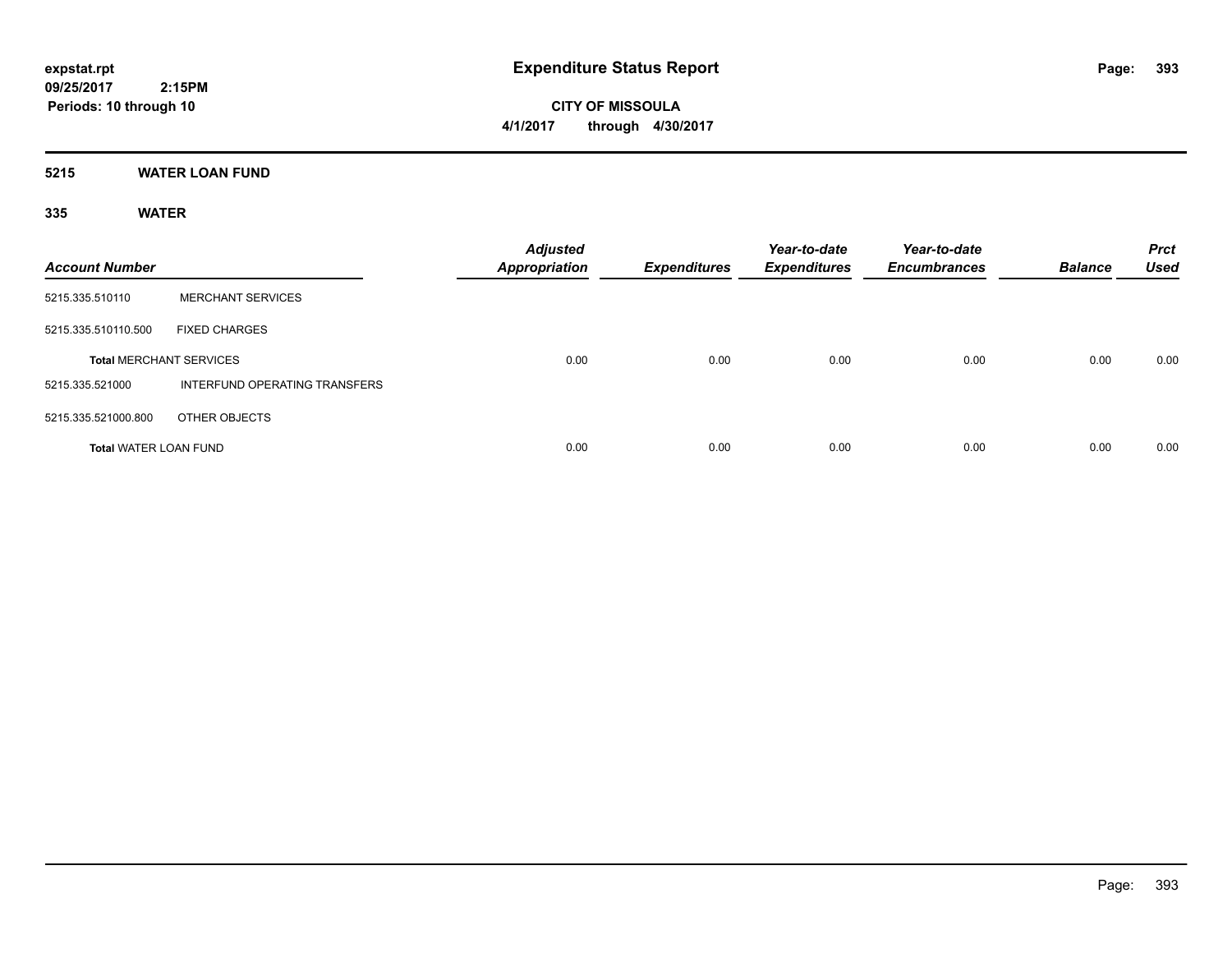**CITY OF MISSOULA 4/1/2017 through 4/30/2017**

## **5310 SEWER OPERATING BUDGET FUND**

## **330 WASTEWATER**

| <b>Account Number</b>                                   | <b>Adjusted</b><br><b>Appropriation</b> | <b>Expenditures</b> | Year-to-date<br><b>Expenditures</b> | Year-to-date<br><b>Encumbrances</b> | <b>Balance</b> | <b>Prct</b><br><b>Used</b> |
|---------------------------------------------------------|-----------------------------------------|---------------------|-------------------------------------|-------------------------------------|----------------|----------------------------|
| <b>DEPRECIATION</b><br>5310.330.410400                  |                                         |                     |                                     |                                     |                |                            |
| <b>OTHER OBJECTS</b><br>5310.330.410400.800             |                                         |                     |                                     |                                     |                |                            |
| <b>Total DEPRECIATION</b>                               | 0.00                                    | 0.00                | 0.00                                | 0.00                                | 0.00           | 0.00                       |
| <b>ADMINISTRATION</b><br>5310.330.430610                |                                         |                     |                                     |                                     |                |                            |
| 5310.330.430610.100<br>PERSONAL SERVICES                |                                         |                     |                                     |                                     |                |                            |
| 5310.330.430610.110.000 SALARIES AND WAGES              | 189,560.00                              | 14,658.15           | 147,213.00                          | 0.00                                | 42,347.00      | 77.66                      |
| 5310.330.430610.120.000 OVERTIME                        | 0.00                                    | 301.34              | 1,108.57                            | 0.00                                | $-1,108.57$    | 0.00                       |
| 5310.330.430610.140.000 EMPLOYER CONTRIBUTIONS          | 64,366.00                               | 4,934.99            | 38,398.99                           | 0.00                                | 25,967.01      | 59.66                      |
| 5310.330.430610.145.000 OPEB CONTRIBUTION               | 175.00                                  | 0.00                | 0.00                                | 0.00                                | 175.00         | 0.00                       |
| <b>Total PERSONAL SERVICES</b>                          | 254,101.00                              | 19,894.48           | 186,720.56                          | 0.00                                | 67,380.44      | 73.48                      |
| 5310.330.430610.200<br><b>SUPPLIES</b>                  |                                         |                     |                                     |                                     |                |                            |
| 5310.330.430610.210.000 OFFICE SUPPLIES                 | 0.00                                    | 129.74              | 1,737.72                            | 0.00                                | $-1,737.72$    | 0.00                       |
| 5310.330.430610.220.000 OPERATING SUPPLIES              | 3,400.00                                | 45.50               | 842.49                              | 0.00                                | 2,557.51       | 24.78                      |
| 5310.330.430610.230.000 REPAIR/MAINTENANCE              | 1,000.00                                | 0.00                | 240.07                              | 0.00                                | 759.93         | 24.01                      |
| 5310.330.430610.231.000 GASOLINE                        | 60,000.00                               | 0.00                | 22,790.60                           | 0.00                                | 37,209.40      | 37.98                      |
| <b>Total SUPPLIES</b>                                   | 64,400.00                               | 175.24              | 25,610.88                           | 0.00                                | 38,789.12      | 39.77                      |
| PURCHASED SERVICES<br>5310.330.430610.300               |                                         |                     |                                     |                                     |                |                            |
| 5310.330.430610.310.000 COMMUNICATIONS                  | 86.00                                   | 84.34               | 4,029.94                            | 0.00                                | $-3,943.94$    | 4,685.98                   |
| 5310.330.430610.320.000 PRINTING & DUPLICATING          | 8,000.00                                | 0.00                | 4,754.56                            | 0.00                                | 3,245.44       | 59.43                      |
| 5310.330.430610.330.000 PUBLICITY, SUBSCRIPTIONS & DUES | 3,000.00                                | 0.00                | 6,010.74                            | 0.00                                | $-3,010.74$    | 200.36                     |
| 5310.330.430610.344.000 TELEPHONE SERVICE               | 19,604.00                               | 1,354.50            | 16,210.74                           | 0.00                                | 3,393.26       | 82.69                      |
| 5310.330.430610.350.000 PROFESSIONAL SERVICES           | 38,000.00                               | 1,088.01            | 48,986.94                           | 0.00                                | $-10,986.94$   | 128.91                     |
| 5310.330.430610.360.000 REPAIR & MAINTENANCE            | 6.952.00                                | 618.95              | 7.472.46                            | 0.00                                | $-520.46$      | 107.49                     |
| 5310.330.430610.370.000 TRAVEL                          | 1,500.00                                | 0.00                | 0.00                                | 0.00                                | 1,500.00       | 0.00                       |
| 5310.330.430610.380.000 TRAINING                        | 1,100.00                                | 932.80              | 1,752.16                            | 0.00                                | $-652.16$      | 159.29                     |
| <b>Total PURCHASED SERVICES</b>                         | 78,242.00                               | 4,078.60            | 89,217.54                           | 0.00                                | $-10,975.54$   | 114.03                     |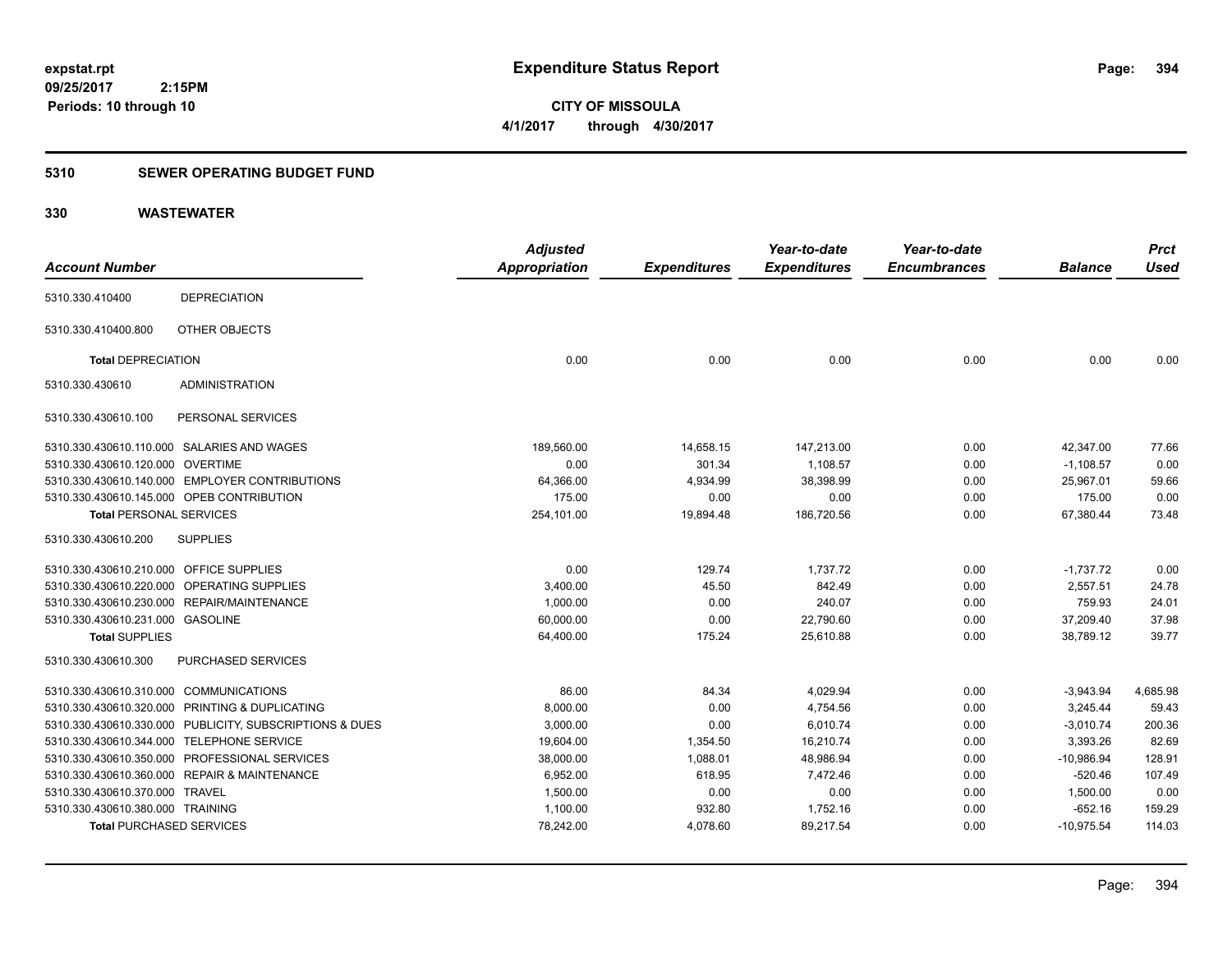**09/25/2017 2:15PM Periods: 10 through 10**

**CITY OF MISSOULA 4/1/2017 through 4/30/2017**

#### **5310 SEWER OPERATING BUDGET FUND**

## **330 WASTEWATER**

| <b>Account Number</b>                                               |                                                                                           | <b>Adjusted</b><br>Appropriation | <b>Expenditures</b> | Year-to-date<br><b>Expenditures</b> | Year-to-date<br><b>Encumbrances</b> | <b>Balance</b>           | <b>Prct</b><br>Used |
|---------------------------------------------------------------------|-------------------------------------------------------------------------------------------|----------------------------------|---------------------|-------------------------------------|-------------------------------------|--------------------------|---------------------|
| 5310.330.430610.500                                                 | <b>FIXED CHARGES</b>                                                                      |                                  |                     |                                     |                                     |                          |                     |
| 5310.330.430610.500.000 FIXED CHARGES<br><b>Total FIXED CHARGES</b> |                                                                                           | 1,350,838.00<br>1,350,838.00     | 200.00<br>200.00    | 694,666.05<br>694,666.05            | 0.00<br>0.00                        | 656,171.95<br>656,171.95 | 51.42<br>51.42      |
| 5310.330.430610.700                                                 | <b>GRANTS &amp; CONTRIBUTIONS</b>                                                         |                                  |                     |                                     |                                     |                          |                     |
|                                                                     | 5310.330.430610.700.000 GRANTS & CONTRIBUTIONS<br><b>Total GRANTS &amp; CONTRIBUTIONS</b> | 1.500.00<br>1,500.00             | 0.00<br>0.00        | 0.00<br>0.00                        | 0.00<br>0.00                        | 1,500.00<br>1,500.00     | 0.00<br>0.00        |
| 5310.330.430610.800                                                 | OTHER OBJECTS                                                                             |                                  |                     |                                     |                                     |                          |                     |
| <b>Total OTHER OBJECTS</b>                                          |                                                                                           | 0.00                             | 0.00                | 0.00                                | 0.00                                | 0.00                     | 0.00                |
| 5310.330.430610.900                                                 | <b>CAPITAL OUTLAY</b>                                                                     |                                  |                     |                                     |                                     |                          |                     |
| <b>Total CAPITAL OUTLAY</b>                                         |                                                                                           | 0.00                             | 0.00                | 0.00                                | 0.00                                | 0.00                     | 0.00                |
| <b>Total ADMINISTRATION</b>                                         |                                                                                           | 1,749,081.00                     | 24,348.32           | 996,215.03                          | 0.00                                | 752,865.97               | 56.96               |
| 5310.330.430630                                                     | <b>COLLECTIONS &amp; TRANSMISSIONS</b>                                                    |                                  |                     |                                     |                                     |                          |                     |
| 5310.330.430630.100                                                 | PERSONAL SERVICES                                                                         |                                  |                     |                                     |                                     |                          |                     |
|                                                                     | 5310.330.430630.110.000 SALARIES AND WAGES                                                | 459,648.00                       | 35,577.30           | 360,552.25                          | 0.00                                | 99,095.75                | 78.44               |
| 5310.330.430630.120.000 OVERTIME                                    |                                                                                           | 12,000.00                        | 955.08              | 8,492.90                            | 0.00                                | 3,507.10                 | 70.77               |
| 5310.330.430630.130.000 OTHER                                       |                                                                                           | 19,224.00                        | 0.00                | 0.00                                | 0.00                                | 19,224.00                | 0.00                |
|                                                                     | 5310.330.430630.140.000 EMPLOYER CONTRIBUTIONS                                            | 223,931.00                       | 18,087.36           | 185,218.52                          | 0.00                                | 38,712.48                | 82.71               |
|                                                                     | 5310.330.430630.141.000 STATE RETIREMENT CONTRIBUTIONS                                    | 501.00                           | 112.82              | 1,094.30                            | 0.00                                | $-593.30$                | 218.42              |
| <b>Total PERSONAL SERVICES</b>                                      |                                                                                           | 715,304.00                       | 54,732.56           | 555,357.97                          | 0.00                                | 159,946.03               | 77.64               |
| 5310.330.430630.200                                                 | <b>SUPPLIES</b>                                                                           |                                  |                     |                                     |                                     |                          |                     |
|                                                                     | 5310.330.430630.220.000 OPERATING SUPPLIES                                                | 20,000.00                        | 864.05              | 20,182.72                           | 0.00                                | $-182.72$                | 100.91              |
|                                                                     | 5310.330.430630.230.000 REPAIR/MAINTENANCE                                                | 150,000.00                       | 3,099.49            | 60,690.04                           | 0.00                                | 89,309.96                | 40.46               |
| 5310.330.430630.240.000 OTHER SUPPLIES                              |                                                                                           | 2,000.00                         | 0.00                | 2,550.65                            | 0.00                                | $-550.65$                | 127.53              |
| <b>Total SUPPLIES</b>                                               |                                                                                           | 172,000.00                       | 3,963.54            | 83,423.41                           | 0.00                                | 88,576.59                | 48.50               |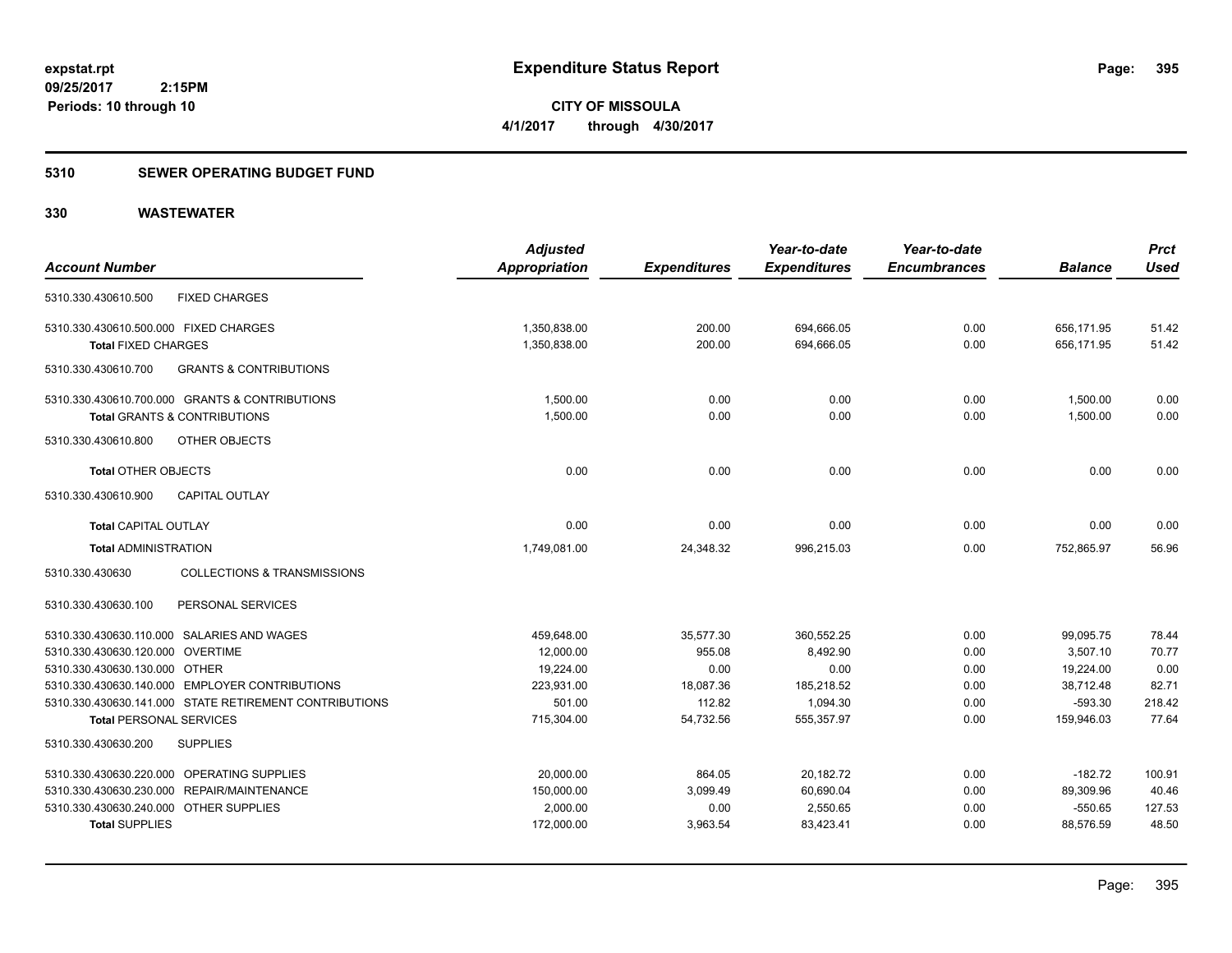### **5310 SEWER OPERATING BUDGET FUND**

## **330 WASTEWATER**

|                                                   | <b>Adjusted</b>      |                     | Year-to-date        | Year-to-date        |                | <b>Prct</b> |
|---------------------------------------------------|----------------------|---------------------|---------------------|---------------------|----------------|-------------|
| <b>Account Number</b>                             | <b>Appropriation</b> | <b>Expenditures</b> | <b>Expenditures</b> | <b>Encumbrances</b> | <b>Balance</b> | <b>Used</b> |
| <b>PURCHASED SERVICES</b><br>5310.330.430630.300  |                      |                     |                     |                     |                |             |
| 5310.330.430630.310.000 COMMUNICATIONS            | 984.00               | 0.00                | 268.36              | 0.00                | 715.64         | 27.27       |
| 5310.330.430630.341.000 ELECTRICITY & NATURAL GAS | 78,216.00            | 2,613.26            | 55,967.48           | 0.00                | 22,248.52      | 71.56       |
| 5310.330.430630.343.000 WATER CHARGES             | 6,468.00             | 460.75              | 3,460.00            | 0.00                | 3,008.00       | 53.49       |
| 5310.330.430630.350.000 PROFESSIONAL SERVICES     | 2,000.00             | 0.00                | 358.25              | 0.00                | 1,641.75       | 17.91       |
| 5310.330.430630.360.000 REPAIR & MAINTENANCE      | 104,360.00           | 5,320.77            | 64,482.82           | 0.00                | 39,877.18      | 61.79       |
| 5310.330.430630.370.000 TRAVEL                    | 3,000.00             | 0.00                | 0.00                | 0.00                | 3,000.00       | 0.00        |
| 5310.330.430630.380.000 TRAINING                  | 2,500.00             | 0.00                | 315.00              | 0.00                | 2,185.00       | 12.60       |
| <b>Total PURCHASED SERVICES</b>                   | 197,528.00           | 8,394.78            | 124,851.91          | 0.00                | 72.676.09      | 63.21       |
| 5310.330.430630.500<br><b>FIXED CHARGES</b>       |                      |                     |                     |                     |                |             |
| 5310.330.430630.500.000 FIXED CHARGES             | 60.000.00            | 0.00                | 0.00                | 0.00                | 60,000.00      | 0.00        |
| <b>Total FIXED CHARGES</b>                        | 60,000.00            | 0.00                | 0.00                | 0.00                | 60,000.00      | 0.00        |
| <b>CAPITAL OUTLAY</b><br>5310.330.430630.900      |                      |                     |                     |                     |                |             |
| 5310.330.430630.940.000 MACHINERY & EQUIPMENT     | 0.00                 | 0.00                | 7,858.00            | 0.00                | $-7,858.00$    | 0.00        |
| <b>Total CAPITAL OUTLAY</b>                       | 0.00                 | 0.00                | 7.858.00            | 0.00                | $-7.858.00$    | 0.00        |
| Total COLLECTIONS & TRANSMISSIONS                 | 1,144,832.00         | 67,090.88           | 771,491.29          | 0.00                | 373,340.71     | 67.39       |
| 5310.330.430640<br>TREATMENT AND DISPOSAL         |                      |                     |                     |                     |                |             |
| PERSONAL SERVICES<br>5310.330.430640.100          |                      |                     |                     |                     |                |             |
| 5310.330.430640.110.000 SALARIES AND WAGES        | 429.292.00           | 31,603.74           | 357.126.36          | 0.00                | 72.165.64      | 83.19       |
| 5310.330.430640.120.000 OVERTIME                  | 7,000.00             | 4,443.98            | 17,104.80           | 0.00                | $-10, 104.80$  | 244.35      |
| 5310.330.430640.130.000 OTHER                     | 32.733.00            | 0.00                | 0.00                | 0.00                | 32.733.00      | 0.00        |
| 5310.330.430640.140.000 EMPLOYER CONTRIBUTIONS    | 195,429.00           | 13,441.28           | 147,977.71          | 0.00                | 47.451.29      | 75.72       |
| 5310.330.430640.190.000 PENSION EXPENSE           | 470.00               | 0.00                | 0.00                | 0.00                | 470.00         | 0.00        |
| <b>Total PERSONAL SERVICES</b>                    | 664,924.00           | 49,489.00           | 522,208.87          | 0.00                | 142,715.13     | 78.54       |

5310.330.430640.200 SUPPLIES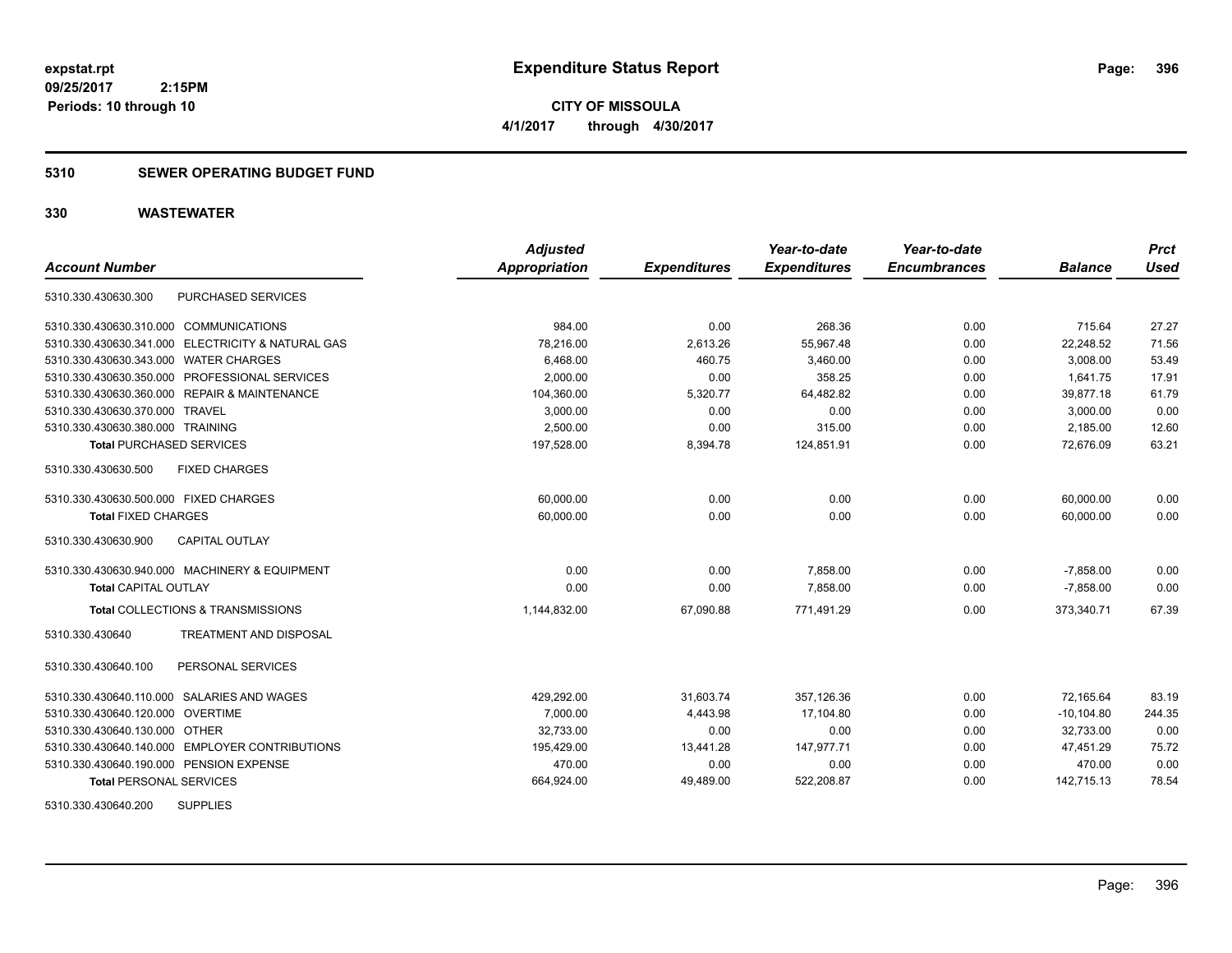# **5310 SEWER OPERATING BUDGET FUND**

| <b>Account Number</b>                             | <b>Adjusted</b><br><b>Appropriation</b> | <b>Expenditures</b> | Year-to-date<br><b>Expenditures</b> | Year-to-date<br><b>Encumbrances</b> | <b>Balance</b> | <b>Prct</b><br><b>Used</b> |
|---------------------------------------------------|-----------------------------------------|---------------------|-------------------------------------|-------------------------------------|----------------|----------------------------|
| 5310.330.430640.210.000 OFFICE SUPPLIES           | 270,170.00                              | 0.00                | 0.00                                | 0.00                                | 270,170.00     | 0.00                       |
| 5310.330.430640.220.000 OPERATING SUPPLIES        | 100,000.00                              | 22,709.92           | 136,204.37                          | 0.00                                | $-36,204.37$   | 136.20                     |
| 5310.330.430640.230.000 REPAIR/MAINTENANCE        | 0.00                                    | 23,637.14           | 101,884.50                          | 0.00                                | $-101,884.50$  | 0.00                       |
| 5310.330.430640.240.000 OTHER SUPPLIES            | 2,000.00                                | 0.00                | 563.21                              | 0.00                                | 1,436.79       | 28.16                      |
| <b>Total SUPPLIES</b>                             | 372,170.00                              | 46,347.06           | 238,652.08                          | 0.00                                | 133,517.92     | 64.12                      |
| PURCHASED SERVICES<br>5310.330.430640.300         |                                         |                     |                                     |                                     |                |                            |
| 5310.330.430640.310.000 COMMUNICATIONS            | 1,500.00                                | 13.64               | 172.72                              | 0.00                                | 1,327.28       | 11.51                      |
| 5310.330.430640.341.000 ELECTRICITY & NATURAL GAS | 539,563.00                              | 2,578.40            | 379,791.27                          | 0.00                                | 159,771.73     | 70.39                      |
| 5310.330.430640.343.000 WATER CHARGES             | 3,780.00                                | 268.07              | 2,330.98                            | 0.00                                | 1,449.02       | 61.67                      |
| 5310.330.430640.345.000 GARBAGE                   | 21,636.00                               | 2,395.83            | 20,852.14                           | 0.00                                | 783.86         | 96.38                      |
| 5310.330.430640.350.000 PROFESSIONAL SERVICES     | 1,000.00                                | 0.00                | 422.08                              | 0.00                                | 577.92         | 42.21                      |
| 5310.330.430640.360.000 REPAIR & MAINTENANCE      | 225,000.00                              | 58,768.14           | 235,466.92                          | 0.00                                | $-10,466.92$   | 104.65                     |
| 5310.330.430640.370.000 TRAVEL                    | 6,000.00                                | 153.00              | 3,562.29                            | 0.00                                | 2,437.71       | 59.37                      |
| 5310.330.430640.380.000 TRAINING                  | 6,000.00                                | 92.50               | 3,476.50                            | 0.00                                | 2,523.50       | 57.94                      |
| 5310.330.430640.390.000 OTHER PURCHASED SERVICES  | 445,887.00                              | 0.00                | 131,197.90                          | 0.00                                | 314,689.10     | 29.42                      |
| <b>Total PURCHASED SERVICES</b>                   | 1,250,366.00                            | 64,269.58           | 777,272.80                          | 0.00                                | 473,093.20     | 62.16                      |
| <b>CAPITAL OUTLAY</b><br>5310.330.430640.900      |                                         |                     |                                     |                                     |                |                            |
| <b>Total CAPITAL OUTLAY</b>                       | 0.00                                    | 0.00                | 0.00                                | 0.00                                | 0.00           | 0.00                       |
| <b>Total TREATMENT AND DISPOSAL</b>               | 2,287,460.00                            | 160,105.64          | 1,538,133.75                        | 0.00                                | 749,326.25     | 67.24                      |
| <b>LAB &amp; TESTING</b><br>5310.330.430650       |                                         |                     |                                     |                                     |                |                            |
| 5310.330.430650.100<br>PERSONAL SERVICES          |                                         |                     |                                     |                                     |                |                            |
| 5310.330.430650.110.000 SALARIES AND WAGES        | 175.949.00                              | 13,715.78           | 149,640.27                          | 0.00                                | 26.308.73      | 85.05                      |
| 5310.330.430650.140.000 EMPLOYER CONTRIBUTIONS    | 72,869.00                               | 5,406.59            | 59,050.20                           | 0.00                                | 13,818.80      | 81.04                      |
| 5310.330.430650.190.000 PENSION EXPENSE           | 165.00                                  | 0.00                | 0.00                                | 0.00                                | 165.00         | 0.00                       |
| <b>Total PERSONAL SERVICES</b>                    | 248,983.00                              | 19,122.37           | 208,690.47                          | 0.00                                | 40,292.53      | 83.82                      |
| <b>SUPPLIES</b><br>5310.330.430650.200            |                                         |                     |                                     |                                     |                |                            |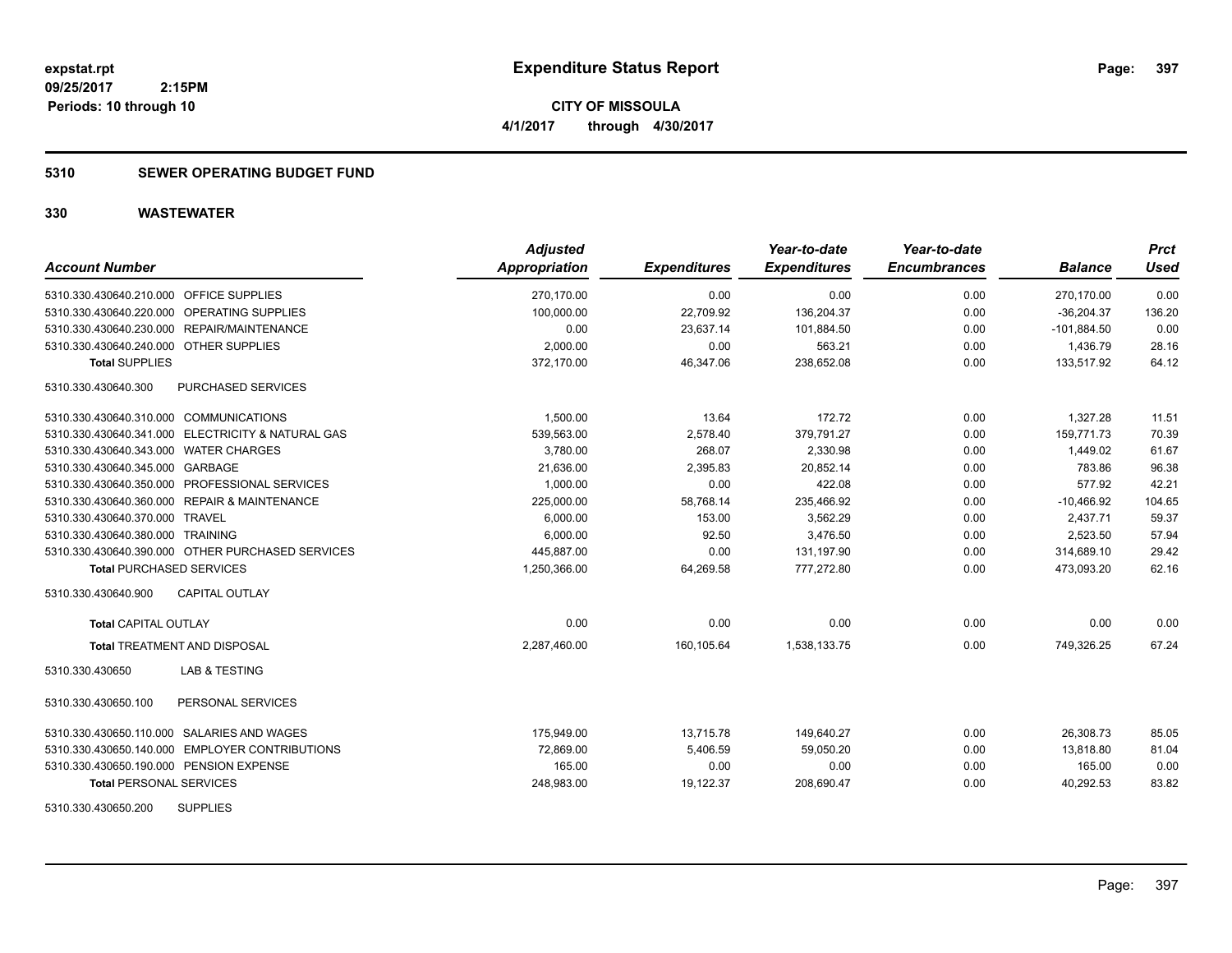# **5310 SEWER OPERATING BUDGET FUND**

| <b>Account Number</b>                          | <b>Adjusted</b><br><b>Appropriation</b> | <b>Expenditures</b> | Year-to-date<br><b>Expenditures</b> | Year-to-date<br><b>Encumbrances</b> | <b>Balance</b> | <b>Prct</b><br><b>Used</b> |
|------------------------------------------------|-----------------------------------------|---------------------|-------------------------------------|-------------------------------------|----------------|----------------------------|
| 5310.330.430650.220.000 OPERATING SUPPLIES     | 23,000.00                               | 8,673.82            | 34,517.94                           | 0.00                                | $-11,517.94$   | 150.08                     |
| 5310.330.430650.230.000 REPAIR/MAINTENANCE     | 3,000.00                                | 327.23              | 1,840.92                            | 0.00                                | 1,159.08       | 61.36                      |
| <b>Total SUPPLIES</b>                          | 26,000.00                               | 9,001.05            | 36,358.86                           | 0.00                                | $-10,358.86$   | 139.84                     |
| PURCHASED SERVICES<br>5310.330.430650.300      |                                         |                     |                                     |                                     |                |                            |
| 5310.330.430650.310.000 COMMUNICATIONS         | 1,000.00                                | 63.90               | 639.55                              | 0.00                                | 360.45         | 63.96                      |
| 5310.330.430650.350.000 PROFESSIONAL SERVICES  | 37,700.00                               | 4,391.00            | 27,479.55                           | 0.00                                | 10,220.45      | 72.89                      |
| 5310.330.430650.360.000 REPAIR & MAINTENANCE   | 4,000.00                                | 0.00                | 4,320.72                            | 0.00                                | $-320.72$      | 108.02                     |
| 5310.330.430650.370.000 TRAVEL                 | 2,000.00                                | 0.00                | 0.00                                | 0.00                                | 2,000.00       | 0.00                       |
| 5310.330.430650.380.000 TRAINING               | 1,000.00                                | 0.00                | 70.00                               | 0.00                                | 930.00         | 7.00                       |
| <b>Total PURCHASED SERVICES</b>                | 45,700.00                               | 4,454.90            | 32,509.82                           | 0.00                                | 13,190.18      | 71.14                      |
| <b>CAPITAL OUTLAY</b><br>5310.330.430650.900   |                                         |                     |                                     |                                     |                |                            |
| <b>Total CAPITAL OUTLAY</b>                    | 0.00                                    | 0.00                | 0.00                                | 0.00                                | 0.00           | 0.00                       |
| <b>Total LAB &amp; TESTING</b>                 | 320,683.00                              | 32,578.32           | 277,559.15                          | 0.00                                | 43,123.85      | 86.55                      |
| <b>COMPOST</b><br>5310.330.430660              |                                         |                     |                                     |                                     |                |                            |
| PERSONAL SERVICES<br>5310.330.430660.100       |                                         |                     |                                     |                                     |                |                            |
| 5310.330.430660.110. SALARIES AND WAGES        | 0.00                                    | 0.00                | 3,786.58                            | 0.00                                | $-3.786.58$    | 0.00                       |
| 5310.330.430660.110.000 SALARIES AND WAGES     | 0.00                                    | 17,265.43           | 75,963.66                           | 0.00                                | $-75,963.66$   | 0.00                       |
| 5310.330.430660.120.000 OVERTIME               | 0.00                                    | 1,032.63            | 4,143.65                            | 0.00                                | $-4,143.65$    | 0.00                       |
| 5310.330.430660.140.000 EMPLOYER CONTRIBUTIONS | 0.00                                    | 7,239.93            | 32,938.79                           | 0.00                                | $-32,938.79$   | 0.00                       |
| <b>Total PERSONAL SERVICES</b>                 | 0.00                                    | 25,537.99           | 116,832.68                          | 0.00                                | $-116,832.68$  | 0.00                       |
| <b>SUPPLIES</b><br>5310.330.430660.200         |                                         |                     |                                     |                                     |                |                            |
| 5310.330.430660.210.000 OFFICE SUPPLIES        | 0.00                                    | 0.00                | 114.99                              | 0.00                                | $-114.99$      | 0.00                       |
| 5310.330.430660.220.000 OPERATING SUPPLIES     | 0.00                                    | 37,146.15           | 77,278.73                           | 0.00                                | $-77,278.73$   | 0.00                       |
| 5310.330.430660.230.000 REPAIR/MAINTENANCE     | 0.00                                    | 15,209.96           | 54,613.69                           | 0.00                                | $-54,613.69$   | 0.00                       |
| 5310.330.430660.231.000 GASOLINE               | 0.00                                    | 0.00                | 2,002.33                            | 0.00                                | $-2,002.33$    | 0.00                       |
| 5310.330.430660.240.000 OTHER SUPPLIES         | 0.00                                    | 0.00                | 1,086.57                            | 0.00                                | $-1,086.57$    | 0.00                       |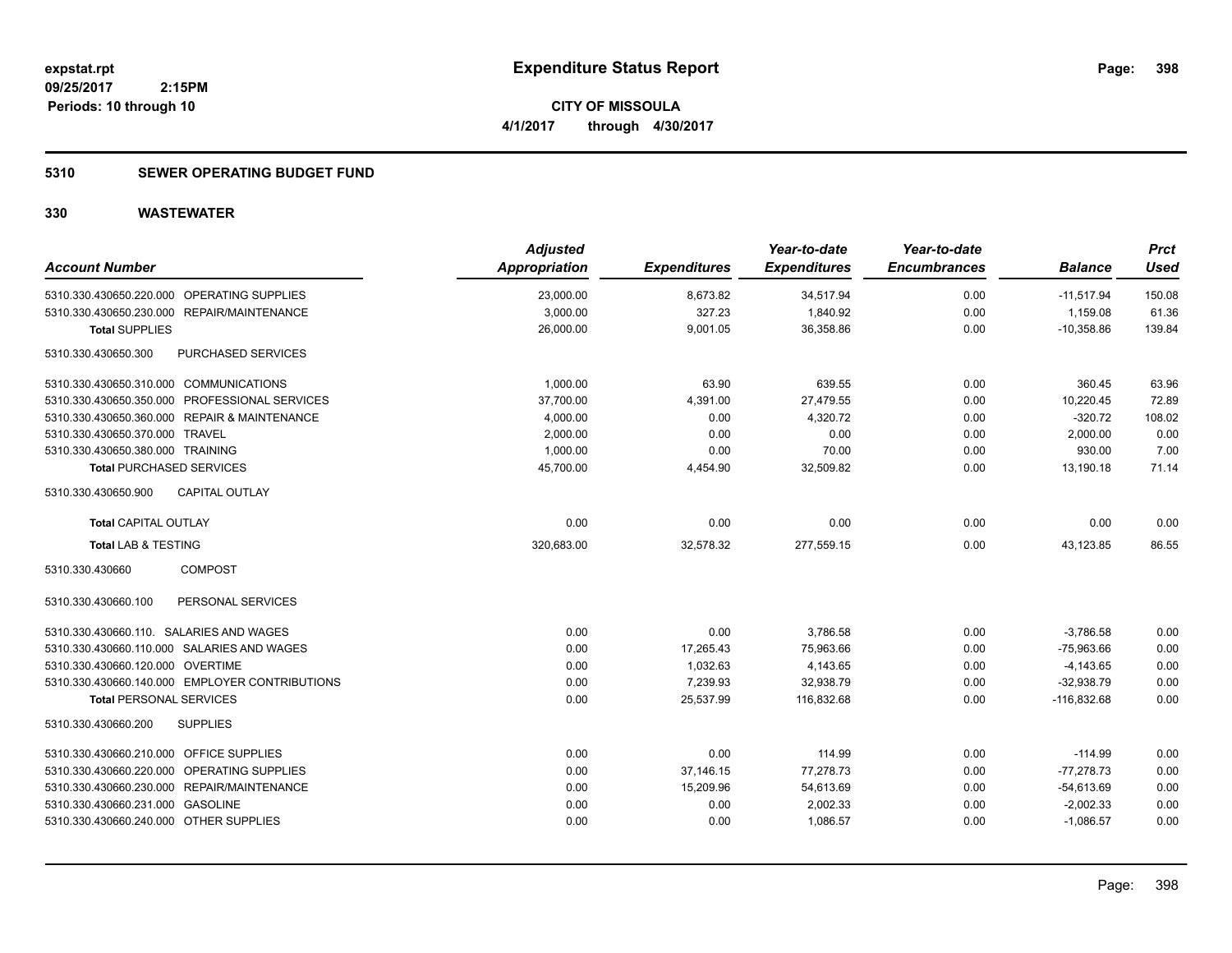# **5310 SEWER OPERATING BUDGET FUND**

|                                                         | <b>Adjusted</b> |                     | Year-to-date        | Year-to-date        |                | <b>Prct</b> |
|---------------------------------------------------------|-----------------|---------------------|---------------------|---------------------|----------------|-------------|
| <b>Account Number</b>                                   | Appropriation   | <b>Expenditures</b> | <b>Expenditures</b> | <b>Encumbrances</b> | <b>Balance</b> | <b>Used</b> |
| <b>Total SUPPLIES</b>                                   | 0.00            | 52,356.11           | 135,096.31          | 0.00                | $-135,096.31$  | 0.00        |
| 5310.330.430660.300<br>PURCHASED SERVICES               |                 |                     |                     |                     |                |             |
| 5310.330.430660.320.000 PRINTING & DUPLICATING          | 0.00            | 106.69              | 106.69              | 0.00                | $-106.69$      | 0.00        |
| 5310.330.430660.330.000 PUBLICITY, SUBSCRIPTIONS & DUES | 0.00            | 0.00                | 398.80              | 0.00                | $-398.80$      | 0.00        |
| 5310.330.430660.341.000 ELECTRICITY & NATURAL GAS       | 0.00            | 706.12              | 3.629.23            | 0.00                | $-3,629.23$    | 0.00        |
| 5310.330.430660.344.000 TELEPHONE SERVICE               | 0.00            | 52.08               | 157.69              | 0.00                | $-157.69$      | 0.00        |
| 5310.330.430660.350.000 PROFESSIONAL SERVICES           | 0.00            | 0.00                | 280.00              | 0.00                | $-280.00$      | 0.00        |
| 5310.330.430660.360.000 REPAIR & MAINTENANCE            | 0.00            | 9,478.01            | 26,363.85           | 0.00                | $-26,363.85$   | 0.00        |
| 5310.330.430660.380.000 TRAINING                        | 0.00            | 0.00                | 210.00              | 0.00                | $-210.00$      | 0.00        |
| <b>Total PURCHASED SERVICES</b>                         | 0.00            | 10,342.90           | 31,146.26           | 0.00                | $-31,146.26$   | 0.00        |
| 5310.330.430660.600<br><b>DEBT SERVICE</b>              |                 |                     |                     |                     |                |             |
| <b>Total DEBT SERVICE</b>                               | 0.00            | 0.00                | 0.00                | 0.00                | 0.00           | 0.00        |
| 5310.330.430660.900<br><b>CAPITAL OUTLAY</b>            |                 |                     |                     |                     |                |             |
| 5310.330.430660.910.000 LAND                            | 0.00            | 0.00                | 445,900.91          | 0.00                | -445,900.91    | 0.00        |
| 5310.330.430660.920.000 BUILDINGS                       | 0.00            | 0.00                | 114,493.98          | 0.00                | $-114,493.98$  | 0.00        |
| 5310.330.430660.940.000 MACHINERY & EQUIPMENT           | 0.00            | 32,298.75           | 37,883.75           | 0.00                | $-37,883.75$   | 0.00        |
| <b>Total CAPITAL OUTLAY</b>                             | 0.00            | 32,298.75           | 598,278.64          | 0.00                | -598,278.64    | 0.00        |
| <b>Total COMPOST</b>                                    | 0.00            | 120,535.75          | 881,353.89          | 0.00                | $-881,353.89$  | 0.00        |
| <b>DEBT SERVICE</b><br>5310.330.490504                  |                 |                     |                     |                     |                |             |
| 5310.330.490504.600<br><b>DEBT SERVICE</b>              |                 |                     |                     |                     |                |             |
| <b>Total DEBT SERVICE</b>                               | 0.00            | 0.00                | 0.00                | 0.00                | 0.00           | 0.00        |
| <b>NEW REQUESTS</b><br>5310.330.499999                  |                 |                     |                     |                     |                |             |
| 5310.330.499999.100<br>PERSONAL SERVICES                |                 |                     |                     |                     |                |             |
| <b>Total PERSONAL SERVICES</b>                          | 0.00            | 0.00                | 0.00                | 0.00                | 0.00           | 0.00        |
|                                                         |                 |                     |                     |                     |                |             |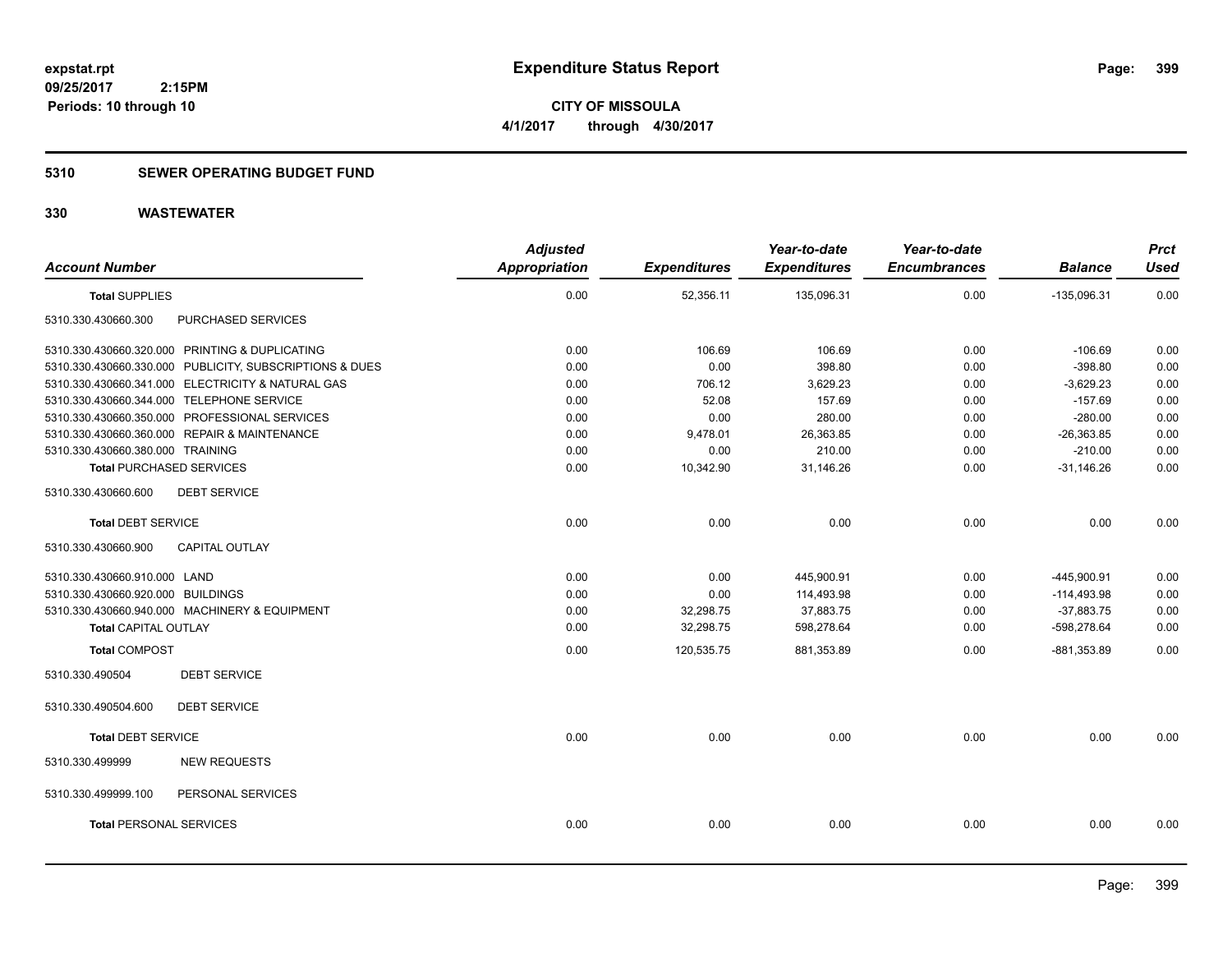# **5310 SEWER OPERATING BUDGET FUND**

 **2:15PM**

# **330 WASTEWATER**

**Periods: 10 through 10**

| <b>Account Number</b>          |                                                              | <b>Adjusted</b><br>Appropriation | <b>Expenditures</b> | Year-to-date<br><b>Expenditures</b> | Year-to-date<br><b>Encumbrances</b> | <b>Balance</b>         | <b>Prct</b><br><b>Used</b> |
|--------------------------------|--------------------------------------------------------------|----------------------------------|---------------------|-------------------------------------|-------------------------------------|------------------------|----------------------------|
| 5310.330.499999.900            | <b>CAPITAL OUTLAY</b>                                        |                                  |                     |                                     |                                     |                        |                            |
| <b>Total NEW REQUESTS</b>      |                                                              | 0.00                             | 0.00                | 0.00                                | 0.00                                | 0.00                   | 0.00                       |
| 5310.330.510110                | <b>MERCHANT SERVICES</b>                                     |                                  |                     |                                     |                                     |                        |                            |
| 5310.330.510110.500            | <b>FIXED CHARGES</b>                                         |                                  |                     |                                     |                                     |                        |                            |
| <b>Total MERCHANT SERVICES</b> | 5310.330.510110.500.000 MERCHANT SERVICE FEES/FIIXED CHARGES | 45,000.00<br>45,000.00           | 0.00<br>0.00        | 0.00<br>0.00                        | 0.00<br>0.00                        | 45,000.00<br>45.000.00 | 0.00<br>0.00               |
| 5310.330.510306                | <b>SALARY RESERVE</b>                                        |                                  |                     |                                     |                                     |                        |                            |
| 5310.330.510306.100            | PERSONAL SERVICES                                            |                                  |                     |                                     |                                     |                        |                            |
| <b>Total SALARY RESERVE</b>    | 5310.330.510306.140.000 EMPLOYER CONTRIBUTIONS               | 5,400.00<br>5,400.00             | 0.00<br>0.00        | 0.00<br>0.00                        | 0.00<br>0.00                        | 5,400.00<br>5,400.00   | 0.00<br>0.00               |
| 5310.330.521000                | <b>INTERFUND OPERATING TRANSFERS</b>                         |                                  |                     |                                     |                                     |                        |                            |
| 5310.330.521000.800            | OTHER OBJECTS                                                |                                  |                     |                                     |                                     |                        |                            |
|                                | <b>Total INTERFUND OPERATING TRANSFERS</b>                   | 0.00                             | 0.00                | 0.00                                | 0.00                                | 0.00                   | 0.00                       |
| <b>Total WASTEWATER</b>        |                                                              | 5,552,456.00                     | 404,658.91          | 4,464,753.11                        | 0.00                                | 1,087,702.89           | 80.41                      |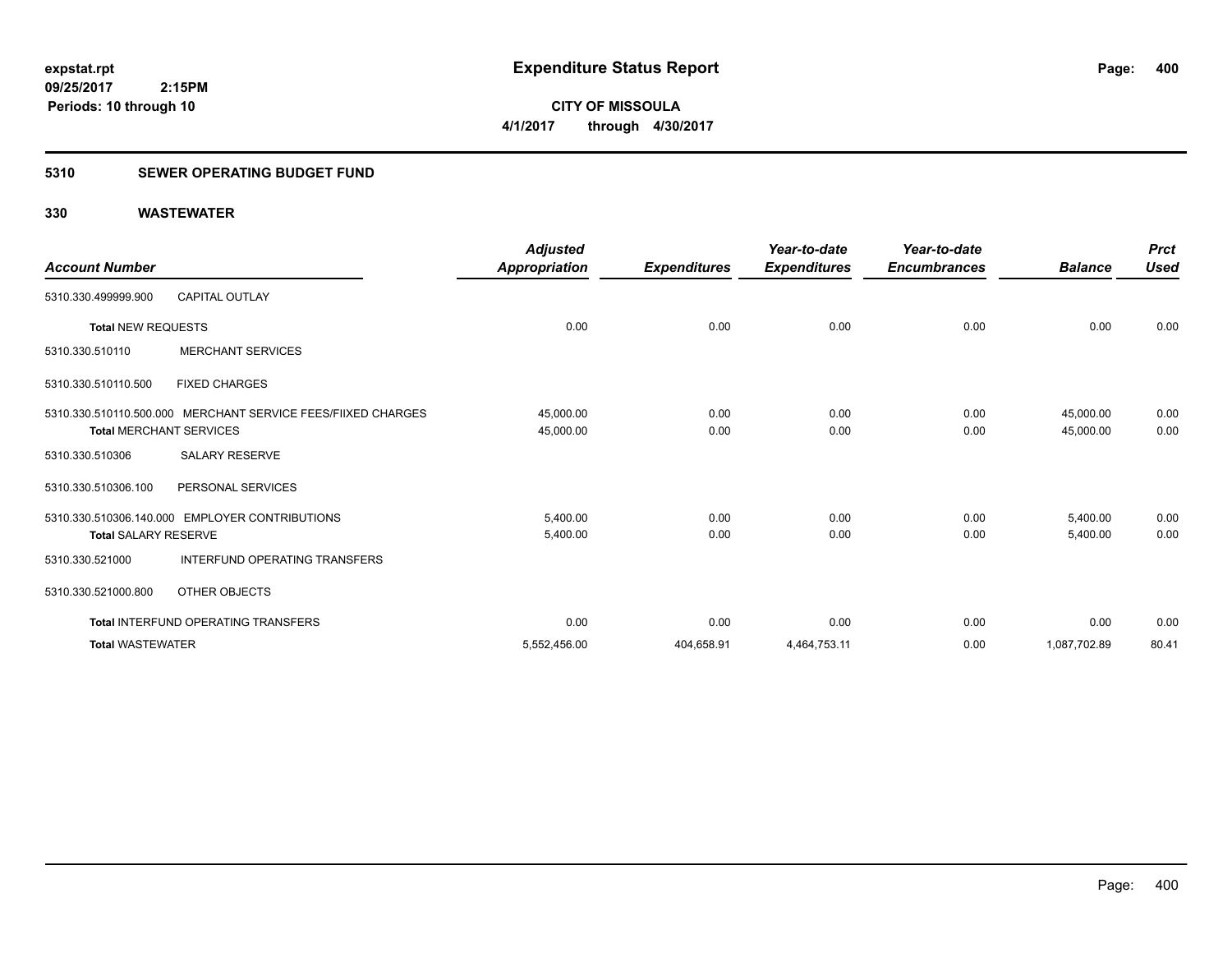**CITY OF MISSOULA 4/1/2017 through 4/30/2017**

# **5310 SEWER OPERATING BUDGET FUND**

# **335 WATER**

| <b>Account Number</b>       |                                          | <b>Adjusted</b><br><b>Appropriation</b> | <b>Expenditures</b> | Year-to-date<br><b>Expenditures</b> | Year-to-date<br><b>Encumbrances</b> | <b>Balance</b> | <b>Prct</b><br><b>Used</b> |
|-----------------------------|------------------------------------------|-----------------------------------------|---------------------|-------------------------------------|-------------------------------------|----------------|----------------------------|
| 5310.335.430210             | <b>ADMINISTRATION</b>                    |                                         |                     |                                     |                                     |                |                            |
| 5310.335.430210.300         | PURCHASED SERVICES                       |                                         |                     |                                     |                                     |                |                            |
| <b>Total ADMINISTRATION</b> |                                          | 0.00                                    | 0.00                | 0.00                                | 0.00                                | 0.00           | 0.00                       |
| 5310.335.430590             | OTHER ACTIVITIES                         |                                         |                     |                                     |                                     |                |                            |
| 5310.335.430590.300         | PURCHASED SERVICES                       |                                         |                     |                                     |                                     |                |                            |
| <b>Total WATER</b>          |                                          | 0.00                                    | 0.00                | 0.00                                | 0.00                                | 0.00           | 0.00                       |
|                             | <b>Total SEWER OPERATING BUDGET FUND</b> | 5,552,456.00                            | 404,658.91          | 4,464,753.11                        | 0.00                                | 1,087,702.89   | 80.41                      |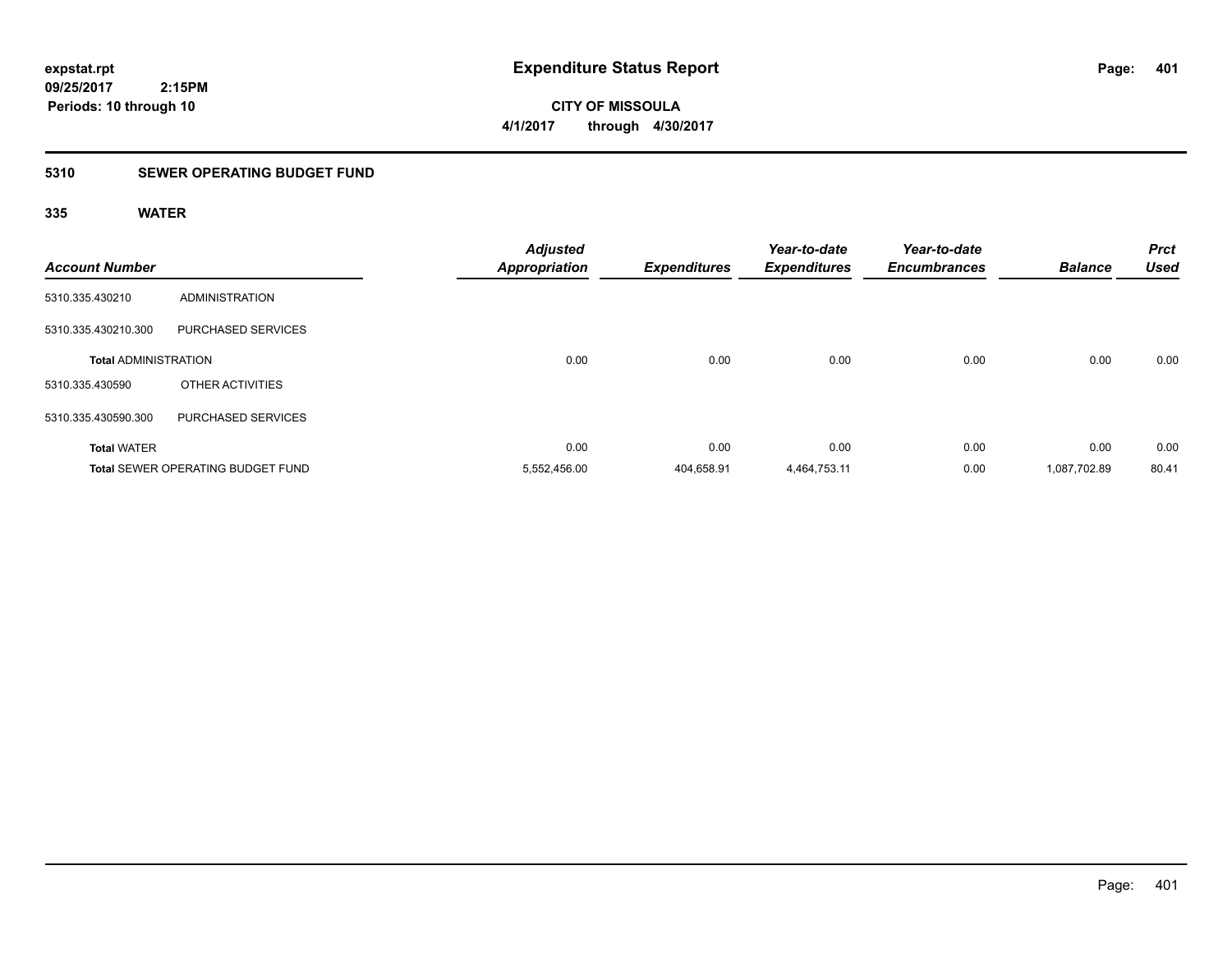**09/25/2017 2:15PM Periods: 10 through 10**

**CITY OF MISSOULA 4/1/2017 through 4/30/2017**

# **5311 SEWER REVENUE COLLECTION & CLEARING FUND**

| <b>Account Number</b>       |                                             | <b>Adjusted</b><br><b>Appropriation</b> | <b>Expenditures</b> | Year-to-date<br><b>Expenditures</b> | Year-to-date<br><b>Encumbrances</b> | <b>Balance</b> | <b>Prct</b><br><b>Used</b> |
|-----------------------------|---------------------------------------------|-----------------------------------------|---------------------|-------------------------------------|-------------------------------------|----------------|----------------------------|
| 5311.330.430610             | <b>ADMINISTRATION</b>                       |                                         |                     |                                     |                                     |                |                            |
| 5311.330.430610.100         | PERSONAL SERVICES                           |                                         |                     |                                     |                                     |                |                            |
| <b>Total ADMINISTRATION</b> |                                             | 0.00                                    | 0.00                | 0.00                                | 0.00                                | 0.00           | 0.00                       |
| 5311.330.430630             | <b>COLLECTIONS &amp; TRANSMISSIONS</b>      |                                         |                     |                                     |                                     |                |                            |
| 5311.330.430630.100         | PERSONAL SERVICES                           |                                         |                     |                                     |                                     |                |                            |
|                             | Total COLLECTIONS & TRANSMISSIONS           | 0.00                                    | 0.00                | 0.00                                | 0.00                                | 0.00           | 0.00                       |
| 5311.330.430640             | TREATMENT AND DISPOSAL                      |                                         |                     |                                     |                                     |                |                            |
| 5311.330.430640.100         | PERSONAL SERVICES                           |                                         |                     |                                     |                                     |                |                            |
|                             | Total TREATMENT AND DISPOSAL                | 0.00                                    | 0.00                | 0.00                                | 0.00                                | 0.00           | 0.00                       |
| 5311.330.430650             | <b>LAB &amp; TESTING</b>                    |                                         |                     |                                     |                                     |                |                            |
| 5311.330.430650.100         | PERSONAL SERVICES                           |                                         |                     |                                     |                                     |                |                            |
| Total LAB & TESTING         |                                             | 0.00                                    | 0.00                | 0.00                                | 0.00                                | 0.00           | 0.00                       |
| 5311.330.430660             | <b>COMPOST</b>                              |                                         |                     |                                     |                                     |                |                            |
| 5311.330.430660.100         | PERSONAL SERVICES                           |                                         |                     |                                     |                                     |                |                            |
| <b>Total COMPOST</b>        |                                             | 0.00                                    | 0.00                | 0.00                                | 0.00                                | 0.00           | 0.00                       |
| 5311.330.430670             | <b>CUSTOMER ACCOUNTING &amp; COLLECTION</b> |                                         |                     |                                     |                                     |                |                            |
| 5311.330.430670.800         | OTHER OBJECTS                               |                                         |                     |                                     |                                     |                |                            |
|                             | Total CUSTOMER ACCOUNTING & COLLECTION      | 0.00                                    | 0.00                | 0.00                                | 0.00                                | 0.00           | 0.00                       |
| 5311.330.490200             | REVENUE BOND DEBT SERVICE                   |                                         |                     |                                     |                                     |                |                            |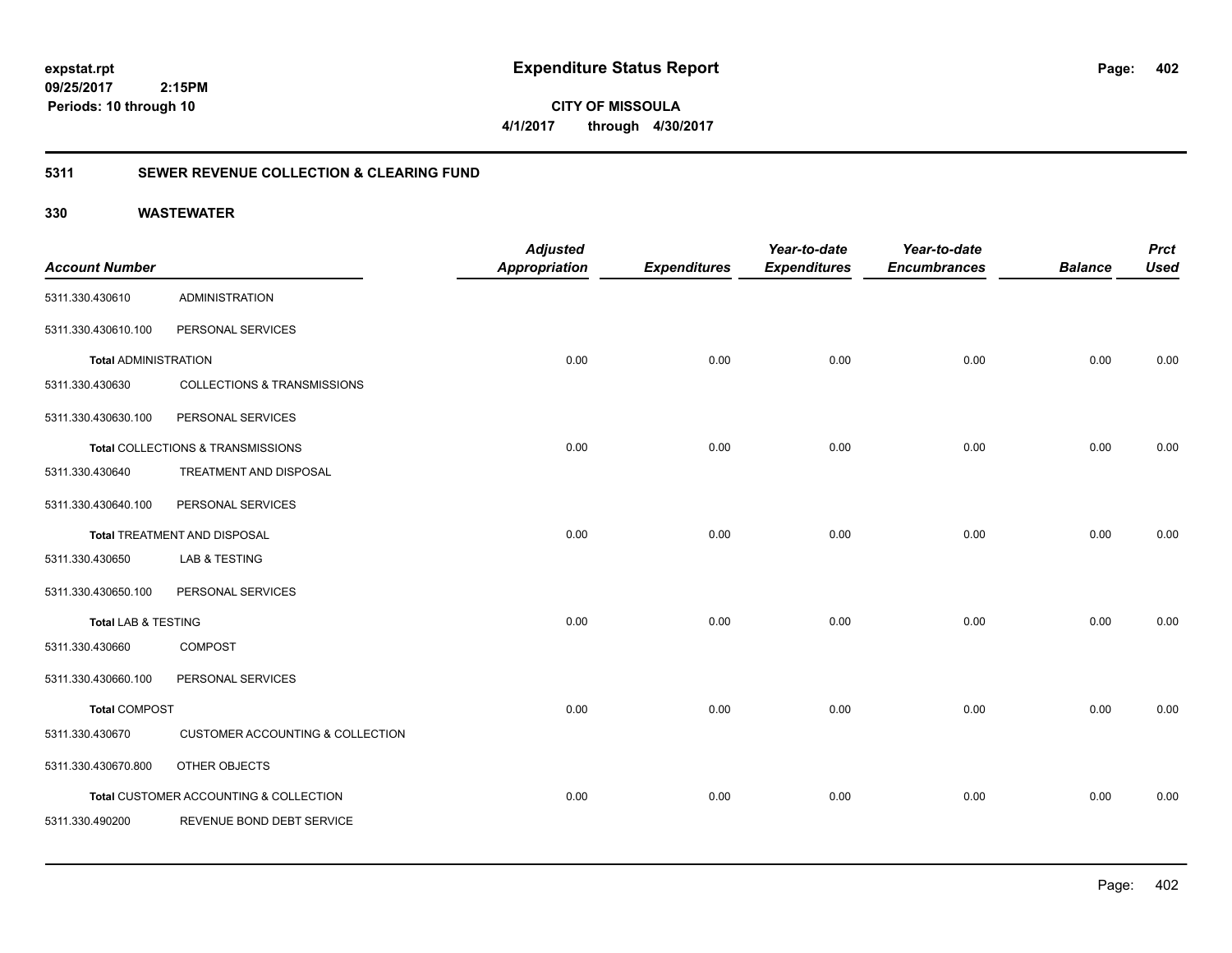**CITY OF MISSOULA 4/1/2017 through 4/30/2017**

# **5311 SEWER REVENUE COLLECTION & CLEARING FUND**

| <b>Account Number</b>      |                                                  | <b>Adjusted</b><br><b>Appropriation</b> | <b>Expenditures</b> | Year-to-date<br><b>Expenditures</b> | Year-to-date<br><b>Encumbrances</b> | <b>Balance</b> | <b>Prct</b><br><b>Used</b> |
|----------------------------|--------------------------------------------------|-----------------------------------------|---------------------|-------------------------------------|-------------------------------------|----------------|----------------------------|
| 5311.330.490200.600        | <b>DEBT SERVICE</b>                              |                                         |                     |                                     |                                     |                |                            |
|                            | Total REVENUE BOND DEBT SERVICE                  | 0.00                                    | 0.00                | 0.00                                | 0.00                                | 0.00           | 0.00                       |
| 5311.330.490508            | EKO COMPOST PURCHASE                             |                                         |                     |                                     |                                     |                |                            |
| 5311.330.490508.900        | <b>CAPITAL OUTLAY</b>                            |                                         |                     |                                     |                                     |                |                            |
|                            | Total EKO COMPOST PURCHASE                       | 0.00                                    | 0.00                | 0.00                                | 0.00                                | 0.00           | 0.00                       |
| 5311.330.510000            | <b>MISCELLANEOUS</b>                             |                                         |                     |                                     |                                     |                |                            |
| 5311.330.510000.800        | OTHER OBJECTS                                    |                                         |                     |                                     |                                     |                |                            |
| <b>Total MISCELLANEOUS</b> |                                                  | 0.00                                    | 0.00                | 0.00                                | 0.00                                | 0.00           | 0.00                       |
| 5311.330.510110            | <b>MERCHANT SERVICES</b>                         |                                         |                     |                                     |                                     |                |                            |
| 5311.330.510110.500        | <b>FIXED CHARGES</b>                             |                                         |                     |                                     |                                     |                |                            |
|                            | <b>Total MERCHANT SERVICES</b>                   | 0.00                                    | 0.00                | 0.00                                | 0.00                                | 0.00           | 0.00                       |
| 5311.330.521000            | SEWER REVENUE CLEARING                           |                                         |                     |                                     |                                     |                |                            |
| 5311.330.521000.500        | <b>FIXED CHARGES</b>                             |                                         |                     |                                     |                                     |                |                            |
| <b>Total FIXED CHARGES</b> |                                                  | 0.00                                    | 0.00                | 0.00                                | 0.00                                | 0.00           | 0.00                       |
| 5311.330.521000.800        | OTHER OBJECTS                                    |                                         |                     |                                     |                                     |                |                            |
|                            | 5311.330.521000.820.000 TRANSFERS TO OTHER FUNDS | 7,963,568.00                            | 0.00                | 0.00                                | 0.00                                | 7,963,568.00   | 0.00                       |
|                            | Total SEWER REVENUE CLEARING                     | 7,963,568.00                            | 0.00                | 0.00                                | 0.00                                | 7,963,568.00   | 0.00                       |
|                            | Total SEWER REVENUE COLLECTION & CLEARING FUND   | 7,963,568.00                            | 0.00                | 0.00                                | 0.00                                | 7,963,568.00   | 0.00                       |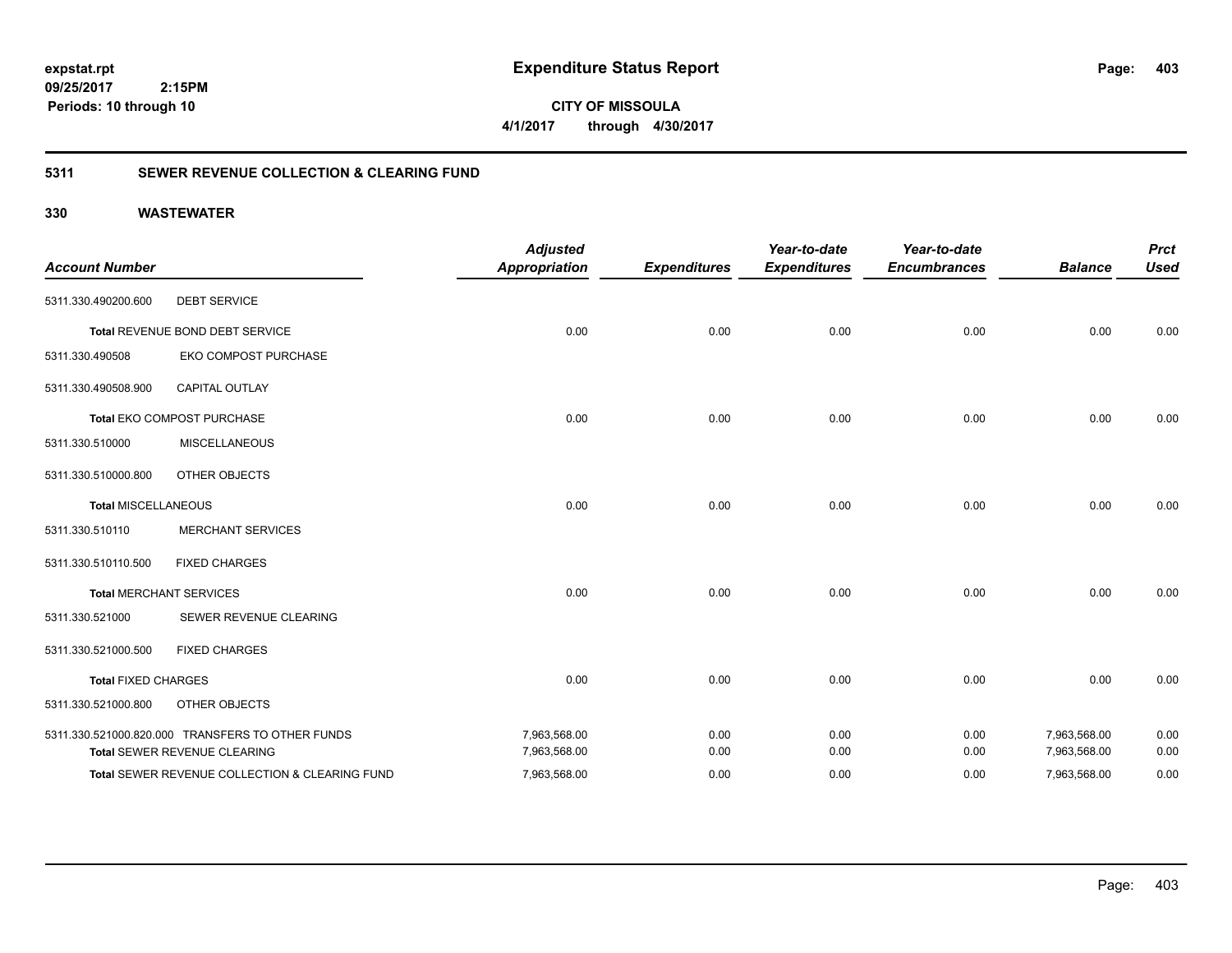**CITY OF MISSOULA 4/1/2017 through 4/30/2017**

### **5315 SEWER LOAN FUND**

| <b>Account Number</b>         |                                                   | <b>Adjusted</b><br><b>Appropriation</b> | <b>Expenditures</b> | Year-to-date<br><b>Expenditures</b> | Year-to-date<br><b>Encumbrances</b> | <b>Balance</b> | <b>Prct</b><br><b>Used</b> |
|-------------------------------|---------------------------------------------------|-----------------------------------------|---------------------|-------------------------------------|-------------------------------------|----------------|----------------------------|
| 5315.330.430607               | *** Title Not Found ***                           |                                         |                     |                                     |                                     |                |                            |
| 5315.330.430607.300           | PURCHASED SERVICES                                |                                         |                     |                                     |                                     |                |                            |
| Total *** Title Not Found *** |                                                   | 0.00                                    | 0.00                | 0.00                                | 0.00                                | 0.00           | 0.00                       |
| 5315.330.430670               | <b>CUSTOMER ACCOUNTING &amp; COLLECTION</b>       |                                         |                     |                                     |                                     |                |                            |
| 5315.330.430670.300           | <b>PURCHASED SERVICES</b>                         |                                         |                     |                                     |                                     |                |                            |
|                               | <b>Total PURCHASED SERVICES</b>                   | 0.00                                    | 0.00                | 0.00                                | 0.00                                | 0.00           | 0.00                       |
| 5315.330.430670.800           | OTHER OBJECTS                                     |                                         |                     |                                     |                                     |                |                            |
|                               | 5315.330.430670.820.000 TRANSFERS TO OTHER FUNDS  | 20,000.00                               | 0.00                | 0.00                                | 0.00                                | 20,000.00      | 0.00                       |
|                               | <b>Total CUSTOMER ACCOUNTING &amp; COLLECTION</b> | 20,000.00                               | 0.00                | 0.00                                | 0.00                                | 20,000.00      | 0.00                       |
| <b>Total SEWER LOAN FUND</b>  |                                                   | 20,000.00                               | 0.00                | 0.00                                | 0.00                                | 20,000.00      | 0.00                       |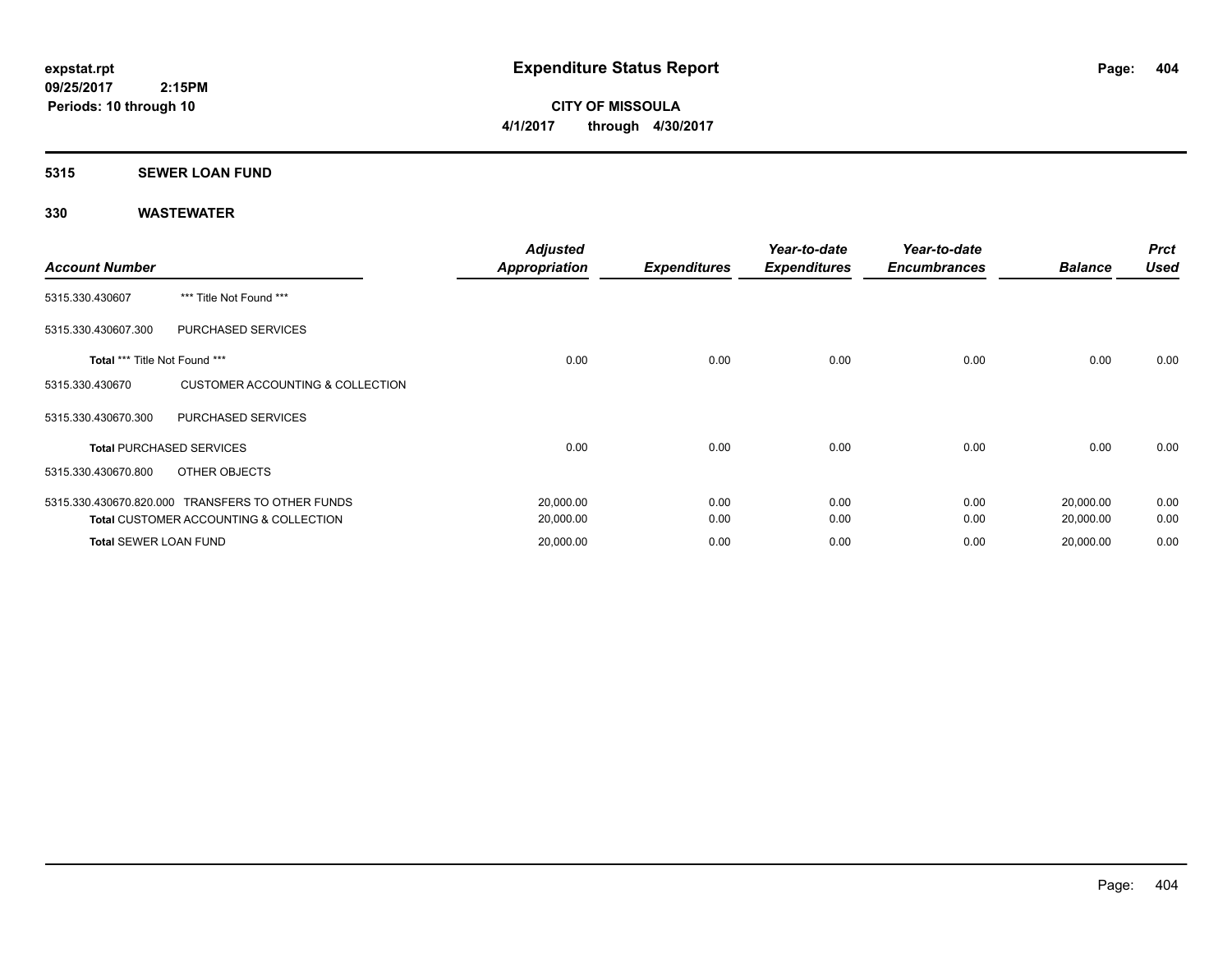**09/25/2017 2:15PM Periods: 10 through 10**

**CITY OF MISSOULA 4/1/2017 through 4/30/2017**

# **5320 SEWER REPLACEMENT & DEPRECIATION FUND**

|                                 |                                        | <b>Adjusted</b>      |                     | Year-to-date        | Year-to-date        |                | <b>Prct</b> |
|---------------------------------|----------------------------------------|----------------------|---------------------|---------------------|---------------------|----------------|-------------|
| <b>Account Number</b>           |                                        | <b>Appropriation</b> | <b>Expenditures</b> | <b>Expenditures</b> | <b>Encumbrances</b> | <b>Balance</b> | <b>Used</b> |
| 5320.330.410400                 | <b>DEPRECIATION</b>                    |                      |                     |                     |                     |                |             |
| 5320.330.410400.800             | OTHER OBJECTS                          |                      |                     |                     |                     |                |             |
| <b>Total DEPRECIATION</b>       |                                        | 0.00                 | 0.00                | 0.00                | 0.00                | 0.00           | 0.00        |
| 5320.330.410551                 | <b>FINANCIAL SOFTWARE</b>              |                      |                     |                     |                     |                |             |
| 5320.330.410551.800             | OTHER OBJECTS                          |                      |                     |                     |                     |                |             |
| <b>Total FINANCIAL SOFTWARE</b> |                                        | 0.00                 | 0.00                | 0.00                | 0.00                | 0.00           | 0.00        |
| 5320.330.430613                 | <b>EQUIPMENT-TRUCKS</b>                |                      |                     |                     |                     |                |             |
| 5320.330.430613.900             | <b>CAPITAL OUTLAY</b>                  |                      |                     |                     |                     |                |             |
| <b>Total EQUIPMENT-TRUCKS</b>   |                                        | 0.00                 | 0.00                | 0.00                | 0.00                | 0.00           | 0.00        |
| 5320.330.430614                 | WW DEVELOPMENT FEE RECALCULATION       |                      |                     |                     |                     |                |             |
| 5320.330.430614.300             | PURCHASED SERVICES                     |                      |                     |                     |                     |                |             |
|                                 | Total WW DEVELOPMENT FEE RECALCULATION | 0.00                 | 0.00                | 0.00                | 0.00                | 0.00           | 0.00        |
| 5320.330.430615                 | WWTP OPTIMIZATION STUDY                |                      |                     |                     |                     |                |             |
| 5320.330.430615.300             | PURCHASED SERVICES                     |                      |                     |                     |                     |                |             |
|                                 | Total WWTP OPTIMIZATION STUDY          | 0.00                 | 0.00                | 0.00                | 0.00                | 0.00           | 0.00        |
| 5320.330.430622                 | TREATMENT PLANT SOFTWARE UPGRADE       |                      |                     |                     |                     |                |             |
| 5320.330.430622.900             | <b>CAPITAL OUTLAY</b>                  |                      |                     |                     |                     |                |             |
|                                 | Total TREATMENT PLANT SOFTWARE UPGRADE | 0.00                 | 0.00                | 0.00                | 0.00                | 0.00           | 0.00        |
| 5320.330.430623                 | LATERAL SWR MAIN EXT                   |                      |                     |                     |                     |                |             |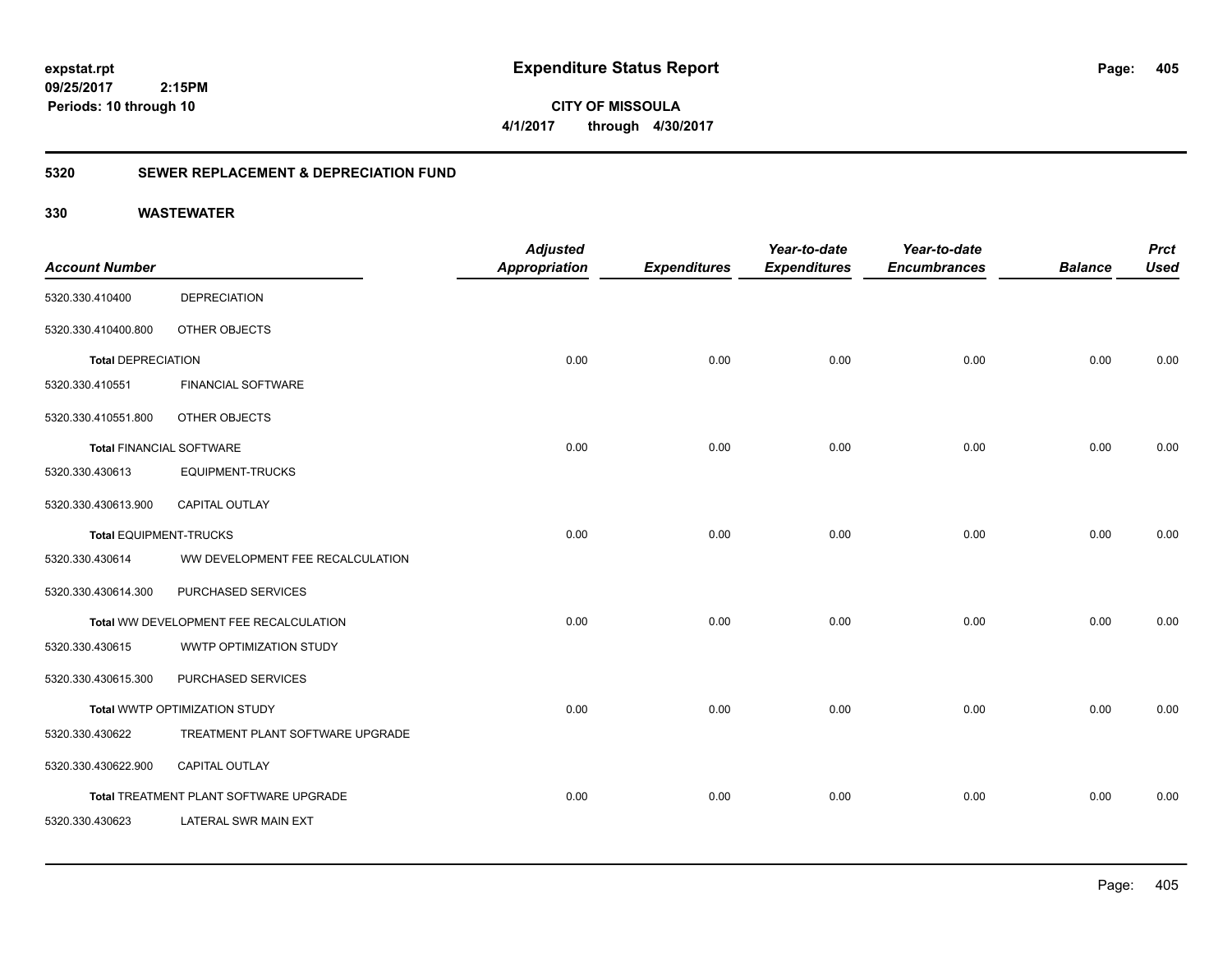**CITY OF MISSOULA 4/1/2017 through 4/30/2017**

# **5320 SEWER REPLACEMENT & DEPRECIATION FUND**

|                                 |                                              | <b>Adjusted</b>      |                     | Year-to-date        | Year-to-date        |                | <b>Prct</b> |
|---------------------------------|----------------------------------------------|----------------------|---------------------|---------------------|---------------------|----------------|-------------|
| <b>Account Number</b>           |                                              | <b>Appropriation</b> | <b>Expenditures</b> | <b>Expenditures</b> | <b>Encumbrances</b> | <b>Balance</b> | <b>Used</b> |
| 5320.330.430623.300             | PURCHASED SERVICES                           |                      |                     |                     |                     |                |             |
|                                 | 5320.330.430623.360.000 REPAIR & MAINTENANCE | 10,000.00            | 0.00                | 0.00                | 0.00                | 10,000.00      | 0.00        |
|                                 | <b>Total PURCHASED SERVICES</b>              | 10,000.00            | 0.00                | 0.00                | 0.00                | 10,000.00      | 0.00        |
| 5320.330.430623.900             | <b>CAPITAL OUTLAY</b>                        |                      |                     |                     |                     |                |             |
| <b>Total CAPITAL OUTLAY</b>     |                                              | 0.00                 | 0.00                | 0.00                | 0.00                | 0.00           | 0.00        |
|                                 | Total LATERAL SWR MAIN EXT                   | 10,000.00            | 0.00                | 0.00                | 0.00                | 10,000.00      | 0.00        |
| 5320.330.430624                 | <b>SEWER LINE REHAB</b>                      |                      |                     |                     |                     |                |             |
| 5320.330.430624.300             | PURCHASED SERVICES                           |                      |                     |                     |                     |                |             |
| <b>Total SEWER LINE REHAB</b>   |                                              | 0.00                 | 0.00                | 0.00                | 0.00                | 0.00           | 0.00        |
| 5320.330.430625                 | <b>SWR MAIN MASTER PLANS</b>                 |                      |                     |                     |                     |                |             |
| 5320.330.430625.300             | PURCHASED SERVICES                           |                      |                     |                     |                     |                |             |
|                                 | <b>Total SWR MAIN MASTER PLANS</b>           | 0.00                 | 0.00                | 0.00                | 0.00                | 0.00           | 0.00        |
| 5320.330.430630                 | <b>MISC PLANT REPAIRS</b>                    |                      |                     |                     |                     |                |             |
| 5320.330.430630.300             | PURCHASED SERVICES                           |                      |                     |                     |                     |                |             |
|                                 | 5320.330.430630.360.000 REPAIR & MAINTENANCE | 200,000.00           | 19,225.00           | 129,280.59          | 0.00                | 70,719.41      | 64.64       |
|                                 | <b>Total PURCHASED SERVICES</b>              | 200,000.00           | 19,225.00           | 129,280.59          | 0.00                | 70,719.41      | 64.64       |
| 5320.330.430630.900             | <b>CAPITAL OUTLAY</b>                        |                      |                     |                     |                     |                |             |
| <b>Total CAPITAL OUTLAY</b>     |                                              | 0.00                 | 0.00                | 0.00                | 0.00                | 0.00           | 0.00        |
| <b>Total MISC PLANT REPAIRS</b> |                                              | 200,000.00           | 19,225.00           | 129,280.59          | 0.00                | 70,719.41      | 64.64       |
| 5320.330.430631                 | <b>MISC SWR MAIN REPAIRS</b>                 |                      |                     |                     |                     |                |             |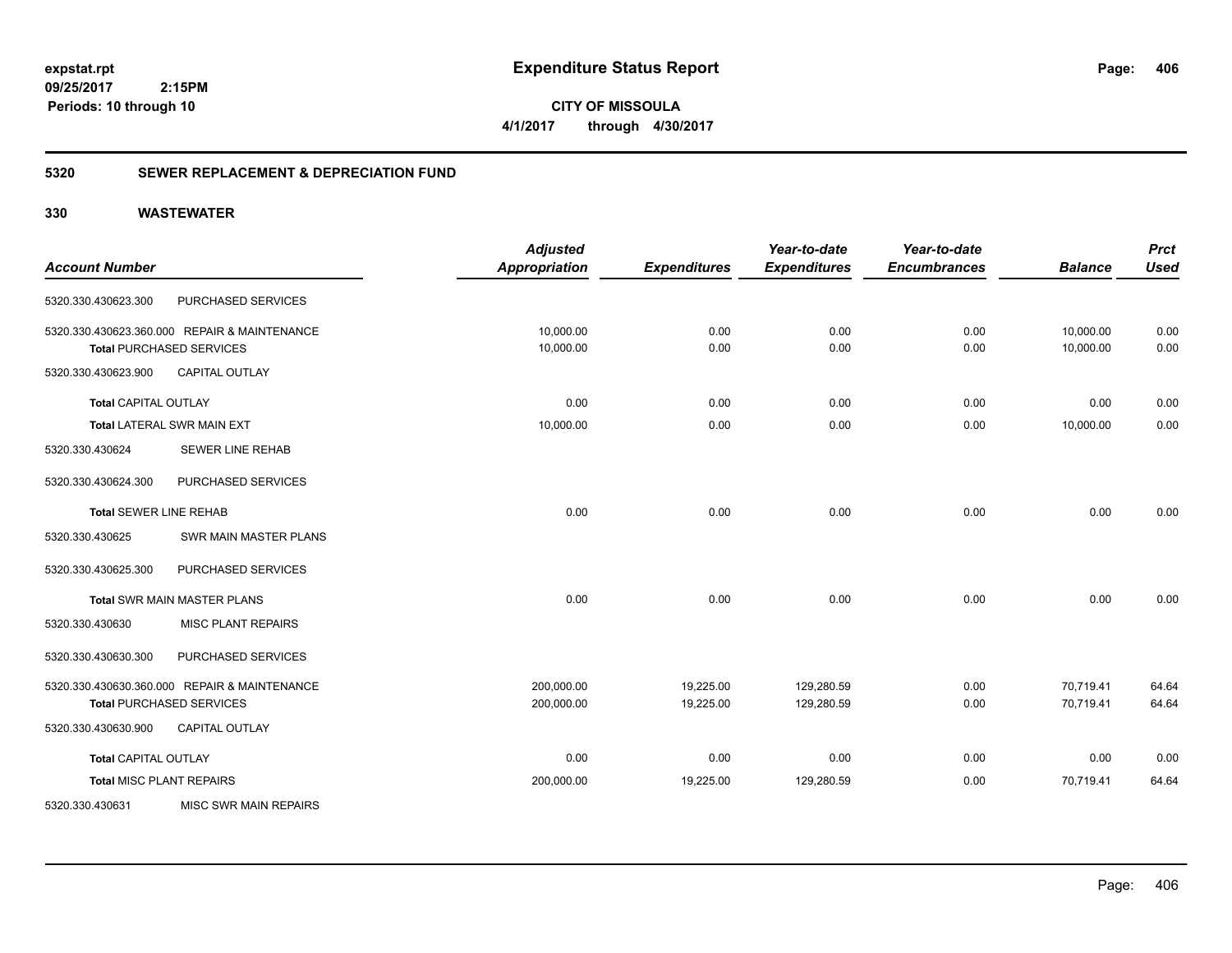**CITY OF MISSOULA 4/1/2017 through 4/30/2017**

# **5320 SEWER REPLACEMENT & DEPRECIATION FUND**

| <b>Account Number</b>         |                                                                                      | <b>Adjusted</b><br><b>Appropriation</b> | <b>Expenditures</b>  | Year-to-date<br><b>Expenditures</b> | Year-to-date<br><b>Encumbrances</b> | <b>Balance</b>           | <b>Prct</b><br><b>Used</b> |
|-------------------------------|--------------------------------------------------------------------------------------|-----------------------------------------|----------------------|-------------------------------------|-------------------------------------|--------------------------|----------------------------|
| 5320.330.430631.300           | PURCHASED SERVICES                                                                   |                                         |                      |                                     |                                     |                          |                            |
|                               | 5320.330.430631.360.000 MISC SEWER LINE REPAIR<br><b>Total MISC SWR MAIN REPAIRS</b> | 200,000.00<br>200,000.00                | 3,340.32<br>3,340.32 | 99,390.84<br>99,390.84              | 0.00<br>0.00                        | 100,609.16<br>100,609.16 | 49.70<br>49.70             |
| 5320.330.430632               | *** Title Not Found ***                                                              |                                         |                      |                                     |                                     |                          |                            |
| 5320.330.430632.800           | OTHER OBJECTS                                                                        |                                         |                      |                                     |                                     |                          |                            |
| <b>Total OTHER OBJECTS</b>    |                                                                                      | 0.00                                    | 0.00                 | 0.00                                | 0.00                                | 0.00                     | 0.00                       |
| 5320.330.430632.900           | <b>CAPITAL OUTLAY</b>                                                                |                                         |                      |                                     |                                     |                          |                            |
| Total *** Title Not Found *** |                                                                                      | 0.00                                    | 0.00                 | 0.00                                | 0.00                                | 0.00                     | 0.00                       |
| 5320.330.430635               | CARAS PARK FORCE MAIN RELOCATION                                                     |                                         |                      |                                     |                                     |                          |                            |
| 5320.330.430635.300           | PURCHASED SERVICES                                                                   |                                         |                      |                                     |                                     |                          |                            |
|                               | <b>Total PURCHASED SERVICES</b>                                                      | 0.00                                    | 0.00                 | 0.00                                | 0.00                                | 0.00                     | 0.00                       |
| 5320.330.430635.900           | CAPITAL OUTLAY                                                                       |                                         |                      |                                     |                                     |                          |                            |
|                               | Total CARAS PARK FORCE MAIN RELOCATION                                               | 0.00                                    | 0.00                 | 0.00                                | 0.00                                | 0.00                     | 0.00                       |
| 5320.330.430637               | SEWAGE LIFT STATION UPGRADE/REHAB                                                    |                                         |                      |                                     |                                     |                          |                            |
| 5320.330.430637.300           | PURCHASED SERVICES                                                                   |                                         |                      |                                     |                                     |                          |                            |
|                               | <b>Total PURCHASED SERVICES</b>                                                      | 0.00                                    | 0.00                 | 0.00                                | 0.00                                | 0.00                     | 0.00                       |
| 5320.330.430637.900           | <b>CAPITAL OUTLAY</b>                                                                |                                         |                      |                                     |                                     |                          |                            |
|                               | Total SEWAGE LIFT STATION UPGRADE/REHAB                                              | 0.00                                    | 0.00                 | 0.00                                | 0.00                                | 0.00                     | 0.00                       |
| 5320.330.430643               | WWTP TELEMETRY UPGRADE PROJECT                                                       |                                         |                      |                                     |                                     |                          |                            |
| 5320.330.430643.300           | PURCHASED SERVICES                                                                   |                                         |                      |                                     |                                     |                          |                            |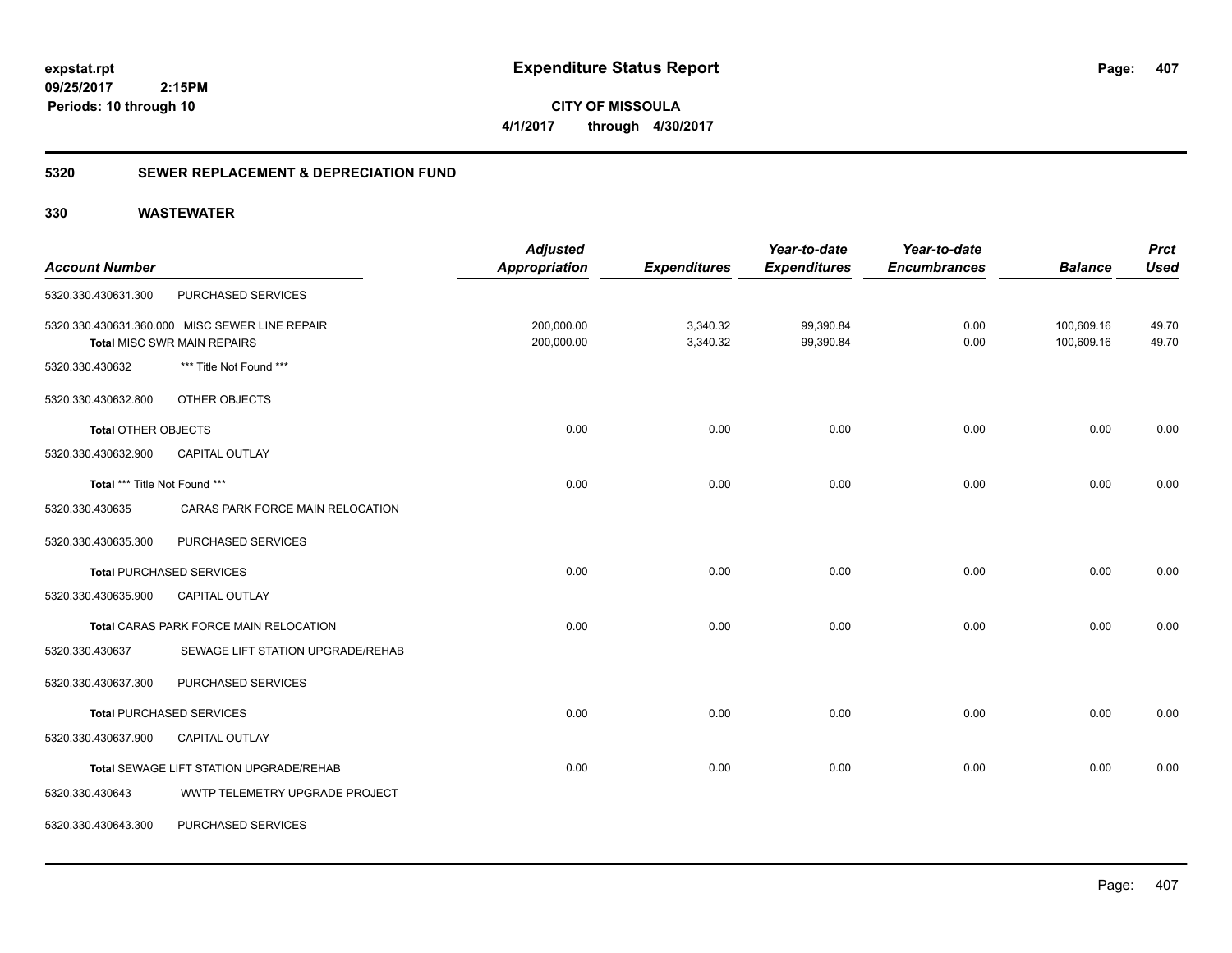**CITY OF MISSOULA 4/1/2017 through 4/30/2017**

# **5320 SEWER REPLACEMENT & DEPRECIATION FUND**

|                       |                                             | <b>Adjusted</b>      |                     | Year-to-date        | Year-to-date        |                | <b>Prct</b> |
|-----------------------|---------------------------------------------|----------------------|---------------------|---------------------|---------------------|----------------|-------------|
| <b>Account Number</b> |                                             | <b>Appropriation</b> | <b>Expenditures</b> | <b>Expenditures</b> | <b>Encumbrances</b> | <b>Balance</b> | <b>Used</b> |
|                       | <b>Total PURCHASED SERVICES</b>             | 0.00                 | 0.00                | 0.00                | 0.00                | 0.00           | 0.00        |
| 5320.330.430643.900   | CAPITAL OUTLAY                              |                      |                     |                     |                     |                |             |
|                       | Total WWTP TELEMETRY UPGRADE PROJECT        | 0.00                 | 0.00                | 0.00                | 0.00                | 0.00           | 0.00        |
| 5320.330.430650       | <b>LAB &amp; TESTING</b>                    |                      |                     |                     |                     |                |             |
| 5320.330.430650.300   | PURCHASED SERVICES                          |                      |                     |                     |                     |                |             |
|                       | <b>Total PURCHASED SERVICES</b>             | 0.00                 | 0.00                | 0.00                | 0.00                | 0.00           | 0.00        |
| 5320.330.430650.900   | <b>CAPITAL OUTLAY</b>                       |                      |                     |                     |                     |                |             |
| Total LAB & TESTING   |                                             | 0.00                 | 0.00                | 0.00                | 0.00                | 0.00           | 0.00        |
| 5320.330.430651       | TRANSFER TO SEWER LOAN                      |                      |                     |                     |                     |                |             |
| 5320.330.430651.800   | OTHER OBJECTS                               |                      |                     |                     |                     |                |             |
|                       | Total TRANSFER TO SEWER LOAN                | 0.00                 | 0.00                | 0.00                | 0.00                | 0.00           | 0.00        |
| 5320.330.430660       | <b>COMPOST</b>                              |                      |                     |                     |                     |                |             |
| 5320.330.430660.900   | <b>CAPITAL OUTLAY</b>                       |                      |                     |                     |                     |                |             |
| <b>Total COMPOST</b>  |                                             | 0.00                 | 0.00                | 0.00                | 0.00                | 0.00           | 0.00        |
| 5320.330.430684       | MILLER CREEK SEWER INTERCEPTOR              |                      |                     |                     |                     |                |             |
| 5320.330.430684.300   | PURCHASED SERVICES                          |                      |                     |                     |                     |                |             |
|                       | <b>Total PURCHASED SERVICES</b>             | 0.00                 | 0.00                | 0.00                | 0.00                | 0.00           | 0.00        |
| 5320.330.430684.800   | OTHER OBJECTS                               |                      |                     |                     |                     |                |             |
|                       | <b>Total MILLER CREEK SEWER INTERCEPTOR</b> | 0.00                 | 0.00                | 0.00                | 0.00                | 0.00           | 0.00        |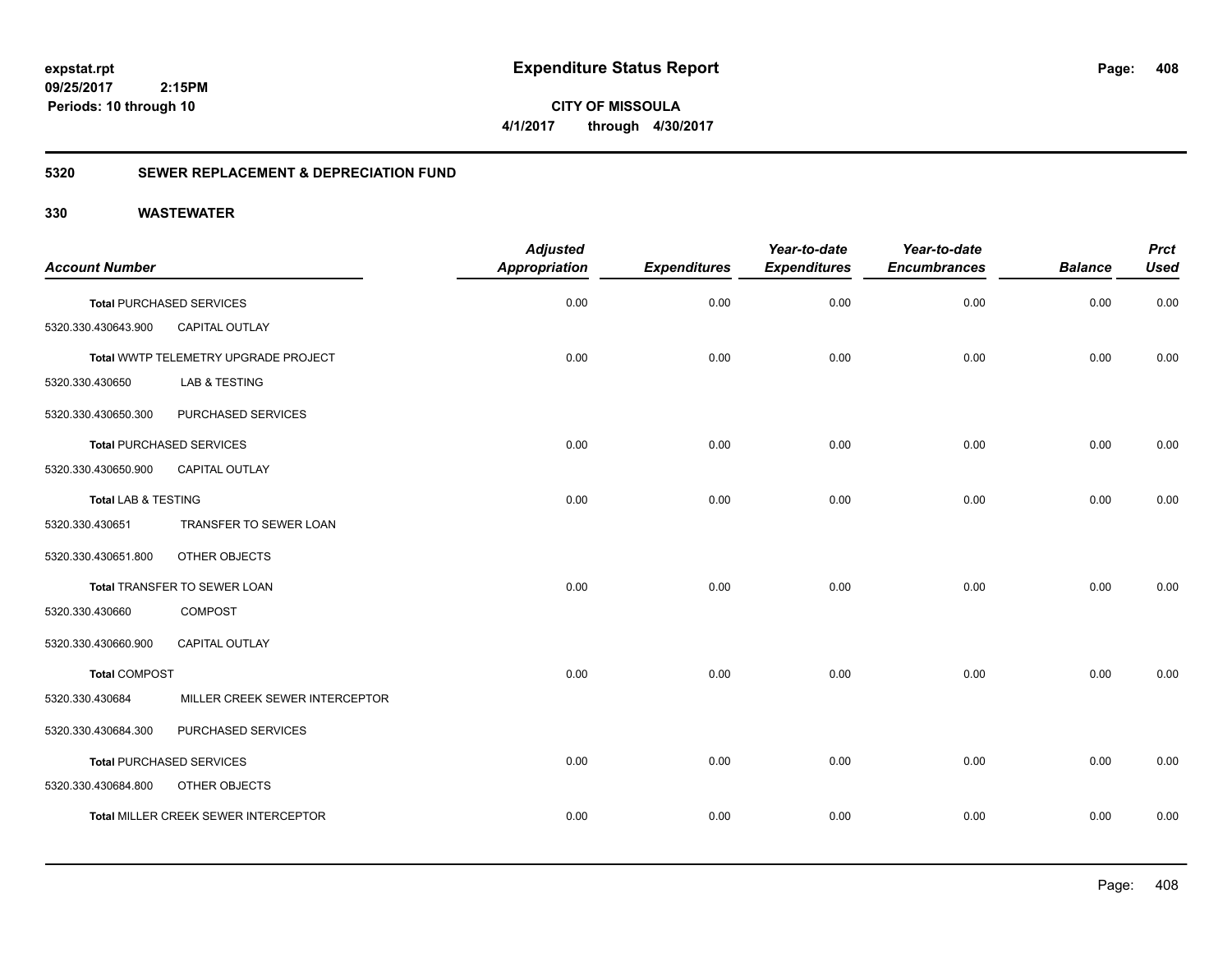**CITY OF MISSOULA 4/1/2017 through 4/30/2017**

# **5320 SEWER REPLACEMENT & DEPRECIATION FUND**

|                                  |                                               | <b>Adjusted</b> |                     | Year-to-date        | Year-to-date        |                | <b>Prct</b> |
|----------------------------------|-----------------------------------------------|-----------------|---------------------|---------------------|---------------------|----------------|-------------|
| <b>Account Number</b>            |                                               | Appropriation   | <b>Expenditures</b> | <b>Expenditures</b> | <b>Encumbrances</b> | <b>Balance</b> | <b>Used</b> |
| 5320.330.430689                  | FY11 \$1.29M Sewer Bond Construction          |                 |                     |                     |                     |                |             |
| 5320.330.430689.800              | OTHER OBJECTS                                 |                 |                     |                     |                     |                |             |
|                                  | Total FY11 \$1.29M Sewer Bond Construction    | 0.00            | 0.00                | 0.00                | 0.00                | 0.00           | 0.00        |
| 5320.330.430691                  | HYBRID POPLAR SEWER PROJECT                   |                 |                     |                     |                     |                |             |
| 5320.330.430691.900              | CAPITAL OUTLAY                                |                 |                     |                     |                     |                |             |
|                                  | <b>Total HYBRID POPLAR SEWER PROJECT</b>      | 0.00            | 0.00                | 0.00                | 0.00                | 0.00           | 0.00        |
| 5320.330.430702                  | COUNTY RSID WYE SEWER PROJECT                 |                 |                     |                     |                     |                |             |
| 5320.330.430702.300              | PURCHASED SERVICES                            |                 |                     |                     |                     |                |             |
|                                  | <b>Total COUNTY RSID WYE SEWER PROJECT</b>    | 0.00            | 0.00                | 0.00                | 0.00                | 0.00           | 0.00        |
| 5320.330.430703                  | <b>Russell St Re-Route</b>                    |                 |                     |                     |                     |                |             |
| 5320.330.430703.300              | PURCHASED SERVICES                            |                 |                     |                     |                     |                |             |
|                                  | 5320.330.430703.350.000 PROFESSIONAL SERVICES | 0.00            | 0.00                | 2,898.50            | 0.00                | $-2,898.50$    | 0.00        |
| <b>Total Russell St Re-Route</b> |                                               | 0.00            | 0.00                | 2,898.50            | 0.00                | $-2,898.50$    | 0.00        |
| 5320.330.430706                  | RUSSELL ST INTERCEPTOR                        |                 |                     |                     |                     |                |             |
| 5320.330.430706.300              | PURCHASED SERVICES                            |                 |                     |                     |                     |                |             |
|                                  | 5320.330.430706.350.000 PROFESSIONAL SERVICES | 0.00            | 0.00                | 6,588.00            | 0.00                | $-6,588.00$    | 0.00        |
|                                  | 5320.330.430706.360.000 REPAIR & MAINTENANCE  | 31,500.00       | 0.00                | 0.00                | 0.00                | 31,500.00      | 0.00        |
|                                  | <b>Total RUSSELL ST INTERCEPTOR</b>           | 31,500.00       | 0.00                | 6,588.00            | 0.00                | 24,912.00      | 20.91       |
| 5320.330.430707                  | <b>RUSSELL ST RE-ROUTE</b>                    |                 |                     |                     |                     |                |             |
| 5320.330.430707.300              | PURCHASED SERVICES                            |                 |                     |                     |                     |                |             |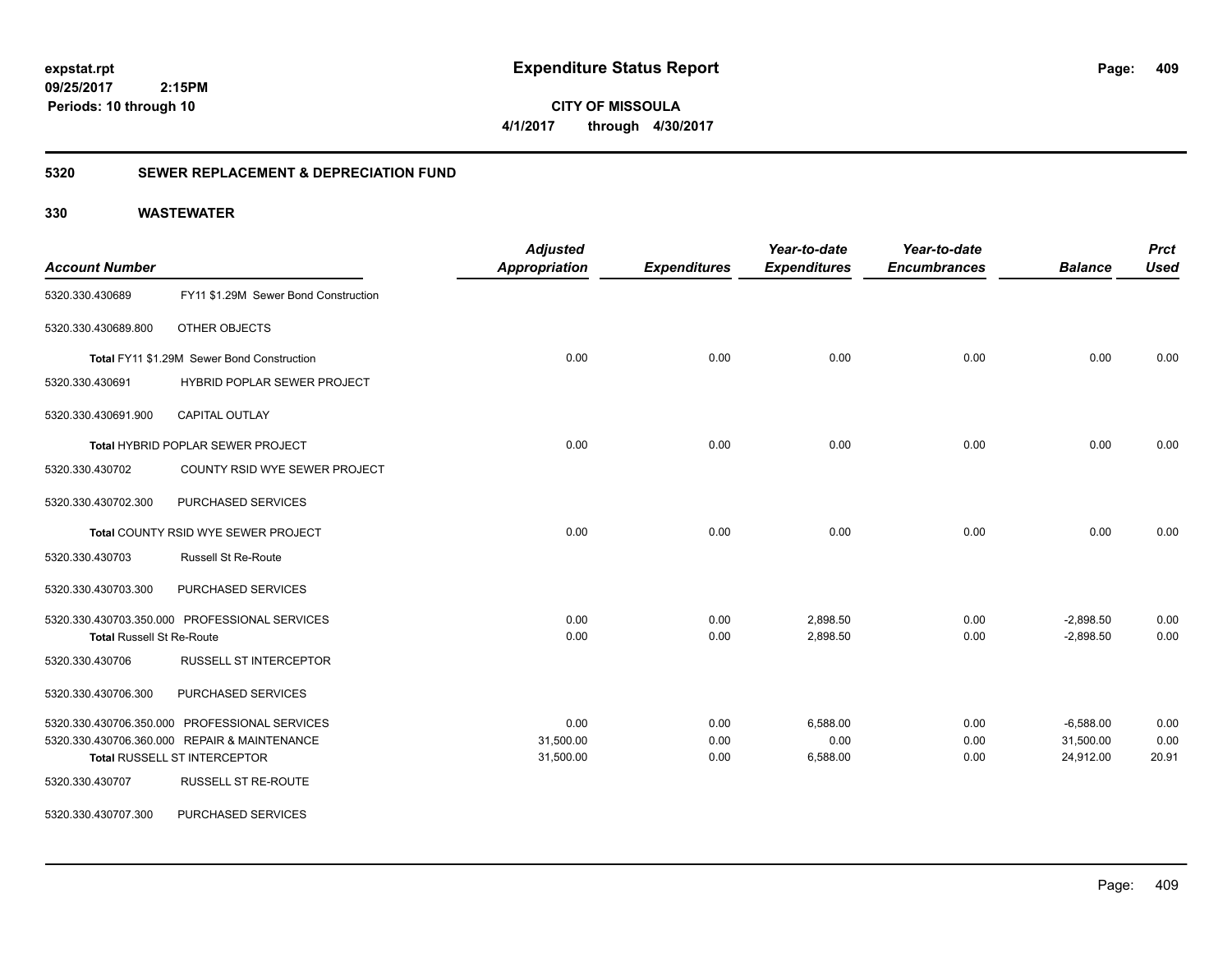**CITY OF MISSOULA 4/1/2017 through 4/30/2017**

# **5320 SEWER REPLACEMENT & DEPRECIATION FUND**

| <b>Account Number</b>                                         |                                                              | <b>Adjusted</b><br><b>Appropriation</b> | <b>Expenditures</b> | Year-to-date<br><b>Expenditures</b> | Year-to-date<br><b>Encumbrances</b> | <b>Balance</b>               | <b>Prct</b><br><b>Used</b> |
|---------------------------------------------------------------|--------------------------------------------------------------|-----------------------------------------|---------------------|-------------------------------------|-------------------------------------|------------------------------|----------------------------|
|                                                               | Total RUSSELL ST RE-ROUTE                                    | 0.00                                    | 0.00                | 0.00                                | 0.00                                | 0.00                         | 0.00                       |
| 5320.330.470230                                               | <b>PW FACILITY</b>                                           |                                         |                     |                                     |                                     |                              |                            |
| 5320.330.470230.300                                           | PURCHASED SERVICES                                           |                                         |                     |                                     |                                     |                              |                            |
|                                                               | <b>Total PURCHASED SERVICES</b>                              | 0.00                                    | 0.00                | 0.00                                | 0.00                                | 0.00                         | 0.00                       |
| 5320.330.470230.900                                           | CAPITAL OUTLAY                                               |                                         |                     |                                     |                                     |                              |                            |
| 5320.330.470230.920.000 BUILDINGS<br><b>Total PW FACILITY</b> |                                                              | 1,300,000.00<br>1,300,000.00            | 0.00<br>0.00        | 0.00<br>0.00                        | 0.00<br>0.00                        | 1,300,000.00<br>1,300,000.00 | 0.00<br>0.00               |
| 5320.330.490505                                               | ACCELA LOAN DEBT SERVICE                                     |                                         |                     |                                     |                                     |                              |                            |
| 5320.330.490505.800                                           | OTHER OBJECTS                                                |                                         |                     |                                     |                                     |                              |                            |
|                                                               | Total ACCELA LOAN DEBT SERVICE                               | 0.00                                    | 0.00                | 0.00                                | 0.00                                | 0.00                         | 0.00                       |
| 5320.330.490506                                               | CORE FINANCED EQUIPMENT                                      |                                         |                     |                                     |                                     |                              |                            |
| 5320.330.490506.600                                           | <b>DEBT SERVICE</b>                                          |                                         |                     |                                     |                                     |                              |                            |
|                                                               | 5320.330.490506.610.000 FINANCED EQUIPMENT/PRINCIPAL         | 92,749.00                               | 79,259.45           | 124,191.74                          | 0.00                                | $-31,442.74$                 | 133.90                     |
|                                                               | 5320.330.490506.620.000 INTEREST / SERVICE FEES              | 2,459.00                                | 4,202.75            | 6,874.33                            | 0.00                                | $-4,415.33$                  | 279.56                     |
| 5320.330.490508                                               | Total CORE FINANCED EQUIPMENT<br><b>EKO COMPOST PURCHASE</b> | 95,208.00                               | 83,462.20           | 131,066.07                          | 0.00                                | $-35,858.07$                 | 137.66                     |
| 5320.330.490508.600                                           | <b>DEBT SERVICE</b>                                          |                                         |                     |                                     |                                     |                              |                            |
| 5320.330.490508.610.000 EKO-PRINCIPAL                         |                                                              | 0.00                                    | 0.00                | 10,000.00                           | 0.00                                | $-10,000.00$                 | 0.00                       |
|                                                               | Total EKO COMPOST PURCHASE                                   | 0.00                                    | 0.00                | 10,000.00                           | 0.00                                | $-10,000.00$                 | 0.00                       |
| 5320.330.521000                                               | INTERFUND OPERATING TRANSFERS                                |                                         |                     |                                     |                                     |                              |                            |
| 5320.330.521000.800                                           | OTHER OBJECTS                                                |                                         |                     |                                     |                                     |                              |                            |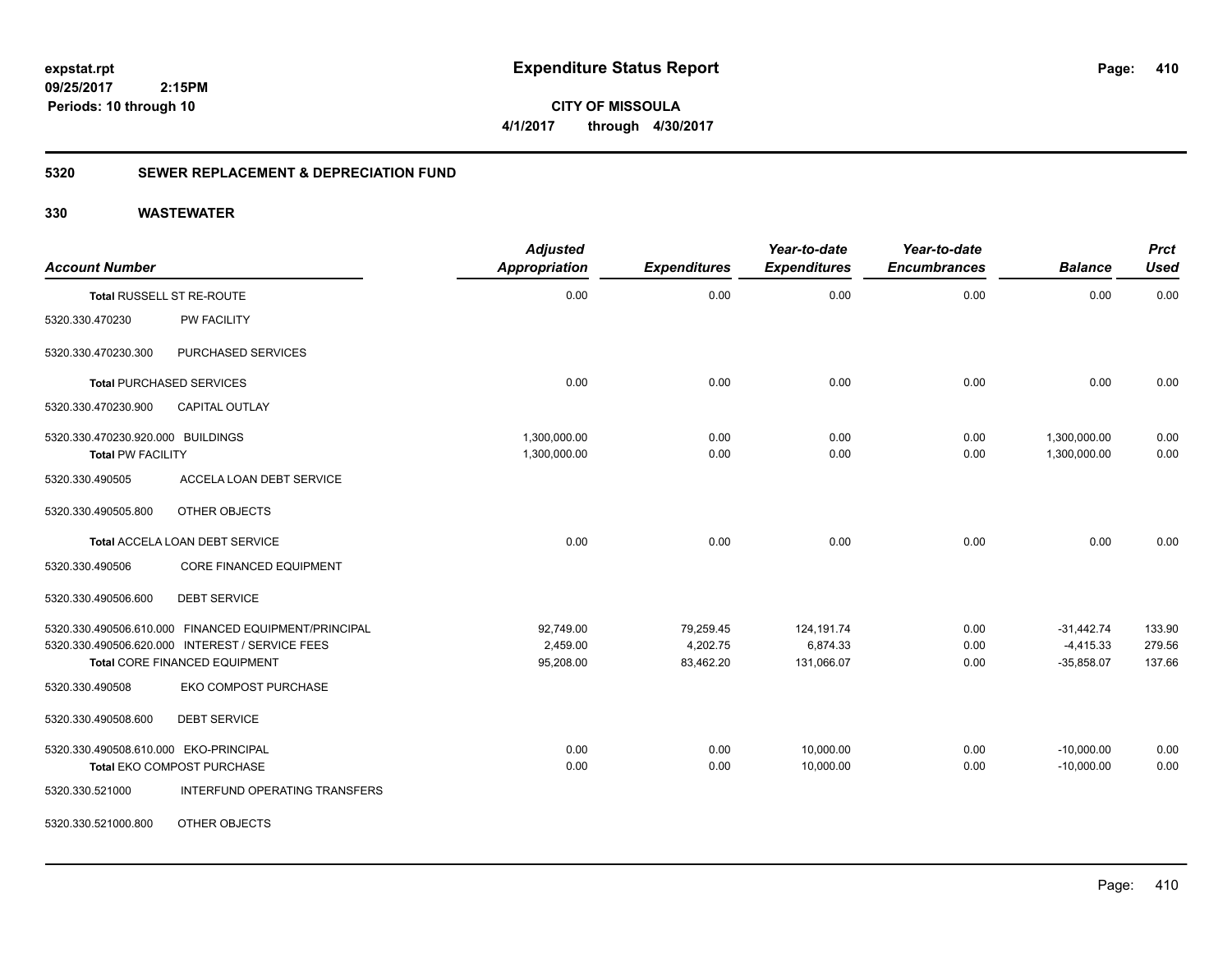**CITY OF MISSOULA 4/1/2017 through 4/30/2017**

# **5320 SEWER REPLACEMENT & DEPRECIATION FUND**

| <b>Account Number</b>                       | Adjusted<br>Appropriation | <i><b>Expenditures</b></i> | Year-to-date<br><i><b>Expenditures</b></i> | Year-to-date<br><b>Encumbrances</b> | <b>Balance</b> | Prct<br>Used |
|---------------------------------------------|---------------------------|----------------------------|--------------------------------------------|-------------------------------------|----------------|--------------|
| <b>Total INTERFUND OPERATING TRANSFERS</b>  | 0.00                      | 0.00                       | 0.00                                       | 0.00                                | 0.00           | 0.00         |
| Total SEWER REPLACEMENT & DEPRECIATION FUND | .836,708.00               | 106,027.52                 | 379,224.00                                 | 0.00                                | 1.457.484.00   | 20.65        |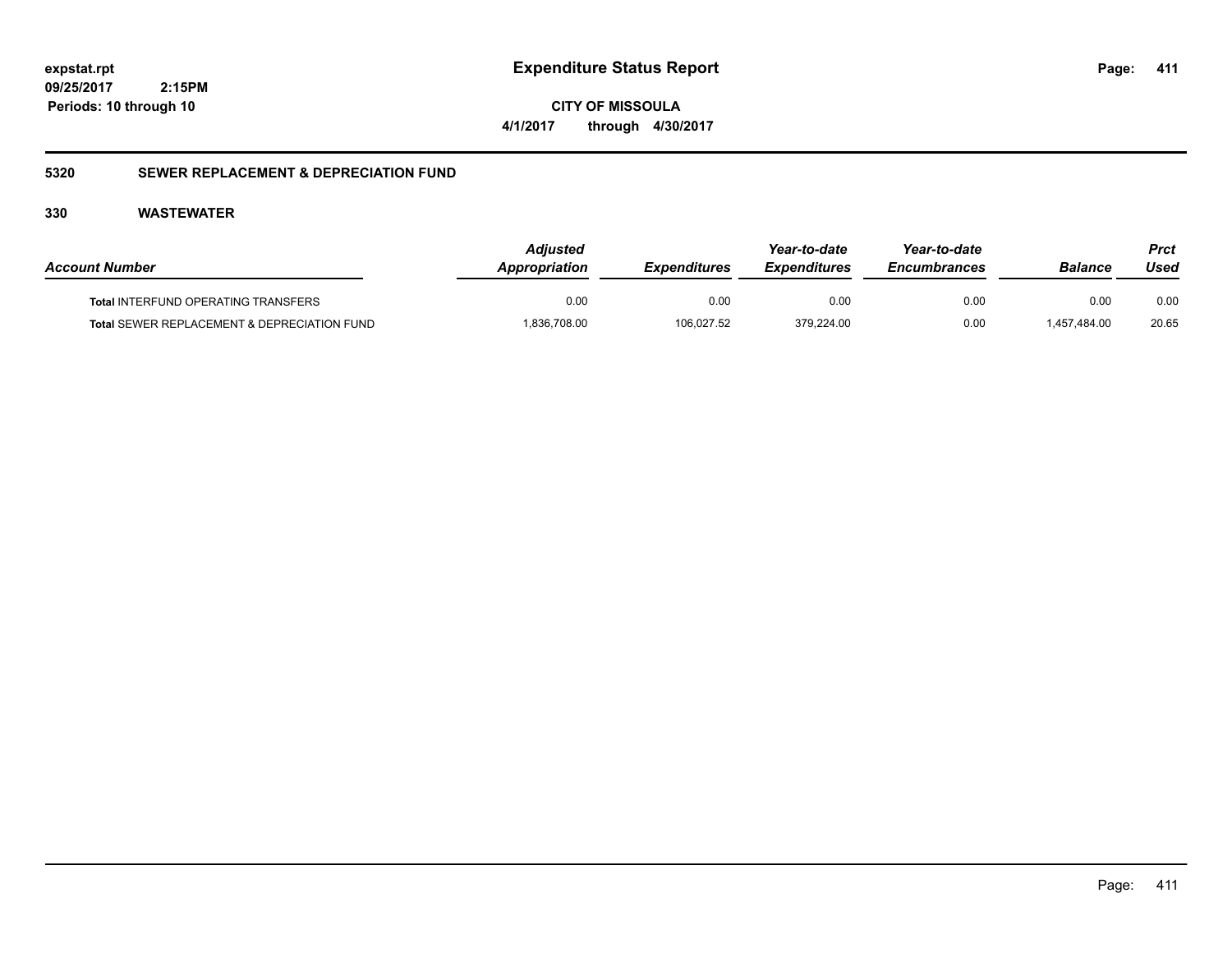**09/25/2017 2:15PM Periods: 10 through 10**

**CITY OF MISSOULA 4/1/2017 through 4/30/2017**

# **5325 SEWER DEVELOPMENT FEE FUND**

| <b>Account Number</b>         |                                                                                           | <b>Adjusted</b><br><b>Appropriation</b> | <b>Expenditures</b> | Year-to-date<br><b>Expenditures</b> | Year-to-date<br><b>Encumbrances</b> | <b>Balance</b>         | <b>Prct</b><br><b>Used</b> |
|-------------------------------|-------------------------------------------------------------------------------------------|-----------------------------------------|---------------------|-------------------------------------|-------------------------------------|------------------------|----------------------------|
| 5325.330.430630               | <b>COLLECTIONS &amp; TRANSMISSIONS</b>                                                    |                                         |                     |                                     |                                     |                        |                            |
| 5325.330.430630.900           | CAPITAL OUTLAY                                                                            |                                         |                     |                                     |                                     |                        |                            |
|                               | 5325.330.430630.930.000 OLD HYW 93 SEWER INTERCEPTOR<br>Total COLLECTIONS & TRANSMISSIONS | 923,994.00<br>923,994.00                | 0.00<br>0.00        | 834,779.55<br>834,779.55            | 0.00<br>0.00                        | 89,214.45<br>89,214.45 | 90.34<br>90.34             |
| 5325.330.430632               | *** Title Not Found ***                                                                   |                                         |                     |                                     |                                     |                        |                            |
| 5325.330.430632.300           | PURCHASED SERVICES                                                                        |                                         |                     |                                     |                                     |                        |                            |
|                               | <b>Total PURCHASED SERVICES</b>                                                           | 0.00                                    | 0.00                | 0.00                                | 0.00                                | 0.00                   | 0.00                       |
| 5325.330.430632.900           | <b>CAPITAL OUTLAY</b>                                                                     |                                         |                     |                                     |                                     |                        |                            |
| Total *** Title Not Found *** |                                                                                           | 0.00                                    | 0.00                | 0.00                                | 0.00                                | 0.00                   | 0.00                       |
| 5325.330.430636               | <b>OVERSIZING ASSISTANCE</b>                                                              |                                         |                     |                                     |                                     |                        |                            |
| 5325.330.430636.900           | CAPITAL OUTLAY                                                                            |                                         |                     |                                     |                                     |                        |                            |
|                               | 5325.330.430636.930.000 OVERSIZING ASSISTANCE<br>Total OVERSIZING ASSISTANCE              | 50,000.00<br>50,000.00                  | 0.00<br>0.00        | 7,580.00<br>7,580.00                | 0.00<br>0.00                        | 42,420.00<br>42,420.00 | 15.16<br>15.16             |
| 5325.330.430637               | SEWAGE LIFT STATION UPGRADE/REHAB                                                         |                                         |                     |                                     |                                     |                        |                            |
| 5325.330.430637.300           | PURCHASED SERVICES                                                                        |                                         |                     |                                     |                                     |                        |                            |
|                               | Total SEWAGE LIFT STATION UPGRADE/REHAB                                                   | 0.00                                    | 0.00                | 0.00                                | 0.00                                | 0.00                   | 0.00                       |
| 5325.330.430660               | <b>COMPOST</b>                                                                            |                                         |                     |                                     |                                     |                        |                            |
| 5325.330.430660.300           | PURCHASED SERVICES                                                                        |                                         |                     |                                     |                                     |                        |                            |
| <b>Total COMPOST</b>          |                                                                                           | 0.00                                    | 0.00                | 0.00                                | 0.00                                | 0.00                   | 0.00                       |
| 5325.330.430663               | AIRPORT INTECEPTOR                                                                        |                                         |                     |                                     |                                     |                        |                            |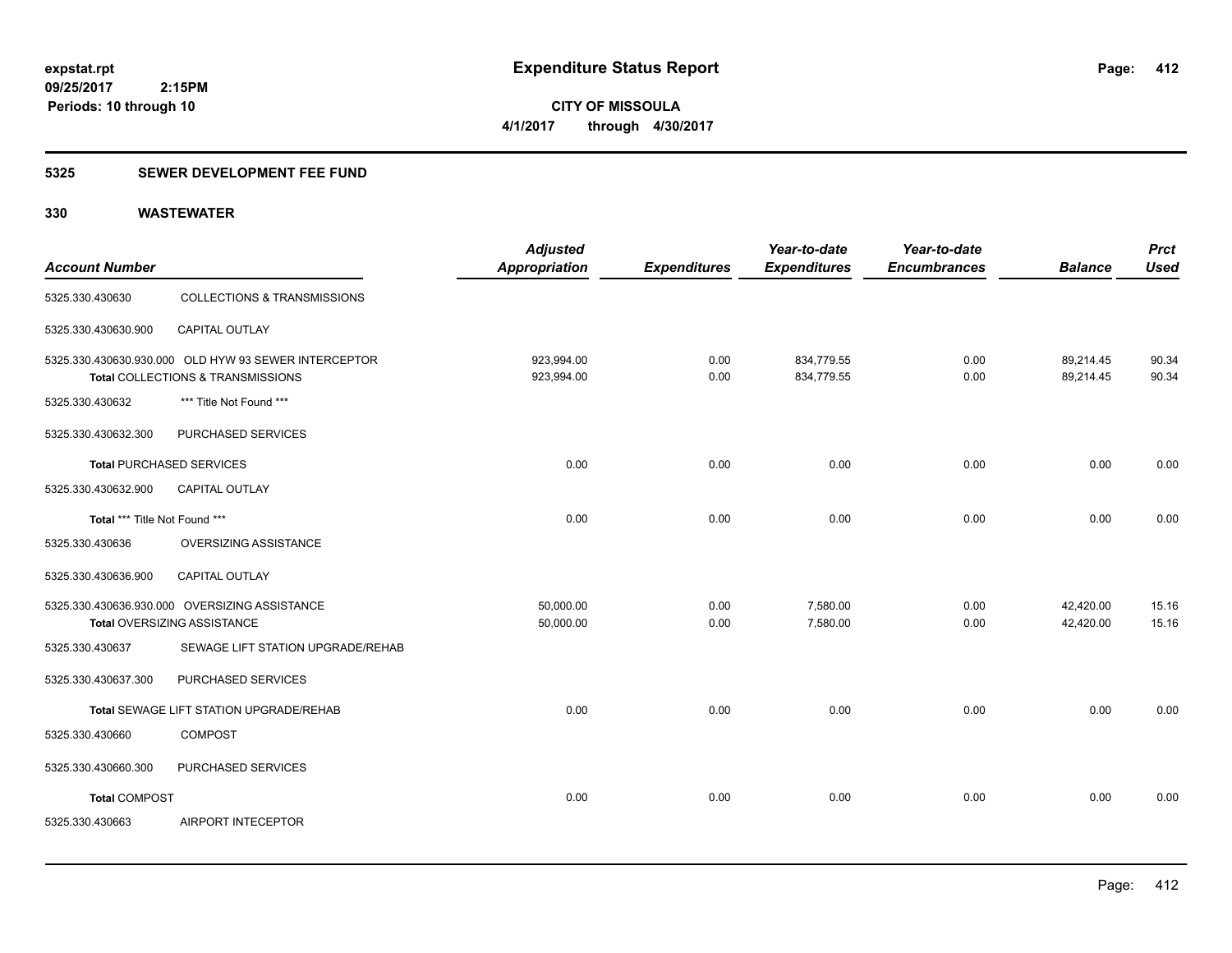**09/25/2017 2:15PM Periods: 10 through 10**

**CITY OF MISSOULA 4/1/2017 through 4/30/2017**

# **5325 SEWER DEVELOPMENT FEE FUND**

| <b>Account Number</b>                  |                                               | <b>Adjusted</b><br><b>Appropriation</b> | <b>Expenditures</b> | Year-to-date<br><b>Expenditures</b> | Year-to-date<br><b>Encumbrances</b> | <b>Balance</b> | <b>Prct</b><br><b>Used</b> |
|----------------------------------------|-----------------------------------------------|-----------------------------------------|---------------------|-------------------------------------|-------------------------------------|----------------|----------------------------|
| 5325.330.430663.300                    | PURCHASED SERVICES                            |                                         |                     |                                     |                                     |                |                            |
|                                        |                                               |                                         |                     |                                     |                                     |                |                            |
|                                        | <b>Total PURCHASED SERVICES</b>               | 0.00                                    | 0.00                | 0.00                                | 0.00                                | 0.00           | 0.00                       |
| 5325.330.430663.900                    | CAPITAL OUTLAY                                |                                         |                     |                                     |                                     |                |                            |
|                                        | <b>Total AIRPORT INTECEPTOR</b>               | 0.00                                    | 0.00                | 0.00                                | 0.00                                | 0.00           | 0.00                       |
| 5325.330.430683                        | <b>TWITE PUMP STATION</b>                     |                                         |                     |                                     |                                     |                |                            |
| 5325.330.430683.300                    | PURCHASED SERVICES                            |                                         |                     |                                     |                                     |                |                            |
|                                        | <b>Total PURCHASED SERVICES</b>               | 0.00                                    | 0.00                | 0.00                                | 0.00                                | 0.00           | 0.00                       |
| 5325.330.430683.900                    | <b>CAPITAL OUTLAY</b>                         |                                         |                     |                                     |                                     |                |                            |
| <b>Total TWITE PUMP STATION</b>        |                                               | 0.00                                    | 0.00                | 0.00                                | 0.00                                | 0.00           | 0.00                       |
| 5325.330.430684                        | MILLER CREEK INTERCEPTOR                      |                                         |                     |                                     |                                     |                |                            |
| 5325.330.430684.900                    | CAPITAL OUTLAY                                |                                         |                     |                                     |                                     |                |                            |
|                                        | Total MILLER CREEK INTERCEPTOR                | 0.00                                    | 0.00                | 0.00                                | 0.00                                | 0.00           | 0.00                       |
| 5325.330.430690                        | <b>EKO COMPOST</b>                            |                                         |                     |                                     |                                     |                |                            |
| 5325.330.430690.300                    | PURCHASED SERVICES                            |                                         |                     |                                     |                                     |                |                            |
|                                        | 5325.330.430690.350.000 PROFESSIONAL SERVICES | 0.00                                    | 0.00                | 12,564.88                           | 0.00                                | $-12,564.88$   | 0.00                       |
|                                        | <b>Total PURCHASED SERVICES</b>               | 0.00                                    | 0.00                | 12,564.88                           | 0.00                                | $-12,564.88$   | 0.00                       |
| 5325.330.430690.800                    | OTHER OBJECTS                                 |                                         |                     |                                     |                                     |                |                            |
| <b>Total OTHER OBJECTS</b>             |                                               | 0.00                                    | 0.00                | 0.00                                | 0.00                                | 0.00           | 0.00                       |
| 5325.330.430690.900                    | CAPITAL OUTLAY                                |                                         |                     |                                     |                                     |                |                            |
| 5325.330.430690.900.000 CAPITAL OUTLAY |                                               | 0.00                                    | 0.00                | 14,082.50                           | 0.00                                | $-14,082.50$   | 0.00                       |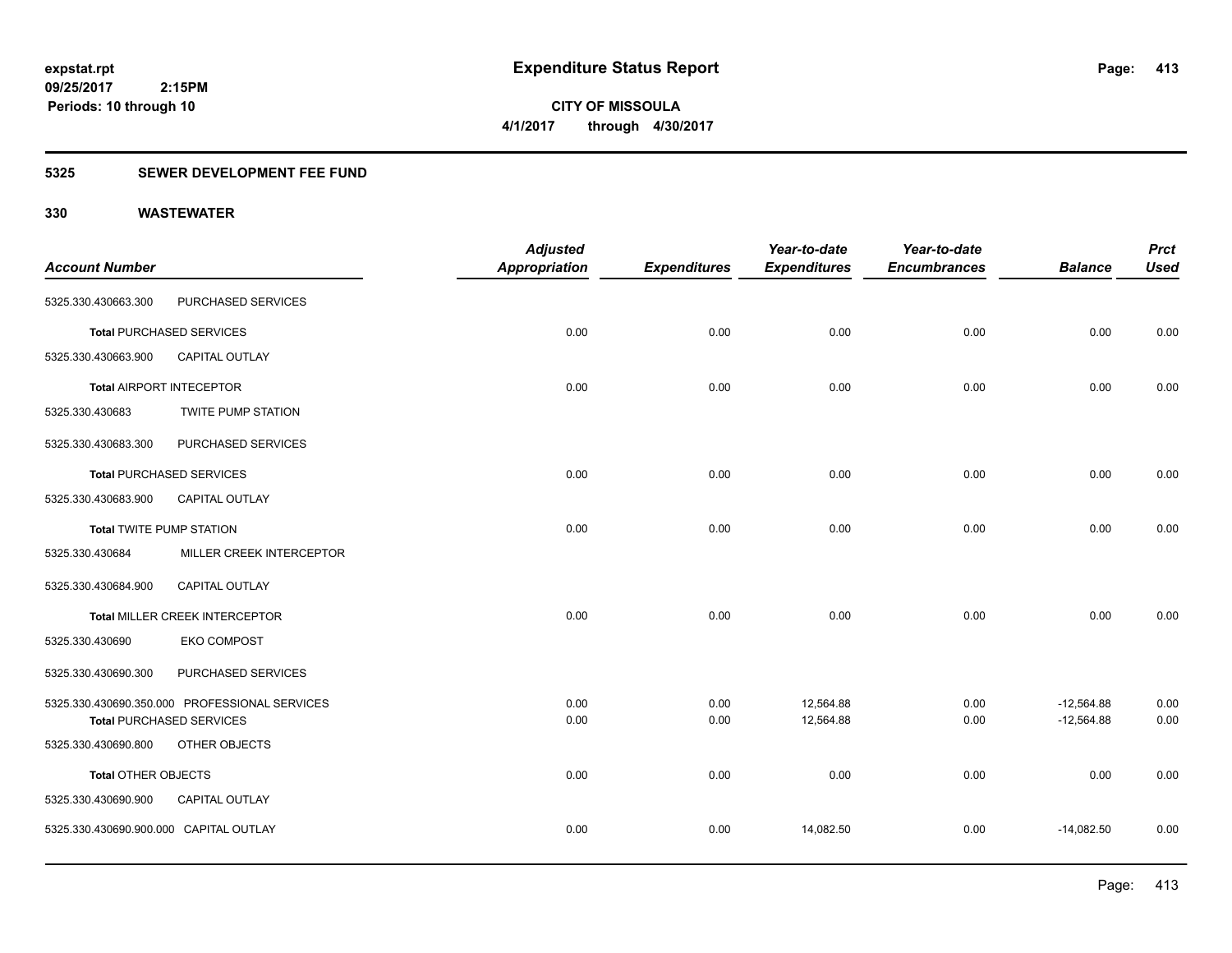# **5325 SEWER DEVELOPMENT FEE FUND**

| <b>Account Number</b>           |                                               | <b>Adjusted</b><br><b>Appropriation</b> | <b>Expenditures</b> | Year-to-date<br><b>Expenditures</b> | Year-to-date<br><b>Encumbrances</b> | <b>Balance</b> | <b>Prct</b><br><b>Used</b> |
|---------------------------------|-----------------------------------------------|-----------------------------------------|---------------------|-------------------------------------|-------------------------------------|----------------|----------------------------|
| <b>Total CAPITAL OUTLAY</b>     |                                               | 0.00                                    | 0.00                | 14,082.50                           | 0.00                                | $-14,082.50$   | 0.00                       |
| <b>Total EKO COMPOST</b>        |                                               | 0.00                                    | 0.00                | 26,647.38                           | 0.00                                | $-26,647.38$   | 0.00                       |
| 5325.330.430697                 | <b>BROADWAY INTERCEPTOR</b>                   |                                         |                     |                                     |                                     |                |                            |
| 5325.330.430697.900             | CAPITAL OUTLAY                                |                                         |                     |                                     |                                     |                |                            |
|                                 | 5325.330.430697.930.000 BROADWAY INTERCEPTOR  | 145,000.00                              | 0.00                | 11,021.25                           | 0.00                                | 133,978.75     | 7.60                       |
|                                 | <b>Total BROADWAY INTERCEPTOR</b>             | 145,000.00                              | 0.00                | 11,021.25                           | 0.00                                | 133,978.75     | 7.60                       |
| 5325.330.430706                 | <b>RUSSELL ST INTERCEPTOR</b>                 |                                         |                     |                                     |                                     |                |                            |
| 5325.330.430706.300             | PURCHASED SERVICES                            |                                         |                     |                                     |                                     |                |                            |
|                                 | Total RUSSELL ST INTERCEPTOR                  | 0.00                                    | 0.00                | 0.00                                | 0.00                                | 0.00           | 0.00                       |
| 5325.330.430711                 | *** Title Not Found ***                       |                                         |                     |                                     |                                     |                |                            |
| 5325.330.430711.900             | CAPITAL OUTLAY                                |                                         |                     |                                     |                                     |                |                            |
| Total *** Title Not Found ***   |                                               | 0.00                                    | 0.00                | 0.00                                | 0.00                                | 0.00           | 0.00                       |
| 5325.330.490508                 | EKO COMPOST PURCHASE                          |                                         |                     |                                     |                                     |                |                            |
| 5325.330.490508.300             | PURCHASED SERVICES                            |                                         |                     |                                     |                                     |                |                            |
|                                 | 5325.330.490508.350.000 PROFESSIONAL SERVICES | 0.00                                    | 0.00                | 22,500.00                           | 0.00                                | $-22,500.00$   | 0.00                       |
| <b>Total PURCHASED SERVICES</b> |                                               | 0.00                                    | 0.00                | 22,500.00                           | 0.00                                | $-22,500.00$   | 0.00                       |
| 5325.330.490508.600             | <b>DEBT SERVICE</b>                           |                                         |                     |                                     |                                     |                |                            |
| <b>Total DEBT SERVICE</b>       |                                               | 0.00                                    | 0.00                | 0.00                                | 0.00                                | 0.00           | 0.00                       |
| 5325.330.490508.900             | <b>CAPITAL OUTLAY</b>                         |                                         |                     |                                     |                                     |                |                            |
| <b>Total CAPITAL OUTLAY</b>     |                                               | 0.00                                    | 0.00                | 0.00                                | 0.00                                | 0.00           | 0.00                       |
|                                 | Total EKO COMPOST PURCHASE                    | 0.00                                    | 0.00                | 22,500.00                           | 0.00                                | $-22,500.00$   | 0.00                       |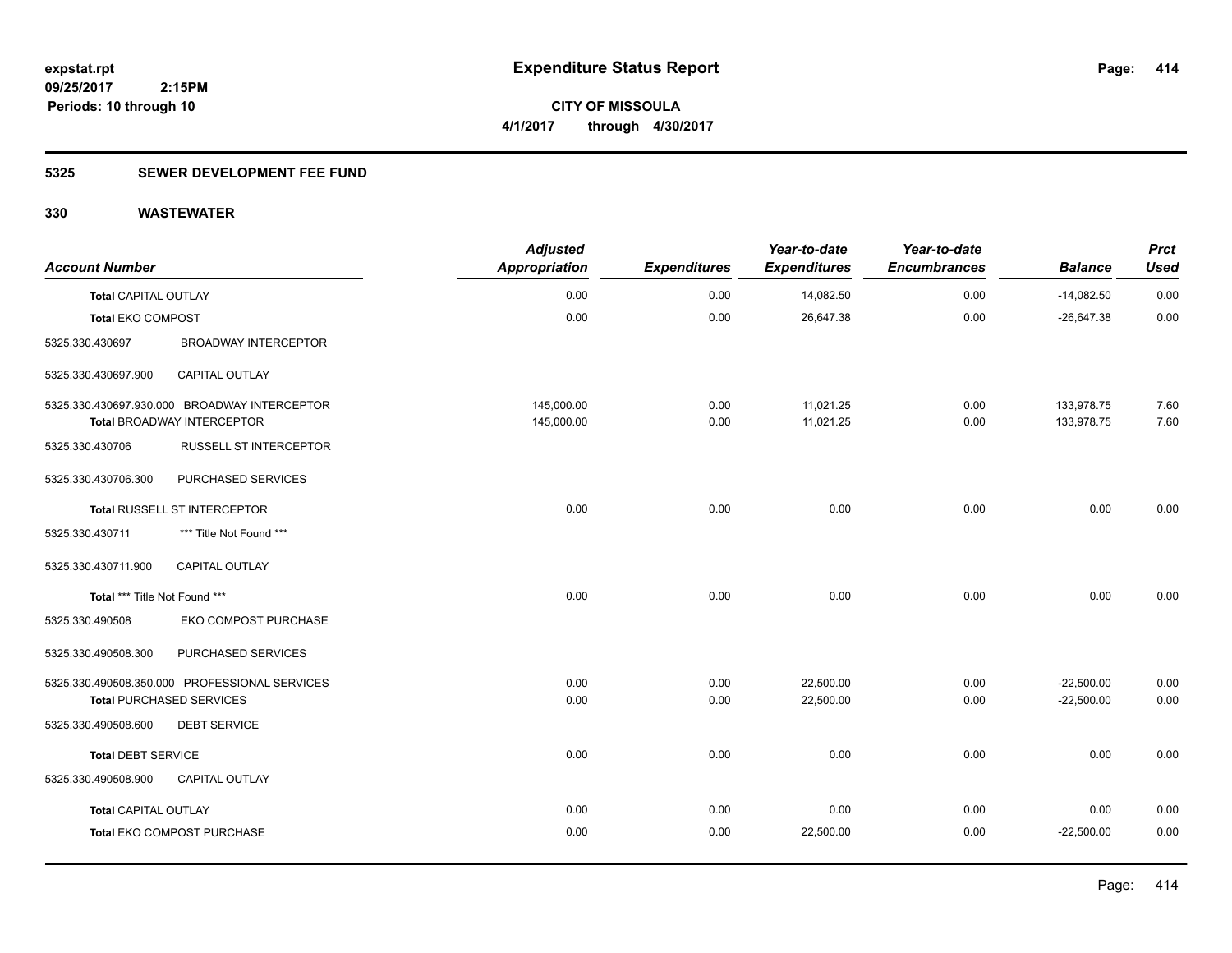**CITY OF MISSOULA 4/1/2017 through 4/30/2017**

# **5325 SEWER DEVELOPMENT FEE FUND**

| <b>Account Number</b>     |                                         | <b>Adjusted</b><br><b>Appropriation</b> | <b>Expenditures</b> | Year-to-date<br><b>Expenditures</b> | Year-to-date<br><b>Encumbrances</b> | <b>Balance</b> | <b>Prct</b><br><b>Used</b> |
|---------------------------|-----------------------------------------|-----------------------------------------|---------------------|-------------------------------------|-------------------------------------|----------------|----------------------------|
| 5325.330.499999           | <b>NEW REQUESTS</b>                     |                                         |                     |                                     |                                     |                |                            |
| 5325.330.499999.900       | <b>CAPITAL OUTLAY</b>                   |                                         |                     |                                     |                                     |                |                            |
| <b>Total NEW REQUESTS</b> |                                         | 0.00                                    | 0.00                | 0.00                                | 0.00                                | 0.00           | 0.00                       |
| 5325.330.510110           | <b>MERCHANT SERVICES</b>                |                                         |                     |                                     |                                     |                |                            |
| 5325.330.510110.500       | <b>FIXED CHARGES</b>                    |                                         |                     |                                     |                                     |                |                            |
|                           | <b>Total MERCHANT SERVICES</b>          | 0.00                                    | 0.00                | 0.00                                | 0.00                                | 0.00           | 0.00                       |
|                           | <b>Total SEWER DEVELOPMENT FEE FUND</b> | 1,118,994.00                            | 0.00                | 902,528.18                          | 0.00                                | 216,465.82     | 80.66                      |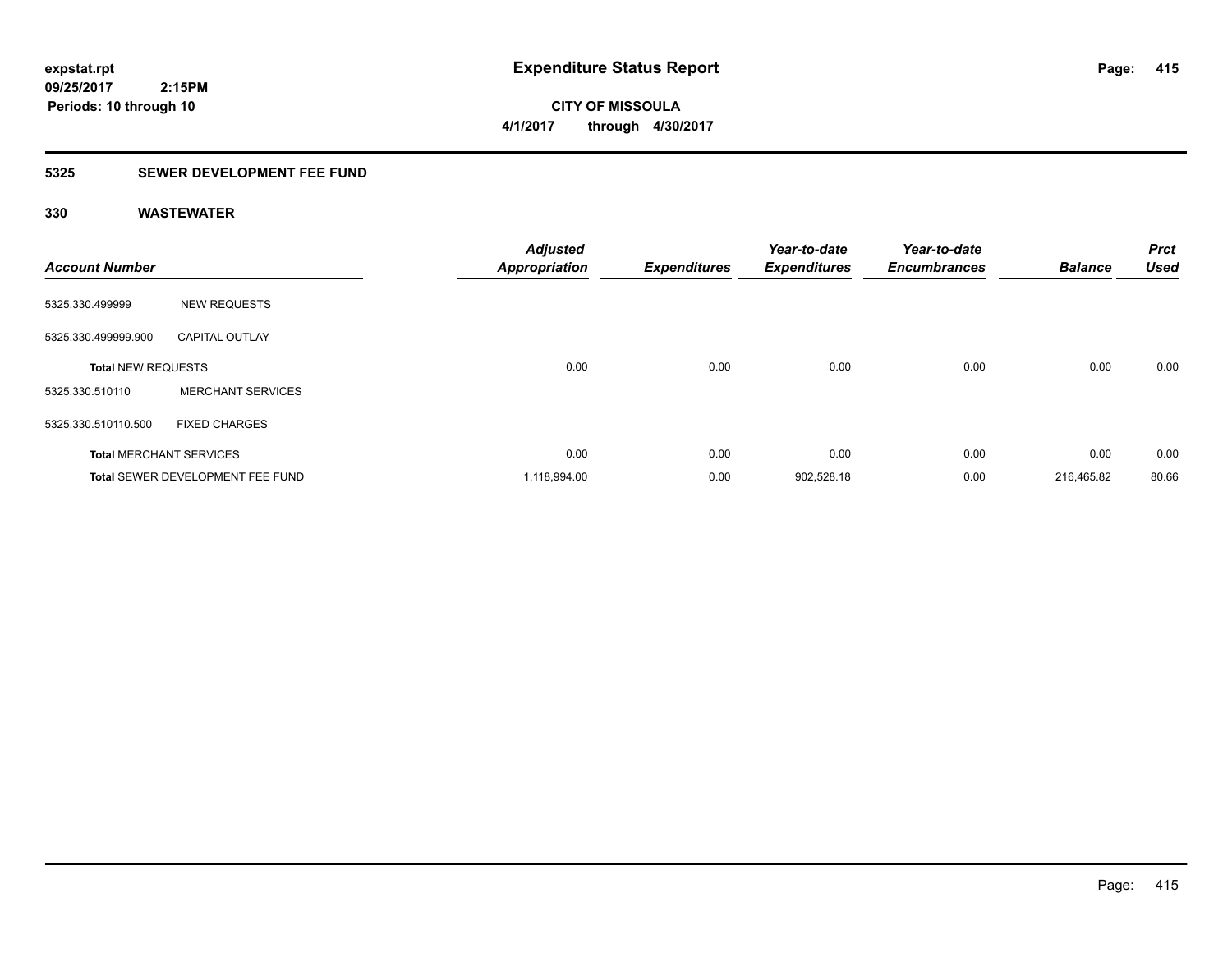**Periods: 10 through 10**

**CITY OF MISSOULA 4/1/2017 through 4/30/2017**

### **5340 SEWER CONSTRUCTION FUND**

| <b>Account Number</b>         |                                                                                  | <b>Adjusted</b><br>Appropriation | <b>Expenditures</b>  | Year-to-date<br><b>Expenditures</b> | Year-to-date<br><b>Encumbrances</b> | <b>Balance</b>               | <b>Prct</b><br><b>Used</b> |
|-------------------------------|----------------------------------------------------------------------------------|----------------------------------|----------------------|-------------------------------------|-------------------------------------|------------------------------|----------------------------|
| 5340.330.430620               | <b>FACILITIES</b>                                                                |                                  |                      |                                     |                                     |                              |                            |
| 5340.330.430620.900           | <b>CAPITAL OUTLAY</b>                                                            |                                  |                      |                                     |                                     |                              |                            |
| <b>Total FACILITIES</b>       |                                                                                  | 0.00                             | 0.00                 | 0.00                                | 0.00                                | 0.00                         | 0.00                       |
| 5340.330.430631               | *** Title Not Found ***                                                          |                                  |                      |                                     |                                     |                              |                            |
| 5340.330.430631.300           | PURCHASED SERVICES                                                               |                                  |                      |                                     |                                     |                              |                            |
| Total *** Title Not Found *** |                                                                                  | 0.00                             | 0.00                 | 0.00                                | 0.00                                | 0.00                         | 0.00                       |
| 5340.330.430632               | *** Title Not Found ***                                                          |                                  |                      |                                     |                                     |                              |                            |
| 5340.330.430632.800           | OTHER OBJECTS                                                                    |                                  |                      |                                     |                                     |                              |                            |
| <b>Total OTHER OBJECTS</b>    |                                                                                  | 0.00                             | 0.00                 | 0.00                                | 0.00                                | 0.00                         | 0.00                       |
| 5340.330.430632.900           | CAPITAL OUTLAY                                                                   |                                  |                      |                                     |                                     |                              |                            |
| Total *** Title Not Found *** | 5340.330.430632.930.000 SOLIDS DEWATERING SCREW PRESS                            | 1,179,100.00<br>1,179,100.00     | 0.00<br>0.00         | 2,641.73<br>2,641.73                | 0.00<br>0.00                        | 1,176,458.27<br>1,176,458.27 | 0.22<br>0.22               |
| 5340.330.430682               | RESERVE ST LIFT STATION                                                          |                                  |                      |                                     |                                     |                              |                            |
| 5340.330.430682.900           | <b>CAPITAL OUTLAY</b>                                                            |                                  |                      |                                     |                                     |                              |                            |
|                               | 5340.330.430682.930.000 RESERVE ST LIFT STATION<br>Total RESERVE ST LIFT STATION | 569,000.00<br>569,000.00         | 1,333.84<br>1,333.84 | 40,105.47<br>40,105.47              | 0.00<br>0.00                        | 528,894.53<br>528,894.53     | 7.05<br>7.05               |
| 5340.330.430697               | <b>BROADWAY INTERCEPTOR</b>                                                      |                                  |                      |                                     |                                     |                              |                            |
| 5340.330.430697.300           | PURCHASED SERVICES                                                               |                                  |                      |                                     |                                     |                              |                            |
|                               | <b>Total BROADWAY INTERCEPTOR</b>                                                | 0.00                             | 0.00                 | 0.00                                | 0.00                                | 0.00                         | 0.00                       |
| 5340.330.430700               | <b>LINDA VISTA BLVD</b>                                                          |                                  |                      |                                     |                                     |                              |                            |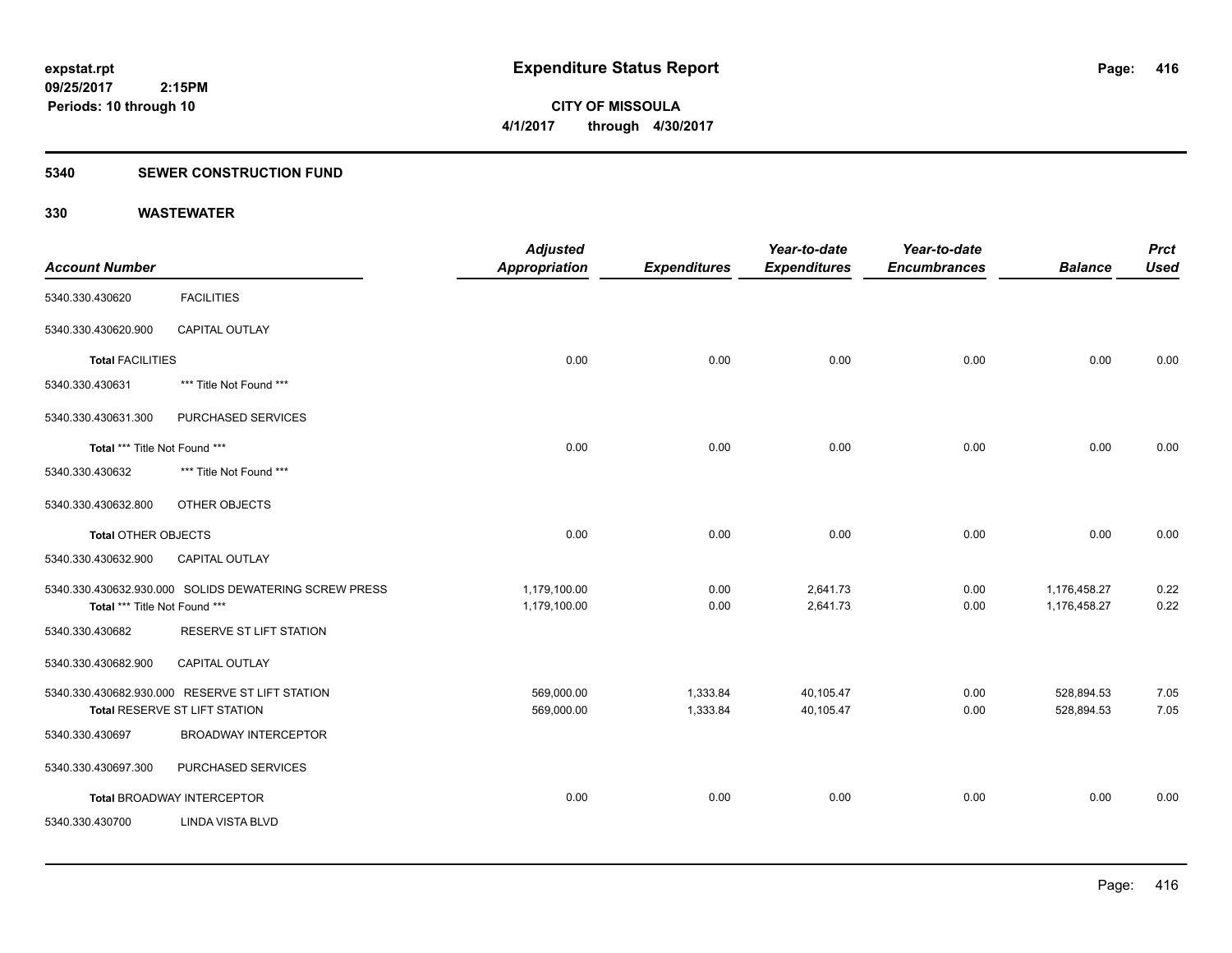# **5340 SEWER CONSTRUCTION FUND**

| <b>Account Number</b>                                                     |                                            | <b>Adjusted</b><br><b>Appropriation</b> | <b>Expenditures</b> | Year-to-date<br><b>Expenditures</b> | Year-to-date<br><b>Encumbrances</b> | <b>Balance</b>           | <b>Prct</b><br><b>Used</b> |
|---------------------------------------------------------------------------|--------------------------------------------|-----------------------------------------|---------------------|-------------------------------------|-------------------------------------|--------------------------|----------------------------|
| 5340.330.430700.900                                                       | <b>CAPITAL OUTLAY</b>                      |                                         |                     |                                     |                                     |                          |                            |
| 5340.330.430700.930.000 LINDA VISTA BLVD<br><b>Total LINDA VISTA BLVD</b> |                                            | 769,866.00<br>769,866.00                | 0.00<br>0.00        | 530,800.64<br>530,800.64            | 0.00<br>0.00                        | 239,065.36<br>239,065.36 | 68.95<br>68.95             |
| 5340.330.430701                                                           | E RESERVE ST COLLECTOR                     |                                         |                     |                                     |                                     |                          |                            |
| 5340.330.430701.800                                                       | OTHER OBJECTS                              |                                         |                     |                                     |                                     |                          |                            |
| <b>Total OTHER OBJECTS</b>                                                |                                            | 0.00                                    | 0.00                | 0.00                                | 0.00                                | 0.00                     | 0.00                       |
| 5340.330.430701.900                                                       | <b>CAPITAL OUTLAY</b>                      |                                         |                     |                                     |                                     |                          |                            |
|                                                                           | Total E RESERVE ST COLLECTOR               | 0.00                                    | 0.00                | 0.00                                | 0.00                                | 0.00                     | 0.00                       |
| 5340.330.510110                                                           | <b>MERCHANT SERVICES</b>                   |                                         |                     |                                     |                                     |                          |                            |
| 5340.330.510110.500                                                       | <b>FIXED CHARGES</b>                       |                                         |                     |                                     |                                     |                          |                            |
| <b>Total MERCHANT SERVICES</b>                                            |                                            | 0.00                                    | 0.00                | 0.00                                | 0.00                                | 0.00                     | 0.00                       |
| 5340.330.521000                                                           | INTERFUND OPERATING TRANSFERS              |                                         |                     |                                     |                                     |                          |                            |
| 5340.330.521000.800                                                       | OTHER OBJECTS                              |                                         |                     |                                     |                                     |                          |                            |
|                                                                           | <b>Total INTERFUND OPERATING TRANSFERS</b> | 0.00                                    | 0.00                | 0.00                                | 0.00                                | 0.00                     | 0.00                       |
| <b>Total WASTEWATER</b>                                                   |                                            | 2,517,966.00                            | 1,333.84            | 573,547.84                          | 0.00                                | 1,944,418.16             | 22.78                      |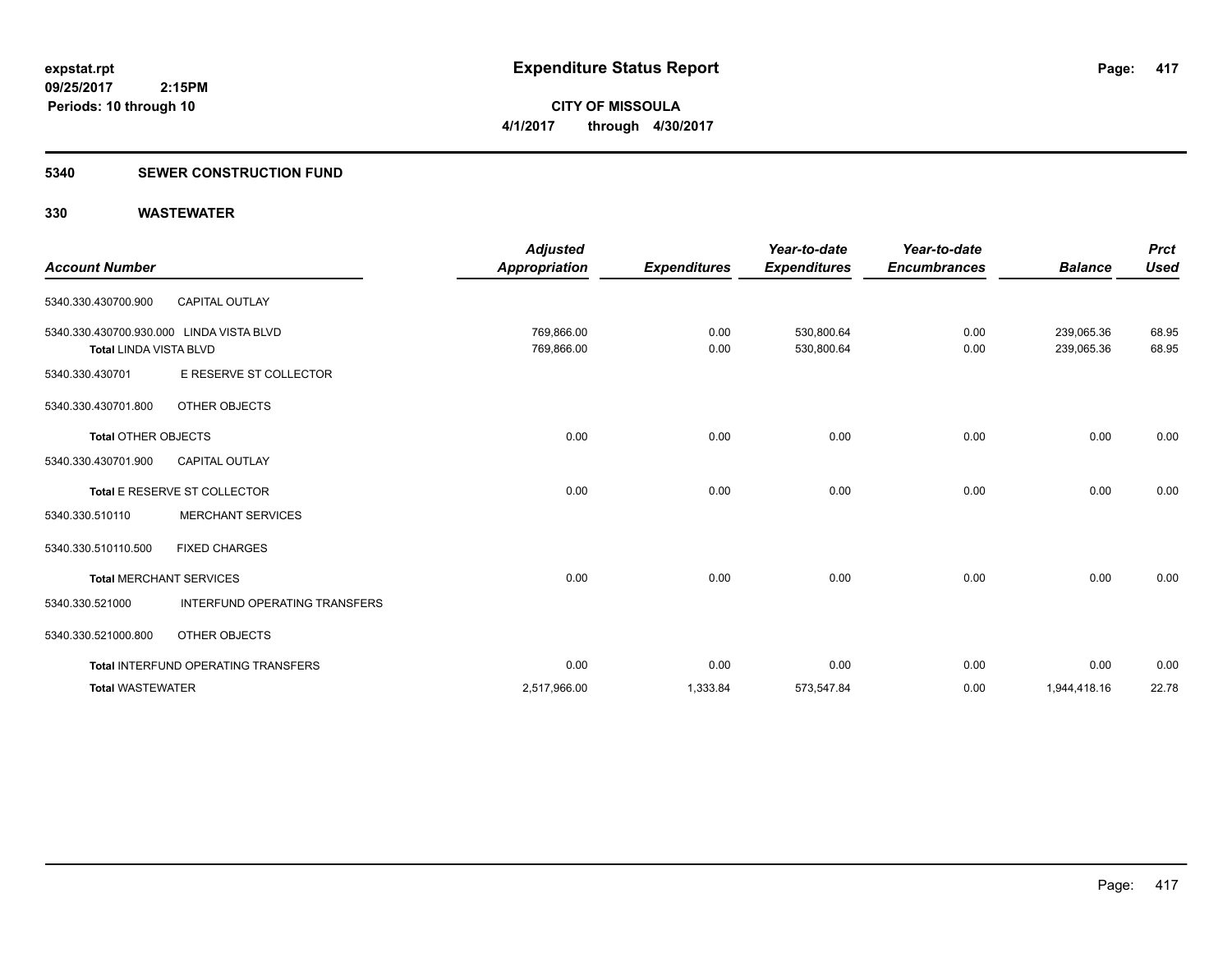**CITY OF MISSOULA 4/1/2017 through 4/30/2017**

### **5340 SEWER CONSTRUCTION FUND**

# **390 NON-DEPARTMENTAL**

| <b>Account Number</b>                |                                      | <b>Adjusted</b><br><b>Appropriation</b> | <b>Expenditures</b> | Year-to-date<br><b>Expenditures</b> | Year-to-date<br><b>Encumbrances</b> | <b>Balance</b> | <b>Prct</b><br>Used |
|--------------------------------------|--------------------------------------|-----------------------------------------|---------------------|-------------------------------------|-------------------------------------|----------------|---------------------|
| 5340.390.430963                      | <b>BIOGAS ELECTRICAL GENERATION</b>  |                                         |                     |                                     |                                     |                |                     |
| 5340.390.430963.900                  | <b>CAPITAL OUTLAY</b>                |                                         |                     |                                     |                                     |                |                     |
| 5340.390.430963.930.000 IMPROVEMENTS |                                      | 0.00                                    | 0.00                | 46.475.27                           | 0.00                                | -46.475.27     | 0.00                |
| <b>Total NON-DEPARTMENTAL</b>        |                                      | 0.00                                    | 0.00                | 46.475.27                           | 0.00                                | $-46.475.27$   | 0.00                |
|                                      | <b>Total SEWER CONSTRUCTION FUND</b> | 2,517,966.00                            | .333.84             | 620,023.11                          | 0.00                                | 1,897,942.89   | 24.62               |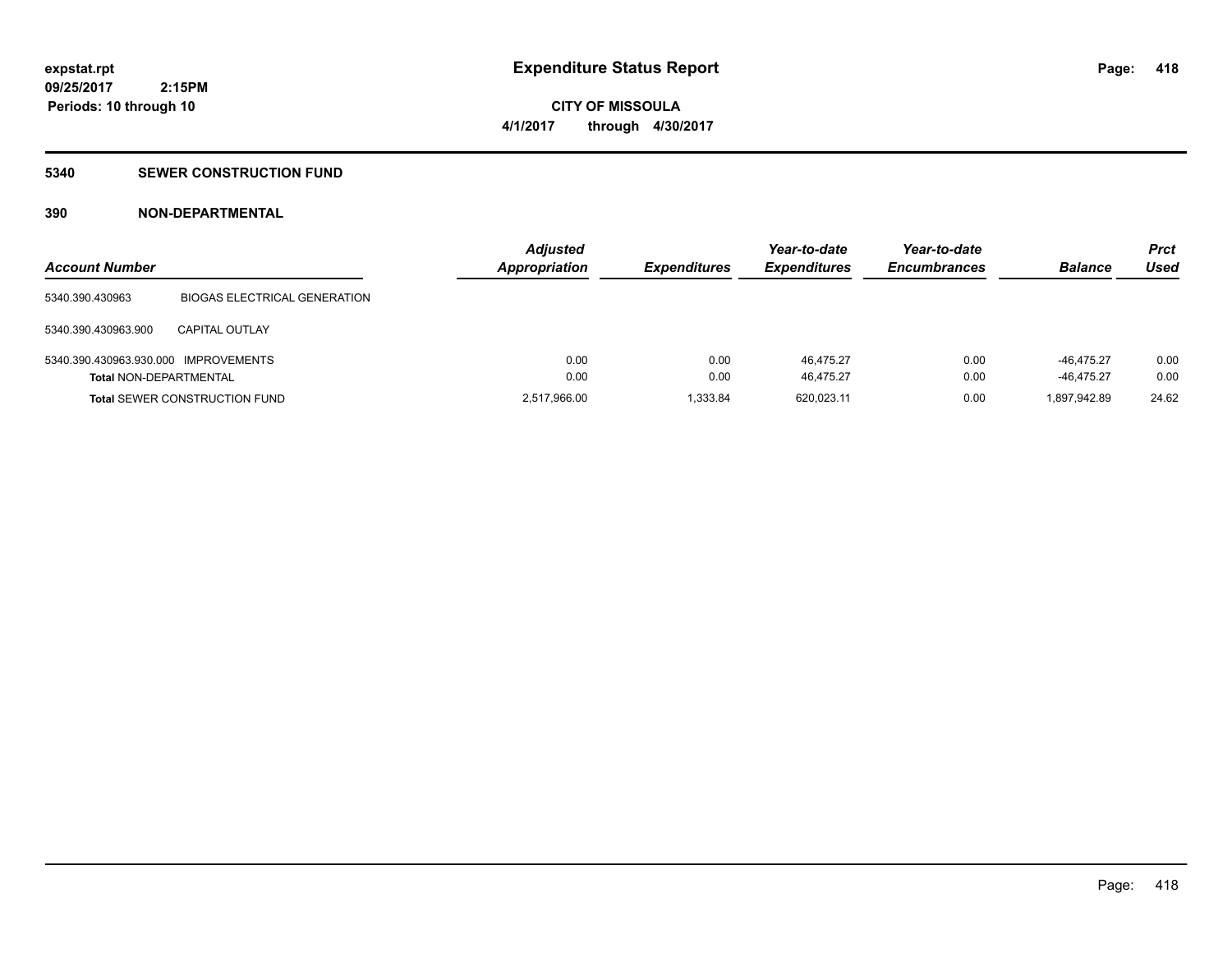**CITY OF MISSOULA 4/1/2017 through 4/30/2017**

# **5360 UNASSIGNED WASTEWATER DEBT SERVICE**

| <b>Account Number</b>             |                                                 | <b>Adjusted</b><br>Appropriation | <b>Expenditures</b> | Year-to-date<br><b>Expenditures</b> | Year-to-date<br><b>Encumbrances</b> | <b>Balance</b> | <b>Prct</b><br>Used |
|-----------------------------------|-------------------------------------------------|----------------------------------|---------------------|-------------------------------------|-------------------------------------|----------------|---------------------|
| 5360.330.490200                   | REVENUE BOND DEBT SERVICE                       |                                  |                     |                                     |                                     |                |                     |
| 5360.330.490200.600               | <b>DEBT SERVICE</b>                             |                                  |                     |                                     |                                     |                |                     |
| 5360.330.490200.610.000 PRINCIPAL |                                                 | 133.325.00                       | 0.00                | 0.00                                | 0.00                                | 133.325.00     | 0.00                |
|                                   | 5360.330.490200.620.000 INTEREST / SERVICE FEES | 36.913.00                        | 0.00                | 0.00                                | 0.00                                | 36.913.00      | 0.00                |
| <b>Total DEBT SERVICE</b>         |                                                 | 170.238.00                       | 0.00                | 0.00                                | 0.00                                | 170.238.00     | 0.00                |
|                                   | <b>Total REVENUE BOND DEBT SERVICE</b>          | 170.238.00                       | 0.00                | 0.00                                | 0.00                                | 170.238.00     | 0.00                |
|                                   | <b>Total UNASSIGNED WASTEWATER DEBT SERVICE</b> | 170.238.00                       | 0.00                | 0.00                                | 0.00                                | 170.238.00     | 0.00                |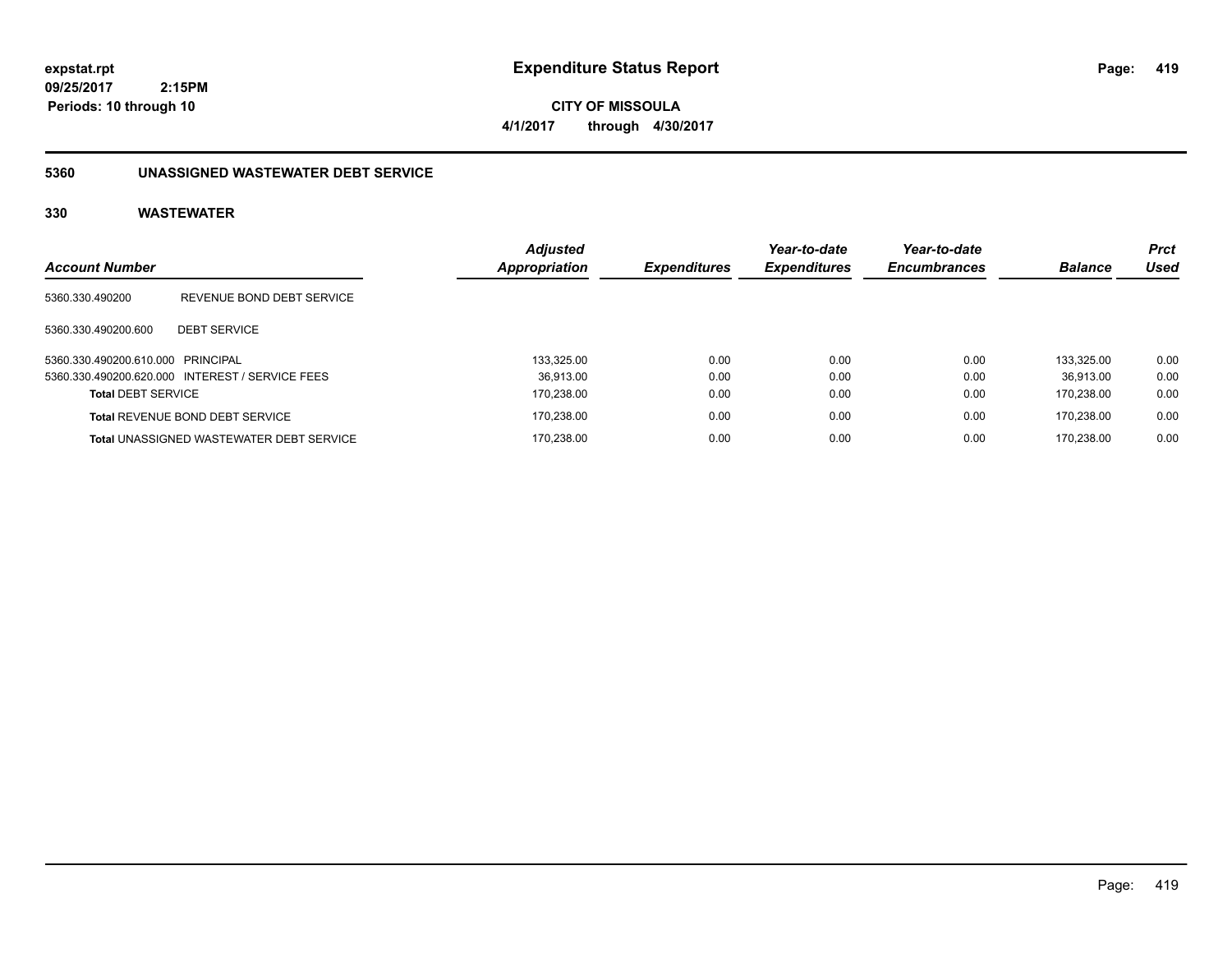**09/25/2017 2:15PM Periods: 10 through 10**

**CITY OF MISSOULA 4/1/2017 through 4/30/2017**

# **5361 2001 SEWER REVENUE BONDS-DEBT SERVICE**

|                                   |                                                    | <b>Adjusted</b>      |                     | Year-to-date        | Year-to-date        |                | <b>Prct</b> |
|-----------------------------------|----------------------------------------------------|----------------------|---------------------|---------------------|---------------------|----------------|-------------|
| <b>Account Number</b>             |                                                    | <b>Appropriation</b> | <b>Expenditures</b> | <b>Expenditures</b> | <b>Encumbrances</b> | <b>Balance</b> | <b>Used</b> |
| 5361.330.490200                   | REVENUE BOND DEBT SERVICE                          |                      |                     |                     |                     |                |             |
| 5361.330.490200.600               | <b>DEBT SERVICE</b>                                |                      |                     |                     |                     |                |             |
| 5361.330.490200.610.000 PRINCIPAL |                                                    | 28,000.00            | 0.00                | 14,000.00           | 0.00                | 14,000.00      | 50.00       |
|                                   | 5361.330.490200.620.000 INTEREST / SERVICE FEES    | 2,480.00             | 0.00                | 1,310.00            | 0.00                | 1,170.00       | 52.82       |
|                                   | <b>Total REVENUE BOND DEBT SERVICE</b>             | 30,480.00            | 0.00                | 15,310.00           | 0.00                | 15,170.00      | 50.23       |
| 5361.330.510110                   | <b>MERCHANT SERVICES</b>                           |                      |                     |                     |                     |                |             |
| 5361.330.510110.500               | <b>FIXED CHARGES</b>                               |                      |                     |                     |                     |                |             |
| <b>Total MERCHANT SERVICES</b>    |                                                    | 0.00                 | 0.00                | 0.00                | 0.00                | 0.00           | 0.00        |
|                                   | <b>Total 2001 SEWER REVENUE BONDS-DEBT SERVICE</b> | 30.480.00            | 0.00                | 15,310.00           | 0.00                | 15.170.00      | 50.23       |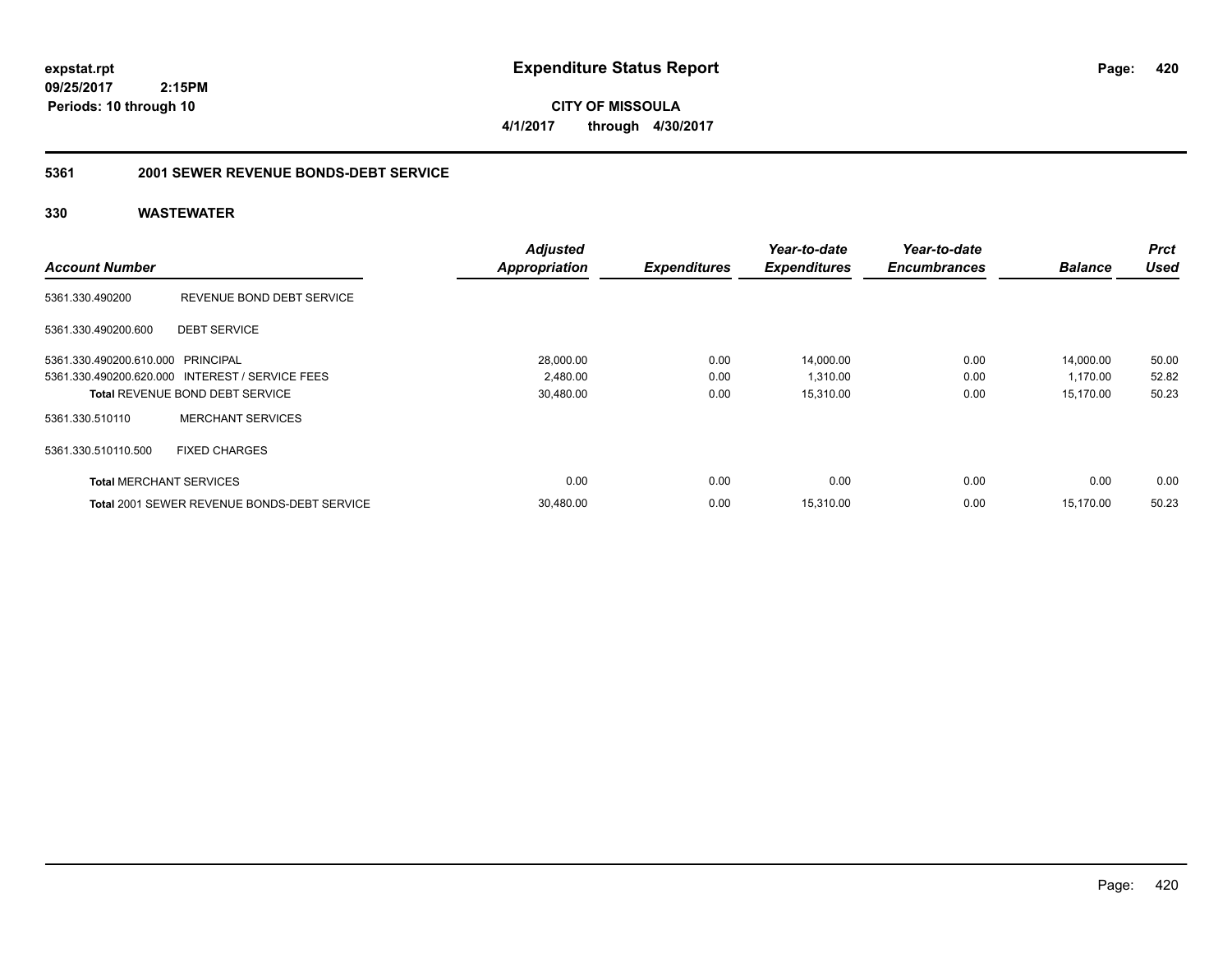**CITY OF MISSOULA 4/1/2017 through 4/30/2017**

# **5362 00 SEWER REVENUE BOND - SERIES B DEBT SE**

|                                   |                                                 | <b>Adjusted</b> |                     | Year-to-date        | Year-to-date        |                | <b>Prct</b> |
|-----------------------------------|-------------------------------------------------|-----------------|---------------------|---------------------|---------------------|----------------|-------------|
| <b>Account Number</b>             |                                                 | Appropriation   | <b>Expenditures</b> | <b>Expenditures</b> | <b>Encumbrances</b> | <b>Balance</b> | <b>Used</b> |
| 5362.330.490200                   | REVENUE BOND DEBT SERVICE                       |                 |                     |                     |                     |                |             |
| 5362.330.490200.600               | <b>DEBT SERVICE</b>                             |                 |                     |                     |                     |                |             |
| 5362.330.490200.610.000 PRINCIPAL |                                                 | 45,000.00       | 0.00                | 22,000.00           | 0.00                | 23,000.00      | 48.89       |
|                                   | 5362.330.490200.620.000 INTEREST / SERVICE FEES | 3,480.00        | 0.00                | 1,850.00            | 0.00                | 1,630.00       | 53.16       |
| <b>Total DEBT SERVICE</b>         |                                                 | 48,480.00       | 0.00                | 23,850.00           | 0.00                | 24,630.00      | 49.20       |
| 5362.330.490200.800               | OTHER OBJECTS                                   |                 |                     |                     |                     |                |             |
| <b>Total OTHER OBJECTS</b>        |                                                 | 0.00            | 0.00                | 0.00                | 0.00                | 0.00           | 0.00        |
|                                   | Total REVENUE BOND DEBT SERVICE                 | 48,480.00       | 0.00                | 23,850.00           | 0.00                | 24,630.00      | 49.20       |
| 5362.330.510110                   | <b>MERCHANT SERVICES</b>                        |                 |                     |                     |                     |                |             |
| 5362.330.510110.500               | <b>FIXED CHARGES</b>                            |                 |                     |                     |                     |                |             |
|                                   | <b>Total MERCHANT SERVICES</b>                  | 0.00            | 0.00                | 0.00                | 0.00                | 0.00           | 0.00        |
|                                   | Total 00 SEWER REVENUE BOND - SERIES B DEBT SE  | 48,480.00       | 0.00                | 23,850.00           | 0.00                | 24,630.00      | 49.20       |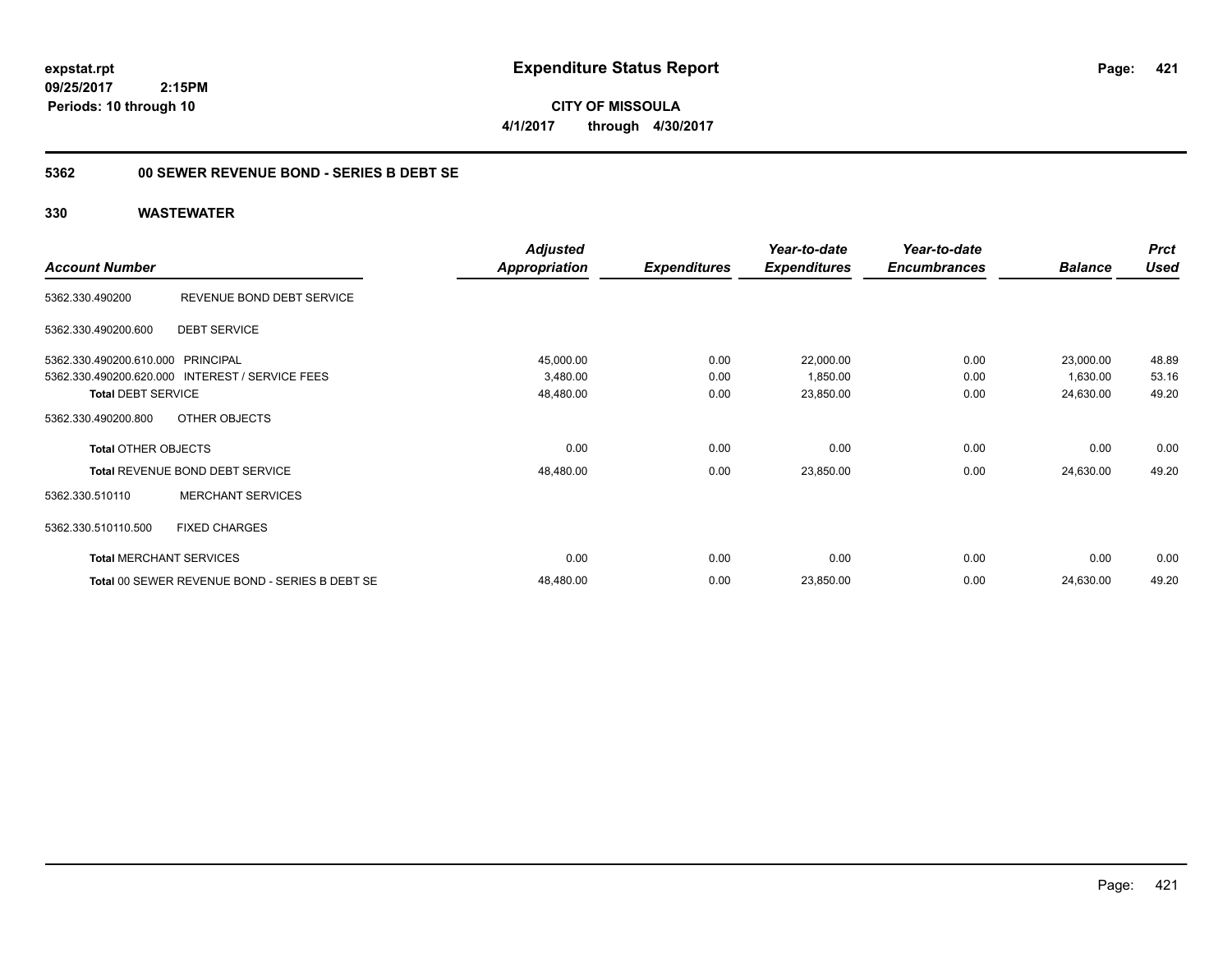**CITY OF MISSOULA 4/1/2017 through 4/30/2017**

# **5363 92 SEWER REVENUE BOND SERIES A DEBT SERV**

| <b>Account Number</b> |                                                       | <b>Adjusted</b><br>Appropriation | <b>Expenditures</b> | Year-to-date<br><b>Expenditures</b> | Year-to-date<br><b>Encumbrances</b> | <b>Balance</b> | <b>Prct</b><br><b>Used</b> |
|-----------------------|-------------------------------------------------------|----------------------------------|---------------------|-------------------------------------|-------------------------------------|----------------|----------------------------|
| 5363.330.490200       | REVENUE BOND DEBT SERVICE                             |                                  |                     |                                     |                                     |                |                            |
| 5363.330.490200.600   | <b>DEBT SERVICE</b>                                   |                                  |                     |                                     |                                     |                |                            |
|                       | <b>Total REVENUE BOND DEBT SERVICE</b>                | 0.00                             | 0.00                | 0.00                                | 0.00                                | 0.00           | 0.00                       |
| 5363.330.510110       | <b>MERCHANT SERVICES</b>                              |                                  |                     |                                     |                                     |                |                            |
| 5363.330.510110.500   | <b>FIXED CHARGES</b>                                  |                                  |                     |                                     |                                     |                |                            |
|                       | <b>Total MERCHANT SERVICES</b>                        | 0.00                             | 0.00                | 0.00                                | 0.00                                | 0.00           | 0.00                       |
|                       | <b>Total 92 SEWER REVENUE BOND SERIES A DEBT SERV</b> | 0.00                             | 0.00                | 0.00                                | 0.00                                | 0.00           | 0.00                       |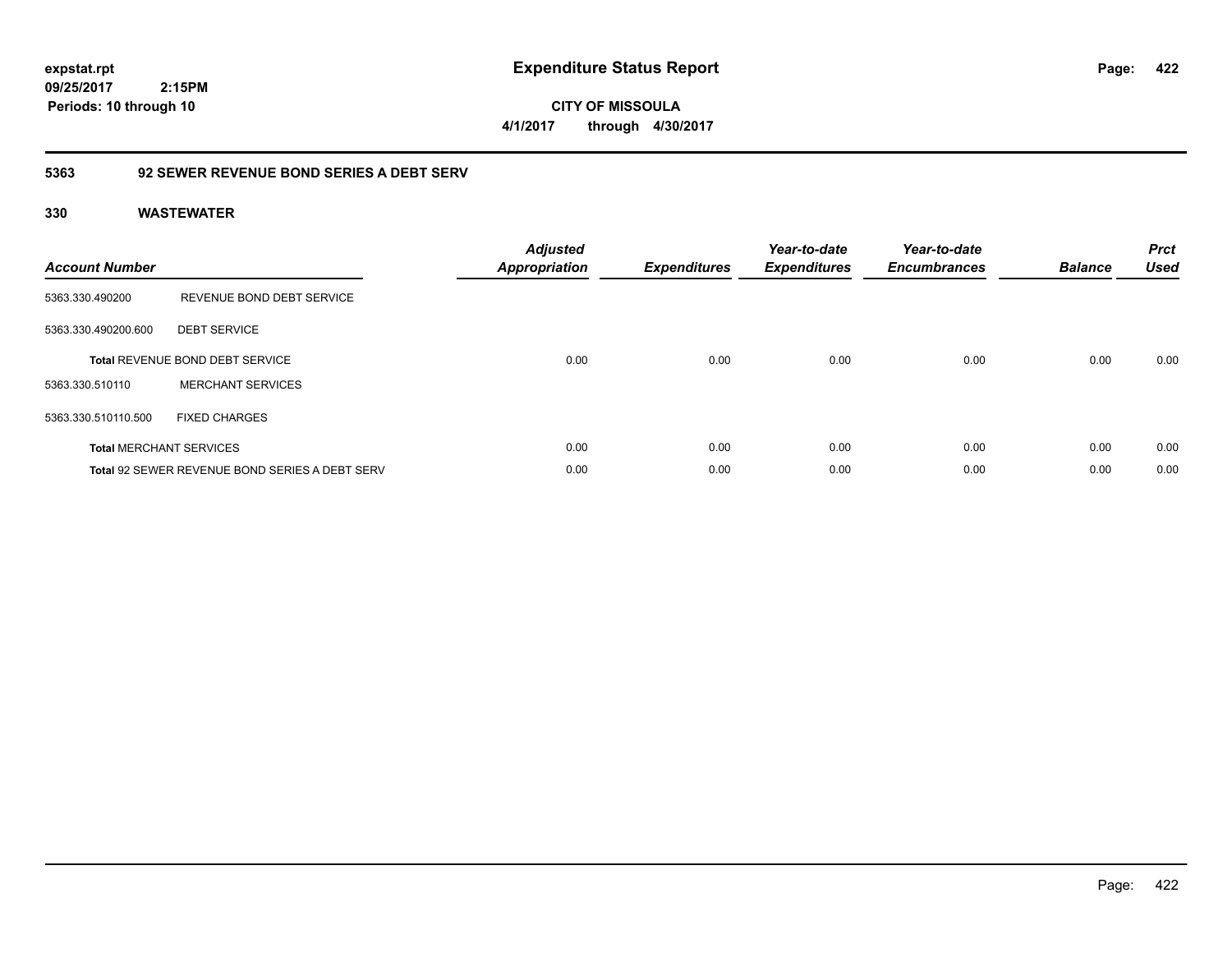**CITY OF MISSOULA 4/1/2017 through 4/30/2017**

# **5364 92 SEWER REVENUE BOND - SERIES B DEBT S**

| <b>Account Number</b> |                                               | <b>Adjusted</b><br>Appropriation | <b>Expenditures</b> | Year-to-date<br><b>Expenditures</b> | Year-to-date<br><b>Encumbrances</b> | <b>Balance</b> | <b>Prct</b><br><b>Used</b> |
|-----------------------|-----------------------------------------------|----------------------------------|---------------------|-------------------------------------|-------------------------------------|----------------|----------------------------|
| 5364.330.490200       | REVENUE BOND DEBT SERVICE                     |                                  |                     |                                     |                                     |                |                            |
| 5364.330.490200.600   | <b>DEBT SERVICE</b>                           |                                  |                     |                                     |                                     |                |                            |
|                       | <b>Total REVENUE BOND DEBT SERVICE</b>        | 0.00                             | 0.00                | 0.00                                | 0.00                                | 0.00           | 0.00                       |
| 5364.330.510110       | <b>MERCHANT SERVICES</b>                      |                                  |                     |                                     |                                     |                |                            |
| 5364.330.510110.500   | <b>FIXED CHARGES</b>                          |                                  |                     |                                     |                                     |                |                            |
|                       | <b>Total MERCHANT SERVICES</b>                | 0.00                             | 0.00                | 0.00                                | 0.00                                | 0.00           | 0.00                       |
|                       | Total 92 SEWER REVENUE BOND - SERIES B DEBT S | 0.00                             | 0.00                | 0.00                                | 0.00                                | 0.00           | 0.00                       |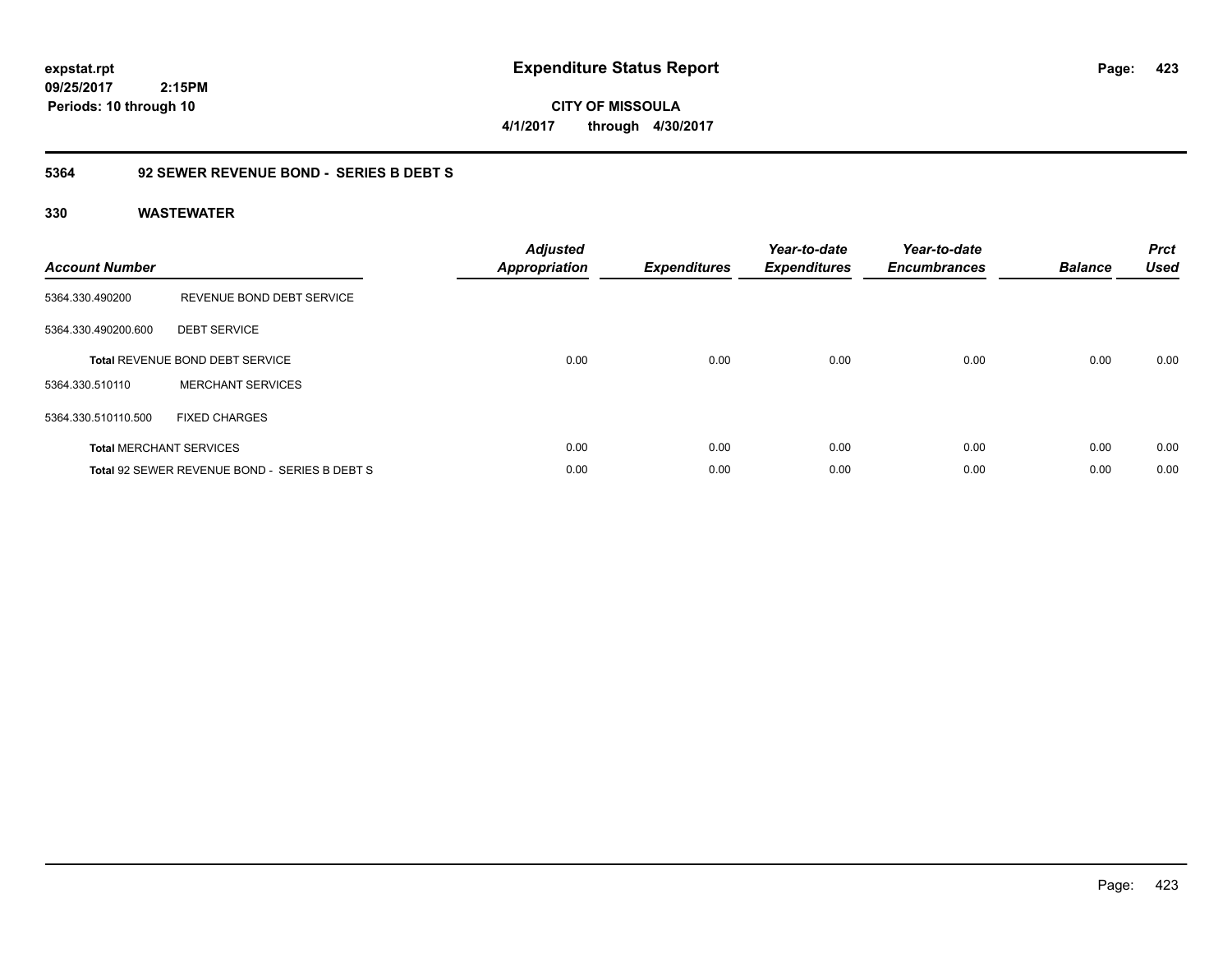**CITY OF MISSOULA 4/1/2017 through 4/30/2017**

# **5365 99 SEWER REVENUE BONDS DEBT SERVICE FUND**

|                                   |                                                       | <b>Adjusted</b>      |                     | Year-to-date        | Year-to-date        |                | <b>Prct</b> |
|-----------------------------------|-------------------------------------------------------|----------------------|---------------------|---------------------|---------------------|----------------|-------------|
| <b>Account Number</b>             |                                                       | <b>Appropriation</b> | <b>Expenditures</b> | <b>Expenditures</b> | <b>Encumbrances</b> | <b>Balance</b> | <b>Used</b> |
| 5365.330.490200                   | REVENUE BOND DEBT SERVICE                             |                      |                     |                     |                     |                |             |
| 5365.330.490200.600               | <b>DEBT SERVICE</b>                                   |                      |                     |                     |                     |                |             |
| 5365.330.490200.610.000 PRINCIPAL |                                                       | 117.000.00           | 0.00                | 58,000.00           | 0.00                | 59,000.00      | 49.57       |
|                                   | 5365.330.490200.620.000 INTEREST / SERVICE FEES       | 6,600.00             | 0.00                | 3,590.00            | 0.00                | 3,010.00       | 54.39       |
|                                   | <b>Total REVENUE BOND DEBT SERVICE</b>                | 123,600.00           | 0.00                | 61,590.00           | 0.00                | 62,010.00      | 49.83       |
| 5365.330.510110                   | <b>MERCHANT SERVICES</b>                              |                      |                     |                     |                     |                |             |
| 5365.330.510110.500               | <b>FIXED CHARGES</b>                                  |                      |                     |                     |                     |                |             |
| <b>Total MERCHANT SERVICES</b>    |                                                       | 0.00                 | 0.00                | 0.00                | 0.00                | 0.00           | 0.00        |
|                                   | <b>Total 99 SEWER REVENUE BONDS DEBT SERVICE FUND</b> | 123,600.00           | 0.00                | 61,590.00           | 0.00                | 62.010.00      | 49.83       |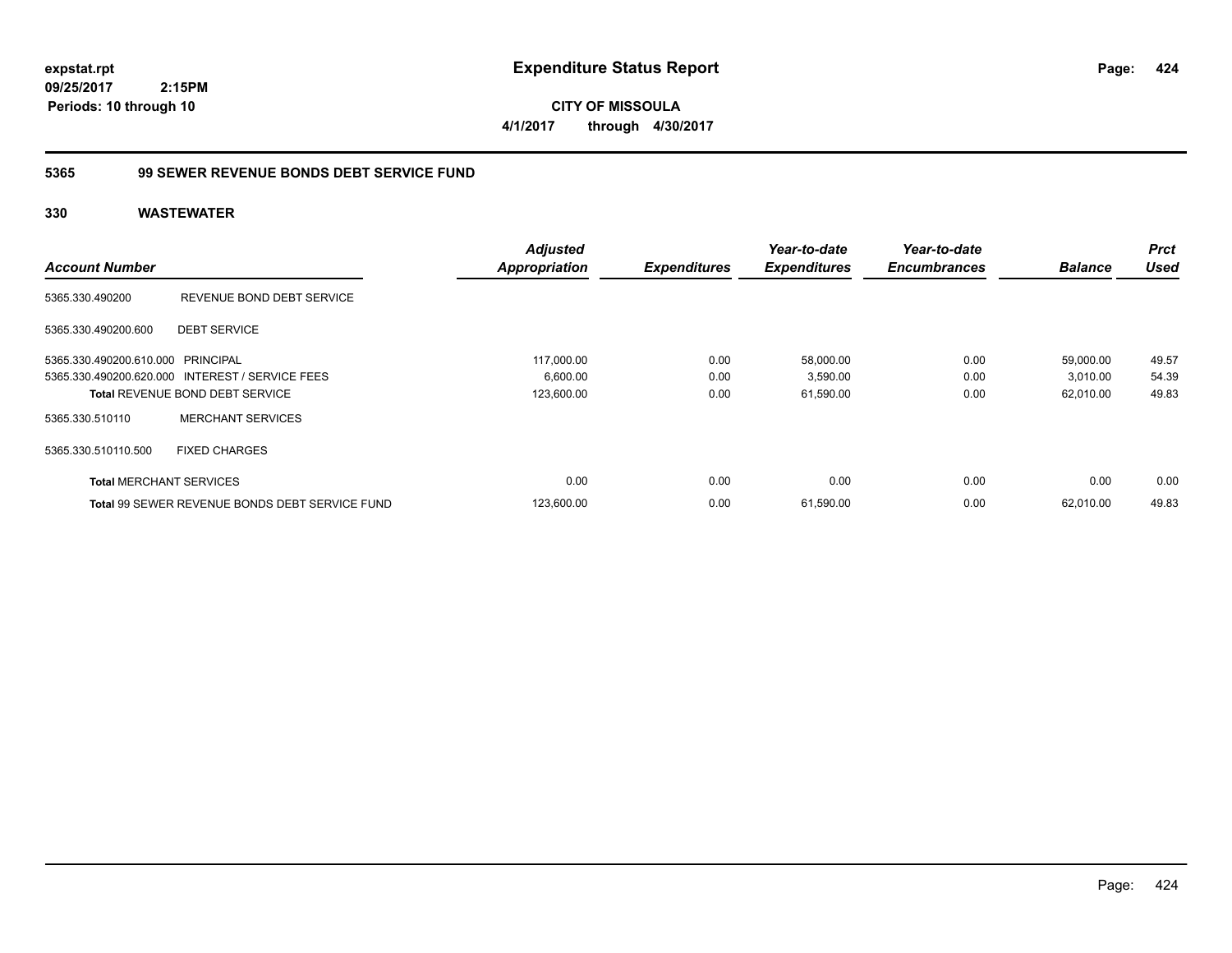**CITY OF MISSOULA 4/1/2017 through 4/30/2017**

# **5366 92 SEWER REVENUE BOND - SERIES A BOND RE**

| <b>Account Number</b>       |                                                | <b>Adjusted</b><br>Appropriation | <b>Expenditures</b> | Year-to-date<br><b>Expenditures</b> | Year-to-date<br><b>Encumbrances</b> | <b>Balance</b> | <b>Prct</b><br><b>Used</b> |
|-----------------------------|------------------------------------------------|----------------------------------|---------------------|-------------------------------------|-------------------------------------|----------------|----------------------------|
| 5366.330.430610             | ADMINISTRATION                                 |                                  |                     |                                     |                                     |                |                            |
| 5366.330.430610.800         | OTHER OBJECTS                                  |                                  |                     |                                     |                                     |                |                            |
| <b>Total ADMINISTRATION</b> |                                                | 0.00                             | 0.00                | 0.00                                | 0.00                                | 0.00           | 0.00                       |
| 5366.330.510110             | <b>MERCHANT SERVICES</b>                       |                                  |                     |                                     |                                     |                |                            |
| 5366.330.510110.500         | <b>FIXED CHARGES</b>                           |                                  |                     |                                     |                                     |                |                            |
|                             | <b>Total MERCHANT SERVICES</b>                 | 0.00                             | 0.00                | 0.00                                | 0.00                                | 0.00           | 0.00                       |
|                             | Total 92 SEWER REVENUE BOND - SERIES A BOND RE | 0.00                             | 0.00                | 0.00                                | 0.00                                | 0.00           | 0.00                       |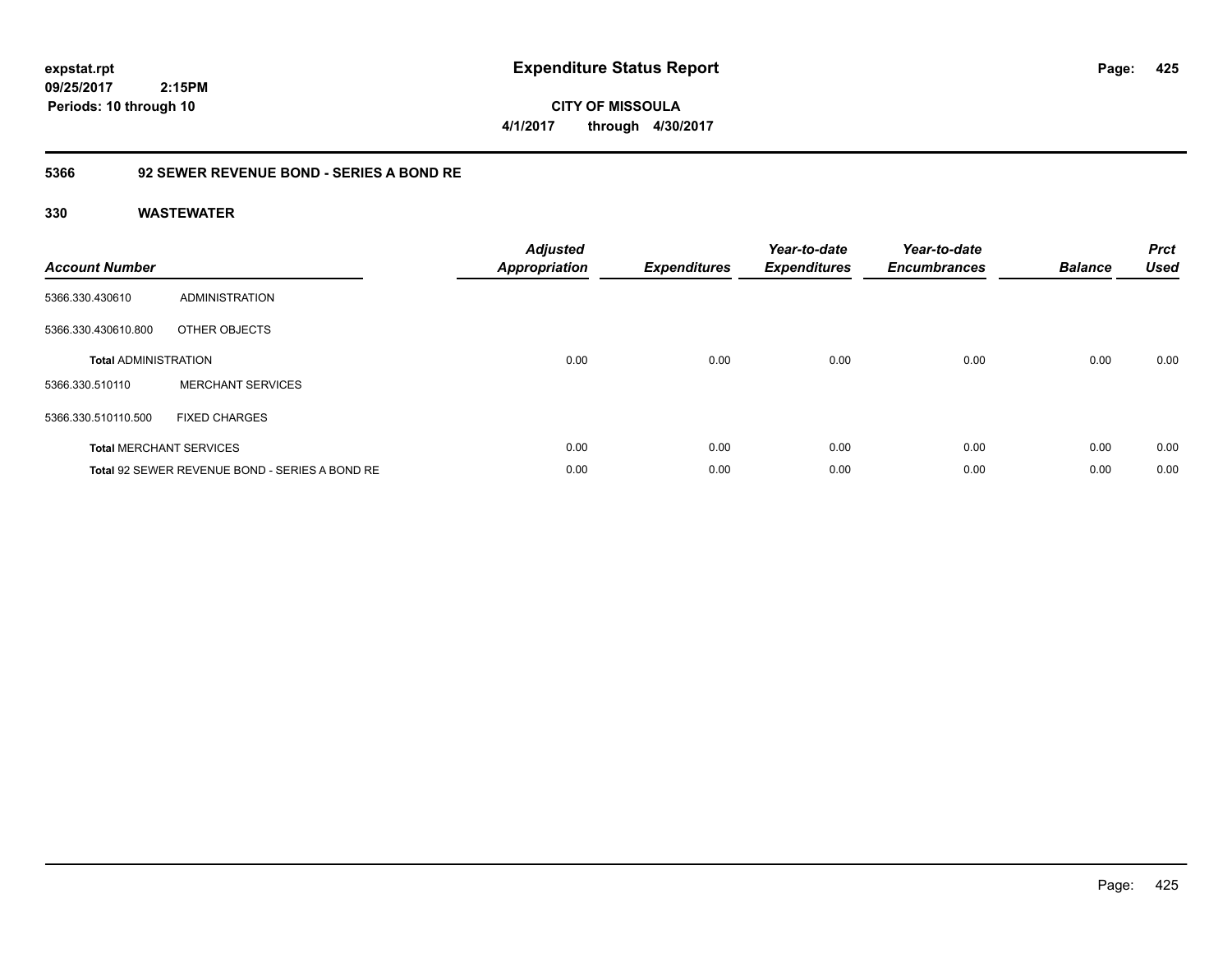**09/25/2017 2:15PM Periods: 10 through 10**

**CITY OF MISSOULA 4/1/2017 through 4/30/2017**

# **5367 92 SEWER REVENUE BOND - SERIES B BOND RE**

| <b>Account Number</b>       |                                                | <b>Adjusted</b><br>Appropriation | <b>Expenditures</b> | Year-to-date<br><b>Expenditures</b> | Year-to-date<br><b>Encumbrances</b> | <b>Balance</b> | <b>Prct</b><br><b>Used</b> |
|-----------------------------|------------------------------------------------|----------------------------------|---------------------|-------------------------------------|-------------------------------------|----------------|----------------------------|
| 5367.330.430610             | <b>ADMINISTRATION</b>                          |                                  |                     |                                     |                                     |                |                            |
| 5367.330.430610.800         | OTHER OBJECTS                                  |                                  |                     |                                     |                                     |                |                            |
| <b>Total ADMINISTRATION</b> |                                                | 0.00                             | 0.00                | 0.00                                | 0.00                                | 0.00           | 0.00                       |
| 5367.330.510110             | <b>MERCHANT SERVICES</b>                       |                                  |                     |                                     |                                     |                |                            |
| 5367.330.510110.500         | <b>FIXED CHARGES</b>                           |                                  |                     |                                     |                                     |                |                            |
|                             | <b>Total MERCHANT SERVICES</b>                 | 0.00                             | 0.00                | 0.00                                | 0.00                                | 0.00           | 0.00                       |
|                             | Total 92 SEWER REVENUE BOND - SERIES B BOND RE | 0.00                             | 0.00                | 0.00                                | 0.00                                | 0.00           | 0.00                       |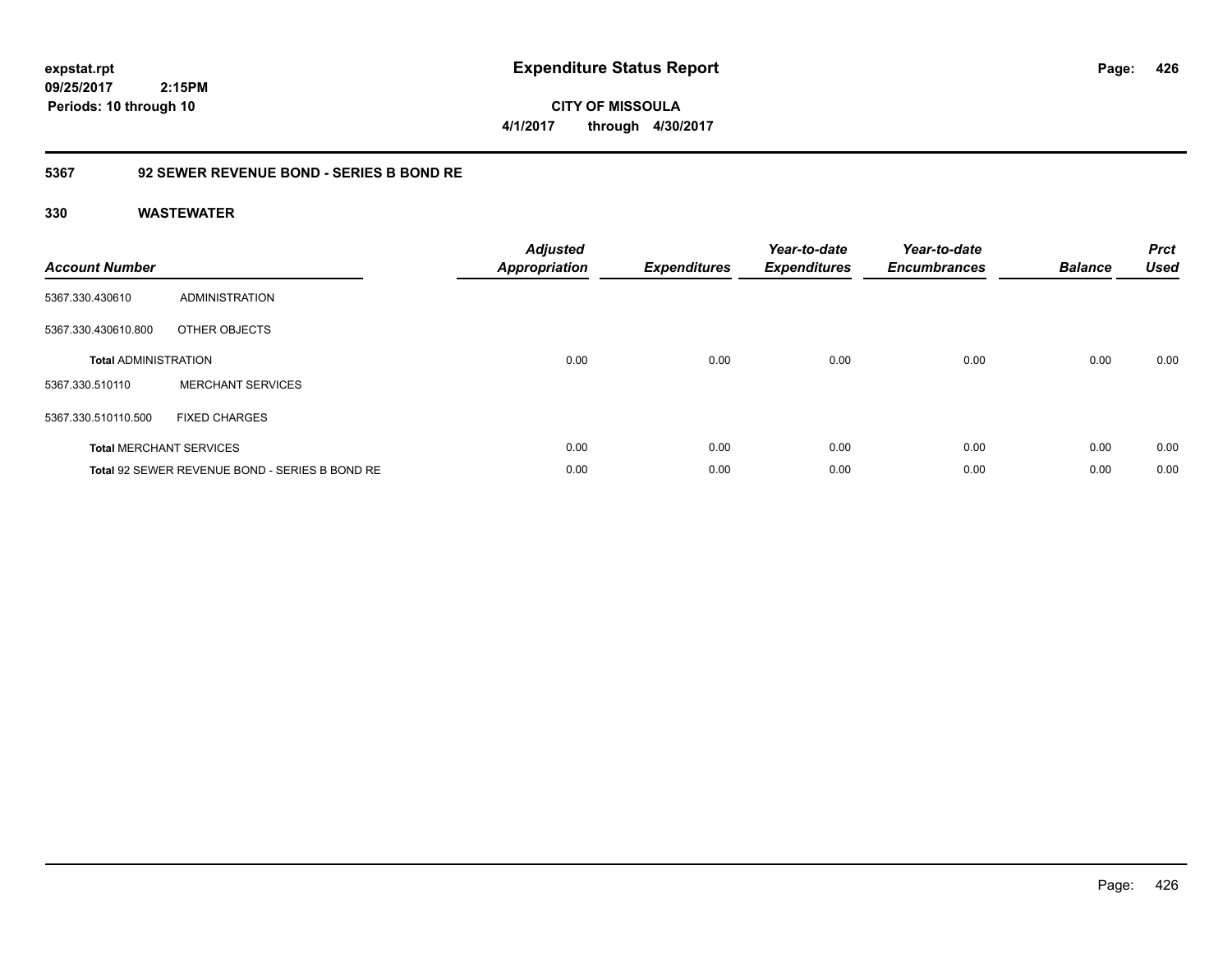**CITY OF MISSOULA 4/1/2017 through 4/30/2017**

# **5368 00 SEWER REVENUE BOND RESERVE FUND**

| <b>Account Number</b>       |                                          | <b>Adjusted</b><br><b>Appropriation</b> | <b>Expenditures</b> | Year-to-date<br><b>Expenditures</b> | Year-to-date<br><b>Encumbrances</b> | <b>Balance</b> | <b>Prct</b><br><b>Used</b> |
|-----------------------------|------------------------------------------|-----------------------------------------|---------------------|-------------------------------------|-------------------------------------|----------------|----------------------------|
| 5368.330.430610             | ADMINISTRATION                           |                                         |                     |                                     |                                     |                |                            |
| 5368.330.430610.800         | OTHER OBJECTS                            |                                         |                     |                                     |                                     |                |                            |
| <b>Total ADMINISTRATION</b> |                                          | 0.00                                    | 0.00                | 0.00                                | 0.00                                | 0.00           | 0.00                       |
| 5368.330.510110             | <b>MERCHANT SERVICES</b>                 |                                         |                     |                                     |                                     |                |                            |
| 5368.330.510110.500         | <b>FIXED CHARGES</b>                     |                                         |                     |                                     |                                     |                |                            |
|                             | <b>Total MERCHANT SERVICES</b>           | 0.00                                    | 0.00                | 0.00                                | 0.00                                | 0.00           | 0.00                       |
|                             | Total 00 SEWER REVENUE BOND RESERVE FUND | 0.00                                    | 0.00                | 0.00                                | 0.00                                | 0.00           | 0.00                       |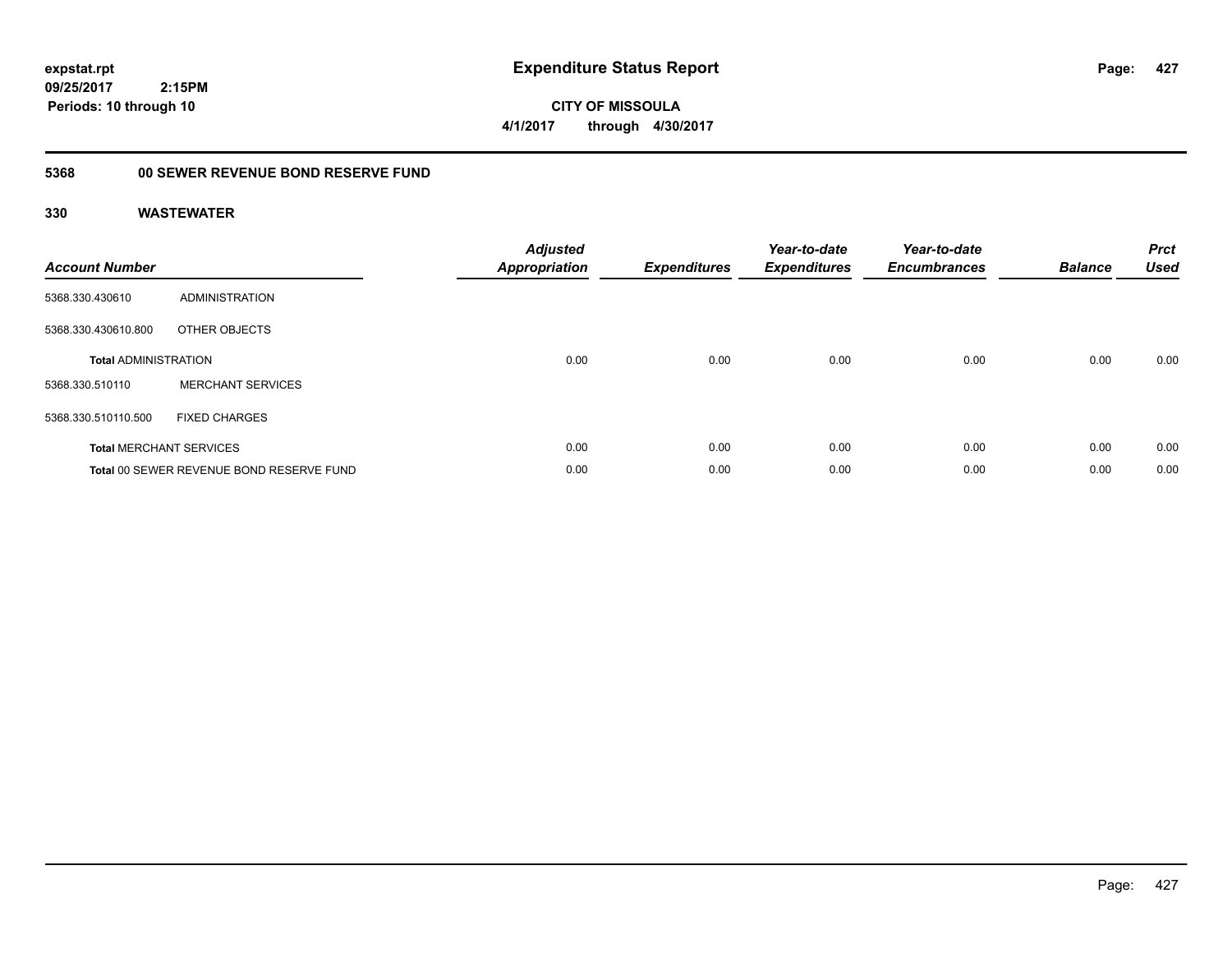**09/25/2017 2:15PM Periods: 10 through 10**

**CITY OF MISSOULA 4/1/2017 through 4/30/2017**

# **5369 2001 SEWER REVENUE BOND**

| <b>Account Number</b>          |                                                  | <b>Adjusted</b><br><b>Appropriation</b> | <b>Expenditures</b> | Year-to-date<br><b>Expenditures</b> | Year-to-date<br><b>Encumbrances</b> | <b>Balance</b>   | <b>Prct</b><br><b>Used</b> |
|--------------------------------|--------------------------------------------------|-----------------------------------------|---------------------|-------------------------------------|-------------------------------------|------------------|----------------------------|
| 5369.330.430610                | ADMINISTRATION                                   |                                         |                     |                                     |                                     |                  |                            |
| 5369.330.430610.800            | OTHER OBJECTS                                    |                                         |                     |                                     |                                     |                  |                            |
| <b>Total ADMINISTRATION</b>    | 5369.330.430610.820.000 TRANSFERS TO OTHER FUNDS | 270.00<br>270.00                        | 0.00<br>0.00        | 0.00<br>0.00                        | 0.00<br>0.00                        | 270.00<br>270.00 | 0.00<br>0.00               |
| 5369.330.510110                | <b>MERCHANT SERVICES</b>                         |                                         |                     |                                     |                                     |                  |                            |
| 5369.330.510110.500            | <b>FIXED CHARGES</b>                             |                                         |                     |                                     |                                     |                  |                            |
| <b>Total MERCHANT SERVICES</b> |                                                  | 0.00                                    | 0.00                | 0.00                                | 0.00                                | 0.00             | 0.00                       |
|                                | Total 2001 SEWER REVENUE BOND                    | 270.00                                  | 0.00                | 0.00                                | 0.00                                | 270.00           | 0.00                       |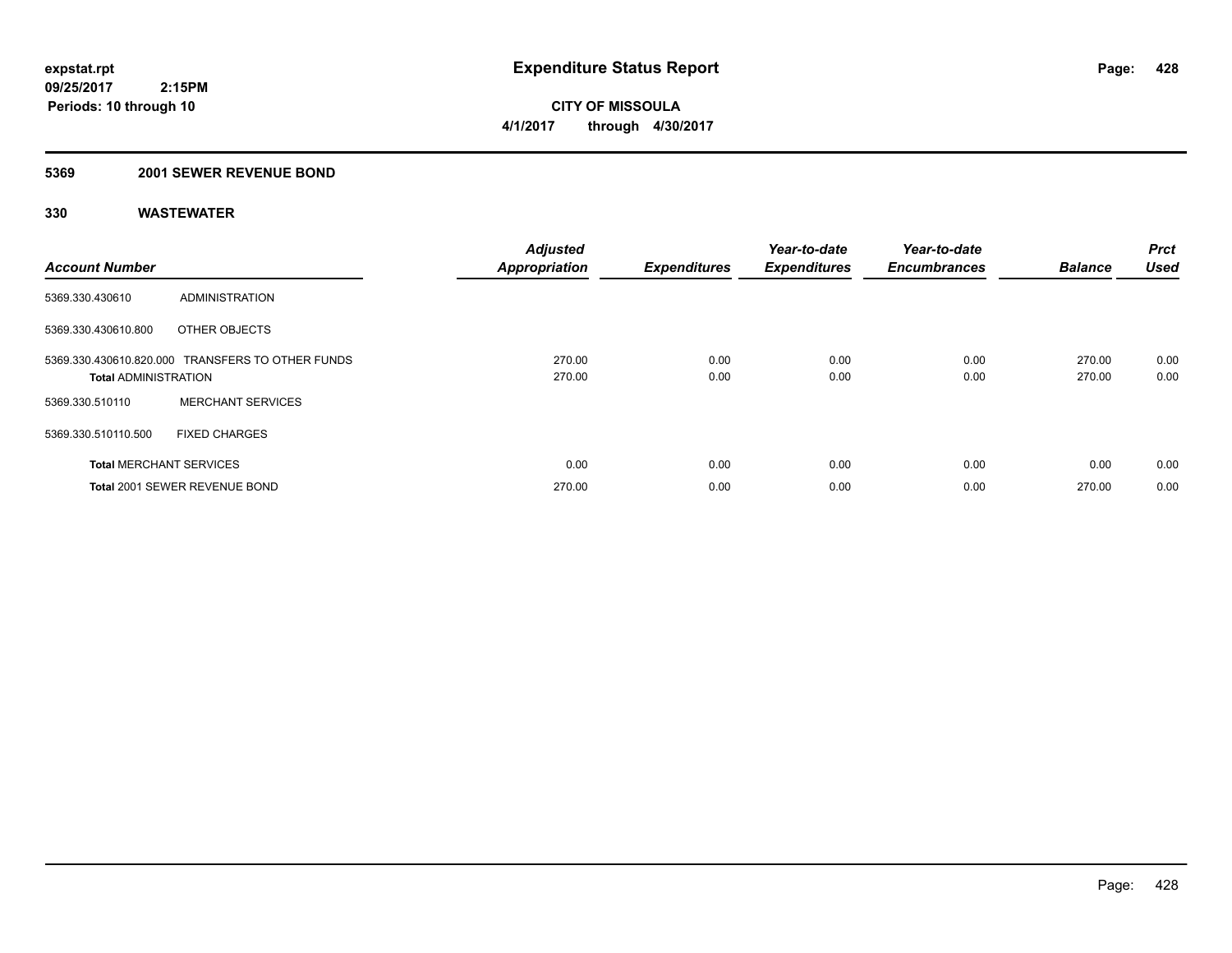**CITY OF MISSOULA 4/1/2017 through 4/30/2017**

# **5370 99 SEWER REVENUE BOND RESERVE FUND**

| <b>Account Number</b>       |                                          | <b>Adjusted</b><br>Appropriation | <b>Expenditures</b> | Year-to-date<br><b>Expenditures</b> | Year-to-date<br><b>Encumbrances</b> | <b>Balance</b> | <b>Prct</b><br><b>Used</b> |
|-----------------------------|------------------------------------------|----------------------------------|---------------------|-------------------------------------|-------------------------------------|----------------|----------------------------|
| 5370.330.430610             | ADMINISTRATION                           |                                  |                     |                                     |                                     |                |                            |
| 5370.330.430610.800         | OTHER OBJECTS                            |                                  |                     |                                     |                                     |                |                            |
| <b>Total ADMINISTRATION</b> |                                          | 0.00                             | 0.00                | 0.00                                | 0.00                                | 0.00           | 0.00                       |
| 5370.330.510110             | <b>MERCHANT SERVICES</b>                 |                                  |                     |                                     |                                     |                |                            |
| 5370.330.510110.500         | <b>FIXED CHARGES</b>                     |                                  |                     |                                     |                                     |                |                            |
|                             | <b>Total MERCHANT SERVICES</b>           | 0.00                             | 0.00                | 0.00                                | 0.00                                | 0.00           | 0.00                       |
|                             | Total 99 SEWER REVENUE BOND RESERVE FUND | 0.00                             | 0.00                | 0.00                                | 0.00                                | 0.00           | 0.00                       |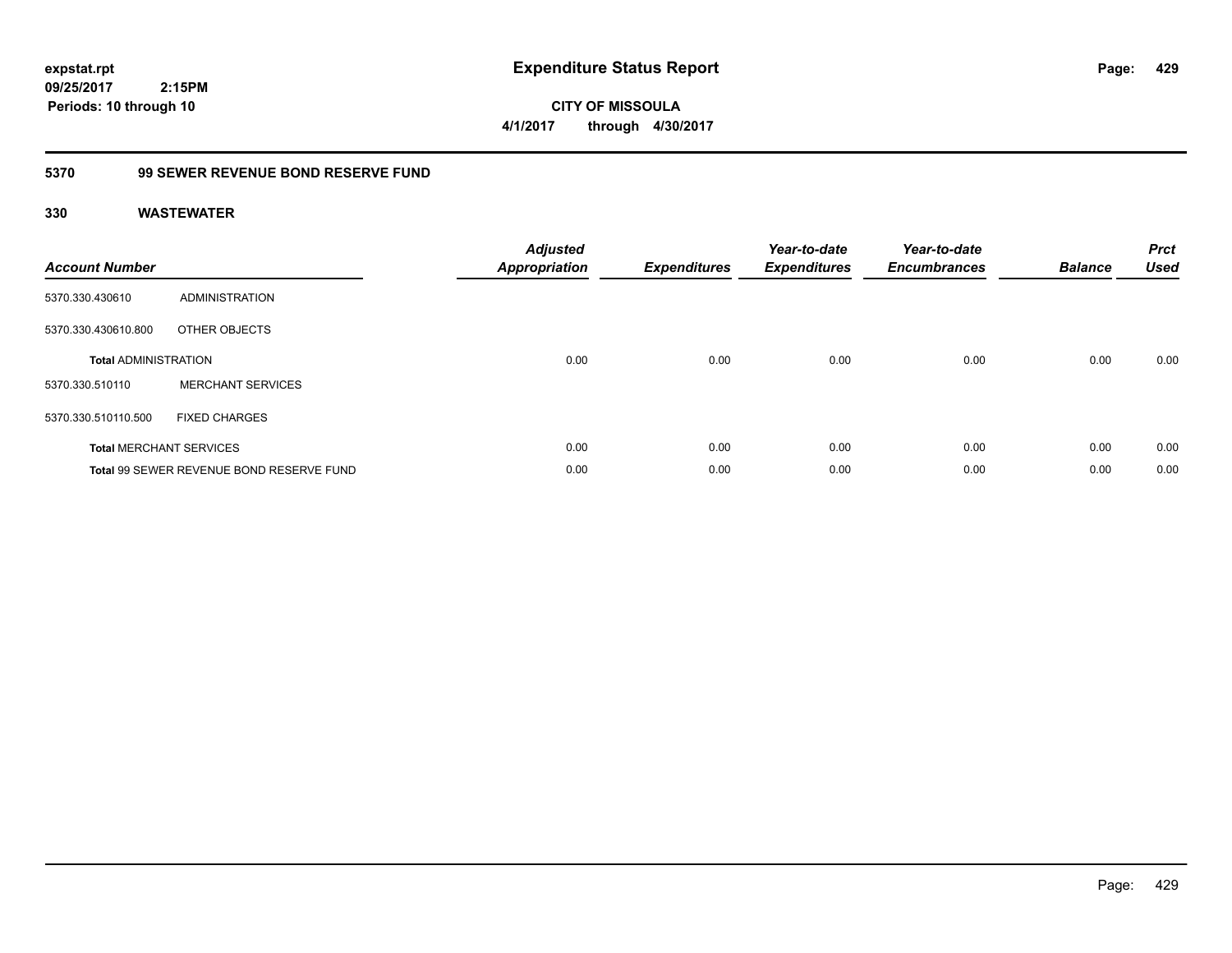**CITY OF MISSOULA 4/1/2017 through 4/30/2017**

### **5371 2002 SEWER BONDS**

|                                   |                                                 | <b>Adjusted</b>      |                     | Year-to-date        | Year-to-date        |                | <b>Prct</b> |
|-----------------------------------|-------------------------------------------------|----------------------|---------------------|---------------------|---------------------|----------------|-------------|
| <b>Account Number</b>             |                                                 | <b>Appropriation</b> | <b>Expenditures</b> | <b>Expenditures</b> | <b>Encumbrances</b> | <b>Balance</b> | <b>Used</b> |
| 5371.330.490200                   | REVENUE BOND DEBT SERVICE                       |                      |                     |                     |                     |                |             |
| 5371.330.490200.600               | <b>DEBT SERVICE</b>                             |                      |                     |                     |                     |                |             |
| 5371.330.490200.610.000 PRINCIPAL |                                                 | 76,000.00            | 0.00                | 38,000.00           | 0.00                | 38,000.00      | 50.00       |
|                                   | 5371.330.490200.620.000 INTEREST / SERVICE FEES | 8,420.00             | 0.00                | 4,400.00            | 0.00                | 4,020.00       | 52.26       |
|                                   | <b>Total REVENUE BOND DEBT SERVICE</b>          | 84,420.00            | 0.00                | 42,400.00           | 0.00                | 42,020.00      | 50.23       |
| 5371.330.510110                   | <b>MERCHANT SERVICES</b>                        |                      |                     |                     |                     |                |             |
| 5371.330.510110.500               | <b>FIXED CHARGES</b>                            |                      |                     |                     |                     |                |             |
| <b>Total MERCHANT SERVICES</b>    |                                                 | 0.00                 | 0.00                | 0.00                | 0.00                | 0.00           | 0.00        |
| Total 2002 SEWER BONDS            |                                                 | 84,420.00            | 0.00                | 42,400.00           | 0.00                | 42,020.00      | 50.23       |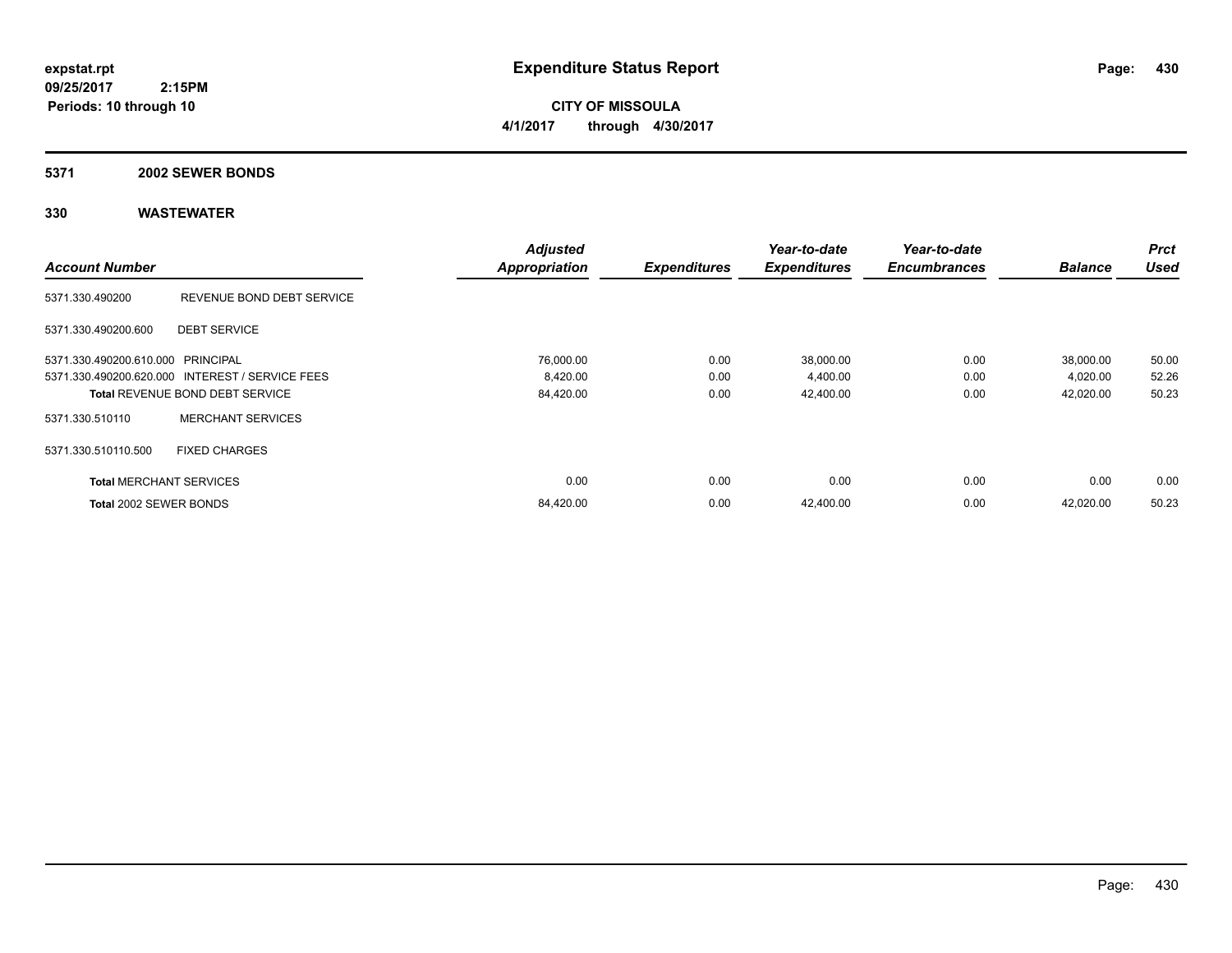**09/25/2017 2:15PM Periods: 10 through 10**

**CITY OF MISSOULA 4/1/2017 through 4/30/2017**

# **5372 2002 SEWER REVENUE BOND**

| <b>Account Number</b>          |                               | <b>Adjusted</b><br><b>Appropriation</b> | <b>Expenditures</b> | Year-to-date<br><b>Expenditures</b> | Year-to-date<br><b>Encumbrances</b> | <b>Balance</b> | <b>Prct</b><br><b>Used</b> |
|--------------------------------|-------------------------------|-----------------------------------------|---------------------|-------------------------------------|-------------------------------------|----------------|----------------------------|
| 5372.330.430610                | ADMINISTRATION                |                                         |                     |                                     |                                     |                |                            |
| 5372.330.430610.800            | OTHER OBJECTS                 |                                         |                     |                                     |                                     |                |                            |
| <b>Total ADMINISTRATION</b>    |                               | 0.00                                    | 0.00                | 0.00                                | 0.00                                | 0.00           | 0.00                       |
| 5372.330.510110                | <b>MERCHANT SERVICES</b>      |                                         |                     |                                     |                                     |                |                            |
| 5372.330.510110.500            | <b>FIXED CHARGES</b>          |                                         |                     |                                     |                                     |                |                            |
| <b>Total MERCHANT SERVICES</b> |                               | 0.00                                    | 0.00                | 0.00                                | 0.00                                | 0.00           | 0.00                       |
|                                | Total 2002 SEWER REVENUE BOND | 0.00                                    | 0.00                | 0.00                                | 0.00                                | 0.00           | 0.00                       |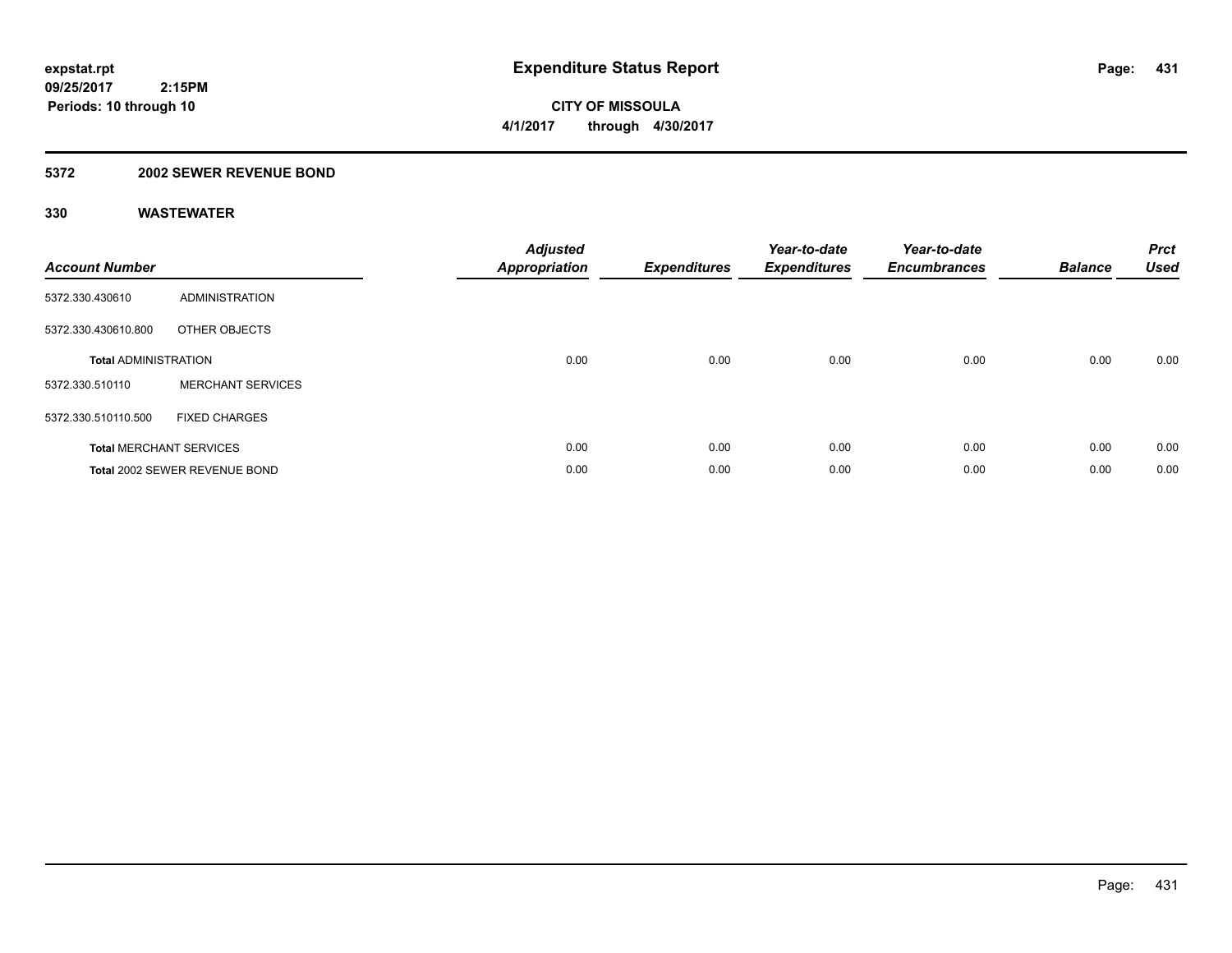**CITY OF MISSOULA 4/1/2017 through 4/30/2017**

### **5373 2002 WWTP UPGRADE REVENUE BOND**

|                                   |                                                 | <b>Adjusted</b>      |                     | Year-to-date        | Year-to-date        |                | <b>Prct</b> |
|-----------------------------------|-------------------------------------------------|----------------------|---------------------|---------------------|---------------------|----------------|-------------|
| <b>Account Number</b>             |                                                 | <b>Appropriation</b> | <b>Expenditures</b> | <b>Expenditures</b> | <b>Encumbrances</b> | <b>Balance</b> | <b>Used</b> |
| 5373.330.490200                   | REVENUE BOND DEBT SERVICE                       |                      |                     |                     |                     |                |             |
| 5373.330.490200.600               | <b>DEBT SERVICE</b>                             |                      |                     |                     |                     |                |             |
| 5373.330.490200.610.000 PRINCIPAL |                                                 | 295,000.00           | 0.00                | 147,000.00          | 0.00                | 148,000.00     | 49.83       |
|                                   | 5373.330.490200.620.000 INTEREST / SERVICE FEES | 35,810.00            | 0.00                | 18,640.00           | 0.00                | 17,170.00      | 52.05       |
|                                   | <b>Total REVENUE BOND DEBT SERVICE</b>          | 330,810.00           | 0.00                | 165.640.00          | 0.00                | 165.170.00     | 50.07       |
| 5373.330.510110                   | <b>MERCHANT SERVICES</b>                        |                      |                     |                     |                     |                |             |
| 5373.330.510110.500               | <b>FIXED CHARGES</b>                            |                      |                     |                     |                     |                |             |
| <b>Total MERCHANT SERVICES</b>    |                                                 | 0.00                 | 0.00                | 0.00                | 0.00                | 0.00           | 0.00        |
|                                   | Total 2002 WWTP UPGRADE REVENUE BOND            | 330.810.00           | 0.00                | 165.640.00          | 0.00                | 165.170.00     | 50.07       |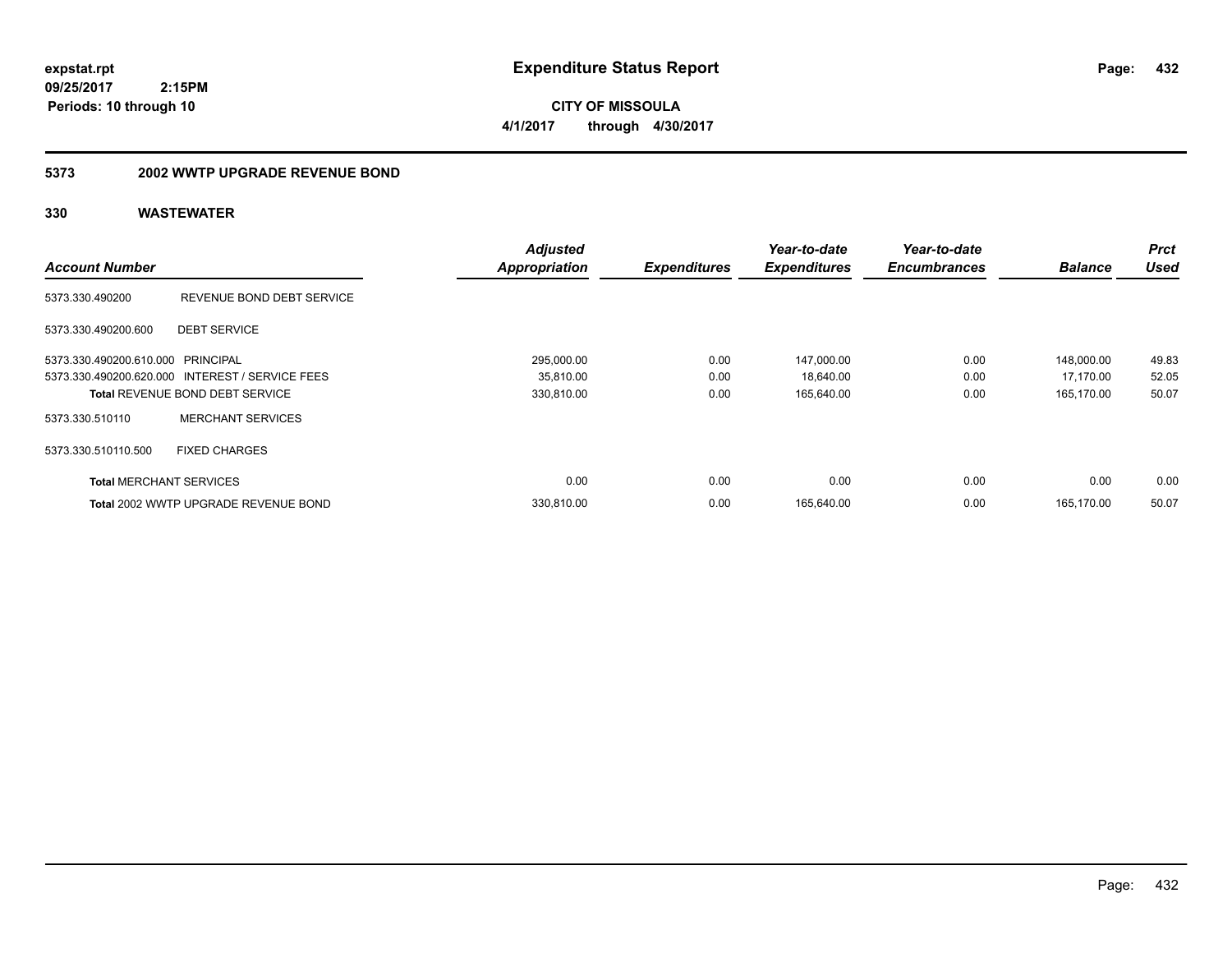**433**

**09/25/2017 2:15PM Periods: 10 through 10**

**CITY OF MISSOULA 4/1/2017 through 4/30/2017**

### **5374 2002 WWTP UPGRADE RESERVE**

| <b>Account Number</b>       |                                 | <b>Adjusted</b><br><b>Appropriation</b> | <b>Expenditures</b> | Year-to-date<br><b>Expenditures</b> | Year-to-date<br><b>Encumbrances</b> | <b>Balance</b> | <b>Prct</b><br><b>Used</b> |
|-----------------------------|---------------------------------|-----------------------------------------|---------------------|-------------------------------------|-------------------------------------|----------------|----------------------------|
| 5374.330.430610             | ADMINISTRATION                  |                                         |                     |                                     |                                     |                |                            |
| 5374.330.430610.800         | OTHER OBJECTS                   |                                         |                     |                                     |                                     |                |                            |
| <b>Total ADMINISTRATION</b> |                                 | 0.00                                    | 0.00                | 0.00                                | 0.00                                | 0.00           | 0.00                       |
| 5374.330.490200             | REVENUE BOND DEBT SERVICE       |                                         |                     |                                     |                                     |                |                            |
| 5374.330.490200.600         | <b>DEBT SERVICE</b>             |                                         |                     |                                     |                                     |                |                            |
|                             | Total REVENUE BOND DEBT SERVICE | 0.00                                    | 0.00                | 0.00                                | 0.00                                | 0.00           | 0.00                       |
| 5374.330.510110             | <b>MERCHANT SERVICES</b>        |                                         |                     |                                     |                                     |                |                            |
| 5374.330.510110.500         | <b>FIXED CHARGES</b>            |                                         |                     |                                     |                                     |                |                            |
|                             | <b>Total MERCHANT SERVICES</b>  | 0.00                                    | 0.00                | 0.00                                | 0.00                                | 0.00           | 0.00                       |
|                             | Total 2002 WWTP UPGRADE RESERVE | 0.00                                    | 0.00                | 0.00                                | 0.00                                | 0.00           | 0.00                       |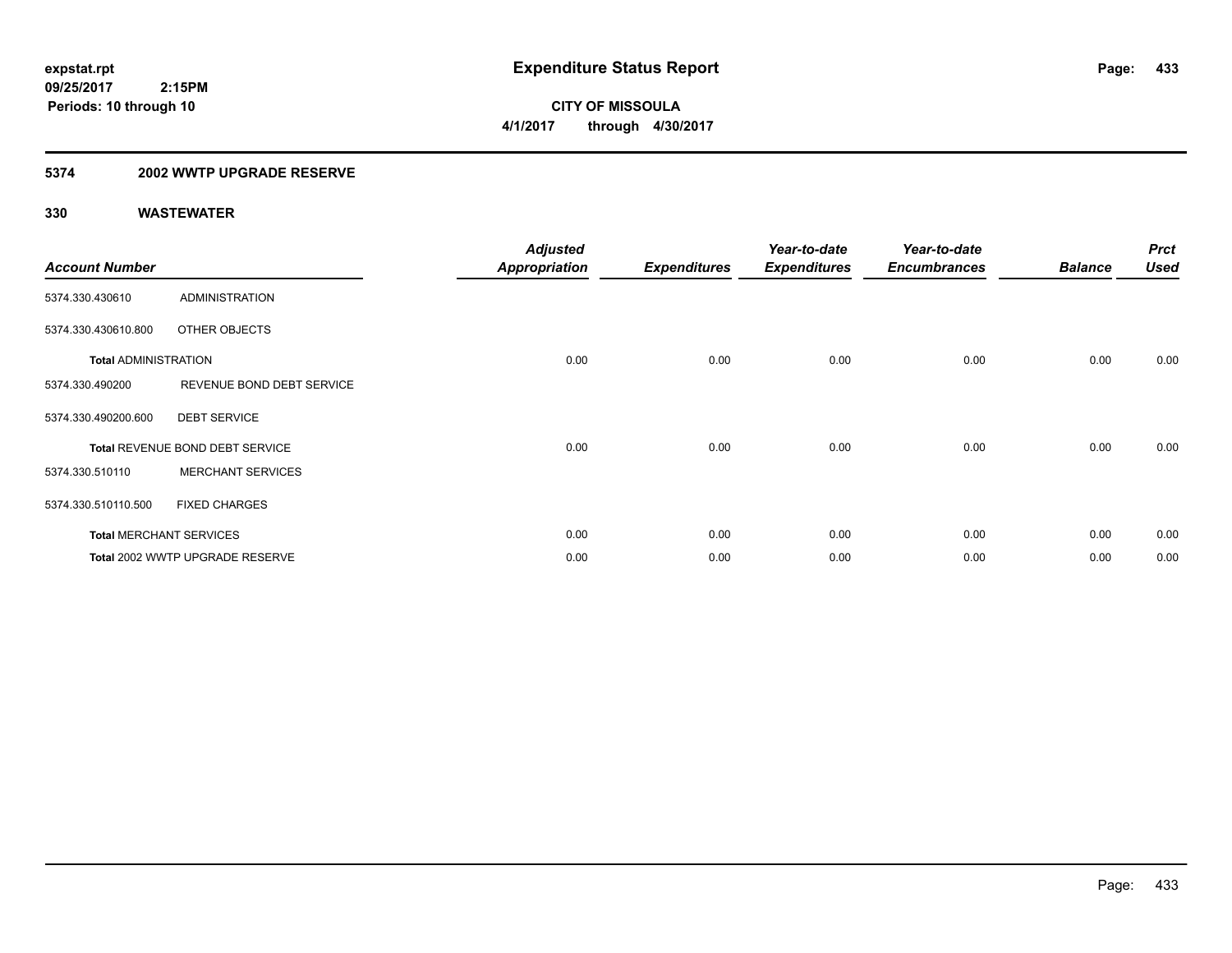**434**

**09/25/2017 2:15PM Periods: 10 through 10**

**CITY OF MISSOULA 4/1/2017 through 4/30/2017**

### **5375 2003 WWTP SRF \$3.8M EPA DEBT**

|                                   |                                                 | <b>Adjusted</b>      |                     | Year-to-date        | Year-to-date        |                | <b>Prct</b> |
|-----------------------------------|-------------------------------------------------|----------------------|---------------------|---------------------|---------------------|----------------|-------------|
| <b>Account Number</b>             |                                                 | <b>Appropriation</b> | <b>Expenditures</b> | <b>Expenditures</b> | <b>Encumbrances</b> | <b>Balance</b> | <b>Used</b> |
| 5375.330.490200                   | REVENUE BOND DEBT SERVICE                       |                      |                     |                     |                     |                |             |
| 5375.330.490200.600               | <b>DEBT SERVICE</b>                             |                      |                     |                     |                     |                |             |
| 5375.330.490200.610.000 PRINCIPAL |                                                 | 215,000.00           | 0.00                | 107,000.00          | 0.00                | 108.000.00     | 49.77       |
|                                   | 5375.330.490200.620.000 INTEREST / SERVICE FEES | 35,156.00            | 0.00                | 18,180.00           | 0.00                | 16,976.00      | 51.71       |
|                                   | <b>Total REVENUE BOND DEBT SERVICE</b>          | 250,156.00           | 0.00                | 125,180.00          | 0.00                | 124,976.00     | 50.04       |
| 5375.330.510110                   | <b>MERCHANT SERVICES</b>                        |                      |                     |                     |                     |                |             |
| 5375.330.510110.500               | <b>FIXED CHARGES</b>                            |                      |                     |                     |                     |                |             |
| <b>Total MERCHANT SERVICES</b>    |                                                 | 0.00                 | 0.00                | 0.00                | 0.00                | 0.00           | 0.00        |
|                                   | Total 2003 WWTP SRF \$3.8M EPA DEBT             | 250,156.00           | 0.00                | 125,180.00          | 0.00                | 124.976.00     | 50.04       |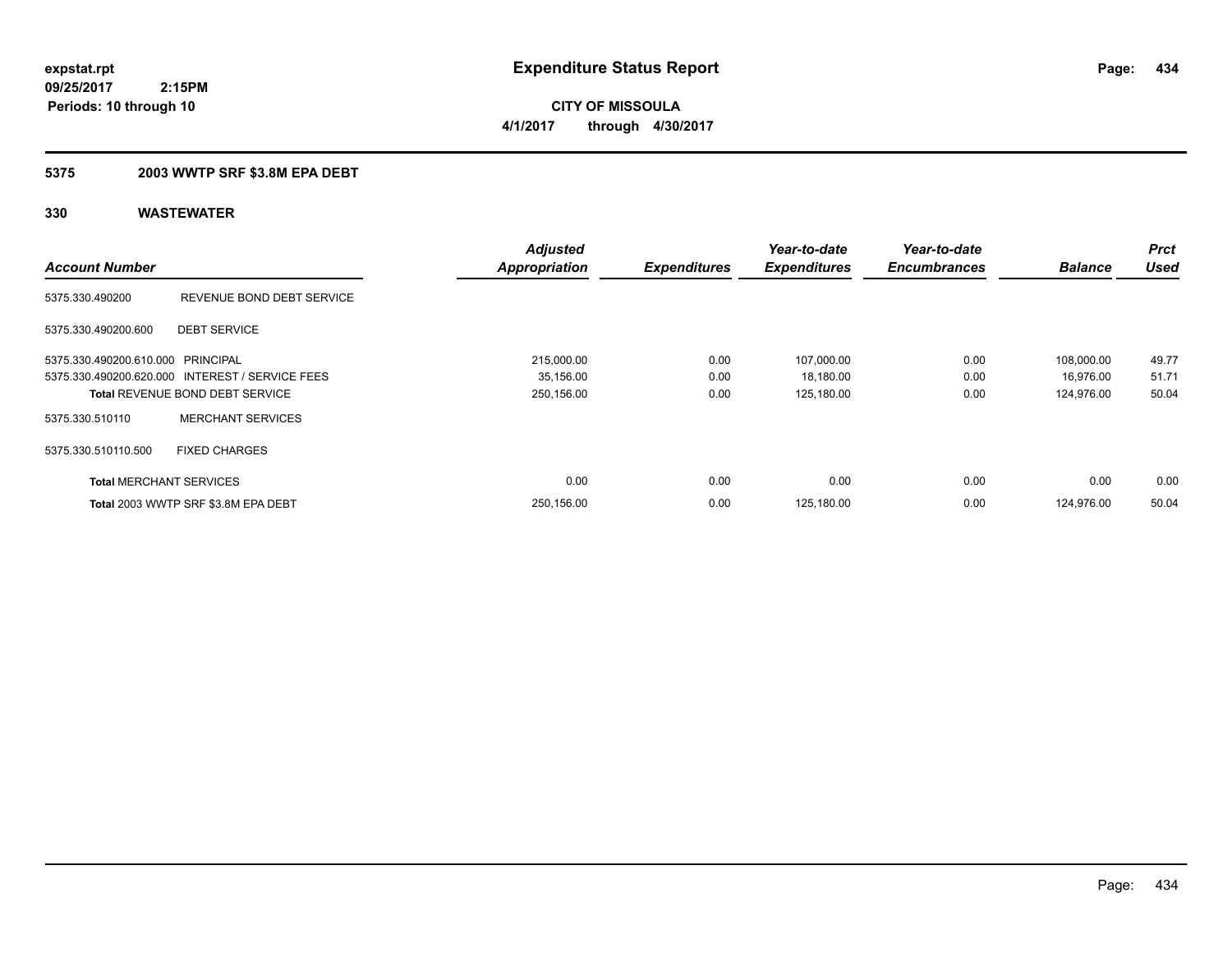**CITY OF MISSOULA 4/1/2017 through 4/30/2017**

### **5376 2003 WWTP SRF \$3.8M EPA RESERVE**

| <b>Account Number</b>       |                                        | Adjusted<br><b>Appropriation</b> | <b>Expenditures</b> | Year-to-date<br><b>Expenditures</b> | Year-to-date<br><b>Encumbrances</b> | <b>Balance</b> | <b>Prct</b><br><b>Used</b> |
|-----------------------------|----------------------------------------|----------------------------------|---------------------|-------------------------------------|-------------------------------------|----------------|----------------------------|
| 5376.330.430610             | <b>ADMINISTRATION</b>                  |                                  |                     |                                     |                                     |                |                            |
| 5376.330.430610.800         | OTHER OBJECTS                          |                                  |                     |                                     |                                     |                |                            |
| <b>Total ADMINISTRATION</b> |                                        | 0.00                             | 0.00                | 0.00                                | 0.00                                | 0.00           | 0.00                       |
| 5376.330.510110             | <b>MERCHANT SERVICES</b>               |                                  |                     |                                     |                                     |                |                            |
| 5376.330.510110.500         | <b>FIXED CHARGES</b>                   |                                  |                     |                                     |                                     |                |                            |
|                             | <b>Total MERCHANT SERVICES</b>         | 0.00                             | 0.00                | 0.00                                | 0.00                                | 0.00           | 0.00                       |
|                             | Total 2003 WWTP SRF \$3.8M EPA RESERVE | 0.00                             | 0.00                | 0.00                                | 0.00                                | 0.00           | 0.00                       |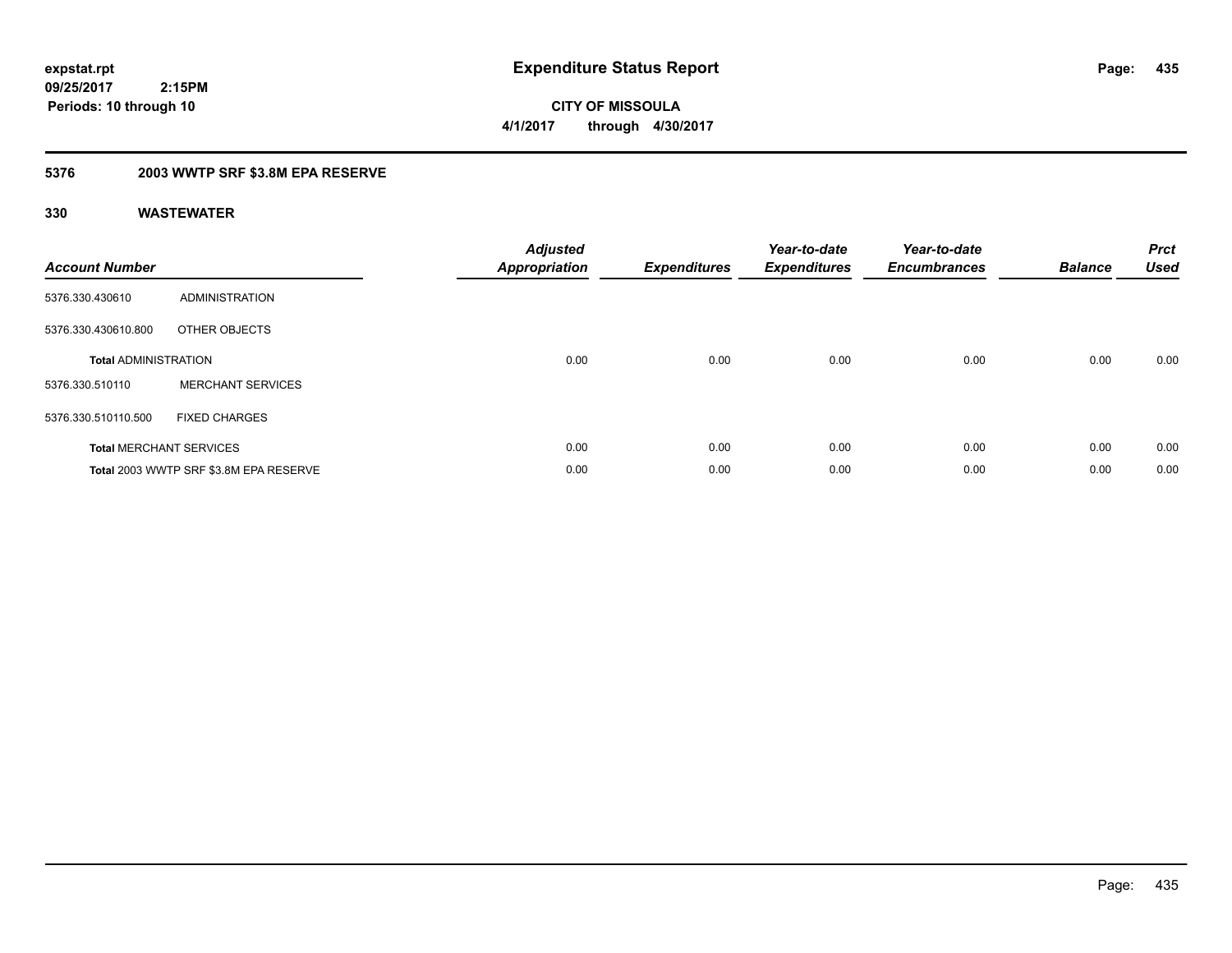**CITY OF MISSOULA 4/1/2017 through 4/30/2017**

### **5377 2004 WWTP \$3.023 LOAN DEBT SERVICE**

|                                   |                                                 | <b>Adjusted</b>      |                     | Year-to-date        | Year-to-date        |                | <b>Prct</b> |
|-----------------------------------|-------------------------------------------------|----------------------|---------------------|---------------------|---------------------|----------------|-------------|
| <b>Account Number</b>             |                                                 | <b>Appropriation</b> | <b>Expenditures</b> | <b>Expenditures</b> | <b>Encumbrances</b> | <b>Balance</b> | <b>Used</b> |
| 5377.330.490200                   | REVENUE BOND DEBT SERVICE                       |                      |                     |                     |                     |                |             |
| 5377.330.490200.600               | <b>DEBT SERVICE</b>                             |                      |                     |                     |                     |                |             |
| 5377.330.490200.610.000 PRINCIPAL |                                                 | 207,000.00           | 0.00                | 103,000.00          | 0.00                | 104,000.00     | 49.76       |
|                                   | 5377.330.490200.620.000 INTEREST / SERVICE FEES | 36,416.00            | 0.00                | 18,787.50           | 0.00                | 17,628.50      | 51.59       |
|                                   | <b>Total REVENUE BOND DEBT SERVICE</b>          | 243,416.00           | 0.00                | 121,787.50          | 0.00                | 121,628.50     | 50.03       |
| 5377.330.510110                   | <b>MERCHANT SERVICES</b>                        |                      |                     |                     |                     |                |             |
| 5377.330.510110.500               | <b>FIXED CHARGES</b>                            |                      |                     |                     |                     |                |             |
| <b>Total MERCHANT SERVICES</b>    |                                                 | 0.00                 | 0.00                | 0.00                | 0.00                | 0.00           | 0.00        |
|                                   | Total 2004 WWTP \$3.023 LOAN DEBT SERVICE       | 243.416.00           | 0.00                | 121.787.50          | 0.00                | 121.628.50     | 50.03       |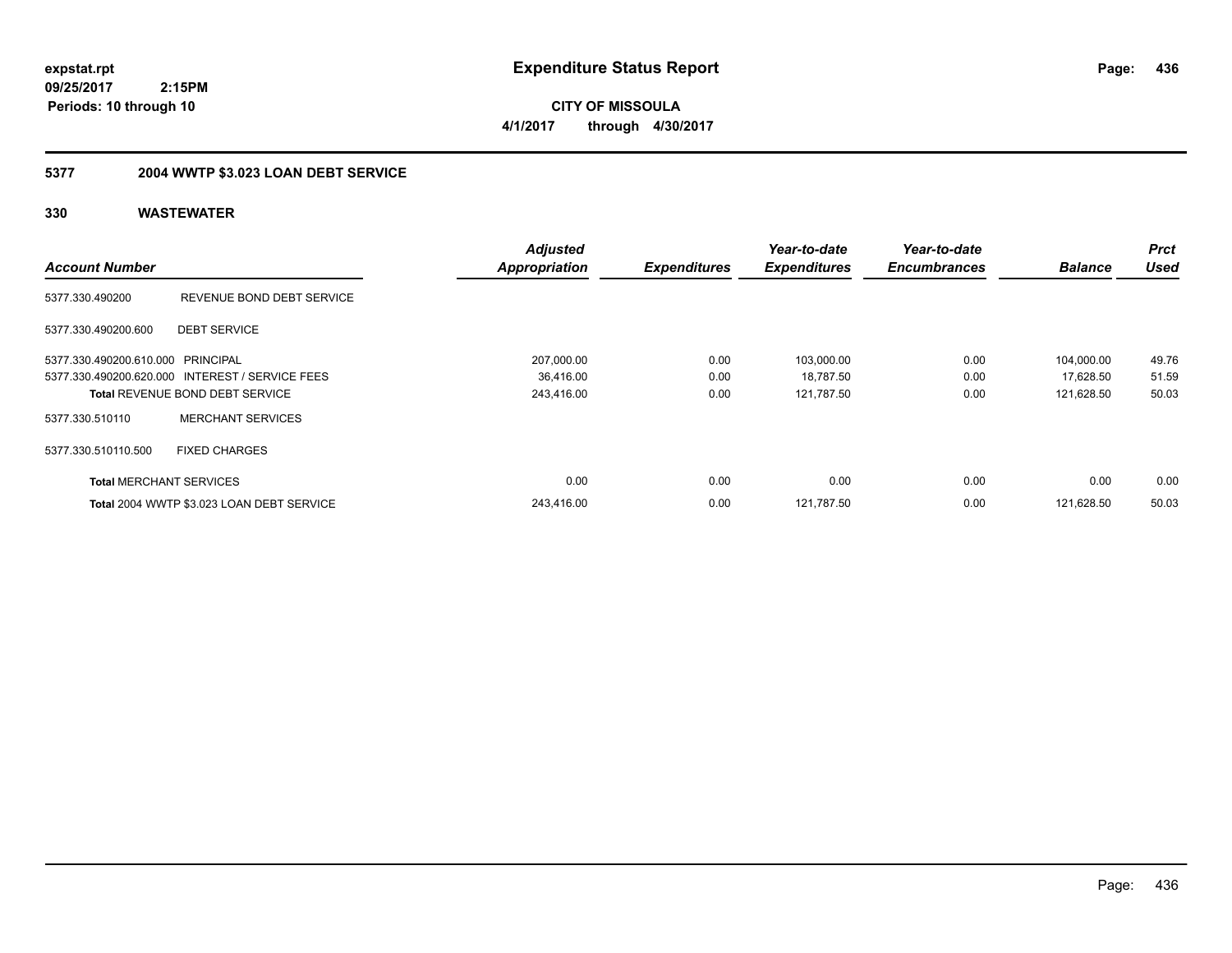**437**

**09/25/2017 2:15PM Periods: 10 through 10**

**CITY OF MISSOULA 4/1/2017 through 4/30/2017**

### **5378 2004 WWTP \$3.023 LOAN RESERVE**

| <b>Account Number</b>       |                                      | <b>Adjusted</b><br><b>Appropriation</b> | <b>Expenditures</b> | Year-to-date<br><b>Expenditures</b> | Year-to-date<br><b>Encumbrances</b> | <b>Balance</b> | <b>Prct</b><br><b>Used</b> |
|-----------------------------|--------------------------------------|-----------------------------------------|---------------------|-------------------------------------|-------------------------------------|----------------|----------------------------|
| 5378.330.430610             | <b>ADMINISTRATION</b>                |                                         |                     |                                     |                                     |                |                            |
| 5378.330.430610.800         | OTHER OBJECTS                        |                                         |                     |                                     |                                     |                |                            |
| <b>Total ADMINISTRATION</b> |                                      | 0.00                                    | 0.00                | 0.00                                | 0.00                                | 0.00           | 0.00                       |
| 5378.330.510110             | <b>MERCHANT SERVICES</b>             |                                         |                     |                                     |                                     |                |                            |
| 5378.330.510110.500         | <b>FIXED CHARGES</b>                 |                                         |                     |                                     |                                     |                |                            |
|                             | <b>Total MERCHANT SERVICES</b>       | 0.00                                    | 0.00                | 0.00                                | 0.00                                | 0.00           | 0.00                       |
|                             | Total 2004 WWTP \$3.023 LOAN RESERVE | 0.00                                    | 0.00                | 0.00                                | 0.00                                | 0.00           | 0.00                       |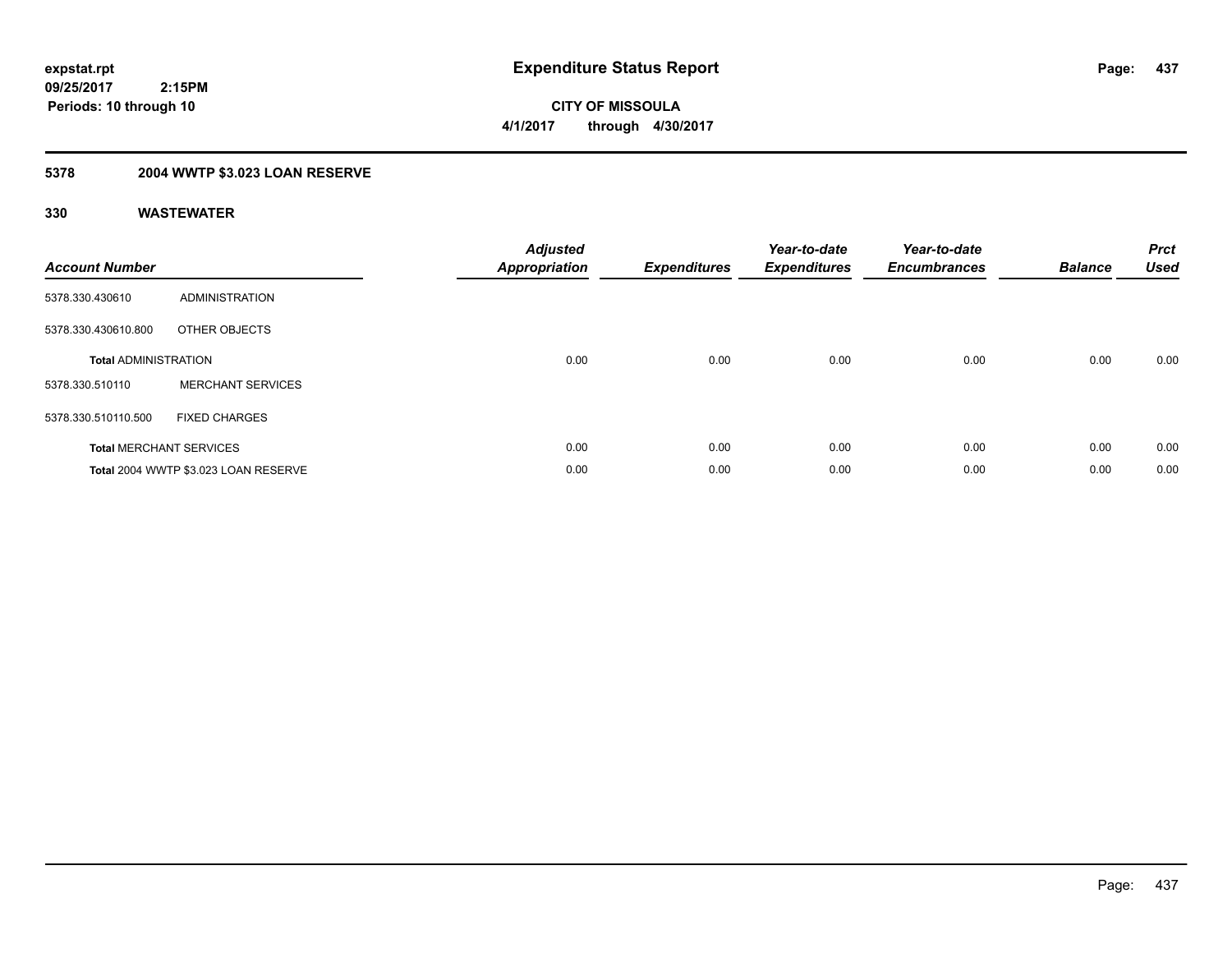**CITY OF MISSOULA 4/1/2017 through 4/30/2017**

### **5379 2005 BRICH/BRDY/LIN/GIL SRF DEBT**

|                                |                                                 | <b>Adjusted</b>      |                     | Year-to-date        | Year-to-date        |                | <b>Prct</b> |
|--------------------------------|-------------------------------------------------|----------------------|---------------------|---------------------|---------------------|----------------|-------------|
| <b>Account Number</b>          |                                                 | <b>Appropriation</b> | <b>Expenditures</b> | <b>Expenditures</b> | <b>Encumbrances</b> | <b>Balance</b> | <b>Used</b> |
| 5379.330.430610                | <b>ADMINISTRATION</b>                           |                      |                     |                     |                     |                |             |
| 5379.330.430610.800            | OTHER OBJECTS                                   |                      |                     |                     |                     |                |             |
| <b>Total ADMINISTRATION</b>    |                                                 | 0.00                 | 0.00                | 0.00                | 0.00                | 0.00           | 0.00        |
| 5379.330.490200                | REVENUE BOND DEBT SERVICE                       |                      |                     |                     |                     |                |             |
| 5379.330.490200.600            | <b>DEBT SERVICE</b>                             |                      |                     |                     |                     |                |             |
| 5379.330.490200.610.000        | PRINCIPAL                                       | 90,000.00            | 0.00                | 45,000.00           | 0.00                | 45,000.00      | 50.00       |
|                                | 5379.330.490200.620.000 INTEREST / SERVICE FEES | 19,451.00            | 0.00                | 9,978.75            | 0.00                | 9,472.25       | 51.30       |
|                                | Total REVENUE BOND DEBT SERVICE                 | 109,451.00           | 0.00                | 54,978.75           | 0.00                | 54,472.25      | 50.23       |
| 5379.330.510110                | <b>MERCHANT SERVICES</b>                        |                      |                     |                     |                     |                |             |
| 5379.330.510110.500            | <b>FIXED CHARGES</b>                            |                      |                     |                     |                     |                |             |
| <b>Total MERCHANT SERVICES</b> |                                                 | 0.00                 | 0.00                | 0.00                | 0.00                | 0.00           | 0.00        |
|                                | Total 2005 BRICH/BRDY/LIN/GIL SRF DEBT          | 109,451.00           | 0.00                | 54,978.75           | 0.00                | 54,472.25      | 50.23       |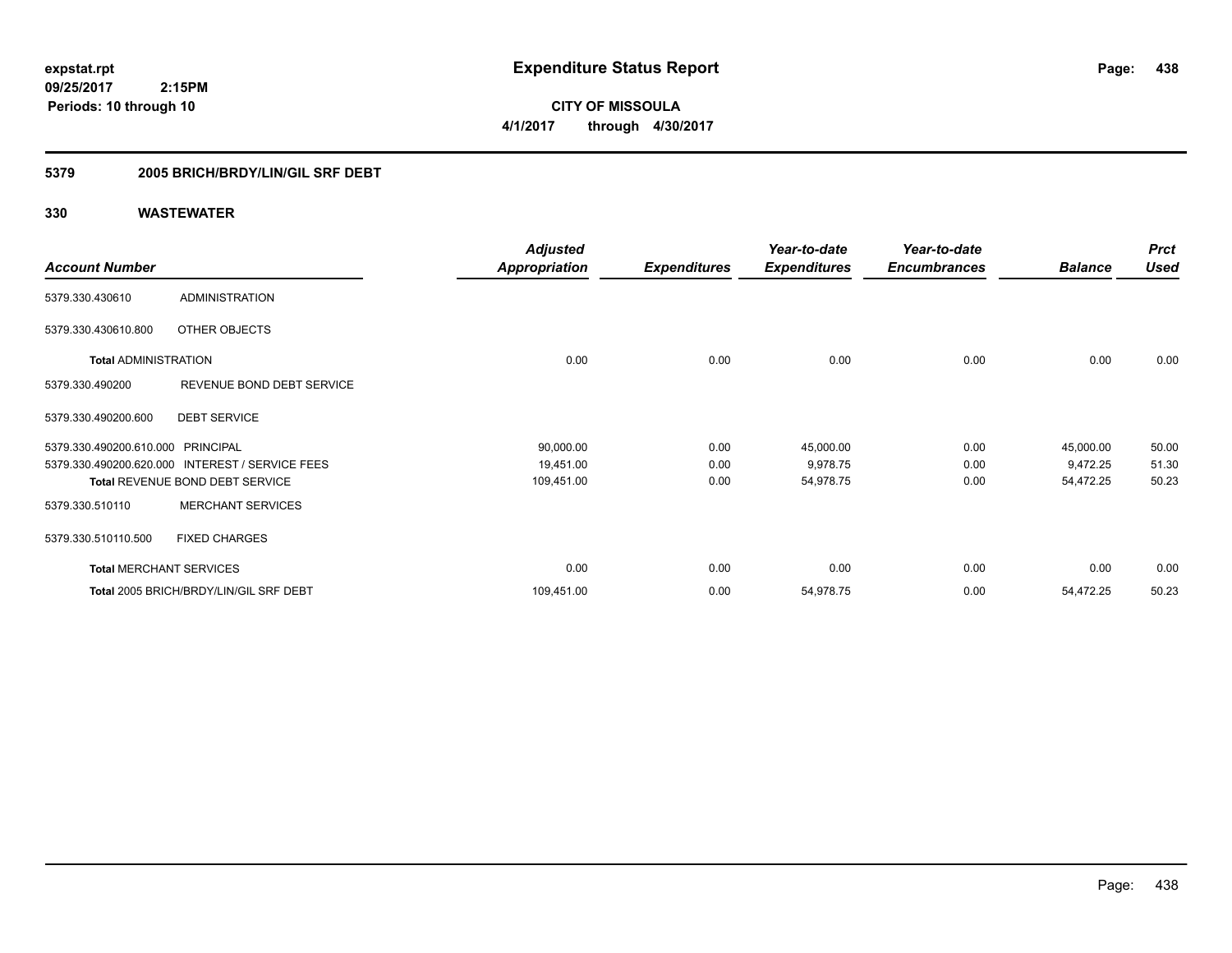**CITY OF MISSOULA 4/1/2017 through 4/30/2017**

#### **5380 BRDWY/BIRCH/GILBERT/LINCOLNWOOD**

| <b>Account Number</b>       |                                       | <b>Adjusted</b><br><b>Appropriation</b> | <b>Expenditures</b> | Year-to-date<br><b>Expenditures</b> | Year-to-date<br><b>Encumbrances</b> | <b>Balance</b> | <b>Prct</b><br><b>Used</b> |
|-----------------------------|---------------------------------------|-----------------------------------------|---------------------|-------------------------------------|-------------------------------------|----------------|----------------------------|
| 5380.330.430610             | ADMINISTRATION                        |                                         |                     |                                     |                                     |                |                            |
| 5380.330.430610.800         | OTHER OBJECTS                         |                                         |                     |                                     |                                     |                |                            |
| <b>Total ADMINISTRATION</b> |                                       | 0.00                                    | 0.00                | 0.00                                | 0.00                                | 0.00           | 0.00                       |
| 5380.330.490200             | REVENUE BOND DEBT SERVICE             |                                         |                     |                                     |                                     |                |                            |
| 5380.330.490200.600         | <b>DEBT SERVICE</b>                   |                                         |                     |                                     |                                     |                |                            |
|                             | Total REVENUE BOND DEBT SERVICE       | 0.00                                    | 0.00                | 0.00                                | 0.00                                | 0.00           | 0.00                       |
| 5380.330.510110             | <b>MERCHANT SERVICES</b>              |                                         |                     |                                     |                                     |                |                            |
| 5380.330.510110.500         | <b>FIXED CHARGES</b>                  |                                         |                     |                                     |                                     |                |                            |
|                             | <b>Total MERCHANT SERVICES</b>        | 0.00                                    | 0.00                | 0.00                                | 0.00                                | 0.00           | 0.00                       |
|                             | Total BRDWY/BIRCH/GILBERT/LINCOLNWOOD | 0.00                                    | 0.00                | 0.00                                | 0.00                                | 0.00           | 0.00                       |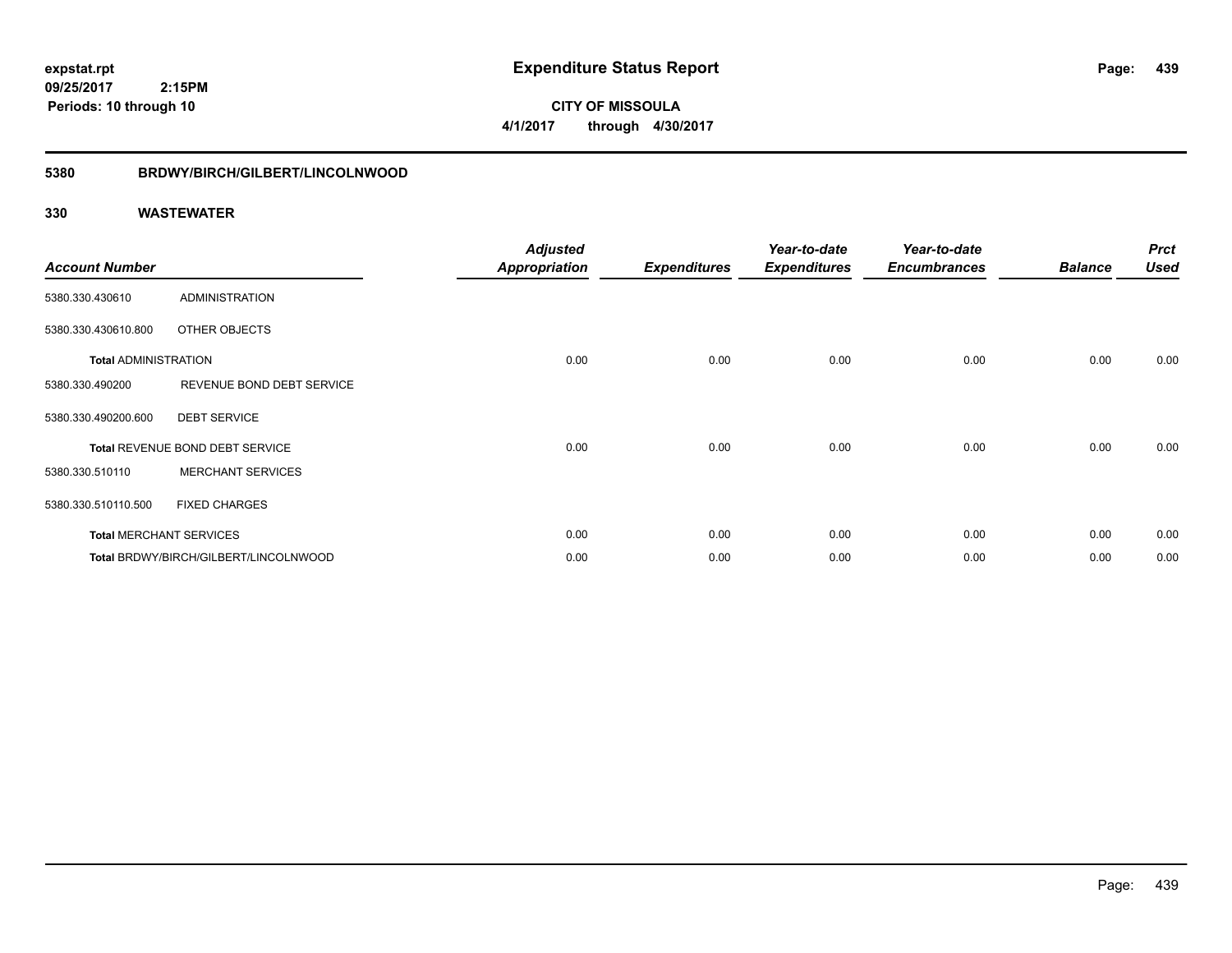**440**

**09/25/2017 2:15PM Periods: 10 through 10**

**CITY OF MISSOULA 4/1/2017 through 4/30/2017**

### **5381 LINCOLNWOOD PH2 DEBT SERVICE**

| <b>Account Number</b>       |                                    | <b>Adjusted</b><br><b>Appropriation</b> | <b>Expenditures</b> | Year-to-date<br><b>Expenditures</b> | Year-to-date<br><b>Encumbrances</b> | <b>Balance</b> | <b>Prct</b><br><b>Used</b> |
|-----------------------------|------------------------------------|-----------------------------------------|---------------------|-------------------------------------|-------------------------------------|----------------|----------------------------|
| 5381.330.430610             | ADMINISTRATION                     |                                         |                     |                                     |                                     |                |                            |
| 5381.330.430610.800         | OTHER OBJECTS                      |                                         |                     |                                     |                                     |                |                            |
| <b>Total ADMINISTRATION</b> |                                    | 0.00                                    | 0.00                | 0.00                                | 0.00                                | 0.00           | 0.00                       |
| 5381.330.490200             | REVENUE BOND DEBT SERVICE          |                                         |                     |                                     |                                     |                |                            |
| 5381.330.490200.600         | <b>DEBT SERVICE</b>                |                                         |                     |                                     |                                     |                |                            |
|                             | Total REVENUE BOND DEBT SERVICE    | 0.00                                    | 0.00                | 0.00                                | 0.00                                | 0.00           | 0.00                       |
| 5381.330.510110             | <b>MERCHANT SERVICES</b>           |                                         |                     |                                     |                                     |                |                            |
| 5381.330.510110.500         | <b>FIXED CHARGES</b>               |                                         |                     |                                     |                                     |                |                            |
|                             | <b>Total MERCHANT SERVICES</b>     | 0.00                                    | 0.00                | 0.00                                | 0.00                                | 0.00           | 0.00                       |
|                             | Total LINCOLNWOOD PH2 DEBT SERVICE | 0.00                                    | 0.00                | 0.00                                | 0.00                                | 0.00           | 0.00                       |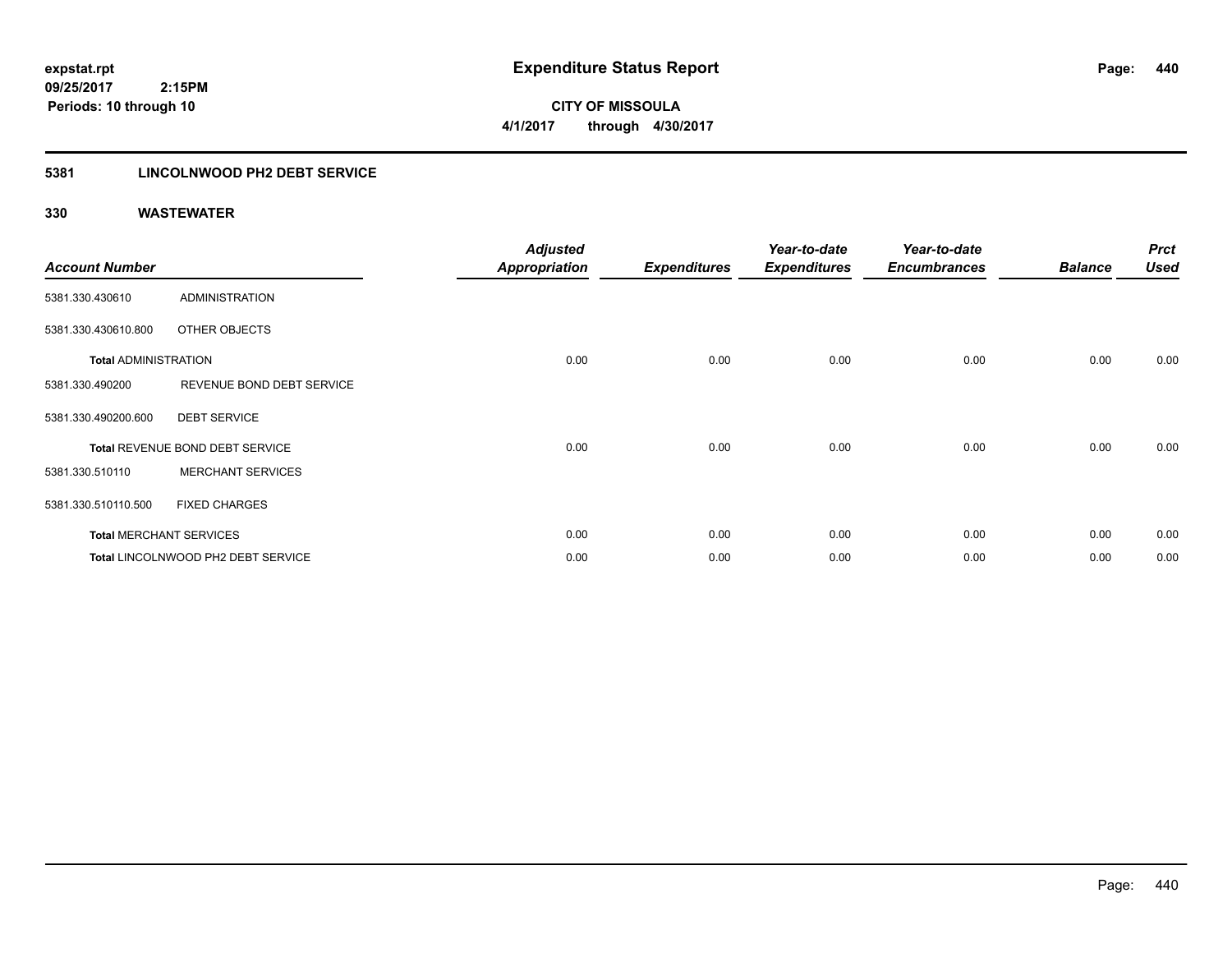**CITY OF MISSOULA 4/1/2017 through 4/30/2017**

### **5382 LINCOLNWOOD PH2 RESERVE FUND**

| <b>Account Number</b>       |                                    | <b>Adjusted</b><br><b>Appropriation</b> | <b>Expenditures</b> | Year-to-date<br><b>Expenditures</b> | Year-to-date<br><b>Encumbrances</b> | <b>Balance</b> | <b>Prct</b><br><b>Used</b> |
|-----------------------------|------------------------------------|-----------------------------------------|---------------------|-------------------------------------|-------------------------------------|----------------|----------------------------|
| 5382.330.430610             | ADMINISTRATION                     |                                         |                     |                                     |                                     |                |                            |
| 5382.330.430610.800         | OTHER OBJECTS                      |                                         |                     |                                     |                                     |                |                            |
| <b>Total ADMINISTRATION</b> |                                    | 0.00                                    | 0.00                | 0.00                                | 0.00                                | 0.00           | 0.00                       |
| 5382.330.490200             | REVENUE BOND DEBT SERVICE          |                                         |                     |                                     |                                     |                |                            |
| 5382.330.490200.600         | <b>DEBT SERVICE</b>                |                                         |                     |                                     |                                     |                |                            |
|                             | Total REVENUE BOND DEBT SERVICE    | 0.00                                    | 0.00                | 0.00                                | 0.00                                | 0.00           | 0.00                       |
| 5382.330.510110             | <b>MERCHANT SERVICES</b>           |                                         |                     |                                     |                                     |                |                            |
| 5382.330.510110.500         | <b>FIXED CHARGES</b>               |                                         |                     |                                     |                                     |                |                            |
|                             | Total LINCOLNWOOD PH2 RESERVE FUND | 0.00                                    | 0.00                | 0.00                                | 0.00                                | 0.00           | 0.00                       |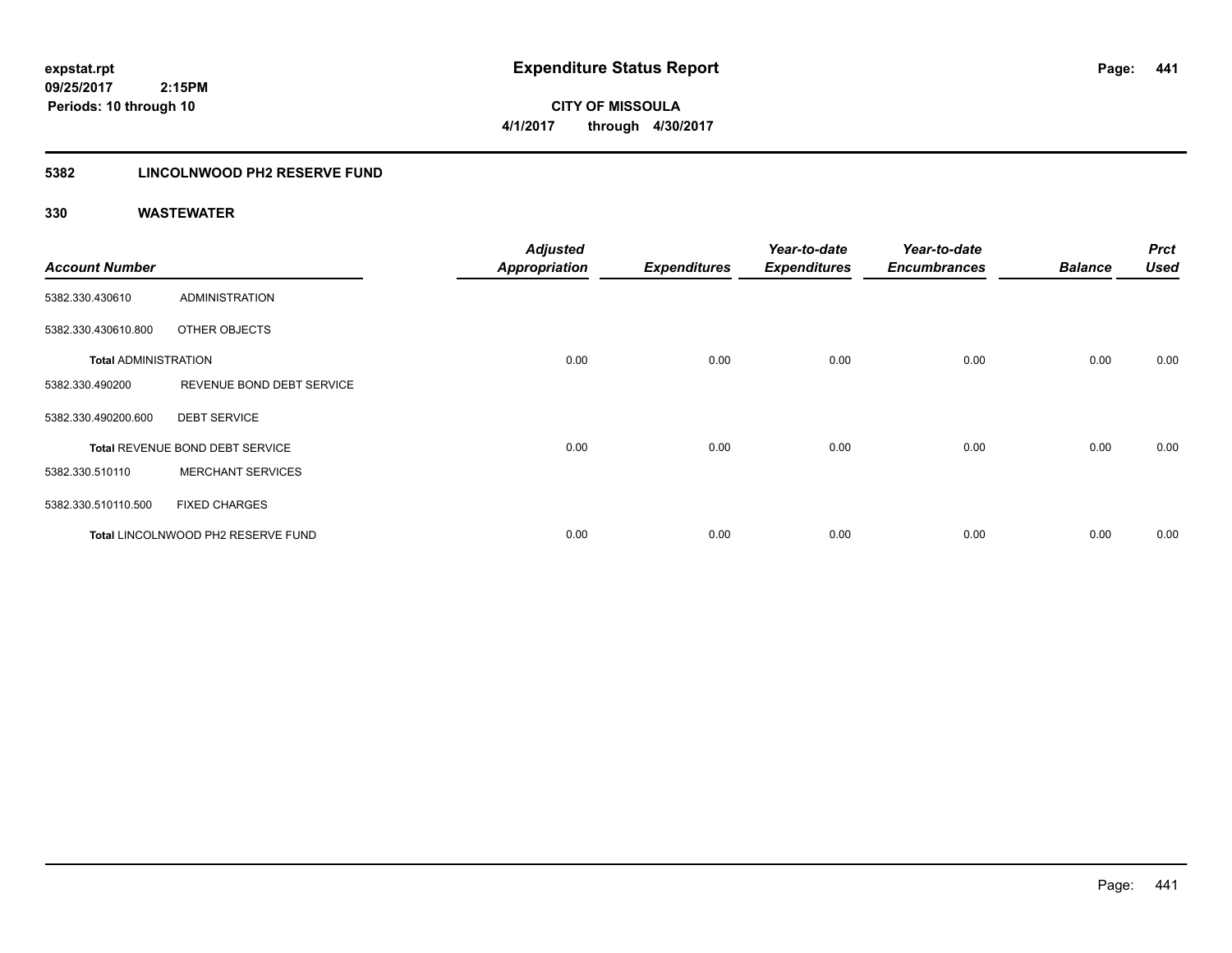**CITY OF MISSOULA 4/1/2017 through 4/30/2017**

### **5383 FY09 RATTLESNAKE SEWER DEBT SVS**

### **550 SID 544 PROJECT**

| <b>Account Number</b>             |                                                 | <b>Adjusted</b><br><b>Appropriation</b> | <b>Expenditures</b> | Year-to-date<br><b>Expenditures</b> | Year-to-date<br><b>Encumbrances</b> | <b>Balance</b> | <b>Prct</b><br><b>Used</b> |
|-----------------------------------|-------------------------------------------------|-----------------------------------------|---------------------|-------------------------------------|-------------------------------------|----------------|----------------------------|
| 5383.550.490200                   | REVENUE BOND DEBT SERVICE                       |                                         |                     |                                     |                                     |                |                            |
| 5383.550.490200.600               | <b>DEBT SERVICE</b>                             |                                         |                     |                                     |                                     |                |                            |
| 5383.550.490200.610.000 PRINCIPAL |                                                 | 20,000.00                               | 0.00                | 10,000.00                           | 0.00                                | 10,000.00      | 50.00                      |
|                                   | 5383.550.490200.620.000 INTEREST / SERVICE FEES | 10,350.00                               | 0.00                | 5,250.00                            | 0.00                                | 5,100.00       | 50.72                      |
|                                   | <b>Total REVENUE BOND DEBT SERVICE</b>          | 30,350.00                               | 0.00                | 15,250.00                           | 0.00                                | 15.100.00      | 50.25                      |
| 5383.550.510110                   | <b>MERCHANT SERVICES</b>                        |                                         |                     |                                     |                                     |                |                            |
| 5383.550.510110.500               | <b>FIXED CHARGES</b>                            |                                         |                     |                                     |                                     |                |                            |
| <b>Total MERCHANT SERVICES</b>    |                                                 | 0.00                                    | 0.00                | 0.00                                | 0.00                                | 0.00           | 0.00                       |
|                                   | <b>Total FY09 RATTLESNAKE SEWER DEBT SVS</b>    | 30,350.00                               | 0.00                | 15,250.00                           | 0.00                                | 15.100.00      | 50.25                      |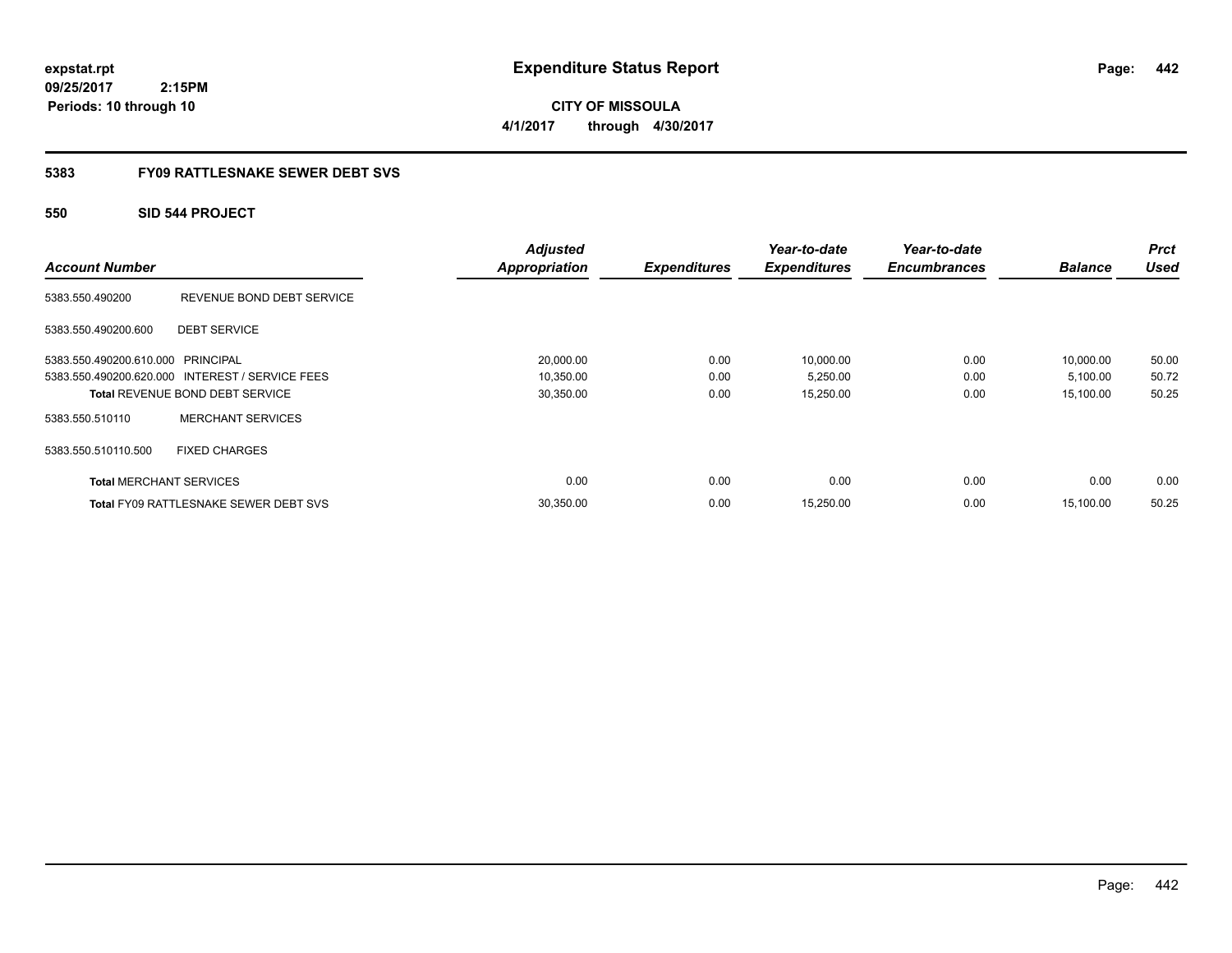**CITY OF MISSOULA 4/1/2017 through 4/30/2017**

### **5384 09 LOLO BOND RESERVE**

| <b>Account Number</b> |                                        | <b>Adjusted</b><br>Appropriation | <b>Expenditures</b> | Year-to-date<br><b>Expenditures</b> | Year-to-date<br><b>Encumbrances</b> | <b>Balance</b> | <b>Prct</b><br><b>Used</b> |
|-----------------------|----------------------------------------|----------------------------------|---------------------|-------------------------------------|-------------------------------------|----------------|----------------------------|
| 5384.330.490200       | REVENUE BOND DEBT SERVICE              |                                  |                     |                                     |                                     |                |                            |
| 5384.330.490200.800   | OTHER OBJECTS                          |                                  |                     |                                     |                                     |                |                            |
|                       | <b>Total REVENUE BOND DEBT SERVICE</b> | 0.00                             | 0.00                | 0.00                                | 0.00                                | 0.00           | 0.00                       |
| 5384.330.510110       | <b>MERCHANT SERVICES</b>               |                                  |                     |                                     |                                     |                |                            |
| 5384.330.510110.500   | <b>FIXED CHARGES</b>                   |                                  |                     |                                     |                                     |                |                            |
|                       | <b>Total MERCHANT SERVICES</b>         | 0.00                             | 0.00                | 0.00                                | 0.00                                | 0.00           | 0.00                       |
|                       | Total 09 LOLO BOND RESERVE             | 0.00                             | 0.00                | 0.00                                | 0.00                                | 0.00           | 0.00                       |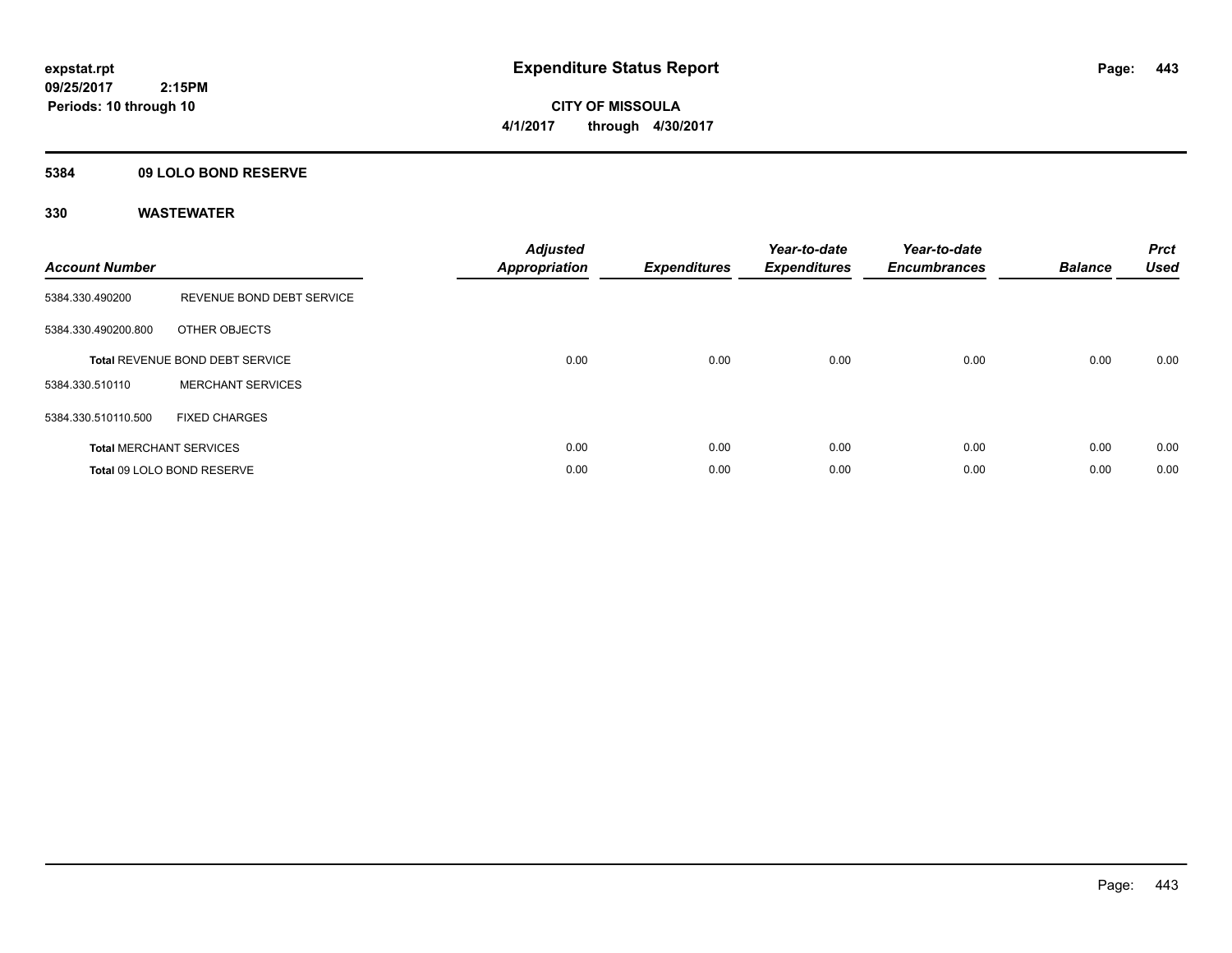**CITY OF MISSOULA 4/1/2017 through 4/30/2017**

### **5385 HEADWORKS 2010 BOND RESERVE**

| <b>Account Number</b>       |                                   | <b>Adjusted</b><br>Appropriation | <b>Expenditures</b> | Year-to-date<br><b>Expenditures</b> | Year-to-date<br><b>Encumbrances</b> | <b>Balance</b> | Prct<br><b>Used</b> |
|-----------------------------|-----------------------------------|----------------------------------|---------------------|-------------------------------------|-------------------------------------|----------------|---------------------|
| 5385.330.430610             | ADMINISTRATION                    |                                  |                     |                                     |                                     |                |                     |
| 5385.330.430610.800         | OTHER OBJECTS                     |                                  |                     |                                     |                                     |                |                     |
| <b>Total ADMINISTRATION</b> |                                   | 0.00                             | 0.00                | 0.00                                | 0.00                                | 0.00           | 0.00                |
|                             | Total HEADWORKS 2010 BOND RESERVE | 0.00                             | 0.00                | 0.00                                | 0.00                                | 0.00           | 0.00                |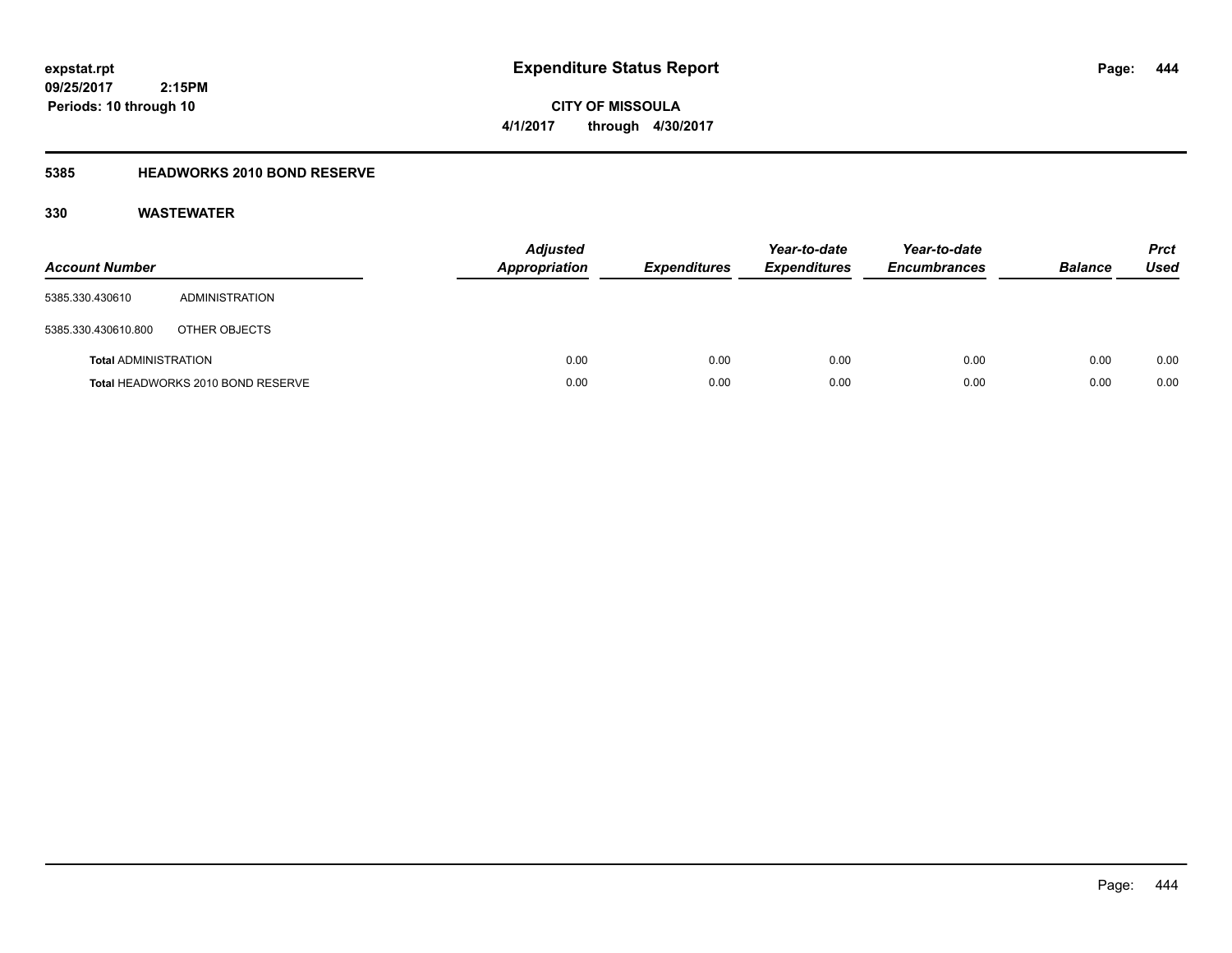**CITY OF MISSOULA 4/1/2017 through 4/30/2017**

# **5386 FY10 HEADWORKS DEBT SERVICE**

| <b>Account Number</b>             |                                                 | <b>Adjusted</b><br><b>Appropriation</b> | <b>Expenditures</b> | Year-to-date<br><b>Expenditures</b> | Year-to-date<br><b>Encumbrances</b> | <b>Balance</b> | <b>Prct</b><br><b>Used</b> |
|-----------------------------------|-------------------------------------------------|-----------------------------------------|---------------------|-------------------------------------|-------------------------------------|----------------|----------------------------|
|                                   |                                                 |                                         |                     |                                     |                                     |                |                            |
| 5386.330.490200                   | REVENUE BOND DEBT SERVICE                       |                                         |                     |                                     |                                     |                |                            |
| 5386.330.490200.600               | <b>DEBT SERVICE</b>                             |                                         |                     |                                     |                                     |                |                            |
| 5386.330.490200.610.000 PRINCIPAL |                                                 | 140,000.00                              | 0.00                | 0.00                                | 0.00                                | 140,000.00     | 0.00                       |
|                                   | 5386.330.490200.620.000 INTEREST / SERVICE FEES | 558,099.00                              | 0.00                | 279,049.64                          | 0.00                                | 279,049.36     | 50.00                      |
|                                   | <b>Total REVENUE BOND DEBT SERVICE</b>          | 698,099.00                              | 0.00                | 279,049.64                          | 0.00                                | 419,049.36     | 39.97                      |
| 5386.330.510110                   | <b>MERCHANT SERVICES</b>                        |                                         |                     |                                     |                                     |                |                            |
| 5386.330.510110.500               | <b>FIXED CHARGES</b>                            |                                         |                     |                                     |                                     |                |                            |
|                                   | 5386.330.510110.550.000 MERCHANT SERVICE FEES   | 0.00                                    | 0.00                | 700.00                              | 0.00                                | $-700.00$      | 0.00                       |
| <b>Total MERCHANT SERVICES</b>    |                                                 | 0.00                                    | 0.00                | 700.00                              | 0.00                                | -700.00        | 0.00                       |
|                                   | <b>Total FY10 HEADWORKS DEBT SERVICE</b>        | 698.099.00                              | 0.00                | 279.749.64                          | 0.00                                | 418.349.36     | 40.07                      |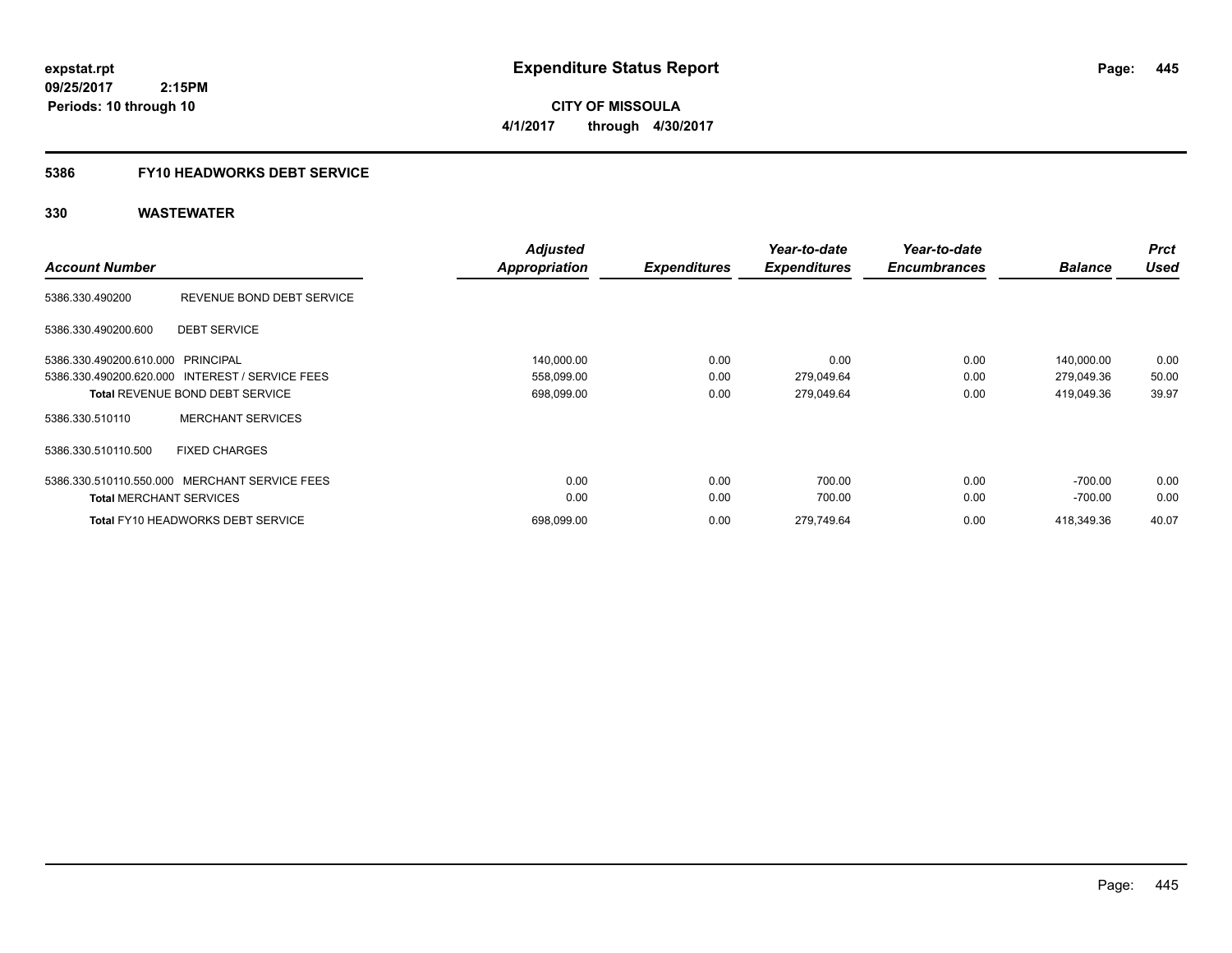**expstat.rpt Expenditure Status Report** 

**09/25/2017 2:15PM Periods: 10 through 10**

**CITY OF MISSOULA 4/1/2017 through 4/30/2017**

### **5387 FY11 SEWER \$1.29M BOND DEBT SERVICE**

| <b>Account Number</b>             |                                                 | <b>Adjusted</b><br><b>Appropriation</b> | <b>Expenditures</b> | Year-to-date<br><b>Expenditures</b> | Year-to-date<br><b>Encumbrances</b> | <b>Balance</b> | <b>Prct</b><br><b>Used</b> |
|-----------------------------------|-------------------------------------------------|-----------------------------------------|---------------------|-------------------------------------|-------------------------------------|----------------|----------------------------|
| 5387.330.490200                   | REVENUE BOND DEBT SERVICE                       |                                         |                     |                                     |                                     |                |                            |
| 5387.330.490200.600               | <b>DEBT SERVICE</b>                             |                                         |                     |                                     |                                     |                |                            |
| 5387.330.490200.610.000 PRINCIPAL |                                                 | 45,000.00                               | 0.00                | 0.00                                | 0.00                                | 45,000.00      | 0.00                       |
|                                   | 5387.330.490200.620.000 INTEREST / SERVICE FEES | 55,380.00                               | 0.00                | 27,690.00                           | 0.00                                | 27,690.00      | 50.00                      |
|                                   | <b>Total REVENUE BOND DEBT SERVICE</b>          | 100,380.00                              | 0.00                | 27,690.00                           | 0.00                                | 72,690.00      | 27.59                      |
| 5387.330.510110                   | <b>MERCHANT SERVICES</b>                        |                                         |                     |                                     |                                     |                |                            |
| 5387.330.510110.500               | <b>FIXED CHARGES</b>                            |                                         |                     |                                     |                                     |                |                            |
| <b>Total MERCHANT SERVICES</b>    |                                                 | 0.00                                    | 0.00                | 0.00                                | 0.00                                | 0.00           | 0.00                       |
|                                   | Total FY11 SEWER \$1.29M BOND DEBT SERVICE      | 100.380.00                              | 0.00                | 27,690.00                           | 0.00                                | 72.690.00      | 27.59                      |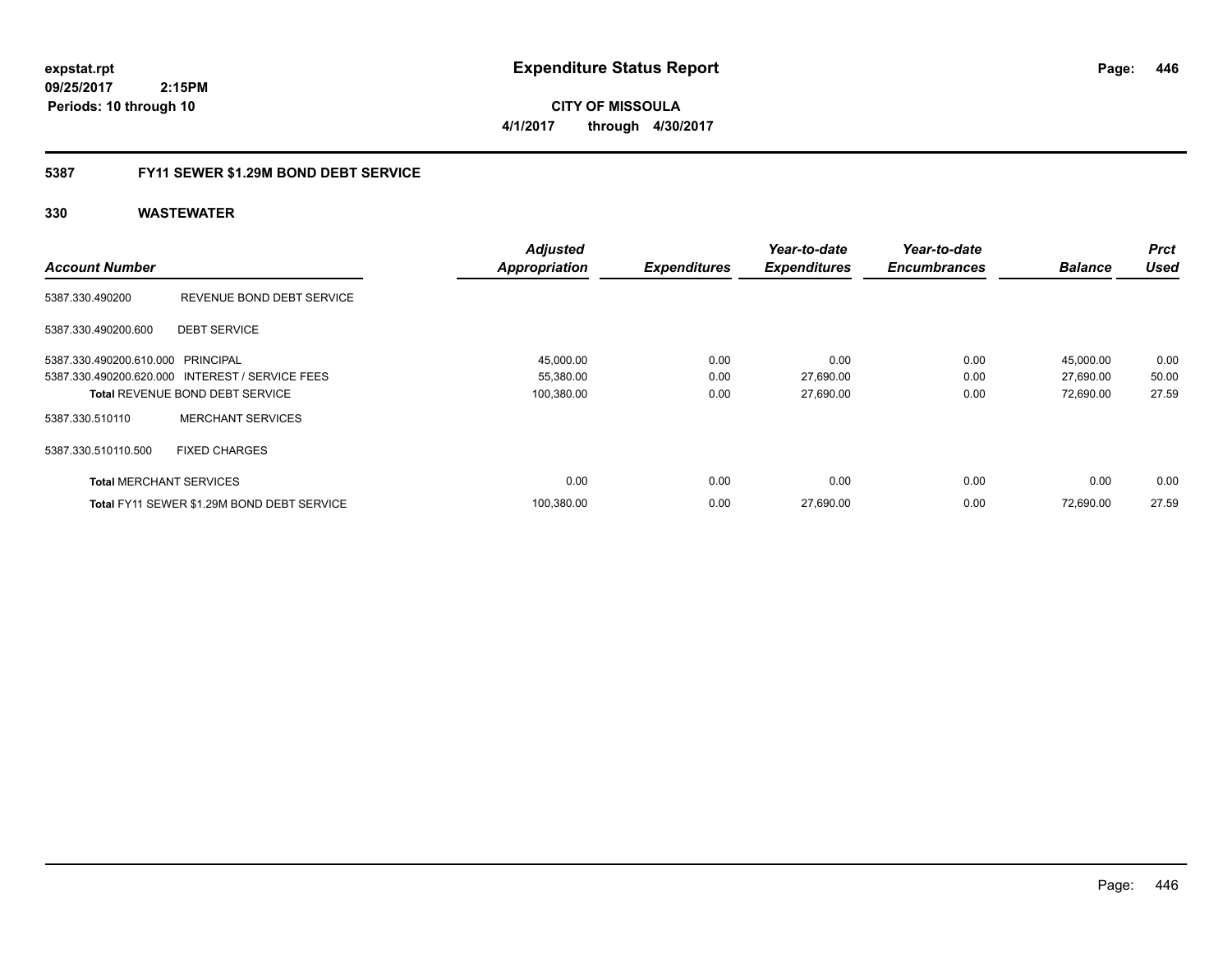# **09/25/2017**

 **2:15PM**

**CITY OF MISSOULA 4/1/2017 through 4/30/2017**

### **5388 FY11 \$1.29M SEWER BOND RESERVE**

### **330 WASTEWATER**

**Periods: 10 through 10**

| <b>Account Number</b>       |                                       | <b>Adjusted</b><br>Appropriation | <b>Expenditures</b> | Year-to-date<br><b>Expenditures</b> | Year-to-date<br><b>Encumbrances</b> | <b>Balance</b> | <b>Prct</b><br><b>Used</b> |
|-----------------------------|---------------------------------------|----------------------------------|---------------------|-------------------------------------|-------------------------------------|----------------|----------------------------|
| 5388.330.430610             | ADMINISTRATION                        |                                  |                     |                                     |                                     |                |                            |
| 5388.330.430610.800         | OTHER OBJECTS                         |                                  |                     |                                     |                                     |                |                            |
| <b>Total ADMINISTRATION</b> |                                       | 0.00                             | 0.00                | 0.00                                | 0.00                                | 0.00           | 0.00                       |
| 5388.330.510110             | <b>MERCHANT SERVICES</b>              |                                  |                     |                                     |                                     |                |                            |
| 5388.330.510110.500         | <b>FIXED CHARGES</b>                  |                                  |                     |                                     |                                     |                |                            |
|                             | <b>Total MERCHANT SERVICES</b>        | 0.00                             | 0.00                | 0.00                                | 0.00                                | 0.00           | 0.00                       |
|                             | Total FY11 \$1.29M SEWER BOND RESERVE | 0.00                             | 0.00                | 0.00                                | 0.00                                | 0.00           | 0.00                       |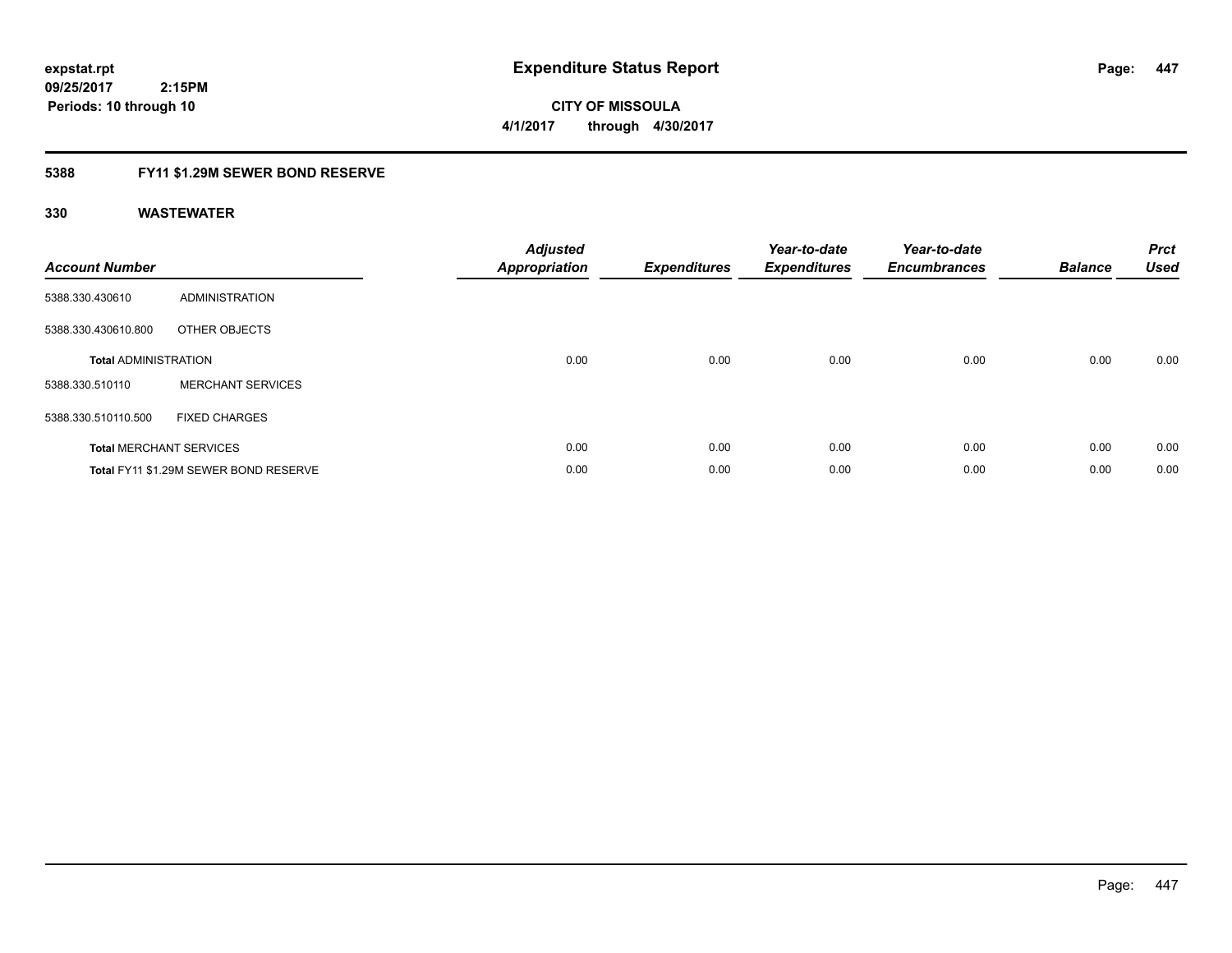**CITY OF MISSOULA 4/1/2017 through 4/30/2017**

### **5389 FY15 SEWER REVENUE BOND DEBT SERVICE**

|                                   |                                                   | <b>Adjusted</b>      |                     | Year-to-date        | Year-to-date        |                | <b>Prct</b> |
|-----------------------------------|---------------------------------------------------|----------------------|---------------------|---------------------|---------------------|----------------|-------------|
| <b>Account Number</b>             |                                                   | <b>Appropriation</b> | <b>Expenditures</b> | <b>Expenditures</b> | <b>Encumbrances</b> | <b>Balance</b> | <b>Used</b> |
| 5389.330.490200                   | REVENUE BOND DEBT SERVICE                         |                      |                     |                     |                     |                |             |
| 5389.330.490200.600               | <b>DEBT SERVICE</b>                               |                      |                     |                     |                     |                |             |
| 5389.330.490200.610.000 PRINCIPAL |                                                   | 39,000.00            | 0.00                | 19,000.00           | 0.00                | 20,000.00      | 48.72       |
|                                   | 5389.330.490200.620.000 INTEREST / SERVICE FEES   | 23,063.00            | 0.00                | 5,975.03            | 0.00                | 17,087.97      | 25.91       |
|                                   | <b>Total REVENUE BOND DEBT SERVICE</b>            | 62,063.00            | 0.00                | 24,975.03           | 0.00                | 37.087.97      | 40.24       |
| 5389.330.510110                   | <b>MERCHANT SERVICES</b>                          |                      |                     |                     |                     |                |             |
| 5389.330.510110.500               | <b>FIXED CHARGES</b>                              |                      |                     |                     |                     |                |             |
| <b>Total MERCHANT SERVICES</b>    |                                                   | 0.00                 | 0.00                | 0.00                | 0.00                | 0.00           | 0.00        |
|                                   | <b>Total FY15 SEWER REVENUE BOND DEBT SERVICE</b> | 62,063.00            | 0.00                | 24.975.03           | 0.00                | 37.087.97      | 40.24       |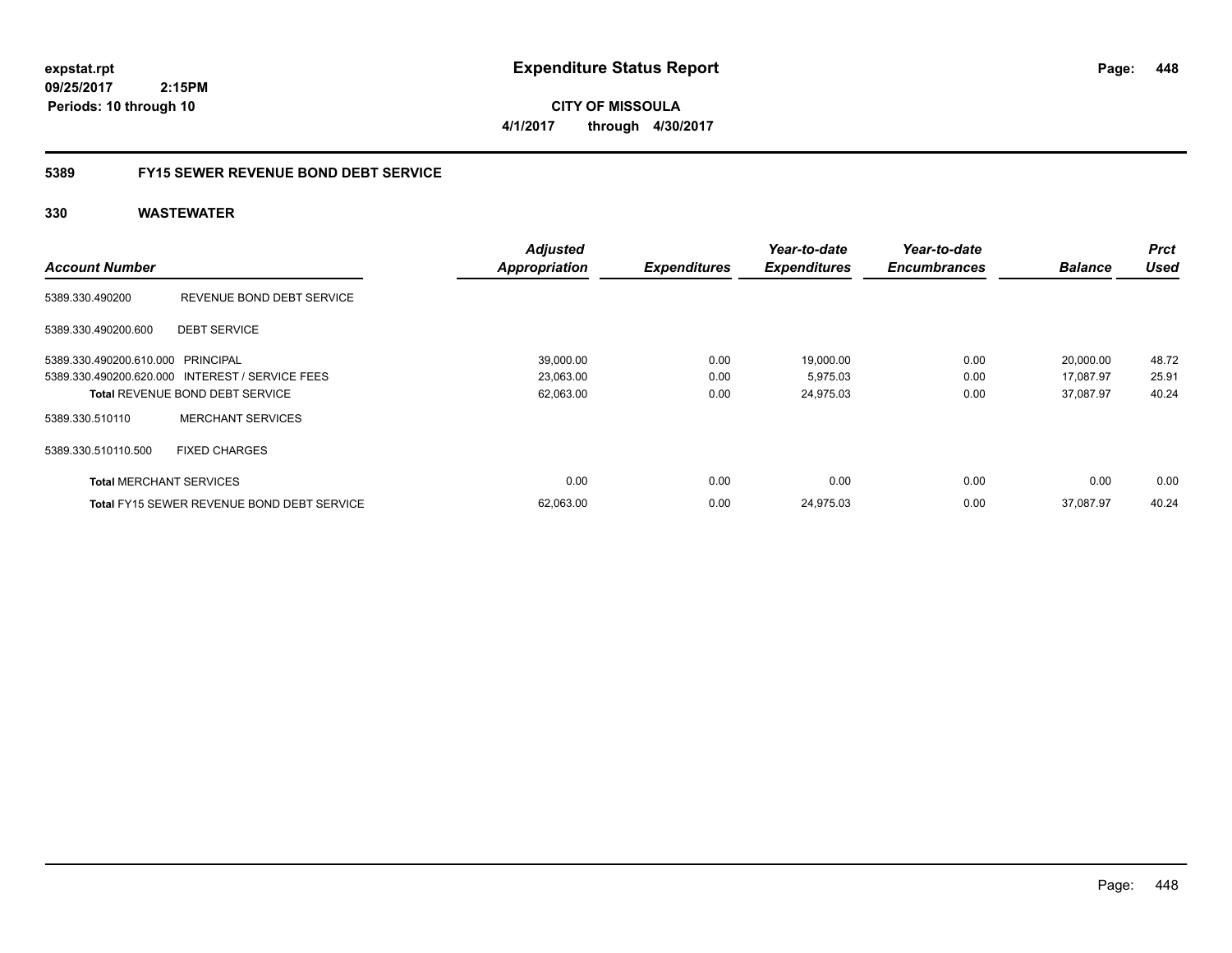**CITY OF MISSOULA 4/1/2017 through 4/30/2017**

### **5390 FY15 SEWER BOND DEBT RESERVE**

| <b>Account Number</b>       |                                           | <b>Adjusted</b><br><b>Appropriation</b> | <b>Expenditures</b> | Year-to-date<br><b>Expenditures</b> | Year-to-date<br><b>Encumbrances</b> | <b>Balance</b> | <b>Prct</b><br><b>Used</b> |
|-----------------------------|-------------------------------------------|-----------------------------------------|---------------------|-------------------------------------|-------------------------------------|----------------|----------------------------|
| 5390.330.430610             | ADMINISTRATION                            |                                         |                     |                                     |                                     |                |                            |
| 5390.330.430610.800         | OTHER OBJECTS                             |                                         |                     |                                     |                                     |                |                            |
| <b>Total ADMINISTRATION</b> |                                           | 0.00                                    | 0.00                | 0.00                                | 0.00                                | 0.00           | 0.00                       |
| 5390.330.510110             | <b>MERCHANT SERVICES</b>                  |                                         |                     |                                     |                                     |                |                            |
| 5390.330.510110.500         | <b>FIXED CHARGES</b>                      |                                         |                     |                                     |                                     |                |                            |
|                             | <b>Total FY15 SEWER BOND DEBT RESERVE</b> | 0.00                                    | 0.00                | 0.00                                | 0.00                                | 0.00           | 0.00                       |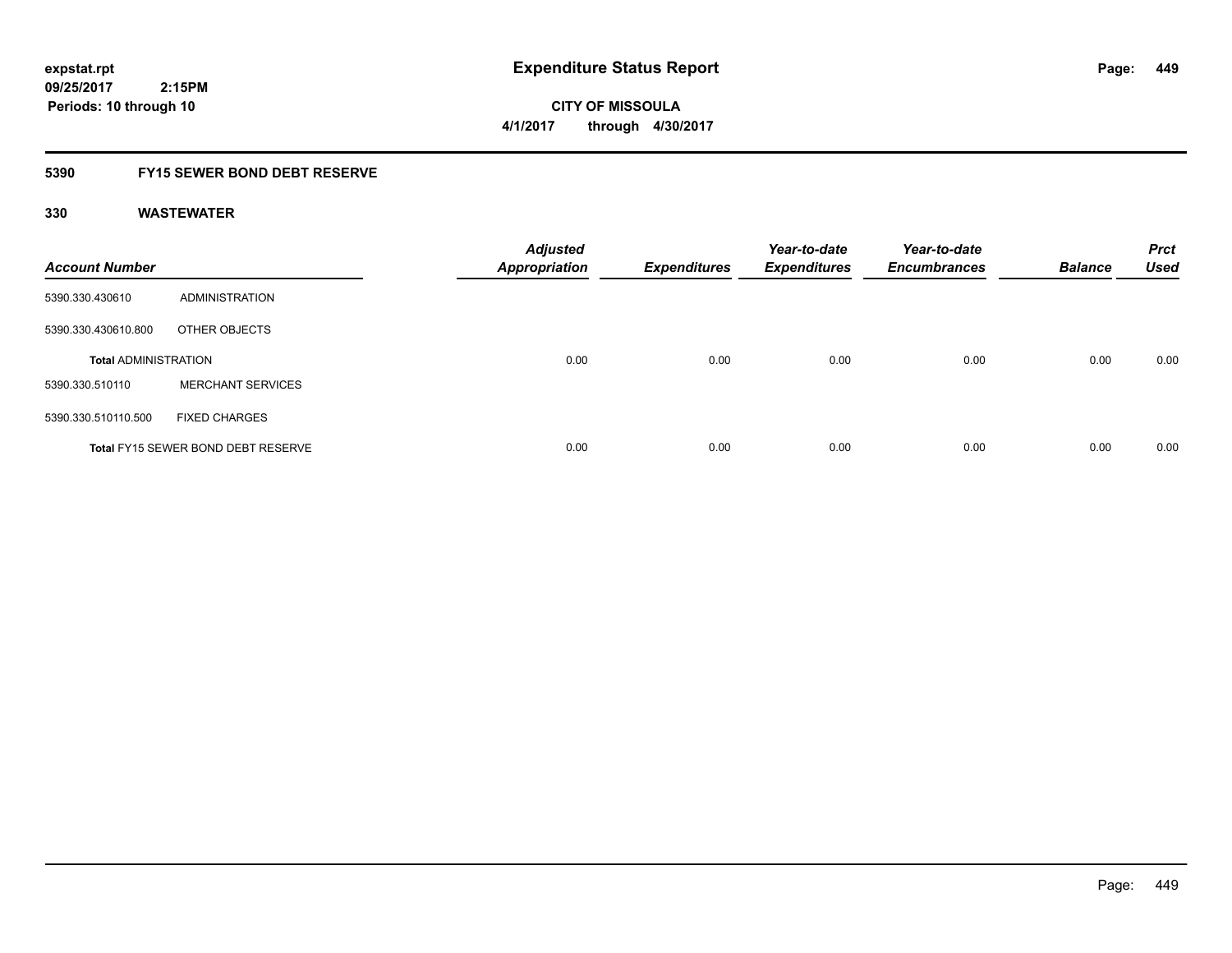**CITY OF MISSOULA 4/1/2017 through 4/30/2017**

### **5450 STORMWATER UTILITIY**

### **334 STORM WATER**

|                                                         | <b>Adjusted</b> |                     | Year-to-date        | Year-to-date        |                | <b>Prct</b> |
|---------------------------------------------------------|-----------------|---------------------|---------------------|---------------------|----------------|-------------|
| <b>Account Number</b>                                   | Appropriation   | <b>Expenditures</b> | <b>Expenditures</b> | <b>Encumbrances</b> | <b>Balance</b> | <b>Used</b> |
| <b>ADMINISTRATION</b><br>5450.334.430210                |                 |                     |                     |                     |                |             |
| 5450.334.430210.100<br>PERSONAL SERVICES                |                 |                     |                     |                     |                |             |
| 5450.334.430210.110.000 SALARIES AND WAGES              | 107,612.00      | 7,251.04            | 39,067.23           | 0.00                | 68,544.77      | 36.30       |
| 5450.334.430210.130.000 OTHER                           | 2,206.00        | 0.00                | 0.00                | 0.00                | 2,206.00       | 0.00        |
| 5450.334.430210.140.000 EMPLOYER CONTRIBUTIONS          | 26,904.00       | 2,799.92            | 12,877.70           | 0.00                | 14,026.30      | 47.87       |
| 5450.334.430210.141.000 STATE RETIREMENT CONTRIBUTIONS  | 0.00            | 7.25                | 31.81               | 0.00                | $-31.81$       | 0.00        |
| 5450.334.430210.150.000 STATE RETIREMENT                | 68.00           | 0.00                | 0.00                | 0.00                | 68.00          | 0.00        |
| <b>Total PERSONAL SERVICES</b>                          | 136,790.00      | 10,058.21           | 51,976.74           | 0.00                | 84,813.26      | 38.00       |
| <b>SUPPLIES</b><br>5450.334.430210.200                  |                 |                     |                     |                     |                |             |
| 5450.334.430210.210.000 OFFICE SUPPLIES                 | 12,071.00       | 148.13              | 3,472.42            | 0.00                | 8,598.58       | 28.77       |
| 5450.334.430210.231.000 GASOLINE                        | 3,600.00        | 0.00                | 0.00                | 0.00                | 3,600.00       | 0.00        |
| <b>Total SUPPLIES</b>                                   | 15,671.00       | 148.13              | 3,472.42            | 0.00                | 12.198.58      | 22.16       |
| 5450.334.430210.300<br>PURCHASED SERVICES               |                 |                     |                     |                     |                |             |
| 5450.334.430210.310.000 COMMUNICATIONS                  | 0.00            | 27.85               | 654.35              | 0.00                | $-654.35$      | 0.00        |
| 5450.334.430210.320.000 PRINTING & DUPLICATING          | 0.00            | 13.66               | 3.765.45            | 0.00                | $-3.765.45$    | 0.00        |
| 5450.334.430210.330.000 PUBLICITY, SUBSCRIPTIONS & DUES | 0.00            | 0.00                | 19,291.21           | 0.00                | $-19.291.21$   | 0.00        |
| 5450.334.430210.344.000 TELEPHONE SERVICE               | 1,710.00        | 34.23               | 768.65              | 0.00                | 941.35         | 44.95       |
| 5450.334.430210.370.000 TRAVEL                          | 2,700.00        | 102.65              | 787.84              | 0.00                | 1,912.16       | 29.18       |
| 5450.334.430210.380.000 TRAINING                        | 15,180.00       | 0.00                | 250.00              | 0.00                | 14,930.00      | 1.65        |
| <b>Total PURCHASED SERVICES</b>                         | 19,590.00       | 178.39              | 25,517.50           | 0.00                | $-5,927.50$    | 130.26      |
| 5450.334.430210.500<br><b>FIXED CHARGES</b>             |                 |                     |                     |                     |                |             |
| 5450.334.430210.500.000 FIXED CHARGES                   | 0.00            | 0.00                | 13,190.00           | 0.00                | $-13,190.00$   | 0.00        |
| <b>Total FIXED CHARGES</b>                              | 0.00            | 0.00                | 13,190.00           | 0.00                | $-13,190.00$   | 0.00        |
| 5450.334.430210.600<br><b>DEBT SERVICE</b>              |                 |                     |                     |                     |                |             |
| 5450.334.430210.620.000 INTEREST / SERVICE FEES         | 51,569.00       | 0.00                | 0.00                | 0.00                | 51,569.00      | 0.00        |
| <b>Total DEBT SERVICE</b>                               | 51,569.00       | 0.00                | 0.00                | 0.00                | 51,569.00      | 0.00        |
|                                                         |                 |                     |                     |                     |                |             |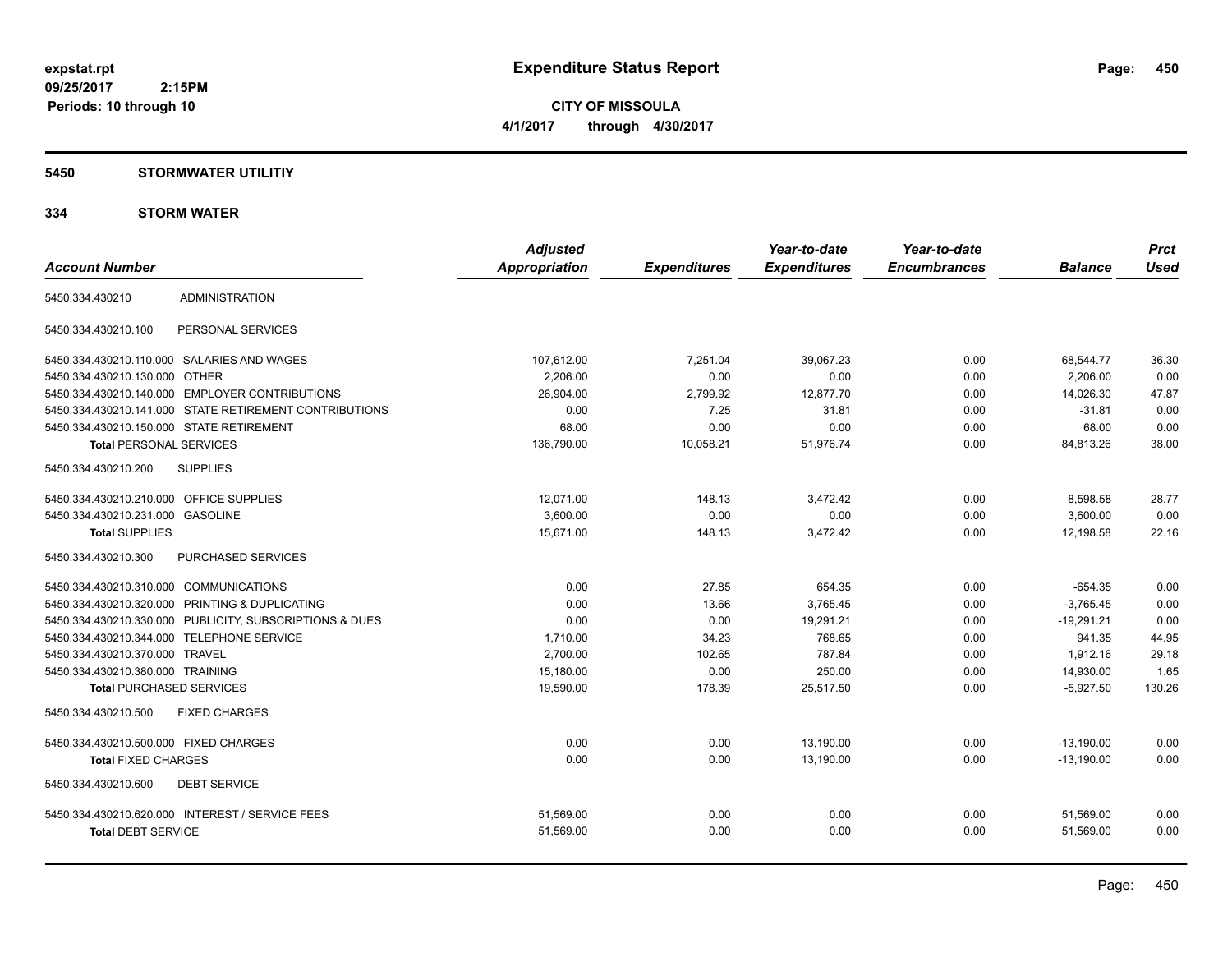**CITY OF MISSOULA 4/1/2017 through 4/30/2017**

### **5450 STORMWATER UTILITIY**

### **334 STORM WATER**

| <b>Account Number</b>                                                          | Adjusted<br><b>Appropriation</b> | <b>Expenditures</b> | Year-to-date<br><b>Expenditures</b> | Year-to-date<br><b>Encumbrances</b> | <b>Balance</b>         | <b>Prct</b><br><b>Used</b> |
|--------------------------------------------------------------------------------|----------------------------------|---------------------|-------------------------------------|-------------------------------------|------------------------|----------------------------|
| 5450.334.430210.800<br>OTHER OBJECTS                                           |                                  |                     |                                     |                                     |                        |                            |
| 5450.334.430210.820.000 TRANSFERS TO OTHER FUNDS<br><b>Total OTHER OBJECTS</b> | 26,380.00<br>26,380.00           | 0.00<br>0.00        | 0.00<br>0.00                        | 0.00<br>0.00                        | 26,380.00<br>26,380.00 | 0.00<br>0.00               |
| CAPITAL OUTLAY<br>5450.334.430210.900                                          |                                  |                     |                                     |                                     |                        |                            |
| 5450.334.430210.940.000 MACHINERY & EQUIPMENT<br><b>Total CAPITAL OUTLAY</b>   | 35,000.00<br>35,000.00           | 0.00<br>0.00        | 0.00<br>0.00                        | 0.00<br>0.00                        | 35,000.00<br>35,000.00 | 0.00<br>0.00               |
| <b>Total ADMINISTRATION</b>                                                    | 285,000.00                       | 10,384.73           | 94,156.66                           | 0.00                                | 190,843.34             | 33.04                      |
| <b>ADMINISTRATION</b><br>5450.334.430610                                       |                                  |                     |                                     |                                     |                        |                            |
| 5450.334.430610.300<br>PURCHASED SERVICES                                      |                                  |                     |                                     |                                     |                        |                            |
| <b>Total ADMINISTRATION</b>                                                    | 0.00                             | 0.00                | 0.00                                | 0.00                                | 0.00                   | 0.00                       |
| CARAS PARK STORM WATER RETROFITS<br>5450.334.431210                            |                                  |                     |                                     |                                     |                        |                            |
| PURCHASED SERVICES<br>5450.334.431210.300                                      |                                  |                     |                                     |                                     |                        |                            |
| <b>Total PURCHASED SERVICES</b>                                                | 0.00                             | 0.00                | 0.00                                | 0.00                                | 0.00                   | 0.00                       |
| 5450.334.431210.800<br>OTHER OBJECTS                                           |                                  |                     |                                     |                                     |                        |                            |
| <b>Total OTHER OBJECTS</b>                                                     | 0.00                             | 0.00                | 0.00                                | 0.00                                | 0.00                   | 0.00                       |
| 5450.334.431210.900<br><b>CAPITAL OUTLAY</b>                                   |                                  |                     |                                     |                                     |                        |                            |
| <b>Total CARAS PARK STORM WATER RETROFITS</b>                                  | 0.00                             | 0.00                | 0.00                                | 0.00                                | 0.00                   | 0.00                       |
| <b>Total STORMWATER UTILITIY</b>                                               | 285,000.00                       | 10,384.73           | 94,156.66                           | 0.00                                | 190,843.34             | 33.04                      |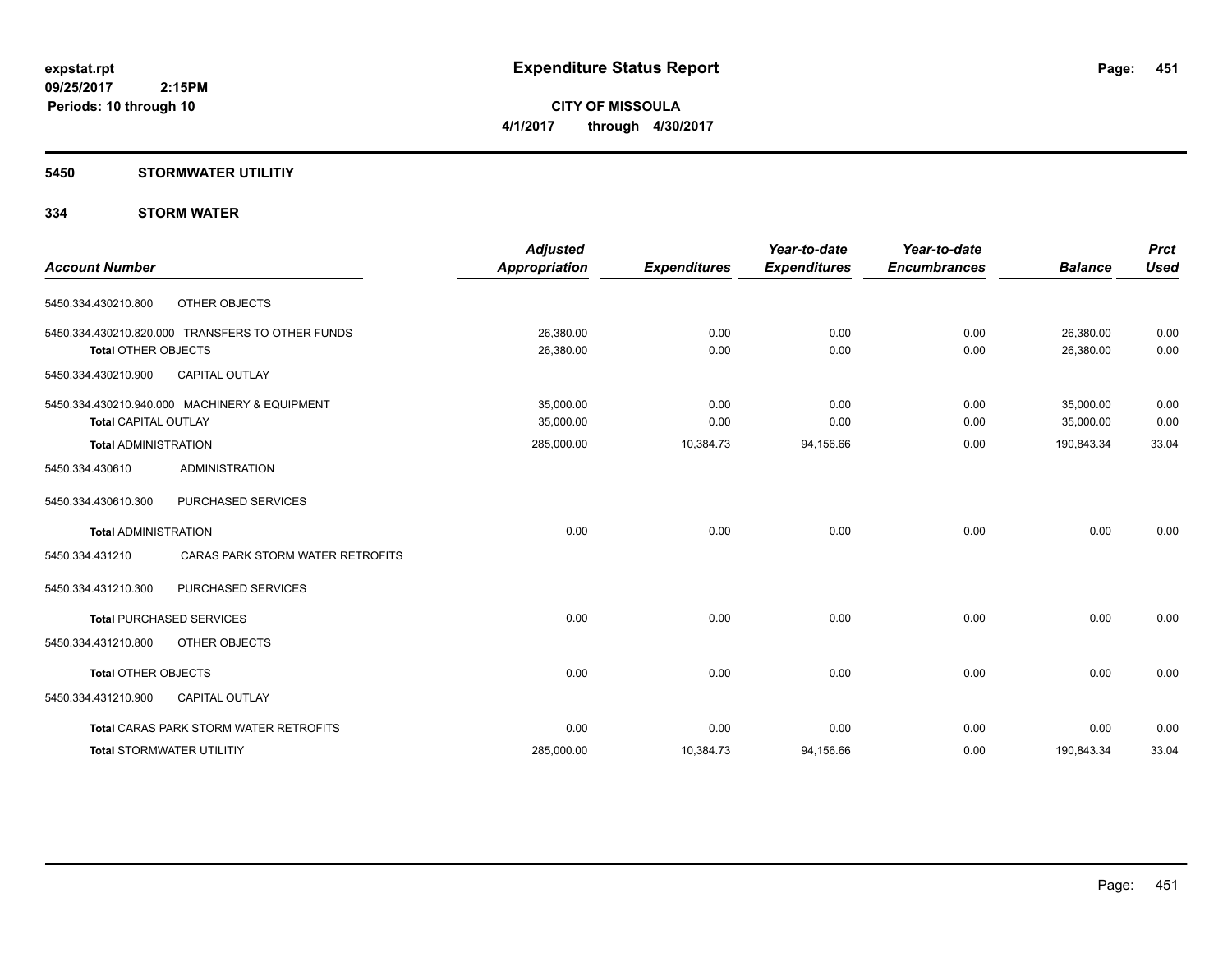# **CITY OF MISSOULA 4/1/2017 through 4/30/2017**

**5711 AQUATICS**

| <b>Account Number</b>                                 |                                                             | <b>Adjusted</b><br><b>Appropriation</b> | <b>Expenditures</b> | Year-to-date<br><b>Expenditures</b> | Year-to-date<br><b>Encumbrances</b> | <b>Balance</b>        | <b>Prct</b><br><b>Used</b> |
|-------------------------------------------------------|-------------------------------------------------------------|-----------------------------------------|---------------------|-------------------------------------|-------------------------------------|-----------------------|----------------------------|
| 5711.370.460000                                       | <b>CULTURE &amp; RECREATION</b>                             |                                         |                     |                                     |                                     |                       |                            |
| 5711.370.460000.100                                   | PERSONAL SERVICES                                           |                                         |                     |                                     |                                     |                       |                            |
|                                                       | Total CULTURE & RECREATION                                  | 0.00                                    | 0.00                | 0.00                                | 0.00                                | 0.00                  | 0.00                       |
| 5711.370.460449                                       | <b>GRILL VAN</b>                                            |                                         |                     |                                     |                                     |                       |                            |
| 5711.370.460449.100                                   | PERSONAL SERVICES                                           |                                         |                     |                                     |                                     |                       |                            |
| <b>Total PERSONAL SERVICES</b>                        |                                                             | 0.00                                    | 0.00                | 0.00                                | 0.00                                | 0.00                  | 0.00                       |
| 5711.370.460449.200                                   | <b>SUPPLIES</b>                                             |                                         |                     |                                     |                                     |                       |                            |
| <b>Total SUPPLIES</b>                                 |                                                             | 0.00                                    | 0.00                | 0.00                                | 0.00                                | 0.00                  | 0.00                       |
| 5711.370.460449.300                                   | PURCHASED SERVICES                                          |                                         |                     |                                     |                                     |                       |                            |
| <b>Total GRILL VAN</b>                                |                                                             | 0.00                                    | 0.00                | 0.00                                | 0.00                                | 0.00                  | 0.00                       |
| 5711.370.460477                                       | <b>GRILL VAN</b>                                            |                                         |                     |                                     |                                     |                       |                            |
| 5711.370.460477.100                                   | PERSONAL SERVICES                                           |                                         |                     |                                     |                                     |                       |                            |
|                                                       | 5711.370.460477.110.000 GRILL VAN/SALARIES AND WAGES        | 20,126.00                               | 0.00                | 3,189.82                            | 0.00                                | 16,936.18             | 15.85                      |
|                                                       | 5711.370.460477.140.000 EMPLOYER CONTRIBUTIONS              | 2,835.00<br>22,961.00                   | 0.00                | 449.54<br>3,639.36                  | 0.00                                | 2,385.46<br>19,321.64 | 15.86<br>15.85             |
| <b>Total PERSONAL SERVICES</b><br>5711.370.460477.200 | <b>SUPPLIES</b>                                             |                                         | 0.00                |                                     | 0.00                                |                       |                            |
|                                                       |                                                             |                                         |                     |                                     |                                     |                       |                            |
|                                                       | 5711.370.460477.240.000 GRILL VAN/OTHER SUPPLIES            | 35,000.00                               | 112.51              | 10,672.87                           | 0.00                                | 24,327.13             | 30.49                      |
| <b>Total SUPPLIES</b>                                 |                                                             | 35,000.00                               | 112.51              | 10,672.87                           | 0.00                                | 24,327.13             | 30.49                      |
| 5711.370.460477.300                                   | PURCHASED SERVICES                                          |                                         |                     |                                     |                                     |                       |                            |
|                                                       | 5711.370.460477.341.000 GRILL VAN/ELECTRICITY & NATURAL GAS | 5,000.00                                | 0.00                | 0.00                                | 0.00                                | 5,000.00              | 0.00                       |
|                                                       | 5711.370.460477.360.000 GRILL VAN/REPAIR & MAINTENANCE      | 2,000.00                                | 49.99               | 459.99                              | 0.00                                | 1,540.01              | 23.00                      |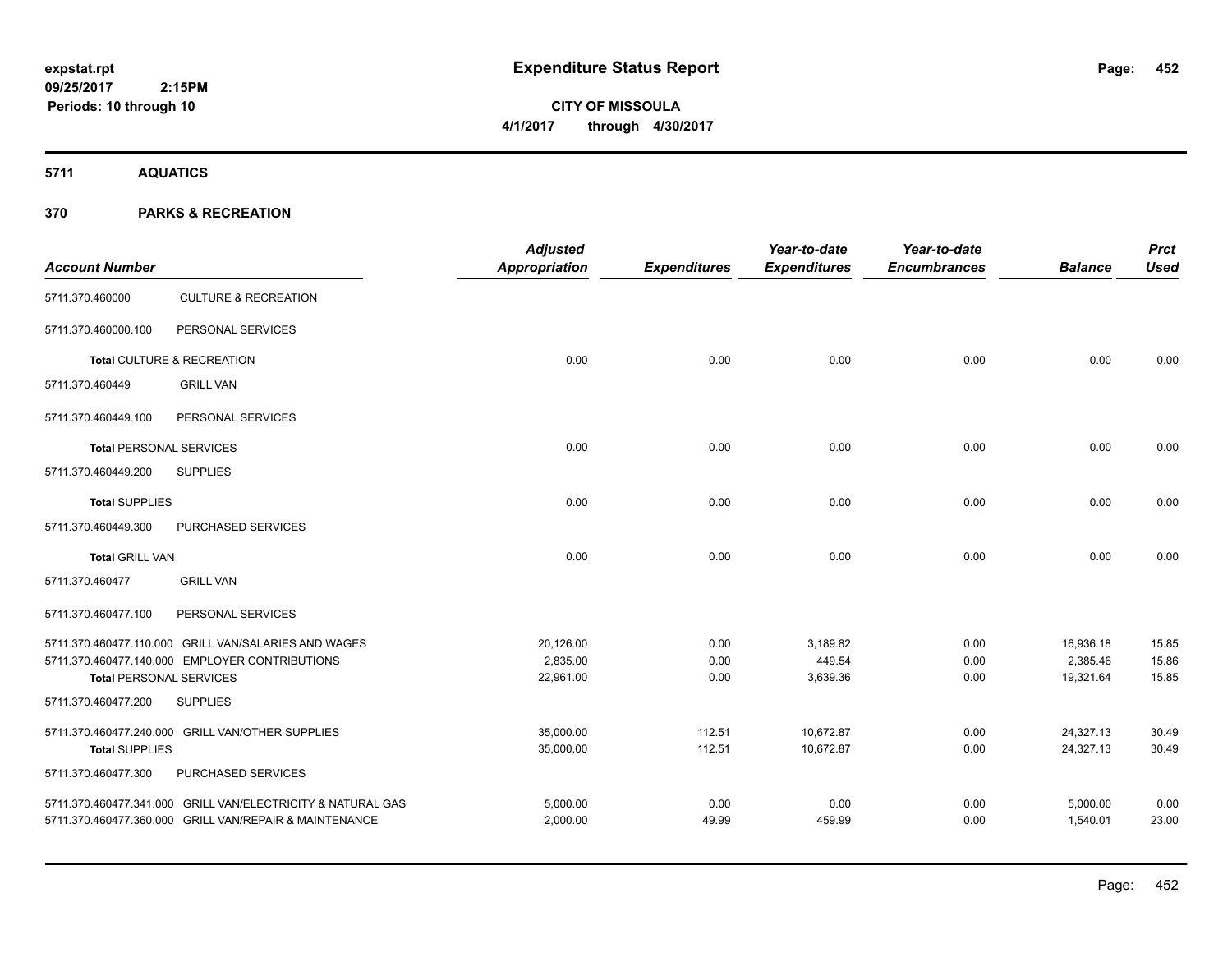**CITY OF MISSOULA 4/1/2017 through 4/30/2017**

**5711 AQUATICS**

| <b>Account Number</b>                   |                                                        | <b>Adjusted</b><br>Appropriation | <b>Expenditures</b> | Year-to-date<br><b>Expenditures</b> | Year-to-date<br><b>Encumbrances</b> | <b>Balance</b> | <b>Prct</b><br>Used |
|-----------------------------------------|--------------------------------------------------------|----------------------------------|---------------------|-------------------------------------|-------------------------------------|----------------|---------------------|
|                                         | <b>Total PURCHASED SERVICES</b>                        | 7,000.00                         | 49.99               | 459.99                              | 0.00                                | 6,540.01       | 6.57                |
| 5711.370.460477.900                     | <b>CAPITAL OUTLAY</b>                                  |                                  |                     |                                     |                                     |                |                     |
| <b>Total CAPITAL OUTLAY</b>             |                                                        | 0.00                             | 0.00                | 0.00                                | 0.00                                | 0.00           | 0.00                |
| <b>Total GRILL VAN</b>                  |                                                        | 64,961.00                        | 162.50              | 14,772.22                           | 0.00                                | 50,188.78      | 22.74               |
| 5711.370.460490                         | <b>CURRENTS POOL EXPENSES</b>                          |                                  |                     |                                     |                                     |                |                     |
| 5711.370.460490.100                     | PERSONAL SERVICES                                      |                                  |                     |                                     |                                     |                |                     |
|                                         | 5711.370.460490.110.000 SALARIES AND WAGES             | 312,213.00                       | 26,891.44           | 276,360.15                          | 0.00                                | 35,852.85      | 88.52               |
| 5711.370.460490.120.000 OVERTIME        |                                                        | 500.00                           | 3.10                | 151.92                              | 0.00                                | 348.08         | 30.38               |
|                                         | 5711.370.460490.140.000 EMPLOYER CONTRIBUTIONS         | 83,778.00                        | 7,704.45            | 81,397.17                           | 0.00                                | 2,380.83       | 97.16               |
|                                         | 5711.370.460490.141.000 STATE RETIREMENT CONTRIBUTIONS | 0.00                             | 39.34               | 378.93                              | 0.00                                | $-378.93$      | 0.00                |
|                                         | 5711.370.460490.150.000 STATE RETIREMENT               | 135.00                           | 0.00                | 0.00                                | 0.00                                | 135.00         | 0.00                |
| <b>Total PERSONAL SERVICES</b>          |                                                        | 396,626.00                       | 34,638.33           | 358,288.17                          | 0.00                                | 38,337.83      | 90.33               |
| 5711.370.460490.200                     | <b>SUPPLIES</b>                                        |                                  |                     |                                     |                                     |                |                     |
| 5711.370.460490.210.000 OFFICE SUPPLIES |                                                        | 1,500.00                         | 108.52              | 415.09                              | 0.00                                | 1,084.91       | 27.67               |
|                                         | 5711.370.460490.220.000 OPERATING SUPPLIES             | 8,000.00                         | 965.20              | 3,787.22                            | 0.00                                | 4,212.78       | 47.34               |
|                                         | 5711.370.460490.230.000 REPAIR/MAINTENANCE             | 38,250.00                        | 34.98               | $-391.42$                           | 0.00                                | 38,641.42      | 1.02                |
|                                         | 5711.370.460490.230.171 REPAIR/MAINTENANCE             | 0.00                             | 829.14              | 17,887.17                           | 0.00                                | $-17,887.17$   | 0.00                |
|                                         | 5711.370.460490.230.178 REPAIR/MAINTENANCE             | 0.00                             | 901.14              | 9,967.11                            | 0.00                                | $-9,967.11$    | 0.00                |
|                                         | 5711.370.460490.230.194 REPAIR/MAINTENANCE             | 0.00                             | 123.49              | 3,219.09                            | 0.00                                | $-3,219.09$    | 0.00                |
| 5711.370.460490.240.000 OTHER SUPPLIES  |                                                        | 12,000.00                        | 149.03              | 4,304.63                            | 0.00                                | 7,695.37       | 35.87               |
| 5711.370.460490.240.174 OTHER SUPPLIES  |                                                        | 0.00                             | 0.00                | 1,312.90                            | 0.00                                | $-1,312.90$    | 0.00                |
| 5711.370.460490.240.175 OTHER SUPPLIES  |                                                        | 0.00                             | 29.74               | 1,086.86                            | 0.00                                | $-1,086.86$    | 0.00                |
| 5711.370.460490.240.180 OTHER SUPPLIES  |                                                        | 0.00                             | 0.00                | 1,876.44                            | 0.00                                | $-1,876.44$    | 0.00                |
| <b>Total SUPPLIES</b>                   |                                                        | 59,750.00                        | 3,141.24            | 43,465.09                           | 0.00                                | 16,284.91      | 72.74               |
| 5711.370.460490.300                     | PURCHASED SERVICES                                     |                                  |                     |                                     |                                     |                |                     |
| 5711.370.460490.310.000 COMMUNICATIONS  |                                                        | 250.00                           | 0.00                | 0.00                                | 0.00                                | 250.00         | 0.00                |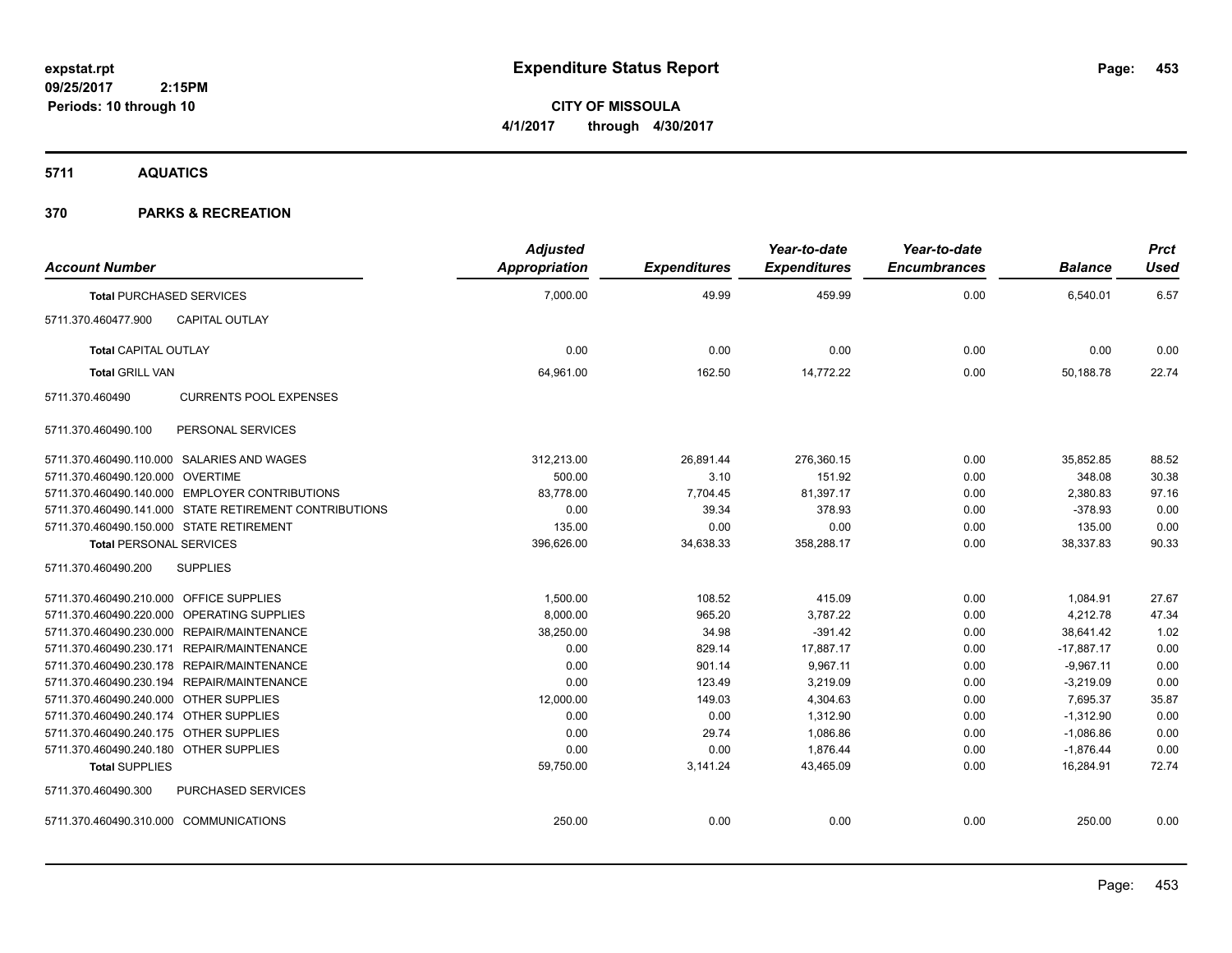**CITY OF MISSOULA 4/1/2017 through 4/30/2017**

**5711 AQUATICS**

| <b>Account Number</b>                                                          |                                                         | <b>Adjusted</b><br>Appropriation | <b>Expenditures</b> | Year-to-date<br><b>Expenditures</b> | Year-to-date<br><b>Encumbrances</b> | <b>Balance</b>      | <b>Prct</b><br><b>Used</b> |
|--------------------------------------------------------------------------------|---------------------------------------------------------|----------------------------------|---------------------|-------------------------------------|-------------------------------------|---------------------|----------------------------|
|                                                                                | 5711.370.460490.320.000 PRINTING & DUPLICATING          | 6,500.00                         | 0.00                | 420.00                              | 0.00                                | 6,080.00            | 6.46                       |
|                                                                                | 5711.370.460490.330.000 PUBLICITY, SUBSCRIPTIONS & DUES | 13,700.00                        | 185.25              | 3,939.76                            | 0.00                                | 9,760.24            | 28.76                      |
| 5711.370.460490.340.000 SEWER                                                  |                                                         | 5,889.00                         | 0.00                | 5,852.68                            | 0.00                                | 36.32               | 99.38                      |
|                                                                                | 5711.370.460490.341.000 ELECTRICITY & NATURAL GAS       | 115,000.00                       | 7,567.43            | 60,626.31                           | 0.00                                | 54,373.69           | 52.72                      |
| 5711.370.460490.343.000 WATER CHARGES                                          |                                                         | 8.556.00                         | 0.00                | 5.214.10                            | 0.00                                | 3,341.90            | 60.94                      |
| 5711.370.460490.344.000 TELEPHONE SERVICE                                      |                                                         | 4,059.00                         | 318.04              | 3,696.63                            | 0.00                                | 362.37              | 91.07                      |
| 5711.370.460490.345.000 GARBAGE                                                |                                                         | 2,000.00                         | 289.48              | 2,296.97                            | 0.00                                | $-296.97$           | 114.85                     |
|                                                                                | 5711.370.460490.350.000 PROFESSIONAL SERVICES           | 22,500.00                        | 4,178.48            | 21,154.40                           | 0.00                                | 1,345.60            | 94.02                      |
|                                                                                | 5711.370.460490.360.000 REPAIR & MAINTENANCE            | 4,000.00                         | 2,374.60            | 15,029.88                           | 0.00                                | $-11,029.88$        | 375.75                     |
|                                                                                | 5711.370.460490.360.194 REPAIR & MAINTENANCE            | 0.00                             | 1,735.48            | 3,617.39                            | 0.00                                | $-3,617.39$         | 0.00                       |
| 5711.370.460490.370.000 TRAVEL                                                 |                                                         | 2,000.00                         | 0.00                | 0.00                                | 0.00                                | 2,000.00            | 0.00                       |
| 5711.370.460490.380.000 TRAINING                                               |                                                         | 2,000.00                         | 175.00              | 1,170.00                            | 0.00                                | 830.00              | 58.50                      |
|                                                                                | 5711.370.460490.390.000 OTHER PURCHASED SERVICES        | 9,000.00                         | 96.25               | 1,530.25                            | 0.00                                | 7,469.75            | 17.00                      |
| <b>Total PURCHASED SERVICES</b>                                                |                                                         | 195,454.00                       | 16,920.01           | 124,548.37                          | 0.00                                | 70,905.63           | 63.72                      |
| 5711.370.460490.500                                                            | <b>FIXED CHARGES</b>                                    |                                  |                     |                                     |                                     |                     |                            |
| 5711.370.460490.500.000 FIXED CHARGES                                          |                                                         | 0.00                             | 0.00                | 2,324.00                            | 0.00                                | $-2,324.00$         | 0.00                       |
| <b>Total FIXED CHARGES</b>                                                     |                                                         | 0.00                             | 0.00                | 2,324.00                            | 0.00                                | $-2,324.00$         | 0.00                       |
| 5711.370.460490.800                                                            | OTHER OBJECTS                                           |                                  |                     |                                     |                                     |                     |                            |
| <b>Total OTHER OBJECTS</b>                                                     |                                                         | 0.00                             | 0.00                | 0.00                                | 0.00                                | 0.00                | 0.00                       |
| 5711.370.460490.900                                                            | <b>CAPITAL OUTLAY</b>                                   |                                  |                     |                                     |                                     |                     |                            |
| <b>Total CAPITAL OUTLAY</b>                                                    |                                                         | 0.00                             | 0.00                | 0.00                                | 0.00                                | 0.00                | 0.00                       |
|                                                                                | Total CURRENTS POOL EXPENSES                            | 651,830.00                       | 54,699.58           | 528,625.63                          | 0.00                                | 123,204.37          | 81.10                      |
| 5711.370.460491                                                                | SPLASH POOLS EXPENSES                                   |                                  |                     |                                     |                                     |                     |                            |
| 5711.370.460491.100                                                            | PERSONAL SERVICES                                       |                                  |                     |                                     |                                     |                     |                            |
| 5711.370.460491.110.000 SALARIES AND WAGES<br>5711.370.460491.120.000 OVERTIME |                                                         | 206,663.00<br>500.00             | 12,444.77<br>2.07   | 178,853.04<br>117.82                | 0.00<br>0.00                        | 27,809.96<br>382.18 | 86.54<br>23.56             |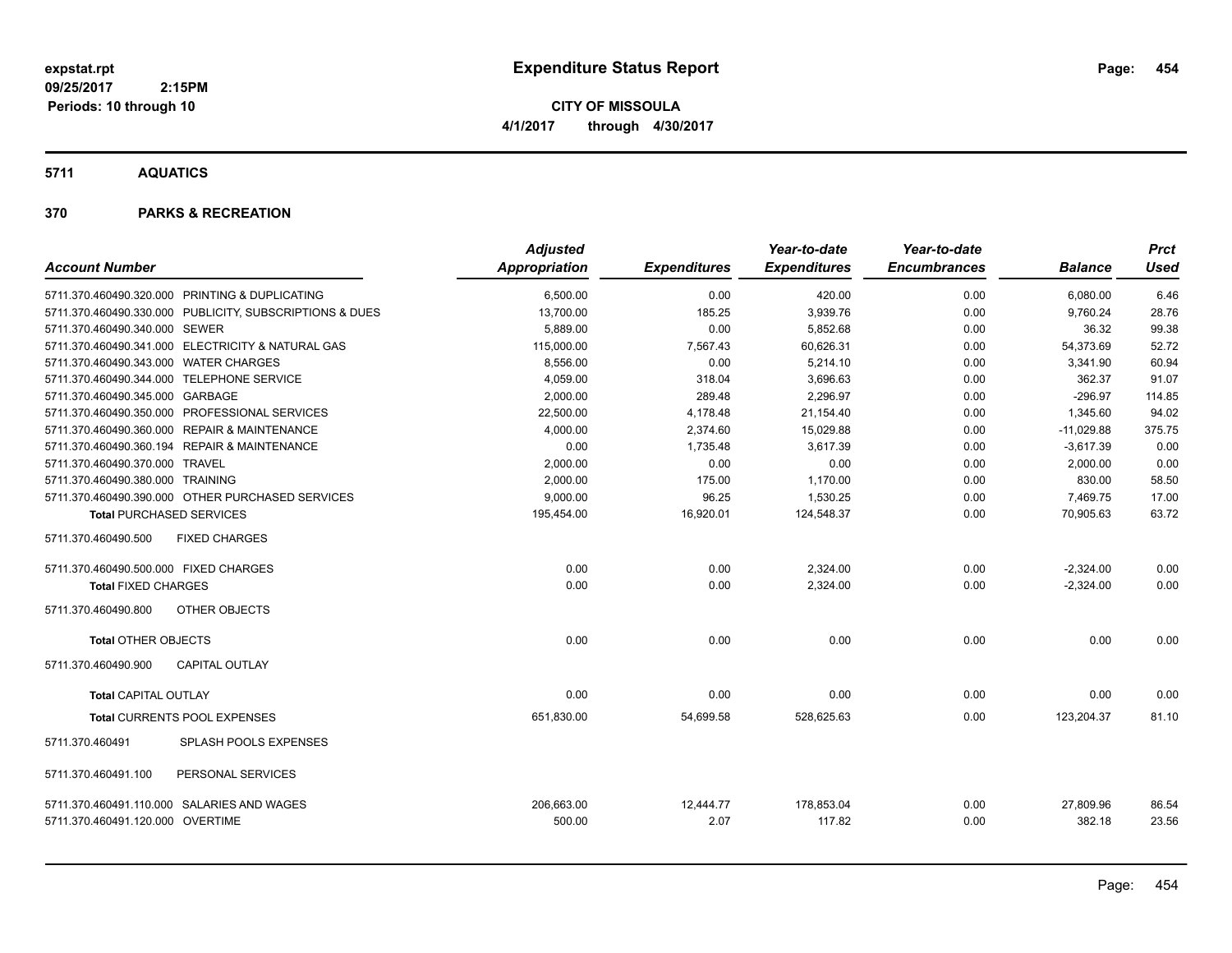**CITY OF MISSOULA 4/1/2017 through 4/30/2017**

**5711 AQUATICS**

| <b>Account Number</b>                                            | <b>Adjusted</b><br><b>Appropriation</b> | <b>Expenditures</b> | Year-to-date<br><b>Expenditures</b> | Year-to-date<br><b>Encumbrances</b> | <b>Balance</b> | <b>Prct</b><br><b>Used</b> |
|------------------------------------------------------------------|-----------------------------------------|---------------------|-------------------------------------|-------------------------------------|----------------|----------------------------|
| 5711.370.460491.140.000 EMPLOYER CONTRIBUTIONS                   | 44,683.00                               | 2,744.33            | 33,247.46                           | 0.00                                | 11,435.54      | 74.41                      |
| 5711.370.460491.150.000 STATE RETIREMENT                         | 50.00                                   | 0.00                | 0.00                                | 0.00                                | 50.00          | 0.00                       |
| <b>Total PERSONAL SERVICES</b>                                   | 251,896.00                              | 15,191.17           | 212,218.32                          | 0.00                                | 39,677.68      | 84.25                      |
| 5711.370.460491.200<br><b>SUPPLIES</b>                           |                                         |                     |                                     |                                     |                |                            |
| 5711.370.460491.210.000 OFFICE SUPPLIES                          | 500.00                                  | 0.00                | 0.00                                | 0.00                                | 500.00         | 0.00                       |
| 5711.370.460491.220.000 OPERATING SUPPLIES                       | 15,000.00                               | 0.00                | 419.98                              | 0.00                                | 14,580.02      | 2.80                       |
| 5711.370.460491.220.174 OPERATING SUPPLIES                       | 0.00                                    | 0.00                | 53.15                               | 0.00                                | $-53.15$       | 0.00                       |
| 5711.370.460491.220.194 OPERATING SUPPLIES                       | 0.00                                    | 0.00                | $-196.80$                           | 0.00                                | 196.80         | 0.00                       |
| 5711.370.460491.230.000 REPAIR/MAINTENANCE                       | 29,250.00                               | 0.00                | $-597.74$                           | 0.00                                | 29,847.74      | 2.04                       |
| 5711.370.460491.230.171 REPAIR/MAINTENANCE                       | 0.00                                    | 4,504.55            | 21,703.87                           | 0.00                                | $-21,703.87$   | 0.00                       |
| 5711.370.460491.230.178 REPAIR/MAINTENANCE                       | 0.00                                    | 0.00                | 2,127.63                            | 0.00                                | $-2,127.63$    | 0.00                       |
| 5711.370.460491.230.194 REPAIR/MAINTENANCE                       | 0.00                                    | 0.00                | 463.01                              | 0.00                                | $-463.01$      | 0.00                       |
| 5711.370.460491.240.000 OTHER SUPPLIES                           | 74,000.00                               | 0.00                | 0.00                                | 0.00                                | 74,000.00      | 0.00                       |
| 5711.370.460491.240.174 OTHER SUPPLIES                           | 0.00                                    | 0.00                | 30,193.83                           | 0.00                                | $-30, 193.83$  | 0.00                       |
| 5711.370.460491.240.175 OTHER SUPPLIES                           | 0.00                                    | 0.00                | 5,328.37                            | 0.00                                | $-5,328.37$    | 0.00                       |
| 5711.370.460491.240.180 OTHER SUPPLIES-MERCHANDISE SALES FRNTDSK | 0.00                                    | 0.00                | 825.53                              | 0.00                                | $-825.53$      | 0.00                       |
| <b>Total SUPPLIES</b>                                            | 118,750.00                              | 4,504.55            | 60,320.83                           | 0.00                                | 58,429.17      | 50.80                      |
| <b>PURCHASED SERVICES</b><br>5711.370.460491.300                 |                                         |                     |                                     |                                     |                |                            |
| 5711.370.460491.310.000 COMMUNICATIONS                           | 250.00                                  | 0.00                | 0.00                                | 0.00                                | 250.00         | 0.00                       |
| 5711.370.460491.320.000 PRINTING & DUPLICATING                   | 4,000.00                                | 0.00                | 0.00                                | 0.00                                | 4,000.00       | 0.00                       |
| 5711.370.460491.320.174 PRINTING & DUPLICATING                   | 0.00                                    | 0.00                | 32.00                               | 0.00                                | $-32.00$       | 0.00                       |
| 5711.370.460491.330.000 PUBLICITY, SUBSCRIPTIONS & DUES          | 3,500.00                                | 185.25              | 2,733.00                            | 0.00                                | 767.00         | 78.09                      |
| 5711.370.460491.340.000 SEWER                                    | 7,206.00                                | 0.00                | 6,233.51                            | 0.00                                | 972.49         | 86.50                      |
| 5711.370.460491.341.000 ELECTRICITY & NATURAL GAS                | 65,000.00                               | 470.86              | 42,944.04                           | 0.00                                | 22,055.96      | 66.07                      |
| 5711.370.460491.343.000 WATER CHARGES                            | 11,088.00                               | 0.00                | 6,429.77                            | 0.00                                | 4,658.23       | 57.99                      |
| 5711.370.460491.344.000 TELEPHONE SERVICE                        | 4,101.00                                | 187.04              | 2,835.10                            | 0.00                                | 1,265.90       | 69.13                      |
| 5711.370.460491.345.000 GARBAGE                                  | 2,031.00                                | 0.00                | 543.53                              | 0.00                                | 1,487.47       | 26.76                      |
| 5711.370.460491.350.000 PROFESSIONAL SERVICES                    | 10,276.00                               | 0.00                | 1,934.80                            | 0.00                                | 8,341.20       | 18.83                      |
| 5711.370.460491.360.000 REPAIR & MAINTENANCE                     | 4,500.00                                | 0.00                | 927.03                              | 0.00                                | 3,572.97       | 20.60                      |
| 5711.370.460491.360.194 REPAIR & MAINTENANCE                     | 0.00                                    | 0.00                | 787.20                              | 0.00                                | $-787.20$      | 0.00                       |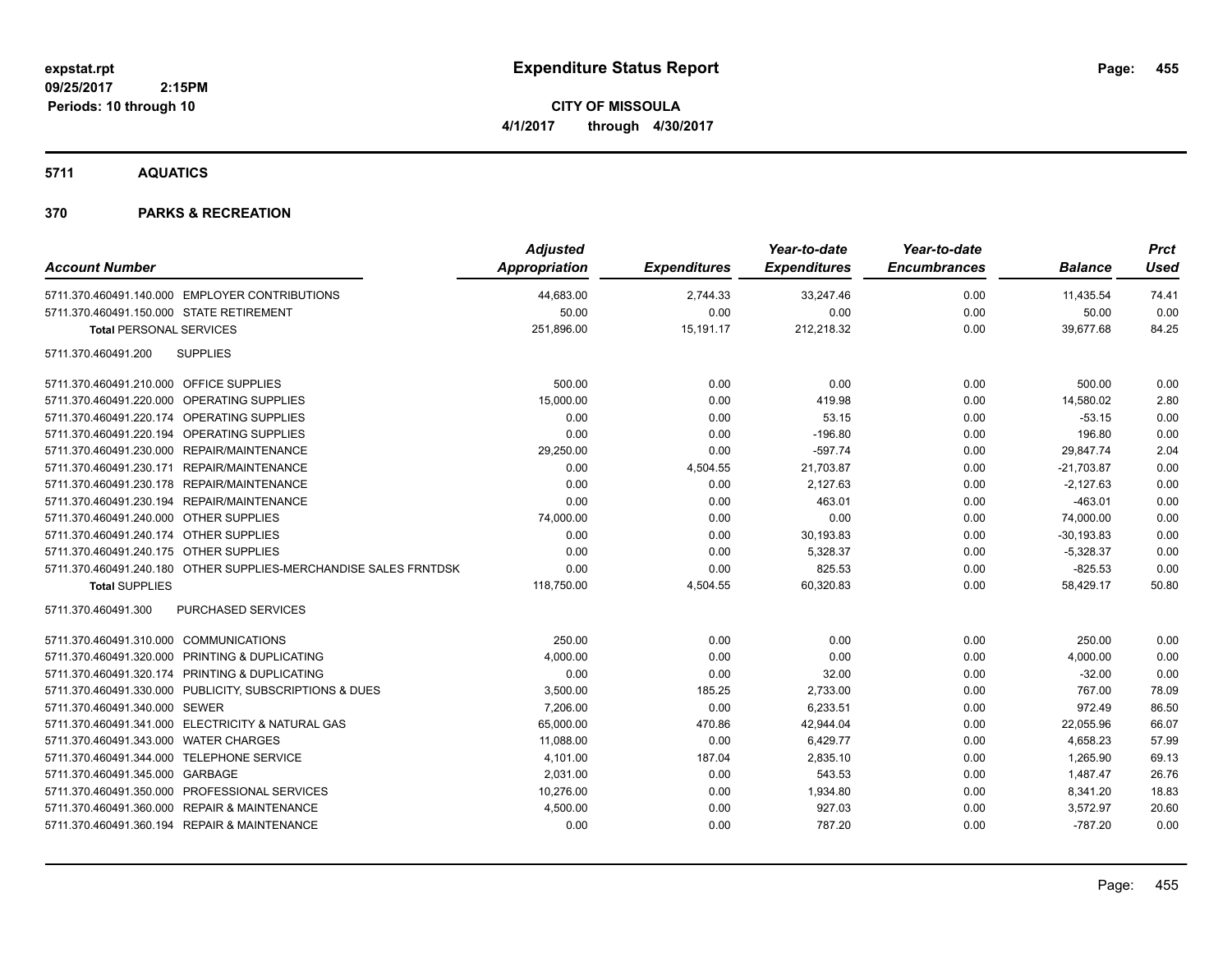**CITY OF MISSOULA 4/1/2017 through 4/30/2017**

**5711 AQUATICS**

| <b>Account Number</b>             |                                                             | <b>Adjusted</b><br><b>Appropriation</b> | <b>Expenditures</b> | Year-to-date<br><b>Expenditures</b> | Year-to-date<br><b>Encumbrances</b> | <b>Balance</b> | <b>Prct</b><br><b>Used</b> |
|-----------------------------------|-------------------------------------------------------------|-----------------------------------------|---------------------|-------------------------------------|-------------------------------------|----------------|----------------------------|
| 5711.370.460491.380.000 TRAINING  |                                                             | 3,000.00                                | 0.00                | 0.00                                | 0.00                                | 3,000.00       | 0.00                       |
|                                   | 5711.370.460491.390.000 OTHER PURCHASED SERVICES            | 5,300.00                                | 0.00                | $-236.90$                           | 0.00                                | 5,536.90       | 4.47                       |
|                                   | <b>Total PURCHASED SERVICES</b>                             | 120,252.00                              | 843.15              | 65,163.08                           | 0.00                                | 55,088.92      | 54.19                      |
| 5711.370.460491.800               | OTHER OBJECTS                                               |                                         |                     |                                     |                                     |                |                            |
| <b>Total OTHER OBJECTS</b>        |                                                             | 0.00                                    | 0.00                | 0.00                                | 0.00                                | 0.00           | 0.00                       |
| 5711.370.460491.900               | <b>CAPITAL OUTLAY</b>                                       |                                         |                     |                                     |                                     |                |                            |
| Total CAPITAL OUTLAY              |                                                             | 0.00                                    | 0.00                | 0.00                                | 0.00                                | 0.00           | 0.00                       |
|                                   | Total SPLASH POOLS EXPENSES                                 | 490,898.00                              | 20,538.87           | 337,702.23                          | 0.00                                | 153, 195. 77   | 68.79                      |
| 5711.370.460493                   | <b>AQUATICS MAINTENANCE</b>                                 |                                         |                     |                                     |                                     |                |                            |
| 5711.370.460493.300               | PURCHASED SERVICES                                          |                                         |                     |                                     |                                     |                |                            |
|                                   | <b>Total PURCHASED SERVICES</b>                             | 0.00                                    | 0.00                | 0.00                                | 0.00                                | 0.00           | 0.00                       |
| 5711.370.460493.500               | <b>FIXED CHARGES</b>                                        |                                         |                     |                                     |                                     |                |                            |
| <b>Total FIXED CHARGES</b>        |                                                             | 0.00                                    | 0.00                | 0.00                                | 0.00                                | 0.00           | 0.00                       |
| 5711.370.460493.900               | CAPITAL OUTLAY                                              |                                         |                     |                                     |                                     |                |                            |
| 5711.370.460493.920.000 BUILDINGS |                                                             | 35,000.00                               | 0.00                | 0.00                                | 0.00                                | 35,000.00      | 0.00                       |
|                                   | <b>Total AQUATICS MAINTENANCE</b>                           | 35,000.00                               | 0.00                | 0.00                                | 0.00                                | 35,000.00      | 0.00                       |
| 5711.370.460512                   | PARK MEMORIALS                                              |                                         |                     |                                     |                                     |                |                            |
| 5711.370.460512.200               | <b>SUPPLIES</b>                                             |                                         |                     |                                     |                                     |                |                            |
|                                   | 5711.370.460512.220.000 PARTNERS IN PARK/OPERATING SUPPLIES | 0.00                                    | 0.00                | 933.80                              | 0.00                                | $-933.80$      | 0.00                       |
| <b>Total SUPPLIES</b>             |                                                             | 0.00                                    | 0.00                | 933.80                              | 0.00                                | $-933.80$      | 0.00                       |
| 5711.370.460512.300               | PURCHASED SERVICES                                          |                                         |                     |                                     |                                     |                |                            |
|                                   | <b>Total PURCHASED SERVICES</b>                             | 0.00                                    | 0.00                | 0.00                                | 0.00                                | 0.00           | 0.00                       |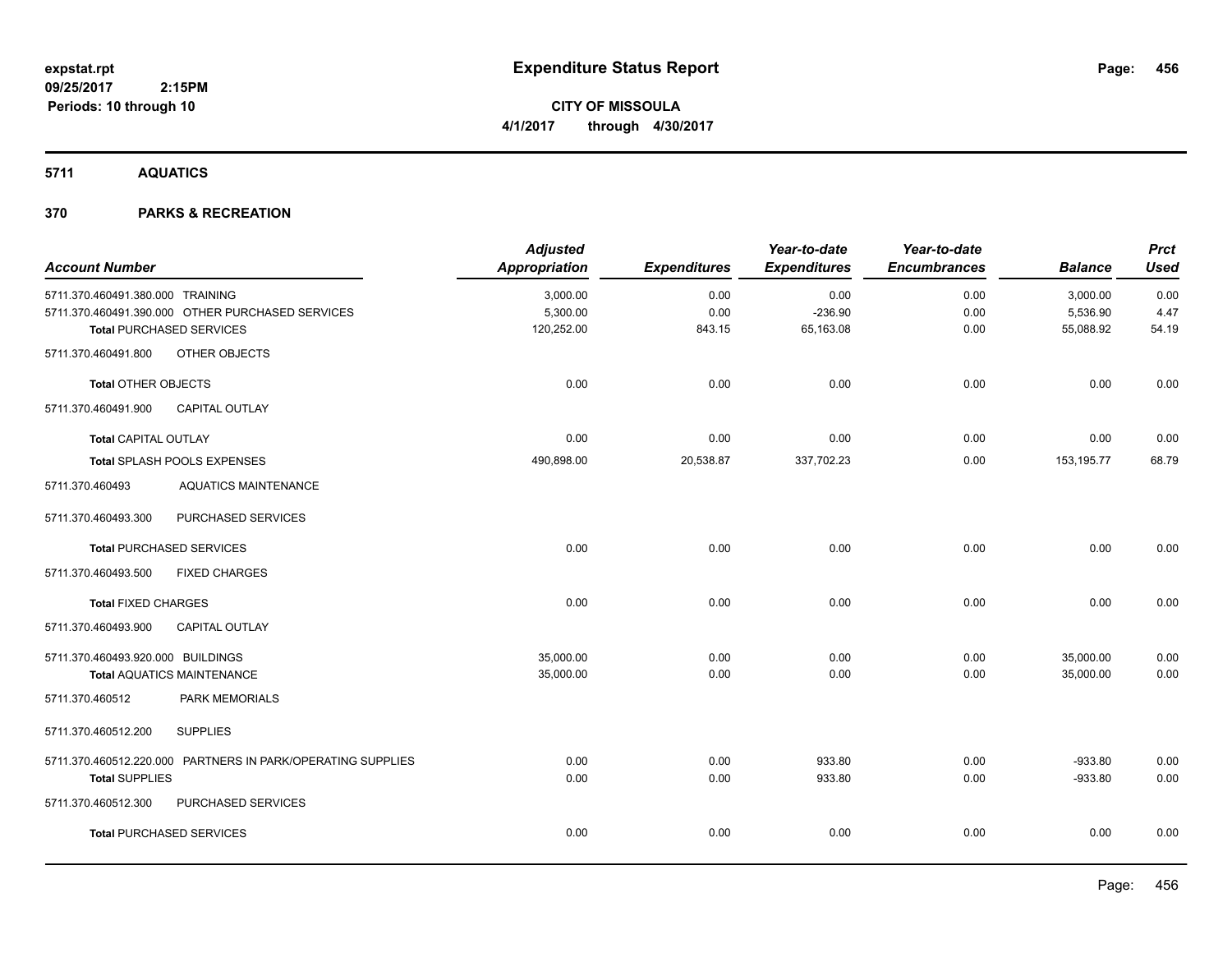**CITY OF MISSOULA 4/1/2017 through 4/30/2017**

**5711 AQUATICS**

| <b>Account Number</b>               |                                                | <b>Adjusted</b><br><b>Appropriation</b> | <b>Expenditures</b> | Year-to-date<br><b>Expenditures</b> | Year-to-date<br><b>Encumbrances</b> | <b>Balance</b> | <b>Prct</b><br><b>Used</b> |
|-------------------------------------|------------------------------------------------|-----------------------------------------|---------------------|-------------------------------------|-------------------------------------|----------------|----------------------------|
| 5711.370.460512.900                 | <b>CAPITAL OUTLAY</b>                          |                                         |                     |                                     |                                     |                |                            |
| <b>Total CAPITAL OUTLAY</b>         |                                                | 0.00                                    | 0.00                | 0.00                                | 0.00                                | 0.00           | 0.00                       |
| <b>Total PARK MEMORIALS</b>         |                                                | 0.00                                    | 0.00                | 933.80                              | 0.00                                | $-933.80$      | 0.00                       |
| 5711.370.460519                     | <b>AQUATICS CAPITAL</b>                        |                                         |                     |                                     |                                     |                |                            |
| 5711.370.460519.900                 | <b>CAPITAL OUTLAY</b>                          |                                         |                     |                                     |                                     |                |                            |
| <b>Total AQUATICS CAPITAL</b>       |                                                | 0.00                                    | 0.00                | 0.00                                | 0.00                                | 0.00           | 0.00                       |
| 5711.370.490506                     | <b>CORE FINANCED EQUIPMENT</b>                 |                                         |                     |                                     |                                     |                |                            |
| 5711.370.490506.600                 | <b>DEBT SERVICE</b>                            |                                         |                     |                                     |                                     |                |                            |
|                                     | <b>Total CORE FINANCED EQUIPMENT</b>           | 0.00                                    | 0.00                | 0.00                                | 0.00                                | 0.00           | 0.00                       |
| 5711.370.510110                     | <b>MERCHANT SERVICES</b>                       |                                         |                     |                                     |                                     |                |                            |
| 5711.370.510110.500                 | <b>FIXED CHARGES</b>                           |                                         |                     |                                     |                                     |                |                            |
|                                     | 5711.370.510110.550.000 MERCHANT SERVICE FEES  | 12,000.00                               | 0.00                | 0.00                                | 0.00                                | 12,000.00      | 0.00                       |
| <b>Total MERCHANT SERVICES</b>      |                                                | 12,000.00                               | 0.00                | 0.00                                | 0.00                                | 12,000.00      | 0.00                       |
| 5711.370.510306                     | <b>SALARY RESERVE</b>                          |                                         |                     |                                     |                                     |                |                            |
| 5711.370.510306.100                 | PERSONAL SERVICES                              |                                         |                     |                                     |                                     |                |                            |
|                                     | 5711.370.510306.110.000 SALARIES AND WAGES     | 7.285.00                                | 0.00                | 0.00                                | 0.00                                | 7.285.00       | 0.00                       |
|                                     | 5711.370.510306.140.000 EMPLOYER CONTRIBUTIONS | 2,445.00                                | 0.00                | 0.00                                | 0.00                                | 2,445.00       | 0.00                       |
| <b>Total SALARY RESERVE</b>         |                                                | 9,730.00                                | 0.00                | 0.00                                | 0.00                                | 9,730.00       | 0.00                       |
| <b>Total PARKS &amp; RECREATION</b> |                                                | 1,264,419.00                            | 75,400.95           | 882,033.88                          | 0.00                                | 382,385.12     | 69.76                      |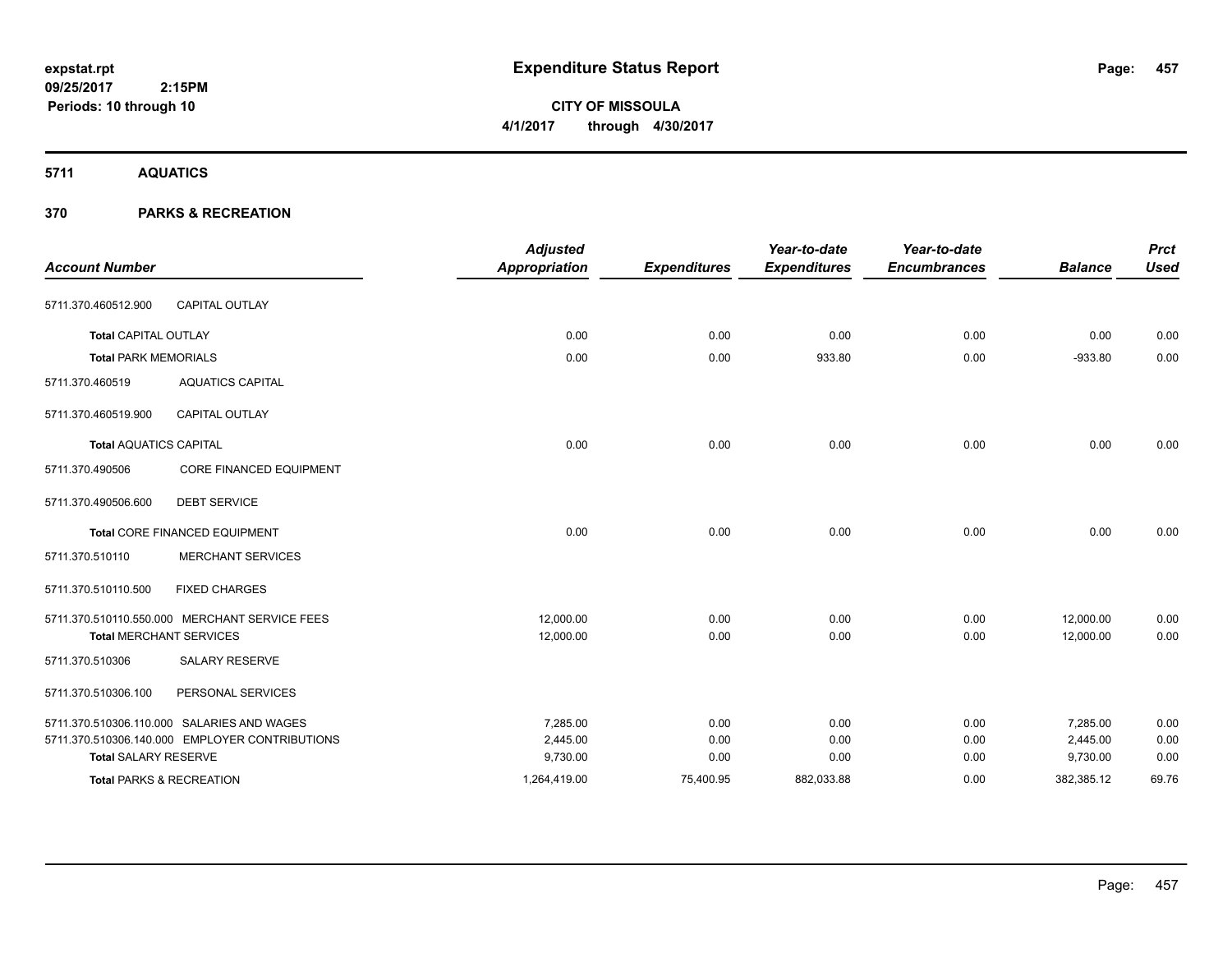# **CITY OF MISSOULA 4/1/2017 through 4/30/2017**

**5711 AQUATICS**

### **390 NON-DEPARTMENTAL**

| <b>Account Number</b>         |                       | <b>Adjusted</b><br>Appropriation | <b>Expenditures</b> | Year-to-date<br><b>Expenditures</b> | Year-to-date<br><b>Encumbrances</b> | <b>Balance</b> | <b>Prct</b><br><b>Used</b> |
|-------------------------------|-----------------------|----------------------------------|---------------------|-------------------------------------|-------------------------------------|----------------|----------------------------|
| 5711.390.510000               | <b>MISCELLANEOUS</b>  |                                  |                     |                                     |                                     |                |                            |
| 5711.390.510000.800           | OTHER OBJECTS         |                                  |                     |                                     |                                     |                |                            |
| <b>Total OTHER OBJECTS</b>    |                       | 0.00                             | 0.00                | 0.00                                | 0.00                                | 0.00           | 0.00                       |
| 5711.390.510000.900           | <b>CAPITAL OUTLAY</b> |                                  |                     |                                     |                                     |                |                            |
| <b>Total MISCELLANEOUS</b>    |                       | 0.00                             | 0.00                | 0.00                                | 0.00                                | 0.00           | 0.00                       |
| <b>Total NON-DEPARTMENTAL</b> |                       | 0.00                             | 0.00                | 0.00                                | 0.00                                | 0.00           | 0.00                       |
| <b>Total AQUATICS</b>         |                       | 1,264,419.00                     | 75,400.95           | 882,033.88                          | 0.00                                | 382,385.12     | 69.76                      |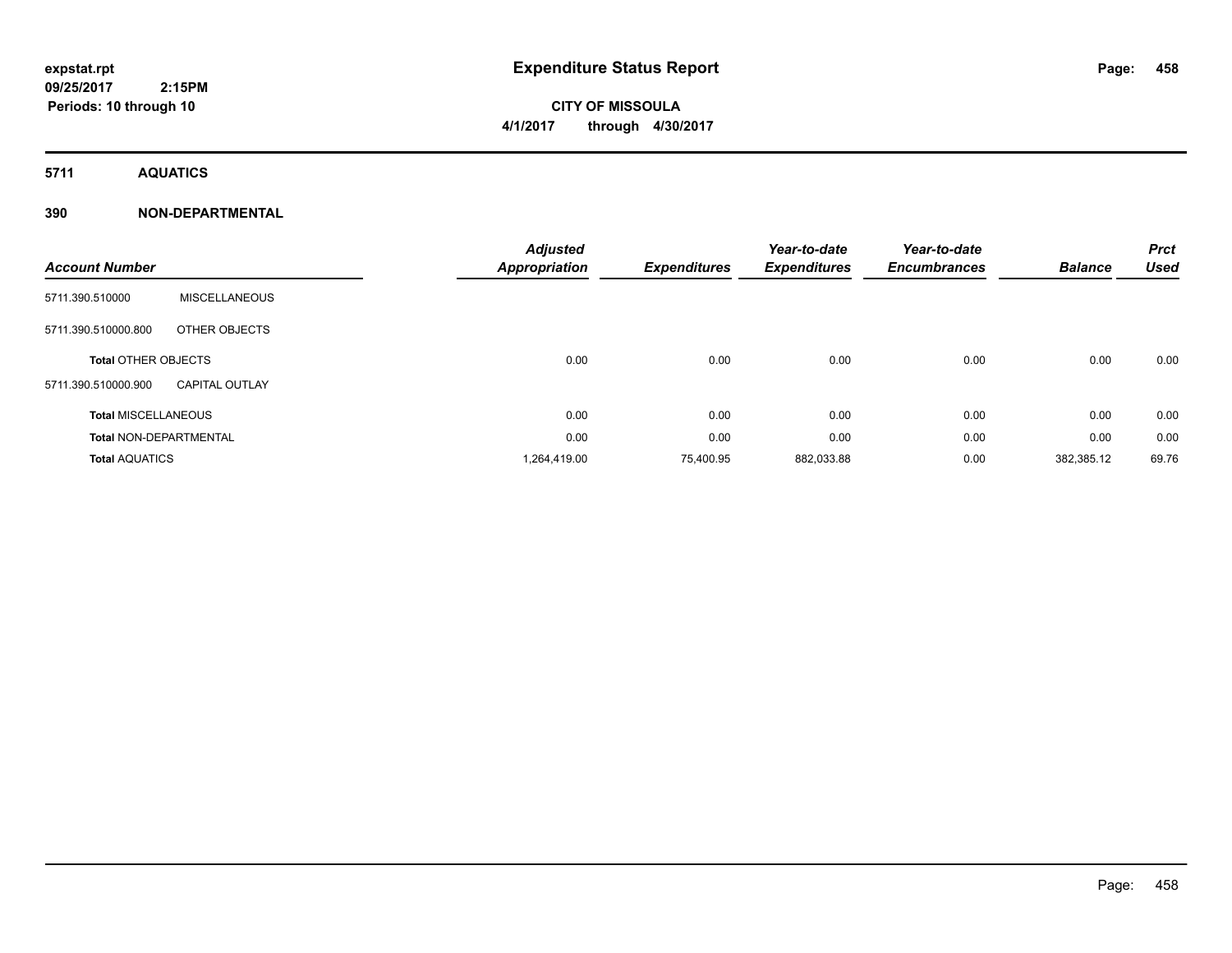**CITY OF MISSOULA 4/1/2017 through 4/30/2017**

### **6050 EMPLOYEE BENEFIT PLAN FUND**

### **390 NON-DEPARTMENTAL**

| <b>Account Number</b>                   |                                                          | <b>Adjusted</b><br><b>Appropriation</b> | <b>Expenditures</b> | Year-to-date<br><b>Expenditures</b> | Year-to-date<br><b>Encumbrances</b> | <b>Balance</b> | <b>Prct</b><br><b>Used</b> |
|-----------------------------------------|----------------------------------------------------------|-----------------------------------------|---------------------|-------------------------------------|-------------------------------------|----------------|----------------------------|
| 6050.390.510110                         | <b>MERCHANT SERVICES</b>                                 |                                         |                     |                                     |                                     |                |                            |
| 6050.390.510110.500                     | <b>FIXED CHARGES</b>                                     |                                         |                     |                                     |                                     |                |                            |
| <b>Total MERCHANT SERVICES</b>          |                                                          | 0.00                                    | 0.00                | 0.00                                | 0.00                                | 0.00           | 0.00                       |
| 6050.390.520800                         | <b>EMPLOYEE BENEFITS</b>                                 |                                         |                     |                                     |                                     |                |                            |
| 6050.390.520800.300                     | <b>PURCHASED SERVICES</b>                                |                                         |                     |                                     |                                     |                |                            |
| 6050.390.520800.350.000                 | <b>PROFESSIONAL SERVICES</b>                             | 50,325.00                               | 0.00                | 14.719.73                           | 0.00                                | 35,605.27      | 29.25                      |
| 6050.390.520800.351.000                 | <b>INSURANCE CLAIMS</b>                                  | 5.520.000.00                            | 450.676.80          | 4,320,191.17                        | 0.00                                | 1.199.808.83   | 78.26                      |
| 6050.390.520800.352.000 HEALTH PROGRAMS |                                                          | 78,532.00                               | 338.01              | 37,647.70                           | 0.00                                | 40.884.30      | 47.94                      |
|                                         | 6050.390.520800.353.000 ADMINISTRATION EXPENDITURES      | 715.223.00                              | 982.00              | 581,221.62                          | 0.00                                | 134.001.38     | 81.26                      |
|                                         | 6050.390.520800.354.000 TRANSITIONAL REINSURANCE PROGRAM | 76,704.00                               | 0.00                | 42,162.00                           | 0.00                                | 34.542.00      | 54.97                      |
| <b>Total PURCHASED SERVICES</b>         |                                                          | 6,440,784.00                            | 451,996.81          | 4,995,942.22                        | 0.00                                | 1,444,841.78   | 77.57                      |
| 6050.390.520800.700                     | <b>GRANTS &amp; CONTRIBUTIONS</b>                        |                                         |                     |                                     |                                     |                |                            |
|                                         | <b>Total GRANTS &amp; CONTRIBUTIONS</b>                  | 0.00                                    | 0.00                | 0.00                                | 0.00                                | 0.00           | 0.00                       |
| 6050.390.520800.800                     | OTHER OBJECTS                                            |                                         |                     |                                     |                                     |                |                            |
| <b>Total OTHER OBJECTS</b>              |                                                          | 0.00                                    | 0.00                | 0.00                                | 0.00                                | 0.00           | 0.00                       |
|                                         | Total EMPLOYEE BENEFIT PLAN FUND                         | 6,440,784.00                            | 451,996.81          | 4,995,942.22                        | 0.00                                | 1,444,841.78   | 77.57                      |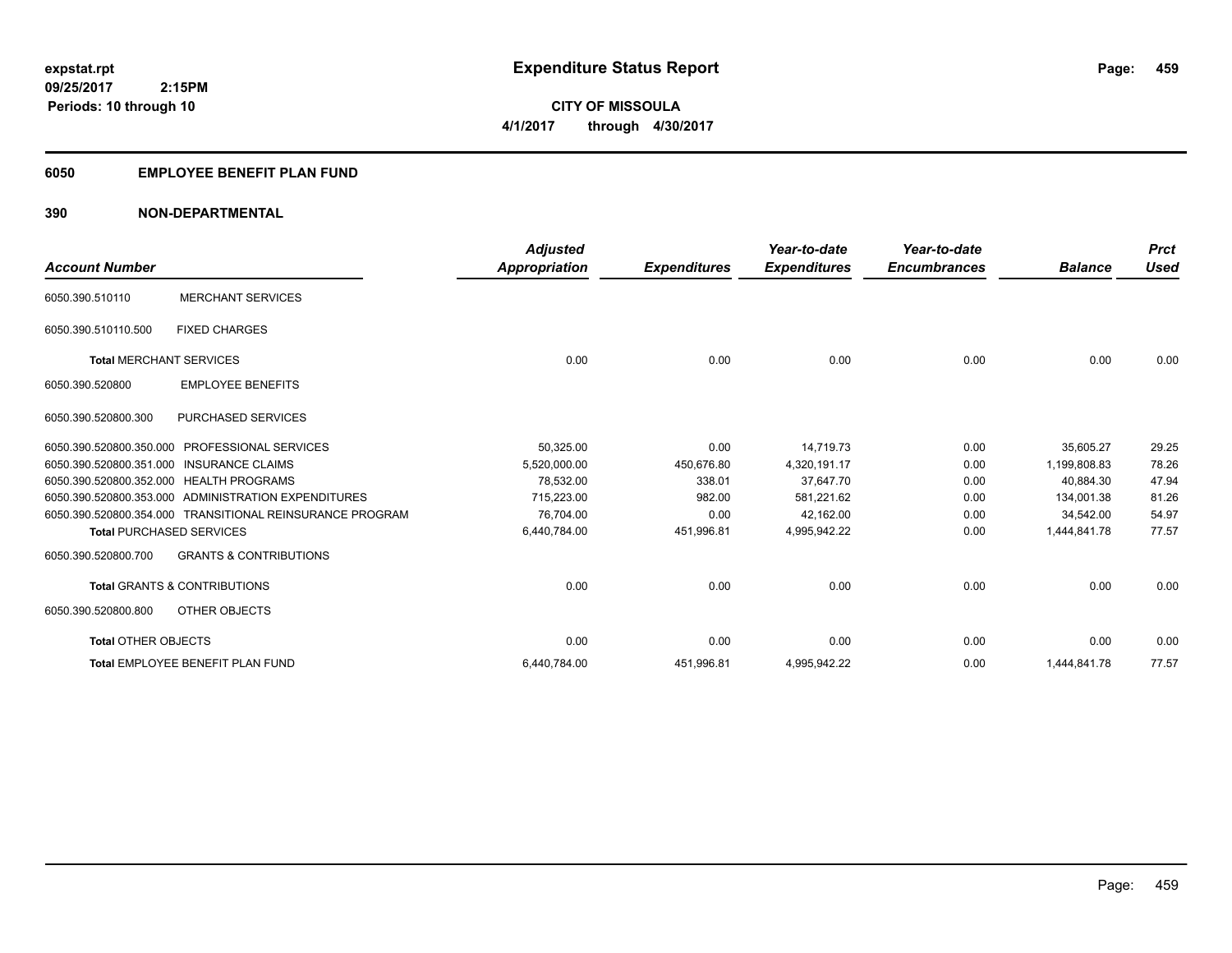**CITY OF MISSOULA 4/1/2017 through 4/30/2017**

#### **7370 PARKING COMMISSION FUND**

|                                           |                                                         | <b>Adjusted</b> |                     | Year-to-date        | Year-to-date        |                | <b>Prct</b> |
|-------------------------------------------|---------------------------------------------------------|-----------------|---------------------|---------------------|---------------------|----------------|-------------|
| <b>Account Number</b>                     |                                                         | Appropriation   | <b>Expenditures</b> | <b>Expenditures</b> | <b>Encumbrances</b> | <b>Balance</b> | <b>Used</b> |
| 7370.395.430266                           | PARKING DIVISION                                        |                 |                     |                     |                     |                |             |
| 7370.395.430266.100                       | PERSONAL SERVICES                                       |                 |                     |                     |                     |                |             |
|                                           | 7370.395.430266.110.000 SALARIES AND WAGES              | 455.965.00      | 34,811.67           | 357,627.76          | 0.00                | 98.337.24      | 78.43       |
| 7370.395.430266.120.000 OVERTIME          |                                                         | 7,234.00        | 87.99               | 388.35              | 0.00                | 6,845.65       | 5.37        |
|                                           | 7370.395.430266.140.000 EMPLOYER CONTRIBUTIONS          | 202.678.00      | 16,656.71           | 170.716.40          | 0.00                | 31,961.60      | 84.23       |
|                                           | 7370.395.430266.141.000 STATE RETIREMENT CONTRIBUTIONS  | 0.00            | 34.81               | 286.73              | 0.00                | $-286.73$      | 0.00        |
| <b>Total PERSONAL SERVICES</b>            |                                                         | 665,877.00      | 51,591.18           | 529,019.24          | 0.00                | 136,857.76     | 79.45       |
| 7370.395.430266.200                       | <b>SUPPLIES</b>                                         |                 |                     |                     |                     |                |             |
| 7370.395.430266.210.000 OFFICE SUPPLIES   |                                                         | 5,700.00        | 455.01              | 6,407.28            | 0.00                | $-707.28$      | 112.41      |
|                                           | 7370.395.430266.220.000 OPERATING SUPPLIES              | 14,700.00       | 3,298.43            | 7,292.08            | 0.00                | 7,407.92       | 49.61       |
| 7370.395.430266.220.311 CLOTHING SUPPLIES |                                                         | 0.00            | 218.58              | 1,751.29            | 0.00                | $-1,751.29$    | 0.00        |
|                                           | 7370.395.430266.230.000 REPAIR/MAINTENANCE              | 18,000.00       | 2,368.04            | 7,687.31            | 0.00                | 10,312.69      | 42.71       |
| 7370.395.430266.231.000                   | <b>GASOLINE</b>                                         | 7,200.00        | 0.00                | 3,917.66            | 0.00                | 3,282.34       | 54.41       |
| 7370.395.430266.240.000 OTHER SUPPLIES    |                                                         | 0.00            | 0.00                | 210.81              | 0.00                | $-210.81$      | 0.00        |
| <b>Total SUPPLIES</b>                     |                                                         | 45,600.00       | 6,340.06            | 27,266.43           | 0.00                | 18,333.57      | 59.79       |
| 7370.395.430266.300                       | PURCHASED SERVICES                                      |                 |                     |                     |                     |                |             |
| 7370.395.430266.310.000 COMMUNICATIONS    |                                                         | 17,338.00       | 478.34              | 9,430.39            | 0.00                | 7,907.61       | 54.39       |
|                                           | 7370.395.430266.320.000 PRINTING & DUPLICATING          | 10,000.00       | 0.00                | 7,593.18            | 0.00                | 2,406.82       | 75.93       |
|                                           | 7370.395.430266.330.000 PUBLICITY, SUBSCRIPTIONS & DUES | 5,000.00        | 0.00                | 560.00              | 0.00                | 4,440.00       | 11.20       |
| 7370.395.430266.340.000 SEWER             |                                                         | 141.00          | 0.00                | 157.34              | 0.00                | $-16.34$       | 111.59      |
|                                           | 7370.395.430266.341.000 ELECTRICITY & NATURAL GAS       | 37,898.00       | 4,074.03            | 32,435.95           | 0.00                | 5,462.05       | 85.59       |
| 7370.395.430266.343.000                   | <b>WATER CHARGES</b>                                    | 4,000.00        | 148.99              | 2,361.17            | 0.00                | 1,638.83       | 59.03       |
|                                           | 7370.395.430266.343.717 MARKET ON FRONT WATER CHARGES   | 0.00            | 215.55              | 1.767.32            | 0.00                | $-1.767.32$    | 0.00        |
| 7370.395.430266.344.000 TELEPHONE SERVICE |                                                         | 6,300.00        | 519.75              | 4,679.58            | 0.00                | 1,620.42       | 74.28       |
| 7370.395.430266.345.000 GARBAGE           |                                                         | 3,744.00        | 294.69              | 2,912.70            | 0.00                | 831.30         | 77.80       |
| 7370.395.430266.345.717 GARBAGE           |                                                         | 0.00            | 139.03              | 1,392.38            | 0.00                | $-1,392.38$    | 0.00        |
|                                           | 7370.395.430266.350.000 PROFESSIONAL SERVICES           | 61,250.00       | 9,937.00            | 12,612.90           | 0.00                | 48,637.10      | 20.59       |
|                                           | 7370.395.430266.350.303 PROFESSIONAL SERVICES           | 0.00            | 7,840.00            | 82,813.25           | 0.00                | $-82,813.25$   | 0.00        |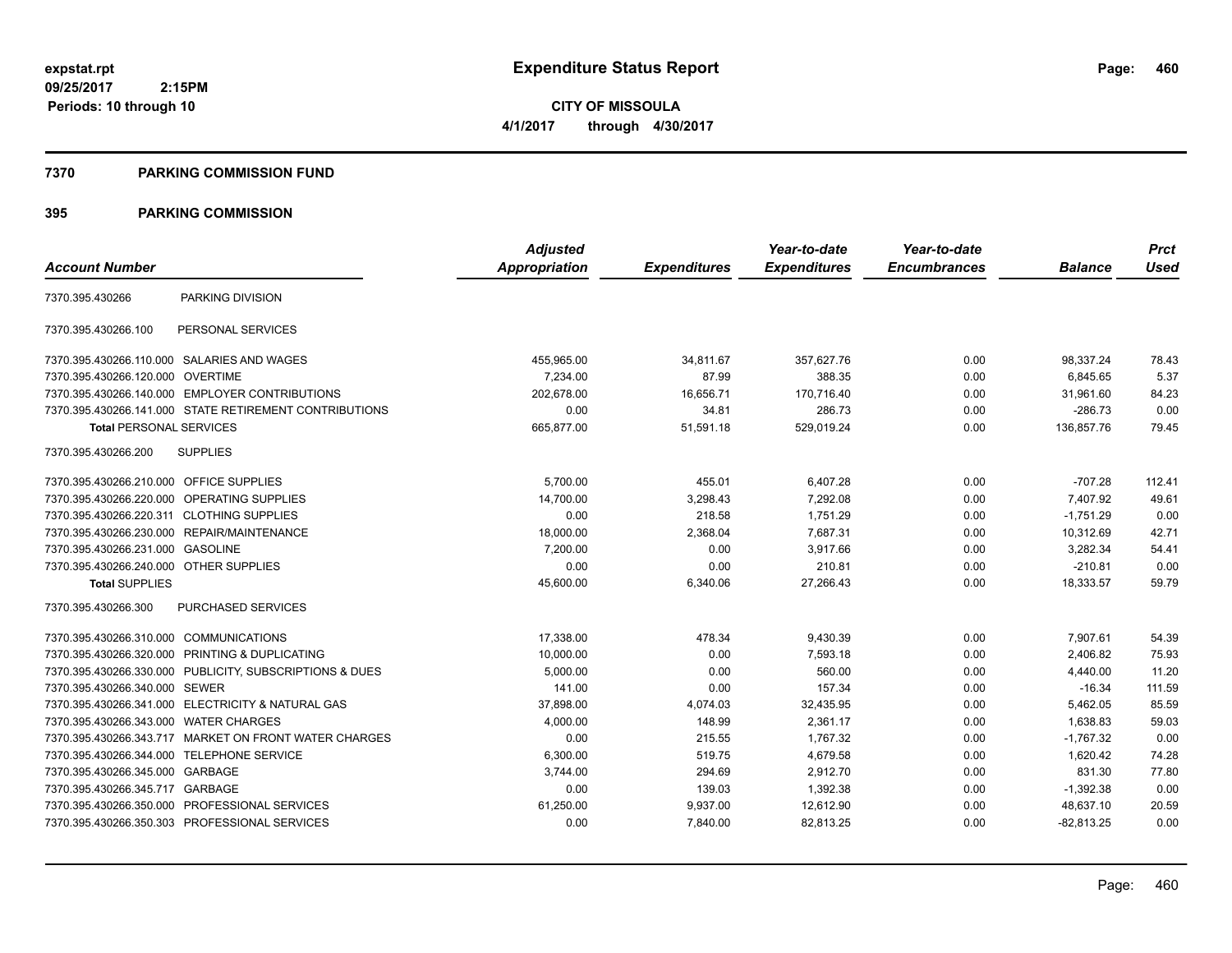**Periods: 10 through 10**

**CITY OF MISSOULA 4/1/2017 through 4/30/2017**

#### **7370 PARKING COMMISSION FUND**

|                                                            | <b>Adjusted</b> |                     | Year-to-date        | Year-to-date        |                | <b>Prct</b> |
|------------------------------------------------------------|-----------------|---------------------|---------------------|---------------------|----------------|-------------|
| <b>Account Number</b>                                      | Appropriation   | <b>Expenditures</b> | <b>Expenditures</b> | <b>Encumbrances</b> | <b>Balance</b> | <b>Used</b> |
| 7370.395.430266.350.700 ACCOUNTING                         | 0.00            | 0.00                | 21,414.50           | 0.00                | $-21,414.50$   | 0.00        |
| 7370.395.430266.350.701 AUDIT                              | 0.00            | 0.00                | 12,500.00           | 0.00                | $-12,500.00$   | 0.00        |
| 7370.395.430266.350.702 SECURITY FOR GARAGES               | 0.00            | 1,944.00            | 13,206.00           | 0.00                | $-13,206.00$   | 0.00        |
| 7370.395.430266.350.703 STATE LICENSE INQUIRY              | 0.00            | 0.00                | 439.36              | 0.00                | $-439.36$      | 0.00        |
| 7370.395.430266.350.704 COLLECTION BUREAU EXPENSE          | 0.00            | 0.00                | 51.34               | 0.00                | $-51.34$       | 0.00        |
| 7370.395.430266.360.000 REPAIR & MAINTENANCE               | 64,800.00       | 0.00                | 4,862.95            | 0.00                | 59,937.05      | 7.50        |
| 7370.395.430266.360.174 REPAIR & MAINTENANCE               | 0.00            | 0.00                | 312.00              | 0.00                | $-312.00$      | 0.00        |
| 7370.395.430266.360.710 REPAIR & MAINTENANCE               | 0.00            | 0.00                | 3,055.94            | 0.00                | $-3,055.94$    | 0.00        |
| <b>REPAIR &amp; MAINTENANCE</b><br>7370.395.430266.360.711 | 0.00            | 0.00                | 16,017.47           | 0.00                | $-16,017.47$   | 0.00        |
| 7370.395.430266.360.712 REPAIR & MAINTENANCE               | 0.00            | 0.00                | 2,589.25            | 0.00                | $-2,589.25$    | 0.00        |
| 7370.395.430266.360.713 REPAIR & MAINTENANCE               | 0.00            | 1,287.56            | 6,824.77            | 0.00                | $-6,824.77$    | 0.00        |
| 7370.395.430266.360.714 BANK ST/REPAIR & MAINTENANCE       | 0.00            | 297.75              | 5,610.48            | 0.00                | $-5,610.48$    | 0.00        |
| 7370.395.430266.360.716 REPAIR & MAINTENANCE               | 0.00            | 526.95              | 13,563.57           | 0.00                | $-13,563.57$   | 0.00        |
| 7370.395.430266.370.000 TRAVEL                             | 6,000.00        | 812.40              | 3,719.33            | 0.00                | 2,280.67       | 61.99       |
| 7370.395.430266.380.000 TRAINING                           | 3,500.00        | 2,468.00            | 4,525.00            | 0.00                | $-1,025.00$    | 129.29      |
| 7370.395.430266.390.000 OTHER PURCHASED SERVICES           | 198,357.00      | 0.00                | 100,245.90          | 0.00                | 98,111.10      | 50.54       |
| 7370.395.430266.390.044 JANITORIAL                         | 0.00            | 811.16              | 6,958.13            | 0.00                | $-6,958.13$    | 0.00        |
| 7370.395.430266.390.720 OTHER PURCHASED SERVICES           | 0.00            | 0.00                | 8,408.57            | 0.00                | $-8,408.57$    | 0.00        |
| <b>Total PURCHASED SERVICES</b>                            | 418,328.00      | 31,795.20           | 383,020.72          | 0.00                | 35,307.28      | 91.56       |
| 7370.395.430266.400<br><b>BUILDING MATERIALS</b>           |                 |                     |                     |                     |                |             |
| <b>Total BUILDING MATERIALS</b>                            | 0.00            | 0.00                | 0.00                | 0.00                | 0.00           | 0.00        |
| 7370.395.430266.500<br><b>FIXED CHARGES</b>                |                 |                     |                     |                     |                |             |
| 7370.395.430266.500.000 FIXED CHARGES                      | 168,621.00      | 0.00                | 0.00                | 0.00                | 168,621.00     | 0.00        |
| 7370.395.430266.500.731 FIXED CHARGES                      | 0.00            | 2,550.00            | 7,650.00            | 0.00                | $-7,650.00$    | 0.00        |
| 7370.395.430266.500.732 FIXED CHARGES                      | 0.00            | 0.00                | 6,986.00            | 0.00                | $-6,986.00$    | 0.00        |
| 7370.395.430266.500.733 FIXED CHARGES                      | 0.00            | 1,650.00            | 4,950.00            | 0.00                | $-4,950.00$    | 0.00        |
| 7370.395.430266.500.734 FIXED CHARGES                      | 0.00            | 0.00                | 8,196.15            | 0.00                | $-8,196.15$    | 0.00        |
| 7370.395.430266.510.000 *** Title Not Found ***            | 0.00            | 0.00                | 11,428.20           | 0.00                | $-11,428.20$   | 0.00        |
| <b>Total FIXED CHARGES</b>                                 | 168.621.00      | 4,200.00            | 39,210.35           | 0.00                | 129,410.65     | 23.25       |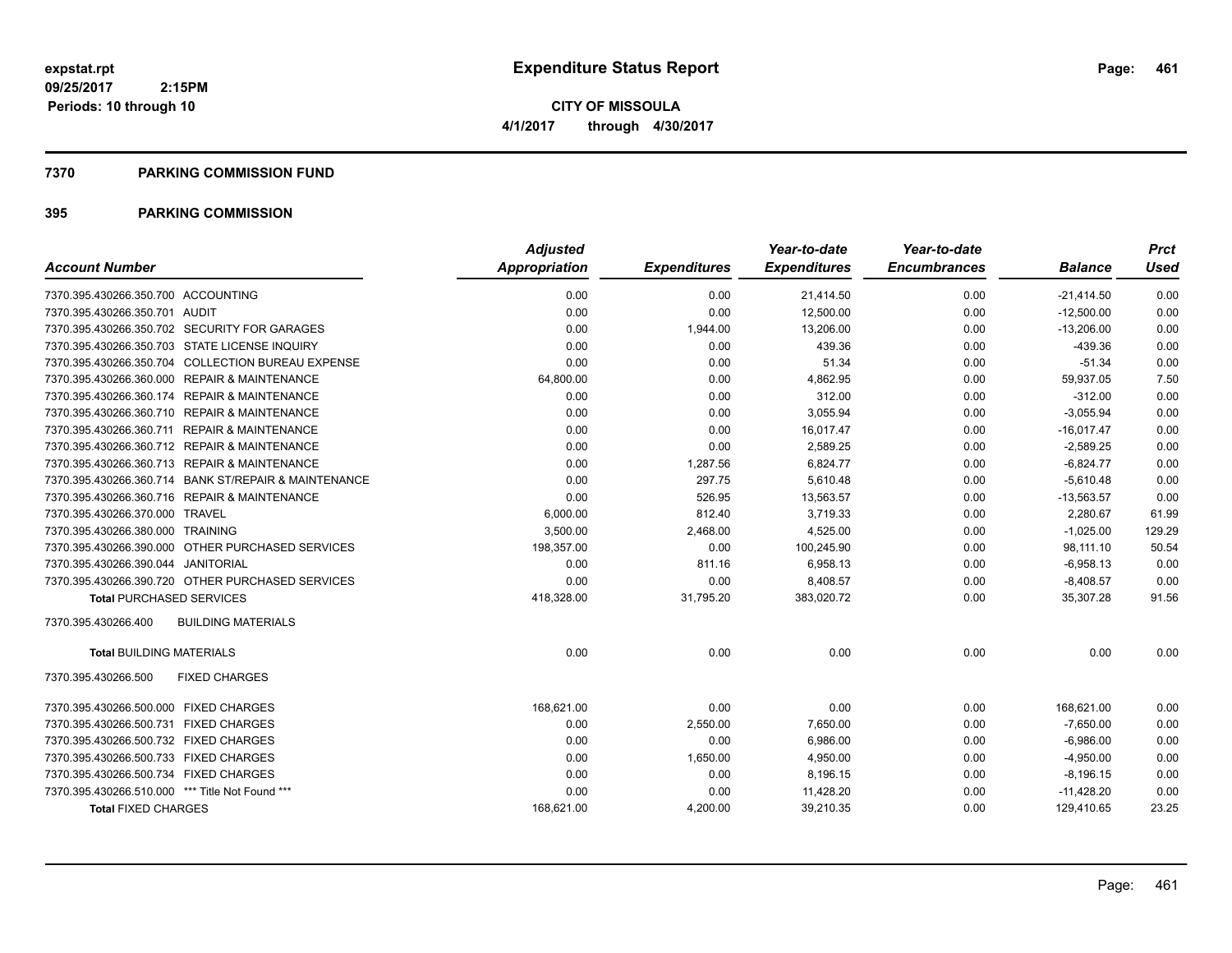**CITY OF MISSOULA 4/1/2017 through 4/30/2017**

#### **7370 PARKING COMMISSION FUND**

|                                                          | <b>Adjusted</b> |                     | Year-to-date        | Year-to-date        |                | <b>Prct</b> |
|----------------------------------------------------------|-----------------|---------------------|---------------------|---------------------|----------------|-------------|
| <b>Account Number</b>                                    | Appropriation   | <b>Expenditures</b> | <b>Expenditures</b> | <b>Encumbrances</b> | <b>Balance</b> | <b>Used</b> |
| 7370.395.430266.600<br><b>DEBT SERVICE</b>               |                 |                     |                     |                     |                |             |
| 7370.395.430266.610.000 LEASE/PRINCIPAL                  | 181,400.00      | 0.00                | 181,400.00          | 0.00                | 0.00           | 100.00      |
| 7370.395.430266.620.000 LEASE INTEREST                   | 29,583.00       | 0.00                | 29,583.01           | 0.00                | $-0.01$        | 100.00      |
| <b>Total DEBT SERVICE</b>                                | 210,983.00      | 0.00                | 210,983.01          | 0.00                | $-0.01$        | 100.00      |
| 7370.395.430266.700<br><b>GRANTS &amp; CONTRIBUTIONS</b> |                 |                     |                     |                     |                |             |
| 7370.395.430266.700.000 GRANTS & CONTRIBUTIONS           | 74,000.00       | 2,500.00            | 111,278.75          | 0.00                | $-37,278.75$   | 150.38      |
| <b>Total GRANTS &amp; CONTRIBUTIONS</b>                  | 74,000.00       | 2,500.00            | 111,278.75          | 0.00                | $-37,278.75$   | 150.38      |
| 7370.395.430266.800<br>OTHER OBJECTS                     |                 |                     |                     |                     |                |             |
| 7370.395.430266.820.000 TRANSFERS TO OTHER FUNDS         | 309.510.00      | 25,798.75           | 259.317.50          | 0.00                | 50,192.50      | 83.78       |
| 7370.395.430266.845.000 CONTINGENCY                      | 48.965.00       | 0.00                | 0.00                | 0.00                | 48,965.00      | 0.00        |
| <b>Total OTHER OBJECTS</b>                               | 358,475.00      | 25,798.75           | 259,317.50          | 0.00                | 99,157.50      | 72.34       |
| 7370.395.430266.900<br><b>CAPITAL OUTLAY</b>             |                 |                     |                     |                     |                |             |
| <b>Total CAPITAL OUTLAY</b>                              | 0.00            | 0.00                | 0.00                | 0.00                | 0.00           | 0.00        |
| <b>Total PARKING DIVISION</b>                            | 1,941,884.00    | 122,225.19          | 1,560,096.00        | 0.00                | 381.788.00     | 80.34       |
| FY16 METER INSTALL PROJECT<br>7370.395.430267            |                 |                     |                     |                     |                |             |
| 7370.395.430267.900<br><b>CAPITAL OUTLAY</b>             |                 |                     |                     |                     |                |             |
| 7370.395.430267.940.000 FY16 METER INSTALL PROJECT       | 0.00            | 0.00                | 89,214.69           | 0.00                | $-89,214.69$   | 0.00        |
| Total FY16 METER INSTALL PROJECT                         | 0.00            | 0.00                | 89,214.69           | 0.00                | $-89,214.69$   | 0.00        |
| 7370.395.430271<br><b>TICKET DIVISION</b>                |                 |                     |                     |                     |                |             |
| 7370.395.430271.100<br>PERSONAL SERVICES                 |                 |                     |                     |                     |                |             |
| <b>Total TICKET DIVISION</b>                             | 0.00            | 0.00                | 0.00                | 0.00                | 0.00           | 0.00        |
| 7370.395.430622<br>REVISED STEP SEWER DESIGN             |                 |                     |                     |                     |                |             |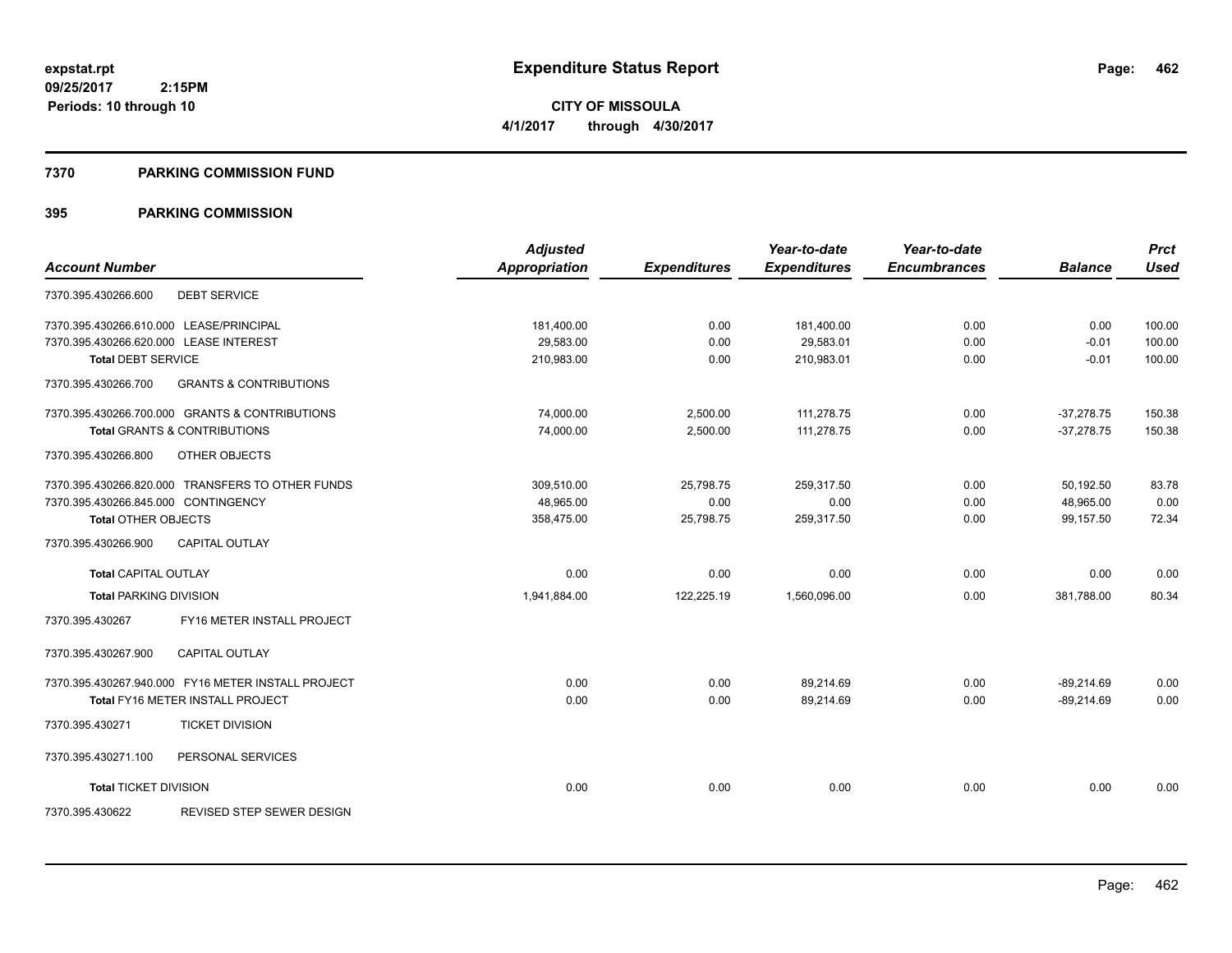# **CITY OF MISSOULA 4/1/2017 through 4/30/2017**

### **7370 PARKING COMMISSION FUND**

| <b>Account Number</b>     |                                               | <b>Adjusted</b><br><b>Appropriation</b> | <b>Expenditures</b> | Year-to-date<br><b>Expenditures</b> | Year-to-date<br><b>Encumbrances</b> | <b>Balance</b> | <b>Prct</b><br><b>Used</b> |
|---------------------------|-----------------------------------------------|-----------------------------------------|---------------------|-------------------------------------|-------------------------------------|----------------|----------------------------|
| 7370.395.430622.200       | <b>SUPPLIES</b>                               |                                         |                     |                                     |                                     |                |                            |
|                           | Total REVISED STEP SEWER DESIGN               | 0.00                                    | 0.00                | 0.00                                | 0.00                                | 0.00           | 0.00                       |
| 7370.395.499999           | <b>NEW REQUESTS</b>                           |                                         |                     |                                     |                                     |                |                            |
| 7370.395.499999.100       | PERSONAL SERVICES                             |                                         |                     |                                     |                                     |                |                            |
| <b>Total NEW REQUESTS</b> |                                               | 0.00                                    | 0.00                | 0.00                                | 0.00                                | 0.00           | 0.00                       |
| 7370.395.510110           | <b>MERCHANT SERVICES</b>                      |                                         |                     |                                     |                                     |                |                            |
| 7370.395.510110.500       | <b>FIXED CHARGES</b>                          |                                         |                     |                                     |                                     |                |                            |
|                           | 7370.395.510110.550.000 MERCHANT SERVICE FEES | 21,500.00                               | 0.00                | 0.00                                | 0.00                                | 21,500.00      | 0.00                       |
|                           | <b>Total MERCHANT SERVICES</b>                | 21,500.00                               | 0.00                | 0.00                                | 0.00                                | 21,500.00      | 0.00                       |
|                           | <b>Total PARKING COMMISSION</b>               | 1,963,384.00                            | 122,225.19          | 1,649,310.69                        | 0.00                                | 314,073.31     | 84.00                      |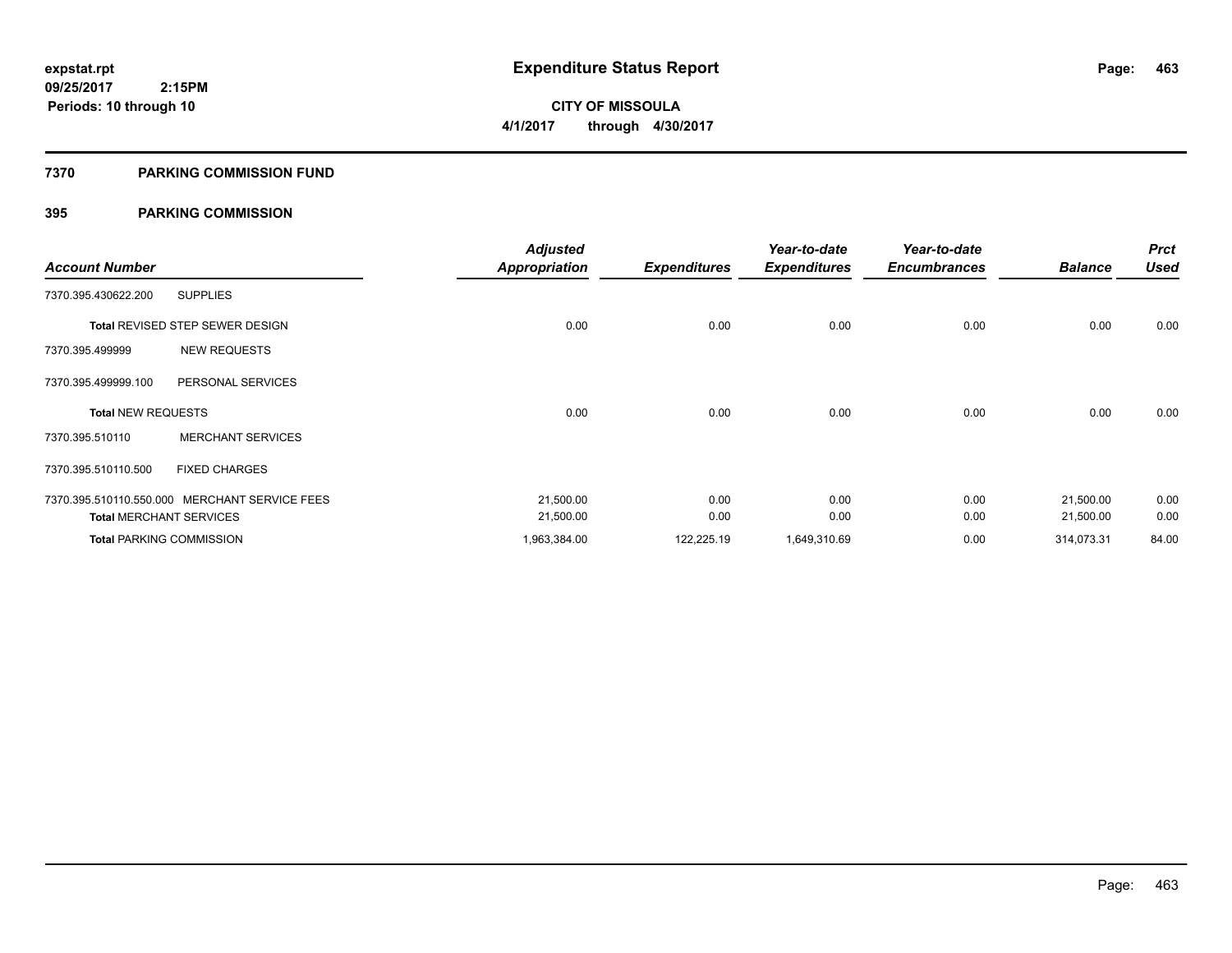**CITY OF MISSOULA 4/1/2017 through 4/30/2017**

### **7370 PARKING COMMISSION FUND**

### **900 DEPRECIATION**

| <b>Account Number</b>      |                                      | <b>Adjusted</b><br>Appropriation | <b>Expenditures</b> | Year-to-date<br><b>Expenditures</b> | Year-to-date<br><b>Encumbrances</b> | <b>Balance</b> | <b>Prct</b><br><b>Used</b> |
|----------------------------|--------------------------------------|----------------------------------|---------------------|-------------------------------------|-------------------------------------|----------------|----------------------------|
| 7370.900.510000            | <b>MISCELLANEOUS</b>                 |                                  |                     |                                     |                                     |                |                            |
| 7370.900.510000.800        | OTHER OBJECTS                        |                                  |                     |                                     |                                     |                |                            |
| <b>Total OTHER OBJECTS</b> |                                      | 0.00                             | 0.00                | 0.00                                | 0.00                                | 0.00           | 0.00                       |
| 7370.900.510000.900        | <b>CAPITAL OUTLAY</b>                |                                  |                     |                                     |                                     |                |                            |
| <b>Total DEPRECIATION</b>  |                                      | 0.00                             | 0.00                | 0.00                                | 0.00                                | 0.00           | 0.00                       |
|                            | <b>Total PARKING COMMISSION FUND</b> | 1,963,384.00                     | 122.225.19          | 1,649,310.69                        | 0.00                                | 314.073.31     | 84.00                      |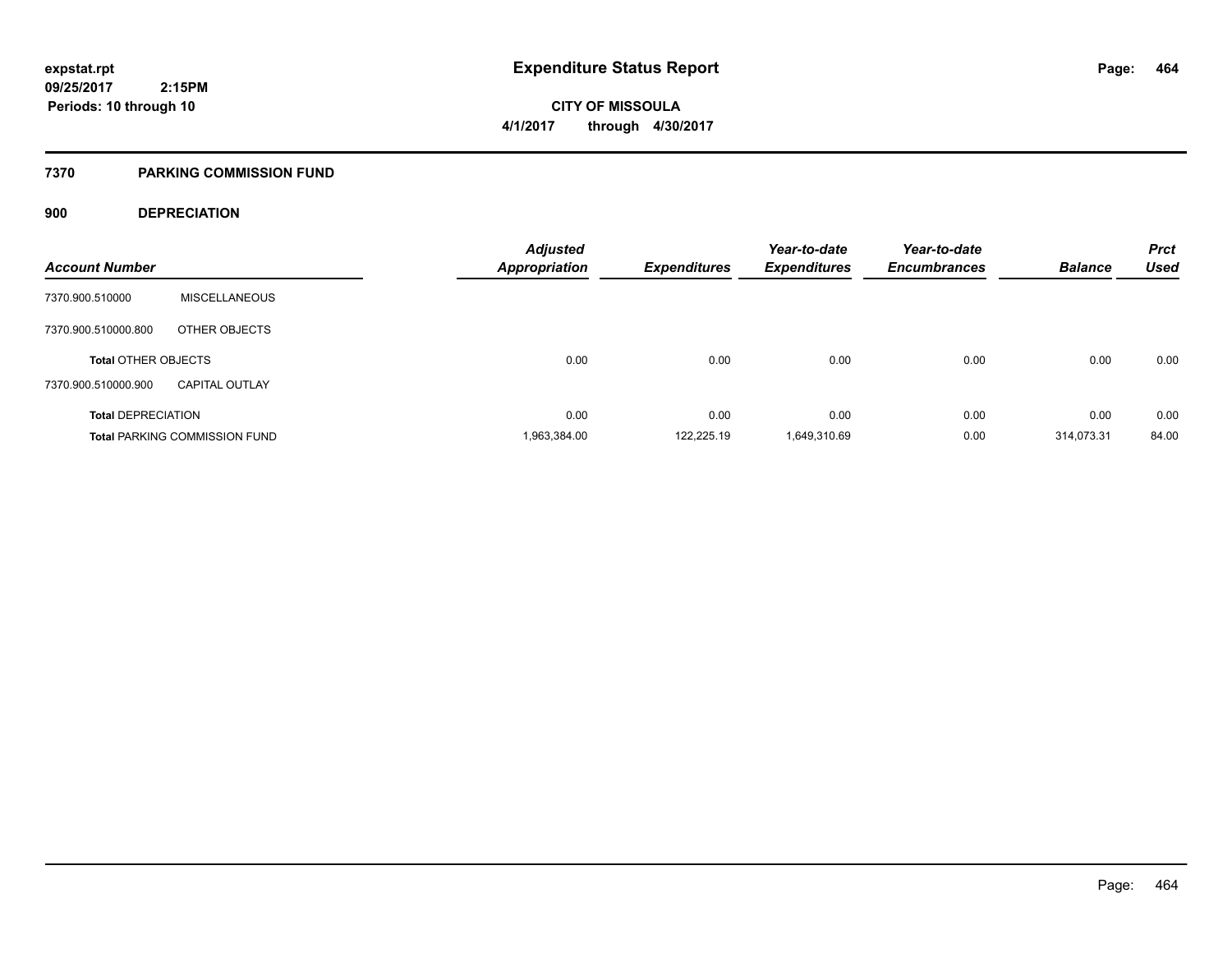**Periods: 10 through 10**

**CITY OF MISSOULA 4/1/2017 through 4/30/2017**

### **7371 FRONT STREET PARKING BONDS**

|                               |                                                 | <b>Adjusted</b>      |                     | Year-to-date        | Year-to-date        |                | <b>Prct</b> |
|-------------------------------|-------------------------------------------------|----------------------|---------------------|---------------------|---------------------|----------------|-------------|
| <b>Account Number</b>         |                                                 | <b>Appropriation</b> | <b>Expenditures</b> | <b>Expenditures</b> | <b>Encumbrances</b> | <b>Balance</b> | <b>Used</b> |
| 7371.395.430266               | PARKING DIVISION                                |                      |                     |                     |                     |                |             |
| 7371.395.430266.800           | OTHER OBJECTS                                   |                      |                     |                     |                     |                |             |
| <b>Total PARKING DIVISION</b> |                                                 | 0.00                 | 0.00                | 0.00                | 0.00                | 0.00           | 0.00        |
| 7371.395.490200               | REVENUE BOND DEBT SERVICE                       |                      |                     |                     |                     |                |             |
| 7371.395.490200.600           | <b>DEBT SERVICE</b>                             |                      |                     |                     |                     |                |             |
|                               | <b>Total REVENUE BOND DEBT SERVICE</b>          | 0.00                 | 0.00                | 0.00                | 0.00                | 0.00           | 0.00        |
| 7371.395.490201               | SERIES 2014 MPC DEBT                            |                      |                     |                     |                     |                |             |
| 7371.395.490201.600           | <b>DEBT SERVICE</b>                             |                      |                     |                     |                     |                |             |
|                               | 7371.395.490201.620.000 INTEREST / SERVICE FEES | 266,220.00           | 0.00                | 265,850.02          | 0.00                | 369.98         | 99.86       |
|                               | Total SERIES 2014 MPC DEBT                      | 266,220.00           | 0.00                | 265,850.02          | 0.00                | 369.98         | 99.86       |
| 7371.395.510110               | <b>MERCHANT SERVICES</b>                        |                      |                     |                     |                     |                |             |
| 7371.395.510110.500           | <b>FIXED CHARGES</b>                            |                      |                     |                     |                     |                |             |
|                               | <b>Total MERCHANT SERVICES</b>                  | 0.00                 | 0.00                | 0.00                | 0.00                | 0.00           | 0.00        |
|                               | <b>Total FRONT STREET PARKING BONDS</b>         | 266,220.00           | 0.00                | 265,850.02          | 0.00                | 369.98         | 99.86       |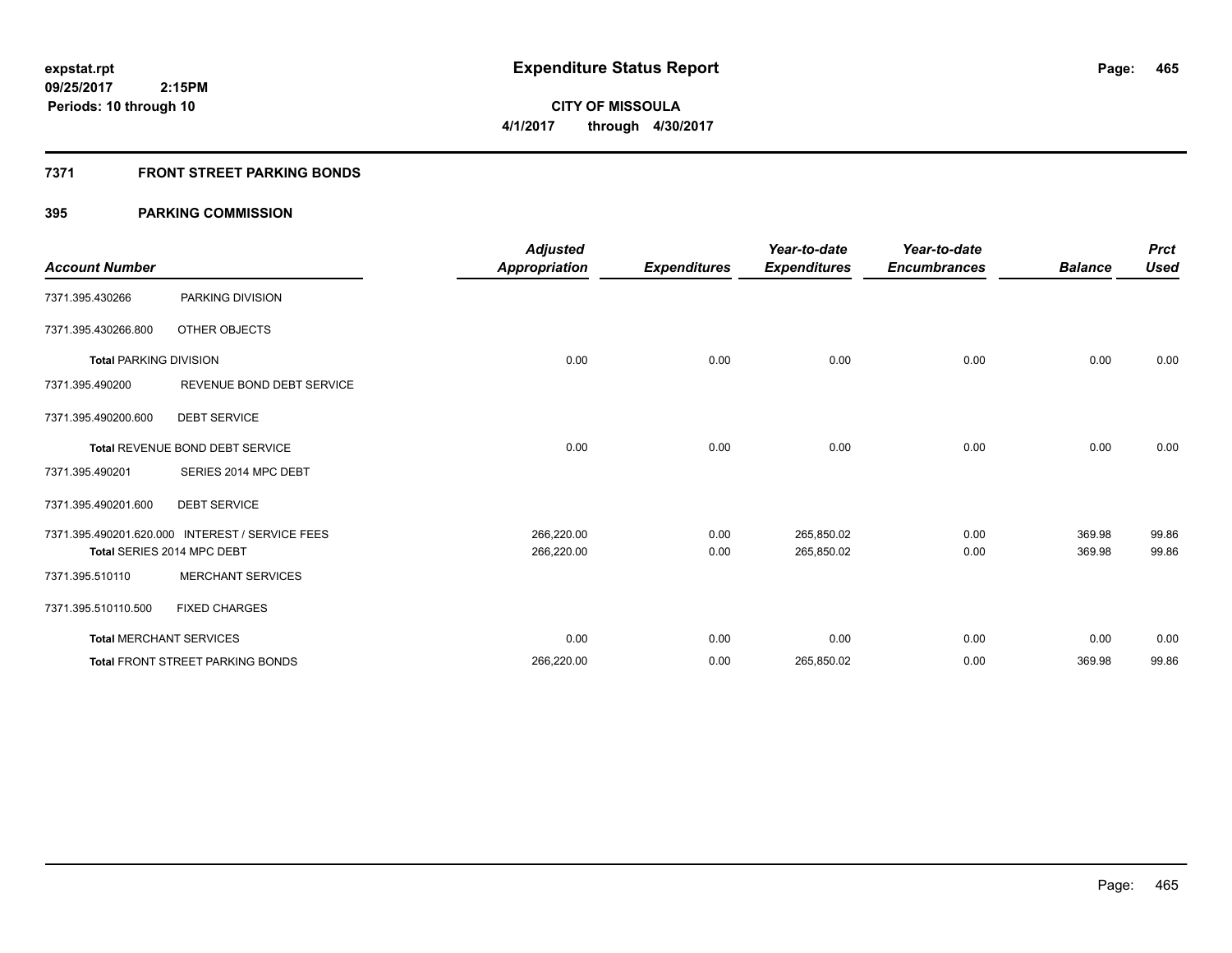**CITY OF MISSOULA 4/1/2017 through 4/30/2017**

### **7372 SINKING FUND/FRONT ST PARKING BONDS**

| <b>Account Number</b>         |                                                    | <b>Adjusted</b><br><b>Appropriation</b> | <b>Expenditures</b> | Year-to-date<br><b>Expenditures</b> | Year-to-date<br><b>Encumbrances</b> | <b>Balance</b> | <b>Prct</b><br><b>Used</b> |
|-------------------------------|----------------------------------------------------|-----------------------------------------|---------------------|-------------------------------------|-------------------------------------|----------------|----------------------------|
| 7372.395.430266               | PARKING DIVISION                                   |                                         |                     |                                     |                                     |                |                            |
| 7372.395.430266.800           | OTHER OBJECTS                                      |                                         |                     |                                     |                                     |                |                            |
| <b>Total PARKING DIVISION</b> |                                                    | 0.00                                    | 0.00                | 0.00                                | 0.00                                | 0.00           | 0.00                       |
| 7372.395.490200               | REVENUE BOND DEBT SERVICE                          |                                         |                     |                                     |                                     |                |                            |
| 7372.395.490200.600           | <b>DEBT SERVICE</b>                                |                                         |                     |                                     |                                     |                |                            |
|                               | <b>Total REVENUE BOND DEBT SERVICE</b>             | 0.00                                    | 0.00                | 0.00                                | 0.00                                | 0.00           | 0.00                       |
| 7372.395.490201               | SERIES 2014 MPC DEBT                               |                                         |                     |                                     |                                     |                |                            |
| 7372.395.490201.600           | <b>DEBT SERVICE</b>                                |                                         |                     |                                     |                                     |                |                            |
|                               | 7372.395.490201.610.000 SERIES 2014 BOND-PRINCIPAL | 250,000.00                              | 0.00                | 250,000.00                          | 0.00                                | 0.00           | 100.00                     |
|                               | Total SERIES 2014 MPC DEBT                         | 250,000.00                              | 0.00                | 250,000.00                          | 0.00                                | 0.00           | 100.00                     |
| 7372.395.510110               | <b>MERCHANT SERVICES</b>                           |                                         |                     |                                     |                                     |                |                            |
| 7372.395.510110.500           | <b>FIXED CHARGES</b>                               |                                         |                     |                                     |                                     |                |                            |
|                               | <b>Total MERCHANT SERVICES</b>                     | 0.00                                    | 0.00                | 0.00                                | 0.00                                | 0.00           | 0.00                       |
|                               | <b>Total SINKING FUND/FRONT ST PARKING BONDS</b>   | 250,000.00                              | 0.00                | 250,000.00                          | 0.00                                | 0.00           | 100.00                     |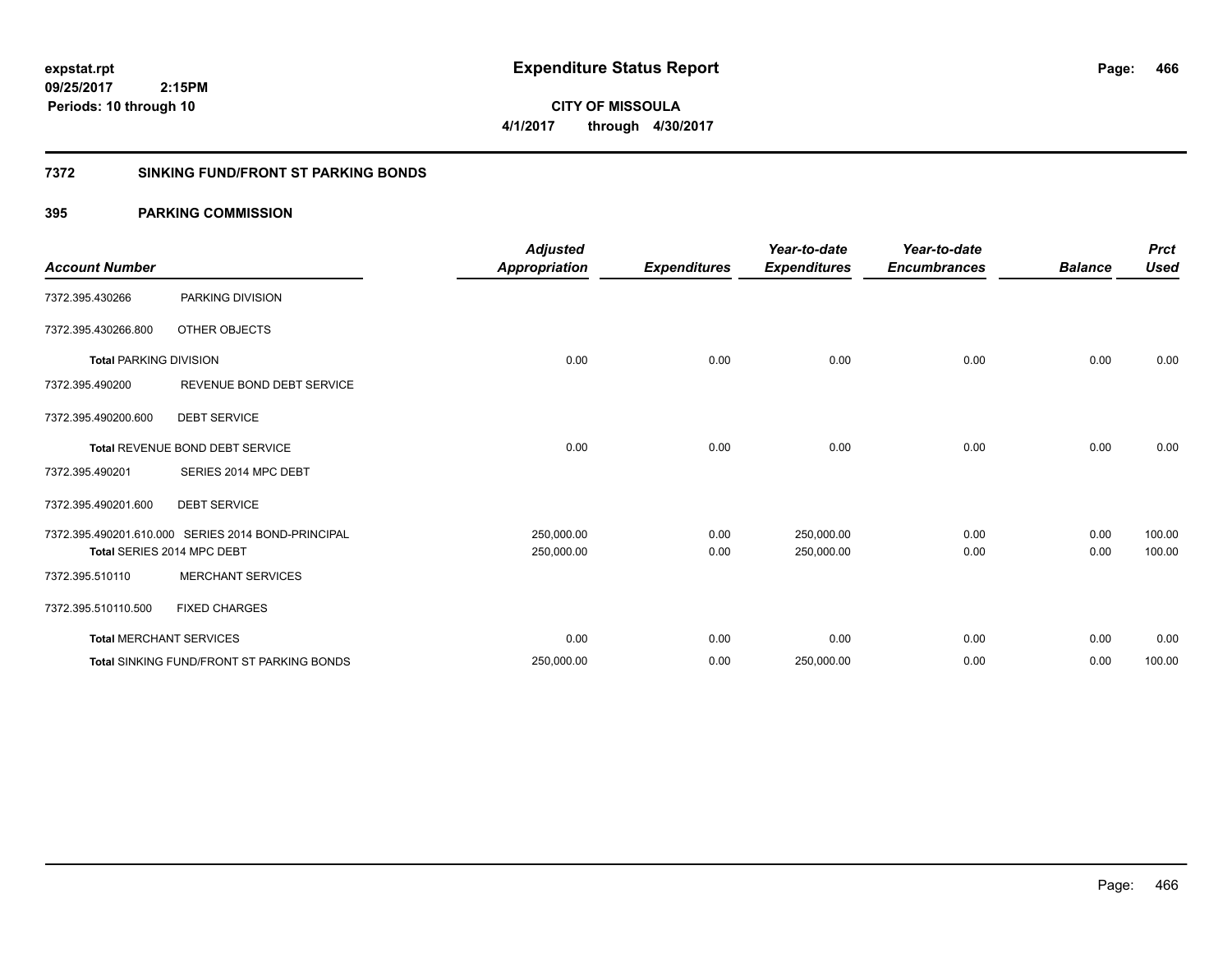**467**

**09/25/2017 2:15PM Periods: 10 through 10**

**CITY OF MISSOULA 4/1/2017 through 4/30/2017**

### **7373 MPC SERIES 2010B CONSTRUCTION**

| <b>Account Number</b>         |                                 | <b>Adjusted</b><br><b>Appropriation</b> | <b>Expenditures</b> | Year-to-date<br><b>Expenditures</b> | Year-to-date<br><b>Encumbrances</b> | <b>Balance</b> | <b>Prct</b><br><b>Used</b> |
|-------------------------------|---------------------------------|-----------------------------------------|---------------------|-------------------------------------|-------------------------------------|----------------|----------------------------|
| 7373.395.430266               | PARKING DIVISION                |                                         |                     |                                     |                                     |                |                            |
| 7373.395.430266.600           | <b>DEBT SERVICE</b>             |                                         |                     |                                     |                                     |                |                            |
| <b>Total DEBT SERVICE</b>     |                                 | 0.00                                    | 0.00                | 0.00                                | 0.00                                | 0.00           | 0.00                       |
| 7373.395.430266.800           | OTHER OBJECTS                   |                                         |                     |                                     |                                     |                |                            |
| <b>Total PARKING DIVISION</b> |                                 | 0.00                                    | 0.00                | 0.00                                | 0.00                                | 0.00           | 0.00                       |
| 7373.395.430273               | PARKING STRUCTURES              |                                         |                     |                                     |                                     |                |                            |
| 7373.395.430273.300           | PURCHASED SERVICES              |                                         |                     |                                     |                                     |                |                            |
|                               | <b>Total PURCHASED SERVICES</b> | 0.00                                    | 0.00                | 0.00                                | 0.00                                | 0.00           | 0.00                       |
| 7373.395.430273.900           | <b>CAPITAL OUTLAY</b>           |                                         |                     |                                     |                                     |                |                            |
|                               | <b>Total PARKING STRUCTURES</b> | 0.00                                    | 0.00                | 0.00                                | 0.00                                | 0.00           | 0.00                       |
| 7373.395.490200               | REVENUE BOND DEBT SERVICE       |                                         |                     |                                     |                                     |                |                            |
| 7373.395.490200.300           | PURCHASED SERVICES              |                                         |                     |                                     |                                     |                |                            |
|                               | <b>Total PURCHASED SERVICES</b> | 0.00                                    | 0.00                | 0.00                                | 0.00                                | 0.00           | 0.00                       |
| 7373.395.490200.600           | <b>DEBT SERVICE</b>             |                                         |                     |                                     |                                     |                |                            |
|                               | Total REVENUE BOND DEBT SERVICE | 0.00                                    | 0.00                | 0.00                                | 0.00                                | 0.00           | 0.00                       |
| 7373.395.499999               | <b>NEW REQUESTS</b>             |                                         |                     |                                     |                                     |                |                            |
| 7373.395.499999.900           | <b>CAPITAL OUTLAY</b>           |                                         |                     |                                     |                                     |                |                            |
| <b>Total NEW REQUESTS</b>     |                                 | 0.00                                    | 0.00                | 0.00                                | 0.00                                | 0.00           | 0.00                       |
| 7373.395.510110               | MERCHANT SERVICES               |                                         |                     |                                     |                                     |                |                            |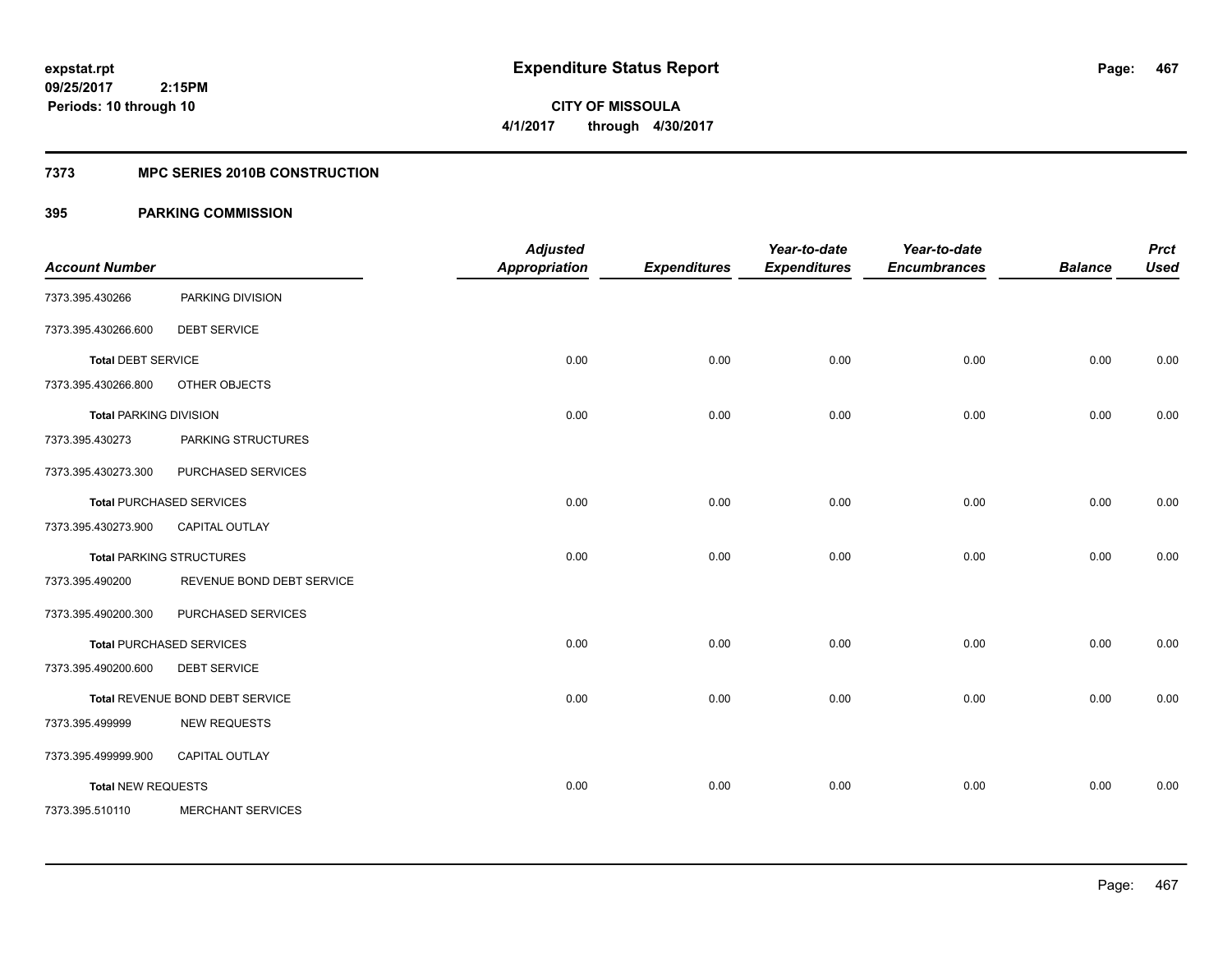**468**

**09/25/2017 2:15PM Periods: 10 through 10**

**CITY OF MISSOULA 4/1/2017 through 4/30/2017**

### **7373 MPC SERIES 2010B CONSTRUCTION**

| <b>Account Number</b>           |                      | <b>Adjusted</b><br><b>Appropriation</b> | <b>Expenditures</b> | Year-to-date<br><b>Expenditures</b> | Year-to-date<br><b>Encumbrances</b> | <b>Balance</b> | <b>Prct</b><br>Used |
|---------------------------------|----------------------|-----------------------------------------|---------------------|-------------------------------------|-------------------------------------|----------------|---------------------|
| 7373.395.510110.500             | <b>FIXED CHARGES</b> |                                         |                     |                                     |                                     |                |                     |
| <b>Total MERCHANT SERVICES</b>  |                      | 0.00                                    | 0.00                | 0.00                                | 0.00                                | 0.00           | 0.00                |
| 7373.395.520000                 | OTHER FINANCING USES |                                         |                     |                                     |                                     |                |                     |
| 7373.395.520000.600             | <b>DEBT SERVICE</b>  |                                         |                     |                                     |                                     |                |                     |
| <b>Total PARKING COMMISSION</b> |                      | 0.00                                    | 0.00                | 0.00                                | 0.00                                | 0.00           | 0.00                |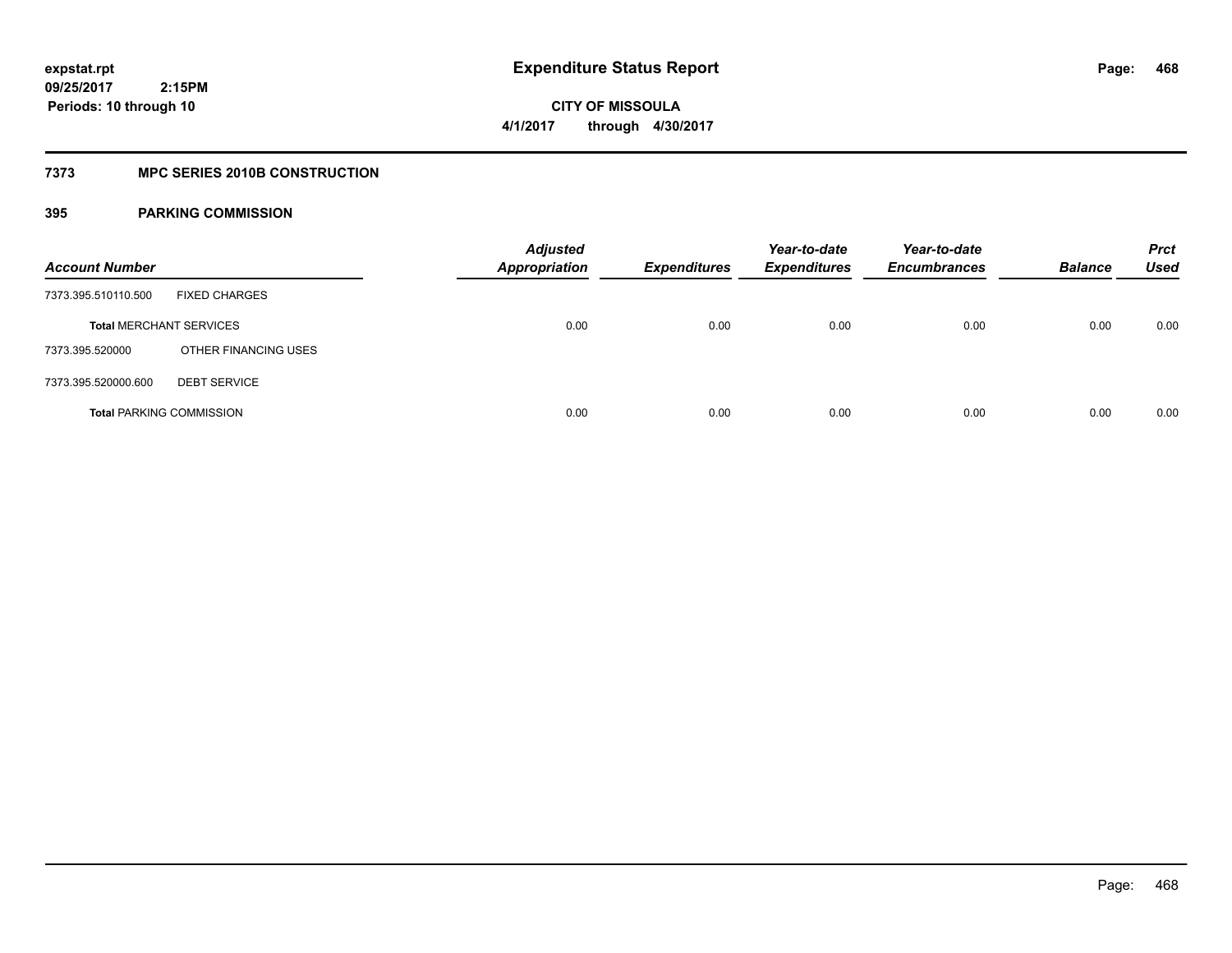**CITY OF MISSOULA 4/1/2017 through 4/30/2017**

## **7373 MPC SERIES 2010B CONSTRUCTION**

## **900 DEPRECIATION**

| <b>Account Number</b>      |                                     | <b>Adjusted</b><br><b>Appropriation</b> | <b>Expenditures</b> | Year-to-date<br><b>Expenditures</b> | Year-to-date<br><b>Encumbrances</b> | <b>Balance</b> | <b>Prct</b><br><b>Used</b> |
|----------------------------|-------------------------------------|-----------------------------------------|---------------------|-------------------------------------|-------------------------------------|----------------|----------------------------|
| 7373.900.510000            | <b>MISCELLANEOUS</b>                |                                         |                     |                                     |                                     |                |                            |
| 7373.900.510000.800        | OTHER OBJECTS                       |                                         |                     |                                     |                                     |                |                            |
| <b>Total MISCELLANEOUS</b> |                                     | 0.00                                    | 0.00                | 0.00                                | 0.00                                | 0.00           | 0.00                       |
| 7373.900.510110            | <b>MERCHANT SERVICES</b>            |                                         |                     |                                     |                                     |                |                            |
| 7373.900.510110.500        | <b>FIXED CHARGES</b>                |                                         |                     |                                     |                                     |                |                            |
|                            | Total MPC SERIES 2010B CONSTRUCTION | 0.00                                    | 0.00                | 0.00                                | 0.00                                | 0.00           | 0.00                       |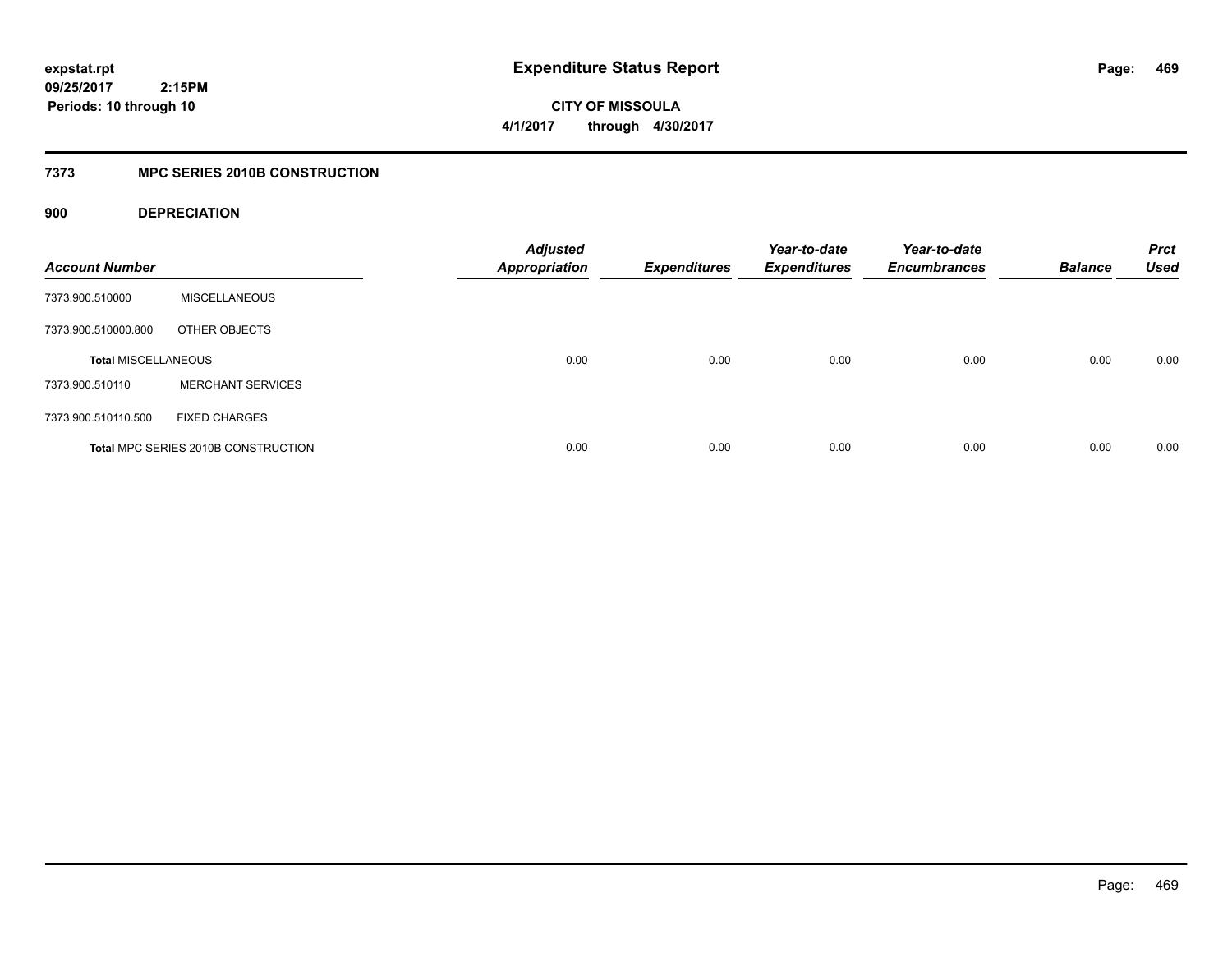**CITY OF MISSOULA 4/1/2017 through 4/30/2017**

## **7374 RESERVE FUND-PARKING BONDS**

| <b>Account Number</b>           |                                         | <b>Adjusted</b><br><b>Appropriation</b> | <b>Expenditures</b> | Year-to-date<br><b>Expenditures</b> | Year-to-date<br><b>Encumbrances</b> | <b>Balance</b> | <b>Prct</b><br><b>Used</b> |
|---------------------------------|-----------------------------------------|-----------------------------------------|---------------------|-------------------------------------|-------------------------------------|----------------|----------------------------|
| 7374.395.430273                 | <b>PARKING STRUCTURES</b>               |                                         |                     |                                     |                                     |                |                            |
| 7374.395.430273.900             | <b>CAPITAL OUTLAY</b>                   |                                         |                     |                                     |                                     |                |                            |
| <b>Total PARKING STRUCTURES</b> |                                         | 0.00                                    | 0.00                | 0.00                                | 0.00                                | 0.00           | 0.00                       |
| 7374.395.510110                 | <b>MERCHANT SERVICES</b>                |                                         |                     |                                     |                                     |                |                            |
| 7374.395.510110.500             | <b>FIXED CHARGES</b>                    |                                         |                     |                                     |                                     |                |                            |
|                                 | <b>Total MERCHANT SERVICES</b>          | 0.00                                    | 0.00                | 0.00                                | 0.00                                | 0.00           | 0.00                       |
|                                 | <b>Total RESERVE FUND-PARKING BONDS</b> | 0.00                                    | 0.00                | 0.00                                | 0.00                                | 0.00           | 0.00                       |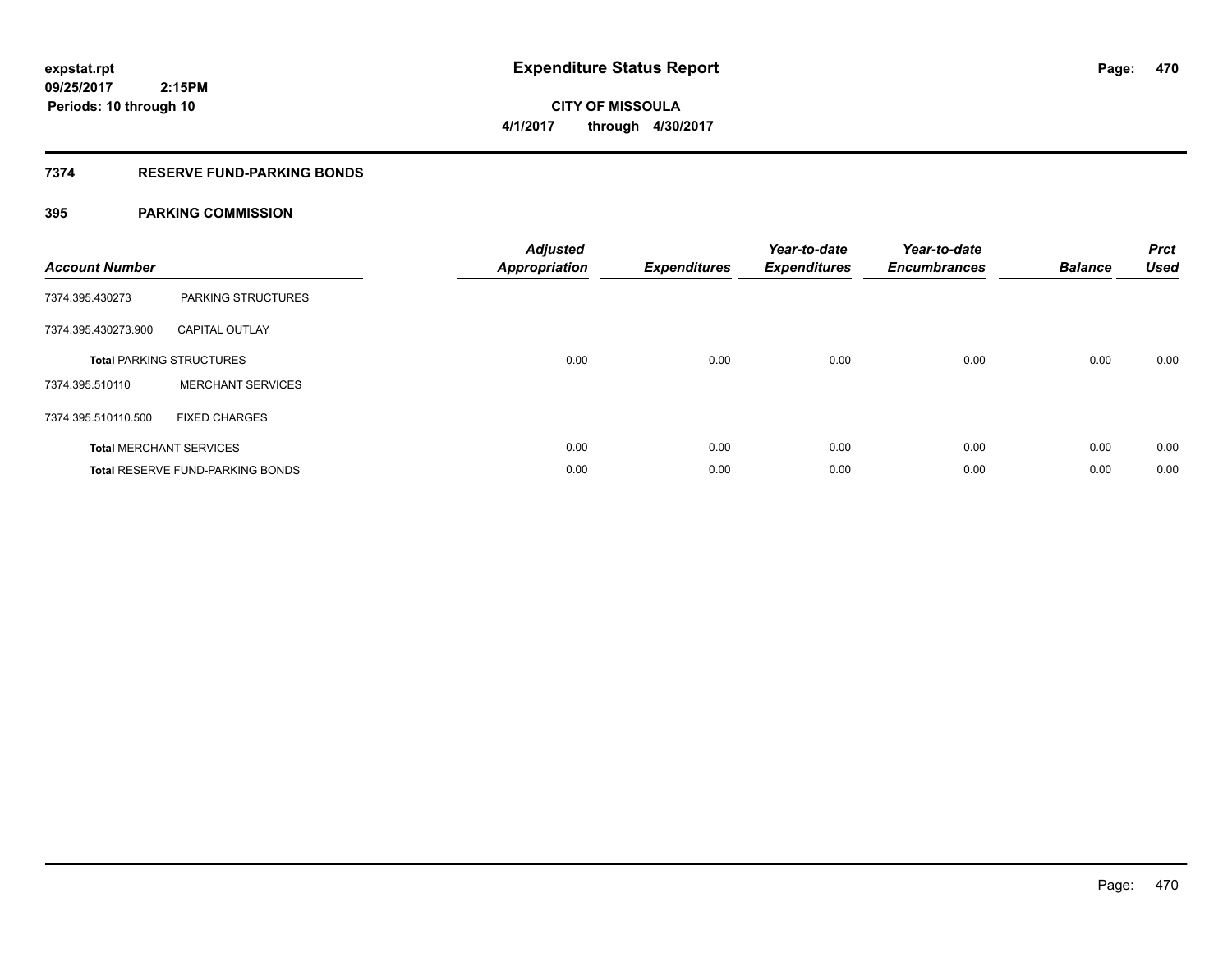**471**

**09/25/2017 2:15PM Periods: 10 through 10**

**CITY OF MISSOULA 4/1/2017 through 4/30/2017**

### **7375 PLEDGED TAX INCREMENT-2010B BOND**

|                                |                                                      | <b>Adjusted</b>      |                     | Year-to-date        | Year-to-date        |                | <b>Prct</b> |
|--------------------------------|------------------------------------------------------|----------------------|---------------------|---------------------|---------------------|----------------|-------------|
| <b>Account Number</b>          |                                                      | <b>Appropriation</b> | <b>Expenditures</b> | <b>Expenditures</b> | <b>Encumbrances</b> | <b>Balance</b> | <b>Used</b> |
| 7375.395.430266                | PARKING DIVISION                                     |                      |                     |                     |                     |                |             |
| 7375.395.430266.800            | OTHER OBJECTS                                        |                      |                     |                     |                     |                |             |
|                                | 7375.395.430266.820.000 TRANSFERS TO OTHER FUNDS     | 264,901.00           | 0.00                | 0.00                | 0.00                | 264,901.00     | 0.00        |
| <b>Total PARKING DIVISION</b>  |                                                      | 264,901.00           | 0.00                | 0.00                | 0.00                | 264,901.00     | 0.00        |
| 7375.395.490200                | REVENUE BOND DEBT SERVICE                            |                      |                     |                     |                     |                |             |
| 7375.395.490200.300            | PURCHASED SERVICES                                   |                      |                     |                     |                     |                |             |
|                                | 7375.395.490200.390.000 EXCESS PLEDGED TAX INCREMENT | 1,950.00             | 0.00                | 0.00                | 0.00                | 1,950.00       | 0.00        |
|                                | <b>Total REVENUE BOND DEBT SERVICE</b>               | 1,950.00             | 0.00                | 0.00                | 0.00                | 1,950.00       | 0.00        |
| 7375.395.510110                | <b>MERCHANT SERVICES</b>                             |                      |                     |                     |                     |                |             |
| 7375.395.510110.500            | <b>FIXED CHARGES</b>                                 |                      |                     |                     |                     |                |             |
| <b>Total MERCHANT SERVICES</b> |                                                      | 0.00                 | 0.00                | 0.00                | 0.00                | 0.00           | 0.00        |
|                                | Total PLEDGED TAX INCREMENT-2010B BOND               | 266,851.00           | 0.00                | 0.00                | 0.00                | 266,851.00     | 0.00        |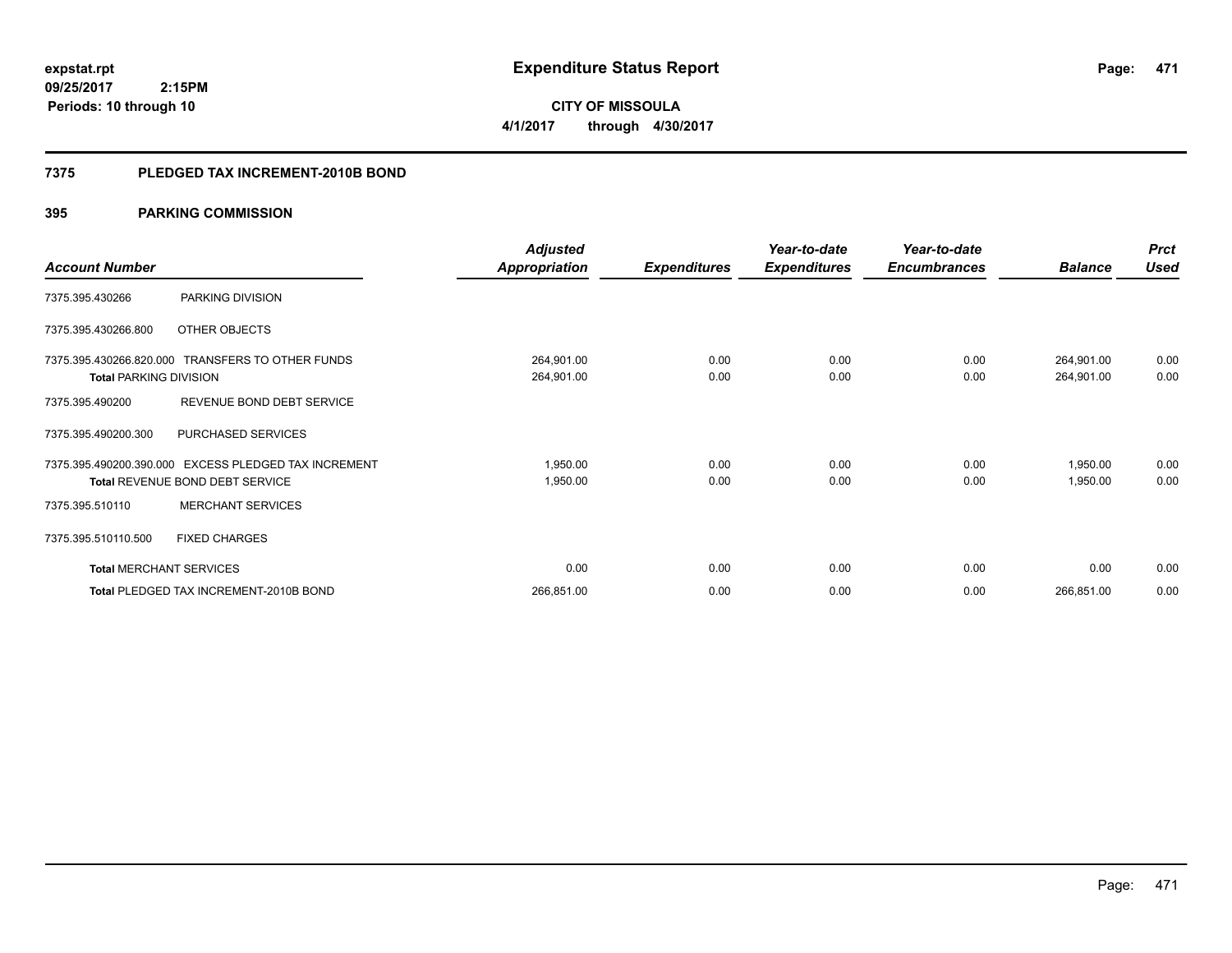**CITY OF MISSOULA 4/1/2017 through 4/30/2017**

## **7376 MPC 2010A BONDS DEBT INTEREST**

| <b>Account Number</b>         |                                     | <b>Adjusted</b><br><b>Appropriation</b> | <b>Expenditures</b> | Year-to-date<br><b>Expenditures</b> | Year-to-date<br><b>Encumbrances</b> | <b>Balance</b> | <b>Prct</b><br><b>Used</b> |
|-------------------------------|-------------------------------------|-----------------------------------------|---------------------|-------------------------------------|-------------------------------------|----------------|----------------------------|
| 7376.395.430266               | PARKING DIVISION                    |                                         |                     |                                     |                                     |                |                            |
| 7376.395.430266.800           | OTHER OBJECTS                       |                                         |                     |                                     |                                     |                |                            |
| <b>Total PARKING DIVISION</b> |                                     | 0.00                                    | 0.00                | 0.00                                | 0.00                                | 0.00           | 0.00                       |
| 7376.395.490200               | REVENUE BOND DEBT SERVICE           |                                         |                     |                                     |                                     |                |                            |
| 7376.395.490200.600           | <b>DEBT SERVICE</b>                 |                                         |                     |                                     |                                     |                |                            |
|                               | Total REVENUE BOND DEBT SERVICE     | 0.00                                    | 0.00                | 0.00                                | 0.00                                | 0.00           | 0.00                       |
| 7376.395.510110               | <b>MERCHANT SERVICES</b>            |                                         |                     |                                     |                                     |                |                            |
| 7376.395.510110.500           | <b>FIXED CHARGES</b>                |                                         |                     |                                     |                                     |                |                            |
|                               | <b>Total MERCHANT SERVICES</b>      | 0.00                                    | 0.00                | 0.00                                | 0.00                                | 0.00           | 0.00                       |
|                               | Total MPC 2010A BONDS DEBT INTEREST | 0.00                                    | 0.00                | 0.00                                | 0.00                                | 0.00           | 0.00                       |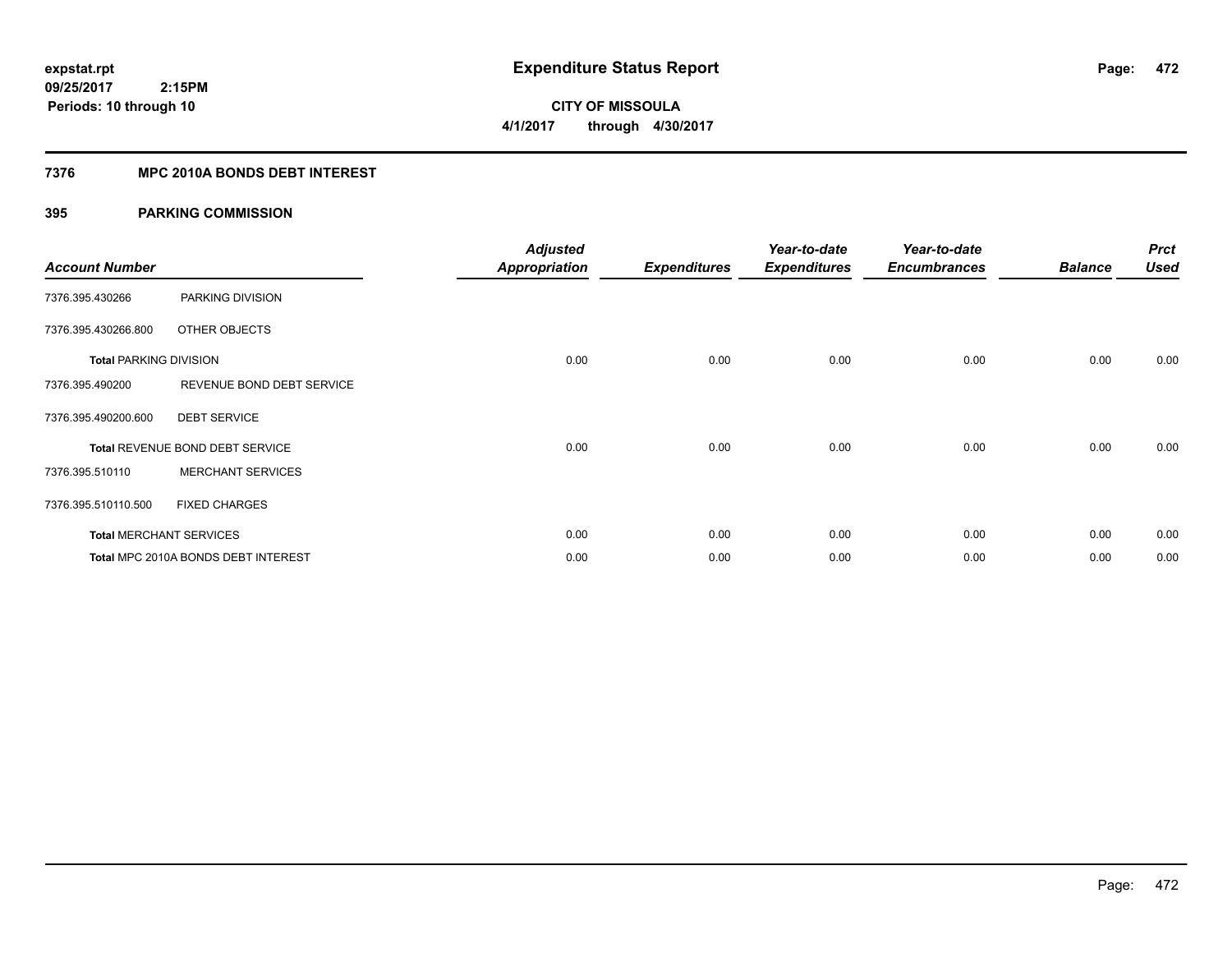**CITY OF MISSOULA 4/1/2017 through 4/30/2017**

### **7377 MPC 2010A BONDS SINKING FUND**

| <b>Account Number</b>         |                                        | <b>Adjusted</b><br><b>Appropriation</b> | <b>Expenditures</b> | Year-to-date<br><b>Expenditures</b> | Year-to-date<br><b>Encumbrances</b> | <b>Balance</b> | <b>Prct</b><br><b>Used</b> |
|-------------------------------|----------------------------------------|-----------------------------------------|---------------------|-------------------------------------|-------------------------------------|----------------|----------------------------|
| 7377.395.430266               | PARKING DIVISION                       |                                         |                     |                                     |                                     |                |                            |
| 7377.395.430266.800           | OTHER OBJECTS                          |                                         |                     |                                     |                                     |                |                            |
| <b>Total PARKING DIVISION</b> |                                        | 0.00                                    | 0.00                | 0.00                                | 0.00                                | 0.00           | 0.00                       |
| 7377.395.490200               | REVENUE BOND DEBT SERVICE              |                                         |                     |                                     |                                     |                |                            |
| 7377.395.490200.600           | <b>DEBT SERVICE</b>                    |                                         |                     |                                     |                                     |                |                            |
|                               | <b>Total REVENUE BOND DEBT SERVICE</b> | 0.00                                    | 0.00                | 0.00                                | 0.00                                | 0.00           | 0.00                       |
| 7377.395.510110               | <b>MERCHANT SERVICES</b>               |                                         |                     |                                     |                                     |                |                            |
| 7377.395.510110.500           | <b>FIXED CHARGES</b>                   |                                         |                     |                                     |                                     |                |                            |
|                               | <b>Total MERCHANT SERVICES</b>         | 0.00                                    | 0.00                | 0.00                                | 0.00                                | 0.00           | 0.00                       |
|                               | Total MPC 2010A BONDS SINKING FUND     | 0.00                                    | 0.00                | 0.00                                | 0.00                                | 0.00           | 0.00                       |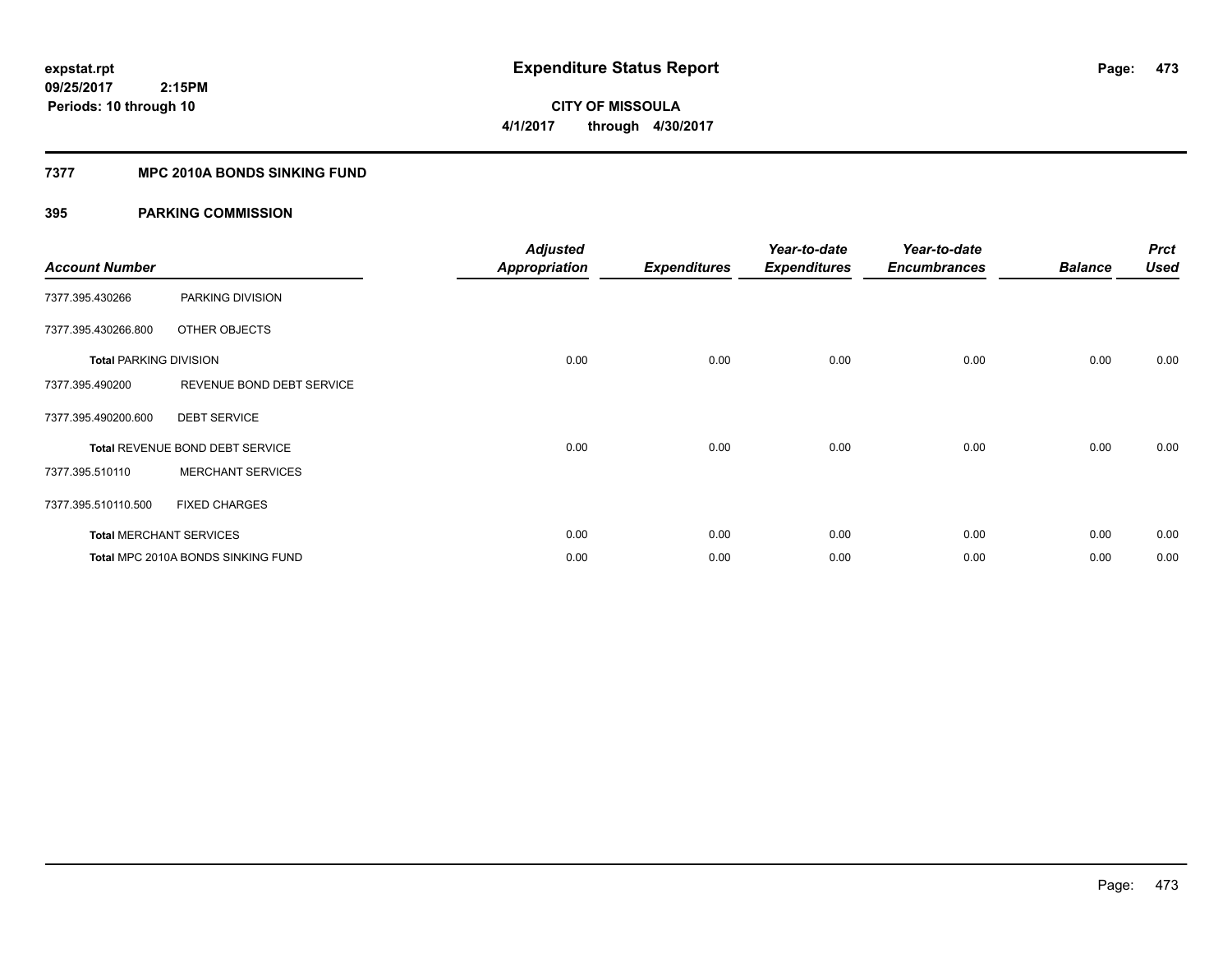**Periods: 10 through 10**

**CITY OF MISSOULA 4/1/2017 through 4/30/2017**

### **7378 MPC 2010A BOND RESERVE**

| <b>Account Number</b>         |                                 | <b>Adjusted</b><br><b>Appropriation</b> | <b>Expenditures</b> | Year-to-date<br><b>Expenditures</b> | Year-to-date<br><b>Encumbrances</b> | <b>Balance</b> | <b>Prct</b><br><b>Used</b> |
|-------------------------------|---------------------------------|-----------------------------------------|---------------------|-------------------------------------|-------------------------------------|----------------|----------------------------|
| 7378.395.430266               | PARKING DIVISION                |                                         |                     |                                     |                                     |                |                            |
| 7378.395.430266.800           | OTHER OBJECTS                   |                                         |                     |                                     |                                     |                |                            |
| <b>Total PARKING DIVISION</b> |                                 | 0.00                                    | 0.00                | 0.00                                | 0.00                                | 0.00           | 0.00                       |
| 7378.395.430273               | PARKING STRUCTURES              |                                         |                     |                                     |                                     |                |                            |
| 7378.395.430273.900           | <b>CAPITAL OUTLAY</b>           |                                         |                     |                                     |                                     |                |                            |
|                               | <b>Total PARKING STRUCTURES</b> | 0.00                                    | 0.00                | 0.00                                | 0.00                                | 0.00           | 0.00                       |
| 7378.395.510110               | <b>MERCHANT SERVICES</b>        |                                         |                     |                                     |                                     |                |                            |
| 7378.395.510110.500           | <b>FIXED CHARGES</b>            |                                         |                     |                                     |                                     |                |                            |
|                               | Total MPC 2010A BOND RESERVE    | 0.00                                    | 0.00                | 0.00                                | 0.00                                | 0.00           | 0.00                       |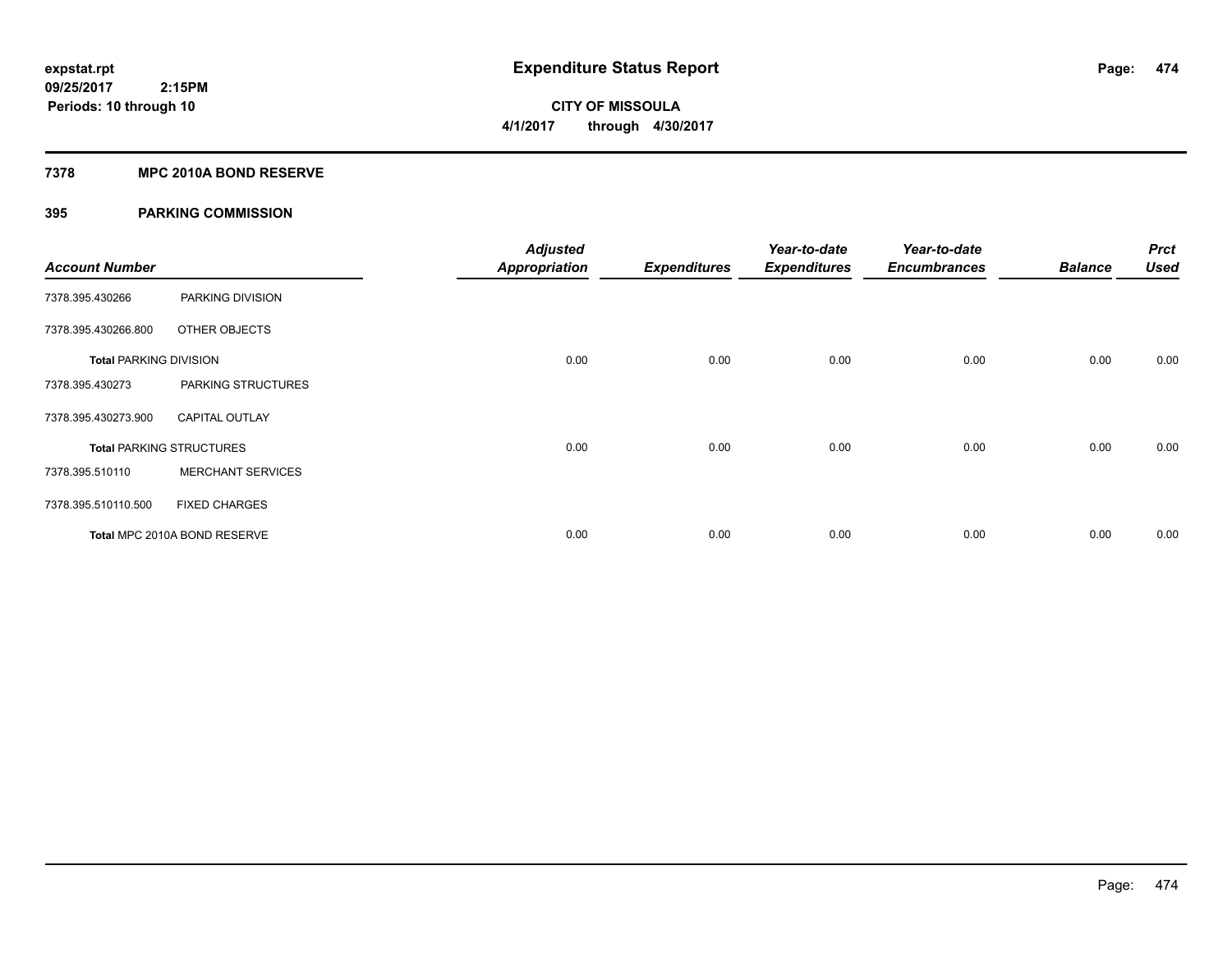**CITY OF MISSOULA 4/1/2017 through 4/30/2017**

### **7380 BUSINESS IMPROVEMENT DISTRICT**

## **375 BUSINESS IMPROVEMENT DISTRICT**

| <b>Account Number</b>           |                                                            | <b>Adjusted</b><br><b>Appropriation</b> | <b>Expenditures</b>    | Year-to-date<br><b>Expenditures</b> | Year-to-date<br><b>Encumbrances</b> | <b>Balance</b>                 | <b>Prct</b><br><b>Used</b> |
|---------------------------------|------------------------------------------------------------|-----------------------------------------|------------------------|-------------------------------------|-------------------------------------|--------------------------------|----------------------------|
| 7380.375.471210                 | <b>BUSINESS IMPROVEMENT DISTRICT</b>                       |                                         |                        |                                     |                                     |                                |                            |
| 7380.375.471210.300             | PURCHASED SERVICES                                         |                                         |                        |                                     |                                     |                                |                            |
| 7380.375.471210.345.000 GARBAGE |                                                            | 5,000.00                                | 0.00                   | 0.00                                | 0.00                                | 5,000.00                       | 0.00                       |
|                                 | 7380.375.471210.350.000 PROFESSIONAL SERVICES              | 343,315.00                              | 0.00                   | 0.00                                | 0.00                                | 343,315.00                     | 0.00                       |
| <b>Total PURCHASED SERVICES</b> |                                                            | 348,315.00                              | 0.00                   | 0.00                                | 0.00                                | 348,315.00                     | 0.00                       |
| 7380.375.471210.800             | OTHER OBJECTS                                              |                                         |                        |                                     |                                     |                                |                            |
| <b>Total OTHER OBJECTS</b>      |                                                            | 0.00                                    | 0.00                   | 0.00                                | 0.00                                | 0.00                           | 0.00                       |
|                                 | <b>Total BUSINESS IMPROVEMENT DISTRICT</b>                 | 348,315.00                              | 0.00                   | 0.00                                | 0.00                                | 348,315.00                     | 0.00                       |
| 7380.375.471220                 | <b>BID MARKETING</b>                                       |                                         |                        |                                     |                                     |                                |                            |
| 7380.375.471220.300             | PURCHASED SERVICES                                         |                                         |                        |                                     |                                     |                                |                            |
|                                 | 7380.375.471220.350.000 PROFESSIONAL SERVICES              | 36.500.00                               | 0.00                   | 0.00                                | 0.00                                | 36,500.00                      | 0.00                       |
| <b>Total BID MARKETING</b>      |                                                            | 36,500.00                               | 0.00                   | 0.00                                | 0.00                                | 36,500.00                      | 0.00                       |
| 7380.375.471230                 | STREETSCAPE MAINTENANCE-BID                                |                                         |                        |                                     |                                     |                                |                            |
| 7380.375.471230.300             | PURCHASED SERVICES                                         |                                         |                        |                                     |                                     |                                |                            |
|                                 | 7380.375.471230.350.000 PROFESSIONAL SERVICES              | 46,500.00                               | 0.00                   | 0.00                                | 0.00                                | 46,500.00                      | 0.00                       |
|                                 | Total STREETSCAPE MAINTENANCE-BID                          | 46,500.00                               | 0.00                   | 0.00                                | 0.00                                | 46,500.00                      | 0.00                       |
| 7380.375.471240                 | SAFETY-BID                                                 |                                         |                        |                                     |                                     |                                |                            |
| 7380.375.471240.300             | PURCHASED SERVICES                                         |                                         |                        |                                     |                                     |                                |                            |
| <b>Total SAFETY-BID</b>         | 7380.375.471240.350.000 PROFESSIONAL SERVICES - BID SAFETY | 0.00<br>0.00                            | 40,000.00<br>40,000.00 | 300,000.00<br>300,000.00            | 0.00<br>0.00                        | $-300,000.00$<br>$-300,000.00$ | 0.00<br>0.00               |
| 7380.375.510110                 | <b>MERCHANT SERVICES</b>                                   |                                         |                        |                                     |                                     |                                |                            |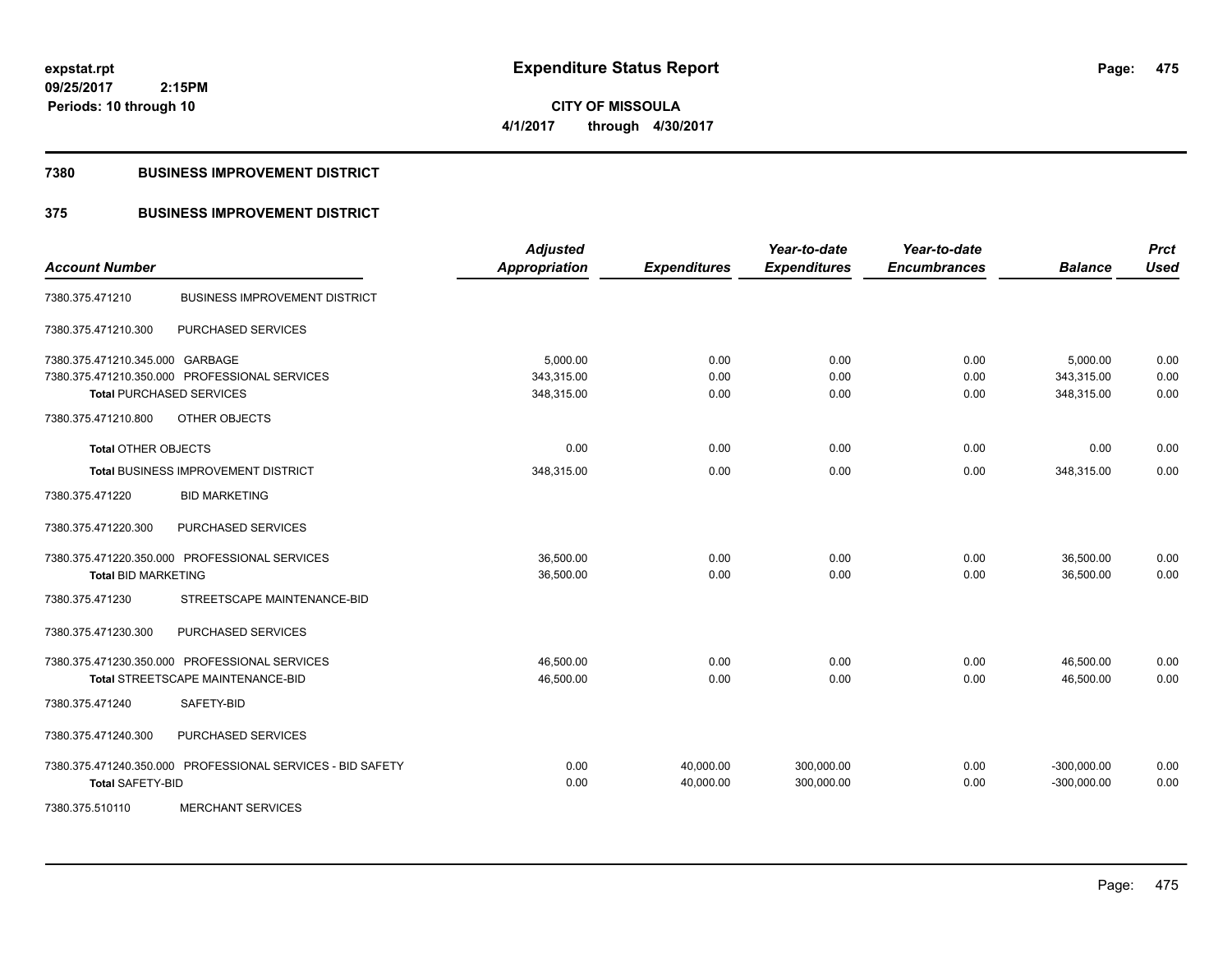**CITY OF MISSOULA 4/1/2017 through 4/30/2017**

## **7380 BUSINESS IMPROVEMENT DISTRICT**

## **375 BUSINESS IMPROVEMENT DISTRICT**

| <b>Account Number</b>                       | <b>Adjusted</b><br>Appropriation | <b>Expenditures</b> | Year-to-date<br><b>Expenditures</b> | Year-to-date<br><b>Encumbrances</b> | <b>Balance</b> | <b>Prct</b><br>Used |
|---------------------------------------------|----------------------------------|---------------------|-------------------------------------|-------------------------------------|----------------|---------------------|
| <b>FIXED CHARGES</b><br>7380.375.510110.500 |                                  |                     |                                     |                                     |                |                     |
| <b>Total MERCHANT SERVICES</b>              | 0.00                             | 0.00                | 0.00                                | 0.00                                | 0.00           | 0.00                |
| <b>Total BUSINESS IMPROVEMENT DISTRICT</b>  | 431,315.00                       | 40.000.00           | 300.000.00                          | 0.00                                | 131.315.00     | 69.55               |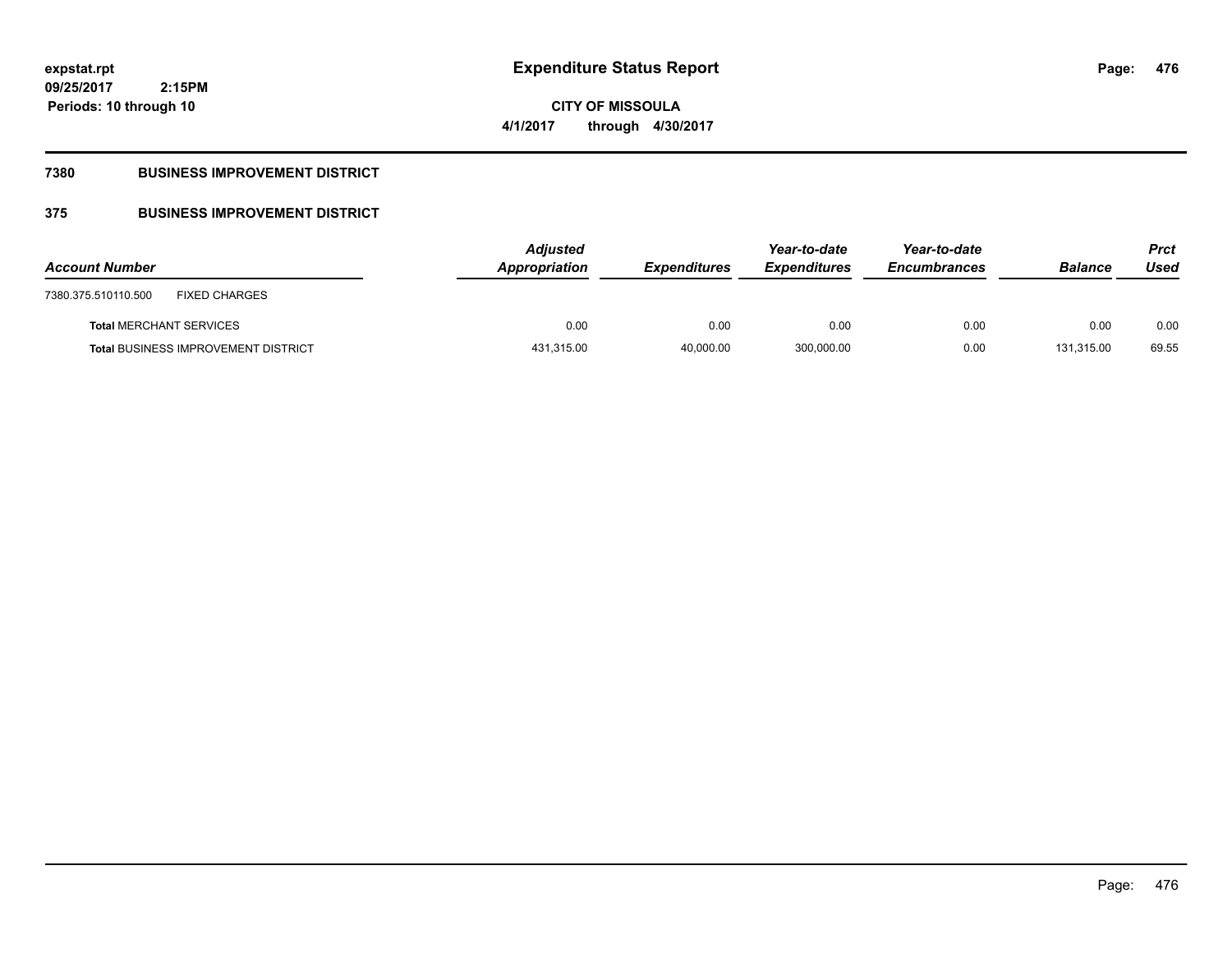**477**

**09/25/2017 2:15PM Periods: 10 through 10**

**CITY OF MISSOULA 4/1/2017 through 4/30/2017**

### **7381 TOURISM BUSINESS IMPROVEMENT DISTRICT**

## **375 BUSINESS IMPROVEMENT DISTRICT**

| <b>Account Number</b>          |                                                                                                | <b>Adjusted</b><br><b>Appropriation</b> | <b>Expenditures</b> | Year-to-date<br><b>Expenditures</b> | Year-to-date<br><b>Encumbrances</b> | <b>Balance</b>           | <b>Prct</b><br><b>Used</b> |
|--------------------------------|------------------------------------------------------------------------------------------------|-----------------------------------------|---------------------|-------------------------------------|-------------------------------------|--------------------------|----------------------------|
| 7381.375.471210                | <b>BUSINESS IMPROVEMENT DISTRICT</b>                                                           |                                         |                     |                                     |                                     |                          |                            |
| 7381.375.471210.300            | PURCHASED SERVICES                                                                             |                                         |                     |                                     |                                     |                          |                            |
|                                | 7381.375.471210.390.000 OTHER PURCHASED SERVICES<br><b>Total BUSINESS IMPROVEMENT DISTRICT</b> | 296,713.00<br>296.713.00                | 0.00<br>0.00        | 0.00<br>0.00                        | 0.00<br>0.00                        | 296.713.00<br>296.713.00 | 0.00<br>0.00               |
| 7381.375.510110                | <b>MERCHANT SERVICES</b>                                                                       |                                         |                     |                                     |                                     |                          |                            |
| 7381.375.510110.500            | <b>FIXED CHARGES</b>                                                                           |                                         |                     |                                     |                                     |                          |                            |
| <b>Total MERCHANT SERVICES</b> |                                                                                                | 0.00                                    | 0.00                | 0.00                                | 0.00                                | 0.00                     | 0.00                       |
|                                | <b>Total TOURISM BUSINESS IMPROVEMENT DISTRICT</b>                                             | 296.713.00                              | 0.00                | 0.00                                | 0.00                                | 296.713.00               | 0.00                       |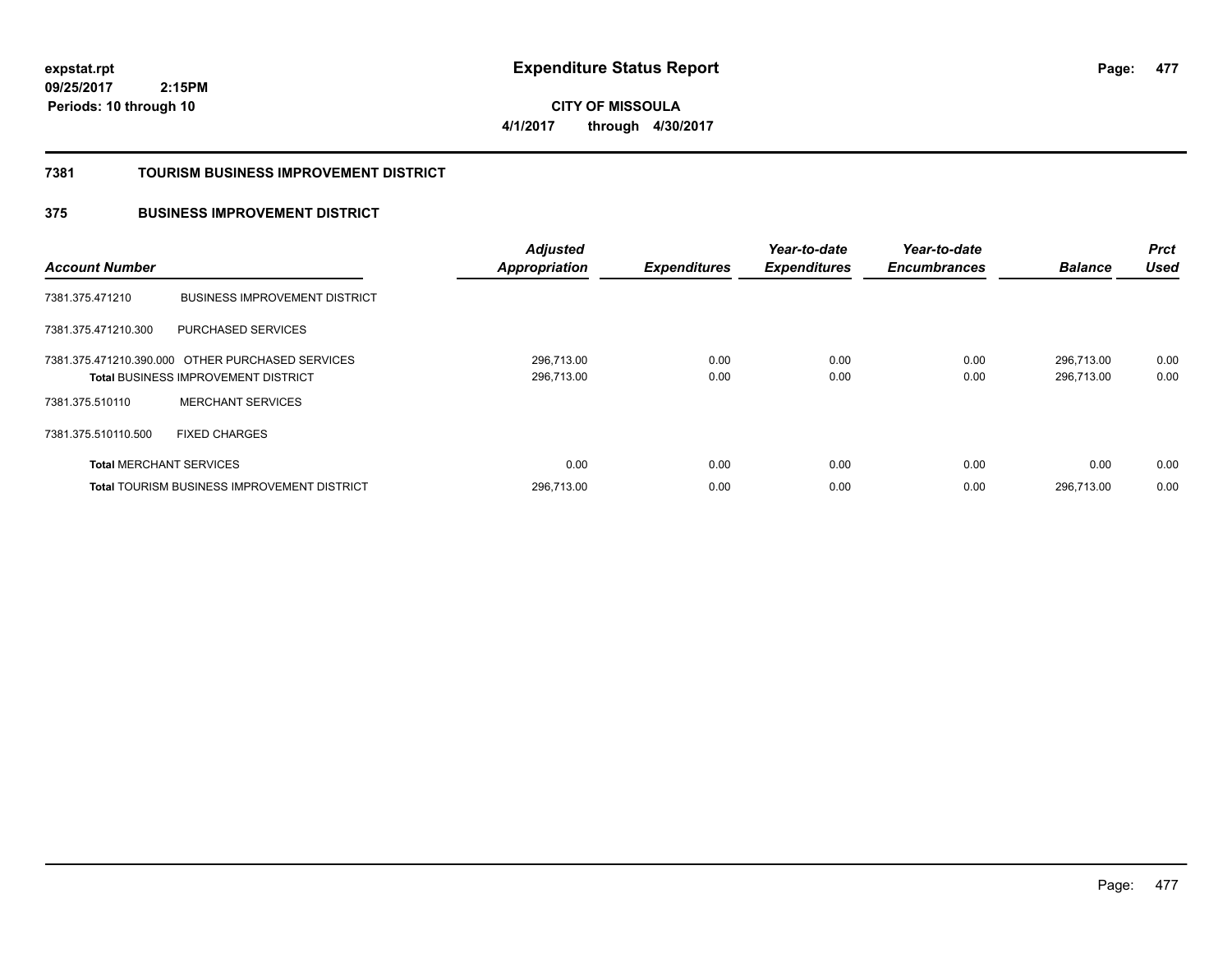**CITY OF MISSOULA 4/1/2017 through 4/30/2017**

### **7382 5.75M TIF RESERVE**

| <b>Account Number</b>   |                                | <b>Adjusted</b><br>Appropriation | <b>Expenditures</b> | Year-to-date<br><b>Expenditures</b> | Year-to-date<br><b>Encumbrances</b> | <b>Balance</b> | <b>Prct</b><br>Used |
|-------------------------|--------------------------------|----------------------------------|---------------------|-------------------------------------|-------------------------------------|----------------|---------------------|
| 7382.390.490607         | <b>TRANSFERS TO BROWNFIELD</b> |                                  |                     |                                     |                                     |                |                     |
| 7382.390.490607.800     | OTHER OBJECTS                  |                                  |                     |                                     |                                     |                |                     |
| Total 5.75M TIF RESERVE |                                | 0.00                             | 0.00                | 0.00                                | 0.00                                | 0.00           | 0.00                |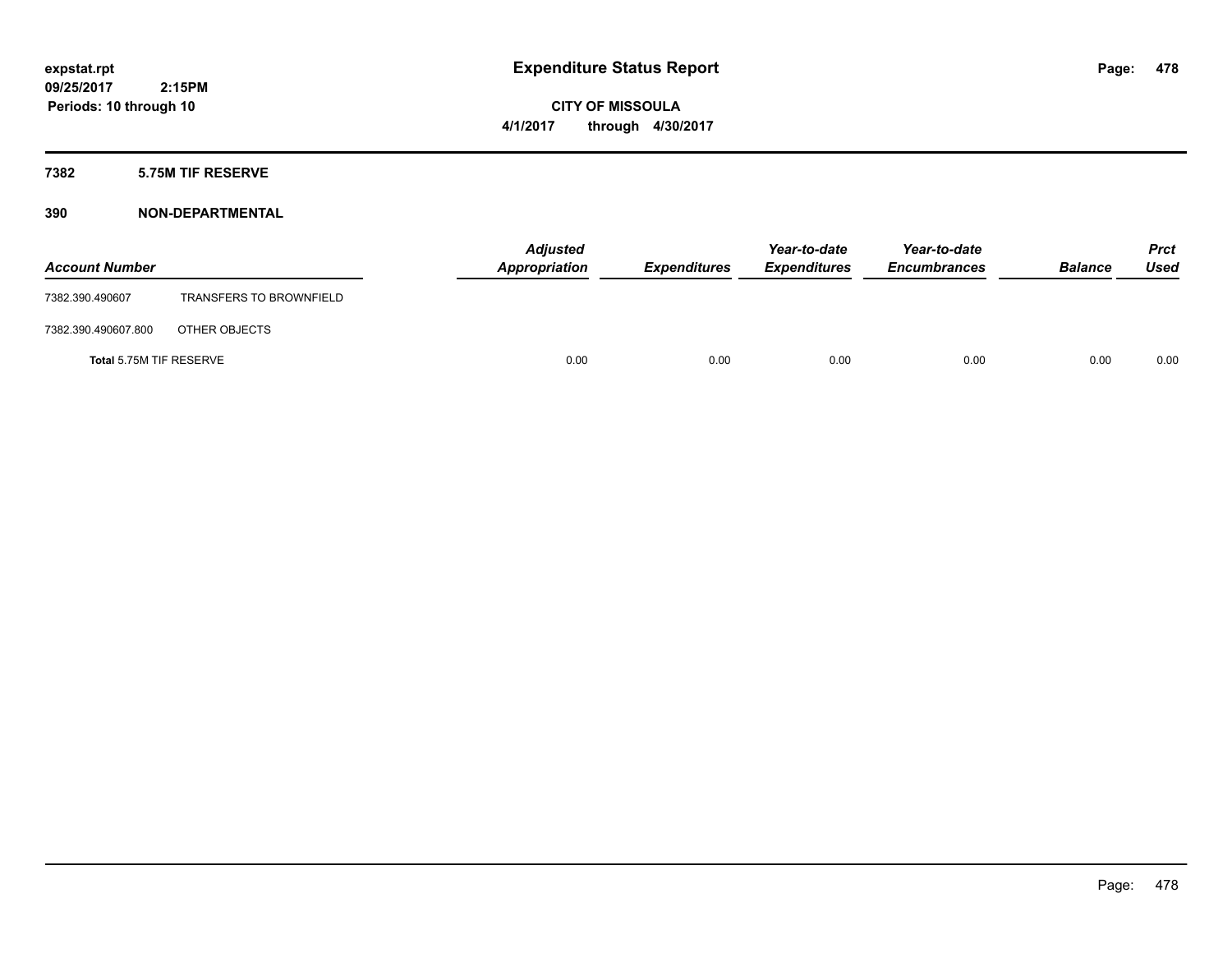**CITY OF MISSOULA 4/1/2017 through 4/30/2017**

### **7383 RIVERFRONT TRIANGLE URD**

| <b>Account Number</b>                                           |                                         | <b>Adjusted</b><br>Appropriation | <b>Expenditures</b> | Year-to-date<br><b>Expenditures</b> | Year-to-date<br><b>Encumbrances</b> | <b>Balance</b>         | <b>Prct</b><br><b>Used</b> |
|-----------------------------------------------------------------|-----------------------------------------|----------------------------------|---------------------|-------------------------------------|-------------------------------------|------------------------|----------------------------|
|                                                                 | <b>ADMINISTRATION</b>                   |                                  |                     |                                     |                                     |                        |                            |
| 7383.385.470210                                                 |                                         |                                  |                     |                                     |                                     |                        |                            |
| 7383.385.470210.800                                             | OTHER OBJECTS                           |                                  |                     |                                     |                                     |                        |                            |
| <b>Total ADMINISTRATION</b>                                     |                                         | 0.00                             | 0.00                | 0.00                                | 0.00                                | 0.00                   | 0.00                       |
| 7383.385.470230                                                 | PW FACILITY                             |                                  |                     |                                     |                                     |                        |                            |
| 7383.385.470230.700                                             | <b>GRANTS &amp; CONTRIBUTIONS</b>       |                                  |                     |                                     |                                     |                        |                            |
|                                                                 | Total GRANTS & CONTRIBUTIONS            | 0.00                             | 0.00                | 0.00                                | 0.00                                | 0.00                   | 0.00                       |
| 7383.385.470230.800                                             | OTHER OBJECTS                           |                                  |                     |                                     |                                     |                        |                            |
| 7383.385.470230.845.000 CONTINGENCY<br><b>Total PW FACILITY</b> |                                         | 26,962.00<br>26,962.00           | 0.00<br>0.00        | 0.00<br>0.00                        | 0.00<br>0.00                        | 26,962.00<br>26,962.00 | 0.00<br>0.00               |
| 7383.385.470260                                                 | <b>PLANNING &amp; MGMT</b>              |                                  |                     |                                     |                                     |                        |                            |
| 7383.385.470260.300                                             | PURCHASED SERVICES                      |                                  |                     |                                     |                                     |                        |                            |
|                                                                 | <b>Total PURCHASED SERVICES</b>         | 0.00                             | 0.00                | 0.00                                | 0.00                                | 0.00                   | 0.00                       |
| 7383.385.470260.700                                             | <b>GRANTS &amp; CONTRIBUTIONS</b>       |                                  |                     |                                     |                                     |                        |                            |
|                                                                 | <b>Total GRANTS &amp; CONTRIBUTIONS</b> | 0.00                             | 0.00                | 0.00                                | 0.00                                | 0.00                   | 0.00                       |
| 7383.385.470260.800                                             | OTHER OBJECTS                           |                                  |                     |                                     |                                     |                        |                            |
| 7383.385.470260.845.000 CONTINGENCY<br>Total PLANNING & MGMT    |                                         | 10.000.00<br>10,000.00           | 0.00<br>0.00        | 0.00<br>0.00                        | 0.00<br>0.00                        | 10,000.00<br>10,000.00 | 0.00<br>0.00               |
| 7383.385.510110                                                 | <b>MERCHANT SERVICES</b>                |                                  |                     |                                     |                                     |                        |                            |
|                                                                 |                                         |                                  |                     |                                     |                                     |                        |                            |
| 7383.385.510110.500                                             | <b>FIXED CHARGES</b>                    |                                  |                     |                                     |                                     |                        |                            |
| <b>Total MERCHANT SERVICES</b>                                  |                                         | 0.00                             | 0.00                | 0.00                                | 0.00                                | 0.00                   | 0.00                       |
|                                                                 |                                         |                                  |                     |                                     |                                     |                        |                            |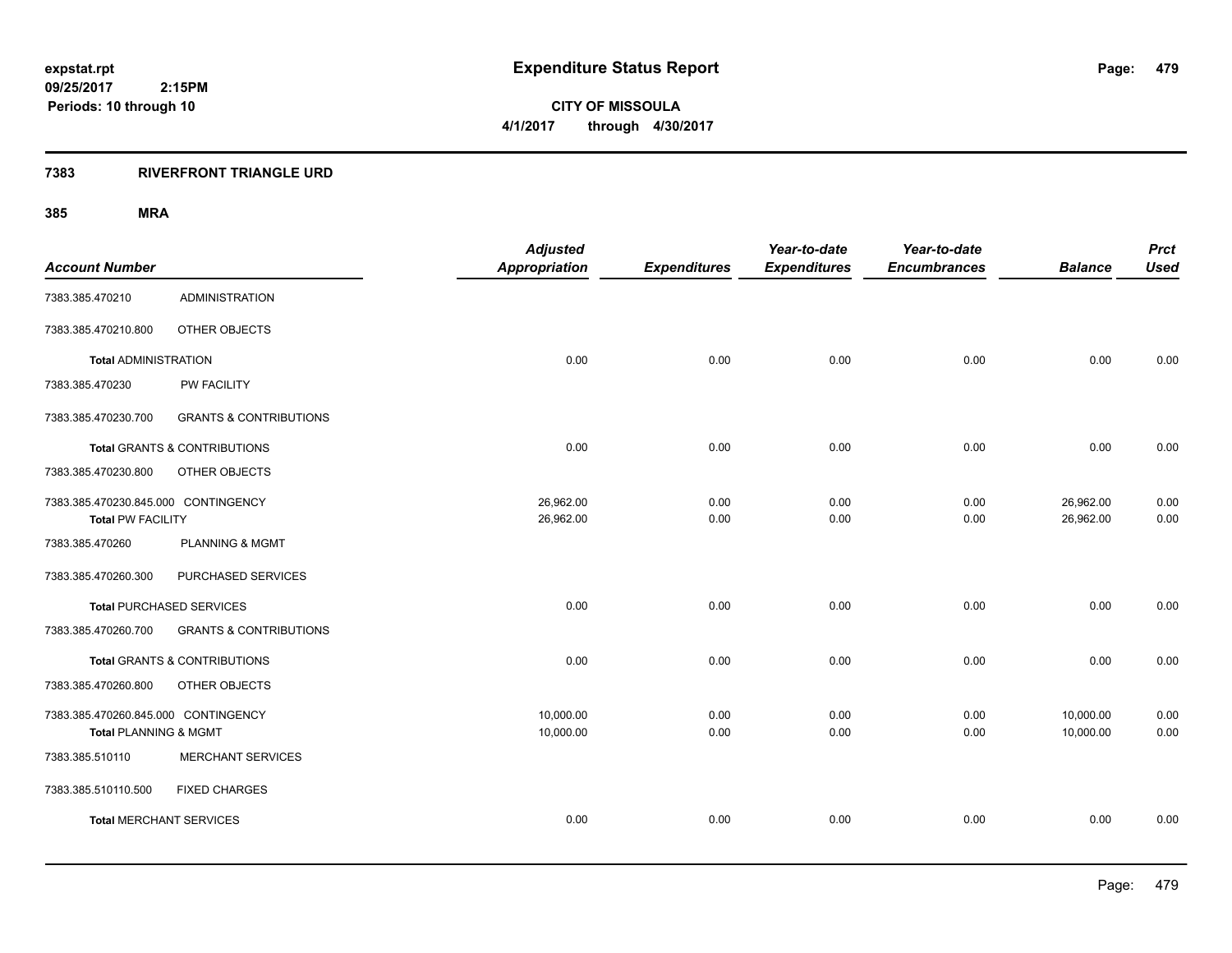| expstat.rpt<br>09/25/2017 | 2:15PM                                                             | <b>Expenditure Status Report</b>                         |      |      |      | Page:     | 480  |
|---------------------------|--------------------------------------------------------------------|----------------------------------------------------------|------|------|------|-----------|------|
|                           | Periods: 10 through 10                                             | <b>CITY OF MISSOULA</b><br>4/1/2017<br>through 4/30/2017 |      |      |      |           |      |
| 7384                      | <b>Total RIVERFRONT TRIANGLE URD</b><br>NRSS DEBT SERVICE CLEARING | 36,962.00                                                | 0.00 | 0.00 | 0.00 | 36,962.00 | 0.00 |
|                           |                                                                    |                                                          |      |      |      |           |      |

| <b>Account Number</b>         |                                                                                            | <b>Adjusted</b><br><b>Appropriation</b> | <b>Expenditures</b> | Year-to-date<br><b>Expenditures</b> | Year-to-date<br><b>Encumbrances</b> | <b>Balance</b>         | <b>Prct</b><br><b>Used</b> |
|-------------------------------|--------------------------------------------------------------------------------------------|-----------------------------------------|---------------------|-------------------------------------|-------------------------------------|------------------------|----------------------------|
| 7384.385.521000               | INTERFUND OPERATING TRANSFERS                                                              |                                         |                     |                                     |                                     |                        |                            |
| 7384.385.521000.800           | OTHER OBJECTS                                                                              |                                         |                     |                                     |                                     |                        |                            |
|                               | Total INTERFUND OPERATING TRANSFERS                                                        | 0.00                                    | 0.00                | 0.00                                | 0.00                                | 0.00                   | 0.00                       |
| 7384.385.521009               | <b>TRANFERS TO DEBT SERVICE</b>                                                            |                                         |                     |                                     |                                     |                        |                            |
| 7384.385.521009.800           | OTHER OBJECTS                                                                              |                                         |                     |                                     |                                     |                        |                            |
|                               | 7384.385.521009.820.000 TRANSFERS TO DEBT SERVICE<br><b>Total TRANFERS TO DEBT SERVICE</b> | 31,690.00<br>31,690.00                  | 0.00<br>0.00        | 11,076.66<br>11,076.66              | 0.00<br>0.00                        | 20,613.34<br>20,613.34 | 34.95<br>34.95             |
| 7384.385.521010               | <b>TRANSFERS TO MRA</b>                                                                    |                                         |                     |                                     |                                     |                        |                            |
| 7384.385.521010.800           | OTHER OBJECTS                                                                              |                                         |                     |                                     |                                     |                        |                            |
|                               | 7384.385.521010.820.000 TRANSFERS TO MRA (NRSS)                                            | 27,762.00                               | 6,093.41            | 43,658.62                           | 0.00                                | $-15,896.62$           | 157.26                     |
| <b>Total TRANSFERS TO MRA</b> |                                                                                            | 27,762.00                               | 6,093.41            | 43,658.62                           | 0.00                                | $-15,896.62$           | 157.26                     |
|                               | <b>Total NRSS DEBT SERVICE CLEARING</b>                                                    | 59,452.00                               | 6,093.41            | 54,735.28                           | 0.00                                | 4,716.72               | 92.07                      |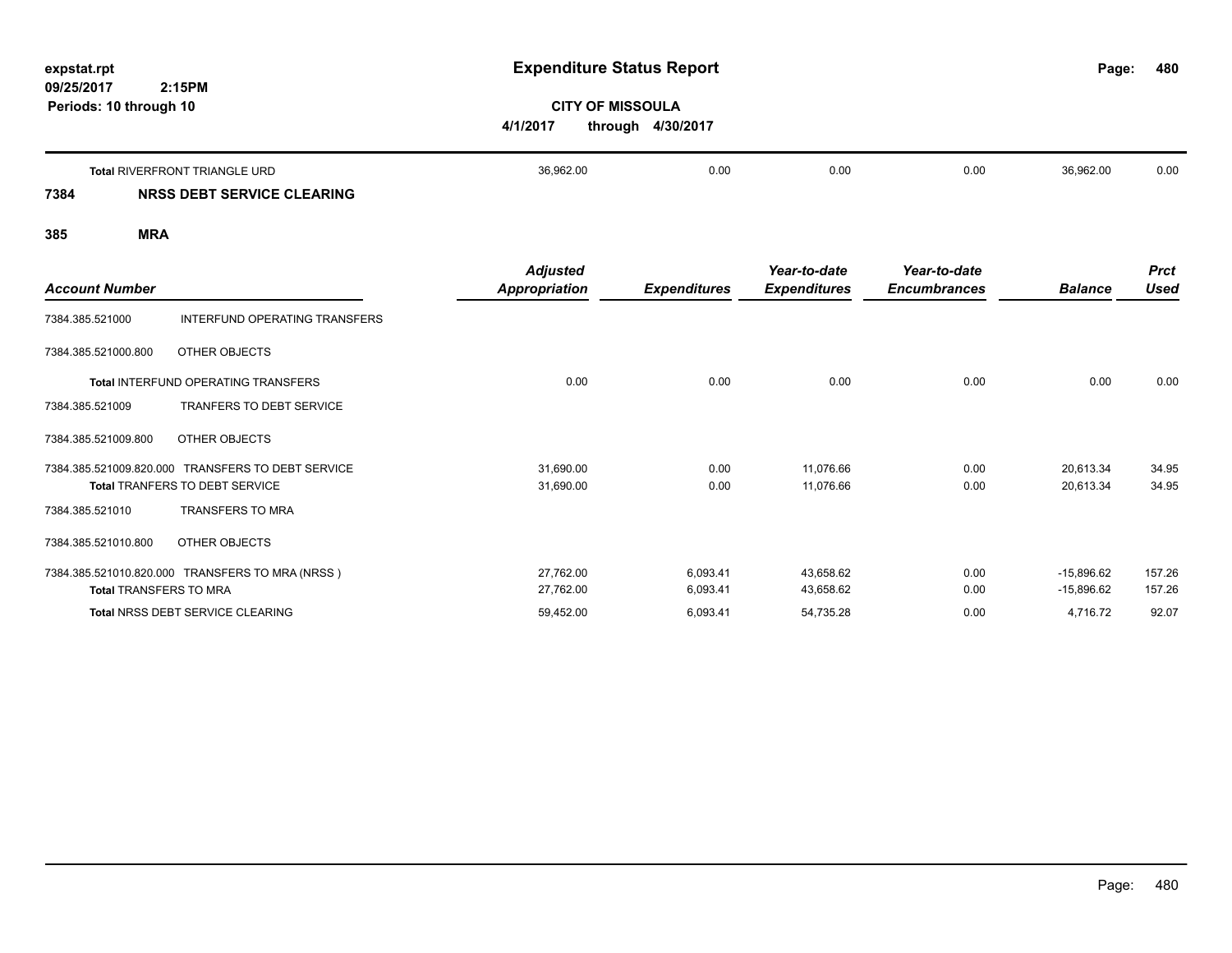**CITY OF MISSOULA 4/1/2017 through 4/30/2017**

## **7385 FRONT STREET URD**

| <b>Account Number</b>               |                                                      | <b>Adjusted</b><br>Appropriation | <b>Expenditures</b> | Year-to-date<br><b>Expenditures</b> | Year-to-date<br><b>Encumbrances</b> | <b>Balance</b> | <b>Prct</b><br><b>Used</b> |
|-------------------------------------|------------------------------------------------------|----------------------------------|---------------------|-------------------------------------|-------------------------------------|----------------|----------------------------|
| 7385.385.460436                     | <b>TENNIS COURT REBUILD</b>                          |                                  |                     |                                     |                                     |                |                            |
| 7385.385.460436.300                 | PURCHASED SERVICES                                   |                                  |                     |                                     |                                     |                |                            |
|                                     | <b>Total TENNIS COURT REBUILD</b>                    | 0.00                             | 0.00                | 0.00                                | 0.00                                | 0.00           | 0.00                       |
| 7385.385.470212                     | FRONT ST HOUSING - 2017 B REFUNDING                  |                                  |                     |                                     |                                     |                |                            |
| 7385.385.470212.300                 | PURCHASED SERVICES                                   |                                  |                     |                                     |                                     |                |                            |
|                                     | 7385.385.470212.350.000 PROFESSIONAL SERVICES        | 0.00                             | 0.00                | 4,672.50                            | 0.00                                | $-4,672.50$    | 0.00                       |
|                                     | Total FRONT ST HOUSING - 2017 B REFUNDING            | 0.00                             | 0.00                | 4,672.50                            | 0.00                                | $-4,672.50$    | 0.00                       |
| 7385.385.470213                     | FRONT ST HOUSING - 2017C STUDENT HOUSE               |                                  |                     |                                     |                                     |                |                            |
| 7385.385.470213.300                 | PURCHASED SERVICES                                   |                                  |                     |                                     |                                     |                |                            |
|                                     | 7385.385.470213.350.000 PROFESSIONAL SERVICES        | 0.00                             | 0.00                | 60,336.80                           | 0.00                                | $-60,336.80$   | 0.00                       |
|                                     | Total FRONT ST HOUSING - 2017C STUDENT HOUSE         | 0.00                             | 0.00                | 60,336.80                           | 0.00                                | $-60,336.80$   | 0.00                       |
| 7385.385.470230                     | <b>PW FACILITY</b>                                   |                                  |                     |                                     |                                     |                |                            |
| 7385.385.470230.300                 | PURCHASED SERVICES                                   |                                  |                     |                                     |                                     |                |                            |
|                                     | 7385.385.470230.350.000 PROFESSIONAL SERVICES        | 0.00                             | 0.00                | 3,397.25                            | 0.00                                | $-3,397.25$    | 0.00                       |
| <b>Total PURCHASED SERVICES</b>     |                                                      | 0.00                             | 0.00                | 3,397.25                            | 0.00                                | $-3,397.25$    | 0.00                       |
| 7385.385.470230.700                 | <b>GRANTS &amp; CONTRIBUTIONS</b>                    |                                  |                     |                                     |                                     |                |                            |
|                                     | 7385.385.470230.700.000 PROJECT EXPENSE-PUBLIC WORKS | 25,000.00                        | 0.00                | 44,525.00                           | 0.00                                | $-19,525.00$   | 178.10                     |
|                                     | <b>Total GRANTS &amp; CONTRIBUTIONS</b>              | 25,000.00                        | 0.00                | 44,525.00                           | 0.00                                | $-19,525.00$   | 178.10                     |
| 7385.385.470230.800                 | OTHER OBJECTS                                        |                                  |                     |                                     |                                     |                |                            |
| 7385.385.470230.845.000 CONTINGENCY |                                                      | 419,034.00                       | 0.00                | 0.00                                | 0.00                                | 419,034.00     | 0.00                       |
| <b>Total OTHER OBJECTS</b>          |                                                      | 419,034.00                       | 0.00                | 0.00                                | 0.00                                | 419,034.00     | 0.00                       |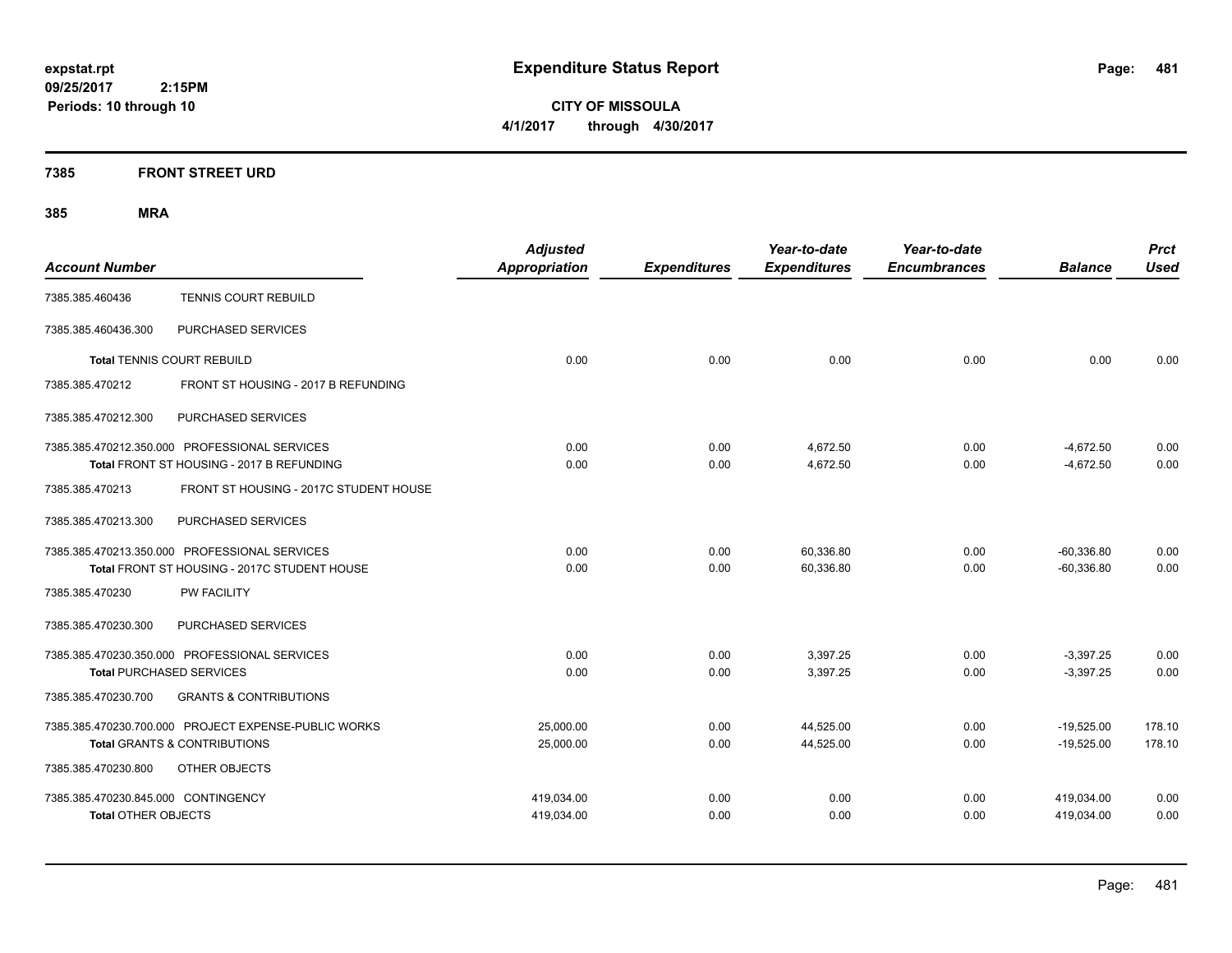**CITY OF MISSOULA 4/1/2017 through 4/30/2017**

**7385 FRONT STREET URD**

| <b>Account Number</b>                                                                                     | <b>Adjusted</b><br><b>Appropriation</b> | <b>Expenditures</b> | Year-to-date<br><b>Expenditures</b> | Year-to-date<br><b>Encumbrances</b> | <b>Balance</b>           | <b>Prct</b><br><b>Used</b> |
|-----------------------------------------------------------------------------------------------------------|-----------------------------------------|---------------------|-------------------------------------|-------------------------------------|--------------------------|----------------------------|
| <b>CAPITAL OUTLAY</b><br>7385.385.470230.900                                                              |                                         |                     |                                     |                                     |                          |                            |
| 7385.385.470230.930.000 IMPROVEMENTS<br><b>Total CAPITAL OUTLAY</b>                                       | 25,000.00<br>25,000.00                  | 0.00<br>0.00        | 0.00<br>0.00                        | 0.00<br>0.00                        | 25,000.00<br>25,000.00   | 0.00<br>0.00               |
| <b>Total PW FACILITY</b>                                                                                  | 469,034.00                              | 0.00                | 47,922.25                           | 0.00                                | 421,111.75               | 10.22                      |
| 7385.385.470260<br><b>PLANNING &amp; MGMT</b>                                                             |                                         |                     |                                     |                                     |                          |                            |
| 7385.385.470260.300<br>PURCHASED SERVICES                                                                 |                                         |                     |                                     |                                     |                          |                            |
| <b>Total PURCHASED SERVICES</b>                                                                           | 0.00                                    | 0.00                | 0.00                                | 0.00                                | 0.00                     | 0.00                       |
| 7385.385.470260.700<br><b>GRANTS &amp; CONTRIBUTIONS</b>                                                  |                                         |                     |                                     |                                     |                          |                            |
| 7385.385.470260.700.000 PLANNING & MGMT/GRANTS & CONTRIBUTIONS<br><b>Total GRANTS &amp; CONTRIBUTIONS</b> | 10,000.00<br>10,000.00                  | 0.00<br>0.00        | 0.00<br>0.00                        | 0.00<br>0.00                        | 10,000.00<br>10.000.00   | 0.00<br>0.00               |
| 7385.385.470260.800<br>OTHER OBJECTS                                                                      |                                         |                     |                                     |                                     |                          |                            |
| 7385.385.470260.845.000 CONTINGENCY<br><b>Total OTHER OBJECTS</b>                                         | 50,000.00<br>50,000.00                  | 0.00<br>0.00        | 0.00<br>0.00                        | 0.00<br>0.00                        | 50,000.00<br>50,000.00   | 0.00<br>0.00               |
| <b>Total PLANNING &amp; MGMT</b>                                                                          | 60,000.00                               | 0.00                | 0.00                                | 0.00                                | 60.000.00                | 0.00                       |
| <b>CLEARING &amp; DEMO</b><br>7385.385.470270                                                             |                                         |                     |                                     |                                     |                          |                            |
| <b>GRANTS &amp; CONTRIBUTIONS</b><br>7385.385.470270.700                                                  |                                         |                     |                                     |                                     |                          |                            |
| <b>Total GRANTS &amp; CONTRIBUTIONS</b>                                                                   | 0.00                                    | 0.00                | 0.00                                | 0.00                                | 0.00                     | 0.00                       |
| 7385.385.470270.800<br>OTHER OBJECTS                                                                      |                                         |                     |                                     |                                     |                          |                            |
| 7385.385.470270.845.000 CONTINGENCY<br>Total CLEARING & DEMO                                              | 100,000.00<br>100,000.00                | 0.00<br>0.00        | 0.00<br>0.00                        | 0.00<br>0.00                        | 100,000.00<br>100,000.00 | 0.00<br>0.00               |
| 7385.385.470281<br><b>FRONT STREET PARKING STRUCTURE</b>                                                  |                                         |                     |                                     |                                     |                          |                            |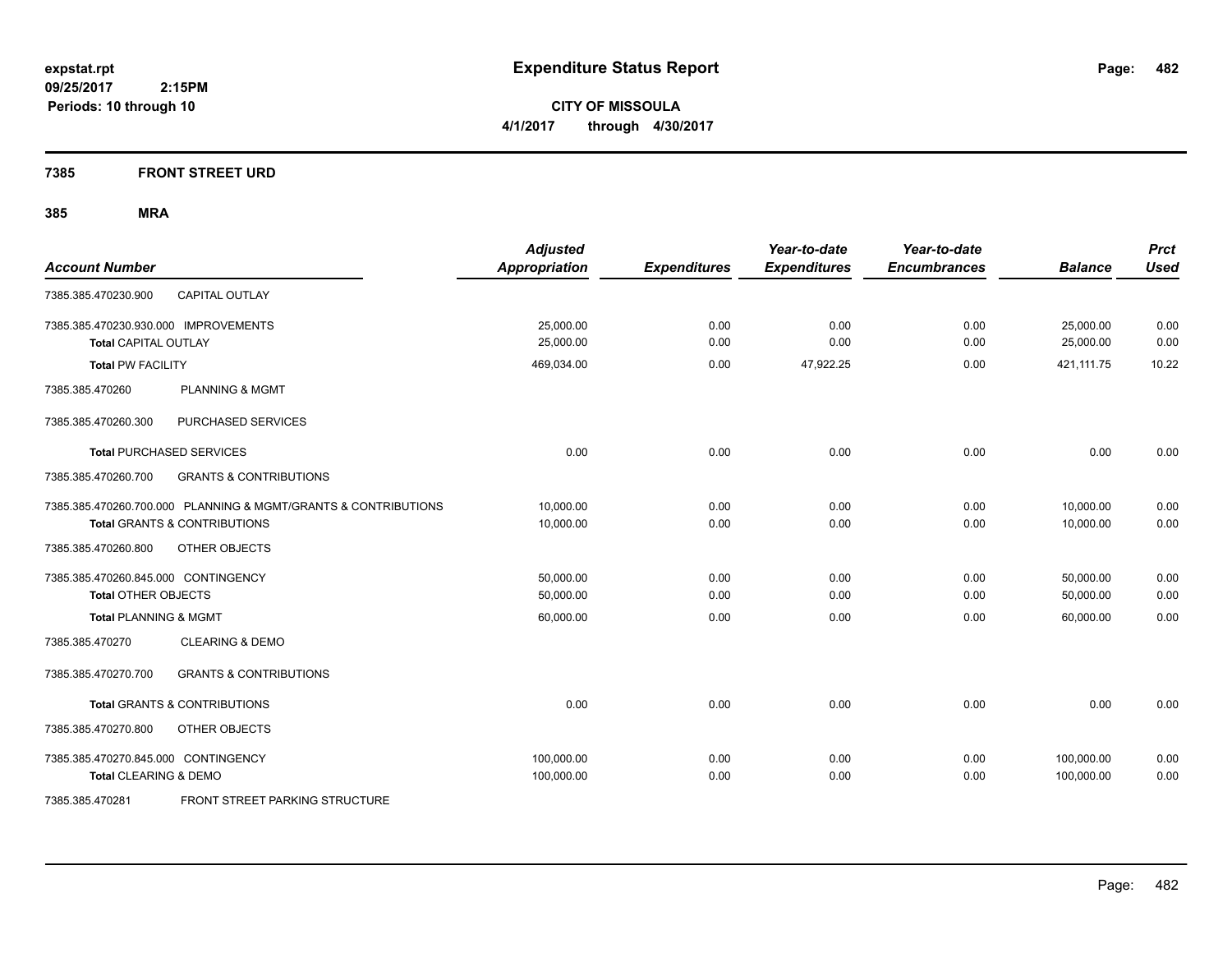**CITY OF MISSOULA 4/1/2017 through 4/30/2017**

## **7385 FRONT STREET URD**

| <b>Account Number</b>         |                                             | <b>Adjusted</b><br><b>Appropriation</b> | <b>Expenditures</b> | Year-to-date<br><b>Expenditures</b> | Year-to-date<br><b>Encumbrances</b> | <b>Balance</b> | <b>Prct</b><br><b>Used</b> |
|-------------------------------|---------------------------------------------|-----------------------------------------|---------------------|-------------------------------------|-------------------------------------|----------------|----------------------------|
| 7385.385.470281.900           | <b>CAPITAL OUTLAY</b>                       |                                         |                     |                                     |                                     |                |                            |
|                               | <b>Total FRONT STREET PARKING STRUCTURE</b> | 0.00                                    | 0.00                | 0.00                                | 0.00                                | 0.00           | 0.00                       |
| 7385.385.510110               | <b>MERCHANT SERVICES</b>                    |                                         |                     |                                     |                                     |                |                            |
| 7385.385.510110.500           | <b>FIXED CHARGES</b>                        |                                         |                     |                                     |                                     |                |                            |
|                               | <b>Total MERCHANT SERVICES</b>              | 0.00                                    | 0.00                | 0.00                                | 0.00                                | 0.00           | 0.00                       |
| <b>Total FRONT STREET URD</b> |                                             | 629.034.00                              | 0.00                | 112,931.55                          | 0.00                                | 516.102.45     | 17.95                      |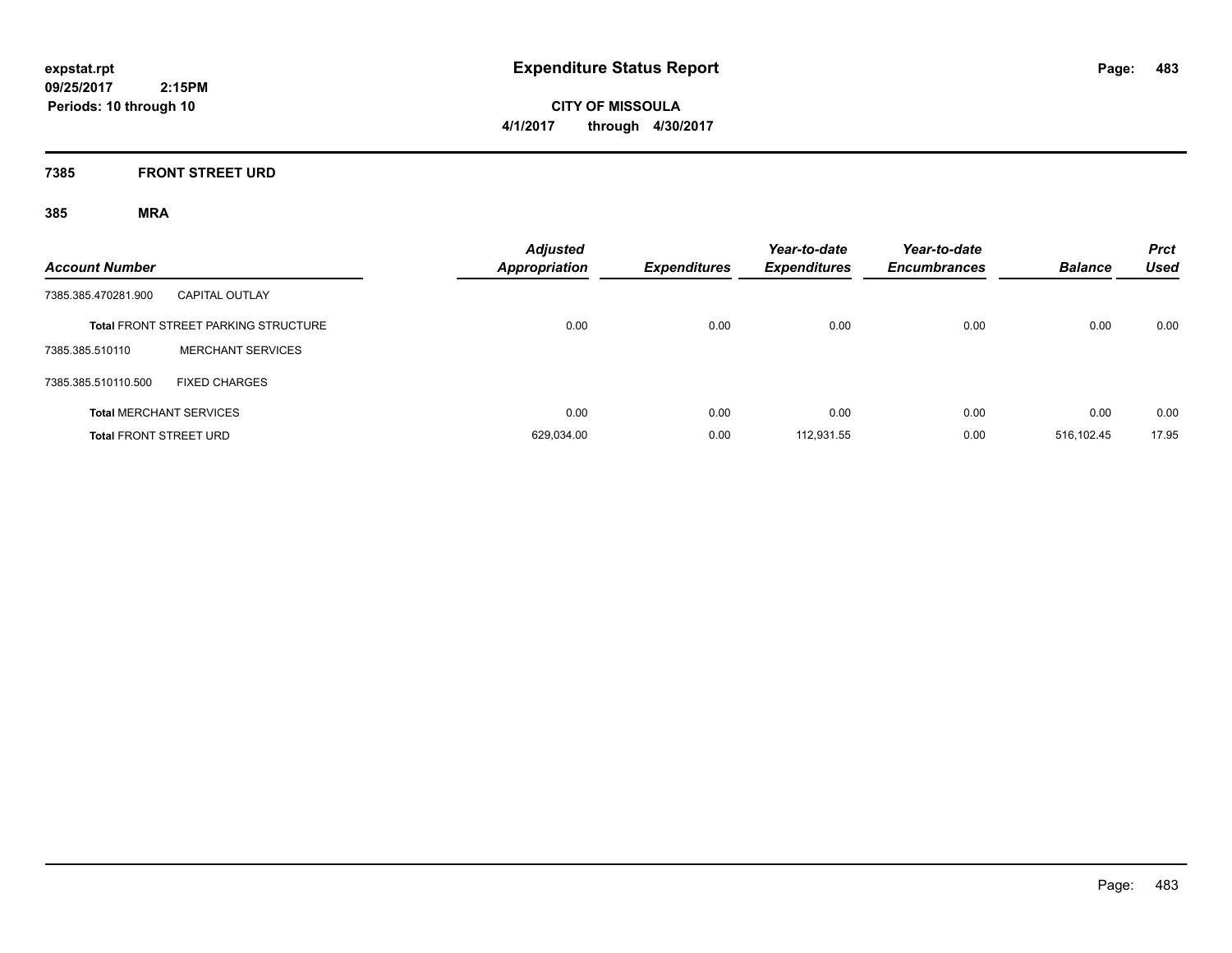**484**

**09/25/2017 2:15PM Periods: 10 through 10**

**CITY OF MISSOULA 4/1/2017 through 4/30/2017**

### **7386 DEBT SERVICE-SAFEWAY/ST PAT 1.5M**

| <b>Account Number</b> |                                   | <b>Adjusted</b><br><b>Appropriation</b> | <b>Expenditures</b> | Year-to-date<br><b>Expenditures</b> | Year-to-date<br><b>Encumbrances</b> | <b>Balance</b> | <b>Prct</b><br><b>Used</b> |
|-----------------------|-----------------------------------|-----------------------------------------|---------------------|-------------------------------------|-------------------------------------|----------------|----------------------------|
| 7386.385.470220       | PROPERTY ACQUISITION              |                                         |                     |                                     |                                     |                |                            |
| 7386.385.470220.900   | <b>CAPITAL OUTLAY</b>             |                                         |                     |                                     |                                     |                |                            |
|                       | <b>Total PROPERTY ACQUISITION</b> | 0.00                                    | 0.00                | 0.00                                | 0.00                                | 0.00           | 0.00                       |
| 7386.385.510110       | <b>MERCHANT SERVICES</b>          |                                         |                     |                                     |                                     |                |                            |
| 7386.385.510110.500   | <b>FIXED CHARGES</b>              |                                         |                     |                                     |                                     |                |                            |
| <b>Total MRA</b>      |                                   | 0.00                                    | 0.00                | 0.00                                | 0.00                                | 0.00           | 0.00                       |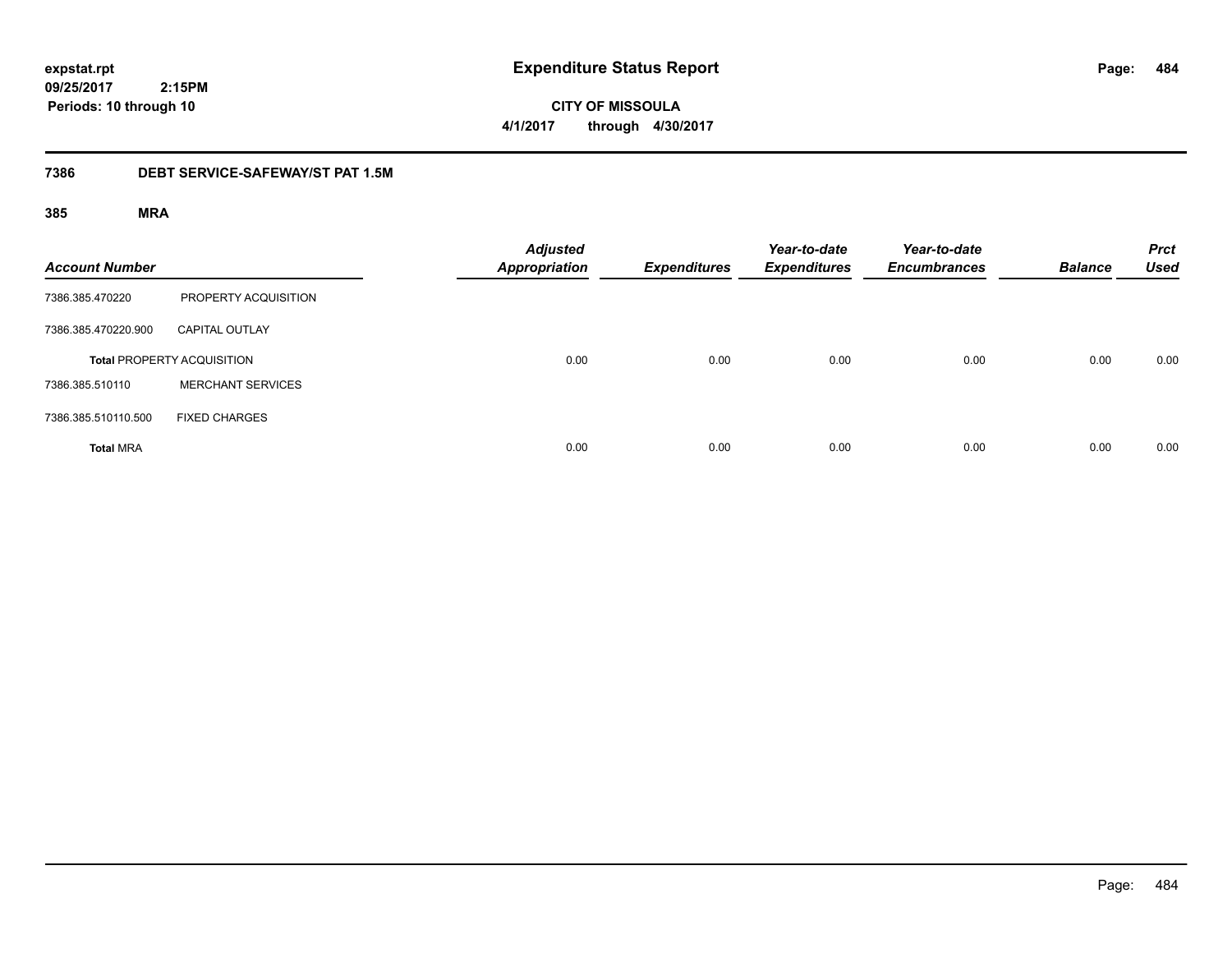**CITY OF MISSOULA 4/1/2017 through 4/30/2017**

### **7386 DEBT SERVICE-SAFEWAY/ST PAT 1.5M**

|                                |                                        | <b>Adjusted</b>      |                     | Year-to-date        | Year-to-date        |                | <b>Prct</b> |
|--------------------------------|----------------------------------------|----------------------|---------------------|---------------------|---------------------|----------------|-------------|
| <b>Account Number</b>          |                                        | <b>Appropriation</b> | <b>Expenditures</b> | <b>Expenditures</b> | <b>Encumbrances</b> | <b>Balance</b> | <b>Used</b> |
| 7386.390.490200                | DEBT SERVICE-SAFEWAY/ST PAT 1.5M       |                      |                     |                     |                     |                |             |
| 7386.390.490200.600            | <b>DEBT SERVICE</b>                    |                      |                     |                     |                     |                |             |
| 7386.390.490200.610.000        | <b>PRINCIPAL</b>                       | 38,539.00            | 0.00                | 32,759.25           | 0.00                | 5,779.75       | 85.00       |
| 7386.390.490200.620.000        | <b>INTEREST / SERVICE FEES</b>         | 88,473.00            | 0.00                | 88,298.75           | 0.00                | 174.25         | 99.80       |
|                                | Total DEBT SERVICE-SAFEWAY/ST PAT 1.5M | 127,012.00           | 0.00                | 121,058.00          | 0.00                | 5,954.00       | 95.31       |
| 7386.390.490510                | DS PAYMENTS TO GUARANTOR               |                      |                     |                     |                     |                |             |
| 7386.390.490510.600            | <b>DEBT SERVICE</b>                    |                      |                     |                     |                     |                |             |
|                                | Total DS PAYMENTS TO GUARANTOR         | 0.00                 | 0.00                | 0.00                | 0.00                | 0.00           | 0.00        |
| 7386.390.510110                | <b>MERCHANT SERVICES</b>               |                      |                     |                     |                     |                |             |
| 7386.390.510110.500            | <b>FIXED CHARGES</b>                   |                      |                     |                     |                     |                |             |
| <b>Total MERCHANT SERVICES</b> |                                        | 0.00                 | 0.00                | 0.00                | 0.00                | 0.00           | 0.00        |
|                                | Total DEBT SERVICE-SAFEWAY/ST PAT 1.5M | 127,012.00           | 0.00                | 121,058.00          | 0.00                | 5,954.00       | 95.31       |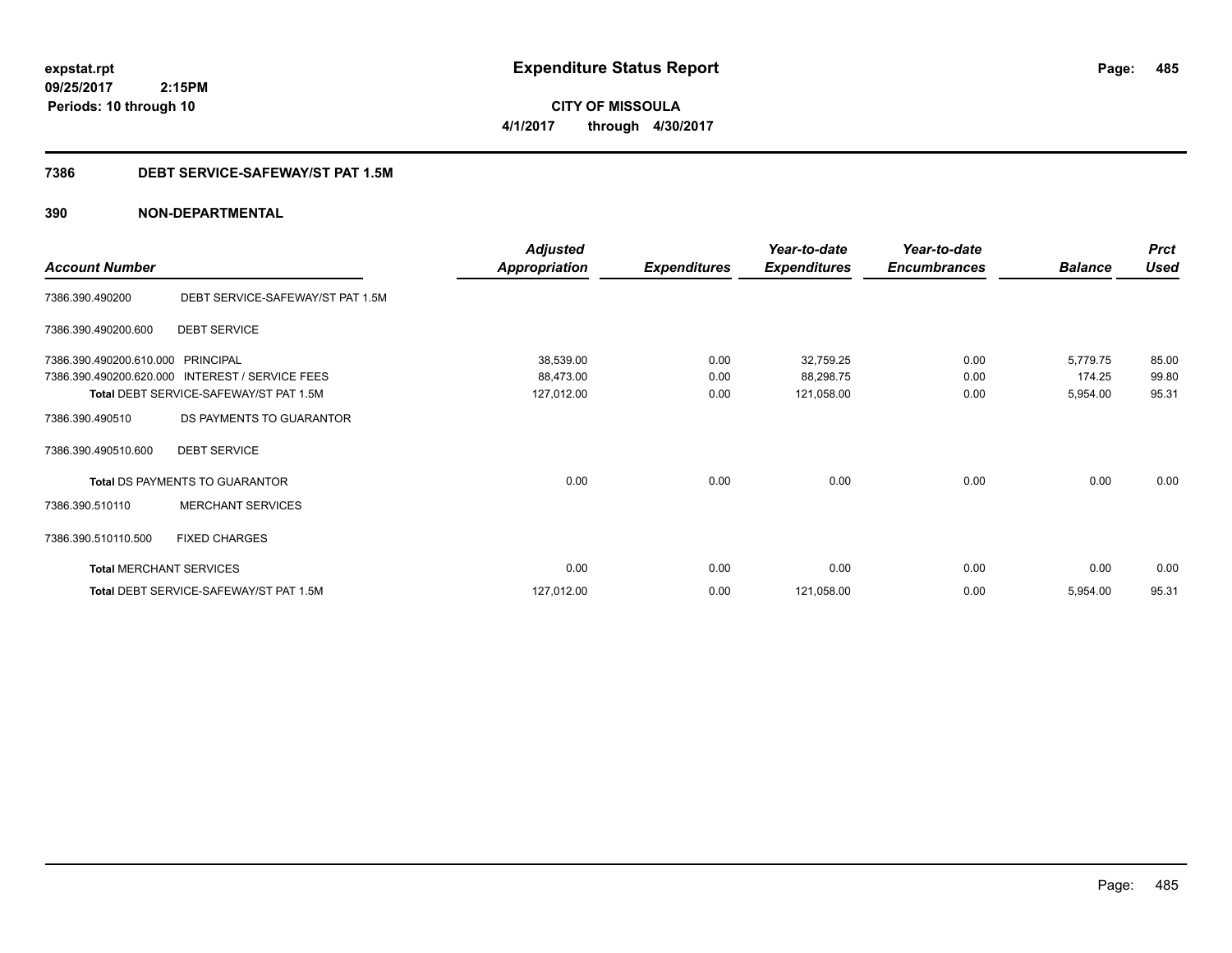**CITY OF MISSOULA 4/1/2017 through 4/30/2017**

### **7387 DEBT SERVICE-BROWNFIELD RLF 1.125M**

|                                   |                                                 | <b>Adjusted</b>      |                     | Year-to-date        | Year-to-date        |                | <b>Prct</b> |
|-----------------------------------|-------------------------------------------------|----------------------|---------------------|---------------------|---------------------|----------------|-------------|
| <b>Account Number</b>             |                                                 | <b>Appropriation</b> | <b>Expenditures</b> | <b>Expenditures</b> | <b>Encumbrances</b> | <b>Balance</b> | <b>Used</b> |
| 7387.390.490200                   | DEBT SERVICE-BROWNFIELD RLF 1.125M              |                      |                     |                     |                     |                |             |
| 7387.390.490200.600               | <b>DEBT SERVICE</b>                             |                      |                     |                     |                     |                |             |
| 7387.390.490200.610.000 PRINCIPAL |                                                 | 29,830.00            | 0.00                | 0.00                | 0.00                | 29,830.00      | 0.00        |
|                                   | 7387.390.490200.620.000 INTEREST / SERVICE FEES | 24,886.00            | 0.00                | 12,265.54           | 0.00                | 12,620.46      | 49.29       |
|                                   | <b>Total DEBT SERVICE-BROWNFIELD RLF 1.125M</b> | 54,716.00            | 0.00                | 12,265.54           | 0.00                | 42,450.46      | 22.42       |
| 7387.390.510110                   | <b>MERCHANT SERVICES</b>                        |                      |                     |                     |                     |                |             |
| 7387.390.510110.500               | <b>FIXED CHARGES</b>                            |                      |                     |                     |                     |                |             |
| <b>Total MERCHANT SERVICES</b>    |                                                 | 0.00                 | 0.00                | 0.00                | 0.00                | 0.00           | 0.00        |
|                                   | <b>Total DEBT SERVICE-BROWNFIELD RLF 1.125M</b> | 54.716.00            | 0.00                | 12.265.54           | 0.00                | 42.450.46      | 22.42       |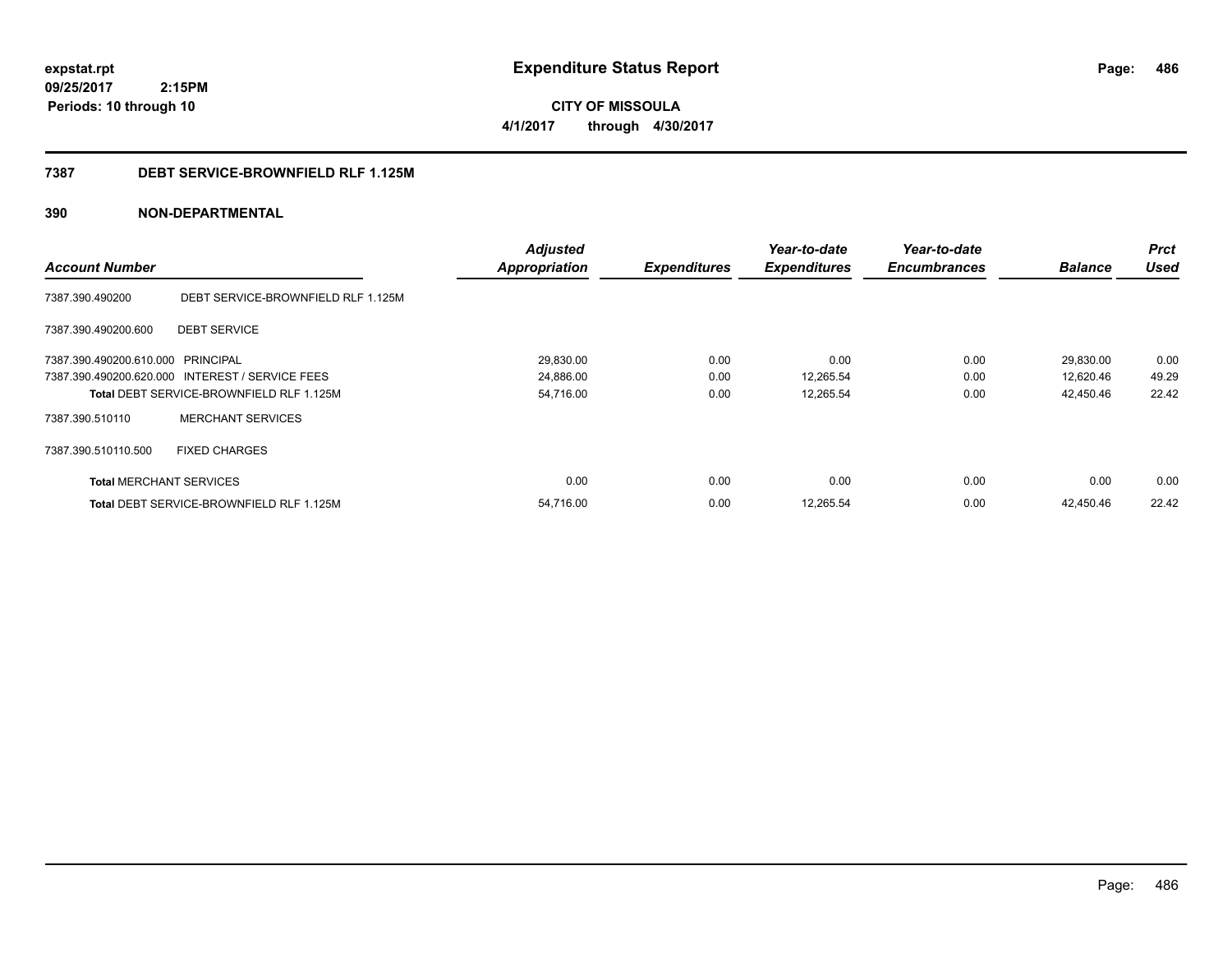**CITY OF MISSOULA 4/1/2017 through 4/30/2017**

**7388 RESERVE-3.6m TIF**

| <b>Account Number</b>  |                                      | <b>Adjusted</b><br><b>Appropriation</b> | <b>Expenditures</b> | Year-to-date<br><b>Expenditures</b> | Year-to-date<br><b>Encumbrances</b> | <b>Balance</b> | <b>Prct</b><br><b>Used</b> |
|------------------------|--------------------------------------|-----------------------------------------|---------------------|-------------------------------------|-------------------------------------|----------------|----------------------------|
| 7388.390.490607        | <b>TRANSFERS TO BROWNFIELD</b>       |                                         |                     |                                     |                                     |                |                            |
| 7388.390.490607.800    | OTHER OBJECTS                        |                                         |                     |                                     |                                     |                |                            |
|                        | <b>Total TRANSFERS TO BROWNFIELD</b> | 0.00                                    | 0.00                | 0.00                                | 0.00                                | 0.00           | 0.00                       |
| 7388.390.510110        | <b>MERCHANT SERVICES</b>             |                                         |                     |                                     |                                     |                |                            |
| 7388.390.510110.500    | <b>FIXED CHARGES</b>                 |                                         |                     |                                     |                                     |                |                            |
| Total RESERVE-3.6m TIF |                                      | 0.00                                    | 0.00                | 0.00                                | 0.00                                | 0.00           | 0.00                       |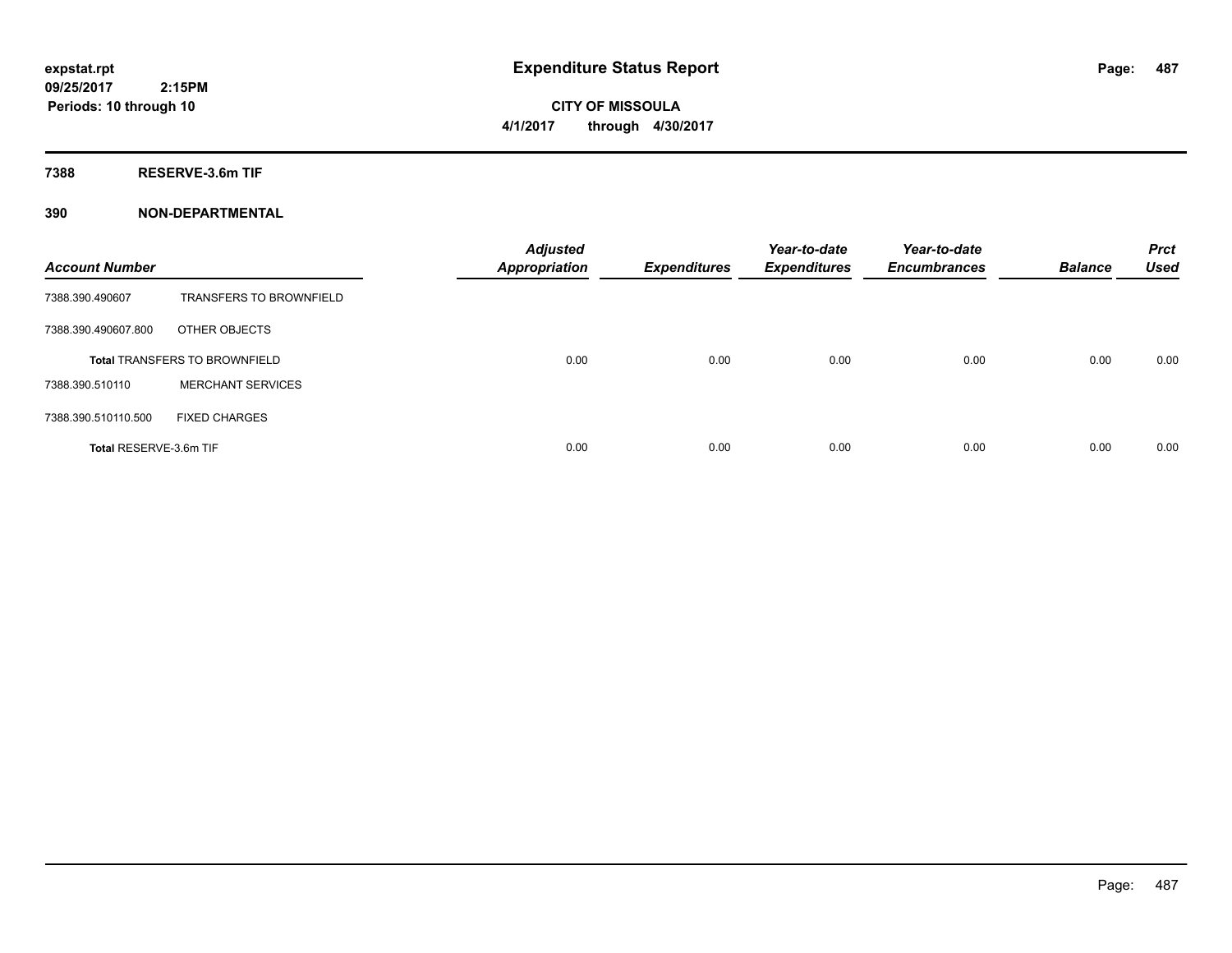**CITY OF MISSOULA 4/1/2017 through 4/30/2017**

## **7389 DEBT SERVICE - 3.6M/5.75M**

| <b>Account Number</b> |                                   | <b>Adjusted</b><br><b>Appropriation</b> | <b>Expenditures</b> | Year-to-date<br><b>Expenditures</b> | Year-to-date<br><b>Encumbrances</b> | <b>Balance</b> | <b>Prct</b><br><b>Used</b> |
|-----------------------|-----------------------------------|-----------------------------------------|---------------------|-------------------------------------|-------------------------------------|----------------|----------------------------|
| 7389.385.470220       | PROPERTY ACQUISITION              |                                         |                     |                                     |                                     |                |                            |
| 7389.385.470220.600   | <b>DEBT SERVICE</b>               |                                         |                     |                                     |                                     |                |                            |
|                       | <b>Total PROPERTY ACQUISITION</b> | 0.00                                    | 0.00                | 0.00                                | 0.00                                | 0.00           | 0.00                       |
| 7389.385.470250       | <b>RELOCATION PAYMENTS</b>        |                                         |                     |                                     |                                     |                |                            |
| 7389.385.470250.700   | <b>GRANTS &amp; CONTRIBUTIONS</b> |                                         |                     |                                     |                                     |                |                            |
|                       | <b>Total RELOCATION PAYMENTS</b>  | 0.00                                    | 0.00                | 0.00                                | 0.00                                | 0.00           | 0.00                       |
| 7389.385.510110       | <b>MERCHANT SERVICES</b>          |                                         |                     |                                     |                                     |                |                            |
| 7389.385.510110.500   | <b>FIXED CHARGES</b>              |                                         |                     |                                     |                                     |                |                            |
| <b>Total MRA</b>      |                                   | 0.00                                    | 0.00                | 0.00                                | 0.00                                | 0.00           | 0.00                       |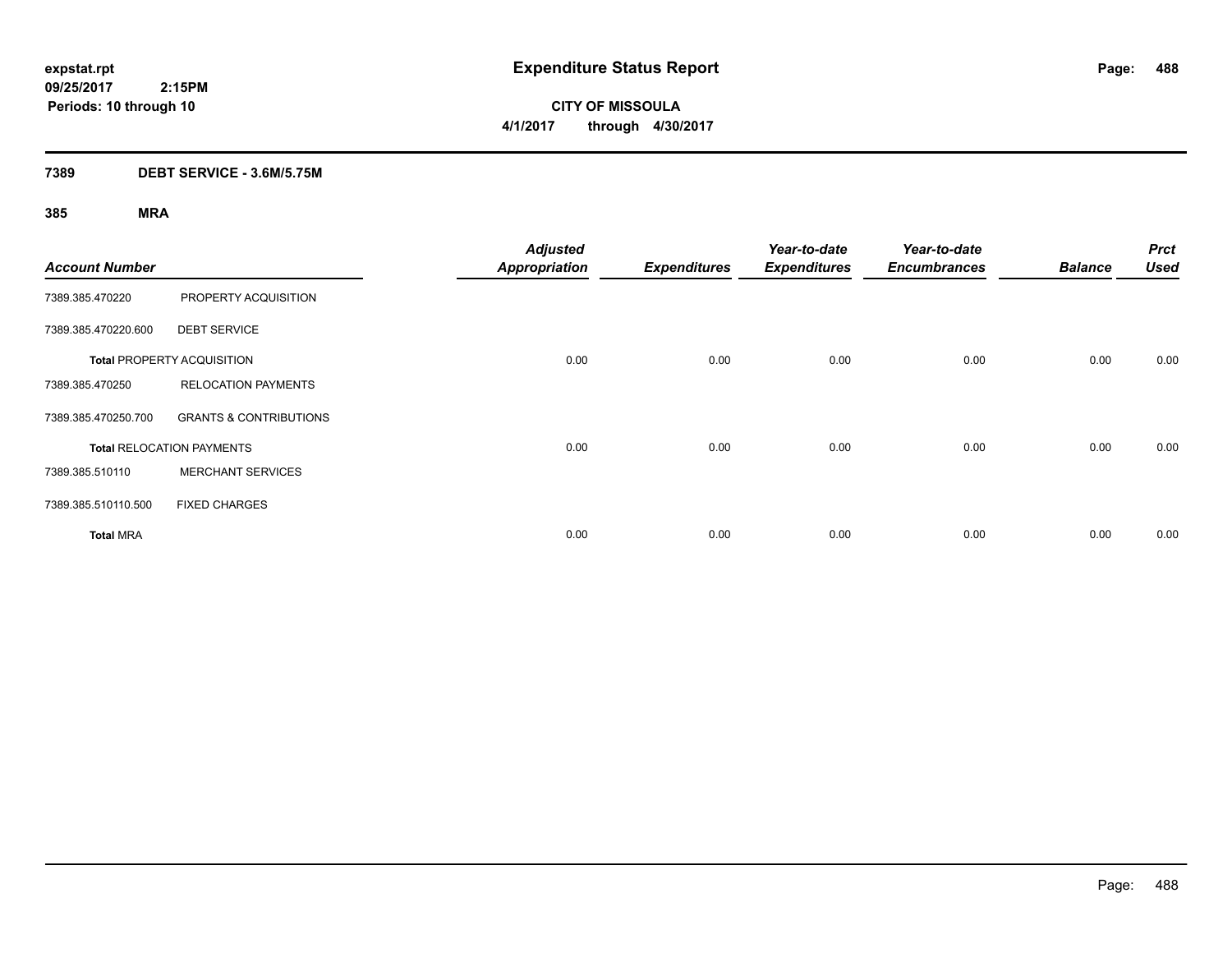**CITY OF MISSOULA 4/1/2017 through 4/30/2017**

### **7389 DEBT SERVICE - 3.6M/5.75M**

| <b>Account Number</b>          |                                                       | <b>Adjusted</b><br>Appropriation | <b>Expenditures</b> | Year-to-date<br><b>Expenditures</b> | Year-to-date<br><b>Encumbrances</b> | <b>Balance</b> | <b>Prct</b><br><b>Used</b> |
|--------------------------------|-------------------------------------------------------|----------------------------------|---------------------|-------------------------------------|-------------------------------------|----------------|----------------------------|
| 7389.390.490200                | REVENUE BOND DEBT SERVICE                             |                                  |                     |                                     |                                     |                |                            |
| 7389.390.490200.600            | <b>DEBT SERVICE</b>                                   |                                  |                     |                                     |                                     |                |                            |
| 7389.390.490200.610.000        | PRINCIPAL                                             | 125,000.00                       | 0.00                | 0.00                                | 0.00                                | 125,000.00     | 0.00                       |
| 7389.390.490200.620.000        | <b>INTEREST / SERVICE FEES</b>                        | 125,500.00                       | 0.00                | 65,950.00                           | 0.00                                | 59,550.00      | 52.55                      |
|                                | Total REVENUE BOND DEBT SERVICE                       | 250,500.00                       | 0.00                | 65,950.00                           | 0.00                                | 184,550.00     | 26.33                      |
| 7389.390.490210                | FY13 \$5.75M DEBT SERVICE                             |                                  |                     |                                     |                                     |                |                            |
| 7389.390.490210.600            | <b>DEBT SERVICE</b>                                   |                                  |                     |                                     |                                     |                |                            |
|                                | 7389.390.490210.610.000 FY13 5.75M DEBT SVS/PRINCIPAL | 268,000.00                       | 0.00                | 133,000.00                          | 0.00                                | 135,000.00     | 49.63                      |
|                                | 7389.390.490210.620.000 INTEREST / SERVICE FEES       | 157,812.00                       | 0.00                | 79,553.25                           | 0.00                                | 78,258.75      | 50.41                      |
|                                | Total FY13 \$5.75M DEBT SERVICE                       | 425,812.00                       | 0.00                | 212,553.25                          | 0.00                                | 213,258.75     | 49.92                      |
| 7389.390.510110                | <b>MERCHANT SERVICES</b>                              |                                  |                     |                                     |                                     |                |                            |
| 7389.390.510110.500            | <b>FIXED CHARGES</b>                                  |                                  |                     |                                     |                                     |                |                            |
| <b>Total MERCHANT SERVICES</b> |                                                       | 0.00                             | 0.00                | 0.00                                | 0.00                                | 0.00           | 0.00                       |
|                                | Total DEBT SERVICE - 3.6M/5.75M                       | 676,312.00                       | 0.00                | 278,503.25                          | 0.00                                | 397,808.75     | 41.18                      |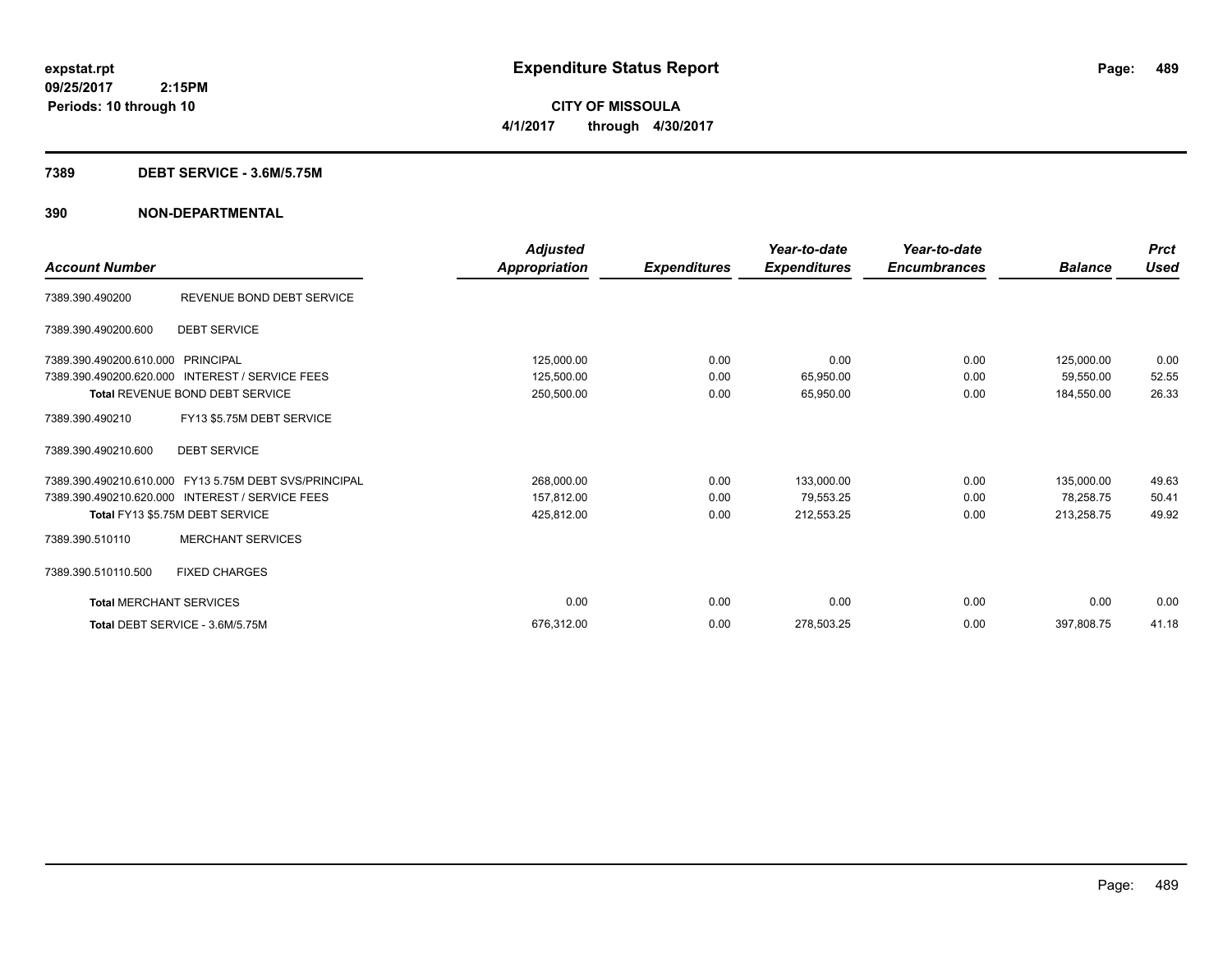**CITY OF MISSOULA 4/1/2017 through 4/30/2017**

## **7390 URDII CLEARING - 3.6M TIF**

| <b>Account Number</b> |                                                                                          | <b>Adjusted</b><br><b>Appropriation</b> | <b>Expenditures</b> | Year-to-date<br><b>Expenditures</b> | Year-to-date<br><b>Encumbrances</b> | <b>Balance</b>           | <b>Prct</b><br><b>Used</b> |
|-----------------------|------------------------------------------------------------------------------------------|-----------------------------------------|---------------------|-------------------------------------|-------------------------------------|--------------------------|----------------------------|
| 7390.385.490607       | <b>TRANSFERS TO BROWNFIELD</b>                                                           |                                         |                     |                                     |                                     |                          |                            |
| 7390.385.490607.800   | OTHER OBJECTS                                                                            |                                         |                     |                                     |                                     |                          |                            |
|                       | 7390.385.490607.820.000 TRANSFERS TO OTHER FUNDS<br><b>Total TRANSFERS TO BROWNFIELD</b> | 0.00<br>0.00                            | 0.00<br>0.00        | $-126.825.85$<br>$-126,825.85$      | 0.00<br>0.00                        | 126.825.85<br>126,825.85 | 0.00<br>0.00               |
| 7390.385.510110       | <b>MERCHANT SERVICES</b>                                                                 |                                         |                     |                                     |                                     |                          |                            |
| 7390.385.510110.500   | <b>FIXED CHARGES</b>                                                                     |                                         |                     |                                     |                                     |                          |                            |
|                       | <b>Total MERCHANT SERVICES</b>                                                           | 0.00                                    | 0.00                | 0.00                                | 0.00                                | 0.00                     | 0.00                       |
| <b>Total MRA</b>      |                                                                                          | 0.00                                    | 0.00                | $-126,825.85$                       | 0.00                                | 126,825.85               | 0.00                       |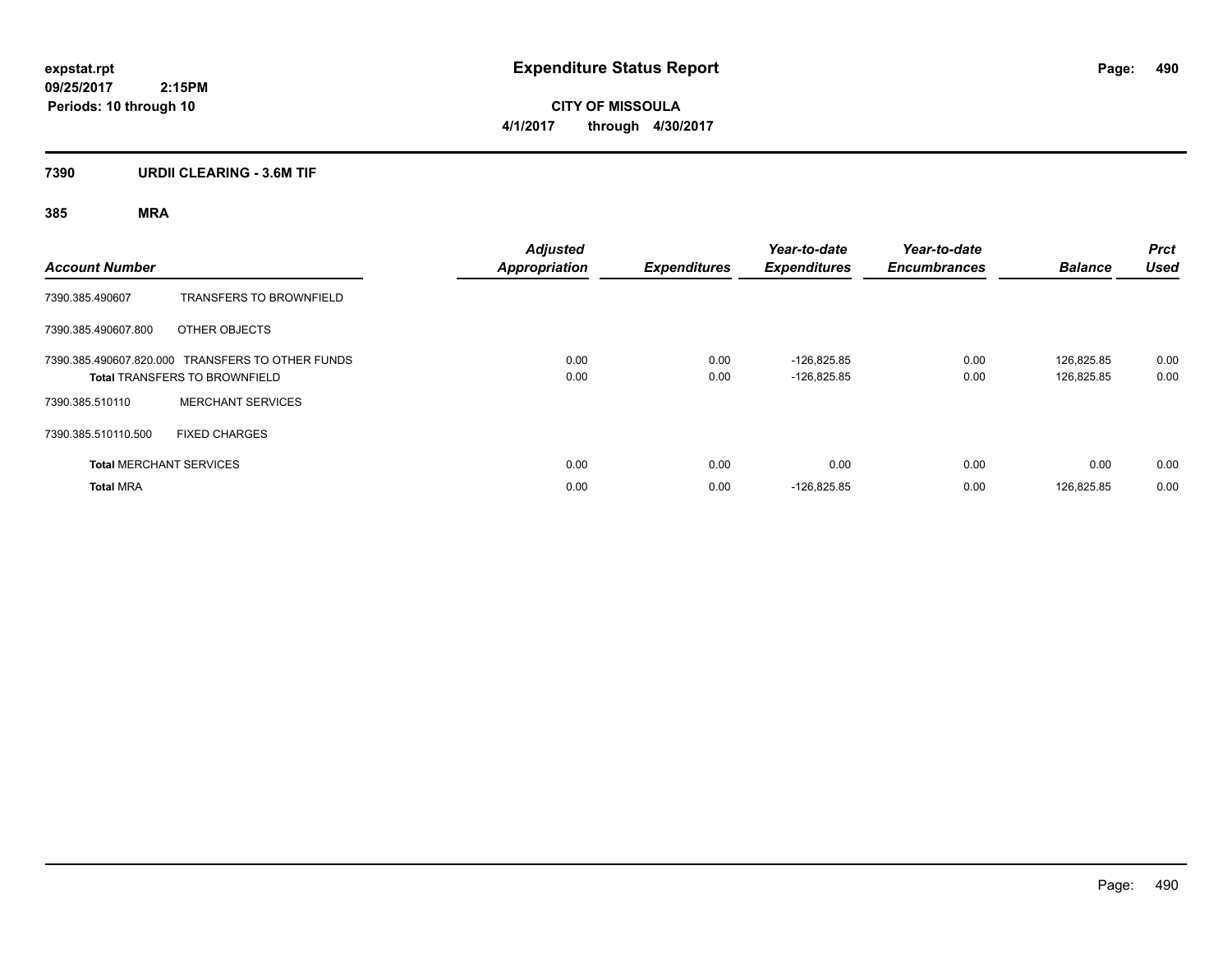**CITY OF MISSOULA 4/1/2017 through 4/30/2017**

### **7390 URDII CLEARING - 3.6M TIF**

| <b>Account Number</b>         |                                                                | <b>Adjusted</b><br><b>Appropriation</b> | <b>Expenditures</b> | Year-to-date<br><b>Expenditures</b> | Year-to-date<br><b>Encumbrances</b> | <b>Balance</b> | <b>Prct</b><br><b>Used</b> |
|-------------------------------|----------------------------------------------------------------|-----------------------------------------|---------------------|-------------------------------------|-------------------------------------|----------------|----------------------------|
| 7390.390.490601               | TI BOND CLEARING                                               |                                         |                     |                                     |                                     |                |                            |
| 7390.390.490601.800           | OTHER OBJECTS                                                  |                                         |                     |                                     |                                     |                |                            |
| <b>Total TI BOND CLEARING</b> |                                                                | 0.00                                    | 0.00                | 0.00                                | 0.00                                | 0.00           | 0.00                       |
| 7390.390.490604               | TI BOND RESERVE                                                |                                         |                     |                                     |                                     |                |                            |
| 7390.390.490604.800           | OTHER OBJECTS                                                  |                                         |                     |                                     |                                     |                |                            |
|                               | 7390.390.490604.820.000 TRANSFER TO INTERMOUNTAIN BOND DS 7399 | 145,937.00                              | 0.00                | 112.627.50                          | 0.00                                | 33,309.50      | 77.18                      |
| Total TI BOND RESERVE         |                                                                | 145,937.00                              | 0.00                | 112,627.50                          | 0.00                                | 33,309.50      | 77.18                      |
| 7390.390.490605               | TRANSFER TO DEBT SERVICE 7389                                  |                                         |                     |                                     |                                     |                |                            |
| 7390.390.490605.800           | OTHER OBJECTS                                                  |                                         |                     |                                     |                                     |                |                            |
|                               | 7390.390.490605.820.000 TRANSFERS TO DEBT SERVICE              | 676,312.00                              | 0.00                | 679,473.27                          | 0.00                                | $-3,161.27$    | 100.47                     |
|                               | Total TRANSFER TO DEBT SERVICE 7389                            | 676,312.00                              | 0.00                | 679,473.27                          | 0.00                                | $-3,161.27$    | 100.47                     |
| 7390.390.490606               | DEVELOPMENT TRANSFERS                                          |                                         |                     |                                     |                                     |                |                            |
| 7390.390.490606.800           | OTHER OBJECTS                                                  |                                         |                     |                                     |                                     |                |                            |
|                               | 7390.390.490606.820.000 TRANSFERS TO URD II DEVELOPMENT        | 1,121,177.00                            | 0.00                | 286,476.98                          | 0.00                                | 834,700.02     | 25.55                      |
|                               | <b>Total DEVELOPMENT TRANSFERS</b>                             | 1,121,177.00                            | 0.00                | 286,476.98                          | 0.00                                | 834,700.02     | 25.55                      |
| 7390.390.490607               | <b>TRANSFERS TO BROWNFIELD</b>                                 |                                         |                     |                                     |                                     |                |                            |
| 7390.390.490607.800           | OTHER OBJECTS                                                  |                                         |                     |                                     |                                     |                |                            |
|                               | 7390.390.490607.820.000 TRANSFERS TO OTHER FUNDS               | 54,716.00                               | 0.00                | 58,092.00                           | 0.00                                | $-3,376.00$    | 106.17                     |
|                               | <b>Total TRANSFERS TO BROWNFIELD</b>                           | 54,716.00                               | 0.00                | 58,092.00                           | 0.00                                | $-3,376.00$    | 106.17                     |
| 7390.390.490608               | TRANSFERS TO SAFEWA/ST PAT                                     |                                         |                     |                                     |                                     |                |                            |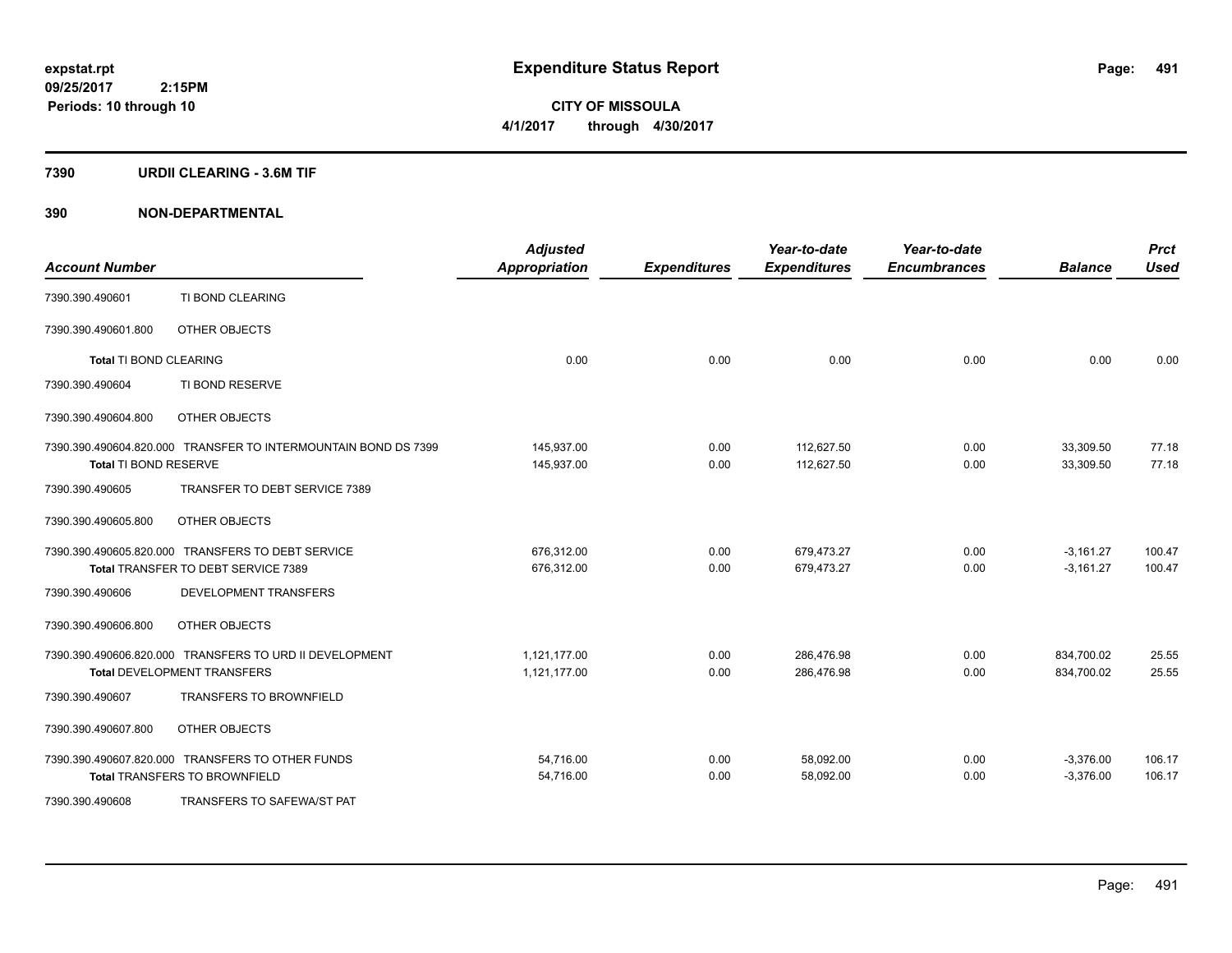**CITY OF MISSOULA 4/1/2017 through 4/30/2017**

### **7390 URDII CLEARING - 3.6M TIF**

| <b>Account Number</b>                                            | <b>Adjusted</b><br><b>Appropriation</b> | <b>Expenditures</b> | Year-to-date<br><b>Expenditures</b> | Year-to-date<br><b>Encumbrances</b> | <b>Balance</b> | <b>Prct</b><br><b>Used</b> |
|------------------------------------------------------------------|-----------------------------------------|---------------------|-------------------------------------|-------------------------------------|----------------|----------------------------|
| 7390.390.490608.800<br>OTHER OBJECTS                             |                                         |                     |                                     |                                     |                |                            |
| 7390.390.490608.820.000 TRANSFERS TO OTHER FUNDS-SAFEWAY/ST PATS | 127,012.00                              | 0.00                | 115,103.00                          | 0.00                                | 11,909.00      | 90.62                      |
| <b>Total TRANSFERS TO SAFEWA/ST PAT</b>                          | 127,012.00                              | 0.00                | 115,103.00                          | 0.00                                | 11,909.00      | 90.62                      |
| <b>MERCHANT SERVICES</b><br>7390.390.510110                      |                                         |                     |                                     |                                     |                |                            |
| <b>FIXED CHARGES</b><br>7390.390.510110.500                      |                                         |                     |                                     |                                     |                |                            |
| <b>Total FIXED CHARGES</b>                                       | 0.00                                    | 0.00                | 0.00                                | 0.00                                | 0.00           | 0.00                       |
| <b>Total MERCHANT SERVICES</b>                                   | 0.00                                    | 0.00                | 0.00                                | 0.00                                | 0.00           | 0.00                       |
| <b>Total NON-DEPARTMENTAL</b>                                    | 2,125,154.00                            | 0.00                | 1,251,772.75                        | 0.00                                | 873,381.25     | 58.90                      |
| <b>Total URDII CLEARING - 3.6M TIF</b>                           | 2,125,154.00                            | 0.00                | 1,124,946.90                        | 0.00                                | 1,000,207.10   | 52.93                      |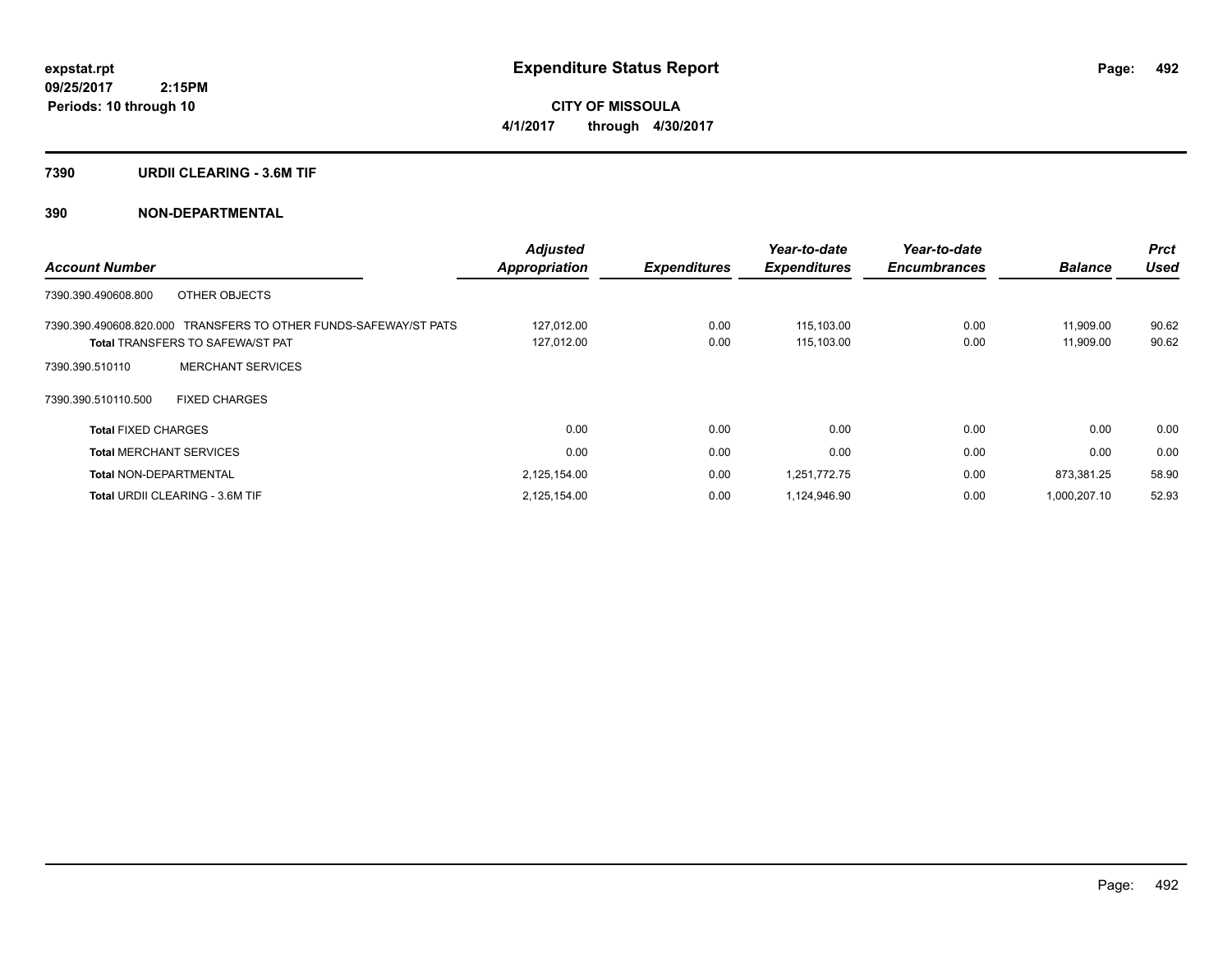**CITY OF MISSOULA 4/1/2017 through 4/30/2017**

**7391 MRA - URD I FUND**

| <b>Account Number</b>      |                          | <b>Adjusted</b><br>Appropriation | <b>Expenditures</b> | Year-to-date<br><b>Expenditures</b> | Year-to-date<br><b>Encumbrances</b> | <b>Balance</b> | <b>Prct</b><br>Used |
|----------------------------|--------------------------|----------------------------------|---------------------|-------------------------------------|-------------------------------------|----------------|---------------------|
| 7391.385.510110            | <b>MERCHANT SERVICES</b> |                                  |                     |                                     |                                     |                |                     |
| 7391.385.510110.500        | <b>FIXED CHARGES</b>     |                                  |                     |                                     |                                     |                |                     |
| <b>Total FIXED CHARGES</b> |                          | 0.00                             | 0.00                | 0.00                                | 0.00                                | 0.00           | 0.00                |
| <b>Total MRA</b>           |                          | 0.00                             | 0.00                | 0.00                                | 0.00                                | 0.00           | 0.00                |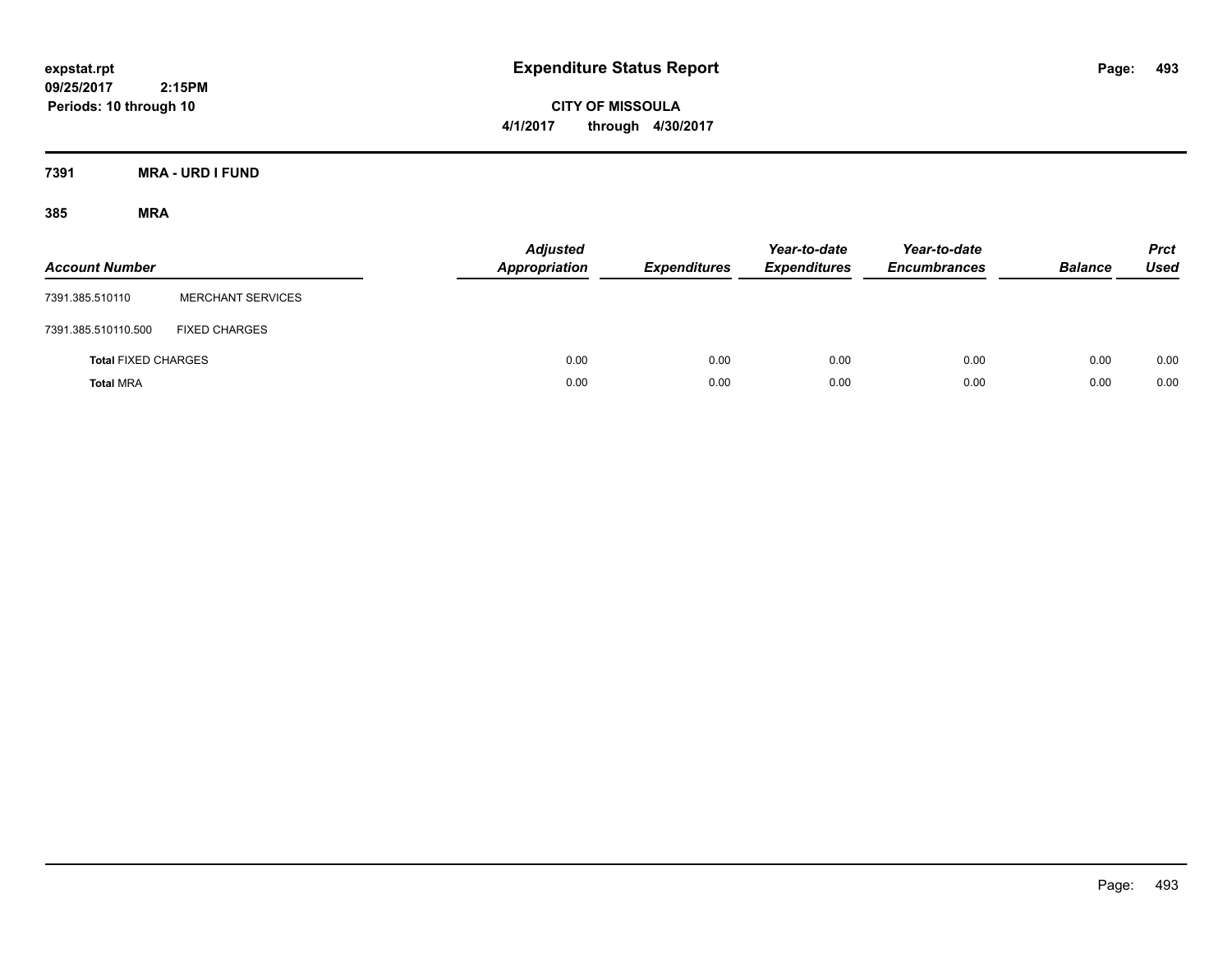**CITY OF MISSOULA 4/1/2017 through 4/30/2017**

**7391 MRA - URD I FUND**

**900 DEPRECIATION**

| <b>Account Number</b>  |                          | <b>Adjusted</b><br>Appropriation | <b>Expenditures</b> | Year-to-date<br><b>Expenditures</b> | Year-to-date<br><b>Encumbrances</b> | <b>Balance</b> | <b>Prct</b><br><b>Used</b> |
|------------------------|--------------------------|----------------------------------|---------------------|-------------------------------------|-------------------------------------|----------------|----------------------------|
| 7391.900.510110        | <b>MERCHANT SERVICES</b> |                                  |                     |                                     |                                     |                |                            |
| 7391.900.510110.500    | <b>FIXED CHARGES</b>     |                                  |                     |                                     |                                     |                |                            |
| Total MRA - URD I FUND |                          | 0.00                             | 0.00                | 0.00                                | 0.00                                | 0.00           | 0.00                       |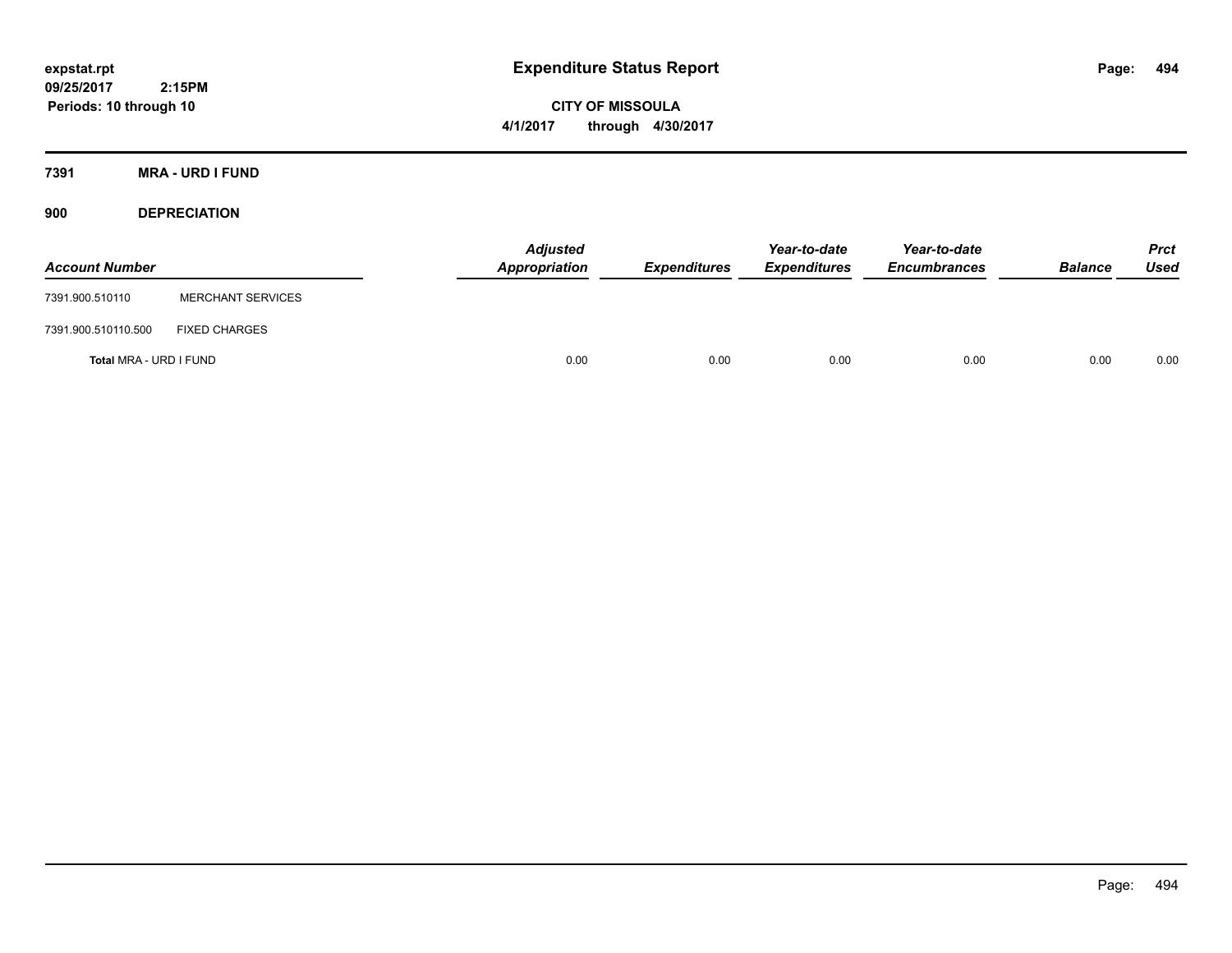**CITY OF MISSOULA 4/1/2017 through 4/30/2017**

**7392 MRA - URD II FUND**

| <b>Account Number</b>                                             |                                                  | <b>Adjusted</b><br><b>Appropriation</b> | <b>Expenditures</b> | Year-to-date<br><b>Expenditures</b> | Year-to-date<br><b>Encumbrances</b> | <b>Balance</b>           | <b>Prct</b><br><b>Used</b> |
|-------------------------------------------------------------------|--------------------------------------------------|-----------------------------------------|---------------------|-------------------------------------|-------------------------------------|--------------------------|----------------------------|
| 7392.385.460436                                                   | MRA CTEP/CMAQ                                    |                                         |                     |                                     |                                     |                          |                            |
| 7392.385.460436.300                                               | PURCHASED SERVICES                               |                                         |                     |                                     |                                     |                          |                            |
|                                                                   | <b>Total PURCHASED SERVICES</b>                  | 0.00                                    | 0.00                | 0.00                                | 0.00                                | 0.00                     | 0.00                       |
| 7392.385.460436.900                                               | CAPITAL OUTLAY                                   |                                         |                     |                                     |                                     |                          |                            |
| <b>Total MRA CTEP/CMAQ</b>                                        |                                                  | 0.00                                    | 0.00                | 0.00                                | 0.00                                | 0.00                     | 0.00                       |
| 7392.385.470210                                                   | <b>ADMINISTRATION</b>                            |                                         |                     |                                     |                                     |                          |                            |
| 7392.385.470210.300                                               | PURCHASED SERVICES                               |                                         |                     |                                     |                                     |                          |                            |
|                                                                   | <b>Total PURCHASED SERVICES</b>                  | 0.00                                    | 0.00                | 0.00                                | 0.00                                | 0.00                     | 0.00                       |
| 7392.385.470210.800                                               | OTHER OBJECTS                                    |                                         |                     |                                     |                                     |                          |                            |
| <b>Total ADMINISTRATION</b>                                       | 7392.385.470210.820.000 TRANSFERS TO OTHER FUNDS | 250,000.00<br>250,000.00                | 0.00<br>0.00        | 0.00<br>0.00                        | 0.00<br>0.00                        | 250,000.00<br>250,000.00 | 0.00<br>0.00               |
| 7392.385.470220                                                   | PROPERTY ACQUISITION                             |                                         |                     |                                     |                                     |                          |                            |
| 7392.385.470220.800                                               | OTHER OBJECTS                                    |                                         |                     |                                     |                                     |                          |                            |
| 7392.385.470220.845.000 CONTINGENCY<br><b>Total OTHER OBJECTS</b> |                                                  | 50,000.00<br>50,000.00                  | 0.00<br>0.00        | 0.00<br>0.00                        | 0.00<br>0.00                        | 50,000.00<br>50,000.00   | 0.00<br>0.00               |
| 7392.385.470220.900                                               | CAPITAL OUTLAY                                   |                                         |                     |                                     |                                     |                          |                            |
| <b>Total CAPITAL OUTLAY</b>                                       |                                                  | 0.00                                    | 0.00                | 0.00                                | 0.00                                | 0.00                     | 0.00                       |
|                                                                   | <b>Total PROPERTY ACQUISITION</b>                | 50,000.00                               | 0.00                | 0.00                                | 0.00                                | 50,000.00                | 0.00                       |
| 7392.385.470230                                                   | PW FACILITY                                      |                                         |                     |                                     |                                     |                          |                            |
| 7392.385.470230.300                                               | PURCHASED SERVICES                               |                                         |                     |                                     |                                     |                          |                            |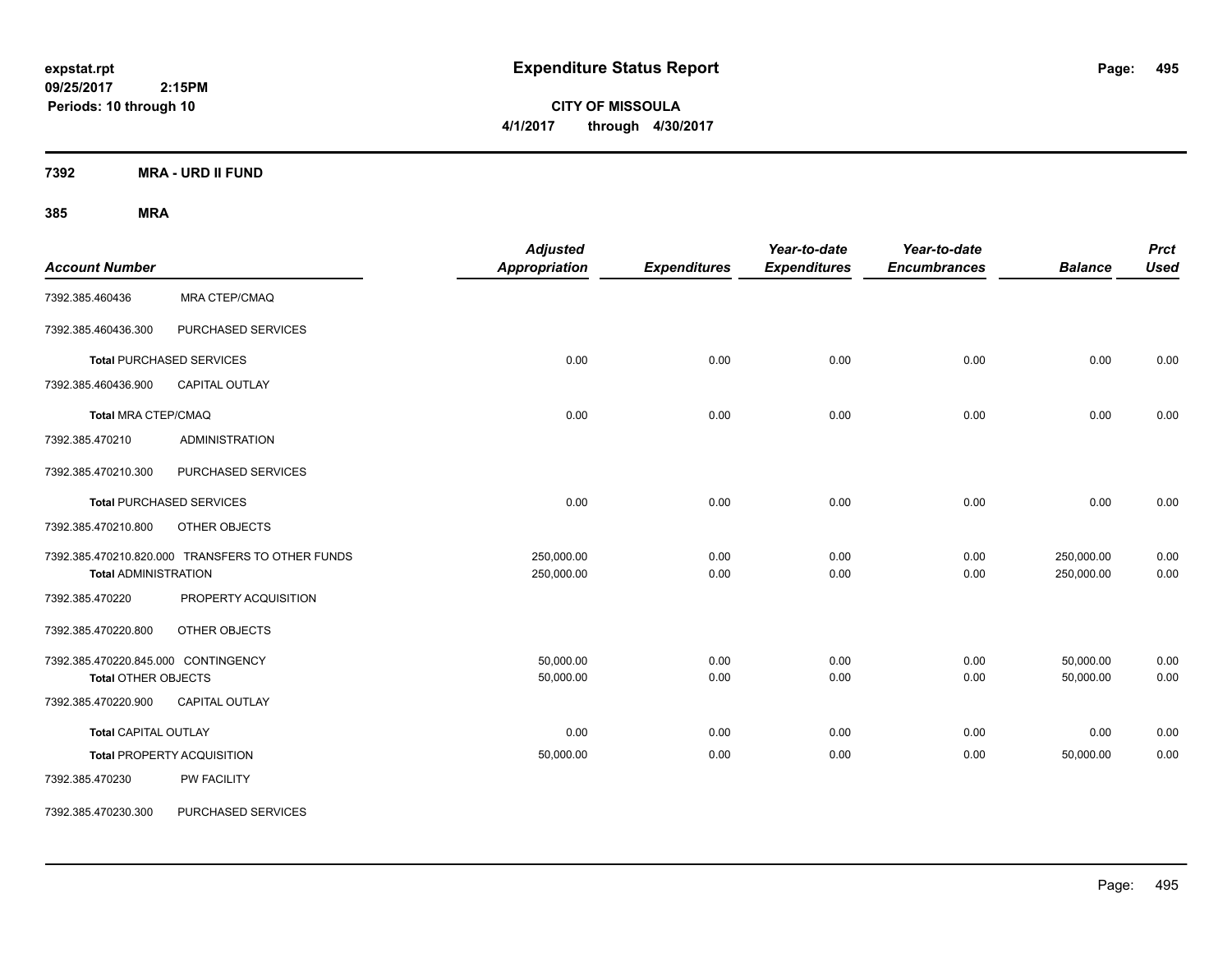**CITY OF MISSOULA 4/1/2017 through 4/30/2017**

**7392 MRA - URD II FUND**

| <b>Account Number</b>                                    | <b>Adjusted</b><br><b>Appropriation</b> | <b>Expenditures</b> | Year-to-date<br><b>Expenditures</b> | Year-to-date<br><b>Encumbrances</b> | <b>Balance</b> | <b>Prct</b><br>Used |
|----------------------------------------------------------|-----------------------------------------|---------------------|-------------------------------------|-------------------------------------|----------------|---------------------|
| 7392.385.470230.350.000 PROFESSIONAL SERVICES            | 22,551.00                               | 0.00                | 0.00                                | 0.00                                | 22,551.00      | 0.00                |
| <b>Total PURCHASED SERVICES</b>                          | 22,551.00                               | 0.00                | 0.00                                | 0.00                                | 22,551.00      | 0.00                |
| <b>GRANTS &amp; CONTRIBUTIONS</b><br>7392.385.470230.700 |                                         |                     |                                     |                                     |                |                     |
| 7392.385.470230.700.000 GRANTS & CONTRIBUTIONS           | 102,885.00                              | 0.00                | 86,588.00                           | 0.00                                | 16,297.00      | 84.16               |
| <b>Total GRANTS &amp; CONTRIBUTIONS</b>                  | 102,885.00                              | 0.00                | 86,588.00                           | 0.00                                | 16,297.00      | 84.16               |
| 7392.385.470230.800<br>OTHER OBJECTS                     |                                         |                     |                                     |                                     |                |                     |
| 7392.385.470230.845.000 CONTINGENCY                      | 1,286,500.00                            | 0.00                | 0.00                                | 0.00                                | 1,286,500.00   | 0.00                |
| <b>Total OTHER OBJECTS</b>                               | 1,286,500.00                            | 0.00                | 0.00                                | 0.00                                | 1,286,500.00   | 0.00                |
| 7392.385.470230.900<br>CAPITAL OUTLAY                    |                                         |                     |                                     |                                     |                |                     |
| 7392.385.470230.930.000 IMPROVEMENTS                     | 110,000.00                              | 0.00                | 9,981.25                            | 0.00                                | 100,018.75     | 9.07                |
| <b>Total CAPITAL OUTLAY</b>                              | 110,000.00                              | 0.00                | 9,981.25                            | 0.00                                | 100,018.75     | 9.07                |
| <b>Total PW FACILITY</b>                                 | 1,521,936.00                            | 0.00                | 96,569.25                           | 0.00                                | 1,425,366.75   | 6.35                |
| <b>REHAB LOANS</b><br>7392.385.470240                    |                                         |                     |                                     |                                     |                |                     |
| <b>GRANTS &amp; CONTRIBUTIONS</b><br>7392.385.470240.700 |                                         |                     |                                     |                                     |                |                     |
| 7392.385.470240.700.000 GRANTS & CONTRIBUTIONS           | 444,830.00                              | 0.00                | 67.117.00                           | 0.00                                | 377,713.00     | 15.09               |
| <b>Total REHAB LOANS</b>                                 | 444,830.00                              | 0.00                | 67,117.00                           | 0.00                                | 377,713.00     | 15.09               |
| *** Title Not Found ***<br>7392.385.470241               |                                         |                     |                                     |                                     |                |                     |
| PURCHASED SERVICES<br>7392.385.470241.300                |                                         |                     |                                     |                                     |                |                     |
| <b>Total PURCHASED SERVICES</b>                          | 0.00                                    | 0.00                | 0.00                                | 0.00                                | 0.00           | 0.00                |
| 7392.385.470241.700<br><b>GRANTS &amp; CONTRIBUTIONS</b> |                                         |                     |                                     |                                     |                |                     |
| <b>Total GRANTS &amp; CONTRIBUTIONS</b>                  | 0.00                                    | 0.00                | 0.00                                | 0.00                                | 0.00           | 0.00                |
| 7392.385.470241.800<br>OTHER OBJECTS                     |                                         |                     |                                     |                                     |                |                     |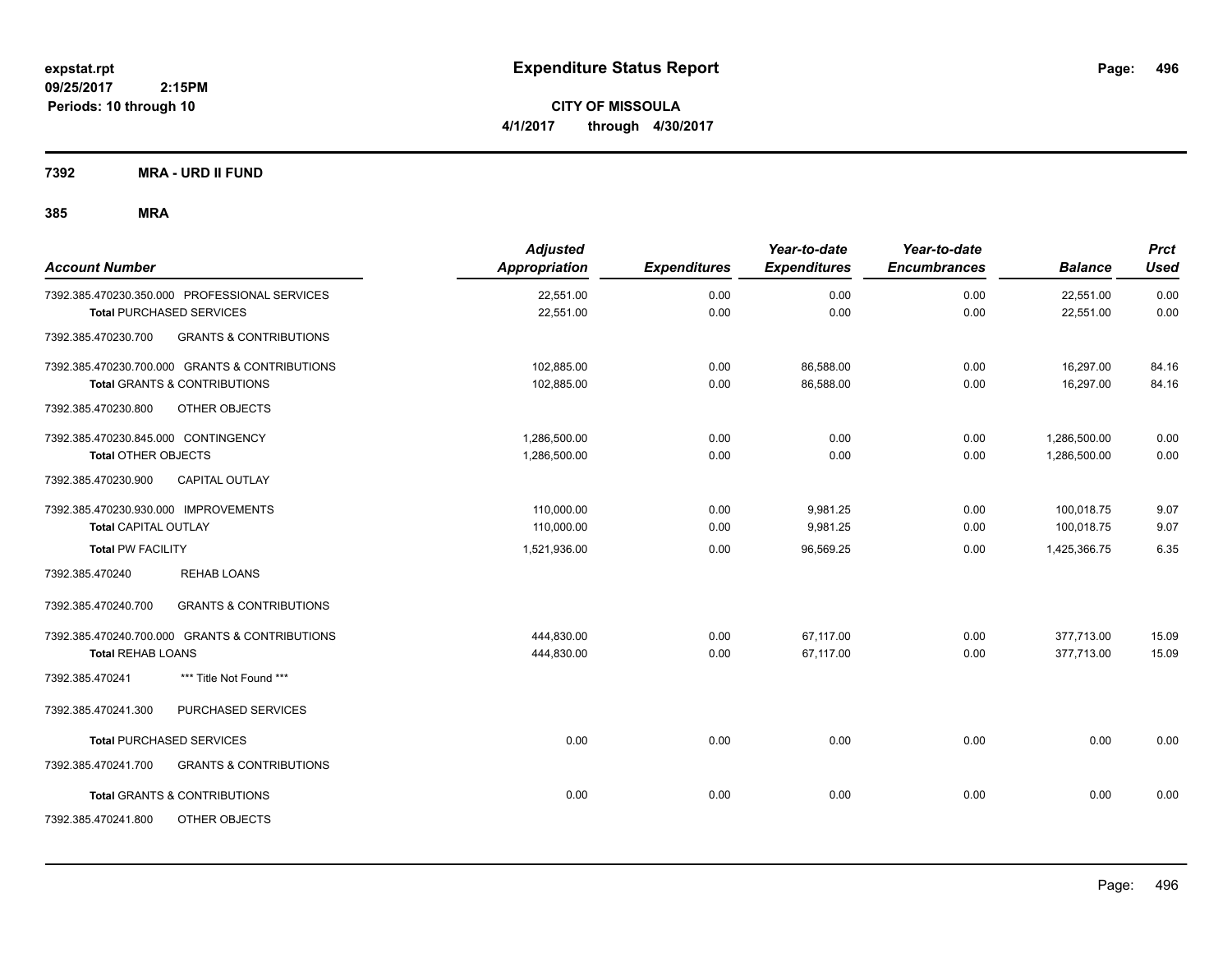**CITY OF MISSOULA 4/1/2017 through 4/30/2017**

**7392 MRA - URD II FUND**

## **385 MRA**

| <b>Account Number</b>               |                                               | <b>Adjusted</b><br>Appropriation | <b>Expenditures</b> | Year-to-date<br><b>Expenditures</b> | Year-to-date<br><b>Encumbrances</b> | <b>Balance</b> | <b>Prct</b><br><b>Used</b> |
|-------------------------------------|-----------------------------------------------|----------------------------------|---------------------|-------------------------------------|-------------------------------------|----------------|----------------------------|
| <b>Total OTHER OBJECTS</b>          |                                               | 0.00                             | 0.00                | 0.00                                | 0.00                                | 0.00           | 0.00                       |
| 7392.385.470241.900                 | <b>CAPITAL OUTLAY</b>                         |                                  |                     |                                     |                                     |                |                            |
| Total *** Title Not Found ***       |                                               | 0.00                             | 0.00                | 0.00                                | 0.00                                | 0.00           | 0.00                       |
| 7392.385.470250                     | <b>RELOCATION PAYMENTS</b>                    |                                  |                     |                                     |                                     |                |                            |
| 7392.385.470250.700                 | <b>GRANTS &amp; CONTRIBUTIONS</b>             |                                  |                     |                                     |                                     |                |                            |
|                                     | Total GRANTS & CONTRIBUTIONS                  | 0.00                             | 0.00                | 0.00                                | 0.00                                | 0.00           | 0.00                       |
| 7392.385.470250.800                 | OTHER OBJECTS                                 |                                  |                     |                                     |                                     |                |                            |
|                                     | <b>Total RELOCATION PAYMENTS</b>              | 0.00                             | 0.00                | 0.00                                | 0.00                                | 0.00           | 0.00                       |
| 7392.385.470260                     | <b>PLANNING &amp; MGMT</b>                    |                                  |                     |                                     |                                     |                |                            |
| 7392.385.470260.300                 | PURCHASED SERVICES                            |                                  |                     |                                     |                                     |                |                            |
|                                     | 7392.385.470260.350.000 PROFESSIONAL SERVICES | 10,000.00                        | 0.00                | 0.00                                | 0.00                                | 10,000.00      | 0.00                       |
|                                     | <b>Total PURCHASED SERVICES</b>               | 10,000.00                        | 0.00                | 0.00                                | 0.00                                | 10,000.00      | 0.00                       |
| 7392.385.470260.700                 | <b>GRANTS &amp; CONTRIBUTIONS</b>             |                                  |                     |                                     |                                     |                |                            |
|                                     | <b>Total GRANTS &amp; CONTRIBUTIONS</b>       | 0.00                             | 0.00                | 0.00                                | 0.00                                | 0.00           | 0.00                       |
| 7392.385.470260.800                 | OTHER OBJECTS                                 |                                  |                     |                                     |                                     |                |                            |
| 7392.385.470260.845.000 CONTINGENCY |                                               | 50,000.00                        | 0.00                | 0.00                                | 0.00                                | 50,000.00      | 0.00                       |
| <b>Total OTHER OBJECTS</b>          |                                               | 50,000.00                        | 0.00                | 0.00                                | 0.00                                | 50,000.00      | 0.00                       |
| <b>Total PLANNING &amp; MGMT</b>    |                                               | 60,000.00                        | 0.00                | 0.00                                | 0.00                                | 60,000.00      | 0.00                       |
| 7392.385.470270                     | <b>CLEARING &amp; DEMO</b>                    |                                  |                     |                                     |                                     |                |                            |

7392.385.470270.700 GRANTS & CONTRIBUTIONS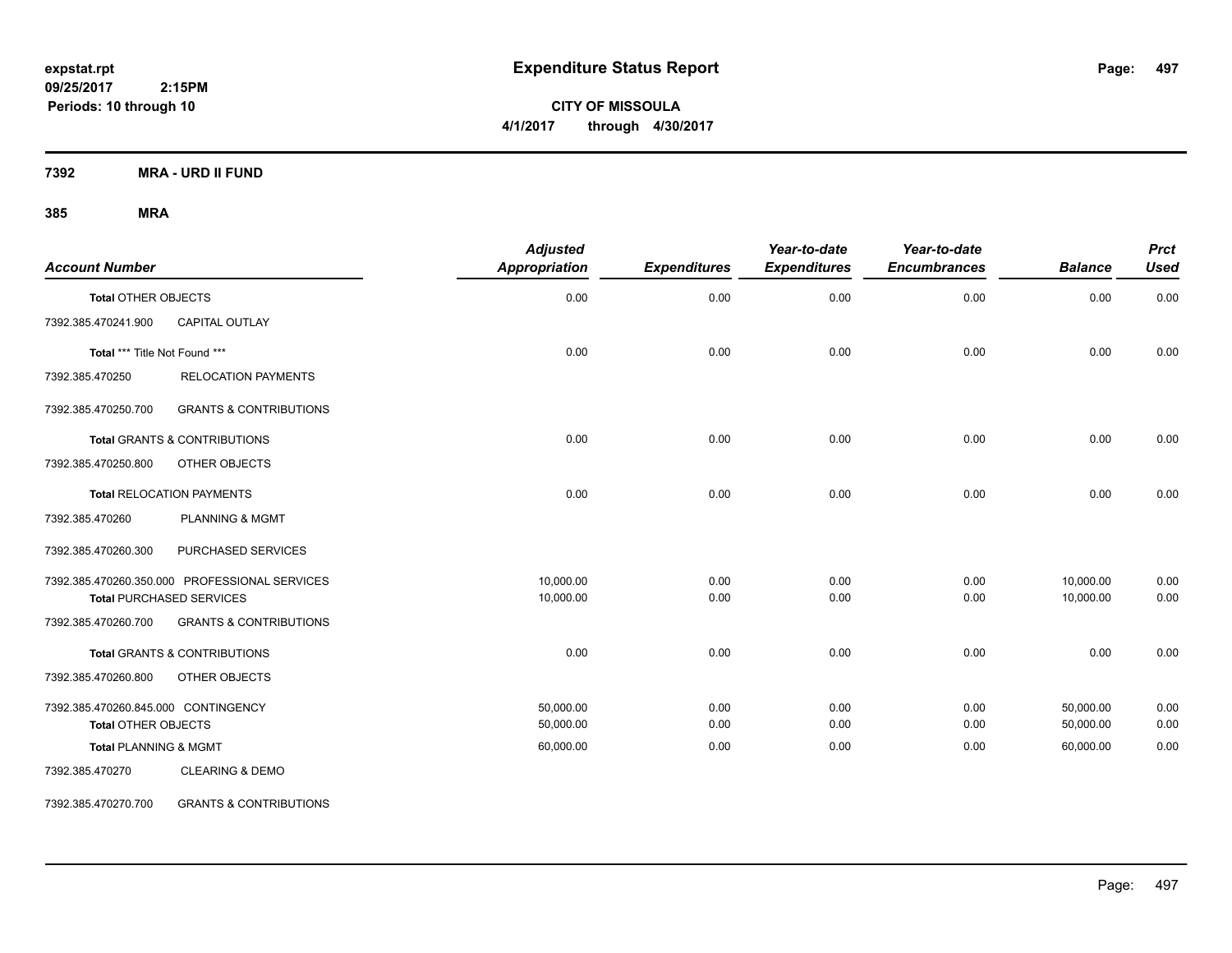**CITY OF MISSOULA 4/1/2017 through 4/30/2017**

**7392 MRA - URD II FUND**

| <b>Account Number</b>               |                                                | <b>Adjusted</b><br>Appropriation | <b>Expenditures</b> | Year-to-date<br><b>Expenditures</b> | Year-to-date<br><b>Encumbrances</b> | <b>Balance</b> | <b>Prct</b><br><b>Used</b> |
|-------------------------------------|------------------------------------------------|----------------------------------|---------------------|-------------------------------------|-------------------------------------|----------------|----------------------------|
|                                     | 7392.385.470270.700.000 GRANTS & CONTRIBUTIONS | 35,000.00                        | 0.00                | 35,000.00                           | 0.00                                | 0.00           | 100.00                     |
|                                     | <b>Total GRANTS &amp; CONTRIBUTIONS</b>        | 35,000.00                        | 0.00                | 35,000.00                           | 0.00                                | 0.00           | 100.00                     |
| 7392.385.470270.800                 | OTHER OBJECTS                                  |                                  |                     |                                     |                                     |                |                            |
| 7392.385.470270.845.000 CONTINGENCY |                                                | 100.000.00                       | 0.00                | 0.00                                | 0.00                                | 100,000.00     | 0.00                       |
| <b>Total OTHER OBJECTS</b>          |                                                | 100,000.00                       | 0.00                | 0.00                                | 0.00                                | 100,000.00     | 0.00                       |
| 7392.385.470270.900                 | CAPITAL OUTLAY                                 |                                  |                     |                                     |                                     |                |                            |
| <b>Total CAPITAL OUTLAY</b>         |                                                | 0.00                             | 0.00                | 0.00                                | 0.00                                | 0.00           | 0.00                       |
| Total CLEARING & DEMO               |                                                | 135,000.00                       | 0.00                | 35,000.00                           | 0.00                                | 100,000.00     | 25.93                      |
| 7392.385.470280                     | 5M SOUTH RESERVE CROSSING                      |                                  |                     |                                     |                                     |                |                            |
| 7392.385.470280.900                 | CAPITAL OUTLAY                                 |                                  |                     |                                     |                                     |                |                            |
|                                     | Total 5M SOUTH RESERVE CROSSING                | 0.00                             | 0.00                | 0.00                                | 0.00                                | 0.00           | 0.00                       |
| 7392.385.470290                     | BROWNFIELD RLF 1.125M                          |                                  |                     |                                     |                                     |                |                            |
| 7392.385.470290.700                 | <b>GRANTS &amp; CONTRIBUTIONS</b>              |                                  |                     |                                     |                                     |                |                            |
|                                     | Total GRANTS & CONTRIBUTIONS                   | 0.00                             | 0.00                | 0.00                                | 0.00                                | 0.00           | 0.00                       |
| 7392.385.470290.900                 | <b>CAPITAL OUTLAY</b>                          |                                  |                     |                                     |                                     |                |                            |
|                                     | Total BROWNFIELD RLF 1.125M                    | 0.00                             | 0.00                | 0.00                                | 0.00                                | 0.00           | 0.00                       |
| 7392.385.470300                     | SAFEWAY/ST PAT 1.5M                            |                                  |                     |                                     |                                     |                |                            |
| 7392.385.470300.900                 | <b>CAPITAL OUTLAY</b>                          |                                  |                     |                                     |                                     |                |                            |
|                                     | Total SAFEWAY/ST PAT 1.5M                      | 0.00                             | 0.00                | 0.00                                | 0.00                                | 0.00           | 0.00                       |
| 7392.385.470301                     | 5.75M SILVER PARK/WYOMIN/MRL                   |                                  |                     |                                     |                                     |                |                            |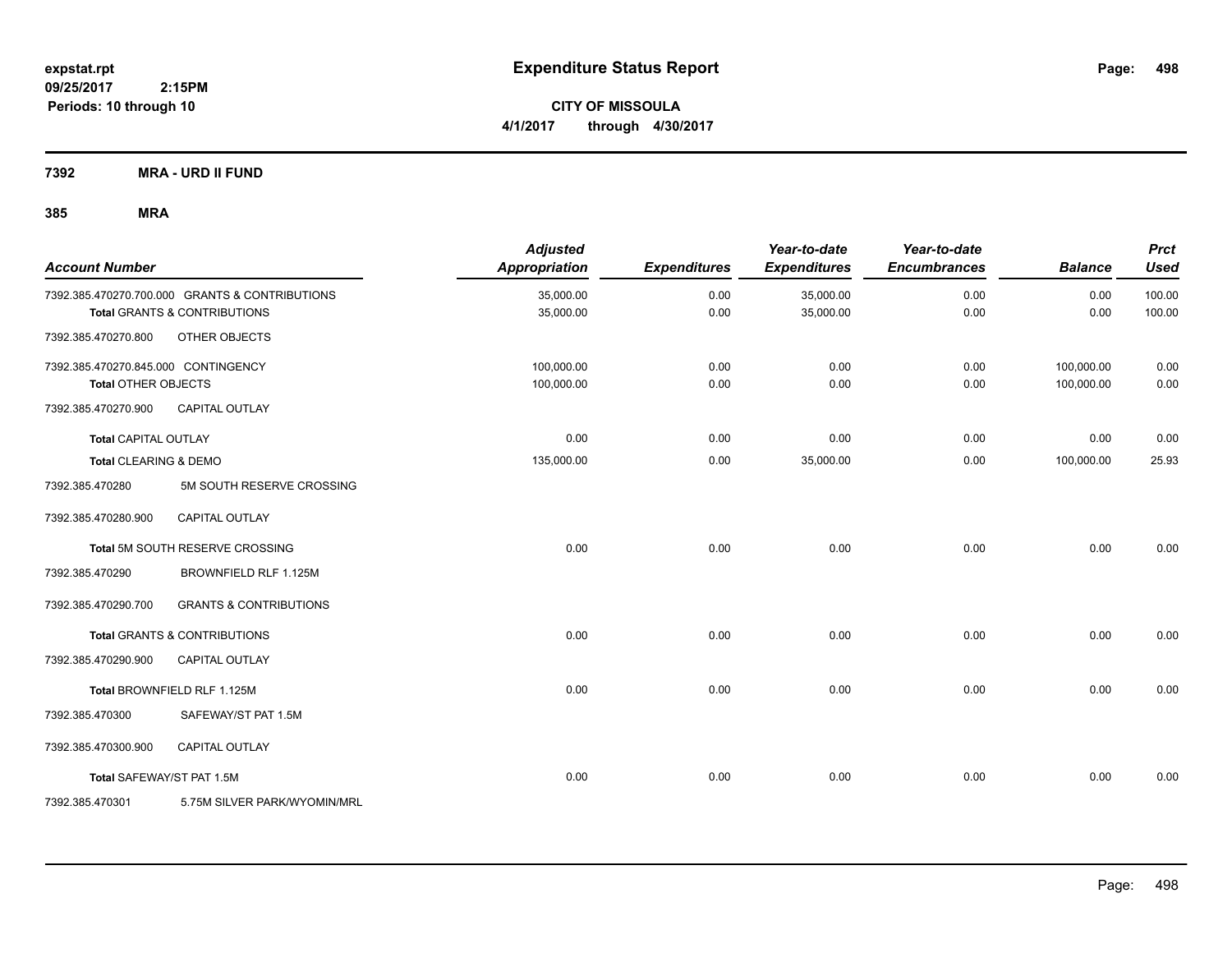**CITY OF MISSOULA 4/1/2017 through 4/30/2017**

**7392 MRA - URD II FUND**

| <b>Account Number</b>      |                                         | <b>Adjusted</b><br><b>Appropriation</b> | <b>Expenditures</b> | Year-to-date<br><b>Expenditures</b> | Year-to-date<br><b>Encumbrances</b> | <b>Balance</b> | <b>Prct</b><br><b>Used</b> |
|----------------------------|-----------------------------------------|-----------------------------------------|---------------------|-------------------------------------|-------------------------------------|----------------|----------------------------|
| 7392.385.470301.300        | PURCHASED SERVICES                      |                                         |                     |                                     |                                     |                |                            |
|                            | <b>Total PURCHASED SERVICES</b>         | 0.00                                    | 0.00                | 0.00                                | 0.00                                | 0.00           | 0.00                       |
| 7392.385.470301.700        | <b>GRANTS &amp; CONTRIBUTIONS</b>       |                                         |                     |                                     |                                     |                |                            |
|                            | <b>Total GRANTS &amp; CONTRIBUTIONS</b> | 0.00                                    | 0.00                | 0.00                                | 0.00                                | 0.00           | 0.00                       |
| 7392.385.470301.800        | OTHER OBJECTS                           |                                         |                     |                                     |                                     |                |                            |
| <b>Total OTHER OBJECTS</b> |                                         | 0.00                                    | 0.00                | 0.00                                | 0.00                                | 0.00           | 0.00                       |
| 7392.385.470301.900        | <b>CAPITAL OUTLAY</b>                   |                                         |                     |                                     |                                     |                |                            |
|                            | Total 5.75M SILVER PARK/WYOMIN/MRL      | 0.00                                    | 0.00                | 0.00                                | 0.00                                | 0.00           | 0.00                       |
| 7392.385.510110            | <b>MERCHANT SERVICES</b>                |                                         |                     |                                     |                                     |                |                            |
| 7392.385.510110.500        | <b>FIXED CHARGES</b>                    |                                         |                     |                                     |                                     |                |                            |
|                            | <b>Total MERCHANT SERVICES</b>          | 0.00                                    | 0.00                | 0.00                                | 0.00                                | 0.00           | 0.00                       |
| Total MRA - URD II FUND    |                                         | 2,461,766.00                            | 0.00                | 198,686.25                          | 0.00                                | 2,263,079.75   | 8.07                       |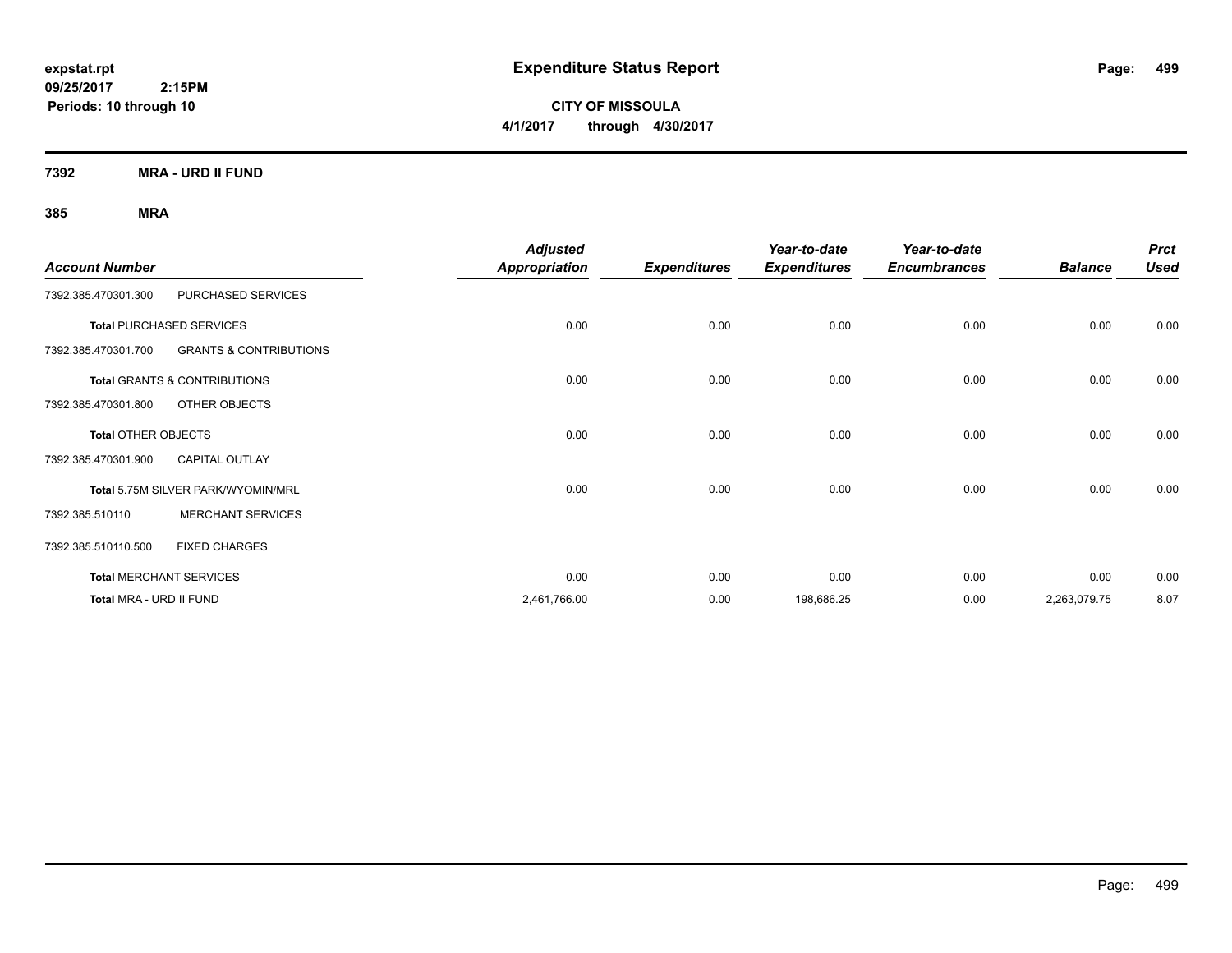**CITY OF MISSOULA 4/1/2017 through 4/30/2017**

**7393 MRA - URD III FUND**

| <b>Account Number</b>            |                                                        | <b>Adjusted</b><br><b>Appropriation</b> | <b>Expenditures</b> | Year-to-date<br><b>Expenditures</b> | Year-to-date<br><b>Encumbrances</b> | <b>Balance</b>        | <b>Prct</b><br><b>Used</b> |
|----------------------------------|--------------------------------------------------------|-----------------------------------------|---------------------|-------------------------------------|-------------------------------------|-----------------------|----------------------------|
| 7393.385.430233                  | <b>ROADWAY</b>                                         |                                         |                     |                                     |                                     |                       |                            |
| 7393.385.430233.300              | PURCHASED SERVICES                                     |                                         |                     |                                     |                                     |                       |                            |
| <b>Total PURCHASED SERVICES</b>  |                                                        | 0.00                                    | 0.00                | 0.00                                | 0.00                                | 0.00                  | 0.00                       |
| 7393.385.430233.800              | OTHER OBJECTS                                          |                                         |                     |                                     |                                     |                       |                            |
| <b>Total OTHER OBJECTS</b>       |                                                        | 0.00                                    | 0.00                | 0.00                                | 0.00                                | 0.00                  | 0.00                       |
| 7393.385.430233.900              | CAPITAL OUTLAY                                         |                                         |                     |                                     |                                     |                       |                            |
| <b>Total ROADWAY</b>             |                                                        | 0.00                                    | 0.00                | 0.00                                | 0.00                                | 0.00                  | 0.00                       |
| 7393.385.430255                  | <b>BIKE-PED PROGRAM</b>                                |                                         |                     |                                     |                                     |                       |                            |
| 7393.385.430255.300              | PURCHASED SERVICES                                     |                                         |                     |                                     |                                     |                       |                            |
| <b>Total PURCHASED SERVICES</b>  |                                                        | 0.00                                    | 0.00                | 0.00                                | 0.00                                | 0.00                  | 0.00                       |
| 7393.385.430255.800              | OTHER OBJECTS                                          |                                         |                     |                                     |                                     |                       |                            |
| <b>Total OTHER OBJECTS</b>       |                                                        | 0.00                                    | 0.00                | 0.00                                | 0.00                                | 0.00                  | 0.00                       |
| 7393.385.430255.900              | <b>CAPITAL OUTLAY</b>                                  |                                         |                     |                                     |                                     |                       |                            |
| <b>Total BIKE-PED PROGRAM</b>    |                                                        | 0.00                                    | 0.00                | 0.00                                | 0.00                                | 0.00                  | 0.00                       |
| 7393.385.470210                  | <b>ADMINISTRATION</b>                                  |                                         |                     |                                     |                                     |                       |                            |
| 7393.385.470210.100              | PERSONAL SERVICES                                      |                                         |                     |                                     |                                     |                       |                            |
|                                  | 7393.385.470210.110.000 SALARIES AND WAGES             | 405,647.00                              | 32,320.18           | 330,039.38                          | 0.00                                | 75,607.62             | 81.36                      |
| 7393.385.470210.120.000 OVERTIME | 7393.385.470210.140.000 EMPLOYER CONTRIBUTIONS         | 5,000.00<br>129,626.00                  | 0.00<br>10,422.88   | 0.00<br>108,029.39                  | 0.00<br>0.00                        | 5,000.00<br>21,596.61 | 0.00<br>83.34              |
|                                  | 7393.385.470210.141.000 STATE RETIREMENT CONTRIBUTIONS | 0.00                                    | 32.32               | 265.56                              | 0.00                                | $-265.56$             | 0.00                       |
| <b>Total PERSONAL SERVICES</b>   |                                                        | 540,273.00                              | 42,775.38           | 438,334.33                          | 0.00                                | 101,938.67            | 81.13                      |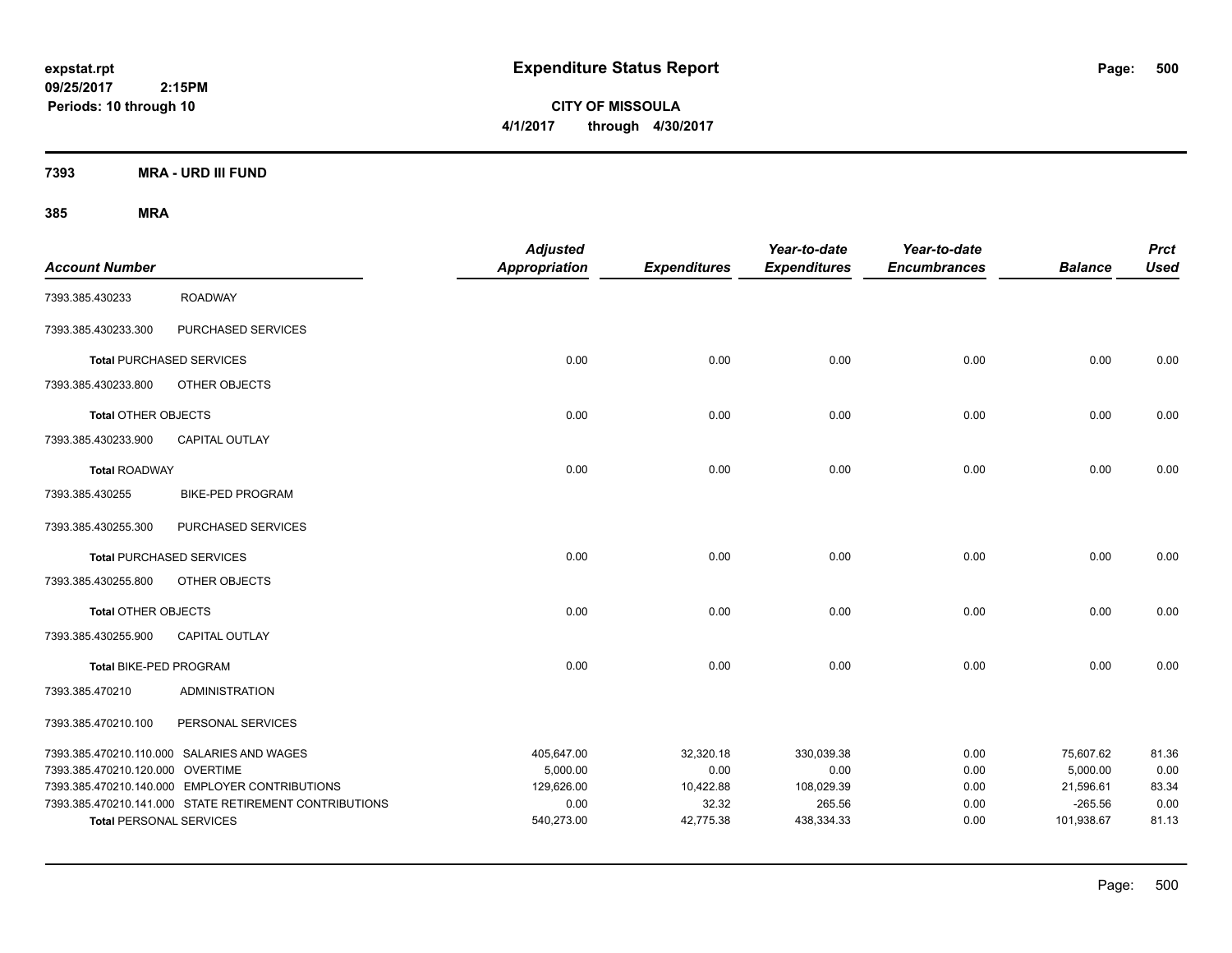**CITY OF MISSOULA 4/1/2017 through 4/30/2017**

### **7393 MRA - URD III FUND**

|                                                          | <b>Adjusted</b>      |                     | Year-to-date        | Year-to-date        |                | <b>Prct</b> |
|----------------------------------------------------------|----------------------|---------------------|---------------------|---------------------|----------------|-------------|
| <b>Account Number</b>                                    | <b>Appropriation</b> | <b>Expenditures</b> | <b>Expenditures</b> | <b>Encumbrances</b> | <b>Balance</b> | <b>Used</b> |
| <b>SUPPLIES</b><br>7393.385.470210.200                   |                      |                     |                     |                     |                |             |
| <b>OFFICE SUPPLIES</b><br>7393.385.470210.210.000        | 4,000.00             | 5.93                | 2,098.12            | 0.00                | 1,901.88       | 52.45       |
| OPERATING SUPPLIES<br>7393.385.470210.220.000            | 500.00               | 0.00                | 0.00                | 0.00                | 500.00         | 0.00        |
| 7393.385.470210.230.000 REPAIR/MAINTENANCE               | 828.00               | 0.00                | 0.00                | 0.00                | 828.00         | 0.00        |
| <b>GASOLINE</b><br>7393.385.470210.231.000               | 400.00               | 0.00                | 123.40              | 0.00                | 276.60         | 30.85       |
| 7393.385.470210.240.000 OTHER SUPPLIES                   | 3,398.00             | 0.00                | 0.00                | 0.00                | 3,398.00       | 0.00        |
| <b>Total SUPPLIES</b>                                    | 9.126.00             | 5.93                | 2,221.52            | 0.00                | 6.904.48       | 24.34       |
| 7393.385.470210.300<br>PURCHASED SERVICES                |                      |                     |                     |                     |                |             |
| 7393.385.470210.310.000 COMMUNICATIONS                   | 800.00               | 3.32                | 93.82               | 0.00                | 706.18         | 11.73       |
| 7393.385.470210.320.000 PRINTING & DUPLICATING           | 3.000.00             | 542.36              | 1.665.71            | 0.00                | 1.334.29       | 55.52       |
| 7393.385.470210.330.000 PUBLICITY, SUBSCRIPTIONS & DUES  | 3,000.00             | 109.00              | 4,749.78            | 0.00                | $-1,749.78$    | 158.33      |
| 7393.385.470210.344.000 TELEPHONE SERVICE                | 1,300.00             | 14.47               | 108.41              | 0.00                | 1,191.59       | 8.34        |
| 7393.385.470210.345.000 GARBAGE                          | 565.00               | 0.00                | 0.00                | 0.00                | 565.00         | 0.00        |
| 7393.385.470210.350.000 PROFESSIONAL SERVICES            | 148,635.00           | 0.00                | 86,363.00           | 0.00                | 62,272.00      | 58.10       |
| 7393.385.470210.360.000 REPAIR & MAINTENANCE             | 6.990.00             | 337.14              | 3,034.26            | 0.00                | 3,955.74       | 43.41       |
| 7393.385.470210.370.000 TRAVEL                           | 3,500.00             | 0.00                | 1,104.46            | 0.00                | 2,395.54       | 31.56       |
| 7393.385.470210.380.000 TRAINING                         | 4.500.00             | 735.00              | 820.00              | 0.00                | 3.680.00       | 18.22       |
| 7393.385.470210.390.000 OTHER PURCHASED SERVICES         | 500.00               | 0.00                | 0.00                | 0.00                | 500.00         | 0.00        |
| <b>Total PURCHASED SERVICES</b>                          | 172,790.00           | 1,741.29            | 97,939.44           | 0.00                | 74,850.56      | 56.68       |
| <b>GRANTS &amp; CONTRIBUTIONS</b><br>7393.385.470210.700 |                      |                     |                     |                     |                |             |
| <b>Total GRANTS &amp; CONTRIBUTIONS</b>                  | 0.00                 | 0.00                | 0.00                | 0.00                | 0.00           | 0.00        |
| 7393.385.470210.800<br>OTHER OBJECTS                     |                      |                     |                     |                     |                |             |
| <b>Total OTHER OBJECTS</b>                               | 0.00                 | 0.00                | 0.00                | 0.00                | 0.00           | 0.00        |
| 7393.385.470210.900<br><b>CAPITAL OUTLAY</b>             |                      |                     |                     |                     |                |             |
| 7393.385.470210.940.000 MACHINERY & EQUIPMENT            | 5,000.00             | 0.00                | 0.00                | 0.00                | 5,000.00       | 0.00        |
| <b>Total CAPITAL OUTLAY</b>                              | 5,000.00             | 0.00                | 0.00                | 0.00                | 5,000.00       | 0.00        |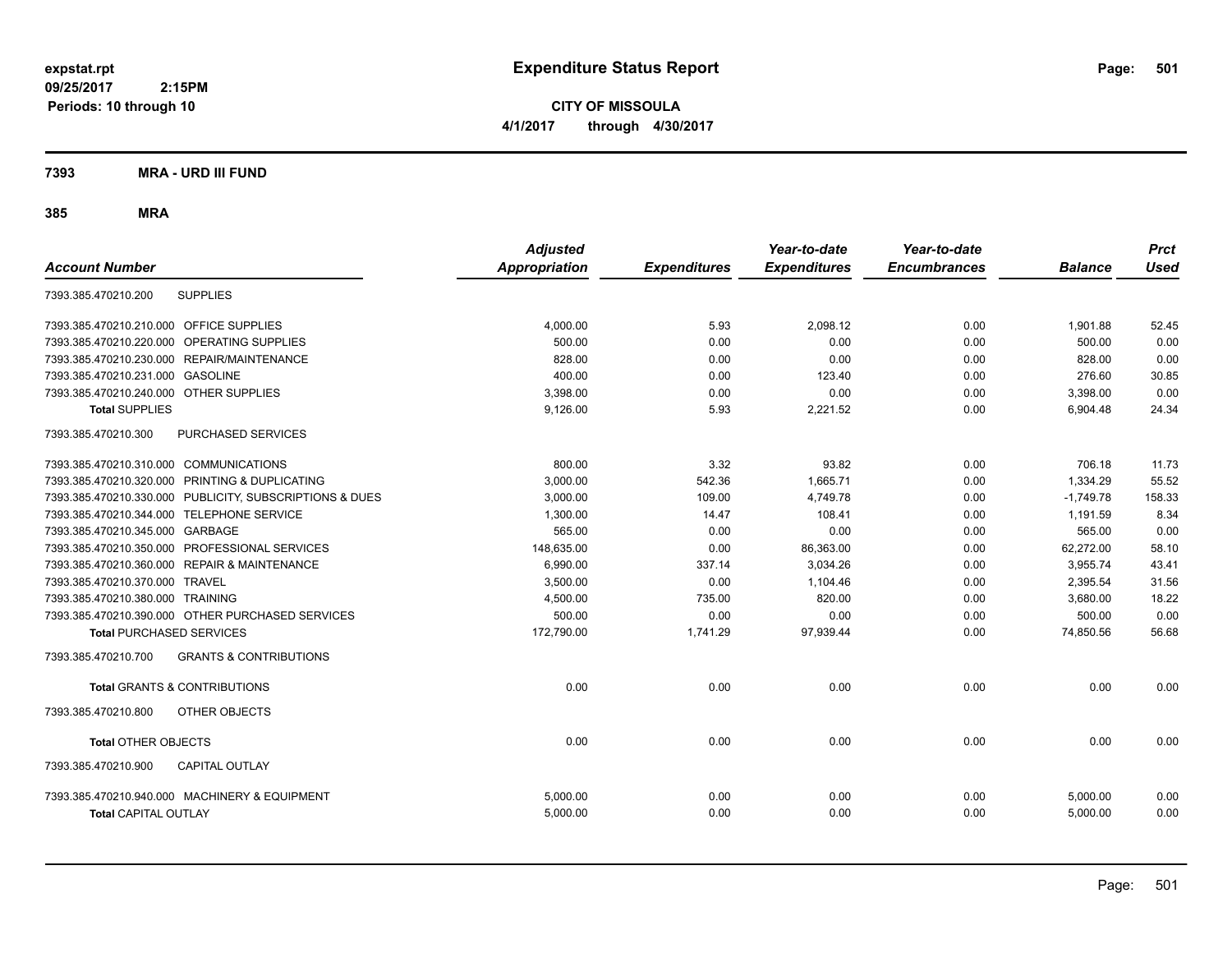**CITY OF MISSOULA 4/1/2017 through 4/30/2017**

**7393 MRA - URD III FUND**

| <b>Account Number</b>                                             |                                                | <b>Adjusted</b><br><b>Appropriation</b> | <b>Expenditures</b>    | Year-to-date<br><b>Expenditures</b> | Year-to-date<br><b>Encumbrances</b> | <b>Balance</b>                 | <b>Prct</b><br><b>Used</b> |
|-------------------------------------------------------------------|------------------------------------------------|-----------------------------------------|------------------------|-------------------------------------|-------------------------------------|--------------------------------|----------------------------|
| <b>Total ADMINISTRATION</b>                                       |                                                | 727,189.00                              | 44,522.60              | 538,495.29                          | 0.00                                | 188,693.71                     | 74.05                      |
| 7393.385.470220                                                   | PROPERTY ACQUISITION                           |                                         |                        |                                     |                                     |                                |                            |
| 7393.385.470220.300                                               | PURCHASED SERVICES                             |                                         |                        |                                     |                                     |                                |                            |
| <b>Total PURCHASED SERVICES</b>                                   | 7393.385.470220.350.000 PROFESSIONAL SERVICES  | 0.00<br>0.00                            | 410.00<br>410.00       | 6,081.01<br>6,081.01                | 0.00<br>0.00                        | $-6,081.01$<br>$-6,081.01$     | 0.00<br>0.00               |
| 7393.385.470220.800                                               | OTHER OBJECTS                                  |                                         |                        |                                     |                                     |                                |                            |
| <b>Total OTHER OBJECTS</b>                                        |                                                | 0.00                                    | 0.00                   | 0.00                                | 0.00                                | 0.00                           | 0.00                       |
| 7393.385.470220.900                                               | <b>CAPITAL OUTLAY</b>                          |                                         |                        |                                     |                                     |                                |                            |
| 7393.385.470220.910.000 LAND<br><b>Total CAPITAL OUTLAY</b>       |                                                | 0.00<br>0.00                            | 0.00<br>0.00           | 200,000.00<br>200,000.00            | 0.00<br>0.00                        | $-200,000.00$<br>$-200,000.00$ | 0.00<br>0.00               |
| <b>Total PROPERTY ACQUISITION</b>                                 |                                                | 0.00                                    | 410.00                 | 206,081.01                          | 0.00                                | $-206,081.01$                  | 0.00                       |
| 7393.385.470230                                                   | <b>PW FACILITY</b>                             |                                         |                        |                                     |                                     |                                |                            |
| 7393.385.470230.300                                               | PURCHASED SERVICES                             |                                         |                        |                                     |                                     |                                |                            |
| <b>Total PURCHASED SERVICES</b>                                   | 7393.385.470230.350.000 PROFESSIONAL SERVICES  | 197,617.00<br>197,617.00                | 11,539.94<br>11,539.94 | 145,607.44<br>145,607.44            | 0.00<br>0.00                        | 52,009.56<br>52,009.56         | 73.68<br>73.68             |
| 7393.385.470230.700                                               | <b>GRANTS &amp; CONTRIBUTIONS</b>              |                                         |                        |                                     |                                     |                                |                            |
| <b>Total GRANTS &amp; CONTRIBUTIONS</b>                           | 7393.385.470230.700.000 GRANTS & CONTRIBUTIONS | 235.215.00<br>235,215.00                | 0.00<br>0.00           | 33.482.00<br>33,482.00              | 0.00<br>0.00                        | 201,733.00<br>201,733.00       | 14.23<br>14.23             |
| 7393.385.470230.800                                               | OTHER OBJECTS                                  |                                         |                        |                                     |                                     |                                |                            |
| 7393.385.470230.845.000 CONTINGENCY<br><b>Total OTHER OBJECTS</b> |                                                | 867,682.00<br>867,682.00                | 0.00<br>0.00           | 0.00<br>0.00                        | 0.00<br>0.00                        | 867,682.00<br>867,682.00       | 0.00<br>0.00               |
| 7393.385.470230.900                                               | <b>CAPITAL OUTLAY</b>                          |                                         |                        |                                     |                                     |                                |                            |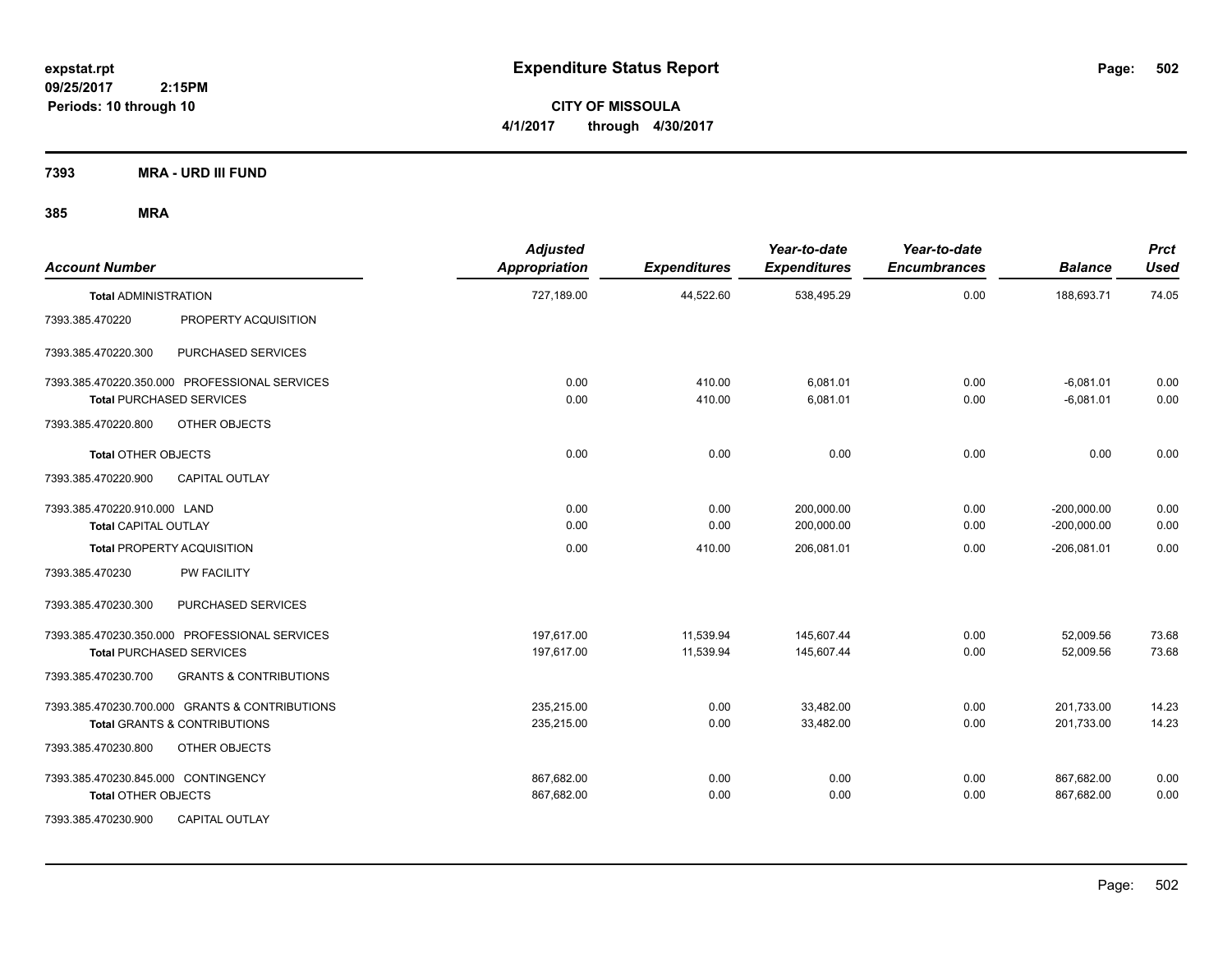**CITY OF MISSOULA 4/1/2017 through 4/30/2017**

**7393 MRA - URD III FUND**

| <b>Account Number</b>                                               |                                                | <b>Adjusted</b><br><b>Appropriation</b> | <b>Expenditures</b> | Year-to-date<br><b>Expenditures</b> | Year-to-date<br><b>Encumbrances</b> | <b>Balance</b>           | <b>Prct</b><br><b>Used</b> |
|---------------------------------------------------------------------|------------------------------------------------|-----------------------------------------|---------------------|-------------------------------------|-------------------------------------|--------------------------|----------------------------|
| 7393.385.470230.930.000 IMPROVEMENTS<br><b>Total CAPITAL OUTLAY</b> |                                                | 825,759.00<br>825,759.00                | 0.00<br>0.00        | 300.01<br>300.01                    | 0.00<br>0.00                        | 825,458.99<br>825,458.99 | 0.04<br>0.04               |
| <b>Total PW FACILITY</b>                                            |                                                | 2,126,273.00                            | 11,539.94           | 179,389.45                          | 0.00                                | 1,946,883.55             | 8.44                       |
| 7393.385.470240                                                     | <b>REHAB LOANS</b>                             |                                         |                     |                                     |                                     |                          |                            |
| 7393.385.470240.700                                                 | <b>GRANTS &amp; CONTRIBUTIONS</b>              |                                         |                     |                                     |                                     |                          |                            |
| <b>Total REHAB LOANS</b>                                            | 7393.385.470240.700.000 GRANTS & CONTRIBUTIONS | 350,000.00<br>350,000.00                | 0.00<br>0.00        | 50,000.00<br>50,000.00              | 0.00<br>0.00                        | 300,000.00<br>300,000.00 | 14.29<br>14.29             |
| 7393.385.470250                                                     | <b>RELOCATION PAYMENTS</b>                     |                                         |                     |                                     |                                     |                          |                            |
| 7393.385.470250.800                                                 | OTHER OBJECTS                                  |                                         |                     |                                     |                                     |                          |                            |
|                                                                     | <b>Total RELOCATION PAYMENTS</b>               | 0.00                                    | 0.00                | 0.00                                | 0.00                                | 0.00                     | 0.00                       |
| 7393.385.470260                                                     | <b>PLANNING &amp; MGMT</b>                     |                                         |                     |                                     |                                     |                          |                            |
| 7393.385.470260.300                                                 | PURCHASED SERVICES                             |                                         |                     |                                     |                                     |                          |                            |
|                                                                     | 7393.385.470260.350.000 PROFESSIONAL SERVICES  | 256,159.00                              | 0.00                | 75,285.44                           | 0.00                                | 180,873.56               | 29.39                      |
|                                                                     | <b>Total PURCHASED SERVICES</b>                | 256,159.00                              | 0.00                | 75,285.44                           | 0.00                                | 180,873.56               | 29.39                      |
| 7393.385.470260.700                                                 | <b>GRANTS &amp; CONTRIBUTIONS</b>              |                                         |                     |                                     |                                     |                          |                            |
|                                                                     | <b>Total GRANTS &amp; CONTRIBUTIONS</b>        | 0.00                                    | 0.00                | 0.00                                | 0.00                                | 0.00                     | 0.00                       |
| 7393.385.470260.800                                                 | OTHER OBJECTS                                  |                                         |                     |                                     |                                     |                          |                            |
| 7393.385.470260.845.000 CONTINGENCY                                 |                                                | 100,000.00                              | 0.00                | 0.00                                | 0.00                                | 100,000.00               | 0.00                       |
| <b>Total OTHER OBJECTS</b>                                          |                                                | 100,000.00                              | 0.00                | 0.00                                | 0.00                                | 100,000.00               | 0.00                       |
| <b>Total PLANNING &amp; MGMT</b>                                    |                                                | 356,159.00                              | 0.00                | 75,285.44                           | 0.00                                | 280,873.56               | 21.14                      |
| 7393.385.470270                                                     | <b>CLEARING &amp; DEMO</b>                     |                                         |                     |                                     |                                     |                          |                            |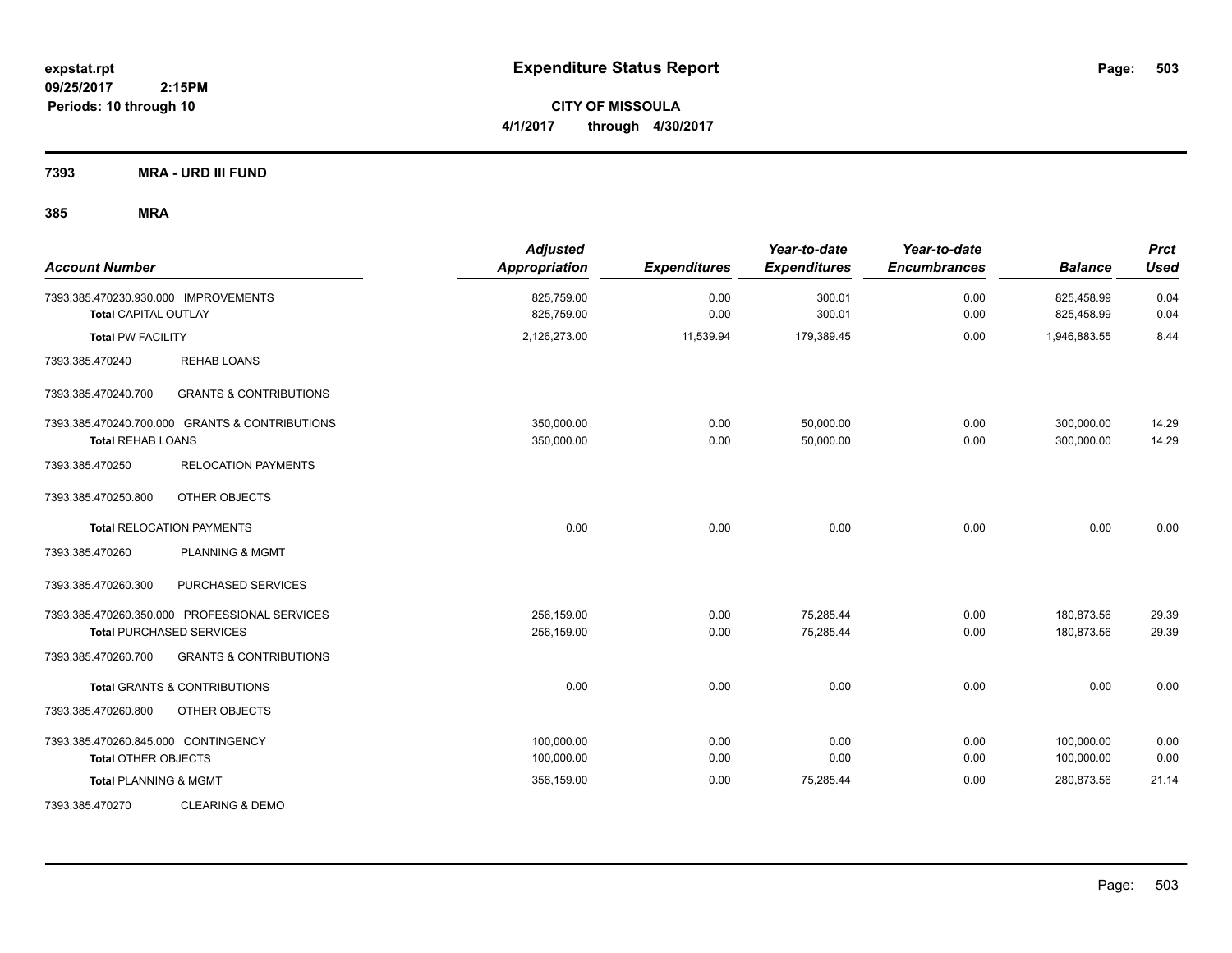**CITY OF MISSOULA 4/1/2017 through 4/30/2017**

**7393 MRA - URD III FUND**

| <b>Account Number</b>                                                                     |                                                                                           | <b>Adjusted</b><br>Appropriation | <b>Expenditures</b> | Year-to-date<br><b>Expenditures</b> | Year-to-date<br><b>Encumbrances</b> | <b>Balance</b>               | <b>Prct</b><br><b>Used</b> |
|-------------------------------------------------------------------------------------------|-------------------------------------------------------------------------------------------|----------------------------------|---------------------|-------------------------------------|-------------------------------------|------------------------------|----------------------------|
| 7393.385.470270.300                                                                       | PURCHASED SERVICES                                                                        |                                  |                     |                                     |                                     |                              |                            |
| <b>Total PURCHASED SERVICES</b>                                                           |                                                                                           | 0.00                             | 0.00                | 0.00                                | 0.00                                | 0.00                         | 0.00                       |
| 7393.385.470270.700                                                                       | <b>GRANTS &amp; CONTRIBUTIONS</b>                                                         |                                  |                     |                                     |                                     |                              |                            |
| 7393.385.470270.700.000 GRANTS & CONTRIBUTIONS<br><b>Total GRANTS &amp; CONTRIBUTIONS</b> |                                                                                           | 259,722.00<br>259,722.00         | 0.00<br>0.00        | 0.00<br>0.00                        | 0.00<br>0.00                        | 259,722.00<br>259,722.00     | 0.00<br>0.00               |
| 7393.385.470270.800                                                                       | OTHER OBJECTS                                                                             |                                  |                     |                                     |                                     |                              |                            |
| 7393.385.470270.845.000 CONTINGENCY<br><b>Total OTHER OBJECTS</b>                         |                                                                                           | 100,000.00<br>100,000.00         | 0.00<br>0.00        | 0.00<br>0.00                        | 0.00<br>0.00                        | 100,000.00<br>100,000.00     | 0.00<br>0.00               |
| Total CLEARING & DEMO                                                                     |                                                                                           | 359,722.00                       | 0.00                | 0.00                                | 0.00                                | 359,722.00                   | 0.00                       |
| 7393.385.470275                                                                           | <b>MARY AVE PROJECT</b>                                                                   |                                  |                     |                                     |                                     |                              |                            |
| 7393.385.470275.300                                                                       | PURCHASED SERVICES                                                                        |                                  |                     |                                     |                                     |                              |                            |
| 7393.385.470275.350.000 PROFESSIONAL SERVICES<br><b>Total PURCHASED SERVICES</b>          |                                                                                           | 0.00<br>0.00                     | 0.00<br>0.00        | 70,066.25<br>70,066.25              | 0.00<br>0.00                        | $-70,066.25$<br>$-70,066.25$ | 0.00<br>0.00               |
| 7393.385.470275.700                                                                       | <b>GRANTS &amp; CONTRIBUTIONS</b>                                                         |                                  |                     |                                     |                                     |                              |                            |
|                                                                                           | 7393.385.470275.700.000 GRANTS & CONTRIBUTIONS<br><b>Total GRANTS &amp; CONTRIBUTIONS</b> | 7,100,000.00<br>7,100,000.00     | 0.00<br>0.00        | 2,190,351.00<br>2,190,351.00        | 0.00<br>0.00                        | 4,909,649.00<br>4,909,649.00 | 30.85<br>30.85             |
| 7393.385.470275.800                                                                       | <b>OTHER OBJECTS</b>                                                                      |                                  |                     |                                     |                                     |                              |                            |
| <b>Total OTHER OBJECTS</b>                                                                |                                                                                           | 0.00                             | 0.00                | 0.00                                | 0.00                                | 0.00                         | 0.00                       |
| 7393.385.470275.900                                                                       | <b>CAPITAL OUTLAY</b>                                                                     |                                  |                     |                                     |                                     |                              |                            |
| <b>Total CAPITAL OUTLAY</b>                                                               |                                                                                           | 0.00                             | 0.00                | 0.00                                | 0.00                                | 0.00                         | 0.00                       |
| <b>Total MARY AVE PROJECT</b>                                                             |                                                                                           | 7,100,000.00                     | 0.00                | 2,260,417.25                        | 0.00                                | 4,839,582.75                 | 31.84                      |
| 7393.385.470280                                                                           | 5M SOUTH RESERVE CROSSING                                                                 |                                  |                     |                                     |                                     |                              |                            |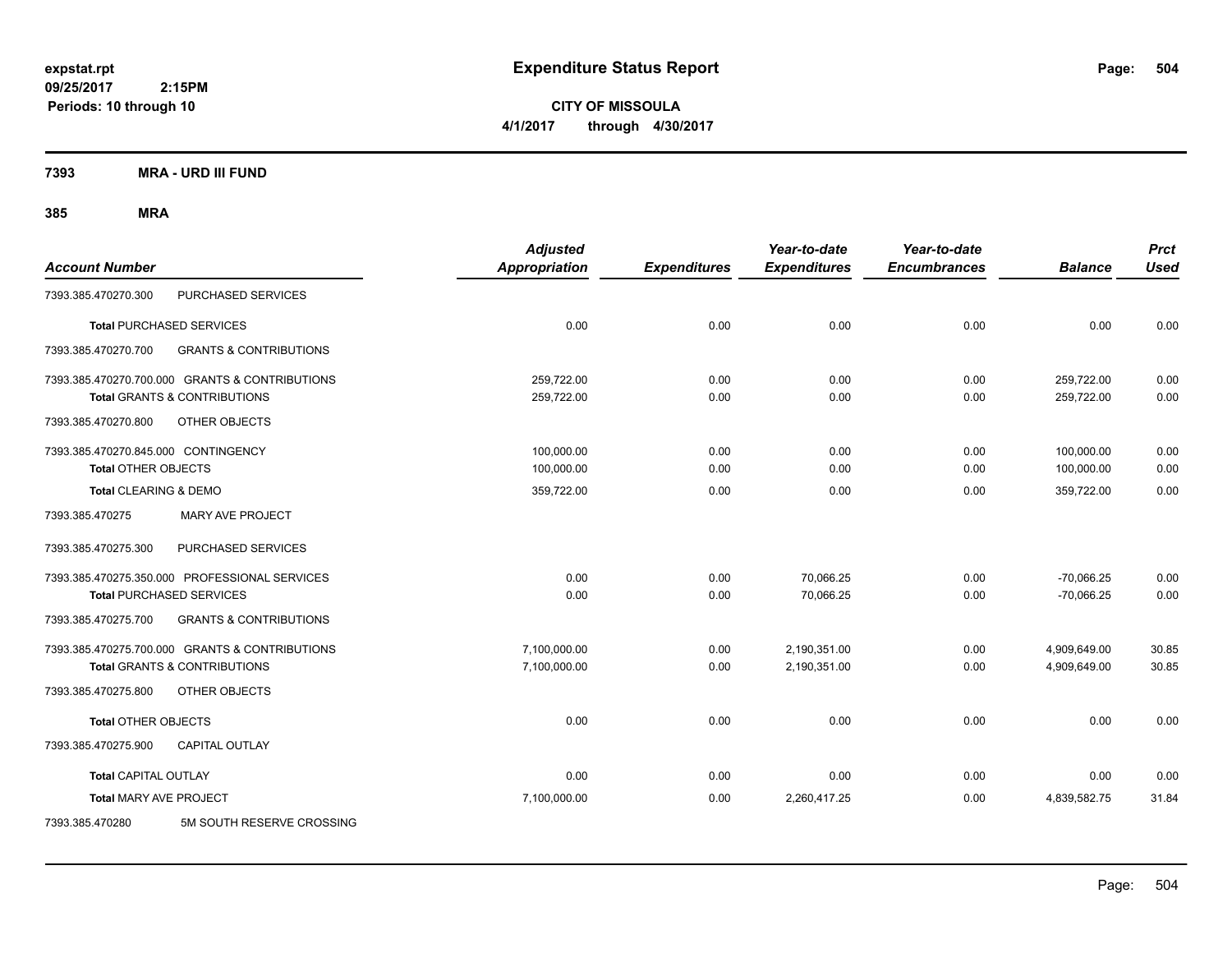**CITY OF MISSOULA 4/1/2017 through 4/30/2017**

**7393 MRA - URD III FUND**

|                                                         | <b>Adjusted</b>      |                     | Year-to-date        | Year-to-date        |                | <b>Prct</b> |
|---------------------------------------------------------|----------------------|---------------------|---------------------|---------------------|----------------|-------------|
| <b>Account Number</b>                                   | <b>Appropriation</b> | <b>Expenditures</b> | <b>Expenditures</b> | <b>Encumbrances</b> | <b>Balance</b> | <b>Used</b> |
| PURCHASED SERVICES<br>7393.385.470280.300               |                      |                     |                     |                     |                |             |
| 7393.385.470280.350.000 5M SOUTH RESERVE TRAIL CROSSING | 328,777.00           | 0.00                | 199,658.31          | 0.00                | 129,118.69     | 60.73       |
| <b>Total PURCHASED SERVICES</b>                         | 328,777.00           | 0.00                | 199,658.31          | 0.00                | 129,118.69     | 60.73       |
| OTHER OBJECTS<br>7393.385.470280.800                    |                      |                     |                     |                     |                |             |
| <b>Total OTHER OBJECTS</b>                              | 0.00                 | 0.00                | 0.00                | 0.00                | 0.00           | 0.00        |
| 7393.385.470280.900<br><b>CAPITAL OUTLAY</b>            |                      |                     |                     |                     |                |             |
| 7393.385.470280.930.000 IMPROVEMENTS                    | 4,442,335.00         | 0.00                | 2,433,085.03        | 0.00                | 2,009,249.97   | 54.77       |
| <b>Total CAPITAL OUTLAY</b>                             | 4,442,335.00         | 0.00                | 2,433,085.03        | 0.00                | 2,009,249.97   | 54.77       |
| Total 5M SOUTH RESERVE CROSSING                         | 4,771,112.00         | 0.00                | 2,632,743.34        | 0.00                | 2,138,368.66   | 55.18       |
| <b>MERCHANT SERVICES</b><br>7393.385.510110             |                      |                     |                     |                     |                |             |
| 7393.385.510110.500<br><b>FIXED CHARGES</b>             |                      |                     |                     |                     |                |             |
| <b>Total MERCHANT SERVICES</b>                          | 0.00                 | 0.00                | 0.00                | 0.00                | 0.00           | 0.00        |
| <b>Total MRA</b>                                        | 15,790,455.00        | 56,472.54           | 5,942,411.78        | 0.00                | 9,848,043.22   | 37.63       |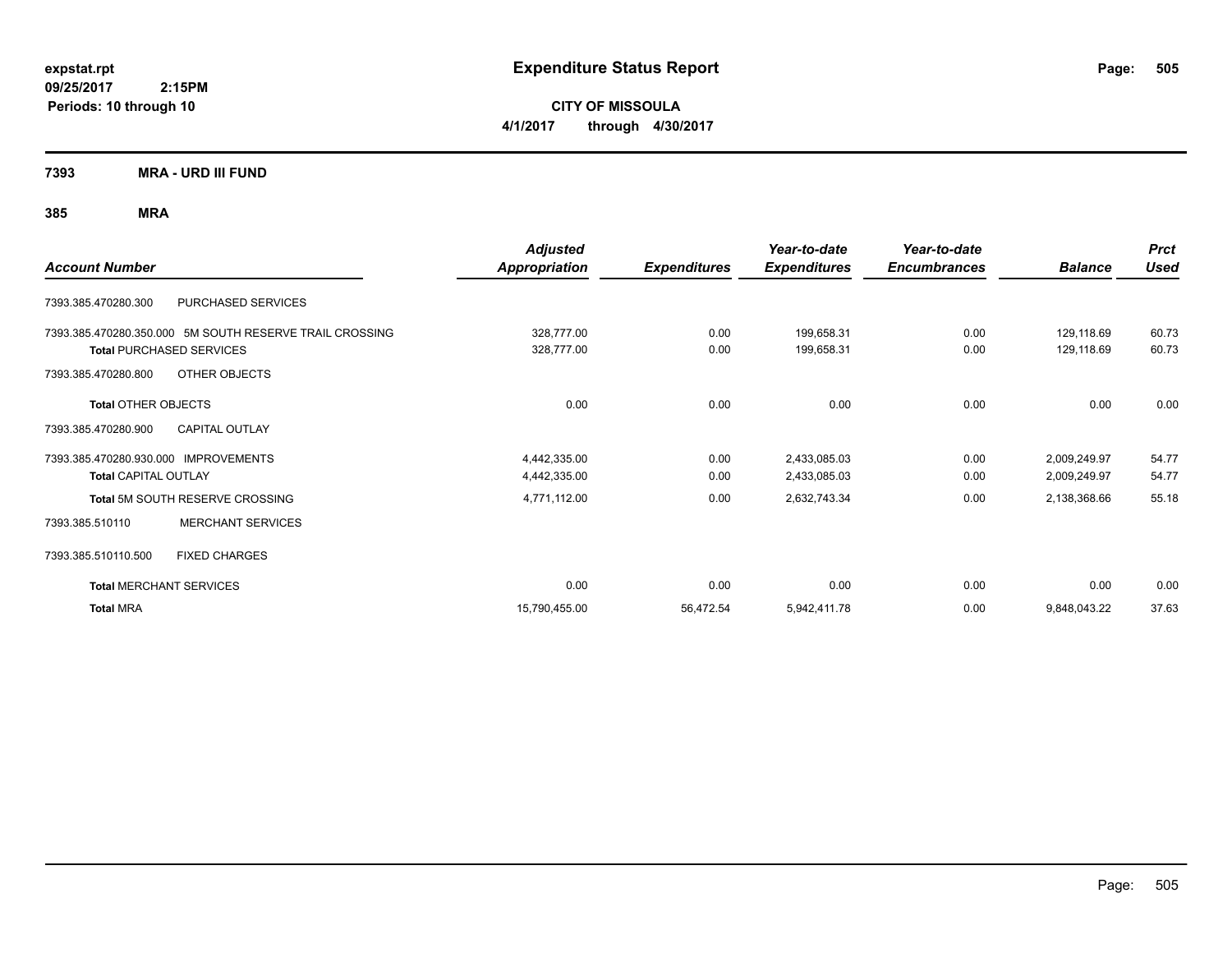**CITY OF MISSOULA 4/1/2017 through 4/30/2017**

**7393 MRA - URD III FUND**

**900 DEPRECIATION**

| <b>Account Number</b>      |                          | <b>Adjusted</b><br><b>Appropriation</b> | <b>Expenditures</b> | Year-to-date<br><b>Expenditures</b> | Year-to-date<br><b>Encumbrances</b> | <b>Balance</b> | <b>Prct</b><br><b>Used</b> |
|----------------------------|--------------------------|-----------------------------------------|---------------------|-------------------------------------|-------------------------------------|----------------|----------------------------|
| 7393.900.510000            | <b>MISCELLANEOUS</b>     |                                         |                     |                                     |                                     |                |                            |
| 7393.900.510000.800        | OTHER OBJECTS            |                                         |                     |                                     |                                     |                |                            |
| <b>Total MISCELLANEOUS</b> |                          | 0.00                                    | 0.00                | 0.00                                | 0.00                                | 0.00           | 0.00                       |
| 7393.900.510110            | <b>MERCHANT SERVICES</b> |                                         |                     |                                     |                                     |                |                            |
| 7393.900.510110.500        | <b>FIXED CHARGES</b>     |                                         |                     |                                     |                                     |                |                            |
| <b>Total DEPRECIATION</b>  |                          | 0.00                                    | 0.00                | 0.00                                | 0.00                                | 0.00           | 0.00                       |
| Total MRA - URD III FUND   |                          | 15,790,455.00                           | 56.472.54           | 5.942.411.78                        | 0.00                                | 9.848.043.22   | 37.63                      |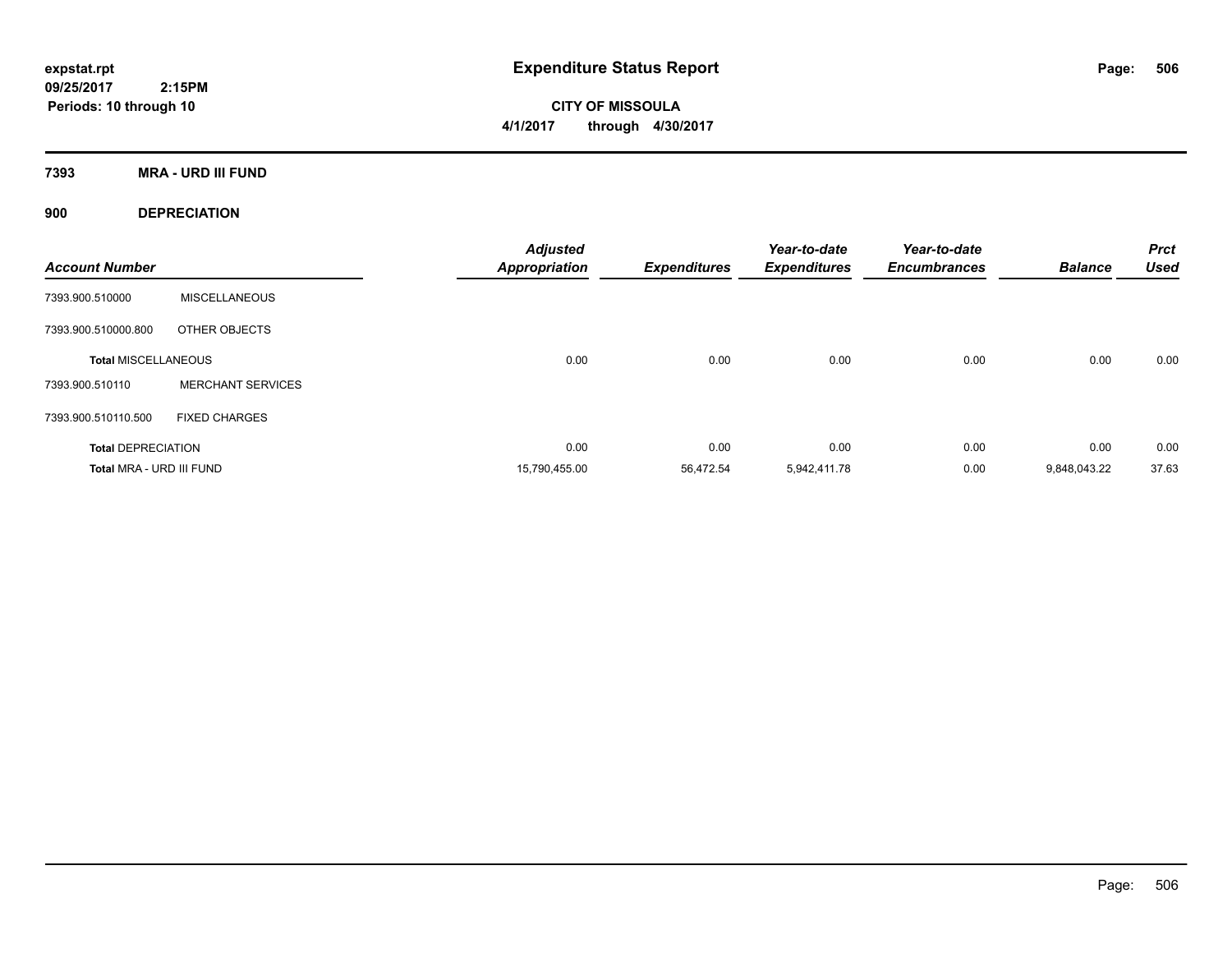**CITY OF MISSOULA 4/1/2017 through 4/30/2017**

## **7394 MRA URD III TI DEBT CLEARING FUND**

|                                          |                                                  | <b>Adjusted</b>      |                     | Year-to-date        | Year-to-date        |                | <b>Prct</b> |
|------------------------------------------|--------------------------------------------------|----------------------|---------------------|---------------------|---------------------|----------------|-------------|
| <b>Account Number</b>                    |                                                  | <b>Appropriation</b> | <b>Expenditures</b> | <b>Expenditures</b> | <b>Encumbrances</b> | <b>Balance</b> | <b>Used</b> |
| 7394.385.470280                          | 5M SOUTH RESERVE CROSSING                        |                      |                     |                     |                     |                |             |
| 7394.385.470280.800                      | OTHER OBJECTS                                    |                      |                     |                     |                     |                |             |
|                                          | <b>Total 5M SOUTH RESERVE CROSSING</b>           | 0.00                 | 0.00                | 0.00                | 0.00                | 0.00           | 0.00        |
| 7394.385.521000                          | INTERFUND OPERATING TRANSFERS                    |                      |                     |                     |                     |                |             |
| 7394.385.521000.800                      | OTHER OBJECTS                                    |                      |                     |                     |                     |                |             |
|                                          | <b>Total INTERFUND OPERATING TRANSFERS</b>       | 0.00                 | 0.00                | 0.00                | 0.00                | 0.00           | 0.00        |
| 7394.385.521009                          | <b>TRANFERS TO DEBT SERVICE</b>                  |                      |                     |                     |                     |                |             |
| 7394.385.521009.800                      | OTHER OBJECTS                                    |                      |                     |                     |                     |                |             |
|                                          | 7394.385.521009.820.000 TRANSFERS TO OTHER FUNDS | 343,200.00           | 0.00                | 405,624.43          | 0.00                | $-62,424.43$   | 118.19      |
|                                          | Total TRANFERS TO DEBT SERVICE                   | 343,200.00           | 0.00                | 405,624.43          | 0.00                | $-62,424.43$   | 118.19      |
| 7394.385.521010                          | <b>TRANSFERS TO MRA</b>                          |                      |                     |                     |                     |                |             |
| 7394.385.521010.800                      | OTHER OBJECTS                                    |                      |                     |                     |                     |                |             |
| 7394.385.521010.820.000 TRANSFERS TO MRA |                                                  | 1,401,738.00         | 35,737.27           | 611,013.33          | 0.00                | 790,724.67     | 43.59       |
| <b>Total TRANSFERS TO MRA</b>            |                                                  | 1,401,738.00         | 35,737.27           | 611,013.33          | 0.00                | 790,724.67     | 43.59       |
|                                          | Total MRA URD III TI DEBT CLEARING FUND          | 1,744,938.00         | 35,737.27           | 1,016,637.76        | 0.00                | 728,300.24     | 58.26       |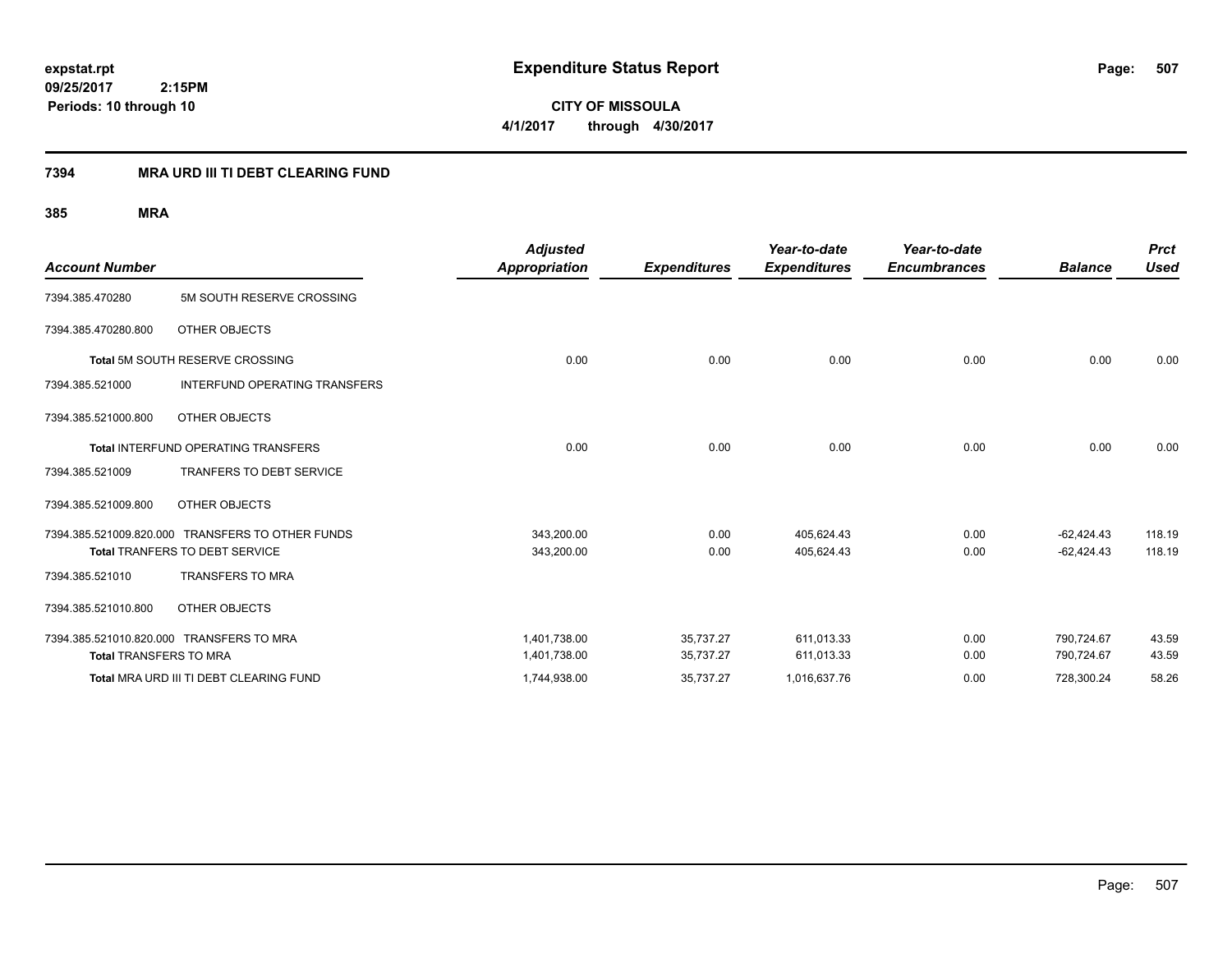### **7395 MRA TAX INCREMENT DEBT SERVICE**

|                       |                                                                | <b>Adjusted</b>      |                     | Year-to-date        | Year-to-date        |                | <b>Prct</b> |
|-----------------------|----------------------------------------------------------------|----------------------|---------------------|---------------------|---------------------|----------------|-------------|
| <b>Account Number</b> |                                                                | <b>Appropriation</b> | <b>Expenditures</b> | <b>Expenditures</b> | <b>Encumbrances</b> | <b>Balance</b> | <b>Used</b> |
| 7395.385.490200       | REVENUE BOND DEBT SERVICE                                      |                      |                     |                     |                     |                |             |
| 7395.385.490200.600   | <b>DEBT SERVICE</b>                                            |                      |                     |                     |                     |                |             |
|                       | 7395.385.490200.610.000 5M SO RESERVE TRAIL CROSSING-PRINCIPAL | 125,000.00           | 0.00                | 0.00                | 0.00                | 125,000.00     | 0.00        |
|                       | 7395.385.490200.620.000 5M SO RESERVE TRAIL CROSSING-INT/FEES  | 218,200.00           | 0.00                | 109,100.00          | 0.00                | 109,100.00     | 50.00       |
|                       | <b>Total REVENUE BOND DEBT SERVICE</b>                         | 343,200.00           | 0.00                | 109,100.00          | 0.00                | 234,100.00     | 31.79       |
| 7395.385.490202       | MARY AVENUE DEBT SERVICE                                       |                      |                     |                     |                     |                |             |
| 7395.385.490202.600   | <b>DEBT SERVICE</b>                                            |                      |                     |                     |                     |                |             |
|                       | 7395.385.490202.620.000 MARY AVE E DEBT SRVS                   | 0.00                 | 0.00                | 700.00              | 0.00                | $-700.00$      | 0.00        |
|                       | <b>Total MARY AVENUE DEBT SERVICE</b>                          | 0.00                 | 0.00                | 700.00              | 0.00                | $-700.00$      | 0.00        |
| 7395.385.490204       | MRA URD III TAX INCREMENT DEBT SRVS                            |                      |                     |                     |                     |                |             |
| 7395.385.490204.600   | <b>DEBT SERVICE</b>                                            |                      |                     |                     |                     |                |             |
|                       | <b>Total MRA URD III TAX INCREMENT DEBT SRVS</b>               | 0.00                 | 0.00                | 0.00                | 0.00                | 0.00           | 0.00        |
|                       | <b>Total MRA TAX INCREMENT DEBT SERVICE</b>                    | 343,200.00           | 0.00                | 109,800.00          | 0.00                | 233,400.00     | 31.99       |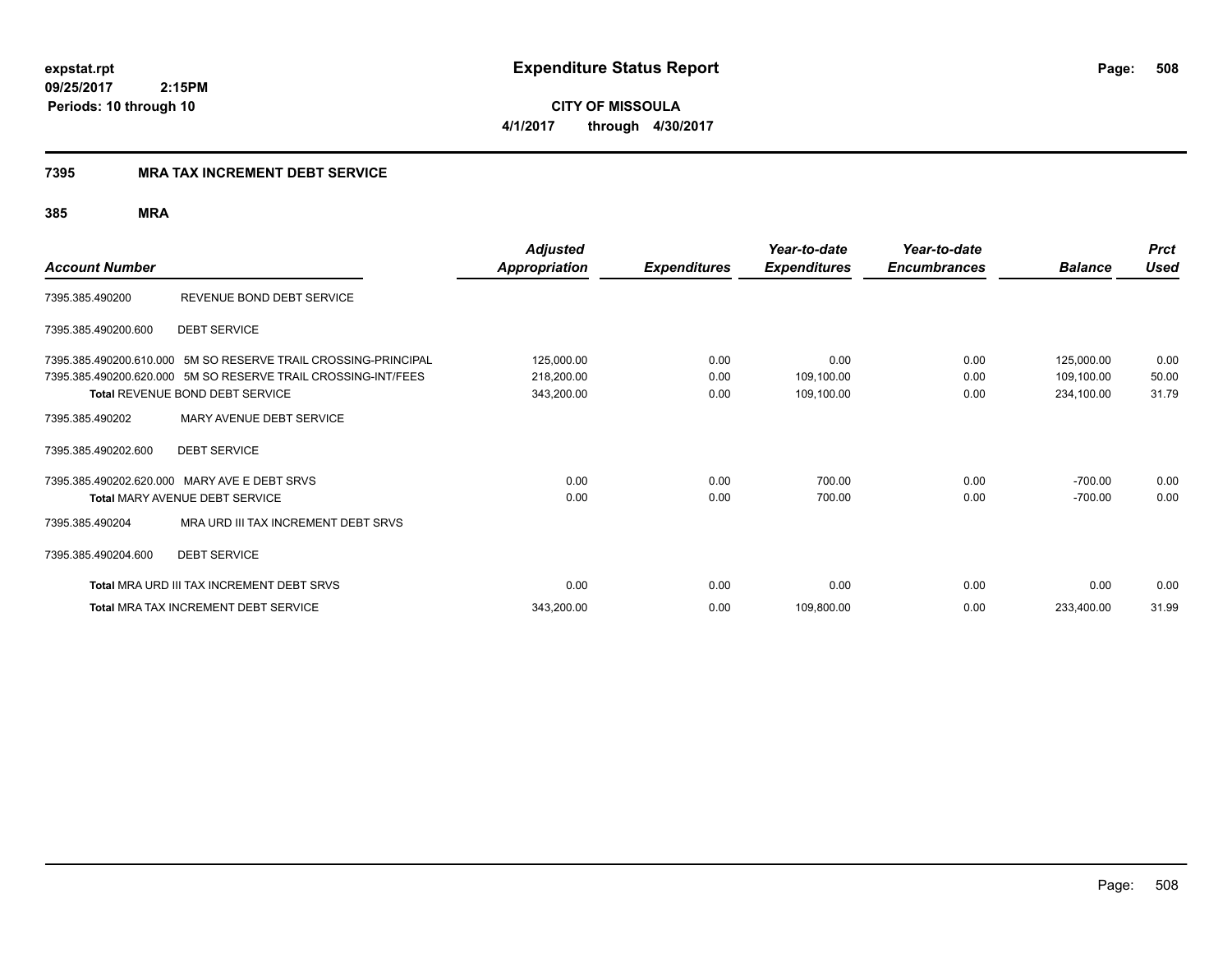**CITY OF MISSOULA 4/1/2017 through 4/30/2017**

## **7396 NRSS DEBT SERVICE SINKING FUND**

| <b>Account Number</b>      |                                                 | <b>Adjusted</b><br>Appropriation | <b>Expenditures</b> | Year-to-date<br><b>Expenditures</b> | Year-to-date<br><b>Encumbrances</b> | <b>Balance</b>         | <b>Prct</b><br><b>Used</b> |
|----------------------------|-------------------------------------------------|----------------------------------|---------------------|-------------------------------------|-------------------------------------|------------------------|----------------------------|
| 7396.385.490603            | TI BOND SINKING                                 |                                  |                     |                                     |                                     |                        |                            |
| 7396.385.490603.600        | <b>DEBT SERVICE</b>                             |                                  |                     |                                     |                                     |                        |                            |
| <b>Total DEBT SERVICE</b>  | 7396.385.490603.620.000 INTEREST / SERVICE FEES | 31,690.00<br>31,690.00           | 0.00<br>0.00        | 10.626.86<br>10,626.86              | 0.00<br>0.00                        | 21.063.14<br>21,063.14 | 33.53<br>33.53             |
| 7396.385.490603.800        | OTHER OBJECTS                                   |                                  |                     |                                     |                                     |                        |                            |
| <b>Total OTHER OBJECTS</b> |                                                 | 0.00                             | 0.00                | 0.00                                | 0.00                                | 0.00                   | 0.00                       |
| <b>Total MRA</b>           |                                                 | 31,690.00                        | 0.00                | 10,626.86                           | 0.00                                | 21.063.14              | 33.53                      |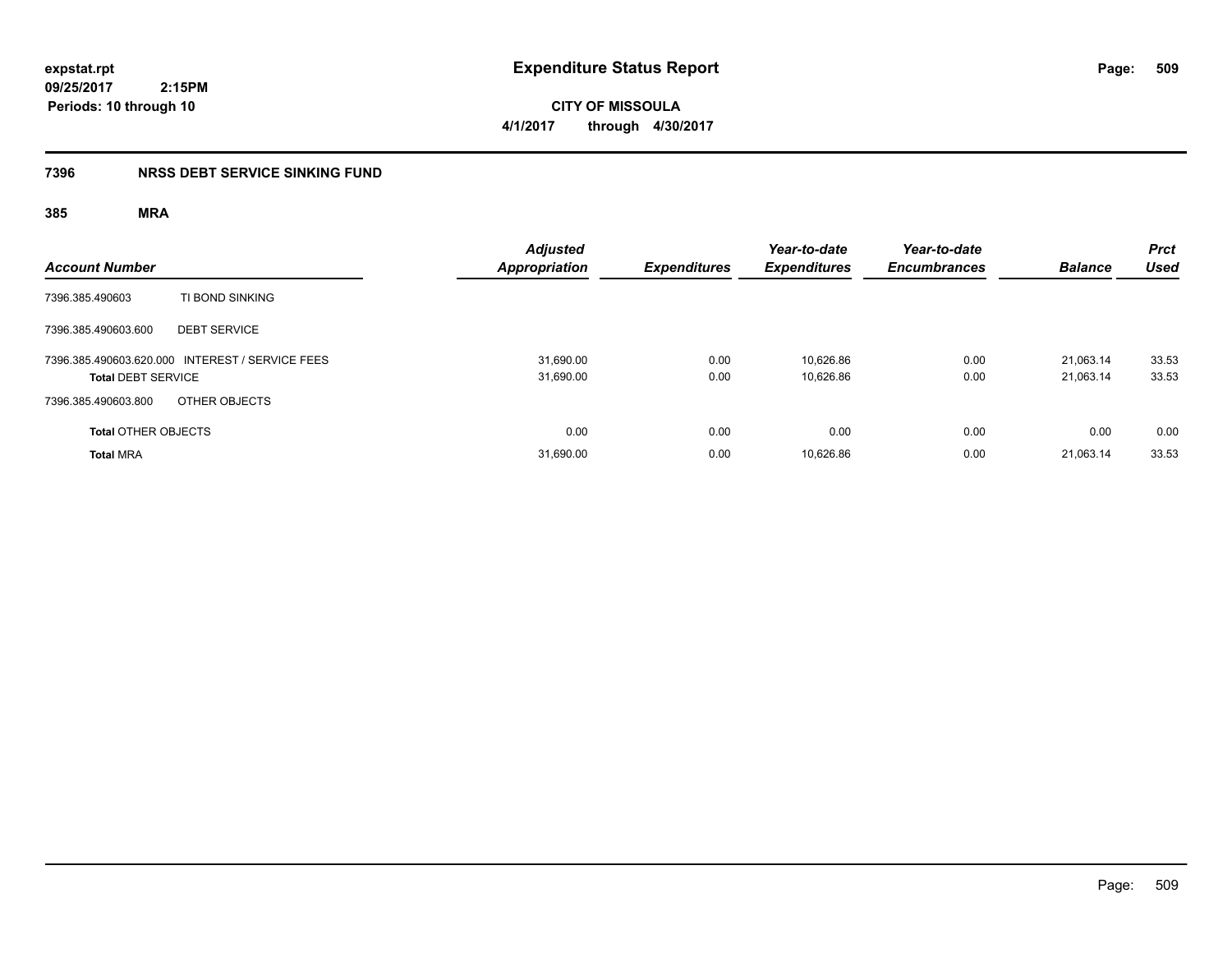# **CITY OF MISSOULA 4/1/2017 through 4/30/2017**

## **7396 NRSS DEBT SERVICE SINKING FUND**

## **390 NON-DEPARTMENTAL**

| <b>Account Number</b>         |                                             | Adjusted<br>Appropriation | <b>Expenditures</b> | Year-to-date<br><b>Expenditures</b> | Year-to-date<br><b>Encumbrances</b> | <b>Balance</b> | <b>Prct</b><br>Used |
|-------------------------------|---------------------------------------------|---------------------------|---------------------|-------------------------------------|-------------------------------------|----------------|---------------------|
| 7396.390.490200               | REVENUE BOND DEBT SERVICE                   |                           |                     |                                     |                                     |                |                     |
| 7396.390.490200.600           | <b>DEBT SERVICE</b>                         |                           |                     |                                     |                                     |                |                     |
| <b>Total NON-DEPARTMENTAL</b> |                                             | 0.00                      | 0.00                | 0.00                                | 0.00                                | 0.00           | 0.00                |
|                               | <b>Total NRSS DEBT SERVICE SINKING FUND</b> | 31,690.00                 | 0.00                | 10.626.86                           | 0.00                                | 21,063.14      | 33.53               |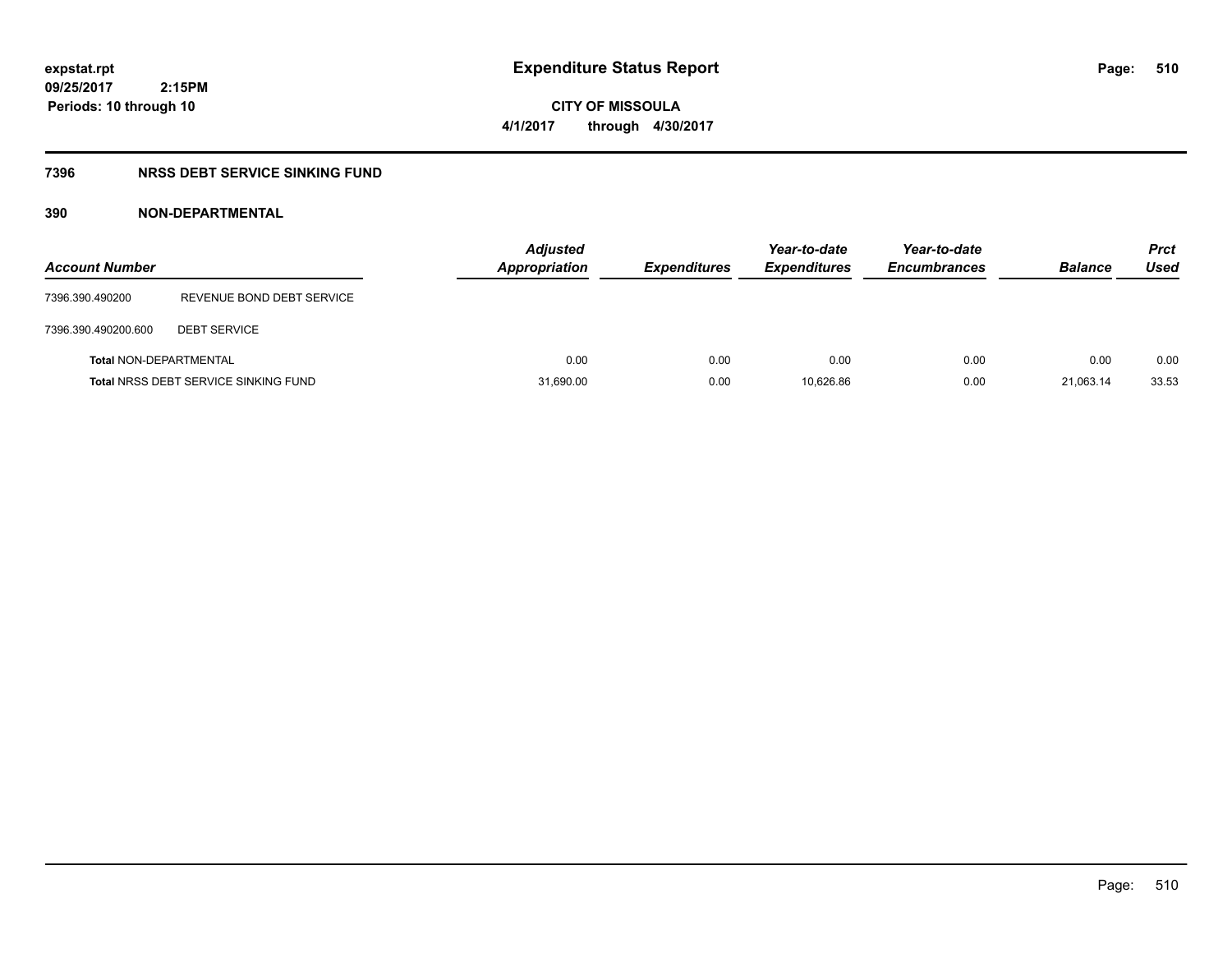**09/25/2017 2:15PM Periods: 10 through 10**

**CITY OF MISSOULA 4/1/2017 through 4/30/2017**

## **7397 NORTH RESERVE/SCOTT ST URD**

|                                     |                                         | <b>Adjusted</b>      |                     | Year-to-date        | Year-to-date        |                | <b>Prct</b> |
|-------------------------------------|-----------------------------------------|----------------------|---------------------|---------------------|---------------------|----------------|-------------|
| <b>Account Number</b>               |                                         | <b>Appropriation</b> | <b>Expenditures</b> | <b>Expenditures</b> | <b>Encumbrances</b> | <b>Balance</b> | <b>Used</b> |
| 7397.385.470210                     | <b>ADMINISTRATION</b>                   |                      |                     |                     |                     |                |             |
| 7397.385.470210.100                 | PERSONAL SERVICES                       |                      |                     |                     |                     |                |             |
| <b>Total PERSONAL SERVICES</b>      |                                         | 0.00                 | 0.00                | 0.00                | 0.00                | 0.00           | 0.00        |
| 7397.385.470210.200                 | <b>SUPPLIES</b>                         |                      |                     |                     |                     |                |             |
| <b>Total SUPPLIES</b>               |                                         | 0.00                 | 0.00                | 0.00                | 0.00                | 0.00           | 0.00        |
| 7397.385.470210.300                 | PURCHASED SERVICES                      |                      |                     |                     |                     |                |             |
| <b>Total PURCHASED SERVICES</b>     |                                         | 0.00                 | 0.00                | 0.00                | 0.00                | 0.00           | 0.00        |
| 7397.385.470210.700                 | <b>GRANTS &amp; CONTRIBUTIONS</b>       |                      |                     |                     |                     |                |             |
| <b>Total ADMINISTRATION</b>         |                                         | 0.00                 | 0.00                | 0.00                | 0.00                | 0.00           | 0.00        |
| 7397.385.470230                     | PW FACILITY                             |                      |                     |                     |                     |                |             |
| 7397.385.470230.300                 | PURCHASED SERVICES                      |                      |                     |                     |                     |                |             |
| <b>Total PURCHASED SERVICES</b>     |                                         | 0.00                 | 0.00                | 0.00                | 0.00                | 0.00           | 0.00        |
| 7397.385.470230.700                 | <b>GRANTS &amp; CONTRIBUTIONS</b>       |                      |                     |                     |                     |                |             |
|                                     | <b>Total GRANTS &amp; CONTRIBUTIONS</b> | 0.00                 | 0.00                | 0.00                | 0.00                | 0.00           | 0.00        |
| 7397.385.470230.800                 | OTHER OBJECTS                           |                      |                     |                     |                     |                |             |
| 7397.385.470230.845.000 CONTINGENCY |                                         | 20,212.00            | 0.00                | 0.00                | 0.00                | 20,212.00      | 0.00        |
| <b>Total PW FACILITY</b>            |                                         | 20,212.00            | 0.00                | 0.00                | 0.00                | 20,212.00      | 0.00        |
| 7397.385.470231                     | BRETZ RV & MARINE IMPROVEMENTS          |                      |                     |                     |                     |                |             |
| 7397.385.470231.300                 | PURCHASED SERVICES                      |                      |                     |                     |                     |                |             |
| <b>Total PURCHASED SERVICES</b>     |                                         | 0.00                 | 0.00                | 0.00                | 0.00                | 0.00           | 0.00        |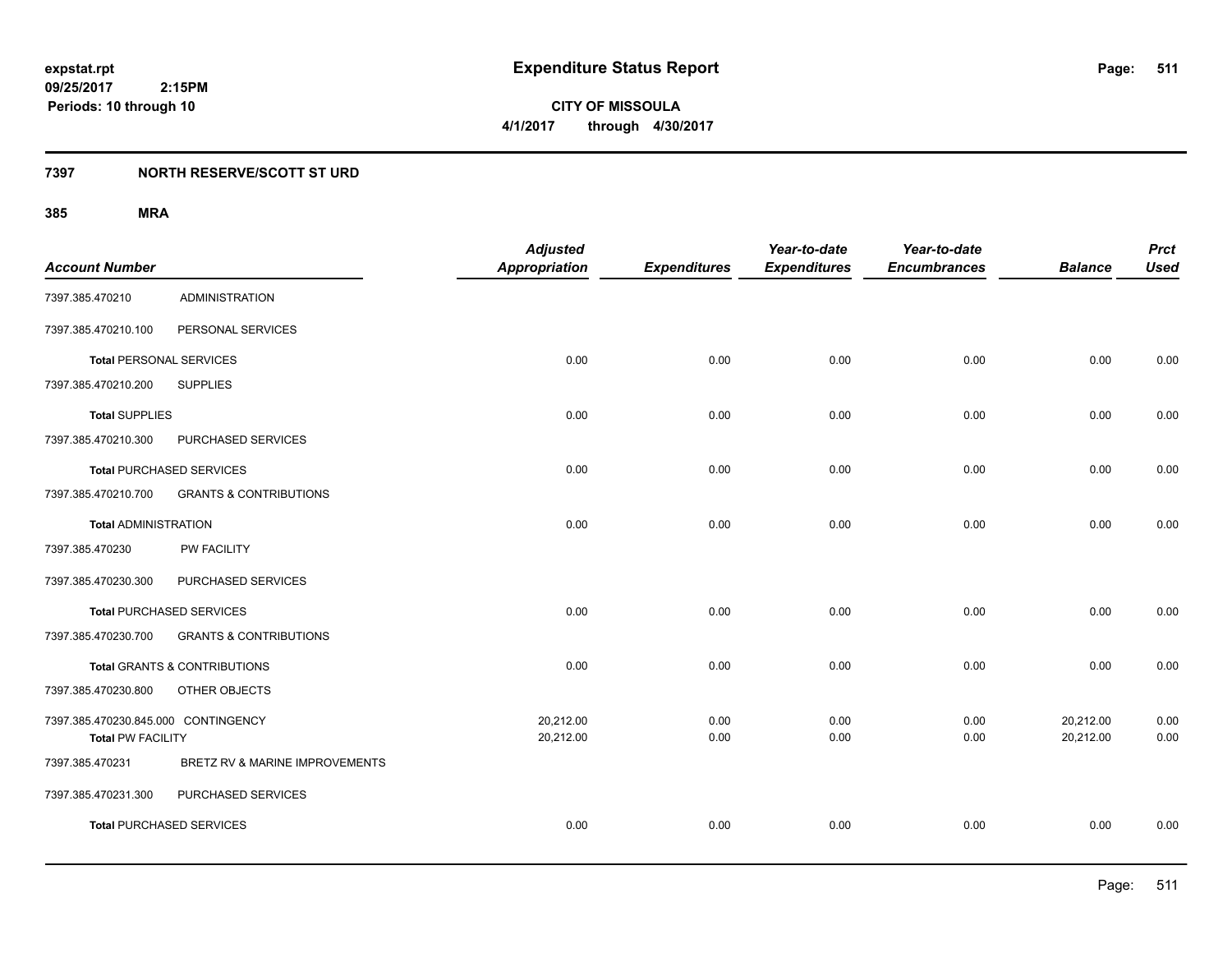**09/25/2017 2:15PM Periods: 10 through 10**

**CITY OF MISSOULA 4/1/2017 through 4/30/2017**

## **7397 NORTH RESERVE/SCOTT ST URD**

| <b>Account Number</b>                                        | <b>Adjusted</b><br><b>Appropriation</b> | <b>Expenditures</b> | Year-to-date<br><b>Expenditures</b> | Year-to-date<br><b>Encumbrances</b> | <b>Balance</b> | <b>Prct</b><br><b>Used</b> |
|--------------------------------------------------------------|-----------------------------------------|---------------------|-------------------------------------|-------------------------------------|----------------|----------------------------|
| <b>GRANTS &amp; CONTRIBUTIONS</b><br>7397.385.470231.700     |                                         |                     |                                     |                                     |                |                            |
| <b>Total GRANTS &amp; CONTRIBUTIONS</b>                      | 0.00                                    | 0.00                | 0.00                                | 0.00                                | 0.00           | 0.00                       |
| OTHER OBJECTS<br>7397.385.470231.800                         |                                         |                     |                                     |                                     |                |                            |
| 7397.385.470231.820.000 TRANSFERS TO OTHER FUNDS             | 0.00                                    | 0.00                | 2,917.89                            | 0.00                                | $-2,917.89$    | 0.00                       |
| Total BRETZ RV & MARINE IMPROVEMENTS                         | 0.00                                    | 0.00                | 2,917.89                            | 0.00                                | $-2,917.89$    | 0.00                       |
| 7397.385.470232<br><b>CONSUMER DIRECT IMPROVEMENTS</b>       |                                         |                     |                                     |                                     |                |                            |
| PURCHASED SERVICES<br>7397.385.470232.300                    |                                         |                     |                                     |                                     |                |                            |
| <b>Total PURCHASED SERVICES</b>                              | 0.00                                    | 0.00                | 0.00                                | 0.00                                | 0.00           | 0.00                       |
| 7397.385.470232.700<br><b>GRANTS &amp; CONTRIBUTIONS</b>     |                                         |                     |                                     |                                     |                |                            |
| 7397.385.470232.700.000 GRANTS & CONTRIBUTIONS               | 0.00                                    | 0.00                | 315,000.00                          | 0.00                                | $-315,000.00$  | 0.00                       |
| <b>Total GRANTS &amp; CONTRIBUTIONS</b>                      | 0.00                                    | 0.00                | 315,000.00                          | 0.00                                | $-315,000.00$  | 0.00                       |
| 7397.385.470232.800<br>OTHER OBJECTS                         |                                         |                     |                                     |                                     |                |                            |
| 7397.385.470232.820.000 CONSUMER DIRECT/TRANS TO OTHER FUNDS | 0.00                                    | 0.00                | 8,704.38                            | 0.00                                | $-8,704.38$    | 0.00                       |
| <b>Total OTHER OBJECTS</b>                                   | 0.00                                    | 0.00                | 8,704.38                            | 0.00                                | $-8,704.38$    | 0.00                       |
| Total CONSUMER DIRECT IMPROVEMENTS                           | 0.00                                    | 0.00                | 323,704.38                          | 0.00                                | $-323,704.38$  | 0.00                       |
| 7397.385.470233<br>SCOTT ST VILLAGE IMPROVEMENTS             |                                         |                     |                                     |                                     |                |                            |
| PURCHASED SERVICES<br>7397.385.470233.300                    |                                         |                     |                                     |                                     |                |                            |
| <b>Total PURCHASED SERVICES</b>                              | 0.00                                    | 0.00                | 0.00                                | 0.00                                | 0.00           | 0.00                       |
| 7397.385.470233.800<br>OTHER OBJECTS                         |                                         |                     |                                     |                                     |                |                            |
| 7397.385.470233.820.000 SCOTT ST-TRANSFER TO OTHER FUNDS     | 0.00                                    | 0.00                | 1,275.04                            | 0.00                                | $-1,275.04$    | 0.00                       |
| <b>Total SCOTT ST VILLAGE IMPROVEMENTS</b>                   | 0.00                                    | 0.00                | 1,275.04                            | 0.00                                | $-1,275.04$    | 0.00                       |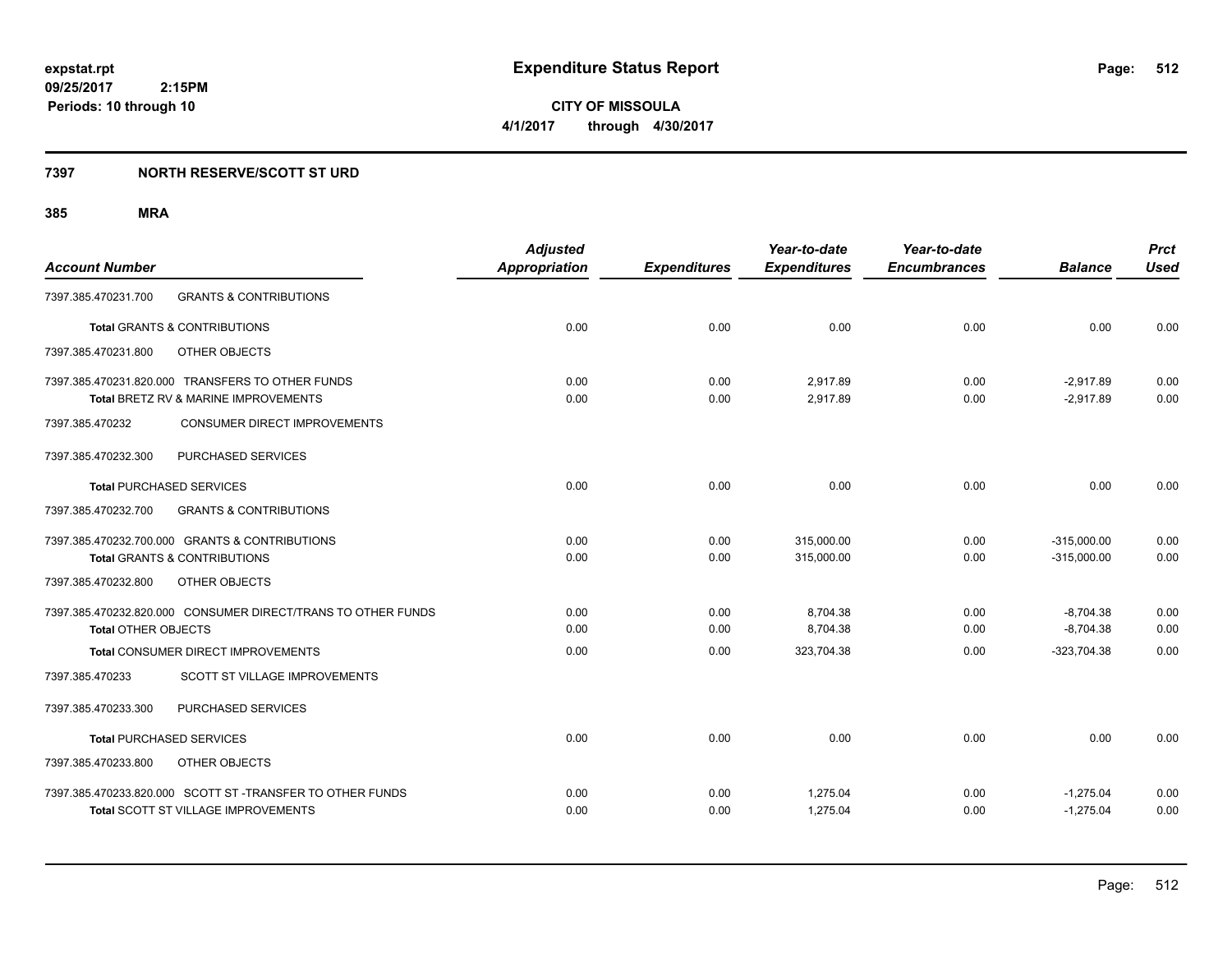**09/25/2017 2:15PM Periods: 10 through 10**

**CITY OF MISSOULA 4/1/2017 through 4/30/2017**

## **7397 NORTH RESERVE/SCOTT ST URD**

|                          |                                               | <b>Adjusted</b>      |                     | Year-to-date        | Year-to-date        |                | <b>Prct</b> |
|--------------------------|-----------------------------------------------|----------------------|---------------------|---------------------|---------------------|----------------|-------------|
| <b>Account Number</b>    |                                               | <b>Appropriation</b> | <b>Expenditures</b> | <b>Expenditures</b> | <b>Encumbrances</b> | <b>Balance</b> | <b>Used</b> |
| 7397.385.470240          | <b>REHAB LOANS</b>                            |                      |                     |                     |                     |                |             |
| 7397.385.470240.700      | <b>GRANTS &amp; CONTRIBUTIONS</b>             |                      |                     |                     |                     |                |             |
| <b>Total REHAB LOANS</b> |                                               | 0.00                 | 0.00                | 0.00                | 0.00                | 0.00           | 0.00        |
| 7397.385.470250          | <b>RELOCATION PAYMENTS</b>                    |                      |                     |                     |                     |                |             |
| 7397.385.470250.800      | OTHER OBJECTS                                 |                      |                     |                     |                     |                |             |
|                          | <b>Total RELOCATION PAYMENTS</b>              | 0.00                 | 0.00                | 0.00                | 0.00                | 0.00           | 0.00        |
| 7397.385.470260          | <b>PLANNING &amp; MGMT</b>                    |                      |                     |                     |                     |                |             |
| 7397.385.470260.300      | PURCHASED SERVICES                            |                      |                     |                     |                     |                |             |
|                          | 7397.385.470260.350.000 PROFESSIONAL SERVICES | 7,550.00             | 0.00                | 1,343.15            | 0.00                | 6,206.85       | 17.79       |
|                          | <b>Total PURCHASED SERVICES</b>               | 7,550.00             | 0.00                | 1,343.15            | 0.00                | 6,206.85       | 17.79       |
| 7397.385.470260.800      | OTHER OBJECTS                                 |                      |                     |                     |                     |                |             |
| Total OTHER OBJECTS      |                                               | 0.00                 | 0.00                | 0.00                | 0.00                | 0.00           | 0.00        |
| Total PLANNING & MGMT    |                                               | 7,550.00             | 0.00                | 1,343.15            | 0.00                | 6,206.85       | 17.79       |
| 7397.385.470270          | <b>CLEARING &amp; DEMO</b>                    |                      |                     |                     |                     |                |             |
| 7397.385.470270.700      | <b>GRANTS &amp; CONTRIBUTIONS</b>             |                      |                     |                     |                     |                |             |
|                          | Total GRANTS & CONTRIBUTIONS                  | 0.00                 | 0.00                | 0.00                | 0.00                | 0.00           | 0.00        |
| 7397.385.470270.800      | OTHER OBJECTS                                 |                      |                     |                     |                     |                |             |
| Total CLEARING & DEMO    |                                               | 0.00                 | 0.00                | 0.00                | 0.00                | 0.00           | 0.00        |
| 7397.385.510110          | <b>MERCHANT SERVICES</b>                      |                      |                     |                     |                     |                |             |
| 7397.385.510110.500      | <b>FIXED CHARGES</b>                          |                      |                     |                     |                     |                |             |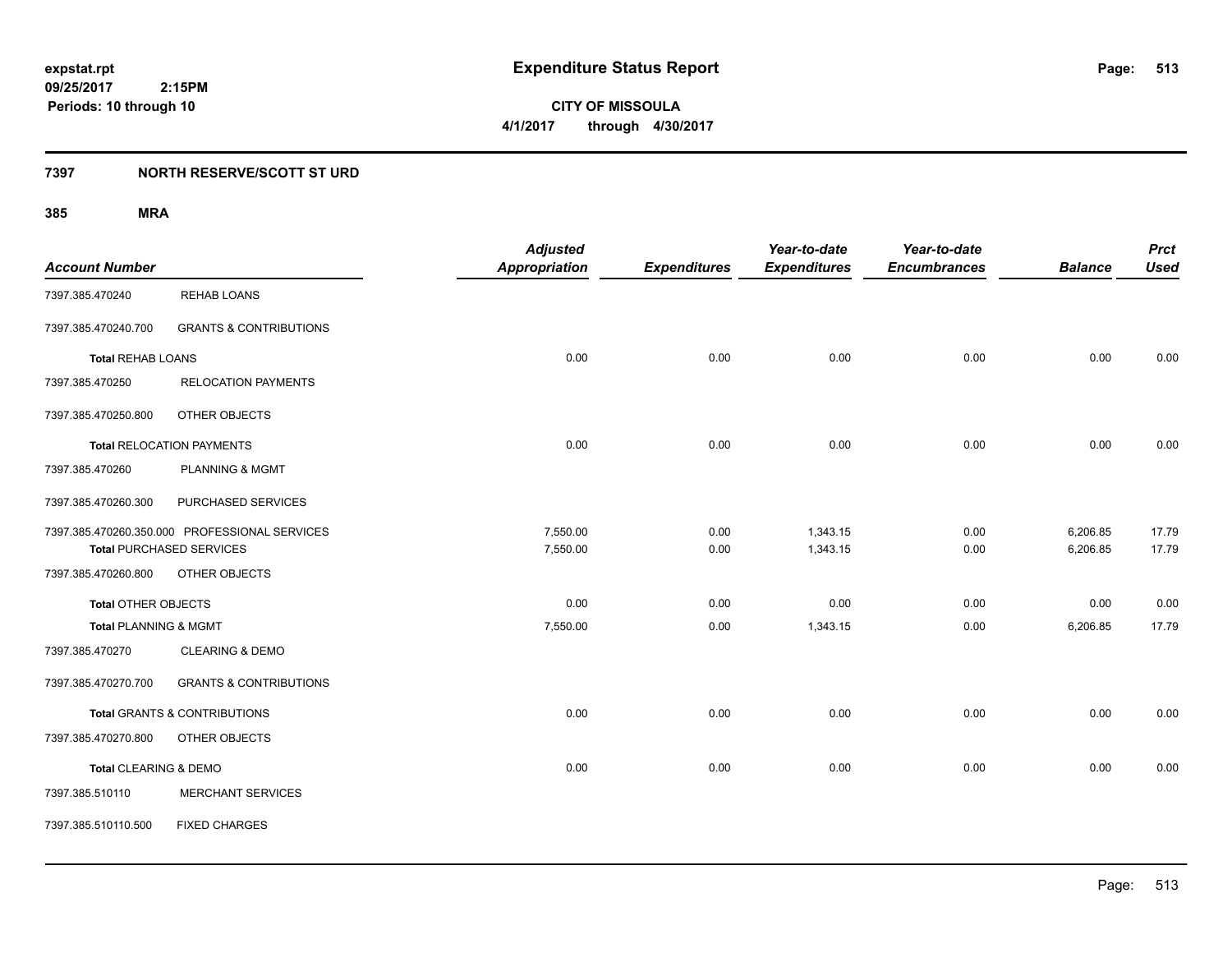**CITY OF MISSOULA 4/1/2017 through 4/30/2017**

## **7397 NORTH RESERVE/SCOTT ST URD**

| <b>Account Number</b>            | Adjusted<br>Appropriation | <b>Expenditures</b> | Year-to-date<br><b>Expenditures</b> | Year-to-date<br><b>Encumbrances</b> | <b>Balance</b> | Prct<br>Used |
|----------------------------------|---------------------------|---------------------|-------------------------------------|-------------------------------------|----------------|--------------|
| <b>Total MERCHANT SERVICES</b>   | 0.00                      | 0.00                | 0.00                                | 0.00                                | 0.00           | 0.00         |
| Total NORTH RESERVE/SCOTT ST URD | 27,762.00                 | 0.00                | 329,240.46                          | 0.00                                | -301.478.46    | 1,185.94     |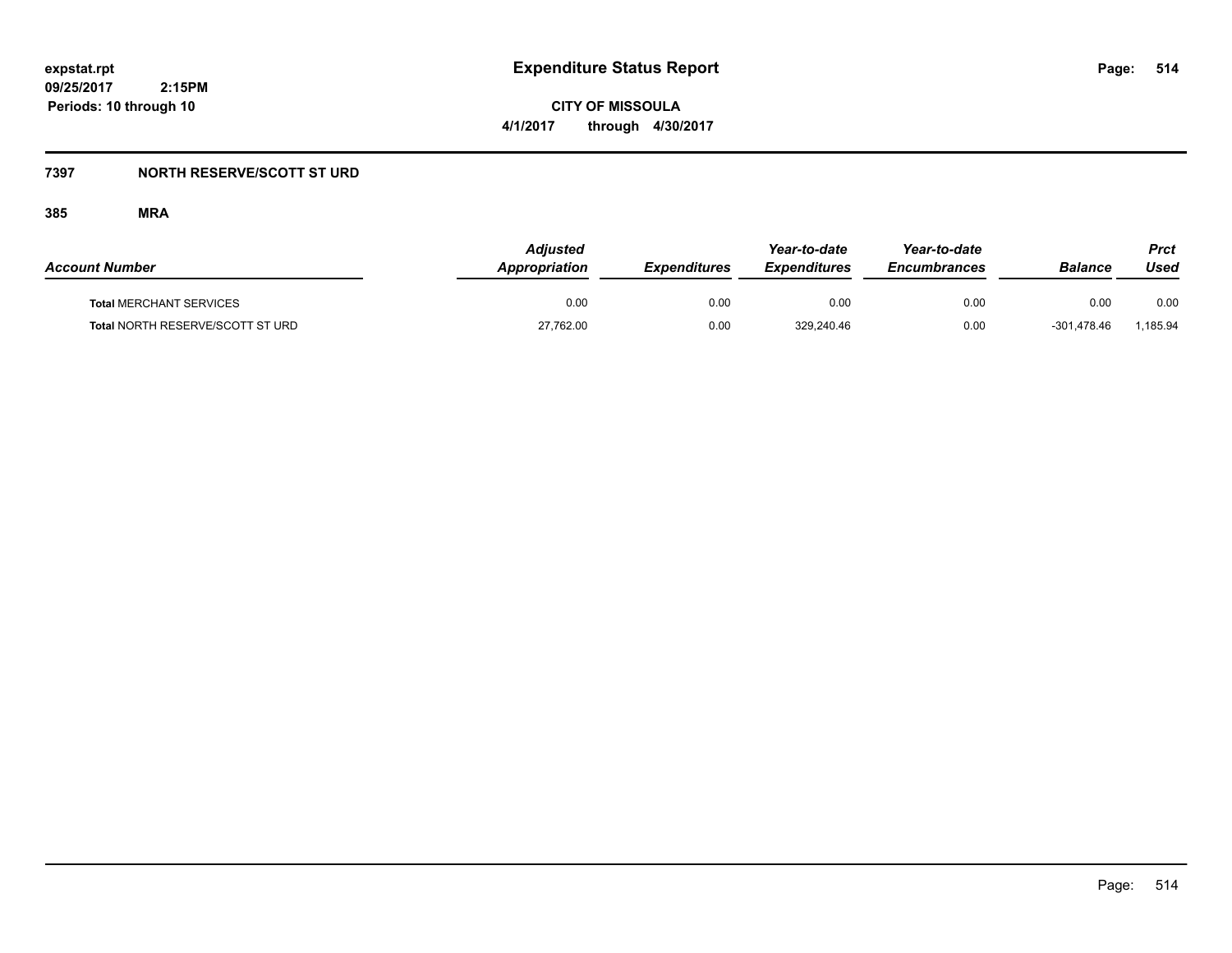**CITY OF MISSOULA 4/1/2017 through 4/30/2017**

**7398 HELLGATE URD**

| <b>Account Number</b>      |                                         | <b>Adjusted</b><br>Appropriation | <b>Expenditures</b> | Year-to-date<br><b>Expenditures</b> | Year-to-date<br><b>Encumbrances</b> | <b>Balance</b> | <b>Prct</b><br><b>Used</b> |
|----------------------------|-----------------------------------------|----------------------------------|---------------------|-------------------------------------|-------------------------------------|----------------|----------------------------|
| 7398.385.470220            | PROPERTY ACQUISITION                    |                                  |                     |                                     |                                     |                |                            |
| 7398.385.470220.900        | CAPITAL OUTLAY                          |                                  |                     |                                     |                                     |                |                            |
|                            | Total PROPERTY ACQUISITION              | 0.00                             | 0.00                | 0.00                                | 0.00                                | 0.00           | 0.00                       |
| 7398.385.470230            | PW FACILITY                             |                                  |                     |                                     |                                     |                |                            |
| 7398.385.470230.300        | PURCHASED SERVICES                      |                                  |                     |                                     |                                     |                |                            |
|                            | <b>Total PURCHASED SERVICES</b>         | 0.00                             | 0.00                | 0.00                                | 0.00                                | 0.00           | 0.00                       |
| 7398.385.470230.700        | <b>GRANTS &amp; CONTRIBUTIONS</b>       |                                  |                     |                                     |                                     |                |                            |
|                            | <b>Total GRANTS &amp; CONTRIBUTIONS</b> | 0.00                             | 0.00                | 0.00                                | 0.00                                | 0.00           | 0.00                       |
| 7398.385.470230.800        | OTHER OBJECTS                           |                                  |                     |                                     |                                     |                |                            |
| <b>Total OTHER OBJECTS</b> |                                         | 0.00                             | 0.00                | 0.00                                | 0.00                                | 0.00           | 0.00                       |
| 7398.385.470230.900        | <b>CAPITAL OUTLAY</b>                   |                                  |                     |                                     |                                     |                |                            |
| <b>Total PW FACILITY</b>   |                                         | 0.00                             | 0.00                | 0.00                                | 0.00                                | 0.00           | 0.00                       |
| 7398.385.470240            | <b>REHAB LOANS</b>                      |                                  |                     |                                     |                                     |                |                            |
| 7398.385.470240.700        | <b>GRANTS &amp; CONTRIBUTIONS</b>       |                                  |                     |                                     |                                     |                |                            |
|                            | <b>Total GRANTS &amp; CONTRIBUTIONS</b> | 0.00                             | 0.00                | 0.00                                | 0.00                                | 0.00           | 0.00                       |
| 7398.385.470240.800        | OTHER OBJECTS                           |                                  |                     |                                     |                                     |                |                            |
| <b>Total REHAB LOANS</b>   |                                         | 0.00                             | 0.00                | 0.00                                | 0.00                                | 0.00           | 0.00                       |
| 7398.385.470250            | <b>RELOCATION PAYMENTS</b>              |                                  |                     |                                     |                                     |                |                            |
| 7398.385.470250.700        | <b>GRANTS &amp; CONTRIBUTIONS</b>       |                                  |                     |                                     |                                     |                |                            |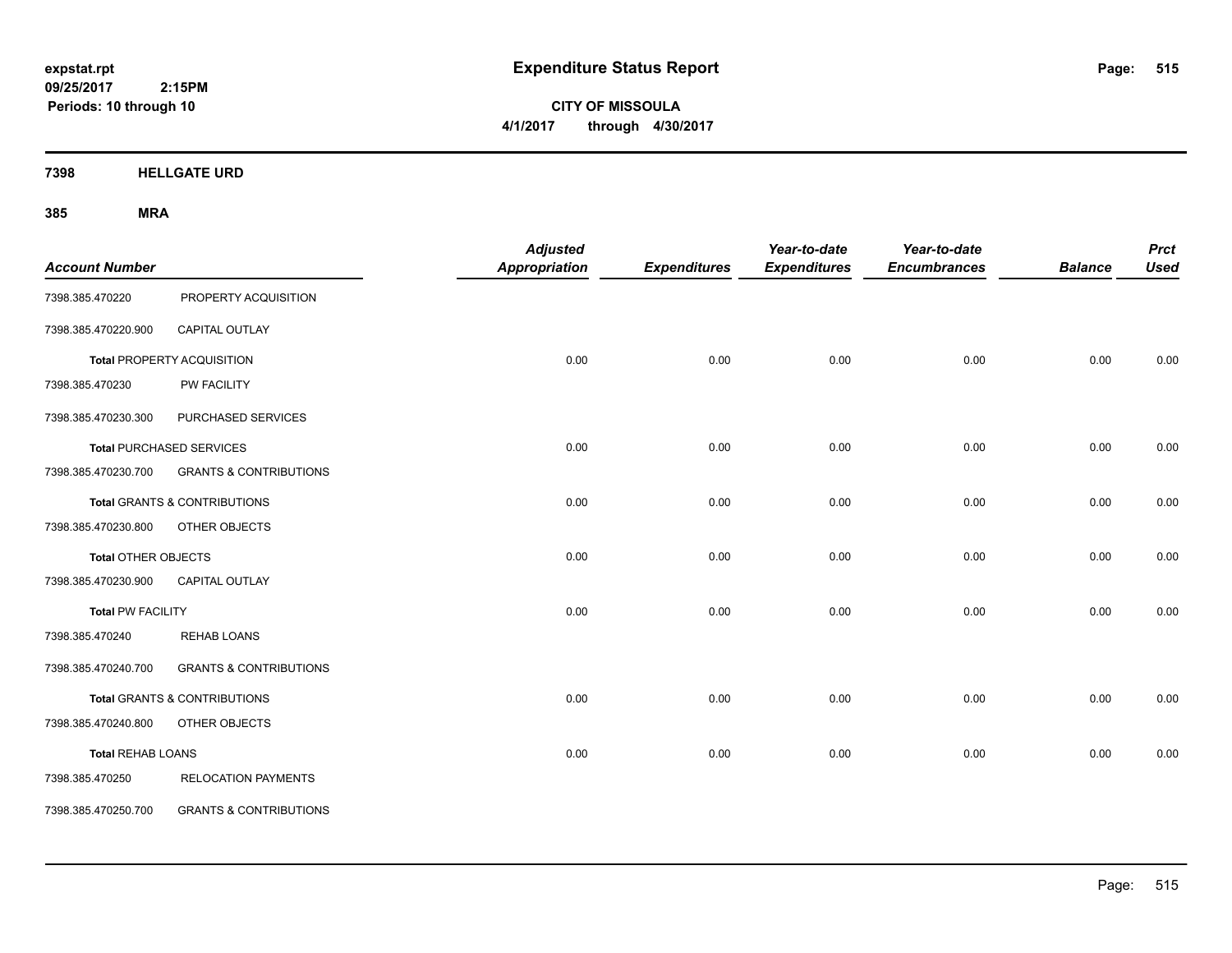**CITY OF MISSOULA 4/1/2017 through 4/30/2017**

**7398 HELLGATE URD**

| <b>Account Number</b>            |                                         | <b>Adjusted</b><br><b>Appropriation</b> | <b>Expenditures</b> | Year-to-date<br><b>Expenditures</b> | Year-to-date<br><b>Encumbrances</b> | <b>Balance</b> | <b>Prct</b><br><b>Used</b> |
|----------------------------------|-----------------------------------------|-----------------------------------------|---------------------|-------------------------------------|-------------------------------------|----------------|----------------------------|
|                                  | <b>Total GRANTS &amp; CONTRIBUTIONS</b> | 0.00                                    | 0.00                | 0.00                                | 0.00                                | 0.00           | 0.00                       |
| 7398.385.470250.800              | OTHER OBJECTS                           |                                         |                     |                                     |                                     |                |                            |
|                                  | <b>Total RELOCATION PAYMENTS</b>        | 0.00                                    | 0.00                | 0.00                                | 0.00                                | 0.00           | 0.00                       |
| 7398.385.470260                  | PLANNING & MGMT                         |                                         |                     |                                     |                                     |                |                            |
| 7398.385.470260.300              | PURCHASED SERVICES                      |                                         |                     |                                     |                                     |                |                            |
|                                  | <b>Total PURCHASED SERVICES</b>         | 0.00                                    | 0.00                | 0.00                                | 0.00                                | 0.00           | 0.00                       |
| 7398.385.470260.700              | <b>GRANTS &amp; CONTRIBUTIONS</b>       |                                         |                     |                                     |                                     |                |                            |
|                                  | <b>Total GRANTS &amp; CONTRIBUTIONS</b> | 0.00                                    | 0.00                | 0.00                                | 0.00                                | 0.00           | 0.00                       |
| 7398.385.470260.800              | OTHER OBJECTS                           |                                         |                     |                                     |                                     |                |                            |
| <b>Total PLANNING &amp; MGMT</b> |                                         | 0.00                                    | 0.00                | 0.00                                | 0.00                                | 0.00           | 0.00                       |
| 7398.385.470270                  | <b>CLEARING &amp; DEMO</b>              |                                         |                     |                                     |                                     |                |                            |
| 7398.385.470270.300              | PURCHASED SERVICES                      |                                         |                     |                                     |                                     |                |                            |
|                                  | <b>Total PURCHASED SERVICES</b>         | 0.00                                    | 0.00                | 0.00                                | 0.00                                | 0.00           | 0.00                       |
| 7398.385.470270.700              | <b>GRANTS &amp; CONTRIBUTIONS</b>       |                                         |                     |                                     |                                     |                |                            |
|                                  | <b>Total GRANTS &amp; CONTRIBUTIONS</b> | 0.00                                    | 0.00                | 0.00                                | 0.00                                | 0.00           | 0.00                       |
| 7398.385.470270.800              | OTHER OBJECTS                           |                                         |                     |                                     |                                     |                |                            |
| Total OTHER OBJECTS              |                                         | 0.00                                    | 0.00                | 0.00                                | 0.00                                | 0.00           | 0.00                       |
| 7398.385.470270.900              | <b>CAPITAL OUTLAY</b>                   |                                         |                     |                                     |                                     |                |                            |
| <b>Total CLEARING &amp; DEMO</b> |                                         | 0.00                                    | 0.00                | 0.00                                | 0.00                                | 0.00           | 0.00                       |
| <b>Total HELLGATE URD</b>        |                                         | 0.00                                    | 0.00                | 0.00                                | 0.00                                | 0.00           | 0.00                       |
|                                  |                                         |                                         |                     |                                     |                                     |                |                            |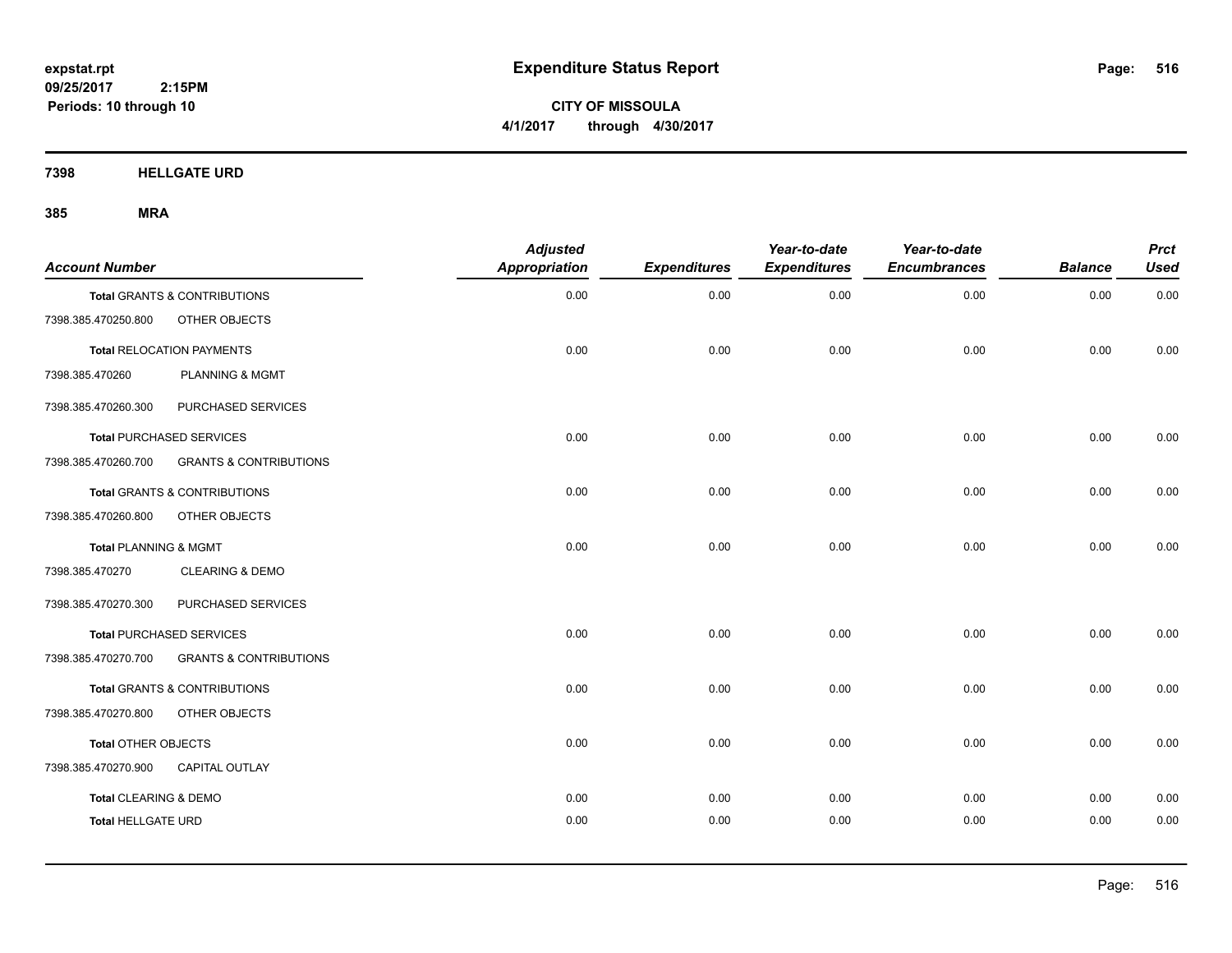**09/25/2017 2:15PM Periods: 10 through 10**

**CITY OF MISSOULA 4/1/2017 through 4/30/2017**

### **7399 INTERMOUNTAIN BOND DEBT SERVICE**

| <b>Account Number</b>             |                                        | <b>Adjusted</b><br><b>Appropriation</b> | <b>Expenditures</b> | Year-to-date<br><b>Expenditures</b> | Year-to-date<br><b>Encumbrances</b> | <b>Balance</b> | <b>Prct</b><br><b>Used</b> |
|-----------------------------------|----------------------------------------|-----------------------------------------|---------------------|-------------------------------------|-------------------------------------|----------------|----------------------------|
| 7399.385.490200                   | REVENUE BOND DEBT SERVICE              |                                         |                     |                                     |                                     |                |                            |
| 7399.385.490200.600               | <b>DEBT SERVICE</b>                    |                                         |                     |                                     |                                     |                |                            |
| 7399.385.490200.610.000 PRINCIPAL |                                        | 78,500.00                               | 0.00                | 38,500.00                           | 0.00                                | 40,000.00      | 49.04                      |
| 7399.385.490200.620.000 INTEREST  |                                        | 67,437.00                               | 0.00                | 34,727.50                           | 0.00                                | 32,709.50      | 51.50                      |
|                                   | <b>Total REVENUE BOND DEBT SERVICE</b> | 145,937.00                              | 0.00                | 73,227.50                           | 0.00                                | 72,709.50      | 50.18                      |
| 7399.385.510110                   | <b>MERCHANT SERVICES</b>               |                                         |                     |                                     |                                     |                |                            |
| 7399.385.510110.500               | <b>FIXED CHARGES</b>                   |                                         |                     |                                     |                                     |                |                            |
| <b>Total MERCHANT SERVICES</b>    |                                        | 0.00                                    | 0.00                | 0.00                                | 0.00                                | 0.00           | 0.00                       |
| <b>Total MRA</b>                  |                                        | 145,937.00                              | 0.00                | 73,227.50                           | 0.00                                | 72.709.50      | 50.18                      |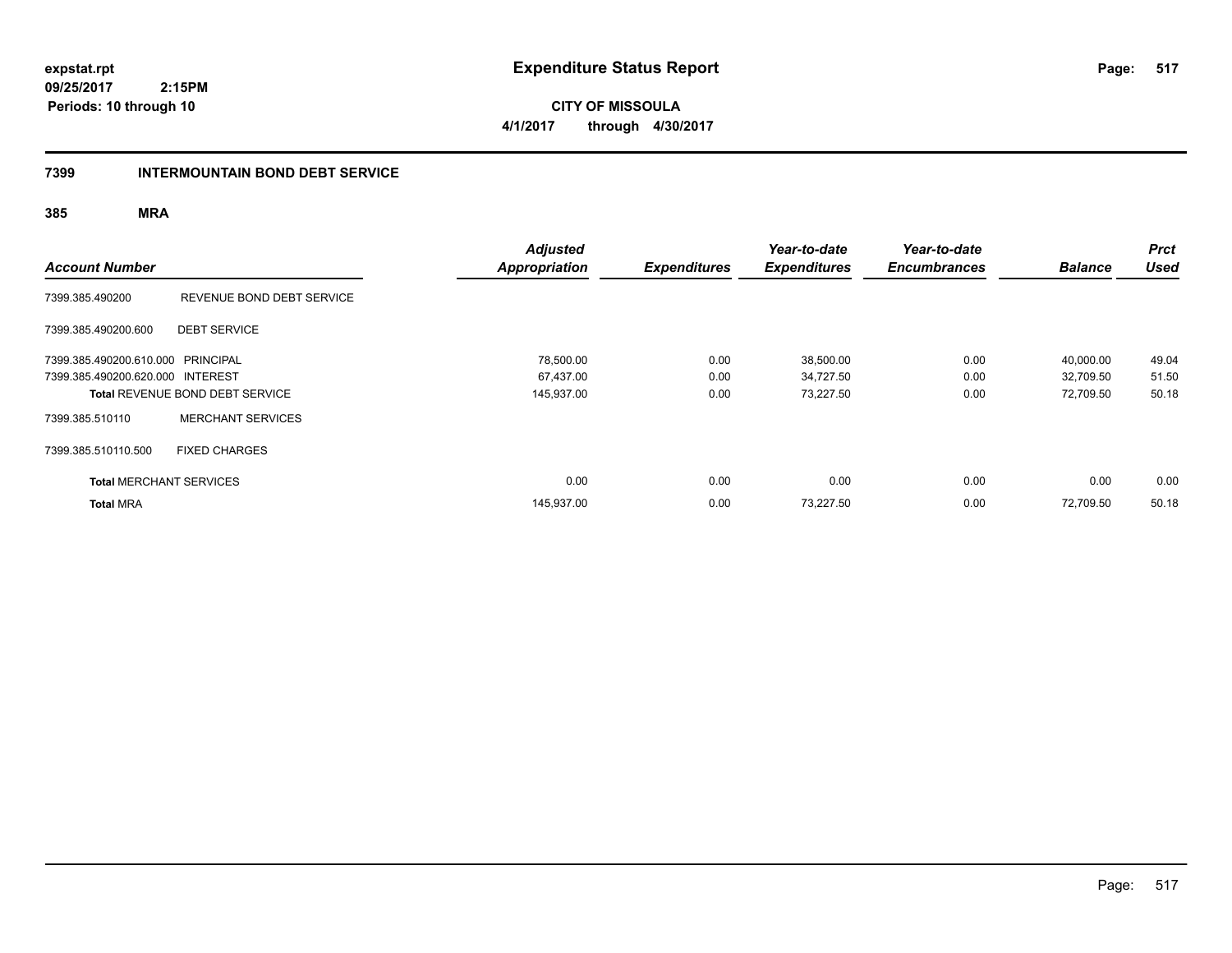**09/25/2017 2:15PM Periods: 10 through 10**

**CITY OF MISSOULA 4/1/2017 through 4/30/2017**

## **7399 INTERMOUNTAIN BOND DEBT SERVICE**

## **390 NON-DEPARTMENTAL**

| <b>Account Number</b>         |                                              | <b>Adjusted</b><br>Appropriation | <b>Expenditures</b> | Year-to-date<br><b>Expenditures</b> | Year-to-date<br><b>Encumbrances</b> | <b>Balance</b> | <b>Prct</b><br>Used |
|-------------------------------|----------------------------------------------|----------------------------------|---------------------|-------------------------------------|-------------------------------------|----------------|---------------------|
| 7399.390.490604               | TI BOND RESERVE                              |                                  |                     |                                     |                                     |                |                     |
| 7399.390.490604.800           | OTHER OBJECTS                                |                                  |                     |                                     |                                     |                |                     |
| <b>Total NON-DEPARTMENTAL</b> |                                              | 0.00                             | 0.00                | 0.00                                | 0.00                                | 0.00           | 0.00                |
|                               | <b>Total INTERMOUNTAIN BOND DEBT SERVICE</b> | 145,937.00                       | 0.00                | 73.227.50                           | 0.00                                | 72.709.50      | 50.18               |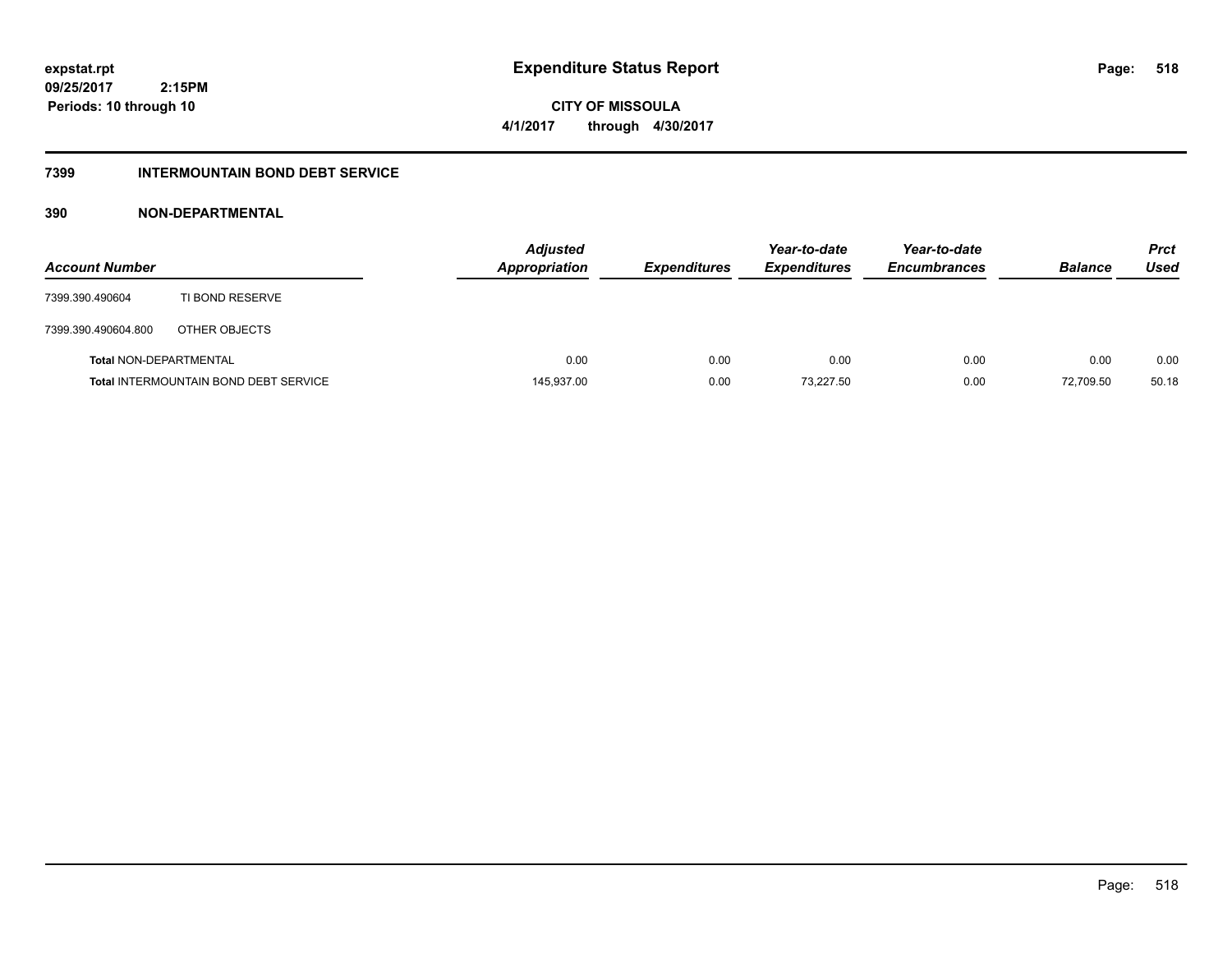**CITY OF MISSOULA 4/1/2017 through 4/30/2017**

## **7400 FRONT ST BOND CLEARING**

| <b>Account Number</b>            |                                                  | <b>Adjusted</b><br><b>Appropriation</b> | <b>Expenditures</b> | Year-to-date<br><b>Expenditures</b> | Year-to-date<br><b>Encumbrances</b> | <b>Balance</b> | <b>Prct</b><br><b>Used</b> |
|----------------------------------|--------------------------------------------------|-----------------------------------------|---------------------|-------------------------------------|-------------------------------------|----------------|----------------------------|
| 7400.385.470210                  | <b>ADMINISTRATION</b>                            |                                         |                     |                                     |                                     |                |                            |
| 7400.385.470210.800              | <b>OTHER OBJECTS</b>                             |                                         |                     |                                     |                                     |                |                            |
| 7400.385.470210.820.000          | <b>TRANSFERS TO OTHER FUNDS</b>                  | 0.00                                    | 0.00                | $-17.603.78$                        | 0.00                                | 17.603.78      | 0.00                       |
| 7400.385.470210.820.600          | <b>TRANSFERS TO OTHER FUNDS</b>                  | 208,660.00                              | 0.00                | 0.00                                | 0.00                                | 208,660.00     | 0.00                       |
| 7400.385.470210.820.603          | <b>TRANSFERS TO OTHER FUNDS</b>                  | 208,290.00                              | 9,346.81            | 142.772.10                          | 0.00                                | 65,517.90      | 68.54                      |
| 7400.385.470210.820.604          | <b>TRANSFERS TO OTHER FUNDS</b>                  | 131,207.00                              | 0.00                | 38,888.00                           | 0.00                                | 92,319.00      | 29.64                      |
|                                  | 7400.385.470210.820.605 TRANSFERS TO OTHER FUNDS | 68,286.00                               | 0.00                | 88,971.23                           | 0.00                                | $-20,685.23$   | 130.29                     |
| <b>Total ADMINISTRATION</b>      |                                                  | 616,443.00                              | 9,346.81            | 253,027.55                          | 0.00                                | 363,415.45     | 41.05                      |
| 7400.385.470260                  | <b>PLANNING &amp; MGMT</b>                       |                                         |                     |                                     |                                     |                |                            |
| 7400.385.470260.700              | <b>GRANTS &amp; CONTRIBUTIONS</b>                |                                         |                     |                                     |                                     |                |                            |
| <b>Total PLANNING &amp; MGMT</b> |                                                  | 0.00                                    | 0.00                | 0.00                                | 0.00                                | 0.00           | 0.00                       |
| 7400.385.510110                  | <b>MERCHANT SERVICES</b>                         |                                         |                     |                                     |                                     |                |                            |
| 7400.385.510110.500              | <b>FIXED CHARGES</b>                             |                                         |                     |                                     |                                     |                |                            |
| <b>Total MERCHANT SERVICES</b>   |                                                  | 0.00                                    | 0.00                | 0.00                                | 0.00                                | 0.00           | 0.00                       |
|                                  | <b>Total FRONT ST BOND CLEARING</b>              | 616,443.00                              | 9,346.81            | 253,027.55                          | 0.00                                | 363,415.45     | 41.05                      |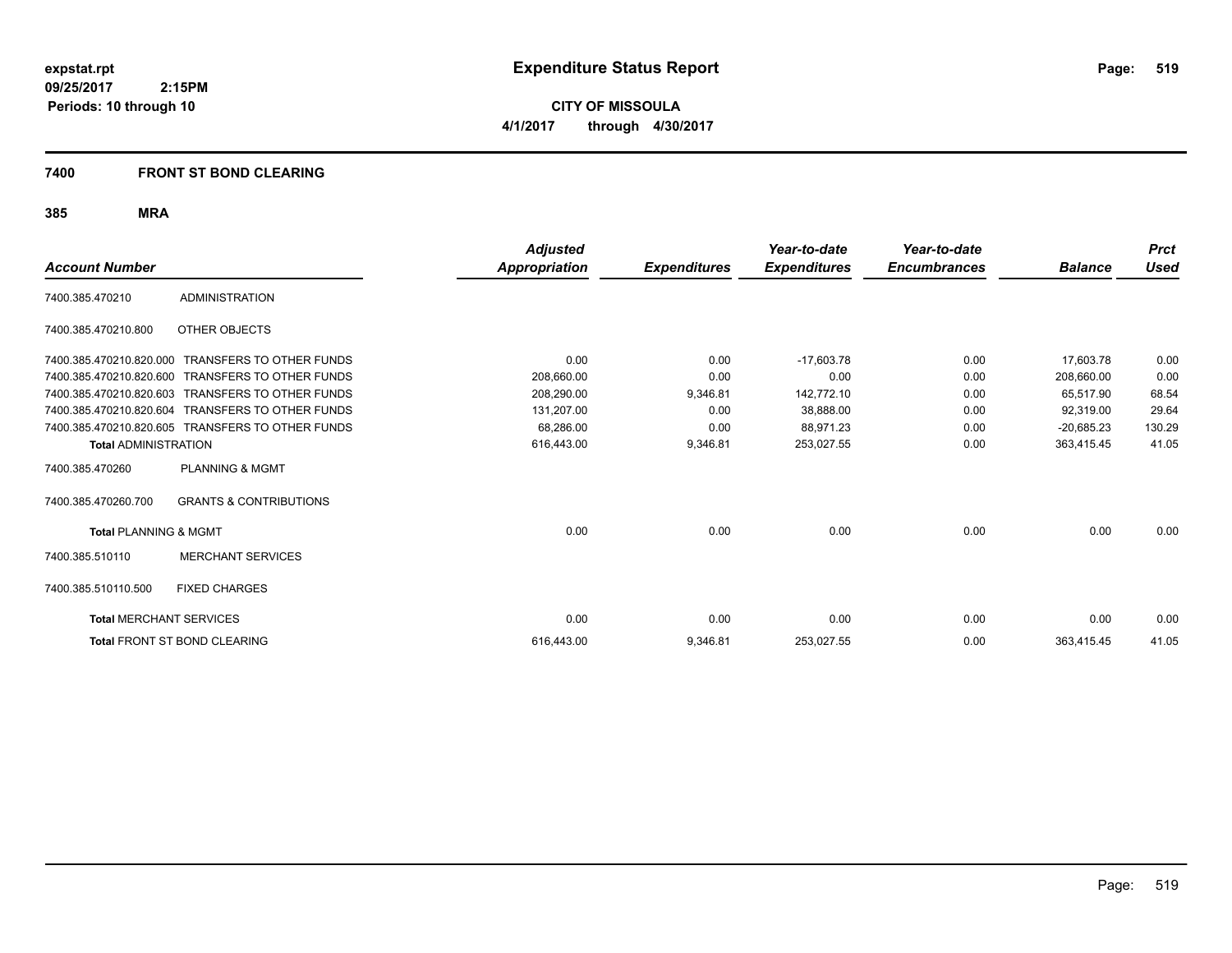**09/25/2017 2:15PM Periods: 10 through 10**

**CITY OF MISSOULA 4/1/2017 through 4/30/2017**

## **7401 FRONT ST PARKING STRUCTURE**

| <b>Account Number</b>             |                                                 | <b>Adjusted</b><br><b>Appropriation</b> | <b>Expenditures</b> | Year-to-date<br><b>Expenditures</b> | Year-to-date<br><b>Encumbrances</b> | <b>Balance</b> | <b>Prct</b><br><b>Used</b> |
|-----------------------------------|-------------------------------------------------|-----------------------------------------|---------------------|-------------------------------------|-------------------------------------|----------------|----------------------------|
| 7401.385.470210                   | <b>ADMINISTRATION</b>                           |                                         |                     |                                     |                                     |                |                            |
| 7401.385.470210.800               | OTHER OBJECTS                                   |                                         |                     |                                     |                                     |                |                            |
| <b>Total ADMINISTRATION</b>       |                                                 | 0.00                                    | 0.00                | 0.00                                | 0.00                                | 0.00           | 0.00                       |
| 7401.385.490000                   | <b>DEBT SERVICE</b>                             |                                         |                     |                                     |                                     |                |                            |
| 7401.385.490000.600               | <b>DEBT SERVICE</b>                             |                                         |                     |                                     |                                     |                |                            |
| 7401.385.490000.610.000 PRINCIPAL |                                                 | 74,000.00                               | 0.00                | 100,000.00                          | 0.00                                | $-26,000.00$   | 135.14                     |
|                                   | 7401.385.490000.620.000 INTEREST / SERVICE FEES | 132,340.00                              | 0.00                | 106,340.00                          | 0.00                                | 26,000.00      | 80.35                      |
| <b>Total DEBT SERVICE</b>         |                                                 | 206,340.00                              | 0.00                | 206,340.00                          | 0.00                                | 0.00           | 100.00                     |
| 7401.385.510110                   | <b>MERCHANT SERVICES</b>                        |                                         |                     |                                     |                                     |                |                            |
| 7401.385.510110.500               | <b>FIXED CHARGES</b>                            |                                         |                     |                                     |                                     |                |                            |
| <b>Total MERCHANT SERVICES</b>    |                                                 | 0.00                                    | 0.00                | 0.00                                | 0.00                                | 0.00           | 0.00                       |
| 7401.385.522000                   | PTI PAYMENT TO MPC                              |                                         |                     |                                     |                                     |                |                            |
| 7401.385.522000.300               | PURCHASED SERVICES                              |                                         |                     |                                     |                                     |                |                            |
| Total PTI PAYMENT TO MPC          |                                                 | 0.00                                    | 0.00                | 0.00                                | 0.00                                | 0.00           | 0.00                       |
|                                   | <b>Total FRONT ST PARKING STRUCTURE</b>         | 206,340.00                              | 0.00                | 206,340.00                          | 0.00                                | 0.00           | 100.00                     |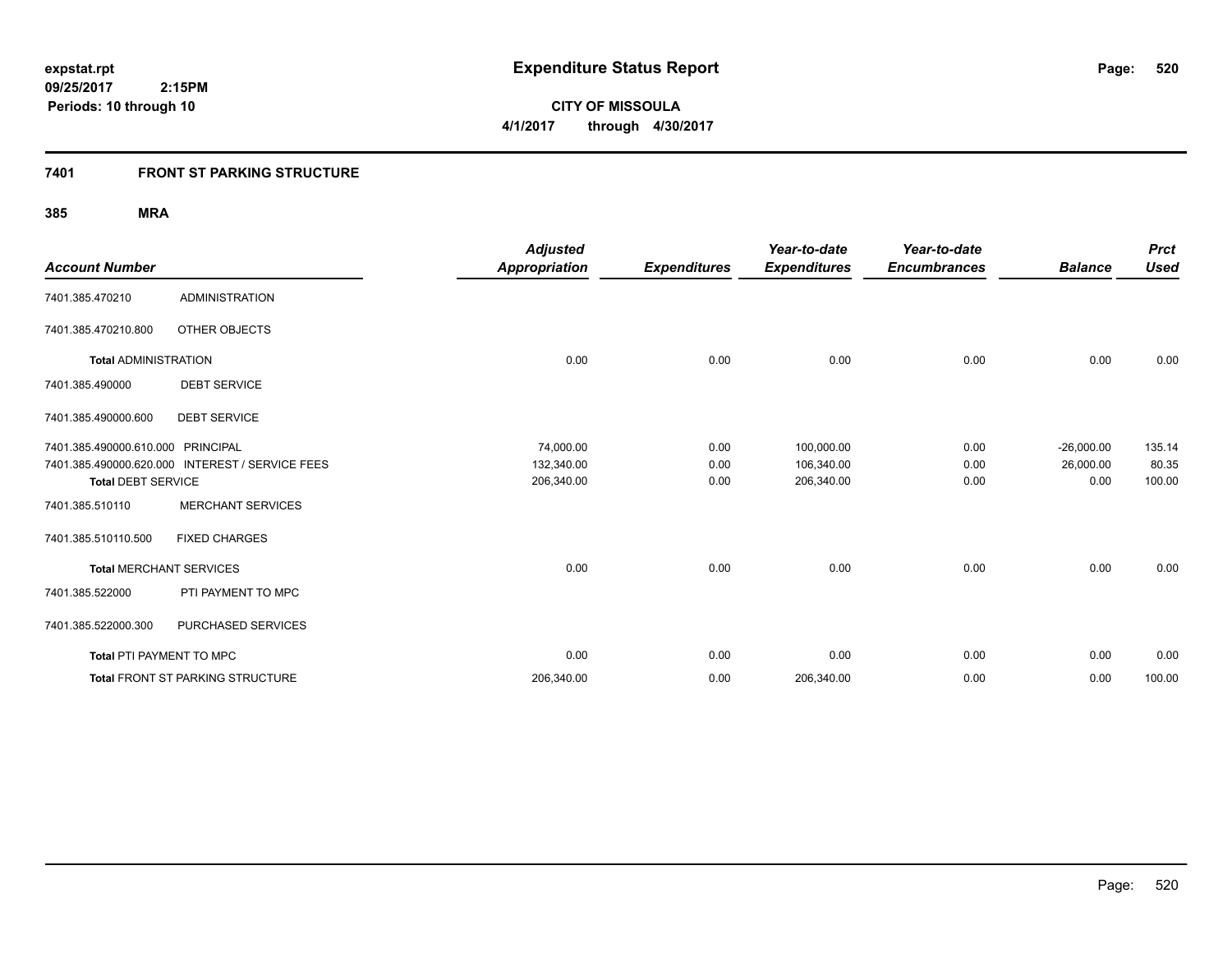**CITY OF MISSOULA 4/1/2017 through 4/30/2017**

# **7402 FRONT ST SUBORDINATE LIEN NOTE**

| <b>Account Number</b>       |                                                                                          | <b>Adjusted</b><br><b>Appropriation</b> | <b>Expenditures</b> | Year-to-date<br><b>Expenditures</b> | Year-to-date<br><b>Encumbrances</b> | <b>Balance</b>             | <b>Prct</b><br><b>Used</b> |
|-----------------------------|------------------------------------------------------------------------------------------|-----------------------------------------|---------------------|-------------------------------------|-------------------------------------|----------------------------|----------------------------|
| 7402.385.470210             | <b>ADMINISTRATION</b>                                                                    |                                         |                     |                                     |                                     |                            |                            |
| 7402.385.470210.800         | OTHER OBJECTS                                                                            |                                         |                     |                                     |                                     |                            |                            |
| <b>Total ADMINISTRATION</b> |                                                                                          | 0.00                                    | 0.00                | 0.00                                | 0.00                                | 0.00                       | 0.00                       |
| 7402.385.470333             | THE WILMA NOTE                                                                           |                                         |                     |                                     |                                     |                            |                            |
| 7402.385.470333.600         | <b>DEBT SERVICE</b>                                                                      |                                         |                     |                                     |                                     |                            |                            |
| Total DEBT SERVICE          |                                                                                          | 0.00                                    | 0.00                | 0.00                                | 0.00                                | 0.00                       | 0.00                       |
| 7402.385.470333.700         | <b>GRANTS &amp; CONTRIBUTIONS</b>                                                        |                                         |                     |                                     |                                     |                            |                            |
| <b>Total THE WILMA NOTE</b> |                                                                                          | 0.00                                    | 0.00                | 0.00                                | 0.00                                | 0.00                       | 0.00                       |
| 7402.385.470334             | <b>CARAS PARK OBLIGATION</b>                                                             |                                         |                     |                                     |                                     |                            |                            |
| 7402.385.470334.700         | <b>GRANTS &amp; CONTRIBUTIONS</b>                                                        |                                         |                     |                                     |                                     |                            |                            |
|                             | <b>Total CARAS PARK OBLIGATION</b>                                                       | 0.00                                    | 0.00                | 0.00                                | 0.00                                | 0.00                       | 0.00                       |
| 7402.385.490505             | FRONT ST URD \$1.6m REFUNDING A                                                          |                                         |                     |                                     |                                     |                            |                            |
| 7402.385.490505.500         | <b>FIXED CHARGES</b>                                                                     |                                         |                     |                                     |                                     |                            |                            |
| <b>Total FIXED CHARGES</b>  |                                                                                          | 0.00                                    | 0.00                | 0.00                                | 0.00                                | 0.00                       | 0.00                       |
| 7402.385.490505.600         | <b>DEBT SERVICE</b>                                                                      |                                         |                     |                                     |                                     |                            |                            |
|                             | 7402.385.490505.620.000 INTEREST / SERVICE FEES<br>Total FRONT ST URD \$1.6m REFUNDING A | 0.00<br>0.00                            | 0.00<br>0.00        | 1,200.00<br>1,200.00                | 0.00<br>0.00                        | $-1,200.00$<br>$-1,200.00$ | 0.00<br>0.00               |
| 7402.385.490506             | FRONT ST URD \$1.6m REFUNDING B                                                          |                                         |                     |                                     |                                     |                            |                            |
| 7402.385.490506.500         | <b>FIXED CHARGES</b>                                                                     |                                         |                     |                                     |                                     |                            |                            |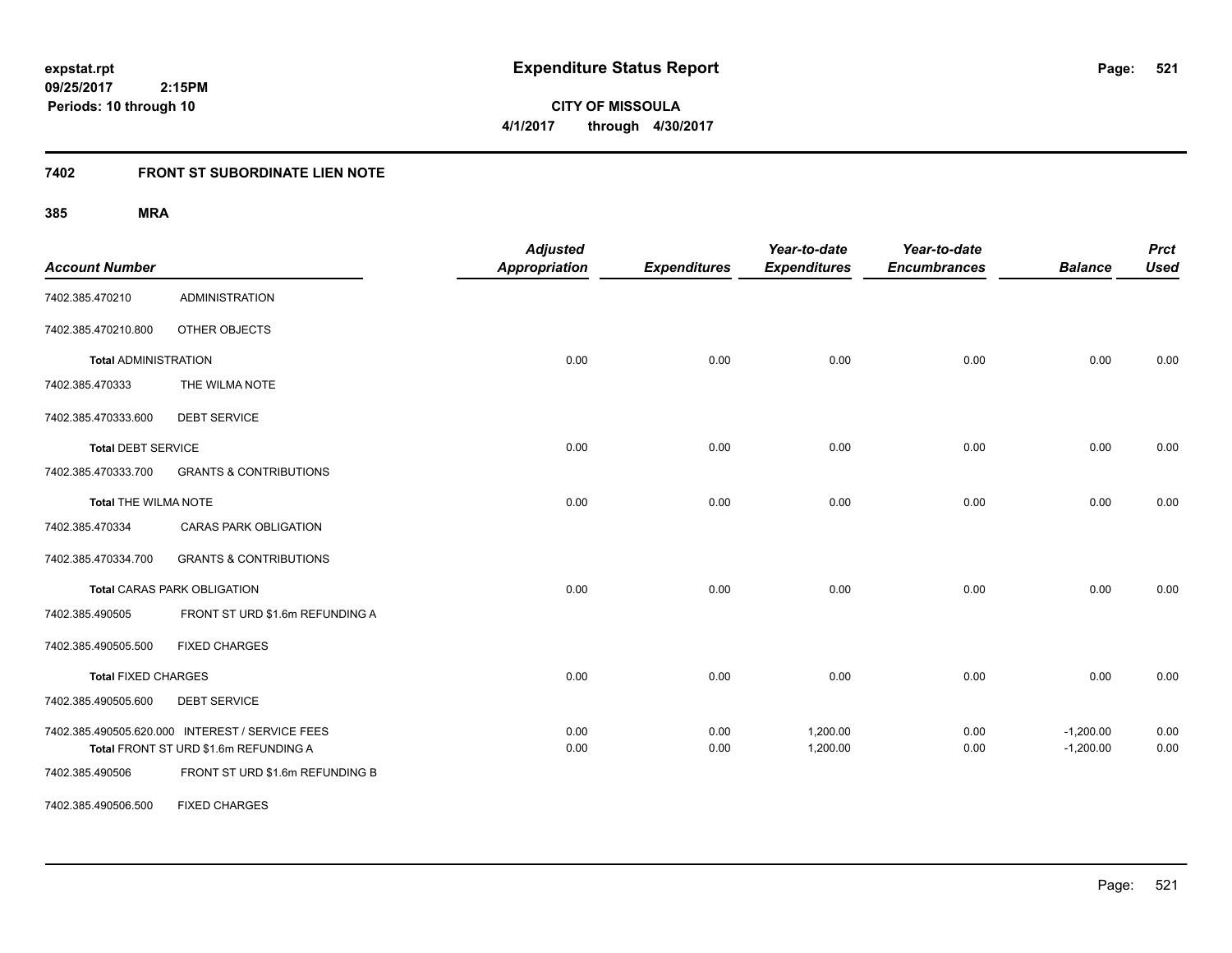**09/25/2017 2:15PM Periods: 10 through 10**

**CITY OF MISSOULA 4/1/2017 through 4/30/2017**

# **7402 FRONT ST SUBORDINATE LIEN NOTE**

| <b>Account Number</b>          |                                                                                                                | <b>Adjusted</b><br><b>Appropriation</b> | <b>Expenditures</b> | Year-to-date<br><b>Expenditures</b> | Year-to-date<br><b>Encumbrances</b> | <b>Balance</b>         | <b>Prct</b><br><b>Used</b> |
|--------------------------------|----------------------------------------------------------------------------------------------------------------|-----------------------------------------|---------------------|-------------------------------------|-------------------------------------|------------------------|----------------------------|
| <b>Total FIXED CHARGES</b>     |                                                                                                                | 0.00                                    | 0.00                | 0.00                                | 0.00                                | 0.00                   | 0.00                       |
| 7402.385.490506.600            | <b>DEBT SERVICE</b>                                                                                            |                                         |                     |                                     |                                     |                        |                            |
|                                | Total FRONT ST URD \$1.6m REFUNDING B                                                                          | 0.00                                    | 0.00                | 0.00                                | 0.00                                | 0.00                   | 0.00                       |
| 7402.385.490507                | FIB SUBORDINATE LIEN NOTE PARKING STRUCT                                                                       |                                         |                     |                                     |                                     |                        |                            |
| 7402.385.490507.600            | <b>DEBT SERVICE</b>                                                                                            |                                         |                     |                                     |                                     |                        |                            |
|                                | 7402.385.490507.610.000 FIB SUB LIEN NOTE-PRINCIPAL                                                            | 34,930.00                               | 0.00                | 37,217.80                           | 0.00                                | $-2,287.80$            | 106.55                     |
|                                | 7402.385.490507.620.000 FIB SUB LIEN NOTE-INTEREST/ SVS FEES<br>Total FIB SUBORDINATE LIEN NOTE PARKING STRUCT | 96,231.00<br>131,161.00                 | 0.00<br>0.00        | 47,580.68<br>84,798.48              | 0.00<br>0.00                        | 48,650.32<br>46,362.52 | 49.44<br>64.65             |
| 7402.385.490508                | FRONT ST URD DEBT                                                                                              |                                         |                     |                                     |                                     |                        |                            |
| 7402.385.490508.600            | <b>DEBT SERVICE</b>                                                                                            |                                         |                     |                                     |                                     |                        |                            |
| Total FRONT ST URD DEBT        |                                                                                                                | 0.00                                    | 0.00                | 0.00                                | 0.00                                | 0.00                   | 0.00                       |
| 7402.385.490509                | <b>WILMA NOTE DEBT SERVICE</b>                                                                                 |                                         |                     |                                     |                                     |                        |                            |
| 7402.385.490509.600            | <b>DEBT SERVICE</b>                                                                                            |                                         |                     |                                     |                                     |                        |                            |
|                                | <b>Total WILMA NOTE DEBT SERVICE</b>                                                                           | 0.00                                    | 0.00                | 0.00                                | 0.00                                | 0.00                   | 0.00                       |
| 7402.385.510110                | <b>MERCHANT SERVICES</b>                                                                                       |                                         |                     |                                     |                                     |                        |                            |
| 7402.385.510110.500            | <b>FIXED CHARGES</b>                                                                                           |                                         |                     |                                     |                                     |                        |                            |
| <b>Total MERCHANT SERVICES</b> |                                                                                                                | 0.00                                    | 0.00                | 0.00                                | 0.00                                | 0.00                   | 0.00                       |
|                                | <b>Total FRONT ST SUBORDINATE LIEN NOTE</b>                                                                    | 131,161.00                              | 0.00                | 85,998.48                           | 0.00                                | 45,162.52              | 65.57                      |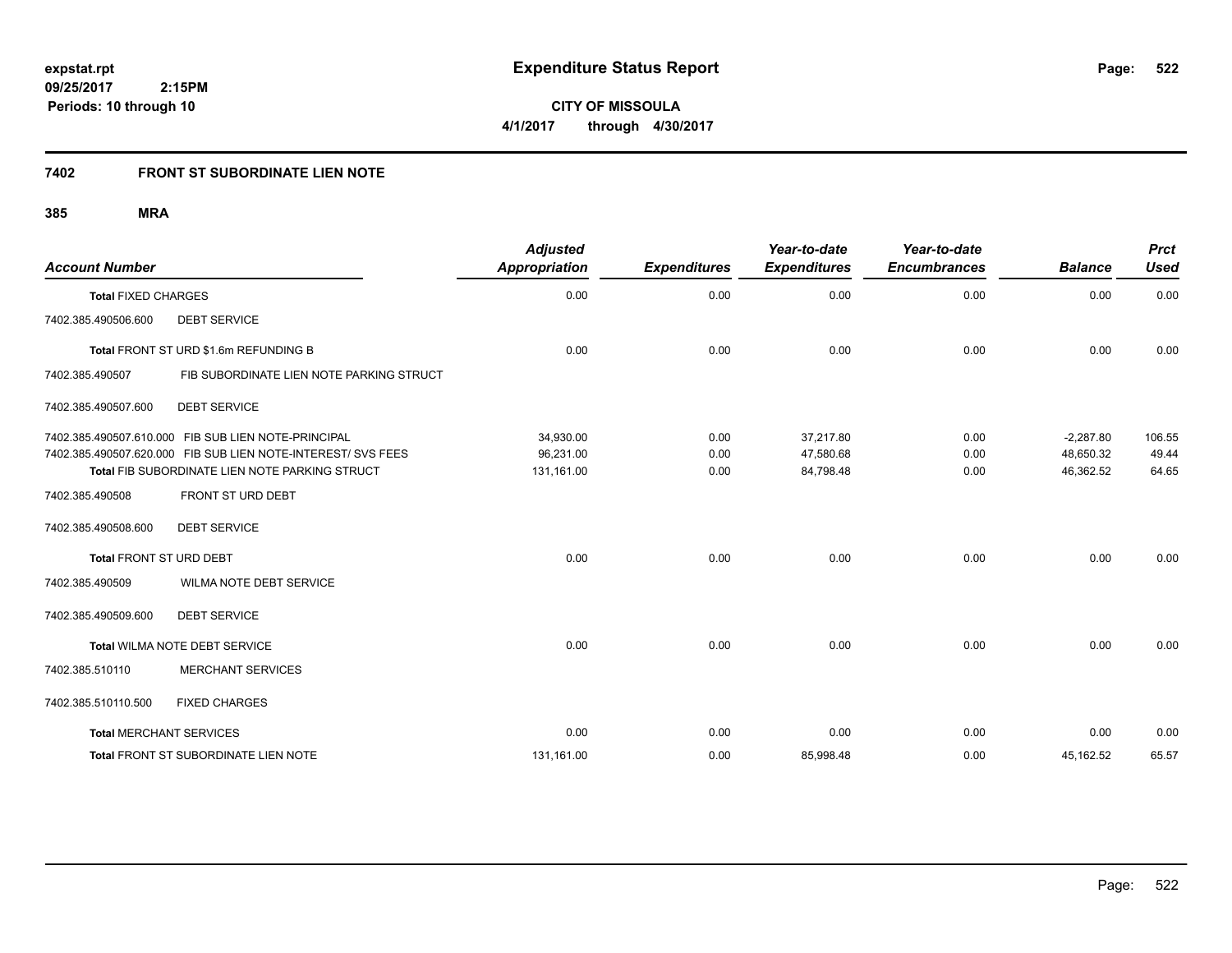# **CITY OF MISSOULA 4/1/2017 through 4/30/2017**

## **7447 COURT COLLECTED PARKING FINES**

## **230 MUNICIPAL COURT**

| <b>Account Number</b> |                                            | <b>Adjusted</b><br><b>Appropriation</b> | <b>Expenditures</b> | Year-to-date<br><b>Expenditures</b> | Year-to-date<br><b>Encumbrances</b> | <b>Balance</b> | <b>Prct</b><br><b>Used</b> |
|-----------------------|--------------------------------------------|-----------------------------------------|---------------------|-------------------------------------|-------------------------------------|----------------|----------------------------|
| 7447.230.410360       | CITY/MUNICIPAL COURT                       |                                         |                     |                                     |                                     |                |                            |
| 7447.230.410360.500   | <b>FIXED CHARGES</b>                       |                                         |                     |                                     |                                     |                |                            |
|                       | <b>Total CITY/MUNICIPAL COURT</b>          | 0.00                                    | 0.00                | 0.00                                | 0.00                                | 0.00           | 0.00                       |
| 7447.230.510110       | <b>MERCHANT SERVICES</b>                   |                                         |                     |                                     |                                     |                |                            |
| 7447.230.510110.500   | <b>FIXED CHARGES</b>                       |                                         |                     |                                     |                                     |                |                            |
|                       | <b>Total MERCHANT SERVICES</b>             | 0.00                                    | 0.00                | 0.00                                | 0.00                                | 0.00           | 0.00                       |
|                       | <b>Total COURT COLLECTED PARKING FINES</b> | 0.00                                    | 0.00                | 0.00                                | 0.00                                | 0.00           | 0.00                       |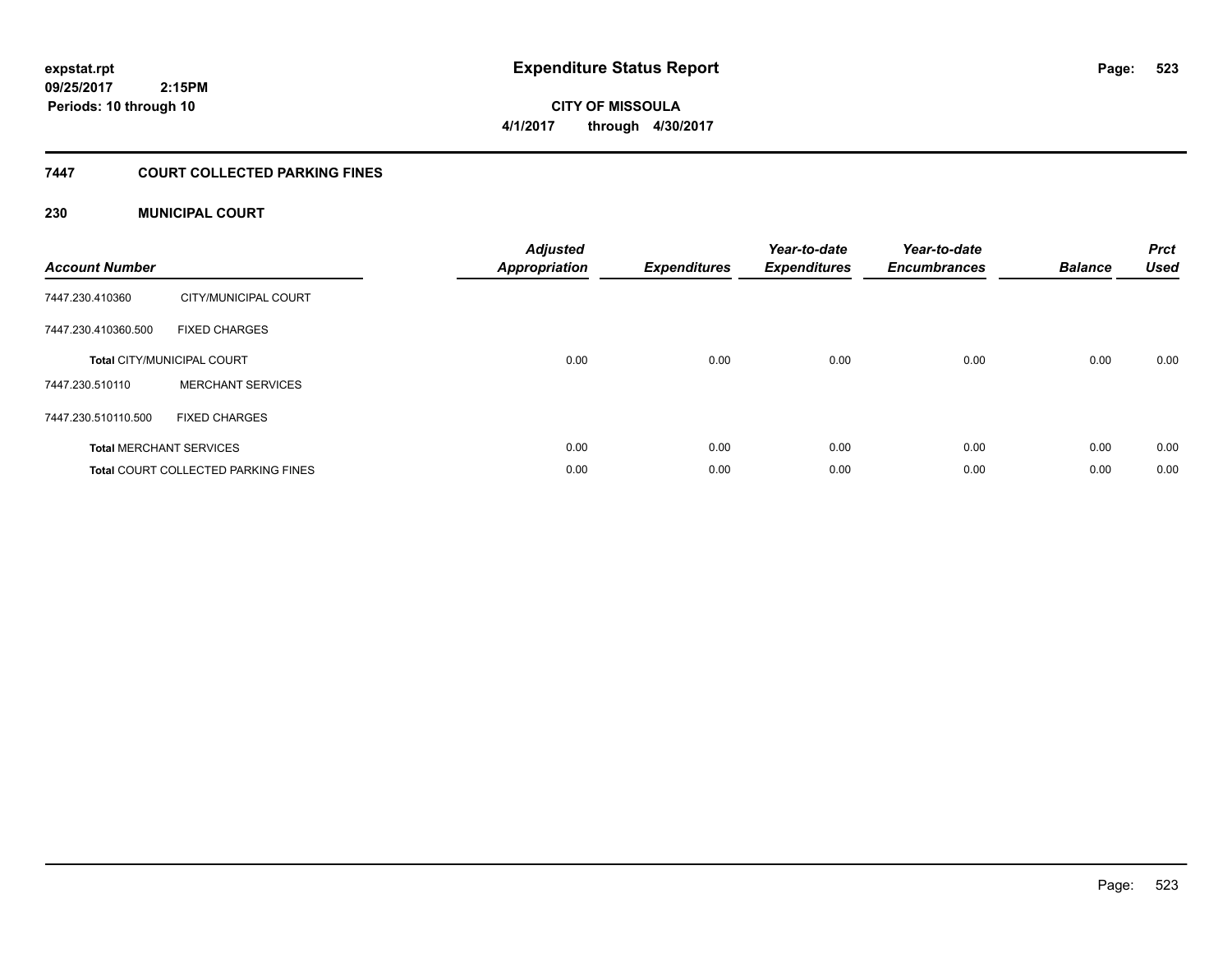**CITY OF MISSOULA 4/1/2017 through 4/30/2017**

### **7458 COURT SURCHARGE**

## **230 MUNICIPAL COURT**

| <b>Account Number</b>        |                                   | <b>Adjusted</b><br>Appropriation | Expenditures | Year-to-date<br><b>Expenditures</b> | Year-to-date<br><b>Encumbrances</b> | <b>Balance</b> | <b>Prct</b><br><b>Used</b> |
|------------------------------|-----------------------------------|----------------------------------|--------------|-------------------------------------|-------------------------------------|----------------|----------------------------|
| 7458.230.410360              | CITY/MUNICIPAL COURT              |                                  |              |                                     |                                     |                |                            |
| 7458.230.410360.500          | <b>FIXED CHARGES</b>              |                                  |              |                                     |                                     |                |                            |
|                              | <b>Total CITY/MUNICIPAL COURT</b> | 0.00                             | 0.00         | 0.00                                | 0.00                                | 0.00           | 0.00                       |
| 7458.230.510110              | <b>MERCHANT SERVICES</b>          |                                  |              |                                     |                                     |                |                            |
| 7458.230.510110.500          | <b>FIXED CHARGES</b>              |                                  |              |                                     |                                     |                |                            |
|                              | <b>Total MERCHANT SERVICES</b>    | 0.00                             | 0.00         | 0.00                                | 0.00                                | 0.00           | 0.00                       |
| <b>Total COURT SURCHARGE</b> |                                   | 0.00                             | 0.00         | 0.00                                | 0.00                                | 0.00           | 0.00                       |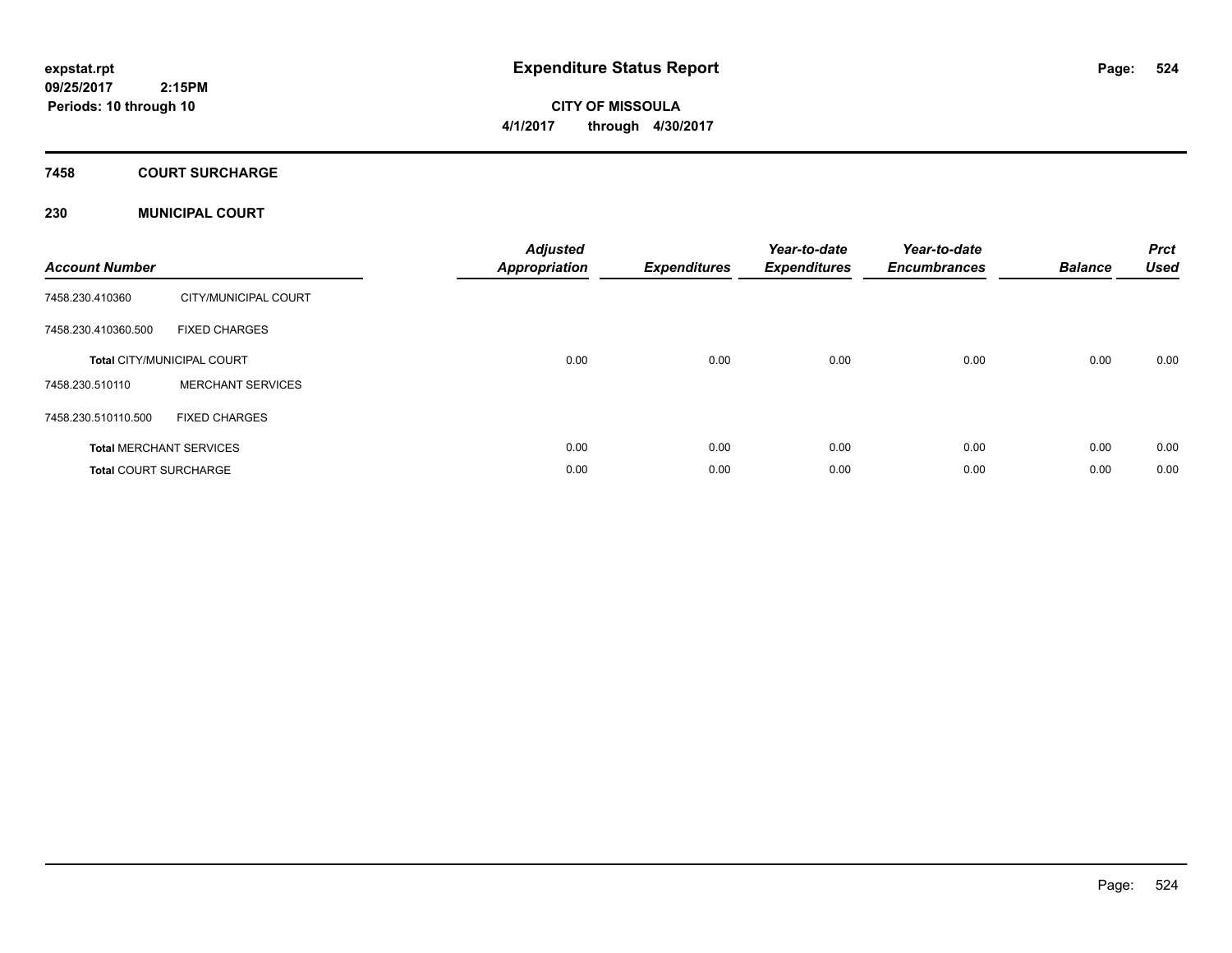**CITY OF MISSOULA 4/1/2017 through 4/30/2017**

### **7469 PUBLIC DEFENDER FEES**

## **230 MUNICIPAL COURT**

| <b>Account Number</b> |                                   | <b>Adjusted</b><br><b>Appropriation</b> | Expenditures | Year-to-date<br><b>Expenditures</b> | Year-to-date<br><b>Encumbrances</b> | <b>Balance</b> | <b>Prct</b><br><b>Used</b> |
|-----------------------|-----------------------------------|-----------------------------------------|--------------|-------------------------------------|-------------------------------------|----------------|----------------------------|
| 7469.230.410360       | CITY/MUNICIPAL COURT              |                                         |              |                                     |                                     |                |                            |
| 7469.230.410360.500   | <b>FIXED CHARGES</b>              |                                         |              |                                     |                                     |                |                            |
|                       | <b>Total CITY/MUNICIPAL COURT</b> | 0.00                                    | 0.00         | 0.00                                | 0.00                                | 0.00           | 0.00                       |
| 7469.230.510110       | <b>MERCHANT SERVICES</b>          |                                         |              |                                     |                                     |                |                            |
| 7469.230.510110.500   | <b>FIXED CHARGES</b>              |                                         |              |                                     |                                     |                |                            |
|                       | <b>Total PUBLIC DEFENDER FEES</b> | 0.00                                    | 0.00         | 0.00                                | 0.00                                | 0.00           | 0.00                       |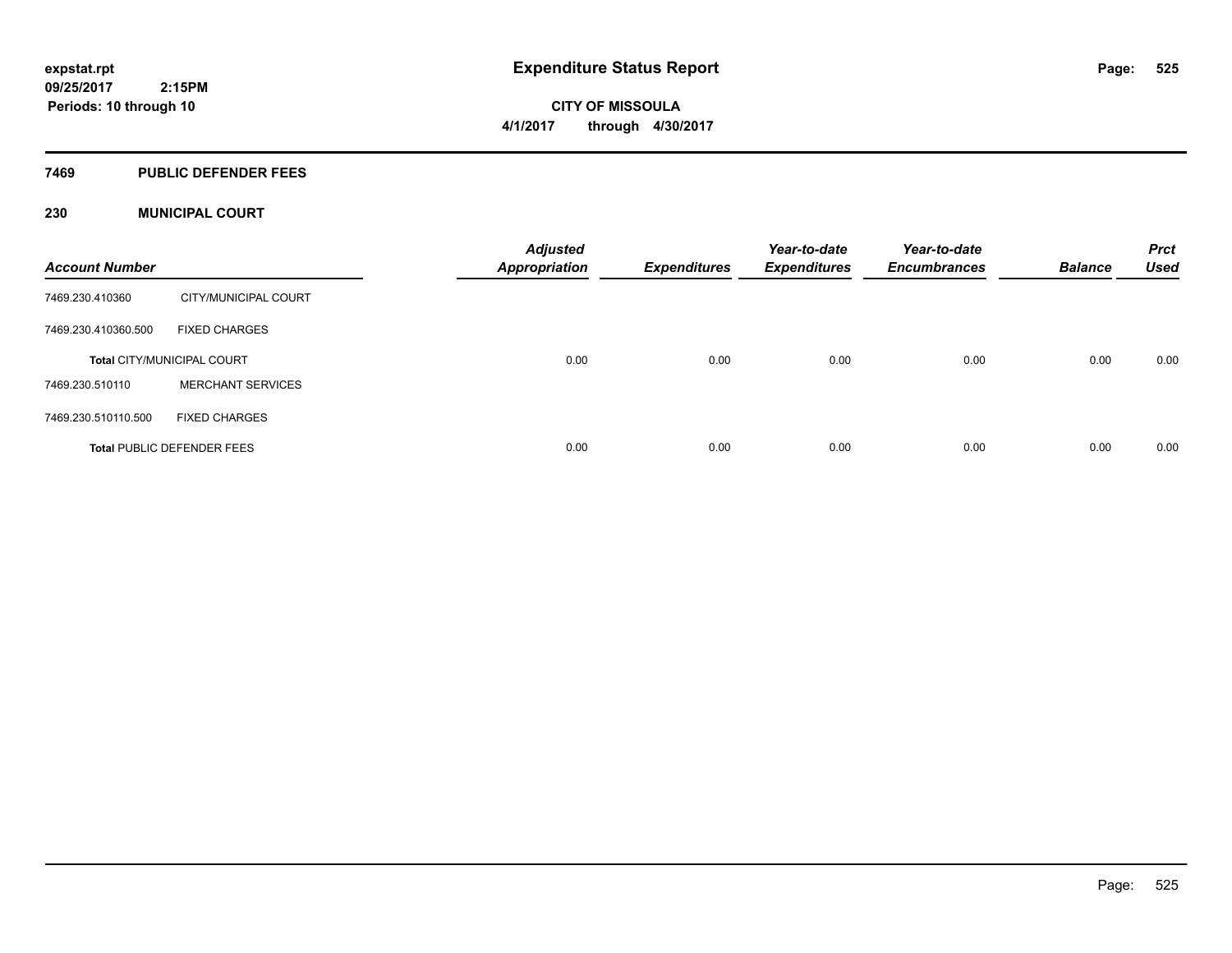**CITY OF MISSOULA 4/1/2017 through 4/30/2017**

**7903 COUNTY CLEARING**

## **390 NON-DEPARTMENTAL**

| <b>Account Number</b>          |                                                                                            | <b>Adjusted</b><br><b>Appropriation</b> | <b>Expenditures</b> | Year-to-date<br><b>Expenditures</b> | Year-to-date<br><b>Encumbrances</b> | <b>Balance</b>             | <b>Prct</b><br><b>Used</b> |
|--------------------------------|--------------------------------------------------------------------------------------------|-----------------------------------------|---------------------|-------------------------------------|-------------------------------------|----------------------------|----------------------------|
| 7903.390.440600                | ANIMAL CONTROL SERVICES                                                                    |                                         |                     |                                     |                                     |                            |                            |
| 7903.390.440600.800            | OTHER OBJECTS                                                                              |                                         |                     |                                     |                                     |                            |                            |
|                                | 7903.390.440600.845.000 CONTINGENCY - DOG LICENSES<br><b>Total ANIMAL CONTROL SERVICES</b> | 0.00<br>0.00                            | 895.00<br>895.00    | 5,756.53<br>5,756.53                | 0.00<br>0.00                        | $-5.756.53$<br>$-5,756.53$ | 0.00<br>0.00               |
| 7903.390.510110                | <b>MERCHANT SERVICES</b>                                                                   |                                         |                     |                                     |                                     |                            |                            |
| 7903.390.510110.500            | <b>FIXED CHARGES</b>                                                                       |                                         |                     |                                     |                                     |                            |                            |
| <b>Total MERCHANT SERVICES</b> |                                                                                            | 0.00                                    | 0.00                | 0.00                                | 0.00                                | 0.00                       | 0.00                       |
| <b>Total COUNTY CLEARING</b>   |                                                                                            | 0.00                                    | 895.00              | 5,756.53                            | 0.00                                | $-5,756.53$                | 0.00                       |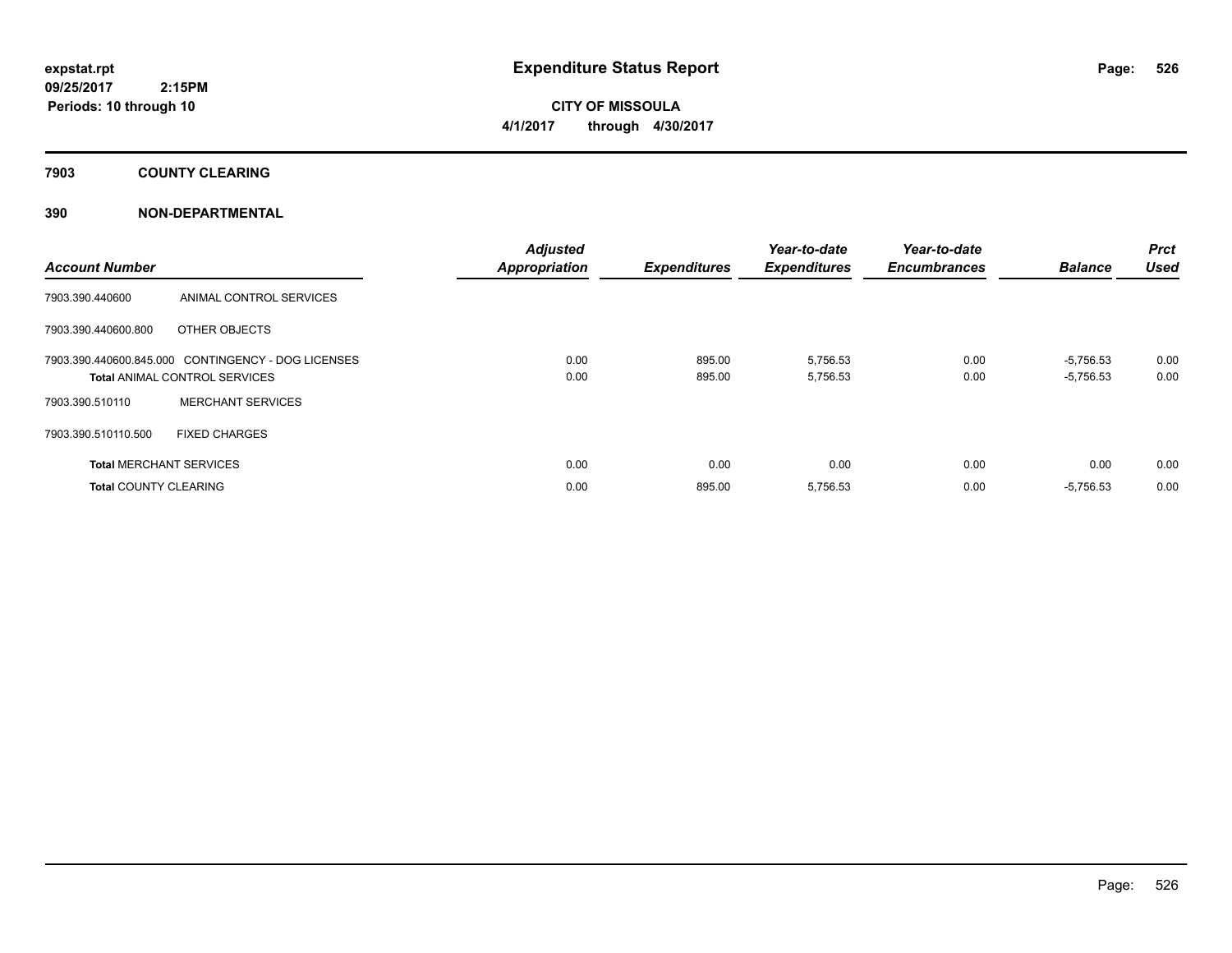# **CITY OF MISSOULA 4/1/2017 through 4/30/2017**

## **7904 SEWER REBATE**

## **280 PUBLIC WORKS OPERATIONS**

|                                       |                                | <b>Adjusted</b>      |                     | Year-to-date        | Year-to-date        |                | <b>Prct</b> |
|---------------------------------------|--------------------------------|----------------------|---------------------|---------------------|---------------------|----------------|-------------|
| <b>Account Number</b>                 |                                | <b>Appropriation</b> | <b>Expenditures</b> | <b>Expenditures</b> | <b>Encumbrances</b> | <b>Balance</b> | <b>Used</b> |
| 7904.280.430600                       | <b>SEWER UTILITIES</b>         |                      |                     |                     |                     |                |             |
| 7904.280.430600.500                   | <b>FIXED CHARGES</b>           |                      |                     |                     |                     |                |             |
| 7904.280.430600.500.000 FIXED CHARGES |                                | 0.00                 | 0.00                | 9,870.60            | 0.00                | $-9,870.60$    | 0.00        |
| <b>Total FIXED CHARGES</b>            |                                | 0.00                 | 0.00                | 9,870.60            | 0.00                | $-9,870.60$    | 0.00        |
| 7904.280.430600.800                   | OTHER OBJECTS                  |                      |                     |                     |                     |                |             |
| <b>Total OTHER OBJECTS</b>            |                                | 0.00                 | 0.00                | 0.00                | 0.00                | 0.00           | 0.00        |
| <b>Total SEWER UTILITIES</b>          |                                | 0.00                 | 0.00                | 9,870.60            | 0.00                | $-9,870.60$    | 0.00        |
| 7904.280.510110                       | <b>MERCHANT SERVICES</b>       |                      |                     |                     |                     |                |             |
| 7904.280.510110.500                   | <b>FIXED CHARGES</b>           |                      |                     |                     |                     |                |             |
|                                       | <b>Total MERCHANT SERVICES</b> | 0.00                 | 0.00                | 0.00                | 0.00                | 0.00           | 0.00        |
| <b>Total SEWER REBATE</b>             |                                | 0.00                 | 0.00                | 9,870.60            | 0.00                | $-9,870.60$    | 0.00        |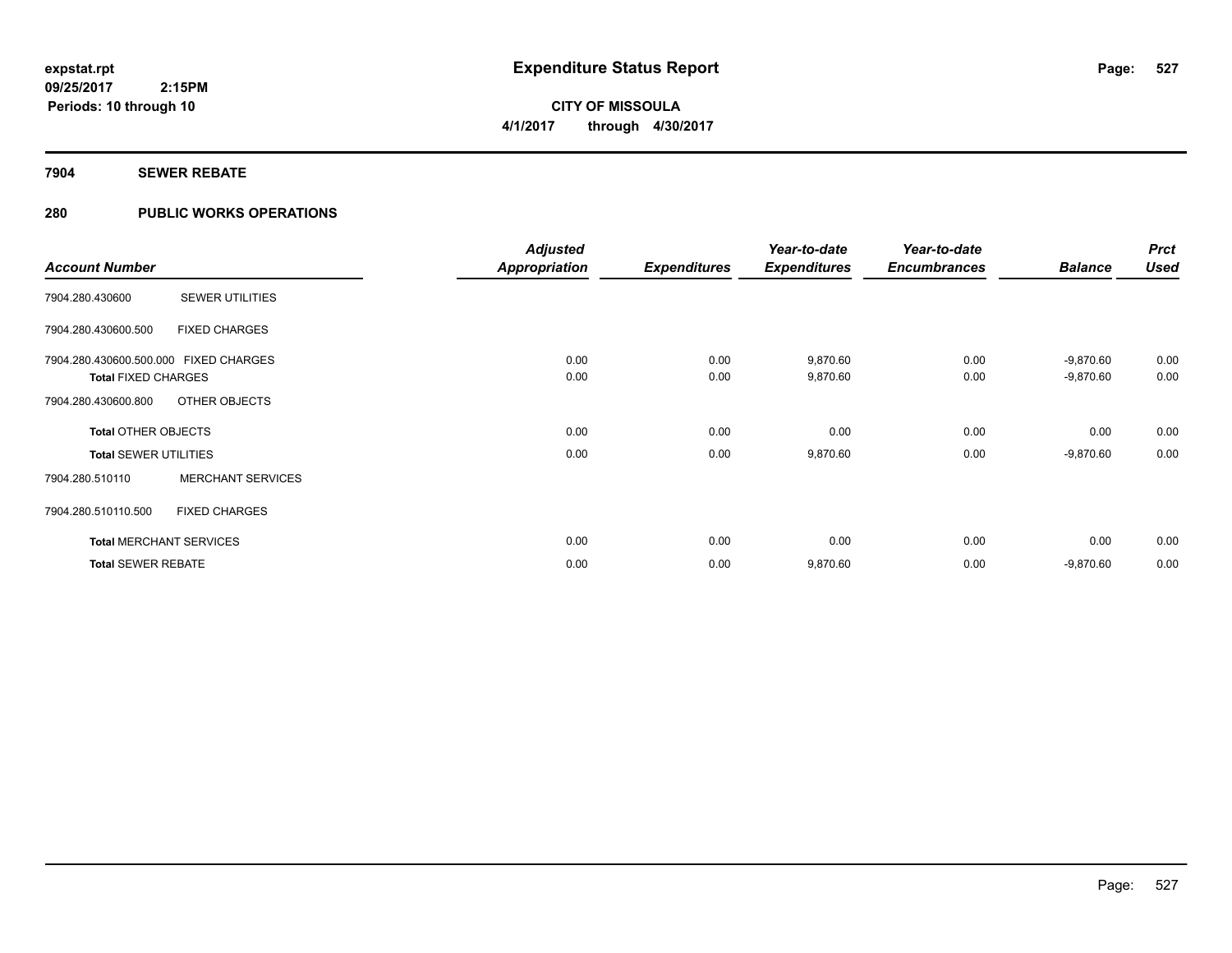**Periods: 10 through 10**

**CITY OF MISSOULA 4/1/2017 through 4/30/2017**

**7905 WYE SEWER RSID 8489**

 **2:15PM**

## **280 PUBLIC WORKS OPERATIONS**

| <b>Account Number</b>        |                                  | <b>Adjusted</b><br><b>Appropriation</b> | <b>Expenditures</b> | Year-to-date<br><b>Expenditures</b> | Year-to-date<br><b>Encumbrances</b> | <b>Balance</b> | <b>Prct</b><br><b>Used</b> |
|------------------------------|----------------------------------|-----------------------------------------|---------------------|-------------------------------------|-------------------------------------|----------------|----------------------------|
| 7905.280.430600              | <b>SEWER UTILITIES</b>           |                                         |                     |                                     |                                     |                |                            |
| 7905.280.430600.500          | <b>FIXED CHARGES</b>             |                                         |                     |                                     |                                     |                |                            |
| <b>Total SEWER UTILITIES</b> |                                  | 0.00                                    | 0.00                | 0.00                                | 0.00                                | 0.00           | 0.00                       |
| 7905.280.510110              | <b>MERCHANT SERVICES</b>         |                                         |                     |                                     |                                     |                |                            |
| 7905.280.510110.500          | <b>FIXED CHARGES</b>             |                                         |                     |                                     |                                     |                |                            |
|                              | <b>Total WYE SEWER RSID 8489</b> | 0.00                                    | 0.00                | 0.00                                | 0.00                                | 0.00           | 0.00                       |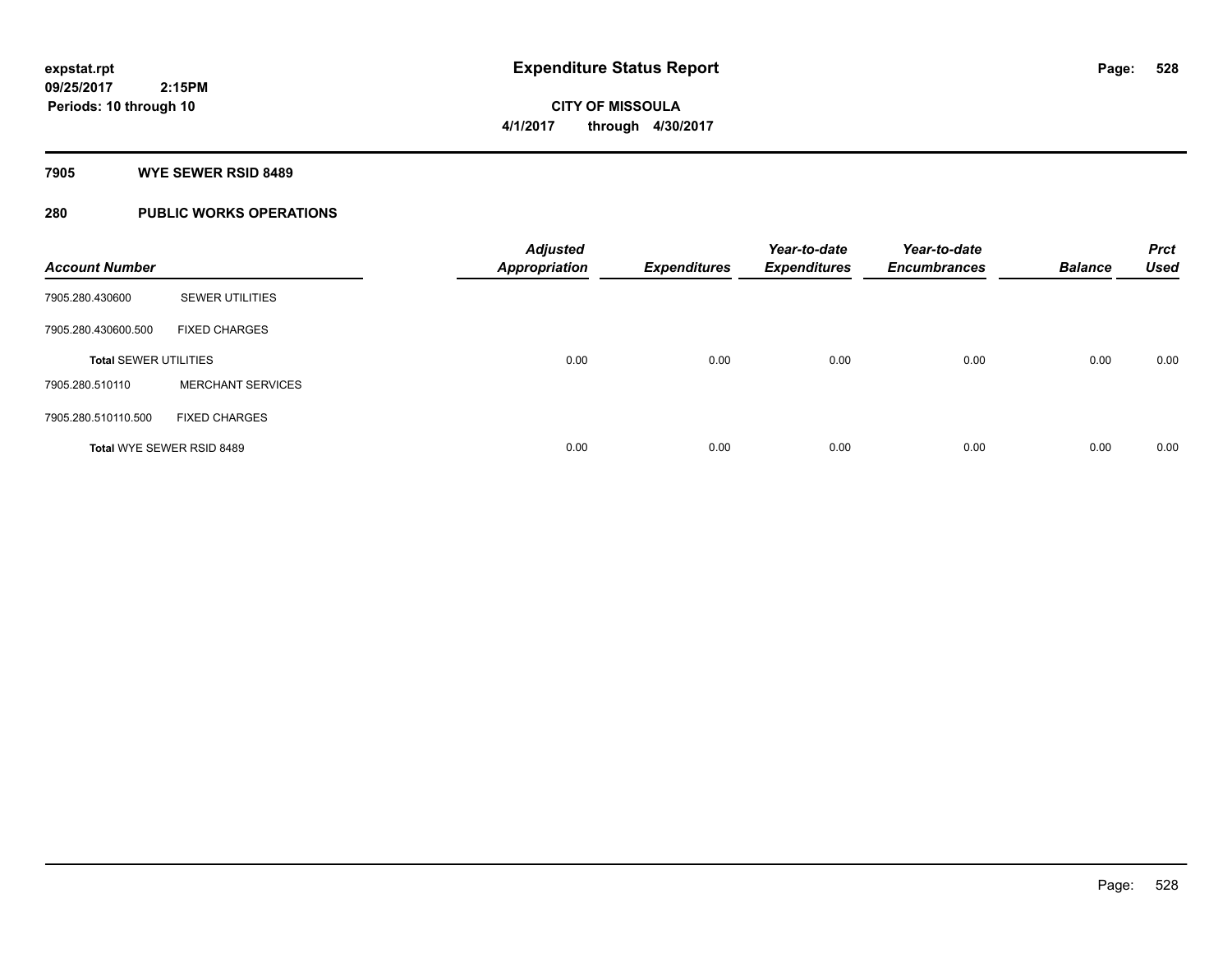**Periods: 10 through 10**

**CITY OF MISSOULA 4/1/2017 through 4/30/2017**

### **7911 RESIDENTIAL INSPECTION FUND**

 **2:15PM**

## **310 BUILDING INSPECTION**

| <b>Account Number</b>                        |                                        | <b>Adjusted</b><br><b>Appropriation</b> | <b>Expenditures</b> | Year-to-date<br><b>Expenditures</b> | Year-to-date<br><b>Encumbrances</b> | <b>Balance</b> | <b>Prct</b><br><b>Used</b> |
|----------------------------------------------|----------------------------------------|-----------------------------------------|---------------------|-------------------------------------|-------------------------------------|----------------|----------------------------|
| 7911.310.420501                              | CONTRACTUAL SERVICE AGRMNTS - BUILDING |                                         |                     |                                     |                                     |                |                            |
| 7911.310.420501.200                          | <b>SUPPLIES</b>                        |                                         |                     |                                     |                                     |                |                            |
| <b>Total SUPPLIES</b>                        |                                        | 0.00                                    | 0.00                | 0.00                                | 0.00                                | 0.00           | 0.00                       |
| 7911.310.420501.300                          | PURCHASED SERVICES                     |                                         |                     |                                     |                                     |                |                            |
| Total CONTRACTUAL SERVICE AGRMNTS - BUILDING |                                        | 0.00                                    | 0.00                | 0.00                                | 0.00                                | 0.00           | 0.00                       |
| 7911.310.420502                              | *** Title Not Found ***                |                                         |                     |                                     |                                     |                |                            |
| 7911.310.420502.200                          | <b>SUPPLIES</b>                        |                                         |                     |                                     |                                     |                |                            |
| Total *** Title Not Found ***                |                                        | 0.00                                    | 0.00                | 0.00                                | 0.00                                | 0.00           | 0.00                       |
| 7911.310.510110                              | <b>MERCHANT SERVICES</b>               |                                         |                     |                                     |                                     |                |                            |
| 7911.310.510110.500                          | <b>FIXED CHARGES</b>                   |                                         |                     |                                     |                                     |                |                            |
| Total RESIDENTIAL INSPECTION FUND            |                                        | 0.00                                    | 0.00                | 0.00                                | 0.00                                | 0.00           | 0.00                       |